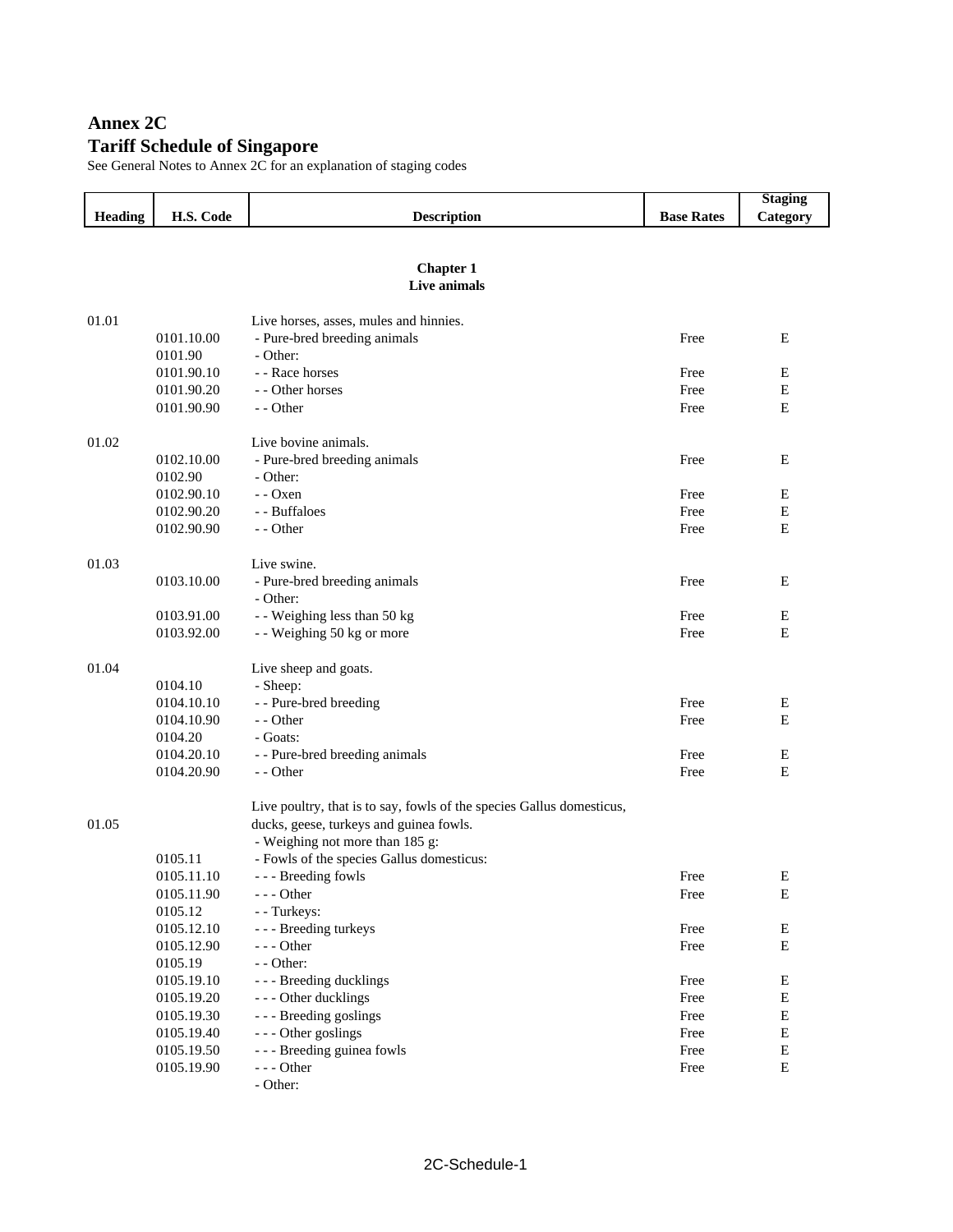|                |            |                                                                    |                   | <b>Staging</b> |
|----------------|------------|--------------------------------------------------------------------|-------------------|----------------|
| <b>Heading</b> | H.S. Code  | <b>Description</b>                                                 | <b>Base Rates</b> | Category       |
|                |            |                                                                    |                   |                |
|                |            |                                                                    |                   |                |
|                |            | - - Fowls of the species Gallus domesticus, weighing not more than |                   |                |
|                | 0105.92    | $2,000$ g:                                                         |                   |                |
|                | 0105.92.10 | --- Breeding fowls                                                 | Free              | E              |
|                | 0105.92.20 | --- Fighting cocks                                                 | Free              | E              |
|                | 0105.92.90 | - - - Other                                                        | Free              | E              |
|                |            | - - Fowls of the species Gallus domesticus, weighing more than     |                   |                |
|                | 0105.93    | $2,000$ g:                                                         |                   |                |
|                | 0105.93.10 | --- Breeding fowls                                                 | Free              | Ε              |
|                | 0105.93.20 | --- Fighting cocks                                                 | Free              | Ε              |
|                | 0105.93.90 | $- -$ Other                                                        | Free              | Е              |
|                | 0105.99    | - - Other:                                                         |                   |                |
|                | 0105.99.10 | - - - Breeding ducks                                               | Free              | E              |
|                | 0105.99.20 | --- Other ducks                                                    | Free              | E              |
|                | 0105.99.30 | - - - Breeding geese, turkeys and guinea fowls                     | Free              | E              |
|                | 0105.99.40 | - - - Other geese, turkeys and guinea fowls                        | Free              | E              |
|                |            |                                                                    |                   |                |
| 01.06          |            | Other live animals.                                                |                   |                |
|                |            | - Mammals:                                                         |                   |                |
|                | 0106.11.00 | - - Primates                                                       | Free              | E              |
|                |            | - - Whales, dolphins and porpoises (mammals of the order Cetacea); |                   |                |
|                | 0106.12.00 | manatees and dugongs (mammals of the order Sirenia)                | Free              | E              |
|                | 0106.19.00 | - - Other                                                          | Free              | Ε              |
|                | 0106.20.00 | - Reptiles (including snakes and turtles)                          | Free              | Е              |
|                |            | - Birds:                                                           |                   |                |
|                | 0106.31.00 | - - Birds of prey                                                  | Free              | E              |
|                |            | - - Psittaciformes (including parrots, parakeets, macaws and       |                   |                |
|                | 0106.32.00 | cockatoos)                                                         | Free              | Ε              |
|                | 0106.39.00 | - - Other                                                          | Free              | E              |
|                | 0106.90    | - Other:                                                           |                   |                |
|                | 0106.90.10 | - - For human consumption                                          | Free              | E              |
|                | 0106.90.90 | - - Other                                                          | Free              | E              |
|                |            |                                                                    |                   |                |
|                |            |                                                                    |                   |                |
|                |            | <b>Chapter 2</b>                                                   |                   |                |
|                |            | Meat and edible meat offal                                         |                   |                |
|                |            |                                                                    |                   |                |
| 02.01          |            | Meat of bovine animals, fresh or chilled.                          |                   |                |
|                | 0201.10.00 | - Carcasses and half-carcasses                                     | Free              | E              |
|                | 0201.20.00 | - Other cuts with bone in                                          | Free              | E              |
|                | 0201.30.00 | - Boneless                                                         | Free              | $\mathbf E$    |
|                |            |                                                                    |                   |                |
| 02.02          |            | Meat of bovine animals, frozen.                                    |                   |                |
|                | 0202.10.00 | - Carcasses and half-carcasses                                     | Free              | E              |
|                | 0202.20.00 | - Other cuts with bone in                                          | Free              | E              |
|                | 0202.30.00 | - Boneless                                                         | Free              | Е              |
|                |            |                                                                    |                   |                |
| 02.03          |            | Meat of swine, fresh, chilled or frozen.                           |                   |                |
|                |            | - Fresh or chilled:                                                |                   |                |
|                | 0203.11.00 | - Carcasses and half-carcasses                                     | Free              | Ε              |
|                | 0203.12.00 | - - Hams, shoulders and cuts thereof, with bone in                 | Free              | E              |
|                | 0203.19.00 | - - Other                                                          | Free              | Е              |
|                |            | - Frozen:                                                          |                   |                |
|                | 0203.21.00 | - - Carcasses and half-carcasses                                   | Free              | Е              |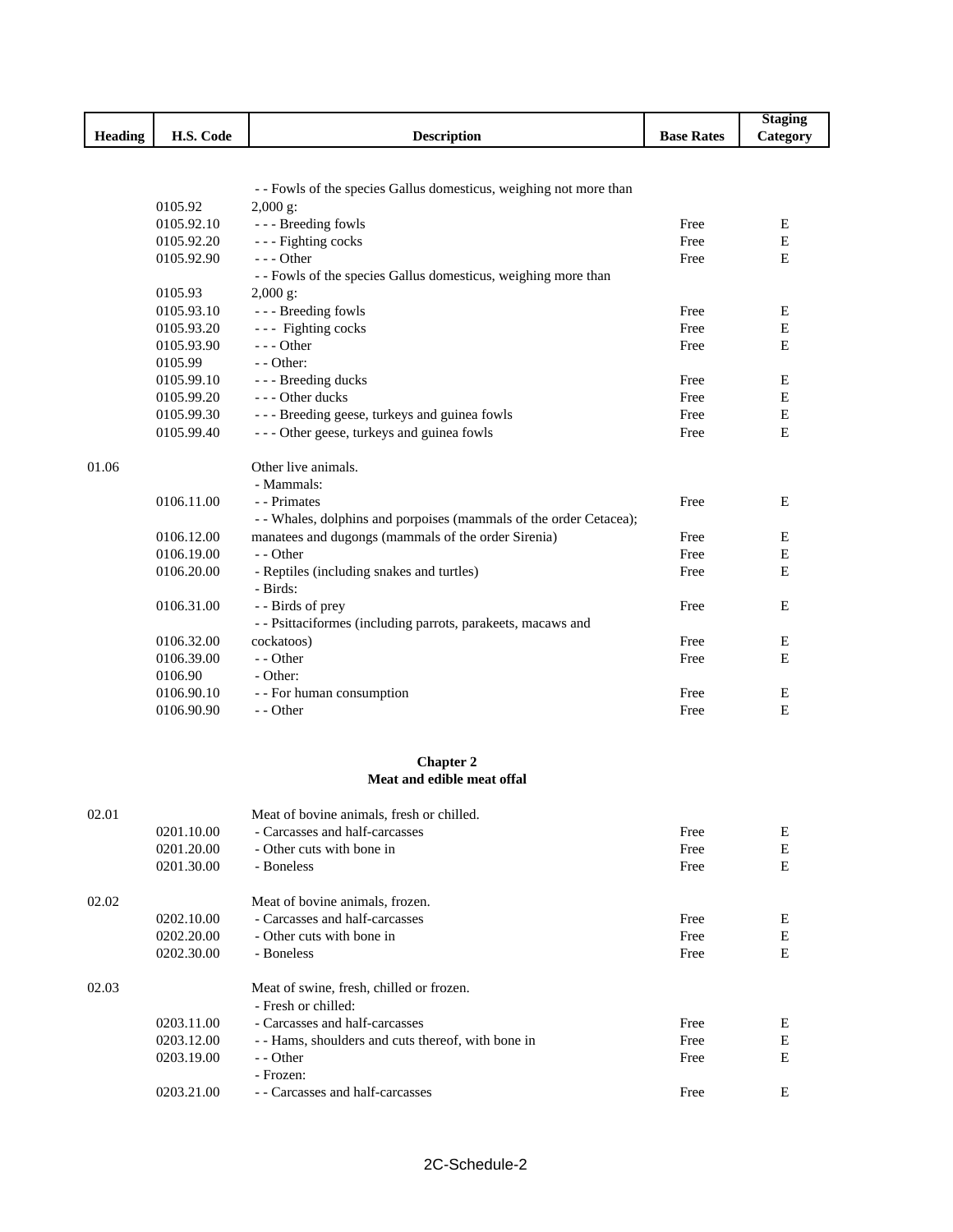|                |            |                                                                                      |                   | <b>Staging</b> |
|----------------|------------|--------------------------------------------------------------------------------------|-------------------|----------------|
| <b>Heading</b> | H.S. Code  | <b>Description</b>                                                                   | <b>Base Rates</b> | Category       |
|                |            |                                                                                      |                   |                |
|                |            |                                                                                      |                   |                |
|                | 0203.22.00 | - - Hams, shoulders and cuts thereof, with bone in                                   | Free              | E              |
|                | 0203.29.00 | - Other                                                                              | Free              | E              |
|                |            |                                                                                      |                   |                |
| 02.04          |            | Meat of sheep or goats, fresh, chilled or frozen.                                    |                   |                |
|                | 0204.10.00 | - Carcasses and half-carcasses of lamb, fresh or chilled                             | Free              | E              |
|                |            | - Other meat of sheep, fresh or chilled:                                             |                   |                |
|                | 0204.21.00 | - - Carcasses and half-carcasses                                                     | Free              | E              |
|                | 0204.22.00 | - - Other cuts with bone in                                                          | Free              | E              |
|                | 0204.23.00 | - - Boneless                                                                         | Free              | Е              |
|                | 0204.30.00 | - Carcasses and half-carcasses of lamb, frozen                                       | Free              | E              |
|                |            | - Other meat of sheep, frozen:                                                       |                   |                |
|                | 0204.41.00 | - - Carcasses and half-carcasses                                                     | Free              | E              |
|                | 0204.42.00 | - - Other cuts with bone in                                                          | Free              | Е              |
|                | 0204.43.00 | - - Boneless                                                                         | Free              | Ε              |
|                | 0204.50.00 | - Meat of goats                                                                      | Free              | Е              |
|                |            |                                                                                      |                   |                |
| 02.05          | 0205.00.00 | Meat of horses, asses, mules or hinnies, fresh, chilled or frozen.                   | Free              | E              |
|                |            |                                                                                      |                   |                |
|                |            | Edible offal of bovine animals, swine, sheep, goats, horses, asses,                  |                   |                |
| 02.06          |            |                                                                                      |                   |                |
|                | 0206.10.00 | mules or hinnies, fresh, chilled or frozen.<br>- Of bovine animals, fresh or chilled | Free              | E              |
|                |            |                                                                                      |                   |                |
|                |            | - Of bovine animals, frozen:                                                         |                   |                |
|                | 0206.21.00 | - - Tongues                                                                          | Free              | Ε              |
|                | 0206.22.00 | - - Livers                                                                           | Free              | E              |
|                | 0206.29.00 | - - Other                                                                            | Free              | $\mathbf E$    |
|                | 0206.30.00 | - Of swine, fresh or chilled                                                         | Free              | E              |
|                |            | - Of swine, frozen:                                                                  |                   |                |
|                | 0206.41.00 | - - Livers                                                                           | Free              | E              |
|                | 0206.49.00 | - - Other                                                                            | Free              | E              |
|                | 0206.80.00 | - Other, fresh or chilled                                                            | Free              | Ε              |
|                | 0206.90.00 | - Other, frozen                                                                      | Free              | E              |
|                |            |                                                                                      |                   |                |
|                |            | Meat and edible offal, of the poultry of heading 01.05, fresh, chilled               |                   |                |
| 02.07          |            | or frozen.                                                                           |                   |                |
|                |            | - Of fowls of the species Gallus domesticus:                                         |                   |                |
|                | 0207.11.00 | - - Not cut in pieces, fresh or chilled                                              | Free              | Ε              |
|                | 0207.12.00 | - - Not cut in pieces, frozen                                                        | Free              | Е              |
|                | 0207.13.00 | - - Cuts and offal, fresh or chilled                                                 | Free              | Ε              |
|                | 0207.14    | - - Cuts and offal, frozen:                                                          |                   |                |
|                | 0207.14.10 | $- -$ Wings                                                                          | Free              | Е              |
|                | 0207.14.20 | $-$ - Thighs                                                                         | Free              | E              |
|                | 0207.14.30 | --- Livers                                                                           | Free              | ${\bf E}$      |
|                | 0207.14.90 | $--$ Other                                                                           | Free              | E              |
|                |            | - Of turkeys:                                                                        |                   |                |
|                | 0207.24.00 | - - Not cut in pieces, fresh or chilled                                              | Free              | Е              |
|                | 0207.25.00 | - - Not cut in pieces, frozen                                                        | Free              | ${\bf E}$      |
|                | 0207.26.00 | - - Cuts and offal, fresh or chilled                                                 | Free              | ${\bf E}$      |
|                | 0207.27    | - - Cuts and offal, frozen:                                                          |                   |                |
|                | 0207.27.10 | --- Livers                                                                           | Free              | ${\bf E}$      |
|                | 0207.27.90 | $- -$ Other                                                                          | Free              | E              |
|                |            | - Of ducks, geese or guinea fowls:                                                   |                   |                |
|                | 0207.32    | - - Not cut in pieces, fresh or chilled:                                             |                   |                |
|                | 0207.32.10 | --- Of ducks                                                                         | Free              | E              |
|                | 0207.32.20 | --- of geese or guinea fowls                                                         | Free              | ${\bf E}$      |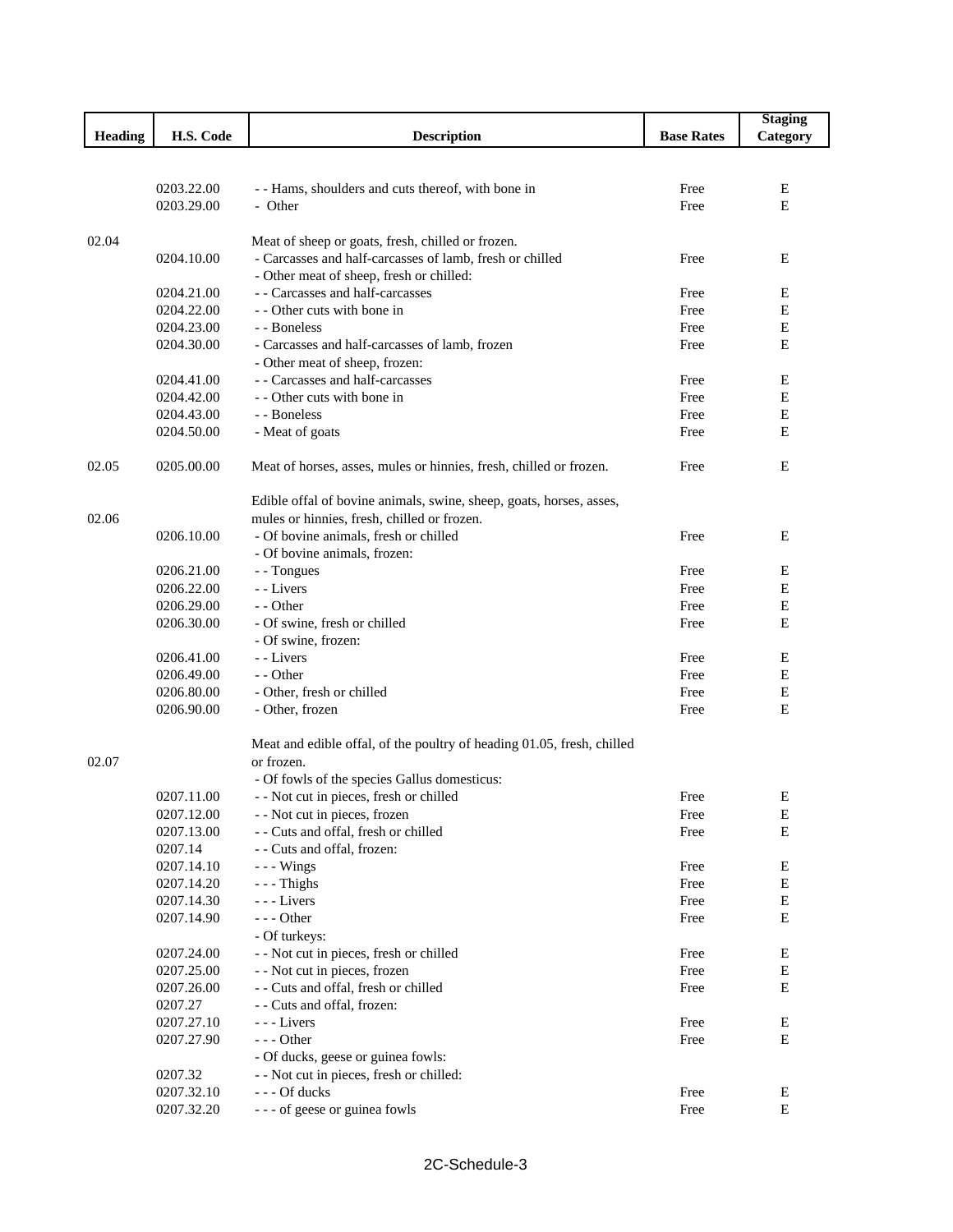|         |            |                                                                        |                   | <b>Staging</b> |
|---------|------------|------------------------------------------------------------------------|-------------------|----------------|
| Heading | H.S. Code  | <b>Description</b>                                                     | <b>Base Rates</b> | Category       |
|         |            |                                                                        |                   |                |
|         |            |                                                                        |                   |                |
|         | 0207.33    | - - Not cut in pieces, frozen:                                         |                   |                |
|         | 0207.33.10 | $--$ Of ducks                                                          | Free              | E              |
|         | 0207.33.20 | --- Of geese or guinea fowls                                           | Free              | E              |
|         | 0207.34.00 | - - Fatty livers, fresh or chilled                                     | Free              | Е              |
|         | 0207.35.00 | - - Other, fresh or chilled                                            | Free              | E              |
|         | 0207.36    | - - Other, frozen:                                                     |                   |                |
|         | 0207.36.10 | - - - Fatty livers                                                     | Free              | E              |
|         | 0207.36.20 | --- Cuts of ducks                                                      | Free              | E              |
|         | 0207.36.30 | --- Cuts of geese or guinea fowls                                      | Free              | E              |
| 02.08   |            | Other meat and edible meat offal, fresh, chilled or frozen.            |                   |                |
|         | 0208.10.00 | - Of rabbits or hares                                                  | Free              | Е              |
|         | 0208.20.00 | - Frogs' legs                                                          | Free              | E              |
|         | 0208.30.00 | - Of primates                                                          | Free              | E              |
|         |            | - Of whales, dolphins and porpoises (mammals of the order              |                   |                |
|         | 0208.40.00 | Cetacea); of manatees and dugongs (mammals of the order Sirenia)       | Free              | E              |
|         | 0208.50.00 | - Of reptiles (including snakes and turtles)                           | Free              | E              |
|         | 0208.90.00 | - Other                                                                | Free              | E              |
|         |            | Pig fat, free of lean meat, and poultry fat, not rendered or otherwise |                   |                |
| 02.09   | 0209.00.00 | extracted, fresh, chilled, frozen, salted, in brine, dried or smoked.  | Free              | E              |
|         |            |                                                                        |                   |                |
|         |            | Meat and edible meat offal, salted, in brine, dried or smoked; edible  |                   |                |
| 02.10   |            | flours and meals of meat or meat offal.                                |                   |                |
|         |            | - Meat of swine:                                                       |                   |                |
|         | 0210.11.00 | - Hams, shoulders and cuts thereof, with bone in                       | Free              | Ε              |
|         | 0210.12.00 | - - Bellies (streaky) and cuts thereof                                 | Free              | E              |
|         | 0210.19    | - - Other:                                                             |                   |                |
|         | 0210.19.10 | --- Bacon                                                              | Free              | E              |
|         | 0210.19.20 | - - - Ham, boneless                                                    | Free              | E              |
|         | 0210.19.90 | $- -$ Other                                                            | Free              | E              |
|         | 0210.20.00 | - Meat of bovine animals                                               | Free              | E              |
|         |            | - Other, including edible flours and meals of meat and meat offal:     |                   |                |
|         | 0210.91.00 | - - Of primates                                                        | Free              | E              |
|         |            | - - Of whales, dolphins and porpoises (mammals of the order            |                   |                |
|         | 0210.92.00 | Cetacea); of manatees and dugongs (mammals of the order Sirenia)       | Free              | E              |
|         | 0210.93.00 | -- Of reptiles (including snakes and turtles)                          | Free              | E              |
|         | 0210.99    | - - Other:                                                             |                   |                |
|         | 0210.99.10 | - - - Freeze dried chicken dice                                        | Free              | E              |
|         | 0210.99.20 | - - Dried pork skin                                                    | Free              | E              |
|         | 0210.99.90 | - - Other                                                              | Free              | E              |

### **Chapter 3**

### **Fish and crustaceans, molluscs and other aquatic invertebrates**

| 03.01 |            | Live fish.                                       |      |   |
|-------|------------|--------------------------------------------------|------|---|
|       | 0301.10    | - Ornamental fish:                               |      |   |
|       | 0301.10.10 | - - Fish fry                                     | Free | E |
|       | 0301.10.20 | - Other, marine fish                             | Free | Е |
|       | 0301.10.30 | - - Other, freshwater fish<br>- Other live fish: | Free | E |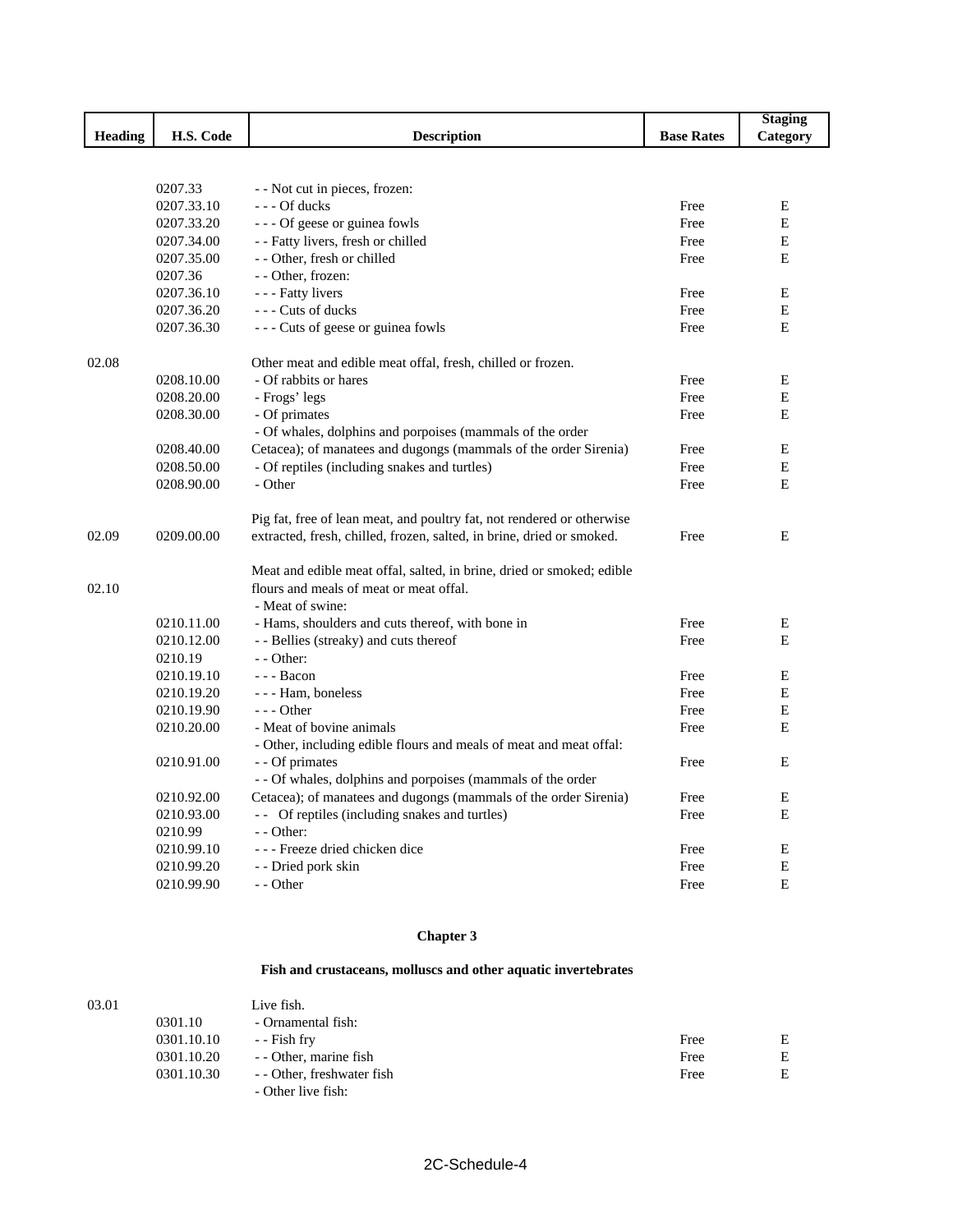|                |                          |                                                                                                                                   |                   | <b>Staging</b> |
|----------------|--------------------------|-----------------------------------------------------------------------------------------------------------------------------------|-------------------|----------------|
| <b>Heading</b> | H.S. Code                | <b>Description</b>                                                                                                                | <b>Base Rates</b> | Category       |
|                |                          |                                                                                                                                   |                   |                |
|                |                          | - - Trout (Salmo trutta, Oncorhynchus mykiss, Oncorhynchus clarki,                                                                |                   |                |
|                |                          | Oncorhynchus aguabonita, Oncorhynchus gilae, Oncorhynchus                                                                         |                   |                |
|                | 0301.91.00               | apache and Oncorhynchus chrysogaster)                                                                                             | Free              | Е              |
|                | 0301.92.00               | - - Eels (Anguilla spp.)                                                                                                          | Free              | E              |
|                | 0301.93                  | $-$ - Carp:                                                                                                                       |                   |                |
|                | 0301.93.10               | - - - Carp breeder                                                                                                                | Free              | Е              |
|                | 0301.93.90               | $- -$ Other                                                                                                                       | Free              | E              |
|                | 0301.99                  | - - Other:                                                                                                                        |                   |                |
|                |                          | - - - Milkfish or lapu lapu fry:                                                                                                  |                   |                |
|                | 0301.99.11               | - - - - For breeding                                                                                                              | Free              | Ε              |
|                | 0301.99.19               | $---$ Other                                                                                                                       | Free              | E              |
|                |                          | --- Other fish fry:                                                                                                               |                   |                |
|                | 0301.99.21               | - - - - For breeding                                                                                                              | Free              | Е              |
|                | 0301.99.29               | $- - -$ Other                                                                                                                     | Free              | E              |
|                | 0301.99.30               | --- Other marine fish                                                                                                             | Free              | Ε              |
|                | 0301.99.40               | --- Other freshwater fish                                                                                                         | Free              | E              |
|                |                          |                                                                                                                                   |                   |                |
|                |                          | Fish, fresh or chilled, excluding fish fillets and other fish meat of                                                             |                   |                |
| 03.02          |                          | heading 03.04.                                                                                                                    |                   |                |
|                |                          | - Salmonidae, excluding livers and roes:                                                                                          |                   |                |
|                |                          | - - Trout (Salmo trutta, Oncorhynchus mykiss, Oncorhynchus clarki,                                                                |                   |                |
|                |                          | Oncorhynchus aguabonita, Oncorhynchus gilae, Oncorhynchus                                                                         |                   |                |
|                | 0302.11.00               | apache and Oncorhynchus chrysogaster)                                                                                             | Free              | Ε              |
|                |                          | - - Pacific salmon (Oncorhynchus nerka, Oncorhynchus gorbuscha,                                                                   |                   |                |
|                |                          | Oncorhynchus keta, Oncorhynchus tschawytscha, Oncorhynchus                                                                        |                   |                |
|                |                          | kisutch, Oncorhynchus masou and Oncorhynchus rhodurus), Atlantic                                                                  |                   |                |
|                | 0302.12.00               | salmon (Salmo salar)and Danube salmon (Hucho hucho)                                                                               | Free              | Ε              |
|                | 0302.19.00               | - - Other                                                                                                                         | Free              | E              |
|                |                          | - Flat fish (Pleuronectidae, Bothidae, Cynoglossidae, Soleidae,                                                                   |                   |                |
|                |                          | Scophthalmidae and Citharidae), excluding livers and roes:                                                                        |                   |                |
|                |                          | - - Halibut (Reinhardtius hippoglossoides, Hippoglossus                                                                           |                   |                |
|                | 0302.21.00               | hippoglossus, Hippoglossus stenolepis)                                                                                            | Free              | Е              |
|                | 0302.22.00               | -- Plaice (Pleuronectes platessa)                                                                                                 | Free              | E              |
|                |                          |                                                                                                                                   |                   | Е              |
|                | 0302.23.00<br>0302.29.00 | - - Sole (Solea spp)<br>- - Other                                                                                                 | Free              | E              |
|                |                          |                                                                                                                                   | Free              |                |
|                |                          | - Tunas (of the genus Thunnus), skipjack or stripe-bellied bonito<br>(Euthynnus (Katsuwonus) pelamis), excluding livers and roes: |                   |                |
|                |                          |                                                                                                                                   |                   |                |
|                | 0302.31.00               | - - Albacore or longfinned tunas (Thunnus alalunga)                                                                               | Free              | Е              |
|                | 0302.32.00               | - - Yellowfin tunas (Thunnus albacares)                                                                                           | Free              | ${\bf E}$      |
|                | 0302.33.00               | - - Skipjack or stripe-bellied bonito                                                                                             | Free              | E              |
|                | 0302.34.00               | - - Bigeye tunas (Thunnus obesus)                                                                                                 | Free              | Ε              |
|                | 0302.35.00               | - - Bluefin tunas (Thunnus thynnus)                                                                                               | Free              | E              |
|                | 0302.36.00               | - - Southern bluefin tunas (Thunnus maccoyii)                                                                                     | Free              | E              |
|                | 0302.39.00               | - - Other                                                                                                                         | Free              | Е              |
|                |                          | - Herrings (Clupea harengus, Clupea pallasii), excluding livers and                                                               |                   |                |
|                | 0302.40.00               | roes                                                                                                                              | Free              | E              |
|                |                          | - Cod (Gadus morhua, Gadus ogac, Gadus macrocephalus),                                                                            |                   |                |
|                | 0302.50.00               | excluding livers and roes                                                                                                         | Free              | Е              |
|                |                          | - Other fish, excluding livers and roes:                                                                                          |                   |                |
|                |                          | - - Sardines (Sardina pilchardus, Sardinops spp.), sardinella                                                                     |                   |                |
|                | 0302.61.00               | (Sardinella spp.), brisling or sprats (Sprattus sprattus)                                                                         | Free              | Ε              |
|                | 0302.62.00               | - - Haddock (Melanogrammus aeglefinus)                                                                                            | Free              | Е              |
|                | 0302.63.00               | - - Coalfish (Pollachius virens)                                                                                                  | Free              | $\mathbf E$    |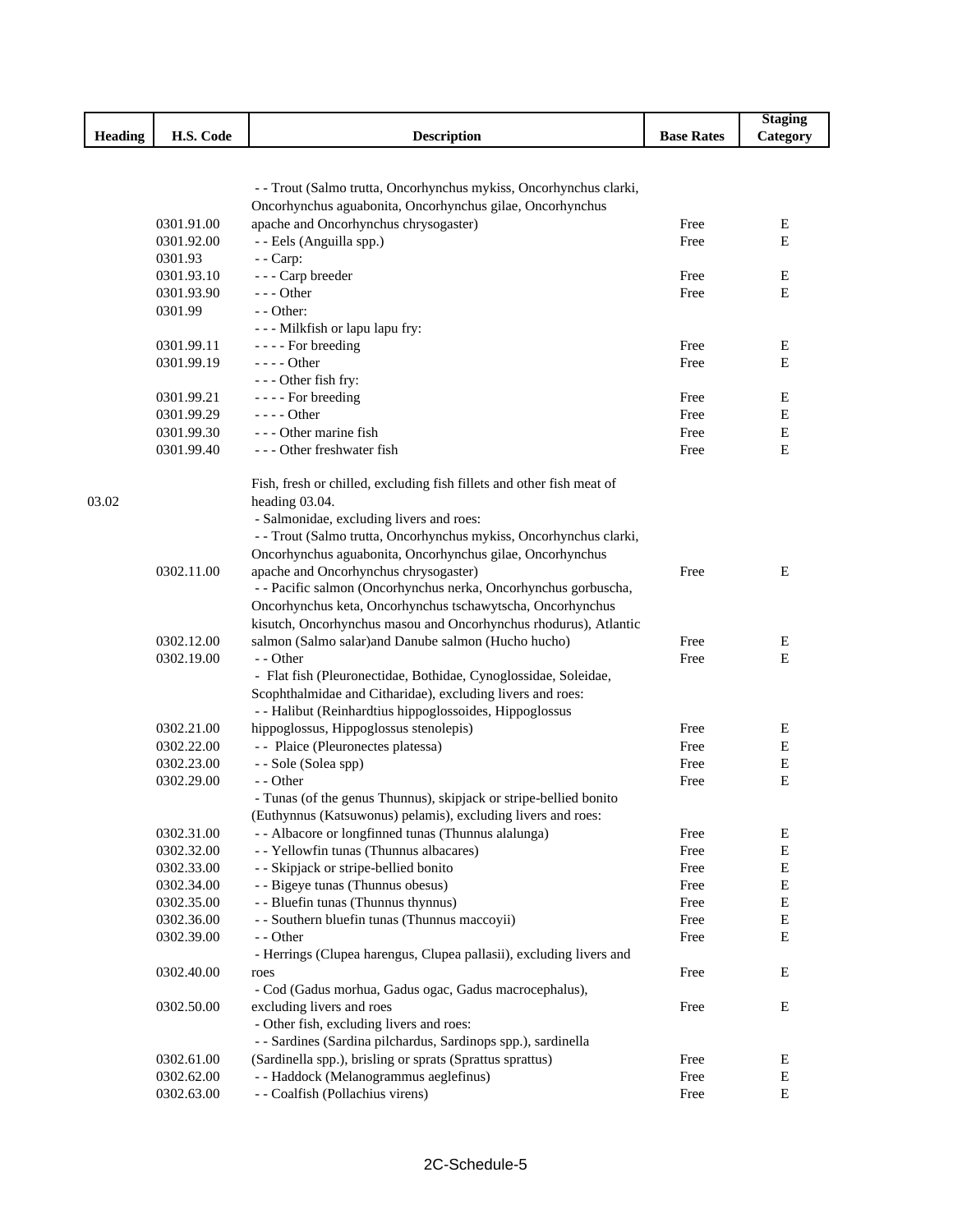|                |            |                                                                     |                   | <b>Staging</b> |
|----------------|------------|---------------------------------------------------------------------|-------------------|----------------|
| <b>Heading</b> | H.S. Code  | <b>Description</b>                                                  | <b>Base Rates</b> | Category       |
|                |            |                                                                     |                   |                |
|                |            |                                                                     |                   |                |
|                |            | - - Mackerel (Scomber scombrus, Scomber australasicus, Scomber      |                   |                |
|                | 0302.64.00 | japonicus)                                                          | Free              | E              |
|                | 0302.65.00 | - - Dogfish and other sharks                                        | Free              | Е              |
|                | 0302.66.00 | - - Eels (Anguilla spp.)                                            | Free              | Е              |
|                | 0302.69    | - - Other:                                                          |                   |                |
|                | 0302.69.10 | --- Marine fish                                                     | Free              | Е              |
|                | 0302.69.20 | - - - Freshwater fish                                               | Free              | E              |
|                | 0302.70.00 | - Livers and roes                                                   | Free              | E              |
|                |            | Fish, frozen, excluding fish fillets and other fish meat of heading |                   |                |
| 03.03          |            | 03.04.                                                              |                   |                |
|                |            | - Pacific salmon (Oncorhynchus nerka, Oncorhynchus gorbuscha,       |                   |                |
|                |            | Oncorhynchus keta, Oncorhynchus tschawytscha, Oncorhynchus          |                   |                |
|                |            | kisutch, Oncorhynchus masou and Oncorhynchus rhodurus),             |                   |                |
|                |            | excluding livers and roes:                                          |                   |                |
|                | 0303.11.00 | - - Sockeye salmon (red salmon) (Oncorhynchus nerka)                | Free              | E              |
|                | 0303.19.00 | - - Other                                                           | Free              | Е              |
|                |            | - Other salmonidae, excluding livers and roes:                      |                   |                |
|                |            | - - Trout (Salmo trutta, Oncorhynchus mykiss, Oncorhynchus clarki,  |                   |                |
|                |            | Oncorhynchus aguabonita, Oncorhynchus gilae, Oncorhynchus           |                   |                |
|                | 0303.21.00 | apache and Oncorhynchus chrysogaster)                               | Free              | Ε              |
|                |            |                                                                     |                   |                |
|                | 0303.22.00 | - - Atlantic salmon (Salmo salar) and Danube salmon (Hucho hucho)   | Free              | Ε              |
|                | 0303.29.00 | - - Other                                                           | Free              | E              |
|                |            | - Flat fish (Pleuronectidae, Bothidae, Cynoglossidae, Soleidae,     |                   |                |
|                |            | Scophthalmidae and Citharidae), excluding livers and roes:          |                   |                |
|                |            | - - Halibut (Reinhardtius hippoglossoides, Hippoglossus             |                   |                |
|                | 0303.31.00 | hippoglossus, Hippoglossus stenolepis)                              | Free              | Е              |
|                | 0303.32.00 | - - Plaice (Pleuronectes platessa)                                  | Free              | E              |
|                | 0303.33.00 | - - Sole (Solea spp.)                                               | Free              | ${\bf E}$      |
|                | 0303.39.00 | - - Other                                                           | Free              | Е              |
|                |            | - Tunas (of the genus Thunnus), skipjack or stripe-bellied bonito   |                   |                |
|                |            | (Euthynnus (Katsuwonus) pelamis), excluding livers and roes:        |                   |                |
|                | 0303.41.00 | - - Albacore or longfinned tunas (Thunnus alalunga)                 | Free              | Ε              |
|                | 0303.42.00 | - - Yellowfin tunas (Thunnus albacares)                             | Free              | E              |
|                | 0303.43.00 | - - Skipjack or stripe-bellied bonito                               | Free              | E              |
|                | 0303.44.00 | - - Bigeye tunas (Thunnus obesus)                                   | Free              | ${\bf E}$      |
|                | 0303.45.00 | - - Bluefin tunas (Thunnus thynnus)                                 | Free              | E              |
|                | 0303.46.00 | - - Southern bluefin tunas (Thunnus maccoyii)                       | Free              | E              |
|                | 0303.49.00 | - - Other                                                           | Free              | E              |
|                |            | - Herrings (Clupea harengus, Clupea pallasii), excluding livers and |                   |                |
|                | 0303.50.00 | roes                                                                | Free              | E              |
|                |            | - Cod (Gadus morhua, Gadus ogac, Gadus macrocephalus)               |                   |                |
|                | 0303.60.00 | excluding livers and roes                                           | Free              | Е              |
|                |            | - Other fish, excluding livers and roes:                            |                   |                |
|                |            | - - Sardines (Sardina pilchardus, Sardinops spp.), sardinella       |                   |                |
|                | 0303.71.00 | (Sardinella spp.), brisling or sprats (Sprattus sprattus)           | Free              | Ε              |
|                | 0303.72.00 | - - Haddock (Melanogrammus aeglefinus)                              | Free              | E              |
|                | 0303.73.00 | - - Coalfish (Pollachius virens)                                    | Free              | Е              |
|                |            | - - Mackerel (Scomber scombrus, Scomber australasicus, Scomber      |                   |                |
|                | 0303.74.00 | japonicus)                                                          | Free              | E              |
|                | 0303.75.00 | - - Dogfish and other sharks                                        | Free              | E              |
|                | 0303.76.00 | - - Eels (Anguilla spp.)                                            | Free              | $\mathbf E$    |
|                |            |                                                                     |                   |                |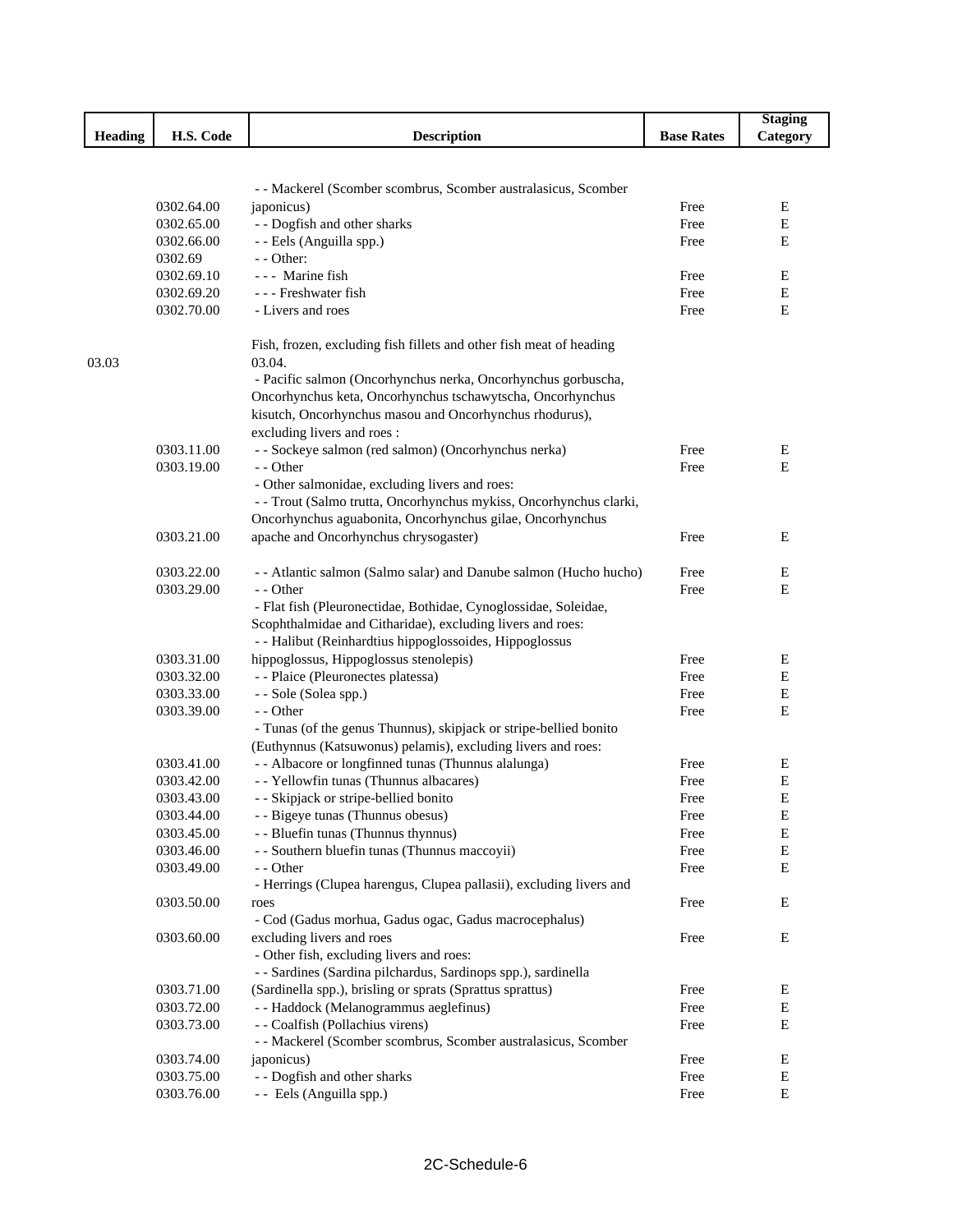|                |            |                                                                          |                   | <b>Staging</b> |
|----------------|------------|--------------------------------------------------------------------------|-------------------|----------------|
| <b>Heading</b> | H.S. Code  | <b>Description</b>                                                       | <b>Base Rates</b> | Category       |
|                |            |                                                                          |                   |                |
|                |            |                                                                          |                   |                |
|                | 0303.77.00 | - - Sea bass (Dicentrarchus labrax, Dicentrarchus punctatus)             | Free              | E              |
|                | 0303.78.00 | - - Hake (Merluccius spp., Urophycis spp.)                               | Free              | Ε              |
|                | 0303.79    | $-$ - Other:                                                             |                   |                |
|                | 0303.79.10 | --- Marine fish                                                          | Free              | E              |
|                | 0303.79.20 | --- Freshwater fish                                                      | Free              | E              |
|                | 0303.80    | - Livers and roes:                                                       |                   |                |
|                | 0303.80.10 | - Livers                                                                 | Free              | Ε              |
|                | 0303.80.20 | - - Roes                                                                 | Free              | Ε              |
|                |            | Fish fillets and other fish meat (whether or not minced), fresh, chilled |                   |                |
| 03.04          |            | or frozen.                                                               |                   |                |
|                | 0304.10.00 | - Fresh or chilled                                                       | Free              | E              |
|                | 0304.20.00 | - Frozen fillets                                                         | Free              | E              |
|                | 0304.90.00 | - Other                                                                  | Free              | E              |
|                |            |                                                                          |                   |                |
|                |            | Fish, dried, salted or in brine; smoked fish, whether or not cooked      |                   |                |
|                |            | before or during the smoking process; flours, meals and pellets of       |                   |                |
| 03.05          |            | fish, fit for human consumption.                                         |                   |                |
|                | 0305.10.00 | - Flours, meals and pellets of fish, fit for human consumption           | Free              | E              |
|                | 0305.20.00 | - Livers and roes of fish, dried, smoked, salted or in brine             | Free              | E              |
|                | 0305.30.00 | - Fish fillets, dried, salted or in brine, but not smoked                | Free              | Ε              |
|                |            | - Smoked fish, including fillets:                                        |                   |                |
|                |            | - - Pacific salmon (Oncorhynchus nerka, Oncorhynchus gorbuscha,          |                   |                |
|                |            | Oncorhynchus keta, Oncorhynchus tschawytscha, Oncorhynchus               |                   |                |
|                |            | kisutch, Oncorhynchus masou and Oncorhynchus rhodurus), Atlantic         |                   |                |
|                | 0305.41.00 | salmon (Salmo salar) and Danube salmon (Hucho hucho)                     | Free              | E              |
|                | 0305.42.00 | - - Herrings (Clupea harengus, Clupea pallasii)                          | Free              | E              |
|                | 0305.49.00 | - - Other                                                                | Free              | E              |
|                |            | - Dried fish, whether or not salted but not smoked:                      |                   |                |
|                | 0305.51.00 | - Cod (Gadus morhua, Gadus ogac, Gadus macrocephalus)                    | Free              | E              |
|                | 0305.59    | $-$ - Other:                                                             |                   |                |
|                | 0305.59.10 | --- Sharks' fins                                                         | Free              | Е              |
|                | 0305.59.90 | $--$ Other                                                               | Free              | Е              |
|                |            | - Fish, salted but not dried or smoked and fish in brine:                |                   |                |
|                | 0305.61.00 | - - Herrings (Clupea harengus, Clupea pallasii)                          | Free              | Ε              |
|                | 0305.62.00 | - - Cod (Gadus morhua, Gadus ogac, Gadus macrocephalus)                  | Free              | Е              |
|                | 0305.63.00 | - - Anchovies (Engraulis spp.)                                           | Free              | Ε              |
|                | 0305.69.00 | - - Other                                                                | Free              | Е              |
|                |            | Crustaceans, whether in shell or not, live, fresh, chilled, frozen,      |                   |                |
|                |            | dried, salted or in brine; crustaceans, in shell, cooked by steaming or  |                   |                |
|                |            | by boiling in water, whether or not chilled, frozen, dried, salted or in |                   |                |
| 03.06          |            | brine; flours, meals and pellets of crusta                               |                   |                |
|                |            | - Frozen:                                                                |                   |                |
|                |            | - - Rock lobster and other sea crawfish (Palinurus spp., Panulirus       |                   |                |
|                | 0306.11.00 | spp., Jasus spp.)                                                        | Free              | Ε              |
|                | 0306.12.00 | - - Lobsters (Homarus spp.)                                              | Free              | E              |
|                | 0306.13.00 | - - Shrimps and prawns                                                   | Free              | Е              |
|                | 0306.14.00 | - Crabs                                                                  | Free              | Ε              |
|                |            | - - Other, including flours, meals and pellets of crustaceans, fit for   |                   |                |
|                | 0306.19.00 | human consumption                                                        | Free              | E              |
|                |            | - Not frozen:                                                            |                   |                |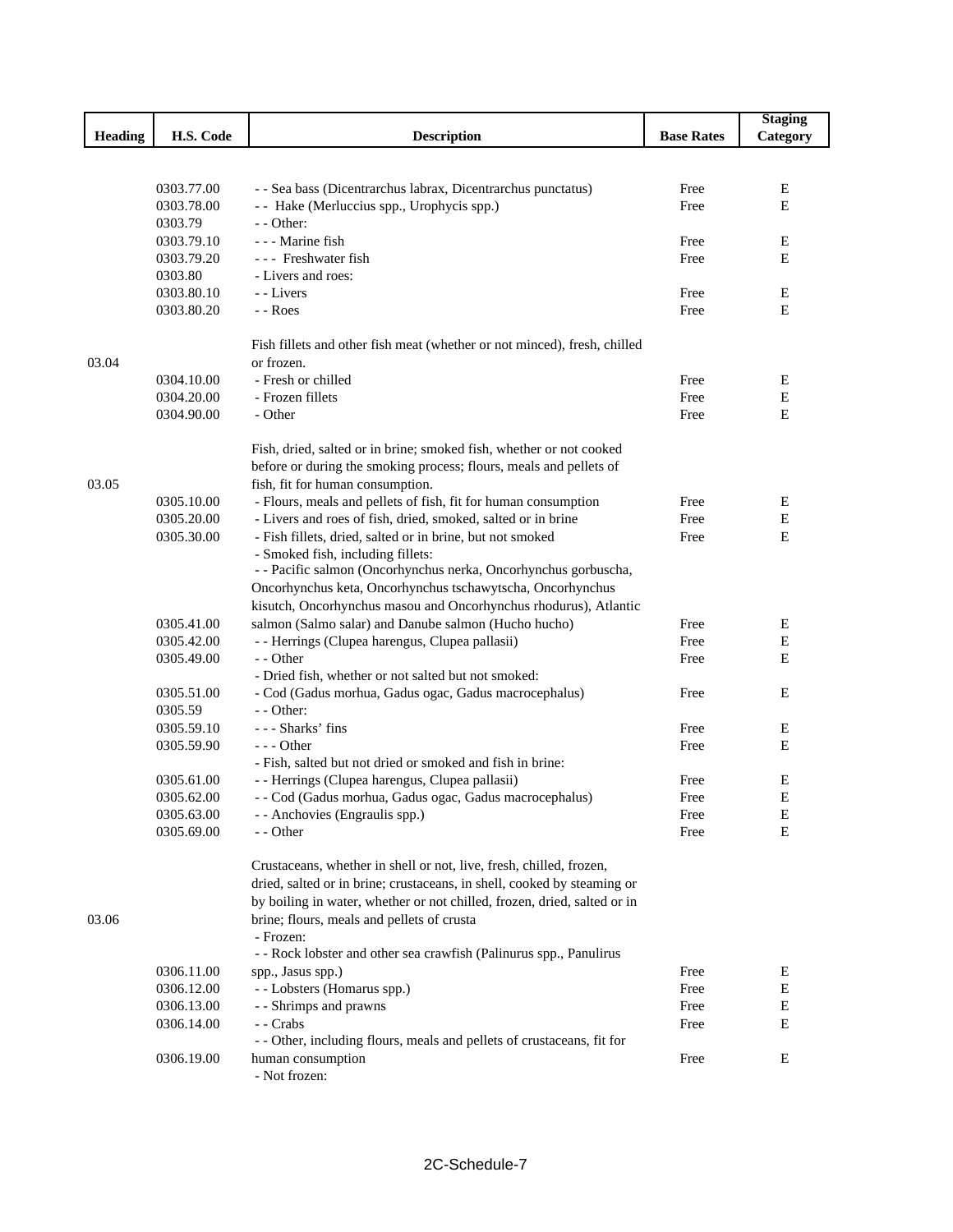|                |            |                                                                            |                   | <b>Staging</b> |
|----------------|------------|----------------------------------------------------------------------------|-------------------|----------------|
| <b>Heading</b> | H.S. Code  | <b>Description</b>                                                         | <b>Base Rates</b> | Category       |
|                |            |                                                                            |                   |                |
|                |            |                                                                            |                   |                |
|                |            | - - Rock lobster and other sea crawfish (Palinurus spp., Panulirus         |                   |                |
|                | 0306.21    | spp., Jasus spp.):                                                         |                   |                |
|                | 0306.21.10 | --- Breeder                                                                | Free              | Е              |
|                | 0306.21.20 | - - - Other, live                                                          | Free              | ${\bf E}$      |
|                | 0306.21.30 | - - - Fresh or chilled                                                     | Free              | Е              |
|                | 0306.21.90 | $- -$ Other                                                                | Free              | E              |
|                | 0306.22    | - - Lobsters (Homarus spp.):                                               |                   |                |
|                | 0306.22.10 | --- Breeder                                                                | Free              | Е              |
|                | 0306.22.20 | - - - Other, live                                                          | Free              | Е              |
|                | 0306.22.30 | --- Fresh or chilled                                                       | Free              | ${\bf E}$      |
|                | 0306.22.40 | ---Dried                                                                   | Free              | Е              |
|                | 0306.22.90 | $--$ Other                                                                 | Free              | E              |
|                | 0306.23    | - - Shrimps and prawns:                                                    |                   |                |
|                | 0306.23.10 | --- Breeder                                                                | Free              | Е              |
|                | 0306.23.20 | - - - Other, live                                                          | Free              | ${\bf E}$      |
|                | 0306.23.30 | --- Fresh or chilled                                                       | Free              | Е              |
|                | 0306.23.40 | --- Dried                                                                  | Free              | Е              |
|                | 0306.23.90 | $--$ Other                                                                 | Free              | E              |
|                | 0306.24    | - Crabs:                                                                   |                   |                |
|                | 0306.24.10 | $- -$ Live                                                                 | Free              | Е              |
|                | 0306.24.20 | --- Fresh or chilled                                                       | Free              | E              |
|                |            | - - - Other                                                                |                   | E              |
|                | 0306.24.90 |                                                                            | Free              |                |
|                |            | - - Other, including flours, meals and pellets of crustaceans, fit for     |                   |                |
|                | 0306.29    | human consumption:                                                         |                   |                |
|                | 0306.29.10 | $--$ Live                                                                  | Free              | Ε              |
|                | 0306.29.20 | --- Fresh or chilled                                                       | Free              | E              |
|                | 0306.29.90 | $--$ Other                                                                 | Free              | E              |
|                |            |                                                                            |                   |                |
|                |            | Molluscs, whether in shell or not, live, fresh, chilled, frozen, dried,    |                   |                |
|                |            | salted or in brine; aquatic invertebrates other than crustaceans and       |                   |                |
|                |            | molluscs, live, fresh, chilled, frozen, dried, salted or in brine; flours, |                   |                |
| 03.07          |            | meals and pellets of aquatic invertebra                                    |                   |                |
|                | 0307.10    | - Oysters:                                                                 |                   |                |
|                | 0307.10.10 | - - Live                                                                   | Free              | Ε              |
|                | 0307.10.20 | - - Fresh, chilled or frozen                                               | Free              | Ε              |
|                | 0307.10.30 | - - Dried, salted or in brine                                              | Free              | E              |
|                |            | - Scallops, including queen scallops, of the genera Pecten, Chlamys        |                   |                |
|                |            | or Placopecten:                                                            |                   |                |
|                | 0307.21    | - - Live, fresh or chilled:                                                |                   |                |
|                | 0307.21.10 | $- -$ Live                                                                 | Free              | Е              |
|                | 0307.21.20 | --- Fresh or chilled                                                       | Free              | Е              |
|                | 0307.29    | $-$ - Other:                                                               |                   |                |
|                | 0307.29.10 | - - - Frozen                                                               | Free              | Е              |
|                | 0307.29.20 | --- Dried, salted or in brine                                              | Free              | ${\bf E}$      |
|                |            | - Mussels (Mytilus spp., Perna spp.):                                      |                   |                |
|                | 0307.31    | - - Live, fresh or chilled:                                                |                   |                |
|                | 0307.31.10 | $- -$ Live                                                                 | Free              | E              |
|                | 0307.31.20 | --- Fresh or chilled                                                       | Free              | E              |
|                | 0307.39    | $-$ - Other:                                                               |                   |                |
|                | 0307.39.10 | - - - Frozen                                                               | Free              | Е              |
|                | 0307.39.20 | --- Dried, salted or in brine                                              | Free              | ${\bf E}$      |
|                |            |                                                                            |                   |                |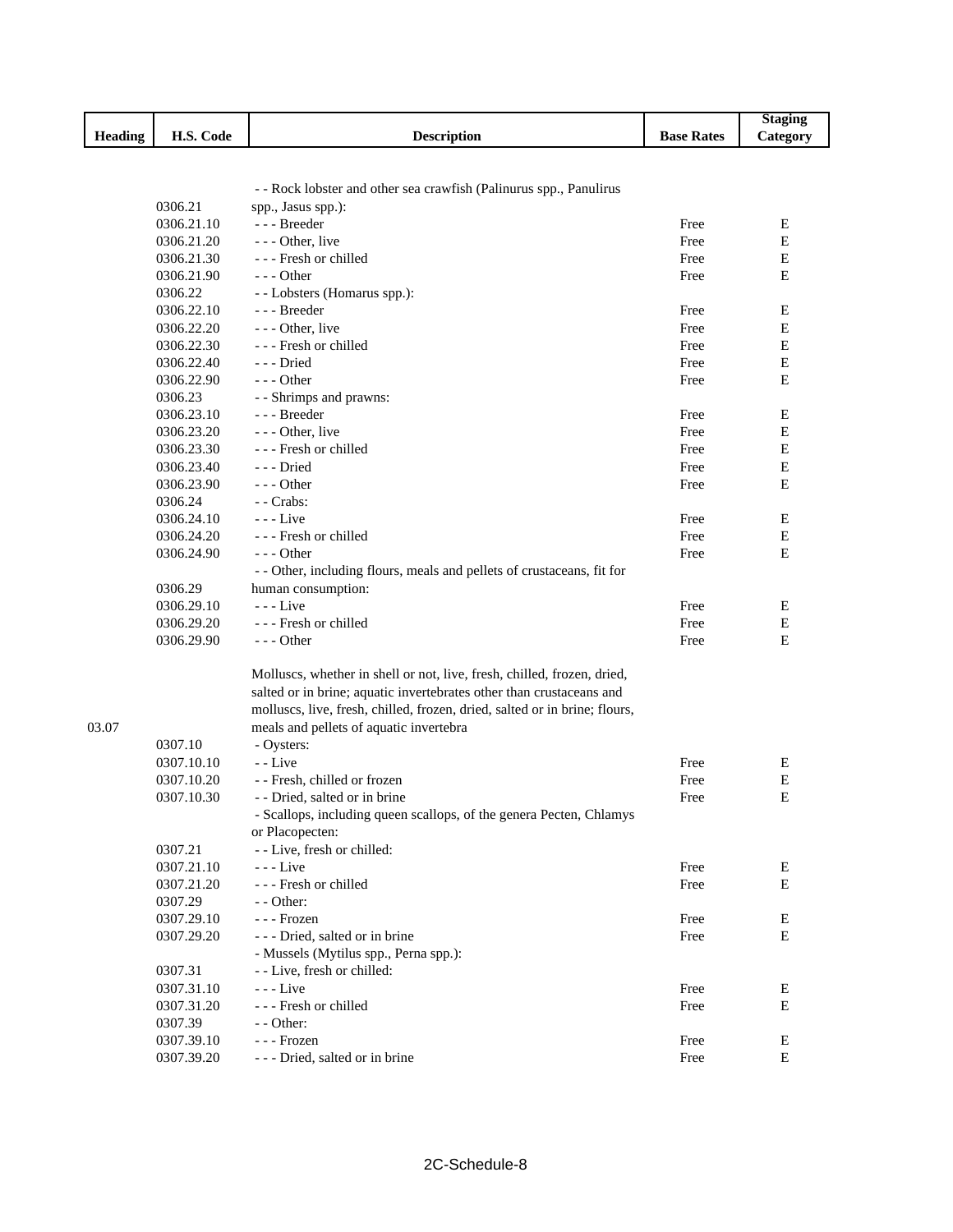|                |                          |                                                                       |                   | <b>Staging</b> |
|----------------|--------------------------|-----------------------------------------------------------------------|-------------------|----------------|
| <b>Heading</b> | H.S. Code                | <b>Description</b>                                                    | <b>Base Rates</b> | Category       |
|                |                          |                                                                       |                   |                |
|                |                          |                                                                       |                   |                |
|                |                          | - Cuttle fish (Sepia officinalis, Rossia macrosoma, Sepiola spp.) and |                   |                |
|                |                          | squid (Ommastrephes spp., Loligo spp., Nototodarus spp.,              |                   |                |
|                |                          | Sepioteuthis spp.):                                                   |                   |                |
|                | 0307.41                  | - - Live, fresh or chilled:                                           |                   |                |
|                | 0307.41.10               | $- -$ Live                                                            | Free              | Е              |
|                | 0307.41.20               | --- Fresh or chilled                                                  | Free              | Ε              |
|                | 0307.49                  | $-$ - Other:                                                          |                   |                |
|                | 0307.49.10               | - - - Frozen                                                          | Free              | Ε              |
|                | 0307.49.20               | - - - Dried, salted or in brine                                       | Free              | Ε              |
|                |                          | - Octopus (Octopus spp.):                                             |                   |                |
|                | 0307.51                  | - - Live, fresh or chilled:                                           |                   |                |
|                | 0307.51.10               | $--$ Live                                                             | Free              | Ε              |
|                | 0307.51.20               | --- Fresh or chilled                                                  | Free              | E              |
|                | 0307.59                  | $-$ - Other:                                                          |                   |                |
|                | 0307.59.10               | - - - Frozen                                                          | Free              | Ε              |
|                | 0307.59.20               | - - - Dried, salted or in brine                                       | Free              | Е              |
|                | 0307.60                  | - Snails, other than sea snails:                                      |                   |                |
|                | 0307.60.10               | - - Live                                                              | Free              | Ε              |
|                | 0307.60.20               | - - Fresh, chilled or frozen                                          | Free              | $\mathbf E$    |
|                | 0307.60.30               | - - Dried, salted or in brine                                         | Free              | E              |
|                |                          | - Other, including flours, meals and pellets of aquatic invertebrates |                   |                |
|                |                          | other than crustaceans, fit for human consumption:                    |                   |                |
|                | 0307.91                  | - - Live, fresh or chilled:                                           |                   |                |
|                | 0307.91.10               | $- -$ Live                                                            | Free              | Ε              |
|                | 0307.91.20               | --- Fresh or chilled                                                  | Free              | E              |
|                | 0307.99                  | $-$ - Other:                                                          |                   |                |
|                | 0307.99.10               | - - - Frozen                                                          | Free              | Е              |
|                | 0307.99.20               | - - - Beches-de-mer (trepang), dried, salted or in brine              | Free              | Ε              |
|                | 0307.99.90               | $- -$ Other                                                           | Free              | E              |
|                |                          |                                                                       |                   |                |
|                |                          |                                                                       |                   |                |
|                |                          | <b>Chapter 4</b>                                                      |                   |                |
|                |                          | Dairy produce; birds' eggs; natural honey; edible products of         |                   |                |
|                |                          | animal origin, not elsewhere specified or included                    |                   |                |
|                |                          |                                                                       |                   |                |
|                |                          | Milk and cream, not concentrated nor containing added sugar or        |                   |                |
| 04.01          |                          | other sweetening matter.                                              |                   |                |
|                | 0401.10.00               | - Of a fat content, by weight, not exceeding 1%                       | Free              | Е              |
|                | 0401.20.00<br>0401.30.00 | - Of a fat content, by weight, exceeding 1% but not exceeding 6%      | Free              | Е<br>Ε         |
|                |                          | - Of a fat content, by weight, exceeding 6%                           | Free              |                |
|                |                          | Milk and cream, concentrated or containing added sugar or other       |                   |                |
| 04.02          |                          | sweetening matter.                                                    |                   |                |
|                |                          | - In powder, granules or other solid forms, of a fat content, by      |                   |                |
|                | 0402.10                  | weight, not exceeding 1.5%:                                           |                   |                |
|                |                          | - - Fit for human consumption:                                        |                   |                |
|                |                          | --- Not containing added sugar or other sweetening matter, in         |                   |                |
|                |                          |                                                                       |                   |                |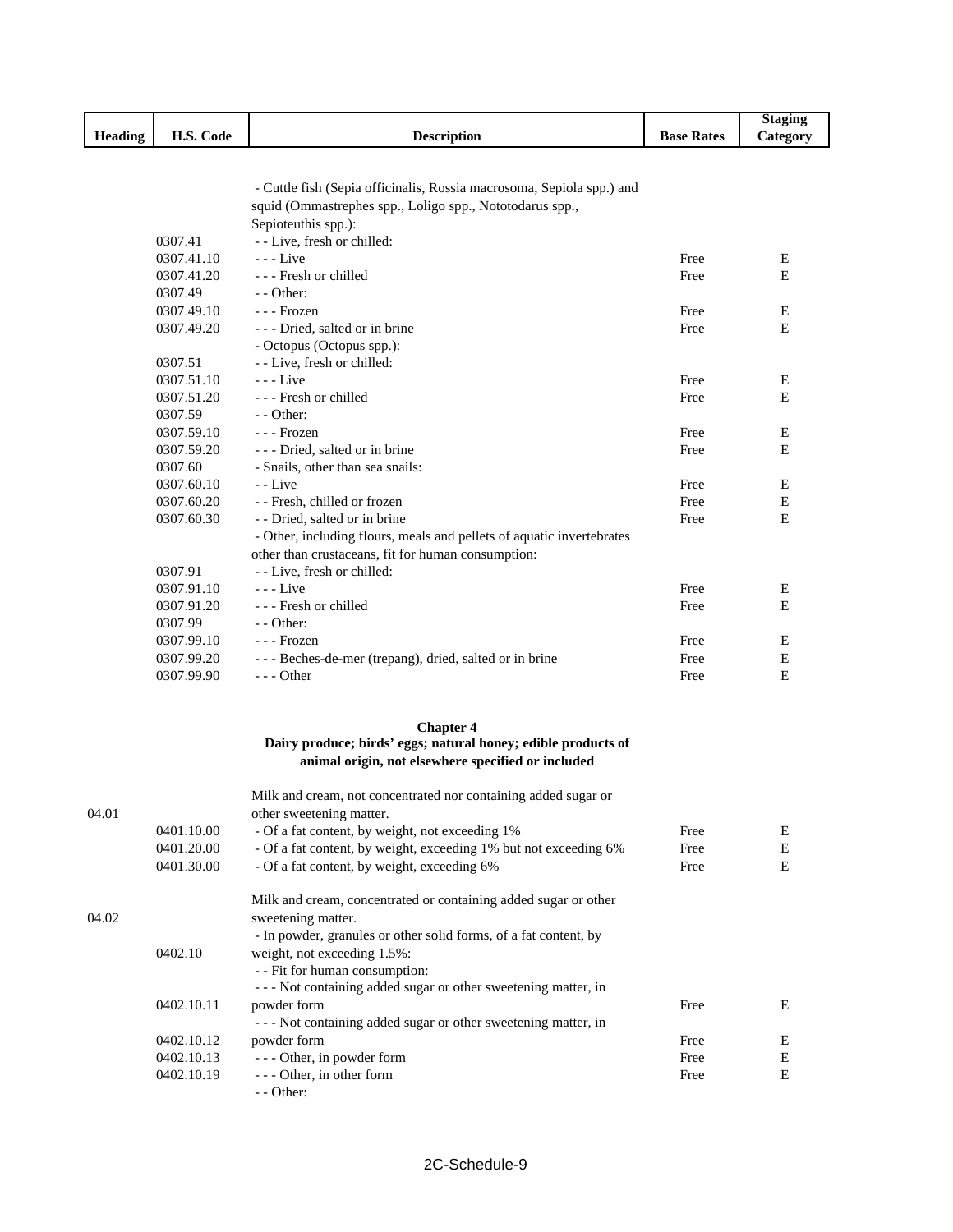|                |            |                                                                        |                   | <b>Staging</b> |
|----------------|------------|------------------------------------------------------------------------|-------------------|----------------|
| <b>Heading</b> | H.S. Code  | <b>Description</b>                                                     | <b>Base Rates</b> | Category       |
|                |            |                                                                        |                   |                |
|                |            |                                                                        |                   |                |
|                |            | --- Not containing added sugar or other sweetening matter, in          |                   |                |
|                | 0402.10.21 | powder form                                                            | Free              | E              |
|                |            | --- Not containing added sugar or other sweetening matter, in          |                   |                |
|                | 0402.10.22 | powder form                                                            | Free              | Ε              |
|                | 0402.10.23 | --- Other, in powder form                                              | Free              | Ε              |
|                | 0402.10.29 | - - - Other, in other form                                             | Free              | Ε              |
|                |            | - In powder, granules or other solid forms, of a fat content, by       |                   |                |
|                |            | weight, exceeding 1.5%:                                                |                   |                |
|                | 0402.21    | - - Not containing added sugar or other sweetening matter:             |                   |                |
|                | 0402.21.10 | --- In powder form                                                     | Free              | Ε              |
|                | 0402.21.90 | --- In other form                                                      | Free              | E              |
|                | 0402.29    | - - Other:                                                             |                   |                |
|                | 0402.29.10 | --- In powder form                                                     | Free              | Е              |
|                | 0402.29.90 | --- In other form                                                      | Free              | Е              |
|                |            | - Other:                                                               |                   |                |
|                | 0402.91.00 | - - Not containing added sugar or other sweetening matter:             | Free              | Ε              |
|                | 0402.99.00 | - - Other                                                              | Free              | E              |
|                |            |                                                                        |                   |                |
|                |            | Buttermilk, curdled milk and cream, yogurt, kephir and other           |                   |                |
|                |            | fermented or acidified milk and cream, whether or not concentrated     |                   |                |
|                |            | or containing added sugar or other sweetening matter or flavoured or   |                   |                |
| 04.03          |            | containing added fruit, nuts or cocoa.                                 |                   |                |
|                | 0403.10    | - Yogurt:                                                              |                   |                |
|                |            | - - Containing fruit, nuts, cocoa or flavouring matter; liquid yogurt: |                   |                |
|                | 0403.10.11 | --- In liquid form, including condensed form                           | Free              | Ε              |
|                | 0403.10.19 | $--$ Other                                                             | Free              | E              |
|                |            | - - Other:                                                             |                   |                |
|                | 0403.10.91 | --- In condensed form                                                  | Free              | E              |
|                | 0403.10.99 | $- -$ Other                                                            | Free              | E              |
|                | 0403.90    | - Other:                                                               |                   |                |
|                | 0403.90.10 | - - Buttermilk                                                         | Free              | E              |
|                | 0403.90.90 | - - Other                                                              | Free              | Е              |
|                |            | Whey, whether or not concentrated or containing added sugar or         |                   |                |
|                |            |                                                                        |                   |                |
|                |            | other sweetening matter; products consisting of natural milk           |                   |                |
|                |            | constituents, whether or not containing added sugar or other           |                   |                |
| 04.04          |            | sweetening matter, not elsewhere specified or included.                |                   |                |
|                |            | - Whey and modified whey, whether or not concentrated or               |                   |                |
|                | 0404.10    | containing added sugar or other sweetening matter:                     |                   |                |
|                |            | - - Fit for human consumption:                                         |                   |                |
|                | 0404.10.11 | $- -$ Whey                                                             | Free              | Ε<br>E         |
|                | 0404.10.19 | $--$ Other                                                             | Free              |                |
|                |            | - - Fit for animal feeding:                                            |                   |                |
|                | 0404.10.91 | $- -$ Whey                                                             | Free              | E              |
|                | 0404.10.99 | --- Other                                                              | Free              | E              |
|                | 0404.90    | - Other:                                                               |                   |                |
|                |            | - Concentrated, sweetened, with added preservative, or in              | Free              | Ε              |
|                | 0404.90.10 | hermetically sealed cans<br>- - Other                                  | Free              | E              |
|                | 0404.90.90 |                                                                        |                   |                |
| 04.05          |            | Butter and other fats and oils derived from milk; dairy spreads.       |                   |                |
|                | 0405.10.00 | - Butter                                                               | Free              | Ε              |
|                | 0405.20.00 | - Dairy spreads                                                        | Free              | E              |
|                |            |                                                                        |                   |                |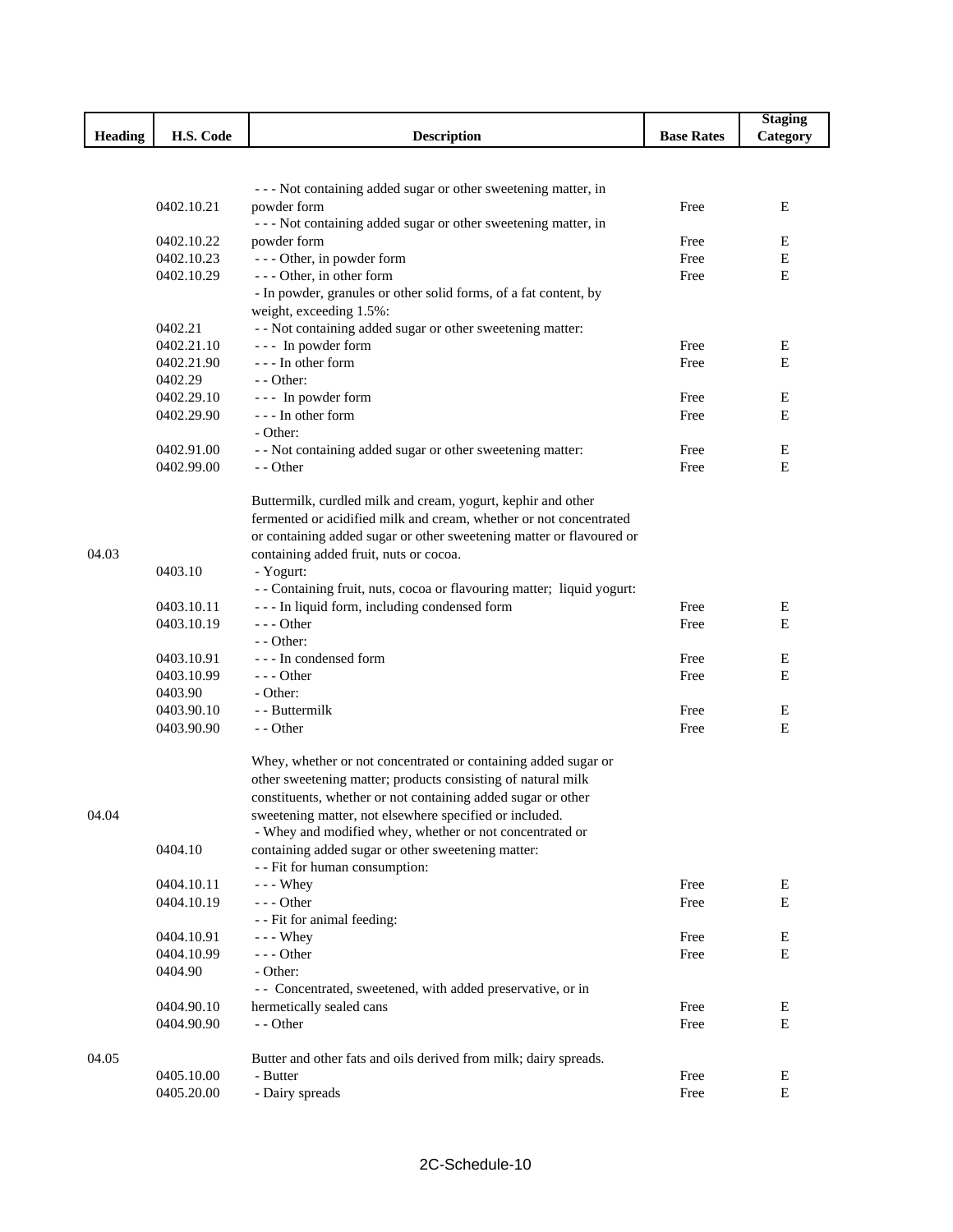|                |            |                                                                   |                   | <b>Staging</b>   |
|----------------|------------|-------------------------------------------------------------------|-------------------|------------------|
| <b>Heading</b> | H.S. Code  | <b>Description</b>                                                | <b>Base Rates</b> | Category         |
|                |            |                                                                   |                   |                  |
|                |            |                                                                   |                   |                  |
|                | 0405.90    | - Other:                                                          |                   |                  |
|                | 0405.90.10 | - - Anhydrous butterfat                                           | Free              | Ε                |
|                | 0405.90.20 | - Butter oil                                                      | Free              | ${\bf E}$        |
|                | 0405.90.30 | - - Ghee                                                          | Free              | $\mathbf E$      |
|                | 0405.90.90 | - - Other                                                         | Free              | E                |
|                |            |                                                                   |                   |                  |
| 04.06          |            | Cheese and curd.                                                  |                   |                  |
|                |            | - Fresh (unripened or uncured) cheese, including whey cheese, and |                   |                  |
|                | 0406.10.00 | curd                                                              | Free              | Ε                |
|                | 0406.20    | - Grated or powdered cheese, of all kinds:                        |                   |                  |
|                | 0406.20.10 | -- In packages of a gross weight exceeding 20 kg                  | Free              | Е                |
|                | 0406.20.90 | - - Other                                                         | Free              | $\mathbf E$      |
|                | 0406.30.00 | - Processed cheese, not grated or powdered                        | Free              | E                |
|                | 0406.40.00 | - Blue-veined cheese                                              | Free              | $\mathbf E$      |
|                | 0406.90.00 | - Other cheese                                                    | Free              | Ε                |
| 04.07          |            |                                                                   |                   |                  |
|                |            | Birds' eggs, in shell, fresh, preserved or cooked.                |                   |                  |
|                | 0407.00.11 | - For hatching:                                                   | Free              |                  |
|                | 0407.00.12 | - - Hens' eggs<br>- - Ducks' eggs                                 | Free              | E<br>$\mathbf E$ |
|                | 0407.00.19 | - - Other                                                         | Free              | $\mathbf E$      |
|                |            | - Other:                                                          |                   |                  |
|                | 0407.00.91 |                                                                   | Free              | Ε                |
|                | 0407.00.92 | - - Hens' eggs                                                    | Free              | Ε                |
|                | 0407.00.99 | - - Ducks' eggs<br>- - Other                                      | Free              | E                |
|                |            |                                                                   |                   |                  |
|                |            | Birds' eggs, not in shell, and egg yolks, fresh, dried, cooked by |                   |                  |
|                |            | steaming or by boiling in water, moulded, frozen or otherwise     |                   |                  |
|                |            | preserved, whether or not containing added sugar or other         |                   |                  |
| 04.08          |            | sweetening matter.                                                |                   |                  |
|                |            | - Egg yolks:                                                      |                   |                  |
|                | 0408.11.00 | - - Dried                                                         | Free              | Ε                |
|                | 0408.19.00 | - - Other                                                         | Free              | E                |
|                |            | - Other:                                                          |                   |                  |
|                | 0408.91.00 | - - Dried                                                         | Free              | E                |
|                | 0408.99.00 | - - Other                                                         | Free              | E                |
|                |            |                                                                   |                   |                  |
| 04.09          | 0409.00.00 | Natural honey.                                                    | Free              | Е                |
|                |            |                                                                   |                   |                  |
|                |            | Edible products of animal origin, not elsewhere specified or      |                   |                  |
| 04.10          |            | included.                                                         |                   |                  |
|                | 0410.00.10 | - Birds' nests                                                    | Free              | E                |
|                | 0410.00.90 | - Other                                                           | Free              | E                |
|                |            |                                                                   |                   |                  |
|                |            | <b>Chapter 5</b>                                                  |                   |                  |
|                |            | Products of animal origin, not elsewhere specified or included    |                   |                  |

| 05.01 | 0501.00.00 | Human hair, unworked, whether or not washed or scoured; waste of<br>human hair.                                       | Free | E. |
|-------|------------|-----------------------------------------------------------------------------------------------------------------------|------|----|
| 05.02 |            | Pigs', hogs' or boars' bristles and hair; badger hair and other brush<br>making hair; waste of such bristles or hair. |      |    |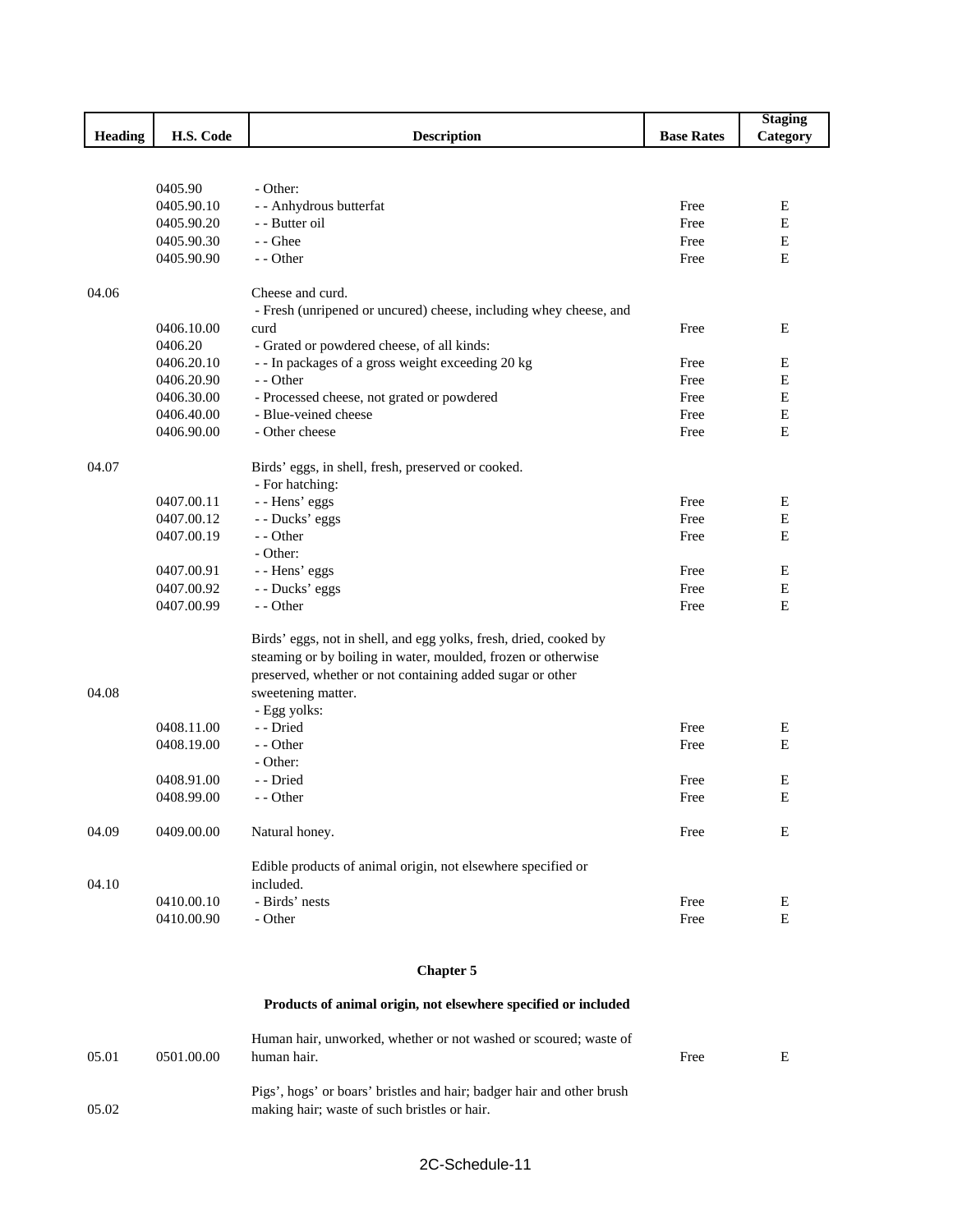|                |                          |                                                                                                                                              |                   | <b>Staging</b> |
|----------------|--------------------------|----------------------------------------------------------------------------------------------------------------------------------------------|-------------------|----------------|
| <b>Heading</b> | H.S. Code                | <b>Description</b>                                                                                                                           | <b>Base Rates</b> | Category       |
|                |                          |                                                                                                                                              |                   |                |
|                |                          |                                                                                                                                              |                   |                |
|                | 0502.10.00<br>0502.90.00 | - Pigs', hogs' or boars' bristles and hair and waste thereof<br>- Other                                                                      | Free<br>Free      | E<br>Е         |
|                |                          |                                                                                                                                              |                   |                |
|                |                          | Horsehair and horsehair waste, whether or not put up as a layer with                                                                         |                   |                |
| 05.03          | 0503.00.00               | or without supporting material.                                                                                                              | Free              | E              |
|                |                          |                                                                                                                                              |                   |                |
|                |                          | Guts, bladders and stomachs of animals (other than fish), whole and                                                                          |                   |                |
|                |                          | pieces thereof, fresh, chilled, frozen, salted, in brine, dried or                                                                           |                   |                |
| 05.04          | 0504.00.00               | smoked.                                                                                                                                      | Free              | Ε              |
|                |                          |                                                                                                                                              |                   |                |
|                |                          | Skins and other parts of birds, with their feathers or down, feathers<br>and parts of feathers (whether or not with trimmed edges) and down, |                   |                |
|                |                          | not further worked than cleaned, disinfected or treated for                                                                                  |                   |                |
| 05.05          |                          | preservation; powder and waste of feathers or parts of feathers.                                                                             |                   |                |
|                | 0505.10                  | - Feathers of a kind used for stuffing; down:                                                                                                |                   |                |
|                | 0505.10.10               | - - Duck feathers                                                                                                                            | Free              | Ε              |
|                | 0505.10.90               | - - Other                                                                                                                                    | Free              | E              |
|                | 0505.90                  | - Other:                                                                                                                                     |                   |                |
|                | 0505.90.10               | - - Duck feathers                                                                                                                            | Free              | Е              |
|                | 0505.90.90               | - - Other                                                                                                                                    | Free              | E              |
|                |                          |                                                                                                                                              |                   |                |
|                |                          | Bones and horn-cores, unworked, defatted, simply prepared (but not                                                                           |                   |                |
|                |                          | cut to shape), treated with acid or degelatinised; powder and waste of                                                                       |                   |                |
| 05.06          | 0506.10.00               | these products.<br>- Ossein and bones treated with acid                                                                                      |                   |                |
|                | 0506.90.00               | - Other                                                                                                                                      | Free<br>Free      | E<br>E         |
|                |                          |                                                                                                                                              |                   |                |
|                |                          | Ivory, tortoise-shell, whalebone and whalebone hair, horns, antlers,                                                                         |                   |                |
|                |                          | hooves, nails, claws and beaks, unworked or simply prepared but not                                                                          |                   |                |
| 05.07          |                          | cut to shape; powder and waste of these products.                                                                                            |                   |                |
|                | 0507.10                  | - Ivory; ivory powder and waste:                                                                                                             |                   |                |
|                | 0507.10.10               | - - Rhinoceros horns; ivory powder and waste                                                                                                 | Free              | Ε              |
|                | 0507.10.90               | - - Other                                                                                                                                    | Free              | E              |
|                | 0507.90                  | - Other:                                                                                                                                     |                   |                |
|                | 0507.90.10               | - - Horns, antlers, hooves, nails, claws and beaks                                                                                           | Free              | E              |
|                | 0507.90.20               | - - Tortoise-shell                                                                                                                           | Free              | E              |
|                | 0507.90.90               | - - Other                                                                                                                                    | Free              | Ε              |
|                |                          | Coral and similar materials, unworked or simply prepared but not                                                                             |                   |                |
|                |                          | otherwise worked; shells of molluscs, crustaceans or echinoderms                                                                             |                   |                |
|                |                          | and cuttle-bone, unworked or simply prepared but not cut to shape,                                                                           |                   |                |
| 05.08          |                          | powder and waste thereof.                                                                                                                    |                   |                |
|                | 0508.00.10               | - Coral and similar material                                                                                                                 | Free              | Ε              |
|                | 0508.00.20               | - Shells of molluscs, crustaceans or echinoderms                                                                                             | Free              | E              |
|                | 0508.00.90               | - Other                                                                                                                                      | Free              | Е              |
|                |                          |                                                                                                                                              |                   |                |
| 05.09          | 0509.00.00               | Natural sponges of animal origin.                                                                                                            | Free              | Е              |
|                |                          | Ambergris, castoreum, civet and musk; cantharides; bile, whether or                                                                          |                   |                |
|                |                          | not dried; glands and other animal products used in the preparation                                                                          |                   |                |
|                |                          | of pharmaceutical products, fresh, chilled, frozen or otherwise                                                                              |                   |                |
| 05.10          |                          | provisionally preserved.                                                                                                                     |                   |                |
|                | 0510.00.10               | - Cantharides                                                                                                                                | Free              | Ε              |
|                |                          |                                                                                                                                              |                   |                |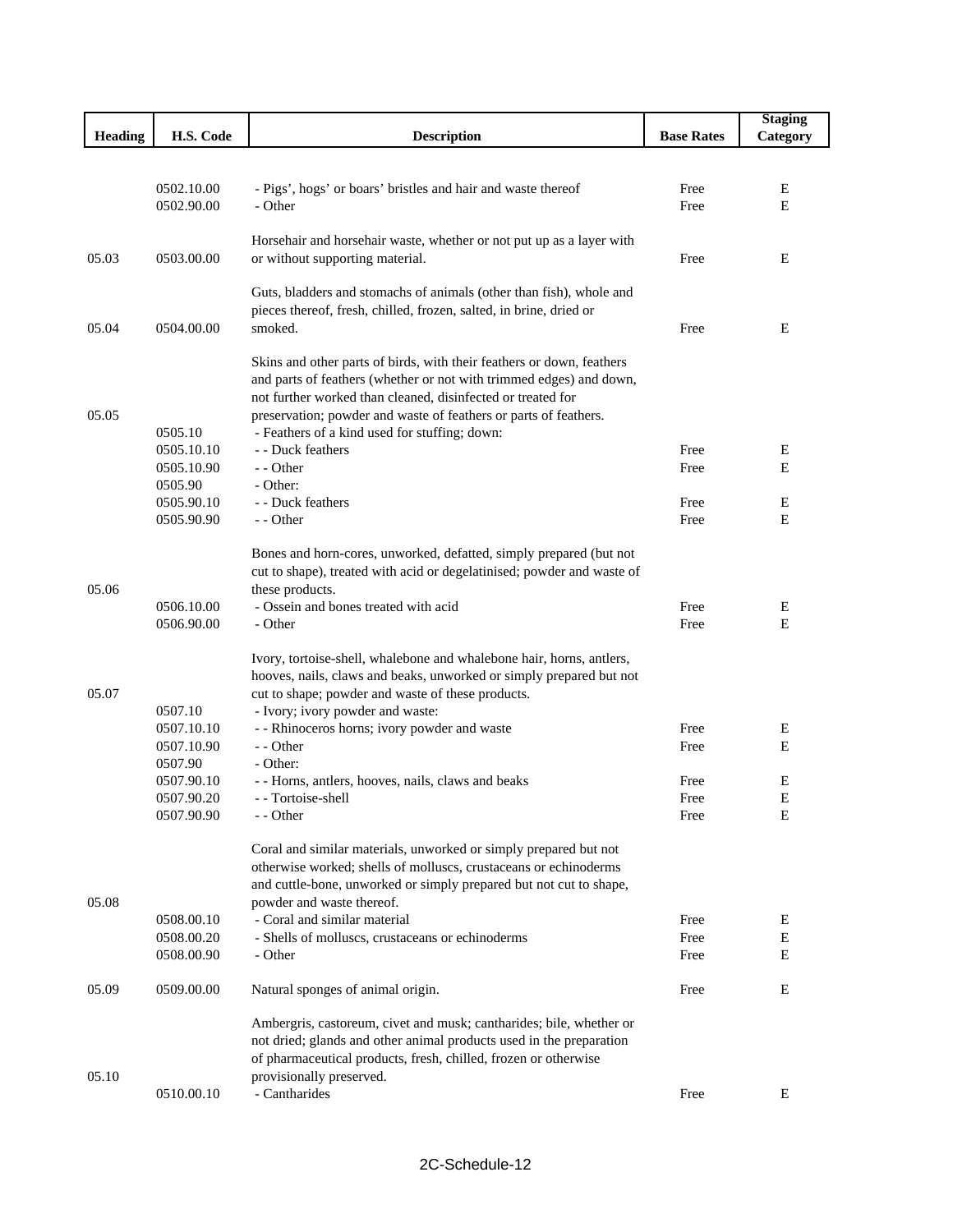|                |            |                                                                   |                   | <b>Staging</b> |
|----------------|------------|-------------------------------------------------------------------|-------------------|----------------|
| <b>Heading</b> | H.S. Code  | <b>Description</b>                                                | <b>Base Rates</b> | Category       |
|                |            |                                                                   |                   |                |
|                | 0510.00.20 | - Musk                                                            | Free              | E              |
|                | 0510.00.90 | - Other                                                           | Free              | E              |
|                |            | Animal products not elsewhere specified or included; dead animals |                   |                |
| 05.11          |            | of Chapter 1 or 3, unfit for human consumption.                   |                   |                |
|                | 0511.10.00 | - Bovine semen                                                    | Free              | E              |
|                |            | - Other:                                                          |                   |                |
|                |            | - - Products of fish or crustaceans, molluscs or other aquatic    |                   |                |
|                | 0511.91    | invertebrates; dead animals of Chapter 3:                         |                   |                |
|                | 0511.91.10 | - - - Dead animals of Chapter 3                                   | Free              | Ε              |
|                | 0511.91.20 | $--$ Roes                                                         | Free              | E              |
|                | 0511.91.30 | - - - Artemia eggs (brine shrimp eggs)                            | Free              | $\mathbf E$    |
|                | 0511.91.40 | --- Fish bladders                                                 | Free              | E              |
|                | 0511.91.90 | $- -$ Other                                                       | Free              | E              |
|                | 0511.99    | - - Other                                                         |                   |                |
|                |            | - - - Domestic animal semen:                                      |                   |                |
|                | 0511.99.11 | - - - - Of swine, sheep or goats                                  | Free              | Е              |
|                | 0511.99.19 | $---$ Other                                                       | Free              | Е              |
|                | 0511.99.20 | - - - Silk worm eggs                                              | Free              | $\mathbf E$    |
|                | 0511.99.90 | $--$ Other                                                        | Free              | E              |

#### **Chapter 6 Live trees and other plants; bulbs, roots and the like; cut flowers and ornamental foliage**

|       |            | Bulbs, tubers, tuberous roots, corms, crowns and rhizomes, dormant,  |      |           |
|-------|------------|----------------------------------------------------------------------|------|-----------|
|       |            | in growth or in flower; chicory plants and roots other than roots of |      |           |
| 06.01 |            | heading 12.12.                                                       |      |           |
|       |            | - Bulbs, tubers, tuberous roots, corms, crowns and rhizomes,         |      |           |
|       | 0601.10.00 | dormant                                                              | Free | E         |
|       |            | - Bulbs, tubers, tuberous roots, corms, crowns and rhizomes, in      |      |           |
|       | 0601.20    | growth or in flower; chicory plants and roots:                       |      |           |
|       | 0601.20.10 | - - Chicory plants                                                   | Free | E         |
|       | 0601.20.20 | - - Chicory roots                                                    | Free | ${\bf E}$ |
|       | 0601.20.90 | $-$ - Other                                                          | Free | E         |
|       |            |                                                                      |      |           |
|       |            | Other live plants (including their roots), cuttings and slips;       |      |           |
| 06.02 |            | mushroom spawn.                                                      |      |           |
|       | 0602.10    | - Unrooted cuttings and slips:                                       |      |           |
|       | 0602.10.10 | - - Orchid cuttings and slips                                        | Free | Ε         |
|       | 0602.10.20 | - - Rubber wood                                                      | Free | E         |
|       | 0602.10.90 | - - Other                                                            | Free | E         |
|       |            | - Trees, shrubs and bushes, grafted or not, of kinds which bear      |      |           |
|       | 0602.20.00 | edible fruit or nuts                                                 | Free | Ε         |
|       | 0602.30.00 | - Rhododendrons and azaleas, grafted or not                          | Free | ${\bf E}$ |
|       | 0602.40.00 | - Roses, grafted or not                                              | Free | E         |
|       | 0602.90    | - Other:                                                             |      |           |
|       | 0602.90.10 | - - Rooted orchid cuttings and slips                                 | Free | Ε         |
|       | 0602.90.20 | - - Orchid seedlings                                                 | Free | E         |
|       | 0602.90.30 | - - Aquarium plants                                                  | Free | Е         |
|       | 0602.90.40 | - - Budded rubber stumps                                             | Free | E         |
|       | 0602.90.50 | - - Rubber seedlings                                                 | Free | E         |
|       |            |                                                                      |      |           |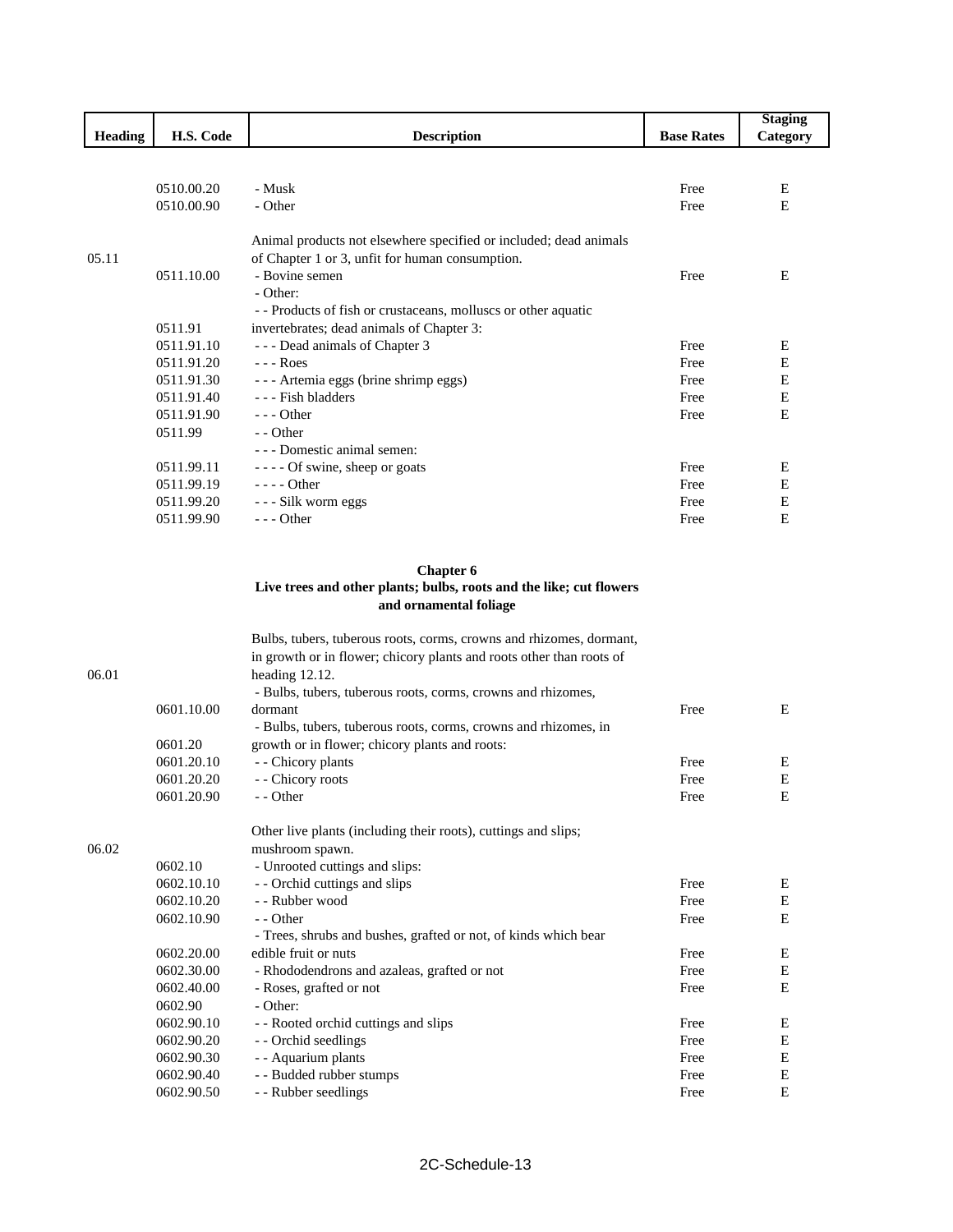|                |            |                                                                        |                   | <b>Staging</b> |
|----------------|------------|------------------------------------------------------------------------|-------------------|----------------|
| <b>Heading</b> | H.S. Code  | <b>Description</b>                                                     | <b>Base Rates</b> | Category       |
|                |            |                                                                        |                   |                |
|                | 0602.90.60 | - - Rubber budwood                                                     | Free              | E              |
|                |            |                                                                        |                   |                |
|                | 0602.90.90 | - - Other                                                              | Free              | E              |
|                |            | Cut flowers and flower buds of a kind suitable for bouquets or for     |                   |                |
|                |            | ornamental purposes, fresh, dried, dyed, bleached, impregnated or      |                   |                |
| 06.03          |            | otherwise prepared.                                                    |                   |                |
|                | 0603.10    | - Fresh:                                                               |                   |                |
|                | 0603.10.10 | - Orchids                                                              | Free              | E              |
|                | 0603.10.90 | $-$ - Other                                                            | Free              | E              |
|                | 0603.90.00 | - Other                                                                | Free              | E              |
|                |            |                                                                        |                   |                |
|                |            | Foliage, branches and other parts of plants, without flowers or flower |                   |                |
|                |            | buds, and grasses, mosses and lichens, being goods of a kind suitable  |                   |                |
|                |            | for bouquets or for ornamental purposes, fresh, dried, dyed,           |                   |                |
| 06.04          |            | bleached, impregnated or otherwise prepared.                           |                   |                |
|                | 0604.10.00 | - Mosses and lichens                                                   | Free              | Е              |
|                |            | - Other:                                                               |                   |                |
|                | 0604.91.00 | - - Fresh                                                              | Free              | Ε              |
|                | 0604.99.00 | $-$ - Other                                                            | Free              | Ε              |
|                |            |                                                                        |                   |                |
|                |            |                                                                        |                   |                |

### **Chapter 7 Edible vegetables and certain roots and tubers**

| 07.01 |            | Potatoes, fresh or chilled.                                            |      |   |
|-------|------------|------------------------------------------------------------------------|------|---|
|       | 0701.10.00 | - Seed                                                                 | Free | E |
|       | 0701.90.00 | - Other                                                                | Free | E |
| 07.02 | 0702.00.00 | Tomatoes, fresh or chilled.                                            | Free | E |
|       |            | Onions, shallots, garlic, leeks and other alliaceous vegetables, fresh |      |   |
| 07.03 |            | or chilled.                                                            |      |   |
|       | 0703.10    | - Onions and shallots:                                                 |      |   |
|       |            | - - Onions:                                                            |      |   |
|       | 0703.10.11 | - - - Bulbs for propagation                                            | Free | Ε |
|       | 0703.10.19 | $--$ Other                                                             | Free | E |
|       |            | - - Shallots:                                                          |      |   |
|       | 0703.10.21 | - - - Bulbs for propagation                                            | Free | Ε |
|       | 0703.10.29 | $- -$ Other                                                            | Free | E |
|       | 0703.20    | - Garlic:                                                              |      |   |
|       | 0703.20.10 | - - Bulbs for propagation                                              | Free | Ε |
|       | 0703.20.90 | $-$ - Other                                                            | Free | E |
|       | 0703.90    | - Leeks and other alliaceous vegetables:                               |      |   |
|       | 0703.90.10 | - - Bulbs for propagation                                              | Free | Ε |
|       | 0703.90.90 | - - Other                                                              | Free | E |
|       |            | Cabbages, cauliflowers, kohlrabi, kale and similar edible brassicas,   |      |   |
| 07.04 |            | fresh or chilled.                                                      |      |   |
|       | 0704.10    | - Cauliflowers and headed broccoli:                                    |      |   |
|       | 0704.10.10 | - Cauliflowers                                                         | Free | Ε |
|       | 0704.10.20 | - - Headed broccoli                                                    | Free | E |
|       | 0704.20.00 | - Brussels sprouts                                                     | Free | E |
|       | 0704.10    | - Other:                                                               |      |   |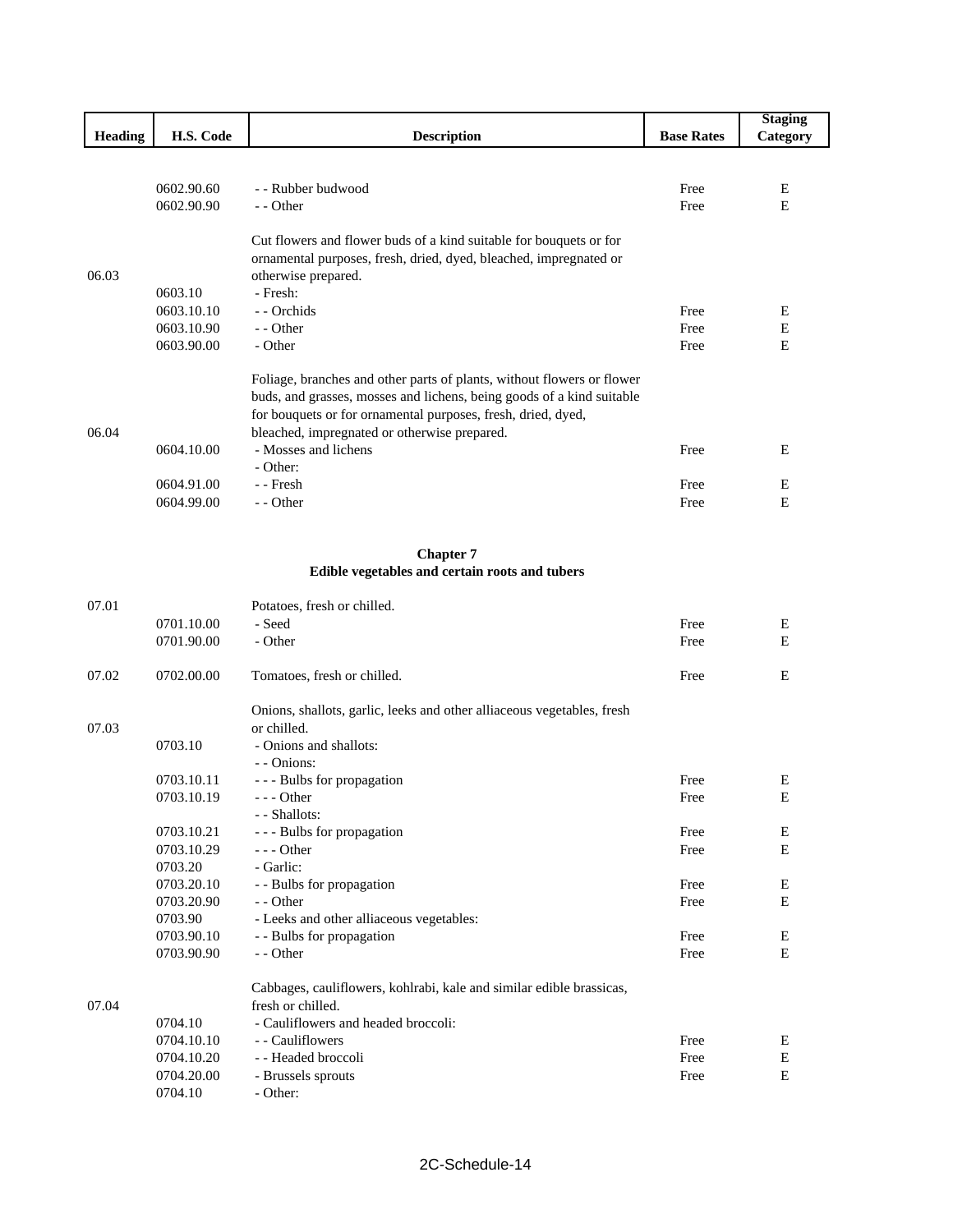|                |            |                                                                           |                   | <b>Staging</b> |
|----------------|------------|---------------------------------------------------------------------------|-------------------|----------------|
| <b>Heading</b> | H.S. Code  | <b>Description</b>                                                        | <b>Base Rates</b> | Category       |
|                |            |                                                                           |                   |                |
|                |            |                                                                           |                   |                |
|                | 0704.90.10 | - - Cabbages                                                              | Free              | Е              |
|                | 0704.90.90 | - - Other                                                                 | Free              | E              |
|                |            |                                                                           |                   |                |
|                |            | Lettuce (Lactuca sativa) and chicory (Cichorium spp.), fresh or           |                   |                |
| 07.05          |            | chilled.                                                                  |                   |                |
|                |            | - Lettuce:                                                                |                   |                |
|                | 0705.11.00 | - - Cabbage lettuce (head lettuce)                                        | Free              | Ε              |
|                | 0705.19.00 | - - Other                                                                 | Free              | E              |
|                |            | - Chicory:                                                                |                   |                |
|                | 0705.21.00 | - - Witloof chicory (Cichorium intybus var. foliosum)                     | Free              | Ε              |
|                | 0705.29.00 | - - Other                                                                 | Free              | E              |
|                |            |                                                                           |                   |                |
|                |            | Carrots, turnips, salad beetroot, salsify, celeriac, radishes and similar |                   |                |
| 07.06          |            | edible roots, fresh or chilled.                                           |                   |                |
|                | 0706.10    | - Carrots and turnips:                                                    |                   |                |
|                | 0706.10.10 | - - Carrots                                                               | Free              | Ε              |
|                | 0706.10.20 | - - Turnips                                                               | Free              | $\mathbf E$    |
|                | 0706.90.00 | - Other                                                                   | Free              | E              |
|                |            |                                                                           |                   |                |
| 07.07          | 0707.00.00 | Cucumbers and gherkins, fresh or chilled.                                 | Free              | E              |
|                |            |                                                                           |                   |                |
| 07.08          |            | Leguminous vegetables, shelled or unshelled, fresh or chilled.            |                   |                |
|                | 0708.10.00 | - Peas (Pisum sativum)                                                    | Free              | Ε              |
|                | 0708.20.00 | - Beans (Vigna spp., Phaseolus spp.)                                      | Free              | E              |
|                | 0708.90.00 | - Other leguminous vegetables                                             | Free              | E              |
| 07.09          |            | Other vegetables, fresh or chilled.                                       |                   |                |
|                | 0709.10.00 | - Globe artichokes                                                        | Free              | E              |
|                | 0709.20.00 | - Asparagus                                                               | Free              | E              |
|                | 0709.30.00 | - Aubergines (egg-plants)                                                 | Free              | Ε              |
|                | 0709.40.00 | - Celery other than celeriac                                              | Free              | Ε              |
|                |            | - Mushrooms and truffles:                                                 |                   |                |
|                | 0709.51.00 | - - Mushrooms of the genus Agaricus                                       | Free              | Ε              |
|                | 0709.52.00 | - - Truffles                                                              | Free              | Ε              |
|                | 0709.59.00 | - - Other                                                                 | Free              | E              |
|                | 0709.60    | - Fruits of the genus Capsicum or of the genus Pimenta:                   |                   |                |
|                | 0709.60.10 | - - Chillies, other than giant chillies                                   | Free              | E              |
|                | 0709.60.90 | - - Other                                                                 | Free              | Е              |
|                |            | - Spinach, New Zealand Spinach and orache Spinach (garden                 |                   |                |
|                | 0709.70.00 | Spinach)                                                                  | Free              | Е              |
|                | 0709.90.00 | - Other                                                                   | Free              | $\mathbf E$    |
|                |            |                                                                           |                   |                |
|                |            | Vegetables (uncooked or cooked by steaming or boiling in water),          |                   |                |
| 07.10          |            | frozen.                                                                   |                   |                |
|                | 0710.10.00 | - Potatoes                                                                | Free              | Е              |
|                |            | - Leguminous vegetables, shelled or unshelled:                            |                   |                |
|                | 0710.21.00 | - - Peas (Pisum sativum)                                                  | Free              | Е              |
|                | 0710.22.00 | - - Beans (Vigna spp., Phaseolus spp.)                                    | Free              | ${\bf E}$      |
|                | 0710.29.00 | - - Other                                                                 | Free              | Ε              |
|                |            | - Spinach, New Zealand spinach and orache spinach (garden                 |                   |                |
|                | 0710.30.00 | spinach)                                                                  | Free              | Ε              |
|                | 0710.40.00 | - Sweet corn                                                              | Free              | ${\bf E}$      |
|                | 0710.80.00 | - Other vegetables                                                        | Free              | $\mathbf E$    |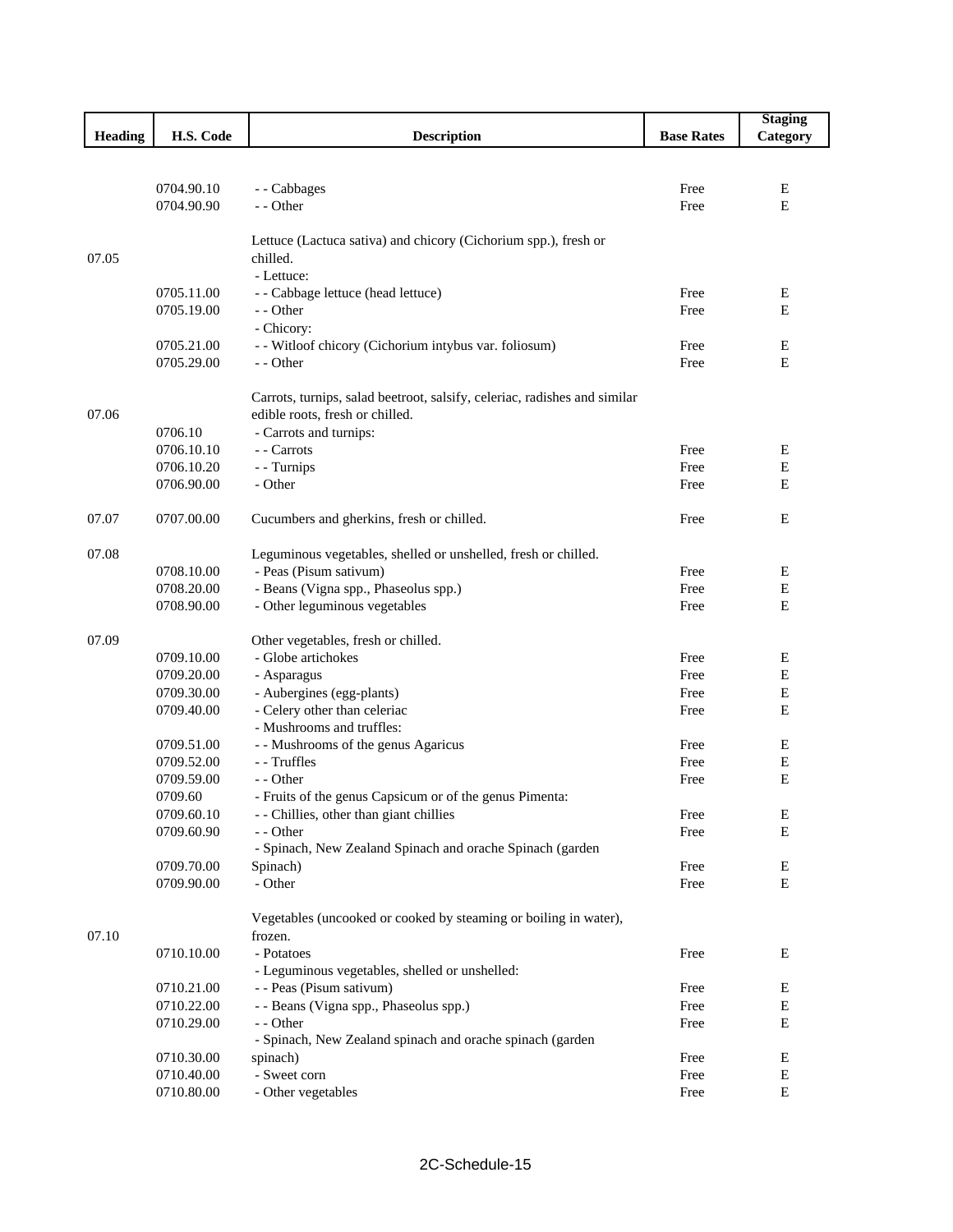|                |            |                                                                          |                   | <b>Staging</b> |
|----------------|------------|--------------------------------------------------------------------------|-------------------|----------------|
| <b>Heading</b> | H.S. Code  | <b>Description</b>                                                       | <b>Base Rates</b> | Category       |
|                |            |                                                                          |                   |                |
|                |            |                                                                          |                   |                |
|                | 0710.90.00 | - Mixtures of vegetables                                                 | Free              | E              |
|                |            |                                                                          |                   |                |
|                |            | Vegetables provisionally preserved (for example, by sulphur dioxide      |                   |                |
|                |            | gas, in brine, in sulphur water or in other preservative solutions), but |                   |                |
| 07.11          |            | unsuitable in that state for immediate consumption.                      |                   |                |
|                | 0711.20    | - Olives:                                                                |                   |                |
|                | 0711.20.10 | - - Preserved by sulphur dioxide gas                                     | Free              | Е              |
|                | 0711.20.90 | - - Other                                                                | Free              | E              |
|                | 0711.30    | - Capers:                                                                |                   |                |
|                | 0711.30.10 | - - Preserved by sulphur dioxide gas                                     | Free              | E              |
|                | 0711.30.90 | - - Other                                                                | Free              | Е              |
|                | 0711.40    | - Cucumbers and gherkins:                                                |                   |                |
|                | 0711.40.10 | - - Preserved by sulphur dioxide gas                                     | Free              | Е              |
|                | 0711.40.90 | - - Other                                                                | Free              | E              |
|                |            | - Mushrooms and truffles:                                                |                   |                |
|                | 0711.51.00 | - - Mushrooms of the genus Agaricus                                      | Free              | Е              |
|                | 0711.59.00 | - Other                                                                  | Free              | E              |
|                | 0711.90    | - Other vegetables; mixtures of vegetables:                              |                   |                |
|                | 0711.90.10 | - - Sweet corn                                                           | Free              | E              |
|                | 0711.90.20 | - - Chillies                                                             | Free              | $\mathbf E$    |
|                | 0711.90.30 | - - Onions, preserved by sulphur dioxide gas                             | Free              | $\mathbf E$    |
|                | 0711.90.40 | - - Onions, preserved other than by sulphur dioxide gas                  | Free              | Е              |
|                | 0711.90.50 | - - Other, preserved by sulphur dioxide gas                              | Free              | Е              |
|                | 0711.90.90 | - Other                                                                  | Free              | E              |
|                |            |                                                                          |                   |                |
|                |            | Dried vegetables, whole, cut, sliced, broken or in powder, but not       |                   |                |
| 07.12          |            | further prepared.                                                        |                   |                |
|                | 0712.20.00 | - Onions                                                                 | Free              | E              |
|                |            | - Mushrooms, wood ears (Auricularia spp.), jelly fungi (Tremella         |                   |                |
|                |            | spp.) and truffles:                                                      |                   |                |
|                |            | - - Mushrooms of the genus Agaricus                                      | Free              | Е              |
|                | 0712.31.00 | - - Wood ears (Auricularia spp.)                                         | Free              | E              |
|                | 0712.32.00 |                                                                          | Free              | Е              |
|                | 0712.33.00 | - - Jelly fungi (Tremella spp.)                                          |                   |                |
|                | 0712.39    | - - Other:                                                               |                   |                |
|                | 0712.39.10 | --- Truffles                                                             | Free              | Е              |
|                | 0712.39.20 | - - - Shiitake (dong-gu)                                                 | Free              | E              |
|                | 0712.39.90 | --- Other                                                                | Free              | E              |
|                | 0712.90.00 | - Other vegetables; mixtures of vegetables                               | Free              | $\mathbf E$    |
|                |            |                                                                          |                   |                |
|                |            | Dried leguminous vegetables, shelled, whether or not skinned or          |                   |                |
| 07.13          |            | split.                                                                   |                   |                |
|                | 0713.10    | - Peas (Pisum sativum):                                                  |                   |                |
|                | 0713.10.10 | - - For sowing                                                           | Free              | Е              |
|                | 0713.10.90 | - - Other                                                                | Free              | Е              |
|                | 0713.20    | - Chickpeas (garbanzos):                                                 |                   |                |
|                | 0713.20.10 | - - For sowing                                                           | Free              | E              |
|                | 0713.20.90 | - - Other                                                                | Free              | Е              |
|                |            | - Beans (Vigna spp., Phaseolus spp.):                                    |                   |                |
|                |            | - - Beans of the species Vigna mungo (L.) Hepper or Vigna radiata        |                   |                |
|                | 0713.31    | (L.) Wilczek:                                                            |                   |                |
|                | 0713.31.10 | --- For sowing                                                           | Free              | E              |
|                | 0713.31.90 | $--$ Other                                                               | Free              | Е              |
|                | 0713.32    | - - Small red (Adzuki) beans (Phaseolus or Vigna angularis):             |                   |                |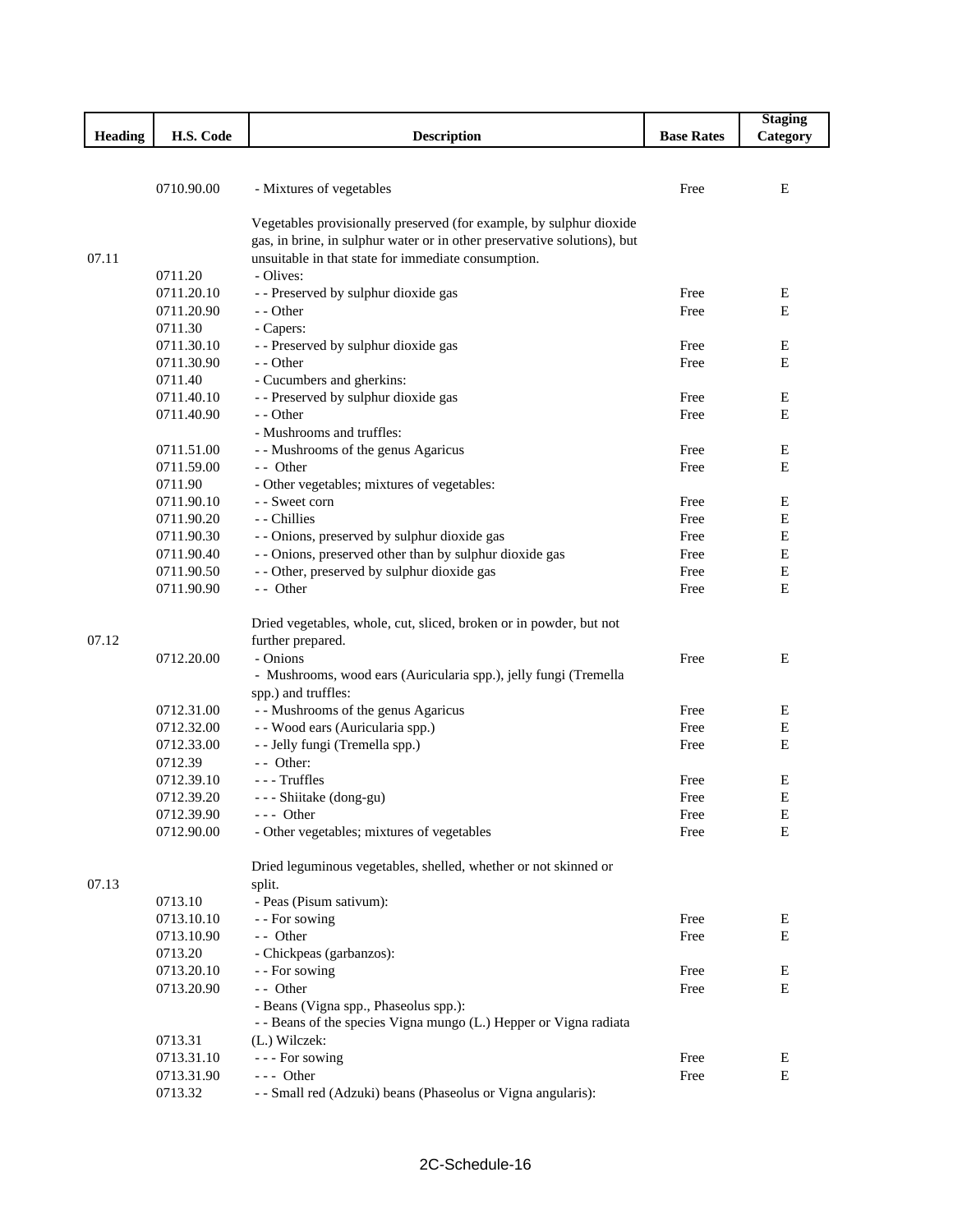|                |            |                                                                       |                   | <b>Staging</b> |
|----------------|------------|-----------------------------------------------------------------------|-------------------|----------------|
| <b>Heading</b> | H.S. Code  | <b>Description</b>                                                    | <b>Base Rates</b> | Category       |
|                |            |                                                                       |                   |                |
|                |            |                                                                       |                   |                |
|                | 0713.32.10 | --- For sowing                                                        | Free              | E              |
|                | 0713.32.90 | $--$ Other                                                            | Free              | E              |
|                | 0713.33    | - - Kidney beans, including white pea beans (Phaseolus vulgaris):     |                   |                |
|                | 0713.33.10 | --- For sowing                                                        | Free              | Ε              |
|                | 0713.33.90 | $--$ Other                                                            | Free              | E              |
|                | 0713.39    | $-$ Other:                                                            |                   |                |
|                | 0713.39.10 | --- For sowing                                                        | Free              | Ε              |
|                | 0713.39.90 | $--$ Other                                                            | Free              | Ε              |
|                | 0713.40    | - Lentils:                                                            |                   |                |
|                | 0713.40.10 | - - For sowing                                                        | Free              | Ε              |
|                | 0713.40.90 | - Other                                                               | Free              | E              |
|                |            | - Broad beans (Vicia faba var. major) and horse beans (Vicia faba     |                   |                |
|                | 0713.50    | var. equina, Vicia faba var. minor):                                  |                   |                |
|                | 0713.50.10 | - - For sowing                                                        | Free              | E              |
|                | 0713.50.90 | - Other                                                               | Free              | Ε              |
|                | 0713.90    | - Other:                                                              |                   |                |
|                | 0713.90.10 | - - For sowing                                                        | Free              | Ε              |
|                | 0713.90.90 | - - Other                                                             | Free              | E              |
|                |            |                                                                       |                   |                |
|                |            | Manioc, arrowroot, salep, Jerusalem artichokes, sweet potatoes and    |                   |                |
|                |            | similar roots and tubers with high starch or inulin content, fresh,   |                   |                |
|                |            | chilled, frozen or dried, whether or not sliced or in the form of     |                   |                |
| 07.14          |            | pellets; sago pith.                                                   |                   |                |
|                | 0714.10    | - Manioc (cassava):                                                   |                   |                |
|                | 0714.10.10 | - Sliced or in the form of pellets                                    | Free              | E              |
|                | 0714.10.90 | - - Other                                                             | Free              | $\mathbf E$    |
|                | 0714.20.00 | - Sweet potatoes                                                      | Free              | E              |
|                | 0714.90    | - Other:                                                              |                   |                |
|                | 0714.90.10 | - - Sago pith                                                         | Free              | Ε              |
|                | 0714.90.90 | - - Other                                                             | Free              | E              |
|                |            |                                                                       |                   |                |
|                |            | <b>Chapter 8</b>                                                      |                   |                |
|                |            | Edible fruit and nuts; peel of citrus fruit or melons                 |                   |                |
|                |            | Coconuts, Brazil nuts and cashew nuts, fresh or dried, whether or not |                   |                |
| 08.01          |            | shelled or peeled.                                                    |                   |                |
|                |            | - Coconuts:                                                           |                   |                |
|                | 0801.11.00 | - - Desiccated                                                        | Free              | E              |
|                | 0801.19.00 | - - Other                                                             | Free              | ${\bf E}$      |
|                |            | - Brazil nuts:                                                        |                   |                |
|                | 0801.21.00 | - - In shell                                                          | Free              | Е              |
|                | 0801.22.00 | - - Shelled                                                           | Free              | E              |
|                |            | - Cashew nuts:                                                        |                   |                |
|                | 0801.31.00 | - - In shell                                                          | Free              | ${\bf E}$      |
|                | 0801.32.00 | - - Shelled                                                           | Free              | $\mathbf E$    |
| 08.02          |            | Other nuts, fresh or dried, whether or not shelled or peeled.         |                   |                |
|                |            | - Almonds:                                                            |                   |                |
|                | 0802.11.00 | - - In shell                                                          | Free              | ${\bf E}$      |
|                |            |                                                                       |                   |                |

0802.12.00 - - Shelled **E** 

0802.21.00 - - In shell **Exercise E** 

- Hazelnuts or filberts (Corylus spp.):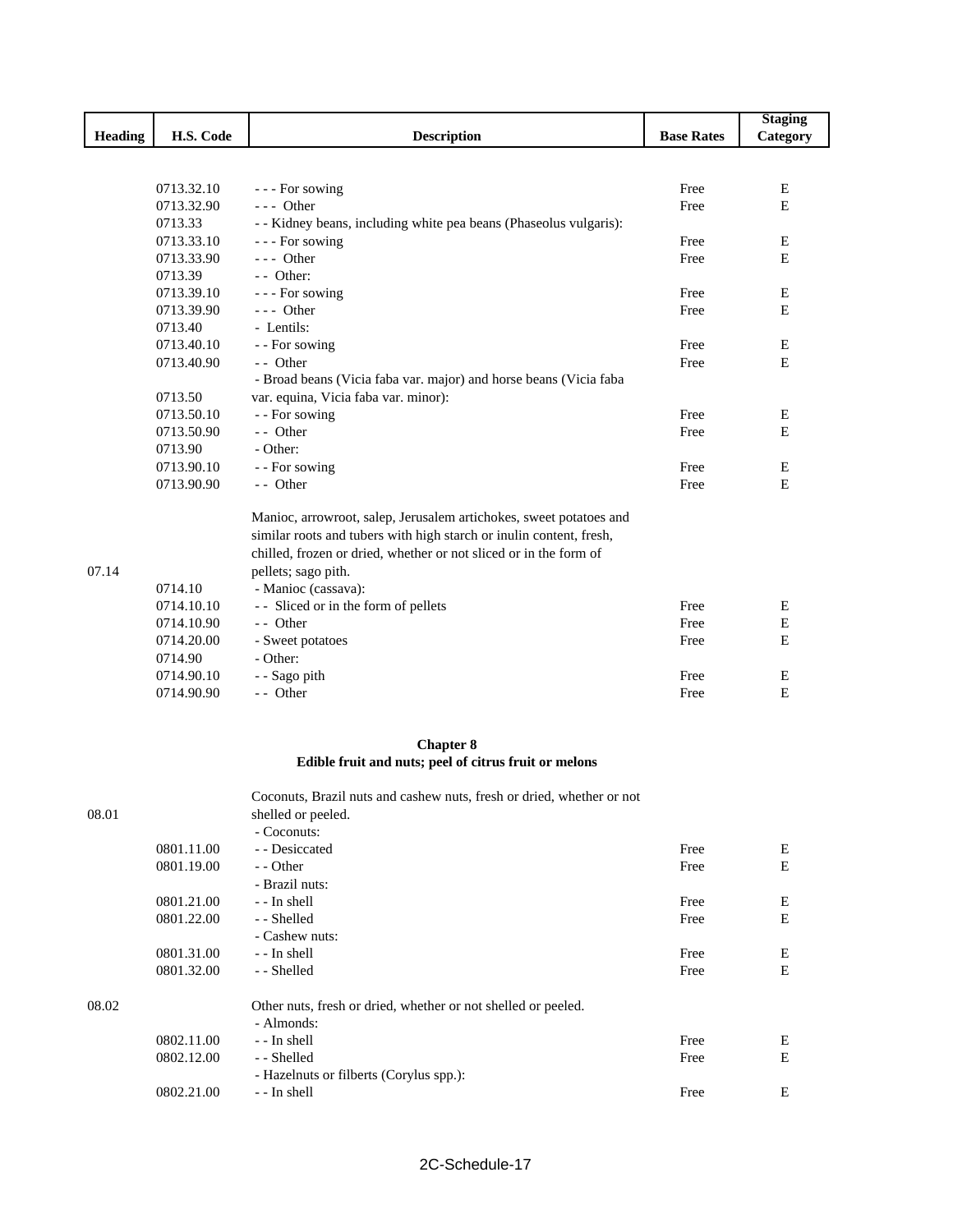| H.S. Code<br><b>Heading</b><br><b>Description</b><br><b>Base Rates</b><br>Category<br>0802.22.00<br>- - Shelled<br>Е<br>Free<br>- Walnuts:<br>0802.31.00<br>- - In shell<br>Free<br>Е<br>E<br>0802.32.00<br>- - Shelled<br>Free<br>$\mathbf E$<br>0802.40.00<br>Free<br>- Chestnuts (Castanea spp.)<br>0802.50.00<br>- Pistachios<br>E<br>Free<br>0802.90<br>- Other:<br>0802.90.10<br>- - Areca nuts (Betel nuts)<br>Free<br>Ε<br>${\bf E}$<br>0802.90.90<br>- - Other<br>Free<br>08.03<br>0803.00.00<br>Bananas, including plantains, fresh or dried.<br>E<br>Free<br>Dates, figs, pineapples, avocados, guavas, mangoes and<br>08.04<br>mangosteens, fresh or dried.<br>0804.10.00<br>- Dates<br>Free<br>Ε<br>E<br>0804.20.00<br>Free<br>- Figs<br>E<br>0804.30.00<br>- Pineapples<br>Free<br>E<br>- Avocados<br>0804.40.00<br>Free<br>E<br>0804.50.00<br>- Guavas, mangoes and mangosteens<br>Free<br>08.05<br>Citrus fruit, fresh or dried.<br>0805.10.00<br>- Oranges<br>E<br>Free<br>- Mandarins (including tangerines and satsumas); clementines,<br>wilkings and similar citrus hybrids<br>0805.20.00<br>Free<br>E<br>- Grapefruit<br>E<br>0805.40.00<br>Free<br>- Lemons (Citrus limon, Citrus limonum) and limes (Citrus<br>aurantifolia, Citrus latifolia)<br>0805.50.00<br>Ε<br>Free<br>- Other<br>0805.90.00<br>Е<br>Free<br>08.06<br>Grapes, fresh or dried.<br>0806.10.00<br>- Fresh<br>Free<br>Ε<br>E<br>0806.20.00<br>- Dried<br>Free<br>08.07<br>Melons (including watermelons) and papaws (papayas), fresh.<br>- Melons (including watermelons):<br>0807.11.00<br>- - Watermelons<br>Free<br>Е<br>0807.19.00<br>- - Other<br>Free<br>E<br>0807.20.00<br>$\mathbf E$<br>Free<br>- Papaws (papayas)<br>08.08<br>Apples, pears and quinces, fresh.<br>0808.10.00<br>Free<br>Ε<br>- Apples<br>E<br>0808.20.00<br>- Pears and quinces<br>Free<br>Apricots, cherries, peaches (including nectarines), plums and sloes,<br>08.09<br>fresh.<br>0809.10.00<br>- Apricots<br>E<br>Free<br>${\bf E}$<br>0809.20.00<br>- Cherries<br>Free<br>${\bf E}$<br>0809.30.00<br>- Peaches, including nectarines<br>Free<br>- Plums and sloes<br>$\mathbf E$<br>0809.40.00<br>Free<br>08.10<br>Other fruit, fresh.<br>- Strawberries<br>0810.10.00<br>Free<br>Ε<br>E<br>0810.20.00<br>- Raspberries, blackberries, mulberries and loganberries<br>Free |  |  | <b>Staging</b> |
|-------------------------------------------------------------------------------------------------------------------------------------------------------------------------------------------------------------------------------------------------------------------------------------------------------------------------------------------------------------------------------------------------------------------------------------------------------------------------------------------------------------------------------------------------------------------------------------------------------------------------------------------------------------------------------------------------------------------------------------------------------------------------------------------------------------------------------------------------------------------------------------------------------------------------------------------------------------------------------------------------------------------------------------------------------------------------------------------------------------------------------------------------------------------------------------------------------------------------------------------------------------------------------------------------------------------------------------------------------------------------------------------------------------------------------------------------------------------------------------------------------------------------------------------------------------------------------------------------------------------------------------------------------------------------------------------------------------------------------------------------------------------------------------------------------------------------------------------------------------------------------------------------------------------------------------------------------------------------------------------------------------------------------------------------------------------------------------------------------------------------------------------------------------------------------------------------------------------------------------------------------------------------------------------------------------------------------------------------------|--|--|----------------|
|                                                                                                                                                                                                                                                                                                                                                                                                                                                                                                                                                                                                                                                                                                                                                                                                                                                                                                                                                                                                                                                                                                                                                                                                                                                                                                                                                                                                                                                                                                                                                                                                                                                                                                                                                                                                                                                                                                                                                                                                                                                                                                                                                                                                                                                                                                                                                       |  |  |                |
|                                                                                                                                                                                                                                                                                                                                                                                                                                                                                                                                                                                                                                                                                                                                                                                                                                                                                                                                                                                                                                                                                                                                                                                                                                                                                                                                                                                                                                                                                                                                                                                                                                                                                                                                                                                                                                                                                                                                                                                                                                                                                                                                                                                                                                                                                                                                                       |  |  |                |
|                                                                                                                                                                                                                                                                                                                                                                                                                                                                                                                                                                                                                                                                                                                                                                                                                                                                                                                                                                                                                                                                                                                                                                                                                                                                                                                                                                                                                                                                                                                                                                                                                                                                                                                                                                                                                                                                                                                                                                                                                                                                                                                                                                                                                                                                                                                                                       |  |  |                |
|                                                                                                                                                                                                                                                                                                                                                                                                                                                                                                                                                                                                                                                                                                                                                                                                                                                                                                                                                                                                                                                                                                                                                                                                                                                                                                                                                                                                                                                                                                                                                                                                                                                                                                                                                                                                                                                                                                                                                                                                                                                                                                                                                                                                                                                                                                                                                       |  |  |                |
|                                                                                                                                                                                                                                                                                                                                                                                                                                                                                                                                                                                                                                                                                                                                                                                                                                                                                                                                                                                                                                                                                                                                                                                                                                                                                                                                                                                                                                                                                                                                                                                                                                                                                                                                                                                                                                                                                                                                                                                                                                                                                                                                                                                                                                                                                                                                                       |  |  |                |
|                                                                                                                                                                                                                                                                                                                                                                                                                                                                                                                                                                                                                                                                                                                                                                                                                                                                                                                                                                                                                                                                                                                                                                                                                                                                                                                                                                                                                                                                                                                                                                                                                                                                                                                                                                                                                                                                                                                                                                                                                                                                                                                                                                                                                                                                                                                                                       |  |  |                |
|                                                                                                                                                                                                                                                                                                                                                                                                                                                                                                                                                                                                                                                                                                                                                                                                                                                                                                                                                                                                                                                                                                                                                                                                                                                                                                                                                                                                                                                                                                                                                                                                                                                                                                                                                                                                                                                                                                                                                                                                                                                                                                                                                                                                                                                                                                                                                       |  |  |                |
|                                                                                                                                                                                                                                                                                                                                                                                                                                                                                                                                                                                                                                                                                                                                                                                                                                                                                                                                                                                                                                                                                                                                                                                                                                                                                                                                                                                                                                                                                                                                                                                                                                                                                                                                                                                                                                                                                                                                                                                                                                                                                                                                                                                                                                                                                                                                                       |  |  |                |
|                                                                                                                                                                                                                                                                                                                                                                                                                                                                                                                                                                                                                                                                                                                                                                                                                                                                                                                                                                                                                                                                                                                                                                                                                                                                                                                                                                                                                                                                                                                                                                                                                                                                                                                                                                                                                                                                                                                                                                                                                                                                                                                                                                                                                                                                                                                                                       |  |  |                |
|                                                                                                                                                                                                                                                                                                                                                                                                                                                                                                                                                                                                                                                                                                                                                                                                                                                                                                                                                                                                                                                                                                                                                                                                                                                                                                                                                                                                                                                                                                                                                                                                                                                                                                                                                                                                                                                                                                                                                                                                                                                                                                                                                                                                                                                                                                                                                       |  |  |                |
|                                                                                                                                                                                                                                                                                                                                                                                                                                                                                                                                                                                                                                                                                                                                                                                                                                                                                                                                                                                                                                                                                                                                                                                                                                                                                                                                                                                                                                                                                                                                                                                                                                                                                                                                                                                                                                                                                                                                                                                                                                                                                                                                                                                                                                                                                                                                                       |  |  |                |
|                                                                                                                                                                                                                                                                                                                                                                                                                                                                                                                                                                                                                                                                                                                                                                                                                                                                                                                                                                                                                                                                                                                                                                                                                                                                                                                                                                                                                                                                                                                                                                                                                                                                                                                                                                                                                                                                                                                                                                                                                                                                                                                                                                                                                                                                                                                                                       |  |  |                |
|                                                                                                                                                                                                                                                                                                                                                                                                                                                                                                                                                                                                                                                                                                                                                                                                                                                                                                                                                                                                                                                                                                                                                                                                                                                                                                                                                                                                                                                                                                                                                                                                                                                                                                                                                                                                                                                                                                                                                                                                                                                                                                                                                                                                                                                                                                                                                       |  |  |                |
|                                                                                                                                                                                                                                                                                                                                                                                                                                                                                                                                                                                                                                                                                                                                                                                                                                                                                                                                                                                                                                                                                                                                                                                                                                                                                                                                                                                                                                                                                                                                                                                                                                                                                                                                                                                                                                                                                                                                                                                                                                                                                                                                                                                                                                                                                                                                                       |  |  |                |
|                                                                                                                                                                                                                                                                                                                                                                                                                                                                                                                                                                                                                                                                                                                                                                                                                                                                                                                                                                                                                                                                                                                                                                                                                                                                                                                                                                                                                                                                                                                                                                                                                                                                                                                                                                                                                                                                                                                                                                                                                                                                                                                                                                                                                                                                                                                                                       |  |  |                |
|                                                                                                                                                                                                                                                                                                                                                                                                                                                                                                                                                                                                                                                                                                                                                                                                                                                                                                                                                                                                                                                                                                                                                                                                                                                                                                                                                                                                                                                                                                                                                                                                                                                                                                                                                                                                                                                                                                                                                                                                                                                                                                                                                                                                                                                                                                                                                       |  |  |                |
|                                                                                                                                                                                                                                                                                                                                                                                                                                                                                                                                                                                                                                                                                                                                                                                                                                                                                                                                                                                                                                                                                                                                                                                                                                                                                                                                                                                                                                                                                                                                                                                                                                                                                                                                                                                                                                                                                                                                                                                                                                                                                                                                                                                                                                                                                                                                                       |  |  |                |
|                                                                                                                                                                                                                                                                                                                                                                                                                                                                                                                                                                                                                                                                                                                                                                                                                                                                                                                                                                                                                                                                                                                                                                                                                                                                                                                                                                                                                                                                                                                                                                                                                                                                                                                                                                                                                                                                                                                                                                                                                                                                                                                                                                                                                                                                                                                                                       |  |  |                |
|                                                                                                                                                                                                                                                                                                                                                                                                                                                                                                                                                                                                                                                                                                                                                                                                                                                                                                                                                                                                                                                                                                                                                                                                                                                                                                                                                                                                                                                                                                                                                                                                                                                                                                                                                                                                                                                                                                                                                                                                                                                                                                                                                                                                                                                                                                                                                       |  |  |                |
|                                                                                                                                                                                                                                                                                                                                                                                                                                                                                                                                                                                                                                                                                                                                                                                                                                                                                                                                                                                                                                                                                                                                                                                                                                                                                                                                                                                                                                                                                                                                                                                                                                                                                                                                                                                                                                                                                                                                                                                                                                                                                                                                                                                                                                                                                                                                                       |  |  |                |
|                                                                                                                                                                                                                                                                                                                                                                                                                                                                                                                                                                                                                                                                                                                                                                                                                                                                                                                                                                                                                                                                                                                                                                                                                                                                                                                                                                                                                                                                                                                                                                                                                                                                                                                                                                                                                                                                                                                                                                                                                                                                                                                                                                                                                                                                                                                                                       |  |  |                |
|                                                                                                                                                                                                                                                                                                                                                                                                                                                                                                                                                                                                                                                                                                                                                                                                                                                                                                                                                                                                                                                                                                                                                                                                                                                                                                                                                                                                                                                                                                                                                                                                                                                                                                                                                                                                                                                                                                                                                                                                                                                                                                                                                                                                                                                                                                                                                       |  |  |                |
|                                                                                                                                                                                                                                                                                                                                                                                                                                                                                                                                                                                                                                                                                                                                                                                                                                                                                                                                                                                                                                                                                                                                                                                                                                                                                                                                                                                                                                                                                                                                                                                                                                                                                                                                                                                                                                                                                                                                                                                                                                                                                                                                                                                                                                                                                                                                                       |  |  |                |
|                                                                                                                                                                                                                                                                                                                                                                                                                                                                                                                                                                                                                                                                                                                                                                                                                                                                                                                                                                                                                                                                                                                                                                                                                                                                                                                                                                                                                                                                                                                                                                                                                                                                                                                                                                                                                                                                                                                                                                                                                                                                                                                                                                                                                                                                                                                                                       |  |  |                |
|                                                                                                                                                                                                                                                                                                                                                                                                                                                                                                                                                                                                                                                                                                                                                                                                                                                                                                                                                                                                                                                                                                                                                                                                                                                                                                                                                                                                                                                                                                                                                                                                                                                                                                                                                                                                                                                                                                                                                                                                                                                                                                                                                                                                                                                                                                                                                       |  |  |                |
|                                                                                                                                                                                                                                                                                                                                                                                                                                                                                                                                                                                                                                                                                                                                                                                                                                                                                                                                                                                                                                                                                                                                                                                                                                                                                                                                                                                                                                                                                                                                                                                                                                                                                                                                                                                                                                                                                                                                                                                                                                                                                                                                                                                                                                                                                                                                                       |  |  |                |
|                                                                                                                                                                                                                                                                                                                                                                                                                                                                                                                                                                                                                                                                                                                                                                                                                                                                                                                                                                                                                                                                                                                                                                                                                                                                                                                                                                                                                                                                                                                                                                                                                                                                                                                                                                                                                                                                                                                                                                                                                                                                                                                                                                                                                                                                                                                                                       |  |  |                |
|                                                                                                                                                                                                                                                                                                                                                                                                                                                                                                                                                                                                                                                                                                                                                                                                                                                                                                                                                                                                                                                                                                                                                                                                                                                                                                                                                                                                                                                                                                                                                                                                                                                                                                                                                                                                                                                                                                                                                                                                                                                                                                                                                                                                                                                                                                                                                       |  |  |                |
|                                                                                                                                                                                                                                                                                                                                                                                                                                                                                                                                                                                                                                                                                                                                                                                                                                                                                                                                                                                                                                                                                                                                                                                                                                                                                                                                                                                                                                                                                                                                                                                                                                                                                                                                                                                                                                                                                                                                                                                                                                                                                                                                                                                                                                                                                                                                                       |  |  |                |
|                                                                                                                                                                                                                                                                                                                                                                                                                                                                                                                                                                                                                                                                                                                                                                                                                                                                                                                                                                                                                                                                                                                                                                                                                                                                                                                                                                                                                                                                                                                                                                                                                                                                                                                                                                                                                                                                                                                                                                                                                                                                                                                                                                                                                                                                                                                                                       |  |  |                |
|                                                                                                                                                                                                                                                                                                                                                                                                                                                                                                                                                                                                                                                                                                                                                                                                                                                                                                                                                                                                                                                                                                                                                                                                                                                                                                                                                                                                                                                                                                                                                                                                                                                                                                                                                                                                                                                                                                                                                                                                                                                                                                                                                                                                                                                                                                                                                       |  |  |                |
|                                                                                                                                                                                                                                                                                                                                                                                                                                                                                                                                                                                                                                                                                                                                                                                                                                                                                                                                                                                                                                                                                                                                                                                                                                                                                                                                                                                                                                                                                                                                                                                                                                                                                                                                                                                                                                                                                                                                                                                                                                                                                                                                                                                                                                                                                                                                                       |  |  |                |
|                                                                                                                                                                                                                                                                                                                                                                                                                                                                                                                                                                                                                                                                                                                                                                                                                                                                                                                                                                                                                                                                                                                                                                                                                                                                                                                                                                                                                                                                                                                                                                                                                                                                                                                                                                                                                                                                                                                                                                                                                                                                                                                                                                                                                                                                                                                                                       |  |  |                |
|                                                                                                                                                                                                                                                                                                                                                                                                                                                                                                                                                                                                                                                                                                                                                                                                                                                                                                                                                                                                                                                                                                                                                                                                                                                                                                                                                                                                                                                                                                                                                                                                                                                                                                                                                                                                                                                                                                                                                                                                                                                                                                                                                                                                                                                                                                                                                       |  |  |                |
|                                                                                                                                                                                                                                                                                                                                                                                                                                                                                                                                                                                                                                                                                                                                                                                                                                                                                                                                                                                                                                                                                                                                                                                                                                                                                                                                                                                                                                                                                                                                                                                                                                                                                                                                                                                                                                                                                                                                                                                                                                                                                                                                                                                                                                                                                                                                                       |  |  |                |
|                                                                                                                                                                                                                                                                                                                                                                                                                                                                                                                                                                                                                                                                                                                                                                                                                                                                                                                                                                                                                                                                                                                                                                                                                                                                                                                                                                                                                                                                                                                                                                                                                                                                                                                                                                                                                                                                                                                                                                                                                                                                                                                                                                                                                                                                                                                                                       |  |  |                |
|                                                                                                                                                                                                                                                                                                                                                                                                                                                                                                                                                                                                                                                                                                                                                                                                                                                                                                                                                                                                                                                                                                                                                                                                                                                                                                                                                                                                                                                                                                                                                                                                                                                                                                                                                                                                                                                                                                                                                                                                                                                                                                                                                                                                                                                                                                                                                       |  |  |                |
|                                                                                                                                                                                                                                                                                                                                                                                                                                                                                                                                                                                                                                                                                                                                                                                                                                                                                                                                                                                                                                                                                                                                                                                                                                                                                                                                                                                                                                                                                                                                                                                                                                                                                                                                                                                                                                                                                                                                                                                                                                                                                                                                                                                                                                                                                                                                                       |  |  |                |
|                                                                                                                                                                                                                                                                                                                                                                                                                                                                                                                                                                                                                                                                                                                                                                                                                                                                                                                                                                                                                                                                                                                                                                                                                                                                                                                                                                                                                                                                                                                                                                                                                                                                                                                                                                                                                                                                                                                                                                                                                                                                                                                                                                                                                                                                                                                                                       |  |  |                |
|                                                                                                                                                                                                                                                                                                                                                                                                                                                                                                                                                                                                                                                                                                                                                                                                                                                                                                                                                                                                                                                                                                                                                                                                                                                                                                                                                                                                                                                                                                                                                                                                                                                                                                                                                                                                                                                                                                                                                                                                                                                                                                                                                                                                                                                                                                                                                       |  |  |                |
|                                                                                                                                                                                                                                                                                                                                                                                                                                                                                                                                                                                                                                                                                                                                                                                                                                                                                                                                                                                                                                                                                                                                                                                                                                                                                                                                                                                                                                                                                                                                                                                                                                                                                                                                                                                                                                                                                                                                                                                                                                                                                                                                                                                                                                                                                                                                                       |  |  |                |
|                                                                                                                                                                                                                                                                                                                                                                                                                                                                                                                                                                                                                                                                                                                                                                                                                                                                                                                                                                                                                                                                                                                                                                                                                                                                                                                                                                                                                                                                                                                                                                                                                                                                                                                                                                                                                                                                                                                                                                                                                                                                                                                                                                                                                                                                                                                                                       |  |  |                |
|                                                                                                                                                                                                                                                                                                                                                                                                                                                                                                                                                                                                                                                                                                                                                                                                                                                                                                                                                                                                                                                                                                                                                                                                                                                                                                                                                                                                                                                                                                                                                                                                                                                                                                                                                                                                                                                                                                                                                                                                                                                                                                                                                                                                                                                                                                                                                       |  |  |                |
|                                                                                                                                                                                                                                                                                                                                                                                                                                                                                                                                                                                                                                                                                                                                                                                                                                                                                                                                                                                                                                                                                                                                                                                                                                                                                                                                                                                                                                                                                                                                                                                                                                                                                                                                                                                                                                                                                                                                                                                                                                                                                                                                                                                                                                                                                                                                                       |  |  |                |
|                                                                                                                                                                                                                                                                                                                                                                                                                                                                                                                                                                                                                                                                                                                                                                                                                                                                                                                                                                                                                                                                                                                                                                                                                                                                                                                                                                                                                                                                                                                                                                                                                                                                                                                                                                                                                                                                                                                                                                                                                                                                                                                                                                                                                                                                                                                                                       |  |  |                |
|                                                                                                                                                                                                                                                                                                                                                                                                                                                                                                                                                                                                                                                                                                                                                                                                                                                                                                                                                                                                                                                                                                                                                                                                                                                                                                                                                                                                                                                                                                                                                                                                                                                                                                                                                                                                                                                                                                                                                                                                                                                                                                                                                                                                                                                                                                                                                       |  |  |                |
|                                                                                                                                                                                                                                                                                                                                                                                                                                                                                                                                                                                                                                                                                                                                                                                                                                                                                                                                                                                                                                                                                                                                                                                                                                                                                                                                                                                                                                                                                                                                                                                                                                                                                                                                                                                                                                                                                                                                                                                                                                                                                                                                                                                                                                                                                                                                                       |  |  |                |
|                                                                                                                                                                                                                                                                                                                                                                                                                                                                                                                                                                                                                                                                                                                                                                                                                                                                                                                                                                                                                                                                                                                                                                                                                                                                                                                                                                                                                                                                                                                                                                                                                                                                                                                                                                                                                                                                                                                                                                                                                                                                                                                                                                                                                                                                                                                                                       |  |  |                |
|                                                                                                                                                                                                                                                                                                                                                                                                                                                                                                                                                                                                                                                                                                                                                                                                                                                                                                                                                                                                                                                                                                                                                                                                                                                                                                                                                                                                                                                                                                                                                                                                                                                                                                                                                                                                                                                                                                                                                                                                                                                                                                                                                                                                                                                                                                                                                       |  |  |                |
|                                                                                                                                                                                                                                                                                                                                                                                                                                                                                                                                                                                                                                                                                                                                                                                                                                                                                                                                                                                                                                                                                                                                                                                                                                                                                                                                                                                                                                                                                                                                                                                                                                                                                                                                                                                                                                                                                                                                                                                                                                                                                                                                                                                                                                                                                                                                                       |  |  |                |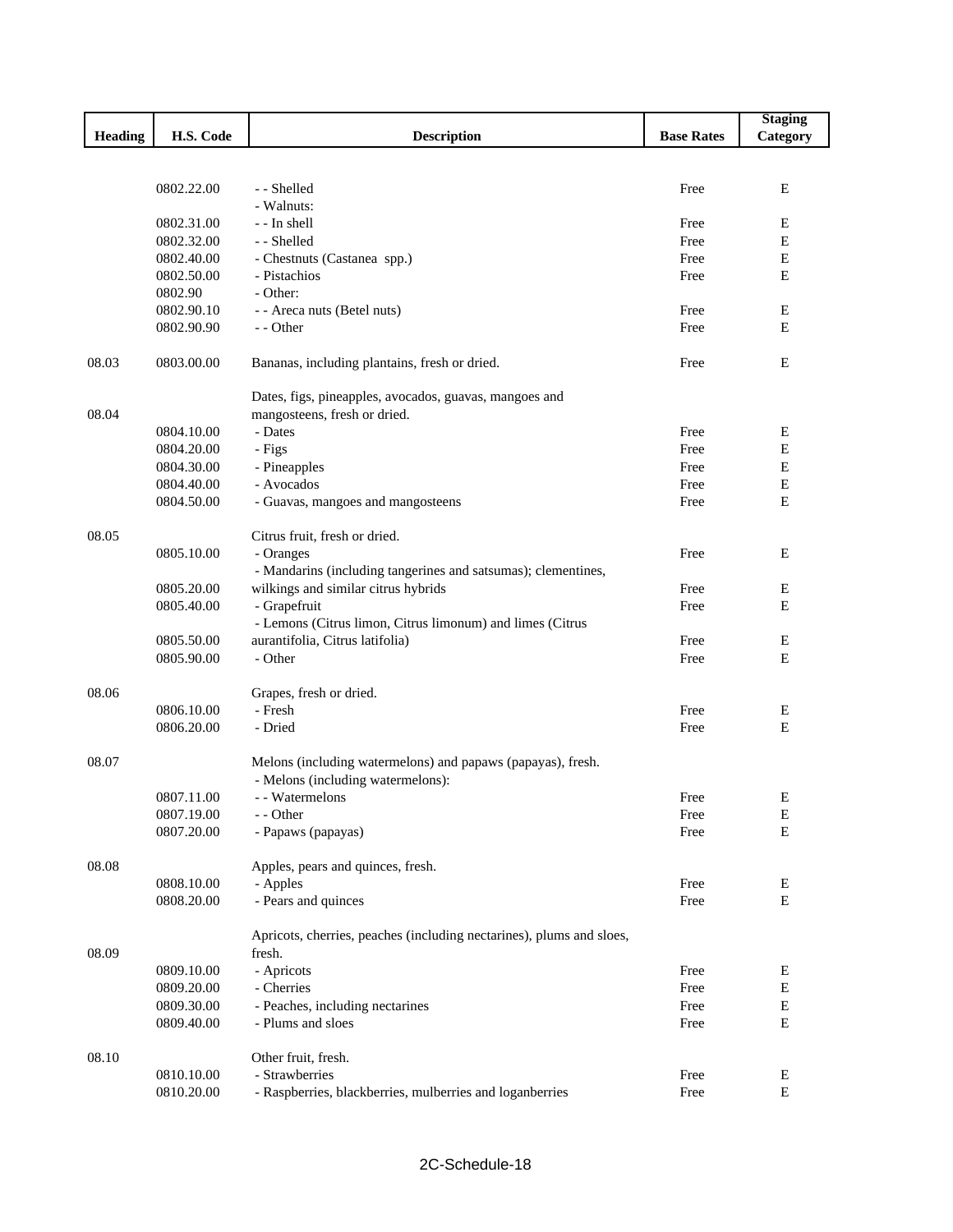|         |                          |                                                                         |                   | <b>Staging</b> |
|---------|--------------------------|-------------------------------------------------------------------------|-------------------|----------------|
| Heading | H.S. Code                | <b>Description</b>                                                      | <b>Base Rates</b> | Category       |
|         |                          |                                                                         |                   |                |
|         |                          |                                                                         |                   |                |
|         | 0810.30.00               | - Black, white or red currants and gooseberries                         | Free              | E              |
|         | 0810.40.00               | - Cranberries, bilberries and other fruits of the genus Vaccinium       | Free              | E              |
|         | 0810.50.00               | - Kiwifruit                                                             | Free              | E              |
|         | 0810.60.00               | - Durians                                                               | Free              | E              |
|         | 0810.90                  | - Other:                                                                |                   |                |
|         | 0810.90.10               | - - Longans                                                             | Free              | E              |
|         | 0810.90.20               | - - Lychees                                                             | Free              | Ε              |
|         | 0810.90.90               | - - Other                                                               | Free              | E              |
|         |                          | Fruit and nuts, uncooked or cooked by steaming or boiling in water,     |                   |                |
|         |                          | frozen, whether or not containing added sugar or other sweetening       |                   |                |
| 08.11   |                          | matter.                                                                 |                   |                |
|         | 0811.10.00               | - Strawberries                                                          | Free              | Ε              |
|         |                          | - Raspberries, blackberries, mulberries, loganberries, black, white or  |                   |                |
|         | 0811.20.00               | red currants and gooseberries                                           | Free              | Ε              |
|         | 0811.90.00               | - Other                                                                 | Free              | E              |
|         |                          |                                                                         |                   |                |
|         |                          | Fruit and nuts, provisionally preserved (for example, by sulphur        |                   |                |
|         |                          | dioxide gas, in brine, in sulphur water or in other preservative        |                   |                |
| 08.12   |                          | solutions), but unsuitable in that state for immediate consumption.     |                   |                |
|         | 0812.10.00               | - Cherries                                                              | Free              | E              |
|         | 0812.90.00               | - Other                                                                 | Free              | E              |
|         |                          | Fruit, dried, other than that of headings 08.01 to 08.06; mixtures of   |                   |                |
| 08.13   |                          | nuts or dried fruits of this Chapter.                                   |                   |                |
|         |                          |                                                                         | Free              |                |
|         | 0813.10.00               | - Apricots<br>- Prunes                                                  | Free              | E<br>E         |
|         | 0813.20.00<br>0813.30.00 |                                                                         | Free              | Ε              |
|         | 0813.40.00               | - Apples<br>- Other fruit                                               | Free              | E              |
|         | 0813.50.00               |                                                                         |                   | Ε              |
|         |                          | - Mixtures of nuts or dried fruits of this Chapter                      | Free              |                |
|         |                          | Peel of citrus fruit or melons (including watermelons), fresh, frozen,  |                   |                |
|         |                          | dried or provisionally preserved in brine, in sulphur water or in other |                   |                |
| 08.14   | 0814.00.00               | preservative solutions.                                                 | Free              | Ε              |
|         |                          |                                                                         |                   |                |
|         |                          | <b>Chapter 9</b>                                                        |                   |                |
|         |                          | Coffee, tea, maté and spices                                            |                   |                |
|         |                          |                                                                         |                   |                |
|         |                          | Coffee, whether or not roasted or decaffeinated; coffee husks and       |                   |                |
| 09.01   |                          | skins; coffee substitutes containing coffee in any proportion           |                   |                |
|         |                          | - Coffee, not roasted:                                                  |                   |                |
|         | 0901.11                  | - - Not decaffeinated:                                                  |                   |                |
|         | 0901.11.10               | --- Arabica WIB or Robusta OIB                                          | Free              | E              |
|         | 0901.11.90               | - - - Other                                                             | Free              | E              |
|         | 0901.12                  | - - Decaffeinated:                                                      |                   |                |
|         | 0901.12.10               | --- Arabica WIB or Robusta OIB                                          | Free              | Ε              |
|         | 0901.12.90               | $- -$ Other                                                             | Free              | E              |
|         |                          | - Coffee, roasted:                                                      |                   |                |
|         | 0901.21                  | - - Not decaffeinated:                                                  |                   |                |
|         | 0901.21.10               | --- Unground                                                            | Free              | E              |
|         | 0901.21.20               | --- Ground<br>- - Decaffeinated:                                        | Free              | E              |
|         | 0901.22                  |                                                                         |                   |                |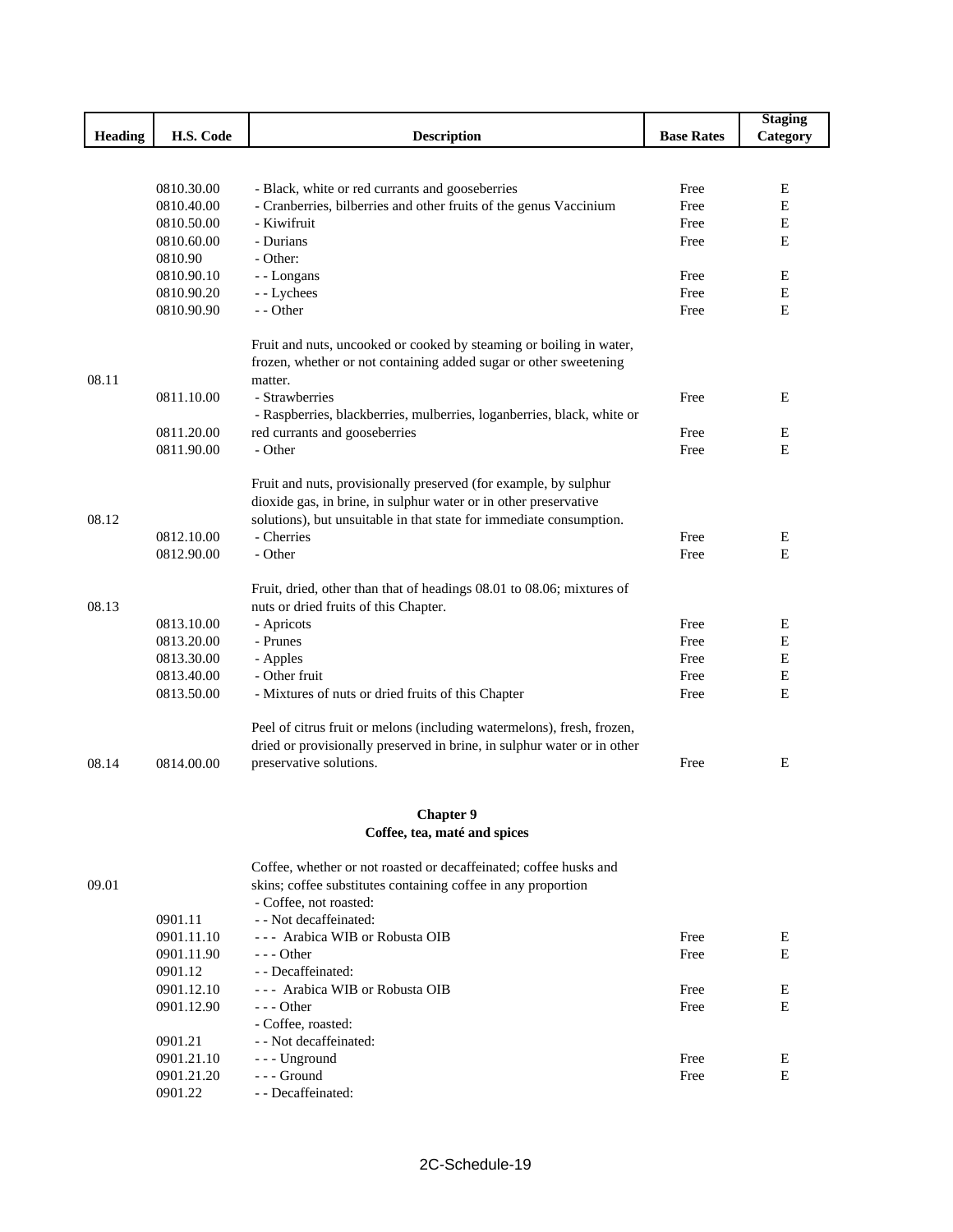|                |                          |                                                                     |                   | <b>Staging</b>   |
|----------------|--------------------------|---------------------------------------------------------------------|-------------------|------------------|
| <b>Heading</b> | H.S. Code                | <b>Description</b>                                                  | <b>Base Rates</b> | Category         |
|                |                          |                                                                     |                   |                  |
|                |                          |                                                                     |                   |                  |
|                | 0901.22.10               | --- Unground                                                        | Free              | Ε                |
|                | 0901.22.20<br>0901.90.00 | --- Ground<br>- Other                                               | Free              | $\mathbf E$<br>E |
|                |                          |                                                                     | Free              |                  |
| 09.02          |                          | Tea, whether or not flavoured.                                      |                   |                  |
|                |                          | - Green tea (not fermented) in immediate packings of a content not  |                   |                  |
|                | 0902.10                  | exceeding 3 kg:                                                     |                   |                  |
|                | 0902.10.10               | $-$ Leaf                                                            | Free              | Ε                |
|                | 0902.10.90               | - - Other                                                           | Free              | E                |
|                | 0902.20                  | - Other green tea (not fermented):                                  |                   |                  |
|                | 0902.20.10               | - - Leaf                                                            | Free              | Е                |
|                | 0902.20.90               | - - Other                                                           | Free              | E                |
|                |                          | - Black tea (fermented) and partly fermented tea, in immediate      |                   |                  |
|                | 0902.30                  | packings of a content not exceeding 3 kg:                           |                   |                  |
|                | 0902.30.10               | $-$ - Leaf                                                          | Free              | Е                |
|                | 0902.30.90               | - - Other                                                           | Free              | E                |
|                | 0902.40                  | - Other black tea (fermented) and other partly fermented tea:       |                   |                  |
|                | 0902.40.10               | - - Leaf                                                            | Free              | Е                |
|                | 0902.40.90               | - - Other                                                           | Free              | E                |
|                |                          |                                                                     |                   |                  |
| 09.03          | 0903.00.00               | Maté.                                                               | Free              | E                |
|                |                          | Pepper of the genus Piper; dried or crushed or ground fruits of the |                   |                  |
| 09.04          |                          | genus Capsicum or of the genus Pimenta.                             |                   |                  |
|                |                          | - Pepper:                                                           |                   |                  |
|                | 0904.11                  | - - Neither crushed nor ground:                                     |                   |                  |
|                | 0904.11.10               | --- White                                                           | Free              | E                |
|                | 0904.11.20               | $-- Black$                                                          | Free              | E                |
|                | 0904.11.90               | $--$ Other                                                          | Free              | Е                |
|                | 0904.12                  | - - Crushed or ground:                                              |                   |                  |
|                | 0904.12.10               | --- White                                                           | Free              | E                |
|                | 0904.12.20               | $-- Black$                                                          | Free              | $\mathbf E$      |
|                | 0904.12.90               | $--$ Other                                                          | Free              | E                |
|                |                          | - Fruits of the genus Capsicum or of the genus Pimenta, dried or    |                   |                  |
|                | 0904.20                  | crushed or ground:                                                  |                   |                  |
|                | 0904.20.10               | - - Chillies, dried                                                 | Free              | Е                |
|                | 0904.20.20               | - - Chillies, crushed or ground                                     | Free              | E                |
|                | 0904.20.90               | - - Other                                                           | Free              | $\mathbf E$      |
|                |                          |                                                                     |                   |                  |
| 09.05          | 0905.00.00               | Vanilla.                                                            | Free              | ${\bf E}$        |
| 09.06          |                          | Cinnamon and cinnamon-tree flowers.                                 |                   |                  |
|                | 0906.10.00               | - - Neither crushed nor ground:                                     | Free              | Е                |
|                | 0906.20.00               | - - Crushed or ground:                                              | Free              | Е                |
| 09.07          | 0907.00.00               | Cloves (whole fruit, cloves and stems).                             | Free              | Е                |
|                |                          |                                                                     |                   |                  |
| 09.08          |                          | Nutmeg, mace and cardamoms.                                         |                   |                  |
|                | 0908.10.00               | - Nutmeg                                                            | Free              | E                |
|                | 0908.20.00               | - Mace                                                              | Free              | E                |
|                | 0908.30.00               | - Cardamoms                                                         | Free              | E                |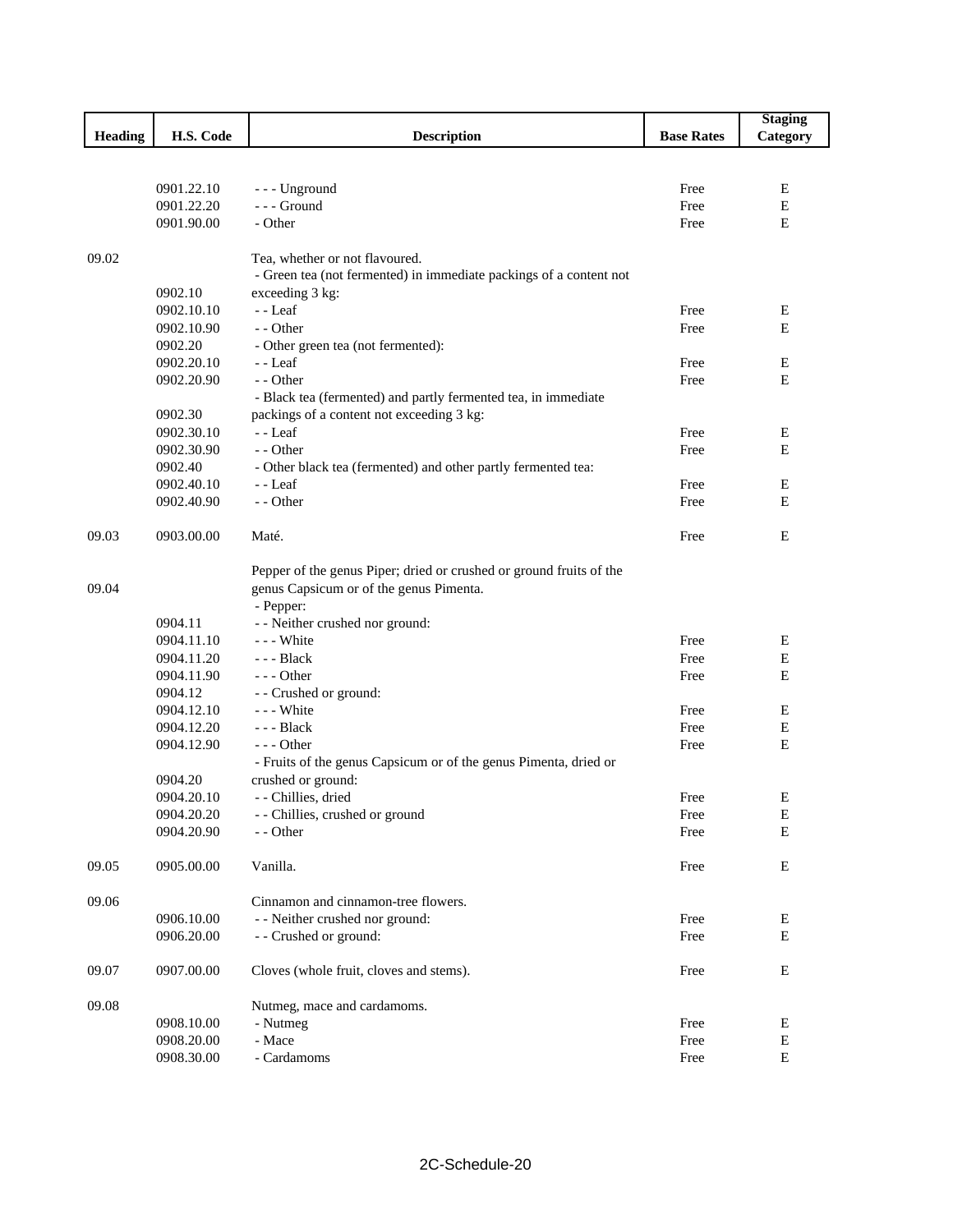|                |            |                                                                      |                   | <b>Staging</b> |
|----------------|------------|----------------------------------------------------------------------|-------------------|----------------|
| <b>Heading</b> | H.S. Code  | <b>Description</b>                                                   | <b>Base Rates</b> | Category       |
|                |            |                                                                      |                   |                |
|                |            |                                                                      |                   |                |
|                |            | Seeds of anise, badian, fennel, coriander, cumin or caraway; juniper |                   |                |
| 09.09          |            | berries.                                                             |                   |                |
|                | 0909.10    | - Seeds of anise or badian:                                          |                   |                |
|                | 0909.10.10 | - Of anise                                                           | Free              | Ε              |
|                | 0909.10.20 | - Of badian                                                          | Free              | E              |
|                | 0909.20.00 | - Seeds of coriander                                                 | Free              | E              |
|                | 0909.30.00 | - Seeds of cumin                                                     | Free              | E              |
|                | 0909.40.00 | - Seeds of caraway                                                   | Free              | E              |
|                | 0909.50.00 | - Seeds of fennel; juniper berries                                   | Free              | E              |
|                |            | Ginger, saffron, turmeric (curcuma), thyme, bay leaves, curry and    |                   |                |
| 09.10          |            | other spices.                                                        |                   |                |
|                | 0910.10.00 | - Ginger                                                             | Free              | Ε              |
|                | 0910.20.00 | - Saffron                                                            | Free              | E              |
|                | 0910.30.00 | - Turmeric (curcuma)                                                 | Free              | E              |
|                | 0910.40.00 | - Thyme; bay leaves                                                  | Free              | E              |
|                | 0910.50.00 | - Curry                                                              | Free              | E              |
|                |            | - Other spices:                                                      |                   |                |
|                | 0910.91.00 | - Mixtures referred to in Note 1(b) to this Chapter                  | Free              | Ε              |
|                |            |                                                                      | Free              | Е              |
|                | 0910.99.00 | - - Other                                                            |                   |                |

#### **Chapter 10 Cereals**

| 10.01 |            | Wheat and meslin.                    |      |           |
|-------|------------|--------------------------------------|------|-----------|
|       | 1001.10.00 | - Durum wheat                        | Free | E         |
|       | 1001.90    | - Other:                             |      |           |
|       |            | - - For human consumption:           |      |           |
|       | 1001.90.11 | --- Meslin                           | Free | E         |
|       | 1001.90.19 | $--$ Other                           | Free | ${\bf E}$ |
|       |            | - - Other                            |      |           |
|       | 1001.90.91 | --- Meslin                           | Free | Ε         |
|       | 1001.90.99 | $--$ Other                           | Free | ${\bf E}$ |
|       |            |                                      |      |           |
| 10.02 | 1002.00.00 | Rye.                                 | Free | E         |
|       |            |                                      |      |           |
| 10.03 | 1003.00.00 | Barley.                              | Free | Ε         |
|       |            |                                      |      |           |
| 10.04 | 1004.00.00 | Oats.                                | Free | E         |
| 10.05 |            | Maize (corn).                        |      |           |
|       | 1005.10.00 | - Seed                               | Free | Ε         |
|       | 1005.90    | - Other:                             |      |           |
|       | 1005.90.10 | - - Popcorn                          | Free | Е         |
|       | 1005.90.90 | - - Other                            | Free | E         |
|       |            |                                      |      |           |
| 10.06 |            | Rice.                                |      |           |
|       | 1006.10    | - Rice in the husk (paddy or rough): |      |           |
|       | 1006.10.10 | - - Suitable for sowing              | Free | Ε         |
|       | 1006.10.90 | - - Other                            | Free | ${\bf E}$ |
|       | 1006.20    | - Husked (brown) rice:               |      |           |
|       | 1006.20.10 | - - Thai Hom Mali rice               | Free | Ε         |
|       | 1006.20.90 | - - Other                            | Free | ${\bf E}$ |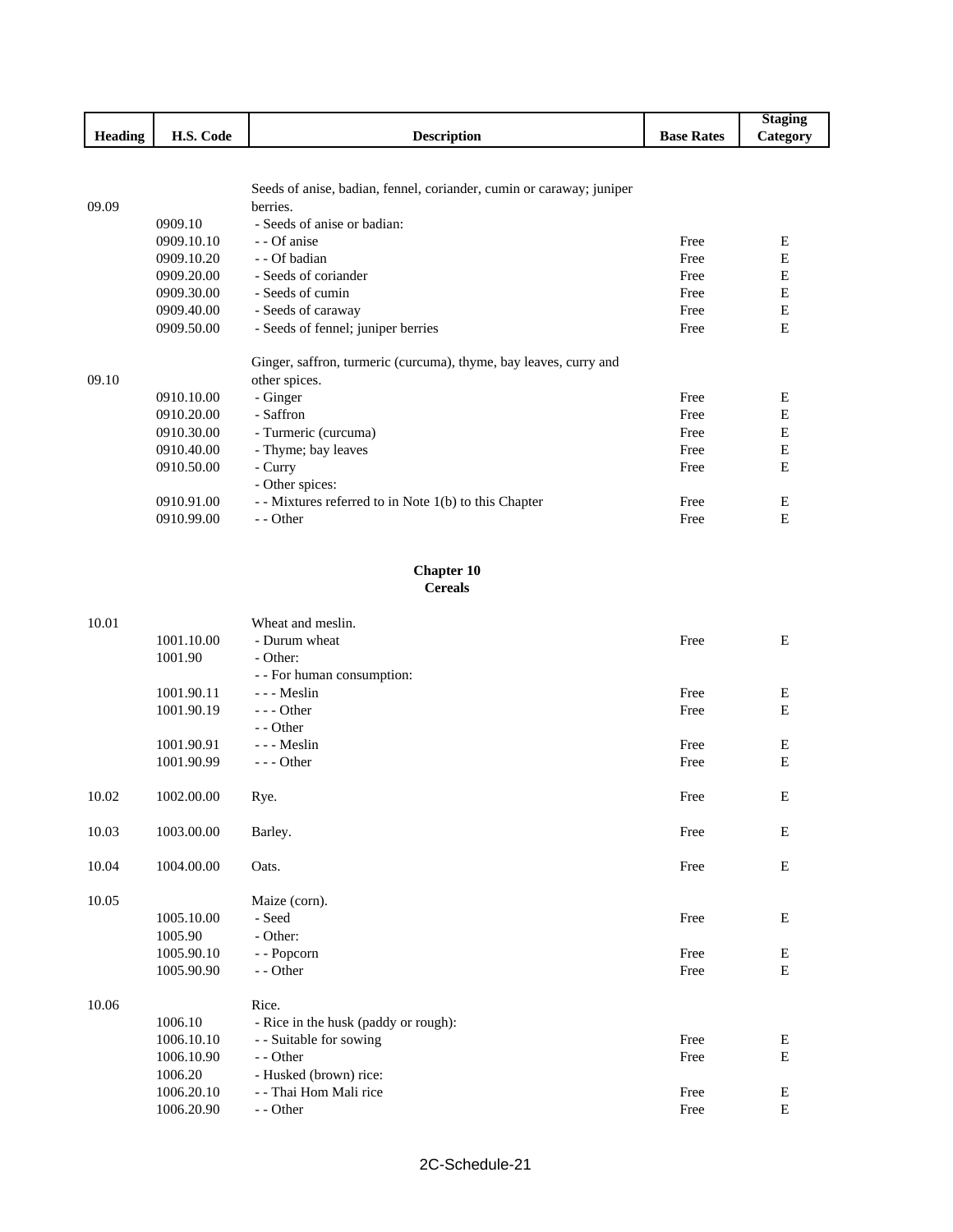|                           |                               |                    |                      | $-$ to $\alpha$ in $\sim$ |
|---------------------------|-------------------------------|--------------------|----------------------|---------------------------|
| $\cdot$<br><b>Heading</b> | $\mathcal{\cup}$ ode<br>▪▪•い• | <b>Description</b> | <b>Base</b><br>Rates | <i>a</i> tegory           |
|                           |                               |                    |                      |                           |

- Semi-milled or wholly milled rice, whether or not polished or

|       | 1006.30    | glazed:                                           |      |           |
|-------|------------|---------------------------------------------------|------|-----------|
|       |            | - - Fragrant rice:                                |      |           |
|       | 1006.30.11 | --- Whole                                         | Free | Ε         |
|       | 1006.30.12 | - - - Not more than 5% broken                     | Free | E         |
|       | 1006.30.13 | --- More than 5% but not more than 10% broken     | Free | Ε         |
|       | 1006.30.14 | --- More than 10% but not more than 25% broken    | Free | Ε         |
|       | 1006.30.19 | $--$ Other                                        | Free | ${\bf E}$ |
|       | 1006.30.20 | - - Parboiled rice                                | Free | E         |
|       | 1006.30.30 | - - Glutinous rice (pulot)                        | Free | Е         |
|       | 1006.30.40 | - - Basmati rice                                  | Free | ${\bf E}$ |
|       | 1006.30.50 | - - Thai Hom Mali rice                            | Free | E         |
|       |            | $-$ - Other:                                      |      |           |
|       | 1006.30.61 | $- -$ Whole                                       | Free | E         |
|       | 1006.30.62 | - - - Not more than 5% broken                     | Free | Ε         |
|       | 1006.30.63 | --- More than 5% but not more than 10% broken     | Free | E         |
|       | 1006.30.64 | --- More than 10% but not more than 25% broken    | Free | Е         |
|       | 1006.30.69 | $--$ Other                                        | Free | Е         |
|       | 1006.40.00 | - Broken rice                                     | Free | E         |
| 10.07 | 1007.00.00 | Grain sorghum.                                    | Free | E         |
| 10.08 |            | Buckwheat, millet and canary seed; other cereals. |      |           |
|       | 1008.10.00 | - Buckwheat                                       | Free | Ε         |
|       | 1008.20.00 | - Millet                                          | Free | Е         |
|       | 1008.30.00 | - Canary seed                                     | Free | E         |
|       | 1008.90.00 | - Other cereals                                   | Free | E         |

#### **Chapter 11 Products of the milling industry; malt; starches; inulin; wheat gluten**

| 1101.00.10<br>- Wheat flour<br>Free<br>Ε<br>E<br>1101.00.20<br>- Meslin flour<br>Free<br>Cereal flours other than of wheat or meslin.<br>11.02<br>1102.10.00<br>- Rye flour<br>Free<br>Ε<br>E<br>1102.20.00<br>- Maize (corn) flour<br>Free<br>Е<br>1102.30.00<br>- Rice flour<br>Free<br>Е<br>1102.90.00<br>- Other<br>Free<br>Cereal groats, meal and pellets.<br>11.03<br>- Groats and meal:<br>1103.11<br>- - Of wheat:<br>1103.11.10<br>- - - Bulgar<br>Free<br>Ε |
|------------------------------------------------------------------------------------------------------------------------------------------------------------------------------------------------------------------------------------------------------------------------------------------------------------------------------------------------------------------------------------------------------------------------------------------------------------------------|
|                                                                                                                                                                                                                                                                                                                                                                                                                                                                        |
|                                                                                                                                                                                                                                                                                                                                                                                                                                                                        |
|                                                                                                                                                                                                                                                                                                                                                                                                                                                                        |
|                                                                                                                                                                                                                                                                                                                                                                                                                                                                        |
|                                                                                                                                                                                                                                                                                                                                                                                                                                                                        |
|                                                                                                                                                                                                                                                                                                                                                                                                                                                                        |
|                                                                                                                                                                                                                                                                                                                                                                                                                                                                        |
|                                                                                                                                                                                                                                                                                                                                                                                                                                                                        |
|                                                                                                                                                                                                                                                                                                                                                                                                                                                                        |
|                                                                                                                                                                                                                                                                                                                                                                                                                                                                        |
|                                                                                                                                                                                                                                                                                                                                                                                                                                                                        |
| Ε<br>$--$ Other<br>1103.11.90<br>Free                                                                                                                                                                                                                                                                                                                                                                                                                                  |
| E<br>1103.13.00<br>- - Of maize (corn)<br>Free                                                                                                                                                                                                                                                                                                                                                                                                                         |
| - - Of other cereals:<br>1103.19                                                                                                                                                                                                                                                                                                                                                                                                                                       |
| 1103.19.10<br>--- Of meslin<br>Ε<br>Free                                                                                                                                                                                                                                                                                                                                                                                                                               |
| $--$ Of rice<br>Е<br>1103.19.20<br>Free                                                                                                                                                                                                                                                                                                                                                                                                                                |
| E<br>1103.19.90<br>--- Other<br>Free                                                                                                                                                                                                                                                                                                                                                                                                                                   |
|                                                                                                                                                                                                                                                                                                                                                                                                                                                                        |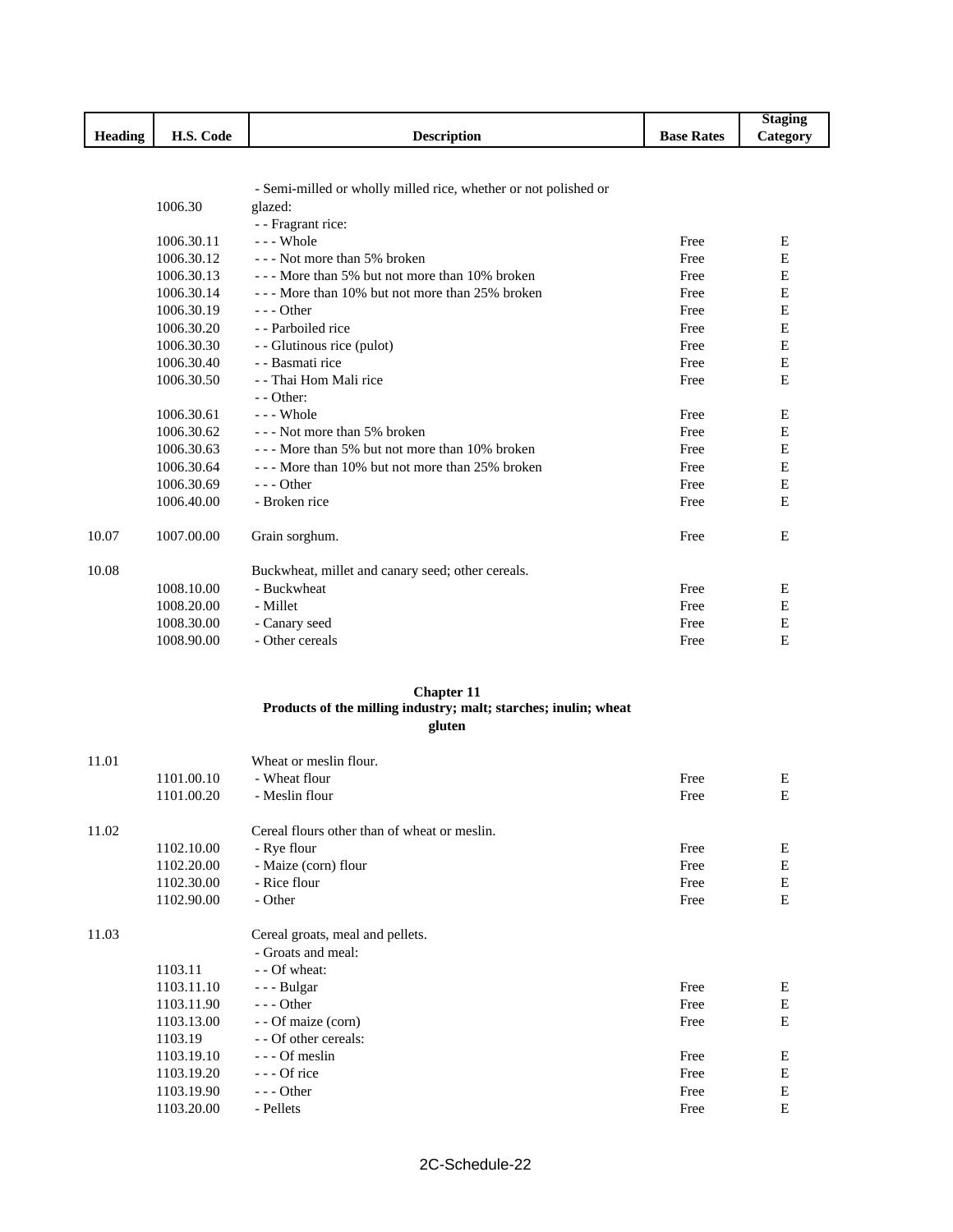|                         |                                |                    |                   | Staging               |
|-------------------------|--------------------------------|--------------------|-------------------|-----------------------|
| $\mathbf{H}$<br>Heading | $\sim$<br>TT C<br>Code<br>п.э. | <b>Description</b> | <b>Base Rates</b> | $\mathcal{L}$ ategory |

|       |            | Cereal grains otherwise worked (for example, hulled, rolled, flaked, |      |   |
|-------|------------|----------------------------------------------------------------------|------|---|
|       |            | pearled, sliced or kibbled), except rice of heading 10.06; germ of   |      |   |
| 11.04 |            | cereals, whole, rolled, flaked or ground.                            |      |   |
|       |            | - Rolled or flaked grains:                                           |      |   |
|       | 1104.12.00 | - - of oats                                                          | Free | Ε |
|       | 1104.19    | - - Of other cereals:                                                |      |   |
|       | 1104.19.10 | - - - Of maize (corn)                                                | Free | Е |
|       | 1104.19.90 | - - - Other                                                          | Free | Ε |
|       |            | - Other worked grains (for example, hulled, pearled, sliced or       |      |   |
|       |            | kibbled):                                                            |      |   |
|       | 1104.22.00 | - - of oats                                                          | Free | Е |
|       | 1104.23.00 | - - Of maize (corn)                                                  | Free | Ε |
|       | 1104.29    | - - Of other cereals:                                                |      |   |
|       | 1104.29.10 | --- Bulgar                                                           | Free | E |
|       | 1104.29.90 | --- Other                                                            | Free | Е |
|       | 1104.30.00 | - Germ of cereals, whole, rolled, flaked or ground                   | Free | Ε |
| 11.05 |            | Flour, meal, powder, flakes, granules and pellets of potatoes.       |      |   |
|       | 1105.10.00 | - Flour, meal and powder                                             | Free | E |
|       | 1105.20.00 | - Flakes, granules and pellets                                       | Free | E |
|       |            | Flour, meal and powder of the dried leguminous vegetables of         |      |   |
|       |            | heading 07.13, of sago or of roots or tubers of heading 07.14 or of  |      |   |
| 11.06 |            | the products of Chapter 8.                                           |      |   |
|       | 1106.10.00 | - Of the dried leguminous vegetables of heading 07.13                | Free | Е |
|       | 1106.20    | - Of sago or of roots or tubers of heading 07.14:                    |      |   |
|       | 1106.20.10 | - - Of manioc (cassava)                                              | Free | Ε |
|       |            | - - Of sago:                                                         |      |   |
|       | 1106.20.21 | --- Meal of sago                                                     | Free | Е |
|       | 1106.20.29 | --- Other                                                            | Free | Е |
|       | 1106.20.90 | - - Other                                                            | Free | Ε |
|       | 1106.30.00 | - Of the products of Chapter 8                                       | Free | Ε |
| 11.07 |            | Malt, whether or not roasted.                                        |      |   |
|       | 1107.10.00 | - Not roasted                                                        | Free | E |
|       | 1107.20.00 | - Roasted                                                            | Free | Ε |
| 11.08 |            | Starches; inulin.                                                    |      |   |
|       |            | - Starches:                                                          |      |   |
|       | 1108.11.00 | - - Wheat starch                                                     | Free | Е |
|       | 1108.12.00 | - - Maize (corn) starch                                              | Free | Е |
|       | 1108.13.00 | - - Potato starch                                                    | Free | E |
|       | 1108.14.00 | - - Manioc (cassava) starch                                          | Free | Е |
|       | 1108.19    | - - Other starches:                                                  |      |   |
|       | 1108.19.10 | --- Sago starch                                                      | Free | E |
|       | 1108.19.90 | $--$ Other                                                           | Free | E |
|       | 1108.20.00 | - Inulin                                                             | Free | Е |
| 11.09 | 1109.00.00 | Wheat gluten, whether or not dried.                                  | Free | Е |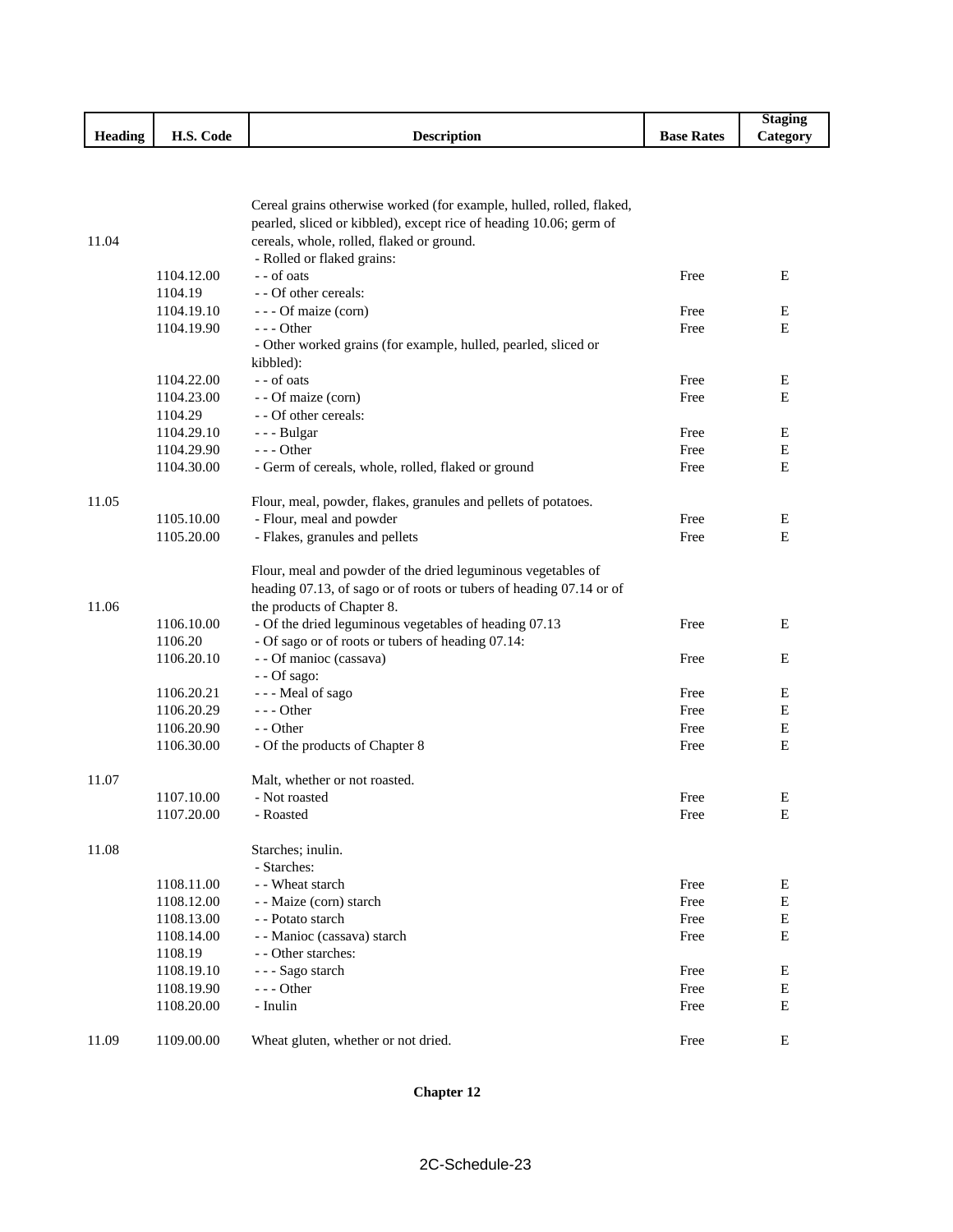|                |            |                                                                         |                   | <b>Staging</b> |
|----------------|------------|-------------------------------------------------------------------------|-------------------|----------------|
| <b>Heading</b> | H.S. Code  | <b>Description</b>                                                      | <b>Base Rates</b> | Category       |
|                |            |                                                                         |                   |                |
|                |            |                                                                         |                   |                |
|                |            | Oil seeds and oleaginous fruits; miscellaneous grains, seeds and        |                   |                |
|                |            | fruit; industrial or medicinal plants; straw and fodder                 |                   |                |
|                |            |                                                                         |                   |                |
| 12.01          |            | Soya beans, whether or not broken.                                      |                   |                |
|                | 1201.00.10 | - Suitable for sowing                                                   | Free              | Ε              |
|                | 1201.00.90 | - Other                                                                 | Free              | E              |
|                |            |                                                                         |                   |                |
|                |            | Ground-nuts, not roasted or otherwise cooked, whether or not shelled    |                   |                |
| 12.02          |            | or broken.                                                              |                   |                |
|                | 1202.10    | - In shell:                                                             |                   |                |
|                | 1202.10.10 | - - Suitable for sowing                                                 | Free              | Е              |
|                | 1202.10.90 | - - Other                                                               | Free              | E              |
|                | 1202.20.00 | - Shelled, whether or not broken                                        | Free              | E              |
|                |            |                                                                         |                   |                |
| 12.03          | 1203.00.00 | Copra.                                                                  | Free              | E              |
|                |            |                                                                         |                   |                |
| 12.04          | 1204.00.00 | Linseed, whether or not broken.                                         | Free              | E              |
| 12.05          |            |                                                                         |                   |                |
|                | 1205.10.00 | Rape or colza seeds, whether or not broken.                             | Free              |                |
|                |            | - Low erucic acid rape or colza seeds<br>- Other                        |                   | E              |
|                | 1205.90.00 |                                                                         | Free              | Е              |
| 12.06          | 1206.00.00 |                                                                         | Free              | E              |
|                |            | Sunflower seeds, whether or not broken.                                 |                   |                |
| 12.07          |            | Other oil seeds and oleaginous fruits, whether or not broken.           |                   |                |
|                | 1207.10.00 | - Palm nuts and kernels                                                 | Free              | Е              |
|                | 1207.20.00 | - Cotton seeds                                                          | Free              | Е              |
|                | 1207.30.00 | - Castor oil seeds                                                      | Free              | E              |
|                | 1207.40.00 | - Sesamum seeds                                                         | Free              | Е              |
|                | 1207.50.00 | - Mustard seeds                                                         | Free              | E              |
|                | 1207.60.00 | - Safflower seeds                                                       | Free              | Е              |
|                |            | - Other:                                                                |                   |                |
|                | 1207.91.00 | - - Poppy seeds                                                         | Free              | E              |
|                | 1207.99    | $-$ - Other:                                                            |                   |                |
|                | 1207.99.10 | --- Kapok seeds                                                         | Free              | Е              |
|                | 1207.99.90 | $--$ Other                                                              | Free              | Е              |
|                |            |                                                                         |                   |                |
|                |            | Flours and meals of oil seeds or oleaginous fruits, other than those of |                   |                |
| 12.08          |            | mustard.                                                                |                   |                |
|                | 1208.10.00 | - Of soya beans                                                         | Free              | Е              |
|                | 1208.90.00 | - Other                                                                 | Free              | E              |
|                |            |                                                                         |                   |                |
| 12.09          |            | Seeds, fruit and spores, of a kind used for sowing.                     |                   |                |
|                | 1209.10.00 | - Sugar beet seed                                                       | Free              | E              |
|                |            | - Seeds of forage plants:                                               |                   |                |
|                | 1209.21.00 | - - Lucerne (alfalfa) seed                                              | Free              | E              |
|                | 1209.22.00 | - - Clover (Trifolium spp.) seed                                        | Free              | E              |
|                | 1209.23.00 | - - Fescue seed                                                         | Free              | E              |
|                | 1209.24.00 | - - Kentucky blue grass (Poa pratensis L.) seed                         | Free              | E              |
|                | 1209.25.00 | - - Rye grass (Lolium multiflorum Lam., Lolium perenne L.) seed         | Free              | E              |
|                | 1209.26.00 | - - Timothy grass seed                                                  | Free              | E              |
|                | 1209.29.00 | - - Other                                                               | Free              | E              |
|                | 1209.30.00 | - Seeds of herbaceous plants cultivated principally for their flowers   | Free              | ${\bf E}$      |
|                |            | - Other:                                                                |                   |                |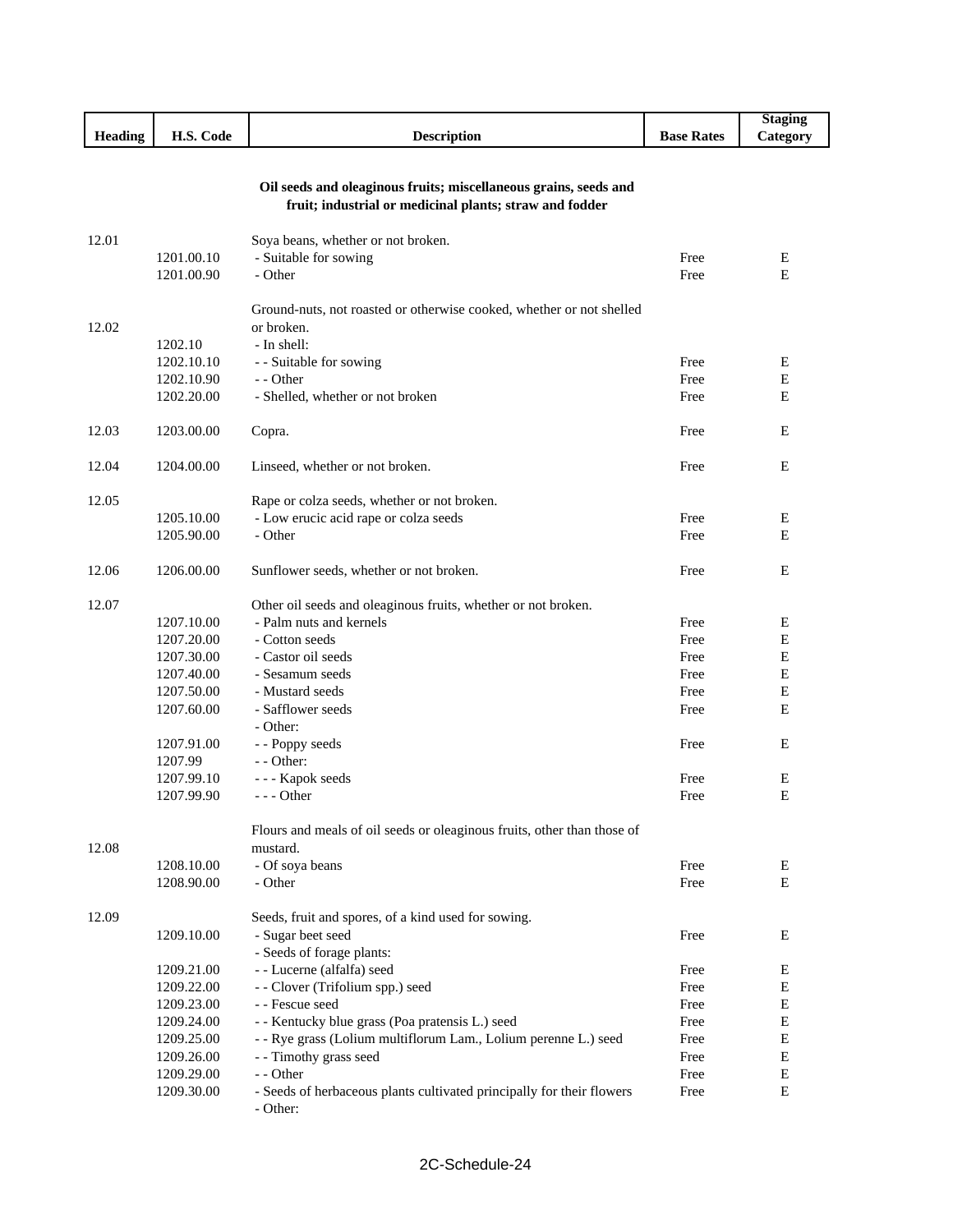|                |                          |                                                                                                                                         |                   | <b>Staging</b> |
|----------------|--------------------------|-----------------------------------------------------------------------------------------------------------------------------------------|-------------------|----------------|
| <b>Heading</b> | H.S. Code                | <b>Description</b>                                                                                                                      | <b>Base Rates</b> | Category       |
|                |                          |                                                                                                                                         |                   |                |
|                |                          |                                                                                                                                         |                   |                |
|                | 1209.91.00               | - - Vegetable seeds                                                                                                                     | Free              | E              |
|                | 1209.99                  | - - Other:                                                                                                                              |                   |                |
|                | 1209.99.10               | --- Rubber seeds, kenaf seeds                                                                                                           | Free              | Ε              |
|                | 1209.99.90               | - - - Other                                                                                                                             | Free              | E              |
|                |                          |                                                                                                                                         |                   |                |
|                |                          | Hop cones, fresh or dried, whether or not ground, powdered or in the                                                                    |                   |                |
| 12.10          |                          | form of pellets; lupulin.                                                                                                               |                   |                |
|                |                          |                                                                                                                                         |                   |                |
|                | 1210.10.00<br>1210.20.00 | - Hop cones, neither ground nor powdered nor in the form of pellets<br>- Hop cones, ground, powdered or in the form of pellets; lupulin | Free<br>Free      | E<br>E         |
|                |                          |                                                                                                                                         |                   |                |
|                |                          | Plants and parts of plants (including seeds and fruits), of a kind used                                                                 |                   |                |
|                |                          | primarily in perfumery, in pharmacy or for insecticidal, fungicidal or                                                                  |                   |                |
|                |                          | similar purposes, fresh or dried, whether or not cut, crushed or                                                                        |                   |                |
| 12.11          |                          | powdered.                                                                                                                               |                   |                |
|                | 1211.10                  | - Liquorice roots:                                                                                                                      |                   |                |
|                | 1211.10.10               | - - Cut, crushed or powdered form                                                                                                       | Free              | Ε              |
|                | 1211.10.90               | - - Other                                                                                                                               | Free              | E              |
|                | 1211.20                  | - Ginseng roots:                                                                                                                        |                   |                |
|                | 1211.20.10               | - - Cut, crushed or powdered form                                                                                                       | Free              | Ε              |
|                | 1211.20.90               | - - Other                                                                                                                               | Free              | Е              |
|                | 1211.30                  | - Coca leaf:                                                                                                                            |                   |                |
|                | 1211.30.10               | - - Cut, crushed or powdered form                                                                                                       | Free              | Ε              |
|                | 1211.30.90               | - - Other                                                                                                                               | Free              | E              |
|                | 1211.40.00               | - Poppy straw                                                                                                                           | Free              | E              |
|                | 1211.90                  | - Other:                                                                                                                                |                   |                |
|                |                          | - - Of a kind used primarily in pharmacy:                                                                                               |                   |                |
|                | 1211.90.11               | --- Cannabis, in cut, crushed or powdered form                                                                                          | Free              | E              |
|                | 1211.90.12               | - - - Cannabis, other form                                                                                                              | Free              | Е              |
|                | 1211.90.13               | --- Other, in cut, crushed or powdered form                                                                                             | Free              | Е              |
|                | 1211.90.19               | $--$ Other<br>- - Other:                                                                                                                | Free              | E              |
|                | 1211.90.91               | --- Pyrethrum, in cut, crushed or powdered form                                                                                         | Free              | Ε              |
|                | 1211.90.92               | - - - Pyrethrum, other form                                                                                                             | Free              | Е              |
|                | 1211.90.93               | - - - Cannabis                                                                                                                          | Free              | E              |
|                | 1211.90.94               | --- Sandalwood                                                                                                                          | Free              | Е              |
|                | 1211.90.95               | - - - Gaharu wood chips                                                                                                                 | Free              | Е              |
|                | 1211.90.99               | - - - Other                                                                                                                             | Free              | E              |
|                |                          |                                                                                                                                         |                   |                |
|                |                          | Locust beans, seaweeds and other algae, sugar beet and sugar cane,                                                                      |                   |                |
|                |                          | fresh, chilled, frozen or dried, whether or not ground; fruit stones and                                                                |                   |                |
|                |                          | kernels and other vegetable products (including unroasted chicory                                                                       |                   |                |
| 12.12          |                          | roots of the variety Cichorium intybus sativum) o                                                                                       |                   |                |
|                | 1212.10                  | - Locust beans, including locust bean seeds:                                                                                            |                   |                |
|                | 1212.10.10               | - - Seeds                                                                                                                               | Free              | Ε              |
|                | 1212.10.90               | - - Other                                                                                                                               | Free              | E              |
|                | 1212.20                  | - Seaweeds and other algae:                                                                                                             |                   |                |
|                |                          | - - Fresh, chilled or dried, of a kind used in dyeing, tanning,                                                                         |                   |                |
|                |                          | perfumery, pharmacy, or for insecticidal, fungicidal or similar                                                                         |                   |                |
|                | 1212.20.10               | purposes                                                                                                                                | Free              | Ε              |
|                | 1212.20.20               | - - Other, fresh, chilled or dried, unfit for human consumption                                                                         | Free              | Ε              |
|                | 1212.20.90               | - - Other                                                                                                                               | Free              | E              |
|                | 1212.30.00               | - Apricot, peach (including nectarine) or plum stones and kernels                                                                       | Free              | E              |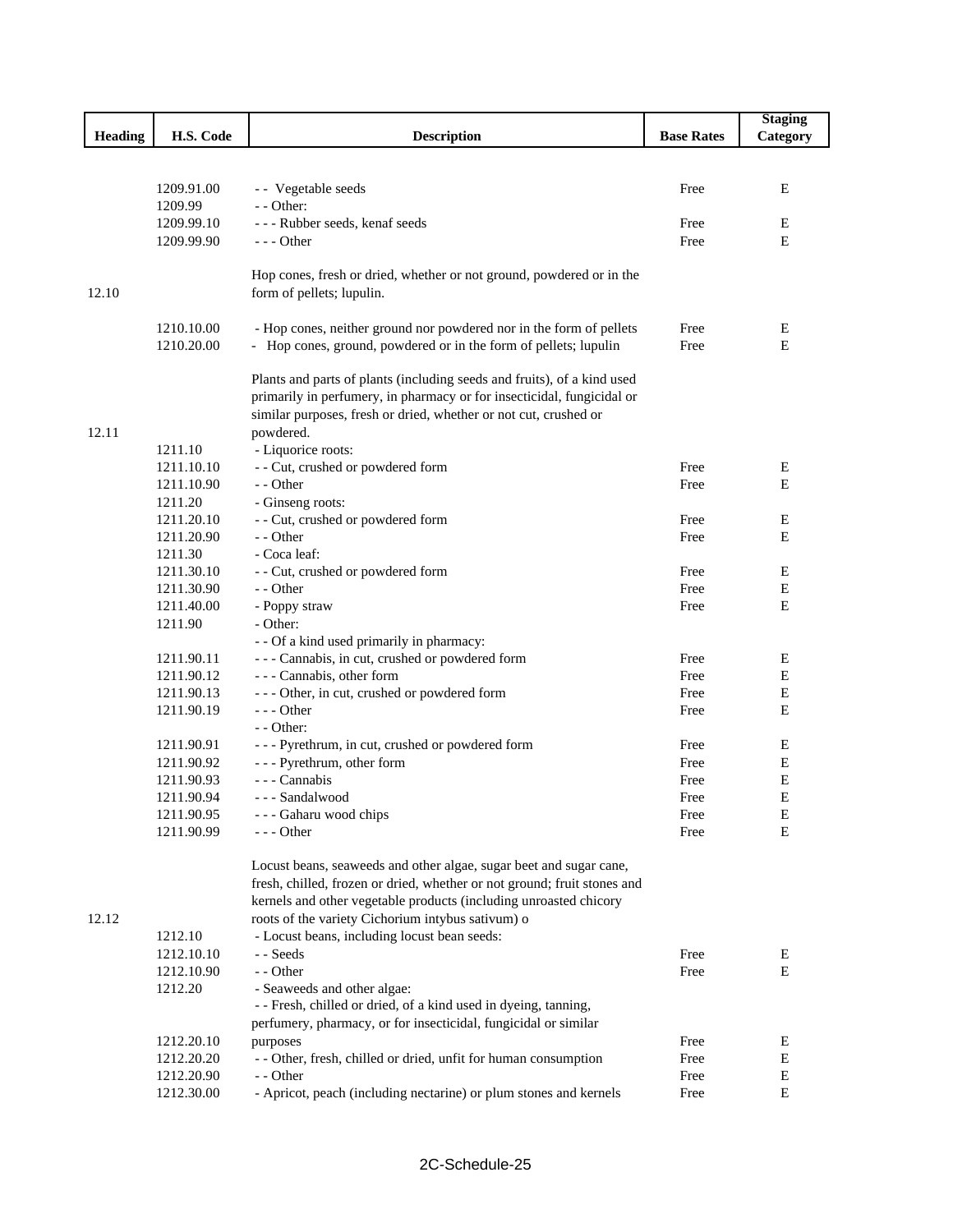|         |            |                                                                      |                   | <b>Staging</b> |
|---------|------------|----------------------------------------------------------------------|-------------------|----------------|
| Heading | H.S. Code  | <b>Description</b>                                                   | <b>Base Rates</b> | Category       |
|         |            |                                                                      |                   |                |
|         |            |                                                                      |                   |                |
|         |            | - Other:                                                             |                   |                |
|         | 1212.91.00 | - - Sugar beet                                                       | Free              | Е              |
|         | 1212.99    | - - Other:                                                           |                   |                |
|         |            | - - - Sugar cane:                                                    |                   |                |
|         | 1212.99.11 | ---- For sowing                                                      | Free              | E              |
|         | 1212.99.19 | - - - - Other                                                        | Free              | ${\bf E}$      |
|         | 1212.99.90 | --- Other                                                            | Free              | E              |
|         |            | Cereal straw and husks, unprepared, whether or not chopped, ground,  |                   |                |
| 12.13   | 1213.00.00 | pressed or in the form of pellets.                                   | Free              | E              |
|         |            | Swedes, mangolds, fodder roots, hay, lucerne (alfalfa), clover,      |                   |                |
|         |            | sainfoin, forage kale, lupines, vetches and similar forage products, |                   |                |
| 12.14   |            | whether or not in the form of pellets.                               |                   |                |
|         | 1214.10.00 | - Lucerne (alfalfa) meal and pellets                                 | Free              | Е              |
|         | 1214.90.00 | - Other                                                              | Free              | E              |
|         |            |                                                                      |                   |                |
|         |            | <b>Chapter 13</b>                                                    |                   |                |
|         |            | Lac; gums, resins and other vegetable saps and extracts              |                   |                |
|         |            | Lac; natural gums, resins, gum-resins and oleoresins (for example,   |                   |                |
| 13.01   |            | balsams).                                                            |                   |                |
|         | 1301.10.00 | - Lac                                                                | Free              | Е              |
|         | 1301.20.00 | - Gum Arabic                                                         | Free              | E              |
|         | 1301.90    | - Other:                                                             |                   |                |
|         | 1301.90.10 | - - Gum benjamin                                                     | Free              | E              |
|         | 1301.90.20 | - - Gum damar                                                        | Free              | E              |
|         | 1301.90.30 | - - Cannabis resin                                                   | Free              | Е              |
|         | 1301.90.90 | - - Other                                                            | Free              | E              |
|         |            | Vegetable saps and extracts; pectic substances, pectinates and       |                   |                |
|         |            | pectates; agar-agar and other mucilages and thickeners, whether or   |                   |                |
| 13.02   |            | not modified, derived from vegetable products.                       |                   |                |
|         |            | - Vegetable saps and extracts:                                       |                   |                |
|         | 1302.11    | - - Opium:                                                           |                   |                |
|         | 1302.11.10 | - - - Pulvis opii                                                    | Free              | E              |
|         | 1302.11.90 | $--$ Other                                                           | Free              | $\mathbf E$    |
|         | 1302.12.00 | - - Of liquorice                                                     | Free              | $\mathbf E$    |
|         | 1302.13.00 | - - Of hops                                                          | Free              | $\mathbf E$    |
|         | 1302.14.00 | - - Of pyrethrum or of the roots of plants containing rotenone       | Free              | E              |
|         | 1302.19    | - - Other:                                                           |                   |                |
|         | 1302.19.10 | - - - Medicinal extracts                                             | Free              | Е              |
|         | 1302.19.20 | --- Extracts and tinctures of cannabis                               | Free              | Е              |
|         | 1302.19.90 | - - - Other                                                          | Free              | Ε              |
|         | 1302.20.00 | - Pectic substances, pectinates and pectates                         | Free              | Е              |
|         |            | - Mucilages and thickeners, whether or not modified, derived from    |                   |                |
|         |            | vegetable products:                                                  |                   |                |
|         | 1302.31.00 | - - Agar-agar                                                        | Free              | E              |
|         |            | - - Mucilages and thickeners, whether or not modified, derived from  |                   |                |
|         | 1302.32.00 | locust beans, locust bean seeds or guar seeds                        | Free              | E              |
|         | 1302.39    | - - Other:                                                           |                   |                |
|         | 1302.39.10 | - - - Carrageenan                                                    | Free              | ${\bf E}$      |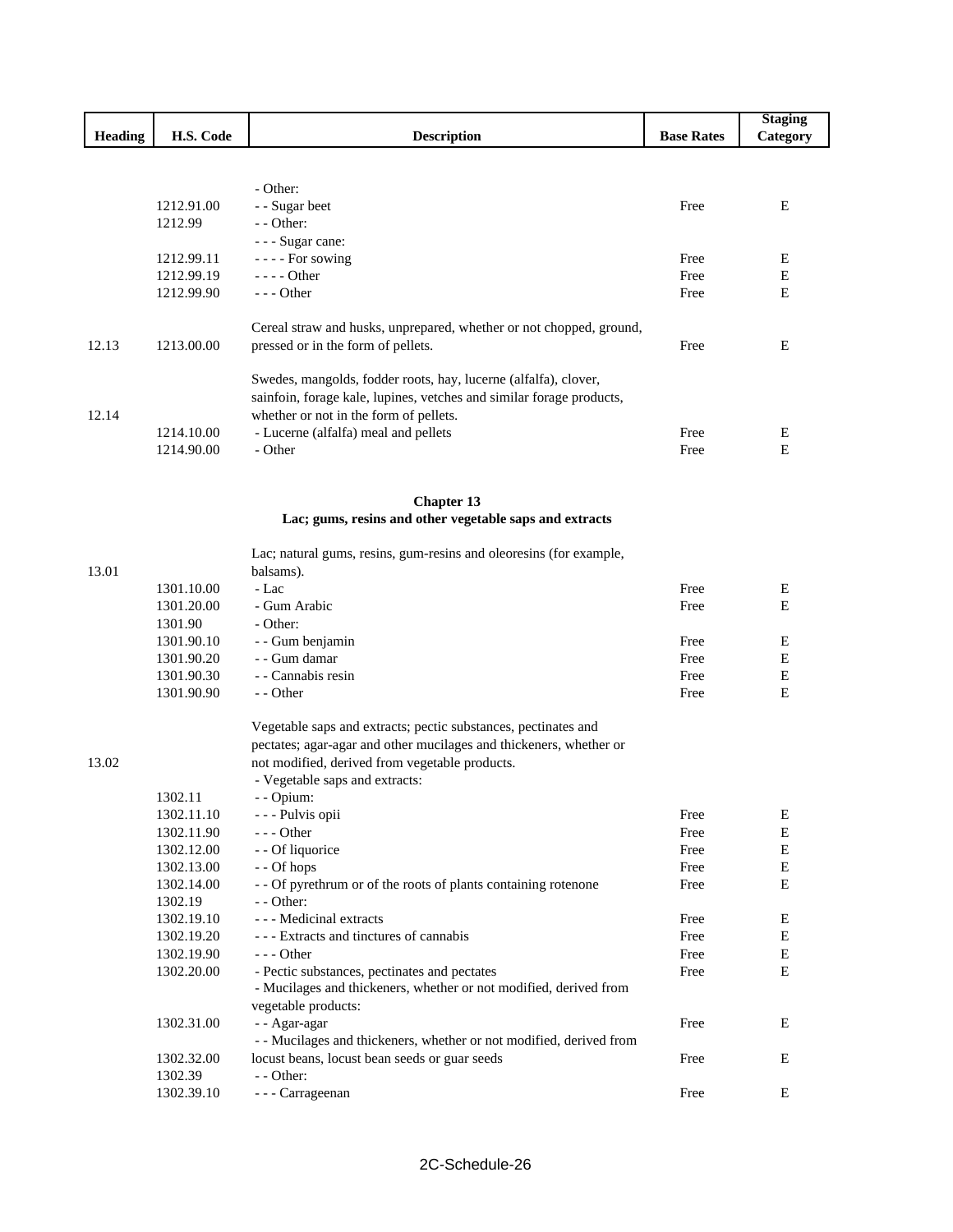|                |            |                                                                        |                   | <b>Staging</b> |
|----------------|------------|------------------------------------------------------------------------|-------------------|----------------|
| <b>Heading</b> | H.S. Code  | <b>Description</b>                                                     | <b>Base Rates</b> | Category       |
|                |            |                                                                        |                   |                |
|                |            |                                                                        |                   |                |
|                | 1302.39.90 | $--$ Other                                                             | Free              | E              |
|                |            |                                                                        |                   |                |
|                |            |                                                                        |                   |                |
|                |            | <b>Chapter 14</b>                                                      |                   |                |
|                |            | Vegetable plaiting materials; vegetable products not elsewhere         |                   |                |
|                |            | specified or included                                                  |                   |                |
|                |            |                                                                        |                   |                |
|                |            | Vegetable materials of a kind used primarily for plaiting (for         |                   |                |
|                |            | example, bamboos, rattans, reeds, rushes, osier, raffia, cleaned,      |                   |                |
| 14.01          |            | bleached or dyed cereal straw, and lime bark).                         |                   |                |
|                | 1401.10.00 | - Bamboos                                                              | Free              | Ε              |
|                | 1401.20.00 | - Rattans                                                              | Free              | Ε              |
|                | 1401.90.00 | - Other                                                                | Free              | Е              |
|                |            |                                                                        |                   |                |
|                |            | Vegetable materials of a kind used primarily as stuffing or as padding |                   |                |
|                |            | (for example, kapok, vegetable hair and eel-grass), whether or not put |                   |                |
| 14.02          |            | up as a layer with or without supporting material.                     |                   |                |
|                | 1402.00.10 | - Kapok                                                                | Free              | Е              |
|                | 1402.00.90 | - Other                                                                | Free              | E              |
|                |            |                                                                        |                   |                |
|                |            | Vegetable materials of a kind used primarily in brooms or in brushes   |                   |                |
|                |            | (for example, broom-corn, piassava, couch-grass and istle), whether    |                   |                |
| 14.03          | 1403.00.00 | or not in hanks or bundles.                                            | Free              | E              |
|                |            |                                                                        |                   |                |
| 14.04          |            | Vegetable products not elsewhere specified or included.                |                   |                |
|                |            | - Raw vegetable materials of a kind used primarily in dyeing or        |                   |                |
|                | 1404.10    | tanning:                                                               |                   |                |
|                | 1404.10.10 | - - Barks for tanning                                                  | Free              | Е              |
|                | 1404.10.90 | - - Other                                                              | Free              | Е              |
|                | 1404.20.00 | - Cotton linters                                                       | Free              | Е              |
|                | 1404.90    | - - Other                                                              |                   |                |
|                | 1404.90.10 | - - Betel leaves, biri leaves and betel-nut leaves                     | Free              | Е              |
|                | 1404.90.90 | - - Other                                                              | Free              | E              |
|                |            |                                                                        |                   |                |
|                |            |                                                                        |                   |                |
|                |            | <b>Chapter 15</b>                                                      |                   |                |
|                |            | Animal or vegetable fats and oils and their cleavage products;         |                   |                |
|                |            | prepared edible fats; animal or vegetable waxes                        |                   |                |
|                |            |                                                                        |                   |                |
|                |            | Pig fat (including lard) and poultry fat, other than that of heading   |                   |                |
| 15.01          | 1501.00.00 | 02.09 or 15.03.                                                        | Free              | E              |
|                |            |                                                                        |                   |                |
|                |            | Fats of bovine animals, sheep or goats, other than those of heading    |                   |                |
| 15.02          |            | 15.03.                                                                 |                   |                |
|                | 1502.00.10 | - Tallow                                                               | Free              | E              |
|                | 1502.00.90 | - Other                                                                | Free              | Е              |
|                |            |                                                                        |                   |                |
|                |            | Lard stearin, lard oil, oleostearin, oleo-oil and tallow oil, not      |                   |                |
| 15.03          |            | emulsified or mixed or otherwise prepared.                             |                   |                |
|                | 1503.00.10 | - Lard stearin and oleostearin                                         | Free              | E              |
|                | 1503.00.90 | - Other                                                                | Free              | E              |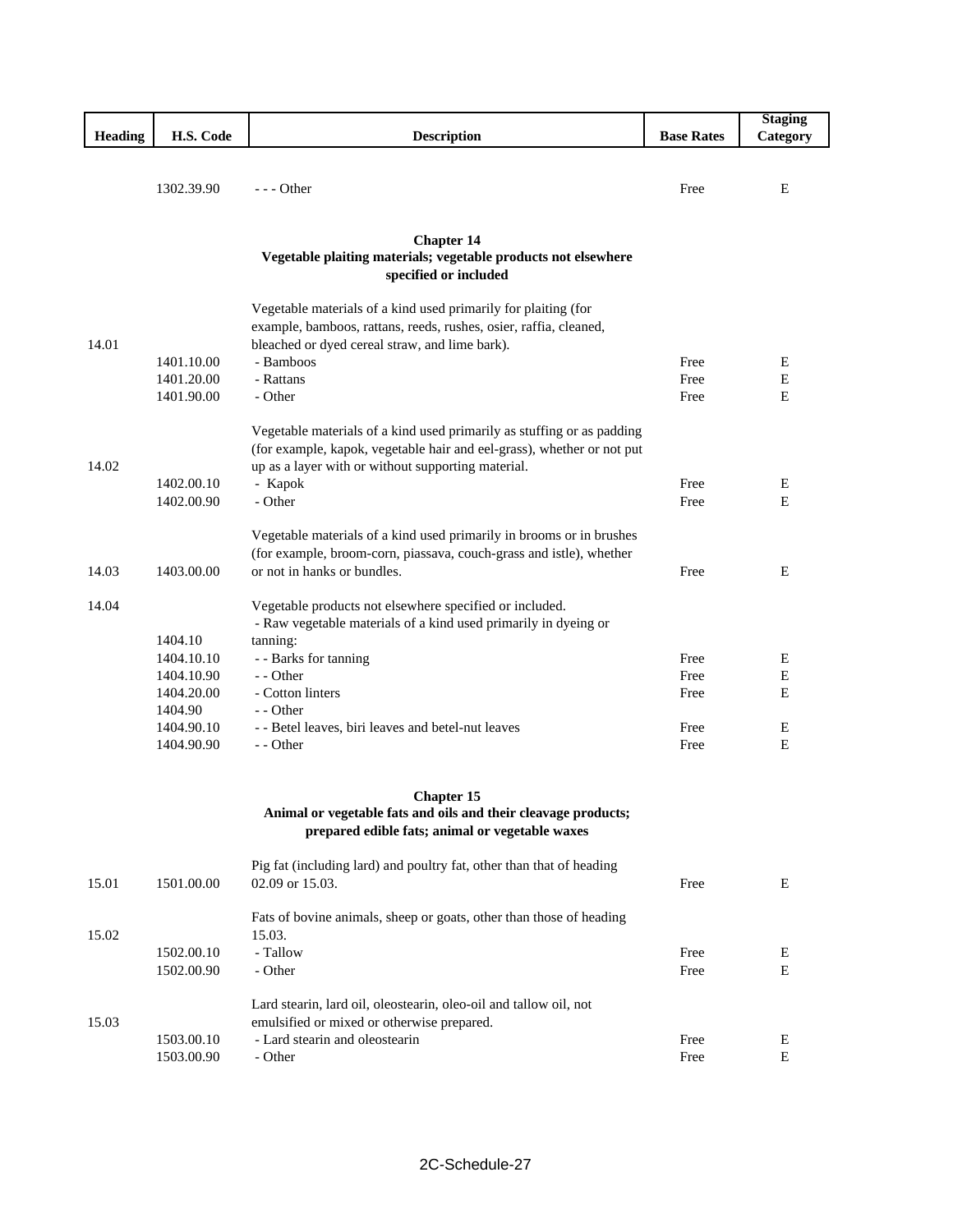|         |                          |                                                                                        |                   | <b>Staging</b> |
|---------|--------------------------|----------------------------------------------------------------------------------------|-------------------|----------------|
| Heading | H.S. Code                | <b>Description</b>                                                                     | <b>Base Rates</b> | Category       |
|         |                          |                                                                                        |                   |                |
|         |                          |                                                                                        |                   |                |
|         |                          | Fats and oils and their fractions, of fish or marine mammals, whether                  |                   |                |
| 15.04   |                          | or not refined, but not chemically modified.<br>- Fish liver oils and their fractions: |                   |                |
|         | 1504.10<br>1504.10.10    |                                                                                        |                   |                |
|         | 1504.10.90               | - - For human consumption<br>- - Other                                                 | Free<br>Free      | Е<br>E         |
|         | 1504.20.00               | - Fats and oils and their fractions, of fish, other than liver oils                    | Free              | $\mathbf E$    |
|         | 1504.30.00               | - Fats and oils and their fractions, of marine mammals                                 | Free              | E              |
|         |                          |                                                                                        |                   |                |
|         |                          | Wool grease and fatty substances derived therefrom (including                          |                   |                |
| 15.05   |                          | lanolin).                                                                              |                   |                |
|         | 1505.00.10               | - Lanolin                                                                              | Free              | Ε              |
|         | 1505.00.90               | - Other                                                                                | Free              | E              |
|         |                          |                                                                                        |                   |                |
|         |                          | Other animal fats and oils and their fractions, whether or not refined,                |                   |                |
| 15.06   | 1506.00.00               | but not chemically modified.                                                           | Free              | Е              |
|         |                          |                                                                                        |                   |                |
|         |                          | Soya-bean oil and its fractions, whether or not refined, but not                       |                   |                |
| 15.07   |                          | chemically modified.                                                                   |                   |                |
|         | 1507.10.00               | - Crude oil, whether or not degummed                                                   | Free              | Ε              |
|         | 1507.90                  | - Other                                                                                |                   |                |
|         | 1507.90.10               | - - Refined oil                                                                        | Free              | E              |
|         | 1507.90.20               | - - Fractions of unrefined soya-bean oil                                               | Free              | Е              |
|         | 1507.90.90               | - - Other                                                                              | Free              | E              |
|         |                          | Ground-nut oil and its fractions, whether or not refined, but not                      |                   |                |
| 15.08   |                          | chemically modified.                                                                   |                   |                |
|         | 1508.10.00               | - Crude oil                                                                            | Free              | Ε              |
|         | 1508.90                  | - Other                                                                                |                   |                |
|         | 1508.90.10               | - - Refined oil                                                                        | Free              | Е              |
|         | 1508.90.20               | - - Fractions of unrefined ground-nut oil                                              | Free              | E              |
|         | 1508.90.90               | - - Other                                                                              | Free              | E              |
|         |                          |                                                                                        |                   |                |
|         |                          | Olive oil and its fractions, whether or not refined, but not chemically                |                   |                |
| 15.09   |                          | modified.                                                                              |                   |                |
|         | 1509.10                  | - Virgin:                                                                              |                   |                |
|         | 1509.10.10               | - - In packing of net weight not exceeding 30 kg                                       | Free              | E              |
|         | 1509.10.90               | - - Other                                                                              | Free              | E              |
|         | 1509.90                  | - Other:                                                                               |                   |                |
|         |                          | - - Refined oil:                                                                       |                   |                |
|         | 1509.90.11<br>1509.90.19 | --- In packing of net weight not exceeding 30 kg<br>$---$ Other                        | Free<br>Free      | Ε<br>Е         |
|         |                          |                                                                                        |                   |                |
|         | 1509.90.21               | --- In packing of net weight not exceeding 30 kg                                       | Free              | E              |
|         | 1509.90.29               | - - - Other                                                                            | Free              | Е              |
|         |                          | - - Other:                                                                             |                   |                |
|         | 1509.90.91               | --- In packing of net weight not exceeding 30 kg                                       | Free              | E              |
|         | 1509.90.99               | $--$ Other                                                                             | Free              | Е              |
|         |                          |                                                                                        |                   |                |
|         |                          | Other oils and their fractions, obtained solely from olives, whether or                |                   |                |
|         |                          | not refined, but not chemically modified, including blends of these                    |                   |                |
| 15.10   |                          | oils or fractions with oils or fractions of heading 15.09.                             |                   |                |
|         | 1510.00.10               | - Crude oil                                                                            | Free              | Е              |
|         |                          | - Other:                                                                               |                   |                |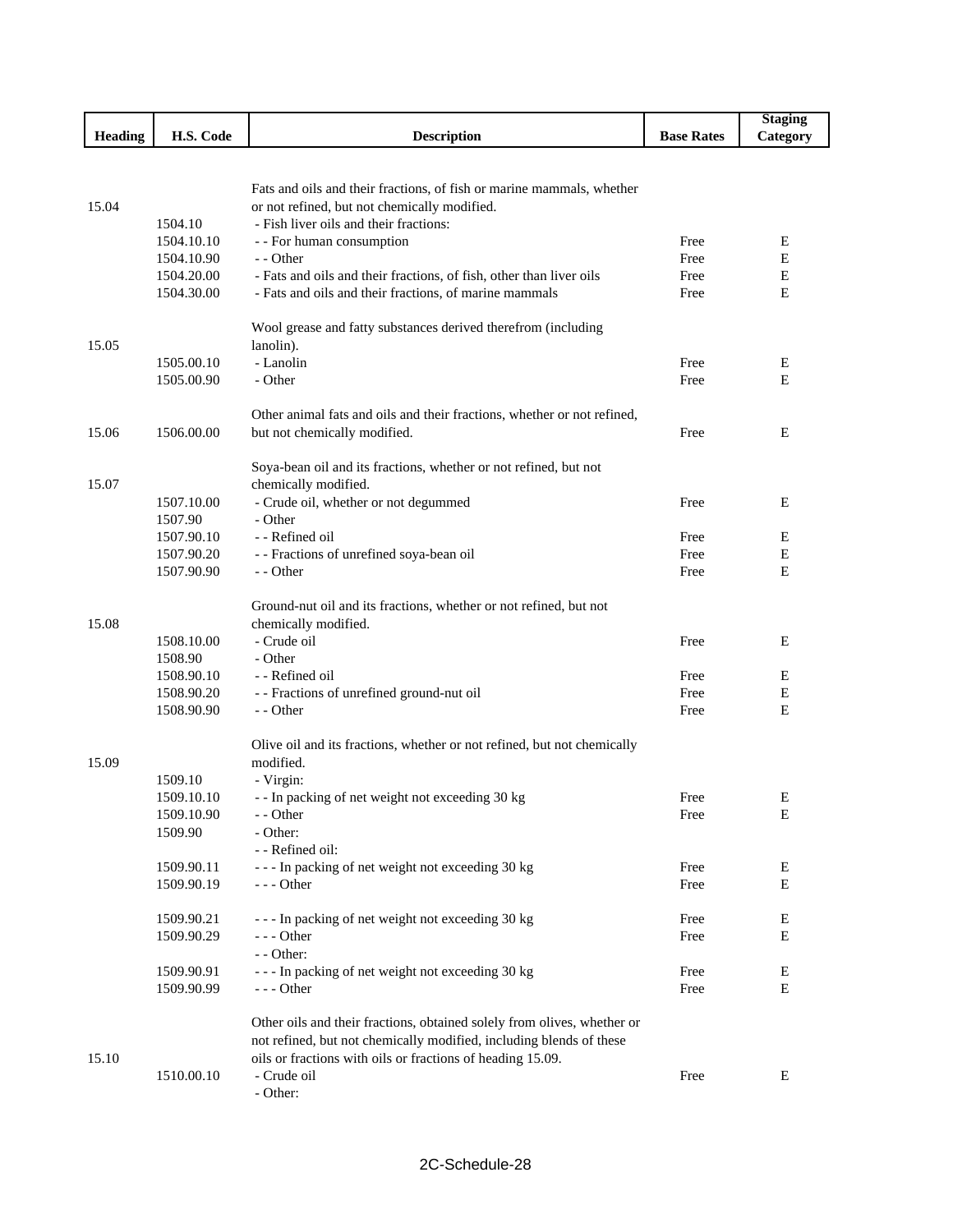|                |            |                                                                        |                   | <b>Staging</b> |
|----------------|------------|------------------------------------------------------------------------|-------------------|----------------|
| <b>Heading</b> | H.S. Code  | <b>Description</b>                                                     | <b>Base Rates</b> | Category       |
|                |            |                                                                        |                   |                |
|                |            |                                                                        |                   |                |
|                | 1510.00.91 | - - Refined oil                                                        | Free              | Ε              |
|                | 1510.00.92 | - - Fractions of unrefined oil:                                        | Free              | E              |
|                | 1510.00.99 | - - Other                                                              | Free              | E              |
|                |            |                                                                        |                   |                |
|                |            | Palm oil and its fractions, whether or not refined, but not chemically |                   |                |
| 15.11          |            | modified.                                                              |                   |                |
|                | 1511.10.00 | - Crude oil                                                            | Free              | Ε              |
|                | 1511.90    | - Other:                                                               |                   |                |
|                | 1511.90.10 | - - Concentrated palm stearin                                          | Free              | Ε              |
|                | 1511.90.90 | - - Other                                                              | Free              | E              |
|                |            |                                                                        |                   |                |
|                |            | Sunflower-seed, safflower or cotton-seed oil and fractions thereof,    |                   |                |
| 15.12          |            | whether or not refined, but not chemically modified.                   |                   |                |
|                |            | - Sunflower-seed or safflower oil and fractions thereof:               |                   |                |
|                | 1512.11.00 | - Crude oil                                                            | Free              | E              |
|                | 1512.19    | $-$ - Other:                                                           |                   |                |
|                | 1512.19.10 | --- Refined oil                                                        | Free              | Ε              |
|                | 1512.19.20 | --- Fractions of unrefined sunflower-seed or safflower oil             | Free              | Е              |
|                | 1512.19.90 | $- -$ Other                                                            | Free              | E              |
|                |            | - Cotton-seed oil and its fractions:                                   |                   |                |
|                |            |                                                                        |                   |                |
|                | 1512.21.00 | - - Crude oil, whether or not gossypol has been removed                | Free              | E              |
|                | 1512.29    | $-$ - Other:                                                           |                   |                |
|                | 1512.29.10 | --- Refined oil                                                        | Free              | Ε              |
|                | 1512.29.20 | --- Fractions of unrefined cotton-seed oil                             | Free              | Е              |
|                | 1512.29.90 | $--$ Other                                                             | Free              | E              |
|                |            |                                                                        |                   |                |
|                |            | Coconut (copra), palm kernel or babassu oil and fractions thereof,     |                   |                |
| 15.13          |            | whether or not refined, but not chemically modified.                   |                   |                |
|                |            | - Coconut (copra) oil and its fractions:                               |                   |                |
|                | 1513.11.00 | - - Crude oil                                                          | Free              | Ε              |
|                | 1513.19    | $-$ - Other:                                                           |                   |                |
|                | 1513.19.10 | --- Refined oil                                                        | Free              | Ε              |
|                | 1513.19.20 | --- Fractions of unrefined coconut oil                                 | Free              | E              |
|                | 1513.19.90 | $- -$ Other                                                            | Free              | E              |
|                |            | - Palm kernel or babassu oil and fractions thereof:                    |                   |                |
|                | 1513.21.00 | - - Crude oil                                                          | Free              | Е              |
|                | 1513.29    | - - Other:                                                             |                   |                |
|                | 1513.29.10 | --- Refined oil                                                        | Free              | Е              |
|                | 1513.29.20 | --- Fractions of unrefined palm kernel and babassu oil                 | Free              | Е              |
|                | 1513.29.90 | - - - Other                                                            | Free              | Ε              |
|                |            |                                                                        |                   |                |
|                |            | Rape, colza or mustard oil and fractions thereof, whether or not       |                   |                |
| 15.14          |            | refined, but not chemically modified.                                  |                   |                |
|                |            | - Low erucic acid rape or colza oil and its fractions:                 |                   |                |
|                | 1514.11.00 | - - Crude oil                                                          | Free              | E              |
|                | 1514.19    | - - Other:                                                             |                   |                |
|                | 1514.19.10 | - - - Refined oil                                                      | Free              | Е              |
|                | 1514.19.20 | --- Fractions of unrefined oil                                         | Free              | Е              |
|                | 1514.19.90 | $--$ Other                                                             | Free              | E              |
|                |            | - Other:                                                               |                   |                |
|                | 1514.91    | - Crude oil:                                                           |                   |                |
|                | 1514.91.10 | - - - Rape or colza oil and its fractions                              | Free              | E              |
|                | 1514.91.90 | --- Other                                                              | Free              | Е              |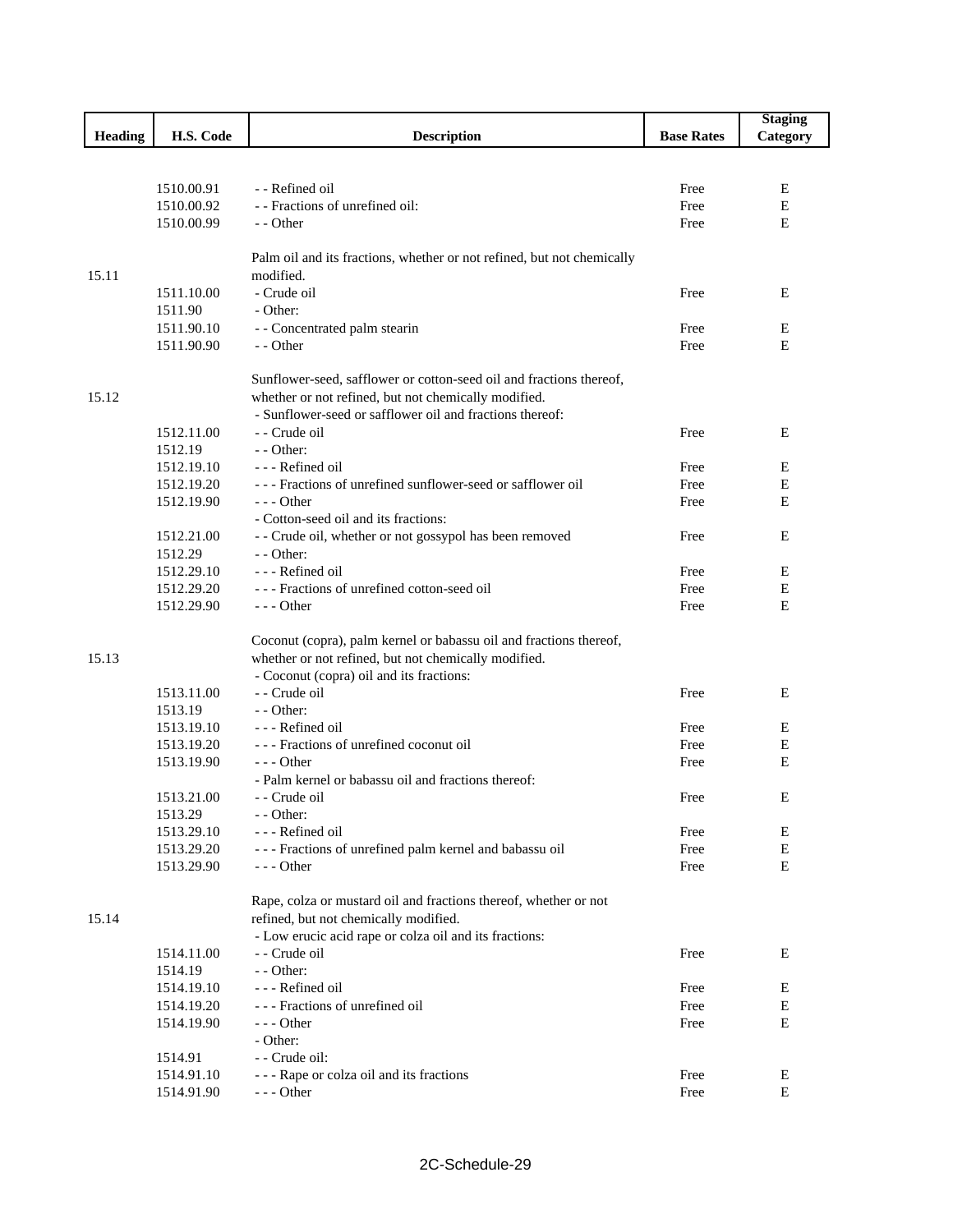|                |                       |                                                                                                     |                   | <b>Staging</b> |
|----------------|-----------------------|-----------------------------------------------------------------------------------------------------|-------------------|----------------|
| <b>Heading</b> | H.S. Code             | <b>Description</b>                                                                                  | <b>Base Rates</b> | Category       |
|                |                       |                                                                                                     |                   |                |
|                |                       |                                                                                                     |                   |                |
|                | 1514.99               | $-$ - Other:                                                                                        |                   |                |
|                | 1514.99.10            | --- Refined oil                                                                                     | Free              | E              |
|                | 1514.99.20            | --- Fractions of unrefined oil                                                                      | Free              | E              |
|                |                       | $--$ Other:                                                                                         |                   |                |
|                | 1514.99.91            | ---- Rape or colza oil and its fractions                                                            | Free              | E              |
|                | 1514.99.99            | $--- Other$                                                                                         | Free              | E              |
|                |                       |                                                                                                     |                   |                |
|                |                       | Other fixed vegetable fats and oils (including jojoba oil) and their                                |                   |                |
| 15.15          |                       | fractions, whether or not refined, but not chemically modified.<br>- Linseed oil and its fractions: |                   |                |
|                | 1515.11.00            | - - Crude oil                                                                                       | Free              |                |
|                | 1515.19.00            | - - Other                                                                                           | Free              | Е<br>E         |
|                |                       | - Maize (corn) oil and its fractions:                                                               |                   |                |
|                | 1515.21.00            | - Crude oil                                                                                         | Free              | E              |
|                | 1515.29               | $-$ - Other:                                                                                        |                   |                |
|                | 1515.29.10            | --- Fractions of unrefined maize (corn) oil                                                         | Free              | E              |
|                | 1515.29.90            | $--$ Other                                                                                          | Free              | E              |
|                | 1515.30               | - Castor oil and its fractions:                                                                     |                   |                |
|                | 1515.30.10            | - Crude oil                                                                                         | Free              | Ε              |
|                | 1515.30.90            | - - Other                                                                                           | Free              | E              |
|                | 1515.40               | - Tung oil and its fractions:                                                                       |                   |                |
|                | 1515.40.10            | - - Crude oil                                                                                       | Free              | Е              |
|                | 1515.40.20            | - - Fractions of unrefined tung oil                                                                 | Free              | Ε              |
|                | 1515.40.90            | - - Other                                                                                           | Free              | E              |
|                | 1515.50               | - Sesame oil and its fractions:                                                                     |                   |                |
|                | 1515.50.10            | - Crude oil                                                                                         | Free              | Е              |
|                | 1515.50.20            | - - Fractions of unrefined sesame oil                                                               | Free              | Е              |
|                | 1515.50.90            | - - Other                                                                                           | Free              | Е              |
|                | 1515.90               | - Other:                                                                                            |                   |                |
|                |                       | - - Tengkawang oil:                                                                                 |                   |                |
|                | 1515.90.11            | --- Crude oil                                                                                       | Free              | Е              |
|                | 1515.90.12            | --- Fractions of unrefined oil                                                                      | Free              | Е              |
|                | 1515.90.19            | $--$ Other                                                                                          | Free              | E              |
|                |                       | $-$ - Other:                                                                                        |                   |                |
|                | 1515.90.91            | - - - Crude oil                                                                                     | Free              | E              |
|                | 1515.90.92            | --- Fractions of unrefined oil                                                                      | Free              | E              |
|                | 1515.90.99            | --- Other                                                                                           | Free              | Е              |
|                |                       |                                                                                                     |                   |                |
|                |                       | Animal or vegetable fats and oils and their fractions, partly or wholly                             |                   |                |
|                |                       | hydrogenated, inter-esterified, re-esterified or elaidinised, whether or                            |                   |                |
| 15.16          |                       | not refined, but not further prepared.<br>- Animal fats and oils and their fractions:               |                   |                |
|                | 1516.10<br>1516.10.10 | - - In packings of 10 kg net weight or more                                                         | Free              | E              |
|                | 1516.10.90            | - - Other                                                                                           | Free              | Ε              |
|                | 1516.20               | - Vegetable fats and oils and their fractions:                                                      |                   |                |
|                |                       | - - Re-esterified fats and oils and their fractions:                                                |                   |                |
|                | 1516.20.11            | --- Of soya bean                                                                                    | Free              | Е              |
|                | 1516.20.12            | - - - Of palm oil, crude                                                                            | Free              | $\mathbf E$    |
|                |                       | - - - Of palm oil, other than crude:                                                                |                   |                |
|                | 1516.20.21            | --- In packings of a net weight not exceeding 20 kg                                                 | Free              | Ε              |
|                | 1516.20.29            | $--- Other$                                                                                         | Free              | Е              |
|                | 1516.20.30            | --- Of coconut                                                                                      | Free              | E              |
|                |                       | --- Of palm kernel oil:                                                                             |                   |                |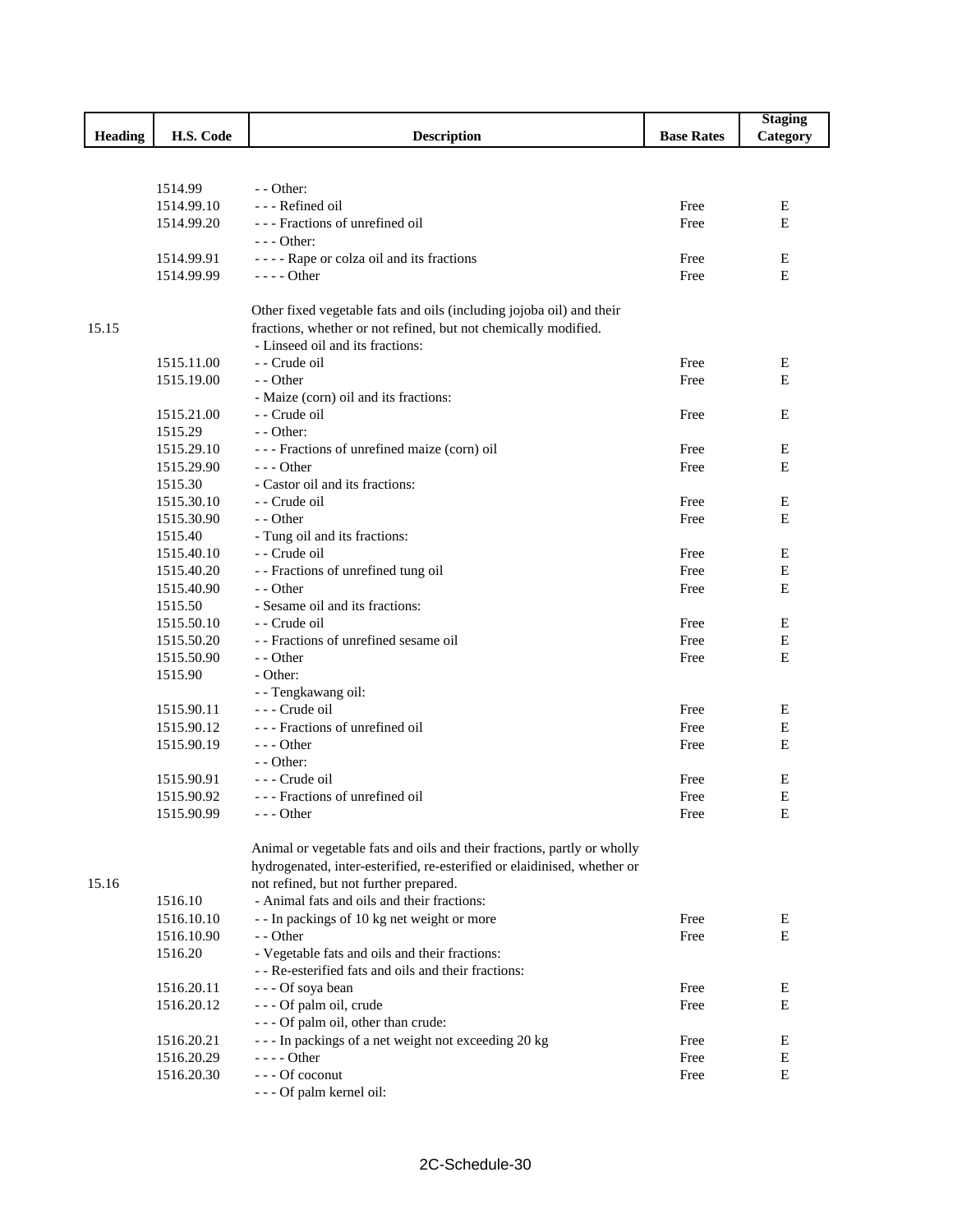|                |            |                                                                         |                   | <b>Staging</b> |
|----------------|------------|-------------------------------------------------------------------------|-------------------|----------------|
| <b>Heading</b> | H.S. Code  | <b>Description</b>                                                      | <b>Base Rates</b> | Category       |
|                |            |                                                                         |                   |                |
|                |            |                                                                         |                   |                |
|                | 1516.20.41 | - - - - Crude                                                           | Free              | E              |
|                | 1516.20.42 | ---- Refined, bleached and deodorised (RBD)                             | Free              | E              |
|                |            | - - - Of palm kernel olein:                                             |                   |                |
|                | 1516.20.51 | - - - - Crude                                                           | Free              | E              |
|                | 1516.20.52 | ---- Refined, bleached and deodorised (RBD)                             | Free              | Ε              |
|                | 1516.20.61 | - - - Of illipenut oil                                                  | Free              | Е              |
|                | 1516.20.69 | $- -$ Other                                                             | Free              | E              |
|                |            | - - Other:                                                              |                   |                |
|                |            | --- Hydrogenated fats in flakes, in packages of a net weight of less    |                   |                |
|                | 1516.20.71 | than $10 \text{ kg}$                                                    | Free              | E              |
|                |            | --- Hydrogenated fats in flakes, in packages of a net weight of 10      |                   |                |
|                | 1516.20.72 | kg or more                                                              | Free              | E              |
|                | 1516.20.73 | --- Hydrogenated castor oil (opal wax)                                  | Free              | Ε              |
|                | 1516.20.81 | - - - Of palm kernel stearin, crude                                     | Free              | E              |
|                |            |                                                                         |                   |                |
|                | 1516.20.82 | - - - Of palm kernel stearin, refined, bleached and deodorised (RBD)    | Free              | E              |
|                |            | --- Other hydrogenated refined, bleached and deodorised (RBD)           |                   |                |
|                | 1516.20.83 |                                                                         | Free              | E              |
|                |            | palm kernel olein or stearin                                            |                   |                |
|                |            | - - - Of palm stearin of iodine value not exceeding 48:                 |                   |                |
|                | 1516.20.84 | - - - - Crude                                                           | Free              | E              |
|                | 1516.20.85 | ---- Refined, bleached and deodorised                                   | Free              | Ε              |
|                | 1516.20.86 | - - - - Other                                                           | Free              | Ε              |
|                | 1516.20.99 | $- -$ Other                                                             | Free              | E              |
|                |            |                                                                         |                   |                |
|                |            | Margarine; edible mixtures or preparations of animal or vegetable       |                   |                |
|                |            | fats or oils or of fractions of different fats or oils of this Chapter, |                   |                |
| 15.17          |            | other than edible fats or oils or their fractions of heading 15.16.     |                   |                |
|                | 1517.10.00 | - Margarine, excluding liquid margarine                                 | Free              | E              |
|                | 1517.90    | - Other:                                                                |                   |                |
|                | 1517.90 10 | - - Imitation ghee                                                      | Free              | Е              |
|                | 1517.90 20 | - - Liquid margarine                                                    | Free              | Ε              |
|                | 1517.9030  | - - Mould release preparation                                           | Free              | E              |
|                |            | - - Imitation lard; shortening:                                         |                   |                |
|                | 1517.90.41 | - - Imitation lard of animal origin                                     | Free              | E              |
|                | 1517.90.42 | --- Imitation lard of vegetable origin                                  | Free              | E              |
|                | 1517.90.43 | - - - Shortening                                                        | Free              | Ε              |
|                |            | - - Of mixtures or preparations of vegetable fats or oils or of their   |                   |                |
|                |            | fractions:                                                              |                   |                |
|                | 1517.90.51 | --- Solid mixtures or preparations                                      | Free              | E              |
|                |            | --- Liquid mixtures or preparations:                                    |                   |                |
|                | 1517.90.61 | - - - - In which ground-nut oil predominates                            | Free              | E              |
|                |            | ---- In which palm oil predominates:                                    |                   |                |
|                | 1517.90.71 | - - - - - Crude                                                         | Free              | E              |
|                | 1517.90.72 | ----- Other, in packings of net weight not exceeding 20 kg              | Free              | E              |
|                | 1517.90.79 | - - - - - Other                                                         | Free              | E              |
|                | 1517.90.81 | - - - - In which crude palm kernel oil predominates                     | Free              | Е              |
|                |            | - - - - In which refined, bleached and deodorised (RBD) palm kernel     |                   |                |
|                | 1517.90.82 | oil predominates                                                        | Free              | E              |
|                | 1517.90.83 | - - - - In which crude palm kernel olein predominates                   | Free              | Ε              |
|                |            | - - - - In which refined, bleached and deodeorised (RBD) palm           |                   |                |
|                | 1517.90.84 | kernel olein predominates                                               | Free              | Ε              |
|                | 1517.90.85 | ---- In which soya bean oil or coconut oil predominates                 | Free              | E              |
|                | 1517.90.86 | - - - - In which illipenut oil predominates                             | Free              | E              |
|                |            |                                                                         |                   |                |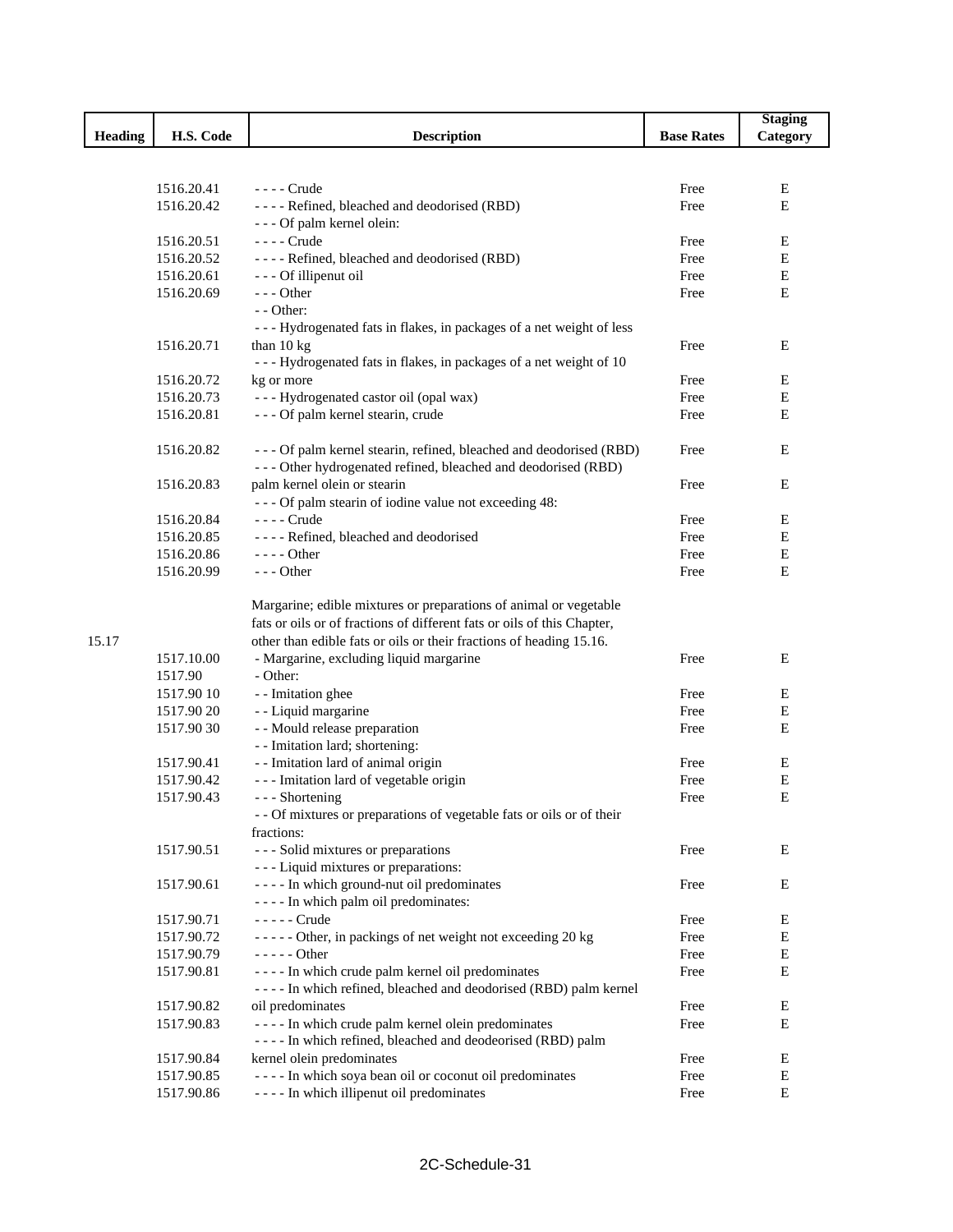|                |                          |                                                                      |                   | <b>Staging</b> |
|----------------|--------------------------|----------------------------------------------------------------------|-------------------|----------------|
| <b>Heading</b> | H.S. Code                | <b>Description</b>                                                   | <b>Base Rates</b> | Category       |
|                |                          |                                                                      |                   |                |
|                |                          |                                                                      |                   |                |
|                | 1517.90.89               | $--$ Other                                                           | Free              | E              |
|                | 1517.90.90               | - - Other                                                            | Free              | E              |
|                |                          | Animal or vegetable fats and oils and their fractions, boiled,       |                   |                |
|                |                          | oxidised, dehydrated, sulphurised, blown, polymerised by heat in     |                   |                |
|                |                          | vacuum or in inert gas or otherwise chemically modified, excluding   |                   |                |
| 15.18          |                          | those of heading 15.16; inedible mixtures or preparations of         |                   |                |
|                |                          | - Animal or vegetable fats and oils and their fractions, boiled,     |                   |                |
|                |                          | oxidised, dehydrated, sulphurised, blown, polymerised by heat in     |                   |                |
|                |                          | vacuum or in inert gas or otherwise chemically modified excluding    |                   |                |
|                |                          | those of heading 15.16:                                              |                   |                |
|                | 1518.00.11               | - - Linoxyn                                                          | Free              | Ε              |
|                | 1518.00.12               | - - Animal fats and oils                                             | Free              | E              |
|                | 1518.00.13               | - - Vegetable fats and oils                                          | Free              | $\mathbf E$    |
|                | 1518.00.19               | - - Other                                                            | Free              | E              |
|                |                          | - Inedible mixtures or preparations of animal fats or oils or of     |                   |                |
|                | 1518.00.20               | fractions of different fats or oils                                  | Free              | E              |
|                |                          | - Inedible mixtures or preparations of vegetable fats or oils or of  |                   |                |
|                |                          | fractions of different fats or oils:                                 |                   |                |
|                | 1518.00.31<br>1518.00.32 | - - Of ground-nut oil<br>- - Of linseed oil                          | Free<br>Free      | E<br>E         |
|                | 1518.00.33               | - - Of palm oil, crude                                               | Free              | E              |
|                |                          | - - Of palm oil, other than crude, in packings of net weight not     |                   |                |
|                | 1518.00.34               | exceeding 20 kg                                                      | Free              | E              |
|                |                          | - - Of palm oil, other than crude, in packings of net weight         |                   |                |
|                | 1518.00.35               | exceeding 20 kg                                                      | Free              | E              |
|                | 1518.00.36               | - - Of palm kernel oil, crude                                        | Free              | $\mathbf E$    |
|                | 1518.00.37               | - - Of palm kernel oil, refined, bleached and deodorised (RBD)       | Free              | E              |
|                | 1518.00.38               | - - Of palm kernel olein, crude                                      | Free              | $\mathbf E$    |
|                | 1518.00.41               | - - Of palm kernel olein, refined, bleached and deodorised (RBD)     | Free              | E              |
|                | 1518.00.42               | - - Of castor or sesame oil                                          | Free              | E              |
|                | 1518.00.43               | - - Of soya bean or cotton seed oil                                  | Free              | E              |
|                | 1518.00.44               | - - Of illipenut oil                                                 | Free              | E              |
|                | 1518.00.45               | - - Of coconut oil                                                   | Free              | Е              |
|                | 1518.00.49               | - - Other                                                            | Free              | Е              |
|                |                          | - Inedible mixtures and preparations of animal fats or oils or       |                   |                |
|                | 1518.00.60               | fractions thereof and vegetable fats or oils or fractions thereof    | Free              | E              |
|                | 1518.00.90               | - Other                                                              | Free              | ${\bf E}$      |
| 15.20          |                          | Glycerol, crude; glycerol waters and glycerol lyes.                  |                   |                |
|                | 1520.00.10               | - Crude glycerol                                                     | Free              | Е              |
|                | 1520.00.90               | - Other                                                              | Free              | Е              |
|                |                          |                                                                      |                   |                |
|                |                          | Vegetable waxes (other than triglycerides), beeswax, other insect    |                   |                |
| 15.21          |                          | waxes and spermaceti, whether or not refined or coloured.            |                   |                |
|                | 1521.10.00               | - Vegetable waxes                                                    | Free              | Е              |
|                |                          | - Other:                                                             |                   |                |
|                | 1521.90.10               | - - Beeswax and other insect waxes                                   | Free              | Ε              |
|                | 1521.90.20               | - - Spermaceti                                                       | Free              | Е              |
|                |                          |                                                                      |                   |                |
|                |                          | Degras; residues resulting from the treatment of fatty substances or |                   |                |
| 15.22          |                          | animal or vegetable waxes.                                           |                   |                |
|                | 1522.00.10               | - Degras                                                             | Free              | Ε              |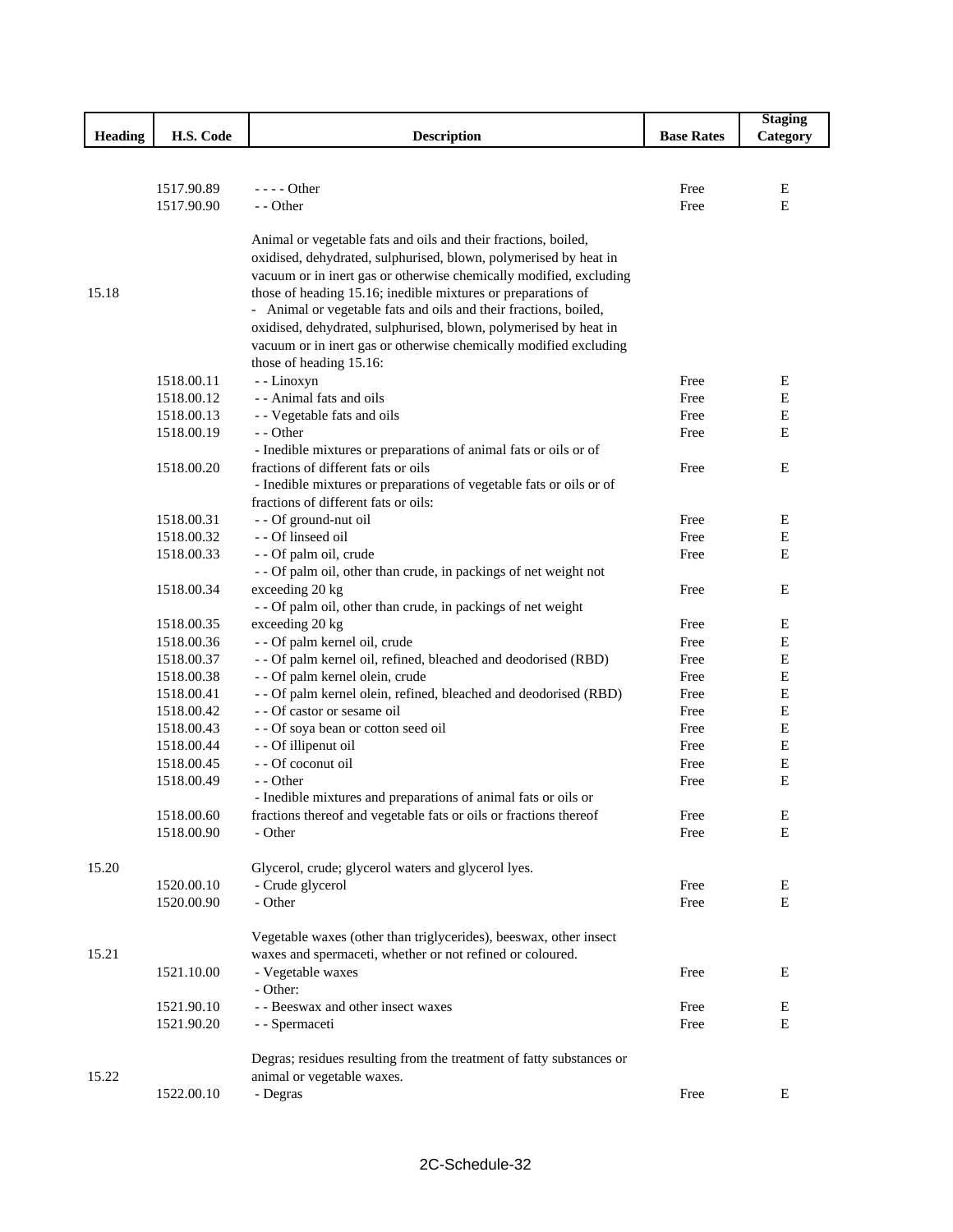|                |                       |                                                                     |                   | <b>Staging</b> |
|----------------|-----------------------|---------------------------------------------------------------------|-------------------|----------------|
| <b>Heading</b> | H.S. Code             | <b>Description</b>                                                  | <b>Base Rates</b> | Category       |
|                |                       |                                                                     |                   |                |
|                | 1522.00.90            | - Other                                                             | Free              | E              |
|                |                       |                                                                     |                   |                |
|                |                       |                                                                     |                   |                |
|                |                       | <b>Chapter 16</b>                                                   |                   |                |
|                |                       | Preparations of meat, of fish or of crustaceans, molluscs or other  |                   |                |
|                |                       | aquatic invertebrates                                               |                   |                |
|                |                       |                                                                     |                   |                |
|                |                       | Sausages and similar products, of meat, meat offal or blood; food   |                   |                |
| 16.01          |                       | preparations based on these products.                               |                   |                |
|                | 1601.00.11            | - Sausages:<br>- - Containing pork                                  | Free              | Е              |
|                | 1601.00.12            | - - Containing beef                                                 | Free              | E              |
|                | 1601.00.13            | - - Containing both pork and beef                                   | Free              | E              |
|                | 1601.00.19            | - - Other                                                           | Free              | E              |
|                | 1601.00.90            | - Other                                                             | Free              | E              |
|                |                       |                                                                     |                   |                |
| 16.02          |                       | Other prepared or preserved meat, meat offal or blood.              |                   |                |
|                | 1602.10.00            | - Homogenised preparations                                          | Free              | Е              |
|                | 1602.20.00            | - Of liver of any animal                                            | Free              | E              |
|                |                       | - Of poultry of heading 01.05:                                      |                   |                |
|                | 1602.31.00            | - - Of turkeys                                                      | Free              | E              |
|                | 1602.32               | - - Of fowls of the species Gallus domesticus:                      |                   |                |
|                | 1602.32.10            | - - - Canned chicken curry                                          | Free              | E              |
|                | 1602.32.90            | $--$ Other                                                          | Free              | E              |
|                | 1602.39.00            | - - Other                                                           | Free              | E              |
|                |                       | - Of swine:                                                         |                   |                |
|                | 1602.41.00            | - - Hams and cuts thereof                                           | Free              | Е              |
|                | 1602.42.00            | - - Shoulders and cuts thereof                                      | Free              | E              |
|                | 1602.49               | - - Other, including mixtures:                                      |                   |                |
|                | 1602.49.10            | --- Luncheon meat                                                   | Free              | Е              |
|                | 1602.49.90            | $- -$ Other                                                         | Free              | E              |
|                | 1602.50               | - Of bovine animals:                                                |                   |                |
|                | 1602.50.10            | - Corned beef                                                       | Free              | Е              |
|                | 1602.50.90            | - - Other                                                           | Free              | E              |
|                | 1602.90               | - Other, including preparations of blood of any animal:             |                   |                |
|                | 1602.90.10            | - - Canned mutton curry                                             | Free              | E              |
|                | 1602.90.90            | - - Other                                                           | Free              | ${\bf E}$      |
|                |                       | Extracts and juices of meat, fish or crustaceans, molluscs or other |                   |                |
| 16.03          |                       | aquatic invertebrates.                                              |                   |                |
|                | 1603.00.10            | - Of chicken, with herbs                                            | Free              | Ε              |
|                | 1603.00.20            | - Of chicken, without herbs                                         | Free              | E              |
|                | 1603.00.30            | - Other, with herbs                                                 | Free              | ${\bf E}$      |
|                | 1603.00.90            | - Other                                                             | Free              | E              |
|                |                       |                                                                     |                   |                |
|                |                       | Prepared or preserved fish; caviar and caviar substitutes prepared  |                   |                |
| 16.04          |                       | from fish eggs.                                                     |                   |                |
|                |                       | - Fish, whole or in pieces, but not minced:                         |                   |                |
|                | 1604.11<br>1604.11.10 | - - Salmon:                                                         | Free              |                |
|                | 1604.11.90            | - - - In airtight containers<br>$--$ Other                          | Free              | Ε<br>${\bf E}$ |
|                | 1604.12               | - - Herrings:                                                       |                   |                |
|                | 1604.12.10            | --- In airtight containers                                          | Free              | E              |
|                | 1604.12.90            | $--$ Other                                                          | Free              | ${\bf E}$      |
|                |                       |                                                                     |                   |                |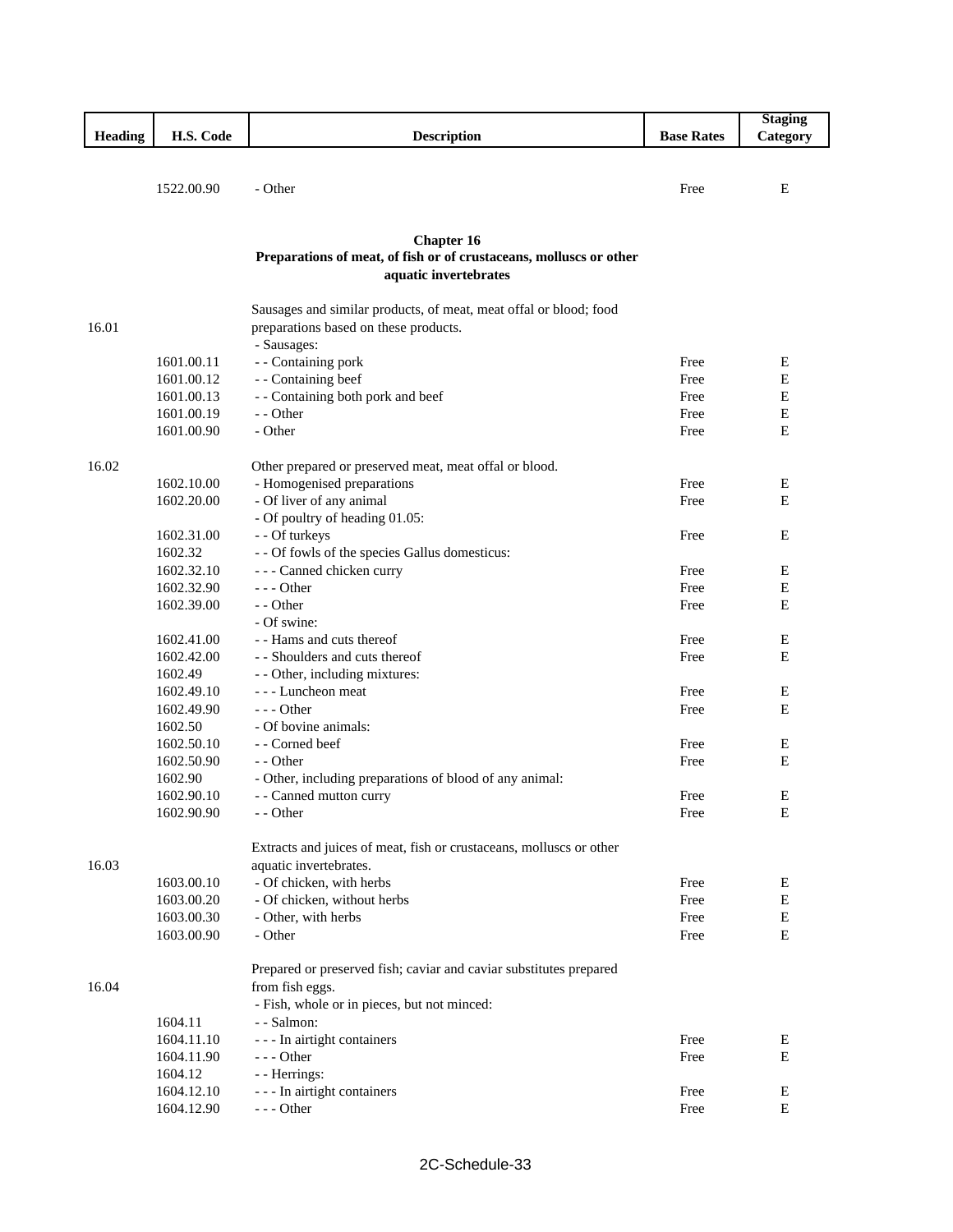|                |                       |                                                                    |                   | <b>Staging</b> |
|----------------|-----------------------|--------------------------------------------------------------------|-------------------|----------------|
| <b>Heading</b> | H.S. Code             | <b>Description</b>                                                 | <b>Base Rates</b> | Category       |
|                |                       |                                                                    |                   |                |
|                |                       |                                                                    |                   |                |
|                | 1604.13               | - - Sardines, sardinella and brisling or sprats:                   |                   |                |
|                |                       | - - - Sardines:                                                    |                   |                |
|                | 1604.13.11            | - - - - In airtight containers                                     | Free              | Ε              |
|                | 1604.13.19            | $--- Other$                                                        | Free              | E              |
|                |                       | $--$ Other:                                                        |                   |                |
|                | 1604.13.91            | - - - - In airtight containers                                     | Free              | Е              |
|                | 1604.13.99            | $--$ Other                                                         | Free              | E              |
|                | 1604.14               | - - Tunas, skipjack and bonito (Sarda spp.):                       |                   |                |
|                | 1604.14.10            | - - - In airtight containers                                       | Free              | Ε              |
|                | 1604.14.90            | $--$ Other                                                         | Free              | E              |
|                | 1604.15               | - - Mackerel:                                                      |                   |                |
|                | 1604.15.10            | - - - In airtight containers                                       | Free              | Е<br>E         |
|                | 1604.15.90<br>1604.16 | $--$ Other<br>- - Anchovies:                                       | Free              |                |
|                | 1604.16.10            |                                                                    | Free              | Ε              |
|                | 1604.16.90            | - - - In airtight containers<br>$- -$ Other                        | Free              | E              |
|                | 1604.19               | - - Other:                                                         |                   |                |
|                | 1604.19.10            | - - - In airtight containers                                       | Free              | E              |
|                | 1604.19.90            | $--$ Other                                                         | Free              | E              |
|                | 1604.20               | - Other prepared or preserved fish:                                |                   |                |
|                | 1604.20.10            | - - Sharks' fins, prepared and ready for use                       | Free              | Ε              |
|                | 1604.20.20            | - - Fish sausages                                                  | Free              | Е              |
|                |                       | $-$ - Other:                                                       |                   |                |
|                | 1604.20.91            | - - - In airtight containers                                       | Free              | ${\bf E}$      |
|                | 1604.20.99            | $- -$ Other                                                        | Free              | E              |
|                | 1604.30               | - Caviar and caviar substitutes:                                   |                   |                |
|                | 1604.30.10            | - - In airtight containers                                         | Free              | Ε              |
|                | 1604.30.90            | - - Other                                                          | Free              | E              |
|                |                       |                                                                    |                   |                |
|                |                       | Crustaceans, molluscs and other aquatic invertebrates, prepared or |                   |                |
| 16.05          |                       | preserved.                                                         |                   |                |
|                | 1605.10.00            | - Crab                                                             | Free              | Е              |
|                |                       | - Shrimps and prawns:                                              |                   |                |
|                | 1605.20.10            | - - Shrimps paste                                                  | Free              | E              |
|                | 1605.20.90            | - - Other                                                          | Free              | Е              |
|                | 1605.30.00            | - Lobster                                                          | Free              | E              |
|                | 1605.40.00            | - Other crustaceans                                                | Free              | E              |
|                | 1605.90               | - Other:                                                           |                   |                |
|                | 1605.90.10            | - - Abalone                                                        | Free              | E              |
|                | 1605.90.90            | - - Other                                                          | Free              | ${\bf E}$      |
|                |                       |                                                                    |                   |                |
|                |                       |                                                                    |                   |                |
|                |                       | <b>Chapter 17</b>                                                  |                   |                |

## **Sugars and sugar confectionery**

| 17.01 |            | Cane or beet sugar and chemically pure sucrose, in solid form.   |      |   |
|-------|------------|------------------------------------------------------------------|------|---|
|       |            | - Raw sugar not containing added flavouring or colouring matter: |      |   |
|       | 1701.11.00 | - Cane sugar                                                     | Free | E |
|       | 1701.12.00 | - Beet sugar                                                     | Free | E |
|       |            | - Other:                                                         |      |   |
|       | 1701.91.00 | - Containing added flavouring or colouring matter                | Free | E |
|       | 1701.99    | $-$ - Other:                                                     |      |   |
|       |            | - - - Refined sugar:                                             |      |   |
|       | 1701.99.11 | $---$ White                                                      | Free | E |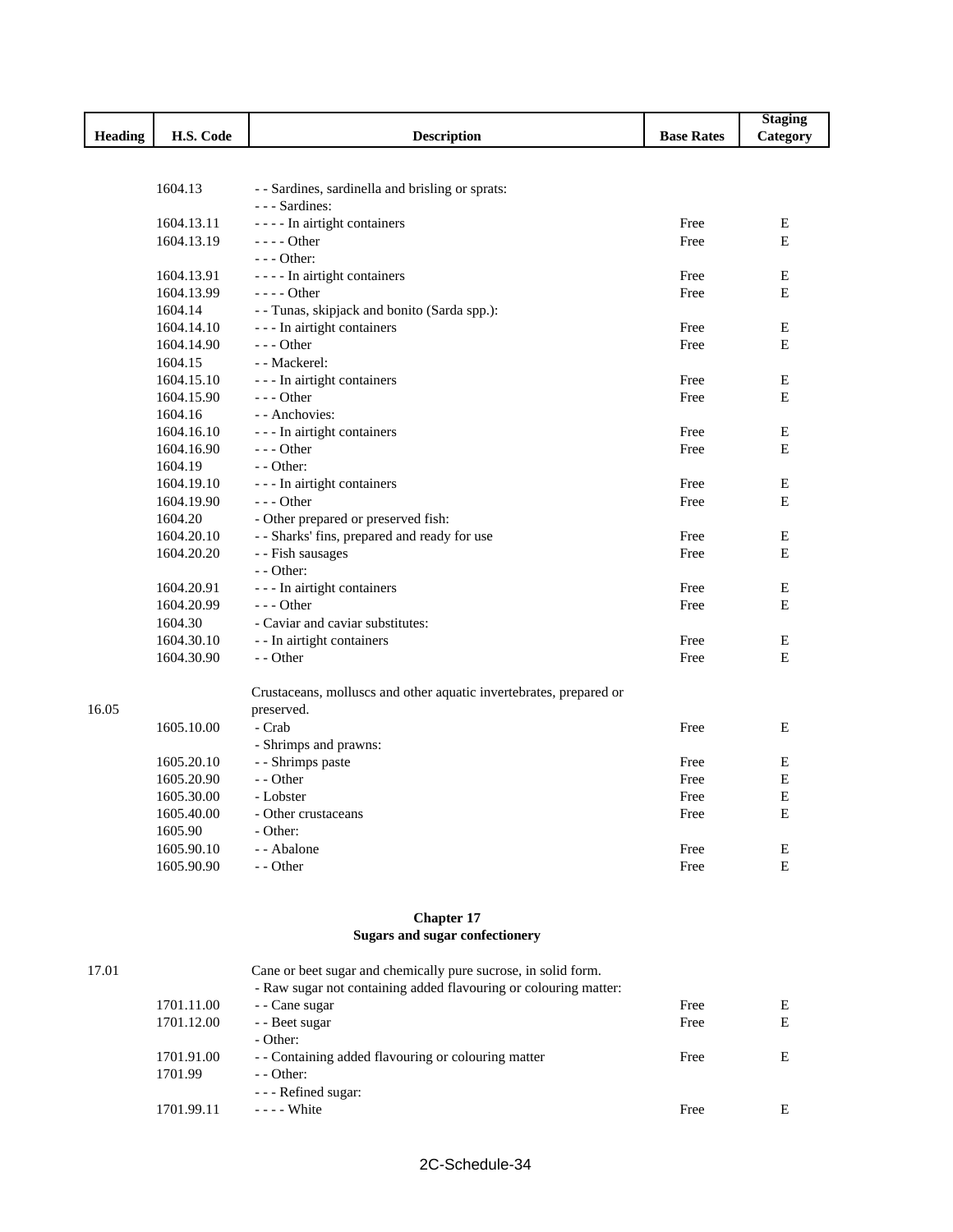|         |                          |                                                                       |                   | <b>Staging</b> |  |  |
|---------|--------------------------|-----------------------------------------------------------------------|-------------------|----------------|--|--|
| Heading | H.S. Code                | <b>Description</b>                                                    | <b>Base Rates</b> | Category       |  |  |
|         |                          |                                                                       |                   |                |  |  |
|         |                          |                                                                       |                   |                |  |  |
|         | 1701.99.19               | $---$ Other                                                           | Free              | Ε              |  |  |
|         | 1701.99.90               | $--$ Other                                                            | Free              | E              |  |  |
|         |                          | Other sugars, including chemically pure lactose, maltose, glucose and |                   |                |  |  |
|         |                          | fructose, in solid form; sugar syrups not containing added flavouring |                   |                |  |  |
|         |                          | or colouring matter; artificial honey, whether or not mixed with      |                   |                |  |  |
| 17.02   |                          | natural honey; caramel.                                               |                   |                |  |  |
|         |                          | - Lactose and lactose syrup:                                          |                   |                |  |  |
|         |                          | - - Containing by weight 99% or more lactose, expressed as            |                   |                |  |  |
|         | 1702.11.00               | anhydrous lactose, calculated on the dry matter                       | Free              | E              |  |  |
|         | 1702.19.00               | - - Other                                                             | Free              | ${\bf E}$      |  |  |
|         | 1702.20.00               | - Maple sugar and maple syrup                                         | Free              | E              |  |  |
|         |                          | - Glucose and glucose syrup, not containing fructose or containing    |                   |                |  |  |
|         | 1702.30                  | in the dry state less than 20% by weight of fructose:                 |                   |                |  |  |
|         | 1702.30.10               | - - Glucose                                                           | Free              | Е              |  |  |
|         | 1702.30.20               | - - Glucose syrup                                                     | Free              | E              |  |  |
|         |                          | - Glucose and glucose syrup, containing in the dry state at least 20% |                   |                |  |  |
|         | 1702.40.00               | but less than 50% by weight of fructose, excluding invert sugar       | Free              | E              |  |  |
|         | 1702.50.00               | - Chemically pure fructose                                            | Free              | E              |  |  |
|         |                          | - Other fructose and fructose syrup, containing in the dry state more |                   |                |  |  |
|         | 1702.60                  | than 50% by weight of fructose, excluding invert sugar:               |                   |                |  |  |
|         | 1702.60.10               | - - Fructose                                                          | Free              | Ε              |  |  |
|         | 1702.60.20               | - - Fructose syrup                                                    | Free              | Е              |  |  |
|         |                          | - Other, including invert sugar and other sugar and sugar syrup       |                   |                |  |  |
|         | 1702.90                  | blends containing in the dry state 50% by weight of fructose:         |                   |                |  |  |
|         | 1702.90.10               | - - Maltose                                                           | Free              | E              |  |  |
|         | 1702.90.20               | - - Artificial honey, whether or not mixed with natural honey         | Free              | ${\bf E}$      |  |  |
|         | 1702.90.30               | - - Flavoured or coloured sugars (excluding maltose)                  | Free              | $\mathbf E$    |  |  |
|         | 1702.90.40<br>1702.90.90 | - - Caramel<br>- - Other                                              | Free              | E<br>E         |  |  |
|         |                          |                                                                       | Free              |                |  |  |
| 17.03   |                          | Molasses resulting from the extraction or refining of sugar.          |                   |                |  |  |
|         | 1703.10.00               | - Cane molasses                                                       | Free              | Ε              |  |  |
|         | 1703.90.00               | - Other                                                               | Free              | ${\bf E}$      |  |  |
|         |                          | Sugar confectionery (including white chocolate), not containing       |                   |                |  |  |
| 17.04   |                          | cocoa.                                                                |                   |                |  |  |
|         | 1704.10.00               | - Chewing gum, whether or not sugar-coated                            | Free              | Е              |  |  |
|         | 1704.90                  | - Other:                                                              |                   |                |  |  |
|         | 1704.90.10               | - - Medicated sweets                                                  | Free              | E              |  |  |
|         | 1704.90.20               | - - White chocolate                                                   | Free              | E              |  |  |
|         | 1704.90.90               | - - Other                                                             | Free              | ${\bf E}$      |  |  |
|         |                          |                                                                       |                   |                |  |  |
|         |                          | <b>Chapter 18</b><br>Cocoa and cocoa preparations                     |                   |                |  |  |
|         |                          |                                                                       |                   |                |  |  |

| 18.01 | 1801.00.00 | Cocoa beans, whole or broken, raw or roasted.     | Free | E |
|-------|------------|---------------------------------------------------|------|---|
| 18.02 | 1802.00.00 | Cocoa shells, husks, skins and other cocoa waste. | Free |   |
| 18.03 |            | Cocoa paste, whether or not defatted.             |      |   |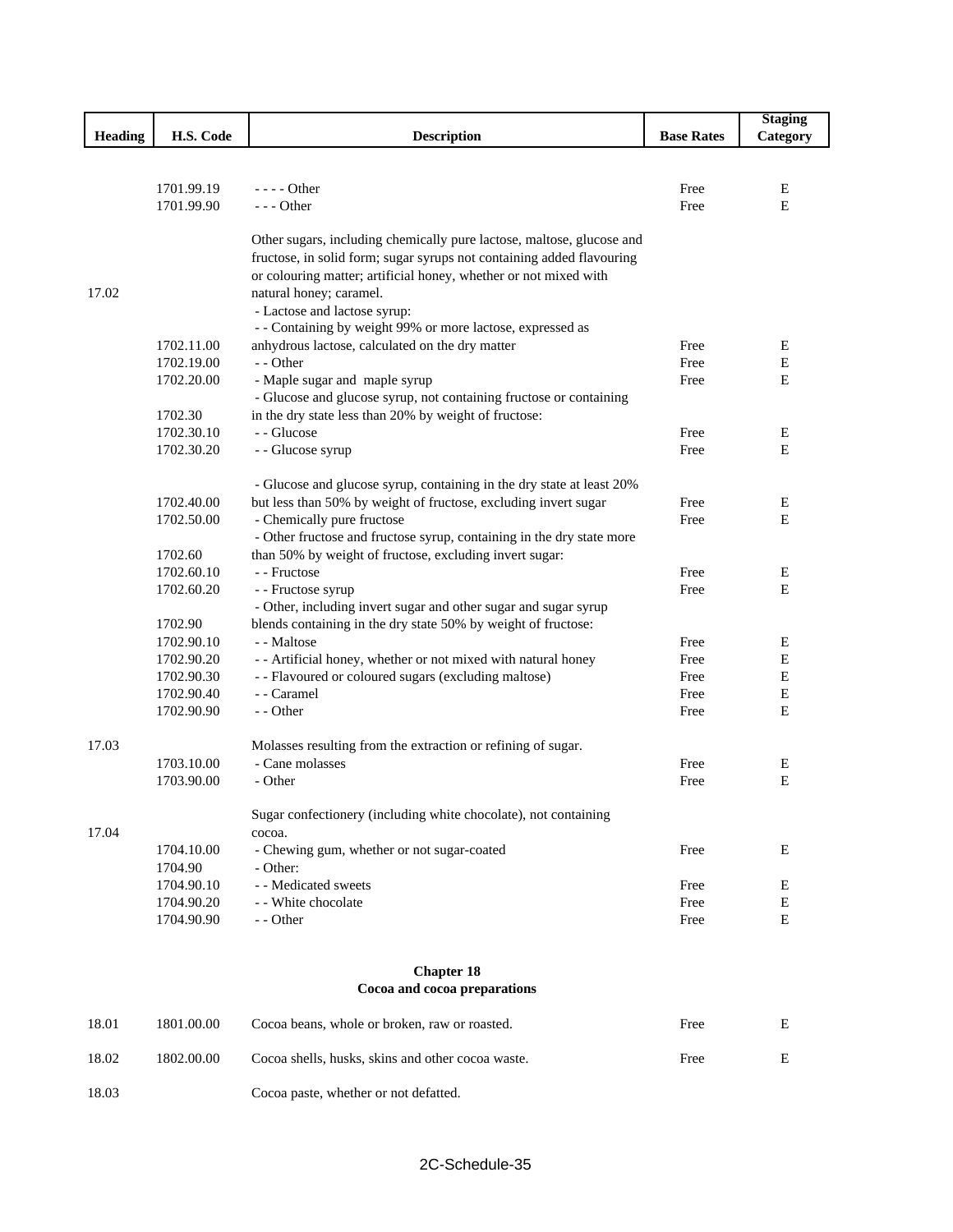|                |            |                                                                     |                   | <b>Staging</b> |
|----------------|------------|---------------------------------------------------------------------|-------------------|----------------|
| <b>Heading</b> | H.S. Code  | <b>Description</b>                                                  | <b>Base Rates</b> | Category       |
|                |            |                                                                     |                   |                |
|                | 1803.10.00 | - Not defatted                                                      | Free              | $\mathbf E$    |
|                | 1803.20.00 | - Wholly or partly defatted                                         | Free              | E              |
|                |            |                                                                     |                   |                |
| 18.04          | 1804.00.00 | Cocoa butter, fat and oil.                                          | Free              | E              |
|                |            | Cocoa powder, not containing added sugar or other sweetening        |                   |                |
| 18.05          | 1805.00.00 | matter.                                                             | Free              | E              |
| 18.06          |            | Chocolate and other food preparations containing cocoa.             |                   |                |
|                | 1806.10.00 | - Cocoa powder, containing added sugar or other sweetening matter   | Free              | E              |
|                |            | - Other preparations in blocks, slabs or bars weighing more than 2  |                   |                |
|                |            | kg or in liquid, paste, powder, granular or other bulk form in      |                   |                |
|                | 1806.20    | containers or immediate packings, of a content exceeding 2 kg:      |                   |                |
|                | 1806.20.10 | - - Chocolate confectionery in blocks, slabs or bars                | Free              | Ε              |
|                | 1806.20.90 | - Other                                                             | Free              | E              |
|                |            | - Other, in blocks, slabs or bars:                                  |                   |                |
|                | 1806.31    | - Filled:                                                           |                   |                |
|                | 1806.31.10 | --- Chocolate confectionery in blocks, slabs or bars                | Free              | E              |
|                | 1806.31.90 | $- -$ Other                                                         | Free              | E              |
|                | 1806.32    | - - Not filled:                                                     |                   |                |
|                | 1806.32.10 | --- Chocolate confectionery in blocks, slabs or bars                | Free              | E              |
|                | 1806.32.90 | $--$ Other                                                          | Free              | E              |
|                | 1806.90    | - Other:                                                            |                   |                |
|                | 1806.90.10 | - - Chocolate confectionery in tablets or pastilles                 | Free              | E              |
|                |            | - - Food preparations of flour, meal, starch or malt extract,       |                   |                |
|                |            | containing 40% or more but less than 50% by weight of cocoa and     |                   |                |
|                |            | food preparations of goods of headings 04.01 to 04.04, containing   |                   |                |
|                | 1806.90.20 | 5% or more but less than 10% by weight of cocoa, specially pre      | Free              | E              |
|                |            | - - Other food preparations of flour, meal, starch or malt extract, |                   |                |
|                |            | containing 40% or more but less than 50% by weight of cocoa; other  |                   |                |
|                |            | food preparations of goods of headings 04.01 to 04.04, containing   |                   |                |
|                | 1806.90.30 | 5% or more but less than 10% by weight of cocoa; prep               | Free              | E              |
|                | 1806.90.90 | - - Other                                                           | Free              | E              |
|                |            |                                                                     |                   |                |

#### **Chapter 19 Preparations of cereals, flour, starch or milk; pastrycooks' products**

|            | Malt extract; food preparations of flour, groats, meal, starch or malt<br>extract, not containing cocoa or containing less than 40% by weight<br>of cocoa calculated on a totally defatted basis, not elsewhere<br>specified or included; food preparations of goods of |      |   |
|------------|-------------------------------------------------------------------------------------------------------------------------------------------------------------------------------------------------------------------------------------------------------------------------|------|---|
| 1901.10    | - Preparations for infant use, put up for retail sale:                                                                                                                                                                                                                  |      |   |
| 1901.10.10 | - - Of malt extract                                                                                                                                                                                                                                                     | Free | E |
|            | $-$ - Of goods of headings 04.01 to 04.04:                                                                                                                                                                                                                              |      |   |
| 1901.10.21 | --- Medical food                                                                                                                                                                                                                                                        | Free | E |
| 1901.10.29 | $-$ - Other                                                                                                                                                                                                                                                             | Free | E |
| 1901.10.30 | - - Of soya bean powder                                                                                                                                                                                                                                                 | Free | E |
|            | $-$ - Other:                                                                                                                                                                                                                                                            |      |   |
| 1901.10.91 | - - - For lactase deficiency infants                                                                                                                                                                                                                                    | Free | E |
| 1901.10.92 | --- Other medical foods                                                                                                                                                                                                                                                 | Free | E |

#### 19.01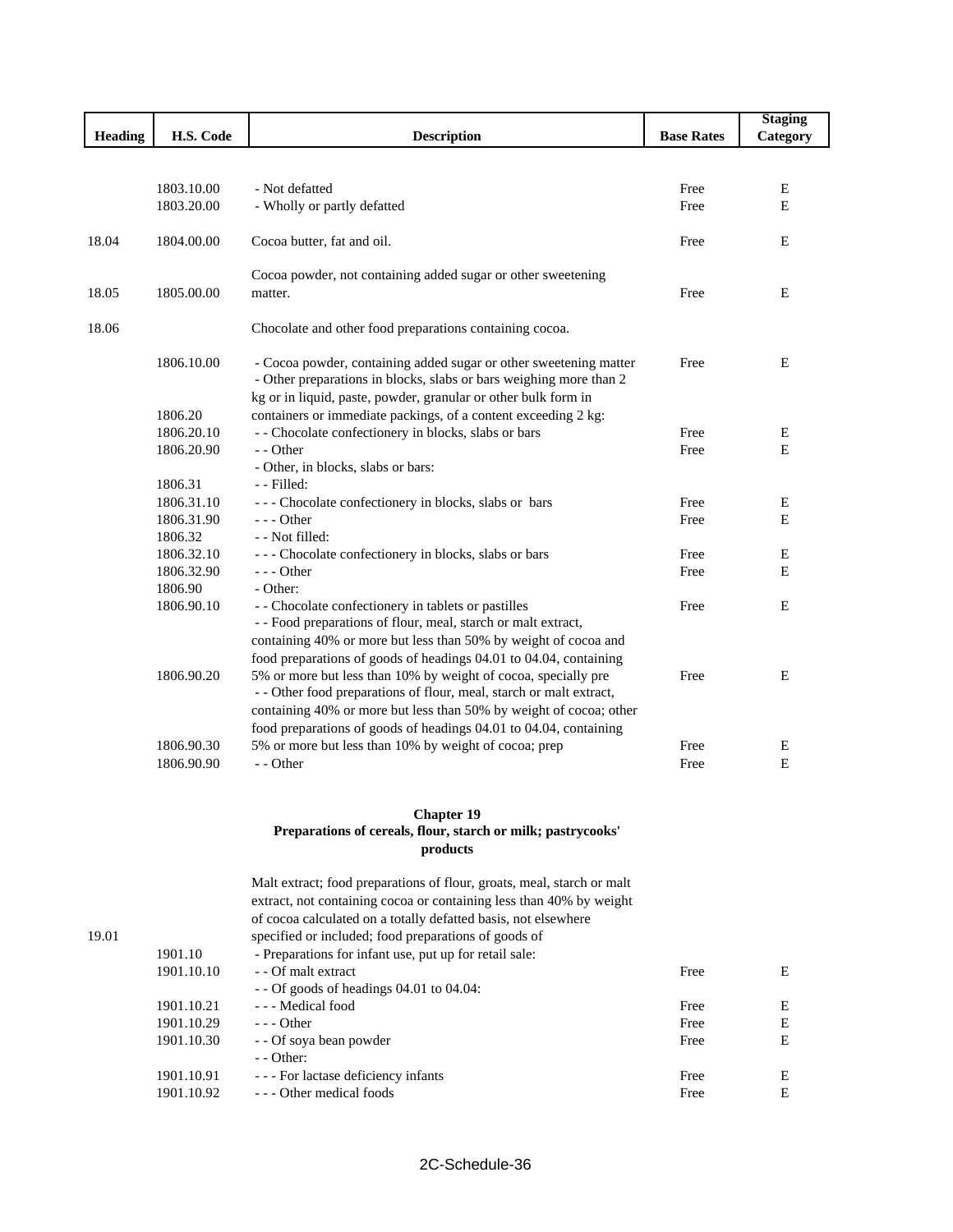|                |            |                                                                          |                   | <b>Staging</b> |
|----------------|------------|--------------------------------------------------------------------------|-------------------|----------------|
| <b>Heading</b> | H.S. Code  | <b>Description</b>                                                       | <b>Base Rates</b> | Category       |
|                |            |                                                                          |                   |                |
|                |            |                                                                          |                   |                |
|                | 1901.10.93 | - - - Other, containing cocoa                                            | Free              | Ε              |
|                | 1901.10.99 | $- -$ Other                                                              | Free              | $\mathbf E$    |
|                |            | - Mixes and doughs for the preparation of bakers' wares of heading       |                   |                |
|                | 1901.20    | 19.05:                                                                   |                   |                |
|                |            |                                                                          |                   |                |
|                | 1901.20.10 | - - Of flour, groats, meal, starch or malt extract, not containing cocoa | Free              | Е              |
|                | 1901.20.20 | - - Of flour, groats, meal, starch or malt extract, containing cocoa     | Free              | Е              |
|                | 1901.20.30 | - - Other, not containing cocoa                                          | Free              | Е              |
|                | 1901.20.40 | - - Other, containing cocoa                                              | Free              | Ε              |
|                | 1901.90    | - Other:                                                                 |                   |                |
|                |            | - - Infant food, not put up for retail sale:                             |                   |                |
|                | 1901.90.11 | --- Of goods of headings 04.01 to 04.04:                                 | Free              | Ε              |
|                | 1901.90.12 | --- For lactase deficient infants                                        | Free              | Ε              |
|                | 1901.90.13 | --- Other medical foods                                                  | Free              | Ε              |
|                | 1901.90.19 | $- -$ Other                                                              | Free              | E              |
|                | 1901.90.20 | - - Malt extract                                                         | Free              | Ε              |
|                |            | - - Other, of goods of heading 04.01 to 04.04:                           |                   |                |
|                | 1901.90.31 | - - - Filled milk                                                        | Free              | Ε              |
|                | 1901.90.32 | - - - Medical food                                                       | Free              | E              |
|                | 1901.90.33 | - - - Other, not containing cocoa                                        | Free              | Ε              |
|                | 1901.90.34 | - - - Other, containing cocoa                                            | Free              | E              |
|                |            | - - Other soya based preparations:                                       |                   |                |
|                | 1901.90.41 | - - - In powder form                                                     | Free              | Ε              |
|                | 1901.90.49 | --- In other form                                                        | Free              | E              |
|                |            | - - Other:                                                               |                   |                |
|                | 1901.90.51 | --- Medical food                                                         | Free              | Ε              |
|                | 1901.90.52 | - - - Other, not containing cocoa                                        | Free              | $\mathbf E$    |
|                | 1901.90.53 | - - - Other, containing cocoa                                            | Free              | E              |
|                |            |                                                                          |                   |                |
|                |            | Pasta, whether or not cooked or stuffed (with meat or other              |                   |                |
|                |            | substances) or otherwise prepared, such as spaghetti, macaroni,          |                   |                |
|                |            | noodles, lasagne, gnocchi, ravioli, cannelloni; couscous, whether or     |                   |                |
| 19.02          |            | not prepared.                                                            |                   |                |
|                |            | - Uncooked pasta, not stuffed or otherwise prepared:                     |                   |                |
|                | 1902.11.00 | - - Containing eggs                                                      | Free              | Ε              |
|                | 1902.19    | - - Other:                                                               |                   |                |
|                | 1902.19.10 | - - - Bean vermicelli (tang hoon)                                        | Free              | E              |
|                | 1902.19.20 | - - - Rice vermicelli (bee hoon)                                         | Free              | Е              |
|                | 1902.19.90 | - - - Other                                                              | Free              | Е              |
|                | 1902.20.00 | - Stuffed pasta, whether or not cooked or otherwise prepared             | Free              | Ε              |
|                | 1902.30    | - Other pasta:                                                           |                   |                |
|                | 1902.30.10 | - - Instant noodles                                                      | Free              | Е              |
|                | 1902.30.90 | - - Other                                                                | Free              | E              |
|                | 1902.40.00 | - Couscous                                                               | Free              | E              |
|                |            |                                                                          |                   |                |
|                |            | Tapioca and substitutes therefor prepared from starch, in the form of    |                   |                |
| 19.03          | 1903.00.00 | flakes, grains, pearls, siftings or in similar forms.                    | Free              | E              |
|                |            | Prepared foods obtained by the swelling or roasting of cereals or        |                   |                |
|                |            | cereal products (for example, corn flakes); cereals (other than maize    |                   |                |
|                |            | (corn)), in grain form or in the form of flakes or other worked grains   |                   |                |
|                |            | (except flour, groats and meal), pre-cooked or otherwise prepared,       |                   |                |
| 19.04          |            | not elsewhere specified or included                                      |                   |                |
|                |            |                                                                          |                   |                |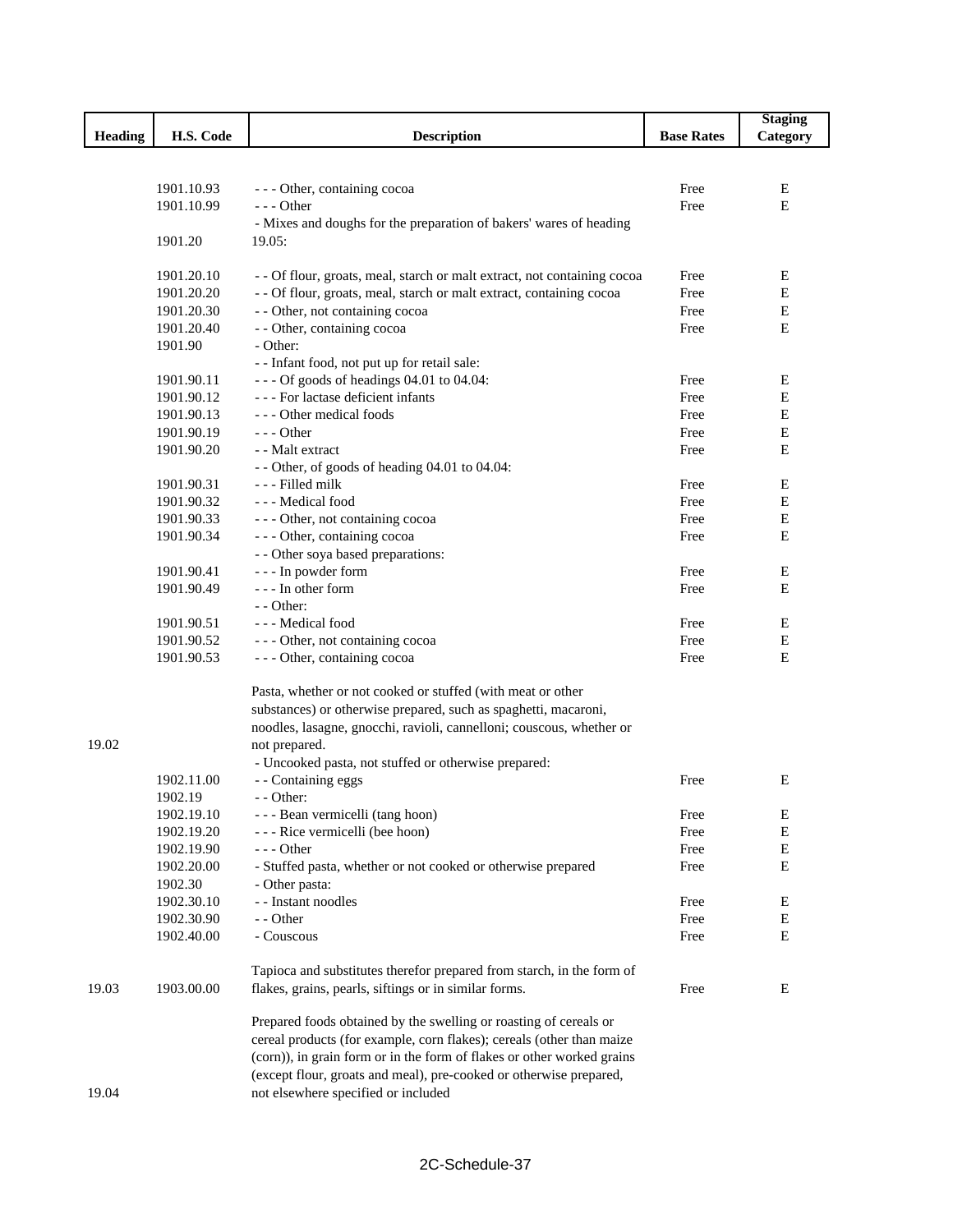|         |            |                                                                         |                   | <b>Staging</b> |
|---------|------------|-------------------------------------------------------------------------|-------------------|----------------|
| Heading | H.S. Code  | <b>Description</b>                                                      | <b>Base Rates</b> | Category       |
|         |            |                                                                         |                   |                |
|         |            |                                                                         |                   |                |
|         |            | - Prepared foods obtained by the swelling or roasting of cereals or     |                   |                |
|         | 1904.10.00 | cereal products                                                         | Free              | Ε              |
|         |            | - Prepared foods obtained from unroasted cereal flakes or from          |                   |                |
|         |            | mixtures of unroasted cereal flakes and roasted cereal flakes or        |                   |                |
|         | 1904.20    | swelled cereals:                                                        |                   |                |
|         | 1904.20.10 | - - Mixtures of roasted or unroasted cereal flakes                      | Free              | Е              |
|         | 1904.20.90 | - - Other                                                               | Free              | Ε              |
|         | 1904.30.00 | - Bulgur wheat                                                          | Free              | E              |
|         | 1904.90    | - Other:                                                                |                   |                |
|         | 1904.90.10 | - - Rice preparations, including pre-cooked rice                        | Free              | Ε              |
|         | 1904.90.90 | - - Other                                                               | Free              | E              |
|         |            |                                                                         |                   |                |
|         |            | Bread, pastry, cakes, biscuits and other bakers' wares, whether or not  |                   |                |
|         |            | containing cocoa; communion wafers, empty cachets of a kind             |                   |                |
|         |            | suitable for pharmaceutical use, sealing wafers, rice paper and similar |                   |                |
| 19.05   |            | products.                                                               |                   |                |
|         | 1905.10.00 | - Crispbread<br>- Gingerbread and the like                              | Free              | E<br>E         |
|         | 1905.20.00 | - Sweet biscuits; waffles and wafers:                                   | Free              |                |
|         | 1905.31    | - - Sweet biscuits:                                                     |                   |                |
|         | 1905.31.10 |                                                                         | Free              | E              |
|         | 1905.31.20 | --- Not containing cocoa<br>- - - Containing cocoa                      | Free              | E              |
|         | 1905.32    | - - Waffles and wafers:                                                 |                   |                |
|         | 1905.32.10 | - - - Waffles                                                           | Free              | Ε              |
|         | 1905.32.20 | - - - Wafers                                                            | Free              | E              |
|         | 1905.40.00 | - Rusks, toasted bread and similar toasted products                     | Free              | E              |
|         | 1905.90    | - Other:                                                                |                   |                |
|         | 1905.90.10 | - - Unsweetened teething biscuits                                       | Free              | Е              |
|         | 1905.90.20 | - - Other unsweetened biscuits                                          | Free              | $\mathbf E$    |
|         | 1905.90.30 | - - Cakes                                                               | Free              | Е              |
|         | 1905.90.40 | - - Pastries                                                            | Free              | E              |
|         | 1905.90.50 | - - Bakery products made without flour                                  | Free              | ${\bf E}$      |
|         | 1905.90.60 | - - Empty cachets of a kind suitable for pharmaceutical use             | Free              | E              |
|         |            | - - Communion wafers, sealing wafers, rice paper and similar            |                   |                |
|         | 1905.90.70 | products                                                                | Free              | E              |
|         | 1905.90.80 | - - Other crisp savoury food products                                   | Free              | E              |
|         | 1905.90.90 | - - Other                                                               | Free              | Ε              |
|         |            |                                                                         |                   |                |
|         |            |                                                                         |                   |                |
|         |            | <b>Chapter 20</b>                                                       |                   |                |
|         |            | Preparations of vegetables, fruit, nuts or other parts of plants        |                   |                |
|         |            | Vegetables, fruit, nuts and other edible parts of plants, prepared or   |                   |                |
| 20.01   |            | preserved by vinegar or acetic acid.                                    |                   |                |
|         | 2001.10.00 | - Cucumbers and gherkins                                                | Free              | E              |
|         | 2001.90    | - Other:                                                                |                   |                |
|         | 2001.90.10 | - - Onions                                                              | Free              | E              |
|         | 2001.90.90 | - - Other                                                               | Free              | E              |
|         |            |                                                                         |                   |                |
|         |            | Tomatoes prepared or preserved otherwise than by vinegar or acetic      |                   |                |
| 20.02   |            | acid.                                                                   |                   |                |
|         | 2002.10.00 | - Tomatoes, whole or in pieces                                          | Free              | E              |

2002.90 - Other: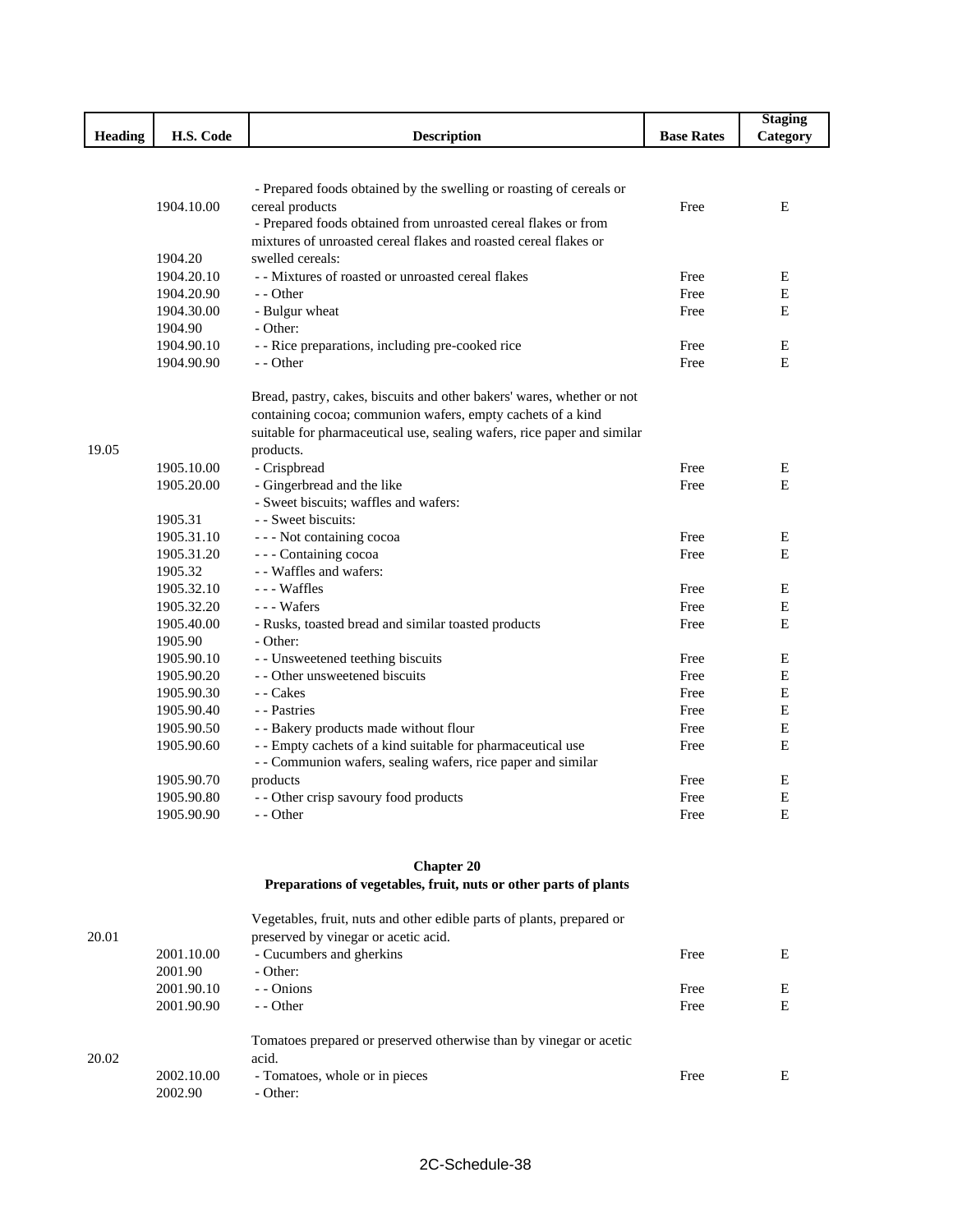|                |            |                                                                          |                   | <b>Staging</b> |
|----------------|------------|--------------------------------------------------------------------------|-------------------|----------------|
| <b>Heading</b> | H.S. Code  | <b>Description</b>                                                       | <b>Base Rates</b> | Category       |
|                |            |                                                                          |                   |                |
|                |            |                                                                          |                   |                |
|                | 2002.90.10 | - - Tomato paste                                                         | Free              | Е              |
|                | 2002.90.90 | - - Other                                                                | Free              | E              |
|                |            |                                                                          |                   |                |
|                |            | Mushrooms and truffles, prepared or preserved otherwise than by          |                   |                |
| 20.03          |            | vinegar or acetic acid.                                                  |                   |                |
|                | 2003.10.00 | - Mushrooms of the genus Agaricus                                        | Free              | Е              |
|                | 2003.20.00 | - Truffles                                                               | Free              | Е              |
|                | 2003.90.00 | - Other                                                                  | Free              | Е              |
|                |            |                                                                          |                   |                |
|                |            | Other vegetables prepared or preserved otherwise than by vinegar or      |                   |                |
| 20.04          |            | acetic acid, frozen, other than products of heading 20.06.               |                   |                |
|                | 2004.10.00 | - Potatoes                                                               | Free              | Е              |
|                | 2004.90    | - Other vegetables and mixtures of vegetables:                           |                   |                |
|                | 2004.90.10 | - - Infant food                                                          | Free              | Ε              |
|                | 2004.90.20 | - - Other preparations of sweet corn                                     | Free              | E              |
|                | 2004.90.90 | - - Other                                                                | Free              | Е              |
|                |            |                                                                          |                   |                |
|                |            | Other vegetables prepared or preserved otherwise than by vinegar or      |                   |                |
| 20.05          |            | acetic acid, not frozen, other than products of heading 20.06.           |                   |                |
|                | 2005.10.00 | - Homogenised vegetables                                                 | Free              | E              |
|                | 2005.20    | - Potatoes:                                                              |                   |                |
|                | 2005.20.10 | - - Chips and sticks                                                     | Free              | Е              |
|                | 2005.20.90 | - - Other                                                                | Free              | Е              |
|                | 2005.40.00 | - Peas (Pisum sativum)                                                   | Free              | E              |
|                |            | - Beans (Vigna spp., Phaseolus spp.):                                    |                   |                |
|                | 2005.51.00 | - - Beans, shelled                                                       | Free              | Е              |
|                | 2005.59.00 | - - Other                                                                | Free              | Е              |
|                | 2005.60.00 | - Asparagus                                                              | Free              | Е              |
|                | 2005.70.00 | - Olives                                                                 | Free              | Е              |
|                | 2005.80.00 | - Sweet corn (Zea mays var. saccharata)                                  | Free              | Е              |
|                | 2005.90    | - Other vegetables and mixtures of vegetables :                          |                   |                |
|                | 2005.90.10 | - - Smoked garlic                                                        | Free              | Е              |
|                | 2005.90.90 | - - Other                                                                | Free              | E              |
|                |            |                                                                          |                   |                |
|                |            | Vegetables, fruit, nuts, fruit-peel and other parts of plants, preserved |                   |                |
| 20.06          | 2006.00.00 | by sugar (drained, glacé or crystallised).                               | Free              | Е              |
|                |            |                                                                          |                   |                |
|                |            | Jams, fruit jellies, marmalades, fruit or nut purée and fruit or nut     |                   |                |
|                |            | pastes, obtained by cooking, whether or not containing added sugar       |                   |                |
| 20.07          |            | or other sweetening matter.                                              |                   |                |
|                | 2007.10.00 | - Homogenised preparations                                               | Free              | Е              |
|                |            | - Other:                                                                 |                   |                |
|                | 2007.91.00 | - - Citrus fruit                                                         | Free              | Е              |
|                | 2007.99    | - - Other                                                                |                   |                |
|                |            | --- Fruit grains and pastes other than of mango, pineapple or            |                   |                |
|                | 2007.99.10 | strawberries                                                             | Free              | Ε              |
|                | 2007.99.90 | $--$ Other                                                               | Free              | E              |
|                |            |                                                                          |                   |                |
|                |            | Fruit, nuts and other edible parts of plants, otherwise prepared or      |                   |                |
|                |            | preserved, whether or not containing added sugar or other                |                   |                |
| 20.08          |            | sweetening matter or spirit, not elsewhere specified or included.        |                   |                |
|                |            |                                                                          |                   |                |
|                |            | - Nuts, ground-nuts and other seeds, whether or not mixed together:      |                   |                |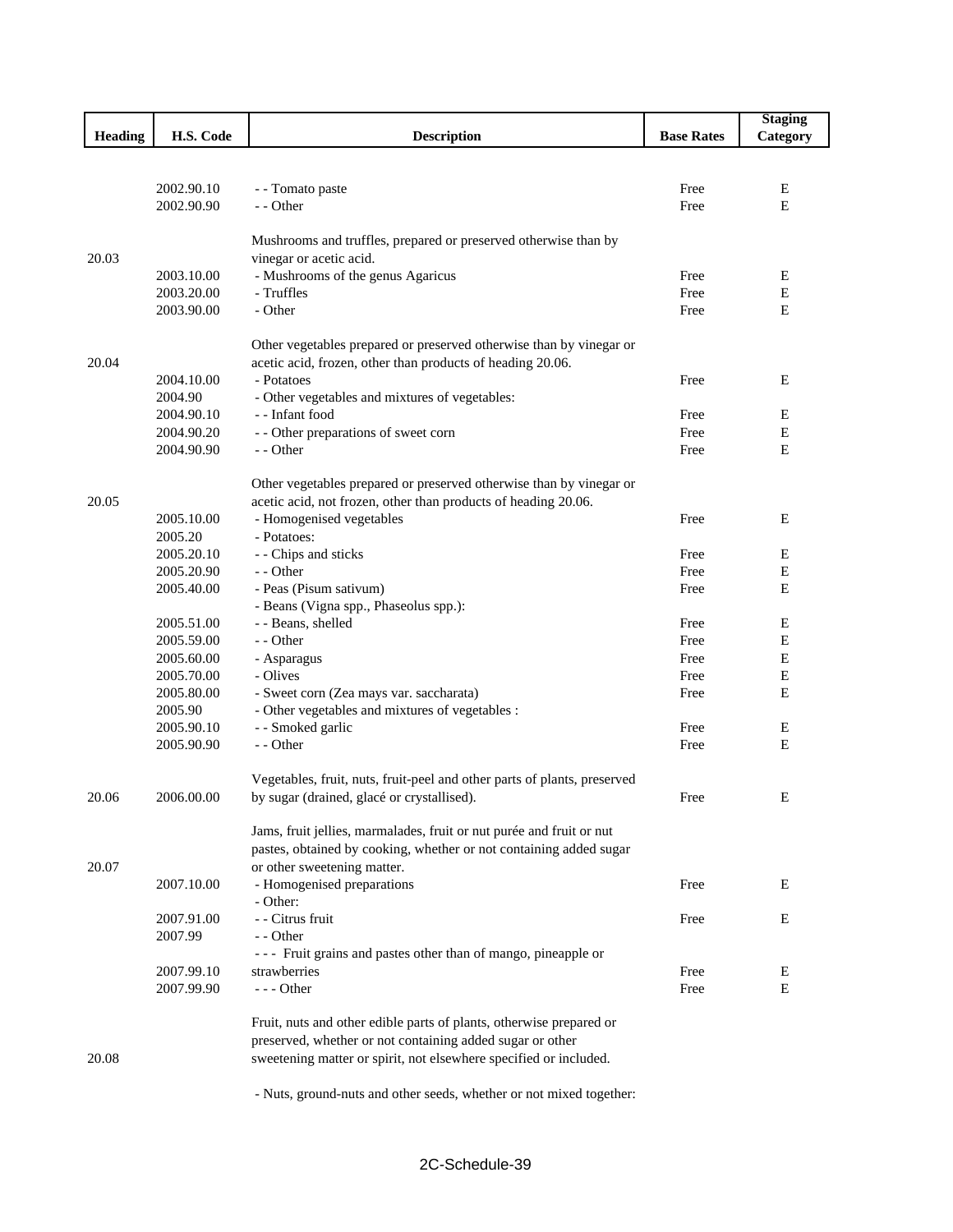|                |            |                                                                     |                   | <b>Staging</b> |
|----------------|------------|---------------------------------------------------------------------|-------------------|----------------|
| <b>Heading</b> | H.S. Code  | <b>Description</b>                                                  | <b>Base Rates</b> | Category       |
|                |            |                                                                     |                   |                |
|                |            |                                                                     |                   |                |
|                | 2008.11    | - Ground-nuts:                                                      |                   |                |
|                | 2008.11.10 | --- Roasted nuts                                                    | Free              | Е              |
|                | 2008.11.20 | - - - Peanut butter                                                 | Free              | $\mathbf E$    |
|                | 2008.11.90 | $--$ Other                                                          | Free              | E              |
|                | 2008.19    | - - Other, including mixtures:                                      |                   |                |
|                | 2008.19.10 | $--$ Cashew                                                         | Free              | Е              |
|                | 2008.19.90 | $--$ Other                                                          | Free              | E              |
|                | 2008.20.00 | - Pineapples                                                        | Free              | E              |
|                | 2008.30    | - Citrus fruit:                                                     |                   |                |
|                |            | - - Containing added sugar or other sweetening matter or spirits:   |                   |                |
|                | 2008.30.11 | - - - In airtight containers                                        | Free              | E              |
|                | 2008.30.19 | $- -$ Other                                                         | Free              | Е              |
|                |            | $-$ - Other:                                                        |                   |                |
|                | 2008.30.91 | --- In airtight containers                                          | Free              | Е              |
|                | 2008.30.99 | $--$ Other                                                          | Free              | E              |
|                | 2008.40    | - Pears:                                                            |                   |                |
|                |            | - - Containing added sugar or other sweetening matter or spirits:   |                   |                |
|                | 2008.40.11 | - - - In airtight containers                                        | Free              | Ε              |
|                | 2008.40.19 | $--$ Other                                                          | Free              | E              |
|                |            | $-$ - Other:                                                        |                   |                |
|                | 2008.40.91 | --- In airtight containers                                          | Free              | E              |
|                | 2008.40.99 | $--$ Other                                                          | Free              | E              |
|                | 2008.50    | - Apricots:                                                         |                   |                |
|                |            | - - Containing added sugar or other sweetening matter or spirits:   |                   |                |
|                | 2008.50.11 | --- In airtight containers                                          | Free              | Ε              |
|                | 2008.50.19 | $--$ Other                                                          | Free              | E              |
|                |            | $-$ - Other:                                                        |                   |                |
|                | 2008.50.91 | --- In airtight containers                                          | Free              | Е              |
|                | 2008.50.99 | $--$ Other                                                          | Free              | Ε              |
|                | 2008.60    | - Cherries:                                                         |                   |                |
|                |            | - - Containing added sugar or other sweetening matter or spirits:   |                   |                |
|                | 2008.60.11 | - - - In airtight containers                                        | Free              | Е              |
|                | 2008.60.19 | $--$ Other                                                          | Free              | E              |
|                |            | $-$ - Other:                                                        |                   |                |
|                | 2008.60.91 | --- In airtight containers                                          | Free              | Е              |
|                | 2008.60.99 | - - - Other                                                         | Free              | E              |
|                | 2008.70    | - Peaches, including nectarines:                                    |                   |                |
|                |            | - - Containing added sugar or other sweetening matter or spirits:   |                   |                |
|                | 2008.70.11 | - - - In airtight containers                                        | Free              | E              |
|                | 2008.70.19 | $--$ Other                                                          | Free              | Е              |
|                |            | - - Other:                                                          |                   |                |
|                | 2008.70.91 | - - - In airtight containers                                        | Free              | Ε              |
|                | 2008.70.99 | $- -$ Other                                                         | Free              | Е              |
|                | 2008.80    | - Strawberries:                                                     |                   |                |
|                |            | - - Containing added sugar or other sweetening matter or spirits:   |                   |                |
|                | 2008.80.11 | - - - In airtight containers                                        | Free              | Е              |
|                | 2008.80.19 | --- Other                                                           | Free              | Е              |
|                |            | $-$ - Other:                                                        |                   |                |
|                | 2008.80.91 | --- In airtight containers                                          | Free              | Ε              |
|                | 2008.80.99 | --- Other                                                           | Free              | Ε              |
|                |            | - Other, including mixtures other than those of subheading 2008.19: |                   |                |
|                | 2008.91.00 | - - Palm hearts                                                     | Free              | Ε              |
|                | 2008.92    | - - Mixtures:                                                       |                   |                |
|                | 2008.92.10 | --- Of stems, roots and other edible parts of plants                | Free              | E              |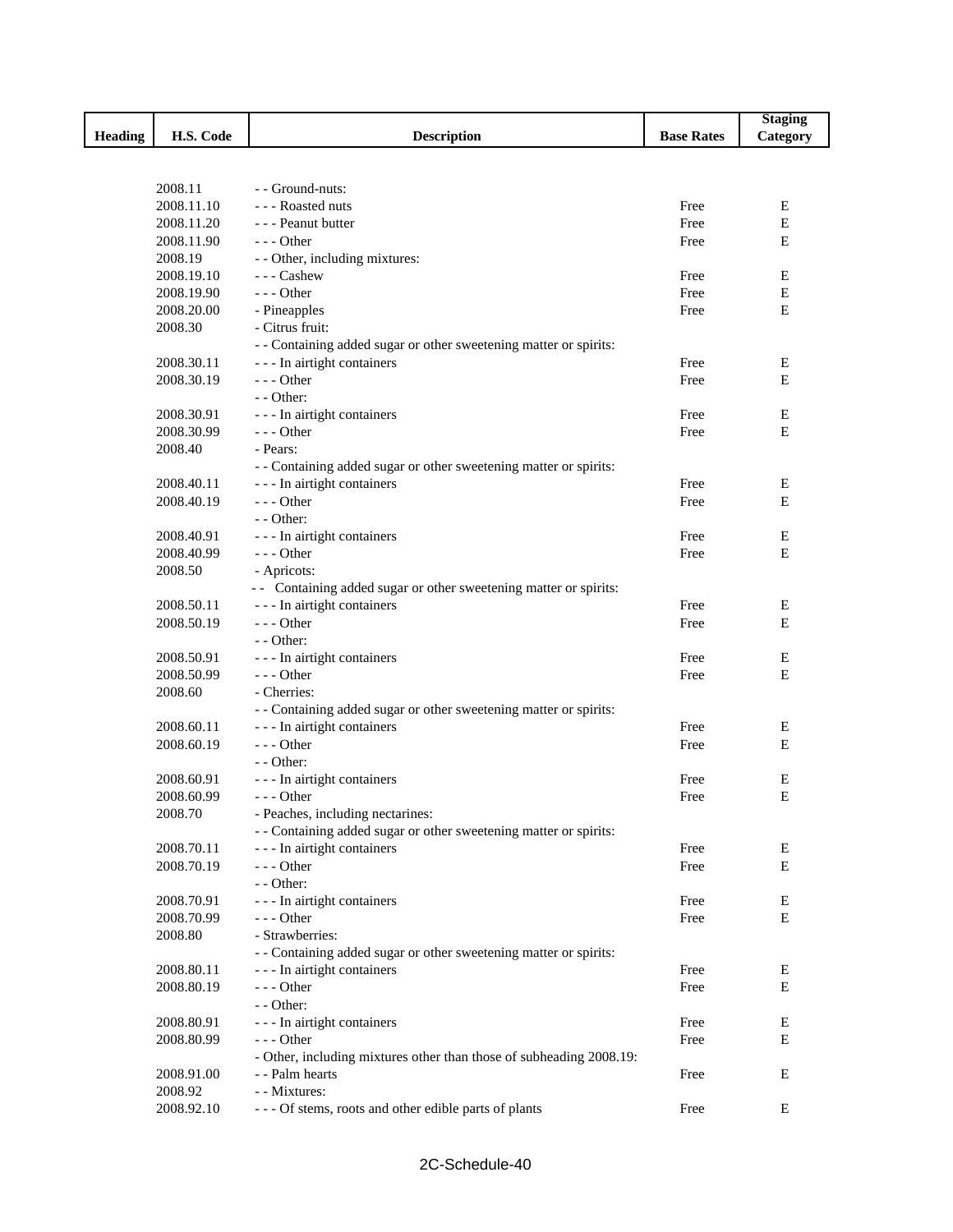| Heading<br>H.S. Code<br><b>Description</b><br><b>Base Rates</b><br>--- Containing added sugar or other sweetening matter or spirits:<br>2008.92.21<br>- - - - In airtight containers<br>Free<br>2008.92.29<br>- - - - Other<br>Free<br>$--$ Other:<br>---- In airtight containers<br>2008.92.91<br>Free<br>2008.92.99<br>- - - - Other<br>Free<br>$-$ Other:<br>2008.99<br>2008.99.10<br>--- Lychees<br>Free<br>Free<br>2008.99.20<br>--- Longans<br>2008.99.30<br>--- Of stems, roots and other edible parts of plants<br>Free<br>--- Containing added sugar or other sweetening matter or spirits:<br>2008.99.41<br>- - - - In airtight containers<br>Free<br>2008.99.49<br>$--- Other$<br>Free<br>$--$ Other: | <b>Staging</b><br>Category<br>Ε<br>Е<br>Е<br>E<br>Е<br>E<br>E |
|------------------------------------------------------------------------------------------------------------------------------------------------------------------------------------------------------------------------------------------------------------------------------------------------------------------------------------------------------------------------------------------------------------------------------------------------------------------------------------------------------------------------------------------------------------------------------------------------------------------------------------------------------------------------------------------------------------------|---------------------------------------------------------------|
|                                                                                                                                                                                                                                                                                                                                                                                                                                                                                                                                                                                                                                                                                                                  |                                                               |
|                                                                                                                                                                                                                                                                                                                                                                                                                                                                                                                                                                                                                                                                                                                  |                                                               |
|                                                                                                                                                                                                                                                                                                                                                                                                                                                                                                                                                                                                                                                                                                                  |                                                               |
|                                                                                                                                                                                                                                                                                                                                                                                                                                                                                                                                                                                                                                                                                                                  |                                                               |
|                                                                                                                                                                                                                                                                                                                                                                                                                                                                                                                                                                                                                                                                                                                  |                                                               |
|                                                                                                                                                                                                                                                                                                                                                                                                                                                                                                                                                                                                                                                                                                                  |                                                               |
|                                                                                                                                                                                                                                                                                                                                                                                                                                                                                                                                                                                                                                                                                                                  |                                                               |
|                                                                                                                                                                                                                                                                                                                                                                                                                                                                                                                                                                                                                                                                                                                  |                                                               |
|                                                                                                                                                                                                                                                                                                                                                                                                                                                                                                                                                                                                                                                                                                                  |                                                               |
|                                                                                                                                                                                                                                                                                                                                                                                                                                                                                                                                                                                                                                                                                                                  |                                                               |
|                                                                                                                                                                                                                                                                                                                                                                                                                                                                                                                                                                                                                                                                                                                  |                                                               |
|                                                                                                                                                                                                                                                                                                                                                                                                                                                                                                                                                                                                                                                                                                                  |                                                               |
|                                                                                                                                                                                                                                                                                                                                                                                                                                                                                                                                                                                                                                                                                                                  |                                                               |
|                                                                                                                                                                                                                                                                                                                                                                                                                                                                                                                                                                                                                                                                                                                  |                                                               |
|                                                                                                                                                                                                                                                                                                                                                                                                                                                                                                                                                                                                                                                                                                                  | E                                                             |
|                                                                                                                                                                                                                                                                                                                                                                                                                                                                                                                                                                                                                                                                                                                  | E                                                             |
|                                                                                                                                                                                                                                                                                                                                                                                                                                                                                                                                                                                                                                                                                                                  |                                                               |
| 2008.99.91<br>---- In airtight containers<br>Free                                                                                                                                                                                                                                                                                                                                                                                                                                                                                                                                                                                                                                                                | Ε                                                             |
| 2008.99.99<br>$---$ Other<br>Free                                                                                                                                                                                                                                                                                                                                                                                                                                                                                                                                                                                                                                                                                | Е                                                             |
| Fruit juices (including grape must) and vegetable juices, unfermented                                                                                                                                                                                                                                                                                                                                                                                                                                                                                                                                                                                                                                            |                                                               |
| and not containing added spirit, whether or not containing added                                                                                                                                                                                                                                                                                                                                                                                                                                                                                                                                                                                                                                                 |                                                               |
| sugar other sweetening matter.<br>20.09                                                                                                                                                                                                                                                                                                                                                                                                                                                                                                                                                                                                                                                                          |                                                               |
| - Orange juice:                                                                                                                                                                                                                                                                                                                                                                                                                                                                                                                                                                                                                                                                                                  |                                                               |
| 2009.11.00<br>- - Frozen<br>Free                                                                                                                                                                                                                                                                                                                                                                                                                                                                                                                                                                                                                                                                                 | Ε                                                             |
| 2009.12.00<br>Free<br>- - Not frozen, of a Brix value not exceeding 20                                                                                                                                                                                                                                                                                                                                                                                                                                                                                                                                                                                                                                           | E                                                             |
| 2009.19.00<br>- - Other<br>Free                                                                                                                                                                                                                                                                                                                                                                                                                                                                                                                                                                                                                                                                                  | E                                                             |
| - Grapefruit juice:                                                                                                                                                                                                                                                                                                                                                                                                                                                                                                                                                                                                                                                                                              |                                                               |
| 2009.21.00<br>- - Of a Brix value not exceeding 20<br>Free                                                                                                                                                                                                                                                                                                                                                                                                                                                                                                                                                                                                                                                       | E                                                             |
| 2009.29.00<br>- - Other<br>Free                                                                                                                                                                                                                                                                                                                                                                                                                                                                                                                                                                                                                                                                                  | Е                                                             |
| - Juice of any other single citrus fruit:                                                                                                                                                                                                                                                                                                                                                                                                                                                                                                                                                                                                                                                                        |                                                               |
| 2009.31.00<br>- - Of a Brix value not exceeding 20<br>Free                                                                                                                                                                                                                                                                                                                                                                                                                                                                                                                                                                                                                                                       | Е                                                             |
| 2009.39.00<br>- - Other<br>Free                                                                                                                                                                                                                                                                                                                                                                                                                                                                                                                                                                                                                                                                                  | E                                                             |
| - Pineapple juice:                                                                                                                                                                                                                                                                                                                                                                                                                                                                                                                                                                                                                                                                                               |                                                               |
| 2009.41.00<br>- - Of a Brix value not exceeding 20<br>Free                                                                                                                                                                                                                                                                                                                                                                                                                                                                                                                                                                                                                                                       | E                                                             |
| 2009.49.00<br>- - Other<br>Free                                                                                                                                                                                                                                                                                                                                                                                                                                                                                                                                                                                                                                                                                  | E                                                             |
| 2009.50.00<br>- Tomato juice<br>Free                                                                                                                                                                                                                                                                                                                                                                                                                                                                                                                                                                                                                                                                             | Е                                                             |
| - Grape juice (including grape must):                                                                                                                                                                                                                                                                                                                                                                                                                                                                                                                                                                                                                                                                            |                                                               |
| 2009.61.00<br>- - Of a Brix value not exceeding 30<br>Free                                                                                                                                                                                                                                                                                                                                                                                                                                                                                                                                                                                                                                                       | E                                                             |
| 2009.69.00<br>- - Other<br>Free                                                                                                                                                                                                                                                                                                                                                                                                                                                                                                                                                                                                                                                                                  | Ε                                                             |
| - Apple juice:                                                                                                                                                                                                                                                                                                                                                                                                                                                                                                                                                                                                                                                                                                   |                                                               |
| 2009.71.00<br>- - Of a Brix value not exceeding 20<br>Free                                                                                                                                                                                                                                                                                                                                                                                                                                                                                                                                                                                                                                                       | E                                                             |
| 2009.79.00<br>- - Other<br>Free                                                                                                                                                                                                                                                                                                                                                                                                                                                                                                                                                                                                                                                                                  | ${\bf E}$                                                     |
| 2009.80<br>- Juice of any other single fruit or vegetable:                                                                                                                                                                                                                                                                                                                                                                                                                                                                                                                                                                                                                                                       |                                                               |
| - - Blackcurrant juice<br>2009.80.10<br>Free                                                                                                                                                                                                                                                                                                                                                                                                                                                                                                                                                                                                                                                                     | Е                                                             |
| 2009.80.90<br>- - Other<br>Free                                                                                                                                                                                                                                                                                                                                                                                                                                                                                                                                                                                                                                                                                  |                                                               |
| - Mixtures of juices<br>${\bf E}$<br>2009.90.00<br>Free                                                                                                                                                                                                                                                                                                                                                                                                                                                                                                                                                                                                                                                          | E                                                             |

## **Chapter 21 Miscellaneous edible preparations**

Extracts, essences and concentrates, of coffee, tea or maté, and preparations with a basis of these products or with a basis of coffee, tea or maté; roasted chicory and other roasted coffee substitutes, and extracts, essences and concentrates thereof.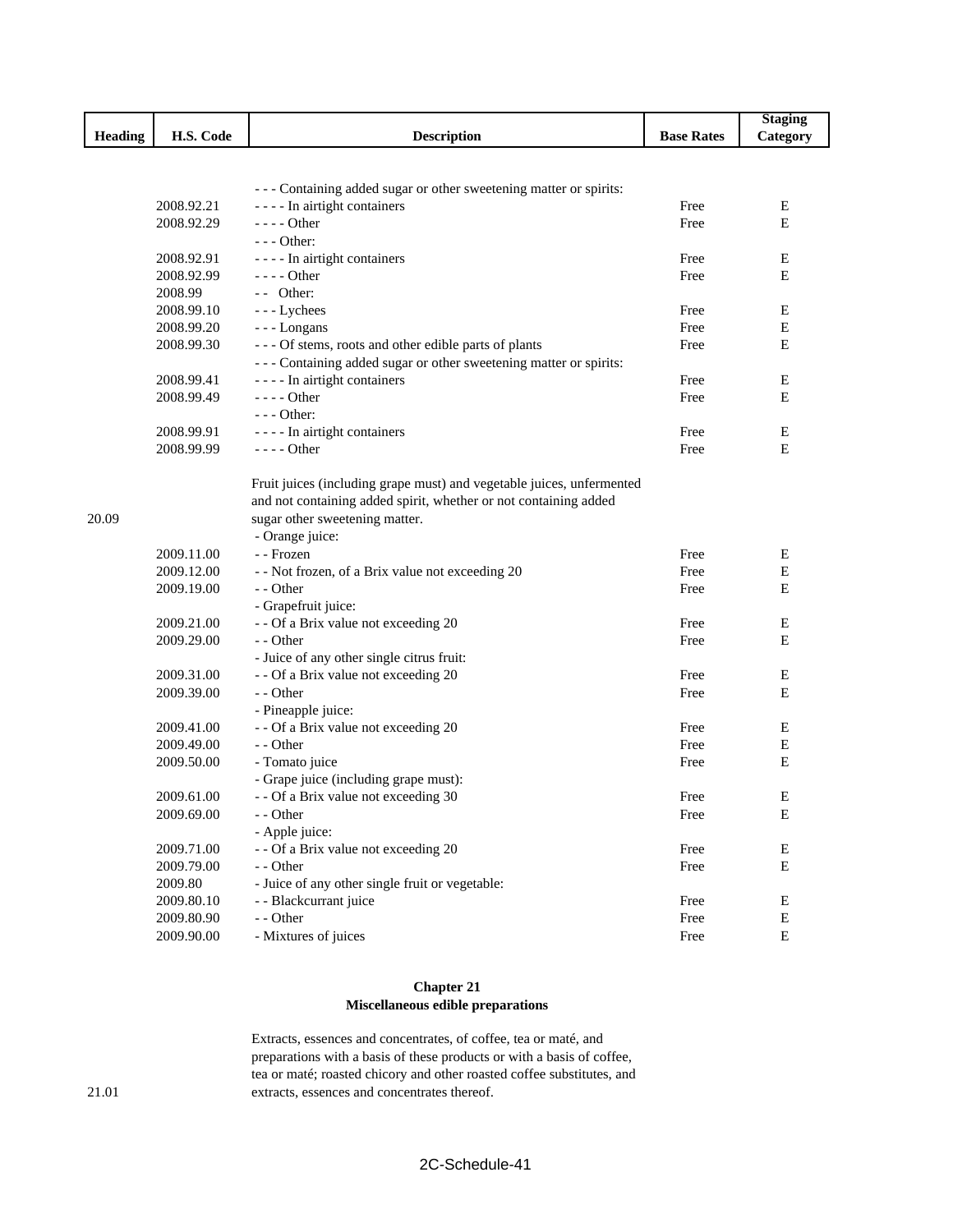| <b>Heading</b><br>H.S. Code<br><b>Description</b><br><b>Base Rates</b><br>Category<br>- Extracts, essences and concentrates of coffee, and preparations<br>with a basis of these extracts, essences or concentrates or with a basis<br>of coffee:<br>2101.11<br>- - Extracts, essences and concentrates:<br>2101.11.10<br>--- Instant coffee<br>Free<br>Ε<br>2101.11.90<br>$--$ Other<br>Е<br>Free<br>-- Preparations with a basis of extracts, essences or concentrates<br>2101.12.00<br>or with a basis of coffee<br>Free<br>E<br>- Extracts, essences and concentrates, of tea or maté, and<br>preparations with a basis of these extracts, essences or concentrates<br>2101.20.00<br>or with a basis of tea or maté<br>Free<br>Ε<br>- Roasted chicory and other roasted coffee substitutes, and extracts,<br>2101.30.00<br>essences and concentrates thereof<br>E<br>Free<br>Yeasts (active or inactive); other single-cell micro-organisms, dead<br>(but not including vaccines of heading 30.02); prepared baking<br>21.02<br>powders.<br>2102.10<br>- Active yeasts:<br>2102.10.10<br>- - Bread yeasts<br>Е<br>Free<br>E<br>- - Other<br>2102.10.90<br>Free<br>2102.20.00<br>- Inactive yeasts; other single-cell micro-organisms, dead<br>Ε<br>Free<br>E<br>2102.30.00<br>- Prepared baking powders<br>Free<br>Sauces and preparations therefor; mixed condiments and mixed<br>seasonings; mustard flour and meal and prepared mustard.<br>21.03<br>2103.10.00<br>- Soya sauce<br>Free<br>Ε<br>- Tomato ketchup and other tomato sauces<br>Ε<br>2103.20.00<br>Free<br>- Mustard flour and meal and prepared mustard<br>E<br>2103.30.00<br>Free<br>- Other:<br>2103.90<br>2103.90.10<br>-- Chilli sauce<br>E<br>Free<br>2103.90.20<br>-- Mixed condiments and Mixed seasonings, including belachan<br>Free<br>Ε<br>- - Fish sauce<br>2103.90.30<br>Free<br>Ε<br>2103.90.90<br>- - Other<br>Е<br>Free<br>Soups and broths and preparations therefor; homogenised composite<br>food preparations.<br>21.04<br>2104.10<br>- Soups and broths and preparations therefor:<br>2104.10.10<br>- - Containing meat<br>Free<br>Е<br>- - Other<br>Е<br>2104.10.90<br>Free<br>- Homogenised composite food preparations:<br>2104.20<br>2104.20.10<br>- - Containing meat<br>Free<br>Ε<br>2104.20.90<br>E<br>- - Other<br>Free<br>2105.00.00<br>E<br>21.05<br>Ice cream and other edible ice, whether or not containing cocoa.<br>Free<br>21.06<br>Food preparations not elsewhere specified or included.<br>2106.10.00<br>- Protein concentrates and textured protein substances<br>Е<br>Free<br>2106.90<br>- Other:<br>- - Dried bean curd and bean curd sticks<br>2106.90.10<br>Е<br>Free<br>${\bf E}$<br>2106.90.20<br>- - Flavoured or coloured syrups<br>Free<br>${\bf E}$<br>2106.90.30<br>- - Non-dairy creamer<br>Free |            |                                  |      | <b>Staging</b> |
|---------------------------------------------------------------------------------------------------------------------------------------------------------------------------------------------------------------------------------------------------------------------------------------------------------------------------------------------------------------------------------------------------------------------------------------------------------------------------------------------------------------------------------------------------------------------------------------------------------------------------------------------------------------------------------------------------------------------------------------------------------------------------------------------------------------------------------------------------------------------------------------------------------------------------------------------------------------------------------------------------------------------------------------------------------------------------------------------------------------------------------------------------------------------------------------------------------------------------------------------------------------------------------------------------------------------------------------------------------------------------------------------------------------------------------------------------------------------------------------------------------------------------------------------------------------------------------------------------------------------------------------------------------------------------------------------------------------------------------------------------------------------------------------------------------------------------------------------------------------------------------------------------------------------------------------------------------------------------------------------------------------------------------------------------------------------------------------------------------------------------------------------------------------------------------------------------------------------------------------------------------------------------------------------------------------------------------------------------------------------------------------------------------------------------------------------------------------------------------------------------------------------------------------------------------------------------------------------------------------------------------------------------------------------------------------------------------------------------------------------------------------------------------------------------------------------------|------------|----------------------------------|------|----------------|
|                                                                                                                                                                                                                                                                                                                                                                                                                                                                                                                                                                                                                                                                                                                                                                                                                                                                                                                                                                                                                                                                                                                                                                                                                                                                                                                                                                                                                                                                                                                                                                                                                                                                                                                                                                                                                                                                                                                                                                                                                                                                                                                                                                                                                                                                                                                                                                                                                                                                                                                                                                                                                                                                                                                                                                                                                           |            |                                  |      |                |
|                                                                                                                                                                                                                                                                                                                                                                                                                                                                                                                                                                                                                                                                                                                                                                                                                                                                                                                                                                                                                                                                                                                                                                                                                                                                                                                                                                                                                                                                                                                                                                                                                                                                                                                                                                                                                                                                                                                                                                                                                                                                                                                                                                                                                                                                                                                                                                                                                                                                                                                                                                                                                                                                                                                                                                                                                           |            |                                  |      |                |
|                                                                                                                                                                                                                                                                                                                                                                                                                                                                                                                                                                                                                                                                                                                                                                                                                                                                                                                                                                                                                                                                                                                                                                                                                                                                                                                                                                                                                                                                                                                                                                                                                                                                                                                                                                                                                                                                                                                                                                                                                                                                                                                                                                                                                                                                                                                                                                                                                                                                                                                                                                                                                                                                                                                                                                                                                           |            |                                  |      |                |
|                                                                                                                                                                                                                                                                                                                                                                                                                                                                                                                                                                                                                                                                                                                                                                                                                                                                                                                                                                                                                                                                                                                                                                                                                                                                                                                                                                                                                                                                                                                                                                                                                                                                                                                                                                                                                                                                                                                                                                                                                                                                                                                                                                                                                                                                                                                                                                                                                                                                                                                                                                                                                                                                                                                                                                                                                           |            |                                  |      |                |
|                                                                                                                                                                                                                                                                                                                                                                                                                                                                                                                                                                                                                                                                                                                                                                                                                                                                                                                                                                                                                                                                                                                                                                                                                                                                                                                                                                                                                                                                                                                                                                                                                                                                                                                                                                                                                                                                                                                                                                                                                                                                                                                                                                                                                                                                                                                                                                                                                                                                                                                                                                                                                                                                                                                                                                                                                           |            |                                  |      |                |
|                                                                                                                                                                                                                                                                                                                                                                                                                                                                                                                                                                                                                                                                                                                                                                                                                                                                                                                                                                                                                                                                                                                                                                                                                                                                                                                                                                                                                                                                                                                                                                                                                                                                                                                                                                                                                                                                                                                                                                                                                                                                                                                                                                                                                                                                                                                                                                                                                                                                                                                                                                                                                                                                                                                                                                                                                           |            |                                  |      |                |
|                                                                                                                                                                                                                                                                                                                                                                                                                                                                                                                                                                                                                                                                                                                                                                                                                                                                                                                                                                                                                                                                                                                                                                                                                                                                                                                                                                                                                                                                                                                                                                                                                                                                                                                                                                                                                                                                                                                                                                                                                                                                                                                                                                                                                                                                                                                                                                                                                                                                                                                                                                                                                                                                                                                                                                                                                           |            |                                  |      |                |
|                                                                                                                                                                                                                                                                                                                                                                                                                                                                                                                                                                                                                                                                                                                                                                                                                                                                                                                                                                                                                                                                                                                                                                                                                                                                                                                                                                                                                                                                                                                                                                                                                                                                                                                                                                                                                                                                                                                                                                                                                                                                                                                                                                                                                                                                                                                                                                                                                                                                                                                                                                                                                                                                                                                                                                                                                           |            |                                  |      |                |
|                                                                                                                                                                                                                                                                                                                                                                                                                                                                                                                                                                                                                                                                                                                                                                                                                                                                                                                                                                                                                                                                                                                                                                                                                                                                                                                                                                                                                                                                                                                                                                                                                                                                                                                                                                                                                                                                                                                                                                                                                                                                                                                                                                                                                                                                                                                                                                                                                                                                                                                                                                                                                                                                                                                                                                                                                           |            |                                  |      |                |
|                                                                                                                                                                                                                                                                                                                                                                                                                                                                                                                                                                                                                                                                                                                                                                                                                                                                                                                                                                                                                                                                                                                                                                                                                                                                                                                                                                                                                                                                                                                                                                                                                                                                                                                                                                                                                                                                                                                                                                                                                                                                                                                                                                                                                                                                                                                                                                                                                                                                                                                                                                                                                                                                                                                                                                                                                           |            |                                  |      |                |
|                                                                                                                                                                                                                                                                                                                                                                                                                                                                                                                                                                                                                                                                                                                                                                                                                                                                                                                                                                                                                                                                                                                                                                                                                                                                                                                                                                                                                                                                                                                                                                                                                                                                                                                                                                                                                                                                                                                                                                                                                                                                                                                                                                                                                                                                                                                                                                                                                                                                                                                                                                                                                                                                                                                                                                                                                           |            |                                  |      |                |
|                                                                                                                                                                                                                                                                                                                                                                                                                                                                                                                                                                                                                                                                                                                                                                                                                                                                                                                                                                                                                                                                                                                                                                                                                                                                                                                                                                                                                                                                                                                                                                                                                                                                                                                                                                                                                                                                                                                                                                                                                                                                                                                                                                                                                                                                                                                                                                                                                                                                                                                                                                                                                                                                                                                                                                                                                           |            |                                  |      |                |
|                                                                                                                                                                                                                                                                                                                                                                                                                                                                                                                                                                                                                                                                                                                                                                                                                                                                                                                                                                                                                                                                                                                                                                                                                                                                                                                                                                                                                                                                                                                                                                                                                                                                                                                                                                                                                                                                                                                                                                                                                                                                                                                                                                                                                                                                                                                                                                                                                                                                                                                                                                                                                                                                                                                                                                                                                           |            |                                  |      |                |
|                                                                                                                                                                                                                                                                                                                                                                                                                                                                                                                                                                                                                                                                                                                                                                                                                                                                                                                                                                                                                                                                                                                                                                                                                                                                                                                                                                                                                                                                                                                                                                                                                                                                                                                                                                                                                                                                                                                                                                                                                                                                                                                                                                                                                                                                                                                                                                                                                                                                                                                                                                                                                                                                                                                                                                                                                           |            |                                  |      |                |
|                                                                                                                                                                                                                                                                                                                                                                                                                                                                                                                                                                                                                                                                                                                                                                                                                                                                                                                                                                                                                                                                                                                                                                                                                                                                                                                                                                                                                                                                                                                                                                                                                                                                                                                                                                                                                                                                                                                                                                                                                                                                                                                                                                                                                                                                                                                                                                                                                                                                                                                                                                                                                                                                                                                                                                                                                           |            |                                  |      |                |
|                                                                                                                                                                                                                                                                                                                                                                                                                                                                                                                                                                                                                                                                                                                                                                                                                                                                                                                                                                                                                                                                                                                                                                                                                                                                                                                                                                                                                                                                                                                                                                                                                                                                                                                                                                                                                                                                                                                                                                                                                                                                                                                                                                                                                                                                                                                                                                                                                                                                                                                                                                                                                                                                                                                                                                                                                           |            |                                  |      |                |
|                                                                                                                                                                                                                                                                                                                                                                                                                                                                                                                                                                                                                                                                                                                                                                                                                                                                                                                                                                                                                                                                                                                                                                                                                                                                                                                                                                                                                                                                                                                                                                                                                                                                                                                                                                                                                                                                                                                                                                                                                                                                                                                                                                                                                                                                                                                                                                                                                                                                                                                                                                                                                                                                                                                                                                                                                           |            |                                  |      |                |
|                                                                                                                                                                                                                                                                                                                                                                                                                                                                                                                                                                                                                                                                                                                                                                                                                                                                                                                                                                                                                                                                                                                                                                                                                                                                                                                                                                                                                                                                                                                                                                                                                                                                                                                                                                                                                                                                                                                                                                                                                                                                                                                                                                                                                                                                                                                                                                                                                                                                                                                                                                                                                                                                                                                                                                                                                           |            |                                  |      |                |
|                                                                                                                                                                                                                                                                                                                                                                                                                                                                                                                                                                                                                                                                                                                                                                                                                                                                                                                                                                                                                                                                                                                                                                                                                                                                                                                                                                                                                                                                                                                                                                                                                                                                                                                                                                                                                                                                                                                                                                                                                                                                                                                                                                                                                                                                                                                                                                                                                                                                                                                                                                                                                                                                                                                                                                                                                           |            |                                  |      |                |
|                                                                                                                                                                                                                                                                                                                                                                                                                                                                                                                                                                                                                                                                                                                                                                                                                                                                                                                                                                                                                                                                                                                                                                                                                                                                                                                                                                                                                                                                                                                                                                                                                                                                                                                                                                                                                                                                                                                                                                                                                                                                                                                                                                                                                                                                                                                                                                                                                                                                                                                                                                                                                                                                                                                                                                                                                           |            |                                  |      |                |
|                                                                                                                                                                                                                                                                                                                                                                                                                                                                                                                                                                                                                                                                                                                                                                                                                                                                                                                                                                                                                                                                                                                                                                                                                                                                                                                                                                                                                                                                                                                                                                                                                                                                                                                                                                                                                                                                                                                                                                                                                                                                                                                                                                                                                                                                                                                                                                                                                                                                                                                                                                                                                                                                                                                                                                                                                           |            |                                  |      |                |
|                                                                                                                                                                                                                                                                                                                                                                                                                                                                                                                                                                                                                                                                                                                                                                                                                                                                                                                                                                                                                                                                                                                                                                                                                                                                                                                                                                                                                                                                                                                                                                                                                                                                                                                                                                                                                                                                                                                                                                                                                                                                                                                                                                                                                                                                                                                                                                                                                                                                                                                                                                                                                                                                                                                                                                                                                           |            |                                  |      |                |
|                                                                                                                                                                                                                                                                                                                                                                                                                                                                                                                                                                                                                                                                                                                                                                                                                                                                                                                                                                                                                                                                                                                                                                                                                                                                                                                                                                                                                                                                                                                                                                                                                                                                                                                                                                                                                                                                                                                                                                                                                                                                                                                                                                                                                                                                                                                                                                                                                                                                                                                                                                                                                                                                                                                                                                                                                           |            |                                  |      |                |
|                                                                                                                                                                                                                                                                                                                                                                                                                                                                                                                                                                                                                                                                                                                                                                                                                                                                                                                                                                                                                                                                                                                                                                                                                                                                                                                                                                                                                                                                                                                                                                                                                                                                                                                                                                                                                                                                                                                                                                                                                                                                                                                                                                                                                                                                                                                                                                                                                                                                                                                                                                                                                                                                                                                                                                                                                           |            |                                  |      |                |
|                                                                                                                                                                                                                                                                                                                                                                                                                                                                                                                                                                                                                                                                                                                                                                                                                                                                                                                                                                                                                                                                                                                                                                                                                                                                                                                                                                                                                                                                                                                                                                                                                                                                                                                                                                                                                                                                                                                                                                                                                                                                                                                                                                                                                                                                                                                                                                                                                                                                                                                                                                                                                                                                                                                                                                                                                           |            |                                  |      |                |
|                                                                                                                                                                                                                                                                                                                                                                                                                                                                                                                                                                                                                                                                                                                                                                                                                                                                                                                                                                                                                                                                                                                                                                                                                                                                                                                                                                                                                                                                                                                                                                                                                                                                                                                                                                                                                                                                                                                                                                                                                                                                                                                                                                                                                                                                                                                                                                                                                                                                                                                                                                                                                                                                                                                                                                                                                           |            |                                  |      |                |
|                                                                                                                                                                                                                                                                                                                                                                                                                                                                                                                                                                                                                                                                                                                                                                                                                                                                                                                                                                                                                                                                                                                                                                                                                                                                                                                                                                                                                                                                                                                                                                                                                                                                                                                                                                                                                                                                                                                                                                                                                                                                                                                                                                                                                                                                                                                                                                                                                                                                                                                                                                                                                                                                                                                                                                                                                           |            |                                  |      |                |
|                                                                                                                                                                                                                                                                                                                                                                                                                                                                                                                                                                                                                                                                                                                                                                                                                                                                                                                                                                                                                                                                                                                                                                                                                                                                                                                                                                                                                                                                                                                                                                                                                                                                                                                                                                                                                                                                                                                                                                                                                                                                                                                                                                                                                                                                                                                                                                                                                                                                                                                                                                                                                                                                                                                                                                                                                           |            |                                  |      |                |
|                                                                                                                                                                                                                                                                                                                                                                                                                                                                                                                                                                                                                                                                                                                                                                                                                                                                                                                                                                                                                                                                                                                                                                                                                                                                                                                                                                                                                                                                                                                                                                                                                                                                                                                                                                                                                                                                                                                                                                                                                                                                                                                                                                                                                                                                                                                                                                                                                                                                                                                                                                                                                                                                                                                                                                                                                           |            |                                  |      |                |
|                                                                                                                                                                                                                                                                                                                                                                                                                                                                                                                                                                                                                                                                                                                                                                                                                                                                                                                                                                                                                                                                                                                                                                                                                                                                                                                                                                                                                                                                                                                                                                                                                                                                                                                                                                                                                                                                                                                                                                                                                                                                                                                                                                                                                                                                                                                                                                                                                                                                                                                                                                                                                                                                                                                                                                                                                           |            |                                  |      |                |
|                                                                                                                                                                                                                                                                                                                                                                                                                                                                                                                                                                                                                                                                                                                                                                                                                                                                                                                                                                                                                                                                                                                                                                                                                                                                                                                                                                                                                                                                                                                                                                                                                                                                                                                                                                                                                                                                                                                                                                                                                                                                                                                                                                                                                                                                                                                                                                                                                                                                                                                                                                                                                                                                                                                                                                                                                           |            |                                  |      |                |
|                                                                                                                                                                                                                                                                                                                                                                                                                                                                                                                                                                                                                                                                                                                                                                                                                                                                                                                                                                                                                                                                                                                                                                                                                                                                                                                                                                                                                                                                                                                                                                                                                                                                                                                                                                                                                                                                                                                                                                                                                                                                                                                                                                                                                                                                                                                                                                                                                                                                                                                                                                                                                                                                                                                                                                                                                           |            |                                  |      |                |
|                                                                                                                                                                                                                                                                                                                                                                                                                                                                                                                                                                                                                                                                                                                                                                                                                                                                                                                                                                                                                                                                                                                                                                                                                                                                                                                                                                                                                                                                                                                                                                                                                                                                                                                                                                                                                                                                                                                                                                                                                                                                                                                                                                                                                                                                                                                                                                                                                                                                                                                                                                                                                                                                                                                                                                                                                           |            |                                  |      |                |
|                                                                                                                                                                                                                                                                                                                                                                                                                                                                                                                                                                                                                                                                                                                                                                                                                                                                                                                                                                                                                                                                                                                                                                                                                                                                                                                                                                                                                                                                                                                                                                                                                                                                                                                                                                                                                                                                                                                                                                                                                                                                                                                                                                                                                                                                                                                                                                                                                                                                                                                                                                                                                                                                                                                                                                                                                           |            |                                  |      |                |
|                                                                                                                                                                                                                                                                                                                                                                                                                                                                                                                                                                                                                                                                                                                                                                                                                                                                                                                                                                                                                                                                                                                                                                                                                                                                                                                                                                                                                                                                                                                                                                                                                                                                                                                                                                                                                                                                                                                                                                                                                                                                                                                                                                                                                                                                                                                                                                                                                                                                                                                                                                                                                                                                                                                                                                                                                           |            |                                  |      |                |
|                                                                                                                                                                                                                                                                                                                                                                                                                                                                                                                                                                                                                                                                                                                                                                                                                                                                                                                                                                                                                                                                                                                                                                                                                                                                                                                                                                                                                                                                                                                                                                                                                                                                                                                                                                                                                                                                                                                                                                                                                                                                                                                                                                                                                                                                                                                                                                                                                                                                                                                                                                                                                                                                                                                                                                                                                           |            |                                  |      |                |
|                                                                                                                                                                                                                                                                                                                                                                                                                                                                                                                                                                                                                                                                                                                                                                                                                                                                                                                                                                                                                                                                                                                                                                                                                                                                                                                                                                                                                                                                                                                                                                                                                                                                                                                                                                                                                                                                                                                                                                                                                                                                                                                                                                                                                                                                                                                                                                                                                                                                                                                                                                                                                                                                                                                                                                                                                           |            |                                  |      |                |
|                                                                                                                                                                                                                                                                                                                                                                                                                                                                                                                                                                                                                                                                                                                                                                                                                                                                                                                                                                                                                                                                                                                                                                                                                                                                                                                                                                                                                                                                                                                                                                                                                                                                                                                                                                                                                                                                                                                                                                                                                                                                                                                                                                                                                                                                                                                                                                                                                                                                                                                                                                                                                                                                                                                                                                                                                           |            |                                  |      |                |
|                                                                                                                                                                                                                                                                                                                                                                                                                                                                                                                                                                                                                                                                                                                                                                                                                                                                                                                                                                                                                                                                                                                                                                                                                                                                                                                                                                                                                                                                                                                                                                                                                                                                                                                                                                                                                                                                                                                                                                                                                                                                                                                                                                                                                                                                                                                                                                                                                                                                                                                                                                                                                                                                                                                                                                                                                           |            |                                  |      |                |
|                                                                                                                                                                                                                                                                                                                                                                                                                                                                                                                                                                                                                                                                                                                                                                                                                                                                                                                                                                                                                                                                                                                                                                                                                                                                                                                                                                                                                                                                                                                                                                                                                                                                                                                                                                                                                                                                                                                                                                                                                                                                                                                                                                                                                                                                                                                                                                                                                                                                                                                                                                                                                                                                                                                                                                                                                           |            |                                  |      |                |
|                                                                                                                                                                                                                                                                                                                                                                                                                                                                                                                                                                                                                                                                                                                                                                                                                                                                                                                                                                                                                                                                                                                                                                                                                                                                                                                                                                                                                                                                                                                                                                                                                                                                                                                                                                                                                                                                                                                                                                                                                                                                                                                                                                                                                                                                                                                                                                                                                                                                                                                                                                                                                                                                                                                                                                                                                           |            |                                  |      |                |
|                                                                                                                                                                                                                                                                                                                                                                                                                                                                                                                                                                                                                                                                                                                                                                                                                                                                                                                                                                                                                                                                                                                                                                                                                                                                                                                                                                                                                                                                                                                                                                                                                                                                                                                                                                                                                                                                                                                                                                                                                                                                                                                                                                                                                                                                                                                                                                                                                                                                                                                                                                                                                                                                                                                                                                                                                           |            |                                  |      |                |
|                                                                                                                                                                                                                                                                                                                                                                                                                                                                                                                                                                                                                                                                                                                                                                                                                                                                                                                                                                                                                                                                                                                                                                                                                                                                                                                                                                                                                                                                                                                                                                                                                                                                                                                                                                                                                                                                                                                                                                                                                                                                                                                                                                                                                                                                                                                                                                                                                                                                                                                                                                                                                                                                                                                                                                                                                           |            |                                  |      |                |
|                                                                                                                                                                                                                                                                                                                                                                                                                                                                                                                                                                                                                                                                                                                                                                                                                                                                                                                                                                                                                                                                                                                                                                                                                                                                                                                                                                                                                                                                                                                                                                                                                                                                                                                                                                                                                                                                                                                                                                                                                                                                                                                                                                                                                                                                                                                                                                                                                                                                                                                                                                                                                                                                                                                                                                                                                           |            |                                  |      |                |
|                                                                                                                                                                                                                                                                                                                                                                                                                                                                                                                                                                                                                                                                                                                                                                                                                                                                                                                                                                                                                                                                                                                                                                                                                                                                                                                                                                                                                                                                                                                                                                                                                                                                                                                                                                                                                                                                                                                                                                                                                                                                                                                                                                                                                                                                                                                                                                                                                                                                                                                                                                                                                                                                                                                                                                                                                           |            |                                  |      |                |
|                                                                                                                                                                                                                                                                                                                                                                                                                                                                                                                                                                                                                                                                                                                                                                                                                                                                                                                                                                                                                                                                                                                                                                                                                                                                                                                                                                                                                                                                                                                                                                                                                                                                                                                                                                                                                                                                                                                                                                                                                                                                                                                                                                                                                                                                                                                                                                                                                                                                                                                                                                                                                                                                                                                                                                                                                           |            |                                  |      |                |
|                                                                                                                                                                                                                                                                                                                                                                                                                                                                                                                                                                                                                                                                                                                                                                                                                                                                                                                                                                                                                                                                                                                                                                                                                                                                                                                                                                                                                                                                                                                                                                                                                                                                                                                                                                                                                                                                                                                                                                                                                                                                                                                                                                                                                                                                                                                                                                                                                                                                                                                                                                                                                                                                                                                                                                                                                           |            |                                  |      |                |
|                                                                                                                                                                                                                                                                                                                                                                                                                                                                                                                                                                                                                                                                                                                                                                                                                                                                                                                                                                                                                                                                                                                                                                                                                                                                                                                                                                                                                                                                                                                                                                                                                                                                                                                                                                                                                                                                                                                                                                                                                                                                                                                                                                                                                                                                                                                                                                                                                                                                                                                                                                                                                                                                                                                                                                                                                           |            |                                  |      |                |
|                                                                                                                                                                                                                                                                                                                                                                                                                                                                                                                                                                                                                                                                                                                                                                                                                                                                                                                                                                                                                                                                                                                                                                                                                                                                                                                                                                                                                                                                                                                                                                                                                                                                                                                                                                                                                                                                                                                                                                                                                                                                                                                                                                                                                                                                                                                                                                                                                                                                                                                                                                                                                                                                                                                                                                                                                           |            |                                  |      |                |
|                                                                                                                                                                                                                                                                                                                                                                                                                                                                                                                                                                                                                                                                                                                                                                                                                                                                                                                                                                                                                                                                                                                                                                                                                                                                                                                                                                                                                                                                                                                                                                                                                                                                                                                                                                                                                                                                                                                                                                                                                                                                                                                                                                                                                                                                                                                                                                                                                                                                                                                                                                                                                                                                                                                                                                                                                           |            |                                  |      |                |
|                                                                                                                                                                                                                                                                                                                                                                                                                                                                                                                                                                                                                                                                                                                                                                                                                                                                                                                                                                                                                                                                                                                                                                                                                                                                                                                                                                                                                                                                                                                                                                                                                                                                                                                                                                                                                                                                                                                                                                                                                                                                                                                                                                                                                                                                                                                                                                                                                                                                                                                                                                                                                                                                                                                                                                                                                           |            |                                  |      |                |
|                                                                                                                                                                                                                                                                                                                                                                                                                                                                                                                                                                                                                                                                                                                                                                                                                                                                                                                                                                                                                                                                                                                                                                                                                                                                                                                                                                                                                                                                                                                                                                                                                                                                                                                                                                                                                                                                                                                                                                                                                                                                                                                                                                                                                                                                                                                                                                                                                                                                                                                                                                                                                                                                                                                                                                                                                           |            |                                  |      |                |
|                                                                                                                                                                                                                                                                                                                                                                                                                                                                                                                                                                                                                                                                                                                                                                                                                                                                                                                                                                                                                                                                                                                                                                                                                                                                                                                                                                                                                                                                                                                                                                                                                                                                                                                                                                                                                                                                                                                                                                                                                                                                                                                                                                                                                                                                                                                                                                                                                                                                                                                                                                                                                                                                                                                                                                                                                           |            |                                  |      |                |
|                                                                                                                                                                                                                                                                                                                                                                                                                                                                                                                                                                                                                                                                                                                                                                                                                                                                                                                                                                                                                                                                                                                                                                                                                                                                                                                                                                                                                                                                                                                                                                                                                                                                                                                                                                                                                                                                                                                                                                                                                                                                                                                                                                                                                                                                                                                                                                                                                                                                                                                                                                                                                                                                                                                                                                                                                           | 2106.90.40 | - - Autolysed yeast preparations | Free | Е              |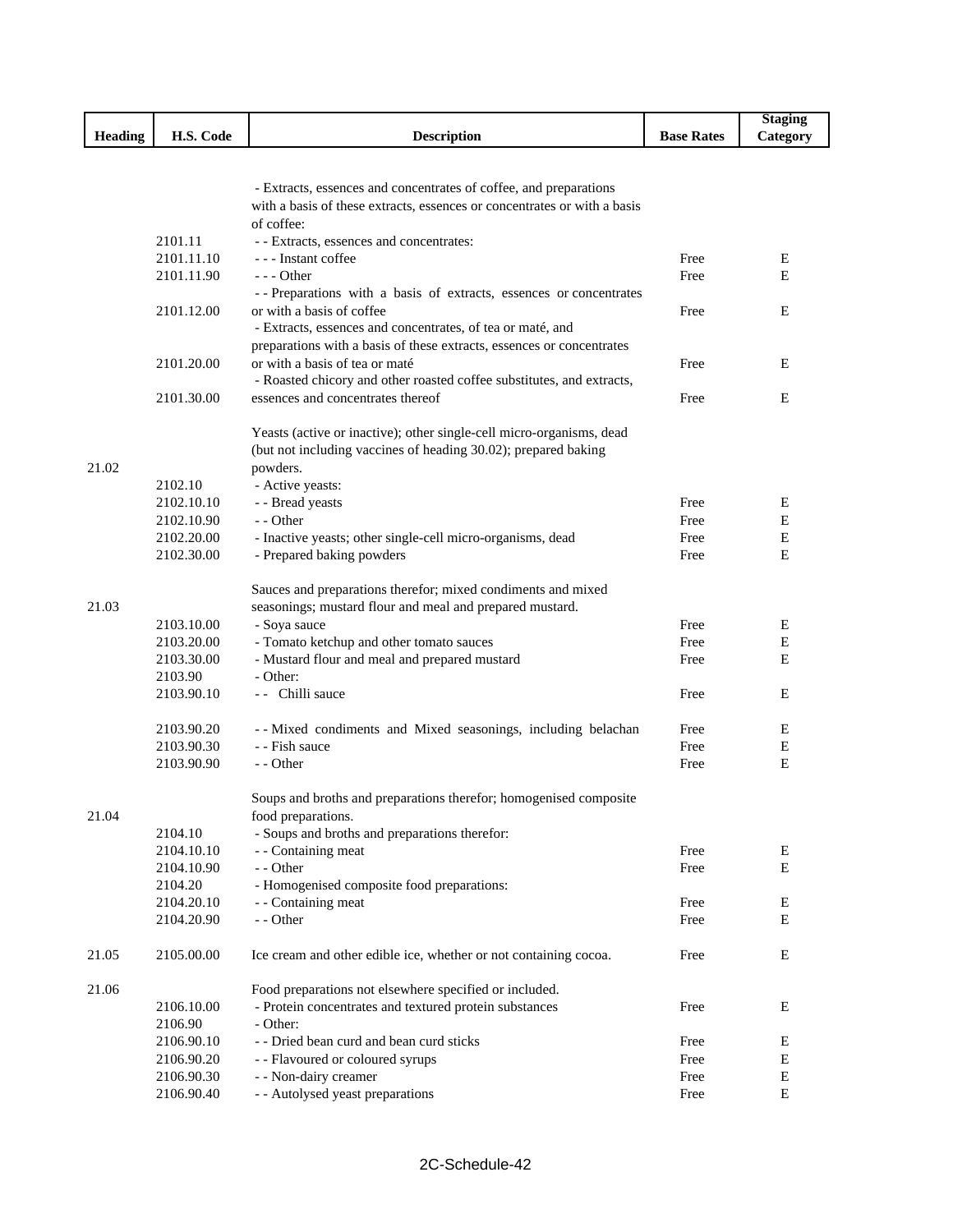|                |            |                                                                                                      |                   | <b>Staging</b> |
|----------------|------------|------------------------------------------------------------------------------------------------------|-------------------|----------------|
| <b>Heading</b> | H.S. Code  | <b>Description</b>                                                                                   | <b>Base Rates</b> | Category       |
|                |            |                                                                                                      |                   |                |
|                |            |                                                                                                      |                   |                |
|                |            | - - Preparations of a kind used in the manufacture of beverages:                                     |                   |                |
|                |            | --- Non-alcoholic preparations:                                                                      |                   |                |
|                |            | ---- Preparations to be used as raw material in preparing                                            |                   |                |
|                | 2106.90.51 | composite concentrates                                                                               | Free              | Ε              |
|                |            | ---- Composite concentrates for simple dilution with water to make                                   |                   |                |
|                | 2106.90.52 | beverages                                                                                            | Free              | Е              |
|                | 2106.90.53 | ---- Ginseng based products                                                                          | Free              | E              |
|                |            | ---- Other mixtures of chemical with foodstuffs or other                                             |                   |                |
|                | 2106.90.54 | substances with nutritive value of a kind used for food processing                                   | Free              | E              |
|                | 2106.90.59 | $---$ Other                                                                                          | Free              | E              |
|                |            | - - - Alcoholic preparations:<br>---- Preparations to be used as raw material in preparing composite |                   |                |
|                |            | concentrates:                                                                                        |                   |                |
|                |            | ----- Of a kind used for the manufacture of alcoholic beverages, in                                  |                   |                |
|                | 2106.90.61 | liquid form                                                                                          | Free              | E              |
|                |            | ----- Of a kind used for the manufacture of alcoholic beverages, in                                  |                   |                |
|                | 2106.90.62 | other form                                                                                           | Free              | Ε              |
|                | 2106.90.63 | $---$ Other                                                                                          | Free              | E              |
|                |            | ---- Composite concentrates for simple dilution with water to make                                   |                   |                |
|                |            | beverages:                                                                                           |                   |                |
|                |            | ----- Of a kind used for the manufacture of alcoholic beverages, in                                  |                   |                |
|                | 2106.90.64 | liquid form                                                                                          | Free              | E              |
|                |            | ----- Of a kind used for the manufacture of alcoholic beverages, in                                  |                   |                |
|                | 2106.90.65 | other form                                                                                           | Free              | Е              |
|                | 2106.90.66 | $---$ Other                                                                                          | Free              | E              |
|                |            | ---- Other mixtures of chemicals with foodstuffs or other                                            |                   |                |
|                | 2106.90.67 | substances with nutritive value, of a kind used for food processing                                  | Free              | Ε              |
|                | 2106.90.69 | $--- Other$                                                                                          | Free              | E              |
|                |            | - - Sweetening preparations consisting of artificial sweeteners and                                  |                   |                |
|                |            | foodstuffs:                                                                                          |                   |                |
|                | 2106.90.71 | --- Containing saccharin or aspartame as a sweetener                                                 | Free              | Ε              |
|                | 2106.90.79 | $--$ Other                                                                                           | Free              | E              |
|                |            | - - Flavouring preparations:                                                                         |                   |                |
|                | 2106.90.81 | --- Cheese flavouring powder                                                                         | Free              | Ε              |
|                | 2106.90.82 | $--$ Other                                                                                           | Free              | E              |
|                |            | - - Food supplements:                                                                                |                   |                |
|                | 2106.90.83 | --- Preparations containing vitamins or minerals                                                     | Free              | E              |
|                | 2106.90.84 | --- Medical food                                                                                     | Free              | Е              |
|                | 2106.90.89 | $--$ Other                                                                                           | Free              | E              |
|                |            | - - Other:                                                                                           |                   |                |
|                | 2106.90.91 | --- Food preparations for lactase deficient infants                                                  | Free              | Ε              |
|                | 2106.90.92 | --- Medical food                                                                                     | Free              | Е              |
|                | 2106.90.93 | --- Other preparations for infant use                                                                | Free              | ${\bf E}$      |
|                | 2106.90.94 | - - - Ice cream powder                                                                               | Free              | Е              |
|                | 2106.90.95 | - - - Fortificant premixes                                                                           | Free              | Е              |
|                |            | --- Other mixtures of chemicals with foodstuffs or other substances                                  |                   |                |
|                | 2106.90.96 | with nutritive value, of a kind used for food processing                                             | Free              | E              |
|                | 2106.90.99 | $--$ Other                                                                                           | Free              | ${\bf E}$      |

#### **Chapter 22 Beverages, spirits and vinegar**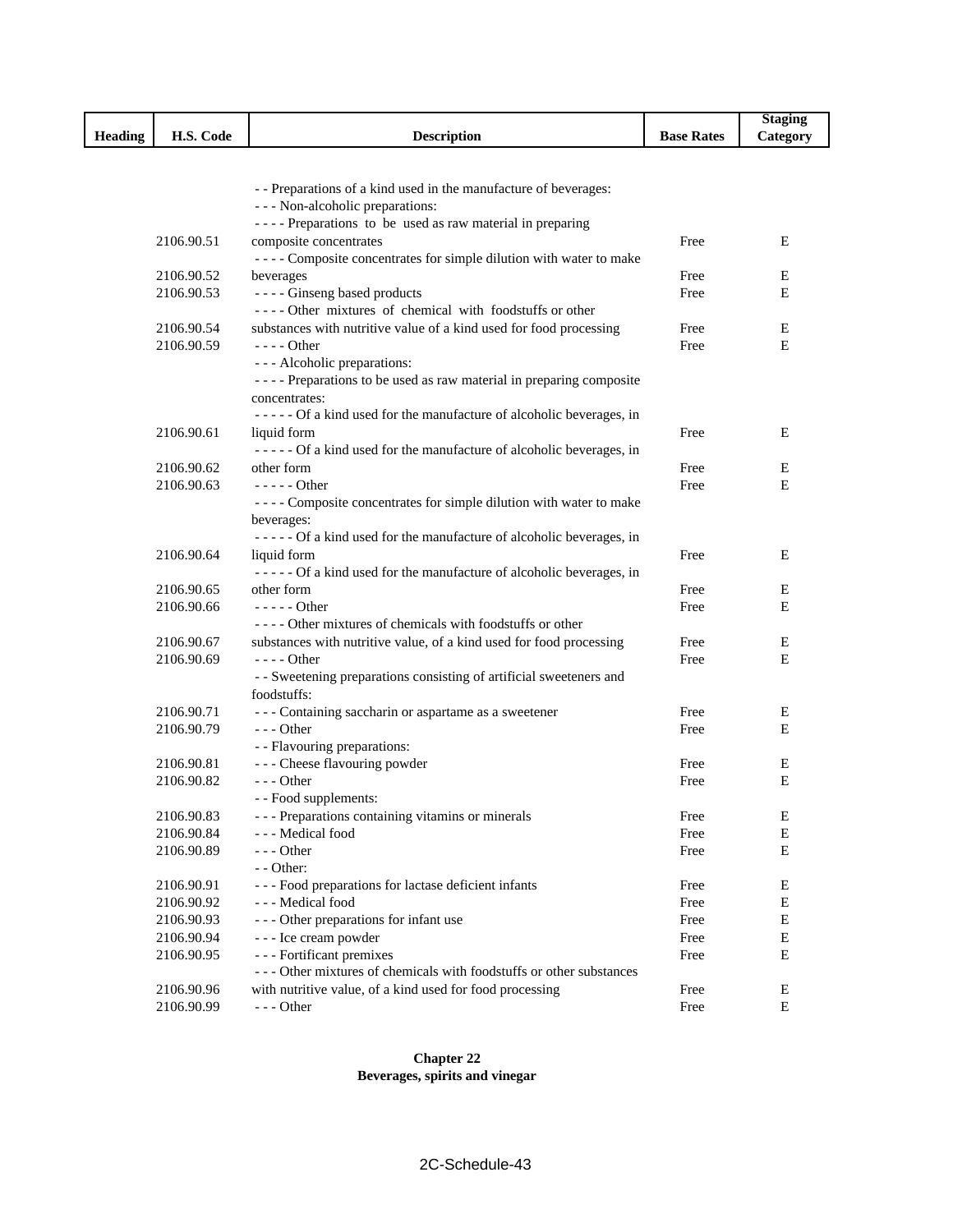|         |                          |                                                                                                                                        |                   | <b>Staging</b> |
|---------|--------------------------|----------------------------------------------------------------------------------------------------------------------------------------|-------------------|----------------|
| Heading | H.S. Code                | <b>Description</b>                                                                                                                     | <b>Base Rates</b> | Category       |
|         |                          |                                                                                                                                        |                   |                |
|         |                          |                                                                                                                                        |                   |                |
|         |                          | Waters, including natural or artificial mineral waters and aerated                                                                     |                   |                |
| 22.01   |                          | waters, not containing added sugar or other sweetening matter nor<br>flavoured; ice and snow.                                          |                   |                |
|         | 2201.10.00               | - Mineral waters and aerated waters                                                                                                    | Free              | Ε              |
|         | 2201.90                  | - Other:                                                                                                                               |                   |                |
|         | 2201.90.10               | - - Ice and snow                                                                                                                       | Free              | Е              |
|         | 2201.90.90               | -- Other                                                                                                                               | Free              | E              |
|         |                          |                                                                                                                                        |                   |                |
|         |                          | Waters, including mineral waters and aerated waters, containing<br>added sugar or other sweetening matter or flavoured, and other non- |                   |                |
|         |                          | alcoholic beverages, not including fruit or vegetable juices of                                                                        |                   |                |
| 22.02   |                          | heading 20.09.                                                                                                                         |                   |                |
|         |                          | - Waters, including mineral waters and aerated waters, containing                                                                      |                   |                |
|         | 2202.10                  | added sugar or other sweetening matter or flavoured:                                                                                   |                   |                |
|         | 2202.10.10               | - - Sparkling mineral waters and aerated waters, flavoured                                                                             | Free              | Е              |
|         | 2202.10.90               | - - Other                                                                                                                              | Free              | E              |
|         | 2202.90                  | - Other:                                                                                                                               |                   |                |
|         | 2202.90.10               | - - Flavoured UHT milk drink                                                                                                           | Free              | E              |
|         | 2202.90.20               | - - Soya milk drink                                                                                                                    | Free              | Ε              |
|         |                          | - - Non-aerated beverages ready for immediate consumption without<br>dilution                                                          |                   | Е              |
|         | 2202.90.30<br>2202.90.90 | - - Other                                                                                                                              | Free<br>Free      | E              |
|         |                          |                                                                                                                                        |                   |                |
| 22.03   |                          | Beer made from malt.                                                                                                                   |                   |                |
|         | 2203.00.10               | - Stout and porter                                                                                                                     | \$1.70/litre      | A              |
|         | 2203.00.90               | - Other, including ale                                                                                                                 | \$0.80/litre      | A              |
|         |                          | Wine of fresh grapes, including fortified wines; grape must other                                                                      |                   |                |
| 22.04   |                          | than that of heading 20.09.                                                                                                            |                   |                |
|         | 2204.10.00               | - Sparkling wine                                                                                                                       | Free              | E              |
|         |                          | - Other wine; grape must with fermentation prevented or arrested by                                                                    |                   |                |
|         |                          | the addition of alcohol:                                                                                                               |                   |                |
|         | 2204.21                  | - - In containers holding 2 l or less:                                                                                                 |                   |                |
|         |                          | $--$ Wine:                                                                                                                             |                   |                |
|         | 2204.21.11               | ---- Of an alcoholic strength by volume not exceeding 15% vol                                                                          | Free              | E              |
|         | 2204.21.12               | - - - - Of an alcoholic strength by volume exceeding 15% vol                                                                           | Free              | E              |
|         | 2204.21.21               | --- Grape must:<br>---- Of an alcoholic strength by volume not exceeding 15% vol                                                       | Free              | E              |
|         | 2204.21.22               | ---- Of an alcoholic strength by volume exceeding 15% vol                                                                              | Free              | Е              |
|         | 2204.29                  | - - Other:                                                                                                                             |                   |                |
|         |                          | $--$ Wine:                                                                                                                             |                   |                |
|         | 2204.29.11               | ---- Of an alcoholic strength by volume not exceeding 15% vol                                                                          | Free              | Ε              |
|         | 2204.29.12               | ---- Of an alcoholic strength by volume exceeding 15% vol                                                                              | Free              | Е              |
|         |                          | --- Grape must:                                                                                                                        |                   |                |
|         | 2204.29.21               | ---- Of an alcoholic strength by volume not exceeding 15% vol                                                                          | Free              | E              |
|         | 2204.29.22               | ---- Of an alcoholic strength by volume exceeding 15% vol                                                                              | Free              | Е              |
|         | 2204.30                  | - Other grape must:                                                                                                                    |                   |                |
|         | 2204.30.10<br>2204.30.20 | ---- Of an alcoholic strength by volume not exceeding 15% vol<br>---- Of an alcoholic strength by volume exceeding 15% vol             | Free<br>Free      | Ε<br>Е         |
|         |                          |                                                                                                                                        |                   |                |
|         |                          | Vermouth and other wine of fresh grapes flavoured with plants or                                                                       |                   |                |
| 22.05   |                          | aromatic substances.                                                                                                                   |                   |                |
|         | 2205.10                  | - In containers holding 2 ltr or less:                                                                                                 |                   |                |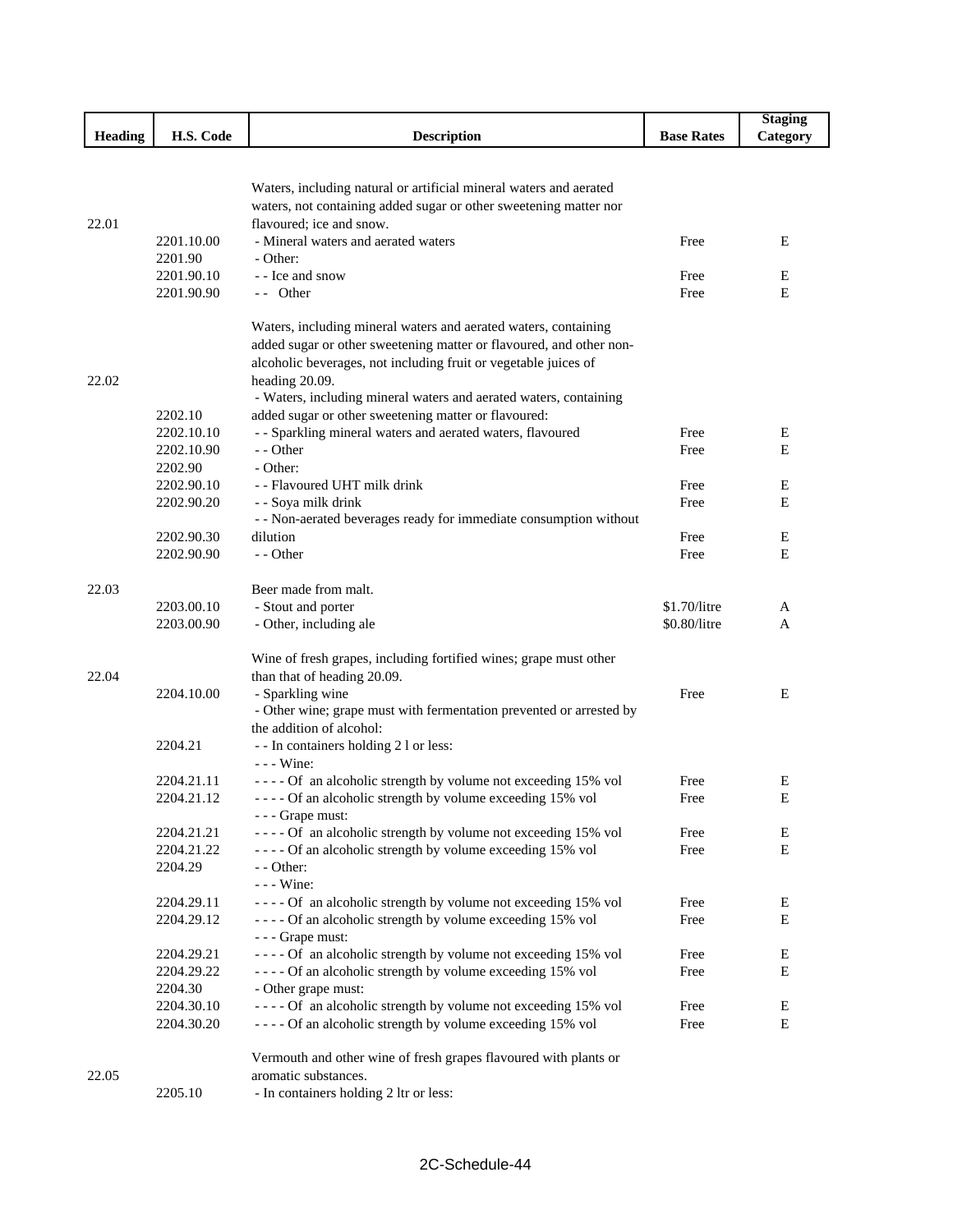|                |                          |                                                                                                                          |                   | <b>Staging</b> |
|----------------|--------------------------|--------------------------------------------------------------------------------------------------------------------------|-------------------|----------------|
| <b>Heading</b> | H.S. Code                | <b>Description</b>                                                                                                       | <b>Base Rates</b> | Category       |
|                |                          |                                                                                                                          |                   |                |
|                |                          |                                                                                                                          |                   |                |
|                | 2205.10.10               | ---- Of an alcoholic strength by volume not exceeding 15% vol                                                            | Free              | Ε              |
|                | 2205.10.20               | ---- Of an alcoholic strength by volume exceeding 15% vol                                                                | Free              | Ε              |
|                | 2205.90                  | - Other:                                                                                                                 |                   |                |
|                | 2205.90.10               | - - Of an alcoholic strength by volume not exceeding 15% vol                                                             | Free              | Ε              |
|                | 2205.90.20               | - - Of an alcoholic strength by volume exceeding 15%                                                                     | Free              | $\mathbf E$    |
|                |                          | Other fermented beverages (for example, cider, perry, mead);                                                             |                   |                |
|                |                          | mixtures of fermented beverages and mixtures of fermented                                                                |                   |                |
|                |                          | beverages and non-alcoholic beverages, not elsewhere specified or<br>included.                                           |                   |                |
| 22.06          | 2206.00.10               |                                                                                                                          |                   |                |
|                | 2206.00.20               | - Cider and perry                                                                                                        | Free              | E<br>Е         |
|                |                          | - Sake (rice wine)                                                                                                       | Free              | Е              |
|                | 2206.00.30               | - Toddy<br>- Shandy of an alcoholic strength by volume exceeding 0.5% but not                                            | Free              |                |
|                | 2206.00.40               | exceeding 1%                                                                                                             | Free              | Е              |
|                |                          | - Shandy of an alcoholic strength by volume exceeding 1% but not                                                         |                   |                |
|                | 2206.00.50               | exceeding 3%                                                                                                             | Free              | Ε              |
|                | 2206.00.90               | - Other, including mead                                                                                                  | Free              | Ε              |
|                |                          |                                                                                                                          |                   |                |
|                |                          | Undenatured ethyl alcohol of an alcoholic strength by volume of                                                          |                   |                |
|                |                          | 80% vol or higher; ethyl alcohol and other spirits, denatured, of any                                                    |                   |                |
| 22.07          |                          | strength.                                                                                                                |                   |                |
|                |                          | - Undenatured ethyl alcohol of an alcoholic strength by volume of                                                        |                   |                |
|                | 2207.10.00               | 80% vol or higher                                                                                                        | Free              | Ε              |
|                | 2207.20                  | - Ethyl alcohol and other spirits, denatured, of any strength:                                                           |                   |                |
|                |                          | - - Denatured ethyl alcohol, including methylated spirits:                                                               |                   |                |
|                | 2207.20.11               | --- Ethyl alcohol strength by volume of exceeding 99% vol                                                                | Free              | E              |
|                | 2207.20.19               | $--$ Other                                                                                                               | Free              | Е              |
|                | 2207.20.90               | - - Other                                                                                                                | Free              | Е              |
|                |                          | Undenatured ethyl alcohol of an alcoholic strength by volume of less                                                     |                   |                |
| 22.08          |                          | than 80% vol; spirits, liqueurs and other spirituous beverages.                                                          |                   |                |
|                | 2208.20                  | - Spirits obtained by distilling grape wine or grape marc:                                                               |                   |                |
|                |                          | - - Brandy of an alcoholic strength by volume not exceeding 46%                                                          |                   |                |
|                | 2208.20.10               | vol                                                                                                                      | Free              | Е              |
|                | 2208.20.20               | - - Brandy of an alcoholic strength by volume exceeding 46% vol                                                          | Free              | E              |
|                |                          |                                                                                                                          |                   |                |
|                | 2208.20.30               | - - Other, of an alcoholic strength by volume not exceeding 46% vol                                                      | Free              | E              |
|                | 2208.20.40               | - - Other, of an alcoholic strength by volume exceeding 46% vol                                                          | Free              | E              |
|                | 2208.30                  | - Whiskies:                                                                                                              |                   |                |
|                | 2208.30.10               | - - Of an alcoholic strength by volume not exceeding 46% vol                                                             | Free              | E              |
|                | 2208.30.20               | - - Of an alcoholic strength by volume exceeding 46% vol                                                                 | Free              | $\mathbf E$    |
|                | 2208.40                  | - Rum and tafia:                                                                                                         |                   |                |
|                | 2208.40.10               | - - Of an alcoholic strength by volume not exceeding 46% vol                                                             | Free              | Е              |
|                | 2208.40.20               | - - Of an alcoholic strength by volume exceeding 46% vol<br>- Gin and Geneva:                                            | Free              | E              |
|                | 2208.50                  |                                                                                                                          |                   |                |
|                | 2208.50.10<br>2208.50.20 | - - Of an alcoholic strength by volume not exceeding 46% vol<br>- - Of an alcoholic strength by volume exceeding 46% vol | Free<br>Free      | Ε<br>E         |
|                | 2208.60                  | - Vodka:                                                                                                                 |                   |                |
|                | 2208.60.10               | - - Of an alcoholic strength by volume not exceeding 46% vol                                                             | Free              | E              |
|                | 2208.60.20               | - - Of an alcoholic strength by volume exceeding 46% vol                                                                 | Free              | E              |
|                | 2208.70                  | - Liqueurs and cordials:                                                                                                 |                   |                |
|                | 2208.70.10               | - - Of an alcoholic strength by volume not exceeding 57% vol                                                             | Free              | E              |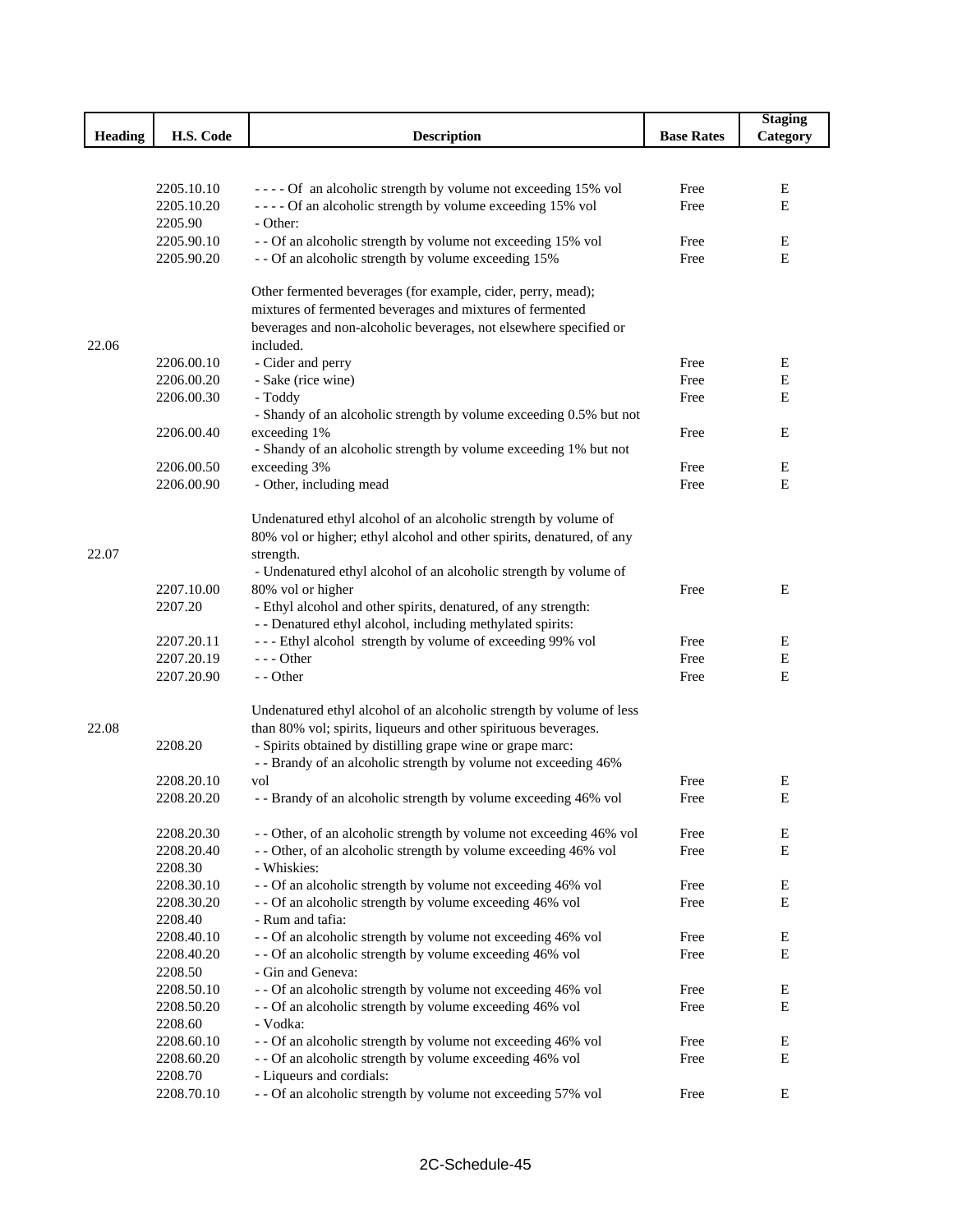|                |            |                                                                             |                             | <b>Staging</b> |
|----------------|------------|-----------------------------------------------------------------------------|-----------------------------|----------------|
| <b>Heading</b> | H.S. Code  | <b>Description</b>                                                          | <b>Base Rates</b>           | Category       |
|                |            |                                                                             |                             |                |
|                |            |                                                                             |                             |                |
|                | 2208.70.20 | - - Of an alcoholic strength by volume exceeding 57% vol                    | Free                        | E              |
|                | 2208.90    | - Other:                                                                    |                             |                |
|                |            | - - Medicated samsu of an alcoholic strength by volume not                  | \$8 per litre of            |                |
|                | 2208.90.10 | exceeding 40% vol                                                           | alcohol                     | A              |
|                |            | - - Medicated samsu of an alcoholic strength by volume exceeding            | \$8 per litre of            |                |
|                | 2208.90.20 | 40% vol<br>- - Other samsu of an alcoholic strength by volume not exceeding | alcohol<br>\$8 per litre of | A              |
|                |            | 40% vol                                                                     | alcohol                     |                |
|                | 2208.90.30 | - - Other samsu of an alcoholic strength by volume exceeding 40%            | \$8 per litre of            | A              |
|                | 2208.90.40 | vol                                                                         | alcohol                     | A              |
|                |            | - - Arrack and pineapple spirit of an alcoholic strength by volume          |                             |                |
|                | 2208.90.50 | not exceeding 40% vol                                                       | Free                        | Ε              |
|                |            | - - Arrack and pineapple spirit of an alcoholic strength by volume          |                             |                |
|                | 2208.90.60 | exceeding 40% vol                                                           | Free                        | E              |
|                |            | - - Bitters and similar beverages of an alcoholic strength not              |                             |                |
|                | 2208.90.70 | exceeding 57% vol                                                           | Free                        | Е              |
|                |            | - - Bitters and similar beverages of an alcoholic strength exceeding        |                             |                |
|                | 2208.90.80 | 57% vol                                                                     | Free                        | E              |
|                | 2208.90.90 | - - Other                                                                   | Free                        | E              |
|                |            |                                                                             |                             |                |
| 22.09          | 2209.00.00 | Vinegar and substitutes for vinegar obtained from acetic acid.              | Free                        | E              |
|                |            |                                                                             |                             |                |
|                |            |                                                                             |                             |                |
|                |            | <b>Chapter 23</b>                                                           |                             |                |
|                |            | Residues and waste from the food industries; prepared animal                |                             |                |
|                |            | fodder                                                                      |                             |                |
|                |            | Flours, meals and pellets, of meat or meat offal, of fish or of             |                             |                |
|                |            | crustaceans, molluscs or other aquatic invertebrates, unfit for human       |                             |                |
| 23.01          |            | consumption; greaves.                                                       |                             |                |
|                | 2301.10.00 | - Flours, meals and pellets, of meat or meat offal; greaves                 | Free                        | E              |
|                |            | - Flours, meals and pellets, of fish or of crustaceans, molluscs or         |                             |                |
|                | 2301.20.00 | other aquatic invertebrates                                                 | Free                        | Ε              |
|                |            |                                                                             |                             |                |
|                |            | Bran, sharps and other residues, whether or not in the form of pellets,     |                             |                |
|                |            | derived from the sifting, milling or other working of cereals or of         |                             |                |
| 23.02          |            | leguminous plants.                                                          |                             |                |
|                | 2302.10.00 | - Of maize (corn)                                                           | Free                        | E              |
|                | 2302.20.00 | - Of rice                                                                   | Free                        | ${\bf E}$      |
|                | 2302.30.00 | - Of wheat                                                                  | Free                        | $\mathbf E$    |
|                | 2302.40.00 | - Of other cereals                                                          | Free                        | ${\bf E}$      |
|                | 2302.50.00 | - Of leguminous plants                                                      | Free                        | $\mathbf E$    |
|                |            |                                                                             |                             |                |
|                |            | Residues of starch manufacture and similar residues, beet-pulp,             |                             |                |
|                |            | bagasse and other waste of sugar manufacture, brewing or distilling         |                             |                |
| 23.03          |            | dregs and waste, whether or not in the form of pellets.                     |                             |                |
|                | 2303.10    | - Residues of starch manufacture and similar residues:                      |                             |                |
|                | 2303.10.10 | - - of manioc (cassava) or sago                                             | Free                        | Е              |
|                | 2303.10.90 | - - Other                                                                   | Free                        | $\mathbf E$    |
|                | 2303.20.00 | - Beet-pulp, bagasse and Other waste of sugar manufacture                   | Free                        | E              |
|                | 2303.30.00 | - Brewing or distilling dregs and waste                                     | Free                        | E              |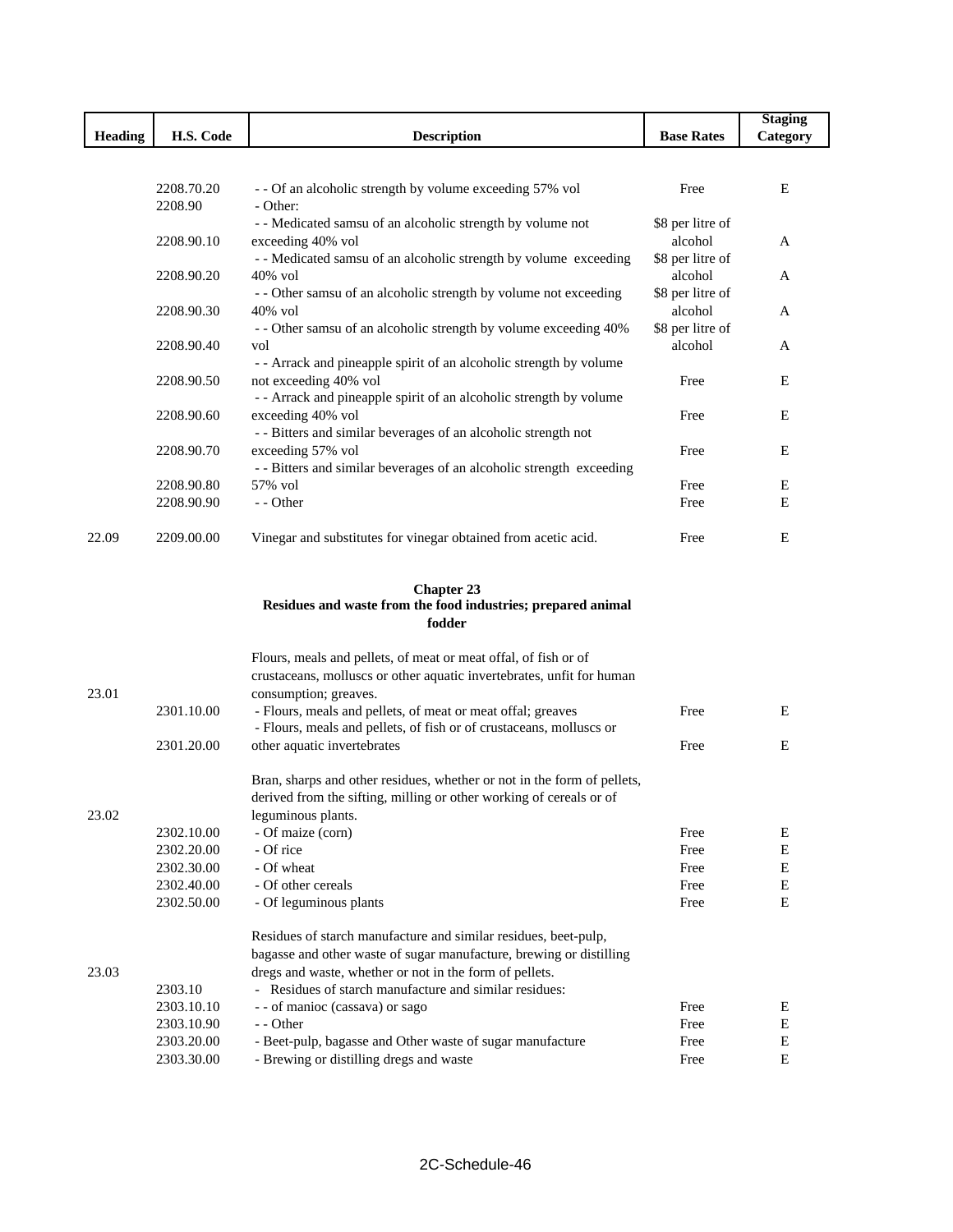|                |                          |                                                                           |                   | <b>Staging</b> |
|----------------|--------------------------|---------------------------------------------------------------------------|-------------------|----------------|
| <b>Heading</b> | H.S. Code                | <b>Description</b>                                                        | <b>Base Rates</b> | Category       |
|                |                          |                                                                           |                   |                |
|                |                          |                                                                           |                   |                |
|                |                          | Oil-cake and other solid residues, whether or not ground or in the        |                   |                |
| 23.04          | 2304.00.00               | form of pellets, resulting from the extraction of soya-bean oil.          | Free              | E              |
|                |                          |                                                                           |                   |                |
|                |                          | Oil-cake and other solid residues, whether or not ground or in the        |                   |                |
| 23.05          | 2305.00.00               | form of pellets, resulting from the extraction of ground-nut oil.         | Free              | E.             |
|                |                          | Oil-cake and other solid residues, whether or not ground or in the        |                   |                |
|                |                          | form of pellets, resulting from the extraction of vegetable fats or oils, |                   |                |
| 23.06          |                          | other than those of heading 23.04 or 23.05.                               |                   |                |
|                | 2306.10.00               | - Of cotton seeds                                                         | Free              | Ε              |
|                | 2306.20.00               | - Of linseed                                                              | Free              | E              |
|                | 2306.30.00               | - Of sunflower seeds                                                      | Free              | E              |
|                |                          | - Of rape or colza seeds:                                                 |                   |                |
|                | 2306.41.00               | - - of low erucic acid rape or colza seeds                                | Free              | Е              |
|                | 2306.49.00               | - - Other                                                                 | Free              | E              |
|                | 2306.50.00               | - Of coconut or copra                                                     | Free              | E              |
|                | 2306.60.00               | - Of palm nuts or kernels                                                 | Free              | E              |
|                | 2306.70.00               | - Of maize (corn) germ                                                    | Free              | E              |
|                | 2306.90                  | - Other:                                                                  |                   |                |
|                | 2306.90.10               | - - of safflower seed meal                                                | Free              | E              |
|                | 2306.90.90               | - - Other                                                                 | Free              | E              |
|                |                          |                                                                           |                   |                |
| 23.07          | 2307.00.00               | Wine lees; argol.                                                         | Free              | E              |
|                |                          | Vegetable materials and vegetable waste, vegetable residues and by-       |                   |                |
|                |                          | products, whether or not in the form of pellets, of a kind used in        |                   |                |
| 23.08          | 2308.00.00               | animal feeding, not elsewhere specified or included.                      | Free              | Ε              |
|                |                          |                                                                           |                   |                |
| 23.09          | 2309.10                  | Preparations of a kind used in animal feeding.                            |                   |                |
|                |                          | - Dog or cat food, put up for retail sale:                                | Free              |                |
|                | 2309.10.10<br>2309.10.90 | - - Containing Meat<br>- - Other                                          | Free              | Ε<br>E         |
|                | 2309.90                  | - Other:                                                                  |                   |                |
|                |                          | - - Complete feed:                                                        |                   |                |
|                |                          |                                                                           | Free              | Ε              |
|                | 2309.90.11               | --- for poultry<br>--- for swine                                          | Free              | Е              |
|                | 2309.90.12<br>2309.90.13 | - - - Prawn feed                                                          | Free              | E              |
|                | 2309.90.19               | $--$ Other                                                                | Free              | E              |
|                | 2309.90.20               | - - Premixes, feed supplements and feed additives                         | Free              | E              |
|                | 2309.90.30               | - - Other, Containing Meat                                                | Free              | Ε              |
|                | 2309.90.90               | - - Other                                                                 | Free              | E              |
|                |                          |                                                                           |                   |                |

# **Chapter 24 Tobacco and manufactured tobacco substitutes**

| 24.01 |            | Unmanufactured tobacco; tobacco refuse.       |      |   |
|-------|------------|-----------------------------------------------|------|---|
|       | 2401.10    | - Tobacco, not stemmed/stripped:              |      |   |
|       | 2401.10.10 | - Virginia type, flue-cured                   | Free | E |
|       | 2401.10.20 | - Virginia type, not flue-cured               | Free | E |
|       | 2401.10.30 | - - Other, flue-cured                         | Free | E |
|       | 2401.10.90 | - - Other, not flue-cured                     | Free | E |
|       | 2401.20    | - Tobacco, partly or wholly stemmed/stripped: |      |   |
|       |            |                                               |      |   |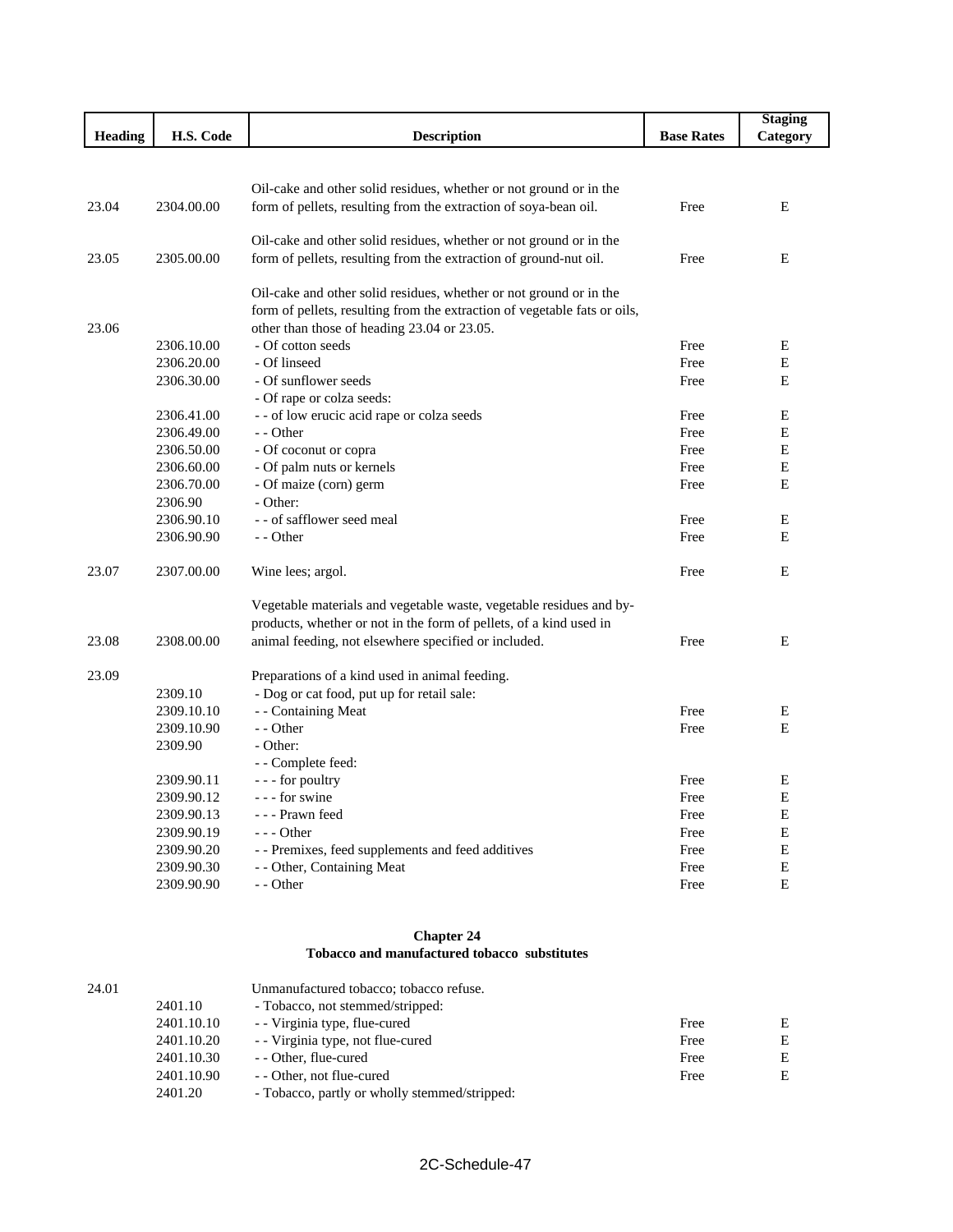|         |            |                                                                           |                   | <b>Staging</b> |
|---------|------------|---------------------------------------------------------------------------|-------------------|----------------|
| Heading | H.S. Code  | <b>Description</b>                                                        | <b>Base Rates</b> | Category       |
|         |            |                                                                           |                   |                |
|         |            |                                                                           |                   |                |
|         | 2401.20.10 | - - Virginia type, flue-cured                                             | Free              | E              |
|         | 2401.20.20 | - - Virginia type, not flue-cured                                         | Free              | E              |
|         | 2401.20.30 | - - Oriental type                                                         | Free              | E              |
|         | 2401.20.40 | - - Burley type                                                           | Free              | E              |
|         | 2401.20.50 | - - Other, flue-cured                                                     | Free              | E              |
|         | 2401.20.90 | - - Other, not flue-cured                                                 | Free              | E              |
|         | 2401.30    | - Tobacco refuse:                                                         |                   |                |
|         | 2401.30.10 | - - Tobacco stems                                                         | Free              | E              |
|         | 2401.30.90 | - - Other                                                                 | Free              | E              |
|         |            | Cigars, cheroots, cigarillos and cigarettes, of tobacco or of tobacco     |                   |                |
| 24.02   |            | substitutes.                                                              |                   |                |
|         | 2402.10.00 | - Cigars, cheroots and cigarillos, Containing Tobacco                     | Free              | Ε              |
|         | 2402.20    | - Cigarettes containing tobacco:                                          |                   |                |
|         | 2402.20.10 | - - Beedies                                                               | Free              | E              |
|         | 2402.20.90 | - - Other                                                                 | Free              | Е              |
|         | 2402.90    | - Other:                                                                  |                   |                |
|         | 2402.90.10 | - - Cigars, cheroots and cigarillos of Tobacco substitutes                | Free              | E              |
|         | 2402.90.20 | - - Cigarettes of Tobacco substitutes                                     | Free              | E              |
|         |            | Other manufactured tobacco and manufactured tobacco substitutes;          |                   |                |
|         |            | "homogenised" or "reconstituted" tobacco; tobacco extracts and            |                   |                |
| 24.03   |            | essences.                                                                 |                   |                |
|         |            | - Smoking tobacco, whether or not containing tobacco substitutes in       |                   |                |
|         | 2403.10    | any proportion:                                                           |                   |                |
|         |            | - - Packed for retail sale:                                               |                   |                |
|         | 2403.10.11 | --- Blended Tobacco                                                       | Free              | Ε              |
|         | 2403.10.19 | - - - Other                                                               | Free              | E              |
|         |            | - - Other manufactured tobacco for cigarette making:                      |                   |                |
|         | 2403.10.21 | --- Blended Tobacco                                                       | Free              | E              |
|         | 2403.10.29 | $--$ Other                                                                | Free              | Е              |
|         | 2403.10.90 | - - Other                                                                 | Free              | Е              |
|         |            | - Other:                                                                  |                   |                |
|         | 2403.91.00 | -- "Homogenised" or "reconstituted" tobacco                               | Free              | Ε              |
|         | 2403.99    | - - Other:                                                                |                   |                |
|         | 2403.99.10 | - - - Tobacco extracts and essences                                       | Free              | Е              |
|         | 2403.99.30 | --- Manufactured Tobacco substitutes                                      | Free              | E              |
|         | 2403.99.40 | $--$ Snuff                                                                | Free              | E              |
|         | 2403.99.50 | - - - Smokeless Tobacco, including chewing and sucking Tobacco            | Free              | $\mathbf E$    |
|         | 2403.99.60 | --- Ang Hoon                                                              | Free              | ${\bf E}$      |
|         | 2403.99.90 | - - - Other                                                               | Free              | $\mathbf E$    |
|         |            |                                                                           |                   |                |
|         |            | <b>Chapter 25</b>                                                         |                   |                |
|         |            | Salt; sulphur; earths and stone; plastering materials, lime and<br>cement |                   |                |
|         |            | Salt (including table salt and denatured salt) and pure sodium            |                   |                |
|         |            | chloride, whether or not in aqueous solution or containing added anti-    |                   |                |
| 25.01   |            | caking or free-flowing agents; sea water.                                 |                   |                |
|         |            |                                                                           |                   |                |

| 2501.00.10 | - Table salt                                           | Free |  |
|------------|--------------------------------------------------------|------|--|
|            | - Rock salt, non processed, solid or aqueous solution: |      |  |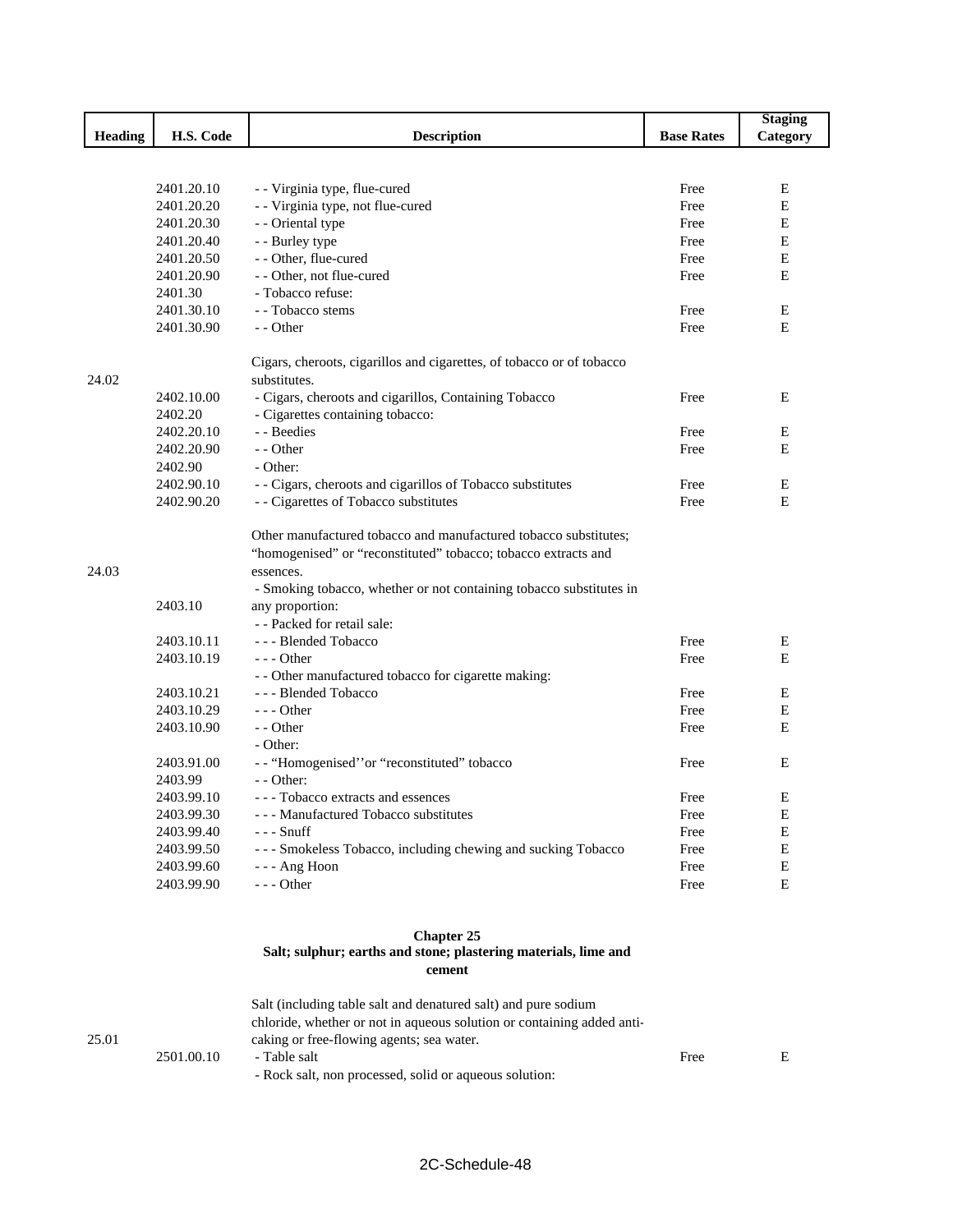|                |                          |                                                                                 |                   | <b>Staging</b>             |
|----------------|--------------------------|---------------------------------------------------------------------------------|-------------------|----------------------------|
| <b>Heading</b> | H.S. Code                | <b>Description</b>                                                              | <b>Base Rates</b> | Category                   |
|                |                          |                                                                                 |                   |                            |
|                |                          |                                                                                 |                   |                            |
|                |                          | - - Salt containing at least 94.7% of sodium chloride calculated on a           |                   |                            |
|                | 2501.00.21               | dry basis in packages of a net weight of 50 kg or more                          | Free              | Ε                          |
|                | 2501.00.29               | - - Other                                                                       | Free              | Е                          |
|                | 2501.00.31               | - Other salt containing at least 96% sodium chloride, in bulk:<br>- - Pure salt | Free              | E                          |
|                | 2501.00.32               | - - Other, in packages of 50 kg or more                                         | Free              | E                          |
|                | 2501.00.33               | - - Other, in packages of less than 50 kg                                       | Free              | Е                          |
|                | 2501.00.90               | - Other                                                                         | Free              | Е                          |
|                |                          |                                                                                 |                   |                            |
| 25.02          | 2502.00.00               | Unroasted iron pyrites.                                                         | Free              | E                          |
|                |                          |                                                                                 |                   |                            |
|                | 2503.00.00               | Sulphur of all kinds, other than sublimed sulphur, precipitated                 |                   |                            |
| 25.03          |                          | sulphur and colloidal sulphur.                                                  | Free              | Ε                          |
| 25.04          |                          | Natural graphite.                                                               |                   |                            |
|                | 2504.10.00               | - In powder or in flakes                                                        | Free              | Ε                          |
|                | 2504.90.00               | - Other                                                                         | Free              | Е                          |
|                |                          |                                                                                 |                   |                            |
|                |                          | Natural sands of all kinds, whether or not coloured, other than metal-          |                   |                            |
| 25.05          |                          | bearing sands of Chapter 26.                                                    |                   |                            |
|                | 2505.10.00               | - Silica sands and quartz sands                                                 | Free              | Е                          |
|                | 2505.90.00               | - Other                                                                         | Free              | E                          |
|                |                          |                                                                                 |                   |                            |
|                |                          | Quartz (other than natural sands); quartzite, whether or not roughly            |                   |                            |
|                |                          | trimmed or merely cut, by sawing or otherwise, into blocks or slabs             |                   |                            |
| 25.06          |                          | of a rectangular (including square) shape.                                      |                   |                            |
|                | 2506.10.00               | - Quartz                                                                        | Free              | Ε                          |
|                | 2506.21.00               | - Quartzite:<br>- - Crude or roughly trimmed                                    | Free              | E                          |
|                | 2506.29.00               | - - Other                                                                       | Free              | Ε                          |
|                |                          |                                                                                 |                   |                            |
| 25.07          | 2507.00.00               | Kaolin and other kaolinic clays, whether or not calcined.                       | Free              | Е                          |
|                |                          |                                                                                 |                   |                            |
|                |                          | Other clays (not including expanded clays of heading 68.06),                    |                   |                            |
|                |                          | andalusite, kyanite and sillimanite, whether or not calcined; mullite;          |                   |                            |
| 25.08          |                          | chamotte or dinas earths.                                                       |                   |                            |
|                | 2508.10.00<br>2508.20.00 | - Bentonite<br>- Decolourising earths and fuller's earth                        | Free<br>Free      | $\mathbf E$<br>$\mathbf E$ |
|                | 2508.30.00               | - Fire-clay                                                                     | Free              | ${\bf E}$                  |
|                | 2508.40.00               | - Other clays                                                                   | Free              | Е                          |
|                | 2508.50.00               | - Andalusite, kyanite and sillimanite                                           | Free              | $\mathbf E$                |
|                | 2508.60.00               | - Mullite                                                                       | Free              | $\mathbf E$                |
|                | 2508.70.00               | - Chamotte or dinas earths                                                      | Free              | E                          |
|                |                          |                                                                                 |                   |                            |
| 25.09          | 2509.00.00               | Chalk.                                                                          | Free              | Е                          |
|                |                          | Natural calcium phosphates, natural aluminium calcium phosphates                |                   |                            |
| 25.10          |                          | and phosphatic chalk.                                                           |                   |                            |
|                | 2510.10                  | - Unground:                                                                     |                   |                            |
|                | 2510.10.10               | - - Apatite                                                                     | Free              | Е                          |
|                | 2510.10.90               | - - Other                                                                       | Free              | Е                          |
|                | 2510.20                  | - Ground:                                                                       |                   |                            |
|                | 2510.20.10               | - - Apatite                                                                     | Free              | $\mathbf E$                |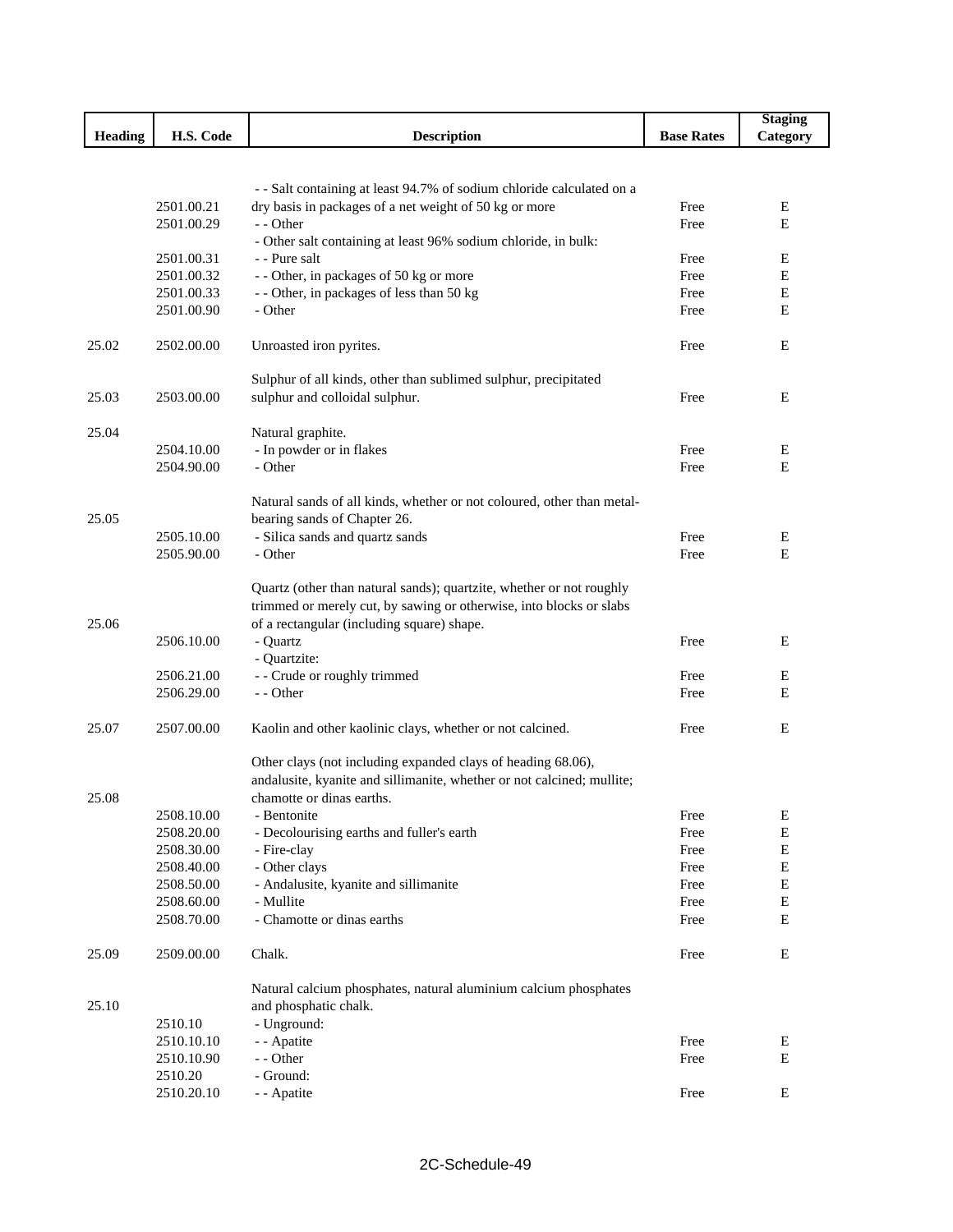|                |            |                                                                                                   |                   | <b>Staging</b> |
|----------------|------------|---------------------------------------------------------------------------------------------------|-------------------|----------------|
| <b>Heading</b> | H.S. Code  | <b>Description</b>                                                                                | <b>Base Rates</b> | Category       |
|                |            |                                                                                                   |                   |                |
|                | 2510.20.90 | - - Other                                                                                         | Free              | Ε              |
|                |            |                                                                                                   |                   |                |
|                |            | Natural barium sulphate (barytes); natural barium carbonate                                       |                   |                |
|                |            | (witherite), whether or not calcined, other than barium oxide of                                  |                   |                |
| 25.11          |            | heading 28.16.                                                                                    |                   |                |
|                | 2511.10.00 | - Natural barium sulphate (barytes)                                                               | Free              | Е              |
|                | 2511.20.00 | - Natural barium carbonate (witherite)                                                            | Free              | E              |
|                |            |                                                                                                   |                   |                |
|                |            | Siliceous fossil meals (for example, kieselguhr, tripolite and                                    |                   |                |
|                |            | diatomite) and similar siliceous earths, whether or not calcined, of an                           |                   |                |
| 25.12          | 2512.00.00 | apparent specific gravity of 1 or less.                                                           | Free              | E              |
|                |            | Pumice stone; emery; natural corundum, natural garnet and other                                   |                   |                |
| 25.13          |            | natural abrasives, whether or not heat-treated.                                                   |                   |                |
|                |            | - Pumice stone:                                                                                   |                   |                |
|                |            | - - Crude or in irregular pieces, including crushed pumice                                        |                   |                |
|                | 2513.11.00 | ("bimskies")                                                                                      | Free              | Е              |
|                | 2513.19.00 | - - Other                                                                                         | Free              | E              |
|                |            | - Emery, Natural corundum, Natural garnet and Other Natural                                       |                   |                |
|                | 2513.20.00 | abrasives                                                                                         | Free              | E              |
|                |            | Slate, whether or not roughly trimmed or merely cut, by sawing or                                 |                   |                |
|                |            | otherwise, into blocks or slabs of a rectangular (including square)                               |                   |                |
| 25.14          | 2514.00.00 | shape.                                                                                            | Free              | E              |
|                |            |                                                                                                   |                   |                |
|                |            | Marble, travertine, ecaussine and other calcareous monumental or                                  |                   |                |
|                |            | building stone of an apparent specific gravity of 2.5 or more, and                                |                   |                |
|                |            | alabaster, whether or not roughly trimmed or merely cut, by sawing                                |                   |                |
|                |            | or otherwise, into blocks or slabs of a rectangular (including square)                            |                   |                |
| 25.15          |            | shape                                                                                             |                   |                |
|                |            | - Marble and travertine:                                                                          |                   |                |
|                | 2515.11.00 | - - Crude or roughly trimmed<br>- - Merely cut, by sawing or otherwise, into blocks or slabs of a | Free              | E              |
|                | 2515.12    | rectangular (including square) shape:                                                             |                   |                |
|                | 2515.12.10 | --- blocks                                                                                        | Free              | E              |
|                | 2515.12.20 | - - - slabs                                                                                       | Free              | E              |
|                |            | - Ecaussine and other calcareous monumental or building stone;                                    |                   |                |
|                | 2515.20.00 | alabaster                                                                                         | Free              | E              |
|                |            |                                                                                                   |                   |                |
|                |            | Granite, porphyry, basalt, sandstone and other monumental or                                      |                   |                |
|                |            | building stone, whether or not roughly trimmed or merely cut, by                                  |                   |                |
|                |            | sawing or otherwise, into blocks or slabs of a rectangular (including                             |                   |                |
| 25.16          | 2516.11.00 | square) shape.<br>- - Crude or roughly trimmed                                                    | Free              | Ε              |
|                |            | - - Merely cut, by sawing or otherwise, into blocks or slabs of a                                 |                   |                |
|                | 2516.12    | rectangular (including square) shape:                                                             |                   |                |
|                | 2516.12.10 | --- blocks                                                                                        | Free              | Е              |
|                | 2516.12.20 | $--$ slabs                                                                                        | Free              | E              |
|                |            | - Sandstone:                                                                                      |                   |                |
|                | 2516.21.00 | - - Crude or roughly trimmed                                                                      | Free              | E              |
|                |            | - - Merely cut, by sawing or otherwise, into blocks or slabs of A                                 |                   |                |
|                | 2516.22.00 | rectangular (including square) shape                                                              | Free              | Ε              |
|                | 2516.90.00 | - Other monumental or building stone                                                              | Free              | E              |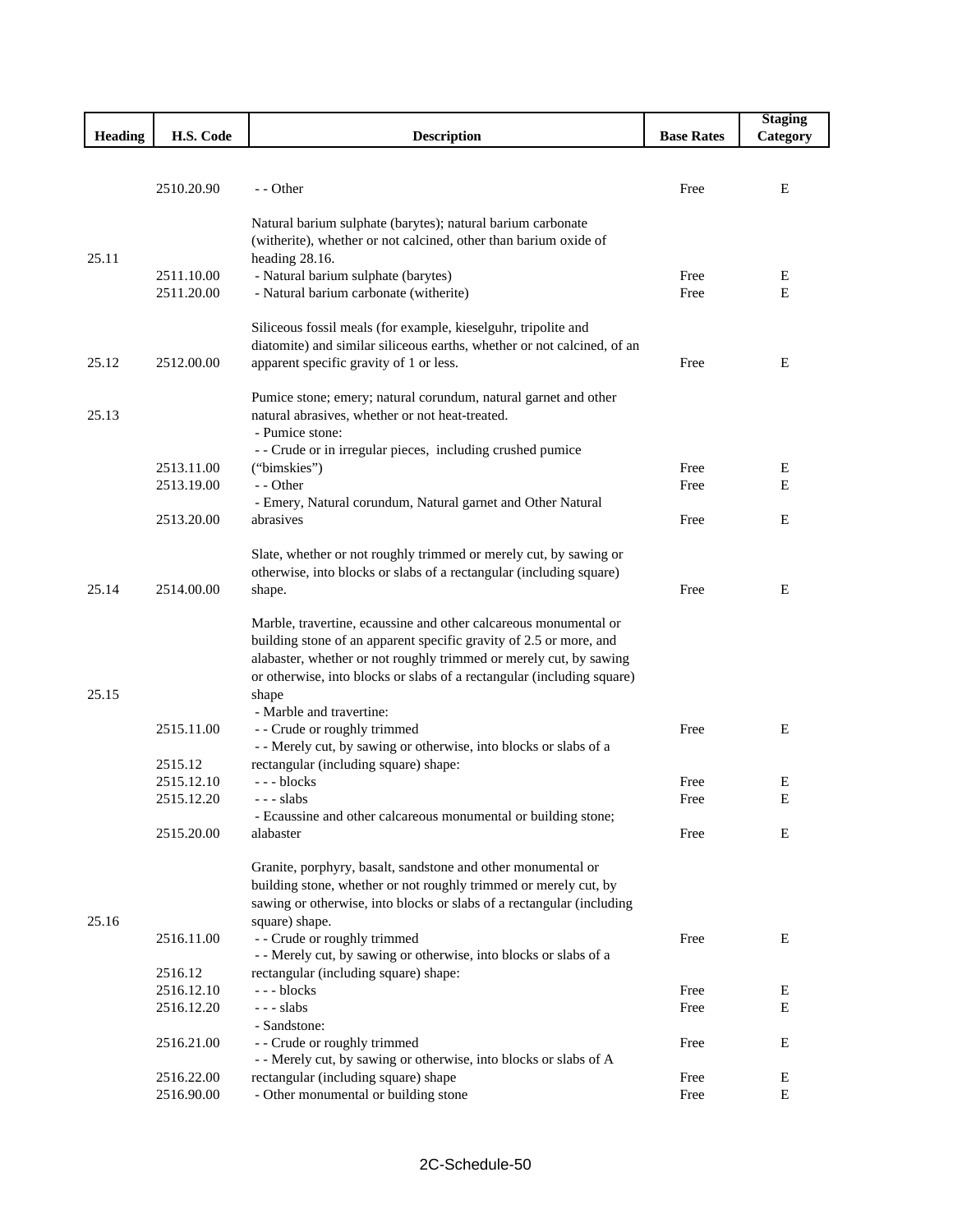|                     |                                |                    |                   | Staging               |
|---------------------|--------------------------------|--------------------|-------------------|-----------------------|
| $\cdots$<br>Heading | $\sim$<br>TT C<br>Code<br>п.э. | <b>Description</b> | <b>Base Rates</b> | $\mathcal{L}$ ategory |

|       |            | Pebbles, gravel, broken or crushed stone, of a kind commonly used    |      |   |
|-------|------------|----------------------------------------------------------------------|------|---|
|       |            | for concrete aggregates, for road metalling or for railway or other  |      |   |
|       |            | ballast, shingle and flint, whether or not heat-treated; macadam of  |      |   |
| 25.17 |            | slag, dross or similar industrial waste, whether or n                |      |   |
|       |            | - Pebbles, gravel, broken or crushed stone, of a kind commonly       |      |   |
|       |            | used for concrete aggregates, for road metalling or for railway or   |      |   |
|       | 2517.10    | other ballast, shingle and flint, whether or not heat-treated:       |      |   |
|       | 2517.10.10 | - - of granite                                                       | Free | Е |
|       | 2517.10.90 | - - Other                                                            | Free | E |
|       |            | - Macadam of slag, dross or similar industrial waste, whether or not |      |   |
|       | 2517.20.00 | incorporating the materials cited in subheading '2517.10'            | Free | Е |
|       | 2517.30.00 | - Tarred Macadam                                                     | Free | Ε |
|       |            | - Granules, chippings and powder, of stones of heading 25.15 or      |      |   |
|       |            | 25.16, whether or not heat-treated:                                  |      |   |
|       | 2517.41.00 | - - of Marble                                                        | Free | Ε |
|       | 2517.49    | - - Other:                                                           |      |   |
|       | 2517.49.10 | --- of granite                                                       | Free | E |
|       | 2517.49.90 | --- Other                                                            | Free | E |
|       |            |                                                                      |      |   |
|       |            | Dolomite, whether or not calcined or sintered, including dolomite    |      |   |
|       |            | roughly trimmed or merely cut, by sawing or otherwise, into blocks   |      |   |
|       |            | or slabs of a rectangular (including square) shape; dolomite ramming |      |   |
| 25.18 |            | mix                                                                  |      |   |
|       | 2518.10.00 | - Dolomite, not calcined or sintered                                 | Free | Е |
|       | 2518.20.00 | - calcined or sintered Dolomite                                      | Free | Е |
|       | 2518.30.00 | - Dolomite ramming mix                                               | Free | E |
|       |            | Natural magnesium carbonate (magnesite); fused magnesia; dead-       |      |   |
|       |            | burned (sintered) magnesia, whether or not containing small          |      |   |
|       |            | quantities of other oxides added before sintering; other magnesium   |      |   |
| 25.19 |            | oxide, whether or not pure.                                          |      |   |
|       | 2519.10.00 | - Natural magnesium carbonate (magnesite)                            | Free | E |
|       | 2519.90.00 | - Other                                                              | Free | E |
|       |            | Gypsum; anhydrite; plasters (consisting of calcined gypsum or        |      |   |
|       |            | calcium sulphate) whether or not coloured, with or without small     |      |   |
| 25.20 |            | quantities of accelerators or retarders.                             |      |   |
|       | 2520.10.00 | - Gypsum; anhydrite                                                  | Free | Ε |
|       | 2520.20    | - Plasters:                                                          |      |   |
|       | 2520.20.10 | - - for use in dentistry                                             | Free | Е |
|       | 2520.20.90 | - - Other                                                            | Free | E |
|       |            | Limestone flux; limestone and other calcareous stone, of a kind used |      |   |
| 25.21 | 2521.00.00 | for the manufacture of lime or cement.                               | Free | E |
|       |            | Quicklime, slaked lime and hydraulic lime, other than calcium oxide  |      |   |
| 25.22 |            | and hydroxide of heading 28.25.                                      |      |   |
|       | 2522.10.00 | - Quicklime                                                          | Free | E |
|       | 2522.20.00 | - Slaked lime                                                        | Free | E |
|       | 2522.30.00 | - Hydraulic lime                                                     | Free | Е |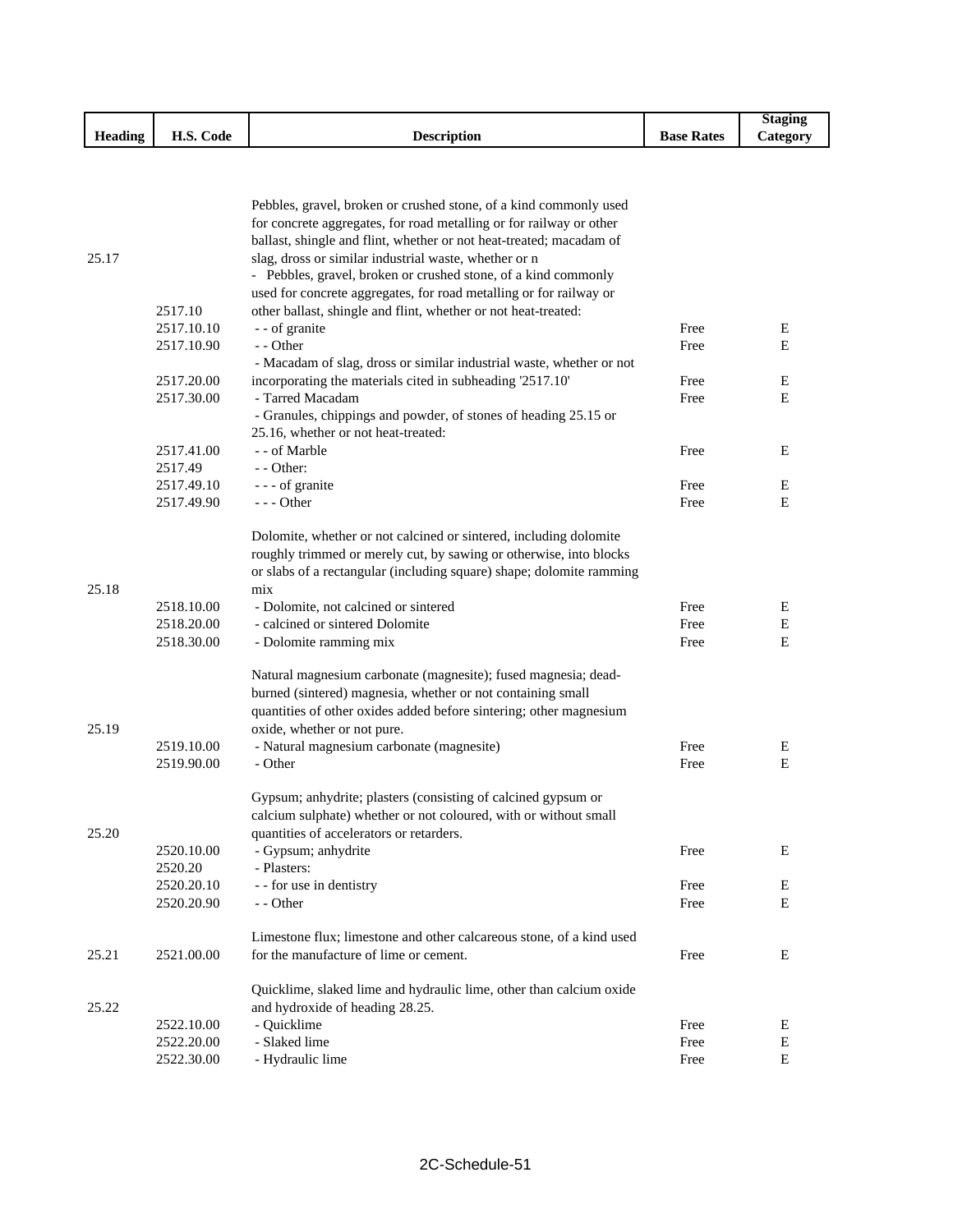|                |                          |                                                                       |                   | <b>Staging</b> |
|----------------|--------------------------|-----------------------------------------------------------------------|-------------------|----------------|
| <b>Heading</b> | H.S. Code                | <b>Description</b>                                                    | <b>Base Rates</b> | Category       |
|                |                          |                                                                       |                   |                |
|                |                          |                                                                       |                   |                |
|                |                          | Portland cement, aluminous cement, slag cement, supersulphate         |                   |                |
|                |                          | cement and similar hydraulic cements, whether or not coloured or in   |                   |                |
| 25.23          |                          | the form of clinkers.<br>- Cement clinkers:                           |                   |                |
|                | 2523.10<br>2523.10.10    | - - for white Cement                                                  | Free              | Ε              |
|                | 2523.10.90               | - - Other                                                             | Free              | E              |
|                |                          | - Portland cement:                                                    |                   |                |
|                | 2523.21.00               | - - white Cement, whether or not artificially coloured                | Free              | E              |
|                | 2523.29                  | $-$ - Other:                                                          |                   |                |
|                | 2523.29.10               | --- coloured Cement                                                   | Free              | Ε              |
|                | 2523.29.90               | $--$ Other                                                            | Free              | E              |
|                | 2523.30.00               | - Aluminous Cement                                                    | Free              | E              |
|                | 2523.90.00               | - Other Hydraulic cements                                             | Free              | E              |
|                |                          |                                                                       |                   |                |
| 25.24          | 2524.00.00               | Asbestos.                                                             | Free              | E              |
|                |                          |                                                                       |                   |                |
| 25.25          |                          | Mica, including splittings; mica waste.                               |                   |                |
|                | 2525.10.00               | - Crude mica and mica rifted into sheets or splittings                | Free              | E              |
|                | 2525.20.00               | - Mica powder                                                         | Free              | E              |
|                | 2525.30.00               | - Mica waste                                                          | Free              | E              |
|                |                          |                                                                       |                   |                |
|                |                          | Natural steatite, whether or not roughly trimmed or merely cut, by    |                   |                |
|                |                          | sawing or otherwise, into blocks or slabs of a rectangular (including |                   |                |
| 25.26          | 2526.10.00               | square) shape; talc.                                                  | Free              | Ε              |
|                | 2526.20                  | - Not crushed, not powdered                                           |                   |                |
|                |                          | - Crushed or powdered:                                                | Free              | Ε              |
|                | 2526.20.10<br>2526.20.90 | - - Talc powder<br>- - Other                                          | Free              | E              |
|                |                          |                                                                       |                   |                |
|                |                          | Natural borates and concentrates thereof (whether or not calcined),   |                   |                |
|                |                          | but not including borates separated from natural brine; natural boric |                   |                |
|                |                          | acid containing not more than 85% of H3B03 calculated on the dry      |                   |                |
| 25.28          |                          | weight.                                                               |                   |                |
|                |                          | - Natural sodium borates and concentrates thereof (whether or not     |                   |                |
|                | 2528.10.00               | calcined)                                                             | Free              | E              |
|                | 2528.90.00               | - Other                                                               | Free              | E              |
|                |                          |                                                                       |                   |                |
| 25.29          |                          | Felspar; leucite; nepheline and nepheline syenite; fluorspar.         |                   |                |
|                | 2529.10.00               | - Felspar                                                             | Free              | Е              |
|                |                          | - Fluorspar:                                                          |                   |                |
|                | 2529.21.00               | - - Containing by weight 97% or less of calcium fluoride              | Free              | E              |
|                | 2529.22.00               | - - Containing by weight more than 97% of calcium fluoride            | Free              | $\mathbf E$    |
|                | 2529.30.00               | - Leucite; nepheline and nepheline syenite                            | Free              | E              |
|                |                          |                                                                       |                   |                |
| 25.30          |                          | Mineral substances not elsewhere specified or included.               | Free              | Е              |
|                | 2530.10.00               | - Vermiculite, perlite and chlorites, unexpanded                      |                   |                |
|                | 2530.20<br>2530.20.10    | - Kieserite, epsomite (natural magnesium sulphates):<br>- - Kieserite | Free              |                |
|                | 2530.20.20               | - - Epsomite                                                          | Free              | E<br>E         |
|                |                          | - Other:                                                              |                   |                |
|                | 2530.90.10               | - - Realgar, orpiment and munshell                                    | Free              | ${\bf E}$      |
|                | 2530.90.90               | - - Other                                                             | Free              | E              |
|                |                          |                                                                       |                   |                |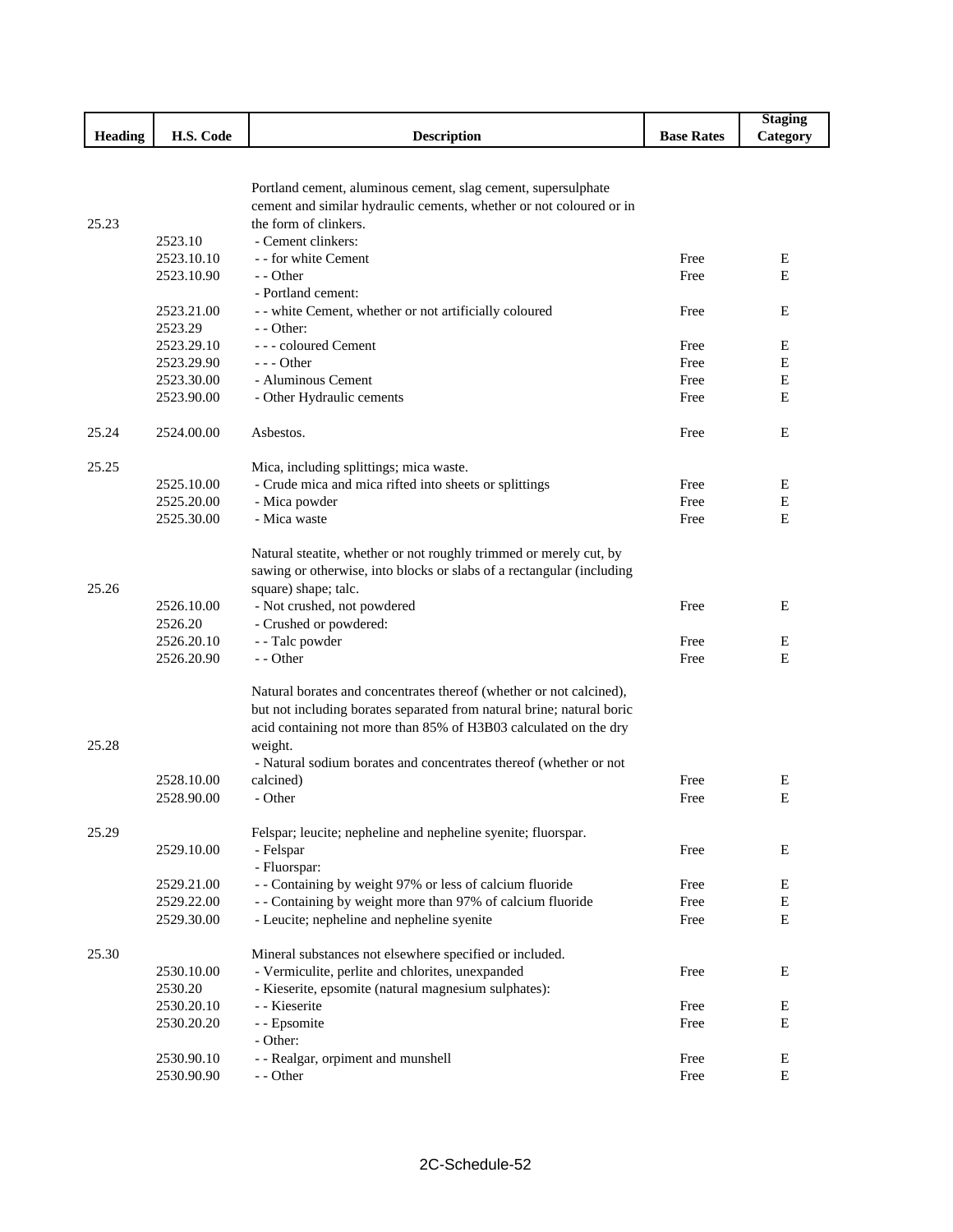|         |                                |                    |                | <b>Staging</b>        |
|---------|--------------------------------|--------------------|----------------|-----------------------|
| Heading | TT C<br>$\sim$<br>Code<br>п.э. | <b>Description</b> | Base.<br>Rates | $\mathcal{L}$ ategory |

## **Chapter 26 Ores, slag and ash**

| 26.01 |                          | Iron ores and concentrates, including roasted iron pyrites.<br>- Iron ores and concentrates, other than roasted iron pyrites:      |              |           |
|-------|--------------------------|------------------------------------------------------------------------------------------------------------------------------------|--------------|-----------|
|       | 2601.11.00               | - - non-agglomerated                                                                                                               | Free         | E         |
|       | 2601.12.00               | - - agglomerated                                                                                                                   | Free         | ${\bf E}$ |
|       | 2601.20.00               | - roasted Iron pyrites                                                                                                             | Free         | Е         |
|       |                          | Manganese ores and concentrates, including ferruginous manganese<br>ores and concentrates with a manganese content of 20% or more, |              |           |
| 26.02 | 2602.00.00               | calculated on the dry weight.                                                                                                      | Free         | E         |
| 26.03 | 2603.00.00               | Copper ores and concentrates.                                                                                                      | Free         | Ε         |
| 26.04 | 2604.00.00               | Nickel ores and concentrates.                                                                                                      | Free         | Ε         |
| 26.05 | 2605.00.00               | Cobalt ores and concentrates.                                                                                                      | Free         | E         |
| 26.06 | 2606.00.00               | Aluminium ores and concentrates.                                                                                                   | Free         | E         |
| 26.07 | 2607.00.00               | Lead ores and concentrates.                                                                                                        | Free         | Ε         |
| 26.08 | 2608.00.00               | Zinc ores and concentrates.                                                                                                        | Free         | Ε         |
| 26.09 | 2609.00.00               | Tin ores and concentrates.                                                                                                         | Free         | Ε         |
| 26.10 | 2610.00.00               | Chromium ores and concentrates.                                                                                                    | Free         | E         |
| 26.11 | 2611.00.00               | Tungsten ores and concentrates.                                                                                                    | Free         | Ε         |
| 26.12 |                          | Uranium or thorium ores and concentrates.                                                                                          |              |           |
|       | 2612.10.00               | - Uranium ores and concentrates                                                                                                    | Free         | E         |
|       | 2612.20.00               | - Thorium ores and concentrates                                                                                                    | Free         | E         |
| 26.13 |                          | Molybdenum ores and concentrates.                                                                                                  |              |           |
|       | 2613.10.00               | - roasted                                                                                                                          | Free         | E         |
|       | 2613.90.00               | - Other                                                                                                                            | Free         | Ε         |
| 26.14 |                          | Titanium ores and concentrates.                                                                                                    |              |           |
|       | 2614.00.10               | - Ilmenite ores and concentrates                                                                                                   | Free         | Ε         |
|       | 2614.00.90               | - Other                                                                                                                            | Free         | E         |
| 26.15 |                          | Niobium, tantalum, vanadium or zirconium ores and concentrates.                                                                    |              |           |
|       | 2615.10.00               | - Zirconium ores and concentrates                                                                                                  | Free         | E         |
|       | 2615.90                  | - Other:<br>- - Niobium                                                                                                            |              |           |
|       | 2615.90.10<br>2615.90.90 | - - Other                                                                                                                          | Free<br>Free | Е<br>E    |
| 26.16 |                          | Precious metal ores and concentrates.                                                                                              |              |           |
|       | 2616.10.00               | - Silver ores and concentrates                                                                                                     | Free         | E         |
|       | 2616.90.00               | - Other                                                                                                                            | Free         | E         |
|       |                          |                                                                                                                                    |              |           |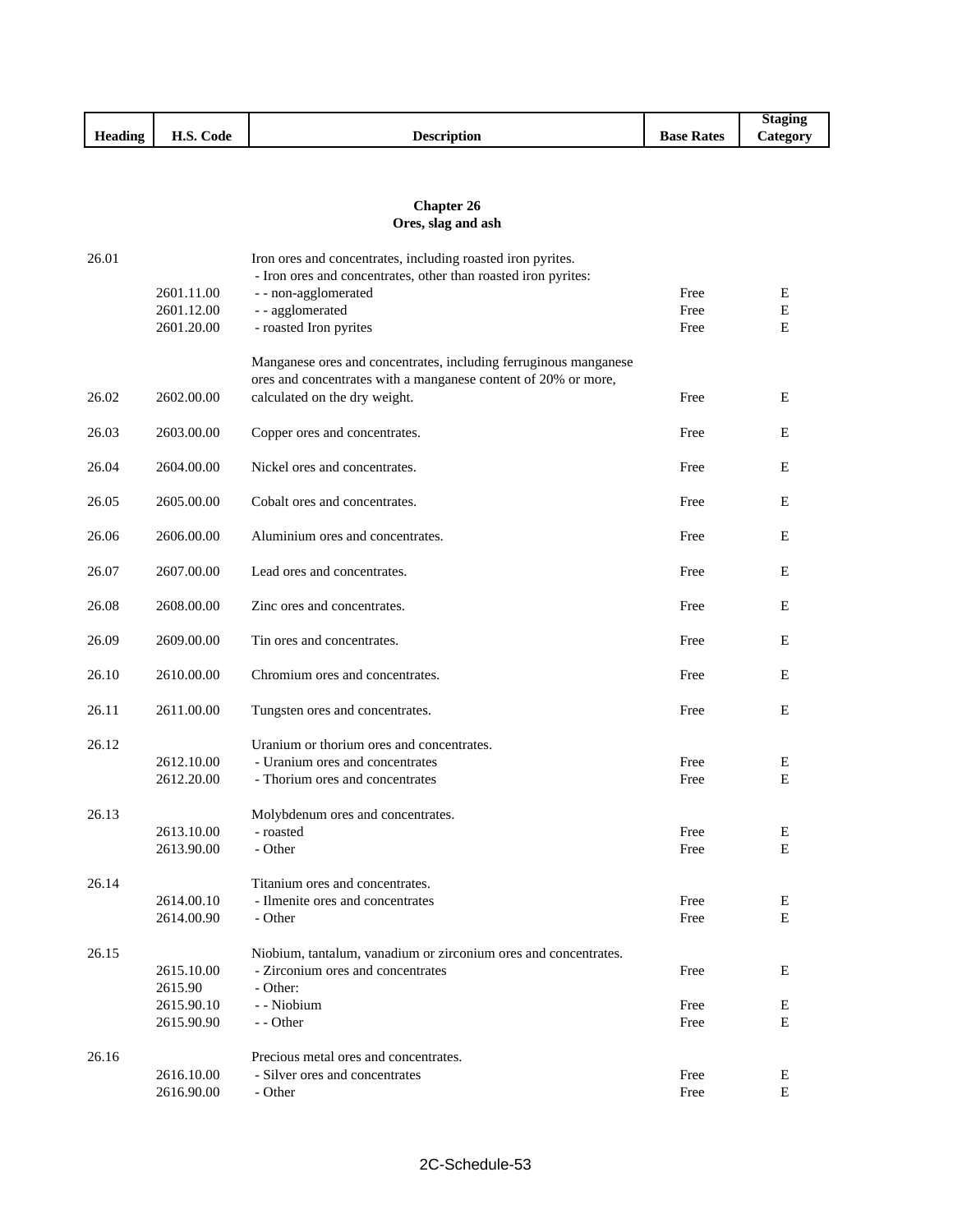|                |            |                                                                                                                                       |                   | <b>Staging</b> |
|----------------|------------|---------------------------------------------------------------------------------------------------------------------------------------|-------------------|----------------|
| <b>Heading</b> | H.S. Code  | <b>Description</b>                                                                                                                    | <b>Base Rates</b> | Category       |
|                |            |                                                                                                                                       |                   |                |
|                |            |                                                                                                                                       |                   |                |
| 26.17          |            | Other ores and concentrates.                                                                                                          |                   |                |
|                | 2617.10.00 | - Antimony ores and concentrates                                                                                                      | Free              | E              |
|                | 2617.90.00 | - Other                                                                                                                               | Free              | E              |
|                |            |                                                                                                                                       |                   |                |
| 26.18          | 2618.00.00 | Granulated slag (slag sand) from the manufacture of iron or steel.                                                                    | Free              | E              |
|                |            |                                                                                                                                       |                   |                |
|                |            | Slag, dross (other than granulated slag), scalings and other waste                                                                    |                   |                |
| 26.19          | 2619.00.00 | from the manufacture of iron or steel.                                                                                                | Free              | Ε              |
|                |            |                                                                                                                                       |                   |                |
|                |            | Ash and residues (other than from the manufacture of iron or steel),                                                                  |                   |                |
| 26.20          |            | containing arsenic, metals or their compounds.                                                                                        |                   |                |
|                |            | - Containing mainly zinc:                                                                                                             |                   |                |
|                | 2620.11.00 | - - Hard zinc spelter                                                                                                                 | Free              | Е              |
|                | 2620.19.00 | - - Other                                                                                                                             | Free              | E              |
|                |            | - Containing mainly lead :                                                                                                            |                   |                |
|                |            | - - Leaded gasoline sludges and Leaded anti-knock compound                                                                            |                   |                |
|                | 2620.21.00 | sludges                                                                                                                               | Free              | Ε              |
|                | 2620.29.00 | - - Other                                                                                                                             | Free              | E              |
|                | 2620.30.00 | - Containing mainly copper                                                                                                            | Free              | E              |
|                | 2620.40.00 | - Containing mainly aluminium                                                                                                         | Free              | $\mathbf E$    |
|                |            | - Containing arsenic, mercury, thallium or their mixtures, of A kind<br>used for the extraction of arsenic or those metals or for the |                   |                |
|                |            |                                                                                                                                       |                   |                |
|                | 2620.60.00 | manufacture of their chemical compounds                                                                                               | Free              | Ε              |
|                |            | - Other:                                                                                                                              |                   |                |
|                |            | - - Containing Antimony, beryllium, cadmium, chromium or their                                                                        |                   |                |
|                | 2620.91.00 | mixtures                                                                                                                              | Free              | Ε              |
|                | 2620.99.10 | - - Other:                                                                                                                            | Free              |                |
|                | 2620.99.90 | - - - Containing mainly tin<br>$--$ Other                                                                                             | Free              | Ε<br>E         |
|                |            |                                                                                                                                       |                   |                |
|                |            | Other slag and ash, including seaweed ash (kelp); ash and residues                                                                    |                   |                |
| 26.21          |            | from the incineration of municipal waste.                                                                                             |                   |                |
|                | 2621.10.00 | - Ash and Residues from the incineration of municipal waste                                                                           | Free              | Ε              |
|                | 2621.90.00 | - Other                                                                                                                               | Free              | E              |
|                |            |                                                                                                                                       |                   |                |
|                |            |                                                                                                                                       |                   |                |
|                |            | <b>Chapter 27</b>                                                                                                                     |                   |                |
|                |            | Mineral fuels, mineral oils and products of their distillation;                                                                       |                   |                |
|                |            | bituminous substances; mineral waxes                                                                                                  |                   |                |
|                |            |                                                                                                                                       |                   |                |
|                |            | Coal; briquettes, ovoids and similar solid fuels manufactured from                                                                    |                   |                |
| 27.01          |            | coal.                                                                                                                                 |                   |                |
|                |            | - Coal, whether or not pulverised, but not agglomerated:                                                                              |                   |                |
|                | 2701.11.00 | - - Anthracite                                                                                                                        | Free              | E              |
|                | 2701.12    | - Bituminous coal:                                                                                                                    |                   |                |
|                | 2701.12.10 | --- Coking Coal                                                                                                                       | Free              | E              |
|                | 2701.12.90 | $--$ Other                                                                                                                            | Free              | Ε              |
|                | 2701.19.00 | - - Other Coal                                                                                                                        | Free              | E              |
|                | 2701.20.00 | - Briquettes, ovoids and similar solid fuels manufactured from Coal                                                                   | Free              | E              |
|                |            |                                                                                                                                       |                   |                |
| 27.02          |            | Lignite, whether or not agglomerated, excluding jet.                                                                                  |                   |                |
|                | 2702.10.00 | - Lignite, whether or not pulverised, but not agglomerated                                                                            | Free              | E              |
|                | 2702.20.00 | - Agglomerated Lignite                                                                                                                | Free              | Ε              |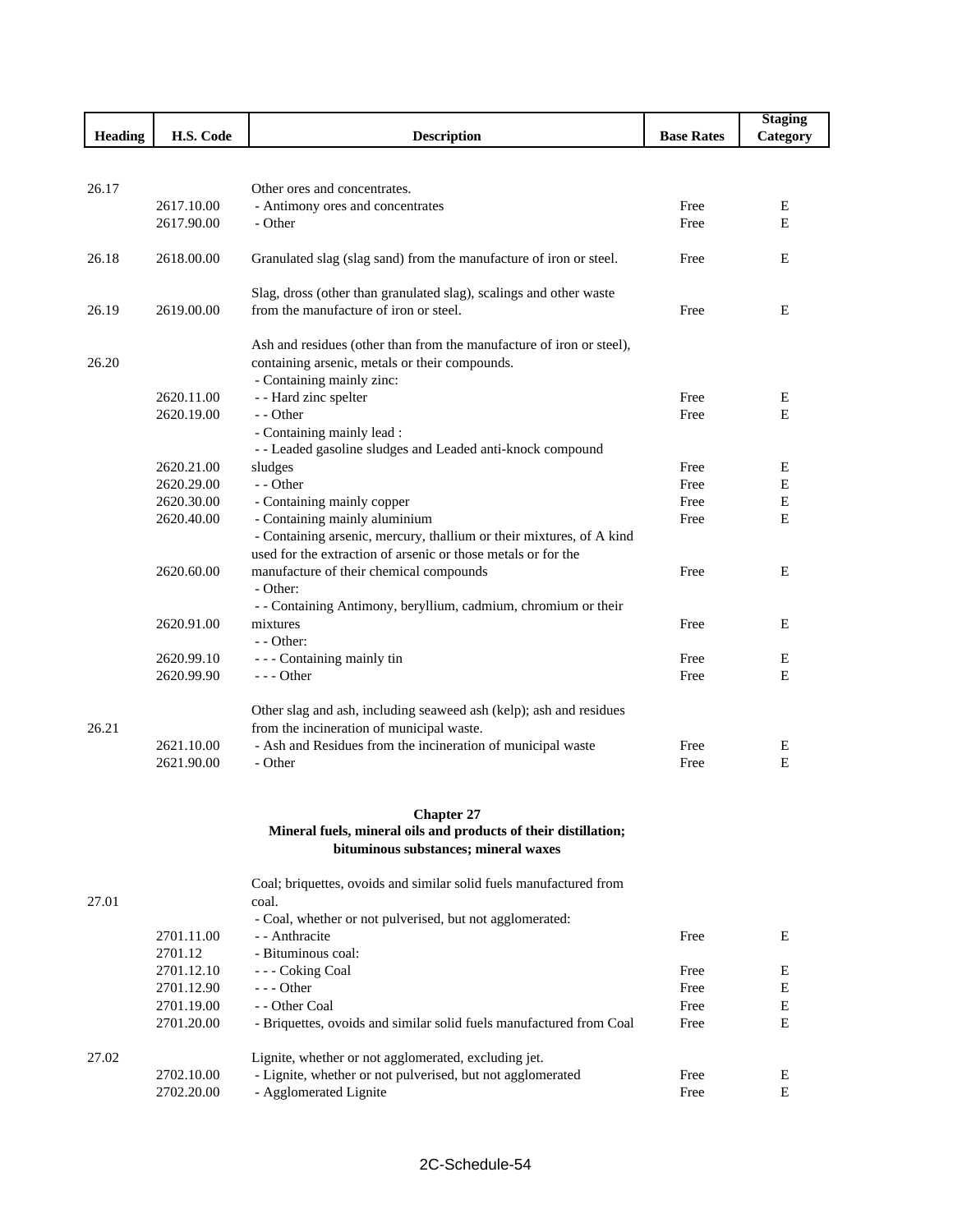|                |            |                                                                        |                   | <b>Staging</b> |
|----------------|------------|------------------------------------------------------------------------|-------------------|----------------|
| <b>Heading</b> | H.S. Code  | <b>Description</b>                                                     | <b>Base Rates</b> | Category       |
|                |            |                                                                        |                   |                |
|                |            |                                                                        |                   |                |
|                |            |                                                                        |                   |                |
| 27.03          |            | Peat (including peat litter), whether or not agglomerated.             |                   |                |
|                | 2703.00.10 | - Peat, whether or not compressed into bales, but not agglomerated     | Free              | Ε              |
|                | 2703.00.20 | - Agglomerated Peat                                                    | Free              | E              |
|                |            | Coke and semi-coke of coal, of lignite or of peat, whether or not      |                   |                |
| 27.04          |            | agglomerated; retort carbon.                                           |                   |                |
|                | 2704.00.10 | - Coke and semi-Coke of Coal                                           | Free              | Ε              |
|                | 2704.00.20 | - Coke and semi-Coke of Lignite or of Peat                             | Free              | E              |
|                | 2704.00.30 | - Retort carbon                                                        | Free              | Ε              |
|                |            |                                                                        |                   |                |
|                |            | Coal gas, water gas, producer gas and similar gases, other than        |                   |                |
| 27.05          | 2705.00.00 | petroleum gases and other gaseous hydrocarbons.                        | Free              | E              |
|                |            |                                                                        |                   |                |
|                |            | Tar distilled from coal, from lignite or from peat, and other mineral  |                   |                |
|                |            | tars, whether or not dehydrated or partially distilled, including      |                   |                |
| 27.06          | 2706.00.00 | reconstituted tars.                                                    | Free              | Ε              |
|                |            |                                                                        |                   |                |
|                |            | Oils and other products of the distillation of high temperature coal   |                   |                |
|                |            | tar; similar products in which the weight of the aromatic constituents |                   |                |
| 27.07          |            | exceeds that of the non-aromatic constituents.                         |                   |                |
|                | 2707.10.00 | - Benzol (benzene)                                                     | Free              | Ε              |
|                | 2707.20.00 | - Toluol (toluene)                                                     | Free              | E              |
|                | 2707.30.00 | - Xylol (xylenes)                                                      | Free              | E              |
|                | 2707.40    | - Naphthalene:                                                         |                   |                |
|                | 2707.40.10 | - - used in the manufacture of solvents<br>- - Other:                  | Free              | E<br>E         |
|                | 2707.40.90 | - Other aromatic hydrocarbon mixtures of which 65% or more by          | Free              |                |
|                |            | volume (including losses) distils at 250°C by the ASTM D 86            |                   |                |
|                | 2707.50.00 | method                                                                 | Free              | E              |
|                | 2707.60.00 | - Phenols                                                              | Free              | E              |
|                |            | - Other:                                                               |                   |                |
|                | 2707.91.00 | - - Creosote oils                                                      | Free              | E              |
|                | 2707.99    | - - Other:                                                             |                   |                |
|                | 2707.99.10 | --- aromatic rubber processing oil                                     | Free              | E              |
|                | 2707.99.90 | --- Other                                                              | Free              | E              |
|                |            |                                                                        |                   |                |
|                |            | Pitch and pitch coke, obtained from coal tar or from other mineral     |                   |                |
| 27.08          |            | tars.                                                                  |                   |                |
|                | 2708.10.00 | - Pitch                                                                | Free              | Ε              |
|                | 2708.20.00 | - Pitch Coke                                                           | Free              | E              |
| 27.09          |            | Petroleum oils and oils obtained from bituminous minerals, crude.      |                   |                |
|                | 2709.00.10 | - Crude petroleum oil                                                  | Free              | E              |
|                | 2709.00.20 | - Condensate                                                           | Free              | E              |
|                | 2709.00.90 | - Other                                                                | Free              | Ε              |
|                |            |                                                                        |                   |                |
|                |            | Petroleum oils and oils obtained from bituminous minerals, other       |                   |                |
|                |            | than crude; preparations not elsewhere specified or included,          |                   |                |
|                |            | containing by weight 70% or more of petroleum oils or of oils          |                   |                |
|                |            | obtained from bituminous minerals, these oils being the basic          |                   |                |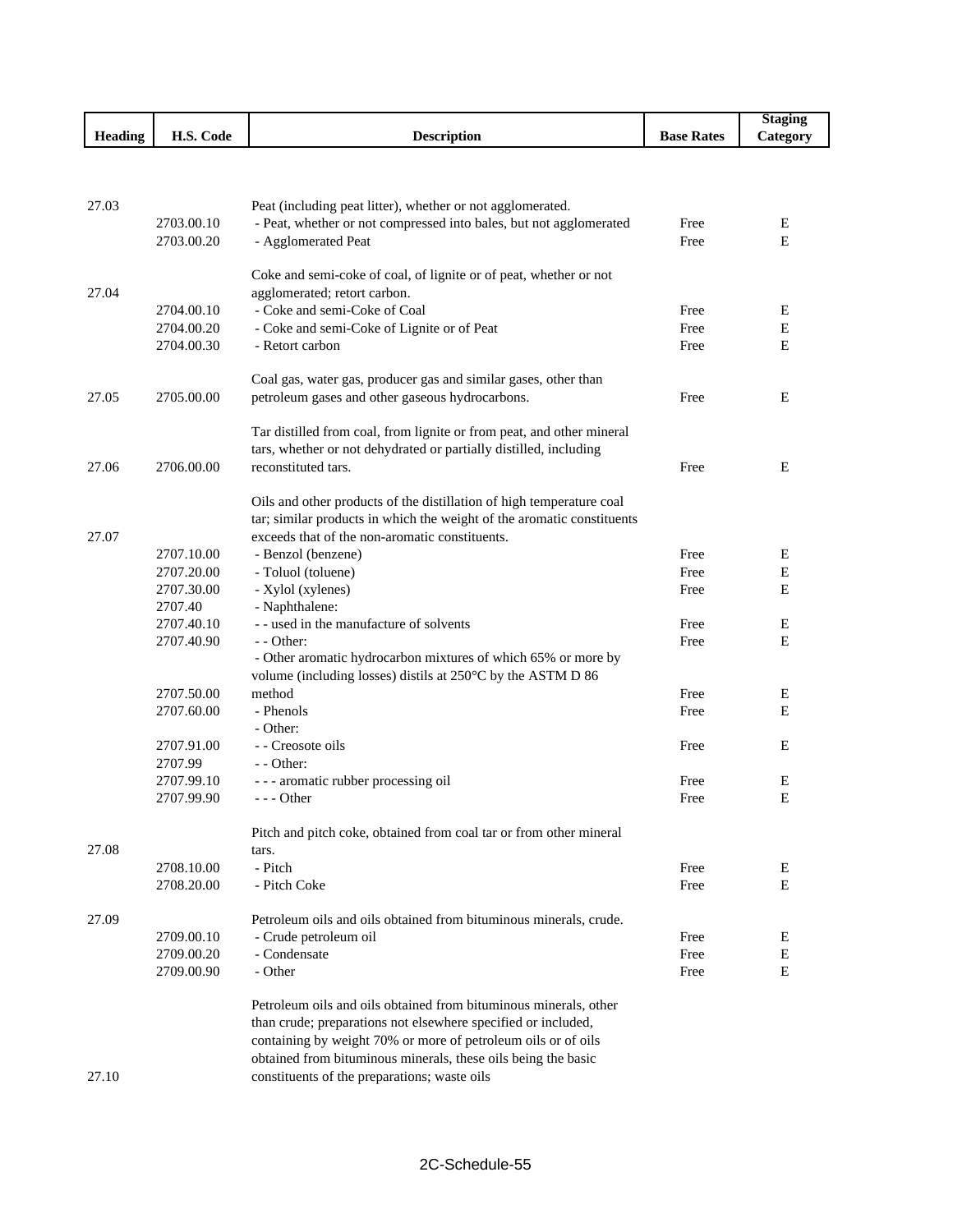|         |                          |                                                                         |                   | <b>Staging</b> |
|---------|--------------------------|-------------------------------------------------------------------------|-------------------|----------------|
| Heading | H.S. Code                | <b>Description</b>                                                      | <b>Base Rates</b> | Category       |
|         |                          |                                                                         |                   |                |
|         |                          |                                                                         |                   |                |
|         |                          | - Petroleum oils and oils obtained from bituminous minerals (other      |                   |                |
|         |                          | than crude) and preparations not elsewhere specified or included,       |                   |                |
|         |                          | containing by weight 70% or more of petroleum oils or of oils           |                   |                |
|         |                          | obtained from bituminous minerals, these oils being the basic           |                   |                |
|         |                          | constituents of the preparations, other than waste oils:                |                   |                |
|         | 2710.11                  | - - Light oils and preparations :                                       |                   |                |
|         | 2710.11.11               | - - - Motor spirit, premium Leaded                                      | Free              | Е              |
|         | 2710.11.12               | - - - Motor spirit, premium unleaded                                    | Free              | Е              |
|         | 2710.11.13               | --- Motor spirit, regular Leaded                                        | Free              | Е              |
|         | 2710.11.14               | - - - Motor spirit, regular unleaded                                    | Free              | Е              |
|         | 2710.11.15               | - - - Other Motor spirit, Leaded                                        | Free              | Е              |
|         | 2710.11.16               | - - - Other Motor spirit, unleaded                                      | Free              | Ε              |
|         | 2710.11.17               | - - - Aviation spirit                                                   | Free              | E              |
|         | 2710.11.18               | - - - Tetrapropylene                                                    | Free              | $\mathbf E$    |
|         | 2710.11.21               | - - - white spirit                                                      | Free              | E              |
|         |                          | - - - Low aromatic solvents containing by weight less than 1%           |                   |                |
|         | 2710.11.22               | aromatic content                                                        | Free              | E              |
|         | 2710.11.23               | --- Other solvent spirits                                               | Free              | E              |
|         | 2710.11.24               | --- Naphtha, reformate or preparations for preparing spirits            | Free              | Е              |
|         | 2710.11.25               | --- Other Light oil                                                     | Free              | $\mathbf E$    |
|         | 2710.11.29               | $- -$ Other                                                             | Free              | E              |
|         | 2710.19                  | - - Other:                                                              |                   |                |
|         |                          |                                                                         |                   |                |
|         |                          | - - - Medium oils and preparations:                                     |                   |                |
|         | 2710.19.11<br>2710.19.12 | - - - - Lamp kerosene                                                   | Free<br>Free      | Ε<br>Е         |
|         |                          | - - - - Other kerosene, including vaporising oil                        |                   |                |
|         |                          | ---- Aviation turbine fuel (jet fuel) having a flash point of not less  |                   |                |
|         | 2710.19.13               | than 23 degrees Celsius                                                 | Free              | Е              |
|         |                          | ---- Aviation turbine fuel (jet fuel) having a flash point of less than |                   |                |
|         | 2710.19.14               | 23 degrees Celsius                                                      | Free              | Е              |
|         | 2710.19.15               | - - - - Normal paraffin                                                 | Free              | Е              |
|         | 2710.19.19               | - - - - Other Medium oils and preparations                              | Free              | Е              |
|         |                          | $--$ Other:                                                             |                   |                |
|         | 2710.19.21               | - - - - Topped crudes                                                   | Free              | E              |
|         | 2710.19.22               | ---- Carbon black feedstock oil                                         | Free              | E              |
|         | 2710.19.23               | - - - - Lubricating oil basestock                                       | Free              | $\mathbf E$    |
|         | 2710.19.24               | - - - - Lubricating oils for aircraft engines                           | Free              | E              |
|         | 2710.19.25               | - - - - Other Lubricating oil                                           | Free              | $\mathbf E$    |
|         | 2710.19.26               | - - - - Lubricating greases                                             | Free              | ${\bf E}$      |
|         | 2710.19.27               | - - - - Hydraulic brake fluid                                           | Free              | E              |
|         | 2710.19.28               | ---- Oil for transformer or circuit breakers                            | Free              | Е              |
|         | 2710.19.31               | ---- High speed diesel fuel                                             | Free              | E              |
|         | 2710.19.32               | - - - - Other diesel fuel                                               | Free              | E              |
|         | 2710.19.33               | ---- Other fuel oils                                                    | Free              | E              |
|         | 2710.19.39               | - - - - Other                                                           | Free              | Е              |
|         |                          | - Waste oils:                                                           |                   |                |
|         |                          | - - Containing polychlorinated biphenyls (PCBs), polychlorinated        |                   |                |
|         | 2710.91.00               | terphenyls (PCTs) or polybrominated biphenyls (PBBs)                    | Free              | Ε              |
|         | 2710.99.00               | - - Other                                                               | Free              | Е              |
| 27.11   |                          | Petroleum gases and other gaseous hydrocarbons.                         |                   |                |
|         |                          | - Liquefied:                                                            |                   |                |
|         | 2711.11.00               | - - Natural gas                                                         | Free              | E              |
|         | 2711.12.00               | - - Propane                                                             | Free              | $\mathbf E$    |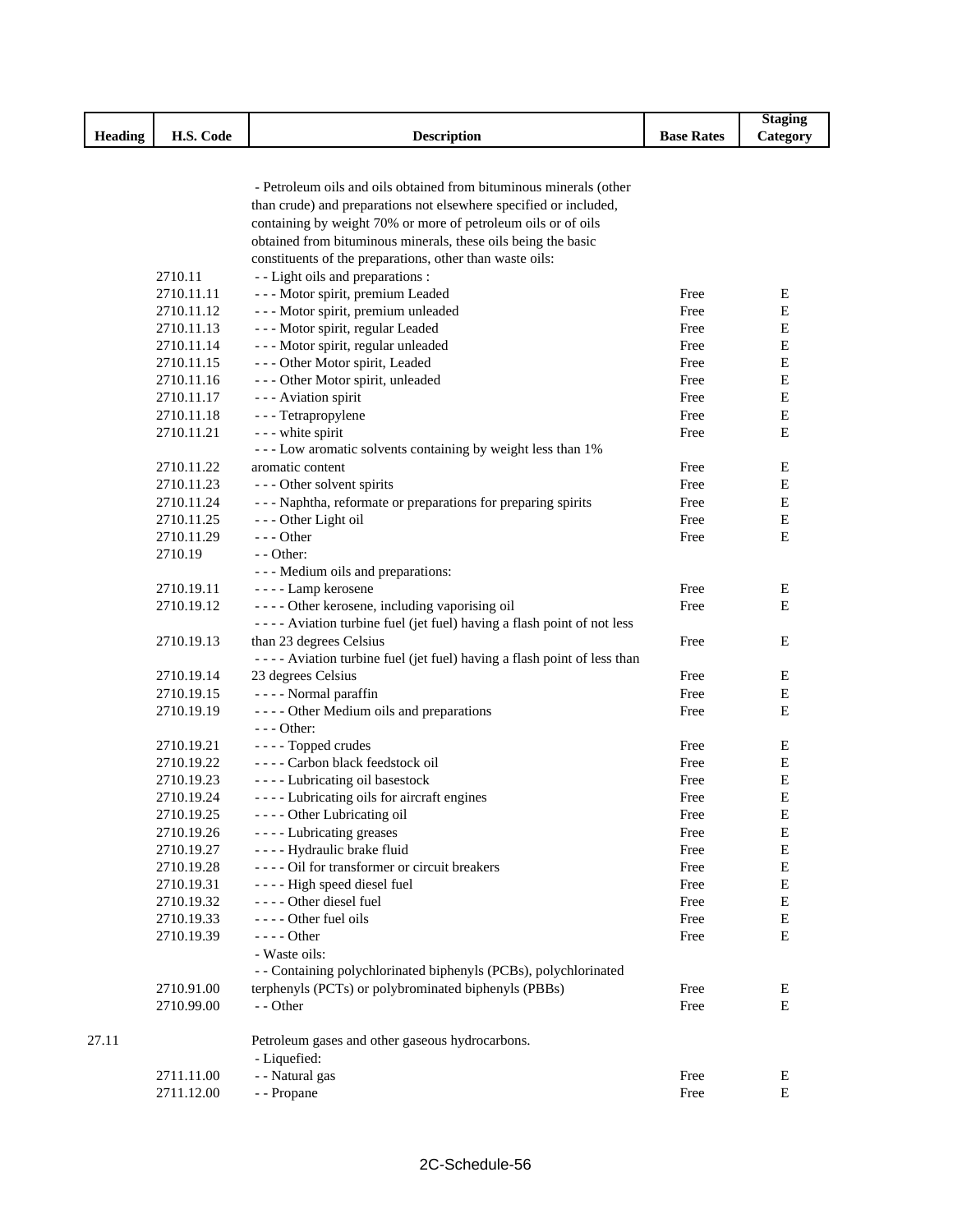|         |                       |                                                                       |                   | <b>Staging</b> |
|---------|-----------------------|-----------------------------------------------------------------------|-------------------|----------------|
| Heading | H.S. Code             | <b>Description</b>                                                    | <b>Base Rates</b> | Category       |
|         |                       |                                                                       |                   |                |
|         |                       | - - Butanes                                                           | Free              | E              |
|         | 2711.13.00<br>2711.14 | - - Ethylene, propylene, butylene and butadiene:                      |                   |                |
|         | 2711.14.10            | - - Ethylene                                                          | Free              | E              |
|         | 2711.14.90            | $--$ Other                                                            | Free              | Е              |
|         | 2711.19.00            | $-$ - Other                                                           | Free              | E              |
|         |                       | - In gaseous state:                                                   |                   |                |
|         | 2711.21.00            | - - Natural gas                                                       | Free              | E              |
|         | 2711.29.00            | - - Other                                                             | Free              | E              |
|         |                       |                                                                       |                   |                |
|         |                       | Petroleum jelly; paraffin wax, microcrystalline petroleum wax, slack  |                   |                |
|         |                       | wax, ozokerite, lignite wax, peat wax, other mineral waxes, and       |                   |                |
|         |                       | similar products obtained by synthesis or by other processes, whether |                   |                |
| 27.12   |                       | or not coloured.                                                      |                   |                |
|         | 2712.10.00            | - petroleum jelly                                                     | Free              | E              |
|         | 2712.20.00            | - Paraffin wax containing by weight less than 0.75% of oil            | Free              | E              |
|         | 2712.90               | - Other:                                                              |                   |                |
|         | 2712.90.10            | - - paraffin wax                                                      | Free              | E              |
|         | 2712.90.90            | - - Other                                                             | Free              | E              |
|         |                       |                                                                       |                   |                |
|         |                       | Petroleum coke, petroleum bitumen and other residues of petroleum     |                   |                |
| 27.13   |                       | oils or of oils obtained from bituminous minerals.                    |                   |                |
|         |                       | - Petroleum coke:                                                     |                   |                |
|         | 2713.11.00            | - - not calcined                                                      | Free              | Ε              |
|         | 2713.12.00            | - - calcined                                                          | Free              | Е              |
|         | 2713.20.00            | - Petroleum bitumen                                                   | Free              | E              |
|         |                       | - Other Residues of petroleum oils or of oils obtained from           |                   |                |
|         | 2713.90.00            | <b>Bituminous minerals</b>                                            | Free              | Е              |
|         |                       | Bitumen and asphalt, natural; bituminous or oil shale and tar sands;  |                   |                |
| 27.14   |                       | asphaltites and asphaltic rocks.                                      |                   |                |
|         | 2714.10.00            | - Bituminous or oil shale and tar sands                               | Free              | E              |
|         | 2714.90.00            | - Other                                                               | Free              | E              |
|         |                       |                                                                       |                   |                |
|         |                       | Bituminous mixtures based on natural asphalt, on natural bitumen,     |                   |                |
|         |                       | on petroleum bitumen, on mineral tar or on mineral tar pitch (for     |                   |                |
| 27.15   | 2715.00.00            | example, bituminous mastics, cut-backs).                              | Free              | E              |
| 27.16   | 2716.00.00            | Electrical energy.                                                    | Free              | E              |
|         |                       |                                                                       |                   |                |
|         |                       |                                                                       |                   |                |
|         |                       | <b>Chapter 28</b>                                                     |                   |                |

## **Inorganic chemicals; organic or inorganic compounds of precious metals, of rare-earth metals, of radioactive elements or of isotopes**

## SUB-CHAPTER I - CHEMICAL ELEMENTS

| 28.01 |            | Fluorine, chlorine, bromine and iodine.               |      |   |
|-------|------------|-------------------------------------------------------|------|---|
|       | 2801.10.00 | - Chlorine                                            | Free | E |
|       | 2801.20.00 | - Iodine                                              | Free | E |
|       | 2801.30.00 | - Fluorine; bromine                                   | Free | Е |
| 28.02 | 2802.00.00 | Sulphur, sublimed or precipitated; colloidal sulphur. | Free | E |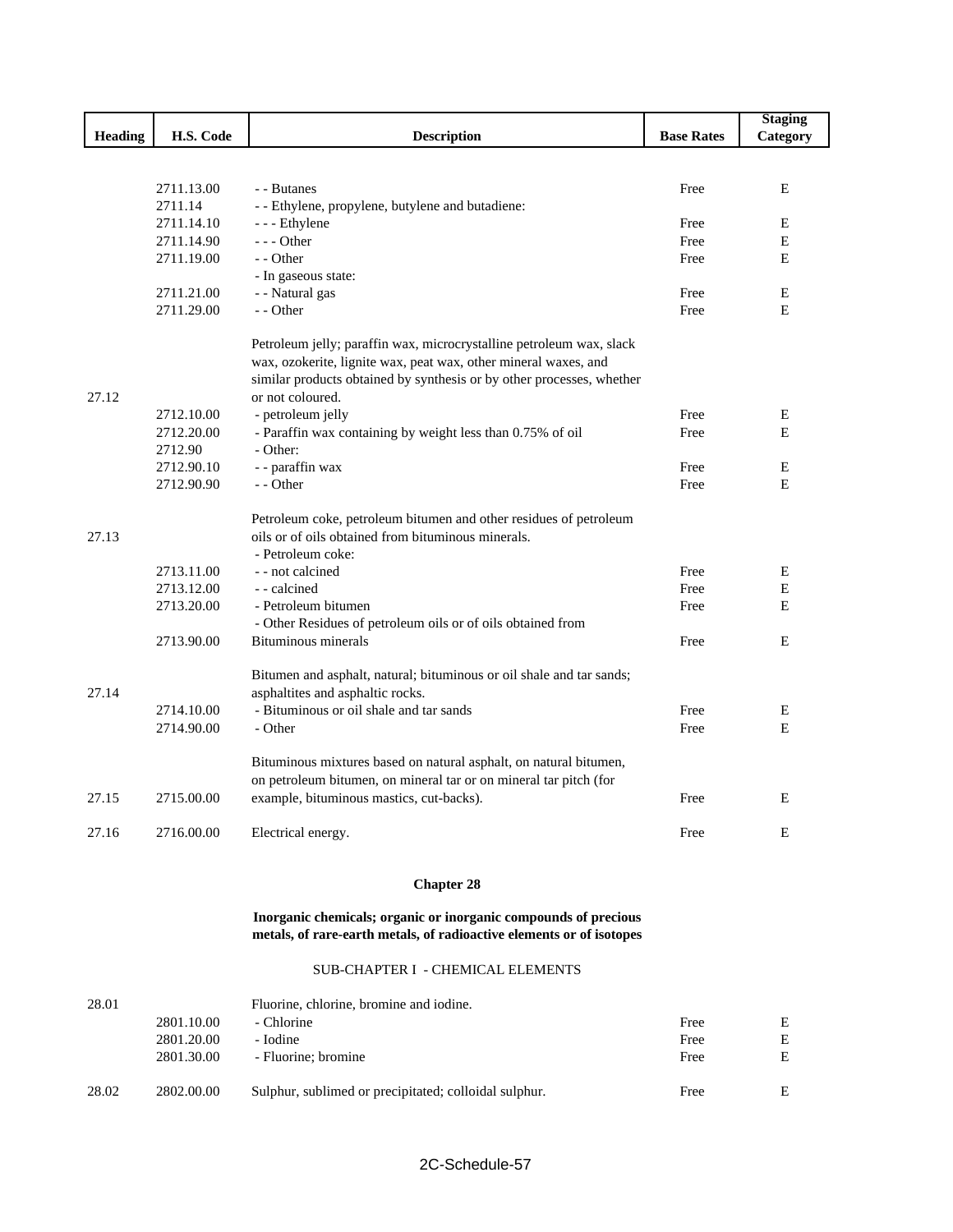|                |            |                                                                     |                   | <b>Staging</b> |
|----------------|------------|---------------------------------------------------------------------|-------------------|----------------|
| <b>Heading</b> | H.S. Code  | <b>Description</b>                                                  | <b>Base Rates</b> | Category       |
|                |            |                                                                     |                   |                |
|                |            |                                                                     |                   |                |
|                |            | Carbon (carbon blacks and other forms of carbon not elsewhere       |                   |                |
| 28.03          |            | specified or included).                                             |                   |                |
|                | 2803.00.10 | - Rubber grade carbon black                                         | Free              | Ε              |
|                | 2803.00.20 | - Acetylene black                                                   | Free              | E              |
|                | 2803.00.30 | - Other carbon blacks                                               | Free              | $\mathbf E$    |
|                | 2803.00.90 | - Other                                                             | Free              | $\mathbf E$    |
|                |            |                                                                     |                   |                |
| 28.04          |            | Hydrogen, rare gases and other non-metals.                          |                   |                |
|                | 2804.10.00 | - Hydrogen                                                          | Free              | Ε              |
|                |            | - Rare gases:                                                       |                   |                |
|                | 2804.21.00 | -- Argon                                                            | Free              | Е              |
|                | 2804.29.00 | - - Other                                                           | Free              | E              |
|                | 2804.30.00 | - Nitrogen                                                          | Free              | E              |
|                | 2804.40.00 | - Oxygen                                                            | Free              | E              |
|                | 2804.50.00 | - Boron; tellurium                                                  | Free              | E              |
|                |            | - Silicon:                                                          |                   |                |
|                | 2804.61.00 | - - Containing by weight not less than 99.99% of silicon            | Free              | E              |
|                | 2804.69.00 | - - Other                                                           | Free              | Ε              |
|                | 2804.70.00 | - Phosphorus                                                        | Free              | Е              |
|                | 2804.80.00 | - Arsenic                                                           | Free              | E              |
|                | 2804.90.00 | - Selenium                                                          | Free              | E              |
|                |            |                                                                     |                   |                |
|                |            | Alkali or alkaline-earth metals; rare-earth metals, scandium and    |                   |                |
| 28.05          |            | yttrium, whether or not intermixed or interalloyed; mercury.        |                   |                |
|                |            | - Alkali or alkaline-earth metals:                                  |                   |                |
|                | 2805.11.00 | - - Sodium                                                          | Free              | Е              |
|                | 2805.12.00 | - - Calcium                                                         | Free              | E              |
|                | 2805.19.00 | - - Other                                                           | Free              | E              |
|                |            | - Rare-earth metals, scandium and yttrium whether or not intermixed |                   |                |
|                | 2805.30.00 | or interalloyed                                                     | Free              | E              |
|                | 2805.40.00 | - Mercury                                                           | Free              | Ε              |
|                |            |                                                                     |                   |                |
| 28.06          |            | Hydrogen chloride (hydrochloric acid); chlorosulphuric acid.        |                   |                |
|                | 2806.10.00 | - Hydrogen chloride (hydrochloric acid)                             | Free              | Ε              |
|                | 2806.20.00 | - Chlorosulphuric acid                                              | Free              | E              |
|                |            |                                                                     |                   |                |
| 28.07          |            | Sulphuric acid; oleum.                                              |                   |                |
|                | 2807.00.10 | - Sulphuric acid from copper smelter                                | Free              | Ε              |
|                | 2807.00.90 | - Other                                                             | Free              | E              |
|                |            |                                                                     |                   |                |
| 28.08          | 2808.00.00 | Nitric acid; sulphonitric acids.                                    | Free              | E              |
|                |            |                                                                     |                   |                |
|                |            | Diphosphorous pentaoxide; phosphoric acid; polyphosphoric acids,    |                   |                |
| 28.09          |            | whether or not chemically defined.                                  |                   |                |
|                | 2809.10.00 | - Diphosphorus pentaoxide                                           | Free              | E              |
|                | 2809.20    | - Phosphoric acid and polyphosphoric acids:                         |                   |                |
|                |            |                                                                     |                   |                |
|                | 2809.20.10 | - - Phosphoric acids                                                | Free              | E              |
|                |            | - - Polyphosphoric acids:                                           |                   |                |
|                | 2809.20.21 | --- Hypophosphoric acid                                             | Free              | E              |
|                | 2809.20.29 | - - - Other                                                         | Free              | E              |
|                |            |                                                                     |                   |                |
| 28.10          | 2810.00.00 | Oxides of boron; boric acids.                                       | Free              | E              |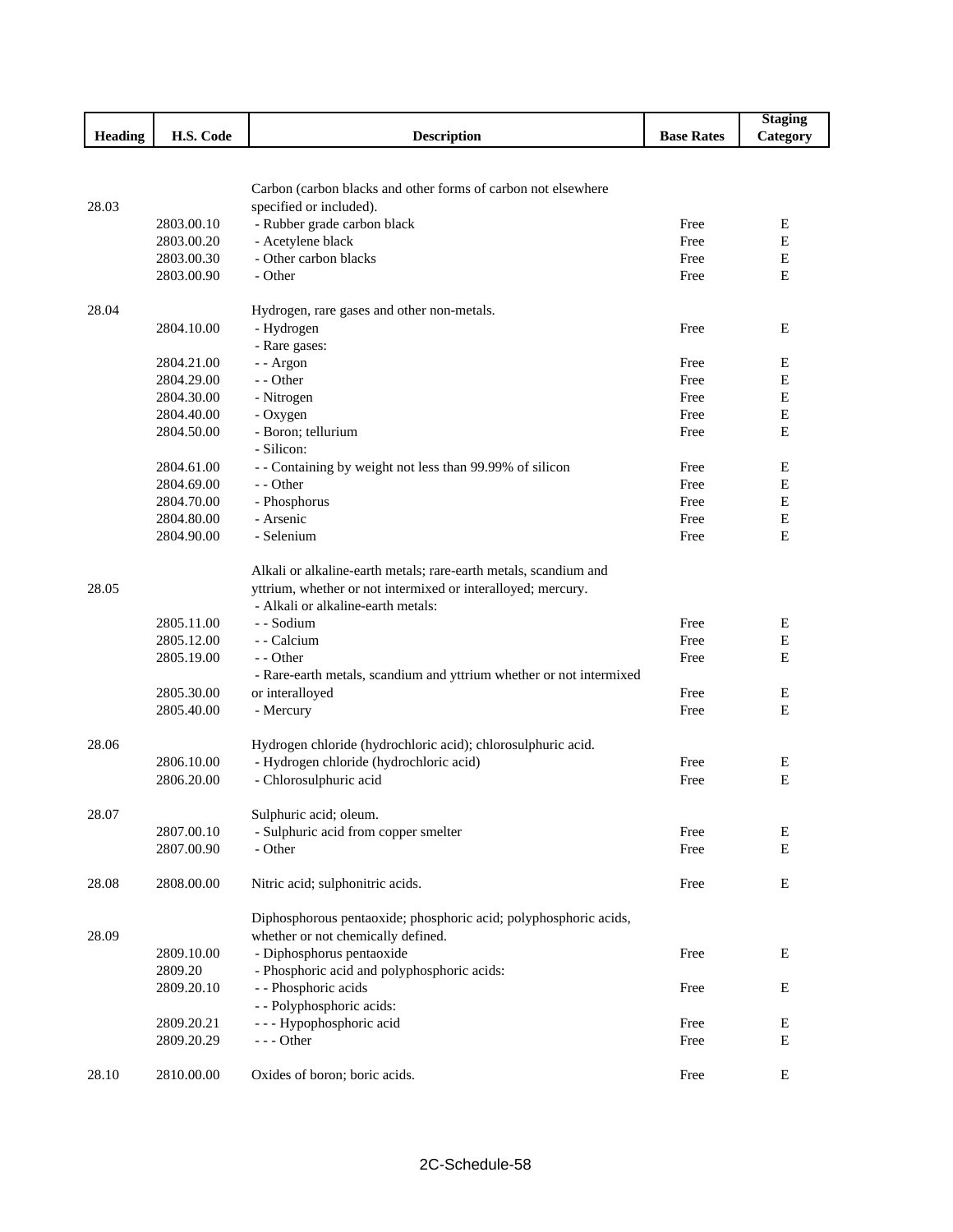|                |                          |                                                                                         |                   | <b>Staging</b> |
|----------------|--------------------------|-----------------------------------------------------------------------------------------|-------------------|----------------|
| <b>Heading</b> | H.S. Code                | <b>Description</b>                                                                      | <b>Base Rates</b> | Category       |
|                |                          |                                                                                         |                   |                |
|                |                          |                                                                                         |                   |                |
|                |                          | Other inorganic acids and other inorganic oxygen compounds of non-                      |                   |                |
| 28.11          |                          | metals.                                                                                 |                   |                |
|                |                          | - Other inorganic acids:                                                                |                   |                |
|                | 2811.11.00               | - - Hydrogen fluoride (hydrofluoric acid)                                               | Free              | Ε              |
|                | 2811.19                  | $-$ - Other:                                                                            |                   |                |
|                | 2811.19.10               | --- Arsenic acid                                                                        | Free              | Е              |
|                | 2811.19.90               | $--$ Other                                                                              | Free              | E              |
|                |                          | - Other inorganic oxygen compounds of non-metals:                                       |                   |                |
|                | 2811.21.00               | - - Carbon dioxide                                                                      | Free              | E              |
|                | 2811.22                  | - - Silicon dioxide:                                                                    |                   |                |
|                | 2811.22.10               | - - - Silica powder                                                                     | Free              | Ε              |
|                | 2811.22.90               | $--$ Other                                                                              | Free              | E              |
|                | 2811.23.00               | - - Sulphur dioxide                                                                     | Free              | E              |
|                | 2811.29                  | - - Other:                                                                              |                   |                |
|                | 2811.29.10               | - - - Diarsenic pentaoxide                                                              | Free              | Е              |
|                | 2811.29.90               | $--$ Other                                                                              | Free              | E              |
|                |                          |                                                                                         |                   |                |
| 28.12          |                          | Halides and halide oxides of non-metals.                                                |                   |                |
|                | 2812.10.00               | - Chlorides and chloride oxides                                                         | Free              | Е              |
|                | 2812.90.00               | - Other                                                                                 | Free              | E              |
|                |                          |                                                                                         |                   |                |
| 28.13          |                          | Sulphides of non-metals; commercial phosphorus trisulphide.                             |                   |                |
|                | 2813.10.00               | - Carbon disulphide                                                                     | Free              | Е              |
|                | 2813.90.00               | - Other                                                                                 | Free              | E              |
|                |                          |                                                                                         |                   |                |
| 28.14          |                          | Ammonia, anhydrous or in aqueous solution.                                              |                   |                |
|                | 2814.10.00               | - Anhydrous ammonia                                                                     | Free              | Е              |
|                | 2814.20.00               | - Ammonia in aqueous solution                                                           | Free              | E              |
|                |                          |                                                                                         |                   |                |
|                |                          | Sodium hydroxide (caustic soda); potassium hydroxide (caustic                           |                   |                |
| 28.15          |                          | potash); peroxides of sodium or potassium.                                              |                   |                |
|                |                          | - Sodium hydroxide (caustic soda):                                                      |                   |                |
|                | 2815.11.00               | - - Solid                                                                               | Free              | Е              |
|                | 2815.12.00               | - - In aqueous solution (soda lye or liquid soda)                                       | Free              | E              |
|                | 2815.20.00               | - Potassium hydroxide (caustic potash)                                                  | Free              | E              |
|                | 2815.30.00               | - Peroxides of sodium or Potassium                                                      | Free              | E              |
|                |                          |                                                                                         |                   |                |
|                |                          | Hydroxide and peroxide of magnesium; oxides, hydroxides and                             |                   |                |
| 28.16          |                          | peroxides, of strontium or barium.                                                      |                   |                |
|                | 2816.10.00               | - Hydroxide and peroxide of magnesium                                                   | Free              | Е<br>E         |
|                | 2816.40.00               | - Oxides, hydroxides and Peroxides, of strontium or barium                              | Free              |                |
|                |                          |                                                                                         |                   |                |
| 28.17          |                          | Zinc oxide; zinc peroxide.<br>- Zinc oxide                                              |                   |                |
|                | 2817.00.10               |                                                                                         | Free              | Ε              |
|                | 2817.00.20               | - Zinc peroxide                                                                         | Free              | E              |
|                |                          |                                                                                         |                   |                |
| 28.18          |                          | Artificial corundum, whether or not chemically defined; aluminium                       |                   |                |
|                |                          | oxide; aluminium hydroxide.<br>- Artificial corundum, whether or not chemically defined |                   | E              |
|                | 2818.10.00<br>2818.20.00 | - Aluminium oxide, Other than Artificial corundum                                       | Free<br>Free      | Е              |
|                | 2818.30.00               | - Aluminium hydroxide                                                                   | Free              | E              |
|                |                          |                                                                                         |                   |                |
| 28.19          |                          | Chromium oxides and hydroxides.                                                         |                   |                |
|                |                          |                                                                                         |                   |                |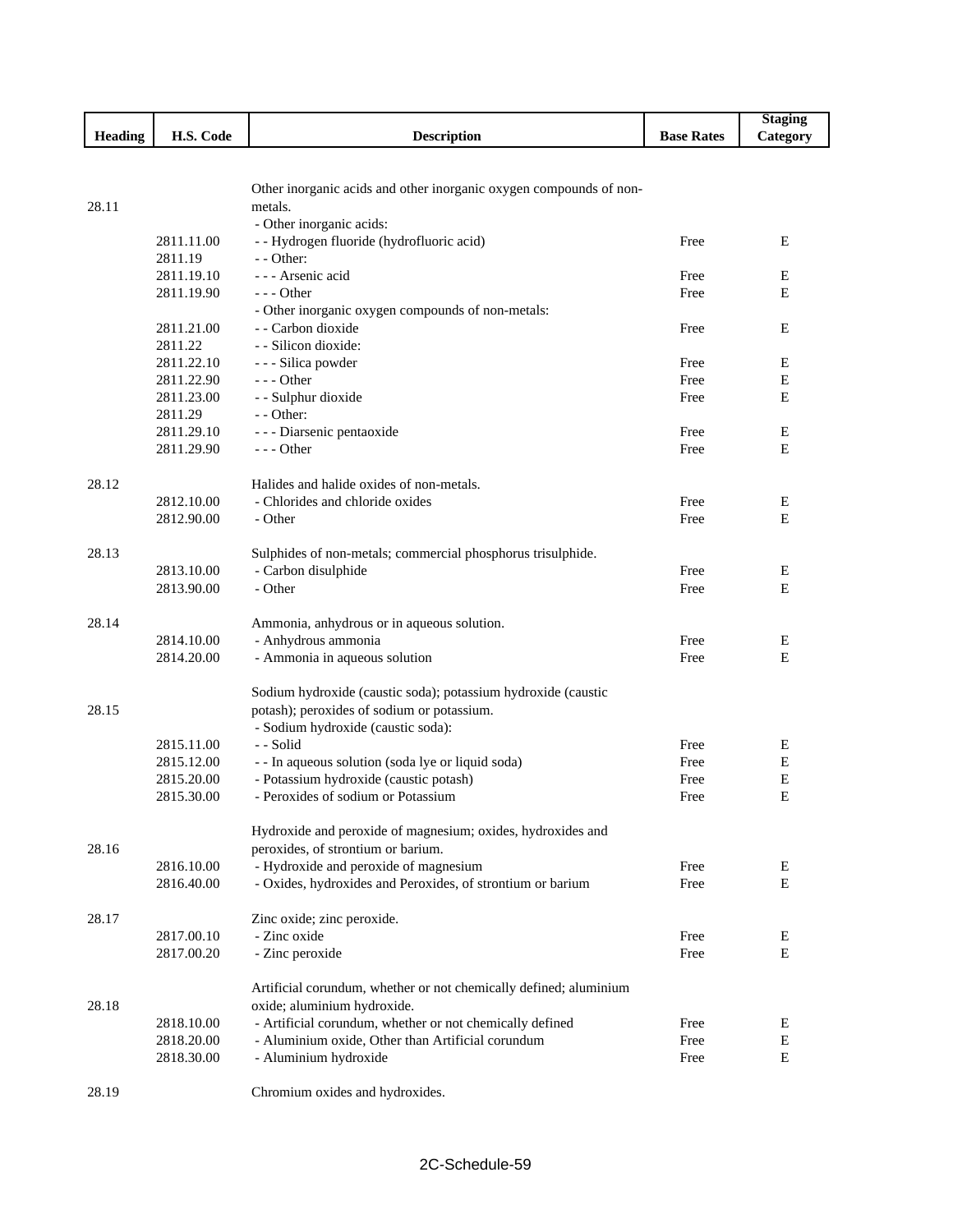|                |                          |                                                                     |                   | <b>Staging</b> |
|----------------|--------------------------|---------------------------------------------------------------------|-------------------|----------------|
| <b>Heading</b> | H.S. Code                | <b>Description</b>                                                  | <b>Base Rates</b> | Category       |
|                |                          |                                                                     |                   |                |
|                |                          |                                                                     |                   |                |
|                | 2819.10.00               | - Chromium trioxide                                                 | Free              | Ε              |
|                | 2819.90.00               | - Other                                                             | Free              | E              |
|                |                          |                                                                     |                   |                |
| 28.20          |                          | Manganese oxides.                                                   |                   |                |
|                | 2820.10.00               | - Manganese dioxide                                                 | Free              | Е              |
|                | 2820.90.00               | - Other                                                             | Free              | E              |
|                |                          |                                                                     |                   |                |
|                |                          | Iron oxides and hydroxides; earth colours containing 70% or more by |                   |                |
| 28.21          |                          | weight of combined iron evaluated as Fe2O3.                         |                   |                |
|                | 2821.10.00               | - Iron oxides and hydroxides                                        | Free              | E<br>E         |
|                | 2821.20.00               | - Earth colours                                                     | Free              |                |
| 28.22          |                          | Cobalt oxides and hydroxides; commercial cobalt oxides.             |                   |                |
|                | 2822.00.10               | - Cobalt oxides; commercial cobalt oxides                           | Free              | Е              |
|                | 2822.00.20               | - Cobalt hydroxides                                                 | Free              | E              |
|                |                          |                                                                     |                   |                |
| 28.23          | 2823.00.00               | Titanium oxides.                                                    | Free              | E              |
|                |                          |                                                                     |                   |                |
| 28.24          |                          | Lead oxides; red lead and orange lead.                              |                   |                |
|                | 2824.10.00               | - Lead monoxide (litharge, massicot)                                | Free              | Е              |
|                | 2824.20.00               | - Red lead and orange lead                                          | Free              | E              |
|                | 2824.90.00               | - Other                                                             | Free              | E              |
|                |                          |                                                                     |                   |                |
|                |                          | Hydrazine and hydroxylamine and their inorganic salts; other        |                   |                |
| 28.25          |                          | inorganic bases; other metal oxides, hydroxides and peroxides.      |                   |                |
|                | 2825.10                  | - Hydrazine and hydroxylamine and their inorganic salts:            |                   |                |
|                | 2825.10.10               | - - Hydrazine                                                       | Free              | Ε              |
|                | 2825.10.90               | - - Other                                                           | Free              | E              |
|                | 2825.20.00               | - Lithium oxide and hydroxide                                       | Free              | Ε              |
|                | 2825.30.00               | - Vanadium oxides and hydroxides                                    | Free              | E              |
|                | 2825.40.00               | - Nickel oxides and hydroxides                                      | Free              | E              |
|                | 2825.50.00               | - Copper oxides and hydroxides                                      | Free              | $\mathbf E$    |
|                | 2825.60.00               | - Germanium oxides and Zirconium dioxide                            | Free              | E              |
|                | 2825.70.00               | - Molybdenum oxides and hydroxides                                  | Free              | E              |
|                | 2825.80.00<br>2825.90.00 | - Antimony oxide                                                    | Free              | E<br>E         |
|                |                          | - Other                                                             | Free              |                |
|                |                          | Fluorides; fluorosilicates, fluoroaluminates and other complex      |                   |                |
| 28.26          |                          | fluorine salts.                                                     |                   |                |
|                |                          | - Fluorides:                                                        |                   |                |
|                | 2826.11.00               | - - of ammonium or of sodium                                        | Free              | Е              |
|                | 2826.12.00               | - - of aluminium                                                    | Free              | E              |
|                | 2826.19.00               | - - Other                                                           | Free              | E              |
|                | 2826.20.00               | - Fluorosilicates of sodium or of Potassium                         | Free              | E              |
|                | 2826.30.00               | - Sodium hexafluoroaluminate (synthetic cryolite)                   | Free              | Е              |
|                | 2826.90.00               | - Other                                                             | Free              | E              |
|                |                          |                                                                     |                   |                |
|                |                          | Chlorides, chloride oxides and chloride hydroxides; bromides and    |                   |                |
| 28.27          |                          | bromide oxides; iodides and iodide oxides.                          |                   |                |
|                | 2827.10.00               | - Ammonium chloride                                                 | Free              | Е              |
|                | 2827.20                  | - Calcium chloride:                                                 |                   |                |
|                | 2827.20.10               | - - Commercial grades                                               | Free              | Ε              |
|                | 2827.20.90               | - - Other                                                           | Free              | E              |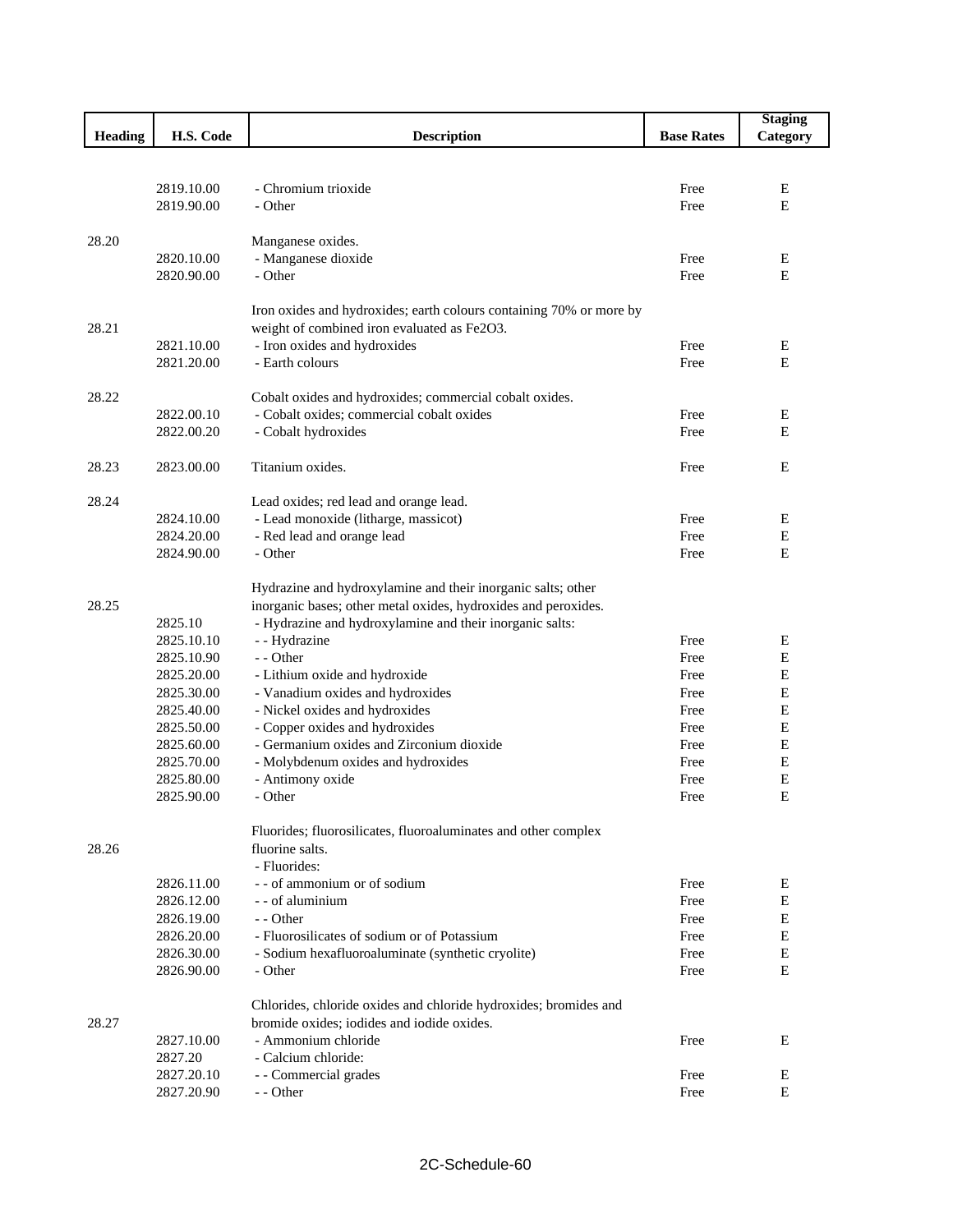|         |            |                                                                   |                   | <b>Staging</b> |
|---------|------------|-------------------------------------------------------------------|-------------------|----------------|
| Heading | H.S. Code  | <b>Description</b>                                                | <b>Base Rates</b> | Category       |
|         |            |                                                                   |                   |                |
|         |            |                                                                   |                   |                |
|         |            | - Other chlorides:                                                |                   |                |
|         | 2827.31.00 | - - of magnesium                                                  | Free              | E              |
|         | 2827.32.00 | - - of aluminium                                                  | Free              | $\mathbf E$    |
|         | 2827.33.00 | - - of iron                                                       | Free              | $\mathbf E$    |
|         | 2827.34.00 | - - of cobalt                                                     | Free              | E              |
|         | 2827.35.00 | - - of nickel                                                     | Free              | E              |
|         | 2827.36.00 | - - of zinc                                                       | Free              | E              |
|         | 2827.39.00 | - - Other                                                         | Free              | Ε              |
|         |            | - Chloride oxides and chloride hydroxides:                        |                   |                |
|         | 2827.41.00 | - - Copper                                                        | Free              | E              |
|         | 2827.49.00 | - - Other                                                         | Free              | E              |
|         |            | - Bromides and bromide oxides:                                    |                   |                |
|         | 2827.51.00 | - - Bromides of sodium or of Potassium                            | Free              | Е              |
|         | 2827.59.00 | - - Other                                                         | Free              | E              |
|         | 2827.60.00 | - Iodides and iodide oxides                                       | Free              | E              |
|         |            |                                                                   |                   |                |
|         |            | Hypochlorites; commercial calcium hypochlorite; chlorites;        |                   |                |
| 28.28   |            | hypobromites.                                                     |                   |                |
|         |            | - Commercial Calcium hypochlorite and Other Calcium               |                   |                |
|         | 2828.10.00 | hypochlorites                                                     | Free              | E              |
|         | 2828.90    | - Other:                                                          |                   |                |
|         | 2828.90.10 | - - Sodium hypochlorite                                           | Free              | Е              |
|         | 2828.90.90 | - - Other                                                         | Free              | E              |
|         |            |                                                                   |                   |                |
|         |            | Chlorates and perchlorates; bromates and perbromates; iodates and |                   |                |
| 28.29   |            | periodates.                                                       |                   |                |
|         |            | - Chlorates:                                                      |                   |                |
|         | 2829.11.00 | - - Of sodium                                                     | Free              | Е              |
|         | 2829.19.00 | - - Other                                                         | Free              | $\mathbf E$    |
|         | 2829.90.00 | - Other                                                           | Free              | Ε              |
|         |            |                                                                   |                   |                |
| 28.30   |            | Sulphides; polysulphides, whether or not chemically defined.      |                   |                |
|         | 2830.10.00 | - Sodium sulphides                                                | Free              | Е              |
|         | 2830.20.00 | - Zinc sulphide                                                   | Free              | E              |
|         | 2830.30.00 | - Cadmium sulphide                                                | Free              | Е              |
|         | 2830.90.00 | - Other                                                           | Free              | E              |
|         |            |                                                                   |                   |                |
| 28.31   |            | Dithionites and sulphoxylates.                                    |                   |                |
|         | 2831.10.00 | - Of sodium                                                       | Free              | E              |
|         | 2831.90.00 | - Other                                                           | Free              | ${\bf E}$      |
|         |            |                                                                   |                   |                |
| 28.32   |            | Sulphites; thiosulphates.                                         |                   |                |
|         | 2832.10.00 | - Sodium sulphites                                                | Free              | Е              |
|         | 2832.20.00 | - Other sulphites                                                 | Free              | Е              |
|         | 2832.30.00 | - Thiosulphates                                                   | Free              | Е              |
|         |            |                                                                   |                   |                |
| 28.33   |            | Sulphates; alums; peroxosulphates (persulphates).                 |                   |                |
|         |            | - Sodium sulphates:                                               |                   |                |
|         | 2833.11.00 | - - Disodium sulphate                                             | Free              | Е              |
|         | 2833.19.00 | - - Other                                                         | Free              | Е              |
|         |            | - Other sulphates:                                                |                   |                |
|         | 2833.21.00 | - - Of magnesium                                                  | Free              | Е              |
|         | 2833.22    | - - Of aluminium:                                                 |                   |                |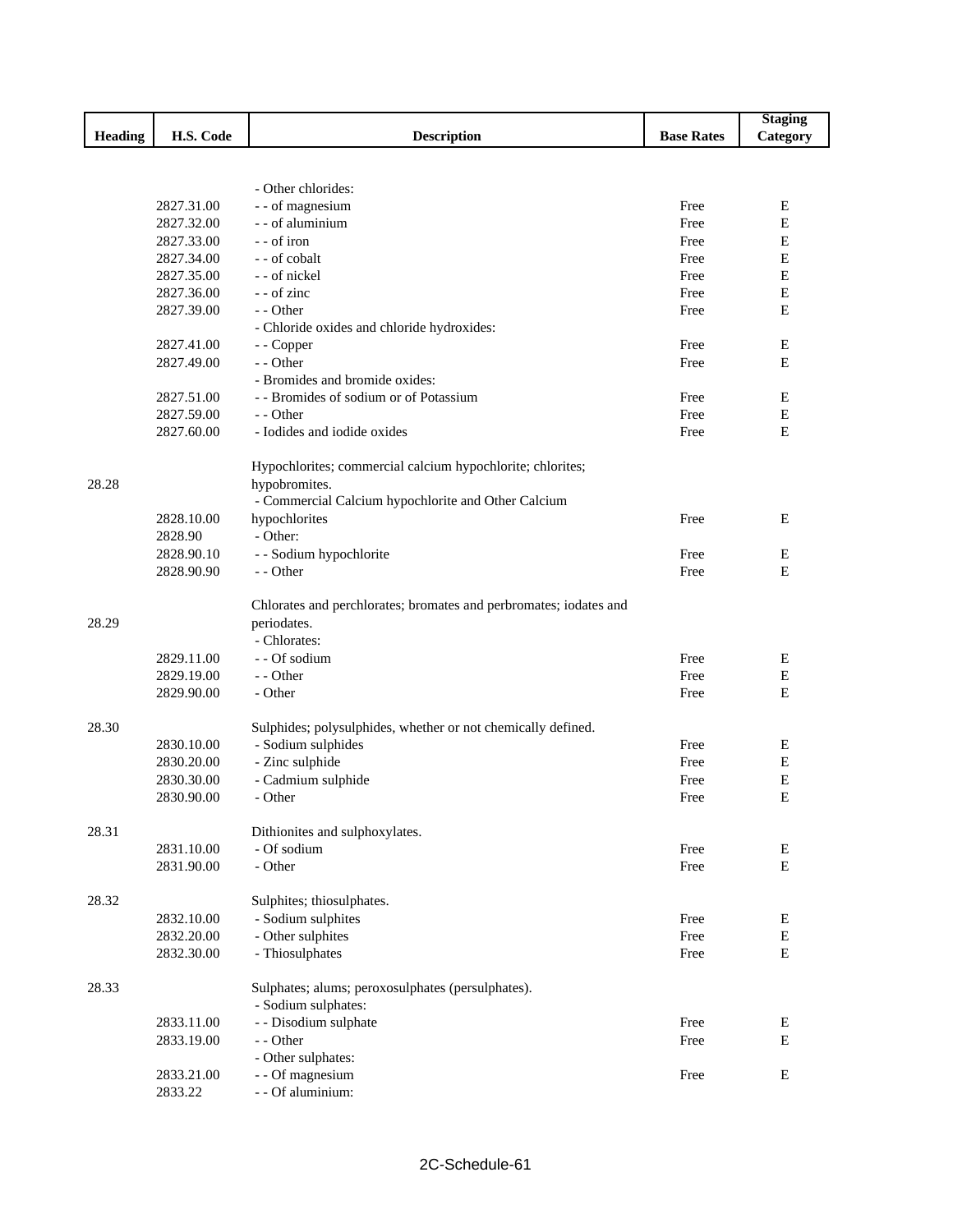|                |            |                                                                |                   | <b>Staging</b> |
|----------------|------------|----------------------------------------------------------------|-------------------|----------------|
| <b>Heading</b> | H.S. Code  | <b>Description</b>                                             | <b>Base Rates</b> | Category       |
|                |            |                                                                |                   |                |
|                |            |                                                                |                   |                |
|                | 2833.22.10 | - - - Commercial grades                                        | Free              | Е              |
|                | 2833.22.90 | $--$ Other                                                     | Free              | $\mathbf E$    |
|                | 2833.23.00 | - - Of chromium                                                | Free              | E              |
|                | 2833.24.00 | - - Of nickel                                                  | Free              | E              |
|                | 2833.25.00 | - - Of copper                                                  | Free              | $\mathbf E$    |
|                | 2833.26.00 | $-$ - Of zinc                                                  | Free              | E              |
|                | 2833.27.00 | - - Of barium                                                  | Free              | Е              |
|                | 2833.29.00 | - - Other                                                      | Free              | E              |
|                | 2833.30.00 | - Alums                                                        | Free              | E              |
|                | 2833.40.00 | - Peroxosulphates (persulphates)                               | Free              | E              |
| 28.34          |            | Nitrites; nitrates.                                            |                   |                |
|                | 2834.10.00 | - Nitrites                                                     | Free              | Е              |
|                |            | - Nitrates:                                                    |                   |                |
|                | 2834.21.00 | - - Of Potassium                                               | Free              | Е              |
|                | 2834.29.00 | - - Other                                                      | Free              | E              |
|                |            | Phosphinates (hypophosphites), phosphonates (phosphites) and   |                   |                |
| 28.35          |            | phosphates; polyphosphates, whether or not chemically defined. |                   |                |
|                | 2835.10.00 | - Phosphinates (hypophosphites) and phosphonates (phosphites)  | Free              | E              |
|                |            | - Phosphates:                                                  |                   |                |
|                | 2835.22.00 | - - Of mono- or Disodium                                       | Free              | Ε              |
|                | 2835.23.00 | - Of trisodium                                                 | Free              | Е              |
|                | 2835.24.00 | - - Of Potassium                                               | Free              | $\mathbf E$    |
|                | 2835.25.00 | - - Calcium hydrogenorthophosphate ("dicalcium phosphate")     | Free              | Е              |
|                | 2835.26.00 | - - Other Phosphates of Calcium                                | Free              | $\mathbf E$    |
|                | 2835.29.00 | - - Other                                                      | Free              | E              |
|                |            | - Polyphosphates:                                              |                   |                |
|                | 2835.31.00 | - - Sodium triphosphate (sodium tripolyphosphate)              | Free              | Ε              |
|                | 2835.39    | $-$ - Other:                                                   |                   |                |
|                | 2835.39.10 | - - - Tetrasodium pyrophosphate                                | Free              | Ε              |
|                | 2835.39.20 | - - - Sodium hexametaphosphates, sodium tetraphosphates        | Free              | Е              |
|                | 2835.39.90 | $--$ Other                                                     | Free              | E              |
|                |            |                                                                |                   |                |
|                |            | Carbonates; peroxocarbonates (percarbonates); commercial       |                   |                |
| 28.36          |            | ammonium carbonate containing ammonium carbamate.              |                   |                |
|                |            | - Commercial ammonium carbonate and Other ammonium             |                   |                |
|                | 2836.10.00 | carbonates                                                     | Free              | Е              |
|                | 2836.20.00 | - Disodium carbonate                                           | Free              | Е              |
|                | 2836.30.00 | - Sodium hydrogencarbonate (sodium bicarbonate)                | Free              | Ε              |
|                | 2836.40.00 | - Potassium carbonates                                         | Free              | E              |
|                | 2836.50    | - Calcium carbonate:                                           |                   |                |
|                | 2836.50.10 | - - Food or pharmaceutical grade                               | Free              | Ε              |
|                | 2836.50.90 | - - Other                                                      | Free              | Е              |
|                | 2836.60.00 | - Barium carbonate                                             | Free              | Е              |
|                | 2836.70.00 | - Lead carbonates                                              | Free              | Е              |
|                |            | - Other:                                                       |                   |                |
|                | 2836.91.00 | - - Lithium carbonates                                         | Free              | Ε              |
|                | 2836.92.00 | - - Strontium carbonate                                        | Free              | Е              |
|                | 2836.99.00 | - - Other                                                      | Free              | Е              |
|                |            |                                                                |                   |                |
| 28.37          |            | Cyanides, cyanide oxides and complex cyanides.                 |                   |                |

- Cyanides and cyanide oxides: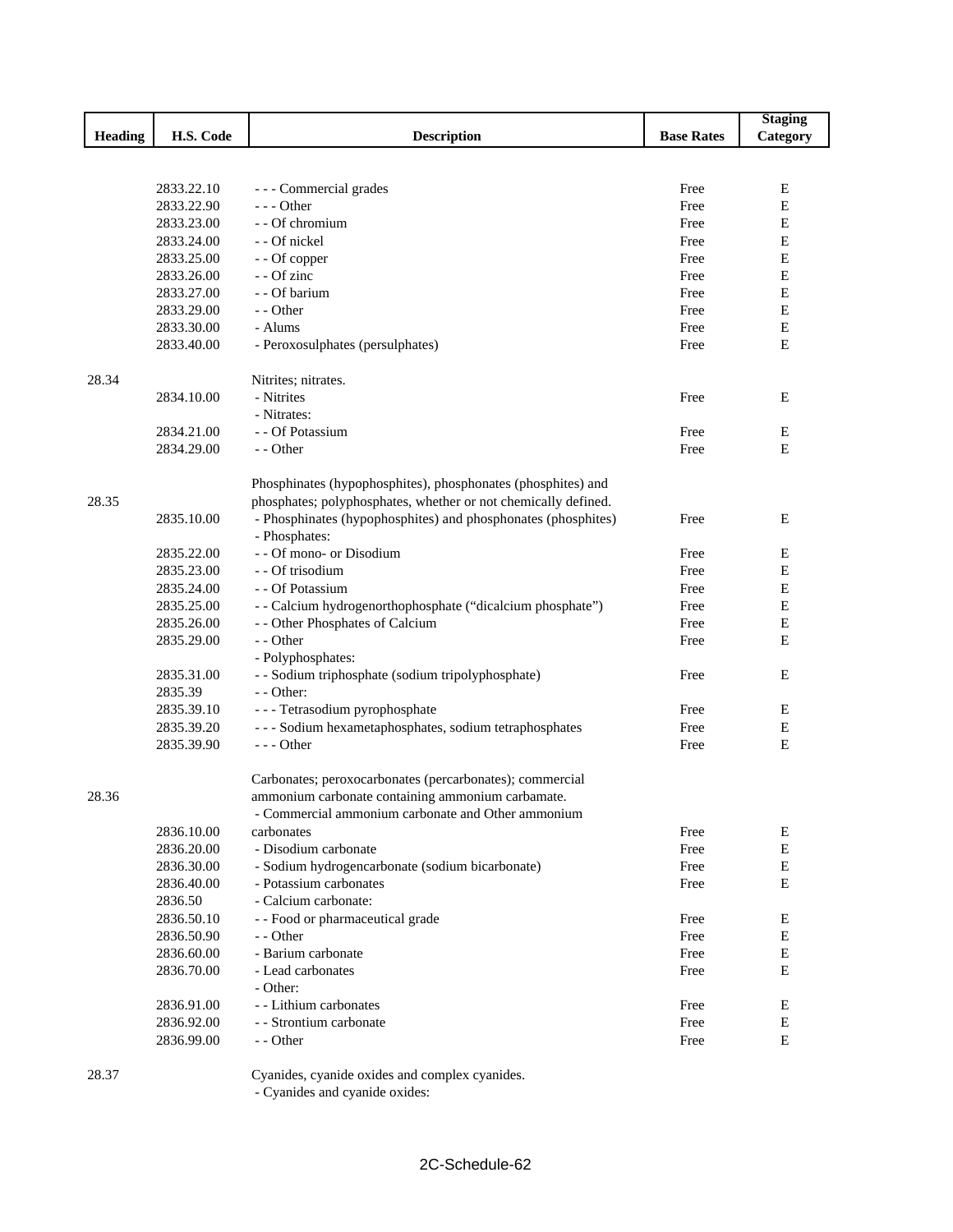|                |                          |                                                                      |                   | <b>Staging</b>   |
|----------------|--------------------------|----------------------------------------------------------------------|-------------------|------------------|
| <b>Heading</b> | H.S. Code                | <b>Description</b>                                                   | <b>Base Rates</b> | Category         |
|                |                          |                                                                      |                   |                  |
|                |                          |                                                                      |                   |                  |
|                | 2837.11.00               | - - Of sodium                                                        | Free              | Ε                |
|                | 2837.19.00               | - - Other                                                            | Free              | ${\bf E}$        |
|                | 2837.20.00               | - Complex Cyanides                                                   | Free              | E                |
|                |                          |                                                                      |                   |                  |
| 28.38          | 2838.00.00               | Fulminates, cyanates and thiocyanates.                               | Free              | E                |
|                |                          |                                                                      |                   |                  |
| 28.39          |                          | Silicates; commercial alkali metal silicates.                        |                   |                  |
|                |                          | - Of sodium:                                                         |                   |                  |
|                | 2839.11.00               | - - Sodium metasilicates                                             | Free              | Ε                |
|                | 2839.19                  | - - Other:                                                           |                   |                  |
|                | 2839.19.10               | - - - Sodium silicates                                               | Free              | Е                |
|                | 2839.19.90               | $- -$ Other                                                          | Free              | ${\bf E}$        |
|                | 2839.20.00               | - Of Potassium                                                       | Free              | ${\bf E}$        |
|                | 2839.90.00               | - Other                                                              | Free              | E                |
|                |                          |                                                                      |                   |                  |
| 28.40          |                          | Borates; peroxoborates (perborates).                                 |                   |                  |
|                |                          | - Disodium tetraborate (refined borax):                              |                   |                  |
|                | 2840.11.00               | - - Anhydrous                                                        | Free              | Е                |
|                | 2840.19.00               | - - Other                                                            | Free              | $\mathbf E$      |
|                | 2840.20.00               | - Other borates                                                      | Free              | E                |
|                | 2840.30.00               | - Peroxoborates (perborates)                                         | Free              | E                |
|                |                          |                                                                      |                   |                  |
| 28.41          |                          | Salts of oxometallic or peroxometallic acids.                        |                   |                  |
|                | 2841.10.00               | - Aluminates                                                         | Free              | E                |
|                | 2841.20.00               | - Chromates of zinc or of lead                                       | Free              | ${\bf E}$        |
|                | 2841.30.00               | - Sodium dichromate                                                  | Free              | $\mathbf E$      |
|                | 2841.50.00               | -Other chromates and dichromates; peroxochromates                    | Free              | E                |
|                |                          | - Manganites, manganates and permanganates:                          |                   |                  |
|                | 2841.61.00               | - - Potassium permanganate                                           | Free              | E                |
|                | 2841.69.00               | - - Other                                                            | Free              | Е                |
|                | 2841.70.00               | - Molybdates<br>- Tungstates (wolframates)                           | Free<br>Free      | E<br>$\mathbf E$ |
|                | 2841.80.00<br>2841.90.00 | - Other                                                              | Free              | E                |
|                |                          |                                                                      |                   |                  |
|                |                          | Other salts of inorganic acids or peroxoacids (including             |                   |                  |
|                |                          | aluminosilicates whether or not chemically defined), other than      |                   |                  |
| 28.42          |                          | azides.                                                              |                   |                  |
|                |                          | - Double or Complex silicates, including aluminosilicates whether or |                   |                  |
|                | 2842.10.00               | not chemically defined                                               | Free              | E                |
|                | 2842.90                  | - Other:                                                             |                   |                  |
|                | 2842.90.10               | - - Sodium arsenite                                                  | Free              | Е                |
|                | 2842.90.20               | - - Copper and/or chromium salts                                     | Free              | Е                |
|                | 2842.90.90               | - - Other                                                            | Free              | ${\bf E}$        |
|                |                          |                                                                      |                   |                  |
|                |                          | Colloidal precious metals; inorganic or organic compounds of         |                   |                  |
|                |                          | precious metals, whether or not chemically defined; amalgams of      |                   |                  |
| 28.43          |                          | precious metals.                                                     |                   |                  |
|                | 2843.10.00               | - Colloidal precious metals                                          | Free              | Е                |
|                |                          | - Silver compounds:                                                  |                   |                  |
|                | 2843.21.00               | - - Silver nitrate                                                   | Free              | E                |
|                | 2843.29.00               | - - Other                                                            | Free              | E                |
|                | 2843.30.00               | - Gold compounds                                                     | Free              | Е                |
|                | 2843.90                  | - Other compounds; amalgams:                                         |                   |                  |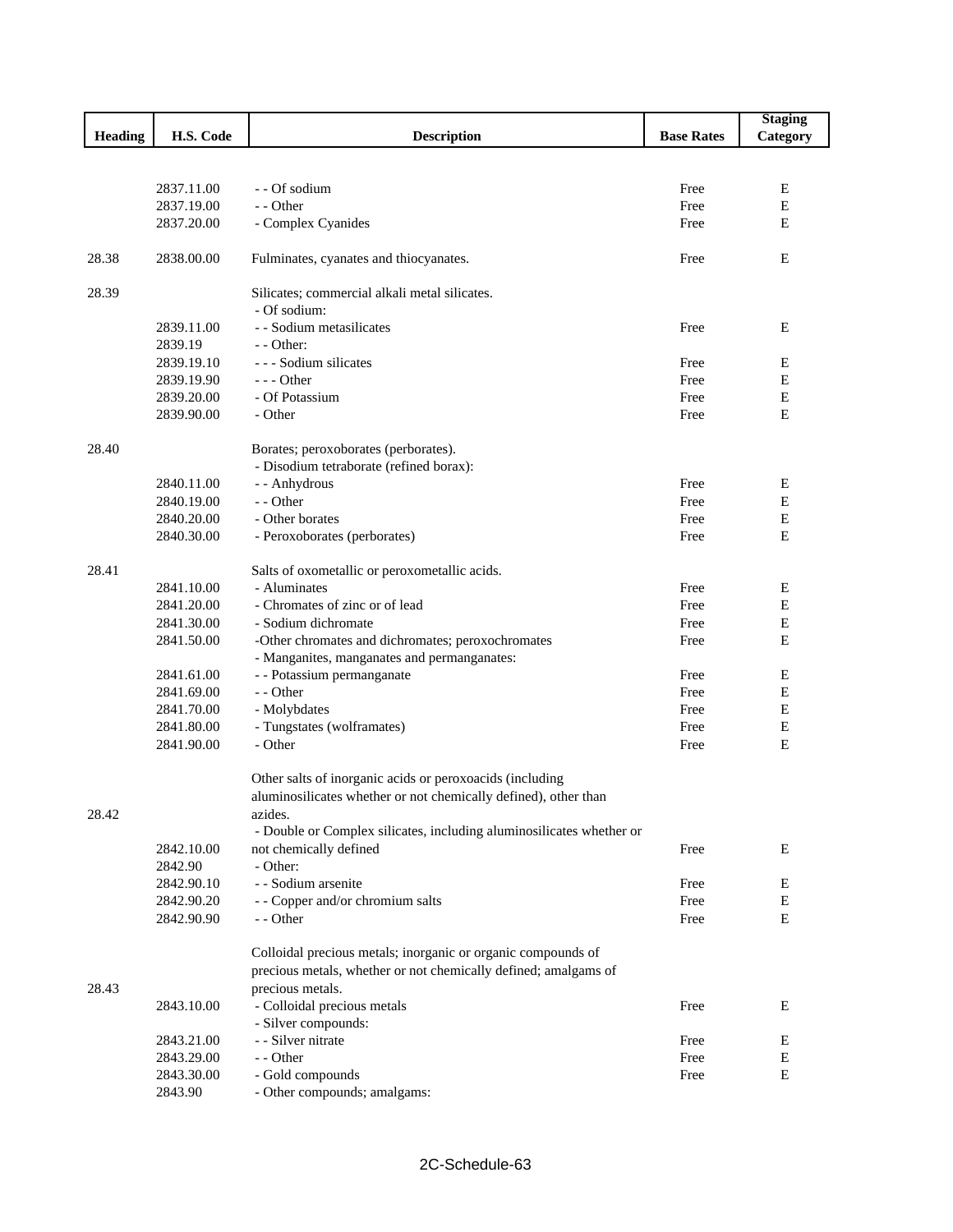|                |            |                                                                      |                   | <b>Staging</b> |
|----------------|------------|----------------------------------------------------------------------|-------------------|----------------|
| <b>Heading</b> | H.S. Code  | <b>Description</b>                                                   | <b>Base Rates</b> | Category       |
|                |            |                                                                      |                   |                |
|                |            |                                                                      |                   |                |
|                | 2843.90.10 | - - Amalgams                                                         | Free              | E              |
|                | 2843.90.90 | - - Other                                                            | Free              | E              |
|                |            |                                                                      |                   |                |
|                |            | Radioactive chemical elements and radioactive isotopes (including    |                   |                |
|                |            | the fissile or fertile chemical elements and isotopes) and their     |                   |                |
| 28.44          |            | compounds; mixtures and residues containing these products.          |                   |                |
|                |            | - Natural uranium and its compounds; alloys, dispersions (including  |                   |                |
|                |            | cermets), ceramic products and mixtures containing natural uranium   |                   |                |
|                | 2844.10    | or natural uranium compounds:                                        |                   |                |
|                | 2844.10.10 | - - Natural Uranium and its compounds                                | Free              | E              |
|                | 2844.10.90 | - - Other                                                            | Free              | E              |
|                |            | - Uranium enriched in U 235 and its compounds; plutonium and its     |                   |                |
|                |            | compounds; alloys, dispersions (including cermets), ceramic          |                   |                |
|                |            | products and mixtures containing uranium enriched in U 235,          |                   |                |
|                | 2844.20    | plutonium or compounds of these products:                            |                   |                |
|                | 2844.20.10 | - - Uranium and its compounds; plutonium and its compounds           | Free              | E              |
|                | 2844.20.90 | - - Other                                                            | Free              | Ε              |
|                |            | - Uranium depleted in U 235 and its compounds; thorium and its       |                   |                |
|                |            | compounds; alloys, dispersions (including cermets), ceramic          |                   |                |
|                |            | products and mixtures containing uranium depleted in U 235,          |                   |                |
|                | 2844.30    | thorium or compounds of these products:                              |                   |                |
|                | 2844.30.10 | - - Uranium and its compounds; thorium and its compounds             | Free              | Ε              |
|                | 2844.30.90 | - - Other                                                            | Free              | Ε              |
|                |            | - Radioactive elements and isotopes and compounds other than those   |                   |                |
|                |            | of subheading 2844.10, 2844.20 or 2844.30; alloys, dispersions       |                   |                |
|                |            | (including cermets), ceramic products and mixtures containing these  |                   |                |
|                | 2844.40    | elements, isotopes or compounds; radioactive residues:               |                   |                |
|                |            | --Radioactive elements and isotopes and compounds;                   |                   |                |
|                |            | radioactive residues:                                                |                   |                |
|                | 2844.40.11 | - - - Radium and its salts                                           | Free              | E              |
|                | 2844.40.19 | $--$ Other                                                           |                   |                |
|                |            |                                                                      | Free              | Е              |
|                | 2844.40.90 | - - Other                                                            | Free              | E              |
|                | 2844.50.00 | - Spent (irradiated) fuel elements (cartridges) of nuclear reactors  | Free              | E              |
|                |            |                                                                      |                   |                |
|                |            | Isotopes other than those of heading 28.44; compounds, inorganic or  |                   |                |
| 28.45          |            | organic, of such isotopes, whether or not chemically defined.        |                   |                |
|                | 2845.10.00 | - Heavy water (deuterium oxide)                                      | Free              | E              |
|                | 2845.90.00 | - Other                                                              | Free              | $\mathbf E$    |
|                |            |                                                                      |                   |                |
|                |            | Compounds, inorganic or organic, of rare-earth metals, of yttrium or |                   |                |
| 28.46          |            | of scandium or of mixtures of these metals.                          |                   |                |
|                | 2846.10.00 | - Cerium compounds                                                   | Free              | E              |
|                | 2846.90.00 | - Other                                                              | Free              | $\mathbf E$    |
|                |            |                                                                      |                   |                |
| 28.47          |            | Hydrogen peroxide, whether or not solidified with urea.              |                   |                |
|                | 2847.00.10 | - Liquid                                                             | Free              | Ε              |
|                | 2847.00.90 | - Other                                                              | Free              | E              |
|                |            |                                                                      |                   |                |
|                |            | Phosphides, whether or not chemically defined, excluding             |                   |                |
| 28.48          | 2848.00.00 | ferrophosphorus.                                                     | Free              | E              |
|                |            |                                                                      |                   |                |
| 28.49          |            | Carbides, whether or not chemically defined.                         |                   |                |
|                | 2849.10.00 | - Of Calcium                                                         | Free              | E              |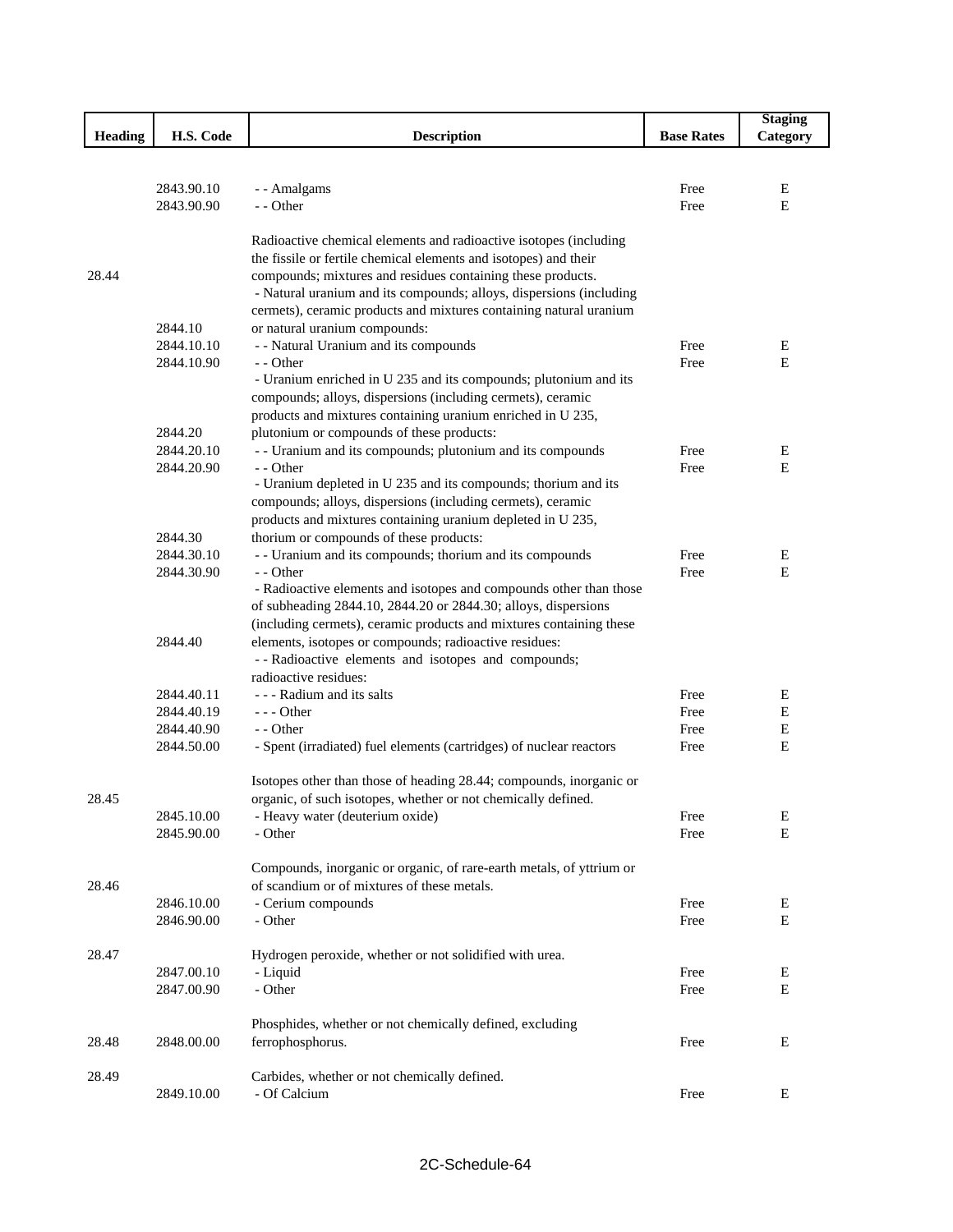|                |            |                                                                      |                   | <b>Staging</b> |
|----------------|------------|----------------------------------------------------------------------|-------------------|----------------|
| <b>Heading</b> | H.S. Code  | <b>Description</b>                                                   | <b>Base Rates</b> | Category       |
|                |            |                                                                      |                   |                |
|                | 2849.20.00 | - Of Silicon                                                         | Free              | Ε              |
|                | 2849.90.00 | - Other                                                              | Free              | E              |
|                |            |                                                                      |                   |                |
|                |            | Hydrides, nitrides, azides, silicides and borides, whether or not    |                   |                |
|                |            | chemically defined, other than compounds which are also carbides of  |                   |                |
| 28.50          | 2850.00.00 | heading 28.49.                                                       | Free              | Е              |
|                |            |                                                                      |                   |                |
|                |            | Other inorganic compounds (including distilled or conductivity water |                   |                |
|                |            | and water of similar purity); liquid air (whether or not rare gases  |                   |                |
|                |            | have been removed); compressed air; amalgams, other than             |                   |                |
| 28.51          |            | amalgams of precious metals.                                         |                   |                |
|                | 2851.00.10 | - Liquid and compressed air                                          | Free              | E              |
|                | 2851.00.90 | - Other                                                              | Free              | E              |
|                |            | Other inorganic compounds (including distilled or conductivity water |                   |                |
|                |            | and water of similar purity); liquid air (whether or not rare gases  |                   |                |
|                |            | have been removed); compressed air; amalgams, other than             |                   |                |
| 28.51          |            | amalgams of precious metals.                                         |                   |                |
|                | 2851.00.10 | - Liquid and compressed air                                          | Free              | E              |
|                | 2851.00.90 | - Other                                                              | Free              | E              |

# **Chapter 29**

## **Organic chemicals**

#### SUB-CHAPTER 1 - HYDROCARBONS AND THEIR HALOGENATED, SULPHONATED, NITRATED OR NITROSATD DERIVATIVES

| 29.01 |            | Acyclic hydrocarbons.                     |      |             |
|-------|------------|-------------------------------------------|------|-------------|
|       | 2901.10.00 | - Saturated                               | Free | Ε           |
|       |            | - Unsaturated:                            |      |             |
|       | 2901.21.00 | - - Ethylene                              | Free | Ε           |
|       | 2901.22.00 | - - Propene (propylene)                   | Free | Е           |
|       | 2901.23.00 | - - Butene (butylene) and isomers thereof | Free | $\mathbf E$ |
|       | 2901.24.00 | - - Buta-1,3-diene and isoprene           | Free | E           |
|       | 2901.29    | - - Other:                                |      |             |
|       | 2901.29.10 | - - - Acetylene                           | Free | Ε           |
|       | 2901.29.90 | $---$ Other                               | Free | Е           |
| 29.02 |            | Cyclic hydrocarbons.                      |      |             |
|       |            | - Cyclanes, cyclenes and cycloterpenes:   |      |             |
|       | 2902.11.00 | - Cyclohexane                             | Free | E           |
|       | 2902.19.00 | - - Other                                 | Free | E           |
|       | 2902.20.00 | - Benzene                                 | Free | Е           |
|       | 2902.30.00 | - Toluene                                 | Free | E           |
|       |            | - Xylenes:                                |      |             |
|       | 2902.41.00 | $-$ - $o$ -Xylene                         | Free | Ε           |
|       | 2902.42.00 | $-$ - $m$ -Xylene                         | Free | Е           |
|       | 2902.43.00 | $-$ - $p$ -Xylene                         | Free | E           |
|       | 2902.44.00 | - - Mixed Xylene isomers                  | Free | E           |
|       |            |                                           |      |             |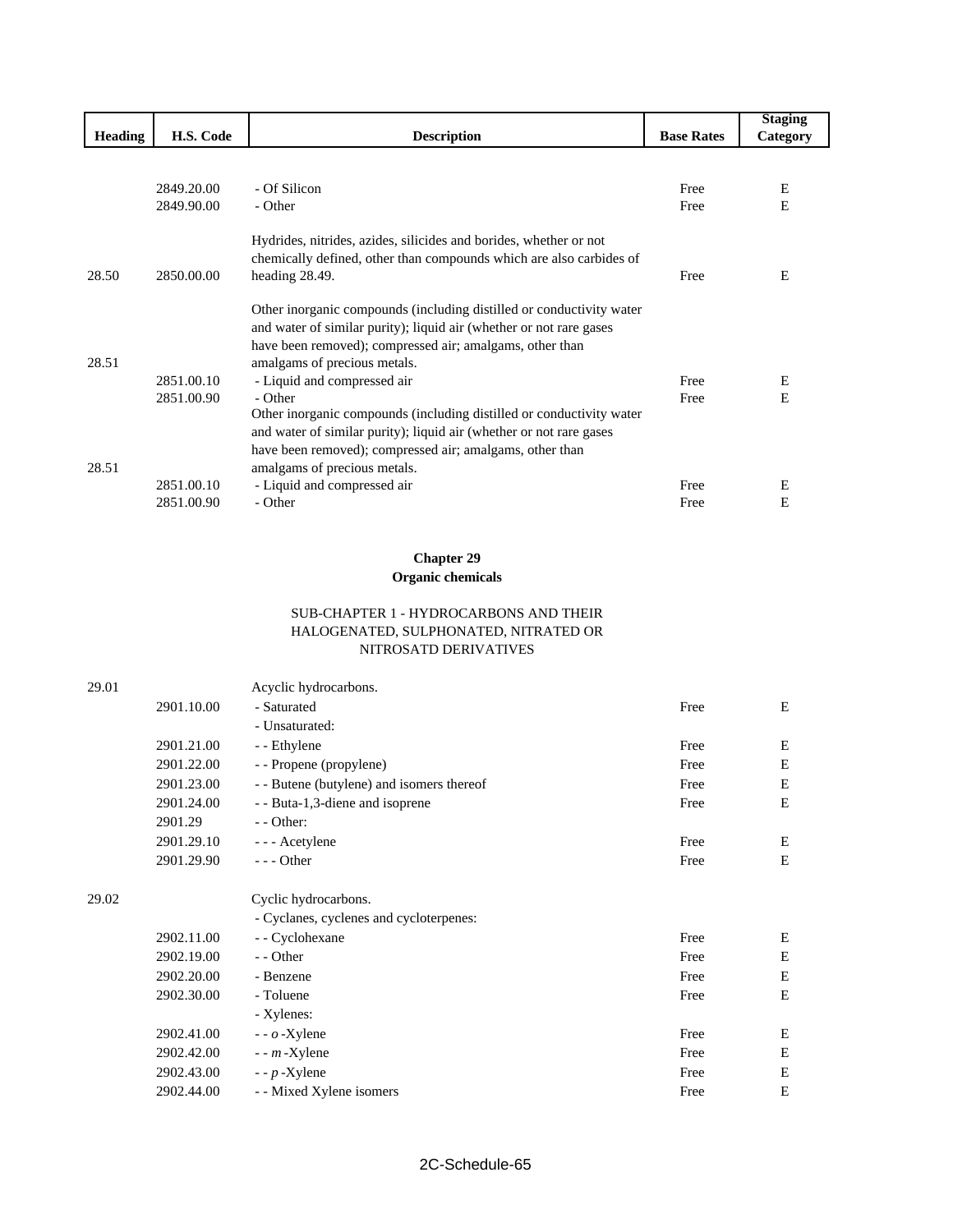|                |            |                                                                                                                             |                   | <b>Staging</b> |
|----------------|------------|-----------------------------------------------------------------------------------------------------------------------------|-------------------|----------------|
| <b>Heading</b> | H.S. Code  | <b>Description</b>                                                                                                          | <b>Base Rates</b> | Category       |
|                |            |                                                                                                                             |                   |                |
|                |            |                                                                                                                             |                   |                |
|                | 2902.50.00 | - Styrene                                                                                                                   | Free              | E              |
|                | 2902.60.00 | - Ethylbenzene                                                                                                              | Free              | E              |
|                | 2902.70.00 | - Cumene                                                                                                                    | Free              | $\mathbf E$    |
|                | 2902.90    | - Other:                                                                                                                    |                   |                |
|                | 2902.90.10 | - - Dodecylbenzene                                                                                                          | Free              | E              |
|                | 2902.90.20 | - - Other alkylbenzenes                                                                                                     | Free              | Е              |
|                | 2902.90.90 | - - Other                                                                                                                   | Free              | E              |
| 29.03          |            | Halogenated derivatives of hydrocarbons.                                                                                    |                   |                |
|                |            | - Saturated chlorinated derivatives of acyclic hydrocarbons:<br>- - Chloromethane (methyl chloride) and chloroethane (ethyl |                   |                |
|                | 2903.11    | chloride):                                                                                                                  |                   |                |
|                | 2903.11.10 | --- Methyl chloride used in the manufacture of herbicides                                                                   | Free              | Е              |
|                | 2903.11.90 | --- Other                                                                                                                   | Free              | $\mathbf E$    |
|                | 2903.12.00 | - - Dichloromethane (methylene chloride)                                                                                    | Free              | Ε              |
|                | 2903.13.00 | - - Chloroform (trichloromethane)                                                                                           | Free              | E              |
|                | 2903.14.00 | - - Carbon tetrachloride                                                                                                    | Free              | E              |
|                | 2903.15.00 | --1,2-Dichloroethane (ethylene dichloride)                                                                                  | Free              | E              |
|                | 2903.19    | - - Other:                                                                                                                  |                   |                |
|                | 2903.19.10 | --- 1,1,1-Trichloroethane (methyl chloroform)                                                                               | Free              | Е              |
|                | 2903.19.90 | $--$ Other                                                                                                                  | Free              | Ε              |
|                |            | - Unsaturated chlorinated derivatives of acyclic hydrocarbons:                                                              |                   |                |
|                | 2903.21    | - - Vinyl chloride (chloroethylene):                                                                                        |                   |                |
|                | 2903.21.10 | --- Vinyl chloride monomer (VCM)                                                                                            | Free              | Е              |
|                | 2903.21.90 | $--$ Other                                                                                                                  | Free              | E              |
|                | 2903.22.00 | - - Trichloroethylene                                                                                                       | Free              | E              |
|                | 2903.23.00 |                                                                                                                             | Free              | E              |
|                | 2903.29.00 | - - Tetrachloroethylene (perchloroethylene)<br>- - Other                                                                    | Free              | E              |
|                |            | - Fluorinated, brominated or iodinated derivatives of acyclic                                                               |                   |                |
|                | 2903.30    | hydrocarbons:                                                                                                               |                   |                |
|                | 2903.30.10 | -- Iodoform                                                                                                                 | Free              | Ε              |
|                | 2903.30.20 | - - Methyl bromide                                                                                                          | Free              | E              |
|                | 2903.30.90 | - - Other                                                                                                                   | Free              | Е              |
|                |            | - Halogenated derivatives of acyclic hydrocarbons containing two or<br>more different halogens:                             |                   |                |
|                | 2903.41.00 | - - Trichlorofluoromethane                                                                                                  | Free              | Ε              |
|                | 2903.42.00 | - - Dichlorodifluoromethane                                                                                                 | Free              | E              |
|                | 2903.43.00 | - - Trichlorotrifluoroethanes                                                                                               | Free              | E              |
|                | 2903.44.00 | - - Dichlorotetrafluoroethanes and chloropentafluoroethane                                                                  | Free              | $\mathbf E$    |
|                |            |                                                                                                                             |                   |                |
|                | 2903.45    | - - Other derivatives perhalogenated only with fluorine and chlorine:                                                       |                   |                |
|                | 2903.45.10 | --- Chlorotrifluoromethane                                                                                                  | Free              | Е              |
|                |            | - - - Derivatives of ethane:                                                                                                |                   |                |
|                | 2903.45.21 | - - - - Pentachlorofluoroethane                                                                                             | Free              | Ε              |
|                | 2903.45.22 | - - - - Tetrachlorodifluoroethanes                                                                                          | Free              | Е              |
|                |            | - - - Derivatives of propane:                                                                                               |                   |                |
|                | 2903.45.31 | - - - - Heptachlorofluoropropanes                                                                                           | Free              | E              |
|                | 2903.45.32 | ---- Hexachlorodifluoropropanes                                                                                             | Free              | Е              |
|                | 2903.45.33 | - - - - Pentachlorotrifluoropropanes                                                                                        | Free              | ${\bf E}$      |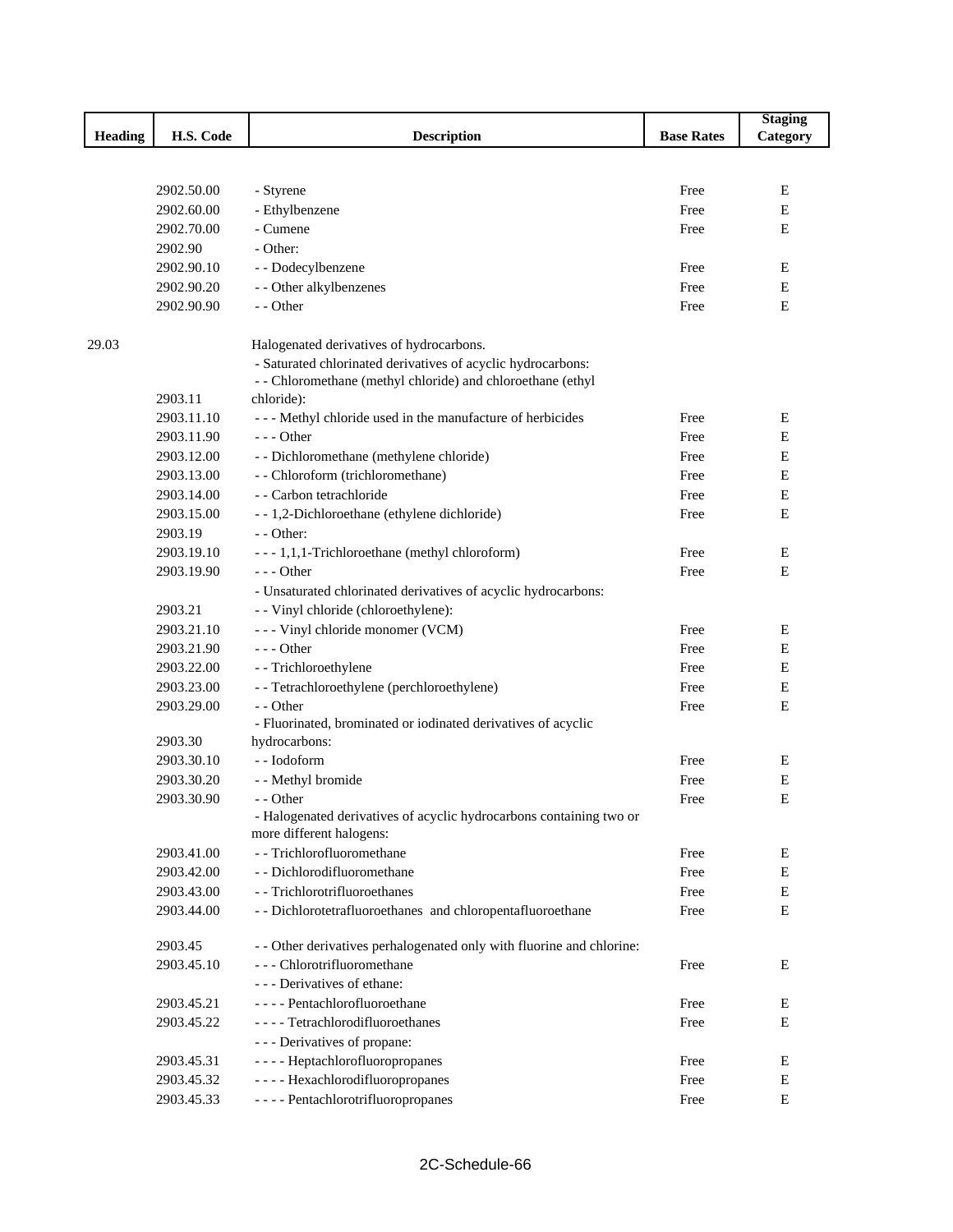|                |                          |                                                                                                                                      |                   | <b>Staging</b> |
|----------------|--------------------------|--------------------------------------------------------------------------------------------------------------------------------------|-------------------|----------------|
| <b>Heading</b> | H.S. Code                | <b>Description</b>                                                                                                                   | <b>Base Rates</b> | Category       |
|                |                          |                                                                                                                                      |                   |                |
|                |                          |                                                                                                                                      |                   |                |
|                | 2903.45.34<br>2903.45.35 | - - - - Tetrachlorotetrafluoropropanes<br>- - - - Trichloropentafluoropropanes                                                       | Free<br>Free      | E<br>E         |
|                | 2903.45.36               | ---- Dichlorohexafluoropropanes                                                                                                      | Free              | E              |
|                | 2903.45.37               | ---- Chloroheptafluoropropanes                                                                                                       | Free              | Е              |
|                | 2903.45.90               | $- -$ Other                                                                                                                          | Free              | E              |
|                |                          | - - Bromochlorodifluoromethane, bromotrifluoromethane and                                                                            |                   |                |
|                | 2903.46.00               | dibromotetrafluoroethanes                                                                                                            | Free              | E              |
|                | 2903.47.00               | - - Other perhalogenated derivatives                                                                                                 | Free              | E              |
|                | 2903.49                  | $-$ - Other:                                                                                                                         |                   |                |
|                |                          | - - - Derivatives of methane, ethane or propane, halogenated only                                                                    |                   |                |
|                | 2903.49.10               | with fluorine and chlorine                                                                                                           | Free              | E              |
|                |                          | - - - Derivatives of methane, ethane or propane, halogenated only                                                                    |                   |                |
|                | 2903.49.20               | with fluorine and bromine                                                                                                            | Free              | E              |
|                | 2903.49.90               | $--$ Other                                                                                                                           | Free              | E              |
|                |                          | - Halogenated derivatives of cyclanic, cyclenic or cycloterpenic                                                                     |                   |                |
|                |                          | hydrocarbons:                                                                                                                        |                   |                |
|                | 2903.51.00               | - - 1,2,3,4,5,6-Hexachlorocyclohexane                                                                                                | Free              | Е              |
|                | 2903.59.00               | - - Other                                                                                                                            | Free              | E              |
|                |                          | - Halogenated derivatives of aromatic hydrocarbons:                                                                                  |                   |                |
|                | 2903.61.00               | - - Chlorobenzene, $o$ -dichlorobenzene and $p$ -dichlorobenzene<br>- - Hexachlorobenzene and DDT $(1,1,1$ -trichloro-2,2-bis $(p -$ | Free              | E              |
|                | 2903.62.00               | chlorophenyl) ethane)                                                                                                                | Free              | Е              |
|                | 2903.69.00               | - - Other                                                                                                                            | Free              | E              |
|                |                          |                                                                                                                                      |                   |                |
|                |                          | Sulphonated, nitrated or nitrosated derivatives of hydrocarbons,                                                                     |                   |                |
| 29.04          |                          | whether or not halogenated.                                                                                                          |                   |                |
|                |                          | - Derivatives containing only sulpho groups, their salts and ethyl                                                                   |                   |                |
|                | 2904.10.00               | esters                                                                                                                               | Free              | E              |
|                | 2904.20.00               | - Derivatives containing only nitro or only nitroso groups                                                                           | Free              | Ε              |
|                | 2904.90.00               | - Other                                                                                                                              | Free              | Ε              |
|                |                          | SUB-CHAPTER II - ALCOHOLS AND THEIR HALOGENATED,                                                                                     |                   |                |
|                |                          | SULPHONATED, NITRATED OR NITROSATED DERIVATIVES                                                                                      |                   |                |
|                |                          | Acyclic alcohols and their halogenated, sulphonated, nitrated or                                                                     |                   |                |
| 29.05          |                          | nitrosated derivatives.                                                                                                              |                   |                |
|                |                          | - Saturated monohydric alcohols:                                                                                                     |                   |                |
|                | 2905.11.00               | - - Methanol (methyl alcohol)                                                                                                        | Free              | E              |
|                |                          | -- Propan-1-ol (propyl alcohol) and Propan-2-ol (isopropyl                                                                           |                   |                |
|                | 2905.12.00               | alcohol)                                                                                                                             | Free              | Е              |
|                | 2905.13.00               | - - Butan-1-ol $(n$ -butyl alcohol)                                                                                                  | Free              | E              |
|                | 2905.14.00               | - - Other butanols                                                                                                                   | Free              | E              |
|                | 2905.15.00               | - - Pentanol (amyl alcohol) and isomers thereof                                                                                      | Free              | E              |
|                | 2905.16.00               | - - Octanol (octyl alcohol) and isomers thereof                                                                                      | Free              | E              |
|                | 2905.17.00               | - - Dodecan-l-ol (lauryl alcohol), hexadecan-l-ol (cetyl alcohol) and<br>octadecan-l-ol (stearyl alcohol)                            | Free              | Ε              |
|                | 2905.19                  | $-$ - Other:                                                                                                                         |                   |                |
|                | 2905.19.10               | --- Triacontanol                                                                                                                     | Free              | Е              |
|                | 2905.19.90               | $--$ Other                                                                                                                           | Free              | Е              |
|                |                          |                                                                                                                                      |                   |                |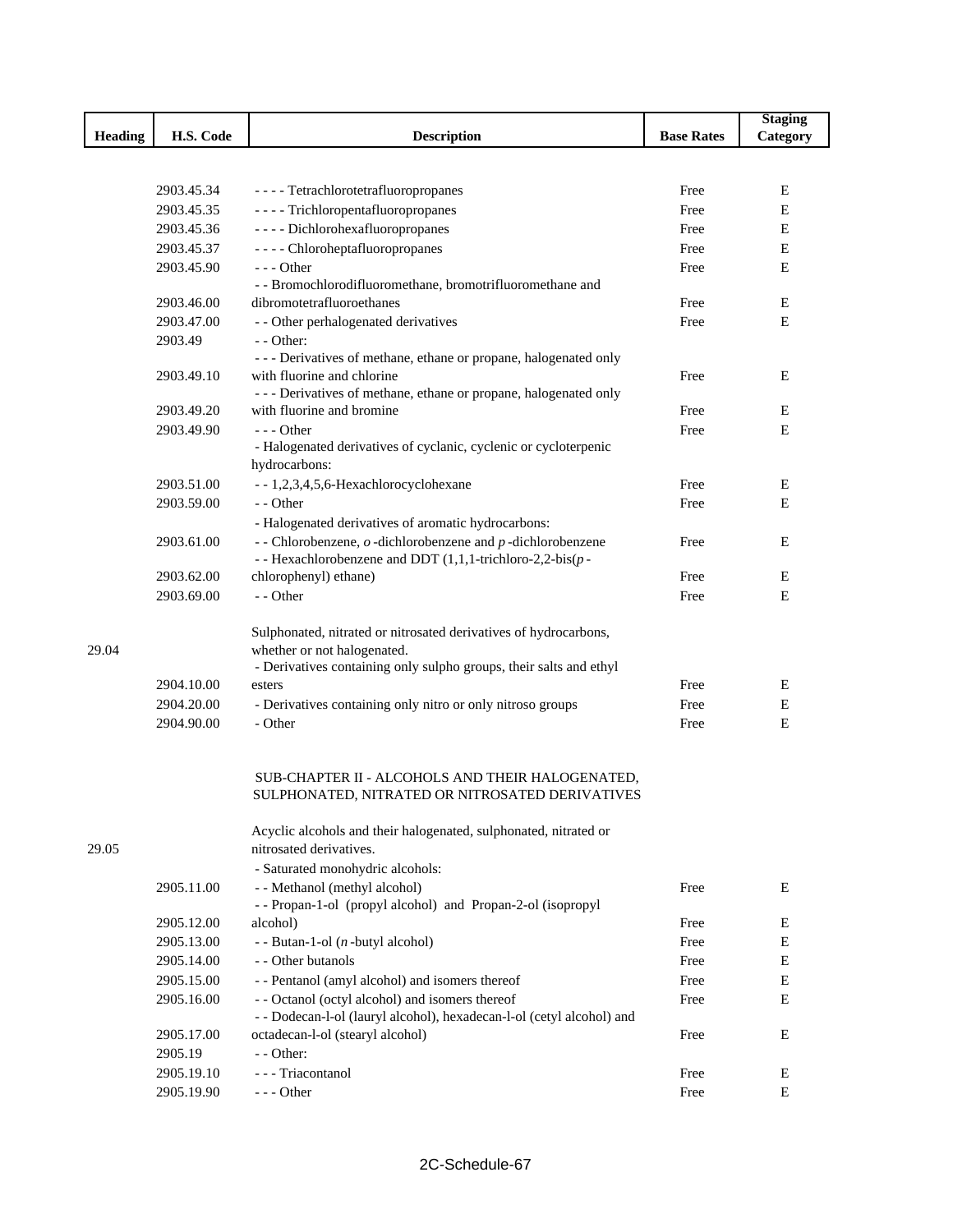|                |            |                                                                                        |                   | <b>Staging</b> |
|----------------|------------|----------------------------------------------------------------------------------------|-------------------|----------------|
| <b>Heading</b> | H.S. Code  | <b>Description</b>                                                                     | <b>Base Rates</b> | Category       |
|                |            |                                                                                        |                   |                |
|                |            |                                                                                        |                   |                |
|                |            | - Unsaturated monohydric alcohols:                                                     |                   |                |
|                | 2905.22.00 | - - Acyclic terpene alcohols                                                           | Free              | Ε              |
|                | 2905.29.00 | - - Other                                                                              | Free              | E              |
|                |            | - Diols:                                                                               |                   |                |
|                | 2905.31.00 | - - Ethylene glycol (ethanediol)                                                       | Free              | Е              |
|                | 2905.32.00 | - - Propylene glycol (propane-1,2-diol)                                                | Free              | Ε              |
|                | 2905.39.00 | - - Other                                                                              | Free              | E              |
|                |            | - Other polyhydric alcohols:                                                           |                   |                |
|                | 2905.41.00 | - - 2-Ethyl-2-(hydroxymethyl)propane-1,3-diol (trimethylolpropane)                     | Free              | Е              |
|                | 2905.42.00 | - - Pentaerythritol                                                                    | Free              | Е              |
|                | 2905.43.00 | - - Mannitol                                                                           | Free              | Е              |
|                | 2905.44.00 | - - D-glucitol (sorbitol)                                                              | Free              | E              |
|                | 2905.45.00 | - - Glycerol                                                                           | Free              | $\mathbf E$    |
|                | 2905.49.00 | - - Other                                                                              | Free              | E              |
|                |            | - Halogenated, sulphonated, nitrated or nitrosated derivatives of<br>acyclic alcohols: |                   |                |
|                | 2905.51.00 | - - Ethchlorvynol (INN)                                                                | Free              | Ε              |
|                | 2905.59.00 | - - Other                                                                              | Free              | E              |
|                |            |                                                                                        |                   |                |
|                |            | Cyclic alcohols and their halogenated, sulphonated, nitrated or                        |                   |                |
| 29.06          |            | nitrosated derivatives.                                                                |                   |                |
|                |            | - Cyclanic, cyclenic or cycloterpenic:                                                 |                   |                |
|                | 2906.11.00 | - - Menthol                                                                            | Free              | Ε              |
|                | 2906.12.00 | - - Cyclohexanol, methylcyclohexanols and dimethylcyclohexanols                        | Free              | Е              |
|                | 2906.13.00 | - - Sterols and inositols                                                              | Free              | Е              |
|                | 2906.14.00 | - - Terpineols                                                                         | Free              | Е              |
|                | 2906.19.00 | - - Other                                                                              | Free              | Е              |
|                |            | - Aromatic:                                                                            |                   |                |
|                | 2906.21.00 | - - Benzyl alcohol                                                                     | Free              | E              |
|                | 2906.29.00 | - - Other                                                                              | Free              | ${\bf E}$      |
|                |            |                                                                                        |                   |                |
|                |            | SUB-CHAPTER III - PHENOLS, PHENOL-ALCOHOLS, AN                                         |                   |                |
|                |            | THEIR HALOGENATED, SULPHONATED, NITRATED OR                                            |                   |                |
|                |            | NITROSATED DERIVATIVES                                                                 |                   |                |
|                |            |                                                                                        |                   |                |
| 29.07          |            | Phenols; phenol-alcohols.                                                              |                   |                |
|                |            | - Monophenols:                                                                         |                   |                |
|                | 2907.11.00 | - - Phenol (hydroxybenzene) and its salts                                              | Free              | E              |
|                | 2907.12.00 | - - Cresols and their salts                                                            | Free              | E              |
|                | 2907.13.00 | - - Octylphenol, nonylphenol and their isomers; salts thereof                          | Free              | E              |
|                | 2907.14.00 | - - Xylenols and their salts                                                           | Free              | E              |
|                | 2907.15.00 | - - Naphthols and their salts                                                          | Free              | E              |
|                | 2907.19.00 | - - Other                                                                              | Free              | E              |
|                |            | - Polyphenols; phenol-alcohols:                                                        |                   |                |
|                | 2907.21.00 | - - Resorcinol and its salts                                                           | Free              | Е              |
|                | 2907.22.00 | - - Hydroquinone (quinol) and its salts                                                | Free              | Е              |
|                |            | -- 4,4'-Isopropylidenediphenol (bisphenol A, diphenylolpropane)                        |                   |                |
|                | 2907.23.00 | and its salts                                                                          | Free              | E              |
|                | 2907.29.00 | - - Other                                                                              | Free              | E              |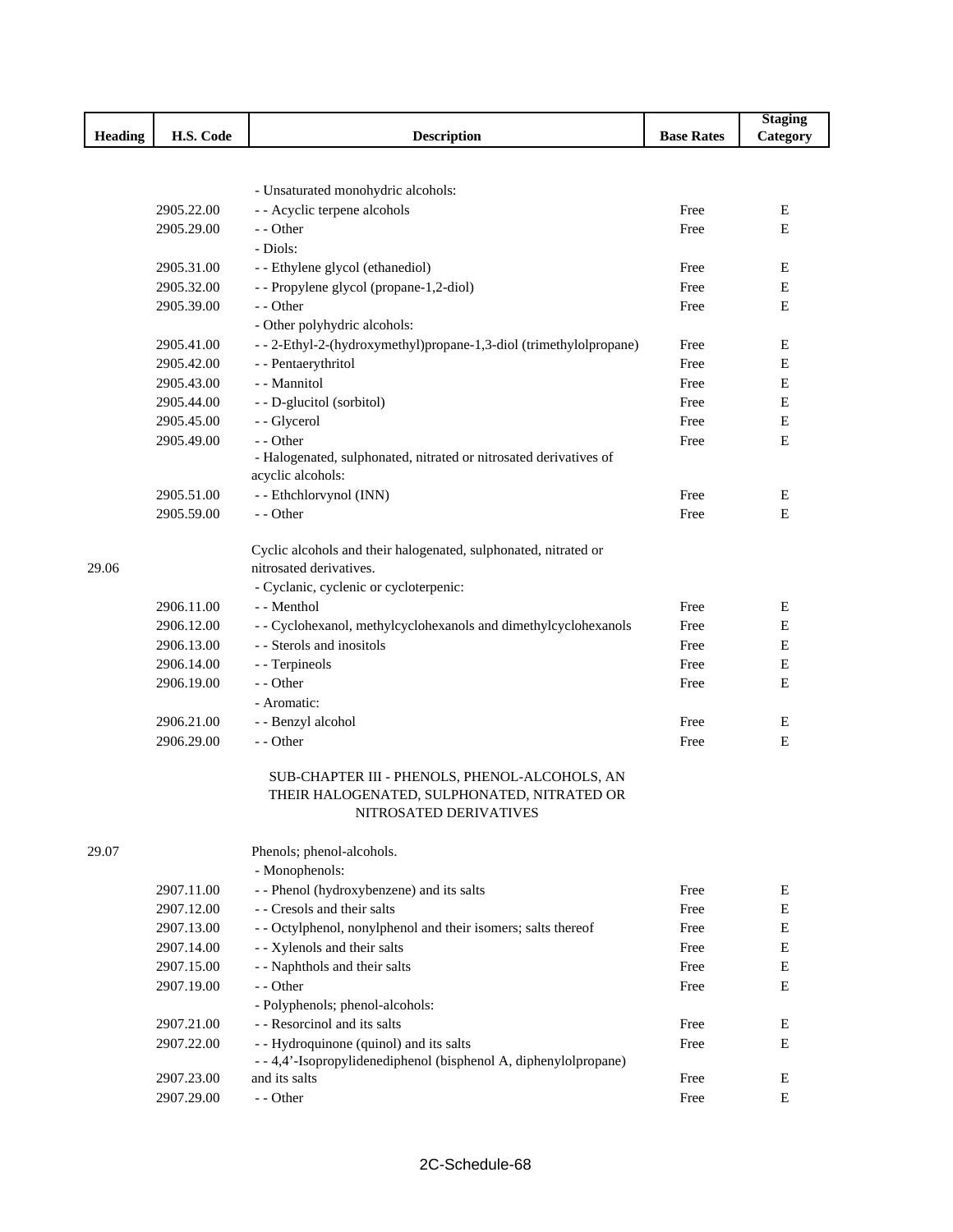|         |            |                                                                                                                      |                   | <b>Staging</b> |
|---------|------------|----------------------------------------------------------------------------------------------------------------------|-------------------|----------------|
| Heading | H.S. Code  | <b>Description</b>                                                                                                   | <b>Base Rates</b> | Category       |
|         |            |                                                                                                                      |                   |                |
|         |            |                                                                                                                      |                   |                |
|         |            | Halogenated, sulphonated, nitrated or nitrosated derivatives of                                                      |                   |                |
| 29.08   |            | phenols or phenol-alcohols.                                                                                          |                   |                |
|         | 2908.10.00 | - Derivatives containing only halogen substituents and their salts                                                   | Free              | Ε              |
|         | 2908.20.00 | - Derivatives containing only sulpho groups, their salts and esters                                                  | Free              | Е              |
|         | 2908.90.00 | - Other                                                                                                              | Free              | Е              |
|         |            |                                                                                                                      |                   |                |
|         |            |                                                                                                                      |                   |                |
|         |            | SUB-CHAPTER IV - ETHERS, ALCOHOL PEROXIDES, ETHER                                                                    |                   |                |
|         |            | PEROXIDES, KETONE PEROXIDES, EPOXIDES WITH A                                                                         |                   |                |
|         |            | THREE-MEMBERED RING, ACETALS AND HEMIACETALS                                                                         |                   |                |
|         |            | AND THEIR HALOGENATED, SULPHONATED, NITRATED OR<br>NTROSATED DERIVATIVES                                             |                   |                |
|         |            |                                                                                                                      |                   |                |
|         |            | Ethers, ether-alcohols, ether-phenols, ether-alcohol-phenols, alcohol                                                |                   |                |
|         |            | peroxides, ether peroxides, ketone peroxides (whether or not                                                         |                   |                |
|         |            | chemically defined), and their halogenated, sulphonated, nitrated or                                                 |                   |                |
| 29.09   |            | nitrosated derivatives.                                                                                              |                   |                |
|         |            | - Acyclic ethers and their halogenated, sulphonated, nitrated or                                                     |                   |                |
|         |            | nitrosated derivatives:                                                                                              |                   |                |
|         | 2909.11    | - - Diethyl ether:                                                                                                   |                   |                |
|         | 2909.11.10 | - - - Pharmaceutical grade                                                                                           | Free              | Ε              |
|         | 2909.11.90 | $- -$ Other                                                                                                          | Free              | Е              |
|         | 2909.19    | - - Other:                                                                                                           |                   |                |
|         | 2909.19.10 | - - - Methyl tertiary butyl ether                                                                                    | Free              | Ε              |
|         | 2909.19.90 | $--$ Other                                                                                                           | Free              | E              |
|         | 2909.20.00 | - Cyclanic, cyclenic or cycloterpenic ethers and their halogenated,                                                  |                   |                |
|         |            | sulphonated, nitrated or nitrosated derivatives<br>- Aromatic ethers and their halogenated, sulphonated, nitrated or | Free              | Ε              |
|         | 2909.30.00 | nitrosated derivatives                                                                                               | Free              | E              |
|         |            | - Ether-alcohols and their halogenated, sulphonated, nitrated or                                                     |                   |                |
|         |            | nitrosated derivatives:                                                                                              |                   |                |
|         | 2909.41.00 | - - 2,2'-Oxydiethanol (diethylene glycol, digol)                                                                     | Free              | Е              |
|         | 2909.42.00 | - - Monomethyl ethers of ethylene glycol or of diethylene glycol                                                     | Free              | E              |
|         | 2909.43.00 | - - Monobutyl ethers of ethylene glycol or of diethylene glycol                                                      | Free              | Е              |
|         | 2909.44.00 | - - Other monoalkylethers of ethylene glycol or of diethylene glycol                                                 | Free              | Ε              |
|         | 2909.49.00 | - - Other                                                                                                            | Free              | Е              |
|         |            | - Ether-phenols, ether-alcohol-phenols and their halogenated,                                                        |                   |                |
|         | 2909.50.00 | sulphonated, nitrated or nitrosated derivatives                                                                      | Free              | Е              |
|         |            | - Alcohol peroxides, ether peroxides, ketone peroxides and their                                                     |                   |                |
|         | 2909.60.00 | halogenated, sulphonated, nitrated or nitrosated derivatives                                                         | Free              | Е              |
|         |            | Epoxides, epoxyalcohols, epoxyphenols and epoxyethers, with a                                                        |                   |                |
|         |            | three-membered ring, and their halogenated, sulphonated, nitrated or                                                 |                   |                |
| 29.10   |            | nitrosated derivatives.                                                                                              |                   |                |
|         | 2910.10.00 | - Oxirane (Ethylene oxide)                                                                                           | Free              | E              |
|         | 2910.20.00 | - Methyloxirane (propylene oxide)                                                                                    | Free              | E              |
|         | 2910.30.00 | - 1-Chloro-2,3-epoxypropane (epichlorohydrin)                                                                        | Free              | E              |
|         | 2910.90.00 | - Other                                                                                                              | Free              | $\mathbf E$    |
|         |            |                                                                                                                      |                   |                |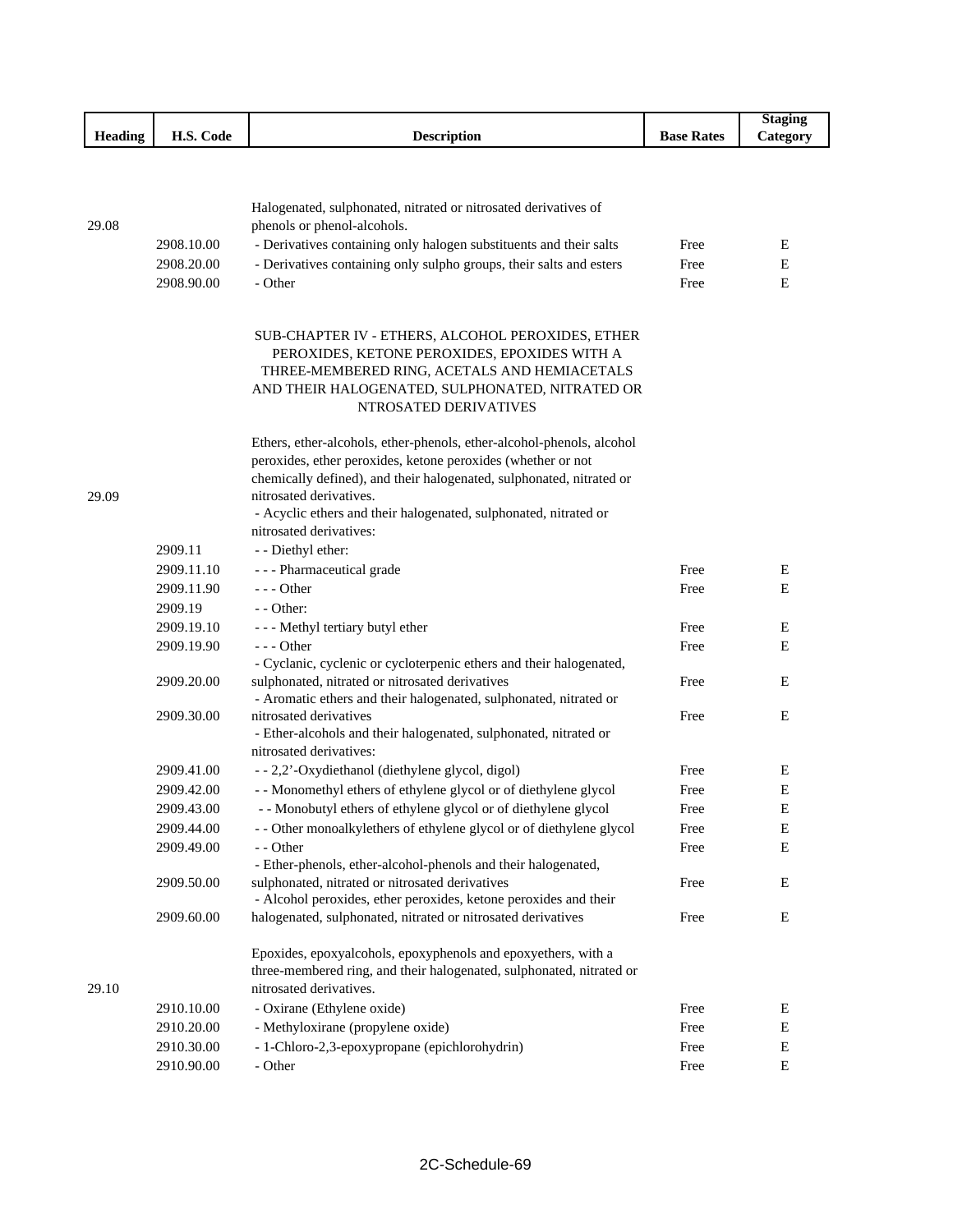|                |            |                                                                         |                   | <b>Staging</b> |
|----------------|------------|-------------------------------------------------------------------------|-------------------|----------------|
| <b>Heading</b> | H.S. Code  | <b>Description</b>                                                      | <b>Base Rates</b> | Category       |
|                |            |                                                                         |                   |                |
|                |            |                                                                         |                   |                |
|                |            | Acetals and hemiacetals, whether or not with other oxygen function,     |                   |                |
| 29.11          | 2911.00.00 | and their halogenated, sulphonated, nitrated or nitrosated derivatives. | Free              | E              |
|                |            |                                                                         |                   |                |
|                |            | SUB-CHAPTER V - ALDEHYDE-FUNCTION COMPOUNDS                             |                   |                |
|                |            |                                                                         |                   |                |
|                |            | Aldehydes, whether or not with other oxygen function; cyclic            |                   |                |
| 29.12          |            | polymers of aldehydes; paraformaldehyde.                                |                   |                |
|                |            | - Acyclic aldehydes without other oxygen function:                      |                   |                |
|                | 2912.11.00 | - - Methanal (formaldehyde)                                             | Free              | Ε              |
|                | 2912.12.00 | - - Ethanal (acetaldehyde)                                              | Free              | Е              |
|                | 2912.13.00 | - - Butanal (butyraldehyde, normal isomer)                              | Free              | Е              |
|                | 2912.19.00 | - - Other                                                               | Free              | E              |
|                |            | - Cyclic aldehydes without other oxygen function:                       |                   |                |
|                | 2912.21.00 | - - Benzaldehyde                                                        | Free              | Ε              |
|                | 2912.29.00 | - - Other                                                               | Free              | Е              |
|                | 2912.30.00 | - Aldehyde-alcohols                                                     | Free              | Ε              |
|                |            | - Aldehyde-ethers, aldehyde-phenols and aldehydes with other            |                   |                |
|                |            | oxygen function:                                                        |                   |                |
|                | 2912.41.00 | - - Vanillin (4-hydroxy-3-methoxybenzaldehyde)                          | Free              | Ε              |
|                | 2912.42.00 | - - Ethylvanillin (3-ethoxy-4-hydroxybenzaldehyde)                      | Free              | Е              |
|                | 2912.49.00 | - - Other                                                               | Free              | Е              |
|                | 2912.50.00 | - Cyclic polymers of aldehydes                                          | Free              | Е              |
|                | 2912.60.00 | - Paraformaldehyde                                                      | Free              | E              |
|                |            |                                                                         |                   |                |
|                |            | Halogenated, sulphonated, nitrated or nitrosated derivatives of         |                   |                |
| 29.13          | 2913.00.00 | products of heading 29.12.                                              | Free              | Ε              |
|                |            | SUB-CHAPTER VI - KETONE-FUNCTION COMPOUNDS AND                          |                   |                |
|                |            | QUINONE-FUNCTION COMPOUNDS                                              |                   |                |
|                |            |                                                                         |                   |                |
|                |            |                                                                         |                   |                |
|                |            | Ketones and quinones, whether or not with other oxygen function,        |                   |                |
| 29.14          |            | and their halogenated, sulphonated, nitrated or nitrosated derivatives. |                   |                |
|                |            | - Acyclic ketones without other oxygen function:                        |                   |                |
|                | 2914.11.00 | - - Acetone                                                             | Free              | E              |
|                | 2914.12.00 | - - Butanone (methyl ethyl ketone)                                      | Free              | Ε              |
|                | 2914.13.00 | --4-Methylpentan-2-one (methyl isobutyl ketone)                         | Free              | Ε              |
|                | 2914.19.00 | - - Other                                                               | Free              | Ε              |
|                |            | - Cyclanic, cyclenic or cycloterpenic ketones without other oxygen      |                   |                |
|                |            | function:                                                               |                   |                |
|                | 2914.21.00 | - - Camphor                                                             | Free              | Е              |
|                | 2914.22.00 | - - Cyclohexanone and methylcyclohexanones                              | Free              | ${\bf E}$      |
|                | 2914.23.00 | - - Ionones and methylionones                                           | Free              | Ε              |
|                | 2914.29.00 | - - Other                                                               | Free              | Ε              |
|                |            | - Aromatic ketones without other oxygen function:                       |                   |                |
|                | 2914.31.00 | - - Phenylacetone (phenylpropan-2-one)                                  | Free              | E              |
|                | 2914.39.00 | - - Other                                                               | Free              | E              |
|                | 2914.40.00 | - Ketone-alcohols and ketone-aldehydes                                  | Free              | ${\bf E}$      |
|                | 2914.50.00 | - Ketone-phenols and ketones with other oxygen function                 | Free              | E              |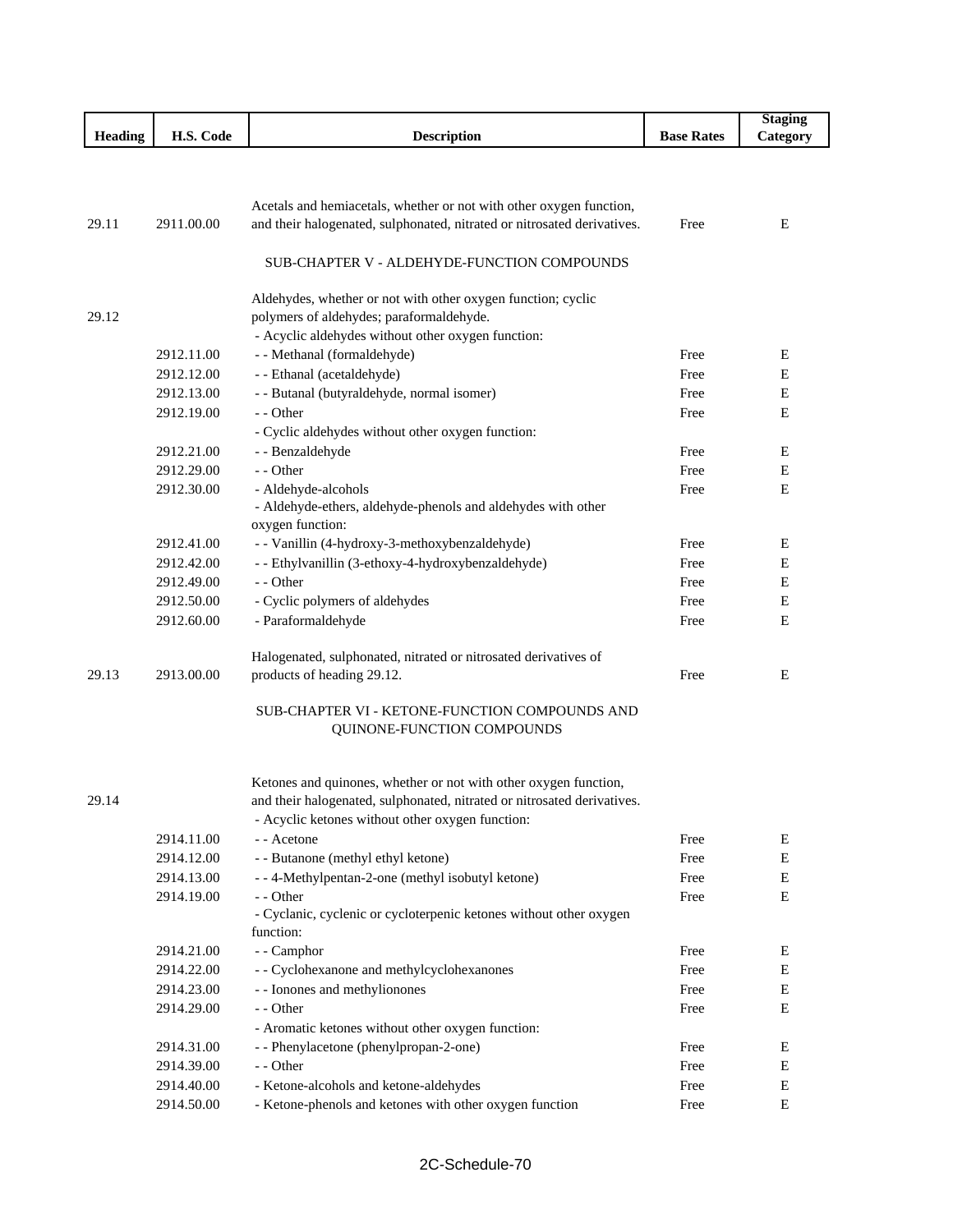|                |            |                                                                       |                   | <b>Staging</b> |
|----------------|------------|-----------------------------------------------------------------------|-------------------|----------------|
| <b>Heading</b> | H.S. Code  | <b>Description</b>                                                    | <b>Base Rates</b> | Category       |
|                |            |                                                                       |                   |                |
|                |            |                                                                       |                   |                |
|                |            | - Quinones:                                                           |                   |                |
|                | 2914.61.00 | - - Anthraquinone                                                     | Free              | Ε              |
|                | 2914.69.00 | - - Other                                                             | Free              | Е              |
|                | 2914.70.00 | - Halogenated, sulphonated, nitrated or nitrosated derivatives        | Free              | E              |
|                |            |                                                                       |                   |                |
|                |            | SUB-CHAPTER VII - CARBOXYLIC ACIDS AND THEIR                          |                   |                |
|                |            | ANHYDRIDES, HALIDES, PEROXIDES AND PEROXYACIDS                        |                   |                |
|                |            | AND THEIR HALOGENATED, SULPHONATED, NITRATED OR                       |                   |                |
|                |            | NITROSATED DERIVATIVES                                                |                   |                |
|                |            | Saturated acyclic monocarboxylic acids and their anhydrides, halides, |                   |                |
|                |            | peroxides and peroxyacids; their halogenated, sulphonated, nitrated   |                   |                |
| 29.15          |            | or nitrosated derivatives.                                            |                   |                |
|                |            | - Formic acid, its salts and esters:                                  |                   |                |
|                | 2915.11.00 | - - Formic acid                                                       | Free              | E              |
|                | 2915.12.00 | - - Salts of formic acid                                              | Free              | Е              |
|                | 2915.13.00 | - - Esters of formic acid                                             | Free              | E              |
|                |            | - Acetic acid and its salts; acetic anhydride:                        |                   |                |
|                | 2915.21.00 | - - Acetic acid                                                       | Free              | Ε              |
|                | 2915.22.00 | - - Sodium acetate                                                    | Free              | E              |
|                | 2915.23.00 | - - Cobalt acetates                                                   | Free              | E              |
|                | 2915.24.00 | - - Acetic anhydride                                                  | Free              | Е              |
|                | 2915.29.00 | - - Other                                                             | Free              | Е              |
|                |            | - Esters of acetic acid:                                              |                   |                |
|                | 2915.31.00 | - - Ethyl acetate                                                     | Free              | E              |
|                | 2915.32.00 | - - Vinyl acetate                                                     | Free              | E              |
|                | 2915.33.00 | - - $n$ -Butyl acetate                                                | Free              | E              |
|                | 2915.34.00 | - - Isobutyl acetate                                                  | Free              | Е              |
|                | 2915.35.00 | - - 2-Ethoxyethyl acetate                                             | Free              | Е              |
|                | 2915.39.00 | - - Other                                                             | Free              | E              |
|                | 2915.40.00 | - Mono-, di- or trichloroacetic acids, their salts and esters         | Free              | Е              |
|                | 2915.50.00 | - Propionic acid, its salts and esters                                | Free              | Е              |
|                | 2915.60.00 | - Butanoic acids, pentanoic acids, their salts and esters             | Free              | E              |
|                | 2915.70    | - Palmitic acid, stearic acid, their salts and esters:                |                   |                |
|                | 2915.70.10 | - - Palmitic acid, its salts and esters                               | Free              | ${\bf E}$      |
|                | 2915.70.20 | - - Stearic acid                                                      | Free              | E              |
|                | 2915.70.30 | - - Salts and esters of stearic acid                                  | Free              | E              |
|                | 2915.90    | - Other:                                                              |                   |                |
|                | 2915.90.10 | - - Acetyl chloride                                                   | Free              | Е              |
|                | 2915.90.20 | - - Lauric acid, myristic acid, their salts and esters                | Free              | ${\bf E}$      |
|                | 2915.90.90 | - - Other                                                             | Free              | E              |
|                |            | Unsaturated acyclic monocarboxylic acids, cyclic monocarboxylic       |                   |                |
|                |            | acids, their anhydrides, halides, peroxides and peroxyacids; their    |                   |                |
| 29.16          |            | halogenated, sulphonated, nitrated or nitrosated derivatives.         |                   |                |
|                |            | - Unsaturated acyclic monocarboxylic acids, their anhydrides,         |                   |                |
|                | 2916.11.00 | halides, peroxides, peroxyacids and their derivatives:                | Free              | E              |
|                |            | - - Acrylic acid and its salts                                        |                   |                |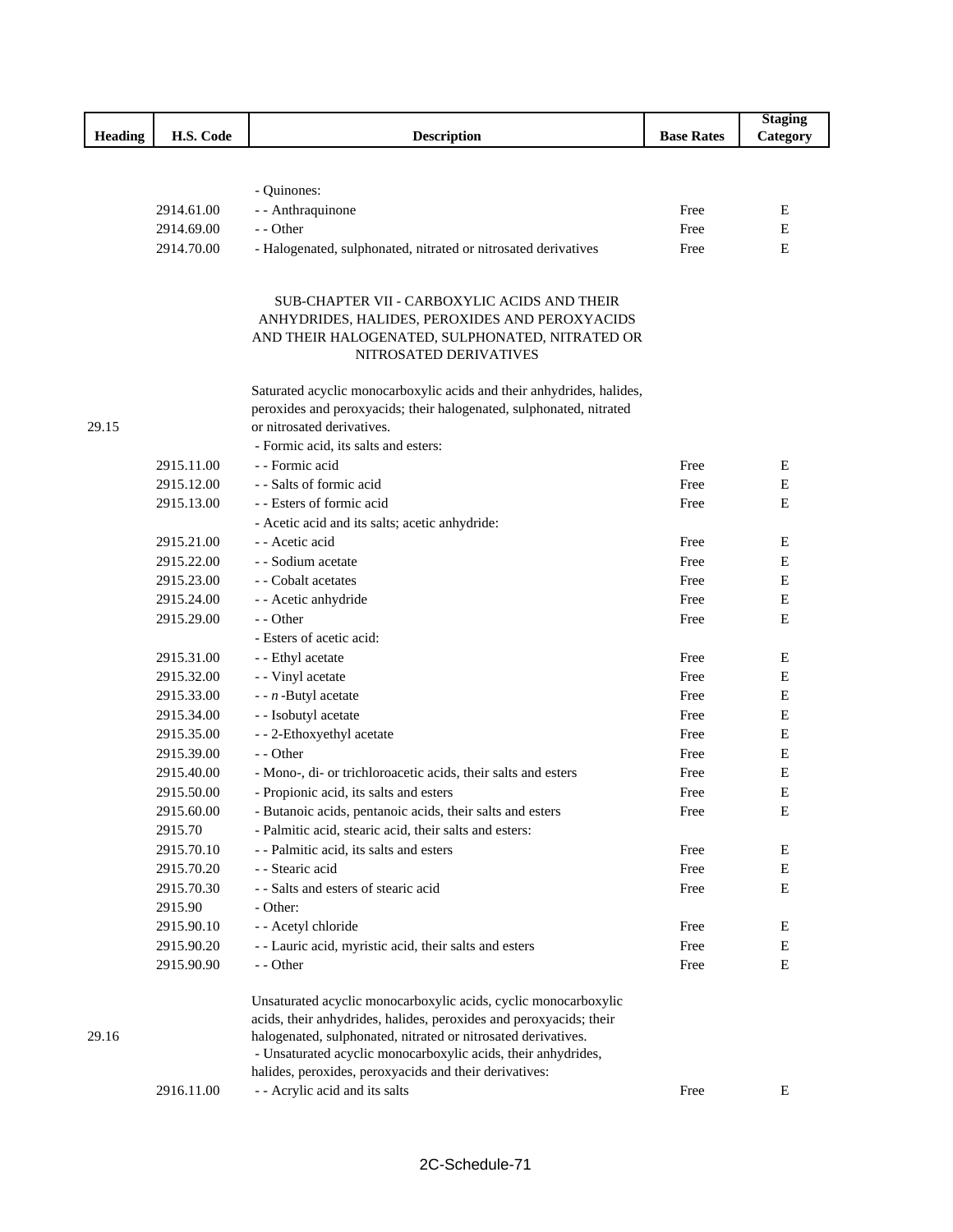|                |            |                                                                                                                                                                                   |                   | <b>Staging</b> |
|----------------|------------|-----------------------------------------------------------------------------------------------------------------------------------------------------------------------------------|-------------------|----------------|
| <b>Heading</b> | H.S. Code  | <b>Description</b>                                                                                                                                                                | <b>Base Rates</b> | Category       |
|                |            |                                                                                                                                                                                   |                   |                |
|                |            |                                                                                                                                                                                   |                   |                |
|                | 2916.12.00 | - - Esters of acrylic acid                                                                                                                                                        | Free              | Ε              |
|                | 2916.13.00 | - - Methacrylic acid and its salts                                                                                                                                                | Free              | E              |
|                | 2916.14    | - - Esters of methacrylic acid:                                                                                                                                                   |                   |                |
|                | 2916.14.10 | - - - Methyl methacrylate                                                                                                                                                         | Free              | Е              |
|                | 2916.14.90 | $--$ Other                                                                                                                                                                        | Free              | Е              |
|                | 2916.15.00 | - - Oleic, linoleic or linolenic acids, their salts and esters                                                                                                                    | Free              | Е              |
|                | 2916.19.00 | - - Other                                                                                                                                                                         | Free              | Е              |
|                |            | - Cyclanic, cyclenic or cycloterpenic monocarboxylic acids, their                                                                                                                 |                   |                |
|                | 2916.20.00 | anhydrides, halides, peroxides, peroxyacids and their derivatives<br>- Aromatic monocarboxylic acids, their anhydrides, halides,<br>peroxides, peroxyacids and their derivatives: | Free              | Е              |
|                | 2916.31.00 | - - Benzoic acid, its salts and esters                                                                                                                                            | Free              | Е              |
|                | 2916.32.00 | - - Benzoyl peroxide and benzoyl chloride                                                                                                                                         | Free              | Е              |
|                | 2916.34.00 | - - Phenylacetic acid and its salts                                                                                                                                               | Free              | Е              |
|                | 2916.35.00 | - - Esters of phenylacetic acid                                                                                                                                                   | Free              | Е              |
|                | 2916.39    | $-$ - Other:                                                                                                                                                                      |                   |                |
|                | 2916.39.10 | --- 2,4-Dichlorophenyl acetic acid and its salts and esters                                                                                                                       | Free              | Е              |
|                | 2916.39.90 | $--$ Other                                                                                                                                                                        | Free              | E              |
|                |            |                                                                                                                                                                                   |                   |                |
|                |            | Polycarboxylic acids, their anhydrides, halides, peroxides and                                                                                                                    |                   |                |
|                |            | peroxyacids; their halogenated, sulphonated, nitrated or nitrosated                                                                                                               |                   |                |
| 29.17          |            | derivatives.                                                                                                                                                                      |                   |                |
|                |            | - Acyclic polycarboxylic acids, their anhydrides, halides, peroxides,                                                                                                             |                   |                |
|                |            | peroxyacids and their derivatives:                                                                                                                                                |                   |                |
|                | 2917.11.00 | - - Oxalic acid, its salts and esters                                                                                                                                             | Free              | Е              |
|                | 2917.12    | - - Adipic acid, its salts and esters:                                                                                                                                            |                   |                |
|                | 2917.12.10 | --- Dioctyl adipate (DOA)                                                                                                                                                         | Free              | E              |
|                | 2917.12.90 | $--$ Other                                                                                                                                                                        | Free              | Е              |
|                | 2917.13.00 | - - Azelaic acid, sebacic acid, their salts and esters                                                                                                                            | Free              | Е              |
|                | 2917.14.00 | - - Maleic anhydride                                                                                                                                                              | Free              | Е              |
|                | 2917.19.00 | - - Other                                                                                                                                                                         | Free              | Е              |
|                |            | - Cyclanic, cyclenic or cycloterpenic polycarboxylic acids, their                                                                                                                 |                   |                |
|                | 2917.20.00 | anhydrides, halides, peroxides, peroxyacids and their derivatives                                                                                                                 | Free              | E              |
|                |            | - Aromatic polycarboxylic acids, their anhydrides, halides,                                                                                                                       |                   |                |
|                |            | peroxides, peroxyacids and their derivatives:                                                                                                                                     |                   |                |
|                | 2917.31.00 | - - Dibutyl orthophthalates                                                                                                                                                       | Free              | E              |
|                | 2917.32.00 | - - Dioctyl orthophthalates                                                                                                                                                       | Free              | Е              |
|                | 2917.33.00 | - - Dinonyl or didecyl orthophthalates                                                                                                                                            | Free              | Е              |
|                | 2917.34.00 | - - Other esters of orthophthalic acid                                                                                                                                            | Free              | Е              |
|                | 2917.35.00 | - - Phthalic anhydride                                                                                                                                                            | Free              | E              |
|                | 2917.36.00 | - - Terephthalic acid and its salts                                                                                                                                               | Free              | E              |
|                | 2917.37.00 | - - Dimethyl terephthalate                                                                                                                                                        | Free              | Е              |
|                | 2917.39    | - - Other:                                                                                                                                                                        |                   |                |
|                | 2917.39.10 | --- Trioctyltrimellitate (TOTM)                                                                                                                                                   | Free              | Ε              |
|                | 2917.39.20 | - - - Other phthalic plasticizers and esters of Phthalic anhydride                                                                                                                | Free              | Е              |
|                | 2917.39.90 | $--$ Other                                                                                                                                                                        | Free              | Е              |
|                |            |                                                                                                                                                                                   |                   |                |
|                |            | Corporation originate with additional oxygen function and their                                                                                                                   |                   |                |

Carboxylic acids with additional oxygen function and their anhydrides, halides, peroxides and peroxyacids; their halogenated, sulphonated, nitrated or nitrosated derivatives.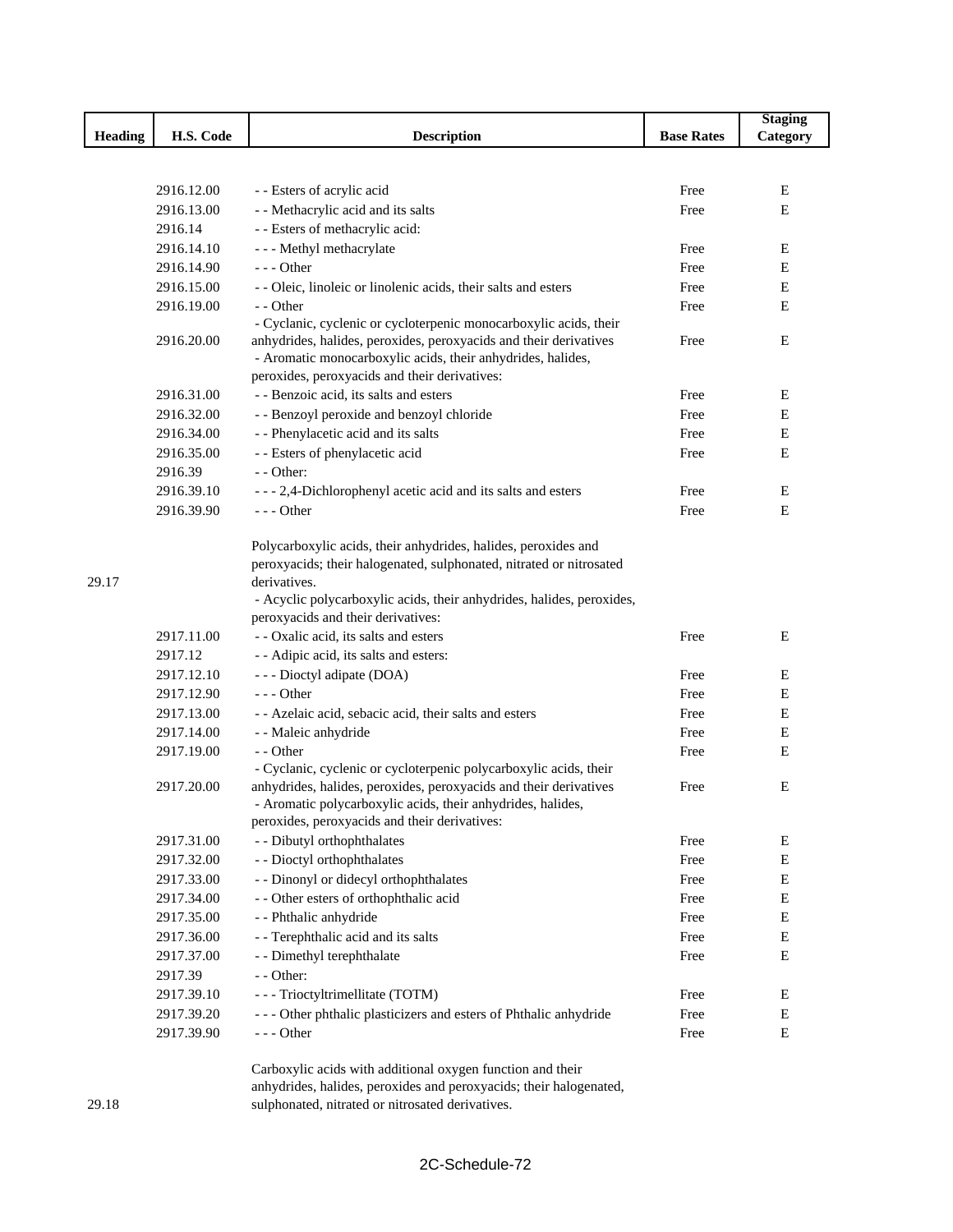|                |            |                                                                                                   |                   | <b>Staging</b> |
|----------------|------------|---------------------------------------------------------------------------------------------------|-------------------|----------------|
| <b>Heading</b> | H.S. Code  | <b>Description</b>                                                                                | <b>Base Rates</b> | Category       |
|                |            |                                                                                                   |                   |                |
|                |            |                                                                                                   |                   |                |
|                |            | - Carboxylic acids with alcohol function but without other oxygen                                 |                   |                |
|                |            | function, their anhydrides, halides, peroxides, peroxyacids and their                             |                   |                |
|                |            | derivatives:                                                                                      |                   |                |
|                | 2918.11.00 | - - Lactic acid, its salts and esters                                                             | Free              | E              |
|                | 2918.12.00 | - - Tartaric acid                                                                                 | Free              | E              |
|                | 2918.13.00 | - - Salts and esters of tartaric acid                                                             | Free              | E              |
|                | 2918.14.00 | - Citric acid                                                                                     | Free              | Ε              |
|                | 2918.15    | - - Salts and esters of citric acid:                                                              |                   |                |
|                | 2918.15.10 | - - - Calcium citrate                                                                             | Free              | E              |
|                | 2918.15.90 | $--$ Other                                                                                        | Free              | Ε              |
|                | 2918.16.00 | - - Gluconic acid, its salts and esters                                                           | Free              | Ε              |
|                | 2918.19.00 | - - Other                                                                                         | Free              | E              |
|                |            | - Carboxylic acids with phenol function but without other oxygen                                  |                   |                |
|                |            | function, their anhydrides, halides, peroxides, peroxyacids and their                             |                   |                |
|                |            | derivatives:                                                                                      |                   |                |
|                | 2918.21.00 | - - Salicylic acid and its salts                                                                  | Free              | E              |
|                | 2918.22.00 | - - O-Acetylsalicylic acid, its salts and esters                                                  | Free              | E              |
|                | 2918.23.00 | - - Other esters of salicylic acid and their salts                                                | Free              | E              |
|                | 2918.29    | $-$ - Other:                                                                                      |                   |                |
|                | 2918.29.10 | --- Alkyl sulphonic ester of Phenol                                                               | Free              | E              |
|                | 2918.29.90 | $--$ Other                                                                                        | Free              | E              |
|                |            | - Carboxylic acids with aldehyde or ketone function but without                                   |                   |                |
|                | 2918.30.00 | other oxygen function, their anhydrides, halides, peroxides,<br>peroxyacids and their derivatives | Free              | E              |
|                | 2918.90.00 | - Other                                                                                           | Free              | E              |
|                |            |                                                                                                   |                   |                |
|                |            |                                                                                                   |                   |                |
|                |            | SUB-CHAPTER VIII - ESTERS OF INORGANIC ACIDS OF NON-                                              |                   |                |
|                |            | METALS AND THEIR SALTS, AND THEIR HALOGENATED,                                                    |                   |                |
|                |            | SULPHONATED, NITRATED OR NITROSATED DERIVATIVES                                                   |                   |                |
|                |            |                                                                                                   |                   |                |
|                |            | Phosphoric esters and their salts, including lactophosphates; their                               |                   |                |
| 29.19          | 2919.00.00 | halogenated, sulphonated, nitrated or nitrosated derivatives.                                     | Free              | E              |
|                |            |                                                                                                   |                   |                |
|                |            | Esters of other inorganic acids of non-metals (excluding esters of                                |                   |                |
|                |            | hydrogen halides) and their salts; their halogenated, sulphonated,                                |                   |                |
| 29.20          |            | nitrated or nitrosated derivatives.                                                               |                   |                |
|                |            | - Thiophosphoric esters (phosphorothioates) and their salts; their                                |                   |                |
|                | 2920.10.00 | halogenated, sulphonated, nitrated or nitrosated derivatives                                      | Free              | Ε              |
|                | 2920.90    | - Other:                                                                                          |                   |                |
|                | 2920.90.10 | - - Dimethyl Sulphate (DMS)                                                                       | Free              | Е              |
|                | 2920.90.90 | - - Other                                                                                         | Free              | Е              |
|                |            |                                                                                                   |                   |                |
|                |            | SUB-CHAPTER IX - NITROGEN-FUNCTION COMPOUNDS                                                      |                   |                |
| 29.21          |            | Amine-function compounds.                                                                         |                   |                |
|                |            | - Acyclic monoamines and their derivatives; salts thereof:                                        |                   |                |
|                | 2921.11.00 | - - Methylamine, di- or trimethylamine and their salts                                            | Free              | Ε              |
|                | 2921.12.00 | - - Diethylamine and its salts                                                                    | Free              | E              |
|                | 2921.19.00 | - - Other                                                                                         | Free              | E              |
|                |            |                                                                                                   |                   |                |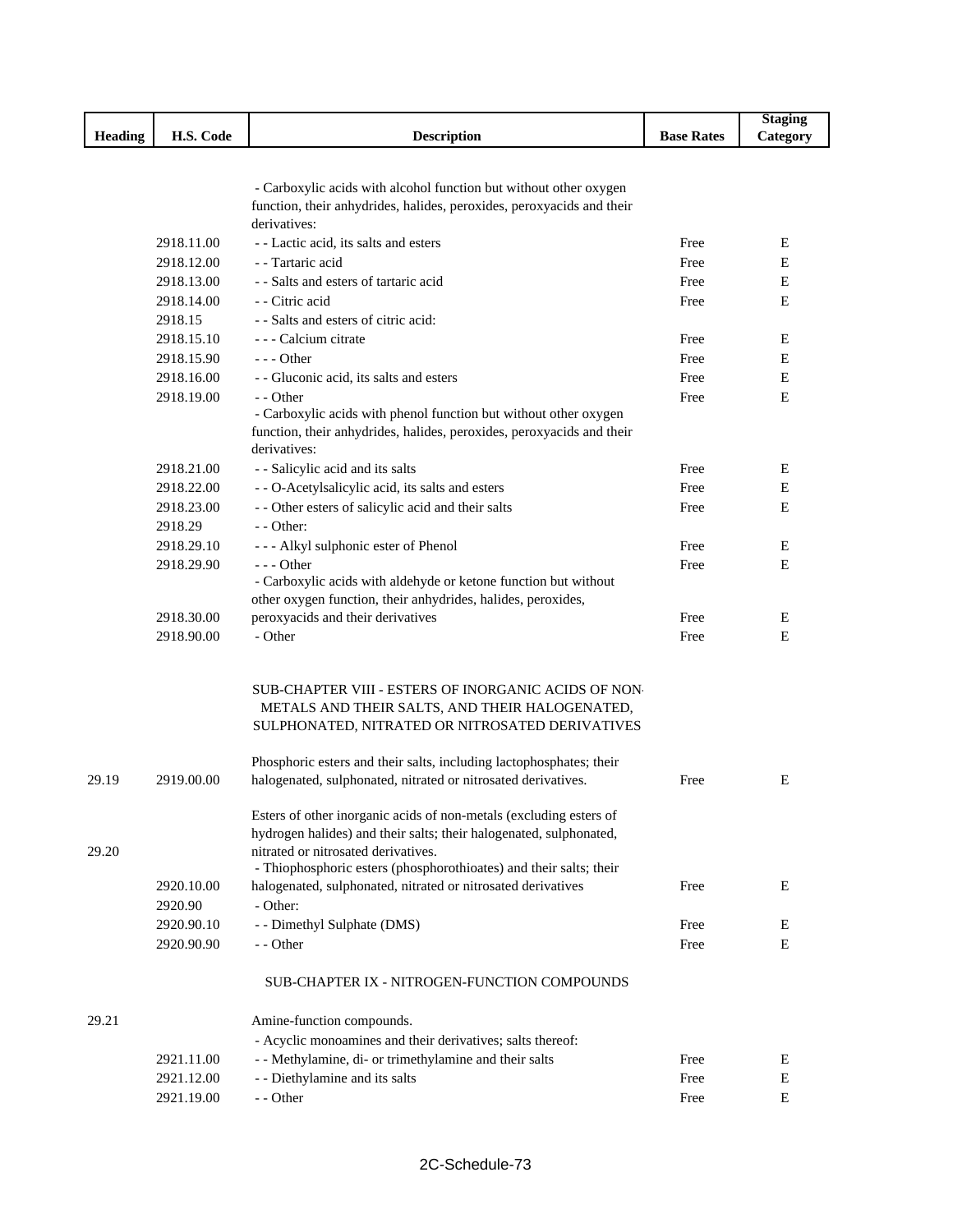|                |            |                                                                                                                           |                   | <b>Staging</b> |
|----------------|------------|---------------------------------------------------------------------------------------------------------------------------|-------------------|----------------|
| <b>Heading</b> | H.S. Code  | <b>Description</b>                                                                                                        | <b>Base Rates</b> | Category       |
|                |            |                                                                                                                           |                   |                |
|                |            |                                                                                                                           |                   |                |
|                |            | - Acyclic polyamines and their derivatives; salts thereof:                                                                |                   |                |
|                | 2921.21.00 | - - Ethylenediamine and its salts                                                                                         | Free              | Ε              |
|                | 2921.22.00 | - - Hexamethylenediamine and its salts                                                                                    | Free              | E              |
|                | 2921.29.00 | - - Other                                                                                                                 | Free              | E              |
|                |            | - Cyclanic, cyclenic or cycloterpenic mono- or polyamines, and their                                                      |                   |                |
|                | 2921.30.00 | derivatives; salts thereof                                                                                                | Free              | Ε              |
|                |            | - Aromatic monoamines and their derivatives; salts thereof:                                                               |                   |                |
|                | 2921.41.00 | - - Aniline and its salts                                                                                                 | Free              | Е              |
|                | 2921.42.00 | - - Aniline derivatives and their salts                                                                                   | Free              | $\mathbf E$    |
|                | 2921.43.00 | - Toluidines and their derivatives; salts thereof                                                                         | Free              | Ε              |
|                | 2921.44.00 | - - Diphenylamine and its derivatives; salts thereof                                                                      | Free              | E              |
|                |            | -- 1-Napthylamine (alpha-naphthylamine), 2-naphthylamine (beta-                                                           |                   |                |
|                | 2921.45.00 | naphthylamine) and their derivatives; salts therof                                                                        | Free              | Ε              |
|                |            | - - Amfetamine (INN), benzfetamine (INN), dexamfetamine (INN),                                                            |                   |                |
|                |            | etilamfetamine (INN), fencamfamin (INN), lefetamine (INN),<br>levamfetamine (INN), mefenorex (INN) and phentermine (INN); |                   |                |
|                | 2921.46.00 | salts thereof                                                                                                             | Free              | Ε              |
|                | 2921.49.00 | - - Other                                                                                                                 | Free              | Е              |
|                |            | - Aromatic polyamines and their derivatives; salts thereof:                                                               |                   |                |
|                |            | - - $o$ -, $m$ -, $p$ -Phenylenediamine, diaminotoluenes and their                                                        |                   |                |
|                | 2921.51.00 | derivatives; salts thereof                                                                                                | Free              | Ε              |
|                | 2921.59.00 | - - Other                                                                                                                 | Free              | E              |
|                |            |                                                                                                                           |                   |                |
| 29.22          |            | Oxygen-function amino-compounds.                                                                                          |                   |                |
|                |            | - Amino-alcohols, other than those containing more than one kind of                                                       |                   |                |
|                |            | oxygen function, their ethers and esters; salts thereof:                                                                  |                   |                |
|                | 2922.11.00 | - - Monoethanolamine and its salts                                                                                        | Free              | E              |
|                | 2922.12.00 | - - Diethanolamine and its salts                                                                                          | Free              | Е              |
|                | 2922.13.00 | - - Triethanolamine and its salts                                                                                         | Free              | Ε              |
|                | 2922.14.00 | - - Dextropropoxyphene (INN) and its salts                                                                                | Free              | E              |
|                | 2922.19    | $-$ - Other:                                                                                                              |                   |                |
|                |            | --- Ethambutol and its salts, esters and other derivatives                                                                |                   |                |
|                | 2922.19.10 | suitable for the production of antituberculosis preparations                                                              | Free              | Е              |
|                | 2922.19.20 | --- D-2-Amino-Normal-Butyl-Alcohol                                                                                        | Free              | $\mathbf E$    |
|                | 2922.19.90 | --- Other                                                                                                                 | Free              | Ε              |
|                |            | - Amino-naphthols and other amino-phenols, other than those                                                               |                   |                |
|                |            | containing more than one kind of oxygen function, their ethers and                                                        |                   |                |
|                |            | esters; salts thereof:                                                                                                    |                   |                |
|                | 2922.21.00 | - - Aminohydroxynapthalenesulphonic acids and their salts                                                                 | Free              | Ε              |
|                | 2922.22.00 | - - Anisidines, dianisidines, phenetidines, and their salts                                                               | Free              | Ε              |
|                | 2922.29.00 | - - Other                                                                                                                 | Free              | E              |
|                |            | - Amino-aldehydes, amino-ketones and amino-quinones, other than                                                           |                   |                |
|                |            | those containing more than one kind of oxygen function; salts                                                             |                   |                |
|                |            | thereof:                                                                                                                  |                   |                |
|                |            | - - Amfepramone (INN), methadone (INN) and normethadone                                                                   |                   |                |
|                | 2922.31.00 | (INN); salts thereof                                                                                                      | Free              | Ε              |
|                | 2922.39.00 | - - Other                                                                                                                 | Free              | Ε              |
|                |            | - Amino-acids, other than those containing more than one kind of                                                          |                   |                |
|                |            | oxygen function, and their esters; salts thereof:                                                                         |                   |                |
|                | 2922.41.00 | - - Lysine and its esters; salts thereof                                                                                  | Free              | E              |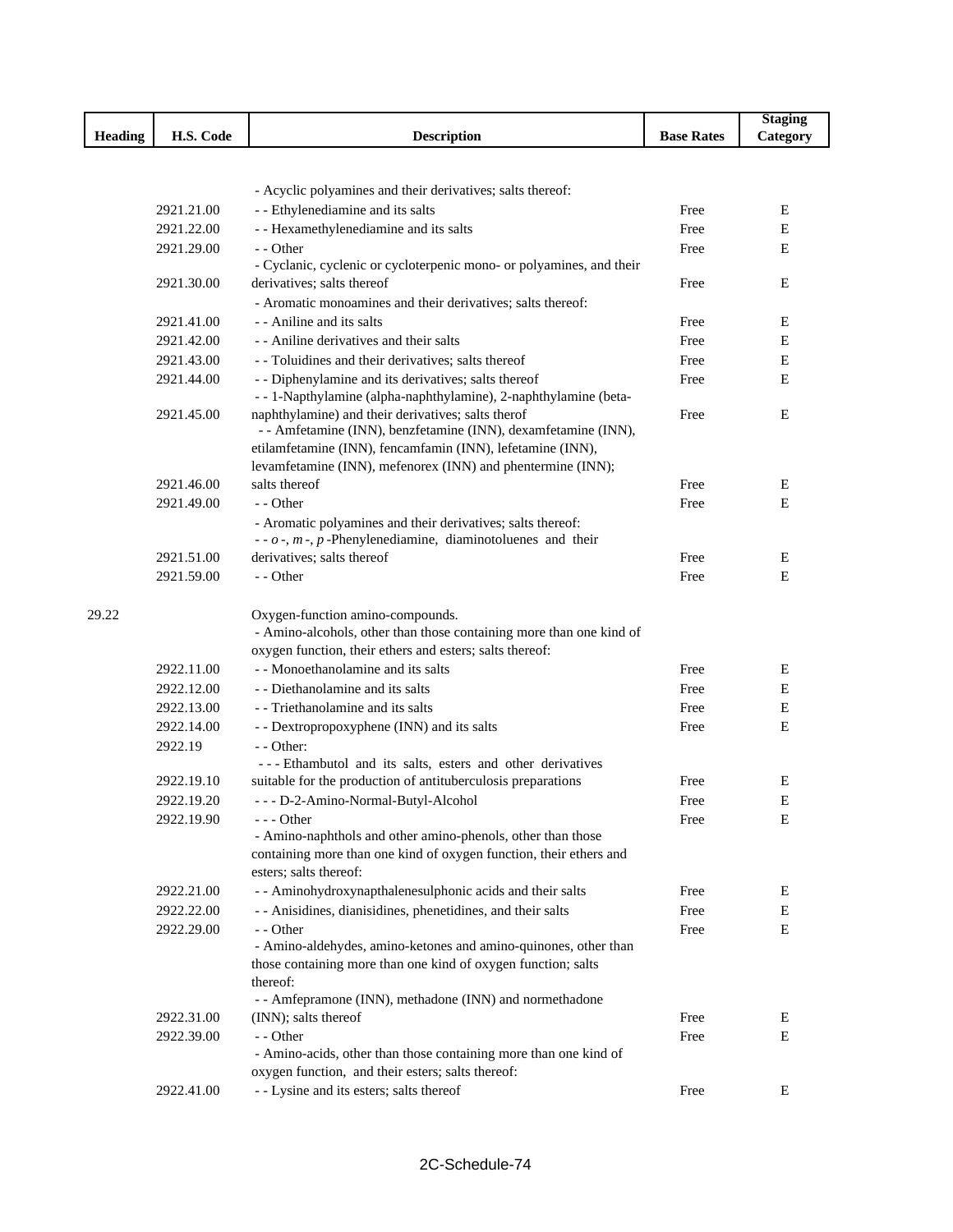|                |            |                                                                                |                   | <b>Staging</b> |
|----------------|------------|--------------------------------------------------------------------------------|-------------------|----------------|
| <b>Heading</b> | H.S. Code  | <b>Description</b>                                                             | <b>Base Rates</b> | Category       |
|                |            |                                                                                |                   |                |
|                |            |                                                                                |                   |                |
|                | 2922.42    | - - Glutamic acid and its salts:                                               |                   |                |
|                | 2922.42.10 | --- Glutamic acid                                                              | Free              | E              |
|                | 2922.42.20 | - - - Monosodium glutamate                                                     | Free              | Ε              |
|                | 2922.42.90 | --- Other salts                                                                | Free              | Ε              |
|                | 2922.43.00 | - - Anthranilic acid and its salts                                             | Free              | E              |
|                | 2922.44.00 | - Tilidine (INN) and its salts                                                 | Free              | E              |
|                | 2922.49    | $-$ - Other:                                                                   |                   |                |
|                | 2922.49.10 | --- Mefenamic acid and its salts                                               | Free              | E              |
|                | 2922.49.90 | $--$ Other                                                                     | Free              | E              |
|                |            | - Amino-alcohol-phenols, amino-acid-phenols and other amino-                   |                   |                |
|                | 2922.50    | compounds with oxygen function:                                                |                   |                |
|                | 2922.50.10 | - - p-Aminosalicylic acid and its salts, ester and Other derivatives           | Free              | E              |
|                | 2922.50.90 | - - Other                                                                      | Free              | E              |
|                |            |                                                                                |                   |                |
|                |            | Quaternary ammonium salts and hydroxides; lecithins and other                  |                   |                |
| 29.23          |            | phosphoaminolipids, whether or not chemically defined.                         |                   |                |
|                | 2923.10.00 | - Choline and its salts                                                        | Free              | E              |
|                | 2923.20    | - Lecithins and other phosphoaminolipids:                                      |                   |                |
|                | 2923.20.10 | - - Lecithins, whether or not chemically defined                               | Free              | Ε              |
|                | 2923.20.90 | - - Other                                                                      | Free              | Ε              |
|                | 2923.90.00 | - Other                                                                        | Free              | E              |
|                |            |                                                                                |                   |                |
| 29.24          |            | Carboxyamide-function compounds; amide-function compounds of<br>carbonic acid. |                   |                |
|                |            | - Acyclic amides (including acyclic carbamates) and their                      |                   |                |
|                |            | derivatives; salts thereof:                                                    |                   |                |
|                | 2924.11.00 | - - Meprobamate (INN)                                                          | Free              | E              |
|                | 2924.19    | - - Other:                                                                     |                   |                |
|                | 2924.19.10 | --- Monocrotophos                                                              | Free              | Ε              |
|                | 2924.19.90 | $--$ Other                                                                     | Free              | E              |
|                |            | - Cyclic amides (including cyclic carbamates) and their derivatives;           |                   |                |
|                |            | salts thereof:                                                                 |                   |                |
|                | 2924.21    | - - Ureines and their derivatives; salts thereof:                              |                   |                |
|                | 2924.21.10 | - - - 4-Ethoxyphenylurea (dulcin)                                              | Free              | Ε              |
|                | 2924.21.20 | - - - Diuron and monuron                                                       | Free              | E              |
|                | 2924.21.90 | $--$ Other                                                                     | Free              | E              |
|                | 2924.23.00 | --2-Acetamidobenzoic acid (N-acetylanthranilic acid) and its salts             | Free              | E              |
|                | 2924.24.00 | - - Ethinamate (INN)                                                           | Free              | E              |
|                | 2924.29    | $-$ - Other:                                                                   |                   |                |
|                | 2924.29.10 | - - - Aspartame                                                                | Free              | E              |
|                |            | --- Butylphenylmethyl carbamate; methyl isopropyl phenyl                       |                   |                |
|                | 2924.29.20 | carbamate                                                                      | Free              | Ε              |
|                | 2924.29.90 | --- Other                                                                      | Free              | E              |
|                |            |                                                                                |                   |                |
|                |            | Carboxyimide-function compounds (including saccharin and its salts)            |                   |                |
| 29.25          |            | and imine-function compounds.                                                  |                   |                |
|                |            | - Imides and their derivatives; salts thereof:                                 |                   |                |
|                | 2925.11.00 | - - Saccharin and its salts                                                    | Free              | E              |
|                | 2925.12.00 | - - Glutethimide (INN)                                                         | Free              | E              |
|                | 2925.19.00 | - - Other                                                                      | Free              | E              |
|                |            |                                                                                |                   |                |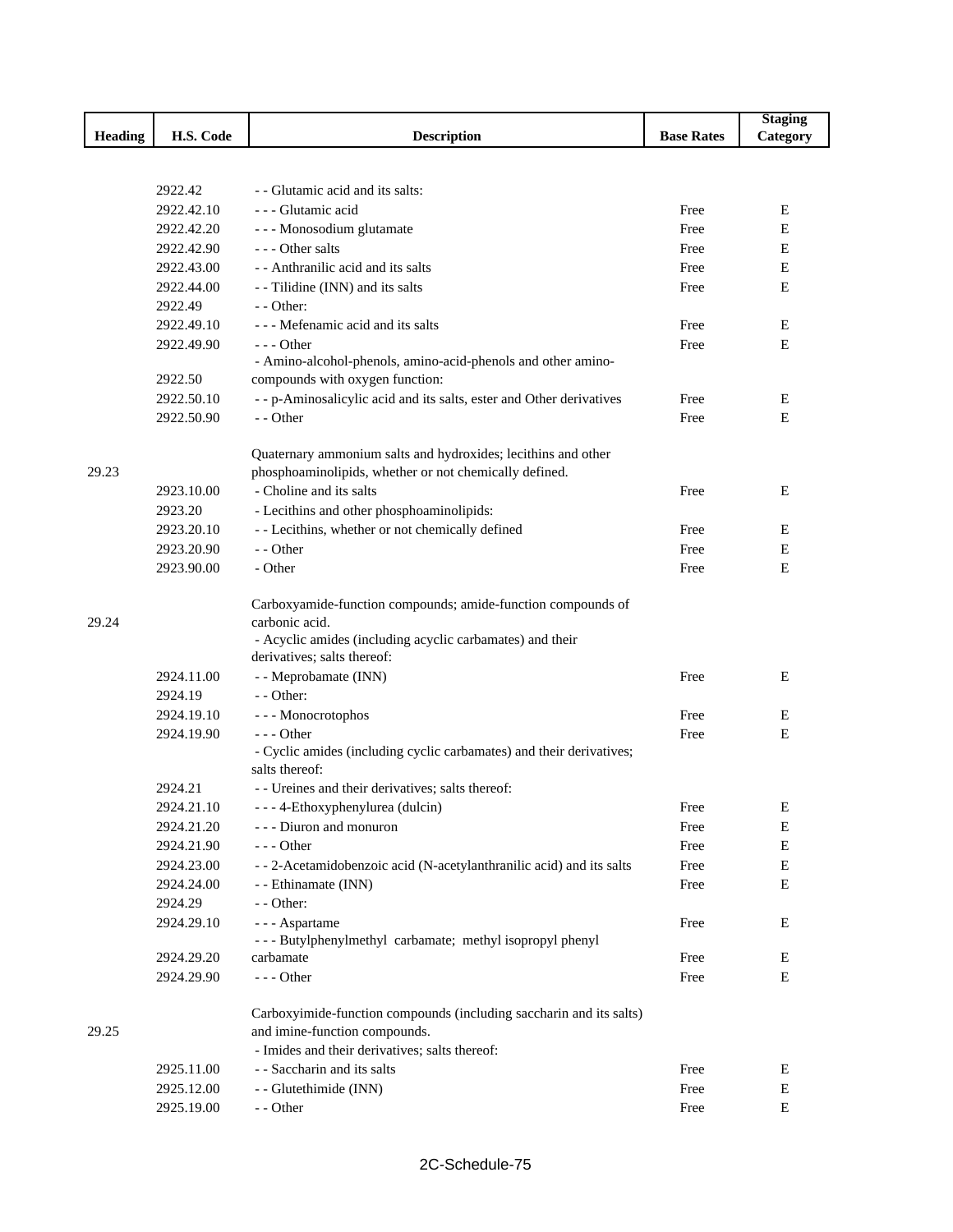|                |                          |                                                                     |                   | <b>Staging</b> |
|----------------|--------------------------|---------------------------------------------------------------------|-------------------|----------------|
| <b>Heading</b> | H.S. Code                | <b>Description</b>                                                  | <b>Base Rates</b> | Category       |
|                |                          |                                                                     |                   |                |
|                |                          |                                                                     |                   |                |
|                | 2925.20                  | - Imines and their derivatives; salts thereof:                      |                   |                |
|                | 2925.20.10               | - - Metformin and phenformin; its salts and derivatives             | Free              | E              |
|                | 2925.20.20               | - - Ethylene imine, propylene imine                                 | Free              | Ε              |
|                | 2925.20.90               | - - Other                                                           | Free              | Е              |
|                |                          |                                                                     |                   |                |
| 29.26          |                          | Nitrile-function compounds.                                         |                   |                |
|                | 2926.10.00               | - Acrylonitrile                                                     | Free              | Ε              |
|                | 2926.20.00               | - 1-Cyanoguanidine (dicyandiamide)                                  | Free              | E              |
|                |                          | - Fenproporex (INN) and its salts; methadone (INN) intermediate (4- | Free              | Ε              |
|                | 2926.30.00<br>2926.90.00 | cyano-2-dimethylamino-4,4-diphenylbutane)<br>- Other                | Free              | E              |
|                |                          |                                                                     |                   |                |
| 29.27          |                          | Diazo-, azo- or azoxy-compounds.                                    |                   |                |
|                | 2927.00.10               | - Azodicarbonamide                                                  | Free              | Ε              |
|                | 2927.00.90               | - Other                                                             | Free              | $\mathbf E$    |
|                |                          |                                                                     |                   |                |
| 29.28          |                          | Organic derivatives of hydrazine or of hydroxylamine.               |                   |                |
|                | 2928.00.10               | - Linuron                                                           | Free              | Ε              |
|                | 2928.00.90               | - Other                                                             | Free              | ${\bf E}$      |
|                |                          |                                                                     |                   |                |
| 29.29          |                          | Compounds with other nitrogen function.                             |                   |                |
|                | 2929.10.00               | - Isocyanates                                                       | Free              | Е              |
|                | 2929.90                  | - Other:                                                            |                   |                |
|                | 2929.90.10               | - - Sodium cyclamate                                                | Free              | E              |
|                | 2929.90.20               | - - Other cyclamate                                                 | Free              | Е              |
|                | 2929.90.90               | - - Other                                                           | Free              | E              |
|                |                          |                                                                     |                   |                |
|                |                          | SUB-CHAPTER X - ORGANO-INORGANIC COMPOUNDS,                         |                   |                |
|                |                          | HETEROCYCLIC COMPOUNDS, NUCLEIC ACIDS AND THEIR                     |                   |                |
|                |                          | SALTS, AND SULPHONAMIDES                                            |                   |                |
| 29.30          |                          | Organo-sulphur compounds.                                           |                   |                |
|                | 2930.10.00               | - Dithiocarbonates (xanthates)                                      | Free              | E              |
|                | 2930.20.00               | - Thiocarbamates and dithiocarbamates                               | Free              | E              |
|                | 2930.30.00               | - Thiuram mono-, di- or tetrasulphides                              | Free              | ${\bf E}$      |
|                | 2930.40.00               | - Methionine                                                        | Free              | Е              |
|                | 2930.90.00               | - Other                                                             | Free              | ${\bf E}$      |
|                |                          |                                                                     |                   |                |
| 29.31          |                          | Other organo-inorganic compounds.                                   |                   |                |
|                | 2931.00.10               | - Tetraethyl lead                                                   | Free              | E              |
|                | 2931.00.20               | - N-(Phosphonomethyl)glycine and salts thereof                      | Free              | ${\bf E}$      |
|                | 2931.00.30               | - Ethephone                                                         | Free              | Е              |
|                | 2931.00.90               | - Other                                                             | Free              | ${\bf E}$      |
|                |                          |                                                                     |                   |                |
| 29.32          |                          | Heterocyclic compounds with oxygen hetero-atom(s) only.             |                   |                |
|                |                          | - Compounds containing an unfused furan ring (whether or not        |                   |                |
|                |                          | hydrogenated) in the structure:                                     |                   |                |
|                | 2932.11.00               | - - Tetrahydrofuran                                                 | Free              | E              |
|                | 2932.12.00               | -- 2-Furaldehyde (furfuraldehyde)                                   | Free              | ${\bf E}$      |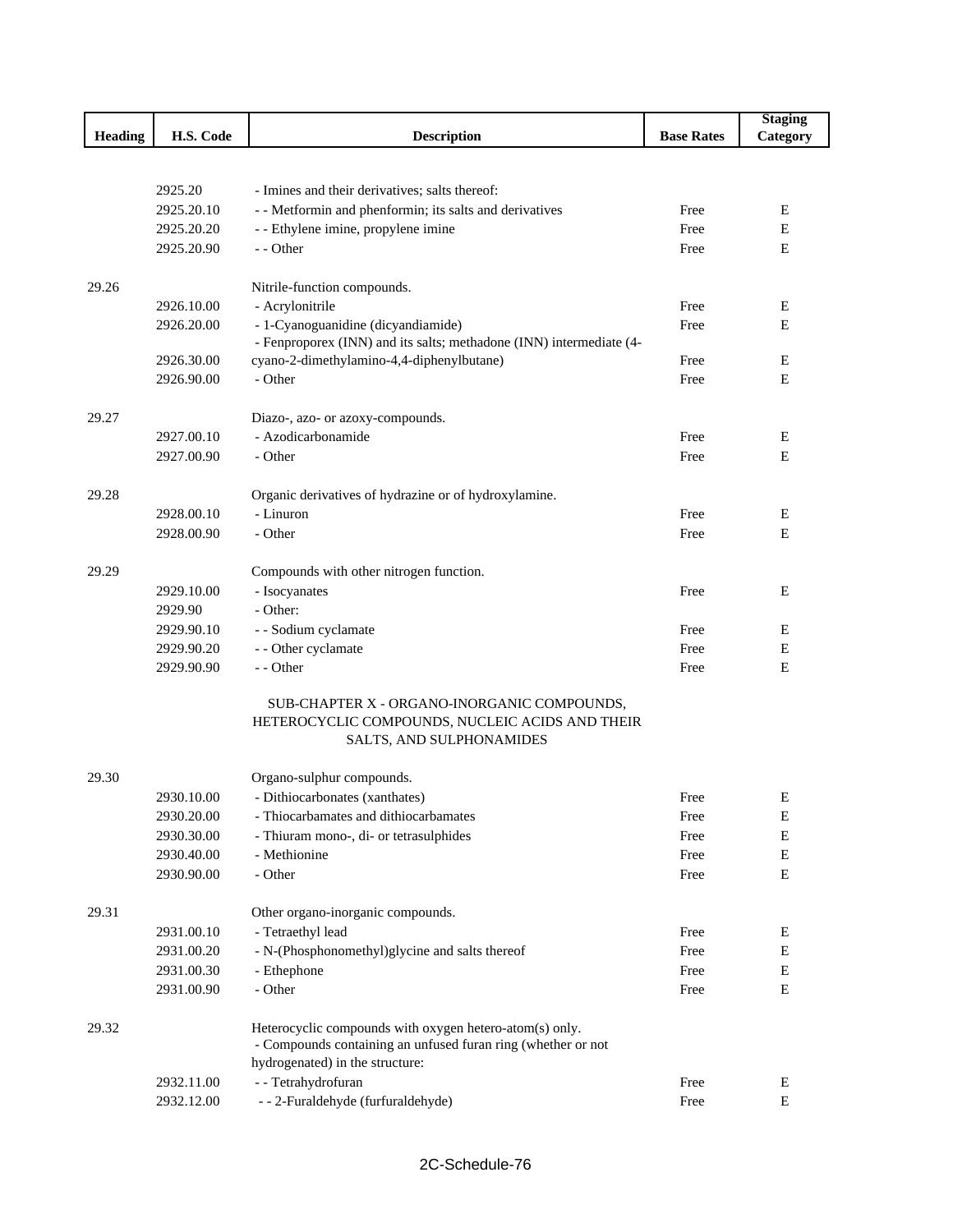|                |            |                                                                                             |                   | <b>Staging</b> |
|----------------|------------|---------------------------------------------------------------------------------------------|-------------------|----------------|
| <b>Heading</b> | H.S. Code  | <b>Description</b>                                                                          | <b>Base Rates</b> | Category       |
|                |            |                                                                                             |                   |                |
|                |            |                                                                                             |                   |                |
|                | 2932.13.00 | - - Furfuryl alcohol and tetrahydrofurfuryl alcohol                                         | Free              | Ε              |
|                | 2932.19.00 | - - Other                                                                                   | Free              | E              |
|                |            | - Lactones:                                                                                 |                   |                |
|                | 2932.21.00 | - - Coumarin, methylcoumarins and ethylcoumarins                                            | Free              | Е              |
|                | 2932.29.00 | - - Other lactones                                                                          | Free              | E              |
|                |            | - Other:                                                                                    |                   |                |
|                | 2932.91.00 | - - Isosafrole                                                                              | Free              | Е              |
|                | 2932.92.00 | --1-(1,3-Benzodioxol-5-yl)propan-2-one                                                      | Free              | E              |
|                | 2932.93.00 | - - Piperonal                                                                               | Free              | Е              |
|                | 2932.94.00 | - - Safrole                                                                                 | Free              | Е              |
|                | 2932.95.00 | - - Tetrahydrocannabinols (all isomers)                                                     | Free              | E              |
|                | 2932.99    | $-$ - Other:                                                                                |                   |                |
|                | 2932.99.10 | --- Carbofuran                                                                              | Free              | Е              |
|                | 2932.99.90 | $--$ Other                                                                                  | Free              | Е              |
|                |            |                                                                                             |                   |                |
| 29.33          |            | Heterocyclic compounds with nitrogen hetero-atom(s) only.                                   |                   |                |
|                |            | - Compounds containing an unfused pyrazole ring (whether or not                             |                   |                |
|                |            | hydrogenated) in the structure:                                                             |                   |                |
|                | 2933.11    | - - Phenazone (antipyrin) and its derivatives:                                              |                   |                |
|                | 2933.11.10 | - - - Dipyrone (analgin)                                                                    | Free              | Е              |
|                | 2933.11.90 | $--$ Other                                                                                  | Free              | Е              |
|                | 2933.19.00 | - - Other                                                                                   | Free              | Е              |
|                |            | - Compounds containing an unfused imidazole ring (whether or not                            |                   |                |
|                |            | hydrogenated) in the structure:                                                             |                   |                |
|                | 2933.21.00 | - - Hydantoin and its derivatives                                                           | Free              | E              |
|                | 2933.29    | - - Other:                                                                                  |                   |                |
|                | 2933.29.10 | - - - Cimetidine                                                                            | Free              | Е              |
|                | 2933.29.90 | $--$ Other                                                                                  | Free              | E              |
|                |            | - Compounds containing an unfused pyridine ring (whether or not                             |                   |                |
|                |            | hydrogenated) in the structure:                                                             |                   |                |
|                | 2933.31.00 | - - Pyridine and its salts                                                                  | Free              | Е              |
|                | 2933.32.00 | - - Piperidine and its salts<br>- - Alfentanil (INN), anileridine (INN), bezitramide (INN), | Free              | Е              |
|                |            | bromazepam (INN), difenoxin (INN), diphenoxylate (INN),                                     |                   |                |
|                |            | dipipanone (INN), fentanyl (INN), ketobemidone (INN),                                       |                   |                |
|                |            | methylphenidate (INN), pentazocine (INN), pethidine (INN),                                  |                   |                |
|                |            | pethidine (INN) intermediate A, phencyclidine(INN), phenoperidine                           |                   |                |
|                |            | (INN), pipradrol (INN), piritramide (INN), propiram (INN) and                               |                   |                |
|                | 2933.33.00 | trimeperidine (INN); salts and thereof                                                      | Free              | Е              |
|                | 2933.39    | $-$ - Other:                                                                                |                   |                |
|                | 2933.39.10 | --- Chlorpheniramine and isoniazid                                                          | Free              | Е              |
|                |            | --- Isonicotinic acid hydrazide and its salts, esters and                                   |                   |                |
|                | 2933.39.20 | derivatives of pharmaceutical grade                                                         | Free              | Е              |
|                | 2933.39.90 | $--- Other$                                                                                 | Free              | Е              |
|                |            | - Compounds containing in the structure a quinoline or isoquinoline                         |                   |                |
|                |            | ring-system (whether or not hydrogenated), not further fused:                               |                   |                |
|                | 2933.41.00 | - - Levorphanol (INN) and its salts                                                         | Free              | Е              |
|                | 2933.49.00 | - - Other                                                                                   | Free              | Е              |
|                |            | - Compounds containing a pyrimidine ring (whether or not                                    |                   |                |
|                |            | hydrogenated) or piperazine ring in the structure:                                          |                   |                |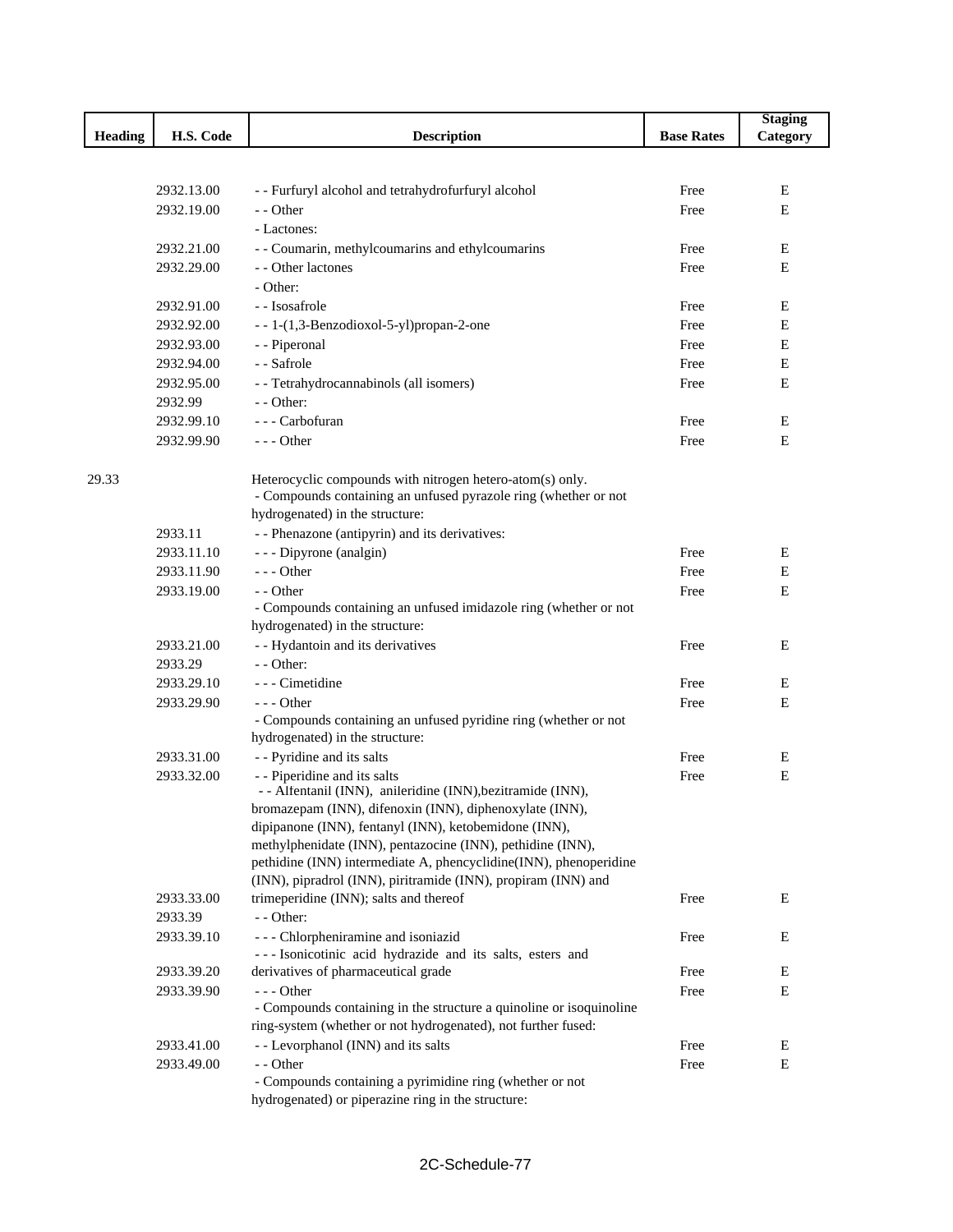|                |            |                                                                                             |                   | <b>Staging</b> |
|----------------|------------|---------------------------------------------------------------------------------------------|-------------------|----------------|
| <b>Heading</b> | H.S. Code  | <b>Description</b>                                                                          | <b>Base Rates</b> | Category       |
|                |            |                                                                                             |                   |                |
|                |            |                                                                                             |                   |                |
|                | 2933.52.00 | - - Malonylurea (barbituric acid) and its salts                                             | Free              | Ε              |
|                |            | - - Allobarbital (INN), amobarbital (INN), barbital (INN),                                  |                   |                |
|                |            | butalbital (INN), butobarbital, cyclobarbital (INN),                                        |                   |                |
|                |            | methylphenobarbital (INN), pentobarbital (INN), phenobarbital                               |                   |                |
|                | 2933.53.00 | (INN), secbutabarbital (INN), secobarbital (INN) and vinylbital<br>(INN); salts and thereof | Free              | Ε              |
|                | 2933.54.00 | - - Other derivatives of malonylurea (barbituric acid); salts thereof                       | Free              | $\mathbf E$    |
|                |            | - - Loprazolam (INN), mecloqualone (INN), methaqualone (INN)                                |                   |                |
|                | 2933.55.00 | and zipeprol (INN); salts thereof                                                           | Free              | E              |
|                | 2933.59    | - - Other:                                                                                  | Free              |                |
|                | 2933.59.10 | - - - Diazinon                                                                              | Free              | Е              |
|                | 2933.59.90 | $- -$ Other                                                                                 | Free              | E              |
|                |            | - Compounds containing an unfused triazine ring (whether or not                             |                   |                |
|                |            | hydrogenated) in the structure:                                                             |                   |                |
|                | 2933.61.00 | - - Melamine                                                                                | Free              | Ε              |
|                | 2933.69.00 | - - Other                                                                                   | Free              | ${\bf E}$      |
|                |            | - Lactams:                                                                                  |                   |                |
|                | 2933.71.00 | - - 6-Hexanelactam (epsilon-caprolactam)                                                    | Free              | Е              |
|                | 2933.72.00 | - - Clobazam (INN) and methyprylon (INN)                                                    | Free              | Е              |
|                | 2933.79.00 | - - Other lactams                                                                           | Free              | E              |
|                |            | - Other:                                                                                    |                   |                |
|                |            | - - Alprazolam (INN), camazepam (INN), chlordiazepoxide (INN),                              |                   |                |
|                |            | clonazepam (INN), clorazepate, delorazepam (INN), diazepam                                  |                   |                |
|                |            | (INN), estazolam (INN), ethyl loflazepate (INN), fludiazepam (INN),                         |                   |                |
|                |            | flunitrazepam (INN), flurazepam (INN), halazepam (INN), lorazepa                            |                   |                |
|                |            | (INN), lormetazepam (INN), mazindol (INN), medazepam (INN),                                 |                   |                |
|                |            | midazolam (INN), nimetazepam (INN), nitrazepam (INN),                                       |                   |                |
|                |            | nordazepam (INN), oxazepam (INN), pinazepam (INN), prazepam                                 |                   |                |
|                |            | (INN), pyovalerone (INN), temazepam (INN), tetrazepam (INN) and                             |                   |                |
|                | 2933.91.00 | triazolam; salta and thereof                                                                | Free              | Е              |
|                | 2933.99    | $-$ - Other:                                                                                |                   |                |
|                | 2933.99.10 | --- Mebendazole and Parbendazole                                                            | Free              | Ε              |
|                | 2933.99.90 | - - - Other                                                                                 | Free              | Ε              |
|                |            | Nucleic acids and their salts; whether or not chemically defined;                           |                   |                |
| 29.34          |            | other heterocyclic compounds.                                                               |                   |                |
|                |            | - Compounds containing an unfused thiazole ring (whether or not                             |                   |                |
|                | 2934.10.00 | hydrogenated) in the structure                                                              | Free              | E              |
|                |            | - Compounds containing in the structure a benzothiazole ring-system                         |                   |                |
|                | 2934.20.00 | (whether or not hydrogenated), not further fused                                            | Free              | E              |
|                |            | - Compounds containing in the structure a phenothiazine ring-                               |                   |                |
|                | 2934.30.00 | system (whether or not hydrogenated), not further fused                                     | Free              | Е              |
|                |            | - Other:<br>- - Aminorex (INN), brotizolam (INN), clotiazepam (INN),                        |                   |                |
|                |            | cloxazolam (INN), dextromoramide (INN), haloxazolam (INN),                                  |                   |                |
|                |            | ketazolam (INN), mesocarb (INN), oxazolam (INN), pemoline                                   |                   |                |
|                |            | (INN), phendimetrazine (INN), phenmetrazine (INN) and sufentanil                            |                   |                |
|                | 2934.91.00 | (INN); salts                                                                                | Free              | Е              |
|                | 2934.99    | - - Other:                                                                                  |                   |                |
|                | 2934.99.10 | --- Nucleic acid and its salts                                                              | Free              | E              |
|                |            |                                                                                             |                   |                |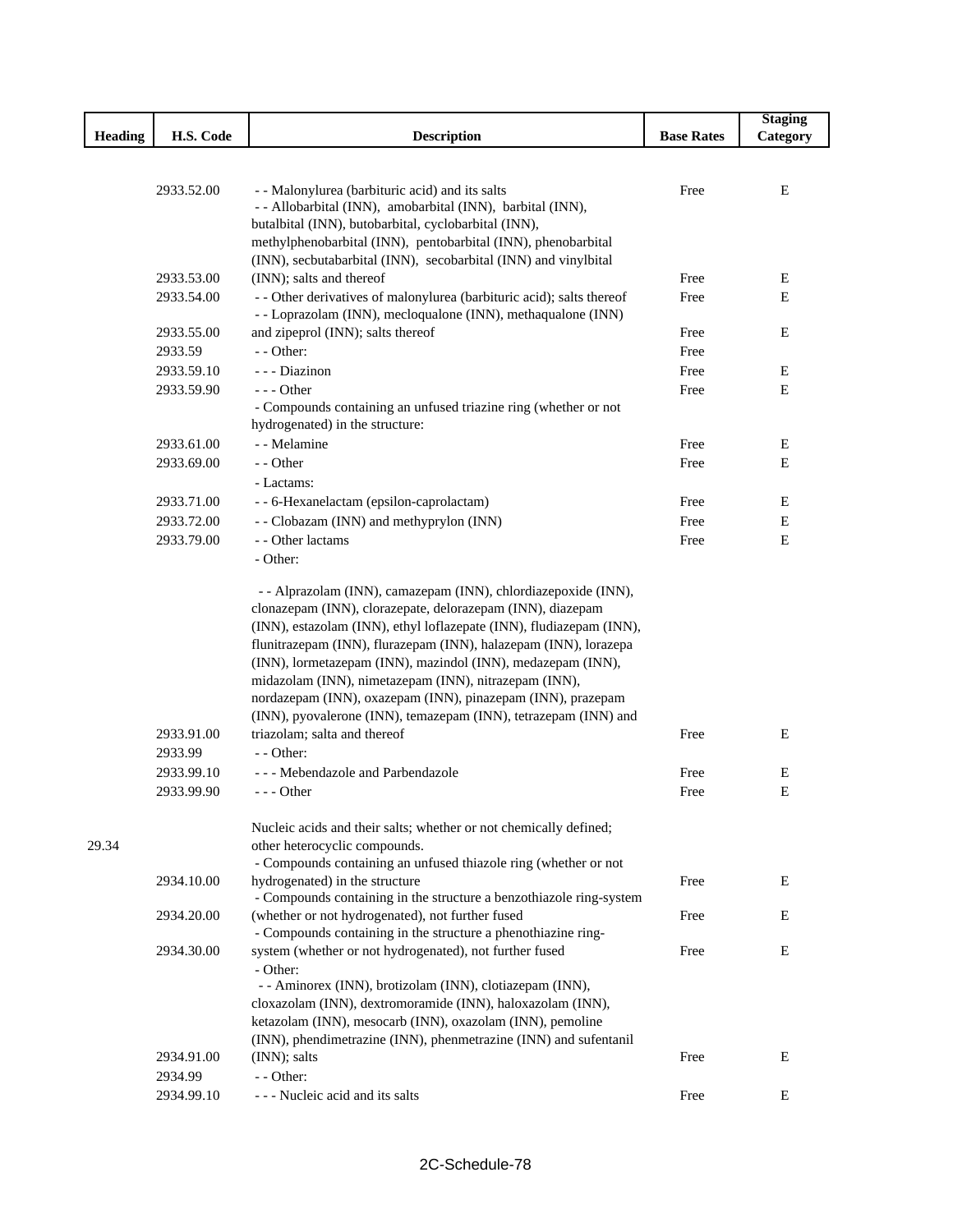|                |            |                                                                                                                                         |                   | <b>Staging</b> |
|----------------|------------|-----------------------------------------------------------------------------------------------------------------------------------------|-------------------|----------------|
| <b>Heading</b> | H.S. Code  | <b>Description</b>                                                                                                                      | <b>Base Rates</b> | Category       |
|                |            |                                                                                                                                         |                   |                |
|                |            |                                                                                                                                         |                   |                |
|                | 2934.99.20 | - - - Sultones; sultams; diltiazem                                                                                                      | Free              | E              |
|                | 2934.99.30 | - - - 6-Amino penicillanic acid                                                                                                         | Free              | E              |
|                | 2934.99.90 | $--$ Other                                                                                                                              | Free              | Ε              |
| 29.35          | 2935.00.00 | Sulphonamides.                                                                                                                          | Free              | E              |
|                |            | SUB-CHAPTER XI - PROVITAMINS, VITAMINS AND                                                                                              |                   |                |
|                |            | <b>HORMONES</b>                                                                                                                         |                   |                |
|                |            |                                                                                                                                         |                   |                |
|                |            | Provitamins and vitamins, natural or reproduced by synthesis<br>(including natural concentrates), derivatives thereof used primarily as |                   |                |
|                |            | vitamins, and intermixtures of the foregoing, whether or not in any                                                                     |                   |                |
| 29.36          |            | solvent.                                                                                                                                |                   |                |
|                | 2936.10.00 | - Provitamins, unmixed                                                                                                                  | Free              | E              |
|                |            | - Vitamins and their derivatives, unmixed:                                                                                              |                   |                |
|                | 2936.21.00 | - - Vitamin A and their derivatives                                                                                                     | Free              | Ε              |
|                | 2936.22.00 | - - Vitamin B1 and its derivatives                                                                                                      | Free              | E              |
|                | 2936.23.00 | - - Vitamin B2 and its derivatives                                                                                                      | Free              | E              |
|                |            | - - D- or DL-Pantothenic acid (Vitamin B3 or Vitamin B5) and its                                                                        |                   |                |
|                | 2936.24.00 | derivatives                                                                                                                             | Free              | E              |
|                | 2936.25.00 | - Vitamin B6 and its derivatives                                                                                                        | Free              | Е              |
|                | 2936.26.00 | - - Vitamin B12 and its derivatives                                                                                                     | Free              | Ε              |
|                | 2936.27.00 | - - Vitamin C and its derivatives                                                                                                       | Free              | Е              |
|                | 2936.28.00 | - - Vitamin E and its derivatives                                                                                                       | Free              | Ε              |
|                | 2936.29.00 | - - Other vitamins and their derivatives                                                                                                | Free              | E              |
|                | 2936.90.00 | - Other, including natural concentrates                                                                                                 | Free              | E              |
|                |            | Hormones, prostaglandins, thromboxanes and leukotrienes, natural or                                                                     |                   |                |
|                |            | reproduced by synthesis; derivatives and structural analogues thereof,                                                                  |                   |                |
| 29.37          |            | including chain modified polypeptides, used primarily as hormones.<br>- Polypeptide hormones, protein hormones and glycoprotein         |                   |                |
|                |            | hormones, their derivatives and structural analogues:                                                                                   |                   |                |
|                | 2937.11.00 | - - Somatotropin, its derivatives and structural analogues                                                                              | Free              | Е              |
|                | 2937.12.00 | - - Insulin and its salts                                                                                                               | Free              | E              |
|                | 2937.19.00 | - - Other                                                                                                                               | Free              | E              |
|                |            | - Steroidal hormones, their derivatives and structural analogues:<br>- - Cortisone, hydrocortisone, prednisone (dehydrocortisone) and   |                   |                |
|                | 2937.21.00 | prednisolone (dehydrohydrocortisone)                                                                                                    | Free              | E              |
|                | 2937.22.00 | - - Halogenated derivatives of corticosteroidal hormones                                                                                | Free              | Е              |
|                | 2937.23.00 | - - Oestrogens and progestogens                                                                                                         | Free              | E              |
|                | 2937.29.00 | - - Other                                                                                                                               | Free              | E              |
|                |            | - Catecholamine hormones, their derivatives and structural                                                                              |                   |                |
|                |            | analogues:                                                                                                                              |                   |                |
|                | 2937.31.00 | - - Epinephrine                                                                                                                         | Free              | Ε              |
|                | 2937.39.00 | - - Other                                                                                                                               | Free              | ${\bf E}$      |
|                | 2937.40.00 | - Amino-acid derivatives                                                                                                                | Free              | Ε              |
|                |            | - Prostaglandins, thromboxanes and leukotrienes, their derivatives                                                                      |                   |                |
|                | 2937.50.00 | and structural analogues                                                                                                                | Free              | Е              |
|                | 2937.90.00 | - Other                                                                                                                                 | Free              | E              |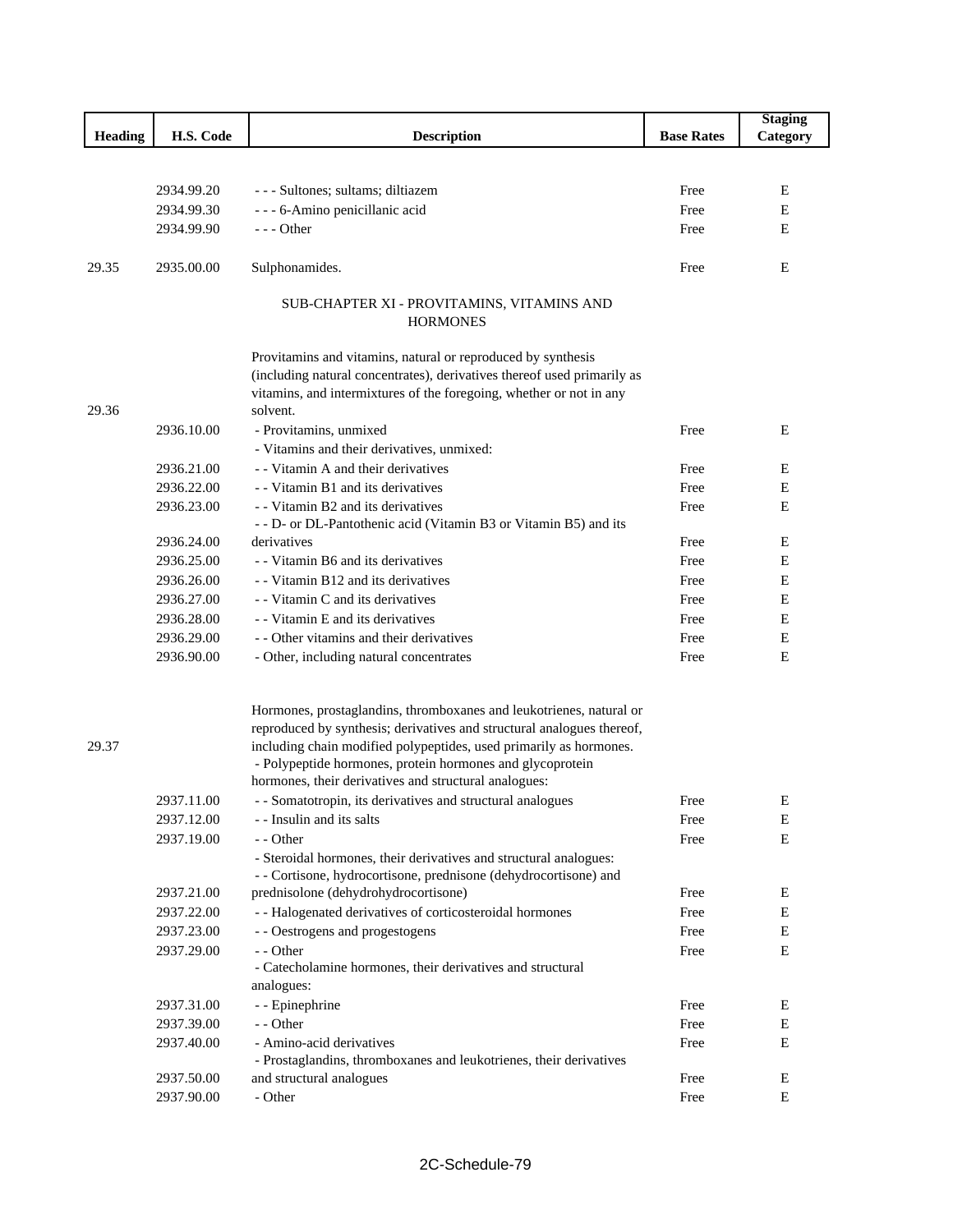|                |            |                                                                                                              |                   | <b>Staging</b> |
|----------------|------------|--------------------------------------------------------------------------------------------------------------|-------------------|----------------|
| <b>Heading</b> | H.S. Code  | <b>Description</b>                                                                                           | <b>Base Rates</b> | Category       |
|                |            |                                                                                                              |                   |                |
|                |            |                                                                                                              |                   |                |
|                |            | SUB-CHAPTER XII - GLYCOSIDES AND VEGETABLE                                                                   |                   |                |
|                |            | ALKALOIDS, NATURAL OR REPRODUCED BY SYNTHESIS,                                                               |                   |                |
|                |            | AND THEIR SALTS, ETHERS, ESTERS AND OTHER                                                                    |                   |                |
|                |            | <b>DERIVATIVES</b>                                                                                           |                   |                |
|                |            | Glycosides, natural or reproduced by synthesis, and their salts,                                             |                   |                |
| 29.38          |            | ethers, esters and other derivatives.                                                                        |                   |                |
|                | 2938.10.00 | - Rutoside (rutin) and its derivatives                                                                       | Free              | E              |
|                | 2938.90.00 | - Other                                                                                                      | Free              | E              |
|                |            | Vegetable alkaloids, natural or reproduced by synthesis, and their                                           |                   |                |
| 29.39          |            | salts, ethers, esters and other derivatives.                                                                 |                   |                |
|                |            | - Alkaloids of opium and their derivatives; salts thereof:                                                   |                   |                |
|                |            | - - Concentrates of poppy straw; buprenorphine (INN), codeine,                                               |                   |                |
|                |            | dihydrocodeine (INN), ethylmorphine, etorphine (INN), heroin,                                                |                   |                |
|                |            | hydrocodone (INN), hydromorphone (INN), morphine,<br>nicomorphine (INN), oxycodone (INN), oxymorphone (INN), |                   |                |
|                | 2939.11.00 | pholcodine (INN), thebacon (INN) and thebaine; salts thereof                                                 | Free              | Ε              |
|                | 2939.19.00 | - - Other                                                                                                    | Free              | E              |
|                |            | - Alkaloids of cinchona and their derivatives; salts thereof:                                                |                   |                |
|                | 2939.21.00 | - - Quinine and its salts                                                                                    | Free              | E              |
|                | 2939.29.00 | - - Other                                                                                                    | Free              | Е              |
|                | 2939.30.00 | - Caffeine and its salts                                                                                     | Free              | E              |
|                |            | - Ephedrines and their salts:                                                                                |                   |                |
|                | 2939.41.00 | - - Ephedrine and its salts                                                                                  | Free              | Е              |
|                | 2939.42.00 | - - Pseudoephedrine (INN) and its salts                                                                      | Free              | E              |
|                | 2939.43.00 | - - Cathine (INN) and its salts                                                                              | Free              | E              |
|                | 2939.49.00 | - - Other                                                                                                    | Free              | E              |
|                |            | - Theophylline and aminophylline (theophylline-ethylenediamine)                                              |                   |                |
|                |            | and their derivatives; salts thereof:                                                                        |                   |                |
|                | 2939.51.00 | - - Fenetylline (INN) and its salts                                                                          | Free              | Е              |
|                | 2939.59.00 | - - Other                                                                                                    | Free              | Ε              |
|                |            | - Alkaloids of rye ergot and their derivatives; salts thereof:                                               |                   |                |
|                | 2939.61.00 | - - Ergometrine (INN) and its salts                                                                          | Free              | E              |
|                | 2939.62.00 | - - Ergotamine(INN) and its salts                                                                            | Free              | E              |
|                | 2939.63.00 | - - Lysergic acid and its salts                                                                              | Free              | ${\bf E}$      |
|                | 2939.69.00 | - - Other                                                                                                    | Free              | E              |
|                |            | - Other:                                                                                                     |                   |                |
|                |            | - - Cocaine, ecgonine, levometamfetamine, metamfetamine (INN),                                               |                   |                |
|                | 2939.91    | metamfetamine racemate; salts, esters and other derivatives thereof:                                         |                   |                |
|                | 2939.91.10 | --- Cocaine and its derivatives                                                                              | Free              | E              |
|                | 2939.91.90 | $- -$ Other                                                                                                  | Free              | E              |
|                | 2939.99    | - - Other:                                                                                                   |                   |                |
|                | 2939.99.10 | - - - Nicotine Sulphate                                                                                      | Free              | E              |
|                | 2939.99.90 | $--$ Other                                                                                                   | Free              | E              |

SUB-CHAPTER XIII - OTHER ORGANIC COMPOUNDS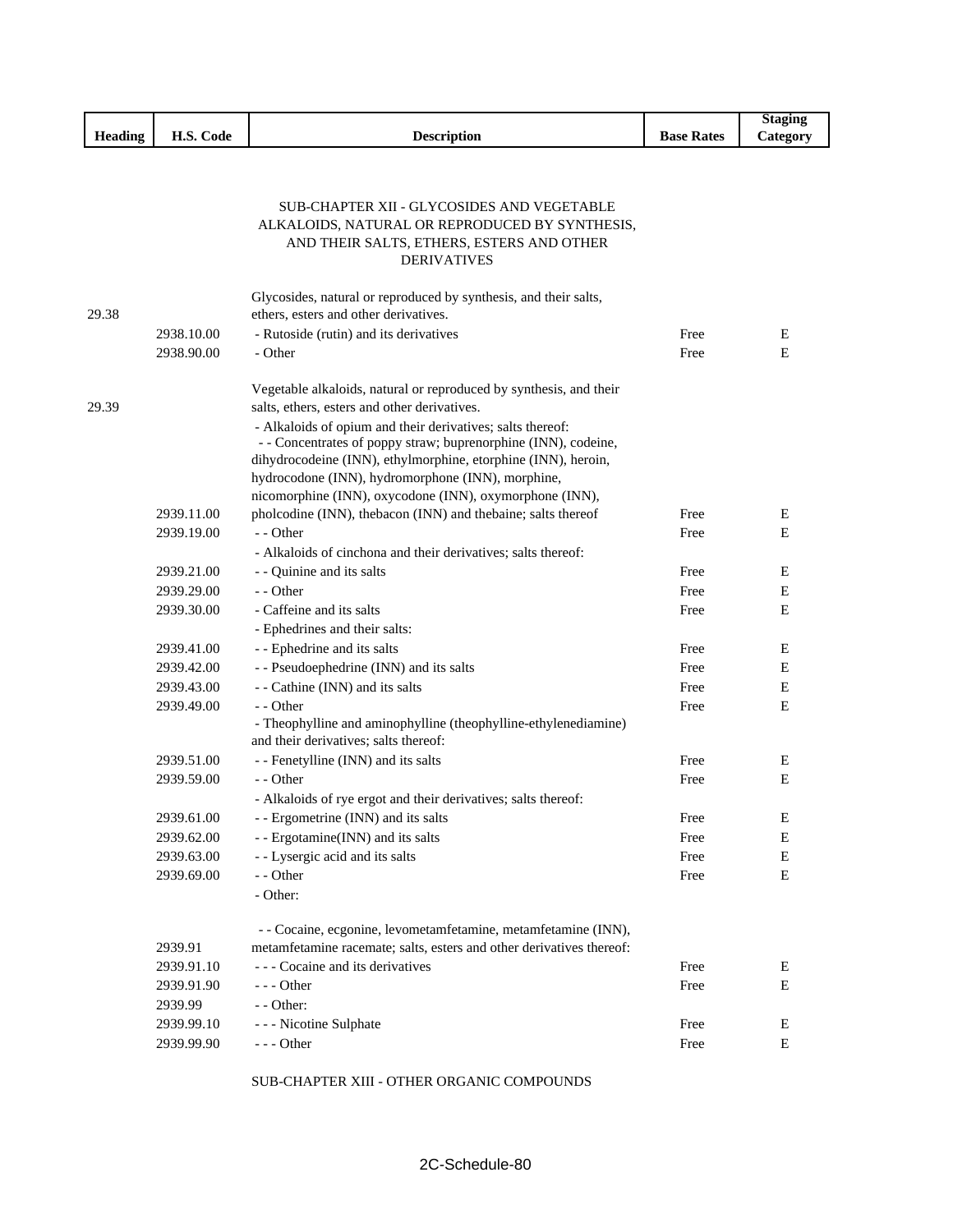|                |            |                                                                                                                                             |                   | <b>Staging</b> |
|----------------|------------|---------------------------------------------------------------------------------------------------------------------------------------------|-------------------|----------------|
| <b>Heading</b> | H.S. Code  | <b>Description</b>                                                                                                                          | <b>Base Rates</b> | Category       |
|                |            |                                                                                                                                             |                   |                |
|                |            |                                                                                                                                             |                   |                |
|                |            | Sugars, chemically pure, other than sucrose, lactose, maltose, glucose                                                                      |                   |                |
|                |            | and fructose; sugar ethers, sugar acetals and sugar esters, and their                                                                       |                   |                |
| 29.40          | 2940.00.00 | salts, other than products of heading 29.37, 29.38 or 29.39.                                                                                | Free              | E              |
|                |            |                                                                                                                                             |                   |                |
| 29.41          |            | Antibiotics.                                                                                                                                |                   |                |
|                | 2941.10    | - Penicillins and their derivatives with a penicillanic acid structure;<br>salts thereof:                                                   |                   |                |
|                |            | - - Amoxicillins and its salts:                                                                                                             |                   |                |
|                |            | - - - Non-sterile                                                                                                                           |                   |                |
|                | 2941.10.11 |                                                                                                                                             | Free              | Ε              |
|                | 2941.10.19 | - - - Other                                                                                                                                 | Free              | Ε              |
|                | 2941.10.20 | - - Ampicillin and its salts                                                                                                                | Free              | E              |
|                | 2941.10.90 | - - Other                                                                                                                                   | Free              | Ε              |
|                | 2941.20.00 | - Streptomycins and their derivatives; salts thereof                                                                                        | Free              | Е              |
|                | 2941.30.00 | - Tetracyclines and their derivatives; salts thereof                                                                                        | Free              | E              |
|                | 2941.40.00 | - Chloramphenicol and its derivatives; salts thereof                                                                                        | Free              | Ε              |
|                | 2941.50.00 | - Erythromycin and its derivatives; salts thereof                                                                                           | Free              | Ε              |
|                | 2941.90.00 | - Other                                                                                                                                     | Free              | E              |
|                |            |                                                                                                                                             |                   |                |
| 29.42          | 2942.00.00 | Other organic compounds.                                                                                                                    | Free              | E              |
|                |            |                                                                                                                                             |                   |                |
|                |            |                                                                                                                                             |                   |                |
|                |            | <b>Chapter 30</b>                                                                                                                           |                   |                |
|                |            | <b>Pharmaceutical products</b>                                                                                                              |                   |                |
|                |            |                                                                                                                                             |                   |                |
|                |            | Glands and other organs for organo-therapeutic uses, dried, whether                                                                         |                   |                |
|                |            | or not powdered; extracts of glands or other organs or of their                                                                             |                   |                |
|                |            | secretions for organo-therapeutic uses; heparin and its salts; other<br>human or animal substances prepared for therapeutic or prophylactic |                   |                |
| 30.01          |            | uses, not elsewhere specified or included.                                                                                                  |                   |                |
|                | 3001.10.00 | - Glands and other organs, dried, whether or not powdered                                                                                   | Free              | Ε              |
|                | 3001.20.00 | - Extracts of glands or other organs or of their secretions                                                                                 | Free              | Ε              |
|                | 3001.90.00 | - Other                                                                                                                                     | Free              | Ε              |
|                |            |                                                                                                                                             |                   |                |
|                |            | Human blood; animal blood prepared for therapeutic, prophylactic or                                                                         |                   |                |
|                |            | diagnostic uses; antisera and other blood fractions and modified                                                                            |                   |                |
|                |            | immunological products, whether or not obtained by means of                                                                                 |                   |                |
|                |            | biotechnological processes; vaccines, toxins, cultures of micro-                                                                            |                   |                |
| 30.02          |            | organisms (excluding yeasts) and similar products.                                                                                          |                   |                |
|                |            | - Antisera and other blood fractions and modified immunological                                                                             |                   |                |
|                |            | products, whether or not obtained by means of biotechnological                                                                              |                   |                |
|                | 3002.10    | processes:                                                                                                                                  |                   |                |
|                | 3002.10.10 | - - Plasma protein solution                                                                                                                 | Free              | Е              |
|                |            | - - Antisera and modified immunological products whether or not                                                                             |                   |                |
|                | 3002.10.20 | obtained by means of biotechnological processes                                                                                             | Free              | Ε              |
|                | 3002.10.90 | - - Other                                                                                                                                   | Free              | E              |
|                | 3002.20    | - Vaccines for human medicine:                                                                                                              |                   |                |
|                | 3002.20.10 | - - Tetanus toxoid                                                                                                                          | Free              | Ε              |
|                | 3002.20.20 | - - Pertussis, measles, meningitis A/C, and polio vaccine                                                                                   | Free              | E              |

3002.20.90 - - Other E 3002.30.00 - Vaccines for veterinary medicine Free E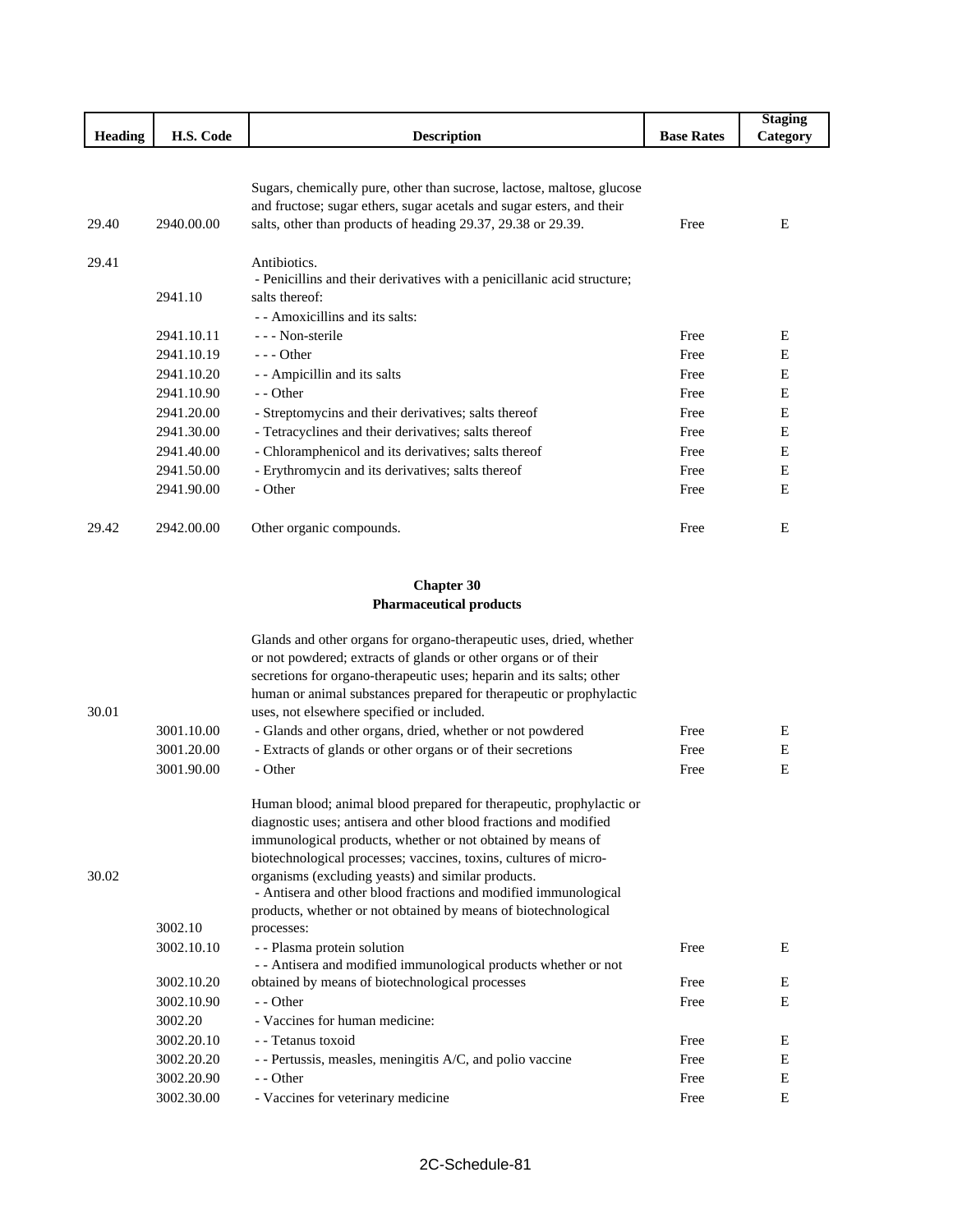|         |            |                                                                       |                   | <b>Staging</b> |
|---------|------------|-----------------------------------------------------------------------|-------------------|----------------|
| Heading | H.S. Code  | <b>Description</b>                                                    | <b>Base Rates</b> | Category       |
|         |            |                                                                       |                   |                |
|         |            |                                                                       |                   |                |
|         | 3002.90.00 | - Other                                                               | Free              | E              |
|         |            | Medicaments (excluding goods of heading 30.02, 30.05 or 30.06)        |                   |                |
|         |            | consisting of two or more constituents which have been mixed          |                   |                |
|         |            | together for therapeutic or prophylactic uses, not put up in measured |                   |                |
| 30.03   |            | doses or in forms or packings for retail sale.                        |                   |                |
|         |            | - Containing penicillins or derivatives thereof, with a penicillanic  |                   |                |
|         | 3003.10    | acid structure, or streptomycins or their derivatives:                |                   |                |
|         | 3003.10.10 | - - Containing amoxicillin (INN) or its salts                         | Free              | Ε              |
|         | 3003.10.20 | - - Containing ampicillin (INN) or its salts                          | Free              | Ε              |
|         | 3003.10.90 | - - Other                                                             | Free              | Ε              |
|         | 3003.20.00 | - Containing other antibiotics                                        | Free              | E              |
|         |            | - Containing hormones or other products of heading 29.37 but not      |                   |                |
|         |            | containing antibiotics:                                               |                   |                |
|         | 3003.31.00 | - - Containing insulin                                                | Free              | Ε              |
|         | 3003.39.00 | - - Other                                                             | Free              | E              |
|         |            | - Containing alkaloids or derivatives thereof but not containing      |                   |                |
|         | 3003.40    | hormones or other products of heading 29.37 or antibiotics:           |                   |                |
|         | 3003.40.10 | - - Antimalarial                                                      | Free              | E              |
|         | 3003.40.90 | - - Other                                                             | Free              | Ε              |
|         | 3003.90    | - Other:                                                              |                   |                |
|         | 3003.90.10 | - - Containing vitamins                                               | Free              | Ε              |
|         |            | - - Containing analgesics or antipyretics, whether or not containing  |                   |                |
|         | 3003.90.20 | antihistamines                                                        | Free              | Ε              |
|         |            | - - Other preparations for the treatment of coughs and colds, whether |                   |                |
|         | 3003.90.30 | or not containing antihistamines                                      | Free              | E              |
|         | 3003.90.40 | - - Antimalarial                                                      | Free              | E              |
|         | 3003.90.90 | - - Other                                                             | Free              | Ε              |
|         |            | Medicaments (excluding goods of heading 30.02, 30.05 or 30.06)        |                   |                |
|         |            | consisting of mixed or unmixed products for therapeutic or            |                   |                |
|         |            | prophylatic uses, put up in measured doses (including those in the    |                   |                |
|         |            | form of transdermal administration system) or in forms or packings    |                   |                |
| 30.04   |            | for retail sale.                                                      |                   |                |
|         |            | - Containing penicillins or derivatives thereof, with a penicillanic  |                   |                |
|         | 3004.10    | acid structure, or streptomycins or their derivatives:                |                   |                |
|         |            | - - Containing penicillins or derivatives thereof:                    |                   |                |
|         |            | --- Containing penicillin G or its salts (excluding penicillin G      |                   |                |
|         | 3004.10.11 | benzathine)                                                           | Free              | E              |
|         | 3004.10.12 | - - - Containing phenoxymethyl penicillin or its salts                | Free              | E              |
|         | 3004.10.13 | --- Containing ampicillin or its salts, for taking orally             | Free              | E              |
|         | 3004.10.14 | --- Containing amoxycillin or its salts, for taking orally            | Free              | E              |
|         | 3004.10.19 | - - - Other                                                           | Free              | E              |
|         |            | - - Containing streptomycins or their derivatives:                    |                   |                |
|         | 3004.10.21 | - - - Ointment                                                        | Free              | E              |
|         | 3004.10.29 | $--$ Other                                                            | Free              | E              |
|         | 3004.20    | - Containing other antibiotics:                                       |                   |                |
|         |            | - - Containing tetracyclines or derivatives thereof:                  |                   |                |
|         | 3004.20.11 | - - - For taking orally                                               | Free              | E              |
|         | 3004.20.12 | --- Ointment                                                          | Free              | E              |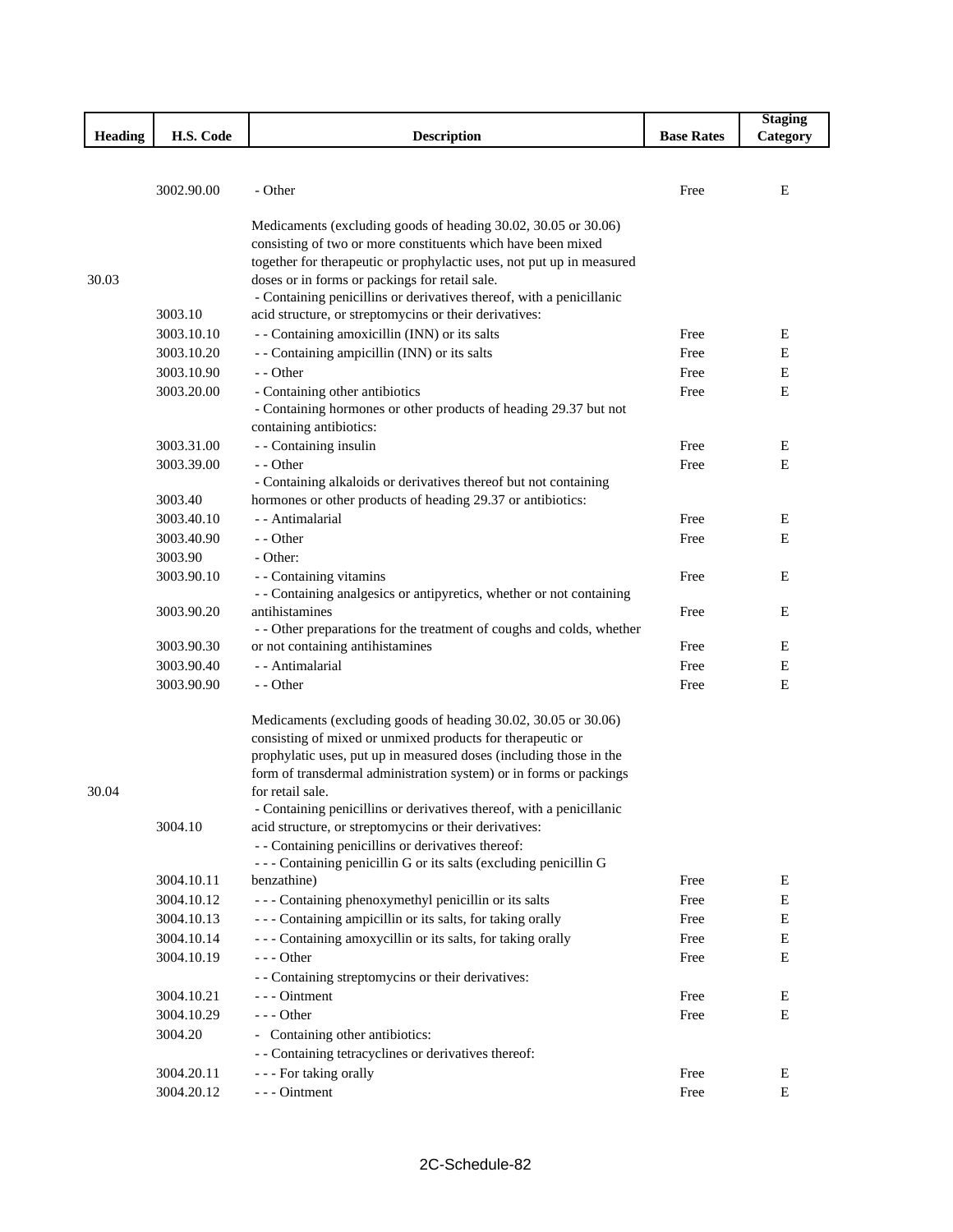|                |            |                                                                                                                                 |                   | <b>Staging</b> |
|----------------|------------|---------------------------------------------------------------------------------------------------------------------------------|-------------------|----------------|
| <b>Heading</b> | H.S. Code  | <b>Description</b>                                                                                                              | <b>Base Rates</b> | Category       |
|                |            |                                                                                                                                 |                   |                |
|                |            |                                                                                                                                 |                   |                |
|                | 3004.20.19 | $- -$ Other                                                                                                                     | Free              | Ε              |
|                |            | - - Containing chloramphenicols or derivatives thereof:                                                                         |                   |                |
|                | 3004.20.21 | - - - For taking orally                                                                                                         | Free              | E              |
|                | 3004.20.22 | --- Ointment                                                                                                                    | Free              | Ε              |
|                | 3004.20.29 | $- -$ Other                                                                                                                     | Free              | E              |
|                |            | - - Containing erythromycin or derivatives thereof:                                                                             |                   |                |
|                | 3004.20.31 | - - - For taking orally                                                                                                         | Free              | Ε              |
|                | 3004.20.32 | $--$ Ointment                                                                                                                   | Free              | E              |
|                | 3004.20.39 | $- -$ Other                                                                                                                     | Free              | $\mathbf E$    |
|                |            | -- Containing gentamicines, lincomycins or derivatives thereof:                                                                 |                   |                |
|                | 3004.20.41 | --- Containing gentamicines or derivatives thereof, for injection                                                               | Free              | Ε              |
|                | 3004.20.42 | --- Containing lincomycins or derivatives thereof, for taking orally                                                            | Free              | Ε              |
|                | 3004.20.43 | --- Ointment                                                                                                                    | Free              | E              |
|                | 3004.20.49 | $- -$ Other                                                                                                                     | Free              | Ε              |
|                |            | - - Containing sulfamethoxazoles and derivatives thereof:                                                                       |                   |                |
|                | 3004.20.51 | - - - For taking orally                                                                                                         | Free              | Ε              |
|                | 3004.20.52 | --- Ointment                                                                                                                    | Free              | Е              |
|                | 3004.20.59 | --- Other                                                                                                                       | Free              | E              |
|                |            | - - Containing isoniazide, pyrazinamide or derivatives thereof, for                                                             |                   |                |
|                | 3004.20.60 | taking orally                                                                                                                   | Free              | Ε              |
|                | 3004.20.90 | - - Other                                                                                                                       | Free              | E              |
|                |            | - Containing hormones or other products of heading 29.37 but not<br>containing antibiotics:                                     |                   |                |
|                | 3004.31.00 | - - Containing insulin                                                                                                          | Free              | Ε              |
|                |            | - - Containing corticosteroid hormones, their derivatives and                                                                   |                   |                |
|                | 3004.32    | structural analogues:                                                                                                           |                   |                |
|                | 3004.32.10 | --- Containing hydrocortisone sodium succinate                                                                                  | Free              | E              |
|                | 3004.32.20 | --- Containing dexamethasone or its derivatives                                                                                 | Free              | Ε              |
|                | 3004.32.30 | --- Containing fluocinolone acetonide                                                                                           | Free              | Ε              |
|                | 3004.32.90 | $--$ Other                                                                                                                      | Free              | E              |
|                |            | $-$ - Other:                                                                                                                    |                   |                |
|                | 3004.39.10 | - - - Containing adrenaline                                                                                                     | Free              | E              |
|                | 3004.39.90 | - - Other                                                                                                                       | Free              | ${\bf E}$      |
|                |            | - Containing alkaloids or derivatives thereof but not containing                                                                |                   |                |
|                | 3004.40    | hormones, other products of heading 29.37 or antibiotics:                                                                       |                   |                |
|                | 3004.40.10 | - - Containing morphine or its derivatives, for injection                                                                       | Free              | Ε              |
|                | 3004.40.20 | injection                                                                                                                       | Free              | Ε              |
|                | 3004.40.30 | - - Containing quinine sulphate or bisulphate, for taking orally                                                                | Free              | E              |
|                |            | - - Containing quinine or its salts and anti-malarial substances, other                                                         |                   |                |
|                | 3004.40.40 | than goods of subheadings 3004.40.10 to 3004.40.30                                                                              | Free              | Ε              |
|                | 3004.40.50 | - - Containing papaverine or berberine                                                                                          | Free              | E              |
|                | 3004.40.60 | - - Containing theophylline                                                                                                     | Free              | E              |
|                | 3004.40.70 | - - Containing atropin sulphate                                                                                                 | Free              | E              |
|                | 3004.40.90 | - - Other                                                                                                                       | Free              | E              |
|                |            | - Other medicaments containing vitamins or other products of                                                                    |                   |                |
|                | 3004.50    | heading 29.36:                                                                                                                  |                   |                |
|                | 3004.50.10 | - - Syrups and drops of Vitamins, of a kind suitable for children<br>- - Containing vitamins A, other than goods of subheadings | Free              | Ε              |
|                | 3004.50.20 | 3004.50.10 and 3004.50.79                                                                                                       | Free              | Ε              |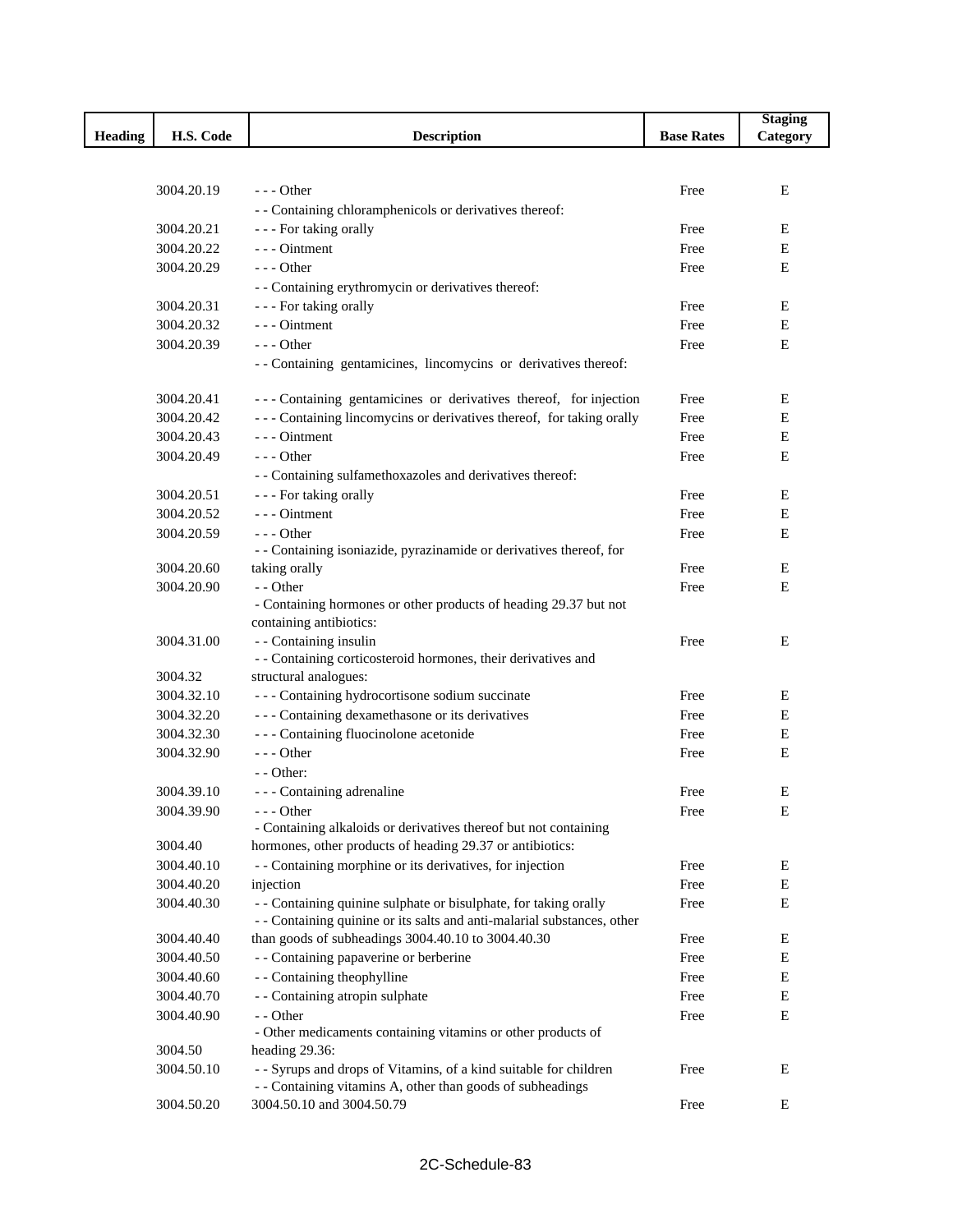|                |                          |                                                                                                                     |                   | <b>Staging</b> |
|----------------|--------------------------|---------------------------------------------------------------------------------------------------------------------|-------------------|----------------|
| <b>Heading</b> | H.S. Code                | <b>Description</b>                                                                                                  | <b>Base Rates</b> | Category       |
|                |                          |                                                                                                                     |                   |                |
|                |                          |                                                                                                                     |                   |                |
|                | 3004.50.30               | - - Containing vitamins B1, B2, B6 or B12, other than goods of<br>subheadings 3004.50.10, 3004.50.71 and 3004.50.79 | Free              | E              |
|                |                          | - - Containing vitamins C, other than goods of subheadings                                                          |                   |                |
|                | 3004.50.40               | 3004.50.10 and 3004.50.79                                                                                           | Free              | E              |
|                |                          | - - Containing vitamins PP, other than goods of subheadings                                                         |                   |                |
|                | 3004.50.50               | 3004.50.10 and 3004.50.79                                                                                           | Free              | E              |
|                |                          | - - Containing other vitamins, other than goods of subheadings                                                      |                   |                |
|                | 3004.50.60               | 3004.50.10 and 3004.50.79                                                                                           | Free              | E              |
|                |                          | - - Containing other complex vitamins:                                                                              |                   |                |
|                | 3004.50.71               | --- Containing B complex Vitamins                                                                                   | Free              | Ε              |
|                | 3004.50.79               | $--$ Other                                                                                                          | Free              | E              |
|                | 3004.50.90               | - - Other                                                                                                           | Free              | E              |
|                | 3004.90                  | - Other:                                                                                                            |                   |                |
|                | 3004.90.10               | - - Specialised medicines for cancer, AIDS or other intractable<br>diseases                                         | Free              | Е              |
|                |                          | - - Infusion fluids; nutritional or electrolytic solutions for                                                      |                   |                |
|                |                          | intravenous administration:                                                                                         |                   |                |
|                | 3004.90.21               | - - - Sodium chloride solution                                                                                      | Free              | Ε              |
|                | 3004.90.22               | --- 5% glucose solution                                                                                             | Free              | E              |
|                | 3004.90.23               | --- 30% glucose solution                                                                                            | Free              | Ε              |
|                | 3004.90.29               | $--$ Other                                                                                                          | Free              | Ε              |
|                | 3004.90.30               | - - Antiseptics                                                                                                     | Free              | E              |
|                |                          | - - Anaesthetics:                                                                                                   |                   |                |
|                | 3004.90.41               | --- Containing procaine hydrochloride                                                                               | Free              | Ε              |
|                | 3004.90.49               | $--$ Other                                                                                                          | Free              | E              |
|                |                          |                                                                                                                     |                   |                |
|                |                          | - - Analgesics, antipyretics and other medicaments for the treatment                                                |                   |                |
|                |                          | of coughs or colds whether or not containing antihistamines:                                                        |                   |                |
|                | 3004.90.51               | - - - Containing acetylsalicylic acid, paracetamol or dipyrone (INN)                                                | Free              | Ε              |
|                | 3004.90.52               | --- Containing chlorpheniramine maleate                                                                             | Free              | Ε              |
|                | 3004.90.53               | --- Containing diclofenac                                                                                           | Free              | Ε              |
|                | 3004.90.54               | --- Analgesic balm oil, solid or liquid                                                                             | Free              | Е              |
|                | 3004.90.59               | $--$ Other                                                                                                          | Free              | Е              |
|                |                          | - - Antimalarials:                                                                                                  |                   |                |
|                | 3004.90.61               | - - - Containing artemisinin, artesunate or chloroquine (INN)                                                       | Free              | Е              |
|                | 3004.90.62               | - - - Containing primaquine                                                                                         | Free              | Ε              |
|                | 3004.90.69               | $--$ Other                                                                                                          | Free              | Е              |
|                |                          | - - Anthelmintic:<br>- - - Containing piperazine or mebendazole (INN)                                               |                   |                |
|                | 3004.90.71<br>3004.90.72 | - - - Containing dichlorophen (INN)                                                                                 | Free<br>Free      | Е<br>Е         |
|                | 3004.90.79               | --- Other                                                                                                           | Free              | Е              |
|                |                          | - - Transdermal therapeutic systems (TTS) patches for cancer or                                                     |                   |                |
|                | 3004.90.80               | heart diseases                                                                                                      | Free              | Ε              |
|                |                          | - - Other:                                                                                                          |                   |                |
|                |                          | - - - Containing sulpiride (INN), cimetidine (INN), ranitidine (INN),                                               |                   |                |
|                | 3004.90.91               | aluminium hydroxide or magnesium hydroxide or oresol                                                                | Free              | Е              |
|                | 3004.90.92               | - - - Containing piroxicam (INN) or ibuprofen (INN)                                                                 | Free              | Е              |
|                | 3004.90.93               | - - - Containing phenobarbital, diazepam, chlorpromazine                                                            | Free              | Е              |
|                | 3004.90.94               | --- Containing salbutamol (INN)                                                                                     | Free              | Е              |
|                | 3004.90.95               | - - - Closed sterile water for inhalation, pharmaceutical grade                                                     | Free              | E              |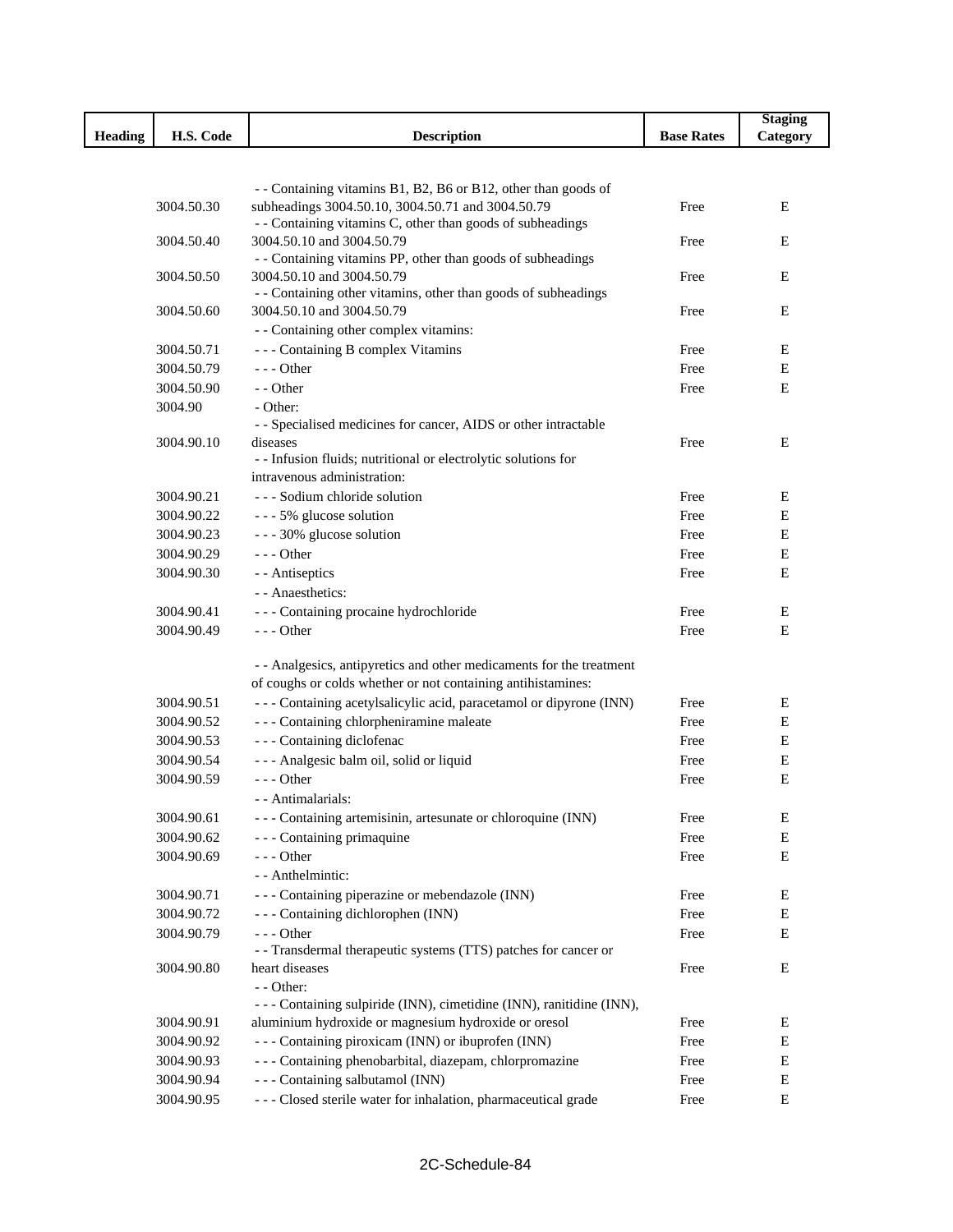|         |            |                                                                                                                                                                                                                                                                              |                   | <b>Staging</b> |
|---------|------------|------------------------------------------------------------------------------------------------------------------------------------------------------------------------------------------------------------------------------------------------------------------------------|-------------------|----------------|
| Heading | H.S. Code  | <b>Description</b>                                                                                                                                                                                                                                                           | <b>Base Rates</b> | Category       |
|         |            |                                                                                                                                                                                                                                                                              |                   |                |
|         |            |                                                                                                                                                                                                                                                                              |                   |                |
|         | 3004.90.96 | --- Containing o-methoxyphenyl glyceryl ether (Guaifenesin)<br>--- Nose-drop medicaments containing naphazoline,                                                                                                                                                             | Free              | E              |
|         | 3004.90.97 | xylometazoline or oxymetazoline                                                                                                                                                                                                                                              | Free              | E              |
| 30.05   | 3004.90.98 | --- Sorbitol                                                                                                                                                                                                                                                                 | Free              | Ε              |
|         | 3004.90.99 | $--$ Other                                                                                                                                                                                                                                                                   | Free              | E              |
|         |            | Wadding, gauze, bandages and similar articles (for example,                                                                                                                                                                                                                  |                   |                |
|         |            | dressings, adhesive plasters, poultices), impregnated or coated with                                                                                                                                                                                                         |                   |                |
|         |            | pharmaceutical substances or put up in forms or packings for retail                                                                                                                                                                                                          |                   |                |
|         |            | sale for medical, surgical, dental or veterinary purposes.                                                                                                                                                                                                                   |                   |                |
|         | 3005.10    | - Adhesive dressings and other articles having an adhesive layer:                                                                                                                                                                                                            |                   |                |
|         | 3005.10.10 | - - Covered or impregnated with pharmaceutical substances                                                                                                                                                                                                                    | Free              | Ε              |
|         | 3005.10.90 | - - Other                                                                                                                                                                                                                                                                    | Free              | E              |
|         | 3005.90    | - Other:                                                                                                                                                                                                                                                                     |                   |                |
|         | 3005.90.10 | - - Bandages                                                                                                                                                                                                                                                                 | Free              | E              |
|         | 3005.90.20 | - - Gauze                                                                                                                                                                                                                                                                    | Free              | E              |
|         | 3005.90.30 | - - Gamgee                                                                                                                                                                                                                                                                   | Free              | Ε              |
|         | 3005.90.90 | - - Other                                                                                                                                                                                                                                                                    | Free              | Ε              |
| 30.06   |            | Pharmaceutical goods specified in Note 4 to this Chapter.<br>- Sterile surgical catgut, similar sterile suture materials and sterile<br>tissue adhesives for surgical wound closure; sterile laminaria and<br>sterile laminaria tents; sterile absorbable surgical or dental |                   |                |
|         | 3006.10.00 | haemostatics                                                                                                                                                                                                                                                                 | Free              | Ε              |
|         | 3006.20.00 | - Blood-grouping reagents<br>- Opacifying preparations for X-ray examinations; diagnostic                                                                                                                                                                                    | Free              | E              |
|         | 3006.30    | reagents designed to be administered to the patient:                                                                                                                                                                                                                         |                   |                |
|         | 3006.30.10 | - - Barium sulfate (for taking orally)                                                                                                                                                                                                                                       | Free              | Ε              |
|         | 3006.30.20 | - - Reagents of microbial origin for veterinary biological diagnosis                                                                                                                                                                                                         | Free              | Ε              |
|         | 3006.30.30 | - - Other microbial diagnostic reagents                                                                                                                                                                                                                                      | Free              | Ε              |
|         | 3006.30.90 | - - Other                                                                                                                                                                                                                                                                    | Free              | E              |
|         |            | - Dental cements and other dental fillings; bone reconstruction                                                                                                                                                                                                              |                   |                |
|         | 3006.40    | cements:                                                                                                                                                                                                                                                                     |                   |                |
|         | 3006.40.10 | - - Dental cements and other dental fillings                                                                                                                                                                                                                                 | Free              | E              |
|         | 3006.40.20 | - - Bone reconstruction cements                                                                                                                                                                                                                                              | Free              | E              |
|         | 3006.50.00 | - First-aid boxes and kits                                                                                                                                                                                                                                                   | Free              | Ε              |
|         |            | - Chemical contraceptive preparations based on hormones, on other                                                                                                                                                                                                            |                   |                |
|         | 3006.60.00 | products of heading 29.37 or on spermicides<br>- Gel preparations designed to be used in human or veterinary                                                                                                                                                                 | Free              | Е              |
|         |            | medicine as a lubricant for parts of the body for surgical operations                                                                                                                                                                                                        |                   |                |
|         |            | or physical examinations or as a coupling agent between the body                                                                                                                                                                                                             |                   |                |
|         | 3006.70.00 | and medical instruments                                                                                                                                                                                                                                                      | Free              | E              |
|         | 3006.80.00 | - Waste pharmaceuticals                                                                                                                                                                                                                                                      | Free              | E              |

**Chapter 31 Fertilisers**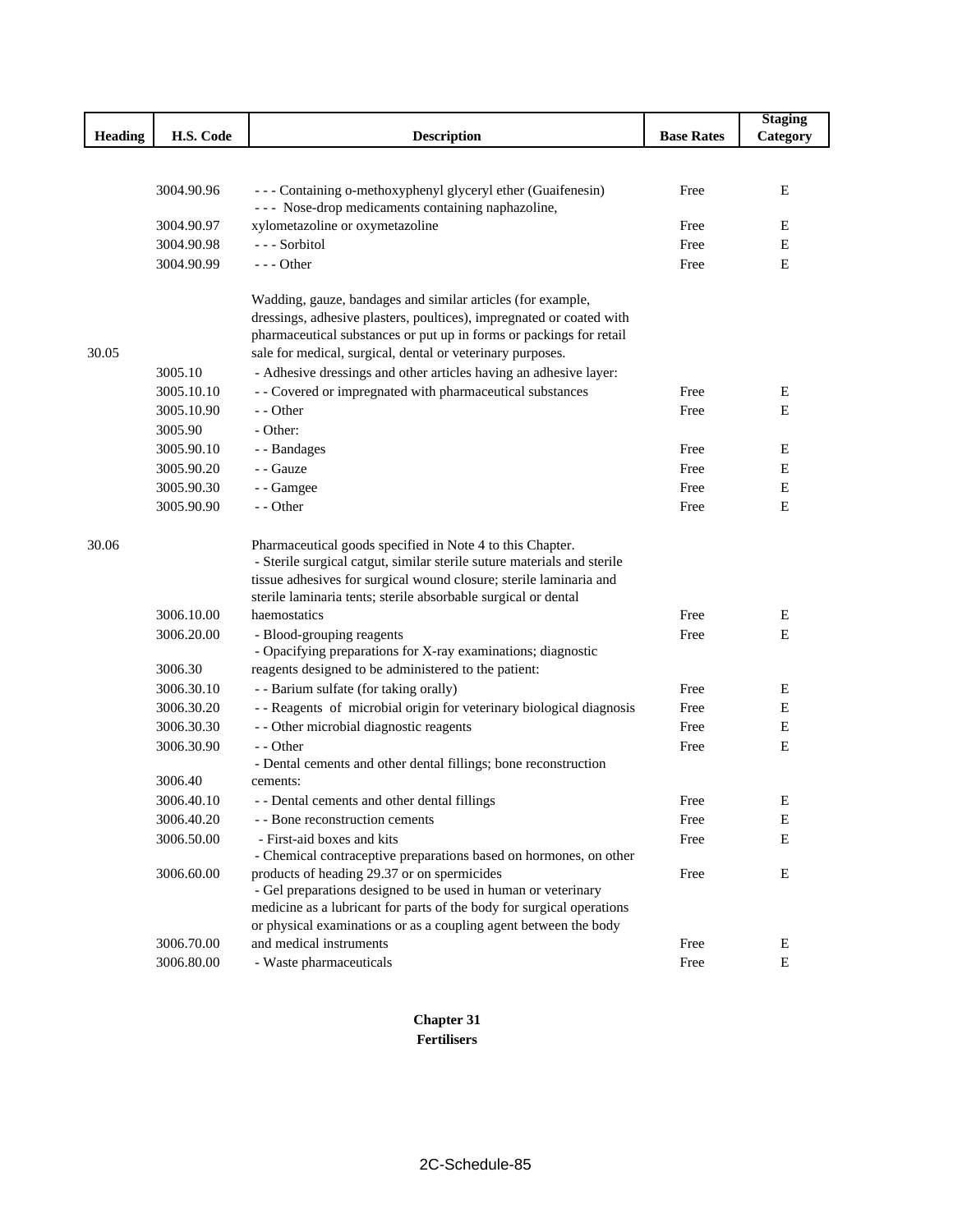|                |            |                                                                                                                   |                   | <b>Staging</b> |
|----------------|------------|-------------------------------------------------------------------------------------------------------------------|-------------------|----------------|
| <b>Heading</b> | H.S. Code  | <b>Description</b>                                                                                                | <b>Base Rates</b> | Category       |
|                |            |                                                                                                                   |                   |                |
|                |            |                                                                                                                   |                   |                |
|                |            | Animal or vegetable fertilisers, whether or not mixed together or                                                 |                   |                |
|                |            | chemically treated; fertilisers produced by the mixing or chemical                                                |                   |                |
| 31.01          |            | treatment of animal or vegetable products.                                                                        |                   |                |
|                |            | - Of solely vegetable origin:                                                                                     |                   |                |
|                | 3101.00.11 | - - Supplement fertilizers in liquid form, not chemically treated                                                 | Free              | E              |
|                | 3101.00.19 | - - Other                                                                                                         | Free              | Ε              |
|                |            | - Other:                                                                                                          |                   |                |
|                | 3101.00.91 | - - Supplement fertilizers in liquid form, not chemically treated                                                 | Free              | E              |
|                | 3101.00.99 | - - Other                                                                                                         | Free              | E              |
| 31.02          |            |                                                                                                                   |                   |                |
|                | 3102.10.00 | Mineral or chemical fertilisers, nitrogenous.<br>- Urea, whether or not in aqueous solution                       | Free              | E              |
|                |            | - Ammonium sulphate; double salts and mixtures of ammonium                                                        |                   |                |
|                |            | sulphate and ammonium nitrate:                                                                                    |                   |                |
|                | 3102.21.00 | - - Ammonium sulphate                                                                                             | Free              | E              |
|                | 3102.29.00 | - - Other                                                                                                         | Free              | E              |
|                | 3102.30.00 | - Ammonium nitrate, whether or not in aqueous solution                                                            | Free              | E              |
|                |            | - Mixtures of ammonium nitrate with calcium carbonate or other                                                    |                   |                |
|                | 3102.40.00 | inorganic non-fertilising substances                                                                              | Free              | E              |
|                | 3102.50.00 | - Sodium nitrate                                                                                                  | Free              | E              |
|                |            |                                                                                                                   |                   |                |
|                | 3102.60.00 | - Double salts and mixtures of calcium nitrate and ammonium nitrate                                               | Free              | E              |
|                | 3102.70.00 | - Calcium cyanamide                                                                                               | Free              | Ε              |
|                |            | - Mixtures of urea and ammonium nitrate in aqueous or ammoniacal                                                  |                   |                |
|                | 3102.80.00 | solution                                                                                                          | Free              | E              |
|                |            | - Other, including mixtures not specified in the foregoing                                                        |                   |                |
|                | 3102.90.00 | subheadings                                                                                                       | Free              | E              |
| 31.03          |            | Mineral or chemical fertilisers, phosphatic.                                                                      |                   |                |
|                | 3103.10.00 | - Superphosphates                                                                                                 | Free              | E              |
|                | 3103.20.00 | - Basic slag                                                                                                      | Free              | E              |
|                | 3103.90    | - Other:                                                                                                          |                   |                |
|                | 3103.90.10 | - - Calcined phosphatic fertiliser                                                                                | Free              | E              |
|                | 3103.90.90 | - - Other                                                                                                         | Free              | E              |
|                |            |                                                                                                                   |                   |                |
| 31.04          |            | Mineral or chemical fertilisers, potassic.                                                                        |                   |                |
|                | 3104.10.00 | - Carnallite, sylvite and other crude natural potassium salts                                                     | Free              | E              |
|                | 3104.20.00 | - Potassium chloride                                                                                              | Free              | E              |
|                | 3104.30.00 | - Potassium sulphate                                                                                              | Free              | E              |
|                | 3104.90.00 | - Other                                                                                                           | Free              | E              |
|                |            |                                                                                                                   |                   |                |
|                |            | Mineral or chemical fertilisers containing two or three of the                                                    |                   |                |
|                |            | fertilising elements nitrogen, phosphorus and potassium; other                                                    |                   |                |
|                |            | fertilisers; goods of this Chapter in tablets or similar forms or in                                              |                   |                |
| 31.05          |            | packages of a gross weight not exceeding 10 kg.                                                                   |                   |                |
|                |            | - Goods of this Chapter in tablets or similar forms or in packages of                                             |                   |                |
|                | 3105.10.00 | a gross weight not exceeding 10 kg                                                                                | Free              | E              |
|                | 3105.20.00 | - Mineral or chemical fertilisers containing the three fertilising<br>elements nitrogen, phosphorus and potassium | Free              | E              |
|                | 3105.30.00 | - Diammonium hydrogenorthophosphate (diammonium phosphate)                                                        | Free              | Ε              |
|                |            |                                                                                                                   |                   |                |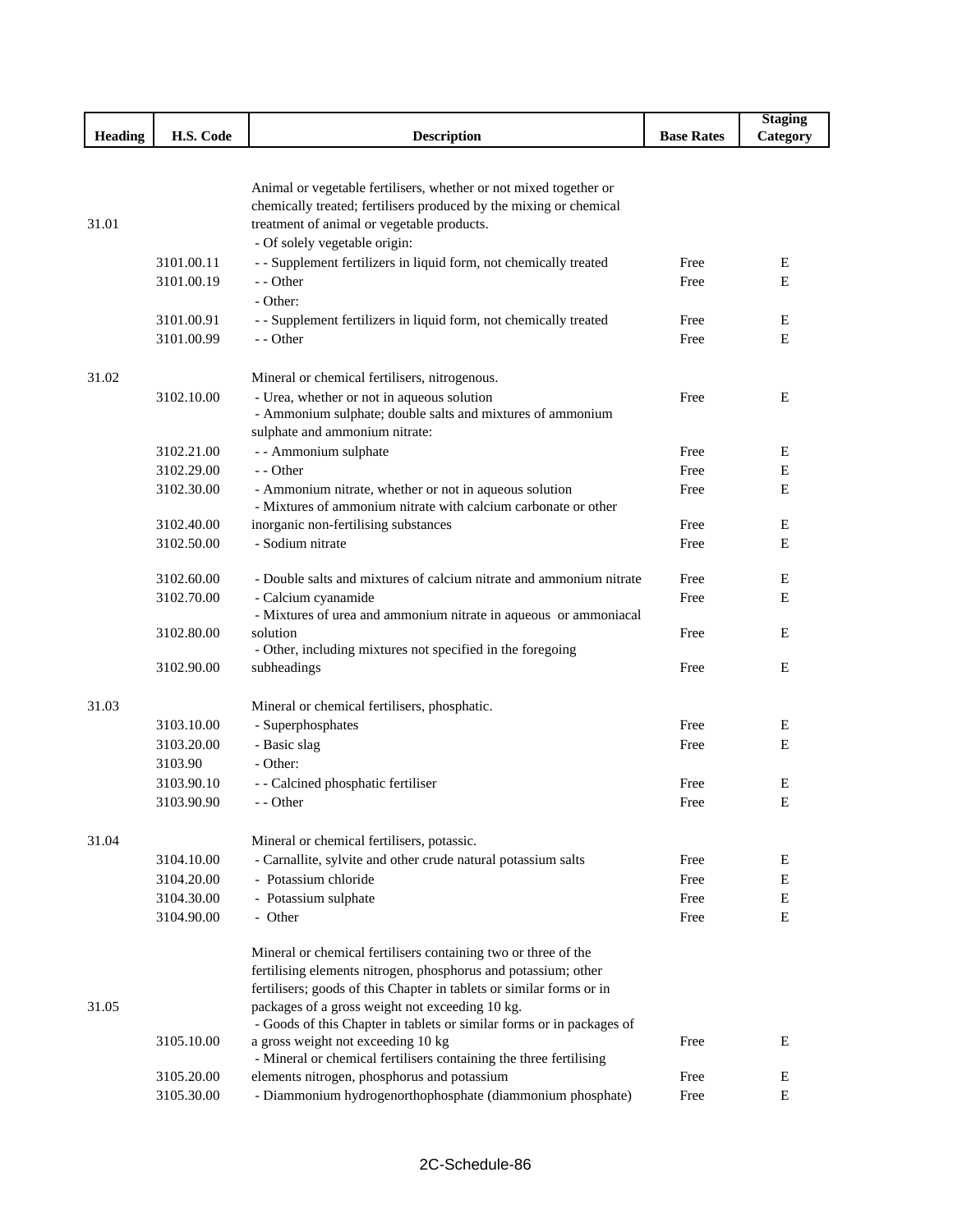| <b>Heading</b> | H.S. Code  | <b>Description</b>                                                     | <b>Base Rates</b> | <b>Staging</b><br>Category |
|----------------|------------|------------------------------------------------------------------------|-------------------|----------------------------|
|                |            |                                                                        |                   |                            |
|                |            |                                                                        |                   |                            |
|                |            | - Ammonium dihydrogenorthophosphate (monoammonium                      |                   |                            |
|                |            | phosphate) and mixtures thereof with diammonium                        |                   |                            |
|                | 3105.40.00 | hydrogenorthophosphate (diammonium phosphate)                          | Free              | E                          |
|                |            | - Other mineral or chemical fertilisers containing the two fertilising |                   |                            |
|                |            | elements nitrogen and phosphorus:                                      |                   |                            |
|                | 3105.51.00 | - - Containing nitrates and phosphates                                 | Free              | E                          |
|                | 3105.59.00 | - - Other                                                              | Free              | E                          |
|                | 3105.60.00 | - Mineral or chemical fertilisers containing the two fertilising       | Free              |                            |
|                | 3105.90.00 | elements phosphorus and potassium<br>- Other                           |                   | E<br>Ε                     |
|                |            |                                                                        | Free              |                            |
|                |            | <b>Chapter 32</b>                                                      |                   |                            |
|                |            | Tanning or dyeing extracts; tannins and their derivatives; dyes,       |                   |                            |
|                |            | pigments and other colouring matter; paints and varnishes; putty       |                   |                            |
|                |            | and other mastics; inks                                                |                   |                            |
|                |            | Tanning extracts of vegetable origin; tannins and their salts, ethers, |                   |                            |
| 32.01          |            | esters and other derivatives.                                          |                   |                            |
|                | 3201.10.00 | - Quebracho extract                                                    | Free              | Ε                          |
|                | 3201.20.00 | - Wattle extract                                                       | Free              | E                          |
|                | 3201.90    | - Other:                                                               |                   |                            |
|                | 3201.90.10 | - - Gambier                                                            | Free              | Ε                          |
|                | 3201.90.90 | - - Other                                                              | Free              | E                          |
|                |            | Synthetic organic tanning substances; inorganic tanning substances;    |                   |                            |
|                |            | tanning preparations, whether or not containing natural tanning        |                   |                            |
| 32.02          |            | substances; enzymatic preparations for pre-tanning.                    |                   |                            |
|                | 3202.10.00 | - Synthetic organic tanning substances                                 | Free              | Ε                          |
|                | 3202.90.00 | - Other                                                                | Free              | E                          |
|                |            | Colouring matter of vegetable or animal origin (including dyeing       |                   |                            |
|                |            | extracts but excluding animal black), whether or not chemically        |                   |                            |
|                |            | defined; preparations as specified in Note 3 to this Chapter based on  |                   |                            |
| 32.03          |            | colouring matter of vegetable or animal origin.                        |                   |                            |
|                | 3203.00.10 | - Suitable for use in food or drink                                    | Free              | E                          |
|                | 3203.00.20 | - Not suitable for use in food or drink                                | Free              | E                          |
|                |            | Synthetic organic colouring matter, whether or not chemically          |                   |                            |
|                |            | defined; preparations as specified in Note 3 to this Chapter based on  |                   |                            |
|                |            | synthetic organic colouring matter; synthetic organic products of a    |                   |                            |

|            | kind used as fluorescent brightening agents or as luminophores,     |      |   |
|------------|---------------------------------------------------------------------|------|---|
|            | whether or not chemically defined.                                  |      |   |
|            | - Synthetic organic colouring matter and preparations based thereon |      |   |
|            | as specified in Note 3 to this Chapter:                             |      |   |
| 3204.11    | - Disperse dyes and preparations based thereon:                     |      |   |
| 3204.11.10 | - - - Crude                                                         | Free | E |
| 3204.11.90 | $-$ - $-$ Other                                                     | Free | E |
|            | - Acid dyes, whether or not premetallised, and preparations based   |      |   |
| 3204.12.00 | thereon; mordant dyes and preparations based thereon                | Free | Е |
| 3204.13.00 | - - Basic dyes and preparations based thereon                       | Free | E |
|            |                                                                     |      |   |

32.04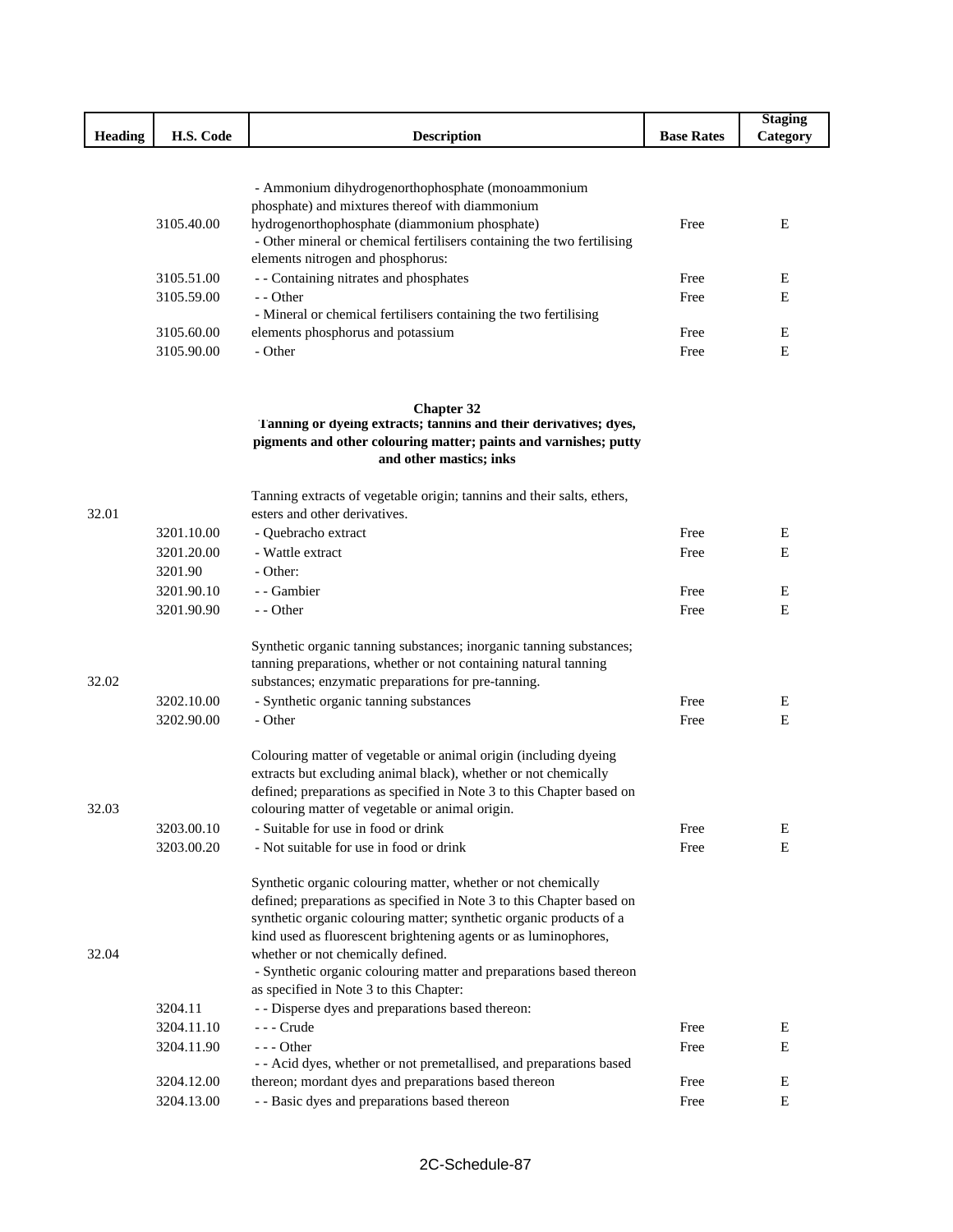|                |            |                                                                                                   |                   | <b>Staging</b> |
|----------------|------------|---------------------------------------------------------------------------------------------------|-------------------|----------------|
| <b>Heading</b> | H.S. Code  | <b>Description</b>                                                                                | <b>Base Rates</b> | Category       |
|                |            |                                                                                                   |                   |                |
|                |            |                                                                                                   |                   |                |
|                | 3204.14.00 | - - Direct dyes and preparations based thereon                                                    | Free              | Ε              |
|                | 3204.15.00 | - - Vat dyes (including those usable in that state as pigments) and<br>preparations based thereon | Free              | Ε              |
|                | 3204.16.00 | - - Reactive dyes and preparations based thereon                                                  | Free              | E              |
|                | 3204.17    | - - Pigments and preparations based thereon:                                                      |                   |                |
|                | 3204.17.10 | - - - Pasty pigment preparation in aqueous medium                                                 | Free              | Ε              |
|                | 3204.17.20 | --- Synthetic organic pigment in powder form                                                      | Free              | Е              |
|                | 3204.17.90 | --- Other                                                                                         | Free              | E              |
|                |            | - - Other, including mixtures of colouring matter of two or more of                               |                   |                |
|                | 3204.19.00 | the subheadings 3204.11 to 3204.19                                                                | Free              | E              |
|                |            | - Synthetic organic products of a kind used as fluorescent                                        |                   |                |
|                | 3204.20.00 | brightening agents                                                                                | Free              | Ε              |
|                | 3204.90.00 | - Other                                                                                           | Free              | E              |
|                |            |                                                                                                   |                   |                |
|                |            | Colour lakes; preparations as specified in Note 3 to this Chapter                                 |                   |                |
| 32.05          | 3205.00.00 | based on colour lakes.                                                                            | Free              | E              |
|                |            | Other colouring matter; preparations as specified in Note 3 to this                               |                   |                |
|                |            | Chapter, other than those of heading 32.03, 32.04 or 32.05; inorganic                             |                   |                |
|                |            | products of a kind used as luminophores, whether or not chemically                                |                   |                |
| 32.06          |            | defined.                                                                                          |                   |                |
|                |            | - Pigments and preparations based on titanium dioxide:                                            |                   |                |
|                |            | - - Containing 80% or more by weight of titanium dioxide calculated                               |                   |                |
|                | 3206.11    | on the dry matter:                                                                                |                   |                |
|                | 3206.11.10 | - - - Pigment                                                                                     | Free              | Ε              |
|                | 3206.11.20 | - - - Preparations of inorganic pigments                                                          | Free              | Ε              |
|                | 3206.11.90 | $- -$ Other                                                                                       | Free              | E              |
|                | 3206.19    | - - Other:                                                                                        |                   |                |
|                | 3206.19.10 | $--$ Pigment                                                                                      | Free              | Ε              |
|                | 3206.19.20 | - - - Preparations of inorganic pigments                                                          | Free              | Ε              |
|                | 3206.19.90 | $--$ Other                                                                                        | Free              | Ε              |
|                | 3206.20    | - Pigments and preparations based on chromium compounds:                                          |                   |                |
|                |            | - - Chrome yellow, chrome green, molybdate orange, or red base on                                 |                   |                |
|                | 3206.20.10 | chromium compounds; preparations of inorganic pigments                                            | Free              | Ε              |
|                | 3206.20.90 | - - Other                                                                                         | Free              | E              |
|                | 3206.30    | - Pigments and preparations based on cadmium compounds:                                           |                   |                |
|                | 3206.30.10 | - - Preparations of inorganic pigments                                                            | Free              | E              |
|                | 3206.30.90 | - - Other                                                                                         | Free              | $\mathbf E$    |
|                |            | - Other colouring matter and other preparations:                                                  |                   |                |
|                | 3206.41    | - - Ultramarine and preparations based thereon:                                                   |                   |                |
|                | 3206.41.10 | --- Preparation of inorganic pigments                                                             | Free              | ${\bf E}$      |
|                | 3206.41.90 | --- Other                                                                                         | Free              | $\mathbf E$    |
|                |            | - - Lithopone and other pigments and preparations based on zinc                                   |                   |                |
|                | 3206.42    | sulphide:                                                                                         |                   |                |
|                | 3206.42.10 | --- Preparations of inorganic pigments                                                            | Free              | E              |
|                | 3206.42.90 | $--$ Other                                                                                        | Free              | E              |
|                |            | - - Pigments and preparations based on hexacyanoferrates                                          |                   |                |
|                | 3206.43    | (ferrocyanides and ferricyanides):                                                                |                   |                |
|                | 3206.43.10 | --- Preparations of inorganic pigments                                                            | Free              | Ε              |
|                | 3206.43.90 | $--$ Other                                                                                        | Free              | E              |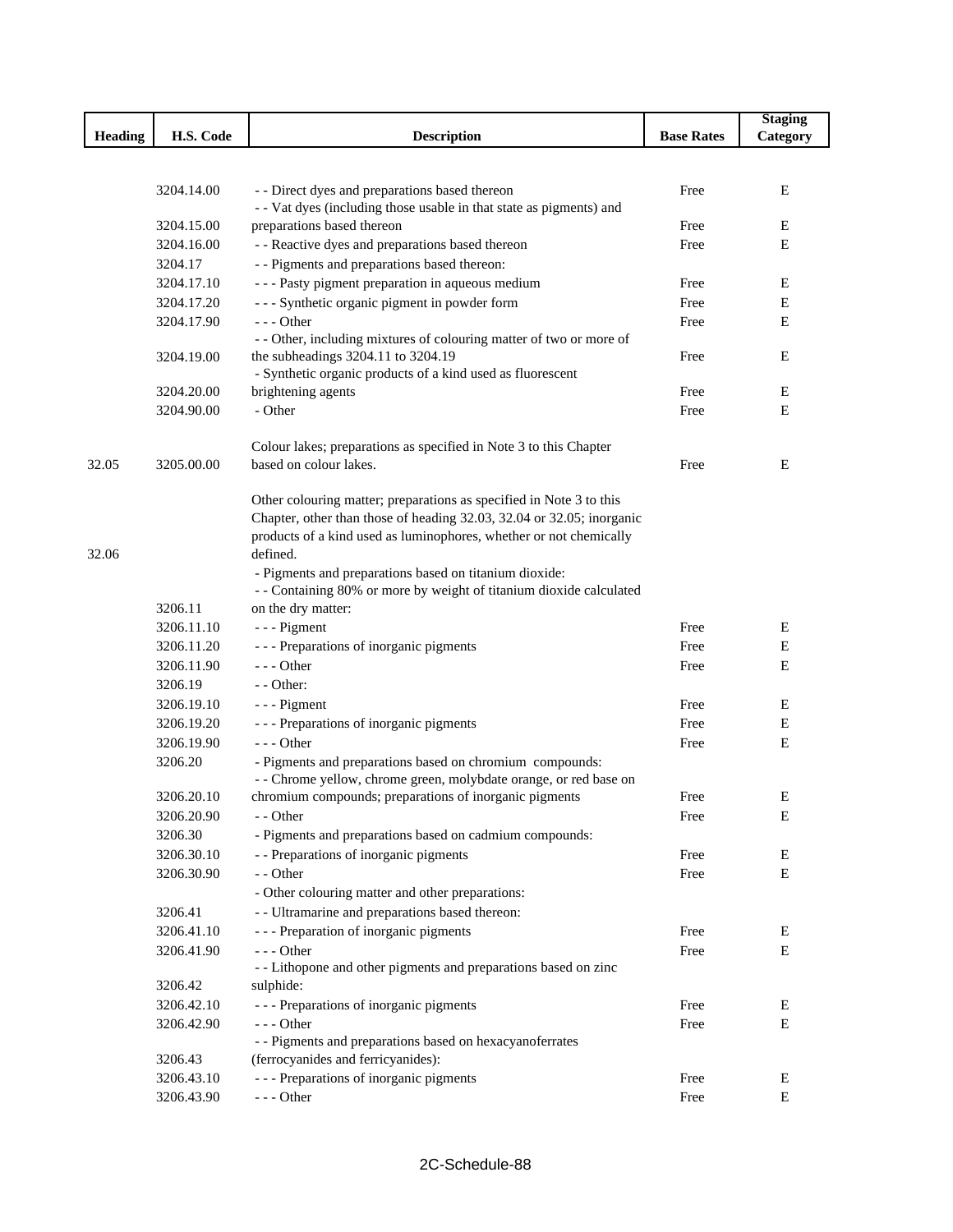|                |            |                                                                                                                                     |                   | <b>Staging</b> |
|----------------|------------|-------------------------------------------------------------------------------------------------------------------------------------|-------------------|----------------|
| <b>Heading</b> | H.S. Code  | <b>Description</b>                                                                                                                  | <b>Base Rates</b> | Category       |
|                |            |                                                                                                                                     |                   |                |
|                |            |                                                                                                                                     |                   |                |
|                | 3206.49    | - - Other:                                                                                                                          |                   |                |
|                | 3206.49.10 | --- Preparations of inorganic pigments                                                                                              | Free              | E              |
|                | 3206.49.90 | $- -$ Other                                                                                                                         | Free              | E              |
|                | 3206.50    | - Inorganic products of a kind used as luminophores:                                                                                |                   |                |
|                | 3206.50.10 | - - Preparations of inorganic pigments                                                                                              | Free              | Ε              |
|                | 3206.50.90 | - - Other                                                                                                                           | Free              | Ε              |
|                |            | Prepared pigments, prepared opacifiers and prepared colours,<br>vitrifiable enamels and glazes, engobes (slips), liquid lustres and |                   |                |
|                |            | similar preparations, of a kind used in the ceramic, enamelling or                                                                  |                   |                |
|                |            | glass industry; glass frit and other glass, in the form of powder,                                                                  |                   |                |
| 32.07          |            | granules or flakes.                                                                                                                 |                   |                |
|                |            | - Prepared pigments, prepared opacifiers, prepared colours and                                                                      |                   |                |
|                | 3207.10.00 | similar preparations                                                                                                                | Free              | E              |
|                |            | - Vitrifiable enamels and glazes, engobes (slips) and similar                                                                       |                   |                |
|                | 3207.20    | preparations:                                                                                                                       |                   |                |
|                | 3207.20.10 | - - Enamel frits                                                                                                                    | Free              | Ε              |
|                | 3207.20.90 | - - Other                                                                                                                           | Free              | Ε              |
|                | 3207.30.00 | - Liquid lustres and similar preparations                                                                                           | Free              | E              |
|                | 3207.40.00 | - Glass frit and other glass, in the form of powder, granules or flakes                                                             | Free              | E              |
|                |            | Paints and varnishes (including enamels and lacquers) based on                                                                      |                   |                |
|                |            | synthetic polymers or chemically modified natural polymers,                                                                         |                   |                |
|                |            | dispersed or dissolved in a non-aqueous medium; solutions as                                                                        |                   |                |
| 32.08          |            | defined in Note 4 to this Chapter.                                                                                                  |                   |                |
|                | 3208.10    | - Based on polyesters:                                                                                                              |                   |                |
|                |            | - - Varnishes (including lacquers), exceeding 100oC heat-resistance:                                                                |                   |                |
|                | 3208.10.11 | - - - For dental use                                                                                                                | Free              | E              |
|                | 3208.10.19 | $- -$ Other                                                                                                                         | Free              | $\mathbf E$    |
|                |            | - - Varnishes (including lacquers), not exceeding 100°C heat-                                                                       |                   |                |
|                |            | resistance:                                                                                                                         |                   |                |
|                | 3208.10.21 | - - - For dental use                                                                                                                | Free              | Ε              |
|                | 3208.10.29 | --- Other                                                                                                                           | Free              | Е              |
|                | 3208.10.30 | - - Enamels                                                                                                                         | Free              | E              |
|                | 3208.10.40 | - - Anti-fouling and anti-corrosive paints for ships' hulls                                                                         | Free              | E              |
|                | 3208.10.50 | - - Undercoats and priming paints                                                                                                   | Free              | ${\bf E}$      |
|                |            | - - Other paints:                                                                                                                   |                   |                |
|                | 3208.10.61 | --- Containing insecticide derivatives                                                                                              | Free              | E              |
|                | 3208.10.69 | $--$ Other                                                                                                                          | Free              | Е              |
|                | 3208.10.90 | - - Other                                                                                                                           | Free              | Ε              |
|                | 3208.20    | - Based on acrylic or vinyl polymers:                                                                                               |                   |                |
|                |            |                                                                                                                                     |                   |                |
|                |            | - - Varnishes (including lacquers), exceeding 100oC heat-resistance:                                                                |                   |                |
|                | 3208.20.11 | - - - For dental use                                                                                                                | Free              | Ε              |
|                | 3208.20.19 | $--$ Other                                                                                                                          | Free              | Е              |
|                |            | - - Varnishes (including lacquers), not exceeding 100oC heat-<br>resistance:                                                        |                   |                |
|                | 3208.20.21 | - - - For Dental use                                                                                                                | Free              | E              |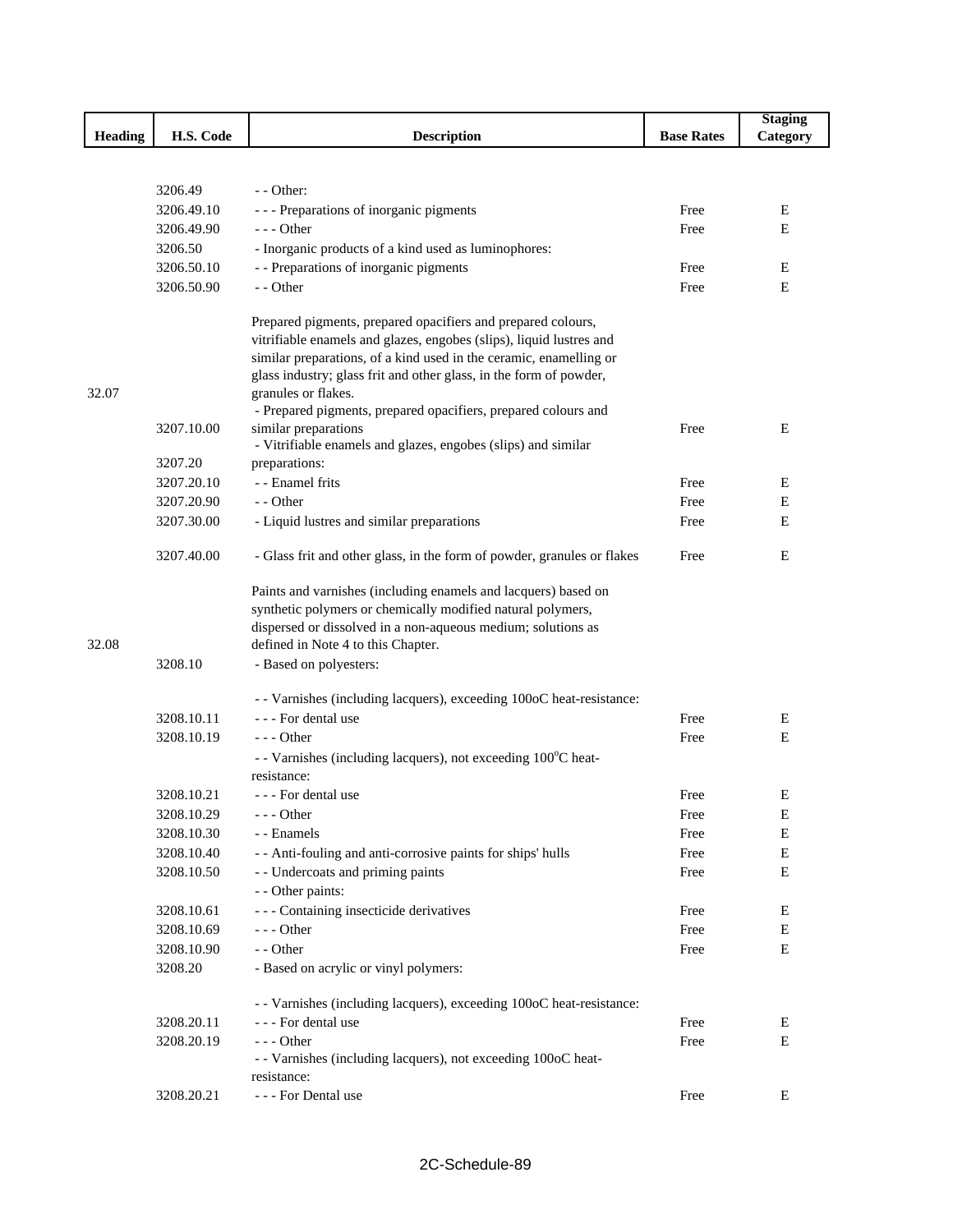|         |            |                                                                      |                   | <b>Staging</b> |
|---------|------------|----------------------------------------------------------------------|-------------------|----------------|
| Heading | H.S. Code  | <b>Description</b>                                                   | <b>Base Rates</b> | Category       |
|         |            |                                                                      |                   |                |
|         |            |                                                                      |                   |                |
|         | 3208.20.29 | $- -$ Other                                                          | Free              | Ε              |
|         | 3208.20.30 | - - Enamels                                                          | Free              | Е              |
|         | 3208.20.40 | - - Anti-fouling or anti-corrosive paints for ships' hulls           | Free              | Е              |
|         | 3208.20.50 | - - Undercoats and priming paints                                    | Free              | E              |
|         |            | - - Other paints:                                                    |                   |                |
|         | 3208.20.61 | --- Containing insecticide derivatives                               | Free              | Ε              |
|         | 3208.20.69 | --- Other                                                            | Free              | Е              |
|         | 3208.20.90 | - - Other                                                            | Free              | E              |
|         | 3208.90    | - Other:                                                             |                   |                |
|         |            | - - Varnishes (including lacquers), exceeding 100°C heat-resistance: |                   |                |
|         | 3208.90.11 | - - - For dental use                                                 | Free              | E              |
|         | 3208.90.19 | $- -$ Other                                                          | Free              | E              |
|         |            | - - Varnishes (including lacquers), not exceeding 100°C heat-        |                   |                |
|         |            | resistance:                                                          |                   |                |
|         | 3208.90.21 | - - - For dental use                                                 | Free              | E              |
|         | 3208.90.29 | $--$ Other                                                           | Free              | E              |
|         | 3208.90.30 | - - Enamel                                                           | Free              | E              |
|         | 3208.90.40 | - - Anti-fouling or anti-corrosive paints for ships' hulls           | Free              | Ε              |
|         | 3208.90.50 | - - Undercoats and priming paints                                    | Free              | Е              |
|         |            |                                                                      |                   |                |
|         |            | - - Other paints:                                                    |                   |                |
|         | 3208.90.61 | --- Containing insecticide derivatives                               | Free              | Ε              |
|         | 3208.90.69 | $- -$ Other                                                          | Free              | Ε              |
|         | 3208.90.90 | - - Other                                                            | Free              | E              |
|         |            | Paints and varnishes (including enamels and lacquers) based on       |                   |                |
|         |            | synthetic polymers or chemically modified natural polymers,          |                   |                |
| 32.09   |            | dispersed or dissolved in an aqueous medium.                         |                   |                |
|         | 3209.10    | - Based on acrylic or vinyl polymers:                                |                   |                |
|         |            |                                                                      |                   |                |
|         | 3209.10.10 | - - Varnishes (including lacquers), exceeding 100oC heat-resistance  | Free              | Ε              |
|         |            | - - Varnishes (including lacquers), not exceeding 100oC heat-        |                   |                |
|         | 3209.10.20 | resistance                                                           | Free              | E              |
|         | 3209.10.30 | - - Enamel                                                           | Free              | E              |
|         | 3209.10.40 | - - Leather paints                                                   | Free              | E              |
|         | 3209.10.50 | - - Anti-fouling or anti-corrosive paints for ships' hulls           | Free              | E              |
|         | 3209.10.60 | - - Undercoats and priming paints                                    | Free              | Ε              |
|         |            | - - Other paints:                                                    |                   |                |
|         | 3209.10.71 | --- Containing insecticide derivatives                               | Free              | Е              |
|         | 3209.10.79 | --- Other                                                            | Free              | E              |
|         | 3209.10.90 | - - Other                                                            | Free              | Ε              |
|         | 3209.90    | - Other:                                                             |                   |                |
|         |            |                                                                      |                   |                |
|         | 3209.90.10 | - Varnishes (including lacquers), exceeding 100°C heat-resistance    | Free              | Ε              |
|         |            | - - Varnishes (including lacquers), not exceeding 100°C heat-        |                   |                |
|         | 3209.90.20 | resistance                                                           | Free              | Ε              |
|         | 3209.90.30 | - - Enamels                                                          | Free              | E              |
|         | 3209.90.40 | - - Leather paints                                                   | Free              | ${\bf E}$      |
|         | 3209.90.50 | - - Anti-fouling or anti-corrosive paints for ships' hulls           | Free              | Е              |
|         |            |                                                                      |                   |                |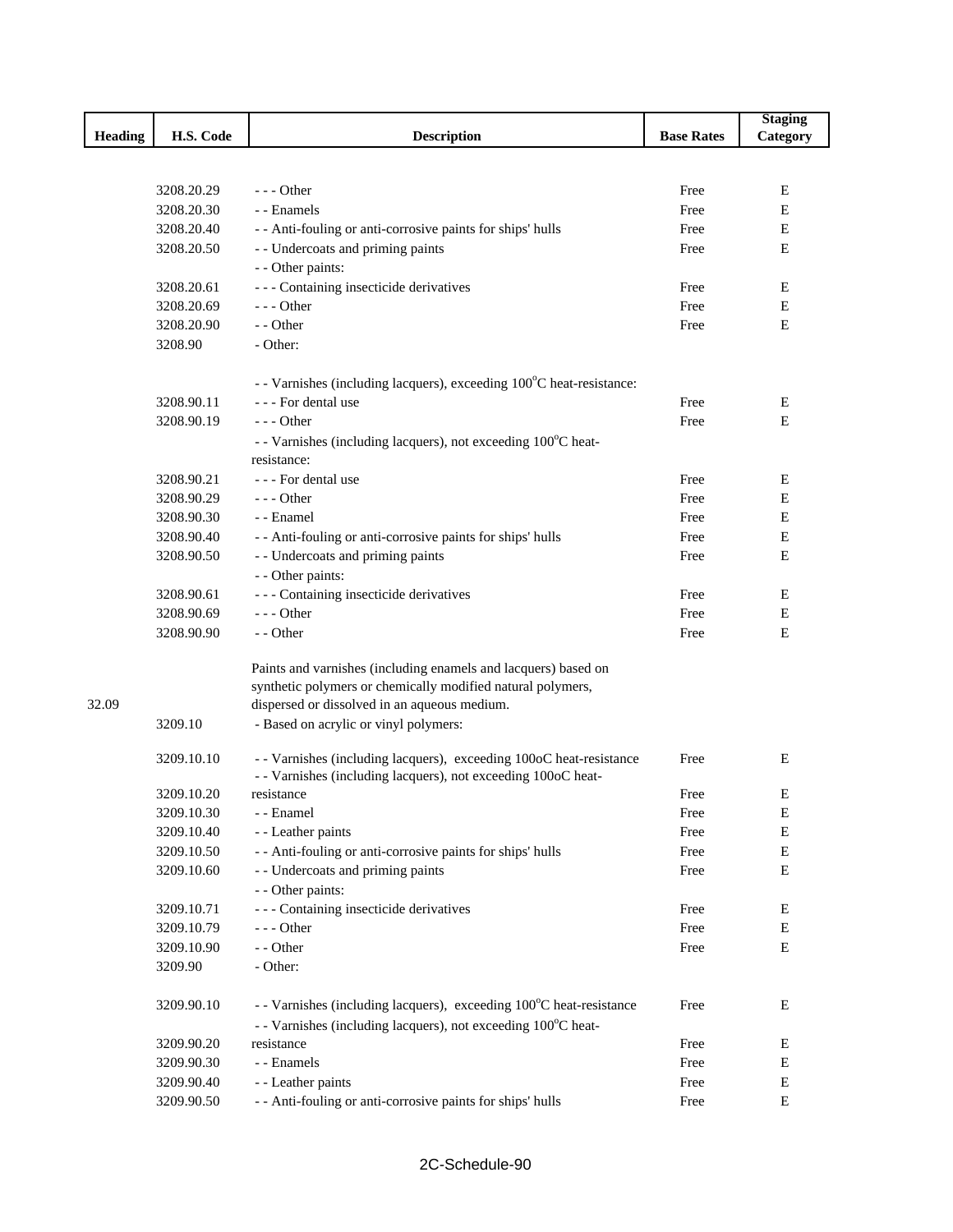|                |            |                                                                        |                   | <b>Staging</b> |
|----------------|------------|------------------------------------------------------------------------|-------------------|----------------|
| <b>Heading</b> | H.S. Code  | <b>Description</b>                                                     | <b>Base Rates</b> | Category       |
|                |            |                                                                        |                   |                |
|                |            |                                                                        |                   |                |
|                | 3209.90.60 | - - Undercoats and priming paints                                      | Free              | Ε              |
|                |            | - - Other paints:                                                      |                   |                |
|                | 3209.90.71 | --- Containing insecticide derivatives                                 | Free              | E              |
|                | 3209.90.79 | $--$ Other                                                             | Free              | Ε              |
|                | 3209.90.90 | - - Other                                                              | Free              | E              |
|                |            | Other paints and varnishes (including enamels, lacquers and            |                   |                |
|                |            | distempers); prepared water pigments of a kind used for finishing      |                   |                |
| 32.10          |            | leather.                                                               |                   |                |
|                | 3210.00    | - Varnishes (including lacquers):                                      |                   |                |
|                | 3210.00.11 | - - Exceeding 100°C heat-resistance                                    | Free              | Е              |
|                | 3210.00.19 | - - Other                                                              | Free              | Ε              |
|                | 3210.00.20 | - Distempers                                                           | Free              | Ε              |
|                | 3210.00.30 | - Prepared water pigments of a kind used for finishing Leather         | Free              | Ε              |
|                | 3210.00.40 | - Enamels                                                              | Free              | E              |
|                | 3210.00.50 | - Polyurethane tar coating                                             | Free              | E              |
|                | 3210.00.60 | - Anti-fouling or anti-corrosive paints for ships' hulls               | Free              | $\mathbf E$    |
|                | 3210.00.70 | - Undercoats and priming paints                                        | Free              | E              |
|                |            | - Other paints:                                                        |                   |                |
|                | 3210.00.81 | - - Containing insecticide derivatives                                 | Free              | Е              |
|                | 3210.00.89 | - - Other                                                              | Free              | Ε              |
|                | 3210.00.90 | - Other                                                                | Free              | E              |
|                |            |                                                                        |                   |                |
| 32.11          | 3211.00.00 | Prepared driers.                                                       | Free              | E              |
|                |            | Pigments (including metallic powders and flakes) dispersed in non-     |                   |                |
|                |            | aqueous media, in liquid or paste form, of a kind used in the          |                   |                |
|                |            | manufacture of paints (including enamels); stamping foils; dyes and    |                   |                |
| 32.12          |            | other colouring matter put up in forms or packings for retail sale.    |                   |                |
|                | 3212.10.00 | - Stamping foils                                                       | Free              | E              |
|                | 3212.90    | - Other:                                                               |                   |                |
|                |            | - - Pigments (including metallic powders and flakes) dispersed in      |                   |                |
|                |            | non-aqueous media, in liquid or paste form, of a kind used in the      |                   |                |
|                |            | manufacture of paints (including enamels):                             |                   |                |
|                | 3212.90.11 | - - - Aluminium paste                                                  | Free              | Ε              |
|                | 3212.90.12 | --- Other, for leather                                                 | Free              | Ε              |
|                | 3212.90.19 | $--$ Other                                                             | Free              | $\mathbf E$    |
|                |            | - - Dyes or other colouring matter in forms or packings for retail     |                   |                |
|                |            | sale:                                                                  |                   |                |
|                | 3212.90.21 | - - - Suitable for use in food or drink                                | Free              | Е              |
|                | 3212.90.29 | $---$ Other                                                            | Free              | Ε              |
|                | 3212.90.90 | - - Other                                                              | Free              | E              |
|                |            | Artists', students' or signboard painters' colours, modifying tints,   |                   |                |
|                |            | amusement colours and the like, in tablets, tubes, jars, bottles, pans |                   |                |
| 32.13          |            | or in similar forms or packings.                                       |                   |                |
|                | 3213.10.00 | - Colours in sets                                                      | Free              | E              |
|                | 3213.90.00 | - Other                                                                | Free              | E              |
|                |            |                                                                        |                   |                |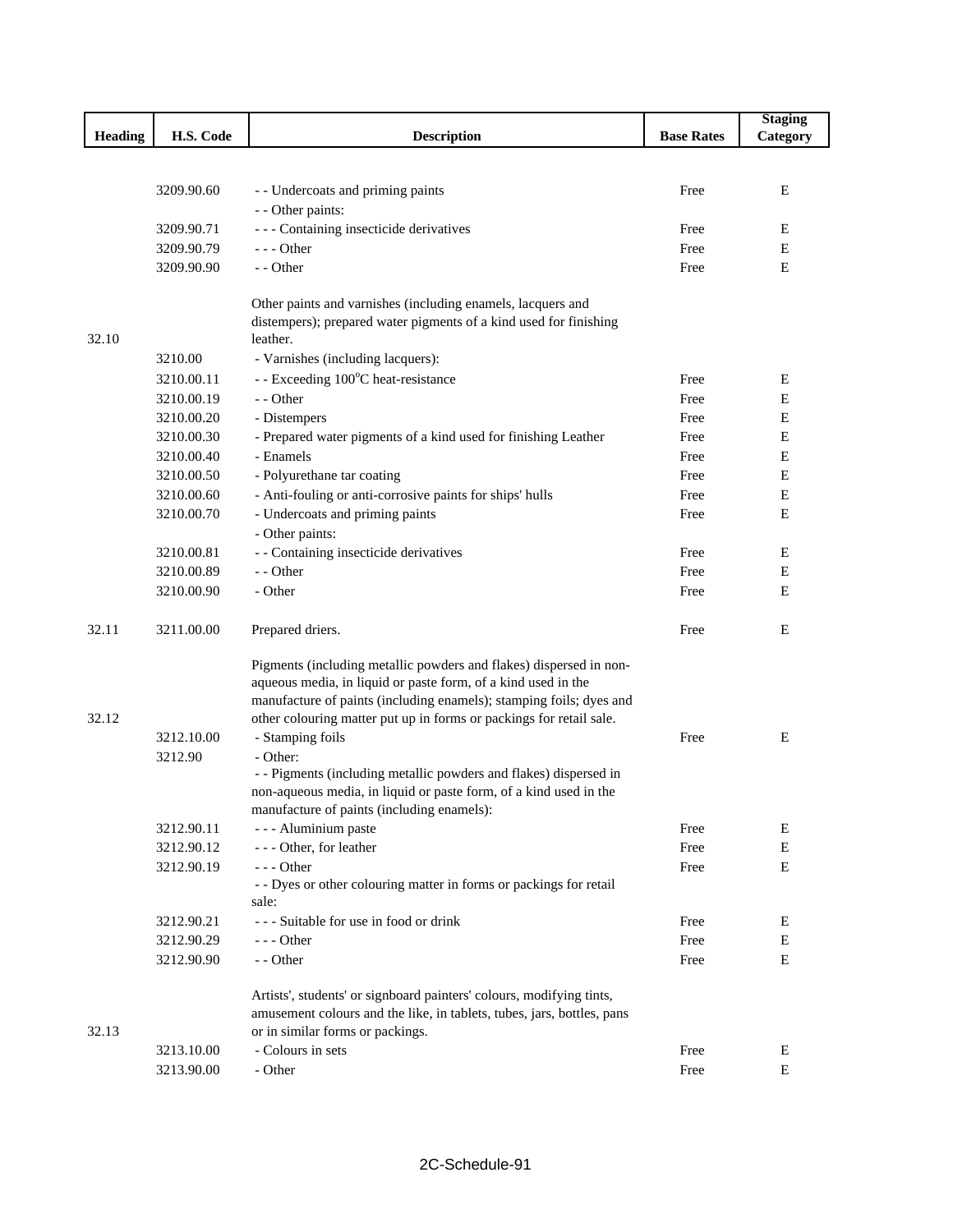|                |                          |                                                                                                                                                                                                                                                                                                                                            |                   | <b>Staging</b> |
|----------------|--------------------------|--------------------------------------------------------------------------------------------------------------------------------------------------------------------------------------------------------------------------------------------------------------------------------------------------------------------------------------------|-------------------|----------------|
| <b>Heading</b> | H.S. Code                | <b>Description</b>                                                                                                                                                                                                                                                                                                                         | <b>Base Rates</b> | Category       |
| 32.14          | 3214.10.00<br>3214.90.00 | Glaziers' putty, grafting putty, resin cements, caulking compounds<br>and other mastics; painters' fillings; non-refractory surfacing<br>preparations for facades, indoor walls, floors, ceilings or the like.<br>- Glaziers' putty, grafting putty, resin cements, caulking compounds<br>and other mastics; painters' fillings<br>- Other | Free<br>Free      | E<br>E         |
| 32.15          | 3215.11                  | Printing ink, writing or drawing ink and other inks, whether or not<br>concentrated or solid.<br>- Printing ink:<br>$-$ - Black:                                                                                                                                                                                                           |                   |                |
|                | 3215.11.10               | - - UV curable inks                                                                                                                                                                                                                                                                                                                        | Free              | Ε              |
|                | 3215.11.90               | $- -$ Other                                                                                                                                                                                                                                                                                                                                | Free              | Е              |
|                | 3215.19.00               | - - Other                                                                                                                                                                                                                                                                                                                                  | Free              | E              |
|                | 3215.90                  | - Other:                                                                                                                                                                                                                                                                                                                                   |                   |                |
|                | 3215.90.10               | - - Carbon mass for one time carbon paper                                                                                                                                                                                                                                                                                                  | Free              | E              |
|                | 3215.90.20               | - - Drawing ink                                                                                                                                                                                                                                                                                                                            | Free              | E              |
|                | 3215.90.30               | - Writing ink                                                                                                                                                                                                                                                                                                                              | Free              | E              |
|                | 3215.90.40               | - - Marking ink                                                                                                                                                                                                                                                                                                                            | Free              | Е              |
|                | 3215.90.50               | - - Inks for duplicating machines                                                                                                                                                                                                                                                                                                          | Free              | Е              |
|                | 3215.90.90               | - - Other                                                                                                                                                                                                                                                                                                                                  | Free              | Ε              |

## **Chapter 33 Essential oils and resinoids; perfumery, cosmetic or toilet preparations**

|       |            | Essential oils (terpeneless or not), including concretes and absolutes;<br>resinoids; extracted oleoresins; concentrates of essential oils in fats,<br>in fixed oils, in waxes or the like, obtained by enfleurage or<br>maceration; terpenic by-products of the deterpenation of essential |      |   |
|-------|------------|---------------------------------------------------------------------------------------------------------------------------------------------------------------------------------------------------------------------------------------------------------------------------------------------|------|---|
| 33.01 |            | oils; aqueous distillates and aqueous solutions of essential oils.                                                                                                                                                                                                                          |      |   |
|       |            | - Essential oils of citrus fruit:                                                                                                                                                                                                                                                           |      |   |
|       | 3301.11    | - - Of bergamot:                                                                                                                                                                                                                                                                            |      |   |
|       | 3301.11.10 | - - - Pharmaceutical grade                                                                                                                                                                                                                                                                  | Free | Е |
|       | 3301.11.90 | $--$ Other                                                                                                                                                                                                                                                                                  | Free | E |
|       | 3301.12    | - - Of orange:                                                                                                                                                                                                                                                                              |      |   |
|       | 3301.12.10 | - - - Pharmaceutical grade                                                                                                                                                                                                                                                                  | Free | Ε |
|       | 3301.12.90 | $--$ Other                                                                                                                                                                                                                                                                                  | Free | E |
|       | 3301.13    | - - Of lemon:                                                                                                                                                                                                                                                                               |      |   |
|       | 3301.13.10 | - - - Pharmaceutical grade                                                                                                                                                                                                                                                                  | Free | Ε |
|       | 3301.13.90 | $--$ Other                                                                                                                                                                                                                                                                                  | Free | E |
|       | 3301.14    | $-$ - Of lime:                                                                                                                                                                                                                                                                              |      |   |
|       | 3301.14.10 | - - - Pharmaceutical grade                                                                                                                                                                                                                                                                  | Free | E |
|       | 3301.14.90 | $--$ Other                                                                                                                                                                                                                                                                                  | Free | E |
|       | 3301.19    | $-$ - Other:                                                                                                                                                                                                                                                                                |      |   |
|       | 3301.19.10 | - - - Pharmaceutical grade                                                                                                                                                                                                                                                                  | Free | E |
|       | 3301.19.90 | $- -$ Other                                                                                                                                                                                                                                                                                 | Free | E |
|       |            |                                                                                                                                                                                                                                                                                             |      |   |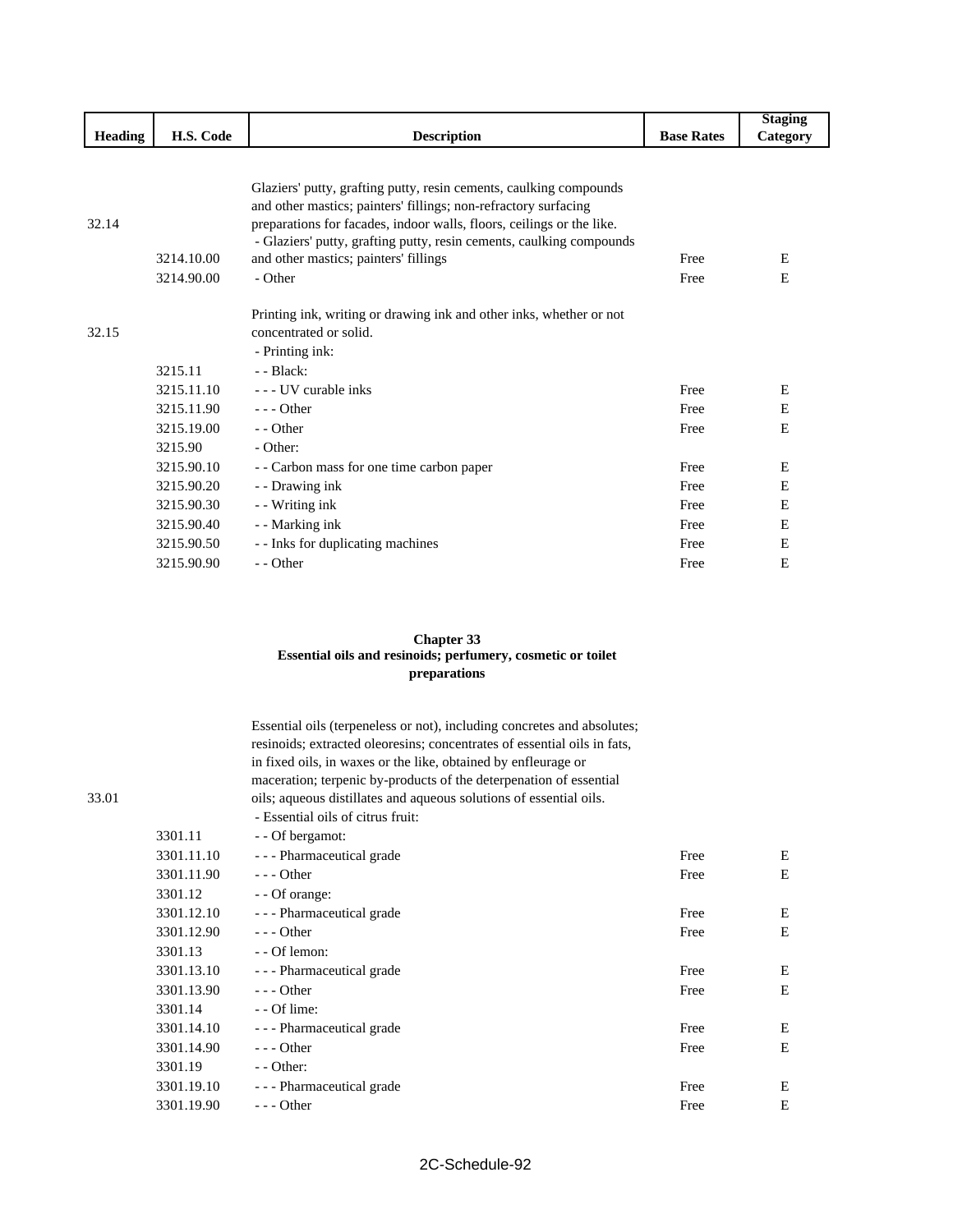|                |            |                                                                       |                   | <b>Staging</b> |
|----------------|------------|-----------------------------------------------------------------------|-------------------|----------------|
| <b>Heading</b> | H.S. Code  | <b>Description</b>                                                    | <b>Base Rates</b> | Category       |
|                |            |                                                                       |                   |                |
|                |            |                                                                       |                   |                |
|                |            | - Essential oils other than those of citrus fruit:                    |                   |                |
|                | 3301.21    | - - Of geranium:                                                      |                   |                |
|                | 3301.21.10 | - - - Pharmaceutical grade                                            | Free              | E              |
|                | 3301.21.90 | $--$ Other                                                            | Free              | E              |
|                | 3301.22    | - - Of jasmin:                                                        |                   |                |
|                | 3301.22.10 | - - - Pharmaceutical grade                                            | Free              | Ε              |
|                | 3301.22.90 | $--$ Other                                                            | Free              | E              |
|                | 3301.23    | - - Of lavender or of lavandin:                                       |                   |                |
|                | 3301.23.10 | - - - Pharmaceutical grade                                            | Free              | Ε              |
|                | 3301.23.90 | $- -$ Other                                                           | Free              | Ε              |
|                | 3301.24.00 | - - Of peppermint (Mentha piperita)                                   | Free              | E              |
|                | 3301.25    | - - Of other mints:                                                   |                   |                |
|                | 3301.25.10 | - - - Pharmaceutical grade                                            | Free              | Ε              |
|                | 3301.25.90 | $--$ Other                                                            | Free              | E              |
|                | 3301.26    | - - Of vetiver:                                                       |                   |                |
|                | 3301.26.10 | --- Pharmaceutical grade                                              | Free              | E              |
|                | 3301.26.90 | $--$ Other                                                            | Free              | E              |
|                | 3301.29    | $-$ - Other:                                                          |                   |                |
|                |            | - - - Pharmaceutical grade:                                           |                   |                |
|                |            | - - - - Of lemon grass, of citronella, nutmeg, cinnamon, ginger,      |                   |                |
|                | 3301.29.11 | cardamon, fennel or palmrose                                          | Free              | Ε              |
|                | 3301.29.12 | ---- Of sandalwood                                                    | Free              | Ε              |
|                | 3301.29.19 | $---$ Other                                                           | Free              | E              |
|                |            | - - - Other:                                                          |                   |                |
|                |            | - - - - Of lemon grass, of citronella, nutmeg, cinnamon, ginger,      |                   |                |
|                | 3301.29.91 | cardamon, fennel or palmrose                                          | Free              | Ε              |
|                | 3301.29.92 | ---- Of sandalwood                                                    | Free              | Ε              |
|                | 3301.29.99 | $---$ Other                                                           | Free              | Ε              |
|                | 3301.30.00 | - Resinoids                                                           | Free              | E              |
|                | 3301.90    | - Other:                                                              |                   |                |
|                |            | - - Aqueous distillates and solutions of Essential oils suitable for  |                   |                |
|                | 3301.90.10 | medicinal use                                                         | Free              | Ε              |
|                | 3301.90.90 | - - Other                                                             | Free              | Ε              |
|                |            | Mixtures of odoriferous substances and mixtures (including alcoholic  |                   |                |
|                |            | solutions) with a basis of one or more of these substances, of a kind |                   |                |
|                |            | used as raw materials in industry; other preparations based on        |                   |                |
|                |            | odoriferous substances, of a kind used for the manufacture of         |                   |                |
| 33.02          |            | beverages.                                                            |                   |                |
|                | 3302.10    | - Of a kind used in the food or drink industries:                     |                   |                |
|                |            | - - Odoriferous alcoholic preparations of a kind used for the         |                   |                |
|                | 3302.10.10 | manufacture of alcoholic beverages, in liquid form                    | Free              | E              |
|                |            | - - Odoriferous alcoholic preparations of a kind used for the         |                   |                |
|                | 3302.10.20 | manufacture of alcoholic beverages, in other forms                    | Free              | Ε              |
|                | 3302.10.90 | - - Other                                                             | Free              | Е              |
|                | 3302.90.00 | - Other                                                               | Free              | Ε              |
|                |            |                                                                       |                   |                |
| 33.03          | 3303.00.00 | Perfumes and toilet waters.                                           | Free              | E              |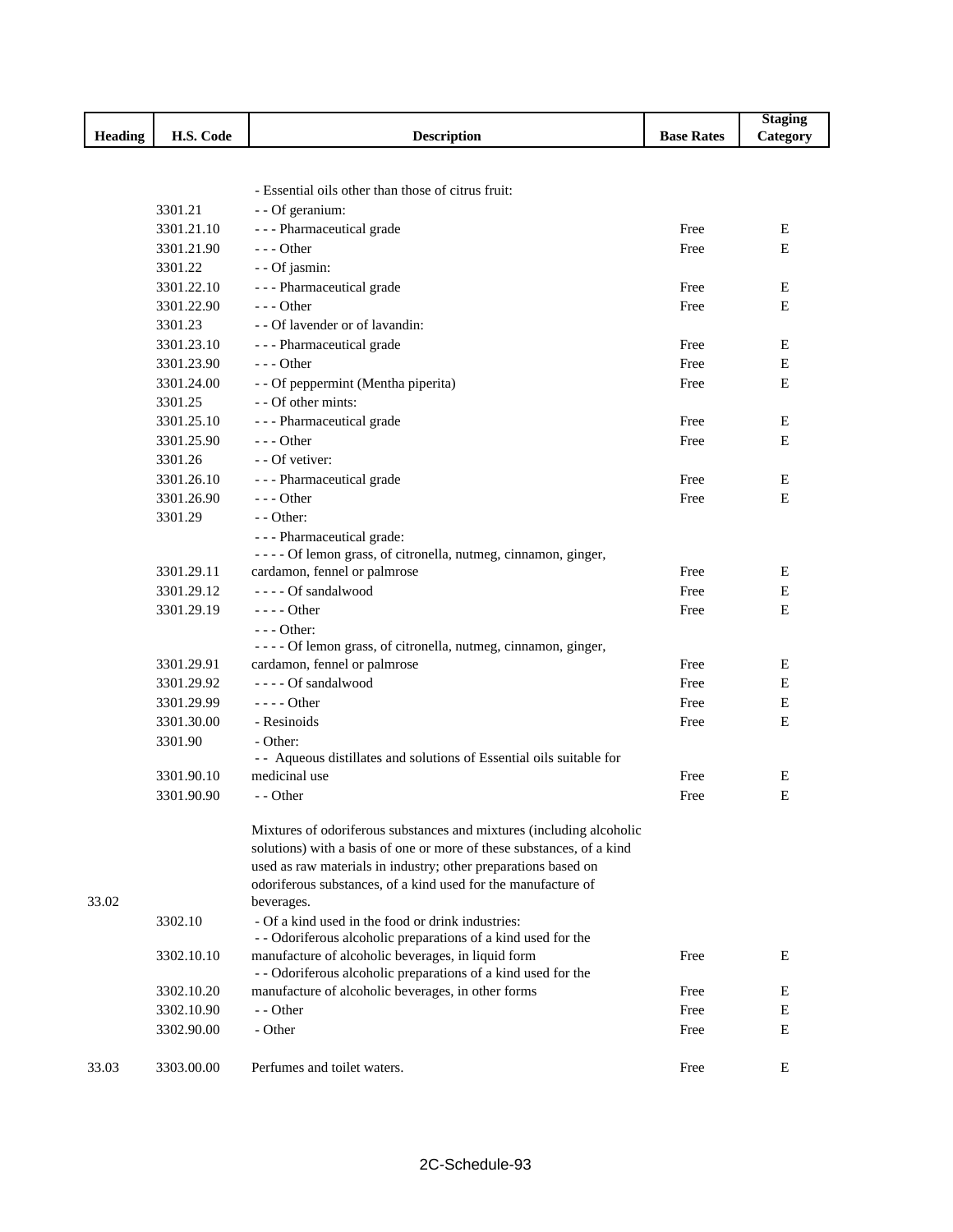|                |            |                                                                      |                   | <b>Staging</b> |
|----------------|------------|----------------------------------------------------------------------|-------------------|----------------|
| <b>Heading</b> | H.S. Code  | <b>Description</b>                                                   | <b>Base Rates</b> | Category       |
|                |            |                                                                      |                   |                |
|                |            |                                                                      |                   |                |
|                |            | Beauty or make-up preparations and preparations for the care of the  |                   |                |
|                |            | skin (other than medicaments), including sunscreen or sun tan        |                   |                |
| 33.04          |            | preparations; manicure or pedicure preparations.                     |                   |                |
|                | 3304.10.00 | - Lip make-up preparations                                           | Free              | Ε              |
|                | 3304.20.00 | - Eye make-up preparations                                           | Free              | Е              |
|                | 3304.30.00 | - Manicure and pedicure preparations                                 | Free              | Е              |
|                |            | - Other:                                                             |                   |                |
|                | 3304.91.00 | - - Powders, whether or not compressed                               | Free              | Е              |
|                | 3304.99    | $-$ - Other:                                                         |                   |                |
|                | 3304.99.10 | - - - Face and skin creams and lotions                               | Free              | Ε              |
|                | 3304.99.20 | - - - Anti-acne creams                                               | Free              | $\mathbf E$    |
|                | 3304.99.90 | $- -$ Other                                                          | Free              | E              |
| 33.05          |            | Preparations for use on the hair.                                    |                   |                |
|                | 3305.10    | - Shampoos:                                                          |                   |                |
|                | 3305.10.10 |                                                                      | Free              | Ε              |
|                |            | - - Anti-mycosis shampoos<br>$-$ - Other                             |                   | Е              |
|                | 3305.10.90 |                                                                      | Free              |                |
|                | 3305.20.00 | - Preparations for permanent waving or straightening                 | Free              | E              |
|                | 3305.30.00 | - Hair lacquers                                                      | Free              | Е              |
|                | 3305.90    | - Other:                                                             |                   |                |
|                | 3305.90.10 | - - Brilliantines and hair oils                                      | Free              | Е              |
|                | 3305.90.90 | - - Other                                                            | Free              | E              |
|                |            | Preparations for oral or dental hygiene, including denture fixative  |                   |                |
|                |            | pastes and powders; yarn used to clean between the teeth (dental     |                   |                |
| 33.06          |            | floss), in individual retail packages.                               |                   |                |
|                | 3306.10    | - Dentifrices:                                                       |                   |                |
|                | 3306.10.10 | - - Prophylactic pastes and powders                                  | Free              | Ε              |
|                | 3306.10.90 | - - Other                                                            | Free              | Е              |
|                | 3306.20.00 | - Yarn used to clean between the teeth (Dental floss)                | Free              | E              |
|                | 3306.90.00 | - Other                                                              | Free              | Е              |
|                |            |                                                                      |                   |                |
|                |            | Pre-shave, shaving or after-shave preparations, personal deodorants, |                   |                |
|                |            | bath preparations, depilatories and other perfumery, cosmetic or     |                   |                |
|                |            | toilet preparations, not elsewhere specified or included; prepared   |                   |                |
|                |            | room deodorisers, whether or not perfumed or having disinfectant     |                   |                |
| 33.07          |            | properties.                                                          |                   |                |
|                | 3307.10.00 | - Pre-shave, shaving or after-shave preparations                     | Free              | Ε              |
|                | 3307.20.00 | - Personal deodorants and antiperspirants                            | Free              | Ε              |
|                | 3307.30.00 | Perfumed bath salts and other bath preparations                      | Free              | $\mathbf E$    |
|                |            | - Preparations for perfuming or deodorising rooms, including         |                   |                |
|                |            | odoriferous preparations used during religious rites:                |                   |                |
|                |            | -- "Agarbatti" and other odoriferous preparations which operate      |                   |                |
|                | 3307.41    | by burning:                                                          |                   |                |
|                | 3307.41.10 | --- Scented joss sticks                                              | Free              | Ε              |
|                | 3307.41.90 | $- -$ Other                                                          | Free              | Е              |
|                | 3307.49    | $-$ Other:                                                           |                   |                |
|                | 3307.49.10 | - - - Room perfuming preparations                                    | Free              | Ε              |
|                | 3307.49.90 | $--$ Other                                                           | Free              | Е              |
|                | 3307.90    | - Other:                                                             |                   |                |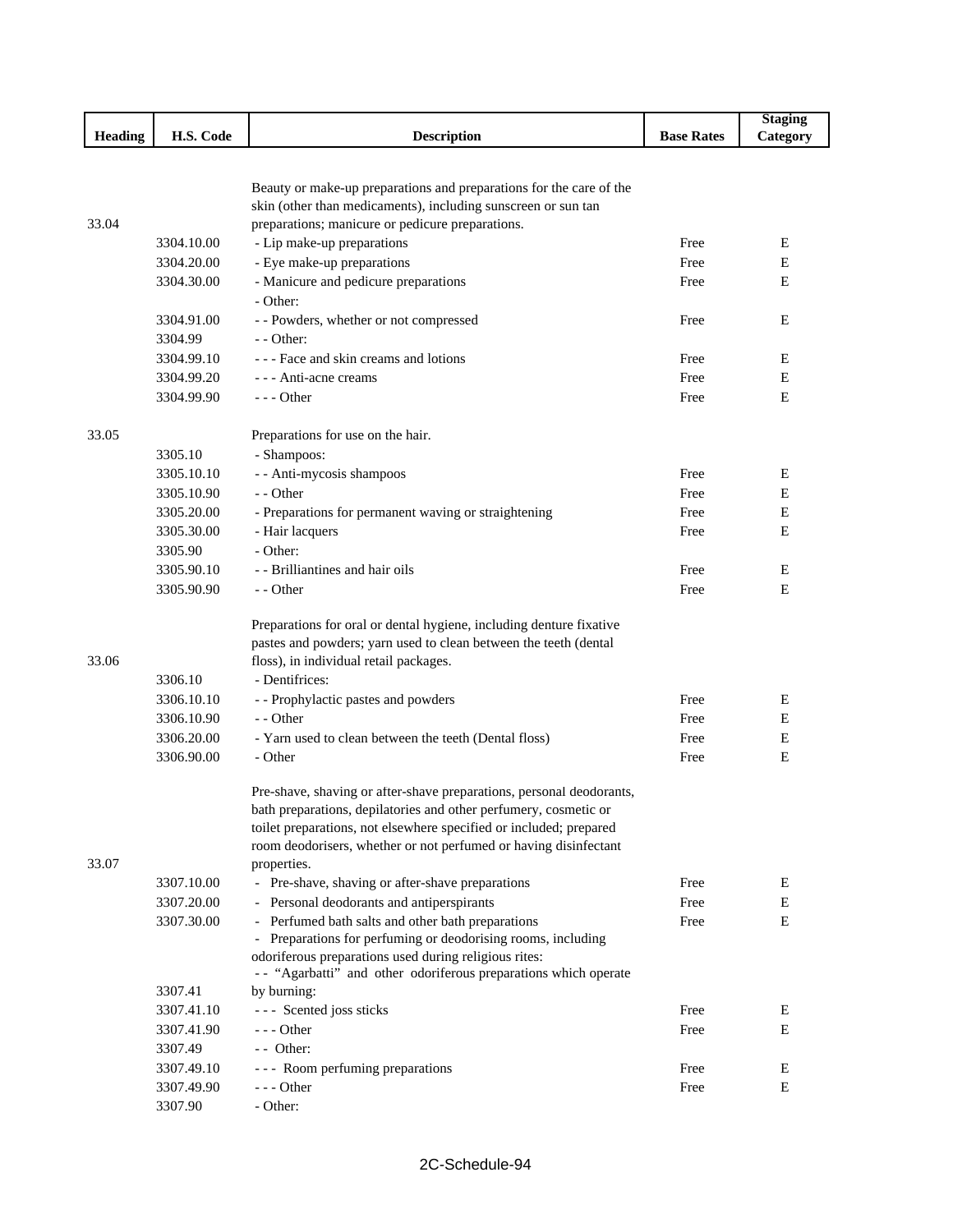|         |            |                                                                                                                                                                                                                                                                                                            |                   | <b>Staging</b> |
|---------|------------|------------------------------------------------------------------------------------------------------------------------------------------------------------------------------------------------------------------------------------------------------------------------------------------------------------|-------------------|----------------|
| Heading | H.S. Code  | <b>Description</b>                                                                                                                                                                                                                                                                                         | <b>Base Rates</b> | Category       |
|         |            |                                                                                                                                                                                                                                                                                                            |                   |                |
|         |            | - - Animal toilet preparations; other perfumery or cosmetics,                                                                                                                                                                                                                                              |                   |                |
|         | 3307.90.10 | including depilatories                                                                                                                                                                                                                                                                                     | Free              | E              |
|         | 3307.90.20 | - - Contact lens solution                                                                                                                                                                                                                                                                                  | Free              | E              |
|         |            | - - Papers and tissues, impregnated or coated with perfume or                                                                                                                                                                                                                                              |                   |                |
|         | 3307.90.30 | cosmetics                                                                                                                                                                                                                                                                                                  | Free              | E              |
|         | 3307.90.90 | $-$ - Other                                                                                                                                                                                                                                                                                                | Free              | E              |
|         |            |                                                                                                                                                                                                                                                                                                            |                   |                |
|         |            | <b>Chapter 34</b><br>soap, organic surface-active agents, wasning preparations,<br>lubricating preparations, artificial waxes, prepared waxes,<br>polishing or scouring preparations, candles and similar articles,<br>modelling pastes, "dental waxes" and dental preparations with a<br>basis of plaster |                   |                |
|         |            | Soap; organic surface-active products and preparations for use as                                                                                                                                                                                                                                          |                   |                |
|         |            | soap, in the form of bars, cakes, moulded pieces or shapes, whether                                                                                                                                                                                                                                        |                   |                |
|         |            | or not containing soap; organic surface-active products and                                                                                                                                                                                                                                                |                   |                |
|         |            | preparations for washing the skin, in the form of liquid or cream and                                                                                                                                                                                                                                      |                   |                |
|         |            | put up for retail sale, whether or not containing soap; paper,<br>wadding, felt and nonwovens, impregnated, coated or covered with                                                                                                                                                                         |                   |                |
| 34.01   |            | soap or detergent.                                                                                                                                                                                                                                                                                         |                   |                |
|         |            | - Soap and organic surface-active products and preparations, in the                                                                                                                                                                                                                                        |                   |                |
|         |            | form of bars, cakes, moulded pieces or shapes, and paper, wadding,                                                                                                                                                                                                                                         |                   |                |
|         |            | felt and nonwovens, impregnated, coated or covered with soap or<br>detergent:                                                                                                                                                                                                                              |                   |                |
|         | 3401.11    | - - For toilet use (including medicated products):                                                                                                                                                                                                                                                         |                   |                |
|         | 3401.11.10 | --- Medicated products                                                                                                                                                                                                                                                                                     | Free              | Ε              |
|         | 3401.11.20 | --- Bath Soap                                                                                                                                                                                                                                                                                              | Free              | Е              |
|         |            | --- Other, of felt or nonwovens, impregnated, coated or covered                                                                                                                                                                                                                                            |                   |                |
|         | 3401.11.30 | with soap or detergent                                                                                                                                                                                                                                                                                     | Free              | Е              |
|         | 3401.11.90 | $--$ Other                                                                                                                                                                                                                                                                                                 | Free              | E              |
|         | 3401.19    | - - Other:<br>--- Of felt or nonwovens, impregnated, coated or covered with soap                                                                                                                                                                                                                           |                   |                |
|         | 3401.19.10 | or detergent                                                                                                                                                                                                                                                                                               | Free              | Ε              |
|         | 3401.19.90 | - - - Other                                                                                                                                                                                                                                                                                                | Free              | Ε              |
|         | 3401.20    | - Soap in other forms:                                                                                                                                                                                                                                                                                     |                   |                |
|         | 3401.20.10 | - - For flotation de-inking of recycled paper                                                                                                                                                                                                                                                              | Free              | Ε              |
|         | 3401.20.20 | - - Soap chips                                                                                                                                                                                                                                                                                             | Free              | E              |
|         | 3401.20.90 | - - Other                                                                                                                                                                                                                                                                                                  | Free              | E              |
|         |            | - Organic surface-active products and preparations for washing the                                                                                                                                                                                                                                         |                   |                |
|         |            | skin, in the form of liquid or cream and put up for retail sale, whether                                                                                                                                                                                                                                   |                   |                |
|         | 3401.30.00 | or not containing soap                                                                                                                                                                                                                                                                                     | Free              | Ε              |
| 34.02   |            | Organic surface-active agents (other than soap); surface-active<br>preparations, washing preparations (including auxiliary washing<br>preparations) and cleaning preparations, whether or not containing<br>soap, other than those of heading 34.01.                                                       |                   |                |
|         |            |                                                                                                                                                                                                                                                                                                            |                   |                |
|         | 3402.11    | - Organic surface-active agents, whether or not put up for retail sale:<br>- - Anionic:                                                                                                                                                                                                                    |                   |                |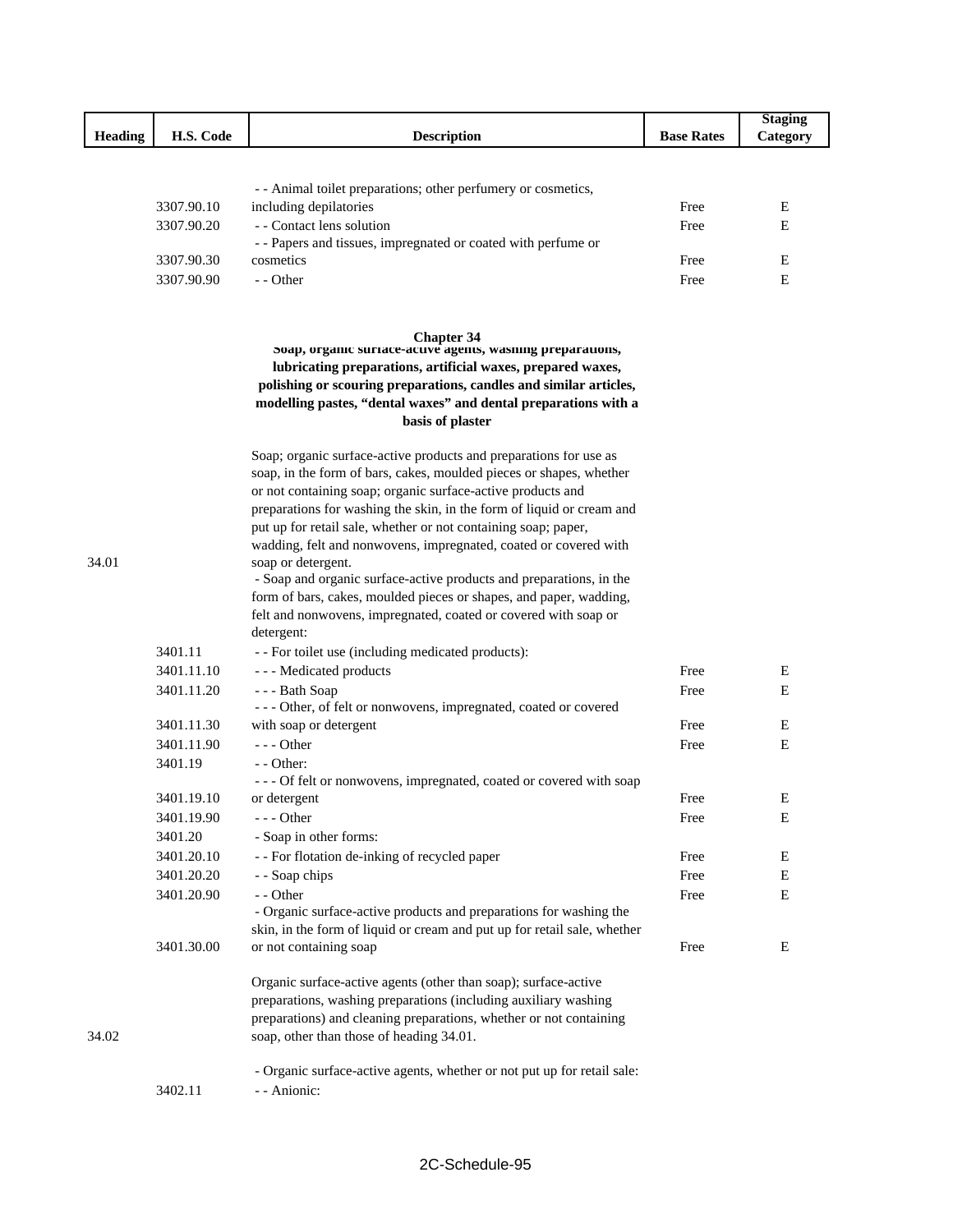|                |            |                                                                                                     |                   | <b>Staging</b> |
|----------------|------------|-----------------------------------------------------------------------------------------------------|-------------------|----------------|
| <b>Heading</b> | H.S. Code  | <b>Description</b>                                                                                  | <b>Base Rates</b> | Category       |
|                |            |                                                                                                     |                   |                |
|                |            |                                                                                                     |                   |                |
|                | 3402.11.10 | --- Sulphated fatty alcohols                                                                        | Free              | E              |
|                | 3402.11.20 | - - - Wetting agents used in the manufacture of herbicide                                           | Free              | E              |
|                | 3402.11.90 | - - - Other                                                                                         | Free              | E              |
|                | 3402.12    | - - Cationic:                                                                                       |                   |                |
|                | 3402.12.10 | --- Wetting agents used in the manufacture of herbicide                                             | Free              | E              |
|                | 3402.12.90 | $- -$ Other                                                                                         | Free              | Ε              |
|                | 3402.13.00 | - - Non-ionic                                                                                       | Free              | Ε              |
|                | 3402.19.00 | - - Other                                                                                           | Free              | $\mathbf E$    |
|                | 3402.20    | - Preparations put up for retail sale:                                                              |                   |                |
|                |            | - - In liquid form:                                                                                 |                   |                |
|                | 3402.20.11 | --- Anionic surface active preparations                                                             | Free              | Е              |
|                |            | - - - Anionic washing preparations and cleaning preparations,                                       |                   |                |
|                | 3402.20.12 | including bleaching cleansing and degreasing preparations                                           | Free              | Ε              |
|                | 3402.20.13 | --- Other surface active preparations                                                               | Free              | E              |
|                |            | --- Other washing preparations and cleaning preparations,                                           |                   |                |
|                | 3402.20.19 | including bleaching, cleansing and degreasing preparations                                          | Free              | Ε              |
|                |            | $-$ - Other:                                                                                        |                   |                |
|                | 3402.20.91 | - - - Anionic surface active preparations                                                           | Free              | Ε              |
|                |            | - - - Anionic washing preparations and cleaning preparations,                                       |                   |                |
|                | 3402.20.92 | including bleaching cleansing and degreasing preparations                                           | Free              | Ε              |
|                | 3402.20.93 | --- Other surface active preparations                                                               | Free              | E              |
|                |            | --- Other washing preparations and cleaning preparations,                                           |                   |                |
|                | 3402.20.99 | including bleaching, cleansing and degreasing preparations                                          | Free              | Ε              |
|                | 3402.90    | - Other:                                                                                            |                   |                |
|                |            | - - In liquid form:                                                                                 |                   |                |
|                | 3402.90.11 | --- Anionic surface active preparations                                                             | Free              | E              |
|                | 3402.90.12 | - - - Anionic washing preparations and cleaning preparations,                                       | Free              | E              |
|                | 3402.90.13 | including bleaching, cleansing and degreasing preparations<br>--- Other surface active preparations | Free              | E              |
|                |            | --- Other washing preparations and cleaning preparations,                                           |                   |                |
|                | 3402.90.19 | including bleaching, cleansing and degreasing preparations                                          | Free              | Ε              |
|                |            | $-$ - Other:                                                                                        |                   |                |
|                | 3402.90.91 | --- Anionic surface active preparations                                                             | Free              | Е              |
|                |            | - - - Anionic washing preparations and cleaning preparations,                                       |                   |                |
|                | 3402.90.92 | including bleaching cleansing and degreasing preparations                                           | Free              | Ε              |
|                | 3402.90.93 | --- Other surface active preparations                                                               | Free              | E              |
|                |            | --- Other washing preparations and cleaning preparations,                                           |                   |                |
|                | 3402.90.99 | including bleaching, cleansing and degreasing preparations                                          | Free              | Е              |
|                |            |                                                                                                     |                   |                |
|                |            | Lubricating preparations (including cutting-oil preparations, bolt or                               |                   |                |
|                |            | nut release preparations, anti-rust or anti-corrosion preparations and                              |                   |                |
|                |            | mould release preparations, based on lubricants) and preparations of                                |                   |                |
|                |            | a kind used for the oil or grease treatment of textile materials, leather,                          |                   |                |
|                |            | furskins or other materials, but excluding preparations containing, as                              |                   |                |
|                |            | basic constituents, 70% or more by weight of petroleum oils or of                                   |                   |                |
| 34.03          |            | oils obtained from bituminous minerals.                                                             |                   |                |
|                |            | - Containing petroleum oils or oils obtained from bituminous                                        |                   |                |
|                |            | minerals:<br>- - Preparations for the treatment of textile materials, leather,                      |                   |                |
|                | 3403.11    | furskins or other materials:                                                                        |                   |                |
|                |            | $--$ Liquid:                                                                                        |                   |                |
|                |            |                                                                                                     |                   |                |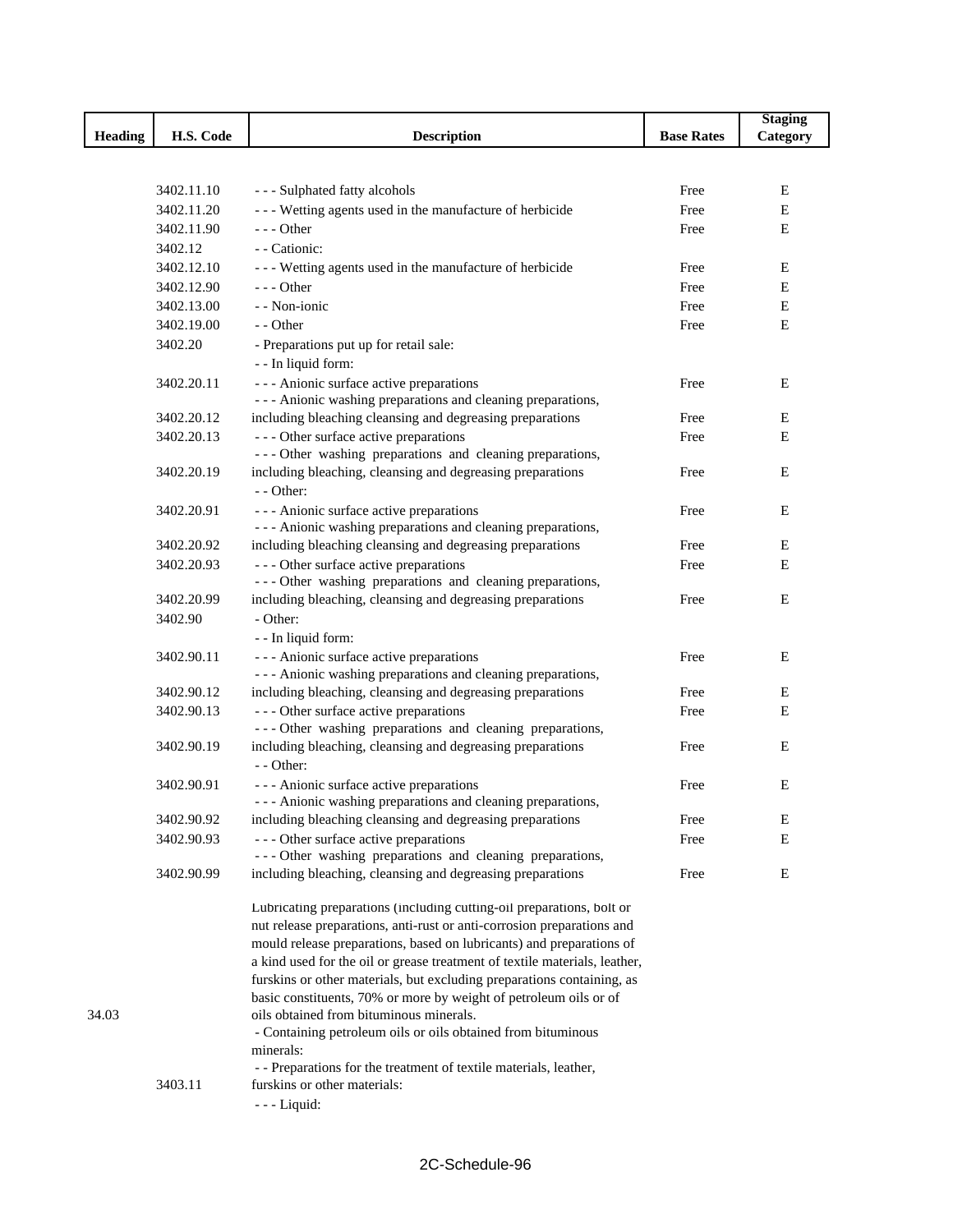|         |            |                                                                                                                                           |                   | <b>Staging</b> |
|---------|------------|-------------------------------------------------------------------------------------------------------------------------------------------|-------------------|----------------|
| Heading | H.S. Code  | <b>Description</b>                                                                                                                        | <b>Base Rates</b> | Category       |
|         |            |                                                                                                                                           |                   |                |
|         |            |                                                                                                                                           |                   |                |
|         | 3403.11.11 | ---- Lubrication oil preparation                                                                                                          | Free              | Е              |
|         | 3403.11.12 | ---- Preparations containing silicone oil                                                                                                 | Free              | Ε              |
|         | 3403.11.19 | $---$ Other                                                                                                                               | Free              | E              |
|         | 3403.11.90 | $- -$ Other                                                                                                                               | Free              | E              |
|         | 3403.19    | - - Other:                                                                                                                                |                   |                |
|         |            | $--$ Liquid:                                                                                                                              |                   |                |
|         | 3403.19.11 | - - - - Oil for aircraft engines                                                                                                          | Free              | Ε              |
|         | 3403.19.12 | ---- Preparations containing silicone oil                                                                                                 | Free              | E              |
|         | 3403.19.19 | $--- Other$                                                                                                                               | Free              | Ε              |
|         | 3403.19.90 | $- -$ Other                                                                                                                               | Free              | $\mathbf E$    |
|         |            | - Other:                                                                                                                                  |                   |                |
|         |            | - - Preparations for the treatment of textile materials, leather,                                                                         |                   |                |
|         | 3403.91    | furskins or other materials:                                                                                                              |                   |                |
|         |            | $--$ Liquid:                                                                                                                              |                   |                |
|         | 3403.91.11 | ---- Preparations containing silicone oil                                                                                                 | Free              | Ε              |
|         | 3403.91.19 | $---$ Other                                                                                                                               | Free              | Ε              |
|         | 3403.91.90 | $- -$ Other                                                                                                                               | Free              | E              |
|         | 3403.99    | - - Other:                                                                                                                                |                   |                |
|         |            | $--$ Liquid:                                                                                                                              |                   |                |
|         | 3403.99.11 | - - - - Oil for aircraft engines                                                                                                          | Free              | Ε              |
|         | 3403.99.12 | ---- Preparations containing silicone oil                                                                                                 | Free              | Ε              |
|         | 3403.99.19 | ---- Other                                                                                                                                | Free              | Ε              |
|         | 3403.99.90 | $- -$ Other                                                                                                                               | Free              | E              |
| 34.04   |            | Artificial waxes and prepared waxes.                                                                                                      |                   |                |
|         | 3404.10.00 | - Of chemically modified lignite                                                                                                          | Free              | Ε              |
|         | 3404.20.00 | - Of poly(oxyethylene) (polyethylene glycol)                                                                                              | Free              | Ε              |
|         | 3404.90.00 | - Other                                                                                                                                   | Free              | E              |
|         |            |                                                                                                                                           |                   |                |
|         |            | Polishes and creams, for footwear, furniture, floors, coachwork, glass                                                                    |                   |                |
|         |            | or metal, scouring pastes and powders and similar preparations                                                                            |                   |                |
|         |            | (whether or not in the form of paper, wadding, felt, nonwovens,                                                                           |                   |                |
|         |            | cellular plastics or cellular rubber, impregnated, coated or covered                                                                      |                   |                |
| 34.05   |            | with such preparations), excluding waxes of heading 34.04.                                                                                |                   |                |
|         | 3405.10.00 | - Polishes, creams and similar preparations for footwear or Leather<br>- Polishes, creams and similar preparations for the maintenance of | Free              | E              |
|         | 3405.20.00 | wooden furniture, floors or other woodwork<br>- Polishes and similar preparations for coachwork, other than metal                         | Free              | E              |
|         | 3405.30.00 | Polishes                                                                                                                                  | Free              | E              |
|         | 3405.40    | - Scouring pastes and powders and other scouring preparations:                                                                            |                   |                |
|         |            | - - Scouring pastes and powders:                                                                                                          |                   |                |
|         | 3405.40.11 | --- Abrasive lapping and abrasive honing, in the form of flour                                                                            | Free              | E              |
|         | 3405.40.19 | $- -$ Other                                                                                                                               | Free              | ${\bf E}$      |
|         | 3405.40.90 | - - Other                                                                                                                                 | Free              | E              |
|         | 3405.90    | - Other:                                                                                                                                  |                   |                |
|         | 3405.90.10 | - - Metal Polishes                                                                                                                        | Free              | E              |
|         | 3405.90.90 | - - Other                                                                                                                                 | Free              | ${\bf E}$      |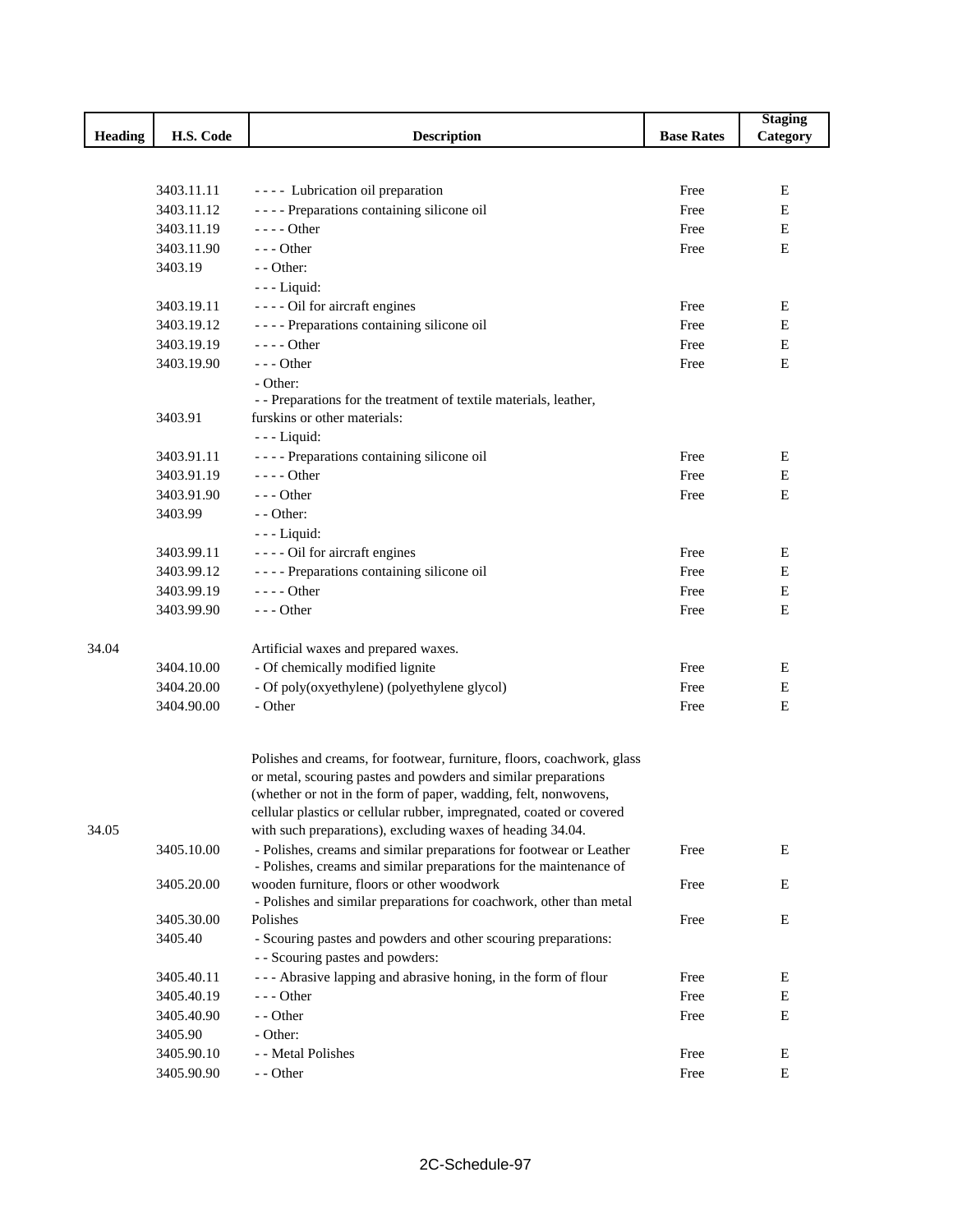|                |            |                                                                                                                                      |                   | <b>Staging</b> |
|----------------|------------|--------------------------------------------------------------------------------------------------------------------------------------|-------------------|----------------|
| <b>Heading</b> | H.S. Code  | <b>Description</b>                                                                                                                   | <b>Base Rates</b> | Category       |
|                |            |                                                                                                                                      |                   |                |
|                |            |                                                                                                                                      |                   |                |
| 34.06          | 3406.00.00 | Candles, tapers and the like.                                                                                                        | Free              | E              |
|                |            |                                                                                                                                      |                   |                |
|                |            | Modelling pastes, including those put up for children's amusement;                                                                   |                   |                |
|                |            | preparations known as "dental wax" or as "dental impression<br>compounds", put up in sets, in packings for retail sale or in plates, |                   |                |
|                |            | horseshoe shapes, sticks or similar forms; other preparations for use                                                                |                   |                |
|                |            | in dentistry, with a basis of plaster (of calcined gypsum or calcium                                                                 |                   |                |
| 34.07          |            | sulphate).                                                                                                                           |                   |                |
|                | 3407.00.10 | - Modelling pastes, including those put up for children's amusement                                                                  | Free              | E              |
|                |            | - Preparations known as "dental wax" or "dental impression                                                                           |                   |                |
|                |            | compounds", put up in sets, in packings for retail sale or in plates,                                                                |                   |                |
|                | 3407.00.20 | horseshoe shapes, sticks or similar forms                                                                                            | Free              | E              |
|                | 3407.00.90 | - Other                                                                                                                              | Free              | E              |
|                |            |                                                                                                                                      |                   |                |
|                |            |                                                                                                                                      |                   |                |
|                |            | <b>Chapter 35</b>                                                                                                                    |                   |                |
|                |            | Albuminoidal substances; modified starches; glues; enzymes                                                                           |                   |                |
|                |            |                                                                                                                                      |                   |                |
| 35.01          |            | Casein, caseinates and other casein derivatives; casein glues.                                                                       |                   |                |
|                | 3501.10.00 | - Casein                                                                                                                             | Free              | Е              |
|                | 3501.90.00 | - Other                                                                                                                              | Free              | E              |
|                |            |                                                                                                                                      |                   |                |
|                |            | Albumins (including concentrates of two or more whey proteins,<br>containing by weight more than 80% whey proteins, calculated on    |                   |                |
| 35.02          |            | the dry matter), albuminates and other albumin derivatives.                                                                          |                   |                |
|                |            | - Egg albumin:                                                                                                                       |                   |                |
|                | 3502.11.00 | - - Dried                                                                                                                            | Free              | Е              |
|                | 3502.19.00 | - - Other                                                                                                                            | Free              | Ε              |
|                |            | - Milk albumin, including concentrates of two or more whey                                                                           |                   |                |
|                | 3502.20.00 | proteins                                                                                                                             | Free              | E              |
|                | 3502.90.00 | - Other                                                                                                                              | Free              | E              |
|                |            |                                                                                                                                      |                   |                |
|                |            | Gelatin (including gelatin in rectangular (including square) sheets,                                                                 |                   |                |
|                |            | whether or not surface-worked or coloured) and gelatin derivatives;                                                                  |                   |                |
|                |            | isinglass; other glues of animal origin, excluding casein glues of                                                                   |                   |                |
| 35.03          |            | heading 35.01.                                                                                                                       |                   |                |
|                | 3503.00.10 | - Glues                                                                                                                              | Free              | E              |
|                | 3503.00.20 | - Gelatin in powder form with bloating level of A-250 or B-230 or<br>more                                                            | Free              | E              |
|                | 3503.00.90 | - Other                                                                                                                              | Free              | E              |
|                |            |                                                                                                                                      |                   |                |
|                |            | Peptones and their derivatives; other protein substances and their                                                                   |                   |                |
|                |            | derivatives, not elsewhere specified or included; hide powder,                                                                       |                   |                |
| 35.04          |            | whether or not chromed.                                                                                                              |                   |                |
|                | 3504.00.10 | - Protein substances from soyabean                                                                                                   | Free              | E              |
|                | 3504.00.90 | - Other                                                                                                                              | Free              | E              |
|                |            |                                                                                                                                      |                   |                |
|                |            | Dextrins and other modified starches (for example, pregelatinised or                                                                 |                   |                |
|                |            | esterified starches); glues based on starches, or on dextrins or other                                                               |                   |                |
| 35.05          |            | modified starches.                                                                                                                   |                   |                |
|                | 3505.10    | - Dextrins and other modified starches:                                                                                              |                   |                |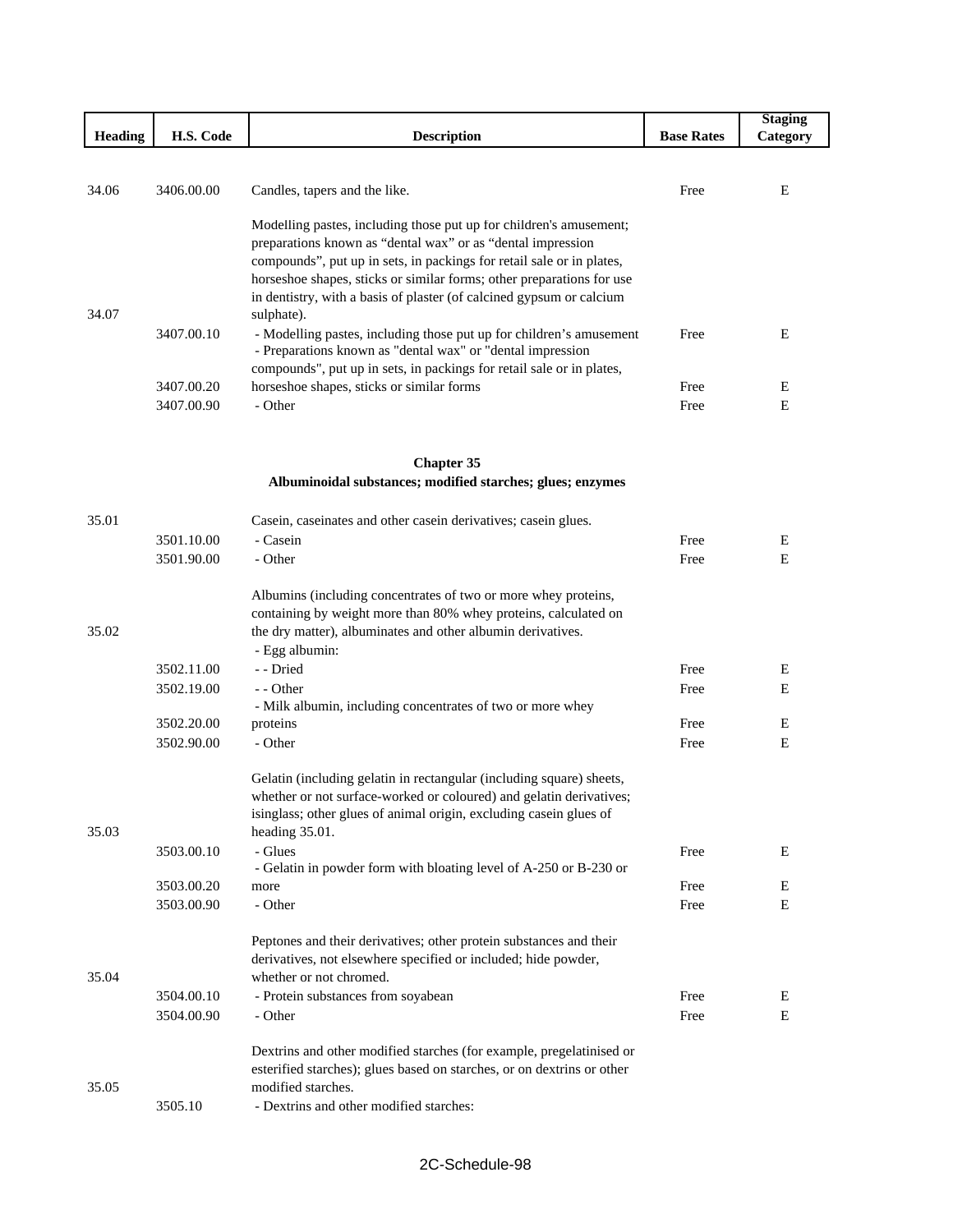|                |            |                                                                                                     |                   | <b>Staging</b> |
|----------------|------------|-----------------------------------------------------------------------------------------------------|-------------------|----------------|
| <b>Heading</b> | H.S. Code  | <b>Description</b>                                                                                  | <b>Base Rates</b> | Category       |
|                |            |                                                                                                     |                   |                |
|                |            |                                                                                                     |                   |                |
|                | 3505.10.10 | - - Dextrins and soluble or roasted starches                                                        | Free              | Е              |
|                | 3505.10.90 | - - Other                                                                                           | Free              | Ε              |
|                | 3505.20.00 | - Glues                                                                                             | Free              | Ε              |
|                |            |                                                                                                     |                   |                |
|                |            | Prepared glues and other prepared adhesives, not elsewhere specified                                |                   |                |
|                |            | or included; products suitable for use as glues or adhesives, put up                                |                   |                |
| 35.06          |            | for retail sale as glues or adhesives, not exceeding a net weight of 1<br>kg.                       |                   |                |
|                |            | - Products suitable for use as glues or adhesives, put up for retail                                |                   |                |
|                | 3506.10.00 | sale as glues or adhesives, not exceeding a net weight of 1 kg                                      | Free              | Ε              |
|                |            | - Other:                                                                                            |                   |                |
|                |            | - - Adhesives based on polymers of headings 39.01 to 39.13 or on                                    |                   |                |
|                | 3506.91.00 | rubber                                                                                              | Free              | Ε              |
|                | 3506.99.00 | - - Other                                                                                           | Free              | E              |
|                |            |                                                                                                     |                   |                |
| 35.07          |            | Enzymes; prepared enzymes not elsewhere specified or included.                                      |                   |                |
|                | 3507.10.00 | - Rennet and concentrates thereof                                                                   | Free              | E              |
|                | 3507.90.00 | - Other                                                                                             | Free              | Ε              |
|                |            |                                                                                                     |                   |                |
|                |            |                                                                                                     |                   |                |
|                |            | <b>Chapter 36</b>                                                                                   |                   |                |
|                |            | Explosives; pyrotechnic products; matches; pyrophoric alloys;<br>certain combustible preparations   |                   |                |
|                |            |                                                                                                     |                   |                |
| 36.01          | 3601.00.00 | Propellent powders.                                                                                 | Free              | E              |
|                |            |                                                                                                     |                   |                |
| 36.02          | 3602.00.00 | Prepared explosives, other than propellent powders.                                                 | Free              | Ε              |
|                |            |                                                                                                     |                   |                |
|                |            | Safety fuses; detonating fuses; percussion or detonating caps;                                      |                   |                |
| 36.03          |            | igniters; electric detonators.                                                                      |                   |                |
|                | 3603.00.10 | - Semi-fuses; elemented caps; signal tubes                                                          | Free              | Ε              |
|                | 3603.00.90 | - Other                                                                                             | Free              | Ε              |
|                |            |                                                                                                     |                   |                |
|                |            | Fireworks, signalling flares, rain rockets, fog signals and other                                   |                   |                |
| 36.04          |            | pyrotechnic articles.                                                                               |                   |                |
|                | 3604.10    | - Fireworks:                                                                                        |                   |                |
|                | 3604.10.10 | - - Firecrackers                                                                                    | Free              | E              |
|                | 3604.10.90 | - - Other                                                                                           | Free              | Е              |
|                | 3604.90    | - Other:                                                                                            |                   |                |
|                | 3604.90.10 | - - Distress signal equipment                                                                       | Free              | Ε              |
|                | 3604.90.20 | - - Miniature pyrotechnic munitions and percussion caps for toys                                    | Free              | Ε              |
|                | 3604.90.90 | - - Other                                                                                           | Free              | Ε              |
| 36.05          |            |                                                                                                     |                   |                |
|                | 3605.00.10 | Matches, other than pyrotechnic articles of heading 36.04.<br>- In packings of less than 25 matches | Free              | Ε              |
|                | 3605.00.20 | - In packings of 25 or more but less than 50 matches                                                | Free              | Е              |
|                | 3605.00.30 | - In packings of 50 or more but less than 100 matches                                               | Free              | Е              |
|                | 3605.00.40 | - In packings of 100 or more matches                                                                | Free              | Ε              |
|                |            |                                                                                                     |                   |                |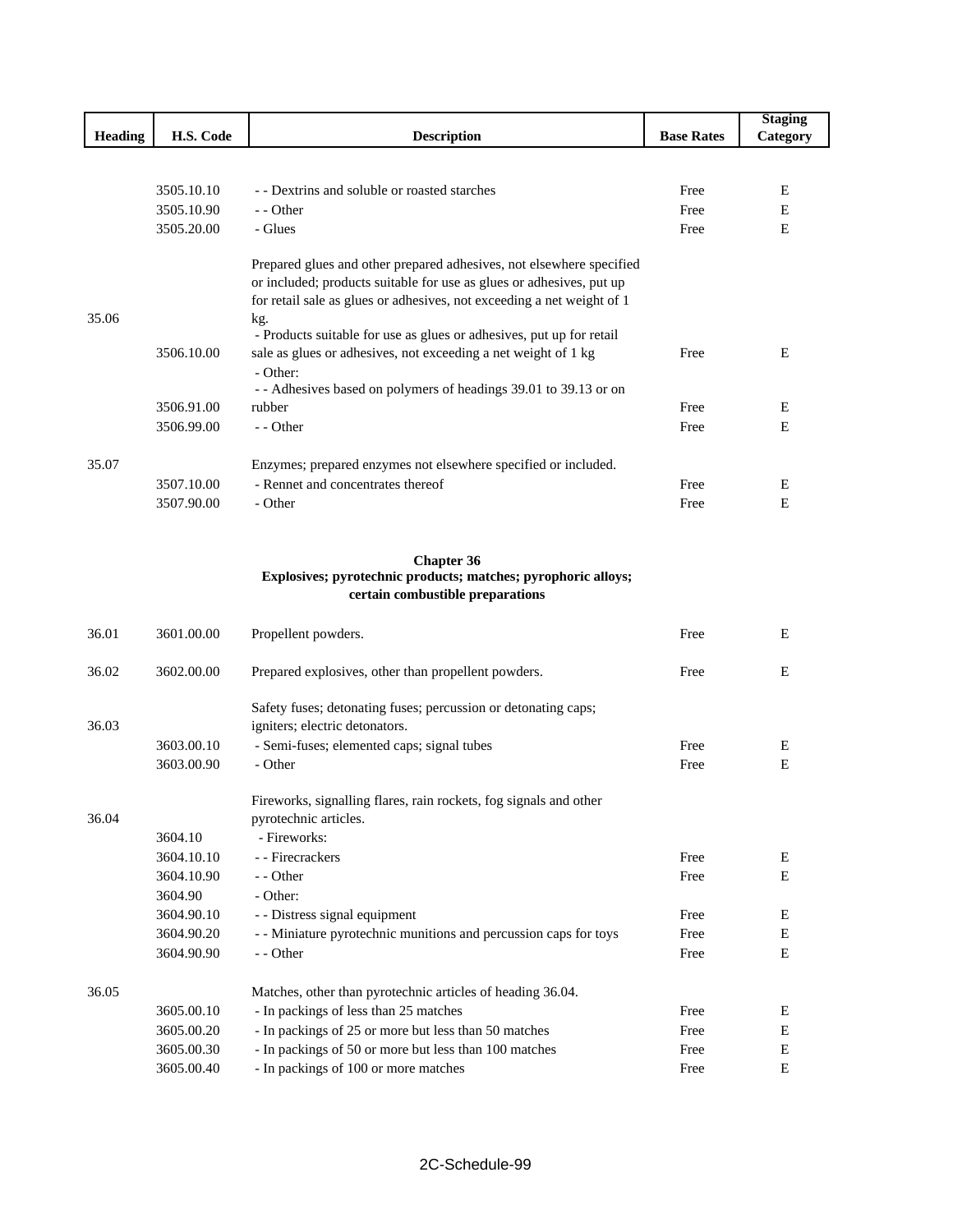|         |            |                                                                                                                                                                                                                                                                                       |                   | <b>Staging</b> |
|---------|------------|---------------------------------------------------------------------------------------------------------------------------------------------------------------------------------------------------------------------------------------------------------------------------------------|-------------------|----------------|
| Heading | H.S. Code  | <b>Description</b>                                                                                                                                                                                                                                                                    | <b>Base Rates</b> | Category       |
|         |            |                                                                                                                                                                                                                                                                                       |                   |                |
| 36.06   |            | Ferro -cerium and other pyrophoric alloys in all forms; articles of<br>combustible materials as specified in Note 2 to this Chapter.<br>- Liquid or liquefied -gas fuels in containers of a kind used for<br>filling or refilling cigarette or similar lighters and of a capacity not |                   |                |
|         | 3606.10.00 | exceeding 300 cm3                                                                                                                                                                                                                                                                     | Free              | Е              |
|         | 3606.90    | - Other:                                                                                                                                                                                                                                                                              |                   |                |
|         |            | - - Solid or Semi-solid fuels, solidified alcohol and Other similar                                                                                                                                                                                                                   |                   |                |
|         | 3606.90.10 | Prepared fuels                                                                                                                                                                                                                                                                        | Free              | E              |
|         | 3606.90.20 | - Lighter flints                                                                                                                                                                                                                                                                      | Free              | E              |
|         | 3606.90.30 | - Other ferro-cerium and other pyrophoric alloys in all forms                                                                                                                                                                                                                         | Free              | E              |
|         | 3606.90.40 | - - Resin torches, firelighters and the like                                                                                                                                                                                                                                          | Free              | E              |
|         | 3606.90.90 | - - Other                                                                                                                                                                                                                                                                             | Free              | E              |

## **Chapter 37 Photographic or cinematographic goods**

|       |            | Photographic plates and film in the flat, sensitised, unexposed, of any                                                               |      |   |
|-------|------------|---------------------------------------------------------------------------------------------------------------------------------------|------|---|
| 37.01 |            | material other than paper, paperboard or textiles; instant print film in<br>the flat, sensitised, unexposed, whether or not in packs. |      |   |
|       | 3701.10.00 | - For X -ray                                                                                                                          | Free | E |
|       |            |                                                                                                                                       | Free | E |
|       | 3701.20.00 | - Instant print film                                                                                                                  |      |   |
|       | 3701.30    | - Other plates and film, with any side exceeding 255 mm:                                                                              |      |   |
|       | 3701.30.10 | - - Specially manufactured for Printing industry                                                                                      | Free | E |
|       | 3701.30.90 | - - Other                                                                                                                             | Free | E |
|       |            | - Other:                                                                                                                              |      |   |
|       | 3701.91    | - - For colour photography (polychrome):                                                                                              |      |   |
|       | 3701.91.10 | - - - Specially manufactured for Printing industry                                                                                    | Free | Ε |
|       | 3701.91.90 | $--$ Other                                                                                                                            | Free | E |
|       | 3701.99    | $-$ - Other:                                                                                                                          |      |   |
|       | 3701.99.10 | - - - Specially manufactured for Printing industry                                                                                    | Free | Ε |
|       | 3701.99.90 | $--$ Other                                                                                                                            | Free | E |
|       |            | Photographic film in rolls, sensitised, unexposed, of any material                                                                    |      |   |
|       |            | other than paper, paperboard or textiles; instant print film in rolls,                                                                |      |   |
| 37.02 |            | sensitised, unexposed.                                                                                                                |      |   |
|       | 3702.10.00 | - For X-ray                                                                                                                           | Free | E |
|       | 3702.20    | - Instant print film:                                                                                                                 |      |   |
|       | 3702.20.10 | --In bands of 16 mm or more in width and 120 m or more in length                                                                      | Free | Ε |
|       | 3702.20.90 | - - Other                                                                                                                             | Free | E |
|       |            | - Other film, without perforations, of a width not exceeding 105 mm:                                                                  |      |   |
|       | 3702.31    | - - For colour photography (polychrome):<br>--- In bands of 16 mm up to 105 mm in width and 120 m or more in                          |      |   |
|       | 3702.31.10 | length                                                                                                                                | Free | E |
|       | 3702.31.90 | $--$ Other                                                                                                                            | Free | E |
|       | 3702.32    | - - Other, with silver halide emulsion:                                                                                               |      |   |
|       | 3702.32.10 | --- Specially prepared for medical service                                                                                            | Free | E |
|       | 3702.32.20 | - - - Specially manufactured for Printing industry                                                                                    | Free | E |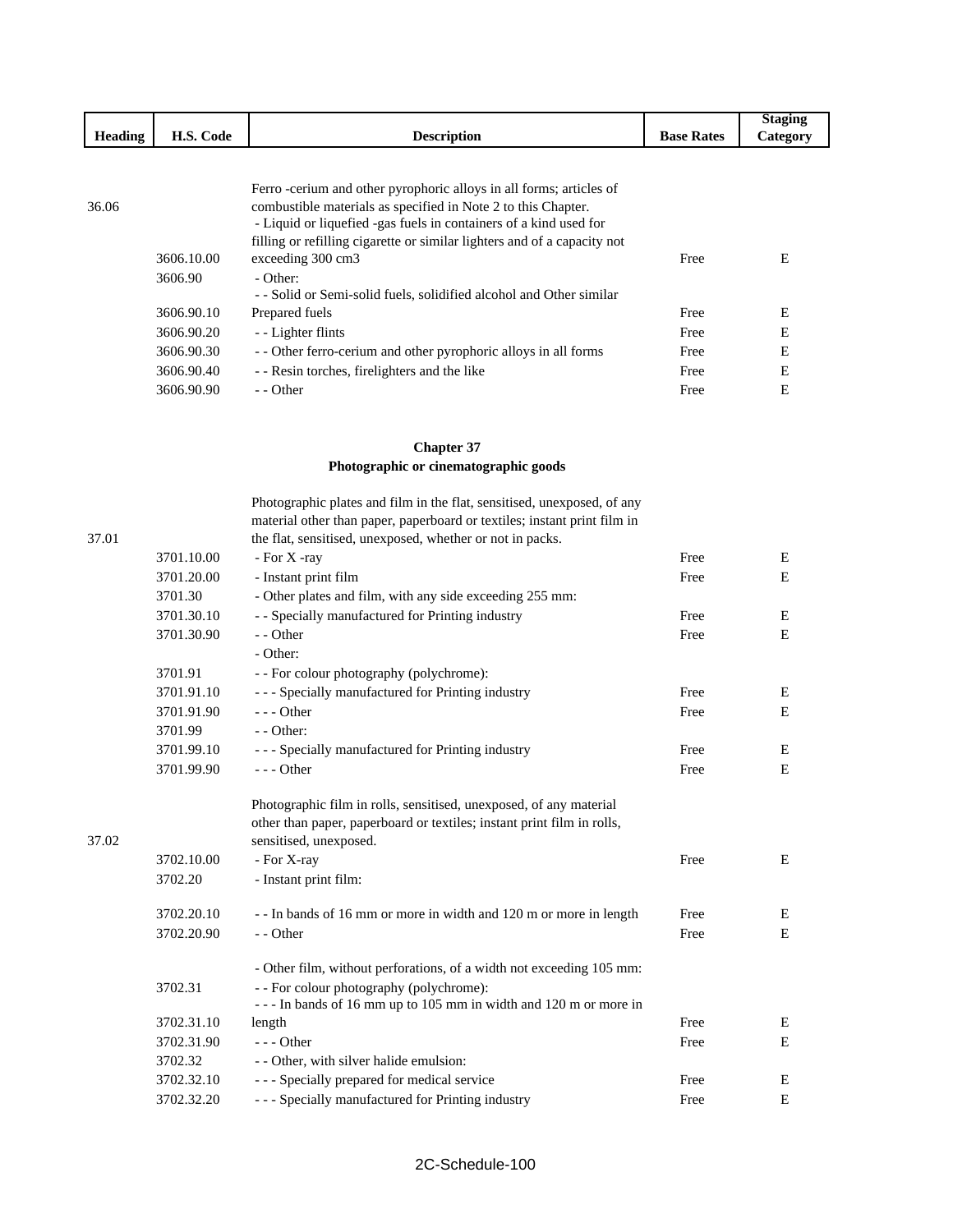|                |            |                                                                     |                   | <b>Staging</b> |
|----------------|------------|---------------------------------------------------------------------|-------------------|----------------|
| <b>Heading</b> | H.S. Code  | <b>Description</b>                                                  | <b>Base Rates</b> | Category       |
|                |            |                                                                     |                   |                |
|                |            | --- Other, in bands of 16 mm up to 105 mm in width and 120 m or     |                   |                |
|                | 3702.32.30 | more in length                                                      | Free              | E              |
|                | 3702.32.90 | $--$ Other                                                          | Free              | E              |
|                | 3702.39    | - - Other:                                                          |                   |                |
|                | 3702.39.10 | - - - Specially Prepared for medical service                        | Free              | Ε              |
|                | 3702.39.20 | - - - Specially manufactured for printing industry                  | Free              | Е              |
|                | 3702.39.30 | --- Infra red transparent film                                      | Free              | Е              |
|                |            | --- Other, in bands of 16 mm up to 105 mm in width and 120 m or     |                   |                |
|                | 3702.39.40 | more in length                                                      | Free              | Е              |
|                | 3702.39.90 | $--$ Other                                                          | Free              | Е              |
|                |            | - Other film, without perforations, of a width exceeding 105 mm:    |                   |                |
|                |            | - - Of a width exceeding 610 mm and of a length exceeding 200 m,    |                   |                |
|                | 3702.41    | for colour photography (polychrome):                                |                   |                |
|                | 3702.41.10 | - - - Specially prepared for medical service                        | Free              | Ε              |
|                | 3702.41.20 | - - - Specially manufactured for printing industry                  | Free              | E              |
|                | 3702.41.90 | $--$ Other                                                          | Free              | Е              |
|                |            | - - Of a width exceeding 610 mm and of a length exceeding 200 m,    |                   |                |
|                | 3702.42    | other than for colour photography:                                  |                   |                |
|                | 3702.42.10 | - - - Specially prepared for medical service                        | Free              | E              |
|                | 3702.42.20 | - - - Specially manufactured for Printing industry                  | Free              | Е              |
|                | 3702.42.30 | --- Infra red transparent film                                      | Free              | E              |
|                | 3702.42.90 | $--$ Other                                                          | Free              | Е              |
|                |            | -- Of a width exceeding 610 mm and of a length not exceeding        |                   |                |
|                | 3702.43    | 200 m:                                                              |                   |                |
|                | 3702.43.10 | - - - Specially prepared for medical service                        | Free              | Е              |
|                | 3702.43.20 | - - - Specially manufactured for Printing industry                  | Free              | Е              |
|                | 3702.43.30 | --- Infra red transparent film                                      | Free              | Е              |
|                | 3702.43.40 | --- Other, of a length of 120 m or more                             | Free              | Е              |
|                | 3702.43.90 | $--$ Other                                                          | Free              | Е              |
|                | 3702.44    | - - Of a width exceeding 105 mm but not exceeding 610 mm:           |                   |                |
|                | 3702.44.10 | - - - Specially prepared for medical service                        | Free              | E              |
|                | 3702.44.20 | - - - Specially manufactured for Printing industry                  | Free              | Е              |
|                | 3702.44.30 | --- Infra red transparent film                                      | Free              | Е              |
|                | 3702.44.40 | Other, of a length of 120 m or more                                 | Free              | $\mathbf E$    |
|                | 3702.44.90 | $- -$ Other                                                         | Free              | Ε              |
|                |            | - Other film, for colour photography (polychrome):                  |                   |                |
|                |            | - - Of a width not exceeding 16 mm and of a length not exceeding 14 |                   |                |
|                | 3702.51    | m:                                                                  |                   |                |
|                | 3702.51.10 | - - - Specially Prepared for medical service                        | Free              | E              |
|                | 3702.51.20 | - - - For cinematography                                            | Free              | E              |
|                | 3702.51.30 | - - - Specially manufactured for printing industry                  | Free              | E              |
|                | 3702.51.90 | $--$ Other                                                          | Free              | E              |
|                | 3702.52    | - - Of a width not exceeding 16 mm and of a length exceeding 14 m:  |                   |                |
|                | 3702.52.10 | - - - Specially prepared for medical service                        | Free              | Ε              |
|                | 3702.52.20 | - - - For cinematography                                            | Free              | E              |
|                | 3702.52.30 | - - - Specially manufactured for printing industry                  | Free              | Ε              |
|                | 3702.52.40 | --- Other, of a length of 120 m or more                             | Free              | E              |
|                | 3702.52.90 | $--$ Other                                                          | Free              | E              |
|                |            |                                                                     |                   |                |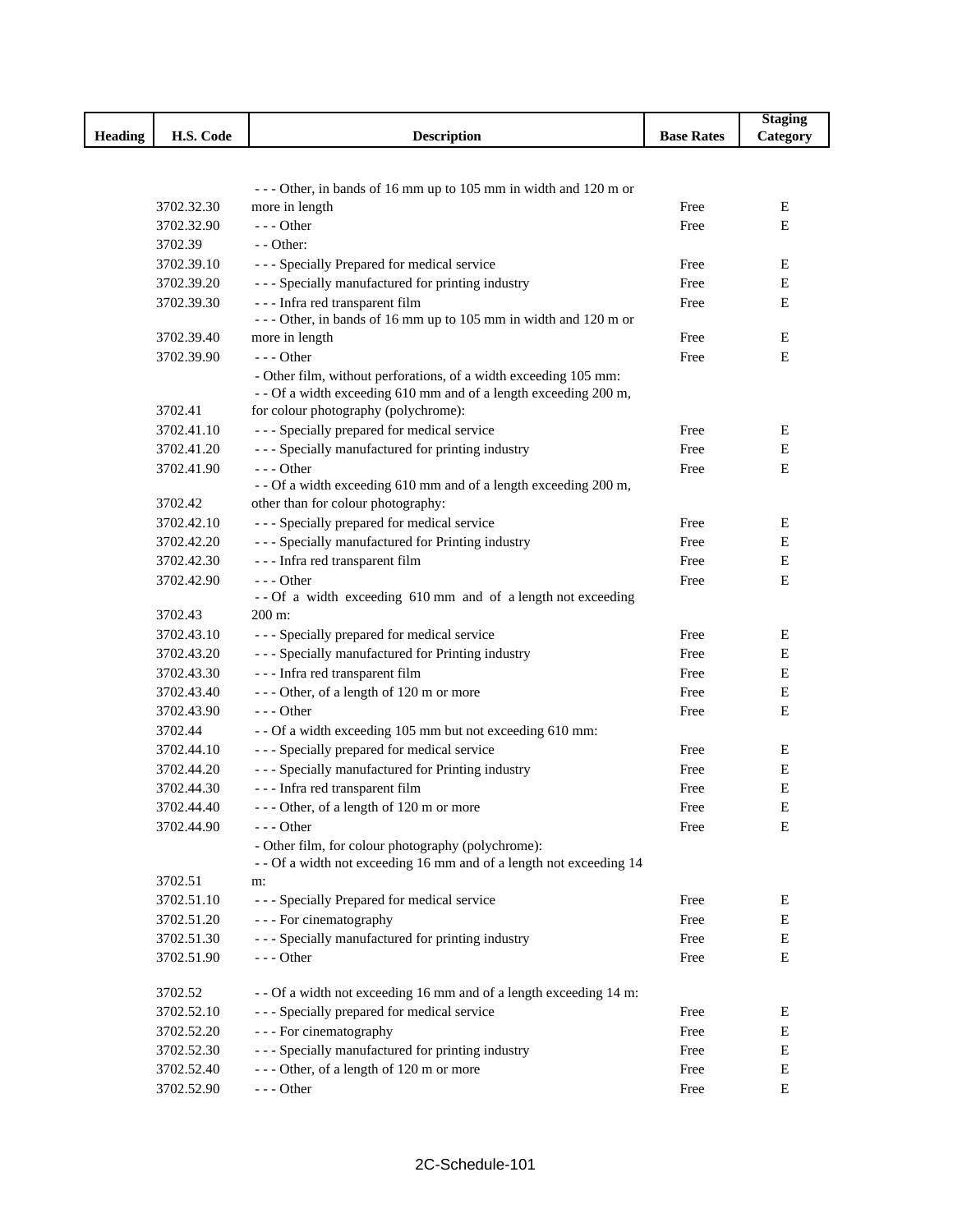| H.S. Code<br><b>Base Rates</b><br><b>Heading</b><br><b>Description</b><br>Category<br>-- Of a width exceeding 16 mm but not exceeding 35 mm and of a<br>length not exceeding 30 m, for slides:<br>3702.53<br>- - - Specially prepared for medical service<br>3702.53.10<br>Е<br>Free<br>- - - For cinematography<br>3702.53.20<br>Free<br>E<br>--- Specially manufactured for printing industry<br>3702.53.30<br>Е<br>Free<br>3702.53.90<br>$--$ Other<br>Е<br>Free<br>-- Of a width exceeding 16 mm but not exceeding 35 mm and of a<br>length not exceeding 30 m, other than for slides:<br>3702.54<br>- - - Specially prepared for medical service<br>3702.54.10<br>Е<br>Free<br>- - - For cinematography<br>3702.54.20<br>Free<br>Е<br>--- Specially manufactured for printing industry<br>3702.54.30<br>Free<br>Е<br>$--$ Other<br>3702.54.90<br>Free<br>E<br>-- Of a width exceeding 16 mm but not exceeding 35 mm and of a<br>3702.55<br>length exceeding 30 m:<br>--- Specially prepared for medical service<br>3702.55.10<br>Ε<br>Free<br>- - - For cinematography<br>3702.55.20<br>Free<br>E<br>--- Specially manufactured for printing industry<br>3702.55.30<br>Free<br>Е<br>--- Other, of a length of 120 m or more<br>3702.55.40<br>Free<br>Е<br>$--$ Other<br>$\mathbf E$<br>3702.55.90<br>Free<br>- - Of a width exceeding 35 mm:<br>3702.56<br>--- Specially prepared for medical service<br>3702.56.10<br>Free<br>Ε<br>- - - For cinematography<br>3702.56.20<br>Free<br>Е<br>--- Specially manufactured for printing industry<br>3702.56.30<br>Е<br>Free<br>--- Other, of a length of 120 m or more<br>3702.56.40<br>Free<br>Е<br>$--$ Other<br>3702.56.90<br>Free<br>E<br>- Other:<br>- - Of a width not exceeding 16 mm:<br>3702.91<br>- - - Specially prepared for medical service<br>3702.91.10<br>Free<br>E<br>- - - For cinematography<br>3702.91.20<br>Free<br>Е<br>--- Specially manufactured for printing industry<br>3702.91.30<br>Free<br>Е<br>--- Infra red transparent film<br>3702.91.40<br>Free<br>E<br>3702.91.90<br>$- -$ Other<br>Е<br>Free<br>- - Of a width exceeding 16 mm but not exceeding 35 mm and of a<br>3702.93<br>length not exceeding 30 m:<br>- - - Specially prepared for medical service<br>3702.93.10<br>Free<br>E<br>- - - For cinematography<br>3702.93.20<br>Е<br>Free<br>- - - Specially manufactured for printing industry<br>3702.93.30<br>Free<br>E<br>--- Infra red transparent film<br>3702.93.40<br>Free<br>E<br>3702.93.90<br>$--$ Other<br>Free<br>Е<br>- - Of a width exceeding 16 mm but not exceeding 35 mm and of a<br>3702.94<br>length exceeding 30 m:<br>- - - Specially manufactured for Printing industry<br>3702.94.10<br>Free<br>Е<br>--- Infra red transparent film<br>3702.94.20<br>Е<br>Free |            |                                         |      | <b>Staging</b> |
|-----------------------------------------------------------------------------------------------------------------------------------------------------------------------------------------------------------------------------------------------------------------------------------------------------------------------------------------------------------------------------------------------------------------------------------------------------------------------------------------------------------------------------------------------------------------------------------------------------------------------------------------------------------------------------------------------------------------------------------------------------------------------------------------------------------------------------------------------------------------------------------------------------------------------------------------------------------------------------------------------------------------------------------------------------------------------------------------------------------------------------------------------------------------------------------------------------------------------------------------------------------------------------------------------------------------------------------------------------------------------------------------------------------------------------------------------------------------------------------------------------------------------------------------------------------------------------------------------------------------------------------------------------------------------------------------------------------------------------------------------------------------------------------------------------------------------------------------------------------------------------------------------------------------------------------------------------------------------------------------------------------------------------------------------------------------------------------------------------------------------------------------------------------------------------------------------------------------------------------------------------------------------------------------------------------------------------------------------------------------------------------------------------------------------------------------------------------------------------------------------------------------------------------------------------------------------------------------------------------------------------------------------------------------------------------------------------------------------------------------------------------------------------|------------|-----------------------------------------|------|----------------|
|                                                                                                                                                                                                                                                                                                                                                                                                                                                                                                                                                                                                                                                                                                                                                                                                                                                                                                                                                                                                                                                                                                                                                                                                                                                                                                                                                                                                                                                                                                                                                                                                                                                                                                                                                                                                                                                                                                                                                                                                                                                                                                                                                                                                                                                                                                                                                                                                                                                                                                                                                                                                                                                                                                                                                                             |            |                                         |      |                |
|                                                                                                                                                                                                                                                                                                                                                                                                                                                                                                                                                                                                                                                                                                                                                                                                                                                                                                                                                                                                                                                                                                                                                                                                                                                                                                                                                                                                                                                                                                                                                                                                                                                                                                                                                                                                                                                                                                                                                                                                                                                                                                                                                                                                                                                                                                                                                                                                                                                                                                                                                                                                                                                                                                                                                                             |            |                                         |      |                |
|                                                                                                                                                                                                                                                                                                                                                                                                                                                                                                                                                                                                                                                                                                                                                                                                                                                                                                                                                                                                                                                                                                                                                                                                                                                                                                                                                                                                                                                                                                                                                                                                                                                                                                                                                                                                                                                                                                                                                                                                                                                                                                                                                                                                                                                                                                                                                                                                                                                                                                                                                                                                                                                                                                                                                                             |            |                                         |      |                |
|                                                                                                                                                                                                                                                                                                                                                                                                                                                                                                                                                                                                                                                                                                                                                                                                                                                                                                                                                                                                                                                                                                                                                                                                                                                                                                                                                                                                                                                                                                                                                                                                                                                                                                                                                                                                                                                                                                                                                                                                                                                                                                                                                                                                                                                                                                                                                                                                                                                                                                                                                                                                                                                                                                                                                                             |            |                                         |      |                |
|                                                                                                                                                                                                                                                                                                                                                                                                                                                                                                                                                                                                                                                                                                                                                                                                                                                                                                                                                                                                                                                                                                                                                                                                                                                                                                                                                                                                                                                                                                                                                                                                                                                                                                                                                                                                                                                                                                                                                                                                                                                                                                                                                                                                                                                                                                                                                                                                                                                                                                                                                                                                                                                                                                                                                                             |            |                                         |      |                |
|                                                                                                                                                                                                                                                                                                                                                                                                                                                                                                                                                                                                                                                                                                                                                                                                                                                                                                                                                                                                                                                                                                                                                                                                                                                                                                                                                                                                                                                                                                                                                                                                                                                                                                                                                                                                                                                                                                                                                                                                                                                                                                                                                                                                                                                                                                                                                                                                                                                                                                                                                                                                                                                                                                                                                                             |            |                                         |      |                |
|                                                                                                                                                                                                                                                                                                                                                                                                                                                                                                                                                                                                                                                                                                                                                                                                                                                                                                                                                                                                                                                                                                                                                                                                                                                                                                                                                                                                                                                                                                                                                                                                                                                                                                                                                                                                                                                                                                                                                                                                                                                                                                                                                                                                                                                                                                                                                                                                                                                                                                                                                                                                                                                                                                                                                                             |            |                                         |      |                |
|                                                                                                                                                                                                                                                                                                                                                                                                                                                                                                                                                                                                                                                                                                                                                                                                                                                                                                                                                                                                                                                                                                                                                                                                                                                                                                                                                                                                                                                                                                                                                                                                                                                                                                                                                                                                                                                                                                                                                                                                                                                                                                                                                                                                                                                                                                                                                                                                                                                                                                                                                                                                                                                                                                                                                                             |            |                                         |      |                |
|                                                                                                                                                                                                                                                                                                                                                                                                                                                                                                                                                                                                                                                                                                                                                                                                                                                                                                                                                                                                                                                                                                                                                                                                                                                                                                                                                                                                                                                                                                                                                                                                                                                                                                                                                                                                                                                                                                                                                                                                                                                                                                                                                                                                                                                                                                                                                                                                                                                                                                                                                                                                                                                                                                                                                                             |            |                                         |      |                |
|                                                                                                                                                                                                                                                                                                                                                                                                                                                                                                                                                                                                                                                                                                                                                                                                                                                                                                                                                                                                                                                                                                                                                                                                                                                                                                                                                                                                                                                                                                                                                                                                                                                                                                                                                                                                                                                                                                                                                                                                                                                                                                                                                                                                                                                                                                                                                                                                                                                                                                                                                                                                                                                                                                                                                                             |            |                                         |      |                |
|                                                                                                                                                                                                                                                                                                                                                                                                                                                                                                                                                                                                                                                                                                                                                                                                                                                                                                                                                                                                                                                                                                                                                                                                                                                                                                                                                                                                                                                                                                                                                                                                                                                                                                                                                                                                                                                                                                                                                                                                                                                                                                                                                                                                                                                                                                                                                                                                                                                                                                                                                                                                                                                                                                                                                                             |            |                                         |      |                |
|                                                                                                                                                                                                                                                                                                                                                                                                                                                                                                                                                                                                                                                                                                                                                                                                                                                                                                                                                                                                                                                                                                                                                                                                                                                                                                                                                                                                                                                                                                                                                                                                                                                                                                                                                                                                                                                                                                                                                                                                                                                                                                                                                                                                                                                                                                                                                                                                                                                                                                                                                                                                                                                                                                                                                                             |            |                                         |      |                |
|                                                                                                                                                                                                                                                                                                                                                                                                                                                                                                                                                                                                                                                                                                                                                                                                                                                                                                                                                                                                                                                                                                                                                                                                                                                                                                                                                                                                                                                                                                                                                                                                                                                                                                                                                                                                                                                                                                                                                                                                                                                                                                                                                                                                                                                                                                                                                                                                                                                                                                                                                                                                                                                                                                                                                                             |            |                                         |      |                |
|                                                                                                                                                                                                                                                                                                                                                                                                                                                                                                                                                                                                                                                                                                                                                                                                                                                                                                                                                                                                                                                                                                                                                                                                                                                                                                                                                                                                                                                                                                                                                                                                                                                                                                                                                                                                                                                                                                                                                                                                                                                                                                                                                                                                                                                                                                                                                                                                                                                                                                                                                                                                                                                                                                                                                                             |            |                                         |      |                |
|                                                                                                                                                                                                                                                                                                                                                                                                                                                                                                                                                                                                                                                                                                                                                                                                                                                                                                                                                                                                                                                                                                                                                                                                                                                                                                                                                                                                                                                                                                                                                                                                                                                                                                                                                                                                                                                                                                                                                                                                                                                                                                                                                                                                                                                                                                                                                                                                                                                                                                                                                                                                                                                                                                                                                                             |            |                                         |      |                |
|                                                                                                                                                                                                                                                                                                                                                                                                                                                                                                                                                                                                                                                                                                                                                                                                                                                                                                                                                                                                                                                                                                                                                                                                                                                                                                                                                                                                                                                                                                                                                                                                                                                                                                                                                                                                                                                                                                                                                                                                                                                                                                                                                                                                                                                                                                                                                                                                                                                                                                                                                                                                                                                                                                                                                                             |            |                                         |      |                |
|                                                                                                                                                                                                                                                                                                                                                                                                                                                                                                                                                                                                                                                                                                                                                                                                                                                                                                                                                                                                                                                                                                                                                                                                                                                                                                                                                                                                                                                                                                                                                                                                                                                                                                                                                                                                                                                                                                                                                                                                                                                                                                                                                                                                                                                                                                                                                                                                                                                                                                                                                                                                                                                                                                                                                                             |            |                                         |      |                |
|                                                                                                                                                                                                                                                                                                                                                                                                                                                                                                                                                                                                                                                                                                                                                                                                                                                                                                                                                                                                                                                                                                                                                                                                                                                                                                                                                                                                                                                                                                                                                                                                                                                                                                                                                                                                                                                                                                                                                                                                                                                                                                                                                                                                                                                                                                                                                                                                                                                                                                                                                                                                                                                                                                                                                                             |            |                                         |      |                |
|                                                                                                                                                                                                                                                                                                                                                                                                                                                                                                                                                                                                                                                                                                                                                                                                                                                                                                                                                                                                                                                                                                                                                                                                                                                                                                                                                                                                                                                                                                                                                                                                                                                                                                                                                                                                                                                                                                                                                                                                                                                                                                                                                                                                                                                                                                                                                                                                                                                                                                                                                                                                                                                                                                                                                                             |            |                                         |      |                |
|                                                                                                                                                                                                                                                                                                                                                                                                                                                                                                                                                                                                                                                                                                                                                                                                                                                                                                                                                                                                                                                                                                                                                                                                                                                                                                                                                                                                                                                                                                                                                                                                                                                                                                                                                                                                                                                                                                                                                                                                                                                                                                                                                                                                                                                                                                                                                                                                                                                                                                                                                                                                                                                                                                                                                                             |            |                                         |      |                |
|                                                                                                                                                                                                                                                                                                                                                                                                                                                                                                                                                                                                                                                                                                                                                                                                                                                                                                                                                                                                                                                                                                                                                                                                                                                                                                                                                                                                                                                                                                                                                                                                                                                                                                                                                                                                                                                                                                                                                                                                                                                                                                                                                                                                                                                                                                                                                                                                                                                                                                                                                                                                                                                                                                                                                                             |            |                                         |      |                |
|                                                                                                                                                                                                                                                                                                                                                                                                                                                                                                                                                                                                                                                                                                                                                                                                                                                                                                                                                                                                                                                                                                                                                                                                                                                                                                                                                                                                                                                                                                                                                                                                                                                                                                                                                                                                                                                                                                                                                                                                                                                                                                                                                                                                                                                                                                                                                                                                                                                                                                                                                                                                                                                                                                                                                                             |            |                                         |      |                |
|                                                                                                                                                                                                                                                                                                                                                                                                                                                                                                                                                                                                                                                                                                                                                                                                                                                                                                                                                                                                                                                                                                                                                                                                                                                                                                                                                                                                                                                                                                                                                                                                                                                                                                                                                                                                                                                                                                                                                                                                                                                                                                                                                                                                                                                                                                                                                                                                                                                                                                                                                                                                                                                                                                                                                                             |            |                                         |      |                |
|                                                                                                                                                                                                                                                                                                                                                                                                                                                                                                                                                                                                                                                                                                                                                                                                                                                                                                                                                                                                                                                                                                                                                                                                                                                                                                                                                                                                                                                                                                                                                                                                                                                                                                                                                                                                                                                                                                                                                                                                                                                                                                                                                                                                                                                                                                                                                                                                                                                                                                                                                                                                                                                                                                                                                                             |            |                                         |      |                |
|                                                                                                                                                                                                                                                                                                                                                                                                                                                                                                                                                                                                                                                                                                                                                                                                                                                                                                                                                                                                                                                                                                                                                                                                                                                                                                                                                                                                                                                                                                                                                                                                                                                                                                                                                                                                                                                                                                                                                                                                                                                                                                                                                                                                                                                                                                                                                                                                                                                                                                                                                                                                                                                                                                                                                                             |            |                                         |      |                |
|                                                                                                                                                                                                                                                                                                                                                                                                                                                                                                                                                                                                                                                                                                                                                                                                                                                                                                                                                                                                                                                                                                                                                                                                                                                                                                                                                                                                                                                                                                                                                                                                                                                                                                                                                                                                                                                                                                                                                                                                                                                                                                                                                                                                                                                                                                                                                                                                                                                                                                                                                                                                                                                                                                                                                                             |            |                                         |      |                |
|                                                                                                                                                                                                                                                                                                                                                                                                                                                                                                                                                                                                                                                                                                                                                                                                                                                                                                                                                                                                                                                                                                                                                                                                                                                                                                                                                                                                                                                                                                                                                                                                                                                                                                                                                                                                                                                                                                                                                                                                                                                                                                                                                                                                                                                                                                                                                                                                                                                                                                                                                                                                                                                                                                                                                                             |            |                                         |      |                |
|                                                                                                                                                                                                                                                                                                                                                                                                                                                                                                                                                                                                                                                                                                                                                                                                                                                                                                                                                                                                                                                                                                                                                                                                                                                                                                                                                                                                                                                                                                                                                                                                                                                                                                                                                                                                                                                                                                                                                                                                                                                                                                                                                                                                                                                                                                                                                                                                                                                                                                                                                                                                                                                                                                                                                                             |            |                                         |      |                |
|                                                                                                                                                                                                                                                                                                                                                                                                                                                                                                                                                                                                                                                                                                                                                                                                                                                                                                                                                                                                                                                                                                                                                                                                                                                                                                                                                                                                                                                                                                                                                                                                                                                                                                                                                                                                                                                                                                                                                                                                                                                                                                                                                                                                                                                                                                                                                                                                                                                                                                                                                                                                                                                                                                                                                                             |            |                                         |      |                |
|                                                                                                                                                                                                                                                                                                                                                                                                                                                                                                                                                                                                                                                                                                                                                                                                                                                                                                                                                                                                                                                                                                                                                                                                                                                                                                                                                                                                                                                                                                                                                                                                                                                                                                                                                                                                                                                                                                                                                                                                                                                                                                                                                                                                                                                                                                                                                                                                                                                                                                                                                                                                                                                                                                                                                                             |            |                                         |      |                |
|                                                                                                                                                                                                                                                                                                                                                                                                                                                                                                                                                                                                                                                                                                                                                                                                                                                                                                                                                                                                                                                                                                                                                                                                                                                                                                                                                                                                                                                                                                                                                                                                                                                                                                                                                                                                                                                                                                                                                                                                                                                                                                                                                                                                                                                                                                                                                                                                                                                                                                                                                                                                                                                                                                                                                                             |            |                                         |      |                |
|                                                                                                                                                                                                                                                                                                                                                                                                                                                                                                                                                                                                                                                                                                                                                                                                                                                                                                                                                                                                                                                                                                                                                                                                                                                                                                                                                                                                                                                                                                                                                                                                                                                                                                                                                                                                                                                                                                                                                                                                                                                                                                                                                                                                                                                                                                                                                                                                                                                                                                                                                                                                                                                                                                                                                                             |            |                                         |      |                |
|                                                                                                                                                                                                                                                                                                                                                                                                                                                                                                                                                                                                                                                                                                                                                                                                                                                                                                                                                                                                                                                                                                                                                                                                                                                                                                                                                                                                                                                                                                                                                                                                                                                                                                                                                                                                                                                                                                                                                                                                                                                                                                                                                                                                                                                                                                                                                                                                                                                                                                                                                                                                                                                                                                                                                                             |            |                                         |      |                |
|                                                                                                                                                                                                                                                                                                                                                                                                                                                                                                                                                                                                                                                                                                                                                                                                                                                                                                                                                                                                                                                                                                                                                                                                                                                                                                                                                                                                                                                                                                                                                                                                                                                                                                                                                                                                                                                                                                                                                                                                                                                                                                                                                                                                                                                                                                                                                                                                                                                                                                                                                                                                                                                                                                                                                                             |            |                                         |      |                |
|                                                                                                                                                                                                                                                                                                                                                                                                                                                                                                                                                                                                                                                                                                                                                                                                                                                                                                                                                                                                                                                                                                                                                                                                                                                                                                                                                                                                                                                                                                                                                                                                                                                                                                                                                                                                                                                                                                                                                                                                                                                                                                                                                                                                                                                                                                                                                                                                                                                                                                                                                                                                                                                                                                                                                                             |            |                                         |      |                |
|                                                                                                                                                                                                                                                                                                                                                                                                                                                                                                                                                                                                                                                                                                                                                                                                                                                                                                                                                                                                                                                                                                                                                                                                                                                                                                                                                                                                                                                                                                                                                                                                                                                                                                                                                                                                                                                                                                                                                                                                                                                                                                                                                                                                                                                                                                                                                                                                                                                                                                                                                                                                                                                                                                                                                                             |            |                                         |      |                |
|                                                                                                                                                                                                                                                                                                                                                                                                                                                                                                                                                                                                                                                                                                                                                                                                                                                                                                                                                                                                                                                                                                                                                                                                                                                                                                                                                                                                                                                                                                                                                                                                                                                                                                                                                                                                                                                                                                                                                                                                                                                                                                                                                                                                                                                                                                                                                                                                                                                                                                                                                                                                                                                                                                                                                                             |            |                                         |      |                |
|                                                                                                                                                                                                                                                                                                                                                                                                                                                                                                                                                                                                                                                                                                                                                                                                                                                                                                                                                                                                                                                                                                                                                                                                                                                                                                                                                                                                                                                                                                                                                                                                                                                                                                                                                                                                                                                                                                                                                                                                                                                                                                                                                                                                                                                                                                                                                                                                                                                                                                                                                                                                                                                                                                                                                                             |            |                                         |      |                |
|                                                                                                                                                                                                                                                                                                                                                                                                                                                                                                                                                                                                                                                                                                                                                                                                                                                                                                                                                                                                                                                                                                                                                                                                                                                                                                                                                                                                                                                                                                                                                                                                                                                                                                                                                                                                                                                                                                                                                                                                                                                                                                                                                                                                                                                                                                                                                                                                                                                                                                                                                                                                                                                                                                                                                                             |            |                                         |      |                |
|                                                                                                                                                                                                                                                                                                                                                                                                                                                                                                                                                                                                                                                                                                                                                                                                                                                                                                                                                                                                                                                                                                                                                                                                                                                                                                                                                                                                                                                                                                                                                                                                                                                                                                                                                                                                                                                                                                                                                                                                                                                                                                                                                                                                                                                                                                                                                                                                                                                                                                                                                                                                                                                                                                                                                                             |            |                                         |      |                |
|                                                                                                                                                                                                                                                                                                                                                                                                                                                                                                                                                                                                                                                                                                                                                                                                                                                                                                                                                                                                                                                                                                                                                                                                                                                                                                                                                                                                                                                                                                                                                                                                                                                                                                                                                                                                                                                                                                                                                                                                                                                                                                                                                                                                                                                                                                                                                                                                                                                                                                                                                                                                                                                                                                                                                                             |            |                                         |      |                |
|                                                                                                                                                                                                                                                                                                                                                                                                                                                                                                                                                                                                                                                                                                                                                                                                                                                                                                                                                                                                                                                                                                                                                                                                                                                                                                                                                                                                                                                                                                                                                                                                                                                                                                                                                                                                                                                                                                                                                                                                                                                                                                                                                                                                                                                                                                                                                                                                                                                                                                                                                                                                                                                                                                                                                                             |            |                                         |      |                |
|                                                                                                                                                                                                                                                                                                                                                                                                                                                                                                                                                                                                                                                                                                                                                                                                                                                                                                                                                                                                                                                                                                                                                                                                                                                                                                                                                                                                                                                                                                                                                                                                                                                                                                                                                                                                                                                                                                                                                                                                                                                                                                                                                                                                                                                                                                                                                                                                                                                                                                                                                                                                                                                                                                                                                                             |            |                                         |      |                |
|                                                                                                                                                                                                                                                                                                                                                                                                                                                                                                                                                                                                                                                                                                                                                                                                                                                                                                                                                                                                                                                                                                                                                                                                                                                                                                                                                                                                                                                                                                                                                                                                                                                                                                                                                                                                                                                                                                                                                                                                                                                                                                                                                                                                                                                                                                                                                                                                                                                                                                                                                                                                                                                                                                                                                                             |            |                                         |      |                |
|                                                                                                                                                                                                                                                                                                                                                                                                                                                                                                                                                                                                                                                                                                                                                                                                                                                                                                                                                                                                                                                                                                                                                                                                                                                                                                                                                                                                                                                                                                                                                                                                                                                                                                                                                                                                                                                                                                                                                                                                                                                                                                                                                                                                                                                                                                                                                                                                                                                                                                                                                                                                                                                                                                                                                                             |            |                                         |      |                |
|                                                                                                                                                                                                                                                                                                                                                                                                                                                                                                                                                                                                                                                                                                                                                                                                                                                                                                                                                                                                                                                                                                                                                                                                                                                                                                                                                                                                                                                                                                                                                                                                                                                                                                                                                                                                                                                                                                                                                                                                                                                                                                                                                                                                                                                                                                                                                                                                                                                                                                                                                                                                                                                                                                                                                                             | 3702.94.30 | --- Other, of a length of 120 m or more | Free | Ε              |
| $--$ Other<br>3702.94.90<br>Free<br>Е                                                                                                                                                                                                                                                                                                                                                                                                                                                                                                                                                                                                                                                                                                                                                                                                                                                                                                                                                                                                                                                                                                                                                                                                                                                                                                                                                                                                                                                                                                                                                                                                                                                                                                                                                                                                                                                                                                                                                                                                                                                                                                                                                                                                                                                                                                                                                                                                                                                                                                                                                                                                                                                                                                                                       |            |                                         |      |                |
| - - Of a width exceeding 35 mm:<br>3702.95                                                                                                                                                                                                                                                                                                                                                                                                                                                                                                                                                                                                                                                                                                                                                                                                                                                                                                                                                                                                                                                                                                                                                                                                                                                                                                                                                                                                                                                                                                                                                                                                                                                                                                                                                                                                                                                                                                                                                                                                                                                                                                                                                                                                                                                                                                                                                                                                                                                                                                                                                                                                                                                                                                                                  |            |                                         |      |                |
| - - - Specially prepared for medical service<br>3702.95.10<br>Free<br>E                                                                                                                                                                                                                                                                                                                                                                                                                                                                                                                                                                                                                                                                                                                                                                                                                                                                                                                                                                                                                                                                                                                                                                                                                                                                                                                                                                                                                                                                                                                                                                                                                                                                                                                                                                                                                                                                                                                                                                                                                                                                                                                                                                                                                                                                                                                                                                                                                                                                                                                                                                                                                                                                                                     |            |                                         |      |                |
| - - - For cinematography<br>3702.95.20<br>Free<br>Е                                                                                                                                                                                                                                                                                                                                                                                                                                                                                                                                                                                                                                                                                                                                                                                                                                                                                                                                                                                                                                                                                                                                                                                                                                                                                                                                                                                                                                                                                                                                                                                                                                                                                                                                                                                                                                                                                                                                                                                                                                                                                                                                                                                                                                                                                                                                                                                                                                                                                                                                                                                                                                                                                                                         |            |                                         |      |                |
| --- Specially manufactured for Printing industry<br>3702.95.30<br>Е<br>Free                                                                                                                                                                                                                                                                                                                                                                                                                                                                                                                                                                                                                                                                                                                                                                                                                                                                                                                                                                                                                                                                                                                                                                                                                                                                                                                                                                                                                                                                                                                                                                                                                                                                                                                                                                                                                                                                                                                                                                                                                                                                                                                                                                                                                                                                                                                                                                                                                                                                                                                                                                                                                                                                                                 |            |                                         |      |                |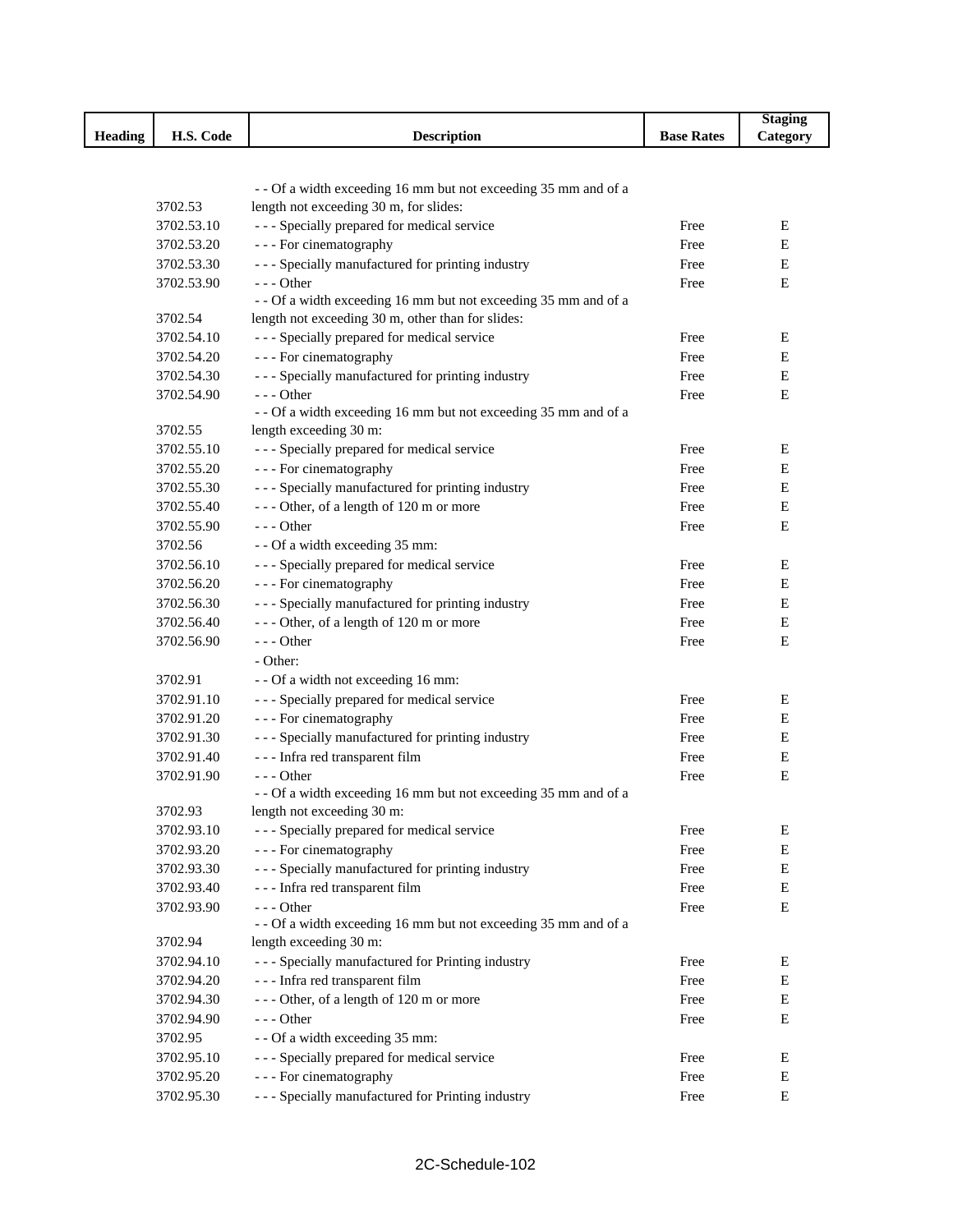|                |            |                                                                     |                   | <b>Staging</b> |
|----------------|------------|---------------------------------------------------------------------|-------------------|----------------|
| <b>Heading</b> | H.S. Code  | <b>Description</b>                                                  | <b>Base Rates</b> | Category       |
|                |            |                                                                     |                   |                |
|                |            |                                                                     |                   |                |
|                | 3702.95.40 | - - - Infra red transparent film                                    | Free              | Е              |
|                | 3702.95.50 | --- Other, of a length of 120 m or more                             | Free              | E              |
|                | 3702.95.90 | $--$ Other                                                          | Free              | E              |
|                |            |                                                                     |                   |                |
| 37.03          |            | Photographic paper, paperboard and textiles, sensitised, unexposed. |                   |                |
|                | 3703.10    | - In rolls of a width exceeding 610 mm:                             |                   |                |
|                | 3703.10.10 | - - Of a width of less than 1,000 mm                                | Free              | Ε              |
|                | 3703.10.90 | - - Other                                                           | Free              | E              |
|                | 3703.20    | - Other, for colour photography (polychrome):                       |                   |                |
|                | 3703.20.10 | - - Photo typesetting paper                                         | Free              | Е              |
|                | 3703.20.20 | - - Other, of paper                                                 | Free              | E              |
|                | 3703.20.90 | - - Other                                                           | Free              | Е              |
|                | 3703.90.00 | - Other                                                             | Free              | Ε              |
|                |            |                                                                     |                   |                |
|                |            | Photographic plates, film, paper, paperboard and textiles, exposed  |                   |                |
| 37.04          |            | but not developed.                                                  |                   |                |
|                | 3704.00.10 | - Plate and film for X-ray                                          | Free              | Е              |
|                | 3704.00.20 | - Other plates and film                                             | Free              | Е              |
|                | 3704.00.90 | - Other                                                             | Free              | Ε              |
|                |            |                                                                     |                   |                |
|                |            | Photographic plates, and film, exposed and developed, other than    |                   |                |
| 37.05          |            | cinematographic film.                                               |                   |                |
|                | 3705.10.00 | - For offset reproduction                                           | Free              | Ε              |
|                | 3705.20.00 | - Microfilms                                                        | Free              | Е              |
|                | 3705.90    | - Other:                                                            |                   |                |
|                | 3705.90.10 | - - For X-ray                                                       | Free              | Ε              |
|                | 3705.90.90 | - - Other                                                           | Free              | Е              |
|                |            |                                                                     |                   |                |
|                |            | Cinematographic film, exposed and developed, whether or not         |                   |                |
| 37.06          |            | incorporating sound track or consisting only of sound track.        |                   |                |
|                | 3706.10    | - Of a width of 35 mm or more:                                      |                   |                |
|                | 3706.10.10 | - - Newsreels, travelogues, technical and scientific films          | Free              | E              |
|                | 3706.10.20 | - - Consisting only of sound track                                  | Free              | Е              |
|                |            | $-$ - Other:                                                        |                   |                |
|                | 3706.10.91 | - - - With picture taken abroad                                     | Free              | Е              |
|                | 3706.10.99 | $---$ Other                                                         | Free              | Е              |
|                | 3706.90    | - Other:                                                            |                   |                |
|                | 3706.90.10 | - - Newsreels, travelogues, technical and scientific films          | Free              | E              |
|                | 3706.90.20 | - - Consisting only of sound track                                  | Free              | Ε              |
|                | 3706.90.90 | - - Other                                                           | Free              | Ε              |
|                |            |                                                                     |                   |                |
|                |            | Chemical preparations for photographic uses (other than varnishes,  |                   |                |
|                |            | glues, adhesives and similar preparations); unmixed products for    |                   |                |
|                |            | photographic uses, put up in measured portions or put up for retail |                   |                |
| 37.07          |            | sale in a form ready for use.                                       |                   |                |
|                | 3707.10.00 | - Sensitising emulsions                                             | Free              | Е              |
|                | 3707.90    | - Other:                                                            |                   |                |
|                | 3707.90.10 | - - Flashlight materials                                            | Free              | Ε              |
|                | 3707.90.90 | - - Other                                                           | Free              | Е              |
|                |            |                                                                     |                   |                |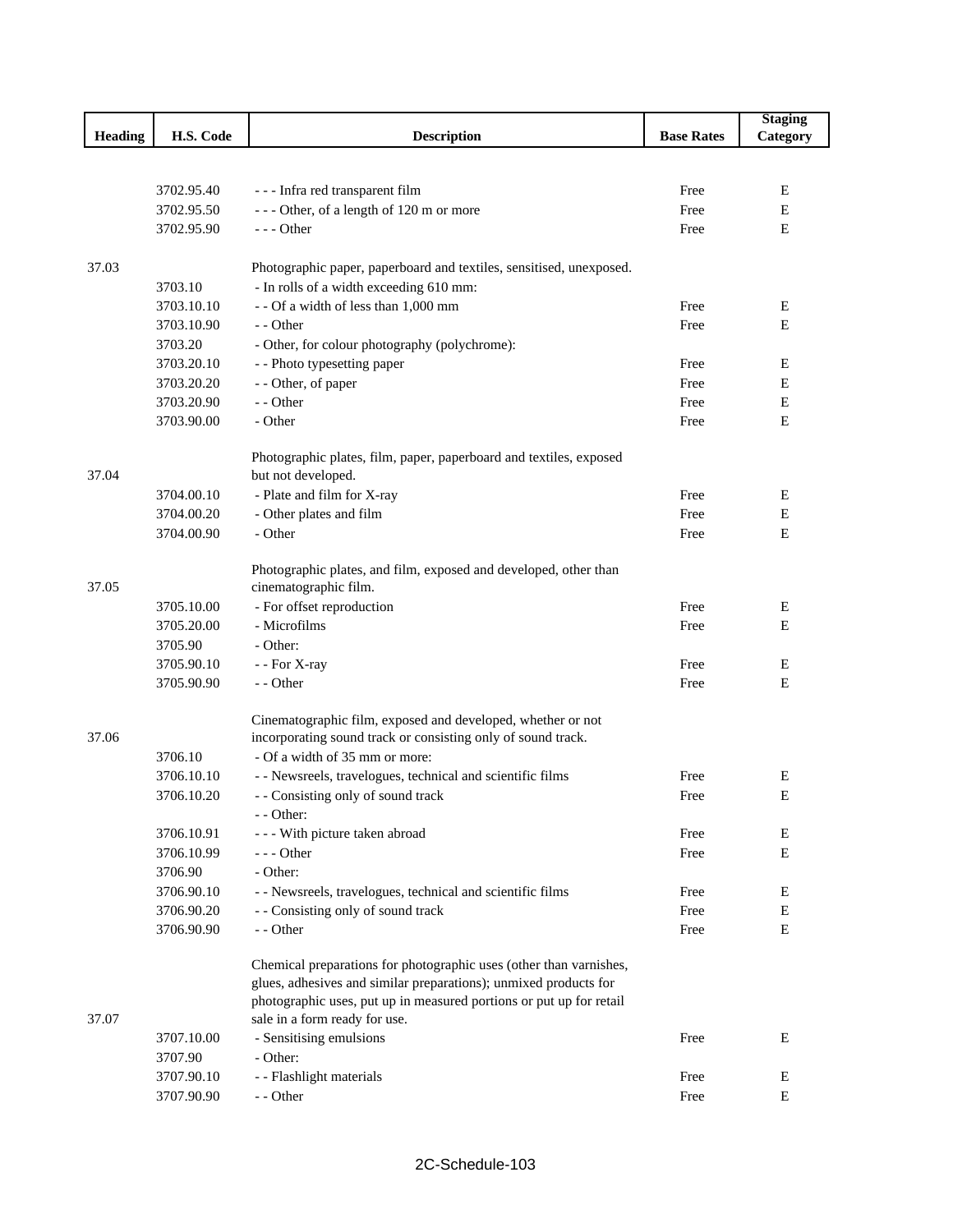|                |                      |                    |                                                     | <b>Staging</b>  |
|----------------|----------------------|--------------------|-----------------------------------------------------|-----------------|
| <b>Heading</b> | TT C<br>Code<br>п.э. | <b>Description</b> | $\mathbf{r}$<br>$\blacksquare$<br><b>Base Rates</b> | <b>Lategory</b> |

## **Chapter 38 Miscellaneous chemical products**

|       |            | Artificial graphite; colloidal or semi-colloidal graphite; preparations                                                                                                                                                                                                 |      |   |
|-------|------------|-------------------------------------------------------------------------------------------------------------------------------------------------------------------------------------------------------------------------------------------------------------------------|------|---|
|       |            | based on graphite or other carbon in the form of pastes, blocks, plates                                                                                                                                                                                                 |      |   |
| 38.01 |            | or other semi-manufactures.                                                                                                                                                                                                                                             |      |   |
|       | 3801.10.00 | - Artificial graphite                                                                                                                                                                                                                                                   | Free | Е |
|       | 3801.20.00 | - Colloidal or semi-colloidal graphite                                                                                                                                                                                                                                  | Free | E |
|       | 3801.30.00 | - Carbonaceous pastes for electrodes and similar pastes for furnace                                                                                                                                                                                                     | Free | Ε |
|       | 3801.90.00 | linings<br>- Other                                                                                                                                                                                                                                                      | Free | E |
|       |            |                                                                                                                                                                                                                                                                         |      |   |
| 38.02 |            | Activated carbon; activated natural mineral products; animal black,<br>including spent animal black.                                                                                                                                                                    |      |   |
|       | 3802.10.00 | - Activated Carbon                                                                                                                                                                                                                                                      | Free | E |
|       | 3802.90    | - Other:                                                                                                                                                                                                                                                                |      |   |
|       | 3802.90.10 | - - Activated bauxite                                                                                                                                                                                                                                                   | Free | E |
|       | 3802.90.20 | - - Activated clays and Activated earths                                                                                                                                                                                                                                | Free | Е |
|       | 3802.90.90 | - - Other                                                                                                                                                                                                                                                               | Free | E |
| 38.03 | 3803.00.00 | Tall oil, whether or not refined.                                                                                                                                                                                                                                       | Free | E |
| 38.04 |            | Residual lyes from the manufacture of wood pulp, whether or not<br>concentrated, desugared or chemically treated, including lignin<br>sulphonates, but excluding tall oil of heading 38.03.                                                                             |      |   |
|       | 3804.00.10 | - Concentrated sulphite lye                                                                                                                                                                                                                                             | Free | Е |
|       | 3804.00.90 | - Other                                                                                                                                                                                                                                                                 | Free | E |
| 38.05 |            | Gum, wood or sulphate turpentine and other terpenic oils produced<br>by the distillation or other treatment of coniferous woods; crude<br>dipentene; sulphite turpentine and other crude para -cymene; pine oil<br>containing alpha -terpineol as the main constituent. |      |   |
|       | 3805.10.00 | - Gum, wood or sulphate turpentine oils                                                                                                                                                                                                                                 | Free | Е |
|       | 3805.20.00 | - Pine oil                                                                                                                                                                                                                                                              | Free | Е |
|       | 3805.90.00 | - Other                                                                                                                                                                                                                                                                 | Free | E |
| 38.06 |            | Rosin and resin acids, and derivatives thereof; rosin spirit and rosin<br>oils; run gums.                                                                                                                                                                               |      |   |
|       | 3806.10.00 | - Rosin and resin acids<br>- Salts of rosin, of resin acids or of derivatives of rosin or resin                                                                                                                                                                         | Free | E |
|       | 3806.20.00 | acids, other than salts of rosin adducts                                                                                                                                                                                                                                | Free | E |
|       | 3806.30    | - Ester gums:                                                                                                                                                                                                                                                           |      |   |
|       | 3806.30.10 | - - In blocks                                                                                                                                                                                                                                                           | Free | Е |
|       | 3806.30.90 | - - In other forms                                                                                                                                                                                                                                                      | Free | Ε |
|       | 3806.90    | - Other:                                                                                                                                                                                                                                                                |      |   |
|       | 3806.90.10 | - - Run gums in blocks                                                                                                                                                                                                                                                  | Free | Ε |
|       | 3806.90.90 | - - Other                                                                                                                                                                                                                                                               | Free | E |
|       |            |                                                                                                                                                                                                                                                                         |      |   |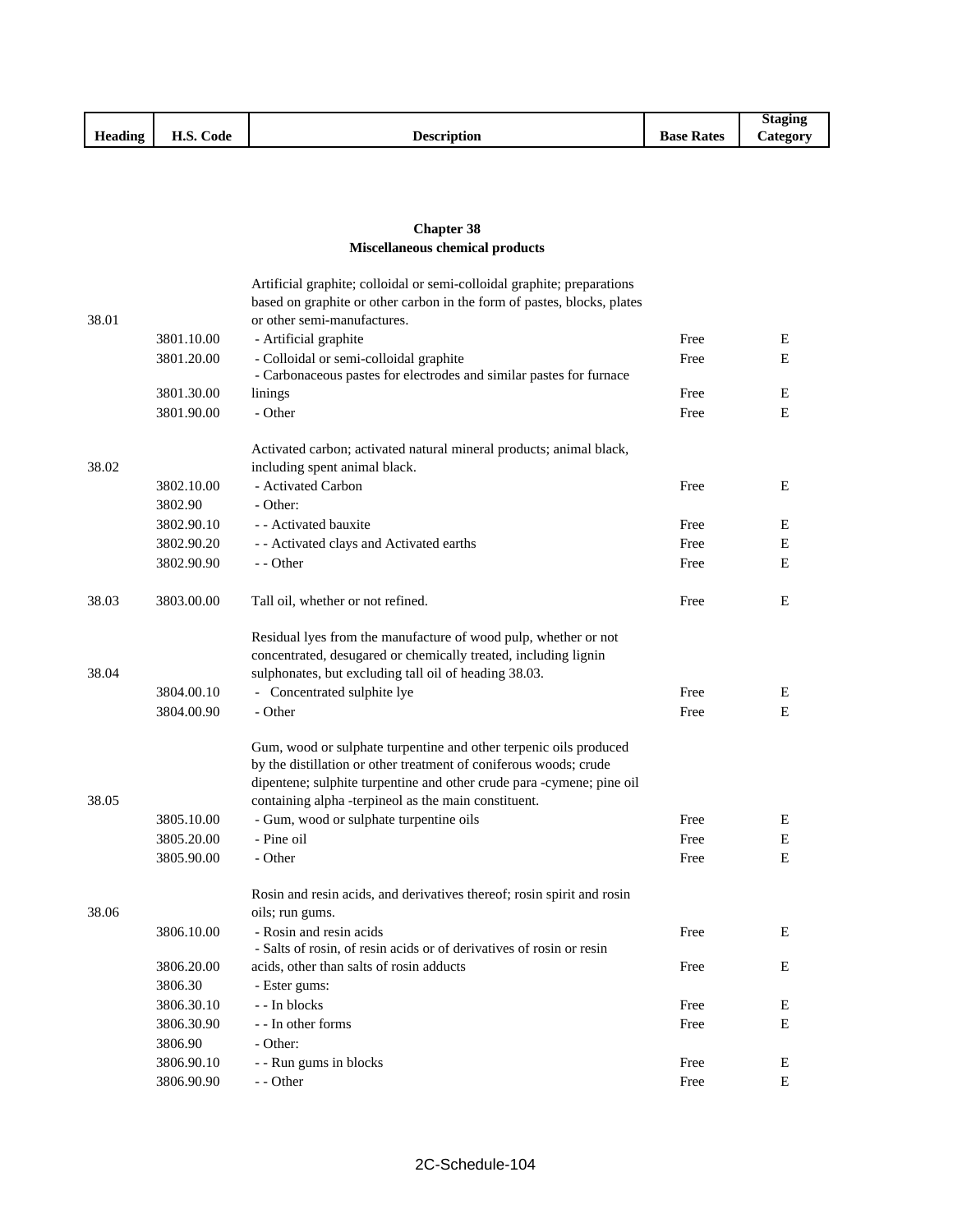|         |            |                                                                                                                                         |                   | <b>Staging</b> |
|---------|------------|-----------------------------------------------------------------------------------------------------------------------------------------|-------------------|----------------|
| Heading | H.S. Code  | <b>Description</b>                                                                                                                      | <b>Base Rates</b> | Category       |
|         |            |                                                                                                                                         |                   |                |
|         |            |                                                                                                                                         |                   |                |
|         |            | Wood tar; wood tar oils; wood creosote; wood naphtha; vegetable<br>pitch; brewers' pitch and similar preparations based on rosin, resin |                   |                |
| 38.07   |            | acids or on vegetable pitch.                                                                                                            |                   |                |
|         | 3807.00.10 | - Wood creosote                                                                                                                         | Free              | E              |
|         | 3807.00.90 | - Other                                                                                                                                 | Free              | Е              |
|         |            |                                                                                                                                         |                   |                |
|         |            | Insecticides, rodenticides, fungicides, herbicides, anti-sprouting                                                                      |                   |                |
|         |            | products and plant-growth regulators, disinfectants and similar                                                                         |                   |                |
|         |            | products, put up in forms or packings for retail sale or as                                                                             |                   |                |
|         |            | preparations or articles (for example, sulphur-treated bands, wicks                                                                     |                   |                |
| 38.08   |            | and candles, and fly-papers).                                                                                                           |                   |                |
|         | 3808.10    | - Insecticides:                                                                                                                         |                   |                |
|         |            | -- Intermediate preparations for the manufacture of insecticides:                                                                       |                   |                |
|         | 3808.10.11 | --- Containing BPMC (FENOBUCARD)                                                                                                        | Free              | Е              |
|         | 3808.10.12 | $--$ Other                                                                                                                              | Free              | Е              |
|         | 3808.10.20 | - - Mosquito coils (including premixed mosquito coil powder)                                                                            | Free              | Е              |
|         | 3808.10.30 | - - Mosquito mats                                                                                                                       | Free              | Е              |
|         | 3808.10.40 | - - In aerosol tins                                                                                                                     | Free              | Е              |
|         | 3808.10.50 | -- Not in aerosol tins and having additional pesticidal properties                                                                      | Free              | Е              |
|         |            | - - Other:                                                                                                                              |                   |                |
|         | 3808.10.91 | - - - In liquid form                                                                                                                    | Free              | Ε              |
|         | 3808.10.92 | - - - In powder form                                                                                                                    | Free              | Ε              |
|         | 3808.10.99 | --- In Other form, including articles                                                                                                   | Free              | Ε              |
|         | 3808.20    | - Fungicides:                                                                                                                           |                   |                |
|         | 3808.20.10 | - - Validamycin up to 3% content                                                                                                        | Free              | Ε              |
|         | 3808.20.20 | - - Other, fumigant for cigarette industry                                                                                              | Free              | Ε              |
|         |            | - - Other, not in aerosol tins and having additional pesticidal                                                                         |                   |                |
|         | 3808.20.30 | properties                                                                                                                              | Free              | E              |
|         | 3808.20.40 | - - Other, not in aerosol tins                                                                                                          | Free              | Ε              |
|         | 3808.20.90 | - - Other                                                                                                                               | Free              | Ε              |
|         | 3808.30    | - Herbicides, anti-sprouting products and plant-growth regulators:                                                                      |                   |                |
|         |            | - - Herbicides, put up for retail sale:                                                                                                 |                   |                |
|         | 3808.30.11 | - - Not put up in aerosol tins                                                                                                          | Free              | E              |
|         | 3808.30.19 | - - - Other                                                                                                                             | Free              | Ε              |
|         | 3808.30.20 | - - Herbicides, not put for retail sale                                                                                                 | Free              | E              |
|         | 3808.30.30 | - - Anti-sprouting products                                                                                                             | Free              | E              |
|         |            | - - Plant-growth regulators:                                                                                                            |                   |                |
|         | 3808.30.41 | - - - Of Triacontanol or ethephon                                                                                                       | Free              | E              |
|         | 3808.30.49 | $--$ Other                                                                                                                              | Free              | Ε              |
|         | 3808.40    | - Disinfectants:                                                                                                                        |                   |                |
|         |            | - - Containing mixture of coal tar acid with alkalis and other                                                                          |                   |                |
|         | 3808.40.10 | disinfactants                                                                                                                           | Free              | Е              |
|         |            | - - Other:                                                                                                                              |                   |                |
|         |            | --- Not in aerosol tins and having additional pesticides                                                                                |                   |                |
|         | 3808.40.91 | properties                                                                                                                              | Free              | E              |
|         | 3808.40.92 | --- Other, not put up in aerosol tins                                                                                                   | Free              | E              |
|         | 3808.40.99 | - - - Other                                                                                                                             | Free              | E              |
|         | 3808.90    | - Other:                                                                                                                                |                   |                |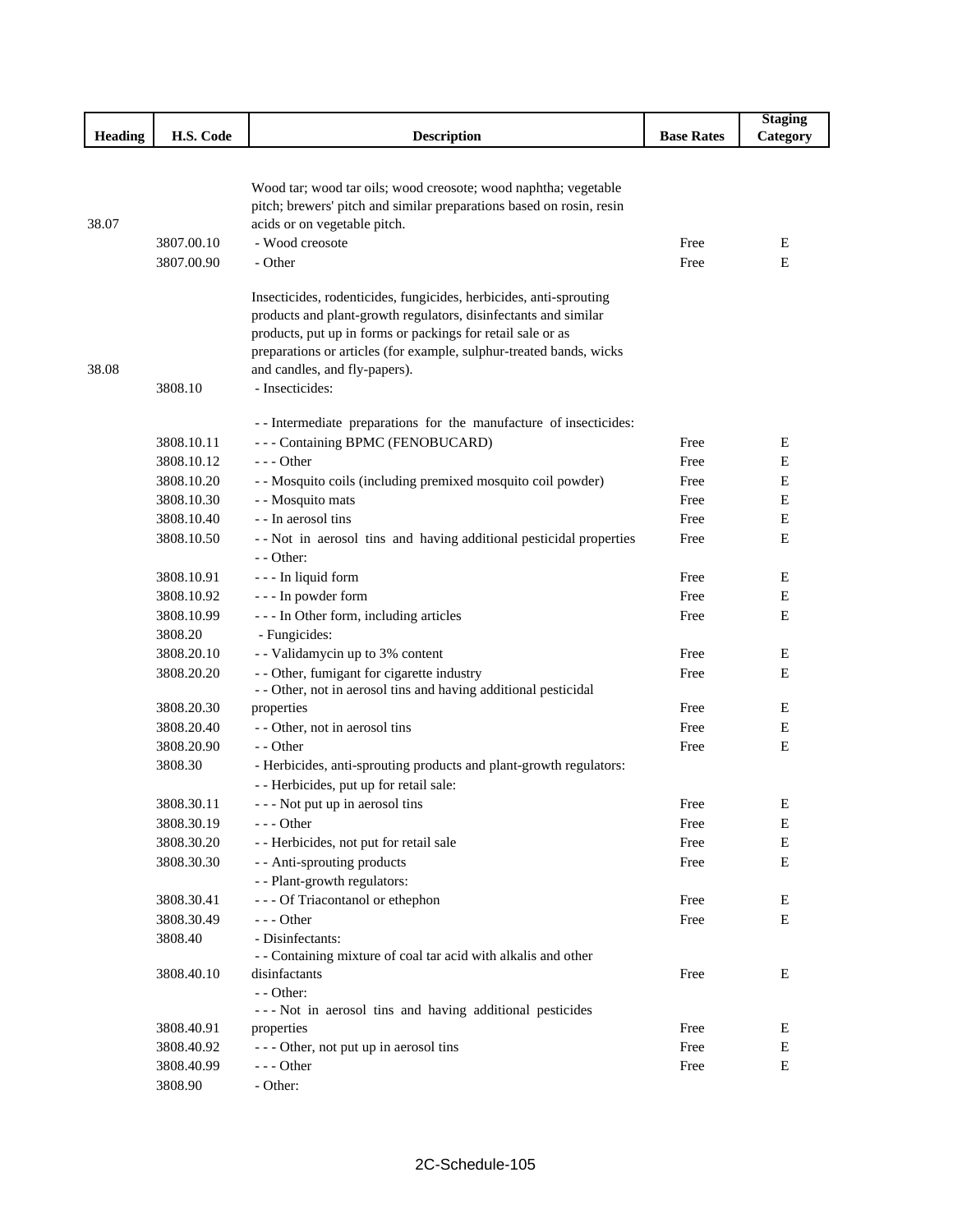|                |            |                                                                                                     |                   | <b>Staging</b> |
|----------------|------------|-----------------------------------------------------------------------------------------------------|-------------------|----------------|
| <b>Heading</b> | H.S. Code  | <b>Description</b>                                                                                  | <b>Base Rates</b> | Category       |
|                |            |                                                                                                     |                   |                |
|                |            |                                                                                                     |                   |                |
|                |            | - - Wood preservatives, being preparations Other than surface                                       |                   |                |
|                | 3808.90.10 | coatings, containing Insecticides or Fungicides                                                     | Free              | E              |
|                | 3808.90.20 | - - Other, put up for retail sale                                                                   | Free              | Е              |
|                | 3808.90.90 | - - Other, not put up for retail sale                                                               | Free              | E              |
|                |            | Finishing agents, dye carriers to accelerate the dyeing or fixing of                                |                   |                |
|                |            | dyestuffs and other products and preparations (for example, dressings                               |                   |                |
|                |            | and mordants), of a kind used in the textile, paper, leather or like                                |                   |                |
| 38.09          |            | industries, not elsewhere specified or included.                                                    |                   |                |
|                | 3809.10.00 | - With a basis of amylaceous substances                                                             | Free              | E              |
|                |            | - Other:                                                                                            |                   |                |
|                | 3809.91.00 | - - Of a kind used in the textile or like industries                                                | Free              | E              |
|                | 3809.92.00 | - - Of a kind used in the paper or like industries                                                  | Free              | Е              |
|                | 3809.93.00 | - - Of a kind used in the Leather or like industries                                                | Free              | E              |
|                |            |                                                                                                     |                   |                |
|                |            | Pickling preparations for metal surfaces; fluxes and other auxiliary                                |                   |                |
|                |            | preparations for soldering, brazing or welding; soldering, brazing or                               |                   |                |
|                |            | welding powders and pastes consisting of metal and other materials;                                 |                   |                |
| 38.10          |            | preparations of a kind used as cores or coatings for welding<br>electrodes or rods.                 |                   |                |
|                |            | - Pickling preparations for metal surfaces; soldering, brazing or                                   |                   |                |
|                | 3810.10.00 | welding powders and pastes consisting of metal and other materials                                  | Free              | Ε              |
|                | 3810.90.00 | - Other                                                                                             | Free              | E              |
|                |            |                                                                                                     |                   |                |
|                |            | Anti-knock preparations, oxidation inhibitors, gum inhibitors,                                      |                   |                |
|                |            | viscosity improvers, anti-corrosive preparations and other prepared                                 |                   |                |
|                |            | additives, for mineral oils (including gasoline) or for other liquids                               |                   |                |
| 38.11          |            | used for the same purposes as mineral oils.                                                         |                   |                |
|                |            | - Anti-knock preparations:                                                                          |                   |                |
|                | 3811.11.00 | - - Based on lead compounds                                                                         | Free              | E              |
|                | 3811.19.00 | - - Other                                                                                           | Free              | E              |
|                |            | - Additives for lubricating oils:<br>- - Containing petroleum oils or oils obtained from bituminous |                   |                |
|                | 3811.21    | minerals:                                                                                           |                   |                |
|                | 3811.21.10 | - - - Put up for retail sale                                                                        | Free              | E              |
|                | 3811.21.90 | - - - Other                                                                                         | Free              | E              |
|                | 3811.29.00 | - - Other                                                                                           | Free              | $\mathbf E$    |
|                | 3811.90    | - Other:                                                                                            |                   |                |
|                | 3811.90.10 | - - Rust preventatives and corrosion inhibitors                                                     | Free              | Е              |
|                | 3811.90.90 | - - Other                                                                                           | Free              | Е              |
|                |            |                                                                                                     |                   |                |
|                |            | Prepared rubber accelerators; compound plasticisers for rubber or                                   |                   |                |
|                |            | plastics, not elsewhere specified or included; anti-oxidising                                       |                   |                |
| 38.12          |            | preparations and other compound stabilisers for rubber or plastics.                                 |                   |                |
|                | 3812.10.00 | - Prepared rubber accelerators                                                                      | Free              | E              |
|                | 3812.20.00 | - Compound plasticisers for rubber or plastics                                                      | Free              | Е              |
|                |            | - Anti-oxidising preparations and other compound stabilisers for                                    |                   |                |
|                | 3812.30    | rubber or plastics:                                                                                 |                   |                |
|                | 3812.30.10 | - - White Carbon<br>- - Other                                                                       | Free<br>Free      | Е<br>Е         |
|                | 3812.30.90 |                                                                                                     |                   |                |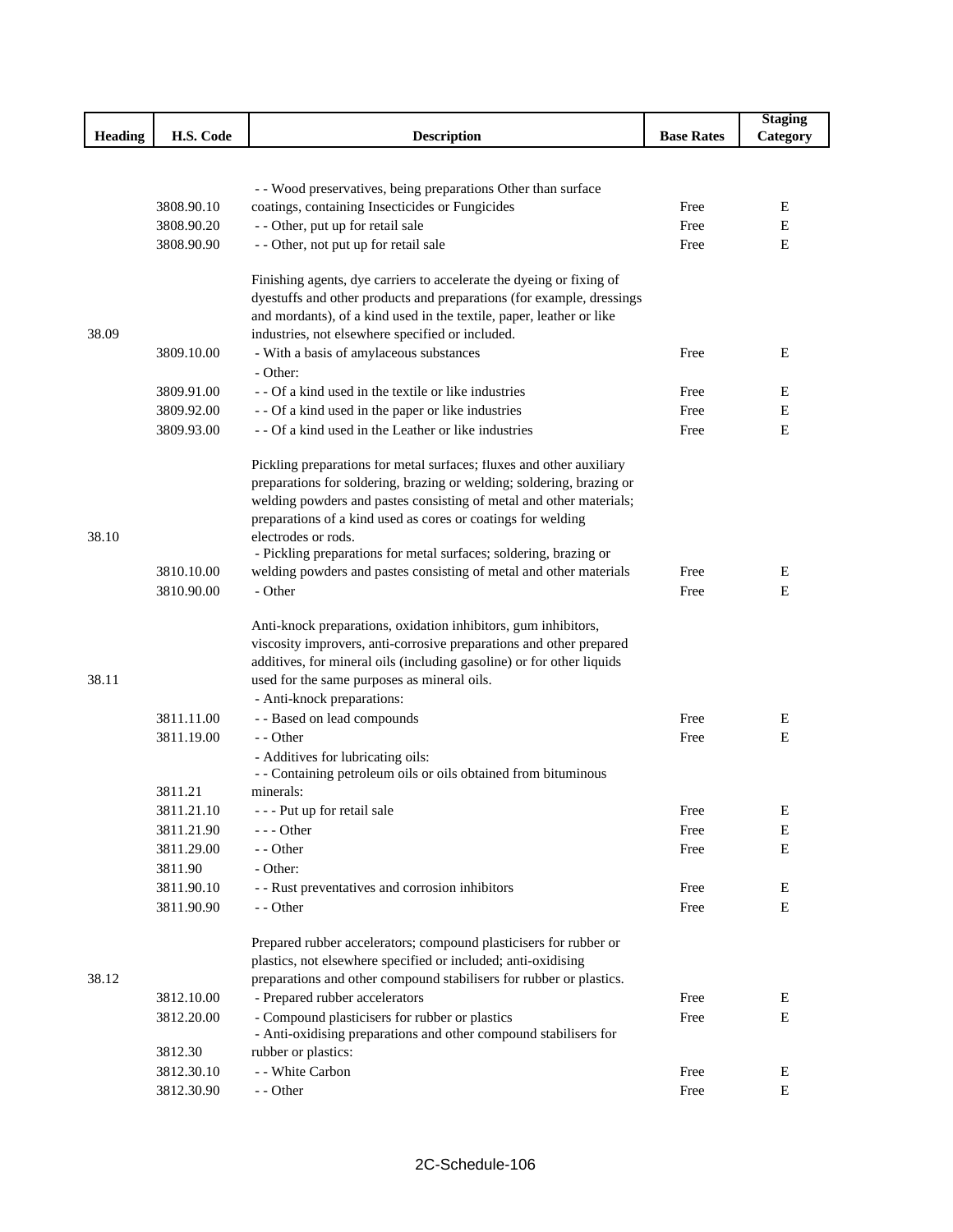|                |            |                                                                                                                                       |                   | <b>Staging</b> |
|----------------|------------|---------------------------------------------------------------------------------------------------------------------------------------|-------------------|----------------|
| <b>Heading</b> | H.S. Code  | <b>Description</b>                                                                                                                    | <b>Base Rates</b> | Category       |
|                |            |                                                                                                                                       |                   |                |
|                |            |                                                                                                                                       |                   |                |
|                |            | Preparations and charges for fire-extinguishers; charged fire-                                                                        |                   |                |
| 38.13          | 3813.00.00 | extinguishing grenades.                                                                                                               | Free              | E              |
|                |            |                                                                                                                                       |                   |                |
| 38.14          | 3814.00.00 | Organic composite solvents and thinners, not elsewhere specified or<br>included; prepared paint or varnish removers.                  | Free              | E              |
|                |            |                                                                                                                                       |                   |                |
|                |            | Reaction initiators, reaction accelerators and catalytic preparations,                                                                |                   |                |
| 38.15          |            | not elsewhere specified or included.                                                                                                  |                   |                |
|                |            | - Supported catalysts:                                                                                                                |                   |                |
|                | 3815.11.00 | - - With nickel or nickel compounds as the active substance                                                                           | Free              | E              |
|                | 3815.12.00 | - - With precious metal or precious metal compounds as the active<br>substance                                                        | Free              | Ε              |
|                | 3815.19.00 | - - Other                                                                                                                             | Free              | E              |
|                | 3815.90    | - Other:                                                                                                                              |                   |                |
|                | 3815.90.10 | - - For CO shift conversion or desulphurisation of hydrocarbon                                                                        | Free              | E              |
|                | 3815.90.90 | - - Other                                                                                                                             | Free              | E              |
|                |            |                                                                                                                                       |                   |                |
|                |            | Refractory cements, mortars, concretes and similar compositions,                                                                      |                   |                |
| 38.16          | 3816.00.00 | other than products of heading 38.01.                                                                                                 | Free              | E              |
|                |            | Mixed alkylbenzenes and mixed alkylnaphthalenes, other than those                                                                     |                   |                |
| 38.17          | 3817.00.00 | of heading 27.07 or 29.02.                                                                                                            | Free              | E              |
|                |            |                                                                                                                                       |                   |                |
|                |            | Chemical elements doped for use in electronics, in the form of discs,                                                                 |                   |                |
| 38.18          |            | wafers or similar forms; chemical compounds doped for use in<br>electronics.                                                          |                   |                |
|                |            | - Wafers or discs with silicon content not less than 99%, not                                                                         |                   |                |
|                | 3818.00.10 | electrically programmed                                                                                                               | Free              | Ε              |
|                | 3818.00.90 | - Other                                                                                                                               | Free              | E              |
|                |            |                                                                                                                                       |                   |                |
|                |            | Hydraulic brake fluids and other prepared liquids for hydraulic<br>transmission, not containing or containing less than 70% by weight |                   |                |
| 38.19          | 3819.00.00 | of petroleum oils or oils obtained from bituminous minerals.                                                                          | Free              | Ε              |
|                |            |                                                                                                                                       |                   |                |
| 38.20          | 3820.00.00 | Anti-freezing preparations and prepared de-icing fluids.                                                                              | Free              | E              |
|                |            |                                                                                                                                       |                   |                |
| 38.21          | 3821.00.00 | Prepared culture media for development of micro-organisms.                                                                            | Free              | Е              |
|                |            | Diagnostic or laboratory reagents on a backing, prepared diagnostic                                                                   |                   |                |
|                |            | or laboratory reagents whether or not on a backing, other than those                                                                  |                   |                |
| 38.22          |            | of heading 30.02 or 30.06; certified reference materials.                                                                             |                   |                |
|                |            | - Plates, sheets, film, foil and strip of plastics impregnated or coated                                                              |                   |                |
|                | 3822.00.10 | with diagnostic or laboratory reagents                                                                                                | Free              | Е              |
|                | 3822.00.20 | - Paperboard, cellulose wadding and web of cellulose fibres<br>impregnated or coated with diagnostic or laboratory reagents           | Free              | Е              |
|                | 3822.00.90 | - Other                                                                                                                               | Free              | Ε              |
|                |            |                                                                                                                                       |                   |                |
|                |            | Industrial monocarboxylic fatty acids; acid oils from refining;                                                                       |                   |                |
| 38.23          |            | industrial fatty alcohols.                                                                                                            |                   |                |

- Industrial monocarboxylic fatty acids; acid oils from refining: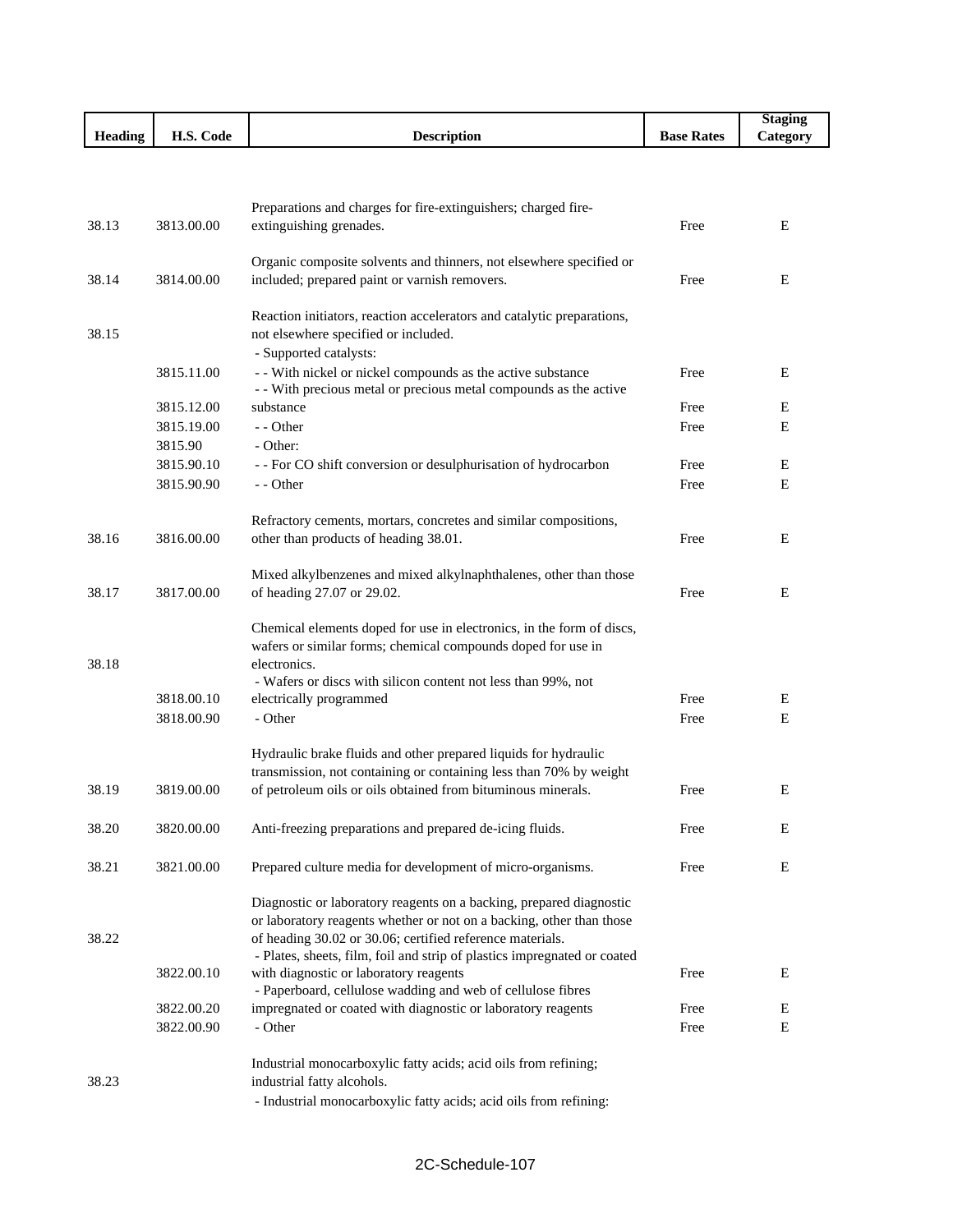| <b>Heading</b><br>H.S. Code<br><b>Description</b><br><b>Base Rates</b><br>Category<br>3823.11.00<br>- - Stearic acid<br>Free<br>Ε<br>3823.12.00<br>- - Oleic acid<br>Free<br>Е<br>3823.13.00<br>- - Tall oil fatty acids<br>E<br>Free |  |
|---------------------------------------------------------------------------------------------------------------------------------------------------------------------------------------------------------------------------------------|--|
|                                                                                                                                                                                                                                       |  |
|                                                                                                                                                                                                                                       |  |
|                                                                                                                                                                                                                                       |  |
|                                                                                                                                                                                                                                       |  |
|                                                                                                                                                                                                                                       |  |
|                                                                                                                                                                                                                                       |  |
| 3823.19<br>$-$ - Other:                                                                                                                                                                                                               |  |
| 3823.19.10<br>--- Acid oils from refining<br>Ε<br>Free                                                                                                                                                                                |  |
| 3823.19.90<br>$--$ Other<br>Free<br>Е                                                                                                                                                                                                 |  |
| 3823.70.00<br>E<br>- Industrial fatty alcohols<br>Free                                                                                                                                                                                |  |
| Prepared binders for foundry moulds or cores; chemical products and                                                                                                                                                                   |  |
| preparations of the chemical or allied industries (including those                                                                                                                                                                    |  |
| consisting of mixtures of natural products), not elsewhere specified<br>38.24<br>or included.                                                                                                                                         |  |
| 3824.10.00<br>- Prepared binders for foundry moulds or cores<br>Free<br>Ε                                                                                                                                                             |  |
| 3824.20.00<br>- Naphthenic acids, their water-insoluble salts and their esters<br>E<br>Free                                                                                                                                           |  |
| - Non-agglomerated metal carbides mixed together or with metallic                                                                                                                                                                     |  |
| 3824.30.00<br>binders<br>Ε<br>Free                                                                                                                                                                                                    |  |
| 3824.40.00<br>Ε<br>- Prepared additives for cements, mortars or concretes<br>Free                                                                                                                                                     |  |
| 3824.50.00<br>Е<br>- Non-refractory mortars and concretes<br>Free                                                                                                                                                                     |  |
| - Sorbitol other than that of subheading 2905.44<br>3824.60.00<br>E<br>Free                                                                                                                                                           |  |
| - Mixtures containing perhalogenated derivatives of acyclic                                                                                                                                                                           |  |
| hydrocarbons containing two or more different halogens:                                                                                                                                                                               |  |
| - - Containing acyclic hydrocarbons perhalogenated only with                                                                                                                                                                          |  |
| fluorine and chlorine:<br>3824.71                                                                                                                                                                                                     |  |
| 3824.71.10<br>- - - Oil for transformers or circuit-breakers<br>Free<br>Ε                                                                                                                                                             |  |
| ${\bf E}$<br>3824.71.90<br>$--$ Other<br>Free                                                                                                                                                                                         |  |
| 3824.79.00<br>- - Other<br>E<br>Free                                                                                                                                                                                                  |  |
| 3824.90<br>- Other:                                                                                                                                                                                                                   |  |
| - - Ink removers, stencil correctors and other correcting fluids put up                                                                                                                                                               |  |
| in packings for retail sale<br>3824.90.10<br>Free<br>Ε                                                                                                                                                                                |  |
| - - Mixtures of chemicals, of a kind used in the manufacture of                                                                                                                                                                       |  |
| 3824.90.20<br>foodstuff<br>Free<br>E                                                                                                                                                                                                  |  |
| - - Copying pastes with a basis of gelatin whether presented in bulk<br>or ready for use (e.g. on a paper or textile backing)<br>3824.90.30<br>Free<br>Ε                                                                              |  |
| - - Composite inorganic solvents<br>E<br>3824.90.40<br>Free                                                                                                                                                                           |  |
| 3824.90.50                                                                                                                                                                                                                            |  |
| - - Acetone oil<br>Free<br>E                                                                                                                                                                                                          |  |
| ${\bf E}$<br>3824.90.60<br>- - Preparations or mixtures containing monosodium glutamate<br>Free<br>- - Products and preparations containing CFC-11, CFC-12, CFC-                                                                      |  |
| 113, CFC-114, CFC-115, Halon 1211, Halon 1301 and/or Halon                                                                                                                                                                            |  |
| 3824.90.70<br>2402<br>Free<br>Ε                                                                                                                                                                                                       |  |
| 3824.90.90<br>- - Other<br>Ε<br>Free                                                                                                                                                                                                  |  |
|                                                                                                                                                                                                                                       |  |
| Residual products of the chemical or allied industries, not elsewhere                                                                                                                                                                 |  |
| specified or included; municipal waste; sewage sludge; other wastes                                                                                                                                                                   |  |
| 38.25<br>specified in Note 6 to this Chapter.                                                                                                                                                                                         |  |
| - Municipal Waste<br>3825.10.00<br>Free<br>Ε                                                                                                                                                                                          |  |
| 3825.20.00<br>- Sewage sludge<br>Free<br>E                                                                                                                                                                                            |  |
| ${\bf E}$<br>3825.30.00<br>- Clinical Waste<br>Free                                                                                                                                                                                   |  |
| - Waste organic solvents:                                                                                                                                                                                                             |  |
| Free<br>Е<br>3825.41.00<br>--- Halogenated                                                                                                                                                                                            |  |
| ${\bf E}$<br>3825.49.00<br>- - Other<br>Free                                                                                                                                                                                          |  |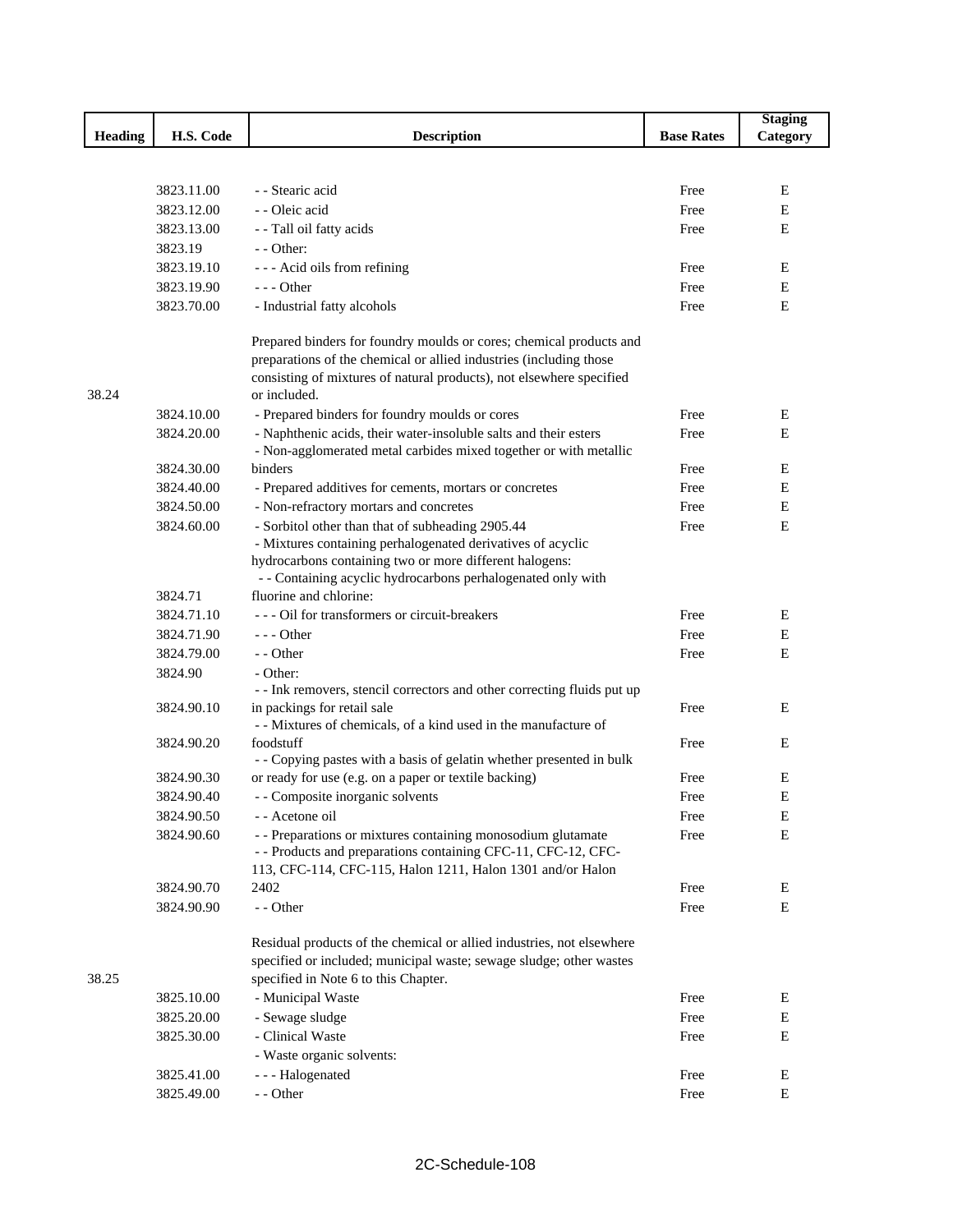|                |            |                                                                        |                   | <b>Staging</b> |
|----------------|------------|------------------------------------------------------------------------|-------------------|----------------|
| <b>Heading</b> | H.S. Code  | <b>Description</b>                                                     | <b>Base Rates</b> | Category       |
|                |            |                                                                        |                   |                |
|                |            |                                                                        |                   |                |
|                |            | - Wastes of metal Pickling liquors, hydraulic fluids, brake fluids and |                   |                |
|                | 3825.50.00 | anti-freeze fluids                                                     | Free              | Е              |
|                |            | - Other wastes from chemical or allied industries:                     |                   |                |
|                | 3825.61.00 | - - Mainly containing organic constituents                             | Free              | E              |
|                | 3825.69.00 | - Other                                                                | Free              | E              |
|                | 3825.90.00 | - Other                                                                | Free              | E              |

## **Chapter 39 Plastics and articles thereof**

#### SUB-CHAPTER I - PRIMARY FORMS

| 39.01 |            | Polymers of ethylene, in primary forms.                           |      |             |
|-------|------------|-------------------------------------------------------------------|------|-------------|
|       | 3901.10    | - Polyethylene having a specific gravity of less than 0.94:       |      |             |
|       | 3901.10.10 | - - In powder form                                                | Free | E           |
|       |            | - - Granules:                                                     |      |             |
|       | 3901.10.21 | - - - Pharmaceutical grade                                        | Free | Е           |
|       | 3901.10.22 | --- Cable grade                                                   | Free | Е           |
|       | 3901.10.23 | --- Other, used in the manufacture of telephonic or electric wire | Free | ${\bf E}$   |
|       | 3901.10.29 | $--$ Other                                                        | Free | $\mathbf E$ |
|       | 3901.10.30 | - - Liquids or pastes                                             | Free | E           |
|       |            | - - Other forms:                                                  |      |             |
|       | 3901.10.91 | --- Used in the manufacture of telephonic or electric wire        | Free | Е           |
|       | 3901.10.99 | $--$ Other                                                        | Free | ${\bf E}$   |
|       | 3901.20    | - Polyethylene having a specific gravity of 0.94 or more:         |      |             |
|       | 3901.20.10 | - - In powder form                                                | Free | Ε           |
|       |            | - - Granules:                                                     |      |             |
|       | 3901.20.21 | --- Cable grade                                                   | Free | Ε           |
|       | 3901.20.22 | --- Other, used in the manufacture of telephonic or electric wire | Free | ${\bf E}$   |
|       | 3901.20.29 | $--$ Other                                                        | Free | ${\bf E}$   |
|       | 3901.20.30 | - - Liquid or pastes                                              | Free | ${\bf E}$   |
|       | 3901.20.90 | - - Other forms                                                   | Free | $\mathbf E$ |
|       | 3901.30    | - Ethylene-vinyl acetate copolymers:                              |      |             |
|       | 3901.30.10 | - - In powder form                                                | Free | $\mathbf E$ |
|       | 3901.30.20 | - - Granules                                                      | Free | ${\bf E}$   |
|       | 3901.30.30 | - - Liquids or pastes                                             | Free | ${\bf E}$   |
|       | 3901.30.90 | - - Other                                                         | Free | E           |
|       | 3901.90    | - Other:                                                          |      |             |
|       | 3901.90.10 | - - In powder form                                                | Free | E           |
|       | 3901.90.20 | - - Granules                                                      | Free | Ε           |
|       | 3901.90.30 | - - Liquids or pastes                                             | Free | ${\bf E}$   |
|       | 3901.90.90 | - - Other                                                         | Free | $\mathbf E$ |
| 39.02 |            | Polymers of propylene or of other olefins, in primary forms.      |      |             |
|       | 3902.10    | - Polypropylene:                                                  |      |             |
|       | 3902.10.10 | - - In powder form                                                | Free | Е           |
|       |            | - - Granules:                                                     |      |             |

 $\mathbf I$ 

I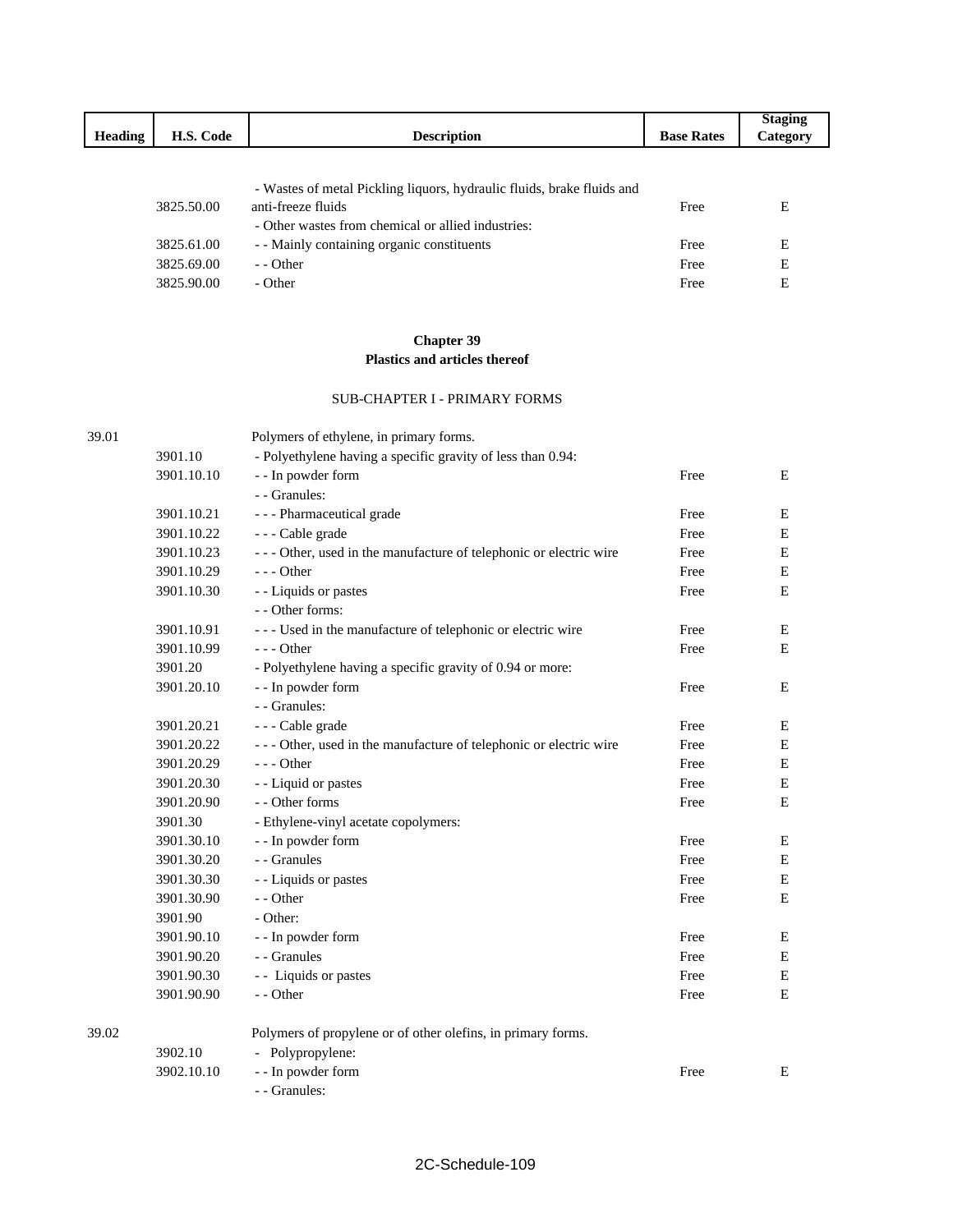|                |            |                                                              |                   | <b>Staging</b> |
|----------------|------------|--------------------------------------------------------------|-------------------|----------------|
| <b>Heading</b> | H.S. Code  | <b>Description</b>                                           | <b>Base Rates</b> | Category       |
|                |            |                                                              |                   |                |
|                |            |                                                              |                   |                |
|                | 3902.10.21 | --- Used in the manufacture of telephonic or electric wire   | Free              | E              |
|                | 3902.10.29 | $--$ Other                                                   | Free              | Ε              |
|                | 3902.10.30 | - - Liquid or pastes                                         | Free              | $\mathbf E$    |
|                |            | - - Other forms:                                             |                   |                |
|                | 3902.10.91 | - - - Used in the manufacture of telephonic or electric wire | Free              | Ε              |
|                | 3902.10.99 | --- Other                                                    | Free              | Ε              |
|                | 3902.20    | - Polyisobutylene:                                           |                   |                |
|                | 3902.20.10 | - - In powder form                                           | Free              | Ε              |
|                | 3902.20.20 | - - Granules                                                 | Free              | Ε              |
|                | 3902.20.30 | - - Liquids or pastes                                        | Free              | ${\bf E}$      |
|                | 3902.20.90 | - - Other forms                                              | Free              | $\mathbf E$    |
|                | 3902.30    | - Propylene copolymers:                                      |                   |                |
|                | 3902.30.10 | - - In powder form                                           | Free              | Е              |
|                |            | - - Granules:                                                |                   |                |
|                | 3902.30.21 | - - - Used in the manufacture of telephonic or electric wire | Free              | E              |
|                | 3902.30.29 | $--$ Other                                                   | Free              | Ε              |
|                | 3902.30.30 | - - Liquids or pastes                                        | Free              | Е              |
|                |            | $-$ - Other:                                                 |                   |                |
|                | 3902.30.91 | --- Used in the manufacture of telephonic or electric wire   | Free              | E              |
|                | 3902.30.99 | $--$ Other                                                   | Free              | $\mathbf E$    |
|                | 3902.90    | - Other:                                                     |                   |                |
|                | 3902.90.10 | - - In powder form                                           | Free              | Е              |
|                | 3902.90.20 | - - Granules                                                 | Free              | Е              |
|                | 3902.90.30 | - - Liquids or pastes                                        | Free              | Е              |
|                | 3902.90.90 | - - Other                                                    | Free              | Е              |
|                |            |                                                              |                   |                |
| 39.03          |            | Polymers of styrene, in primary forms.                       |                   |                |
|                |            | - Polystyrene:                                               |                   |                |
|                | 3903.11    | - - Expansible:                                              |                   |                |
|                | 3903.11.10 | --- In powder form                                           | Free              | Е              |
|                | 3903.11.20 | - - - Granules                                               | Free              | Е              |
|                | 3903.11.30 | --- Liquids or pastes                                        | Free              | Е              |
|                | 3903.11.90 | $-$ - Other                                                  | Free              | Ε              |
|                | 3903.19    | $-$ - Other:                                                 |                   |                |
|                | 3903.19.10 | --- In powder form                                           | Free              | E              |
|                | 3903.19.20 | --- Granules                                                 | Free              | $\mathbf E$    |
|                | 3903.19.30 | - - - Liquids or pastes                                      | Free              | E              |
|                | 3903.19.90 | $--$ Other                                                   | Free              | Е              |
|                | 3903.20    | - Styrene-acrylonitrile (SAN) copolymers:                    |                   |                |
|                | 3903.20.10 | - - In powder form                                           | Free              | Е              |
|                | 3903.20.20 | - - Granules                                                 | Free              | E              |
|                | 3903.20.30 | - - In aqueous dispersion                                    | Free              | E              |
|                | 3903.20.40 | - - Other Liquids and pastes                                 | Free              | E              |
|                | 3903.20.90 | - - Other                                                    | Free              | E              |
|                | 3903.30    | - Acrylonitrile-butadiene-styrene (ABS) copolymers:          |                   |                |
|                | 3903.30.10 | - - In powder form                                           | Free              | E              |
|                | 3903.30.20 | - - Granules                                                 | Free              | E              |
|                | 3903.30.30 | - - In aqueous dispersion                                    | Free              | E              |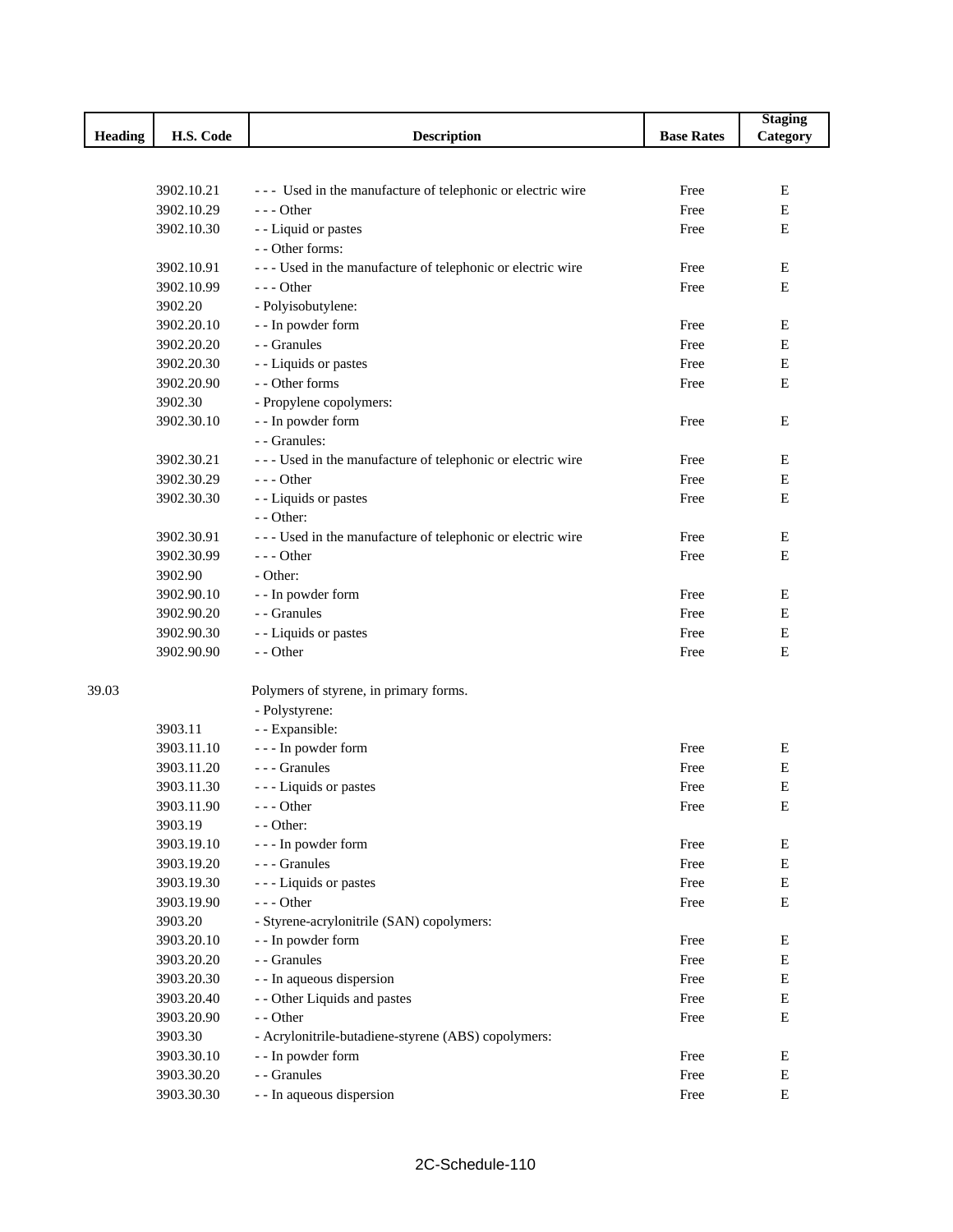|                |            |                                                                |                   | <b>Staging</b> |
|----------------|------------|----------------------------------------------------------------|-------------------|----------------|
| <b>Heading</b> | H.S. Code  | <b>Description</b>                                             | <b>Base Rates</b> | Category       |
|                |            |                                                                |                   |                |
|                |            |                                                                |                   |                |
|                | 3903.30.40 | - - Other liquids and pastes                                   | Free              | E              |
|                | 3903.30.90 | - - Other                                                      | Free              | E              |
|                | 3903.90    | - Other:                                                       |                   |                |
|                | 3903.90.10 | - - In powder form                                             | Free              | Е              |
|                | 3903.90.20 | - - Granules                                                   | Free              | Е              |
|                | 3903.90.30 | - - In aqueous dispersion                                      | Free              | Е              |
|                | 3903.90.40 | - - Other liquids and pastes                                   | Free              | Е              |
|                | 3903.90.90 | - - Other                                                      | Free              | Е              |
|                |            | Polymers of vinyl chloride or of other halogenated olefins, in |                   |                |
| 39.04          |            | primary forms.                                                 |                   |                |
|                | 3904.10    | - Poly(vinyl chloride), not mixed with any other substances:   |                   |                |
|                | 3904.10.10 | - - PVC homopolymers, suspension type                          | Free              | Е              |
|                | 3904.10.20 | - - PVC resin emulsion process in powder form                  | Free              | Е              |
|                |            | - - Granules:                                                  |                   |                |
|                | 3904.10.31 | - - - Used in the manufacture of telephonic or electric wire   | Free              | Е              |
|                | 3904.10.39 | $--$ Other                                                     | Free              | Е              |
|                | 3904.10.40 | - - Other, in powder form                                      | Free              | Е              |
|                | 3904.10.90 | - - Other                                                      | Free              | Е              |
|                |            | - Other poly(vinyl chloride):                                  |                   |                |
|                | 3904.21    | - - Non-plasticised:                                           |                   |                |
|                | 3904.21.10 | - - - In powder form                                           | Free              | E              |
|                |            | - - - Granules:                                                |                   |                |
|                | 3904.21.21 | ---- Used in the manufacture of telephonic or electric wire    | Free              | Е              |
|                | 3904.21.29 | $--- Other$                                                    | Free              | Е              |
|                | 3904.21.30 | --- Liquids or pastes                                          | Free              | Е              |
|                | 3904.21.90 | --- Other forms                                                | Free              | Е              |
|                | 3904.22    | - - Plasticised:                                               |                   |                |
|                | 3904.22.10 | - - - In powder form                                           | Free              | Е              |
|                |            | - - - Granules:                                                |                   |                |
|                | 3904.22.21 | - - - - Used in the manufacture of telephonic or electric wire | Free              | E              |
|                | 3904.22.29 | $--- Other$                                                    | Free              | Е              |
|                | 3904.22.30 | --- Liquids or pastes                                          | Free              | Е              |
|                | 3904.22.90 | --- Other forms                                                | Free              | Е              |
|                | 3904.30    | - Vinyl chloride-vinyl acetate copolymers:                     |                   |                |
|                | 3904.30.10 | - - In powder form                                             | Free              | E              |
|                |            | - - Granules:                                                  |                   |                |
|                | 3904.30.21 | --- Used in the manufacture of telephonic or electric wire     | Free              | Ε              |
|                | 3904.30.29 | $--$ Other                                                     | Free              | Ε              |
|                | 3904.30.90 | - - Other                                                      | Free              | Е              |
|                | 3904.40    | - Other vinyl chloride copolymers:                             |                   |                |
|                | 3904.40.10 | - - In powder form                                             | Free              | Ε              |
|                |            | - - Granules:                                                  |                   |                |
|                | 3904.40.21 | --- Used in the manufacture of telephonic or electric wire     | Free              | Ε              |
|                | 3904.40.29 | $--$ Other                                                     | Free              | Е              |
|                | 3904.40.90 | - - Other                                                      | Free              | Е              |
|                | 3904.50    | -Vinylidene chloride polymers:                                 |                   |                |
|                | 3904.50.10 | - - In powder form                                             | Free              | Е              |
|                |            |                                                                |                   |                |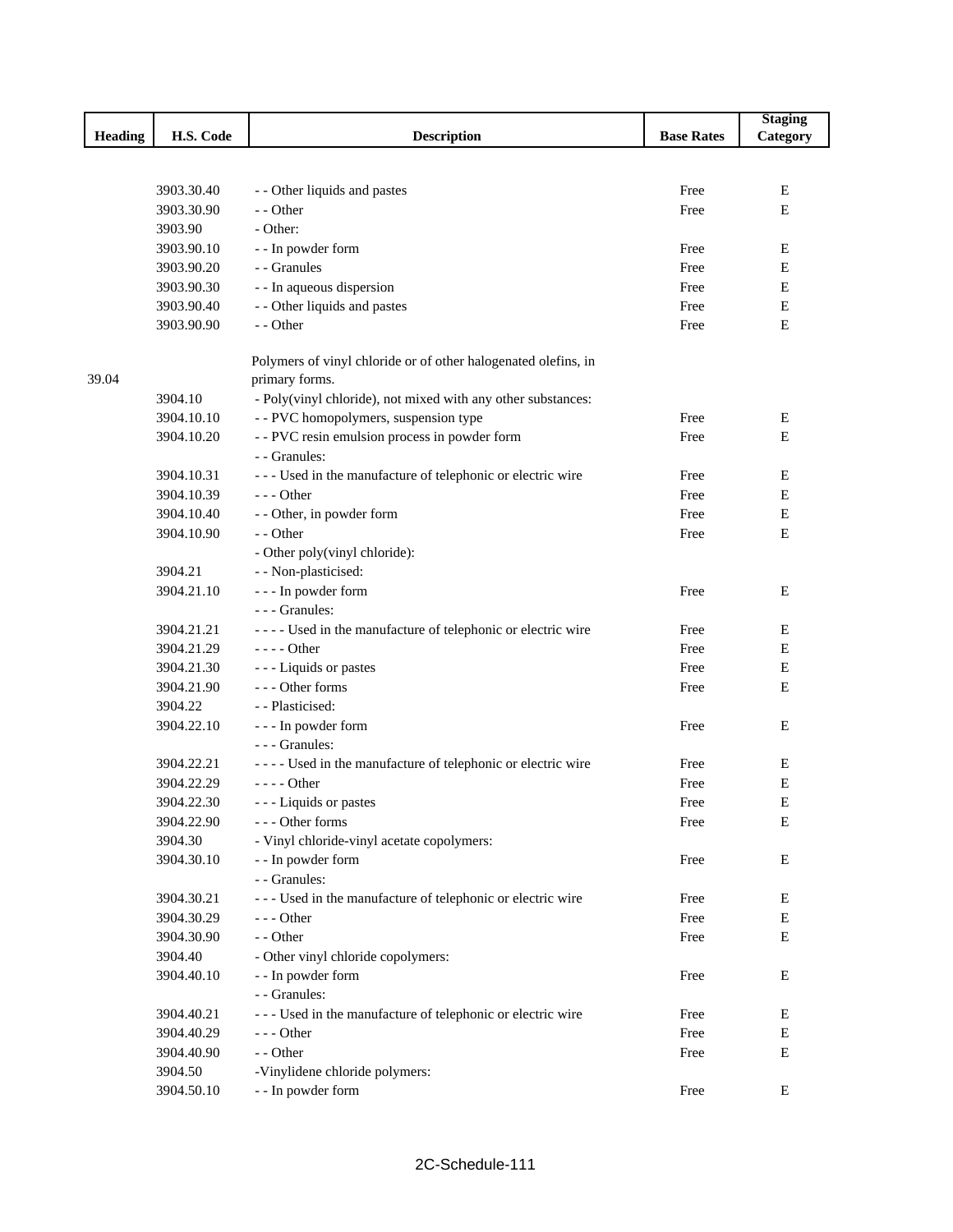|         |            |                                                                       |                   | <b>Staging</b> |
|---------|------------|-----------------------------------------------------------------------|-------------------|----------------|
| Heading | H.S. Code  | <b>Description</b>                                                    | <b>Base Rates</b> | Category       |
|         |            |                                                                       |                   |                |
|         |            |                                                                       |                   |                |
|         | 3904.50.20 | - Granules                                                            | Free              | E              |
|         | 3904.50.30 | - - Liquids or pastes                                                 | Free              | Е              |
|         | 3904.50.90 | - - Other                                                             | Free              | E              |
|         |            | - Fluoro-polymers:                                                    |                   |                |
|         | 3904.61    | - - Polytetrafluoroethylene:                                          |                   |                |
|         | 3904.61.10 | - - - In powder form                                                  | Free              | E              |
|         | 3904.61.20 | - - - Granules                                                        | Free              | E              |
|         | 3904.61.90 | $- -$ Other                                                           | Free              | Е              |
|         | 3904.69    | - - Other:                                                            |                   |                |
|         | 3904.69.10 | - - - In powder form                                                  | Free              | Е              |
|         | 3904.69.20 | --- Granules                                                          | Free              | Е              |
|         | 3904.69.90 | $- -$ Other                                                           | Free              | E              |
|         | 3904.90    | - Other:                                                              |                   |                |
|         | 3904.90.10 | - - In powder form                                                    | Free              | Е              |
|         | 3904.90.20 | - - Granules                                                          | Free              | Е              |
|         | 3904.90.90 | - - Other                                                             | Free              | E              |
|         |            |                                                                       |                   |                |
|         |            | Polymers of vinyl acetate or of other vinyl esters, in primary forms; |                   |                |
| 39.05   |            | other vinyl polymers in primary forms.                                |                   |                |
|         |            | - Poly(vinyl acetate):                                                |                   |                |
|         | 3905.12.00 | - - In aqueous dispersion                                             | Free              | Е              |
|         | 3905.19    | - - Other:                                                            |                   |                |
|         | 3905.19.10 | - - - Liquids or pastes                                               | Free              | Ε              |
|         | 3905.19.90 | $- -$ Other                                                           | Free              | Е              |
|         |            | - Vinyl acetate copolymers:                                           |                   |                |
|         | 3905.21.00 | - - In aqueous dispersion                                             | Free              | Е              |
|         | 3905.29    | - - Other:                                                            |                   |                |
|         | 3905.29.10 | - - - Liquids or pastes                                               | Free              | E              |
|         | 3905.29.90 | $--$ Other                                                            | Free              | Е              |
|         |            | - Poly(vinyl alcohol), whether or not containing unhydrolysed         |                   |                |
|         | 3905.30    | acetate groups:                                                       |                   |                |
|         | 3905.30.10 | - - In aqueous dispersion                                             | Free              | E              |
|         | 3905.30.20 | - - Other Liquids or pastes                                           | Free              | E              |
|         | 3905.30.90 | - - Other                                                             | Free              | Е              |
|         |            | - Other:                                                              |                   |                |
|         | 3905.91    | - - Copolymers:                                                       |                   |                |
|         | 3905.91.10 | - - - Liquids or pastes                                               | Free              | Е              |
|         |            | $--$ Other                                                            |                   | Е              |
|         | 3905.91.90 | $-$ - Other:                                                          | Free              |                |
|         | 3905.99    |                                                                       |                   |                |
|         |            | --- Liquids or pastes:                                                |                   |                |
|         | 3905.99.11 | - - - - In aqueous dispersion                                         | Free              | E              |
|         | 3905.99.19 | $--- Other$                                                           | Free              | E              |
|         | 3905.99.90 | $--$ Other                                                            | Free              | ${\bf E}$      |
|         |            |                                                                       |                   |                |
| 39.06   |            | Acrylic polymers in primary forms.                                    |                   |                |
|         | 3906.10    | - Poly(methyl methacrylate):                                          |                   |                |
|         | 3906.10.10 | - - In aqueous dispersion                                             | Free              | E              |
|         | 3906.10.20 | - - Granules                                                          | Free              | E              |
|         | 3906.10.90 | - - Other                                                             | Free              | ${\bf E}$      |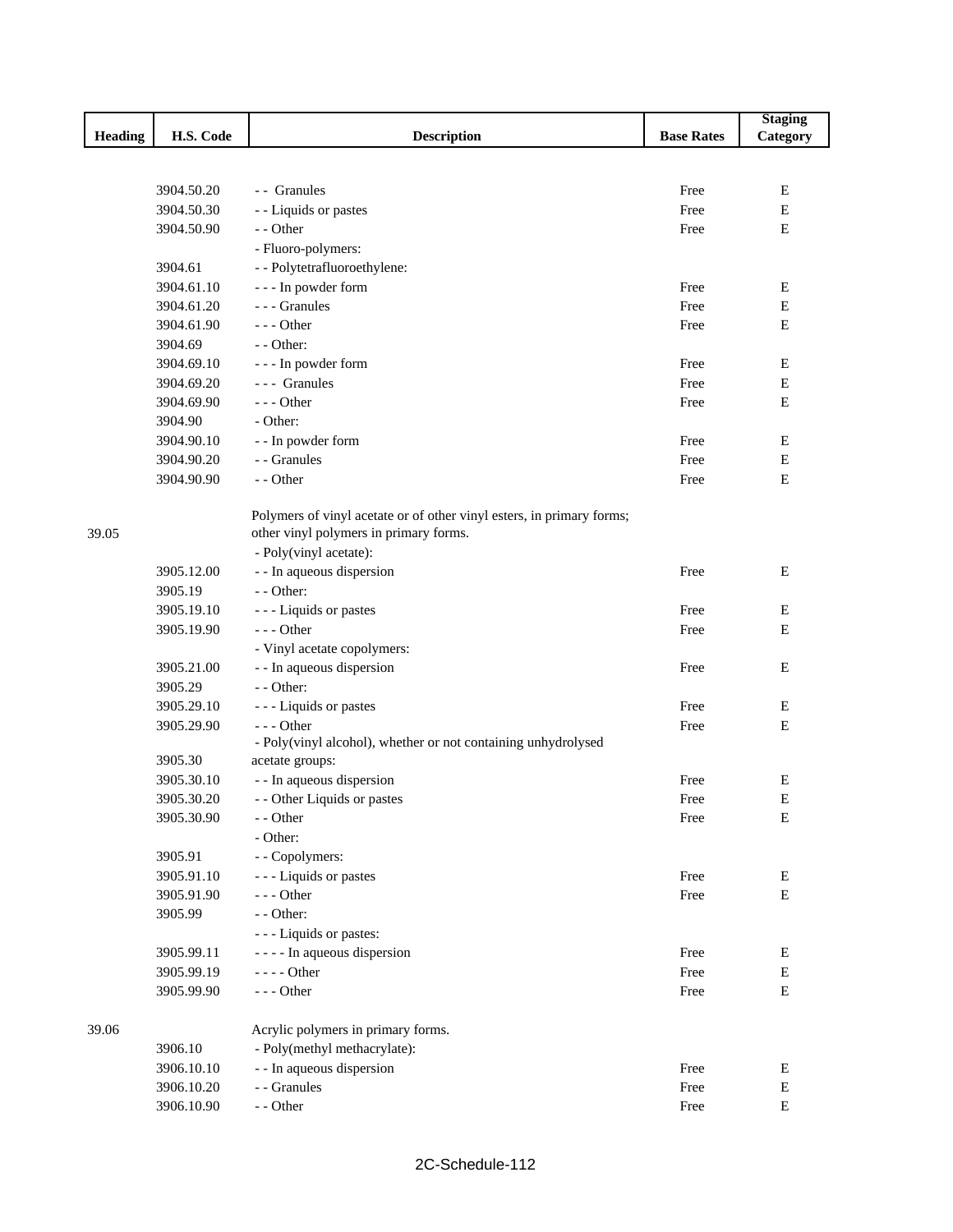|         |            |                                                                         |                   | <b>Staging</b> |
|---------|------------|-------------------------------------------------------------------------|-------------------|----------------|
| Heading | H.S. Code  | <b>Description</b>                                                      | <b>Base Rates</b> | Category       |
|         |            |                                                                         |                   |                |
|         |            |                                                                         |                   |                |
|         | 3906.90    | - Other:                                                                |                   |                |
|         |            | - - Copolymers:                                                         |                   |                |
|         | 3906.90.11 | - - - In aqueous dispersion                                             | Free              | Е              |
|         | 3906.90.12 | --- Other Liquids or pastes                                             | Free              | E              |
|         | 3906.90.19 | --- Other                                                               | Free              | E              |
|         |            | $-$ - Other:                                                            |                   |                |
|         | 3906.90.91 | - - - In aqueous dispersion                                             | Free              | E              |
|         | 3906.90.92 | --- Other Liquids or pastes                                             | Free              | $\mathbf E$    |
|         | 3906.90.99 | --- Other                                                               | Free              | E              |
|         |            | Polyacetals, other polyethers and epoxide resins, in primary forms;     |                   |                |
|         |            | polycarbonates, alkyd resins, polyallyl esters and other polyesters, in |                   |                |
| 39.07   |            | primary forms.                                                          |                   |                |
|         | 3907.10    | - Polyacetals:                                                          |                   |                |
|         | 3907.10.10 | - - Granules                                                            | Free              | E              |
|         | 3907.10.20 | - - Liquids or pastes                                                   | Free              | E              |
|         | 3907.10.90 | - - Other                                                               | Free              | E              |
|         | 3907.20    | - Other polyethers:                                                     |                   |                |
|         |            | - - Liquids or pastes:                                                  |                   |                |
|         | 3907.20.11 | --- Polyether polyols                                                   | Free              | Ε              |
|         | 3907.20.19 | $- -$ Other                                                             | Free              | Е              |
|         | 3907.20.90 | - - Other                                                               | Free              | E              |
|         | 3907.30    | - Epoxide resins:                                                       |                   |                |
|         | 3907.30.10 | - Granules                                                              | Free              | Ε              |
|         | 3907.30.20 | - - Epoxide based powder coating                                        | Free              | E              |
|         | 3907.30.30 | - - Liquids or pastes                                                   | Free              | E              |
|         | 3907.30.90 | - - Other                                                               | Free              | E              |
|         | 3907.40    | - Polycarbonates:                                                       |                   |                |
|         | 3907.40.10 | - - In aqueous dispersion                                               | Free              | E              |
|         | 3907.40.20 | - - Other liquids or pastes                                             | Free              | E              |
|         | 3907.40.90 | - - Other                                                               | Free              | Е              |
|         | 3907.50    | - Alkyd resins:                                                         |                   |                |
|         | 3907.50.10 | - - Liquids or pastes                                                   | Free              | E              |
|         | 3907.50.90 | - - Other                                                               | Free              | Ε              |
|         | 3907.60    | - Poly(ethylene terephthalate):                                         |                   |                |
|         | 3907.60.10 | - - In aqueous dispersion                                               | Free              | Е              |
|         | 3907.60.20 | - - Other liquids or pastes                                             | Free              | ${\bf E}$      |
|         | 3907.60.90 | - - Other                                                               | Free              | ${\bf E}$      |
|         |            | - Other polyesters:                                                     |                   |                |
|         | 3907.91    | - - Unsaturated:                                                        |                   |                |
|         | 3907.91.10 | - - - Liquids or pastes                                                 | Free              |                |
|         |            | $--$ Other                                                              |                   | Ε<br>${\bf E}$ |
|         | 3907.91.90 | - - Other than unsaturated:                                             | Free              |                |
|         | 3907.99    |                                                                         |                   |                |
|         | 3907.99.10 | - - - In aqueous dispersion                                             | Free              | Е              |
|         | 3907.99.20 | --- Other liquids or pastes                                             | Free              | E              |
|         | 3907.99.30 | --- Granules or flakes                                                  | Free              | Е              |
|         | 3907.99.40 | --- Polyester based powder coating                                      | Free              | Е              |
|         | 3907.99.90 | $--$ Other                                                              | Free              | ${\bf E}$      |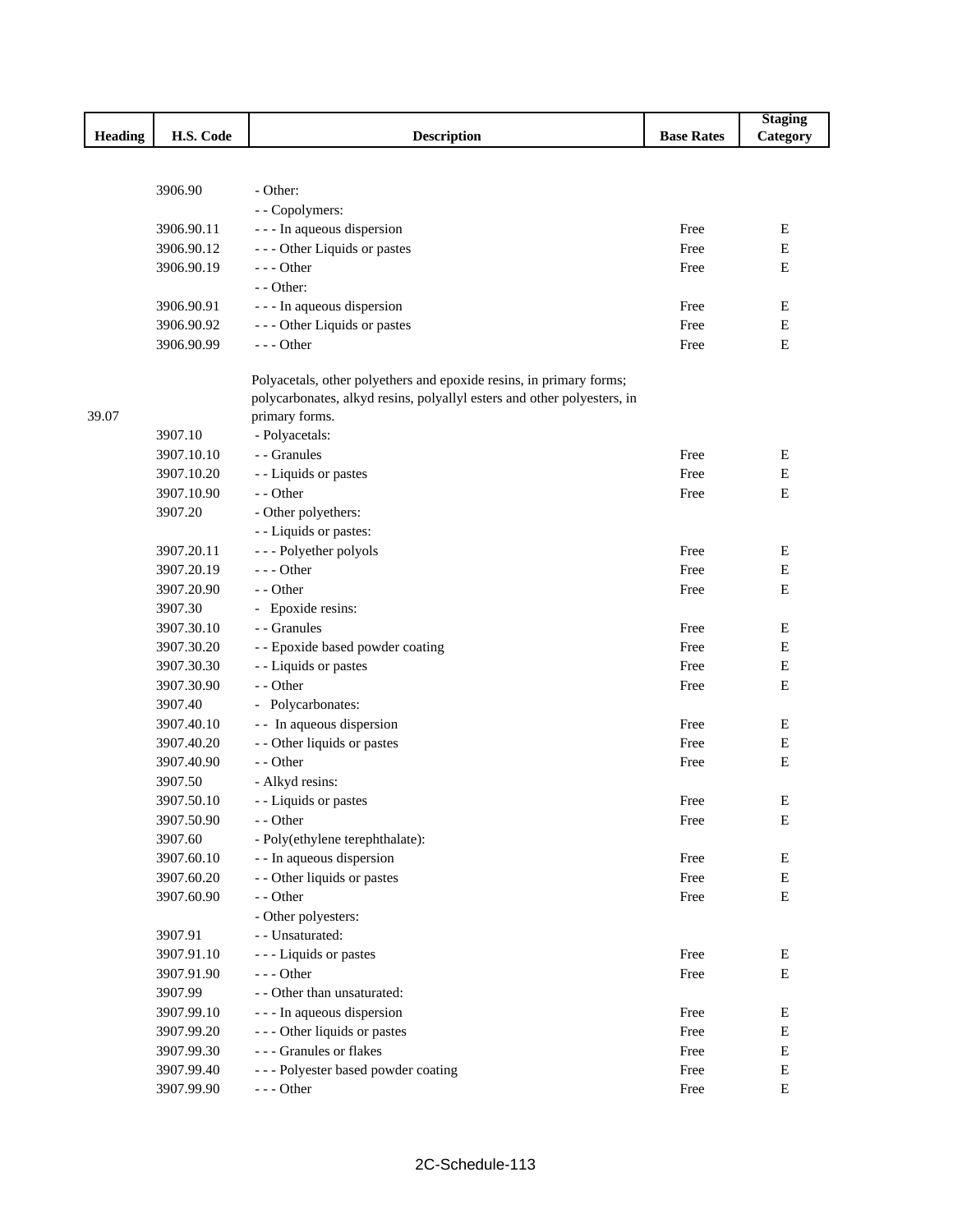|                |                       |                                                                       |                   | <b>Staging</b> |
|----------------|-----------------------|-----------------------------------------------------------------------|-------------------|----------------|
| <b>Heading</b> | H.S. Code             | <b>Description</b>                                                    | <b>Base Rates</b> | Category       |
|                |                       |                                                                       |                   |                |
|                |                       |                                                                       |                   |                |
| 39.08          |                       | Polyamides in primary forms.                                          |                   |                |
|                | 3908.10               | - Polyamide-6, $-11$ , $-12$ , $-6,6$ , $-6,9$ , $-6,10$ or $-6,12$ : |                   |                |
|                |                       | - - Polyamide-6:                                                      |                   |                |
|                | 3908.10.11            | - - - Liquids or pastes                                               | Free              | Е              |
|                | 3908.10.12            | --- Granules or flakes                                                | Free              | E              |
|                | 3908.10.19            | $--$ Other                                                            | Free              | E              |
|                |                       | - - Other:                                                            |                   |                |
|                | 3908.10.91            | - - - Liquids or pastes                                               | Free              | Е              |
|                | 3908.10.92            | --- Granules or flakes                                                | Free              | Е              |
|                | 3908.10.99            | $- -$ Other                                                           | Free              | Е              |
|                | 3908.90               | - Other:                                                              |                   |                |
|                | 3908.90.10            | - - Liquids or pastes                                                 | Free              | Е              |
|                | 3908.90.20            | - - Flakes                                                            | Free              | Е              |
|                | 3908.90.90            | - - Other                                                             | Free              | E              |
| 39.09          |                       | Amino-resins, phenolic resins and polyurethanes, in primary forms.    |                   |                |
|                | 3909.10               | - Urea resins; thiourea resins:                                       |                   |                |
|                | 3909.10.10            | - - Moulding compounds                                                | Free              | E              |
|                | 3909.10.90            | - - Other                                                             | Free              | Ε              |
|                | 3909.20               | - Melamine resins:                                                    |                   |                |
|                | 3909.20.10            | - - Moulding Compound                                                 | Free              | E              |
|                | 3909.20.90            | - - Other                                                             | Free              | Е              |
|                | 3909.30               | - Other amino-resins:                                                 |                   |                |
|                | 3909.30.10            | - - Moulding Compound                                                 | Free              | Ε              |
|                |                       | - - Other                                                             |                   | E              |
|                | 3909.30.90<br>3909.40 | - Phenolic resins:                                                    | Free              |                |
|                |                       |                                                                       |                   |                |
|                | 3909.40.10            | - - Moulding Compound Other than Phenol formaldehyde                  | Free              | Е              |
|                | 3909.40.90            | - - Other                                                             | Free              | Е              |
|                | 3909.50.00            | - Polyurethanes                                                       | Free              | Е              |
| 39.10          |                       | Silicones in primary forms.                                           |                   |                |
|                |                       | - Liquids or pastes:                                                  |                   |                |
|                | 3910.00.11            | - - Dispersions and solutions                                         | Free              | E              |
|                | 3910.00.19            | - - Other                                                             | Free              | E              |
|                | 3910.00.90            | - Other                                                               | Free              | E              |
|                |                       | Petroleum resins, coumarone-indene resins, polyterpenes,              |                   |                |
|                |                       | polysulphides, polysulphones and other products specified in Note 3   |                   |                |
|                |                       | to this Chapter, not elsewhere specified or included, in primary      |                   |                |
| 39.11          |                       | forms.                                                                |                   |                |
|                |                       | - Petroleum resins, coumarone, indene or coumarone-indene resins      |                   |                |
|                | 3911.10               | and polyterpenes:                                                     |                   |                |
|                | 3911.10.10            | - - Liquids or pastes                                                 | Free              | E              |
|                | 3911.10.90            | - - Other                                                             | Free              | Е              |
|                | 3911.90               | - Other:                                                              |                   |                |
|                | 3911.90.10            | - - Liquids or pastes                                                 | Free              | E              |
|                | 3911.90.90            | - - Other                                                             | Free              | E              |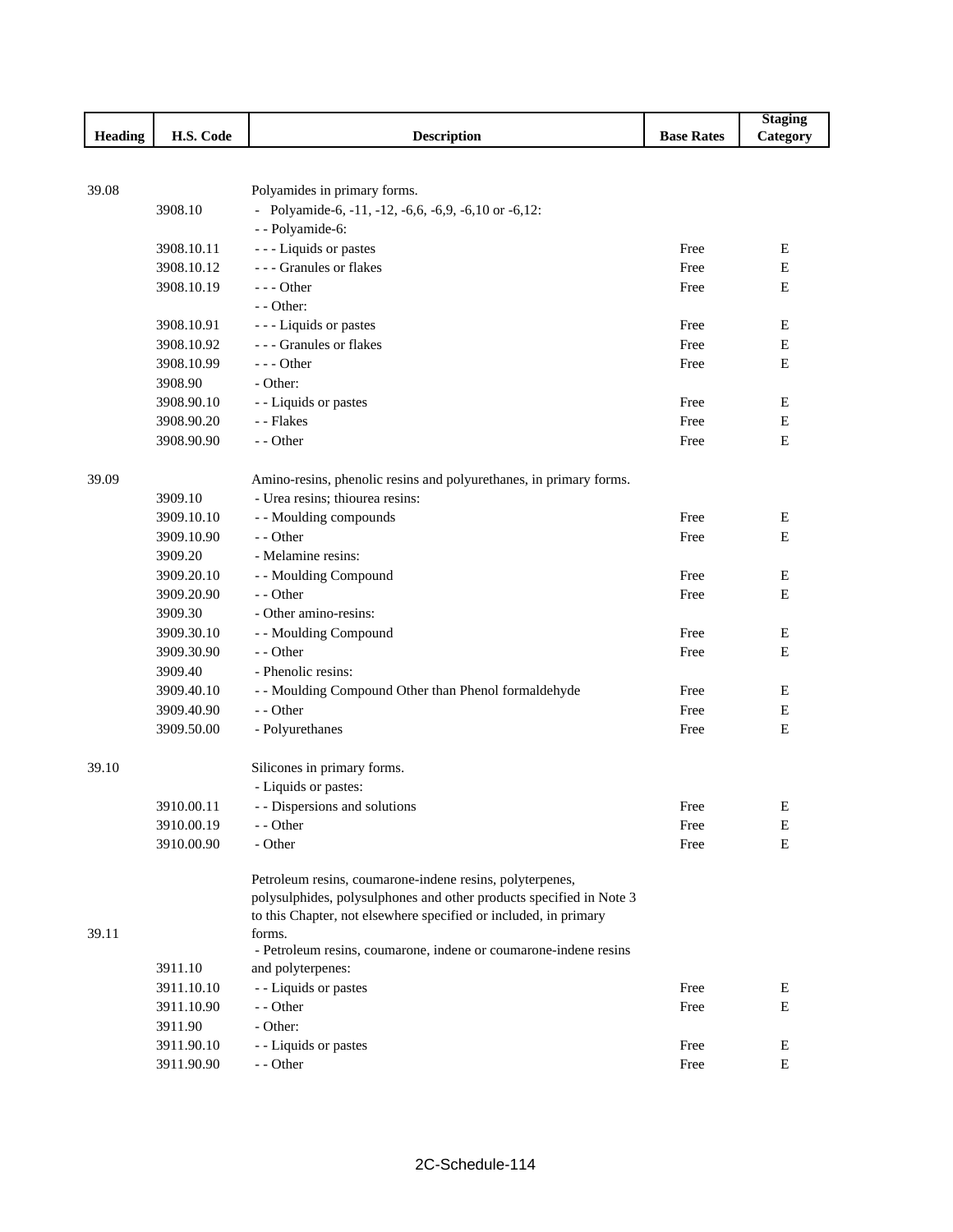|                |            |                                                                    |                   | <b>Staging</b> |
|----------------|------------|--------------------------------------------------------------------|-------------------|----------------|
| <b>Heading</b> | H.S. Code  | <b>Description</b>                                                 | <b>Base Rates</b> | Category       |
|                |            |                                                                    |                   |                |
|                |            |                                                                    |                   |                |
|                |            | Cellulose and its chemical derivatives, not elsewhere specified or |                   |                |
| 39.12          |            | included, in primary forms.                                        |                   |                |
|                |            | - Cellulose acetates:                                              |                   |                |
|                | 3912.11.00 | - - Non-plasticised                                                | Free              | E              |
|                | 3912.12.00 | - - Plasticised                                                    | Free              | E              |
|                | 3912.20    | - Cellulose nitrates (including collodions):                       |                   |                |
|                | 3912.20.10 | - - Non-plasticised                                                | Free              | E              |
|                | 3912.20.20 | - - Plasticised                                                    | Free              | E              |
|                |            | - Cellulose ethers:                                                |                   |                |
|                | 3912.31.00 | - - Carboxymethylcellulose and its salts                           | Free              | E              |
|                | 3912.39.00 | - - Other                                                          | Free              | E              |
|                | 3912.90    | - Other:                                                           |                   |                |
|                | 3912.90.10 | - - Regenerated cellulose                                          | Free              | Е              |
|                | 3912.90.20 | - - Other, granules                                                | Free              | $\mathbf E$    |
|                | 3912.90.90 | - - Other                                                          | Free              | E              |
|                |            | Natural polymers (for example, alginic acid) and modified natural  |                   |                |
|                |            | polymers (for example, hardened proteins, chemical derivatives of  |                   |                |
|                |            | natural rubber), not elsewhere specified or included, in primary   |                   |                |
| 39.13          |            | forms.                                                             |                   |                |
|                | 3913.10.00 | - Alginic acid, its salts and esters                               | Free              | Е              |
|                | 3913.90.00 | - Other                                                            | Free              | Е              |
|                |            |                                                                    |                   |                |
|                |            | Ion-exchangers based on polymers of headings 39.01 to 39.13, in    |                   |                |
| 39.14          | 3914.00.00 | primary forms.                                                     | Free              | E              |
|                |            | SUB-CHAPTER II - WASTE, PARINGS AND SCRAP; SEMI-                   |                   |                |
|                |            | MANUFACTURES; ARTICLES                                             |                   |                |
|                |            |                                                                    |                   |                |
| 39.15          |            | Waste, parings and scrap, of plastics.                             |                   |                |
|                | 3915.10.00 | - Of polymers of ethylene                                          | Free              | E              |
|                | 3915.20.00 | - Of polymers of styrene                                           | Free              | E              |
|                | 3915.30.00 | - Of polymers of vinyl chloride                                    | Free              | E              |
|                | 3915.90    | - Of other plastics:                                               |                   |                |
|                |            | - - Of coplymers of vinyl acetate and vinyl chloride in which the  |                   |                |
|                | 3915.90.10 | vinyl acetate monomer predominates                                 | Free              | E              |
|                | 3915.90.90 | - - Other                                                          | Free              | E              |
|                |            | Monofilament of which any cross-sectional dimension exceeds 1      |                   |                |
|                |            | mm, rods, sticks and profile shapes, whether or not surface-worked |                   |                |
| 39.16          |            | but not otherwise worked, of plastics.                             |                   |                |
|                | 3916.10    | - Of polymers of ethylene:                                         |                   |                |
|                | 3916.10.10 | - - Monofilament                                                   | Free              | Ε              |
|                |            | - - Rods, sticks and profile shapes:                               |                   |                |
|                |            | --- Used as an adhesive by melting; used for making ready articles |                   |                |
|                |            | by moulding, founding, or compressing:                             |                   |                |
|                | 3916.10.21 | - - - - Of polyethylene                                            | Free              | Ε              |
|                | 3916.10.22 | $---$ Other                                                        | Free              | E              |
|                | 3916.10.29 | $--$ Other                                                         | Free              | Е              |
|                | 3916.20    | - Of polymers of vinyl chloride:                                   |                   |                |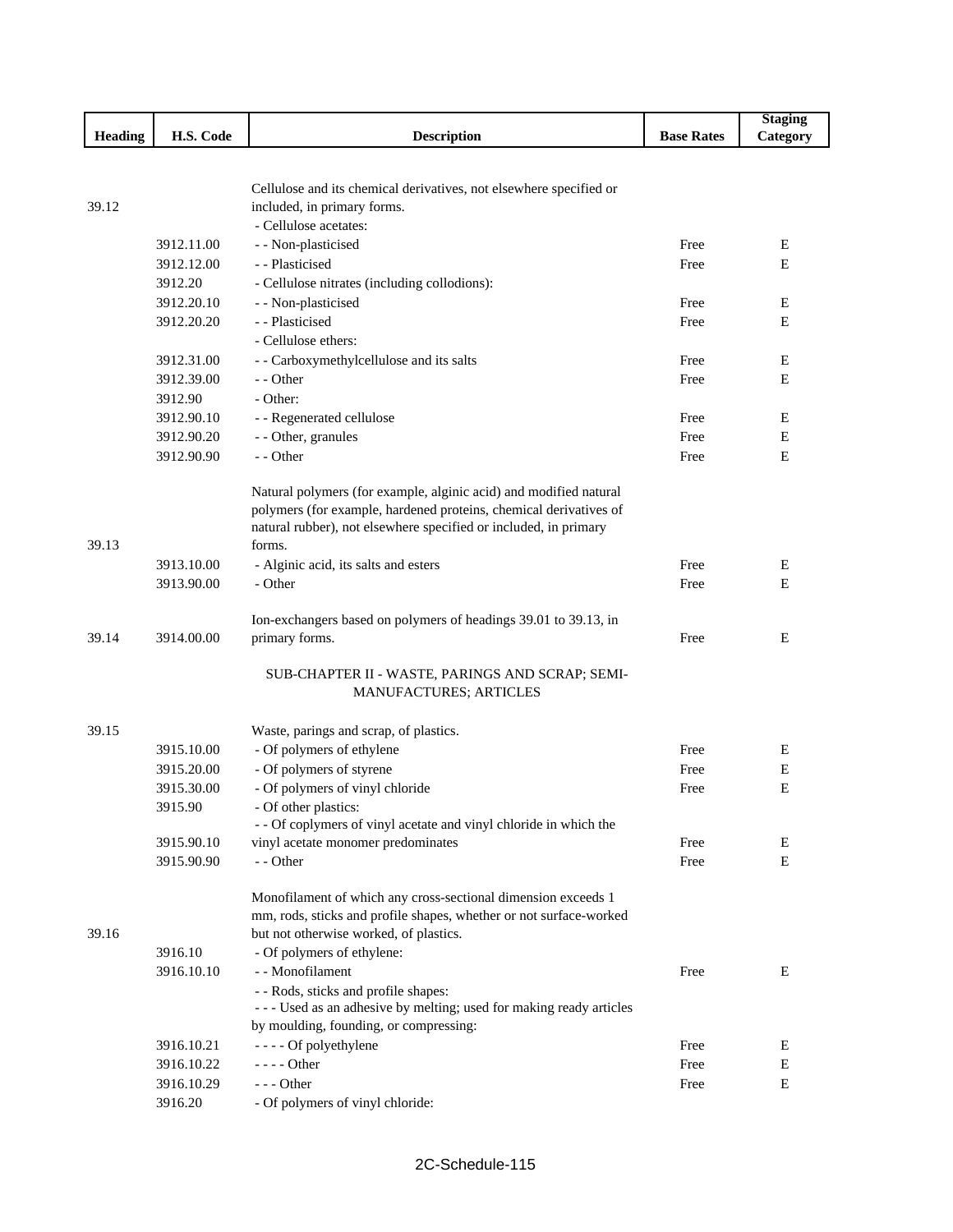|                |            |                                                                                                                                                   |                   | <b>Staging</b> |
|----------------|------------|---------------------------------------------------------------------------------------------------------------------------------------------------|-------------------|----------------|
| <b>Heading</b> | H.S. Code  | <b>Description</b>                                                                                                                                | <b>Base Rates</b> | Category       |
|                |            |                                                                                                                                                   |                   |                |
|                |            |                                                                                                                                                   |                   |                |
|                | 3916.20.10 | - - Monofilament                                                                                                                                  | Free              | E              |
|                |            | - - Rods, sticks and profile shapes:<br>--- Used as an adhesive by melting; used for making ready articles                                        |                   |                |
|                | 3916.20.21 | by moulding, founding, or compressing:                                                                                                            | Free              | E              |
|                | 3916.20.29 | $- -$ Other                                                                                                                                       | Free              | E              |
|                | 3916.90    | - Of other plastics:                                                                                                                              |                   |                |
|                |            | - - Monofilament:                                                                                                                                 |                   |                |
|                | 3916.90.11 | --- Of hardened proteins                                                                                                                          | Free              | Ε              |
|                | 3916.90.19 | $- -$ Other                                                                                                                                       | Free              | E              |
|                |            | - - Rods and sticks                                                                                                                               |                   |                |
|                | 3916.90.21 | - - - Of hardened proteins                                                                                                                        | Free              | Ε              |
|                |            | --- Used as an adhesive by melting; used for making ready articles                                                                                |                   |                |
|                |            | by moulding, founding, or compressing:                                                                                                            |                   |                |
|                |            | - - - - Of polystyrene and its copolymer; of polyvinyl acetate,                                                                                   |                   |                |
|                |            | epoxide resins; of phenolic resins (except phenol resins), urea resins,                                                                           |                   |                |
|                |            | polyurethanes; of cellulose acetates (placticised), vulcanized fibre,                                                                             |                   |                |
|                |            | regenerated cellulose; of celluloid or hardened gelatin; of chemical                                                                              |                   |                |
|                |            | derivatives of natural rubber (except chlorinated rubber); of alginic                                                                             |                   |                |
|                |            | acid, its salts and esters (other than rods and sticks), of other natural<br>polymer or other modified natural polymer not elsewhere specified or |                   |                |
|                | 3916.90.22 | included.                                                                                                                                         | Free              | Ε              |
|                | 3916.90.23 | $---$ Other                                                                                                                                       | Free              | Е              |
|                | 3916.90.29 | $--$ Other                                                                                                                                        | Free              | E              |
|                |            | - - Profile shapes:                                                                                                                               |                   |                |
|                | 3916.90.31 | --- Of hardened proteins                                                                                                                          | Free              | E              |
|                | 3916.90.39 | $- -$ Other                                                                                                                                       | Free              | E              |
|                |            |                                                                                                                                                   |                   |                |
|                |            | Tubes, pipes and hoses, and fittings therefor (for example, joints,                                                                               |                   |                |
| 39.17          |            | elbows, flanges), of plastics.                                                                                                                    |                   |                |
|                |            | - Artificial guts (sausage casings) of hardened protein or of                                                                                     |                   |                |
|                | 3917.10    | cellulosic materials:                                                                                                                             |                   |                |
|                | 3917.10.10 | - - Of hardened proteins                                                                                                                          | Free              | E              |
|                | 3917.10.90 | - - Other                                                                                                                                         | Free              | $\mathbf E$    |
|                |            | - Tubes, pipes and hoses, rigid:                                                                                                                  |                   |                |
|                | 3917.21    | - - Of polymers of ethylene:                                                                                                                      |                   |                |
|                | 3917.21.10 | --- Porous tubes suitable for agricultural watering                                                                                               | Free              | Ε              |
|                | 3917.21.90 | $--$ Other                                                                                                                                        | Free              | Е              |
|                | 3917.22    | - - Of polymers of propylene:                                                                                                                     |                   |                |
|                | 3917.22.10 | --- Porous tubes suitable for agricultural watering                                                                                               | Free              | Е              |
|                | 3917.22.90 | $--$ Other                                                                                                                                        | Free              | E              |
|                | 3917.23    | - - Of polymers of vinyl chloride:                                                                                                                |                   |                |
|                | 3917.23.10 | --- Porous tubes suitable for agricultural watering                                                                                               | Free              | Е              |
|                | 3917.23.90 | --- Other                                                                                                                                         | Free              | E              |
|                | 3917.29    | - - Of other plastics:                                                                                                                            |                   |                |
|                | 3917.29.10 | --- Porous tubes suitable for agricultural watering                                                                                               | Free              | Е              |
|                | 3917.29.90 | --- Other                                                                                                                                         | Free              | E              |
|                |            | - Other tubes, pipes and hoses:<br>- - Flexible tubes, pipes and hoses, having a minimum burst                                                    |                   |                |
|                | 3917.31    | pressure of 27.6 MPa:                                                                                                                             |                   |                |
|                | 3917.31.10 | --- Porous tubes suitable for agricultural watering                                                                                               | Free              | Е              |
|                |            |                                                                                                                                                   |                   |                |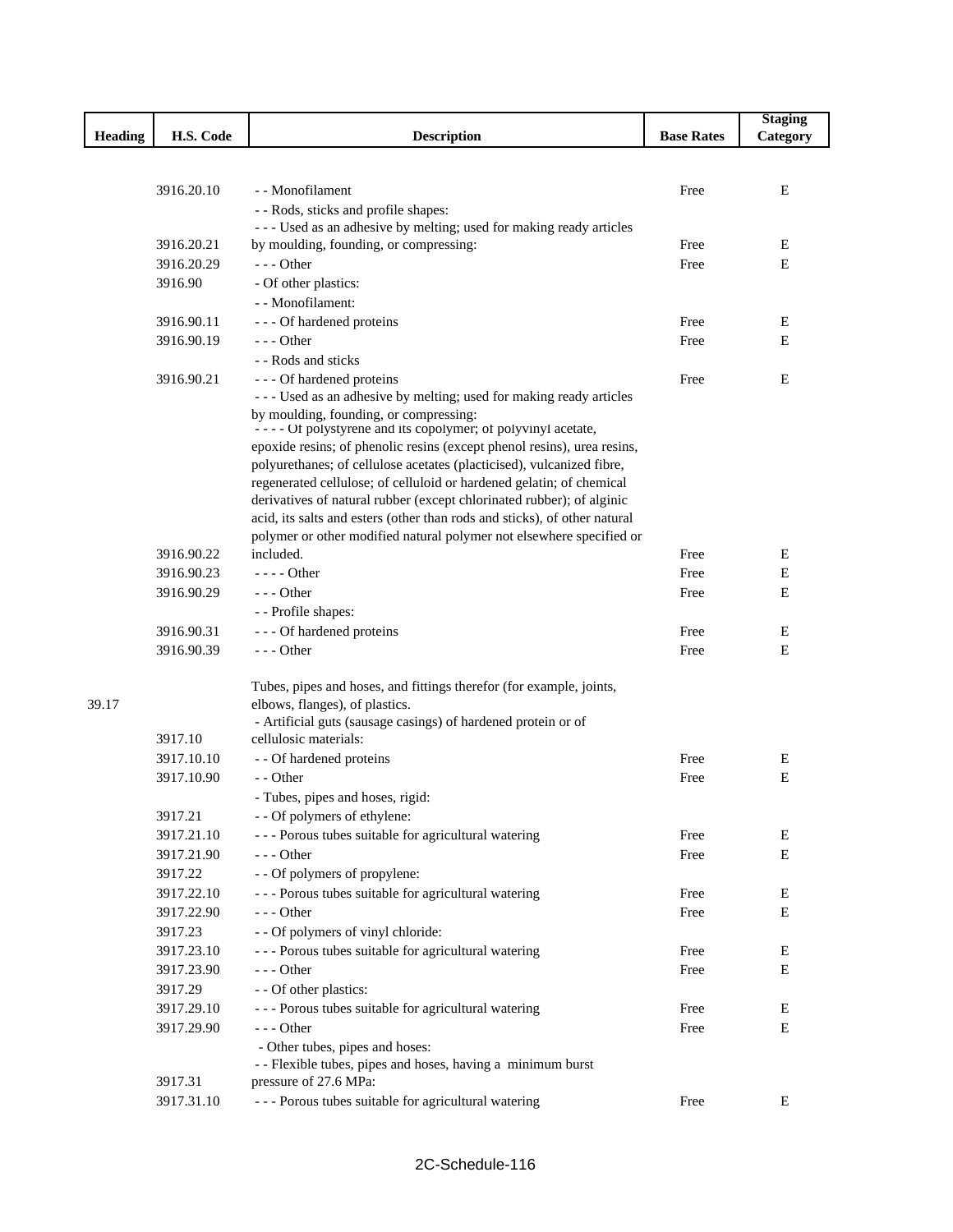| Heading<br>H.S. Code<br><b>Description</b><br><b>Base Rates</b><br>Category<br>3917.31.90<br>$- -$ Other<br>E<br>Free<br>- - Other, not reinforced or otherwise combined with other materials,<br>3917.32<br>without fittings:<br>- - - Sausage and ham casings<br>3917.32.10<br>Free<br>E<br>--- Porous tubes suitable for agricultural watering<br>3917.32.20<br>Free<br>E<br>3917.32.90<br>$--$ Other<br>E<br>Free<br>- - Other, not reinforced or otherwise combined with other materials,<br>3917.33<br>with fittings:<br>--- Porous tubes suitable for agricultural watering<br>3917.33.10<br>Free<br>Е<br>$--$ Other<br>3917.33.90<br>Free<br>E<br>$-$ - Other:<br>3917.39<br>3917.39.10<br>--- Porous tubes suitable for agricultural watering<br>E<br>Free<br>$--$ Other<br>3917.39.90<br>Free<br>Ε<br>3917.40.00<br>E<br>- Fittings<br>Free<br>Floor coverings of plastics, whether or not self-adhesive, in rolls or<br>in the form of tiles; wall or ceiling coverings of plastics, as defined in<br>39.18<br>Note 9 to this Chapter.<br>- Of polymers of vinyl chloride:<br>3918.10<br>- - Floor covering:<br>3918.10.11<br>$--$ Tiles<br>Free<br>Е<br>3918.10.19<br>$--$ Other<br>Free<br>Ε<br>3918.10.90<br>- - Other<br>E<br>Free<br>3918.90<br>- Of other plastics:<br>- - Floor covering:<br>- - - Tiles, of polyethylene<br>3918.90.11<br>Free<br>E<br>--- Tiles, of Other plastics<br>3918.90.12<br>Free<br>Е<br>--- Other, of polyethylene<br>3918.90.13<br>Free<br>Е<br>$--$ Other<br>3918.90.19<br>Free<br>E<br>- - Other:<br>3918.90.91<br>- - - Of polyethylene<br>Free<br>E<br>$\mathbf E$<br>3918.90.99<br>$- -$ Other<br>Free<br>Self-adhesive plates, sheets, film, foil, tape, strip and other flat |
|-----------------------------------------------------------------------------------------------------------------------------------------------------------------------------------------------------------------------------------------------------------------------------------------------------------------------------------------------------------------------------------------------------------------------------------------------------------------------------------------------------------------------------------------------------------------------------------------------------------------------------------------------------------------------------------------------------------------------------------------------------------------------------------------------------------------------------------------------------------------------------------------------------------------------------------------------------------------------------------------------------------------------------------------------------------------------------------------------------------------------------------------------------------------------------------------------------------------------------------------------------------------------------------------------------------------------------------------------------------------------------------------------------------------------------------------------------------------------------------------------------------------------------------------------------------------------------------------------------------------------------------------------------------------------------------------------------------------------------------|
|                                                                                                                                                                                                                                                                                                                                                                                                                                                                                                                                                                                                                                                                                                                                                                                                                                                                                                                                                                                                                                                                                                                                                                                                                                                                                                                                                                                                                                                                                                                                                                                                                                                                                                                                   |
|                                                                                                                                                                                                                                                                                                                                                                                                                                                                                                                                                                                                                                                                                                                                                                                                                                                                                                                                                                                                                                                                                                                                                                                                                                                                                                                                                                                                                                                                                                                                                                                                                                                                                                                                   |
|                                                                                                                                                                                                                                                                                                                                                                                                                                                                                                                                                                                                                                                                                                                                                                                                                                                                                                                                                                                                                                                                                                                                                                                                                                                                                                                                                                                                                                                                                                                                                                                                                                                                                                                                   |
|                                                                                                                                                                                                                                                                                                                                                                                                                                                                                                                                                                                                                                                                                                                                                                                                                                                                                                                                                                                                                                                                                                                                                                                                                                                                                                                                                                                                                                                                                                                                                                                                                                                                                                                                   |
|                                                                                                                                                                                                                                                                                                                                                                                                                                                                                                                                                                                                                                                                                                                                                                                                                                                                                                                                                                                                                                                                                                                                                                                                                                                                                                                                                                                                                                                                                                                                                                                                                                                                                                                                   |
|                                                                                                                                                                                                                                                                                                                                                                                                                                                                                                                                                                                                                                                                                                                                                                                                                                                                                                                                                                                                                                                                                                                                                                                                                                                                                                                                                                                                                                                                                                                                                                                                                                                                                                                                   |
|                                                                                                                                                                                                                                                                                                                                                                                                                                                                                                                                                                                                                                                                                                                                                                                                                                                                                                                                                                                                                                                                                                                                                                                                                                                                                                                                                                                                                                                                                                                                                                                                                                                                                                                                   |
|                                                                                                                                                                                                                                                                                                                                                                                                                                                                                                                                                                                                                                                                                                                                                                                                                                                                                                                                                                                                                                                                                                                                                                                                                                                                                                                                                                                                                                                                                                                                                                                                                                                                                                                                   |
|                                                                                                                                                                                                                                                                                                                                                                                                                                                                                                                                                                                                                                                                                                                                                                                                                                                                                                                                                                                                                                                                                                                                                                                                                                                                                                                                                                                                                                                                                                                                                                                                                                                                                                                                   |
|                                                                                                                                                                                                                                                                                                                                                                                                                                                                                                                                                                                                                                                                                                                                                                                                                                                                                                                                                                                                                                                                                                                                                                                                                                                                                                                                                                                                                                                                                                                                                                                                                                                                                                                                   |
|                                                                                                                                                                                                                                                                                                                                                                                                                                                                                                                                                                                                                                                                                                                                                                                                                                                                                                                                                                                                                                                                                                                                                                                                                                                                                                                                                                                                                                                                                                                                                                                                                                                                                                                                   |
|                                                                                                                                                                                                                                                                                                                                                                                                                                                                                                                                                                                                                                                                                                                                                                                                                                                                                                                                                                                                                                                                                                                                                                                                                                                                                                                                                                                                                                                                                                                                                                                                                                                                                                                                   |
|                                                                                                                                                                                                                                                                                                                                                                                                                                                                                                                                                                                                                                                                                                                                                                                                                                                                                                                                                                                                                                                                                                                                                                                                                                                                                                                                                                                                                                                                                                                                                                                                                                                                                                                                   |
|                                                                                                                                                                                                                                                                                                                                                                                                                                                                                                                                                                                                                                                                                                                                                                                                                                                                                                                                                                                                                                                                                                                                                                                                                                                                                                                                                                                                                                                                                                                                                                                                                                                                                                                                   |
|                                                                                                                                                                                                                                                                                                                                                                                                                                                                                                                                                                                                                                                                                                                                                                                                                                                                                                                                                                                                                                                                                                                                                                                                                                                                                                                                                                                                                                                                                                                                                                                                                                                                                                                                   |
|                                                                                                                                                                                                                                                                                                                                                                                                                                                                                                                                                                                                                                                                                                                                                                                                                                                                                                                                                                                                                                                                                                                                                                                                                                                                                                                                                                                                                                                                                                                                                                                                                                                                                                                                   |
|                                                                                                                                                                                                                                                                                                                                                                                                                                                                                                                                                                                                                                                                                                                                                                                                                                                                                                                                                                                                                                                                                                                                                                                                                                                                                                                                                                                                                                                                                                                                                                                                                                                                                                                                   |
|                                                                                                                                                                                                                                                                                                                                                                                                                                                                                                                                                                                                                                                                                                                                                                                                                                                                                                                                                                                                                                                                                                                                                                                                                                                                                                                                                                                                                                                                                                                                                                                                                                                                                                                                   |
|                                                                                                                                                                                                                                                                                                                                                                                                                                                                                                                                                                                                                                                                                                                                                                                                                                                                                                                                                                                                                                                                                                                                                                                                                                                                                                                                                                                                                                                                                                                                                                                                                                                                                                                                   |
|                                                                                                                                                                                                                                                                                                                                                                                                                                                                                                                                                                                                                                                                                                                                                                                                                                                                                                                                                                                                                                                                                                                                                                                                                                                                                                                                                                                                                                                                                                                                                                                                                                                                                                                                   |
|                                                                                                                                                                                                                                                                                                                                                                                                                                                                                                                                                                                                                                                                                                                                                                                                                                                                                                                                                                                                                                                                                                                                                                                                                                                                                                                                                                                                                                                                                                                                                                                                                                                                                                                                   |
|                                                                                                                                                                                                                                                                                                                                                                                                                                                                                                                                                                                                                                                                                                                                                                                                                                                                                                                                                                                                                                                                                                                                                                                                                                                                                                                                                                                                                                                                                                                                                                                                                                                                                                                                   |
|                                                                                                                                                                                                                                                                                                                                                                                                                                                                                                                                                                                                                                                                                                                                                                                                                                                                                                                                                                                                                                                                                                                                                                                                                                                                                                                                                                                                                                                                                                                                                                                                                                                                                                                                   |
|                                                                                                                                                                                                                                                                                                                                                                                                                                                                                                                                                                                                                                                                                                                                                                                                                                                                                                                                                                                                                                                                                                                                                                                                                                                                                                                                                                                                                                                                                                                                                                                                                                                                                                                                   |
|                                                                                                                                                                                                                                                                                                                                                                                                                                                                                                                                                                                                                                                                                                                                                                                                                                                                                                                                                                                                                                                                                                                                                                                                                                                                                                                                                                                                                                                                                                                                                                                                                                                                                                                                   |
|                                                                                                                                                                                                                                                                                                                                                                                                                                                                                                                                                                                                                                                                                                                                                                                                                                                                                                                                                                                                                                                                                                                                                                                                                                                                                                                                                                                                                                                                                                                                                                                                                                                                                                                                   |
|                                                                                                                                                                                                                                                                                                                                                                                                                                                                                                                                                                                                                                                                                                                                                                                                                                                                                                                                                                                                                                                                                                                                                                                                                                                                                                                                                                                                                                                                                                                                                                                                                                                                                                                                   |
|                                                                                                                                                                                                                                                                                                                                                                                                                                                                                                                                                                                                                                                                                                                                                                                                                                                                                                                                                                                                                                                                                                                                                                                                                                                                                                                                                                                                                                                                                                                                                                                                                                                                                                                                   |
|                                                                                                                                                                                                                                                                                                                                                                                                                                                                                                                                                                                                                                                                                                                                                                                                                                                                                                                                                                                                                                                                                                                                                                                                                                                                                                                                                                                                                                                                                                                                                                                                                                                                                                                                   |
|                                                                                                                                                                                                                                                                                                                                                                                                                                                                                                                                                                                                                                                                                                                                                                                                                                                                                                                                                                                                                                                                                                                                                                                                                                                                                                                                                                                                                                                                                                                                                                                                                                                                                                                                   |
|                                                                                                                                                                                                                                                                                                                                                                                                                                                                                                                                                                                                                                                                                                                                                                                                                                                                                                                                                                                                                                                                                                                                                                                                                                                                                                                                                                                                                                                                                                                                                                                                                                                                                                                                   |
|                                                                                                                                                                                                                                                                                                                                                                                                                                                                                                                                                                                                                                                                                                                                                                                                                                                                                                                                                                                                                                                                                                                                                                                                                                                                                                                                                                                                                                                                                                                                                                                                                                                                                                                                   |
|                                                                                                                                                                                                                                                                                                                                                                                                                                                                                                                                                                                                                                                                                                                                                                                                                                                                                                                                                                                                                                                                                                                                                                                                                                                                                                                                                                                                                                                                                                                                                                                                                                                                                                                                   |
|                                                                                                                                                                                                                                                                                                                                                                                                                                                                                                                                                                                                                                                                                                                                                                                                                                                                                                                                                                                                                                                                                                                                                                                                                                                                                                                                                                                                                                                                                                                                                                                                                                                                                                                                   |
|                                                                                                                                                                                                                                                                                                                                                                                                                                                                                                                                                                                                                                                                                                                                                                                                                                                                                                                                                                                                                                                                                                                                                                                                                                                                                                                                                                                                                                                                                                                                                                                                                                                                                                                                   |
|                                                                                                                                                                                                                                                                                                                                                                                                                                                                                                                                                                                                                                                                                                                                                                                                                                                                                                                                                                                                                                                                                                                                                                                                                                                                                                                                                                                                                                                                                                                                                                                                                                                                                                                                   |
| shapes, of plastics, whether or not in rolls.<br>39.19                                                                                                                                                                                                                                                                                                                                                                                                                                                                                                                                                                                                                                                                                                                                                                                                                                                                                                                                                                                                                                                                                                                                                                                                                                                                                                                                                                                                                                                                                                                                                                                                                                                                            |
| 3919.10<br>- In rolls of a width not exceeding 20 cm:                                                                                                                                                                                                                                                                                                                                                                                                                                                                                                                                                                                                                                                                                                                                                                                                                                                                                                                                                                                                                                                                                                                                                                                                                                                                                                                                                                                                                                                                                                                                                                                                                                                                             |
| - - Of polymers of vinyl chloride:                                                                                                                                                                                                                                                                                                                                                                                                                                                                                                                                                                                                                                                                                                                                                                                                                                                                                                                                                                                                                                                                                                                                                                                                                                                                                                                                                                                                                                                                                                                                                                                                                                                                                                |
| 3919.10.11<br>--- Tapes used in the manufacture of telephonic or electric wires<br>Free<br>Е                                                                                                                                                                                                                                                                                                                                                                                                                                                                                                                                                                                                                                                                                                                                                                                                                                                                                                                                                                                                                                                                                                                                                                                                                                                                                                                                                                                                                                                                                                                                                                                                                                      |
| 3919.10.19<br>$--$ Other<br>E<br>Free                                                                                                                                                                                                                                                                                                                                                                                                                                                                                                                                                                                                                                                                                                                                                                                                                                                                                                                                                                                                                                                                                                                                                                                                                                                                                                                                                                                                                                                                                                                                                                                                                                                                                             |
| - - Of polyethylene:                                                                                                                                                                                                                                                                                                                                                                                                                                                                                                                                                                                                                                                                                                                                                                                                                                                                                                                                                                                                                                                                                                                                                                                                                                                                                                                                                                                                                                                                                                                                                                                                                                                                                                              |
| 3919.10.21<br>--- Tapes used in the manufacture of telephonic or electric wires<br>Free<br>E                                                                                                                                                                                                                                                                                                                                                                                                                                                                                                                                                                                                                                                                                                                                                                                                                                                                                                                                                                                                                                                                                                                                                                                                                                                                                                                                                                                                                                                                                                                                                                                                                                      |
| $\mathbf E$<br>3910.10.29<br>$--$ Other<br>Free                                                                                                                                                                                                                                                                                                                                                                                                                                                                                                                                                                                                                                                                                                                                                                                                                                                                                                                                                                                                                                                                                                                                                                                                                                                                                                                                                                                                                                                                                                                                                                                                                                                                                   |
| - - Other<br>3919.10.90<br>Free<br>Е                                                                                                                                                                                                                                                                                                                                                                                                                                                                                                                                                                                                                                                                                                                                                                                                                                                                                                                                                                                                                                                                                                                                                                                                                                                                                                                                                                                                                                                                                                                                                                                                                                                                                              |
| 3919.90<br>- Other:                                                                                                                                                                                                                                                                                                                                                                                                                                                                                                                                                                                                                                                                                                                                                                                                                                                                                                                                                                                                                                                                                                                                                                                                                                                                                                                                                                                                                                                                                                                                                                                                                                                                                                               |
| - - Of polymers of vinyl chloride:                                                                                                                                                                                                                                                                                                                                                                                                                                                                                                                                                                                                                                                                                                                                                                                                                                                                                                                                                                                                                                                                                                                                                                                                                                                                                                                                                                                                                                                                                                                                                                                                                                                                                                |
| --- Tapes used in the manufacture of telephonic or electric wires<br>3919.90.11<br>E<br>Free                                                                                                                                                                                                                                                                                                                                                                                                                                                                                                                                                                                                                                                                                                                                                                                                                                                                                                                                                                                                                                                                                                                                                                                                                                                                                                                                                                                                                                                                                                                                                                                                                                      |
| 3919.90.19<br>$--$ Other<br>Е<br>Free                                                                                                                                                                                                                                                                                                                                                                                                                                                                                                                                                                                                                                                                                                                                                                                                                                                                                                                                                                                                                                                                                                                                                                                                                                                                                                                                                                                                                                                                                                                                                                                                                                                                                             |
| 3919.90.90<br>- - Other<br>E<br>Free                                                                                                                                                                                                                                                                                                                                                                                                                                                                                                                                                                                                                                                                                                                                                                                                                                                                                                                                                                                                                                                                                                                                                                                                                                                                                                                                                                                                                                                                                                                                                                                                                                                                                              |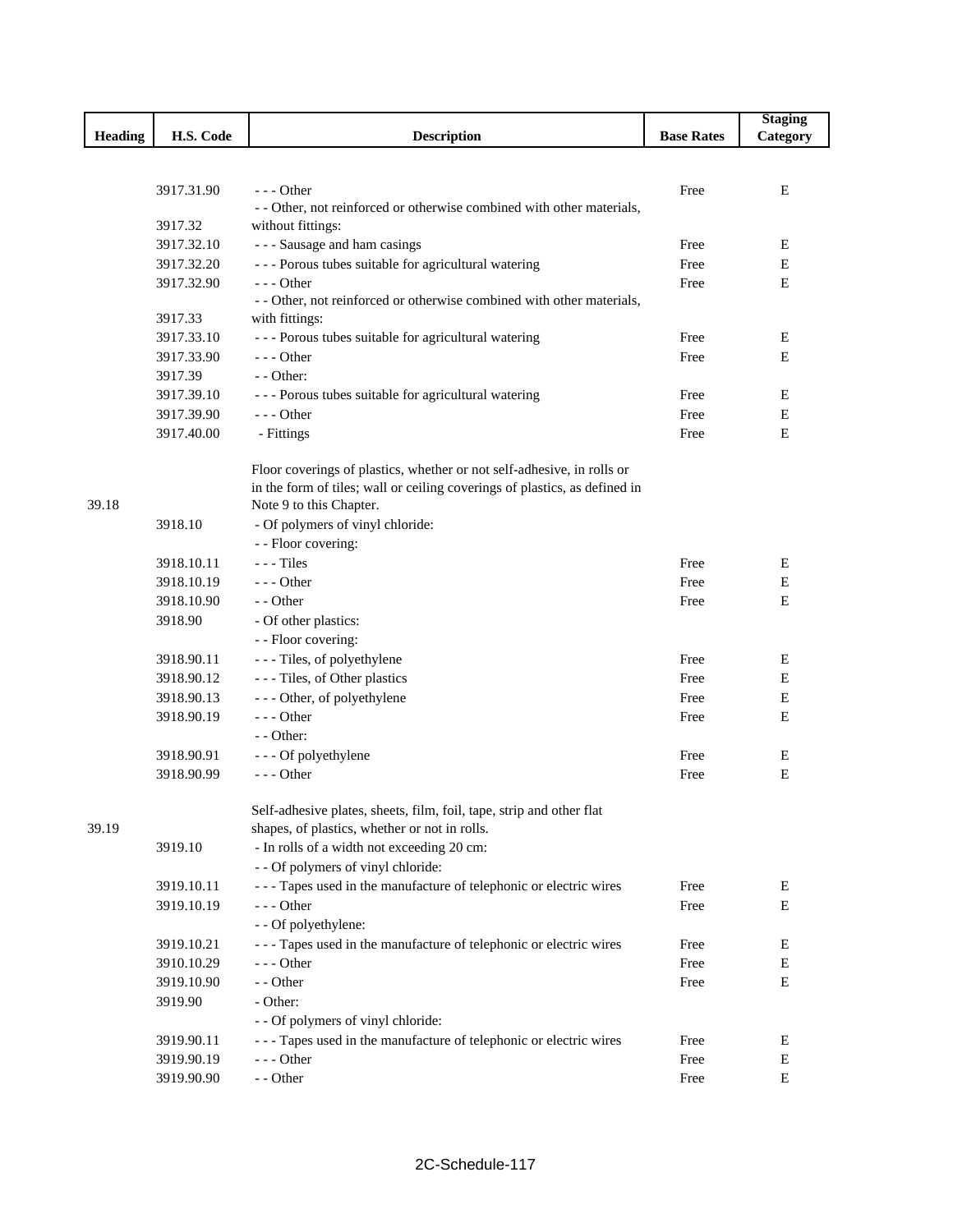|         |            |                                                                                     |                   | <b>Staging</b> |
|---------|------------|-------------------------------------------------------------------------------------|-------------------|----------------|
| Heading | H.S. Code  | <b>Description</b>                                                                  | <b>Base Rates</b> | Category       |
|         |            |                                                                                     |                   |                |
|         |            |                                                                                     |                   |                |
|         |            | Other plates, sheets, film, foil and strip, of plastics, non-cellular and           |                   |                |
| 39.20   |            | not reinforced, laminated, supported or similarly combined with<br>other materials. |                   |                |
|         | 3920.10    | - Of polymers of ethylene:                                                          |                   |                |
|         | 3920.10.10 | - - Tapes used in the manufacture of telephonic or electric wires                   | Free              | Е              |
|         | 3920.10.90 | - - Other                                                                           | Free              | E              |
|         | 3920.20    |                                                                                     |                   |                |
|         |            | - Of polymers of propylene:                                                         |                   |                |
|         | 3920.20.10 | - - Tapes used in the manufacture of telephonic or electric wires                   | Free              | Е              |
|         | 3920.20.20 | - - BOPP film                                                                       | Free              | E              |
|         |            | - - Used as an adhesive by melting:                                                 |                   |                |
|         | 3920.20.31 | - - - Of polypropylene                                                              | Free              | Е              |
|         | 3920.20.39 | $--$ Other                                                                          | Free              | E              |
|         | 3920.20.90 | - - Other                                                                           | Free              | E              |
|         |            | - Of polymers of styrene:                                                           |                   |                |
|         | 3920.30.10 | - - Used as an adhesive by melting                                                  | Free              | Е              |
|         | 3920.30.90 | - - Other                                                                           | Free              | E              |
|         |            | - Of polymers of vinyl chloride:                                                    |                   |                |
|         | 3920.43    | - - Containing by weight not less than 6% of plasticisers:                          |                   |                |
|         | 3920.43.10 | --- Tapes used in the manufacture of telephonic or electric wires                   | Free              | E              |
|         | 3920.43.90 | - - - Other                                                                         | Free              | Е              |
|         | 3920.49    | - - Other:                                                                          |                   |                |
|         | 3920.49.10 | --- Tapes used in the manufacture of telephonic or electric wires                   | Free              | E              |
|         | 3920.49.90 | - - - Other                                                                         | Free              | E              |
|         |            | - Of acrylic polymers:                                                              |                   |                |
|         | 3920.51.00 | - - Of poly(methyl methacrylate)                                                    | Free              | Е              |
|         | 3920.59.00 | - - Other                                                                           | Free              | E              |
|         |            | - Of polycarbonates, alkyd resins, polyallyl esters or other                        |                   |                |
|         |            | polyesters:                                                                         |                   |                |
|         | 3920.61    | - - Of polycarbonates:                                                              |                   |                |
|         | 3920.61.10 | - - - Film                                                                          | Free              | Е              |
|         | 3920.61.20 | --- Used as an adhesive by melting                                                  | Free              | Е              |
|         | 3920.61.90 | $--$ Other                                                                          | Free              | Е              |
|         | 3920.62    | - - Of poly(ethylene terephthalate):                                                |                   |                |
|         | 3920.62.10 | - - - Film                                                                          | Free              | E              |
|         | 3920.62.20 | --- Used as an adhesive by melting                                                  | Free              | E              |
|         | 3920.62.90 | --- Other                                                                           | Free              | Е              |
|         | 3920.63    | - - Of unsaturated polyesters:                                                      |                   |                |
|         | 3920.63.10 | --- Used as an adhesive by melting                                                  | Free              | Е              |
|         | 3920.63.90 | --- Other                                                                           | Free              | Е              |
|         | 3920.69    | - - Of other polyesters:                                                            |                   |                |
|         | 3920.69.10 | --- Used as an adhesive by melting                                                  | Free              | E              |
|         | 3920.69.90 | $--$ Other                                                                          | Free              | Е              |
|         |            | - Of cellulose or its chemical derivatives:                                         |                   |                |
|         | 3920.71    | - - Of regenerated cellulose:                                                       |                   |                |
|         | 3920.71.10 | - - - Cellophane film                                                               | Free              | Ε              |
|         | 3920.71.20 | --- Viscose tear-off ribbon; foil                                                   | Free              | Е              |
|         | 3920.71.30 | --- Viscose film                                                                    | Free              | Е              |
|         | 3920.71.40 | --- Used as an adhesive by melting                                                  | Free              | Е              |
|         | 3920.71.90 | $--$ Other                                                                          | Free              | Е              |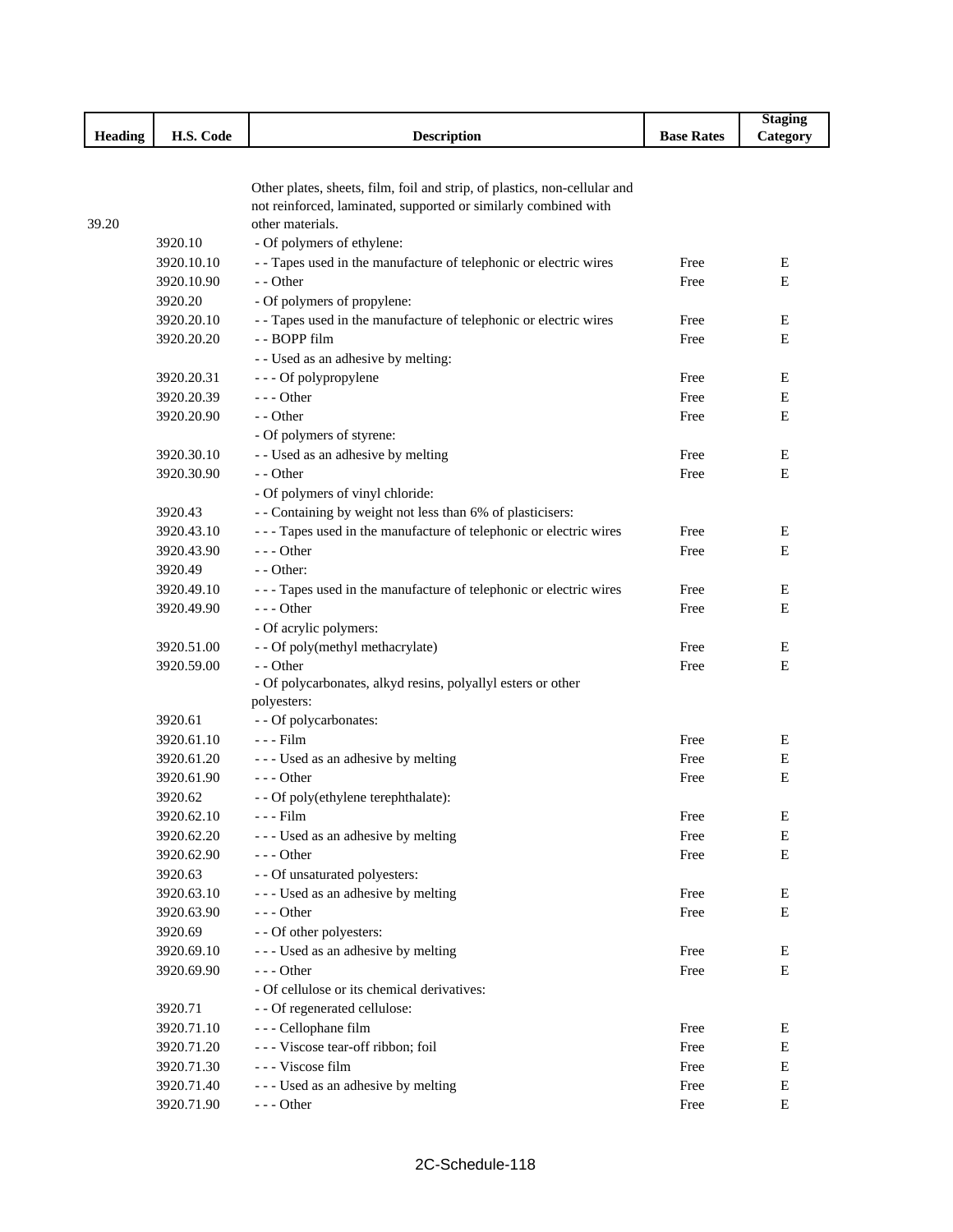|                |            |                                                                      |                   | <b>Staging</b> |
|----------------|------------|----------------------------------------------------------------------|-------------------|----------------|
| <b>Heading</b> | H.S. Code  | <b>Description</b>                                                   | <b>Base Rates</b> | Category       |
|                |            |                                                                      |                   |                |
|                | 3920.72    | - - Of vulcanised fibre:                                             |                   |                |
|                | 3920.72.10 | --- Used as an adhesive by melting                                   | Free              | Е              |
|                | 3920.72.90 | $--$ Other                                                           | Free              | E              |
|                | 3920.73    | - - Of cellulose acetate:                                            |                   |                |
|                |            | --- Used as an adhesive by melting:                                  |                   |                |
|                | 3920.73.11 | - - - - Cellulose acetate, plasticized                               | Free              | E              |
|                | 3920.73.19 | - - - - Other                                                        | Free              | Е              |
|                | 3920.73.90 | $- -$ Other                                                          | Free              | Е              |
|                | 3920.79    | - - Of other cellulose derivatives:                                  |                   |                |
|                | 3920.79.10 | - - - Used as an adhesive by melting                                 | Free              | Е              |
|                | 3920.79.90 | $--$ Other                                                           | Free              | E              |
|                |            | - Of other plastics:                                                 |                   |                |
|                | 3920.91    | - - Of poly(vinyl butyral):                                          |                   |                |
|                |            | --- Film of a kind used in safety glass, of a thickness between 0.38 |                   |                |
|                | 3920.91.10 | mm and 0.76 mm, not exceeding 2 m in width                           | Free              | Е              |
|                | 3920.91.90 | --- Other                                                            | Free              | E              |
|                | 3920.92    | - - Of polyamides:                                                   |                   |                |
|                | 3920.92.10 | $--$ Of nylon 6                                                      | Free              | E              |
|                | 3920.92.20 | --- Used as an adhesive by melting                                   | Free              | E              |
|                | 3920.92.90 | $- -$ Other                                                          | Free              | E              |
|                | 3920.93    | - - Of amino-resins:                                                 |                   |                |
|                |            | --- Used as an adhesive by melting;                                  |                   |                |
|                | 3920.93.11 | ---- Of melamine resins; of other amino-resins (except urea resins)  | Free              | E              |
|                | 3920.93.19 | $---$ Other                                                          | Free              | E              |
|                | 3920.93.90 | $--$ Other                                                           | Free              | Е              |
|                | 3920.94    | - - Of phenolic resins:                                              |                   |                |
|                | 3920.94.10 | --- Phenol formaldehyde (bakelite) sheets                            | Free              | E              |
|                | 3920.94.20 | --- Used as an adhesive by melting                                   | Free              | E              |
|                | 3920.94.90 | $--$ Other                                                           | Free              | E              |
|                | 3920.99    | - - Of other plastics:                                               |                   |                |
|                | 3920.99.10 | --- Corrugated sheets and plates                                     | Free              | E              |
|                | 3920.99.20 | --- Other fluorocarbon sheets                                        | Free              | E              |
|                | 3920.99.30 | --- Used as an adhesive by melting                                   | Free              | E              |
|                | 3920.99.90 | $--$ Other                                                           | Free              | E              |
| 39.21          |            | Other plates, sheets, film, foil and strip, of plastics.             |                   |                |
|                |            | - Cellular:                                                          |                   |                |
|                |            | - - Of polymers of styrene:                                          |                   |                |
|                | 3921.11.10 | - - - Plates and sheets                                              | Free              | E              |
|                | 3921.11.90 | $--$ Other                                                           | Free              | Ε              |
|                |            | - - Of polymers of vinyl chloride:                                   |                   |                |
|                |            | --- In plates and sheets forms:                                      |                   |                |
|                | 3921.12.11 | ---- Tapes used in the manufacture of telephonic or electric wire    | Free              | Ε              |
|                | 3921.12.19 | $---$ Other                                                          | Free              | Ε              |
|                |            | --- Other:                                                           |                   |                |
|                | 3921.12.91 | - - - - Tapes used in the manufacture of telephonic or electric wire | Free              | E              |
|                | 3921.12.99 | $---$ Other                                                          | Free              | Ε              |
|                |            | - - Of polyurethanes:                                                |                   |                |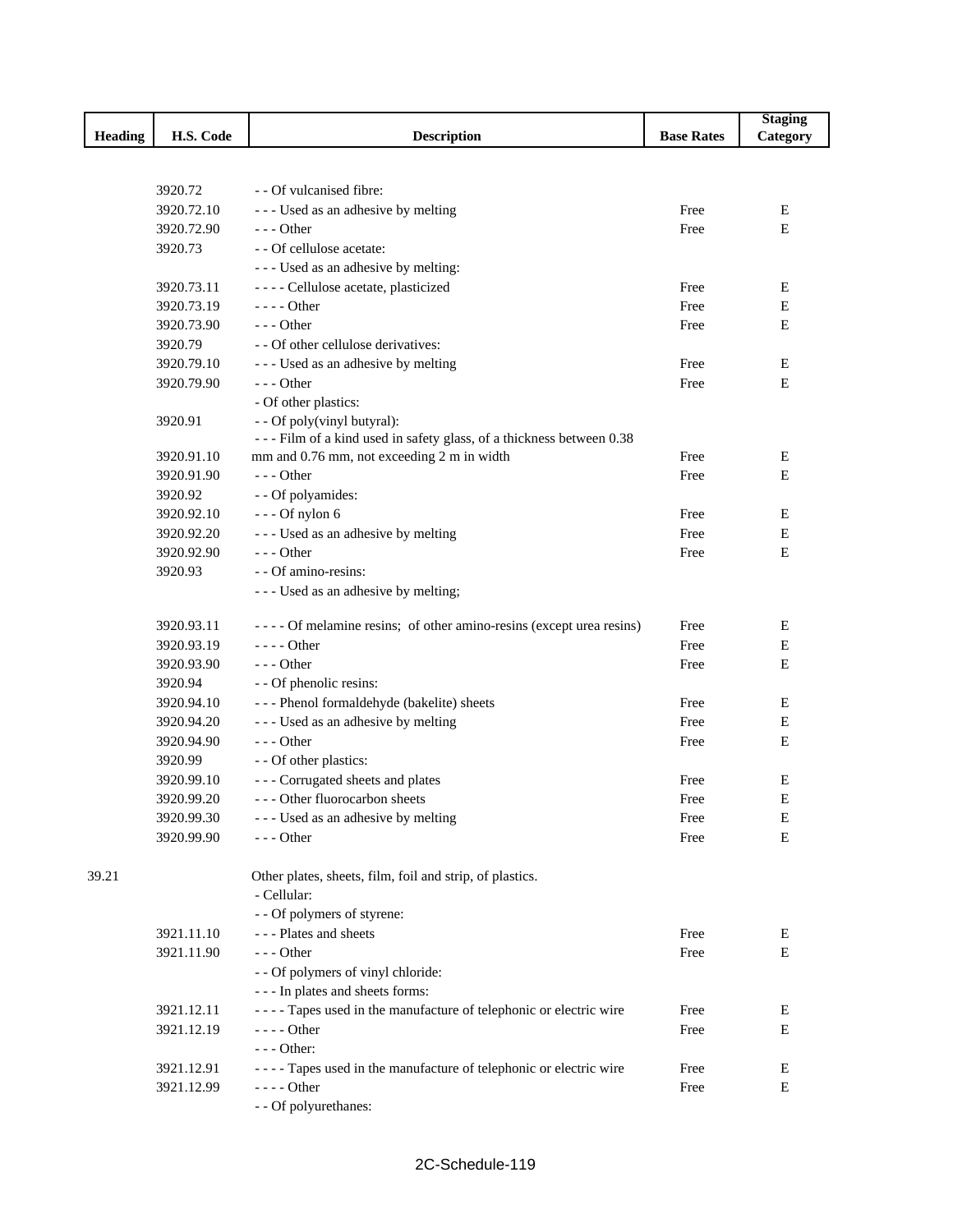|                |            |                                                                       |                   | <b>Staging</b> |
|----------------|------------|-----------------------------------------------------------------------|-------------------|----------------|
| <b>Heading</b> | H.S. Code  | <b>Description</b>                                                    | <b>Base Rates</b> | Category       |
|                |            |                                                                       |                   |                |
|                |            |                                                                       |                   |                |
|                | 3921.13.10 | - - - Plates and sheets                                               | Free              | Е              |
|                | 3921.13.90 | $--$ Other                                                            | Free              | Е              |
|                |            | - - Of regenerated cellulose:                                         |                   |                |
|                |            | --- Plates and sheets:                                                |                   |                |
|                | 3921.14.11 | ---- Cellophane used in the manufactured of adhesive tapes            | Free              | E              |
|                | 3921.14.12 | ---- Other, used in the manufacture of adhesive tape                  | Free              | Е              |
|                | 3921.14.19 | $--- Other$                                                           | Free              | E              |
|                |            | $--$ Other:                                                           |                   |                |
|                | 3921.14.91 | ---- Used in the manufacture of adhesive tape                         | Free              | Ε              |
|                | 3921.14.99 | $---$ Other                                                           | Free              | E              |
|                |            | - - Of other plastic:                                                 |                   |                |
|                |            | - - - Plates and sheets:                                              |                   |                |
|                | 3921.19.11 | - - - - Tapes used in the manufacture of telephonic or electric wire  | Free              | E              |
|                | 3921.19.19 | $---$ Other                                                           | Free              | Е              |
|                |            | $--$ Other:                                                           |                   |                |
|                | 3921.19.91 | - - - - Tapes used in the manufacture of telephonic or electric wire  | Free              | Е              |
|                | 3921.19.99 | $--- Other$                                                           | Free              | E              |
|                | 3921.90    | - Other:                                                              |                   |                |
|                | 3921.90.10 | - - Tapes used in the manufacture of telephonic or electric wire      | Free              | E              |
|                | 3921.90.20 | - - Plates and sheets                                                 | Free              | E              |
|                | 3921.90.90 | - - Other                                                             | Free              | Е              |
|                |            |                                                                       |                   |                |
|                |            | Baths, shower-baths, sinks, wash-basins, bidets, lavatory pans, seats |                   |                |
| 39.22          |            | and covers, flushing cisterns and similar sanitary ware, of plastics. |                   |                |
|                | 3922.10.00 | - Baths, shower-baths, sinks and wash-basins                          | Free              | E              |
|                | 3922.20    | - Lavatory seats and covers:                                          |                   |                |
|                | 3922.20.10 | - Covers                                                              | Free              | E              |
|                | 3922.20.90 | - - Other                                                             | Free              | E              |
|                |            | - Other:                                                              |                   |                |
|                | 3922.90.10 | - - Flushing water closets (lavatory pans) and urinals                | Free              | Ε              |
|                | 3922.90.20 | - - Parts of flushing cisterns                                        | Free              | E              |
|                | 3922.90.90 | - - Other                                                             | Free              | Е              |
|                |            |                                                                       |                   |                |
|                |            | Articles for the conveyance or packing of goods, of plastics;         |                   |                |
| 39.23          |            | stoppers, lids, caps and other closures, of plastics.                 |                   |                |
|                | 3923.10    | - Boxes, cases, crates and similar articles:                          |                   |                |
|                | 3923.10.10 | - - Boxes used for cinematographic films, tapes, discs                | Free              | E              |
|                | 3923.10.90 | - - Other                                                             | Free              | E              |
|                |            | - Sacks and bags (including cones):                                   |                   |                |
|                | 3923.21    | - - Of polymers of ethylene:                                          |                   |                |
|                |            | - - - Aseptic bags with aluminium foil reinforcing material           |                   |                |
|                | 3923.21.10 | (excluding retort pouch)                                              | Free              | E              |
|                | 3923.21.90 | --- Other                                                             | Free              | E              |
|                | 3923.29    | - - Of other plastics:                                                |                   |                |
|                |            | - - - Aseptic bags with aluminium foil reinforcing material           |                   |                |
|                | 3923.29.10 | (excluding retort pouch)                                              | Free              | Е              |
|                | 3923.29.20 | --- Laminated polypropylene bags of size 1000 mm x 1200 mm            | Free              | Е              |
|                | 3923.29.90 | --- Other                                                             | Free              | Е              |
|                | 3923.30    | - Carboys, bottles, flasks and similar articles:                      |                   |                |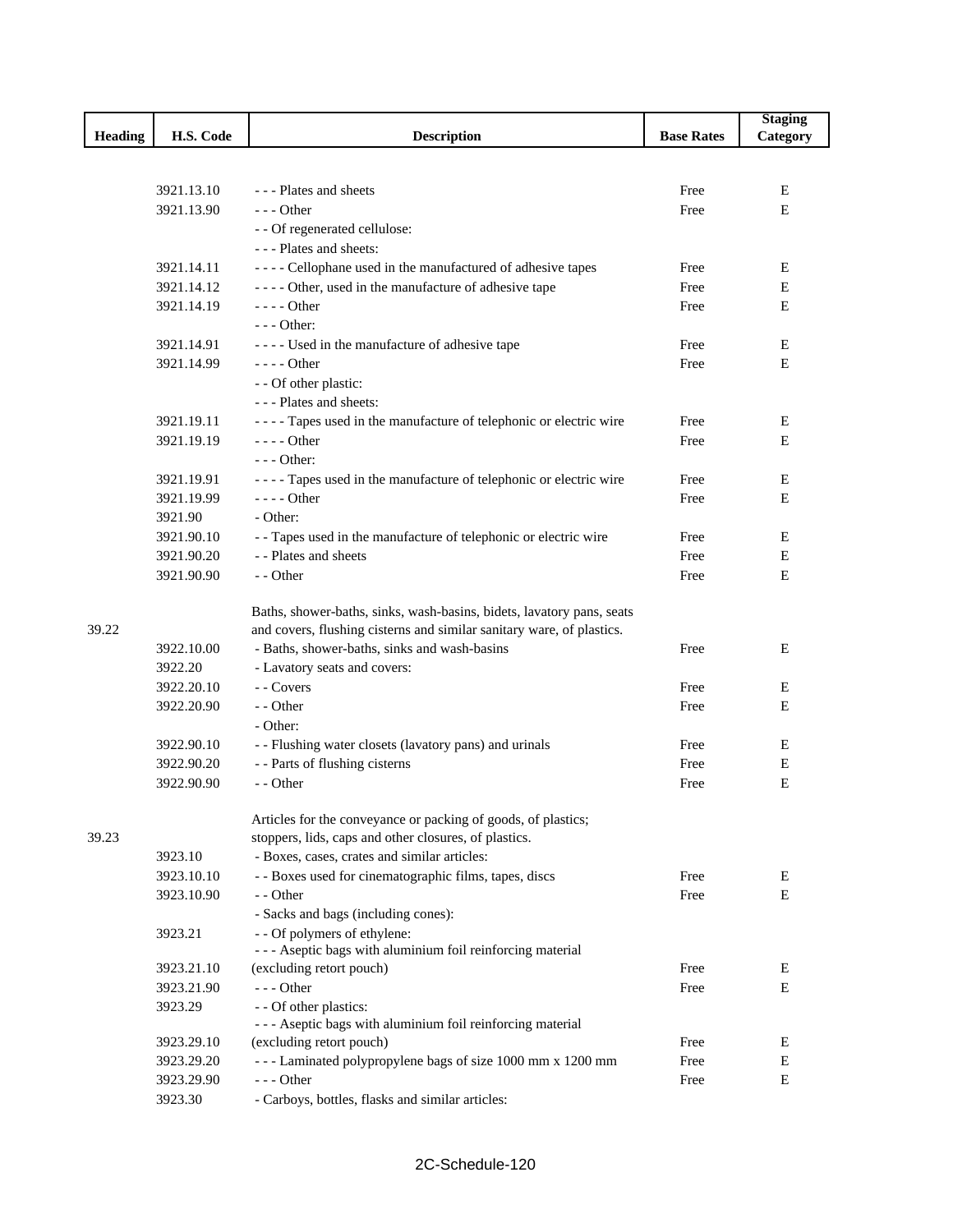|                |            |                                                                        |                   | <b>Staging</b> |
|----------------|------------|------------------------------------------------------------------------|-------------------|----------------|
| <b>Heading</b> | H.S. Code  | <b>Description</b>                                                     | <b>Base Rates</b> | Category       |
|                |            |                                                                        |                   |                |
|                |            |                                                                        |                   |                |
|                | 3923.30.10 | - - Toothpaste tubes container                                         | Free              | E              |
|                | 3923.30.90 | - - Other                                                              | Free              | E              |
|                | 3923.40    | - Spools, cops, bobbins and similar supports:                          |                   |                |
|                | 3923.40.10 | - - For sewing machines                                                | Free              | Ε              |
|                | 3923.40.20 | - - For cinematographic or photographic use                            | Free              | Ε              |
|                | 3923.40.30 | - - For textile mills                                                  | Free              | Е              |
|                | 3923.40.90 | - - Other                                                              | Free              | Е              |
|                | 3923.50    | - Stoppers, lids, caps and other closures:                             |                   |                |
|                | 3923.50.10 | - - Actuator over caps                                                 | Free              | E              |
|                | 3923.50.90 | - - Other                                                              | Free              | Е              |
|                | 3923.90.00 | - Other                                                                | Free              | Ε              |
|                |            | Tableware, kitchenware, other household articles and toilet articles,  |                   |                |
| 39.24          |            | of plastics.                                                           |                   |                |
|                | 3924.10.00 | - Tableware and kitchenware                                            | Free              | Ε              |
|                | 3924.90    | - Other:                                                               |                   |                |
|                | 3924.90.10 | - - Bed pans, urinals (portable type) and chamber-pots                 | Free              | E              |
|                | 3924.90.90 | - - Other                                                              | Free              | Е              |
| 39.25          |            | Builders' ware of plastics, not elsewhere specified or included.       |                   |                |
|                |            | - Reservoirs, tanks, vats and similar containers, of a capacity        |                   |                |
|                | 3925.10.00 | exceeding 300 l                                                        | Free              | Е              |
|                | 3925.20.00 | - Doors, windows and their frames and thresholds for doors             | Free              | Е              |
|                |            | - Shutters, blinds (including Venetian blinds) and similar articles    |                   |                |
|                | 3925.30.00 | and parts thereof                                                      | Free              | E              |
|                | 3925.90.00 | - Other                                                                | Free              | Е              |
|                |            | Other articles of plastics and articles of other materials of headings |                   |                |
| 39.26          |            | 39.01 to 39.14.                                                        |                   |                |
|                | 3926.10    | - Office or school supplies:                                           |                   |                |
|                | 3926.10.10 | - - School supplies                                                    | Free              | Ε              |
|                | 3926.10.20 | - - Office supplies                                                    | Free              | $\mathbf E$    |
|                |            | - Articles of apparel and clothing accessories (including gloves,      |                   |                |
|                | 3926.20    | mittens and mitts):                                                    |                   |                |
|                | 3926.20.10 | - - Raincoats                                                          | Free              | E              |
|                | 3926.20.20 | - - Gloves                                                             | Free              | $\mathbf E$    |
|                | 3926.20.30 | - - Baby's bib, shoulder pads and shields                              | Free              | Е              |
|                | 3926.20.40 | - - Aprons and other articles of apparel                               | Free              | E              |
|                |            | - - Articles of apparel used for the protection from chemical          |                   |                |
|                | 3926.20.50 | substances, radiation and fire                                         | Free              | E              |
|                | 3926.20.90 | - - Other, including belts                                             | Free              | Ε              |
|                | 3926.30.00 | - Fittings for furniture, coachwork or the like                        | Free              | Е              |
|                | 3926.40.00 | - Statuettes and other ornamental articles                             | Free              | Е              |
|                | 3926.90    | - Other:                                                               |                   |                |
|                | 3926.90.10 | - - Floats for fishing nets                                            | Free              | Е              |
|                |            | - - Fans and handscreens, frames and handles therefor, and parts       |                   |                |
|                | 3926.90.20 | thereof                                                                | Free              | Е              |
|                |            | - - - Hygienic, medical and surgical articles:                         |                   |                |
|                | 3926.90.31 | --- Colostomy, ileostomy and urine bags                                | Free              | Ε              |
|                | 3926.90.32 | --- Plastic moulds with denture prints                                 | Free              | Е              |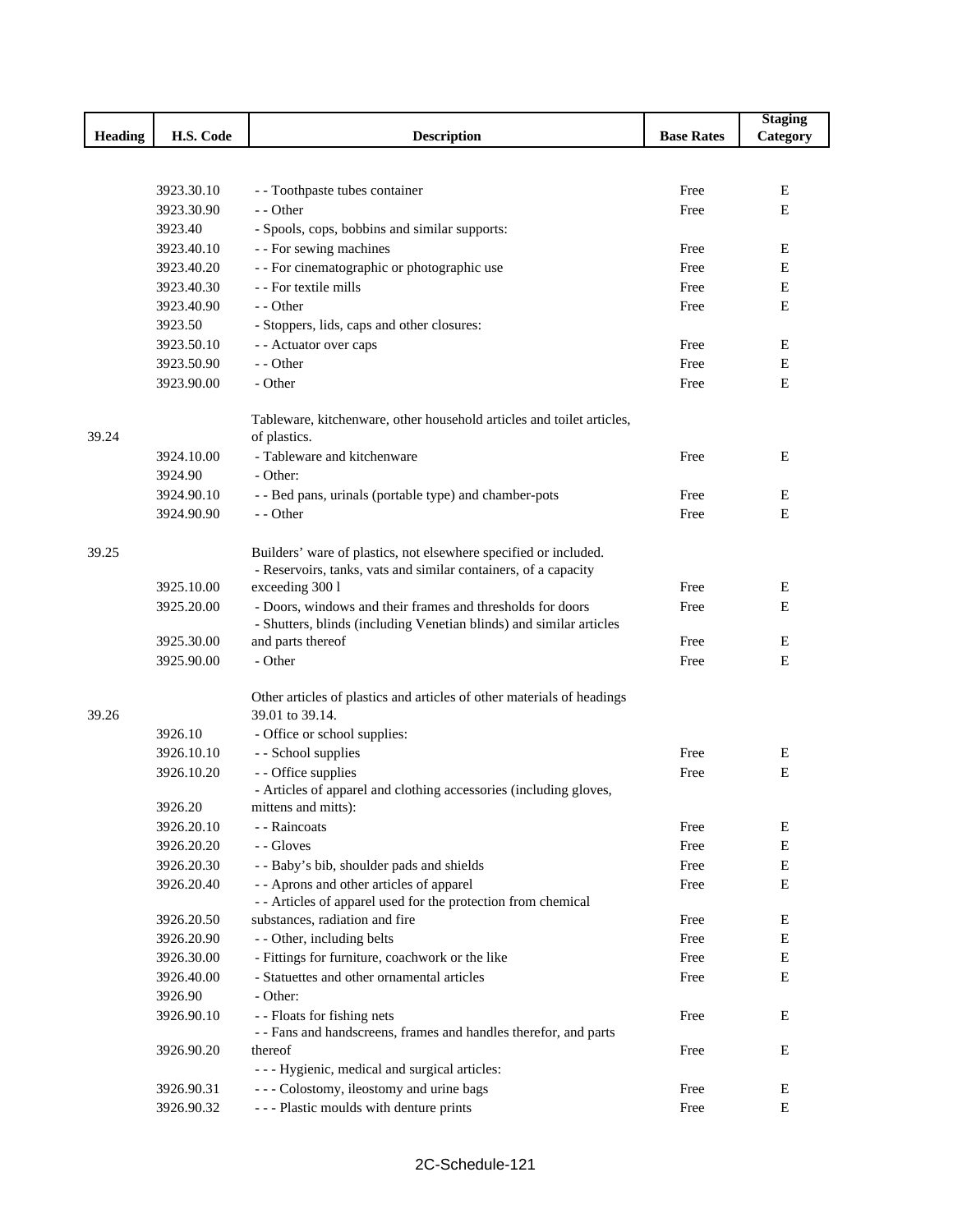|                |            |                                                                     |                   | <b>Staging</b> |
|----------------|------------|---------------------------------------------------------------------|-------------------|----------------|
| <b>Heading</b> | H.S. Code  | <b>Description</b>                                                  | <b>Base Rates</b> | Category       |
|                |            |                                                                     |                   |                |
|                |            |                                                                     |                   |                |
|                | 3926.90.33 | - - - Poison mosquito nets                                          | Free              | Ε              |
|                | 3926.90.39 | $--$ Other                                                          | Free              | E              |
|                |            | - - Safety and protective devices:                                  |                   |                |
|                | 3926.90.41 | --- Police shields                                                  | Free              | E              |
|                |            | --- Protective masks and similar articles for use in welding and    |                   |                |
|                | 3926.90.42 | similar work                                                        | Free              | E              |
|                |            | --- Noise reducing devices and covers for the ears; apparatus for   |                   |                |
|                | 3926.90.43 | measuring vapour of organic substances or of mercury                | Free              | E              |
|                |            | --- Life saving cushions for protection of persons falling from     |                   |                |
|                | 3926.90.44 | heights                                                             | Free              | Е              |
|                | 3926.90.49 | $--$ Other                                                          | Free              | E              |
|                |            | - - Industrial articles:                                            |                   |                |
|                | 3926.90.51 | - - - Oil spill booms                                               | Free              | E              |
|                | 3926.90.52 | --- Pipe or thread sealing tape                                     | Free              | E              |
|                | 3926.90.53 | --- Transmission or conveyor belts or belting                       | Free              | E              |
|                | 3926.90.54 | --- Other articles used in machinery                                | Free              | E              |
|                | 3926.90.55 | --- Plastic J-hooks and bunch blocks for detonators                 | Free              | E              |
|                | 3926.90.59 | $--$ Other                                                          | Free              | E              |
|                |            | - - Nipple former, breastshells, nipple shields, hand expression    |                   |                |
|                | 3926.90.60 | funnel, Supplement nursing system, feeder(Haberman type)            | Free              | Е              |
|                |            | - - Corset busks and similar supports for articles of apparel or    |                   |                |
|                | 3926.90.70 | clothing accessories                                                | Free              | E              |
|                |            | $-$ - Other:                                                        |                   |                |
|                | 3926.90.91 | - - - Poultry feeders                                               | Free              | E              |
|                |            | --- Cards for jewellery or small objects of personal adornment;     |                   |                |
|                | 3926.90.92 | beads: shoe lasts                                                   | Free              | E              |
|                |            | --- Racket strings of a length not exceeding 15 m put up for retail |                   |                |
|                | 3926.90.93 | sale                                                                | Free              | E              |
|                | 3926.90.94 | --- Reflected light nails                                           | Free              | E              |
|                | 3926.90.95 | --- Other articles of Non-rigid Cellular products                   | Free              | Е              |
|                | 3926.90.96 | - - - Prayer beads                                                  | Free              | Е              |
|                | 3926.90.99 | $--$ Other                                                          | Free              | E              |

# **Chapter 40 Rubber and articles thereof**

| 01 | 4001.10    | Natural rubber, balata, gutta-percha, guayule, chicle and similar<br>natural gums, in primary forms or in plates, sheets or strip.<br>- Natural rubber latex, whether or not pre-vulcanised:<br>- - Exceeding 0.5% ammonia content: |      |   |
|----|------------|-------------------------------------------------------------------------------------------------------------------------------------------------------------------------------------------------------------------------------------|------|---|
|    | 4001.10.11 | - - - Centrifuge concentrate                                                                                                                                                                                                        | Free | E |
|    | 4001.10.12 | --- Processed by other methods                                                                                                                                                                                                      | Free | E |
|    |            | - - Not exceeding 0.5% ammonia content:                                                                                                                                                                                             |      |   |
|    | 4001.10.21 | - - - Centrifuge concentrate                                                                                                                                                                                                        | Free | E |
|    | 4001.10.22 | --- Processed by other methods                                                                                                                                                                                                      | Free | E |
|    |            | - Natural rubber in other forms:                                                                                                                                                                                                    |      |   |
|    | 4001.21    | - - Smoked sheets:                                                                                                                                                                                                                  |      |   |
|    | 4001.21.10 | $--$ RSS Grade 1                                                                                                                                                                                                                    | Free | E |
|    | 4001.21.20 | $--$ RSS Grade 2                                                                                                                                                                                                                    | Free | E |
|    |            |                                                                                                                                                                                                                                     |      |   |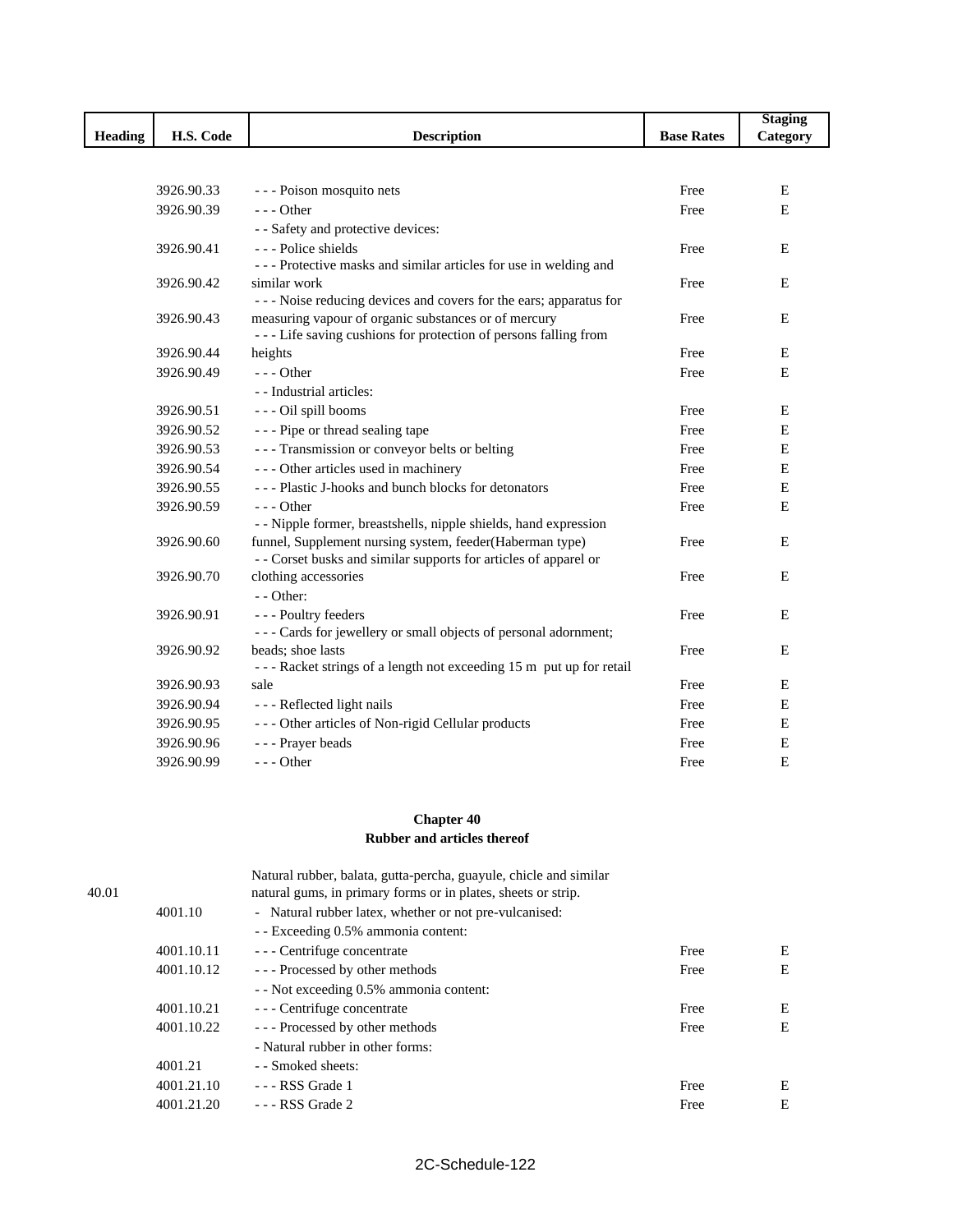|                |            |                                                                        |                   | <b>Staging</b> |
|----------------|------------|------------------------------------------------------------------------|-------------------|----------------|
| <b>Heading</b> | H.S. Code  | <b>Description</b>                                                     | <b>Base Rates</b> | Category       |
|                |            |                                                                        |                   |                |
|                |            |                                                                        |                   |                |
|                | 4001.21.30 | --- RSS Grade 3                                                        | Free              | Ε              |
|                | 4001.21.40 | --- RSS Grade 4                                                        | Free              | Е              |
|                | 4001.21.50 | $--$ RSS Grade 5                                                       | Free              | E              |
|                | 4001.21.90 | $--$ Other                                                             | Free              | E              |
|                |            | - - Technically specified natural rubber (TSNR):                       |                   |                |
|                | 4001.22.10 | --- Standard Indonesian rubber SIR 3 CV                                | Free              | Ε              |
|                | 4001.22.20 | --- Other Standard Indonesian rubber                                   | Free              | E              |
|                | 4001.22.30 | - - - Standard Malaysian rubber                                        | Free              | E              |
|                | 4001.22.40 | --- Specified Singapore rubber                                         | Free              | Е              |
|                | 4001.22.50 | - - - Thai tested rubber                                               | Free              | ${\bf E}$      |
|                | 4001.22.60 | - - - Standard Cambodia rubber                                         | Free              | ${\bf E}$      |
|                | 4001.22.90 | $--$ Other                                                             | Free              | E              |
|                | 4001.29    | $-$ - Other:                                                           |                   |                |
|                | 4001.29.10 | --- Air-dried sheet                                                    | Free              | Ε              |
|                | 4001.29.20 | - - - Latex crepe                                                      | Free              | Е              |
|                | 4001.29.30 | --- Sole crepe                                                         | Free              | Е              |
|                | 4001.29.40 | --- Remilled crepe, including flat bark crepe                          | Free              | E              |
|                | 4001.29.50 | --- Other crepe                                                        | Free              | Е              |
|                | 4001.29.60 | --- Superior processing rubber                                         | Free              | Е              |
|                | 4001.29.70 | - - - Skim rubber                                                      | Free              | Е              |
|                | 4001.29.80 | --- Scrap (tree, earth or smoked) and cup lump                         | Free              | Е              |
|                | 4001.29.90 | $--$ Other                                                             | Free              | E              |
|                | 4001.30    | - Balata, gutta-percha, guayule, chicle and similar natural gums:      |                   |                |
|                |            | - - Jelutong:                                                          |                   |                |
|                | 4001.30.11 | - - - In primary form                                                  | Free              | E              |
|                | 4001.30.19 | $--$ Other                                                             | Free              | Е              |
|                |            | $-$ - Other:                                                           |                   |                |
|                | 4001.30.91 | - - - In primary form                                                  | Free              | E              |
|                | 4001.30.99 | $--$ Other                                                             | Free              | E              |
|                |            |                                                                        |                   |                |
|                |            | Synthetic rubber and factice derived from oils, in primary forms or in |                   |                |
|                |            | plates, sheets or strip; mixtures of any product of heading 40.01 with |                   |                |
|                |            | any product of this heading, in primary forms or in plates, sheets or  |                   |                |
| 40.02          |            | strip.                                                                 |                   |                |
|                |            | - Styrene-butadiene rubber (SBR); carboxylated styrene-butadiene       |                   |                |
|                |            | rubber (XSBR):                                                         |                   |                |
|                | 4002.11.00 | - - Latex                                                              | Free              | Е              |
|                | 4002.19.00 | - - Other                                                              | Free              | ${\bf E}$      |
|                | 4002.20.00 | - Butadiene rubber (BR)                                                | Free              | E              |
|                |            | - Isobutene-isoprene (butyl) rubber (IIR); halo-isobutene-isoprene     |                   |                |
|                |            | rubber (CIIR or BIIR):                                                 |                   |                |
|                | 4002.31.00 | - - Isobutene-isoprene (butyl) rubber (IIR)                            | Free              | Ε              |
|                | 4002.39.00 | - - Other                                                              | Free              | Е              |
|                |            | - Chloroprene (chlorobutadiene) rubber (CR):                           |                   |                |
|                | 4002.41.00 | - - Latex                                                              | Free              | E              |
|                | 4002.49.00 | - - Other                                                              | Free              | E              |
|                |            | - Acrylonitrile-butadiene rubber (NBR):                                |                   |                |
|                | 4002.51.00 | - - Latex                                                              | Free              | E              |
|                | 4002.59.00 | - - Other                                                              | Free              | Е              |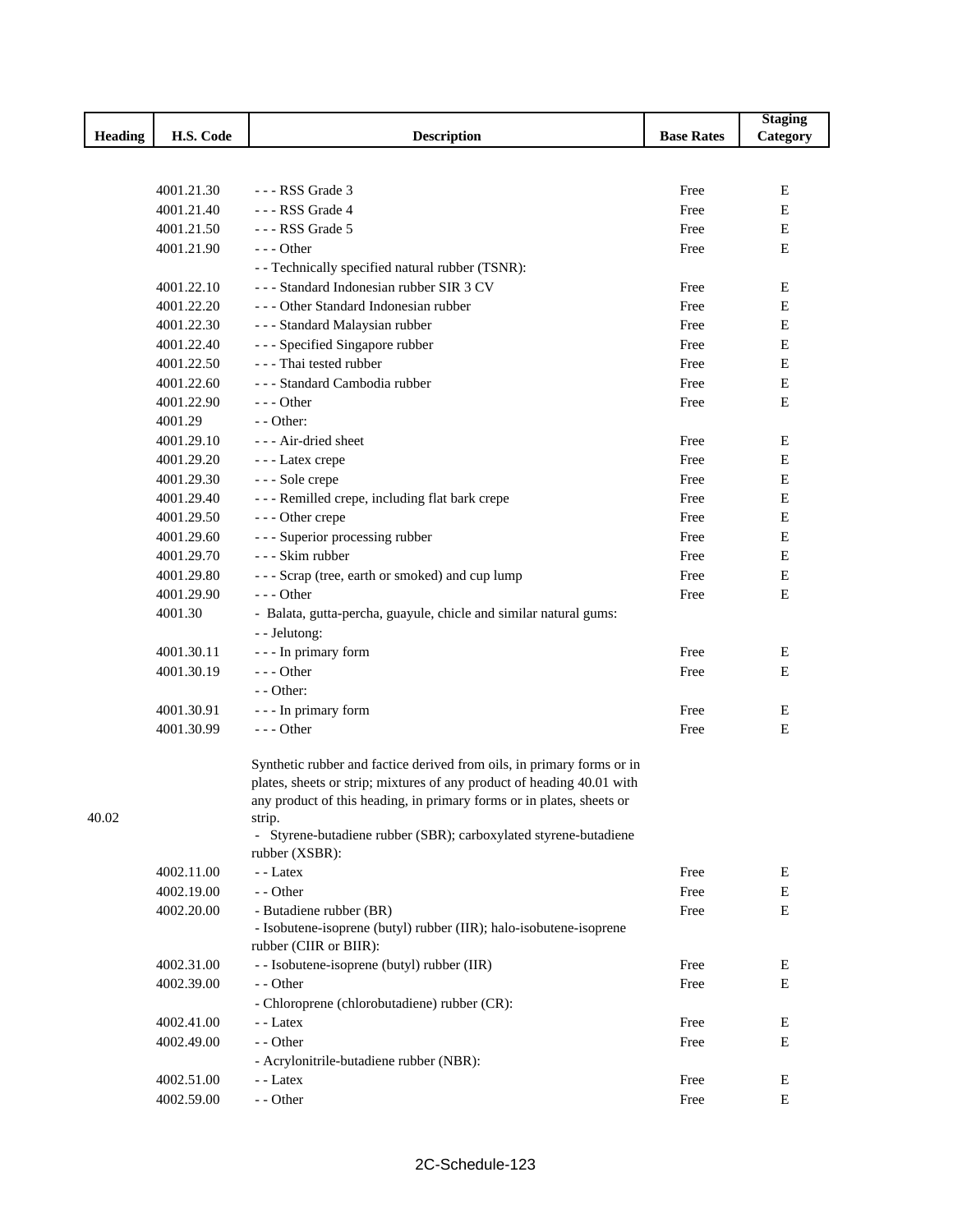|                |            |                                                                                                                                   |                   | <b>Staging</b> |
|----------------|------------|-----------------------------------------------------------------------------------------------------------------------------------|-------------------|----------------|
| <b>Heading</b> | H.S. Code  | <b>Description</b>                                                                                                                | <b>Base Rates</b> | Category       |
|                |            |                                                                                                                                   |                   |                |
|                |            |                                                                                                                                   |                   |                |
|                | 4002.60.00 | - Isoprene rubber (IR)                                                                                                            | Free              | Е              |
|                | 4002.70.00 | - Ethylene -propylene -non -conjugated diene rubber (EPDM)<br>- Mixtures of any product of heading 40.01 with any product of this | Free              | E              |
|                | 4002.80    | heading:                                                                                                                          |                   |                |
|                | 4002.80.10 | - - Mixture of natural rubber latex with synthetic rubber latex                                                                   | Free              | Ε              |
|                | 4002.80.90 | - - Other                                                                                                                         | Free              | Е              |
|                | 4002.91    | - Other:                                                                                                                          |                   |                |
|                | 4002.91.00 | - - Latex                                                                                                                         | Free              | Е              |
|                | 4002.99.00 | - - Other                                                                                                                         | Free              | Е              |
| 40.03          | 4003.00.00 | Reclaimed rubber in primary forms or in plates, sheets or strip.                                                                  | Free              | E              |
|                |            | Waste, parings and scrap of rubber (other than hard rubber) and                                                                   |                   |                |
| 40.04          | 4004.00.00 | powders and granules obtained therefrom.                                                                                          | Free              | E              |
| 40.05          |            | Compounded rubber, unvulcanised, in primary forms or in plates,<br>sheets or strip.                                               |                   |                |
|                | 4005.10.00 | - Compounded with carbon black or silica                                                                                          | Free              | Ε              |
|                | 4005.20.00 | - Solutions; dispersions other than those of subheading 4005.10                                                                   | Free              | E              |
|                |            | - Other:                                                                                                                          |                   |                |
|                | 4005.91.00 | - - Plates, sheets and strip                                                                                                      | Free              | Ε              |
|                | 4005.99.00 | - - Other                                                                                                                         | Free              | Е              |
|                |            |                                                                                                                                   |                   |                |
|                |            | Other forms (for example, rods, tubes and profile shapes) and articles                                                            |                   |                |
| 40.06          |            | (for example, discs and rings), of unvulcanised rubber.                                                                           |                   |                |
|                | 4006.10.00 | - "Camel-back" strips for retreading rubber tyres                                                                                 | Free              | Е              |
|                | 4006.90.00 | - Other                                                                                                                           | Free              | Е              |
| 40.07          | 4007.00.00 | Vulcanised rubber thread and cord.                                                                                                | Free              | Е              |
|                |            | Plates, sheets, strip, rods and profile shapes, of vulcanised rubber                                                              |                   |                |
| 40.08          |            | other than hard rubber.                                                                                                           |                   |                |
|                |            | - Of cellular rubber:                                                                                                             |                   |                |
|                | 4008.11.00 | - - Plates, sheets, and strip                                                                                                     | Free              | E              |
|                | 4008.19.00 | - - Other                                                                                                                         | Free              | E              |
|                |            | - Of non-cellular rubber:                                                                                                         |                   |                |
|                | 4008.21.00 | - - Plates, sheets and strip                                                                                                      | Free              | Е              |
|                | 4008.29.00 | - - Other                                                                                                                         | Free              | Ε              |
|                |            | Tubes, pipes and hoses, of vulcanised rubber other than hard rubber,                                                              |                   |                |
| 40.09          |            | with or without their fittings (for example, joints, elbows, flanges).                                                            |                   |                |
|                |            | - Not reinforced or otherwise combined with other materials:                                                                      |                   |                |
|                | 4009.11.00 | - - Without fittings                                                                                                              | Free              | Е              |
|                | 4009.12.00 | - - With fittings                                                                                                                 | Free              | ${\bf E}$      |
|                | 4009.21    | - Reinforced or otherwise combined only with metal:<br>- - Without fittings:                                                      |                   |                |
|                | 4009.21.10 | --- Mining slurry suction and discharge hose                                                                                      | Free              | Е              |
|                | 4009.21.90 | $--$ Other                                                                                                                        | Free              | E              |
|                |            |                                                                                                                                   |                   |                |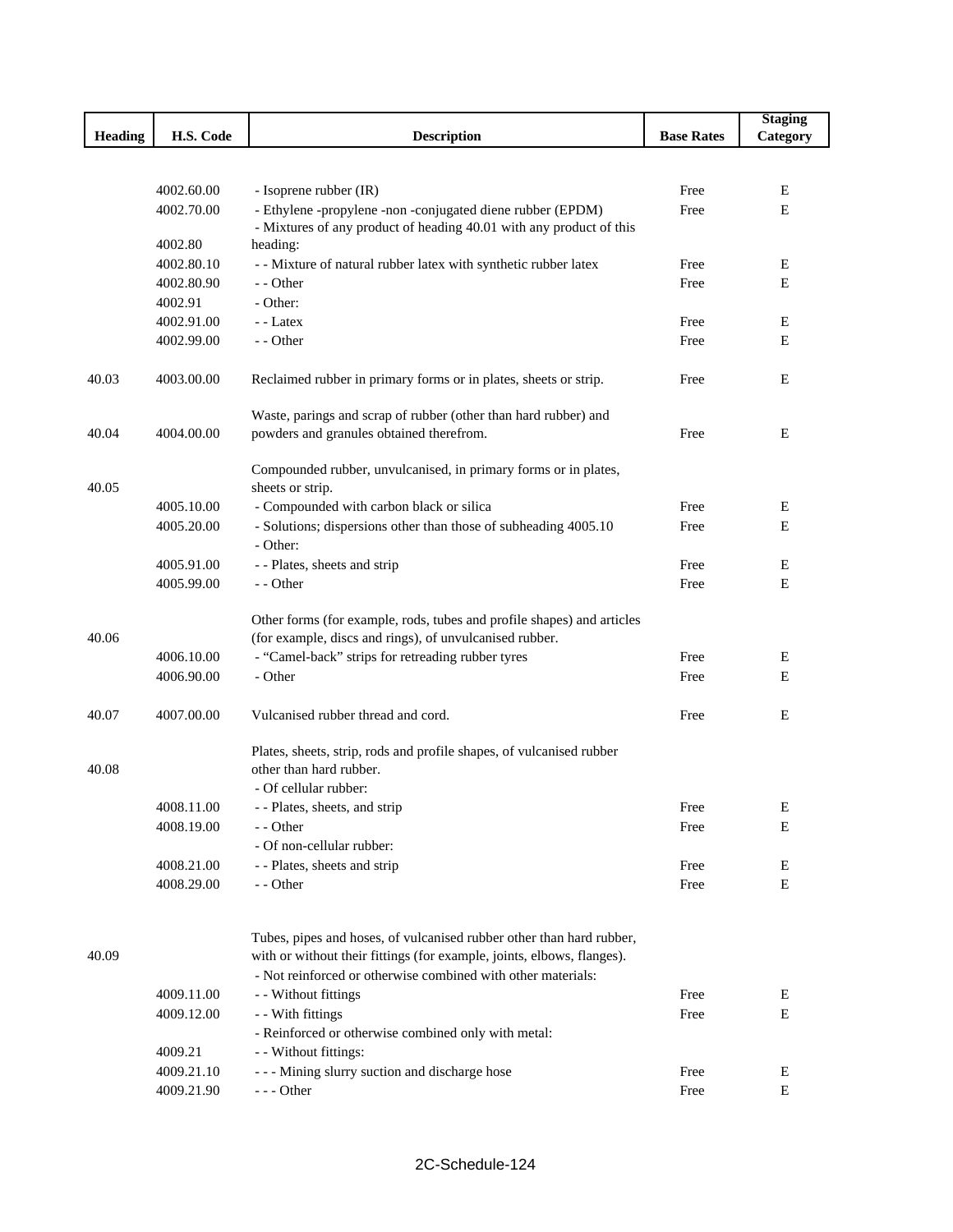|         |            |                                                                                            |                   | <b>Staging</b> |
|---------|------------|--------------------------------------------------------------------------------------------|-------------------|----------------|
| Heading | H.S. Code  | <b>Description</b>                                                                         | <b>Base Rates</b> | Category       |
|         |            |                                                                                            |                   |                |
|         |            |                                                                                            |                   |                |
|         | 4009.22    | - - With fittings:                                                                         |                   |                |
|         | 4009.22.10 | --- Mining slurry suction and discharge hose                                               | Free              | E              |
|         | 4009.22.90 | --- Other                                                                                  | Free              | Ε              |
|         |            | - Reinforced or otherwise combined only with textile materials:                            |                   |                |
|         | 4009.31    | - - Without fittings:                                                                      |                   |                |
|         | 4009.31.10 | - - - Mining slurry suction and discharge hose                                             | Free              | Ε              |
|         | 4009.31.90 | --- Other                                                                                  | Free              | E              |
|         | 4009.32    | - - With fittings:                                                                         |                   |                |
|         | 4009.32.10 | --- Mining slurry suction and discharge hose                                               | Free              | Е              |
|         | 4009.32.90 | $- -$ Other                                                                                | Free              | E              |
|         |            | - Reinforced or otherwise combined with other materials:                                   |                   |                |
|         | 4009.41    | - - Without fittings:                                                                      |                   |                |
|         | 4009.41.10 | --- Mining slurry suction and discharge hose                                               | Free              | Ε              |
|         | 4009.41.90 | $- -$ Other                                                                                | Free              | E              |
|         | 4009.42    | - - With fittings:                                                                         |                   |                |
|         | 4009.42.10 | - - - Mining slurry suction and discharge hose                                             | Free              | E              |
|         | 4009.42.90 | $--$ Other                                                                                 | Free              | E              |
|         |            |                                                                                            |                   |                |
| 40.10   |            | Conveyor or transmission belts or belting, of vulcanised rubber.                           |                   |                |
|         |            | - Conveyor belts or belting:                                                               |                   |                |
|         | 4010.11    | - - Reinforced only with metal:                                                            |                   |                |
|         | 4010.11.10 | --- Of a width exceeding 20 cm                                                             | Free              | E              |
|         | 4010.11.90 | $- -$ Other                                                                                | Free              | E              |
|         | 4010.12    | - - Reinforced only with textile materials:                                                |                   |                |
|         | 4010.12.10 | --- Of a width exceeding 20 cm                                                             | Free              | Е              |
|         | 4010.12.90 | $- -$ Other                                                                                | Free              | E              |
|         | 4010.13    |                                                                                            |                   |                |
|         |            | - - Reinforced only with plastics:                                                         |                   |                |
|         | 4010.13.10 | --- Of a width exceeding 20 cm                                                             | Free              | Е              |
|         | 4010.13.90 | --- Other                                                                                  | Free              | Е              |
|         | 4010.19    | - - Other:                                                                                 |                   |                |
|         | 4010.19.10 | --- Of a width exceeding 20 cm                                                             | Free              | E              |
|         | 4010.19.90 | --- Other                                                                                  | Free              | E              |
|         |            | - Transmission belts or belting:                                                           |                   |                |
|         |            | - - Endless transmission belts of trapezoidal cross-section (V-belts),                     |                   |                |
|         |            | V-ribbed, of an outside circumference exceeding 60 cm but not                              |                   | Е              |
|         | 4010.31.00 | exceeding 180 cm<br>- - Endless transmission belts of trapezoidal cross-section (V-belts), | Free              |                |
|         |            | other than V-ribbed, of an outside circumference exceeding 60 cm                           |                   |                |
|         | 4010.32.00 | but not exceeding 180 cm                                                                   | Free              | E              |
|         |            | - - Endless transmission belts of trapezoidal cross-section (V-belts),                     |                   |                |
|         |            | V-ribbed, of an outside circumference exceeding 180 cm but not                             |                   |                |
|         | 4010.33.00 | exceeding 240 cm                                                                           | Free              | E              |
|         |            | - - Endless transmission belts of trapezoidal cross-section (V-belts),                     |                   |                |
|         |            | other than V-ribbed, of an outside circumference exceeding 180 cm                          |                   |                |
|         | 4010.34.00 | but not exceeding 240 cm                                                                   | Free              | E              |
|         |            | - - Endless synchronous belts, of an outside circumference                                 |                   |                |
|         | 4010.35.00 | exceeding 60 cm but not exceeding 150 cm                                                   | Free              | E              |
|         |            | - - Endless synchronous belts, of an outside circumference                                 |                   |                |
|         | 4010.36.00 | exceeding 150 cm but not exceeding 198 cm                                                  | Free              | E              |
|         | 4010.39.00 | - - Other                                                                                  | Free              | E              |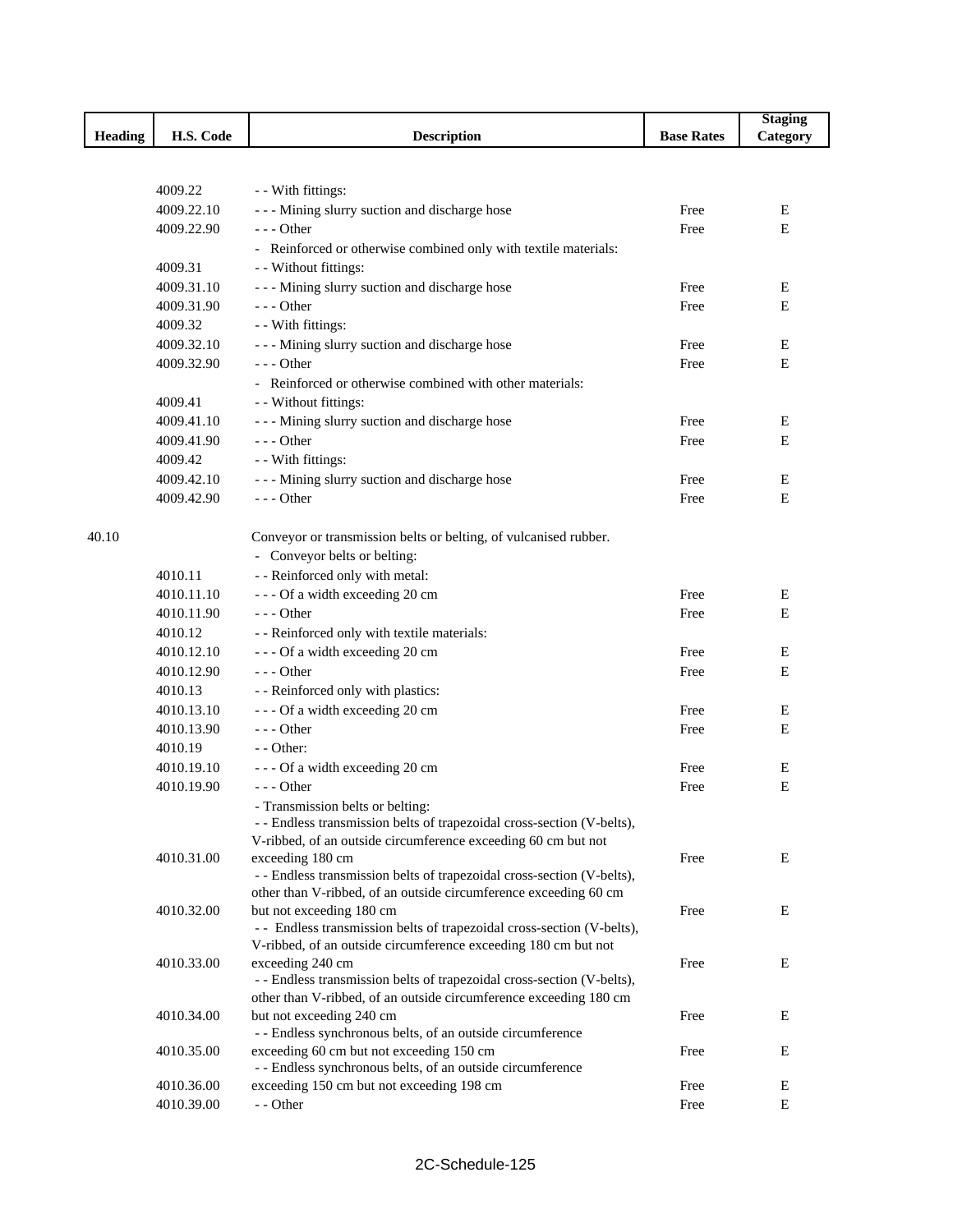|                |                      |                    |                   | Staging               |
|----------------|----------------------|--------------------|-------------------|-----------------------|
| <b>Heading</b> | TT C<br>Code<br>н.э. | <b>Description</b> | <b>Base Rates</b> | $\mathcal{L}$ ategory |

40.11 New pneumatic tyres, of rubber.

|            | - Of a kind used on motor cars (including station wagons and racing                                                      |      |   |
|------------|--------------------------------------------------------------------------------------------------------------------------|------|---|
| 4011.10.00 | cars)                                                                                                                    | Free | E |
| 4011.20    | - Of a kind used on buses or lorries:                                                                                    |      |   |
| 4011.20.10 | - - Of a width not exceeding 450mm                                                                                       | Free | E |
| 4011.20.90 | - - Other                                                                                                                | Free | Ε |
| 4011.30.00 | - Of a kind used on aircraft                                                                                             | Free | Ε |
| 4011.40.00 | - Of a kind used on motorcycles                                                                                          | Free | E |
| 4011.50.00 | - Of a kind used on bicycles                                                                                             | Free | Ε |
|            | - Other, having a "herring -bone" or similar tread:                                                                      |      |   |
| 4011.61    | - - Of a kind used on agricultural or forestry vehicles and machines:                                                    |      |   |
| 4011.61.10 | --- Of a kind used on agricultural vehicles and machines                                                                 | Free | Е |
| 4011.61.20 | --- Of a kind used on earth moving machinery                                                                             | Free | Ε |
| 4011.61.90 | $- -$ Other                                                                                                              | Free | E |
|            | - - Of a kind used on construction or industrial handling vehicles and                                                   |      |   |
| 4011.62    | machines and having a rim size not exceeding 61 cm:                                                                      |      |   |
| 4011.62.10 | --- Of a kind used on construction or industrial handling vehicles                                                       | Free | E |
| 4011.62.20 | --- Of a kind used on earth moving machinery                                                                             | Free | E |
| 4011.62.90 | $- -$ Other                                                                                                              | Free | Ε |
| 4011.63    | - - Of a kind used on construction or industrial handling vehicles and<br>machines and having a rim size exceeding 61 cm |      |   |
| 4011.63.10 | --- Of a kind used on earth moving machinery                                                                             | Free | E |
| 4011.63.90 | $--$ Other                                                                                                               | Free | Ε |
| 4011.69    | $-$ - Other:                                                                                                             |      |   |
| 4011.69.10 | --- Of a kind used on vehicles of Chapter 87                                                                             | Free | E |
| 4011.69.20 | --- Of a kind used on earth moving machinery                                                                             | Free | E |
| 4011.69.90 | $- -$ Other                                                                                                              | Free | E |
|            | - Other:                                                                                                                 |      |   |
|            |                                                                                                                          |      |   |
| 4011.92    | - - Of a kind used on agricultural or forestry vehicles and machines:                                                    |      |   |
| 4011.92.10 | --- Of a kind used on agricultural vehicles and machines                                                                 | Free | Е |
| 4011.92.20 | --- Of a kind used on earth moving machinery                                                                             | Free | Ε |
| 4011.92.90 | $- -$ Other                                                                                                              | Free | E |
|            | - - Of a kind used on construction or industrial handling vehicles and                                                   |      |   |
| 4011.93    | machines and having a rim size not exceeding 61 cm:                                                                      |      |   |
| 4011.93.10 | --- Of a kind used on construction or industrial handling vehicles                                                       | Free | E |
| 4011.93.20 | --- Of a kind used on earth moving machinery                                                                             | Free | Ε |
| 4011.93.90 | - Other<br>- - Of a kind used on construction or industrial handling vehicles and                                        | Free | E |
| 4011.94    | machines and having a rim size exceeding 61 cm:                                                                          |      |   |
| 4011.94.10 | --- Of a kind used on earth moving machinery                                                                             | Free | E |
| 4011.94.90 | --- Other                                                                                                                | Free | Е |
| 4011.99    | - - Other:                                                                                                               |      |   |
| 4011.99.10 | --- Of a kind used on vehicles of Chapter 87                                                                             | Free | E |
| 4011.99.20 | - - - Of a kind used on earth moving machinery                                                                           | Free | E |
| 4011.99.90 | --- Other, of a width exceeding 450 mm                                                                                   | Free | E |
|            |                                                                                                                          |      |   |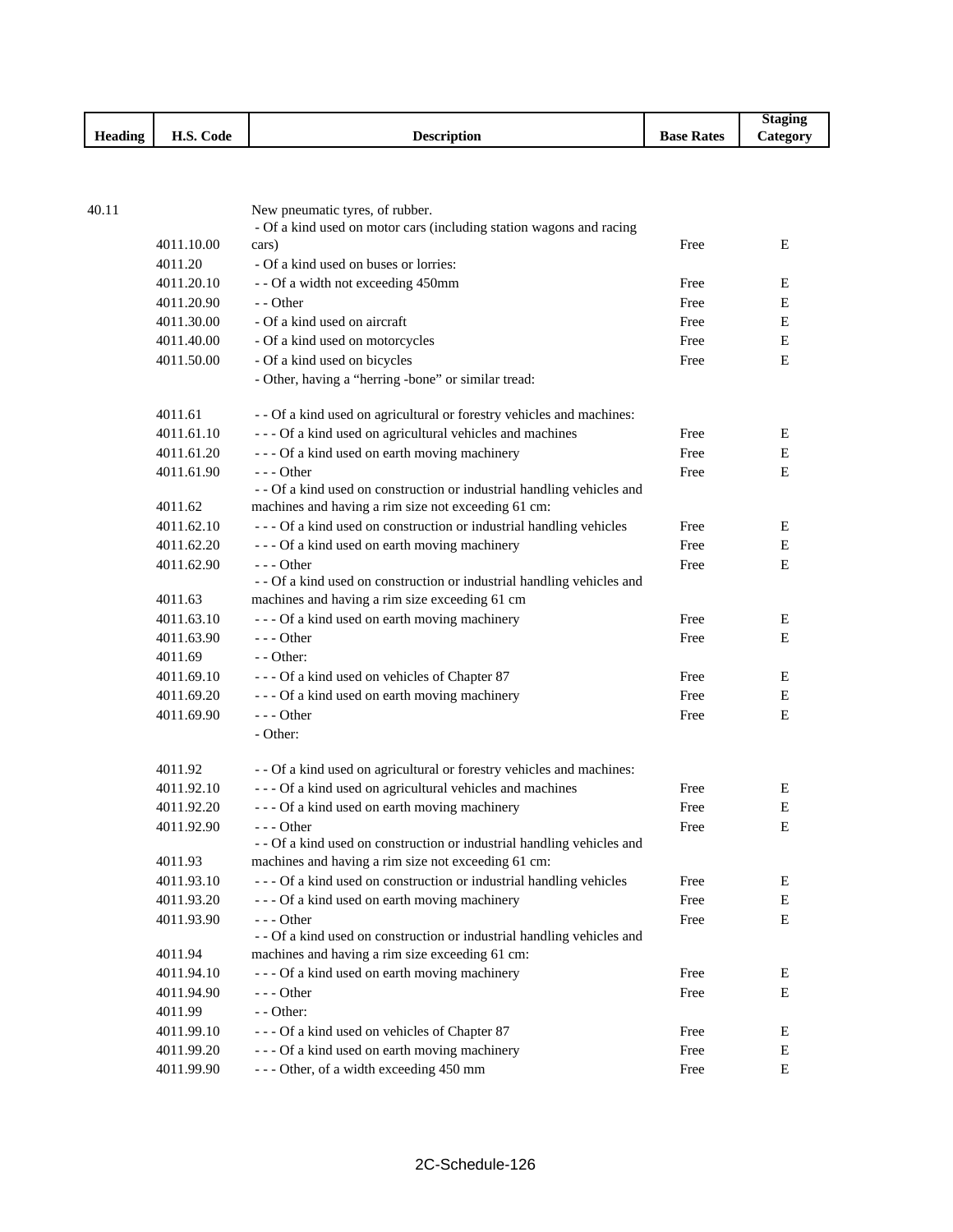|                |            |                                                                      |                   | <b>Staging</b> |
|----------------|------------|----------------------------------------------------------------------|-------------------|----------------|
| <b>Heading</b> | H.S. Code  | <b>Description</b>                                                   | <b>Base Rates</b> | Category       |
|                |            |                                                                      |                   |                |
|                |            |                                                                      |                   |                |
|                |            | Retreaded or used pneumatic tyres of rubber; solid or cushion tyres, |                   |                |
| 40.12          |            | tyre treads and tyre flaps, of rubber.                               |                   |                |
|                |            | - Retreaded tyres:                                                   |                   |                |
|                |            | - - Of a kind used on motor cars (including station wagons and       |                   |                |
|                | 4012.11.00 | racing cars)                                                         | Free              | Ε              |
|                | 4012.12    | - - Of a kind used on buses or lorries:                              |                   |                |
|                | 4012.12.10 | --- Of a width not exceeding 450 mm                                  | Free              | Е              |
|                | 4012.12.90 | $- -$ Other                                                          | Free              | Е              |
|                | 4012.13.00 | - - Of a kind used on aircraft                                       | Free              | Е              |
|                | 4012.19    | $-$ - Other:                                                         |                   |                |
|                | 4012.19.10 | --- Of a kind used on motorcycles                                    | Free              | Е              |
|                | 4012.19.20 | --- Of a kind used on bicycles                                       | Free              | Е              |
|                | 4012.19.30 | --- Of a kind used on earth moving machinery                         | Free              | Ε              |
|                | 4012.19.40 | --- Of a kind used on other vehicles of Chapter 87                   | Free              | Е              |
|                | 4012.19.90 | $--$ Other                                                           | Free              | E              |
|                | 4012.20    | - Used pneumatic tyres:                                              |                   |                |
|                |            | - - Of a kind used on motor cars (including station wagons, racing   |                   |                |
|                | 4012.20.10 | cars)                                                                | Free              | E              |
|                |            | - - Of a kind used on buses or lorries:                              |                   |                |
|                | 4012.20.21 | --- Of a width not exceeding 450 mm                                  | Free              | Ε              |
|                | 4012.20.29 | $- -$ Other                                                          | Free              | Е              |
|                |            | - - Of a kind used on aircraft:                                      |                   |                |
|                | 4012.20.31 | --- Suitable for retreading                                          | Free              | Е              |
|                | 4012.20.39 | $--$ Other                                                           | Free              | Е              |
|                | 4012.20.40 | - - Of a kind used on motorcycles and scooters                       | Free              | Е              |
|                | 4012.20.50 | - - Of a kind used on bicycles                                       | Free              | Е              |
|                | 4012.20.60 | - - Of a kind used on earth moving machinery                         | Free              | Е              |
|                | 4012.20.70 | - - Of a kind used on other vehicles of Chapter 87                   | Free              | E              |
|                | 4012.20.90 | - - Other                                                            | Free              | E              |
|                | 4012.90    | - Other:                                                             |                   |                |
|                |            | - - Solid or cushion tyres of a kind used on vehicles of Chapter 87: |                   |                |
|                | 4012.90.01 | --- Solid tyres not exceeding 100 mm in external diameter            | Free              | Ε              |
|                |            | --- Solid tyres exceeding 100 mm but not exceeding 250 mm in         |                   |                |
|                | 4012.90.02 | external diameter                                                    | Free              | ${\bf E}$      |
|                |            | --- Solid tyres exceeding 250 mm in external diameter, of a width    |                   |                |
|                | 4012.90.03 | not exceeding 450 mm, for use on vehicles of heading 87.09           | Free              | E              |
|                |            | --- Other solid tyres exceeding 250 mm in external diameter, of a    |                   |                |
|                | 4012.90.04 | width not exceeding 450 mm                                           | Free              | Ε              |
|                |            | --- Solid tyres exceeding 250 mm in external diameter, of a width    |                   |                |
|                | 4012.90.05 | exceeding 450 mm, for use on vehicles of heading 87.09               | Free              | Ε              |
|                |            | --- Other solid tyres exceeding 250 mm in external diameter, of a    |                   |                |
|                | 4012.90.06 | width exceeding 450 mm                                               | Free              | Е              |
|                | 4012.90.11 | --- Cushion tyres of a width not exceeding 450 mm                    | Free              | Е              |
|                | 4012.90.12 | --- Cushion tyres of a width exceeding 450 mm                        | Free              | Е              |
|                |            | - - Solid or cushion tyres of a kind used on earth moving machinery: |                   |                |
|                | 4012.90.21 | --- Solid tyres not exceeding 100 mm in external diameter            | Free              | Ε              |
|                |            | --- Solid tyres exceeding 100 mm but not exceeding 250 mm in         |                   |                |
|                | 4012.90.22 | external diameter                                                    | Free              | Ε              |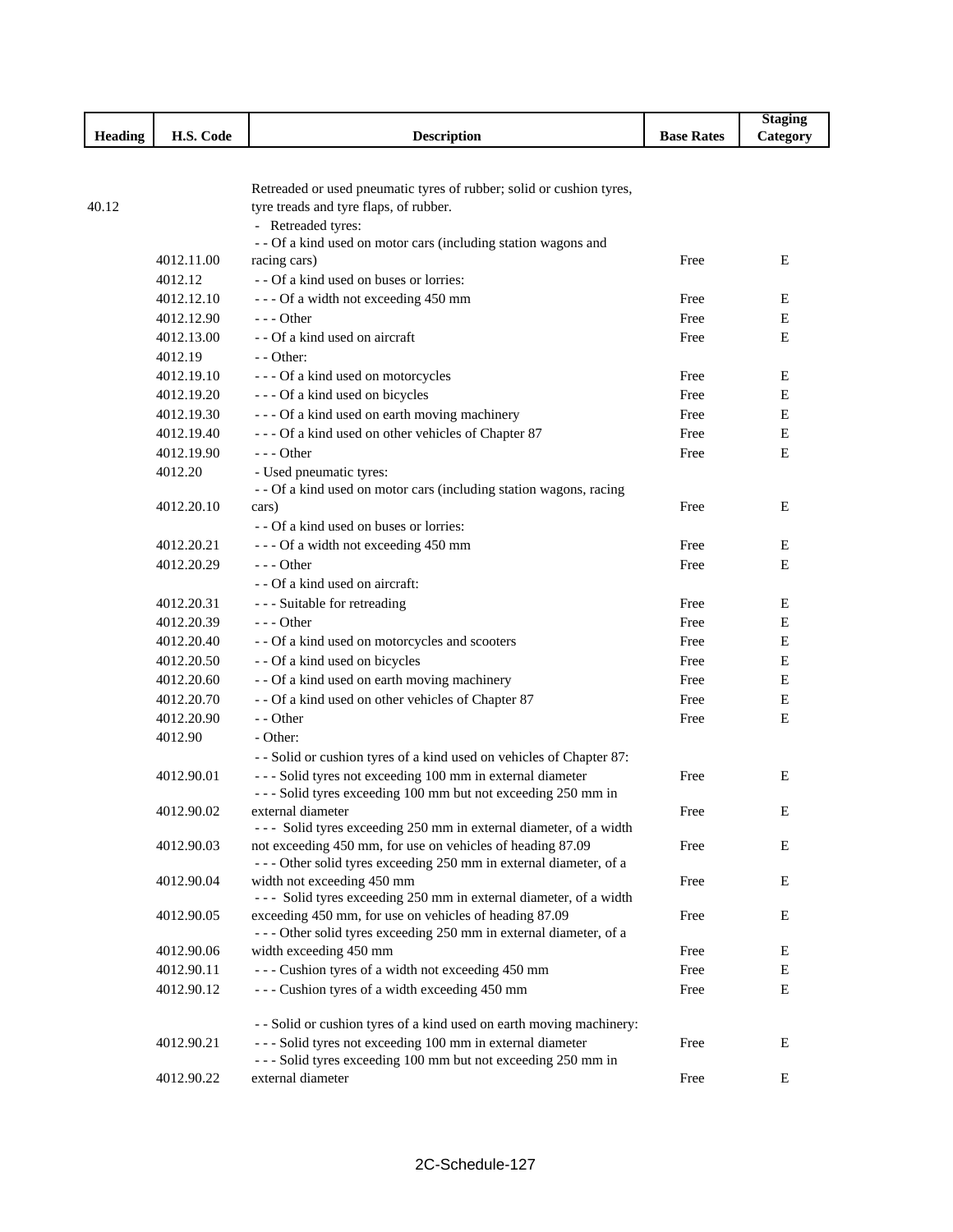|         |            |                                                                                           |                   | <b>Staging</b> |
|---------|------------|-------------------------------------------------------------------------------------------|-------------------|----------------|
| Heading | H.S. Code  | <b>Description</b>                                                                        | <b>Base Rates</b> | Category       |
|         |            |                                                                                           |                   |                |
|         |            |                                                                                           |                   |                |
|         | 4012.90.23 | --- Solid tyres exceeding 250 mm in external diameter, of a width<br>not exceeding 450 mm | Free              | E              |
|         |            | --- Solid tyres exceeding 250 mm in external diameter, of a width                         |                   |                |
|         | 4012.90.24 | exceeding 450 mm                                                                          | Free              | E              |
|         | 4012.90.31 | --- Cushion tyres of a width not exceeding 450 mm                                         | Free              | E              |
|         | 4012.90.32 | --- Cushion tyres of a width exceeding 450 mm                                             | Free              | E              |
|         |            | - - Other solid or cushion tyres:                                                         |                   |                |
|         | 4012.90.41 | --- Solid tyres not exceeding 100 mm in external diameter                                 | Free              | E              |
|         |            | --- Solid tyres exceeding 100 mm but not exceeding 250 mm in                              |                   |                |
|         | 4012.90.42 | external diameter                                                                         | Free              | Ε              |
|         |            | --- Solid tyres exceeding 250 mm in external diameter, of a width                         |                   |                |
|         | 4012.90.43 | not exceeding 450 mm                                                                      | Free              | Ε              |
|         |            | --- Solid tyres exceeding 250 mm in external diameter, of a width                         |                   |                |
|         | 4012.90.44 | exceeding 450 mm                                                                          | Free              | Ε              |
|         | 4012.90.51 | --- Cushion tyres of a width not exceeding 450 mm                                         | Free              | Е              |
|         | 4012.90.52 | --- Cushion tyres of a width exceeding 450 mm                                             | Free              | Е              |
|         | 4012.90.60 | - - Buffed tyres                                                                          | Free              | Е              |
|         | 4012.90.70 | - - Replaceable tyre treads of a width not exceeding 450 mm                               | Free              | Ε              |
|         | 4012.90.80 | - - Tyre flaps                                                                            | Free              | E              |
|         | 4012.90.90 | - - Other                                                                                 | Free              | E              |
|         |            |                                                                                           |                   |                |
| 40.13   |            | Inner tubes, of rubber.                                                                   |                   |                |
|         |            | - Of a kind used on motor cars (including station wagons and racing                       |                   |                |
|         | 4013.10    | cars), buses or lorries:                                                                  |                   |                |
|         |            | - - Of a kind used on motor cars:                                                         |                   |                |
|         | 4013.10.11 | --- Suitable for fitting to tyres of width not exceeding 450 mm                           | Free              | Е              |
|         | 4013.10.19 | --- Suitable for fitting to tyres of width exceeding 450 mm                               | Free              | Е              |
|         |            | - - Of a kind used on buses or lorries:                                                   |                   |                |
|         | 4013.10.21 | --- Suitable for fitting to tyres of width not exceeding 450 mm                           | Free              | Е              |
|         | 4013.10.29 | --- Suitable for fitting to tyres of width exceeding 450 mm                               | Free              | E              |
|         | 4013.20.00 | - Of a kind used on bicycles                                                              | Free              | E              |
|         | 4013.90    | - Other:                                                                                  |                   |                |
|         |            | - - Of a kind used on earth moving machinery:                                             |                   |                |
|         | 4013.90.11 | - - - Suitable for fitting to tyres of width not exceeding 450 mm                         | Free              | Ε              |
|         | 4013.90.19 | --- Suitable for fitting to tyres of width exceeding 450 mm                               | Free              | Ε              |
|         | 4013.90.20 | - - Of a kind used on motorcycles or motor scooters                                       | Free              | Ε              |
|         |            | - - Of a kind used on other vehicles of Chapter 87:                                       |                   |                |
|         | 4013.90.31 | --- Suitable for fitting to tyres of width not exceeding 450 mm                           | Free              | Ε              |
|         | 4013.90.39 | --- Suitable for fitting to tyres of width exceeding 450 mm                               | Free              | E              |
|         | 4013.90.40 | - - Of a kind used on aircraft                                                            | Free              | E              |
|         |            | - - Other:                                                                                |                   |                |
|         | 4013.90.91 | --- Suitable for fitting to tyres of width not exceeding 450 mm                           | Free              | Е              |
|         | 4013.90.99 | --- Suitable for fitting to tyres of width exceeding 450 mm                               | Free              | Ε              |
|         |            | Hygienic or pharmaceutical articles (including teats), of vulcanised                      |                   |                |
| 40.14   |            | rubber other than hard rubber, with or without fittings of hard rubber.                   |                   |                |
|         | 4014.10.00 | - Sheath contraceptives                                                                   | Free              | E              |
|         | 4014.90    | - Other:                                                                                  |                   |                |
|         | 4014.90.10 | - - Teats for feeding bottles and similar kinds                                           | Free              | Ε              |
|         |            |                                                                                           |                   |                |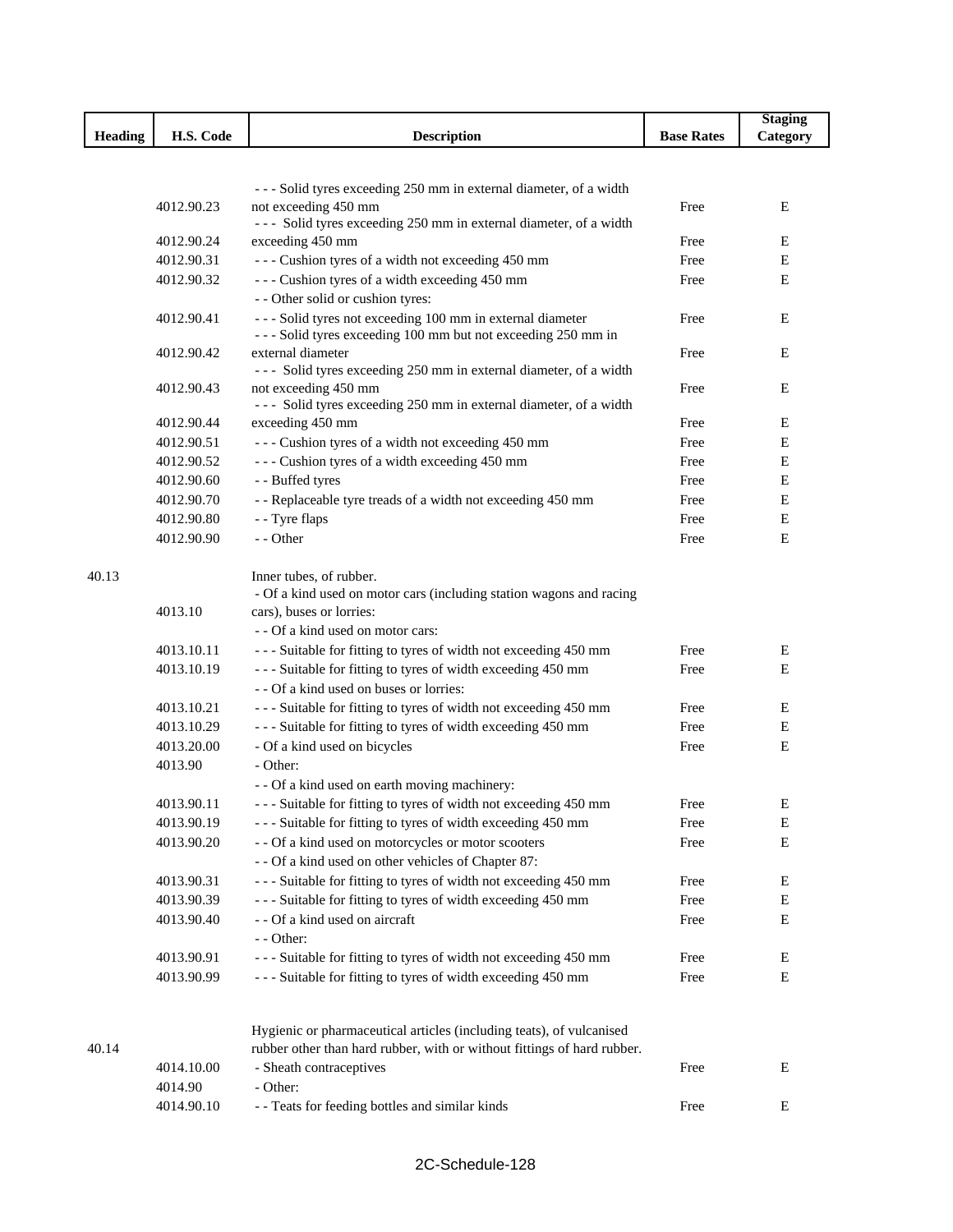|                |            |                                                                        |                   | <b>Staging</b> |
|----------------|------------|------------------------------------------------------------------------|-------------------|----------------|
| <b>Heading</b> | H.S. Code  | <b>Description</b>                                                     | <b>Base Rates</b> | Category       |
|                |            |                                                                        |                   |                |
|                |            |                                                                        |                   |                |
|                | 4014.90.20 | - - Scooters                                                           | Free              | Ε              |
|                | 4014.90.30 | -- Ice or hot water bags                                               | Free              | E              |
|                | 4014.90.90 | - - Other                                                              | Free              | E              |
|                |            |                                                                        |                   |                |
|                |            | Articles of apparel and clothing accessories (including gloves,        |                   |                |
|                |            | mittens and mitts), for all purposes, of vulcanised rubber other than  |                   |                |
| 40.15          |            | hard rubber.                                                           |                   |                |
|                |            | - Gloves, mittens and mitts:                                           |                   |                |
|                | 4015.11.00 | - - Surgical                                                           | Free              | E              |
|                | 4015.19.00 | - - Other                                                              | Free              | Ε              |
|                | 4015.90    | - Other:                                                               |                   |                |
|                | 4015.90.10 | - - Diving suits                                                       | Free              | E              |
|                | 4015.90.20 | - - Of a kind plated with lead for X-ray protection                    | Free              | Ε              |
|                | 4015.90.90 | - - Other                                                              | Free              | E              |
|                |            |                                                                        |                   |                |
| 40.16          |            | Other articles of vulcanised rubber other than hard rubber.            |                   |                |
|                | 4016.10.00 | - Of cellular rubber                                                   | Free              | E              |
|                |            | - Other:                                                               |                   |                |
|                | 4016.91    | - - Floor coverings and mats:                                          |                   |                |
|                | 4016.91.10 | - - - Mats                                                             | Free              | E              |
|                | 4016.91.90 | $--$ Other                                                             | Free              | Ε              |
|                | 4016.92.00 | - - Erasers                                                            | Free              | E              |
|                | 4016.93    | - - Gaskets, washers and other seals:                                  |                   |                |
|                | 4016.93.10 | --- Packing for electrolytic capacitors                                | Free              | E              |
|                | 4016.93.90 | $- -$ Other                                                            | Free              | Е              |
|                | 4016.94.00 | - - Boat or dock fenders, whether or not inflatable                    | Free              | Е              |
|                | 4016.95.00 | - - Other inflatable articles                                          | Free              | E              |
|                | 4016.99    | $-$ - Other:                                                           |                   |                |
|                |            | --- Parts and accessories for vehicles of Chapter 87:                  |                   |                |
|                |            | - - - - For motor vehicles of headings 87.02, 87.03, 87.04, 87.05 and  |                   |                |
|                | 4016.99.11 | 87.11                                                                  | Free              | E              |
|                |            |                                                                        |                   |                |
|                | 4016.99.12 | - - - - For motor vehicles of headings 87.09, 87.13, 87.15 and 87.16   | Free              | E              |
|                | 4016.99.13 | ---- Mudguards for bicycles                                            | Free              | Е              |
|                | 4016.99.14 | ---- Other bicycle parts                                               | Free              | E              |
|                | 4016.99.15 | ---- Accessories for bicycles                                          | Free              | ${\bf E}$      |
|                | 4016.99.16 | ---- For carriages for disables persons                                | Free              | E              |
|                | 4016.99.19 | $--- Other$                                                            | Free              | E              |
|                | 4016.99.20 | --- Parts and accessories of rotochutes of heading 88.04               | Free              | E              |
|                | 4016.99.30 | --- Rubber bands                                                       | Free              | ${\bf E}$      |
|                | 4016.99.40 | --- Deck fenders                                                       | Free              | E              |
|                |            | --- Other articles of a kind used in machinery or mechanical or        |                   |                |
|                | 4016.99.50 | electrical appliances, or for other technical uses                     | Free              | E              |
|                |            | --- Other:                                                             |                   |                |
|                | 4016.99.91 | - - - - Rail pad                                                       | Free              | E              |
|                |            | - - - - Structural bearings including bridge bearings, other than rail |                   |                |
|                | 4016.99.92 | pad                                                                    | Free              | Ε              |
|                |            | ---- Rubber grommets and rubber covers for automative wiring           |                   |                |
|                | 4016.99.93 | harness                                                                | Free              | Ε              |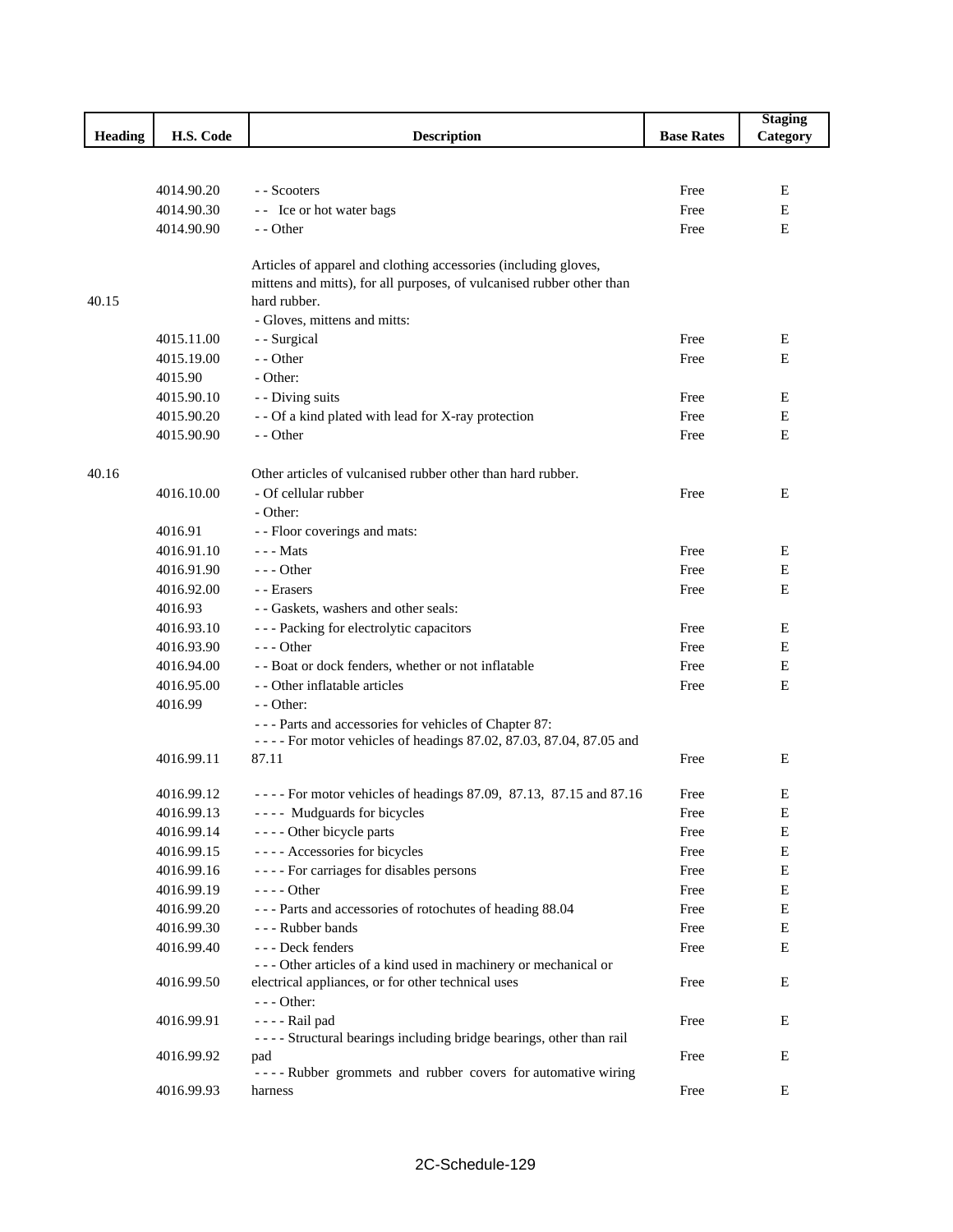|                |            |                                                                          |                   | <b>Staging</b> |
|----------------|------------|--------------------------------------------------------------------------|-------------------|----------------|
| <b>Heading</b> | H.S. Code  | <b>Description</b>                                                       | <b>Base Rates</b> | Category       |
|                |            |                                                                          |                   |                |
|                |            |                                                                          |                   |                |
|                | 4016.99.94 | - - - - Table mats and table covers                                      | Free              | Е              |
|                | 4016.99.95 | - - - - Stoppers for pharmaceutical use                                  | Free              | E              |
|                | 4016.99.99 | - - - - Other                                                            | Free              | Е              |
|                |            | Hard rubber (for example, ebonite) in all forms, including waste and     |                   |                |
| 40.17          | 4017.00.00 | scrap; articles of hard rubber.                                          | Free              | Ε              |
|                |            |                                                                          |                   |                |
|                |            | <b>Chapter 41</b>                                                        |                   |                |
|                |            | Raw hides and skins (other than furskins) and leather                    |                   |                |
|                |            | Raw hides and skins of bovine (including buffalo) or equine animals      |                   |                |
|                |            | (fresh, or salted, dried, limed, pickled or otherwise preserved, but not |                   |                |
|                |            | tanned, parchment dressed or further prepared), whether or not           |                   |                |
| 41.01          |            | dehaired or split.                                                       |                   |                |
|                |            | - Whole hides and skins, of a weight per skin not exceeding 8 kg         |                   |                |
|                |            | when simply dried, 10 kg when dry, salted, or 16 kg when fresh, wet,     |                   |                |
|                | 4101.20.00 | 2478:2478salted or otherwise preserved                                   | Free              | Е              |
|                | 4101.50.00 | - Whole hides and skins, of a weight exceeding 16 kg                     | Free              | Е              |
|                | 4101.90.00 | - Other, including butts, bends and bellies                              | Free              | Ε              |
|                |            | Raw skins of sheep or lambs (fresh, or salted, dried, limed, pickled or  |                   |                |
|                |            | otherwise preserved, but not tanned, parchment -dressed or further       |                   |                |
|                |            | prepared), whether or not with wool on or split, other than those        |                   |                |
| 41.02          |            | excluded by Note 1(c) to this Chapter.                                   |                   |                |
|                | 4102.10.00 | - With wool on                                                           | Free              | Ε              |
|                |            | - Without wool on:                                                       |                   |                |
|                | 4102.21.00 | - - Pickled                                                              | Free              | Е              |
|                | 4102.29.00 | - - Other                                                                | Free              | E              |
|                |            | Other raw hides and skins (fresh, or salted, dried, limed, pickled or    |                   |                |
|                |            | otherwise preserved, but not tanned, parchment-dressed or further        |                   |                |
|                |            | prepared), whether or not dehaired or split, other than those excluded   |                   |                |
| 41.03          |            | by Note $1(b)$ or $1(c)$ to this Chapter.                                |                   |                |
|                | 4103.10.00 | - Of goats or kids                                                       | Free              | ${\bf E}$      |
|                | 4103.20.00 | - Of reptiles                                                            | Free              | E              |
|                | 4103.30.00 | - Of swine                                                               | Free              | $\mathbf E$    |
|                | 4103.90.00 | - Other                                                                  | Free              | Е              |
|                |            |                                                                          |                   |                |
|                |            | Tanned or crust hides and skins of bovine (including buffalo) or         |                   |                |
| 41.04          |            | equine animals, without hair on, whether or not split, but not further   |                   |                |
|                |            | prepared.                                                                |                   |                |
|                |            | - In the wet state (including wet-blue):                                 |                   |                |
|                | 4104.11    | - - Full grains, unsplit; grain splits:                                  |                   |                |
|                | 4104.11.10 | --- Chrome-wet-blue hides and skins                                      | Free              | Е              |
|                | 4104.11.20 | - - - Bovine leather, vegetable pre-tanned                               | Free              | $\mathbf E$    |
|                | 4104.11.90 | --- Other                                                                | Free              | Е              |
|                | 4104.19    | - - Other:                                                               |                   |                |
|                | 4104.19.10 | - - - Chrome-wet-blue hides and skins                                    | Free              | E              |
|                | 4104.19.20 | - - - Bovine leather, vegetable pre-tanned                               | Free              | Е              |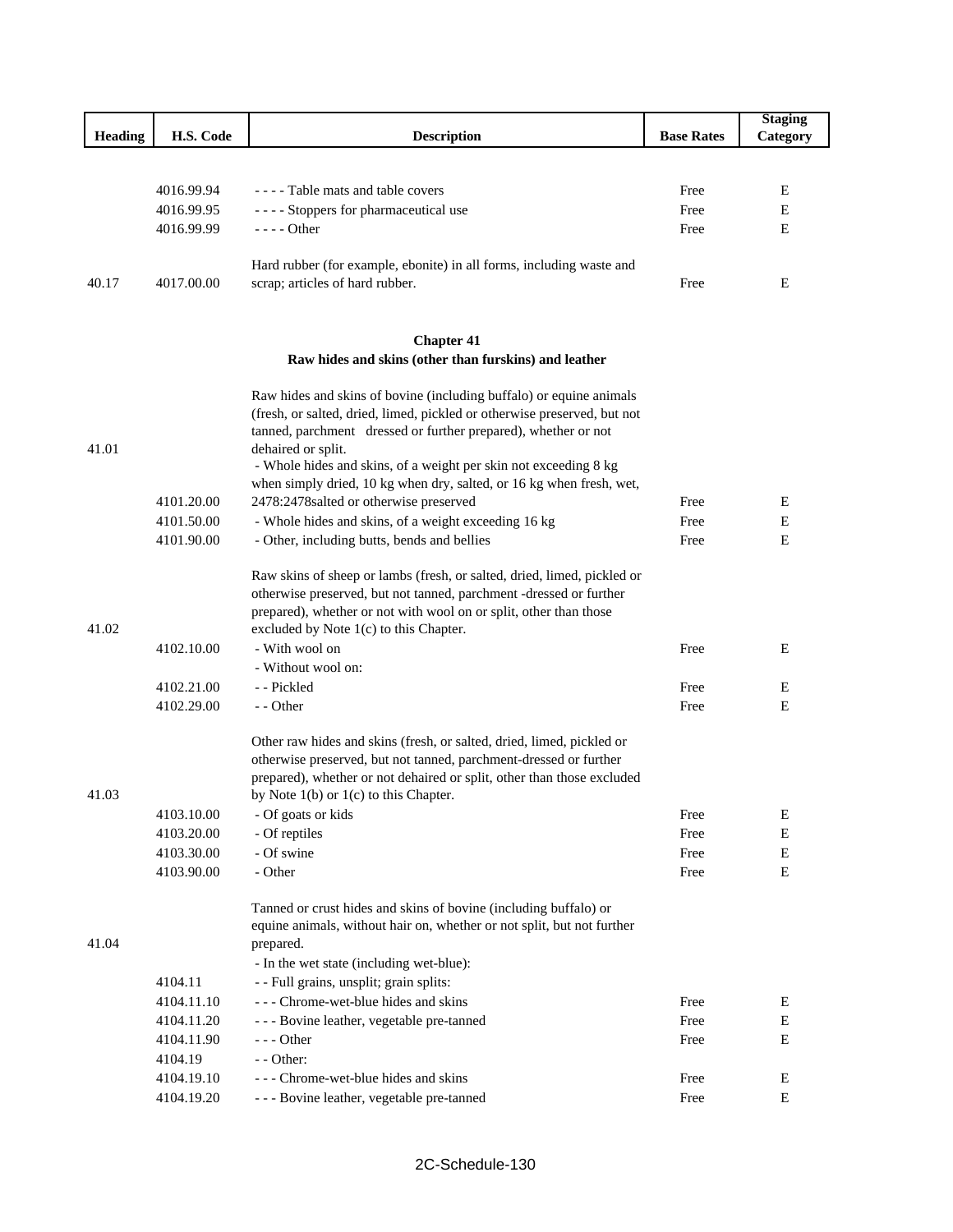|         |                       |                                                                      |                   | <b>Staging</b> |
|---------|-----------------------|----------------------------------------------------------------------|-------------------|----------------|
| Heading | H.S. Code             | <b>Description</b>                                                   | <b>Base Rates</b> | Category       |
|         |                       |                                                                      |                   |                |
|         |                       |                                                                      |                   |                |
|         | 4104.19.90            | $--$ Other                                                           | Free              | Е              |
|         |                       | - In the dry state (crust):                                          |                   |                |
|         | 4104.41<br>4104.41.10 | - - Full grains, unsplit; grain splits:                              |                   |                |
|         | 4104.41.90            | --- Crust vegetable (semi-tanned) hides and skins<br>--- Other       | Free              | Ε<br>E         |
|         | 4104.49               | $-$ - Other:                                                         | Free              |                |
|         | 4104.49.10            |                                                                      | Free              | Е              |
|         | 4104.49.90            | --- Crust vegetable (semi-tanned) hides and skins<br>$--$ Other      | Free              | ${\bf E}$      |
|         |                       |                                                                      |                   |                |
|         |                       | Tanned or crust skins of sheep or lambs, without wool on, whether or |                   |                |
| 41.05   |                       | not split, but not further prepared.                                 |                   |                |
|         | 4105.10               | - In the wet state (including wet-blue):                             |                   |                |
|         | 4105.10.10            | - - Alum tanned                                                      | Free              | Е              |
|         | 4105.10.20            | - - Vegetable pre-tanned                                             | Free              | Е              |
|         | 4105.10.30            | - - Chrome-wet-blue skins                                            | Free              | Е              |
|         | 4105.10.90            | - - Other                                                            | Free              | $\mathbf E$    |
|         | 4105.30.00            | - In the dry state (crust)                                           | Free              | E              |
|         |                       |                                                                      |                   |                |
|         |                       | Tanned or crust hides and skins of other animals, without wool or    |                   |                |
| 41.06   |                       | hair on, whether or not split, but not further prepared.             |                   |                |
|         |                       | - Of goats or kids:                                                  |                   |                |
|         | 4106.21               | - - In the wet state (including wet-blue):                           |                   |                |
|         | 4106.21.10            | - - - Vegetable pre-tanned                                           | Free              | Е              |
|         | 4106.21.20            | - - - Chrome-wet-blue skins                                          | Free              | E              |
|         | 4106.21.90            | $--$ Other                                                           | Free              | Е              |
|         | 4106.22.00            | - - In the dry state (crust)                                         | Free              | E              |
|         |                       | - Of swine:                                                          |                   |                |
|         | 4106.31               | - - In the wet state (including wet-blue):                           |                   |                |
|         | 4106.31.10            | - - - Chrome-wet-blue skin                                           | Free              | Ε              |
|         | 4106.31.90            | $--$ Other                                                           | Free              | Е              |
|         | 4106.32               | - - In the dry state (crust):                                        |                   |                |
|         | 4106.32.10            | --- Crust vegetable (semi-tanned) skins                              | Free              | Е              |
|         | 4106.32.90            | $--$ Other                                                           | Free              | Е              |
|         | 4106.40               | - Of reptiles:                                                       |                   |                |
|         | 4106.40.10            | - - Vegetable pre-tanned                                             | Free              | Е              |
|         | 4106.40.20            | - - Chrome-wet-blue skin                                             | Free              | Е              |
|         | 4106.40.90            | - - Other                                                            | Free              | E              |
|         |                       | - Other:                                                             |                   |                |
|         | 4106.91               | - - In the wet state (including wet-blue):                           |                   |                |
|         | 4106.91.10            | - - - Chrome-wet-blue skin                                           | Free              | E              |
|         | 4106.91.90            | $--$ Other                                                           | Free              | Е              |
|         | 4106.92               | - - In the dry state (crust):                                        |                   |                |
|         | 4106.92.10            | --- Crust vegetable (semi-tanned) skins                              | Free              | E              |
|         | 4106.92.90            | --- Other                                                            | Free              | ${\bf E}$      |
|         |                       | Leather further prepared after tanning or crusting, including        |                   |                |

parchment-dressed leather, of bovine (including buffalo) or equine animals, without hair on, whether or not split, other than leather of heading 41.14.

#### 41.07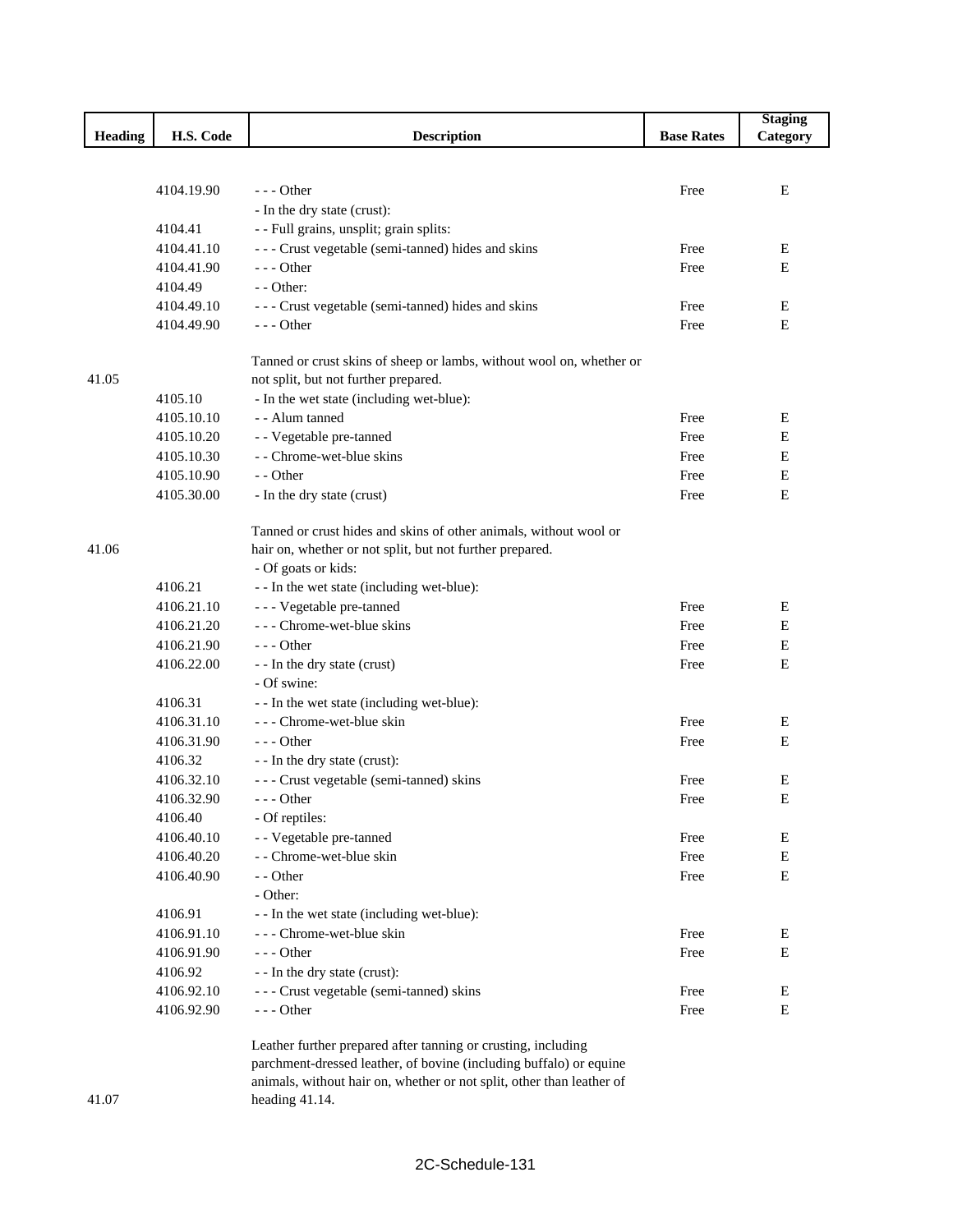|                |            |                                                                                                                      |                   | <b>Staging</b> |
|----------------|------------|----------------------------------------------------------------------------------------------------------------------|-------------------|----------------|
| <b>Heading</b> | H.S. Code  | <b>Description</b>                                                                                                   | <b>Base Rates</b> | Category       |
|                |            |                                                                                                                      |                   |                |
|                |            |                                                                                                                      |                   |                |
|                |            | - Whole hides and skins:                                                                                             |                   |                |
|                | 4107.11.00 | - - Full grains, unsplit                                                                                             | Free              | Ε              |
|                | 4107.12.00 | - - Grain splits                                                                                                     | Free              | ${\bf E}$      |
|                | 4107.19.00 | - - Other                                                                                                            | Free              | Е              |
|                |            | - Other, including sides:                                                                                            |                   |                |
|                | 4107.91.00 | - - Full grains, unsplit                                                                                             | Free              | E              |
|                | 4107.92.00 | - - Grain splits                                                                                                     | Free              | Е              |
|                | 4107.99.00 | - - Other                                                                                                            | Free              | Е              |
|                |            | Leather further prepared after tanning or crusting, including                                                        |                   |                |
|                |            | parchment-dressed leather, of sheep or lamb, without wool on,                                                        |                   |                |
| 41.12          | 4112.00.00 | whether or not split, other than leather of heading 41.14.                                                           | Free              | Ε              |
|                |            |                                                                                                                      |                   |                |
|                |            | Leather further prepared after tanning or crusting, including                                                        |                   |                |
|                |            | parchment-dressed leather, of other animals, without wool or hair on,                                                |                   |                |
| 41.13          |            | whether or not split, other than leather of heading 41.14.                                                           |                   |                |
|                | 4113.10.00 | - Of goats or kids                                                                                                   | Free              | Е              |
|                | 4113.20.00 | - Of swine                                                                                                           | Free              | Е              |
|                | 4113.30.00 | - Of reptiles                                                                                                        | Free              | Е              |
|                | 4113.90.00 | - Other                                                                                                              | Free              | E              |
|                |            |                                                                                                                      |                   |                |
| 41.14          |            | Chamois (including combination chamois) leather; patent leather and<br>patent laminated leather; metallised leather. |                   |                |
|                | 4114.10.00 | - Chamois (including combination Chamois) Leather                                                                    | Free              | Е              |
|                | 4114.20.00 | - Patent leather and patent laminated leather; metallised leather                                                    | Free              | Е              |
|                |            |                                                                                                                      |                   |                |
|                |            | Composition leather with a basis of leather or leather fibre, in slabs,                                              |                   |                |
|                |            | sheets or strip, whether or not in rolls; parings and other waste of                                                 |                   |                |
|                |            | leather or of composition leather, not suitable for the manufacture of                                               |                   |                |
| 41.15          |            | leather articles; leather dust, powder and flour.                                                                    |                   |                |
|                |            | - Composition Leather with a basis of Leather or Leather fibre, in                                                   |                   |                |
|                | 4115.10.00 | slabs, sheets or strip, whether or not in rolls                                                                      | Free              | E              |
|                |            | - Parings and other waste of leather or of composition leather, not                                                  |                   |                |
|                | 4115.20.00 | suitable for the manufacture of leather articles; leather dust, powder<br>and flour                                  | Free              | Е              |
|                |            |                                                                                                                      |                   |                |
|                |            |                                                                                                                      |                   |                |
|                |            | <b>Chapter 42</b>                                                                                                    |                   |                |
|                |            | Articles of leather; saddlery and harness; travel goods, handbags                                                    |                   |                |
|                |            | and similar containers; articles of animal gut (other than silk-<br>worm gut)                                        |                   |                |
|                |            |                                                                                                                      |                   |                |
|                |            | Saddlery and harness for any animal (including traces, leads, knee                                                   |                   |                |
|                |            | pads, muzzles, saddle cloths, saddle bags, dog coats and the like), of                                               |                   |                |
| 42.01          | 4201.00.00 | any material.                                                                                                        | Free              | Е              |
|                |            |                                                                                                                      |                   |                |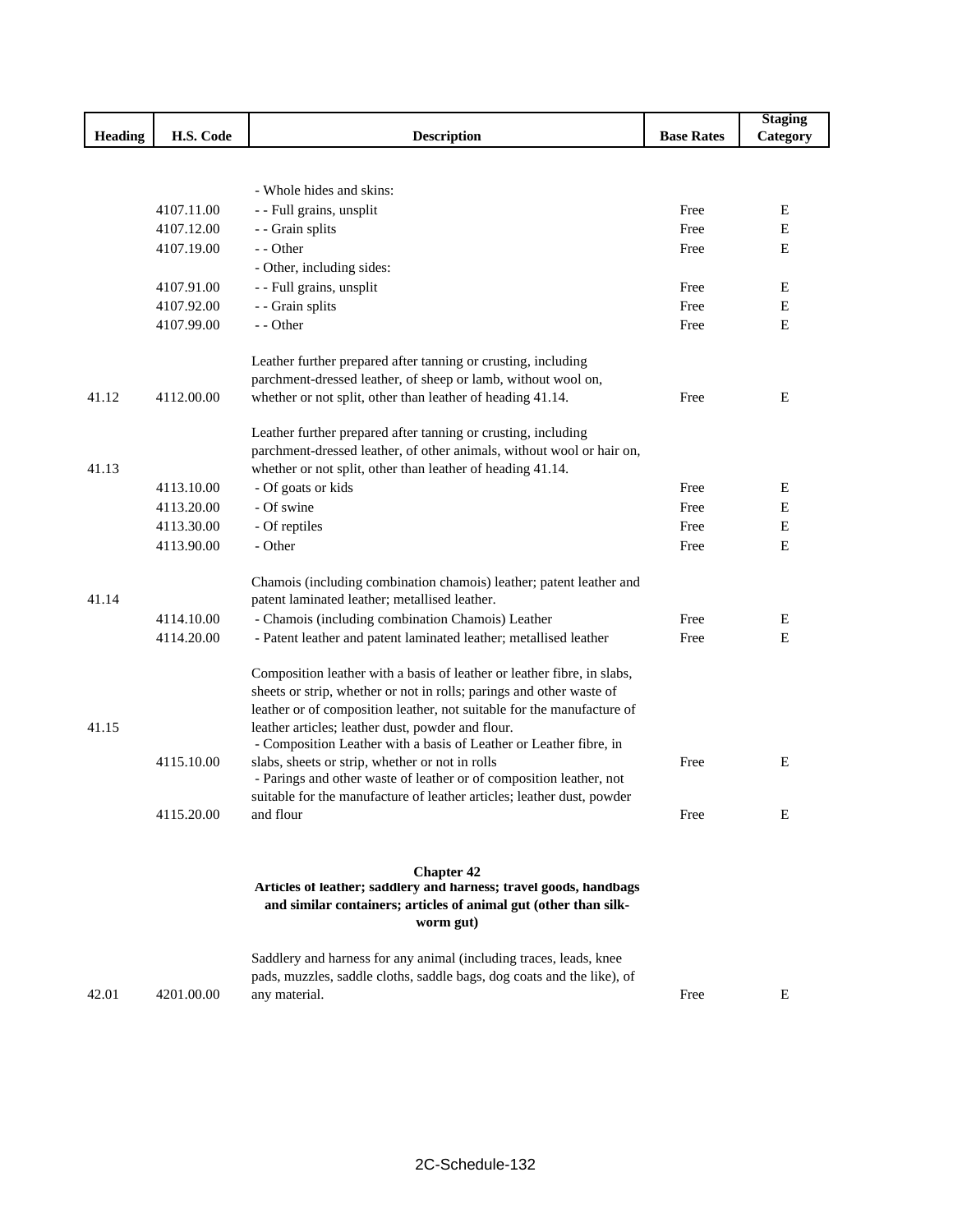|         |            |                                                                                                                                            |                   | <b>Staging</b> |
|---------|------------|--------------------------------------------------------------------------------------------------------------------------------------------|-------------------|----------------|
| Heading | H.S. Code  | <b>Description</b>                                                                                                                         | <b>Base Rates</b> | Category       |
|         |            |                                                                                                                                            |                   |                |
|         |            |                                                                                                                                            |                   |                |
|         |            | Trunks, suit-cases, vanity-cases, executive-cases, briefcases, school<br>satchels, spectacle cases, binocular cases, camera cases, musical |                   |                |
|         |            | instrument cases, gun cases, holsters and similar containers;                                                                              |                   |                |
|         |            | travelling-bags, insulated food or beverages bags, toilet bags,                                                                            |                   |                |
|         |            | rucksacks, handbags, shopping bags, wallets, purses, map-cases,                                                                            |                   |                |
|         |            | cigarette-cases, tobacco-pouches, tool bags, sports bags, bottle-cases,                                                                    |                   |                |
|         |            | jewellery boxes, powder-boxes, cutlery cases and similar containers,                                                                       |                   |                |
|         |            | of leather or of composition leather, of sheeting of plastics, of textile                                                                  |                   |                |
|         |            | materials, of vulcanised fibre or of paperboard, or wholly or mainly                                                                       |                   |                |
| 42.02   |            | covered with such materials or with paper.                                                                                                 |                   |                |
|         |            | - Trunks, suit-cases, vanity-cases, executive-cases, brief-cases,                                                                          |                   |                |
|         |            | school satchels and similar containers:                                                                                                    |                   |                |
|         |            | - - With outer surface of leather, of composition leather or of patent                                                                     |                   |                |
|         | 4202.11    | leather:                                                                                                                                   |                   |                |
|         | 4202.11.10 | --- School satchets                                                                                                                        | Free              | Ε              |
|         | 4202.11.90 | $- -$ Other                                                                                                                                | Free              | E              |
|         | 4202.12    | - - With outer surface of plastics or of textile materials:                                                                                |                   |                |
|         | 4202.12.10 | --- School satchets                                                                                                                        | Free              | Е              |
|         | 4202.12.90 | $- -$ Other                                                                                                                                | Free              | E              |
|         | 4202.19    | - - Other:                                                                                                                                 |                   |                |
|         | 4202.19.10 | --- Of wood, iron, steel or zinc                                                                                                           | Free              | Ε              |
|         | 4202.19.20 | - - - Of nickel or aluminium                                                                                                               | Free              | E              |
|         | 4202.19.90 | $--$ Other:                                                                                                                                | Free              | E              |
|         |            | - Handbags, whether or not with shoulder strap, including those                                                                            |                   |                |
|         |            | without handle:                                                                                                                            |                   |                |
|         |            | - - With outer surface of leather, of composition leather or of patent                                                                     |                   |                |
|         | 4202.21.00 | leather                                                                                                                                    | Free              | Е              |
|         | 4202.22.00 | - - With outer surface of plastic sheeting or of textile materials                                                                         | Free              | Е              |
|         | 4202.29.00 | - - Other                                                                                                                                  | Free              | E              |
|         |            | - Articles of a kind normally carried in the pocket or in the handbag:                                                                     |                   |                |
|         |            | - - With outer surface of leather, of composition leather or of patent                                                                     |                   |                |
|         | 4202.31.00 | leather                                                                                                                                    | Free              | Ε              |
|         | 4202.32.00 | - With outer surface of plastic sheeting or of textile materials                                                                           | Free              | Е              |
|         | 4202.39.00 | - - Other                                                                                                                                  | Free              | Ε              |
|         |            | - Other:                                                                                                                                   |                   |                |
|         |            | - - With outer surface of leather, of composition leather or of patent                                                                     |                   |                |
|         | 4202.91    | leather:                                                                                                                                   |                   |                |
|         | 4202.91.10 | --- Sport bags                                                                                                                             | Free              | Е              |
|         | 4202.91.20 | --- Bowling bags                                                                                                                           | Free              | Е              |
|         | 4202.91.90 | $--$ Other                                                                                                                                 | Free              | Ε              |
|         | 4202.92    | - With outer surface of plastic sheeting or of textile materials:                                                                          |                   |                |
|         | 4202.92.10 | --- Bowling bags                                                                                                                           | Free              | Е              |
|         | 4202.92.90 | --- Other                                                                                                                                  | Free              | Е              |
|         | 4202.99    | - - Other:                                                                                                                                 |                   |                |
|         | 4202.99.10 | --- Of copper                                                                                                                              | Free              | Е              |
|         | 4202.99.20 | --- Of nickel                                                                                                                              | Free              | Е              |
|         | 4202.99.30 | --- Of zinc                                                                                                                                | Free              | Е              |
|         |            | - - - Of animal carving material or worked vegetable carving material                                                                      |                   |                |
|         | 4202.99.40 | or mineral origin                                                                                                                          | Free              | Ε              |
|         | 4202.99.90 | --- Other                                                                                                                                  | Free              | $\mathbf E$    |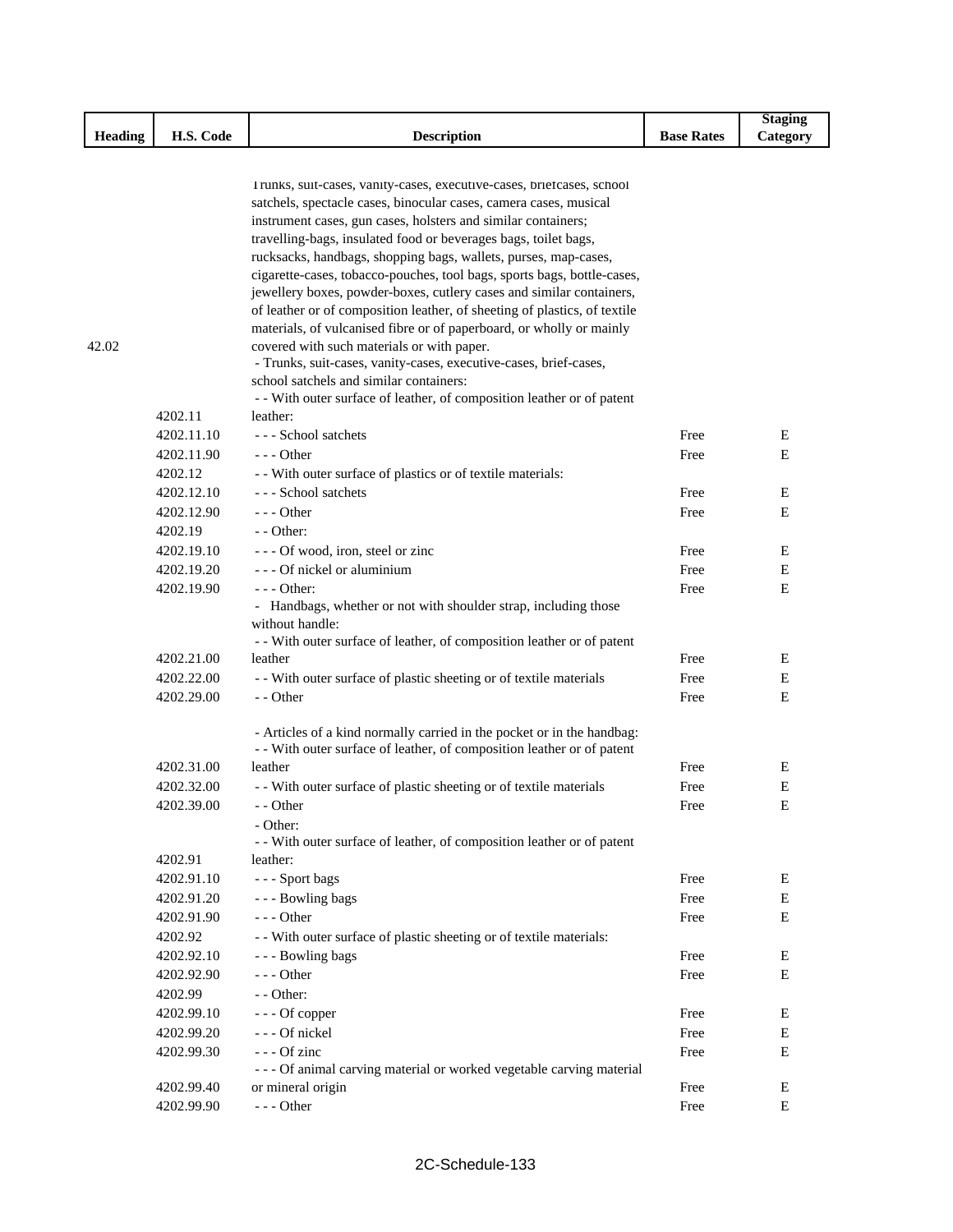|                                                |                                                                                |                    |                      | <b>Staging</b><br>$\sim$ |
|------------------------------------------------|--------------------------------------------------------------------------------|--------------------|----------------------|--------------------------|
| $\mathbf{r}$<br>$\mathbf{H}$<br><b>Heading</b> | $\mathbf{r}$ $\mathbf{r}$ $\alpha$<br>$\overline{\phantom{a}}$<br>Code<br>п.э. | <b>Description</b> | <b>Base</b><br>Rates | -<br><b>Category</b>     |

|       |            | Articles of apparel and clothing accessories, of leather or of                                  |      |   |
|-------|------------|-------------------------------------------------------------------------------------------------|------|---|
| 42.03 |            | composition leather.                                                                            |      |   |
|       | 4203.10.00 | - Articles of apparel                                                                           | Free | E |
|       |            | - Gloves, mittens and mitts:                                                                    |      |   |
|       | 4203.21.00 | - - Specially designed for use in sports                                                        | Free | E |
|       | 4203.29    | - - Other gloves, mittens and mitts:                                                            |      |   |
|       | 4203.29.10 | --- Protective work gloves                                                                      | Free | Ε |
|       | 4203.29.90 | $- -$ Other                                                                                     | Free | Ε |
|       | 4203.30.00 | - Belts and bandoliers                                                                          | Free | E |
|       | 4203.40.00 | - Other clothing accessories                                                                    | Free | E |
|       |            | Articles of leather or of composition leather, of a kind used in                                |      |   |
| 42.04 | 4204.00.00 | machinery or mechanical appliances or for other technical uses.                                 | Free | E |
| 42.05 |            | Other articles of leather or of composition leather.                                            |      |   |
|       | 4205.00.10 | - Boot laces, mats                                                                              | Free | E |
|       | 4205.00.20 | - Industrial safety belts and harnesses                                                         | Free | E |
|       | 4205.00.30 | - Leather strings or cords for jewelry or for Personal adornment                                | Free | E |
|       | 4205.00.90 | - Other                                                                                         | Free | E |
| 42.06 |            | Articles of gut (other than silk-worm gut), of goldbeater's skin, of<br>bladders or of tendons. |      |   |
|       | 4206.10.00 | - Catgut                                                                                        | Free | E |
|       | 4206.90.00 | - Other                                                                                         | Free | E |

#### **Chapter 43 Furskins and artificial fur; manufactures thereof**

|       |            | Raw furskins (including heads, tails, paws and other pieces or            |      |   |
|-------|------------|---------------------------------------------------------------------------|------|---|
|       |            | cuttings, suitable for furriers' use), other than raw hides and skins of  |      |   |
| 43.01 |            | heading 41.01, 41.02 or 41.03.                                            |      |   |
|       | 4301.10.00 | - Of mink, Whole, with or without head, tail or paws                      | Free | E |
|       |            | - Of lamb, the following: Astrakhan, Broadtail, Caracul, Persian and      |      |   |
|       |            | similar lamb, Indian, Chinese, Mongolian or Tibetan lamb, Whole,          |      |   |
|       | 4301.30.00 | with or without head, tail or paws                                        | Free | Ε |
|       | 4301.60.00 | - Of fox, Whole, with or without head, tail or paws                       | Free | E |
|       | 4301.70.00 | - Of seal, Whole, with or without head, tail or paws                      | Free | E |
|       | 4301.80.00 | - Other furskins, Whole, with or without head, tail or paws               | Free | E |
|       |            | - Heads, tails, paws and other pieces or cuttings, suitable for furriers' |      |   |
|       | 4301.90.00 | use                                                                       | Free | E |
|       |            | Tanned or dressed furskins (including heads, tails, paws and other        |      |   |
|       |            | pieces or cuttings), unassembled, or assembled (without the addition      |      |   |
| 43.02 |            | of other materials) other than those of heading 43.03.                    |      |   |
|       |            | - Whole skins, with or without head, tail or paws, not assembled:         |      |   |
|       | 4302.11.00 | - - Of mink                                                               | Free | E |
|       |            | - - Of lamb, the following: Astrakhan, Broadtail, Caracul, Persian        |      |   |
|       | 4302.13.00 | and similar lamb, Indian, Chinese, Mongolian or Tibetan lamb              | Free | Е |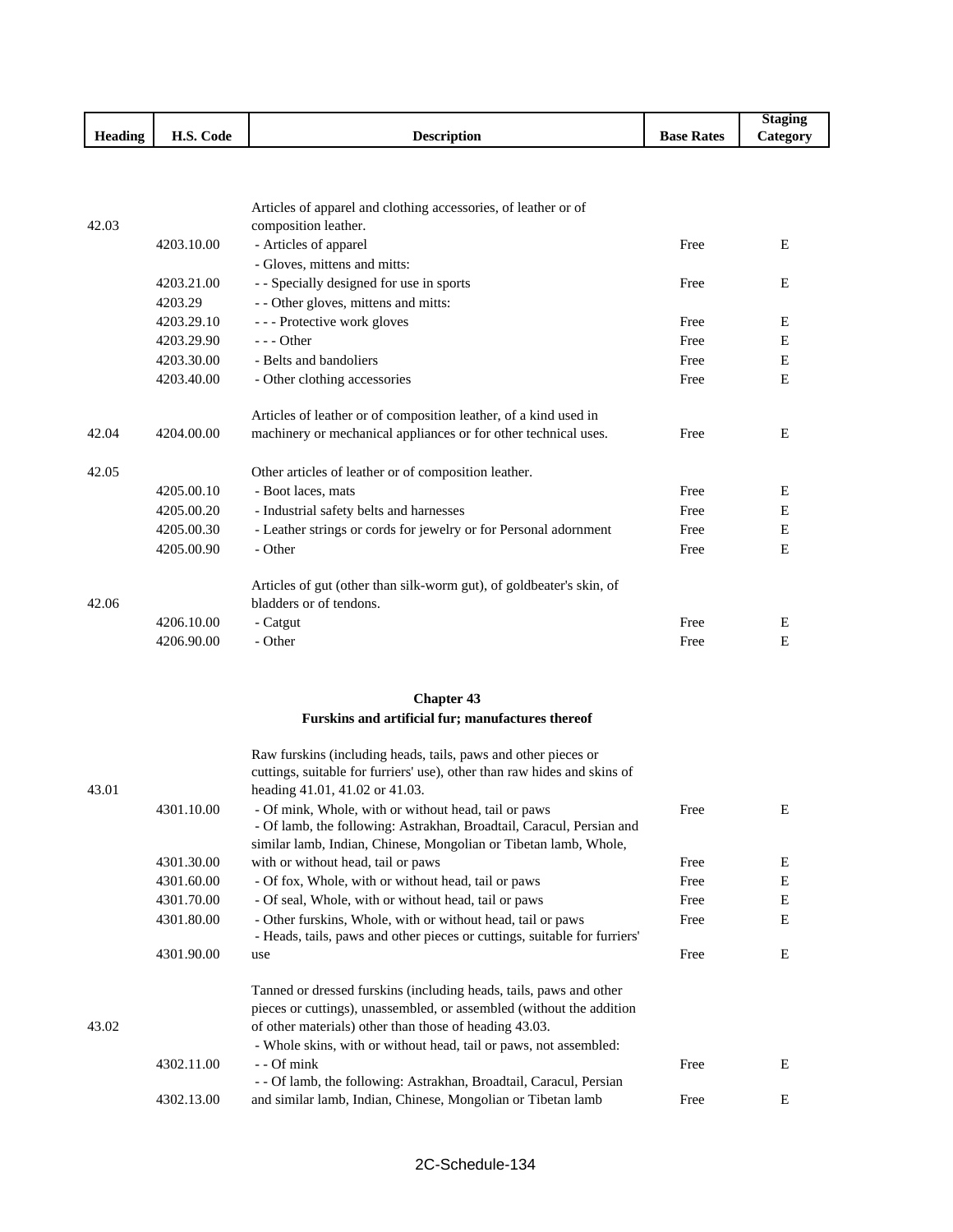|                |            |                                                                          |                   | <b>Staging</b> |
|----------------|------------|--------------------------------------------------------------------------|-------------------|----------------|
| <b>Heading</b> | H.S. Code  | <b>Description</b>                                                       | <b>Base Rates</b> | Category       |
|                |            |                                                                          |                   |                |
|                |            |                                                                          |                   |                |
|                | 4302.19.00 | - Other                                                                  | Free              | Ε              |
|                | 4302.20.00 | - Heads, tails, paws and Other pieces or cuttings, not assembled         | Free              | E              |
|                | 4302.30.00 | - Whole skins and pieces or cuttings thereof, assembled                  | Free              | E              |
|                |            |                                                                          |                   |                |
| 43.03          |            | Articles of apparel, clothing accessories and other articles of furskin. |                   |                |
|                | 4303.10    | - Articles of apparel and clothing accessories:                          |                   |                |
|                | 4303.10.10 | - - Clothing accessories                                                 | Free              | Ε              |
|                | 4303.10.20 | - - Articles of apparel                                                  | Free              | E              |
|                | 4303.90    | - Other:                                                                 |                   |                |
|                | 4303.90.10 | - - Sports bags                                                          | Free              | E              |
|                | 4303.90.20 | - - Articles for industrial purposes                                     | Free              | E              |
|                | 4303.90.90 | - - Other                                                                | Free              | E              |
| 43.04          |            | Artificial fur and articles thereof.                                     |                   |                |
|                | 4304.00.10 | - Artificial fur                                                         | Free              | E              |
|                | 4304.00.20 | - Articles for industrial purpose                                        | Free              | E              |
|                |            | - Other:                                                                 |                   |                |
|                | 4304.00.91 | - - Sports bags                                                          | Free              | Е              |
|                | 4304.00.99 | - - Other                                                                | Free              | E              |

#### **Chapter 44 Wood and articles of wood; wood charcoal**

|       |            | Fuel wood, in logs, in billets, in twigs, in faggots or in similar forms; |      |   |
|-------|------------|---------------------------------------------------------------------------|------|---|
|       |            | wood in chips or particles; sawdust and wood waste and scrap,             |      |   |
|       |            | whether or not agglomerated in logs, briquettes, pellets or similar       |      |   |
| 44.01 |            | forms.                                                                    |      |   |
|       | 4401.10.00 | forms                                                                     | Free | E |
|       |            | - Wood in chips or particles:                                             |      |   |
|       | 4401.21.00 | - - Coniferous                                                            | Free | E |
|       | 4401.22.00 | - - Non-Coniferous                                                        | Free | E |
|       |            | - Sawdust and wood Waste and Scrap, whether or not agglomerated           |      |   |
|       | 4401.30.00 | in logs, briquettes, pellets or similar forms                             | Free | E |
|       |            | Wood charcoal (including shell or nut charcoal), whether or not           |      |   |
| 44.02 | 4402.00.00 | agglomerated.                                                             | Free | E |
|       |            | Wood in the rough, whether or not stripped of bark or sapwood, or         |      |   |
| 44.03 |            | roughly squared.                                                          |      |   |
|       | 4403.10    | - Treated with paint, stains, creosote or other preservatives:            |      |   |
|       | 4403.10.10 | - - Baulks                                                                | Free | E |
|       | 4403.10.20 | - - Sawlogs and veneer logs                                               | Free | E |
|       | 4403.10.30 | - - Pit-props (mine timber) in the round                                  | Free | E |
|       | 4403.10.40 | - - Poles, piles and Other wood in the round                              | Free | Ε |
|       | 4403.10.90 | $-$ - Other                                                               | Free | E |
|       | 4403.20    | - Other, coniferous:                                                      |      |   |
|       |            | - - Damar Minyak:                                                         |      |   |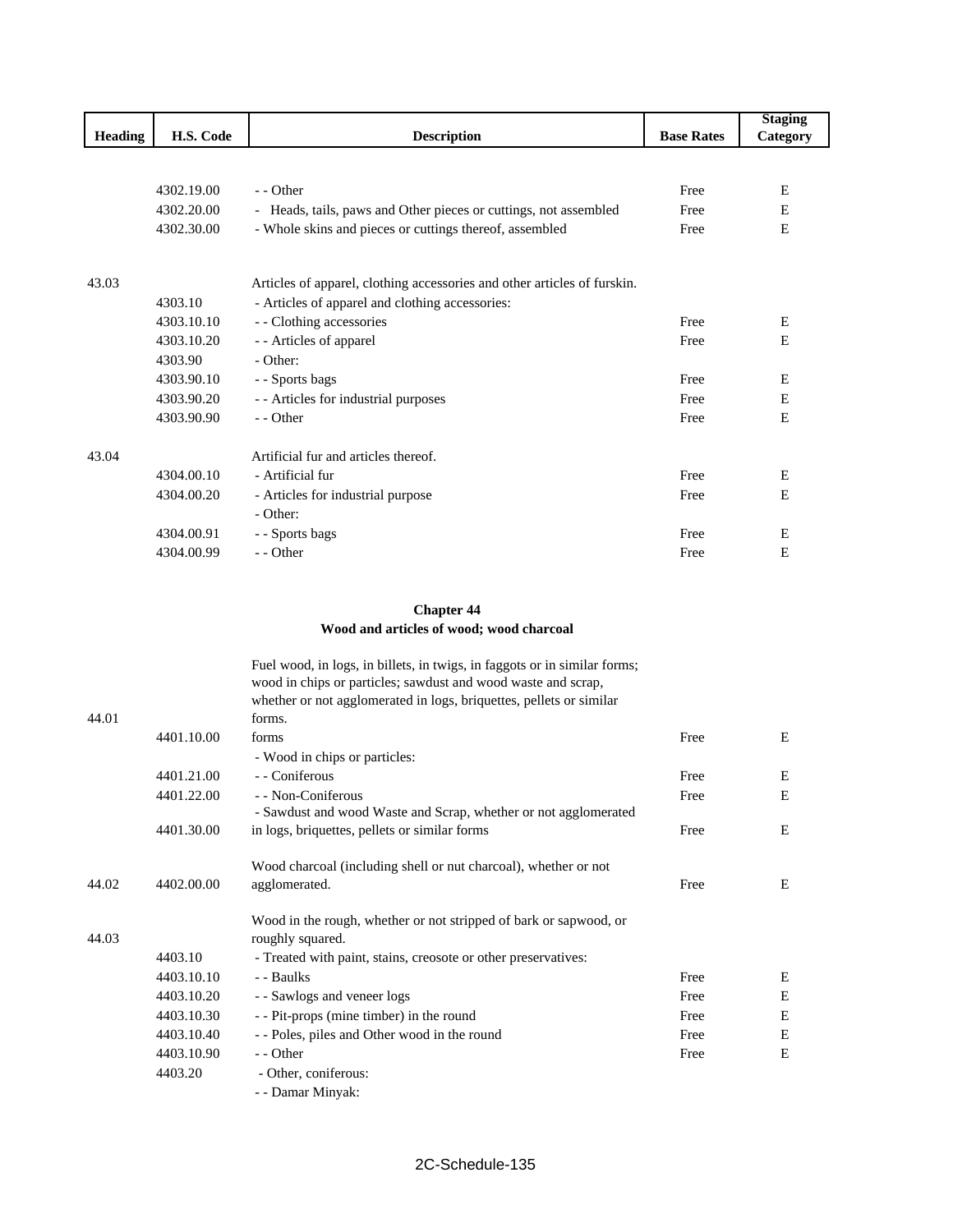|                |            |                                                                  |                   | <b>Staging</b> |
|----------------|------------|------------------------------------------------------------------|-------------------|----------------|
| <b>Heading</b> | H.S. Code  | <b>Description</b>                                               | <b>Base Rates</b> | Category       |
|                |            |                                                                  |                   |                |
|                |            |                                                                  |                   |                |
|                | 4403.20.11 | --- Pulpwood                                                     | Free              | Е              |
|                | 4403.20.12 | - - - Baulks                                                     | Free              | E              |
|                | 4403.20.13 | --- Sawlogs and veneer logs                                      | Free              | Е              |
|                | 4403.20.14 | - - - Pit-props (mine timber) in the round                       | Free              | Е              |
|                | 4403.20.15 | --- Poles, piles and other wood in the round                     | Free              | $\mathbf E$    |
|                | 4403.20.19 | $--$ Other                                                       | Free              | E              |
|                |            | $-$ - Podo:                                                      |                   |                |
|                | 4403.20.21 | --- Pulpwood                                                     | Free              | Е              |
|                | 4403.20.22 | --- Baulks                                                       | Free              | Е              |
|                | 4403.20.23 | --- Sawlogs and veneer logs                                      | Free              | E              |
|                | 4403.20.24 | --- Pit-props (mine timber) in the round                         | Free              | Е              |
|                | 4403.20.25 | --- Poles, piles and other wood in the round                     | Free              | Е              |
|                | 4403.20.29 | $- -$ Other                                                      | Free              | Е              |
|                |            | - - Sempilor:                                                    |                   |                |
|                | 4403.20.31 | --- Pulpwood                                                     | Free              | E              |
|                | 4403.20.32 | - - - Baulks                                                     | Free              | Е              |
|                | 4403.20.33 | --- Sawlogs and veneer logs                                      | Free              | Е              |
|                | 4403.20.34 | --- Pit-props (mine timber) in the round                         | Free              | Е              |
|                | 4403.20.35 | --- Poles, piles and other wood in the round                     | Free              | Е              |
|                | 4403.20.39 | $--$ Other                                                       | Free              | E              |
|                |            | $-$ - Other:                                                     |                   |                |
|                | 4403.20.91 | --- Pulpwood                                                     | Free              | Е              |
|                | 4403.20.92 | - - - Baulks                                                     | Free              | Е              |
|                | 4403.20.93 | --- Sawlogs and veneer logs                                      | Free              | Е              |
|                | 4403.20.94 | --- Pit-props (mine timber) in the round                         | Free              | Е              |
|                | 4403.20.95 | --- Poles, piles and Other wood in the round                     | Free              | Е              |
|                | 4403.20.99 | $--$ Other                                                       | Free              | E              |
|                |            | - Other, of tropical wood specified in subheading Note 1 to this |                   |                |
|                |            | Chapter:                                                         |                   |                |
|                | 4403.41    | - - Dark Red Meranti, Light Red Meranti and Meranti Bakau:       |                   |                |
|                |            | --- Dark Red Meranti (Obar Suluk):                               |                   |                |
|                | 4403.41.11 | ---- Pulpwood                                                    | Free              | E              |
|                | 4403.41.12 | $---$ Baulks                                                     | Free              | E              |
|                | 4403.41.13 | ---- Sawlogs and veneer logs                                     | Free              | E              |
|                | 4403.41.14 | ---- Pit-props (mine timber) in the round                        | Free              | E              |
|                | 4403.41.15 | ---- Poles, piles and Other wood in the round                    | Free              | E              |
|                | 4403.41.19 | $--- Other$                                                      | Free              | Е              |
|                |            | --- Light Red Meranti (Red Seraya):                              |                   |                |
|                | 4403.41.21 | ---- Pulpwood                                                    | Free              | Е              |
|                | 4403.41.22 | $--$ Baulks                                                      | Free              | Е              |
|                | 4403.41.23 | ---- Sawlogs and veneer logs                                     | Free              | E              |
|                | 4403.41.24 | - - - - Pit-props (mine timber) in the round                     | Free              | E              |
|                | 4403.41.25 | ---- Poles, piles and Other wood in the round                    | Free              | E              |
|                | 4403.41.29 | $--- Other$                                                      | Free              | Е              |
|                |            | - - - Meranti Bakau:                                             |                   |                |
|                | 4403.41.31 | ---- Pulpwood                                                    | Free              | E              |
|                | 4403.41.32 | $---$ Baulks                                                     | Free              | Е              |
|                | 4403.41.33 | ---- Sawlogs and veneer logs                                     | Free              | E              |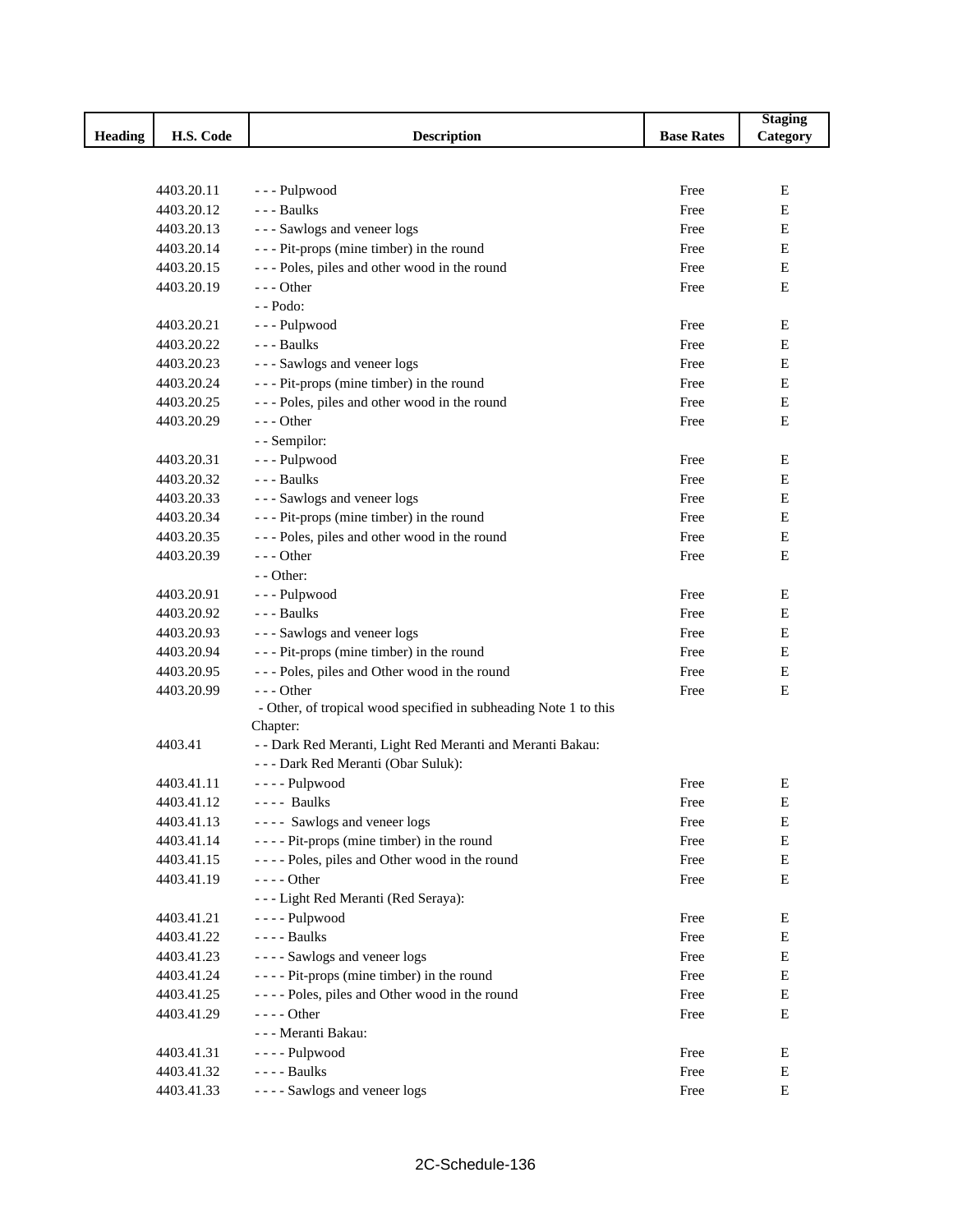|                |            |                                                                   |                   | <b>Staging</b> |
|----------------|------------|-------------------------------------------------------------------|-------------------|----------------|
| <b>Heading</b> | H.S. Code  | <b>Description</b>                                                | <b>Base Rates</b> | Category       |
|                |            |                                                                   |                   |                |
|                |            |                                                                   |                   |                |
|                | 4403.41.34 | ---- Pit-props (mine timber) in the round                         | Free              | E              |
|                | 4403.41.35 | ---- Poles, piles and Other wood in the round                     | Free              | Е              |
|                | 4403.41.39 | $--- Other$                                                       | Free              | E              |
|                | 4403.49    | - - Other:                                                        |                   |                |
|                |            | - - - Kapur:                                                      |                   |                |
|                | 4403.49.11 | ---- Pulpwood                                                     | Free              | Ε              |
|                | 4403.49.12 | - - - - Baulks                                                    | Free              | E              |
|                | 4403.49.13 | ---- Sawlogs and veneer logs                                      | Free              | Е              |
|                | 4403.49.14 | ---- Pit-props (mine timber) in the round                         | Free              | Е              |
|                | 4403.49.15 | ---- Poles, piles and Other wood in the round                     | Free              | E              |
|                | 4403.49.19 | $--- Other$                                                       | Free              | E              |
|                |            | - - - Keruing:                                                    |                   |                |
|                | 4403.49.21 | - - - - Pulpwood                                                  | Free              | Ε              |
|                | 4403.49.22 | $--$ Baulks                                                       | Free              | Ε              |
|                | 4403.49.23 | - - - - Sawlogs and veneer logs                                   | Free              | Ε              |
|                | 4403.49.24 | ---- Pit-props (mine timber) in the round                         | Free              | E              |
|                | 4403.49.25 | ---- Poles, piles and Other wood in the round                     | Free              | Е              |
|                | 4403.49.29 | $--- Other$                                                       | Free              | E              |
|                |            | - - - Ramin:                                                      |                   |                |
|                | 4403.49.31 | ---- Pulpwood                                                     | Free              | E              |
|                | 4403.49.32 | $--$ Baulks                                                       | Free              | Е              |
|                | 4403.49.33 | ---- Sawlogs and veneer logs, in the rough                        | Free              | E              |
|                | 4403.49.34 | ---- Sawlogs and veneer logs, roughly squared                     | Free              | Е              |
|                | 4403.49.35 | ---- Pit-props (mine timber) in the round                         | Free              | E              |
|                | 4403.49.36 | ---- Poles, piles and Other wood in the round                     | Free              | Е              |
|                | 4403.49.39 | $--- Other$                                                       | Free              | E              |
|                |            | --- Other, of the following tropical wood specified in Subheading |                   |                |
|                |            | Note 1 to this Chapter:                                           |                   |                |
|                | 4403.49.91 | ---- Pulpwood                                                     | Free              | Е              |
|                | 4403.49.92 | $--$ Baulks                                                       | Free              | E              |
|                | 4403.49.93 | ---- Sawlogs and veneer logs                                      | Free              | E              |
|                | 4403.49.94 | ---- Pit-props (mine timber) in the round                         | Free              | E              |
|                | 4403.49.95 | - - - - Poles, piles and Other wood in the round                  | Free              | E              |
|                | 4403.49.99 | $---$ Other                                                       | Free              | Е              |
|                |            | - Other:                                                          |                   |                |
|                | 4403.91    | - - Of oak (Quercus spp.):                                        |                   |                |
|                | 4403.91.10 | --- Pulpwood                                                      | Free              | E              |
|                | 4403.91.20 | --- Baulks                                                        | Free              | Е              |
|                | 4403.91.30 | --- Sawlogs and veneer logs                                       | Free              | Ε              |
|                | 4403.91.40 | - - - Pit-props (mine timber) in the round                        | Free              | E              |
|                | 4403.91.50 | --- Poles, piles and Other wood in the round                      | Free              | E              |
|                | 4403.91.90 | $--$ Other                                                        | Free              | Ε              |
|                | 4403.92    | - - Of beech (Fagus spp.):                                        |                   |                |
|                | 4403.92.10 | --- Pulpwood                                                      | Free              | Е              |
|                | 4403.92.20 | --- Baulks                                                        | Free              | Е              |
|                | 4403.92.30 | --- Sawlogs and veneer logs                                       | Free              | Е              |
|                | 4403.92.40 | - - - Pit-props (mine timber) in the round                        | Free              | Е              |
|                | 4403.92.50 | --- Poles, piles and other wood in the round                      | Free              | ${\bf E}$      |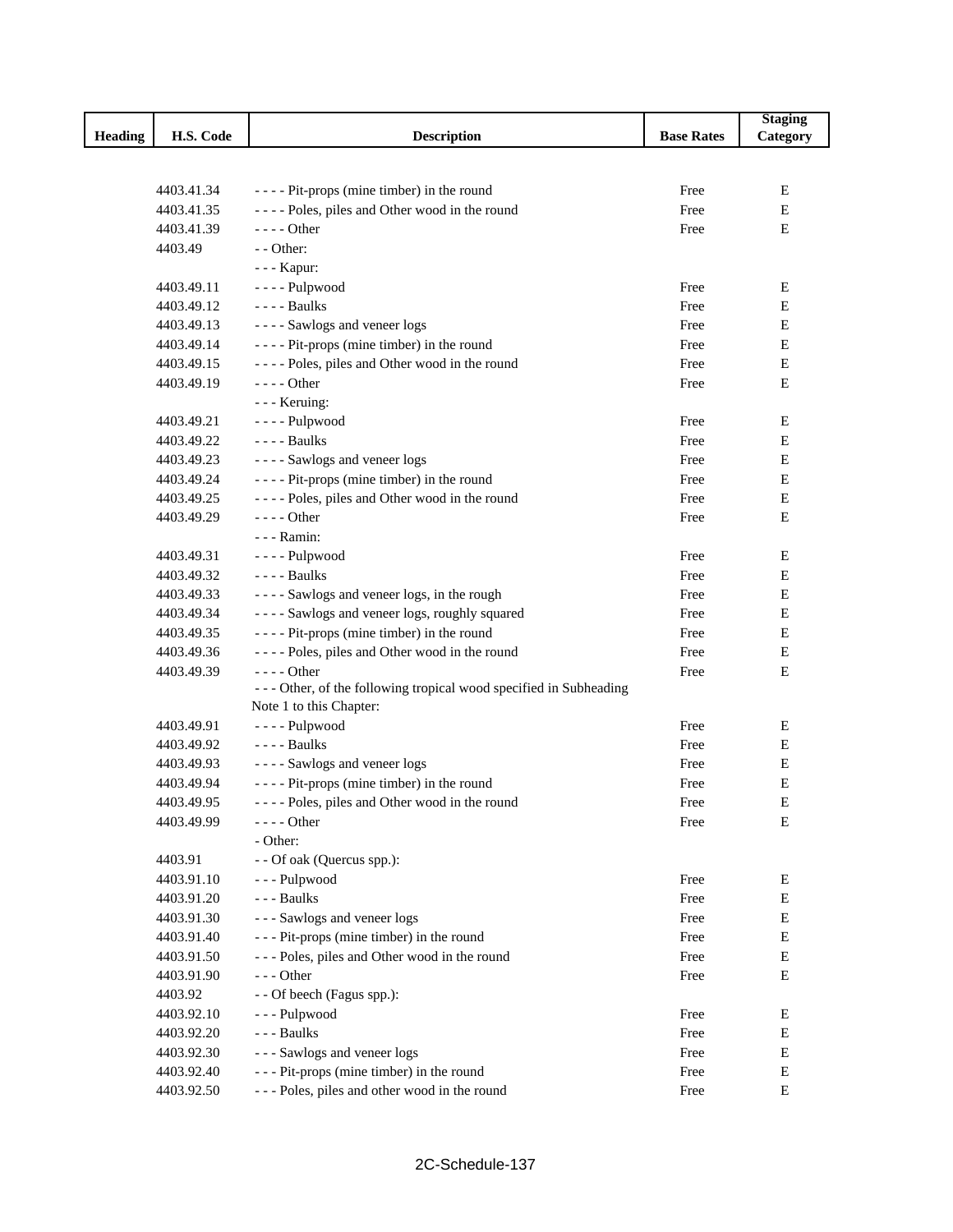|                |            |                                                                                                                                              |                   | <b>Staging</b> |
|----------------|------------|----------------------------------------------------------------------------------------------------------------------------------------------|-------------------|----------------|
| <b>Heading</b> | H.S. Code  | <b>Description</b>                                                                                                                           | <b>Base Rates</b> | Category       |
|                |            |                                                                                                                                              |                   |                |
|                |            |                                                                                                                                              |                   |                |
|                | 4403.92.90 | $--$ Other                                                                                                                                   | Free              | E              |
|                | 4403.99    | - - Other:                                                                                                                                   |                   |                |
|                | 4403.99.10 | --- Pulpwood                                                                                                                                 | Free              | E              |
|                | 4403.99.20 | --- Baulks                                                                                                                                   | Free              | Е              |
|                | 4403.99.30 | --- Sawlogs and veneer logs                                                                                                                  | Free              | Е              |
|                | 4403.99.40 | - - - Pit-props (mine timber) in the round                                                                                                   | Free              | E              |
|                | 4403.99.50 | --- Poles, piles and Other wood in the round                                                                                                 | Free              | E              |
|                | 4403.99.90 | $--$ Other                                                                                                                                   | Free              | E              |
|                |            | Hoopwood; split poles; piles, pickets and stakes of wood, pointed but<br>not sawn lengthwise; wooden sticks, roughly trimmed but not turned, |                   |                |
|                |            | bent or otherwise worked, suitable for the manufacture of walking-                                                                           |                   |                |
| 44.04          |            | sticks, umbrellas, tool handles or the like; chipwood and the like.                                                                          |                   |                |
|                | 4404.10.00 | - Coniferous                                                                                                                                 | Free              | Ε              |
|                | 4404.20.00 | - Non-coniferous                                                                                                                             | Free              | Е              |
| 44.05          | 4405.00.00 | Wood wool; wood flour.                                                                                                                       | Free              | Ε              |
| 44.06          |            | Railway or tramway sleepers (cross-ties) of wood.                                                                                            |                   |                |
|                | 4406.10.00 | - Not impregnated                                                                                                                            | Free              | Ε              |
|                | 4406.90.00 | - Other                                                                                                                                      | Free              | E              |
| 44.07          |            | Wood sawn or chipped lengthwise, sliced or peeled, whether or not<br>planed, sanded or end-jointed, of a thickness exceeding 6 mm.           |                   |                |
|                | 4407.10    | - Coniferous:                                                                                                                                |                   |                |
|                | 4407.10.10 | - - Planed                                                                                                                                   | Free              | Ε              |
|                | 4407.10.20 | - - Sanded or end-jointed                                                                                                                    | Free              | E              |
|                | 4407.10.90 | - - Other                                                                                                                                    | Free              | E              |
|                |            | - Of tropical wood specified in Subheading Note 1 to this Chapter:                                                                           |                   |                |
|                | 4407.24    | - - - Virola, Mahogany (Swietenia spp.), Imbuia and Balsa:                                                                                   |                   |                |
|                | 4407.24.10 | --- Planed                                                                                                                                   | Free              | E              |
|                | 4407.24.20 | - - - Sanded or end-jointed                                                                                                                  | Free              | Е              |
|                | 4407.24.90 | $--$ Other                                                                                                                                   | Free              | E              |
|                | 4407.25    | - - Dark Red Meranti, Light Red Meranti and Meranti Bakau:                                                                                   |                   |                |
|                |            | - - - Dark Red Meranti, Light Red Meranti:                                                                                                   |                   |                |
|                | 4407.25.11 | - - - - Planed                                                                                                                               | Free              | E              |
|                | 4407.25.12 | - - - - Sanded or end-jointed                                                                                                                | Free              | ${\bf E}$      |
|                | 4407.25.19 | $--- Other$                                                                                                                                  | Free              | Е              |
|                |            | - - - Meranti Bakau:                                                                                                                         |                   |                |
|                | 4407.25.21 | - - - - Planed                                                                                                                               | Free              | E              |
|                | 4407.25.22 | - - - - Sanded or end-jointed                                                                                                                | Free              | Е              |
|                | 4407.25.29 | - - - - Other                                                                                                                                | Free              | Е              |
|                |            | - - White Lauan, White Meranti, White Seraya, Yellow Meranti and                                                                             |                   |                |
|                | 4407.26    | Alan:                                                                                                                                        |                   |                |
|                | 4407.26.10 | --- Planed                                                                                                                                   | Free              | Ε              |
|                | 4407.26.20 | - - - Sanded or end-jointed                                                                                                                  | Free              | E              |
|                | 4407.26.90 | $--$ Other                                                                                                                                   | Free              | E              |
|                | 4407.29    | - - Other:                                                                                                                                   |                   |                |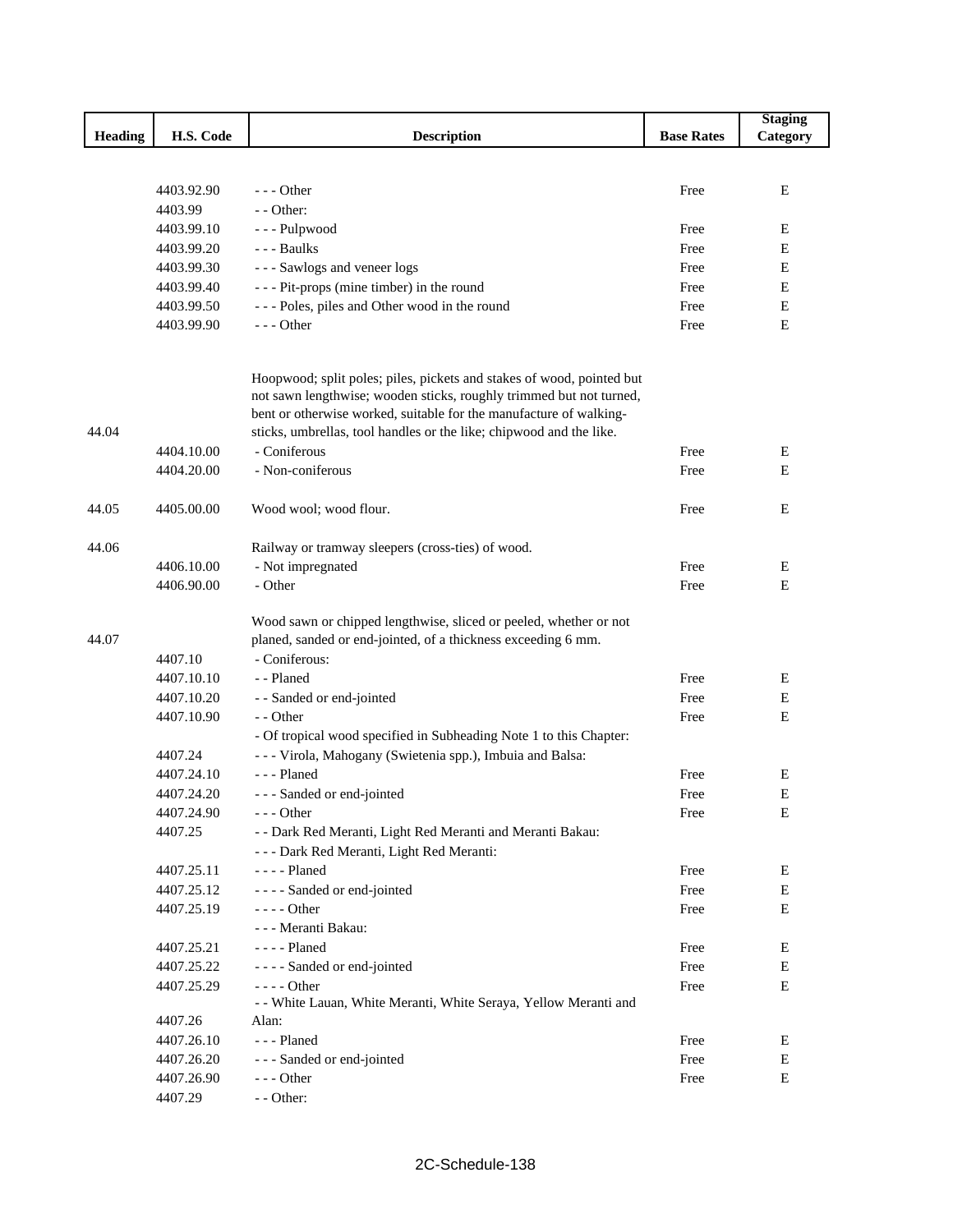|                |            |                                            |                   | <b>Staging</b> |
|----------------|------------|--------------------------------------------|-------------------|----------------|
| <b>Heading</b> | H.S. Code  | <b>Description</b>                         | <b>Base Rates</b> | Category       |
|                |            |                                            |                   |                |
|                |            |                                            |                   |                |
|                |            | - - - Jelutong (Dyera spp.):               |                   |                |
|                | 4407.29.11 | $---$ Planed                               | Free              | E              |
|                | 4407.29.12 | ---- Sanded or end-jointed                 | Free              | ${\bf E}$      |
|                | 4407.29.19 | - - - - Other                              | Free              | E              |
|                |            | - - - Kapur (Dryobalanops spp.):           |                   |                |
|                | 4407.29.21 | - - - - Planed                             | Free              | E<br>E         |
|                | 4407.29.22 | - - - - Sanded or end-jointed              | Free              |                |
|                | 4407.29.29 | - - - - Other                              | Free              | Е              |
|                |            | - - - Kempas (Koompassia spp.):            |                   |                |
|                | 4407.29.31 | - - - - Planed                             | Free              | E              |
|                | 4407.29.32 | - - - - Sanded or end-jointed              | Free              | ${\bf E}$      |
|                | 4407.29.39 | $--- Other$                                | Free              | $\mathbf E$    |
|                |            | - - - Keruing (Dipterocarpus spp.):        |                   |                |
|                | 4407.29.41 | $--$ Planed                                | Free              | E              |
|                | 4407.29.42 | ---- Sanded or end-jointed                 | Free              | Е              |
|                | 4407.29.49 | $---$ Other                                | Free              | Е              |
|                |            | - - - Ramin (Gonystylus spp.):             |                   |                |
|                | 4407.29.51 | $---$ Planed                               | Free              | Ε              |
|                | 4407.29.52 | ---- Sanded or end-jointed                 | Free              | E              |
|                | 4407.29.59 | $---$ Other                                | Free              | E              |
|                |            | - - - Teak (Tectong spp.):                 |                   |                |
|                | 4407.29.61 | - - - - Teak decks, planed                 | Free              | E              |
|                | 4407.29.62 | - - - - Other, planed                      | Free              | Е              |
|                | 4407.29.63 | ---- Sanded or end-jointed                 | Free              | ${\bf E}$      |
|                | 4407.29.69 | - - - - Other                              | Free              | E              |
|                |            | - - - Balau (Shorea spp.):                 |                   |                |
|                | 4407.29.71 | - - - - Planed                             | Free              | E              |
|                | 4407.29.72 | ---- Sanded or end-jointed                 | Free              | E              |
|                | 4407.29.79 | $--$ Other                                 | Free              | Е              |
|                |            | - - - Mengkulang (Heritiera spp.):         |                   |                |
|                | 4407.29.81 | - - - - Planed                             | Free              | Ε              |
|                | 4407.29.82 | ---- Sanded or end-jointed                 | Free              | ${\bf E}$      |
|                | 4407.29.89 | - - - - Other                              | Free              | Е              |
|                |            | $--$ Other:                                |                   |                |
|                |            | - - - - Jongkong and Merbau (Intsia spp.): |                   |                |
|                | 4407.29.91 | $---$ Planed                               | Free              | Е              |
|                | 4407.29.92 | ----- Sanded or end-jointed                | Free              | E              |
|                | 4407.29.93 | - - - - - Other                            | Free              | ${\bf E}$      |
|                |            | - - - - Other:                             |                   |                |
|                | 4407.29.94 | - - - - - Planed                           | Free              | Е              |
|                | 4407.29.95 | ----- Sanded or end-jointed                | Free              | Е              |
|                | 4407.29.99 | $---$ Other                                | Free              | Е              |
|                |            | - Other:                                   |                   |                |
|                | 4407.91    | - - Of oak (Quercus spp.):                 |                   |                |
|                | 4407.91.10 | --- Planed                                 | Free              | Ε              |
|                | 4407.91.20 | --- Sanded or end-jointed                  | Free              | E              |
|                | 4407.91.90 | --- Other                                  | Free              | Е              |
|                | 4407.92    | - - Of beech (Fagus spp.):                 |                   |                |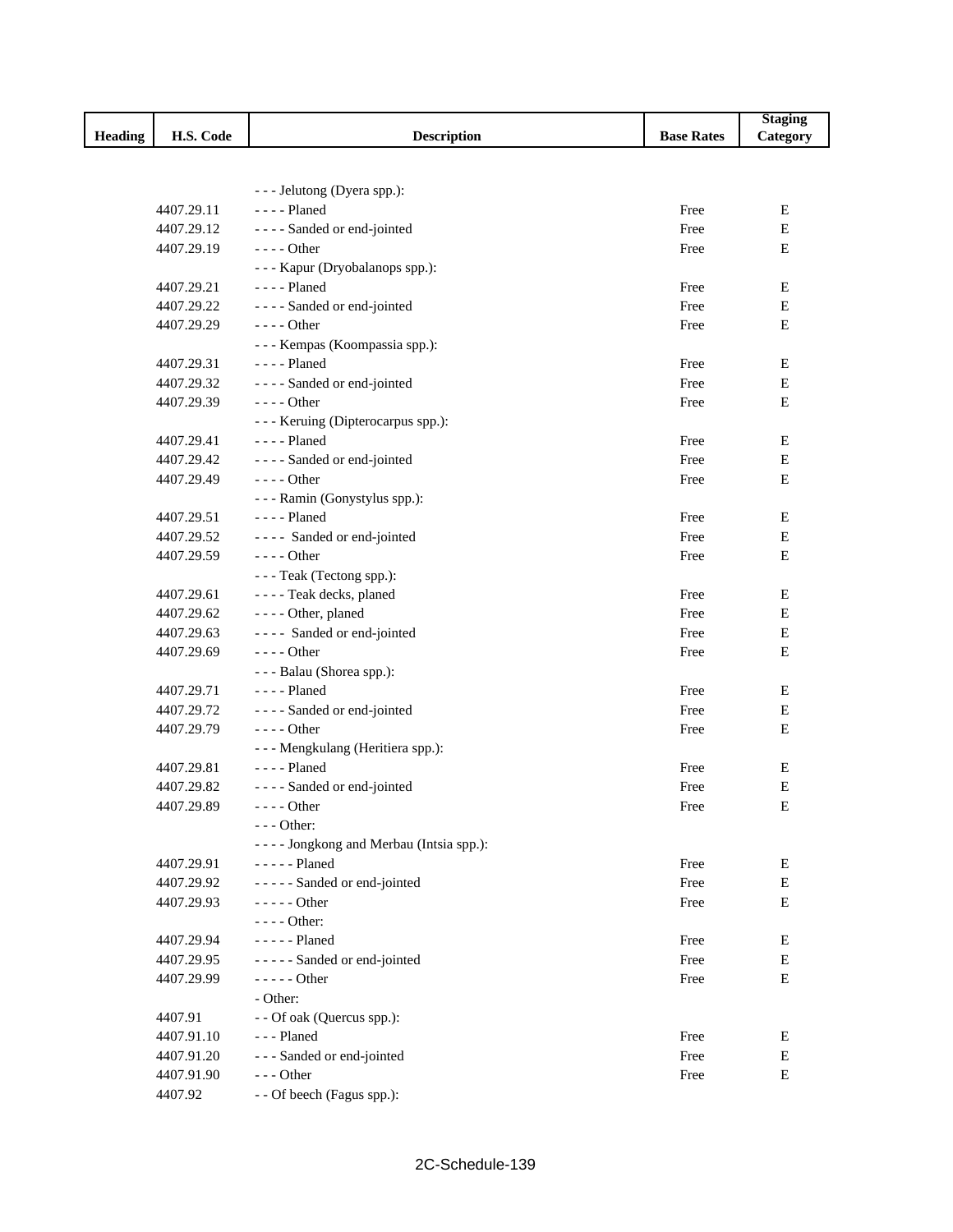|                |            |                                                                        |                   | <b>Staging</b> |
|----------------|------------|------------------------------------------------------------------------|-------------------|----------------|
| <b>Heading</b> | H.S. Code  | <b>Description</b>                                                     | <b>Base Rates</b> | Category       |
|                |            |                                                                        |                   |                |
|                |            |                                                                        |                   |                |
|                | 4407.92.10 | --- Planed                                                             | Free              | Ε              |
|                | 4407.92.20 | --- Sanded or end-jointed                                              | Free              | Е              |
|                | 4407.92.90 | $--$ Other                                                             | Free              | Ε              |
|                | 4407.99    | $-$ - Other:                                                           |                   |                |
|                | 4407.99.10 | - - - Aguila wood, planed                                              | Free              | Ε              |
|                | 4407.99.20 | --- Aguila wood, sanded or end-jointed                                 | Free              | E              |
|                | 4407.99.30 | - - - Other, planed                                                    | Free              | Е              |
|                | 4407.99.40 | --- Other, sanded or end-jointed                                       | Free              | ${\bf E}$      |
|                | 4407.99.90 | $--$ Other                                                             | Free              | E              |
|                |            | Sheets for veneering (including those obtained by slicing laminated    |                   |                |
|                |            | wood), for plywood or for other similar laminated wood and other       |                   |                |
|                |            | wood, sawn lengthwise, sliced or peeled, whether or not planed,        |                   |                |
| 44.08          |            | sanded, spliced or end-jointed, of a thickness not exceeding 6 mm.     |                   |                |
|                | 4408.10    | - Coniferous:                                                          |                   | E              |
|                |            | - - Cedar wood slats prepared for pencil manufacture; radiata          |                   |                |
|                | 4408.10.10 | pinewood for blockboard manufacturing                                  | Free              | Е              |
|                | 4408.10.20 | - - Other wood prepared for pencil manufacture                         | Free              | Е              |
|                | 4408.10.30 | - - Face veneer sheets                                                 | Free              | Е              |
|                | 4408.10.90 | - - Other                                                              | Free              | Ε              |
|                |            | - Of tropical wood specified in Subheading Note 1 to this Chapter:     |                   |                |
|                | 4408.31    | - - Dark Red Meranti, Light Red Meranti and Meranti Bakau:             |                   |                |
|                | 4408.31.10 | --- Prepared for pencil manufacture                                    | Free              | Ε              |
|                | 4408.31.90 | $--$ Other                                                             | Free              | E              |
|                | 4408.39    | - - Other:                                                             |                   |                |
|                | 4408.39.10 | --- Jelutong wood slats prepared for pencil manufacture                | Free              | Е              |
|                | 4408.39.20 | --- Other wood prepared for pencil manufacture                         | Free              | Е              |
|                | 4408.39.90 | $--$ Other                                                             | Free              | E              |
|                | 4408.90    | - Other:                                                               |                   |                |
|                | 4408.90.10 | - - Face veneer sheets                                                 | Free              | Е              |
|                | 4408.90.20 | - - Other teak not used in the manufacture of pencils                  | Free              | Е              |
|                | 4408.90.90 | - - Other                                                              | Free              | Е              |
|                |            | Wood (including strips and friezes for parquet flooring, not           |                   |                |
|                |            | assembled) continuously shaped (tongued, grooved, rebated,             |                   |                |
|                |            | chamfered, V-jointed, beaded, moulded, rounded or the like) along      |                   |                |
|                |            | any of its edges, ends or faces, whether or not planed, sanded or end- |                   |                |
| 44.09          |            | jointed                                                                |                   |                |
|                | 4409.10.00 | - Coniferous                                                           | Free              | E              |
|                | 4409.20    | - Non-coniferous:                                                      |                   |                |
|                | 4409.20.10 | - - Teak strips for parquet flooring                                   | Free              | E              |
|                | 4409.20.20 | - - Other strips for parquet flooring                                  | Free              | E              |
|                | 4409.20.30 | - - Teak friezes for parquet flooring                                  | Free              | Е              |
|                | 4409.20.90 | - - Other                                                              | Free              | $\mathbf E$    |
|                |            |                                                                        |                   |                |
|                |            | Particle board and similar board (for example, oriented strand board   |                   |                |
|                |            | and waferboard) of wood or other ligneous materials, whether or not    |                   |                |
| 44.10          |            | agglomerated with resins or other organic binding substances.          |                   |                |
|                |            | - Oriented strand board and waferboard, of wood:                       |                   |                |
|                | 4410.21.00 | - - Unworked or not further worked than sanded                         | Free              | E              |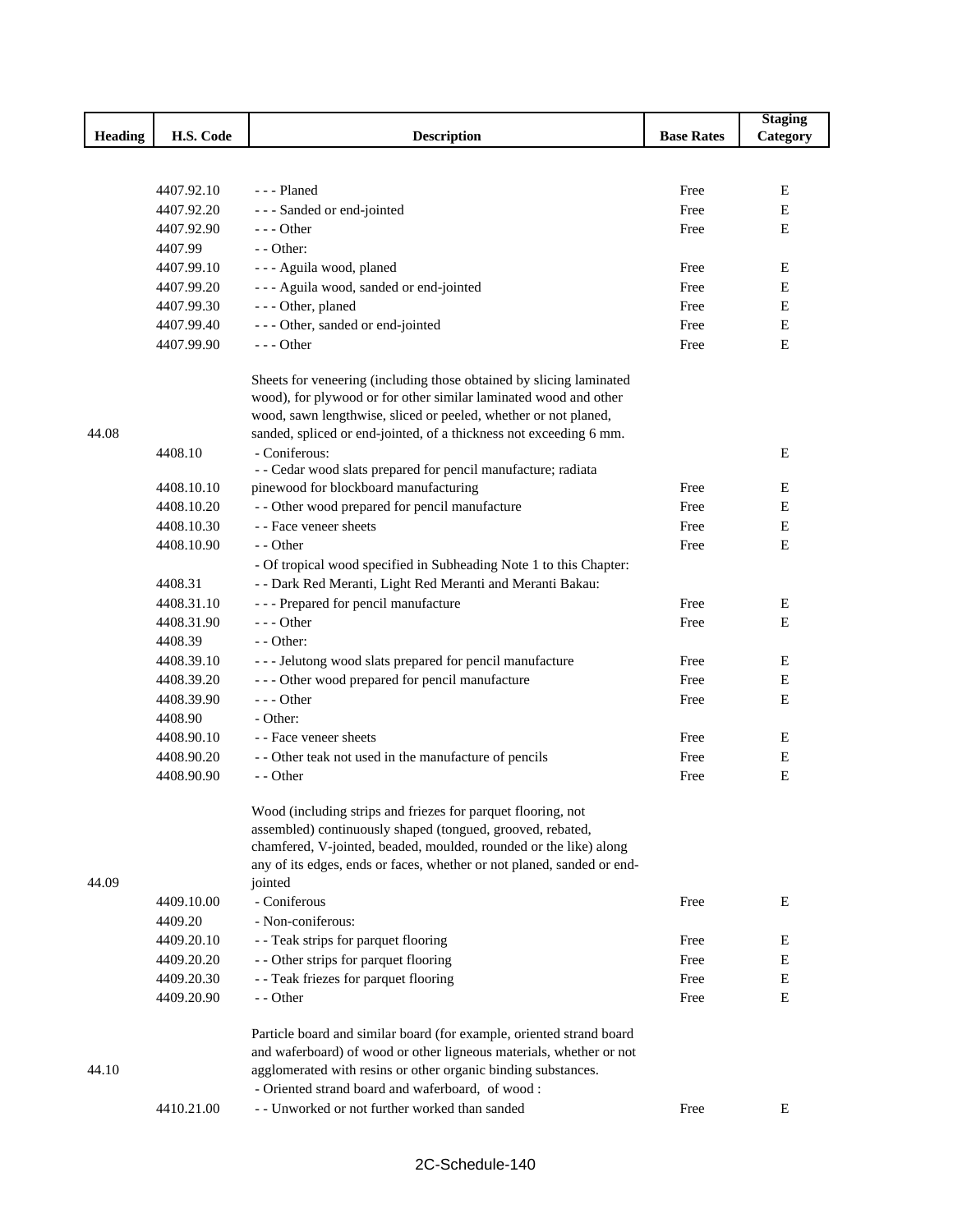|                |            |                                                                                   |                   | <b>Staging</b> |
|----------------|------------|-----------------------------------------------------------------------------------|-------------------|----------------|
| <b>Heading</b> | H.S. Code  | <b>Description</b>                                                                | <b>Base Rates</b> | Category       |
|                |            |                                                                                   |                   |                |
|                | 4410.29.00 | - - Other                                                                         |                   | Е              |
|                |            |                                                                                   | Free              |                |
|                |            | - Other, of wood:                                                                 |                   |                |
|                | 4410.31.00 | - - Unworked or not further worked than sanded                                    | Free              | Ε              |
|                | 4410.32.00 | - - Surface-Covered with melamine-impregnated paper                               | Free              | E              |
|                | 4410.33.00 | - - Surface-Covered with decorative laminates of plastics                         | Free              | Е              |
|                | 4410.39.00 | - - Other                                                                         | Free              | Е              |
|                | 4410.90.00 | - Other                                                                           | Free              | Е              |
|                |            | Fibreboard of wood or other ligneous materials, whether or not                    |                   |                |
| 44.11          |            | bonded with resins or other organic substances.                                   |                   |                |
|                |            | - Fibreboard of a density exceeding 0.8 g/cm3:                                    |                   |                |
|                | 4411.11.00 | - - Not mechanically worked or surface covered                                    | Free              | Е              |
|                | 4411.19.00 | - - Other                                                                         | Free              | E              |
|                |            | - Fibreboard of a density exceeding $0.5$ g/cm <sup>3</sup> but not exceeding 0.8 |                   |                |
|                |            | $g/cm^3$ :                                                                        |                   |                |
|                | 4411.21.00 | - - Not mechanically worked or surface Covered                                    | Free              | Ε              |
|                | 4411.29    | $-$ - Other:                                                                      |                   |                |
|                |            | - - - Wooden beading and mouldings, including moulded skirting                    |                   |                |
|                | 4411.29.10 | and other moulded board                                                           | Free              | Ε              |
|                | 4411.29.90 | $- -$ Other                                                                       | Free              | Ε              |
|                |            | - Fibreboard of a density exceeding $0.35$ g/cm <sup>3</sup> but not exceeding    |                   |                |
|                |            | $0.5$ g/cm <sup>3</sup> :                                                         |                   |                |
|                | 4411.31.00 | - - Not mechanically worked or surface covered                                    | Free              | E              |
|                | 4411.39    | - - Other:                                                                        |                   |                |
|                |            | --- Wooden beading and mouldings, including moulded skirting                      |                   |                |
|                | 4411.39.10 | and other moulded board                                                           | Free              | Ε              |
|                | 4411.39.90 | $--$ Other                                                                        | Free              | ${\bf E}$      |
|                |            | - Other:                                                                          |                   |                |
|                | 4411.91.00 | - - Not mechanically worked or surface covered                                    | Free              | E              |
|                | 4411.99    | - - Other:                                                                        |                   |                |
|                |            | - - - Wooden beading and mouldings, including moulded skirting                    |                   |                |
|                | 4411.99.10 | and other moulded board                                                           | Free              | Ε              |
|                | 4411.99.90 | - - - Other                                                                       | Free              | Е              |
|                |            |                                                                                   |                   |                |
| 44.12          |            | Plywood, veneered panels and similar laminated wood.                              |                   |                |
|                |            | - Plywood consisting solely of sheets of wood, each ply not                       |                   |                |
|                |            | exceeding 6 mm thickness:                                                         |                   |                |
|                |            | - With at least one outer ply of tropical wood specified in                       |                   |                |
|                | 4412.13    | Subheading Note 1 to this Chapter:                                                |                   |                |
|                | 4412.13.10 | $- -$ Plain                                                                       | Free              | Е              |
|                | 4412.13.90 | $- -$ Other                                                                       | Free              | Е              |
|                | 4412.14    | - - Other, with at least one outer ply of non-coniferous wood:                    |                   |                |
|                | 4412.14.10 | $- -$ Plain                                                                       | Free              | Е              |
|                | 4412.14.90 | $--$ Other                                                                        | Free              | E              |
|                | 4412.19    | $-$ - Other:                                                                      |                   |                |
|                | 4412.19.10 | $- -$ - Plain                                                                     | Free              | E              |
|                | 4412.19.90 | $- -$ Other<br>$\sim$ Other, with at least one outer ply of non-coniferous wood:  | Free              | Е              |

Other, with at least one outer ply of non-coniferous wood: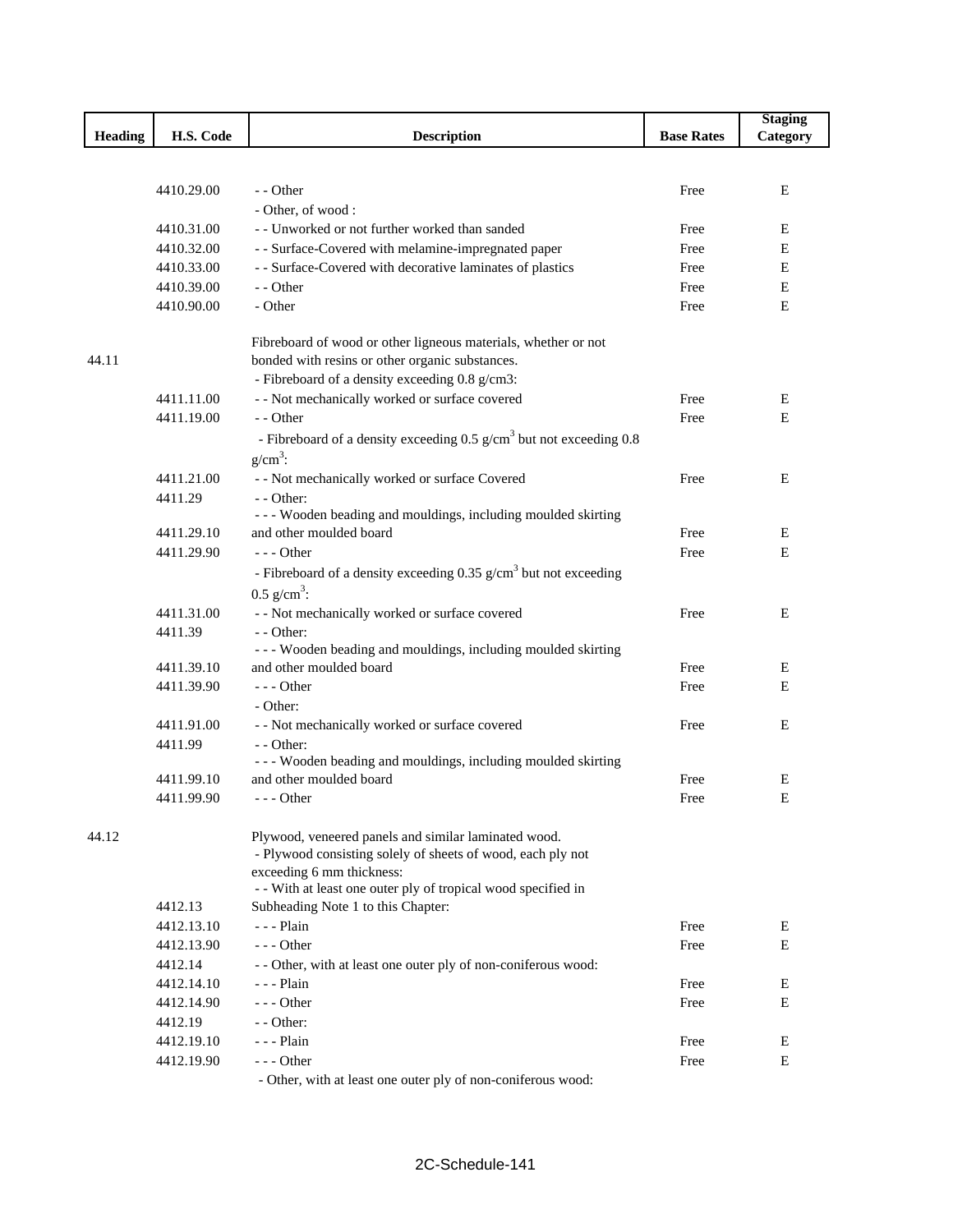|                |                          |                                                                                                               |                   | <b>Staging</b> |
|----------------|--------------------------|---------------------------------------------------------------------------------------------------------------|-------------------|----------------|
| <b>Heading</b> | H.S. Code                | <b>Description</b>                                                                                            | <b>Base Rates</b> | Category       |
|                |                          |                                                                                                               |                   |                |
|                |                          |                                                                                                               |                   |                |
|                | 4412.22.00               | - With at least one ply of tropical wood specified in Subheading                                              |                   |                |
|                |                          | Note 1 to this Chapter                                                                                        | Free<br>Free      | Е<br>Ε         |
|                | 4412.23.00<br>4412.29.00 | - - Other, containing at least one layer of particle board<br>- - Other                                       |                   | Ε              |
|                |                          | - Other:                                                                                                      | Free              |                |
|                |                          | - With at least one ply of tropical wood specified in Subheading                                              |                   |                |
|                | 4412.92.00               | Note 1 to this Chapter                                                                                        | Free              | Ε              |
|                | 4412.93.00               | - - Other, containing at least one layer of particle board                                                    | Free              | Е              |
|                | 4412.99.00               | - - Other                                                                                                     | Free              | Е              |
|                |                          |                                                                                                               |                   |                |
| 44.13          | 4413.00.00               | Densified wood, in blocks, plates, strips or profile shapes.                                                  | Free              | Ε              |
|                |                          |                                                                                                               |                   |                |
|                |                          | Wooden frames for paintings, photographs, mirrors or similar                                                  |                   |                |
| 44.14          | 4414.00.00               | objects.                                                                                                      | Free              | Ε              |
|                |                          |                                                                                                               |                   |                |
|                |                          | Packing cases, boxes, crates, drums and similar packings, of wood;                                            |                   |                |
| 44.15          |                          | cable-drums of wood; pallets, box pallets and other load boards, of<br>wood; pallet collars of wood.          |                   |                |
|                | 4415.10.00               | - Cases, boxes, crates, drums and similar packings; cable -drums                                              | Free              | Ε              |
|                | 4415.20.00               | - Pallets, box pallets and other load boards; pallet collars                                                  | Free              | Е              |
|                |                          |                                                                                                               |                   |                |
|                |                          | Casks, barrels, vats, tubs and other coopers' products and parts                                              |                   |                |
| 44.16          |                          | thereof, of wood, including staves.                                                                           |                   |                |
|                | 4416.00.10               | - Staves                                                                                                      | Free              | Ε              |
|                | 4416.00.90               | - Other                                                                                                       | Free              | $\mathbf E$    |
|                |                          |                                                                                                               |                   |                |
|                |                          | Tools, tool bodies, tool handles, broom or brush bodies and handles,                                          |                   |                |
| 44.17          |                          | of wood; boot or shoe lasts and trees, of wood.                                                               |                   |                |
|                | 4417.00.10               | - Boot or shoe lasts                                                                                          | Free              | Ε              |
|                | 4417.00.90               | - Other                                                                                                       | Free              | $\mathbf E$    |
|                |                          | Builders' joinery and carpentry of wood, including cellular wood                                              |                   |                |
| 44.18          |                          | panels, assembled parquet panels, shingles and shakes.                                                        |                   |                |
|                | 4418.10.00               | - Windows, French -windows and their frames                                                                   | Free              | E              |
|                | 4418.20.00               | - Doors and their frames and thresholds                                                                       | Free              | Ε              |
|                | 4418.30.00               | - Parquet panels                                                                                              | Free              | E              |
|                | 4418.40.00               | - Shuttering for concrete constructional work                                                                 | Free              | ${\bf E}$      |
|                | 4418.50.00               | - Shingles and shakes                                                                                         | Free              | Е              |
|                | 4418.90                  | - Other:                                                                                                      |                   |                |
|                | 4418.90.10               | - - Cellular wood panels                                                                                      | Free              | Е              |
|                | 4418.90.90               | - - Other                                                                                                     | Free              | Е              |
|                |                          |                                                                                                               |                   |                |
| 44.19          | 4419.00.00               | Tableware and kitchenware, of wood.                                                                           | Free              | Е              |
|                |                          |                                                                                                               |                   |                |
|                |                          |                                                                                                               |                   |                |
|                |                          | Wood marquetry and inlaid wood; caskets and cases for jewellery or                                            |                   |                |
| 44.20          |                          | cutlery, and similar articles, of wood; statuettes and other ornaments,                                       |                   |                |
|                | 4420.10.00               | of wood; wooden articles of furniture not falling in Chapter 94.<br>- Statuettes and Other ornaments, of wood | Free              | Е              |
|                | 4420.90.00               | - Other                                                                                                       | Free              | Е              |
|                |                          |                                                                                                               |                   |                |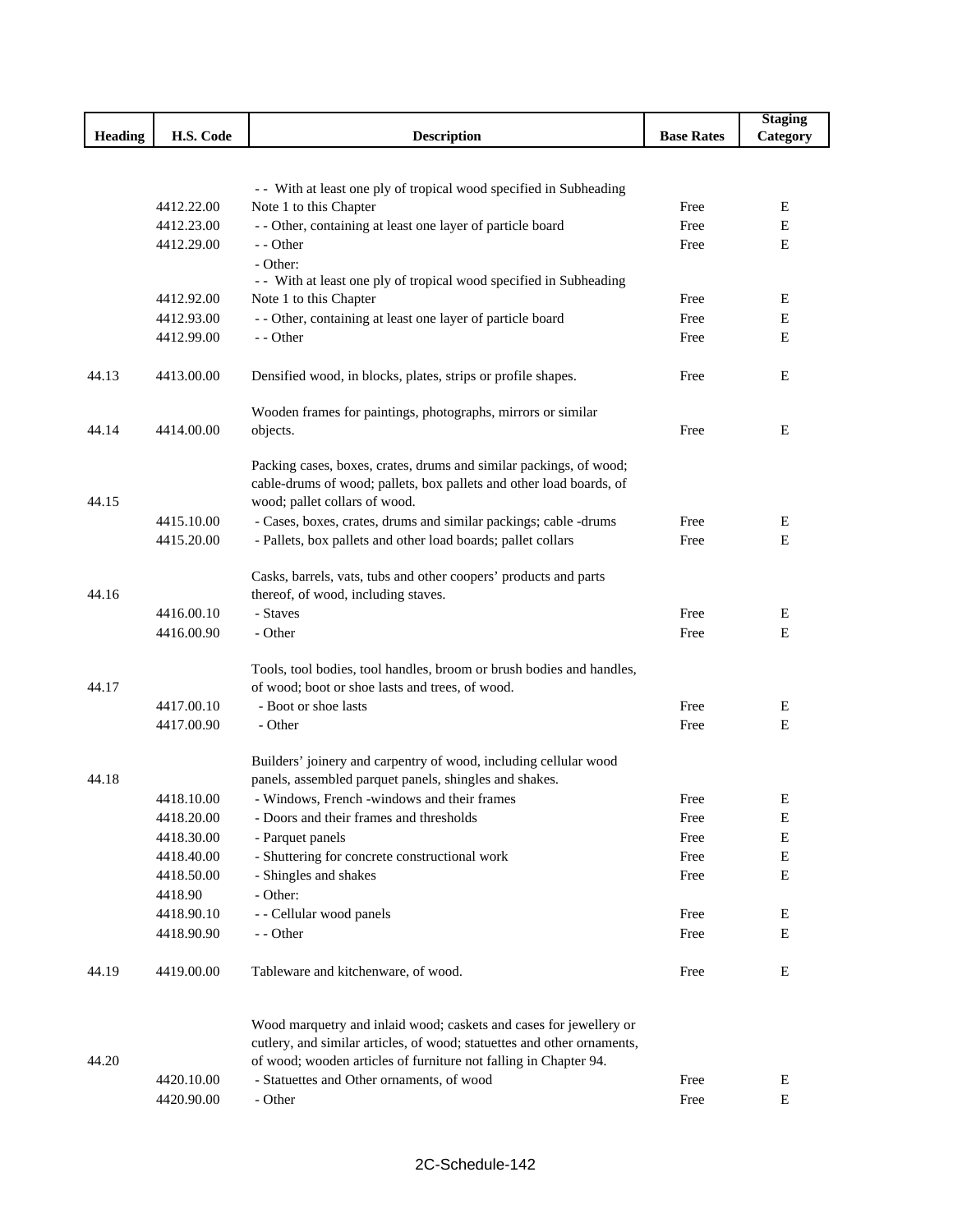|         |                                |                    |                   | Staging         |
|---------|--------------------------------|--------------------|-------------------|-----------------|
| Heading | $\sim$<br>TT A<br>Code<br>п.э. | <b>Description</b> | <b>Base Rates</b> | <b>Category</b> |

| 44.21 |            | Other articles of wood.                                           |      |   |
|-------|------------|-------------------------------------------------------------------|------|---|
|       | 4421.10.00 | - Clothes hangers                                                 | Free | E |
|       | 4421.90    | - Other:                                                          |      |   |
|       | 4421.90.10 | - Spools, cops and bobbins, sewing thread reels and the like      | Free | E |
|       | 4421.90.20 | - Match splints                                                   | Free | E |
|       | 4421.90.30 | - Wooden pegs or pins for footwear                                | Free | E |
|       | 4421.90.40 | - Candy-sticks, ice-cream sticks and ice-cream spoons             | Free | E |
|       | 4421.90.50 | - - Wood paving blocks                                            | Free | E |
|       | 4421.90.60 | - - Blind and blind fittings                                      | Free | E |
|       |            | -- Fans and handscreens, frames and handles therefor and parts of |      |   |
|       | 4421.90.70 | such frames and handles                                           | Free | E |
|       |            | $-$ - Other:                                                      |      |   |
|       | 4421.90.91 | --- Horse and bullock gear                                        | Free | E |
|       | 4421.90.92 | - - - Prayer beads                                                | Free | E |
|       | 4421.90.93 | --- Other beads                                                   | Free | E |
|       | 4421.90.94 | --- Toothpicks                                                    | Free | E |
|       | 4421.90.99 | $--$ Other                                                        | Free | E |
|       |            |                                                                   |      |   |

## **Chapter 45 Cork and articles of cork**

| 45.01 |            | Natural cork, raw or simply prepared; waste cork; crushed,<br>granulated or ground cork. |      |   |
|-------|------------|------------------------------------------------------------------------------------------|------|---|
|       | 4501.10.00 | - Natural cork, raw or simply Prepared                                                   | Free | Ε |
|       | 4501.90.00 | - Other                                                                                  | Free | E |
|       |            | Natural cork, debacked or roughly squared, or in rectangular                             |      |   |
|       |            | (including square) blocks, plates, sheets or strip (including sharp -                    |      |   |
| 45.02 | 4502.00.00 | edged blanks for corks or stoppers).                                                     | Free | Ε |
| 45.03 |            | Articles of natural cork.                                                                |      |   |
|       | 4503.10.00 | - Corks and Stoppers                                                                     | Free | E |
|       | 4503.90.00 | - Other                                                                                  | Free | E |
|       |            | Agglomerated cork (with or without a binding substance) and articles                     |      |   |
| 45.04 |            | of agglomerated cork.                                                                    |      |   |
|       |            | - Blocks, plates, sheets and strip; tiles of any shape; solid cylinders,                 |      |   |
|       | 4504.10.00 | including discs                                                                          | Free | E |
|       | 4504.90.00 | - Other                                                                                  | Free | E |

#### **Chapter 46 Manufactures of straw, of esparto or of other plaiting materials; basketware and wickerwork**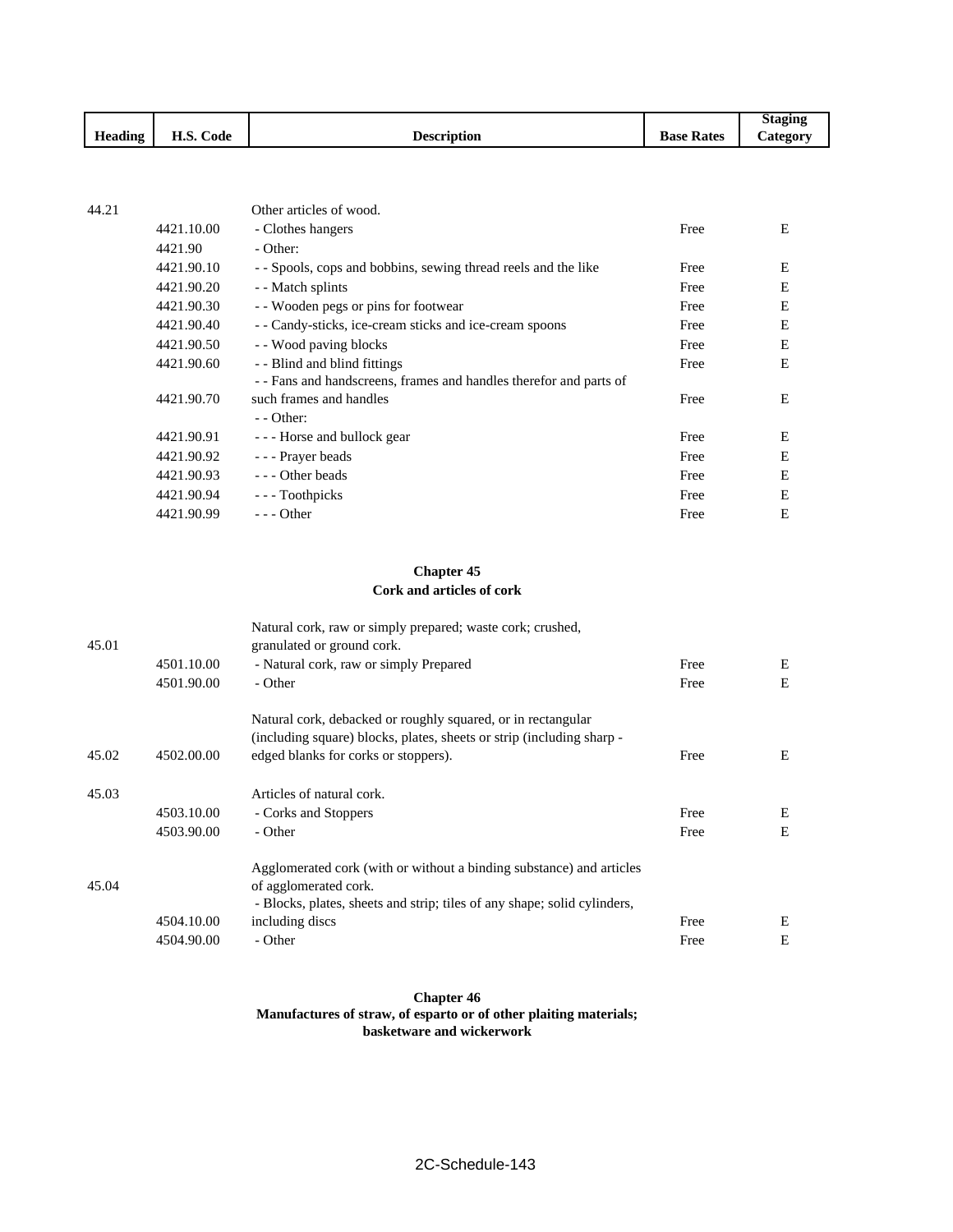|                |            |                                                                                                                                             |                   | <b>Staging</b> |
|----------------|------------|---------------------------------------------------------------------------------------------------------------------------------------------|-------------------|----------------|
| <b>Heading</b> | H.S. Code  | <b>Description</b>                                                                                                                          | <b>Base Rates</b> | Category       |
|                |            |                                                                                                                                             |                   |                |
|                |            |                                                                                                                                             |                   |                |
|                |            | Plaits and similar products of plaiting materials, whether or not<br>assembled into strips; plaiting materials, plaits and similar products |                   |                |
|                |            | of plaiting materials, bound together in parallel strands or woven, in                                                                      |                   |                |
|                |            | sheet form, whether or not being finished articles (for example, mats,                                                                      |                   |                |
| 46.01          |            | matting, screens).                                                                                                                          |                   |                |
|                | 4601.20    | - Mats, matting and screens of vegetable materials:                                                                                         |                   |                |
|                | 4601.20.10 | - - Mats and matting                                                                                                                        | Free              | E              |
|                | 4601.20.20 | - - Screens                                                                                                                                 | Free              | E              |
|                |            | - Other:                                                                                                                                    |                   |                |
|                | 4601.91    |                                                                                                                                             |                   |                |
|                |            | - - Of vegetable materials:<br>--- Plaits and similar products of plaiting materials, whether or not                                        |                   |                |
|                | 4601.91.10 | assembled or not assembled into strips                                                                                                      | Free              | E              |
|                | 4601.91.90 | $--$ Other                                                                                                                                  | Free              | E              |
|                | 4601.99    | $-$ - Other:                                                                                                                                |                   |                |
|                | 4601.99.10 | - - - Mats and matting                                                                                                                      | Free              | Е              |
|                |            | --- Plaits and similar products of plaiting materials, whether or not                                                                       |                   |                |
|                | 4601.99.20 | assembled or not assembled into strips                                                                                                      | Free              | E              |
|                | 4601.99.90 | $--$ Other                                                                                                                                  | Free              | Е              |
|                |            |                                                                                                                                             |                   |                |
|                |            | Basketwork, wickerwork and other articles, made directly to shape                                                                           |                   |                |
|                |            | from plaiting materials or made up from goods of heading 46.01;                                                                             |                   |                |
| 46.02          |            | articles of loofah.                                                                                                                         |                   |                |
|                | 4602.10    | - Of vegetable materials:                                                                                                                   |                   |                |
|                | 4602.10.10 | - - Of rattan                                                                                                                               | Free              | E              |
|                | 4602.10.20 | - - Of bamboo                                                                                                                               | Free              | E              |
|                | 4602.10.90 | - - Other                                                                                                                                   | Free              | Е              |
|                | 4602.90.00 | - Of other materials                                                                                                                        | Free              | Е              |
|                |            |                                                                                                                                             |                   |                |
|                |            | <b>Chapter 47</b><br>Pulp of wood or of other fibrous cellulosic material; recovered                                                        |                   |                |
|                |            | (waste and scrap) paper or paperboard                                                                                                       |                   |                |
|                |            |                                                                                                                                             |                   |                |
| 47.01          | 4701.00.00 | Mechanical wood pulp.                                                                                                                       | Free              | E              |
|                |            |                                                                                                                                             |                   |                |
| 47.02          |            | Chemical wood pulp, dissolving grades.                                                                                                      |                   |                |
|                | 4702.00.10 | - Used in the manufacture of rayon fibre                                                                                                    | Free              | Е              |
|                | 4702.00.90 | - Other                                                                                                                                     | Free              | E              |
|                |            |                                                                                                                                             |                   |                |
| 47.03          |            | Chemical wood pulp, soda or sulphate, other than dissolving grades.                                                                         |                   |                |
|                |            | - Unbleached:                                                                                                                               |                   |                |
|                | 4703.11.00 | - - Coniferous                                                                                                                              | Free              | Е              |
|                | 4703.19.00 | - - Non-Coniferous                                                                                                                          | Free              | E              |
|                |            | - Semi-bleached or bleached:                                                                                                                |                   |                |
|                | 4703.21.00 | - Coniferous                                                                                                                                | Free              | Е              |
|                | 4703.29.00 | - - Non-Coniferous                                                                                                                          | Free              | E              |
|                |            |                                                                                                                                             |                   |                |
| 47.04          |            | Chemical wood pulp, sulphite, other than dissolving grades.                                                                                 |                   |                |
|                |            | - Unbleached:                                                                                                                               |                   |                |
|                | 4704.11.00 | - - Coniferous                                                                                                                              | Free              | Е              |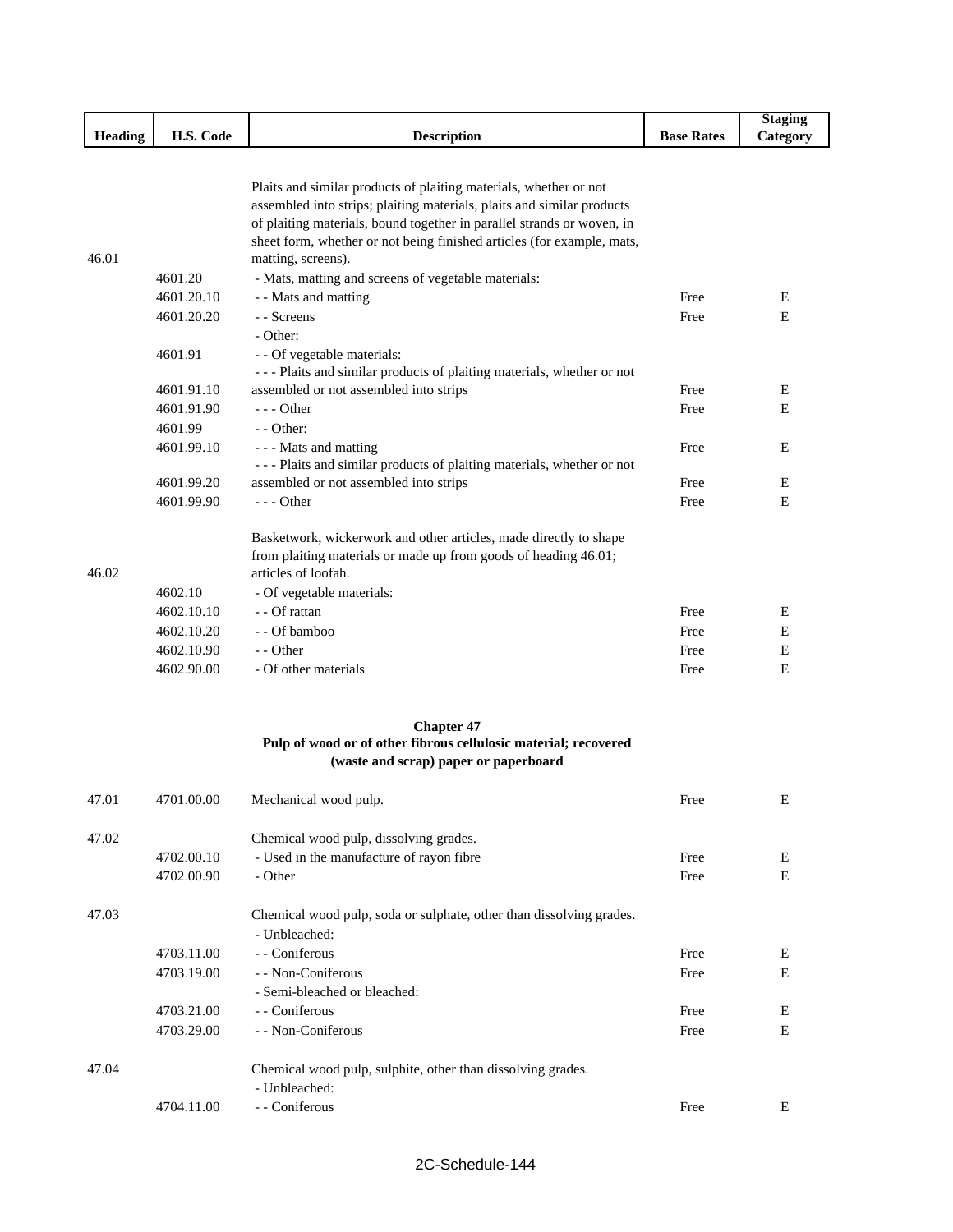|                |            |                                                                                                                                    |                   | <b>Staging</b> |
|----------------|------------|------------------------------------------------------------------------------------------------------------------------------------|-------------------|----------------|
| <b>Heading</b> | H.S. Code  | <b>Description</b>                                                                                                                 | <b>Base Rates</b> | Category       |
|                |            |                                                                                                                                    |                   |                |
|                | 4704.19.00 | - - Non-Coniferous                                                                                                                 | Free              | E              |
|                |            | - Semi-bleached or bleached:                                                                                                       |                   |                |
|                | 4704.21.00 | - - Coniferous                                                                                                                     | Free              | Ε              |
|                | 4704.29.00 | - - Non-Coniferous                                                                                                                 | Free              | E              |
|                |            |                                                                                                                                    |                   |                |
|                |            | Wood pulp obtained by a combination of mechanical and chemical                                                                     |                   |                |
| 47.05          | 4705.00.00 | pulping processes.                                                                                                                 | Free              | E              |
|                |            |                                                                                                                                    |                   |                |
|                |            | Pulps of fibres derived from recovered (waste and scrap) paper or                                                                  |                   |                |
| 47.06          |            | paperboard or of other fibrous cellulosic material.                                                                                |                   |                |
|                | 4706.10.00 | - Cotton linters pulp                                                                                                              | Free              | E              |
|                | 4706.20.00 | - Pulps of fibres derived from recovered (waste and scrap) paper or<br>paperboard                                                  | Free              | E              |
|                |            | - Other:                                                                                                                           |                   |                |
|                | 4706.91.00 | - - Mechanical                                                                                                                     | Free              | E              |
|                | 4706.92.00 | - - Chemical                                                                                                                       | Free              | E              |
|                | 4706.93.00 | - - Semi-Chemical                                                                                                                  | Free              | E              |
|                |            |                                                                                                                                    |                   |                |
| 47.07          |            | Recovered (waste and scrap) paper or paperboard.                                                                                   |                   |                |
|                |            | - Unbleached kraft paper or paperboard or corrugated paper or                                                                      |                   |                |
|                | 4707.10.00 | paperboard                                                                                                                         | Free              | E              |
|                |            | - Other paper or paperboard made mainly of bleached chemical pulp,                                                                 |                   |                |
|                | 4707.20.00 | not coloured in the mass                                                                                                           | Free              | E              |
|                |            | - Paper or paperboard made mainly of mechanical pulp (for example,                                                                 |                   |                |
|                | 4707.30.00 | newspapers, journals and similar printed matter)                                                                                   | Free              | Е              |
|                | 4707.90.00 | - Other, including unsorted waste and scrap                                                                                        | Free              | E              |
|                |            | <b>Chapter 48</b>                                                                                                                  |                   |                |
|                |            | Paper and paperboard; articles of paper pulp, of paper or of                                                                       |                   |                |
|                |            | paperboard                                                                                                                         |                   |                |
| 48.01          |            | Newsprint, in rolls or sheets.                                                                                                     |                   |                |
|                | 4801.00.10 | - Weighing not more than $55 \text{g/m}^2$                                                                                         | Free              | E              |
|                | 4801.00.90 | - Other                                                                                                                            | Free              | E              |
|                |            |                                                                                                                                    |                   |                |
|                |            | Uncoated paper and paperboard, of a kind used for writing, printing                                                                |                   |                |
|                |            | or other graphic purposes, and non perforated punch -cards and                                                                     |                   |                |
|                |            | punch tape paper, in rolls or rectangular (including square) sheets, of                                                            |                   |                |
|                |            | any size, other than paper of heading 48.01 or 48.03; hand-made                                                                    |                   |                |
| 48.02          |            | paper and paperboard.                                                                                                              |                   |                |
|                | 4802.10.00 | - Hand -made paper and Paperboard                                                                                                  | Free              | E              |
|                | 4802.20.00 | - Paper and paperboard of a kind used as a base for photo -sensitive,<br>heat -sensitive or electro -sensitive paper or paperboard | Free              | E              |
|                | 4802.30    | - Carbonising base paper:                                                                                                          |                   |                |
|                | 4802.30.10 | - - Weighing less than 20 g/m <sup>2</sup>                                                                                         | Free              | Ε              |
|                | 4802.30.90 | - - Other                                                                                                                          | Free              | E              |
|                | 4802.40.00 | - Wallpaper base                                                                                                                   | Free              | Ε              |
|                |            |                                                                                                                                    |                   |                |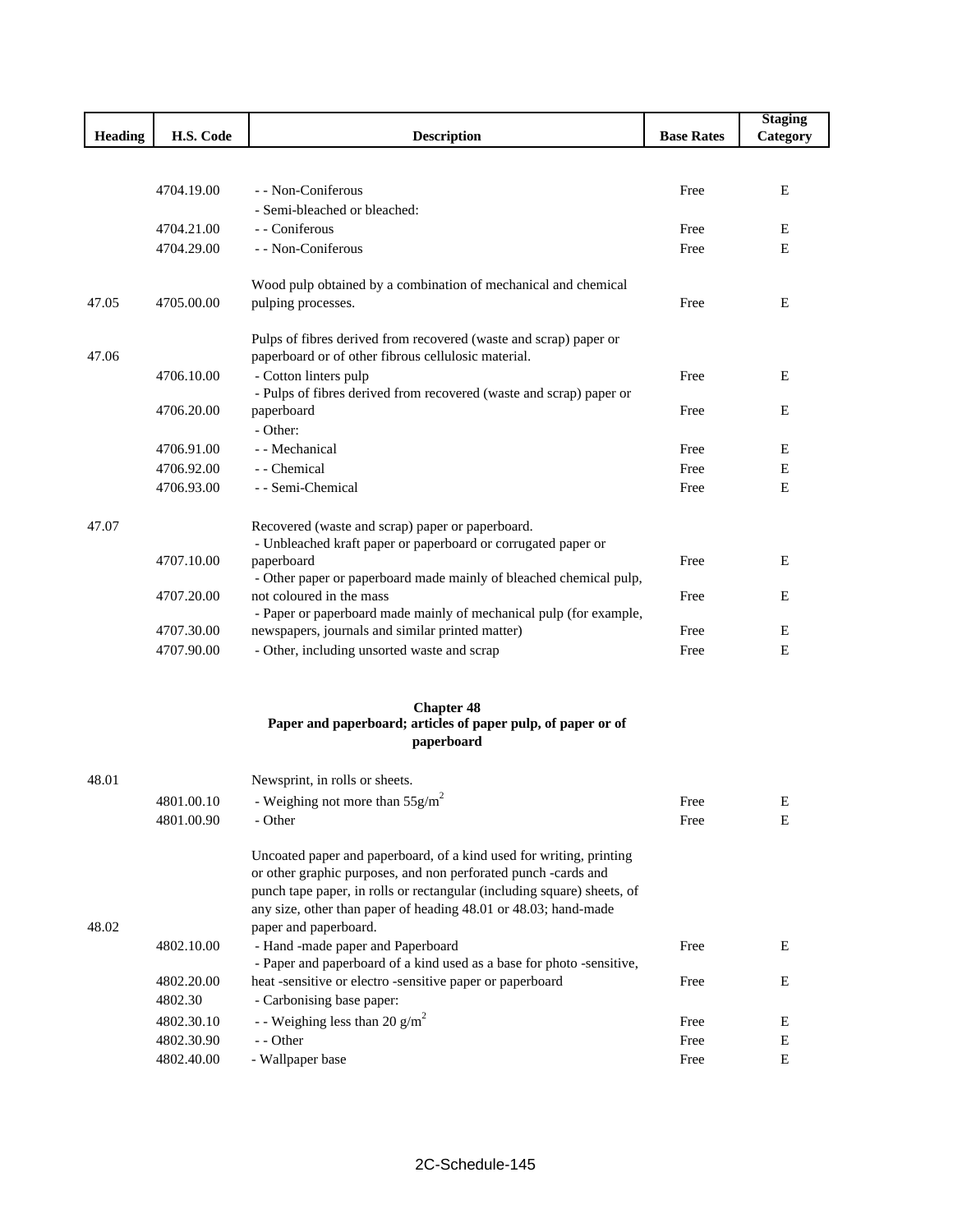|                |            |                                                                                                                                                              |                   | <b>Staging</b> |
|----------------|------------|--------------------------------------------------------------------------------------------------------------------------------------------------------------|-------------------|----------------|
| <b>Heading</b> | H.S. Code  | <b>Description</b>                                                                                                                                           | <b>Base Rates</b> | Category       |
|                |            |                                                                                                                                                              |                   |                |
|                |            | - Other paper and paperboard, not containing fibres obtained by a                                                                                            |                   |                |
|                |            | mechanical or chemi-mechanical process or of which not more than                                                                                             |                   |                |
|                |            | 10% by weight of the total fibre content consists of such fibres:                                                                                            |                   |                |
|                | 4802.54    | - - Weighing less than 40 $g/m^2$ :                                                                                                                          |                   |                |
|                |            | --- Used in the manufacture of gypsum boards and computer Cards                                                                                              |                   |                |
|                | 4802.54.10 | or paper                                                                                                                                                     | Free              | Е              |
|                | 4802.54.20 | - - - Aluminium base paper                                                                                                                                   | Free              | E              |
|                |            | --- Other printing, writing or photocopy papers and of a kind used                                                                                           |                   |                |
|                | 4802.54.30 | for graphic purposes                                                                                                                                         | Free              | Е              |
|                | 4802.54.90 | $--$ Other                                                                                                                                                   | Free              | Е              |
|                | 4802.55    | - Weighing 40 g/m <sup>2</sup> or more but not more than 150 g/m <sup>2</sup> , in rolls:<br>- - - For printing banknotes; used in the manufacture of gypsum |                   |                |
|                | 4802.55.10 | boards and computer cards or paper                                                                                                                           | Free              | E              |
|                |            | - - - Fancy paper and paperboard including with watermarks,                                                                                                  |                   |                |
|                |            | granitized felt finish, fibres or blend of specks and vellum antique                                                                                         |                   |                |
|                | 4802.55.20 | finish                                                                                                                                                       | Free              | Е              |
|                | 4802.55.30 | - - - Aluminium base paper                                                                                                                                   | Free              | E              |
|                |            | --- Other printing, writing or photocopy papers and of a kind used                                                                                           |                   |                |
|                | 4802.55.40 | for graphic purposes                                                                                                                                         | Free              | Е              |
|                | 4802.55.90 | $--$ Other                                                                                                                                                   | Free              | E              |
|                |            | - Weighing 40 g/m <sup>2</sup> or more but not more than 150 g/m <sup>2</sup> , in sheets                                                                    |                   |                |
|                |            | with one side not exceeding 435 mm and the other side not                                                                                                    |                   |                |
|                | 4802.56    | exceeding 297 mm in the unfolded state:                                                                                                                      |                   |                |
|                |            | --- For printing banknotes; used in the manufacture of gypsum                                                                                                |                   |                |
|                | 4802.56.10 | boards and computer cards or paper                                                                                                                           | Free              | Е              |
|                |            | - - - Fancy paper and paperboard including with watermarks,                                                                                                  |                   |                |
|                | 4802.56.20 | granitized felt finish, fibres or blend of specks and vellum antique<br>finish                                                                               |                   | Е              |
|                |            | --- Other printing, writing or photocopy papers and of a kind used                                                                                           | Free              |                |
|                | 4802.56.30 | for graphic purposes                                                                                                                                         | Free              | Е              |
|                | 4802.56.90 | $- -$ Other                                                                                                                                                  | Free              | Е              |
|                | 4802.57    | - - Other, weighing 40 g/m <sup>2</sup> or more but not more than 150 g/m <sup>2</sup> :                                                                     |                   |                |
|                |            | - - - For printing banknotes; used in the manufacture of gypsum                                                                                              |                   |                |
|                | 4802.57.10 | boards and computer cards or paper                                                                                                                           | Free              | Е              |
|                |            | - - Fancy paper and paperboard including with watermarks,                                                                                                    |                   |                |
|                |            | granitized felt finish, fibres or blend of specks and vellum antique                                                                                         |                   |                |
|                | 4802.57.20 | finish                                                                                                                                                       | Free              | Е              |
|                |            | --- Other printing, writing or photocopy papers and of a kind used                                                                                           |                   |                |
|                | 4802.57.30 | for graphic purposes                                                                                                                                         | Free              | E              |
|                | 4802.57.90 | $---$ Other                                                                                                                                                  | Free              | E              |
|                | 4802.58    | - - Weighing more than 150 $g/m^2$ :<br>--- Used in the manufacture of gypsum boards and computer Cards                                                      |                   |                |
|                | 4802.58.10 | or paper                                                                                                                                                     | Free              | E              |
|                |            | - - - Fancy paper and Paperboard including with watermarks,                                                                                                  |                   |                |
|                |            | granitized felt finish, fibres or blend of specks and vellum antique                                                                                         |                   |                |
|                | 4802.58.20 | finish                                                                                                                                                       | Free              | Е              |
|                |            | --- Other printing, writing or photocopy papers and of a kind used                                                                                           |                   |                |
|                | 4802.58.30 | for graphic purposes                                                                                                                                         | Free              | Е              |
|                | 4802.58.90 | $--$ Other                                                                                                                                                   | Free              | Е              |
|                |            | - Other paper and paperboard, of which more than 10% by weight                                                                                               |                   |                |
|                |            | of the total fibre content consists of fibres obtained by a mechanical                                                                                       |                   |                |
|                |            | or chemi-mechanical process :                                                                                                                                |                   |                |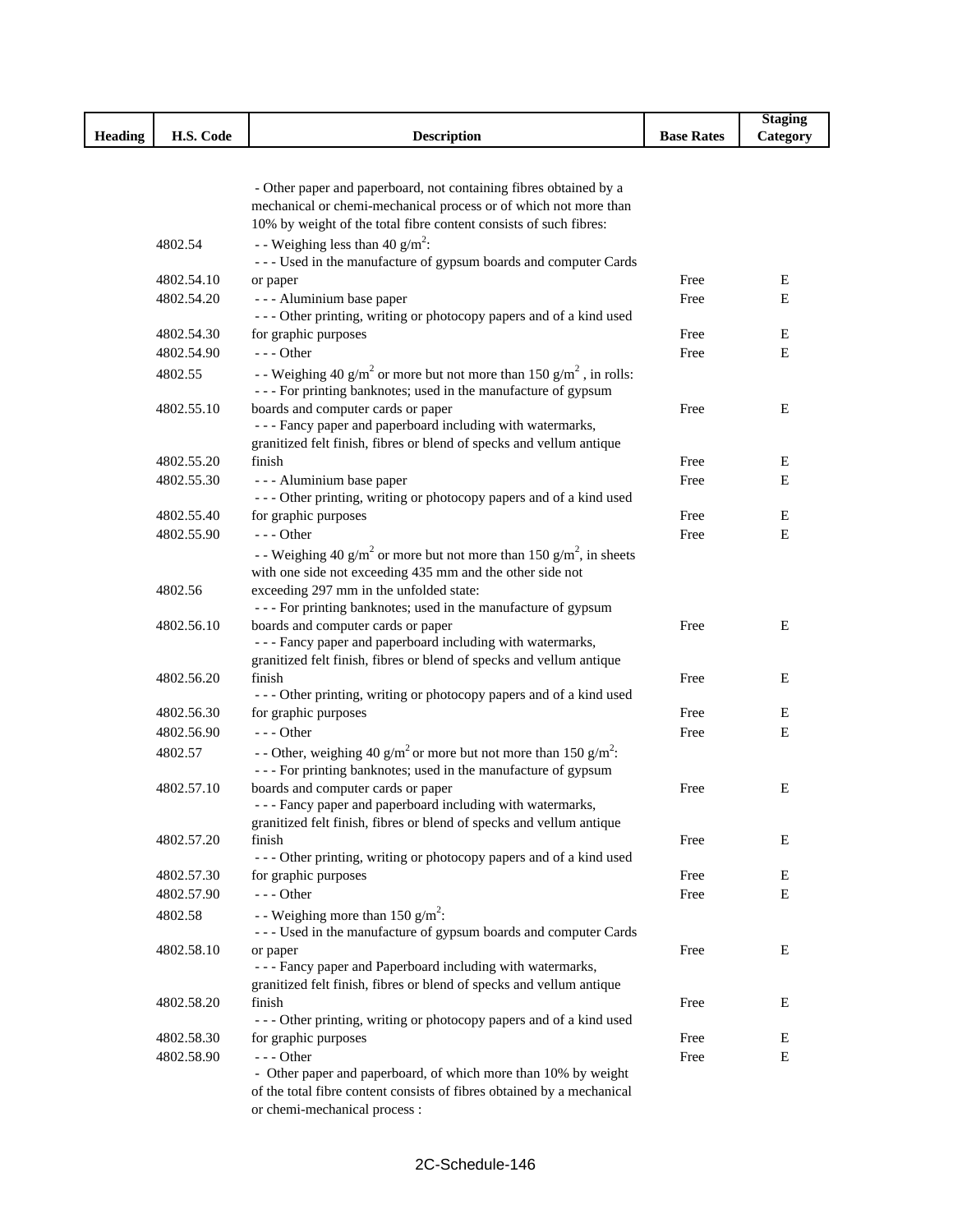|                |            |                                                                                            |                   | <b>Staging</b> |
|----------------|------------|--------------------------------------------------------------------------------------------|-------------------|----------------|
| <b>Heading</b> | H.S. Code  | <b>Description</b>                                                                         | <b>Base Rates</b> | Category       |
|                |            |                                                                                            |                   |                |
|                |            |                                                                                            |                   |                |
|                | 4802.61    | -- In rolls:                                                                               |                   |                |
|                | 4802.61.10 | - - - Aluminium paper base                                                                 | Free              | E              |
|                | 4802.61.20 | --- For printing banknotes; manufacture of gypsum boards and<br>computer cards or paper    | Free              | Е              |
|                |            | --- Other printing, writing or photocopy papers and of a kind used                         |                   |                |
|                | 4802.61.30 | for graphic purposes                                                                       | Free              | Е              |
|                | 4802.61.90 | --- Other                                                                                  | Free              | E              |
|                |            | - - In sheets with one side not exceeding 435 mm and the other side                        |                   |                |
|                | 4802.62    | not exceeding 297 mm in the unfolded state:                                                |                   |                |
|                | 4802.62.10 | - - - Aluminium paper base                                                                 | Free              | E              |
|                |            | - - - For printing banknotes; manufacture of gypsum boards and                             |                   |                |
|                | 4802.62.20 | computer cards or paper                                                                    | Free              | Е              |
|                |            | --- Other printing, writing or photocopy papers and of a kind used                         |                   |                |
|                | 4802.62.30 | for graphic purposes                                                                       | Free              | E              |
|                | 4802.62.90 | $--$ Other                                                                                 | Free              | Е              |
|                | 4802.69    | $-$ - Other:                                                                               |                   |                |
|                | 4802.69.10 | - - - Aluminium paper base<br>--- For printing banknotes; manufacture of gypsum boards and | Free              | Ε              |
|                | 4802.69.20 | computer cards or paper                                                                    | Free              | Е              |
|                |            | --- Other printing, writing or photocopy papers and of a kind used                         |                   |                |
|                | 4802.69.30 | for graphic purposes                                                                       | Free              | E              |
|                | 4802.69.90 | $--$ Other                                                                                 | Free              | E              |
|                |            |                                                                                            |                   |                |
|                |            | Toilet or facial tissue stock, towel or napkin stock and similar paper                     |                   |                |
|                |            | of a kind used for household or sanitary purposes, cellulose wadding                       |                   |                |
|                |            | and webs of celluose fibres, whether or not creped, crinkled,                              |                   |                |
|                |            | embossed, perforated, surface-coloured, suface-decorated or printed,                       |                   |                |
| 48.03          |            | in rolls or sheets.                                                                        |                   |                |
|                | 4803.00.10 | - Cellulose wadding not further worked than being coloured or                              | Free              | Е              |
|                | 4803.00.20 | marbled throughout the mass<br>- Tissue paper                                              | Free              | Е              |
|                | 4803.00.90 | - Other                                                                                    | Free              | Е              |
|                |            |                                                                                            |                   |                |
|                |            | Uncoated kraft paper and paperboard, in rolls or sheets, other than                        |                   |                |
| 48.04          |            | that of heading $48.02$ or $48.03$ .                                                       |                   |                |
|                |            | - Kraftliner:                                                                              |                   |                |
|                | 4804.11.00 | - - Unbleached                                                                             | Free              | E              |
|                | 4804.19.00 | - - Other                                                                                  | Free              | ${\bf E}$      |
|                |            | - Sack kraft paper:                                                                        |                   |                |
|                | 4804.21    | - - Unbleached:                                                                            |                   |                |
|                | 4804.21.10 | --- For making cement bags                                                                 | Free              | Ε              |
|                | 4804.21.90 | $--$ Other                                                                                 | Free              | Е              |
|                | 4804.29    | - - Other:                                                                                 |                   |                |
|                | 4804.29.10 | - - - Composite papers                                                                     | Free              | Ε              |
|                | 4804.29.90 | - - - Other                                                                                | Free              | Е              |
|                |            | - Other kraft paper and paperboard weighing $150 \text{ g/m}^2$ or less:                   |                   |                |
|                | 4804.31    | - - Unbleached:                                                                            |                   |                |
|                | 4804.31.10 | --- Electrical grade insulating kraft paper                                                | Free              | E              |
|                |            | --- Kraft paper in rolls of a width of 209 mm for use as wrapper                           |                   |                |
|                | 4804.31.20 | in dynamite sticks                                                                         | Free              | $\mathbf E$    |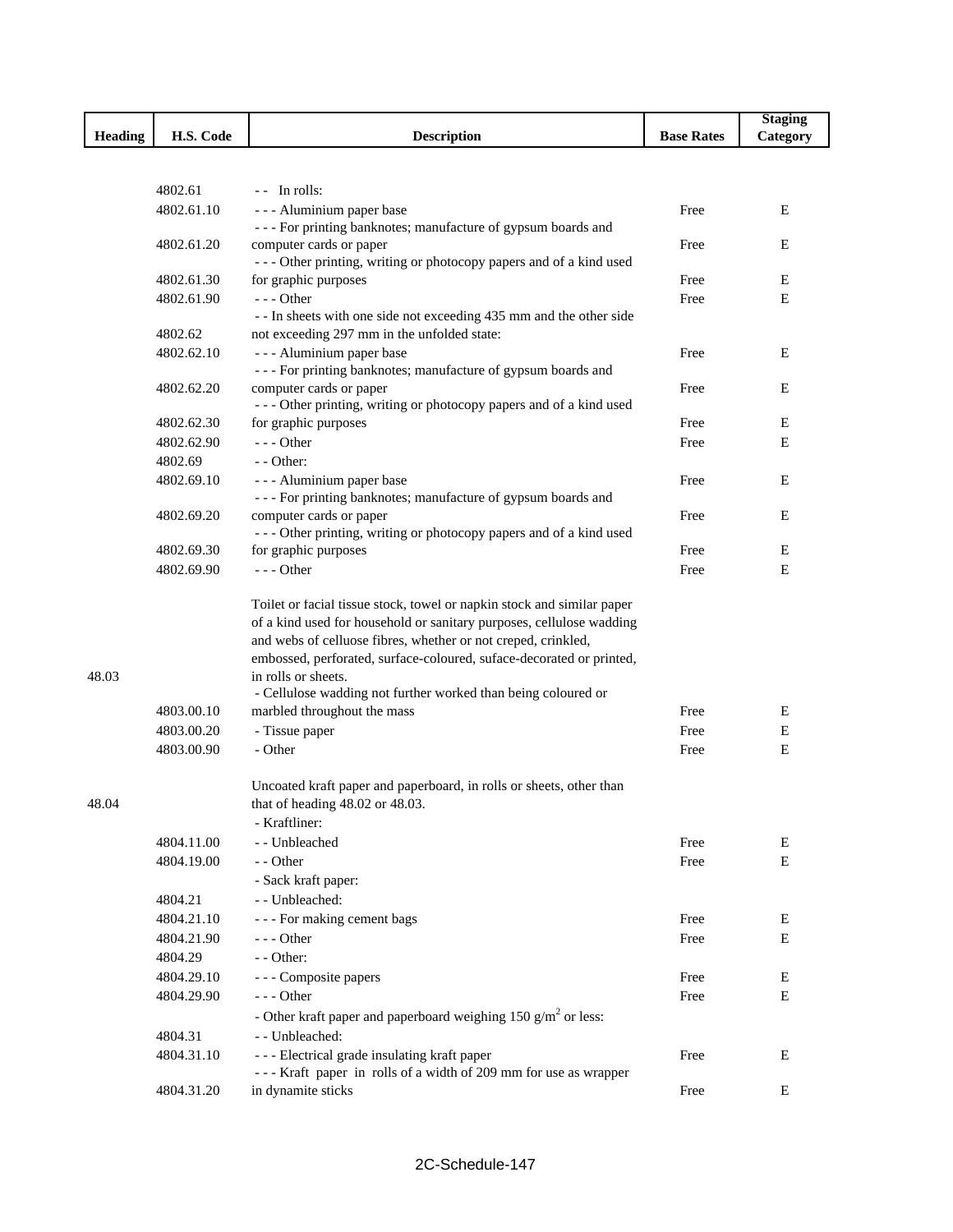| H.S. Code<br><b>Heading</b><br><b>Description</b><br><b>Base Rates</b><br>Category<br>4804.31.30<br>--- Of a wet strength 40 g to 60 g, for plywood adhesive tape<br>Free<br>E<br>$--$ Other<br>4804.31.90<br>E<br>Free<br>4804.39<br>$-$ - Other:<br>4804.39.10<br>--- Of a wet strength 40 g to 60 g, for plywood adhesive tape<br>E<br>Free<br>4804.39.90<br>$---$ Other<br>Free<br>E<br>- Other kraft paper and paperboard weighing more than 150 $g/m^2$ but<br>less than 225 $g/m^2$ :<br>- - Unbleached:<br>4804.41<br>4804.41.10<br>--- Electrical grade insulating kraft paper<br>Free<br>Ε<br>4804.41.90<br>$--$ Other<br>Free<br>E |
|-----------------------------------------------------------------------------------------------------------------------------------------------------------------------------------------------------------------------------------------------------------------------------------------------------------------------------------------------------------------------------------------------------------------------------------------------------------------------------------------------------------------------------------------------------------------------------------------------------------------------------------------------|
|                                                                                                                                                                                                                                                                                                                                                                                                                                                                                                                                                                                                                                               |
|                                                                                                                                                                                                                                                                                                                                                                                                                                                                                                                                                                                                                                               |
|                                                                                                                                                                                                                                                                                                                                                                                                                                                                                                                                                                                                                                               |
|                                                                                                                                                                                                                                                                                                                                                                                                                                                                                                                                                                                                                                               |
|                                                                                                                                                                                                                                                                                                                                                                                                                                                                                                                                                                                                                                               |
|                                                                                                                                                                                                                                                                                                                                                                                                                                                                                                                                                                                                                                               |
|                                                                                                                                                                                                                                                                                                                                                                                                                                                                                                                                                                                                                                               |
|                                                                                                                                                                                                                                                                                                                                                                                                                                                                                                                                                                                                                                               |
|                                                                                                                                                                                                                                                                                                                                                                                                                                                                                                                                                                                                                                               |
|                                                                                                                                                                                                                                                                                                                                                                                                                                                                                                                                                                                                                                               |
|                                                                                                                                                                                                                                                                                                                                                                                                                                                                                                                                                                                                                                               |
|                                                                                                                                                                                                                                                                                                                                                                                                                                                                                                                                                                                                                                               |
|                                                                                                                                                                                                                                                                                                                                                                                                                                                                                                                                                                                                                                               |
| - - Bleached uniformly throughout the mass and of which more than                                                                                                                                                                                                                                                                                                                                                                                                                                                                                                                                                                             |
| 95% by weight of the total fibre content consists of wood fibres                                                                                                                                                                                                                                                                                                                                                                                                                                                                                                                                                                              |
| 4804.42.00<br>obtained by a chemical process<br>Free<br>Ε<br>- - Other                                                                                                                                                                                                                                                                                                                                                                                                                                                                                                                                                                        |
| E<br>4804.49.00<br>Free                                                                                                                                                                                                                                                                                                                                                                                                                                                                                                                                                                                                                       |
| - Other kraft paper and paperboard weighing 225 $g/m2$ or more:                                                                                                                                                                                                                                                                                                                                                                                                                                                                                                                                                                               |
| - - Unbleached:<br>4804.51                                                                                                                                                                                                                                                                                                                                                                                                                                                                                                                                                                                                                    |
| --- Electrical grade insulating kraft paper<br>4804.51.10<br>Free<br>Ε                                                                                                                                                                                                                                                                                                                                                                                                                                                                                                                                                                        |
| --- Kraft paper in rolls of a width of 209 mm for use as wrapper<br>4804.51.20<br>in dynamite sticks<br>Ε                                                                                                                                                                                                                                                                                                                                                                                                                                                                                                                                     |
| Free<br>4804.51.30<br>Free<br>Ε                                                                                                                                                                                                                                                                                                                                                                                                                                                                                                                                                                                                               |
| --- Of a wet strength 40 g to 60 g, for plywood adhesive tape<br>4804.51.90<br>$--$ Other<br>Free<br>Ε                                                                                                                                                                                                                                                                                                                                                                                                                                                                                                                                        |
| - - Bleached uniformly throughout the mass and of which more than                                                                                                                                                                                                                                                                                                                                                                                                                                                                                                                                                                             |
| 95% by weight of the total fibre content consists of wood fibres                                                                                                                                                                                                                                                                                                                                                                                                                                                                                                                                                                              |
| 4804.52.00<br>obtained by a chemical process<br>Free<br>Ε                                                                                                                                                                                                                                                                                                                                                                                                                                                                                                                                                                                     |
| - - Other<br>4804.59.00<br>E<br>Free                                                                                                                                                                                                                                                                                                                                                                                                                                                                                                                                                                                                          |
|                                                                                                                                                                                                                                                                                                                                                                                                                                                                                                                                                                                                                                               |
| Other uncoated paper and paperboard, in rolls or sheets, not further<br>worked or processed than as specified in Note 3 to this Chapter.<br>48.05                                                                                                                                                                                                                                                                                                                                                                                                                                                                                             |
| - Fluting paper :                                                                                                                                                                                                                                                                                                                                                                                                                                                                                                                                                                                                                             |
| - - Semi-chemical fluting paper<br>4805.11.00<br>Free<br>Ε                                                                                                                                                                                                                                                                                                                                                                                                                                                                                                                                                                                    |
| - - Straw fluting paper<br>4805.12.00<br>Free<br>Е                                                                                                                                                                                                                                                                                                                                                                                                                                                                                                                                                                                            |
| - - Other<br>$\mathbf E$<br>4805.19.00<br>Free                                                                                                                                                                                                                                                                                                                                                                                                                                                                                                                                                                                                |
| - Testliner (recycled liner board) :                                                                                                                                                                                                                                                                                                                                                                                                                                                                                                                                                                                                          |
| 4805.24.00<br>- - Weighing 150 $g/m^2$ or less                                                                                                                                                                                                                                                                                                                                                                                                                                                                                                                                                                                                |
| Free<br>E                                                                                                                                                                                                                                                                                                                                                                                                                                                                                                                                                                                                                                     |
| - - Weighing more than 150 g/m <sup>2</sup><br>E<br>4805.25.00<br>Free                                                                                                                                                                                                                                                                                                                                                                                                                                                                                                                                                                        |
| - Sulphite wrapping paper:<br>4805.30                                                                                                                                                                                                                                                                                                                                                                                                                                                                                                                                                                                                         |
| - - Coloured match wrapping paper<br>4805.30.10<br>Е<br>Free                                                                                                                                                                                                                                                                                                                                                                                                                                                                                                                                                                                  |
| - - Other<br>4805.30.90<br>Е<br>Free                                                                                                                                                                                                                                                                                                                                                                                                                                                                                                                                                                                                          |
| 4805.40.00<br>- Filter paper and paperboard<br>Е<br>Free                                                                                                                                                                                                                                                                                                                                                                                                                                                                                                                                                                                      |
| 4805.50.00<br>- Felt paper and paperboard<br>Е<br>Free<br>- Other:                                                                                                                                                                                                                                                                                                                                                                                                                                                                                                                                                                            |
| - - Weighing 150 $g/m^2$ or less:<br>4805.91                                                                                                                                                                                                                                                                                                                                                                                                                                                                                                                                                                                                  |
| --- Paper used as interleaf material for the packing of flat glass                                                                                                                                                                                                                                                                                                                                                                                                                                                                                                                                                                            |
| 4805.91.10<br>products, with a resin content of not more than 0.6%<br>Е<br>Free                                                                                                                                                                                                                                                                                                                                                                                                                                                                                                                                                               |
| 4805.91.20<br>- - - Blotting paper<br>Free<br>Е                                                                                                                                                                                                                                                                                                                                                                                                                                                                                                                                                                                               |
| 4805.91.30<br>- - - Joss paper<br>Free<br>Е                                                                                                                                                                                                                                                                                                                                                                                                                                                                                                                                                                                                   |
| $--- Other$<br>Е<br>4805.91.90<br>Free                                                                                                                                                                                                                                                                                                                                                                                                                                                                                                                                                                                                        |
| - Weighing more than 150 $g/m^2$ but less than 225 $g/m^2$<br>4805.92.00<br>Free<br>Е                                                                                                                                                                                                                                                                                                                                                                                                                                                                                                                                                         |
| - - Weighing 225 $g/m^2$ or more<br>4805.93.00<br>Free<br>E                                                                                                                                                                                                                                                                                                                                                                                                                                                                                                                                                                                   |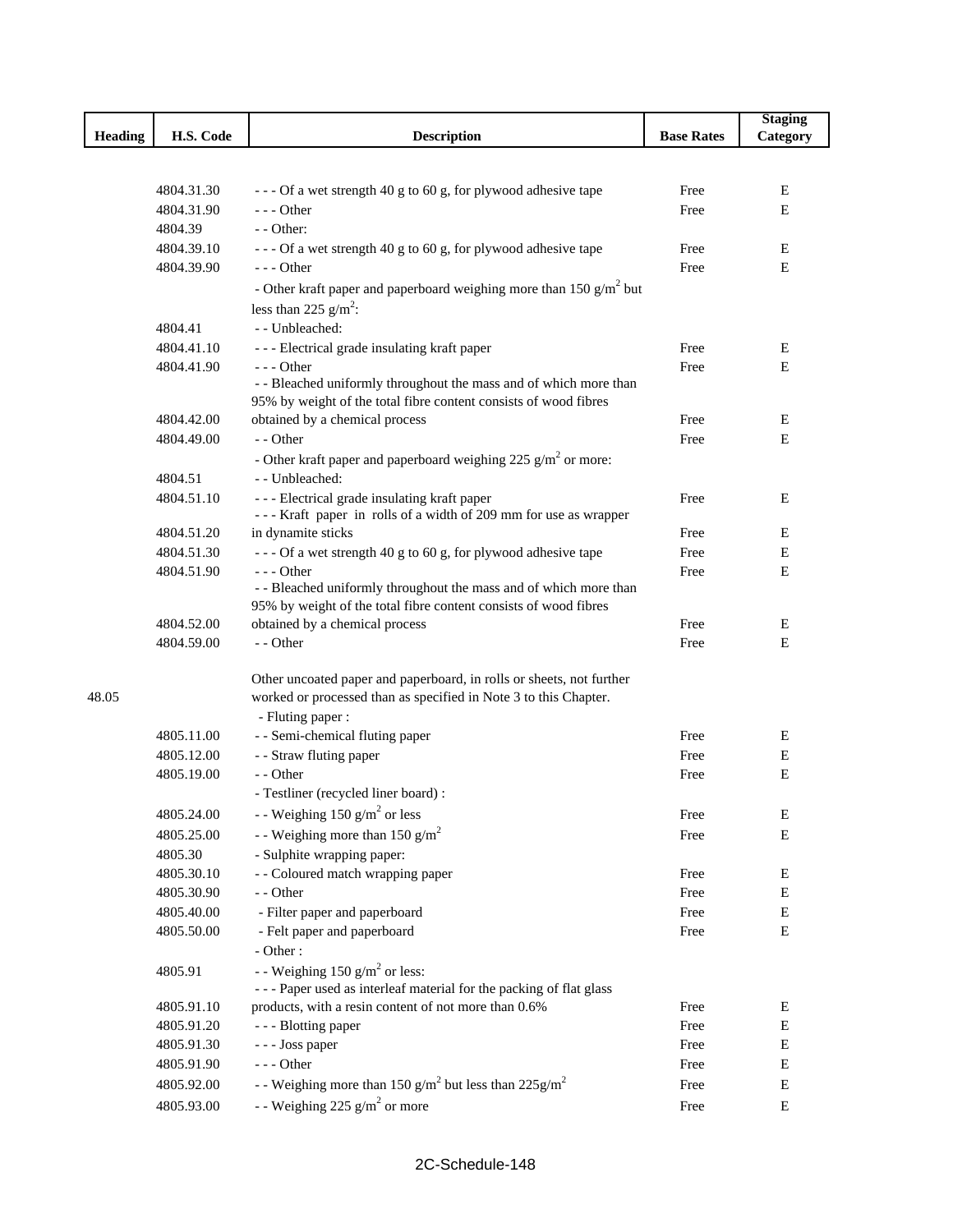|                |                        |                      |                                        | Staging         |
|----------------|------------------------|----------------------|----------------------------------------|-----------------|
| <b>Heading</b> | $\sim$<br>H.S.<br>Code | Jescription<br>LUCSL | $\blacksquare$<br><b>Rates</b><br>Base | <b>Lategory</b> |

| 48.06 |            | Vegetable parchment, greaseproof papers, tracing papers and glassine<br>and other glazed transparent or translucent papers, in rolls or sheets. |      |   |
|-------|------------|-------------------------------------------------------------------------------------------------------------------------------------------------|------|---|
|       | 4806.10.00 | - Vegetable parchment                                                                                                                           | Free | E |
|       | 4806.20.00 | - Greaseproof papers                                                                                                                            | Free | Е |
|       |            |                                                                                                                                                 | Free |   |
|       | 4806.30.00 | - Tracing papers                                                                                                                                |      | E |
|       | 4806.40.00 | - Glassine and other glazed transparent or translucent Papers                                                                                   | Free | E |
|       |            | Composite paper and paperboard (made by sticking flat layers of                                                                                 |      |   |
|       |            | paper or paperboard together with an adhesive), not surface-coated or                                                                           |      |   |
| 48.07 | 4807.00.00 | impregnated, whether or not internally reinforced, in rolls or sheets.                                                                          | Free | Е |
|       |            | Paper and paperboard, corrugated (with or without glued flat surface                                                                            |      |   |
|       |            | sheets), creped, crinkled, embossed or perforated, in rolls or sheets,                                                                          |      |   |
| 48.08 |            | other than paper of the kind described in heading 48.03.                                                                                        |      |   |
|       | 4808.10.00 | - Corrugated paper and paperboard, whether or not perforated                                                                                    | Free | Е |
|       |            | - Sack kraft paper, creped or crinkled, whether or not embossed or                                                                              |      |   |
|       | 4808.20.00 | perforated                                                                                                                                      | Free | E |
|       |            | - Other kraft paper, creped or crinkled, whether or not embossed or                                                                             |      |   |
|       | 4808.30.00 | perforated                                                                                                                                      | Free | E |
|       | 4808.90    | - Other:                                                                                                                                        |      |   |
|       |            | -- Embossed paper including fancy paper used for the manufacture                                                                                | Free |   |
|       | 4808.90.10 | of writing, printing, lining or covering paper                                                                                                  |      | E |
|       | 4808.90.90 | - - Other                                                                                                                                       | Free | E |
|       |            | Carbon paper, self-copy paper and other copying or transfer papers                                                                              |      |   |
|       |            | (including coated or impregnated paper for duplicator stencils or                                                                               |      |   |
| 48.09 |            | offset plates), whether or not printed, in rolls or sheets.                                                                                     |      |   |
|       | 4809.10    | - Carbon or similar copying papers:                                                                                                             |      |   |
|       | 4809.10.10 | - - Carbon paper                                                                                                                                | Free | E |
|       | 4809.10.90 | - - Other                                                                                                                                       | Free | E |
|       | 4809.20.00 | - Self-copy paper                                                                                                                               | Free | E |
|       | 4809.90.00 | - Other                                                                                                                                         | Free | Ε |
|       |            | Paper and paperboard, coated on one or both sides with kaolin                                                                                   |      |   |
|       |            | (China clay) or other inorganic substances, with or without a binder,                                                                           |      |   |
|       |            | and with no other coating, whether or not surface-coloured, surface-                                                                            |      |   |
| 48.10 |            | decorated or printed, in rolls or rectangular (including square) sheets,<br>of any size.                                                        |      |   |
|       |            | - Paper and paperboard of a kind used for writing, printing or other                                                                            |      |   |
|       |            | graphic purposes, not containing fibres obtained by a mechanical or                                                                             |      |   |
|       |            | chemi-mechanical process or of which not more than 10% by weight                                                                                |      |   |
|       |            | of the total fibre content consists of such fibres:                                                                                             |      |   |
|       | 4810.13    | - - In rolls:                                                                                                                                   |      |   |
|       | 4810.13.10 | - - - Aluminium paper base                                                                                                                      | Free | Ε |
|       | 4810.13.20 | - - - Art paper                                                                                                                                 | Free | E |
|       |            | --- Paper and paperboard of a kind used as a base for photo-                                                                                    |      |   |
|       | 4810.13.30 | sensitive, heat-sensitive or electro-sensitive paper or paperboard                                                                              | Free | E |
|       | 4810.13.90 | $--$ Other                                                                                                                                      | Free | E |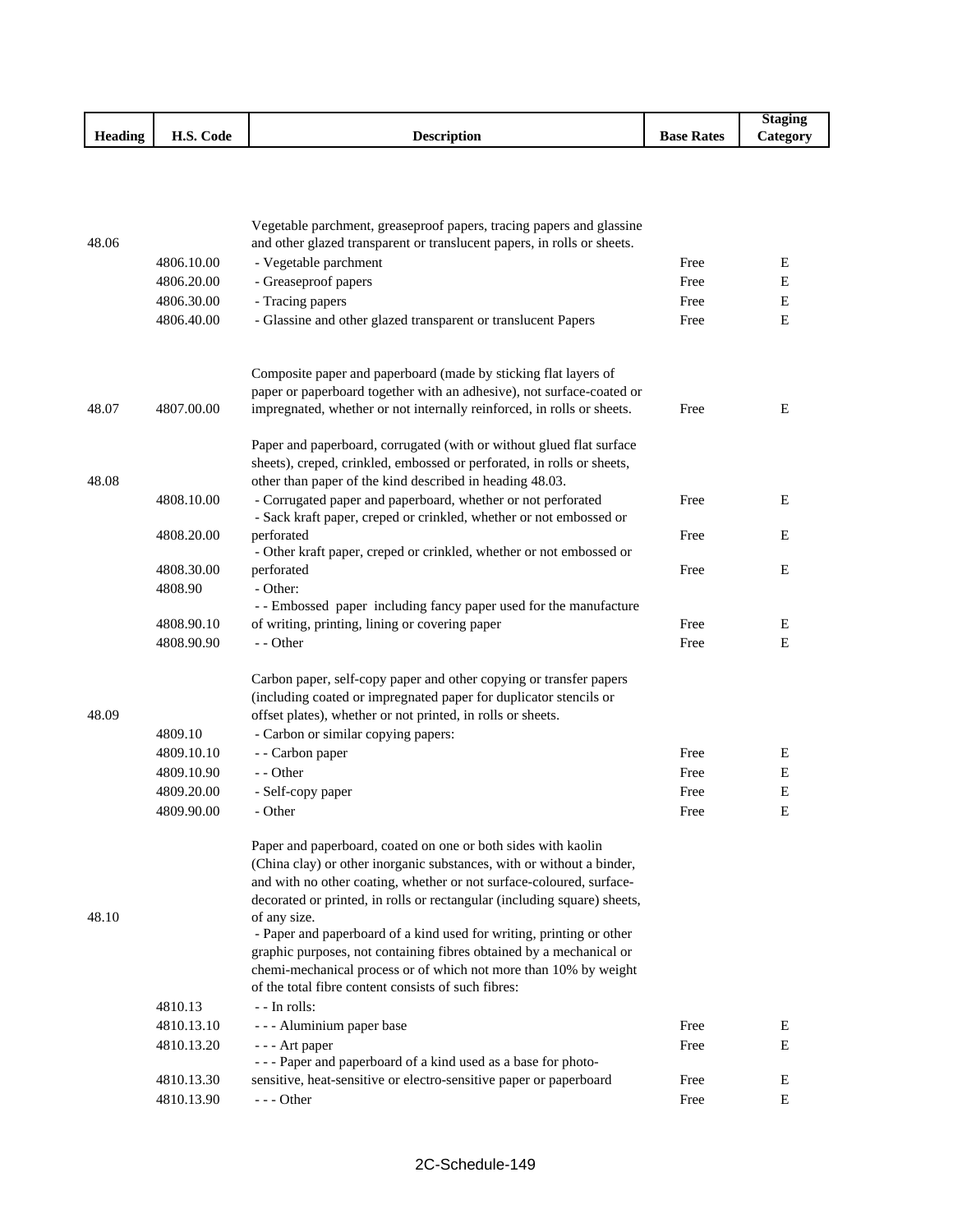|                |            |                                                                                                                                          |                   | <b>Staging</b> |
|----------------|------------|------------------------------------------------------------------------------------------------------------------------------------------|-------------------|----------------|
| <b>Heading</b> | H.S. Code  | <b>Description</b>                                                                                                                       | <b>Base Rates</b> | Category       |
|                |            |                                                                                                                                          |                   |                |
|                |            |                                                                                                                                          |                   |                |
|                |            | - - In sheets with one side not exceeding 435 mm and the other side                                                                      |                   |                |
|                | 4810.14    | not exceeding 297 mm in the unfolded state:<br>--- Paper and paperboard of a kind used as a base for photo-                              |                   |                |
|                | 4810.14.10 | sensitive, heat-sensitive or electro-sensitive paper or paperboard                                                                       | Free              | E              |
|                | 4810.14.20 | - - - Aluminium paper base                                                                                                               | Free              | E              |
|                |            | --- Paper intended for printing securities, coupons, cheques or                                                                          |                   |                |
|                | 4810.14.30 | similar articles, except bank notes                                                                                                      | Free              | E              |
|                | 4810.14.40 | - - - Art paper                                                                                                                          | Free              | E              |
|                | 4810.14.90 | --- Other                                                                                                                                | Free              | E              |
|                | 4810.19    | - - Other:                                                                                                                               |                   |                |
|                |            | --- Paper and paperboard of a kind used as a base for photo-                                                                             |                   |                |
|                | 4810.19.10 | sensitive, heat-sensitive or electro-sensitive paper or paperboard                                                                       | Free              | E              |
|                | 4810.19.20 | - - - Aluminium paper base                                                                                                               | Free              | E              |
|                |            | --- Paper intended for printing securities, coupons, cheques or                                                                          |                   |                |
|                | 4810.19.30 | similar articles, except bank notes                                                                                                      | Free              | Ε              |
|                | 4810.19.40 | --- Coated paper and paperboard used for inkjet printing                                                                                 | Free              | Е              |
|                | 4810.19.90 | $--$ Other                                                                                                                               | Free              | E              |
|                |            | - Paper and paperboard of a kind used for writing, printing or other                                                                     |                   |                |
|                |            | graphic purposes, of which more than 10% by weight of the total                                                                          |                   |                |
|                |            | fibre content consists of fibres obtained by a mechanical or chemi-                                                                      |                   |                |
|                |            | mechanical process:                                                                                                                      |                   |                |
|                | 4810.22    | - - Light-weight coated paper:<br>--- Paper and paperboard of a kind used as a base for photo-                                           |                   |                |
|                | 4810.22.10 | sensitive, heat-sensitive or electro-sensitive paper or paperboard                                                                       | Free              | E              |
|                | 4810.22.20 | - - - Aluminium paper base                                                                                                               | Free              | E              |
|                | 4810.22.90 | $--$ Other                                                                                                                               | Free              | Е              |
|                | 4810.29    | - - Other:                                                                                                                               |                   |                |
|                |            | --- Paper and paperboard of a kind used as a base for photo-                                                                             |                   |                |
|                | 4810.29.10 | sensitive, heat-sensitive or electro-sensitive paper or paperboard                                                                       | Free              | E              |
|                | 4810.29.20 | - - - Aluminium paper base                                                                                                               | Free              | Е              |
|                | 4810.29.30 | - - - Art paper                                                                                                                          | Free              | E              |
|                | 4810.29.90 | --- Other                                                                                                                                | Free              | E              |
|                |            | - Kraft paper and paperboard, other than that of a kind used for                                                                         |                   |                |
|                |            | writing, printing or other graphic purposes:                                                                                             |                   |                |
|                |            |                                                                                                                                          |                   |                |
|                |            | - - Bleached uniformly throughout the mass and of which more than                                                                        |                   |                |
|                |            | 95% by weight of the total fibre content consists of wood fibres                                                                         |                   |                |
|                | 4810.31    | obtained by a chemical process, and weighing 150 $\text{g/m}^2$ or less:                                                                 |                   |                |
|                |            | --- Paper and paperboard, coated or surface-coloured for used in                                                                         |                   |                |
|                | 4810.31.10 | manufacture of computer cards or paper                                                                                                   | Free              | E              |
|                | 4810.31.90 | $--$ Other                                                                                                                               | Free              | E              |
|                |            |                                                                                                                                          |                   |                |
|                |            | - - Bleached uniformly throughout the mass and of which more than<br>95% by weight of the total fibre content consists of wood fibres    |                   |                |
|                |            |                                                                                                                                          |                   |                |
|                | 4810.32    | obtained by a chemical process, and weighing more than 150 $g/m^2$ .<br>--- Paper and paperboard, coated or surface-coloured for used in |                   |                |
|                | 4810.32.10 | manufacture of computer cards or paper                                                                                                   | Free              | Е              |
|                | 4810.32.90 | $--$ Other                                                                                                                               | Free              | Е              |
|                | 4810.39    | - - Other:                                                                                                                               |                   |                |
|                |            | - - - Paper and paperboard, coated or surface-coloured for used in                                                                       |                   |                |
|                | 4810.39.10 | manufacture of computer cards or paper                                                                                                   | Free              | Ε              |
|                |            |                                                                                                                                          |                   |                |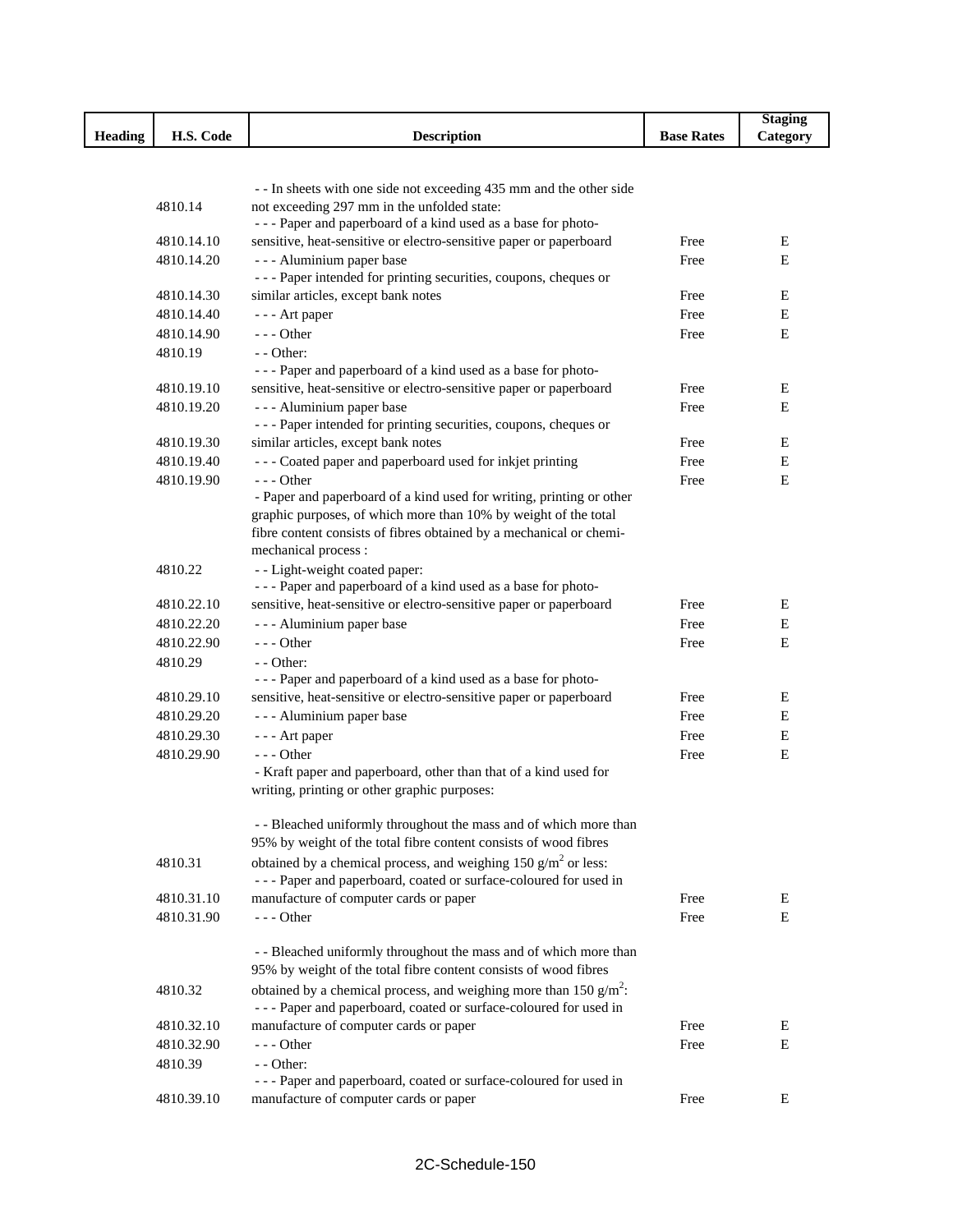|                |            |                                                                                |                   | <b>Staging</b> |
|----------------|------------|--------------------------------------------------------------------------------|-------------------|----------------|
| <b>Heading</b> | H.S. Code  | <b>Description</b>                                                             | <b>Base Rates</b> | Category       |
|                |            |                                                                                |                   |                |
|                |            |                                                                                |                   |                |
|                | 4810.39.90 | $--$ Other                                                                     | Free              | E              |
|                |            | - Other paper and paperboard:                                                  |                   |                |
|                | 4810.92    | - - Multi-ply:                                                                 |                   |                |
|                | 4810.92.10 | - - - Grey backboard                                                           | Free              | E              |
|                |            | --- Paper and paperboard, coated or surface-coloured for used in               |                   |                |
|                | 4810.92.20 | manufacture of computer cards or paper                                         | Free              | E              |
|                | 4810.92.90 | $--$ Other                                                                     | Free              | E              |
|                | 4810.99    | $-$ - Other:                                                                   |                   |                |
|                |            | --- Paper and paperboard, coated or surface-coloured for used in               |                   |                |
|                | 4810.99.10 | manufacture of computer cards or paper                                         | Free              | E              |
|                | 4810.99.90 | $--$ Other                                                                     | Free              | E              |
|                |            | Paper, paperboard, cellulose wadding and webs of cellulose fibres,             |                   |                |
|                |            | coated, impregnated, covered, surface-coloured, surface-decorated or           |                   |                |
|                |            | printed, in rolls or rectangular (including square) sheets, of any size,       |                   |                |
|                |            | other than goods of the kind described in heading 48.03, 48.09 or              |                   |                |
| 48.11          |            | 48.10.                                                                         |                   |                |
|                | 4811.10.00 | - Tarred, bituminised or asphalted paper and paperboard                        | Free              | Ε              |
|                |            | - Gummed or adhesive paper and paperboard:                                     |                   |                |
|                | 4811.41.00 | - - Self-adhesive                                                              | Free              | E              |
|                | 4811.49.00 | - - Other                                                                      | Free              | Е              |
|                |            | - Paper and paperboard coated, impregnated or covered with plastics            |                   |                |
|                |            | (excluding adhesives):                                                         |                   |                |
|                | 4811.51.00 | - - Bleached, weighing more than 150 $g/m2$                                    | Free              | Ε              |
|                | 4811.59.00 | - - Other                                                                      | Free              | E              |
|                |            | - Paper and Paperboard, coated, impregnated or covered with wax,               |                   |                |
|                | 4811.60.00 | paraffin wax, stearin, oil or glycerol                                         | Free              | E              |
|                |            | - Other paper, paperboard, cellulose wadding and webs of cellulose             |                   |                |
|                | 4811.90    | fibres:<br>- - Paper and paperboard, coated or covered with aluminium foils on |                   |                |
|                |            | the inner side and bearing marks or words which indicate that they             |                   |                |
|                | 4811.90.10 | are used for containing milk                                                   | Free              | E              |
|                | 4811.90.20 | - - Aluminium paper base                                                       | Free              | E              |
|                | 4811.90.90 | - - Other                                                                      | Free              | E              |
|                |            |                                                                                |                   |                |
| 48.12          | 4812.00.00 | Filter blocks, slabs and plates, of paper pulp.                                | Free              | E              |
|                |            |                                                                                |                   |                |
|                |            | Cigarette paper, whether or not cut to size or in the form of booklets         |                   |                |
| 48.13          |            | or tubes.                                                                      |                   |                |
|                | 4813.10.00 | - In the form of booklets or tubes                                             | Free              | Ε              |
|                | 4813.20.00 | - In rolls of a width not exceeding 5 cm                                       | Free              | Е              |
|                | 4813.90.00 | - Other                                                                        | Free              | E              |
|                |            | Wallpaper and similar wall coverings; window transparencies of                 |                   |                |
| 48.14          |            | paper.                                                                         |                   |                |
|                | 4814.10.00 | - "Ingrain" paper                                                              | Free              | Ε              |
|                |            | - Wallpaper and similar wall coverings, consisting of paper coated             |                   |                |
|                |            | or covered, on the face side, with a grained, embossed, coloured,              |                   |                |
|                | 4814.20.00 | design-printed or otherwise decorated layer of plastics                        | Free              | Ε              |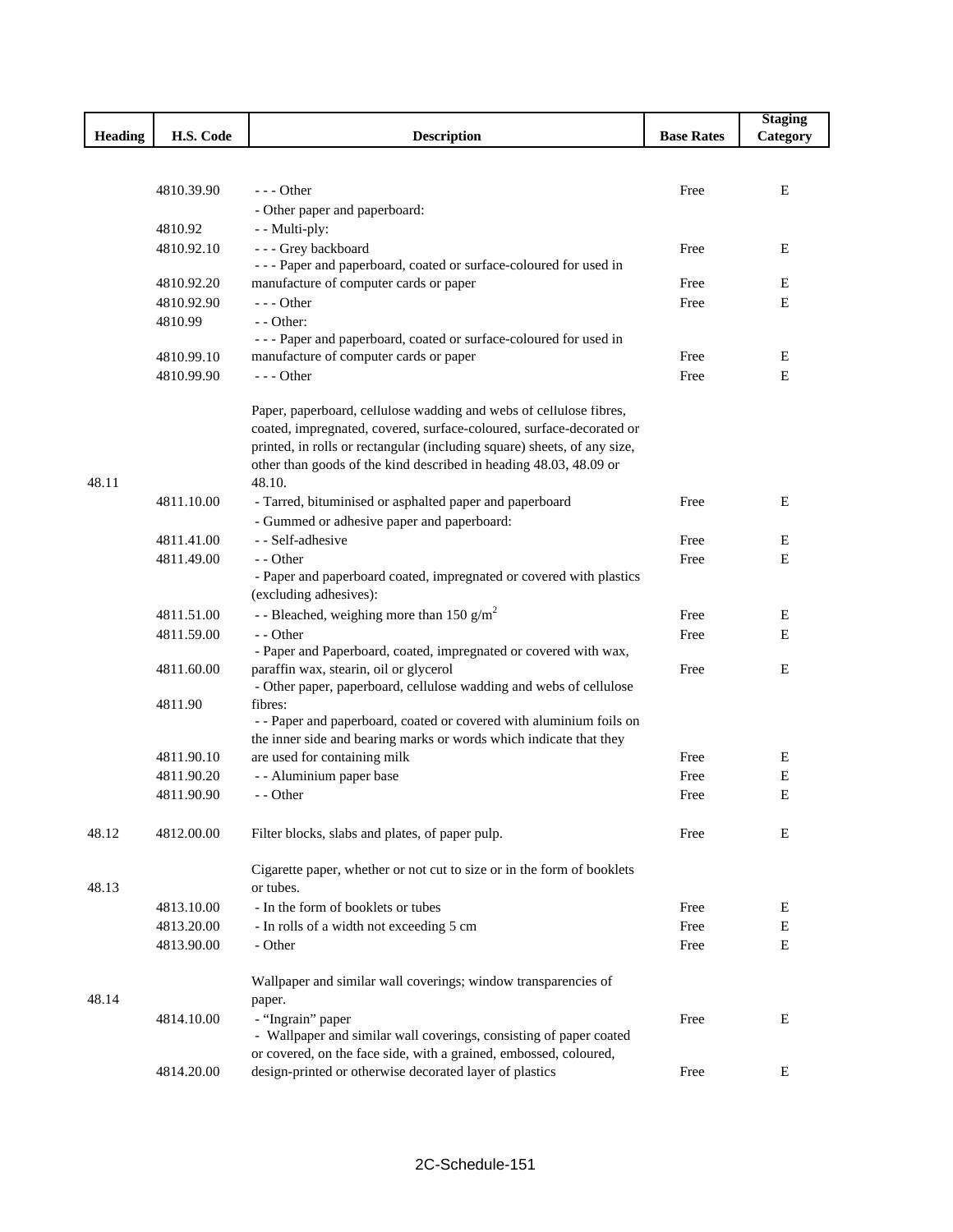|                |            |                                                                                                                                           |                   | <b>Staging</b> |
|----------------|------------|-------------------------------------------------------------------------------------------------------------------------------------------|-------------------|----------------|
| <b>Heading</b> | H.S. Code  | <b>Description</b>                                                                                                                        | <b>Base Rates</b> | Category       |
|                |            |                                                                                                                                           |                   |                |
|                |            |                                                                                                                                           |                   |                |
|                |            | - Wallpaper and similar wall coverings, consisting of paper covered,                                                                      |                   |                |
|                |            | on the face side, with plaiting material, whether or not bound                                                                            | Free              | E              |
|                | 4814.30.00 | together in parallel strands or woven                                                                                                     |                   |                |
|                | 4814.90    | - Other:<br>- - Wallpaper and similar wall coverings, consisting of grained,                                                              |                   |                |
|                |            | embossed, surface-coloured, design-printed, or otherwise surface-                                                                         |                   |                |
|                |            | decorated paper, coated or covered with transparent protective                                                                            |                   |                |
|                | 4814.90.10 | plastics                                                                                                                                  | Free              | Е              |
|                | 4814.90.90 | - - Other                                                                                                                                 | Free              | E              |
|                |            |                                                                                                                                           |                   |                |
|                |            | Floor coverings on a base of paper or of paperboard, whether or not                                                                       |                   |                |
| 48.15          | 4815.00.00 | cut to size.                                                                                                                              | Free              | Е              |
|                |            |                                                                                                                                           |                   |                |
|                |            | Carbon paper, self-copy paper and other copying or transfer papers                                                                        |                   |                |
|                |            | (other than those of heading 48.09), duplicator stencils and offset                                                                       |                   |                |
| 48.16          |            | plates, of paper, whether or not put up in boxes.                                                                                         |                   |                |
|                | 4816.10.00 | - Carbon or similar copying papers                                                                                                        | Free              | E              |
|                | 4816.20.00 | - Self-copy paper                                                                                                                         | Free              | Е              |
|                | 4816.30.00 | - Duplicator stencils                                                                                                                     | Free              | E              |
|                | 4816.90    | - Other:                                                                                                                                  |                   |                |
|                | 4816.90.10 | - - Heat transfer paper                                                                                                                   | Free              | Е              |
|                | 4816.90.20 | - - Offset plates of paper                                                                                                                | Free              | Е              |
|                | 4816.90.90 | - - Other                                                                                                                                 | Free              | E              |
|                |            | Envelopes, letter cards, plain postcards and correspondence cards, of                                                                     |                   |                |
|                |            | paper or paperboard; boxes, pouches, wallets and writing                                                                                  |                   |                |
|                |            | compendiums, of paper or paperboard, containing an assortment of                                                                          |                   |                |
| 48.17          |            | paper stationery.                                                                                                                         |                   |                |
|                | 4817.10.00 | - Envelopes                                                                                                                               | Free              | E              |
|                | 4817.20.00 | - Letter cards, plain postcards and correspondence cards                                                                                  | Free              | Е              |
|                |            | - Boxes, pouches, wallets and writing compendiums, of paper or                                                                            |                   |                |
|                | 4817.30.00 | paperboard, containing an assortment of paper stationery                                                                                  | Free              | E              |
|                |            |                                                                                                                                           |                   |                |
|                |            | Toilet paper and similar paper, cellulose wadding or webs of                                                                              |                   |                |
|                |            | cellulose fibres, of a kind used for household or sanitary purposes, in<br>rolls of a width not exceeding 36 cm, or cut to size or shape; |                   |                |
|                |            | handkerchiefs, cleansing tissues, towels, tablecloths, serviettes,                                                                        |                   |                |
|                |            | napkins for babies, tampons, bed sheets and similar household,                                                                            |                   |                |
|                |            | sanitary or hospital articles, articles of apparel and clothing                                                                           |                   |                |
|                |            | accessories, of paper pulp, paper, cellulose wadding or webs of                                                                           |                   |                |
| 48.18          |            | cellulose fibres.                                                                                                                         |                   |                |
|                | 4818.10.00 | - Toilet paper                                                                                                                            | Free              | Е              |
|                | 4818.20.00 | - Handkerchiefs, cleansing or facial tissues and towels                                                                                   | Free              | Е              |
|                | 4818.30.00 | - Tablecloths and serviettes                                                                                                              | Free              | E              |
|                |            | - Sanitary towels and tampons, napkins and napkin liners for babies                                                                       |                   |                |
|                | 4818.40    | and similar sanitary articles:                                                                                                            |                   |                |
|                | 4818.40.10 | - - Napkins and napkin liners for babies and similar sanitary articles                                                                    | Free              | E              |
|                | 4818.40.20 | - - Sanitary towels, tampons, and similar articles                                                                                        | Free              | Е              |
|                | 4818.50    | - Articles of apparel and clothing accessories:                                                                                           |                   |                |
|                | 4818.50.10 | - - Surgical face masks                                                                                                                   | Free              | E              |
|                | 4818.50.90 | - - Other                                                                                                                                 | Free              | E              |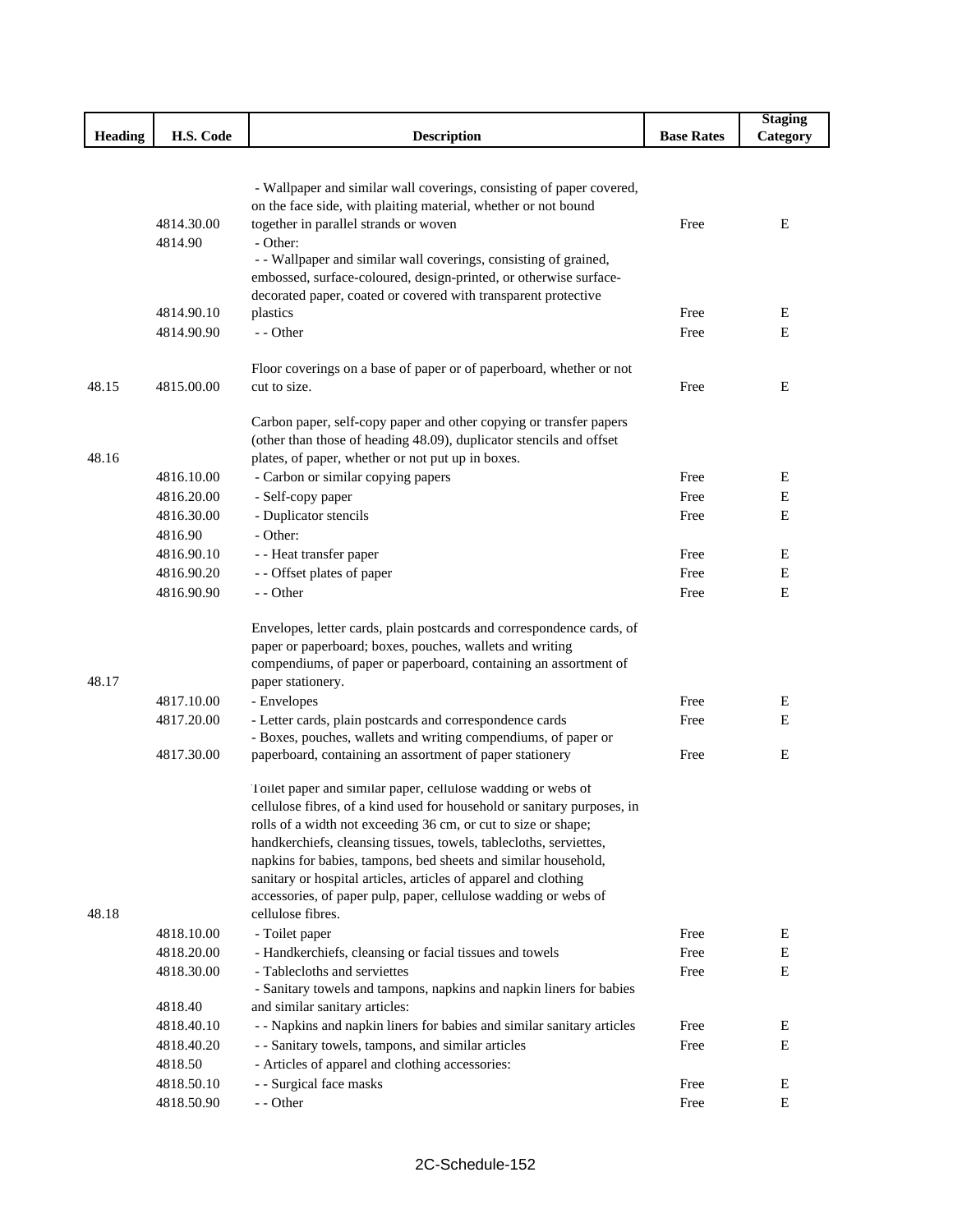|                |            |                                                                                                                                              |                   | <b>Staging</b> |
|----------------|------------|----------------------------------------------------------------------------------------------------------------------------------------------|-------------------|----------------|
| <b>Heading</b> | H.S. Code  | <b>Description</b>                                                                                                                           | <b>Base Rates</b> | Category       |
|                |            |                                                                                                                                              |                   |                |
|                |            |                                                                                                                                              |                   |                |
|                | 4818.90.00 | - Other                                                                                                                                      | Free              | E              |
|                |            |                                                                                                                                              |                   |                |
|                |            | Cartons, boxes, cases, bags and other packing containers, of paper,<br>paperboard, cellulose wadding or webs of cellulose fibres; box files, |                   |                |
|                |            | letter trays, and similar articles, of paper or paperboard of a kind used                                                                    |                   |                |
| 48.19          |            | in offices, shops or the like.                                                                                                               |                   |                |
|                | 4819.10.00 | - Cartons, boxes and cases, of corrugated paper or paperboard                                                                                | Free              | E              |
|                |            | - Folding cartons, boxes and cases, of non corrugated paper or                                                                               |                   |                |
|                | 4819.20    | paperboard:                                                                                                                                  |                   |                |
|                | 4819.20.10 | - - Boxes                                                                                                                                    | Free              | Ε              |
|                | 4819.20.90 | - - Other                                                                                                                                    | Free              | Е              |
|                | 4819.30.00 | - Sacks and bags, having a base of a width of 40 cm or more                                                                                  | Free              | $\mathbf E$    |
|                | 4819.40.00 | - Other sacks and bags, including cones                                                                                                      | Free              | E              |
|                | 4819.50.00 | - Other packing containers, including record sleeves                                                                                         | Free              | E              |
|                |            | - Box files, letter trays, storage boxes and similar articles, of a kind                                                                     |                   |                |
|                | 4819.60.00 | used in offices, shops or the like                                                                                                           | Free              | Ε              |
|                |            |                                                                                                                                              |                   |                |
|                |            | Registers, account books, note books, order books, receipt books,                                                                            |                   |                |
|                |            | letter pads, memorandum pads, diaries and similar articles, exercise<br>books, blotting -pads, binders (loose -leaf or other), folders, file |                   |                |
|                |            | covers, manifold business forms, interleaved carbon sets and other                                                                           |                   |                |
|                |            | articles of stationery, of paper or paperboard; albums for samples or                                                                        |                   |                |
| 48.20          |            | for collections and book covers, of paper or paperboard.                                                                                     |                   |                |
|                |            | - Registers, account books, note books, order books, receipt books,                                                                          |                   |                |
|                | 4820.10.00 | letter pads, memorandum pads, diaries and similar articles                                                                                   | Free              | E              |
|                | 4820.20.00 | - Exercise books                                                                                                                             | Free              | E              |
|                | 4820.30.00 | - Binders (other than book covers), folders and file covers                                                                                  | Free              | Е              |
|                | 4820.40.00 | - Manifold business forms and interleaved carbon sets                                                                                        | Free              | E              |
|                | 4820.50.00 | - Albums for samples or for collections                                                                                                      | Free              | E              |
|                | 4820.90.00 | - Other                                                                                                                                      | Free              | Ε              |
|                |            |                                                                                                                                              |                   |                |
| 48.21          |            | Paper or paperboard labels of all kinds, whether or not printed.                                                                             |                   |                |
|                | 4821.10    | - Printed:                                                                                                                                   |                   |                |
|                |            | - - Labels that form part of packing for jewellery or for small objects                                                                      |                   |                |
|                | 4821.10.10 | of personal adornment or for articles of personal use normally carried<br>in the pocket, in the handbag or on the person                     | Free              | Е              |
|                | 4821.10.90 | - - Other                                                                                                                                    | Free              | Ε              |
|                | 4821.90    | - Other:                                                                                                                                     |                   |                |
|                |            | - - Labels that form part of packing for jewellery or for small objects                                                                      |                   |                |
|                |            | of personal adornment or for articles of personal use normally carried                                                                       |                   |                |
|                | 4821.90.10 | in the pocket, in the handbag or on the person                                                                                               | Free              | Е              |
|                | 4821.90.90 | - - Other                                                                                                                                    | Free              | E              |
|                |            |                                                                                                                                              |                   |                |
|                |            | Bobbins, spools, cops and similar supports of paper pulp, paper or                                                                           |                   |                |
| 48.22          |            | paperboard (whether or not perforated or hardened).                                                                                          |                   |                |
|                | 4822.10.00 | - Of a kind used for winding textile yarn                                                                                                    | Free              | E              |
|                | 4822.90.00 | - Other                                                                                                                                      | Free              | Ε              |
|                |            |                                                                                                                                              |                   |                |
|                |            | Other paper, paperboard, cellulose wadding and webs of cellulose                                                                             |                   |                |
|                |            | fibres, cut to size or shape; other articles of paper pulp, paper,                                                                           |                   |                |
| 48.23          |            | paperboard, cellulose wadding or webs of cellulose fibres.                                                                                   |                   |                |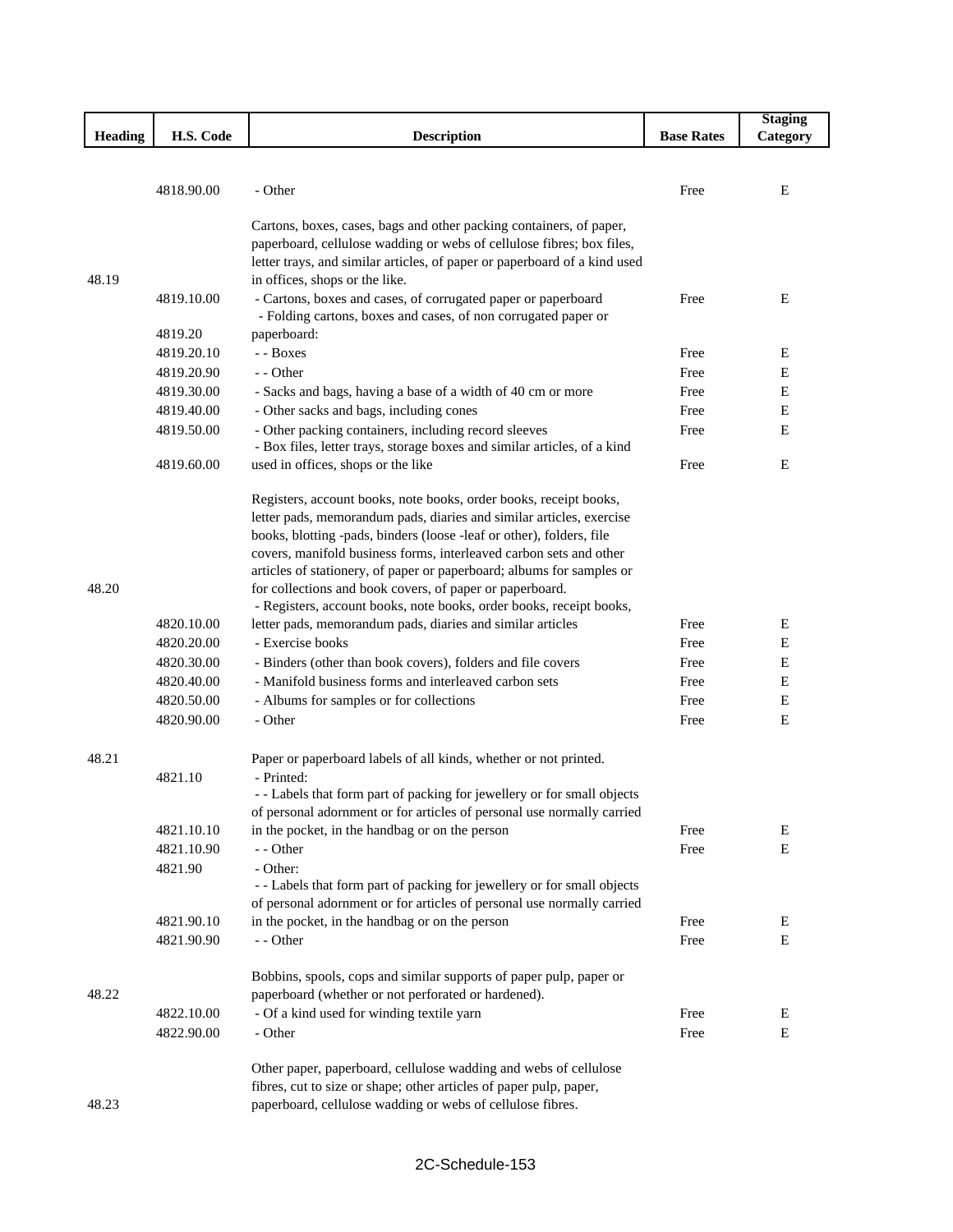|                |            |                                                                                                                                               |                   | <b>Staging</b> |
|----------------|------------|-----------------------------------------------------------------------------------------------------------------------------------------------|-------------------|----------------|
| <b>Heading</b> | H.S. Code  | <b>Description</b>                                                                                                                            | <b>Base Rates</b> | Category       |
|                |            |                                                                                                                                               |                   |                |
|                |            |                                                                                                                                               |                   |                |
|                |            | - Gummed or adhesive paper, in strips or rolls:                                                                                               |                   |                |
|                | 4823.12    | - - Self-adhesive:                                                                                                                            |                   |                |
|                | 4823.12.10 | --- Gummed sterilisation indicators (autoclave tapes)                                                                                         | Free              | Е              |
|                | 4823.12.90 | $- -$ Other                                                                                                                                   | Free              | E              |
|                | 4823.19.00 | - - Other                                                                                                                                     | Free              | E              |
|                | 4823.20    | - Filter paper and paperboard:                                                                                                                |                   |                |
|                | 4823.20.10 | - - Filter paper weighing less than 150 g/m <sup>2</sup>                                                                                      | Free              | Ε              |
|                | 4823.20.90 | - - Other                                                                                                                                     | Free              | E              |
|                | 4823.40    | - Rolls, sheets and dials, printed for self-recording apparatus:                                                                              |                   |                |
|                |            | - - For electro-medical apparatus:                                                                                                            |                   |                |
|                | 4823.40.11 | --- Cardiograph recording paper                                                                                                               | Free              | Ε              |
|                | 4823.40.19 | $--$ Other                                                                                                                                    | Free              | Ε              |
|                | 4823.40.90 | - - Other                                                                                                                                     | Free              | Е              |
|                | 4823.60.00 | - Trays, dishes, plates, cups and the like, of paper or paperboard                                                                            | Free              | E              |
|                | 4823.70    | - Moulded or pressed articles of paper pulp:                                                                                                  |                   |                |
|                | 4823.70.10 | - - Gaskets and washers                                                                                                                       | Free              | Ε              |
|                | 4823.70.90 | - - Other                                                                                                                                     | Free              | E              |
|                | 4823.90    | - Other:                                                                                                                                      |                   |                |
|                | 4823.90.10 | - - Joss paper                                                                                                                                | Free              | E              |
|                |            | - - Sterilization indicators, not gummed; cocooning frames for silk-                                                                          |                   |                |
|                | 4823.90.20 | worms                                                                                                                                         | Free              | E              |
|                |            | - - Cards for office machines:                                                                                                                |                   |                |
|                |            | --- Unpunched cards for office punched card machines, whether                                                                                 |                   |                |
|                | 4823.90.31 | or not in strips                                                                                                                              | Free              | Ε              |
|                | 4823.90.39 | $--$ Other                                                                                                                                    | Free              | E              |
|                | 4823.90.40 | - - Telegraph or teleprinter paper in strips or rolls                                                                                         | Free              | E              |
|                |            | - - Display cards for jewellery or for small objects of personal                                                                              |                   |                |
|                |            | adornment or for articles of personal use normally carried in the                                                                             |                   |                |
|                | 4823.90.50 | pocket, in the handbag or on the person                                                                                                       | Free              | Ε              |
|                |            | - Cup stock board; (i.e polyethylene coated paperboard used for the<br>manufacture of paper cup bottoms), in reels of a width of less than 10 |                   |                |
|                |            | cm; die-cut polyethylene (PE) coated paperboard for paper-cup                                                                                 |                   |                |
|                | 4823.90.60 | making; coated paper and paperboard used for inkjet                                                                                           | Free              | Ε              |
|                | 4823.90.70 | - - Paper tube set for the manufacture of fireworks                                                                                           | Free              | ${\bf E}$      |
|                |            | - - Paper used as interleaf material for separating in-process battery                                                                        |                   |                |
|                | 4823.90.80 | plates                                                                                                                                        | Free              | E              |
|                |            | - - Other:                                                                                                                                    |                   |                |
|                | 4823.90.91 | --- Base paper of printed cork tipping for cigarettes industry                                                                                | Free              | Ε              |
|                | 4823.90.92 | - - - Silicone paper                                                                                                                          | Free              | Ε              |
|                | 4823.90.93 | --- Punched jacquard cards                                                                                                                    | Free              | Е              |
|                |            | --- Fans and handscreens, with paper mounts or leaves and frames                                                                              |                   |                |
|                | 4823.90.94 | of any materials, and separately imported mounts                                                                                              | Free              | E              |
|                | 4823.90.95 | --- Other, cut to size or shape, in strips, rolls or sheets                                                                                   | Free              | E              |
|                |            | --- Cellulose wadding and webs of cellulose fibre, coloured or                                                                                |                   |                |
|                | 4823.90.96 | marbled throughout the mask                                                                                                                   | Free              | Ε              |
|                | 4823.90.97 | --- Articles of painting                                                                                                                      | Free              | E              |
|                | 4823.90.98 | --- Other, cut to size or shape, other than in strips, rolls or sheets                                                                        | Free              | Е              |
|                | 4823.90.99 | $--$ Other                                                                                                                                    | Free              | E              |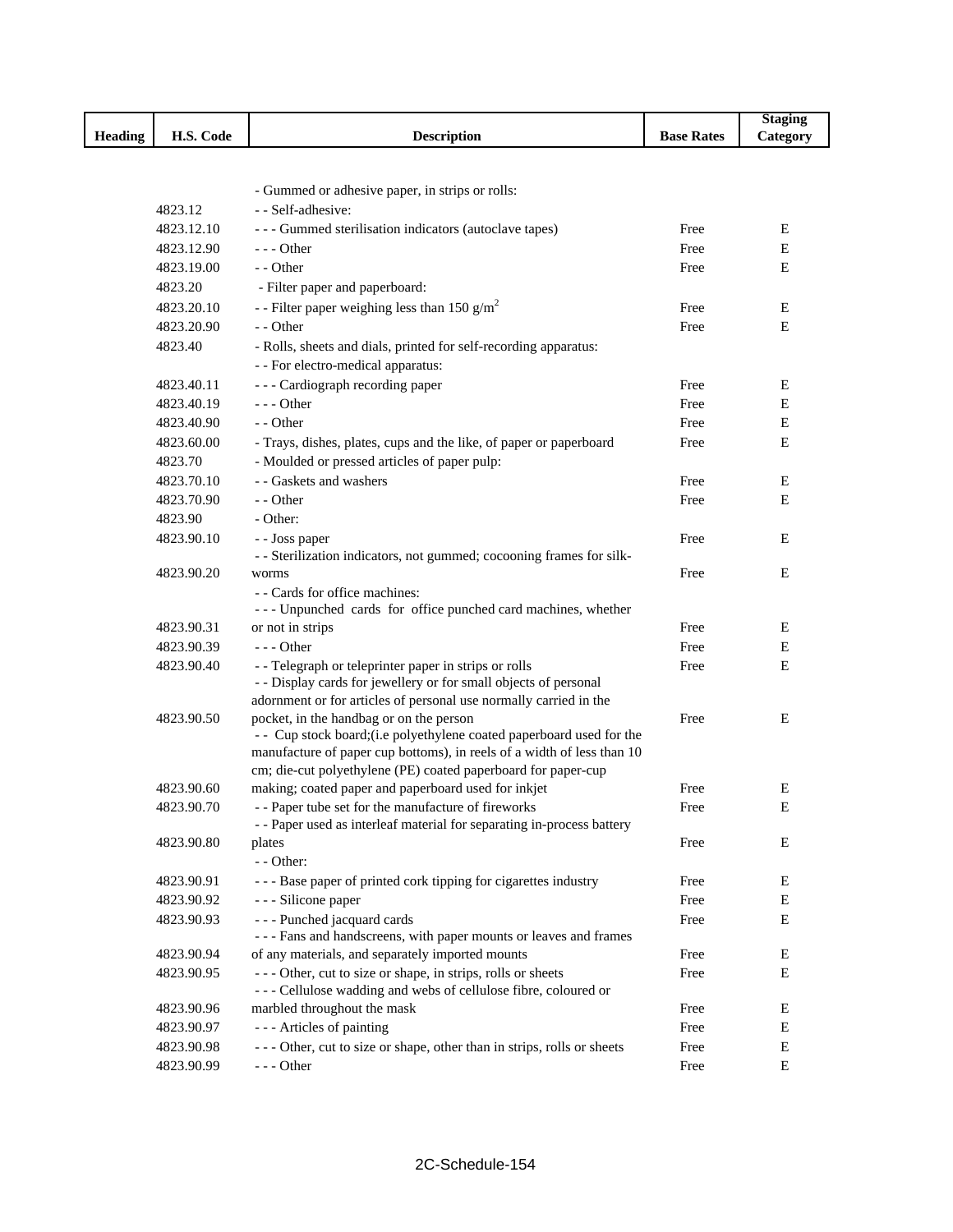|         |                                |                    |               | <b>Staging</b>        |
|---------|--------------------------------|--------------------|---------------|-----------------------|
| Heading | TT C<br>$\sim$<br>Code<br>п.э. | <b>Description</b> | Base<br>Rates | $\mathcal{L}$ ategory |

# **Chapter 49**

# **Printed books, newspapers, pictures and other products of the printing industry; manuscripts, typescripts and plans**

| 49.01 |            | Printed books, brochures, leaflets and similar printed matter, whether<br>or not in single sheets.                               |      |             |
|-------|------------|----------------------------------------------------------------------------------------------------------------------------------|------|-------------|
|       | 4901.10    | - In single sheets, whether or not folded:                                                                                       |      |             |
|       |            | - - For education:                                                                                                               |      |             |
|       |            | --- Wholly or essentially in the official language of the                                                                        |      |             |
|       | 4901.10.11 | importing country                                                                                                                | Free | E           |
|       | 4901.10.19 | $--$ Other                                                                                                                       | Free | E           |
|       |            | $-$ - Other:                                                                                                                     |      |             |
|       |            | --- Wholly or essentially in the official language of the                                                                        |      |             |
|       | 4901.10.21 | importing country                                                                                                                | Free | E           |
|       | 4901.10.29 | $- -$ Other                                                                                                                      | Free | E           |
|       |            | - Other:                                                                                                                         |      |             |
|       | 4901.91    | - - Dictionaries and encyclopaedias, and serial instalments thereof:                                                             |      |             |
|       |            | --- Wholly or essentially in the official language of the                                                                        |      |             |
|       | 4901.91.10 | importing country                                                                                                                | Free | Е           |
|       | 4901.91.90 | $--$ Other                                                                                                                       | Free | E           |
|       | 4901.99    | $-$ - Other:                                                                                                                     |      |             |
|       |            | - - - Educational, technical, scientific, historical or cultural books,<br>including children or legal books and economic books: |      |             |
|       |            | - - - - Wholly or essentially in the official language of the importing                                                          |      |             |
|       | 4901.99.11 | country                                                                                                                          | Free | Е           |
|       | 4901.99.19 | - - - - Other                                                                                                                    | Free | E           |
|       |            | $--$ Other:                                                                                                                      |      |             |
|       |            | - - - - Wholly or essentially in the official language of the importing                                                          |      |             |
|       | 4901.99.91 | country                                                                                                                          | Free | E           |
|       | 4901.99.99 | $--- Other$                                                                                                                      | Free | E           |
| 49.02 |            | Newspapers, journals and periodicals, whether or not illustrated or<br>containing advertising material.                          |      |             |
|       | 4902.10.00 | - Appearing at least four times a week                                                                                           | Free | E           |
|       | 4902.90    | - Other:                                                                                                                         |      |             |
|       |            | - - Appearing weekly:                                                                                                            |      |             |
|       | 4902.90.11 | --- Scientific, technical or economic                                                                                            | Free | Е           |
|       | 4902.90.19 | $- -$ Other                                                                                                                      | Free | E           |
|       |            | - - Appearing fortnightly:                                                                                                       |      |             |
|       | 4902.90.21 | --- Scientific, technical or economic                                                                                            | Free | Ε           |
|       | 4902.90.29 | $--$ Other                                                                                                                       | Free | $\mathbf E$ |
|       |            | - - Other:                                                                                                                       |      |             |
|       | 4902.90.91 | --- Scientific, technical or economic                                                                                            | Free | Ε           |
|       | 4902.90.99 | $--$ Other                                                                                                                       | Free | Ε           |
| 49.03 | 4903.00.00 | Children's picture, drawing or colouring books.                                                                                  | Free | Ε           |
| 49.04 | 4904.00.00 | Music, printed or in manuscript, whether or not bound or illustrated.                                                            | Free | E           |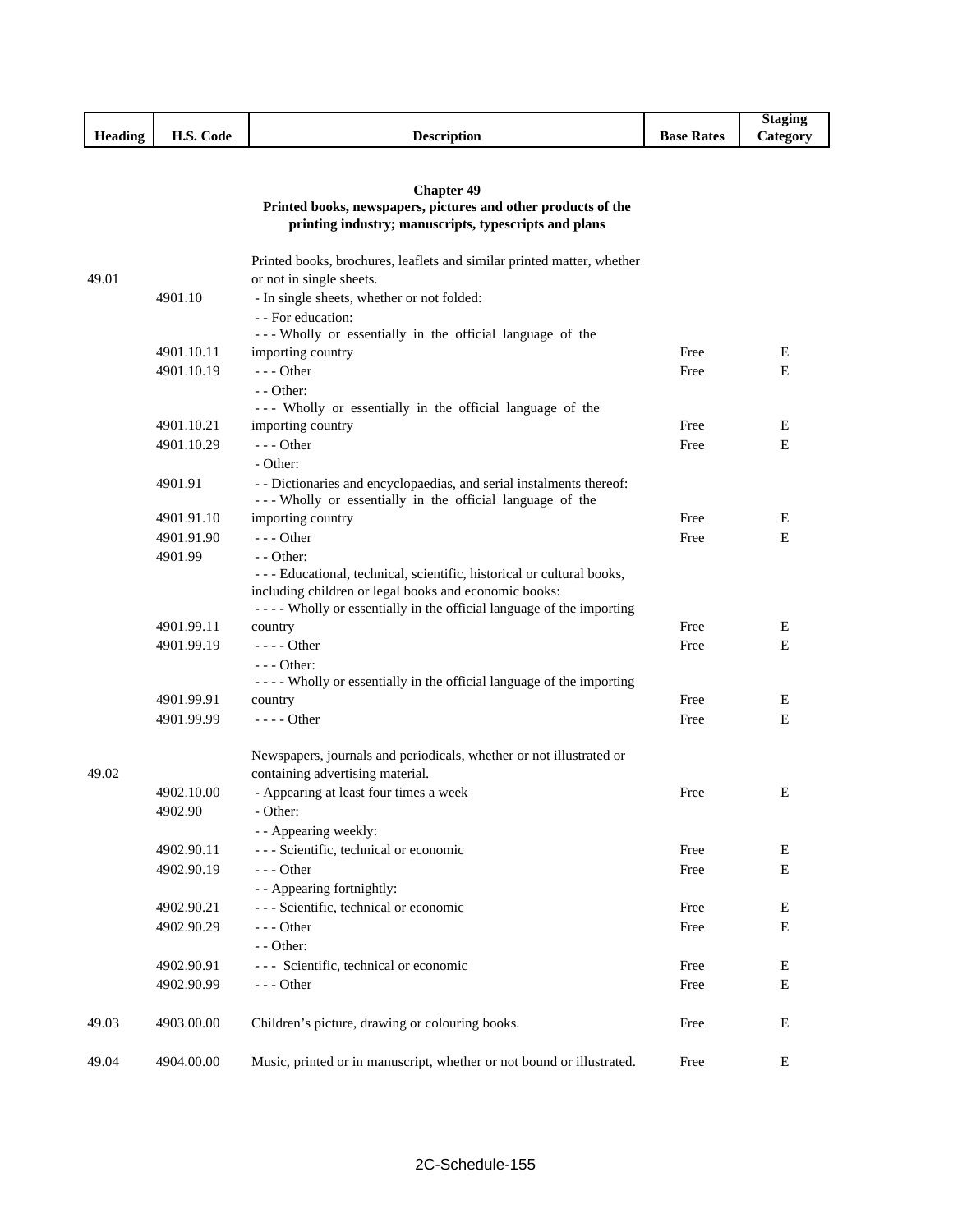|                |            |                                                                        |                   | <b>Staging</b> |
|----------------|------------|------------------------------------------------------------------------|-------------------|----------------|
| <b>Heading</b> | H.S. Code  | <b>Description</b>                                                     | <b>Base Rates</b> | Category       |
|                |            |                                                                        |                   |                |
|                |            |                                                                        |                   |                |
|                |            | Maps and hydrographic or similar charts of all kinds, including        |                   |                |
| 49.05          |            | atlases, wall maps, topographical plans and globes, printed.           |                   |                |
|                | 4905.10.00 | - Globes                                                               | Free              | E              |
|                |            | - Other:                                                               |                   |                |
|                | 4905.91.00 | - - In book form                                                       | Free              | E              |
|                | 4905.99.00 | - - Other                                                              | Free              | Е              |
|                |            | Plans and drawings for architectural, engineering, industrial,         |                   |                |
|                |            | commercial, topographical or similar purposes, being originals drawn   |                   |                |
|                |            | by hand; hand-written texts; photographic reproductions on             |                   |                |
| 49.06          |            | sensitised paper and carbon copies of the foregoing.                   |                   |                |
|                |            | - Plans and drawings, including photographic reproduction or           |                   |                |
|                | 4906.00.10 | Carbon copies of Plans and drawings                                    | Free              | E              |
|                | 4906.00.90 | - Other                                                                | Free              | Е              |
|                |            |                                                                        |                   |                |
|                |            | Unused postage, revenue or similar stamps of current or new issue in   |                   |                |
|                |            | the country in which they have, or will have, a recognised face value; |                   |                |
|                |            | stamp impressed paper; banknotes; cheque forms; stock, share or        |                   |                |
| 49.07          |            | bond certificates and similar documents of title.                      |                   |                |
|                | 4907.00.10 | - Banknotes, being legal tender                                        | Free              | E              |
|                | 4907.00.20 | - Unused postage stamps                                                | Free              | E              |
|                | 4907.00.30 | - Revenue or similar stamps                                            | Free              | Е              |
|                |            | - Stock, share or bond certificates and similar documents of title;    |                   |                |
|                | 4907.00.40 | cheque forms                                                           | Free              | E              |
|                | 4907.00.90 | - Other                                                                | Free              | Е              |
|                |            |                                                                        |                   |                |
| 49.08          |            | Transfers (decalcomanias).                                             |                   |                |
|                | 4908.10.00 | - Transfers (decalcomanias), Vitrifiable                               | Free              | E              |
|                | 4908.90.00 | - Other                                                                | Free              | Е              |
|                |            |                                                                        |                   |                |
|                |            | Printed or illustrated postcards; printed cards bearing personal       |                   |                |
|                |            | greetings, messages or announcements, whether or not illustrated,      |                   |                |
| 49.09          | 4909.00.00 | with or without envelopes or trimmings.                                | Free              | E              |
|                |            |                                                                        |                   |                |
| 49.10          | 4910.00.00 | Calendars of any kind, printed, including calendar blocks.             | Free              | E              |
|                |            |                                                                        |                   |                |
| 49.11          |            | Other printed matter, including printed pictures and photographs.      |                   |                |
|                | 4911.10.00 | - Trade advertising material, commercial catalogues and the like       | Free              | Е              |
|                |            | - Other:                                                               |                   |                |
|                | 4911.91    | - - Pictures, designs and photographs:                                 |                   |                |
|                |            | --- Anatomical or botanical instruction charts and diagrams and the    |                   |                |
|                | 4911.91.10 | like                                                                   | Free              | Е              |
|                |            | --- Other wall pictures and diagrams for instructional purposes;       |                   |                |
|                |            | pictures, designs and photographs for incorporation into books,        |                   |                |
|                | 4911.91.20 | advertising circulars or commercial catalogues                         | Free              | E              |
|                | 4911.91.90 | $--$ Other                                                             | Free              | Е              |
|                | 4911.99    | - - Other:                                                             |                   |                |
|                |            | --- Printed cards for jewellery or for small objects of personal       |                   |                |
|                | 4911.99.10 | adornment or for articles of personal use normally carried in the      | Free              | Е              |
|                |            | pocket, in the handbag or on the person                                |                   |                |
|                | 4911.99.20 | --- Printed stickers for explosives                                    | Free              | ${\bf E}$      |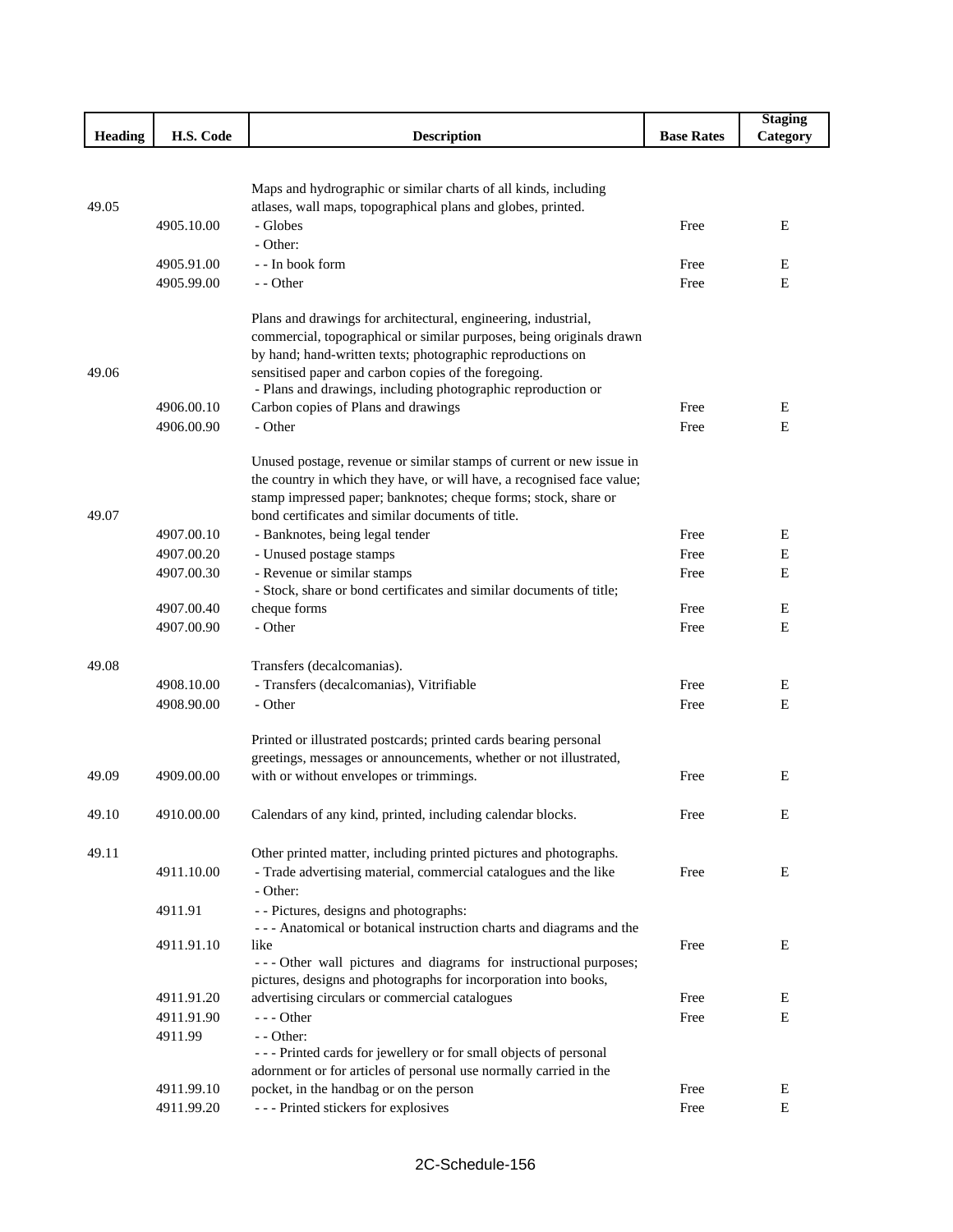|                |            |                                                                        |                   | <b>Staging</b> |
|----------------|------------|------------------------------------------------------------------------|-------------------|----------------|
| <b>Heading</b> | H.S. Code  | <b>Description</b>                                                     | <b>Base Rates</b> | Category       |
|                |            |                                                                        |                   |                |
|                | 4911.99.90 | $- -$ Other                                                            | Free              | E              |
|                |            |                                                                        |                   |                |
|                |            |                                                                        |                   |                |
|                |            | <b>Chapter 50</b>                                                      |                   |                |
|                |            | <b>Silk</b>                                                            |                   |                |
|                |            |                                                                        |                   |                |
| 50.01          | 5001.00.00 | Silk-worm cocoons suitable for reeling.                                | Free              | E              |
|                |            |                                                                        |                   |                |
| 50.02          | 5002.00.00 | Raw silk (not thrown).                                                 | Free              | E              |
|                |            | Silk waste (including cocoons unsuitable for reeling, yarn waste and   |                   |                |
| 50.03          |            | garnetted stock).                                                      |                   |                |
|                | 5003.10.00 | - Not carded or combed                                                 | Free              | E              |
|                | 5003.90.00 | - Other                                                                | Free              | E              |
|                |            |                                                                        |                   |                |
|                |            | Silk yarn (other than yarn spun from silk waste) not put up for retail |                   |                |
| 50.04          | 5004.00.00 | sale.                                                                  | Free              | E              |
|                |            |                                                                        |                   |                |
| 50.05          | 5005.00.00 | Yarn spun from silk waste, not put up for retail sale.                 | Free              | E              |
|                |            | Silk yarn and yarn spun from silk waste, put up for retail sale; silk- |                   |                |
| 50.06          | 5006.00.00 | worm gut.                                                              | Free              | E              |
|                |            |                                                                        |                   |                |
| 50.07          |            | Woven fabrics of silk or of silk waste.                                |                   |                |
|                | 5007.10    | - Fabrics of noil silk:                                                |                   |                |
|                | 5007.10.10 | - - Bleached or unbleached                                             | Free              | $\mathbf E$    |
|                | 5007.10.90 | - - Other                                                              | Free              | E              |
|                |            | - Other fabrics, containing 85% or more by weight of silk or of silk   |                   |                |
|                | 5007.20    | waste other than noil silk:                                            |                   |                |
|                | 5007.20.10 | - - Bleached or unbleached                                             | Free              | Ε              |
|                | 5007.20.90 | - - Other                                                              | Free              | E              |
|                | 5007.90    | - Other fabrics:                                                       |                   |                |
|                | 5007.90.10 | - - Bleached or unbleached                                             | Free              | Ε              |
|                | 5007.90.90 | - - Other                                                              | Free              | E              |
|                |            |                                                                        |                   |                |

#### **Chapter 51 Wool, fine or coarse animal hair; horsehair yarn and woven fabric**

| 51.01 |            | Wool, not carded or combed.             |      |   |
|-------|------------|-----------------------------------------|------|---|
|       |            | - Greasy, including fleece-washed wool: |      |   |
|       | 5101.11.00 | - - Shorn wool                          | Free | E |
|       | 5101.19.00 | $-$ - Other                             | Free | E |
|       |            | - Degreased, not carbonised:            |      |   |
|       | 5101.21.00 | - - Shorn wool                          | Free | E |
|       | 5101.29.00 | $-$ - Other                             | Free | E |
|       | 5101.30.00 | - Carbonised                            | Free | E |
|       |            |                                         |      |   |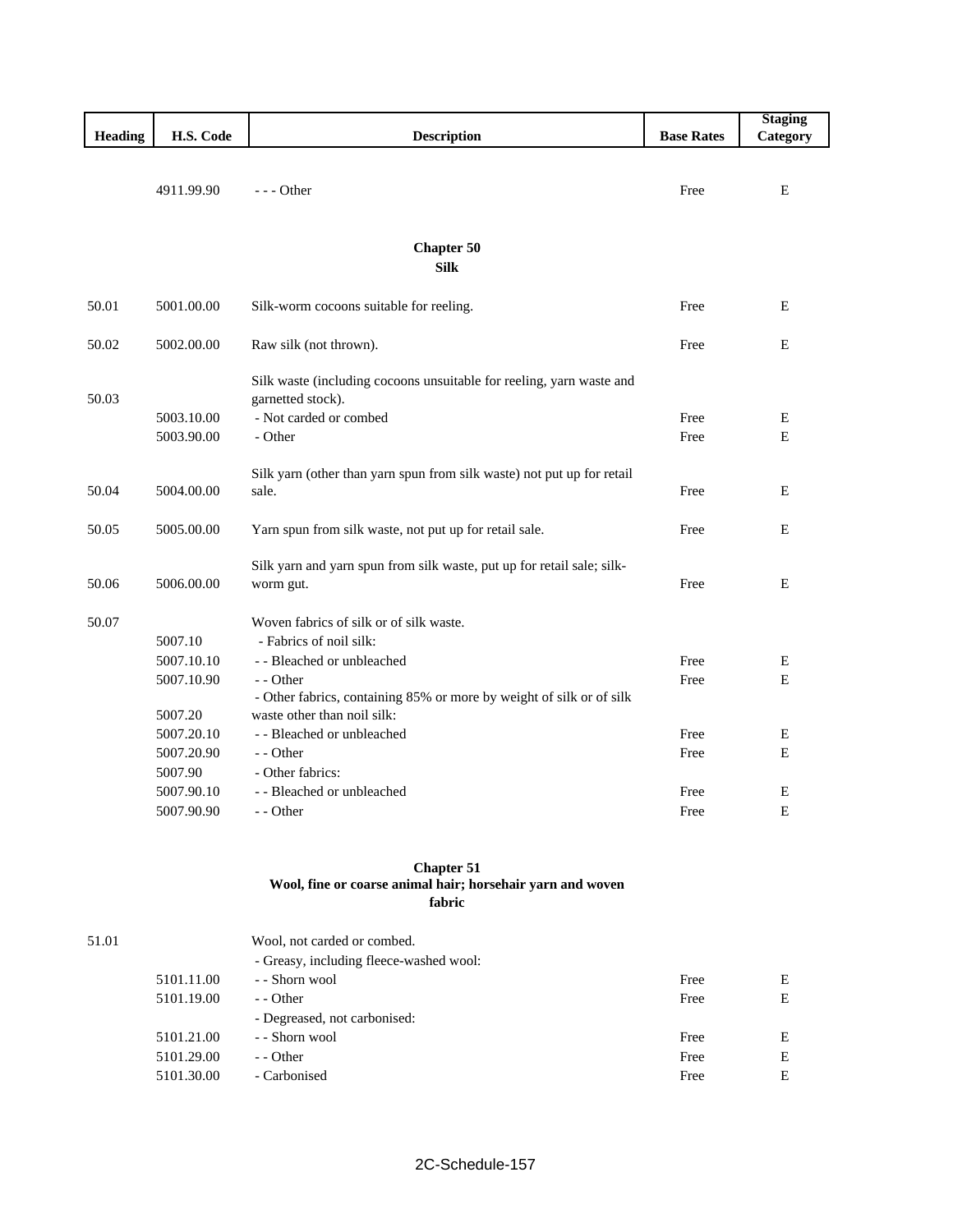|                |            |                                                                                            |                   | <b>Staging</b> |
|----------------|------------|--------------------------------------------------------------------------------------------|-------------------|----------------|
| <b>Heading</b> | H.S. Code  | <b>Description</b>                                                                         | <b>Base Rates</b> | Category       |
|                |            |                                                                                            |                   |                |
|                |            |                                                                                            |                   |                |
| 51.02          |            | Fine or coarse animal hair, not carded or combed.                                          |                   |                |
|                |            | - Fine animal hair:                                                                        |                   |                |
|                | 5102.11.00 | - - Of Kashmir (cashmere) goats                                                            | Free              | E              |
|                | 5102.19.00 | - - Other<br>- Coarse animal hair                                                          | Free              | E<br>E         |
|                | 5102.20.00 |                                                                                            | Free              |                |
|                |            | Waste of wool or of fine or coarse animal hair, including yarn waste                       |                   |                |
| 51.03          |            | but excluding garnetted stock.                                                             |                   |                |
|                | 5103.10.00 | - Noils of wool or of fine animal air                                                      | Free              | E              |
|                | 5103.20.00 | - Other waste of wool or of fine animal hair                                               | Free              | E              |
|                | 5103.30.00 | - Waste of coarse animal hair                                                              | Free              | E              |
|                |            |                                                                                            |                   |                |
| 51.04          | 5104.00.00 | Garnetted stock of wool or of fine or coarse animal hair.                                  | Free              | E              |
|                |            |                                                                                            |                   |                |
|                |            | Wool and fine or coarse animal hair, carded or combed (including                           |                   |                |
| 51.05          |            | combed wool in fragments).                                                                 |                   |                |
|                | 5105.10.00 | - Carded wool                                                                              | Free              | E              |
|                |            | - Wool tops and other combed wool:                                                         |                   |                |
|                | 5105.21.00 | - - Combed wool in fragments                                                               | Free              | Ε              |
|                | 5105.29.00 | - - Other                                                                                  | Free              | E              |
|                |            | - Fine animal hair, carded or combed :                                                     |                   |                |
|                | 5105.31.00 | - - Of Kashmir (cashmere) goats                                                            | Free              | Ε              |
|                | 5105.39.00 | - - Other                                                                                  | Free              | Е              |
|                | 5105.40.00 | - Coarse Animal Hair, carded or combed                                                     | Free              | E              |
|                |            |                                                                                            |                   |                |
| 51.06          | 5106.10.00 | Yarn of carded wool, not put up for retail sale.                                           |                   |                |
|                | 5106.20.00 | - Containing 85% or more by weight of wool<br>- Containing less than 85% by weight of wool | Free<br>Free      | Ε<br>E         |
|                |            |                                                                                            |                   |                |
| 51.07          |            | Yarn of combed wool, not put up for retail sale.                                           |                   |                |
|                | 5107.10.00 | - Containing 85% or more by weight of wool                                                 | Free              | Ε              |
|                | 5107.20.00 | - Containing less than 85% by weight of wool                                               | Free              | E              |
|                |            |                                                                                            |                   |                |
|                |            | Yarn of fine animal hair (carded or combed), not put up for retail                         |                   |                |
| 51.08          |            | sale.                                                                                      |                   |                |
|                | 5108.10.00 | - Carded                                                                                   | Free              | Ε              |
|                | 5108.20.00 | - Combed                                                                                   | Free              | Е              |
|                |            |                                                                                            |                   |                |
| 51.09          |            | Yarn of wool or of fine animal hair, put up for retail sale.                               |                   |                |
|                | 5109.10.00 | - Containing 85% or more by weight of wool or of fine animal hair                          | Free              | E              |
|                | 5109.90.00 | - Other                                                                                    | Free              | Е              |
|                |            |                                                                                            |                   |                |
|                |            | Yarn of coarse animal hair or of horsehair (including gimped                               |                   |                |
| 51.10          | 5110.00.00 | horsehair yarn), whether or not put up for retail sale.                                    | Free              | Ε              |
|                |            |                                                                                            |                   |                |
| 51.11          |            | Woven fabrics of carded wool or of carded fine animal hair.                                |                   |                |
|                |            | - Containing 85% or more by weight of wool or of fine animal hair:                         |                   |                |
|                | 5111.11    | - - Of a weight not exceeding 300 $g/m^2$ :                                                |                   |                |
|                | 5111.11.10 | --- Unbleached                                                                             | Free              | Е              |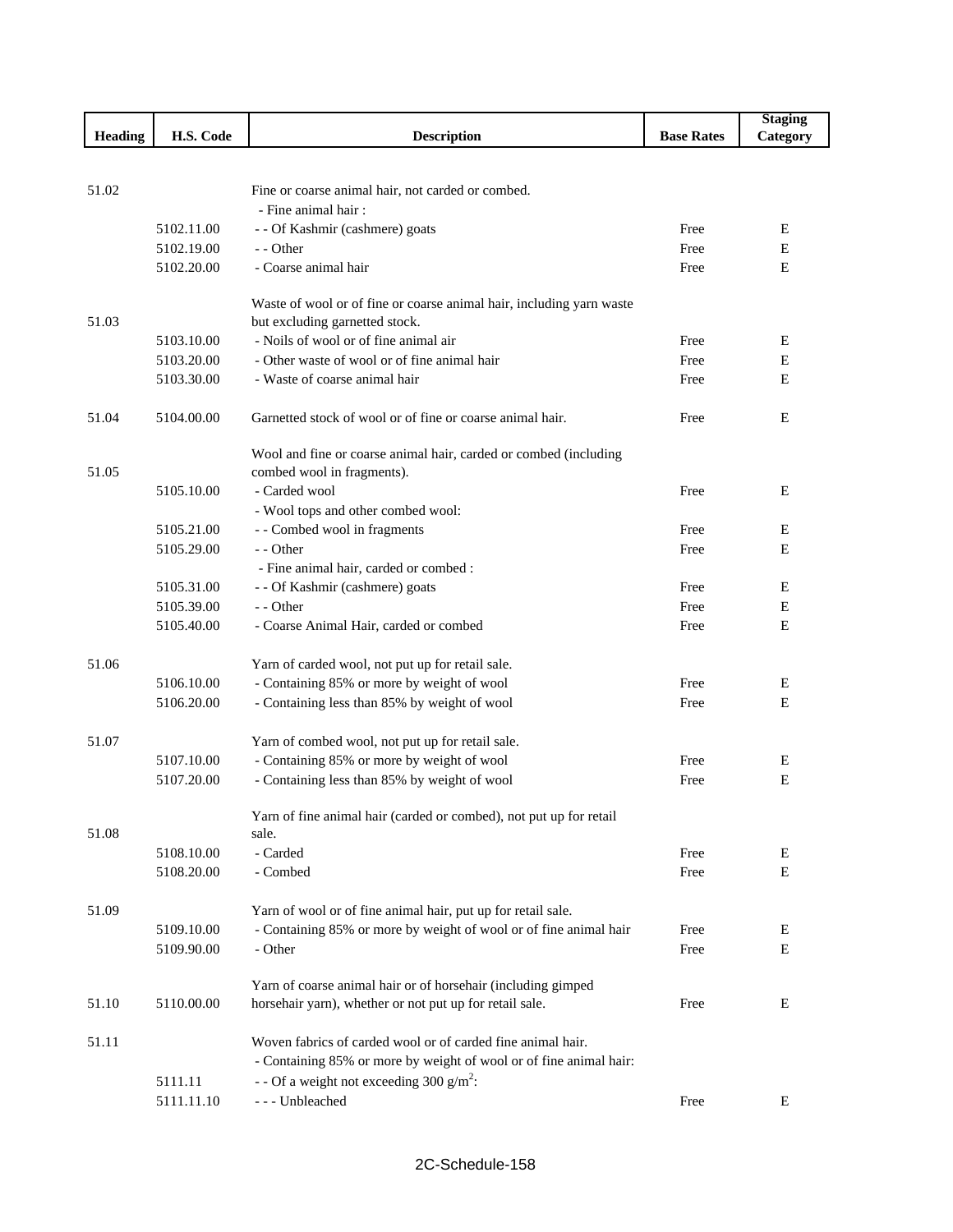|         |            |                                                                    |                   | <b>Staging</b> |
|---------|------------|--------------------------------------------------------------------|-------------------|----------------|
| Heading | H.S. Code  | <b>Description</b>                                                 | <b>Base Rates</b> | Category       |
|         |            |                                                                    |                   |                |
|         |            |                                                                    |                   |                |
|         | 5111.11.90 | $--$ Other                                                         | Free              | Ε              |
|         | 5111.19    | $-$ - Other:                                                       |                   |                |
|         | 5111.19.10 | --- Unbleached                                                     | Free              | E              |
|         | 5111.19.90 | $--$ Other                                                         | Free              | $\mathbf E$    |
|         | 5111.20    | - Other, mixed mainly or solely with man-made filaments:           |                   |                |
|         | 5111.20.10 | - - Unbleached                                                     | Free              | Ε              |
|         | 5111.20.90 | - - Other                                                          | Free              | E              |
|         | 5111.30    | - Other, mixed mainly or solely with man-made staple fibres:       |                   |                |
|         | 5111.30.10 | - - Unbleached                                                     | Free              | Ε              |
|         | 5111.30.90 | - - Other                                                          | Free              | E              |
|         | 5111.90    | - Other:                                                           |                   |                |
|         | 5111.90.10 | - - Unbleached                                                     | Free              | E              |
|         | 5111.90.90 | - - Other                                                          | Free              | $\mathbf E$    |
| 51.12   |            | Woven fabrics of combed wool or of combed fine animal hair.        |                   |                |
|         |            | - Containing 85% or more by weight of wool or of fine animal hair: |                   |                |
|         | 5112.11    | - - Of a weight not exceeding 200 g/m <sup>2</sup> :               |                   |                |
|         | 5112.11.10 | --- Unbleached                                                     | Free              | Е              |
|         | 5112.11.90 | $--$ Other                                                         | Free              | Ε              |
|         | 5112.19    | $-$ - Other:                                                       |                   |                |
|         | 5112.19.10 | --- Unbleached                                                     | Free              | E              |
|         | 5112.19.90 | $--$ Other                                                         | Free              | E              |
|         | 5112.20    | - Other, mixed mainly or solely with man-made filaments:           |                   |                |
|         | 5112.20.10 | - - Unbleached                                                     | Free              | E              |
|         | 5112.20.90 | - - Other                                                          | Free              | E              |
|         | 5112.30    | - Other, mixed mainly or solely with man-made staple fibres:       |                   |                |
|         | 5112.30.10 | - - Unbleached                                                     | Free              | E              |
|         | 5112.30.90 | - - Other                                                          | Free              | E              |
|         | 5112.90    | - Other:                                                           |                   |                |
|         | 5112.90.10 | - - Unbleached                                                     | Free              | Ε              |
|         |            | - - Other                                                          | Free              | Ε              |
|         | 5112.90.90 |                                                                    |                   |                |
| 51.13   | 5113.00.00 | Woven fabrics of coarse animal hair or of horsehair.               | Free              | E              |
|         |            | <b>Chapter 52</b>                                                  |                   |                |
|         |            | <b>Cotton</b>                                                      |                   |                |
| 52.01   | 5201.00.00 | Cotton, not carded or combed.                                      | Free              | Ε              |
| 52.02   |            | Cotton waste (including yarn waste and garnetted stock).           |                   |                |
|         | 5202.10.00 | - Yarn waste (including thread waste)                              | Free              | Ε              |
|         |            | - Other:                                                           |                   |                |
|         | 5202.91.00 | - - Garnetted stock                                                | Free              | E              |
|         | 5202.99.00 | - - Other                                                          | Free              | Ε              |
|         |            |                                                                    |                   |                |
| 52.03   | 5203.00.00 | Cotton, carded or combed.                                          | Free              | E              |
|         |            |                                                                    |                   |                |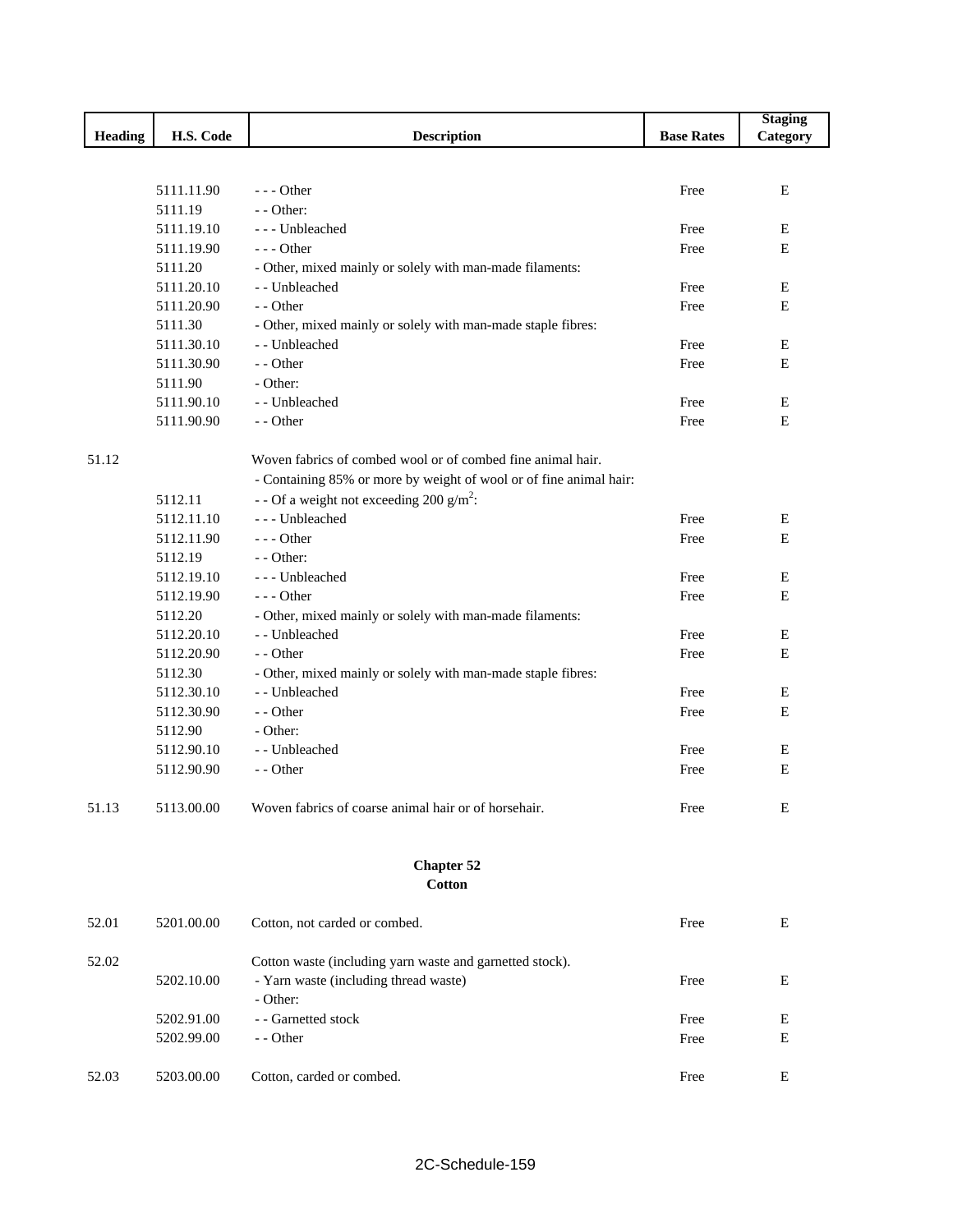|                |            |                                                                                                          |                   | <b>Staging</b> |
|----------------|------------|----------------------------------------------------------------------------------------------------------|-------------------|----------------|
| <b>Heading</b> | H.S. Code  | <b>Description</b>                                                                                       | <b>Base Rates</b> | Category       |
|                |            |                                                                                                          |                   |                |
|                |            |                                                                                                          |                   |                |
| 52.04          |            | Cotton sewing thread, whether or not put up for retail sale.                                             |                   |                |
|                |            | - Not put up for retail sale:                                                                            |                   |                |
|                | 5204.11.00 | - - Containing 85% or more by weight of cotton                                                           | Free              | Ε              |
|                | 5204.19.00 | - - Other                                                                                                | Free              | Е              |
|                | 5204.20.00 | - Put up for retail sale                                                                                 | Free              | E              |
| 52.05          |            | Cotton yarn (other than sewing thread), containing 85% or more by                                        |                   |                |
|                |            | weight of cotton, not put up for retail sale.                                                            |                   |                |
|                |            | - Single yarn, of uncombed fibres:                                                                       |                   |                |
|                | 5205.11.00 | - - Measuring 714.29 decitex or more (not exceeding 14 metric                                            | Free              | E              |
|                |            | number)                                                                                                  |                   |                |
|                | 5205.12.00 | - - Measuring less than 714.29 decitex but not less than 232.56                                          | Free              | E              |
|                |            | decitex (exceeding 14 metric number but not exceeding 43 metric                                          |                   |                |
|                |            | number)                                                                                                  |                   |                |
|                | 5205.13.00 | - - Measuring less than 232.56 decitex but not less than 192.31                                          | Free              | Ε              |
|                |            | decitex (exceeding 43 metric number but not exceeding 52 metric                                          |                   |                |
|                |            | number)                                                                                                  |                   |                |
|                | 5205.14.00 | - - Measuring less than 192.31 decitex but not less than 125 decitex                                     | Free              | E              |
|                |            | (exceeding 52 metric number but not exceeding 80 metric number)                                          |                   |                |
|                | 5205.15.00 | - - Measuring less than 125 decitex (exceeding 80 metric number)                                         | Free              | Е              |
|                |            | - Single yarn, of combed fibres:                                                                         |                   |                |
|                | 5205.21.00 | - - Measuring 714.29 decitex or more (not exceeding 14 metric                                            | Free              | Е              |
|                | 5205.22.00 | number)<br>- - Measuring less than 714.29 decitex but not less than 232.56                               | Free              | Ε              |
|                |            | decitex (exceeding 14 metric number but not exceeding 43 metric                                          |                   |                |
|                |            | number)                                                                                                  |                   |                |
|                | 5205.23.00 | - - Measuring less than 232.56 decitex but not less than 192.31                                          | Free              | Ε              |
|                |            | decitex (exceeding 43 metric number but not exceeding 52 metric                                          |                   |                |
|                |            | number)                                                                                                  |                   |                |
|                | 5205.24.00 | - - Measuring less than 192.31 decitex but not less than 125 decitex                                     | Free              | Ε              |
|                |            | (exceeding 52 metric number but not exceeding 80 metric number)                                          |                   |                |
|                | 5205.26.00 | - - Measuring less than 125 decitex but not less than 106.38 decitex                                     | Free              | E              |
|                |            | (exceeding 80 metric number but not exceeding 94 metric number)                                          |                   |                |
|                | 5205.27.00 | - - Measuring less than 106.38 decitex but not less than 83.33                                           | Free              | Е              |
|                |            | decitex (exceeding 94 metric number but not exceeding 120 metric                                         |                   |                |
|                |            | number)                                                                                                  |                   |                |
|                | 5205.28.00 | - - Measuring less than 83.33 decitex (exceeding 120 metric number)                                      | Free              | E              |
|                |            | - Multiple (folded) or cabled yarn, of uncombed fibres:                                                  |                   |                |
|                | 5205.31.00 | - - Measuring per single yarn 714.29 decitex or more (not exceeding                                      | Free              | Ε              |
|                |            | 14 metric number per single yarn)                                                                        |                   |                |
|                | 5205.32.00 | - - Measuring per single yarn less than 714.29 decitex but not less                                      | Free              | Е              |
|                |            | than 232.56 decitex (exceeding 14 metric number but not exceeding                                        |                   |                |
|                |            | 43 metric number per single yarn)                                                                        |                   |                |
|                | 5205.33.00 | - - Measuring per single yarn less than 232.56 decitex but not less                                      | Free              | E              |
|                |            | than 192.31 decitex (exceeding 43 metric number but not exceeding                                        |                   |                |
|                | 5205.34.00 | 52 metric number per single yarn)<br>- - Measuring per single yarn less than 192.31 decitex but not less | Free              | Ε              |
|                |            | than 125 decitex (exceeding 52 metric number but not exceeding 80                                        |                   |                |
|                |            | metric number per single yarn)                                                                           |                   |                |
|                |            |                                                                                                          |                   |                |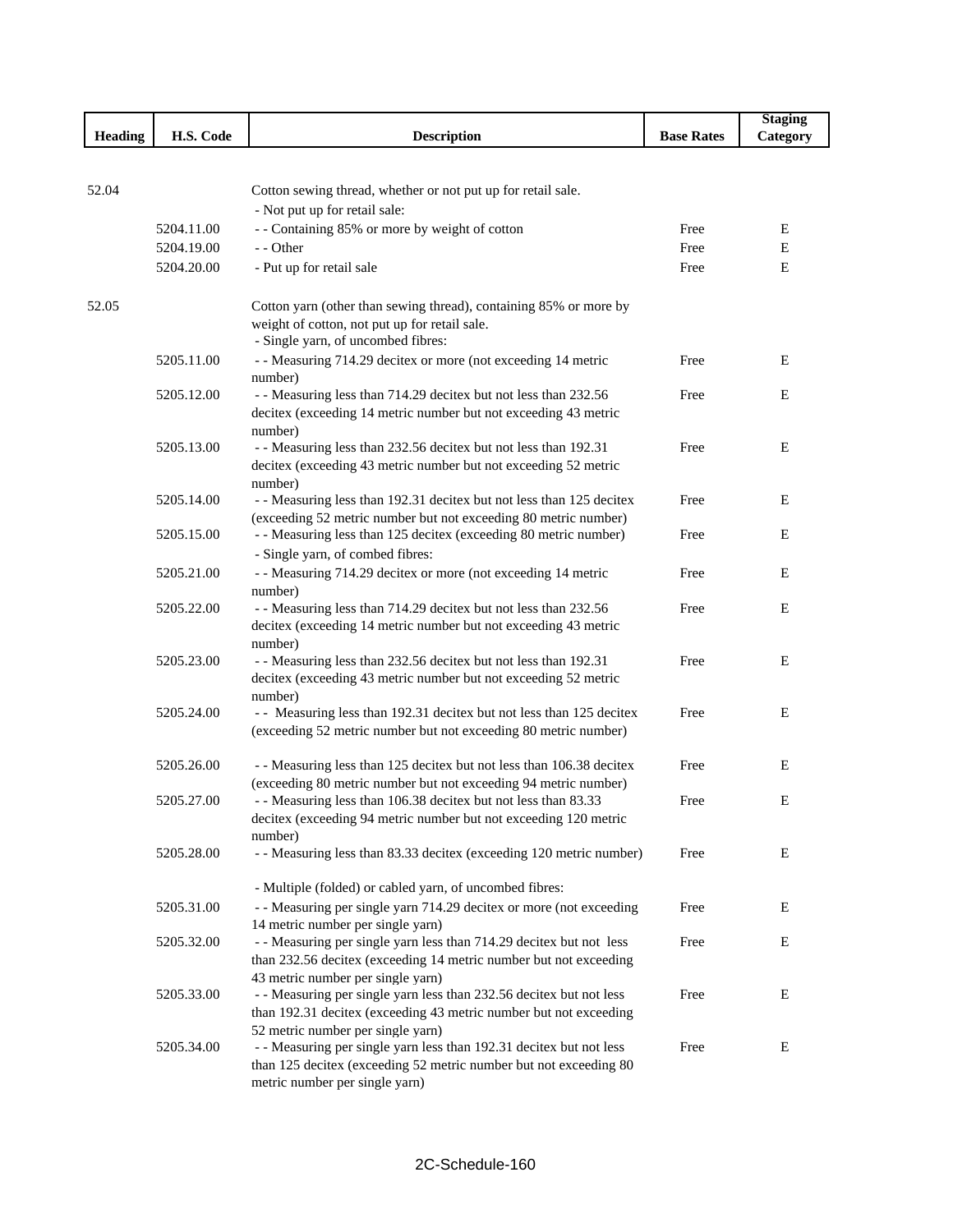|                |            |                                                                                                                                          |                   | <b>Staging</b> |
|----------------|------------|------------------------------------------------------------------------------------------------------------------------------------------|-------------------|----------------|
| <b>Heading</b> | H.S. Code  | <b>Description</b>                                                                                                                       | <b>Base Rates</b> | Category       |
|                |            |                                                                                                                                          |                   |                |
|                |            |                                                                                                                                          |                   |                |
|                | 5205.35.00 | - - Measuring per single yarn less than 125 decitex (exceeding 80                                                                        | Free              | Е              |
|                |            | metric number per single yarn)                                                                                                           |                   |                |
|                |            | - Multiple (folded) or cabled yarn, of combed fibres:                                                                                    |                   |                |
|                | 5205.41.00 | - - Measuring per single yarn 714.29 decitex or more (not exceeding                                                                      | Free              | Ε              |
|                |            | 14 metric number per single yarn)                                                                                                        | Free              | E              |
|                | 5205.42.00 | - - Measuring per single yarn less than 714.29 decitex but not less<br>than 232.56 decitex (exceeding 14 metric number but not exceeding |                   |                |
|                |            | 43 metric number per single yarn)                                                                                                        |                   |                |
|                | 5205.43.00 | - - Measuring per single yarn less than 232.56 decitex but not less                                                                      | Free              | E              |
|                |            | than 192.31 decitex (exceeding 43 metric number but not exceeding                                                                        |                   |                |
|                |            | 52 metric number per single yarn)                                                                                                        |                   |                |
|                | 5205.44.00 | - - Measuring per single yarn less than 192.31 decitex but not less                                                                      | Free              | E              |
|                |            | than 125 decitex (exceeding 52 metric number but not exceeding 80                                                                        |                   |                |
|                |            | metric number per single yarn)                                                                                                           |                   |                |
|                | 5205.46.00 | - - Measuring per single yarn less than 125 decitex but not less than                                                                    | Free              | Ε              |
|                |            | 106.38 decitex (exceeding 80 metric number but not exceeding 94                                                                          |                   |                |
|                |            | metric number per single yarn)                                                                                                           |                   |                |
|                | 5205.47.00 | - - Measuring per single yarn less than 106.38 decitex but not less                                                                      | Free              | E              |
|                |            | than 83.33 decitex (exceeding 94 metric number but not exceeding                                                                         |                   |                |
|                | 5205.48.00 | 120 metric number per single yarn)<br>-- Measuring per single yarn less than 83.33 decitex                                               | Free              | E              |
|                |            | (exceeding 120 metric number per single yarn)                                                                                            |                   |                |
|                |            |                                                                                                                                          |                   |                |
| 52.06          |            | Cotton yarn (other than sewing thread), containing less than 85% by                                                                      |                   |                |
|                |            | weight of cotton, not put up for retail sale.                                                                                            |                   |                |
|                |            | - Single yarn, of uncombed fibres:                                                                                                       |                   |                |
|                | 5206.11.00 | - - Measuring 714.29 decitex or more (not exceeding 14 metric                                                                            | Free              | E              |
|                |            | number)                                                                                                                                  |                   |                |
|                | 5206.12.00 | - - Measuring less than 714.29 decitex but not less than 232.56                                                                          | Free              | E              |
|                |            | decitex (exceeding 14 metric number but not exceeding 43 metric                                                                          |                   |                |
|                |            | number)                                                                                                                                  |                   |                |
|                | 5206.13.00 | - - Measuring less than 232.56 decitex but not less than 192.31                                                                          | Free              | Ε              |
|                |            | decitex (exceeding 43 metric number but not exceeding 52 metric                                                                          |                   |                |
|                |            | number)                                                                                                                                  |                   |                |
|                | 5206.14.00 | - - Measuring less than 192.31 decitex but not less than 125 decitex                                                                     | Free              | Ε              |
|                |            | (exceeding 52 metric number but not exceeding 80 metric number)                                                                          |                   |                |
|                | 5206.15.00 | -- Measuring less than 125 decitex (exceeding 80 metric                                                                                  | Free              | Ε              |
|                |            | number)<br>- Single yarn, of combed fibres:                                                                                              |                   |                |
|                | 5206.21.00 | - - Measuring 714.29 decitex or more (not exceeding 14 metric                                                                            | Free              | Ε              |
|                |            | number)                                                                                                                                  |                   |                |
|                | 5206.22.00 | - - Measuring less than 714.29 decitex but not less than 232.56                                                                          | Free              | E              |
|                |            | decitex (exceeding 14 metric number but not exceeding 43 metric                                                                          |                   |                |
|                |            | number)                                                                                                                                  |                   |                |
|                | 5206.23.00 | - - Measuring less than 232.56 decitex but not less than 192.31                                                                          | Free              | Ε              |
|                |            | decitex (exceeding 43 metric number but not exceeding 52 metric                                                                          |                   |                |
|                |            | number)                                                                                                                                  |                   |                |
|                | 5206.24.00 | - - Measuring less than 192.31 decitex but not less than 125 decitex                                                                     | Free              | E              |
|                |            | (exceeding 52 metric number but not exceeding 80 metric number)                                                                          |                   |                |
|                | 5206.25.00 | - - Measuring less than 125 decitex (exceeding 80 metric number)                                                                         | Free              | E              |
|                |            | - Multiple (folded) or cabled yarn, of uncombed fibres:                                                                                  |                   |                |
|                | 5206.31.00 | - - Measuring per single yarn 714.29 decitex or more (not exceeding                                                                      | Free              | E              |
|                |            | 14 metric number per single yarn)                                                                                                        |                   |                |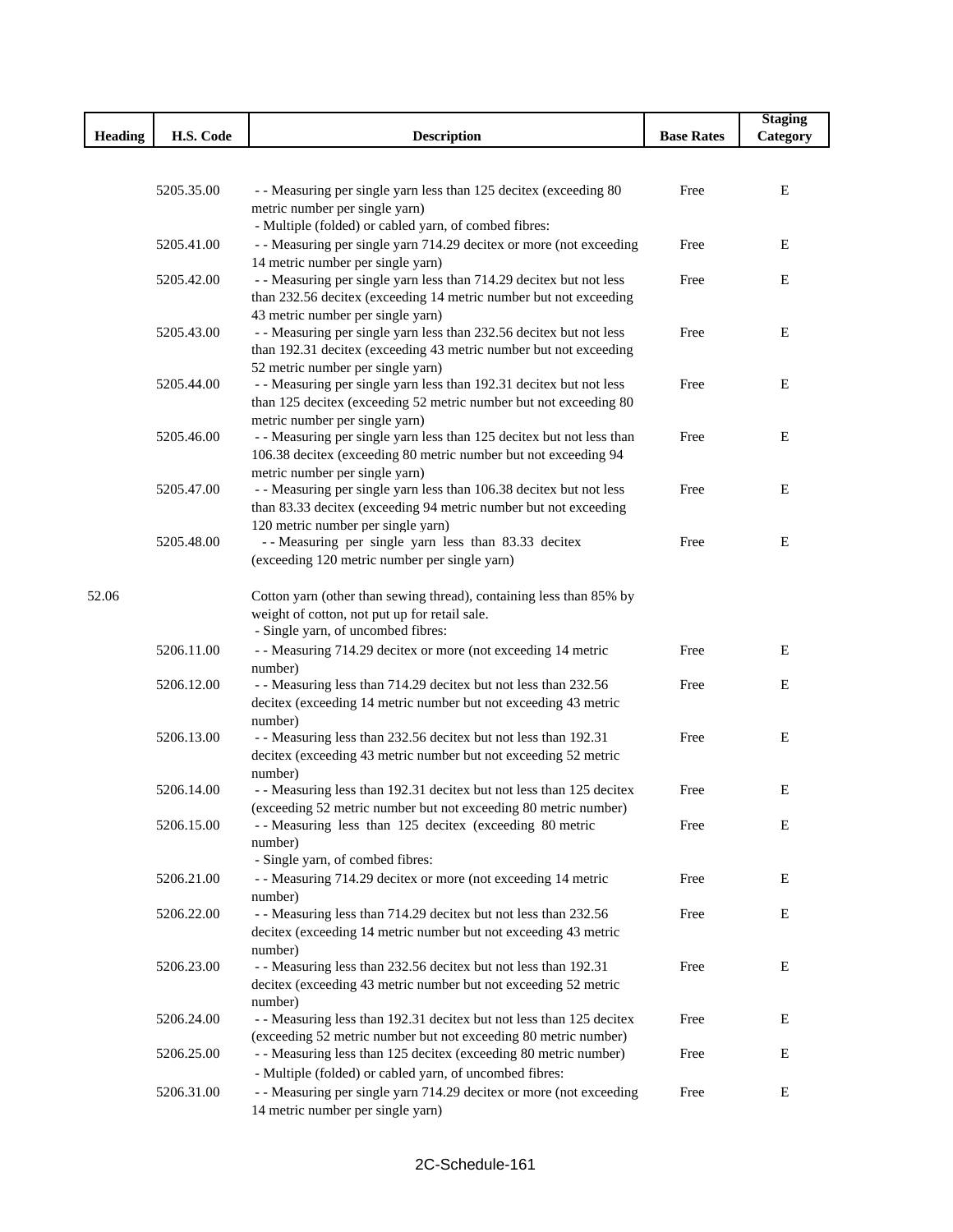|                                                                                                                                                                | <b>Staging</b> |
|----------------------------------------------------------------------------------------------------------------------------------------------------------------|----------------|
| <b>Heading</b><br>H.S. Code<br><b>Description</b><br><b>Base Rates</b>                                                                                         | Category       |
|                                                                                                                                                                |                |
| 5206.32.00<br>- - Measuring per single yarn less than 714.29 decitex but not less<br>Free                                                                      | Ε              |
| than 232.56 decitex (exceeding 14 metric number but not exceeding                                                                                              |                |
| 43 metric number per single yarn)                                                                                                                              |                |
| - - Measuring per single yarn less than 232.56 decitex but not less<br>Free<br>5206.33.00                                                                      | E              |
| than 192.31 decitex (exceeding 43 metric number but not exceeding                                                                                              |                |
| 52 metric number per single yarn)                                                                                                                              |                |
| - - Measuring per single yarn less than 192.31 decitex but not less<br>5206.34.00<br>Free<br>than 125 decitex (exceeding 52 metric number but not exceeding 80 | E              |
| metric number per single yarn)                                                                                                                                 |                |
| 5206.35.00<br>- - Measuring per single yarn less than 125 decitex (exceeding 80<br>Free                                                                        | Ε              |
| metric number per single yarn)                                                                                                                                 |                |
| - Multiple (folded) or cabled yarn, of combed fibres:                                                                                                          |                |
| - - Measuring per single yarn 714.29 decitex or more (not exceeding<br>5206.41.00<br>Free                                                                      | Ε              |
| 14 metric number per single yarn)<br>- - Measuring per single yarn less than 714.29 decitex but not less<br>5206.42.00<br>Free                                 | Ε              |
| than 232.56 decitex (exceeding 14 metric number but not exceeding                                                                                              |                |
| 43 metric number per single yarn)                                                                                                                              |                |
| 5206.43.00<br>- - Measuring per single yarn less than 232.56 decitex but not less<br>Free                                                                      | Ε              |
| than 192.31 decitex (exceeding 43 metric number but not exceeding                                                                                              |                |
| 52 metric number per single yarn)<br>5206.44.00<br>Free                                                                                                        | Ε              |
| - - Measuring per single yarn less than 192.31 decitex but not less<br>than 125 decitex (exceeding 52 metric number but not exceeding 80                       |                |
| metric number per single yarn)                                                                                                                                 |                |
| 5206.45.00<br>- - Measuring per single yarn less than 125 decitex (exceeding 80<br>Free                                                                        | E              |
| metric number per single yarn)                                                                                                                                 |                |
|                                                                                                                                                                |                |
| 52.07<br>Cotton yarn (other than sewing thread) put up for retail sale.<br>5207.10.00<br>Free                                                                  | Ε              |
| - Containing 85% or more by weight of cotton<br>5207.90.00<br>- Other<br>Free                                                                                  | ${\bf E}$      |
|                                                                                                                                                                |                |
| Woven fabrics of cotton, containing 85% or more by weight of<br>52.08                                                                                          |                |
| cotton, weighing not more than 200 g/m <sup>2</sup> .                                                                                                          |                |
| - Unbleached:                                                                                                                                                  |                |
| 5208.11.00<br>Free<br>- - Plain weave, weighing not more than 100 $g/m^2$                                                                                      | E              |
| 5208.12.00<br>- - Plain weave, weighing more than 100 $g/m^2$<br>Free                                                                                          | Е              |
| - - 3-thread or 4-thread twill, including cross twill<br>5208.13.00<br>Free                                                                                    | Ε              |
| 5208.19.00<br>- - Other fabrics<br>Free                                                                                                                        | $\mathbf E$    |
| - Bleached:                                                                                                                                                    |                |
| 5208.21<br>- - Plain weave, weighing not more than 100 $g/m^2$ :                                                                                               |                |
| --- Absorbent fabric for surgical use<br>5208.21.10<br>Free                                                                                                    | E              |
| 5208.21.90<br>$- -$ Other<br>Free                                                                                                                              | E              |
| 5208.22.00<br>- - Plain weave, weighing more than 100 $g/m^2$<br>Free                                                                                          | E              |
| - - 3-thread or 4-thread twill, including cross twill<br>5208.23.00<br>Free                                                                                    | ${\bf E}$      |
| 5208.29.00<br>- - Other fabrics<br>Free                                                                                                                        | E              |
| - Dyed:<br>5208.31.00<br>Free                                                                                                                                  | Ε              |
| - - Plain weave, weighing not more than 100 $g/m^2$<br>Free                                                                                                    |                |
| 5208.32.00<br>- - Plain weave, weighing more than 100 $g/m^2$                                                                                                  | E              |
| - - 3-thread or 4-thread twill, including cross twill<br>5208.33.00<br>Free<br>5208.39.00<br>- - Other fabrics<br>Free                                         | Ε<br>E         |
| - Of yarns of different colours:                                                                                                                               |                |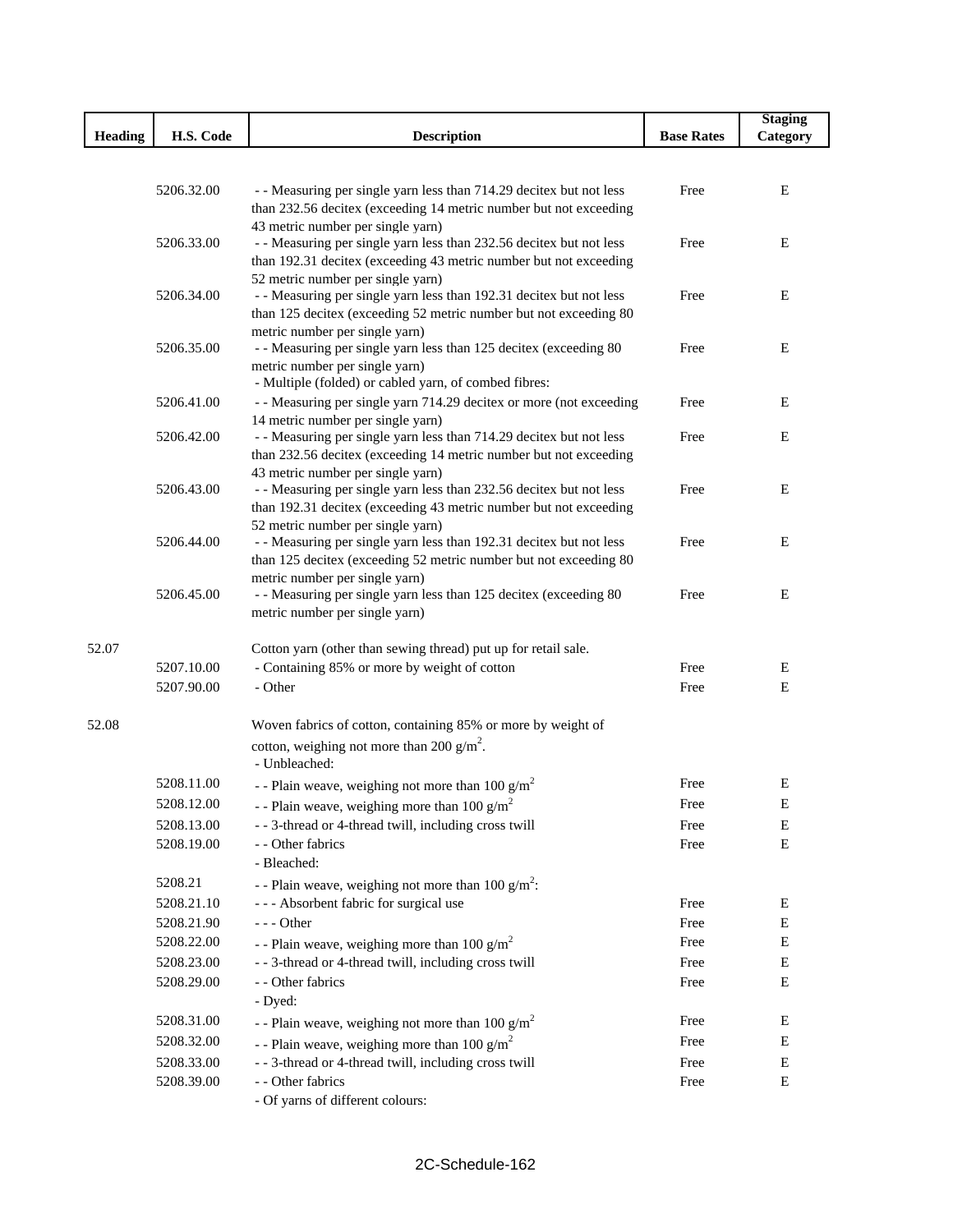|         |            |                                                                        |                   | <b>Staging</b> |
|---------|------------|------------------------------------------------------------------------|-------------------|----------------|
| Heading | H.S. Code  | <b>Description</b>                                                     | <b>Base Rates</b> | Category       |
|         |            |                                                                        |                   |                |
|         |            |                                                                        |                   |                |
|         | 5208.41.00 | - - Plain weave, weighing not more than 100 $g/m^2$                    | Free              | E              |
|         | 5208.42.00 | - - Plain weave, weighing more than 100 $g/m^2$                        | Free              | E              |
|         | 5208.43.00 | - - 3-thread or 4-thread twill, including cross twill                  | Free              | E              |
|         | 5208.49.00 | - - Other fabrics                                                      | Free              | E              |
|         |            | - Printed:                                                             |                   |                |
|         | 5208.51.00 | - - Plain weave, weighing not more than 100 $g/m^2$                    | Free              | Ε              |
|         | 5208.52.00 | - - Plain weave, weighing more than 100 $g/m^2$                        | Free              | Е              |
|         | 5208.53.00 | - - 3-thread or 4-thread twill, including cross twill                  | Free              | E              |
|         | 5208.59.00 | - - Other fabrics                                                      | Free              | E              |
| 52.09   |            | Woven fabrics of cotton, containing 85% or more by weight of           |                   |                |
|         |            | cotton, weighing more than 200 $g/m^2$ .                               |                   |                |
|         |            | - Unbleached:                                                          |                   |                |
|         | 5209.11.00 | - - Plain weave                                                        | Free              | E              |
|         | 5209.12.00 | - - 3-thread or 4-thread twill, including cross twill                  | Free              | $\mathbf E$    |
|         | 5209.19.00 | - - Other fabrics                                                      | Free              | E              |
|         |            | - Bleached:                                                            |                   |                |
|         | 5209.21.00 | - - Plain weave                                                        | Free              | E              |
|         | 5209.22.00 | - - 3-thread or 4-thread twill, including cross twill                  | Free              | $\mathbf E$    |
|         | 5209.29.00 | - - Other fabrics                                                      | Free              | E              |
|         |            | - Dyed:                                                                |                   |                |
|         | 5209.31.00 | - - Plain weave                                                        | Free              | E              |
|         | 5209.32.00 | - - 3-thread or 4-thread twill, including cross twill                  | Free              | E              |
|         | 5209.39.00 | - - Other fabrics                                                      | Free              | E              |
|         |            | - Of yarns of different colours:                                       |                   |                |
|         | 5209.41.00 | - - Plain weave                                                        | Free              | E              |
|         | 5209.42.00 | - - Denim                                                              | Free              | Е              |
|         | 5209.43.00 | - - Other fabrics of 3-thread or 4-thread twill, including cross twill | Free              | $\mathbf E$    |
|         | 5209.49.00 | - - Other fabrics                                                      | Free              | E              |
|         |            | - Printed:                                                             |                   |                |
|         | 5209.51.00 | - - Plain weave                                                        | Free              | E              |
|         | 5209.52.00 | - - 3-thread or 4-thread twill, including cross twill                  | Free              | E              |
|         | 5209.59.00 | - - Other fabrics                                                      | Free              | E              |
| 52.10   |            | Woven fabrics of cotton, containing less than 85% by weight of         |                   |                |
|         |            | cotton, mixed mainly or solely with man-made fibres, weighing not      |                   |                |
|         |            | more than 200 $g/m^2$ .<br>- Unbleached:                               |                   |                |
|         | 5210.11.00 | - - Plain weave                                                        | Free              | Ε              |
|         | 5210.12.00 | - - 3-thread or 4-thread twill, including cross twill                  | Free              | E              |
|         | 5210.19.00 | - - Other fabrics                                                      | Free              | E              |
|         |            | - Bleached:                                                            |                   |                |
|         | 5210.21.00 | - - Plain weave                                                        | Free              | Е              |
|         | 5210.22.00 | - - 3-thread or 4-thread twill, including cross twill                  | Free              | ${\bf E}$      |
|         | 5210.29.00 | - - Other fabrics                                                      | Free              | E              |
|         |            | - Dyed:                                                                |                   |                |
|         | 5210.31.00 | - - Plain weave                                                        | Free              | E              |
|         | 5210.32.00 | - - 3-thread or 4-thread twill, including cross twill                  | Free              | E              |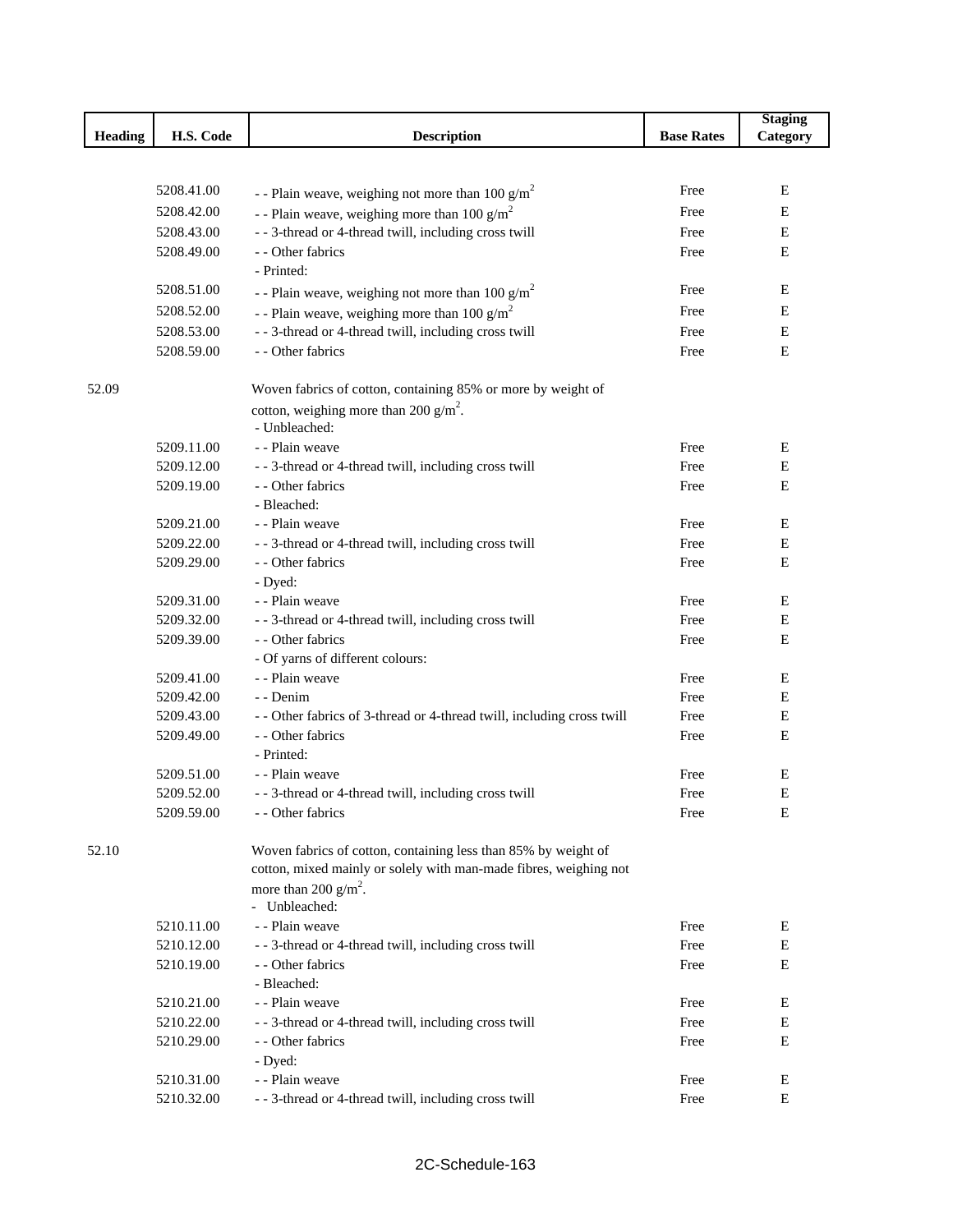|                |            |                                                                        |                   | <b>Staging</b> |
|----------------|------------|------------------------------------------------------------------------|-------------------|----------------|
| <b>Heading</b> | H.S. Code  | <b>Description</b>                                                     | <b>Base Rates</b> | Category       |
|                |            |                                                                        |                   |                |
|                |            |                                                                        |                   |                |
|                | 5210.39.00 | - - Other fabrics                                                      | Free              | E              |
|                |            | - Of yarns of different colours:                                       |                   |                |
|                | 5210.41.00 | - - Plain weave                                                        | Free              | E              |
|                | 5210.42.00 | - - 3-thread or 4-thread twill, including cross twill                  | Free              | E              |
|                | 5210.49.00 | - - Other fabrics<br>- Printed:                                        | Free              | Ε              |
|                | 5210.51.00 | - - Plain weave                                                        | Free              | E              |
|                | 5210.52.00 | - - 3-thread or 4-thread twill, including cross twill                  | Free              | E              |
|                | 5210.59.00 | - - Other fabrics                                                      | Free              | E              |
|                |            |                                                                        |                   |                |
| 52.11          |            | Woven fabrics of cotton, containing less than 85% by weight of         |                   |                |
|                |            | cotton, mixed mainly or solely with man-made fibres, weighing more     |                   |                |
|                |            | than 200 $g/m^2$ .                                                     |                   |                |
|                |            | - Unbleached:                                                          |                   |                |
|                | 5211.11.00 | - - Plain weave                                                        | Free              | E              |
|                | 5211.12.00 | - - 3-thread or 4-thread twill, including cross twill                  | Free              | E              |
|                | 5211.19.00 | - - Other fabrics                                                      | Free              | Ε              |
|                |            | - Bleached:                                                            |                   |                |
|                | 5211.21.00 | - - Plain weave                                                        | Free              | E              |
|                | 5211.22.00 | - - 3-thread or 4-thread twill, including cross twill                  | Free              | E              |
|                | 5211.29.00 | - - Other fabrics                                                      | Free              | Ε              |
|                |            | - Dyed:                                                                |                   |                |
|                | 5211.31.00 | - - Plain weave                                                        | Free              | E              |
|                | 5211.32.00 | - - 3-thread or 4-thread twill, including cross twill                  | Free              | E              |
|                | 5211.39.00 | - - Other fabrics                                                      | Free              | E              |
|                |            | - Of yarns of different colours:                                       |                   |                |
|                | 5211.41    | - - Plain weave:                                                       |                   |                |
|                | 5211.41.10 | - - - Ikat fabrics                                                     | Free              | E              |
|                | 5211.41.90 | $--$ Other                                                             | Free              | E              |
|                | 5211.42.00 | - - Denim                                                              | Free              | E              |
|                | 5211.43.00 | - - Other fabrics of 3-thread or 4-thread twill, including cross twill | Free              | E              |
|                | 5211.49.00 | - - Other fabrics                                                      | Free              | E              |
|                |            | - Printed:                                                             |                   |                |
|                | 5211.51.00 | - - Plain weave                                                        | Free              | Е              |
|                | 5211.52.00 | - - 3-thread or 4-thread twill, including cross twill                  | Free              | E              |
|                | 5211.59.00 | - - Other fabrics                                                      | Free              | ${\bf E}$      |
|                |            |                                                                        |                   |                |
| 52.12          |            | Other woven fabrics of cotton.                                         |                   |                |
|                |            | - Weighing not more than 200 $g/m^2$ :                                 |                   |                |
|                | 5212.11.00 | - - Unbleached                                                         | Free              | E              |
|                | 5212.12.00 | - - Bleached                                                           | Free              | E              |
|                | 5212.13.00 | - - Dyed                                                               | Free              | E              |
|                | 5212.14.00 | - - Of yarns of different colours                                      | Free              | E              |
|                | 5212.15.00 | - - Printed                                                            | Free              | E              |
|                |            | - Weighing more than 200 $g/m^2$ :                                     |                   |                |
|                | 5212.21.00 | - - Unbleached                                                         | Free              | E              |
|                | 5212.22.00 | - - Bleached                                                           | Free              | E              |
|                | 5212.23.00 | - - Dyed                                                               | Free              | Е              |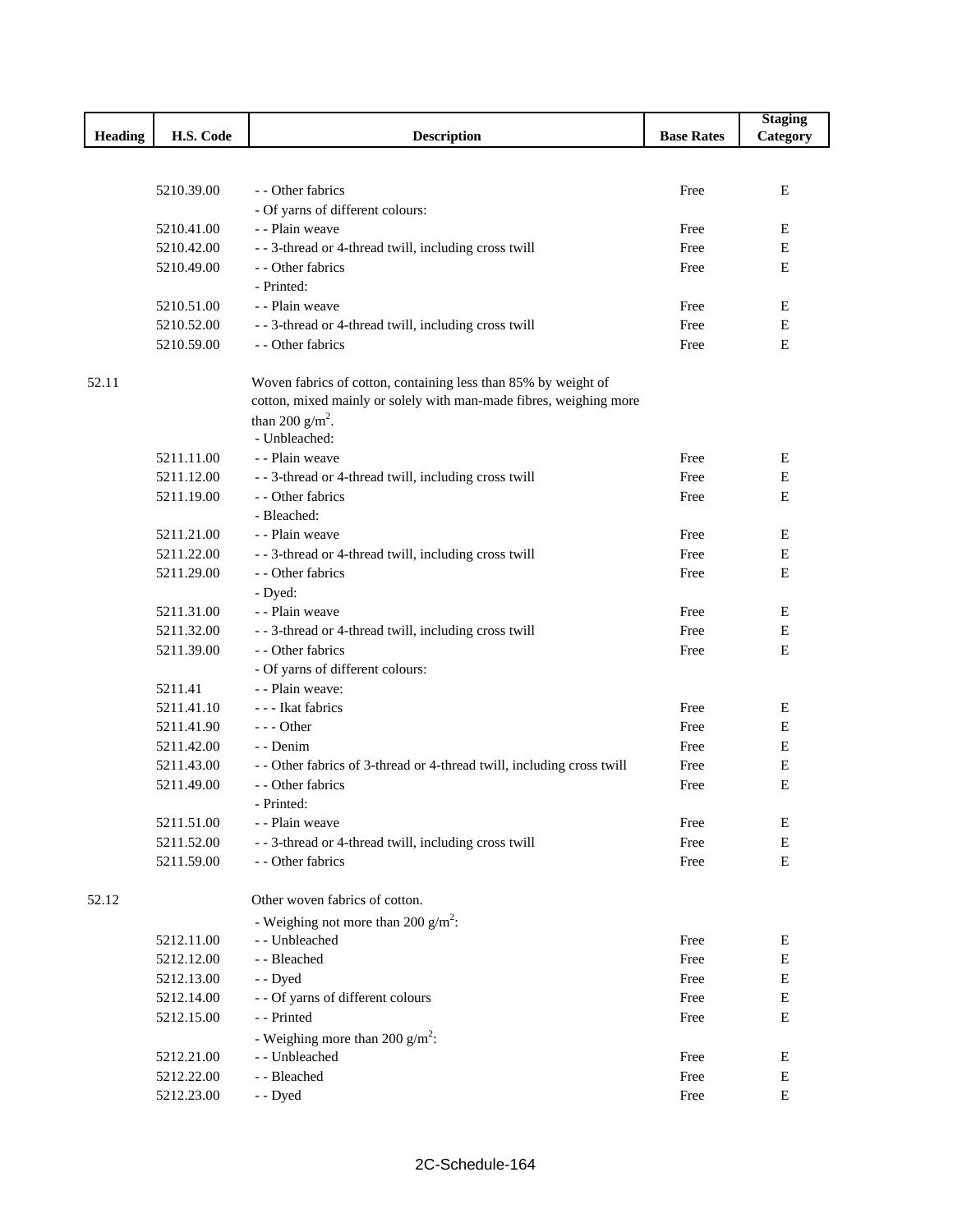|                |            |                                                                               |                   | <b>Staging</b> |
|----------------|------------|-------------------------------------------------------------------------------|-------------------|----------------|
| <b>Heading</b> | H.S. Code  | <b>Description</b>                                                            | <b>Base Rates</b> | Category       |
|                |            |                                                                               |                   |                |
|                |            |                                                                               |                   |                |
|                | 5212.24.00 | - - Of yarns of different colours                                             | Free              | E              |
|                | 5212.25.00 | - - Printed                                                                   | Free              | E              |
|                |            |                                                                               |                   |                |
|                |            |                                                                               |                   |                |
|                |            | <b>Chapter 53</b>                                                             |                   |                |
|                |            | Other vegetable textile fibres; paper yarn and woven fabrics of<br>paper varn |                   |                |
| 53.01          |            | Flax, raw or processed but not spun; flax tow and waste (including            |                   |                |
|                |            | yarn waste and garnetted stock).                                              |                   |                |
|                | 5301.10.00 | - Flax, raw or retted                                                         | Free              | Ε              |
|                |            | - Flax, broken, scutched, hackled or otherwise processed, but not             |                   |                |
|                |            | spun:                                                                         |                   |                |
|                | 5301.21.00 | - - Broken or scutched                                                        | Free              | Е              |
|                | 5301.29.00 | - - Other                                                                     | Free              | Е              |
|                | 5301.30.00 | - Flax tow or waste                                                           | Free              | Е              |
|                |            |                                                                               |                   |                |
| 53.02          |            | True hemp (Cannabis sativa L.), raw or processed but not spun; tow            |                   |                |
|                |            | and waste of true hemp (including yarn waste and garnetted stock).            |                   |                |
|                | 5302.10.00 | - True hemp, raw or retted                                                    | Free              | Е              |
|                | 5302.90.00 | - Other                                                                       | Free              | E              |
|                |            |                                                                               |                   |                |
| 53.03          |            | Jute and other textile bast fibres (excluding flax, true hemp and             |                   |                |
|                |            | ramie), raw or processed but not spun; tow and waste of these fibres          |                   |                |
|                |            | (including yarn waste and garnetted stock).                                   |                   |                |
|                | 5303.10.00 | - Jute and Other textile bast fibres, raw or retted                           | Free              | E              |
|                | 5303.90.00 | - Other                                                                       | Free              | E              |
|                |            |                                                                               |                   |                |
| 53.04          |            | Sisal and other textile fibres of the genus Agave, raw or processed           |                   |                |
|                |            | but not spun; tow and waste of these fibres (including yarn waste and         |                   |                |
|                | 5304.10.00 | garnetted stock).                                                             | Free              | Ε              |
|                | 5304.90.00 | - Sisal and Other textile fibres of the genus Agave, raw<br>- Other           | Free              | Е              |
|                |            |                                                                               |                   |                |
| 53.05          |            | Coconut, abaca (Manila hemp or Musa textilis Nee), ramie and other            |                   |                |
|                |            | vegetable textile fibres, not elsewhere specified or included, raw or         |                   |                |
|                |            | processed but not spun; tow, noils and waste of these fibres                  |                   |                |
|                |            | (including yarn waste and garnetted stock).                                   |                   |                |
|                |            | - Of coconut (coir):                                                          |                   |                |
|                | 5305.11.00 | $-$ - $\mathsf{Raw}$                                                          | Free              | E              |
|                | 5305.19.00 | - - Other                                                                     | Free              | Е              |
|                |            | - Of abaca:                                                                   |                   |                |
|                | 5305.21.00 | $-$ - $\Gamma$ aw                                                             | Free              | E              |
|                | 5305.29.00 | - - Other                                                                     | Free              | Е              |
|                | 5305.90.00 | - Other                                                                       | Free              | ${\bf E}$      |
|                |            |                                                                               |                   |                |
| 53.06          |            | Flax yarn.                                                                    |                   |                |
|                | 5306.10.00 | - Single                                                                      | Free              | E              |
|                | 5306.20.00 | - Multiple (folded) or cabled                                                 | Free              | E              |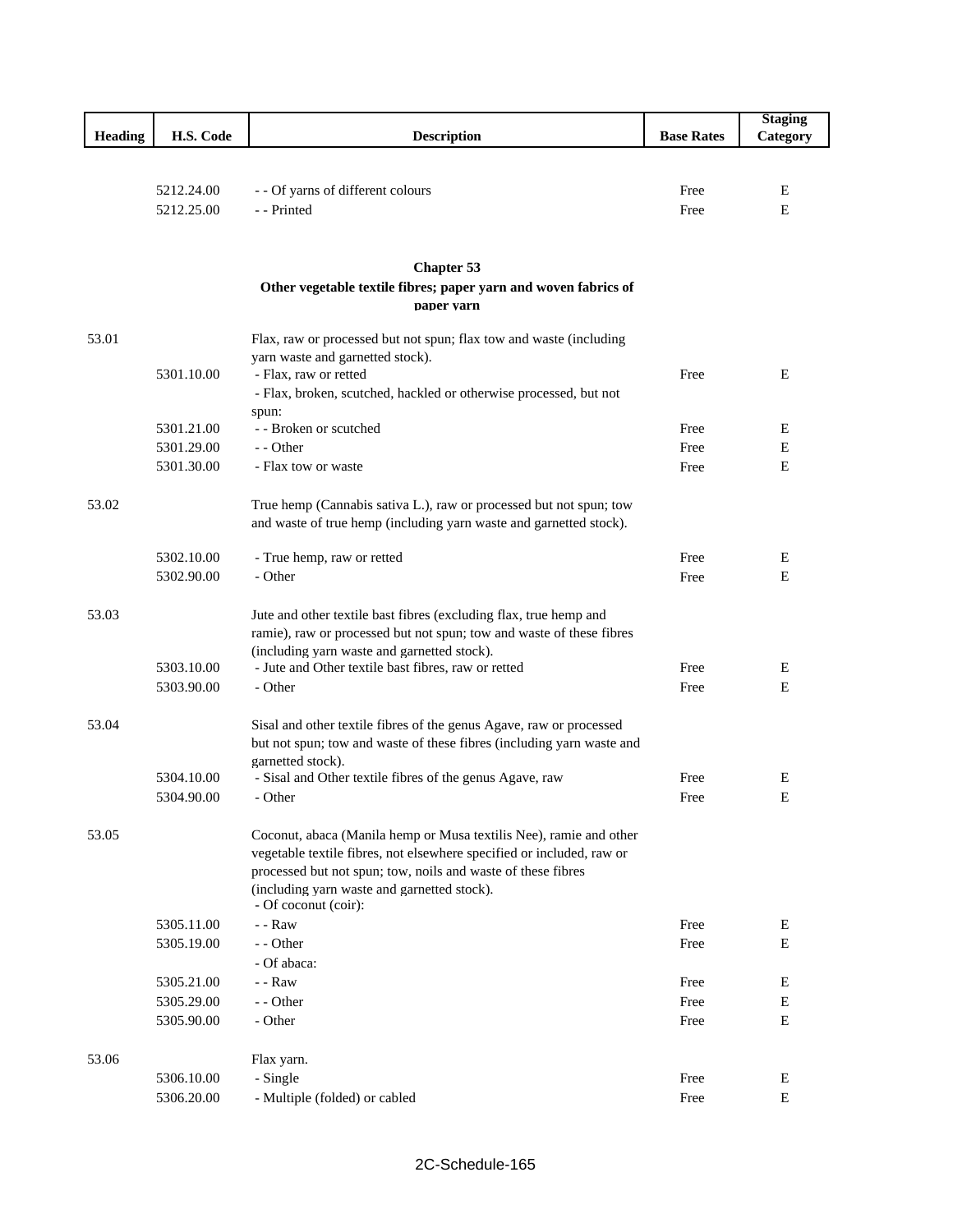|                |            |                                                                         |                   | <b>Staging</b> |
|----------------|------------|-------------------------------------------------------------------------|-------------------|----------------|
| <b>Heading</b> | H.S. Code  | <b>Description</b>                                                      | <b>Base Rates</b> | Category       |
|                |            |                                                                         |                   |                |
|                |            |                                                                         |                   |                |
| 53.07          |            | Yarn of jute or of other textile bast fibres of heading 53.03.          |                   |                |
|                | 5307.10.00 | - Single                                                                | Free              | E              |
|                | 5307.20.00 | - Multiple (folded) or cabled                                           | Free              | E              |
| 53.08          |            | Yarn of other vegetable textile fibres; paper yarn.                     |                   |                |
|                | 5308.10.00 | - Coir Yarn                                                             | Free              | E              |
|                | 5308.20.00 | - True hemp yarn                                                        | Free              | E              |
|                | 5308.90.00 | - Other                                                                 | Free              | E              |
| 53.09          |            | Woven fabrics of flax.                                                  |                   |                |
|                |            | - Containing 85% or more by weight of flax:                             |                   |                |
|                | 5309.11.00 | - - Unbleached or bleached                                              | Free              | E              |
|                | 5309.19.00 | - - Other                                                               | Free              | E              |
|                |            | - Containing less than 85% by weight of flax:                           |                   |                |
|                | 5309.21.00 | - - Unbleached or bleached                                              | Free              | E              |
|                | 5309.29.00 | - - Other                                                               | Free              | E              |
| 53.10          |            | Woven fabrics of jute or of other textile bast fibres of heading 53.03. |                   |                |
|                | 5310.10.00 | - Unbleached                                                            | Free              | Ε              |
|                | 5310.90.00 | - Other                                                                 | Free              | E              |
| 53.11          | 5311.00.00 | Woven fabrics of other vegetable textile fibres; woven fabrics of       |                   | E              |
|                |            | paper yarn.                                                             | Free              |                |

### **Chapter 54 Man-made filaments**

| 54.01 |            | Sewing thread of man-made filaments, whether or not put up for         |      |   |  |
|-------|------------|------------------------------------------------------------------------|------|---|--|
|       | 5401.10.00 | retail sale.<br>- Of synthetic filaments                               | Free | E |  |
|       | 5401.20    | - Of artificial filaments:                                             |      |   |  |
|       | 5401.20.10 | - - Put up for retail sale                                             | Free | E |  |
|       | 5401.20.20 | - - Not put up for retail sale                                         | Free | Ε |  |
| 54.02 |            | Synthetic filament yarn (other than sewing thread), not put up for     |      |   |  |
|       |            | retail sale, including synthetic monofilament of less than 67 decitex. |      |   |  |
|       | 5402.10.00 | - High tenacity yarn of nylon or other polyamides                      | Free | Ε |  |
|       | 5402.20.00 | - High tenacity yarn of polyesters                                     | Free | E |  |
|       |            | - Textured yarn:                                                       |      |   |  |
|       | 5402.31.00 | - - Of nylon or other polyamides, measuring per single yarn not more   | Free | Ε |  |
|       |            | than $50$ tex                                                          |      |   |  |
|       | 5402.32.00 | - - Of nylon or other polyamides, measuring per single yarn more       | Free | Ε |  |
|       |            | than $50$ tex                                                          |      |   |  |
|       | 5402.33.00 | - - Of polyesters                                                      | Free | Ε |  |
|       | 5402.39.00 | - - Other                                                              | Free | Е |  |
|       |            | - Other yarn, single, untwisted or with a twist not exceeding 50 turns |      |   |  |
|       |            | per metre:                                                             |      |   |  |
|       |            |                                                                        |      |   |  |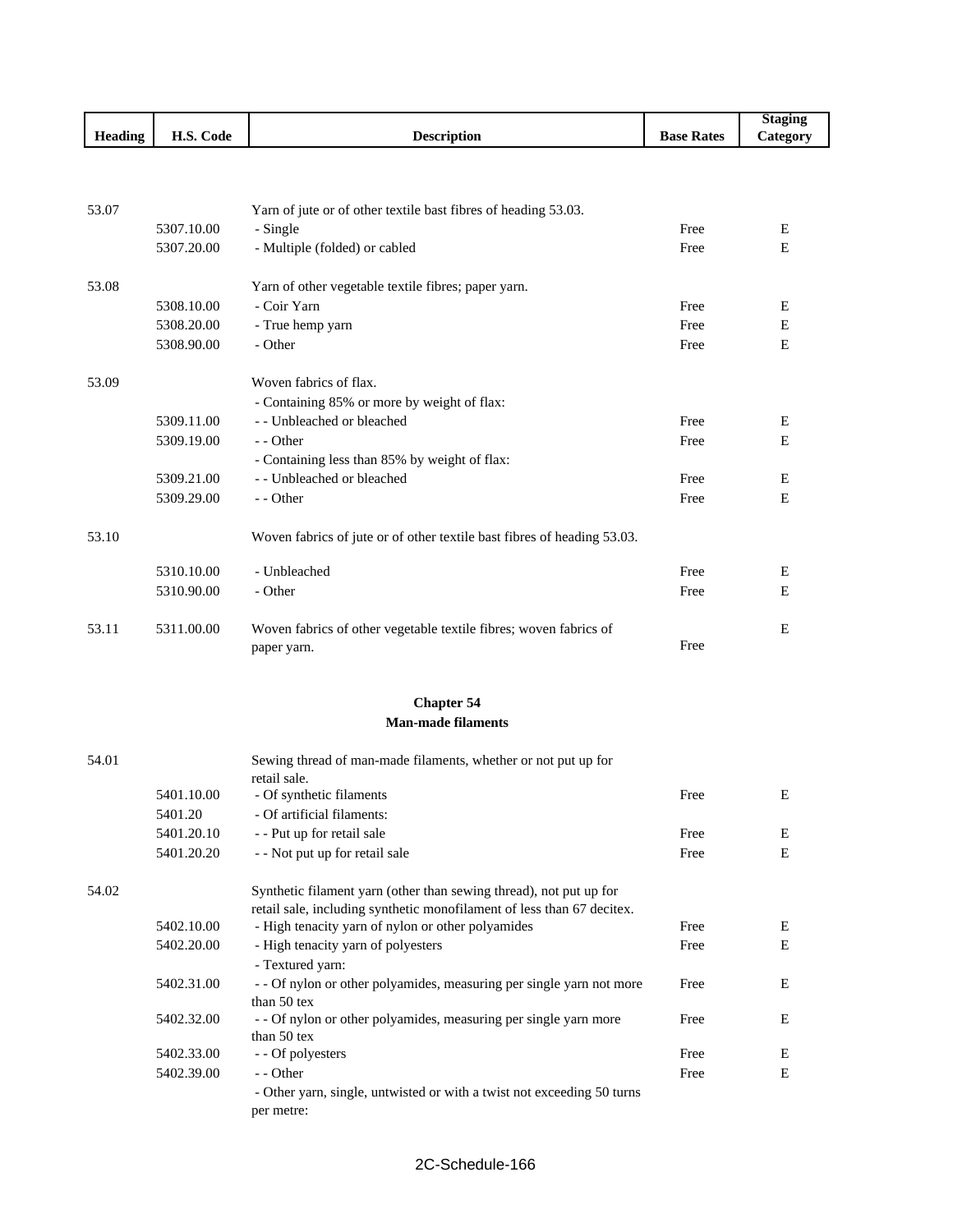|                |            |                                                                                      |                   | <b>Staging</b> |
|----------------|------------|--------------------------------------------------------------------------------------|-------------------|----------------|
| <b>Heading</b> | H.S. Code  | <b>Description</b>                                                                   | <b>Base Rates</b> | Category       |
|                |            |                                                                                      |                   |                |
|                |            |                                                                                      |                   |                |
|                | 5402.41.00 | - - Of nylon or other polyamides                                                     | Free              | Е              |
|                | 5402.42.00 | - - Of polyesters, partially oriented                                                | Free              | E              |
|                | 5402.43.00 | - - Of polyesters, other                                                             | Free              | E              |
|                | 5402.49.00 | - - Other                                                                            | Free              | Е              |
|                |            | - Other yarn, single, with a twist exceeding 50 turns per metre:                     |                   |                |
|                | 5402.51.00 | - - Of nylon or other polyamides                                                     | Free              | Ε              |
|                | 5402.52.00 | - - Of polyesters                                                                    | Free              | E              |
|                | 5402.59.00 | - - Other                                                                            | Free              | E              |
|                |            | - Other yarn, multiple (folded) or cabled:                                           |                   |                |
|                | 5402.61.00 | - - Of nylon or other polyamides                                                     | Free              | Ε              |
|                | 5402.62.00 | - - Of polyesters                                                                    | Free              | E              |
|                | 5402.69.00 | - - Other                                                                            | Free              | E              |
| 54.03          |            | Artificial filament yarn (other than sewing thread), not put up for                  |                   |                |
|                |            | retail sale, including artificial monofilament of less than 67 decitex.              |                   |                |
|                | 5403.10.00 | - High tenacity yarn of viscose rayon                                                | Free              | E              |
|                | 5403.20.00 | - Textured yarn                                                                      | Free              | E              |
|                |            | - Other yarn, single:                                                                |                   |                |
|                | 5403.31.00 | - - Of viscose rayon, untwisted or with a twist not exceeding 120<br>turns per metre | Free              | E              |
|                | 5403.32.00 | - - Of viscose rayon, with a twist exceeding 120 turns per metre                     | Free              | Е              |
|                | 5403.33.00 | - - Of cellulose acetate                                                             | Free              | Е              |
|                | 5403.39.00 | - - Other                                                                            | Free              | Е              |
|                |            | - Other yarn, multiple (folded) or cabled:                                           |                   |                |
|                | 5403.41.00 | - - Of viscose rayon                                                                 | Free              | Ε              |
|                | 5403.42.00 | - - Of cellulose acetate                                                             | Free              | Ε              |
|                | 5403.49.00 | - - Other                                                                            | Free              | Е              |
| 54.04          |            | Synthetic monofilament of 67 decitex or more and of which no cross-                  |                   |                |
|                |            | sectional dimension exceeds 1 mm; strip and the like (for example,                   |                   |                |
|                |            | artificial straw) of synthetic textile materials of an apparent width not            |                   |                |
|                |            | exceeding 5 mm.                                                                      |                   |                |
|                | 5404.10.00 | - Monofilament                                                                       | Free              | Ε              |
|                | 5404.90.00 | - Other                                                                              | Free              | E              |
| 54.05          | 5405.00.00 | Artificial monofilament of 67 decitex or more and of which no cross-                 | Free              | E              |
|                |            | sectional dimension exceeds 1 mm; strip and the like (for example,                   |                   |                |
|                |            | artificial straw) of artificial textile materials of an apparent width not           |                   |                |
|                |            | exceeding 5 mm.                                                                      |                   |                |
| 54.06          |            | Man-made filament yarn (other than sewing thread), put up for retail                 |                   |                |
|                |            | sale.                                                                                |                   |                |
|                | 5406.10.00 | - Synthetic filament yarn                                                            | Free              | E              |
|                | 5406.20.00 | - Artificial filament yarn                                                           | Free              | Е              |
| 54.07          |            | Woven fabrics of synthetic filament yarn, including woven fabrics                    |                   |                |
|                |            | obtained from materials of heading 54.04.                                            |                   |                |
|                | 5407.10    | - Woven fabrics obtained from high tenacity yarn of nylon or other                   |                   |                |
|                |            | polyamides or of polyesters:<br>- - Unbleached:                                      |                   |                |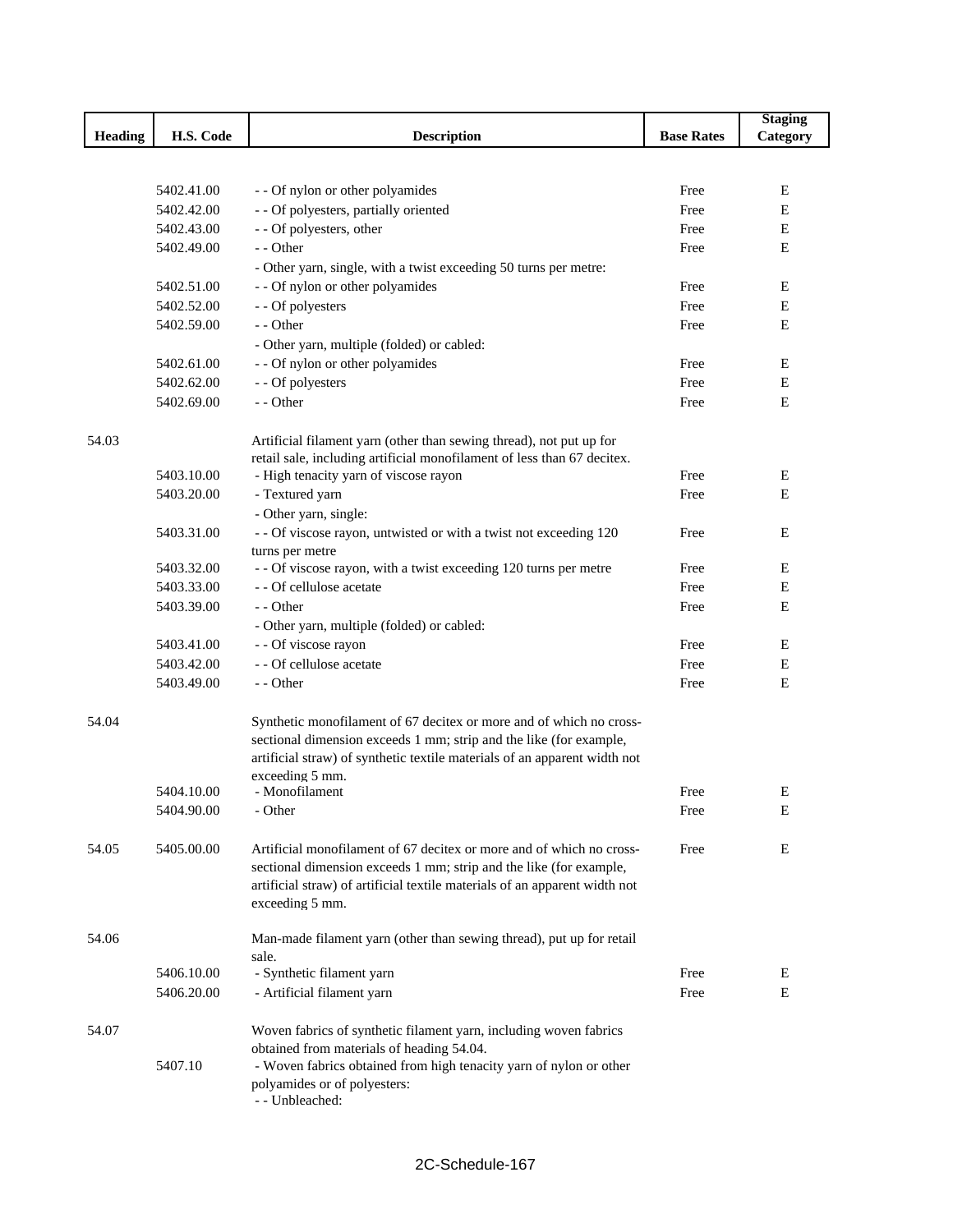|                |            |                                                                             |                   | <b>Staging</b> |
|----------------|------------|-----------------------------------------------------------------------------|-------------------|----------------|
| <b>Heading</b> | H.S. Code  | <b>Description</b>                                                          | <b>Base Rates</b> | Category       |
|                |            |                                                                             |                   |                |
|                |            |                                                                             |                   |                |
|                | 5407.10.11 | --- Tyre woven fabrics and conveyor duck                                    | Free              | Е              |
|                | 5407.10.19 | $--$ Other                                                                  | Free              | Е              |
|                |            | $-$ - Other:                                                                |                   |                |
|                | 5407.10.91 | - - - Tyre woven fabrics and conveyor duck                                  | Free              | E              |
|                | 5407.10.99 | $--$ Other                                                                  | Free              | Е              |
|                | 5407.20    | - Woven fabrics obtained from strip or the like:                            |                   |                |
|                | 5407.20.10 | - - Unbleached                                                              | Free              | E              |
|                | 5407.20.90 | - - Other                                                                   | Free              | Е              |
|                | 5407.30.00 | - Fabrics specified in Note 9 to Section XI                                 | Free              | Е              |
|                |            | - Other woven fabrics, containing 85% or more by weight of                  |                   |                |
|                |            | filaments of nylon or other polyamides:                                     |                   |                |
|                | 5407.41    | - - Unbleached or bleached:                                                 |                   |                |
|                | 5407.41.10 | --- Woven nylon mesh fabric of untwisted filament yarn suitable for         |                   | E              |
|                |            | use as reinforcing material for tarpaulins                                  | Free              |                |
|                | 5407.41.90 | $--$ Other                                                                  | Free              | Е              |
|                | 5407.42.00 | - - Dyed                                                                    | Free              | Е              |
|                | 5407.43.00 | - - Of yarns of different colours                                           | Free              | Е              |
|                | 5407.44.00 | - - Printed                                                                 | Free              | Е              |
|                |            | - Other woven fabrics, containing 85% or more by weight of                  |                   |                |
|                |            | textured polyester filaments:                                               |                   |                |
|                | 5407.51    | - - Unbleached or bleached:                                                 |                   |                |
|                | 5407.51.10 | --- Unbleached                                                              | Free              | Ε              |
|                | 5407.51.90 | --- Other                                                                   | Free              | Е              |
|                | 5407.52.00 | - - Dyed                                                                    | Free              | E              |
|                | 5407.53.00 | - - Of yarns of different colours                                           | Free              | Е              |
|                | 5407.54.00 | - - Printed                                                                 | Free              | Е              |
|                |            | - Other woven fabrics, containing 85% or more by weight of                  |                   |                |
|                | 5407.61.00 | polyester filaments:                                                        |                   |                |
|                |            | - - Containing 85% or more by weight of non-textured polyester<br>filaments | Free              | Е              |
|                | 5407.69.00 | - - Other                                                                   | Free              | E              |
|                |            | - Other woven fabrics, containing 85% or more by weight of                  |                   |                |
|                |            | synthetic filaments:                                                        |                   |                |
|                | 5407.71    | - - Unbleached or bleached:                                                 |                   |                |
|                | 5407.71.10 | --- Unbleached                                                              | Free              | Е              |
|                | 5407.71.90 | $--$ Other                                                                  | Free              | Е              |
|                | 5407.72.00 | - - Dyed                                                                    | Free              | E              |
|                | 5407.73.00 | - - Of yarns of different colours                                           | Free              | Е              |
|                | 5407.74.00 | - - Printed                                                                 | Free              | Е              |
|                |            | - Other woven fabrics, containing less than 85% by weight of                |                   |                |
|                |            | synthetic filaments, mixed mainly or solely with cotton:                    |                   |                |
|                | 5407.81    | - - Unbleached or bleached:                                                 |                   |                |
|                | 5407.81.10 | --- Unbleached                                                              | Free              | Е              |
|                | 5407.81.90 | $--$ Other                                                                  | Free              | Е              |
|                | 5407.82.00 | - - Dyed                                                                    | Free              | Е              |
|                | 5407.83.00 | - - Of yarns of different colours                                           | Free              | Е              |
|                | 5407.84.00 | - - Printed                                                                 | Free              | Е              |
|                |            | - Other woven fabrics:                                                      |                   |                |
|                | 5407.91    | - - Unbleached or bleached:                                                 |                   |                |
|                | 5407.91.10 | --- Unbleached                                                              | Free              | Е              |
|                |            |                                                                             |                   |                |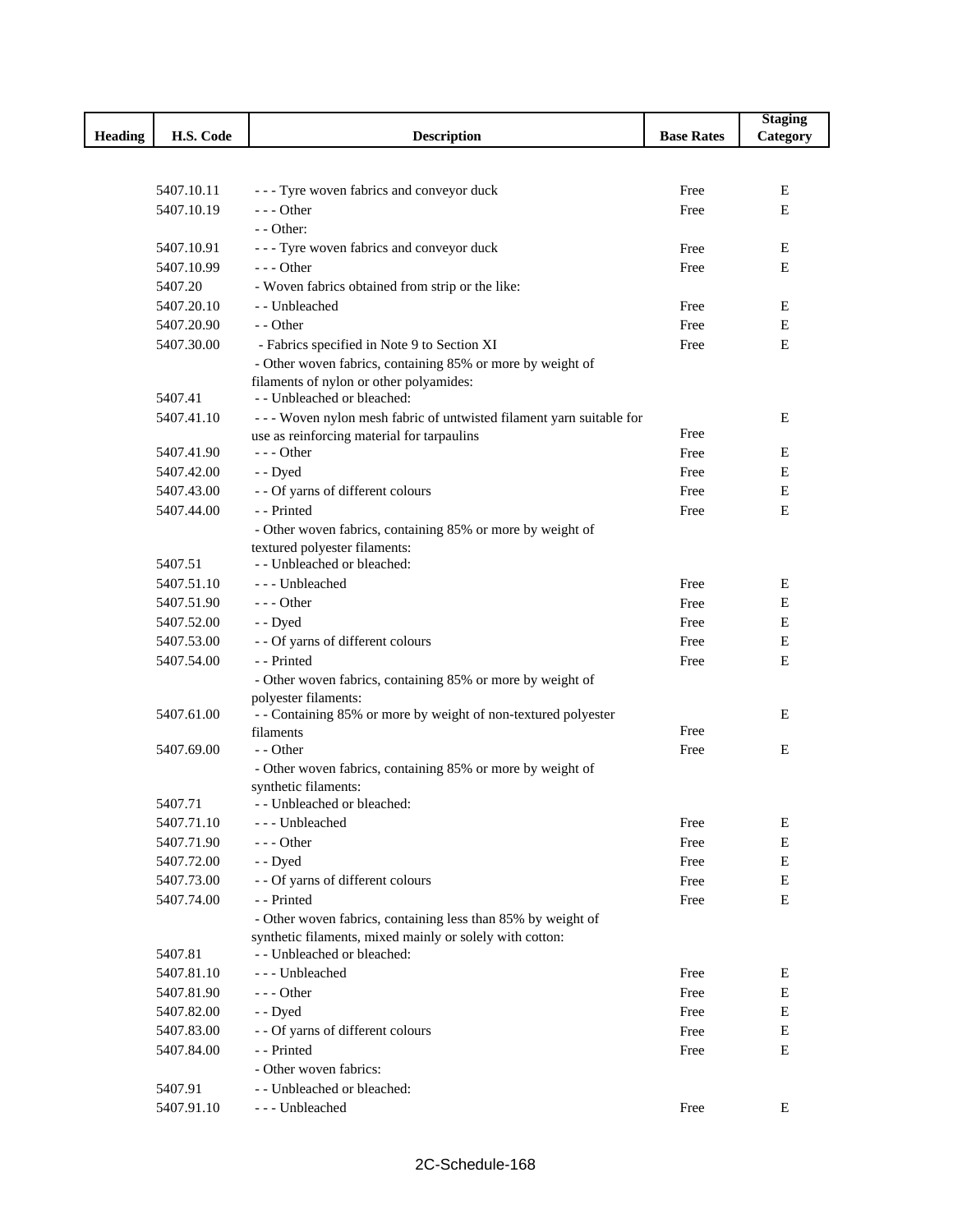|                |            |                                                                                                                 |                   | <b>Staging</b> |
|----------------|------------|-----------------------------------------------------------------------------------------------------------------|-------------------|----------------|
| <b>Heading</b> | H.S. Code  | <b>Description</b>                                                                                              | <b>Base Rates</b> | Category       |
|                |            |                                                                                                                 |                   |                |
|                |            |                                                                                                                 |                   |                |
|                | 5407.91.90 | $--$ Other                                                                                                      | Free              | E              |
|                | 5407.92.00 | - - Dyed                                                                                                        | Free              | E              |
|                | 5407.93.00 | - - Of yarns of different colours                                                                               | Free              | E              |
|                | 5407.94.00 | - - Printed                                                                                                     | Free              | E              |
| 54.08          |            | Woven fabrics of artificial filament yarn, including woven fabrics<br>obtained from materials of heading 54.05. |                   |                |
|                | 5408.10    | - Woven fabrics obtained from high tenacity yarn of viscose rayon:                                              |                   |                |
|                | 5408.10.10 | -- Unbleached                                                                                                   | Free              | E              |
|                | 5408.10.90 | $-$ - Other                                                                                                     | Free              | E              |
|                |            | - Other woven fabrics, containing 85% or more by weight of                                                      |                   |                |
|                |            | artificial filament or strip or the like:                                                                       |                   |                |
|                | 5408.21    | - Unbleached or bleached:                                                                                       |                   |                |
|                | 5408.21.10 | --- Unbleached                                                                                                  | Free              | Ε              |
|                | 5408.21.90 | $- -$ Other                                                                                                     | Free              | E              |
|                | 5408.22.00 | - - Dyed                                                                                                        | Free              | E              |
|                | 5408.23.00 | - - Of yarns of different colours                                                                               | Free              | Е              |
|                | 5408.24.00 | - - Printed                                                                                                     | Free              | E              |
|                |            | - Other woven fabrics:                                                                                          |                   |                |
|                | 5408.31    | - Unbleached or bleached:                                                                                       |                   |                |
|                | 5408.31.10 | --- Unbleached                                                                                                  | Free              | Ε              |
|                | 5408.31.90 | $--$ Other                                                                                                      | Free              | E              |
|                | 5408.32.00 | - - Dyed                                                                                                        | Free              | E              |
|                | 5408.33.00 | - - Of yarns of different colours                                                                               | Free              | E              |
|                | 5408.34.00 | - - Printed                                                                                                     | Free              | E              |

# **Chapter 55 Man-made staple fibres**

| 55.01 |            | Synthetic filament tow.                                             |      |   |
|-------|------------|---------------------------------------------------------------------|------|---|
|       | 5501.10.00 | - Of nylon or other polyamides                                      | Free | E |
|       | 5501.20.00 | - Of polyesters                                                     | Free | E |
|       | 5501.30.00 | - Acrylic or modacrylic                                             | Free | E |
|       | 5501.90.00 | - Other                                                             | Free | E |
| 55.02 | 5502.00.00 | Artificial filament tow.                                            | Free | E |
| 55.03 |            | Synthetic staple fibres, not carded, combed or otherwise processed  |      |   |
|       |            | for spinning.                                                       |      |   |
|       | 5503.10.00 | - Of nylon or other polyamides                                      | Free | Ε |
|       | 5503.20.00 | - Of polyesters                                                     | Free | E |
|       | 5503.30.00 | - Acrylic or modacrylic                                             | Free | E |
|       | 5503.40.00 | - Of polypropylene                                                  | Free | E |
|       | 5503.90.00 | - Other                                                             | Free | E |
| 55.04 |            | Artificial staple fibres, not carded, combed or otherwise processed |      |   |
|       |            | for spinning.                                                       |      |   |
|       | 5504.10.00 | - Of viscose rayon                                                  | Free | E |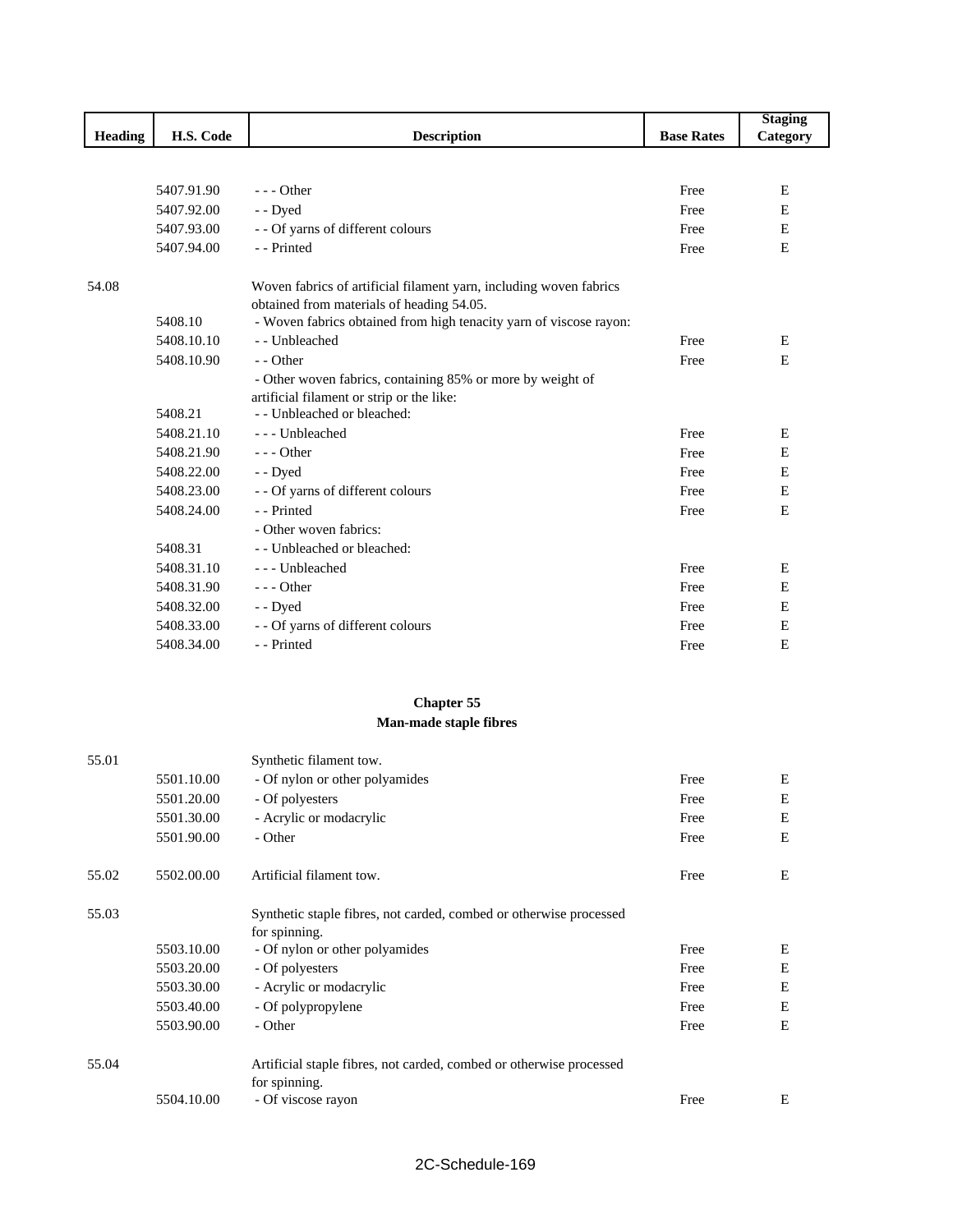|                |            |                                                                        |                   | <b>Staging</b> |
|----------------|------------|------------------------------------------------------------------------|-------------------|----------------|
| <b>Heading</b> | H.S. Code  | <b>Description</b>                                                     | <b>Base Rates</b> | Category       |
|                |            |                                                                        |                   |                |
|                |            |                                                                        |                   |                |
|                | 5504.90    | - Other:                                                               |                   |                |
|                | 5504.90.10 | - - Of cellulose acetate                                               | Free              | E              |
|                | 5504.90.90 | - - Other                                                              | Free              | E              |
|                |            |                                                                        |                   |                |
| 55.05          |            | Waste (including noils, yarn waste and garnetted stock) of man-made    |                   |                |
|                | 5505.10.00 | fibres.<br>- Of synthetic fibres                                       |                   |                |
|                |            |                                                                        | Free              | Ε              |
|                | 5505.20.00 | - Of artificial fibres                                                 | Free              | E              |
| 55.06          |            | Synthetic staple fibres, carded, combed or otherwise processed for     |                   |                |
|                |            | spinning.                                                              |                   |                |
|                | 5506.10.00 | - Of nylon or other polyamides                                         | Free              | Ε              |
|                | 5506.20.00 | - Of polyesters                                                        | Free              | Е              |
|                | 5506.30.00 | - Acrylic or modacrylic                                                | Free              | E              |
|                | 5506.90.00 | - Other                                                                | Free              | E              |
|                |            |                                                                        |                   |                |
| 55.07          | 5507.00.00 | Artificial staple fibres, carded, combed or otherwise processed for    | Free              | E              |
|                |            | spinning.                                                              |                   |                |
|                |            |                                                                        |                   |                |
| 55.08          |            | Sewing thread of man-made staple fibres, whether or not put up for     |                   |                |
|                |            | retail sale.                                                           |                   |                |
|                | 5508.10.00 | - Of synthetic staple fibres                                           | Free              | Ε              |
|                | 5508.20.00 | - Of artificial staple fibres                                          | Free              | E              |
|                |            |                                                                        |                   |                |
| 55.09          |            | Yarn (other than sewing thread) of synthetic staple fibres, not put up |                   |                |
|                |            | for retail sale.                                                       |                   |                |
|                |            | - Containing 85% or more by weight of staple fibres of nylon or        |                   |                |
|                | 5509.11.00 | other polyamides:<br>- - Single yarn                                   | Free              | Ε              |
|                | 5509.12.00 | - - Multiple (folded) or cabled yarn                                   | Free              | Е              |
|                |            | - Containing 85% or more by weight of polyester staple fibres:         |                   |                |
|                | 5509.21.00 | - - Single yarn                                                        | Free              | E              |
|                | 5509.22.00 | -- Multiple (folded) or cabled yarn                                    | Free              | Е              |
|                |            | - Containing 85% or more by weight of acrylic or modacrylic staple     |                   |                |
|                |            | fibres:                                                                |                   |                |
|                | 5509.31.00 | - - Single yarn                                                        | Free              | Ε              |
|                | 5509.32.00 | - - Multiple (folded) or cabled yarn                                   | Free              | E              |
|                |            | - Other yarn, containing 85% or more by weight of synthetic staple     |                   |                |
|                |            | fibres:                                                                |                   |                |
|                | 5509.41.00 | - - Single yarn                                                        | Free              | Ε              |
|                | 5509.42.00 | - - Multiple (folded) or cabled yarn                                   | Free              | E              |
|                |            | - Other yarn, of polyester staple fibres:                              |                   |                |
|                | 5509.51    | - - Mixed mainly or solely with artificial staple fibres:              |                   |                |
|                | 5509.51.10 | - - - Single yarn                                                      | Free              | Ε              |
|                | 5509.51.90 | $--$ Other                                                             | Free              | Е              |
|                | 5509.52    | - - Mixed mainly or solely with wool or fine animal hair:              |                   |                |
|                | 5509.52.10 | - - - Single yarn                                                      | Free              | Ε              |
|                | 5509.52.90 | $--$ Other                                                             | Free              | Ε              |
|                | 5509.53    | - - Mixed mainly or solely with cotton:                                |                   |                |
|                | 5509.53.10 | --- Single yarn                                                        | Free              | Ε              |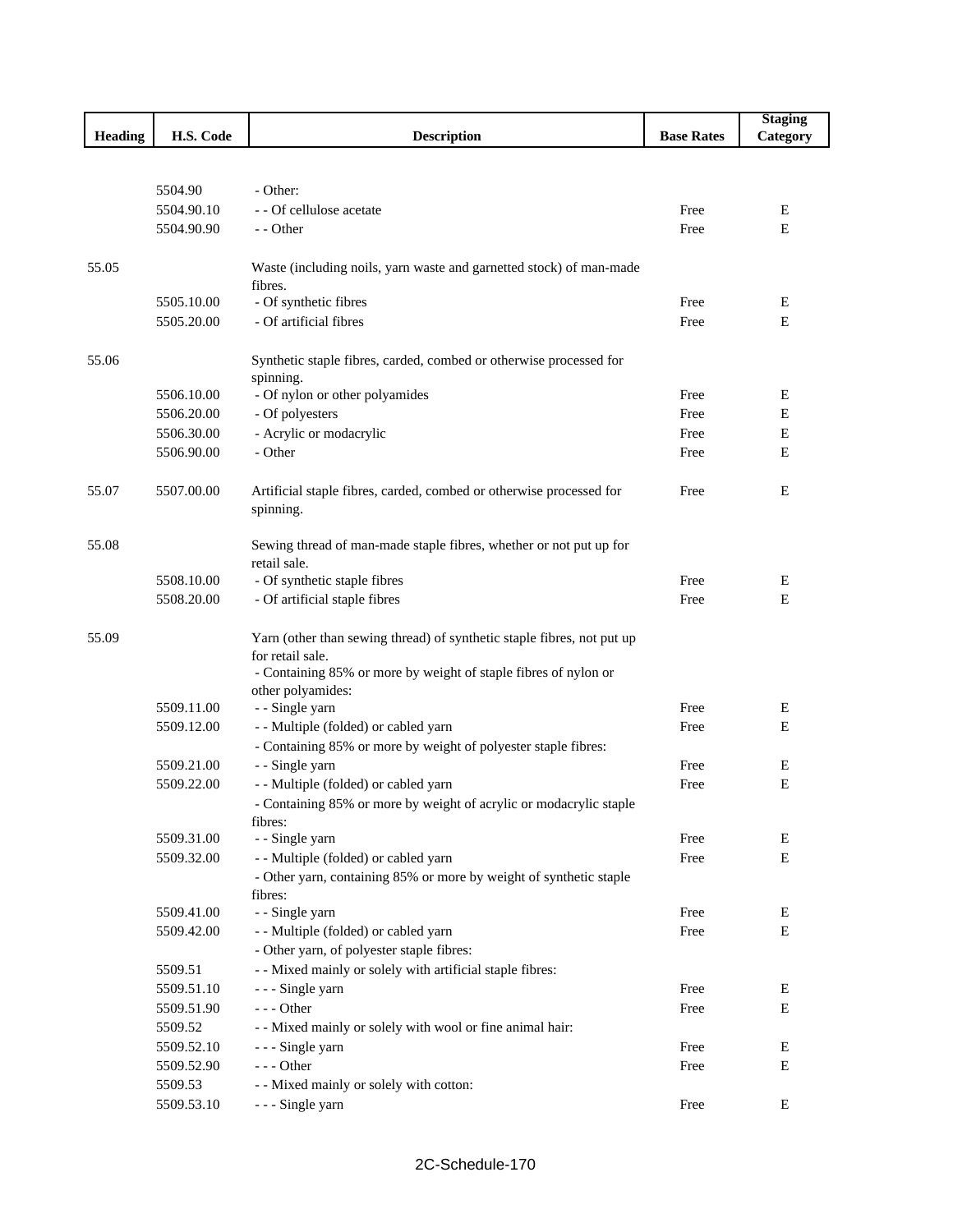|                |            |                                                                                                            |                   | <b>Staging</b> |
|----------------|------------|------------------------------------------------------------------------------------------------------------|-------------------|----------------|
| <b>Heading</b> | H.S. Code  | <b>Description</b>                                                                                         | <b>Base Rates</b> | Category       |
|                |            |                                                                                                            |                   |                |
|                |            |                                                                                                            |                   |                |
|                | 5509.53.90 | $- -$ Other                                                                                                | Free              | E              |
|                | 5509.59    | $-$ - Other:                                                                                               | Free              | Е              |
|                | 5509.59.10 | - - - Single yarn                                                                                          | Free              | Е              |
|                | 5509.59.90 | $--$ Other                                                                                                 | Free              | E              |
|                |            | - Other yarn, of acrylic or modacrylic staple fibres:                                                      |                   |                |
|                | 5509.61    | - - Mixed mainly or solely with wool or fine animal hair:                                                  |                   |                |
|                | 5509.61.10 | - - - Single yarn                                                                                          | Free              | E              |
|                | 5509.61.90 | --- Other                                                                                                  | Free              | E              |
|                | 5509.62    | - - Mixed mainly or solely with cotton:                                                                    |                   |                |
|                | 5509.62.10 | - - - Single yarn                                                                                          | Free              | E              |
|                | 5509.62.90 | $--$ Other                                                                                                 | Free              | E              |
|                | 5509.69    | $-$ - Other:                                                                                               |                   |                |
|                | 5509.69.10 | - - - Single yarn                                                                                          | Free              | E              |
|                | 5509.69.90 | $--$ Other                                                                                                 | Free              | E              |
|                |            | - Other yarn:                                                                                              |                   |                |
|                | 5509.91    | - - Mixed mainly or solely with wool or fine animal hair:                                                  |                   |                |
|                | 5509.91.10 | --- Single yarn                                                                                            | Free              | Ε              |
|                | 5509.91.90 | $--$ Other                                                                                                 | Free              | Е              |
|                | 5509.92    | - - Mixed mainly or solely with cotton:                                                                    |                   |                |
|                | 5509.92.10 | --- Single yarn                                                                                            | Free              | E              |
|                | 5509.92.90 | $--$ Other                                                                                                 | Free              | E              |
|                | 5509.99    | - - Other:                                                                                                 |                   |                |
|                |            |                                                                                                            |                   |                |
|                | 5509.99.10 | --- Single yarn                                                                                            | Free              | E              |
|                | 5509.99.90 | $--$ Other                                                                                                 | Free              | E              |
|                |            |                                                                                                            |                   |                |
| 55.10          |            | Yarn (other than sewing thread) of artificial staple fibres, not put up<br>for retail sale.                |                   |                |
|                |            | - Containing 85% or more by weight of artificial staple fibres:                                            |                   |                |
|                | 5510.11.00 | - - Single yarn                                                                                            | Free              | E              |
|                |            |                                                                                                            | Free              | E              |
|                | 5510.12.00 | - - Multiple (folded) or cabled yarn<br>- Other yarn, mixed mainly or solely with wool or fine animal hair | Free              |                |
|                | 5510.20.00 |                                                                                                            |                   | Ε              |
|                | 5510.30.00 | - Other yarn, mixed mainly or solely with Cotton                                                           | Free              | Е              |
|                | 5510.90.00 | - Other yarn                                                                                               | Free              | Е              |
|                |            |                                                                                                            |                   |                |
| 55.11          |            | Yarn (other than sewing thread) of man-made staple fibres, put up for                                      |                   |                |
|                |            | retail sale.                                                                                               |                   | E              |
|                | 5511.10.00 | - Of synthetic staple fibres, containing 85% or more by weight of<br>such fibres                           | Free              |                |
|                | 5511.20.00 | - Of synthetic staple fibres, containing less than 85% by weight of                                        | Free              | Е              |
|                |            | such fibres                                                                                                |                   |                |
|                | 5511.30.00 | - Of artificial staple fibres                                                                              | Free              | E              |
|                |            |                                                                                                            |                   |                |
| 55.12          |            | Woven fabrics of synthetic staple fibres, containing 85% or more by                                        |                   |                |
|                |            | weight of synthetic staple fibres.                                                                         |                   |                |
|                |            | - Containing 85% or more by weight of polyester staple fibres:                                             |                   |                |
|                | 5512.11.00 | - - Unbleached or bleached                                                                                 | Free              | E              |
|                | 5512.19.00 | - - Other                                                                                                  | Free              | E              |
|                |            | - Containing 85% or more by weight of acrylic or modacrylic staple                                         |                   |                |
|                |            | fibres:                                                                                                    |                   |                |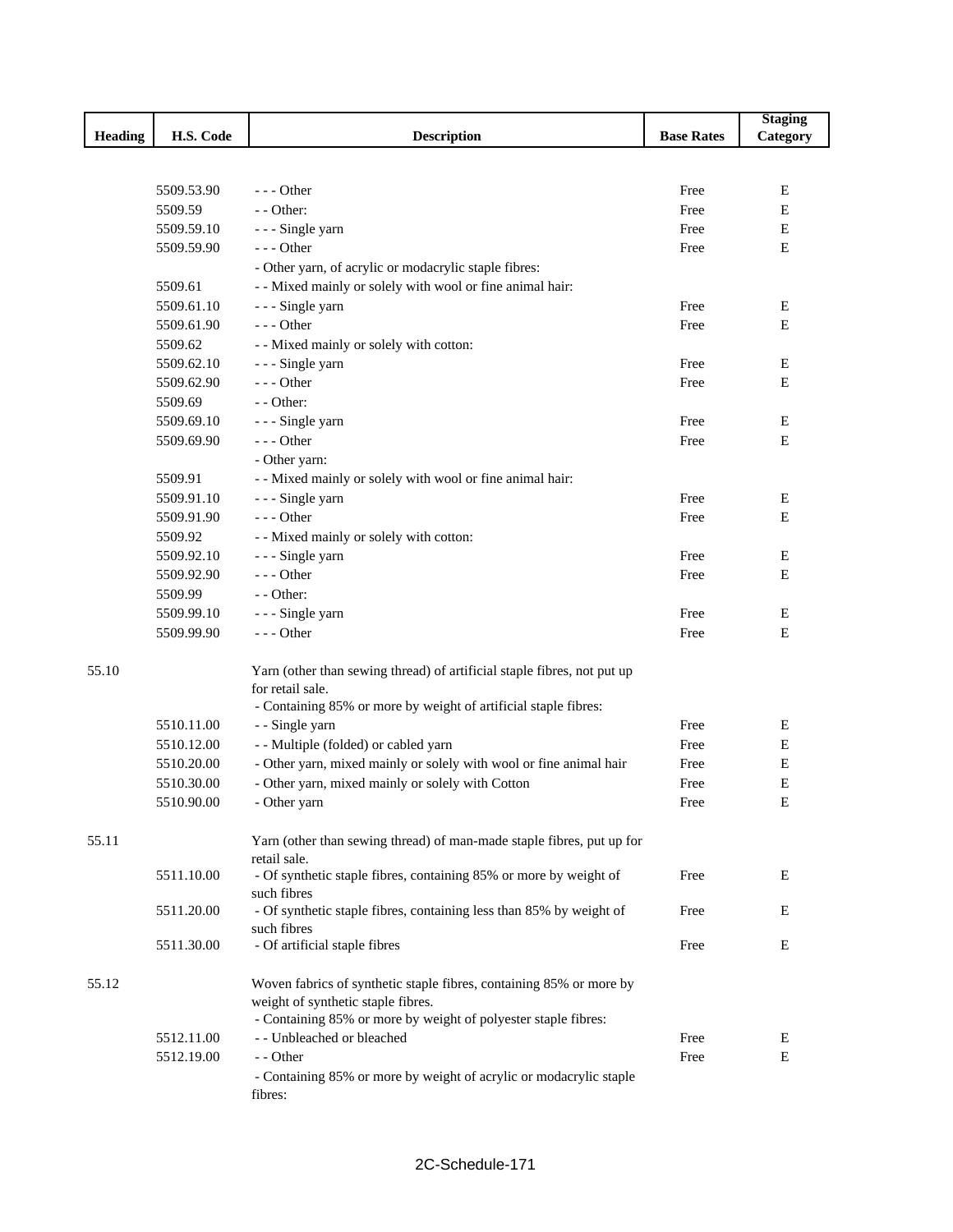|                |            |                                                                                                                                                 |                   | <b>Staging</b> |
|----------------|------------|-------------------------------------------------------------------------------------------------------------------------------------------------|-------------------|----------------|
| <b>Heading</b> | H.S. Code  | <b>Description</b>                                                                                                                              | <b>Base Rates</b> | Category       |
|                |            |                                                                                                                                                 |                   |                |
|                |            |                                                                                                                                                 |                   |                |
|                | 5512.21.00 | - - Unbleached or bleached                                                                                                                      | Free              | Е              |
|                | 5512.29.00 | - - Other                                                                                                                                       | Free              | E              |
|                |            | - Other:                                                                                                                                        |                   |                |
|                | 5512.91.00 | - - Unbleached or bleached                                                                                                                      | Free              | E              |
|                | 5512.99.00 | - - Other                                                                                                                                       | Free              | E              |
|                |            |                                                                                                                                                 |                   |                |
| 55.13          |            | Woven fabrics of synthetic staple fibres, containing less than 85% by                                                                           |                   |                |
|                |            | weight of such fibres, mixed mainly or solely with cotton, of a weight                                                                          |                   |                |
|                |            | not exceeding 170 g/m <sup>2</sup> .                                                                                                            |                   |                |
|                |            | - Unbleached or bleached:                                                                                                                       |                   |                |
|                | 5513.11.00 | - - Of polyester staple fibres, plain weave                                                                                                     | Free              | E              |
|                | 5513.12.00 | - - 3-thread or 4-thread twill, including cross twill, of polyester<br>staple fibres                                                            | Free              | E              |
|                | 5513.13.00 | - - Other woven fabrics of polyester staple fibres                                                                                              | Free              | Е              |
|                | 5513.19.00 | - - Other woven fabrics                                                                                                                         | Free              | E              |
|                |            | - Dyed:                                                                                                                                         |                   |                |
|                | 5513.21.00 | - - Of polyester staple fibres, plain weave                                                                                                     | Free              | E              |
|                | 5513.22.00 | - - 3-thread or 4-thread twill, including cross twill, of polyester                                                                             | Free              | E              |
|                |            | staple fibres                                                                                                                                   |                   |                |
|                | 5513.23.00 | - - Other woven fabrics of polyester staple fibres                                                                                              | Free              | E              |
|                | 5513.29.00 | - - Other woven fabrics                                                                                                                         | Free              | E              |
|                |            | - Of yarns of different colours:                                                                                                                |                   |                |
|                | 5513.31.00 | - - Of polyester staple fibres, plain weave                                                                                                     | Free              | E              |
|                | 5513.32.00 | - - 3-thread or 4-thread twill, including cross twill, of polyester                                                                             | Free              | Е              |
|                |            | staple fibres                                                                                                                                   |                   |                |
|                | 5513.33.00 | - - Other woven fabrics of polyester staple fibres                                                                                              | Free              | E              |
|                | 5513.39.00 | - - Other woven fabrics                                                                                                                         | Free              | E              |
|                |            | - Printed:                                                                                                                                      |                   |                |
|                | 5513.41.00 | - - Of polyester staple fibres, plain weave                                                                                                     | Free              | E              |
|                | 5513.42.00 | - - 3-thread or 4-thread twill, including cross twill, of polyester                                                                             | Free              | Е              |
|                |            | staple fibres                                                                                                                                   |                   |                |
|                | 5513.43.00 | - - Other woven fabrics of polyester staple fibres                                                                                              | Free              | E              |
|                | 5513.49.00 | - - Other woven fabrics                                                                                                                         | Free              | E              |
|                |            |                                                                                                                                                 |                   |                |
| 55.14          |            | Woven fabrics of synthetic staple fibres, containing less than 85% by<br>weight of such fibres, mixed mainly or solely with cotton, of a weight |                   |                |
|                |            | exceeding 170 g/m <sup>2</sup> .                                                                                                                |                   |                |
|                |            | - Unbleached or bleached:                                                                                                                       |                   |                |
|                | 5514.11.00 | - - Of polyester staple fibres, plain weave                                                                                                     | Free              | E              |
|                | 5514.12.00 | --3-thread or 4-thread twill, including cross twill, of polyester                                                                               | Free              | E              |
|                |            | staple fibres                                                                                                                                   |                   |                |
|                | 5514.13.00 | - - Other woven fabrics of polyester staple fibres                                                                                              | Free              | E              |
|                | 5514.19.00 | - - Other woven fabrics                                                                                                                         | Free              | E              |
|                |            | - Dyed:                                                                                                                                         |                   |                |
|                | 5514.21.00 | - - Of polyester staple fibres, plain weave                                                                                                     | Free              | Е              |
|                | 5514.22.00 | --3-thread or 4-thread twill, including cross twill, of polyester                                                                               | Free              | E              |
|                |            | staple fibres                                                                                                                                   |                   |                |
|                | 5514.23.00 | - - Other woven fabrics of polyester staple fibres                                                                                              | Free              | E              |
|                | 5514.29.00 | - - Other woven fabrics                                                                                                                         | Free              | Е              |
|                |            | - Of yarns of different colours:                                                                                                                |                   |                |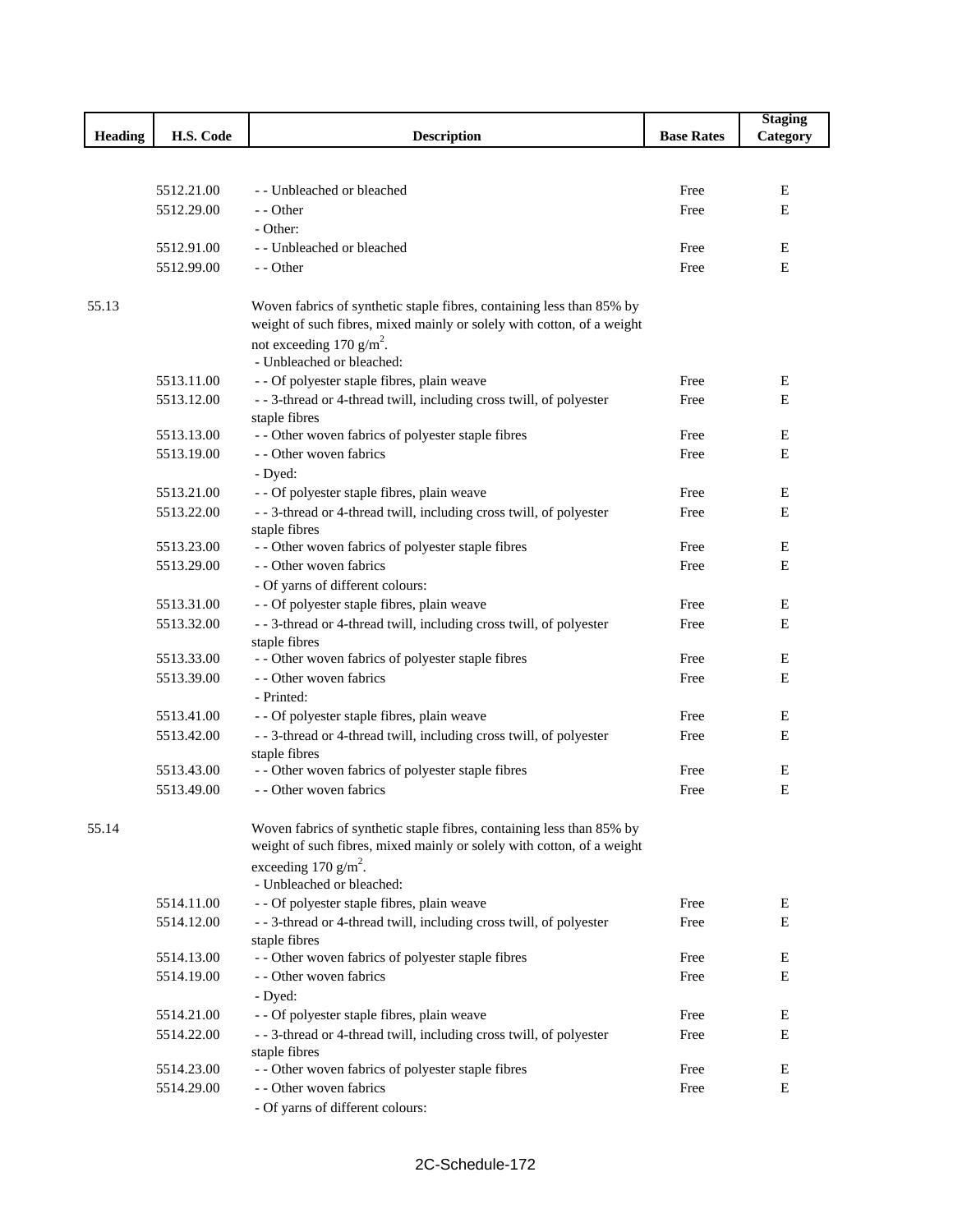|         |            |                                                                     |                   | <b>Staging</b> |
|---------|------------|---------------------------------------------------------------------|-------------------|----------------|
| Heading | H.S. Code  | <b>Description</b>                                                  | <b>Base Rates</b> | Category       |
|         |            |                                                                     |                   |                |
|         |            |                                                                     |                   |                |
|         | 5514.31.00 | - - Of polyester staple fibres, plain weave                         | Free              | E              |
|         | 5514.32.00 | - - 3-thread or 4-thread twill, including cross twill, of polyester | Free              | E              |
|         |            | staple fibres                                                       |                   |                |
|         | 5514.33.00 | - - Other woven fabrics of polyester staple fibres                  | Free              | Е              |
|         | 5514.39.00 | - - Other woven fabrics                                             | Free              | Е              |
|         |            | - Printed:                                                          |                   |                |
|         | 5514.41.00 | - - Of polyester staple fibres, plain weave                         | Free              | E              |
|         | 5514.42.00 | - - 3-thread or 4-thread twill, including cross twill, of polyester | Free              | E              |
|         |            | staple fibres                                                       |                   |                |
|         | 5514.43.00 | - - Other woven fabrics of polyester staple fibres                  | Free              | E              |
|         | 5514.49.00 | - - Other woven fabrics                                             | Free              | E              |
| 55.15   |            | Other woven fabrics of synthetic staple fibres.                     |                   |                |
|         |            | - Of polyester staple fibres:                                       |                   |                |
|         | 5515.11.00 | - - Mixed mainly or solely with viscose rayon staple fibres         | Free              | E              |
|         | 5515.12.00 | - - Mixed mainly or solely with man-made filaments                  | Free              | Е              |
|         | 5515.13.00 | - - Mixed mainly or solely with wool or fine animal hair            | Free              | E              |
|         | 5515.19.00 | - - Other                                                           | Free              | E              |
|         |            | - Of acrylic or modacrylic staple fibres:                           |                   |                |
|         | 5515.21.00 | - - Mixed mainly or solely with man-made filaments                  | Free              | Ε              |
|         | 5515.22.00 | - - Mixed mainly or solely with wool or fine animal hair            | Free              | E              |
|         | 5515.29.00 | - - Other                                                           | Free              | E              |
|         |            | - Other woven fabrics:                                              |                   |                |
|         | 5515.91.00 | - - Mixed mainly or solely with man-made filaments                  | Free              | Ε              |
|         | 5515.92.00 | - - Mixed mainly or solely with wool or fine animal hair            | Free              | Е              |
|         | 5515.99.00 | - - Other                                                           | Free              | Е              |
|         |            |                                                                     |                   |                |
| 55.16   |            | Woven fabrics of artificial staple fibres.                          |                   |                |
|         |            | - Containing 85% or more by weight of artificial staple fibres:     |                   |                |
|         | 5516.11.00 | - - Unbleached or bleached                                          | Free              | Ε              |
|         | 5516.12.00 | - - Dyed                                                            | Free              | Е              |
|         | 5516.13.00 | - - Of yarns of different colours                                   | Free              | Е              |
|         | 5516.14.00 | - - Printed                                                         | Free              | E              |
|         |            | - Containing less than 85% by weight of artificial staple fibres,   |                   |                |
|         |            | mixed mainly or solely with man-made filaments:                     |                   |                |
|         | 5516.21.00 | - - Unbleached or bleached                                          | Free              | Ε              |
|         | 5516.22.00 | - - Dyed                                                            | Free              | Ε              |
|         | 5516.23.00 | - - Of yarns of different colours                                   | Free              | Ε              |
|         | 5516.24.00 | - - Printed                                                         | Free              | Ε              |
|         |            | - Containing less than 85% by weight of artificial staple fibres,   |                   |                |
|         |            | mixed mainly or solely with wool or fine animal hair:               |                   |                |
|         | 5516.31.00 | - - Unbleached or bleached                                          | Free              | Ε              |
|         | 5516.32.00 | - - Dyed                                                            | Free              | Е              |
|         | 5516.33.00 | - - Of yarns of different colours                                   | Free              | ${\bf E}$      |
|         | 5516.34.00 | - - Printed                                                         | Free              | E              |
|         |            | - Containing less than 85% by weight of artificial staple fibres,   |                   |                |
|         |            | mixed mainly or solely with cotton:                                 |                   |                |
|         | 5516.41.00 | - - Unbleached or bleached                                          | Free              | Ε              |
|         | 5516.42.00 | - - Dyed                                                            | Free              | Ε              |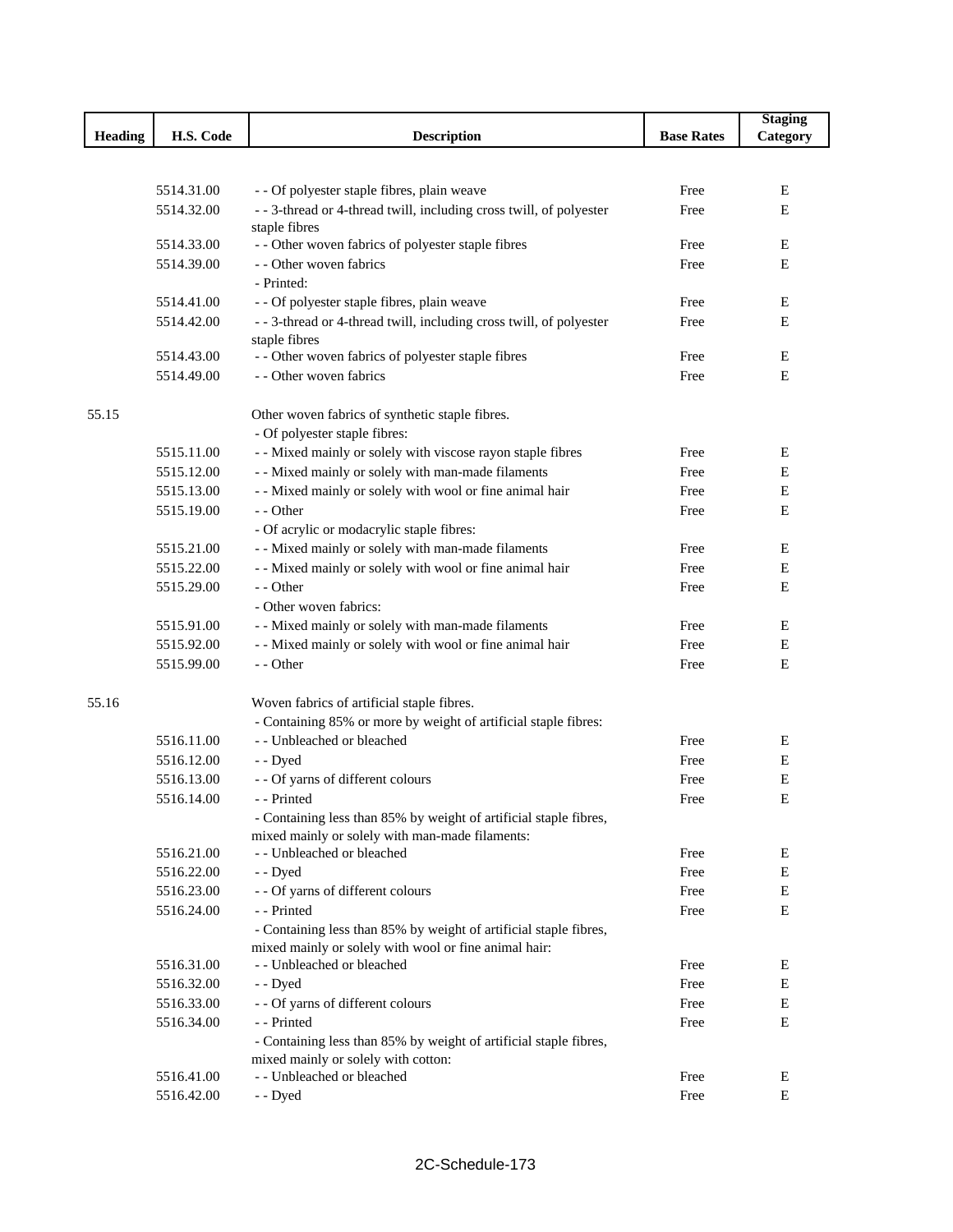|                |            |                                                                                                                                         |                   | <b>Staging</b> |
|----------------|------------|-----------------------------------------------------------------------------------------------------------------------------------------|-------------------|----------------|
| <b>Heading</b> | H.S. Code  | <b>Description</b>                                                                                                                      | <b>Base Rates</b> | Category       |
|                |            |                                                                                                                                         |                   |                |
|                | 5516.43.00 | - - Of yarns of different colours                                                                                                       | Free              | Е              |
|                | 5516.44.00 | - - Printed                                                                                                                             | Free              | E              |
|                |            | - Other:                                                                                                                                |                   |                |
|                | 5516.91.00 | - - Unbleached or bleached                                                                                                              | Free              | Е              |
|                | 5516.92.00 | - - Dyed                                                                                                                                | Free              | E              |
|                | 5516.93.00 | - - Of yarns of different colours                                                                                                       | Free              | Е              |
|                | 5516.94.00 | - - Printed                                                                                                                             | Free              | Е              |
|                |            |                                                                                                                                         |                   |                |
|                |            |                                                                                                                                         |                   |                |
|                |            | <b>Chapter 56</b>                                                                                                                       |                   |                |
|                |            | Wadding, felt and nonwovens; special yarns; twine, cordage,                                                                             |                   |                |
|                |            | ropes and cables and articles thereof                                                                                                   |                   |                |
| 56.01          |            |                                                                                                                                         |                   |                |
|                |            | Wadding of textile materials and articles thereof; textile fibres, not<br>exceeding 5 mm in length (flock), textile dust and mill neps. |                   |                |
|                | 5601.10.00 | - Sanitary towels and tampons, napkins and napkin liners for babies                                                                     | Free              | E              |
|                |            | and similar sanitary articles, of wadding                                                                                               |                   |                |
|                |            | - Wadding; other articles of wadding:                                                                                                   |                   |                |
|                | 5601.21.00 | - - Of cotton                                                                                                                           | Free              | E              |
|                | 5601.22    | - - Of man-made fibres:                                                                                                                 |                   |                |
|                | 5601.22.10 | - - - Wrapped cigarette tow                                                                                                             | Free              | Е              |
|                | 5601.22.90 | $--$ Other                                                                                                                              | Free              | E              |
|                | 5601.29.00 | - - Other                                                                                                                               | Free              | Е              |
|                | 5601.30    | - Textile flock and dust and mill neps:                                                                                                 |                   |                |
|                | 5601.30.10 | - - Polyamide fibre flock                                                                                                               | Free              | Е              |
|                | 5601.30.90 | - - Other                                                                                                                               | Free              | Е              |
|                |            |                                                                                                                                         |                   |                |
| 56.02          |            | Felt, whether or not impregnated, coated, covered or laminated.                                                                         |                   |                |
|                | 5602.10.00 | - Needleloom felt and stitch-bonded fibre fabrics                                                                                       | Free              | Е              |
|                |            | - Other felt, not impregnated, coated, covered or laminated:                                                                            |                   |                |
|                | 5602.21    | - - Of wool or fine animal hair:                                                                                                        |                   |                |
|                | 5602.21.10 | - - - Weighing 750 $g/m^2$ or more                                                                                                      | Free              | Е              |
|                | 5602.21.90 | --- Other                                                                                                                               | Free              | E              |
|                | 5602.29    | - - Of other textile materials:                                                                                                         |                   |                |
|                | 5602.29.10 | - - - Weighing 750 g/m <sup>2</sup> or more                                                                                             | Free              | Е              |
|                | 5602.29.90 | --- Other                                                                                                                               | Free              | Ε              |
|                | 5602.90    | - Other:                                                                                                                                |                   |                |
|                | 5602.90.10 | - - Impregnated, coated, covered or laminated                                                                                           | Free              | E              |
|                | 5602.90.90 | - - Other                                                                                                                               | Free              | Е              |
| 56.03          |            | Nonwovens, whether or not impregnated, coated, covered or                                                                               |                   |                |
|                |            | laminated.                                                                                                                              |                   |                |
|                |            | - Of man-made filaments:                                                                                                                |                   |                |
|                | 5603.11    | - Weighing not more than 25 $g/m^2$ :                                                                                                   |                   |                |
|                | 5603.11.10 | --- Not impregnated, coated, covered or laminated                                                                                       | Free              | E              |
|                | 5603.11.90 | --- Other                                                                                                                               | Free              | Е              |
|                | 5603.12    | - Weighing more than 25 $g/m^2$ but not more than 70 $g/m^2$ :                                                                          |                   |                |
|                | 5603.12.10 | - - - Not impregnated, coated, covered or laminated                                                                                     | Free              | Ε              |
|                | 5603.12.90 | --- Other                                                                                                                               | Free              | $\mathbf E$    |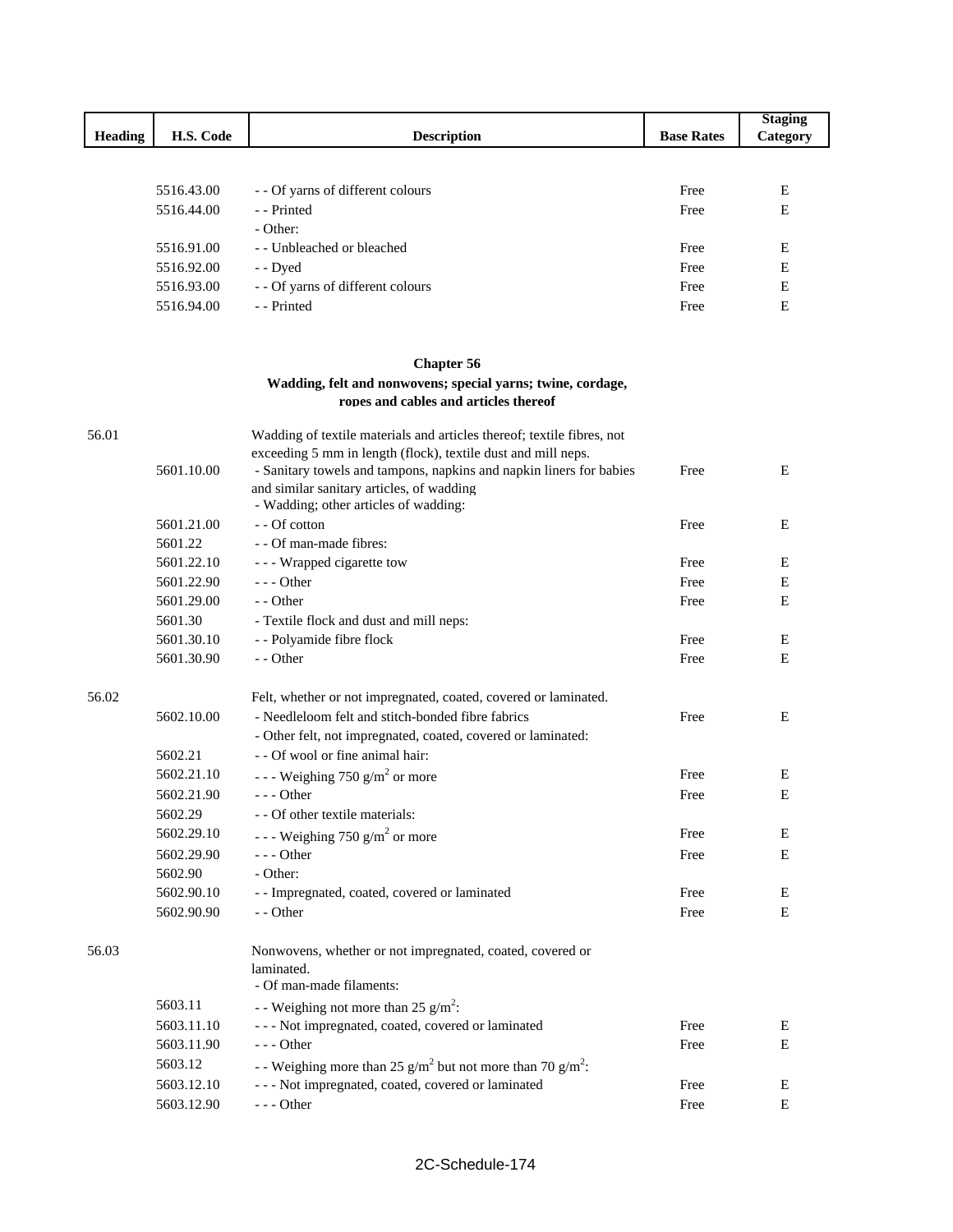| <b>Heading</b><br>H.S. Code<br><b>Description</b><br><b>Base Rates</b><br>Category<br>5603.13<br>- - Weighing more than 70 g/m <sup>2</sup> but not more than 150 g/m <sup>2</sup> :<br>--- Not impregnated, coated, covered or laminated<br>5603.13.10<br>Free<br>Ε<br>--- Other<br>5603.13.90<br>Free<br>Е<br>5603.14<br>- - Weighing more than 150 $g/m^2$ :<br>--- Not impregnated, coated, covered or laminated<br>5603.14.10<br>E<br>Free<br>$--$ Other<br>5603.14.90<br>Free<br>Е<br>- Other:<br>5603.91.00<br>Free<br>Ε<br>- - Weighing not more than 25 g/m <sup>2</sup><br>5603.92.00<br>E<br>- Weighing more than 25 g/m <sup>2</sup> but not more than 70 g/m <sup>2</sup><br>Free<br>5603.93.00<br>- - Weighing more than 70 g/m <sup>2</sup> but not more than 150 g/m <sup>2</sup><br>Е<br>Free<br>5603.94.00<br>E<br>Free |  |                                             | <b>Staging</b> |
|-------------------------------------------------------------------------------------------------------------------------------------------------------------------------------------------------------------------------------------------------------------------------------------------------------------------------------------------------------------------------------------------------------------------------------------------------------------------------------------------------------------------------------------------------------------------------------------------------------------------------------------------------------------------------------------------------------------------------------------------------------------------------------------------------------------------------------------------|--|---------------------------------------------|----------------|
|                                                                                                                                                                                                                                                                                                                                                                                                                                                                                                                                                                                                                                                                                                                                                                                                                                           |  |                                             |                |
|                                                                                                                                                                                                                                                                                                                                                                                                                                                                                                                                                                                                                                                                                                                                                                                                                                           |  |                                             |                |
|                                                                                                                                                                                                                                                                                                                                                                                                                                                                                                                                                                                                                                                                                                                                                                                                                                           |  |                                             |                |
|                                                                                                                                                                                                                                                                                                                                                                                                                                                                                                                                                                                                                                                                                                                                                                                                                                           |  |                                             |                |
|                                                                                                                                                                                                                                                                                                                                                                                                                                                                                                                                                                                                                                                                                                                                                                                                                                           |  |                                             |                |
|                                                                                                                                                                                                                                                                                                                                                                                                                                                                                                                                                                                                                                                                                                                                                                                                                                           |  |                                             |                |
|                                                                                                                                                                                                                                                                                                                                                                                                                                                                                                                                                                                                                                                                                                                                                                                                                                           |  |                                             |                |
|                                                                                                                                                                                                                                                                                                                                                                                                                                                                                                                                                                                                                                                                                                                                                                                                                                           |  |                                             |                |
|                                                                                                                                                                                                                                                                                                                                                                                                                                                                                                                                                                                                                                                                                                                                                                                                                                           |  |                                             |                |
|                                                                                                                                                                                                                                                                                                                                                                                                                                                                                                                                                                                                                                                                                                                                                                                                                                           |  |                                             |                |
|                                                                                                                                                                                                                                                                                                                                                                                                                                                                                                                                                                                                                                                                                                                                                                                                                                           |  |                                             |                |
|                                                                                                                                                                                                                                                                                                                                                                                                                                                                                                                                                                                                                                                                                                                                                                                                                                           |  |                                             |                |
|                                                                                                                                                                                                                                                                                                                                                                                                                                                                                                                                                                                                                                                                                                                                                                                                                                           |  |                                             |                |
|                                                                                                                                                                                                                                                                                                                                                                                                                                                                                                                                                                                                                                                                                                                                                                                                                                           |  | - - Weighing more than 150 g/m <sup>2</sup> |                |
| 56.04<br>Rubber thread and cord, textile covered; textile yarn, and strip and                                                                                                                                                                                                                                                                                                                                                                                                                                                                                                                                                                                                                                                                                                                                                             |  |                                             |                |
| the like of heading 54.04 or 54.05, impregnated, coated, covered or                                                                                                                                                                                                                                                                                                                                                                                                                                                                                                                                                                                                                                                                                                                                                                       |  |                                             |                |
| sheathed with rubber or plastics.                                                                                                                                                                                                                                                                                                                                                                                                                                                                                                                                                                                                                                                                                                                                                                                                         |  |                                             |                |
| 5604.10.00<br>- Rubber thread and cord, textile covered<br>Free<br>Ε                                                                                                                                                                                                                                                                                                                                                                                                                                                                                                                                                                                                                                                                                                                                                                      |  |                                             |                |
| $\mathbf E$<br>5604.20.00<br>- High tenacity yarn of polyesters, of nylon or other polyamides or of<br>Free                                                                                                                                                                                                                                                                                                                                                                                                                                                                                                                                                                                                                                                                                                                               |  |                                             |                |
| viscose rayon, impregnated or coated<br>5604.90<br>- Other:                                                                                                                                                                                                                                                                                                                                                                                                                                                                                                                                                                                                                                                                                                                                                                               |  |                                             |                |
| 5604.90.10<br>- - Imitation catgut of silk<br>E<br>Free                                                                                                                                                                                                                                                                                                                                                                                                                                                                                                                                                                                                                                                                                                                                                                                   |  |                                             |                |
| 5604.90.90<br>- - Other<br>Е<br>Free                                                                                                                                                                                                                                                                                                                                                                                                                                                                                                                                                                                                                                                                                                                                                                                                      |  |                                             |                |
|                                                                                                                                                                                                                                                                                                                                                                                                                                                                                                                                                                                                                                                                                                                                                                                                                                           |  |                                             |                |
| 56.05<br>5605.00.00<br>Metallised yarn, whether or not gimped, being textile yarn, or strip or<br>Free<br>Ε                                                                                                                                                                                                                                                                                                                                                                                                                                                                                                                                                                                                                                                                                                                               |  |                                             |                |
| the like of heading 54.04 or 54.05, combined with metal in the form                                                                                                                                                                                                                                                                                                                                                                                                                                                                                                                                                                                                                                                                                                                                                                       |  |                                             |                |
| of thread, strip or powder or covered with metal.                                                                                                                                                                                                                                                                                                                                                                                                                                                                                                                                                                                                                                                                                                                                                                                         |  |                                             |                |
|                                                                                                                                                                                                                                                                                                                                                                                                                                                                                                                                                                                                                                                                                                                                                                                                                                           |  |                                             |                |
| 5606.00.00<br>56.06<br>Gimped yarn, and strip and the like of heading 54.04 or 54.05,<br>Free<br>E                                                                                                                                                                                                                                                                                                                                                                                                                                                                                                                                                                                                                                                                                                                                        |  |                                             |                |
| gimped (other than those of heading 56.05 and gimped horsehair                                                                                                                                                                                                                                                                                                                                                                                                                                                                                                                                                                                                                                                                                                                                                                            |  |                                             |                |
| yarn); chenille yarn (including flock chenille yarn); loop wale-yarn.                                                                                                                                                                                                                                                                                                                                                                                                                                                                                                                                                                                                                                                                                                                                                                     |  |                                             |                |
| 56.07<br>Twine, cordage, ropes and cables, whether or not plaited or braided                                                                                                                                                                                                                                                                                                                                                                                                                                                                                                                                                                                                                                                                                                                                                              |  |                                             |                |
| and whether or not impregnated, coated, covered or sheathed with                                                                                                                                                                                                                                                                                                                                                                                                                                                                                                                                                                                                                                                                                                                                                                          |  |                                             |                |
| rubber or plastics.                                                                                                                                                                                                                                                                                                                                                                                                                                                                                                                                                                                                                                                                                                                                                                                                                       |  |                                             |                |
| - Of jute or other textile bast fibres of heading 53.03<br>5607.10.00<br>Free<br>Е                                                                                                                                                                                                                                                                                                                                                                                                                                                                                                                                                                                                                                                                                                                                                        |  |                                             |                |
| - Of sisal or other textile fibres of the genus Agave:                                                                                                                                                                                                                                                                                                                                                                                                                                                                                                                                                                                                                                                                                                                                                                                    |  |                                             |                |
| 5607.21.00<br>- - Binder or baler twine<br>Free<br>E                                                                                                                                                                                                                                                                                                                                                                                                                                                                                                                                                                                                                                                                                                                                                                                      |  |                                             |                |
| 5607.29.00<br>- - Other<br>E<br>Free                                                                                                                                                                                                                                                                                                                                                                                                                                                                                                                                                                                                                                                                                                                                                                                                      |  |                                             |                |
| - Of polyethylene or polypropylene:                                                                                                                                                                                                                                                                                                                                                                                                                                                                                                                                                                                                                                                                                                                                                                                                       |  |                                             |                |
| - - Binder or baler twine<br>5607.41.00<br>Е<br>Free                                                                                                                                                                                                                                                                                                                                                                                                                                                                                                                                                                                                                                                                                                                                                                                      |  |                                             |                |
| 5607.49<br>$-$ - Other:                                                                                                                                                                                                                                                                                                                                                                                                                                                                                                                                                                                                                                                                                                                                                                                                                   |  |                                             |                |
| 5607.49.10<br>--- Industrial safety lines<br>Free<br>Ε                                                                                                                                                                                                                                                                                                                                                                                                                                                                                                                                                                                                                                                                                                                                                                                    |  |                                             |                |
| 5607.49.90<br>$--$ Other<br>E<br>Free                                                                                                                                                                                                                                                                                                                                                                                                                                                                                                                                                                                                                                                                                                                                                                                                     |  |                                             |                |
| - Of other synthetic fibres:<br>5607.50                                                                                                                                                                                                                                                                                                                                                                                                                                                                                                                                                                                                                                                                                                                                                                                                   |  |                                             |                |
| - - V-belt cord of man-made fibres treated with resorcinol<br>5607.50.10<br>Free<br>Е                                                                                                                                                                                                                                                                                                                                                                                                                                                                                                                                                                                                                                                                                                                                                     |  |                                             |                |
| formaldehyde; polyamide and polytetrafluoro-ethylene (PTFE) yarns<br>measuring more than 10,000 decitex, for textile packings                                                                                                                                                                                                                                                                                                                                                                                                                                                                                                                                                                                                                                                                                                             |  |                                             |                |
| 5607.50.90<br>Free<br>Е<br>- - Other                                                                                                                                                                                                                                                                                                                                                                                                                                                                                                                                                                                                                                                                                                                                                                                                      |  |                                             |                |
| 5607.90.00<br>- Other<br>Е<br>Free                                                                                                                                                                                                                                                                                                                                                                                                                                                                                                                                                                                                                                                                                                                                                                                                        |  |                                             |                |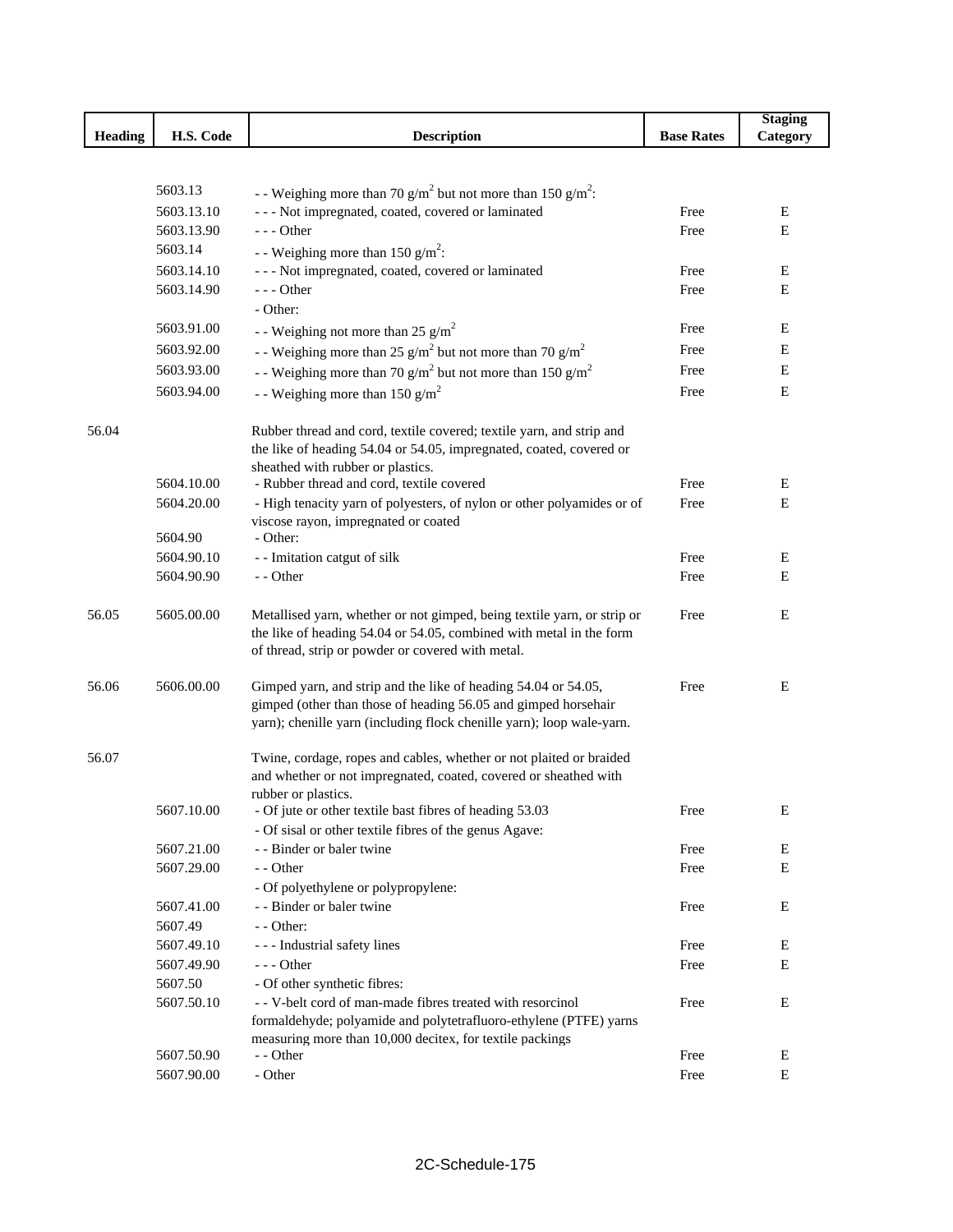|                |            |                                                                       |                   | <b>Staging</b> |
|----------------|------------|-----------------------------------------------------------------------|-------------------|----------------|
| <b>Heading</b> | H.S. Code  | <b>Description</b>                                                    | <b>Base Rates</b> | Category       |
|                |            |                                                                       |                   |                |
|                |            |                                                                       |                   |                |
| 56.08          |            | Knotted netting of twine, cordage or rope; made up fishing nets and   |                   |                |
|                |            | other made up nets, of textile materials.                             |                   |                |
|                |            | - Of man-made textile materials:                                      |                   |                |
|                | 5608.11.00 | - - Made up fishing nets                                              | Free              | E              |
|                | 5608.19    | $-$ - Other:                                                          |                   |                |
|                | 5608.19.10 | - - - Industrial safety nets                                          | Free              | E              |
|                | 5608.19.20 | - - - Net bags                                                        | Free              | E              |
|                | 5608.19.90 | $- -$ Other                                                           | Free              | E              |
|                | 5608.90    | - Other:                                                              |                   |                |
|                | 5608.90.10 | - - Industrial safety nets                                            | Free              | E              |
|                | 5608.90.20 | - - Net bags                                                          | Free              | E              |
|                | 5608.90.90 | - - Other                                                             | Free              | E              |
| 56.09          |            | Articles of yarn, strip or the like of heading 54.04 or 54.05, twine, |                   |                |
|                |            | cordage, rope or cables, not elsewhere specified or included.         |                   |                |
|                | 5609.00.10 | - Core-spun Yarn                                                      | Free              | E              |
|                | 5609.00.90 | - Other                                                               | Free              | E              |

# **Chapter 57 Carpets and other textile floor coverings**

| 57.01 |            | Carpets and other textile floor coverings, knotted, whether or not<br>made up. |      |   |
|-------|------------|--------------------------------------------------------------------------------|------|---|
|       | 5701.10    | - Of wool or fine animal hair:                                                 |      |   |
|       | 5701.10.10 | - - Prayer mats                                                                | Free | Ε |
|       | 5701.10.90 | - - Other                                                                      | Free | E |
|       | 5701.90    | - Of other textile materials:                                                  |      |   |
|       |            | - - Of cotton:                                                                 |      |   |
|       | 5701.90.11 | - - - Prayer mats                                                              | Free | Ε |
|       | 5701.90.19 | $- -$ Other                                                                    | Free | E |
|       |            | $-$ - Other:                                                                   |      |   |
|       | 5701.90.91 | - - - Of jute fibres                                                           | Free | E |
|       | 5701.90.99 | $--$ Other                                                                     | Free | E |
| 57.02 |            | Carpets and other textile floor coverings, woven, not tufted or                |      |   |
|       |            | flocked, whether or not made up, including "Kelem", "Schumacks",               |      |   |
|       |            | "Karamanie" and similar hand-woven rugs.                                       |      |   |
|       | 5702.10.00 | - "Kelem", "Schumacks", "Karamanie" and similar hand-woven rugs                | Free | E |
|       | 5702.20.00 | - Floor coverings of coconut fibres (coir)                                     | Free | E |
|       |            | - Other, of pile construction, not made up:                                    |      |   |
|       | 5702.31.00 | - - Of wool or fine animal hair                                                | Free | Ε |
|       | 5702.32.00 | - - Of man-made textile materials                                              | Free | E |
|       | 5702.39    | - - Of other textile materials:                                                |      |   |
|       | 5702.39.10 | $--$ Of cotton                                                                 | Free | E |
|       | 5702.39.20 | - - - Of jute fibre                                                            | Free | E |
|       | 5702.39.90 | $- -$ Other                                                                    | Free | E |
|       |            | - Other, of pile construction, made up:                                        |      |   |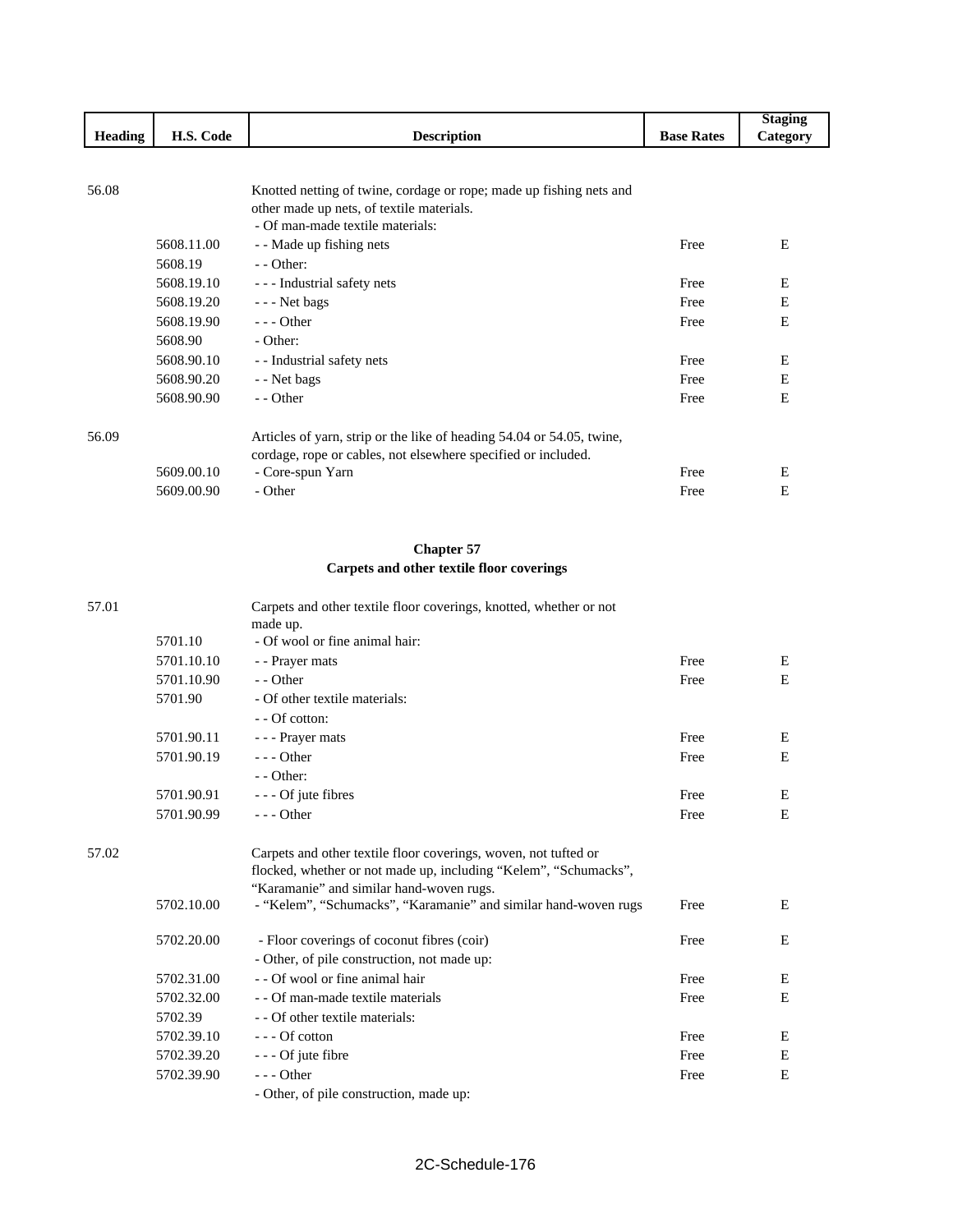|                |            |                                                                        |                   | <b>Staging</b> |
|----------------|------------|------------------------------------------------------------------------|-------------------|----------------|
| <b>Heading</b> | H.S. Code  | <b>Description</b>                                                     | <b>Base Rates</b> | Category       |
|                |            |                                                                        |                   |                |
|                |            |                                                                        |                   |                |
|                | 5702.41    | - - Of wool or fine animal hair:                                       |                   |                |
|                | 5702.41.10 | - - - Prayer mats                                                      | Free              | E              |
|                | 5702.41.90 | --- Other                                                              | Free              | E              |
|                | 5702.42    | - - Of man-made textile materials:                                     |                   |                |
|                | 5702.42.10 | - - - Prayer mats                                                      | Free              | Е              |
|                | 5702.42.90 | $--$ Other                                                             | Free              | E              |
|                | 5702.49    | - - Of other textile materials:                                        |                   |                |
|                |            | --- Of cotton:                                                         |                   |                |
|                | 5702.49.11 | - - - - Prayer mats                                                    | Free              | Е              |
|                | 5702.49.19 | - - - - Other                                                          | Free              | E              |
|                |            | $--$ Other:                                                            |                   |                |
|                | 5702.49.91 | - - - - Of jute fibres                                                 | Free              | E              |
|                | 5702.49.99 | ---- Other                                                             | Free              | E              |
|                |            | - Other, not of pile construction, not made up:                        |                   |                |
|                | 5702.51.00 | - - Of wool or fine animal hair                                        | Free              | Е              |
|                | 5702.52.00 | - - Of man-made textile materials                                      | Free              | $\mathbf E$    |
|                | 5702.59    | - - Of other textile materials:                                        |                   |                |
|                | 5702.59.10 | $--$ Of Cotton                                                         | Free              | Е              |
|                | 5702.59.90 | $--$ Other                                                             | Free              | Е              |
|                |            | - Other, not of pile construction, made up:                            |                   |                |
|                | 5702.91    | - - Of wool or fine animal hair:                                       |                   |                |
|                | 5702.91.10 | - - - Prayer mats                                                      | Free              | E              |
|                | 5702.91.90 | $--$ Other                                                             | Free              | E              |
|                | 5702.92    | - - Of man-made textile materials:                                     |                   |                |
|                | 5702.92.10 | - - - Prayer mats                                                      | Free              | Е              |
|                | 5702.92.90 | $--$ Other                                                             | Free              | E              |
|                | 5702.99    | - - Of other textile materials:                                        |                   |                |
|                |            | --- Of cotton:                                                         |                   |                |
|                | 5702.99.11 | - - - - Prayer mats                                                    | Free              | Е              |
|                | 5702.99.19 | $--- Other$                                                            | Free              | E              |
|                |            | $--$ Other:                                                            |                   |                |
|                | 5702.99.91 | - - - - Of jute fibres                                                 | Free              | Ε              |
|                | 5702.99.99 | - - - - Other                                                          | Free              | Ε              |
|                |            |                                                                        |                   |                |
| 57.03          |            | Carpets and other textile floor coverings, tufted, whether or not made |                   |                |
|                |            | up.                                                                    |                   |                |
|                | 5703.10    | - Of wool or fine animal hair:                                         |                   |                |
|                | 5703.10.10 | - - Prayer mats                                                        | Free              | E              |
|                | 5703.10.90 | - - Other                                                              | Free              | $\mathbf E$    |
|                | 5703.20    | - Of nylon or other polyamides:                                        |                   |                |
|                | 5703.20.10 | - - Prayer mats                                                        | Free              | Е              |
|                | 5703.20.90 | - - Other                                                              | Free              | E              |
|                | 5703.30    | - Of other man-made textile materials:                                 |                   |                |
|                | 5703.30.10 | - - Prayer mats                                                        | Free              | Е              |
|                | 5703.30.90 | - - Other                                                              | Free              | E              |
|                | 5703.90    | - Of other textile materials:                                          |                   |                |
|                |            | - - Of cotton:                                                         |                   |                |
|                | 5703.90.11 | - - - Prayer mats                                                      | Free              | Е              |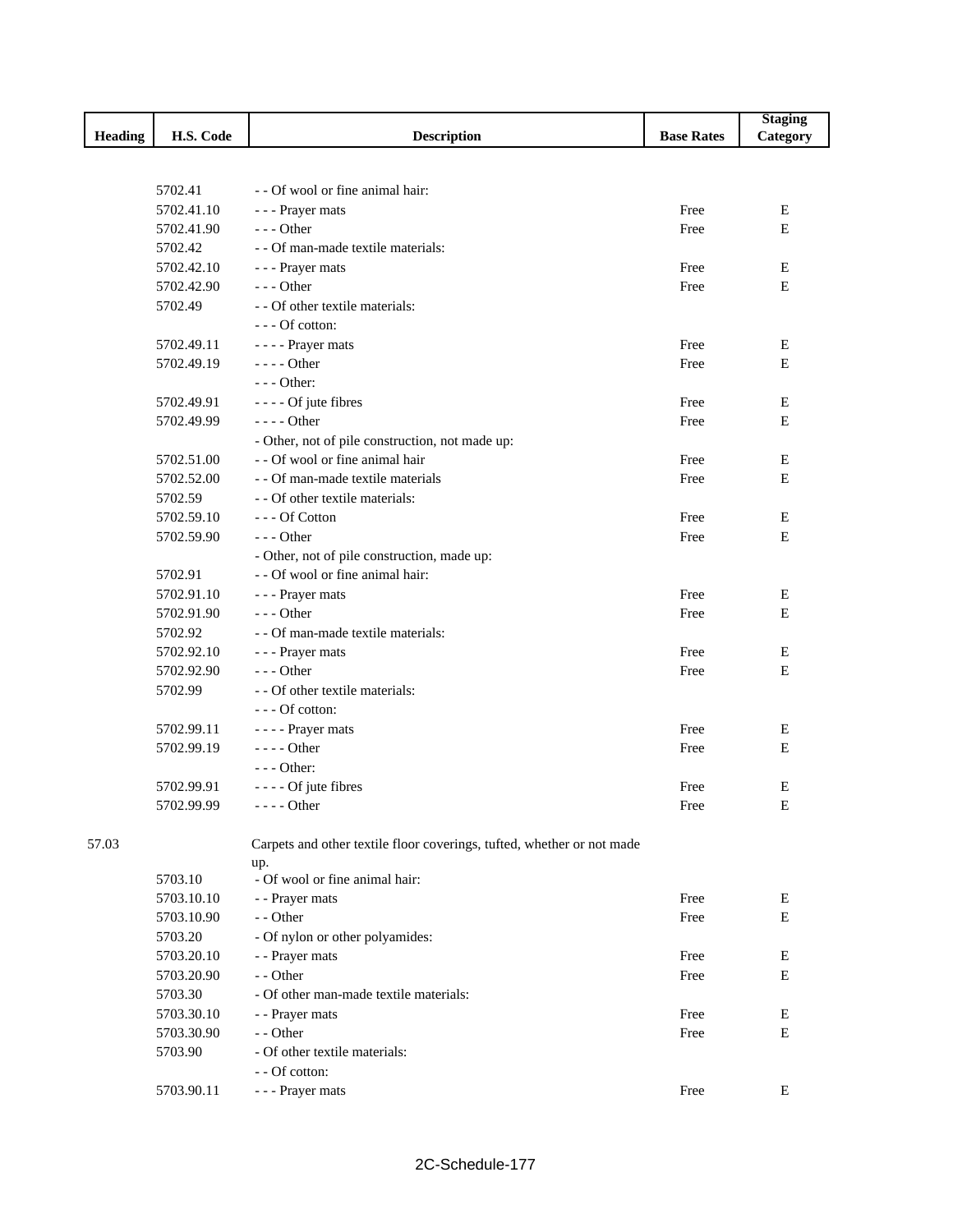|                |            |                                                                      |                   | <b>Staging</b> |
|----------------|------------|----------------------------------------------------------------------|-------------------|----------------|
| <b>Heading</b> | H.S. Code  | <b>Description</b>                                                   | <b>Base Rates</b> | Category       |
|                |            |                                                                      |                   |                |
|                |            |                                                                      |                   |                |
|                | 5703.90.19 | $--$ Other                                                           | Free              | E              |
|                |            | $-$ - Other:                                                         |                   |                |
|                | 5703.90.91 | - - - Of jute fibres                                                 | Free              | Е              |
|                | 5703.90.99 | $--$ Other                                                           | Free              | E              |
|                |            |                                                                      |                   |                |
| 57.04          |            | Carpets and other textile floor coverings, of felt, not tufted or    |                   |                |
|                |            | flocked, whether or not made up.                                     |                   |                |
|                | 5704.10.00 | - Tiles, having a maximum surface area of $0.3 \text{ m}^2$          | Free              | Ε              |
|                | 5704.90.00 | - Other                                                              | Free              | E              |
| 57.05          |            | Other carpets and other textile floor coverings, whether or not made |                   |                |
|                |            | up.                                                                  |                   |                |
|                |            | - Of cotton:                                                         |                   |                |
|                | 5705.00.11 | - - Prayer mats                                                      | Free              | Е              |
|                | 5705.00.19 | - - Other                                                            | Free              | E              |
|                |            | - Other:                                                             |                   |                |
|                | 5705.00.91 | - - Of jute fibres                                                   | Free              | Е              |
|                | 5705.00.99 | - - Other                                                            | Free              | E              |

# **Chapter 58 Special woven fabrics; tufted textile fabrics; lace; tapestries; trimmings; embroidery**

| 58.01 |            | Woven pile fabrics and chenille fabrics, other than fabrics of heading |      |   |
|-------|------------|------------------------------------------------------------------------|------|---|
|       |            | 58.02 or 58.06.                                                        |      |   |
|       | 5801.10    | - Of wool or fine animal hair:                                         |      |   |
|       | 5801.10.10 | - - Tennis ball melton cloth                                           | Free | Ε |
|       | 5801.10.90 | - - Other                                                              | Free | Е |
|       |            | - Of cotton:                                                           |      |   |
|       | 5801.21.00 | - Uncut weft pile fabrics                                              | Free | Е |
|       | 5801.22.00 | - - Cut corduroy                                                       | Free | Е |
|       | 5801.23.00 | - - Other weft pile fabrics                                            | Free | Е |
|       | 5801.24.00 | - Warp pile fabrics, épinglé (Uncut)                                   | Free | Е |
|       | 5801.25.00 | - Warp pile fabrics, cut                                               | Free | Е |
|       | 5801.26.00 | - - Chenille fabrics                                                   | Free | E |
|       |            | - Of man-made fibres:                                                  |      |   |
|       | 5801.31.00 | - - Uncut weft pile fabrics                                            | Free | Е |
|       | 5801.32.00 | - - Cut corduroy                                                       | Free | Е |
|       | 5801.33.00 | - - Other weft pile fabrics                                            | Free | E |
|       | 5801.34.00 | - Warp pile fabrics épinglé (Uncut)                                    | Free | E |
|       | 5801.35.00 | - Warp pile fabrics, cut                                               | Free | Е |
|       | 5801.36.00 | - - Chenille fabrics                                                   | Free | E |
|       | 5801.90    | - Of other textile materials:                                          |      |   |
|       | 5801.90.10 | - - Of silk                                                            | Free | Ε |
|       | 5801.90.90 | - - Other                                                              | Free | Е |
|       |            |                                                                        |      |   |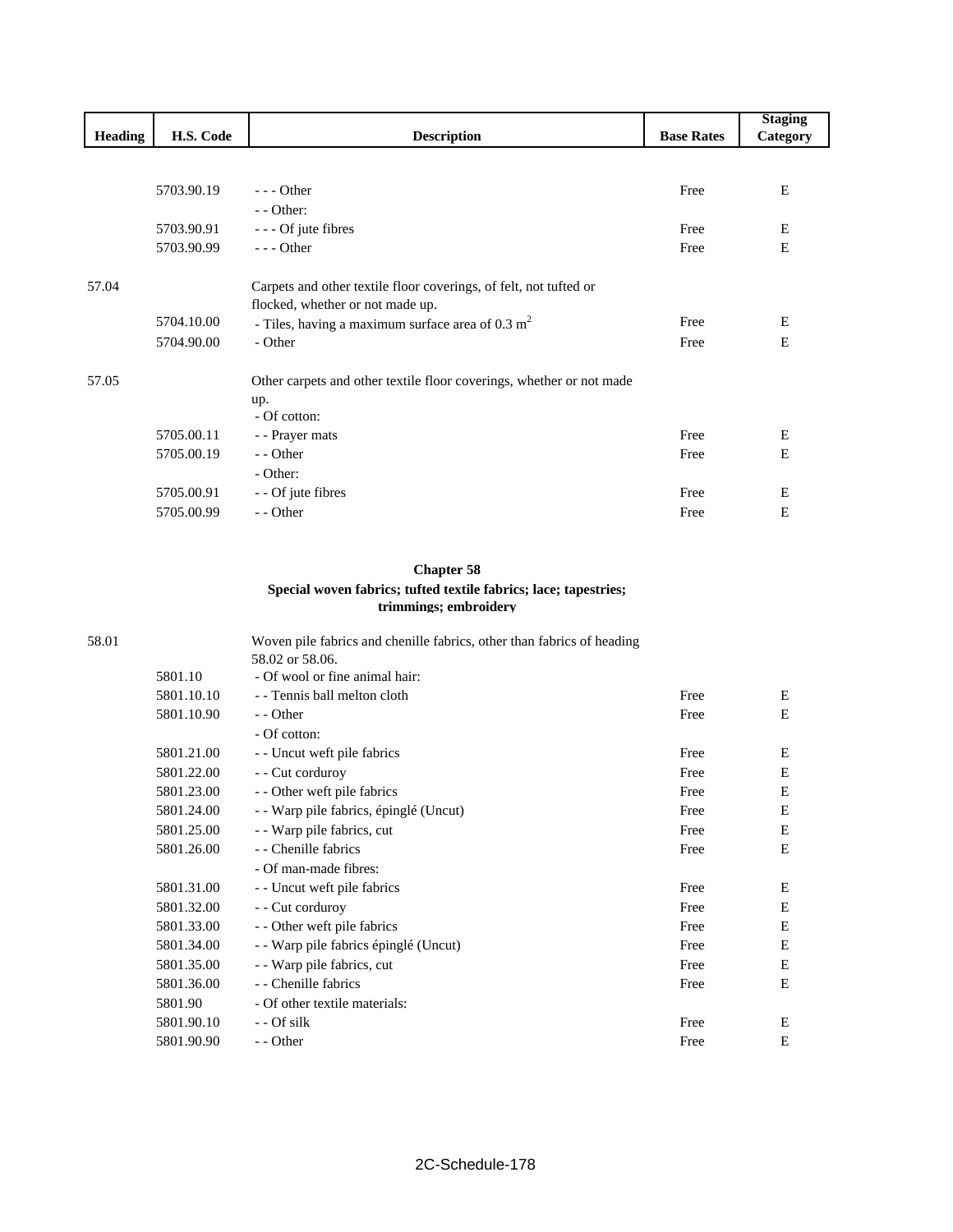|                |            |                                                                          |                   | <b>Staging</b> |
|----------------|------------|--------------------------------------------------------------------------|-------------------|----------------|
| <b>Heading</b> | H.S. Code  | <b>Description</b>                                                       | <b>Base Rates</b> | Category       |
|                |            |                                                                          |                   |                |
|                |            |                                                                          |                   |                |
| 58.02          |            | Terry towelling and similar woven terry fabrics, other than narrow       |                   |                |
|                |            | fabrics of heading 58.06; tufted textile fabrics, other than products of |                   |                |
|                |            | heading 57.03.                                                           |                   |                |
|                |            | - Terry towelling and similar woven terry fabrics, of cotton:            |                   |                |
|                | 5802.11.00 | - - Unbleached                                                           | Free              | Е              |
|                | 5802.19.00 | $-$ - Other                                                              | Free              | E              |
|                | 5802.20.00 | - Terry towelling and similar woven terry fabrics, of other textile      | Free              | E              |
|                | 5802.30.00 | materials<br>- Tufted textile fabrics                                    | Free              | E              |
|                |            |                                                                          |                   |                |
| 58.03          |            | Gauze, other than narrow fabrics of heading 58.06.                       |                   |                |
|                | 5803.10    | - Of cotton:                                                             |                   |                |
|                | 5803.10.10 | - - Unbleached, not mercerised                                           | Free              | Е              |
|                | 5803.10.90 | - - Other                                                                | Free              | E              |
|                | 5803.90    | - Of other textile materials:                                            |                   |                |
|                | 5803.90.10 | - - Blinds for plants                                                    | Free              | Е              |
|                | 5803.90.90 | - - Other                                                                | Free              | E              |
|                |            |                                                                          |                   |                |
| 58.04          |            | Tulles and other net fabrics, not including woven, knitted or            |                   |                |
|                |            | crocheted fabrics; lace in the piece, in strips or in motifs, other than |                   |                |
|                |            | fabrics of headings 60.02 to 60.06.                                      |                   |                |
|                | 5804.10    | - Tulles and other net fabrics:                                          |                   |                |
|                | 5804.10.10 | - - Of silk                                                              | Free              | E              |
|                | 5804.10.20 | - - Of Cotton                                                            | Free              | Е              |
|                | 5804.10.90 | - - Other                                                                | Free              | Е              |
|                |            | - Mechanically made lace:                                                |                   |                |
|                | 5804.21.00 | - - Of man-made fibres                                                   | Free              | E              |
|                | 5804.29.00 | - - Of other textile materials                                           | Free              | Е              |
|                | 5804.30.00 | - Hand-made lace                                                         | Free              | E              |
|                |            |                                                                          |                   |                |
| 58.05          |            | Hand-woven tapestries of the types Gobelins, Flanders, Aubusson,         |                   |                |
|                |            | Beauvais and the like, and needle-worked tapestries (for example,        |                   |                |
|                |            | petit point, cross stitch), whether or not made up.                      |                   |                |
|                | 5805.00.10 | - Of cotton                                                              | Free              | Ε              |
|                | 5805.00.90 | - Other                                                                  | Free              | E              |
|                |            |                                                                          |                   |                |
| 58.06          |            | Narrow woven fabrics, other than goods of heading 58.07; narrow          |                   |                |
|                |            | fabrics consisting of warp without weft assembled by means of an         |                   |                |
|                |            | adhesive (bolducs).                                                      |                   |                |
|                | 5806.10    | - Woven pile fabrics (including terry towelling and similar terry        |                   |                |
|                | 5806.10.10 | fabrics) and chenille fabrics:<br>- - Of silk                            | Free              | E              |
|                | 5806.10.20 | - - Of cotton                                                            | Free              | Е              |
|                | 5806.10.90 | - - Other                                                                | Free              | Е              |
|                | 5806.20.00 | - Other woven fabrics, containing by weight 5% or more of                | Free              | E              |
|                |            | elastomeric yarn or rubber thread                                        |                   |                |
|                |            | - Other woven fabrics:                                                   |                   |                |
|                | 5806.31    | - - Of cotton:                                                           |                   |                |
|                | 5806.31.10 | --- Narrow woven fabrics suitable for the manufacture of inked           | Free              | E              |
|                |            | ribbons for typewriters or similar machines                              |                   |                |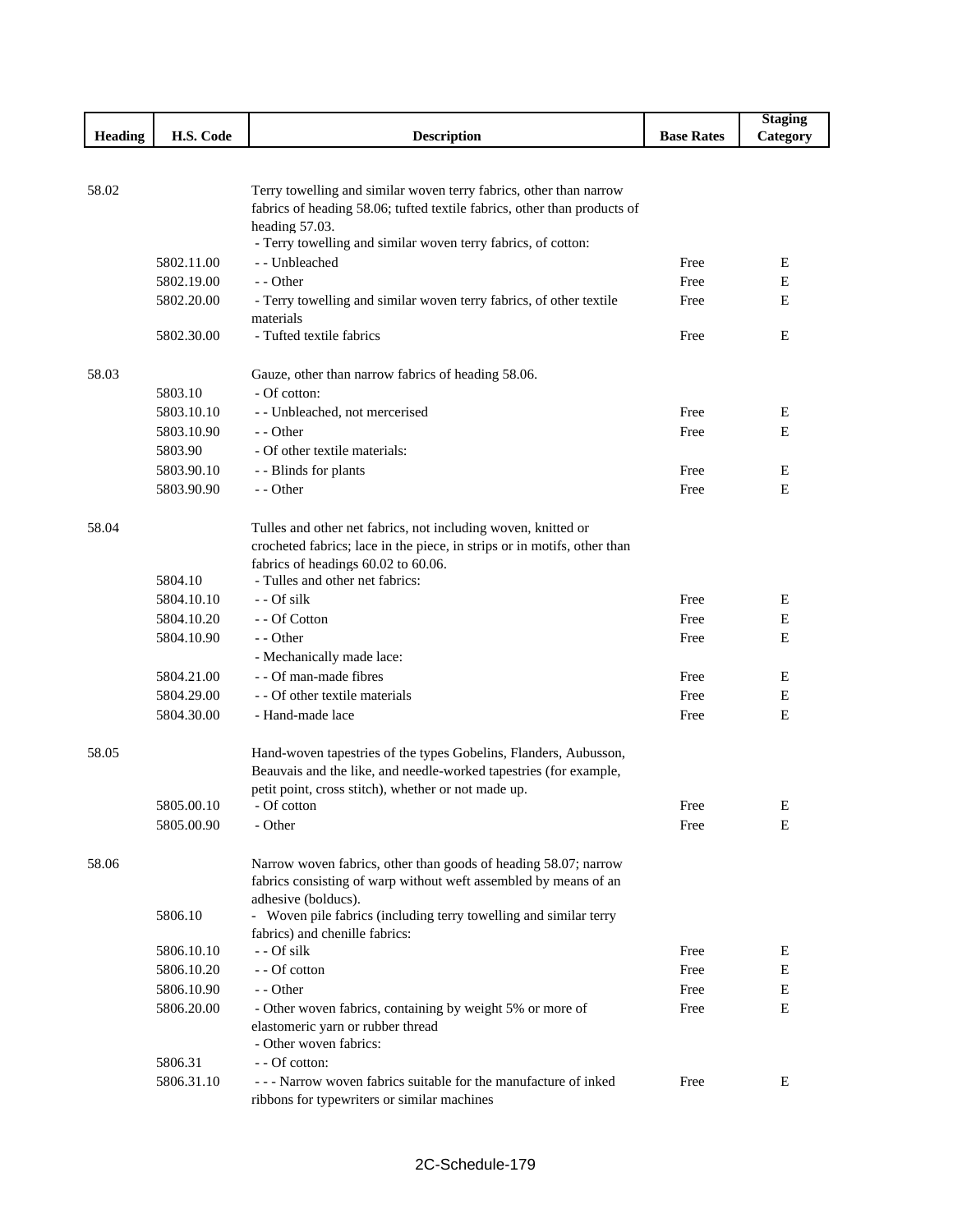|                |            |                                                                                                                                                                                                           |                   | <b>Staging</b> |
|----------------|------------|-----------------------------------------------------------------------------------------------------------------------------------------------------------------------------------------------------------|-------------------|----------------|
| <b>Heading</b> | H.S. Code  | <b>Description</b>                                                                                                                                                                                        | <b>Base Rates</b> | Category       |
|                |            |                                                                                                                                                                                                           |                   |                |
|                |            |                                                                                                                                                                                                           |                   |                |
|                | 5806.31.20 | --- Backing for electrical insulating paper                                                                                                                                                               | Free              | ${\bf E}$      |
|                | 5806.31.30 | --- Slide fastener ribbons of a width not exceeding 12 mm                                                                                                                                                 | Free              | E              |
|                | 5806.31.40 | --- Webbings used in covering piping, poles or the like                                                                                                                                                   | Free              | Е              |
|                | 5806.31.50 | --- Textile sequential markers used in the manufacture of electrical<br>wires                                                                                                                             | Free              | E              |
|                | 5806.31.90 | $--$ Other                                                                                                                                                                                                | Free              | E              |
|                | 5806.32    | - - Of man-made fibres:                                                                                                                                                                                   |                   |                |
|                | 5806.32.10 | - - - Narrow woven fabrics suitable for the manufacture of inked                                                                                                                                          | Free              | E              |
|                |            | ribbons for typewriters or similar machines; safety seat belt webbing                                                                                                                                     |                   |                |
|                | 5806.32.20 | --- Slide fastener ribbons of a width not exceeding 12 mm                                                                                                                                                 | Free              | E              |
|                | 5806.32.30 | --- Webbings used in covering piping, poles and the like                                                                                                                                                  | Free              | E              |
|                | 5806.32.90 | $--$ Other                                                                                                                                                                                                | Free              | E              |
|                | 5806.39    | - - Of other textile materials:                                                                                                                                                                           |                   |                |
|                | 5806.39.10 | $--$ Of silk                                                                                                                                                                                              | Free              | Е              |
|                | 5806.39.90 | $- -$ Other                                                                                                                                                                                               | Free              | Е              |
|                | 5806.40.00 | - Fabrics consisting of Warp without weft assembled by means of an<br>adhesive (bolducs)                                                                                                                  | Free              | E              |
| 58.07          |            | Labels, badges and similar articles of textile materials, in the piece, in<br>strips or cut to shape or size, not embroidered.                                                                            |                   |                |
|                | 5807.10.00 | - Woven                                                                                                                                                                                                   | Free              | E              |
|                | 5807.90.00 | - Other                                                                                                                                                                                                   | Free              | E              |
| 58.08          |            | Braids in the piece; ornamental trimmings in the piece, without<br>embroidery, other than knitted or crocheted; tassels, pompons and<br>similar articles.                                                 |                   |                |
|                | 5808.10    | - Braids in the piece:                                                                                                                                                                                    |                   |                |
|                | 5808.10.10 | - - Combined with rubber threads                                                                                                                                                                          | Free              | E              |
|                | 5808.10.90 | - - Other                                                                                                                                                                                                 | Free              | E              |
|                | 5808.90    | - Other:                                                                                                                                                                                                  |                   |                |
|                | 5808.90.10 | - - Combined with rubber threads                                                                                                                                                                          | Free              | Е              |
|                | 5808.90.90 | - - Other                                                                                                                                                                                                 | Free              | E              |
| 58.09          | 5809.00.00 | Woven fabrics of metal thread and woven fabrics of metallised yarn<br>of heading 56.05, of a kind used in apparel, as furnishing fabrics or<br>for similar purposes, not elsewhere specified or included. |                   |                |
| 58.10          |            | Embroidery in the piece, in strips or in motifs.                                                                                                                                                          |                   |                |
|                | 5810.10.00 | - Embroidery without visible ground                                                                                                                                                                       | Free              | Е              |
|                |            | - Other embroidery:                                                                                                                                                                                       |                   |                |
|                | 5810.91.00 | - - Of cotton                                                                                                                                                                                             | Free              | Е              |
|                | 5810.92.00 | - - Of man-made fibres                                                                                                                                                                                    | Free              | E              |
|                | 5810.99.00 | - - Of Other textile materials                                                                                                                                                                            | Free              | E              |
| 58.11          | 5811.00.00 | Quilted textile products in the piece, composed of one or more layers<br>of textile materials assembled with padding by stitching or otherwise,<br>other than embroidery of heading 58.10.                | Free              | Е              |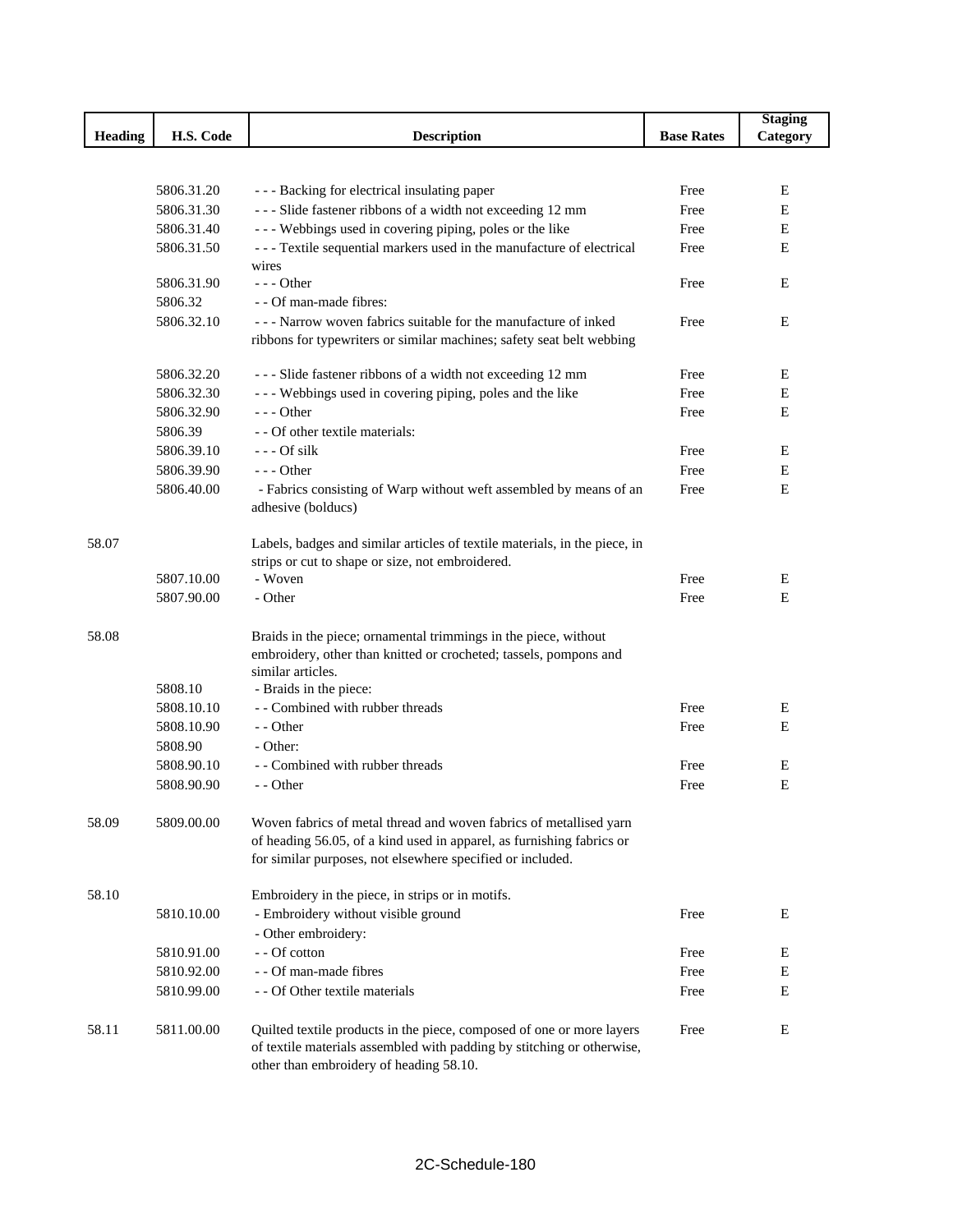|                |            |                                                                         |                   | <b>Staging</b> |
|----------------|------------|-------------------------------------------------------------------------|-------------------|----------------|
| <b>Heading</b> | H.S. Code  | <b>Description</b>                                                      | <b>Base Rates</b> | Category       |
|                |            |                                                                         |                   |                |
|                |            |                                                                         |                   |                |
|                |            | <b>Chapter 59</b>                                                       |                   |                |
|                |            | Impregnated, coated, covered or laminated textile fabrics; textile      |                   |                |
|                |            | articles of a kind suitable for industrial use                          |                   |                |
| 59.01          |            | Textile fabrics coated with gum or amylaceous substances, of a kind     |                   |                |
|                |            | used for the outer covers of books or the like; tracing cloth; prepared |                   |                |
|                |            | painting canvas; buckram and similar stiffened textile fabrics of a     |                   |                |
|                |            | kind used for hat foundations.                                          |                   |                |
|                | 5901.10.00 | - Textile fabrics coated with gum or amylaceous substances, of a        | Free              | Ε              |
|                |            | kind used for the outer covers of books or the like                     |                   |                |
|                | 5901.90    | - Other:                                                                |                   |                |
|                | 5901.90.10 | - Tracing cloth                                                         | Free              | Ε              |
|                | 5901.90.20 | - - Prepared painting canvas                                            | Free              | Ε              |
|                | 5901.90.90 | - - Other                                                               | Free              | Ε              |
|                |            |                                                                         |                   |                |
| 59.02          |            | Tyre cord fabric of high tenacity yarn of nylon or other polyamides,    |                   |                |
|                | 5902.10    | polyesters or viscose rayon.<br>- Of nylon or other polyamides:         |                   |                |
|                | 5902.10.10 | - - Chafer canvas tyre, rubberised                                      | Free              | Ε              |
|                | 5902.10.90 | $-$ - Other                                                             | Free              | E              |
|                | 5902.20    | - Of polyesters:                                                        |                   |                |
|                | 5902.20.10 | - - Tyre cord fabrics of high tenacity yarn of polyesters and cotton    | Free              | Ε              |
|                | 5902.20.20 | - - Chafer canvas tyre, rubberised                                      | Free              | Ε              |
|                | 5902.20.90 | - - Other                                                               | Free              | E              |
|                | 5902.90    | - Other:                                                                |                   |                |
|                | 5902.90.10 | - - Chafer canvas Tyre, rubberised                                      | Free              | E              |
|                | 5902.90.90 | - - Other                                                               | Free              | E              |
|                |            |                                                                         |                   |                |
| 59.03          |            | Textile fabrics impregnated, coated, covered or laminated with          |                   |                |
|                |            | plastics, other than those of heading 59.02.                            |                   |                |
|                | 5903.10    | - With poly(vinyl chloride):                                            |                   |                |
|                | 5903.10.10 | - - Interlining                                                         | Free              | E              |
|                | 5903.10.90 | - - Other                                                               | Free              | Ε              |
|                | 5903.20    | - With polyurethane:                                                    |                   |                |
|                | 5903.20.10 | - - Interlining                                                         | Free              | E              |
|                | 5903.20.90 | - - Other                                                               | Free              | Ε              |
|                | 5903.90    | - Other:                                                                |                   |                |
|                | 5903.90.10 | - - Nylon canvas                                                        | Free              | Е              |
|                | 5903.90.20 | - - Interlining                                                         | Free              | Ε              |
|                | 5903.90.90 | - - Other                                                               | Free              | $\mathbf E$    |
|                |            |                                                                         |                   |                |
| 59.04          |            | Linoleum, whether or not cut to shape; floor coverings consisting of    |                   |                |
|                |            | a coating or covering applied on a textile backing, whether or not cut  |                   |                |
|                | 5904.10.00 | to shape.<br>- Linoleum                                                 | Free              | Ε              |
|                | 5904.90    | - Other:                                                                |                   |                |
|                | 5904.90.10 | - - With a base consisting of Needleloom felt or nonwovens              | Free              | Ε              |
|                | 5904.90.90 | - - With Other textile base                                             | Free              | Е              |
|                |            |                                                                         |                   |                |
| 59.05          | 5905.00.00 | Textile wall coverings.                                                 | Free              | E              |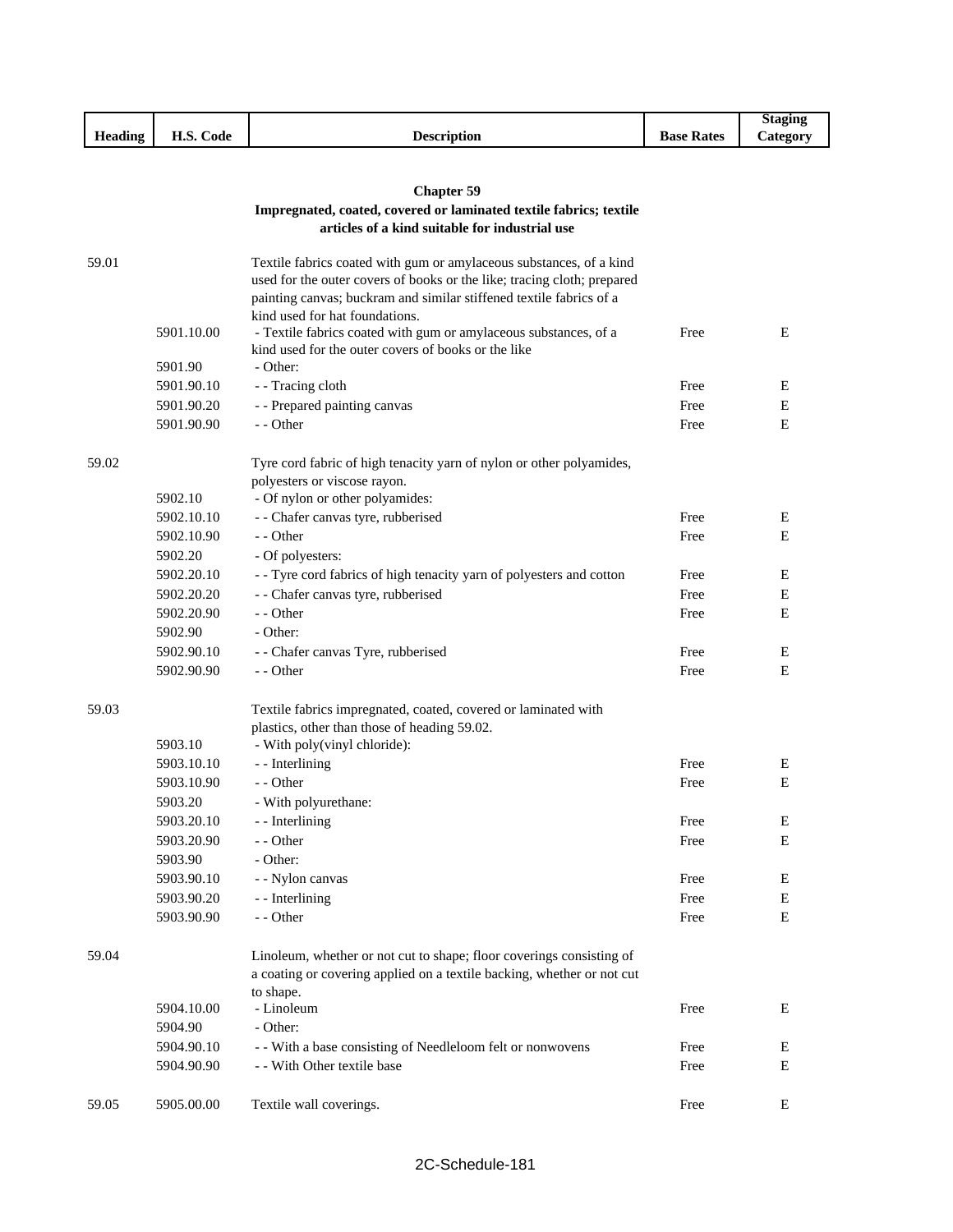|                                                     |                                                              |             |                      | Staging                |
|-----------------------------------------------------|--------------------------------------------------------------|-------------|----------------------|------------------------|
| $\mathbf{H}$<br>$\mathbf{r}$<br><b>Heading</b><br>- | $\mathbf{r}$ $\mathbf{r}$ $\alpha$<br>$\sim$<br>Code<br>п.э. | Description | <b>Base</b><br>Rates | $-$<br><b>Category</b> |

| 59.06 |            | Rubberised textile fabrics, other than those of heading 59.02.                                                                              |      |   |
|-------|------------|---------------------------------------------------------------------------------------------------------------------------------------------|------|---|
|       | 5906.10.00 | - Adhesive tape of a width not exceeding 20 cm<br>- Other:                                                                                  | Free | E |
|       | 5906.91.00 | - - Knitted or crocheted                                                                                                                    | Free | E |
|       | 5906.99    | - - Other:                                                                                                                                  |      |   |
|       | 5906.99.10 | --- Hospital rubber sheeting                                                                                                                | Free | Е |
|       | 5906.99.90 | $- -$ Other                                                                                                                                 | Free | Ε |
| 59.07 |            | Textile fabrics otherwise impregnated, coated or covered; painted                                                                           |      |   |
|       |            | canvas being theatrical scenery, studio back-cloths or the like.                                                                            |      |   |
|       | 5907.00.10 | - Fabrics impregnated, coated or covered with oil or oil-based<br>preparations                                                              | Free | E |
|       | 5907.00.20 | - Printed canvas being theatrical scenery, studio back-cloths or the<br>like                                                                | Free | E |
|       | 5907.00.30 | - Textile fabrics impregnated, coated or covered with fire resistant<br>chemical                                                            | Free | E |
|       | 5907.00.40 | - Fabrics impregnated, coated or covered with flock velvet, the<br>entire surface of which is covered with textile flock                    | Free | E |
|       | 5907.00.50 | - Fabrics impregnated, coated or covered with wax, tar, bitumen or                                                                          | Free | E |
|       |            | similar products                                                                                                                            |      |   |
|       | 5907.00.60 | - Fabrics impregnated, coated or covered with other material                                                                                | Free | E |
|       | 5907.00.90 | - Other                                                                                                                                     | Free | E |
| 59.08 |            | Textile wicks, woven, plaited or knitted, for lamps, stoves, lighters,                                                                      |      |   |
|       |            | candles or the like; incandescent gas mantles and tubular knitted gas                                                                       |      |   |
|       |            | mantle fabric therefor, whether or not impregnated.                                                                                         |      |   |
|       | 5908.00.10 | - Wicks, incandescent gas mantles                                                                                                           | Free | E |
|       | 5908.00.90 | - Other                                                                                                                                     | Free | E |
| 59.09 |            | Textile hosepiping and similar textile tubing, with or without lining,                                                                      |      |   |
|       |            | armour or accessories of other materials.                                                                                                   |      |   |
|       | 5909.00.10 | - Fire hoses                                                                                                                                | Free | E |
|       | 5909.00.20 | - Non-woven tubing with an internal core of plastic used for the<br>drainage of water                                                       | Free | E |
|       | 5909.00.90 | - Other                                                                                                                                     | Free | E |
| 59.10 |            | Transmission or conveyor belts or belting, of textile material,                                                                             |      |   |
|       |            | whether or not impregnated, coated, covered or laminated with                                                                               |      |   |
|       |            | plastics, or reinforced with metal or other material.                                                                                       |      |   |
|       | 5910.00.10 | - Transmission belts of felts                                                                                                               | Free | E |
|       | 5910.00.90 | - Other                                                                                                                                     | Free | E |
| 59.11 |            | Textile products and articles, for technical uses, specified in Note 7                                                                      |      |   |
|       |            | to this Chapter.                                                                                                                            |      |   |
|       | 5911.10.00 | Textile fabrics, felt and felt-lined woven fabrics, coated, covered or                                                                      | Free | Е |
|       |            | laminated with rubber, leather or other material, of a kind used for                                                                        |      |   |
|       |            | card clothing, and similar fabrics of a kind used for other technical<br>purposes, including narrow fabrics made of velvet impregnated with |      |   |
|       |            | rubber, for covering weaving spindles (weaving beams).                                                                                      |      |   |
|       | 5911.20.00 | - Bolting cloth, whether or not made up                                                                                                     | Free | Е |
|       |            |                                                                                                                                             |      |   |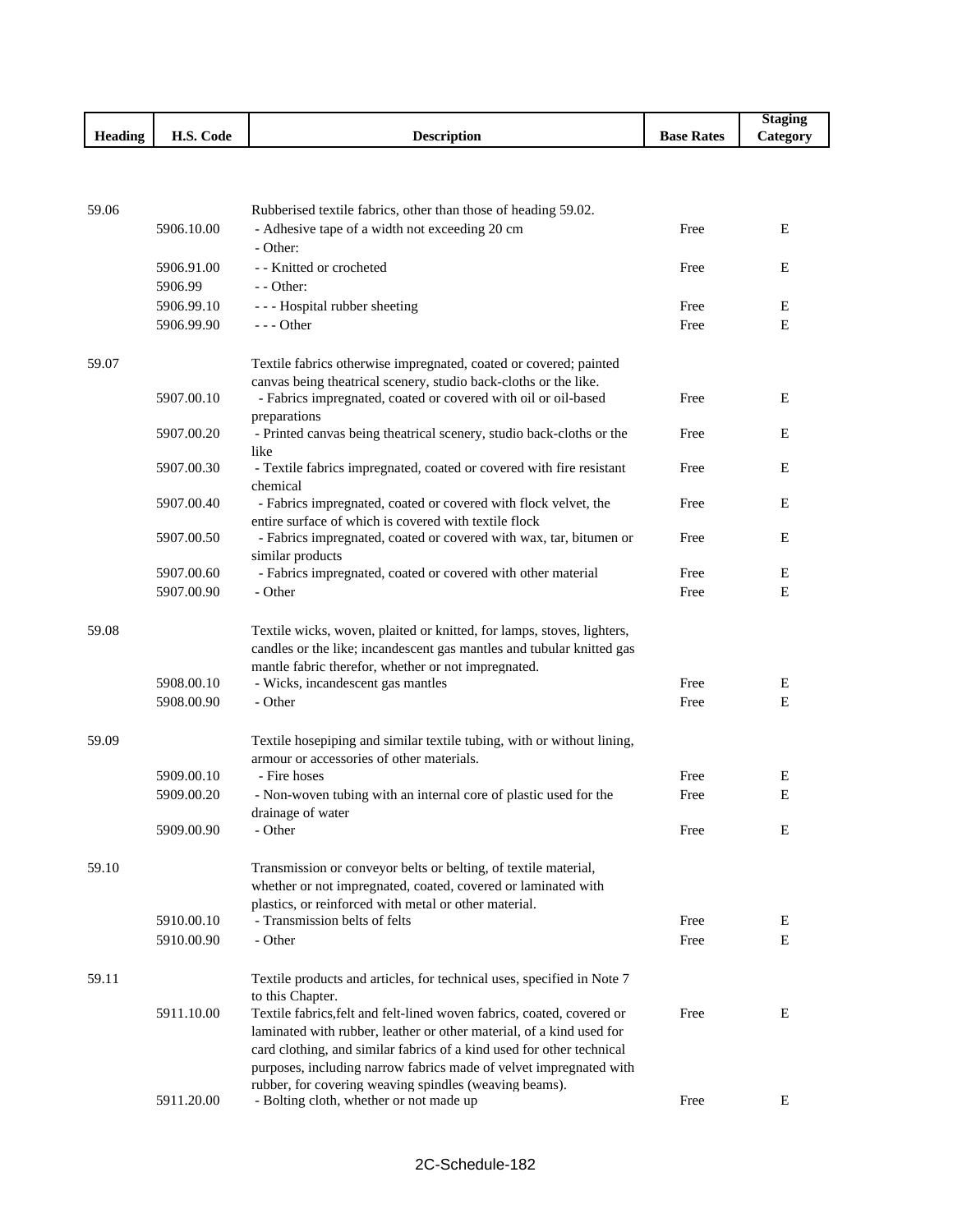|                |                      |                                |                   | 'toging                    |
|----------------|----------------------|--------------------------------|-------------------|----------------------------|
| <b>Heading</b> | TT (<br>Code<br>п.э. | <i><b>Jescription</b></i><br>. | <b>Base Rates</b> | -<br>$\mathcal{L}$ ategory |
|                |                      |                                |                   |                            |

 - Textile fabrics and felts, endless or fitted with linking devices, of a kind used in paper-making or similar machines (for example, for pulp or asbestos-cement):

| 5911.31.00 | - Weighing less than 650 g/m <sup>2</sup>                              | Free | E |
|------------|------------------------------------------------------------------------|------|---|
| 5911.32.00 | - - Weighing 650 g/m <sup>2</sup> or more                              | Free | E |
| 5911.40.00 | - Straining cloth of a kind used in oil presses or the like, including | Free | E |
|            | that of human hair                                                     |      |   |
| 5911.90    | - Other:                                                               |      |   |
| 5911.90.10 | - Textile packings and gaskets                                         | Free | E |
| 5911.90.90 | $-$ - Other                                                            | Free | E |

### **Chapter 60 Knitted or crocheted fabrics**

| 60.01 |            | Pile fabrics, including "long pile" fabrics and terry fabrics, knitted or<br>crocheted. |      |   |
|-------|------------|-----------------------------------------------------------------------------------------|------|---|
|       | 6001.10    | - "Long pile" fabrics:                                                                  |      |   |
|       | 6001.10.10 | - - Unbleached, not mercerised                                                          | Free | Ε |
|       | 6001.10.90 | - - Other                                                                               | Free | E |
|       |            | - Looped pile fabrics:                                                                  |      |   |
|       | 6001.21    | - - Of cotton:                                                                          |      |   |
|       | 6001.21.10 | --- Unbleached, not mercerised                                                          | Free | E |
|       | 6001.21.90 | $--$ Other                                                                              | Free | E |
|       | 6001.22    | - - Of man-made fibres:                                                                 |      |   |
|       | 6001.22.10 | --- Unbleached                                                                          | Free | Ε |
|       | 6001.22.90 | $--$ Other                                                                              | Free | E |
|       | 6001.29    | - - Of other textile materials:                                                         |      |   |
|       | 6001.29.10 | --- Unbleached                                                                          | Free | Ε |
|       | 6001.29.90 | $- -$ Other                                                                             | Free | E |
|       |            | - Other:                                                                                |      |   |
|       | 6001.91    | - - Of cotton:                                                                          |      |   |
|       | 6001.91.10 | --- Unbleached, not mercerised                                                          | Free | E |
|       | 6001.91.90 | $- -$ Other                                                                             | Free | E |
|       | 6001.92    | - - Of man-made fibres:                                                                 |      |   |
|       |            | --- Pile fabrics of 100% polyester staple fibres of a width not less                    |      |   |
|       |            | than 63.5 mm but not more than 76.2 mm suitable for use in the                          |      |   |
|       |            | manufacture of paint rollers:                                                           |      |   |
|       | 6001.92.11 | ---- Unbleached                                                                         | Free | Ε |
|       | 6001.92.19 | $--$ Other                                                                              | Free | E |
|       |            | $--$ Other:                                                                             |      |   |
|       | 6001.92.91 | ---- Unbleached                                                                         | Free | Ε |
|       | 6001.92.99 | $--- Other$                                                                             | Free | E |
|       | 6001.99    | - - Of other textile materials:                                                         |      |   |
|       | 6001.99.10 | --- Unbleached, not mercerised                                                          | Free | Ε |
|       | 6001.99.90 | $--$ Other                                                                              | Free | Е |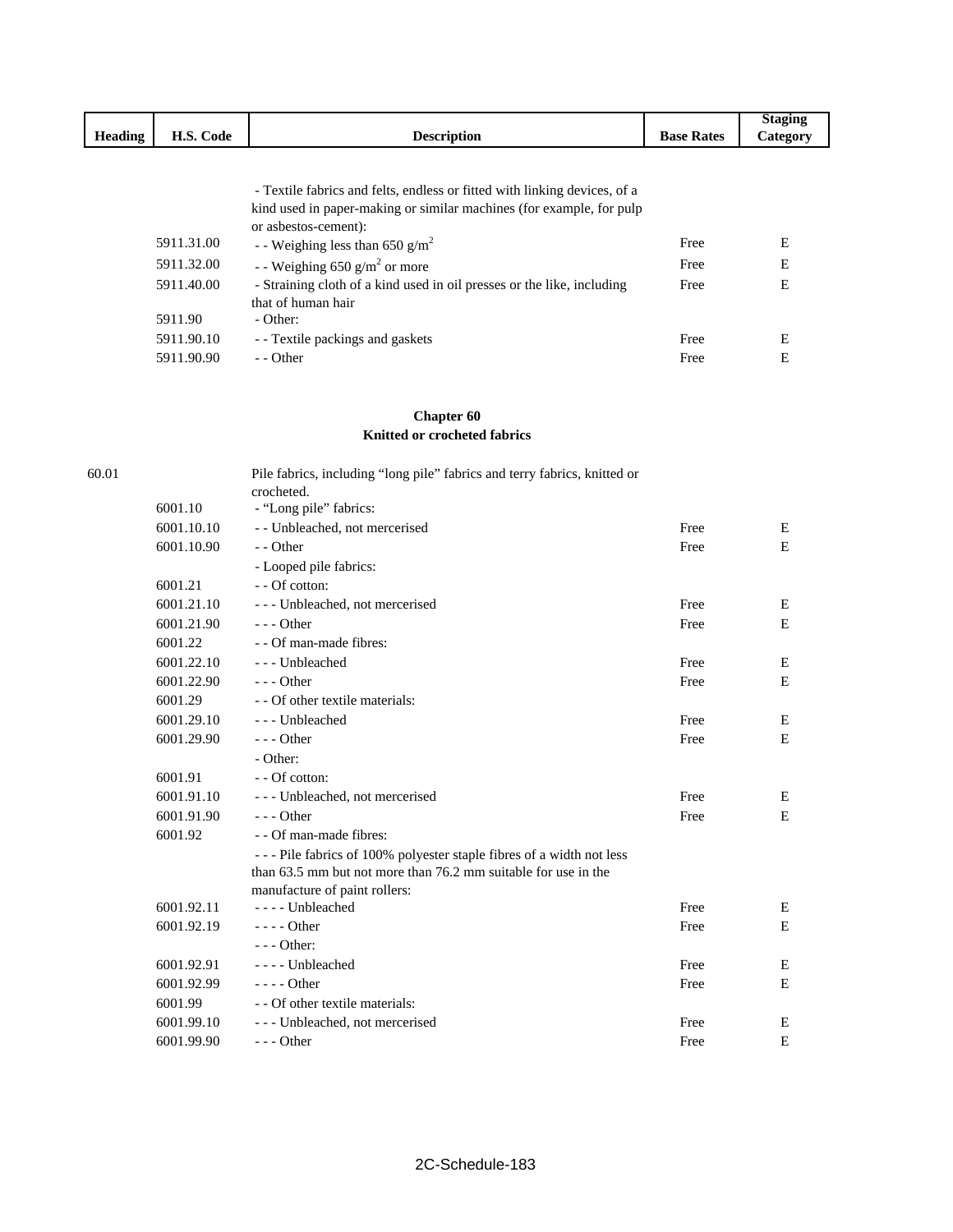|         |            |                                                                                                                               |                   | <b>Staging</b> |
|---------|------------|-------------------------------------------------------------------------------------------------------------------------------|-------------------|----------------|
| Heading | H.S. Code  | <b>Description</b>                                                                                                            | <b>Base Rates</b> | Category       |
|         |            |                                                                                                                               |                   |                |
| 60.02   |            |                                                                                                                               |                   |                |
|         |            | Knitted or crocheted fabrics of a width not exceeding 30 cm,<br>containing by weight 5% or more of elastomeric yarn or rubber |                   |                |
|         |            | thread, other than those of heading 60.01                                                                                     |                   |                |
|         | 6002.40.00 | - Containing by weight 5% or more of elastomeric yarn but not                                                                 | Free              | E              |
|         |            | containing rubber thread                                                                                                      |                   |                |
|         | 6002.90.00 | - Other                                                                                                                       | Free              | Е              |
|         |            |                                                                                                                               |                   |                |
| 60.03   |            | Knitted or crocheted fabrics of a width not exceeding 30 cm, other                                                            |                   |                |
|         | 6003.10.00 | than those of heading 60.01 or 60.02.<br>- Of wool or fine animal hair                                                        | Free              | Е              |
|         | 6003.20.00 | - Of cotton                                                                                                                   | Free              | Е              |
|         | 6003.30.00 | - Of synthetic fibres                                                                                                         | Free              | Е              |
|         | 6003.40.00 | - Of artificial fibres                                                                                                        | Free              | Ε              |
|         | 6003.90.00 | - Other                                                                                                                       | Free              | E              |
|         |            |                                                                                                                               |                   |                |
| 60.04   |            | Knitted or crocheted fabrics of a width exceeding 30 cm, containing                                                           |                   |                |
|         |            | by weight 5% or more of elastomeric yarn or rubber thread, other                                                              |                   |                |
|         |            | than those of heading 60.01                                                                                                   |                   |                |
|         | 6004.10    | - Containing by weight 5% or more of elastomeric yarn but not                                                                 |                   |                |
|         |            | containing rubber thread:                                                                                                     |                   |                |
|         | 6004.10.10 | - - Knitted swimwear fabric containing by weight 80% synthetic                                                                | Free              | E              |
|         | 6004.10.90 | yarn and 20% elastic yarn<br>- - Other                                                                                        | Free              | E              |
|         | 6004.90    | $- Other:$                                                                                                                    |                   |                |
|         | 6004.90.10 | - - Elastic (combined with rubber threads)                                                                                    | Free              | E              |
|         | 6004.90.90 | - - Other                                                                                                                     | Free              | Ε              |
|         |            |                                                                                                                               |                   |                |
| 60.05   |            | Warp knit fabrics (including those made on galloon knitting                                                                   |                   |                |
|         |            | machines), other than those of headings 60.01 to 60.04                                                                        |                   |                |
|         | 6005.10.00 | - Of wool or fine animal hair                                                                                                 | Free              | E              |
|         |            | - Of cotton:                                                                                                                  |                   |                |
|         | 6005.21.00 | - - Unbleached or bleached                                                                                                    | Free              | E              |
|         | 6005.22.00 | - - Dyed                                                                                                                      | Free              | E              |
|         | 6005.23.00 | - - Of yarns of different colours                                                                                             | Free              | Е              |
|         | 6005.24.00 | - - Printed                                                                                                                   | Free              | E              |
|         | 6005.31.00 | - Of synthetic fibres :<br>- - Unbleached or bleached                                                                         | Free              | Ε              |
|         | 6005.32.00 |                                                                                                                               | Free              | Ε              |
|         | 6005.33.00 | - - Dyed<br>- - Of yarns of different colours                                                                                 | Free              | $\mathbf E$    |
|         | 6005.34.00 | - - Printed                                                                                                                   | Free              | Ε              |
|         |            | - Of artificial fibres :                                                                                                      |                   |                |
|         | 6005.41.00 | - - Unbleached or bleached                                                                                                    | Free              | Ε              |
|         | 6005.42.00 | - - Dyed                                                                                                                      | Free              | Ε              |
|         | 6005.43.00 | - - Of yarns of different colours                                                                                             | Free              | Ε              |
|         | 6005.44.00 | - - Printed                                                                                                                   | Free              | E              |
|         | 6005.90.00 | - Other                                                                                                                       | Free              | $\mathbf E$    |
|         |            |                                                                                                                               |                   |                |
| 60.06   |            | Other knitted or crocheted fabrics.                                                                                           |                   |                |
|         | 6006.10.00 | - Of wool or fine animal hair                                                                                                 | Free              | E              |
|         |            | - Of cotton :                                                                                                                 |                   |                |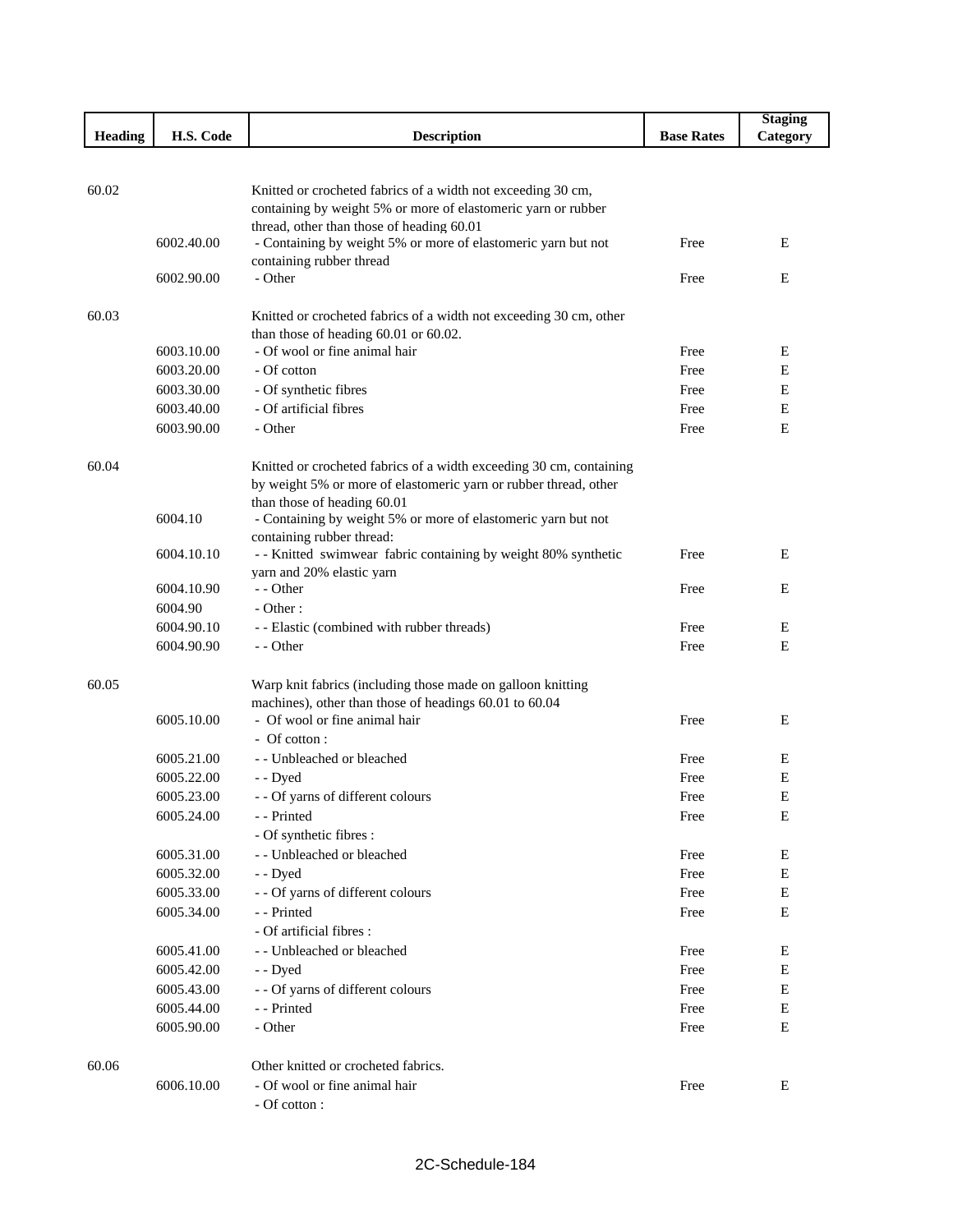|                |            |                                                                   |                   | <b>Staging</b> |
|----------------|------------|-------------------------------------------------------------------|-------------------|----------------|
| <b>Heading</b> | H.S. Code  | <b>Description</b>                                                | <b>Base Rates</b> | Category       |
|                |            |                                                                   |                   |                |
|                |            |                                                                   |                   |                |
|                | 6006.21.00 | - - Unbleached or bleached                                        | Free              | E              |
|                | 6006.22.00 | - - Dyed                                                          | Free              | E              |
|                | 6006.23.00 | - - Of yarns of different colours                                 | Free              | E              |
|                | 6006.24.00 | - - Printed                                                       | Free              | E              |
|                |            | - Of synthetic fibres :                                           |                   |                |
|                | 6006.31    | - Unbleached or bleached:                                         |                   |                |
|                | 6006.31.10 | --- Nylon fibre mesh for use as backing material for mosaic Tiles | Free              | Ε              |
|                | 6006.31.90 | $- -$ Other                                                       | Free              | E              |
|                | 6006.32    | $-$ Dyed :                                                        |                   |                |
|                | 6006.32.10 | --- Nylon fibre mesh for use as backing material for mosaic Tiles | Free              | Е              |
|                | 6006.32.90 | $- -$ Other                                                       | Free              | E              |
|                | 6006.33    | - - Of yarns of different colours:                                |                   |                |
|                | 6006.33.10 | --- Nylon fibre mesh for use as backing material for mosaic Tiles | Free              | E              |
|                | 6006.33.90 | $--$ Other                                                        | Free              | E              |
|                | 6006.34    | - - Printed:                                                      |                   |                |
|                | 6006.34.10 | --- Nylon fibre mesh for use as backing material for mosaic tiles | Free              | E              |
|                | 6006.34.90 | $- -$ Other                                                       | Free              | E              |
|                |            | - Of artificial fibres :                                          |                   |                |
|                | 6006.41.00 | - - Unbleached or bleached                                        | Free              | E              |
|                | 6006.42.00 | - - Dyed                                                          | Free              | E              |
|                | 6006.43.00 | - - Of yarns of different colours                                 | Free              | E              |
|                | 6006.44.00 | - - Printed                                                       | Free              | E              |
|                | 6006.90.00 | - Other                                                           | Free              | E              |
|                |            |                                                                   |                   |                |

## **Chapter 61**

## **Articles of apparel and clothing accessories, knitted or crocheted**

| 61.01 |            | Men's or boys' overcoats, car-coats, capes, cloaks, anoraks           |      |   |  |
|-------|------------|-----------------------------------------------------------------------|------|---|--|
|       |            | (including ski-jackets), wind-cheaters, wind-jackets and similar      |      |   |  |
|       |            | articles, knitted or crocheted, other than those of heading 61.03.    |      |   |  |
|       | 6101.10.00 | - Of wool or fine animal hair                                         | Free | Ε |  |
|       | 6101.20.00 | - Of cotton                                                           | Free | Ε |  |
|       | 6101.30.00 | - Of man-made fibres                                                  | Free | Ε |  |
|       | 6101.90.00 | - Of other textile materials                                          | Free | E |  |
| 61.02 |            | Women's or girls' overcoats, car-coats, capes, cloaks, anoraks        |      |   |  |
|       |            | (including ski-jackets), wind-cheaters, wind-jackets and similar      |      |   |  |
|       |            | articles, knitted or crocheted, other than those of heading 61.04.    |      |   |  |
|       | 6102.10.00 | - Of wool or fine animal hair                                         | Free | Ε |  |
|       | 6102.20.00 | - Of cotton                                                           | Free | Ε |  |
|       | 6102.30.00 | - Of man-made fibres                                                  | Free | Ε |  |
|       | 6102.90.00 | - Of other textile materials                                          | Free | Ε |  |
| 61.03 |            | Men's or boys' suits, ensembles, jackets, blazers, trousers, bib and  |      |   |  |
|       |            | brace overalls, breeches and shorts (other than swimwear), knitted or |      |   |  |

crocheted. - Suits: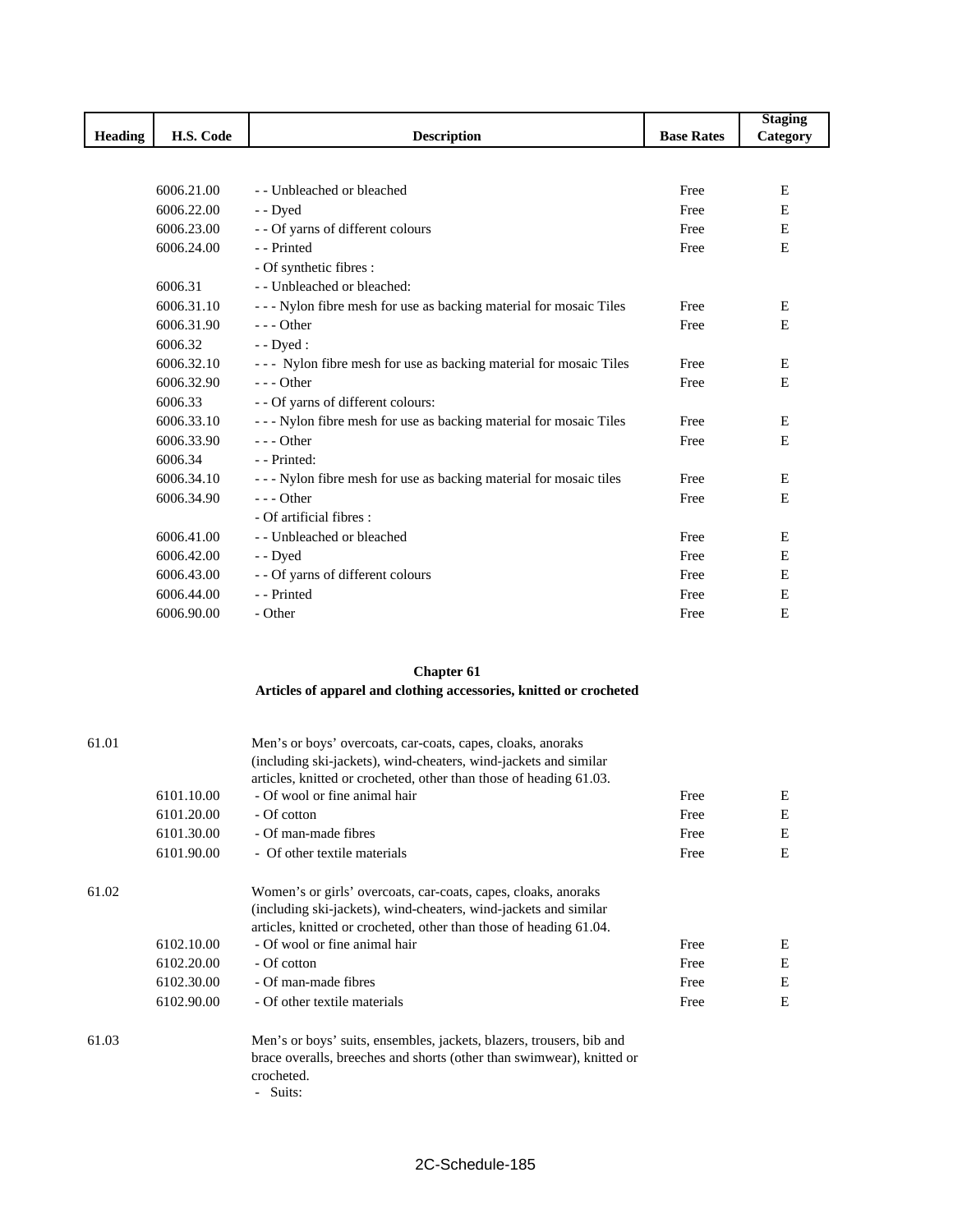|                |            |                                                                        |                   | <b>Staging</b> |
|----------------|------------|------------------------------------------------------------------------|-------------------|----------------|
| <b>Heading</b> | H.S. Code  | <b>Description</b>                                                     | <b>Base Rates</b> | Category       |
|                |            |                                                                        |                   |                |
|                |            |                                                                        |                   |                |
|                | 6103.11.00 | - Of wool or fine animal hair                                          | Free              | Е              |
|                | 6103.12.00 | - - Of synthetic fibres                                                | Free              | E              |
|                | 6103.19    | - - Of other textile materials:                                        |                   |                |
|                | 6103.19.10 | --- Of Cotton                                                          | Free              | Е              |
|                | 6103.19.20 | - - - Of ramie, linen and silk                                         | Free              | Ε              |
|                | 6103.19.90 | $--$ Other                                                             | Free              | E              |
|                |            | - Ensembles:                                                           |                   |                |
|                | 6103.21.00 | - - Of wool or fine animal hair                                        | Free              | E              |
|                | 6103.22.00 | - - Of cotton                                                          | Free              | Ε              |
|                | 6103.23.00 | - - Of synthetic fibres                                                | Free              | $\mathbf E$    |
|                | 6103.29    | - - Of other textile materials:                                        |                   |                |
|                | 6103.29.10 | - - - Of ramie, linen and silk                                         | Free              | E              |
|                | 6103.29.90 | $--$ Other                                                             | Free              | Ε              |
|                |            | - Jackets and blazers:                                                 |                   |                |
|                | 6103.31.00 | - - Of wool or fine animal hair                                        | Free              | Ε              |
|                | 6103.32.00 | - - Of cotton                                                          | Free              | E              |
|                | 6103.33.00 | - - Of synthetic fibres                                                | Free              | Ε              |
|                | 6103.39    | - - Of other textile materials:                                        |                   |                |
|                | 6103.39.10 | - - - Of ramie, linen and silk                                         | Free              | Ε              |
|                | 6103.39.90 | $--$ Other                                                             | Free              | E              |
|                |            | - Trousers, bib and brace overalls, breeches and shorts:               |                   |                |
|                | 6103.41.00 | - - Of wool or fine animal hair                                        | Free              | Ε              |
|                | 6103.42.00 | - - Of cotton                                                          | Free              | E              |
|                | 6103.43.00 | - - Of synthetic fibres                                                | Free              | E              |
|                | 6103.49    | - - Of other textile materials:                                        |                   |                |
|                | 6103.49.10 | - - - Of ramie, linen and silk                                         | Free              | Ε              |
|                | 6103.49.90 | $--$ Other                                                             | Free              | E              |
| 61.04          |            | Women's or girls' suits, ensembles, jackets, blazers, dresses, skirts, |                   |                |
|                |            | divided skirts, trousers, bib and brace overalls, breeches and shorts  |                   |                |
|                |            | (other than swimwear), knitted or crocheted.                           |                   |                |
|                |            | - Suits:                                                               |                   |                |
|                | 6104.11.00 | - - Of wool or fine animal hair                                        | Free              | Ε              |
|                | 6104.12.00 | - - Of cotton                                                          | Free              | Ε              |
|                | 6104.13.00 | - - Of synthetic fibres                                                | Free              | Е              |
|                | 6104.19    | - - Of other textile materials:                                        |                   |                |
|                | 6104.19.10 | - - - Of ramie, linen and silk                                         | Free              | Е              |
|                | 6104.19.90 | --- Other                                                              | Free              | E              |
|                |            | - Ensembles:                                                           |                   |                |
|                | 6104.21.00 | - - Of wool or fine animal hair                                        | Free              | Ε              |
|                | 6104.22.00 | - - Of cotton                                                          | Free              | Е              |
|                | 6104.23.00 | - - Of synthetic fibres                                                | Free              | Ε              |
|                | 6104.29    | - - Of other textile materials:                                        |                   |                |
|                | 6104.29.10 | --- Of ramie, linen and silk                                           | Free              | Ε              |
|                | 6104.29.90 | $--$ Other                                                             | Free              | Е              |
|                |            | - Jackets and blazers:                                                 |                   |                |
|                | 6104.31.00 | - - Of wool or fine animal hair                                        | Free              | E              |
|                | 6104.32.00 | - - Of cotton                                                          | Free              | Е              |
|                | 6104.33.00 | - - Of synthetic fibres                                                | Free              | ${\bf E}$      |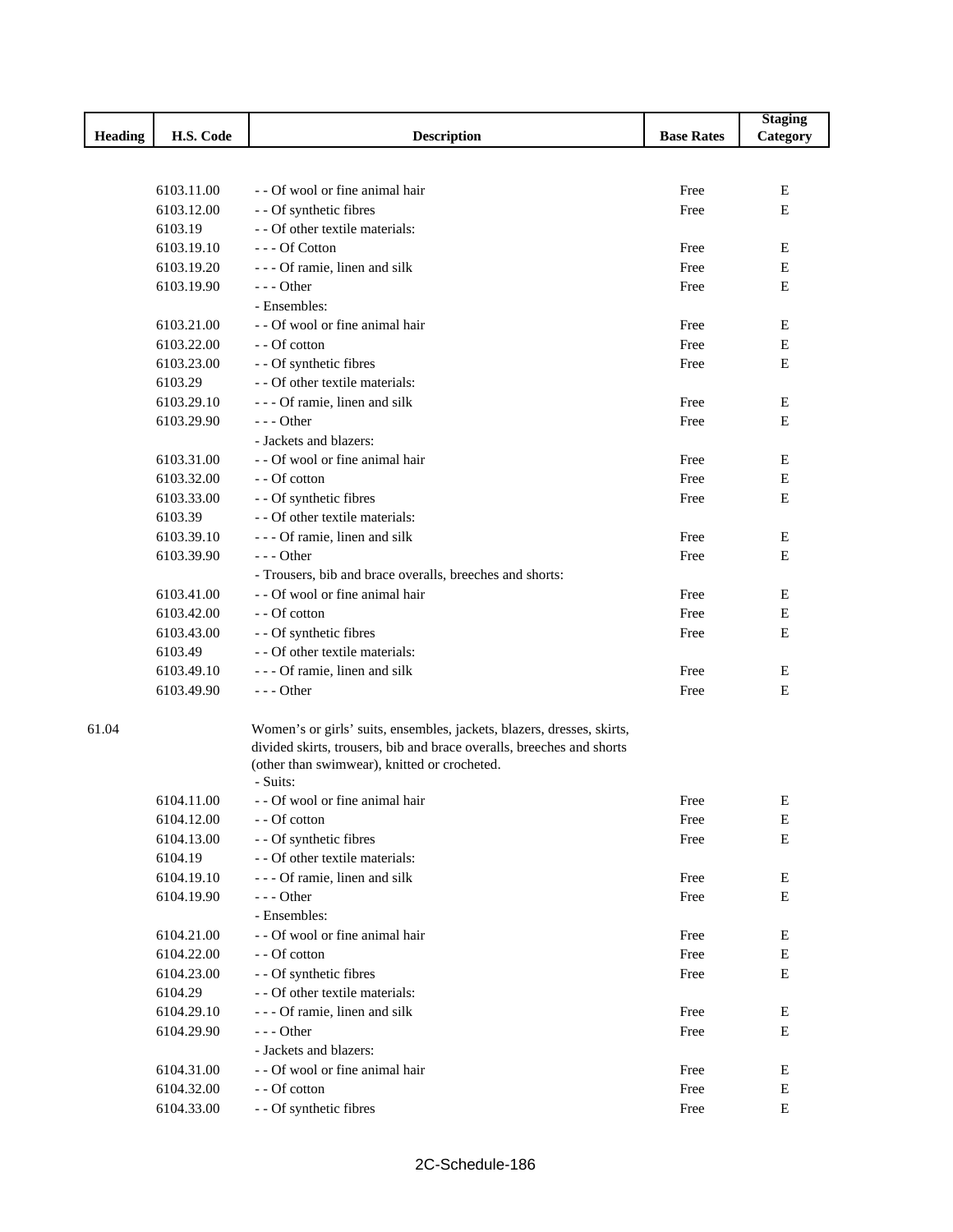|                |            |                                                                     |                   | <b>Staging</b> |
|----------------|------------|---------------------------------------------------------------------|-------------------|----------------|
| <b>Heading</b> | H.S. Code  | <b>Description</b>                                                  | <b>Base Rates</b> | Category       |
|                |            |                                                                     |                   |                |
|                |            |                                                                     |                   |                |
|                | 6104.39    | - - Of other textile materials:                                     |                   |                |
|                | 6104.39.10 | - - - Of ramie, linen and silk                                      | Free              | Е              |
|                | 6104.39.90 | --- Other                                                           | Free              | E              |
|                |            | - Dresses:                                                          |                   |                |
|                | 6104.41.00 | - - Of wool or fine animal hair                                     | Free              | Ε              |
|                | 6104.42.00 | - - Of cotton                                                       | Free              | $\mathbf E$    |
|                | 6104.43.00 | - - Of synthetic fibres                                             | Free              | $\mathbf E$    |
|                | 6104.44.00 | - - Of artificial fibres                                            | Free              | $\mathbf E$    |
|                | 6104.49    | - - Of other textile materials:                                     |                   |                |
|                | 6104.49.10 | - - - Of ramie, linen and silk                                      | Free              | Ε              |
|                | 6104.49.90 | $--$ Other                                                          | Free              | E              |
|                |            | - Skirts and divided skirts:                                        |                   |                |
|                | 6104.51.00 | - - Of wool or fine animal hair                                     | Free              | Ε              |
|                | 6104.52.00 | - - Of Cotton                                                       | Free              | Ε              |
|                | 6104.53.00 | - - Of synthetic fibres                                             | Free              | E              |
|                | 6104.59    | - - Of other textile materials:                                     |                   |                |
|                | 6104.59.10 | - - - Of ramie, linen and silk                                      | Free              | Ε              |
|                | 6104.59.90 | $- -$ Other                                                         | Free              | Ε              |
|                |            | - Trousers, bib and brace overalls, breeches and shorts:            |                   |                |
|                | 6104.61.00 | - - Of wool or fine animal hair                                     | Free              | Е              |
|                | 6104.62.00 | - - Of Cotton                                                       | Free              | $\mathbf E$    |
|                | 6104.63.00 | - - Of synthetic fibres                                             | Free              | E              |
|                | 6104.69    | - - Of other textile materials:                                     |                   |                |
|                | 6104.69.10 | - - - Of ramie, linen and silk                                      | Free              | Е              |
|                | 6104.69.90 | --- Other                                                           | Free              | E              |
| 61.05          |            | Men's or boys' shirts, knitted or crocheted.                        |                   |                |
|                | 6105.10.00 | - Of cotton                                                         | Free              | Е              |
|                | 6105.20    | - Of man-made fibres:                                               |                   |                |
|                | 6105.20.10 | - - Of synthetic fibres                                             | Free              | Ε              |
|                | 6105.20.20 | - - Of artificial fibres                                            | Free              | E              |
|                | 6105.90    | - Of other textile materials:                                       |                   |                |
|                | 6105.90.10 | - - Of ramie, linen and silk                                        | Free              | Ε              |
|                | 6105.90.90 | - - Other                                                           | Free              | Ε              |
| 61.06          |            | Women's or girls' blouses, shirts and shirt-blouses, knitted or     |                   |                |
|                |            | crocheted.                                                          |                   |                |
|                | 6106.10.00 | - Of cotton                                                         | Free              | Ε              |
|                | 6106.20.00 | - Of man-made fibres                                                | Free              | Е              |
|                | 6106.90    | - Of other textile materials:                                       |                   |                |
|                | 6106.90.10 | - - Of ramie, linen and silk                                        | Free              | Ε              |
|                | 6106.90.20 | - - Of wool or fine animal hair                                     | Free              | Ε              |
|                | 6106.90.90 | - - Other                                                           | Free              | Е              |
| 61.07          |            | Men's or boys' underpants, briefs, nightshirts, pyjamas, bathrobes, |                   |                |
|                |            | dressing gowns and similar articles, knitted or crocheted.          |                   |                |
|                |            | - Underpants and briefs:                                            |                   |                |
|                | 6107.11.00 | - - Of cotton                                                       | Free              | Ε              |
|                | 6107.12.00 | - - Of man-made fibres                                              | Free              | $\mathbf E$    |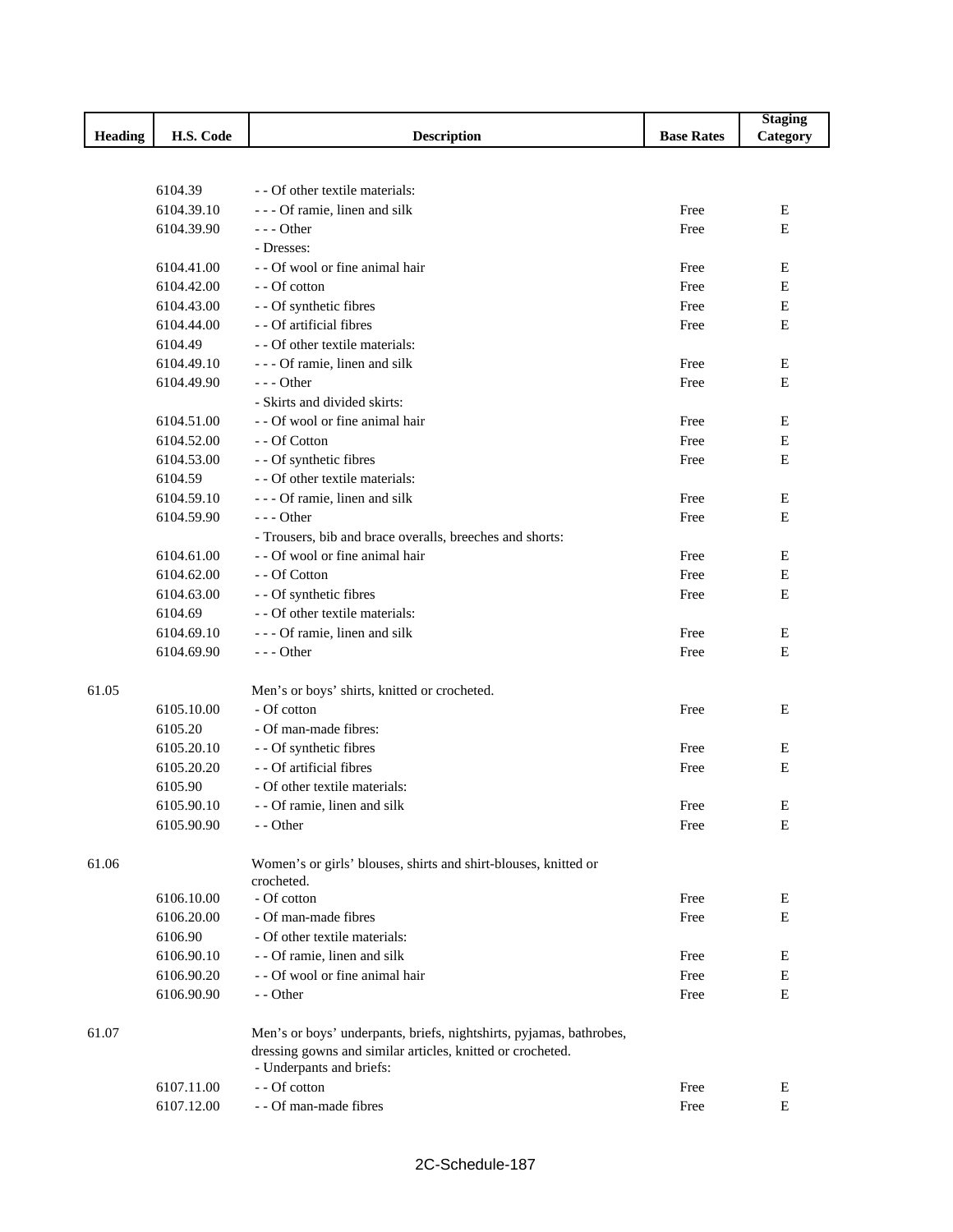|         |            |                                                                     |                   | <b>Staging</b> |
|---------|------------|---------------------------------------------------------------------|-------------------|----------------|
| Heading | H.S. Code  | <b>Description</b>                                                  | <b>Base Rates</b> | Category       |
|         |            |                                                                     |                   |                |
|         |            |                                                                     |                   |                |
|         | 6107.19    | - - Of other textile materials:                                     |                   |                |
|         | 6107.19.10 | - - - Of wool or fine animal hair                                   | Free              | Е              |
|         | 6107.19.90 | $--$ Other                                                          | Free              | Е              |
|         |            | - Nightshirts and pyjamas:                                          |                   |                |
|         | 6107.21.00 | - - Of cotton                                                       | Free              | Е              |
|         | 6107.22.00 | - - Of man-made fibres                                              | Free              | Е              |
|         | 6107.29    | - - Of other textile materials:                                     |                   |                |
|         | 6107.29.10 | $- -$ Of silk                                                       | Free              | Ε              |
|         | 6107.29.20 | - - - Of wool or fine animal hair                                   | Free              | E              |
|         | 6107.29.90 | $- -$ Other                                                         | Free              | E              |
|         |            | - Other:                                                            |                   |                |
|         | 6107.91.00 | - - Of cotton                                                       | Free              | E              |
|         | 6107.92.00 | - - Of man-made fibres                                              | Free              | $\mathbf E$    |
|         | 6107.99    | - - Of other textile materials:                                     |                   |                |
|         | 6107.99.10 | --- Of wool or fine animal hair                                     | Free              | E              |
|         | 6107.99.90 | $--$ Other                                                          | Free              | $\mathbf E$    |
|         |            |                                                                     |                   |                |
| 61.08   |            | Women's or girls' slips, petticoats, briefs, panties, nightdresses, |                   |                |
|         |            | pyjamas, négligés, bathrobes, dressing gowns and similar articles,  |                   |                |
|         |            | knitted or crocheted.                                               |                   |                |
|         |            | - Slips and petticoats:                                             |                   |                |
|         | 6108.11.00 | - - Of man-made fibres                                              | Free              | Е              |
|         | 6108.19    | - - Of other textile materials:                                     |                   |                |
|         | 6108.19.10 | $--$ Of silk                                                        | Free              | E              |
|         | 6108.19.20 | --- Of wool or fine animal hair                                     | Free              | E              |
|         | 6108.19.30 | --- Of cotton                                                       | Free              | E              |
|         | 6108.19.90 | $- -$ Other                                                         | Free              | E              |
|         |            | - Briefs and panties:                                               |                   |                |
|         | 6108.21.00 | - - Of cotton                                                       | Free              | E              |
|         | 6108.22.00 | - - Of man-made fibres                                              | Free              | E              |
|         | 6108.29    | - - Of other textile materials:                                     |                   |                |
|         | 6108.29.10 | $--$ Of silk                                                        | Free              | E              |
|         | 6108.29.20 | - - - Of wool or fine animal hair                                   | Free              | E              |
|         | 6108.29.90 | --- Other                                                           | Free              | Е              |
|         |            | - Nightdresses and pyjamas:                                         |                   |                |
|         | 6108.31.00 | - - Of cotton                                                       | Free              | E              |
|         | 6108.32.00 | - - Of man-made fibres                                              | Free              | ${\bf E}$      |
|         | 6108.39    | - - Of other textile materials:                                     |                   |                |
|         | 6108.39.10 | $- -$ Of silk                                                       | Free              | E              |
|         | 6108.39.20 | --- Of wool or fine animal hair                                     | Free              | E              |
|         | 6108.39.90 | $- -$ Other                                                         | Free              | E              |
|         |            | - Other:                                                            |                   |                |
|         | 6108.91.00 | - - Of cotton                                                       | Free              | E              |
|         | 6108.92.00 | - - Of man-made fibres                                              | Free              | Е              |
|         | 6108.99    | - - Of other textile materials:                                     |                   |                |
|         | 6108.99.10 | --- Of wool or fine animal hair                                     | Free              | Е              |
|         | 6108.99.90 | $--- Other$                                                         | Free              | E              |
|         |            |                                                                     |                   |                |

61.09 T-shirts, singlets and other vests, knitted or crocheted.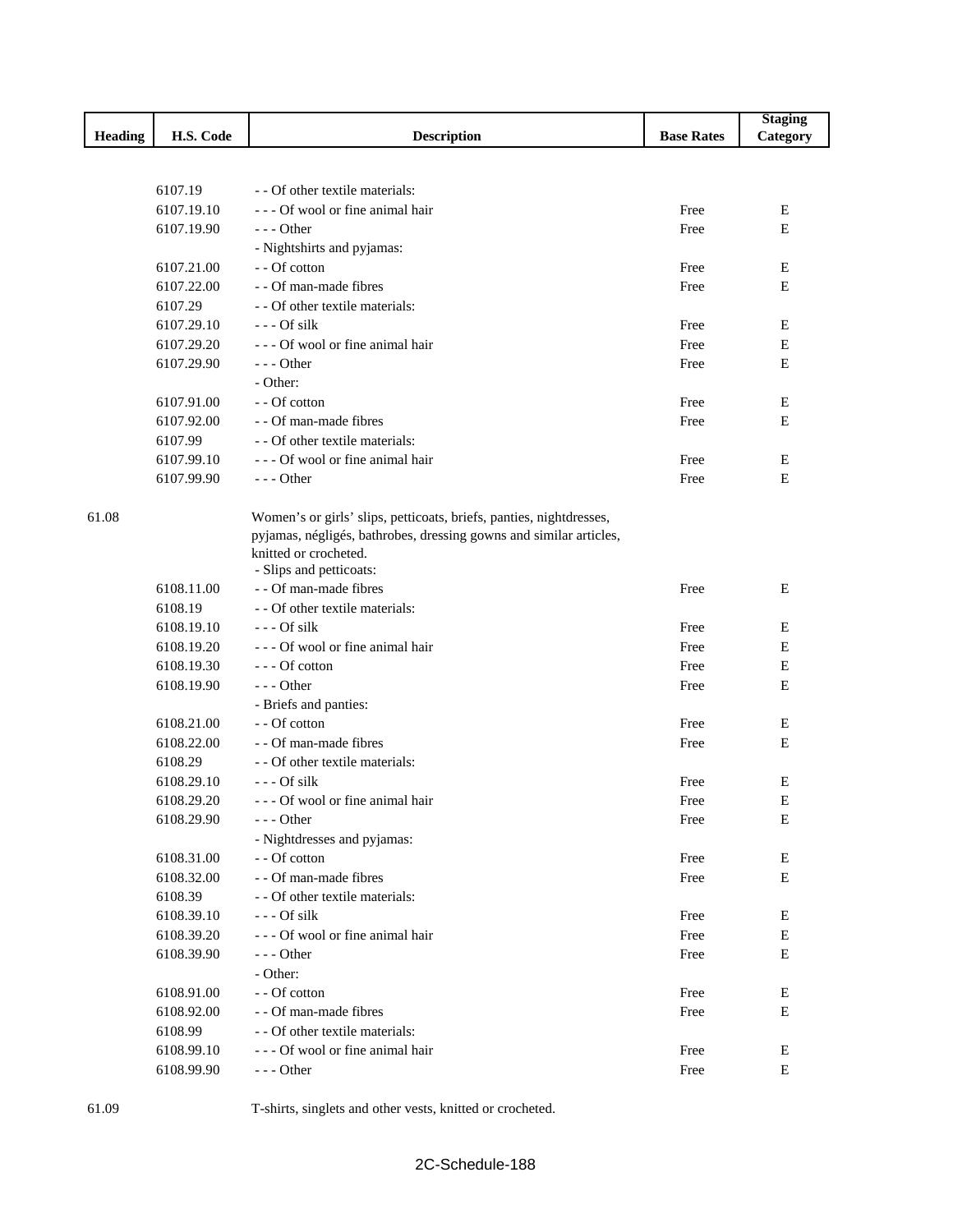|                |            |                                                                                                                             |                   | <b>Staging</b> |
|----------------|------------|-----------------------------------------------------------------------------------------------------------------------------|-------------------|----------------|
| <b>Heading</b> | H.S. Code  | <b>Description</b>                                                                                                          | <b>Base Rates</b> | Category       |
|                |            |                                                                                                                             |                   |                |
|                |            |                                                                                                                             |                   |                |
|                | 6109.10    | - Of cotton:                                                                                                                |                   |                |
|                | 6109.10.10 | - - For men or boys                                                                                                         | Free              | E              |
|                | 6109.10.20 | - - For women or girls                                                                                                      | Free              | E              |
|                | 6109.90    | - Of other textile materials:                                                                                               |                   |                |
|                | 6109.90.10 | - - For men or boys, of ramie, linen or silk                                                                                | Free              | E              |
|                | 6109.90.20 | - - For men or boys, of other materials                                                                                     | Free              | E              |
|                | 6109.90.30 | - - For women or girls, of ramie, linen or silk                                                                             | Free              | E              |
|                | 6109.90.40 | - - For women or girls, of other materials                                                                                  | Free              | E              |
| 61.10          |            | Jerseys, pullovers, cardigans, waist-coats and similar articles, knitted<br>or crocheted.<br>- Of wool or fine animal hair: |                   |                |
|                | 6110.11.00 | - - Of wool                                                                                                                 | Free              | E              |
|                | 6110.12.00 | - - Of Kashmir (cashmere) goats                                                                                             | Free              | E              |
|                | 6110.19.00 | - - Other                                                                                                                   | Free              | E              |
|                | 6110.20.00 | - Of cotton                                                                                                                 | Free              | E              |
|                | 6110.30.00 | - Of man-made fibres                                                                                                        | Free              | E              |
|                | 6110.90    | - Of other textile materials:                                                                                               |                   |                |
|                | 6110.90.10 | - - Of ramie, linen or silk                                                                                                 | Free              | Ε              |
|                | 6110.90.90 | $-$ - Other                                                                                                                 | Free              | E              |
|                |            |                                                                                                                             |                   |                |
| 61.11          |            | Babies' garments and clothing accessories, knitted or crocheted.                                                            |                   |                |
|                | 6111.10    | - Of wool or fine animal hair:                                                                                              |                   |                |
|                | 6111.10.10 | - - Stockings, socks and bootees without applied soles, Not<br>elasticated or rubberised                                    | Free              | E              |
|                | 6111.10.20 | - - Stockings, socks and bootees without applied soles, elasticated or<br>rubberised                                        | Free              | E              |
|                | 6111.10.30 | - - Gloves, mittens and mitts; pantyhose (tights), underpants and<br>briefs, bathing costumes or trunks                     | Free              | E              |
|                | 6111.10.40 | - - Other garments                                                                                                          | Free              | E              |
|                | 6111.10.90 | - - Other                                                                                                                   | Free              | E              |
|                | 6111.20    | - Of cotton:                                                                                                                |                   |                |
|                | 6111.20.10 | - - Stockings, socks and bootees without applied soles, not                                                                 | Free              | Ε              |
|                | 6111.20.20 | elasticated or rubberised<br>- - Stockings, socks and bootees without applied soles, elasticated or<br>rubberised           | Free              | Ε              |
|                | 6111.20.30 | - - Garments                                                                                                                | Free              | Ε              |
|                | 6111.20.90 | $-$ - Other                                                                                                                 | Free              | E              |
|                | 6111.30    | - Of synthetic fibres:                                                                                                      |                   |                |
|                | 6111.30.10 | - - Stockings, socks and bootees without applied soles                                                                      | Free              | Ε              |
|                | 6111.30.20 | - - Garments                                                                                                                | Free              | Ε              |
|                | 6111.30.90 | - - Other                                                                                                                   | Free              | E              |
|                | 6111.90    | - Of other textile materials:                                                                                               |                   |                |
|                | 6111.90.10 | - - Stockings, socks and bootees without applied soles, Not                                                                 | Free              | Ε              |
|                |            | elasticated or rubberised                                                                                                   |                   |                |
|                | 6111.90.20 | - - Stockings, socks and bootees without applied soles, elasticated or<br>rubberised                                        | Free              | E              |
|                | 6111.90.30 | - - Garments                                                                                                                | Free              | Ε              |
|                | 6111.90.90 | - - Other                                                                                                                   | Free              | $\mathbf E$    |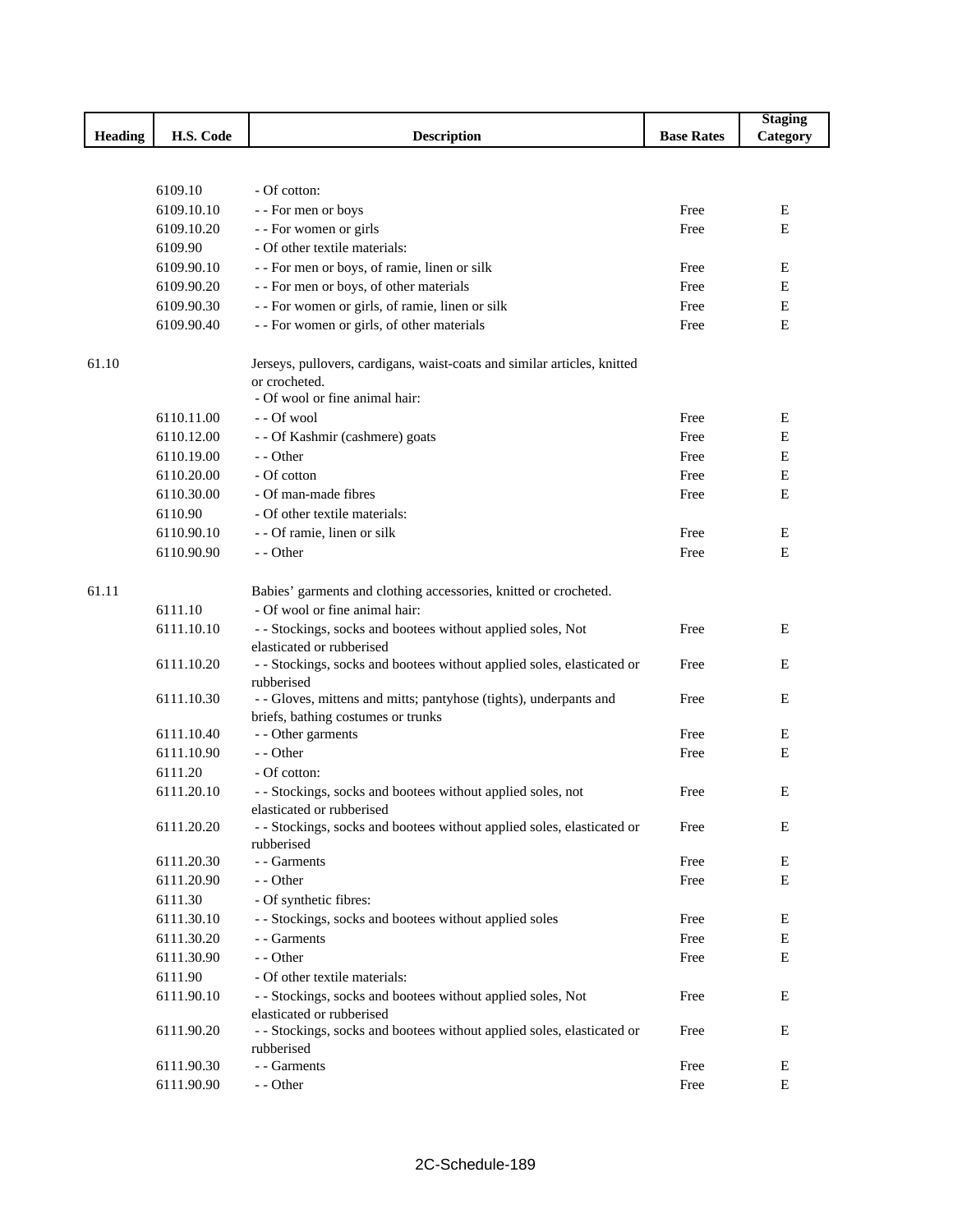|                |            |                                                                     |                   | <b>Staging</b> |
|----------------|------------|---------------------------------------------------------------------|-------------------|----------------|
| <b>Heading</b> | H.S. Code  | <b>Description</b>                                                  | <b>Base Rates</b> | Category       |
|                |            |                                                                     |                   |                |
|                |            |                                                                     |                   |                |
| 61.12          |            | Track suits, ski suits and swimwear, knitted or crocheted.          |                   |                |
|                |            | - Track suits:                                                      |                   |                |
|                | 6112.11.00 | - - Of cotton                                                       | Free              | E              |
|                | 6112.12.00 | - - Of synthetic fibres                                             | Free              | E              |
|                | 6112.19    | - - Of other textile materials:                                     |                   |                |
|                | 6112.19.10 | - - - Of ramie, linen or silk                                       | Free              | Ε              |
|                | 6112.19.90 | $- -$ Other                                                         | Free              | E              |
|                | 6112.20.00 | - Ski Suits                                                         | Free              | E              |
|                |            | - Men's or boys' swimwear:                                          |                   |                |
|                | 6112.31    | - - Of synthetic fibres:                                            |                   |                |
|                | 6112.31.10 | --- Not elasticated or rubberised                                   | Free              | E              |
|                | 6112.31.20 | --- Elasticated or rubberised                                       | Free              | E              |
|                | 6112.39    | - - Of other textile materials:                                     |                   |                |
|                | 6112.39.10 | --- Not elasticated or rubberised                                   | Free              | Ε              |
|                | 6112.39.20 | --- Elasticated or rubberised                                       | Free              | Ε              |
|                |            | - Women's or girls' swimwear:                                       |                   |                |
|                | 6112.41    | - - Of synthetic fibres:                                            |                   |                |
|                | 6112.41.10 | --- Not elasticated or rubberised                                   | Free              | Ε              |
|                | 6112.41.20 | --- Elasticated or rubberised                                       | Free              | E              |
|                | 6112.49    | - - Of other textile materials:                                     |                   |                |
|                | 6112.49.10 | --- Not elasticated or rubberised                                   | Free              | E              |
|                | 6112.49.20 | --- Elasticated or rubberised                                       | Free              | Ε              |
|                |            |                                                                     |                   |                |
| 61.13          |            | Garments, made up of knitted or crocheted fabrics of heading 59.03, |                   |                |
|                |            | 59.06 or 59.07.                                                     |                   |                |
|                |            | - Not elasticated or rubberised:                                    |                   |                |
|                | 6113.00.11 | - - Protective or safety garments for workers excluding goods of    | Free              | E              |
|                |            | subheading 6113.00.22                                               |                   |                |
|                | 6113.00.12 | - - Flame-proof                                                     | Free              | Ε              |
|                | 6113.00.19 | - - Other                                                           | Free              | Е              |
|                |            | - Elasticated or rubberised:                                        |                   |                |
|                | 6113.00.21 | - - Protective or safety garments for workers excluding goods of    | Free              | Ε              |
|                |            | subheading '6113.00.12'                                             |                   |                |
|                | 6113.00.22 | - - Flame-proof                                                     | Free              | E              |
|                | 6113.00.29 | - - Other                                                           | Free              | E              |
|                |            |                                                                     |                   |                |
| 61.14          |            | Other garments, knitted or crocheted.                               |                   |                |
|                | 6114.10.00 | - Of wool or fine animal hair                                       | Free              | Ε              |
|                | 6114.20.00 | - Of cotton                                                         | Free              | E              |
|                | 6114.30    | - Of man-made fibres:                                               |                   |                |
|                | 6114.30.10 | - - Flame-proof                                                     | Free              | E              |
|                | 6114.30.90 | - - Other                                                           | Free              | E              |
|                | 6114.90    | - Of other textile materials:                                       |                   |                |
|                | 6114.90.10 | - - Of ramie, linen or silk                                         | Free              | E              |
|                | 6114.90.90 | - - Other                                                           | Free              | E              |
|                |            |                                                                     |                   |                |
| 61.15          |            | Panty hose, tights, stockings, socks and other hosiery, including   |                   |                |

stockings for varicose veins and footwear without applied soles, knitted or crocheted.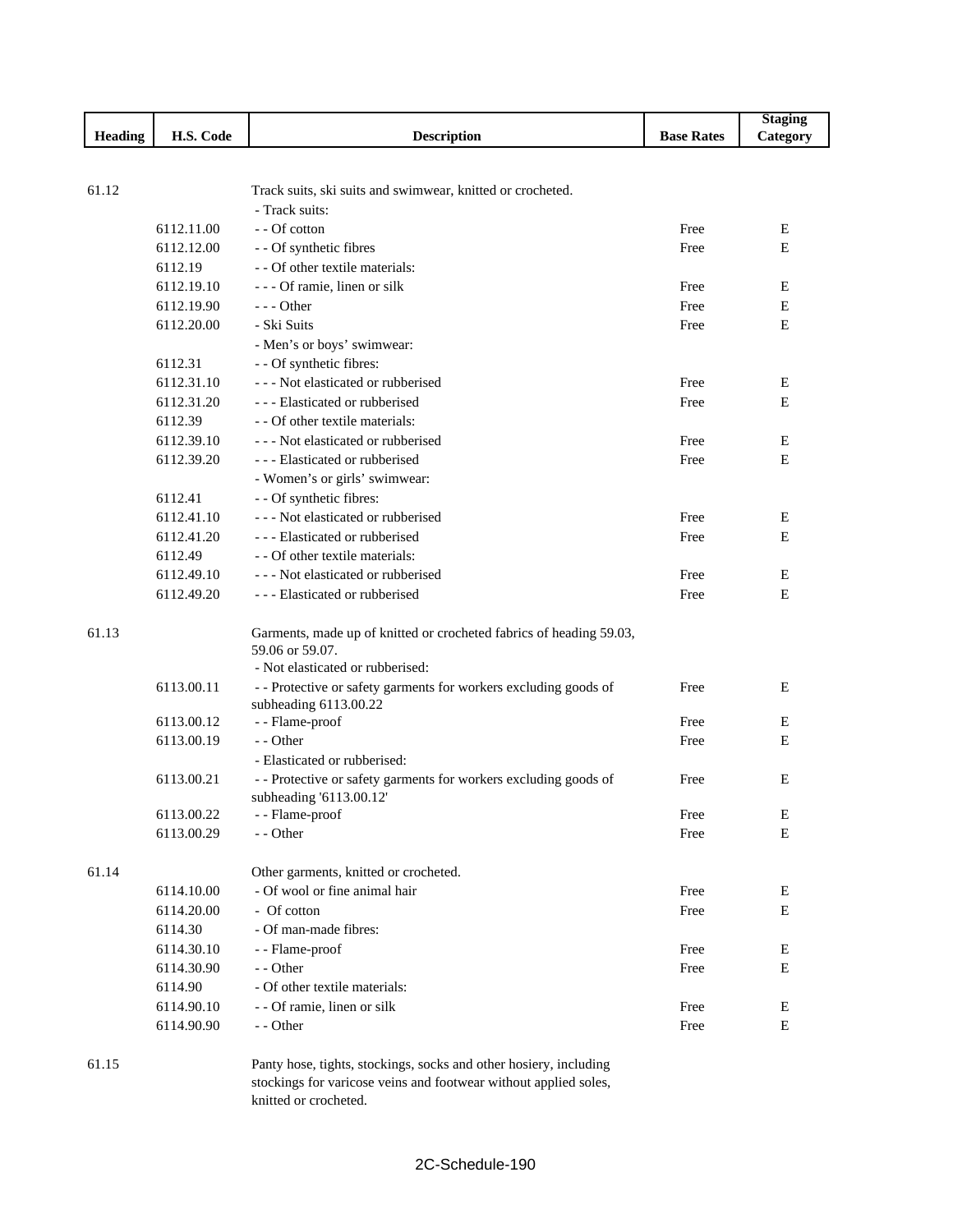|                |            |                                                                                          |                   | <b>Staging</b> |
|----------------|------------|------------------------------------------------------------------------------------------|-------------------|----------------|
| <b>Heading</b> | H.S. Code  | <b>Description</b>                                                                       | <b>Base Rates</b> | Category       |
|                |            |                                                                                          |                   |                |
|                |            |                                                                                          |                   |                |
|                |            | - Panty hose and tights:                                                                 |                   |                |
|                | 6115.11    | - - Of synthetic fibres, measuring per single yarn less than 67<br>decitex:              |                   |                |
|                | 6115.11.10 | --- Not elasticated or rubberised                                                        | Free              | Ε              |
|                | 6115.11.20 | - - - Elasticated or rubberised                                                          | Free              | E              |
|                | 6115.12    | - - Of synthetic fibres, measuring per single yarn 67 decitex or more:                   |                   |                |
|                | 6115.12.10 | --- Not elasticated or rubberised                                                        | Free              | Ε              |
|                | 6115.12.20 | --- Elasticated or rubberised                                                            | Free              | Е              |
|                | 6115.19    | - - Of other textile materials:                                                          |                   |                |
|                |            | --- Not elasticated or rubberised:                                                       |                   |                |
|                | 6115.19.11 | $---$ Of cotton                                                                          | Free              | Ε              |
|                | 6115.19.19 | - - - - Other                                                                            | Free              | E              |
|                |            | --- Elasticated or rubberised:                                                           |                   |                |
|                | 6115.19.21 | $---$ Of cotton                                                                          | Free              | Е              |
|                | 6115.19.29 | $---$ Other                                                                              | Free              | Е              |
|                | 6115.20    | - Women's full-length or knee-length hosiery, measuring per single                       |                   |                |
|                |            | yarn less than 67 decitex:                                                               |                   |                |
|                | 6115.20.10 | - - Of cotton                                                                            | Free              | Ε              |
|                | 6115.20.90 | - - Of other textile materials                                                           | Free              | E              |
|                |            | - Other:                                                                                 |                   |                |
|                | 6115.91    | - - Of wool or fine animal hair:                                                         |                   |                |
|                | 6115.91.10 | --- Stockings, under stockings, socks, sockettes and the like, for                       | Free              | E              |
|                |            | men                                                                                      |                   |                |
|                | 6115.91.20 | --- Stockings, under stockings, socks, sockettes and the like, for                       | Free              | Ε              |
|                |            | women and children                                                                       |                   |                |
|                | 6115.91.90 | $- -$ Other                                                                              | Free              | Ε              |
|                | 6115.92    | - - Of cotton:                                                                           |                   |                |
|                | 6115.92.10 | --- Stockings, under stockings, socks, sockettes and the like, for                       | Free              | Ε              |
|                | 6115.92.20 | men<br>--- Stockings, under stockings, socks, sockettes and the like, for                | Free              | Ε              |
|                |            | women and children                                                                       |                   |                |
|                | 6115.92.90 | $--$ Other                                                                               | Free              | Ε              |
|                | 6115.93    | - - Of synthetic fibres:                                                                 |                   |                |
|                | 6115.93.10 | --- Stockings, under stockings, socks, sockettes and the like, for                       | Free              | Ε              |
|                |            | men                                                                                      |                   |                |
|                | 6115.93.20 | --- Stockings, under stockings, socks, sockettes and the like, for                       | Free              | E              |
|                |            | women and children                                                                       |                   |                |
|                | 6115.93.90 | - - - Other                                                                              | Free              | Ε              |
|                | 6115.99    | - - Of other textile materials:                                                          |                   |                |
|                | 6115.99.10 | --- Stockings, under stockings, socks, sockettes and the like, for                       | Free              | E              |
|                |            | men                                                                                      |                   |                |
|                | 6115.99.20 | --- Stockings, under stockings, socks, sockettes and the like, for<br>women and children | Free              | E              |
|                | 6115.99.90 | --- Other                                                                                | Free              | Ε              |
|                |            |                                                                                          |                   |                |
| 61.16          |            | Gloves, mittens and mitts, knitted or crocheted.                                         |                   |                |
|                | 6116.10.00 | - Impregnated, coated or covered with plastics or rubber                                 | Free              | Е              |
|                |            | - Other:                                                                                 |                   |                |
|                | 6116.91.00 | - - Of wool or fine animal hair                                                          | Free              | E              |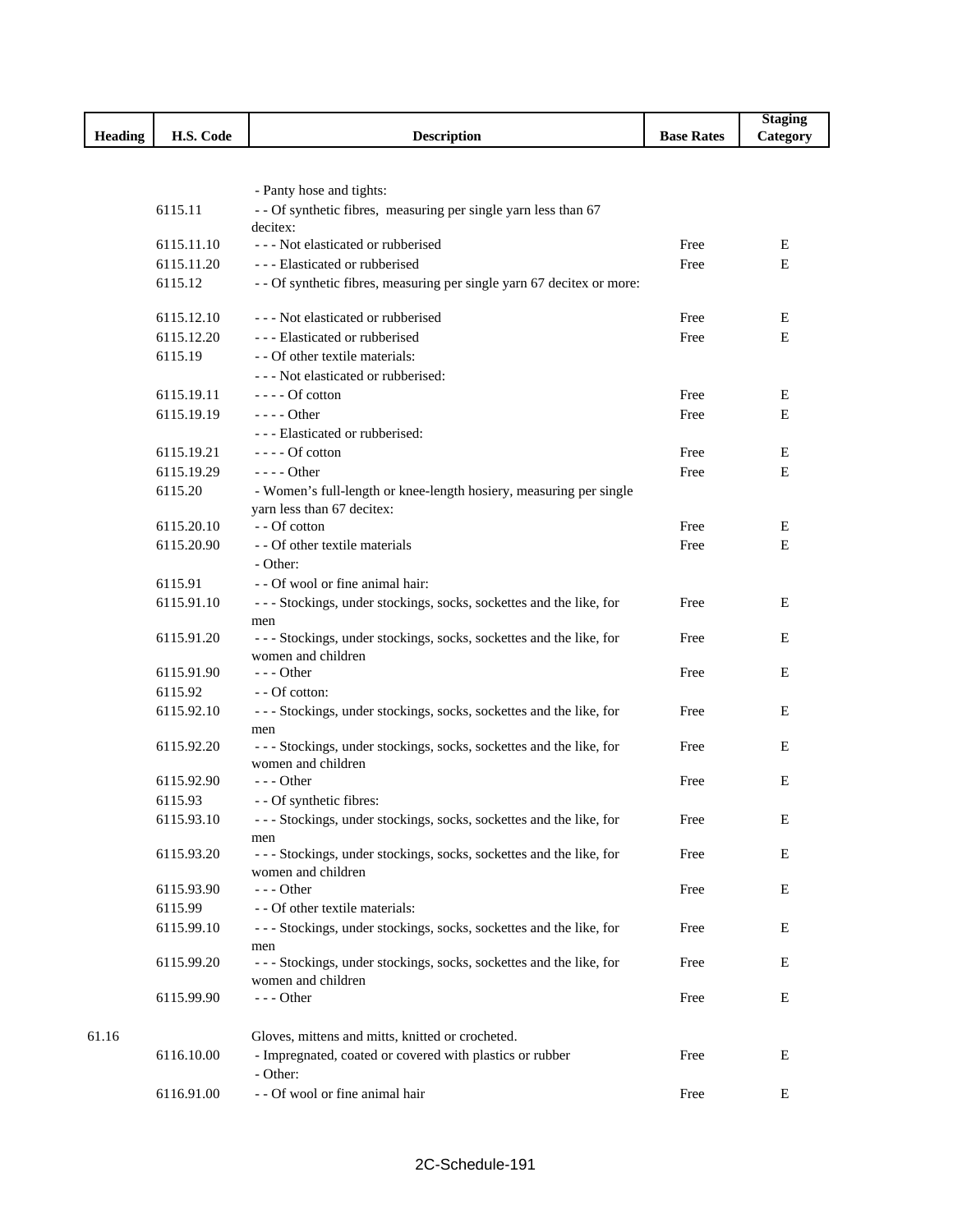|                |            |                                                                      |                   | <b>Staging</b> |
|----------------|------------|----------------------------------------------------------------------|-------------------|----------------|
| <b>Heading</b> | H.S. Code  | <b>Description</b>                                                   | <b>Base Rates</b> | Category       |
|                |            |                                                                      |                   |                |
|                |            |                                                                      |                   |                |
|                | 6116.92.00 | - Of cotton                                                          | Free              | E              |
|                | 6116.93.00 | - - Of synthetic fibres                                              | Free              | E              |
|                | 6116.99.00 | - - Of other textile materials                                       | Free              | E              |
| 61.17          |            | Other made up clothing accessories, knitted or crocheted; knitted or |                   |                |
|                |            | crocheted parts of garments or of clothing accessories.              |                   |                |
|                | 6117.10    | - Shawls, scarves, mufflers, mantillas, veils and the like:          |                   |                |
|                | 6117.10.10 | - - Of cotton                                                        | Free              | Ε              |
|                | 6117.10.90 | - Of other textile materials                                         | Free              | E              |
|                | 6117.20    | - Ties, bow ties and cravats:                                        |                   |                |
|                | 6117.20.10 | - Of wool or fine animal hair                                        | Free              | E              |
|                | 6117.20.90 | - - Other                                                            | Free              | E              |
|                | 6117.80    | - Other accessories:                                                 |                   |                |
|                | 6117.80.10 | - - Of wool or fine animal hair                                      | Free              | E              |
|                | 6117.80.90 | - - Other                                                            | Free              | E              |
|                | 6117.90.00 | - Parts                                                              | Free              | E              |

## **Chapter 62 Articles of apparel and clothing accessories, not knitted or crocheted**

| 62.01 |            | Men's or boys' overcoats, car-coats, capes, cloaks, anoraks            |      |   |
|-------|------------|------------------------------------------------------------------------|------|---|
|       |            | (including ski-jackets), wind-cheaters, wind-jackets and similar       |      |   |
|       |            | articles, other than those of heading 62.03.                           |      |   |
|       |            | - Overcoats, raincoats, car-coats, capes, cloaks and similar articles: |      |   |
|       | 6201.11.00 | - - Of wool or fine animal hair                                        | Free | E |
|       | 6201.12.00 | - - Of cotton                                                          | Free | E |
|       | 6201.13.00 | - - Of man-made fibres                                                 | Free | E |
|       | 6201.19    | - Of other textile materials:                                          |      |   |
|       | 6201.19.10 | - - - Of ramie, linen or silk                                          | Free | Ε |
|       | 6201.19.90 | $- -$ Other                                                            | Free | E |
|       |            | - Other:                                                               |      |   |
|       | 6201.91.00 | - - Of wool or fine animal hair                                        | Free | E |
|       | 6201.92.00 | - - Of cotton                                                          | Free | Ε |
|       | 6201.93.00 | - - Of man-made fibres                                                 | Free | E |
|       | 6201.99    | - - Of other textile materials:                                        |      |   |
|       | 6201.99.10 | - - - Of ramie, linen or silk                                          | Free | Ε |
|       | 6201.99.90 | $- -$ Other                                                            | Free | E |
| 62.02 |            | Women's or girls' overcoats, car-coats, capes, cloaks, anoraks         |      |   |
|       |            | (including ski-jackets), wind-cheaters, wind-jackets and similar       |      |   |
|       |            | articles, other than those of heading 62.04.                           |      |   |
|       |            | - Overcoats, raincoats, car-coats, capes, cloaks and similar articles: |      |   |
|       | 6202.11.00 | - - Of wool or fine animal hair                                        | Free | Ε |
|       | 6202.12.00 | - - Of cotton                                                          | Free | E |
|       | 6202.13.00 | - - Of man-made fibres                                                 | Free | E |
|       | 6202.19    | - - Of other textile materials:                                        |      |   |
|       | 6202.19.10 | - - - Of ramie, linen or silk                                          | Free | E |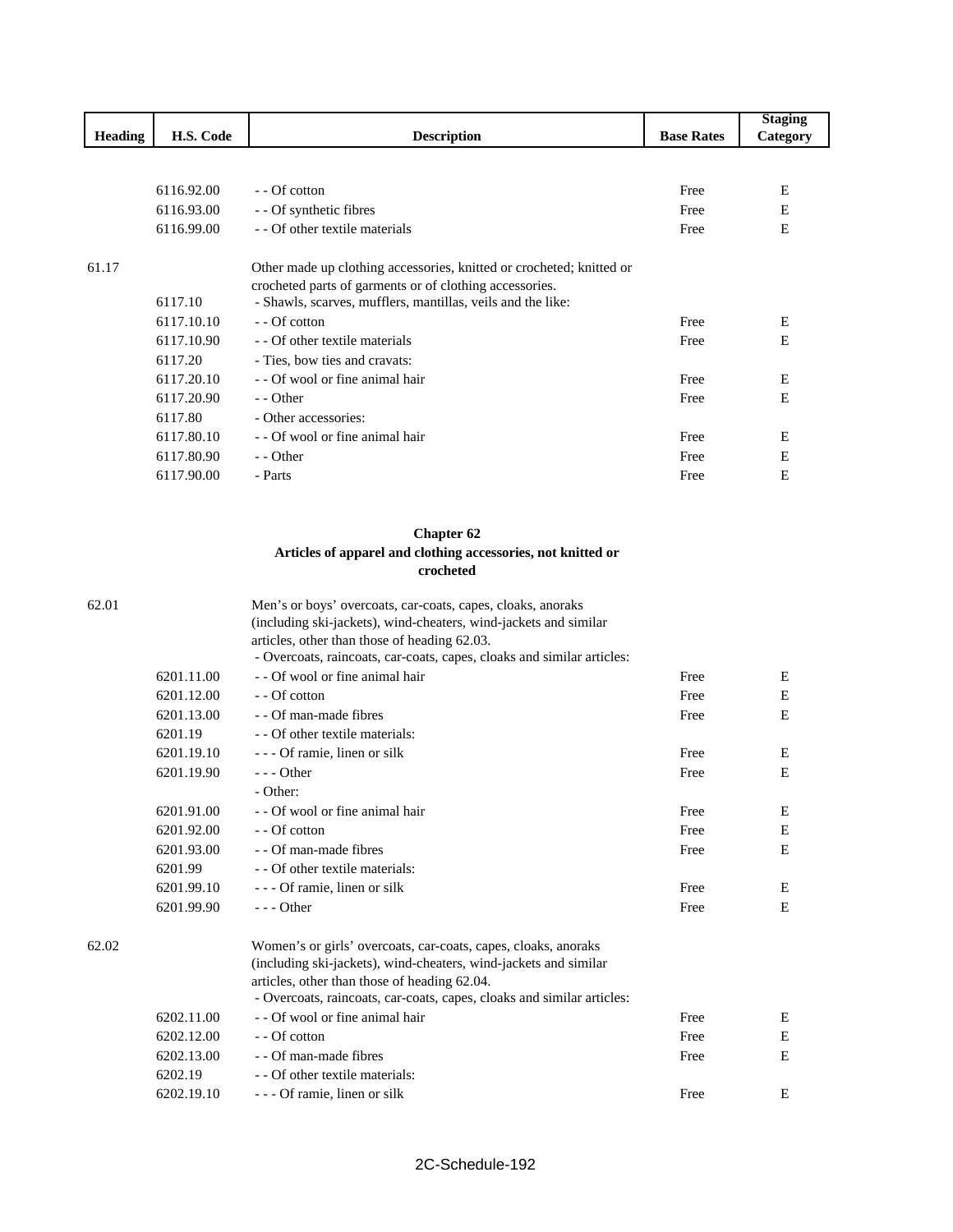|         |            |                                                                                                                                                |                   | <b>Staging</b> |
|---------|------------|------------------------------------------------------------------------------------------------------------------------------------------------|-------------------|----------------|
| Heading | H.S. Code  | <b>Description</b>                                                                                                                             | <b>Base Rates</b> | Category       |
|         |            |                                                                                                                                                |                   |                |
|         |            |                                                                                                                                                |                   |                |
|         | 6202.19.90 | $--$ Other                                                                                                                                     | Free              | E              |
|         |            | - Other:                                                                                                                                       |                   |                |
|         | 6202.91.00 | - - Of wool or fine animal hair                                                                                                                | Free              | Ε              |
|         | 6202.92.00 | - - Of cotton                                                                                                                                  | Free              | Ε              |
|         | 6202.93.00 | - - Of man-made fibres                                                                                                                         | Free              | E              |
|         | 6202.99    | - - Of other textile materials:                                                                                                                |                   |                |
|         | 6202.99.10 | - - - Of ramie, linen or silk                                                                                                                  | Free              | Ε              |
|         | 6202.99.90 | --- Other                                                                                                                                      | Free              | E              |
| 62.03   |            | Men's or boys' suits, ensembles, jackets, blazers, trousers, bib and<br>brace overalls, breeches and shorts (other than swimwear).<br>- Suits: |                   |                |
|         | 6203.11.00 | - - Of wool or fine animal hair                                                                                                                | Free              | Е              |
|         | 6203.12.00 | - - Of synthetic fibres                                                                                                                        | Free              | E              |
|         | 6203.19    | - - Of other textile materials:                                                                                                                |                   |                |
|         | 6203.19.10 | --- Of Cotton                                                                                                                                  | Free              | E              |
|         | 6203.19.20 | - - - Of ramie, linen or silk                                                                                                                  | Free              | Ε              |
|         | 6203.19.90 | $- -$ Other                                                                                                                                    | Free              | E              |
|         |            | - Ensembles:                                                                                                                                   |                   |                |
|         | 6203.21.00 | - - Of wool or fine animal hair                                                                                                                | Free              | Ε              |
|         | 6203.22.00 | - - Of cotton                                                                                                                                  | Free              | Ε              |
|         | 6203.23.00 | - - Of synthetic fibres                                                                                                                        | Free              | Ε              |
|         | 6203.29    | - - Of other textile materials:                                                                                                                |                   |                |
|         | 6203.29.10 | - - - Of ramie, linen or silk                                                                                                                  | Free              | Ε              |
|         | 6203.29.90 | $--$ Other                                                                                                                                     | Free              | E              |
|         |            | - Jackets and blazers:                                                                                                                         |                   |                |
|         | 6203.31.00 | - - Of wool or fine animal hair                                                                                                                | Free              | E              |
|         |            |                                                                                                                                                |                   |                |
|         | 6203.32.00 | - - Of cotton                                                                                                                                  | Free              | E              |
|         | 6203.33.00 | - - Of synthetic fibres                                                                                                                        | Free              | E              |
|         | 6203.39    | - - Of other textile materials:                                                                                                                |                   |                |
|         | 6203.39.10 | - - - Of ramie, linen or silk                                                                                                                  | Free              | Е              |
|         | 6203.39.90 | $--$ Other                                                                                                                                     | Free              | Ε              |
|         |            | - Trousers, bib and brace overalls, breeches and shorts:                                                                                       |                   |                |
|         | 6203.41    | - - Of wool or fine animal hair:                                                                                                               |                   |                |
|         | 6203.41.10 | - - - Bib and brace overalls                                                                                                                   | Free              | Е              |
|         | 6203.41.90 | - - - Other                                                                                                                                    | Free              | Е              |
|         | 6203.42    | - - Of cotton:                                                                                                                                 |                   |                |
|         | 6203.42.10 | --- Bib and brace overalls                                                                                                                     | Free              | Е              |
|         | 6203.42.90 | $- -$ Other                                                                                                                                    | Free              | Ε              |
|         | 6203.43    | - - Of synthetic fibres:                                                                                                                       |                   |                |
|         | 6203.43.10 | - - - Bib and brace overalls                                                                                                                   | Free              | Ε              |
|         | 6203.43.90 | $- -$ Other                                                                                                                                    | Free              | Ε              |
|         | 6203.49    | - - Of other textile materials:                                                                                                                |                   |                |
|         | 6203.49.10 | --- Bib and brace overalls of ramie, linen or silk                                                                                             | Free              | Ε              |
|         | 6203.49.20 | --- Bib and brace overalls of other materials                                                                                                  | Free              | E              |
|         | 6203.49.30 | --- Other, of ramie, linen or silk                                                                                                             | Free              | E              |
|         | 6203.49.90 | $--$ Other                                                                                                                                     | Free              | E              |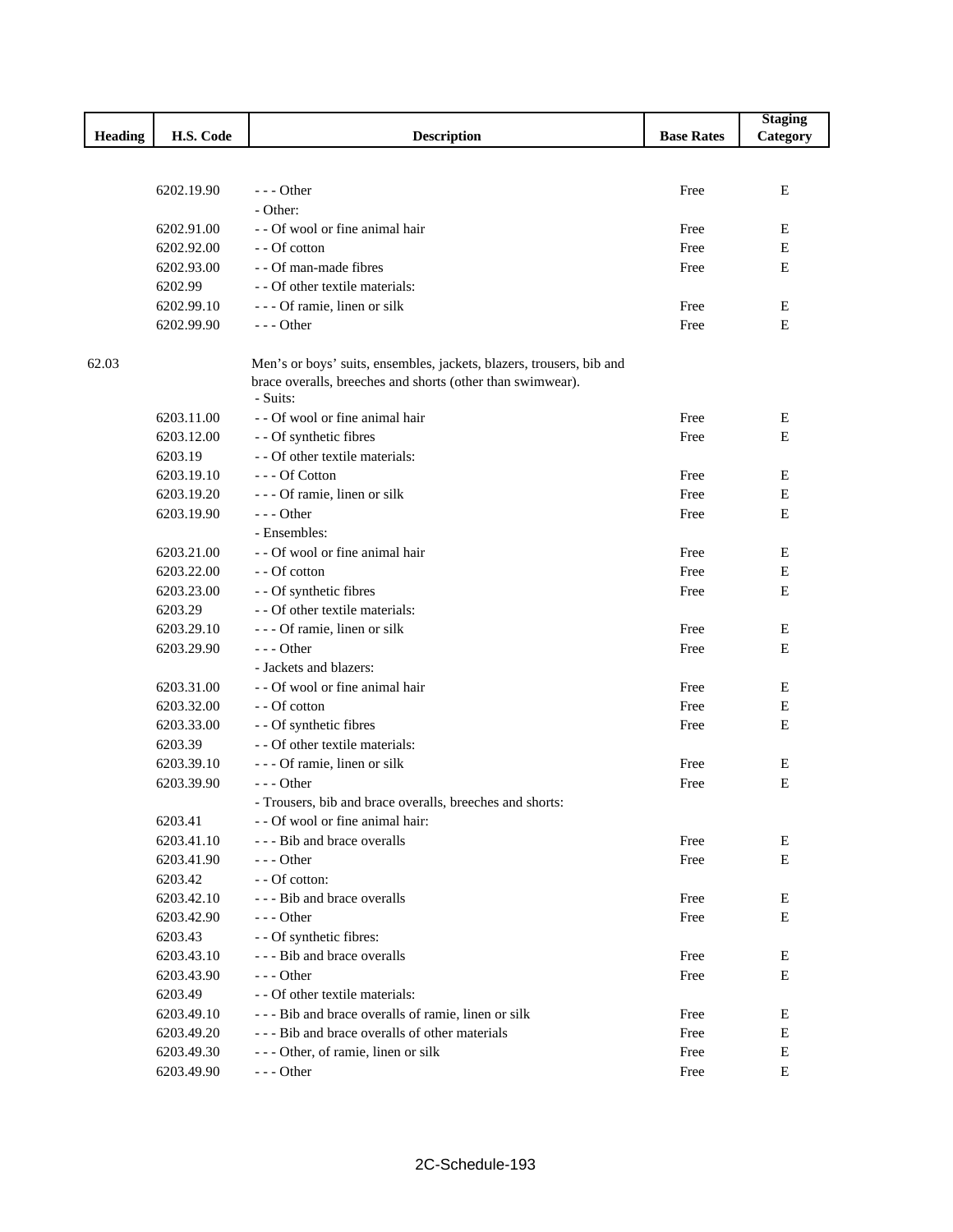|                |            |                                                                        |                   | <b>Staging</b> |
|----------------|------------|------------------------------------------------------------------------|-------------------|----------------|
| <b>Heading</b> | H.S. Code  | <b>Description</b>                                                     | <b>Base Rates</b> | Category       |
|                |            |                                                                        |                   |                |
| 62.04          |            | Women's or girls' suits, ensembles, jackets, blazers, dresses, skirts, |                   |                |
|                |            | divided skirts, trousers, bib and brace overalls, breeches and shorts  |                   |                |
|                |            | (other than swimwear).                                                 |                   |                |
|                |            | - Suits:                                                               |                   |                |
|                | 6204.11.00 | - - Of wool or fine animal hair                                        | Free              | E              |
|                | 6204.12.00 | - - Of cotton                                                          | Free              | Е              |
|                | 6204.13.00 | - - Of synthetic fibres                                                | Free              | Е              |
|                | 6204.19    | - - Of other textile materials:                                        |                   |                |
|                | 6204.19.10 | - - - Of ramie, linen or silk                                          | Free              | Е              |
|                | 6204.19.90 | $--$ Other                                                             | Free              | E              |
|                |            | - Ensembles:                                                           |                   |                |
|                | 6204.21.00 | - - Of wool or fine animal hair                                        | Free              | Е              |
|                | 6204.22.00 | - - Of cotton                                                          | Free              | Е              |
|                | 6204.23.00 | - - Of synthetic fibres                                                | Free              | Е              |
|                | 6204.29    | - - Of other textile materials:                                        |                   |                |
|                | 6204.29.10 | - - - Of ramie, linen or silk                                          | Free              | Е              |
|                | 6204.29.90 | $--$ Other                                                             | Free              | Е              |
|                |            | - Jackets and blazers:                                                 |                   |                |
|                | 6204.31.00 | - - Of wool or fine animal hair                                        | Free              | Е              |
|                | 6204.32.00 | - - Of cotton                                                          | Free              | E              |
|                | 6204.33.00 | - - Of synthetic fibres                                                | Free              | E              |
|                | 6204.39    | - - Of other textile materials:                                        |                   |                |
|                | 6204.39.10 | - - - Of ramie, linen or silk                                          | Free              | Е              |
|                | 6204.39.90 | $--$ Other                                                             | Free              | E              |
|                |            | - Dresses:                                                             |                   |                |
|                | 6204.41.00 | - - Of wool or fine animal hair                                        | Free              | E              |
|                | 6204.42.00 | - - Of cotton                                                          | Free              | Е              |
|                | 6204.43.00 | - - Of synthetic fibres                                                | Free              | Ε              |
|                | 6204.44.00 | - - Of artificial fibres                                               | Free              | Ε              |
|                | 6204.49    | - - Of other textile materials:                                        |                   |                |
|                | 6204.49.10 | - - - Of ramie, linen or silk                                          | Free              | Е              |
|                | 6204.49.90 | $--$ Other                                                             | Free              | Е              |
|                | 6204.51.00 | - Skirts and divided skirts:<br>- - Of wool or fine animal hair        |                   |                |
|                | 6204.52.00 | - - Of cotton                                                          | Free<br>Free      | E<br>E         |
|                | 6204.53.00 | - - Of synthetic fibres                                                | Free              | E              |
|                | 6204.59    | - - Of other textile materials:                                        |                   |                |
|                | 6204.59.10 | - - - Of ramie, linen or silk                                          | Free              | Е              |
|                | 6204.59.90 | --- Other                                                              | Free              | E              |
|                |            | - Trousers, bib and brace overalls, breeches and shorts:               |                   |                |
|                | 6204.61.00 | - - Of wool or fine animal hair                                        | Free              | Е              |
|                | 6204.62.00 | - - Of cotton                                                          | Free              | Е              |
|                | 6204.63.00 | - - Of synthetic fibres                                                | Free              | Е              |
|                | 6204.69    | - - Of other textile materials:                                        |                   |                |
|                | 6204.69.10 | - - - Of ramie, linen or silk                                          | Free              | E              |
|                | 6204.69.90 | $--$ Other                                                             | Free              | Е              |
|                |            |                                                                        |                   |                |
| 62.05          |            | Men's or boys' shirts.                                                 |                   |                |
|                | 6205.10.00 | - Of wool or fine animal hair                                          | Free              | E              |

Г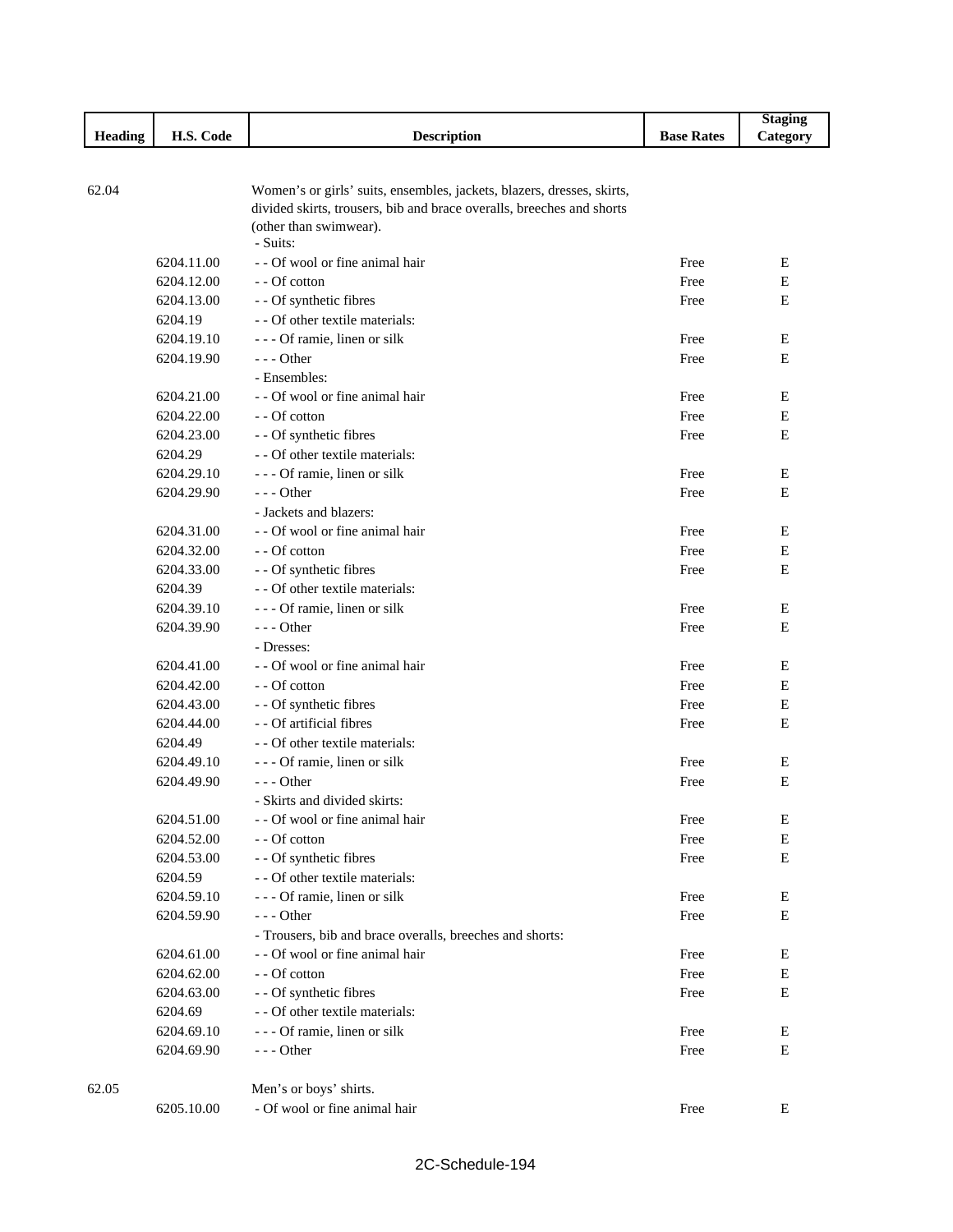|         |            |                                                                       |                   | <b>Staging</b> |
|---------|------------|-----------------------------------------------------------------------|-------------------|----------------|
| Heading | H.S. Code  | <b>Description</b>                                                    | <b>Base Rates</b> | Category       |
|         |            |                                                                       |                   |                |
|         |            |                                                                       |                   |                |
|         | 6205.20.00 | - Of cotton                                                           | Free              | Е              |
|         | 6205.30.00 | - Of man-made fibres                                                  | Free              | Е              |
|         | 6205.90    | - Of other textile materials:                                         |                   |                |
|         | 6205.90.10 | - - Of ramie, linen or silk                                           | Free              | Е              |
|         | 6205.90.90 | - - Other                                                             | Free              | E              |
|         |            |                                                                       |                   |                |
| 62.06   |            | Women's or girls' blouses, shirts and shirt-blouses.                  |                   |                |
|         | 6206.10.00 | - Of silk or silk waste                                               | Free              | E              |
|         | 6206.20.00 | - Of wool or fine animal hair                                         | Free              | Е              |
|         | 6206.30.00 | - Of cotton                                                           | Free              | E              |
|         | 6206.40.00 | - Of man-made fibres                                                  | Free              | Е              |
|         | 6206.90    | - Of other textile materials:                                         |                   |                |
|         | 6206.90.10 | - - Of ramie, linen or silk                                           | Free              | E              |
|         | 6206.90.90 | - - Other                                                             | Free              | E              |
|         |            |                                                                       |                   |                |
| 62.07   |            | Men's or boys' singlets and other vests, underpants, briefs,          |                   |                |
|         |            | nightshirts, pyjamas, bathrobes, dressing gowns and similar articles. |                   |                |
|         |            | - Underpants and briefs:                                              |                   |                |
|         | 6207.11.00 | - - Of cotton                                                         | Free              | Е              |
|         | 6207.19.00 | - - Of other textile materials                                        | Free              | E              |
|         |            | - Nightshirts and pyjamas:                                            |                   |                |
|         | 6207.21.00 | - - Of cotton                                                         | Free              | Е              |
|         | 6207.22.00 | - - Of man-made fibres                                                | Free              | Е              |
|         | 6207.29    | - - Of other textile materials:                                       |                   |                |
|         | 6207.29.10 | --- Of silk                                                           | Free              | Е              |
|         | 6207.29.90 | $--$ Other                                                            | Free              | Е              |
|         |            | - Other:                                                              |                   |                |
|         | 6207.91    | - - Of cotton:                                                        |                   |                |
|         | 6207.91.10 | - - - Bathing or athletic slips, including combined vests and slips;  | Free              | Ε              |
|         |            | sports vests                                                          |                   |                |
|         | 6207.91.20 | --- Bathrobes, dressing gowns and similar articles                    | Free              | Е              |
|         | 6207.91.30 | - - - Pilgrimage robes                                                | Free              | E              |
|         | 6207.91.90 | $- -$ Other                                                           | Free              | E              |
|         | 6207.92    | - - Of man-made fibres:                                               |                   |                |
|         | 6207.92.10 | - - - Bathing or athletic slips, including combined vests and slips;  | Free              | Е              |
|         |            | sports vests                                                          |                   |                |
|         | 6207.92.20 | --- Bathrobes, dressing gowns and similar articles                    | Free              | Ε              |
|         | 6207.92.90 | --- Other                                                             | Free              | Е              |
|         | 6207.99    | - - Of other textile materials:                                       |                   |                |
|         |            | --- Of wool or fine animal hair:                                      |                   |                |
|         | 6207.99.11 | ---- Bathing or athletic slips and sports vests                       | Free              | E              |
|         | 6207.99.12 | ---- Bathrobes, dressing gowns and similar articles                   | Free              | Е              |
|         | 6207.99.19 | $--$ Other                                                            | Free              | E              |
|         |            | - - - Other:                                                          |                   |                |
|         | 6207.99.91 | ---- Bathing or athletic slips and sports vests                       | Free              | E              |
|         | 6207.99.92 | ---- Bathrobes, dressing gowns and similar articles                   | Free              | E              |
|         | 6207.99.99 | - - - - Other                                                         | Free              | E              |
|         |            |                                                                       |                   |                |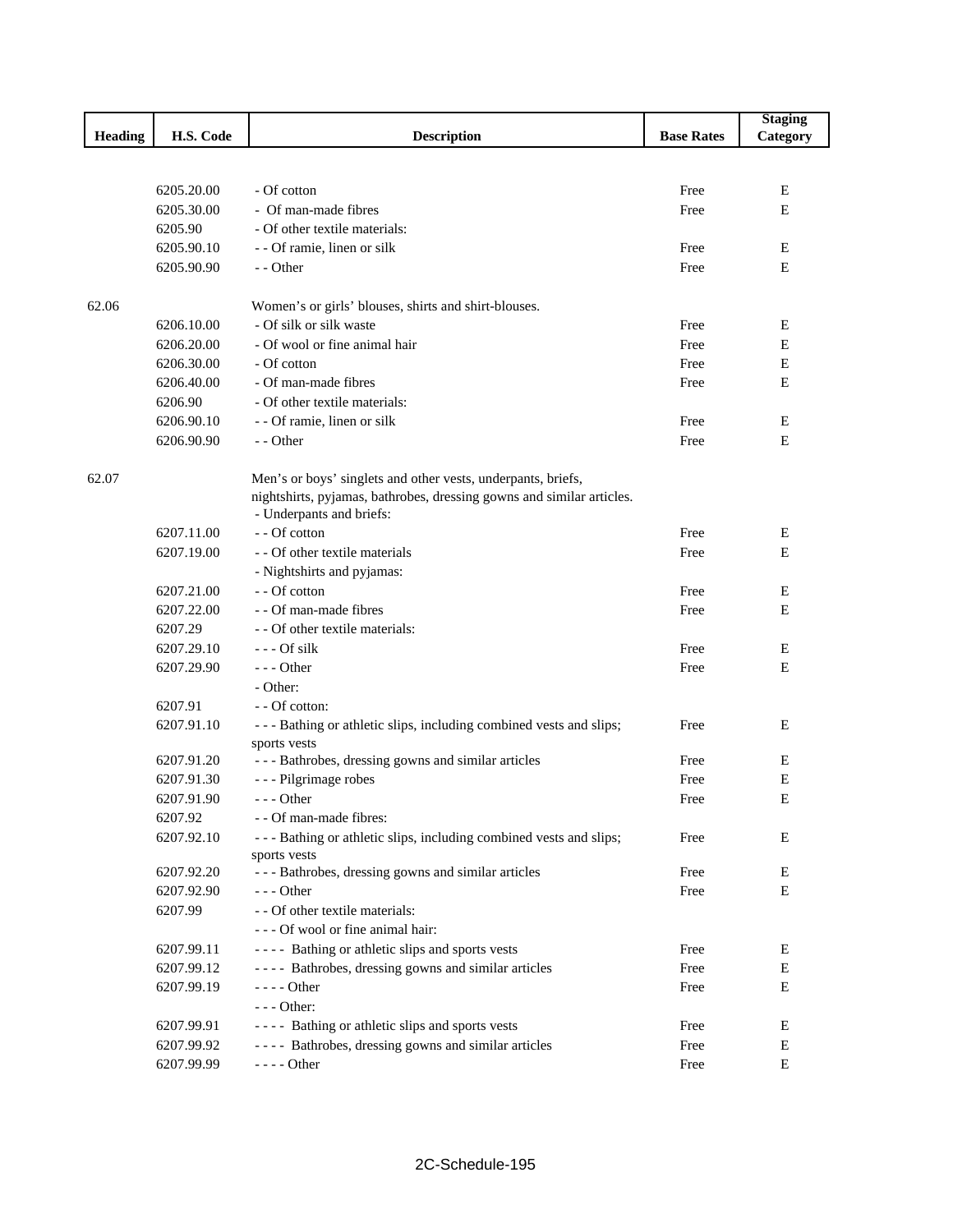|       |                |            |                                                                        |                   | <b>Staging</b> |
|-------|----------------|------------|------------------------------------------------------------------------|-------------------|----------------|
|       | <b>Heading</b> | H.S. Code  | <b>Description</b>                                                     | <b>Base Rates</b> | Category       |
|       |                |            |                                                                        |                   |                |
|       |                |            |                                                                        |                   |                |
| 62.08 |                |            | Women's or girls' singlets and other vests, slips, petticoats, briefs, |                   |                |
|       |                |            | panties, nightdresses, pyjamas, négligés, bathrobes, dressing gowns    |                   |                |
|       |                |            | and similar articles.<br>- Slips and petticoats:                       |                   |                |
|       | 6208.11.00     |            | - - Of man-made fibres                                                 | Free              | Ε              |
|       |                |            | - - Of other textile materials:                                        |                   |                |
|       | 6208.19        |            | $--$ Of silk                                                           |                   |                |
|       | 6208.19.10     | 6208.19.90 | $--$ Other                                                             | Free<br>Free      | E<br>E         |
|       |                |            |                                                                        |                   |                |
|       |                |            | - Nightdresses and pyjamas:<br>- - Of cotton                           |                   |                |
|       | 6208.21.00     |            |                                                                        | Free              | Ε              |
|       |                | 6208.22.00 | - - Of man-made fibres                                                 | Free              | E              |
|       | 6208.29        |            | - - Of other textile materials:                                        |                   |                |
|       |                | 6208.29.10 | $--$ Of silk                                                           | Free              | Ε              |
|       |                | 6208.29.90 | $- -$ Other                                                            | Free              | E              |
|       |                |            | - Other:                                                               |                   |                |
|       | 6208.91        |            | - - Of cotton:                                                         |                   |                |
|       |                | 6208.91.10 | --- Panties                                                            | Free              | E              |
|       |                | 6208.91.20 | --- Négligés, Bathrobes, dressing gowns and similar articles           | Free              | E              |
|       |                | 6208.91.90 | $--$ Other                                                             | Free              | E              |
|       | 6208.92        |            | - - Of man-made fibres:                                                |                   |                |
|       |                | 6208.92.10 | --- Panties, Négligés, Bathrobes, dressing gowns and similar           | Free              | E              |
|       |                |            | articles                                                               |                   |                |
|       |                | 6208.92.90 | $--$ Other                                                             | Free              | E              |
|       | 6208.99        |            | - - Of other textile materials:                                        |                   |                |
|       |                |            | --- Of wool or fine animal hair:                                       |                   |                |
|       | 6208.99.11     |            | ---- Panties, négligés, bathrobes, dressing gowns and similar          | Free              | Ε              |
|       |                | 6208.99.19 | articles<br>$---Other$                                                 | Free              | E              |
|       |                |            | $--$ Other:                                                            |                   |                |
|       | 6208.99.91     |            | ---- Panties, négligés, bathrobes, dressing gowns and similar          | Free              | E              |
|       |                |            | articles                                                               |                   |                |
|       | 6208.99.99     |            | - - - - Other                                                          | Free              | E              |
|       |                |            |                                                                        |                   |                |
| 62.09 |                |            | Babies' garments and clothing accessories.                             |                   |                |
|       | 6209.10        |            | - Of wool or fine animal hair:                                         |                   |                |
|       | 6209.10.10     |            | - - Suits, pants and similar articles                                  | Free              | E              |
|       |                | 6209.10.20 | - - T-shirts, shirts, pyjamas, napkins (diapers) and similar articles  | Free              | E              |
|       |                | 6209.10.30 | - - Clothing accessories                                               | Free              | ${\bf E}$      |
|       |                | 6209.10.90 | - - Other                                                              | Free              | Е              |
|       | 6209.20        |            | - Of cotton:                                                           |                   |                |
|       |                | 6209.20.10 | - - Suits, pants and similar articles                                  | Free              | Е              |
|       |                | 6209.20.20 | - - T-shirts, shirts, pyjamas, napkins (diapers) and similar articles  | Free              | E              |
|       |                | 6209.20.30 | - - Clothing accessories                                               | Free              | Е              |
|       |                | 6209.20.90 | - - Other                                                              | Free              | Е              |
|       | 6209.30        |            | - Of synthetic fibres:                                                 |                   |                |
|       |                | 6209.30.10 | - - Suits, pants and similar articles                                  | Free              | Е              |
|       |                | 6209.30.20 | - - T-shirts, shirts, pyjamas, napkins (diapers) and similar articles  | Free              | Е              |
|       |                | 6209.30.30 | - - Clothing accessories                                               | Free              | Е              |
|       |                | 6209.30.90 | - - Other                                                              | Free              | ${\bf E}$      |
|       |                |            |                                                                        |                   |                |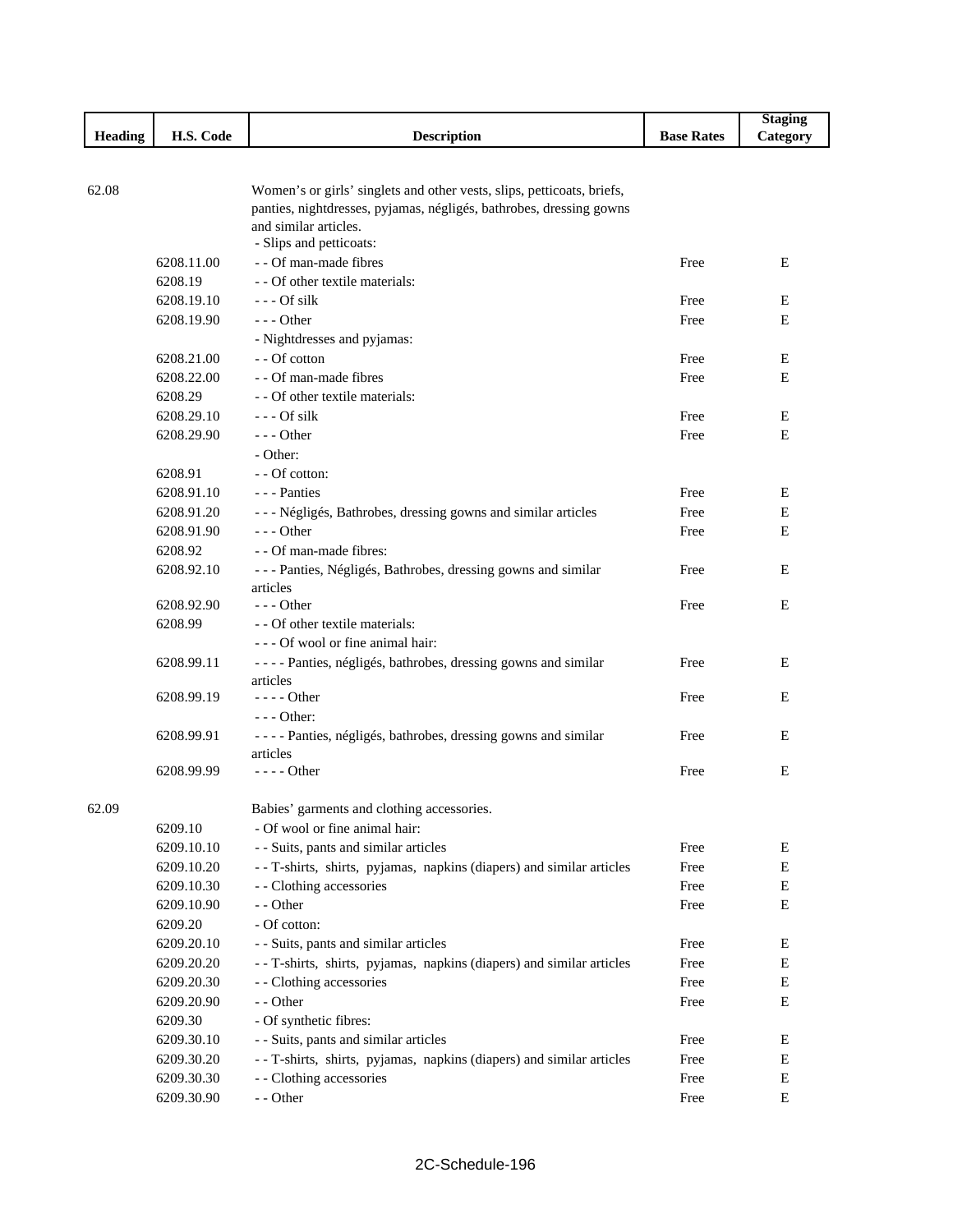|                |            |                                                                               |                   | <b>Staging</b> |
|----------------|------------|-------------------------------------------------------------------------------|-------------------|----------------|
| <b>Heading</b> | H.S. Code  | <b>Description</b>                                                            | <b>Base Rates</b> | Category       |
|                |            |                                                                               |                   |                |
|                |            |                                                                               |                   |                |
|                |            | - Of other textile materials:                                                 |                   |                |
|                | 6209.90.10 | - - Suits, pants and similar articles                                         | Free              | E              |
|                | 6209.90.20 | - - T-shirts, shirts, pyjamas, napkins (diapers) and similar articles         | Free              | E              |
|                | 6209.90.30 | - - Clothing accessories                                                      | Free              | E              |
|                | 6209.90.90 | - - Other                                                                     | Free              | Ε              |
|                |            |                                                                               |                   |                |
| 62.10          |            | Garments, made up of fabrics of heading 56.02, 56.03, 59.03, 59.06            |                   |                |
|                | 6210.10    | or 59.07.                                                                     |                   |                |
|                |            | - Of fabrics of heading 56.02 or 56.03:                                       |                   |                |
|                | 6210.10.11 | - - Men's or boys' garments:                                                  |                   |                |
|                |            | - - - For protection in industry                                              | Free              | E              |
|                | 6210.10.19 | --- Other                                                                     | Free              | Е              |
|                |            | - - For women's or girls' garments:                                           |                   |                |
|                | 6210.10.91 | - - - For protection in industry                                              | Free              | E              |
|                | 6210.10.99 | $--$ Other                                                                    | Free              | Ε              |
|                | 6210.20    | - Other garments, of the type described in subheadings 6201.11 to             |                   |                |
|                |            | 6201.19:<br>- - For protection in industry:                                   |                   |                |
|                | 6210.20.11 |                                                                               | Free              | E              |
|                | 6210.20.19 | - - - Flame-proof<br>$--$ Other                                               |                   | E              |
|                |            | - - Other:                                                                    | Free              |                |
|                |            |                                                                               | Free              | Ε              |
|                | 6210.20.91 | - - - Flame-proof                                                             |                   |                |
|                | 6210.20.99 | $- -$ Other                                                                   | Free              | E              |
|                | 6210.30    | - Other garments, of the type described in subheadings 6202.11 to<br>6202.19: |                   |                |
|                |            | - - For protection in industry:                                               |                   |                |
|                | 6210.30.11 | - - - Flame-proof                                                             | Free              | Ε              |
|                | 6210.30.19 | $--$ Other                                                                    | Free              | E              |
|                |            | - - Other:                                                                    |                   |                |
|                | 6210.30.91 | - - - Flame-proof                                                             | Free              | Е              |
|                | 6210.30.99 | $--$ Other                                                                    | Free              | Е              |
|                | 6210.40    | - Other men's or boys' garments:                                              |                   |                |
|                | 6210.40.10 | - - Flame-proof                                                               | Free              | Ε              |
|                | 6210.40.90 | - - Other                                                                     | Free              |                |
|                | 6210.50    | - Other women's or girls' garments:                                           |                   | Ε              |
|                | 6210.50.10 | - - Flame-proof                                                               | Free              | E              |
|                | 6210.50.90 | - - Other                                                                     | Free              | E              |
|                |            |                                                                               |                   |                |
| 62.11          |            | Track suits, ski suits and swimwear; other garments.                          |                   |                |
|                |            | - Swimwear:                                                                   |                   |                |
|                |            |                                                                               | Free              | E              |
|                | 6211.11.00 | - - Men's or boys'                                                            | Free              | E              |
|                | 6211.12.00 | - - Women's or girls'                                                         |                   |                |
|                | 6211.20    | - Ski suits:                                                                  |                   |                |
|                |            | - - For men or boys:                                                          |                   |                |
|                | 6211.20.11 | --- Of wool or fine animal hair                                               | Free              | E              |
|                | 6211.20.19 | $--$ Other                                                                    | Free              | E              |
|                |            | - - For women or girls:                                                       |                   |                |
|                | 6211.20.21 | --- Of wool or fine animal hair                                               | Free              | E              |
|                | 6211.20.29 | $--$ Other                                                                    | Free              | E              |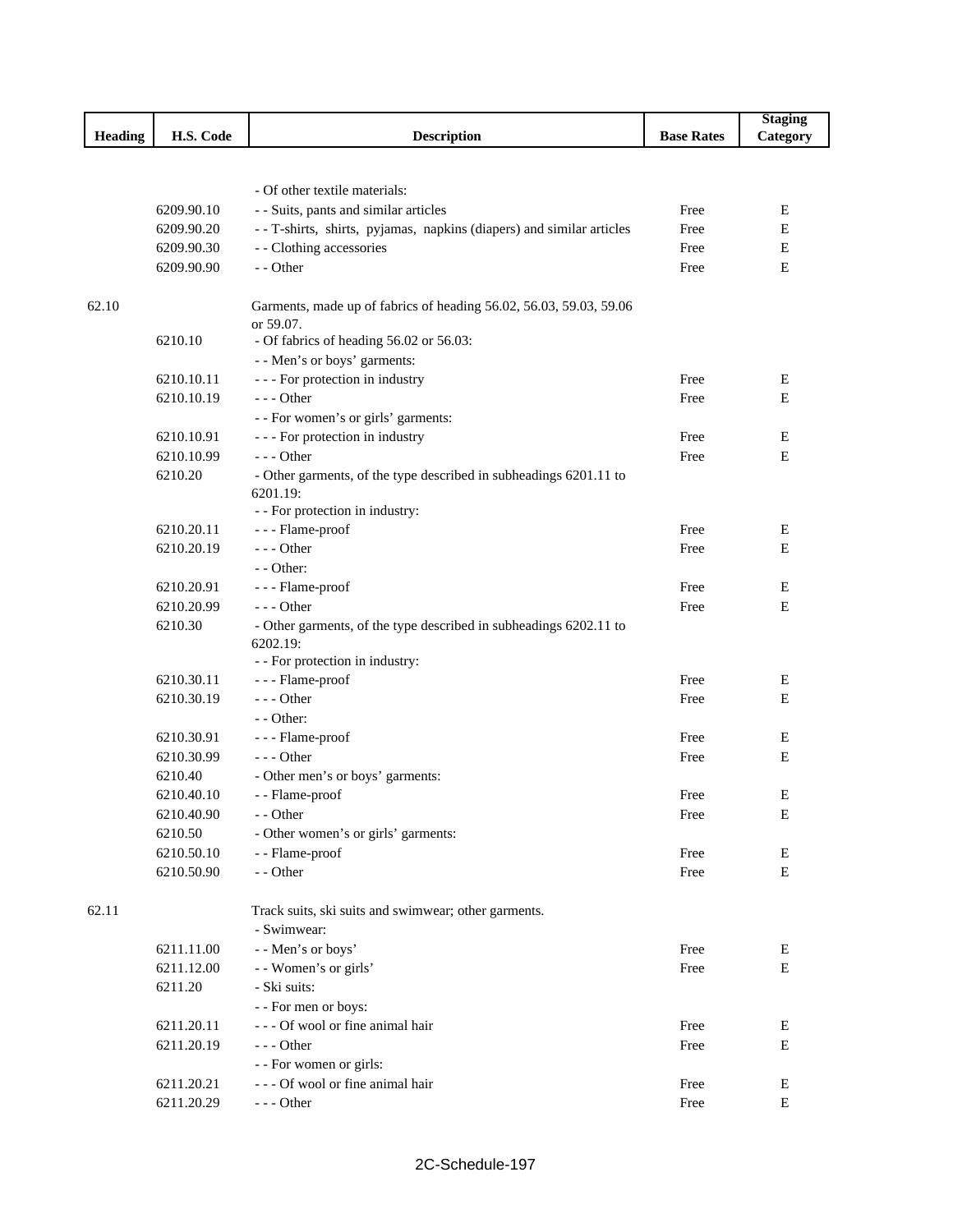|         |            |                                                                       |                   | <b>Staging</b> |
|---------|------------|-----------------------------------------------------------------------|-------------------|----------------|
| Heading | H.S. Code  | <b>Description</b>                                                    | <b>Base Rates</b> | Category       |
|         |            |                                                                       |                   |                |
|         |            |                                                                       |                   |                |
|         |            | - Other garments, men's or boys':                                     |                   |                |
|         | 6211.31.00 | - - Of wool or fine animal hair                                       | Free              | Е              |
|         | 6211.32.00 | - - Of cotton                                                         | Free              | Ε              |
|         | 6211.33    | - - Of man-made fibres:                                               |                   |                |
|         | 6211.33.10 | - - - Flame-proof                                                     | Free              | E              |
|         | 6211.33.20 | - - - Flyers coveralls                                                | Free              | Ε              |
|         | 6211.33.90 | $--$ Other                                                            | Free              | $\mathbf E$    |
|         | 6211.39    | - - Of other textile materials:                                       |                   |                |
|         | 6211.39.10 | - - - Flame-proof                                                     | Free              | E              |
|         | 6211.39.90 | $--$ Other                                                            | Free              | E              |
|         |            | - Other garments, women's or girls':                                  |                   |                |
|         | 6211.41.00 | - - Of wool or fine animal hair                                       | Free              | E              |
|         | 6211.42    | - - Of cotton:                                                        |                   |                |
|         | 6211.42.10 | - - - Prayer cloaks                                                   | Free              | E              |
|         | 6211.42.90 | $--$ Other                                                            | Free              | Ε              |
|         | 6211.43    | - - Of man-made fibres:                                               |                   |                |
|         | 6211.43.10 | --- Surgical gowns                                                    | Free              | E              |
|         | 6211.43.20 | - - - Prayer cloaks                                                   | Free              | E              |
|         | 6211.43.30 | - - - Flyers coveralls                                                | Free              | Ε              |
|         | 6211.43.90 | $- -$ Other                                                           | Free              | Ε              |
|         | 6211.49    | - - Of other textile materials:                                       |                   |                |
|         | 6211.49.10 | - - - Prayer cloaks                                                   | Free              | E              |
|         | 6211.49.90 | --- Other                                                             | Free              | Ε              |
|         |            |                                                                       |                   |                |
| 62.12   |            | Brassières, girdles, corsets, braces, suspenders, garters and similar |                   |                |
|         |            | articles and parts thereof, whether or not knitted or crocheted.      |                   |                |
|         | 6212.10    | - Brassières:                                                         |                   |                |
|         | 6212.10.10 | - - Of cotton                                                         | Free              | E              |
|         | 6212.10.90 | - - Of other textile materials                                        | Free              | Ε              |
|         | 6212.20    | - Girdles and panty-girdles:                                          |                   |                |
|         | 6212.20.10 | - - Of cotton                                                         | Free              | Ε              |
|         | 6212.20.90 | - - Of other textile materials                                        | Free              | E              |
|         | 6212.30    | - Corselettes:                                                        |                   |                |
|         | 6212.30.10 | - - Of cotton                                                         | Free              | Ε              |
|         | 6212.30.90 | - - Of other textile materials                                        | Free              | Е              |
|         | 6212.90    | - Other:                                                              |                   |                |
|         | 6212.90.10 | - - Of cotton                                                         | Free              | Ε              |
|         | 6212.90.90 | - - Of other textile materials                                        | Free              | E              |
|         |            |                                                                       |                   |                |
| 62.13   |            | Handkerchiefs.                                                        |                   |                |
|         | 6213.10.00 | - Of silk or silk waste                                               | Free              | E              |
|         | 6213.20.00 | - Of cotton                                                           | Free              | E              |
|         | 6213.90.00 | - Of other textile materials                                          | Free              | E              |
|         |            |                                                                       |                   |                |
| 62.14   |            | Shawls, scarves, mufflers, mantillas, veils and the like.             |                   |                |
|         | 6214.10.00 | - Of silk or silk waste                                               | Free              | E              |
|         | 6214.20.00 | - Of wool or fine animal hair                                         | Free              | E              |
|         | 6214.30.00 | - Of synthetic fibres                                                 | Free              | E              |
|         |            |                                                                       |                   |                |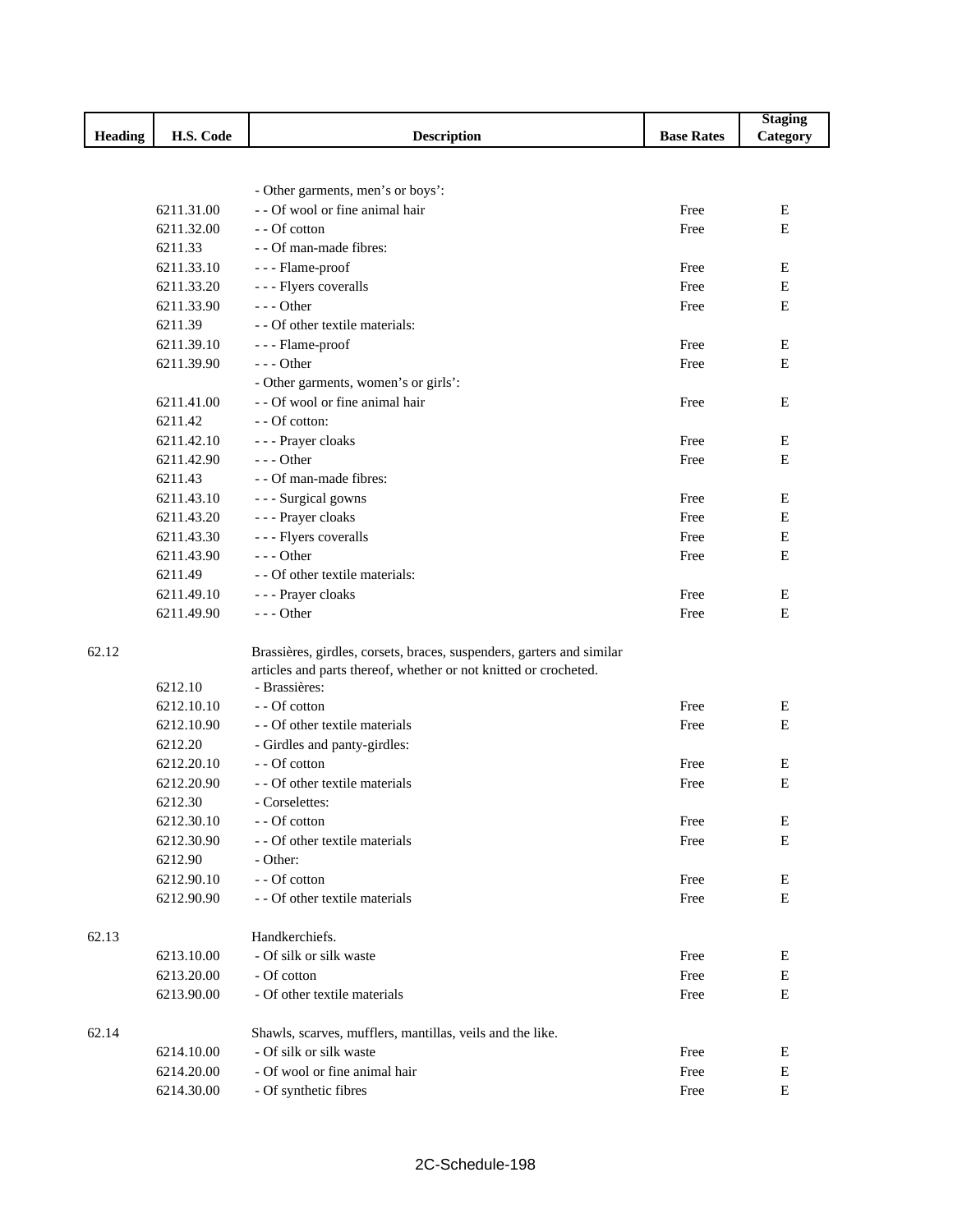|                |            |                                                                      |                   | <b>Staging</b> |
|----------------|------------|----------------------------------------------------------------------|-------------------|----------------|
| <b>Heading</b> | H.S. Code  | <b>Description</b>                                                   | <b>Base Rates</b> | Category       |
|                |            |                                                                      |                   |                |
|                | 6214.40.00 | - Of artificial fibres                                               | Free              | E              |
|                | 6214.90.00 | - Of Other textile materials                                         | Free              | E              |
|                |            |                                                                      |                   |                |
| 62.15          |            | Ties, bow ties and cravats.                                          |                   |                |
|                | 6215.10.00 | - Of silk or silk waste                                              | Free              | E              |
|                | 6215.20.00 | - Of man-made fibres                                                 | Free              | E              |
|                | 6215.90    | - Of other textile materials:                                        |                   |                |
|                | 6215.90.10 | - - Of wool or fine animal hair                                      | Free              | E              |
|                | 6215.90.90 | $-$ - Other                                                          | Free              | E              |
|                |            |                                                                      |                   |                |
| 62.16          |            | Gloves, mittens and mitts.                                           |                   |                |
|                | 6216.00.10 | - Protective work gloves, mittens and mitts                          | Free              | E              |
|                |            | - Other:                                                             |                   |                |
|                | 6216.00.91 | - - Of wool or fine animal hair                                      | Free              | E              |
|                | 6216.00.92 | - - Of cotton, other than those of subheading ' 6216.00.10'          | Free              | E              |
|                | 6216.00.99 | - - Other                                                            | Free              | E              |
| 62.17          |            | Other made up clothing accessories; parts of garments or of clothing |                   |                |
|                |            | accessories, other than those of heading 62.12.                      |                   |                |
|                | 6217.10    | - Accessories:                                                       |                   |                |
|                |            | - - Stockings, socks and sockettes and the like:                     |                   |                |
|                | 6217.10.11 | $- -$ For men                                                        | Free              | E              |
|                | 6217.10.19 | - - - For women and children                                         | Free              | E              |
|                | 6217.10.20 | - - Shoulder cushions                                                | Free              | E              |
|                | 6217.10.90 | - - Other                                                            | Free              | E              |
|                | 6217.90.00 | - Parts                                                              | Free              | E              |
|                |            |                                                                      |                   |                |

#### **Chapter 63**

#### **Other made up textile articles; sets; worn clothing and worn textile articles; rags**

#### SUB-CHAPTER I - OTHER MADE UP TEXTILE ARTICLES

63.01 Blankets and travelling rugs. 6301.10.00 - Electric blankets E 6301.20.00 - Blankets (other than electric blankets) and travelling rugs, of wool or of fine animal hair Free E 6301.30.00 - Blankets (other than electric blankets) and travelling rugs, of **Cotton** Free E 6301.40 - Blankets (other than electric blankets) and travelling rugs, of synthetic fibres: 6301.40.10 - - Of nonwoven fabrics Free E 6301.40.90 - Other E 6301.90 - Other blankets and travelling rugs: 6301.90.10 - - Of nonwoven fabrics Free E 6301.90.90 - Other E

#### 63.02 Bed linen, table linen, toilet linen and kitchen linen.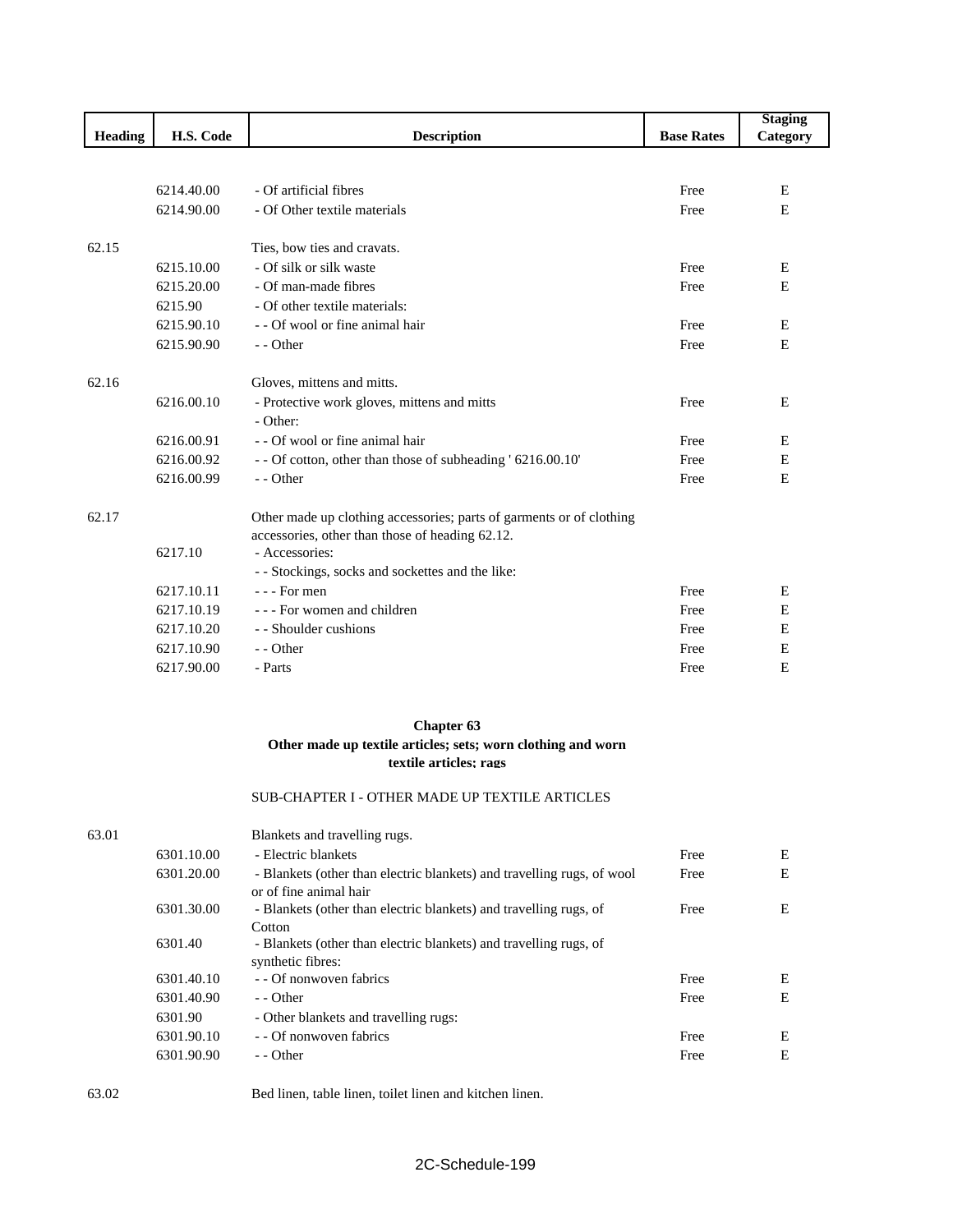|         |            |                                                                       |                   | <b>Staging</b> |
|---------|------------|-----------------------------------------------------------------------|-------------------|----------------|
| Heading | H.S. Code  | <b>Description</b>                                                    | <b>Base Rates</b> | Category       |
|         |            |                                                                       |                   |                |
|         |            |                                                                       |                   |                |
|         | 6302.10.00 | - Bed linen, knitted or crocheted                                     | Free              | Е              |
|         |            | - Other bed linen, printed:                                           |                   |                |
|         | 6302.21.00 | - - Of cotton                                                         | Free              | Е              |
|         | 6302.22    | - - Of man-made fibres:                                               |                   |                |
|         | 6302.22.10 | - - - Of nonwoven fabrics                                             | Free              | Е              |
|         | 6302.22.90 | $--$ Other                                                            | Free              | E              |
|         | 6302.29.00 | - - Of other textile materials                                        |                   |                |
|         |            | - Other bed linen:                                                    |                   |                |
|         | 6302.31.00 | - - Of cotton                                                         | Free              | Ε              |
|         | 6302.32    | - - Of man-made fibres:                                               |                   |                |
|         | 6302.32.10 | - - - Of nonwoven fabrics                                             | Free              | Е              |
|         | 6302.32.90 | $--$ Other                                                            | Free              | E              |
|         | 6302.39.00 | - - Of other textile materials                                        | Free              | ${\bf E}$      |
|         | 6302.40.00 | - Table linen, knitted or crocheted                                   | Free              | $\mathbf E$    |
|         |            | - Other table linen:                                                  |                   |                |
|         | 6302.51.00 | - - Of cotton                                                         | Free              | Ε              |
|         | 6302.52.00 | - - Of flax                                                           | Free              | $\mathbf E$    |
|         | 6302.53    | - - Of man-made fibres:                                               |                   |                |
|         | 6302.53.10 | - - - Of nonwoven fabrics                                             | Free              | Ε              |
|         | 6302.53.90 | $--$ Other                                                            | Free              | Ε              |
|         | 6302.59.00 | - - Of other textile materials                                        | Free              | Е              |
|         | 6302.60.00 | - Toilet linen and kitchen linen, of terry towelling or similar terry | Free              | E              |
|         |            | fabrics, of cotton                                                    |                   |                |
|         |            | - Other:                                                              |                   |                |
|         | 6302.91.00 | - - Of cotton                                                         | Free              | Ε              |
|         | 6302.92.00 | - - Of flax                                                           | Free              | E              |
|         | 6302.93    | - - Of man-made fibres:                                               |                   |                |
|         | 6302.93.10 | - - - Of nonwoven fabrics                                             | Free              | Е              |
|         | 6302.93.90 | $--$ Other                                                            | Free              | Ε              |
|         | 6302.99.00 | - - Of other textile materials                                        | Free              | E              |
|         |            |                                                                       |                   |                |
| 63.03   |            | Curtains (including drapes) and interior blinds; curtain or bed       |                   |                |
|         |            | valances.                                                             |                   |                |
|         |            | - Knitted or crocheted:                                               |                   |                |
|         | 6303.11.00 | - - Of cotton                                                         | Free              | E              |
|         | 6303.12.00 | - - Of synthetic fibres                                               | Free              | ${\bf E}$      |
|         | 6303.19.00 | - - Of other textile materials                                        | Free              | ${\bf E}$      |
|         |            | - Other:                                                              |                   |                |
|         | 6303.91.00 | - - Of cotton                                                         | Free              | E              |
|         | 6303.92.00 | - - Of synthetic fibres                                               | Free              | E              |
|         | 6303.99.00 | - - Of other textile materials                                        | Free              | ${\bf E}$      |
|         |            |                                                                       |                   |                |
| 63.04   |            | Other furnishing articles, excluding those of heading 94.04.          |                   |                |
|         |            | - Bedspreads:                                                         |                   |                |
|         | 6304.11.00 | - - Knitted or crocheted                                              | Free              | Е              |
|         | 6304.19    | - - Other:                                                            |                   |                |
|         |            |                                                                       |                   |                |
|         | 6304.19.10 | --- Of cotton                                                         | Free              | Е              |
|         | 6304.19.20 | --- Other, of nonwovens                                               | Free              | E              |
|         | 6304.19.90 | $--$ Other                                                            | Free              | ${\bf E}$      |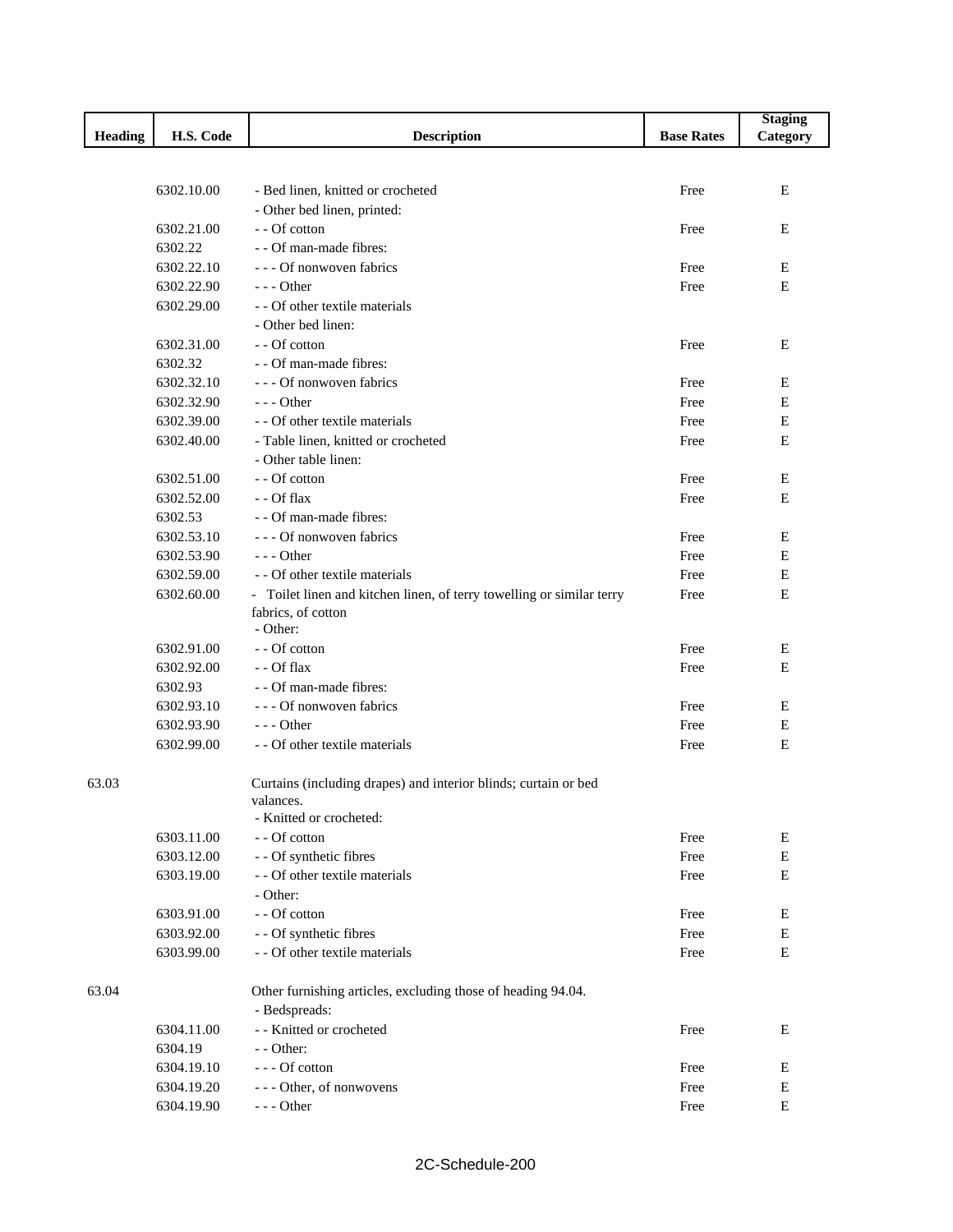|         |            |                                                                  |                   | <b>Staging</b> |
|---------|------------|------------------------------------------------------------------|-------------------|----------------|
| Heading | H.S. Code  | <b>Description</b>                                               | <b>Base Rates</b> | Category       |
|         |            |                                                                  |                   |                |
|         |            |                                                                  |                   |                |
|         |            | - Other:                                                         |                   |                |
|         | 6304.91.00 | - - Knitted or crocheted                                         | Free              | E              |
|         | 6304.92    | - - Not knitted or crocheted, of cotton:                         |                   |                |
|         | 6304.92.10 | --- Mosquito nets                                                | Free              | Е              |
|         | 6304.92.20 | --- Of felt, whether or not impregnated or coated, weighing 750  | Free              | Е              |
|         |            | $g/m2$ or more                                                   |                   |                |
|         | 6304.92.30 | --- Of felt, whether or not impregnated or coated, weighing less | Free              | Е              |
|         |            | than 750 $g/m^2$                                                 |                   |                |
|         | 6304.92.90 | --- Other                                                        | Free              | Ε              |
|         | 6304.93    | - - Not knitted or crocheted, of synthetic fibres:               |                   |                |
|         | 6304.93.10 | --- Mosquito nets                                                | Free              | Е              |
|         | 6304.93.90 | $--$ Other                                                       | Free              | Е              |
|         | 6304.99    | - - Not knitted or crocheted, of other textile materials         |                   |                |
|         | 6304.99.10 | - - - Mosquito nets                                              | Free              | Ε              |
|         | 6304.99.90 | $- -$ Other                                                      | Free              | E              |
|         |            |                                                                  |                   |                |
| 63.05   |            | Sacks and bags, of a kind used for the packing of goods.         |                   |                |
|         | 6305.10    | - Of jute or of other textile bast fibres of heading 53.03:      |                   |                |
|         | 6305.10.10 | $-$ - New                                                        | Free              | Е              |
|         | 6305.10.20 | - - Used                                                         | Free              | E              |
|         | 6305.20    | - Of cotton:                                                     |                   |                |
|         | 6305.20.10 | - - Knitted or crocheted                                         | Free              | Ε              |
|         | 6305.20.90 | - - Other                                                        | Free              | Е              |
|         |            | - Of man-made textile materials:                                 |                   |                |
|         | 6305.32    | - - Flexible intermediate bulk containers:                       |                   |                |
|         | 6305.32.10 | --- Of nonwovens                                                 | Free              | Е              |
|         | 6305.32.20 | --- Knitted or crocheted                                         | Free              | Е              |
|         | 6305.32.90 | $--$ Other                                                       | Free              | Е              |
|         | 6305.33    | - - Other, of polyethylene or polypropylene strip or the like:   |                   |                |
|         | 6305.33.10 | --- Knitted or crocheted                                         | Free              | Е              |
|         | 6305.33.20 | --- Of woven fabrics of strip or the like                        | Free              | E              |
|         | 6305.33.90 | $--$ Other                                                       | Free              | E              |
|         | 6305.39    | $-$ - Other:                                                     |                   |                |
|         | 6305.39.10 | --- Of nonwovens                                                 | Free              | Ε              |
|         | 6305.39.20 | - - - Knitted or crocheted                                       | Free              | Е              |
|         | 6305.39.90 | - - - Other                                                      | Free              | Е              |
|         | 6305.90    | - Of other textile materials:                                    |                   |                |
|         |            | - - Of hemp of heading 53.04:                                    |                   |                |
|         | 6305.90.11 | --- Knitted or crocheted                                         | Free              | E              |
|         | 6305.90.19 | --- Other                                                        | Free              | Е              |
|         |            | - - Of coconut (coir) of heading 53.05:                          |                   |                |
|         | 6305.90.81 | --- Knitted or crocheted                                         | Free              | Е              |
|         | 6305.90.89 | --- Other                                                        | Free              | Е              |
|         | 6305.90.90 | - - Other                                                        | Free              | Е              |
|         |            |                                                                  |                   |                |

63.06 Tarpaulins, awnings and sunblinds; tents; sails for boats, sailboards or landcraft; camping goods.

- Tarpaulins, awnings and sunblinds: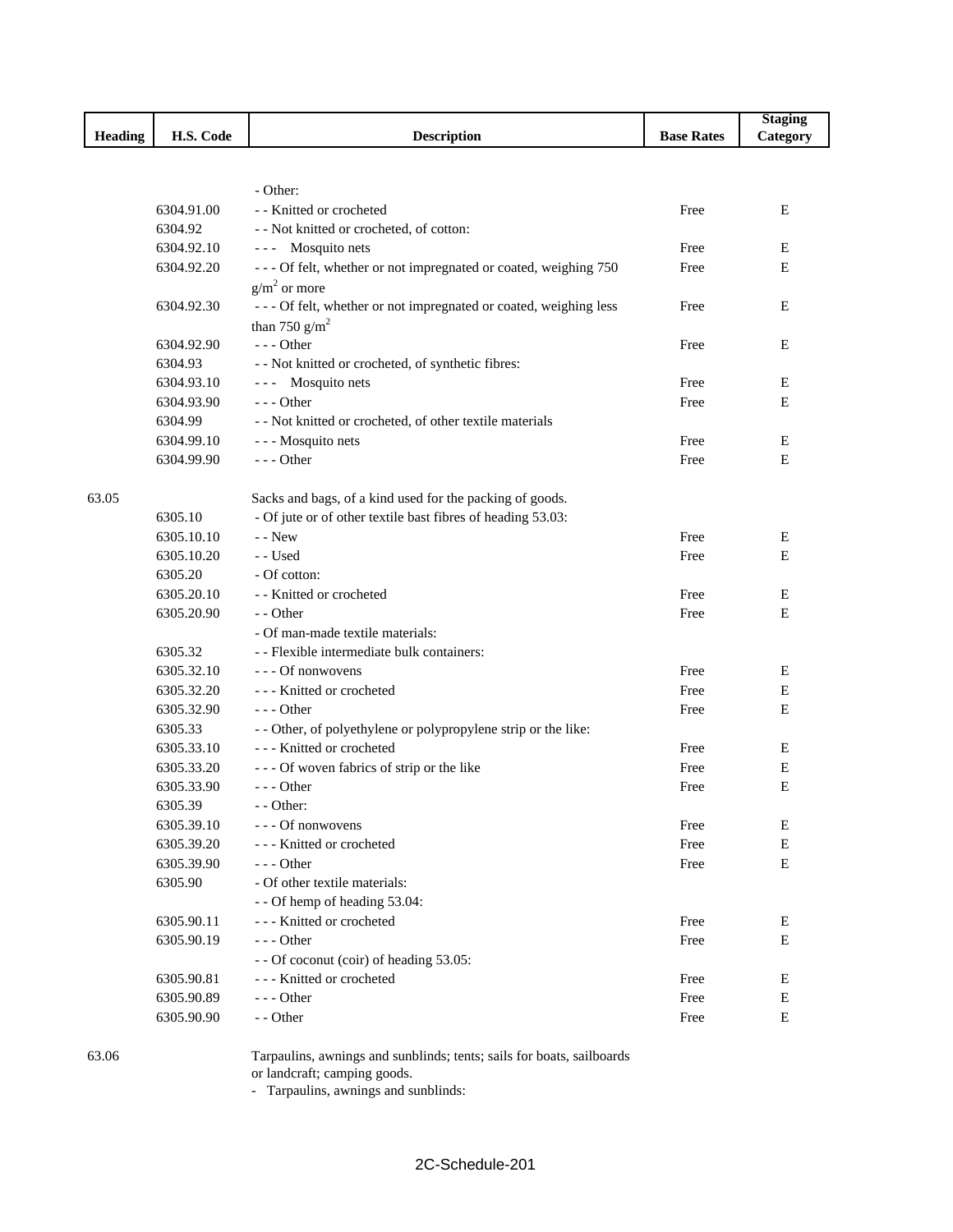|         |            |                                                                                                                                                                                                                                   |                   | <b>Staging</b> |
|---------|------------|-----------------------------------------------------------------------------------------------------------------------------------------------------------------------------------------------------------------------------------|-------------------|----------------|
| Heading | H.S. Code  | <b>Description</b>                                                                                                                                                                                                                | <b>Base Rates</b> | Category       |
|         |            |                                                                                                                                                                                                                                   |                   |                |
|         |            |                                                                                                                                                                                                                                   |                   |                |
|         | 6306.11.00 | - - Of cotton                                                                                                                                                                                                                     | Free              | Е              |
|         | 6306.12.00 | - - Of synthetic fibres                                                                                                                                                                                                           | Free              | E              |
|         | 6306.19    | - - Of other textile materials:                                                                                                                                                                                                   |                   |                |
|         | 6306.19.10 | --- Of hemp of heading 53.04 or coconut (coir) of heading 53.05                                                                                                                                                                   | Free              | Е              |
|         | 6306.19.90 | --- Other                                                                                                                                                                                                                         | Free              | E              |
|         |            | - Tents:                                                                                                                                                                                                                          |                   |                |
|         | 6306.21.00 | - - Of Cotton                                                                                                                                                                                                                     | Free              | E              |
|         | 6306.22.00 | - - Of synthetic fibres                                                                                                                                                                                                           | Free              | E              |
|         | 6306.29.00 | - - Of other textile materials                                                                                                                                                                                                    | Free              | E              |
|         |            | - Sails:                                                                                                                                                                                                                          |                   |                |
|         | 6306.31.00 | - - Of synthetic fibres                                                                                                                                                                                                           | Free              | Ε              |
|         | 6306.39.00 | - - Of Other textile materials                                                                                                                                                                                                    | Free              | E              |
|         |            | - Pneumatic mattresses:                                                                                                                                                                                                           |                   |                |
|         | 6306.41.00 | - - Of cotton                                                                                                                                                                                                                     | Free              | Ε              |
|         | 6306.49    | - - Of other textile materials:                                                                                                                                                                                                   |                   |                |
|         | 6306.49.10 | --- Of nonwovens                                                                                                                                                                                                                  | Free              | Ε              |
|         | 6306.49.90 | $--$ Other                                                                                                                                                                                                                        | Free              | E              |
|         |            | - Other:                                                                                                                                                                                                                          |                   |                |
|         | 6306.91.00 | - - Of cotton                                                                                                                                                                                                                     | Free              | E              |
|         | 6306.99    | - - Of other textile materials:                                                                                                                                                                                                   |                   |                |
|         | 6306.99.10 | --- Of nonwovens                                                                                                                                                                                                                  | Free              | Ε              |
|         | 6306.99.90 | --- Other                                                                                                                                                                                                                         | Free              | Ε              |
|         |            |                                                                                                                                                                                                                                   |                   |                |
| 63.07   |            | Other made up articles, including dress patterns.                                                                                                                                                                                 |                   |                |
|         | 6307.10    | - Floor-cloths, dish-cloths, dusters and similar cleaning cloths:                                                                                                                                                                 |                   |                |
|         | 6307.10.10 | - - Of nonwovens                                                                                                                                                                                                                  | Free              | Ε              |
|         | 6307.10.20 | - - Of felt                                                                                                                                                                                                                       | Free              | E              |
|         | 6307.10.90 | - - Other                                                                                                                                                                                                                         | Free              | E              |
|         | 6307.20    | - Life-jackets and life-belts:                                                                                                                                                                                                    |                   |                |
|         | 6307.20.10 | - - Life-jackets                                                                                                                                                                                                                  | Free              | Е              |
|         | 6307.20.20 | - - Life-belts                                                                                                                                                                                                                    | Free              | Ε              |
|         | 6307.90    | - Other:                                                                                                                                                                                                                          |                   |                |
|         | 6307.90.10 | - - Industrial safety belts and harnesses                                                                                                                                                                                         | Free              | Ε              |
|         | 6307.90.20 | - - Surgical face-masks                                                                                                                                                                                                           | Free              | Ε              |
|         | 6307.90.30 | - - Umbrella covers in pre-Cut triangular form                                                                                                                                                                                    | Free              | Е              |
|         | 6307.90.40 | - - Laces for footwear                                                                                                                                                                                                            | Free              | ${\bf E}$      |
|         | 6307.90.50 | - - Dress patterns                                                                                                                                                                                                                | Free              | Е              |
|         | 6307.90.90 | - - Other                                                                                                                                                                                                                         | Free              | $\mathbf E$    |
|         |            |                                                                                                                                                                                                                                   |                   |                |
|         |            | <b>SUB-CHAPTER II - SETS</b>                                                                                                                                                                                                      |                   |                |
| 63.08   | 6308.00.00 | Sets consisting of woven fabric and yarn, whether or not with<br>accessories, for making up into rugs, tapestries, embroidered table<br>cloths or serviettes, or similar textile articles, put up in packings for<br>retail sale. | Free              | Ε              |
|         |            | SUB-CHAPTER III - WORN CLOTHING AND WORN TEXTILE<br><b>ARTICLES; RAGS</b>                                                                                                                                                         |                   |                |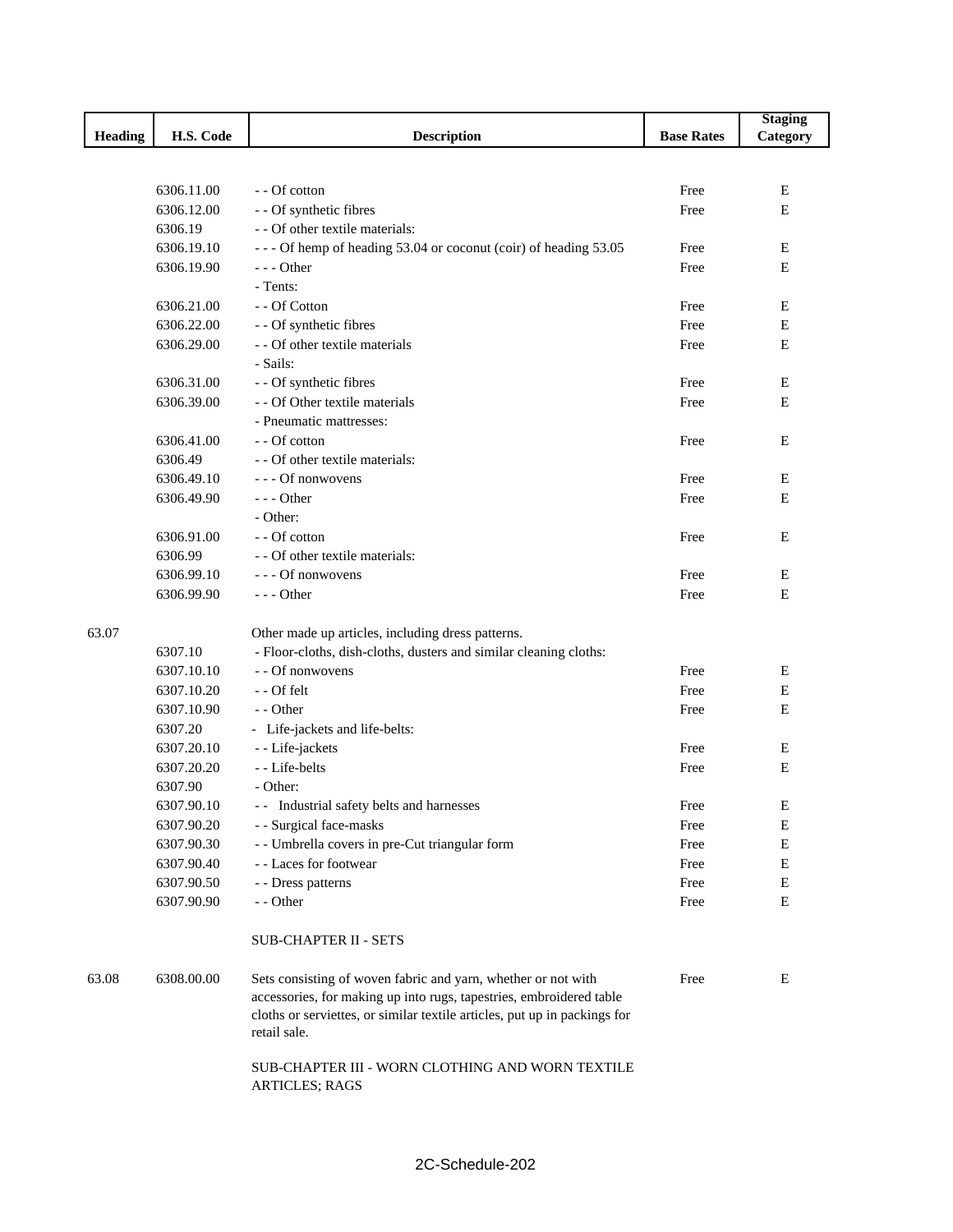| <b>Heading</b> | H.S. Code  | <b>Description</b>                                                                                                                                     | <b>Base Rates</b> | <b>Staging</b><br>Category |
|----------------|------------|--------------------------------------------------------------------------------------------------------------------------------------------------------|-------------------|----------------------------|
|                |            |                                                                                                                                                        |                   |                            |
| 63.09          | 6309.00.00 | Worn clothing and other worn articles.                                                                                                                 | Free              | Ε                          |
| 63.10          | 6310.10    | Used or new rags, scrap twine, cordage, rope and cables and worn<br>out articles of twine, cordage, rope or cables, of textile materials.<br>- Sorted: |                   |                            |
|                | 6310.10.10 | - Used or new rags                                                                                                                                     | Free              | E                          |
|                | 6310.10.90 | $-$ - Other                                                                                                                                            | Free              | E                          |
|                | 6310.90    | - Other:                                                                                                                                               |                   |                            |
|                | 6310.90.10 | - Used or new rags                                                                                                                                     | Free              | E                          |
|                | 6310.90.90 | - Other                                                                                                                                                | Free              | E                          |

# **Chapter 64 Footwear, gaiters and the like; parts of such articles**

| 64.01 |            | Waterproof footwear with outer soles and uppers of rubber or of<br>plastics, the uppers of which are neither fixed to the sole nor<br>assembled by stitching, riveting, nailing, screwing, plugging or<br>similar processes. |      |   |
|-------|------------|------------------------------------------------------------------------------------------------------------------------------------------------------------------------------------------------------------------------------|------|---|
|       | 6401.10.00 | - Footwear incorporating a protective metal toe-cap<br>- Other footwear:                                                                                                                                                     | Free | E |
|       | 6401.91.00 | - - Covering the knee                                                                                                                                                                                                        | Free | E |
|       | 6401.92.00 | - - Covering the ankle but not covering the knee                                                                                                                                                                             | Free | E |
|       | 6401.99.00 | - - Other                                                                                                                                                                                                                    | Free | E |
| 64.02 |            | Other footwear with outer soles and uppers of rubber or plastics.<br>- Sports footwear:                                                                                                                                      |      |   |
|       | 6402.12.00 | - - Ski-boots, cross-country ski footwear and snowboard boots                                                                                                                                                                | Free | E |
|       | 6402.19.00 | - - Other                                                                                                                                                                                                                    | Free | E |
|       | 6402.20.00 | - Footwear with upper straps or thongs assembled to the sole by<br>means of plugs                                                                                                                                            | Free | E |
|       | 6402.30.00 | - Other footwear, incorporating a protective metal toe-cap<br>- Other footwear:                                                                                                                                              | Free | E |
|       | 6402.91.00 | - - Covering the ankle                                                                                                                                                                                                       | Free | Е |
|       | 6402.99.00 | $-$ - Other                                                                                                                                                                                                                  | Free | E |
| 64.03 |            | Footwear with outer soles of rubber, plastics, leather or composition<br>leather and uppers of leather.<br>- Sports footwear:                                                                                                |      |   |
|       | 6403.12.00 | - - Ski-boots, cross-country ski footwear and snowboard boots                                                                                                                                                                | Free | E |
|       | 6403.19    | $-$ - Other:                                                                                                                                                                                                                 |      |   |
|       | 6403.19.10 | --- Other sports footwear fitted with studs, bar and the like (for<br>example football shoes, running shoes and golf shoes)                                                                                                  | Free | E |
|       | 6403.19.90 | $--$ Other                                                                                                                                                                                                                   | Free | E |
|       | 6403.20.00 | - Footwear with outer soles of leather, and uppers which consist of<br>leather straps across the instep and around the big toe                                                                                               | Free | E |
|       | 6403.30.00 | - Footwear made on a base or platform of wood, not having an inner<br>sole or a protective metal toe-cap                                                                                                                     | Free | E |
|       | 6403.40.00 | - Other footwear, incorporating a protective metal toe-cap<br>- Other footwear with outer soles of leather:                                                                                                                  | Free | E |
|       | 6403.51    | - - Covering the ankle:                                                                                                                                                                                                      |      |   |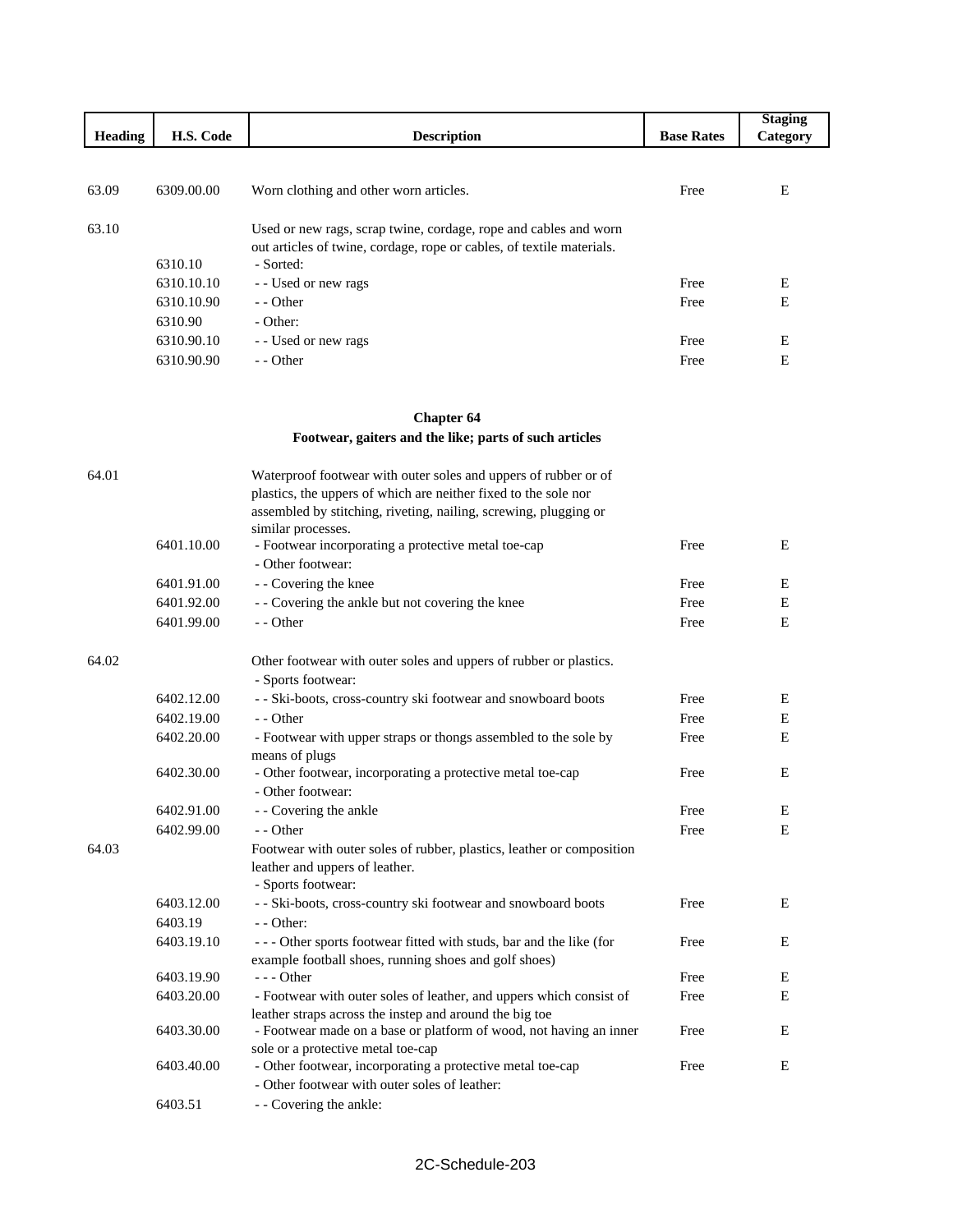| <b>Heading</b><br>H.S. Code<br><b>Description</b><br><b>Base Rates</b><br>Category<br>6403.51.10<br>Free<br>Ε<br>- - - Riding boots<br>6403.51.90<br>$--$ Other<br>E<br>Free<br>6403.59<br>- - Other:<br>6403.59.10<br>Free<br>E<br>--- Bowling shoes<br>6403.59.90<br>$--$ Other<br>Free<br>E<br>- Other footwear:<br>- - Covering the ankle:<br>6403.91<br>6403.91.10<br>--- Riding boots<br>Free<br>E<br>6403.91.90<br>$- -$ Other<br>Free<br>E<br>6403.99<br>$-$ - Other:<br>--- Bowling shoes<br>6403.99.10<br>Free<br>Ε<br>6403.99.90<br>$--$ Other<br>E<br>Free<br>64.04<br>Footwear with outer soles of rubber, plastics, leather or composition<br>leather and uppers of textile materials.<br>- Footwear with outer soles of rubber or plastics:<br>6404.11.00<br>- - Sports footwear; tennis shoes, basketball shoes, gym shoes,<br>Ε<br>Free<br>training shoes and the like<br>- - Other<br>6404.19.00<br>Free<br>E<br>6404.20<br>- Footwear with outer soles of leather or composition leather:<br>6404.20.10<br>- - Running shoes and golf shoes<br>Free<br>Е<br>6404.20.90<br>- - Other<br>Free<br>E<br>64.05<br>Other footwear.<br>6405.10.00<br>- With uppers of leather or composition leather<br>Free<br>Ε<br>6405.20.00<br>- With uppers of textile materials<br>Free<br>Ε<br>6405.90.00<br>- Other<br>Е<br>Free |
|--------------------------------------------------------------------------------------------------------------------------------------------------------------------------------------------------------------------------------------------------------------------------------------------------------------------------------------------------------------------------------------------------------------------------------------------------------------------------------------------------------------------------------------------------------------------------------------------------------------------------------------------------------------------------------------------------------------------------------------------------------------------------------------------------------------------------------------------------------------------------------------------------------------------------------------------------------------------------------------------------------------------------------------------------------------------------------------------------------------------------------------------------------------------------------------------------------------------------------------------------------------------------------------------------------------------------------------|
|                                                                                                                                                                                                                                                                                                                                                                                                                                                                                                                                                                                                                                                                                                                                                                                                                                                                                                                                                                                                                                                                                                                                                                                                                                                                                                                                      |
|                                                                                                                                                                                                                                                                                                                                                                                                                                                                                                                                                                                                                                                                                                                                                                                                                                                                                                                                                                                                                                                                                                                                                                                                                                                                                                                                      |
|                                                                                                                                                                                                                                                                                                                                                                                                                                                                                                                                                                                                                                                                                                                                                                                                                                                                                                                                                                                                                                                                                                                                                                                                                                                                                                                                      |
|                                                                                                                                                                                                                                                                                                                                                                                                                                                                                                                                                                                                                                                                                                                                                                                                                                                                                                                                                                                                                                                                                                                                                                                                                                                                                                                                      |
|                                                                                                                                                                                                                                                                                                                                                                                                                                                                                                                                                                                                                                                                                                                                                                                                                                                                                                                                                                                                                                                                                                                                                                                                                                                                                                                                      |
|                                                                                                                                                                                                                                                                                                                                                                                                                                                                                                                                                                                                                                                                                                                                                                                                                                                                                                                                                                                                                                                                                                                                                                                                                                                                                                                                      |
|                                                                                                                                                                                                                                                                                                                                                                                                                                                                                                                                                                                                                                                                                                                                                                                                                                                                                                                                                                                                                                                                                                                                                                                                                                                                                                                                      |
|                                                                                                                                                                                                                                                                                                                                                                                                                                                                                                                                                                                                                                                                                                                                                                                                                                                                                                                                                                                                                                                                                                                                                                                                                                                                                                                                      |
|                                                                                                                                                                                                                                                                                                                                                                                                                                                                                                                                                                                                                                                                                                                                                                                                                                                                                                                                                                                                                                                                                                                                                                                                                                                                                                                                      |
|                                                                                                                                                                                                                                                                                                                                                                                                                                                                                                                                                                                                                                                                                                                                                                                                                                                                                                                                                                                                                                                                                                                                                                                                                                                                                                                                      |
|                                                                                                                                                                                                                                                                                                                                                                                                                                                                                                                                                                                                                                                                                                                                                                                                                                                                                                                                                                                                                                                                                                                                                                                                                                                                                                                                      |
|                                                                                                                                                                                                                                                                                                                                                                                                                                                                                                                                                                                                                                                                                                                                                                                                                                                                                                                                                                                                                                                                                                                                                                                                                                                                                                                                      |
|                                                                                                                                                                                                                                                                                                                                                                                                                                                                                                                                                                                                                                                                                                                                                                                                                                                                                                                                                                                                                                                                                                                                                                                                                                                                                                                                      |
|                                                                                                                                                                                                                                                                                                                                                                                                                                                                                                                                                                                                                                                                                                                                                                                                                                                                                                                                                                                                                                                                                                                                                                                                                                                                                                                                      |
|                                                                                                                                                                                                                                                                                                                                                                                                                                                                                                                                                                                                                                                                                                                                                                                                                                                                                                                                                                                                                                                                                                                                                                                                                                                                                                                                      |
|                                                                                                                                                                                                                                                                                                                                                                                                                                                                                                                                                                                                                                                                                                                                                                                                                                                                                                                                                                                                                                                                                                                                                                                                                                                                                                                                      |
|                                                                                                                                                                                                                                                                                                                                                                                                                                                                                                                                                                                                                                                                                                                                                                                                                                                                                                                                                                                                                                                                                                                                                                                                                                                                                                                                      |
|                                                                                                                                                                                                                                                                                                                                                                                                                                                                                                                                                                                                                                                                                                                                                                                                                                                                                                                                                                                                                                                                                                                                                                                                                                                                                                                                      |
|                                                                                                                                                                                                                                                                                                                                                                                                                                                                                                                                                                                                                                                                                                                                                                                                                                                                                                                                                                                                                                                                                                                                                                                                                                                                                                                                      |
|                                                                                                                                                                                                                                                                                                                                                                                                                                                                                                                                                                                                                                                                                                                                                                                                                                                                                                                                                                                                                                                                                                                                                                                                                                                                                                                                      |
|                                                                                                                                                                                                                                                                                                                                                                                                                                                                                                                                                                                                                                                                                                                                                                                                                                                                                                                                                                                                                                                                                                                                                                                                                                                                                                                                      |
|                                                                                                                                                                                                                                                                                                                                                                                                                                                                                                                                                                                                                                                                                                                                                                                                                                                                                                                                                                                                                                                                                                                                                                                                                                                                                                                                      |
|                                                                                                                                                                                                                                                                                                                                                                                                                                                                                                                                                                                                                                                                                                                                                                                                                                                                                                                                                                                                                                                                                                                                                                                                                                                                                                                                      |
|                                                                                                                                                                                                                                                                                                                                                                                                                                                                                                                                                                                                                                                                                                                                                                                                                                                                                                                                                                                                                                                                                                                                                                                                                                                                                                                                      |
|                                                                                                                                                                                                                                                                                                                                                                                                                                                                                                                                                                                                                                                                                                                                                                                                                                                                                                                                                                                                                                                                                                                                                                                                                                                                                                                                      |
|                                                                                                                                                                                                                                                                                                                                                                                                                                                                                                                                                                                                                                                                                                                                                                                                                                                                                                                                                                                                                                                                                                                                                                                                                                                                                                                                      |
|                                                                                                                                                                                                                                                                                                                                                                                                                                                                                                                                                                                                                                                                                                                                                                                                                                                                                                                                                                                                                                                                                                                                                                                                                                                                                                                                      |
|                                                                                                                                                                                                                                                                                                                                                                                                                                                                                                                                                                                                                                                                                                                                                                                                                                                                                                                                                                                                                                                                                                                                                                                                                                                                                                                                      |
| 64.06<br>Parts of footwear (including uppers whether or not attached to soles                                                                                                                                                                                                                                                                                                                                                                                                                                                                                                                                                                                                                                                                                                                                                                                                                                                                                                                                                                                                                                                                                                                                                                                                                                                        |
| other than outer soles); removable in-soles, heel cushions and similar                                                                                                                                                                                                                                                                                                                                                                                                                                                                                                                                                                                                                                                                                                                                                                                                                                                                                                                                                                                                                                                                                                                                                                                                                                                               |
| articles; gaiters, leggings and similar articles, and parts thereof.                                                                                                                                                                                                                                                                                                                                                                                                                                                                                                                                                                                                                                                                                                                                                                                                                                                                                                                                                                                                                                                                                                                                                                                                                                                                 |
| 6406.10<br>- Uppers and parts thereof, other than stiffeners:                                                                                                                                                                                                                                                                                                                                                                                                                                                                                                                                                                                                                                                                                                                                                                                                                                                                                                                                                                                                                                                                                                                                                                                                                                                                        |
| 6406.10.10<br>- - Of metal<br>Free<br>E                                                                                                                                                                                                                                                                                                                                                                                                                                                                                                                                                                                                                                                                                                                                                                                                                                                                                                                                                                                                                                                                                                                                                                                                                                                                                              |
| 6406.10.90<br>- - Other<br>Free<br>E                                                                                                                                                                                                                                                                                                                                                                                                                                                                                                                                                                                                                                                                                                                                                                                                                                                                                                                                                                                                                                                                                                                                                                                                                                                                                                 |
| 6406.20.00<br>${\bf E}$<br>- Outer soles and heels, of rubber or plastics<br>Free                                                                                                                                                                                                                                                                                                                                                                                                                                                                                                                                                                                                                                                                                                                                                                                                                                                                                                                                                                                                                                                                                                                                                                                                                                                    |
| - Other:                                                                                                                                                                                                                                                                                                                                                                                                                                                                                                                                                                                                                                                                                                                                                                                                                                                                                                                                                                                                                                                                                                                                                                                                                                                                                                                             |
| 6406.91.00<br>- - Of wood<br>Е<br>Free                                                                                                                                                                                                                                                                                                                                                                                                                                                                                                                                                                                                                                                                                                                                                                                                                                                                                                                                                                                                                                                                                                                                                                                                                                                                                               |
| 6406.99<br>- - Of other materials:                                                                                                                                                                                                                                                                                                                                                                                                                                                                                                                                                                                                                                                                                                                                                                                                                                                                                                                                                                                                                                                                                                                                                                                                                                                                                                   |
| --- Of metal<br>6406.99.10<br>Free<br>Ε                                                                                                                                                                                                                                                                                                                                                                                                                                                                                                                                                                                                                                                                                                                                                                                                                                                                                                                                                                                                                                                                                                                                                                                                                                                                                              |
| 6406.99.20<br>--- In-soles of Rubber or plastics<br>E<br>Free                                                                                                                                                                                                                                                                                                                                                                                                                                                                                                                                                                                                                                                                                                                                                                                                                                                                                                                                                                                                                                                                                                                                                                                                                                                                        |
| 6406.99.90<br>${\bf E}$<br>$--$ Other<br>Free                                                                                                                                                                                                                                                                                                                                                                                                                                                                                                                                                                                                                                                                                                                                                                                                                                                                                                                                                                                                                                                                                                                                                                                                                                                                                        |

**Chapter 65 Headgear and parts thereof**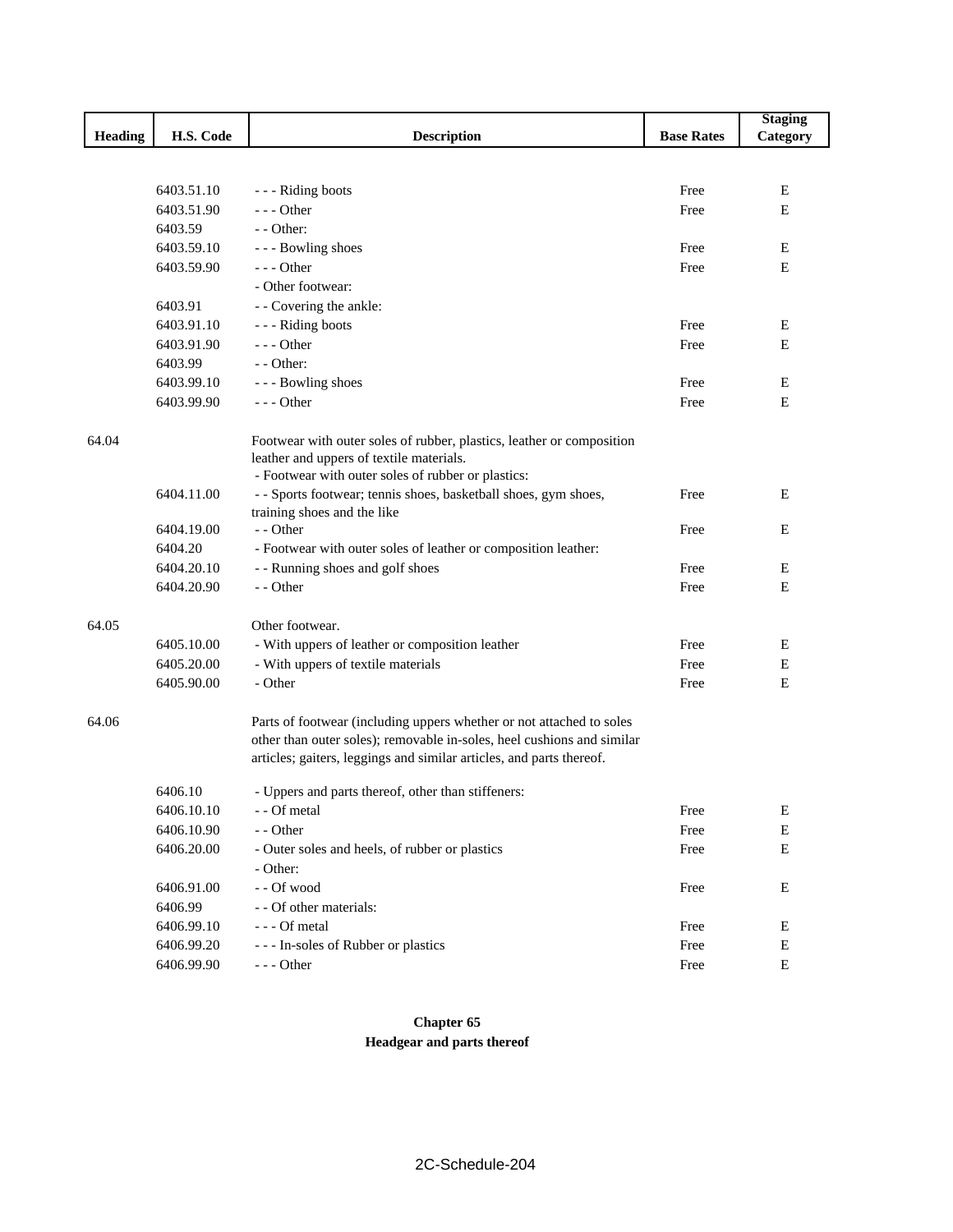|                |                       |                                                                                                                                                                                                                                            |                   | <b>Staging</b> |
|----------------|-----------------------|--------------------------------------------------------------------------------------------------------------------------------------------------------------------------------------------------------------------------------------------|-------------------|----------------|
| <b>Heading</b> | H.S. Code             | <b>Description</b>                                                                                                                                                                                                                         | <b>Base Rates</b> | Category       |
|                |                       |                                                                                                                                                                                                                                            |                   |                |
| 65.01          | 6501.00.00            | Hat-forms, hat bodies and hoods of felt, neither blocked to shape nor<br>with made brims; plateaux and manchons (including slit manchons),<br>of felt.                                                                                     | Free              | Ε              |
| 65.02          | 6502.00.00            | Hat-shapes, plaited or made by assembling strips of any material,<br>neither blocked to shape, nor with made brims, nor lined, nor<br>trimmed.                                                                                             | Free              | Ε              |
| 65.03          | 6503.00.00            | Felt hats and other felt headgear, made from the hat bodies, hoods or<br>plateaux of heading 65.01, whether or not lined or trimmed.                                                                                                       | Free              | E              |
| 65.04          | 6504.00.00            | Hats and other headgear, plaited or made by assembling strips of any<br>material, whether or not lined or trimmed.                                                                                                                         | Free              | E              |
| 65.05          |                       | Hats and other headgear, knitted or crocheted, or made up from lace,<br>felt or other textile fabric, in the piece (but not in strips), whether or<br>not lined or trimmed; hair-nets of any material, whether or not lined<br>or trimmed. |                   |                |
|                | 6505.10.00<br>6505.90 | - Hair-nets<br>- Other:                                                                                                                                                                                                                    | Free              | Ε              |
|                | 6505.90.10            | --- Headgear for religious purposes                                                                                                                                                                                                        | Free              | E              |
|                | 6505.90.90            | - - Other                                                                                                                                                                                                                                  | Free              | E              |
| 65.06          | 6506.10               | Other headgear, whether or not lined or trimmed.<br>- Safety headgear:                                                                                                                                                                     |                   |                |
|                | 6506.10.10            | - - Protective helmets for motorcyclists                                                                                                                                                                                                   | Free              | Ε              |
|                | 6506.10.20            | - - Industrial safety helmets, Other than steel helmets                                                                                                                                                                                    | Free              | Ε              |
|                | 6506.10.30            | - - Steel helmets                                                                                                                                                                                                                          | Free              | Е              |
|                | 6506.10.40            | - - Firefighters helmets                                                                                                                                                                                                                   | Free              | Ε              |
|                | 6506.10.90            | $-$ - Other<br>- Other:                                                                                                                                                                                                                    | Free              | E              |
|                | 6506.91.00            | - - Of rubber or of plastics                                                                                                                                                                                                               | Free              | Ε              |
|                | 6506.92.00            | - - Of furskin                                                                                                                                                                                                                             | Free              | E              |
|                | 6506.99               | - - Of other materials:                                                                                                                                                                                                                    |                   |                |
|                | 6506.99.10            | - - - Non-woven disposable headgear                                                                                                                                                                                                        | Free              | Е              |
|                | 6506.99.90            | $---$ Other                                                                                                                                                                                                                                | Free              | Ε              |
| 65.07          |                       | Head-bands, linings, covers, hat foundations, hat frames, peaks and<br>chinstraps, for headgear.                                                                                                                                           |                   |                |
|                | 6507.00.10            | - Tinted visors and visors concealing any part of the face between<br>the eyebrows and the chin                                                                                                                                            | Free              | Ε              |
|                | 6507.00.90            | - Other                                                                                                                                                                                                                                    | Free              | Е              |

#### **Chapter 66 Umbrellas, sun umbrellas, walking-sticks, seat-sticks, whips, riding-crops, and parts thereof**

66.01 Umbrellas and sun umbrellas (including walking-stick umbrellas, garden umbrellas and similar umbrellas).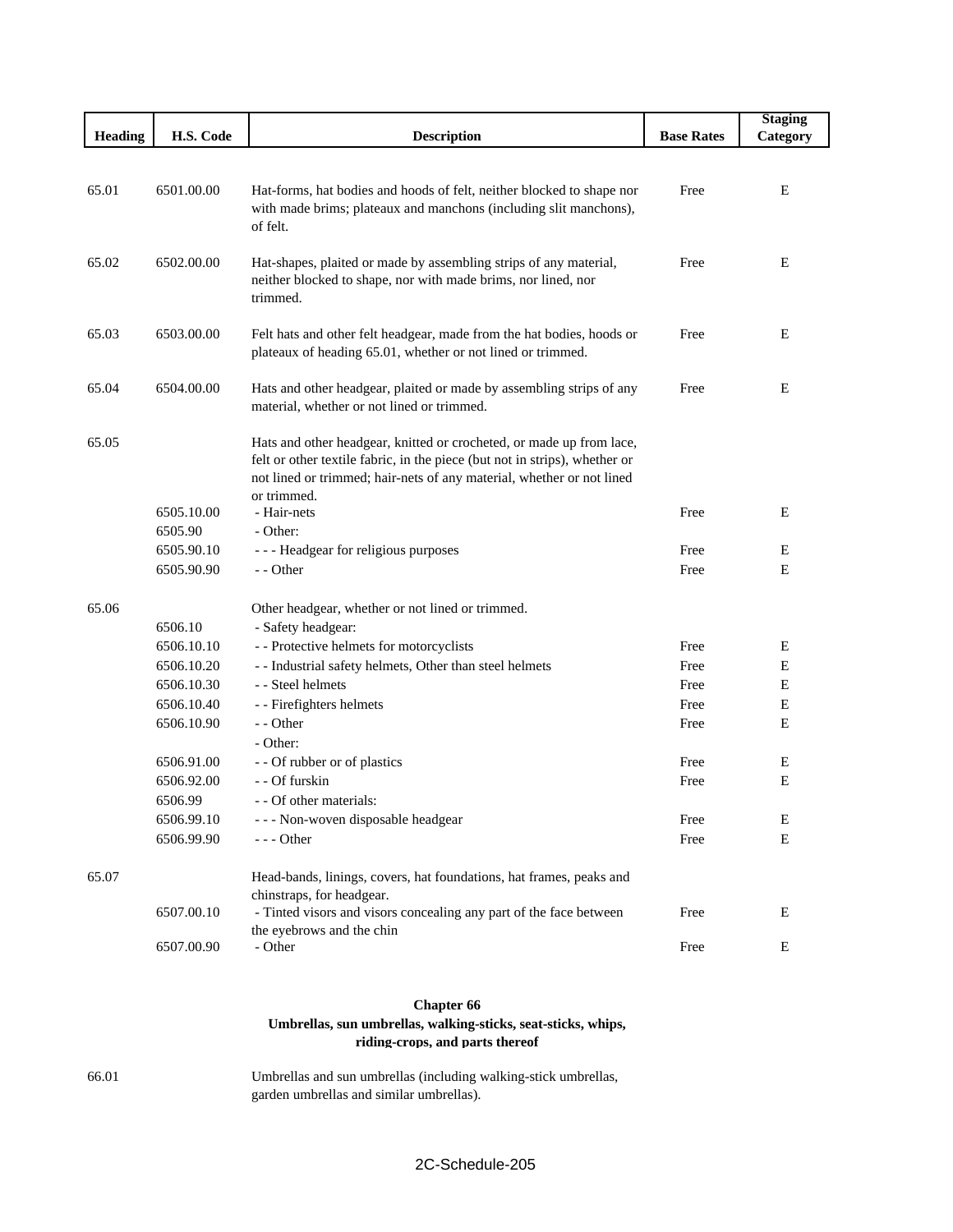|                |            |                                                                           |                   | <b>Staging</b> |
|----------------|------------|---------------------------------------------------------------------------|-------------------|----------------|
| <b>Heading</b> | H.S. Code  | <b>Description</b>                                                        | <b>Base Rates</b> | Category       |
|                |            |                                                                           |                   |                |
|                | 6601.10.00 | - Garden or similar umbrellas                                             | Free              | Е              |
|                |            | - Other:                                                                  |                   |                |
|                | 6601.91.00 | --- Having a telescopic shaft                                             | Free              | Ε              |
|                | 6601.99.00 | - - Other                                                                 | Free              | Ε              |
|                |            |                                                                           |                   |                |
| 66.02          | 6602.00.00 | Walking-sticks, seat-sticks, whips, riding-crops and the like.            | Free              | Ε              |
| 66.03          |            | Parts, trimmings and accessories of articles of heading 66.01 or          |                   |                |
|                |            | 66.02.                                                                    |                   |                |
|                | 6603.10    | - Handles and knobs:                                                      |                   |                |
|                | 6603.10.10 | - - For articles of heading 66.01                                         | Free              | Ε              |
|                | 6603.10.20 | - - For articles of heading 66.02                                         | Free              | E              |
|                | 6603.20.00 | - Umbrella frames, including frames mounted on shafts (sticks)            | Free              | E              |
|                | 6603.90    | - Other:                                                                  |                   |                |
|                | 6603.90.10 | - - For articles of heading 66.01                                         | Free              | Ε              |
|                | 6603.90.20 | - - For articles of heading 66.02                                         | Free              | E              |
|                |            | <b>Chapter 67</b>                                                         |                   |                |
|                |            | Prepared feathers and down and articles made of feathers or of            |                   |                |
|                |            | down; artificial flowers; articles of human hair                          |                   |                |
| 67.01          |            | Skins and other parts of birds with their feathers or down, feathers,     |                   |                |
|                |            | parts of feathers, down and articles thereof (other than goods of         |                   |                |
|                |            | heading 05.05 and worked quills and scapes).                              |                   |                |
|                | 6701.00.10 | - Duck feathers                                                           | Free              | Ε              |
|                | 6701.00.90 | - Other                                                                   | Free              | E              |
|                |            |                                                                           |                   |                |
| 67.02          |            | Artificial flowers, foliage and fruit and parts thereof; articles made of |                   |                |
|                |            | artificial flowers, foliage or fruit.                                     |                   |                |
|                | 6702.10.00 | - Of plastics                                                             | Free              | Ε              |
|                | 6702.90.00 | - Of other materials                                                      | Free              | E              |
| 67.03          | 6703.00.00 | Human hair, dressed, thinned, bleached or otherwise worked; wool          | Free              | E              |
|                |            | or other animal hair or other textile materials, prepared for use in      |                   |                |
|                |            | making wigs or the like.                                                  |                   |                |
| 67.04          |            | Wigs, false beards, eyebrows and eyelashes, switches and the like, of     |                   |                |
|                |            | human or animal hair or of textile materials; articles of human hair      |                   |                |
|                |            | not elsewhere specified or included.<br>- Of synthetic textile materials: |                   |                |
|                | 6704.11.00 | - - Complete wigs                                                         | Free              | Ε              |
|                | 6704.19.00 | - - Other                                                                 | Free              | Е              |
|                | 6704.20.00 | - Of human hair                                                           | Free              | E              |
|                | 6704.90.00 | - Of other materials                                                      | Free              | E              |
|                |            |                                                                           |                   |                |

#### **Chapter 68 Articles of stone, plaster, cement, asbestos, mica or similar materials**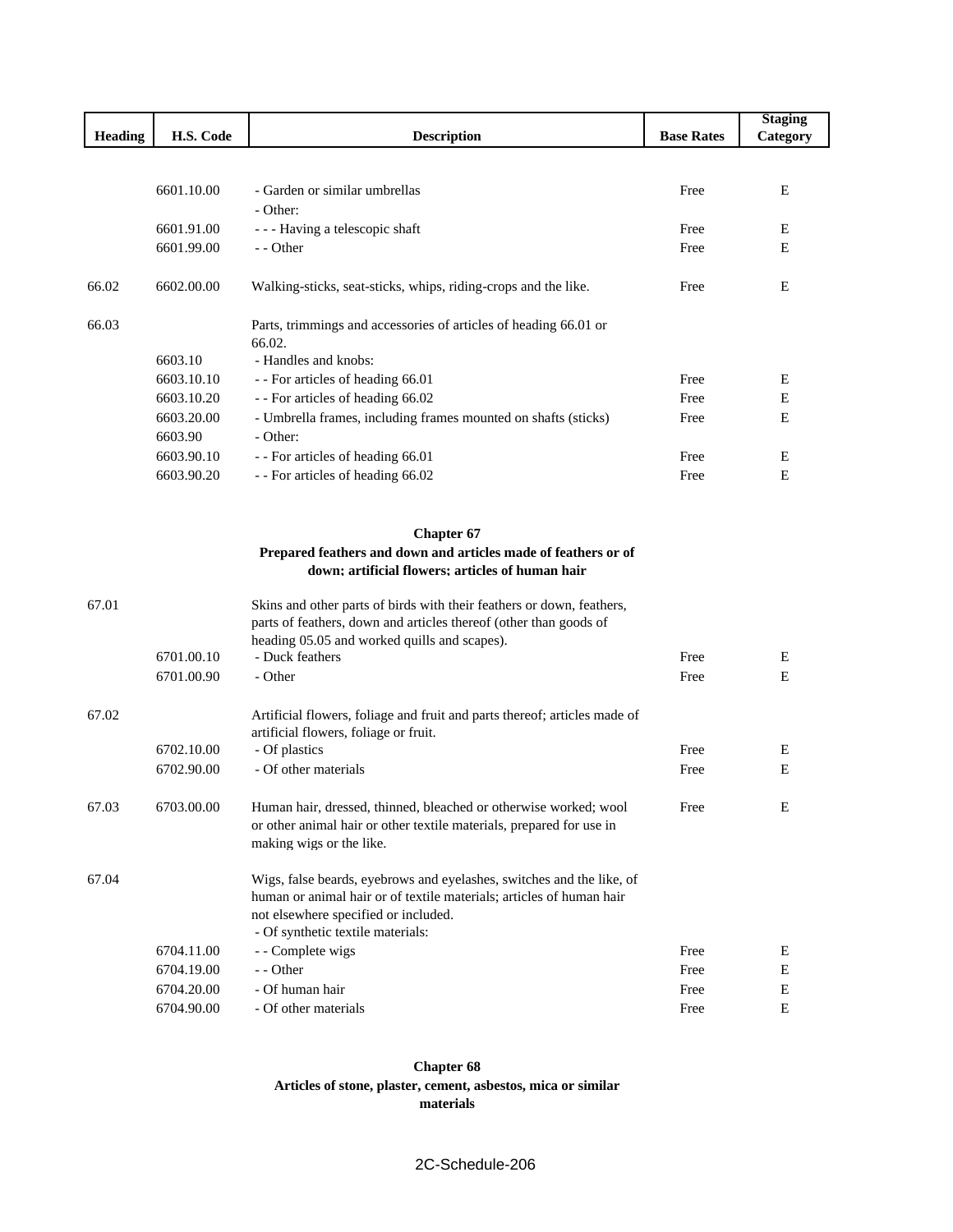|         |                          |                                                                                                                                     |                   | <b>Staging</b> |
|---------|--------------------------|-------------------------------------------------------------------------------------------------------------------------------------|-------------------|----------------|
| Heading | H.S. Code                | <b>Description</b>                                                                                                                  | <b>Base Rates</b> | Category       |
|         |                          |                                                                                                                                     |                   |                |
|         |                          |                                                                                                                                     |                   |                |
| 68.01   | 6801.00.00               | Setts, curbstones and flagstones, of natural stone (except slate).                                                                  | Free              | E              |
|         |                          |                                                                                                                                     |                   |                |
| 68.02   |                          | Worked monumental or building stone (except slate) and articles<br>thereof, other than goods of heading 68.01; mosaic cubes and the |                   |                |
|         |                          | like, of natural stone (including slate), whether or not on a backing;                                                              |                   |                |
|         |                          | artificially coloured granules, chippings and powder, of natural stone                                                              |                   |                |
|         |                          | (including slate).                                                                                                                  |                   |                |
|         | 6802.10.00               | - Tiles, cubes and similar articles, whether or not rectangular                                                                     | Free              | Ε              |
|         |                          | (including square), the largest surface area of which is capable of                                                                 |                   |                |
|         |                          | being enclosed in a square the side of which is less than 7 cm;                                                                     |                   |                |
|         |                          | artificially coloured granules, chippings and powder<br>- Other monumental or building stone and articles thereof, simply           |                   |                |
|         |                          | cut or sawn, with a flat or even surface:                                                                                           |                   |                |
|         | 6802.21.00               | - - Marble, travertine and alabaster                                                                                                | Free              | E              |
|         | 6802.22.00               | - - Other calcareous stone                                                                                                          | Free              | E              |
|         | 6802.23                  | - Granite:                                                                                                                          |                   |                |
|         | 6802.23.10               | --- Polished slabs                                                                                                                  | Free              | E              |
|         | 6802.23.90               | $--$ Other                                                                                                                          | Free              | E              |
|         | 6802.29.00               | - - Other stone                                                                                                                     | Free              | E              |
|         |                          | - Other:                                                                                                                            |                   |                |
|         | 6802.91.00               | - - Marble, travertine and alabaster                                                                                                | Free              | E              |
|         | 6802.92.00               | - - Other calcareous stone                                                                                                          | Free              | Ε              |
|         | 6802.93.00               | - Granite                                                                                                                           | Free              | E              |
|         | 6802.99.00               | - - Other stone                                                                                                                     | Free              | E              |
| 68.03   |                          | Worked slate and articles of slate or of agglomerated slate.                                                                        |                   |                |
|         | 6803.00.10               | - Slabs or roofing slates                                                                                                           | Free              | E              |
|         | 6803.00.90               | - Other                                                                                                                             | Free              | Ε              |
| 68.04   |                          | Millstones, grindstones, grinding wheels and the like, without                                                                      |                   |                |
|         |                          | frameworks, for grinding, sharpening, polishing, trueing or cutting,                                                                |                   |                |
|         |                          | hand sharpening or polishing stones, and parts thereof, of natural                                                                  |                   |                |
|         |                          | stone, of agglomerated natural or artificial abrasives, or of ceramics,                                                             |                   |                |
|         |                          | with or without parts of other materials.                                                                                           |                   |                |
|         | 6804.10.00               | - Millstones and grindstones for milling, grinding or pulping                                                                       | Free              | Ε              |
|         |                          | - Other millstones, grindstones, grinding wheels and the like:                                                                      |                   |                |
|         | 6804.21.00               | - - Of agglomerated synthetic or natural diamond                                                                                    | Free              | E              |
|         | 6804.22                  | - - Of other agglomerated abrasives or of ceramics:                                                                                 |                   |                |
|         | 6804.22.10               | --- Containing brown corundum grindstone granules                                                                                   | Free              | E              |
|         | 6804.22.90               | --- Other                                                                                                                           | Free              | Е              |
|         | 6804.23                  | - - Of natural stone:                                                                                                               |                   |                |
|         | 6804.23.10<br>6804.23.90 | --- Containing brown corundum grindstone granules<br>- - - Other                                                                    | Free<br>Free      | E<br>E         |
|         | 6804.30                  | - Hand sharpening or polishing stones:                                                                                              |                   |                |
|         | 6804.30.10               | - - Containing brown corundum grindstone granules                                                                                   | Free              | Ε              |
|         | 6804.30.90               | - - Other                                                                                                                           | Free              | E              |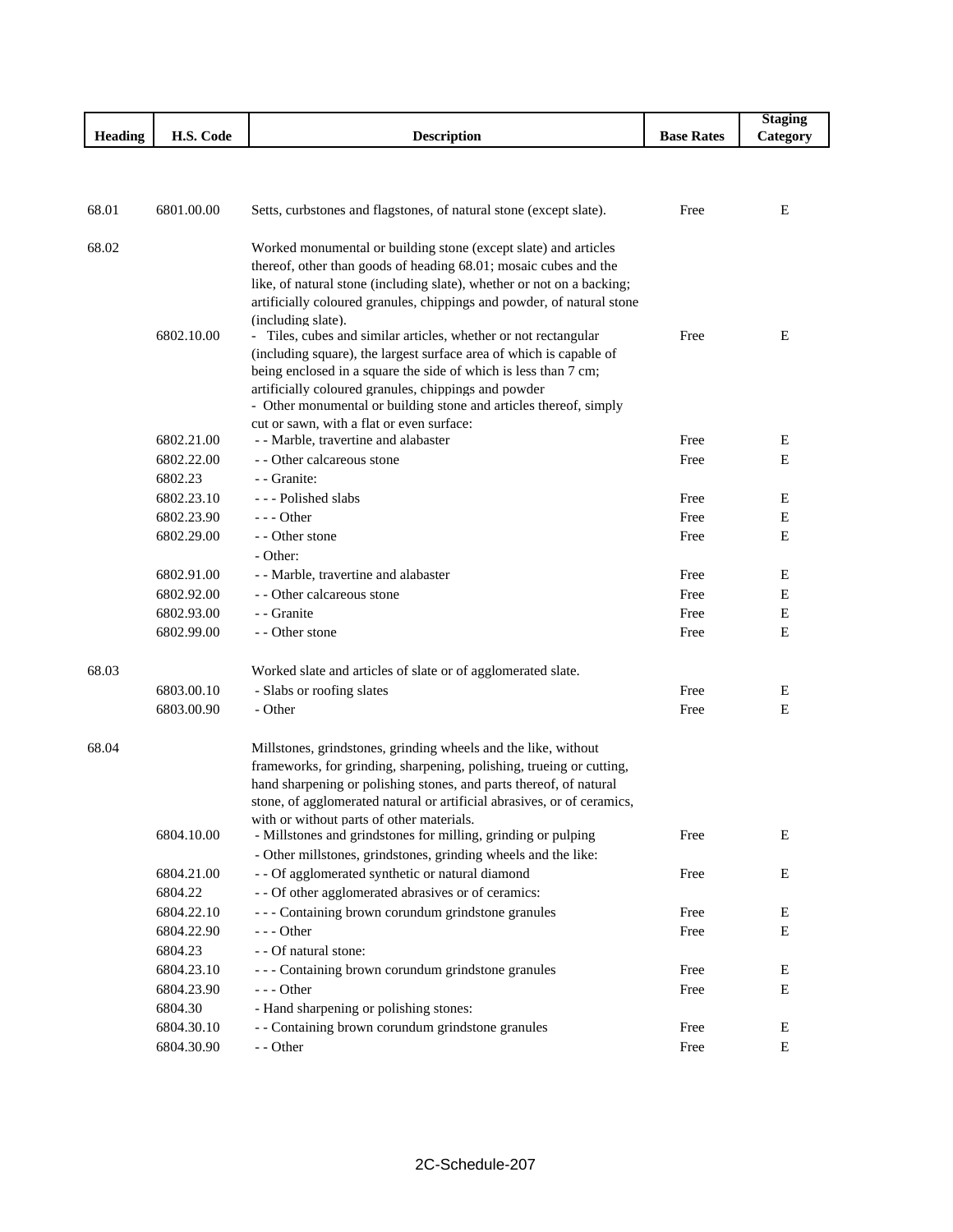|                |                       |                                                                                                   |                   | <b>Staging</b> |
|----------------|-----------------------|---------------------------------------------------------------------------------------------------|-------------------|----------------|
| <b>Heading</b> | H.S. Code             | <b>Description</b>                                                                                | <b>Base Rates</b> | Category       |
|                |                       |                                                                                                   |                   |                |
|                |                       |                                                                                                   |                   |                |
| 68.05          |                       | Natural or artificial abrasive powder or grain, on a base of textile                              |                   |                |
|                |                       | material, of paper, of paperboard or of other materials, whether or not                           |                   |                |
|                | 6805.10.00            | cut to shape or sewn or otherwise made up.<br>- On a base of Woven textile fabric only            | Free              | E              |
|                | 6805.20               | - On a base of paper or paperboard only:                                                          |                   |                |
|                | 6805.20.10            | - - Polishing discs                                                                               | Free              | E              |
|                | 6805.20.90            | $-$ - Other                                                                                       | Free              | E              |
|                | 6805.30               | - On a base of other materials:                                                                   |                   |                |
|                | 6805.30.10            | - - Polishing discs                                                                               | Free              | E              |
|                | 6805.30.90            | - - Other                                                                                         | Free              | E              |
|                |                       |                                                                                                   |                   |                |
| 68.06          |                       | Slag wool, rock wool and similar mineral wools; exfoliated                                        |                   |                |
|                |                       | vermiculite, expanded clays, foamed slag and similar expanded                                     |                   |                |
|                |                       | mineral materials; mixtures and articles of heat-insulating, sound-                               |                   |                |
|                |                       | insulating or sound-absorbing mineral materials, other than those of                              |                   |                |
|                |                       | heading 68.11 or 68.12 or of Chapter 69.                                                          |                   |                |
|                | 6806.10.00            | - Slag wool, rock wool and similar mineral wools (including                                       | Free              | E              |
|                |                       | intermixtures thereof), in bulk, sheets or rolls                                                  |                   |                |
|                | 6806.20.00            | - Exfoliated vermiculite, expanded clays, foamed Slag and similar                                 | Free              | E              |
|                |                       | expanded mineral materials (including intermixtures thereof)                                      |                   |                |
|                | 6806.90.00            | - Other                                                                                           | Free              | E              |
| 68.07          |                       |                                                                                                   |                   |                |
|                |                       | Articles of asphalt or of similar material (for example, petroleum<br>bitumen or coal tar pitch). |                   |                |
|                | 6807.10               | - In rolls:                                                                                       |                   |                |
|                | 6807.10.10            | - - Roofing products, with a substrate of paper or paperboard                                     | Free              | E              |
|                | 6807.10.90            | - - Other                                                                                         | Free              | Ε              |
|                | 6807.90.00            | - Other                                                                                           | Free              | Ε              |
|                |                       |                                                                                                   |                   |                |
| 68.08          | 6808.00.00            | Panels, boards, tiles, blocks and similar articles of vegetable fibre, of                         | Free              | E              |
|                |                       | straw or of shavings, chips, particles, sawdust or other waste, of                                |                   |                |
|                |                       | wood, agglomerated with cement, plaster or other mineral binders.                                 |                   |                |
|                |                       |                                                                                                   |                   |                |
| 68.09          |                       | Articles of plaster or of compositions based on plaster.                                          |                   |                |
|                |                       | - Boards, sheets, panels, tiles and similar articles, not ornamented:                             |                   |                |
|                | 6809.11.00            | - - Faced or reinforced with paper or paperboard only                                             | Free              | Ε              |
|                | 6809.19.00            | - - Other                                                                                         | Free              | E              |
|                | 6809.90               | - Other articles:                                                                                 |                   |                |
|                | 6809.90.10            | - - Dental moulds of plaster                                                                      | Free              | Ε              |
|                | 6809.90.90            | - - Other                                                                                         | Free              | E              |
|                |                       |                                                                                                   |                   |                |
| 68.10          |                       | Articles of cement, of concrete or of artificial stone, whether or not                            |                   |                |
|                |                       | reinforced.<br>- Tiles, flagstones, bricks and similar articles:                                  |                   |                |
|                |                       |                                                                                                   |                   | E              |
|                | 6810.11.00<br>6810.19 | - - Building blocks and bricks<br>$-$ - Other:                                                    | Free              |                |
|                | 6810.19.10            | --- Floor or wall tiles                                                                           | Free              | E              |
|                | 6810.19.20            |                                                                                                   | Free              | E              |
|                | 6810.19.90            | - - - Roofing tiles<br>--- Other                                                                  | Free              | E              |
|                |                       | - Other articles:                                                                                 |                   |                |
|                |                       |                                                                                                   |                   |                |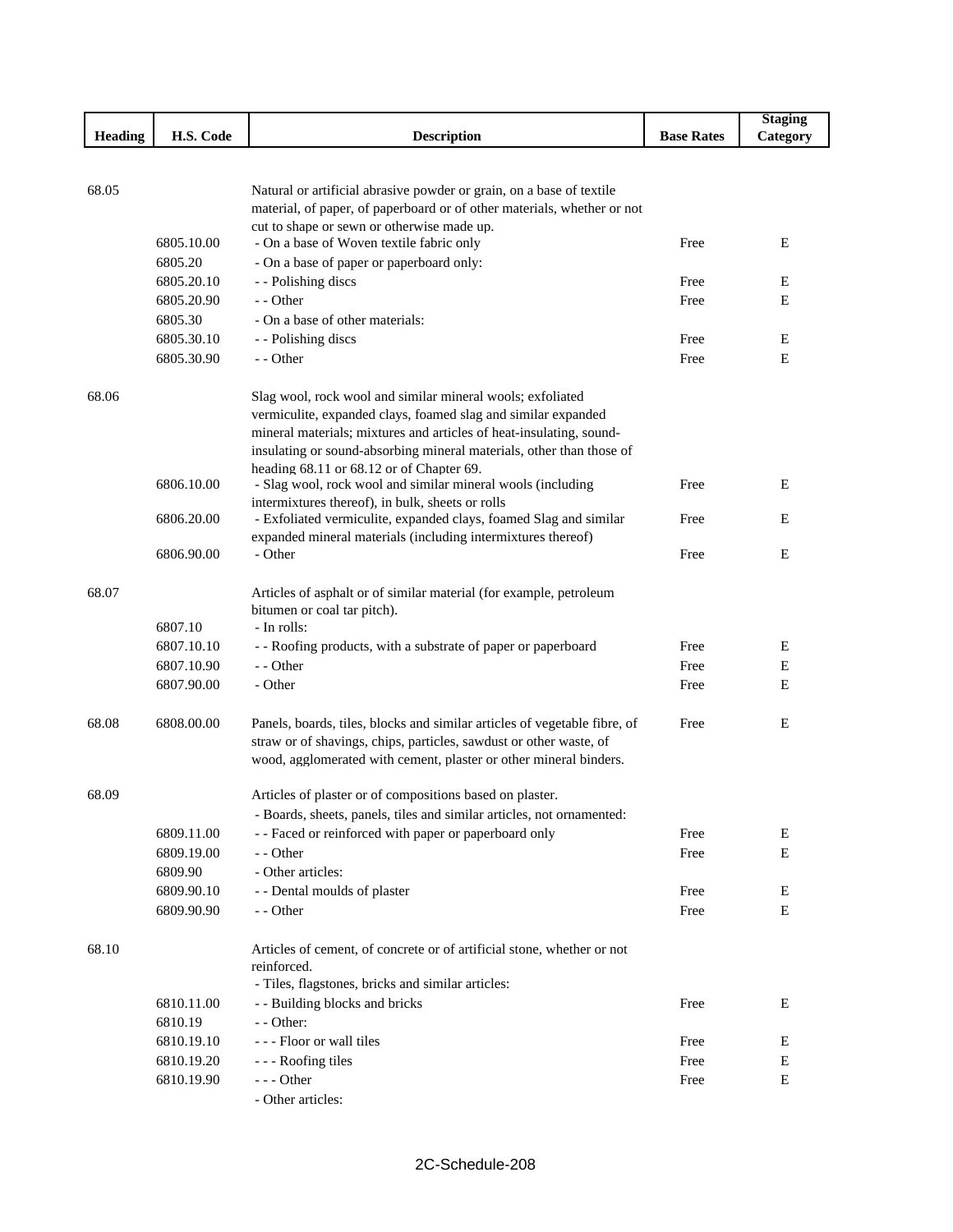|                |                          |                                                                              |                   | <b>Staging</b> |
|----------------|--------------------------|------------------------------------------------------------------------------|-------------------|----------------|
| <b>Heading</b> | H.S. Code                | <b>Description</b>                                                           | <b>Base Rates</b> | Category       |
|                |                          |                                                                              |                   |                |
|                |                          |                                                                              |                   |                |
|                | 6810.91                  | - - Prefabricated structural components for building or civil                |                   |                |
|                |                          | engineering:                                                                 |                   |                |
|                | 6810.91.10               | - - - Concrete building piles<br>$--$ Other                                  | Free              | Ε              |
|                | 6810.91.90<br>6810.99.00 | - - Other                                                                    | Free<br>Free      | E<br>Е         |
|                |                          |                                                                              |                   |                |
| 68.11          |                          | Articles of asbestos-cement, of cellulose fibre-cement or the like.          |                   |                |
|                | 6811.10.00               | - Corrugated sheets                                                          | Free              | Е              |
|                | 6811.20.00               | - Other sheets, panels, tiles and similar articles                           | Free              | Ε              |
|                | 6811.30                  | - Tubes, pipes and tube or pipe fittings:                                    |                   |                |
|                | 6811.30.10               | - - Ventilation or other tubing and cable conduits                           | Free              | Ε              |
|                | 6811.30.90               | - - Other                                                                    | Free              | E              |
|                | 6811.90.00               | - Other articles                                                             | Free              | Ε              |
|                |                          |                                                                              |                   |                |
| 68.12          |                          | Fabricated asbestos fibres; mixtures with a basis of asbestos or with a      |                   |                |
|                |                          | basis of asbestos and magnesium carbonate; articles of such mixtures         |                   |                |
|                |                          | or of asbestos (for example, thread, woven fabric, clothing, headgear,       |                   |                |
|                |                          | footwear, gaskets), whether or not reinforced, other than goods of           |                   |                |
|                |                          | heading 68.11 or 68.13.                                                      |                   |                |
|                | 6812.50.00               | - Clothing, clothing accessories, footwear and headgear                      | Free              | Ε              |
|                | 6812.60.00               | - Paper, millboard and felt                                                  | Free              | Е              |
|                | 6812.70.00               | - Compressed asbestos fibre jointing, in sheets or rolls                     | Free              | Е              |
|                | 6812.90                  | - Other:                                                                     |                   |                |
|                | 6812.90.10               | - - Fabricated asbestos fibres; mixtures with a basis of asbestos or         | Free              | Ε              |
|                |                          | with a basis of asbestos and magnesium carbonate                             |                   |                |
|                | 6812.90.20               | - - Yarn and thread                                                          | Free              | Ε              |
|                | 6812.90.30               | - - Cords and string, whether or not plaited                                 | Free              | Ε              |
|                | 6812.90.40               | - - Woven or knitted fabric                                                  | Free              | Ε              |
|                | 6812.90.90               | - - Other                                                                    | Free              | E              |
|                |                          |                                                                              |                   |                |
| 68.13          |                          | Friction material and articles thereof (for example, sheets, rolls,          |                   |                |
|                |                          | strips, segments, discs, washers, pads), not mounted, for brakes, for        |                   |                |
|                |                          | clutches or the like, with a basis of asbestos, of other mineral             |                   |                |
|                |                          | substances or of cellulose, whether or not combined with textile or          |                   |                |
|                | 6813.10.00               | other materials.<br>- Brake linings and pads                                 | Free              | E              |
|                | 6813.90.00               | - Other                                                                      | Free              | E              |
|                |                          |                                                                              |                   |                |
| 68.14          |                          | Worked mica and articles of mica, including agglomerated or                  |                   |                |
|                |                          | reconstituted mica, whether or not on a support of paper, paperboard         |                   |                |
|                |                          | or other materials.                                                          |                   |                |
|                | 6814.10.00               | - Plates, sheets and strips of agglomerated or reconstituted mica,           | Free              | Ε              |
|                |                          | whether or not on a support                                                  |                   |                |
|                | 6814.90.00               | - Other                                                                      | Free              | E              |
|                |                          |                                                                              |                   |                |
| 68.15          |                          | Articles of stone or of other mineral substances (including carbon           |                   |                |
|                |                          | fibres, articles of carbon fibres and articles of peat), not elsewhere       |                   |                |
|                |                          | specified or included.                                                       |                   |                |
|                | 6815.10<br>6815.10.10    | - Non-electrical articles of graphite or other carbon:<br>- - Yarn or thread | Free              | Ε              |
|                |                          |                                                                              |                   |                |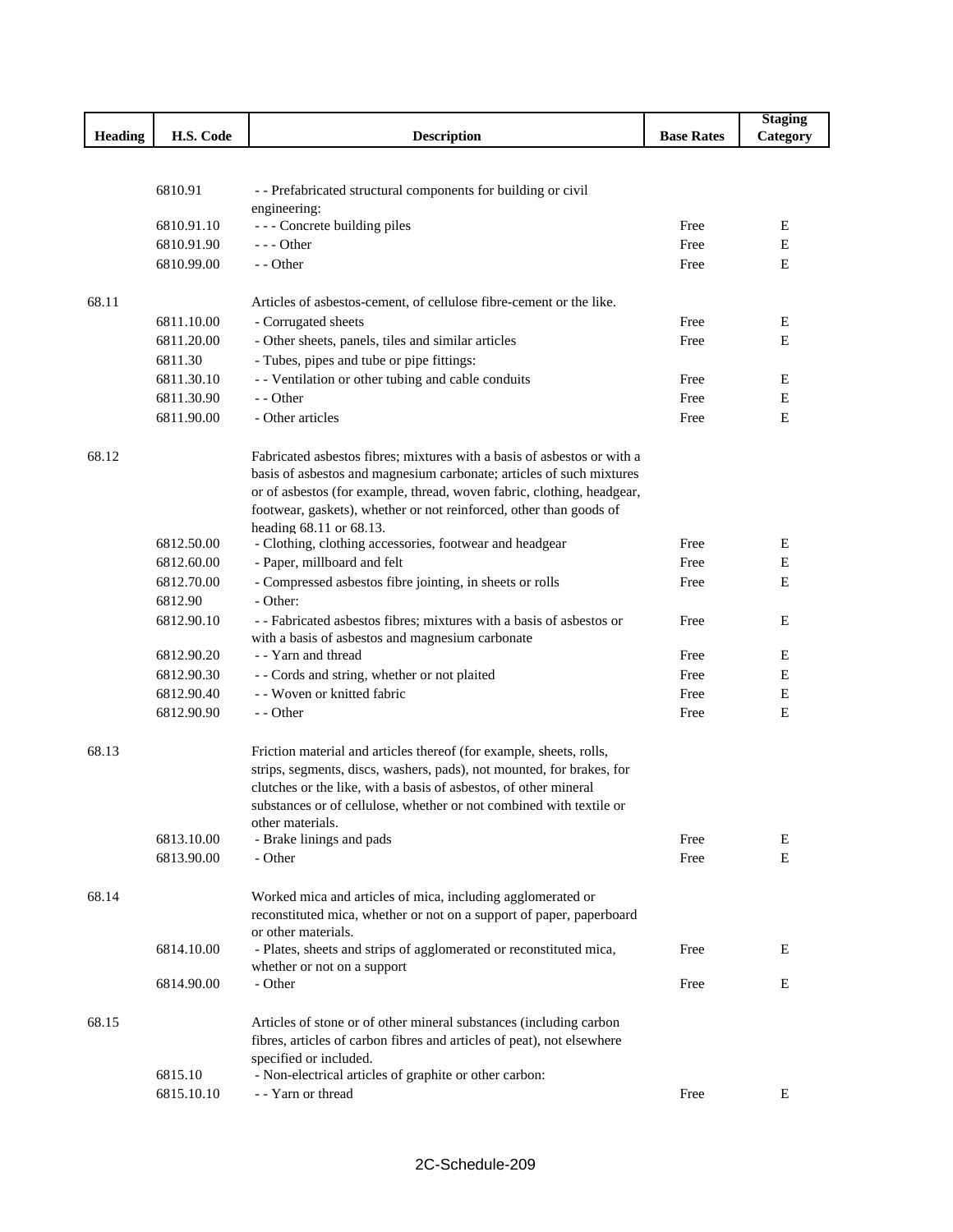| <b>Heading</b> | H.S. Code  | <b>Description</b>                                                 | <b>Base Rates</b> | <b>Staging</b><br>Category |
|----------------|------------|--------------------------------------------------------------------|-------------------|----------------------------|
|                |            |                                                                    |                   |                            |
|                | 6815.10.20 | - Bricks, paving slabs, floor tiles and similar construction goods | Free              | E                          |
|                | 6815.10.90 | $-$ - Other                                                        | Free              | E                          |
|                | 6815.20.00 | - Articles of peat                                                 | Free              | E                          |
|                |            | - Other articles:                                                  |                   |                            |
|                | 6815.91.00 | - Containing magnesite, dolomite or chromite                       | Free              | E                          |
|                | 6815.99    | $-$ - Other:                                                       |                   |                            |
|                | 6815.99.10 | --- Touchstones                                                    | Free              | E                          |
|                | 6815.99.90 | $- -$ Other                                                        | Free              | E                          |

# **Chapter 69**

**Ceramic products**

#### SUB-CHAPTER I - GOODS OF SILICEOUS FOSSIL MEALS OR OF SIMILAR SILICEOUS EARTHS, AND REFRACTORY GOODS

| 69.01 | 6901.00.00 | Bricks, blocks, tiles and other ceramic goods of siliceous fossil meals<br>(for example, kieselguhr, tripolite or diatomite) or of similar siliceous<br>earths.                                                                  | Free | E |
|-------|------------|----------------------------------------------------------------------------------------------------------------------------------------------------------------------------------------------------------------------------------|------|---|
| 69.02 |            | Refractory bricks, blocks, tiles and similar refractory ceramic<br>constructional goods, other than those of siliceous fossil meals or<br>similar siliceous earths.                                                              |      |   |
|       | 6902.10.00 | - Containing by weight, singly or together, more than 50% of the<br>elements Mg, Ca or Cr, expressed as MgO, CaO or Cr2O3                                                                                                        | Free | Ε |
|       | 6902.20.00 | - Containing by weight more than 50% of alumina (A12O3), of<br>silica (SiO2) or of a mixture or compound of these products                                                                                                       | Free | E |
|       | 6902.90.00 | - Other                                                                                                                                                                                                                          | Free | E |
| 69.03 |            | Other refractory ceramic goods (for example, retorts, crucibles,<br>muffles, nozzles, plugs, supports, cupels, tubes, pipes, sheaths and<br>rods), other than those of siliceous fossil meals or of similar siliceous<br>earths. |      |   |
|       | 6903.10.00 | - Containing by weight more than 50% of graphite or other carbon<br>or of a mixture of these products                                                                                                                            | Free | Ε |
|       | 6903.20.00 | - Containing by weight more than 50% of alumina $(A12O3)$ or of a<br>mixture or compound of alumina and of silica $(SiO2)$                                                                                                       | Free | E |
|       | 6903.90.00 | - Other                                                                                                                                                                                                                          | Free | E |
|       |            | <b>SUB-CHAPTER II - OTHER CERAMIC PRODUCTS</b>                                                                                                                                                                                   |      |   |
| 69.04 |            | Ceramic building bricks, flooring blocks, support or filler tiles and<br>the like.                                                                                                                                               |      |   |
|       | 6904.10.00 | - Building bricks                                                                                                                                                                                                                | Free | Ε |
|       | 6904.90.00 | - Other                                                                                                                                                                                                                          | Free | E |
| 69.05 |            | Roofing tiles, chimney-pots, cowls, chimney liners, architectural<br>ornaments and other ceramic constructional goods.                                                                                                           |      |   |
|       | 6905.10.00 | - Roofing tiles                                                                                                                                                                                                                  | Free | Ε |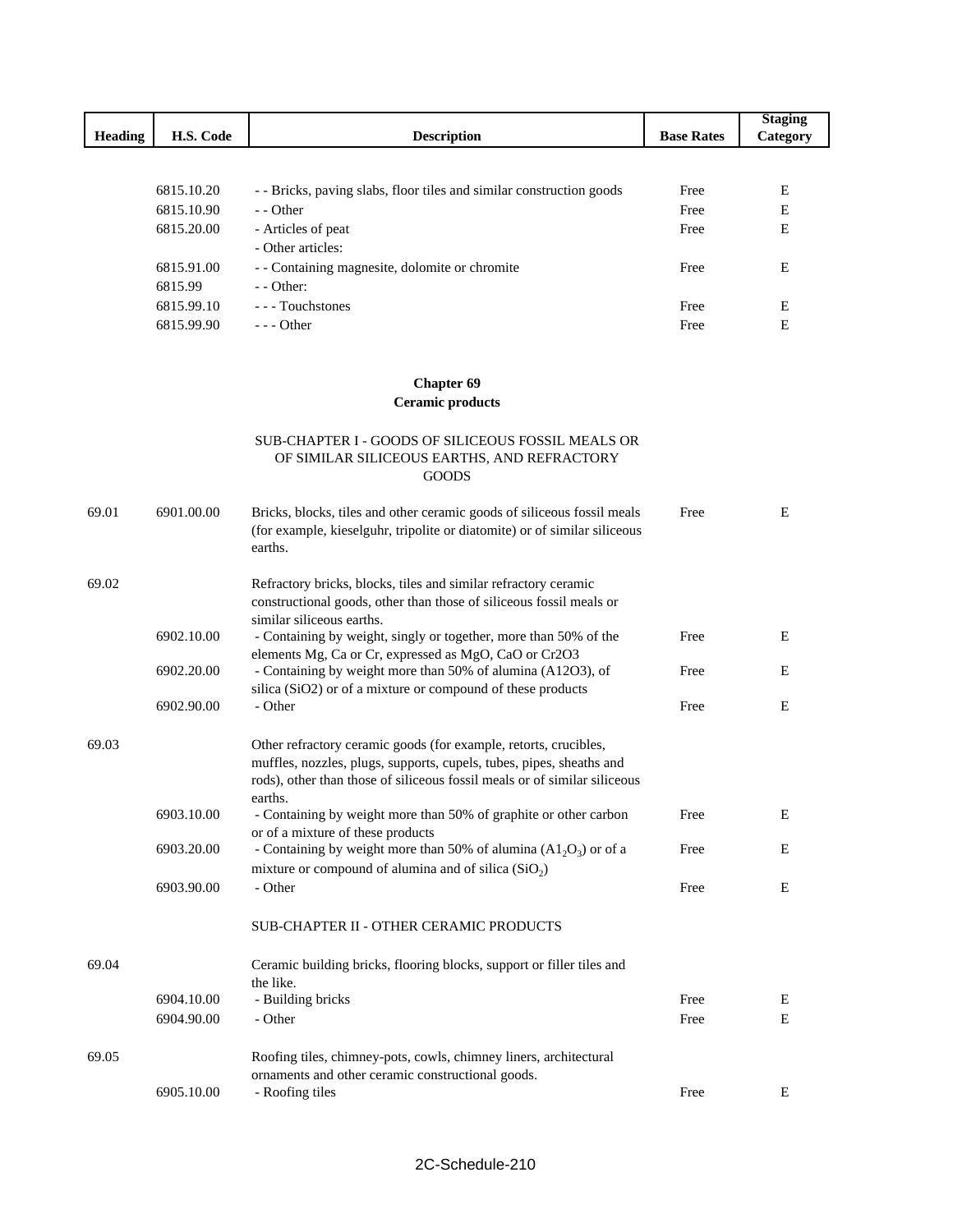|                |            |                                                                                                                                         |                   | <b>Staging</b> |
|----------------|------------|-----------------------------------------------------------------------------------------------------------------------------------------|-------------------|----------------|
| <b>Heading</b> | H.S. Code  | <b>Description</b>                                                                                                                      | <b>Base Rates</b> | Category       |
|                |            |                                                                                                                                         |                   |                |
|                |            |                                                                                                                                         |                   |                |
|                | 6905.90    | - Other:                                                                                                                                |                   |                |
|                | 6905.90.10 | - - Lining bricks for ball mills                                                                                                        | Free              | E              |
|                | 6905.90.90 | - - Other                                                                                                                               | Free              | Е              |
| 69.06          | 6906.00.00 | Ceramic pipes, conduits, guttering and pipe fittings.                                                                                   | Free              | E              |
|                |            |                                                                                                                                         |                   |                |
| 69.07          |            | Unglazed ceramic flags and paving, hearth or wall tiles; unglazed                                                                       |                   |                |
|                | 6907.10    | ceramic mosaic cubes and the like, whether or not on a backing.<br>- Tiles, cubes and similar articles, whether or not rectangular, the |                   |                |
|                |            | largest surface area of which is capable of being enclosed in a square                                                                  |                   |                |
|                |            | the side of which is less than 7 cm:                                                                                                    |                   |                |
|                | 6907.10.10 | - - Floor, hearth or wall Tiles                                                                                                         | Free              | Ε              |
|                | 6907.10.90 | $-$ - Other                                                                                                                             | Free              | E              |
|                | 6907.90    | - Other:                                                                                                                                |                   |                |
|                | 6907.90.10 | - - Floor, hearth or wall tiles                                                                                                         | Free              | Ε              |
|                | 6907.90.90 | - - Other                                                                                                                               | Free              | ${\bf E}$      |
|                |            |                                                                                                                                         |                   |                |
| 69.08          |            | Glazed ceramic flags and paving, hearth or wall tiles; glazed ceramic                                                                   |                   |                |
|                |            | mosaic cubes and the like, whether or not on a backing.                                                                                 |                   |                |
|                | 6908.10    | - Tiles, cubes and similar articles, whether or not rectangular, the                                                                    |                   |                |
|                |            | largest surface area of which is capable of being enclosed in a square                                                                  |                   |                |
|                |            | the side of which is less than 7 cm:<br>- - Plain:                                                                                      |                   |                |
|                | 6908.10.11 | --- Floor, hearth or wall tiles                                                                                                         | Free              | Е              |
|                | 6908.10.19 | $--$ Other                                                                                                                              | Free              | Е              |
|                |            | - - Other:                                                                                                                              |                   |                |
|                | 6908.10.91 | - - - Floor, hearth or wall Tiles                                                                                                       | Free              | Ε              |
|                | 6908.10.99 | $--$ Other                                                                                                                              | Free              | Е              |
|                | 6908.90    | - Other:                                                                                                                                |                   |                |
|                |            | - - Plain tiles:                                                                                                                        |                   |                |
|                | 6908.90.11 | --- Floor, hearth or wall tiles                                                                                                         | Free              | Ε              |
|                | 6908.90.19 | $--$ Other                                                                                                                              | Free              | E              |
|                |            | - - Other tiles:                                                                                                                        |                   |                |
|                | 6908.90.21 | --- Floor, hearth or wall tiles                                                                                                         | Free              | E              |
|                | 6908.90.29 | - - - Other                                                                                                                             | Free              | Ε              |
|                | 6908.90.90 | - - Other                                                                                                                               | Free              | Ε              |
| 69.09          |            | Ceramic wares for laboratory, chemical or other technical uses;                                                                         |                   |                |
|                |            | ceramic troughs, tubs and similar receptacles of a kind used in                                                                         |                   |                |
|                |            | agriculture; ceramic pots, jars and similar articles of a kind used for                                                                 |                   |                |
|                |            | the conveyance or packing of goods.                                                                                                     |                   |                |
|                |            | - Ceramic wares for laboratory, chemical or other technical uses:                                                                       |                   |                |
|                | 6909.11.00 | - - Of porcelain or china                                                                                                               | Free              | Ε              |
|                | 6909.12.00 | - - Articles having a hardness equivalent to 9 or more on the Mohs                                                                      | Free              | Е              |
|                |            | scale                                                                                                                                   |                   |                |
|                | 6909.19.00 | - - Other                                                                                                                               | Free              | Ε              |
|                | 6909.90.00 | - Other                                                                                                                                 | Free              | Е              |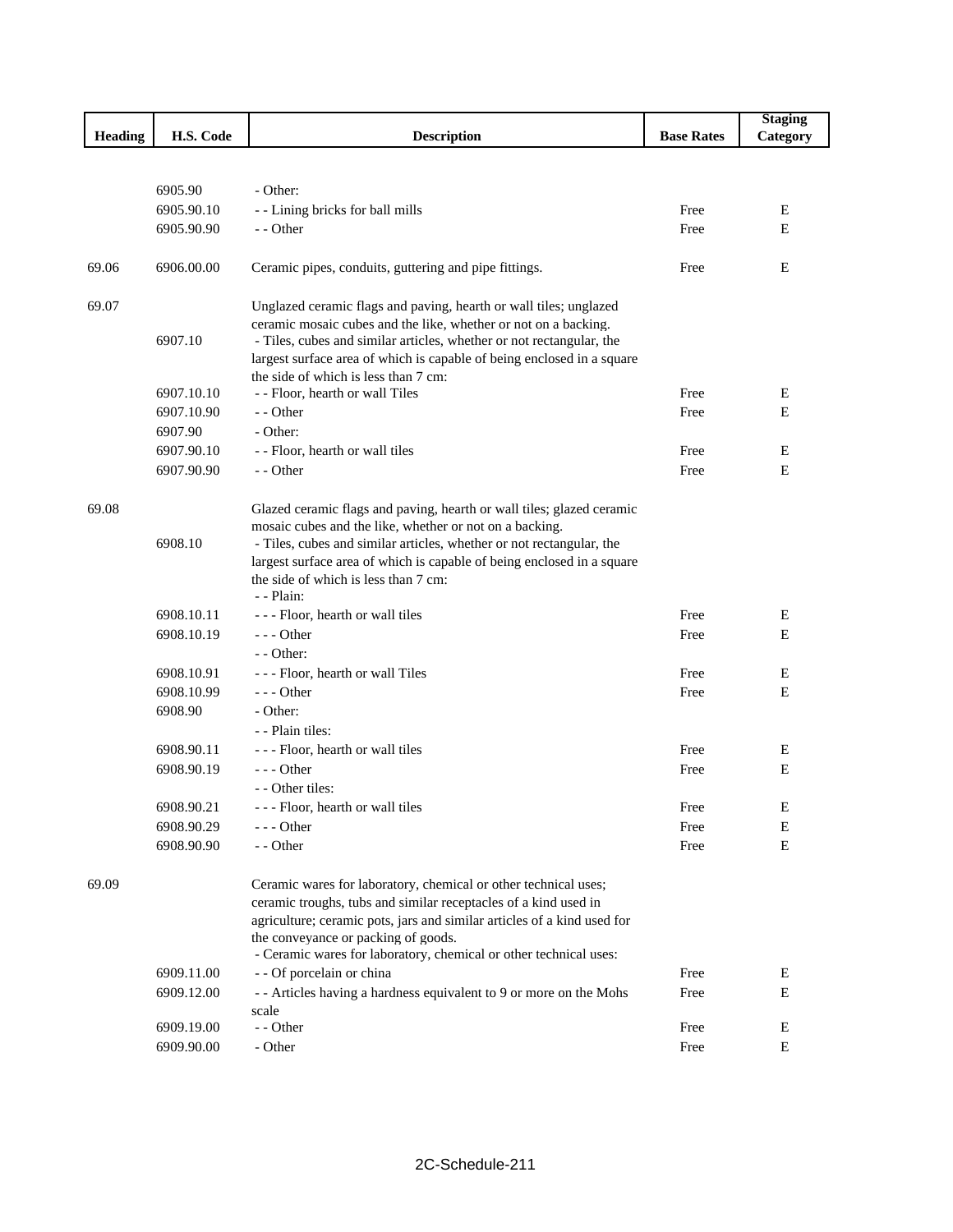|                |            |                                                                                                                                        |                   | <b>Staging</b> |
|----------------|------------|----------------------------------------------------------------------------------------------------------------------------------------|-------------------|----------------|
| <b>Heading</b> | H.S. Code  | <b>Description</b>                                                                                                                     | <b>Base Rates</b> | Category       |
|                |            |                                                                                                                                        |                   |                |
|                |            |                                                                                                                                        |                   |                |
| 69.10          |            | Ceramic sinks, wash basins, wash basin pedestals, baths, bidets,<br>water closet pans, flushing cisterns, urinals and similar sanitary |                   |                |
|                |            | fixtures.                                                                                                                              |                   |                |
|                | 6910.10.00 | - Of porcelain or china                                                                                                                | Free              | E              |
|                | 6910.90.00 | - Other                                                                                                                                | Free              | E              |
|                |            |                                                                                                                                        |                   |                |
| 69.11          |            | Tableware, kitchenware, other household articles and toilet articles,                                                                  |                   |                |
|                |            | of porcelain or china.                                                                                                                 |                   |                |
|                | 6911.10.00 | - Tableware and kitchenware                                                                                                            | Free              | E              |
|                | 6911.90.00 | - Other                                                                                                                                | Free              | E              |
|                |            |                                                                                                                                        |                   |                |
| 69.12          | 6912.00.00 | Ceramic tableware, kitchenware, other household articles and toilet                                                                    | Free              | E              |
|                |            | articles, other than of porcelain or china.                                                                                            |                   |                |
| 69.13          |            | Statuettes and other ornamental ceramic articles.                                                                                      |                   |                |
|                | 6913.10.00 | - Of porcelain or china                                                                                                                | Free              | E              |
|                | 6913.90.00 | - Other                                                                                                                                | Free              | E              |
|                |            |                                                                                                                                        |                   |                |
| 69.14          |            | Other ceramic articles.                                                                                                                |                   |                |
|                | 6914.10.00 | - Of porcelain or china                                                                                                                | Free              | Ε              |
|                | 6914.90.00 | - Other                                                                                                                                | Free              | E              |

# **Chapter 70 Glass and glassware**

| 70.01 | 7001.00.00 | Cullet and other waste and scrap of glass; glass in the mass.              | Free | Ε |
|-------|------------|----------------------------------------------------------------------------|------|---|
| 70.02 |            | Glass in balls (other than microspheres of heading 70.18), rods or         |      |   |
|       |            | tubes, unworked.                                                           |      |   |
|       | 7002.10.00 | - Balls                                                                    | Free | Ε |
|       | 7002.20.00 | - Rods                                                                     | Free | E |
|       |            | - Tubes:                                                                   |      |   |
|       | 7002.31    | - - Of fused quartz or other fused silica:                                 |      |   |
|       | 7002.31.10 | - - - For vacuum tubes                                                     | Free | Ε |
|       | 7002.31.90 | $- -$ Other                                                                | Free | E |
|       | 7002.32    | - - Of other glass having a linear coefficient of expansion not            |      |   |
|       |            | exceeding 5x10-6 per Kelvin within a temperature range of $0^{\circ}$ C to |      |   |
|       |            | $300^{\circ}$ C:                                                           |      |   |
|       | 7002.32.10 | - - - For vacuum tubes                                                     | Free | E |
|       | 7002.32.20 | - - - Other, transparent neutral glass tube of diameter exceeding 3        | Free | E |
|       |            | mm but not exceeding 22 mm                                                 |      |   |
|       | 7002.32.90 | $-$ - Other                                                                | Free | E |
|       | 7002.39    | $-$ - Other:                                                               |      |   |
|       | 7002.39.10 | - - - For vacuum tubes                                                     | Free | E |
|       | 7002.39.20 | - - - Other, transparent neutral glass tube of diameter exceeding 3        | Free | E |
|       |            | mm but not exceeding 22 mm                                                 |      |   |
|       | 7002.39.90 | $--$ Other                                                                 | Free | E |
|       |            |                                                                            |      |   |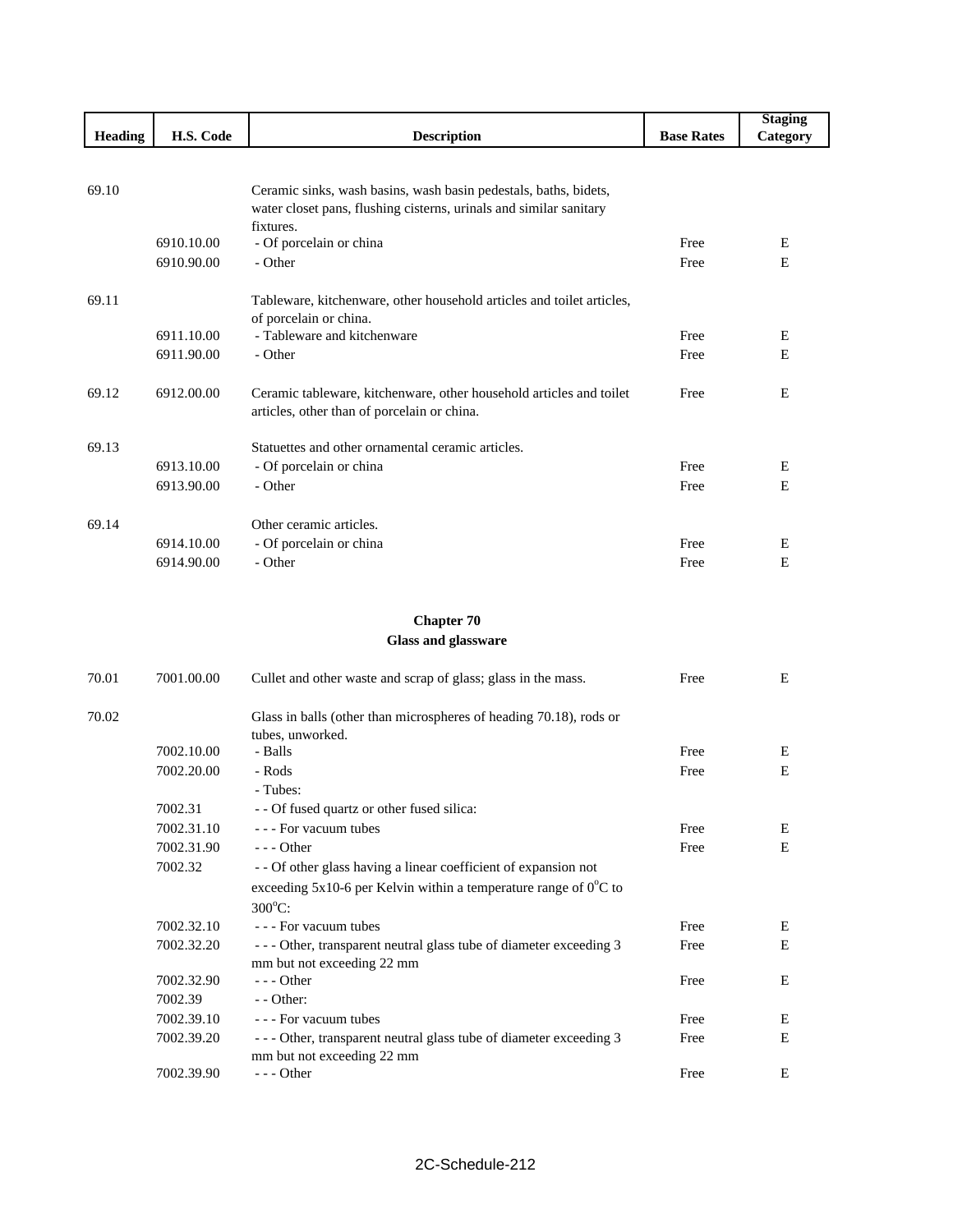|            |                                                                                                                                                                                                                                                                    |                                                                                                                                                                                                                                                                                                                                                                                                                                                                                                                                                                                                                                                                                                                                                                                                                                                                                                                                                                                                                                                                                                                                                                                                                                                                                                                                                                                                                                                                                                                                                                                                                                                                                                                                                                                                | <b>Staging</b>                                                                                               |
|------------|--------------------------------------------------------------------------------------------------------------------------------------------------------------------------------------------------------------------------------------------------------------------|------------------------------------------------------------------------------------------------------------------------------------------------------------------------------------------------------------------------------------------------------------------------------------------------------------------------------------------------------------------------------------------------------------------------------------------------------------------------------------------------------------------------------------------------------------------------------------------------------------------------------------------------------------------------------------------------------------------------------------------------------------------------------------------------------------------------------------------------------------------------------------------------------------------------------------------------------------------------------------------------------------------------------------------------------------------------------------------------------------------------------------------------------------------------------------------------------------------------------------------------------------------------------------------------------------------------------------------------------------------------------------------------------------------------------------------------------------------------------------------------------------------------------------------------------------------------------------------------------------------------------------------------------------------------------------------------------------------------------------------------------------------------------------------------|--------------------------------------------------------------------------------------------------------------|
| H.S. Code  | <b>Description</b>                                                                                                                                                                                                                                                 | <b>Base Rates</b>                                                                                                                                                                                                                                                                                                                                                                                                                                                                                                                                                                                                                                                                                                                                                                                                                                                                                                                                                                                                                                                                                                                                                                                                                                                                                                                                                                                                                                                                                                                                                                                                                                                                                                                                                                              | Category                                                                                                     |
|            |                                                                                                                                                                                                                                                                    |                                                                                                                                                                                                                                                                                                                                                                                                                                                                                                                                                                                                                                                                                                                                                                                                                                                                                                                                                                                                                                                                                                                                                                                                                                                                                                                                                                                                                                                                                                                                                                                                                                                                                                                                                                                                |                                                                                                              |
|            |                                                                                                                                                                                                                                                                    |                                                                                                                                                                                                                                                                                                                                                                                                                                                                                                                                                                                                                                                                                                                                                                                                                                                                                                                                                                                                                                                                                                                                                                                                                                                                                                                                                                                                                                                                                                                                                                                                                                                                                                                                                                                                |                                                                                                              |
|            |                                                                                                                                                                                                                                                                    |                                                                                                                                                                                                                                                                                                                                                                                                                                                                                                                                                                                                                                                                                                                                                                                                                                                                                                                                                                                                                                                                                                                                                                                                                                                                                                                                                                                                                                                                                                                                                                                                                                                                                                                                                                                                |                                                                                                              |
|            |                                                                                                                                                                                                                                                                    |                                                                                                                                                                                                                                                                                                                                                                                                                                                                                                                                                                                                                                                                                                                                                                                                                                                                                                                                                                                                                                                                                                                                                                                                                                                                                                                                                                                                                                                                                                                                                                                                                                                                                                                                                                                                |                                                                                                              |
|            |                                                                                                                                                                                                                                                                    |                                                                                                                                                                                                                                                                                                                                                                                                                                                                                                                                                                                                                                                                                                                                                                                                                                                                                                                                                                                                                                                                                                                                                                                                                                                                                                                                                                                                                                                                                                                                                                                                                                                                                                                                                                                                |                                                                                                              |
|            |                                                                                                                                                                                                                                                                    |                                                                                                                                                                                                                                                                                                                                                                                                                                                                                                                                                                                                                                                                                                                                                                                                                                                                                                                                                                                                                                                                                                                                                                                                                                                                                                                                                                                                                                                                                                                                                                                                                                                                                                                                                                                                |                                                                                                              |
|            |                                                                                                                                                                                                                                                                    |                                                                                                                                                                                                                                                                                                                                                                                                                                                                                                                                                                                                                                                                                                                                                                                                                                                                                                                                                                                                                                                                                                                                                                                                                                                                                                                                                                                                                                                                                                                                                                                                                                                                                                                                                                                                |                                                                                                              |
|            |                                                                                                                                                                                                                                                                    |                                                                                                                                                                                                                                                                                                                                                                                                                                                                                                                                                                                                                                                                                                                                                                                                                                                                                                                                                                                                                                                                                                                                                                                                                                                                                                                                                                                                                                                                                                                                                                                                                                                                                                                                                                                                | E                                                                                                            |
|            |                                                                                                                                                                                                                                                                    |                                                                                                                                                                                                                                                                                                                                                                                                                                                                                                                                                                                                                                                                                                                                                                                                                                                                                                                                                                                                                                                                                                                                                                                                                                                                                                                                                                                                                                                                                                                                                                                                                                                                                                                                                                                                |                                                                                                              |
|            |                                                                                                                                                                                                                                                                    |                                                                                                                                                                                                                                                                                                                                                                                                                                                                                                                                                                                                                                                                                                                                                                                                                                                                                                                                                                                                                                                                                                                                                                                                                                                                                                                                                                                                                                                                                                                                                                                                                                                                                                                                                                                                | Ε                                                                                                            |
|            |                                                                                                                                                                                                                                                                    |                                                                                                                                                                                                                                                                                                                                                                                                                                                                                                                                                                                                                                                                                                                                                                                                                                                                                                                                                                                                                                                                                                                                                                                                                                                                                                                                                                                                                                                                                                                                                                                                                                                                                                                                                                                                | E                                                                                                            |
|            |                                                                                                                                                                                                                                                                    |                                                                                                                                                                                                                                                                                                                                                                                                                                                                                                                                                                                                                                                                                                                                                                                                                                                                                                                                                                                                                                                                                                                                                                                                                                                                                                                                                                                                                                                                                                                                                                                                                                                                                                                                                                                                |                                                                                                              |
|            |                                                                                                                                                                                                                                                                    |                                                                                                                                                                                                                                                                                                                                                                                                                                                                                                                                                                                                                                                                                                                                                                                                                                                                                                                                                                                                                                                                                                                                                                                                                                                                                                                                                                                                                                                                                                                                                                                                                                                                                                                                                                                                |                                                                                                              |
|            |                                                                                                                                                                                                                                                                    |                                                                                                                                                                                                                                                                                                                                                                                                                                                                                                                                                                                                                                                                                                                                                                                                                                                                                                                                                                                                                                                                                                                                                                                                                                                                                                                                                                                                                                                                                                                                                                                                                                                                                                                                                                                                | Ε<br>Ε                                                                                                       |
|            |                                                                                                                                                                                                                                                                    |                                                                                                                                                                                                                                                                                                                                                                                                                                                                                                                                                                                                                                                                                                                                                                                                                                                                                                                                                                                                                                                                                                                                                                                                                                                                                                                                                                                                                                                                                                                                                                                                                                                                                                                                                                                                |                                                                                                              |
|            |                                                                                                                                                                                                                                                                    |                                                                                                                                                                                                                                                                                                                                                                                                                                                                                                                                                                                                                                                                                                                                                                                                                                                                                                                                                                                                                                                                                                                                                                                                                                                                                                                                                                                                                                                                                                                                                                                                                                                                                                                                                                                                | E                                                                                                            |
|            |                                                                                                                                                                                                                                                                    |                                                                                                                                                                                                                                                                                                                                                                                                                                                                                                                                                                                                                                                                                                                                                                                                                                                                                                                                                                                                                                                                                                                                                                                                                                                                                                                                                                                                                                                                                                                                                                                                                                                                                                                                                                                                |                                                                                                              |
|            |                                                                                                                                                                                                                                                                    |                                                                                                                                                                                                                                                                                                                                                                                                                                                                                                                                                                                                                                                                                                                                                                                                                                                                                                                                                                                                                                                                                                                                                                                                                                                                                                                                                                                                                                                                                                                                                                                                                                                                                                                                                                                                | Ε                                                                                                            |
|            |                                                                                                                                                                                                                                                                    |                                                                                                                                                                                                                                                                                                                                                                                                                                                                                                                                                                                                                                                                                                                                                                                                                                                                                                                                                                                                                                                                                                                                                                                                                                                                                                                                                                                                                                                                                                                                                                                                                                                                                                                                                                                                |                                                                                                              |
|            |                                                                                                                                                                                                                                                                    |                                                                                                                                                                                                                                                                                                                                                                                                                                                                                                                                                                                                                                                                                                                                                                                                                                                                                                                                                                                                                                                                                                                                                                                                                                                                                                                                                                                                                                                                                                                                                                                                                                                                                                                                                                                                | E                                                                                                            |
|            |                                                                                                                                                                                                                                                                    |                                                                                                                                                                                                                                                                                                                                                                                                                                                                                                                                                                                                                                                                                                                                                                                                                                                                                                                                                                                                                                                                                                                                                                                                                                                                                                                                                                                                                                                                                                                                                                                                                                                                                                                                                                                                |                                                                                                              |
|            |                                                                                                                                                                                                                                                                    |                                                                                                                                                                                                                                                                                                                                                                                                                                                                                                                                                                                                                                                                                                                                                                                                                                                                                                                                                                                                                                                                                                                                                                                                                                                                                                                                                                                                                                                                                                                                                                                                                                                                                                                                                                                                | E                                                                                                            |
|            |                                                                                                                                                                                                                                                                    |                                                                                                                                                                                                                                                                                                                                                                                                                                                                                                                                                                                                                                                                                                                                                                                                                                                                                                                                                                                                                                                                                                                                                                                                                                                                                                                                                                                                                                                                                                                                                                                                                                                                                                                                                                                                |                                                                                                              |
| 7003.30.90 | - - Other                                                                                                                                                                                                                                                          | Free                                                                                                                                                                                                                                                                                                                                                                                                                                                                                                                                                                                                                                                                                                                                                                                                                                                                                                                                                                                                                                                                                                                                                                                                                                                                                                                                                                                                                                                                                                                                                                                                                                                                                                                                                                                           | E                                                                                                            |
|            |                                                                                                                                                                                                                                                                    |                                                                                                                                                                                                                                                                                                                                                                                                                                                                                                                                                                                                                                                                                                                                                                                                                                                                                                                                                                                                                                                                                                                                                                                                                                                                                                                                                                                                                                                                                                                                                                                                                                                                                                                                                                                                |                                                                                                              |
|            |                                                                                                                                                                                                                                                                    |                                                                                                                                                                                                                                                                                                                                                                                                                                                                                                                                                                                                                                                                                                                                                                                                                                                                                                                                                                                                                                                                                                                                                                                                                                                                                                                                                                                                                                                                                                                                                                                                                                                                                                                                                                                                |                                                                                                              |
|            |                                                                                                                                                                                                                                                                    |                                                                                                                                                                                                                                                                                                                                                                                                                                                                                                                                                                                                                                                                                                                                                                                                                                                                                                                                                                                                                                                                                                                                                                                                                                                                                                                                                                                                                                                                                                                                                                                                                                                                                                                                                                                                |                                                                                                              |
|            | worked.                                                                                                                                                                                                                                                            |                                                                                                                                                                                                                                                                                                                                                                                                                                                                                                                                                                                                                                                                                                                                                                                                                                                                                                                                                                                                                                                                                                                                                                                                                                                                                                                                                                                                                                                                                                                                                                                                                                                                                                                                                                                                |                                                                                                              |
| 7004.20    | - Glass, coloured throughout the mass (body tinted), opacified,                                                                                                                                                                                                    |                                                                                                                                                                                                                                                                                                                                                                                                                                                                                                                                                                                                                                                                                                                                                                                                                                                                                                                                                                                                                                                                                                                                                                                                                                                                                                                                                                                                                                                                                                                                                                                                                                                                                                                                                                                                |                                                                                                              |
|            | flashed or having an absorbent, reflecting or non-reflecting layer:                                                                                                                                                                                                |                                                                                                                                                                                                                                                                                                                                                                                                                                                                                                                                                                                                                                                                                                                                                                                                                                                                                                                                                                                                                                                                                                                                                                                                                                                                                                                                                                                                                                                                                                                                                                                                                                                                                                                                                                                                |                                                                                                              |
| 7004.20.10 |                                                                                                                                                                                                                                                                    | Free                                                                                                                                                                                                                                                                                                                                                                                                                                                                                                                                                                                                                                                                                                                                                                                                                                                                                                                                                                                                                                                                                                                                                                                                                                                                                                                                                                                                                                                                                                                                                                                                                                                                                                                                                                                           | E                                                                                                            |
| 7004.20.20 |                                                                                                                                                                                                                                                                    | Free                                                                                                                                                                                                                                                                                                                                                                                                                                                                                                                                                                                                                                                                                                                                                                                                                                                                                                                                                                                                                                                                                                                                                                                                                                                                                                                                                                                                                                                                                                                                                                                                                                                                                                                                                                                           | Ε                                                                                                            |
|            | corners cut)                                                                                                                                                                                                                                                       |                                                                                                                                                                                                                                                                                                                                                                                                                                                                                                                                                                                                                                                                                                                                                                                                                                                                                                                                                                                                                                                                                                                                                                                                                                                                                                                                                                                                                                                                                                                                                                                                                                                                                                                                                                                                |                                                                                                              |
|            |                                                                                                                                                                                                                                                                    |                                                                                                                                                                                                                                                                                                                                                                                                                                                                                                                                                                                                                                                                                                                                                                                                                                                                                                                                                                                                                                                                                                                                                                                                                                                                                                                                                                                                                                                                                                                                                                                                                                                                                                                                                                                                | E                                                                                                            |
|            | - Other glass:                                                                                                                                                                                                                                                     |                                                                                                                                                                                                                                                                                                                                                                                                                                                                                                                                                                                                                                                                                                                                                                                                                                                                                                                                                                                                                                                                                                                                                                                                                                                                                                                                                                                                                                                                                                                                                                                                                                                                                                                                                                                                |                                                                                                              |
|            |                                                                                                                                                                                                                                                                    |                                                                                                                                                                                                                                                                                                                                                                                                                                                                                                                                                                                                                                                                                                                                                                                                                                                                                                                                                                                                                                                                                                                                                                                                                                                                                                                                                                                                                                                                                                                                                                                                                                                                                                                                                                                                | E                                                                                                            |
| 7004.90.20 |                                                                                                                                                                                                                                                                    | Free                                                                                                                                                                                                                                                                                                                                                                                                                                                                                                                                                                                                                                                                                                                                                                                                                                                                                                                                                                                                                                                                                                                                                                                                                                                                                                                                                                                                                                                                                                                                                                                                                                                                                                                                                                                           | Е                                                                                                            |
|            |                                                                                                                                                                                                                                                                    |                                                                                                                                                                                                                                                                                                                                                                                                                                                                                                                                                                                                                                                                                                                                                                                                                                                                                                                                                                                                                                                                                                                                                                                                                                                                                                                                                                                                                                                                                                                                                                                                                                                                                                                                                                                                |                                                                                                              |
|            |                                                                                                                                                                                                                                                                    |                                                                                                                                                                                                                                                                                                                                                                                                                                                                                                                                                                                                                                                                                                                                                                                                                                                                                                                                                                                                                                                                                                                                                                                                                                                                                                                                                                                                                                                                                                                                                                                                                                                                                                                                                                                                | E                                                                                                            |
|            |                                                                                                                                                                                                                                                                    |                                                                                                                                                                                                                                                                                                                                                                                                                                                                                                                                                                                                                                                                                                                                                                                                                                                                                                                                                                                                                                                                                                                                                                                                                                                                                                                                                                                                                                                                                                                                                                                                                                                                                                                                                                                                |                                                                                                              |
|            |                                                                                                                                                                                                                                                                    |                                                                                                                                                                                                                                                                                                                                                                                                                                                                                                                                                                                                                                                                                                                                                                                                                                                                                                                                                                                                                                                                                                                                                                                                                                                                                                                                                                                                                                                                                                                                                                                                                                                                                                                                                                                                |                                                                                                              |
|            |                                                                                                                                                                                                                                                                    |                                                                                                                                                                                                                                                                                                                                                                                                                                                                                                                                                                                                                                                                                                                                                                                                                                                                                                                                                                                                                                                                                                                                                                                                                                                                                                                                                                                                                                                                                                                                                                                                                                                                                                                                                                                                |                                                                                                              |
|            |                                                                                                                                                                                                                                                                    |                                                                                                                                                                                                                                                                                                                                                                                                                                                                                                                                                                                                                                                                                                                                                                                                                                                                                                                                                                                                                                                                                                                                                                                                                                                                                                                                                                                                                                                                                                                                                                                                                                                                                                                                                                                                |                                                                                                              |
|            |                                                                                                                                                                                                                                                                    |                                                                                                                                                                                                                                                                                                                                                                                                                                                                                                                                                                                                                                                                                                                                                                                                                                                                                                                                                                                                                                                                                                                                                                                                                                                                                                                                                                                                                                                                                                                                                                                                                                                                                                                                                                                                |                                                                                                              |
|            |                                                                                                                                                                                                                                                                    |                                                                                                                                                                                                                                                                                                                                                                                                                                                                                                                                                                                                                                                                                                                                                                                                                                                                                                                                                                                                                                                                                                                                                                                                                                                                                                                                                                                                                                                                                                                                                                                                                                                                                                                                                                                                | E                                                                                                            |
|            |                                                                                                                                                                                                                                                                    |                                                                                                                                                                                                                                                                                                                                                                                                                                                                                                                                                                                                                                                                                                                                                                                                                                                                                                                                                                                                                                                                                                                                                                                                                                                                                                                                                                                                                                                                                                                                                                                                                                                                                                                                                                                                | E                                                                                                            |
|            |                                                                                                                                                                                                                                                                    |                                                                                                                                                                                                                                                                                                                                                                                                                                                                                                                                                                                                                                                                                                                                                                                                                                                                                                                                                                                                                                                                                                                                                                                                                                                                                                                                                                                                                                                                                                                                                                                                                                                                                                                                                                                                |                                                                                                              |
| 7005.10.90 | - - Other                                                                                                                                                                                                                                                          | Free                                                                                                                                                                                                                                                                                                                                                                                                                                                                                                                                                                                                                                                                                                                                                                                                                                                                                                                                                                                                                                                                                                                                                                                                                                                                                                                                                                                                                                                                                                                                                                                                                                                                                                                                                                                           | E                                                                                                            |
|            |                                                                                                                                                                                                                                                                    |                                                                                                                                                                                                                                                                                                                                                                                                                                                                                                                                                                                                                                                                                                                                                                                                                                                                                                                                                                                                                                                                                                                                                                                                                                                                                                                                                                                                                                                                                                                                                                                                                                                                                                                                                                                                |                                                                                                              |
| 7005.21    |                                                                                                                                                                                                                                                                    |                                                                                                                                                                                                                                                                                                                                                                                                                                                                                                                                                                                                                                                                                                                                                                                                                                                                                                                                                                                                                                                                                                                                                                                                                                                                                                                                                                                                                                                                                                                                                                                                                                                                                                                                                                                                |                                                                                                              |
|            | merely surface ground:                                                                                                                                                                                                                                             |                                                                                                                                                                                                                                                                                                                                                                                                                                                                                                                                                                                                                                                                                                                                                                                                                                                                                                                                                                                                                                                                                                                                                                                                                                                                                                                                                                                                                                                                                                                                                                                                                                                                                                                                                                                                |                                                                                                              |
|            | 7003.12<br>7003.12.10<br>7003.12.20<br>7003.12.90<br>7003.19<br>7003.19.10<br>7003.19.20<br>7003.19.90<br>7003.20<br>7003.20.10<br>7003.20.90<br>7003.30<br>7003.30.10<br>7004.20.90<br>7004.90<br>7004.90.10<br>7004.90.90<br>7005.10<br>7005.10.10<br>7005.10.20 | Cast glass and rolled glass, in sheets or profiles, whether or not<br>having an absorbent, reflecting or non-reflecting layer, but not<br>otherwise worked.<br>- Non-wired sheets:<br>- - Coloured throughout the mass (body tinted), opacified, flashed or<br>having an absorbent, reflecting or non-reflecting layer:<br>--- Optical glass, not optically worked<br>--- Other, in squares or rectangular shape (including 1 or 2 or 3 or 4<br>corners cut)<br>$--$ Other<br>- - Other:<br>--- Optical glass, not optically worked<br>--- Other, in squares or rectangular shape (including 1 or 2 or 3 or 4<br>corners cut)<br>$--$ Other<br>- Wired sheets:<br>- - In squares or rectangular shape (including 1 or 2 or 3 or 4 corners<br>cut)<br>- - Other<br>- Profiles:<br>- - In squares or rectangular shape (including 1 or 2 or 3 or 4 corners<br>cut)<br>Drawn glass and blown glass, in sheets, whether or not having an<br>absorbent, reflecting or non-reflecting layer, but not otherwise<br>- - Optical glass, not optically worked<br>- - Other, in squares or rectangular shape (including 1 or 2 or 3 or 4<br>- - Other<br>- - Optical glass, not optically worked<br>- - Other, in squares or rectangular shape (including 1 or 2 or 3 or 4<br>corners cut)<br>- - Other<br>Float glass and surface ground or polished glass, in sheets, whether<br>or not having an absorbent, reflecting or non-reflecting layer, but not<br>otherwise worked.<br>- Non-wired glass, having an absorbent, reflecting or non-reflecting<br>layer:<br>- - Optical glass, not optically worked<br>- Other, in squares or rectangular shape (including 1 or 2 or 3 or 4<br>corners cut)<br>- Other non-wired glass:<br>- - Coloured throughout the mass (body tinted), opacified, flashed or | Free<br>Free<br>Free<br>Free<br>Free<br>Free<br>Free<br>Free<br>Free<br>Free<br>Free<br>Free<br>Free<br>Free |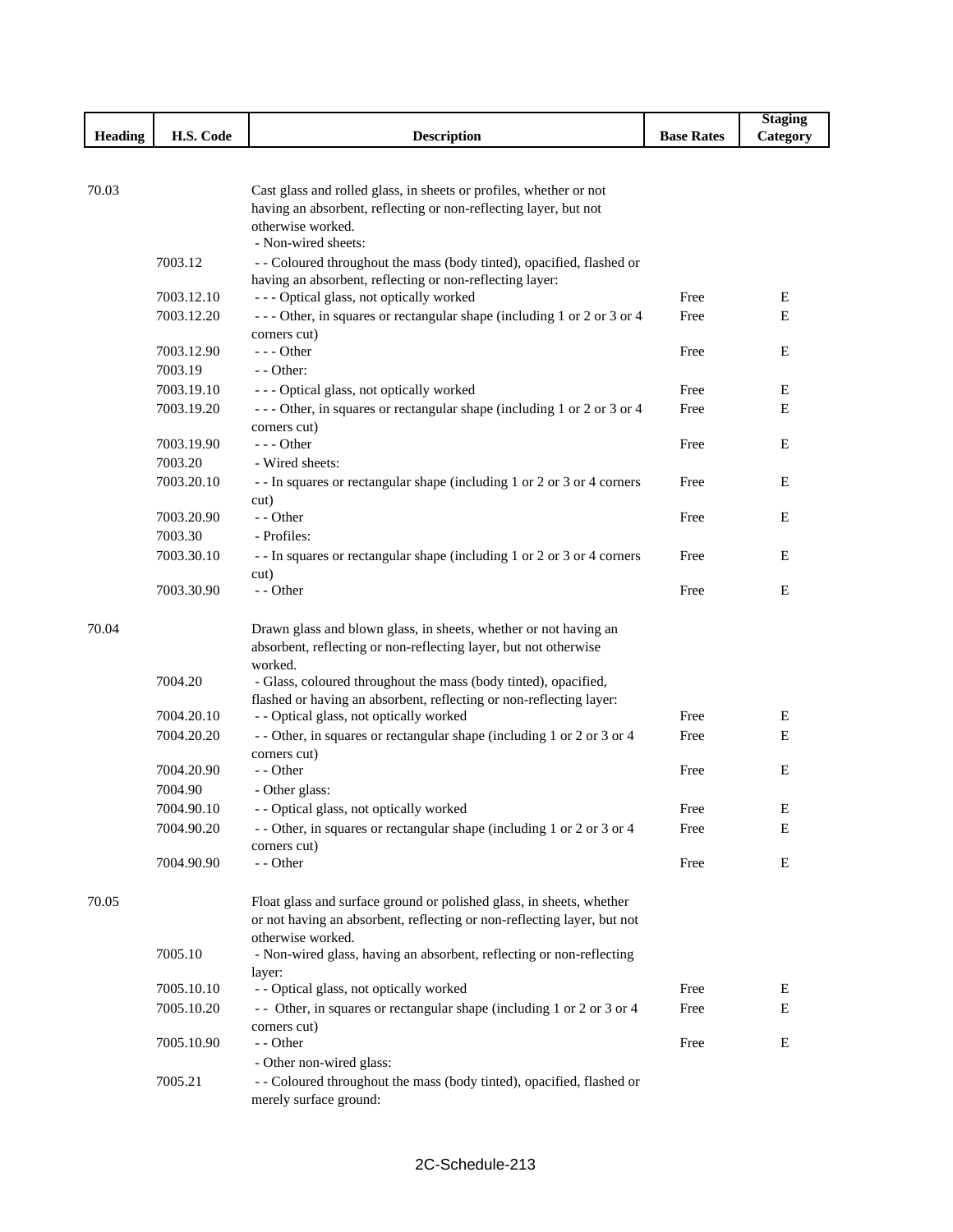|                |            |                                                                                                     |                   | <b>Staging</b> |
|----------------|------------|-----------------------------------------------------------------------------------------------------|-------------------|----------------|
| <b>Heading</b> | H.S. Code  | <b>Description</b>                                                                                  | <b>Base Rates</b> | Category       |
|                |            |                                                                                                     |                   |                |
|                |            |                                                                                                     |                   |                |
|                | 7005.21.10 | --- Optical glass, not optically worked                                                             | Free              | Ε              |
|                | 7005.21.20 | --- Other, in squares or rectangular shape (including 1 or 2 or 3 or 4                              | Free              | E              |
|                | 7005.21.90 | corners cut)<br>$--$ Other                                                                          | Free              | E              |
|                | 7005.29    | $-$ - Other:                                                                                        |                   |                |
|                | 7005.29.10 | --- Optical glass, not optically worked                                                             | Free              | E              |
|                | 7005.29.20 | --- Other, in squares or rectangular shape (including 1 or 2 or 3 or 4                              | Free              | E              |
|                |            | corners cut)                                                                                        |                   |                |
|                | 7005.29.90 | $- -$ Other                                                                                         | Free              | E              |
|                | 7005.30    | - Wired glass:                                                                                      |                   |                |
|                | 7005.30.10 | - - In squares or rectangular shape (including 1 or 2 or 3 or 4 corners                             | Free              | E              |
|                |            | cut)                                                                                                |                   |                |
|                | 7005.30.90 | - - Other                                                                                           | Free              | Ε              |
|                |            |                                                                                                     |                   |                |
| 70.06          |            | Glass of heading 70.03, 70.04 or 70.05, bent, edge-worked,                                          |                   |                |
|                |            | engraved, drilled, enamelled or otherwise worked, but not framed or<br>fitted with other materials. |                   |                |
|                | 7006.00.10 | - Optical glass, not optically worked                                                               | Free              | Е              |
|                | 7006.00.90 | - Other                                                                                             | Free              | Ε              |
|                |            |                                                                                                     |                   |                |
| 70.07          |            | Safety glass, consisting of toughened (tempered) or laminated glass.                                |                   |                |
|                |            | - Toughened (tempered) safety glass:                                                                |                   |                |
|                | 7007.11    | - - Of size and shape suitable for incorporation in vehicles, aircraft,                             |                   |                |
|                |            | spacecraft or vessels:                                                                              |                   |                |
|                | 7007.11.10 | --- Suitable for vehicles of Chapter 87                                                             | Free              | E              |
|                | 7007.11.20 | --- Suitable for aircraft or spacecraft of Chapter 88                                               | Free              | Е              |
|                | 7007.11.30 | --- Suitable for railway or tramway locomotives or rolling stock of                                 | Free              | Ε              |
|                |            | Chapter 86                                                                                          |                   |                |
|                | 7007.11.40 | --- Suitable for ships, boats or floating structures of Chapter 89                                  | Free              | E              |
|                | 7007.19    | - - Other:                                                                                          |                   |                |
|                | 7007.19.10 | --- Suitable for earth moving machinery                                                             | Free              | E              |
|                | 7007.19.90 | $--$ Other                                                                                          | Free              | Е              |
|                |            | - Laminated safety glass:                                                                           |                   |                |
|                | 7007.21    | - - Of size and shape suitable for incorporation in vehicles, aircraft,                             |                   |                |
|                | 7007.21.10 | spacecraft or vessels:<br>--- Suitable for vehicles of Chapter 87                                   | Free              | E              |
|                | 7007.21.20 | --- Suitable for aircraft or spacecraft of Chapter 88                                               | Free              | E              |
|                | 7007.21.30 | --- Suitable for railway or tramway locomotives or rolling stock of                                 | Free              | Ε              |
|                |            | Chapter 86                                                                                          |                   |                |
|                | 7007.21.40 | --- Suitable for ships, boats or floating structures of Chapter 89                                  | Free              | E              |
|                | 7007.29    | - - Other:                                                                                          |                   |                |
|                | 7007.29.10 | --- Suitable for earth moving machinery                                                             | Free              | E              |
|                | 7007.29.90 | $--$ Other                                                                                          | Free              | Е              |
|                |            |                                                                                                     |                   |                |
| 70.08          | 7008.00.00 | Multiple-walled insulating units of glass.                                                          | Free              | E              |
|                |            |                                                                                                     |                   |                |
| 70.09          |            | Glass mirrors, whether or not framed, including rear-view mirrors.                                  |                   |                |
|                | 7009.10.00 | - Rear-view mirrors for vehicles                                                                    | Free              | E              |
|                |            | - Other:                                                                                            | Free              | E              |
|                | 7009.91.00 | - - Unframed                                                                                        | Free              | E              |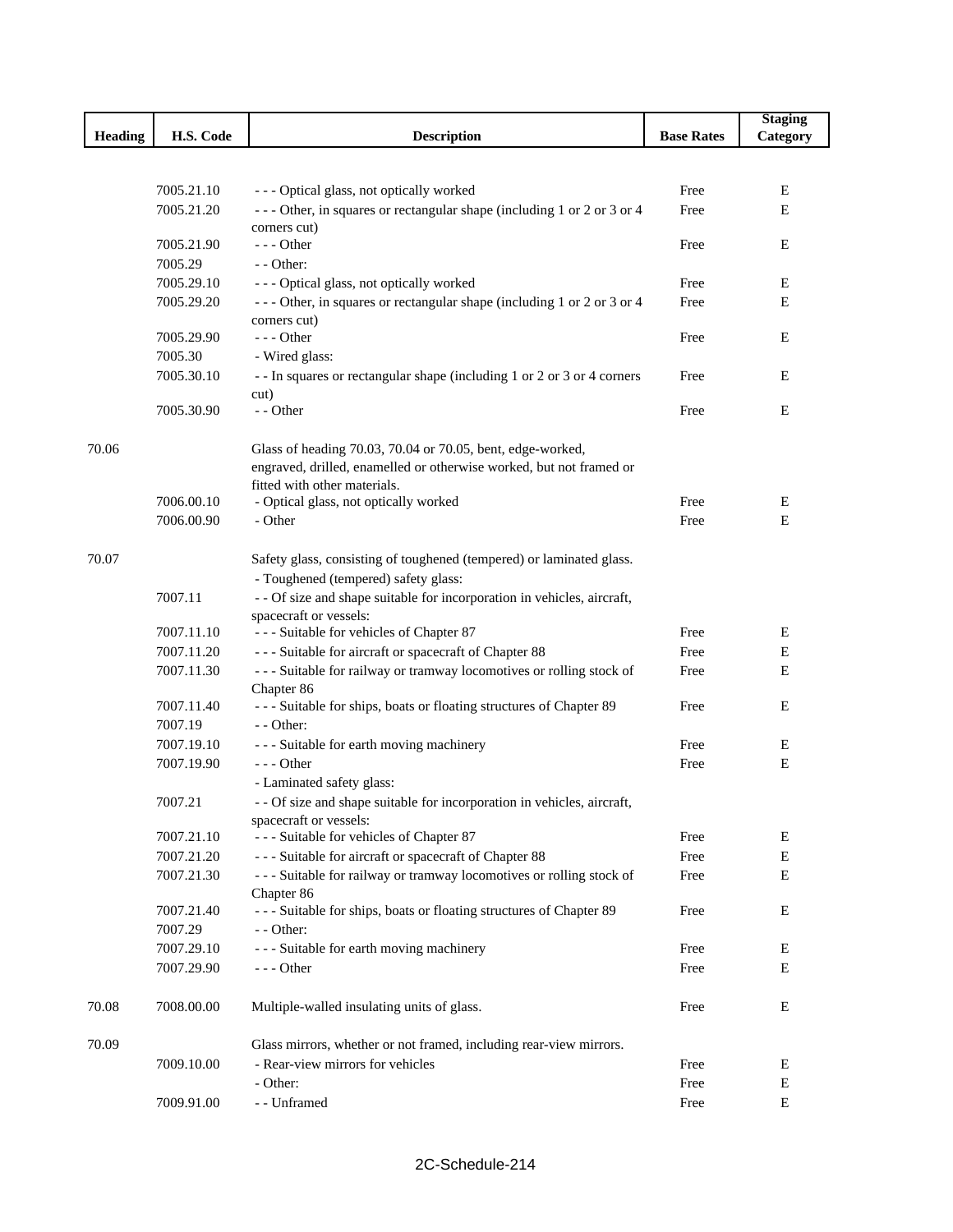|                |            |                                                                            |                   | <b>Staging</b> |
|----------------|------------|----------------------------------------------------------------------------|-------------------|----------------|
| <b>Heading</b> | H.S. Code  | <b>Description</b>                                                         | <b>Base Rates</b> | Category       |
|                |            |                                                                            |                   |                |
|                |            |                                                                            |                   |                |
|                | 7009.92.00 | - - Framed                                                                 | Free              | Ε              |
|                |            |                                                                            |                   |                |
| 70.10          |            | Carboys, bottles, flasks, jars, pots, phials, ampoules and other           |                   |                |
|                |            | containers, of glass, of a kind used for the conveyance or packing of      |                   |                |
|                |            | goods; preserving jars of glass; stoppers, lids and other closures, of     |                   |                |
|                |            | glass.                                                                     |                   |                |
|                | 7010.10.00 | - Ampoules                                                                 | Free              | E              |
|                | 7010.20.00 | - Stoppers, lids and other closures                                        | Free              | E              |
|                | 7010.90    | - Other:                                                                   |                   |                |
|                | 7010.90.10 | - - Carboys, demijohns and bottles for injectables of a capacity           | Free              | E              |
|                |            | exceeding 11                                                               |                   |                |
|                | 7010.90.20 | - - Bottles and vials for antibiotics, serums and other injectables of a   | Free              | E              |
|                |            | capacity not exceeding 1 l                                                 |                   |                |
|                | 7010.90.30 | - - Other bottles for intravenous fluids                                   | Free              | Ε              |
|                | 7010.90.90 | - - Other                                                                  | Free              | Е              |
|                |            |                                                                            |                   |                |
| 70.11          |            | Glass envelopes (including bulbs and tubes), open, and glass parts         |                   |                |
|                |            | thereof, without fittings, for electric lamps, cathode-ray tubes or the    |                   |                |
|                |            | like.                                                                      |                   |                |
|                | 7011.10    | - For electric lighting:                                                   |                   |                |
|                | 7011.10.10 | - - Stem                                                                   | Free              | E              |
|                |            |                                                                            |                   |                |
|                | 7011.10.90 | - - Other                                                                  | Free              | E              |
|                | 7011.20    | - For cathode-ray tubes:                                                   |                   |                |
|                | 7011.20.10 | - - Television Tubes                                                       | Free              | E              |
|                | 7011.20.90 | - - Other                                                                  | Free              | Е              |
|                | 7011.90    | - Other:                                                                   |                   |                |
|                | 7011.90.10 | - - Television Tubes                                                       | Free              | E              |
|                | 7011.90.90 | - - Other                                                                  | Free              | E              |
|                |            |                                                                            |                   |                |
| 70.12          | 7012.00.00 | Glass inners for vacuum flasks or for other vacuum vessels.                | Free              | E              |
|                |            |                                                                            |                   |                |
| 70.13          |            | Glassware of a kind used for table, kitchen, toilet, office, indoor        |                   |                |
|                |            | decoration or similar purposes (other than that of heading 70.10 or        |                   |                |
|                |            | 70.18).                                                                    |                   |                |
|                | 7013.10.00 | - Of glass-ceramics                                                        | Free              | E              |
|                |            | - Drinking glasses other than of glass-ceramics:                           |                   |                |
|                | 7013.21    | - - Of lead crystal:                                                       |                   |                |
|                | 7013.21.10 | - - - Not ground, polished, opacified or otherwise worked                  | Free              | E              |
|                | 7013.21.90 |                                                                            | Free              | Ε              |
|                |            | - - - Other                                                                |                   |                |
|                | 7013.29.00 | - - Other                                                                  | Free              | Ε              |
|                |            | - Glassware of a kind used for table (other than drinking glasses) or      |                   |                |
|                |            | kitchen purposes other than of glass-ceramics:                             |                   |                |
|                | 7013.31    | - - Of lead crystal:                                                       |                   |                |
|                | 7013.31.10 | - - - Not ground, polished, opacified or otherwise worked                  | Free              | E              |
|                | 7013.31.90 | - - - Other                                                                | Free              | E              |
|                | 7013.32.00 | -- Of glass having a linear coefficient of expansion not                   | Free              | Ε              |
|                |            | exceeding 5x10-6 per Kelvin within a temperature range of $0^{\circ}$ C to |                   |                |
|                |            | $300^{\circ}$ C                                                            |                   |                |
|                | 7013.39.00 | - - Other                                                                  | Free              | Ε              |
|                |            | - Other glassware:                                                         |                   |                |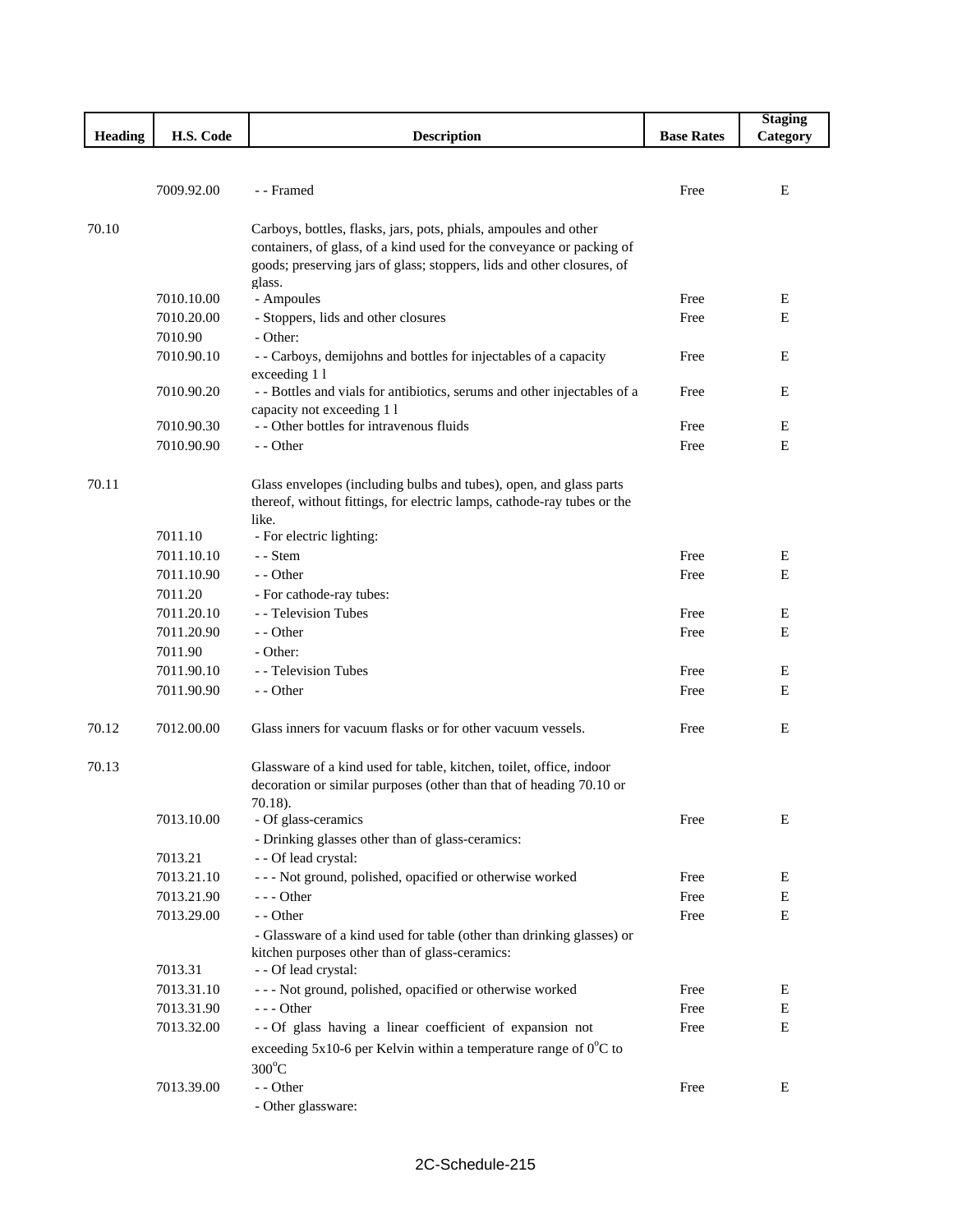|                |            |                                                                                                    |                   | <b>Staging</b> |
|----------------|------------|----------------------------------------------------------------------------------------------------|-------------------|----------------|
| <b>Heading</b> | H.S. Code  | <b>Description</b>                                                                                 | <b>Base Rates</b> | Category       |
|                |            |                                                                                                    |                   |                |
|                |            |                                                                                                    |                   |                |
|                | 7013.91    | - - Of lead crystal:                                                                               |                   |                |
|                | 7013.91.10 | --- Not ground, polished, opacified or otherwise worked                                            | Free              | Ε              |
|                | 7013.91.90 | $- -$ Other                                                                                        | Free              | Е              |
|                | 7013.99.00 | - - Other                                                                                          | Free              | Е              |
|                |            |                                                                                                    |                   |                |
| 70.14          |            | Signalling glassware and optical elements of glass (other than those                               |                   |                |
|                |            | of heading 70.15), not optically worked.                                                           |                   |                |
|                | 7014.00.10 | - For motor vehicles                                                                               | Free              | Ε              |
|                | 7014.00.90 | - Other                                                                                            | Free              | Е              |
|                |            |                                                                                                    |                   |                |
| 70.15          |            | Clock or watch glasses and similar glasses, glasses for non-corrective                             |                   |                |
|                |            | or corrective spectacles, curved, bent, hollowed or the like, not                                  |                   |                |
|                |            | optically worked; hollow glass spheres and their segments, for the<br>manufacture of such glasses. |                   |                |
|                | 7015.10.00 | - Glasses for corrective spectacles                                                                | Free              | E              |
|                | 7015.90    | - Other:                                                                                           |                   |                |
|                | 7015.90.10 | - - Clock or watch glasses                                                                         | Free              | Е              |
|                | 7015.90.90 | - - Other                                                                                          | Free              | E              |
|                |            |                                                                                                    |                   |                |
| 70.16          |            | Paving blocks, slabs, bricks, squares, tiles and other articles of                                 |                   |                |
|                |            | pressed or moulded glass, whether or not wired, of a kind used for                                 |                   |                |
|                |            | building or construction purposes; glass cubes and other glass                                     |                   |                |
|                |            | smallwares, whether or not on a backing, for mosaics or similar                                    |                   |                |
|                |            | decorative purposes; leaded lights and the like; multicellular or foam                             |                   |                |
|                |            | glass in blocks, panels, plates, shells or similar forms.                                          |                   |                |
|                | 7016.10.00 | - Glass cubes and other glass smallwares, whether or not on a                                      | Free              | Ε              |
|                |            | backing, for mosaics or similar decorative purposes                                                |                   |                |
|                | 7016.90.00 | - Other                                                                                            | Free              | Е              |
| 70.17          |            | Laboratory, hygienic or pharmaceutical glassware, whether or not                                   |                   |                |
|                |            | graduated or calibrated.                                                                           |                   |                |
|                | 7017.10    | - Of fused quartz or other fused silica:                                                           |                   |                |
|                | 7017.10.10 | - - Quartz reactor tubes and holders designed for insertion into                                   | Free              | Ε              |
|                |            | diffusion and oxidation furnaces for production of semiconductor                                   |                   |                |
|                |            | wafers [ITA1/B-113]                                                                                |                   |                |
|                | 7017.10.90 | - - Other                                                                                          | Free              | E              |
|                | 7017.20.00 | - Of other glass having a linear coefficient of expansion not                                      | Free              | E              |
|                |            | exceeding 5x10-6 per Kelvin within a temperature range of $0^{\circ}$ C to                         |                   |                |
|                |            | $300^{\circ}$ C                                                                                    |                   |                |
|                | 7017.90.00 | - Other                                                                                            | Free              | Ε              |
|                |            |                                                                                                    |                   |                |
| 70.18          |            | Glass beads, imitation pearls, imitation precious or semi-precious                                 |                   |                |
|                |            | stones and similar glass smallwares, and articles thereof other than                               |                   |                |
|                |            | imitation jewellery; glass eyes other than prosthetic articles;                                    |                   |                |
|                |            | statuettes and other ornaments of lamp-worked glass, other than                                    |                   |                |
|                |            | imitation jewellery; glass microspheres not exceeding 1 mm in                                      |                   |                |
|                |            | diameter.                                                                                          |                   |                |
|                | 7018.10.00 | - Glass beads, imitation pearls, imitation precious or semi-precious                               | Free              | Ε              |
|                | 7018.20.00 | stones and similar glass smallwares<br>- Glass microspheres not exceeding 1 mm in diameter         | Free              | Ε              |
|                | 7018.90    | - Other:                                                                                           |                   |                |
|                |            |                                                                                                    |                   |                |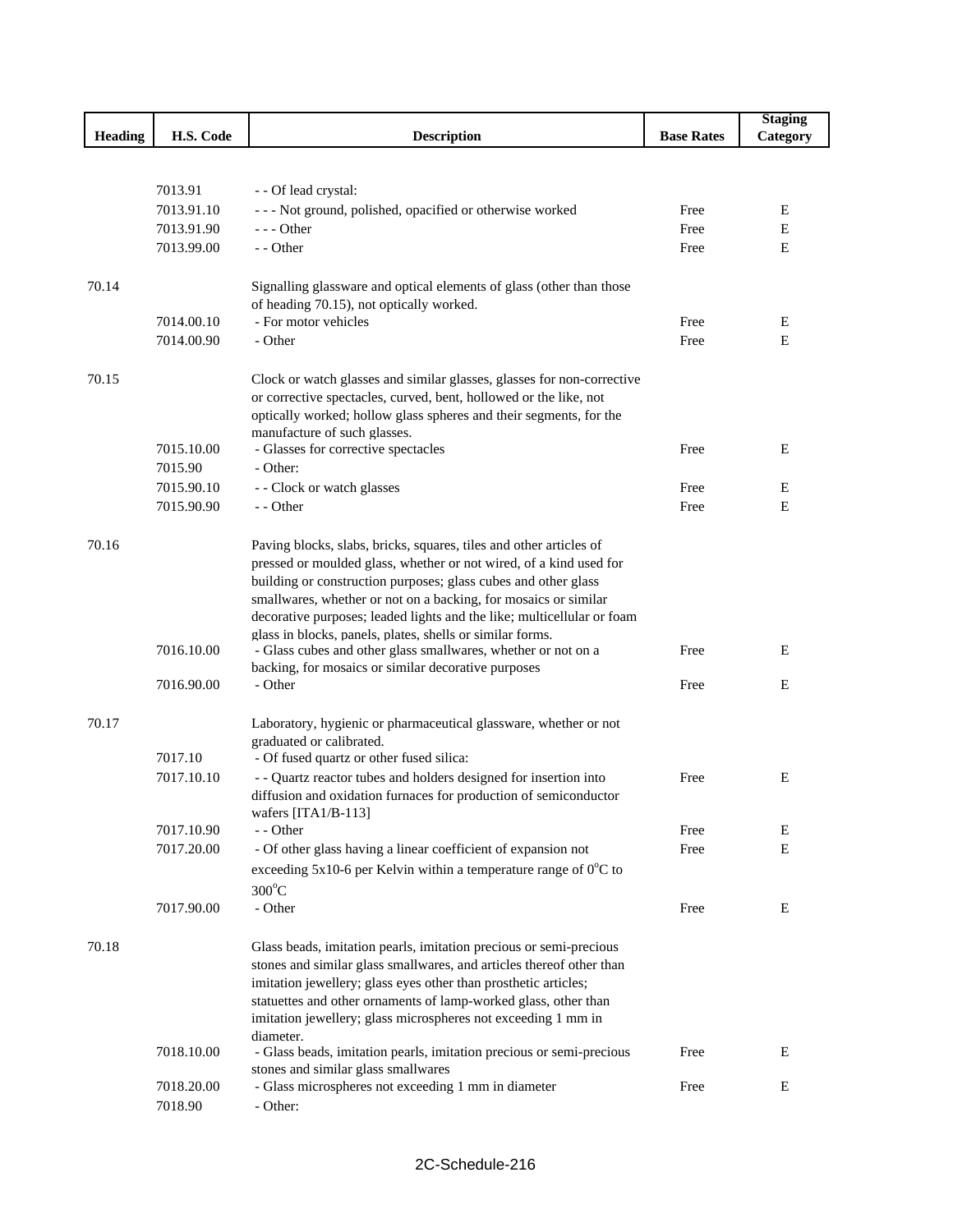|                |            |                                                                        |                   | <b>Staging</b> |
|----------------|------------|------------------------------------------------------------------------|-------------------|----------------|
| <b>Heading</b> | H.S. Code  | <b>Description</b>                                                     | <b>Base Rates</b> | Category       |
|                |            |                                                                        |                   |                |
|                |            |                                                                        |                   |                |
|                | 7018.90.10 | - - Glass eyes<br>- - Other                                            | Free              | E              |
|                | 7018.90.90 |                                                                        | Free              | E              |
| 70.19          |            | Glass fibres (including glass wool) and articles thereof (for example, |                   |                |
|                |            | yarn, woven fabrics).                                                  |                   |                |
|                |            | - Slivers, rovings, yarn and chopped strands:                          |                   |                |
|                | 7019.11.00 | - - Chopped strands, of a length of not more than 50 mm                | Free              | E              |
|                | 7019.12.00 | - - Rovings                                                            | Free              | E              |
|                | 7019.19    | - - Other:                                                             |                   |                |
|                | 7019.19.10 | $--$ Yarn                                                              | Free              | E              |
|                | 7019.19.90 | $--$ Other                                                             | Free              | Ε              |
|                |            | - Thin sheets (voiles), webs, mats, mattresses, boards and similar     |                   |                |
|                |            | nonwoven products:                                                     |                   |                |
|                | 7019.31.00 | - - Mats                                                               | Free              | E              |
|                | 7019.32.00 | - - Thin sheets (voiles)                                               | Free              | E              |
|                | 7019.39    | - - Other:                                                             |                   |                |
|                | 7019.39.10 | - - - Ceiling webs                                                     | Free              | Ε              |
|                | 7019.39.90 | $--$ Other                                                             | Free              | Ε              |
|                | 7019.40.00 | -Woven fabrics of rovings                                              | Free              | Е              |
|                |            | - Other woven fabrics:                                                 |                   |                |
|                | 7019.51.00 | - - Of a width not exceeding 30 cm                                     | Free              | Ε              |
|                | 7019.52.00 | - - Of a width exceeding 30 cm, plain weave, weighing less than 250    | Free              | E              |
|                |            | g/m2, of filaments measuring per single yarn not more than 136 tex     |                   |                |
|                | 7019.59.00 | - - Other                                                              | Free              | E              |
|                | 7019.90    | - Other:                                                               |                   |                |
|                | 7019.90.10 | - - Bullet-proof vests and police shields                              | Free              | Ε              |
|                | 7019.90.20 | - - Asphalt or coat-tar impregnated glass-fibre outerwrap for          | Free              | E              |
|                |            | pipelines                                                              |                   |                |
|                | 7019.90.90 | - - Other                                                              | Free              | Ε              |
| 70.20          |            | Other articles of glass.                                               |                   |                |
|                |            | - Glass moulds:                                                        |                   |                |
|                | 7020.00.11 | - - For acrylic manufacture                                            | Free              | E              |
|                | 7020.00.19 | - - Other                                                              | Free              | E              |
|                | 7020.00.20 | - Quartz reactor tubes and holders designed for insertion into         | Free              | $\mathbf E$    |
|                |            | diffusion and oxidation furnaces for production of semiconductor       |                   |                |
|                |            | wafers [ITA1/B-113]                                                    |                   |                |
|                | 7020.00.90 | - Other                                                                | Free              | E              |
|                |            |                                                                        |                   |                |

## **Chapter 71**

**Natural or cultured pearls, precious or semi-precious stones, precious metals, metals clad with precious metal, and articles thereof; imitation jewellery; coin**

SUB-CHAPTER I - NATURAL OR CULTURAL PEARLS AND PRECIOUS OR SEMI-PRECIOUS STONES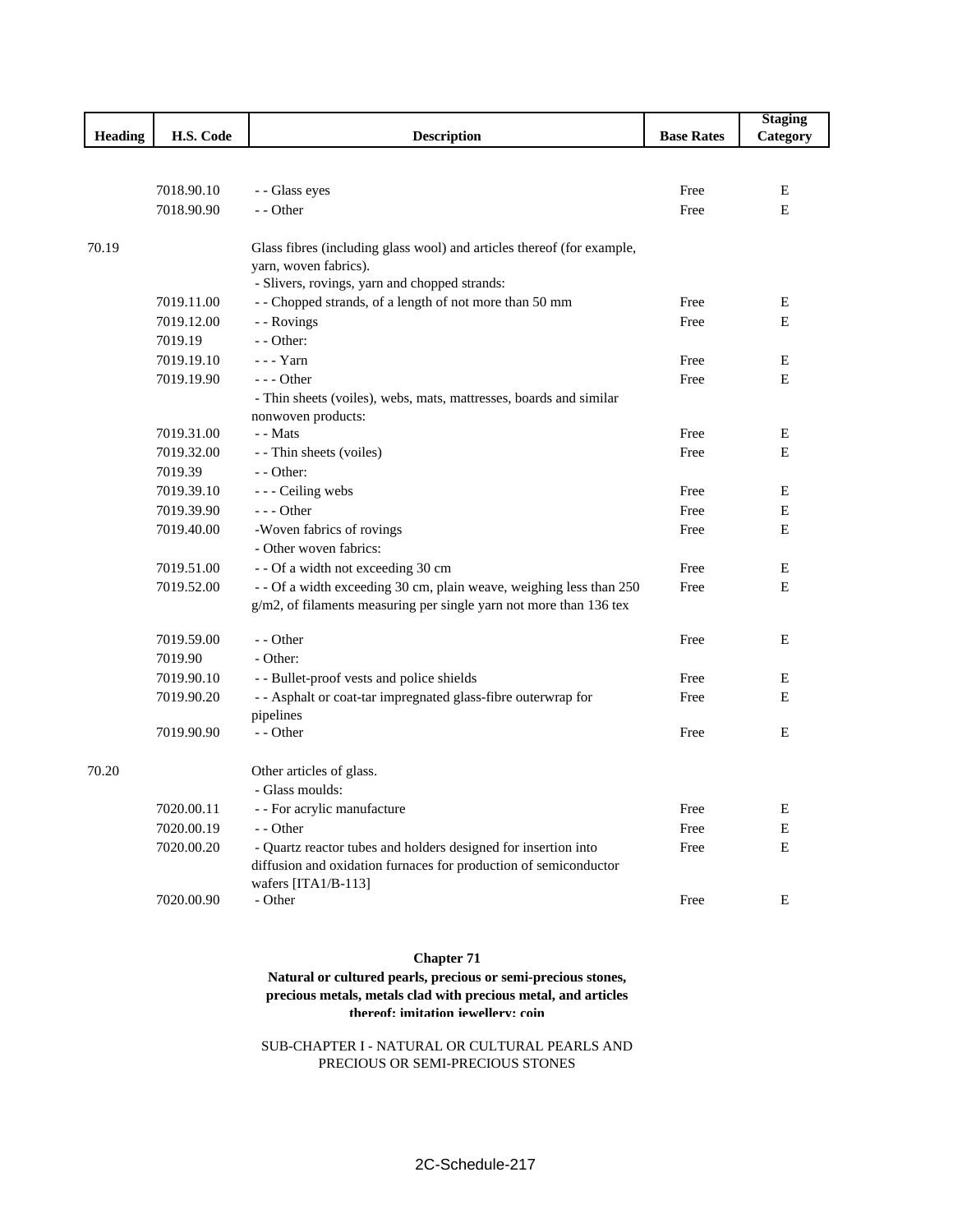|                |            |                                                                                                                                          |                   | <b>Staging</b> |
|----------------|------------|------------------------------------------------------------------------------------------------------------------------------------------|-------------------|----------------|
| <b>Heading</b> | H.S. Code  | <b>Description</b>                                                                                                                       | <b>Base Rates</b> | Category       |
|                |            |                                                                                                                                          |                   |                |
|                |            |                                                                                                                                          |                   |                |
| 71.01          |            | Pearls, natural or cultured, whether or not worked or graded but not                                                                     |                   |                |
|                |            | strung, mounted or set; pearls, natural or cultured, temporarily strung                                                                  |                   |                |
|                | 7101.10    | for convenience of transport.<br>- Natural pearls:                                                                                       |                   |                |
|                | 7101.10.10 | - - Graded and temporarily strung for convenience of transport                                                                           | Free              | E              |
|                | 7101.10.90 | - - Other                                                                                                                                | Free              | E              |
|                |            | - Cultured pearls:                                                                                                                       |                   |                |
|                | 7101.21.00 | - - Unworked                                                                                                                             | Free              | E              |
|                | 7101.22    | - - Worked:                                                                                                                              |                   |                |
|                | 7101.22.10 | - - Graded and temporarily strung for convenience of transport                                                                           | Free              | E              |
|                | 7101.22.90 | - - Other                                                                                                                                | Free              | Е              |
|                |            |                                                                                                                                          |                   |                |
| 71.02          |            | Diamonds, whether or not worked, but not mounted or set.                                                                                 |                   |                |
|                | 7102.10.00 | - Unsorted                                                                                                                               | Free              | E              |
|                |            | - Industrial:                                                                                                                            |                   |                |
|                | 7102.21.00 | - - Unworked or simply sawn, cleaved or bruted                                                                                           | Free              | Ε              |
|                | 7102.29.00 | - - Other                                                                                                                                | Free              | Ε              |
|                |            | - Non-industrial:                                                                                                                        |                   |                |
|                | 7102.31.00 | - - Unworked or simply sawn, cleaved or bruted                                                                                           | Free              | Е              |
|                | 7102.39.00 | - - Other                                                                                                                                | Free              | E              |
|                |            |                                                                                                                                          |                   |                |
| 71.03          |            | Precious stones (other than diamonds) and semi-precious stones,                                                                          |                   |                |
|                |            | whether or not worked or graded but not strung, mounted or set;                                                                          |                   |                |
|                |            | ungraded precious stones (other than diamonds) and semi-precious                                                                         |                   |                |
|                |            | stones, temporarily strung for convenience of transport.                                                                                 |                   |                |
|                | 7103.10.00 | - Unworked or simply sawn or roughly shaped                                                                                              | Free              | E              |
|                |            | - Otherwise worked:                                                                                                                      |                   |                |
|                | 7103.91.00 | - - Rubies, sapphires and emeralds                                                                                                       | Free              | E              |
|                | 7103.99.00 | - - Other                                                                                                                                | Free              | Е              |
|                |            |                                                                                                                                          |                   |                |
| 71.04          |            | Synthetic or reconstructed precious or semi-precious stones, whether<br>or not worked or graded but not strung, mounted or set; ungraded |                   |                |
|                |            | synthetic or reconstructed precious or semi-precious stones,                                                                             |                   |                |
|                |            | temporarily strung for convenience of transport.                                                                                         |                   |                |
|                | 7104.10    | - Piezo-electric quartz:                                                                                                                 |                   |                |
|                | 7104.10.10 | - - Unworked                                                                                                                             | Free              | E              |
|                | 7104.10.20 | - - Worked                                                                                                                               | Free              | Ε              |
|                | 7104.20.00 | - Other, Unworked or simply sawn or roughly shaped                                                                                       | Free              | E              |
|                | 7104.90.00 | - Other                                                                                                                                  | Free              | Ε              |
|                |            |                                                                                                                                          |                   |                |
| 71.05          |            | Dust and powder of natural or synthetic precious or semi-precious                                                                        |                   |                |
|                |            | stones.                                                                                                                                  |                   |                |
|                | 7105.10.00 | - Of diamonds                                                                                                                            | Free              | Ε              |
|                | 7105.90.00 | - Other                                                                                                                                  | Free              | E              |
|                |            | SUB-CHAPTER II - PRECIOUS METALS AND METALS CLAD                                                                                         |                   |                |
|                |            | WITH PRECIOUS METAL.                                                                                                                     |                   |                |
| 71.06          |            | Silver (including silver plated with gold or platinum), unwrought or                                                                     |                   |                |
|                |            |                                                                                                                                          |                   |                |

in semi-manufactured forms, or in powder form.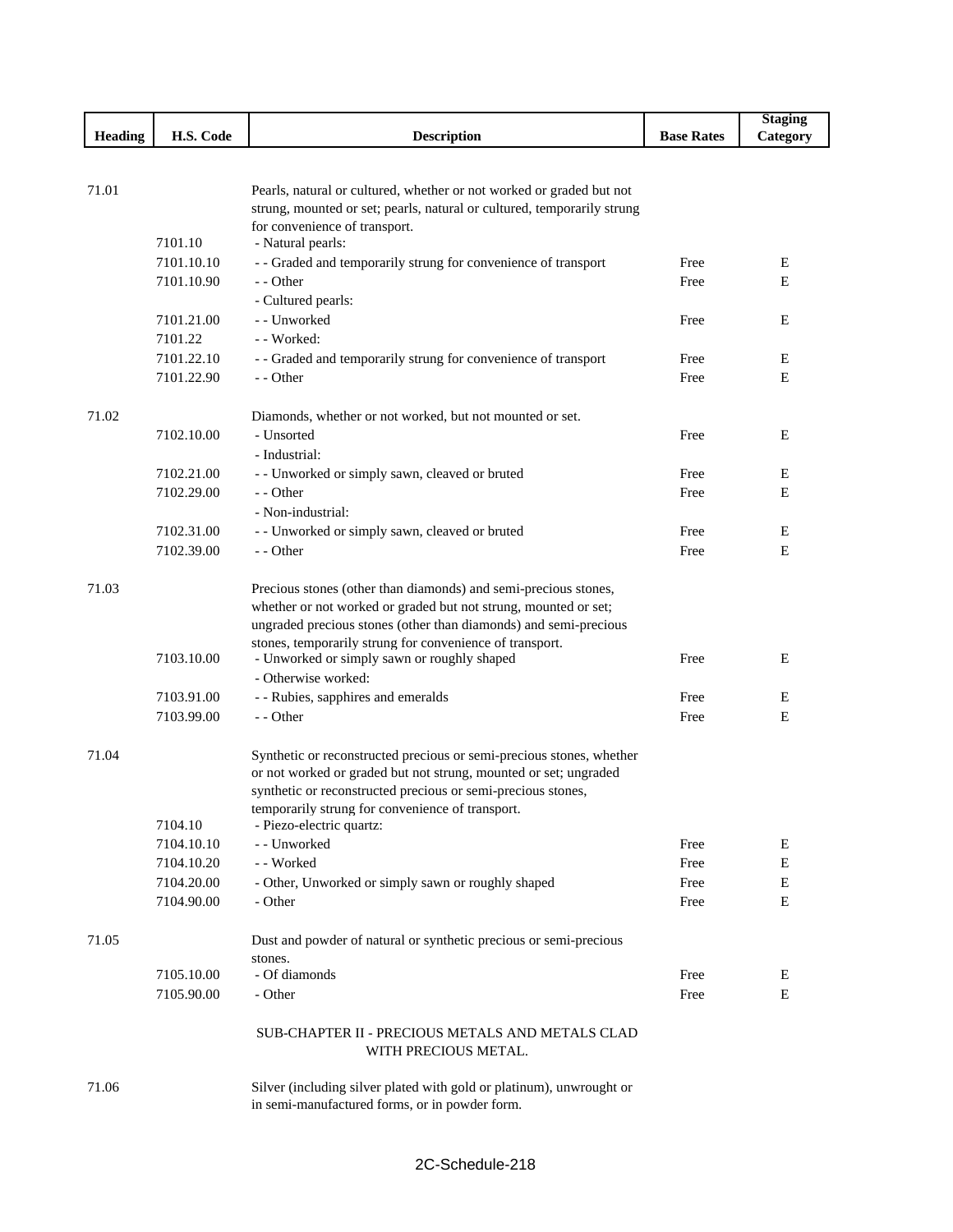|                |            |                                                                                                                               |                   | <b>Staging</b> |
|----------------|------------|-------------------------------------------------------------------------------------------------------------------------------|-------------------|----------------|
| <b>Heading</b> | H.S. Code  | <b>Description</b>                                                                                                            | <b>Base Rates</b> | Category       |
|                |            |                                                                                                                               |                   |                |
|                |            |                                                                                                                               |                   |                |
|                | 7106.10.00 | - Powder                                                                                                                      | Free              | E              |
|                |            | - Other:                                                                                                                      |                   |                |
|                | 7106.91.00 | - - Unwrought                                                                                                                 | Free              | Е              |
|                | 7106.92.00 | - - Semi-manufactured                                                                                                         | Free              | E              |
| 71.07          | 7107.00.00 | Base metals clad with silver, not further worked than semi-<br>manufactured.                                                  | Free              | E              |
|                |            |                                                                                                                               |                   |                |
| 71.08          |            | Gold (including gold plated with platinum) unwrought or in semi-<br>manufactured forms, or in powder form.<br>- Non-monetary: |                   |                |
|                | 7108.11.00 | - - Powder                                                                                                                    | Free              | Ε              |
|                | 7108.12    | - - Other unwrought forms:                                                                                                    |                   |                |
|                | 7108.12.10 | --- In lumps, ingots or cast bars                                                                                             | Free              | Е              |
|                | 7108.12.90 | $--$ Other                                                                                                                    | Free              | E              |
|                | 7108.13    | - - Other semi-manufactured forms:                                                                                            |                   |                |
|                | 7108.13.10 | --- In rods, bars, profiles, foils and strips                                                                                 | Free              | Ε              |
|                | 7108.13.90 | --- Other                                                                                                                     | Free              | E              |
|                | 7108.20.00 | - Monetary                                                                                                                    | Free              | Е              |
|                |            |                                                                                                                               |                   |                |
| 71.09          | 7109.00.00 | Base metals or silver, clad with gold, not further worked than semi-<br>manufactured.                                         | Free              | Ε              |
| 71.10          |            | Platinum, unwrought or in semi-manufactured forms, or in powder                                                               |                   |                |
|                |            | form.                                                                                                                         |                   |                |
|                |            | - Platinum:                                                                                                                   |                   |                |
|                | 7110.11    | - - Unwrought or in powder form:                                                                                              |                   |                |
|                | 7110.11.10 | --- In lumps, ingots, cast bars, powder or sponge                                                                             | Free              | Ε              |
|                | 7110.11.90 | $--$ Other                                                                                                                    | Free              | Ε              |
|                | 7110.19.00 | - - Other                                                                                                                     | Free              | Ε              |
|                |            | - Palladium:                                                                                                                  |                   |                |
|                | 7110.21    | - - Unwrought or in powder form:                                                                                              |                   |                |
|                | 7110.21.10 | --- Alloys containing not less than 20% palladium used in making                                                              | Free              | Ε              |
|                |            | artificial teeth                                                                                                              |                   |                |
|                | 7110.21.20 | --- Other, in lumps, ingots, cast bars, powder or sponge                                                                      | Free              | Е              |
|                | 7110.21.90 | - - - Other                                                                                                                   | Free              | Е              |
|                | 7110.29.00 | - - Other                                                                                                                     | Free              | ${\bf E}$      |
|                |            | - Rhodium:                                                                                                                    |                   |                |
|                | 7110.31    | - - Unwrought or in powder form:                                                                                              |                   |                |
|                | 7110.31.10 | --- In lumps, ingots, cast bars, powder or sponge                                                                             | Free              | Е              |
|                | 7110.31.90 | $--$ Other                                                                                                                    | Free              | Е              |
|                | 7110.39.00 | - - Other                                                                                                                     | Free              | Ε              |
|                |            | - Iridium, osmium and ruthenium:                                                                                              |                   |                |
|                | 7110.41    | - - Unwrought or in powder form:                                                                                              |                   |                |
|                | 7110.41.10 | --- In lumps, ingots, cast bars, powder or sponge                                                                             | Free              | E              |
|                | 7110.41.90 | --- Other                                                                                                                     | Free              | Е              |
|                | 7110.49.00 | - - Other                                                                                                                     | Free              | E              |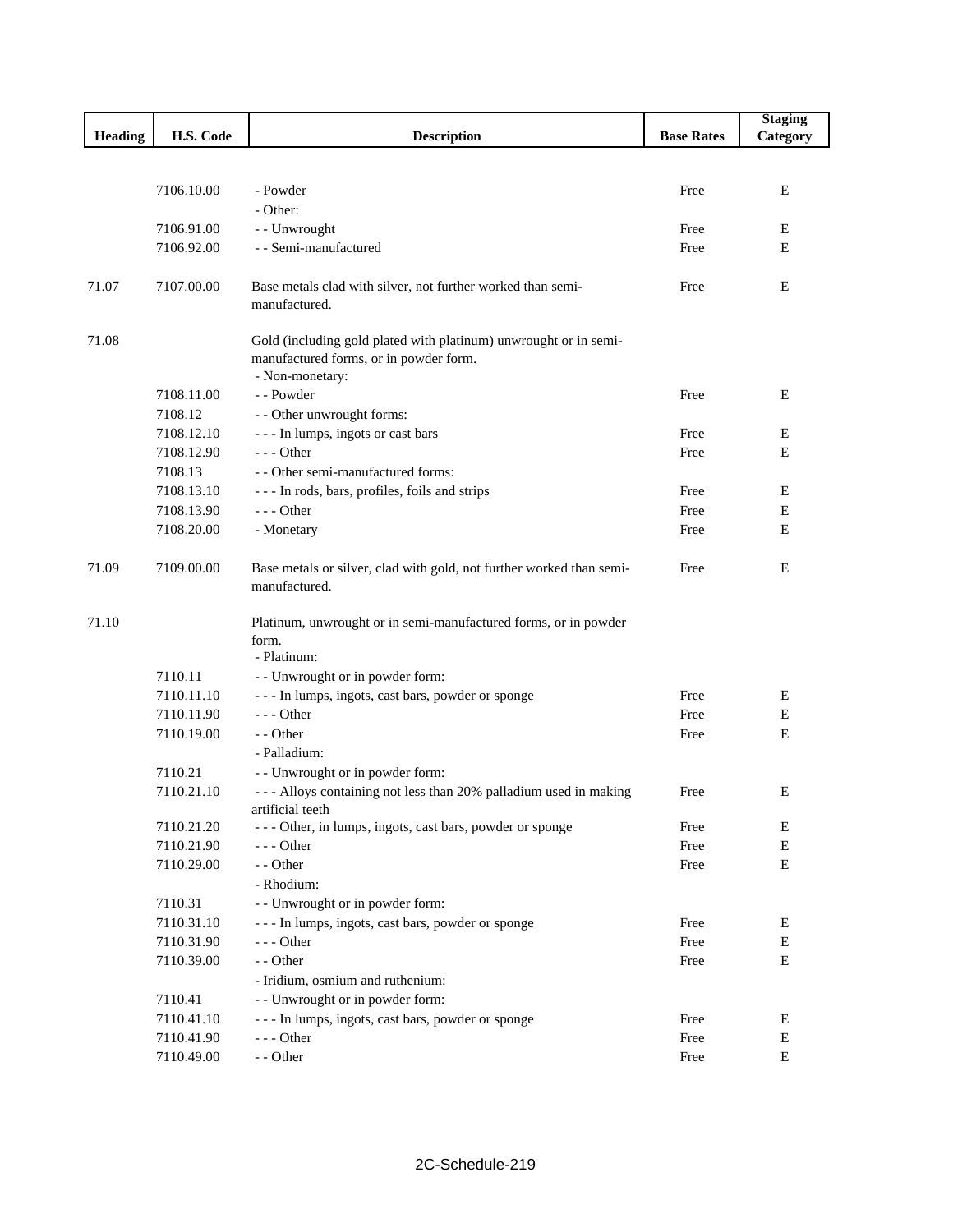|                |            |                                                                                                                                       |                   | <b>Staging</b> |
|----------------|------------|---------------------------------------------------------------------------------------------------------------------------------------|-------------------|----------------|
| <b>Heading</b> | H.S. Code  | <b>Description</b>                                                                                                                    | <b>Base Rates</b> | Category       |
|                |            |                                                                                                                                       |                   |                |
|                |            |                                                                                                                                       |                   |                |
| 71.11          |            | Base metals, silver or gold, clad with platinum, not further worked                                                                   |                   |                |
|                |            | than semi-manufactured.                                                                                                               |                   |                |
|                | 7111.00.10 | - Silver or gold, clad with platinum                                                                                                  | Free              | E              |
|                | 7111.00.90 | - Other                                                                                                                               | Free              | Ε              |
|                |            |                                                                                                                                       |                   |                |
| 71.12          |            | Waste and scrap of precious metal or of metal clad with precious                                                                      |                   |                |
|                |            | metal; other waste and scrap containing precious metal or precious<br>metal compounds, of a kind used principally for the recovery of |                   |                |
|                |            | precious metal.                                                                                                                       |                   |                |
|                | 7112.30.00 | - Ash containing precious metal or precious metal compounds                                                                           | Free              | E              |
|                |            | - Other:                                                                                                                              |                   |                |
|                | 7112.91.00 | - - Of gold, including metal clad with gold but excluding sweepings                                                                   | Free              | E              |
|                |            | containing other precious metals                                                                                                      |                   |                |
|                | 7112.92.00 | - - Of platinum, including metal clad with platinum but excluding                                                                     | Free              | E              |
|                |            | sweepings containing other precious metals                                                                                            |                   |                |
|                | 7112.99    | - - Other:                                                                                                                            |                   |                |
|                | 7112.99.10 | - - - Of silver, including metal clad with silver but excluding                                                                       | Free              | E              |
|                |            | sweepings containing other precious metals                                                                                            |                   |                |
|                | 7112.99.90 | --- Other                                                                                                                             | Free              | E              |
|                |            |                                                                                                                                       |                   |                |
|                |            | SUB-CHAPTER III - JEWELLERY, GOLDSMITHS' AND                                                                                          |                   |                |
|                |            | SLIVERSMITHS' WARES AND OTHER ARTICLES                                                                                                |                   |                |
|                |            |                                                                                                                                       |                   |                |
| 71.13          |            | Articles of jewellery and parts thereof, of precious metal or of metal                                                                |                   |                |
|                |            | clad with precious metal.                                                                                                             |                   |                |
|                |            | - Of precious metal whether or not plated or clad with precious                                                                       |                   |                |
|                | 7113.11    | metal:                                                                                                                                |                   |                |
|                |            | - - Of silver, whether or not plated or clad with other precious metal:                                                               |                   |                |
|                | 7113.11.10 | $--$ Parts                                                                                                                            | Free              | Ε              |
|                | 7113.11.90 | $- -$ Other                                                                                                                           | Free              | E              |
|                | 7113.19    | - - Of other precious metal, whether or not plated or clad with                                                                       |                   |                |
|                |            | precious metal:                                                                                                                       |                   |                |
|                | 7113.19.10 | $- -$ Parts                                                                                                                           | Free              | Е              |
|                | 7113.19.90 | $-$ - Other                                                                                                                           | Free              | Е              |
|                | 7113.20    | - Of base metal clad with precious metal:                                                                                             |                   |                |
|                | 7113.20.10 | - - Parts                                                                                                                             | Free              | E              |
|                | 7113.20.90 | - - Other                                                                                                                             | Free              | Ε              |
|                |            |                                                                                                                                       |                   |                |
| 71.14          |            | Articles of goldsmiths' or silversmiths' wares and parts thereof, of                                                                  |                   |                |
|                |            | precious metal or of metal clad with precious metal.                                                                                  |                   |                |
|                |            | - Of precious metal whether or not plated or clad with precious                                                                       |                   |                |
|                |            | metal:                                                                                                                                |                   |                |
|                | 7114.11.00 | - - Of silver, whether or not plated or clad with other precious metal                                                                | Free              | E              |
|                |            |                                                                                                                                       |                   |                |
|                | 7114.19.00 | - - Of other precious metal, whether or not plated or clad with                                                                       | Free              | E              |
|                |            | precious metal                                                                                                                        |                   |                |
|                | 7114.20.00 | - Of base metal clad with precious metal                                                                                              | Free              | Ε              |
| 71.15          |            | Other articles of precious metal or of metal clad with precious metal.                                                                |                   |                |
|                |            |                                                                                                                                       |                   |                |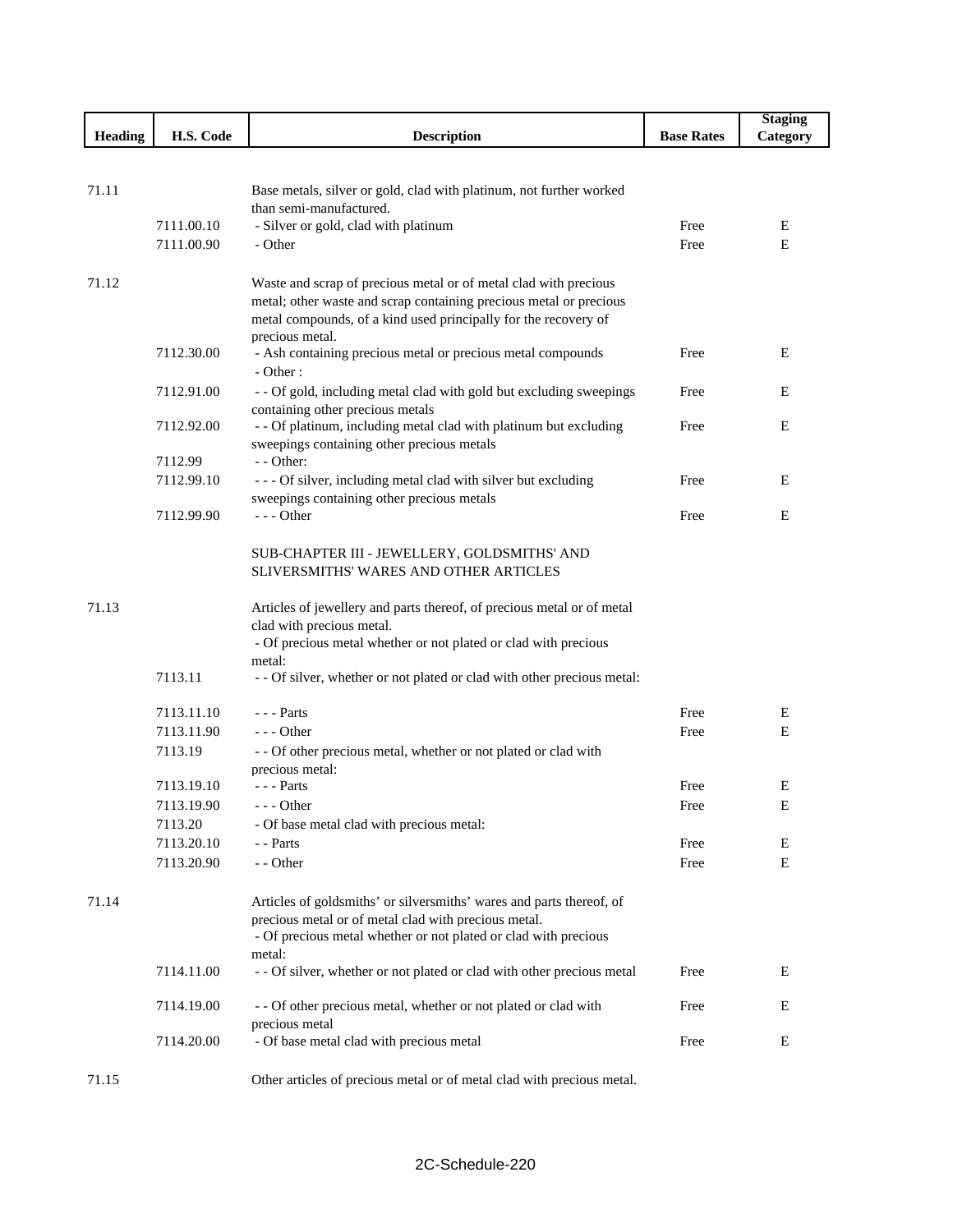|         |            |                                                                         |                   | <b>Staging</b> |
|---------|------------|-------------------------------------------------------------------------|-------------------|----------------|
| Heading | H.S. Code  | <b>Description</b>                                                      | <b>Base Rates</b> | Category       |
|         |            |                                                                         |                   |                |
|         |            |                                                                         |                   |                |
|         | 7115.10.00 | - Catalysts in the form of wire cloth or grill, of platinum             | Free              | E              |
|         | 7115.90    | - Other:                                                                |                   |                |
|         | 7115.90.10 | - - Of gold or Silver                                                   | Free              | Ε              |
|         | 7115.90.20 | - - Of metal clad with gold or Silver                                   | Free              | E              |
|         | 7115.90.90 | - - Other                                                               | Free              | E              |
| 71.16   |            | Articles of natural or cultured pearls, precious or semi-precious       |                   |                |
|         |            | stones (natural, synthetic or reconstructed).                           |                   |                |
|         | 7116.10.00 | - Of natural or Cultured pearls                                         | Free              | E              |
|         | 7116.20.00 | - Of precious or semi-precious stones (natural, synthetic or            | Free              | E              |
|         |            | reconstructed)                                                          |                   |                |
| 71.17   |            | Imitation jewellery.                                                    |                   |                |
|         |            | - Of base metal, whether or not plated with precious metal:             |                   |                |
|         | 7117.11    | - - Cuff-links and studs:                                               |                   |                |
|         | 7117.11.10 | $\overline{\phantom{a}}$ - $\overline{\phantom{a}}$ - Parts             | Free              | E              |
|         | 7117.11.90 | --- Other                                                               | Free              | E              |
|         | 7117.19    | - - Other:                                                              |                   |                |
|         | 7117.19.10 | --- Bangles                                                             | Free              | Ε              |
|         | 7117.19.20 | $--$ Parts                                                              | Free              | $\mathbf E$    |
|         | 7117.19.90 | $--$ Other                                                              | Free              | $\mathbf E$    |
|         | 7117.90    | - Other:                                                                |                   |                |
|         | 7117.90.10 | - - Bangles                                                             | Free              | Ε              |
|         | 7117.90.20 | - - Parts                                                               | Free              | $\mathbf E$    |
|         | 7117.90.90 | - - Other                                                               | Free              | $\mathbf E$    |
| 71.18   |            | Coin.                                                                   |                   |                |
|         | 7118.10    | - Coin (other than gold coin), not being legal tender:                  |                   |                |
|         | 7118.10.10 | - Silver coin                                                           | Free              | Ε              |
|         | 7118.10.90 | - - Other                                                               | Free              | E              |
|         | 7118.90    | - Other:                                                                |                   |                |
|         | 7118.90.10 | - - Gold coin, whether or not legal tender, or silver coin, being legal | Free              | E              |
|         |            | tender                                                                  |                   |                |
|         | 7118.90.90 | - - Other                                                               | Free              | E              |

## **Chapter 72**

## **Iron and steel**

## SUB-CHAPTER I - PRIMARY MATERIALS; PRODUCTS IN GRANULAR OR POWDER FORM

| 72.01 |            | Pig iron and, spiegeleisen in pigs, blocks or other primary forms. |      |   |
|-------|------------|--------------------------------------------------------------------|------|---|
|       | 7201.10.00 | - Non-alloy pig iron containing by weight 0.5% or less of          | Free | E |
|       |            | phosphorus                                                         |      |   |
|       | 7201.20.00 | - Non-alloy pig iron containing by weight more than 0.5% of        | Free | E |
|       |            | phosphorus                                                         |      |   |
|       | 7201.50.00 | - Alloy pig iron; spiegeleisen                                     | Free | E |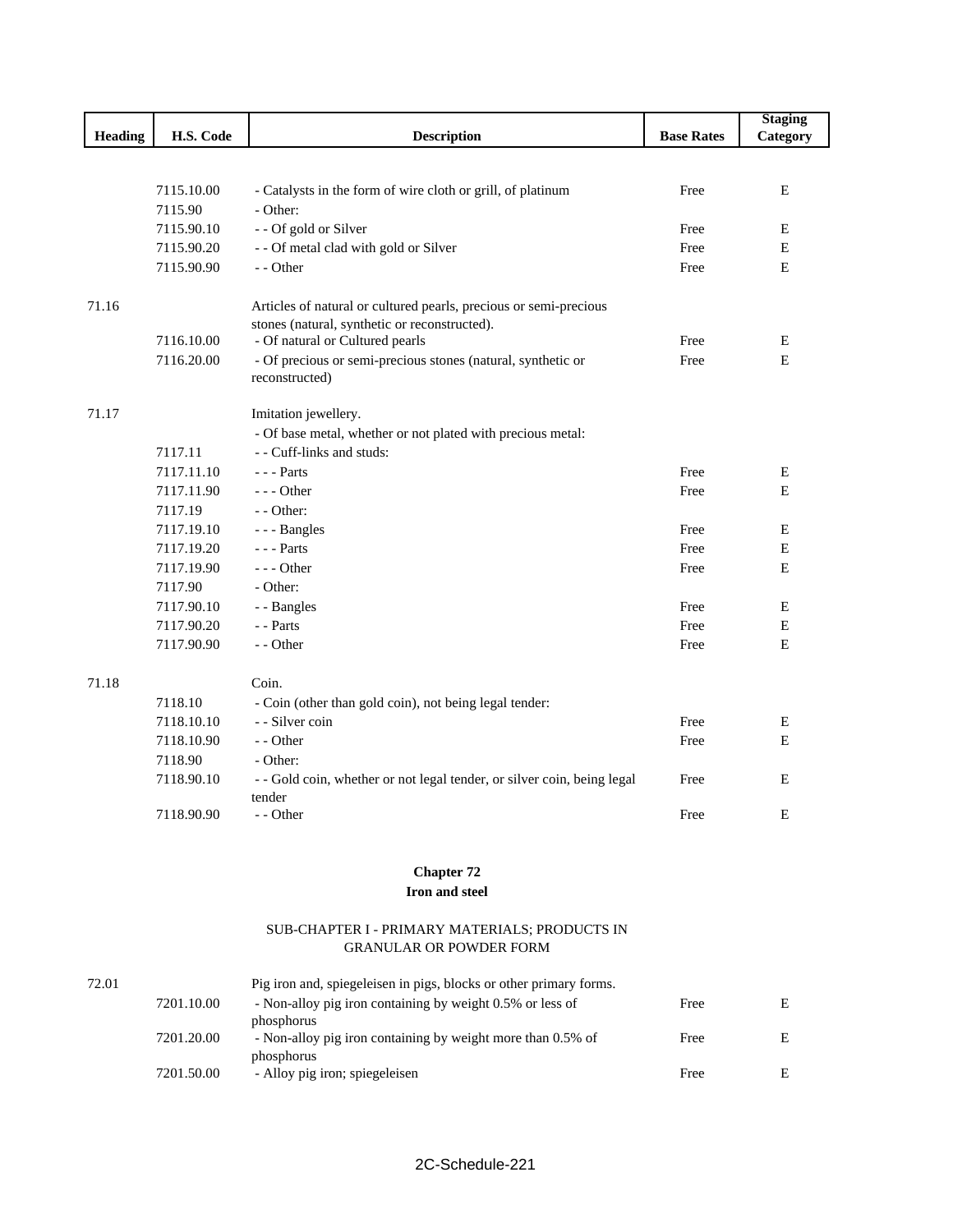|                |                          |                                                                     |                   | <b>Staging</b> |
|----------------|--------------------------|---------------------------------------------------------------------|-------------------|----------------|
| <b>Heading</b> | H.S. Code                | <b>Description</b>                                                  | <b>Base Rates</b> | Category       |
|                |                          |                                                                     |                   |                |
|                |                          |                                                                     |                   |                |
| 72.02          |                          | Ferro-alloys.                                                       |                   |                |
|                | 7202.11.00               | - Ferro-manganese:                                                  | Free              |                |
|                | 7202.19.00               | - - Containing by weight more than 2% of carbon<br>- - Other        | Free              | Ε<br>E         |
|                |                          | - Ferro-silicon:                                                    |                   |                |
|                |                          | - - Containing by weight more than 55% of silicon                   | Free              | E              |
|                | 7202.21.00<br>7202.29.00 | - - Other                                                           | Free              | E              |
|                | 7202.30.00               | - Ferro-silico-manganese                                            | Free              | E              |
|                |                          | - Ferro-chromium:                                                   |                   |                |
|                | 7202.41.00               | - - Containing by weight more than 4% of carbon                     | Free              | Ε              |
|                | 7202.49.00               | - - Other                                                           | Free              | Ε              |
|                | 7202.50.00               | - Ferro-silico-chromium                                             | Free              | E              |
|                | 7202.60.00               | - Ferro-nickel                                                      | Free              | Ε              |
|                | 7202.70.00               | - Ferro-molybdenum                                                  | Free              | Ε              |
|                | 7202.80.00               | - Ferro-tungsten and ferro-silico-tungsten                          | Free              | Ε              |
|                |                          | - Other:                                                            |                   |                |
|                | 7202.91.00               | - - Ferro-titanium and ferro-silico-titanium                        | Free              | E              |
|                | 7202.92.00               | - - Ferro-vanadium                                                  | Free              | E              |
|                | 7202.93.00               | - - Ferro-niobium                                                   | Free              | E              |
|                | 7202.99.00               | - - Other                                                           | Free              | Е              |
| 72.03          |                          | Ferrous products obtained by direct reduction of iron ore and other |                   |                |
|                |                          | spongy ferrous products, in lumps, pellets or similar forms; iron   |                   |                |
|                |                          | having a minimum purity by weight of 99.94%, in lumps, pellets or   |                   |                |
|                |                          | similar forms.                                                      |                   |                |
|                | 7203.10.00               | - Ferrous products obtained by direct reduction of iron ore         | Free              | Е              |
|                | 7203.90.00               | - Other                                                             | Free              | E              |
| 72.04          |                          | Ferrous waste and scrap; remelting scrap ingots of iron or steel.   |                   |                |
|                | 7204.10.00               | - Waste and scrap of cast iron                                      | Free              | E              |
|                |                          | - Waste and scrap of alloy steel:                                   |                   |                |
|                | 7204.21.00               | - - Of stainless steel                                              | Free              | E              |
|                | 7204.29.00               | - - Other                                                           | Free              | Е              |
|                | 7204.30.00               | - Waste and scrap of tinned iron or steel                           | Free              | Е              |
|                |                          | - Other waste and scrap:                                            |                   |                |
|                | 7204.41.00               | - - Turnings, shavings, chips, milling waste, sawdust, filings,     | Free              | Ε              |
|                |                          | trimmings and stampings, whether or not in bundles                  |                   |                |
|                | 7204.49.00               | - - Other                                                           | Free              | Е              |
|                | 7204.50.00               | - Remelting scrap ingots                                            | Free              | Ε              |
| 72.05          |                          | Granules and powders, of pig iron, spiegeleisen, iron or steel.     |                   |                |
|                | 7205.10.00               | - Granules                                                          | Free              | Ε              |
|                |                          | - Powders:                                                          |                   |                |
|                | 7205.21.00               | - - Of alloy steel                                                  | Free              | E              |
|                | 7205.29.00               | - - Other                                                           | Free              | E              |

SUB-CHAPTER II - IRON AND NON-ALLOY STEEL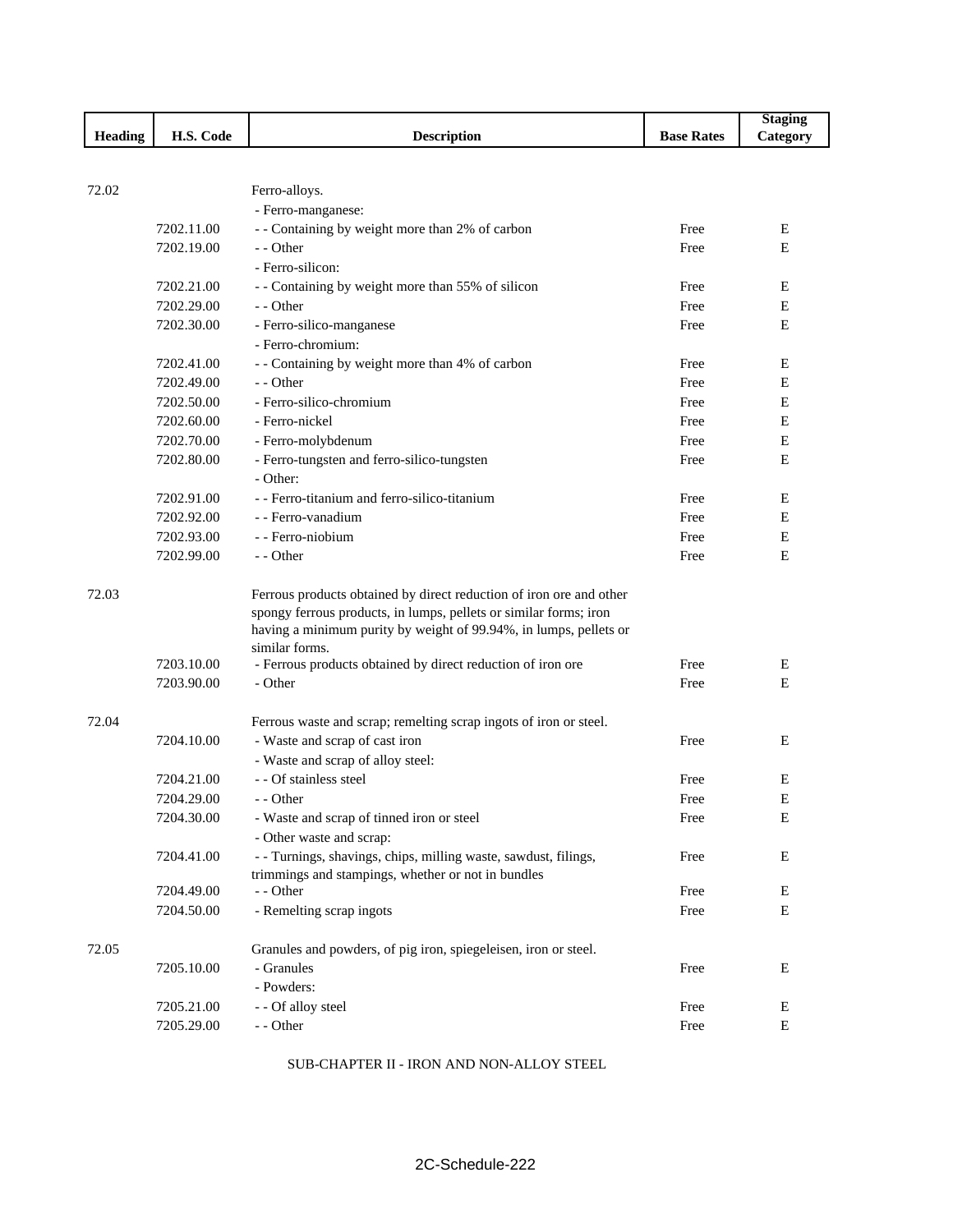|                |            |                                                                            |                   | <b>Staging</b> |
|----------------|------------|----------------------------------------------------------------------------|-------------------|----------------|
| <b>Heading</b> | H.S. Code  | <b>Description</b>                                                         | <b>Base Rates</b> | Category       |
|                |            |                                                                            |                   |                |
|                |            |                                                                            |                   |                |
| 72.06          |            | Iron and non-alloy steel in ingots or other primary forms (excluding       |                   |                |
|                | 7206.10.00 | iron of heading 72.03).<br>- Ingots                                        | Free              | Ε              |
|                | 7206.90    | - Other:                                                                   |                   |                |
|                | 7206.90.10 | - - Containing by weight 0.6% or more of carbon                            | Free              | Ε              |
|                | 7206.90.90 | - - Other                                                                  | Free              | E              |
|                |            |                                                                            |                   |                |
| 72.07          |            | Semi-finished products of iron or non-alloy steel.                         |                   |                |
|                |            | - Containing by weight less than 0.25% of carbon:                          |                   |                |
|                | 7207.11.00 | - - Of rectangular (including square) cross-section, the width             | Free              | Ε              |
|                |            | measuring less than twice the thickness                                    |                   |                |
|                | 7207.12    | - - Other, of rectangular (other than square) cross-section:               |                   |                |
|                | 7207.12.10 | $--$ Slabs                                                                 | Free              | E              |
|                | 7207.12.90 | $--$ Other                                                                 | Free              | Е              |
|                | 7207.19.00 | - - Other                                                                  | Free              | Е              |
|                | 7207.20    | - Containing by weight 0.25% or more of carbon:                            |                   |                |
|                |            | - - Containing by weight 0.6% or more of carbon:                           |                   |                |
|                | 7207.20.11 | $--$ Slabs                                                                 | Free              | Ε              |
|                | 7207.20.12 | --- Iron or steel pieces roughly shaped by forging; sheet bars of iron     | Free              | E              |
|                |            | or steel (including tinplate bars)                                         |                   |                |
|                | 7207.20.19 | $--$ Other                                                                 | Free              | Е              |
|                |            | - - Other:                                                                 | Free              |                |
|                | 7207.20.91 | - - - Slabs                                                                | Free              | Ε              |
|                | 7207.20.92 | --- Iron or steel pieces roughly shaped by forging; sheet bars of iron     | Free              | E              |
|                |            | or steel (including tinplate bars)                                         |                   |                |
|                | 7207.20.99 | $--$ Other                                                                 | Free              | Е              |
|                |            |                                                                            |                   |                |
| 72.08          |            | Flat-rolled products of iron or non-alloy steel, of a width of 600 mm      |                   |                |
|                |            | or more, hot-rolled, not clad, plated or coated.                           |                   |                |
|                | 7208.10    | - In coils, not further worked than hot-rolled, with patterns in relief:   |                   |                |
|                | 7208.10.10 | -- Of a thickness of 10 mm or more but not exceeding 125 mm; of a          | Free              | Ε              |
|                |            | thickness of less than 3 mm and containing by weight less than 0.6%        |                   |                |
|                | 7208.10.20 | of carbon<br>- - Of a thickness of 3 mm or more but less than 4.75 mm, and | Free              | Ε              |
|                |            | containing by weight less than 0.6% of carbon; of a thickness of less      |                   |                |
|                |            | than 3 mm and containing by weight 0.6% or more of carbon                  |                   |                |
|                | 7208.10.30 | - - Of a thickness of 3 mm or more but less than 4.75 mm, and              | Free              | E              |
|                |            | containing by weight 0.6% or more of carbon                                |                   |                |
|                | 7208.10.90 | - - Other                                                                  | Free              | Ε              |
|                |            | - Other, in coils, not further worked than hot-rolled, pickled:            | Free              |                |
|                | 7208.25    | - - Of a thickness of 4.75 mm or more:                                     | Free              | Е              |
|                | 7208.25.10 | --- Coils for re-rolling                                                   | Free              | Е              |
|                |            | $--$ Other:                                                                | Free              |                |
|                | 7208.25.91 | - - - - Non alloy steel plates and sheets containing by weight less        | Free              | Ε              |
|                |            | than 0.6% of carbon                                                        |                   |                |
|                | 7208.25.99 | $--- Other$                                                                | Free              | Ε              |
|                | 7208.26    | - - Of a thickness of 3 mm or more but less than 4.75 mm:                  |                   |                |
|                | 7208.26.10 | --- Steel plates and sheets containing by weight less than 0.6% of         | Free              | Ε              |
|                |            | carbon                                                                     |                   |                |
|                | 7208.26.90 | $--$ Other                                                                 | Free              | Ε              |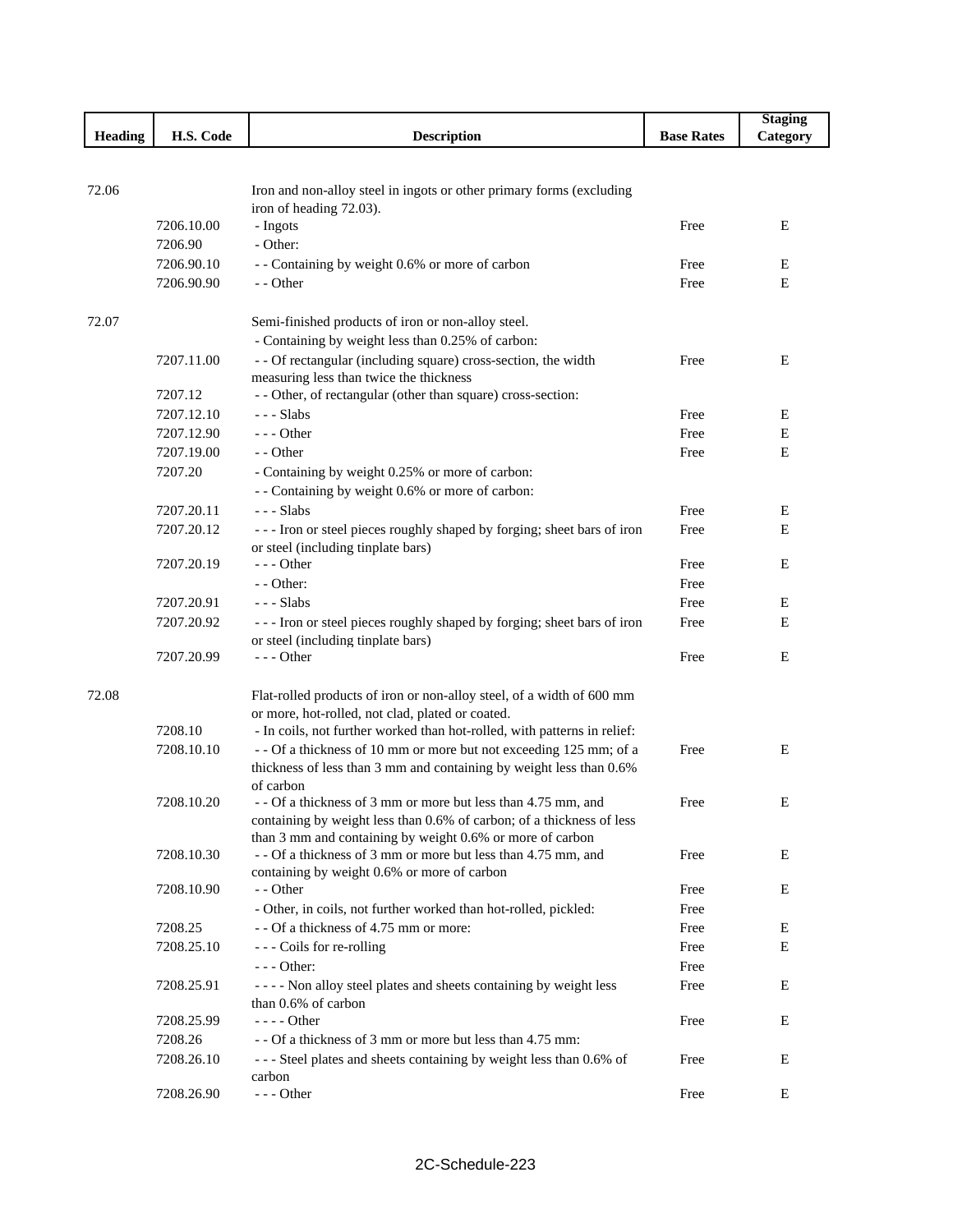|                |            |                                                                              |                   | <b>Staging</b> |
|----------------|------------|------------------------------------------------------------------------------|-------------------|----------------|
| <b>Heading</b> | H.S. Code  | <b>Description</b>                                                           | <b>Base Rates</b> | Category       |
|                |            |                                                                              |                   |                |
|                |            |                                                                              |                   |                |
|                | 7208.27    | - - Of a thickness of less than 3 mm:                                        |                   |                |
|                |            | --- Of a thickness of less than 1.5 mm:                                      |                   |                |
|                | 7208.27.11 | ---- Steel plates and sheets containing by weight 0.6 % or more of           | Free              | E              |
|                |            | carbon                                                                       |                   |                |
|                | 7208.27.19 | $---$ Other                                                                  | Free              | Ε              |
|                |            | $--$ Other:                                                                  |                   |                |
|                | 7208.27.91 | ---- Steel plates and sheets containing by weight 0.6 % or more of           | Free              | E              |
|                |            | carbon                                                                       |                   |                |
|                | 7208.27.99 | $---$ Other                                                                  | Free              | E              |
|                |            | - Other, in coils, not further worked than hot-rolled:                       |                   |                |
|                | 7208.36.00 | - - Of a thickness exceeding 10 mm                                           | Free              | Е              |
|                | 7208.37    | - - Of a thickness of 4.75 mm or more but not exceeding 10 mm                |                   |                |
|                | 7208.37.10 | --- Steel plates and sheets containing by weight less than 0.6% of           | Free              | Ε              |
|                | 7208.37.90 | carbon                                                                       |                   |                |
|                |            | $--$ Other                                                                   | Free              | E              |
|                | 7208.38    | - - Of a thickness of 3 mm or more but less than 4.75 mm:                    |                   |                |
|                | 7208.38.10 | --- Steel plates and sheets containing by weight less than 0.6% of           | Free              | Ε              |
|                | 7208.38.90 | carbon<br>$--$ Other                                                         | Free              | E              |
|                | 7208.39    | - - Of a thickness of less than 3 mm:                                        |                   |                |
|                |            | --- Of a thickness of less than 1.5 mm:                                      |                   |                |
|                | 7208.39.11 |                                                                              | Free              | Ε              |
|                |            | ---- Steel plates and sheets containing by weight 0.6 % or more of<br>carbon |                   |                |
|                | 7208.39.19 | $--- Other$                                                                  | Free              | E              |
|                | 7208.39.90 | $--$ Other                                                                   | Free              | E              |
|                | 7208.40.00 | - Not in coils, not further worked than hot-rolled, with patterns in         | Free              | E              |
|                |            | relief                                                                       |                   |                |
|                |            | - Other, not in coils, not further worked than hot-rolled:                   |                   |                |
|                | 7208.51.00 | - - Of a thickness exceeding 10 mm                                           | Free              | Ε              |
|                | 7208.52.00 | - - Of a thickness of 4.75 mm or more but not exceeding 10 mm                | Free              | E              |
|                | 7208.53.00 | - - Of a thickness of 3 mm or more but less than 4.75 mm                     | Free              | E              |
|                | 7208.54.00 | - - Of a thickness of less than 3 mm                                         | Free              | E              |
|                | 7208.90    | - Other:                                                                     |                   |                |
|                | 7208.90.10 | - - Of a thickness of 10 mm or more but not exceeding 125 mm; of a           | Free              | E              |
|                |            | thickness of less than 3 mm and containing by weight less than 0.6%          |                   |                |
|                |            | of carbon                                                                    |                   |                |
|                | 7208.90.20 | - - Of a thickness of 3 mm or more but less than 4.75 mm and                 | Free              | E              |
|                |            | containing by weight less than 0.6% of carbon; of a thickness of less        |                   |                |
|                |            | than 3 mm and containing by weight 0.6% or more of carbon                    |                   |                |
|                | 7208.90.30 | - - Of a thickness of 3 mm or more but less than 4.75 mm and                 | Free              | Ε              |
|                |            | containing by weight 0.6% or more of carbon                                  |                   |                |
|                | 7208.90.90 | - - Other                                                                    | Free              | E              |
|                |            |                                                                              |                   |                |
| 72.09          |            | Flat-rolled products of iron or non-alloy steel, of a width of 600 mm        |                   |                |
|                |            | or more, cold-rolled (cold-reduced), not clad, plated or coated.             |                   |                |
|                |            | - In coils, not further worked than cold-rolled (cold-reduced):              |                   |                |
|                | 7209.15.00 | - - Of a thickness of 3 mm or more                                           | Free              | E              |
|                | 7209.16.00 | - - Of a thickness exceeding 1 mm but less than 3 mm                         | Free              | E              |
|                | 7209.17.00 | - - Of a thickness of 0.5 mm or more but not exceeding 1 mm                  | Free              | Ε              |
|                | 7209.18    | - - Of a thickness of less than 0.5 mm:                                      |                   |                |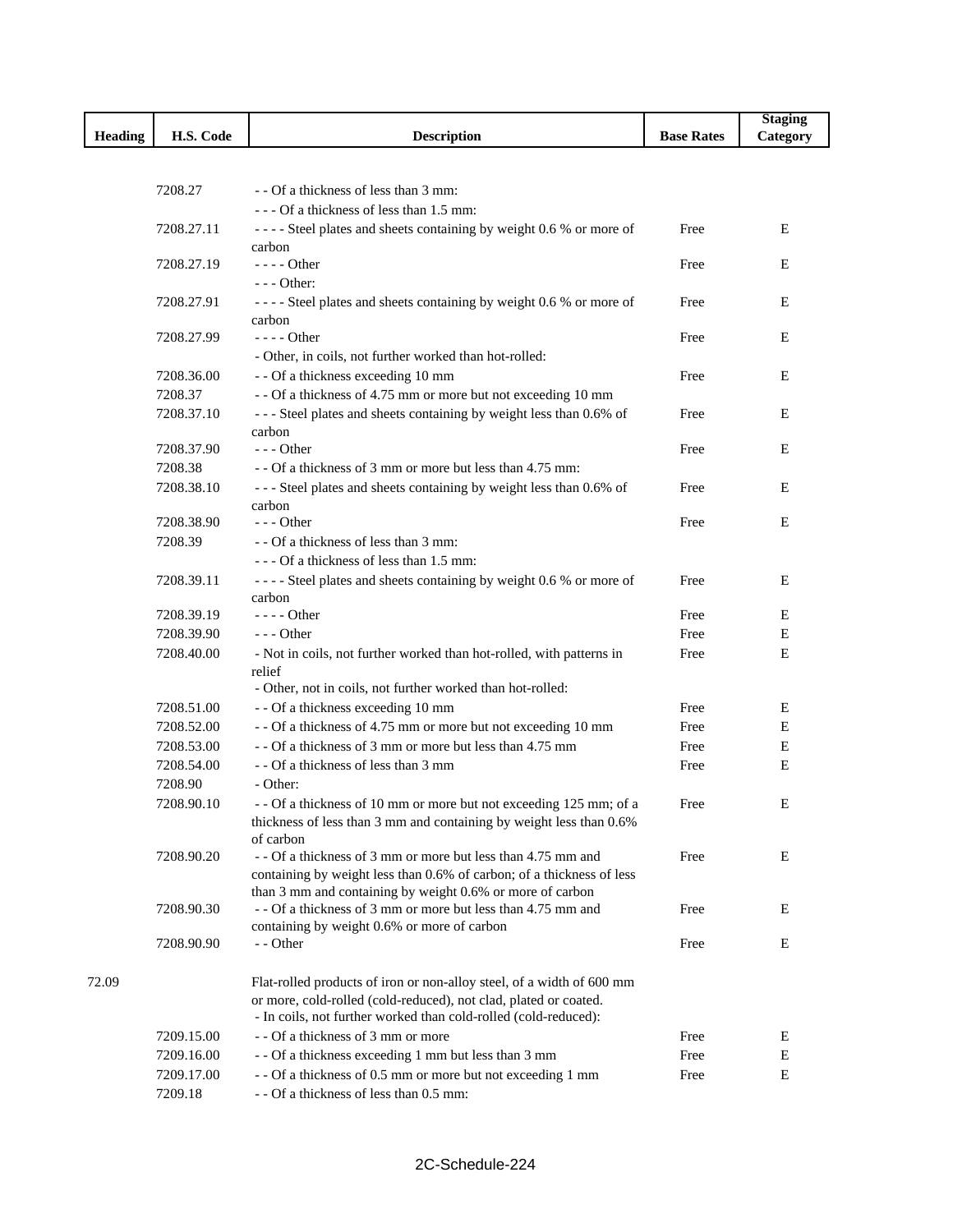|                |            |                                                                                                                                           |                   | <b>Staging</b> |
|----------------|------------|-------------------------------------------------------------------------------------------------------------------------------------------|-------------------|----------------|
| <b>Heading</b> | H.S. Code  | <b>Description</b>                                                                                                                        | <b>Base Rates</b> | Category       |
|                |            |                                                                                                                                           |                   |                |
|                |            |                                                                                                                                           |                   |                |
|                | 7209.18.10 | --- Tin-mill blackplate (TMBP)                                                                                                            | Free              | Е              |
|                | 7209.18.90 | $--$ Other                                                                                                                                | Free              | E              |
|                |            | - Not in coils, not further worked than cold-rolled (cold-reduced):                                                                       |                   |                |
|                | 7209.25.00 | - - Of a thickness of 3 mm or more                                                                                                        | Free              | Е              |
|                | 7209.26.00 | - - Of a thickness exceeding 1 mm but less than 3 mm                                                                                      | Free              | Е              |
|                | 7209.27.00 | - - Of a thickness of 0.5 mm or more but not exceeding 1 mm                                                                               | Free              | $\mathbf E$    |
|                | 7209.28.00 | - - Of a thickness of less than 0.5 mm                                                                                                    | Free              | $\mathbf E$    |
|                | 7209.90.00 | - Other                                                                                                                                   | Free              | E              |
| 72.10          |            | Flat-rolled products of iron or non-alloy steel, of a width of 600 mm<br>or more, clad, plated or coated.<br>- Plated or coated with tin: |                   |                |
|                | 7210.11.00 | - - Of a thickness of 0.5 mm or more                                                                                                      | Free              | Е              |
|                | 7210.12.00 | - - Of a thickness of less than 0.5 mm                                                                                                    | Free              | E              |
|                | 7210.20.00 |                                                                                                                                           | Free              | E              |
|                | 7210.30    | - Plated or coated with lead, including terne-plate                                                                                       |                   |                |
|                |            | - Electrolytically plated or coated with zinc:                                                                                            |                   |                |
|                |            | - - Containing by weight less than 0.6% of carbon:                                                                                        |                   |                |
|                | 7210.30.11 | --- Of a thickness not exceeding 1.2 mm                                                                                                   | Free              | E              |
|                | 7210.30.19 | $- -$ Other                                                                                                                               | Free              | E              |
|                |            | - - Containing by weight 0.6% or more of carbon:                                                                                          |                   |                |
|                | 7210.30.91 | --- Of a thickness not exceeding 1.2 mm                                                                                                   | Free              | E              |
|                | 7210.30.99 | $- -$ Other                                                                                                                               | Free              | E              |
|                |            | - Otherwise plated or coated with zinc:                                                                                                   |                   |                |
|                | 7210.41    | - - Corrugated:                                                                                                                           |                   |                |
|                | 7210.41.10 | --- Of a thickness not exceeding 1.2 mm                                                                                                   | Free              | Е              |
|                | 7210.41.90 | $- -$ Other                                                                                                                               | Free              | E              |
|                | 7210.49    | $-$ - Other:                                                                                                                              |                   |                |
|                | 7210.49.10 | --- Of a thickness not exceeding 1.2 mm                                                                                                   | Free              | E              |
|                | 7210.49.90 | $- -$ Other                                                                                                                               | Free              | Ε              |
|                | 7210.50.00 | - Plated or coated with chromium oxides or with chromium and<br>chromium oxides<br>- Plated or coated with aluminium:                     | Free              | E              |
|                | 7210.61    | - - Plated or coated with aluminium-zinc alloys:                                                                                          |                   |                |
|                | 7210.61.10 | --- Of a thickness not exceeding 1.2 mm                                                                                                   | Free              | E              |
|                | 7210.61.90 | $--$ Other                                                                                                                                | Free              | E              |
|                | 7210.69    | - - Other:                                                                                                                                |                   |                |
|                | 7210.69.10 | --- Of a thickness not exceeding 1.2 mm                                                                                                   | Free              | E              |
|                | 7210.69.90 | $--$ Other                                                                                                                                | Free              | Е              |
|                | 7210.70    | - Painted, varnished or coated with plastics:                                                                                             |                   |                |
|                |            |                                                                                                                                           |                   |                |
|                |            | - - Not clad, plated or coated with metal:                                                                                                |                   |                |
|                | 7210.70.11 | --- Of a thickness of 4.75 mm or more but not exceeding 125 mm                                                                            | Free              | E              |
|                | 7210.70.12 | --- Of a thickness less than 4.75 mm or exceeding 125 mm                                                                                  | Free              | Е              |
|                | 7210.70.20 | -- Plated or coated with tin, lead or chromium oxide or with                                                                              | Free              | Е              |
|                | 7210.70.30 | chromium and chromium oxide<br>- - Electrolytically plated or coated with zinc, of thickness not                                          | Free              | Е              |
|                |            | exceeding 1.2 mm                                                                                                                          |                   |                |
|                | 7210.70.40 | - - Electrolytically plated or coated with zinc, of thickness exceeding<br>$1.2 \text{ mm}$                                               | Free              | Ε              |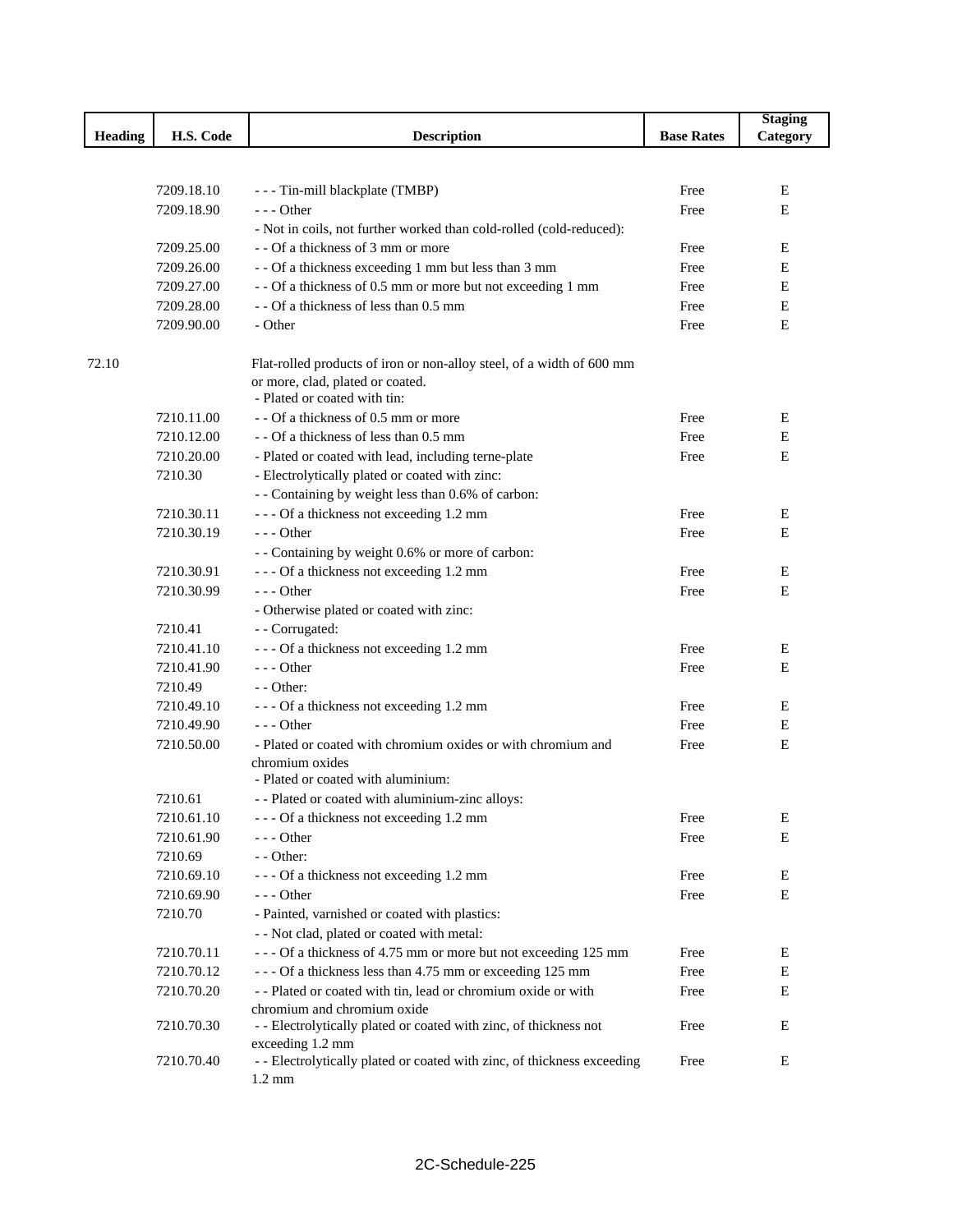|         |            |                                                                                     |                   | <b>Staging</b> |
|---------|------------|-------------------------------------------------------------------------------------|-------------------|----------------|
| Heading | H.S. Code  | <b>Description</b>                                                                  | <b>Base Rates</b> | Category       |
|         |            |                                                                                     |                   |                |
|         |            |                                                                                     |                   |                |
|         | 7210.70.50 | - - Otherwise plated or coated with zinc or aluminium, of thickness                 | Free              | E              |
|         |            | exceeding 1.2 mm                                                                    |                   |                |
|         | 7210.70.60 | -- Plated or coated with zinc or aluminium, of a thickness not<br>exceeding 1.2 mm  | Free              | E              |
|         | 7210.70.70 | -- Plated or coated with other metals, of a thickness not exceeding                 | Free              | Ε              |
|         |            | $1.2 \text{ mm}$                                                                    |                   |                |
|         | 7210.70.90 | - - Other                                                                           | Free              | Ε              |
|         | 7210.90    | - Other:                                                                            |                   |                |
|         |            | - - Not clad, plated or coated with metal:                                          |                   |                |
|         | 7210.90.11 | --- Of a thickness of 4.75 mm or more but not exceeding 125 mm                      | Free              | Ε              |
|         | 7210.90.12 | --- Of a thickness less than 4.75 mm or exceeding 125 mm                            | Free              | E              |
|         | 7210.90.20 | - - Plated or coated with tin, lead or chromium oxide or with                       | Free              | E              |
|         |            | chromium and chromium oxide                                                         |                   |                |
|         | 7210.90.30 | - - Electrolytically plated or coated with zinc, of thickness not                   | Free              | Ε              |
|         |            | exceeding 1.2 mm                                                                    |                   |                |
|         | 7210.90.40 | - - Electrolytically plated or coated with zinc, of thickness exceeding             | Free              | E              |
|         |            | $1.2 \text{ mm}$                                                                    |                   |                |
|         | 7210.90.50 | - - Otherwise plated or coated with zinc or aluminium, of thickness                 | Free              | E              |
|         | 7210.90.60 | exceeding 1.2 mm                                                                    | Free              | E              |
|         |            | - - Plated or coated with zinc or aluminium, of a thickness not<br>exceeding 1.2 mm |                   |                |
|         | 7210.90.70 | -- Plated or coated with other metals, of a thickness not exceeding                 | Free              | E              |
|         |            | $1.2 \text{ mm}$                                                                    |                   |                |
|         | 7210.90.90 | - - Other                                                                           | Free              | Ε              |
|         |            |                                                                                     |                   |                |
| 72.11   |            | Flat-rolled products of iron or non-alloy steel, of a width of less than            |                   |                |
|         |            | 600 mm, not clad, plated or coated.                                                 |                   |                |
|         |            | - Not further worked than hot-rolled:                                               |                   |                |
|         | 7211.13    | - - Rolled on four faces or in a closed box pass, of a width exceeding              |                   |                |
|         |            | 150 mm and a thickness of not less than 4 mm, not in coils and                      |                   |                |
|         |            | without patterns in relief:                                                         |                   |                |
|         |            | --- Containing by weight 0.6% or more of carbon:                                    |                   |                |
|         | 7211.13.11 | ---- Universal plates                                                               | Free              | E              |
|         | 7211.13.12 | - - - - Hoop and strip                                                              | Free              | $\mathbf E$    |
|         | 7211.13.19 | $---$ Other                                                                         | Free              | E              |
|         |            | $--$ Other:                                                                         |                   |                |
|         | 7211.13.91 | - - - - Universal plates                                                            | Free              | ${\bf E}$      |
|         | 7211.13.92 | - - - - Corrugated                                                                  | Free              | ${\bf E}$      |
|         | 7211.13.93 | - - - - Hoop and strip                                                              | Free              | ${\bf E}$      |
|         | 7211.13.99 | ---- Other                                                                          | Free              | $\mathbf E$    |
|         | 7211.14    | - - Other, of a thickness of 4.75 mm or more:                                       |                   |                |
|         |            | --- Containing by weight 0.6% or more of carbon:                                    |                   |                |
|         | 7211.14.11 | ---- Universal plates                                                               | Free              | Е              |
|         | 7211.14.12 | - - - - Hoop and strip                                                              | Free              | E              |
|         | 7211.14.19 | $--- Other$                                                                         | Free              | E              |
|         |            | $--$ Other:                                                                         |                   |                |
|         | 7211.14.91 | - - - - Universal plates                                                            | Free              | Ε              |
|         | 7211.14.92 | ---- Coils for re-rolling                                                           | Free              | Ε              |
|         | 7211.14.93 | - - - - Corrugated                                                                  | Free              | Ε              |
|         | 7211.14.94 | - - - - Other, hoop and strip                                                       | Free              | E              |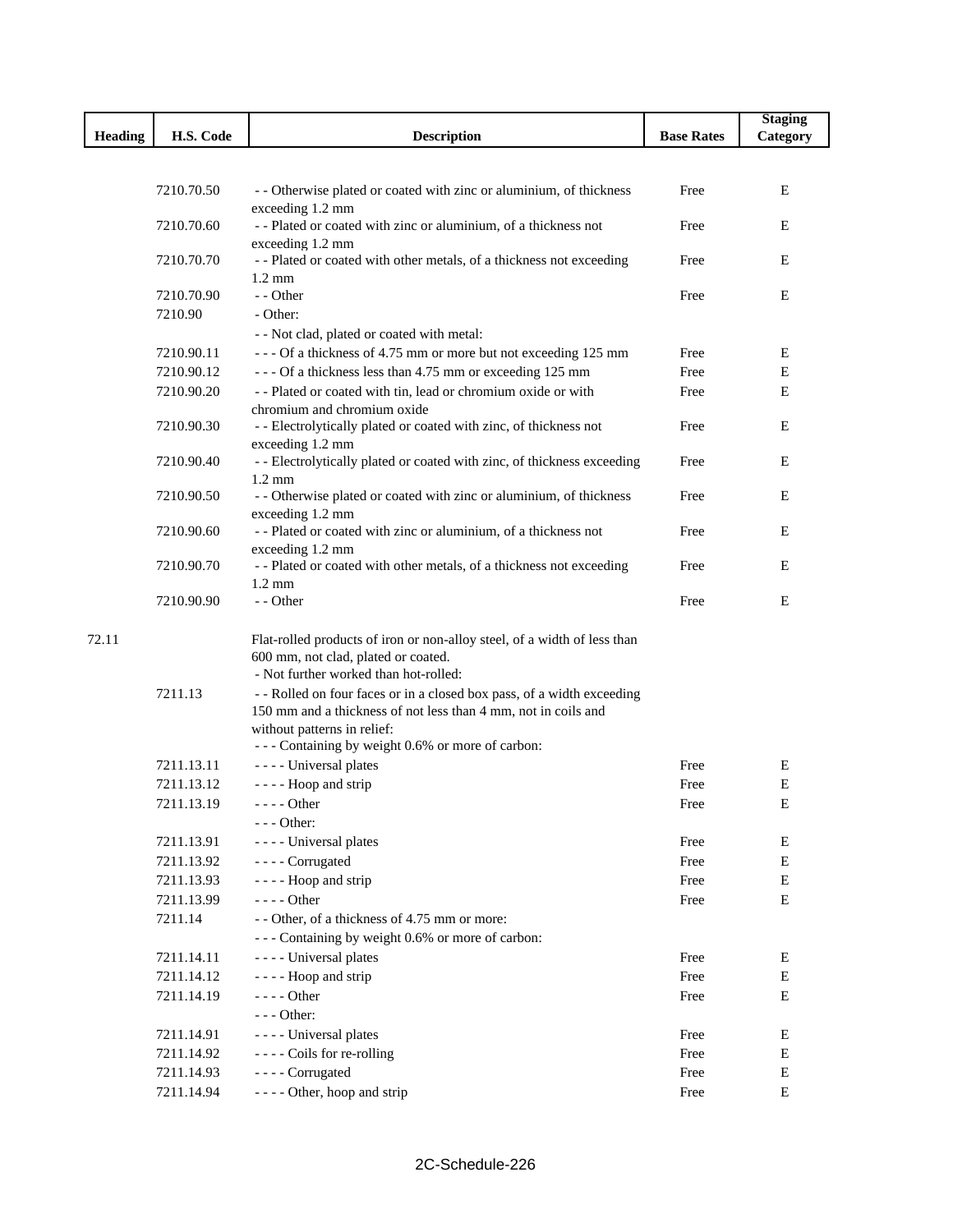|                |            |                                                                         |                   | <b>Staging</b> |
|----------------|------------|-------------------------------------------------------------------------|-------------------|----------------|
| <b>Heading</b> | H.S. Code  | <b>Description</b>                                                      | <b>Base Rates</b> | Category       |
|                |            |                                                                         |                   |                |
|                |            |                                                                         |                   |                |
|                | 7211.14.99 | $---$ Other                                                             | Free              | Ε              |
|                | 7211.19    | - - Other:                                                              |                   |                |
|                |            | --- Containing by weight 0.6% or more of carbon:                        |                   |                |
|                | 7211.19.11 | ---- Tape and band exceeding 25 mm but not exceeding 100 mm in<br>width | Free              | E              |
|                | 7211.19.12 | - - - - Other, hoop and strip                                           | Free              | E              |
|                | 7211.19.19 | $--- Other$                                                             | Free              | E              |
|                |            | $--$ Other:                                                             |                   |                |
|                | 7211.19.91 | ---- Tape and band exceeding 100 mm in width                            | Free              | E              |
|                | 7211.19.92 | ---- Coils for re-rolling                                               | Free              | E              |
|                | 7211.19.93 | - - - - Corrugated                                                      | Free              | Е              |
|                | 7211.19.94 | - - - - Other, hoop and strip                                           | Free              | ${\bf E}$      |
|                | 7211.19.99 | $--- Other$                                                             | Free              | Ε              |
|                |            | - Not further worked than cold-rolled (cold-reduced):                   | Free              | E              |
|                | 7211.23    | - - Containing by weight less than 0.25% of carbon:                     |                   |                |
|                | 7211.23.10 | --- Corrugated                                                          | Free              | Е              |
|                | 7211.23.20 | --- Tape and band exceeding 25 mm but not exceeding 100 mm in           | Free              | E              |
|                |            | width                                                                   |                   |                |
|                | 7211.23.30 | --- Other, hoop and strip, not exceeding 400 mm in width                | Free              | Ε              |
|                | 7211.23.40 | --- Other, hoop and strip, exceeding 400 mm in width                    | Free              | E              |
|                | 7211.23.50 | --- Other, of a thickness more than 40 mm                               | Free              | Ε              |
|                |            | $--$ Other:                                                             |                   |                |
|                | 7211.23.91 | $---$ Of a thickness of 0.170 mm or less                                | Free              | Е              |
|                | 7211.23.99 | $--- Other$                                                             | Free              | E              |
|                | 7211.29    | - - Other:                                                              |                   |                |
|                |            | --- Containing by weight 0.25 % or more but less than 0.6% of           |                   |                |
|                |            | carbon:                                                                 |                   |                |
|                | 7211.29.11 | - - - - Corrugated                                                      | Free              | Е              |
|                | 7211.29.12 | ---- Tape and band exceeding 25 mm but not exceeding 100 mm in          | Free              | Ε              |
|                |            | width                                                                   |                   |                |
|                | 7211.29.13 | - - - - Other, hoop and strip, not exceeding 400 mm in width            | Free              | Е              |
|                | 7211.29.14 | - - - - Other, hoop and strip, exceeding 400 mm in width                | Free              | Ε              |
|                | 7211.29.15 | ---- Other, of a thickness of 0.170 mm or less                          | Free              | Ε              |
|                | 7211.29.19 | - - - - Other                                                           | Free              | E              |
|                |            | --- Containing by weight 0.6 % or more of carbon:                       |                   |                |
|                | 7211.29.21 | ---- Tape and band exceeding 25 mm but not exceeding 100 mm in          | Free              | Е              |
|                | 7211.29.22 | width<br>- - - - Other, hoop and strip, not exceeding 400 mm in width   | Free              | E              |
|                | 7211.29.23 | - - - - Other, hoop and strip, exceeding 400 mm in width                | Free              | E              |
|                | 7211.29.29 | - - - - Other                                                           | Free              | ${\bf E}$      |
|                | 7211.90    | - Other:                                                                |                   |                |
|                |            | - - Containing by weight 0.6 % or more of carbon:                       |                   |                |
|                | 7211.90.11 | --- Tape and band exceeding 25 mm but not exceeding 100 mm in           | Free              | E              |
|                |            | width                                                                   |                   |                |
|                | 7211.90.12 | --- Other, hoop and strip, not exceeding 400 mm in width                | Free              | Е              |
|                | 7211.90.13 | --- Other, hoop and strip, exceeding 400 mm in width                    | Free              | E              |
|                | 7211.90.19 | $--$ Other                                                              | Free              | ${\bf E}$      |
|                |            | - - Other:                                                              |                   |                |
|                | 7211.90.91 | --- Corrugated                                                          | Free              | Е              |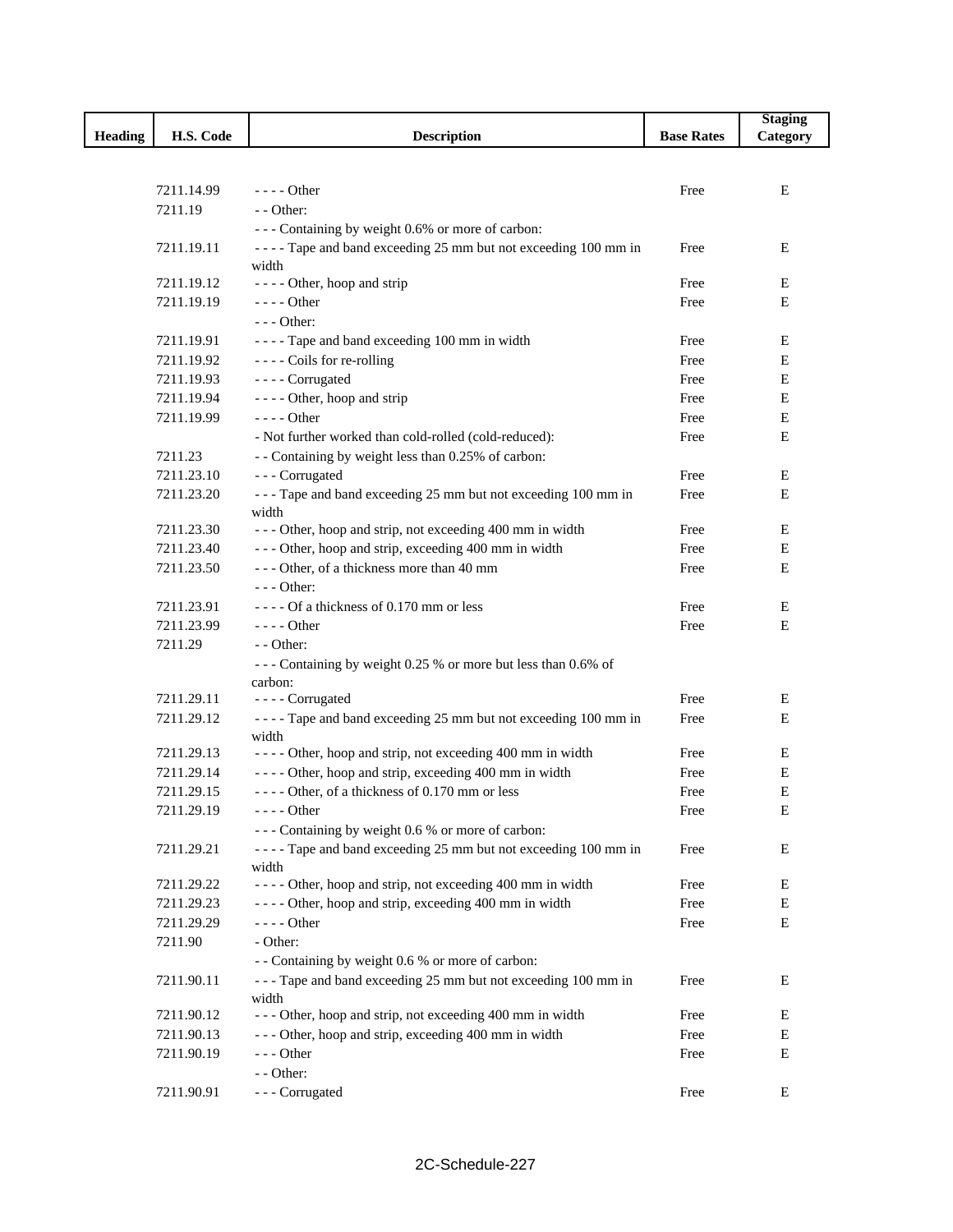|                |                          |                                                                                                       |                   | <b>Staging</b> |
|----------------|--------------------------|-------------------------------------------------------------------------------------------------------|-------------------|----------------|
| <b>Heading</b> | H.S. Code                | <b>Description</b>                                                                                    | <b>Base Rates</b> | Category       |
|                |                          |                                                                                                       |                   |                |
|                |                          |                                                                                                       |                   |                |
|                | 7211.90.92               | --- Tape and band exceeding 25 mm but not exceeding 100 mm in                                         | Free              | E              |
|                |                          | width                                                                                                 |                   |                |
|                | 7211.90.93               | --- Other, hoop and strip, not exceeding 400 mm in width                                              | Free              | Е              |
|                | 7211.90.94               | --- Other, hoop and strip, exceeding 400 mm in width<br>--- Other, of a thickness of 0.170 mm or less | Free              | E<br>E         |
|                | 7211.90.95<br>7211.90.99 | $--$ Other                                                                                            | Free              | Е              |
|                |                          |                                                                                                       | Free              |                |
| 72.12          |                          | Flat-rolled products of iron or non-alloy steel, of a width of less than                              |                   |                |
|                |                          | 600 mm, clad, plated or coated.                                                                       |                   |                |
|                | 7212.10                  | - Plated or coated with tin:                                                                          |                   |                |
|                |                          | - - Containing by weight 0.6% or more of carbon:                                                      |                   |                |
|                | 7212.10.11               | --- Hoop and strip, not exceeding 6 mm in thickness and not                                           | Free              | Ε              |
|                |                          | exceeding 400 mm in width                                                                             |                   |                |
|                | 7212.10.12               | --- Hoop and strip, not exceeding 6 mm in thickness and exceeding                                     | Free              | E              |
|                |                          | 400 mm but not exceeding 500 mm in width                                                              |                   |                |
|                | 7212.10.19               | - - - Other                                                                                           | Free              | Ε              |
|                |                          | $-$ - Other:                                                                                          |                   |                |
|                | 7212.10.91               | --- Hoop and strip, not exceeding 6 mm in thickness and not                                           | Free              | E              |
|                |                          | exceeding 400 mm in width                                                                             |                   |                |
|                | 7212.10.92               | --- Hoop and strip, not exceeding 6 mm in thickness and exceeding                                     | Free              | E              |
|                |                          | 400 mm but not exceeding 500 mm in width                                                              |                   |                |
|                | 7212.10.99               | $--$ Other                                                                                            | Free              | E              |
|                | 7212.20                  | - Electrolytically plated or coated with zinc:                                                        |                   |                |
|                |                          | - - Containing by weight 0.6% or more of carbon, corrugated:                                          |                   |                |
|                | 7212.20.11               | --- Hoop and strip, not exceeding 400 mm in width                                                     | Free              | Е              |
|                | 7212.20.12               | --- Hoop and strip, exceeding 400 mm but not exceeding 500 mm                                         | Free              | Ε              |
|                |                          | in width                                                                                              |                   |                |
|                | 7212.20.19               | $--$ Other                                                                                            | Free              | Ε              |
|                |                          | - - Containing by weight 0.6% or more of carbon, not corrugated:                                      |                   |                |
|                | 7212.20.21               | --- Hoop and strip, not exceeding 400 mm in width                                                     | Free              | E              |
|                | 7212.20.22               | --- Hoop and strip, exceeding 400 mm but not exceeding 500 mm                                         | Free              | E              |
|                | 7212.20.29               | in width<br>$--$ Other                                                                                | Free              | Ε              |
|                |                          | - - Other, corrugated:                                                                                |                   |                |
|                | 7212.20.31               | --- Hoop and strip, not exceeding 6 mm in thickness and not                                           | Free              | E              |
|                |                          | exceeding 400 mm in width                                                                             |                   |                |
|                | 7212.20.32               | --- Hoop and strip, not exceeding 6 mm in thickness and exceeding                                     | Free              | E              |
|                |                          | 400 mm but not exceeding 500 mm in width                                                              |                   |                |
|                | 7212.20.33               | - - - Other, 1.5 mm or less in thickness                                                              | Free              | E              |
|                | 7212.20.39               | - - - Other                                                                                           | Free              | Ε              |
|                |                          | - - Other, not corrugated:                                                                            |                   |                |
|                | 7212.20.91               | --- Hoop and strip, not exceeding 6 mm in thickness and not                                           | Free              | Ε              |
|                |                          | exceeding 400 mm in width                                                                             |                   |                |
|                | 7212.20.92               | --- Hoop and strip, not exceeding 6 mm in thickness and exceeding                                     | Free              | E              |
|                |                          | 400 mm but not exceeding 500 mm in width                                                              |                   |                |
|                | 7212.20.93               | --- Other, 1.5 mm or less in thickness                                                                | Free              | E              |
|                | 7212.20.99               | $--$ Other                                                                                            | Free              | E              |
|                | 7212.30                  | - Otherwise plated or coated with zinc:                                                               |                   |                |
|                |                          | - - Containing by weight 0.6% or more of carbon, corrugated:                                          |                   |                |
|                | 7212.30.11               | --- Hoop and strip, not exceeding 400 mm in width                                                     | Free              | E              |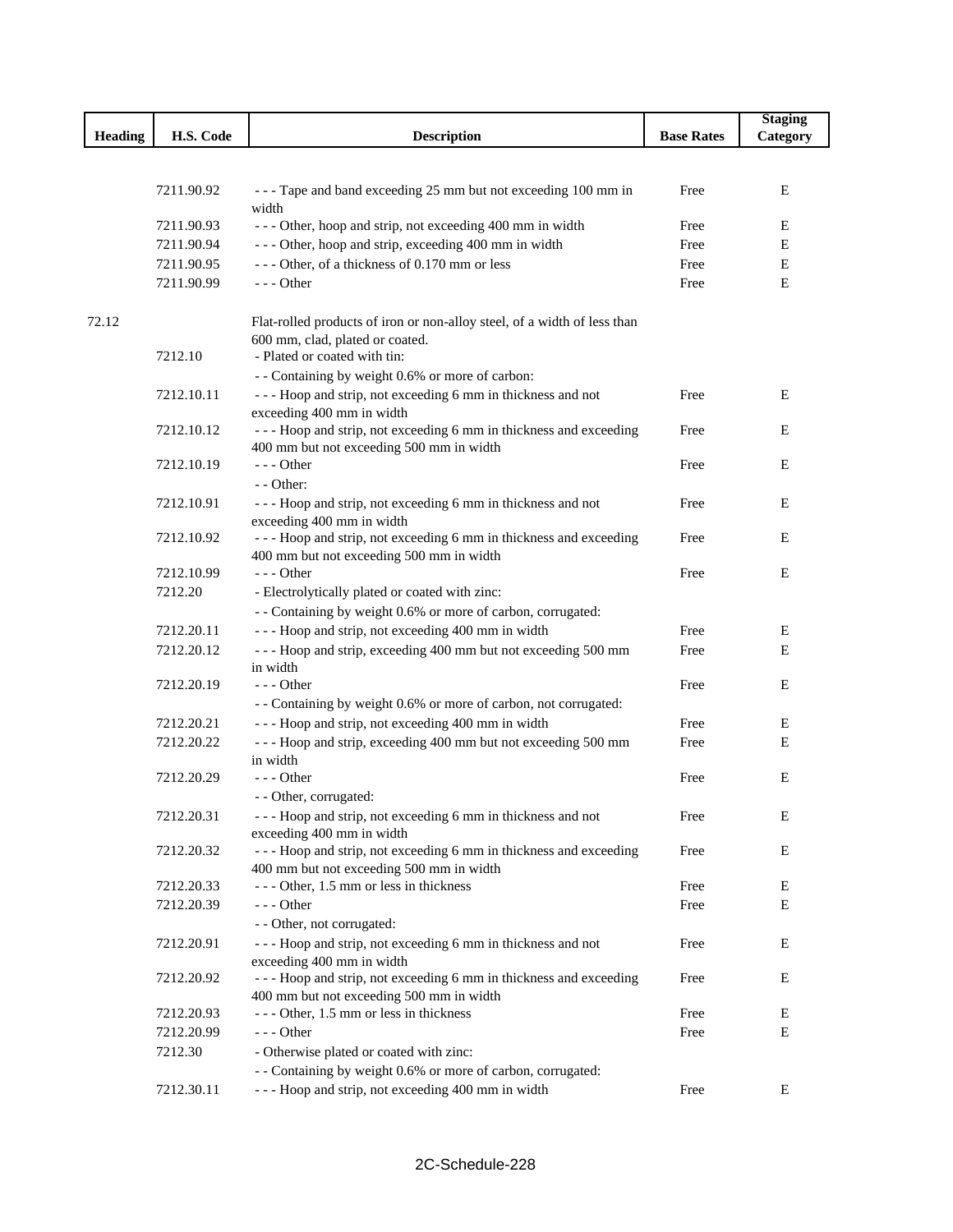|                |            |                                                                  |                   | <b>Staging</b> |
|----------------|------------|------------------------------------------------------------------|-------------------|----------------|
| <b>Heading</b> | H.S. Code  | <b>Description</b>                                               | <b>Base Rates</b> | Category       |
|                |            |                                                                  |                   |                |
|                |            |                                                                  |                   |                |
|                | 7212.30.12 | --- Hoop and strip, exceeding 400 mm but not exceeding 500 mm    | Free              | E              |
|                |            | in width                                                         |                   |                |
|                | 7212.30.19 | $- -$ Other                                                      | Free              | Ε              |
|                |            | - - Containing by weight 0.6% or more of carbon, not corrugated: |                   |                |
|                | 7212.30.21 | --- Hoop and strip, not exceeding 400 mm in width                | Free              | Е              |
|                | 7212.30.22 | --- Hoop and strip, exceeding 400 mm but not exceeding 500 mm    | Free              | E              |
|                |            | in width                                                         |                   |                |
|                | 7212.30.29 | $- -$ Other                                                      | Free              | Е              |
|                |            | - - Other, corrugated:                                           |                   |                |
|                | 7212.30.31 | --- Hoop and strip, not exceeding 400 mm in width                | Free              | Ε              |
|                | 7212.30.32 | --- Hoop and strip, exceeding 400 mm but not exceeding 500 mm    | Free              | E              |
|                |            | in width<br>--- Other, 1.5 mm or less in thickness               |                   | Е              |
|                | 7212.30.33 |                                                                  | Free              |                |
|                | 7212.30.39 | $--$ Other                                                       | Free              | Е              |
|                |            | - - Other, corrugated:                                           |                   |                |
|                | 7212.30.91 | --- Hoop and strip, not exceeding 400 mm in width                | Free              | Ε              |
|                | 7212.30.92 | --- Hoop and strip, exceeding 400 mm but not exceeding 500 mm    | Free              | Е              |
|                | 7212.30.93 | in width<br>--- Other, 1.5 mm or less in thickness               | Free              | Е              |
|                | 7212.30.99 | $- -$ Other                                                      | Free              | Е              |
|                | 7212.40    | - Painted, varnished or coated with plastics:                    |                   |                |
|                |            |                                                                  |                   |                |
|                |            | - - Containing by weight 0.6% or more of carbon:                 |                   |                |
|                | 7212.40.11 | --- Hoop and strip, not exceeding 400 mm in width                | Free              | Е              |
|                | 7212.40.12 | --- Hoop and strip, exceeding 400 mm but not exceeding 500 mm    | Free              | E              |
|                | 7212.40.19 | in width<br>$--$ Other                                           | Free              | Е              |
|                |            | $-$ - Other:                                                     |                   |                |
|                | 7212.40.21 | --- Hoop and strip, not exceeding 400 mm in width                | Free              | Ε              |
|                | 7212.40.22 | --- Hoop and strip, exceeding 400 mm but not exceeding 500 mm    | Free              | Е              |
|                |            | in width                                                         |                   |                |
|                | 7212.40.23 | --- Other, 1.5 mm or less in thickness                           | Free              | Е              |
|                | 7212.40.29 | $--$ Other                                                       | Free              | Ε              |
|                | 7212.50    | - Otherwise plated or coated:                                    |                   |                |
|                |            | - - Plated or coated with aluminium-zinc alloys:                 |                   |                |
|                |            | --- Containing by weight 0.6% or more of carbon:                 |                   |                |
|                | 7212.50.11 | ---- Hoop and strip, not exceeding 6 mm in thickness and not     | Free              | Е              |
|                |            | exceeding 400 mm in width                                        |                   |                |
|                | 7212.50.12 | ---- Hoop and strip, not exceeding 6 mm in thickness and         | Free              | Е              |
|                |            | exceeding 400 mm but not exceeding 500 mm in width               |                   |                |
|                | 7212.50.13 | ---- Other, 1.5 mm or less in thickness                          | Free              | Е              |
|                | 7212.50.19 | $---$ Other                                                      | Free              | Е              |
|                |            | $--$ Other:                                                      |                   |                |
|                | 7212.50.21 | ---- Hoop and strip, not exceeding 6 mm in thickness and not     | Free              | Е              |
|                |            | exceeding 400 mm in width                                        |                   |                |
|                | 7212.50.22 | ---- Hoop and strip, not exceeding 6 mm in thickness and         | Free              | Е              |
|                |            | exceeding 400 mm but not exceeding 500 mm in width               |                   |                |
|                | 7212.50.23 | ---- Other, 1.5 mm or less in thickness                          | Free              | E              |
|                | 7212.50.29 | $--- Other$                                                      | Free              | Е              |
|                |            | -- Plated or coated with chromium oxide or with chromium and     |                   |                |
|                |            | chromium oxide (including tin-free steel):                       |                   |                |

L

2C-Schedule-229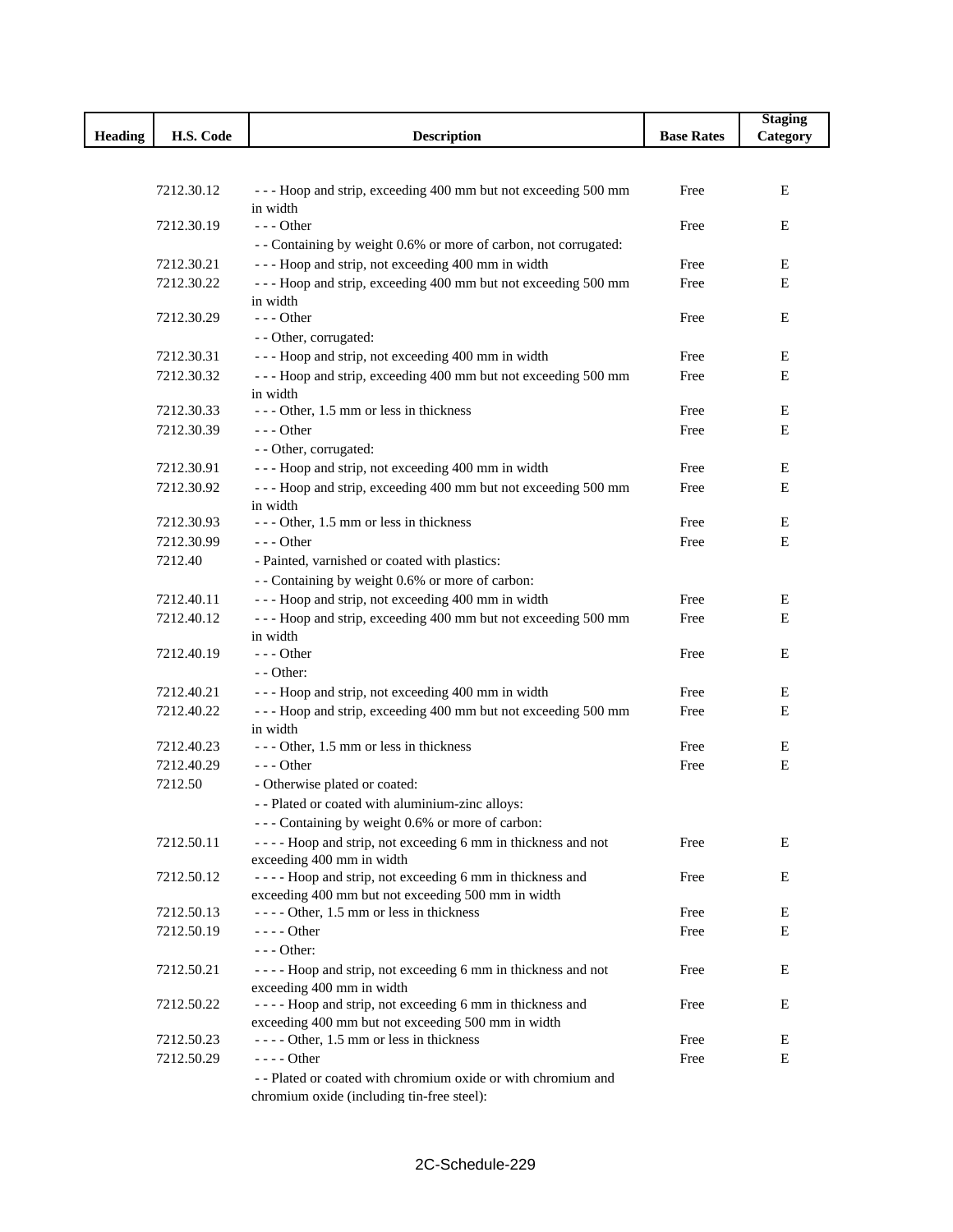|                |            |                                                                                                                |                   | <b>Staging</b> |
|----------------|------------|----------------------------------------------------------------------------------------------------------------|-------------------|----------------|
| <b>Heading</b> | H.S. Code  | <b>Description</b>                                                                                             | <b>Base Rates</b> | Category       |
|                |            |                                                                                                                |                   |                |
|                |            |                                                                                                                |                   |                |
|                |            | --- Containing by weight 0.6% or more of carbon:                                                               |                   |                |
|                | 7212.50.31 | ---- Hoop and strip, not exceeding 6 mm in thickness and not                                                   | Free              | E              |
|                |            | exceeding 400 mm in width                                                                                      |                   |                |
|                | 7212.50.32 | ---- Hoop and strip, not exceeding 6 mm in thickness and                                                       | Free              | E              |
|                | 7212.50.39 | exceeding 400 mm but not exceeding 500 mm in width<br>$---$ Other                                              | Free              | Ε              |
|                |            | $--$ Other:                                                                                                    |                   |                |
|                | 7212.50.41 | ---- Hoop and strip, not exceeding 6 mm in thickness and not                                                   | Free              | Ε              |
|                |            | exceeding 400 mm in width                                                                                      |                   |                |
|                | 7212.50.42 | ---- Hoop and strip, not exceeding 6 mm in thickness and                                                       | Free              | Ε              |
|                |            | exceeding 400 mm but not exceeding 500 mm in width                                                             |                   |                |
|                | 7212.50.43 | $---$ Other, 1.5 mm or less in thickness                                                                       | Free              | E              |
|                | 7212.50.49 | $---$ Other                                                                                                    | Free              | E              |
|                |            | $-$ - Other:                                                                                                   |                   |                |
|                |            | --- Containing by weight 0.6% or more of carbon:                                                               |                   |                |
|                | 7212.50.51 | ---- Hoop and strip, not exceeding 6 mm in thickness and not                                                   | Free              | E              |
|                |            | exceeding 400 mm in width                                                                                      |                   |                |
|                | 7212.50.52 | ---- Hoop and strip, not exceeding 6 mm in thickness and                                                       | Free              | E              |
|                |            | exceeding 400 mm but not exceeding 500 mm in width                                                             |                   |                |
|                | 7212.50.59 | $---$ Other                                                                                                    | Free              | E              |
|                |            | $--$ Other:                                                                                                    |                   |                |
|                | 7212.50.61 | ---- Hoop and strip, not exceeding 6 mm in thickness and not                                                   | Free              | E              |
|                |            | exceeding 400 mm in width                                                                                      |                   |                |
|                | 7212.50.62 | ---- Hoop and strip, not exceeding 6 mm in thickness and<br>exceeding 400 mm but not exceeding 500 mm in width | Free              | E              |
|                | 7212.50.63 | ---- Other, 1.5 mm or less in thickness                                                                        | Free              | E              |
|                | 7212.50.69 | $---$ Other                                                                                                    | Free              | Ε              |
|                | 7212.60    | - Clad:                                                                                                        |                   |                |
|                |            | - - Containing by weight 0.6% or more of carbon:                                                               |                   |                |
|                | 7212.60.11 | --- Hoop and strip, not exceeding 6 mm in thickness and not                                                    | Free              | Ε              |
|                |            | exceeding 400 mm in width                                                                                      |                   |                |
|                | 7212.60.12 | --- Hoop and strip, not exceeding 6 mm in thickness and exceeding                                              | Free              | E              |
|                |            | 400 mm but not exceeding 500 mm in width                                                                       |                   |                |
|                | 7212.60.19 | $--$ Other                                                                                                     | Free              | E              |
|                |            | - - Other:                                                                                                     |                   |                |
|                | 7212.60.21 | --- Hoop and strip, not exceeding 6 mm in thickness and not                                                    | Free              | E              |
|                |            | exceeding 400 mm in width                                                                                      |                   |                |
|                | 7212.60.22 | --- Hoop and strip, not exceeding 6 mm in thickness and exceeding                                              | Free              | E              |
|                |            | 400 mm but not exceeding 500 mm in width                                                                       |                   |                |
|                | 7212.60.23 | --- Other, 1.5 mm or less in thickness                                                                         | Free              | Е              |
|                | 7212.60.29 | $--$ Other                                                                                                     | Free              | E              |
| 72.13          |            |                                                                                                                |                   |                |
|                |            | Bars and rods, hot-rolled, in irregularly wound coils, of iron or non-<br>alloy steel.                         |                   |                |
|                | 7213.10    | - Containing indentations, ribs, grooves or other deformations                                                 |                   |                |
|                |            | produced during the rolling process:                                                                           |                   |                |
|                | 7213.10.10 | - - Of circular cross-section measuring not exceeding 50 mm <sup>2</sup>                                       | Free              | E              |
|                | 7213.10.20 | -- Of rectangular (including square) cross-section not exceeding                                               | Free              | Ε              |
|                |            | 20 mm in width                                                                                                 |                   |                |
|                | 7213.10.90 | - - Other                                                                                                      | Free              | E              |
|                | 7213.20    | - Other, of free-cutting steel:                                                                                |                   |                |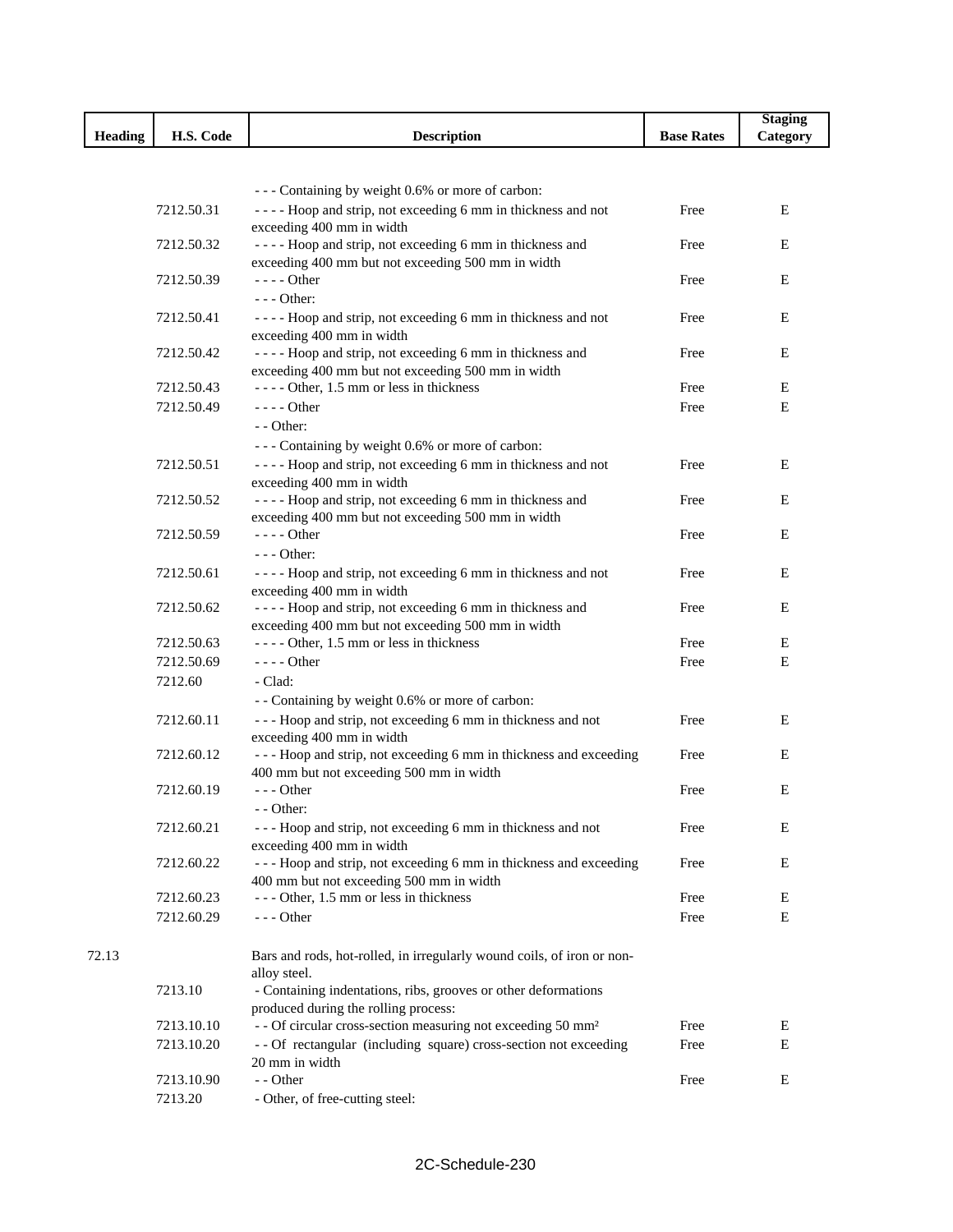|                |            |                                                                      |                   | <b>Staging</b> |
|----------------|------------|----------------------------------------------------------------------|-------------------|----------------|
| <b>Heading</b> | H.S. Code  | <b>Description</b>                                                   | <b>Base Rates</b> | Category       |
|                |            |                                                                      |                   |                |
|                |            |                                                                      |                   |                |
|                | 7213.20.10 | - - With an average diameter of 5 mm to 20 mm                        | Free              | Е              |
|                | 7213.20.90 | - - Other                                                            | Free              | E              |
|                |            | - Other:                                                             |                   |                |
|                | 7213.91    | - - Of circular cross-section measuring less than 14 mm in diameter: |                   |                |
|                | 7213.91.10 | --- For making soldering bars                                        | Free              | Ε              |
|                |            | $--$ Other:                                                          |                   |                |
|                | 7213.91.91 | - - - - Concrete steel                                               | Free              | Е              |
|                | 7213.91.92 | - - - - Cold heading in coil                                         | Free              | E              |
|                | 7213.91.93 | ---- Shaft bars; manganese steel                                     | Free              | E              |
|                | 7213.91.99 | $--- Other$                                                          | Free              | E              |
|                | 7213.99    | $-$ - Other:                                                         |                   |                |
|                | 7213.99.10 | --- For making soldering bars                                        | Free              | E              |
|                |            | $--$ Other:                                                          |                   |                |
|                | 7213.99.91 | ---- Concrete steel                                                  | Free              | E              |
|                | 7213.99.92 | - - - - Cold heading in coil                                         | Free              | E              |
|                | 7213.99.93 | ---- Shaft bars; manganese steel                                     | Free              | Е              |
|                | 7213.99.99 | $---$ Other                                                          | Free              | E              |
|                |            |                                                                      |                   |                |
| 72.14          |            | Other bars and rods of iron or non-alloy steel, not further worked   |                   |                |
|                |            | than forged, hot-rolled, hot-drawn or hot-extruded, but including    |                   |                |
|                |            | those twisted after rolling.                                         |                   |                |
|                | 7214.10    | - Forged:                                                            |                   |                |
|                | 7214.10.10 | - - Containing by weight less than 0.6% of carbon                    | Free              | E              |
|                | 7214.10.20 | - - Containing by weight 0.6% or more of carbon                      | Free              | E              |
|                | 7214.20.00 | - Containing indentations, ribs, grooves or Other deformations       | Free              | Е              |
|                |            | produced during the rolling process or twisted after rolling         |                   |                |
|                | 7214.30.00 | - Other, of free-cutting steel                                       | Free              | E              |
|                |            | - Other:                                                             |                   |                |
|                | 7214.91    | - - Of rectangular (other than square) cross-section:                |                   |                |
|                |            | --- Containing by weight less than 0.6% of carbon:                   |                   |                |
|                | 7214.91.11 | ---- Concrete steel                                                  | Free              | E              |
|                | 7214.91.12 | ---- Shaft bars; manganese steel                                     | Free              | E              |
|                | 7214.91.19 | $--- Other$                                                          | Free              | Ε              |
|                |            | --- Containing by weight 0.6% or more of carbon:                     |                   |                |
|                | 7214.91.21 | ---- Concrete steel                                                  | Free              | Е              |
|                | 7214.91.22 | ---- Shaft bars; manganese steel                                     | Free              | Е              |
|                | 7214.91.29 | $--- Other$                                                          | Free              | Ε              |
|                | 7214.99    | $-$ - Other:                                                         |                   |                |
|                |            | --- Containing by weight less than 0.25% of carbon:                  |                   |                |
|                | 7214.99.11 | ---- Concrete steel                                                  | Free              | E              |
|                | 7214.99.12 | ---- Shaft bars; manganese steel                                     | Free              | Е              |
|                | 7214.99.19 | - - - - Other                                                        | Free              | E              |
|                |            | --- Containing by weight 0.25% or more but less than 0.6% of         |                   |                |
|                |            | carbon:                                                              |                   |                |
|                | 7214.99.21 | ---- Concrete steel                                                  | Free              | Е              |
|                | 7214.99.22 | ---- Shaft bars; manganese steel                                     | Free              | Е              |
|                | 7214.99.29 | - - - - Other                                                        | Free              | E              |
|                |            | --- Containing by weight 0.6% or more of carbon:                     |                   |                |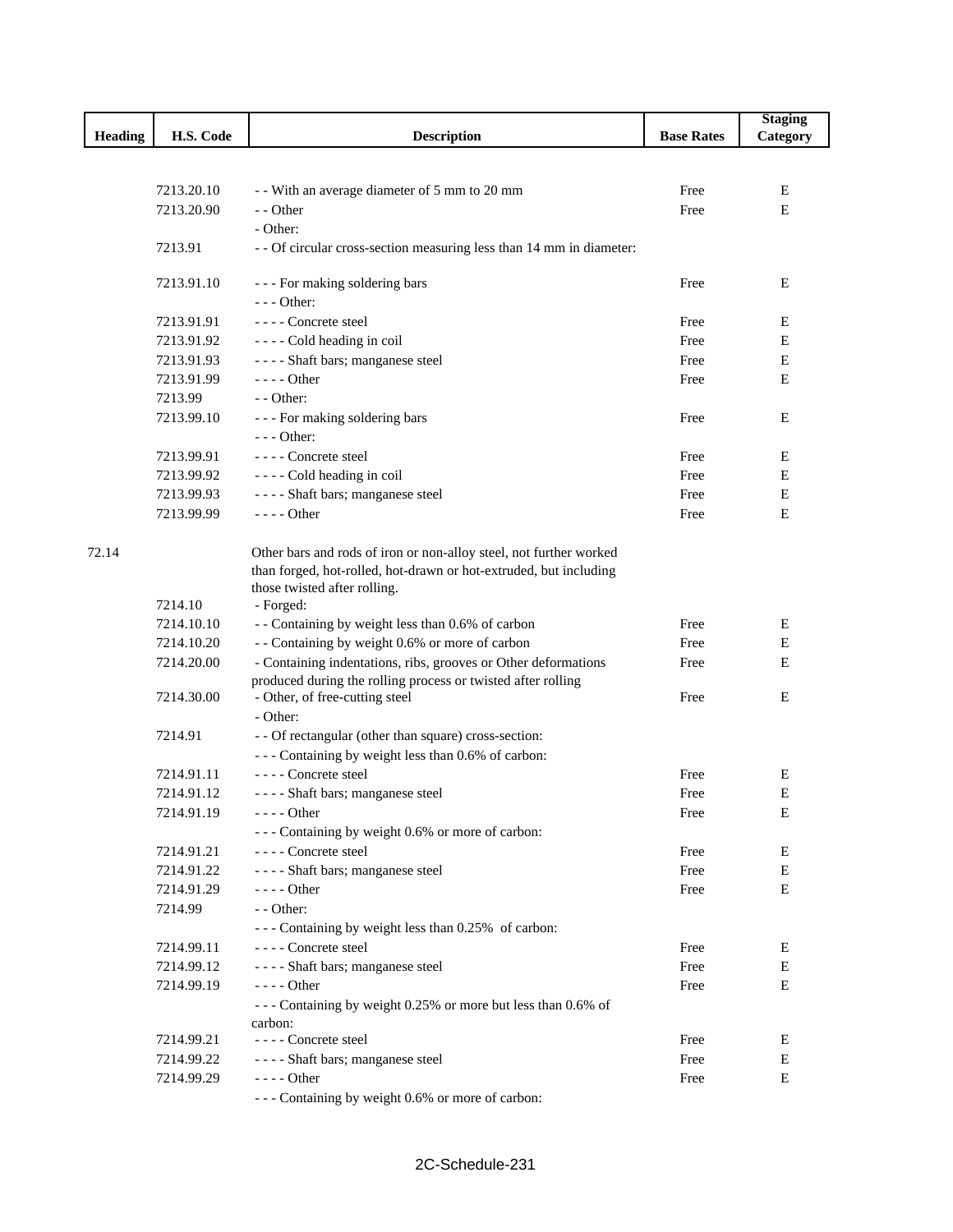|                |            |                                                                           |                   | <b>Staging</b> |
|----------------|------------|---------------------------------------------------------------------------|-------------------|----------------|
| <b>Heading</b> | H.S. Code  | <b>Description</b>                                                        | <b>Base Rates</b> | Category       |
|                |            |                                                                           |                   |                |
|                |            |                                                                           |                   |                |
|                | 7214.99.31 | ---- Concrete steel                                                       | Free              | E              |
|                | 7214.99.32 | ---- Shaft bars; manganese steel                                          | Free              | E              |
|                | 7214.99.39 | $---$ Other                                                               | Free              | E              |
|                |            |                                                                           |                   |                |
| 72.15          |            | Other bars and rods of iron or non-alloy steel.                           |                   |                |
|                | 7215.10.00 | - Of free-cutting steel, not further worked than cold-formed or cold-     | Free              | Е              |
|                |            | finished                                                                  |                   |                |
|                | 7215.50.00 | - Other, not further worked than cold-formed or cold-finished             | Free              | E              |
|                | 7215.90    | - Other:                                                                  |                   |                |
|                |            | - - Containing by weight less than 0.6% of carbon:                        |                   |                |
|                | 7215.90.11 | --- Other than manganese steel or shaft bars                              | Free              | E              |
|                | 7215.90.19 | $--$ Other                                                                | Free              | E              |
|                | 7215.90.20 | - - Containing by weight 0.6% or more of carbon                           | Free              | E              |
|                |            |                                                                           |                   |                |
| 72.16          |            | Angles, shapes and sections of iron or non-alloy steel.                   |                   |                |
|                | 7216.10.00 | - U, I or H sections, not further worked than hot-rolled, hot-drawn or    | Free              | E              |
|                |            | extruded, of a height of less than 80 mm                                  |                   |                |
|                |            | - L or T sections, not further worked than hot-rolled, hot-drawn or       |                   |                |
|                |            | extruded, of a height of less than 80 mm:                                 |                   |                |
|                | 7216.21.00 | - - L sections                                                            | Free              | E              |
|                | 7216.22.00 | - T sections                                                              | Free              | E              |
|                |            | - U, I or H sections, not further worked than hot-rolled, hot-drawn or    |                   |                |
|                | 7216.31    | extruded of a height of 80 mm or more:<br>- U sections:                   |                   |                |
|                |            |                                                                           |                   |                |
|                | 7216.31.11 | --- Containing by weight 0.6% or more of carbon:                          |                   |                |
|                | 7216.31.19 | ---- Of a height of 80 mm or more but not exceeding 140 mm<br>$--- Other$ | Free              | E              |
|                |            |                                                                           | Free              | Ε              |
|                |            | $--$ Other:                                                               |                   |                |
|                | 7216.31.91 | ---- Of a height of 80 mm or more but not exceeding 140 mm                | Free              | E              |
|                | 7216.31.99 | $--- Other$                                                               | Free              | E              |
|                | 7216.32    | - - I sections:                                                           |                   |                |
|                |            | --- Containing by weight 0.6% or more of carbon:                          |                   |                |
|                | 7216.32.11 | ---- Of a height of 80 mm or more but not exceeding 140 mm                | Free              | Ε              |
|                | 7216.32.19 | $---$ Other                                                               | Free              | E              |
|                |            | - - - Other:                                                              |                   |                |
|                | 7216.32.91 | ---- Of a height of 80 mm or more but not exceeding 140 mm                | Free              | Ε              |
|                | 7216.32.99 | - - - - Other                                                             | Free              | E              |
|                | 7216.33    | - - H sections:                                                           |                   |                |
|                |            | --- Containing by weight 0.6% or more of carbon:                          |                   |                |
|                | 7216.33.11 | ---- Of a height of 80 mm or more but not exceeding 140 mm                | Free              | E              |
|                | 7216.33.19 | - - - - Other                                                             | Free              | E              |
|                |            | $--$ Other:                                                               |                   |                |
|                | 7216.33.91 | ---- Of a height of 80 mm or more but not exceeding 140 mm                | Free              | Ε              |
|                | 7216.33.99 | $--- Other$                                                               | Free              | E              |
|                | 7216.40    | - L or T sections, not further worked than hot-rolled, hot-drawn or       |                   |                |
|                |            | extruded, of a height of 80 mm or more:                                   |                   |                |
|                |            | - - Containing by weight 0.6% or more of carbon:                          |                   |                |
|                | 7216.40.11 | --- L sections of a height of 80 mm or more but not more than 140         | Free              | E              |
|                |            | mm                                                                        |                   |                |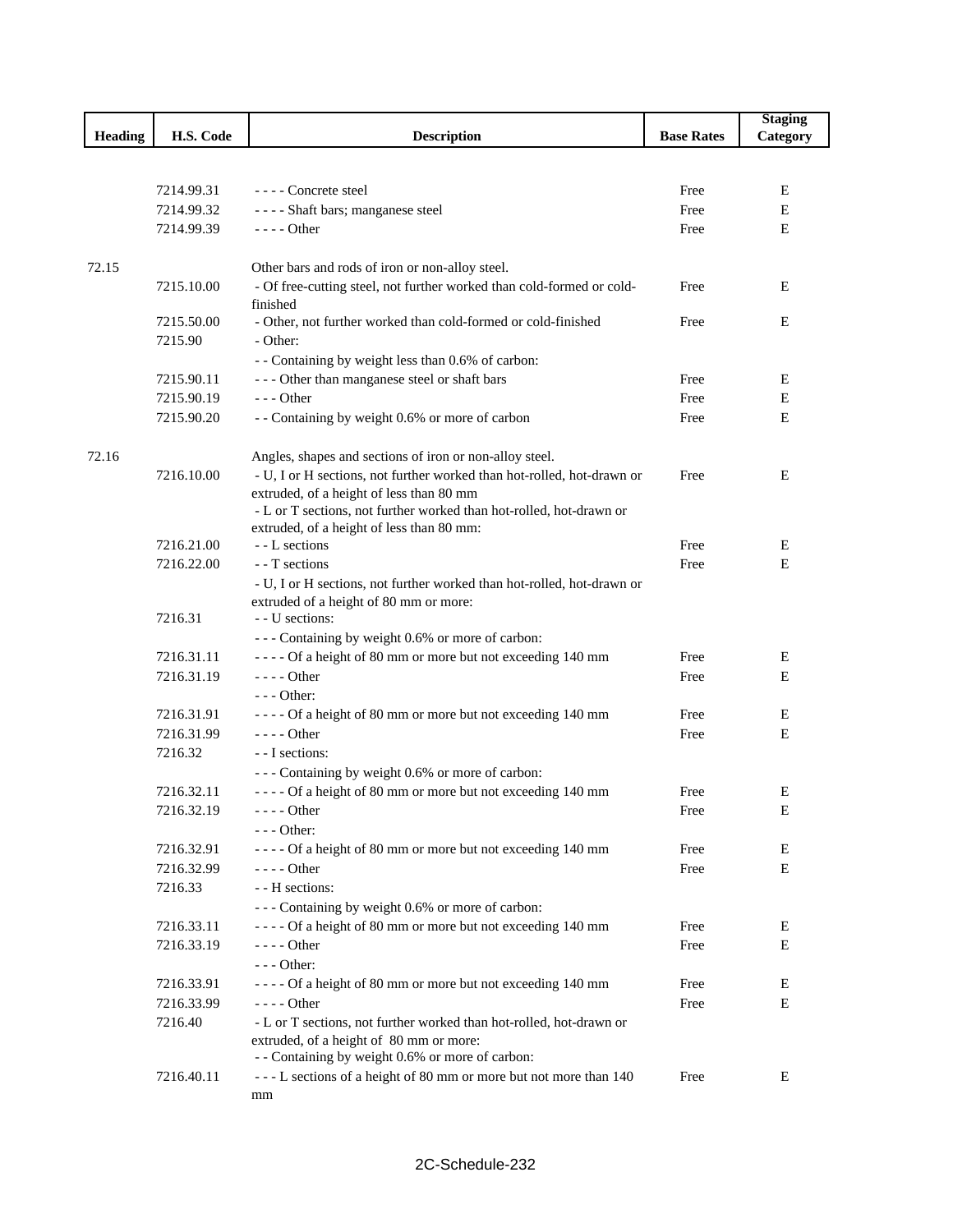|                |            |                                                                    |                   | <b>Staging</b> |
|----------------|------------|--------------------------------------------------------------------|-------------------|----------------|
| <b>Heading</b> | H.S. Code  | <b>Description</b>                                                 | <b>Base Rates</b> | Category       |
|                |            |                                                                    |                   |                |
|                |            |                                                                    |                   |                |
|                | 7216.40.19 | $--$ Other                                                         | Free              | E              |
|                |            | $-$ - Other:                                                       |                   |                |
|                | 7216.40.91 | --- L sections of a height of 80 mm or more but not more than 140  | Free              | Е              |
|                |            | mm                                                                 |                   |                |
|                | 7216.40.99 | $- -$ Other                                                        | Free              | E              |
|                | 7216.50    | - Other angles, shapes and sections, not further worked than hot-  |                   |                |
|                |            | rolled, hot-drawn or extruded:                                     |                   |                |
|                | 7216.50.11 | - - Containing by weight 0.6% or more of carbon:                   | Free              |                |
|                |            | --- Of a height of less than 80 mm                                 |                   | Е              |
|                | 7216.50.19 | $--$ Other                                                         | Free              | Е              |
|                |            | $-$ - Other:                                                       |                   |                |
|                | 7216.50.91 | --- Of a height of less than 80 mm                                 | Free              | Е              |
|                | 7216.50.99 | $--$ Other                                                         | Free              | Е              |
|                |            | - Angles, shapes and sections, not further worked than cold-formed |                   |                |
|                | 7216.61.00 | or cold-finished:<br>- - Obtained from flat-rolled products        | Free              | E              |
|                | 7216.69    | - - Other:                                                         |                   |                |
|                |            | --- Angles, other than slotted angles:                             |                   |                |
|                |            | ---- Containing by weight 0.6% or more carbon and having a         |                   |                |
|                | 7216.69.11 | height of 80 mm or more                                            | Free              | E              |
|                | 7216.69.12 | ---- Containing by weight 0.6% or more carbon and having a         | Free              | Е              |
|                |            | height of less than 80 mm                                          |                   |                |
|                | 7216.69.13 | ---- Other, of a height of 80 mm or more                           | Free              | E              |
|                | 7216.69.14 | ---- Other, of a height of less than 80 mm                         | Free              | Е              |
|                |            | --- Other angles, shapes and sections:                             |                   |                |
|                | 7216.69.21 | ---- Of a thickness of 5 mm or less                                | Free              | Е              |
|                | 7216.69.29 | $--- Other$                                                        | Free              | Е              |
|                |            | - Other:                                                           |                   |                |
|                | 7216.91    | - - Cold-formed or cold-finished from flat-rolled products:        |                   |                |
|                |            | --- Angles, other than slotted angles:                             |                   |                |
|                | 7216.91.11 | ---- Containing by weight 0.6% or more carbon and having a         | Free              | E              |
|                |            | height of 80 mm or more                                            |                   |                |
|                | 7216.91.12 | ---- Containing by weight 0.6% or more carbon and having a         | Free              | E              |
|                |            | height of less than 80 mm                                          |                   |                |
|                | 7216.91.13 | ---- Other, of a height of 80 mm or more                           | Free              | E              |
|                | 7216.91.14 | ---- Other, of a height of less than 80 mm                         | Free              | Е              |
|                | 7216.91.20 | --- Slotted angles, roll-formed from pure-punched steel strips,    | Free              | Е              |
|                |            | whether or not Painted or galvanised                               |                   |                |
|                |            | - - - Shapes and sections:                                         |                   |                |
|                | 7216.91.31 | ---- Of a thickness of 5 mm or less                                | Free              | Е              |
|                | 7216.91.39 | - - - - Other                                                      | Free              | Е              |
|                | 7216.99.00 | - - Other                                                          | Free              | E              |
| 72.17          |            | Wire of iron or non-alloy steel.                                   |                   |                |
|                | 7217.10    | - Not plated or coated, whether or not polished:                   |                   |                |
|                | 7217.10.10 | - - Containing by weight less than 0.25% of carbon                 | Free              | Е              |
|                |            | - - Containing by weight 0.25% or more but less than 0.6% of       |                   |                |
|                |            | carbon:                                                            |                   |                |
|                | 7217.10.21 | --- Spokes wire                                                    | Free              | Е              |
|                |            |                                                                    |                   |                |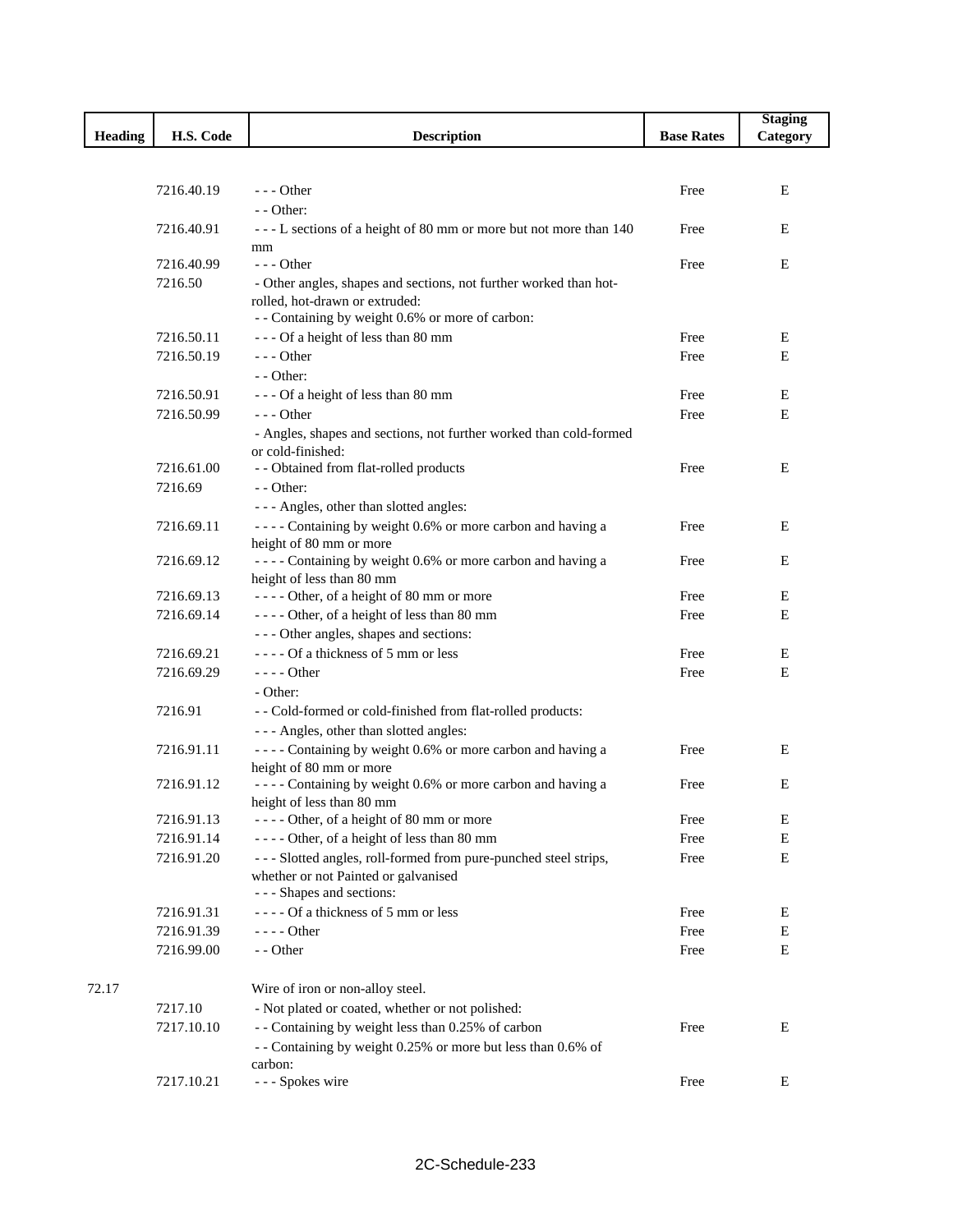|                |            |                                                                                                                    |                   | <b>Staging</b> |
|----------------|------------|--------------------------------------------------------------------------------------------------------------------|-------------------|----------------|
| <b>Heading</b> | H.S. Code  | <b>Description</b>                                                                                                 | <b>Base Rates</b> | Category       |
|                |            |                                                                                                                    |                   |                |
|                |            |                                                                                                                    |                   |                |
|                | 7217.10.22 | --- Bead wire; flat hard steel reed wire; prestressed concrete steel                                               | Free              | Е              |
|                | 7217.10.29 | wire; free cutting steel wire<br>$--$ Other                                                                        |                   | Е              |
|                |            |                                                                                                                    | Free              |                |
|                | 7217.10.31 | - - Containing by weight 0.6% or more of carbon:                                                                   |                   |                |
|                |            | --- Spokes wire; bead wire; flat hard steel reed wire; prestressed<br>concrete steel wire; free cutting steel wire | Free              | Е              |
|                | 7217.10.39 | $- -$ Other                                                                                                        | Free              | Е              |
|                | 7217.20    | - Plated or coated with zinc:                                                                                      |                   |                |
|                | 7217.20.10 | - - Containing by weight less than 0.25% carbon                                                                    | Free              | Е              |
|                |            | - - Containing by weight 0.25% or more but less than 0.45% of                                                      |                   |                |
|                |            | carbon:                                                                                                            |                   |                |
|                | 7217.20.21 | --- Electrolytic coated and spokes wire                                                                            | Free              | Е              |
|                | 7217.20.22 | --- Flat hard steel reed wire; prestressed concrete steel wire; steel                                              | Free              | E              |
|                |            | wire with silicon content not less than 0.1%, zinc plated with layer                                               |                   |                |
|                |            | weight not less than 240 $g/m^2$                                                                                   |                   |                |
|                | 7217.20.29 | $--$ Other                                                                                                         | Free              | E              |
|                |            | - - Containing by weight 0.45% or more but less than 0.6% of                                                       |                   |                |
|                |            | carbon:                                                                                                            |                   |                |
|                | 7217.20.31 | --- Electrolytic coated and Spokes wire                                                                            | Free              | Е              |
|                | 7217.20.32 | --- Flat hard steel reed wire; prestressed concrete steel wire; steel                                              | Free              | E              |
|                |            | wire with silicon content not less than 0.1%, zinc plated with layer                                               |                   |                |
|                |            | weight not less than 240 g/m <sup>2</sup>                                                                          |                   |                |
|                | 7217.20.33 | --- High carbon steel Core wire for aluminium Conductors steel                                                     | Free              | Е              |
|                |            | reinforced (ACSR)                                                                                                  |                   |                |
|                | 7217.20.39 | $--$ Other                                                                                                         | Free              | Е              |
|                |            | - - Containing by weight 0.6% or more of carbon:                                                                   |                   |                |
|                | 7217.20.41 | --- Electrolytic coated and spokes wire                                                                            | Free              | Е              |
|                | 7217.20.42 | --- Flat hard steel reed wire; prestressed concrete steel wire; steel                                              | Free              | E              |
|                |            | wire with silicon content not less than 0.1%, zinc plated with layer<br>weight not less than 240 $g/m^2$           |                   |                |
|                | 7217.20.43 | --- High carbon steel core wire for aluminium conductors steel                                                     | Free              | Е              |
|                |            | reinforced (ACSR)                                                                                                  |                   |                |
|                | 7217.20.49 | $- -$ Other                                                                                                        | Free              | Е              |
|                | 7217.30    | - Plated or coated with other base metals:                                                                         |                   |                |
|                | 7217.30.10 | - - Containing by weight less than 0.25% of carbon                                                                 | Free              | E              |
|                | 7217.30.20 | - - Containing by weight 0.25% or more of carbon but less than                                                     | Free              | Е              |
|                |            | 0.6% of carbon                                                                                                     |                   |                |
|                |            | - - Containing by weight 0.6% or more of carbon:                                                                   |                   |                |
|                |            | --- Beadwire (copper alloy coated high carbon steel wire for                                                       |                   |                |
|                |            | pneumatic rubber tyres):                                                                                           |                   |                |
|                | 7217.30.31 | ---- Beadwire (brass coated high carbon steel wire for                                                             | Free              | E              |
|                |            | pneumatic rubber tyres)                                                                                            |                   |                |
|                | 7217.30.32 | ---- Beadwire (coated with other copper alloys, high carbon steel                                                  | Free              | E              |
|                |            | wire for pneumatic rubber tyres)                                                                                   |                   |                |
|                | 7217.30.33 | ---- Plated or coated with tin                                                                                     | Free              | E              |
|                | 7217.30.39 | $--- Other$                                                                                                        | Free              | E              |
|                | 7217.30.90 | - - Other                                                                                                          | Free              | Е              |
|                | 7217.90    | - Other:                                                                                                           |                   |                |
|                | 7217.90.10 | - - Containing by weight of not less than 0.1% of silicon and plated                                               | Free              | Е              |
|                |            | with zinc having a layer weight not less than 240 g/m <sup>2</sup> and covered                                     |                   |                |
|                |            | with PVC as an outer layer                                                                                         |                   |                |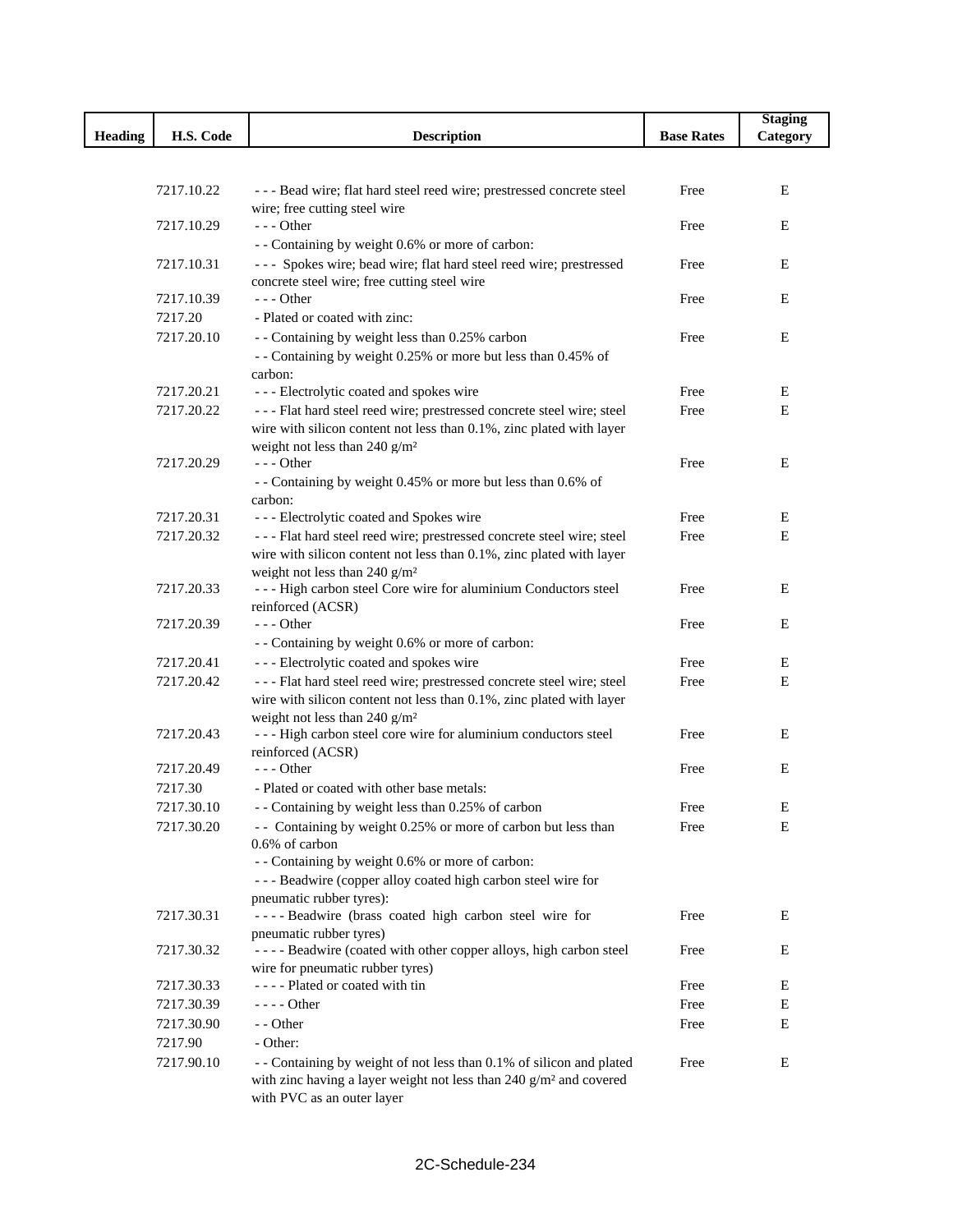|                |                          |                                                                                                         |                   | <b>Staging</b> |
|----------------|--------------------------|---------------------------------------------------------------------------------------------------------|-------------------|----------------|
| <b>Heading</b> | H.S. Code                | <b>Description</b>                                                                                      | <b>Base Rates</b> | Category       |
|                |                          |                                                                                                         |                   |                |
|                |                          |                                                                                                         | Free              |                |
|                | 7217.90.20               | - Other containing by weight less than 0.25% of carbon, excluding<br>the goods of subheading 7217.90.10 |                   | E              |
|                | 7217.90.30               | - - Other containing by weight 0.25% or more but less than 0.45% of                                     | Free              | Ε              |
|                |                          | carbon, excluding goods of subheading 7217.90.10                                                        |                   |                |
|                | 7217.90.40               | - - Other containing by weight 0.45% or more but less than 0.6% of                                      | Free              | E              |
|                |                          | carbon, excluding goods of subheading 7217.90.10                                                        |                   |                |
|                | 7217.90.50               | - Other containing by weight 0.6% or more of carbon, excluding<br>goods of subheading 7217.90.10        | Free              | Ε              |
|                |                          |                                                                                                         |                   |                |
|                |                          | SUB-CHAPTER III - STAINLESS STEEL                                                                       |                   |                |
| 72.18          |                          | Stainless steel in ingots or other primary forms; semi-finished                                         |                   |                |
|                |                          | products of stainless steel.                                                                            |                   |                |
|                | 7218.10.00               | - Ingots and other primary forms                                                                        | Free              | E              |
|                |                          | - Other:                                                                                                |                   |                |
|                | 7218.91.00               | - - Of rectangular (other than square) cross-section                                                    | Free              | E              |
|                | 7218.99.00               | - - Other                                                                                               | Free              | E              |
| 72.19          |                          | Flat-rolled products of stainless steel, of a width of 600 mm or more.                                  |                   |                |
|                |                          | - Not further worked than hot-rolled, in coils:                                                         |                   |                |
|                | 7219.11                  | - - Of a thickness exceeding 10 mm:                                                                     |                   |                |
|                | 7219.11.10               | --- Of a thickness not exceeding 125 mm and with patterns in relief                                     | Free              | Ε              |
|                |                          | derived from rolling                                                                                    |                   |                |
|                | 7219.11.90               | $--$ Other                                                                                              | Free              | E              |
|                | 7219.12                  | - - Of a thickness of 4.75 mm or more but not exceeding 10 mm:                                          |                   |                |
|                | 7219.12.10<br>7219.12.90 | - - - With patterns in relief derived from rolling<br>$--$ Other                                        | Free              | E              |
|                | 7219.13                  | - - Of a thickness of 3 mm or more but less than 4.75 mm:                                               | Free              | Ε              |
|                | 7219.13.10               | - - - With patterns in relief derived from rolling                                                      | Free              | E              |
|                | 7219.13.90               | $- -$ Other                                                                                             | Free              | Ε              |
|                | 7219.14                  | - - Of a thickness of less than 3 mm:                                                                   |                   |                |
|                | 7219.14.10               | - - - With patterns in relief derived from rolling                                                      | Free              | E              |
|                | 7219.14.90               | - - - Other                                                                                             | Free              | E              |
|                |                          | - Not further worked than hot-rolled, not in coils:                                                     |                   |                |
|                | 7219.21.00               | - - Of a thickness exceeding 10 mm                                                                      | Free              | Ε              |
|                | 7219.22.00               | - - Of a thickness of 4.75 mm or more but not exceeding 10 mm                                           | Free              | E              |
|                | 7219.23.00               | -- Of a thickness of 3 mm or more but less than 4.75 mm                                                 | Free              | E              |
|                | 7219.24.00               | - - Of a thickness of less than 3 mm                                                                    | Free              | E              |
|                |                          | - Not further worked than cold-rolled (cold-reduced):                                                   |                   |                |
|                | 7219.31.00               | - - Of a thickness of 4.75 mm or more                                                                   | Free              | E              |
|                | 7219.32.00               | - - Of a thickness of 3 mm or more but less than 4.75 mm                                                | Free              | E              |
|                | 7219.33.00               | - - Of a thickness exceeding 1 mm but less than 3 mm                                                    | Free              | E              |
|                | 7219.34.00               | - - Of a thickness of 0.5 mm or more but not exceeding 1 mm                                             | Free              | E              |
|                | 7219.35.00               | - - Of a thickness of less than 0.5 mm                                                                  | Free              | E              |
|                | 7219.90                  | - Other:                                                                                                |                   |                |
|                | 7219.90.10               | - - Of a thickness not exceeding 125 mm and with patterns in relief                                     | Free              | E              |
|                | 7219.90.90               | derived from rolling, perforated, corrugated or polished<br>- - Other                                   | Free              | E              |
|                |                          |                                                                                                         |                   |                |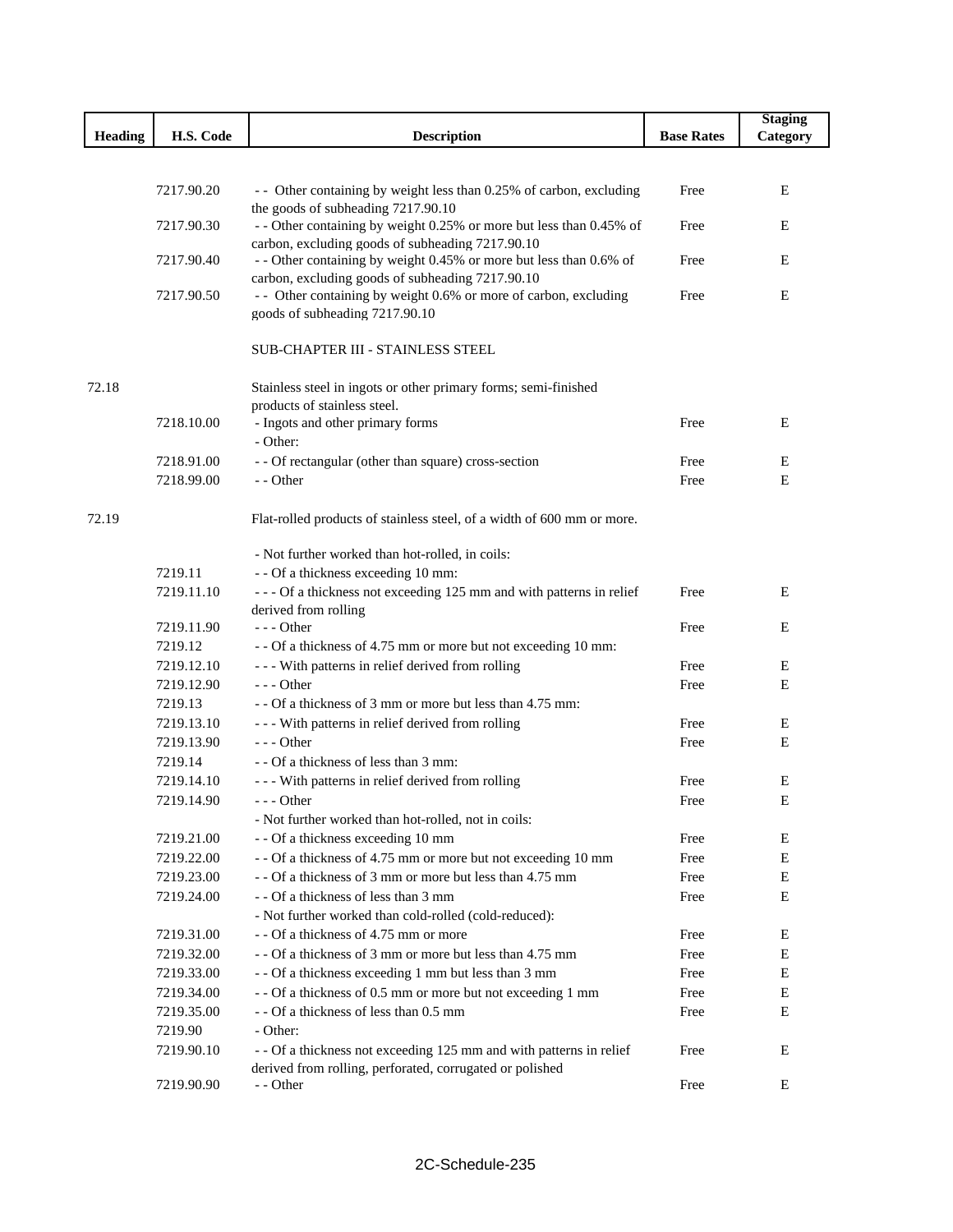|                |            |                                                                                |                   | <b>Staging</b> |
|----------------|------------|--------------------------------------------------------------------------------|-------------------|----------------|
| <b>Heading</b> | H.S. Code  | <b>Description</b>                                                             | <b>Base Rates</b> | Category       |
|                |            |                                                                                |                   |                |
|                |            |                                                                                |                   |                |
| 72.20          |            | Flat-rolled products of stainless steel, of a width of less than 600 mm.       |                   |                |
|                |            | - Not further worked than hot-rolled:                                          |                   |                |
|                | 7220.11    | - - Of a thickness of 4.75 mm or more:                                         |                   |                |
|                | 7220.11.10 | - - - Hoop and strip                                                           | Free              | Ε              |
|                | 7220.11.90 | $- -$ Other                                                                    | Free              | E              |
|                | 7220.12    | - - Of a thickness of less than 4.75 mm:                                       |                   |                |
|                | 7220.12.10 | - - - Hoop and strip                                                           | Free              | E              |
|                | 7220.12.90 | $--$ Other                                                                     | Free              | E              |
|                | 7220.20    | - Not further worked than cold-rolled (cold-reduced):                          |                   |                |
|                | 7220.20.10 | - - Hoop and strip                                                             | Free              | E              |
|                | 7220.20.90 | - - Other                                                                      | Free              | Ε              |
|                | 7220.90    | - Other:                                                                       |                   |                |
|                | 7220.90.10 | - - Hoop and strip                                                             | Free              | E              |
|                | 7220.90.20 | -- Plates and sheets of a thickness of 4.75 mm or more and                     | Free              | E              |
|                |            | exceeding 500 mm in width                                                      |                   |                |
|                | 7220.90.30 | - - Other plates and sheets                                                    | Free              | Е              |
|                | 7220.90.90 | - - Other                                                                      | Free              | Ε              |
|                |            |                                                                                |                   |                |
| 72.21          |            | Bars and rods, hot-rolled, in irregularly wound coils, of stainless            |                   |                |
|                |            | steel.                                                                         |                   |                |
|                | 7221.00.10 | - Wire rod                                                                     | Free              | Е              |
|                | 7221.00.90 | - Other                                                                        | Free              | Ε              |
|                |            |                                                                                |                   |                |
| 72.22          |            | Other bars and rods of stainless steel; angles, shapes and sections of         |                   |                |
|                |            | stainless steel.                                                               |                   |                |
|                |            | - Bars and rods, not further worked than hot-rolled, hot-drawn or<br>extruded: |                   |                |
|                | 7222.11    | - - Of circular cross-section:                                                 |                   |                |
|                | 7222.11.10 | --- Wire rod                                                                   | Free              | Ε              |
|                | 7222.11.90 | $--$ Other                                                                     | Free              | E              |
|                | 7222.19    | $-$ - Other:                                                                   |                   |                |
|                | 7222.19.10 | --- Wire rod                                                                   | Free              | Е              |
|                | 7222.19.90 | - - - Other                                                                    | Free              | E              |
|                | 7222.20.00 | - Bars and rods, not further worked than cold-formed or cold-                  | Free              | Е              |
|                |            | finished                                                                       |                   |                |
|                | 7222.30.00 | - Other bars and rods                                                          | Free              | E              |
|                | 7222.40    | - Angles, shapes and sections:                                                 |                   |                |
|                |            | - - Angles, other than slotted angles:                                         |                   |                |
|                | 7222.40.11 | --- Of a height of 80 mm or more                                               | Free              | Ε              |
|                | 7222.40.12 | --- Of a height of less than 80 mm                                             | Free              | E              |
|                | 7222.40.20 | - - Slotted angles, roll-formed from pure-punched steel strips,                | Free              | E              |
|                |            | whether or not painted or galvanised                                           |                   |                |
|                |            | - - Other angles, shapes and sections:                                         |                   |                |
|                | 7222.40.31 | --- Of a height of 80 mm or more and of a thickness of less than 5             | Free              | Ε              |
|                |            | mm                                                                             |                   |                |
|                | 7222.40.32 | --- Of a height of 80 mm or more and of a thickness of 5 mm or                 | Free              | Ε              |
|                | 7222.40.33 | more<br>--- Of a height of less than 80 mm and of a thickness of less than 5   | Free              | Е              |
|                |            | mm                                                                             |                   |                |
|                |            |                                                                                |                   |                |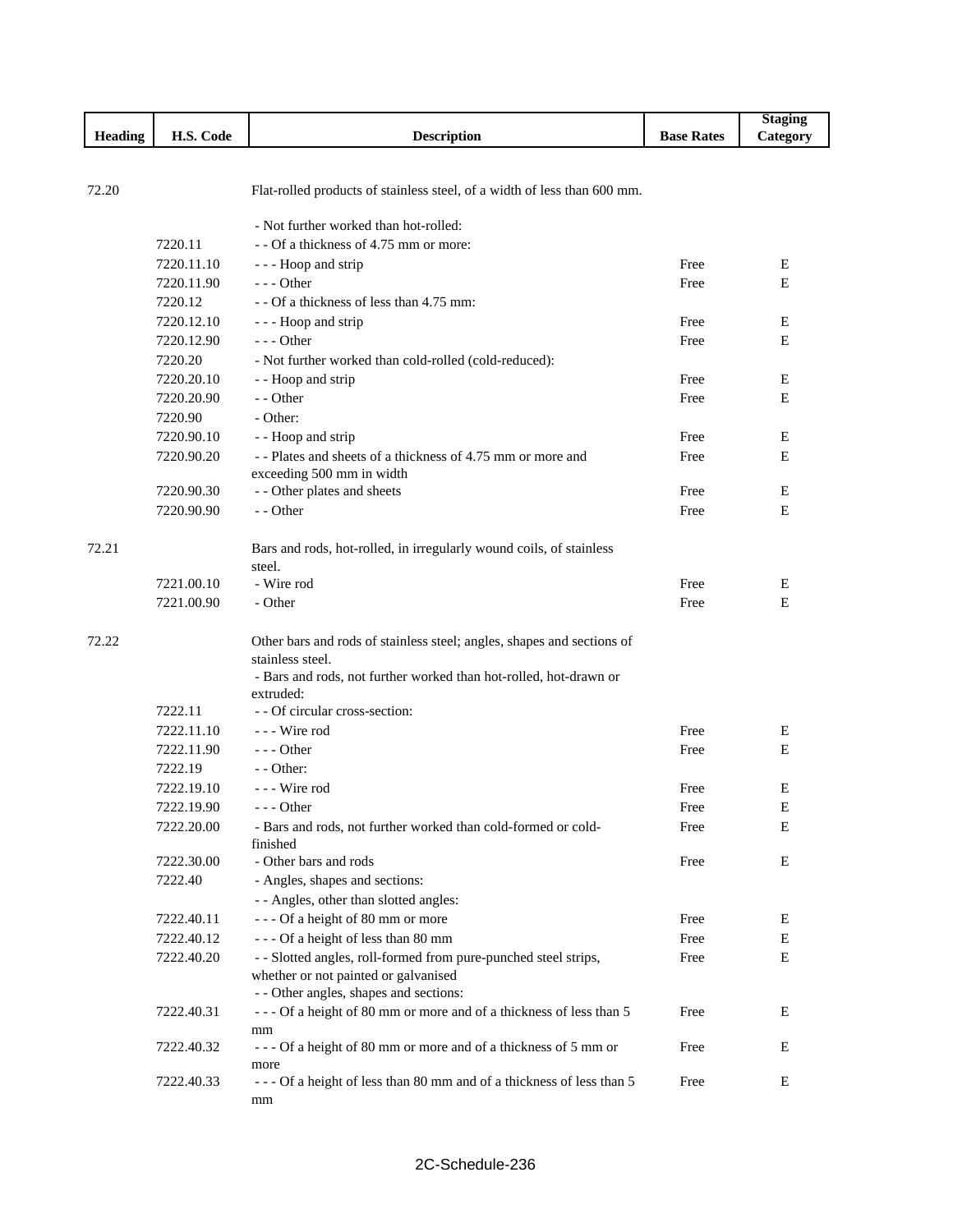|                |                          |                                                                                                                          |                   | <b>Staging</b> |
|----------------|--------------------------|--------------------------------------------------------------------------------------------------------------------------|-------------------|----------------|
| <b>Heading</b> | H.S. Code                | <b>Description</b>                                                                                                       | <b>Base Rates</b> | Category       |
|                |                          |                                                                                                                          |                   |                |
|                |                          |                                                                                                                          |                   |                |
|                | 7222.40.34               | --- Of a height of less than 80 mm and of a thickness of 5 mm or                                                         | Free              | E              |
|                |                          | more                                                                                                                     |                   |                |
| 72.23          |                          | Wire of stainless steel.                                                                                                 |                   |                |
|                | 7223.00.10               | - Having a cross-sectional dimension exceeding 13 mm                                                                     | Free              | Е              |
|                | 7223.00.90               | - Other                                                                                                                  | Free              | E              |
|                |                          |                                                                                                                          |                   |                |
|                |                          | SUB-CHAPTER IV - OTHER ALLOY STEEL; HOLLOW DRILL                                                                         |                   |                |
|                |                          | BARS AND RODS, OF ALLOY OR NON-ALLOY STEEL                                                                               |                   |                |
|                |                          |                                                                                                                          |                   |                |
|                |                          |                                                                                                                          |                   |                |
| 72.24          |                          | Other alloy steel in ingots or other primary forms; semi-finished                                                        |                   |                |
|                | 7224.10.00               | products of other alloy steel.<br>- Ingots and other primary forms                                                       | Free              | E              |
|                | 7224.90.00               | - Other                                                                                                                  | Free              | E              |
|                |                          |                                                                                                                          |                   |                |
| 72.25          |                          | Flat-rolled products of other alloy steel, of a width of 600 mm or                                                       |                   |                |
|                |                          | more.                                                                                                                    |                   |                |
|                |                          | - Of silicon-electrical steel:                                                                                           |                   |                |
|                | 7225.11.00               | - - Grain-oriented                                                                                                       | Free              | E              |
|                | 7225.19.00               | - - Other                                                                                                                | Free              | Ε              |
|                | 7225.20.00               | - Of high speed steel                                                                                                    | Free              | E              |
|                | 7225.30                  | - Other, not further worked than hot-rolled, in coils:                                                                   |                   |                |
|                | 7225.30.10               | - - Of a thickness of less than 1.5 mm                                                                                   | Free              | E              |
|                |                          | - - Of a thickness of 1.5 mm or more but not exceeding 125 mm,                                                           |                   |                |
|                |                          | with patterns in relief derived from rolling:                                                                            |                   |                |
|                | 7225.30.21               | --- Of a thickness of less than 3 mm                                                                                     | Free              | E              |
|                | 7225.30.29               | $--$ Other                                                                                                               | Free              | Ε              |
|                |                          | $-$ - Other:                                                                                                             |                   |                |
|                | 7225.30.91               | --- Of a thickness of less than 3 mm                                                                                     | Free              | Е              |
|                | 7225.30.99<br>7225.40.00 | $--$ Other                                                                                                               | Free              | Ε<br>Ε         |
|                | 7225.50.00               | - Other, not further worked than hot-rolled, not in coils<br>- Other, not further worked than cold-rolled (cold-reduced) | Free<br>Free      | E              |
|                |                          | - Other:                                                                                                                 |                   |                |
|                | 7225.91.00               | - - Electrolytically plated or coated with zinc                                                                          | Free              | E              |
|                | 7225.92.00               | - - Otherwise plated or coated with zinc                                                                                 | Free              | E              |
|                | 7225.99.00               | - - Other                                                                                                                | Free              | Ε              |
|                |                          |                                                                                                                          |                   |                |
| 72.26          |                          | Flat-rolled products of other alloy steel, of a width of less than 600                                                   |                   |                |
|                |                          | mm.                                                                                                                      |                   |                |
|                |                          | - Of silicon-electrical steel:                                                                                           |                   |                |
|                | 7226.11                  | - - Grain-oriented:                                                                                                      |                   |                |
|                | 7226.11.10               | - - - Hoop and strip                                                                                                     | Free              | Е              |
|                | 7226.11.90               | $--$ Other                                                                                                               | Free              | E              |
|                | 7226.19                  | - - Other:                                                                                                               |                   |                |
|                | 7226.19.10               | - - - Hoop and strip                                                                                                     | Free              | Ε              |
|                | 7226.19.90               | --- Other                                                                                                                | Free              | Ε              |
|                | 7226.20                  | - Of high speed steel:                                                                                                   |                   |                |
|                | 7226.20.10               | - - - Hoop and strip                                                                                                     | Free              | Ε              |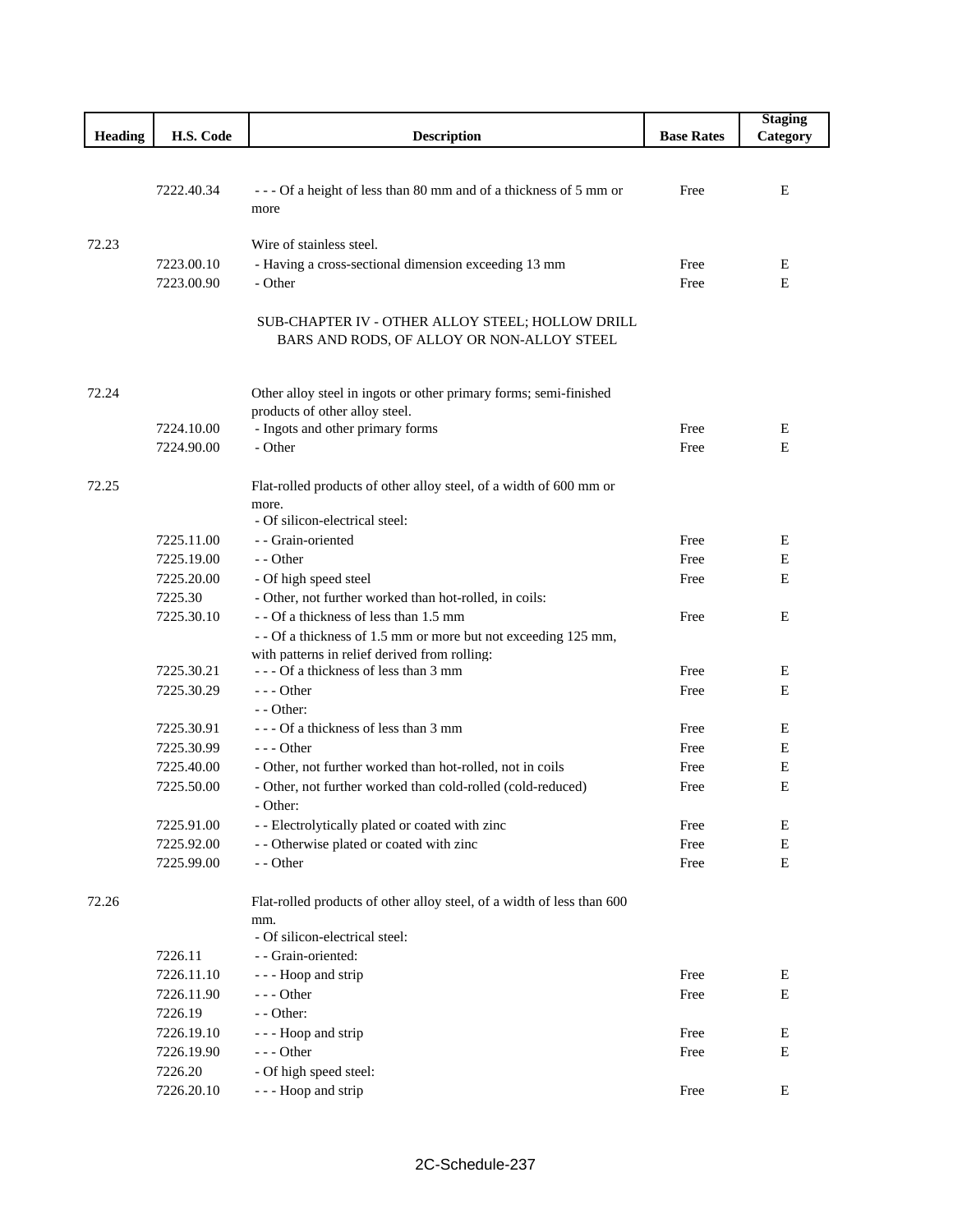|                |                          |                                                                                     |                   | <b>Staging</b> |
|----------------|--------------------------|-------------------------------------------------------------------------------------|-------------------|----------------|
| <b>Heading</b> | H.S. Code                | <b>Description</b>                                                                  | <b>Base Rates</b> | Category       |
|                |                          |                                                                                     |                   |                |
|                |                          |                                                                                     |                   |                |
|                | 7226.20.90               | $--$ Other                                                                          | Free              | E              |
|                | 7226.91                  | - Other:<br>- - Not further worked than hot-rolled:                                 |                   |                |
|                | 7226.91.10               | - - - Hoop and strip                                                                | Free              | E              |
|                | 7226.91.90               | --- Other                                                                           | Free              | Е              |
|                | 7226.92                  | - - Not further worked than cold-rolled (cold-reduced):                             |                   |                |
|                | 7226.92.10               | - - - Hoop and strip                                                                | Free              | E              |
|                | 7226.92.90               | $--$ Other                                                                          | Free              | E              |
|                | 7226.93                  | - - Electrolytically plated or coated with zinc:                                    |                   |                |
|                | 7226.93.10               | - - - Hoop and strip                                                                | Free              | E              |
|                | 7226.93.90               | $--$ Other                                                                          | Free              | E              |
|                | 7226.94                  | - - Otherwise plated or coated with zinc:                                           |                   |                |
|                | 7226.94.10               | - - - Hoop and strip                                                                | Free              | Ε              |
|                | 7226.94.90               | $--$ Other                                                                          | Free              | E              |
|                | 7226.99                  | - - Other:                                                                          |                   |                |
|                | 7226.99.10               |                                                                                     | Free              | E              |
|                | 7226.99.90               | - - - Hoop and strip<br>$--$ Other                                                  | Free              | E              |
|                |                          |                                                                                     |                   |                |
| 72.27          |                          | Bars and rods, hot-rolled, in irregularly wound coils, of other alloy               |                   |                |
|                |                          | steel.                                                                              |                   |                |
|                | 7227.10.00               | - Of high speed steel                                                               | Free              | Ε              |
|                | 7227.20.00               | - Of silico-manganese steel                                                         | Free              | Е              |
|                | 7227.90.00               | - Other                                                                             | Free              | E              |
|                |                          |                                                                                     |                   |                |
| 72.28          |                          | Other bars and rods of other alloy steel; angles, shapes and sections,              |                   |                |
|                |                          | of other alloy steel; hollow drill bars and rods, of alloy or non-alloy             |                   |                |
|                |                          | steel.                                                                              |                   |                |
|                | 7228.10                  | - Bars and rods, of high speed steel:                                               |                   |                |
|                | 7228.10.10               | - - Of a cross-sectional dimension not exceeding 13 mm, cold-                       | Free              | E              |
|                |                          | formed                                                                              |                   |                |
|                | 7228.10.90               | - - Other                                                                           | Free              | E              |
|                | 7228.20                  | - Bars and rods, of silico-manganese steel:                                         |                   |                |
|                | 7228.20.10               | - - Of a cross-sectional dimension not exceeding 13 mm, cold-                       | Free              | Е              |
|                |                          | formed                                                                              |                   |                |
|                | 7228.20.90<br>7228.30.00 | - - Other                                                                           | Free              | E              |
|                |                          | - Other bars and rods, not further worked than hot-rolled, hot-drawn<br>or extruded | Free              | E              |
|                | 7228.40.00               | - Other bars and rods, not further worked than forged                               | Free              | E              |
|                | 7228.50.00               | - Other bars and rods, not further worked than cold-formed or cold-                 | Free              | E              |
|                |                          | finished                                                                            |                   |                |
|                | 7228.60.00               | - Other bars and rods                                                               | Free              | E              |
|                | 7228.70                  | - Angles, shapes and sections:                                                      |                   |                |
|                |                          | - - Angles, other than slotted angles:                                              |                   |                |
|                | 7228.70.11               | --- Of a height of 80 mm or more                                                    | Free              | Ε              |
|                | 7228.70.12               | --- Of a height of less than 80 mm                                                  | Free              | Ε              |
|                | 7228.70.20               | --- Slotted angles, roll-formed from pure-punched steel strips,                     | Free              | E              |
|                |                          | whether or not painted or galvanised                                                |                   |                |
|                |                          | - - Shapes and sections:                                                            |                   |                |
|                | 7228.70.31               | --- Of a height of 80 mm or more and of a thickness of less than 5                  | Free              | E              |
|                |                          | mm                                                                                  |                   |                |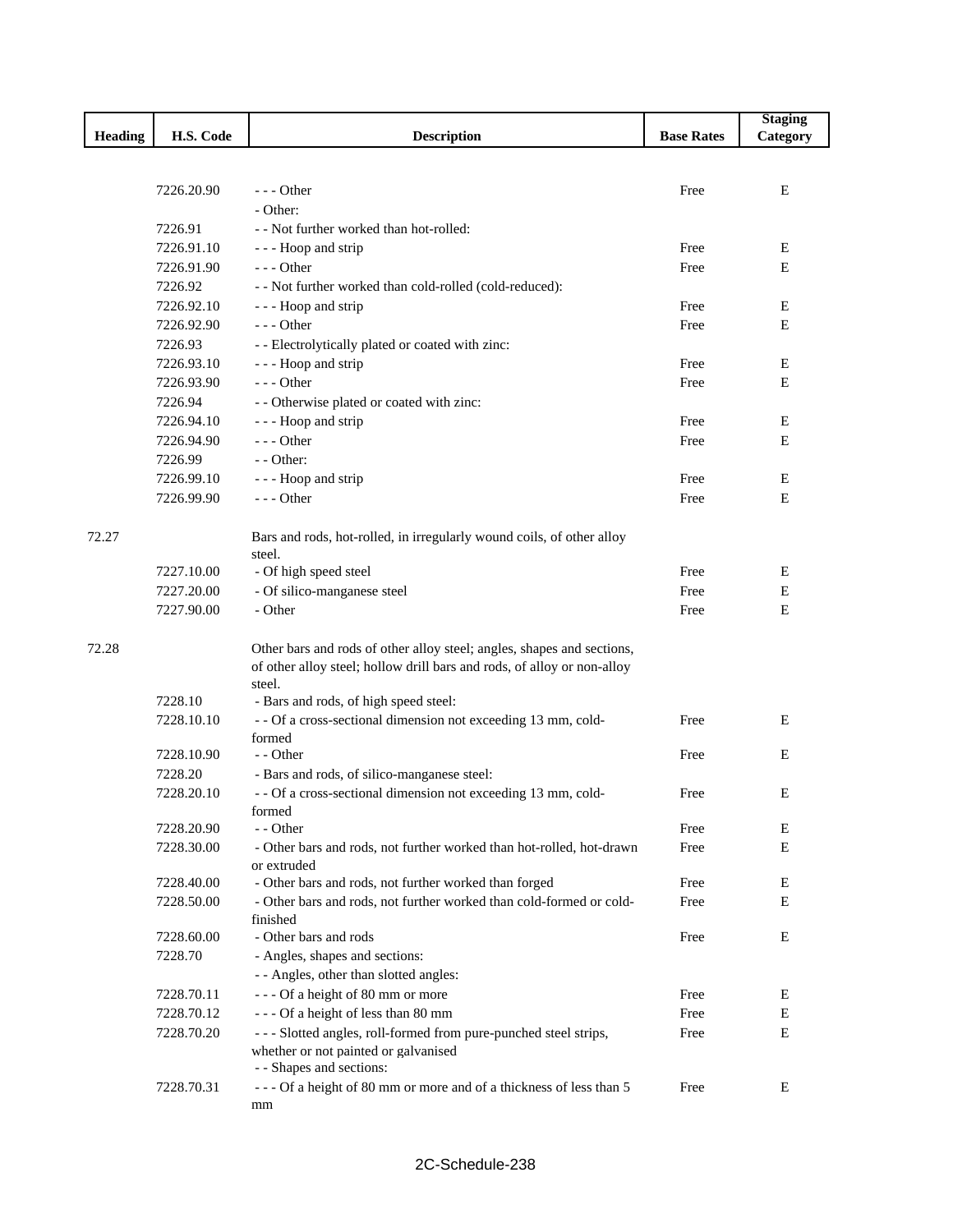|                |            |                                                                              |                   | <b>Staging</b> |
|----------------|------------|------------------------------------------------------------------------------|-------------------|----------------|
| <b>Heading</b> | H.S. Code  | <b>Description</b>                                                           | <b>Base Rates</b> | Category       |
|                |            |                                                                              |                   |                |
|                |            |                                                                              |                   |                |
|                | 7228.70.32 | --- Of a height of 80 mm or more and of a thickness of 5 mm or               | Free              | E              |
|                | 7228.70.33 | more<br>--- Of a height of less than 80 mm and of a thickness of less than 5 | Free              | E              |
|                |            | mm                                                                           |                   |                |
|                | 7228.70.34 | --- Of a height of less than 80 mm and of a thickness of 5 mm or             | Free              | E              |
|                |            | more                                                                         |                   |                |
|                | 7228.80.00 | - Hollow drill bars and rods                                                 | Free              | E              |
|                |            |                                                                              |                   |                |
| 72.29          | 7229.10.00 | Wire of other alloy steel.<br>- Of high speed steel                          | Free              | Ε              |
|                | 7229.20.00 | - Of silico-manganese steel                                                  | Free              | E              |
|                | 7229.90.00 | - Other                                                                      | Free              | E              |
|                |            |                                                                              |                   |                |
|                |            |                                                                              |                   |                |
|                |            | <b>Chapter 73</b>                                                            |                   |                |
|                |            | Articles of iron or steel                                                    |                   |                |
|                |            |                                                                              |                   |                |
| 73.01          |            | Sheet piling of iron or steel, whether or not drilled, punched or made       |                   |                |
|                |            | from assembled elements; welded angles, shapes and sections, of iron         |                   |                |
|                |            | or steel.                                                                    |                   |                |
|                | 7301.10.00 | - Sheet piling                                                               | Free              | E<br>Ε         |
|                | 7301.20.00 | - Angles, shapes and sections                                                | Free              |                |
| 73.02          |            | Railway or tramway track construction material of iron or steel, the         |                   |                |
|                |            | following: rails, check-rails and rack rails, switch blades, crossing        |                   |                |
|                |            | frogs, point rods and other crossing pieces, sleepers (cross-ties), fish-    |                   |                |
|                |            | plates, chairs, chair wedges, sole plates (base plates), rail clips,         |                   |                |
|                |            | bedplates, ties and other material specialized for jointing or fixing        |                   |                |
|                | 7302.10.00 | rails.<br>- Rails                                                            | Free              | Ε              |
|                | 7302.30.00 | - Switch blades, crossing frogs, point rods and other crossing pieces        | Free              | E              |
|                |            |                                                                              |                   |                |
|                | 7302.40.00 | - Fish-plates and sole plates                                                | Free              | E              |
|                | 7302.90.00 | - Other                                                                      | Free              | Е              |
|                |            |                                                                              |                   |                |
| 73.03          |            | Tubes, pipes and hollow profiles, of cast iron.                              |                   |                |
|                |            | - Tubes and pipes:                                                           |                   |                |
|                | 7303.00.11 | - With an external diameter not exceeding 100 mm                             | Free              | E              |
|                | 7303.00.12 | - - With an external diameter exceeding 100 mm but not exceeding             | Free              | ${\bf E}$      |
|                | 7303.00.13 | 150 mm<br>- With an external diameter exceeding 150 mm but not more than     | Free              | E              |
|                |            | $600$ mm                                                                     |                   |                |
|                | 7303.00.19 | - - Other                                                                    | Free              | E              |
|                |            | - Other, of ductile cast iron:                                               |                   |                |
|                | 7303.00.21 | - - With an external diameter not exceeding 100 mm                           | Free              | Ε              |
|                | 7303.00.22 | - - Other                                                                    | Free              | Е              |
|                |            | - Other:                                                                     |                   |                |
|                | 7303.00.91 | - - With an external diameter not exceeding 100 mm                           | Free              | Ε              |
|                | 7303.00.92 | - - Other                                                                    | Free              | ${\bf E}$      |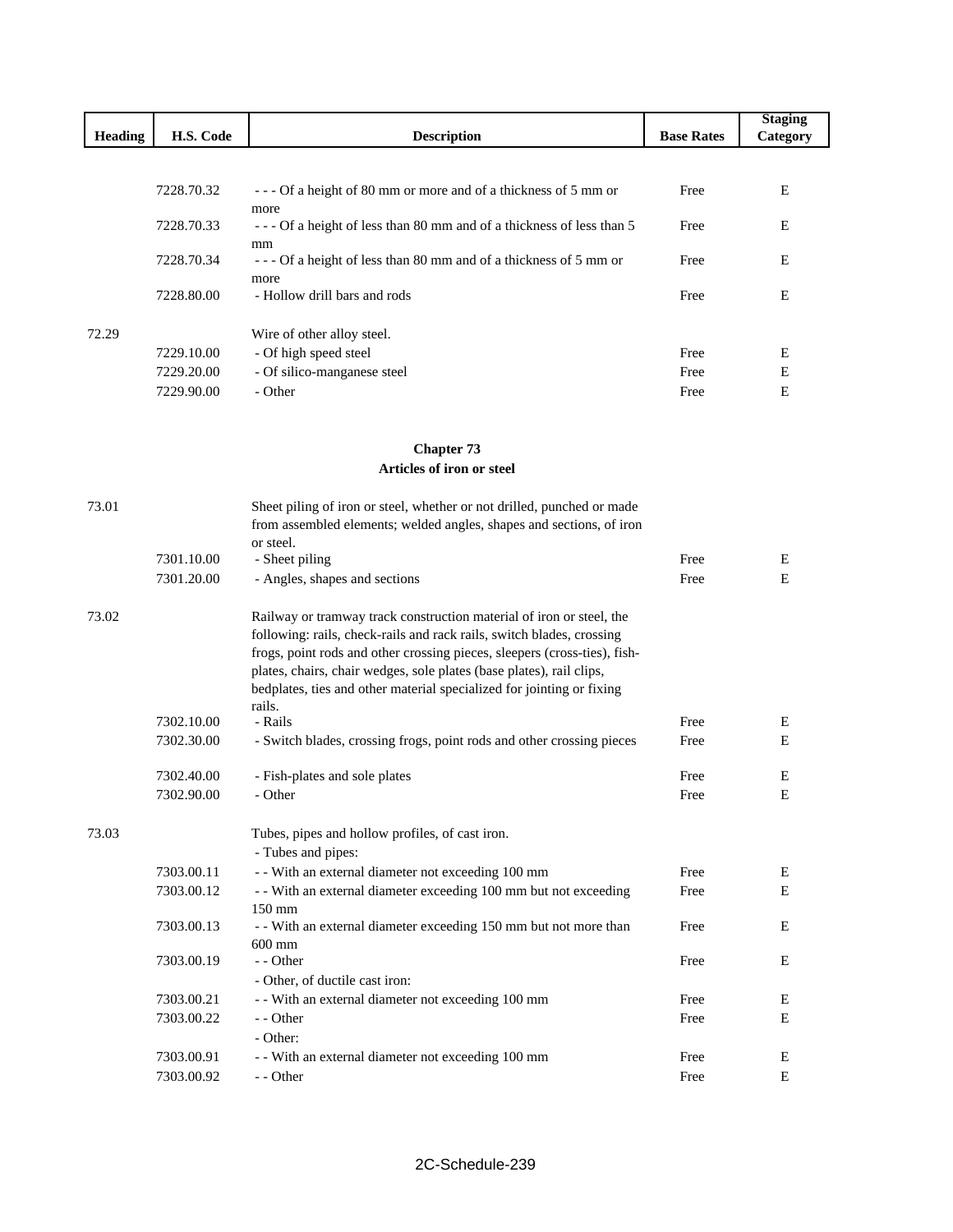|                |            |                                                                                                               |                   | <b>Staging</b> |
|----------------|------------|---------------------------------------------------------------------------------------------------------------|-------------------|----------------|
| <b>Heading</b> | H.S. Code  | <b>Description</b>                                                                                            | <b>Base Rates</b> | Category       |
|                |            |                                                                                                               |                   |                |
| 73.04          |            |                                                                                                               |                   |                |
|                |            | Tubes, pipes and hollow profiles, seamless, of iron (other than cast<br>iron) or steel.                       |                   |                |
|                | 7304.10.00 | - Line pipe of a kind used for oil or gas pipelines                                                           | Free              | E              |
|                |            | - Casing, tubing and drill pipe, of a kind used in drilling for oil or                                        |                   |                |
|                |            | gas:                                                                                                          |                   |                |
|                | 7304.21.00 | - - Drill pipe                                                                                                | Free              | E              |
|                | 7304.29.00 | - - Other                                                                                                     | Free              | E              |
|                |            | - Other, of circular cross-section, of iron or non-alloy steel:                                               |                   |                |
|                | 7304.31    | - - Cold-drawn or cold-rolled (cold-reduced):                                                                 |                   |                |
|                | 7304.31.10 | - - - High pressure conduits                                                                                  | Free              | Ε              |
|                | 7304.31.20 | --- Drill rod, Casing and tubing with pin and box threads                                                     | Free              | E              |
|                | 7304.31.30 | --- Seamless steel tubes used for manufacture of track chains for                                             | Free              | Ε              |
|                |            | tractors                                                                                                      |                   |                |
|                |            | $- -$ Other:                                                                                                  |                   |                |
|                | 7304.31.91 | - - - - Of external diameter measuring less than 140 mm and<br>containing by weight less than 0.45% of carbon | Free              | E              |
|                | 7304.31.99 | $--- Other$                                                                                                   | Free              | E              |
|                | 7304.39    | - - Other:                                                                                                    |                   |                |
|                | 7304.39.10 | --- High pressure conduits                                                                                    | Free              | Ε              |
|                | 7304.39.20 | --- Seamless steel Tubes used for manufacture of Track chains for                                             | Free              | E              |
|                |            | tractors                                                                                                      |                   |                |
|                |            | $--$ Other:                                                                                                   |                   |                |
|                | 7304.39.91 | - - - - Of external diameter measuring less than 140 mm and                                                   | Free              | Ε              |
|                |            | containing by weight less than 0.45% of carbon                                                                |                   |                |
|                | 7304.39.99 | $---$ Other                                                                                                   | Free              | E              |
|                |            | - Other, of circular cross-section, of stainless steel:                                                       |                   |                |
|                | 7304.41    | - - Cold-drawn or cold-rolled (cold-reduced):                                                                 |                   |                |
|                | 7304.41.10 | - - - High pressure conduits                                                                                  | Free              | E              |
|                | 7304.41.90 | $--$ Other                                                                                                    | Free              | E              |
|                | 7304.49    | - - Other:                                                                                                    |                   |                |
|                | 7304.49.10 | - - - High pressure conduits                                                                                  | Free              | E              |
|                | 7304.49.90 | $--$ Other                                                                                                    | Free              | E              |
|                |            | - Other, of circular cross-section, of other alloy steel:                                                     |                   |                |
|                | 7304.51    | - Cold-drawn or cold-rolled (cold-reduced):                                                                   |                   |                |
|                | 7304.51.10 | - - - High pressure conduits                                                                                  | Free              | E              |
|                | 7304.51.20 | --- Drill rod, casing and tubing with pin and box threads                                                     | Free              | Е              |
|                | 7304.51.30 | --- Seamless steel tubes used for manufacture of track chains for<br>tractors                                 | Free              | Е              |
|                | 7304.51.90 | $--$ Other                                                                                                    | Free              | Е              |
|                | 7304.59    | - - Other:                                                                                                    |                   |                |
|                | 7304.59.10 | - - - High pressure conduits                                                                                  | Free              | E              |
|                | 7304.59.20 | --- Seamless steel Tubes used for manufacture of Track chains for                                             | Free              | Е              |
|                |            | tractors                                                                                                      |                   |                |
|                | 7304.59.90 | $--$ Other                                                                                                    | Free              | Ε              |
|                | 7304.90    | - Other:                                                                                                      |                   |                |
|                | 7304.90.10 | - - High pressure conduits                                                                                    | Free              | Е              |
|                | 7304.90.20 | - - Seamless steel Tubes used for manufacture of Track chains for                                             | Free              | E              |
|                |            | tractors                                                                                                      |                   |                |
|                |            | - - Other:                                                                                                    |                   |                |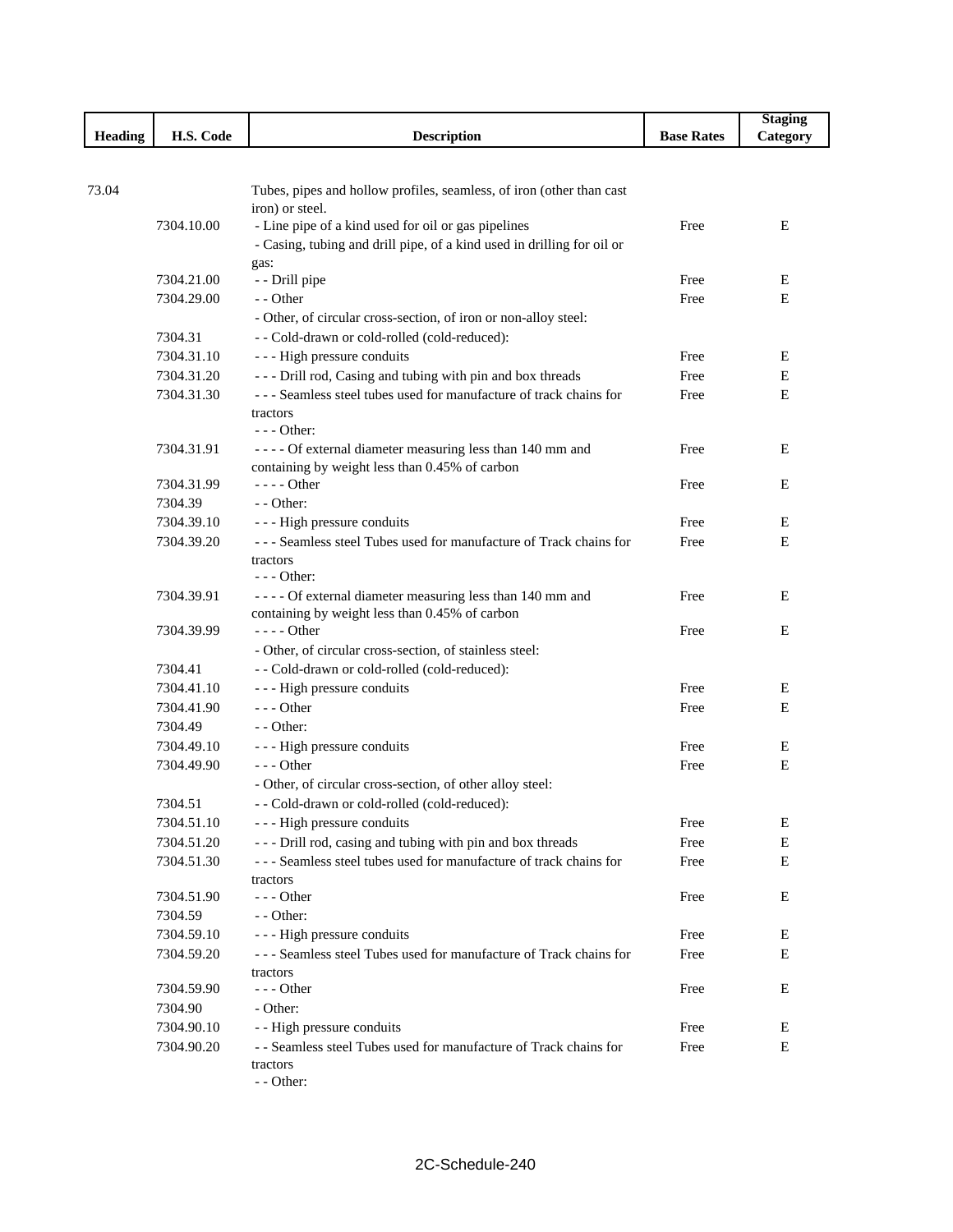|         |                          |                                                                                                           |                   | <b>Staging</b> |
|---------|--------------------------|-----------------------------------------------------------------------------------------------------------|-------------------|----------------|
| Heading | H.S. Code                | <b>Description</b>                                                                                        | <b>Base Rates</b> | Category       |
|         |                          |                                                                                                           |                   |                |
|         |                          |                                                                                                           |                   |                |
|         | 7304.90.91               | --- Of external diameter measuring less than 140 mm and<br>containing by weight less than 0.45% of carbon | Free              | E              |
|         | 7304.90.99               | $- -$ Other                                                                                               | Free              | E              |
|         |                          |                                                                                                           |                   |                |
| 73.05   |                          | Other tubes and pipes (for example, welded, riveted or similarly                                          |                   |                |
|         |                          | closed), having circular cross-sections, the external diameter of                                         |                   |                |
|         |                          | which exceeds 406.4 mm, of iron or steel.                                                                 |                   |                |
|         |                          | - Line pipe of a kind used for oil or gas pipelines:                                                      |                   |                |
|         | 7305.11.00               | - - Longitudinally submerged arc welded                                                                   | Free              | E              |
|         | 7305.12.00               | - - Other, longitudinally welded                                                                          | Free              | E              |
|         | 7305.19.00               | - - Other                                                                                                 | Free              | E              |
|         | 7305.20.00               | - Casing of a kind used in drilling for oil or gas                                                        | Free              | E              |
|         |                          | - Other, welded:                                                                                          |                   |                |
|         | 7305.31                  | - - Longitudinally welded:                                                                                |                   |                |
|         |                          | --- Stainless steel pipes and tubes:                                                                      |                   |                |
|         | 7305.31.11               | - - - - High pressure conduits                                                                            | Free              | Ε              |
|         | 7305.31.19               | $--- Other$                                                                                               | Free              | E              |
|         |                          | $--$ Other:                                                                                               |                   |                |
|         | 7305.31.91               | - - - - High pressure conduits                                                                            | Free              | E              |
|         | 7305.31.99               | $--- Other$                                                                                               | Free              | E              |
|         | 7305.39                  | $-$ - Other:                                                                                              |                   |                |
|         | 7305.39.10               | - - - High pressure conduits                                                                              | Free              | E              |
|         | 7305.39.90               | $--$ Other                                                                                                | Free              | E              |
|         | 7305.90                  | - Other:                                                                                                  |                   |                |
|         | 7305.90.10<br>7305.90.90 | - - High pressure conduits<br>- - Other                                                                   | Free<br>Free      | E<br>E         |
|         |                          |                                                                                                           |                   |                |
| 73.06   |                          | Other tubes, pipes and hollow profiles (for example, open seam or                                         |                   |                |
|         |                          | welded, riveted or similarly closed), of iron or steel.                                                   |                   |                |
|         | 7306.10.00               | - Line pipe of a kind used for oil or gas pipelines                                                       | Free              | E              |
|         | 7306.20.00               | - Casing and tubing of a kind used in drilling for oil or gas                                             | Free              | E              |
|         | 7306.30                  | - Other, welded, of circular cross-section, of iron or non-alloy steel:                                   |                   |                |
|         |                          | - With internal diameter less than 12.5 mm:                                                               |                   |                |
|         | 7306.30.11               | --- High pressure conduits                                                                                | Free              | E              |
|         | 7306.30.12               | - - - Boiler tubes                                                                                        | Free              | Е              |
|         | 7306.30.13               | --- Single or double-walled, copper-plated or fluororesin-coated                                          | Free              | $\mathbf E$    |
|         |                          | (FRC) or zinc-chromated (ZMC3) steel tubes of an external diameter                                        |                   |                |
|         |                          | not exceeding 15 mm                                                                                       |                   |                |
|         | 7306.30.14               | --- Sheath pipe (heater pipe) for heating elements of electric flat                                       | Free              | E              |
|         |                          | iron and rice cooker, of an external diameter not exceeding 12 mm                                         |                   |                |
|         | 7306.30.15<br>7306.30.19 | --- Other, containing by weight less than 0.45% of carbon<br>$--$ Other                                   | Free              | E<br>E         |
|         |                          | - With internal diameter of 12.5 mm or more:                                                              | Free              |                |
|         | 7306.30.21               | --- High pressure conduits                                                                                | Free              | E              |
|         | 7306.30.22               | --- Boiler tubes                                                                                          | Free              | E              |
|         | 7306.30.23               | --- Single or double-walled, copper-plated or fluororesin-coated                                          | Free              | E              |
|         |                          | (FRC) or zinc-chromated (ZMC3) steel tubes of an external diameter                                        |                   |                |
|         |                          | not exceeding 15 mm                                                                                       |                   |                |
|         | 7306.30.24               | --- Other, of external diameter less than 140 mm and containing by                                        | Free              | Ε              |
|         |                          | weight less than 0.45% of carbon                                                                          |                   |                |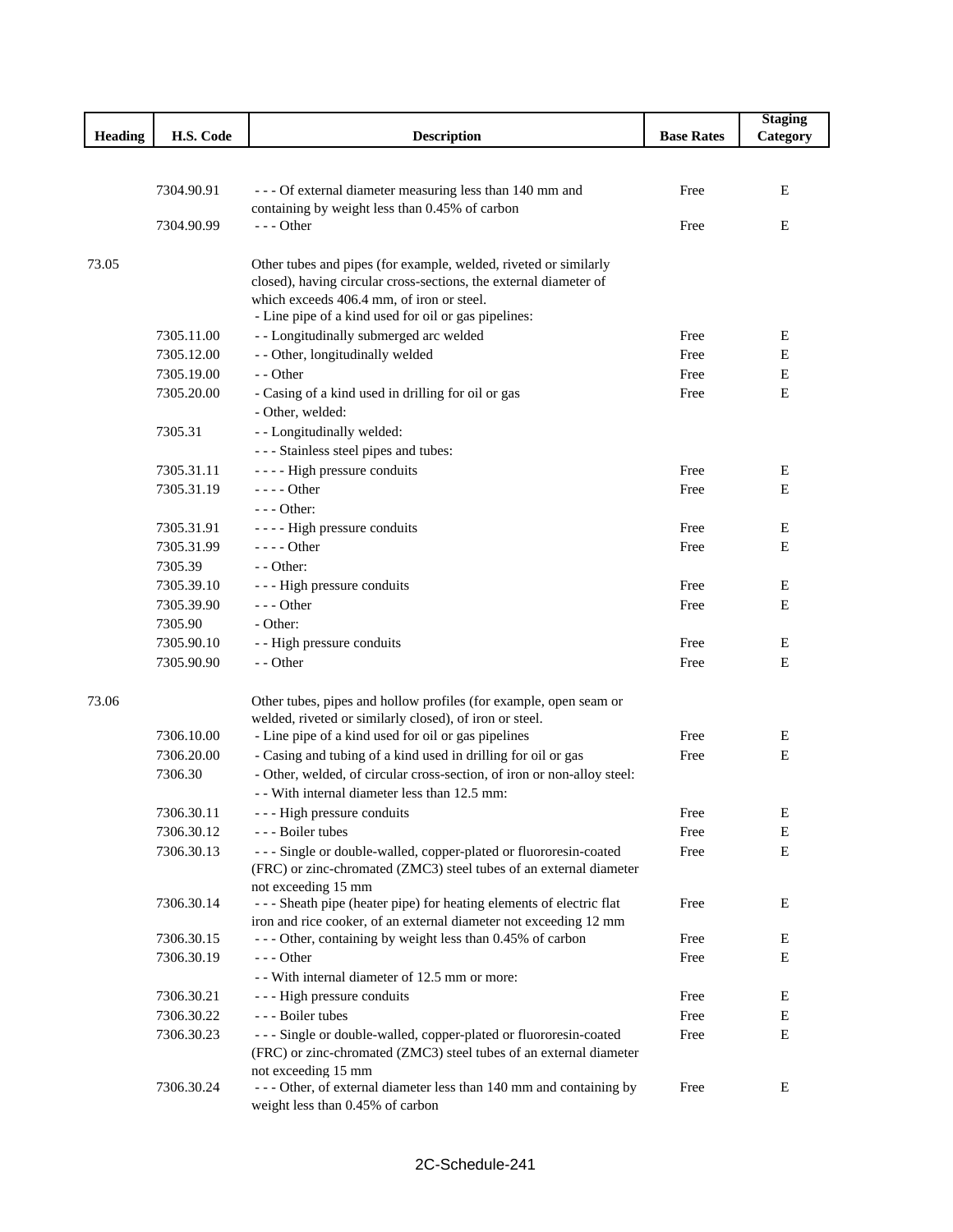|                |                          |                                                                                                      |                   | <b>Staging</b> |
|----------------|--------------------------|------------------------------------------------------------------------------------------------------|-------------------|----------------|
| <b>Heading</b> | H.S. Code                | <b>Description</b>                                                                                   | <b>Base Rates</b> | Category       |
|                |                          |                                                                                                      |                   |                |
|                |                          |                                                                                                      |                   |                |
|                | 7306.30.25               | --- Other, of external diameter 140 mm or more and containing by                                     | Free              | Е              |
|                | 7306.30.26               | weight less than 0.45% of carbon                                                                     |                   | Е              |
|                |                          | --- Other, of external diameter less than 140 mm and containing by<br>weight 0.45% or more of carbon | Free              |                |
|                | 7306.30.27               | - - - Other, of external diameter 140 mm or more and containing by                                   | Free              | Е              |
|                |                          | weight 0.45% or more of carbon                                                                       |                   |                |
|                | 7306.40                  | - Other, welded, of circular cross-section, of stainless steel:                                      |                   |                |
|                | 7306.40.10               | - Welded boiler tubes with internal diameter not exceeding 12.5                                      | Free              | Е              |
|                |                          | mm                                                                                                   |                   |                |
|                | 7306.40.20               | - - Welded boiler tubes with internal diameter exceeding 12.5 mm                                     | Free              | E              |
|                | 7306.40.30               | - - Stainless steel pipes and tubes, with external diameter exceeding                                | Free              | E              |
|                |                          | $105 \text{ mm}$                                                                                     |                   |                |
|                | 7306.40.40               | - - High pressure conduits                                                                           | Free              | Е              |
|                | 7306.40.50               | -- Pipes and tubes containing by weight at least 30% of nickel, of                                   | Free              | Е              |
|                |                          | external diameter not exceeding 10 mm                                                                |                   |                |
|                | 7306.40.80<br>7306.40.90 | - - Other, with internal diameter not exceeding 12.5 mm                                              | Free              | E<br>${\bf E}$ |
|                | 7306.50                  | - - Other, with internal diameter exceeding 12.5 mm                                                  | Free              |                |
|                | 7306.50.10               | - Other, welded, of circular cross-section, of other alloy steel:                                    |                   |                |
|                |                          | - - Welded boiler tubes with internal diameter not exceeding 12.5<br>mm                              | Free              | Е              |
|                | 7306.50.20               | - - Welded boiler tubes with internal diameter exceeding 12.5 mm                                     | Free              | E              |
|                | 7306.50.30               | - - High pressure conduits                                                                           | Free              | E              |
|                | 7306.50.40               | - - Other, with internal diameter not exceeding 12.5 mm                                              | Free              | Е              |
|                | 7306.50.50               | - - Other, with internal diameter exceeding 12.5 mm                                                  | Free              | ${\bf E}$      |
|                | 7306.60                  | - Other, welded, of non-circular cross-section:                                                      |                   |                |
|                |                          | - With internal diameter of less than 12.5 mm:                                                       |                   |                |
|                | 7306.60.11               | - - - High pressure conduits                                                                         | Free              | E              |
|                | 7306.60.19               | $--$ Other                                                                                           | Free              | Е              |
|                |                          | - - Other:                                                                                           |                   |                |
|                | 7306.60.91               | - - - High pressure conduits                                                                         | Free              | E              |
|                | 7306.60.99               | $--$ Other                                                                                           | Free              | ${\bf E}$      |
|                | 7306.90                  | - Other:                                                                                             |                   |                |
|                |                          | - With internal diameter of less than 12.5 mm:                                                       |                   |                |
|                | 7306.90.11               | - - - Bundy-weld pipes and tubes                                                                     | Free              | Е              |
|                | 7306.90.12               | - - - High pressure conduits                                                                         | Free              | E              |
|                | 7306.90.19               | --- Other                                                                                            | Free              | E              |
|                |                          | - - Other:                                                                                           |                   |                |
|                | 7306.90.91               | - - - Bundy-weld pipes and tubes                                                                     | Free              | E              |
|                | 7306.90.92               | - - - High pressure conduits                                                                         | Free              | E              |
|                | 7306.90.93               | --- Other, of external diameter measuring less than 140 mm and                                       | Free              | E              |
|                |                          | containing by weight less than 0.45% of carbon                                                       |                   |                |
|                | 7306.90.94               | - - - Other, of external diameter measuring 140 mm or more and                                       | Free              | E              |
|                |                          | containing by weight less than 0.45% of carbon                                                       |                   |                |
|                | 7306.90.99               | --- Other                                                                                            | Free              | Е              |
| 73.07          |                          |                                                                                                      |                   |                |
|                |                          | Tube or pipe fittings (for example, couplings, elbows, sleeves), of<br>iron or steel.                |                   |                |
|                |                          | - Cast fittings:                                                                                     |                   |                |
|                | 7307.11.00               | - - Of non-malleable cast iron                                                                       | Free              | E              |
|                | 7307.19.00               | - - Other                                                                                            | Free              | Е              |
|                |                          |                                                                                                      |                   |                |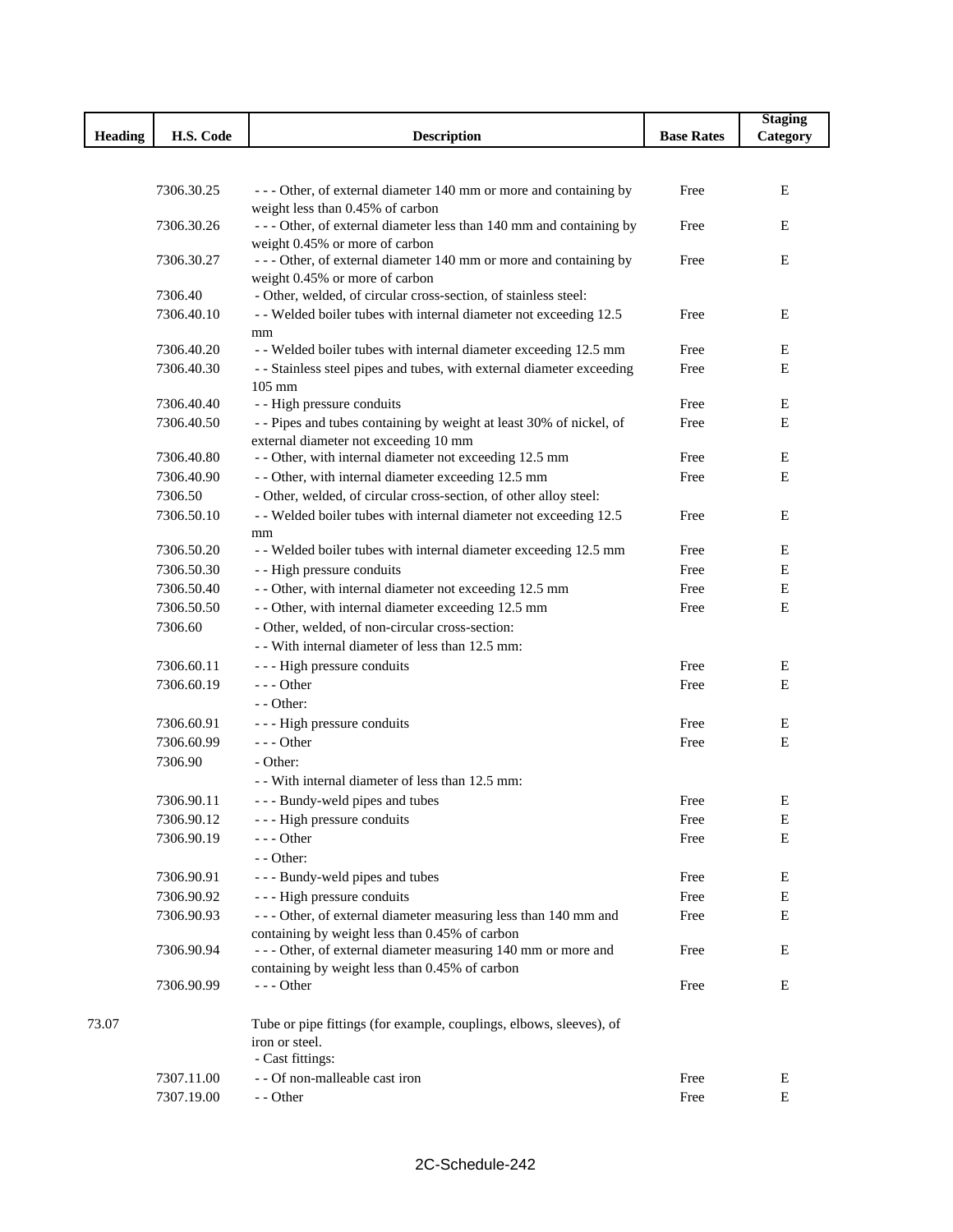|                |            |                                                                      |                   | <b>Staging</b> |
|----------------|------------|----------------------------------------------------------------------|-------------------|----------------|
| <b>Heading</b> | H.S. Code  | <b>Description</b>                                                   | <b>Base Rates</b> | Category       |
|                |            |                                                                      |                   |                |
|                |            |                                                                      |                   |                |
|                |            | - Other, of stainless steel:                                         |                   |                |
|                | 7307.21    | - - Flanges:                                                         |                   |                |
|                | 7307.21.10 | --- With an internal diameter of less than 150 mm                    | Free              | E              |
|                | 7307.21.90 | $- -$ Other                                                          | Free              | E              |
|                | 7307.22    | - - Threaded elbows, bends and sleeves:                              |                   |                |
|                | 7307.22.10 | --- With an internal diameter of less than 150 mm                    | Free              | Ε              |
|                | 7307.22.90 | $--$ Other                                                           | Free              | Е              |
|                | 7307.23    | - - Butt welding fittings:                                           |                   |                |
|                | 7307.23.10 | --- With an internal diameter of less than 150 mm                    | Free              | E              |
|                | 7307.23.90 | $--$ Other                                                           | Free              | Е              |
|                | 7307.29    | $-$ - Other:                                                         |                   |                |
|                | 7307.29.10 | --- With an internal diameter of less than 150 mm                    | Free              | E              |
|                | 7307.29.90 | $- -$ Other                                                          | Free              | E              |
|                |            | - Other:                                                             |                   |                |
|                | 7307.91    | - - Flanges:                                                         |                   |                |
|                | 7307.91.10 | --- With an internal diameter of less than 150 mm                    | Free              | Ε              |
|                | 7307.91.90 | $--$ Other                                                           | Free              | E              |
|                | 7307.92    | - - Threaded elbows, bends and sleeves:                              |                   |                |
|                | 7307.92.10 | --- With an internal diameter of less than 150 mm                    | Free              | E              |
|                | 7307.92.90 | $--$ Other                                                           | Free              | Е              |
|                | 7307.93    | - - Butt welding fittings:                                           |                   |                |
|                | 7307.93.10 | --- With an internal diameter of less than 150 mm                    | Free              | Е              |
|                | 7307.93.90 | $--$ Other                                                           | Free              | E              |
|                | 7307.99    | - - Other:                                                           |                   |                |
|                | 7307.99.10 | --- With an internal diameter of less than 150 mm                    | Free              | Е              |
|                | 7307.99.90 | $--$ Other                                                           | Free              | Е              |
|                |            |                                                                      |                   |                |
| 73.08          |            | Structures (excluding prefabricated buildings of heading 94.06) and  |                   |                |
|                |            | parts of structures (for example, bridges and bridge-sections, lock- |                   |                |
|                |            | gates, towers, lattice masts, roofs, roofing frame-works, doors and  |                   |                |
|                |            | windows and their frames and thresholds for doors, shutters,         |                   |                |
|                |            | balustrades, pillars and columns), of iron or steel; plates, rods,   |                   |                |
|                |            | angles, shapes, sections, tubes and the like, prepared for use in    |                   |                |
|                |            | structures, of iron or steel.                                        |                   |                |
|                | 7308.10    | - Bridges and bridge-sections:                                       |                   |                |
|                | 7308.10.10 | - - Prefabricated modular type joined by shear connectors            | Free              | Е              |
|                | 7308.10.90 | - - Other                                                            | Free              | Е              |
|                | 7308.20    | - Towers and lattice masts:                                          |                   |                |
|                |            | - - Towers:                                                          |                   |                |
|                | 7308.20.11 | - - Prefabricated modular type joined by shear connectors            | Free              | E              |
|                | 7308.20.19 | - - Other                                                            | Free              | Е              |
|                |            | - - Lattice masts:                                                   |                   |                |
|                | 7308.20.21 | - - Prefabricated modular type joined by shear connectors            | Free              | Ε              |
|                | 7308.20.29 | - - Other                                                            | Free              | Е              |
|                | 7308.30.00 | - Doors, windows and their frames and thresholds for doors           | Free              | Е              |
|                | 7308.40    | - Equipment for scaffolding, shuttering, propping or pit-propping:   |                   |                |
|                | 7308.40.10 | - - Prefabricated modular type joined by shear connectors            | Free              | Е              |
|                | 7308.40.90 | - - Other                                                            | Free              | Е              |
|                | 7308.90    | - Other:                                                             |                   |                |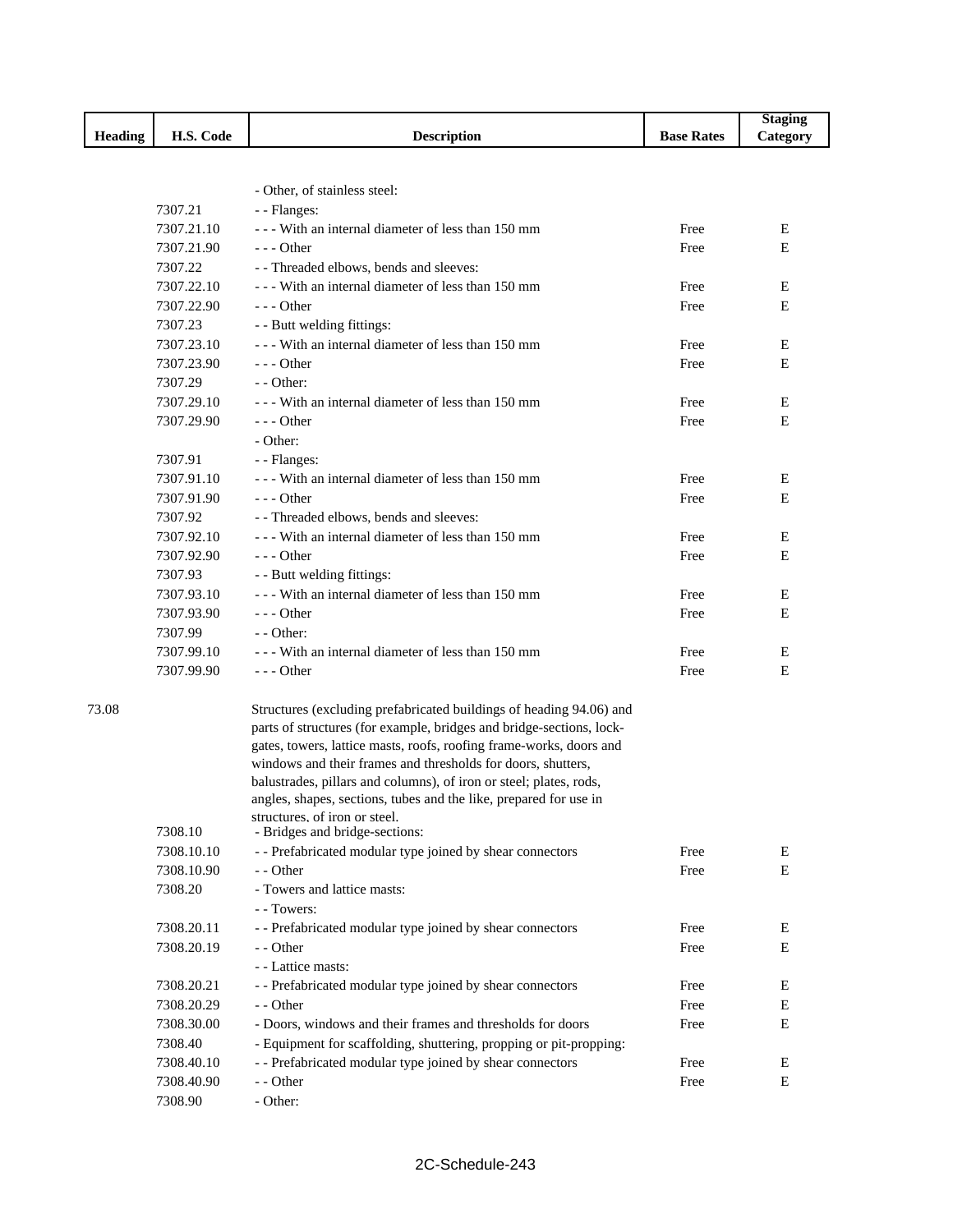|                |            |                                                                                                                |                   | <b>Staging</b> |
|----------------|------------|----------------------------------------------------------------------------------------------------------------|-------------------|----------------|
| <b>Heading</b> | H.S. Code  | <b>Description</b>                                                                                             | <b>Base Rates</b> | Category       |
|                |            |                                                                                                                |                   |                |
|                | 7308.90.10 |                                                                                                                | Free              |                |
|                | 7308.90.20 | - - Frameworks for workshop and store-house<br>-- Other, prefabricated modular type joined by shear connectors | Free              | Е<br>E         |
|                |            |                                                                                                                |                   |                |
|                | 7308.90.30 | - - Corrugated, curved or bent galvanized plate for assembly into                                              | Free              | Ε              |
|                | 7308.90.40 | underground conduits and culverts<br>- - Parts of tubes or tunnels, made of formed and bended corrugated       | Free              | E              |
|                |            | sheet of iron or steel                                                                                         |                   |                |
|                | 7308.90.90 | - - Other                                                                                                      | Free              | E              |
|                |            |                                                                                                                |                   |                |
| 73.09          | 7309.00.00 | Reservoirs, tanks, vats and similar containers for any material (other                                         | Free              | E              |
|                |            | than compressed or liquefied gas), of iron or steel, of a capacity                                             |                   |                |
|                |            | exceeding 300 l, whether or not lined or heat-insulated, but not fitted                                        |                   |                |
|                |            | with mechanical or thermal equipment.                                                                          |                   |                |
| 73.10          |            | Tanks, casks, drums, cans, boxes and similar containers, for any                                               |                   |                |
|                |            | material (other than compressed or liquefied gas), of iron or steel, of                                        |                   |                |
|                |            | a capacity not exceeding 300 l, whether or not lined or heat-                                                  |                   |                |
|                |            | insulated, but not fitted with mechanical or thermal equipment.                                                |                   |                |
|                | 7310.10    | - Of a capacity of 50 l or more:                                                                               |                   |                |
|                | 7310.10.10 | - - For transporting or coagulating latex                                                                      | Free              | Ε              |
|                | 7310.10.20 | - - Other, of iron or steel casting in the rough state                                                         | Free              | Ε              |
|                | 7310.10.30 | - - Other, of iron or steel forging or stamping in the rough state                                             | Free              | E              |
|                | 7310.10.90 | - - Other<br>- Of a capacity of less than 50 l:                                                                | Free              | E              |
|                | 7310.21    | - - Cans which are to be closed by soldering or crimping:                                                      |                   |                |
|                |            | - - - Of a capacity of less than 1 l:                                                                          |                   |                |
|                | 7310.21.11 | ---- Of iron or steel casting in the rough state                                                               | Free              | Ε              |
|                | 7310.21.12 | ---- Of iron or steel forging or stamping in the rough state                                                   | Free              | E              |
|                | 7310.21.19 | $---$ Other                                                                                                    | Free              | E              |
|                |            | $- -$ Other:                                                                                                   |                   |                |
|                | 7310.21.91 | ---- Of iron or steel casting in the rough state                                                               | Free              | E              |
|                | 7310.21.92 | ---- Of iron or steel forging or stamping in the rough state                                                   | Free              | Е              |
|                | 7310.21.99 | $--- Other$                                                                                                    | Free              | E              |
|                | 7310.29    | - - Other:                                                                                                     |                   |                |
|                |            | - - - Of a capacity of less than 1 l:                                                                          |                   |                |
|                | 7310.29.11 | ---- Of iron or steel casting in the rough state                                                               | Free              | E              |
|                | 7310.29.12 | ---- Of iron or steel forging or stamping in the rough state                                                   | Free              | E              |
|                | 7310.29.19 | $--- Other$<br>$--$ Other:                                                                                     | Free              | Е              |
|                | 7310.29.91 | ---- Of iron or steel casting in the rough state                                                               | Free              | Е              |
|                | 7310.29.92 | ---- Of iron or steel forging or stamping in the rough state                                                   | Free              | Ε              |
|                | 7310.29.99 | - - - - Other                                                                                                  | Free              | E              |
|                |            |                                                                                                                |                   |                |
| 73.11          |            | Containers for compressed or liquefied gas, of iron or steel.                                                  |                   |                |
|                |            | - Seamless steel cylinders, except for LPG:                                                                    |                   |                |
|                | 7311.00.11 | - - Of a capacity of less than 301                                                                             | Free              | E              |
|                | 7311.00.12 | - - Of a capacity of 30 l or more but less than 110 l                                                          | Free              | Е              |
|                | 7311.00.19 | - - Other                                                                                                      | Free              | E              |
|                |            | - Other:                                                                                                       |                   |                |
|                | 7311.00.91 | - - Of a capacity of less than 30 l                                                                            | Free              | E              |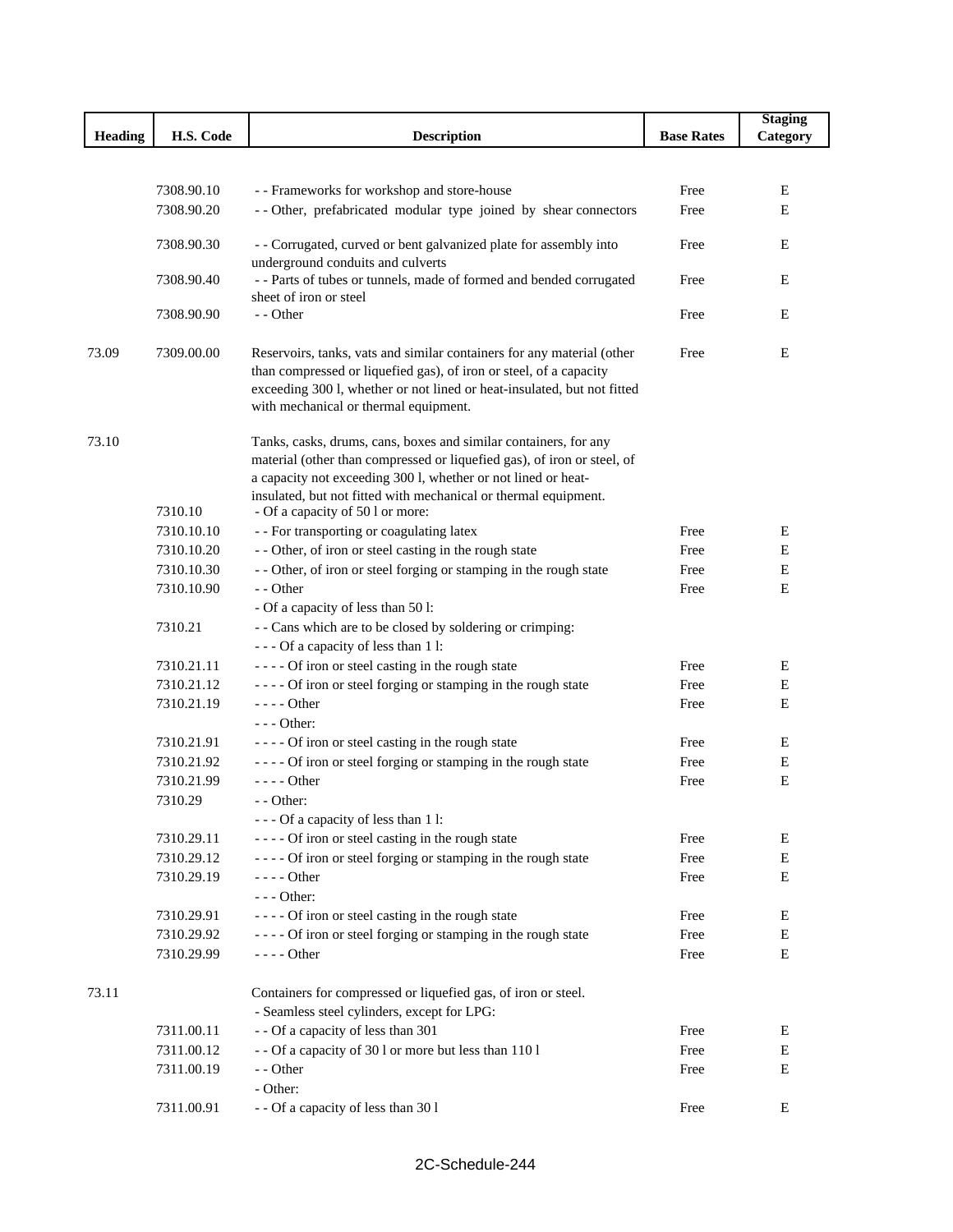|                |            |                                                                                                                    |                   | <b>Staging</b> |
|----------------|------------|--------------------------------------------------------------------------------------------------------------------|-------------------|----------------|
| <b>Heading</b> | H.S. Code  | <b>Description</b>                                                                                                 | <b>Base Rates</b> | Category       |
|                |            |                                                                                                                    |                   |                |
|                |            |                                                                                                                    |                   |                |
|                | 7311.00.92 | - - Of a capacity of 30 l or more but less than 110 l                                                              | Free              | Е              |
|                | 7311.00.99 | $-$ - Other                                                                                                        | Free              | E              |
|                |            |                                                                                                                    |                   |                |
| 73.12          |            | Stranded wire, ropes, cables, plaited bands, slings and the like, of<br>iron or steel, not electrically insulated. |                   |                |
|                | 7312.10    | - Stranded wire, ropes and cables:                                                                                 |                   |                |
|                | 7312.10.10 | - - Locked coil, flattened strands and non-rotating wire ropes                                                     | Free              | E              |
|                | 7312.10.20 | -- Plated or coated with brass and of a nominal diameter not                                                       | Free              | E              |
|                |            | exceeding 3 mm                                                                                                     |                   |                |
|                | 7312.10.30 | - - Stranded wire of diameter of more than 64 mm                                                                   | Free              | Е              |
|                | 7312.10.40 | - - Stranded wire of diameter of less than 3 mm                                                                    | Free              | Ε              |
|                | 7312.10.90 | - - Other                                                                                                          | Free              | Е              |
|                | 7312.90.00 | - Other                                                                                                            | Free              | E              |
|                |            |                                                                                                                    |                   |                |
| 73.13          | 7313.00.00 | Barbed wire of iron or steel; twisted hoop or single flat wire, barbed                                             | Free              | E              |
|                |            | or not, and loosely twisted double wire, of a kind used for fencing, of                                            |                   |                |
|                |            | iron or steel.                                                                                                     |                   |                |
|                |            |                                                                                                                    |                   |                |
| 73.14          |            | Cloth (including endless bands), grill, netting and fencing, of iron or                                            |                   |                |
|                |            | steel wire; expanded metal of iron or steel.                                                                       |                   |                |
|                |            | - Woven cloth:                                                                                                     |                   |                |
|                | 7314.12.00 | - - Endless bands for machinery, of stainless steel                                                                | Free              | E              |
|                | 7314.13.00 | - - Other endless bands for machinery                                                                              | Free              | Е              |
|                | 7314.14.00 | - - Other woven cloth, of stainless steel                                                                          | Free              | Е              |
|                | 7314.19.00 | - - Other                                                                                                          | Free              | Ε              |
|                | 7314.20.00 | - Grill, netting and fencing, welded at the intersection, of wire with                                             | Free              | E              |
|                |            | a maximum cross-sectional dimension of 3 mm or more and having a<br>mesh size of 100 cm2 or more                   |                   |                |
|                |            | - Other grill, netting and fencing, welded at the intersection:                                                    |                   |                |
|                | 7314.31.00 | - - Plated or coated with zinc                                                                                     | Free              | Ε              |
|                | 7314.39.00 | - - Other                                                                                                          | Free              | E              |
|                |            | - Other cloth, grill, netting and fencing:                                                                         |                   |                |
|                | 7314.41.00 | - - Plated or coated with zinc                                                                                     | Free              | Ε              |
|                | 7314.42.00 | - - Coated with plastics                                                                                           | Free              | E              |
|                | 7314.49.00 | - - Other                                                                                                          | Free              | Ε              |
|                | 7314.50.00 | - Expanded metal                                                                                                   | Free              | Ε              |
|                |            |                                                                                                                    |                   |                |
| 73.15          |            | Chain and parts thereof, of iron or steel.                                                                         |                   |                |
|                |            | - Articulated link chain and parts thereof:                                                                        |                   |                |
|                | 7315.11    | - - Roller chain:                                                                                                  |                   |                |
|                |            | --- Of mild steel:                                                                                                 |                   |                |
|                | 7315.11.11 | - - - - Chain for bicycles                                                                                         | Free              | Е              |
|                | 7315.11.12 | ---- Chain for motorcycles                                                                                         | Free              | Ε              |
|                | 7315.11.19 | $--$ Other                                                                                                         | Free              | Ε              |
|                |            | $--$ Other:                                                                                                        |                   |                |
|                | 7315.11.21 | - - - - Chain for bicycles                                                                                         | Free              | Ε              |
|                | 7315.11.22 | - - - - Chain for motorcycles                                                                                      | Free              | $\mathbf E$    |
|                | 7315.11.23 | ---- Other transmission type of pitch length not less than 6 mm but                                                | Free              | Ε              |
|                |            | not more than 32 mm                                                                                                |                   |                |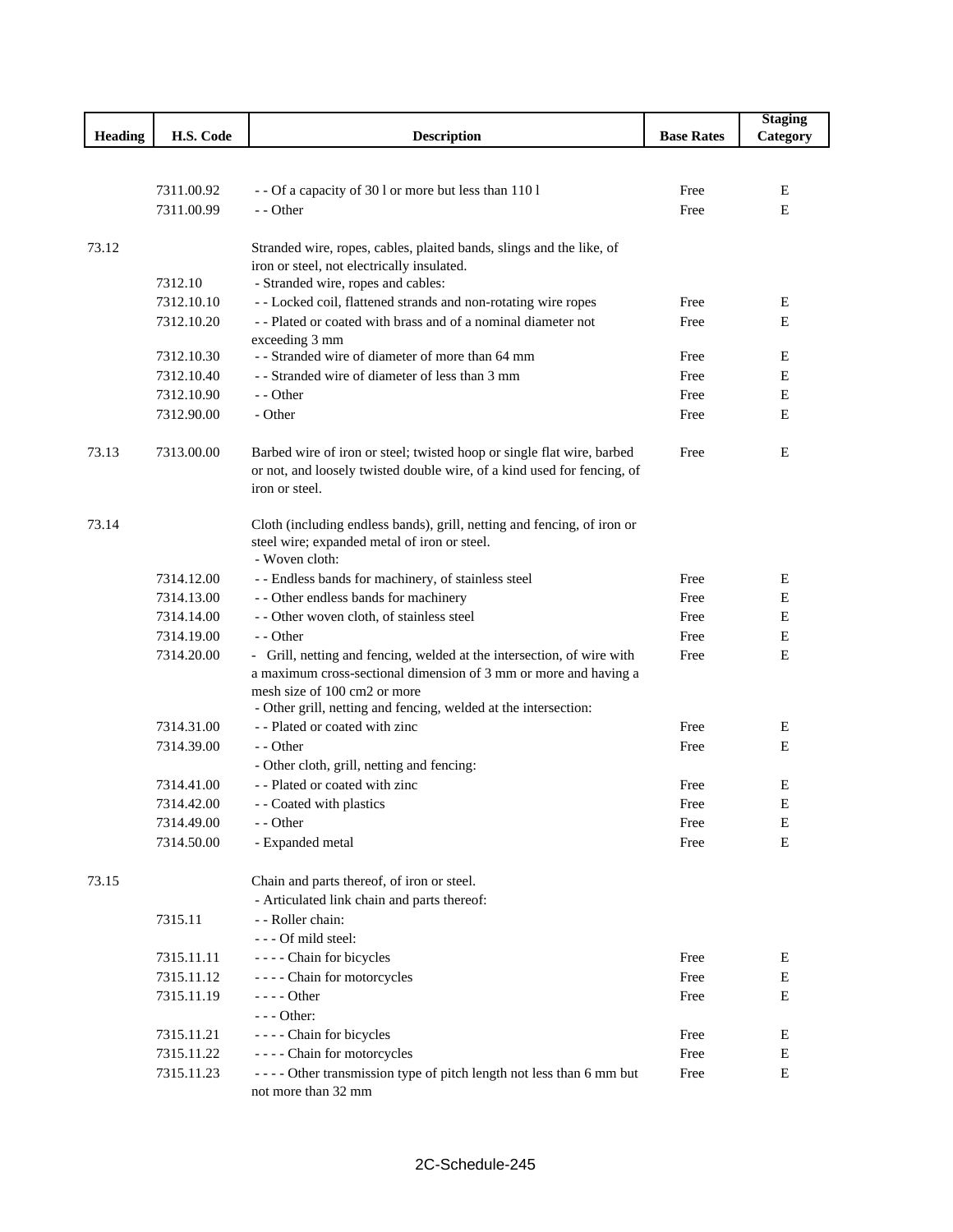|                |            |                                                                          |                   | <b>Staging</b> |
|----------------|------------|--------------------------------------------------------------------------|-------------------|----------------|
| <b>Heading</b> | H.S. Code  | <b>Description</b>                                                       | <b>Base Rates</b> | Category       |
|                |            |                                                                          |                   |                |
|                |            |                                                                          |                   |                |
|                | 7315.11.24 | ---- Industrial or conveyor type of pitch length not less than 75 mm     | Free              | E              |
|                | 7315.11.29 | nut not more than 152 mm<br>$--- Other$                                  | Free              | Ε              |
|                | 7315.12    | - - Other chain:                                                         |                   |                |
|                | 7315.12.10 | --- Of mild steel                                                        | Free              | E              |
|                | 7315.12.90 | $--$ Other                                                               | Free              | E              |
|                | 7315.19    | - - Parts:                                                               |                   |                |
|                | 7315.19.10 | --- Of chain for bicycles                                                | Free              | E              |
|                | 7315.19.20 | --- Of other chain for motorcycles                                       | Free              | E              |
|                | 7315.19.90 | $--$ Other                                                               | Free              | Ε              |
|                | 7315.20.00 | - Skid chain                                                             | Free              | E              |
|                |            | - Other chain:                                                           |                   |                |
|                | 7315.81.00 | - - Stud-link                                                            | Free              | E              |
|                | 7315.82.00 | - - Other, welded link                                                   | Free              | E              |
|                | 7315.89    | - - Other:                                                               |                   |                |
|                |            | - - - Of mild steel:                                                     |                   |                |
|                | 7315.89.11 | - - - - Chain for bicycles                                               | Free              | E              |
|                | 7315.89.12 | - - - - Chain for motorcycles                                            | Free              | $\mathbf E$    |
|                | 7315.89.19 | - - - - Other                                                            | Free              | E              |
|                |            | - - - Other:                                                             |                   |                |
|                | 7315.89.21 | - - - - Chain for bicycles                                               | Free              | E              |
|                | 7315.89.22 | - - - - Chain for motorcycles                                            | Free              | Ε              |
|                | 7315.89.29 | $--- Other$                                                              | Free              | E              |
|                | 7315.90    | - Other parts:                                                           |                   |                |
|                | 7315.90.10 | - - Chain for motorcycles and bicycles                                   | Free              | Ε              |
|                | 7315.90.90 | - - Other                                                                | Free              | E              |
|                |            |                                                                          |                   |                |
| 73.16          | 7316.00.00 | Anchors, grapnels and parts thereof, of iron or steel.                   | Free              | E              |
|                |            |                                                                          |                   |                |
| 73.17          |            | Nails, tacks, drawing pins, corrugated nails, staples (other than those  |                   |                |
|                |            | of heading 83.05) and similar articles, of iron or steel, whether or not |                   |                |
|                |            | with heads of other material, but excluding such articles with heads     |                   |                |
|                | 7317.00.10 | of copper.<br>- Wire nails                                               | Free              |                |
|                | 7317.00.20 | - Staples                                                                | Free              | E<br>E         |
|                | 7317.00.30 | - Dog spikes for rail sleepers; carding tacks for textile carding        | Free              | $\mathbf E$    |
|                |            | machines; gang nails, connector and anti-splitting                       |                   |                |
|                | 7317.00.40 | - Hob nails for footwear, ring nails                                     | Free              | Е              |
|                | 7317.00.50 | - Hooknails                                                              | Free              | E              |
|                | 7317.00.60 | - Corrugated nails, drawing pins and tacks                               | Free              | E              |
|                | 7317.00.90 | - Other                                                                  | Free              | Е              |
|                |            |                                                                          |                   |                |
| 73.18          |            | Screws, bolts, nuts, coach screws, screw hooks, rivets, cotters, cotter- |                   |                |
|                |            | pins, washers (including spring washers) and similar articles, of iron   |                   |                |
|                |            | or steel.                                                                |                   |                |
|                |            | - Threaded articles:                                                     |                   |                |
|                | 7318.11.00 | - - Coach screws                                                         | Free              | Ε              |
|                | 7318.12    | - - Other wood screws:                                                   |                   |                |
|                | 7318.12.10 | --- Of an external diameter not exceeding 16 mm                          | Free              | E              |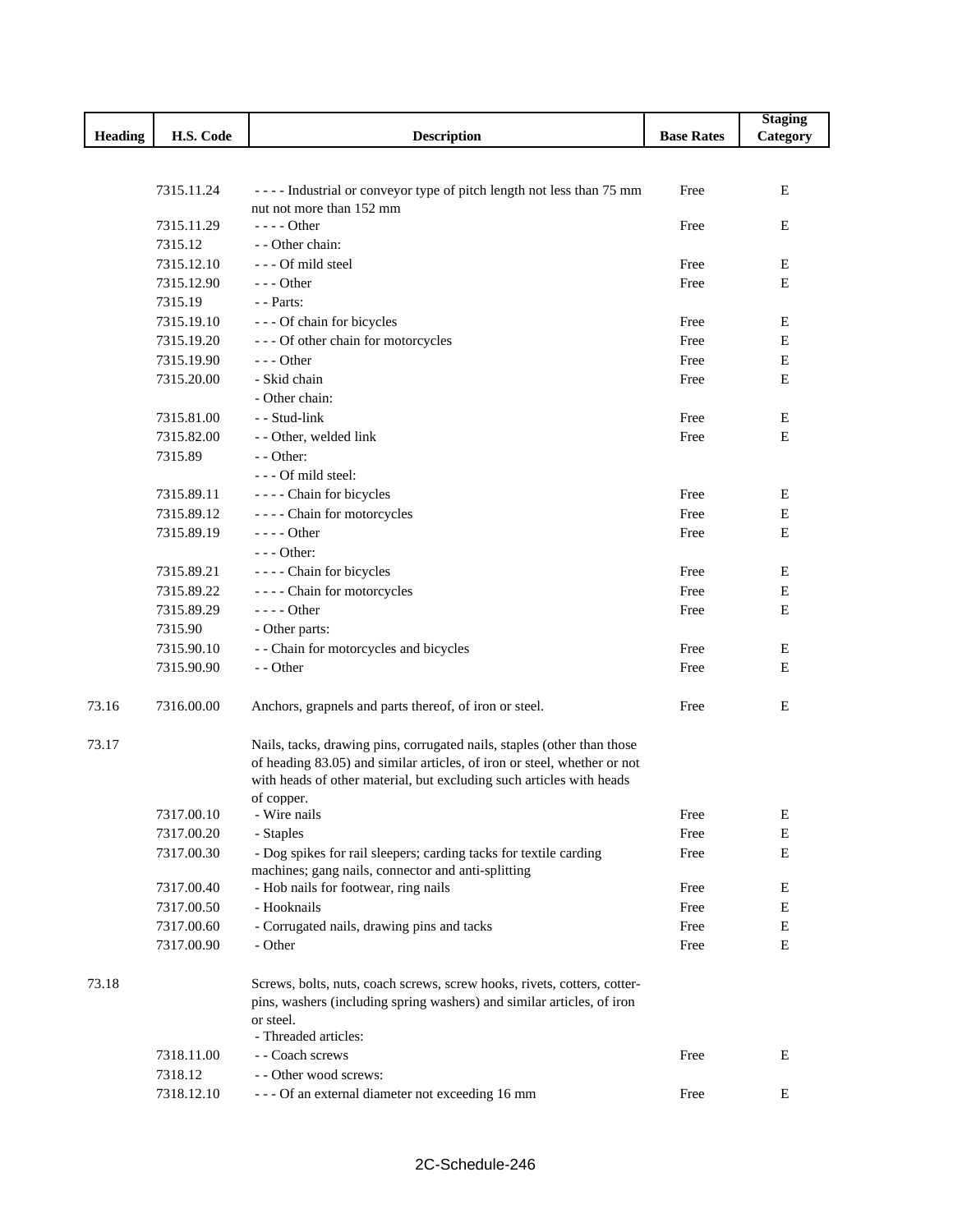|                |            |                                                                                                                                      |                   | <b>Staging</b> |
|----------------|------------|--------------------------------------------------------------------------------------------------------------------------------------|-------------------|----------------|
| <b>Heading</b> | H.S. Code  | <b>Description</b>                                                                                                                   | <b>Base Rates</b> | Category       |
|                |            |                                                                                                                                      |                   |                |
|                |            |                                                                                                                                      |                   |                |
|                | 7318.12.90 | $--$ Other                                                                                                                           | Free              | Ε              |
|                | 7318.13    | - - Screw hooks and screw rings:                                                                                                     |                   |                |
|                | 7318.13.10 | --- Of an external diameter not exceeding 16 mm                                                                                      | Free              | E              |
|                | 7318.13.90 | $--$ Other                                                                                                                           | Free              | Ε              |
|                | 7318.14    | - - Self-tapping screws:                                                                                                             |                   |                |
|                | 7318.14.10 | --- Of an external diameter not exceeding 16 mm                                                                                      | Free              | E              |
|                | 7318.14.90 | $--$ Other                                                                                                                           | Free              | E              |
|                | 7318.15    | - - Other screws and bolts, whether or not with their nuts or washers:                                                               |                   |                |
|                |            | --- Of an external diameter not exceeding 16 mm:                                                                                     |                   |                |
|                | 7318.15.11 | - - - - Screws for metal                                                                                                             | Free              | E              |
|                | 7318.15.12 | ---- Bolts for metal, with or without nuts                                                                                           | Free              | $\mathbf E$    |
|                | 7318.15.19 | $---$ Other                                                                                                                          | Free              | E              |
|                |            | $--$ Other:                                                                                                                          |                   |                |
|                | 7318.15.91 | ---- Screws for metal                                                                                                                | Free              | Ε              |
|                | 7318.15.92 | ---- Bolts for metal, with or without nuts                                                                                           | Free              | Ε              |
|                | 7318.15.99 | $---$ Other                                                                                                                          | Free              | $\mathbf E$    |
|                | 7318.16    | $-$ - Nuts:                                                                                                                          |                   |                |
|                | 7318.16.10 | --- Of an external diameter not exceeding 16 mm                                                                                      | Free              | E              |
|                | 7318.16.90 | $--$ Other                                                                                                                           | Free              | Ε              |
|                | 7318.19    | $-$ - Other:                                                                                                                         |                   |                |
|                | 7318.19.10 | --- Of an external diameter not exceeding 16 mm                                                                                      | Free              | E              |
|                | 7318.19.90 | $--$ Other                                                                                                                           | Free              | Ε              |
|                |            | - Non-threaded articles:                                                                                                             |                   |                |
|                | 7318.21    | - - Spring washers and other lock washers:                                                                                           |                   |                |
|                | 7318.21.10 | --- Of an external diameter not exceeding 16 mm                                                                                      | Free              | Ε              |
|                | 7318.21.90 | $--$ Other                                                                                                                           | Free              | E              |
|                | 7318.22    | - - Other washers:                                                                                                                   |                   |                |
|                | 7318.22.10 | --- Of an external diameter not exceeding 16 mm                                                                                      | Free              | E              |
|                | 7318.22.90 | $--$ Other                                                                                                                           | Free              | Е              |
|                | 7318.23    | - - Rivets:                                                                                                                          |                   |                |
|                | 7318.23.10 | --- Of an external diameter not exceeding 16 mm                                                                                      | Free              | E              |
|                | 7318.23.90 | --- Other                                                                                                                            | Free              | E              |
|                | 7318.24    | - - Cotters and cotter-pins:                                                                                                         |                   |                |
|                | 7318.24.10 | --- Of an external diameter not exceeding 16 mm                                                                                      | Free              | E              |
|                | 7318.24.90 | $--$ Other                                                                                                                           | Free              | Ε              |
|                | 7318.29    | $-$ - Other:                                                                                                                         |                   |                |
|                | 7318.29.10 | --- Of an external diameter not exceeding 16 mm                                                                                      | Free              | Ε              |
|                | 7318.29.90 | $--$ Other                                                                                                                           | Free              | E              |
| 73.19          |            | Sewing needles, knitting needles, bodkins, crochet hooks,<br>embroidery stilettos and similar articles, for use in the hand, of iron |                   |                |
|                |            | or steel; safety pins and other pins of iron or steel, not elsewhere                                                                 |                   |                |
|                | 7319.10.00 | specified or included.<br>- Sewing, darning or embroidery needles                                                                    | Free              | E              |
|                | 7319.20.00 |                                                                                                                                      | Free              | Ε              |
|                | 7319.30.00 | - Safety pins<br>- Other pins                                                                                                        | Free              | E              |
|                | 7319.90.00 | - Other                                                                                                                              | Free              | E              |
|                |            |                                                                                                                                      |                   |                |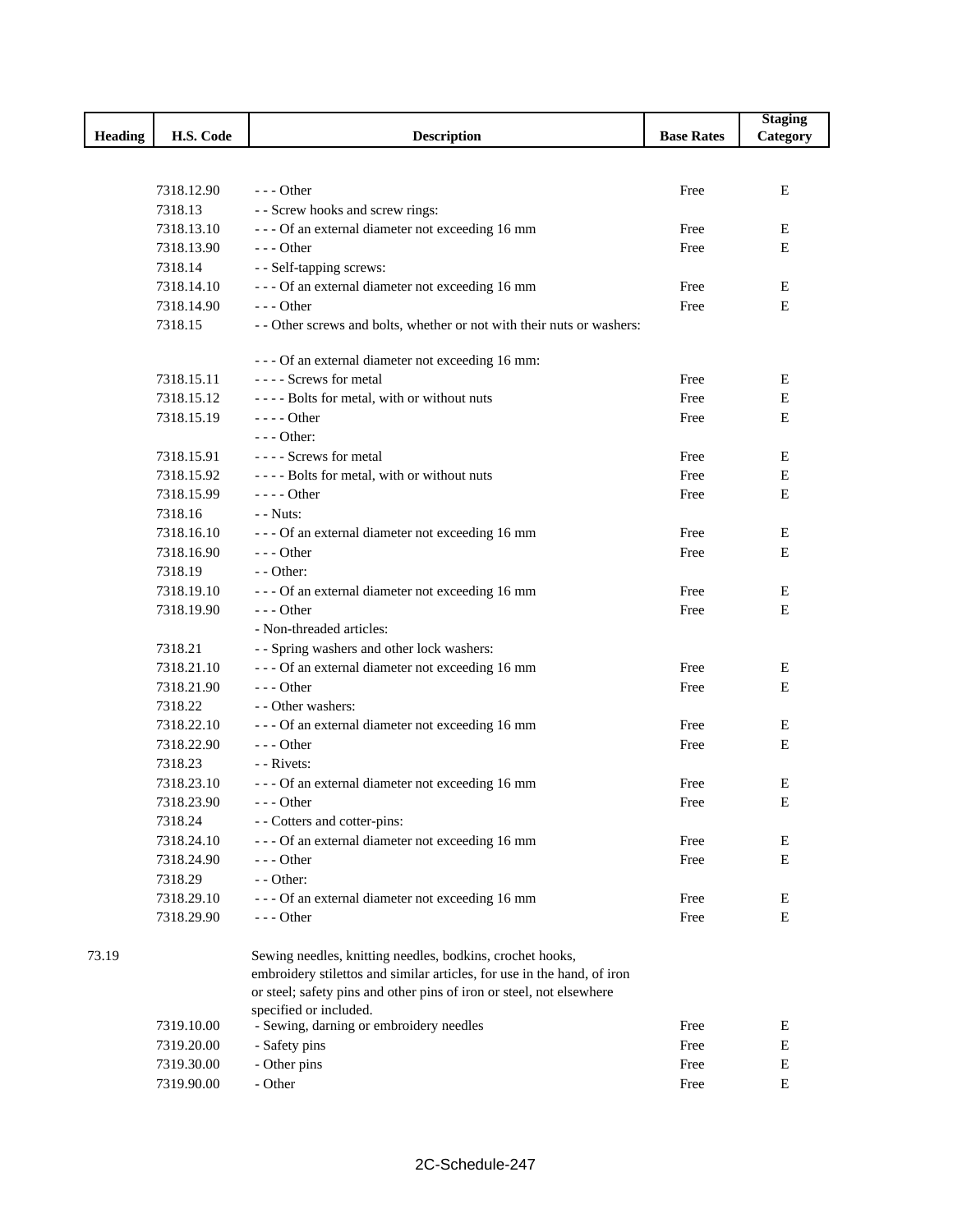|         |            |                                                                            |                   | <b>Staging</b> |
|---------|------------|----------------------------------------------------------------------------|-------------------|----------------|
| Heading | H.S. Code  | <b>Description</b>                                                         | <b>Base Rates</b> | Category       |
|         |            |                                                                            |                   |                |
|         |            |                                                                            |                   |                |
| 73.20   |            | Springs and leaves for springs, of iron or steel.                          |                   |                |
|         | 7320.10    | - Leaf-springs and leaves therefor:                                        |                   |                |
|         | 7320.10.10 | - - For motor vehicles                                                     | Free              | E              |
|         | 7320.10.20 | - - For earth moving machinery                                             | Free              | Ε              |
|         | 7320.10.30 | - - Coupling springs for railway rolling stock                             | Free              | Ε              |
|         | 7320.10.90 | - - Other                                                                  | Free              | Ε              |
|         | 7320.20    | - Helical springs:                                                         |                   |                |
|         | 7320.20.10 | - - For motor vehicles                                                     | Free              | Е              |
|         | 7320.20.20 | - - For earth moving machinery                                             | Free              | Ε              |
|         | 7320.20.90 | - - Other                                                                  | Free              | Ε              |
|         | 7320.90    | - Other:                                                                   |                   |                |
|         | 7320.90.10 | - - For motor vehicles                                                     | Free              | Ε              |
|         | 7320.90.90 | - - Other                                                                  | Free              | Е              |
|         |            |                                                                            |                   |                |
| 73.21   |            | Stoves, ranges, grates, cookers (including those with subsidiary           |                   |                |
|         |            | boilers for central heating), barbecues, braziers, gas-rings, plate        |                   |                |
|         |            | warmers and similar non-electric domestic appliances, and parts            |                   |                |
|         |            | thereof, of iron or steel.                                                 |                   |                |
|         |            | - Cooking appliances and plate warmers:                                    |                   |                |
|         | 7321.11    | - - For gas fuel or for both gas and other fuels:                          |                   |                |
|         | 7321.11.10 | --- Kitchen stoves, ranges, ovens, cookers                                 | Free              | E              |
|         | 7321.11.90 | $--$ Other                                                                 | Free              | E              |
|         | 7321.12.00 | - - For liquid fuel                                                        | Free              | E              |
|         | 7321.13.00 | - - For solid fuel                                                         | Free              | Ε              |
|         |            | - Other appliances:                                                        |                   |                |
|         | 7321.81.00 | - - For gas fuel or for both gas and other fuels                           | Free              | Ε              |
|         | 7321.82.00 | - - For liquid fuel                                                        | Free              | E              |
|         | 7321.83.00 | - - For solid fuel                                                         | Free              | Ε              |
|         | 7321.90.00 | - Parts                                                                    | Free              | E              |
| 73.22   |            | Radiators for central heating, not electrically heated, and parts          |                   |                |
|         |            | thereof, of iron or steel; air heaters and hot air distributors (including |                   |                |
|         |            | distributors which can also distribute fresh or conditioned air), not      |                   |                |
|         |            | electrically heated, incorporating a motor-driven fan or blower, and       |                   |                |
|         |            | parts thereof, of iron or steel.                                           |                   |                |
|         |            | - Radiators and parts thereof:                                             |                   |                |
|         | 7322.11.00 | - - Of cast iron                                                           | Free              | Ε              |
|         | 7322.19.00 | - - Other                                                                  | Free              | E              |
|         | 7322.90.00 | - Other                                                                    | Free              | Е              |
| 73.23   |            | Table, kitchen or other household articles and parts thereof, of iron      |                   |                |
|         |            | or steel; iron or steel wool; pot scourers and scouring or polishing       |                   |                |
|         |            | pads, gloves and the like, of iron or steel.                               |                   |                |
|         | 7323.10.00 | - Iron or steel wool; pot scourers and scouring or polishing pads,         | Free              | Ε              |
|         |            | gloves and the like                                                        |                   |                |
|         |            | - Other:                                                                   |                   |                |
|         | 7323.91    | - - Of cast iron, not enamelled:                                           |                   |                |
|         | 7323.91.10 | - - - Kitchenware                                                          | Free              | Е              |
|         | 7323.91.90 | $--$ Other                                                                 | Free              | $\mathbf E$    |
|         | 7323.92.00 | - - Of cast iron, enamelled                                                | Free              | ${\bf E}$      |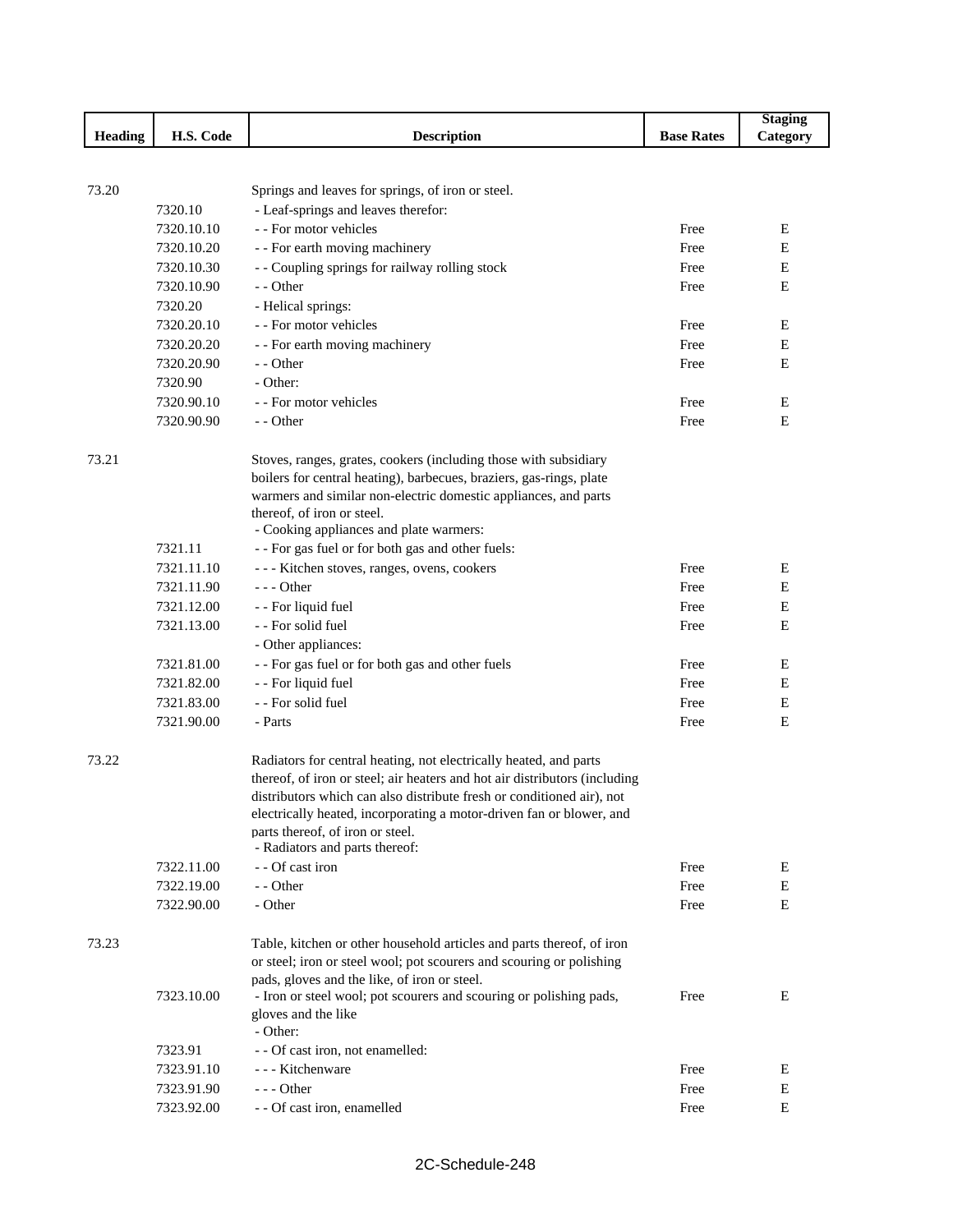|         |            |                                                                         |                   | <b>Staging</b> |
|---------|------------|-------------------------------------------------------------------------|-------------------|----------------|
| Heading | H.S. Code  | <b>Description</b>                                                      | <b>Base Rates</b> | Category       |
|         |            |                                                                         |                   |                |
|         |            |                                                                         |                   |                |
|         | 7323.93    | - - Of stainless steel:                                                 |                   |                |
|         | 7323.93.10 | - - - Kitchenware                                                       | Free              | E              |
|         | 7323.93.90 | $--$ Other                                                              | Free              | E              |
|         | 7323.94.00 | - - Of iron (Other than cast iron) or steel, enamelled                  | Free              | E              |
|         | 7323.99    | $-$ - Other:                                                            |                   |                |
|         | 7323.99.10 | - - - Kitchenware                                                       | Free              | Ε              |
|         | 7323.99.90 | $--$ Other                                                              | Free              | E              |
| 73.24   |            | Sanitary ware and parts thereof, of iron or steel.                      |                   |                |
|         | 7324.10.00 | - Sinks and wash basins, of stainless steel                             | Free              | E              |
|         |            | - Baths:                                                                |                   |                |
|         | 7324.21.00 | - - Of cast iron, whether or not enamelled                              | Free              | Ε              |
|         | 7324.29.00 | - - Other                                                               | Free              | E              |
|         | 7324.90    | - Other, including parts:                                               |                   |                |
|         | 7324.90.10 | - - For flushing water closets or urinals (fixed type)                  | Free              | Е              |
|         | 7324.90.20 | - - Bedpans, urinals (portable type) and chamber-pots                   | Free              | Е              |
|         | 7324.90.90 | - - Other                                                               | Free              | E              |
|         |            |                                                                         |                   |                |
| 73.25   |            | Other cast articles of iron or steel.                                   |                   |                |
|         | 7325.10    | - Of non-malleable cast iron:                                           |                   |                |
|         | 7325.10.10 | - - Latex spouts and latex cups                                         | Free              | Ε              |
|         | 7325.10.20 | - - Manhole covers, gratings and frames thereof                         | Free              | Е              |
|         | 7325.10.90 | - - Other                                                               | Free              | E              |
|         |            | - Other:                                                                |                   |                |
|         | 7325.91.00 | - - Grinding balls and similar articles for mills                       | Free              | E              |
|         | 7325.99    | - - Other:                                                              |                   |                |
|         | 7325.99.10 | --- Latex spouts and latex cups                                         | Free              | Ε              |
|         | 7325.99.20 | --- Manhole covers, gratings and frames thereof                         | Free              | Е              |
|         | 7325.99.90 | --- Other                                                               | Free              | E              |
|         |            |                                                                         |                   |                |
| 73.26   |            | Other articles of iron or steel.                                        |                   |                |
|         |            | - Forged or stamped, but not further worked:                            |                   |                |
|         | 7326.11.00 | - - Grinding balls and similar articles for mills                       | Free              | E              |
|         | 7326.19.00 | - - Other                                                               | Free              | E              |
|         | 7326.20    | - Articles of iron or steel wire:                                       |                   |                |
|         | 7326.20.10 | - - For manufacturing tyre hoop                                         | Free              | E              |
|         | 7326.20.20 | - - Rat traps                                                           | Free              | E              |
|         | 7326.20.30 | - - For the manufacturing of articles Other than baskets, sieves or the | Free              | E              |
|         |            | like, coated with plastic                                               |                   |                |
|         | 7326.20.40 | - - Gabions and mattresses of PVC coated steel wires                    | Free              | Ε              |
|         | 7326.20.90 | - - Other                                                               | Free              | Е              |
|         | 7326.90    | - Other:                                                                |                   |                |
|         | 7326.90.10 | - - Ships' rudders                                                      | Free              | Ε              |
|         | 7326.90.20 | - - Pistol or revolver shaped keychains with firing caps                | Free              | Е              |
|         | 7326.90.30 | - - stainless steel shield and clamp assembly with rubber sleeve for    | Free              | $\mathbf E$    |
|         |            | hubless cast iron pipes and pipe fittings                               |                   |                |
|         | 7326.90.40 | - - Latex spouts and latex cups                                         | Free              | Ε              |
|         | 7326.90.50 | - - Rat traps                                                           | Free              | Ε              |
|         | 7326.90.60 | - - Steel balls for ball point pens                                     | Free              | E              |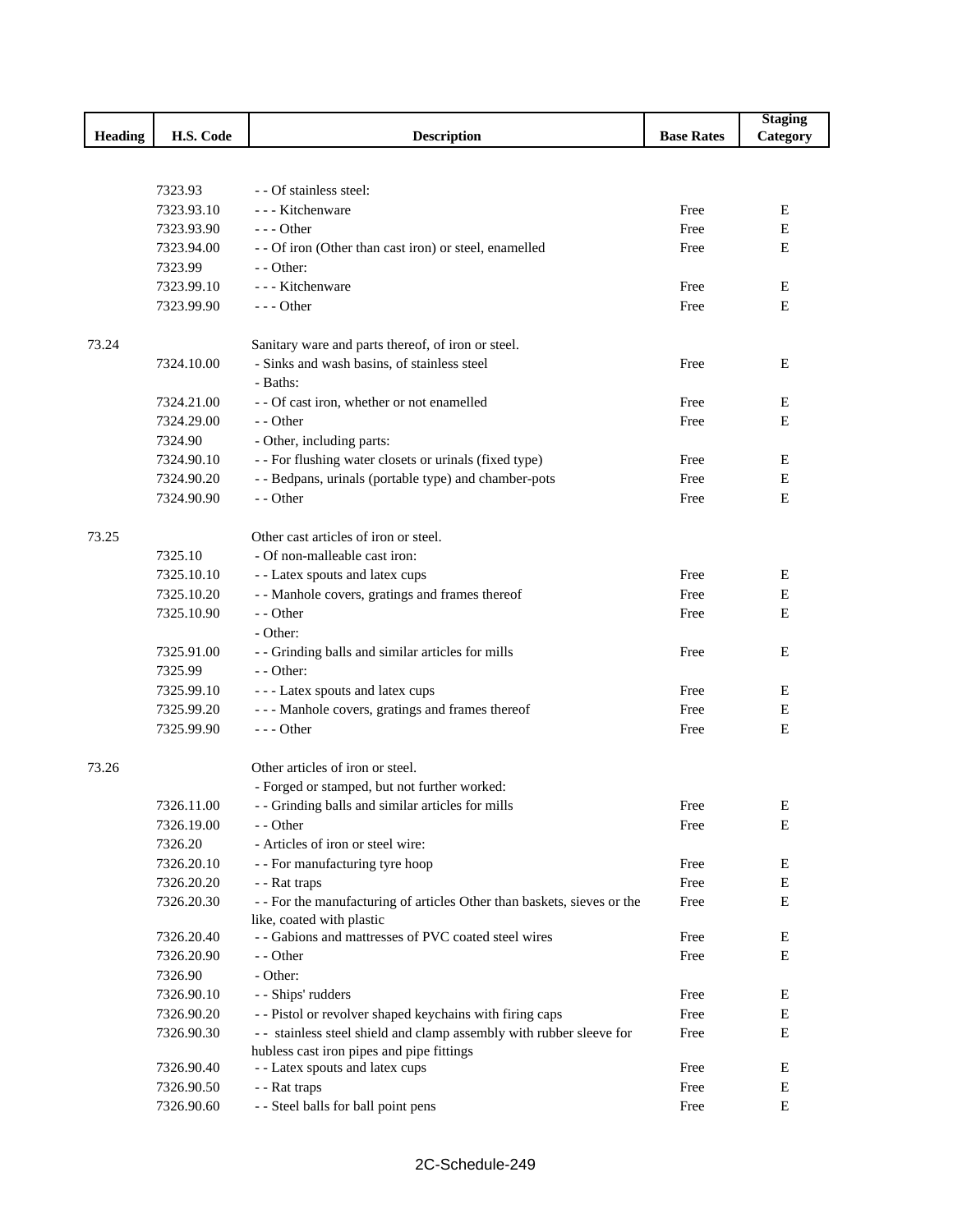|                |            |                                                                       |                   | <b>Staging</b> |
|----------------|------------|-----------------------------------------------------------------------|-------------------|----------------|
| <b>Heading</b> | H.S. Code  | <b>Description</b>                                                    | <b>Base Rates</b> | Category       |
|                |            |                                                                       |                   |                |
|                |            |                                                                       |                   |                |
|                | 7326.90.90 | - - Other                                                             | Free              | E              |
|                |            |                                                                       |                   |                |
|                |            |                                                                       |                   |                |
|                |            | <b>Chapter 74</b><br>Copper and articles thereof                      |                   |                |
|                |            |                                                                       |                   |                |
| 74.01          |            | Copper mattes; cement copper (precipitated copper).                   |                   |                |
|                | 7401.10.00 | - Copper mattes                                                       | Free              | E              |
|                | 7401.20.00 | - Cement copper (precipitated copper)                                 | Free              | $\mathbf E$    |
|                |            |                                                                       |                   |                |
| 74.02          |            | Unrefined copper; copper anodes for electrolytic refining.            |                   |                |
|                | 7402.00.10 | - Blister copper and other unrefined copper                           | Free              | Е              |
|                | 7402.00.90 | - Copper anodes for electrolytic refining                             | Free              | E              |
|                |            |                                                                       |                   |                |
| 74.03          |            | Refined copper and copper alloys, unwrought.                          |                   |                |
|                |            | - Refined copper:                                                     |                   |                |
|                | 7403.11.00 | - - Cathodes and sections of cathodes                                 | Free              | E              |
|                | 7403.12.00 | - - Wire-bars                                                         | Free              | Ε              |
|                | 7403.13.00 | - Billets                                                             | Free              | E              |
|                | 7403.19.00 | - - Other                                                             | Free              | E              |
|                |            | - Copper alloys:                                                      |                   |                |
|                | 7403.21.00 | - - Copper-zinc base alloys (brass)                                   | Free              | E              |
|                | 7403.22.00 | - - Copper-Tin base alloys (bronze)                                   | Free              | Ε              |
|                | 7403.23.00 | - - Copper-nickel base alloys (cupro-nickel) or copper-nickel-zinc    | Free              | Ε              |
|                |            | base alloys (nickel silver)                                           |                   |                |
|                | 7403.29.00 | - - Other copper alloys (other than master alloys of heading 74.05)   | Free              | E              |
|                |            |                                                                       |                   |                |
| 74.04          | 7404.00.00 | Copper waste and scrap.                                               | Free              | E              |
| 74.05          | 7405.00.00 |                                                                       | Free              | Ε              |
|                |            | Master alloys of copper.                                              |                   |                |
| 74.06          |            | Copper powders and flakes.                                            |                   |                |
|                | 7406.10.00 | - Powders of non-lamellar structure                                   | Free              | E              |
|                | 7406.20.00 | - Powders of lamellar structure; flakes                               | Free              | E              |
|                |            |                                                                       |                   |                |
| 74.07          |            | Copper bars, rods and profiles.                                       |                   |                |
|                | 7407.10    | - Of refined copper:                                                  |                   |                |
|                | 7407.10.10 | - - Bars and rods of circular cross section                           | Free              | E              |
|                | 7407.10.20 | - - Other bars and rods                                               | Free              | E              |
|                | 7407.10.30 | - - Profiles                                                          | Free              | E              |
|                |            | - Of copper alloys:                                                   |                   |                |
|                | 7407.21    | - - Of copper-zinc base alloys (brass):                               |                   |                |
|                | 7407.21.10 | --- Bars and rods                                                     | Free              | Ε              |
|                | 7407.21.20 | --- Profiles                                                          | Free              | E              |
|                | 7407.22    | - - Of copper-nickel base alloys (cupro-nickel) or copper-nickel-zinc |                   |                |
|                |            | base alloys (nickel silver):                                          |                   |                |
|                | 7407.22.10 | --- Bars and rods                                                     | Free              | Е              |
|                | 7407.22.20 | --- Profiles                                                          | Free              | Ε              |
|                | 7407.29    | - - Other:                                                            |                   |                |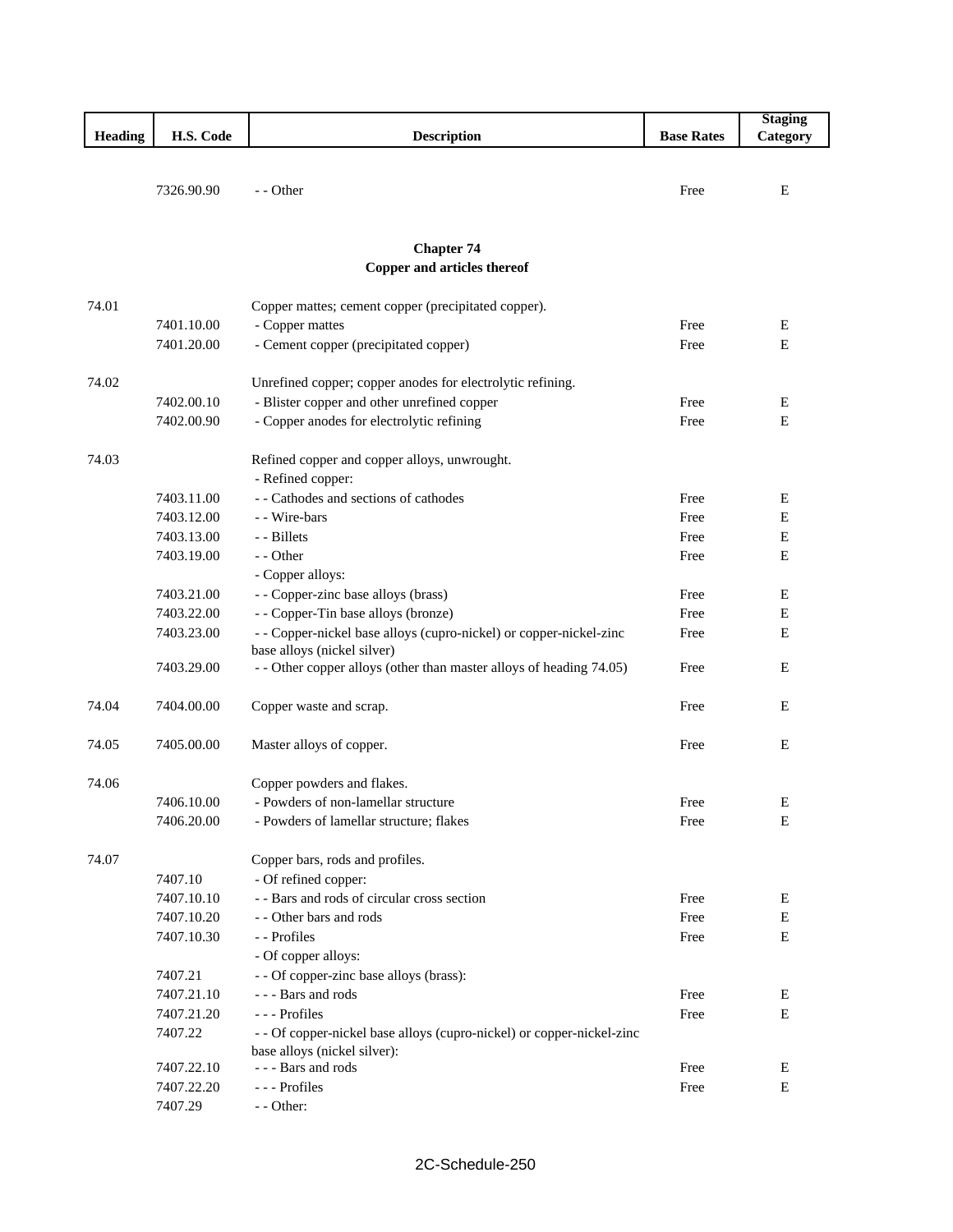|                |            |                                                                                                     |                   | <b>Staging</b> |
|----------------|------------|-----------------------------------------------------------------------------------------------------|-------------------|----------------|
| <b>Heading</b> | H.S. Code  | <b>Description</b>                                                                                  | <b>Base Rates</b> | Category       |
|                |            |                                                                                                     |                   |                |
|                |            |                                                                                                     |                   |                |
|                | 7407.29.10 | --- Bars and rods                                                                                   | Free              | E              |
|                | 7407.29.20 | --- Profiles                                                                                        | Free              | $\mathbf E$    |
|                |            |                                                                                                     |                   |                |
| 74.08          |            | Copper wire.                                                                                        |                   |                |
|                |            | - Of refined copper:                                                                                |                   |                |
|                | 7408.11    | - - Of which the maximum cross-sectional dimension exceeds 6 mm:                                    |                   |                |
|                | 7408.11.10 | --- Of which the maximum cross-sectional dimension exceeds 6                                        | Free              | E              |
|                |            | mm but not exceeds 14 mm                                                                            |                   |                |
|                | 7408.11.20 | - - - Of which the maximum cross-sectional dimension exceeds 14                                     | Free              | Ε              |
|                |            | mm but not exceeds 25 mm                                                                            |                   |                |
|                | 7408.11.90 | --- Other                                                                                           | Free              | Ε              |
|                | 7408.19.00 | - - Other                                                                                           | Free              | E              |
|                |            | - Of copper alloys:                                                                                 |                   |                |
|                | 7408.21.00 | - - Of copper-zinc base alloys (brass)                                                              | Free              | E              |
|                | 7408.22.00 | - - Of copper-nickel base alloys (cupro-nickel) or copper-nickel-zinc                               | Free              | Ε              |
|                |            | base alloys (nickel silver)                                                                         |                   |                |
|                | 7408.29.00 | - - Other                                                                                           | Free              | E              |
|                |            |                                                                                                     |                   |                |
| 74.09          |            | Copper plates, sheets and strip, of a thickness exceeding<br>$0.15$ mm.                             |                   |                |
|                |            | - Of refined copper:                                                                                |                   |                |
|                | 7409.11    | - - In coils:                                                                                       |                   |                |
|                | 7409.11.10 | $--$ Strip                                                                                          | Free              | E              |
|                | 7409.11.90 | $--$ Other                                                                                          | Free              | Е              |
|                |            | $-$ - Other:                                                                                        |                   |                |
|                | 7409.19.10 | $--$ Strip                                                                                          | Free              | E              |
|                | 7409.19.90 | $--$ Other                                                                                          | Free              | E              |
|                |            | - Of copper-zinc base alloys (brass):                                                               |                   |                |
|                | 7409.21    | - - In coils:                                                                                       |                   |                |
|                | 7409.21.10 | --- Strip                                                                                           | Free              | Е              |
|                | 7409.21.90 | $--$ Other                                                                                          | Free              | Ε              |
|                | 7409.29    | - - Other:                                                                                          |                   |                |
|                | 7409.29.10 | - - - Strip                                                                                         | Free              | ${\bf E}$      |
|                | 7409.29.90 | --- Other                                                                                           | Free              | Ε              |
|                |            | - Of copper-tin base alloys (bronze):                                                               |                   |                |
|                | 7409.31    | - - In coils:                                                                                       |                   |                |
|                | 7409.31.10 | - - - Strip                                                                                         | Free              | E              |
|                | 7409.31.90 | $--$ Other                                                                                          | Free              | E              |
|                | 7409.39    | - - Other:                                                                                          |                   |                |
|                | 7409.39.10 | $--$ Strip                                                                                          | Free              | ${\bf E}$      |
|                | 7409.39.90 | --- Other                                                                                           | Free              | $\mathbf E$    |
|                | 7409.40    | - Of copper-nickel base alloys (cupro-nickel) or copper-nickel-zinc<br>base alloys (nickel silver): |                   |                |
|                | 7409.40.10 | - - Strip                                                                                           | Free              | Ε              |
|                | 7409.40.90 | - - Other                                                                                           | Free              | ${\bf E}$      |
|                | 7409.90    | - Of other copper alloys:                                                                           |                   |                |
|                | 7409.90.10 | - - Strip                                                                                           | Free              | ${\bf E}$      |
|                | 7409.90.90 | - - Other                                                                                           | Free              | E              |
|                |            |                                                                                                     |                   |                |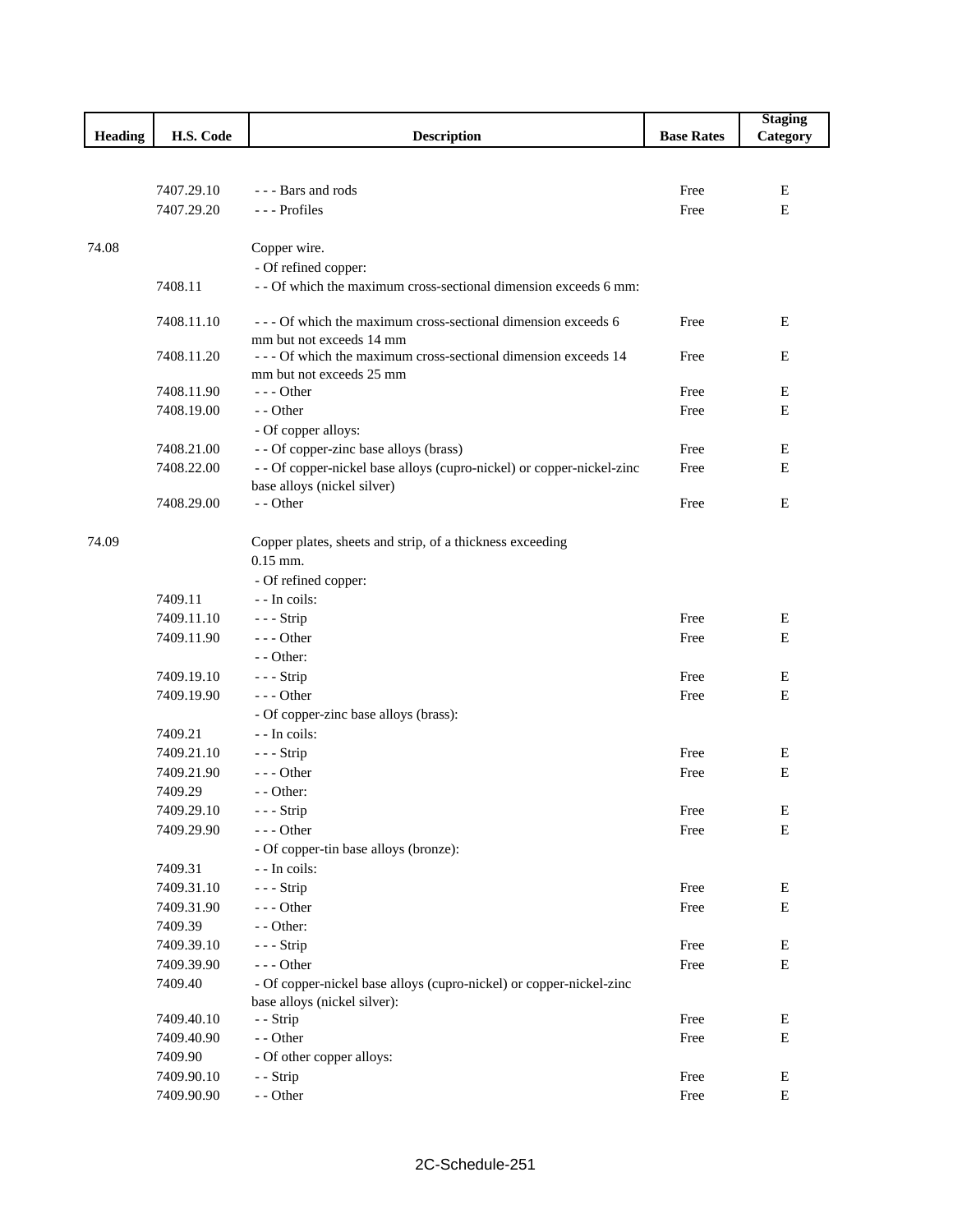|         |                             |             |                   | Stagin          |
|---------|-----------------------------|-------------|-------------------|-----------------|
| Heading | H.S. C <sub>0</sub><br>Code | Description | <b>Base Rates</b> | <b>Category</b> |

| 74.10 |                          | Copper foil (whether or not printed or backed with paper,<br>paperboard, plastics or similar backing materials), of a thickness<br>(excluding any backing) not exceeding 0.15 mm.<br>- Not backed: |              |   |
|-------|--------------------------|----------------------------------------------------------------------------------------------------------------------------------------------------------------------------------------------------|--------------|---|
|       | 7410.11.00               | - - Of refined copper                                                                                                                                                                              | Free         | Е |
|       | 7410.12.00               | - - Of copper alloys<br>- Backed:                                                                                                                                                                  | Free         | E |
|       | 7410.21                  | - - Of refined copper:                                                                                                                                                                             |              |   |
|       | 7410.21.10               | --- Reinforced sheets or plates of polytetraflouroethylene or<br>Polyamide, laminated on one side or both sides with copper foil                                                                   | Free         | E |
|       | 7410.21.20               | --- Copper clad laminate for PCBs                                                                                                                                                                  | Free         | E |
|       | 7410.21.90               | $--$ Other                                                                                                                                                                                         | Free         | E |
|       | 7410.22.00               | - - Of copper alloys                                                                                                                                                                               | Free         | E |
| 74.11 |                          | Copper tubes and pipes.                                                                                                                                                                            |              |   |
|       | 7411.10.00               | - Of refined copper                                                                                                                                                                                | Free         | E |
|       |                          | - Of copper alloys:                                                                                                                                                                                |              |   |
|       | 7411.21.00               | - - Of copper-zinc base alloys (brass)                                                                                                                                                             | Free         | E |
|       | 7411.22.00               | - - Of copper-nickel base alloys (cupro-nickel) or copper-nickel-zinc<br>base alloys (nickel silver)                                                                                               | Free         | E |
|       | 7411.29.00               | - - Other                                                                                                                                                                                          | Free         | E |
| 74.12 |                          | Copper tube or pipe fittings (for example, couplings, elbows,<br>sleeves).                                                                                                                         |              |   |
|       | 7412.10.00               | - Of refined copper                                                                                                                                                                                | Free         | E |
|       | 7412.20.00               | - Of copper alloys                                                                                                                                                                                 | Free         | E |
| 74.13 |                          | Stranded wire, cables, plaited bands and the like, of copper, not<br>electrically insulated.<br>- Cable:                                                                                           |              |   |
|       | 7413.00.11               | - - Of circular cross section not exceeding $500 \text{ mm}^2$                                                                                                                                     | Free         | Е |
|       | 7413.00.12               | - - Of circular cross section 500 mm2 or more to 630 mm <sup>2</sup>                                                                                                                               | Free         | E |
|       | 7413.00.13               | - - Of circular cross section 630 mm2 or more to 1000 mm <sup>2</sup>                                                                                                                              | Free         | E |
|       | 7413.00.19               | - - Other                                                                                                                                                                                          | Free         | E |
|       | 7413.00.90               | - Other                                                                                                                                                                                            | Free         | E |
| 74.14 |                          | Cloth (including endless bands), grill and netting, of copper wire;<br>expanded metal, of copper.<br>- Cloth:                                                                                      |              |   |
|       | 7414.20                  |                                                                                                                                                                                                    |              |   |
|       | 7414.20.10               | - - For machinery<br>- - Suitable for making mosquito nets or window screens                                                                                                                       | Free<br>Free | E |
|       | 7414.20.20<br>7414.20.90 | - - Other                                                                                                                                                                                          | Free         | Е |
|       |                          | - Other:                                                                                                                                                                                           |              | Е |
|       | 7414.90                  | - - For machinery                                                                                                                                                                                  |              |   |
|       | 7414.90.10               |                                                                                                                                                                                                    | Free         | E |
|       | 7414.90.20               | - - Expanded metal<br>- - Other                                                                                                                                                                    | Free         | E |
|       | 7414.90.90               |                                                                                                                                                                                                    | Free         | Е |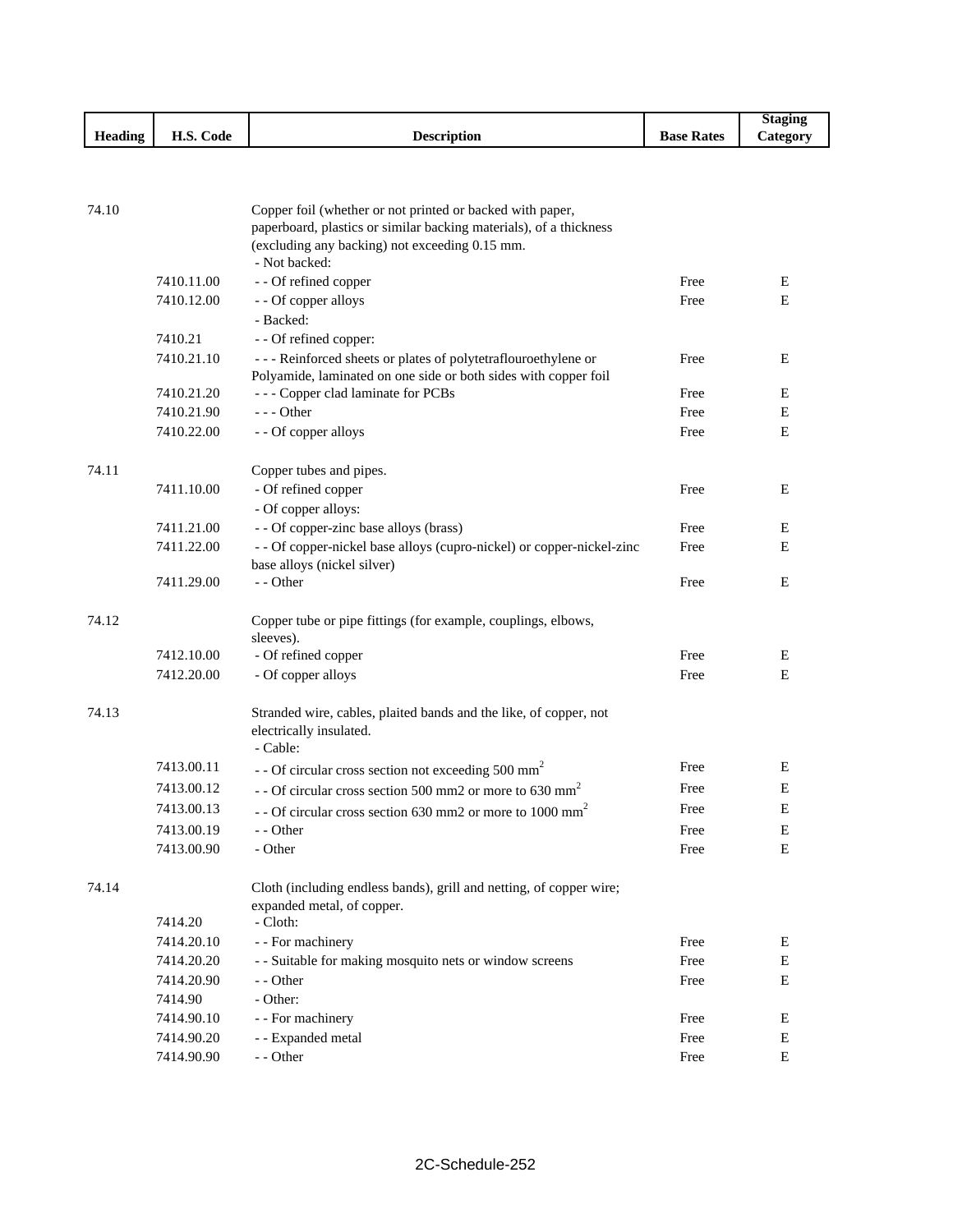|                |            |                                                                                                                                                |                   | <b>Staging</b> |
|----------------|------------|------------------------------------------------------------------------------------------------------------------------------------------------|-------------------|----------------|
| <b>Heading</b> | H.S. Code  | <b>Description</b>                                                                                                                             | <b>Base Rates</b> | Category       |
|                |            |                                                                                                                                                |                   |                |
|                |            |                                                                                                                                                |                   |                |
| 74.15          |            | Nails, tacks, drawing pins, staples (other than those of heading                                                                               |                   |                |
|                |            | 83.05) and similar articles, of copper or of iron or steel with heads of                                                                       |                   |                |
|                |            | copper; screws, bolts, nuts, screw hooks, rivets, cotters, cotter-pins,<br>washers (including spring washers) and similar articles, of copper. |                   |                |
|                |            |                                                                                                                                                |                   |                |
|                | 7415.10    | - Nails and tacks, drawing pins, staples and similar articles:                                                                                 |                   |                |
|                | 7415.10.10 | - - Nails                                                                                                                                      | Free              | E              |
|                | 7415.10.20 | - - Staples                                                                                                                                    | Free              | E              |
|                | 7415.10.90 | - - Other                                                                                                                                      | Free              | E              |
|                |            | - Other articles, not threaded:                                                                                                                |                   |                |
|                | 7415.21.00 | - - Washers (including spring washers)                                                                                                         | Free              | E              |
|                | 7415.29.00 | - - Other                                                                                                                                      | Free              | E              |
|                |            | - Other threaded articles:                                                                                                                     |                   |                |
|                | 7415.33    | - - Screws; bolts and nuts:                                                                                                                    |                   |                |
|                | 7415.33.10 | $--$ Screws                                                                                                                                    | Free              | Ε              |
|                | 7415.33.20 | --- Bolts and nuts                                                                                                                             | Free              | E              |
|                | 7415.39.00 | - - Other                                                                                                                                      | Free              | E              |
|                |            |                                                                                                                                                |                   |                |
| 74.16          | 7416.00.00 | Copper springs.                                                                                                                                | Free              | E              |
|                |            |                                                                                                                                                |                   |                |
| 74.17          | 7417.00.00 | Cooking or heating apparatus of a kind used for domestic purposes,                                                                             | Free              | E              |
|                |            | non-electric, and parts thereof, of copper.                                                                                                    |                   |                |
|                |            |                                                                                                                                                |                   |                |
| 74.18          |            | Table, kitchen or other household articles and parts thereof, of                                                                               |                   |                |
|                |            | copper; pot scourers and scouring or polishing pads, gloves and the                                                                            |                   |                |
|                |            | like, of copper; sanitary ware and parts thereof, of copper.<br>- Table, kitchen or other household articles and parts thereof; pot            |                   |                |
|                |            | scourers and scouring or polishing pads, gloves and the like:                                                                                  |                   |                |
|                | 7418.11.00 | - - Pot scourers and scouring or polishing pads, Gloves and the like                                                                           | Free              | E              |
|                | 7418.19    | - - Other:                                                                                                                                     |                   |                |
|                | 7418.19.10 | --- Ash trays                                                                                                                                  | Free              | E              |
|                | 7418.19.20 | --- Articles used during religious rites                                                                                                       | Free              | E              |
|                | 7418.19.90 | $--$ Other                                                                                                                                     | Free              | ${\bf E}$      |
|                | 7418.20.00 | - Sanitary ware and parts thereof                                                                                                              | Free              | Е              |
|                |            |                                                                                                                                                |                   |                |
| 74.19          |            | Other articles of copper.                                                                                                                      |                   |                |
|                | 7419.10.00 | - Chain and parts thereof                                                                                                                      | Free              | E              |
|                |            | - Other:                                                                                                                                       |                   |                |
|                | 7419.91    | - - Cast, moulded, stamped or forged, but not further worked:                                                                                  |                   |                |
|                | 7419.91.10 | --- Fitting for fire hoses                                                                                                                     | Free              | E              |
|                | 7419.91.20 | - - - Reservoirs, tanks, vats and similar containers not fitted with                                                                           | Free              | E              |
|                |            | mechanical or thermal equipment; other hose fittings                                                                                           |                   |                |
|                | 7419.91.30 | --- Electroplating anodes; machine belt fastener; fittings (not                                                                                | Free              | E              |
|                |            | including propellers of heading 84.85) for ships or other vessel;                                                                              |                   |                |
|                |            | capacity measures (other than domestic use)                                                                                                    |                   |                |
|                | 7419.91.90 | $--$ Other                                                                                                                                     | Free              | E              |
|                | 7419.99    | - - Other:                                                                                                                                     |                   |                |
|                | 7419.99.10 | --- Electroplating anodes, machine belt fastener; fittings (not                                                                                | Free              | E              |
|                |            | including propellers of heading 84.85) for ships or other vessel;<br>capacity measures (other than domestic use); fittings for fire hoses      |                   |                |
|                |            |                                                                                                                                                |                   |                |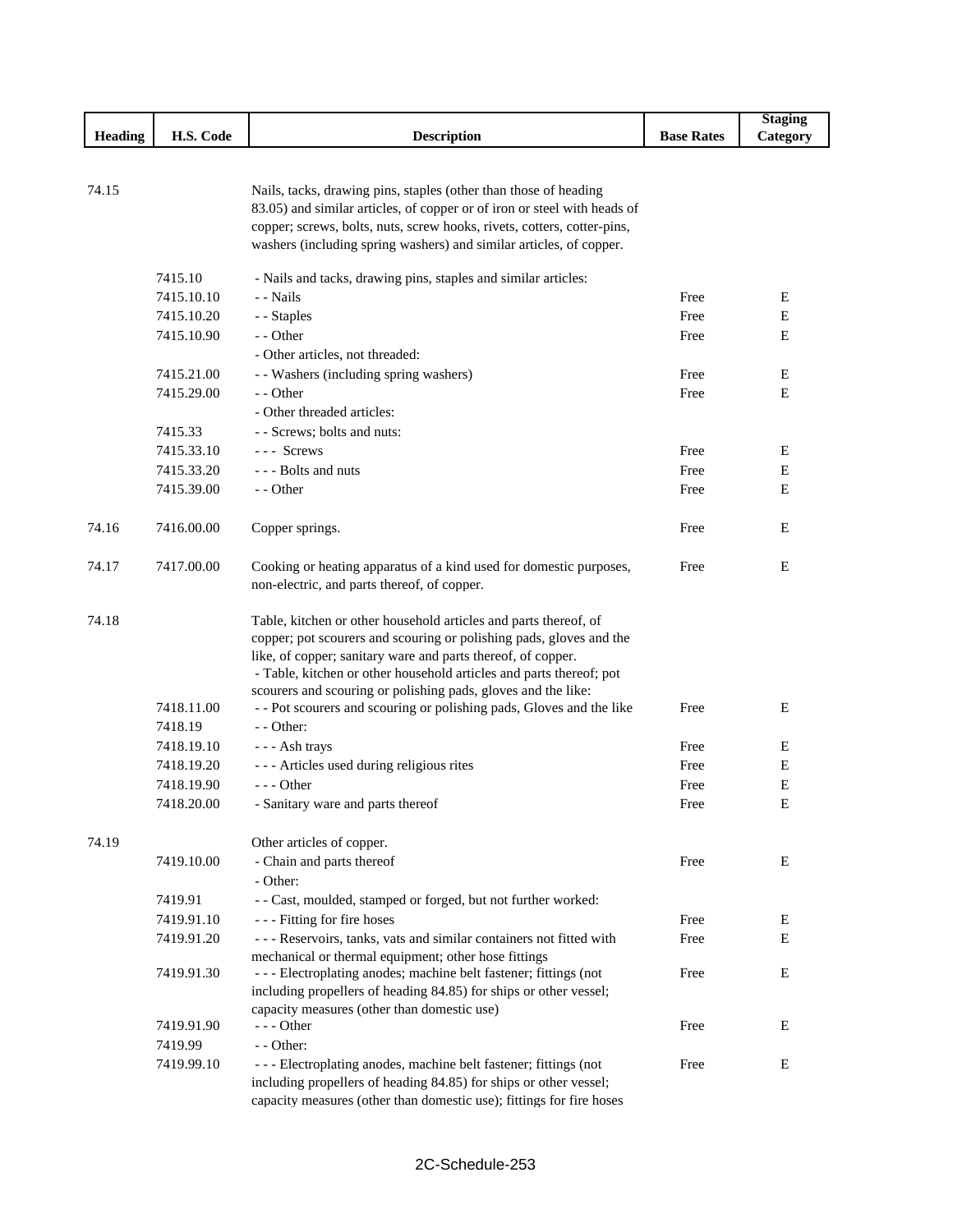|                |            |                                                                                                                                               |                   | <b>Staging</b> |
|----------------|------------|-----------------------------------------------------------------------------------------------------------------------------------------------|-------------------|----------------|
| <b>Heading</b> | H.S. Code  | <b>Description</b>                                                                                                                            | <b>Base Rates</b> | Category       |
|                |            |                                                                                                                                               |                   |                |
|                | 7419.99.20 | - - - Reservoirs, tanks, vats and similar containers not fitted with<br>mechanical or thermal equipment of a capacity of 300 l or less; other | Free              | E              |
|                | 7419.99.90 | fitting for hoses<br>--- Other                                                                                                                | Free              | Ε              |
|                |            | <b>Chapter 75</b>                                                                                                                             |                   |                |
|                |            | Nickel and articles thereof                                                                                                                   |                   |                |
| 75.01          |            |                                                                                                                                               |                   |                |
|                |            | Nickel mattes, nickel oxide sinters and other intermediate products of<br>nickel metallurgy.                                                  |                   |                |
|                | 7501.10.00 | - Nickel mattes                                                                                                                               | Free              | E              |
|                | 7501.20.00 | - Nickel oxide sinters and other intermediate products of nickel                                                                              | Free              | E              |
|                |            | metallurgy                                                                                                                                    |                   |                |
| 75.02          |            | Unwrought nickel.                                                                                                                             |                   |                |
|                | 7502.10.00 | - Nickel, not alloyed                                                                                                                         | Free              | Ε              |
|                | 7502.20.00 | - Nickel alloys                                                                                                                               | Free              | Е              |
|                |            |                                                                                                                                               |                   |                |
| 75.03          | 7503.00.00 | Nickel waste and scrap.                                                                                                                       | Free              | Е              |
| 75.04          | 7504.00.00 | Nickel powders and flakes.                                                                                                                    | Free              | E              |
| 75.05          |            | Nickel bars, rods, profiles and wire.                                                                                                         |                   |                |
|                |            | - Bars, rods and profiles:                                                                                                                    |                   |                |
|                | 7505.11.00 | - - Of nickel, not alloyed                                                                                                                    | Free              | E              |
|                | 7505.12.00 | - - Of nickel alloys                                                                                                                          | Free              | E              |
|                |            | - Wire:                                                                                                                                       |                   |                |
|                | 7505.21.00 | - - Of nickel, not alloyed                                                                                                                    | Free              | E              |
|                | 7505.22.00 | - - Of nickel alloys                                                                                                                          | Free              | Е              |
| 75.06          |            | Nickel plates, sheets, strip and foil.                                                                                                        |                   |                |
|                | 7506.10.00 | - Of nickel, not alloyed                                                                                                                      | Free              | Е              |
|                | 7506.20.00 | - Of nickel alloys                                                                                                                            | Free              | E              |
| 75.07          |            | Nickel tubes, pipes and tube or pipe fittings (for example, couplings,                                                                        |                   |                |
|                |            | elbows, sleeves).                                                                                                                             |                   |                |
|                |            | - Tubes and pipes:                                                                                                                            |                   |                |
|                | 7507.11.00 | - - Of nickel, not alloyed                                                                                                                    | Free              | Ε              |
|                | 7507.12.00 | - - Of nickel alloys                                                                                                                          | Free              | ${\bf E}$      |
|                | 7507.20.00 | - Tube or pipe fittings                                                                                                                       | Free              | Е              |
| 75.08          |            | Other articles of nickel.                                                                                                                     |                   |                |
|                | 7508.10.00 | - Cloth, grill and netting, of nickel wire                                                                                                    | Free              | Ε              |
|                | 7508.90    | - Other:                                                                                                                                      |                   |                |
|                | 7508.90.10 | - - Electro-plating anodes, wrought or unwrought, including those                                                                             | Free              | Е              |
|                | 7508.90.20 | produced by electrolysis<br>- - Screens for printing machines                                                                                 | Free              | E              |
|                | 7508.90.30 | - - Bolts and nuts                                                                                                                            | Free              | ${\bf E}$      |
|                |            |                                                                                                                                               |                   |                |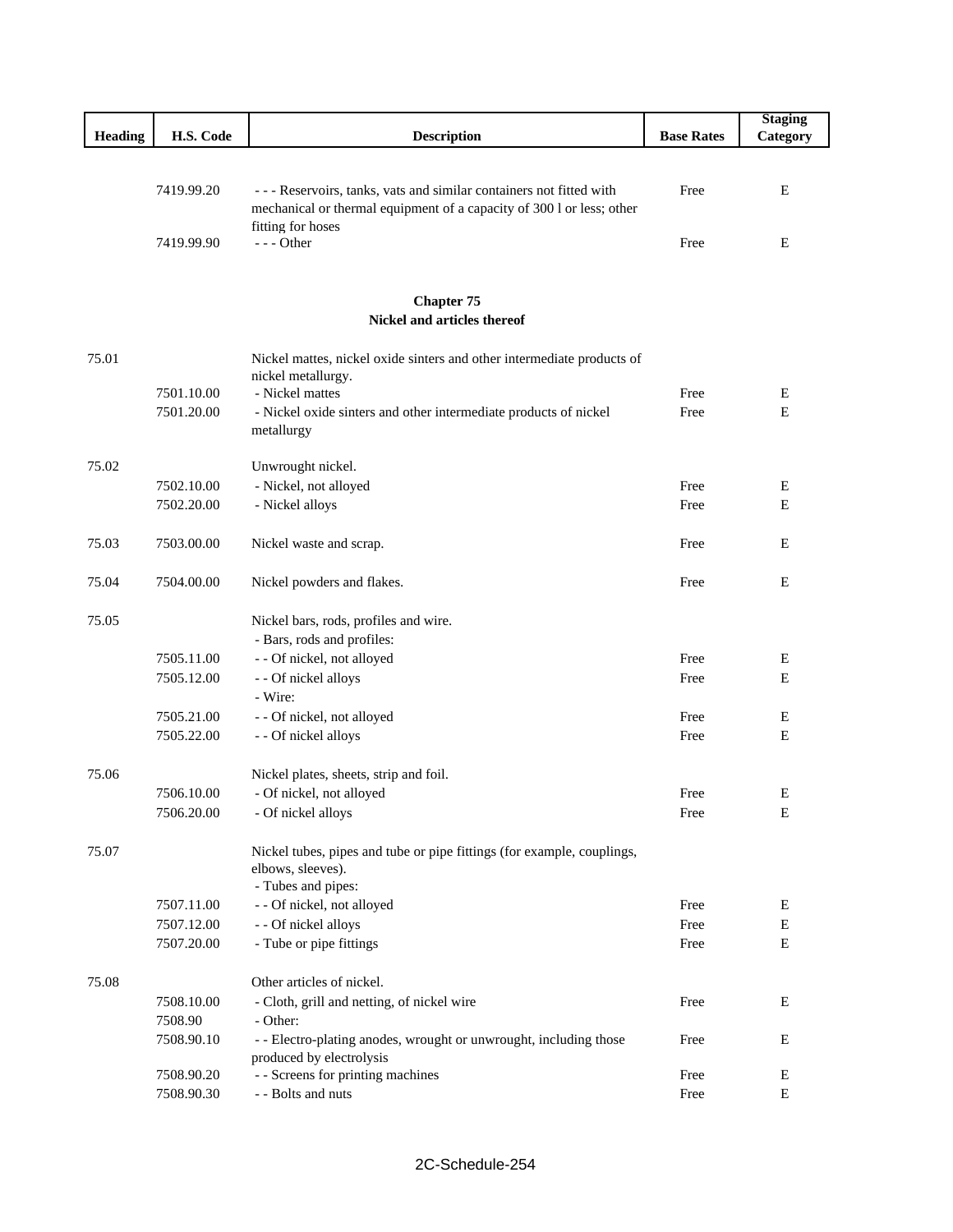|         |                          |                                                                                                                           |                   | <b>Staging</b> |
|---------|--------------------------|---------------------------------------------------------------------------------------------------------------------------|-------------------|----------------|
| Heading | H.S. Code                | <b>Description</b>                                                                                                        | <b>Base Rates</b> | Category       |
|         |                          |                                                                                                                           |                   |                |
|         |                          |                                                                                                                           |                   |                |
|         | 7508.90.40<br>7508.90.90 | - - Other articles suitable for use in building<br>- - Other                                                              | Free<br>Free      | Е<br>E         |
|         |                          |                                                                                                                           |                   |                |
|         |                          |                                                                                                                           |                   |                |
|         |                          | <b>Chapter 76</b>                                                                                                         |                   |                |
|         |                          | <b>Aluminium and articles thereof</b>                                                                                     |                   |                |
|         |                          |                                                                                                                           |                   |                |
| 76.01   |                          | Unwrought aluminium.                                                                                                      |                   |                |
|         | 7601.10.00               | - Aluminium, not alloyed                                                                                                  | Free              | Ε              |
|         | 7601.20.00               | - Aluminium alloys                                                                                                        | Free              | Ε              |
|         |                          |                                                                                                                           |                   |                |
| 76.02   | 7602.00.00               | Aluminium waste or scrap.                                                                                                 | Free              | E              |
|         |                          |                                                                                                                           |                   |                |
| 76.03   |                          | Aluminium powders and flakes.                                                                                             |                   |                |
|         | 7603.10.00               | - Powders of non-lamellar structure                                                                                       | Free              | Ε              |
|         | 7603.20                  | - Powders of lamellar structure; flakes:                                                                                  |                   |                |
|         | 7603.20.10               | - - Flakes                                                                                                                | Free              | Ε              |
|         | 7603.20.20               | - - Powders of lamellar structure                                                                                         | Free              | E              |
| 76.04   |                          | Aluminium bars, rods and profiles.                                                                                        |                   |                |
|         |                          | - Of aluminium, not alloyed:                                                                                              |                   |                |
|         | 7604.10.10               | - - Bars and rods                                                                                                         | Free              | Ε              |
|         | 7604.10.20               | -- Profiles suitable for use as heat sink with cross sectional                                                            | Free              | E              |
|         |                          | dimensions not less than 17.5 cm x 7.5 cm                                                                                 |                   |                |
|         | 7604.10.30               | - - Other profiles                                                                                                        | Free              | E              |
|         |                          | - Of aluminium alloys:                                                                                                    |                   |                |
|         | 7604.21                  | - - Hollow profiles:                                                                                                      |                   |                |
|         | 7604.21.10               | --- Perforated tube (tube sheets) profile for evaporator coils of                                                         | Free              | E              |
|         |                          | motor vehicle air conditioning machines                                                                                   |                   |                |
|         | 7604.21.90               | $--$ Other                                                                                                                | Free              | E              |
|         | 7604.29                  | $-$ - Other:                                                                                                              | Free              |                |
|         | 7604.29.10               | --- Extruded bars and rods, not surface treated                                                                           | Free              | Ε              |
|         | 7604.29.20               | --- Extruded bars and rods, surface treated                                                                               | Free              | E              |
|         | 7604.29.30               | - - - Y-shaped profiles for zip fasteners, in coils<br>--- Aluminium heat sink with surface dimensions not less than 17.5 | Free              | Е              |
|         | 7604.29.40               | cm x 7.5 cm                                                                                                               | Free              | E              |
|         | 7604.29.90               | --- Other                                                                                                                 | Free              | E              |
|         |                          |                                                                                                                           |                   |                |
| 76.05   |                          | Aluminium wire.                                                                                                           |                   |                |
|         |                          | - Of aluminium, not alloyed:                                                                                              |                   |                |
|         | 7605.11.00               | - - Of which the maximum cross-sectional dimension exceeds 7 mm                                                           | Free              | Е              |
|         |                          |                                                                                                                           |                   |                |
|         | 7605.19                  | - - Other:                                                                                                                |                   |                |
|         | 7605.19.10               | --- Of a diameter not exceeding 0.0508 mm                                                                                 | Free              | Ε              |
|         | 7605.19.90               | $--- Other$                                                                                                               | Free              | Ε              |
|         |                          | - Of aluminium alloys:<br>- - Of which the maximum cross-sectional dimension exceeds 7 mm                                 |                   |                |
|         | 7605.21.00               |                                                                                                                           | Free              | Е              |
|         | 7605.29                  | - - Other:                                                                                                                |                   |                |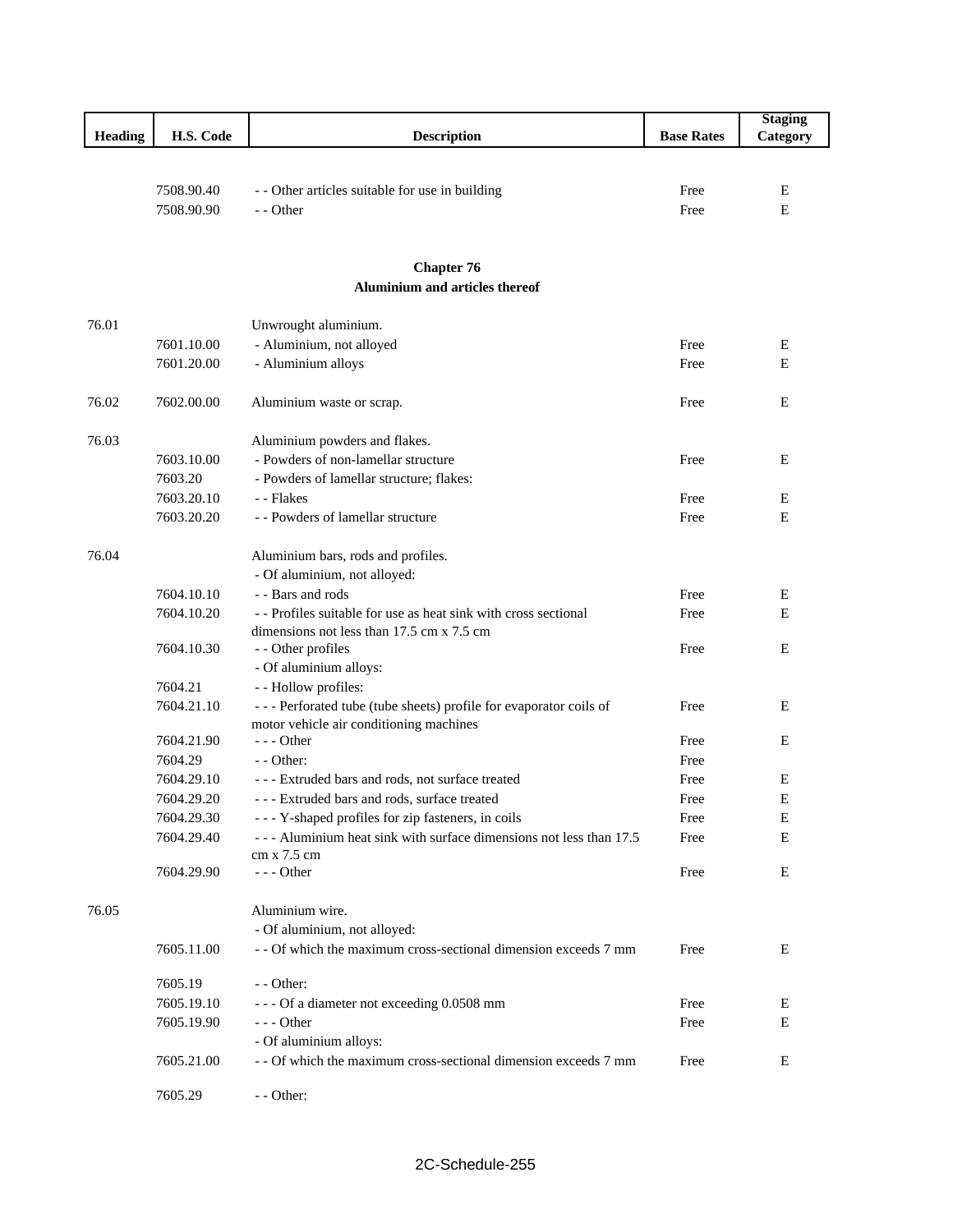|                |            |                                                                                                                                   |                   | <b>Staging</b> |
|----------------|------------|-----------------------------------------------------------------------------------------------------------------------------------|-------------------|----------------|
| <b>Heading</b> | H.S. Code  | <b>Description</b>                                                                                                                | <b>Base Rates</b> | Category       |
|                |            |                                                                                                                                   |                   |                |
|                |            |                                                                                                                                   |                   |                |
|                | 7605.29.10 | --- Of a diameter not exceeding 0.254 mm                                                                                          | Free              | E              |
|                | 7605.29.90 | $--$ Other                                                                                                                        | Free              | E              |
|                |            |                                                                                                                                   |                   |                |
| 76.06          |            | Aluminium plates, sheets and strip, of a thickness exceeding                                                                      |                   |                |
|                |            | $0.2$ mm.                                                                                                                         |                   |                |
|                |            | - Rectangular (including square):                                                                                                 |                   |                |
|                | 7606.11    | - - Of aluminium, not alloyed:                                                                                                    |                   |                |
|                | 7606.11.10 | --- Other, Plain or figured by rolling or pressing but not surface                                                                | Free              | Е              |
|                |            | treated                                                                                                                           |                   |                |
|                | 7606.11.90 | $--$ Other                                                                                                                        | Free              | Е              |
|                | 7606.12    | - - Of aluminium alloys:                                                                                                          |                   |                |
|                | 7606.12.10 | --- Can stock (Alloy 3004, 3104 or 5182, of temper H19), of a                                                                     | Free              | Е              |
|                |            | thickness exceeding 0.25 mm, in coils                                                                                             |                   |                |
|                | 7606.12.20 | --- Venetian blind slat, whether or not rolled or cut, not exceeding                                                              | Free              | Е              |
|                |            | 1000 mm in width                                                                                                                  |                   |                |
|                |            | $--$ Sheets:                                                                                                                      |                   |                |
|                | 7606.12.31 | - - - - Of aluminium rigid container sheets alloy 5182, 5082,                                                                     | Free              | E              |
|                | 7606.12.39 | hardness H19 exceeding 1,000 mm in width, whether or not in coils<br>$---$ Other                                                  | Free              | E              |
|                | 7606.12.40 | --- Other, plain or figured by rolling or pressing but not surface                                                                | Free              | Е              |
|                |            | treated                                                                                                                           |                   |                |
|                | 7606.12.90 | $--$ Other                                                                                                                        | Free              | E              |
|                |            | - Other:                                                                                                                          |                   |                |
|                | 7606.91    | - - Of aluminium, not alloyed:                                                                                                    |                   |                |
|                | 7606.91.10 | --- Sheet or coil of aluminium rigid container sheet alloy 5182,                                                                  | Free              | E              |
|                |            | 5082, hardness H19 temper, not exceeding 1,000 mm in width, or of                                                                 |                   |                |
|                |            | container sheet alloy 3004, hardness H19 temper, exceeding 1,000                                                                  |                   |                |
|                |            | mm in width                                                                                                                       |                   |                |
|                | 7606.91.20 | --- Other, plain or figured by rolling or pressing but not surface                                                                | Free              | E              |
|                |            | treated                                                                                                                           |                   |                |
|                | 7606.91.90 | $--$ Other                                                                                                                        | Free              | Е              |
|                | 7606.92    | - - Of aluminium alloys:                                                                                                          |                   |                |
|                | 7606.92.10 | --- Venetian blind slat, whether or not rolled or cut, not exceeding                                                              | Free              | Е              |
|                |            | 1000 mm in width                                                                                                                  |                   |                |
|                | 7606.92.20 | --- Sheet or coil of aluminium rigid container sheet alloy 5182,                                                                  | Free              | Е              |
|                |            | 5082, hardness H19 temper, not exceeding 1,000 mm in width, or of                                                                 |                   |                |
|                |            | container sheet alloy 3004, hardness H19 temper, exceeding 1,000                                                                  |                   |                |
|                |            | mm in width                                                                                                                       |                   |                |
|                | 7606.92.30 | --- Other, plain or figured by rolling or pressing but Not surface                                                                | Free              | Е              |
|                | 7606.92.90 | treated                                                                                                                           |                   |                |
|                |            | $--$ Other                                                                                                                        | Free              | Е              |
|                |            |                                                                                                                                   |                   |                |
| 76.07          |            | Aluminium foil (whether or not printed or backed with paper,<br>paperboard, plastics or similar backing materials) of a thickness |                   |                |
|                |            | (excluding any backing) not exceeding 0.2 mm.                                                                                     |                   |                |
|                |            | - Not backed:                                                                                                                     |                   |                |
|                | 7607.11.00 | - - Rolled but not further worked                                                                                                 | Free              | E              |
|                | 7607.19.00 | - - Other                                                                                                                         | Free              | E              |
|                | 7607.20    | - Backed:                                                                                                                         |                   |                |
|                | 7607.20.10 | - - Backed with printed paper and laminated with plastic on both                                                                  | Free              | E              |
|                |            | sides for packaging liquid food products                                                                                          |                   |                |
|                |            |                                                                                                                                   |                   |                |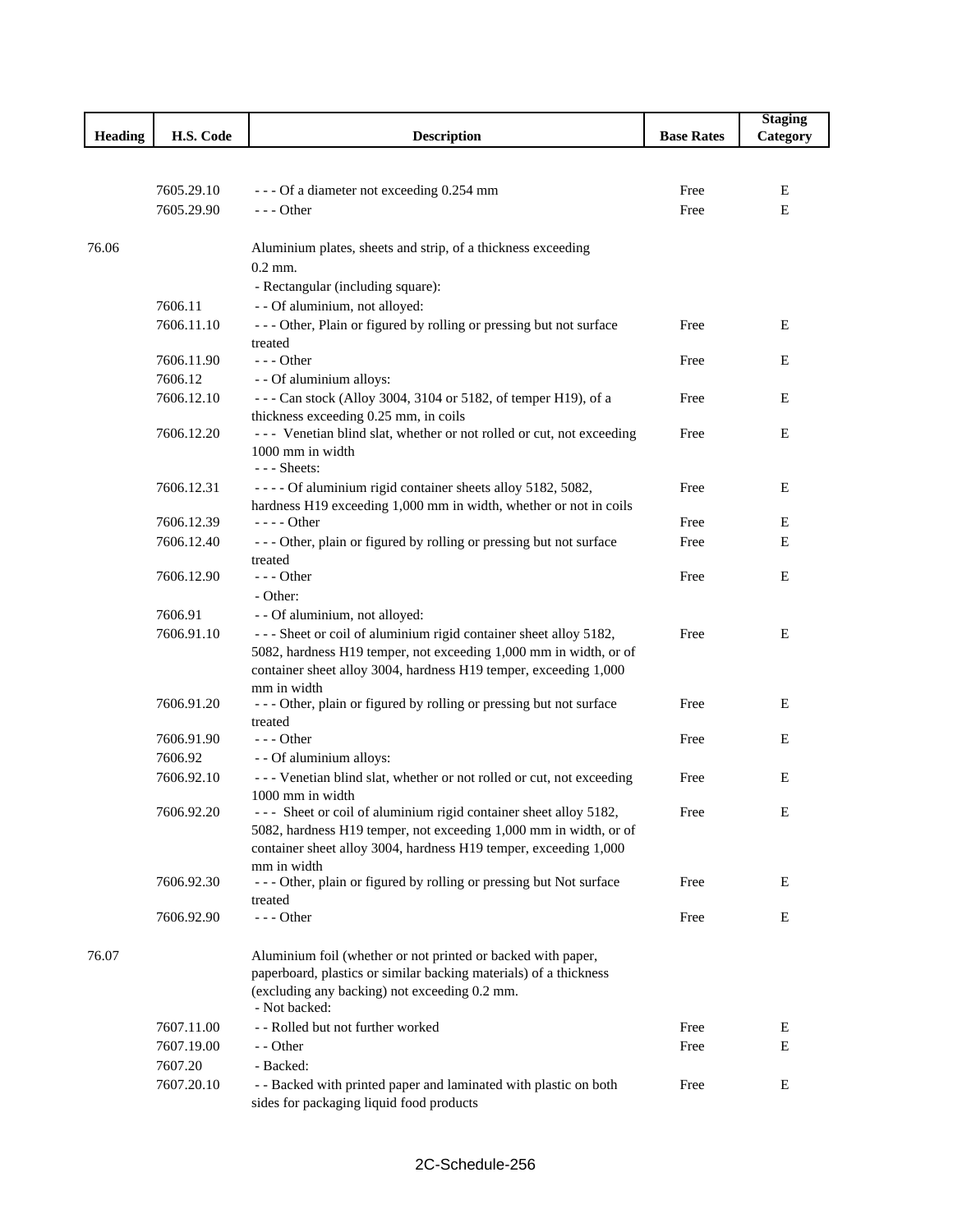|                |            |                                                                                                                                       |                   | <b>Staging</b> |
|----------------|------------|---------------------------------------------------------------------------------------------------------------------------------------|-------------------|----------------|
| <b>Heading</b> | H.S. Code  | <b>Description</b>                                                                                                                    | <b>Base Rates</b> | Category       |
|                |            |                                                                                                                                       |                   |                |
|                |            |                                                                                                                                       |                   |                |
|                | 7607.20.20 | - - Other, printed with patterns                                                                                                      | Free              | Е              |
|                | 7607.20.30 | - - Aluminium foil of alloy A1077 and A3905, coated on both sides,                                                                    | Free              | E              |
|                |            | with aluminium alloy A4247 and A4249, respectively                                                                                    |                   |                |
|                | 7607.20.40 | - - Imitation gold or silver                                                                                                          | Free              | Ε              |
|                | 7607.20.90 | - - Other                                                                                                                             | Free              | Е              |
| 76.08          |            | Aluminium tubes and pipes.                                                                                                            |                   |                |
|                | 7608.10.00 | - Of aluminium, not alloyed                                                                                                           | Free              | Ε              |
|                | 7608.20.00 | - Of aluminium alloys                                                                                                                 | Free              | E              |
|                |            |                                                                                                                                       |                   |                |
| 76.09          | 7609.00.00 | Aluminium tube or pipe fittings (for example, couplings, elbows,                                                                      | Free              | Е              |
|                |            | sleeves).                                                                                                                             |                   |                |
| 76.10          |            | Aluminium structures (excluding prefabricated buildings of heading                                                                    |                   |                |
|                |            | 94.06) and parts of structures (for example, bridges and bridge-                                                                      |                   |                |
|                |            | sections, towers, lattice masts, roofs, roofing frameworks, doors and                                                                 |                   |                |
|                |            | windows and their frames and thresholds for doors, balustrades,                                                                       |                   |                |
|                |            | pillars and columns); aluminium plates, rods, profiles, tubes and the                                                                 |                   |                |
|                |            | like, prepared for use in structures.                                                                                                 |                   |                |
|                | 7610.10.00 | - Doors, windows and their frames and thresholds for doors                                                                            | Free              | Ε              |
|                | 7610.90    | - Other:                                                                                                                              |                   |                |
|                | 7610.90.10 | - - Bridges and bridge section, towers, lattice masts                                                                                 | Free              | Е              |
|                | 7610.90.90 | - - Other                                                                                                                             | Free              | E              |
| 76.11          | 7611.00.00 |                                                                                                                                       | Free              | E              |
|                |            | Aluminium reservoirs, tanks, vats and similar containers, for any<br>material (other than compressed or liquefied gas), of a capacity |                   |                |
|                |            | exceeding 300 l, whether or not lined or heat-insulated, but not fitted                                                               |                   |                |
|                |            | with mechanical or thermal equipment.                                                                                                 |                   |                |
|                |            |                                                                                                                                       |                   |                |
| 76.12          |            | Aluminium casks, drums, cans, boxes and similar containers                                                                            |                   |                |
|                |            | (including rigid or collapsible tubular containers), for any material                                                                 |                   |                |
|                |            | (other than compressed or liquefied gas), of a capacity not exceeding                                                                 |                   |                |
|                |            | 300 l, whether or not lined or heat-insulated, but not fitted with                                                                    |                   |                |
|                |            | mechanical or thermal equipment.                                                                                                      |                   |                |
|                | 7612.10.00 | - Collapsible tubular containers                                                                                                      | Free              | E              |
|                | 7612.90    | - Other:                                                                                                                              |                   |                |
|                | 7612.90.11 | - - Of a capacity not exceeding 1 l:<br>--- Retort pouch for retail packaging of cooked food products                                 | Free              | Е              |
|                |            | --- Seamless containers for fresh milk                                                                                                | Free              |                |
|                | 7612.90.12 | $--$ Other                                                                                                                            | Free              | Е              |
|                | 7612.90.19 | - - Other:                                                                                                                            |                   | E              |
|                |            |                                                                                                                                       |                   |                |
|                | 7612.90.91 | --- Retort pouch for retail packaging of cooked food products<br>--- Seamless containers for fresh milk                               | Free<br>Free      | Ε              |
|                | 7612.90.92 | $--$ Other                                                                                                                            |                   | E<br>Ε         |
|                | 7612.90.99 |                                                                                                                                       | Free              |                |
| 76.13          | 7613.00.00 | Aluminium containers for compressed or liquefied gas.                                                                                 | Free              | Е              |
| 76.14          |            | Stranded wire, cables, plaited bands and the like, of aluminium, not                                                                  |                   |                |
|                |            | electrically insulated.                                                                                                               |                   |                |
|                | 7614.10    | - With steel core:                                                                                                                    |                   |                |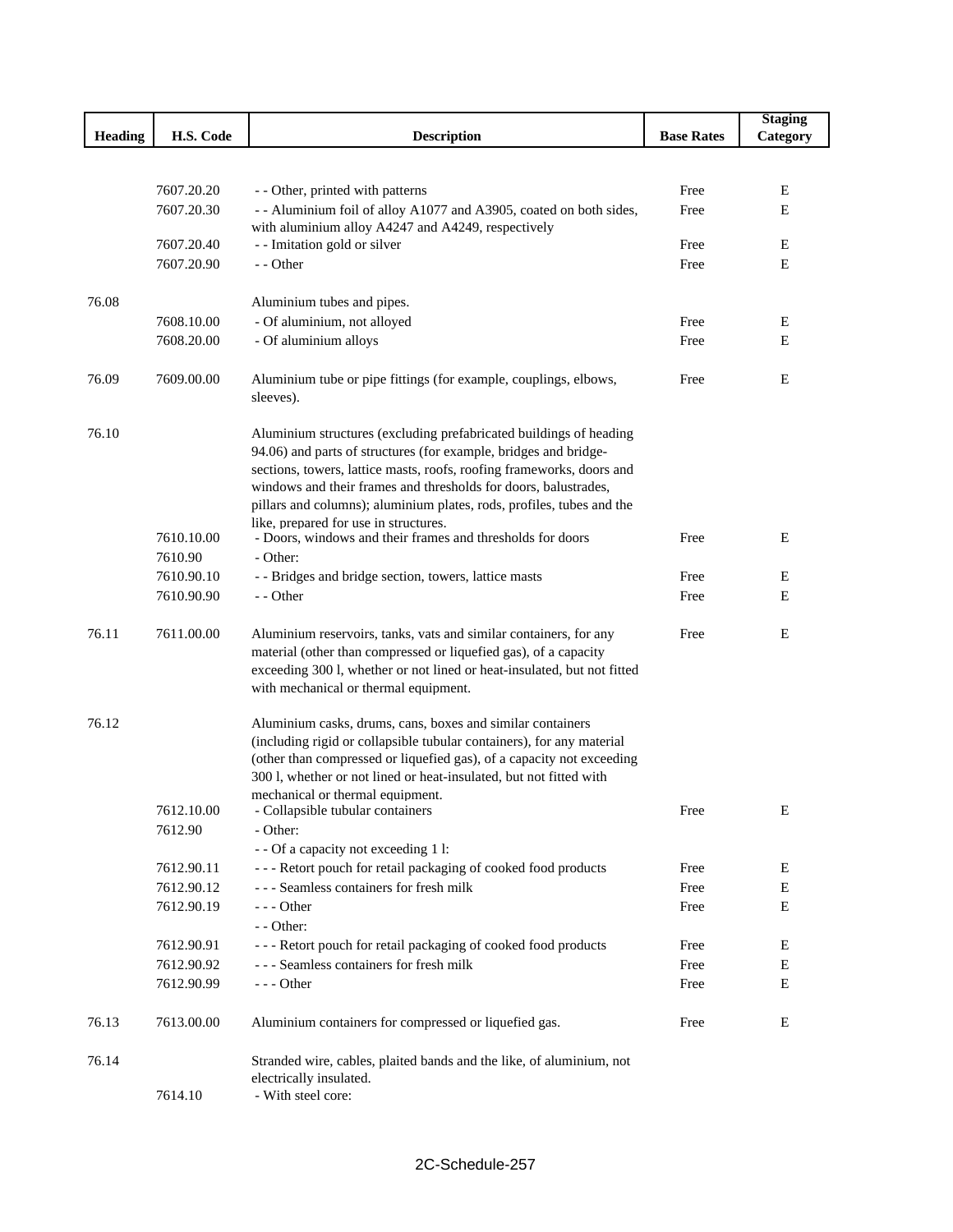|                |            |                                                                                      |                   | <b>Staging</b> |
|----------------|------------|--------------------------------------------------------------------------------------|-------------------|----------------|
| <b>Heading</b> | H.S. Code  | <b>Description</b>                                                                   | <b>Base Rates</b> | Category       |
|                |            |                                                                                      |                   |                |
|                |            |                                                                                      |                   |                |
|                |            | - - Cables:                                                                          |                   |                |
|                | 7614.10.11 | --- Of circular cross section not exceeding 500 mm <sup>2</sup>                      | Free              | Ε              |
|                | 7614.10.12 | --- Of circular cross section exceeding 500 mm <sup>2</sup> but not exceeding        | Free              | E              |
|                |            | $630$ mm <sup>2</sup>                                                                |                   |                |
|                | 7614.10.13 | $\cdots$ - Of circular cross section exceeding 630 mm <sup>2</sup> but not exceeding | Free              | Е              |
|                |            | $1000$ mm <sup>2</sup>                                                               |                   |                |
|                | 7614.10.19 | $--$ Other                                                                           | Free              | Е              |
|                | 7614.10.90 | - - Other                                                                            | Free              | E              |
|                | 7614.90    | - Other:                                                                             |                   |                |
|                |            | - - Cables:                                                                          |                   |                |
|                | 7614.90.11 | --- Of circular cross section not exceeding 500 mm <sup>2</sup>                      | Free              | Ε              |
|                | 7614.90.12 | --- Of circular cross section exceeding 500 mm <sup>2</sup> but not exceeding        | Free              | Е              |
|                |            | $630$ mm <sup>2</sup>                                                                |                   |                |
|                | 7614.90.13 | $\cdots$ - Of circular cross section exceeding 630 mm <sup>2</sup> but not exceeding | Free              | Е              |
|                |            | $1000$ mm <sup>2</sup>                                                               |                   |                |
|                | 7614.90.19 | --- Other                                                                            | Free              | Е              |
|                | 7614.90.90 | - - Other                                                                            | Free              | E              |
|                |            |                                                                                      |                   |                |
| 76.15          |            | Table, kitchen or other household articles and parts thereof, of                     |                   |                |
|                |            | aluminium; pot scourers and scouring or polishing pads, gloves and                   |                   |                |
|                |            | the like, of aluminium; sanitary ware and parts thereof, of aluminium.               |                   |                |
|                |            |                                                                                      |                   |                |
|                |            | - Table, kitchen or other household articles and parts thereof; pot                  |                   |                |
|                |            | scourers and scouring or polishing pads, gloves and the like:                        |                   |                |
|                | 7615.11.00 | - - Pot scourers and scouring or polishing pads, Gloves and the like                 | Free              | Ε              |
|                | 7615.19.00 | - - Other                                                                            | Free              | Е              |
|                | 7615.20    | - Sanitary ware and parts thereof:                                                   |                   |                |
|                | 7615.20.10 | - - Bedpans, urinals (portable type) and chamber-pots                                | Free              | Е              |
|                | 7615.20.90 | - - Other                                                                            | Free              | E              |
| 76.16          |            | Other articles of aluminium.                                                         |                   |                |
|                | 7616.10    | - Nails, tacks, staples (other than those of heading 83.05), screws,                 |                   |                |
|                |            | bolts, nuts, screw hooks, rivets, cotters, cotter-pins, washers and                  |                   |                |
|                |            | similar articles:                                                                    |                   |                |
|                | 7616.10.10 | - - Nails                                                                            | Free              | Ε              |
|                | 7616.10.20 | - - Staples and hooks                                                                | Free              | Е              |
|                | 7616.10.30 | - - Bolts and nuts                                                                   | Free              | Ε              |
|                | 7616.10.90 | - - Other                                                                            | Free              | E              |
|                |            | - Other:                                                                             |                   |                |
|                | 7616.91.00 | - - Cloth, grill, netting and fencing, of aluminium wire                             | Free              | Ε              |
|                | 7616.99    | $-$ - Other:                                                                         |                   |                |
|                | 7616.99.10 | - - - Expanded metal                                                                 | Free              | Ε              |
|                | 7616.99.20 | --- Ferrules for use in the manufacture of pencils                                   | Free              | E              |
|                | 7616.99.30 | - - - Aluminium slugs, round, of such dimension that the thickness                   | Free              | E              |
|                |            | exceeds one-tenth of the diameter                                                    |                   |                |
|                | 7616.99.40 | --- Bobbins, spools, reels and similar supports for textile yarn                     | Free              | Ε              |
|                | 7616.99.50 | - - - Venetian blinds                                                                | Free              | Ε              |
|                | 7616.99.60 | --- Latex spouts and latex cups                                                      | Free              | Е              |
|                | 7616.99.90 | $--$ Other                                                                           | Free              | Ε              |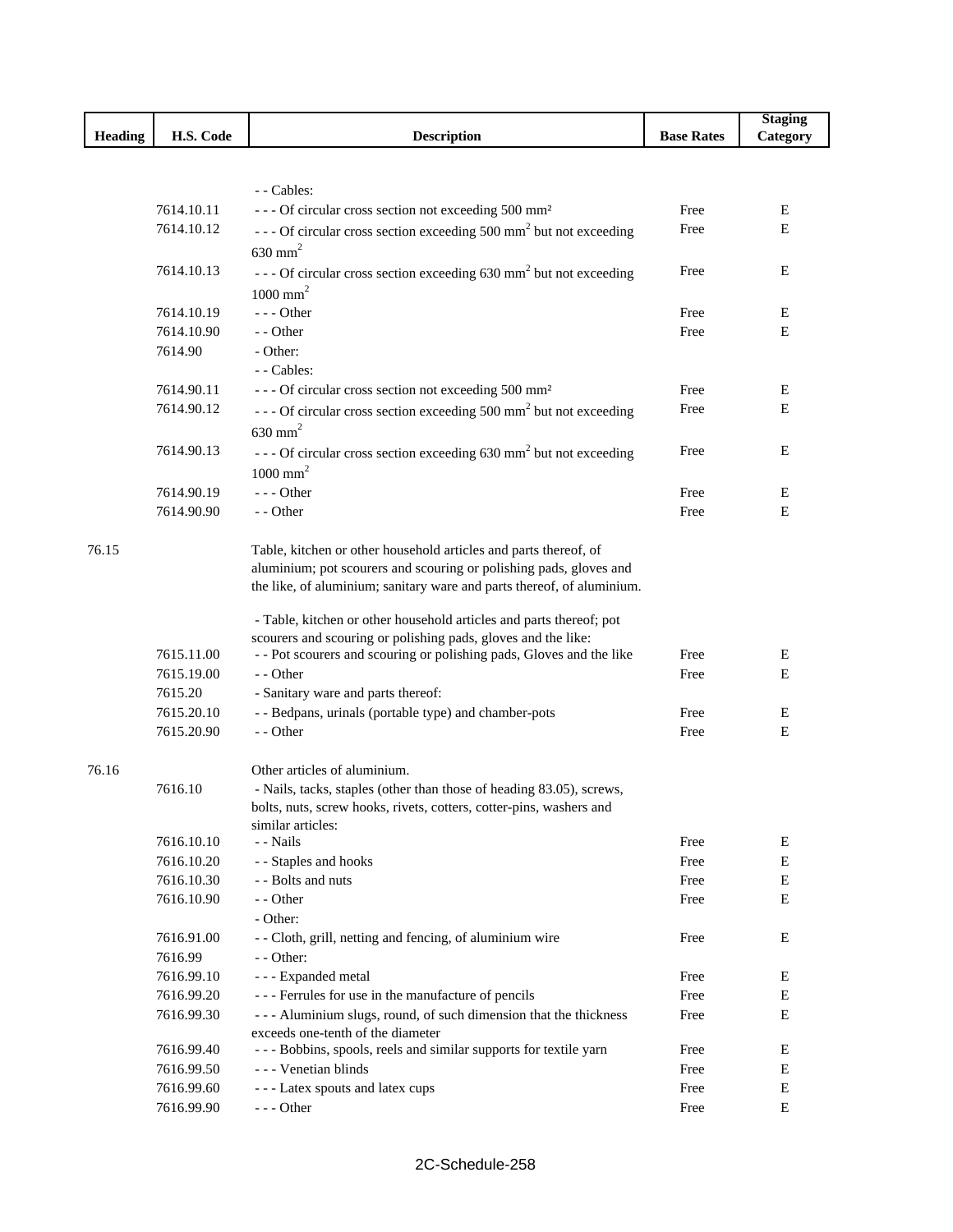|         |                    |                    |                   | Staging         |
|---------|--------------------|--------------------|-------------------|-----------------|
| Heading | --<br>Code<br>п.э. | <b>Description</b> | <b>Base Rates</b> | <b>Category</b> |

## **Chapter 77 (Reserved for possible future use in the Harmonized System)**

### **Chapter 78 Lead and articles thereof**

| 78.01 |            | Unwrought lead.                                                       |      |             |
|-------|------------|-----------------------------------------------------------------------|------|-------------|
|       | 7801.10.00 | - Refined lead                                                        | Free | E           |
|       |            | - Other:                                                              |      |             |
|       | 7801.91.00 | - - Containing by weight antimony as the principal other element      | Free | Е           |
|       | 7801.99.00 | - - Other                                                             | Free | E           |
|       |            |                                                                       |      |             |
| 78.02 | 7802.00.00 | Lead waste and scrap.                                                 | Free | E           |
|       |            |                                                                       |      |             |
| 78.03 | 7803.00.00 | Lead bars, rods, profiles and wire.                                   | Free | Е           |
| 78.04 |            | Lead plates, sheets, strip and foil; lead powders and flakes.         |      |             |
|       |            | - Plates, sheets, strip and foil:                                     |      |             |
|       | 7804.11.00 | - - Sheets, strip and foil of a thickness (excluding any backing) not | Free | Е           |
|       |            | exceeding 0.2 mm                                                      |      |             |
|       | 7804.19    | - - Other:                                                            |      |             |
|       | 7804.19.10 | --- Embossed, cut to shape, perforated, coated, printed, backed       | Free | Е           |
|       |            | with paper or other reinforcing material, polished, or otherwise      |      |             |
|       | 7804.19.90 | machined or surface treated<br>$--$ Other                             | Free | Е           |
|       | 7804.20.00 | - Powders and Flakes                                                  | Free | E           |
|       |            |                                                                       |      |             |
| 78.05 | 7805.00.00 | Lead tubes, pipes and tube or pipe fittings (for example, couplings,  | Free | Ε           |
|       |            | elbows, sleeves).                                                     |      |             |
| 78.06 |            | Other articles of lead.                                               |      |             |
|       | 7806.00.10 | - Lead wool; washers; electro-plating anodes                          | Free | E           |
|       | 7806.00.90 | - Other                                                               | Free | $\mathbf E$ |
|       |            |                                                                       |      |             |
|       |            | <b>Chapter 79</b>                                                     |      |             |
|       |            | Zinc and articles thereof                                             |      |             |
|       |            |                                                                       |      |             |
| 79.01 |            | Unwrought zinc.                                                       |      |             |

|       |            | - Zinc, not alloyed:                            |      |   |
|-------|------------|-------------------------------------------------|------|---|
|       | 7901.11.00 | - Containing by weight 99.99% or more of zinc   | Free | E |
|       | 7901.12.00 | - Containing by weight less than 99.99% of zinc | Free | E |
|       | 7901.20.00 | - Zinc alloys                                   | Free | E |
|       |            |                                                 |      |   |
| 79.02 | 7902.00.00 | Zinc waste and scrap.                           | Free | E |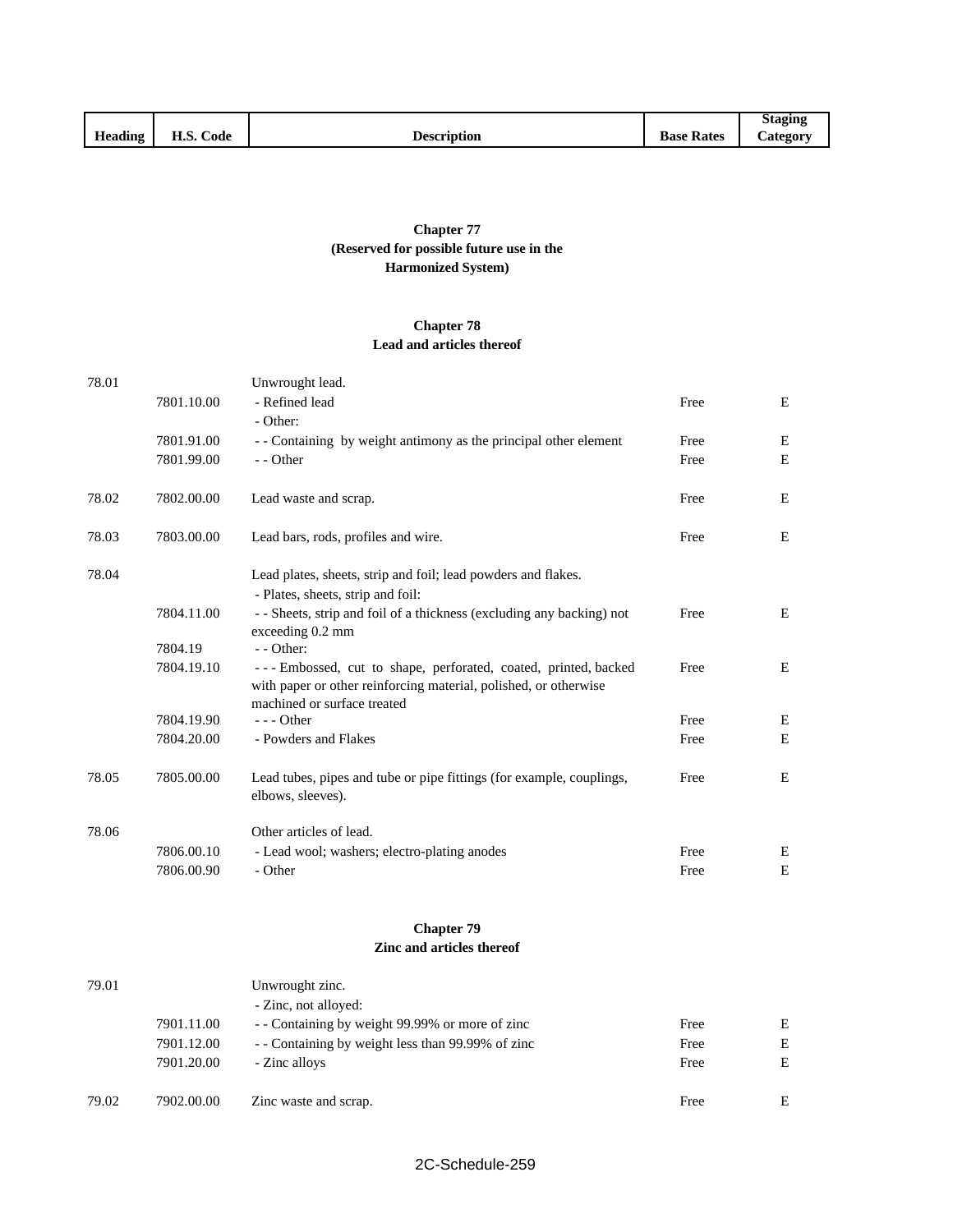|                |                          |                                                                                                                                                                                                                     |                   | <b>Staging</b> |  |  |  |
|----------------|--------------------------|---------------------------------------------------------------------------------------------------------------------------------------------------------------------------------------------------------------------|-------------------|----------------|--|--|--|
| <b>Heading</b> | H.S. Code                | <b>Description</b>                                                                                                                                                                                                  | <b>Base Rates</b> | Category       |  |  |  |
|                |                          |                                                                                                                                                                                                                     |                   |                |  |  |  |
|                |                          |                                                                                                                                                                                                                     |                   |                |  |  |  |
| 79.03          |                          | Zinc dust, powders and flakes.                                                                                                                                                                                      |                   |                |  |  |  |
|                | 7903.10.00               | - Zinc dust                                                                                                                                                                                                         | Free              | Ε              |  |  |  |
|                | 7903.90.00               | - Other                                                                                                                                                                                                             | Free              | E              |  |  |  |
| 79.04          |                          | Zinc bars, rods, profiles and wire.                                                                                                                                                                                 |                   |                |  |  |  |
|                | 7904.00.10               | - Wire; bars and rods, not surface treated                                                                                                                                                                          | Free              | E              |  |  |  |
|                | 7904.00.90               | - Other                                                                                                                                                                                                             | Free              | E              |  |  |  |
| 79.05          |                          | Zinc plates, sheets, strip and foil.                                                                                                                                                                                |                   |                |  |  |  |
|                | 7905.00.10               | - Not surface treated                                                                                                                                                                                               | Free              | E              |  |  |  |
|                | 7905.00.20               | - Surface treated                                                                                                                                                                                                   | Free              | E              |  |  |  |
| 79.06          | 7906.00.00               | Zinc tubes, pipes and tube or pipe fittings (for example couplings,<br>elbows, sleeves).                                                                                                                            | Free              | E              |  |  |  |
| 79.07          |                          | Other articles of zinc.                                                                                                                                                                                             |                   |                |  |  |  |
|                | 7907.00.10               | - Electroplating anodes; stencil plates; nails, tacks, nuts, bolts,<br>screws, rivets and similar fastening; tubular containers for packing<br>pharmaceutical products and the like; zinc callots for battery cells | Free              | E              |  |  |  |
|                | 7907.00.20               | - Domestic articles and parts thereof                                                                                                                                                                               | Free              | E              |  |  |  |
|                | 7907.00.30               | - Gutters, roof capping, skylight frames and other fabricated building<br>components                                                                                                                                | Free              | E              |  |  |  |
|                | 7907.00.90               | - Other                                                                                                                                                                                                             | Free              | E              |  |  |  |
|                |                          |                                                                                                                                                                                                                     |                   |                |  |  |  |
|                |                          | <b>Chapter 80</b>                                                                                                                                                                                                   |                   |                |  |  |  |
|                | Tin and articles thereof |                                                                                                                                                                                                                     |                   |                |  |  |  |

| 80.01 |            | Unwrought tin.                                                                                                                                                                                        |      |   |
|-------|------------|-------------------------------------------------------------------------------------------------------------------------------------------------------------------------------------------------------|------|---|
|       | 8001.10.00 | - Tin, not alloyed                                                                                                                                                                                    | Free | Ε |
|       | 8001.20.00 | - Tin alloys                                                                                                                                                                                          | Free | E |
| 80.02 | 8002.00.00 | Tin waste and scrap.                                                                                                                                                                                  | Free | Е |
| 80.03 |            | Tin bars, rods, profiles and wire.                                                                                                                                                                    |      |   |
|       | 8003.00.10 | - Soldering bars                                                                                                                                                                                      | Free | E |
|       | 8003.00.20 | - Wire                                                                                                                                                                                                | Free | E |
|       | 8003.00.90 | - Other                                                                                                                                                                                               | Free | E |
| 80.04 |            | Tin plates, sheets and strip, of a thickness exceeding 0.2 mm.                                                                                                                                        |      |   |
|       | 8004.00.10 | - Not surface treated                                                                                                                                                                                 | Free | E |
|       | 8004.00.20 | - Surface treated                                                                                                                                                                                     | Free | E |
| 80.05 | 8005.00.00 | Tin foil (whether or not printed or backed with paper, paperboard,<br>plastics or similar backing materials), of a thickness (excluding any<br>backing) not exceeding 0.2 mm; tin powders and flakes. | Free | E |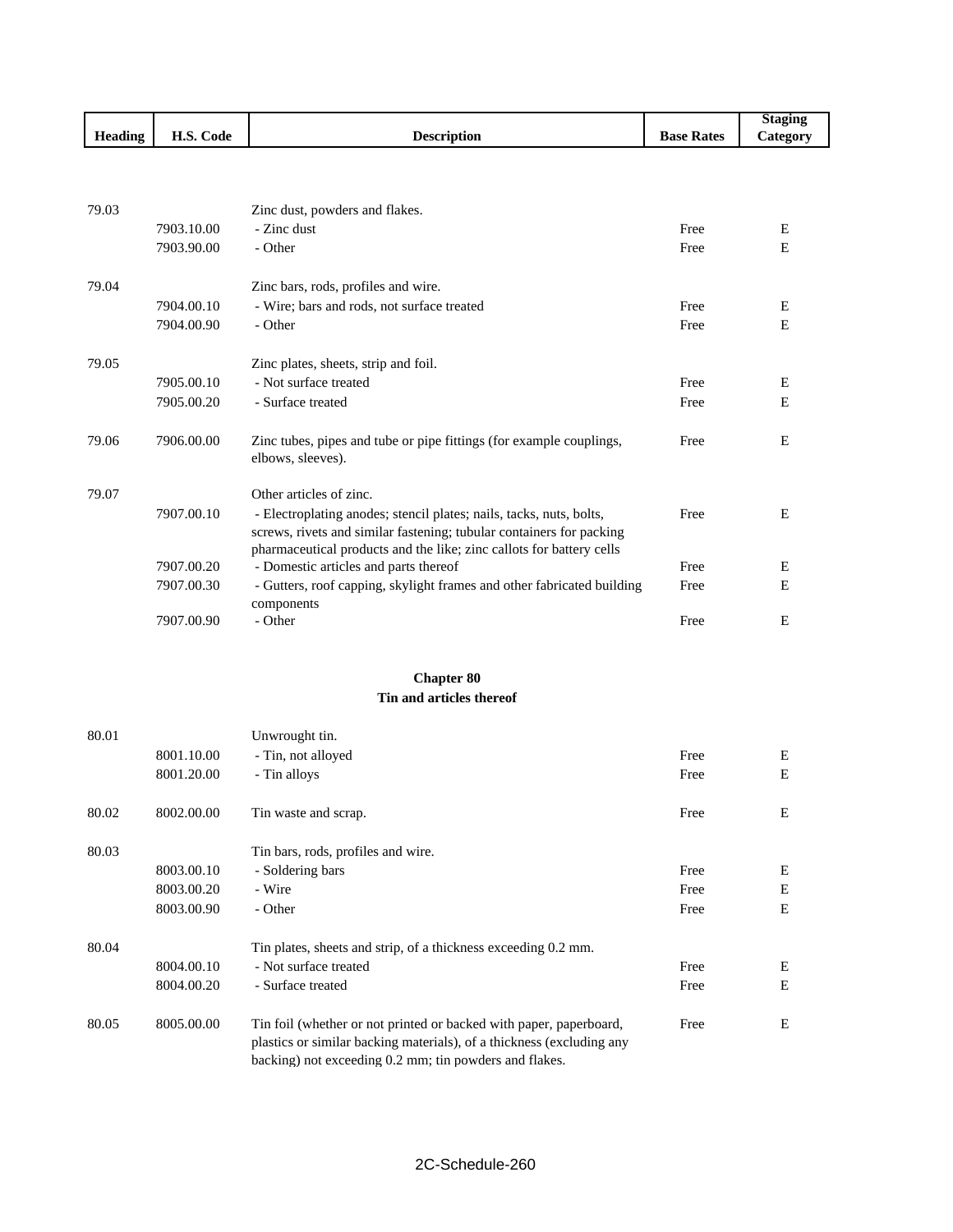| <b>Heading</b> | H.S. Code                | <b>Description</b>                                                                              | <b>Base Rates</b> | <b>Staging</b><br>Category |
|----------------|--------------------------|-------------------------------------------------------------------------------------------------|-------------------|----------------------------|
| 80.06          | 8006.00.00               | Tin tubes, pipes and tube or pipe fittings (for example, couplings,<br>elbows, sleeves).        | Free              | E                          |
| 80.07          | 8007.00.10<br>8007.00.90 | Other articles of tin.<br>- Collapsible tubes for dentifrices, colours, and the like<br>- Other | Free<br>Free      | E<br>E                     |

┚

# **Chapter 81 Other base metals; cermets; articles thereof**

| 81.01       |            | Tungsten (wolfram) and articles thereof, including waste and scrap.  |      |             |
|-------------|------------|----------------------------------------------------------------------|------|-------------|
|             | 8101.10.00 | - Powders                                                            | Free | E           |
|             |            | - Other:                                                             |      |             |
|             | 8101.94.00 | - - Unwrought tungsten, including bars and Rods obtained simply by   | Free | E           |
|             |            | sintering                                                            |      |             |
|             | 8101.95.00 | - - Bars and rods, other than those obtained simply by sintering,    | Free | $\mathbf E$ |
|             |            | profiles, plates, sheets, strip and foil                             |      |             |
|             | 8101.96.00 | - - Wire                                                             | Free | $\mathbf E$ |
|             | 8101.97.00 | - - Waste and scrap                                                  | Free | $\mathbf E$ |
|             | 8101.99.00 | - - Other                                                            | Free | E           |
| 81.02       |            | Molybdenum and articles thereof, including waste and scrap.          |      |             |
|             | 8102.10.00 | - Powders                                                            | Free | $\mathbf E$ |
|             |            | - Other:                                                             |      |             |
|             | 8102.94.00 | - - Unwrought molybdenum, including bars and rods obtained           | Free | E           |
|             |            | simply by sintering                                                  |      |             |
|             | 8102.95.00 | - - Bars and rods, other than those obtained simply by sintering,    | Free | E           |
|             |            | profiles, plates, sheets, strip and foil                             |      |             |
|             | 8102.96.00 | - - Wire                                                             | Free | $\mathbf E$ |
|             | 8102.97.00 | - - Waste and scrap                                                  | Free | ${\bf E}$   |
|             | 8102.99.00 | - - Other                                                            | Free | E           |
| 81.03       |            | Tantalum and articles thereof, including waste and scrap.            |      |             |
|             | 8103.20.00 | - Unwrought tantalum, including bars and rods obtained simply by     | Free | Е           |
|             |            | sintering; powders                                                   |      |             |
|             | 8103.30.00 | - Waste and scrap                                                    | Free | E           |
|             | 8103.90.00 | - Other                                                              | Free | $\mathbf E$ |
| 81.04       |            | Magnesium and articles thereof, including waste and scrap.           |      |             |
|             |            | - Unwrought magnesium:                                               |      |             |
|             | 8104.11.00 | - - Containing at least 99.8% by weight of magnesium                 | Free | Е           |
|             | 8104.19.00 | - - Other                                                            | Free | $\mathbf E$ |
|             | 8104.20.00 | - Waste and scrap                                                    | Free | $\mathbf E$ |
|             | 8104.30.00 | - Raspings, turnings and granules, graded according to size; powders | Free | $\mathbf E$ |
|             | 8104.90.00 | - Other                                                              | Free | E           |
| $01 \Omega$ |            | Coholt motton and other intermediate meduate of eahelt motelly       |      |             |

81.05 Cobalt mattes and other intermediate products of cobalt metallurgy; cobalt and articles thereof, including waste and scrap.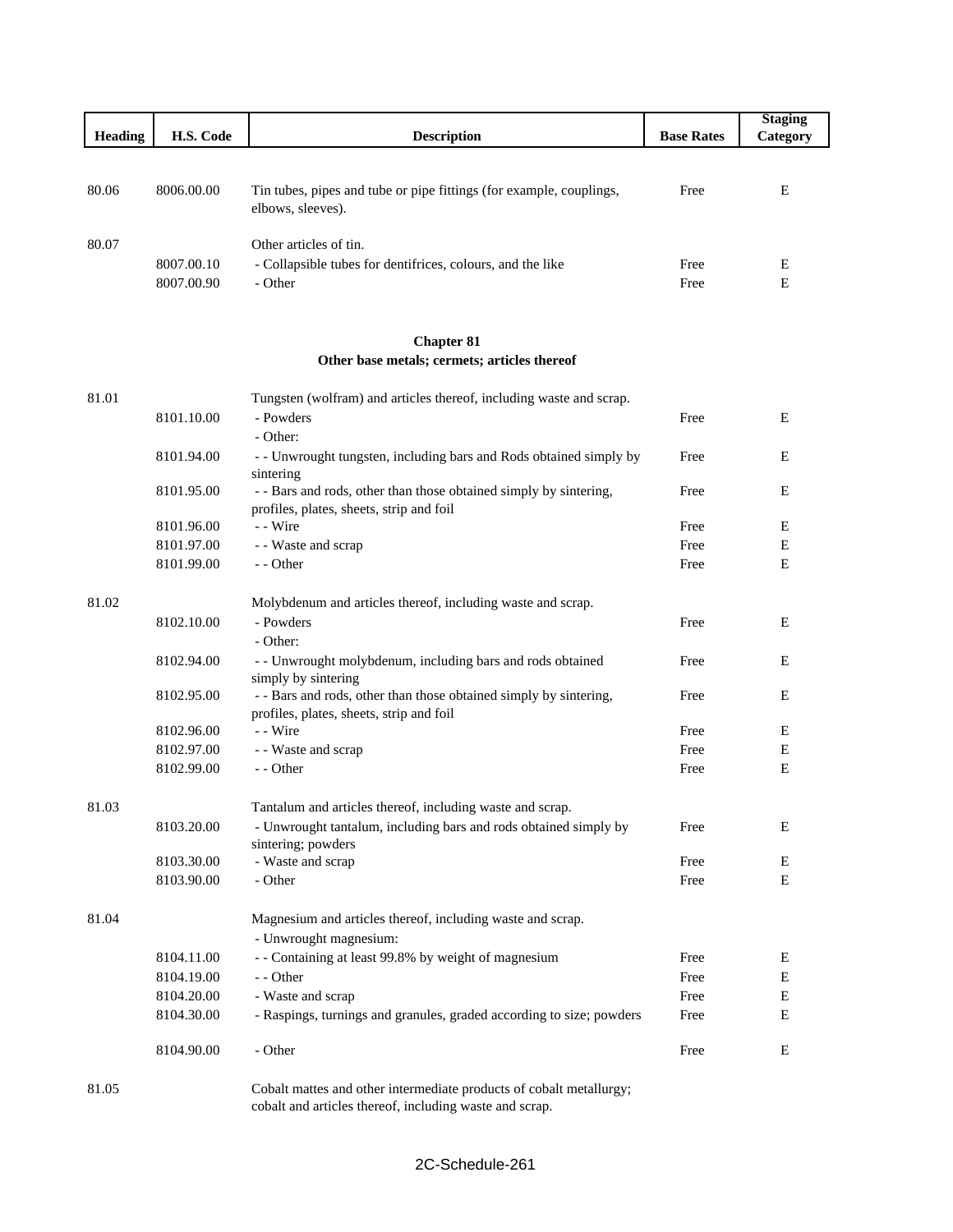|                |            |                                                                                                     |                   | <b>Staging</b> |
|----------------|------------|-----------------------------------------------------------------------------------------------------|-------------------|----------------|
| <b>Heading</b> | H.S. Code  | <b>Description</b>                                                                                  | <b>Base Rates</b> | Category       |
|                |            |                                                                                                     |                   |                |
|                | 8105.20    |                                                                                                     |                   |                |
|                |            | - Cobalt mattes and other intermediate products of cobalt metallurgy;<br>unwrought cobalt; powders: |                   |                |
|                | 8105.20.10 | - - Unwrought                                                                                       | Free              | Ε              |
|                | 8105.20.90 | - - Other                                                                                           | Free              | Е              |
|                | 8105.30.00 | - Waste and scrap                                                                                   | Free              | Е              |
|                | 8105.90    | - Other:                                                                                            |                   |                |
|                | 8105.90.10 | - - Chromium-cobalt for dental use                                                                  | Free              | Ε              |
|                | 8105.90.90 | - - Other                                                                                           | Free              | Е              |
|                |            |                                                                                                     |                   |                |
| 81.06          |            | Bismuth and articles thereof, including waste and scrap.                                            |                   |                |
|                | 8106.00.10 | - Unwrought bismuth; waste and scrap; powders                                                       | Free              | Ε              |
|                | 8106.00.90 | - Other                                                                                             | Free              | E              |
| 81.07          |            | Cadmium and articles thereof, including waste and scrap.                                            |                   |                |
|                | 8107.20    | - Unwrought cadmium; powders:                                                                       |                   |                |
|                | 8107.20.10 | - - Unwrought                                                                                       | Free              | Ε              |
|                | 8107.20.90 | - - Other                                                                                           | Free              | Е              |
|                | 8107.30.00 | - Waste and scrap                                                                                   | Free              | Ε              |
|                | 8107.90.00 | - Other                                                                                             | Free              | Е              |
|                |            |                                                                                                     |                   |                |
| 81.08          |            | Titanium and articles thereof, including waste and scrap.                                           |                   |                |
|                | 8108.20.00 | - Unwrought titanium; powders                                                                       | Free              | Е              |
|                | 8108.30.00 | - Waste and scrap                                                                                   | Free              | Е              |
|                | 8108.90.00 | - Other                                                                                             | Free              | E              |
|                |            |                                                                                                     |                   |                |
| 81.09          |            | Zirconium and articles thereof, including waste and scrap.                                          |                   |                |
|                | 8109.20.00 | - Unwrought zirconium; powders                                                                      | Free              | Ε              |
|                | 8109.30.00 | - Waste and scrap                                                                                   | Free              | Е              |
|                | 8109.90.00 | - Other                                                                                             | Free              | E              |
| 81.10          |            | Antimony and articles thereof, including waste and scrap.                                           |                   |                |
|                | 8110.10.00 | - Unwrought antimony; powders                                                                       | Free              | Е              |
|                | 8110.20.00 | - Waste and scrap                                                                                   | Free              | E              |
|                | 8110.90.00 | - Other                                                                                             | Free              | Е              |
|                |            |                                                                                                     |                   |                |
| 81.11          |            | Manganese and articles thereof, including waste and scrap.                                          |                   |                |
|                | 8111.00.10 | - Unwrought                                                                                         | Free              | Ε              |
|                | 8111.00.90 | - Other                                                                                             | Free              | ${\bf E}$      |
| 81.12          |            | Beryllium, chromium, germanium, vanadium, gallium, hafnium,                                         |                   |                |
|                |            | indium, niobium (columbium), rhenium and thallium, and articles of                                  |                   |                |
|                |            | these metals, including waste and scrap.                                                            |                   |                |
|                |            | - Beryllium:                                                                                        |                   |                |
|                | 8112.12.00 | - - Unwrought; powders                                                                              | Free              | Ε              |
|                | 8112.13.00 | - - Waste and scrap<br>- - Other                                                                    | Free<br>Free      | E<br>Е         |
|                | 8112.19.00 | - Chromium:                                                                                         |                   |                |
|                | 8112.21    | - - Unwrought; powders:                                                                             |                   |                |
|                | 8112.21.10 | --- Unwrought                                                                                       | Free              | E              |
|                |            |                                                                                                     |                   |                |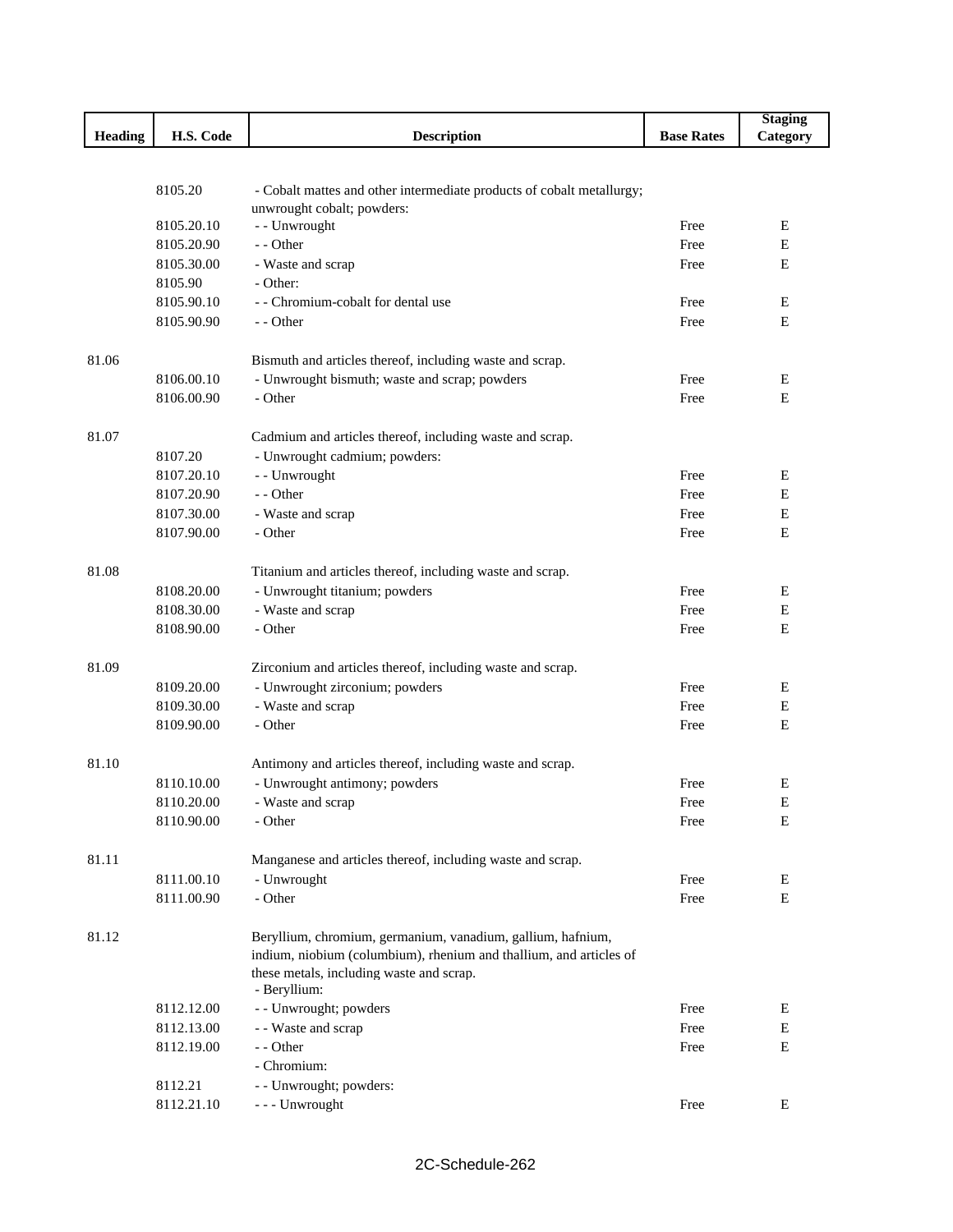|         |            |                                                                          |                   | <b>Staging</b> |
|---------|------------|--------------------------------------------------------------------------|-------------------|----------------|
| Heading | H.S. Code  | <b>Description</b>                                                       | <b>Base Rates</b> | Category       |
|         |            |                                                                          |                   |                |
|         | 8112.21.20 | --- Chromium-cobalt for dental use                                       | Free              | Е              |
|         | 8112.21.90 | $--$ Other                                                               | Free              | Е              |
|         | 8112.22    | - - Waste and scrap:                                                     |                   |                |
|         | 8112.22.10 | --- Chromium-cobalt for dental use                                       | Free              | E              |
|         | 8112.22.90 | $--$ Other                                                               | Free              | Е              |
|         | 8112.29    | $-$ - Other:                                                             |                   |                |
|         | 8112.29.10 | --- Chromium-cobalt for dental use                                       | Free              | Е              |
|         | 8112.29.90 | $--$ Other                                                               | Free              | Е              |
|         | 8112.30.00 | - Germanium                                                              | Free              | E              |
|         | 8112.40.00 | - Vanadium                                                               | Free              | E              |
|         |            | - Thallium:                                                              |                   |                |
|         | 8112.51.00 | - - Unwrought; powders                                                   | Free              | Е              |
|         | 8112.52.00 | - - Waste and scrap                                                      | Free              | E              |
|         | 8112.59.00 | - - Other                                                                | Free              | Е              |
|         |            | - Other:                                                                 |                   |                |
|         | 8112.92.00 | - - Unwrought; waste and scrap; powders                                  | Free              | Е              |
|         | 8112.99.00 | - - Other                                                                | Free              | Е              |
|         |            |                                                                          |                   |                |
| 81.13   | 8113.00.00 | Cermets and articles thereof, including waste and scrap.                 | Free              | Е              |
|         |            |                                                                          |                   |                |
|         |            | <b>Chapter 82</b>                                                        |                   |                |
|         |            | Tools, implements, cutlery, spoons and forks, of base metal; parts       |                   |                |
|         |            | thereof of base metal                                                    |                   |                |
| 82.01   |            | Hand tools, the following: spades, shovels, mattocks, picks, hoes,       |                   |                |
|         |            | forks and rakes; axes, bill hooks and similar hewing tools; secateurs    |                   |                |
|         |            | and pruners of any kind; scythes, sickles, hay knives, hedge shears,     |                   |                |
|         |            | timber wedges and other tools of a kind used in agriculture,             |                   |                |
|         |            | horticulture or forestry.                                                |                   |                |
|         | 8201.10.00 | - Spades and shovels                                                     | Free              | Е              |
|         | 8201.20.00 | - Forks                                                                  | Free              | E              |
|         | 8201.30    | - Mattocks, picks, hoes and rakes:                                       |                   |                |
|         | 8201.30.10 | - - Hoes (mamooties) and rakes                                           | Free              | E              |
|         | 8201.30.90 | - - Other                                                                | Free              | E              |
|         |            | - Axes, bill hooks and similar hewing tools:                             |                   |                |
|         | 8201.40.10 | - - Matchets (machets)                                                   | Free              | E              |
|         | 8201.40.20 | - - Axes                                                                 | Free              | Е              |
|         | 8201.40.90 | - - Other                                                                | Free              | E              |
|         | 8201.50.00 | - Secateurs and similar one-handed pruners and shears (including         | Free              | Е              |
|         |            | poultry shears)                                                          |                   |                |
|         | 8201.60.00 | - Hedge shears, two-handed pruning shears and similar two-handed         | Free              | Е              |
|         |            | shears                                                                   |                   |                |
|         | 8201.90.00 | - Other hand tools of a kind used in agriculture, horticulture or        | Free              | Е              |
|         |            | forestry                                                                 |                   |                |
| 82.02   |            | Hand saws; blades for saws of all kinds (including slitting, slotting or |                   |                |
|         |            | toothless saw blades).                                                   |                   |                |
|         | 8202.10.00 | - Hand saws                                                              | Free              | Е              |
|         | 8202.20.00 | - Band saw blades                                                        | Free              | ${\bf E}$      |
|         |            |                                                                          |                   |                |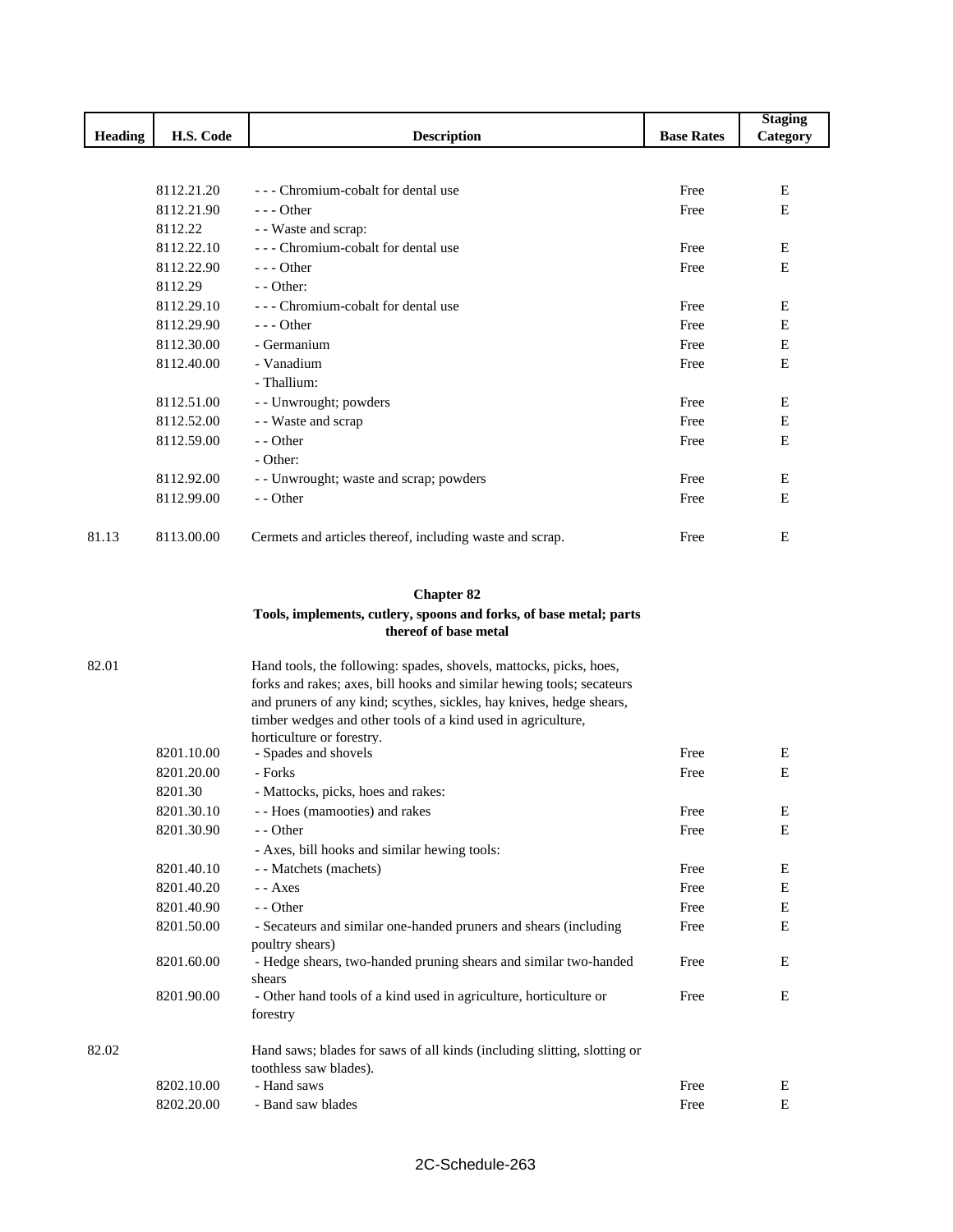|                |            |                                                                                         |                   | <b>Staging</b> |
|----------------|------------|-----------------------------------------------------------------------------------------|-------------------|----------------|
| <b>Heading</b> | H.S. Code  | <b>Description</b>                                                                      | <b>Base Rates</b> | Category       |
|                |            |                                                                                         |                   |                |
|                |            |                                                                                         |                   |                |
|                |            | - Circular saw blades (including slitting or slotting saw blades):                      |                   |                |
|                | 8202.31.00 | - - With working part of steel                                                          | Free              | Ε              |
|                | 8202.39.00 | - - Other, including parts                                                              | Free              | E              |
|                | 8202.40.00 | - Chain saw blades                                                                      | Free              | E              |
|                |            | - Other saw blades:                                                                     |                   |                |
|                | 8202.91.00 | - - Straight saw blades, for working metal                                              | Free              | Ε              |
|                | 8202.99.00 | - - Other                                                                               | Free              | Е              |
| 82.03          |            | Files, rasps, pliers (including cutting pliers), pincers, tweezers, metal               |                   |                |
|                |            | cutting shears, pipe-cutters, bolt croppers, perforating punches and                    |                   |                |
|                |            | similar hand tools.                                                                     |                   |                |
|                | 8203.10.00 | - Files, rasps and similar tools                                                        | Free              | Ε              |
|                | 8203.20.00 | - Pliers (including cutting pliers), pincers, tweezers and similar tools                | Free              | E              |
|                | 8203.30.00 | - Metal cutting shears and similar tools                                                | Free              | Е              |
|                | 8203.40.00 | - Pipe-cutters, bolt croppers, perforating punches and similar tools                    | Free              | Е              |
|                |            |                                                                                         |                   |                |
| 82.04          |            | Hand-operated spanners and wrenches (including torque meter                             |                   |                |
|                |            | wrenches but not including tap wrenches); interchangeable spanner                       |                   |                |
|                |            | sockets, with or without handles.                                                       |                   |                |
|                |            | - Hand-operated spanners and wrenches:                                                  |                   |                |
|                | 8204.11.00 | - - Non-adjustable                                                                      | Free              | Ε              |
|                | 8204.12.00 | - - Adjustable                                                                          | Free              | E              |
|                | 8204.20.00 | - Interchangeable spanner sockets, with or without handles                              | Free              | E              |
| 82.05          |            | Hand tools (including glaziers' diamonds), not elsewhere specified or                   |                   |                |
|                |            | included; blow lamps; vices, clamps and the like, other than                            |                   |                |
|                |            | accessories for and parts of, machine-tools; anvils; portable forges;                   |                   |                |
|                |            | hand- or pedal-operated grinding wheels with frameworks.                                |                   |                |
|                | 8205.10.00 | - Drilling, threading or tapping tools                                                  | Free              | Ε              |
|                | 8205.20.00 | - Hammers and sledge hammers                                                            | Free              | Е              |
|                | 8205.30.00 | - Planes, chisels, gouges and similar cutting tools for working wood                    | Free              | Е              |
|                | 8205.40.00 | - Screwdrivers                                                                          | Free              | Е              |
|                |            | - Other hand tools (including glaziers' diamonds):                                      |                   |                |
|                | 8205.51    | - - Household tools:                                                                    |                   |                |
|                | 8205.51.10 | --- Flat irons                                                                          | Free              | E              |
|                | 8205.51.90 | --- Other                                                                               | Free              | ${\bf E}$      |
|                | 8205.59    | - - Other:                                                                              |                   |                |
|                | 8205.59.10 | --- Aluminium lasts for the boot and shoe industries                                    | Free              | Ε              |
|                | 8205.59.90 | $--$ Other                                                                              | Free              | E              |
|                | 8205.60.00 | - Blow lamps                                                                            | Free              | Е              |
|                | 8205.70.00 | - Vices, clamps and the like                                                            | Free              | E              |
|                | 8205.80.00 | - Anvils; portable forges; hand- or pedal-operated grinding wheels                      | Free              | ${\bf E}$      |
|                |            | with frameworks                                                                         |                   |                |
|                | 8205.90.00 | - Sets of articles of two or more of the foregoing subheadings                          | Free              | Е              |
|                |            |                                                                                         |                   |                |
| 82.06          | 8206.00.00 | Tools of two or more of the headings 82.02 to 82.05, put up in sets<br>for retail sale. | Free              | Е              |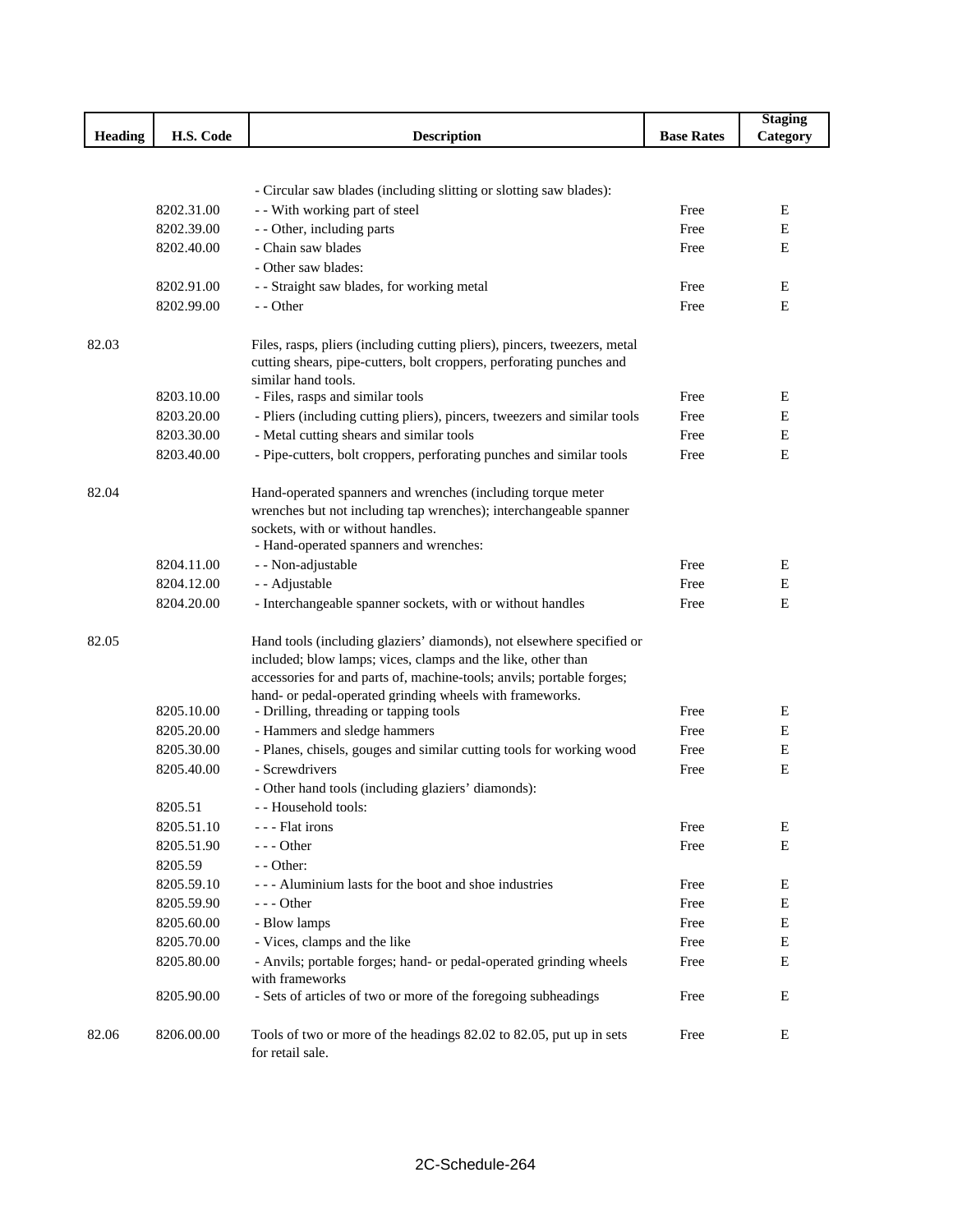|                |            |                                                                                                                                              |                   | <b>Staging</b> |
|----------------|------------|----------------------------------------------------------------------------------------------------------------------------------------------|-------------------|----------------|
| <b>Heading</b> | H.S. Code  | <b>Description</b>                                                                                                                           | <b>Base Rates</b> | Category       |
|                |            |                                                                                                                                              |                   |                |
|                |            |                                                                                                                                              |                   |                |
| 82.07          |            | Interchangeable tools for hand tools, whether or not power-operated,                                                                         |                   |                |
|                |            | or for machine-tools (for example, for pressing, stamping, punching,<br>tapping, threading, drilling, boring, broaching, milling, turning or |                   |                |
|                |            | screwdriving), including dies for drawing or extruding metal, and                                                                            |                   |                |
|                |            | rock drilling or earth boring tools.                                                                                                         |                   |                |
|                |            | - Rock drilling or earth boring tools:                                                                                                       |                   |                |
|                | 8207.13.00 | - - With working part of cermets                                                                                                             | Free              | Е              |
|                | 8207.19.00 | - - Other, including parts                                                                                                                   | Free              | Е              |
|                | 8207.20.00 | - Dies for drawing or extruding metal                                                                                                        | Free              | Е              |
|                | 8207.30.00 | - Tools for pressing, stamping or punching                                                                                                   | Free              | Е              |
|                | 8207.40.00 | - Tools for tapping or threading                                                                                                             | Free              | Е              |
|                | 8207.50.00 | - Tools for drilling, Other than for rock drilling                                                                                           | Free              | E              |
|                | 8207.60.00 | - Tools for boring or broaching                                                                                                              |                   |                |
|                | 8207.70.00 | - Tools for milling                                                                                                                          | Free              | E              |
|                | 8207.80.00 | - Tools for turning                                                                                                                          | Free              | E              |
|                | 8207.90.00 | - Other interchangeable tools                                                                                                                | Free              | Е              |
|                |            |                                                                                                                                              |                   |                |
| 82.08          |            | Knives and cutting blades, for machines or for mechanical                                                                                    |                   |                |
|                |            | appliances.                                                                                                                                  |                   |                |
|                | 8208.10.00 | - For metal working                                                                                                                          | Free              | E              |
|                | 8208.20.00 | - For wood working                                                                                                                           | Free              | E              |
|                | 8208.30.00 | - For kitchen appliances or for machines used by the food industry                                                                           | Free              | Ε              |
|                | 8208.40.00 | - For agricultural, horticultural or forestry machines                                                                                       | Free              | Е              |
|                | 8208.90.00 | - Other                                                                                                                                      | Free              | Е              |
|                |            |                                                                                                                                              |                   |                |
| 82.09          | 8209.00.00 | Plates, sticks, tips and the like for tools, unmounted, of cermets.                                                                          | Free              | E              |
|                |            |                                                                                                                                              |                   |                |
| 82.10          | 8210.00.00 | Hand-operated mechanical appliances, weighing 10 kg or less, used                                                                            | Free              | E              |
|                |            | in the preparation, conditioning or serving of food or drink.                                                                                |                   |                |
|                |            |                                                                                                                                              |                   |                |
| 82.11          |            | Knives with cutting blades, serrated or not (including pruning                                                                               |                   |                |
|                |            | knives), other than knives of heading 82.08, and blades therefor.                                                                            |                   |                |
|                | 8211.10.00 | - Sets of assorted articles                                                                                                                  | Free              | Е              |
|                |            | - Other:                                                                                                                                     |                   |                |
|                | 8211.91.00 | - - Table knives having fixed blades                                                                                                         | Free              | Ε              |
|                | 8211.92    | - - Other knives having fixed blades:                                                                                                        |                   |                |
|                | 8211.92.10 | --- Flick knives or Spring knives                                                                                                            | Free              | Ε              |
|                | 8211.92.20 | --- Hunting knives, diving knives and scouts' knives; penknives                                                                              | Free              | E              |
|                | 8211.92.30 | with blades of 15 cm or more in length<br>- - - For agricultural, horticultural or forestry, with handle of Other                            | Free              | E              |
|                |            | than base metal                                                                                                                              |                   |                |
|                | 8211.92.40 | - - - Other, with handle of base metal                                                                                                       | Free              | E              |
|                | 8211.92.90 | - - - Other                                                                                                                                  | Free              | E              |
|                | 8211.93    | - - Knives having other than fixed blades:                                                                                                   |                   |                |
|                | 8211.93.10 | --- With handle of base metal                                                                                                                | Free              | Ε              |
|                | 8211.93.90 | $--$ Other                                                                                                                                   | Free              | E              |
|                | 8211.94.00 | - - Blades                                                                                                                                   | Free              | Ε              |
|                | 8211.95.00 | - - Handles of base metal                                                                                                                    | Free              | E              |
|                |            |                                                                                                                                              |                   |                |

82.12 Razors and razor blades (including razor blade blanks in strips).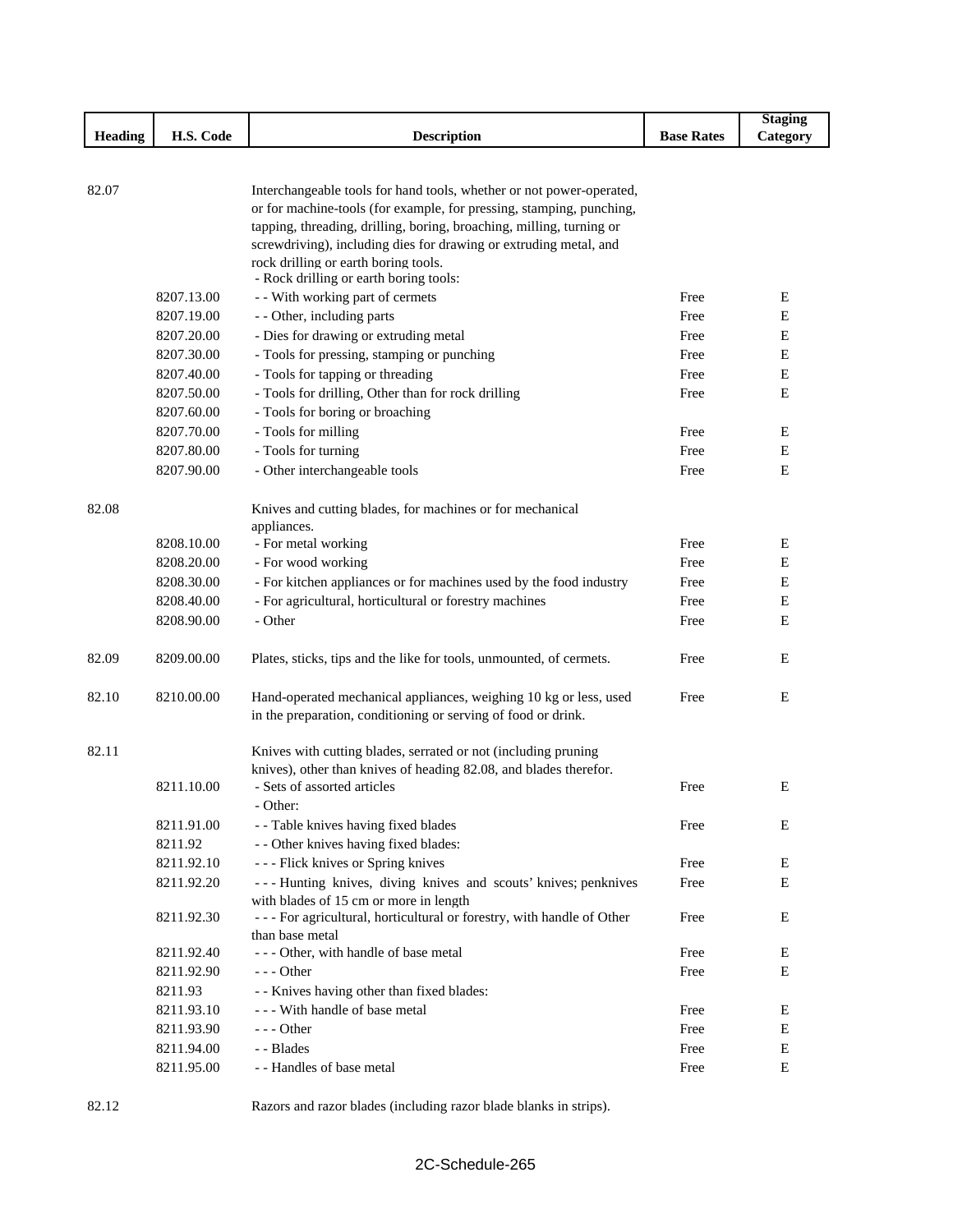|                |            |                                                                                          |                   | <b>Staging</b> |
|----------------|------------|------------------------------------------------------------------------------------------|-------------------|----------------|
| <b>Heading</b> | H.S. Code  | <b>Description</b>                                                                       | <b>Base Rates</b> | Category       |
|                |            |                                                                                          |                   |                |
|                |            |                                                                                          |                   |                |
|                | 8212.10.00 | - Razors                                                                                 | Free              | E              |
|                | 8212.20    | - Safety razor blades, including razor blade blanks in strips:                           |                   |                |
|                | 8212.20.10 | - - Double-edged razor blades                                                            | Free              | E              |
|                | 8212.20.90 | - - Other                                                                                | Free              | E              |
|                | 8212.90.00 | - Other parts                                                                            | Free              | E              |
| 82.13          | 8213.00.00 | Scissors, tailors' shears and similar shears, and blades therefor.                       | Free              | E              |
| 82.14          |            | Other articles of cutlery (for example, hair clippers, butchers' or                      |                   |                |
|                |            | kitchen cleavers, choppers and mincing knives, paper knives);                            |                   |                |
|                |            | manicure or pedicure sets and instruments (including nail files).                        |                   |                |
|                | 8214.10.00 | - Paper knives, letter openers, erasing knives, pencil sharpeners and<br>blades therefor | Free              | E              |
|                | 8214.20.00 | - Manicure or pedicure sets and instruments (including nail files)                       | Free              | E              |
|                | 8214.90.00 | - Other                                                                                  | Free              | E              |
| 82.15          |            | Spoons, forks, ladles, skimmers, cake-servers, fish-knives, butter-                      |                   |                |
|                |            | knives, sugar tongs and similar kitchen or tableware.                                    |                   |                |
|                | 8215.10.00 | - Sets of assorted articles containing at least one article plated with                  | Free              | E              |
|                |            | precious metal                                                                           |                   |                |
|                | 8215.20.00 | - Other sets of assorted articles<br>- Other:                                            | Free              | E              |
|                | 8215.91.00 | - - Plated with precious metal                                                           | Free              | E              |
|                | 8215.99.00 | - - Other                                                                                | Free              | E              |
|                |            |                                                                                          |                   |                |

### **Chapter 83 Miscellaneous articles of base metal**

| 83.01 |            | Padlocks and locks (key, combination or electrically operated), of   |      |   |
|-------|------------|----------------------------------------------------------------------|------|---|
|       |            | base metal; clasps and frames with clasps, incorporating locks, of   |      |   |
|       |            | base metal; keys for any of the foregoing articles, of base metal.   |      |   |
|       | 8301.10.00 | - Padlocks                                                           | Free | Ε |
|       | 8301.20.00 | - Locks of a kind used for motor vehicles                            | Free | E |
|       | 8301.30    | - Locks of a kind used for furniture:                                |      |   |
|       | 8301.30.10 | - - Mortice locks                                                    | Free | Ε |
|       | 8301.30.90 | - - Other                                                            | Free | E |
|       | 8301.40    | - Other locks:                                                       |      |   |
|       | 8301.40.10 | - - Handcuffs                                                        | Free | E |
|       | 8301.40.90 | - - Other                                                            | Free | E |
|       | 8301.50.00 | - Clasps and frames with clasps, incorporating locks                 | Free | E |
|       | 8301.60.00 | - Parts                                                              | Free | E |
|       | 8301.70.00 | - Keys presented separately                                          | Free | E |
| 83.02 |            | Base metal mountings, fittings and similar articles suitable for     |      |   |
|       |            | furniture, doors, staircases, windows, blinds, coachwork, saddlery,  |      |   |
|       |            | trunks, chests, caskets or the like; base metal hat-racks, hat-pegs, |      |   |
|       |            | brackets and similar fixtures; castors with mountings of base metal; |      |   |
|       |            | automatic door closers of base metal.                                |      |   |
|       | 8302.10.00 | - Hinges                                                             | Free | Ε |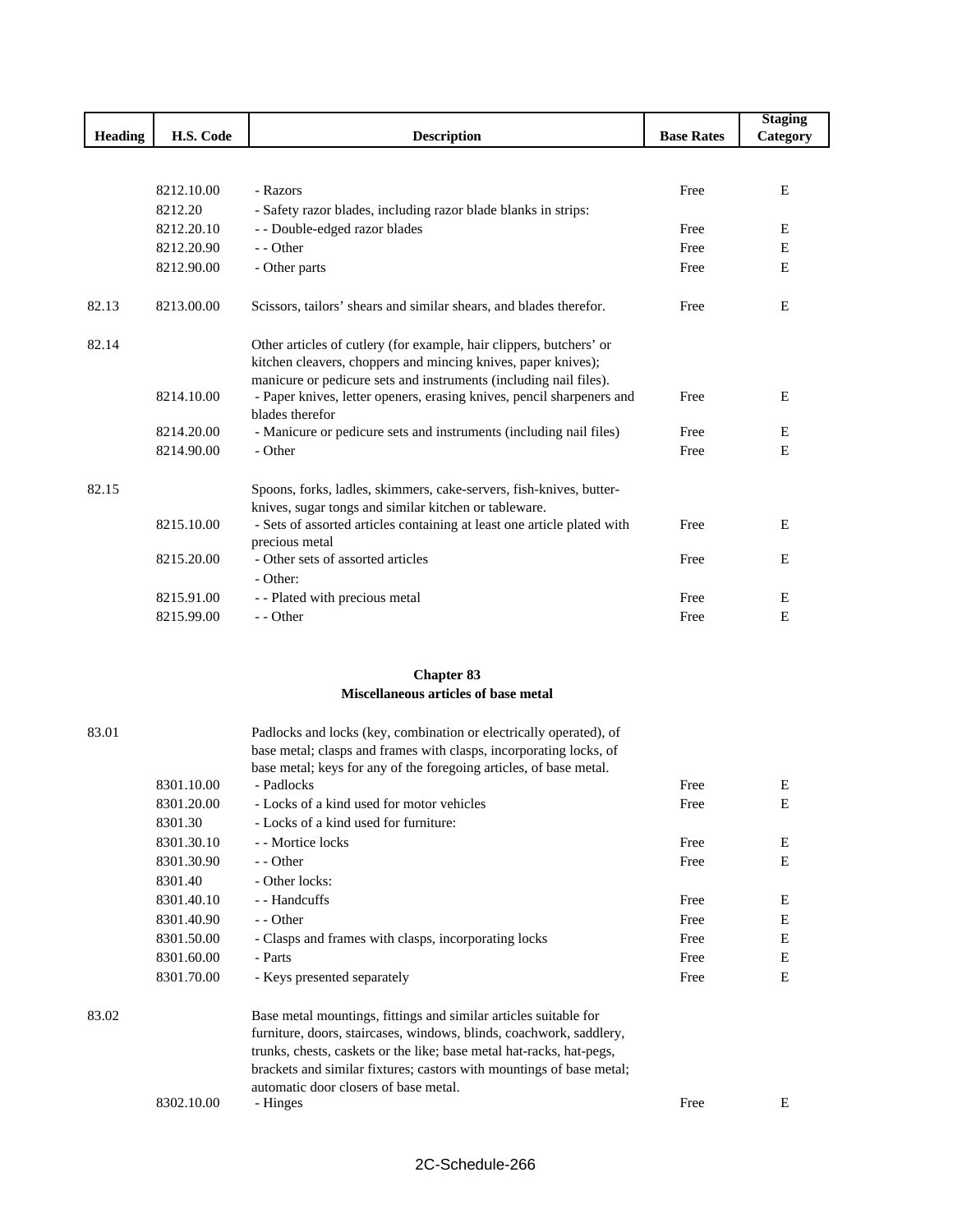|                |            |                                                                                                                                          |                   | <b>Staging</b> |
|----------------|------------|------------------------------------------------------------------------------------------------------------------------------------------|-------------------|----------------|
| <b>Heading</b> | H.S. Code  | <b>Description</b>                                                                                                                       | <b>Base Rates</b> | Category       |
|                |            |                                                                                                                                          |                   |                |
|                |            |                                                                                                                                          |                   |                |
|                | 8302.20.00 | - Castors                                                                                                                                | Free              | Е              |
|                | 8302.30.00 | - Other mountings, fittings and similar articles suitable for motor<br>vehicles                                                          | Free              | E              |
|                |            | - Other mountings, fittings and similar articles:                                                                                        |                   |                |
|                | 8302.41    | - - Suitable for buildings:                                                                                                              |                   |                |
|                | 8302.41.10 | --- Hasps                                                                                                                                | Free              | Ε              |
|                | 8302.41.20 | - - - Bolts, hooks, eyes and staples                                                                                                     | Free              | E              |
|                | 8302.41.90 | $--$ Other                                                                                                                               | Free              | E              |
|                | 8302.42.00 | - - Other, suitable for furniture                                                                                                        | Free              | Е              |
|                | 8302.49.00 | - - Other                                                                                                                                | Free              | Е              |
|                | 8302.50.00 | - Hat-racks, hat-pegs, brackets and similar fixtures                                                                                     | Free              | Е              |
|                | 8302.60.00 | - Automatic door closers                                                                                                                 | Free              | E              |
|                |            |                                                                                                                                          |                   |                |
| 83.03          | 8303.00.00 | Armoured or reinforced safes, strong-boxes and doors and safe                                                                            | Free              | Е              |
|                |            | deposit lockers for strong-rooms, cash or deed boxes and the like, of                                                                    |                   |                |
|                |            | base metal.                                                                                                                              |                   |                |
|                |            |                                                                                                                                          |                   |                |
| 83.04          |            | Filing cabinets, card-index cabinets, paper trays, paper rests, pen                                                                      |                   |                |
|                |            | trays, office-stamp stands and similar office or desk equipment, of                                                                      |                   |                |
|                |            | base metal, other than office furniture of heading 94.03.                                                                                |                   |                |
|                | 8304.00.10 | - Filing cabinets and card-index cabinets                                                                                                | Free              | Ε              |
|                | 8304.00.90 | - Other                                                                                                                                  | Free              | E              |
|                |            |                                                                                                                                          |                   |                |
| 83.05          |            | Fittings for loose-leaf binders or files, letter clips, letter corners,                                                                  |                   |                |
|                |            | paper clips, indexing tags and similar office articles, of base metal;                                                                   |                   |                |
|                |            | staples in strips (for example, for offices, upholstery, packaging), of                                                                  |                   |                |
|                |            | base metal.                                                                                                                              |                   |                |
|                | 8305.10.00 | - Fittings for loose-leaf binders or files                                                                                               | Free              | Ε              |
|                | 8305.20.00 | - Staples in strips                                                                                                                      | Free              | Е              |
|                | 8305.90.00 | - Other, including parts                                                                                                                 | Free              | Е              |
| 83.06          |            |                                                                                                                                          |                   |                |
|                |            | Bells, gongs and the like, non-electric, of base metal; statuettes and<br>other ornaments, of base metal; photograph, picture or similar |                   |                |
|                |            | frames, of base metal; mirrors of base metal.                                                                                            |                   |                |
|                | 8306.10.00 | - Bells, gongs and the like                                                                                                              | Free              | E              |
|                |            | - Statuettes and other ornaments:                                                                                                        |                   |                |
|                | 8306.21.00 | - - Plated with precious metals                                                                                                          | Free              | E              |
|                | 8306.29.00 | - - Other                                                                                                                                | Free              | Е              |
|                | 8306.30.00 | - Photograph, picture or similar frames; mirrors                                                                                         | Free              | Е              |
|                |            |                                                                                                                                          |                   |                |
| 83.07          |            | Flexible tubing of base metal, with or without fittings.                                                                                 |                   |                |
|                | 8307.10.00 | - Of iron or steel                                                                                                                       | Free              | E              |
|                | 8307.90.00 | - Of other base metal                                                                                                                    | Free              | Е              |
|                |            |                                                                                                                                          |                   |                |
| 83.08          |            | Clasps, frames with clasps, buckles, buckle-clasps, hooks, eyes,                                                                         |                   |                |
|                |            | eyelets and the like, of base metal, of a kind used for clothing,                                                                        |                   |                |
|                |            | footwear, awnings, handbags, travel goods or other made up articles;                                                                     |                   |                |
|                |            | tubular or bifurcated rivets, of base metal; beads and spangles, of                                                                      |                   |                |
|                |            | base metal.                                                                                                                              |                   |                |
|                | 8308.10.00 | - Hooks, eyes and eyelets                                                                                                                | Free              | Ε              |
|                |            |                                                                                                                                          |                   |                |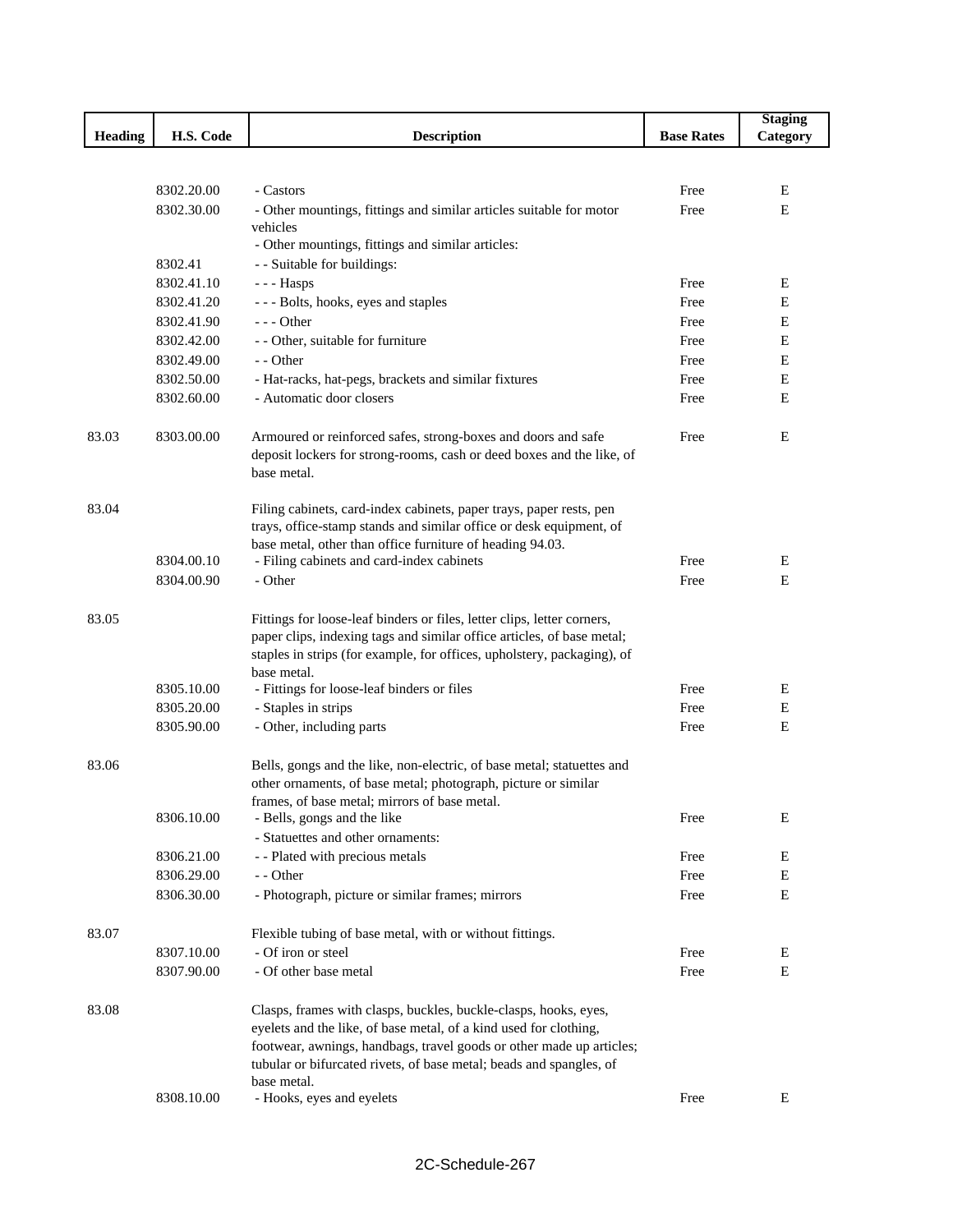|                |            |                                                                                               |                   | <b>Staging</b> |
|----------------|------------|-----------------------------------------------------------------------------------------------|-------------------|----------------|
| <b>Heading</b> | H.S. Code  | <b>Description</b>                                                                            | <b>Base Rates</b> | Category       |
|                |            |                                                                                               |                   |                |
|                |            |                                                                                               |                   |                |
|                | 8308.20.00 | - Tubular or bifurcated rivets                                                                | Free              | Е              |
|                | 8308.90    | - Other, including parts:                                                                     |                   |                |
|                | 8308.90.10 | - - Beads                                                                                     | Free              | E              |
|                | 8308.90.20 | - - Spangles                                                                                  | Free              | Е              |
|                | 8308.90.90 | - - Other                                                                                     | Free              | Е              |
|                |            |                                                                                               |                   |                |
| 83.09          |            | Stoppers, caps and lids (including crown corks, screw caps and                                |                   |                |
|                |            | pouring stoppers), capsules for bottles, threaded bungs, bung covers,                         |                   |                |
|                | 8309.10.00 | seals and other packing accessories, of base metal.<br>- Crown corks                          | Free              | E              |
|                | 8309.90    | - Other:                                                                                      |                   |                |
|                | 8309.90.10 | - - Capsules for bottles                                                                      | Free              | Е              |
|                | 8309.90.20 | - - Top ends of aluminium cans                                                                | Free              | E              |
|                | 8309.90.30 | - - Other caps for cans                                                                       | Free              | Е              |
|                | 8309.90.40 | - - Bungs for metal drums; bung covers; seals; case corner                                    | Free              | Е              |
|                |            | protectors                                                                                    |                   |                |
|                | 8309.90.50 | - - Other, of aluminium                                                                       | Free              | Е              |
|                | 8309.90.90 | - - Other                                                                                     | Free              | E              |
|                |            |                                                                                               |                   |                |
| 83.10          |            | Sign-plates, name-plates, address-plates and similar plates, numbers,                         |                   |                |
|                |            | letters and other symbols, of base metal, excluding those of heading                          |                   |                |
|                |            | 94.05.                                                                                        |                   |                |
|                | 8310.00.10 | - Traffic signs                                                                               | Free              | E              |
|                | 8310.00.90 | - Other                                                                                       | Free              | E              |
|                |            |                                                                                               |                   |                |
| 83.11          |            | Wire, rods, tubes, plates, electrodes and similar products, of base                           |                   |                |
|                |            | metal or of metal carbides, coated or cored with flux material, of a                          |                   |                |
|                |            | kind used for soldering, brazing, welding or deposition of metal or of                        |                   |                |
|                |            | metal carbides; wire and rods, of agglomerated base metal powder,<br>used for metal spraving. |                   |                |
|                | 8311.10    | - Coated electrodes of base metal, for electric arc-welding:                                  |                   |                |
|                |            | - - Of non-alloy steel:                                                                       |                   |                |
|                | 8311.10.11 | - - - In rolls                                                                                | Free              | E              |
|                | 8311.10.19 | - - - Other                                                                                   | Free              | E              |
|                |            | - - Other:                                                                                    |                   |                |
|                | 8311.10.91 | - - - In rolls                                                                                | Free              | Е              |
|                | 8311.10.99 | --- Other                                                                                     | Free              | ${\bf E}$      |
|                | 8311.20    | - Cored wire of base metal, for electric arc-welding:                                         |                   |                |
|                | 8311.20.10 | - - In rolls                                                                                  | Free              | Ε              |
|                | 8311.20.90 | - - Other                                                                                     | Free              | Е              |
|                | 8311.30    | - Coated rods and cored wire, of base metal, for soldering, brazing or                        |                   |                |
|                |            | welding by flame:                                                                             |                   |                |
|                | 8311.30.10 | - - In rolls                                                                                  | Free              | Е              |
|                | 8311.30.90 | - - Other                                                                                     | Free              | Е              |
|                | 8311.90    | - Other, including parts:                                                                     |                   |                |
|                | 8311.90.10 | - - In rolls                                                                                  | Free              | E              |
|                | 8311.90.90 | - - Other                                                                                     | Free              | Е              |
|                |            |                                                                                               |                   |                |

### **Chapter 84**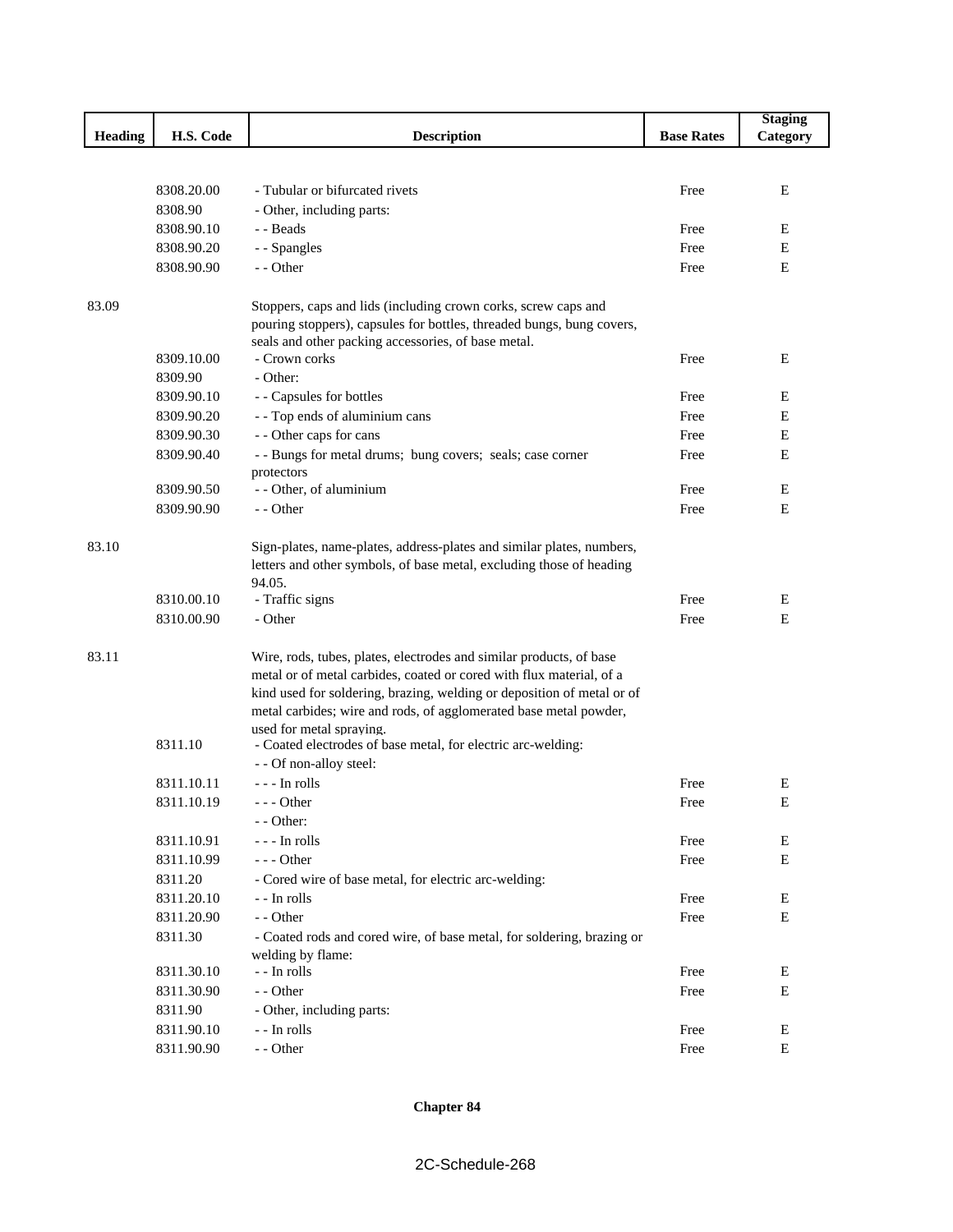|                |            |                                                                                                                                             |                   | <b>Staging</b> |
|----------------|------------|---------------------------------------------------------------------------------------------------------------------------------------------|-------------------|----------------|
| <b>Heading</b> | H.S. Code  | <b>Description</b>                                                                                                                          | <b>Base Rates</b> | Category       |
|                |            |                                                                                                                                             |                   |                |
|                |            |                                                                                                                                             |                   |                |
|                |            | Nuclear reactors, boilers, machinery and mechanical appliances;                                                                             |                   |                |
|                |            | parts thereof                                                                                                                               |                   |                |
| 84.01          |            | Nuclear reactors; fuel elements (cartridges), non-irradiated, for                                                                           |                   |                |
|                |            | nuclear reactors; machinery and apparatus for isotopic separation.                                                                          |                   |                |
|                | 8401.10.00 | - Nuclear reactors                                                                                                                          | Free              | E              |
|                | 8401.20    | - Machinery and apparatus for isotopic separation, and parts thereof:                                                                       |                   |                |
|                |            |                                                                                                                                             |                   |                |
|                | 8401.20.10 | - - Machinery and apparatus                                                                                                                 | Free              | E              |
|                | 8401.20.90 | - - Parts                                                                                                                                   | Free              | Е              |
|                | 8401.30.00 | - Fuel elements (cartridges), non-irradiated                                                                                                | Free              | Е              |
|                | 8401.40.00 | - Parts of Nuclear reactors                                                                                                                 | Free              | E              |
|                |            |                                                                                                                                             |                   |                |
| 84.02          |            | Steam or other vapour generating boilers (other than central heating                                                                        |                   |                |
|                |            | hot water boilers capable also of producing low pressure steam);                                                                            |                   |                |
|                |            | super-heated water boilers.<br>- Steam or other vapour generating boilers:                                                                  |                   |                |
|                | 8402.11    | - - Watertube boilers with a steam production exceeding 45 t per                                                                            |                   |                |
|                |            | hour:                                                                                                                                       |                   |                |
|                | 8402.11.10 | --- Electric                                                                                                                                | Free              | E              |
|                | 8402.11.90 | $- -$ Other                                                                                                                                 | Free              | Е              |
|                | 8402.12    | - - Watertube boilers with a steam production not exceeding 45 t per                                                                        |                   |                |
|                |            | hour:                                                                                                                                       |                   |                |
|                |            | --- Electric:                                                                                                                               |                   |                |
|                | 8402.12.11 | ---- Boilers with a steam production exceeding 15 t per hour                                                                                | Free              | E              |
|                | 8402.12.19 | $---$ Other                                                                                                                                 | Free              | E              |
|                |            | $--$ Other:                                                                                                                                 |                   |                |
|                | 8402.12.91 | ---- Boilers with a steam production exceeding 15 t per hour                                                                                | Free              | E              |
|                | 8402.12.99 | $---$ Other                                                                                                                                 | Free              | E              |
|                | 8402.19    | - - Other vapour generating boilers, including hybrid boilers:                                                                              |                   |                |
|                |            | --- Electric:                                                                                                                               |                   |                |
|                | 8402.19.11 | ---- Boilers with a steam production exceeding 15 t per hour                                                                                | Free              | E              |
|                | 8402.19.19 | $---$ Other                                                                                                                                 | Free              | E              |
|                |            | $--$ Other:                                                                                                                                 |                   |                |
|                | 8402.19.91 | ---- Boilers with a steam production exceeding 15 t per hour                                                                                | Free              | E              |
|                | 8402.19.99 | - - - - Other                                                                                                                               | Free              | Е              |
|                | 8402.20    | - Super-heated water boilers:                                                                                                               |                   |                |
|                | 8402.20.10 | - - Electric                                                                                                                                | Free              | E              |
|                | 8402.20.90 | - - Other                                                                                                                                   | Free              | E              |
|                | 8402.90    | - Parts:                                                                                                                                    |                   |                |
|                | 8402.90.10 | - - Of Steam or other vapour generating boilers                                                                                             | Free              | Ε              |
|                | 8402.90.90 | - - Other                                                                                                                                   | Free              | E              |
|                |            |                                                                                                                                             |                   |                |
| 84.03          |            | Central heating boilers other than those of heading 84.02.                                                                                  |                   |                |
|                | 8403.10.00 | - Boilers                                                                                                                                   | Free              | Ε              |
|                | 8403.90.00 | - Parts                                                                                                                                     | Free              | E              |
|                |            |                                                                                                                                             |                   |                |
| 84.04          |            | Auxiliary plant for use with boilers of heading 84.02 or 84.03 (for<br>example, economisers, super-heaters, soot removers, gas recoverers); |                   |                |
|                |            | condensers for steam or other vapour power units.                                                                                           |                   |                |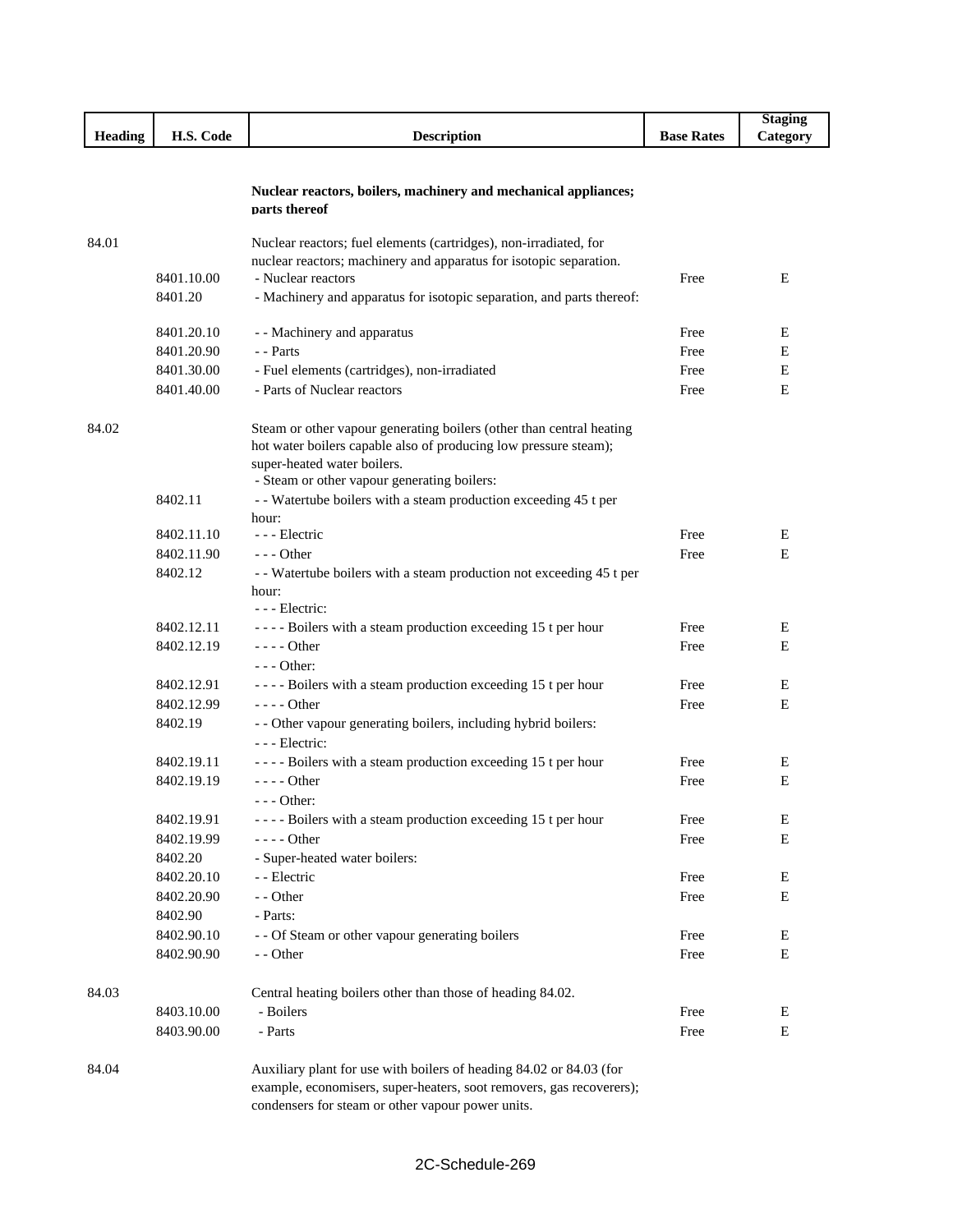|                |            |                                                                                                             |                   | <b>Staging</b> |
|----------------|------------|-------------------------------------------------------------------------------------------------------------|-------------------|----------------|
| <b>Heading</b> | H.S. Code  | <b>Description</b>                                                                                          | <b>Base Rates</b> | Category       |
|                |            |                                                                                                             |                   |                |
|                |            |                                                                                                             |                   |                |
|                | 8404.10    | - Auxiliary plant for use with boilers of heading 84.02 or 84.03:                                           |                   |                |
|                |            | - - For use with boilers of heading 84.02:                                                                  |                   |                |
|                | 8404.10.11 | --- Soot removers                                                                                           | Free              | Е              |
|                | 8404.10.12 | - - - Super-heaters and economisers with a Steam or other vapour                                            | Free              | E              |
|                | 8404.10.19 | production<br>$--$ Other                                                                                    | Free              | Ε              |
|                | 8404.10.90 |                                                                                                             | Free              | Е              |
|                | 8404.20.00 | - - For use with boilers of heading 84.03<br>- Condensers for Steam or other vapour power units             | Free              | Е              |
|                | 8404.90    | - Parts:                                                                                                    |                   |                |
|                | 8404.90.10 |                                                                                                             | Free              | Е              |
|                |            | - - Of auxiliary machinery for use with boilers of heading 84.02 with<br>a steam or other vapour production |                   |                |
|                | 8404.90.90 | - - Other                                                                                                   | Free              | Е              |
|                |            |                                                                                                             |                   |                |
| 84.05          |            | Producer gas or water gas generators, with or without their purifiers;                                      |                   |                |
|                |            | acetylene gas generators and similar water process gas generators,                                          |                   |                |
|                |            | with or without their purifiers.                                                                            |                   |                |
|                | 8405.10    | - Producer gas or water gas generators, with or without their                                               |                   |                |
|                |            | purifiers; acetylene gas generators and similar water process gas                                           |                   |                |
|                |            | generators, with or without their purifiers:                                                                |                   |                |
|                | 8405.10.10 | - - Acetylene gas generators and similar water process gas generators                                       | Free              | E              |
|                |            |                                                                                                             |                   |                |
|                | 8405.10.90 | - - Other                                                                                                   | Free              | Е              |
|                | 8405.90.00 | - Parts                                                                                                     | Free              | E              |
| 84.06          |            | Steam turbines and other vapour turbines.                                                                   |                   |                |
|                | 8406.10.00 | - Turbines for marine propulsion                                                                            | Free              | Ε              |
|                |            | - Other turbines:                                                                                           |                   |                |
|                | 8406.81    | - - Of an output exceeding 40 MW:                                                                           |                   |                |
|                | 8406.81.10 | - - - Steam Turbines                                                                                        | Free              | Е              |
|                | 8406.81.90 | $--$ Other                                                                                                  | Free              | Е              |
|                | 8406.82    | - - Of an output not exceeding 40 MW:                                                                       |                   |                |
|                | 8406.82.10 | - - - Steam Turbines                                                                                        | Free              | E              |
|                | 8406.82.90 | --- Other                                                                                                   | Free              | E              |
|                | 8406.90.00 | - Parts                                                                                                     | Free              | E              |
|                |            |                                                                                                             |                   |                |
| 84.07          |            | Spark-ignition reciprocating or rotary internal combustion piston                                           |                   |                |
|                |            | engines.                                                                                                    |                   |                |
|                | 8407.10.00 | - Aircraft engines                                                                                          | Free              | Ε              |
|                |            | - Marine propulsion engines:                                                                                |                   |                |
|                | 8407.21    | - - Outboard motors:                                                                                        |                   |                |
|                | 8407.21.10 | --- Of an output not exceeding 20 kW                                                                        | Free              | Ε              |
|                | 8407.21.20 | --- Of an output exceeding 20 kW (27 Hp) but not exceeding 22.38                                            | Free              | E              |
|                |            | kW(30 Hp)                                                                                                   |                   |                |
|                | 8407.21.90 | --- Of an output exceeding 22.38 kW (30 Hp)                                                                 | Free              | Е              |
|                | 8407.29    | - - Other:                                                                                                  |                   |                |
|                | 8407.29.10 | --- Of an output not exceeding 22.38 kW (30 Hp)                                                             | Free              | E              |
|                | 8407.29.20 | --- Of an output exceeding 22.38 kW (30 Hp) but not exceeding                                               | Free              | Е              |
|                |            | 750 kW (1,006 Hp)                                                                                           |                   |                |
|                | 8407.29.90 | --- Of an output exceeding 750 kW (1,006 Hp)                                                                | Free              | Ε              |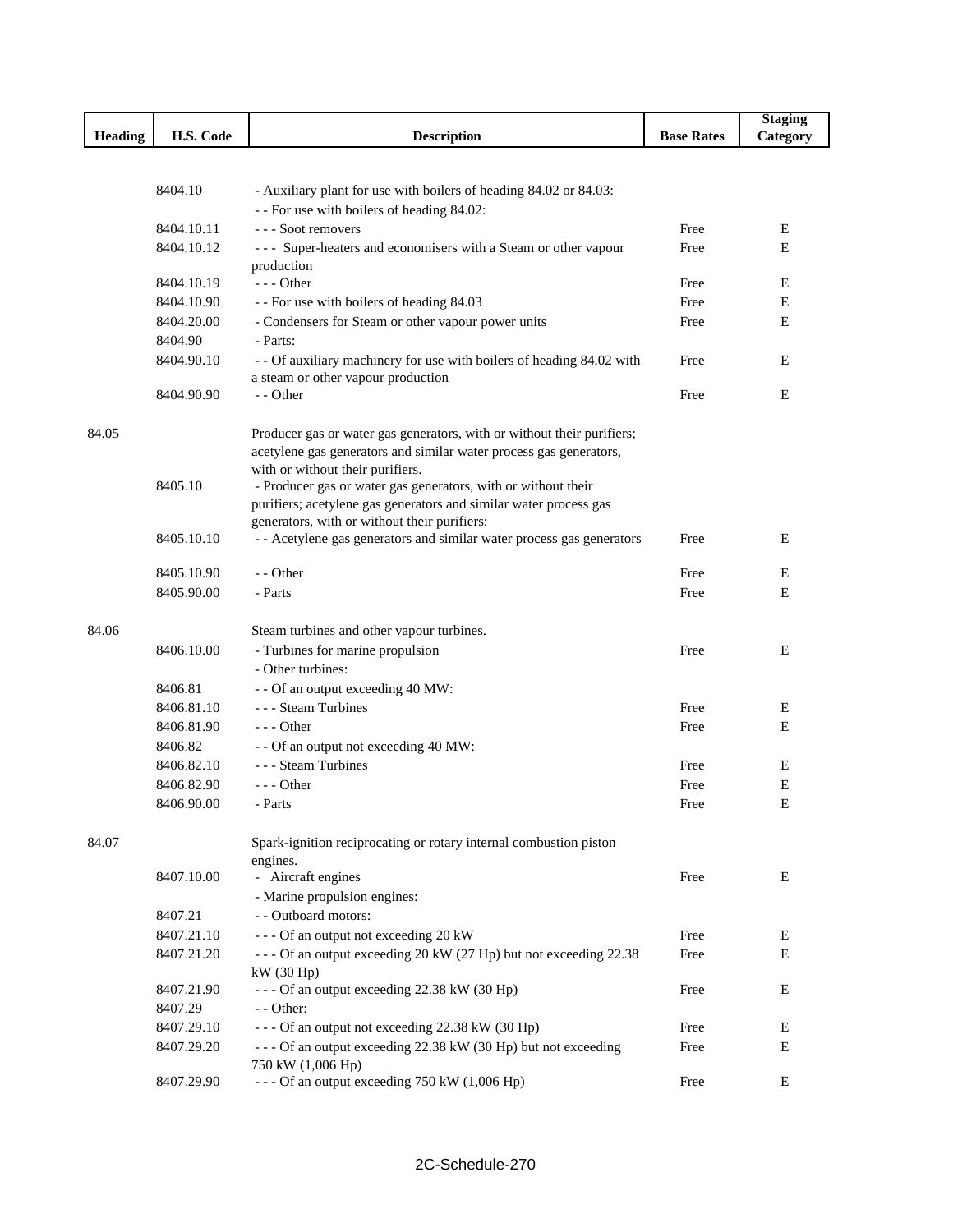|                |            |                                                                                             |                   | <b>Staging</b> |
|----------------|------------|---------------------------------------------------------------------------------------------|-------------------|----------------|
| <b>Heading</b> | H.S. Code  | <b>Description</b>                                                                          | <b>Base Rates</b> | Category       |
|                |            |                                                                                             |                   |                |
|                |            |                                                                                             |                   |                |
|                |            | - Reciprocating piston engines of a kind used for the propulsion of                         |                   |                |
|                | 8407.31.00 | vehicles of Chapter 87:<br>- - Of a cylinder capacity not exceeding 50 cc                   | Free              | Ε              |
|                | 8407.32    | - - Of a cylinder capacity exceeding 50 cc but not exceeding 250 cc:                        |                   |                |
|                |            |                                                                                             |                   |                |
|                |            | --- For vehicles of heading 87.01:                                                          |                   |                |
|                | 8407.32.11 | ---- Exceeding 50 cc but not exceeding 110 cc                                               | Free              | Е              |
|                | 8407.32.12 | ---- Exceeding 110 cc but not exceeding 125 cc                                              | Free              | Е              |
|                | 8407.32.19 | ---- Exceeding 125 cc but not exceeding 250 cc                                              | Free              | Е              |
|                |            | --- For the vehicles of heading 87.11:                                                      |                   |                |
|                | 8407.32.21 | ---- Exceeding 50 cc but not exceeding 110 cc                                               | Free              | Ε              |
|                | 8407.32.22 | ---- Exceeding 110 cc but not exceeding 125 cc                                              | Free              | E              |
|                | 8407.32.29 | ---- Exceeding 125 cc but not exceeding 250 cc                                              | Free              | E              |
|                |            | --- For the other vehicles of chapter 87:                                                   |                   |                |
|                | 8407.32.91 | ---- Exceeding 50 cc but not exceeding 110 cc                                               | Free              | Е              |
|                | 8407.32.92 | ---- Exceeding 110 cc but not exceeding 125 cc                                              | Free              | E              |
|                | 8407.32.99 | ---- Exceeding 125 cc but not exceeding 250 cc                                              | Free              | Ε              |
|                | 8407.33    | - - Of a cylinder capacity exceeding 250 cc but not exceeding 1000                          |                   |                |
|                |            | cc:                                                                                         |                   |                |
|                | 8407.33.10 | --- For vehicles of heading 87.01                                                           | Free              | Ε              |
|                | 8407.33.20 | --- For the vehicles of heading 87.11                                                       | Free              | Е              |
|                | 8407.33.90 | $--$ Other                                                                                  | Free              | Е              |
|                | 8407.34    | - - Of a cylinder capacity exceeding 1,000 cc:                                              |                   |                |
|                |            | - - - Fully assembled:                                                                      |                   |                |
|                | 8407.34.11 | - - - - For pedestrian controlled tractors, of a cylinder capacity not                      | Free              | Ε              |
|                |            | exceeding 1,100 cc                                                                          |                   |                |
|                | 8407.34.12 | ---- For other vehicles of heading 87.01                                                    | Free              | E              |
|                | 8407.34.13 | ---- For vehicles of heading 87.11                                                          | Free              | Е              |
|                | 8407.34.19 | - - - - Other                                                                               | Free              | Ε              |
|                |            | - - - Not fully assembled:                                                                  |                   |                |
|                | 8407.34.21 | ---- For vehicles of heading 87.01                                                          | Free              | Ε              |
|                | 8407.34.22 | ---- For vehicles of heading 87.11                                                          | Free              | E              |
|                | 8407.34.29 | - - - - Other                                                                               | Free              | Е              |
|                | 8407.90    | - Other engines:                                                                            |                   |                |
|                | 8407.90.10 | - - Of a power not exceeding 18.65 kW (25 Hp)                                               | Free              | Е              |
|                | 8407.90.20 | - - Of a power exceeding 18.65 kW (25 Hp) but not exceeding 22.38                           | Free              | E              |
|                |            | kW(30 Hp)                                                                                   |                   |                |
|                | 8407.90.90 | - - Of a power exceeding 22.38 kW (30 Hp)                                                   | Free              | Ε              |
| 84.08          |            | Compression-ignition internal combustion piston engines (diesel or<br>semi-diesel engines). |                   |                |
|                | 8408.10    | - Marine propulsion engines:                                                                |                   |                |
|                | 8408.10.10 | - - Of a power not exceeding 22.38 kW                                                       | Free              | Е              |
|                | 8408.10.20 | - - Of a power exceeding 22.38 kW but not exceeding 40 kW                                   | Free              | Ε              |
|                | 8408.10.30 | - - Of a power exceeding 40 kW but not exceeding 100 kW                                     | Free              | E              |
|                | 8408.10.40 | - - Of a power exceeding 100 kW but not exceeding 750 kW                                    | Free              | ${\bf E}$      |
|                | 8408.10.90 | - - Of a power exceeding 750 kW                                                             | Free              | E              |
|                | 8408.20    | - Engines of a kind used for the propulsion of vehicles of Chapter                          |                   |                |
|                |            | 87:                                                                                         |                   |                |
|                |            | - - Of an output not exceeding 20 kW:                                                       |                   |                |
|                | 8408.20.11 | - - - For vehicles of subheading 8701.10, fully assembled                                   | Free              | E              |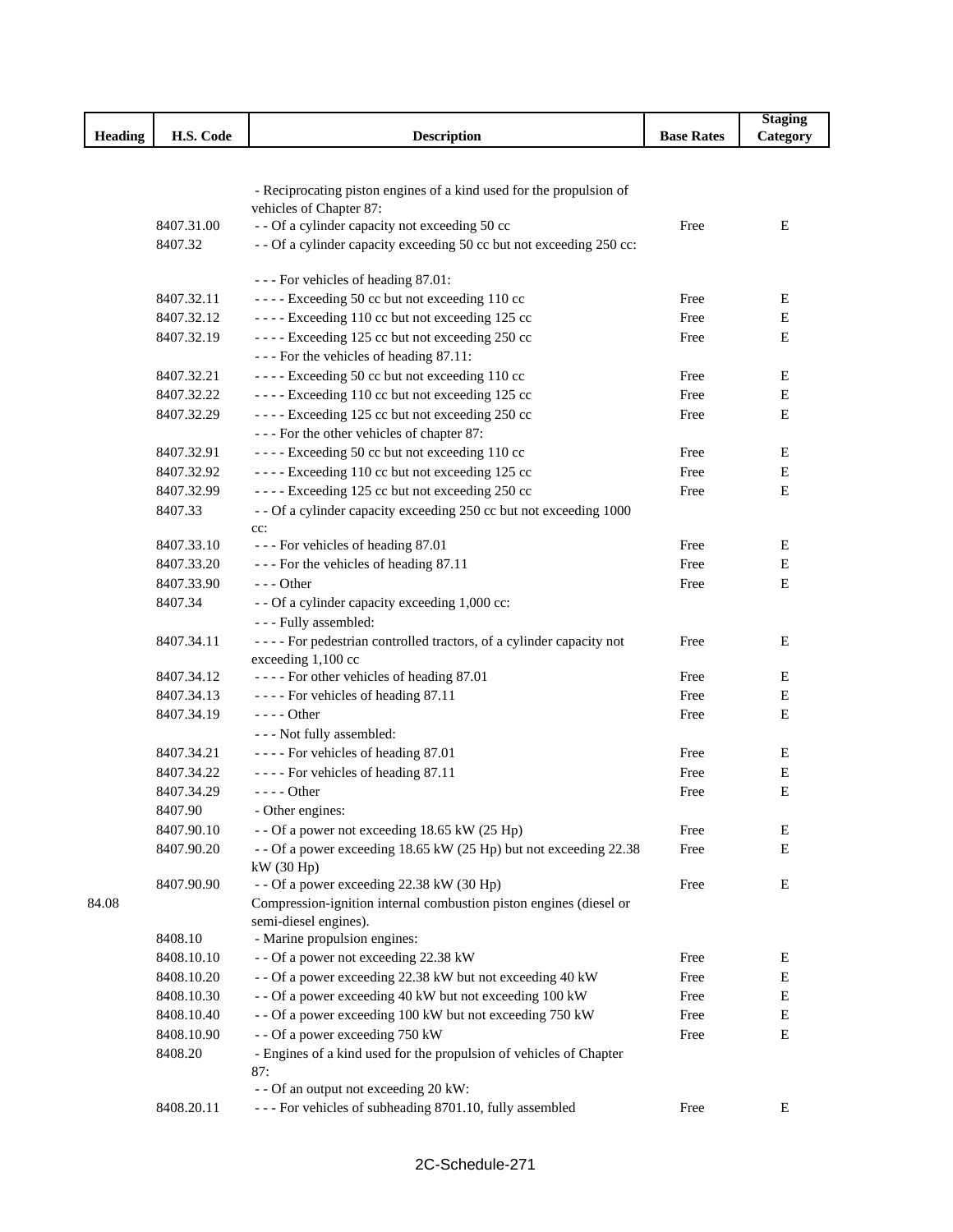|                |                          |                                                                          |                   | <b>Staging</b> |
|----------------|--------------------------|--------------------------------------------------------------------------|-------------------|----------------|
| <b>Heading</b> | H.S. Code                | <b>Description</b>                                                       | <b>Base Rates</b> | Category       |
|                |                          |                                                                          |                   |                |
|                |                          |                                                                          |                   |                |
|                | 8408.20.12               | --- Other, for the vehicles of heading 87.01, fully assembled            | Free              | Е              |
|                | 8408.20.13               | - - - Other, fully assembled                                             | Free              | E              |
|                | 8408.20.19               | --- Other, not fully assembled                                           | Free              | Ε              |
|                |                          | - - Of an output exceeding 20 kW but not exceeding 22.38 kW:             |                   |                |
|                | 8408.20.21               | --- For vehicles of subheading 8701.10, fully assembled                  | Free              | Е              |
|                | 8408.20.22               | --- Other, for the vehicles of heading 87.01, fully assembled            | Free              | Е              |
|                | 8408.20.23               | --- Other, fully assembled                                               | Free              | Е              |
|                | 8408.20.29               | --- Other, not fully assembled                                           | Free              | Е              |
|                |                          | - - Of an output exceeding 22.38 kW but not exceeding 60 kW:             |                   |                |
|                | 8408.20.31               | - - - For vehicles of subheading 8701.10, fully assembled                | Free              | Е              |
|                | 8408.20.32               | --- Other, for the vehicles of heading 87.01, fully assembled            | Free              | $\mathbf E$    |
|                | 8408.20.33               | --- Other, fully assembled                                               | Free              | Е              |
|                | 8408.20.39               | --- Other, not fully assembled                                           | Free              | Е              |
|                |                          | - - Other:                                                               |                   |                |
|                | 8408.20.91               | --- For vehicles of subheading 8701.10, fully assembled                  | Free              | Ε              |
|                | 8408.20.92               | --- Other, for the vehicles of heading 87.01, fully assembled            | Free              | Е              |
|                | 8408.20.93               | --- Other, fully assembled                                               | Free              | Е              |
|                | 8408.20.99               | --- Other, not fully assembled                                           | Free              | Е              |
|                | 8408.90                  | - Other engines:                                                         |                   |                |
|                |                          | - - Not exceeding 18.65 kW:                                              |                   |                |
|                | 8408.90.11               | - - - For earth moving machinery                                         | Free              | Ε              |
|                | 8408.90.12               | --- For railway locomotives or tramway vehicles                          | Free              | Е              |
|                | 8408.90.19               | $--$ Other                                                               | Free              | Е              |
|                |                          | - - Exceeding 18.65 kW but not exceeding 22.38 kW:                       |                   |                |
|                | 8408.90.21               | - - - For earth moving machinery                                         | Free              | Е              |
|                | 8408.90.22               | --- For railway locomotives or tramway vehicles                          | Free              | Е              |
|                | 8408.90.29               | --- Other                                                                | Free              | Е              |
|                |                          | - - Exceeding 22.38 kW but not exceeding 60 kW:                          |                   |                |
|                | 8408.90.31               | --- For earth moving machinery                                           | Free              | Е              |
|                | 8408.90.32               | --- For railway locomotives or tramway vehicles                          | Free              | Е              |
|                | 8408.90.39               | --- Other                                                                | Free              | E              |
|                |                          | - - Exceeding 60 kW but not exceeding 100 kW:                            |                   |                |
|                | 8408.90.41               | - - - For earth moving machinery                                         | Free              | Е              |
|                | 8408.90.42               | --- For railway locomotives or tramway vehicles                          | Free              | E              |
|                | 8408.90.49               | $- -$ Other                                                              | Free              | Е              |
|                |                          | - - Exceeding 100 kW:                                                    |                   |                |
|                | 8408.90.51               | - - - For earth moving machinery                                         | Free              | Ε              |
|                | 8408.90.52               | --- For railway locomotives or tramway vehicles                          | Free              | Е              |
|                | 8408.90.59               | $--$ Other                                                               | Free              | Е              |
|                |                          |                                                                          |                   |                |
| 84.09          |                          | Parts suitable for use solely or principally with the engines of         |                   |                |
|                |                          | heading 84.07 or 84.08.                                                  |                   |                |
|                | 8409.10.00               | - For aircraft engines                                                   | Free              | Ε              |
|                |                          | - Other:                                                                 |                   |                |
|                | 8409.91                  | - - Suitable for use solely or principally with spark-ignition internal  |                   |                |
|                |                          | combustion piston engines:                                               |                   |                |
|                |                          | - - - For earth moving machinery:<br>---- Carburettors and parts thereof |                   |                |
|                | 8409.91.11<br>8409.91.12 | ---- Cylinder blocks, liners, heads and head covers                      | Free<br>Free      | E<br>${\bf E}$ |
|                |                          |                                                                          |                   |                |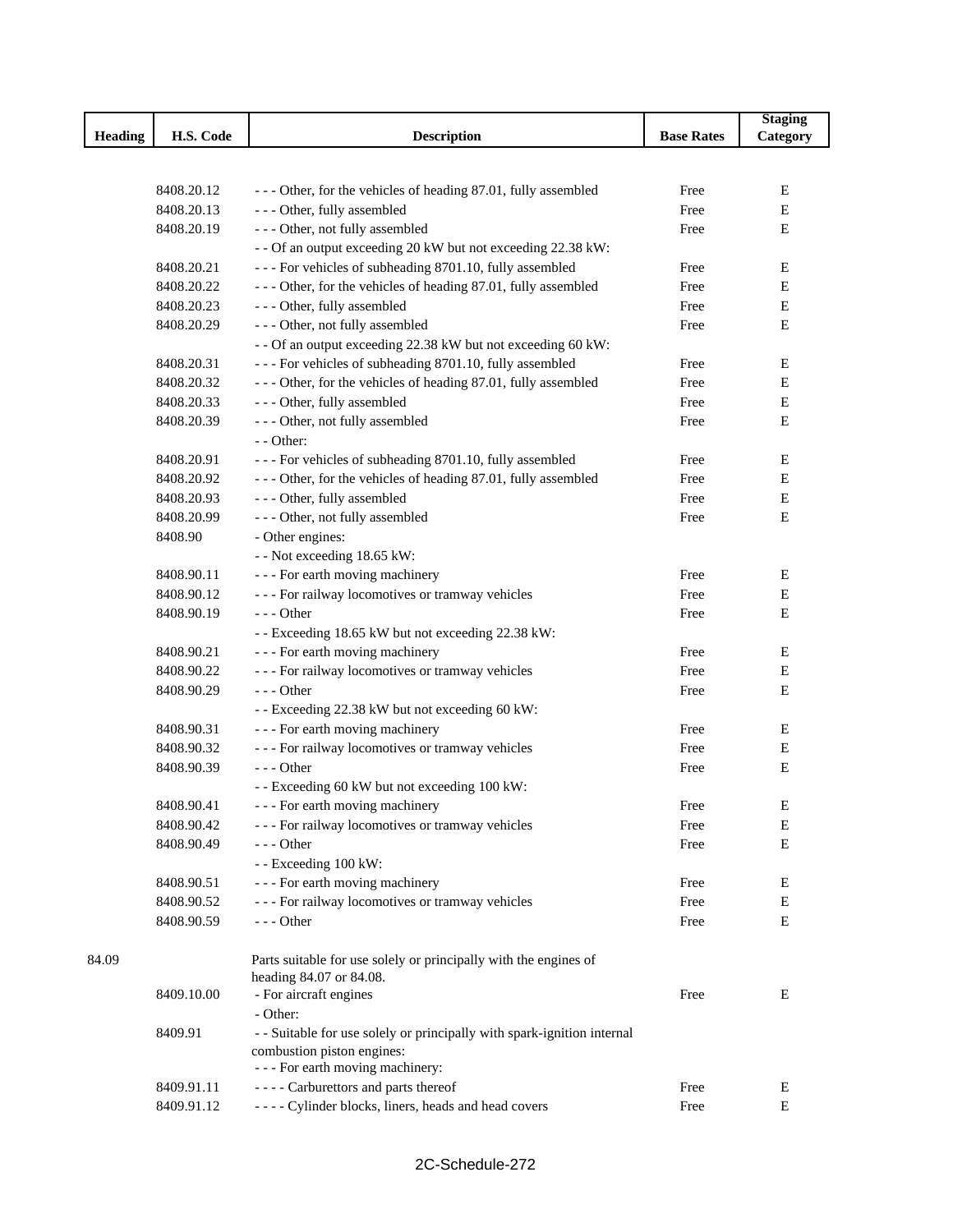|                |            |                                                                   |                   | <b>Staging</b> |
|----------------|------------|-------------------------------------------------------------------|-------------------|----------------|
| <b>Heading</b> | H.S. Code  | <b>Description</b>                                                | <b>Base Rates</b> | Category       |
|                |            |                                                                   |                   |                |
|                |            |                                                                   |                   |                |
|                | 8409.91.13 | ---- Pistons, piston rings and gudgeon pins                       | Free              | Е              |
|                | 8409.91.14 | ---- Alternator brackets; oil pans                                | Free              | Е              |
|                | 8409.91.19 | $---$ Other                                                       | Free              | Е              |
|                |            | --- For the vehicles of heading 87.01, of a power not exceeding   |                   |                |
|                |            | 22.38 kW:                                                         |                   |                |
|                | 8409.91.21 | ---- Carburettors and parts thereof                               | Free              | Ε              |
|                | 8409.91.22 | ---- Cylinder blocks, liners, heads and head covers               | Free              | Е              |
|                | 8409.91.23 | ---- Pistons, piston rings and gudgeon pins                       | Free              | Е              |
|                | 8409.91.24 | ---- Alternator brackets; oil pans                                | Free              | Е              |
|                | 8409.91.29 | $--- Other$                                                       | Free              | Е              |
|                |            | --- For vehicles of heading 87.01, of a power exceeding 22.38 kW: |                   |                |
|                | 8409.91.31 | ---- Carburettors and parts thereof                               | Free              | E              |
|                | 8409.91.32 | ---- Cylinder blocks, liners, heads and head covers               | Free              | Е              |
|                | 8409.91.33 | ---- Pistons, piston rings and gudgeon pins                       | Free              | Е              |
|                | 8409.91.34 | ---- Alternator brackets; oil pans                                | Free              | Е              |
|                | 8409.91.39 | $--$ Other                                                        | Free              | Е              |
|                |            | --- For vehicles of heading 87.11:                                |                   |                |
|                | 8409.91.41 | ---- Carburettors and parts thereof                               | Free              | Е              |
|                | 8409.91.42 | ---- Cylinder blocks, crank cases, heads and head covers          | Free              | $\mathbf E$    |
|                | 8409.91.43 | ---- Pistons rings and gudgeon pins                               | Free              | E              |
|                | 8409.91.44 | ---- Crank cases for engine of motorcycles                        | Free              | Е              |
|                | 8409.91.45 | ---- Crank cases covers and other aluminium covers for engines of | Free              | Е              |
|                |            | motorcycles                                                       |                   |                |
|                | 8409.91.49 | - - - - Other                                                     | Free              | Е              |
|                |            | --- For other vehicles of Chapter 87:                             |                   |                |
|                | 8409.91.51 | ---- Carburettors and parts thereof                               | Free              | Е              |
|                | 8409.91.52 | ---- Cylinder blocks, crank cases, heads and head covers          | Free              | Е              |
|                | 8409.91.53 | ---- Piston rings and gudgeon pins                                | Free              | Е              |
|                | 8409.91.54 | ---- Pistons, cylinder liners with external diameter between 50   | Free              | Е              |
|                |            | mm and 155 mm                                                     |                   |                |
|                | 8409.91.55 | ---- Other piston and cylinder liners                             | Free              | Е              |
|                | 8409.91.56 | ---- Alternator brackets; oil pans                                | Free              | Е              |
|                | 8409.91.59 | $---$ Other                                                       | Free              | ${\bf E}$      |
|                |            | --- For vessels of Chapter 89:                                    |                   |                |
|                | 8409.91.61 | ---- For marine propulsion engines of a power not exceeding 22.38 | Free              | Е              |
|                |            | kW                                                                |                   |                |
|                | 8409.91.69 | ---- For marine propulsion engines of a power exceeding 22.38     | Free              | Е              |
|                |            | kW                                                                |                   |                |
|                |            | - - - For other engines:                                          |                   |                |
|                | 8409.91.71 | ---- Carburettors and parts thereof                               | Free              | Ε              |
|                | 8409.91.72 | ---- Cylinder blocks, liners, heads and head covers               | Free              | Е              |
|                | 8409.91.73 | ---- Pistons, piston rings, gudgeon pins                          | Free              | Е              |
|                | 8409.91.74 | ---- Alternator brackets; oil pans                                | Free              | Е              |
|                | 8409.91.79 | $--- Other$                                                       | Free              | Е              |
|                | 8409.99    | - - Other:                                                        |                   |                |
|                |            | - - - For earth moving machinery:                                 |                   |                |
|                | 8409.99.11 | ---- Carburettors and parts thereof                               | Free              | E              |
|                | 8409.99.12 | ---- Cylinder blocks, liners, heads and head covers               | Free              | $\mathbf E$    |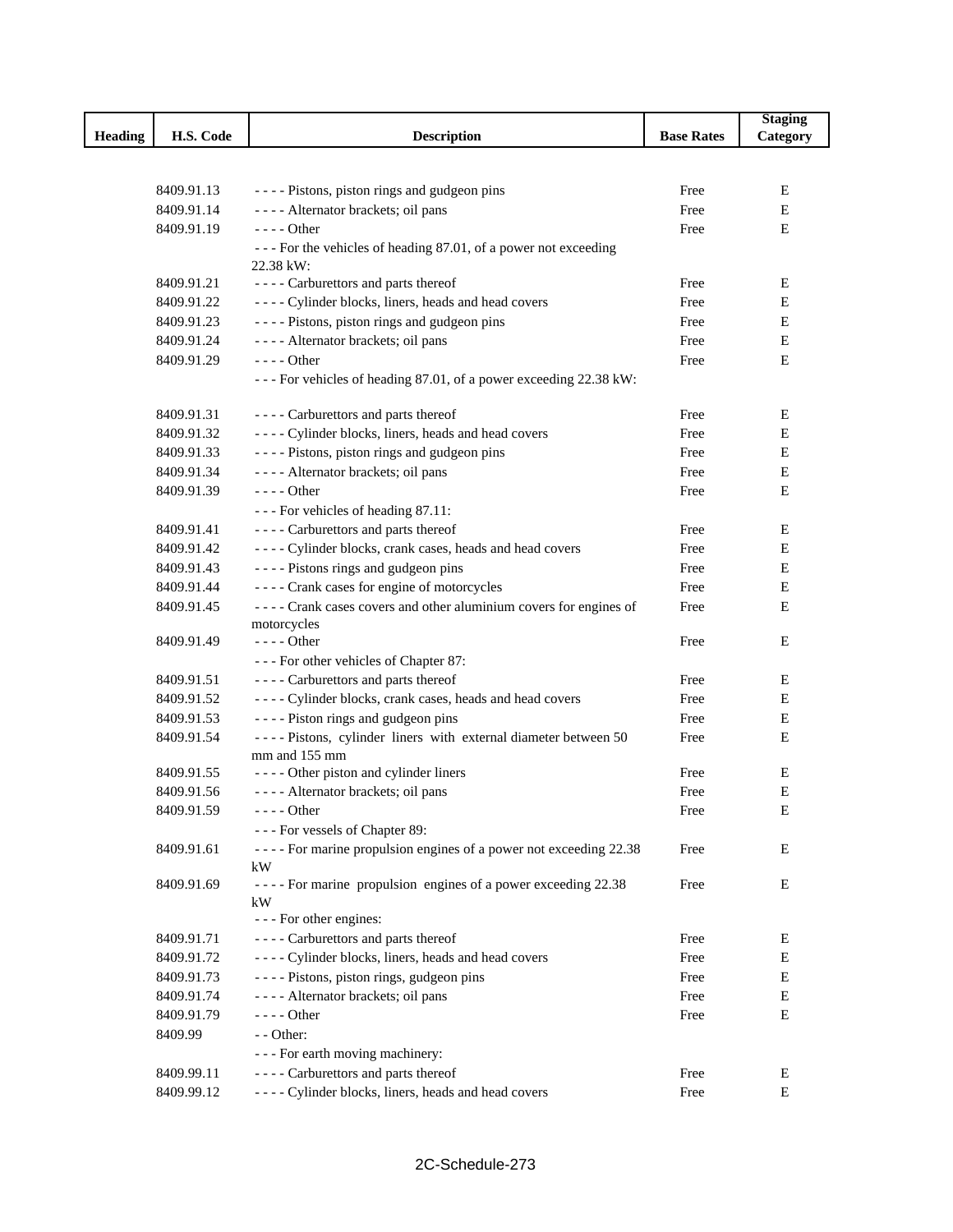|                |            |                                                                             |                   | <b>Staging</b> |
|----------------|------------|-----------------------------------------------------------------------------|-------------------|----------------|
| <b>Heading</b> | H.S. Code  | <b>Description</b>                                                          | <b>Base Rates</b> | Category       |
|                |            |                                                                             |                   |                |
|                |            |                                                                             |                   |                |
|                | 8409.99.13 | ---- Pistons, piston rings, gudgeon pins                                    | Free              | Е              |
|                | 8409.99.14 | ---- Alternator brackets; oil pans                                          | Free              | Е              |
|                | 8409.99.19 | $--- Other$                                                                 | Free              | Е              |
|                |            | --- For vehicles of heading 87.01, of a power not exceeding 22.38<br>$kW$ : |                   |                |
|                | 8409.99.21 | ---- Carburettors and parts thereof                                         | Free              | Е              |
|                | 8409.99.22 | ---- Cylinder blocks, liners, heads and head covers                         | Free              | Е              |
|                | 8409.99.23 | ---- Pistons, piston rings, gudgeon pins                                    | Free              | E              |
|                | 8409.99.24 | ---- Alternator brackets; oil pans                                          | Free              | Е              |
|                | 8409.99.29 | $--- Other$                                                                 | Free              | Е              |
|                |            | --- For vehicles of heading 87.01, of a power exceeding 22.38               |                   |                |
|                |            | kW:                                                                         |                   |                |
|                | 8409.99.31 | ---- Carburettors and parts thereof                                         | Free              | Е              |
|                | 8409.99.32 | ---- Cylinder blocks, liners, heads and head covers                         | Free              | Ε              |
|                | 8409.99.33 | ---- Pistons, piston rings, gudgeon pins                                    | Free              | Е              |
|                | 8409.99.34 | ---- Alternator brackets; oil pans                                          | Free              | Е              |
|                | 8409.99.39 | - - - - Other                                                               | Free              | E              |
|                |            | --- For other vehicles of Chapter 87:                                       |                   |                |
|                | 8409.99.41 | ---- Carburettors and parts thereof                                         | Free              | Е              |
|                | 8409.99.42 | ---- Cylinder blocks, crank cases, heads and head covers                    | Free              | Е              |
|                | 8409.99.43 | ---- Piston rings and gudgeon pins                                          | Free              | Е              |
|                | 8409.99.44 | - - - - Pistons, cylinder liners with external diameter between 50 mm       | Free              | Е              |
|                |            | and 155 mm                                                                  |                   |                |
|                | 8409.99.45 | ---- Other piston and cylinder liners                                       | Free              | Е              |
|                | 8409.99.46 | ---- Alternator brackets; oil pans                                          | Free              | Е              |
|                | 8409.99.49 | - - - - Other                                                               | Free              | Е              |
|                |            | --- For vessels of Chapter 89:                                              |                   |                |
|                | 8409.99.51 | ---- For marine propulsion engines of a power not exceeding 22.38           | Free              | Е              |
|                |            | kW                                                                          |                   |                |
|                | 8409.99.59 | ---- For marine propulsion engines of a power exceeding 22.38 kW            | Free              | Е              |
|                |            | - - - For other engines:                                                    |                   |                |
|                | 8409.99.61 | ---- Carburettors and parts thereof                                         | Free              | Ε              |
|                | 8409.99.62 | ---- Cylinder blocks, liners, heads and head covers                         | Free              | E              |
|                | 8409.99.63 | ---- Pistons, piston rings, gudgeon pins                                    | Free              | E              |
|                | 8409.99.64 | ---- Alternator brackets; oil pans                                          | Free              | Е              |
|                | 8409.99.69 | $--- Other$                                                                 | Free              | Е              |
|                |            |                                                                             |                   |                |
| 84.10          |            | Hydraulic turbines, water wheels, and regulators therefor.                  |                   |                |
|                |            | - Hydraulic turbines and water wheels:                                      |                   |                |
|                | 8410.11    | - - Of a power not exceeding 1,000 kW:                                      |                   |                |
|                | 8410.11.10 | - - - Water turbines                                                        | Free              | Е              |
|                | 8410.11.90 | $--$ Other                                                                  | Free              | Е              |
|                | 8410.12    | - - Of a power exceeding 1,000 kW but not exceeding 10,000 kW:              |                   |                |
|                | 8410.12.10 | - - - Water turbines                                                        | Free              | Ε              |
|                | 8410.12.90 | $--$ Other                                                                  | Free              | E              |
|                | 8410.13    | - - Of a power exceeding 10,000 kW:                                         |                   |                |
|                | 8410.13.10 | - - - Water turbines                                                        | Free              | Е              |
|                | 8410.13.90 | $--$ Other                                                                  | Free              | E              |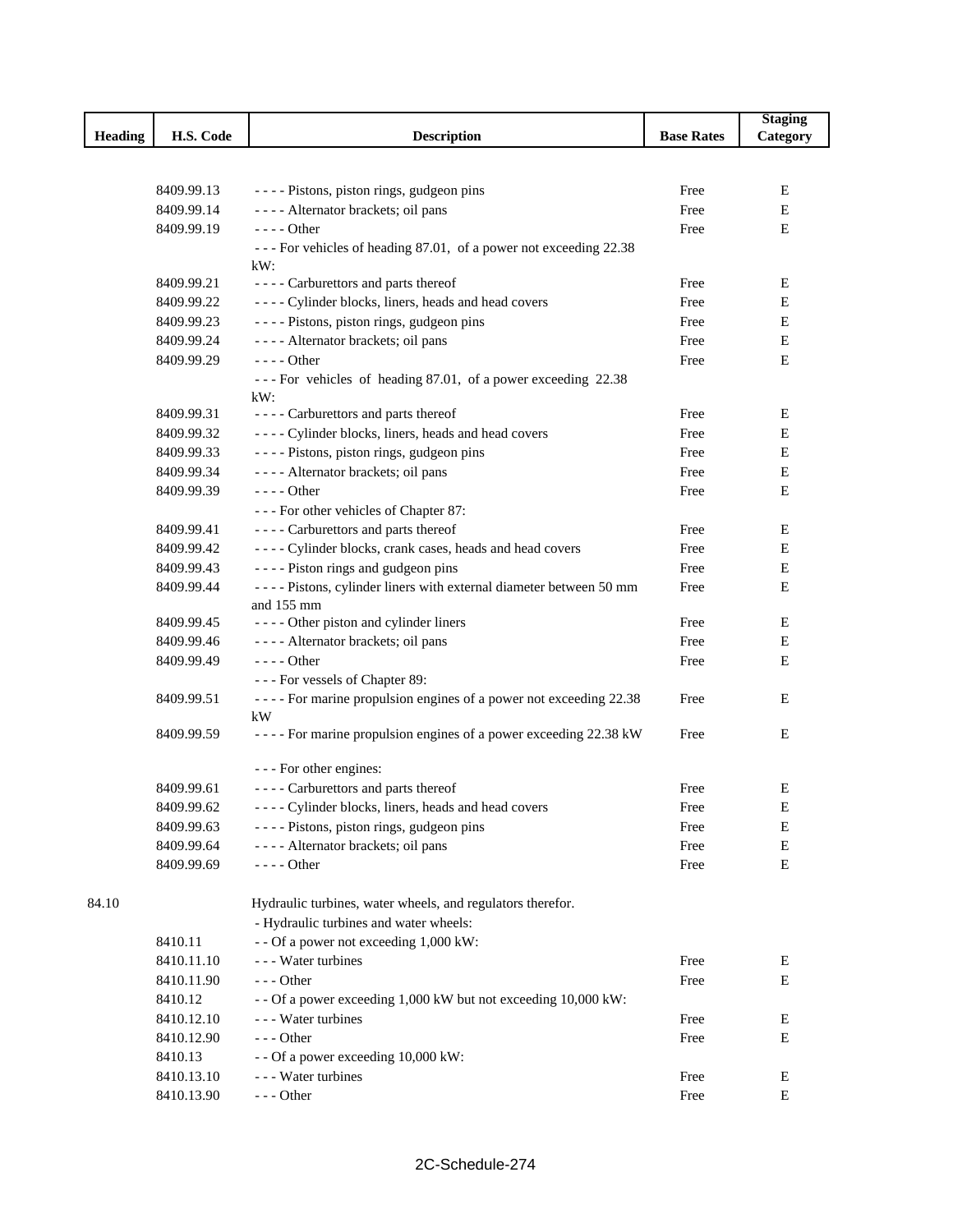|                |            |                                                                                        |                   | <b>Staging</b> |
|----------------|------------|----------------------------------------------------------------------------------------|-------------------|----------------|
| <b>Heading</b> | H.S. Code  | <b>Description</b>                                                                     | <b>Base Rates</b> | Category       |
|                |            |                                                                                        |                   |                |
|                |            |                                                                                        |                   |                |
|                | 8410.90.00 | - Parts, including regulators                                                          | Free              | E              |
|                |            |                                                                                        |                   |                |
| 84.11          |            | Turbo-jets, turbo-propellers and other gas turbines.                                   |                   |                |
|                |            | - Turbo-jets:                                                                          |                   |                |
|                | 8411.11.00 | - - Of a thrust not exceeding 25 kN                                                    | Free              | E<br>E         |
|                | 8411.12.00 | - - Of a thrust exceeding 25 kN<br>- Turbo-propellers:                                 | Free              |                |
|                | 8411.21.00 | - - Of a power not exceeding 1,100 kW                                                  | Free              | E              |
|                | 8411.22.00 | - - Of a power exceeding 1,100 kW                                                      | Free              | E              |
|                |            | - Other gas turbines:                                                                  |                   |                |
|                | 8411.81.00 | - - Of a power not exceeding 5,000 kW                                                  | Free              | E              |
|                | 8411.82.00 | - - Of a power exceeding 5,000 kW                                                      | Free              | E              |
|                |            | - Parts:                                                                               |                   |                |
|                | 8411.91.00 | - - Of turbo-jets or turbo-propellers                                                  | Free              | Ε              |
|                | 8411.99.00 | - - Other                                                                              | Free              | $\mathbf E$    |
|                |            |                                                                                        |                   |                |
| 84.12          |            | Other engines and motors.                                                              |                   |                |
|                | 8412.10.00 | - Reaction engines other than turbo-jets                                               | Free              | E              |
|                |            | - Hydraulic power engines and motors:                                                  |                   |                |
|                | 8412.21.00 | - - Linear acting (cylinders)                                                          | Free              | E              |
|                | 8412.29.00 | - - Other                                                                              | Free              | E              |
|                |            | - Pneumatic power engines and motors:                                                  |                   |                |
|                | 8412.31.00 | - - Linear acting (cylinders)                                                          | Free              | E              |
|                | 8412.39.00 | - - Other                                                                              | Free              | E              |
|                | 8412.80.00 | - Other                                                                                | Free              | E              |
|                | 8412.90    | - Parts:                                                                               |                   |                |
|                | 8412.90.10 | - - Of reaction engines of subheading 8412.10.00                                       | Free              | E              |
|                | 8412.90.90 | - - Other                                                                              | Free              | E              |
|                |            |                                                                                        |                   |                |
| 84.13          |            | Pumps for liquids, whether or not fitted with a measuring device;                      |                   |                |
|                |            | liquid elevators.                                                                      |                   |                |
|                |            | - Pumps fitted or designed to be fitted with a measuring device:                       |                   |                |
|                | 8413.11.00 | - - Pumps for dispensing fuel or lubricants, of the type used in filling-              | Free              | Ε              |
|                |            | stations or in garages                                                                 |                   |                |
|                | 8413.19    | - - Other:                                                                             |                   |                |
|                | 8413.19.10 | - - - Electrically operated                                                            | Free              | E              |
|                | 8413.19.20 | - - - Not electrically operated                                                        | Free              | E              |
|                | 8413.20.00 | - Hand pumps, other than those of subheading 8413.11 or 8413.19                        | Free              | E              |
|                | 8413.30    | - Fuel, lubricating or cooling medium pumps for internal combustion<br>piston engines: |                   |                |
|                |            | - - For earth moving machinery:                                                        |                   |                |
|                | 8413.30.11 | --- Of reciprocating type                                                              | Free              | E              |
|                | 8413.30.12 | --- Of centrifugal type, with inlet diameter not exceeding 200 mm                      | Free              | Е              |
|                |            |                                                                                        |                   |                |
|                | 8413.30.13 | - - - Of centrifugal type, with inlet diameter exceeding 200 mm                        | Free              | ${\bf E}$      |
|                | 8413.30.14 | - - - Of rotary type                                                                   | Free              | E              |
|                | 8413.30.19 | --- Other                                                                              | Free              | E              |
|                |            | - - For motor vehicles:                                                                |                   |                |
|                | 8413.30.21 | - - - Of reciprocating type                                                            | Free              | ${\bf E}$      |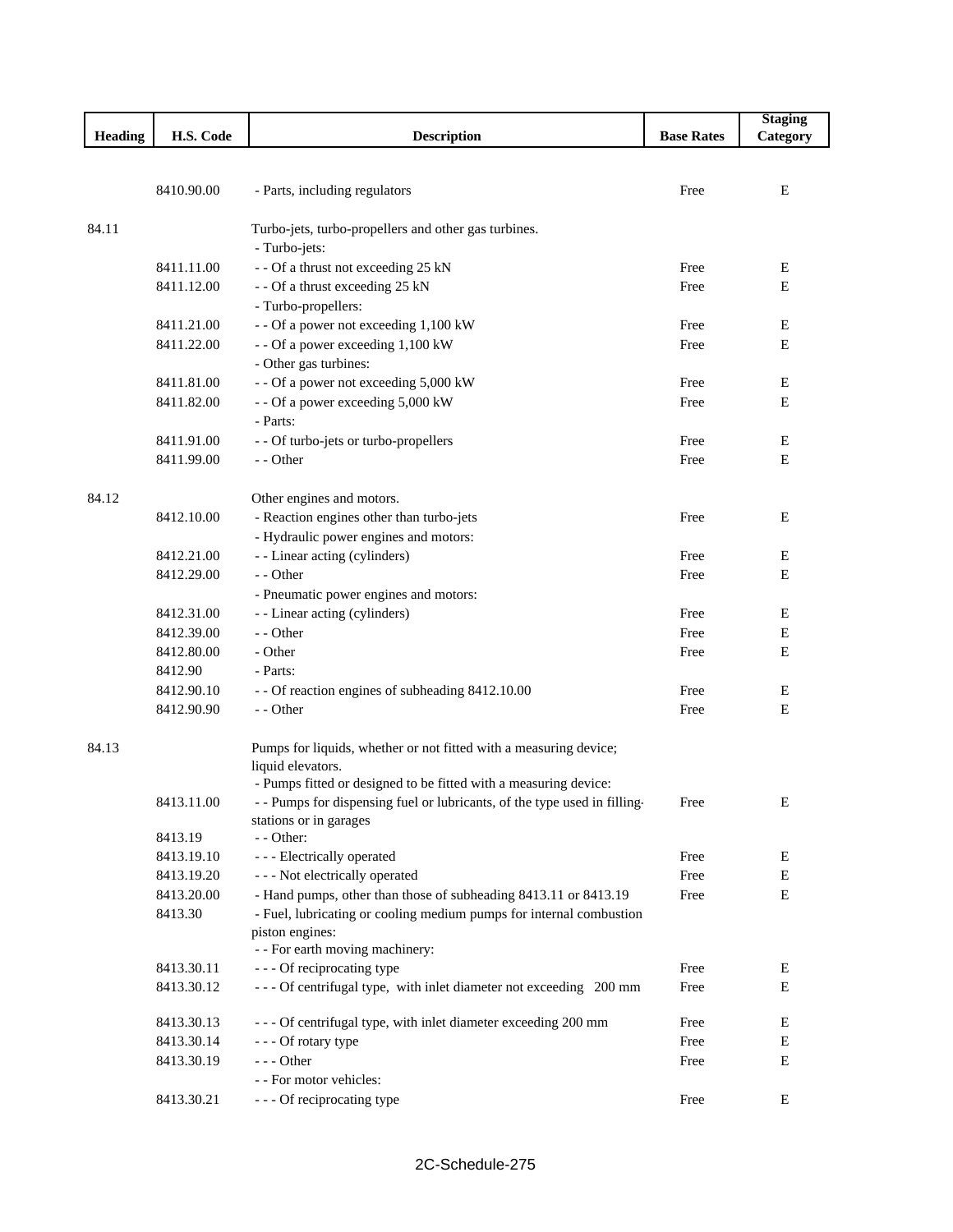|                |            |                                                                                                     |                   | <b>Staging</b> |
|----------------|------------|-----------------------------------------------------------------------------------------------------|-------------------|----------------|
| <b>Heading</b> | H.S. Code  | <b>Description</b>                                                                                  | <b>Base Rates</b> | Category       |
|                |            |                                                                                                     |                   |                |
|                |            |                                                                                                     |                   |                |
|                | 8413.30.22 | --- Of centrifugal type, with inlet diameter not exceeding 200 mm                                   | Free              | E              |
|                | 8413.30.23 | - - - Of centrifugal type, with inlet diameter exceeding 200 mm                                     | Free              | E              |
|                | 8413.30.24 | --- Of rotary type                                                                                  | Free              | E              |
|                | 8413.30.29 | $--$ Other                                                                                          | Free              | Ε              |
|                | 8413.30.90 | - - Other                                                                                           | Free              | E              |
|                |            |                                                                                                     |                   |                |
|                | 8413.40    | - Concrete pumps:                                                                                   |                   |                |
|                | 8413.40.10 | - - Electrically operated                                                                           | Free              | Е              |
|                | 8413.40.20 | - - Not electrically operated                                                                       | Free              | E              |
|                |            |                                                                                                     |                   |                |
|                | 8413.50    | - Other reciprocating positive displacement pumps:                                                  |                   |                |
|                |            | - - Electrically operated:                                                                          |                   |                |
|                | 8413.50.11 | --- Water pumps specially designed for submarine use                                                | Free              | E              |
|                | 8413.50.12 | --- Other, water pumps with capacity not exceeding 8000 m <sup>3</sup> /h                           | Free              | Е              |
|                | 8413.50.13 | --- Other, water pumps with capacity exceeding 8000 m <sup>3</sup> /h but not                       | Free              | Е              |
|                |            | exceeding 13000 m <sup>3</sup> /h                                                                   |                   |                |
|                | 8413.50.19 | $---$ Other                                                                                         | Free              | $\mathbf E$    |
|                | 8413.50.20 | - - Not electrically operated                                                                       | Free              | E              |
|                |            |                                                                                                     |                   |                |
|                | 8413.60    | - Other rotary positive displacement pumps:                                                         |                   |                |
|                |            | - - Electrically operated:                                                                          |                   |                |
|                | 8413.60.11 | --- Water pumps specially designed for submarine use                                                | Free              | Ε              |
|                | 8413.60.12 | --- Other, water pumps with capacity not exceeding 8000 m <sup>3</sup> /h                           | Free              | ${\bf E}$      |
|                | 8413.60.13 | --- Other, water pumps with capacity exceeding 8000 m <sup>3</sup> /h but not                       | Free              | E              |
|                |            | exceeding 13000 m <sup>3</sup> /h                                                                   |                   |                |
|                | 8413.60.19 | $--$ Other                                                                                          | Free              | E              |
|                | 8413.60.20 | - - Not electrically operated                                                                       | Free              | Е              |
|                | 8413.70    | - Other centrifugal pumps:                                                                          |                   |                |
|                | 8413.70.10 | - - Single stage, single suction horizontal shaft water pumps suitable                              | Free              | E              |
|                |            | for belt drive or direct coupling, other than pumps with shafts                                     |                   |                |
|                |            | common with prime mover                                                                             |                   |                |
|                |            | - - Other, electrically operated:                                                                   |                   |                |
|                | 8413.70.21 | --- Water Pumps specially designed for submarine use                                                | Free              | E              |
|                | 8413.70.22 | --- Impulse-turbo water pumps of a capacity not exceeding 100<br>Watts, of a kind for household use | Free              | Е              |
|                | 8413.70.23 | - - - Other, water pumps with capacity not exceeding 8000 m <sup>3</sup> /h                         | Free              | E              |
|                | 8413.70.24 | --- Other, water pumps with capacity exceeding 8000 m <sup>3</sup> /h but not                       | Free              | E              |
|                |            | exceeding 13000 m <sup>3</sup> /h                                                                   |                   |                |
|                | 8413.70.29 | $--$ Other                                                                                          | Free              | Ε              |
|                | 8413.70.30 | - - Not electrically operated                                                                       | Free              | E              |
|                |            | - Other pumps; liquid elevators:                                                                    |                   |                |
|                | 8413.81    | - - Pumps:                                                                                          |                   |                |
|                |            | - - - Electrically operated:                                                                        |                   |                |
|                | 8413.81.11 | ---- Water pumps specially designed for submarine use                                               | Free              | E              |
|                | 8413.81.12 | - - - - Other, water pumps with capacity not exceeding 8000 m <sup>3</sup> /h                       | Free              | E              |
|                | 8413.81.13 | - - - - Other, water pumps with capacity exceeding 8000 m <sup>3</sup> /h but not                   | Free              | Е              |
|                |            | exceeding 13000 m <sup>3</sup> /h                                                                   |                   |                |
|                | 8413.81.19 | $--- Other$                                                                                         | Free              | E              |
|                | 8413.81.20 | - - - Not electrically operated                                                                     | Free              | E              |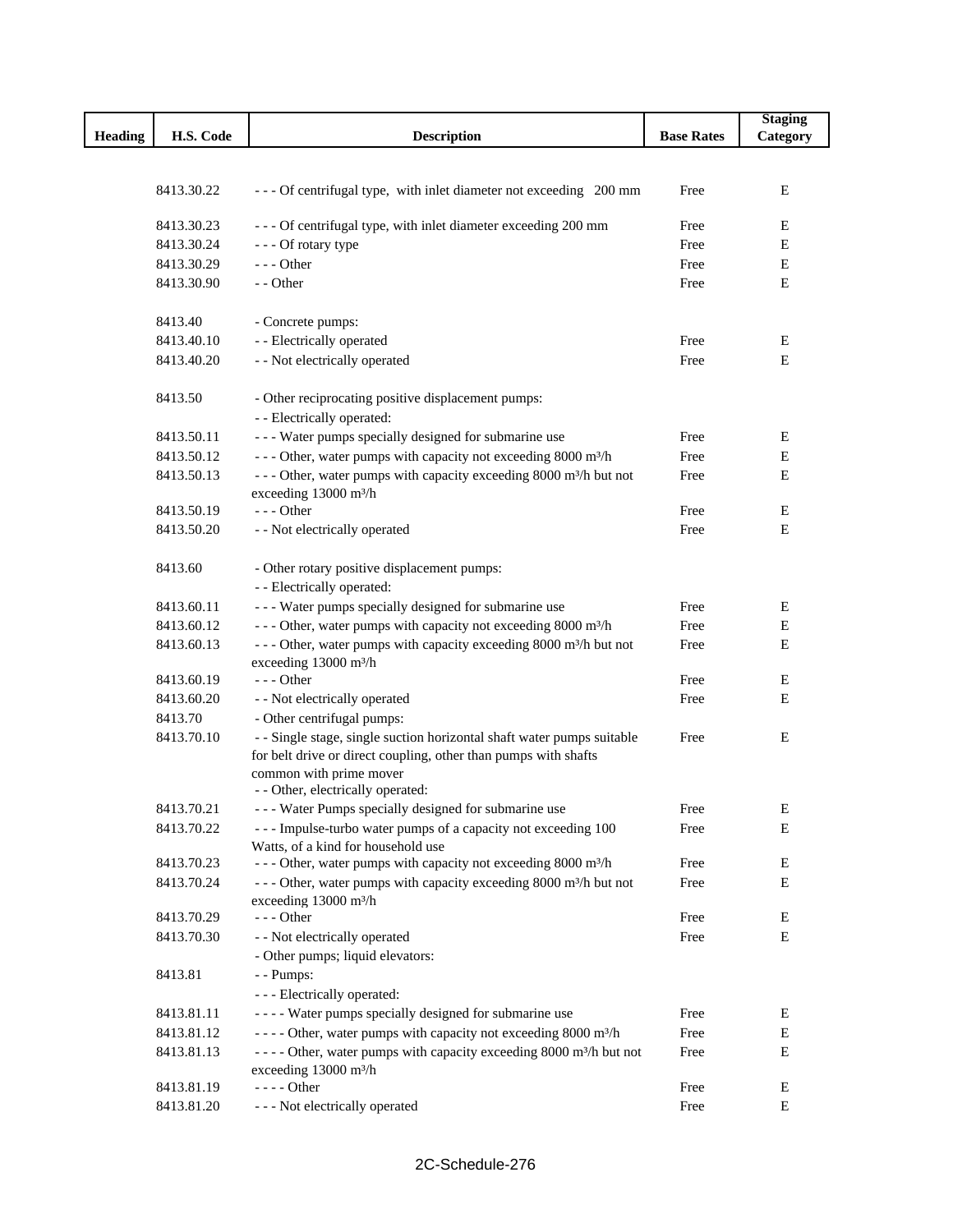|                |            |                                                                                                |                   | <b>Staging</b> |
|----------------|------------|------------------------------------------------------------------------------------------------|-------------------|----------------|
| <b>Heading</b> | H.S. Code  | <b>Description</b>                                                                             | <b>Base Rates</b> | Category       |
|                |            |                                                                                                |                   |                |
|                |            |                                                                                                |                   |                |
|                | 8413.82    | - - Liquid elevators:                                                                          |                   |                |
|                | 8413.82.10 | - - - Electrically operated                                                                    | Free              | Е              |
|                | 8413.82.20 | - - - Not electrically operated                                                                | Free              | E              |
|                |            | - Parts:                                                                                       |                   |                |
|                | 8413.91    | - - Of pumps:                                                                                  |                   |                |
|                | 8413.91.10 | --- Of pumps of subheading 8413.20.00                                                          | Free              | Ε              |
|                | 8413.91.20 | --- Of pumps of subheading 8413.70.10                                                          | Free              | E              |
|                | 8413.91.30 | --- Of other centrifugal pumps                                                                 | Free              | E              |
|                |            | - - - Of other pumps, electrically operated:                                                   |                   |                |
|                | 8413.91.41 | - - - - Of water pumps with capacity not exceeding 8000 m <sup>3</sup> /h, except              | Free              | Е              |
|                |            | those specially designed for submarine use                                                     |                   |                |
|                | 8413.91.42 | - - - - Of water Pumps specially designed for submarine use                                    | Free              | E              |
|                | 8413.91.49 | $--- Other$                                                                                    | Free              | E              |
|                | 8413.91.90 | - - - Of other pumps, not electrically operated                                                | Free              | E              |
|                | 8413.92    | - - Of liquid elevators:                                                                       |                   |                |
|                | 8413.92.10 | - - - Of electrically operated liquid elevators                                                | Free              | Е              |
|                | 8413.92.20 | - - - Of non-electrically operated liquid elevators                                            | Free              | E              |
|                |            |                                                                                                |                   |                |
| 84.14          |            | Air or vacuum pumps, air or other gas compressors and fans;                                    |                   |                |
|                |            | ventilating or recycling hoods incorporating a fan, whether or not                             |                   |                |
|                | 8414.10    | fitted with filters.                                                                           |                   |                |
|                |            | - Vacuum pumps:                                                                                |                   |                |
|                | 8414.10.10 | - - Electrically operated                                                                      | Free              | E              |
|                | 8414.10.20 | - - Not electrically operated                                                                  | Free              | E              |
|                | 8414.20.00 | - Hand- or foot-operated air pumps                                                             | Free              | E              |
|                | 8414.30    | - Compressors of a kind used in refrigerating equipment:                                       |                   |                |
|                |            | - - Having capacity exceeding 21 kW per hour or more; having                                   |                   |                |
|                | 8414.30.11 | displacement per revolution 220 cubic centimetre or more:<br>--- For air conditioning machines | Free              | ${\bf E}$      |
|                | 8414.30.19 | $--$ Other                                                                                     | Free              | E              |
|                |            | - - Other:                                                                                     |                   |                |
|                |            |                                                                                                |                   |                |
|                | 8414.30.91 | --- For air conditioning machines                                                              | Free              | E              |
|                | 8414.30.99 | $- -$ Other                                                                                    | Free              | E              |
|                | 8414.40.00 | - Air compressors mounted on a wheeled chassis for towing                                      | Free              | Ε              |
|                |            | - Fans:                                                                                        |                   |                |
|                | 8414.51    | - - Table, floor, wall, window, ceiling or roof fans, with a self-                             |                   |                |
|                | 8414.51.10 | contained electric motor of an output not exceeding 125W:<br>- - - Table fans and box fans     | Free              | Е              |
|                | 8414.51.20 | - - - Wall fans and ceiling fans                                                               | Free              | Е              |
|                | 8414.51.30 | --- Floor fans                                                                                 | Free              | Е              |
|                |            | $--$ Other                                                                                     |                   | E              |
|                | 8414.51.90 | $-$ - Other:                                                                                   | Free              |                |
|                | 8414.59    |                                                                                                |                   |                |
|                | 8414.59.10 | --- Of a capacity not exceeding 125 kW                                                         | Free              | E              |
|                | 8414.59.90 | $--$ Other                                                                                     | Free              | E              |
|                | 8414.60.00 | - Hoods having a maximum horizontal side not exceeding 120 cm                                  | Free              | Е              |
|                | 8414.80    | - Other:                                                                                       |                   |                |
|                |            | - - Hoods having a maximum horizontal side exceeding 120 cm:                                   |                   |                |
|                | 8414.80.11 | --- Fitted with filter                                                                         | Free              | E              |
|                | 8414.80.12 | - - - Not fitted with filter, for industrial use                                               | Free              | E              |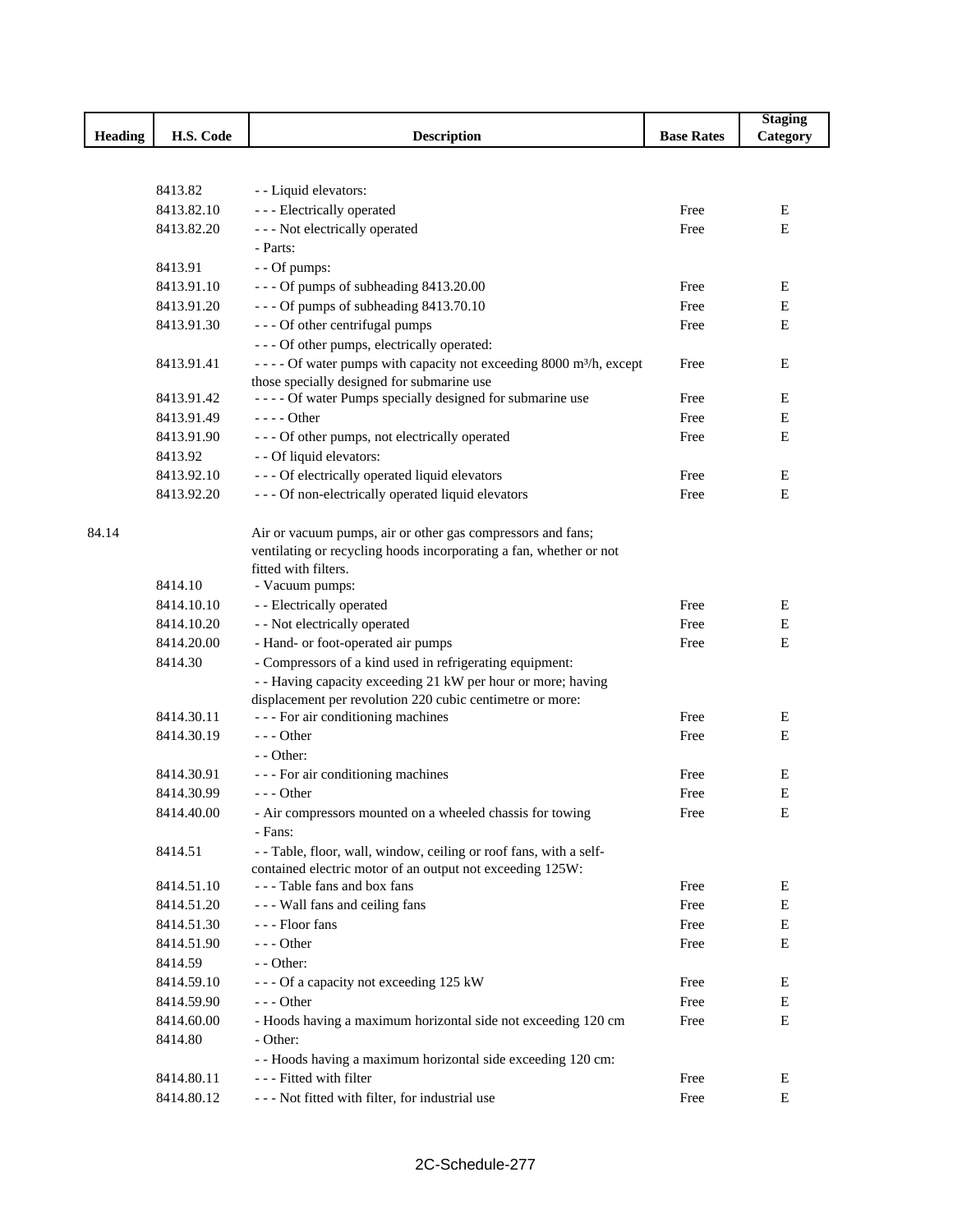|                |            |                                                                            |                   | <b>Staging</b> |
|----------------|------------|----------------------------------------------------------------------------|-------------------|----------------|
| <b>Heading</b> | H.S. Code  | <b>Description</b>                                                         | <b>Base Rates</b> | Category       |
|                |            |                                                                            |                   |                |
|                |            |                                                                            |                   |                |
|                | 8414.80.19 | --- Not fitted with filter, other than for industrial use                  | Free              | Е              |
|                | 8414.80.20 | - - Blowers and the like                                                   | Free              | E              |
|                | 8414.80.30 | - - Free piston generators for gas turbines                                | Free              | E              |
|                |            | - - Compressors other than those of subheadings 8414.30 and                |                   |                |
|                | 8414.80.41 | 8414.40:<br>--- Gas compression modules for use in oil drilling operations | Free              | E              |
|                | 8414.80.42 | --- Compressors for automotive air-conditioners                            | Free              | Е              |
|                | 8414.80.43 | --- Sealed units for air conditioning units                                | Free              | Е              |
|                | 8414.80.49 | $--$ Other                                                                 | Free              | E              |
|                |            | - - Air pumps:                                                             |                   |                |
|                | 8414.80.51 | - - - Electrically operated                                                | Free              | Е              |
|                | 8414.80.59 | - - - Not electrically operated                                            | Free              | E              |
|                |            | - - Other:                                                                 |                   |                |
|                | 8414.80.91 | - - - Electrically operated                                                | Free              | E              |
|                | 8414.80.99 | - - - Not electrically operated                                            | Free              | E              |
|                | 8414.90    | - Parts:                                                                   |                   |                |
|                |            | - - Of electrically operated equipment:                                    |                   |                |
|                | 8414.90.11 | --- Of pumps or compressors                                                | Free              | E              |
|                | 8414.90.12 | - - - Of subheadings 8414.10 and 8414.40                                   | Free              | E              |
|                | 8414.90.13 | $--$ Of subheading 8414.60                                                 | Free              | E              |
|                | 8414.90.14 | - - - Of subheadings 8414.30 and 8414.80                                   | Free              | Е              |
|                | 8414.90.19 | $- -$ Other                                                                | Free              | E              |
|                |            | - - Of non-electrically operated equipment:                                |                   |                |
|                | 8414.90.91 | - - - Of subheadings 8414.10 and 8414.40                                   | Free              | Е              |
|                | 8414.90.92 | $--$ Of subheading 8414.20                                                 | Free              | E              |
|                | 8414.90.93 | --- Of subheadings 8414.30 and 8414.80                                     | Free              | Е              |
|                | 8414.90.99 | $--$ Other                                                                 | Free              | $\mathbf E$    |
|                |            |                                                                            |                   |                |
| 84.15          |            | Air conditioning machines, comprising a motor-driven fan and               |                   |                |
|                |            | elements for changing the                                                  |                   |                |
|                |            | temperature and humidity, including those machines in which the            |                   |                |
|                |            | humidity cannot be separately regulated.                                   |                   |                |
|                | 8415.10    | - Window or wall types, self contained or "split-system":                  |                   |                |
|                | 8415.10.10 | - - Of an output not exceeding 21.10 kW                                    | Free              | E              |
|                | 8415.10.20 | - - Of an output exceeding 21.10 kW but not exceeding 26.38 kW             | Free              | E              |
|                | 8415.10.30 | - - Of an output exceeding 26.38 kW but not exceeding 52.75 kW             | Free              | Е              |
|                | 8415.10.40 | - - Of an output exceeding 52.75 kW                                        | Free              | Е              |
|                | 8415.20.00 | - Of a kind used for persons, in motor vehicles                            | Free              | ${\bf E}$      |
|                |            | - Other:                                                                   |                   |                |
|                | 8415.81    | - - Incorporating a refrigerating unit and a valve for reversal of the     |                   |                |
|                |            | cooling/heat cycle (reversible heat pumps):                                |                   |                |
|                |            | - - - For use in aircraft:                                                 |                   |                |
|                | 8415.81.11 | ---- Of an output not exceeding 21.10 kW                                   | Free              | Ε              |
|                | 8415.81.12 | ---- Of an output exceeding 21.10 kW but not exceeding 26.38 kW            | Free              | Е              |
|                | 8415.81.13 | ---- Of an output exceeding 26.38 kW but not exceeding 52.75 kW            | Free              | Ε              |
|                | 8415.81.14 | ---- Of an output exceeding 52.75 kW                                       | Free              | E              |
|                |            | --- For use in railway rolling stock:                                      |                   |                |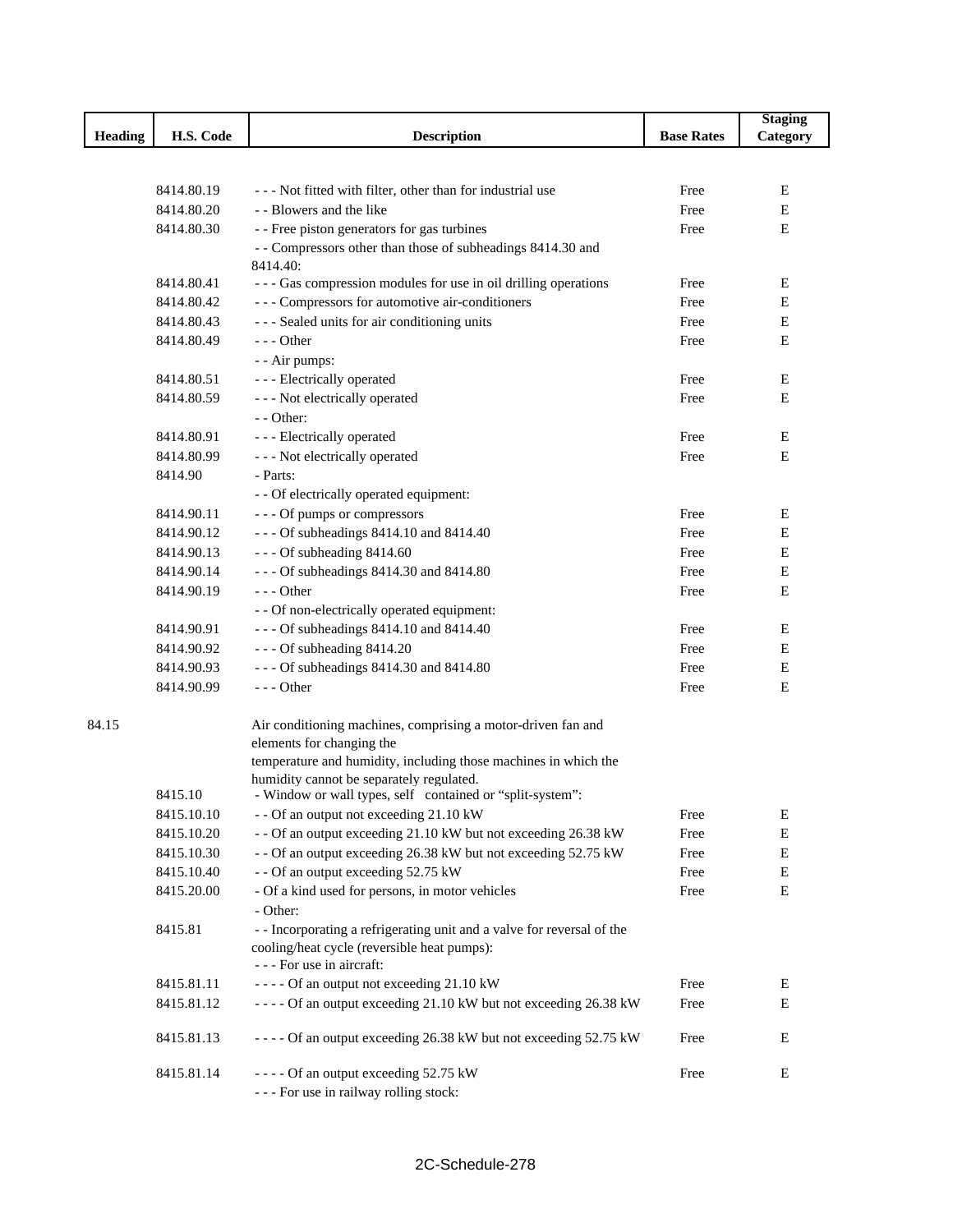|         |            |                                                                         |                   | <b>Staging</b> |
|---------|------------|-------------------------------------------------------------------------|-------------------|----------------|
| Heading | H.S. Code  | <b>Description</b>                                                      | <b>Base Rates</b> | Category       |
|         |            |                                                                         |                   |                |
|         | 8415.81.21 | ---- Of an output not exceeding 21.10 kW                                | Free              | Е              |
|         | 8415.81.22 | ---- Of an output exceeding 21.10 kW but not exceeding 26.38 kW         | Free              | Е              |
|         |            |                                                                         |                   |                |
|         | 8415.81.23 | ---- Of an output exceeding 26.38 kW but not exceeding 52.75 kW         | Free              | E              |
|         | 8415.81.24 | ---- Of an output exceeding 52.75 kW<br>--- For use in road vehicles:   | Free              | Е              |
|         | 8415.81.31 | ---- Of an output not exceeding 21.10 kW                                | Free              | E              |
|         | 8415.81.32 | ---- Of an output exceeding 21.10 kW but not exceeding 26.38 kW         | Free              | Е              |
|         |            |                                                                         |                   |                |
|         | 8415.81.33 | ---- Of an output exceeding 26.38 kW but not exceeding 52.75 kW         | Free              | Е              |
|         | 8415.81.34 | ---- Of an output exceeding 52.75 kW                                    | Free              | E              |
|         |            | $--$ Other:                                                             |                   |                |
|         | 8415.81.91 | ---- Of an output not exceeding 21.10 kW                                | Free              | Е              |
|         | 8415.81.92 | ---- Of an output exceeding 21.10 kW but not exceeding 26.38 kW         | Free              | E              |
|         | 8415.81.93 | ---- Of an output exceeding 26.38 kW but not exceeding 52.75 kW         | Free              | Е              |
|         | 8415.81.94 | ---- Of an output exceeding 52.75 kW                                    | Free              | E              |
|         | 8415.82    | - - Other, incorporating a refrigerating unit:                          |                   |                |
|         |            | --- For use in aircraft:                                                |                   |                |
|         | 8415.82.11 | ---- Of an output not exceeding 21.10 kW                                | Free              | Е              |
|         | 8415.82.12 | ---- Of an output exceeding 21.10 kW but not exceeding 26.38 kW         | Free              | E              |
|         |            |                                                                         |                   |                |
|         | 8415.82.13 | ---- Of an output exceeding 26.38 kW but not exceeding 52.75 kW         | Free              | Е              |
|         | 8415.82.14 | ---- Of an output exceeding 52.75 kW                                    | Free              | Е              |
|         |            | --- For use in railway rolling stock:                                   |                   |                |
|         | 8415.82.21 | ---- Of an output not exceeding 21.10 kW                                | Free              | Ε              |
|         | 8415.82.22 | ---- Of an output exceeding 21.10 kW but not exceeding 26.38 kW         | Free              | E              |
|         |            |                                                                         |                   |                |
|         | 8415.82.23 | ---- Of an output exceeding 26.38 kW but not exceeding 52.75 kW         | Free              | Е              |
|         | 8415.82.24 | ---- Of an output exceeding 52.75 kW<br>--- For use in road vehicles:   | Free              | $\mathbf E$    |
|         | 8415.82.31 | ---- Of an output not exceeding 21.10 kW                                | Free              | Е              |
|         | 8415.82.32 | ---- Of an output exceeding 21.10 kW but not exceeding 26.38 kW         | Free              | $\mathbf E$    |
|         |            |                                                                         |                   |                |
|         | 8415.82.33 | ---- Of an output exceeding 26.38 kW but not exceeding 52.75 kW         | Free              | Е              |
|         | 8415.82.34 | ---- Of an output exceeding 52.75 kW<br>$--- Other:$                    | Free              | E              |
|         | 8415.82.91 | ---- Of an output not exceeding 21.10 kW                                | Free              | E              |
|         | 8415.82.92 | ---- Of an output exceeding 21.10 kW but not exceeding 26.38 kW         | Free              | E              |
|         |            |                                                                         |                   |                |
|         | 8415.82.93 | ---- Of an output exceeding 26.38 kW but not exceeding 52.75 kW         | Free              | Ε              |
|         | 8415.82.94 | ---- Of an output exceeding 52.75 kW                                    | Free              | E              |
|         | 8415.83    | - - Not incorporating a refrigerating unit:<br>--- For use in aircraft: |                   |                |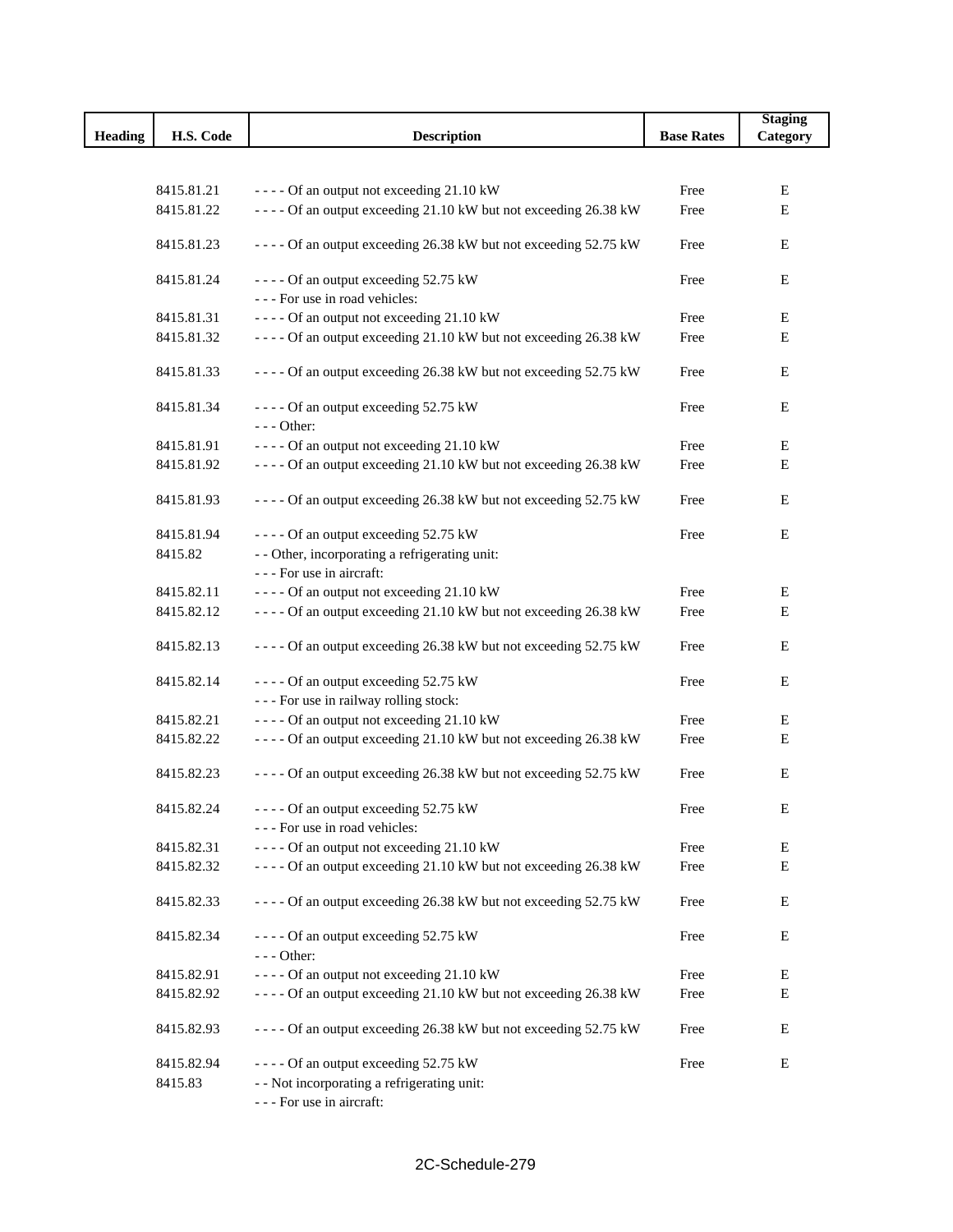|                |            |                                                                   |                   | <b>Staging</b> |
|----------------|------------|-------------------------------------------------------------------|-------------------|----------------|
| <b>Heading</b> | H.S. Code  | <b>Description</b>                                                | <b>Base Rates</b> | Category       |
|                |            |                                                                   |                   |                |
|                | 8415.83.11 | ---- Of an output not exceeding 21.10 kW                          | Free              | Е              |
|                | 8415.83.12 | ---- Of an output exceeding 21.10 kW but not exceeding 26.38 kW   | Free              | $\mathbf E$    |
|                |            |                                                                   |                   |                |
|                | 8415.83.13 | ---- Of an output exceeding 26.38 kW but not exceeding 52.75 kW   | Free              | E              |
|                | 8415.83.14 | ---- Of an output exceeding 52.75 kW                              | Free              | E              |
|                |            | --- For use in railway rolling stock:                             |                   |                |
|                | 8415.83.21 | - - - - Of an output not exceeding 21.10 kW                       | Free              | Ε              |
|                | 8415.83.22 | ---- Of an output exceeding 21.10 kW but not exceeding 26.38 kW   | Free              | Е              |
|                | 8415.83.23 | ---- Of an output exceeding 26.38 kW but not exceeding 52.75 kW   | Free              | Ε              |
|                |            |                                                                   |                   |                |
|                | 8415.83.24 | ---- Of an output exceeding 52.75 kW                              | Free              | E              |
|                |            | --- For use in road vehicles:                                     |                   |                |
|                | 8415.83.31 | ---- Of an output not exceeding 21.10 kW                          | Free              | Ε              |
|                | 8415.83.32 | ---- Of an output exceeding 21.10 kW but not exceeding 26.38 kW   | Free              | Е              |
|                | 8415.83.33 | ---- Of an output exceeding 26.38 kW but not exceeding 52.75 kW   | Free              | E              |
|                | 8415.83.34 | ---- Of an output exceeding 52.75 kW                              | Free              | E              |
|                |            | $--$ Other:                                                       |                   |                |
|                | 8415.83.91 | ---- Of an output not exceeding 21.10 kW                          | Free              | Ε              |
|                | 8415.83.92 | ---- Of an output exceeding 21.10 kW but not exceeding 26.38 kW   | Free              | E              |
|                | 8415.83.93 | ---- Of an output exceeding 26.38 kW but not exceeding 52.75 kW   | Free              | Ε              |
|                | 8415.83.94 | ---- Of an output exceeding 52.75 kW                              | Free              | E              |
|                | 8415.90    | - Parts:                                                          |                   |                |
|                |            | - - Of machines of an output not exceeding 21.10 kW:              |                   |                |
|                | 8415.90.11 | --- For use in aircraft or railway rolling stock                  | Free              | Ε              |
|                | 8415.90.12 | --- Chassis or cabinets, welded and painted                       | Free              | E              |
|                | 8415.90.19 | --- Other                                                         | Free              | E              |
|                |            | - - Of machines of an output exceeding 21.10 kW but not exceeding |                   |                |
|                |            | 26.38 kW:                                                         |                   |                |
|                | 8415.90.21 | --- For use in aircraft or railway rolling stock                  | Free              | Ε              |
|                | 8415.90.22 | --- Chassis or cabinets, welded and painted                       | Free              | E              |
|                | 8415.90.29 | $--$ Other                                                        | Free              | ${\bf E}$      |
|                |            | - - Of machines of an output exceeding 26.38 kW but not exceeding |                   |                |
|                |            | 52.75 kW:                                                         |                   |                |
|                | 8415.90.31 | --- For use in aircraft or railway rolling stock                  | Free              | E              |
|                | 8415.90.32 | --- Chassis or cabinets, welded and painted                       | Free              | E              |
|                | 8415.90.39 | $--$ Other                                                        | Free              | E              |
|                |            | - - Of machines of an output exceeding 52.75 kW:                  |                   |                |
|                | 8415.90.91 | --- For use in aircraft or railway rolling stock                  | Free              | E              |
|                | 8415.90.92 | --- Chassis or cabinets, welded and painted                       | Free              | Е              |
|                | 8415.90.99 | $--$ Other                                                        | Free              | ${\bf E}$      |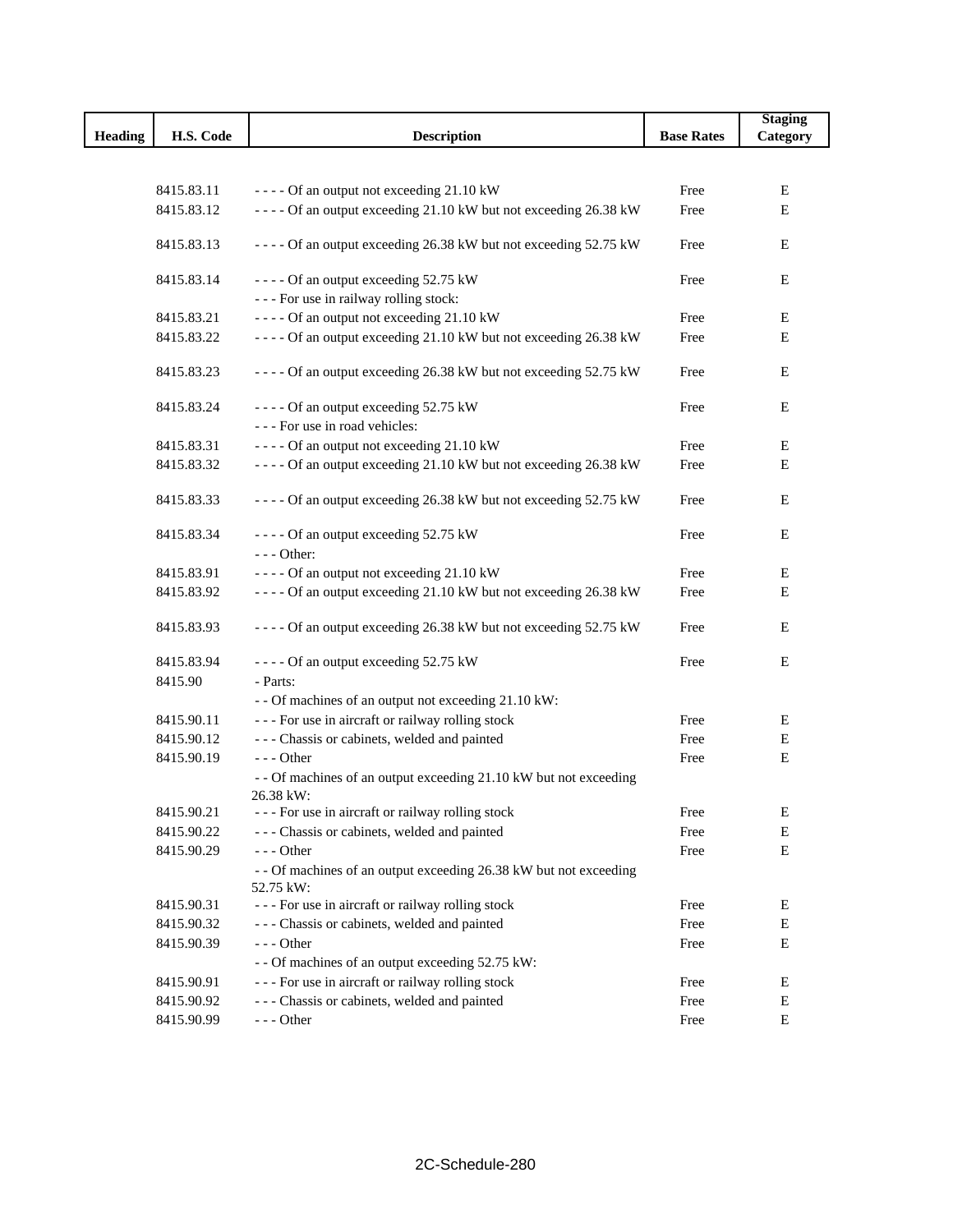|         |            |                                                                                          |                   | <b>Staging</b> |
|---------|------------|------------------------------------------------------------------------------------------|-------------------|----------------|
| Heading | H.S. Code  | <b>Description</b>                                                                       | <b>Base Rates</b> | Category       |
|         |            |                                                                                          |                   |                |
|         |            |                                                                                          |                   |                |
| 84.16   |            | Furnace burners for liquid fuel, for pulverised solid fuel or for gas;                   |                   |                |
|         |            | mechanical stokers,                                                                      |                   |                |
|         |            | including their mechanical grates, mechanical ash dischargers and<br>similar appliances. |                   |                |
|         | 8416.10.00 | - Furnace burners for liquid fuel                                                        | Free              | E              |
|         | 8416.20.00 | - Other furnace burners, including combination burners                                   | Free              | E              |
|         | 8416.30.00 | - Mechanical stokers including their mechanical grates, mechanical                       | Free              | E              |
|         |            | ash dischargers and similar appliances                                                   |                   |                |
|         | 8416.90.00 | - Parts                                                                                  | Free              | E              |
|         |            |                                                                                          |                   |                |
| 84.17   |            | Industrial or laboratory furnaces and ovens, including incinerators,                     |                   |                |
|         |            | non-electric.                                                                            |                   |                |
|         | 8417.10.00 | - Furnaces and ovens for the roasting, melting or other heat-                            | Free              | Ε              |
|         |            | treatment of ores, pyrites or of metals                                                  |                   |                |
|         | 8417.20.00 | - Bakery ovens, including biscuit ovens                                                  | Free              | E              |
|         | 8417.80    | - Other:                                                                                 |                   | Ε              |
|         | 8417.80.10 | - - Incinerators                                                                         | Free              | E              |
|         | 8417.80.90 | - - Other                                                                                | Free              | Е              |
|         | 8417.90.00 | - Parts                                                                                  | Free              | E              |
|         |            |                                                                                          |                   |                |
| 84.18   |            | Refrigerators, freezers and other refrigerating or freezing equipment,                   |                   |                |
|         |            | electric or other; heat pumps other than air conditioning machines of                    |                   |                |
|         |            | heading 84.15.                                                                           |                   |                |
|         | 8418.10    | - Combined refrigerator-freezers, fitted with separate external doors:                   |                   |                |
|         | 8418.10.10 | - - Household type                                                                       | Free              | E              |
|         | 8418.10.90 | - - Other                                                                                | Free              | E              |
|         |            |                                                                                          |                   |                |
|         |            | - Refrigerators, household type:                                                         |                   |                |
|         | 8418.21.00 | - - Compression-type                                                                     | Free              | Ε              |
|         | 8418.22.00 | - - Absorption-type, electrical                                                          | Free              | Е              |
|         | 8418.29.00 | - - Other                                                                                | Free              | E              |
|         | 8418.30    | - Freezers of the chest type, not exceeding 800 l capacity:                              |                   |                |
|         | 8418.30.10 | - - Not exceeding 200 l capacity                                                         | Free              | Ε              |
|         | 8418.30.20 | - - Exceeding 200 l but not exceeding 800 l capacity                                     | Free              | E              |
|         | 8418.40    | - Freezers of the upright type, not exceeding 900 l capacity:                            |                   |                |
|         | 8418.40.10 | - - Not exceeding 200 l capacity                                                         | Free              | E              |
|         | 8418.40.20 | - - Exceeding 200 l but not exceeding 900 l capacity                                     | Free              | E              |
|         | 8418.50    | - Other refrigerating or freezing chests, cabinets, display counters,                    |                   |                |
|         |            | show-cases and similar refrigerating or freezing furniture:                              |                   |                |
|         |            | - - Not exceeding 200 l capacity:                                                        |                   |                |
|         | 8418.50.11 | --- Suitable for medical use                                                             | Free              | E              |
|         | 8418.50.19 | $--$ Other                                                                               | Free              | E              |
|         |            | - - Exceeding 200 l capacity:                                                            |                   |                |
|         | 8418.50.21 | --- Suitable for medical use                                                             | Free              | ${\bf E}$      |
|         | 8418.50.22 | --- Refrigerating chambers                                                               | Free              | ${\bf E}$      |
|         | 8418.50.29 | --- Other                                                                                | Free              | $\mathbf E$    |
|         |            | - Other refrigerating or freezing equipment; heat pumps:                                 |                   |                |
|         | 8418.61    | -- Compression type units whose condensers are heat                                      |                   |                |
|         |            | exchangers:                                                                              |                   |                |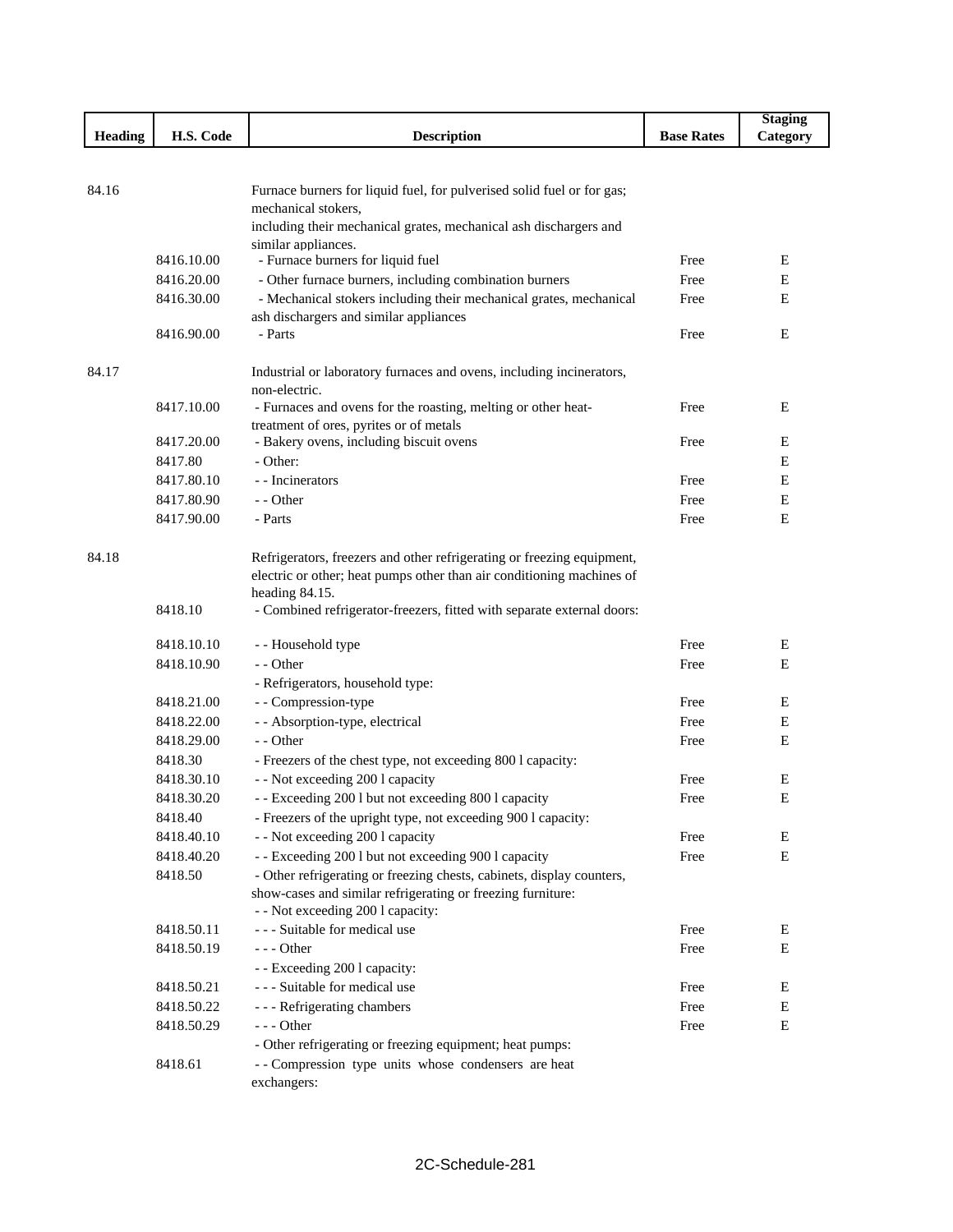|         |            |                                                                                                                                                                                                                |                   | <b>Staging</b> |
|---------|------------|----------------------------------------------------------------------------------------------------------------------------------------------------------------------------------------------------------------|-------------------|----------------|
| Heading | H.S. Code  | <b>Description</b>                                                                                                                                                                                             | <b>Base Rates</b> | Category       |
|         |            |                                                                                                                                                                                                                |                   |                |
|         | 8418.61.10 | --- Water chillers with a refrigerating capacity exceeding 21.10<br>kW; refrigerating equipment with a refrigerating capacity of 10 t or<br>more and cooling to 20oC or more; evaporative condensers, having a | Free              | E              |
|         |            | heating radiation of 30,000 kg calories per hour or more for<br>refrigerating equipment; evaporators of the fin type, having the<br>distance between the fin of 4 mm or more; evaporator of the plate          |                   |                |
|         | 8418.61.90 | type or the contact freezer type.<br>- - - Other                                                                                                                                                               | Free              | Ε              |
|         | 8418.69    | - - Other:                                                                                                                                                                                                     |                   |                |
|         | 8418.69.10 | - - - Beverage coolers                                                                                                                                                                                         | Free              | E              |
|         | 8418.69.20 | - - - Water chillers having refrigerating capacities of 100 t and above<br>or exceeding 21.10 kW                                                                                                               | Free              | E              |
|         | 8418.69.30 | --- Other water coolers                                                                                                                                                                                        | Free              | Ε              |
|         | 8418.69.40 | --- Heat pumps of a kind normally not for domestic use                                                                                                                                                         | Free              | E              |
|         | 8418.69.50 | - - - Scale ice-maker units                                                                                                                                                                                    | Free              | Е              |
|         | 8418.69.90 | --- Other                                                                                                                                                                                                      | Free              | E              |
|         |            | - Parts:                                                                                                                                                                                                       |                   |                |
|         | 8418.91    | -- Furniture designed to receive refrigerating or freezing<br>equipment:                                                                                                                                       |                   |                |
|         | 8418.91.10 | --- For goods of subheading 8418.10, 8418.21.00, 8418.22.00,<br>8418.29.00, 8418.30 or 8418.40                                                                                                                 | Free              | E              |
|         | 8418.91.90 | $--$ Other                                                                                                                                                                                                     | Free              | Ε              |
|         | 8418.99    | - - Other:                                                                                                                                                                                                     |                   |                |
|         | 8418.99.10 | - - - Evaporators and condensers                                                                                                                                                                               | Free              | Ε              |
|         | 8418.99.20 | --- Cabinets and doors, welded or painted                                                                                                                                                                      | Free              | E              |
|         | 8418.99.30 | --- Parts of water chillers with a refrigerating capacity exceeding                                                                                                                                            | Free              | Е              |
|         |            | 21.10 kW; parts of evaporators of the fin type having the distance<br>between the fins of 4 mm or more                                                                                                         |                   |                |
|         | 8418.99.40 | - - - Aluminium rollbonds for subheadings 8418.10.10, 8418.21,<br>8418.22 and 8418.29                                                                                                                          | Free              | E              |
|         | 8418.99.90 | --- Other                                                                                                                                                                                                      | Free              | E              |
|         |            |                                                                                                                                                                                                                |                   |                |
| 84.19   |            | Machinery, plant or laboratory equipment, whether or not electrically                                                                                                                                          |                   |                |
|         |            | heated (excluding furnaces, ovens and other equipment of heading                                                                                                                                               |                   |                |
|         |            | 85.14), for the treatment of materials by a process involving a change                                                                                                                                         |                   |                |
|         |            | of temperature such as heating, cooking, roasting, distilling,                                                                                                                                                 |                   |                |
|         |            | rectifying, sterilising, pasteurising, steaming, drying, evaporating,                                                                                                                                          |                   |                |
|         |            | vaporising, condensing or cooling, other than machinery or plant of a<br>kind used for domestic purposes; instantaneous or storage water                                                                       |                   |                |
|         |            | heaters. non-electric.<br>- Instantaneous or storage water heaters, non-electric:                                                                                                                              |                   |                |
|         | 8419.11    | - - Instantaneous gas water heaters:                                                                                                                                                                           |                   |                |
|         |            | --- For domestic use:                                                                                                                                                                                          |                   |                |
|         | 8419.11.11 | $---$ Of copper                                                                                                                                                                                                | Free              | Ε              |
|         | 8419.11.19 | $--- Other$                                                                                                                                                                                                    | Free              | ${\bf E}$      |
|         | 8419.11.90 | $- -$ Other                                                                                                                                                                                                    | Free              | E              |
|         | 8419.19    | - - Other:                                                                                                                                                                                                     |                   |                |
|         |            | --- For domestic use:                                                                                                                                                                                          |                   |                |
|         | 8419.19.11 | $---$ Of copper                                                                                                                                                                                                | Free              | E              |
|         | 8419.19.19 | - - - - Other                                                                                                                                                                                                  | Free              | Е              |
|         | 8419.19.90 | $--$ Other                                                                                                                                                                                                     | Free              | $\mathbf E$    |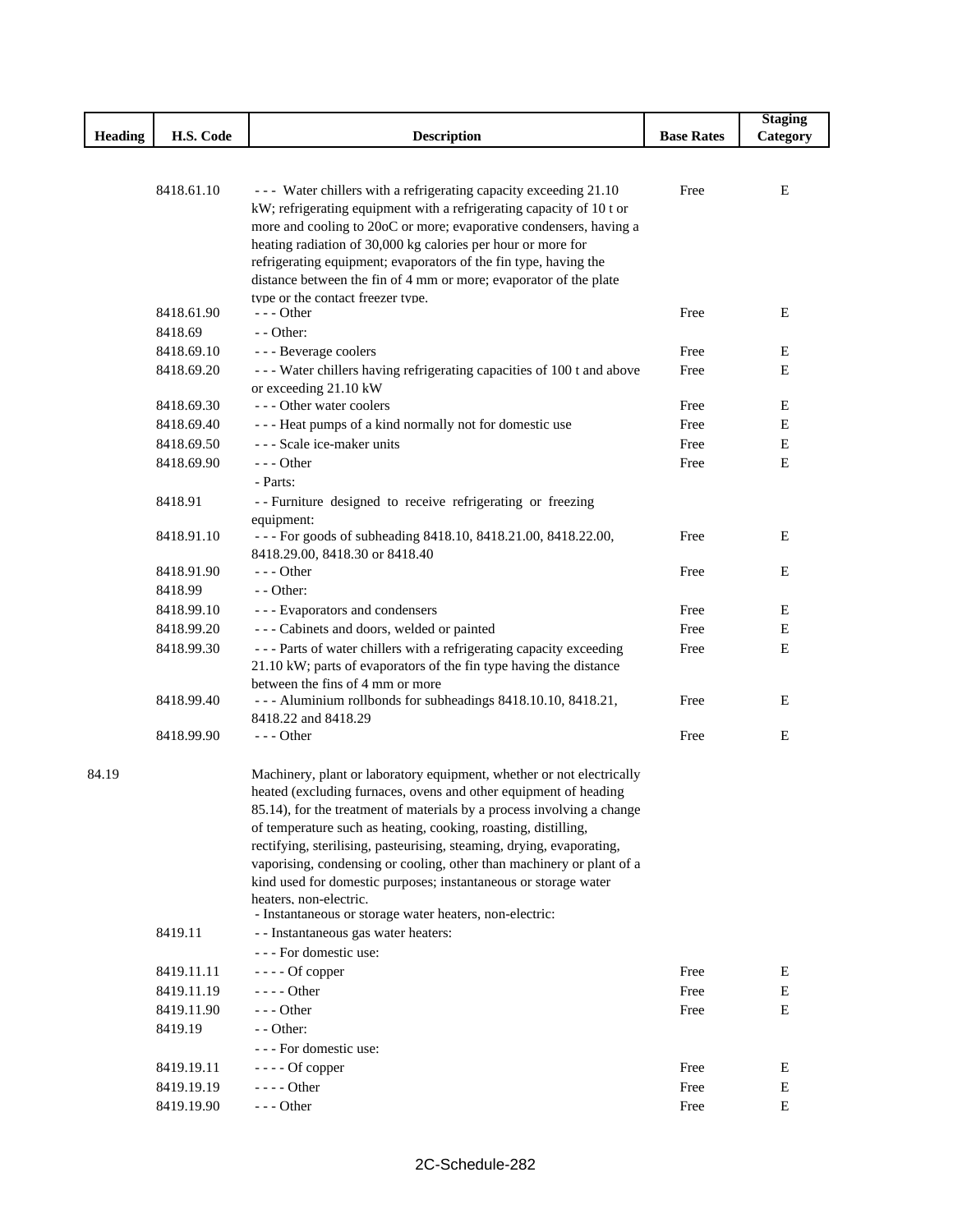|                |            |                                                                 |                   | <b>Staging</b> |
|----------------|------------|-----------------------------------------------------------------|-------------------|----------------|
| <b>Heading</b> | H.S. Code  | <b>Description</b>                                              | <b>Base Rates</b> | Category       |
|                |            |                                                                 |                   |                |
|                |            |                                                                 |                   |                |
|                | 8419.20.00 | - Medical, surgical or laboratory sterilisers                   | Free              | Е              |
|                |            | - Dryers:                                                       |                   |                |
|                | 8419.31    | - - For agricultural products:                                  |                   |                |
|                |            | - - - Electrically operated:                                    |                   |                |
|                | 8419.31.11 | ---- Evaporators                                                | Free              | E              |
|                | 8419.31.19 | $---Other$                                                      | Free              | E              |
|                |            | - - - Not electrically operated:                                |                   |                |
|                | 8419.31.21 | ---- Evaporators                                                | Free              | E              |
|                | 8419.31.29 | $--- Other$                                                     | Free              | E              |
|                | 8419.32    | - - For wood, paper pulp, paper or paperboard:                  |                   |                |
|                |            | - - - Electrically operated:                                    |                   |                |
|                | 8419.32.11 | ---- Evaporators                                                | Free              | E              |
|                | 8419.32.19 | $--- Other$                                                     | Free              | $\mathbf E$    |
|                |            | --- Not electrically operated:                                  |                   |                |
|                | 8419.32.21 | ---- Evaporators                                                | Free              | Е              |
|                | 8419.32.29 | $--$ Other                                                      | Free              | $\mathbf E$    |
|                | 8419.39    | $-$ - Other:                                                    |                   |                |
|                |            | - - - Electrically operated:                                    |                   |                |
|                | 8419.39.11 | ---- Machinery for the treatment of materials by a process      | Free              | Е              |
|                |            | involving heating, for the manufacture of Printed Circuit Board |                   |                |
|                |            | (PCB) / Printed Wiring Board (PWB) or Printed Circuit Assembly  |                   |                |
|                |            | $(PCA)$ [ITA/2 (AS2)]                                           |                   |                |
|                | 8419.39.19 | $--- Other$                                                     | Free              | Е              |
|                | 8419.39.20 | - - - Not electrically operated                                 | Free              | E              |
|                | 8419.40    | - Distilling or rectifying plant:                               |                   |                |
|                | 8419.40.10 | - - Electrically operated                                       | Free              | Е              |
|                | 8419.40.20 | - - Not electrically operated                                   | Free              | E              |
|                | 8419.50    | - Heat exchange units:                                          |                   |                |
|                | 8419.50.10 | - - Cooling towers                                              | Free              | Е              |
|                | 8419.50.20 | - - Condensers for air conditioners for motor vehicles          | Free              | Е              |
|                | 8419.50.30 | - - Other condensers for air conditioners                       | Free              | Е              |
|                | 8419.50.40 | - - Other, electrically operated                                | Free              | E              |
|                | 8419.50.90 | - - Other, not electrically operated                            | Free              | E              |
|                | 8419.60    | - Machinery for liquefying air or other gases:                  |                   |                |
|                | 8419.60.10 | - - Electrically operated                                       | Free              | E              |
|                | 8419.60.20 | - - Not electrically operated                                   | Free              | $\mathbf E$    |
|                |            | - Other machinery, plant and equipment:                         |                   |                |
|                | 8419.81    | - - For making hot drinks or for cooking or heating food:       |                   |                |
|                |            | - - - Electrically operated:                                    |                   |                |
|                | 8419.81.11 | - - - - Cooking ranges                                          | Free              | Е              |
|                | 8419.81.19 | - - - - Other                                                   | Free              | Е              |
|                |            | - - - Not electrically operated:                                |                   |                |
|                | 8419.81.21 | ---- Cooking ranges                                             | Free              | E              |
|                | 8419.81.29 | $--- Other$                                                     | Free              | Е              |
|                | 8419.89    | - - Other:                                                      |                   |                |
|                |            | - - - Electrically operated:                                    |                   |                |
|                | 8419.89.11 | ---- Evaporators for air-conditioning machines for motor        | Free              | E              |
|                |            | vehicles                                                        |                   |                |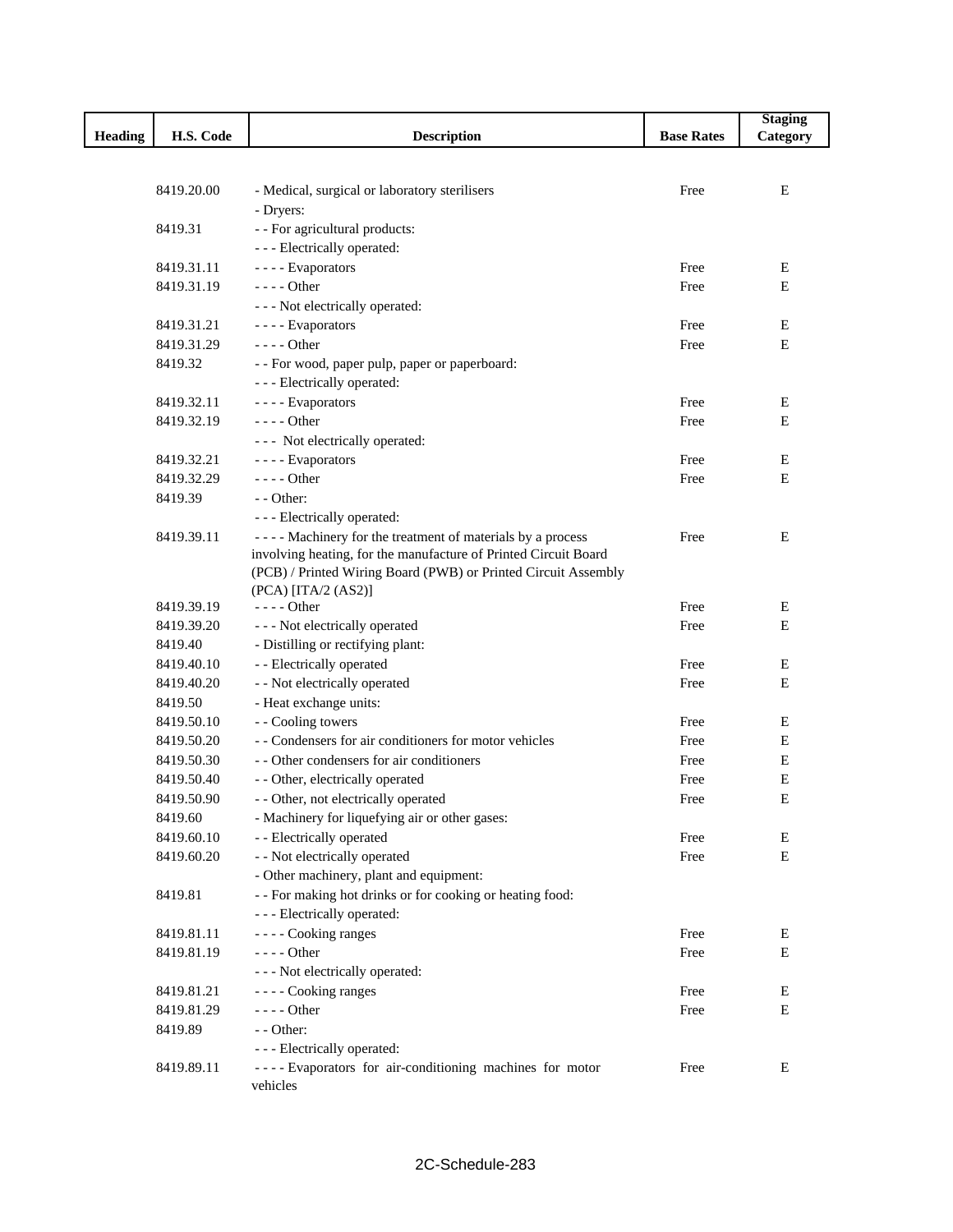|         |            |                                                                                                                                         |                   | <b>Staging</b> |
|---------|------------|-----------------------------------------------------------------------------------------------------------------------------------------|-------------------|----------------|
| Heading | H.S. Code  | <b>Description</b>                                                                                                                      | <b>Base Rates</b> | Category       |
|         |            |                                                                                                                                         |                   |                |
|         |            |                                                                                                                                         |                   |                |
|         | 8419.89.12 | - - - - Chemical vapour deposition apparatus for semiconductor                                                                          | Free              | E              |
|         |            | production [ITA1/B-114]; apparatus for rapid heating of                                                                                 |                   |                |
|         | 8419.89.13 | semiconductor wafers [ITA1/B-162]<br>---- Machinery for the treatment of material by a process                                          | Free              | E              |
|         |            | involving heating, for the manufacture of PCB/PWBs or PCAs                                                                              |                   |                |
|         |            | [ITA/2(AS2)]                                                                                                                            |                   |                |
|         | 8419.89.14 | - - - - Chemical vapour deposition apparatus for flat panel display                                                                     | Free              | Ε              |
|         |            | production [(ITA/2)(AS2)]                                                                                                               |                   |                |
|         | 8419.89.19 | - - - - Other                                                                                                                           | Free              | E              |
|         | 8419.89.20 | - - - Not electrically operated                                                                                                         | Free              | E              |
|         | 8419.90    | - Parts:                                                                                                                                |                   |                |
|         |            | - - Of electrically operated articles:                                                                                                  |                   |                |
|         | 8419.90.11 | --- Parts of chemical vapour deposition apparatus for                                                                                   | Free              | Е              |
|         |            | semiconductor production [ITA1/B-115]; parts of apparatus for rapid                                                                     |                   |                |
|         |            | heating of semiconductor wafers [ITA1/B-164]                                                                                            |                   |                |
|         | 8419.90.12 | --- Parts of machinery for the treatment of materials by a process                                                                      | Free              | E              |
|         |            | involving heating, for the manufacture of PCB/PWBs or PCAs                                                                              |                   |                |
|         | 8419.90.13 | [ITA/2(AS2)]<br>--- Parts of chemical vapour deposition apparatus for flat panel                                                        | Free              | E              |
|         |            | display production [(ITA/2)(AS2)]                                                                                                       |                   |                |
|         | 8419.90.14 | --- Casings for cooling towers of subheading 8419.50.10                                                                                 | Free              | Е              |
|         | 8419.90.15 | --- Of machinery and plant, of a kind use for non-domestic purpose                                                                      | Free              | E              |
|         |            |                                                                                                                                         |                   |                |
|         | 8419.90.19 | $- -$ Other                                                                                                                             | Free              | E              |
|         |            | - - Of non-electrically operated articles:                                                                                              |                   |                |
|         | 8419.90.21 | --- Casings for cooling towers of subheading 8419.50.10                                                                                 | Free              | Е              |
|         | 8419.90.22 | - - - For goods of subheadings 8419.11.11 and 8419.19.11                                                                                | Free              | Е              |
|         | 8419.90.23 | - - - For goods of subheadings 8419.11.19 and 8419.19.19                                                                                | Free              | Е              |
|         | 8419.90.24 | - - - Of Machinery and plant, of a kind use for non-domestic purpose                                                                    | Free              | Е              |
|         | 8419.90.29 | $--$ Other                                                                                                                              | Free              | E              |
| 84.20   |            | Calendering or other rolling machines, other than for metals or glass,                                                                  |                   |                |
|         |            | and cylinders therefor.                                                                                                                 |                   |                |
|         | 8420.10    | - Calendering or other rolling machines:                                                                                                |                   |                |
|         | 8420.10.10 | - - Apparatus for the application of dry film or liquid photo resist,                                                                   | Free              | Е              |
|         |            | photo sensitive layers, soldering pastes, solder or adhesive materials                                                                  |                   |                |
|         |            | on PCB/PWB substances or their components [ITA/2 (AS2)]                                                                                 |                   |                |
|         | 8420.10.20 | - - For ironing machines and wringers suitable for domestic use                                                                         | Free              | E              |
|         | 8420.10.30 | - - Machines for sheeting rubber                                                                                                        | Free              | E              |
|         | 8420.10.90 | - - Other                                                                                                                               | Free              | E              |
|         |            | - Parts:                                                                                                                                |                   |                |
|         | 8420.91    | - - Cylinders:                                                                                                                          |                   |                |
|         | 8420.91.10 | - - - Parts of apparatus for the application of dry film or liquid photo                                                                | Free              | E              |
|         |            | resist, photosensitive layers, soldering pastes, solder or adhesive<br>materials on PCB/PWB substrates or their components [ITA/2(AS2)] |                   |                |
|         | 8420.91.20 | --- For ironing machines or wringers suitable for domestic use                                                                          | Free              | Ε              |
|         | 8420.91.90 | $--$ Other                                                                                                                              | Free              | Е              |
|         | 8420.99    | - - Other:                                                                                                                              |                   |                |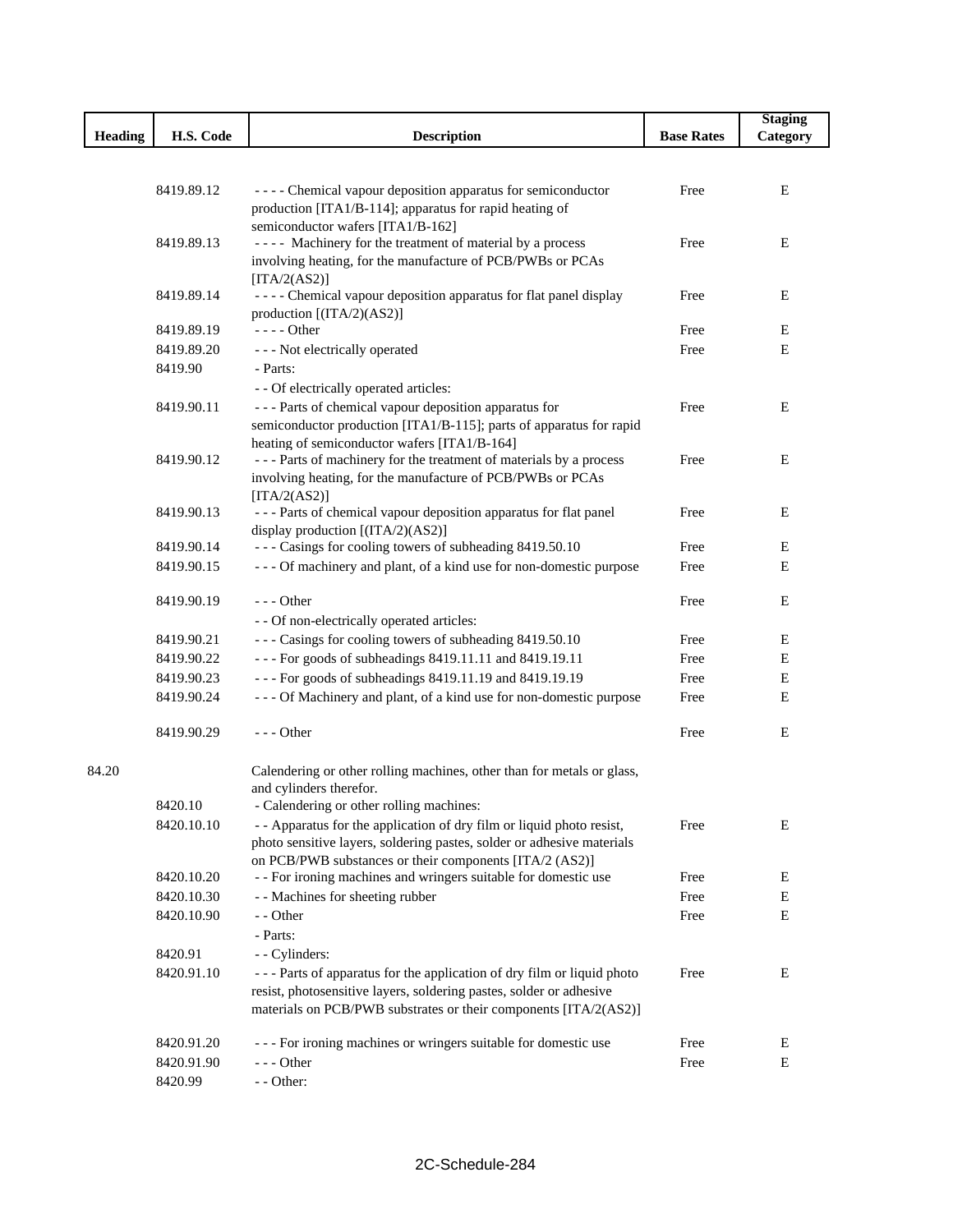|         |            |                                                                                                                                                                                                                   |                   | <b>Staging</b> |
|---------|------------|-------------------------------------------------------------------------------------------------------------------------------------------------------------------------------------------------------------------|-------------------|----------------|
| Heading | H.S. Code  | <b>Description</b>                                                                                                                                                                                                | <b>Base Rates</b> | Category       |
|         |            |                                                                                                                                                                                                                   |                   |                |
|         | 8420.99.10 | --- Parts of apparatus for the application of dry film or liquid photo<br>resist, photosensitive layers, soldering pastes, solder or adhesive<br>materials on PCB/PWB substrates or their components [ITA/2(AS2)] | Free              | E              |
|         | 8420.99.20 | - - - For ironing machines or wringers Suitable for domestic use                                                                                                                                                  | Free              | E              |
|         | 8420.99.90 | $- -$ Other                                                                                                                                                                                                       | Free              | Е              |
|         |            |                                                                                                                                                                                                                   |                   |                |
| 84.21   |            | Centrifuges, including centrifugal dryers; filtering or purifying<br>machinery and apparatus for liquids or gases.<br>- Centrifuges, including centrifugal dryers:                                                |                   |                |
|         | 8421.11.00 | - - Cream separators                                                                                                                                                                                              | Free              | Ε              |
|         | 8421.12    | - - Clothes-dryers:                                                                                                                                                                                               |                   |                |
|         | 8421.12.10 | --- Of capacity not exceeding 30 l                                                                                                                                                                                | Free              | E              |
|         | 8421.12.20 | --- Of capacity exceeding 30 l                                                                                                                                                                                    | Free              | Е              |
|         | 8421.19    | - - Other:                                                                                                                                                                                                        |                   |                |
|         | 8421.19.10 | - - - For sugar manufacture                                                                                                                                                                                       | Free              | Ε              |
|         | 8421.19.20 | --- Spin dryers for semiconductor wafer processing [ITA1/A-116]                                                                                                                                                   | Free              | Е              |
|         | 8421.19.90 | $--$ Other                                                                                                                                                                                                        | Free              | Е              |
|         |            | - Filtering or purifying machinery and apparatus for liquids:                                                                                                                                                     |                   |                |
|         | 8421.21    | - - For filtering or purifying water:                                                                                                                                                                             |                   |                |
|         |            | --- Electrically operated, of a capacity not exceeding 500 l/hr:                                                                                                                                                  |                   |                |
|         | 8421.21.11 | - - - - Filtering machinery and apparatus for domestic use                                                                                                                                                        | Free              | Ε              |
|         | 8421.21.12 | - - - - Other filtering machinery and apparatus                                                                                                                                                                   | Free              | Е              |
|         | 8421.21.19 | $--- Other$                                                                                                                                                                                                       | Free              | Е              |
|         |            | - - - Electrically operated, of a capacity exceeding 500 l/hr:                                                                                                                                                    |                   |                |
|         | 8421.21.21 | ---- Filtering machinery and apparatus for domestic use                                                                                                                                                           | Free              | E              |
|         | 8421.21.22 | - - - - Other Filtering machinery and apparatus                                                                                                                                                                   | Free              | Е              |
|         | 8421.21.29 | $--- Other$                                                                                                                                                                                                       | Free              | Е              |
|         |            | - - - Not electrically operated:                                                                                                                                                                                  |                   |                |
|         | 8421.21.31 | - - - - Filtering machinery and apparatus for domestic use                                                                                                                                                        | Free              | Ε              |
|         | 8421.21.32 | - - - - Other filtering machinery and apparatus                                                                                                                                                                   | Free              | Е              |
|         | 8421.21.39 | - - - - Other                                                                                                                                                                                                     | Free              | E              |
|         | 8421.22    | - - For filtering or purifying beverages other than water:                                                                                                                                                        |                   |                |
|         |            | - - - Electrically operated, of a capacity not exceeding 500 l/hr:                                                                                                                                                |                   |                |
|         | 8421.22.11 | - - - - Filtering machinery and apparatus for domestic use                                                                                                                                                        | Free              | E              |
|         | 8421.22.12 | - - - - Other filtering machinery and apparatus                                                                                                                                                                   | Free              | ${\bf E}$      |
|         | 8421.22.19 | $--- Other$                                                                                                                                                                                                       | Free              | E              |
|         |            | - - - Electrically operated, of a capacity exceeding 500 l/hr:                                                                                                                                                    |                   |                |
|         | 8421.22.21 | - - - - Filtering machinery and apparatus for domestic use                                                                                                                                                        | Free              | Ε              |
|         | 8421.22.22 | - - - - Other filtering machinery and apparatus                                                                                                                                                                   | Free              | ${\bf E}$      |
|         | 8421.22.29 | $--- Other$                                                                                                                                                                                                       | Free              | E              |
|         |            | - - - Not electrically operated:                                                                                                                                                                                  |                   |                |
|         | 8421.22.31 | - - - - Filtering machinery and apparatus for domestic use                                                                                                                                                        | Free              | Е              |
|         | 8421.22.32 | - - - - Other filtering machinery and apparatus                                                                                                                                                                   | Free              | E              |
|         | 8421.22.39 | - - - - Other                                                                                                                                                                                                     | Free              | E              |
|         | 8421.23    | - - Oil or petrol-filters for internal combustion engines:                                                                                                                                                        |                   |                |
|         |            | - - - For earth moving machinery:                                                                                                                                                                                 |                   |                |
|         | 8421.23.11 | ---- Oil filters                                                                                                                                                                                                  | Free              | Ε              |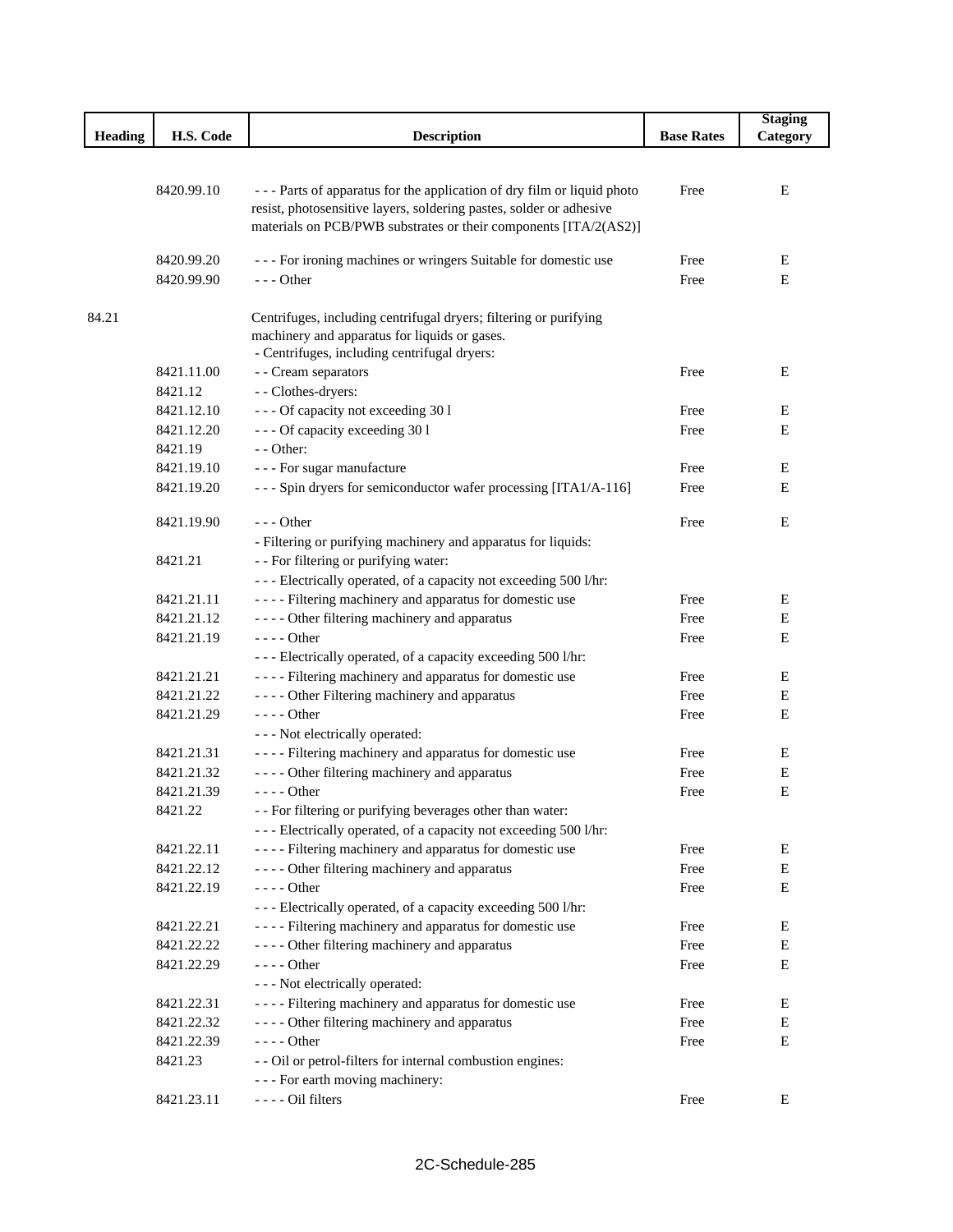|                |            |                                                             |                   | <b>Staging</b> |
|----------------|------------|-------------------------------------------------------------|-------------------|----------------|
| <b>Heading</b> | H.S. Code  | <b>Description</b>                                          | <b>Base Rates</b> | Category       |
|                |            |                                                             |                   |                |
|                |            |                                                             |                   |                |
|                | 8421.23.19 | $---$ Other                                                 | Free              | $\mathbf E$    |
|                |            | --- For motor vehicles of Chapter 87:                       |                   |                |
|                | 8421.23.21 | $---$ Oil filters                                           | Free              | Е              |
|                | 8421.23.29 | $---$ Other                                                 | Free              | Е              |
|                |            | $--$ Other:                                                 |                   |                |
|                | 8421.23.91 | $---$ Oil filters                                           | Free              | Е              |
|                | 8421.23.99 | $---$ Other                                                 | Free              | E              |
|                | 8421.29    | $-$ - Other:                                                |                   |                |
|                | 8421.29.10 | --- For medical or laboratory use                           | Free              | Е              |
|                |            | - - - Other, electrically operated:                         |                   |                |
|                | 8421.29.21 | - - - - For sugar manufacture                               | Free              | Е              |
|                | 8421.29.22 | ---- For use in oil drilling operation                      | Free              | E              |
|                | 8421.29.23 | ---- Other petrol filters                                   | Free              | Е              |
|                | 8421.29.24 | ---- Other oil filters                                      | Free              | Ε              |
|                | 8421.29.25 | - - - - Other filtering machinery and apparatus             | Free              | Е              |
|                | 8421.29.29 | $---$ Other                                                 | Free              | Ε              |
|                | 8421.29.90 | - - - Other, not electrically operated                      | Free              | Е              |
|                |            | - Filtering or purifying machinery and apparatus for gases: |                   |                |
|                | 8421.31    | - - Intake air filters for internal combustion engines:     |                   |                |
|                | 8421.31.10 | --- For earth moving machinery                              | Free              | E              |
|                | 8421.31.20 | --- For motor vehicles of Chapter 87                        | Free              | Е              |
|                | 8421.31.90 | $--$ Other                                                  | Free              | Е              |
|                | 8421.39    | $-$ - Other:                                                |                   |                |
|                |            | - - - Electrically operated:                                |                   |                |
|                | 8421.39.11 | - - - - Laminar flow units                                  | Free              | Е              |
|                | 8421.39.12 | - - - - Other air purifiers                                 | Free              | Е              |
|                | 8421.39.13 | - - - - Other filtering machinery and apparatus             | Free              | E              |
|                | 8421.39.19 | $---Other$                                                  | Free              | Е              |
|                |            | - - - Not electrically operated:                            |                   |                |
|                | 8421.39.21 | - - - - Filtering machinery and apparatus                   | Free              | Е              |
|                | 8421.39.29 | $---Other$                                                  | Free              | E              |
|                |            | - Parts:                                                    |                   |                |
|                | 8421.91    | - - Of centrifuges, including centrifugal dryers:           |                   |                |
|                | 8421.91.10 | --- Of goods of subheading 8421.12                          | Free              | Ε              |
|                | 8421.91.20 | --- Of goods of subheading 8421.19.10                       | Free              | E              |
|                | 8421.91.30 | --- Of goods of subheading 8421.19.20                       | Free              | E              |
|                | 8421.91.90 | --- Of goods of subheadings 8421.11.00 and 8421.19.90       | Free              | Е              |
|                | 8421.99    | $-$ - Other:                                                |                   |                |
|                | 8421.99.10 | --- Elements for oil or petrol filters for earth-moving     | Free              | Ε              |
|                |            | Machinery                                                   |                   |                |
|                |            | --- Elements for oil or petrol filters for motor vehicles:  |                   |                |
|                | 8421.99.21 | ---- Filtering elements of filters of subheading 8421.23    | Free              | Ε              |
|                | 8421.99.29 | $--- Other$                                                 | Free              | Е              |
|                |            | $--$ Other:                                                 |                   |                |
|                | 8421.99.91 | ---- Of goods of subheading 8421.29.21                      | Free              | Е              |
|                | 8421.99.92 | ---- Of goods of subheadings 8421.21.11, 8421.21.21 and     | Free              | Ε              |
|                |            | 8421.21.31                                                  |                   |                |
|                | 8421.99.93 | ---- Of goods of subheading 8421.31                         | Free              | Ε              |
|                | 8421.99.94 | ---- Of goods of subheadings 8421.23.11 and 8421.23.91      | Free              | Ε              |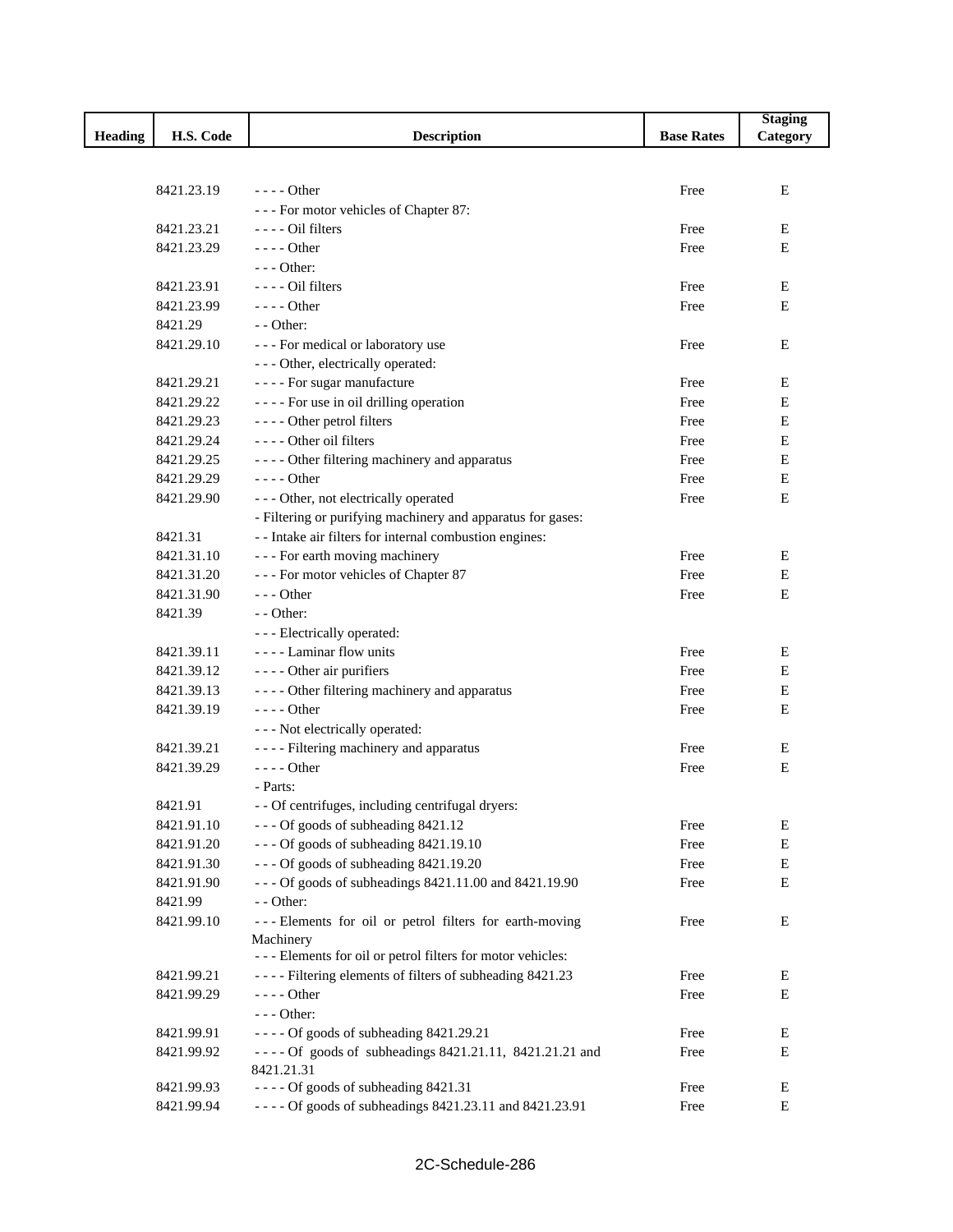|                |            |                                                                                                                                             |                   | <b>Staging</b> |
|----------------|------------|---------------------------------------------------------------------------------------------------------------------------------------------|-------------------|----------------|
| <b>Heading</b> | H.S. Code  | <b>Description</b>                                                                                                                          | <b>Base Rates</b> | Category       |
|                |            |                                                                                                                                             |                   |                |
|                |            |                                                                                                                                             |                   |                |
|                | 8421.99.95 | - - - - Of goods of subheadings 8421.23.19 and 8421.23.99                                                                                   | Free              | Е              |
|                | 8421.99.96 | ---- Of goods of subheadings 8421.29.24, 8421.39.19 and                                                                                     | Free              | Ε              |
|                |            | 8421.39.29<br>- - - - Other                                                                                                                 |                   |                |
|                | 8421.99.99 |                                                                                                                                             | Free              | Ε              |
| 84.22          |            | Dish washing machines; machinery for cleaning or drying bottles or                                                                          |                   |                |
|                |            | other containers; machinery for filling, closing, sealing or labelling                                                                      |                   |                |
|                |            | bottles, cans, boxes, bags or other containers; machinery for                                                                               |                   |                |
|                |            | capsuling bottles, jars, tubes and similar containers; other packing or                                                                     |                   |                |
|                |            | wrapping                                                                                                                                    |                   |                |
|                |            | machinery (including heat-shrink wrapping machinery); machinery                                                                             |                   |                |
|                |            | for aerating beverage.                                                                                                                      |                   |                |
|                | 8422.11    | - Dish washing machines:<br>- - Of the household type:                                                                                      |                   |                |
|                | 8422.11.10 | - - - Electrically operated                                                                                                                 | Free              | Е              |
|                | 8422.11.20 | - - - Not electrically operated                                                                                                             | Free              | Е              |
|                | 8422.19.00 | - - Other                                                                                                                                   | Free              | Ε              |
|                | 8422.20.00 | - Machinery for cleaning or drying bottles or other containers                                                                              | Free              | $\mathbf E$    |
|                | 8422.30.00 | - Machinery for filling, closing, sealing or labelling bottles, cans,                                                                       | Free              | E              |
|                |            | boxes, bags or other containers; machinery for capsuling bottles, jars,                                                                     |                   |                |
|                |            | tubes and similar containers; machinery for aerating beverages                                                                              |                   |                |
|                | 8422.40.00 | - Other packing or wrapping machinery (including heat-shrink                                                                                | Free              | E              |
|                |            | wrapping machinery)                                                                                                                         |                   |                |
|                | 8422.90    | - Parts:                                                                                                                                    |                   |                |
|                | 8422.90.10 | - - Of goods of subheading 8422.11.10                                                                                                       | Free              | E              |
|                | 8422.90.20 | -- Of goods of subheading 8422.11.20                                                                                                        | Free              | Ε              |
|                | 8422.90.90 | - - Other                                                                                                                                   | Free              | E              |
| 84.23          |            | Weighing machinery (excluding balances of a sensitivity of 5 cg or                                                                          |                   |                |
|                |            | better), including weight operated counting or checking machines;                                                                           |                   |                |
|                |            | weighing machine weights of all kinds.                                                                                                      |                   |                |
|                | 8423.10    | - Personal weighing machines, including baby scales; household                                                                              |                   |                |
|                |            | scales:                                                                                                                                     |                   |                |
|                | 8423.10.10 | - - Electrically operated                                                                                                                   | Free              | Ε              |
|                | 8423.10.20 | - - Not electrically operated                                                                                                               | Free              | E              |
|                | 8423.20    | - Scales for continuous weighing of goods on conveyors:                                                                                     |                   |                |
|                | 8423.20.10 | - - Electrically operated                                                                                                                   | Free              | E              |
|                | 8423.20.20 | - - Not electrically operated                                                                                                               | Free              | $\mathbf E$    |
|                | 8423.30    | - Constant weight scales and scales for discharging a predetermined<br>weight of material into a bag or container, including hopper scales: |                   |                |
|                |            |                                                                                                                                             |                   |                |
|                | 8423.30.10 | - - Electrically operated                                                                                                                   | Free              | E              |
|                | 8423.30.20 | - - Not electrically operated                                                                                                               | Free              | E              |
|                |            | - Other weighing machinery:                                                                                                                 |                   |                |
|                | 8423.81    | - - Having a maximum weighing capacity not exceeding 30 kg:                                                                                 |                   |                |
|                | 8423.81.10 | - - - Electrically operated                                                                                                                 | Free              | E              |
|                | 8423.81.20 | - - - Not Electrically operated                                                                                                             | Free              | $\mathbf E$    |
|                | 8423.82    | - - Having a maximum weighing capacity exceeding 30 kg but not                                                                              |                   |                |
|                |            | exceeding 5,000 kg:                                                                                                                         |                   |                |
|                |            | - - - Electrically operated:                                                                                                                |                   |                |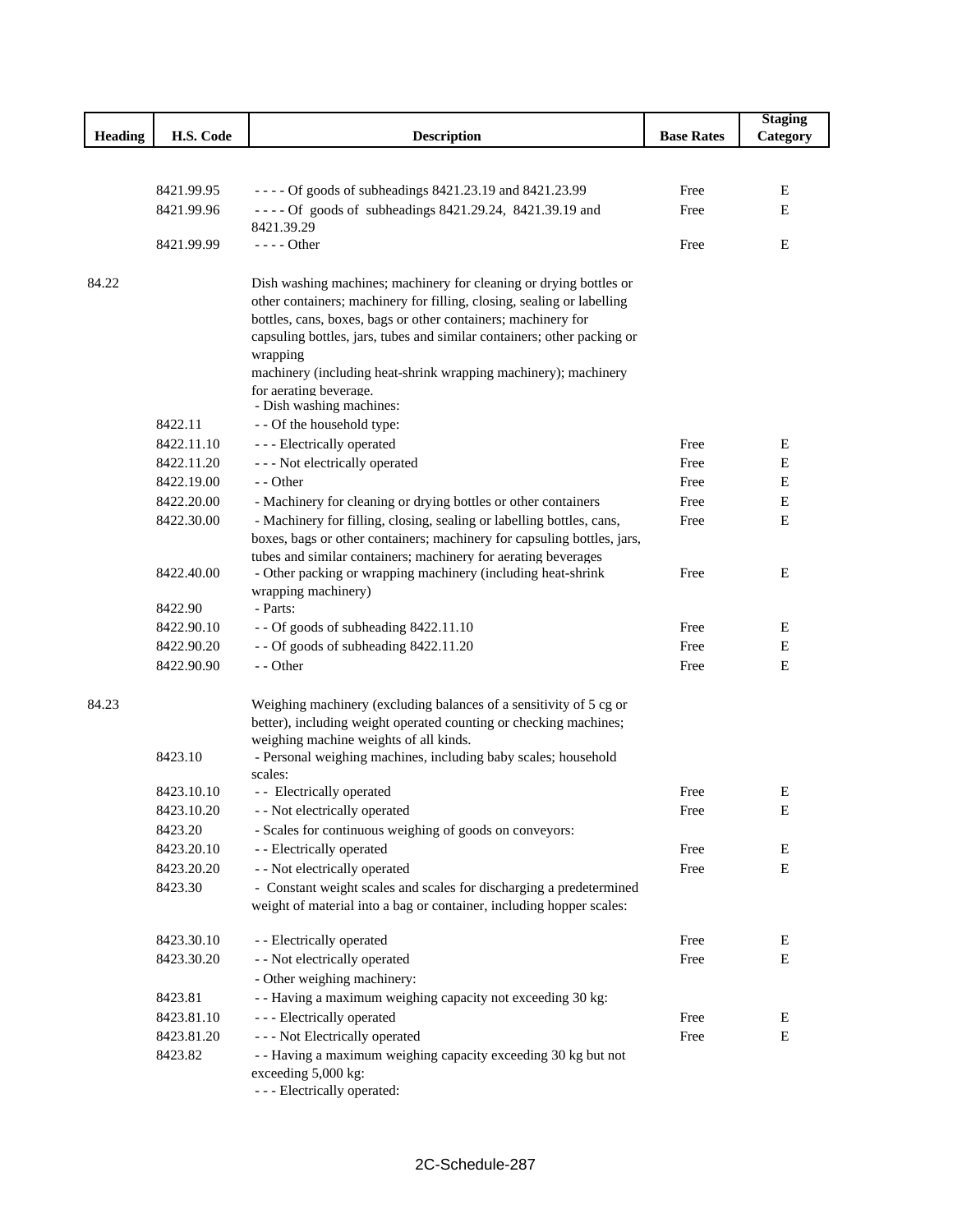|                |                          |                                                                        |                   | <b>Staging</b> |
|----------------|--------------------------|------------------------------------------------------------------------|-------------------|----------------|
| <b>Heading</b> | H.S. Code                | <b>Description</b>                                                     | <b>Base Rates</b> | Category       |
|                |                          |                                                                        |                   |                |
|                |                          | ---- Weighbridges and other weighing platforms:                        |                   |                |
|                | 8423.82.11               | ----- Having a maximum weighing capacity not exceeding 1,000           | Free              | Е              |
|                |                          | kg                                                                     |                   |                |
|                | 8423.82.12               | ----- Having a maximum weighing capacity exceeding 1,000 kg            | Free              | Е              |
|                |                          | $--- Other:$                                                           |                   |                |
|                | 8423.82.21               | ----- Having a maximum weighing capacity not exceeding 1,000           | Free              | Е              |
|                | 8423.82.22               | kg<br>- - - - - Having a maximum weighing capacity exceeding 1,000 kg  | Free              | Е              |
|                |                          | - - - Not electrically operated:                                       |                   |                |
|                |                          | ---- Weighbridges and other weighing platforms:                        |                   |                |
|                | 8423.82.31               | ----- Having a maximum weighing capacity not exceeding 1,000           | Free              | Е              |
|                |                          | kg                                                                     |                   |                |
|                | 8423.82.32               | ----- Having a maximum weighing capacity exceeding 1,000 kg            | Free              | E              |
|                |                          | $--- Other:$                                                           |                   |                |
|                | 8423.82.41               | - - - - - Having a maximum weighing capacity not exceeding 1,000       | Free              | E              |
|                | 8423.82.42               | kg<br>----- Having a maximum weighing capacity exceeding 1,000 kg      | Free              | Е              |
|                | 8423.89                  | - - Other:                                                             |                   |                |
|                |                          | - - - Electrically operated:                                           |                   |                |
|                | 8423.89.11               | ----Weighbridges and other weighing platforms                          | Free              | E              |
|                | 8423.89.19               | ---- Other                                                             | Free              | E              |
|                |                          | - - - Not electrically operated:                                       |                   |                |
|                | 8423.89.21               | ---- Weighbridges and other weighing platforms                         | Free              | Е              |
|                | 8423.89.29               | $--- Other$                                                            | Free              | E              |
|                | 8423.90                  | - Weighing machine weights of all kinds; parts of weighing             |                   |                |
|                |                          | machinery:                                                             |                   |                |
|                |                          | - - Electrically operated:                                             |                   |                |
|                | 8423.90.11               | --- Weighing machine weights                                           | Free              | Е              |
|                | 8423.90.19               | --- Parts of weighing machinery                                        | Free              | Е              |
|                |                          | - - Not electrically operated:<br>--- Weighing machine weights         | Free              | Е              |
|                | 8423.90.21<br>8423.90.29 | --- Parts of weighing machinery                                        | Free              | E              |
|                |                          |                                                                        |                   |                |
| 84.24          |                          | Mechanical appliances (whether or not hand-operated) for projecting,   |                   |                |
|                |                          | dispersing or spraying liquids or powders; fire extinguishers, whether |                   |                |
|                |                          | or not charged; spray guns and similar appliances; steam or sand       |                   |                |
|                |                          | blasting machines and similar jet projecting machines.                 |                   |                |
|                | 8424.10                  | - Fire extinguishers, whether or not charged:                          |                   |                |
|                | 8424.10.10               | - - Suitable for aircraft use                                          | Free              | Ε              |
|                | 8424.10.90               | - - Other                                                              | Free              | E              |
|                | 8424.20                  | - Spray guns and similar appliances:                                   |                   |                |
|                |                          | - - Electrically operated:                                             |                   |                |
|                | 8424.20.11               | - - - Agricultural or horticultural                                    | Free              | Ε              |
|                | 8424.20.19               | --- Other                                                              | Free              | Е              |
|                |                          | - - Not electrically operated:                                         |                   |                |
|                | 8424.20.21               | - - - Agricultural or horticultural                                    | Free              | E              |
|                | 8424.20.29               | $--$ Other                                                             | Free              | Е              |
|                | 8424.30                  | - Steam or sand blasting machines and similar jet projecting           |                   |                |
|                |                          | machines:                                                              |                   |                |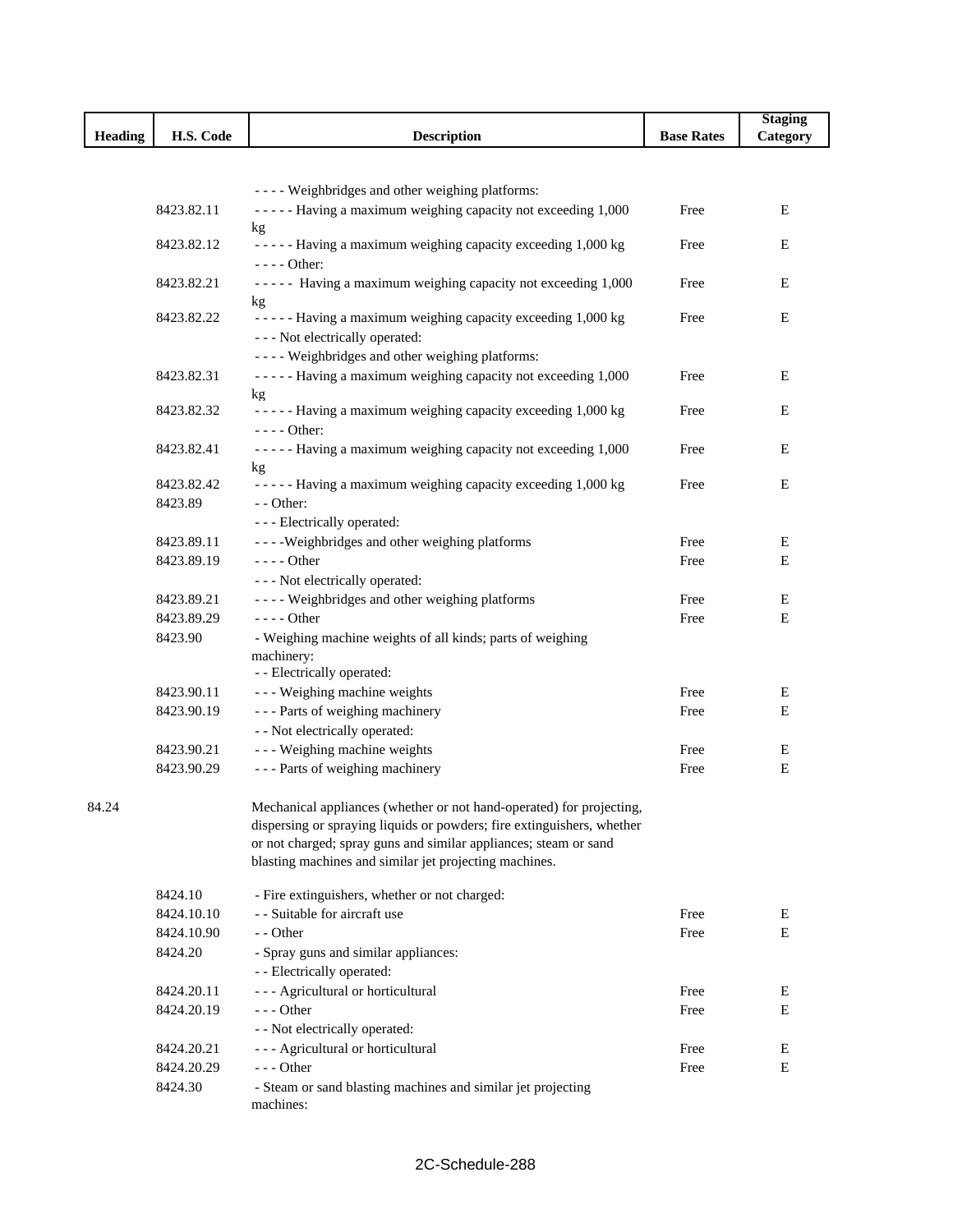|                |            |                                                                                                                                           |                   | <b>Staging</b> |
|----------------|------------|-------------------------------------------------------------------------------------------------------------------------------------------|-------------------|----------------|
| <b>Heading</b> | H.S. Code  | <b>Description</b>                                                                                                                        | <b>Base Rates</b> | Category       |
|                |            |                                                                                                                                           |                   |                |
|                |            |                                                                                                                                           |                   |                |
|                | 8424.30.10 | - - Steam or sand blasting machines, electrically operated                                                                                | Free              | Ε              |
|                | 8424.30.20 | - - Other electrically operated machines                                                                                                  | Free              | E              |
|                | 8424.30.90 | - - Other                                                                                                                                 | Free              | E              |
|                |            | - Other appliances:                                                                                                                       |                   |                |
|                | 8424.81    | - - Agricultural or horticultural:                                                                                                        |                   |                |
|                | 8424.81.10 | - - - Drip irrigation systems                                                                                                             | Free              | Ε              |
|                |            | --- Other, electrically operated:                                                                                                         |                   |                |
|                | 8424.81.21 | ---- Spraying machines for pesticides                                                                                                     | Free              | E              |
|                | 8424.81.29 | - - - - Other                                                                                                                             | Free              | Е              |
|                |            | - - - Other, not electrically operated:                                                                                                   |                   |                |
|                | 8424.81.31 | ---- Hand operated insecticide sprayers                                                                                                   | Free              | Е              |
|                | 8424.81.32 | ---- Other Spraying machines for pesticides                                                                                               | Free              | Е              |
|                | 8424.81.39 | $--- Other$                                                                                                                               | Free              | Е              |
|                | 8424.89    | $-$ - Other:                                                                                                                              |                   |                |
|                | 8424.89.10 | --- Hand operated household sprayers of capacity not exceeding 3                                                                          | Free              | Ε              |
|                |            | 1                                                                                                                                         |                   |                |
|                |            | - - - Spray heads with dip tubes:                                                                                                         |                   |                |
|                | 8424.89.21 | ---- For hand operated household sprayers of a capacity not                                                                               | Free              | Ε              |
|                |            | exceeding 31                                                                                                                              |                   |                |
|                | 8424.89.29 | ---- For hand operated household sprayers of a capacity exceeding                                                                         | Free              | E              |
|                |            | 31                                                                                                                                        |                   |                |
|                | 8424.89.30 | --- Deflash machines for cleaning and removing contaminants from<br>the metal leads of semiconductor packages prior to the electroplating | Free              | E              |
|                |            | process [ITA1/A-118]; spraying appliances for etching, stripping or                                                                       |                   |                |
|                |            | cleaning semiconductor wafers [ITA1/A-119]; parts of appartus for                                                                         |                   |                |
|                |            | wet etching, developing, stripping or cleaning semiconductor wafers                                                                       |                   |                |
|                |            | and flat panel displays [ITA1/B-142, B-168]                                                                                               |                   |                |
|                | 8424.89.40 | - - - Wet processing equipment, by projecting, dispersing or                                                                              | Free              | Ε              |
|                |            | spraying, of chemical or electrochemical solutions for the application                                                                    |                   |                |
|                |            | on PCB/PWB substrates; apparatus for the spot application of                                                                              |                   |                |
|                |            | liquids, soldering pastes, solder ball, adhesives or sealant to                                                                           |                   |                |
|                |            | PCB/PWBs or components; apparatus for the application of dry film                                                                         |                   |                |
|                |            | or liquid photo resist, photo sensitive layers, soldering pastes, solder                                                                  |                   |                |
|                |            | or adhesive materials on PCB/PWB substrates or their components                                                                           |                   |                |
|                | 8424.89.50 | $[ITA/2 (AS 2)]$<br>- - - Other, electrically operated                                                                                    | Free              | Ε              |
|                | 8424.89.90 | --- Other, not electrically operated                                                                                                      | Free              | E              |
|                | 8424.90    | - Parts:                                                                                                                                  |                   |                |
|                |            | - - Of fire extinguishers:                                                                                                                |                   |                |
|                | 8424.90.11 | - - - Electrically operated                                                                                                               | Free              | E              |
|                | 8424.90.19 | $- -$ Other                                                                                                                               | Free              | ${\bf E}$      |
|                |            | - - Of spray guns and similar appliances:                                                                                                 |                   |                |
|                |            | - - - Electrically operated:                                                                                                              |                   |                |
|                | 8424.90.21 | $---$ Of goods of subheading 8424.20.11                                                                                                   | Free              | Ε              |
|                | 8424.90.22 | ---- Of spraying machine for pesticides                                                                                                   | Free              | E              |
|                | 8424.90.23 | - - - - Other                                                                                                                             | Free              | Е              |
|                |            | - - - Not electrically operated:                                                                                                          |                   |                |
|                | 8424.90.24 | ---- Of goods of subheading 8424.20.21                                                                                                    | Free              | Е              |
|                |            | ---- Of spraying machine for pesticides                                                                                                   |                   | Е              |
|                | 8424.90.25 | ---- Of hand operated insecticide sprayers                                                                                                | Free              | Е              |
|                | 8424.90.26 |                                                                                                                                           | Free              |                |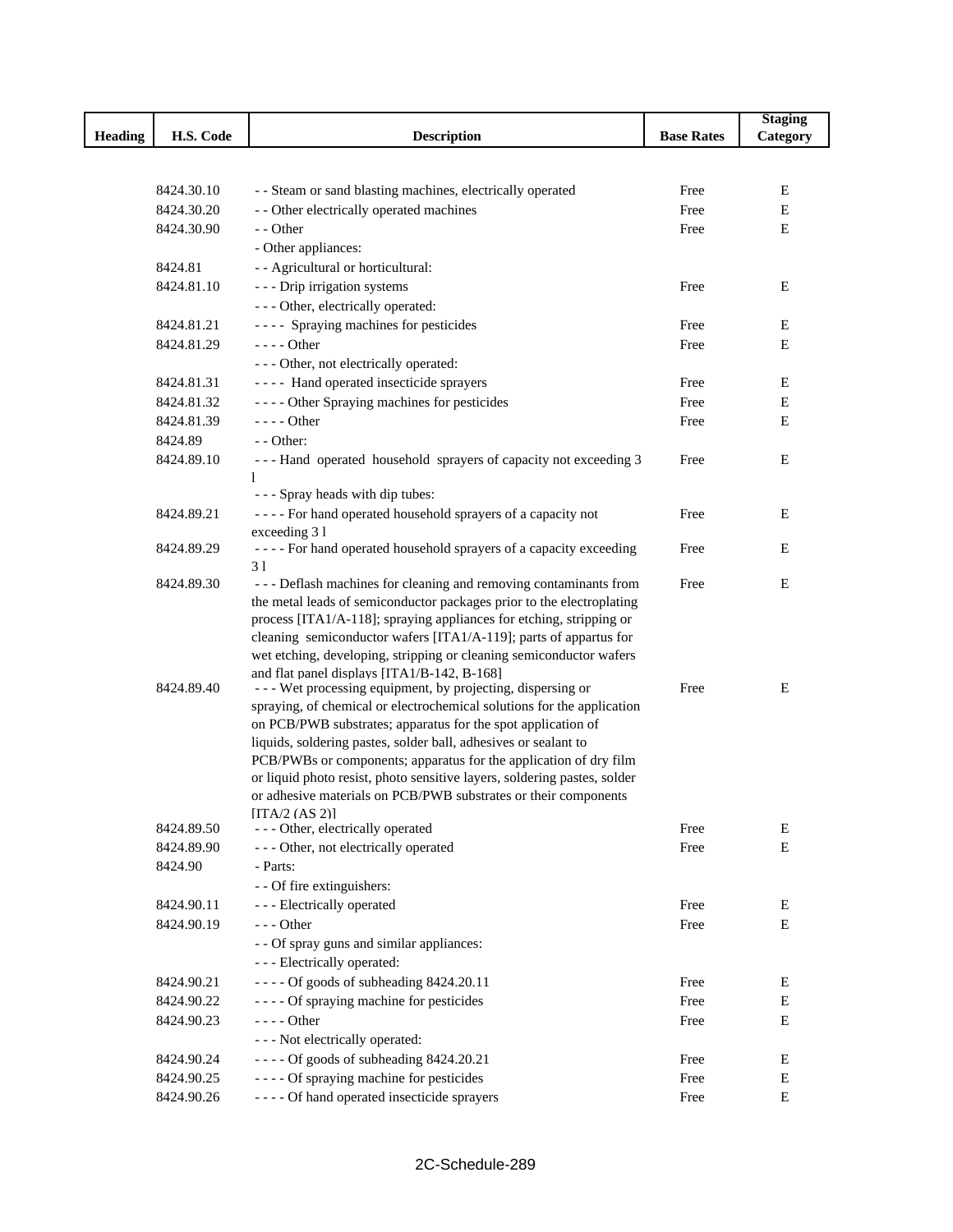|                |            |                                                                                  |                   | <b>Staging</b> |
|----------------|------------|----------------------------------------------------------------------------------|-------------------|----------------|
| <b>Heading</b> | H.S. Code  | <b>Description</b>                                                               | <b>Base Rates</b> | Category       |
|                |            |                                                                                  |                   |                |
|                |            |                                                                                  |                   |                |
|                | 8424.90.29 | $---$ Other                                                                      | Free              | E              |
|                |            | - - Of steam or sand blasting machines and similar jet projecting                |                   |                |
|                | 8424.90.31 | machines:<br>- - - Electrically operated                                         | Free              | E              |
|                | 8424.90.39 | $--$ Other                                                                       | Free              | Е              |
|                |            | - - Of other appliances:                                                         |                   |                |
|                | 8424.90.91 | --- Of goods of subheading 8424.81.10                                            | Free              | E              |
|                | 8424.90.92 | --- Of goods of subheadings 8424.81.21 and 8424.81.29                            | Free              | Е              |
|                | 8424.90.93 | --- Of goods of subheading 8424.81.31                                            | Free              | Ε              |
|                | 8424.90.94 | --- Of goods of subheading 8424.81.32                                            | Free              | Е              |
|                | 8424.90.95 | --- Of goods of subheading 8424.81.39                                            | Free              | Ε              |
|                | 8424.90.96 | --- Of goods of subheading 8424.89.30                                            | Free              | Ε              |
|                | 8424.90.97 | --- Of goods of subheading 8424.89.40                                            | Free              | Ε              |
|                |            | $--$ Other                                                                       |                   | Ε              |
|                | 8424.90.99 |                                                                                  | Free              |                |
| 84.25          |            |                                                                                  |                   |                |
|                |            | Pulley tackle and hoists other than skip hoists; winches and capstans;<br>jacks. |                   |                |
|                |            | - Pulley tackle and hoists other than skip hoists or hoists of a kind            |                   |                |
|                |            | used for raising vehicles:                                                       |                   |                |
|                | 8425.11.00 | - - Powered by electric motor                                                    | Free              | E              |
|                | 8425.19.00 | - - Other                                                                        | Free              | Ε              |
|                | 8425.20.00 | - Pit-head winding gear; winches specially designed for use                      | Free              | Е              |
|                |            | underground                                                                      |                   |                |
|                |            | - Other winches; capstans:                                                       |                   |                |
|                | 8425.31.00 | - - Powered by electric motor                                                    | Free              | Е              |
|                | 8425.39.00 | - - Other                                                                        | Free              | Е              |
|                |            | - Jacks; hoists of a kind used for raising vehicles:                             |                   |                |
|                | 8425.41.00 | - - Built-in jacking systems of a type used in garages                           | Free              | E              |
|                | 8425.42    | - - Other jacks and hoists, hydraulic:                                           |                   |                |
|                | 8425.42.10 | --- Jacks used in tipping mechanisms for lorries                                 | Free              | Ε              |
|                | 8425.42.90 | $--$ Other                                                                       | Free              | E              |
|                | 8425.49    | - - Other:                                                                       |                   |                |
|                | 8425.49.10 | - - - Electrically operated                                                      | Free              | Ε              |
|                | 8425.49.20 | - - - Not electrically operated                                                  | Free              | ${\bf E}$      |
|                |            |                                                                                  |                   |                |
| 84.26          |            | Ships' derricks; cranes, including cable cranes; mobile lifting frames,          |                   |                |
|                |            | straddle carriers and works trucks fitted with a crane.                          |                   |                |
|                |            | - Overhead travelling cranes, transporter cranes, gantry cranes,                 |                   |                |
|                |            | bridge cranes, mobile lifting frames and straddle carriers:                      |                   |                |
|                | 8426.11.00 | - - Overhead travelling cranes on fixed support                                  | Free              | Ε              |
|                | 8426.12.00 | - - Mobile lifting frames on tyres and straddle carriers                         | Free              | E              |
|                | 8426.19.00 | - - Other                                                                        | Free              | ${\bf E}$      |
|                | 8426.20.00 | - Tower cranes                                                                   | Free              | E              |
|                | 8426.30.00 | - Portal or pedestal jib cranes                                                  | Free              | E              |
|                |            | - Other machinery, self-propelled:                                               |                   |                |
|                | 8426.41.00 | - - On tyres                                                                     | Free              | E              |
|                | 8426.49    | - - Other:                                                                       |                   |                |
|                | 8426.49.10 | --- Ships' derricks                                                              | Free              | Ε              |
|                | 8426.49.90 | --- Other                                                                        | Free              | E              |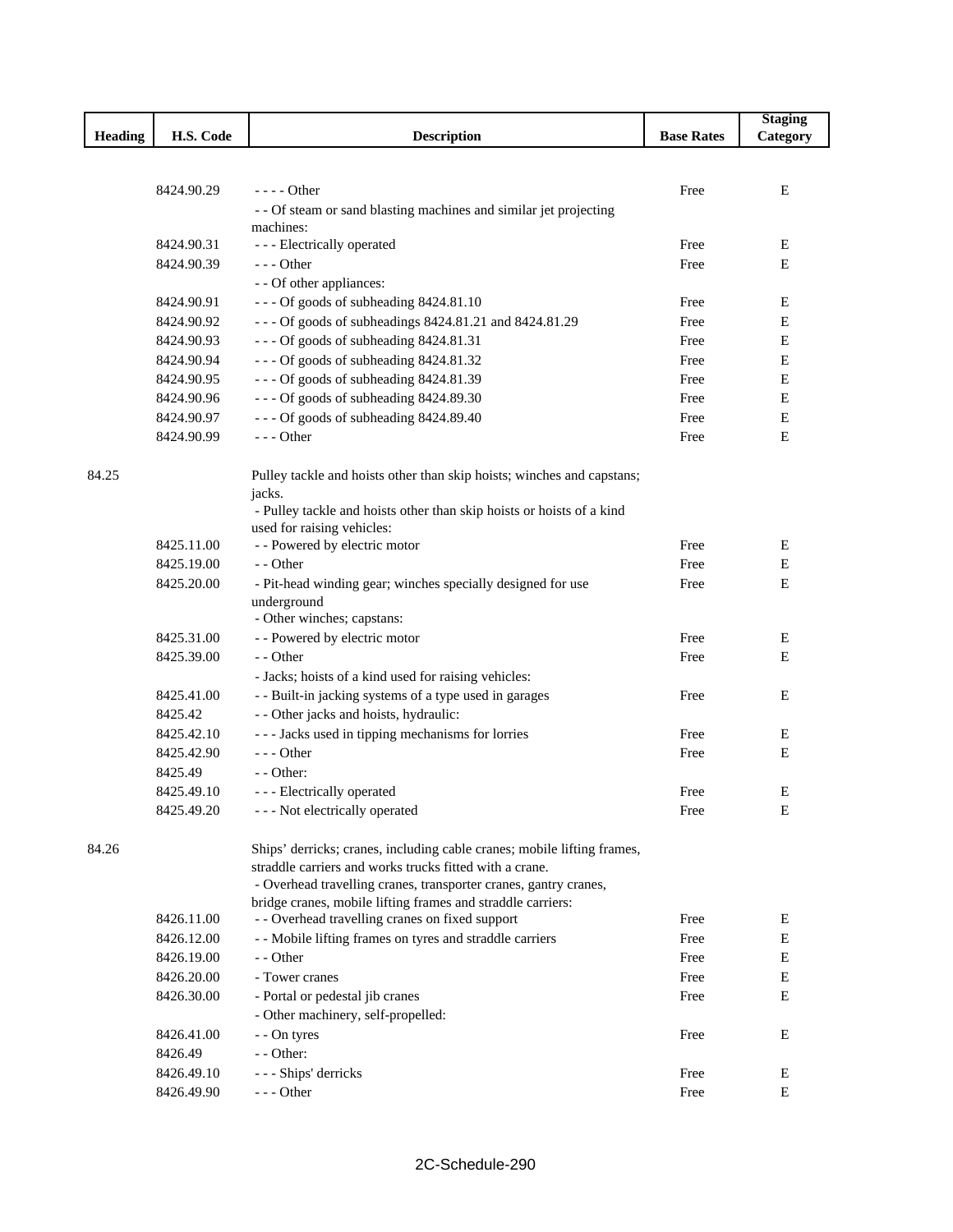|         |            |                                                                                                                               |                   | <b>Staging</b> |
|---------|------------|-------------------------------------------------------------------------------------------------------------------------------|-------------------|----------------|
| Heading | H.S. Code  | <b>Description</b>                                                                                                            | <b>Base Rates</b> | Category       |
|         |            |                                                                                                                               |                   |                |
|         |            |                                                                                                                               |                   |                |
|         |            | - Other machinery:                                                                                                            |                   |                |
|         | 8426.91.00 | - - Designed for mounting on road vehicles                                                                                    | Free              | E              |
|         | 8426.99    | $-$ - Other:                                                                                                                  |                   |                |
|         | 8426.99.10 | - - - Ship's derricks                                                                                                         | Free              | Е              |
|         | 8426.99.90 | $- -$ Other                                                                                                                   | Free              | E              |
|         |            |                                                                                                                               |                   |                |
| 84.27   |            | Fork-lift trucks; other works trucks fitted with lifting or handling                                                          |                   |                |
|         | 8427.10.00 | equipment.<br>- Self-propelled trucks powered by an electric motor                                                            | Free              | Е              |
|         | 8427.20.00 | - Other self-propelled trucks                                                                                                 | Free              | E              |
|         | 8427.90.00 | - Other trucks                                                                                                                | Free              | E              |
|         |            |                                                                                                                               |                   |                |
| 84.28   |            | Other lifting, handling, loading or unloading machinery (for example,                                                         |                   |                |
|         |            | lifts, escalators, conveyors, teleferics).                                                                                    |                   |                |
|         | 8428.10    | - Lifts and skip hoists:                                                                                                      |                   |                |
|         | 8428.10.10 | - - Passenger lifts                                                                                                           | Free              | E              |
|         | 8428.10.20 | - - Other lifts                                                                                                               | Free              | E              |
|         | 8428.10.90 | - - Skip hoists                                                                                                               | Free              | E              |
|         | 8428.20    | - Pneumatic elevators and conveyors:                                                                                          |                   |                |
|         | 8428.20.10 | - - For agricultural use                                                                                                      | Free              | E              |
|         | 8428.20.20 | - - Automated machines for the transport, handling and storage of                                                             | Free              | Е              |
|         |            | PCB/PWBs or PCAs [ITA/2 (AS2)]                                                                                                |                   |                |
|         | 8428.20.30 | - - For civil aircraft use                                                                                                    | Free              | Е              |
|         | 8428.20.90 | - - Other                                                                                                                     | Free              | E              |
|         |            | - Other continuous-action elevators and conveyors, for goods or                                                               |                   |                |
|         |            | materials:                                                                                                                    |                   |                |
|         | 8428.31.00 | - - Specially designed for underground use                                                                                    | Free              | Е              |
|         | 8428.32    | - - Other, bucket type:                                                                                                       |                   |                |
|         | 8428.32.10 | - - - Agricultural type                                                                                                       | Free              | Е              |
|         | 8428.32.90 | $- -$ Other                                                                                                                   | Free              | E              |
|         | 8428.33    | - - Other, belt type:                                                                                                         |                   |                |
|         | 8428.33.10 | - - - Agricultural type                                                                                                       | Free              | Е              |
|         | 8428.33.20 | --- Automated machines for the transport, handling and storage of                                                             | Free              | E              |
|         |            | PCB/PWBs or PCAs [ITA/2 (AS2)]                                                                                                |                   |                |
|         | 8428.33.90 | $- -$ Other                                                                                                                   | Free              | E              |
|         | 8428.39    | - - Other:                                                                                                                    |                   |                |
|         | 8428.39.10 | - - - Agricultural type                                                                                                       | Free              | Е              |
|         | 8428.39.20 | --- Automated machines for transport, handling and storage of<br>semiconductor wafers, wafer cassettes, wafer boxes and other | Free              | E              |
|         |            | materials for semiconductor devices [ITA1/B-139]                                                                              |                   |                |
|         | 8428.39.30 | --- Automated machines for the transport, handling and storage of                                                             | Free              | Е              |
|         |            | PCB/PWBs or PCAs [ITA/2 (AS2)]                                                                                                |                   |                |
|         | 8428.39.90 | $--$ Other                                                                                                                    | Free              | E              |
|         | 8428.40.00 | - Escalators and moving walkways                                                                                              | Free              | Е              |
|         | 8428.50.00 | - Mine wagon pushers, locomotive or wagon traversers, wagon                                                                   | Free              | Е              |
|         |            | tippers and similar railway wagon handling equipment                                                                          |                   |                |
|         | 8428.60.00 | - Teleferics, chair-lifts, ski-draglines; traction mechanisms for                                                             | Free              | E              |
|         |            | funiculars                                                                                                                    |                   |                |
|         | 8428.90    | - Other machinery:                                                                                                            |                   |                |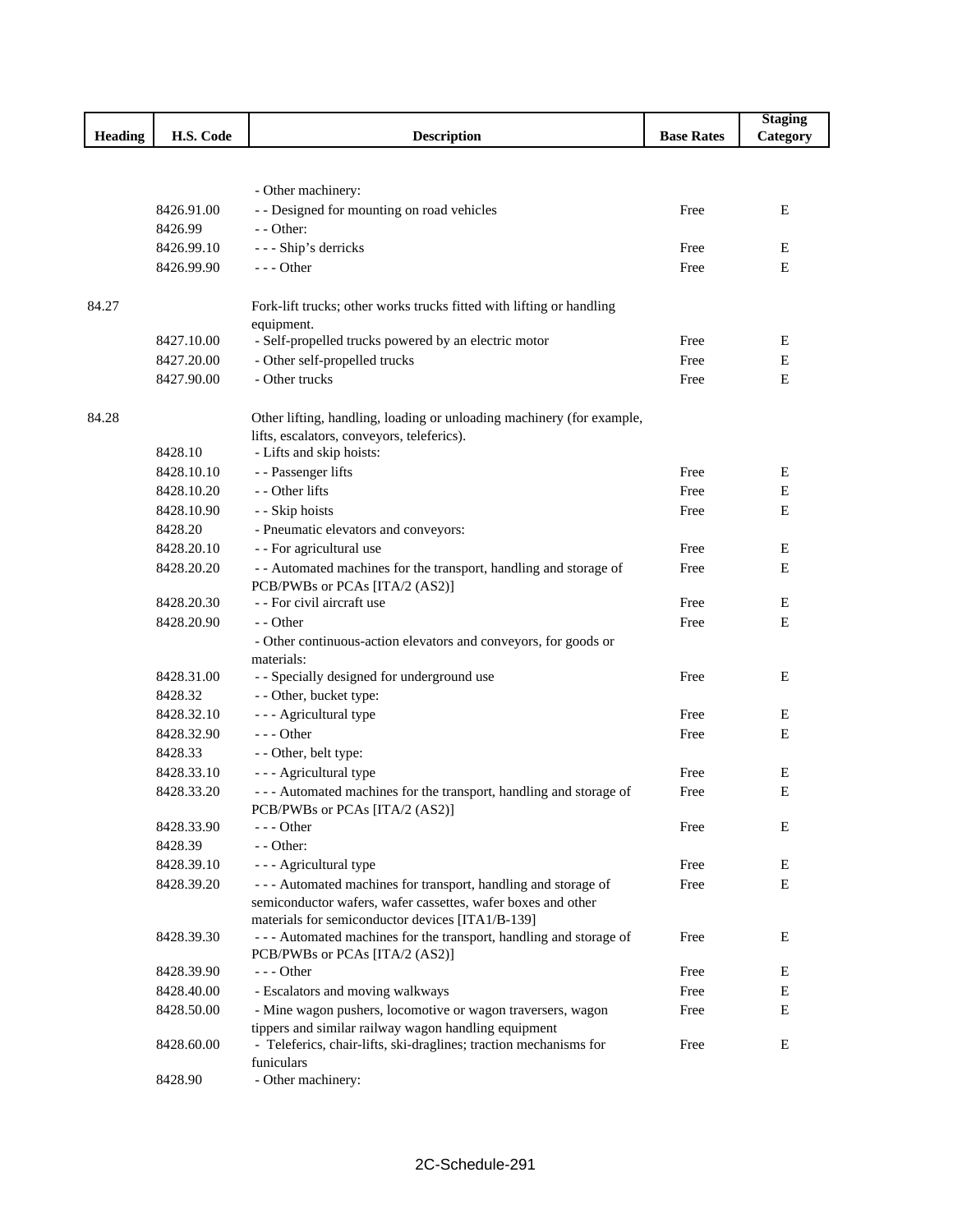|                |            |                                                                                                                       |                   | <b>Staging</b> |
|----------------|------------|-----------------------------------------------------------------------------------------------------------------------|-------------------|----------------|
| <b>Heading</b> | H.S. Code  | <b>Description</b>                                                                                                    | <b>Base Rates</b> | Category       |
|                |            |                                                                                                                       |                   |                |
|                |            |                                                                                                                       |                   |                |
|                | 8428.90.10 | - - Automated machines for transport, handling and storage of                                                         | Free              | E              |
|                |            | semiconductor wafers, wafer cassettes, wafer boxes and other                                                          |                   |                |
|                | 8428.90.20 | materials for semiconductor devices [ITA1/B-139]<br>- - Automated machines for the transport, handling and storage of | Free              | E              |
|                |            | PCB/PWBs or PCAs [ITA/2 (AS2)]                                                                                        |                   |                |
|                | 8428.90.90 | - - Other                                                                                                             | Free              | Ε              |
|                |            |                                                                                                                       |                   |                |
| 84.29          |            | Self-propelled bulldozers, angledozers, graders, levellers, scrapers,                                                 |                   |                |
|                |            | mechanical shovels, excavators, shovel loaders, tamping machines                                                      |                   |                |
|                |            | and road rollers.                                                                                                     |                   |                |
|                |            | - Bulldozers and angledozers:                                                                                         |                   |                |
|                | 8429.11    | - - Track laying:                                                                                                     |                   |                |
|                | 8429.11.10 | --- Bulldozers                                                                                                        | Free              | Ε              |
|                | 8429.11.90 | $--$ Other                                                                                                            | Free              | E              |
|                | 8429.19    | $-$ - Other:                                                                                                          |                   |                |
|                | 8429.19.10 | --- Bulldozers                                                                                                        | Free              | E              |
|                | 8429.19.90 | $- -$ Other                                                                                                           | Free              | Ε              |
|                | 8429.20.00 | - Graders and levellers                                                                                               | Free              | Ε              |
|                | 8429.30.00 | - Scrapers                                                                                                            | Free              | E              |
|                | 8429.40    | - Tamping machines and road rollers:                                                                                  |                   |                |
|                | 8429.40.10 | - - Road rollers, of vibrating gross weight not exceeding 20 t                                                        | Free              | E              |
|                | 8429.40.20 | - - Road rollers, of vibrating gross weight exceeding 20 t                                                            | Free              | Ε              |
|                | 8429.40.30 | - - Tamping machines                                                                                                  | Free              | Е              |
|                |            | - Mechanical shovels, excavators and shovel loaders:                                                                  |                   |                |
|                | 8429.51.00 | - - Front-end shovel loaders                                                                                          | Free              | E              |
|                | 8429.52    | - - Machinery with a 360° revolving superstructure:                                                                   |                   |                |
|                | 8429.52.10 | --- Mechanical shovels and excavators                                                                                 | Free              | Ε              |
|                | 8429.52.90 | $--$ Other                                                                                                            | Free              | E              |
|                | 8429.59    | - - Other:                                                                                                            |                   |                |
|                | 8429.59.10 | --- Mechanical shovels and excavators                                                                                 | Free              | Ε              |
|                | 8429.59.90 | $- -$ Other                                                                                                           | Free              | E              |
|                |            |                                                                                                                       |                   |                |
| 84.30          |            | Other moving, grading, levelling, scraping, excavating, tamping,                                                      |                   |                |
|                |            | compacting, extracting or boring machinery, for earth, minerals or                                                    |                   |                |
|                |            | ores; pile-drivers and pile-extractors; snow-ploughs and snow-                                                        |                   |                |
|                | 8430.10    | blowers.<br>- Pile-drivers and pile-extractors:                                                                       |                   |                |
|                | 8430.10.10 | - - Pile-drivers                                                                                                      | Free              | Ε              |
|                | 8430.10.90 | - - Other                                                                                                             | Free              | E              |
|                | 8430.20    | - Snow-ploughs and snow-blowers:                                                                                      |                   |                |
|                | 8430.20.10 | - - Snow-ploughs, not self-propelled                                                                                  | Free              | Ε              |
|                | 8430.20.90 | - - Other                                                                                                             | Free              | Ε              |
|                |            | - Coal or rock cutters and tunnelling machinery:                                                                      |                   |                |
|                | 8430.31.00 | - - Self-propelled                                                                                                    | Free              | E              |
|                | 8430.39.00 | - - Other                                                                                                             | Free              | Ε              |
|                |            | - Other boring or sinking machinery:                                                                                  |                   |                |
|                | 8430.41.00 | - - Self-propelled                                                                                                    | Free              | E              |
|                | 8430.49    | - - Other:                                                                                                            |                   |                |
|                |            |                                                                                                                       |                   |                |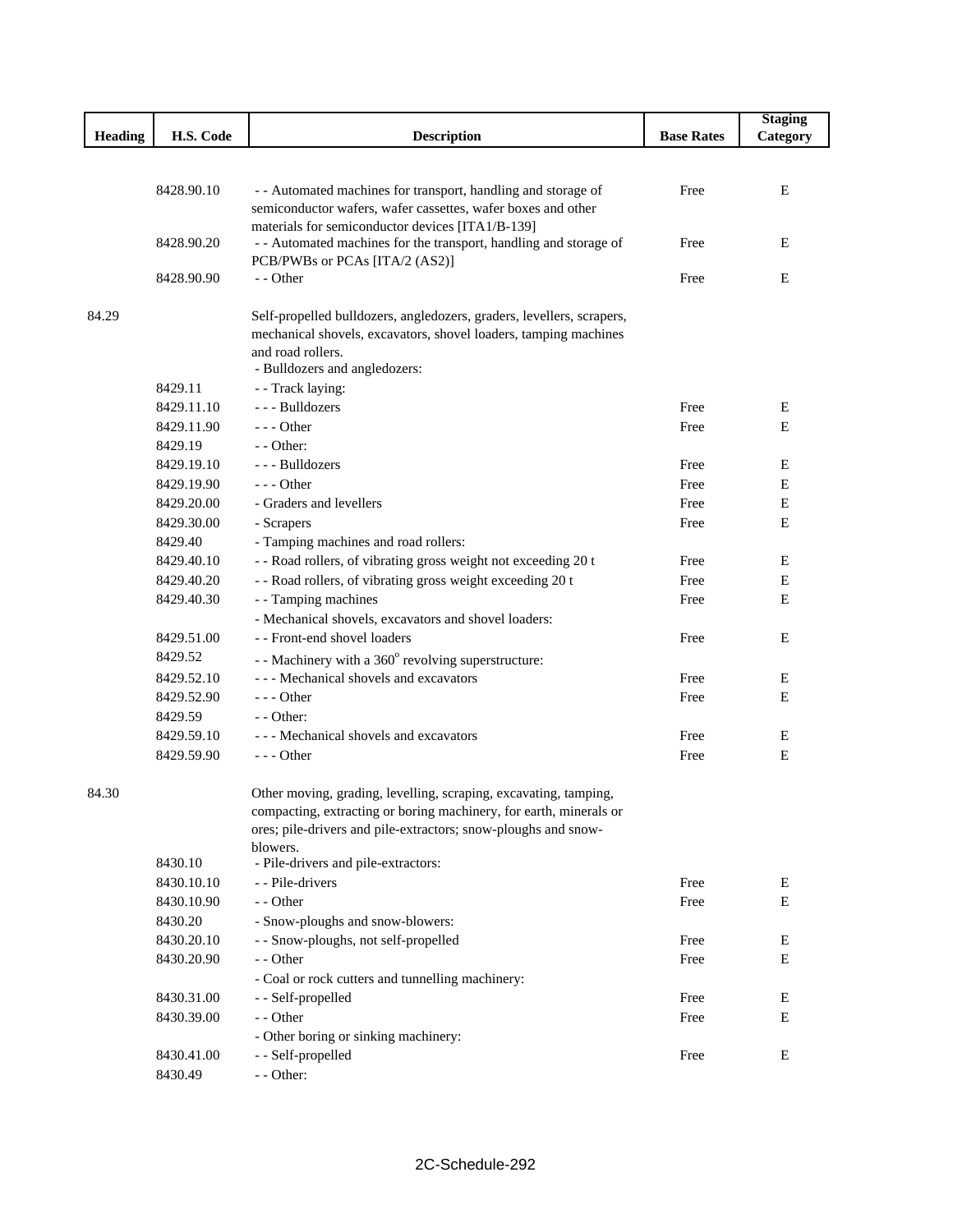|         |            |                                                                    |                   | <b>Staging</b> |
|---------|------------|--------------------------------------------------------------------|-------------------|----------------|
| Heading | H.S. Code  | <b>Description</b>                                                 | <b>Base Rates</b> | Category       |
|         |            |                                                                    |                   |                |
|         |            |                                                                    |                   |                |
|         | 8430.49.10 | --- Wellhead platforms and integrated production modules for use   | Free              | Ε              |
|         | 8430.49.90 | in drilling operations<br>--- Other                                | Free              | Е              |
|         | 8430.50.00 | - Other machinery, self-propelled                                  | Free              | Ε              |
|         |            | - Other machinery, not self-propelled:                             |                   |                |
|         | 8430.61.00 | - -Tamping or compacting machinery                                 | Free              | Е              |
|         | 8430.69.00 | - - Other                                                          | Free              | Ε              |
|         |            |                                                                    |                   |                |
| 84.31   |            | Parts suitable for use solely or principally with the machinery of |                   |                |
|         |            | headings 84.25 to 84.30.                                           |                   |                |
|         | 8431.10    | - Of machinery of heading 84.25:                                   |                   |                |
|         |            | - - Of electrically operated machines:                             |                   |                |
|         | 8431.10.11 | --- Of portable jack for cars                                      | Free              | E              |
|         | 8431.10.12 | --- Of goods of subheading 8425.20 or 8425.42                      | Free              | Ε              |
|         | 8431.10.13 | --- Of goods of subheading 8425.19, 8425.39 or 8425.49             | Free              | Е              |
|         | 8431.10.19 | --- Other                                                          | Free              | Ε              |
|         |            | - - Of non-electrically operated machines:                         |                   |                |
|         | 8431.10.21 | --- Of portable jack for cars                                      | Free              | $\mathbf E$    |
|         | 8431.10.22 | --- Of goods of subheading 8425.11, 8425.20, 8425.31, 8425.41 or   | Free              | Ε              |
|         |            | 8425.42                                                            |                   |                |
|         | 8431.10.23 | --- Of goods of subheading 8425.19, 8425.39 or 8425.49             | Free              | Ε              |
|         | 8431.10.29 | --- Other                                                          | Free              | Е              |
|         | 8431.20.00 | - Of machinery of heading 84.27                                    | Free              | Ε              |
|         |            | - Of machinery of heading 84.28:                                   |                   |                |
|         | 8431.31    | - - Of lifts, skip hoists or escalators:                           |                   |                |
|         | 8431.31.10 | --- Of goods of subheading 8428.10.20 or 8428.10.90                | Free              | Ε              |
|         | 8431.31.20 | --- Of goods of subheading 8428.10.10 or escalators of subheading  | Free              | Ε              |
|         |            | 8428.40.00                                                         |                   |                |
|         | 8431.39    | - - Other:                                                         |                   |                |
|         | 8431.39.10 | --- Of goods of subheading 8428.20.10, 8428.32.10, 8428.33.10 or   | Free              | E              |
|         |            | 8428.39.10 (agricultural type)                                     |                   |                |
|         | 8431.39.20 | --- Of goods of subheading 8428.50 or 8428.90                      | Free              | E              |
|         | 8431.39.30 | --- Of automated machines for transport, handling and storage of   | Free              | Ε              |
|         |            | semiconductor wafers, wafer cassettes, wafer boxes and other       |                   |                |
|         |            | materials for semiconductor devices [ITA1/B-154]                   |                   |                |
|         | 8431.39.40 | --- Of automated machines for the transport, handling and storage  | Free              | E              |
|         |            | of PCB/PWBs or PCAs [ITA/2 (AS2)]                                  |                   |                |
|         | 8431.39.50 | - - - Of other lifting, handling or loading Machinery, telphers or | Free              | E              |
|         | 8431.39.90 | conveyors<br>--- Other                                             | Free              | Ε              |
|         |            | - Of machinery of heading 84.26, 84.29 or 84.30:                   |                   |                |
|         | 8431.41.00 | - - Buckets, shovels, grabs and grips                              | Free              | Е              |
|         | 8431.42    | - - Bulldozer or angledozer blades:                                |                   |                |
|         | 8431.42.10 | --- Cutting edges and end bits                                     | Free              | Е              |
|         | 8431.42.90 | --- Other                                                          | Free              | Ε              |
|         | 8431.43    | -- Parts of boring or sinking machinery of subheading 8430.41 or   |                   |                |
|         |            | 8430.49:                                                           |                   |                |
|         | 8431.43.10 | --- Of wellhead platforms or integrated production modules         | Free              | E              |
|         | 8431.43.90 | $--$ Other                                                         | Free              | E              |
|         | 8431.49    | - - Other:                                                         |                   |                |
|         |            |                                                                    |                   |                |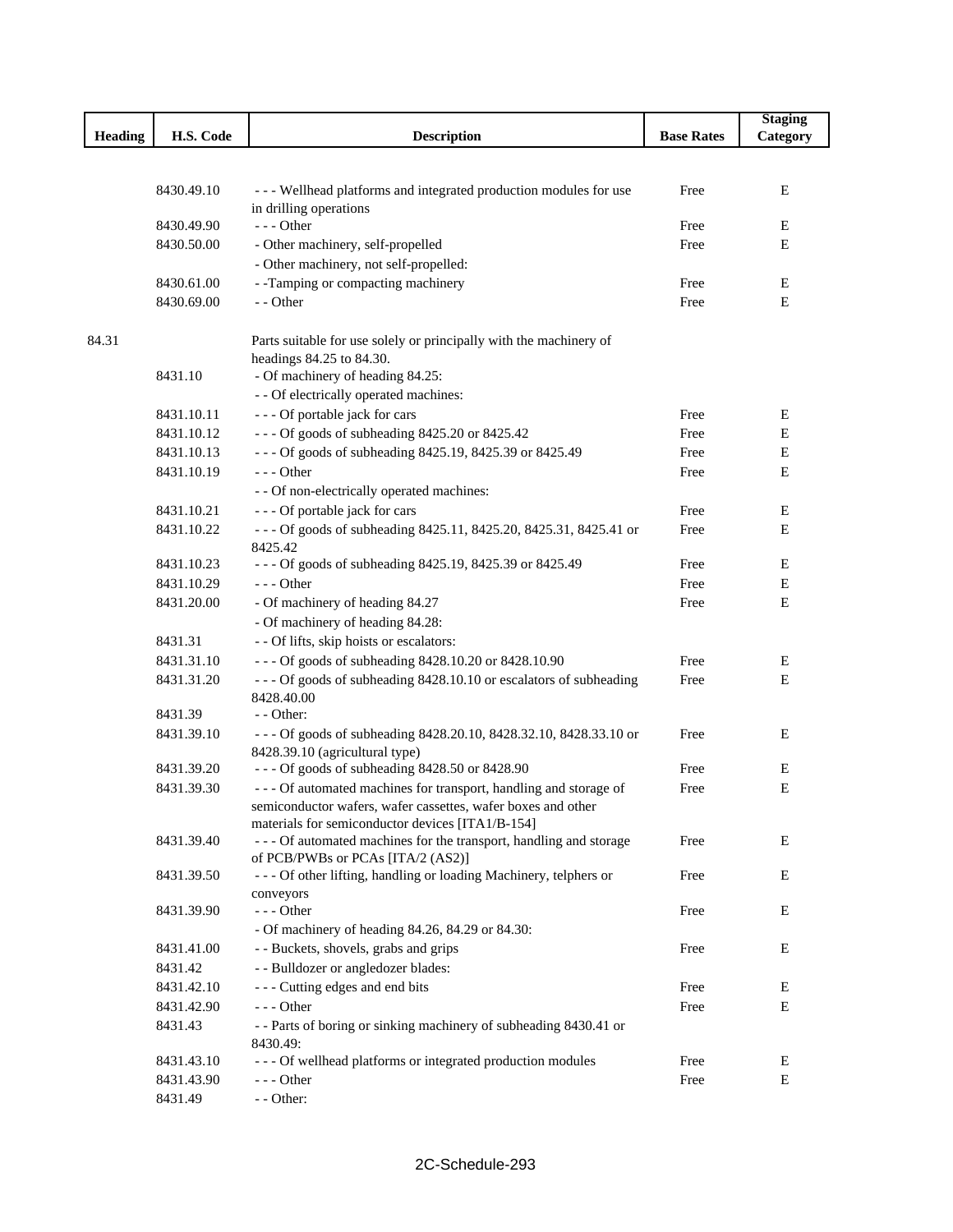|                |                          |                                                                                                                                                                                                                                                                                |                   | <b>Staging</b> |
|----------------|--------------------------|--------------------------------------------------------------------------------------------------------------------------------------------------------------------------------------------------------------------------------------------------------------------------------|-------------------|----------------|
| <b>Heading</b> | H.S. Code                | <b>Description</b>                                                                                                                                                                                                                                                             | <b>Base Rates</b> | Category       |
|                |                          |                                                                                                                                                                                                                                                                                |                   |                |
|                |                          |                                                                                                                                                                                                                                                                                |                   |                |
|                | 8431.49.10               | --- Parts of machinery of heading 84.26                                                                                                                                                                                                                                        | Free              | Е              |
|                | 8431.49.20               | --- Cutting edges or end bits for scrapers, graders or levellers                                                                                                                                                                                                               | Free              | E              |
|                | 8431.49.30               | --- Of road rollers                                                                                                                                                                                                                                                            | Free              | E              |
|                | 8431.49.90               | $--$ Other                                                                                                                                                                                                                                                                     | Free              | Ε              |
|                |                          |                                                                                                                                                                                                                                                                                |                   |                |
| 84.32          |                          | Agricultural, horticultural or forestry machinery for soil preparation                                                                                                                                                                                                         |                   |                |
|                | 8432.10.00               | or cultivation; lawn or sports-ground rollers.<br>- Ploughs                                                                                                                                                                                                                    | Free              | Ε              |
|                |                          | - Harrows, scarifiers, cultivators, weeders and hoes:                                                                                                                                                                                                                          |                   |                |
|                | 8432.21.00               | - - Disc harrows                                                                                                                                                                                                                                                               | Free              | E              |
|                | 8432.29.00               | - - Other                                                                                                                                                                                                                                                                      | Free              | Ε              |
|                | 8432.30.00               | - Seeders, planters and transplanters                                                                                                                                                                                                                                          | Free              | Ε              |
|                | 8432.40.00               | - Manure spreaders and fertiliser distributors                                                                                                                                                                                                                                 | Free              | E              |
|                | 8432.80                  | - Other machinery:                                                                                                                                                                                                                                                             |                   |                |
|                | 8432.80.10               | - - Agricultural or horticultural type                                                                                                                                                                                                                                         | Free              | Ε              |
|                | 8432.80.90               | - - Other                                                                                                                                                                                                                                                                      | Free              | E              |
|                | 8432.90                  | - Parts:                                                                                                                                                                                                                                                                       |                   |                |
|                | 8432.90.10               |                                                                                                                                                                                                                                                                                | Free              |                |
|                |                          | - - Of machinery of subheading 8432.80.90<br>- - Of lawn or sports-ground rollers                                                                                                                                                                                              | Free              | Ε              |
|                | 8432.90.20<br>8432.90.30 | - - Of fertilizer distributors                                                                                                                                                                                                                                                 | Free              | Е              |
|                |                          |                                                                                                                                                                                                                                                                                |                   | Е              |
|                | 8432.90.90               | - - Other                                                                                                                                                                                                                                                                      | Free              | E              |
| 84.33          |                          | Harvesting or threshing machinery, including straw or fodder balers;<br>grass or hay mowers; machines for cleaning, sorting or grading eggs,<br>fruit or other agricultural produce, other than machinery of heading<br>84.37.<br>- Mowers for lawns, parks or sports-grounds: |                   |                |
|                | 8433.11.00               | - - Powered, with the cutting device rotating in a horizontal plane                                                                                                                                                                                                            | Free              | Ε              |
|                | 8433.19                  | - - Other:                                                                                                                                                                                                                                                                     |                   |                |
|                | 8433.19.10               | - - - Manually operated                                                                                                                                                                                                                                                        | Free              | Ε              |
|                | 8433.19.90               | $--$ Other                                                                                                                                                                                                                                                                     | Free              | E              |
|                | 8433.20.00               | - Other mowers, including cutter bars for tractor mounting                                                                                                                                                                                                                     | Free              | Ε              |
|                | 8433.30.00               | - Other haymaking machinery                                                                                                                                                                                                                                                    | Free              | Ε              |
|                | 8433.40.00               | - Straw or fodder balers, including pick-up balers                                                                                                                                                                                                                             | Free              | E              |
|                |                          | - Other harvesting machinery; threshing machinery:                                                                                                                                                                                                                             |                   |                |
|                | 8433.51.00               | - - Combine harvester-threshers                                                                                                                                                                                                                                                | Free              | E              |
|                | 8433.52.00               | - - Other threshing machinery                                                                                                                                                                                                                                                  | Free              | $\mathbf E$    |
|                | 8433.53.00               | - - Root or tuber harvesting machines                                                                                                                                                                                                                                          | Free              | E              |
|                | 8433.59.00               | - - Other                                                                                                                                                                                                                                                                      | Free              | E              |
|                | 8433.60                  | - Machines for cleaning, sorting or grading eggs, fruit or other                                                                                                                                                                                                               |                   |                |
|                |                          | agricultural produce:                                                                                                                                                                                                                                                          |                   |                |
|                | 8433.60.10               | - - Electrically operated                                                                                                                                                                                                                                                      | Free              | Ε              |
|                | 8433.60.20               | - - Not electrically operated                                                                                                                                                                                                                                                  | Free              | E              |
|                | 8433.90                  | - Parts:                                                                                                                                                                                                                                                                       |                   |                |
|                |                          | - - Of electrically operated machines:                                                                                                                                                                                                                                         |                   |                |
|                | 8433.90.11               | --- Of mowers                                                                                                                                                                                                                                                                  | Free              | Е              |
|                | 8433.90.12               | --- Of goods of subheading 8433.11 or 8433.19.90                                                                                                                                                                                                                               | Free              | E              |
|                | 8433.90.19               | --- Other                                                                                                                                                                                                                                                                      | Free              | E              |
|                |                          | - - Of non-electrically operated machines:                                                                                                                                                                                                                                     |                   |                |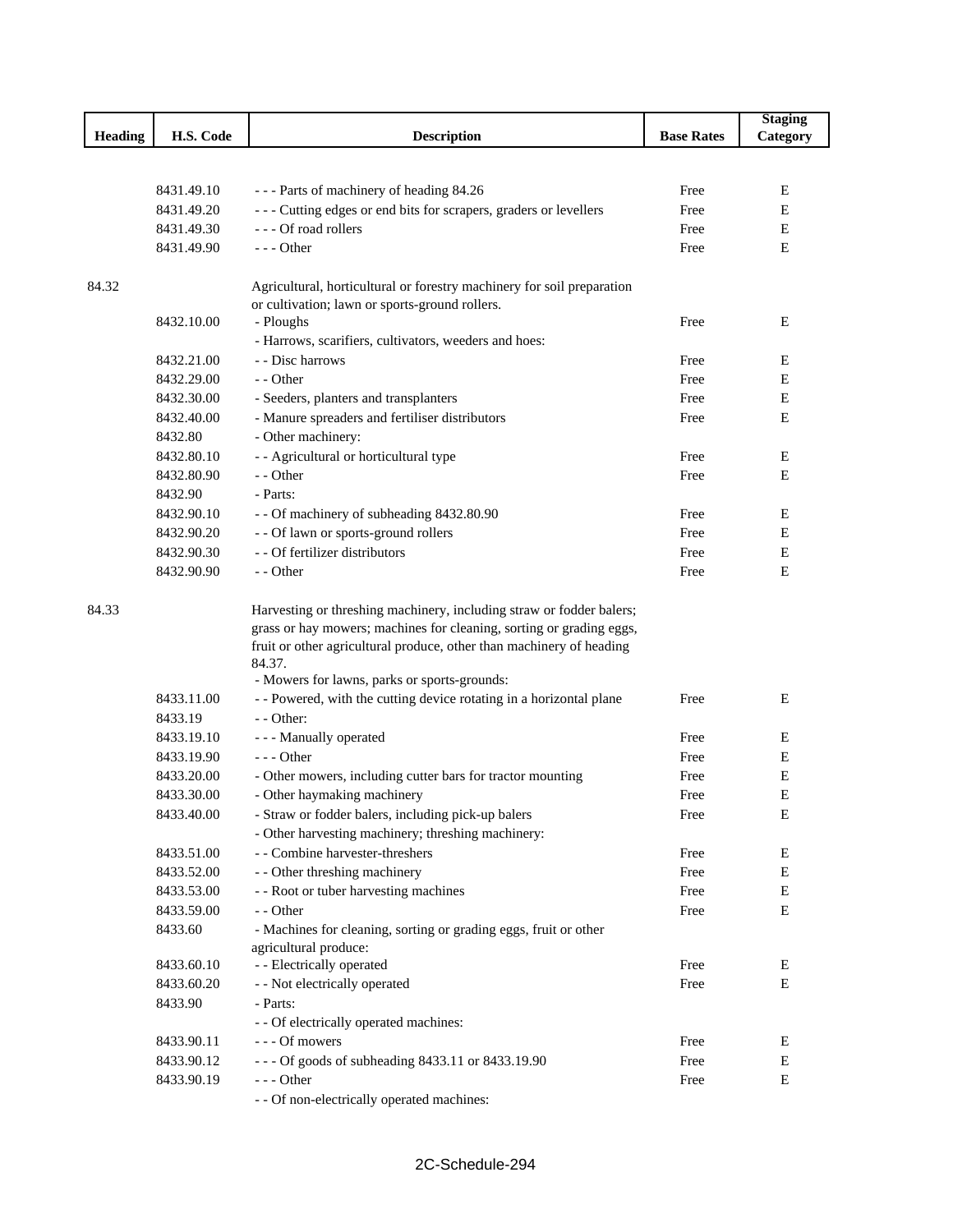|         |            |                                                                      |                   | <b>Staging</b> |
|---------|------------|----------------------------------------------------------------------|-------------------|----------------|
| Heading | H.S. Code  | <b>Description</b>                                                   | <b>Base Rates</b> | Category       |
|         |            |                                                                      |                   |                |
|         |            |                                                                      |                   |                |
|         | 8433.90.21 | - - - Of mowers                                                      | Free              | E              |
|         | 8433.90.22 | --- Of goods of subheading 8433.11 or 8433.19.90                     | Free              | E              |
|         | 8433.90.29 | $--$ Other                                                           | Free              | E              |
|         |            |                                                                      |                   |                |
| 84.34   |            | Milking machines and dairy machinery.                                |                   |                |
|         | 8434.10    | - Milking machines:                                                  |                   |                |
|         | 8434.10.10 | - - Electrically operated                                            | Free              | Е              |
|         | 8434.10.20 | - - Not electrically operated                                        | Free              | E              |
|         | 8434.20    | - Dairy machinery:                                                   |                   |                |
|         |            | - - Electrically operated:                                           |                   |                |
|         | 8434.20.11 | - - - Homogenisers                                                   | Free              | E              |
|         | 8434.20.19 | $--$ Other                                                           | Free              | E              |
|         |            | - - Not electrically operated:                                       |                   |                |
|         | 8434.20.21 | - - - Homogenisers                                                   | Free              | E              |
|         | 8434.20.29 | $--$ Other                                                           | Free              | E              |
|         | 8434.90    | - Parts:                                                             |                   |                |
|         |            | - - Of electrically operated machines:                               |                   |                |
|         | 8434.90.11 | - - - Of milking machines                                            | Free              | E              |
|         | 8434.90.19 | $--$ Other                                                           | Free              | E              |
|         |            |                                                                      |                   |                |
|         |            | - - Of non-electrically operated machines:                           |                   |                |
|         | 8434.90.21 | --- Of milking machines                                              | Free              | Е              |
|         | 8434.90.29 | $--$ Other                                                           | Free              | E              |
|         |            |                                                                      |                   |                |
| 84.35   |            | Presses, crushers and similar machinery used in the manufacture of   |                   |                |
|         | 8435.10    | wine, cider, fruit juices or similar beverages.<br>- Machinery:      |                   |                |
|         | 8435.10.10 | - - Electrically operated                                            | Free              | Е              |
|         |            |                                                                      |                   | Е              |
|         | 8435.10.20 | - - Not electrically operated                                        | Free              |                |
|         | 8435.90    | - Parts:                                                             |                   |                |
|         | 8435.90.10 | - - Of electrically operated machines                                | Free              | Е              |
|         | 8435.90.20 | - - Of non-electrically operated machines                            | Free              | ${\bf E}$      |
|         |            |                                                                      |                   |                |
| 84.36   |            | Other agricultural, horticultural, forestry, poultry-keeping or bee- |                   |                |
|         |            | keeping machinery, including germination plant fitted with           |                   |                |
|         |            | mechanical or thermal equipment; poultry incubators and brooders.    |                   |                |
|         | 8436.10    | - Machinery for preparing animal feeding stuffs:                     |                   |                |
|         | 8436.10.10 | - - Electrically operated                                            | Free              | E              |
|         | 8436.10.20 | - - Not electrically operated                                        | Free              | E              |
|         |            | - Poultry-keeping machinery; poultry incubators and brooders:        |                   |                |
|         | 8436.21    | - - Poultry incubators and brooders:                                 |                   |                |
|         | 8436.21.10 | - - - Electrically operated                                          | Free              | Ε              |
|         | 8436.21.20 | --- Not electrically operated                                        | Free              | E              |
|         | 8436.29    | - - Other:                                                           |                   |                |
|         | 8436.29.10 | - - - Electrically operated                                          | Free              | Е              |
|         | 8436.29.20 | - - - Not electrically operated                                      | Free              | Е              |
|         | 8436.80    | - Other machinery:                                                   |                   |                |
|         |            | - - Electrically operated:                                           |                   |                |
|         |            |                                                                      |                   | Е              |
|         | 8436.80.11 | - - - Agricultural or horticultural type                             | Free              |                |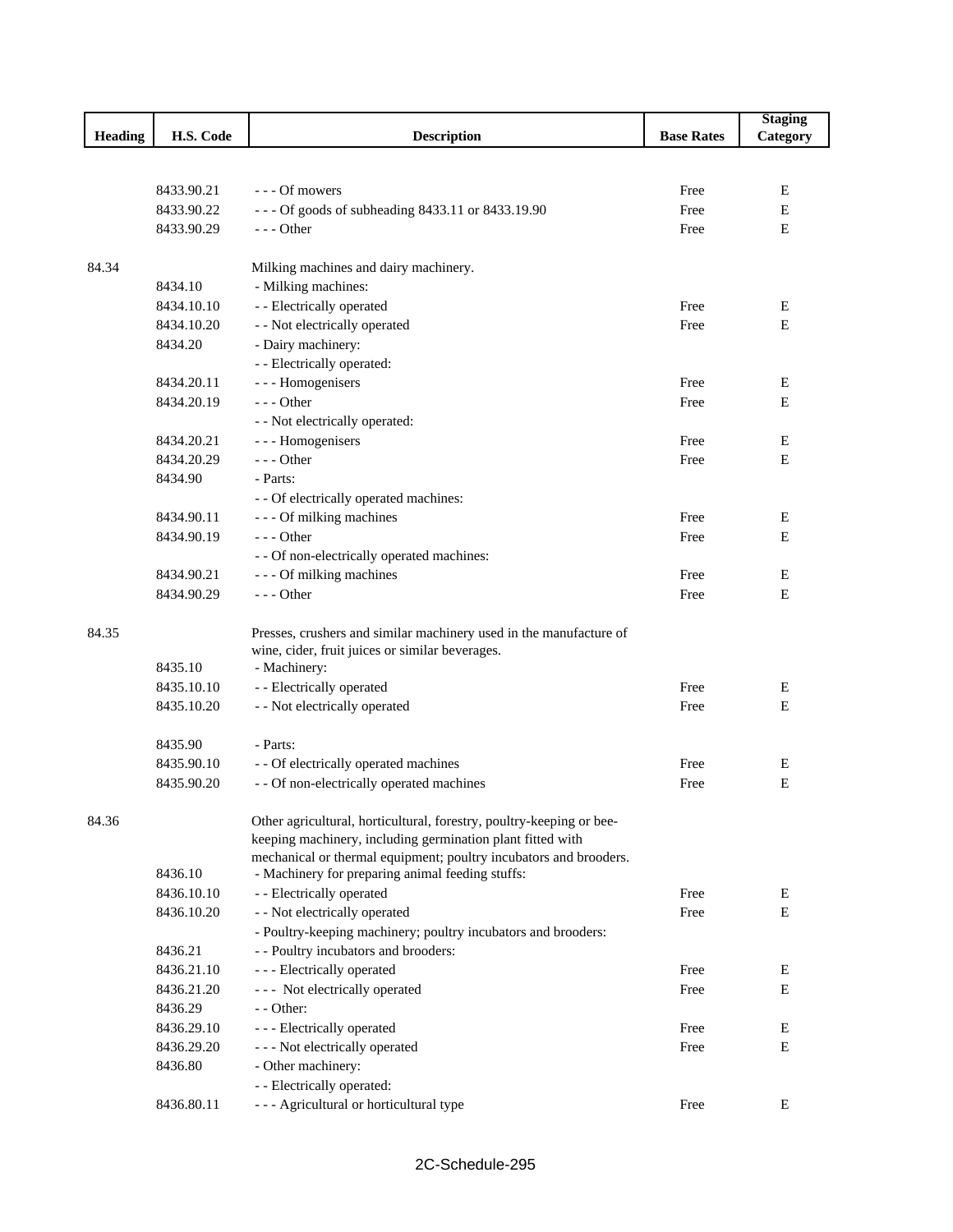|                |            |                                                                                                               |                   | <b>Staging</b> |
|----------------|------------|---------------------------------------------------------------------------------------------------------------|-------------------|----------------|
| <b>Heading</b> | H.S. Code  | <b>Description</b>                                                                                            | <b>Base Rates</b> | Category       |
|                |            |                                                                                                               |                   |                |
|                |            |                                                                                                               |                   |                |
|                | 8436.80.19 | $--$ Other                                                                                                    | Free              | E              |
|                |            | - - Not electrically operated:                                                                                |                   |                |
|                | 8436.80.21 | --- Agricultural or horticultural type                                                                        | Free              | Ε              |
|                | 8436.80.29 | $--$ Other                                                                                                    | Free              | E              |
|                |            | - Parts:                                                                                                      |                   |                |
|                | 8436.91    | - - Of poultry-keeping machinery or poultry incubators and<br>brooders:                                       |                   |                |
|                | 8436.91.10 | --- Of electrically operated machines and equipment                                                           | Free              | E              |
|                | 8436.91.20 | - - - Of non-electrically operated machines and equipment                                                     | Free              | E              |
|                | 8436.99    | $-$ - Other:                                                                                                  |                   |                |
|                |            | - - - Of electrically operated machines and equipment:                                                        |                   |                |
|                | 8436.99.11 | ---- Agricultural or horticultural type                                                                       | Free              | E              |
|                | 8436.99.19 | $--- Other$                                                                                                   | Free              | E              |
|                |            | - - - Of non-electrically operated machines and equipment:                                                    |                   |                |
|                | 8436.99.21 | ---- Agricultural or horticultural type                                                                       | Free              | E              |
|                | 8436.99.29 | $--- Other$                                                                                                   | Free              | E              |
|                |            |                                                                                                               |                   |                |
| 84.37          |            | Machines for cleaning, sorting or grading seed, grain or dried                                                |                   |                |
|                |            | leguminous vegetables; machinery used in the milling industry or for                                          |                   |                |
|                |            | the working of cereals or dried leguminous vegetables, other than                                             |                   |                |
|                |            | farm-type machinery.                                                                                          |                   |                |
|                | 8437.10    | - Machines for cleaning, sorting or grading seed, grain or dried                                              |                   |                |
|                |            | leguminous vegetables:                                                                                        |                   |                |
|                | 8437.10.10 | - - For bread grains; winnowing and similar cleaning machines,                                                | Free              | E              |
|                | 8437.10.20 | electrically operated                                                                                         |                   | E              |
|                |            | - - For bread grains; winnowing and similar cleaning machines, not<br>electrically operated                   | Free              |                |
|                | 8437.10.30 | - - Other, electrically operated                                                                              | Free              | E              |
|                | 8437.10.40 | - - Other, not electrically operated                                                                          | Free              | Е              |
|                | 8437.80    | - Other machinery:                                                                                            |                   |                |
|                | 8437.80.10 | - - Rice hullers and cone type rice mills, electrically operated                                              | Free              | Ε              |
|                | 8437.80.20 | - - Rice hullers and cone type rice mills, not electrically operated                                          | Free              | Е              |
|                | 8437.80.30 | - - Industrial type coffee and corn mills, electrically operated                                              | Free              | $\mathbf E$    |
|                | 8437.80.40 | - - Industrial type coffee and corn mills, not electrically operated                                          | Free              | E              |
|                |            |                                                                                                               |                   |                |
|                |            | - - Other, electrically operated:                                                                             |                   |                |
|                | 8437.80.51 | --- Polishing machines for rice, sifting and sieving machines, bran<br>cleaning machines and husking machines | Free              | Е              |
|                | 8437.80.59 | $--$ Other                                                                                                    | Free              | Е              |
|                |            | - - Other, not electrically operated:                                                                         |                   | Е              |
|                | 8437.80.61 | --- Polishing machines for rice, sifting and sieving machines, bran                                           | Free              | $\mathbf E$    |
|                |            | cleaner machines and husking machines                                                                         |                   |                |
|                | 8437.80.69 | $--$ Other                                                                                                    | Free              | Е              |
|                | 8437.90    | - Parts:                                                                                                      |                   |                |
|                |            | - - Of electrically operated machines:                                                                        |                   |                |
|                | 8437.90.11 | --- Of machines of subheading 8437.10                                                                         | Free              | E              |
|                | 8437.90.19 | --- Other                                                                                                     | Free              | E              |
|                |            | - - Of non-electrically operated machines:                                                                    |                   |                |
|                | 8437.90.21 | --- Of machines of subheading 8437.10                                                                         | Free              | E              |
|                | 8437.90.29 | $--$ Other                                                                                                    | Free              | $\mathbf E$    |
|                |            |                                                                                                               |                   |                |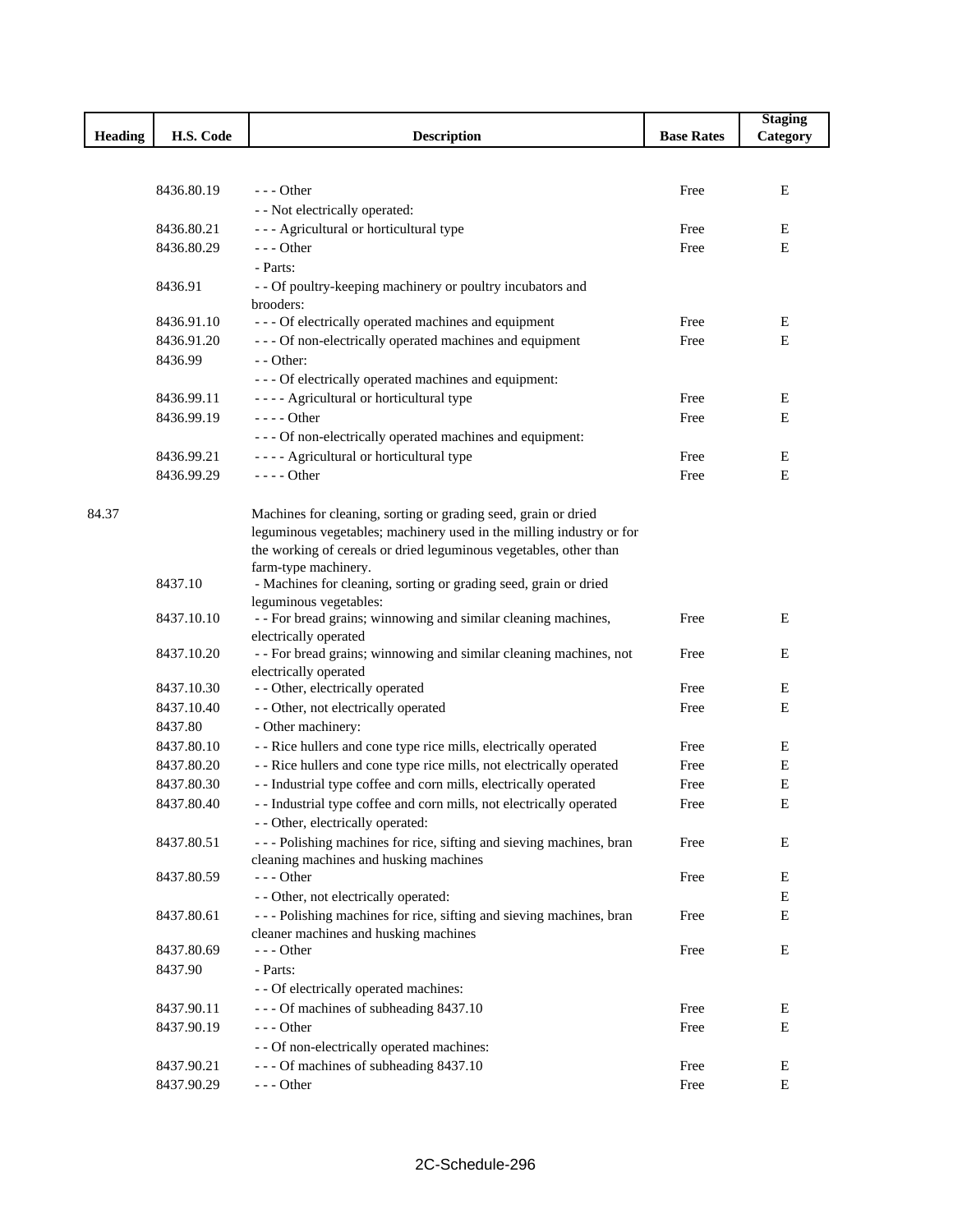|                |            |                                                                                           |                   | <b>Staging</b> |
|----------------|------------|-------------------------------------------------------------------------------------------|-------------------|----------------|
| <b>Heading</b> | H.S. Code  | <b>Description</b>                                                                        | <b>Base Rates</b> | Category       |
|                |            |                                                                                           |                   |                |
|                |            |                                                                                           |                   |                |
| 84.38          |            | Machinery, not specified or included elsewhere in this Chapter, for                       |                   |                |
|                |            | the industrial preparation or manufacture of food or drink, other than                    |                   |                |
|                |            | machinery for the extraction or preparation of animal or fixed<br>vegetable fats or oils. |                   |                |
|                | 8438.10    | - Bakery machinery and machinery for the manufacture of macaroni,                         |                   |                |
|                |            | spaghetti or similar products:                                                            |                   |                |
|                |            | - - Electrically operated:                                                                |                   |                |
|                | 8438.10.11 | - - - Bakery machinery                                                                    | Free              | E              |
|                | 8438.10.19 | $- -$ Other                                                                               | Free              | E              |
|                |            | - - Not electrically operated:                                                            |                   |                |
|                |            | - - - Bakery machinery                                                                    |                   |                |
|                | 8438.10.21 | - - - - Manual or animal powered                                                          | Free              | Е              |
|                | 8438.10.22 | $--- Other$                                                                               | Free              | E              |
|                |            | $--$ Other:                                                                               |                   |                |
|                | 8438.10.23 | - - - - Manual or animal powered                                                          | Free              | Е              |
|                | 8438.10.29 | $---$ Other                                                                               | Free              | Е              |
|                | 8438.20    | - Machinery for the manufacture of confectionery, cocoa or                                |                   |                |
|                |            | chocolate:                                                                                |                   |                |
|                |            | - - Electrically operated:                                                                |                   |                |
|                | 8438.20.11 | --- Machinery for the manufacture of confectionery                                        | Free              | Е              |
|                | 8438.20.19 | $--$ Other                                                                                | Free              | Е              |
|                |            | - - Not electrically operated:                                                            |                   |                |
|                | 8438.20.21 | --- Machinery for the manufacture of confectionery                                        | Free              | Е              |
|                | 8438.20.29 | $--$ Other                                                                                | Free              | Е              |
|                | 8438.30    | - Machinery for sugar manufacture:                                                        |                   |                |
|                |            | - - Electrically operated:                                                                |                   |                |
|                | 8438.30.11 | --- Having capacity not exceeding 100 t of sugar cane/day                                 | Free              | Е              |
|                | 8438.30.12 | --- Having capacity exceeding 100 t of sugar cane/day                                     | Free              | Е              |
|                |            | - - Not electrically operated:                                                            |                   |                |
|                | 8438.30.21 | --- Having capacity not exceeding 100 t of sugar cane/day                                 | Free              | E              |
|                | 8438.30.22 | --- Having capacity exceeding 100 t of sugar cane/day                                     | Free              | E              |
|                | 8438.40    | - Brewery machinery:                                                                      |                   |                |
|                |            | - - Electrically operated:                                                                |                   |                |
|                | 8438.40.11 | --- Having maximum capacity not exceeding 5 million l/yr                                  | Free              | ${\bf E}$      |
|                | 8438.40.12 | - - - Having maximum capacity exceeding 5 million l/yr                                    | Free              | Е              |
|                |            | - - Not electrically operated:                                                            |                   |                |
|                | 8438.40.21 | - - - Having maximum capacity not exceeding 5 million l/yr                                | Free              | E              |
|                | 8438.40.22 | --- Having maximum capacity exceeding 5 million l/yr                                      | Free              | ${\bf E}$      |
|                | 8438.50    | - Machinery for the preparation of meat or poultry:                                       |                   |                |
|                |            | - - Machinery for the preparation of meat:                                                |                   |                |
|                | 8438.50.11 | - - - Electrically operated                                                               | Free              | E              |
|                | 8438.50.12 | - - - Not electrically operated                                                           | Free              | E              |
|                |            | - - Machinery for the preparation of poultry:                                             |                   |                |
|                | 8438.50.91 | - - - Electrically operated                                                               | Free              | E              |
|                | 8438.50.92 | - - - Not electrically operated                                                           | Free              | ${\bf E}$      |
|                | 8438.60    | - Machinery for the preparation of fruits, nuts or vegetables:                            |                   |                |
|                | 8438.60.10 | - - Electrically operated                                                                 | Free              | E              |
|                | 8438.60.20 | - - Not electrically operated                                                             | Free              | E              |
|                | 8438.80    | - Other machinery:                                                                        |                   |                |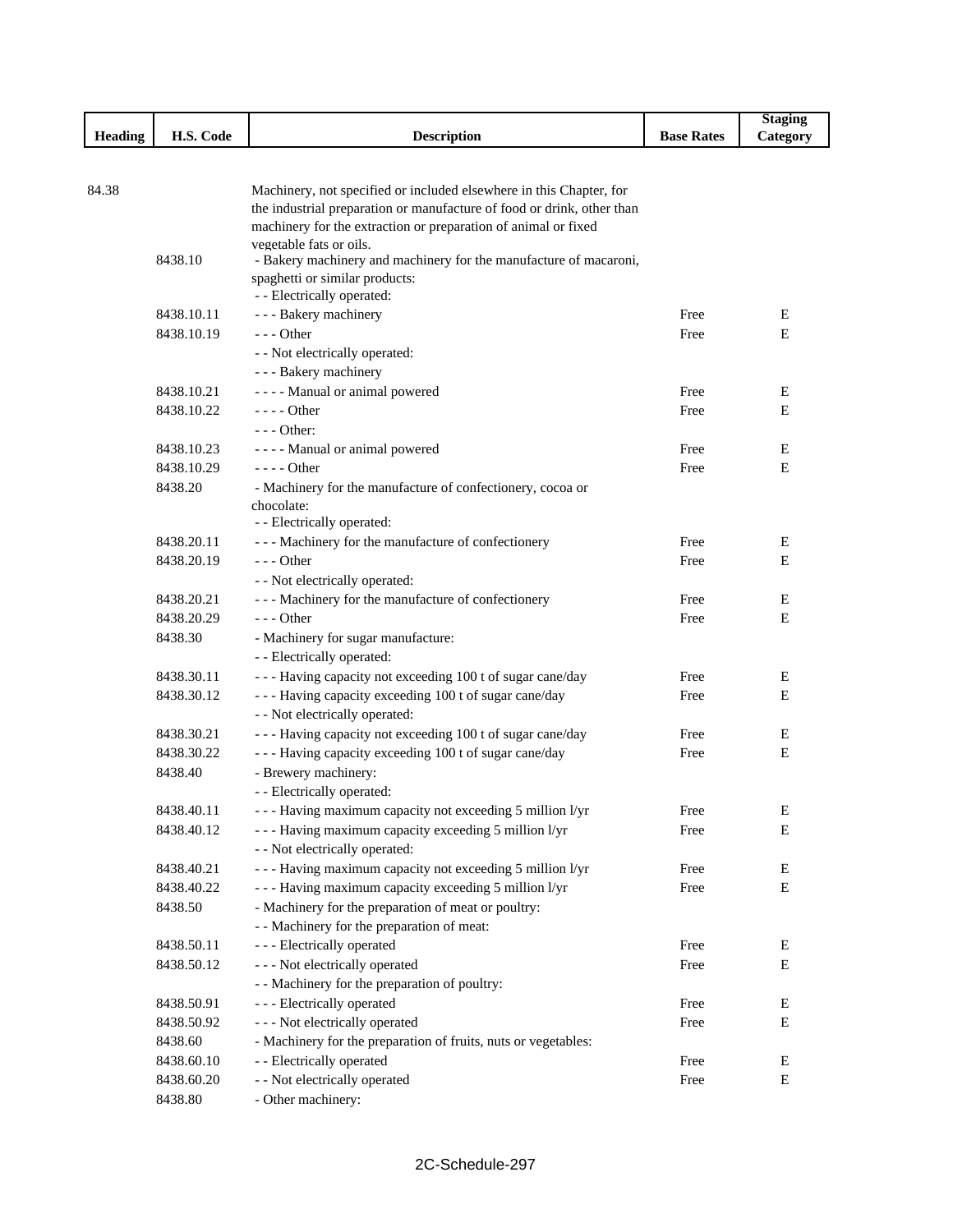|                |            |                                                                  |                   | <b>Staging</b> |
|----------------|------------|------------------------------------------------------------------|-------------------|----------------|
| <b>Heading</b> | H.S. Code  | <b>Description</b>                                               | <b>Base Rates</b> | Category       |
|                |            |                                                                  |                   |                |
|                |            |                                                                  |                   |                |
|                |            | - - Coffee pulpers:                                              |                   |                |
|                | 8438.80.11 | - - - Electrically operated                                      | Free              | E              |
|                | 8438.80.12 | - - - Not electrically operated                                  | Free              | E              |
|                |            | $-$ - Other:                                                     |                   |                |
|                | 8438.80.91 | - - - Electrically operated                                      | Free              | E              |
|                | 8438.80.92 | - - - Not electrically operated                                  | Free              | E              |
|                | 8438.90    | - Parts:                                                         |                   |                |
|                |            | - - Of electrically operated machines:                           |                   |                |
|                | 8438.90.11 | --- Of goods of subheading 8438.30.00 (manual or animal          | Free              | E              |
|                |            | powered) or 8438.80.00 (coffee pulpers)                          |                   |                |
|                | 8438.90.19 | $--$ Other                                                       | Free              | E              |
|                |            | - - Of non-electrically operated machines:                       |                   |                |
|                | 8438.90.21 | --- Of goods of subheading 8438.30.00 (manual or animal          | Free              | E              |
|                |            | powered) or 8438.80.00 (coffee pulpers)                          |                   |                |
|                | 8438.90.29 | --- Other                                                        | Free              | E              |
|                |            |                                                                  |                   |                |
| 84.39          |            | Machinery for making pulp of fibrous cellulosic material or for  |                   |                |
|                |            | making or finishing paper or paperboard.                         |                   |                |
|                | 8439.10.00 | - Machinery for making pulp of fibrous cellulosic material       | Free              | E              |
|                | 8439.20.00 | - Machinery for making paper or paperboard                       | Free              | E              |
|                | 8439.30.00 | - Machinery for finishing paper or paperboard                    | Free              | E              |
|                |            | - Parts:                                                         |                   |                |
|                | 8439.91    | - - Of machinery for making pulp of fibrous cellulosic material: |                   |                |
|                | 8439.91.10 | - - - Of electrically operated machines                          | Free              | Ε              |
|                | 8439.91.20 | - - - Of non-electrically operated machines                      | Free              | E              |
|                | 8439.99    | - - Other:                                                       |                   |                |
|                | 8439.99.10 | - - - Of electrically operated machines                          | Free              | E              |
|                | 8439.99.20 | - - - Of non-electrically operated machines                      | Free              | E              |
|                |            |                                                                  |                   |                |
| 84.40          |            | Book-binding machinery, including book-sewing machines.          |                   |                |
|                | 8440.10    | - Machinery:                                                     |                   |                |
|                |            | - - Electrically operated:                                       |                   |                |
|                | 8440.10.11 | --- Book binding Machinery                                       | Free              | Ε              |
|                | 8440.10.19 | --- Other                                                        | Free              | Ε              |
|                |            | - - Not electrically operated:                                   |                   |                |
|                | 8440.10.21 | - - - Book binding machinery                                     | Free              | Е              |
|                | 8440.10.29 | $--$ Other                                                       | Free              | E              |
|                | 8440.90    | - Parts:                                                         |                   |                |
|                | 8440.90.10 | - - Of electrically operated machines                            | Free              | Ε              |
|                | 8440.90.20 | - - Of non-electrically operated machines                        | Free              | Е              |
|                |            |                                                                  |                   |                |
| 84.41          |            | Other machinery for making up paper pulp, paper or paperboard,   |                   |                |
|                |            | including cutting machines of all kinds.                         |                   |                |
|                | 8441.10    | - Cutting machines:                                              |                   |                |
|                |            | - - Electrically operated:                                       |                   |                |
|                | 8441.10.11 | --- Paper or paperboard cutting machines                         | Free              | Ε              |
|                | 8441.10.19 | --- Other                                                        | Free              | E              |
|                |            | - - Not electrically operated:                                   |                   |                |
|                | 8441.10.21 | --- Paper or paperboard cutting machines                         | Free              | Ε              |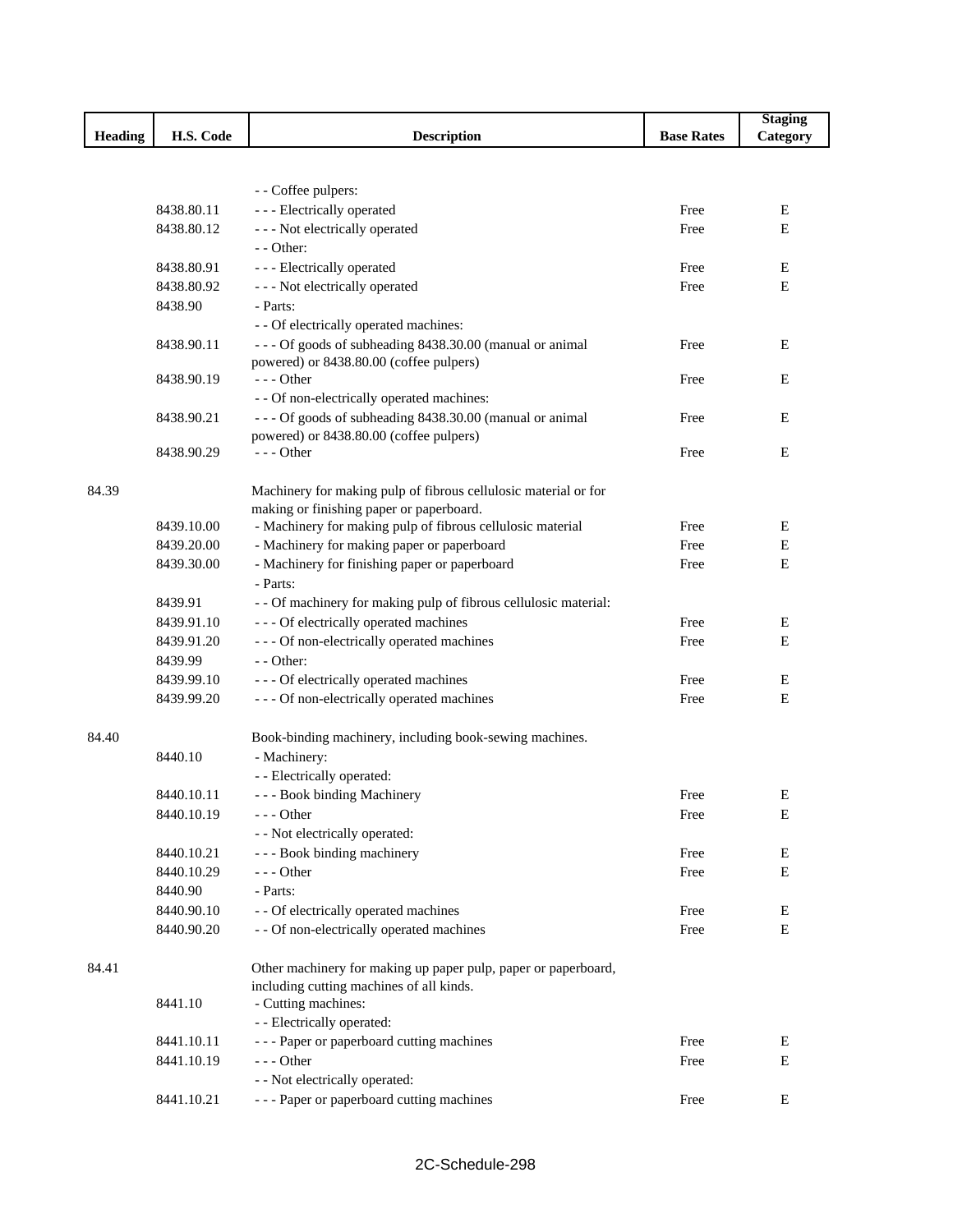|                |            |                                                                       |                   | <b>Staging</b> |
|----------------|------------|-----------------------------------------------------------------------|-------------------|----------------|
| <b>Heading</b> | H.S. Code  | <b>Description</b>                                                    | <b>Base Rates</b> | Category       |
|                |            |                                                                       |                   |                |
|                |            |                                                                       |                   |                |
|                | 8441.10.29 | $- -$ Other                                                           | Free              | E              |
|                | 8441.20    | - Machines for making bags, sacks or envelopes:                       |                   |                |
|                | 8441.20.10 | - - Electrically operated:                                            | Free              | E              |
|                | 8441.20.20 | - - Not electrically operated:                                        | Free              | E              |
|                | 8441.30    | - Machines for making cartons, boxes, cases, tubes, drums or similar  |                   |                |
|                | 8441.30.10 | containers, other than by moulding:                                   |                   |                |
|                | 8441.30.20 | - - Electrically operated                                             | Free              | E              |
|                |            | - - Not electrically operated                                         | Free              | Ε              |
|                | 8441.40    | - Machines for moulding articles in paper pulp, paper or paperboard:  |                   |                |
|                | 8441.40.10 | - - Electrically operated                                             | Free              | E              |
|                | 8441.40.20 | - - Not electrically operated                                         | Free              | Ε              |
|                | 8441.80    | - Other machinery:                                                    |                   |                |
|                | 8441.80.10 | - - Electrically operated                                             | Free              | E              |
|                | 8441.80.20 | - - Not electrically operated                                         | Free              | Ε              |
|                | 8441.90    | - Parts:                                                              |                   |                |
|                | 8441.90.10 | - - Of electrically operated machines                                 | Free              | E              |
|                | 8441.90.20 | - - Of non-electrically operated machines                             | Free              | E              |
|                |            |                                                                       |                   |                |
| 84.42          |            | Machinery, apparatus and equipment (other than the machine-tools      |                   |                |
|                |            | of headings 84.56 to 84.65), for type-founding or type-setting, for   |                   |                |
|                |            | preparing or making printing blocks, plates, cylinders or other       |                   |                |
|                |            | printing components; printing type, blocks, plates, cylinders and     |                   |                |
|                |            | other printing components; blocks, plates, cylinders and lithographic |                   |                |
|                |            | stones, prepared for printing purposes (for example, planed,          |                   |                |
|                | 8442.10    | grained or polished).<br>- Phototype-setting and composing machines:  |                   |                |
|                | 8442.10.10 | - - Electrically operated                                             | Free              | E              |
|                | 8442.10.20 | - - Not electrically operated                                         | Free              | Ε              |
|                | 8442.20    | - Machinery, apparatus and equipment for type-setting or composing    |                   |                |
|                |            | by other processes, with or without founding device:                  |                   |                |
|                | 8442.20.10 | - - Electrically operated                                             | Free              | E              |
|                | 8442.20.20 | - - Not electrically operated                                         | Free              | ${\bf E}$      |
|                | 8442.30    | - Other machinery, apparatus and equipment:                           |                   |                |
|                |            | - - Electrically operated:                                            |                   |                |
|                | 8442.30.11 | --- Impressed flongs and matrices                                     | Free              | E              |
|                | 8442.30.12 | --- Machinery for type founding machines                              | Free              | E              |
|                | 8442.30.19 | $--$ Other                                                            | Free              | E              |
|                |            | - - Not electrically operated:                                        |                   |                |
|                | 8442.30.21 | --- Impressed flongs and matrices                                     | Free              | E              |
|                | 8442.30.22 | --- Machinery for type founding machines                              | Free              | E              |
|                | 8442.30.29 | $--$ Other                                                            | Free              | E              |
|                | 8442.40    | - Parts of the foregoing machinery, apparatus or equipment:           |                   |                |
|                | 8442.40.10 | - - Of electrically operated machines, apparatus or equipment         | Free              | E              |
|                |            | - - Of non-electrically operated machines, apparatus or equipment:    |                   |                |
|                | 8442.40.21 | - - - Of type-founding or type-setting Machinery                      | Free              | E              |
|                | 8442.40.29 | $--$ Other                                                            | Free              | E              |
|                |            |                                                                       |                   |                |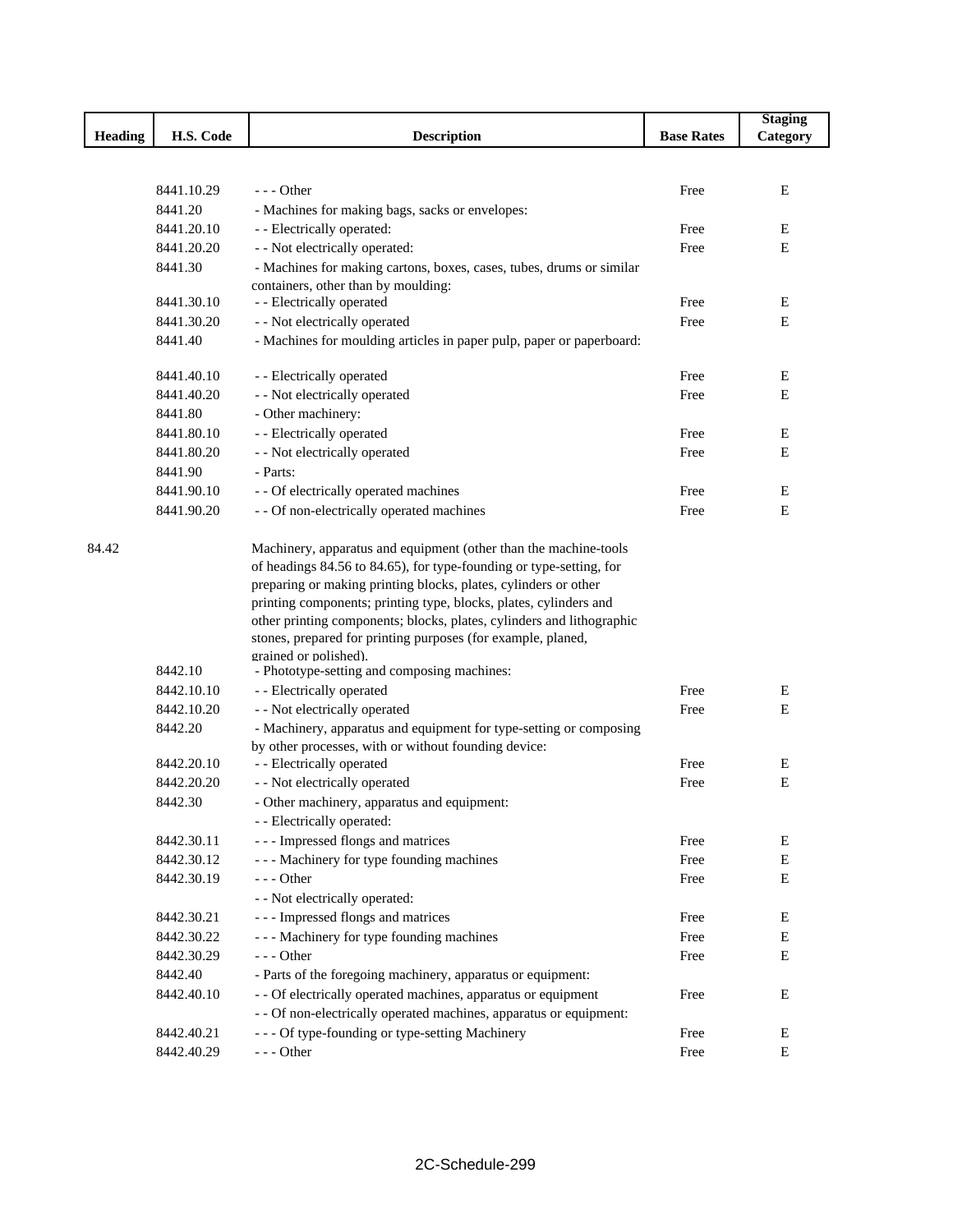|                |            |                                                                                                                                 |                   | <b>Staging</b> |
|----------------|------------|---------------------------------------------------------------------------------------------------------------------------------|-------------------|----------------|
| <b>Heading</b> | H.S. Code  | <b>Description</b>                                                                                                              | <b>Base Rates</b> | Category       |
|                |            |                                                                                                                                 |                   |                |
|                |            |                                                                                                                                 |                   |                |
|                | 8442.50    | - Printing type, blocks, plates, cylinders and other printing<br>components; blocks, plates, cylinders and lithographic stones, |                   |                |
|                |            | prepared for printing purposes (for example, planed, grained or                                                                 |                   |                |
|                |            | polished):                                                                                                                      |                   |                |
|                | 8442.50.10 | - - Printing type of all kinds                                                                                                  | Free              | Е              |
|                | 8442.50.90 | - - Other                                                                                                                       | Free              | ${\bf E}$      |
| 84.43          |            | Printing machinery used for printing by means of the printing type,                                                             |                   |                |
|                |            | blocks, plates, cylinders and other printing components of heading                                                              |                   |                |
|                |            | 84.42; ink-jet printing machines, other than those of heading 84.71;                                                            |                   |                |
|                |            | machines for uses ancillary to printing.                                                                                        |                   |                |
|                |            | - Offset printing machinery:                                                                                                    |                   |                |
|                | 8443.11    | - - Reel fed:                                                                                                                   |                   |                |
|                | 8443.11.10 | - - - Electrically operated                                                                                                     | Free              | Ε              |
|                | 8443.11.20 | - - - Not electrically operated                                                                                                 | Free              | Е              |
|                | 8443.12    | - - Sheet fed, office type (sheet size not exceeding 22 x 36 cm):                                                               |                   |                |
|                | 8443.12.10 | - - - Electrically operated                                                                                                     | Free              | Е              |
|                | 8443.12.20 | - - - Not electrically operated                                                                                                 | Free              | Е              |
|                | 8443.19    | $-$ - Other:                                                                                                                    |                   |                |
|                | 8443.19.10 | - - - Electrically operated                                                                                                     | Free              | E              |
|                | 8443.19.20 | - - - Not electrically operated                                                                                                 | Free              | Е              |
|                |            | - Letterpress printing machinery, excluding flexographic printing:                                                              |                   |                |
|                | 8443.21    | - - Reel fed:                                                                                                                   |                   |                |
|                | 8443.21.10 | - - - Electrically operated                                                                                                     | Free              | Ε              |
|                | 8443.21.20 | --- Not electrically operated                                                                                                   | Free              | Е              |
|                | 8443.29    | $-$ - Other:                                                                                                                    |                   |                |
|                | 8443.29.10 | - - - Electrically operated                                                                                                     | Free              | Е              |
|                | 8443.29.20 | - - - Not electrically operated                                                                                                 | Free              | Е              |
|                | 8443.30    | - Flexographic printing machinery:                                                                                              |                   |                |
|                | 8443.30.10 | - - Electrically operated                                                                                                       | Free              | Е              |
|                | 8443.30.20 | - - Not electrically operated                                                                                                   | Free              | Е              |
|                | 8443.40    | - Gravure printing machinery:                                                                                                   |                   |                |
|                | 8443.40.10 | - - Electrically operated                                                                                                       | Free              | E              |
|                | 8443.40.20 | - - Not electrically operated                                                                                                   | Free              | ${\bf E}$      |
|                |            | - Other printing machinery:                                                                                                     |                   |                |
|                | 8443.51.00 | - - Ink-jet printing machines                                                                                                   | Free              | E              |
|                | 8443.59    | $-$ - Other:                                                                                                                    |                   |                |
|                | 8443.59.10 | - - - Platen presses                                                                                                            | Free              | E              |
|                | 8443.59.20 | --- Screen printing machinery for the manufacture of PCB/PWBs                                                                   | Free              | ${\bf E}$      |
|                |            | [ITA/2 (AS2)]                                                                                                                   |                   |                |
|                | 8443.59.90 | $--$ Other                                                                                                                      | Free              | Е              |
|                | 8443.60    | - Machines for uses ancillary to printing:                                                                                      |                   |                |
|                | 8443.60.10 | - - Electrically operated                                                                                                       | Free              | Е              |
|                | 8443.60.20 | - - Not electrically operated                                                                                                   | Free              | Е              |
|                | 8443.90    | - Parts:                                                                                                                        |                   |                |
|                | 8443.90.10 | - - Of screen printing machinery for the manufacture of PCB/PWBs                                                                | Free              | Е              |
|                |            | [ $\text{ITA}/2 \text{ (AS2)}$ ]                                                                                                |                   |                |
|                | 8443.90.20 | - - Other, for electrically operated machines                                                                                   | Free              | Е              |
|                | 8443.90.90 | - - Other                                                                                                                       | Free              | E              |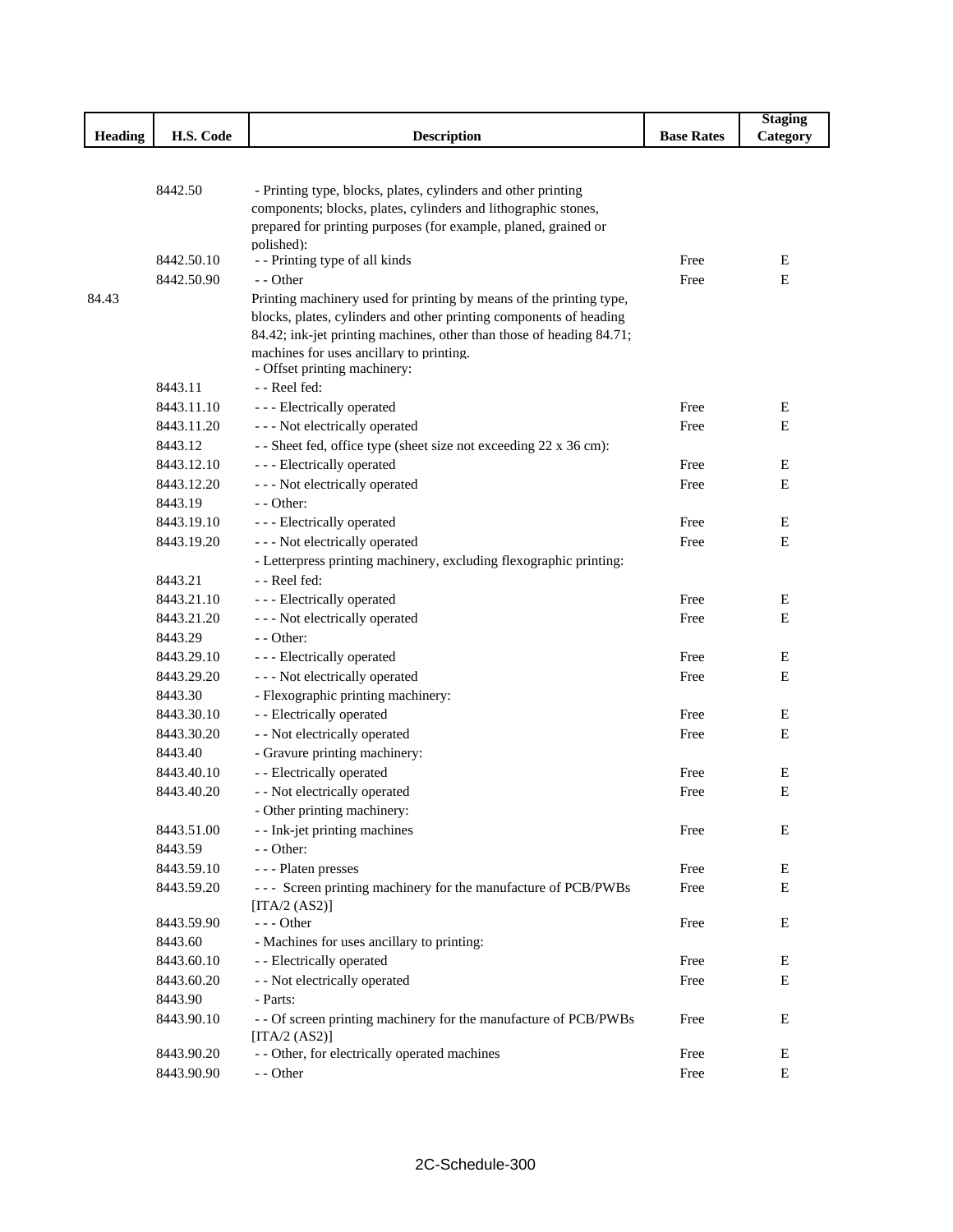|                |            |                                                                                      |                   | <b>Staging</b> |
|----------------|------------|--------------------------------------------------------------------------------------|-------------------|----------------|
| <b>Heading</b> | H.S. Code  | <b>Description</b>                                                                   | <b>Base Rates</b> | Category       |
|                |            |                                                                                      |                   |                |
|                |            |                                                                                      |                   |                |
| 84.44          |            | Machines for extruding, drawing, texturing or cutting man-made<br>textile materials. |                   |                |
|                |            | - Electrically operated:                                                             |                   |                |
|                | 8444.00.11 | - - Machines for extruding                                                           | Free              | Ε              |
|                | 8444.00.19 | - - Other                                                                            | Free              | Е              |
|                |            | - Not electrically operated:                                                         |                   |                |
|                | 8444.00.21 | - - Machines for extruding                                                           | Free              | Ε              |
|                | 8444.00.29 | - - Other                                                                            | Free              | Ε              |
|                |            |                                                                                      |                   |                |
| 84.45          |            | Machines for preparing textile fibres; spinning, doubling or twisting                |                   |                |
|                |            | machines and other machinery for producing textile yarns; textile                    |                   |                |
|                |            | reeling or winding (including weft-winding) machines and machines                    |                   |                |
|                |            | for preparing textile yarns for use on the machines of heading 84.46                 |                   |                |
|                |            | or 84.47.                                                                            |                   |                |
|                |            | - Machines for preparing textile fibres:                                             |                   |                |
|                | 8445.11    | - - Carding machines:                                                                |                   |                |
|                | 8445.11.10 | - - - Electrically operated                                                          | Free              | Ε              |
|                | 8445.11.20 | - - - Not electrically operated                                                      | Free              | Е              |
|                | 8445.12    | - - Combing machines:                                                                |                   |                |
|                | 8445.12.10 | - - - Electrically operated                                                          | Free              | Е              |
|                | 8445.12.20 | - - - Not electrically operated                                                      | Free              | Е              |
|                | 8445.13    | - - Drawing or roving machines:                                                      |                   |                |
|                | 8445.13.10 | - - - Electrically operated                                                          | Free              | Е              |
|                | 8445.13.20 | - - - Not electrically operated                                                      | Free              | ${\bf E}$      |
|                | 8445.19    | $-$ - Other:                                                                         |                   |                |
|                | 8445.19.10 | - - - Electrically operated                                                          | Free              | Ε              |
|                | 8445.19.20 | - - - Not electrically operated                                                      | Free              | Е              |
|                | 8445.20    | - Textile spinning machines:                                                         |                   |                |
|                | 8445.20.10 | - - Electrically operated                                                            | Free              | Е              |
|                | 8445.20.20 | - - Not electrically operated                                                        | Free              | ${\bf E}$      |
|                | 8445.30    | - Textile doubling or twisting machines:                                             |                   |                |
|                | 8445.30.10 | - - Electrically operated                                                            | Free              | Е              |
|                | 8445.30.20 | - - Not electrically operated                                                        | Free              | E              |
|                | 8445.40    | - Textile winding (including weft-winding) or reeling machines:                      |                   |                |
|                | 8445.40.10 | - - Electrically operated                                                            | Free              | Е              |
|                | 8445.40.20 | - - Not electrically operated                                                        | Free              | E              |
|                | 8445.90    | - Other:                                                                             |                   |                |
|                |            | - - Electrically operated:                                                           |                   |                |
|                | 8445.90.11 | --- Warping or warp sizing machines                                                  | Free              | E              |
|                | 8445.90.19 | $--$ Other                                                                           | Free              | E              |
|                |            | - - Not electrically operated:                                                       |                   |                |
|                | 8445.90.21 | - - - Warping or warp sizing machines                                                | Free              | E              |
|                | 8445.90.29 | $--$ Other                                                                           | Free              | E              |
|                |            |                                                                                      |                   |                |
| 84.46          |            | Weaving machines (looms).                                                            |                   |                |
|                | 8446.10    | - For weaving fabrics of a width not exceeding 30 cm:                                |                   |                |
|                | 8446.10.10 | - - Electrically operated                                                            | Free              | Е              |
|                | 8446.10.20 | - - Not electrically operated                                                        | Free              | Е              |
|                |            | - For weaving fabrics of a width exceeding 30 cm, shuttle type:                      |                   |                |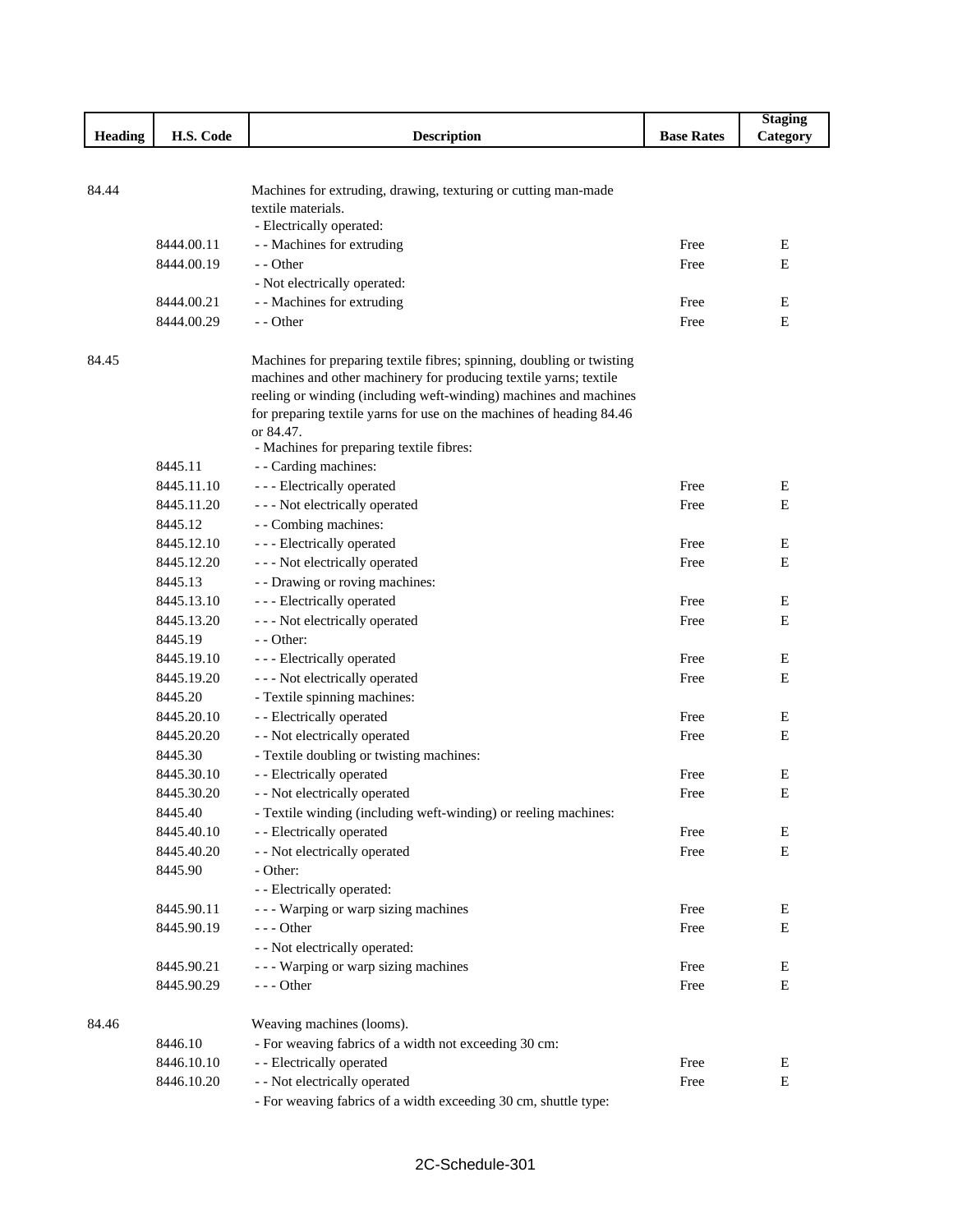|                |            |                                                                                         |                   | <b>Staging</b> |
|----------------|------------|-----------------------------------------------------------------------------------------|-------------------|----------------|
| <b>Heading</b> | H.S. Code  | <b>Description</b>                                                                      | <b>Base Rates</b> | Category       |
|                |            |                                                                                         |                   |                |
|                |            |                                                                                         |                   |                |
|                | 8446.21.00 | - - Power looms                                                                         | Free              | Е              |
|                | 8446.29.00 | - - Other                                                                               | Free              | E              |
|                | 8446.30.00 | - For weaving fabrics of a width exceeding 30 cm, shuttleless type                      | Free              | E              |
| 84.47          |            | Knitting machines, stitch-bonding machines and machines for                             |                   |                |
|                |            | making gimped yarn, tulle, lace, embroidery, trimmings, braid or net                    |                   |                |
|                |            | and machines for tufting.                                                               |                   |                |
|                |            | - Circular knitting machines:                                                           |                   |                |
|                | 8447.11    | - With cylinder diameter not exceeding 165 mm:                                          |                   |                |
|                | 8447.11.10 | - - - Electrically operated                                                             | Free              | Ε              |
|                | 8447.11.20 | - - - Not electrically operated                                                         | Free              | Ε              |
|                | 8447.12    | - - With cylinder diameter exceeding 165 mm:                                            |                   |                |
|                | 8447.12.10 | - - - Electrically operated                                                             | Free              | Е              |
|                | 8447.12.20 | - - - Not electrically operated                                                         | Free              | Ε              |
|                | 8447.20    | - Flat knitting machines; stitch-bonding machines:                                      |                   |                |
|                |            | - - Electrically operated:                                                              |                   |                |
|                | 8447.20.11 | - - - Knitting machines                                                                 | Free              | Ε              |
|                | 8447.20.19 | $--$ Other                                                                              | Free              | Ε              |
|                |            | - - Not electrically operated:                                                          |                   |                |
|                | 8447.20.21 | - - - Knitting machines                                                                 | Free              | Ε              |
|                | 8447.20.29 | $--$ Other                                                                              | Free              | E              |
|                | 8447.90    | - Other:                                                                                |                   |                |
|                | 8447.90.10 | - - Electrically operated                                                               | Free              | E              |
|                | 8447.90.20 | - - Not electrically operated                                                           | Free              | Ε              |
| 84.48          |            | Auxiliary machinery for use with machines of heading 84.44, 84.45,                      |                   |                |
|                |            | 84.46 or 84.47 (for example, dobbies, Jacquards, automatic stop                         |                   |                |
|                |            | motions, shuttle changing mechanisms); parts and accessories                            |                   |                |
|                |            | suitable for use solely or principally with the machines of this                        |                   |                |
|                |            | heading or of heading 84.44, 84.45, 84.46 or 84.47 (for example,                        |                   |                |
|                |            | spindles and spindle flyers, card clothing, combs, extruding nipples,                   |                   |                |
|                |            | shuttles, healds and heald-frames, hosiery needles).                                    |                   |                |
|                |            | - Auxiliary machinery for machines of headings 84.44, 84.45, 84.46<br>or 84.47:         |                   |                |
|                | 8448.11    | - - Dobbies and Jacquards; card reducing, copying, punching or                          |                   |                |
|                |            | assembling machines for use therewith:                                                  |                   |                |
|                |            | - - - Electrically operated:                                                            |                   |                |
|                | 8448.11.11 | ---- Dobbies and Jacquards; card punching machines for                                  | Free              | E              |
|                |            | Jacquards                                                                               |                   |                |
|                | 8448.11.19 | - - - - Other                                                                           | Free              | E              |
|                |            | - - - Not electrically operated:                                                        |                   |                |
|                | 8448.11.21 | - - - - Dobbies and Jacquards; card punching machines or Jacquards                      | Free              | Ε              |
|                | 8448.11.29 | $--- Other$                                                                             | Free              | E              |
|                | 8448.19    | - - Other:                                                                              |                   |                |
|                | 8448.19.10 | - - - Electrically operated                                                             | Free              | E              |
|                | 8448.19.20 | - - - Not electrically operated                                                         | Free              | Ε              |
|                | 8448.20.00 | - Parts and accessories of machines of heading 84.44 or of their<br>auxiliary machinery | Free              | E              |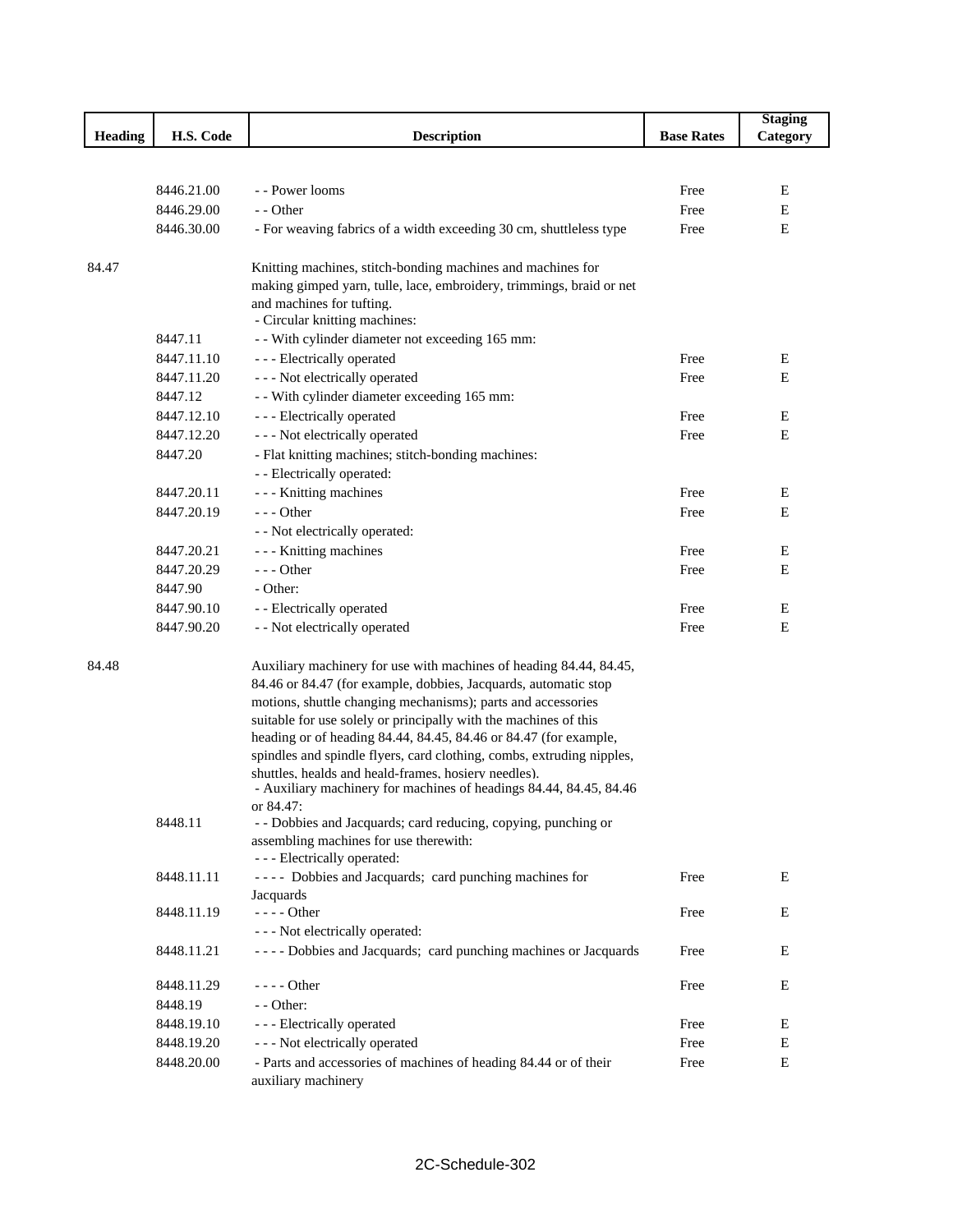|                |            |                                                                        |                   | <b>Staging</b> |
|----------------|------------|------------------------------------------------------------------------|-------------------|----------------|
| <b>Heading</b> | H.S. Code  | <b>Description</b>                                                     | <b>Base Rates</b> | Category       |
|                |            |                                                                        |                   |                |
|                |            |                                                                        |                   |                |
|                |            | - Parts and accessories of machines of heading 84.45 or of their       |                   |                |
|                |            | auxiliary machinery:                                                   |                   |                |
|                | 8448.31.00 | - - Card clothing                                                      | Free              | E              |
|                | 8448.32.00 | - - Of machines for preparing textile fibres, other than Card clothing | Free              | E              |
|                |            |                                                                        |                   |                |
|                | 8448.33    | - - Spindles, spindle flyers, spinning rings and ring travellers:      |                   |                |
|                | 8448.33.10 | --- Spindles                                                           | Free              | Ε              |
|                | 8448.33.90 | $--$ Other                                                             | Free              | Е              |
|                | 8448.39.00 | - - Other                                                              | Free              | Е              |
|                |            | - Parts and accessories of weaving machines (looms) or of their        |                   |                |
|                |            | auxiliary machinery:                                                   |                   |                |
|                | 8448.41.00 | - - Shuttles                                                           | Free              | E              |
|                | 8448.42.00 | - - Reeds for looms, healds and heald-frames                           | Free              | E              |
|                | 8448.49    | - - Other:                                                             |                   |                |
|                |            | --- Parts of electrically operated machines:                           |                   |                |
|                |            |                                                                        |                   |                |
|                | 8448.49.11 | ---- Warp beam stands and creels                                       | Free              | E              |
|                | 8448.49.19 | $--- Other$                                                            | Free              | E              |
|                |            | - - - Parts of non-electrically operated machines:                     |                   |                |
|                | 8448.49.21 | ---- Warp beam stands and creels                                       | Free              | E              |
|                | 8448.49.29 | $--$ Other                                                             | Free              | E              |
|                |            | - Parts and accessories of machines of heading 84.47 or of their       |                   |                |
|                |            | auxiliary machinery:                                                   |                   |                |
|                | 8448.51.00 | - - Sinkers, needles and other articles used in forming stitches       | Free              | Ε              |
|                | 8448.59.00 | - - Other                                                              | Free              | E              |
|                |            |                                                                        |                   |                |
| 84.49          |            | Machinery for the manufacture or finishing of felt or nonwovens in     |                   |                |
|                |            | the piece or in shapes, including machinery for making felt hats;      |                   |                |
|                |            | blocks for making hats.                                                |                   |                |
|                |            | - Electrically operated machinery:                                     |                   |                |
|                | 8449.00.11 | - - Machinery for the manufacture or finishing of felt in the piece or | Free              | E              |
|                |            | in shapes, including machinery for making felt hats                    |                   |                |
|                | 8449.00.19 | - - Other                                                              | Free              | Ε              |
|                |            | - Non-electrically operated machinery:                                 |                   | Е              |
|                | 8449.00.21 | - - Machinery for the manufacture or finishing of felt in the piece or | Free              | E              |
|                |            | in shapes, including Machinery for making felt hats                    |                   |                |
|                | 8449.00.29 | - - Other                                                              | Free              | E              |
|                |            | - Other:                                                               |                   | Е              |
|                | 8449.00.91 | - - Parts of machines of subheading '8449.00.11'                       | Free              | Е              |
|                | 8449.00.92 | - - Parts of machines of subheading '8449.00.21'                       | Free              | E              |
|                | 8449.00.99 | - - Other                                                              | Free              | E              |
|                |            |                                                                        |                   |                |
|                |            |                                                                        |                   |                |
| 84.50          |            | Household or laundry-type washing machines, including machines         |                   |                |
|                |            | which both wash and dry.                                               |                   |                |
|                |            | - Machines, each of a dry linen capacity not exceeding 10 kg:          |                   |                |
|                | 8450.11    | - - Fully-automatic machines:                                          |                   |                |
|                | 8450.11.10 | --- Each of a dry linen capacity not exceeding 6 kg                    | Free              | E              |
|                | 8450.11.20 | --- Each of a dry linen capacity exceeding 6 kg                        | Free              | Е              |
|                | 8450.12    | - - Other machines, with built-in centrifugal drier:                   |                   |                |
|                | 8450.12.10 | --- Each of a dry linen capacity not exceeding 6 kg                    | Free              | Е              |
|                | 8450.12.20 | --- Each of a dry linen capacity exceeding 6 kg                        | Free              | E              |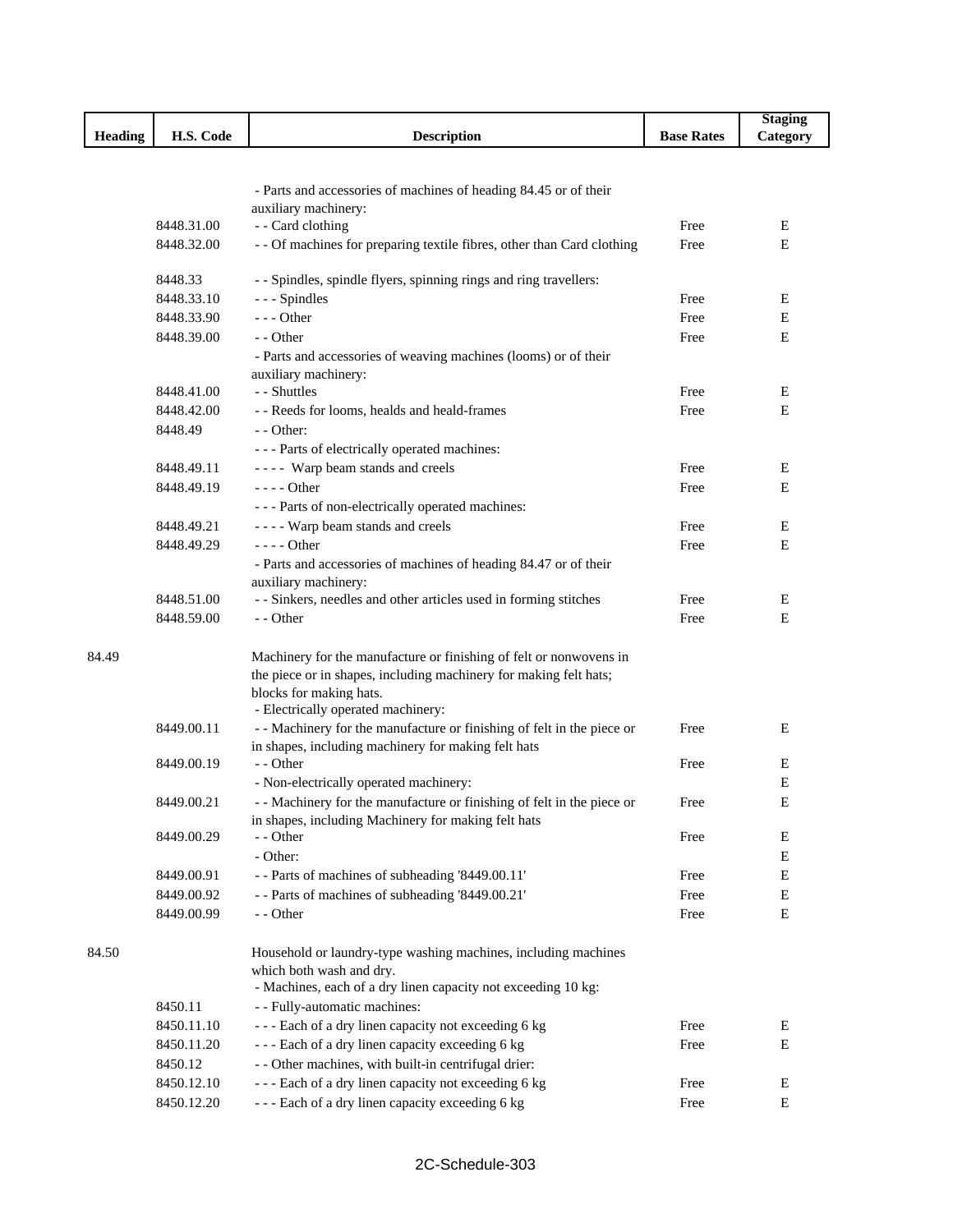|         |            |                                                                        |                   | <b>Staging</b> |
|---------|------------|------------------------------------------------------------------------|-------------------|----------------|
| Heading | H.S. Code  | <b>Description</b>                                                     | <b>Base Rates</b> | Category       |
|         |            |                                                                        |                   |                |
|         |            |                                                                        |                   |                |
|         | 8450.19    | $-$ - Other:                                                           |                   |                |
|         | 8450.19.10 | --- Each of a dry linen capacity not exceeding 6 kg                    | Free              | Е              |
|         | 8450.19.20 | --- Each of a dry linen capacity exceeding 6 kg                        | Free              | E              |
|         | 8450.20.00 | - Machines, each of a dry linen capacity exceeding 10 kg               | Free              | ${\bf E}$      |
|         | 8450.90    | - Parts:                                                               |                   |                |
|         | 8450.90.10 | - - Of goods of subheading 8450.20                                     | Free              | Е              |
|         | 8450.90.20 | - - Of goods of subheading 8450.11, 8450.12 or 8450.19                 | Free              | E              |
| 84.51   |            | Machinery (other than machines of heading 84.50) for washing,          |                   |                |
|         |            | cleaning, wringing, drying, ironing, pressing (including fusing        |                   |                |
|         |            | presses), bleaching, dyeing, dressing, finishing, coating or           |                   |                |
|         |            | impregnating textile yarns, fabrics or made up textile articles and    |                   |                |
|         |            | machines for applying the paste to the base fabric or other support    |                   |                |
|         |            | used in the manufacture of floor coverings such as linoleum;           |                   |                |
|         |            | machines for reeling, unreeling, folding, cutting or pinking textile   |                   |                |
|         |            | fabrics.                                                               |                   |                |
|         | 8451.10.00 | - Dry-cleaning machines                                                | Free              | Е              |
|         |            | - Drying machines:                                                     |                   |                |
|         | 8451.21.00 | - - Each of a dry linen capacity not exceeding 10kg                    | Free              | Е              |
|         | 8451.29.00 | - - Other                                                              | Free              | E              |
|         | 8451.30.00 | - Ironing machines and presses (including fusing presses)              | Free              | Е              |
|         | 8451.40    | - Washing, bleaching or dyeing machines:                               |                   |                |
|         | 8451.40.10 | - - Bleaching or dyeing machines                                       | Free              | Е              |
|         | 8451.40.20 | - - Washing machines                                                   | Free              | Е              |
|         | 8451.50.00 | - Machines for reeling, unreeling, folding, cutting or pinking textile | Free              | Е              |
|         |            | fabrics                                                                |                   |                |
|         | 8451.80    | - Other machinery:                                                     |                   |                |
|         |            | - - For domestic use:                                                  |                   |                |
|         | 8451.80.11 | - - - Dressing or finishing machines                                   | Free              | Е              |
|         | 8451.80.19 | $--$ Other                                                             | Free              | E              |
|         |            | $-$ - Other:                                                           |                   |                |
|         | 8451.80.91 | - - - Dressing or finishing machines                                   | Free              | Е              |
|         | 8451.80.99 | $--$ Other                                                             | Free              | $\mathbf E$    |
|         | 8451.90    | - Parts:                                                               |                   |                |
|         | 8451.90.10 | - - Of machines of a dry lines capacity not exceeding 10 kg            | Free              | Е              |
|         | 8451.90.90 | - - Other                                                              | Free              | E              |
| 84.52   |            | Sewing machines, other than book-sewing machines of heading            |                   |                |
|         |            | 84.40; furniture, bases and covers specially designed for sewing       |                   |                |
|         |            | machines; sewing machine needles.                                      |                   |                |
|         | 8452.10.00 | - Sewing machines of the household type                                | Free              | Е              |
|         |            | - Other sewing machines:                                               |                   |                |
|         | 8452.21.00 | - - Automatic units                                                    | Free              | E              |
|         | 8452.29.00 | - - Other                                                              | Free              | Е              |
|         | 8452.30.00 | - Sewing machine needles                                               | Free              | E              |
|         | 8452.40    | - Furniture, bases and covers for sewing machines and parts thereof:   |                   |                |
|         | 8452.40.10 | - - For the machinery of subheading 8452.10                            | Free              | Е              |
|         | 8452.40.90 | - - Other                                                              | Free              | Е              |
|         | 8452.90    | - Other parts of sewing machines:                                      |                   |                |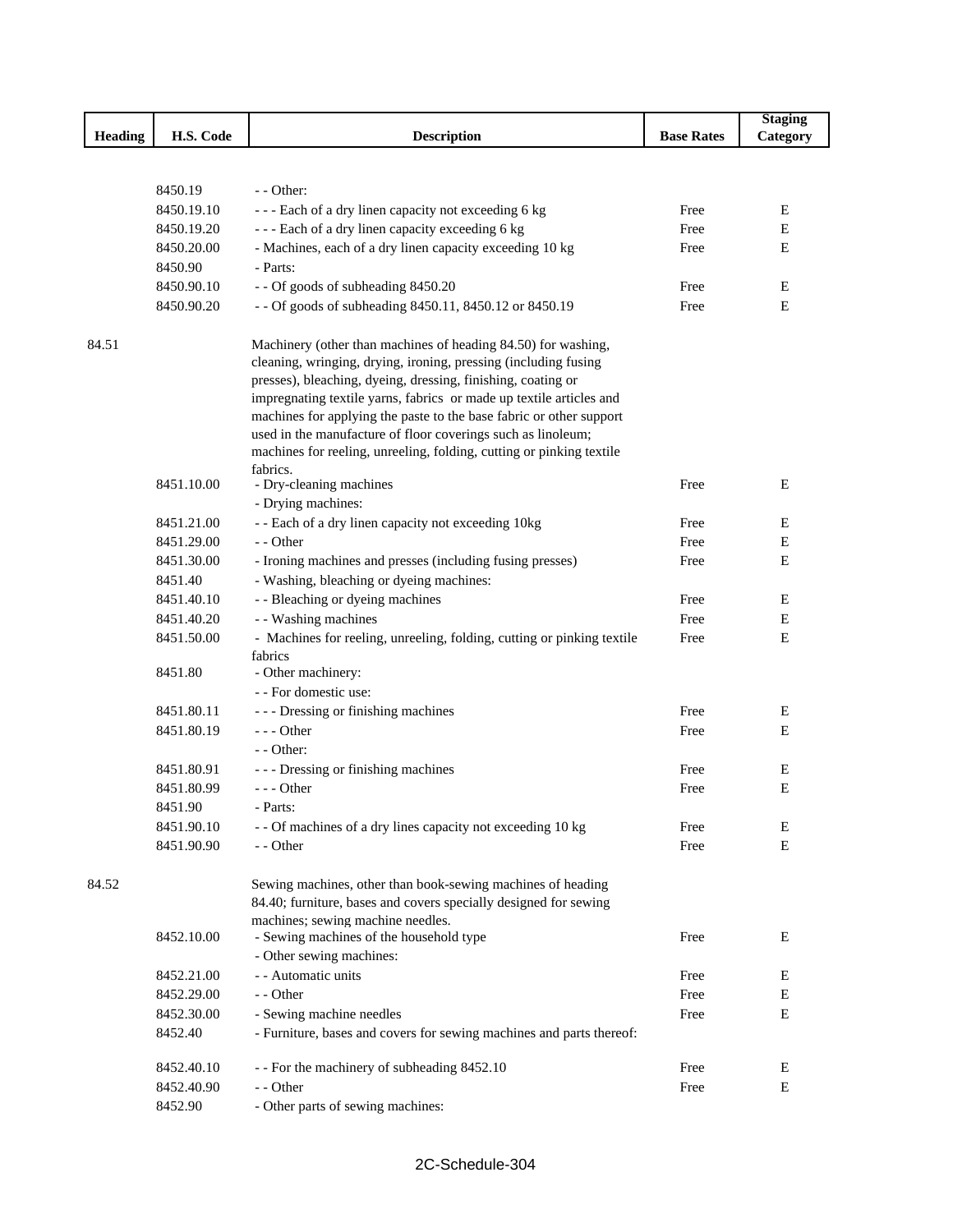|                |            |                                                                                                               |                   | <b>Staging</b> |
|----------------|------------|---------------------------------------------------------------------------------------------------------------|-------------------|----------------|
| <b>Heading</b> | H.S. Code  | <b>Description</b>                                                                                            | <b>Base Rates</b> | Category       |
|                |            |                                                                                                               |                   |                |
|                |            |                                                                                                               |                   |                |
|                | 8452.90.10 | - - Of machinery of subheading 8452.10                                                                        | Free              | E              |
|                |            | - - Other:                                                                                                    |                   |                |
|                | 8452.90.91 | --- Head parts and accessories                                                                                | Free              | E              |
|                | 8452.90.92 | --- Arms, beds, foot, and pedals                                                                              | Free              | Е              |
|                | 8452.90.93 | --- For stands, flywheels and beltguards                                                                      | Free              | E              |
|                | 8452.90.94 | --- Other, used in the manufacture of sewing machines                                                         | Free              | E              |
|                | 8452.90.99 | $--$ Other                                                                                                    | Free              | Е              |
| 84.53          |            | Machinery for preparing, tanning or working hides, skins or leather                                           |                   |                |
|                |            | or for making or repairing footwear or other articles of hides, skins or                                      |                   |                |
|                |            | leather, other than sewing machines.                                                                          |                   |                |
|                | 8453.10    | - Machinery for preparing, tanning or working hides, skins or                                                 |                   |                |
|                |            | leather:                                                                                                      |                   |                |
|                |            | - - Electrically operated:                                                                                    |                   |                |
|                | 8453.10.11 | --- Machinery for preparing or tanning                                                                        | Free              | Е              |
|                | 8453.10.19 | $--$ Other                                                                                                    | Free              | E              |
|                |            | - - Not electrically operated:                                                                                |                   |                |
|                | 8453.10.21 | --- Machinery for preparing or tanning                                                                        | Free              | E              |
|                | 8453.10.29 | $--$ Other                                                                                                    | Free              | E              |
|                | 8453.20    | - Machinery for making or repairing footwear:                                                                 |                   |                |
|                | 8453.20.10 | - - Electrically operated                                                                                     | Free              | Е              |
|                | 8453.20.20 | - - Not electrically operated                                                                                 | Free              | Е              |
|                | 8453.80    | - Other machinery:                                                                                            |                   |                |
|                | 8453.80.10 | - - Electrically operated                                                                                     | Free              | E              |
|                | 8453.80.20 | - - Not electrically operated                                                                                 | Free              | E              |
|                | 8453.90.00 | - Parts                                                                                                       | Free              | E              |
| 84.54          |            |                                                                                                               |                   |                |
|                |            | Converters, ladles, ingot moulds and casting machines, of a kind<br>used in metallurgy or in metal foundries. |                   |                |
|                | 8454.10.00 | - Converters                                                                                                  | Free              | E              |
|                | 8454.20    | - Ingot moulds and ladles:                                                                                    |                   |                |
|                | 8454.20.10 | - - Ingot moulds                                                                                              | Free              | E              |
|                | 8454.20.20 | - - Ladles                                                                                                    | Free              | E              |
|                | 8454.30.00 | - Casting machines                                                                                            | Free              | E              |
|                | 8454.90.00 |                                                                                                               |                   | Е              |
|                |            | - Parts                                                                                                       | Free              |                |
| 84.55          |            | Metal-rolling mills and rolls therefor.                                                                       |                   |                |
|                | 8455.10.00 | - Tube mills                                                                                                  | Free              | Е              |
|                |            | - Other rolling mills:                                                                                        |                   |                |
|                | 8455.21.00 | - - Hot or combination hot and cold                                                                           | Free              | E              |
|                | 8455.22.00 | - - Cold                                                                                                      | Free              | Е              |
|                | 8455.30.00 | - Rolls for rolling mills                                                                                     | Free              | E              |
|                | 8455.90.00 | - Other parts                                                                                                 | Free              | Е              |
| 84.56          |            | Machine-tools for working any material by removal of material, by                                             |                   |                |
|                |            | laser or other light or photon beam, ultrasonic, electro-discharge,                                           |                   |                |
|                |            | electro-chemical, electron beam, ionic-beam or plasma arc processes.                                          |                   |                |
|                | 8456.10    | - Operated by laser or other light or photon beam processes:                                                  |                   |                |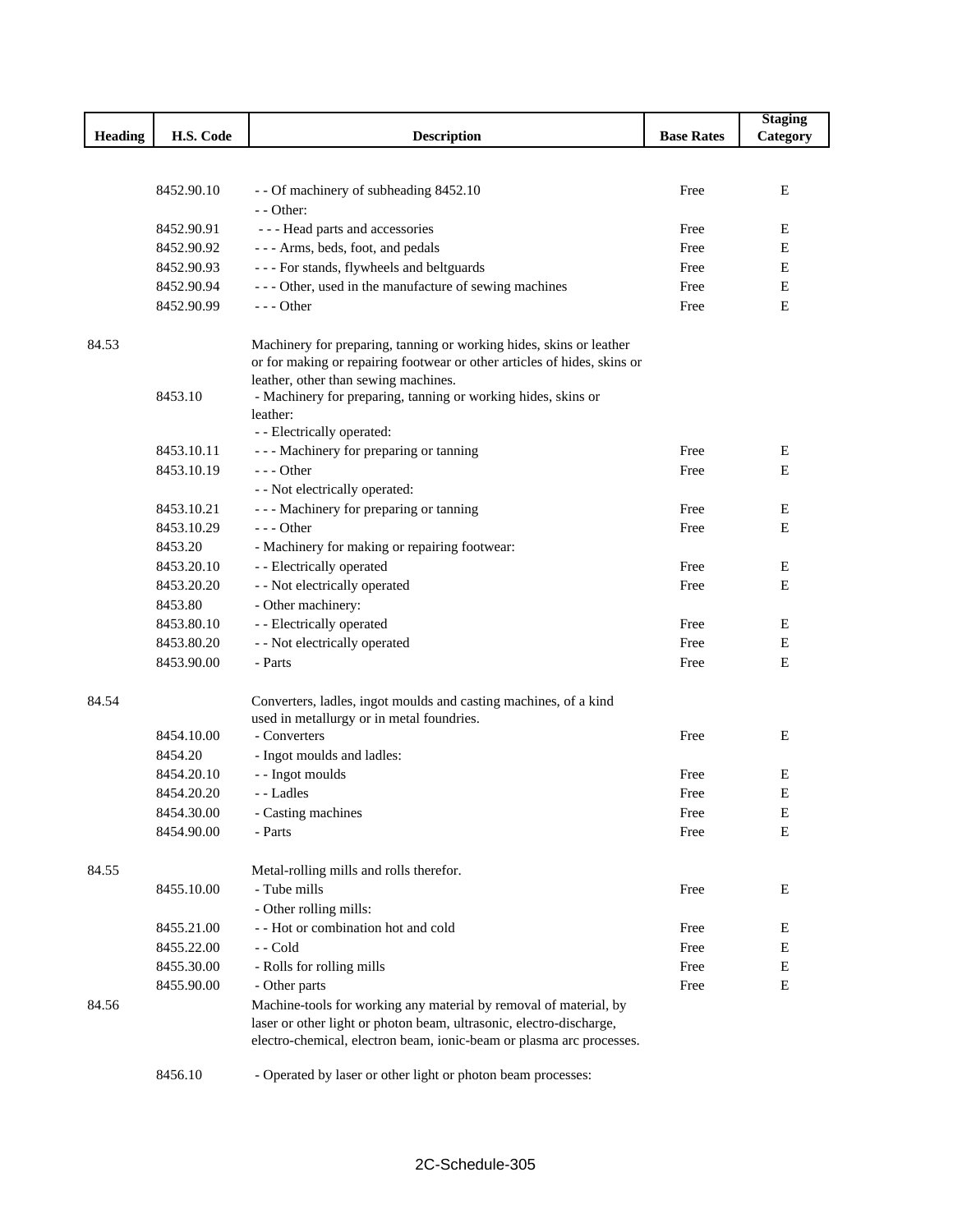|                |                       |                                                                                                                                     |                   | <b>Staging</b> |
|----------------|-----------------------|-------------------------------------------------------------------------------------------------------------------------------------|-------------------|----------------|
| <b>Heading</b> | H.S. Code             | <b>Description</b>                                                                                                                  | <b>Base Rates</b> | Category       |
|                |                       |                                                                                                                                     |                   |                |
|                |                       |                                                                                                                                     |                   |                |
|                | 8456.10.10            | - - Machines for working any material by removal of material, by                                                                    | Free              | E              |
|                |                       | laser or other light or photon beam in the production of                                                                            |                   |                |
|                |                       | semiconductor wafers [ITA1/A-121]; lasercutters for cutting                                                                         |                   |                |
|                |                       | contacting tracks in semiconductor production by laser beam                                                                         |                   |                |
|                | 8456.10.90            | $[ITA1/B-125]$<br>$-$ - Other                                                                                                       | Free              | E              |
|                | 8456.20.00            |                                                                                                                                     | Free              | E              |
|                |                       | - Operated by ultrasonic processes<br>- Operated by electro-discharge processes                                                     |                   | E              |
|                | 8456.30.00            |                                                                                                                                     | Free              |                |
|                |                       | - Other:                                                                                                                            |                   |                |
|                | 8456.91.00            | - - For dry-etching patterns on semiconductor materials [ITA1/A-                                                                    | Free              | Ε              |
|                | 8456.99               | 1231<br>$-$ - Other:                                                                                                                |                   |                |
|                | 8456.99.10            |                                                                                                                                     | Free              | E              |
|                |                       | --- Focused ion beam milling machine to produce or repair masks<br>and reticles for patterns on semiconductor devices [ITA1/A-124]; |                   |                |
|                |                       | apparatus for stripping or cleaning semiconductor wafers [ITA1/B-                                                                   |                   |                |
|                |                       | 122]                                                                                                                                |                   |                |
|                | 8456.99.20            | - - - Machine tools, numerically controlled, for working any material                                                               | Free              | E              |
|                |                       | by removal of material, by plasma arc processes, for the manufacture                                                                |                   |                |
|                |                       | of PCB/PWBs [ITA/2 (AS2)]                                                                                                           |                   |                |
|                | 8456.99.30            | - - - Apparatus for dry etching patterns on flat panel display                                                                      | Free              | E              |
|                |                       | substrates [ITA/2 (AS2)]                                                                                                            |                   |                |
|                | 8456.99.40            | --- Wet processing equipment for the application by immersion of                                                                    | Free              | E              |
|                |                       | electrochemical solutions, whether or not for the purpose of                                                                        |                   |                |
|                |                       | removing material on PCB/PWB substrates [ITA/2 (AS2)]                                                                               |                   |                |
|                | 8456.99.90            | --- Other                                                                                                                           | Free              | E              |
|                |                       |                                                                                                                                     |                   |                |
| 84.57          |                       | Machining centres, unit construction machines (single station) and                                                                  |                   |                |
|                |                       | multi-station transfer machines, for working metal.                                                                                 |                   |                |
|                | 8457.10.00            | - Machining centres                                                                                                                 | Free              | Ε              |
|                | 8457.20.00            | - Unit construction machines (single station)                                                                                       | Free              | E              |
|                | 8457.30.00            | - Multi-station transfer machines                                                                                                   | Free              | E              |
|                |                       |                                                                                                                                     |                   |                |
| 84.58          |                       | Lathes (including turning centres) for removing metal.                                                                              |                   |                |
|                |                       | - Horizontal lathes:                                                                                                                |                   |                |
|                | 8458.11.00            | - - Numerically controlled                                                                                                          | Free              | E              |
|                | 8458.19               | - - Other:                                                                                                                          |                   |                |
|                | 8458.19.10            | --- Having height of the centre not exceeding 300 mm                                                                                | Free              | E              |
|                | 8458.19.90            | --- Other                                                                                                                           | Free              | E              |
|                |                       | - Other lathes:                                                                                                                     |                   |                |
|                | 8458.91.00            | - - Numerically controlled                                                                                                          | Free              | E              |
|                | 8458.99               | - - Other:                                                                                                                          |                   |                |
|                | 8458.99.10            | --- Having height of the centre not exceeding 300 mm                                                                                | Free              | E              |
|                | 8458.99.90            | --- Other                                                                                                                           | Free              | E              |
|                |                       |                                                                                                                                     |                   |                |
| 84.59          |                       | Machine-tools (including way-type unit head machines) for drilling,                                                                 |                   |                |
|                |                       | boring, milling, threading or tapping by removing metal, other than                                                                 |                   |                |
|                |                       | lathes (including turning centres) of heading 84.58.                                                                                |                   |                |
|                | 8459.10<br>8459.10.10 | - Way-type unit head machines:<br>- - Electrically operated                                                                         | Free              | Ε              |
|                |                       |                                                                                                                                     |                   |                |
|                | 8459.10.20            | - - Not electrically operated                                                                                                       | Free              | E              |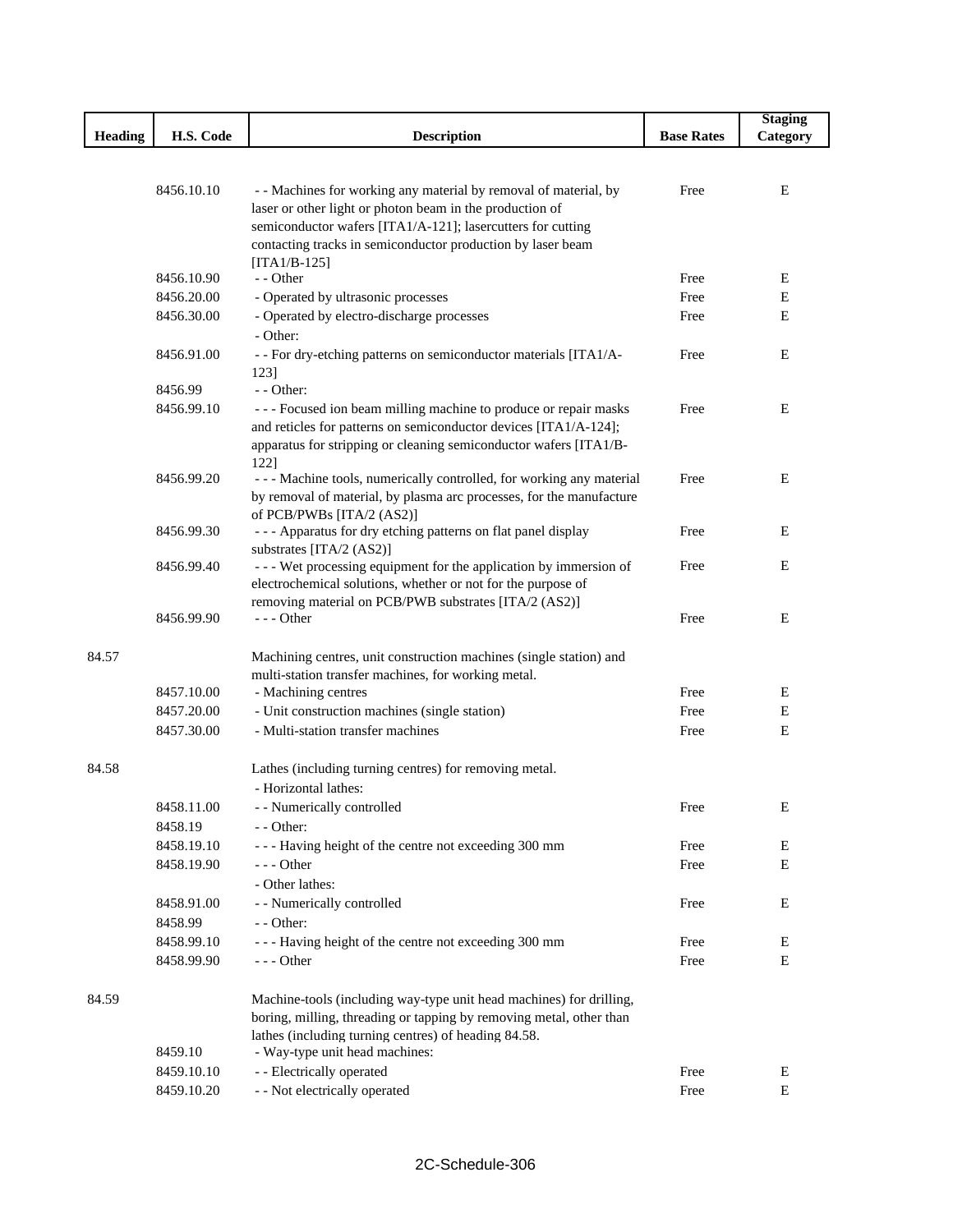|                |            |                                                                                          |                   | <b>Staging</b> |
|----------------|------------|------------------------------------------------------------------------------------------|-------------------|----------------|
| <b>Heading</b> | H.S. Code  | <b>Description</b>                                                                       | <b>Base Rates</b> | Category       |
|                |            |                                                                                          |                   |                |
|                |            |                                                                                          |                   |                |
|                |            | - Other drilling machines:                                                               |                   |                |
|                | 8459.21.00 | - - Numerically controlled                                                               | Free              | E              |
|                | 8459.29    | - - Other:                                                                               |                   |                |
|                | 8459.29.10 | - - - Electrically operated                                                              | Free              | Е              |
|                | 8459.29.20 | --- Not electrically operated                                                            | Free              | E              |
|                |            | - Other boring-milling machines:                                                         |                   |                |
|                | 8459.31.00 | - - Numerically controlled                                                               | Free              | Е              |
|                | 8459.39    | - - Other:                                                                               |                   |                |
|                | 8459.39.10 | - - - Electrically operated                                                              | Free              | Е              |
|                | 8459.39.20 | - - - Not electrically operated                                                          | Free              | E              |
|                | 8459.40    | - Other boring machines:                                                                 |                   |                |
|                | 8459.40.10 | - - Electrically operated                                                                | Free              | Е              |
|                | 8459.40.20 | - - Not electrically operated                                                            | Free              | Е              |
|                |            | - Milling machines, knee-type:                                                           |                   |                |
|                | 8459.51.00 | - - Numerically controlled                                                               | Free              | Е              |
|                | 8459.59    | $-$ - Other:                                                                             |                   |                |
|                | 8459.59.10 | - - - Electrically operated                                                              | Free              | Ε              |
|                | 8459.59.20 | --- Not electrically operated                                                            | Free              | Е              |
|                |            | - Other milling machines:                                                                |                   |                |
|                | 8459.61.00 | - - Numerically controlled                                                               | Free              | E              |
|                | 8459.69    | - - Other:                                                                               |                   |                |
|                | 8459.69.10 | - - - Electrically operated                                                              | Free              | Ε              |
|                | 8459.69.20 | - - - Not electrically operated                                                          | Free              | E              |
|                | 8459.70    | - Other threading or tapping machines:                                                   |                   |                |
|                | 8459.70.10 | - - Electrically operated                                                                | Free              | Е              |
|                | 8459.70.20 | - - Not electrically operated                                                            | Free              | E              |
| 84.60          |            | Machine-tools for deburring, sharpening, grinding, honing, lapping,                      |                   |                |
|                |            | polishing or otherwise finishing metal or cermets by means of                            |                   |                |
|                |            | grinding stones, abrasives or polishing products, other than gear                        |                   |                |
|                |            | cutting, gear grinding or gear finishing machines of heading 84.61.                      |                   |                |
|                |            | - Flat-surface grinding machines, in which the positioning in any                        |                   |                |
|                | 8460.11.00 | one axis can be set up to an accuracy of at least 0.01 mm:<br>- - Numerically controlled | Free              | Е              |
|                | 8460.19    | - - Other:                                                                               |                   |                |
|                | 8460.19.10 | - - - Electrically operated                                                              | Free              | Е              |
|                | 8460.19.20 | --- Not electrically operated                                                            | Free              | Е              |
|                |            | - Other grinding machines, in which the positioning in any one axis                      |                   |                |
|                |            | can be set up to an accuracy of at least 0.01 mm:                                        |                   |                |
|                | 8460.21.00 | - - Numerically controlled                                                               | Free              | Е              |
|                | 8460.29    | - - Other:                                                                               |                   |                |
|                | 8460.29.10 | - - - Electrically operated                                                              | Free              | E              |
|                | 8460.29.20 | - - - Not electrically operated                                                          | Free              | ${\bf E}$      |
|                |            | - Sharpening (tool or cutter grinding) machines:                                         |                   |                |
|                | 8460.31    | - - Numerically controlled:                                                              |                   |                |
|                | 8460.31.10 | - - - Machine tools, numerically controlled, for sharpening carbide                      | Free              | Ε              |
|                |            | drilling bits with a shank diameter not exceeding 3.175 mm, provided                     |                   |                |
|                |            | with fixed collets and having a power not exceeding 0.74 kW [ITA/2                       |                   |                |
|                |            | $(AS2)$ ]                                                                                |                   |                |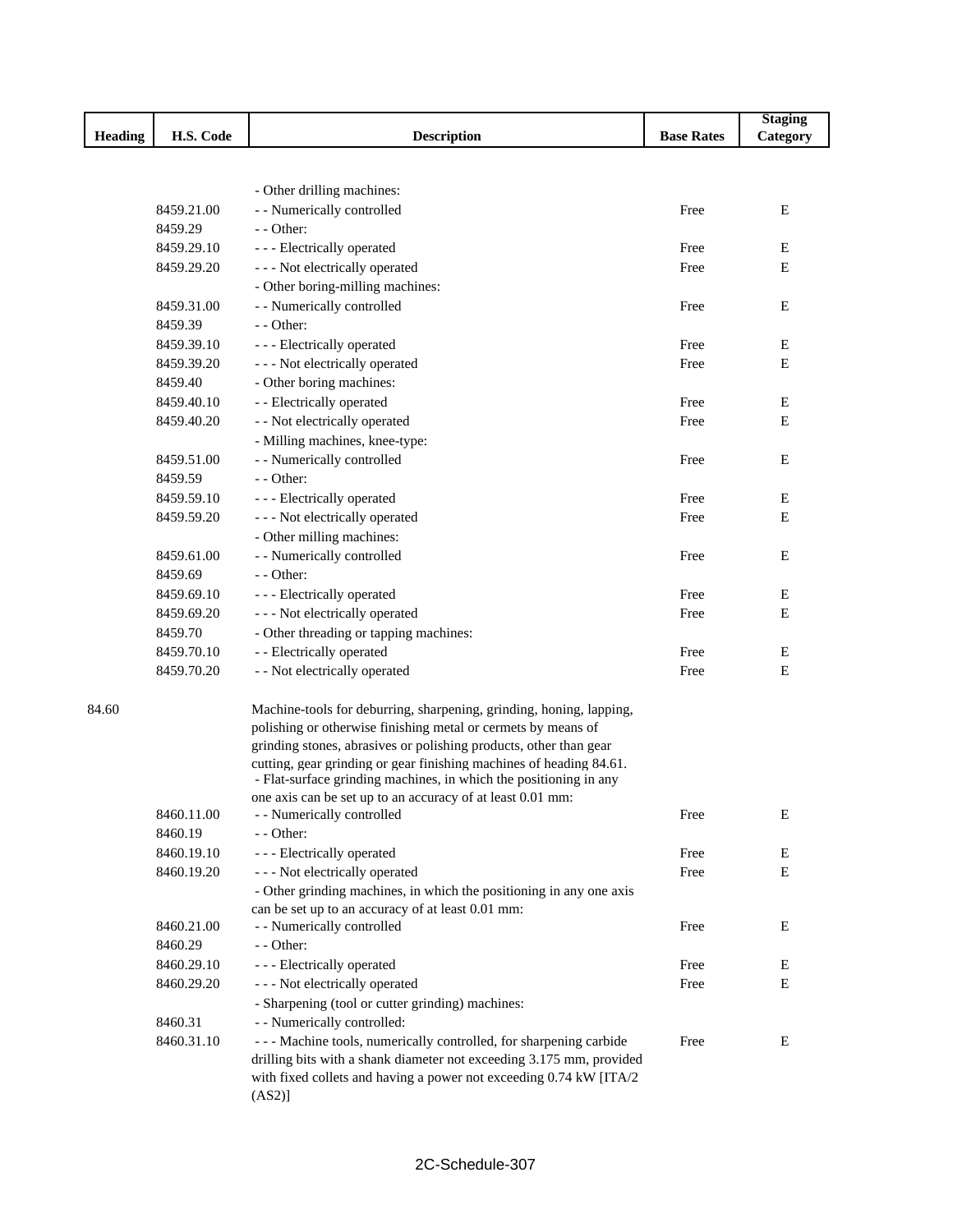|                |                       |                                                                                             |                   | <b>Staging</b> |
|----------------|-----------------------|---------------------------------------------------------------------------------------------|-------------------|----------------|
| <b>Heading</b> | H.S. Code             | <b>Description</b>                                                                          | <b>Base Rates</b> | Category       |
|                |                       |                                                                                             |                   |                |
|                |                       |                                                                                             |                   |                |
|                | 8460.31.90            | $--$ Other                                                                                  | Free              | E              |
|                | 8460.39               | - - Other:                                                                                  |                   |                |
|                | 8460.39.10            | - - - Electrically operated                                                                 | Free              | E              |
|                | 8460.39.20            | - - - Not electrically operated                                                             | Free              | Е              |
|                | 8460.40               | - Honing or lapping machines:                                                               |                   |                |
|                | 8460.40.10            | - - Electrically operated                                                                   | Free              | E              |
|                | 8460.40.20<br>8460.90 | - - Not electrically operated<br>- Other:                                                   | Free              | E              |
|                |                       |                                                                                             |                   |                |
|                | 8460.90.10            | - - Electrically operated                                                                   | Free              | E              |
|                | 8460.90.20            | - - Not electrically operated                                                               | Free              | $\mathbf E$    |
| 84.61          |                       | Machine-tools for planing, shaping, slotting, broaching, gear cutting,                      |                   |                |
|                |                       | gear grinding or gear finishing, sawing, cutting-off and other                              |                   |                |
|                |                       | machine-tools working by removing metal or cermets, not elsewhere<br>specified or included. |                   |                |
|                | 8461.20               | - Shaping or slotting machines:                                                             |                   |                |
|                | 8461.20.10            | - - Electrically operated                                                                   | Free              | E              |
|                | 8461.20.20            | - - Not electrically operated                                                               | Free              | Е              |
|                | 8461.30               | - Broaching machines:                                                                       |                   |                |
|                | 8461.30.10            | - - Electrically operated                                                                   | Free              | E              |
|                | 8461.30.20            | - - Not electrically operated                                                               | Free              | Е              |
|                | 8461.40               | - Gear cutting, gear grinding or gear finishing machines:                                   |                   |                |
|                | 8461.40.10            | - - Electrically operated                                                                   | Free              | E              |
|                | 8461.40.20            | - - Not electrically operated                                                               | Free              | E              |
|                | 8461.50               | - Sawing or cutting-off machines:                                                           |                   |                |
|                | 8461.50.10            | - - Electrically operated                                                                   | Free              | Ε              |
|                | 8461.50.20            | - - Not electrically operated                                                               | Free              | E              |
|                | 8461.90               | - Other:                                                                                    |                   |                |
|                |                       | - - Electrically operated:                                                                  |                   |                |
|                | 8461.90.11            | - - - Planing machines                                                                      | Free              | Ε              |
|                | 8461.90.19            | $--$ Other                                                                                  | Free              | Е              |
|                |                       | - - Not electrically operated:                                                              |                   |                |
|                | 8461.90.91            | - - - Planing machines                                                                      | Free              | Ε              |
|                | 8461.90.99            | --- Other                                                                                   | Free              | E              |
| 84.62          |                       | Machine-tools (including presses) for working metal by forging,                             |                   |                |
|                |                       | hammering or die-stamping; machine-tools (including presses) for                            |                   |                |
|                |                       | working metal by bending, folding, straightening, flattening,                               |                   |                |
|                |                       | shearing, punching or notching; presses for working metal or metal                          |                   |                |
|                |                       | carbides, not specified above.                                                              |                   |                |
|                | 8462.10               | - Forging or die-stamping machines (including presses) and                                  |                   |                |
|                |                       | hammers:                                                                                    |                   |                |
|                | 8462.10.10            | - - Electrically operated                                                                   | Free              | Е              |
|                | 8462.10.20            | - - Not electrically operated                                                               | Free              | E              |
|                |                       | - Bending, folding, straightening or flattening machines (including<br>presses):            |                   |                |
|                | 8462.21               | - - Numerically controlled:                                                                 |                   |                |
|                | 8462.21.10            | --- Machines for bending, folding and straightening                                         | Free              | E              |
|                |                       | semiconductor leads [ITA1/B-146]                                                            |                   |                |
|                | 8462.21.90            | $--$ Other                                                                                  | Free              | Е              |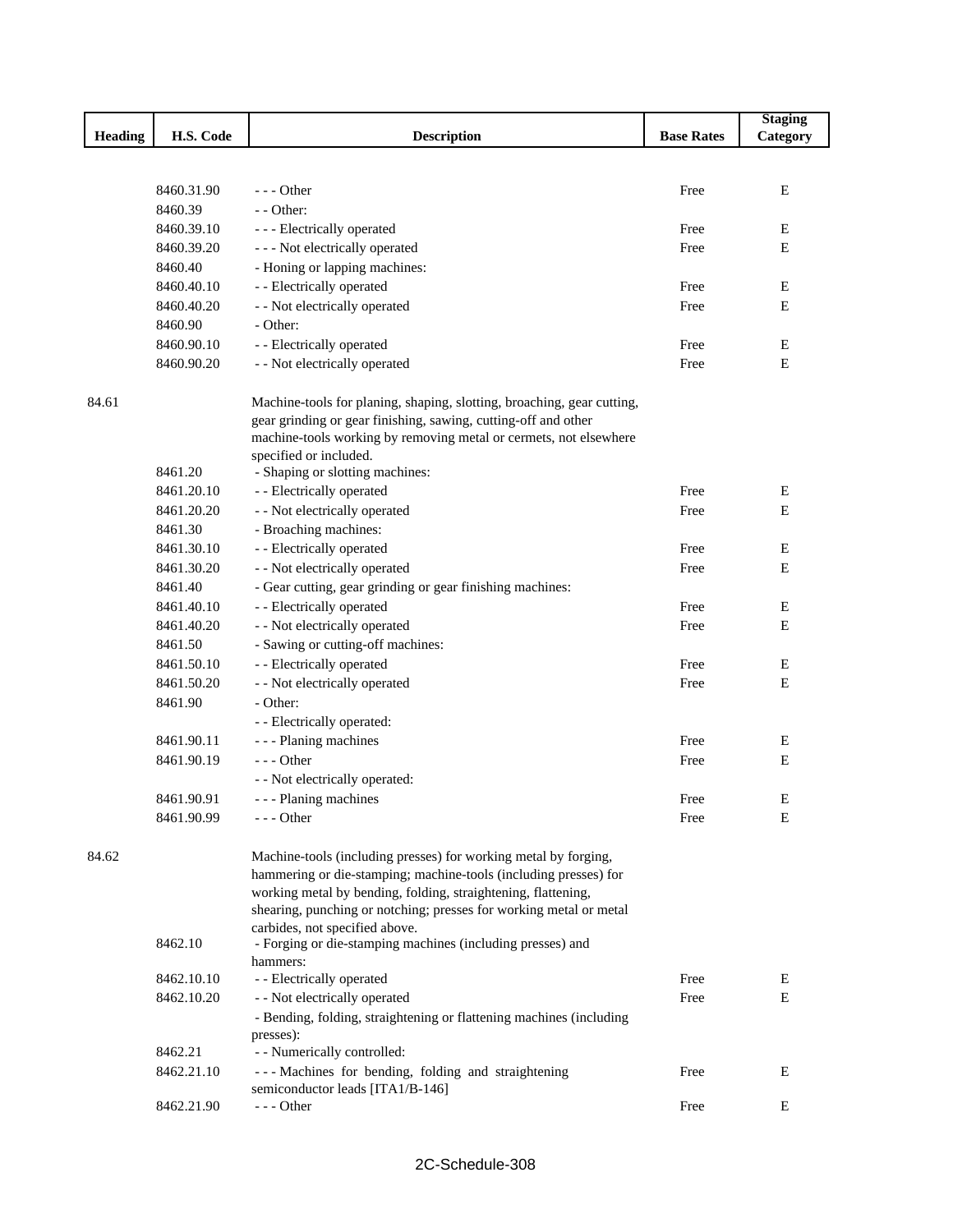|         |            |                                                                                     |                   | <b>Staging</b> |
|---------|------------|-------------------------------------------------------------------------------------|-------------------|----------------|
| Heading | H.S. Code  | <b>Description</b>                                                                  | <b>Base Rates</b> | Category       |
|         |            |                                                                                     |                   |                |
|         |            |                                                                                     |                   |                |
|         | 8462.29    | $-$ - Other:                                                                        |                   |                |
|         |            | - - - Electrically operated                                                         |                   |                |
|         | 8462.29.11 | - - - - Machines for bending, folding and straightening                             | Free              | E              |
|         |            | semiconductor leads [ITA1/B-146]                                                    |                   |                |
|         | 8462.29.19 | $---$ Other                                                                         | Free              | E              |
|         | 8462.29.20 | - - - Not electrically operated                                                     | Free              | E              |
|         |            | - Shearing machines (including presses), other than combined                        |                   |                |
|         |            | punching and shearing machines:                                                     |                   |                |
|         | 8462.31.00 | - - Numerically controlled                                                          | Free              | Е              |
|         | 8462.39    | - - Other:                                                                          |                   |                |
|         | 8462.39.10 | - - - Electrically operated                                                         | Free              | E              |
|         | 8462.39.20 | - - - Not electrically operated                                                     | Free              | Е              |
|         |            | - Punching or notching machines (including presses), including                      |                   |                |
|         |            | combined punching and shearing machines:                                            |                   |                |
|         | 8462.41.00 | - - Numerically controlled                                                          | Free              | Е              |
|         | 8462.49    | - - Other:                                                                          |                   |                |
|         | 8462.49.10 | - - - Electrically operated                                                         | Free              | E              |
|         | 8462.49.20 | --- Not electrically operated                                                       | Free              | E              |
|         |            | - Other:                                                                            |                   |                |
|         | 8462.91.00 | - - Hydraulic presses                                                               | Free              | E              |
|         | 8462.99    | $-$ - Other:                                                                        |                   |                |
|         | 8462.99.10 | --- Machines for the manufacture of boxes, cans and similar                         | Free              | E              |
|         |            | containers of tin plate, electrically operated                                      |                   |                |
|         | 8462.99.20 | --- Machines for the manufacture of boxes, cans and similar                         | Free              | E              |
|         |            | containers of tin plate, not electrically operated                                  |                   |                |
|         | 8462.99.30 | - - - Other presses for working metal or metal carbides, electrically               | Free              | E              |
|         | 8462.99.40 | operated                                                                            | Free              | Е              |
|         |            | --- Other presses for working metal or metal carbides, not<br>electrically operated |                   |                |
|         | 8462.99.50 | --- Other, electrically operated                                                    | Free              | E              |
|         | 8462.99.60 | --- Other, not electrically operated                                                | Free              | E              |
|         |            |                                                                                     |                   |                |
| 84.63   |            | Other machine-tools for working metal or cermets, without removing                  |                   |                |
|         |            | material.                                                                           |                   |                |
|         | 8463.10    | - Draw-benches for bars, tubes, profiles, wire or the like:                         |                   |                |
|         |            | - - Electrically operated:                                                          |                   |                |
|         | 8463.10.11 | - - - Wire-drawing machines                                                         | Free              | E              |
|         | 8463.10.19 | $--$ Other                                                                          | Free              | ${\bf E}$      |
|         | 8463.10.20 | - - Not electrically operated                                                       | Free              | $\mathbf E$    |
|         | 8463.20    | - Thread rolling machines:                                                          |                   |                |
|         | 8463.20.10 | - - Electrically operated                                                           | Free              | Е              |
|         |            |                                                                                     | Free              | Е              |
|         | 8463.20.20 | - - Not electrically operated                                                       |                   |                |
|         | 8463.30    | - Machines for working wire:                                                        |                   |                |
|         |            | - - Electrically operated:                                                          |                   |                |
|         | 8463.30.11 | - - - Wire-drawing machines                                                         | Free              | E              |
|         | 8463.30.19 | $--$ Other                                                                          | Free              | E              |
|         | 8463.30.20 | - - Not electrically operated                                                       | Free              | $\mathbf E$    |
|         | 8463.90    | - Other:                                                                            |                   |                |
|         |            | - - Electrically operated:                                                          |                   |                |
|         | 8463.90.11 | - - - Riveting machines                                                             | Free              | E              |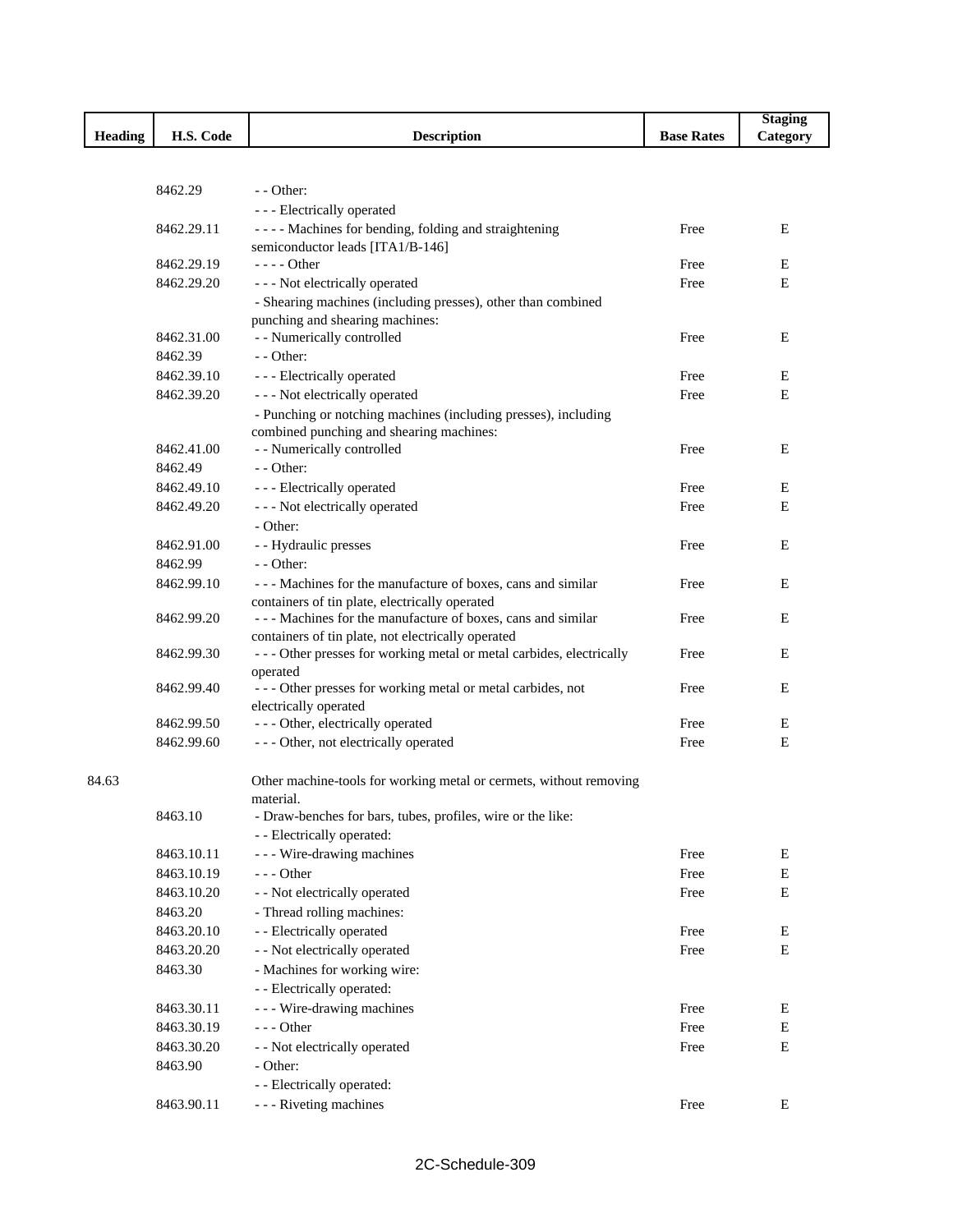|                |            |                                                                                                         |                   | <b>Staging</b> |
|----------------|------------|---------------------------------------------------------------------------------------------------------|-------------------|----------------|
| <b>Heading</b> | H.S. Code  | <b>Description</b>                                                                                      | <b>Base Rates</b> | Category       |
|                |            |                                                                                                         |                   |                |
|                |            |                                                                                                         |                   |                |
|                | 8463.90.19 | $- -$ Other                                                                                             | Free              | Е              |
|                |            | - - Not electrically operated:                                                                          |                   |                |
|                | 8463.90.21 | - - - Riveting machines                                                                                 | Free              | Ε              |
|                | 8463.90.29 | $--$ Other                                                                                              | Free              | E              |
|                |            |                                                                                                         |                   |                |
| 84.64          |            | Machine-tools for working stone, ceramics, concrete, asbestos-                                          |                   |                |
|                |            | cement or like mineral materials or for cold-working glass.                                             |                   |                |
|                | 8464.10    | - Sawing machines:                                                                                      |                   |                |
|                |            | - - Electrically operated:                                                                              |                   |                |
|                | 8464.10.11 | --- For sawing monocrystal semiconductor boules into slices, or                                         | Free              | E              |
|                | 8464.10.12 | wafers into chips [ITA1/B-126]<br>--- Other, for working stone, ceramic, concrete, asbestos-cement or   | Free              | E              |
|                |            | like mineral materials                                                                                  |                   |                |
|                | 8464.10.19 | $- -$ Other                                                                                             | Free              | E              |
|                | 8464.10.90 | - - Other                                                                                               | Free              | E              |
|                | 8464.20    | - Grinding or polishing machines:                                                                       |                   |                |
|                |            | - - Electrically operated:                                                                              |                   |                |
|                | 8464.20.11 | --- Grinding, polishing and lapping machines for processing of                                          | Free              | E              |
|                |            | semiconductor wafers [ITA1/A-127]                                                                       |                   |                |
|                | 8464.20.12 | --- Other, for working stone, ceramic, Concrete, asbestos-cement or                                     | Free              | E              |
|                |            | like mineral materials                                                                                  |                   |                |
|                | 8464.20.19 | $--$ Other                                                                                              | Free              | Е              |
|                | 8464.20.90 | - - Other                                                                                               | Free              | Е              |
|                | 8464.90    | - Other:                                                                                                |                   |                |
|                |            | - - Electrically operated:                                                                              |                   |                |
|                | 8464.90.11 | --- Dicing machines for scribing or scoring semiconductor wafers                                        | Free              | Ε              |
|                |            | $[ITA1/A-128]$                                                                                          |                   |                |
|                | 8464.90.12 | - - - Apparatus for wet etching, developing, stripping or cleaning                                      | Free              | E              |
|                |            | semiconductor wafers and flat panel displays [ITA1/B-142]                                               |                   |                |
|                | 8464.90.13 | --- Other, for working stone, ceramic, Concrete, asbestos-cement or                                     | Free              | Ε              |
|                |            | like mineral materials                                                                                  |                   |                |
|                | 8464.90.19 | $--$ Other                                                                                              | Free              | Ε              |
|                | 8464.90.90 | - - Other                                                                                               | Free              | Е              |
|                |            |                                                                                                         |                   |                |
| 84.65          |            | Machine-tools (including machines for nailing, stapling, glueing or                                     |                   |                |
|                |            | otherwise assembling) for working wood, cork, bone, hard rubber,                                        |                   |                |
|                | 8465.10    | hard plastics or similar hard materials.<br>- Machines which can carry out different types of machining |                   |                |
|                |            | operations without tool change between such operations:                                                 |                   |                |
|                | 8465.10.10 | - - Electrically operated                                                                               | Free              | E              |
|                | 8465.10.20 | - - Not electrically operated                                                                           | Free              | Е              |
|                |            | - Other:                                                                                                |                   |                |
|                | 8465.91    | - - Sawing machines:                                                                                    |                   |                |
|                | 8465.91.10 | --- For scoring PCB/PWBs or PCB/PWB substrates [ITA/2 (AS2)],                                           | Free              | Ε              |
|                |            | electrically operated                                                                                   |                   |                |
|                | 8465.91.20 | - - - Other, electrically operated                                                                      | Free              | E              |
|                | 8465.91.90 | - - - Other                                                                                             | Free              | Е              |
|                | 8465.92    | - - Planing, milling or moulding (by cutting) machines:                                                 |                   |                |
|                | 8465.92.10 | --- For routing PCB/PWBs or PCB/PWB substrates, accepting                                               | Free              | E              |
|                |            | router bits with a shank diameter not exceeding 3.175 mm, for                                           |                   |                |
|                |            | scoring PCB/PWBs or PCB/PWB substrates [ITA/2 (AS2)]                                                    |                   |                |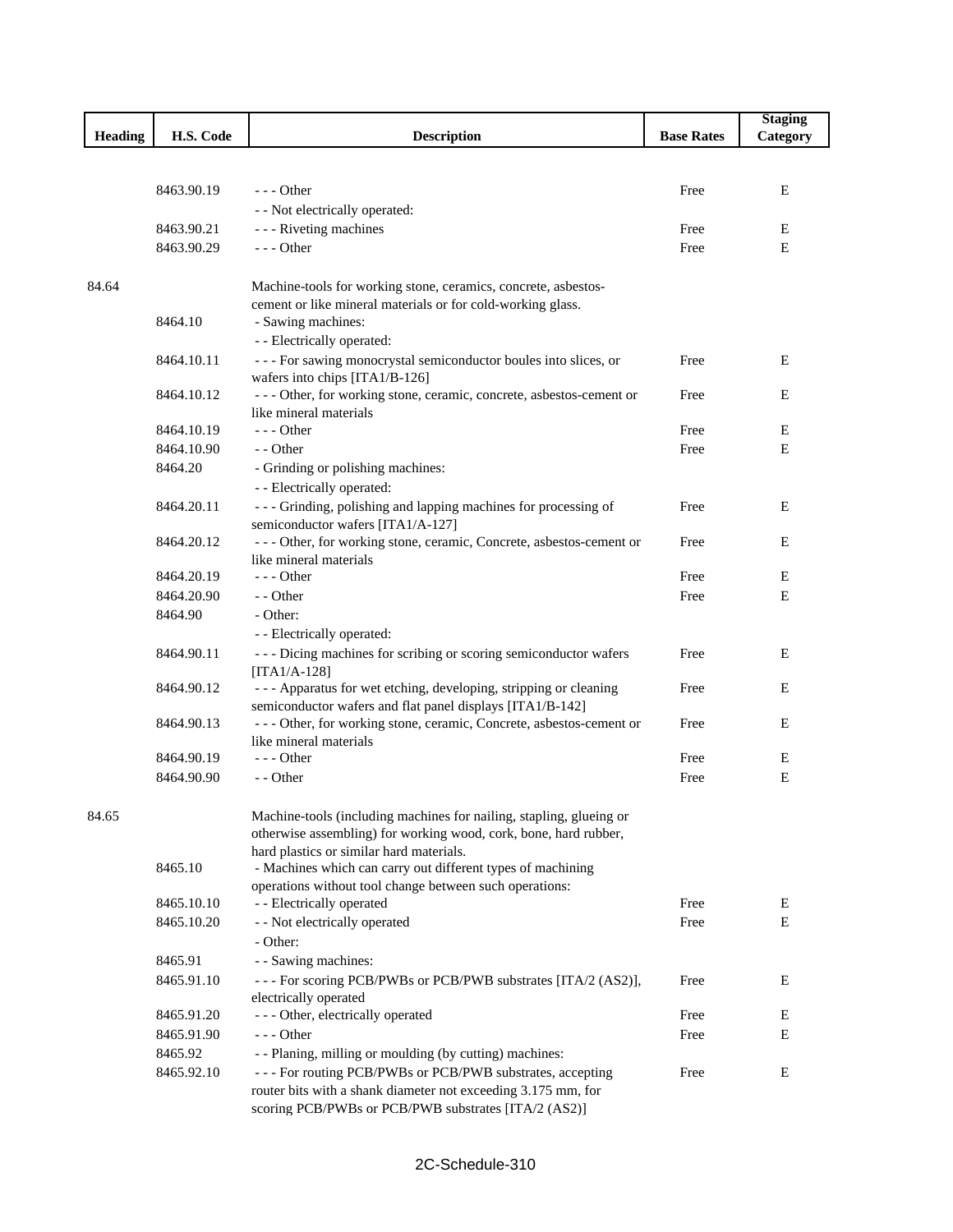|                |            |                                                                                                                                              |                   | <b>Staging</b> |
|----------------|------------|----------------------------------------------------------------------------------------------------------------------------------------------|-------------------|----------------|
| <b>Heading</b> | H.S. Code  | <b>Description</b>                                                                                                                           | <b>Base Rates</b> | Category       |
|                |            |                                                                                                                                              |                   |                |
|                |            |                                                                                                                                              |                   |                |
|                | 8465.92.20 | --- Other, electrically operated                                                                                                             | Free              | E              |
|                | 8465.92.90 | $--$ Other                                                                                                                                   | Free              | Е              |
|                | 8465.93    | - - Grinding, sanding or polishing machines:                                                                                                 |                   |                |
|                | 8465.93.10 | - - - Electrically operated                                                                                                                  | Free              | E              |
|                | 8465.93.20 | - - - Not electrically operated                                                                                                              | Free              | Ε              |
|                | 8465.94    | - - Bending or assembling machines:                                                                                                          |                   |                |
|                | 8465.94.10 | - - - Electrically operated                                                                                                                  | Free              | E              |
|                | 8465.94.20 | - - - Not electrically operated                                                                                                              | Free              | Ε              |
|                | 8465.95    | - - Drilling or morticing machines:                                                                                                          |                   |                |
|                | 8465.95.10 | --- Drilling machines for the manufacture of PCB/PWBs, with a                                                                                | Free              | Е              |
|                |            | spindle speed exceeding 50,000 rpm and accepting drill bits of a                                                                             |                   |                |
|                |            | shank diameter not exceeding 3.175 mm [ITA/2 (AS2)]                                                                                          |                   |                |
|                | 8465.95.20 | - - - Morticing machines, electrically operated                                                                                              | Free              | E              |
|                | 8465.95.30 | --- Other, electrically operated                                                                                                             | Free              | Е              |
|                | 8465.95.90 | $--$ Other                                                                                                                                   | Free              | E              |
|                | 8465.96    | - - Splitting, slicing or paring machines:                                                                                                   |                   |                |
|                | 8465.96.10 | - - - Electrically operated                                                                                                                  | Free              | E              |
|                | 8465.96.20 | - - - Not electrically operated                                                                                                              | Free              | Ε              |
|                | 8465.99    | $-$ - Other:                                                                                                                                 |                   |                |
|                | 8465.99.10 | - - - Woodworking presses, electrically operated                                                                                             | Free              | Ε              |
|                | 8465.99.20 | --- Woodworking presses, not electrically operated                                                                                           | Free              | Ε              |
|                | 8465.99.30 | - - - Lathes, electrically operated                                                                                                          | Free              | Ε              |
|                | 8465.99.40 | --- Lathes, not electrically operated                                                                                                        | Free              | Е              |
|                | 8465.99.50 | --- Machines for deburring the surfaces of PCB/PWBs during                                                                                   | Free              | Е              |
|                |            | manufacturing; for scoring PCB/PWBs or PCB/PWB substrates;                                                                                   |                   |                |
|                |            | laminating presses for the manufacture of PCB/PWBs [ITA/2 (AS2)]                                                                             |                   |                |
|                | 8465.99.60 | --- Other, electrically operated                                                                                                             | Free              | E              |
|                | 8465.99.90 | $--$ Other                                                                                                                                   | Free              | ${\bf E}$      |
|                |            |                                                                                                                                              |                   |                |
| 84.66          |            | Parts and accessories suitable for use solely or principally with the                                                                        |                   |                |
|                |            | machines of headings 84.56 to 84.65, including work or tool holders,                                                                         |                   |                |
|                |            | self-opening dieheads, dividing heads and other special attachments                                                                          |                   |                |
|                |            | for machine-tools; tool holders for any type of tool for working in the                                                                      |                   |                |
|                |            | hand.                                                                                                                                        |                   |                |
|                | 8466.10    | - Tool holders and self-opening dieheads:                                                                                                    |                   |                |
|                | 8466.10.10 | - - For the machine-tools of subheadings 8456.99.20, 8456.99.30,                                                                             | Free              | E              |
|                |            | 8456.99.40, 8460.31.10, 8465.91.10, 8465.92.10, 8465.95.10 and                                                                               |                   |                |
|                |            | 8465.99.50 [ITA/2 (AS2)]                                                                                                                     |                   |                |
|                | 8466.10.20 | - - For machines for sawing monocrystal semiconductor boules into                                                                            | Free              | Ε              |
|                |            | slices, or wafers into chips [ITA1/B-129]; parts of dicing machines                                                                          |                   |                |
|                |            | for scribing or scoring semiconductor wafers [ITA1/B-130]; parts for<br>lasercutters for cutting tracks in semiconductor production by laser |                   |                |
|                |            | beam [ITA1/B-133]; parts of machines for bending, folding and                                                                                |                   |                |
|                |            | straightening semiconductor leads [ITA1/B-157]                                                                                               |                   |                |
|                | 8466.10.90 | - - Other                                                                                                                                    | Free              | E              |
|                | 8466.20    | - Work holders:                                                                                                                              |                   |                |
|                | 8466.20.10 | - - For the machine-tools of subheadings 8456.99.20, 8456.99.30,                                                                             | Free              | E              |
|                |            | 8456.99.40, 8460.31.10, 8465.91.10, 8465.92.10, 8465.95.10 and                                                                               |                   |                |
|                |            | 8465.99.50 [ITA/2 (AS2)]                                                                                                                     |                   |                |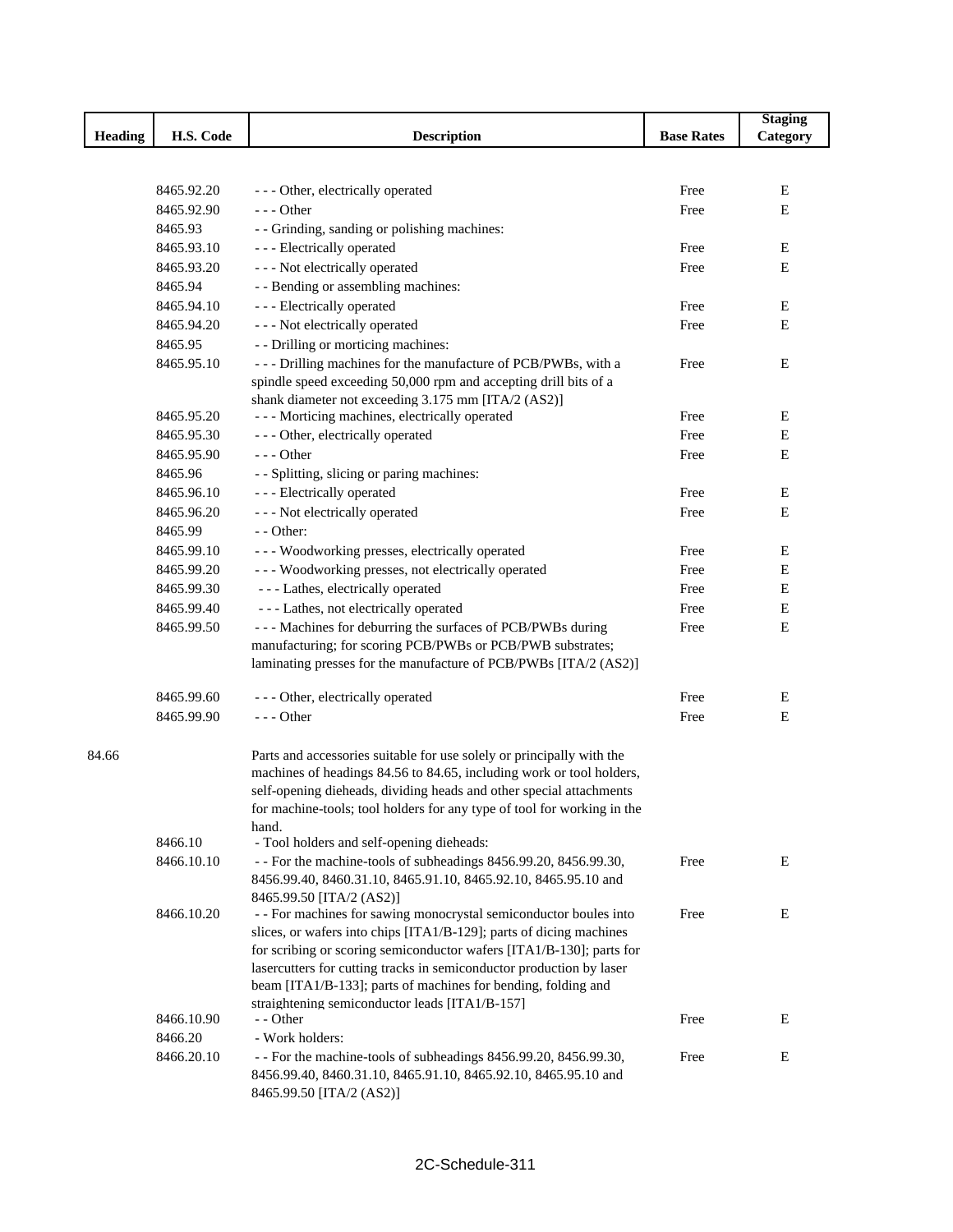|                |            |                                                                                                                                    |                   | <b>Staging</b> |
|----------------|------------|------------------------------------------------------------------------------------------------------------------------------------|-------------------|----------------|
| <b>Heading</b> | H.S. Code  | <b>Description</b>                                                                                                                 | <b>Base Rates</b> | Category       |
|                |            |                                                                                                                                    |                   |                |
|                |            |                                                                                                                                    |                   |                |
|                | 8466.20.20 | - - For machines for sawing monocrystal semiconductor boules into                                                                  | Free              | Е              |
|                |            | slices, or wafers into chips [ITA1/B-129]; parts of dicing machines                                                                |                   |                |
|                |            | for scribing or scoring semiconductor wafers [ITA1/B-130]; parts of<br>lasercutters for cutting contacting tracks in semico        |                   |                |
|                | 8466.20.30 | - - For apparatus for wet etching, developing, stripping or cleaning                                                               | Free              | Ε              |
|                |            | semiconductor wafers and flat panel displays [ITA1/B-153,B-169]                                                                    |                   |                |
|                | 8466.20.90 | - - Other                                                                                                                          | Free              | Е              |
|                | 8466.30    | - Dividing heads and other special attachments for machine-tools:                                                                  |                   |                |
|                | 8466.30.10 | - - For the machine-tools of subheadings 8456.99.20, 8456.99.30,                                                                   | Free              |                |
|                |            | 8456.99.40, 8460.31.10, 8465.91.10, 8465.92.10, 8465.95.10 and                                                                     |                   |                |
|                |            | 8465.99.50 [ITA/2 (AS2)]                                                                                                           |                   |                |
|                | 8466.30.20 | - - For machines for sawing monocrystal semiconductor boules into                                                                  | Free              | Ε              |
|                |            | slices, or wafers into chips [ITA1/B-129]; parts of dicing machines                                                                |                   |                |
|                |            | for scribing or scoring semiconductor wafers [ITA1/B-130]; parts of                                                                |                   |                |
|                |            | lasercutters for cutting contacting tracks in semiconductor production                                                             |                   |                |
|                |            | by laser beam [ITA1/B-133]; parts of machines for bending, folding                                                                 |                   |                |
|                |            | and straightening semiconductor leads [ITA1/B-157]; parts of                                                                       |                   |                |
|                |            | appartus for stripping or cleaning semiconductor wafers [ITA1/B-                                                                   |                   |                |
|                |            | 1351                                                                                                                               |                   |                |
|                | 8466.30.30 | - - For apparatus for wet etching, developing, stripping or cleaning                                                               | Free              | Е              |
|                |            | semiconductor wafers and flat panel displays [ITA1/B-153, B-169]                                                                   |                   |                |
|                | 8466.30.90 | - - Other                                                                                                                          | Free              | E              |
|                | 8466.91    | - Other:                                                                                                                           |                   |                |
|                |            | - - For machines of heading 84.64:                                                                                                 |                   |                |
|                | 8466.91.10 | --- Parts of machines for sawing monocrystal semiconductor boules                                                                  | Free              | Ε              |
|                |            | into slices, or wafers into chips [ITA1/B-129]; parts of grinding,                                                                 |                   |                |
|                |            | polishing and lapping machines for processing of semiconductor                                                                     |                   |                |
|                |            | wafers [ITA1/A-131]; parts of dicing machines for scribing or<br>scoring semiconductor wafers [ITA1/B-130]; parts of apparatus for |                   |                |
|                |            | wet etching, developing, stripping or cleaning semiconductor wafer                                                                 |                   |                |
|                |            | and flat panel displays [ITA1/B-153, B-169]                                                                                        |                   |                |
|                | 8466.91.90 | $--$ Other                                                                                                                         | Free              | Е              |
|                | 8466.92    | - - For machines of heading 84.65:                                                                                                 |                   |                |
|                | 8466.92.10 | - - - For machines of subheading 8465.91.10, 8465.92.10,                                                                           | Free              | E              |
|                |            | 8465.95.10 or 8465.99.50 [ITA/2 (AS2)]                                                                                             |                   |                |
|                | 8466.92.90 | --- Other                                                                                                                          | Free              | E              |
|                | 8466.93    | - - For machines of headings 84.56 to 84.61:                                                                                       |                   |                |
|                | 8466.93.10 | --- For machines of subheadings 8456.10.10 [ex ITA1/A-134, ex B-                                                                   | Free              | E              |
|                |            | 133], 8456.91.00 [ITA1/A-136] and 8456.99.10 [ex ITA1/A-132, B-                                                                    |                   |                |
|                |            | 135]                                                                                                                               |                   |                |
|                | 8466.93.20 | - - - For machines of subheadings 8456.99.20, 8456.99.30,                                                                          | Free              | Е              |
|                |            | 8456.99.40 and 8460.31.10 [ITA/2 (AS2)]                                                                                            |                   |                |
|                | 8466.93.30 | --- Jigs and fixtures used only for the Assembly of road vehicles                                                                  | Free              | Е              |
|                | 8466.93.90 | $--$ Other                                                                                                                         | Free              | Е              |
|                | 8466.94    | - - For machines of heading 84.62 or 84.63:                                                                                        |                   |                |
|                | 8466.94.10 | --- Jigs and fixtures used only for the assembly of road vehicles                                                                  | Free              | Е              |
|                | 8466.94.20 | --- Parts of machines for bending, folding and straightening                                                                       | Free              | Е              |
|                |            | semiconductor leads [ITA1/B-157]                                                                                                   |                   |                |
|                | 8466.94.90 | $--$ Other                                                                                                                         | Free              | E              |
|                |            |                                                                                                                                    |                   |                |

Ī

I

84.67 Tools for working in the hand, pneumatic, hydraulic or with selfcontained electric or non electric motor.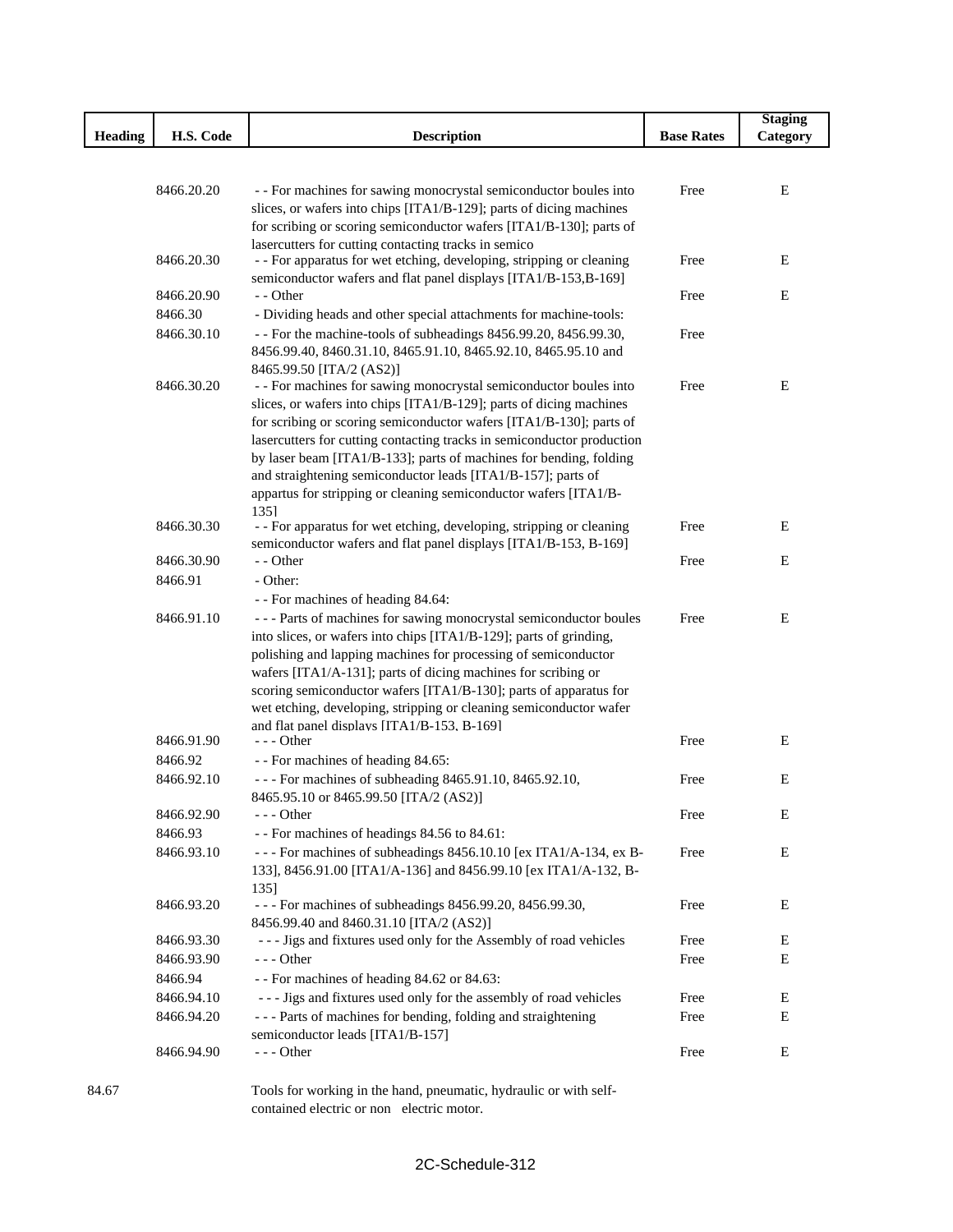|         |            |                                                                                                                                          |                   | <b>Staging</b> |
|---------|------------|------------------------------------------------------------------------------------------------------------------------------------------|-------------------|----------------|
| Heading | H.S. Code  | <b>Description</b>                                                                                                                       | <b>Base Rates</b> | Category       |
|         |            |                                                                                                                                          |                   |                |
|         |            |                                                                                                                                          |                   |                |
|         |            | - Pneumatic:                                                                                                                             |                   |                |
|         | 8467.11    | - - Rotary type (including combined rotary-percussion):                                                                                  |                   |                |
|         | 8467.11.10 | --- Drilling or boring machines                                                                                                          | Free              | E              |
|         | 8467.11.20 | - - - Grinding machines                                                                                                                  | Free              | E              |
|         | 8467.11.90 | $--$ Other                                                                                                                               | Free              | E              |
|         | 8467.19    | $-$ - Other:                                                                                                                             |                   |                |
|         | 8467.19.10 | --- Drilling or boring machines                                                                                                          | Free              | E              |
|         | 8467.19.20 | --- Concrete vibrators                                                                                                                   | Free              | E              |
|         | 8467.19.90 | $- -$ Other                                                                                                                              | Free              | E              |
|         |            | - With self-contained electric motor:                                                                                                    |                   |                |
|         | 8467.21.00 | - - Drills of all kinds                                                                                                                  | Free              | Е              |
|         | 8467.22.00 | - - Saws                                                                                                                                 | Free              | E              |
|         | 8467.29    | $-$ - Other:                                                                                                                             |                   |                |
|         | 8467.29.10 | --- Grinders                                                                                                                             | Free              | Е              |
|         | 8467.29.90 | $- -$ Other                                                                                                                              | Free              | E              |
|         |            | - Other tools:                                                                                                                           |                   |                |
|         | 8467.81.00 | - - Chain saws                                                                                                                           | Free              | E              |
|         | 8467.89    | $-$ - Other:                                                                                                                             |                   |                |
|         | 8467.89.10 | --- Circular saws; concrete vibrators; grinding machines                                                                                 | Free              | E              |
|         | 8467.89.90 | $--$ Other                                                                                                                               | Free              | E              |
|         |            | - Parts:                                                                                                                                 |                   |                |
|         | 8467.91.00 | - - Of chain saws                                                                                                                        | Free              | E              |
|         | 8467.92.00 |                                                                                                                                          | Free              | E              |
|         |            | - - Of pneumatic tools<br>- - Other                                                                                                      |                   |                |
|         | 8467.99.00 |                                                                                                                                          | Free              | E              |
|         |            |                                                                                                                                          |                   |                |
| 84.68   |            | Machinery and apparatus for soldering, brazing or welding, whether<br>or not capable of cutting, other than those of heading 85.15; gas- |                   |                |
|         |            | operated surface tempering machines and appliances.                                                                                      |                   |                |
|         | 8468.10.00 | - Hand-held blow pipes                                                                                                                   | Free              | E              |
|         | 8468.20    | - Other gas-operated machinery and apparatus:                                                                                            |                   |                |
|         | 8468.20.10 | - - Hand-operated gas welding, brazing or Cutting appliances for                                                                         | Free              | E              |
|         |            | metal                                                                                                                                    |                   |                |
|         | 8468.20.90 | - - Other                                                                                                                                | Free              | Е              |
|         | 8468.80.00 | - Other Machinery and apparatus                                                                                                          | Free              | E              |
|         | 8468.90    | - Parts:                                                                                                                                 |                   |                |
|         |            | - - Of hand-operated gas welding, brazing or cutting appliances for                                                                      |                   |                |
|         |            | metal:                                                                                                                                   |                   |                |
|         | 8468.90.11 | --- Of goods of subheading 8468.10.00                                                                                                    | Free              | Ε              |
|         | 8468.90.12 | --- Of goods of subheading 8468.20.10                                                                                                    | Free              | Е              |
|         | 8468.90.90 | - - Other                                                                                                                                | Free              | Е              |
|         |            |                                                                                                                                          |                   |                |
| 84.69   |            | Typewriters other than printers of heading 84.71; word-processing                                                                        |                   |                |
|         |            | machines.                                                                                                                                |                   |                |
|         |            | - Automatic typewriters and word-processing machines:                                                                                    |                   |                |
|         | 8469.11.00 | - - Word-processing machines [ITA1/A-002]                                                                                                | Free              | E              |
|         | 8469.12.00 | - - Automatic typewriters                                                                                                                | Free              | Е              |
|         | 8469.20.00 | - Other typewriters, Electric                                                                                                            | Free              | Е              |
|         | 8469.30.00 | - Other typewriters, non-Electric                                                                                                        | Free              | Е              |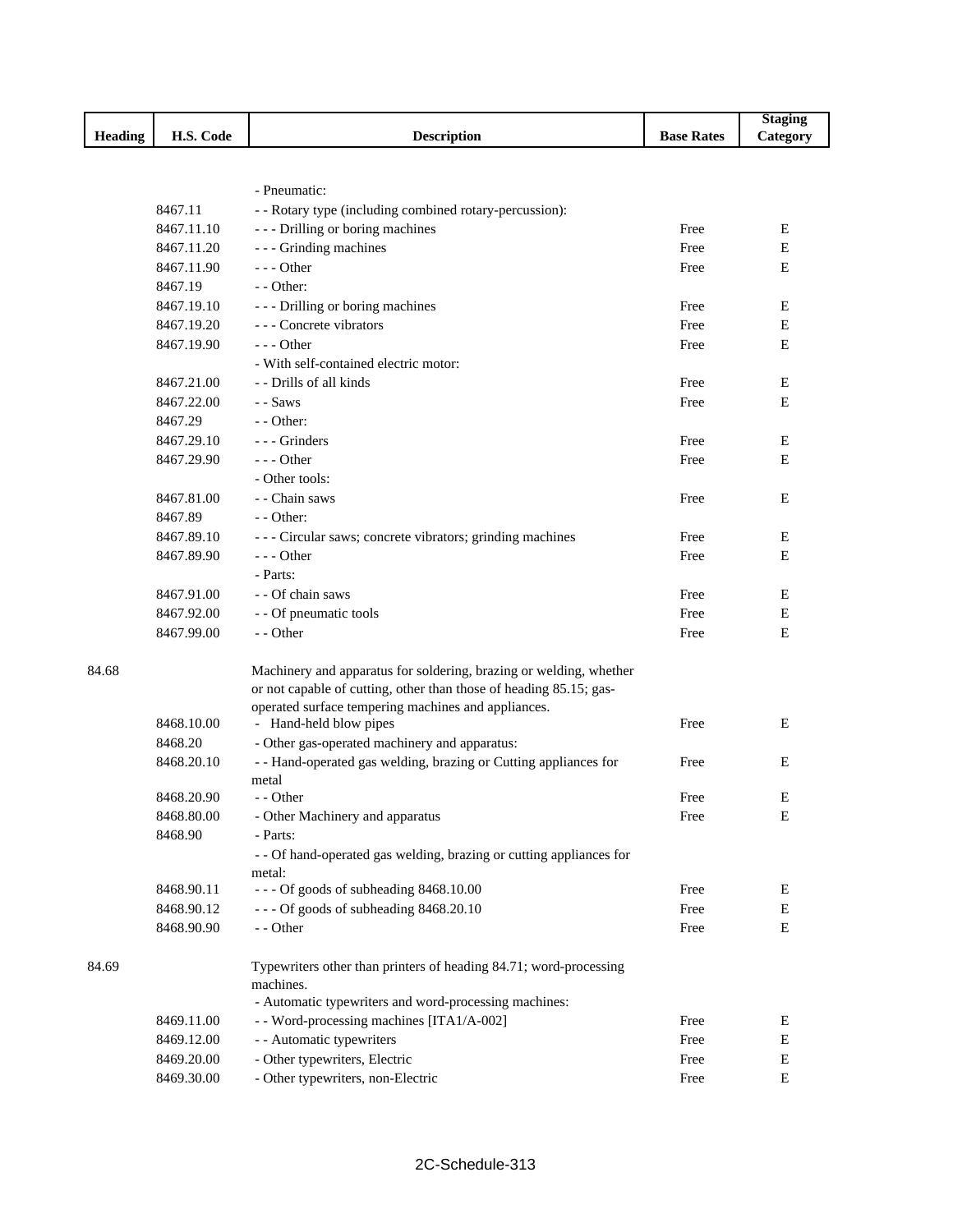|                |                       |                                                                                                                                                                                                                                                                                                                                                      |                   | <b>Staging</b> |
|----------------|-----------------------|------------------------------------------------------------------------------------------------------------------------------------------------------------------------------------------------------------------------------------------------------------------------------------------------------------------------------------------------------|-------------------|----------------|
| <b>Heading</b> | H.S. Code             | <b>Description</b>                                                                                                                                                                                                                                                                                                                                   | <b>Base Rates</b> | Category       |
|                |                       |                                                                                                                                                                                                                                                                                                                                                      |                   |                |
| 84.70          | 8470.10.00            | Calculating machines and pocket-size data recording, reproducing<br>and displaying machines with calculating functions; accounting<br>machines, postage-franking machines, ticket-issuing machines and<br>similar machines, incorporating a calculating device; cash registers.<br>- Electronic calculators capable of operation without an external | Free              | Ε              |
|                |                       | source of electric power and pocket-size data recording, reproducing<br>and displaying machines with calculating functions [ITA1/A003]<br>- Other electronic calculating machines:                                                                                                                                                                   |                   |                |
|                | 8470.21.00            | - - Incorporating a printing device [ITA1/A004]                                                                                                                                                                                                                                                                                                      | Free              | Ε              |
|                | 8470.29.00            | - - Other [ITA1/A005]                                                                                                                                                                                                                                                                                                                                | Free              | Ε              |
|                | 8470.30.00            | - Other calculating machines [ITA1/A006]                                                                                                                                                                                                                                                                                                             | Free              | Ε              |
|                | 8470.40.00            | - Accounting machines [ITA1/A007]                                                                                                                                                                                                                                                                                                                    | Free              | Е              |
|                | 8470.50.00            | - Cash registers [ITA1/A008]                                                                                                                                                                                                                                                                                                                         | Free              | ${\bf E}$      |
|                | 8470.90               | - Other: $[ITA1/A009]$                                                                                                                                                                                                                                                                                                                               |                   |                |
|                | 8470.90.10            |                                                                                                                                                                                                                                                                                                                                                      |                   | Ε              |
|                |                       | - - Postage-franking machines<br>- - Other                                                                                                                                                                                                                                                                                                           | Free              |                |
|                | 8470.90.90            |                                                                                                                                                                                                                                                                                                                                                      | Free              | Е              |
| 84.71          |                       | Automatic data processing machines and units thereof; magnetic or<br>optical readers, machines for transcribing data onto data media in<br>coded form and machines for processing such data, not elsewhere<br>specified or included.                                                                                                                 |                   |                |
|                | 8471.10.00<br>8471.30 | - Analogue or hybrid automatic data processing machines [ITA1/A-<br>010] [ex ITA1/B-194] [ITA1/B-191]<br>- Portable digital automatic data processing machines, weighing not<br>more than 10 kg, consisting of at least a central processing unit, a<br>keyboard and a display: [ITA1/A-011] [ITA1/B-191] [ex ITA1/B-<br>194]                        | Free              | Ε              |
|                | 8471.30.10            | - - Palmtop                                                                                                                                                                                                                                                                                                                                          | Free              | Е              |
|                | 8471.30.20            | - - Laptop                                                                                                                                                                                                                                                                                                                                           | Free              | $\mathbf E$    |
|                | 8471.30.90            | - - Other                                                                                                                                                                                                                                                                                                                                            | Free              | Ε              |
|                |                       | - Other digital automatic data processing machines:                                                                                                                                                                                                                                                                                                  |                   |                |
|                | 8471.41               | - - Comprising in the same housing at least a central processing unit<br>and an input and output unit, whether or not combined: [ITA1/A-<br>012] [ex ITA1/B-194] [ITA1/B-191]                                                                                                                                                                        |                   |                |
|                | 8471.41.10            | - - Personal computers excluding portable computers                                                                                                                                                                                                                                                                                                  | Free              | Е              |
|                | 8471.41.90<br>8471.49 | - - Other<br>- - Other, presented in the form of systems: [ITA1/A-013] [ITA1/B-<br>191] [ex ITA1/B-194] [ex ITA1/B-193] [ITA1/B-198] [ITA1/B-200]<br>[ex ITA1/B-198] [ex ITA1/B-196]                                                                                                                                                                 | Free              | E              |
|                | 8471.49.10            | --- Personal computers excluding portable computers                                                                                                                                                                                                                                                                                                  | Free              | E              |
|                | 8471.49.90            | $--$ Other                                                                                                                                                                                                                                                                                                                                           | Free              | Ε              |
|                | 8471.50               | - Digital processing units other than those of subheading 8471.41 or<br>8471.49, whether or not containing in the same housing one or two<br>of the following types of units: storage units, input units, output<br>units: [ITA1/A-014] [ITA1/B-191] [ex ITA1/B-192, B-194]                                                                          |                   |                |
|                | 8471.50.10            | - - Processing units for personal and portable computers                                                                                                                                                                                                                                                                                             | Free              | E              |
|                | 8471.50.90            | - - Other                                                                                                                                                                                                                                                                                                                                            | Free              | Ε              |
|                | 8471.60               | - Input or output units, whether or not containing storage units in the<br>same housing: [ITA1/A-015] [ex ITA1/B-194, B-195]                                                                                                                                                                                                                         |                   |                |
|                | 8471.60.11            | - - Dot matrix printers                                                                                                                                                                                                                                                                                                                              | Free              | E              |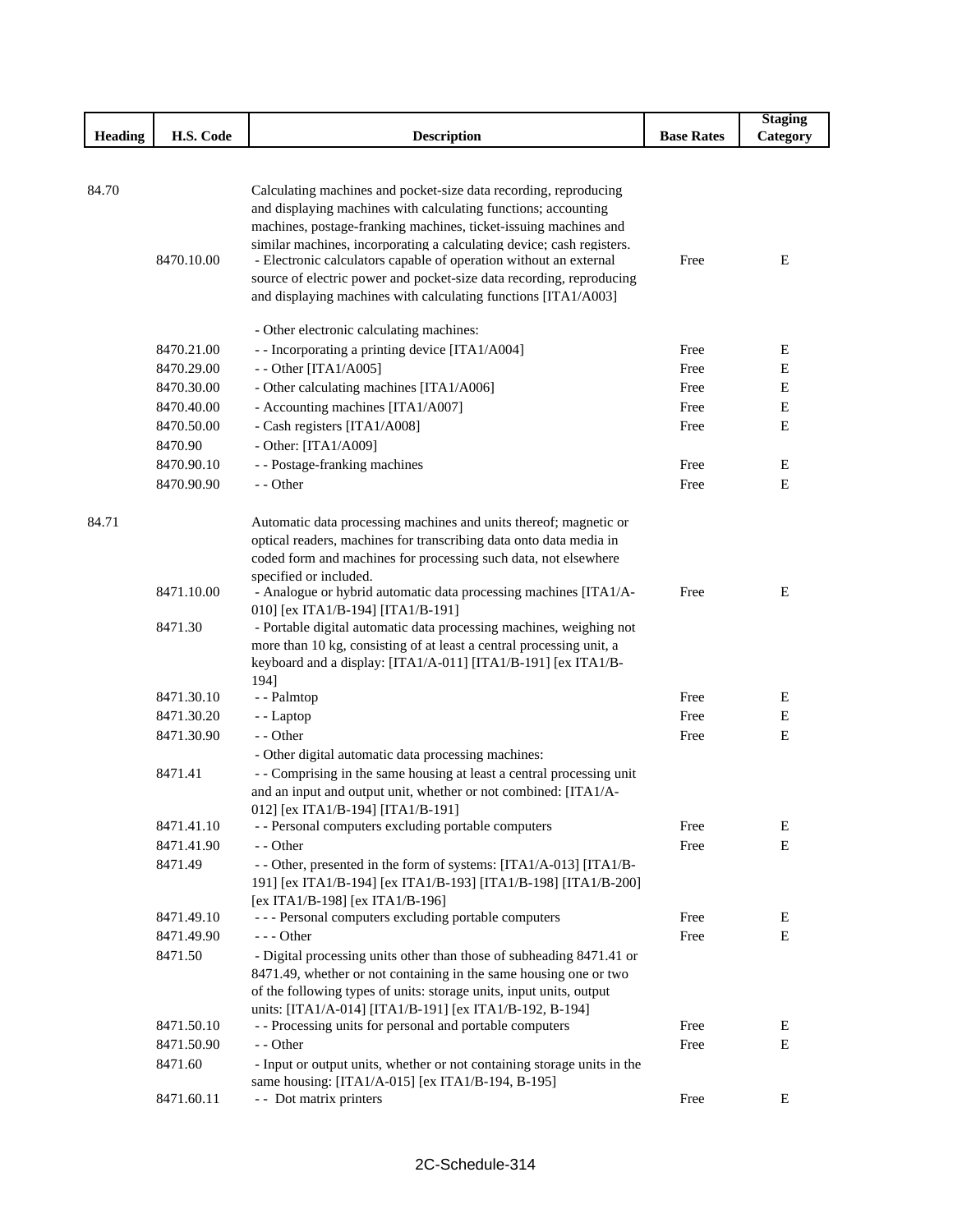|                |            |                                                                                                                                              |                   | <b>Staging</b> |
|----------------|------------|----------------------------------------------------------------------------------------------------------------------------------------------|-------------------|----------------|
| <b>Heading</b> | H.S. Code  | <b>Description</b>                                                                                                                           | <b>Base Rates</b> | Category       |
|                |            |                                                                                                                                              |                   |                |
|                |            |                                                                                                                                              |                   |                |
|                | 8471.60.12 | - - Ink-jet printers                                                                                                                         | Free              | Е              |
|                | 8471.60.13 | - - Laser printers                                                                                                                           | Free              | Ε              |
|                | 8471.60.19 | - - Other printers                                                                                                                           | Free              | Ε              |
|                | 8471.60.21 | - - Computer terminals or monitors, colour, excluding closed circuit                                                                         | Free              | E              |
|                |            | television monitors                                                                                                                          |                   |                |
|                | 8471.60.29 | - - Other computer terminals or monitors, excluding closed circuit                                                                           | Free              | Ε              |
|                |            | television monitors                                                                                                                          |                   |                |
|                | 8471.60.30 | - - Computer keyboards                                                                                                                       | Free              | Ε              |
|                | 8471.60.40 | - - X-Y coordinate input devices, including mouse, light pens,                                                                               | Free              | Е              |
|                |            | joysticks, track balls, and touch sensitive screens                                                                                          |                   |                |
|                | 8471.60.50 | - - Plotters whether input or output units of heading 84.71 or                                                                               | Free              | Ε              |
|                | 8471.60.60 | drawing or drafting machines of heading 90.17 [ITA1/B-198]                                                                                   |                   | Ε              |
|                |            | - - Projection type flat panel display units used with automatic data<br>processing machines which can display digital information generated | Free              |                |
|                |            | by the central processing unit [ITA1/B-200]                                                                                                  |                   |                |
|                | 8471.60.90 | - - Other                                                                                                                                    | Free              | E              |
|                | 8471.70    | - Storage units: [ITA1/A-016] [ex ITA/B-194]                                                                                                 |                   |                |
|                | 8471.70.10 | - - Floppy disk drives                                                                                                                       | Free              | Ε              |
|                | 8471.70.20 | - - Hard disk drives                                                                                                                         | Free              | Е              |
|                |            |                                                                                                                                              |                   |                |
|                | 8471.70.30 | - - Tape drives                                                                                                                              | Free              | Ε              |
|                | 8471.70.40 | - - Optical disk drives, including CD-ROM drives, DVD drives and<br>CD-R drives [ITA1/B-196]                                                 | Free              | E              |
|                | 8471.70.50 | - - Proprietary format storage devices including media therefor for                                                                          | Free              | E              |
|                |            | automatic data processing machines, with or without removable                                                                                |                   |                |
|                |            | media and whether magnetic, optical or other technology, including                                                                           |                   |                |
|                |            | Bernoulli Box, Syquest, or Zipdrive cartridge storage units [ITA1/B-                                                                         |                   |                |
|                |            | 2011                                                                                                                                         |                   |                |
|                |            | - - Other:                                                                                                                                   |                   |                |
|                | 8471.70.91 | - - - Backup management systems                                                                                                              | Free              | Ε              |
|                | 8471.70.99 | $--$ Other                                                                                                                                   | Free              | E              |
|                | 8471.80    | - Other units of automatic data processing machines: [ITA1/A-017]                                                                            |                   |                |
|                | 8471.80.10 | -- Control units [ITA1/B-194]                                                                                                                | Free              | Е              |
|                | 8471.80.20 | - - Adaptor units [ITA1/B-194]                                                                                                               | Free              | $\mathbf E$    |
|                | 8471.80.30 | - - Gateways including VoIP [ITA1/B-194]                                                                                                     | Free              | $\bf E$        |
|                | 8471.80.40 | - - Data routers [ITA1/B-194]                                                                                                                | Free              | E              |
|                | 8471.80.50 | - - Wireless bridges and routers [ITA1/B-194]                                                                                                | Free              | $\mathbf E$    |
|                | 8471.80.60 | - - Firewalls                                                                                                                                | Free              | Ε              |
|                | 8471.80.70 | - - Sound cards [ITA1/B-202] and video cards                                                                                                 | Free              | Ε              |
|                | 8471.80.90 |                                                                                                                                              |                   | Е              |
|                |            | - - Other                                                                                                                                    | Free              |                |
|                | 8471.90    | - Other: [ITA1/A-018] [ex ITA1/B-194]                                                                                                        |                   |                |
|                | 8471.90.10 | - - Bar code readers                                                                                                                         | Free              | Е              |
|                | 8471.90.20 | - - Optical character readers, document or image scanners                                                                                    | Free              | Ε              |
|                | 8471.90.30 | - - Card readers, card punches; tabulators; statistical machines of a                                                                        | Free              | E              |
|                |            | kind operated in conjunction with punched card; computer peripheral                                                                          |                   |                |
|                | 8471.90.40 | units<br>- - Other auxiliary machines for use with statistic machines                                                                        | Free              | Е              |
|                |            |                                                                                                                                              |                   |                |
|                | 8471.90.90 | - - Other                                                                                                                                    | Free              | Е              |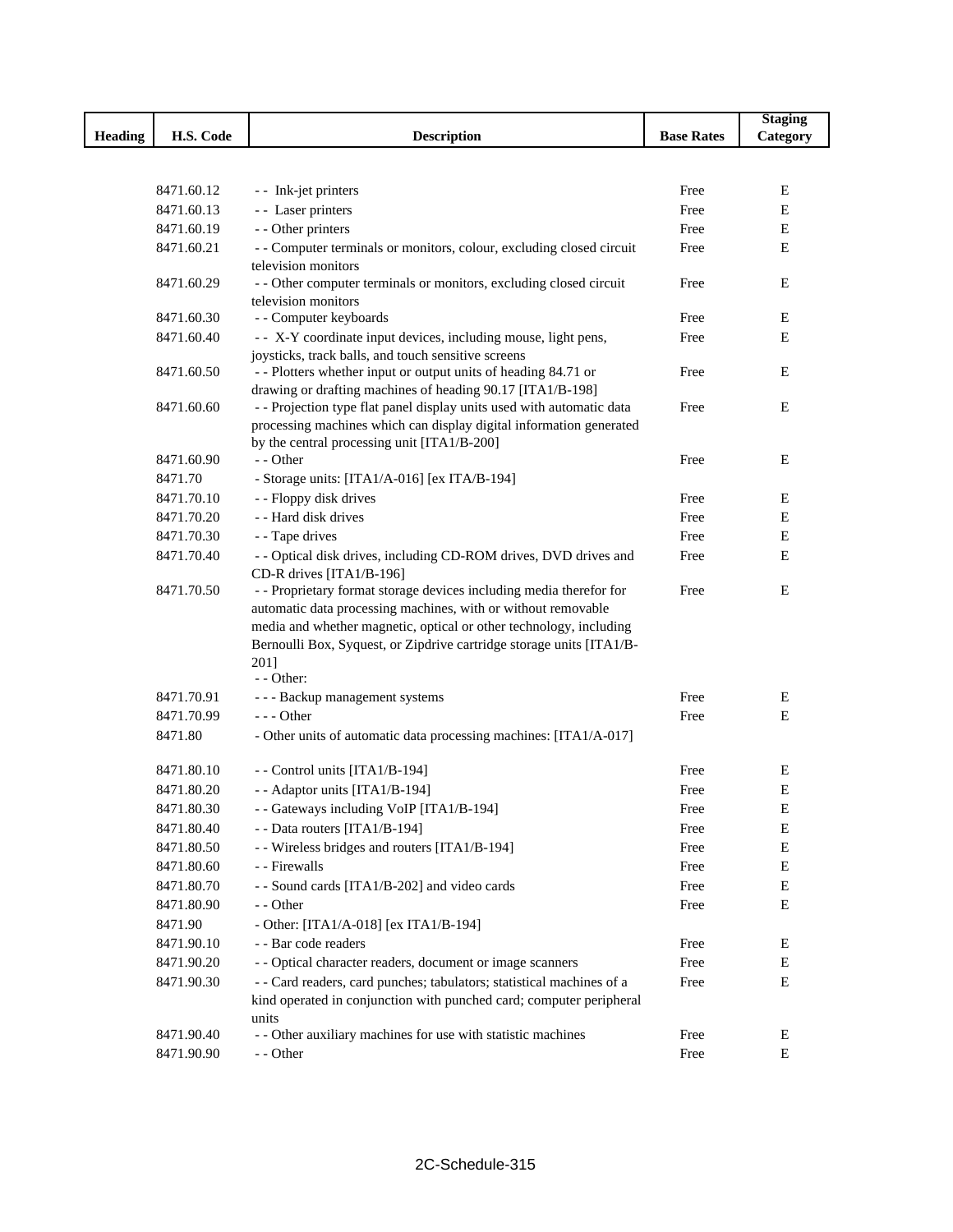|                |            |                                                                                                                                      |                   | <b>Staging</b> |
|----------------|------------|--------------------------------------------------------------------------------------------------------------------------------------|-------------------|----------------|
| <b>Heading</b> | H.S. Code  | <b>Description</b>                                                                                                                   | <b>Base Rates</b> | Category       |
|                |            |                                                                                                                                      |                   |                |
|                |            |                                                                                                                                      |                   |                |
| 84.72          |            | Other office machines (for example, hectograph or stencil duplicating                                                                |                   |                |
|                |            | machines, addressing machines, automatic banknote dispensers, coin-<br>sorting machines, coin-counting or wrapping machines, pencil- |                   |                |
|                |            | sharpening machines, perforating or stapling machines).                                                                              |                   |                |
|                |            |                                                                                                                                      |                   |                |
|                | 8472.10    | - Duplicating machines:                                                                                                              |                   |                |
|                | 8472.10.10 | - - Electrically operated                                                                                                            | Free              | E              |
|                | 8472.10.20 | - - Not electrically operated                                                                                                        | Free              | E              |
|                | 8472.20    | - Addressing machines and address plate embossing machines:                                                                          |                   |                |
|                | 8472.20.10 | - - Electrically operated                                                                                                            | Free              | E              |
|                | 8472.20.20 | - - Not electrically operated                                                                                                        | Free              | $\mathbf E$    |
|                | 8472.30    | - Machines for sorting or folding mail or for inserting mail in                                                                      |                   |                |
|                |            | envelopes or bands, machines for opening, closing or sealing mail                                                                    |                   |                |
|                |            | and machines for affixing or cancelling postage stamps:                                                                              |                   |                |
|                | 8472.30.10 | - - Electrically operated                                                                                                            | Free              | E              |
|                | 8472.30.20 | - - Not electrically operated                                                                                                        | Free              | E              |
|                | 8472.90    | - Other:                                                                                                                             |                   |                |
|                | 8472.90.10 | - - Automatic teller machines [ITA1/A-019]                                                                                           | Free              | E              |
|                | 8472.90.20 | - - Electronic fingerprint identification system                                                                                     | Free              | E              |
|                | 8472.90.30 | - - Other, electrically operated                                                                                                     | Free              | Ε              |
|                | 8472.90.90 | - - Other, not electrically operated                                                                                                 | Free              | Ε              |
| 84.73          |            | Parts and accessories (other than covers, carrying cases and the like)                                                               |                   |                |
|                |            | suitable for use solely or principally with the machines of headings                                                                 |                   |                |
|                |            | 84.69 to 84.72.                                                                                                                      |                   |                |
|                | 8473.10    | - Parts and accessories of the machines of heading 84.69:                                                                            |                   |                |
|                | 8473.10.10 | -- Printed circuit assemblies for word-processing [ITA1/B-199]                                                                       | Free              | E              |
|                | 8473.10.90 | - - Other                                                                                                                            | Free              | E              |
|                |            | - Parts and accessories of the machines of heading 84.70:                                                                            |                   |                |
|                | 8473.21.00 | - - Of the electronic calculating machines of subheading 8470.10.00,                                                                 | Free              | E              |
|                |            | 8470.21.00 or 8470.29.00 [ITA1/A-020]                                                                                                |                   |                |
|                | 8473.29.00 | - - Other [ITA1/A-021] [ITA1/B-199]                                                                                                  | Free              | E              |
|                | 8473.30    | - Parts and accessories of the machines of heading 84.71: [ITA1/A-                                                                   |                   |                |
|                |            | 022] [ex ITA1/B-194] [ex ITA/B-202] [ITA1/B-199]                                                                                     |                   |                |
|                | 8473.30.10 | - - Assembled printed circuit boards                                                                                                 | Free              | Ε              |
|                | 8473.30.20 | - - Black ink-filled cartridges for computer printers                                                                                | Free              | ${\bf E}$      |
|                | 8473.30.90 | - - Other                                                                                                                            | Free              | E              |
|                | 8473.40    | - Parts and accessories of the machines of heading 84.72:<br>- - For electrically operated machines:                                 |                   |                |
|                | 8473.40.11 | --- Parts including printed circuit assemblies for automatic teller                                                                  | Free              | E              |
|                |            | machines [ITA1/B-199] [ex 8473.40 (parts of ATM) (ITA/2)]                                                                            |                   |                |
|                | 8473.40.19 | - - - Other                                                                                                                          | Free              | E              |
|                | 8473.40.20 | - - For non-electrically operated machines                                                                                           | Free              | E              |
|                | 8473.50    | - Parts and accessories equally suitable for use with machines of two                                                                |                   |                |
|                |            | or more of the headings 84.69 to 84.72: [ITA1/A-023] [ITA1/B-199]                                                                    |                   |                |
|                |            | - - For electrically operated machines:                                                                                              |                   |                |
|                | 8473.50.11 | --- Suitable for use of machines with heading 84.71                                                                                  | Free              | Ε              |
|                | 8473.50.19 | $--$ Other                                                                                                                           | Free              | ${\bf E}$      |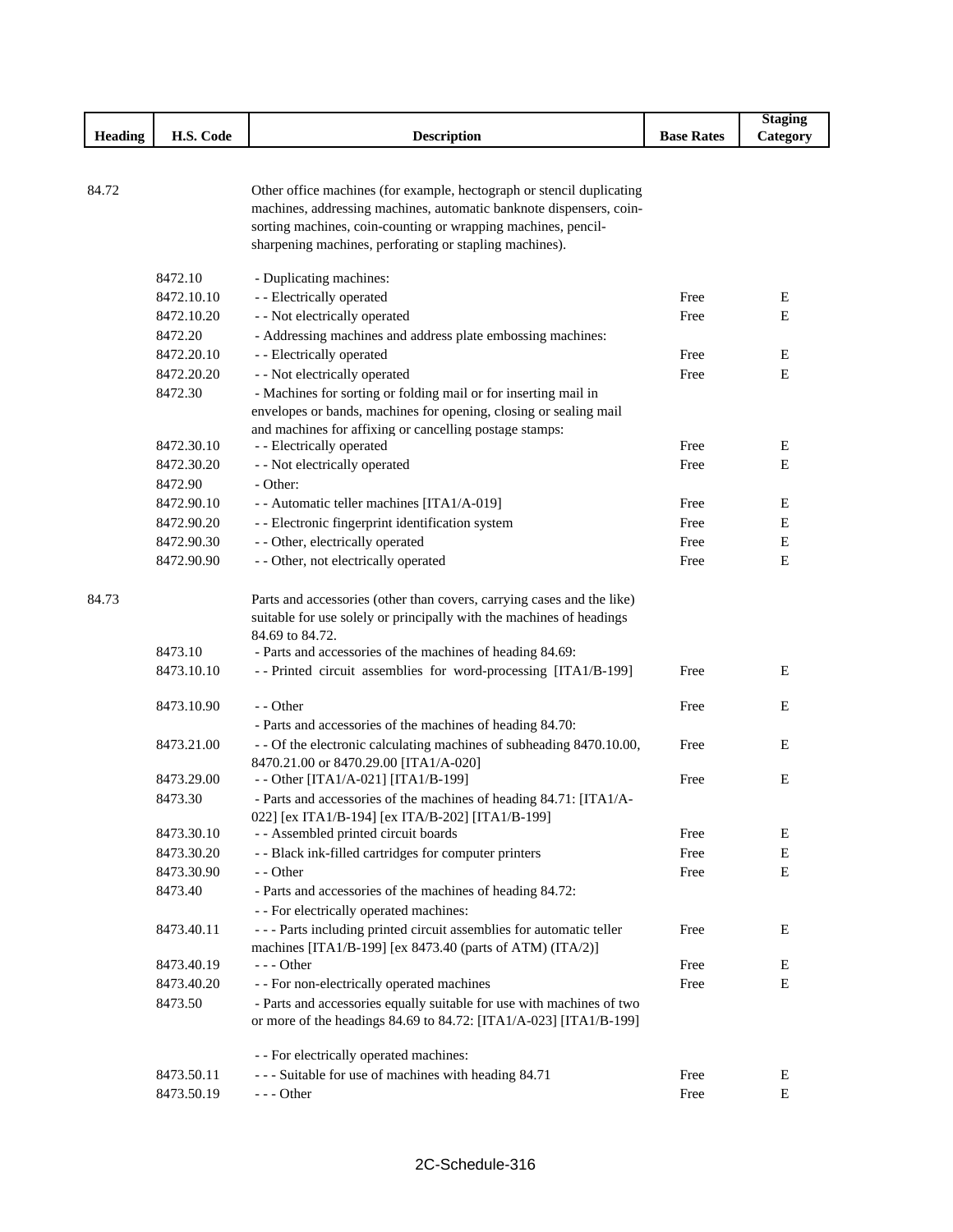|         |            |                                                                       |                   | <b>Staging</b> |
|---------|------------|-----------------------------------------------------------------------|-------------------|----------------|
| Heading | H.S. Code  | <b>Description</b>                                                    | <b>Base Rates</b> | Category       |
|         |            |                                                                       |                   |                |
|         |            |                                                                       |                   |                |
|         |            | - - For non-electrically operated machines:                           |                   |                |
|         | 8473.50.21 | --- Suitable for use of machines with heading 84.71                   | Free              | E              |
|         | 8473.50.29 | $--$ Other                                                            | Free              | E              |
|         |            |                                                                       |                   |                |
| 84.74   |            | Machinery for sorting, screening, separating, washing, crushing,      |                   |                |
|         |            | grinding, mixing or kneading earth, stone, ores or other mineral      |                   |                |
|         |            | substances, in solid (including powder or paste) form; machinery for  |                   |                |
|         |            | agglomerating, shaping or moulding solid mineral fuels, ceramic       |                   |                |
|         |            | paste, unhardened cements, plastering materials or other mineral      |                   |                |
|         |            | products in powder or paste form; machines for forming foundry        |                   |                |
|         | 8474.10    | moulds of sand.                                                       |                   |                |
|         |            | - Sorting, screening, separating or washing machines:                 |                   |                |
|         | 8474.10.10 | - - Electrically operated                                             | Free              | E              |
|         | 8474.10.20 | - - Not electrically operated                                         | Free              | $\mathbf E$    |
|         | 8474.20    | - Crushing or grinding machines:                                      |                   |                |
|         |            | - - Electrically operated:                                            |                   |                |
|         | 8474.20.11 | --- For stone                                                         | Free              | E              |
|         | 8474.20.19 | $--$ Other                                                            | Free              | E              |
|         |            | - - Not electrically operated:                                        |                   |                |
|         | 8474.20.21 | --- For stone                                                         | Free              | Ε              |
|         | 8474.20.29 | $--$ Other                                                            | Free              | Ε              |
|         |            | - Mixing or kneading machines:                                        |                   |                |
|         | 8474.31    | - - Concrete or mortar mixers:                                        |                   |                |
|         | 8474.31.10 | - - - Electrically operated                                           | Free              | Е              |
|         | 8474.31.20 | - - - Not electrically operated                                       | Free              | E              |
|         | 8474.32    | - - Machines for mixing mineral substances with bitumen:              |                   |                |
|         |            | - - - Electrically operated:                                          |                   |                |
|         | 8474.32.11 | - - - - Machines for mixing mineral substances with bitumen, having   | Free              | Ε              |
|         |            | capacity not exceeding 80 t/hr                                        |                   |                |
|         | 8474.32.19 | - - - - Other                                                         | Free              | E              |
|         |            | - - - Not electrically operated:                                      |                   |                |
|         | 8474.32.21 | - - - - Machines for mixing mineral substances with bitumen, having   | Free              | E              |
|         |            | capacity not exceeding 80 t/hr                                        |                   |                |
|         | 8474.32.29 |                                                                       | Free              | Ε              |
|         | 8474.39    | - - Other:                                                            |                   |                |
|         | 8474.39.10 | - - - Electrically operated                                           | Free              | E              |
|         | 8474.39.20 | --- Not electrically operated                                         | Free              | E              |
|         | 8474.80    | - Other machinery:                                                    |                   |                |
|         | 8474.80.10 | - - Electrically operated                                             | Free              | Е              |
|         | 8474.80.20 | - - Not electrically operated                                         | Free              | Е              |
|         | 8474.90    | -Parts:                                                               |                   |                |
|         | 8474.90.10 | - - Of electrically operated machines                                 | Free              | E              |
|         | 8474.90.20 | - - Of non-electrically operated machines                             | Free              | Ε              |
| 84.75   |            | Machines for assembling electric or electronic lamps, tubes or valves |                   |                |
|         |            | or flash-bulb, in glass envelopes; machines for manufacturing or hot  |                   |                |
|         |            | working glass or glassware.                                           |                   |                |
|         | 8475.10    | - Machines for assembling electric or electronic lamps, tubes or      |                   |                |
|         |            | valves or flash-bulbs, in glass envelopes:                            |                   |                |
|         | 8475.10.10 | - - Electrically operated                                             | Free              | Е              |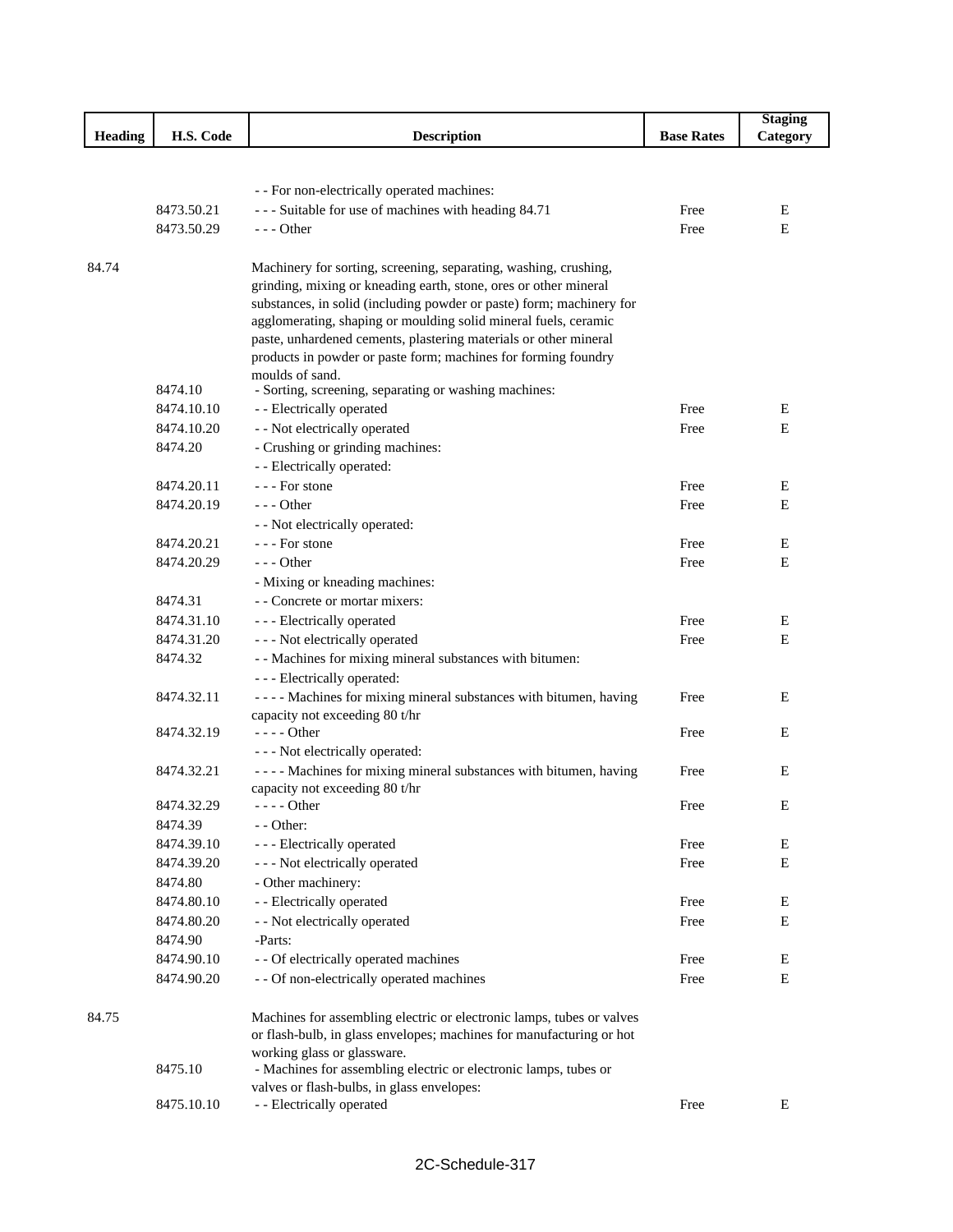|         |            |                                                                       |                   | <b>Staging</b> |
|---------|------------|-----------------------------------------------------------------------|-------------------|----------------|
| Heading | H.S. Code  | <b>Description</b>                                                    | <b>Base Rates</b> | Category       |
|         |            |                                                                       |                   |                |
|         |            |                                                                       |                   |                |
|         | 8475.10.20 | - - Not electrically operated                                         | Free              | E              |
|         |            | - Machines for manufacturing or hot working glass or glassware:       |                   |                |
|         | 8475.21.00 | - - Machines for making optical fibres and preforms thereof           | Free              | Е              |
|         | 8475.29.00 | - - Other                                                             | Free              | Ε              |
|         | 8475.90    | - Parts:                                                              |                   |                |
|         | 8475.90.10 | - - Of electrically operated machines                                 | Free              | Ε              |
|         | 8475.90.20 | - - Of non-electrically operated machines                             | Free              | E              |
| 84.76   |            | Automatic goods-vending machines (for example, postage stamp,         |                   |                |
|         |            | cigarette, food or beverage machines), including money-changing       |                   |                |
|         |            | machines.                                                             |                   |                |
|         |            | - Automatic beverage-vending machines:                                |                   |                |
|         | 8476.21.00 | - - Incorporating heating or refrigerating devices                    | Free              | E              |
|         | 8476.29.00 | - - Other                                                             | Free              | Е              |
|         |            | - Other machines:                                                     |                   |                |
|         | 8476.81.00 | - - Incorporating heating or refrigerating devices                    | Free              | E              |
|         | 8476.89.00 | - - Other                                                             | Free              | E              |
|         | 8476.90    | - Parts:                                                              |                   |                |
|         | 8476.90.10 | - - Of electrically operated machines incorporating heating or        | Free              | Ε              |
|         |            | refrigerating devices                                                 |                   |                |
|         | 8476.90.90 | - - Other                                                             | Free              | E              |
|         |            |                                                                       |                   |                |
| 84.77   |            | Machinery for working rubber or plastics or for the manufacture of    |                   |                |
|         |            | products from these materials, not specified or included elsewhere in |                   |                |
|         |            | this Chapter.                                                         |                   |                |
|         | 8477.10    | - Injection-moulding machines:                                        |                   |                |
|         | 8477.10.10 | - - For moulding rubber                                               | Free              | E              |
|         |            | - - For moulding plastics:                                            |                   |                |
|         | 8477.10.31 | --- P.V.C. Injection moulding machines                                | Free              | E              |
|         | 8477.10.32 | --- Encapsulation equipment for assembly of semiconductors            | Free              | Ε              |
|         |            | $[ITA1/B-137]$                                                        |                   |                |
|         | 8477.10.39 | $--- Other$                                                           | Free              | E              |
|         | 8477.20    | - Extruders:                                                          |                   |                |
|         | 8477.20.10 | - - For extruding rubber                                              | 10                | E              |
|         | 8477.20.20 | - - For extruding plastics                                            | Free              | Е              |
|         | 8477.30    | - Blow moulding machines:                                             |                   |                |
|         | 8477.30.10 | - - For moulding rubber                                               | Free              | Е              |
|         | 8477.30.20 | - - For moulding plastics                                             | Free              | Ε              |
|         | 8477.40    | - Vacuum moulding machines and other thermoforming machines:          |                   |                |
|         | 8477.40.10 | - - For moulding or forming rubber                                    | Free              | Ε              |
|         |            | - - For moulding or forming plastics:                                 |                   |                |
|         | 8477.40.21 | --- Encapsulation equipment for assembly of semiconductors            | Free              | E              |
|         |            | $[ITA1/B-137, B-144]$                                                 |                   |                |
|         | 8477.40.29 | $--$ Other                                                            | Free              | E              |
|         |            | - Other machinery for moulding or otherwise forming:                  |                   |                |
|         | 8477.51.00 | - - For moulding or retreading pneumatic tyres or for moulding or     | Free              | E              |
|         | 8477.59    | otherwise forming inner tubes<br>$-$ - Other:                         |                   |                |
|         |            | - - - For rubber                                                      | Free              |                |
|         | 8477.59.10 |                                                                       |                   | E              |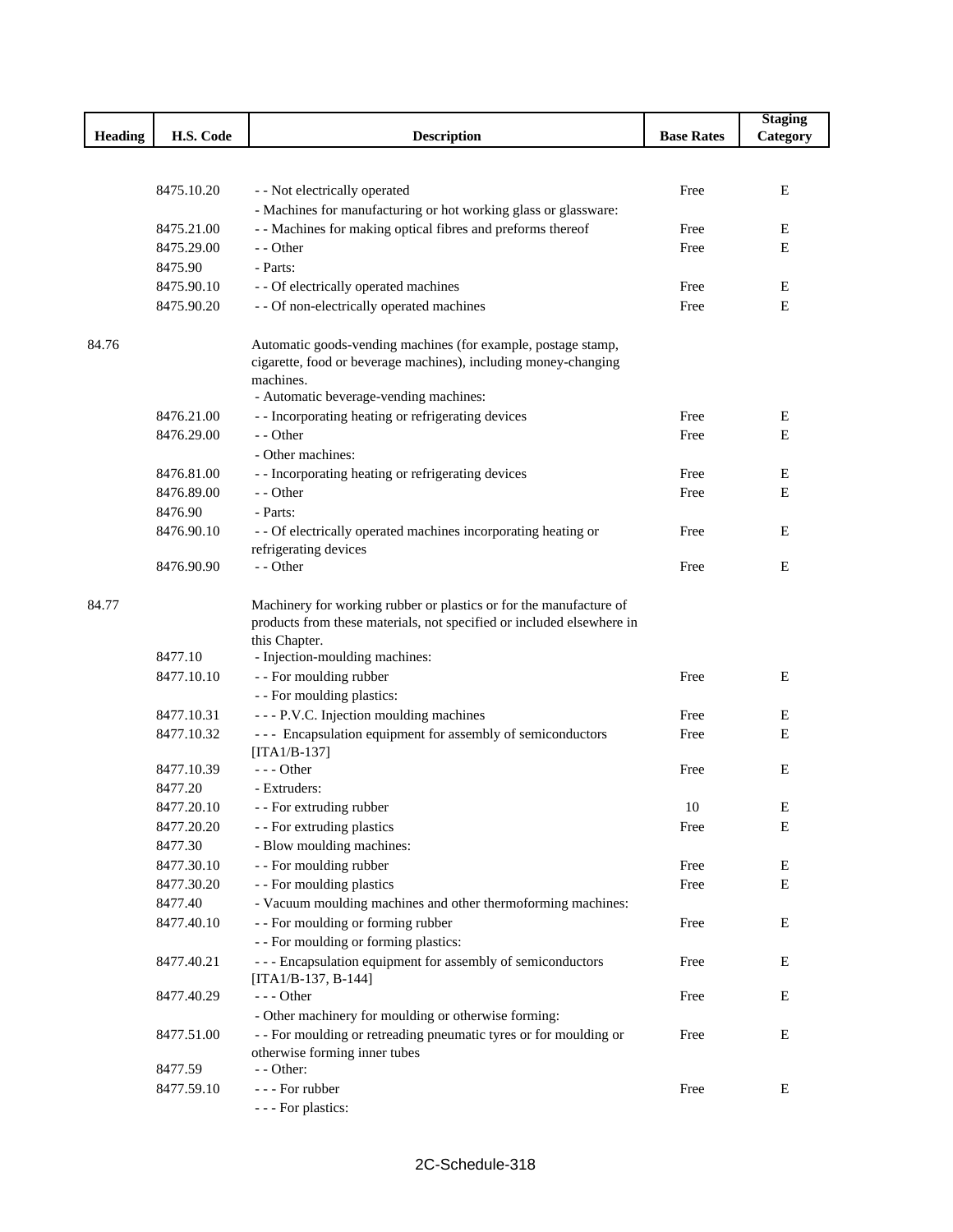|         |                                 |                                                                                                                              |                   | <b>Staging</b> |
|---------|---------------------------------|------------------------------------------------------------------------------------------------------------------------------|-------------------|----------------|
| Heading | H.S. Code<br><b>Description</b> |                                                                                                                              | <b>Base Rates</b> | Category       |
|         |                                 |                                                                                                                              |                   |                |
|         |                                 |                                                                                                                              |                   |                |
|         | 8477.59.21                      | - - - - Machinery for assembling central processing unit (CPU)<br>daughter boards in plastic cases or housings [ITA/2 (AS2)] | Free              | E              |
|         | 8477.59.22                      | ---- Encapsulation equipment for assembly of semiconductors                                                                  | Free              | Ε              |
|         |                                 | $[ITA1/B-137, B-144]$                                                                                                        |                   |                |
|         | 8477.59.29                      | $--- Other$                                                                                                                  | Free              | Ε              |
|         | 8477.80                         | - Other machinery:                                                                                                           |                   |                |
|         | 8477.80.10                      | - - For rubber, electrically operated                                                                                        | Free              | Ε              |
|         | 8477.80.20                      | - - For rubber, not electrically operated                                                                                    | Free              | E              |
|         |                                 | - - For plastics, electrically operated:                                                                                     |                   |                |
|         | 8477.80.31                      | --- Lamination presses for the manufacture of PCB/PWBs [ITA/2                                                                | Free              | E              |
|         |                                 | (AS2)]                                                                                                                       |                   |                |
|         | 8477.80.39                      | $--$ Other                                                                                                                   | Free              | Ε              |
|         | 8477.80.40                      | - - For plastics, not electrically operated                                                                                  | Free              | E              |
|         | 8477.90                         | - Parts:                                                                                                                     |                   |                |
|         | 8477.90.10                      | - - Of electrically operated machines for working rubber or for the                                                          | Free              | Ε              |
|         |                                 | manufacture of products from rubber                                                                                          |                   | Ε              |
|         | 8477.90.20                      | - - Of non-electrically operated machines for working rubber or for<br>the manufacture of products from rubber               | Free              |                |
|         |                                 | - - Of electrically machines for working plastics or for the                                                                 |                   |                |
|         |                                 | manufacture of products from plastic materials:                                                                              |                   |                |
|         | 8477.90.31                      | --- Parts of encapsulation equipment for assembly of                                                                         | Free              | Ε              |
|         |                                 | semiconductors [ITA1/B-138, B-155]                                                                                           |                   |                |
|         | 8477.90.32                      | --- Parts of lamination presses for the manufacture of PCB/PWBs;                                                             | Free              | E              |
|         |                                 | parts for machinery for assembling central processing unit (CPU)                                                             |                   |                |
|         |                                 | daughter boards in plastic cases or housings [ITA/2 (AS)]                                                                    |                   |                |
|         | 8477.90.39                      | $--$ Other                                                                                                                   | Free              | Е              |
|         | 8477.90.40                      | - - Of non-electrically machines for working plastics or for the                                                             | Free              | Ε              |
|         |                                 | manufacture of products from plastic materials                                                                               |                   |                |
| 84.78   |                                 | Machinery for preparing or making up tobacco, not specified or                                                               |                   |                |
|         |                                 | included elsewhere in this Chapter.                                                                                          |                   |                |
|         | 8478.10                         | - Machinery:                                                                                                                 |                   |                |
|         |                                 | - - Electrically operated:                                                                                                   |                   |                |
|         | 8478.10.11                      | - - - Cigar or cigarette making machines                                                                                     | Free              | E              |
|         | 8478.10.19                      | $--$ Other                                                                                                                   | Free              | Ε              |
|         |                                 | - - Not electrically operated:                                                                                               |                   |                |
|         | 8478.10.21                      | --- Cigar or cigarette making machines                                                                                       | Free              | E              |
|         | 8478.10.29                      | $--$ Other                                                                                                                   | Free              | E              |
|         | 8478.90                         | - Parts:                                                                                                                     |                   |                |
|         | 8478.90.10                      | - - Of electrically operated machines                                                                                        | Free              | E              |
|         | 8478.90.20                      | - - Of non-electrically operated machines                                                                                    | Free              | Е              |
| 84.79   |                                 | Machines and mechanical appliances having individual functions,                                                              |                   |                |
|         |                                 | not specified or included elsewhere in this Chapter.                                                                         |                   |                |
|         | 8479.10                         | - Machinery for public works, building or the like:                                                                          |                   |                |
|         | 8479.10.10                      | - - Electrically operated                                                                                                    | Free              | Е              |
|         | 8479.10.20                      | - - Not electrically operated                                                                                                | Free              | $\mathbf E$    |
|         | 8479.20                         | - Machinery for the extraction or preparation of animal or fixed<br>vegetable fats or oils:                                  |                   |                |
|         |                                 | - - Electrically operated:                                                                                                   |                   |                |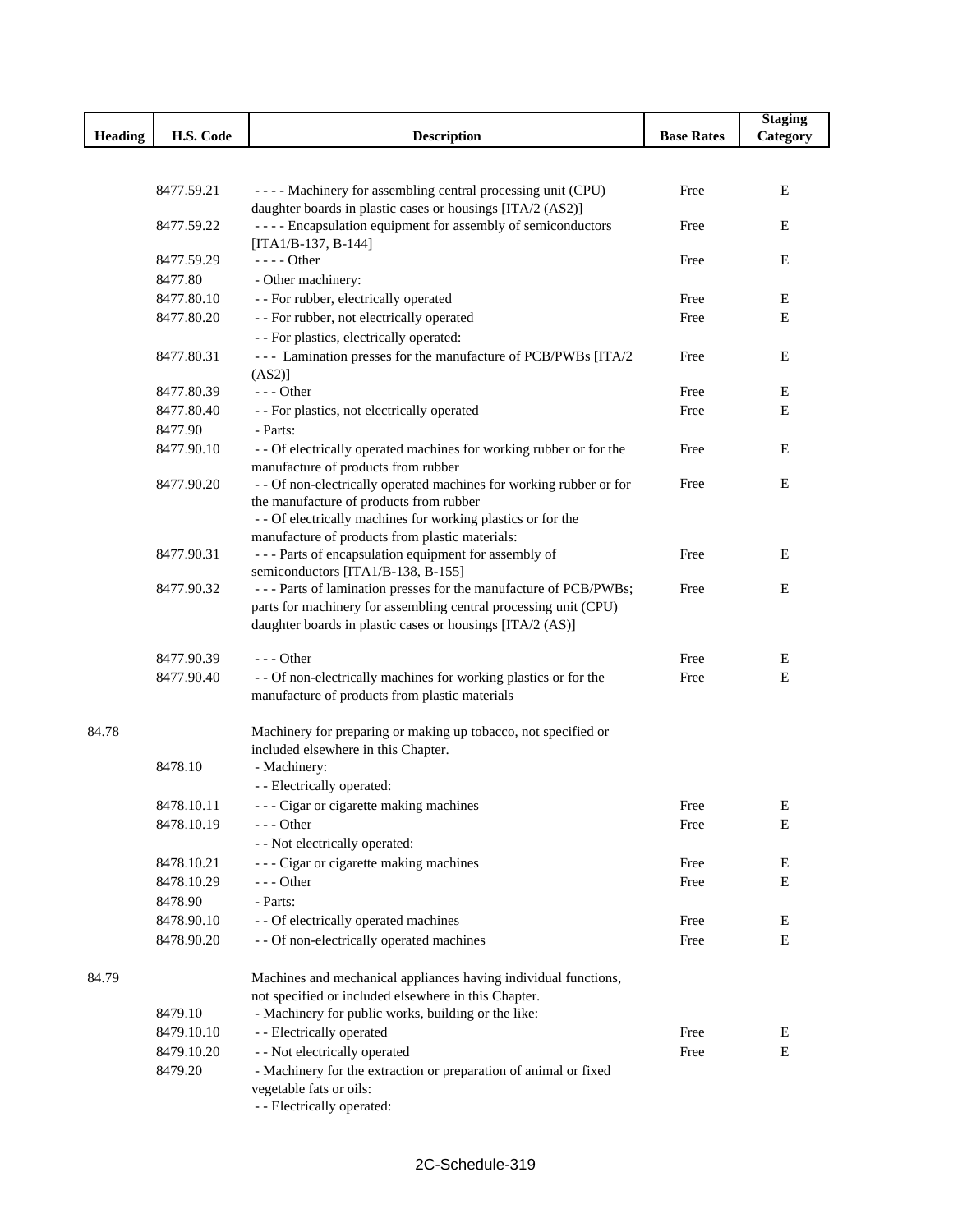|                |            |                                                                                                                         |                   | <b>Staging</b> |
|----------------|------------|-------------------------------------------------------------------------------------------------------------------------|-------------------|----------------|
| <b>Heading</b> | H.S. Code  | <b>Description</b>                                                                                                      | <b>Base Rates</b> | Category       |
|                |            |                                                                                                                         |                   |                |
|                |            |                                                                                                                         |                   |                |
|                | 8479.20.11 | - - - Machinery for making palm oil                                                                                     | Free              | Ε              |
|                | 8479.20.19 | $--$ Other                                                                                                              | Free              | Е              |
|                |            | - - Not electrically operated:                                                                                          |                   |                |
|                | 8479.20.21 | --- Machinery for making palm oil                                                                                       | Free              | Ε              |
|                | 8479.20.29 | $--$ Other                                                                                                              | Free              | Е              |
|                | 8479.30    | - Presses for the manufacture of particle board or fibre building                                                       |                   |                |
|                |            | board of wood or other ligneous materials and other machinery for                                                       |                   |                |
|                | 8479.30.10 | treating wood or cork:<br>- - Electrically operated                                                                     | Free              | Ε              |
|                | 8479.30.20 | - - Not electrically operated                                                                                           | Free              | Е              |
|                | 8479.40    | - Rope or cable-making machines:                                                                                        |                   |                |
|                | 8479.40.10 | - - Electrically operated                                                                                               | Free              | E              |
|                | 8479.40.20 | - - Not electrically operated                                                                                           |                   | E              |
|                |            |                                                                                                                         | Free              |                |
|                | 8479.50    | - Industrial robots, not elsewhere specified or included:                                                               |                   |                |
|                | 8479.50.10 | - - Automated machines for transport, handling and storage of                                                           | Free              | Е              |
|                |            | semiconductor wafers, wafer cassettes, wafer boxes and other<br>materials for semiconductor devices [ITA1/B-139]        |                   |                |
|                | 8479.50.90 | - - Other                                                                                                               | Free              | Ε              |
|                | 8479.60.00 | - Evaporative air coolers                                                                                               | Free              | Е              |
|                |            | - Other machines and mechanical appliances:                                                                             |                   |                |
|                | 8479.81    | - - For treating metal, including electric wire coil-winders:                                                           |                   |                |
|                | 8479.81.10 | - - - Electrically operated                                                                                             | Free              | Е              |
|                | 8479.81.20 | - - - Not electrically operated                                                                                         | Free              | Ε              |
|                | 8479.82    | - Mixing, kneading, crushing, grinding, screening, sifting,                                                             |                   |                |
|                |            | homogenising, emulsifying or stirring machines:                                                                         |                   |                |
|                |            | - - - Electrically operated:                                                                                            |                   |                |
|                | 8479.82.11 | ---- Apparatus for the regeneration of chemical solutions used                                                          | Free              | Е              |
|                |            | in the manufacture of PCB/PWBs [ITA/2 (AS2)]                                                                            |                   |                |
|                | 8479.82.12 | ---- Machinery for the manufacture of medicine or for                                                                   | Free              | Е              |
|                |            | laboratory use                                                                                                          |                   |                |
|                | 8479.82.19 | $--$ Other                                                                                                              | Free              | Е              |
|                |            | - - - Not electrically operated:                                                                                        |                   |                |
|                | 8479.82.21 | ---- Apparatus for the regeneration of chemical solutions used in                                                       | Free              | Е              |
|                |            | the manufacture of PCB/PWBs [ITA/2 (AS2)]                                                                               |                   |                |
|                | 8479.82.29 | $--- Other$                                                                                                             | Free              | Е              |
|                | 8479.89    | - - Other:                                                                                                              |                   |                |
|                | 8479.89.10 | --- Apparatus for growing or pulling monocrystal semiconductor                                                          | Free              | Е              |
|                |            | boules [ITA1/A-140]; apparatus for wet etching, developing,                                                             |                   |                |
|                |            | stripping or cleaning semiconductor wafers and flat panel displays                                                      |                   |                |
|                |            | [ITA1/B-142, B-168]; die attach apparatus, tape automated bonders,                                                      |                   |                |
|                |            | wire bonder [ITA1/B-143] and encapsulation equipment for                                                                |                   |                |
|                |            | assembly of semiconductors [ITA1/B-144, B-137]; epitaxial<br>deposition machines for semiconductor wafers [ITA1/B-148]; |                   |                |
|                |            | automated machines for transport, handling and storage of                                                               |                   |                |
|                |            | semiconductor, wafer cassettes, wafer boxes and other materials for                                                     |                   |                |
|                |            | semiconductor devices IITA1/R-1391                                                                                      |                   |                |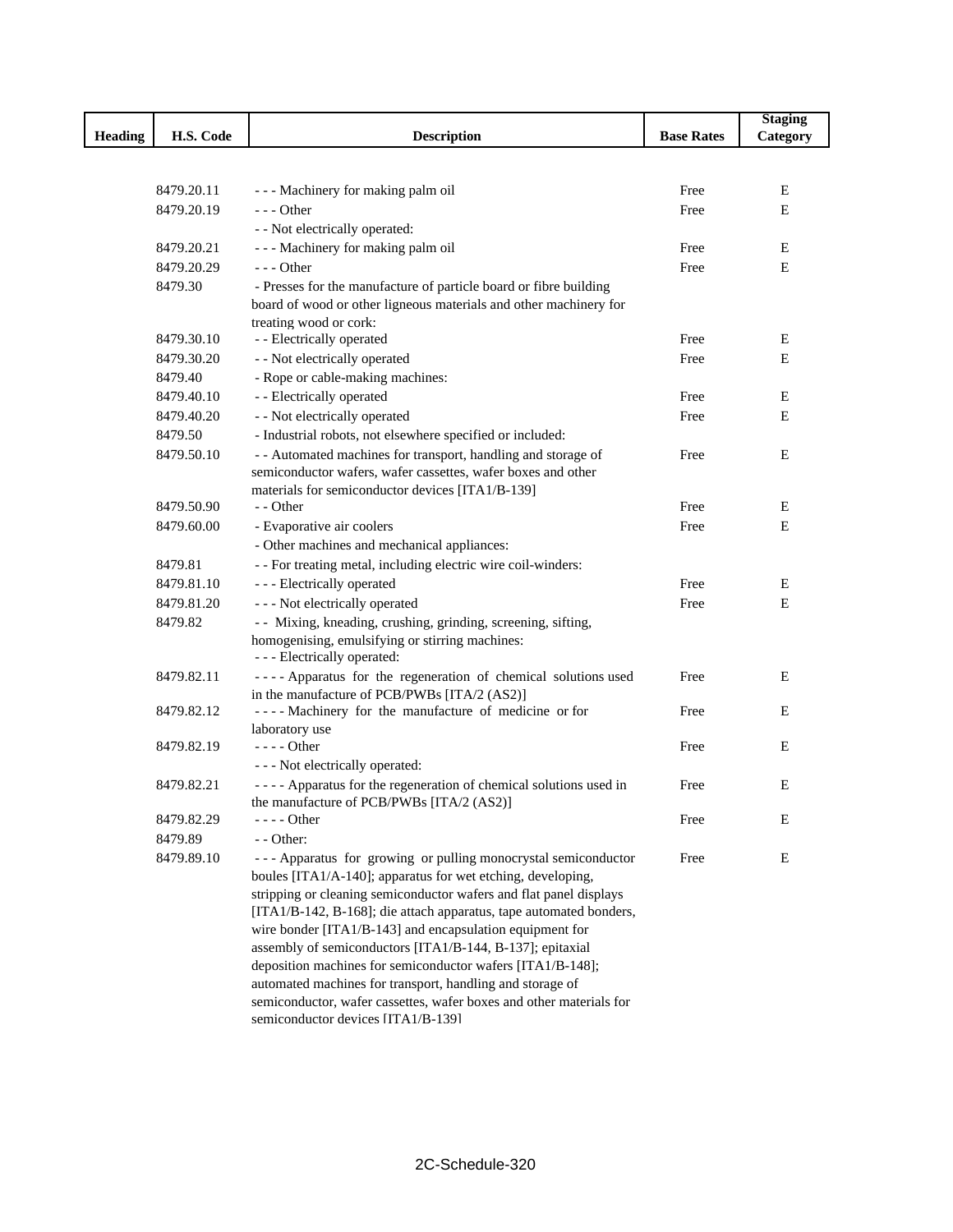|                |            |                                                                      |                   | <b>Staging</b> |
|----------------|------------|----------------------------------------------------------------------|-------------------|----------------|
| <b>Heading</b> | H.S. Code  | <b>Description</b>                                                   | <b>Base Rates</b> | Category       |
|                |            |                                                                      |                   |                |
|                |            |                                                                      |                   |                |
|                | 8479.89.20 | --- Chemical vapour deposition apparatus for flat panel display      | Free              | $-E$           |
|                |            | production; automated machines for the transport, handling and       |                   |                |
|                |            | storage of PCB/PWBs or PCAs; lamination presses for the              |                   |                |
|                |            | manufacture of PCB/PWBs; machinery for assembling central            |                   |                |
|                |            | processing unit (CPU) daughter boards in plastic cases in housings;  |                   |                |
|                |            | apparatus for the regeneration of chemical solutions used in the     |                   |                |
|                |            | manufacture of PCB/PWBs; spinners for coating photosensitive         |                   |                |
|                |            | emulsions on flat panel display substrates; equipment for            |                   |                |
|                |            | mechanically cleaning the surface of PCB/PWBs during                 |                   |                |
|                |            | manufacturing; automated machines for the placement or the removal   |                   |                |
|                |            | of components or contact elements on semiconductor materials,        |                   |                |
|                |            | PCB/PWBs or other substrates; registration equipment for the         |                   |                |
|                |            | alignment of PCB/PWBs or PCAs in the manufacturing                   |                   |                |
|                |            | process; appartus for spot application of liquids, soldering pastes, |                   |                |
|                |            | solder ball, adhesive or sealants to PCB/PWBs or their components;   |                   |                |
|                |            | apparatus for the application of dry film or liquid photo resist,    |                   |                |
|                |            | photosenstive layers. soldering pastes, solder or adhesive materials |                   |                |
|                |            | on PCB/PWB substrates or their components; equipment for the remo    |                   |                |
|                |            |                                                                      |                   |                |
|                | 8479.89.30 | - - - Other, electrically operated                                   | Free              | $\mathbf{F}$   |
|                | 8479.89.40 | - - - Other, not electrically operated                               | Free              |                |
|                | 8479.90    | - Parts:                                                             |                   |                |
|                | 8479.90.10 | - - Of goods of subheading 8479.89.10                                | Free              | E              |
|                | 8479.90.20 | - - Of goods of subheading 8479.89.20                                | Free              | E              |
|                | 8479.90.30 | - - Of other electrically operated machines                          | Free              | E              |
|                | 8479.90.40 | - - Of non-electrically operated machines                            | Free              |                |
|                |            |                                                                      |                   |                |
| 84.80          |            | Moulding boxes for metal foundry; mould bases; moulding patterns;    |                   |                |
|                |            | moulds for metal (other than ingot moulds), metal carbides, glass,   |                   |                |
|                |            | mineral materials, rubber or plastics.                               |                   |                |
|                | 8480.10.00 | - Moulding boxes for metal foundry                                   | Free              | E              |
|                | 8480.20.00 | - Mould bases                                                        | Free              | $\mathbf{E}$   |
|                | 8480.30.00 | - Moulding patterns                                                  | Free              |                |
|                |            | - Moulds for metal or metal carbides:                                |                   |                |
|                | 8480.41.00 | - - Injection or compression types                                   | Free              |                |
|                | 8480.49.00 | - - Other                                                            | Free              |                |
|                | 8480.50.00 | - Moulds for glass                                                   | Free              | E              |
|                | 8480.60    | - Moulds for mineral materials:                                      |                   |                |
|                | 8480.60.10 | - - Moulds for concrete                                              | Free              | E              |
|                | 8480.60.90 | - - Other                                                            | Free              | E              |
|                |            | - Moulds for rubber or plastics:                                     |                   |                |
| 8480.71        |            | - - Injection or compression types:                                  |                   |                |
|                | 8480.71.10 | --- Moulds for the manufacture of soles                              | Free              | E              |
|                | 8480.71.20 | --- Moulds for manufacture of semiconductor devices [ITA1/A-         | Free              | E              |
|                |            | 169]                                                                 |                   |                |
|                | 8480.71.90 | $- -$ Other                                                          | Free              | E              |
| 8480.79        |            | $-$ - Other:                                                         |                   |                |
|                | 8480.79.10 | --- Moulds for the manufacture of soles                              | Free              | E              |
|                | 8480.79.90 | $- -$ Other                                                          | Free              |                |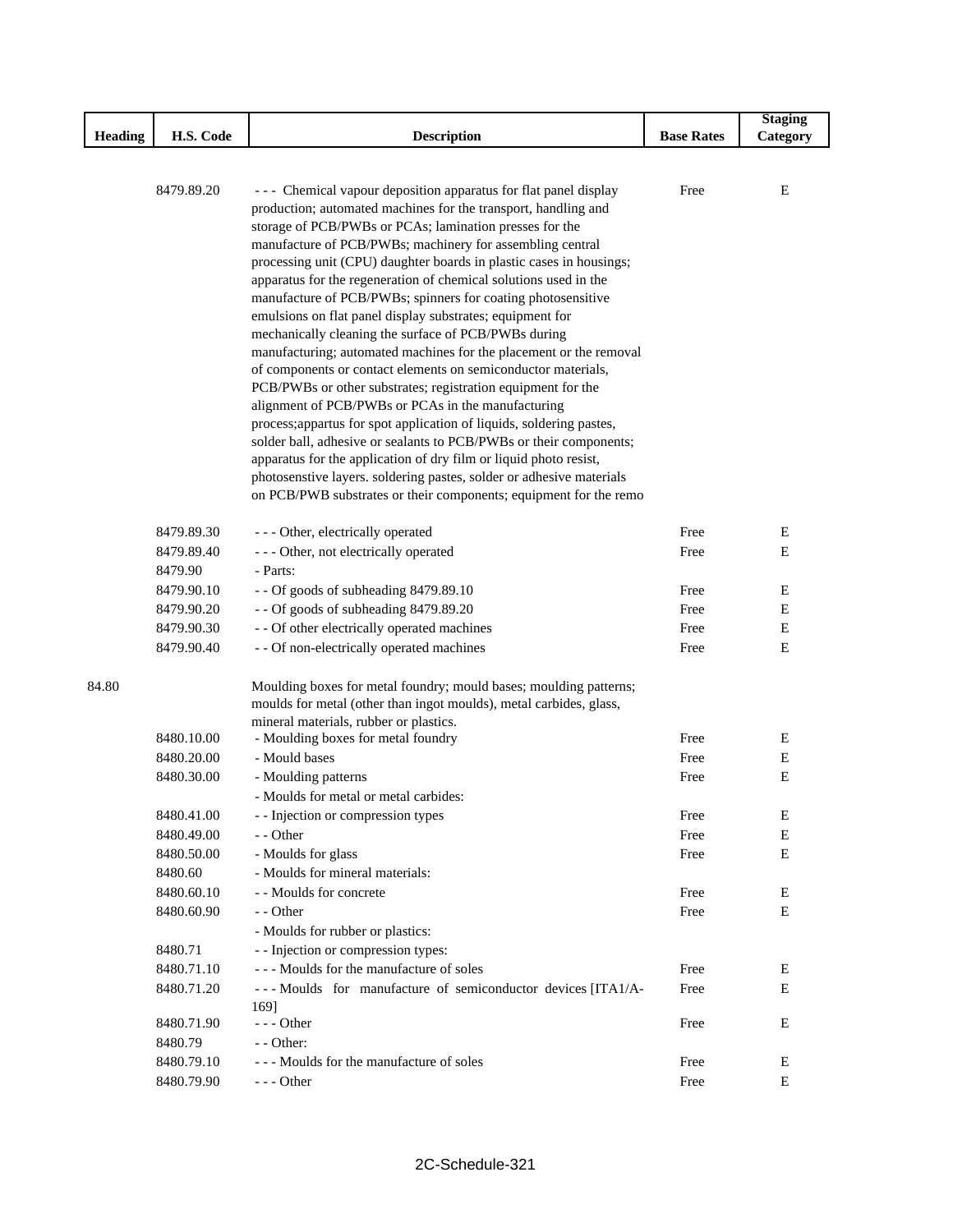|         |            |                                                                                                |                   | <b>Staging</b> |
|---------|------------|------------------------------------------------------------------------------------------------|-------------------|----------------|
| Heading | H.S. Code  | <b>Description</b>                                                                             | <b>Base Rates</b> | Category       |
|         |            |                                                                                                |                   |                |
|         |            |                                                                                                |                   |                |
| 84.81   |            | Taps, cocks, valves and similar appliances for pipes, boiler shells,                           |                   |                |
|         |            | tanks, vats or the like, including pressure-reducing valves and                                |                   |                |
|         |            | thermostatically controlled valves.                                                            |                   |                |
|         | 8481.10    | - Pressure-reducing valves:                                                                    |                   |                |
|         | 8481.10.10 | - - Of iron or steel                                                                           | Free              | E              |
|         |            | - - Of copper or copper alloys:                                                                |                   |                |
|         | 8481.10.21 | $- -$ Of 25 mm or less in internal diameter                                                    | Free              | Ε              |
|         | 8481.10.22 | - - - Of more than 25 mm in internal diameter                                                  | Free              | Ε              |
|         | 8481.10.30 | - - Of other metals                                                                            | Free              | E              |
|         |            | - - Of plastics:                                                                               |                   |                |
|         | 8481.10.41 | --- Of not less than 10 mm and not exceeding 25 mm in internal                                 | Free              | E              |
|         |            | diameter                                                                                       |                   |                |
|         | 8481.10.49 | $--$ Other                                                                                     | Free              | E              |
|         | 8481.10.90 | - - Other                                                                                      | Free              | E              |
|         | 8481.20    | - Valves for oleohydraulic or pneumatic transmissions:                                         |                   |                |
|         |            | - - Of iron or steel:                                                                          |                   |                |
|         | 8481.20.11 | --- Magnetic valves for doors of passenger cars or buses                                       | Free              | Е              |
|         | 8481.20.19 | $--$ Other                                                                                     | Free              | E              |
|         |            | - - Of copper or copper alloys:                                                                |                   |                |
|         | 8481.20.21 | --- Of 25 mm or less in internal diameter                                                      | Free              | E              |
|         | 8481.20.22 | --- Exceeding 25 mm in internal diameter                                                       | Free              | $\mathbf E$    |
|         | 8481.20.30 | - - Of other metals                                                                            | Free              | E              |
|         |            | - - Of plastics:                                                                               |                   |                |
|         | 8481.20.41 | --- Of not less than 10 mm and not exceeding 25 mm in internal                                 | Free              | E              |
|         |            | diameter                                                                                       |                   |                |
|         | 8481.20.49 | $--$ Other                                                                                     | Free              | Ε              |
|         | 8481.20.90 | - - Other                                                                                      | Free              | E              |
|         | 8481.30    | - Check (nonreturn) valves:                                                                    |                   |                |
|         |            | - - Of iron or steel:                                                                          |                   |                |
|         | 8481.30.11 |                                                                                                | Free              | E              |
|         |            | --- Cast valves of swing check-valve type with a diameter of valve<br>inlet of 40 mm to 600 mm |                   |                |
|         | 8481.30.19 | $--$ Other                                                                                     | Free              | E              |
|         |            | - - Of copper or copper alloys:                                                                |                   |                |
|         |            |                                                                                                |                   |                |
|         | 8481.30.21 | - Of 25 mm or less in internal diameter                                                        | Free              | E              |
|         | 8481.30.22 | --- Exceeding 25 mm in internal diameter                                                       | Free              | Ε              |
|         | 8481.30.23 | --- Other cast valves of swing check-valve type with a diameter of                             | Free              | E              |
|         |            | valve inlet of 40 mm to 600 mm                                                                 |                   |                |
|         | 8481.30.29 | $--$ Other                                                                                     | Free              | Ε              |
|         |            | - - Of other metals:                                                                           |                   |                |
|         | 8481.30.31 | --- Cast valves of swing check-valve type with a diameter of valve                             | Free              | E              |
|         |            | inlet of 40 mm to 600 mm                                                                       |                   |                |
|         | 8481.30.39 | $--$ Other                                                                                     | Free              | Ε              |
|         |            | - - Of plastics:                                                                               |                   |                |
|         | 8481.30.41 | --- Of not less than 10 mm and not more than 25 mm in internal                                 | Free              | Ε              |
|         |            | diameter                                                                                       |                   |                |
|         | 8481.30.42 | --- Cast valves of swing check-valve type with a diameter of valve                             | Free              | Ε              |
|         |            | inlet of 40 mm to 600 mm<br>--- Other                                                          |                   |                |
|         | 8481.30.49 |                                                                                                | Free              | Е              |
|         |            | - - Other:                                                                                     |                   |                |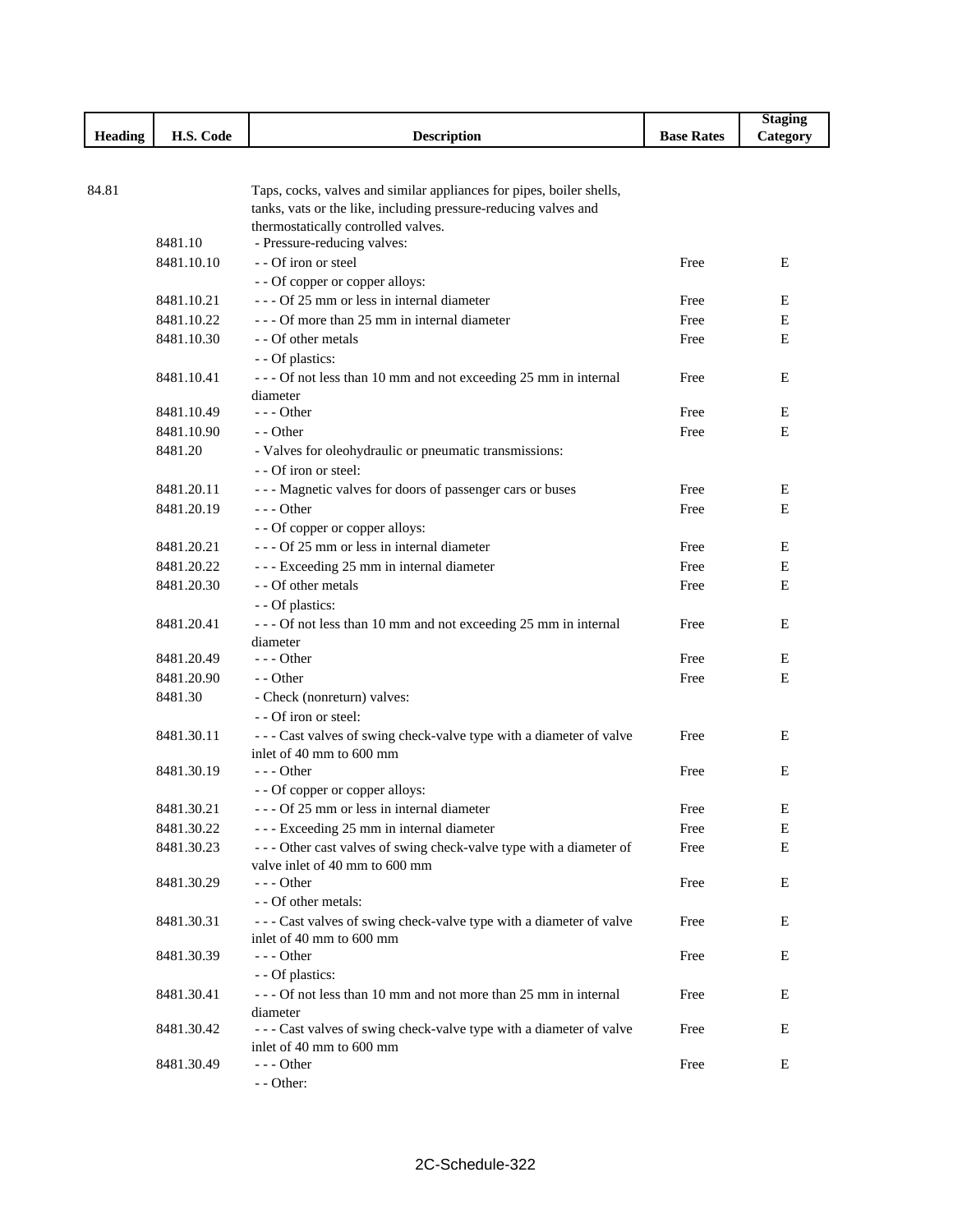|                |            |                                                                                                |                   | <b>Staging</b> |
|----------------|------------|------------------------------------------------------------------------------------------------|-------------------|----------------|
| <b>Heading</b> | H.S. Code  | <b>Description</b>                                                                             | <b>Base Rates</b> | Category       |
|                |            |                                                                                                |                   |                |
|                |            |                                                                                                |                   |                |
|                | 8481.30.91 | --- Cast valves of swing check-valve type with a diameter of valve<br>inlet of 40 mm to 600 mm | Free              | E              |
|                | 8481.30.99 | $- -$ Other                                                                                    | Free              | E              |
|                | 8481.40    | - Safety or relief valves:                                                                     |                   |                |
|                | 8481.40.10 | - - Of iron or steel                                                                           | Free              | $\mathbf E$    |
|                |            | - - Of copper or copper alloys:                                                                |                   |                |
|                | 8481.40.21 | --- Not exceeding 25 mm in internal diameter                                                   | Free              | E              |
|                | 8481.40.22 | --- Exceeding 25 mm in internal diameter                                                       | Free              | E              |
|                | 8481.40.29 | $--$ Other                                                                                     | Free              | $\mathbf E$    |
|                | 8481.40.30 | - - Of other metals                                                                            | Free              | $\mathbf E$    |
|                |            | - - Of plastics:                                                                               |                   |                |
|                | 8481.40.41 | --- Of not less than 10 mm and not exceeding 25 mm in internal                                 | Free              | E              |
|                |            | diameter                                                                                       |                   |                |
|                | 8481.40.49 | $- -$ Other                                                                                    | Free              | E              |
|                | 8481.40.90 | - - Other                                                                                      | Free              | E              |
|                | 8481.80    | - Other appliances:                                                                            |                   |                |
|                |            | - - Valves for inner tubes:                                                                    |                   |                |
|                | 8481.80.11 | --- Of copper or copper alloys                                                                 | Free              | E              |
|                | 8481.80.12 | --- Of other materials                                                                         | Free              | Ε              |
|                |            | - - Valves for tubeless tyres:                                                                 |                   |                |
|                | 8481.80.13 | --- Of copper or copper alloys                                                                 | Free              | Ε              |
|                | 8481.80.14 | --- Of other metals                                                                            | Free              | E              |
|                |            | - - LPG cylinder valves of copper or copper alloys, having the                                 |                   |                |
|                |            | following dimensions:                                                                          |                   |                |
|                | 8481.80.21 | --- Having inlet and outlet internal diameters not exceeding 2.5 cm                            | Free              | E              |
|                | 8481.80.22 | --- Having inlet and outlet internal diameter exceeding 2.5 cm                                 | Free              | E              |
|                | 8481.80.30 | - - Cocks or valves, whether or not fitted with piezo-Electric igniters                        | Free              | E              |
|                |            | for gas stoves and ranges                                                                      |                   |                |
|                | 8481.80.40 | - - Soda water bottle valves; gas operated beer dispensing units                               | Free              | E              |
|                | 8481.80.50 | - - Mixing taps and valves                                                                     | Free              | E              |
|                | 8481.80.60 | - - Water pipeline valves                                                                      | Free              | Ε              |
|                | 8481.80.70 | - - Hog nipple waterers                                                                        | Free              | E              |
|                | 8481.80.85 | - - Nipple joint valves                                                                        | Free              | E              |
|                |            | - - Other:                                                                                     |                   |                |
|                | 8481.80.91 | - - - Ball valves                                                                              | Free              | E              |
|                |            | --- Gate valves, manually operated, of iron or steel, having the                               |                   |                |
|                |            | following dimensions:                                                                          |                   |                |
|                | 8481.80.92 | ---- Having inlet and outlet internal diameters of more than 5 cm                              | Free              | Е              |
|                |            | but not more than 40 cm                                                                        |                   |                |
|                | 8481.80.93 | ---- Having inlet and outlet internal diameters of more than 40 cm                             | Free              | E              |
|                | 8481.80.94 | --- Manifold valves                                                                            | Free              | E              |
|                | 8481.80.95 | --- Pneumatically controlled valves                                                            | Free              | E              |
|                |            | --- Other valves of plastics, having the following dimensions:                                 |                   |                |
|                | 8481.80.96 | ---- Having inlet and outlet diameters of not less than 1 cm but not                           | Free              | E              |
|                | 8481.80.97 | more than 2.5 cm<br>---- Having inlet and outlet diameters of not less than 1 cm but           | Free              | Ε              |
|                |            | more than 2.5 cm                                                                               |                   |                |
|                | 8481.80.98 | --- Other, operated by hand, weighing less than 3 kg, surface                                  | Free              | Ε              |
|                |            | treated or made of stainless steel or nickel                                                   |                   |                |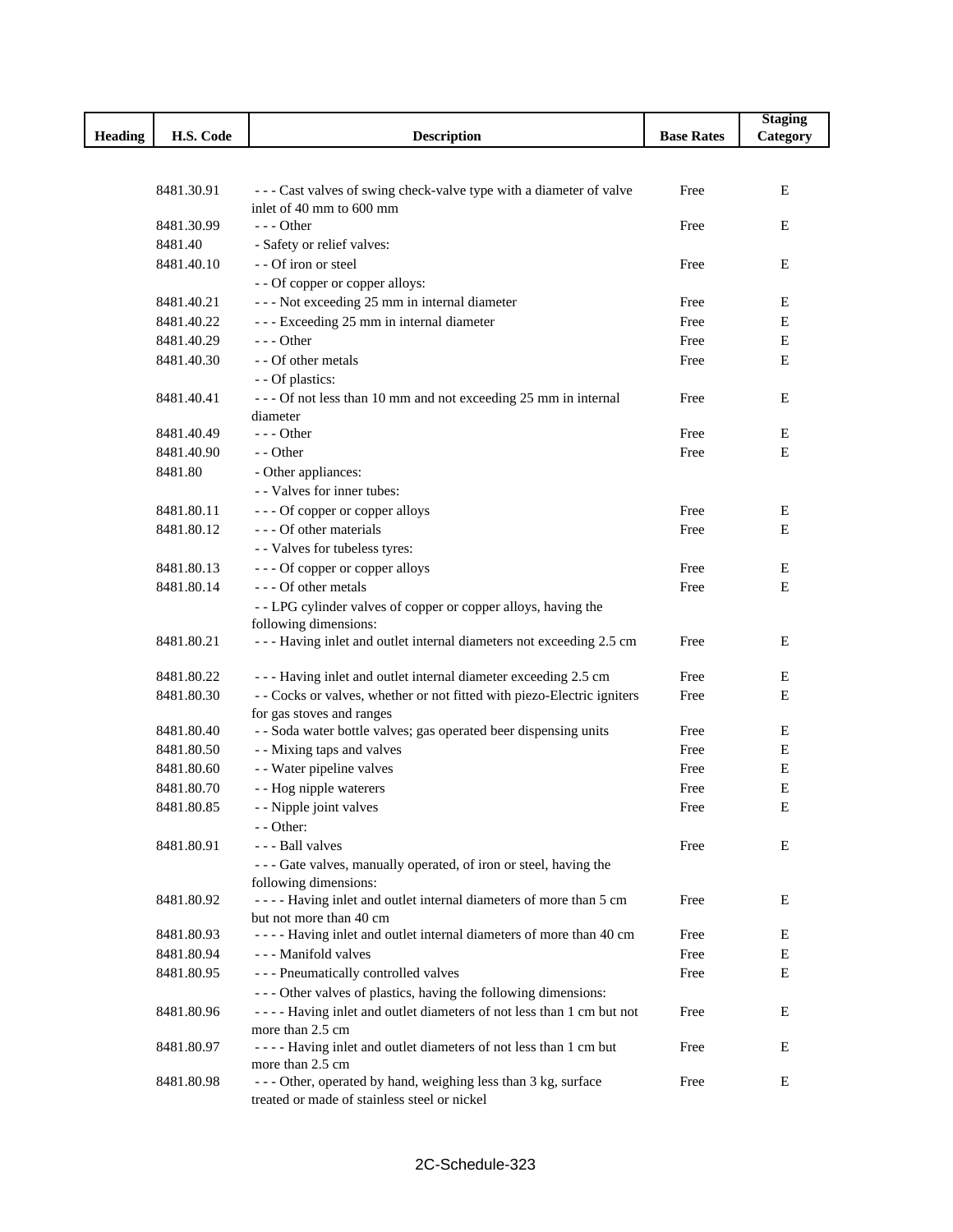|                |            |                                                                                         |                   | <b>Staging</b> |
|----------------|------------|-----------------------------------------------------------------------------------------|-------------------|----------------|
| <b>Heading</b> | H.S. Code  | <b>Description</b>                                                                      | <b>Base Rates</b> | Category       |
|                |            |                                                                                         |                   |                |
|                |            |                                                                                         |                   |                |
|                | 8481.80.99 | $--$ Other                                                                              | Free              | E              |
|                | 8481.90    | - Parts:                                                                                |                   |                |
|                | 8481.90.10 | - - Housings for sluice or gate valves with inlet or outlet of an                       | Free              | E              |
|                |            | internal diameter exceeding 50 mm but not exceeding 400 mm                              |                   |                |
|                |            | - - For taps, cocks, valves (excluding inner tube valves and valves                     |                   |                |
|                |            | for tubeless tyres) and similar appliances of 25 mm or less in internal                 |                   |                |
|                | 8481.90.21 | diameter:<br>--- Bodies, for water taps                                                 | Free              | E              |
|                | 8481.90.22 | --- Bodies, for liquefied petroleum gas (LPG) cylinder valves                           | Free              | E              |
|                | 8481.90.23 | --- Bodies, other                                                                       | Free              | E              |
|                | 8481.90.29 | $- -$ Other                                                                             | Free              | Ε              |
|                | 8481.90.30 | - Valves bodies or stems of inner tube or tubeless tyre valves                          | Free              | E              |
|                | 8481.90.40 | - - Valves cores of inner tube or tubeless tyre valves                                  | Free              | E              |
|                | 8481.90.90 | - - Other                                                                               | Free              | Ε              |
|                |            |                                                                                         |                   |                |
| 84.82          |            |                                                                                         |                   |                |
|                | 8482.10.00 | Ball or roller bearings.                                                                | Free              | E              |
|                | 8482.20.00 | - Ball bearings                                                                         | Free              | Ε              |
|                |            | - Tapered roller bearings, including cone and tapered roller<br>assemblies              |                   |                |
|                | 8482.30.00 | - Spherical roller bearings                                                             | Free              | E              |
|                | 8482.40.00 | - Needle roller bearings                                                                | Free              | E              |
|                | 8482.50.00 | - Other cylindrical roller bearings                                                     | Free              | E              |
|                | 8482.80.00 | - Other, including combined ball/roller bearings                                        | Free              | E              |
|                |            | - Parts:                                                                                |                   |                |
|                | 8482.91.00 | - - Balls, needles and rollers                                                          | Free              | E              |
|                | 8482.99.00 | - - Other                                                                               | Free              | E              |
|                |            |                                                                                         |                   |                |
| 84.83          |            | Transmission shafts (including cam shafts and crank shafts) and                         |                   |                |
|                |            | cranks; bearing housings and plain shaft bearings; gears and gearing;                   |                   |                |
|                |            | ball or roller screws; gear boxes and other speed changers, including                   |                   |                |
|                |            | torque converters; flywheels and pulleys, including pulley blocks;                      |                   |                |
|                |            | clutches and shaft couplings (including universal joints).                              |                   |                |
|                | 8483.10    | - Transmission shafts (including cam shafts and crank shafts) and                       |                   |                |
|                |            | cranks:                                                                                 |                   |                |
|                | 8483.10.10 | - - For earth moving machinery                                                          | Free              | E              |
|                |            | - - For engines of vehicles of Chapter 87:                                              |                   |                |
|                | 8483.10.21 | --- For engines of vehicles of heading 87.01 except subheading                          | Free              | E              |
|                | 8483.10.22 | 8701.10 or 8701.90<br>--- For engines of vehicles of subheading 8701.10 or 8701.90 (for | Free              | E              |
|                |            | agricultural purposes)                                                                  |                   |                |
|                | 8483.10.23 | --- For engines of vehicles of heading 87.11                                            | Free              | E              |
|                | 8483.10.24 | --- For engines of other vehicles of Chapter 87                                         | Free              | E              |
|                |            | - - For marine propulsion engines:                                                      |                   |                |
|                | 8483.10.31 | --- Of an output not exceeding 22.38 kW                                                 | Free              | E              |
|                | 8483.10.39 | $--$ Other                                                                              | Free              | E              |
|                | 8483.10.90 | - - Other                                                                               | Free              | Е              |
|                | 8483.20    | - Bearing housings, incorporating ball or roller bearings:                              |                   |                |
|                | 8483.20.10 | - - For earth moving machinery                                                          | Free              | E              |
|                | 8483.20.20 | - - For motor vehicles                                                                  | Free              | E              |
|                | 8483.20.90 | - - Other                                                                               | Free              | E              |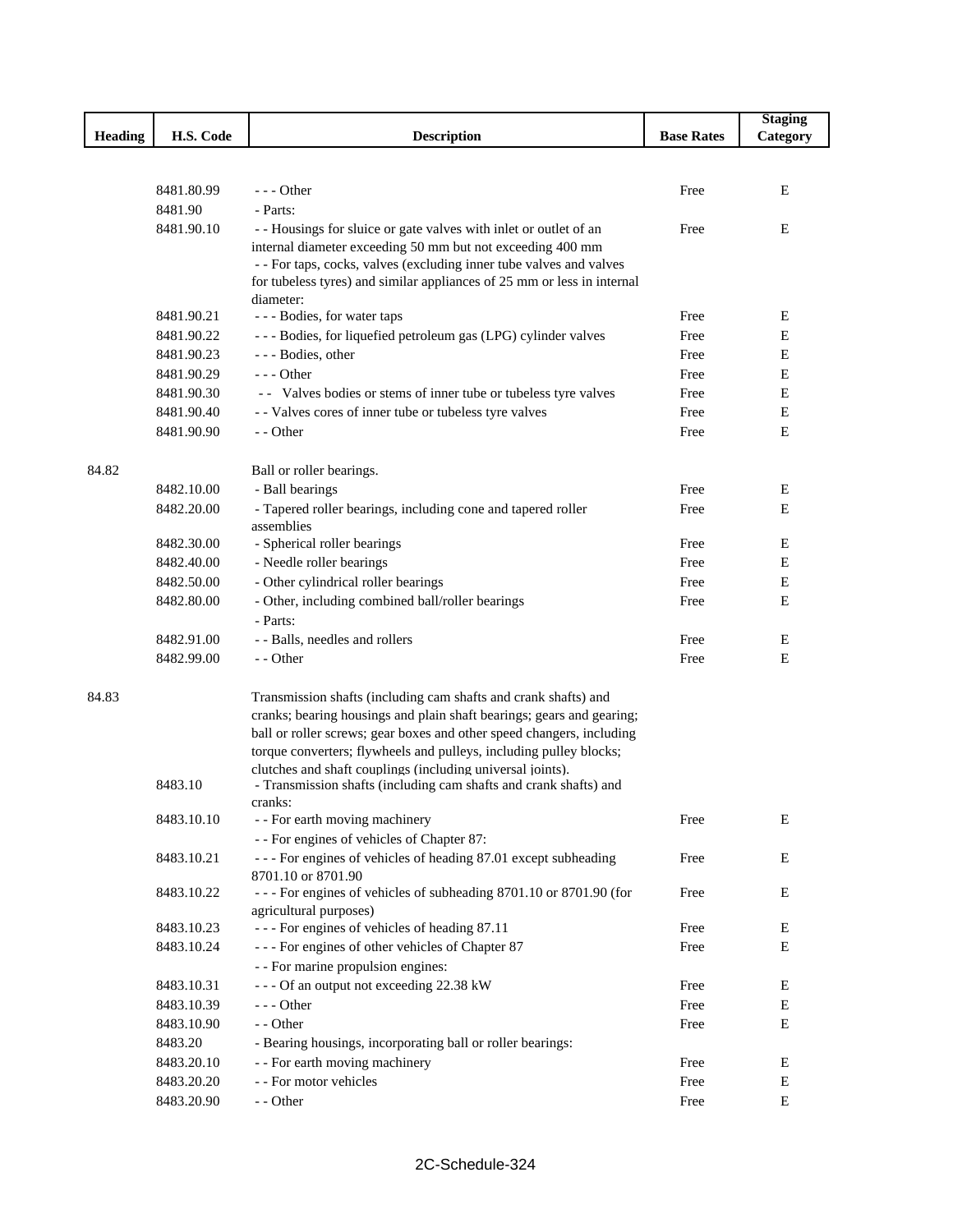|                |                          |                                                                                                                                         |                   | <b>Staging</b> |
|----------------|--------------------------|-----------------------------------------------------------------------------------------------------------------------------------------|-------------------|----------------|
| <b>Heading</b> | H.S. Code                | <b>Description</b>                                                                                                                      | <b>Base Rates</b> | Category       |
|                |                          |                                                                                                                                         |                   |                |
|                |                          |                                                                                                                                         |                   |                |
|                | 8483.30                  | - Bearing housings, not incorporating ball or roller bearings, plain                                                                    |                   |                |
|                |                          | shaft bearings:                                                                                                                         | Free              | Ε              |
|                | 8483.30.10<br>8483.30.20 | - - For earth moving machinery<br>- - For motor vehicles                                                                                | Free              | Е              |
|                | 8483.30.90               | - - Other                                                                                                                               | Free              | Е              |
|                | 8483.40                  |                                                                                                                                         |                   |                |
|                |                          | - Gears and gearing, other than toothed wheels, chain sprockets and<br>other transmission elements presented separately; ball or roller |                   |                |
|                |                          | screws; gear boxes and other speed changers, including torque                                                                           |                   |                |
|                |                          | converters:                                                                                                                             |                   |                |
|                |                          | - - For engines of vehicles of Chapter 87:                                                                                              |                   |                |
|                | 8483.40.11               | --- For engines of vehicles of heading 87.01 except subheading                                                                          | Free              | Е              |
|                |                          | 8701.10 or 8701.90                                                                                                                      |                   |                |
|                | 8483.40.12               | --- For engines of vehicles of subheading 8701.10 or 8701.90 (for                                                                       | Free              | E              |
|                |                          | agricultural purposes)                                                                                                                  |                   |                |
|                | 8483.40.13               | --- For engines of vehicles of heading 87.11                                                                                            | Free              | Ε              |
|                | 8483.40.14               | --- For engines of other vehicles of Chapter 87                                                                                         | Free              | $\mathbf E$    |
|                |                          | - - For marine propulsion engines:                                                                                                      |                   |                |
|                | 8483.40.21               | --- Of an output not exceeding 22.38 kW                                                                                                 | Free              | E              |
|                | 8483.40.29               | $--$ Other                                                                                                                              | Free              | E              |
|                | 8483.40.30               | - - For the engines of earth moving machines                                                                                            | Free              | E              |
|                | 8483.40.90               | - - For other engines                                                                                                                   | Free              | Е              |
|                | 8483.50.00               | - Flywheels and pulleys, including pulley blocks:                                                                                       | Free              | $\mathbf E$    |
|                | 8483.60.00               | - Clutches and shaft couplings (including universal joints)                                                                             | Free              | E              |
|                | 8483.90                  | - Toothed wheels, chain sprockets and other transmission elements                                                                       |                   |                |
|                |                          | presented separately; parts:                                                                                                            |                   |                |
|                |                          | -- Parts of goods of subheading 8483.10:                                                                                                |                   |                |
|                | 8483.90.11<br>8483.90.12 | --- For pedestrian controlled tractors of subheading 8701.10                                                                            | Free              | Ε<br>E         |
|                | 8483.90.13               | --- For agricultural tractors of subheading 8701.90                                                                                     | Free              | Ε              |
|                | 8483.90.14               | --- For other tractors of heading 87.01<br>--- For goods of heading 87.11                                                               | Free<br>Free      | $\mathbf E$    |
|                | 8483.90.15               |                                                                                                                                         | Free              | $\mathbf E$    |
|                | 8483.90.19               | --- For other goods of Chapter 87<br>$--$ Other                                                                                         |                   | E              |
|                |                          | - - Other:                                                                                                                              | Free              |                |
|                | 8483.90.91               | --- For pedestrian controlled tractors of subheading 8701.10                                                                            | Free              | Е              |
|                |                          |                                                                                                                                         | Free              | E              |
|                | 8483.90.92<br>8483.90.93 | - - - For agricultural tractors of subheading 8701.90<br>--- For other tractors of heading 87.01                                        | Free              | E              |
|                | 8483.90.94               | --- For goods of heading 87.11                                                                                                          | Free              | Ε              |
|                | 8483.90.95               | --- For other goods of Chapter 87                                                                                                       | Free              | Ε              |
|                | 8483.90.99               | --- Other                                                                                                                               | Free              | ${\bf E}$      |
|                |                          |                                                                                                                                         |                   |                |
| 84.84          |                          | Gaskets and similar joints of metal sheeting combined with other                                                                        |                   |                |
|                |                          | material or of two or more layers of metal; sets or assortments of                                                                      |                   |                |
|                |                          | gaskets and similar joints, dissimilar in composition, put up in                                                                        |                   |                |
|                |                          | pouches, envelopes or similar packings; mechanical seals.                                                                               |                   |                |
|                | 8484.10.00               | - Gaskets and similar joints of metal sheeting Combined with other                                                                      | Free              | Е              |
|                |                          | material or of two or more layers of metal                                                                                              |                   |                |
|                | 8484.20.00               | - Mechanical seals                                                                                                                      | Free              | E              |
|                | 8484.90.00               | - Other                                                                                                                                 | Free              | E              |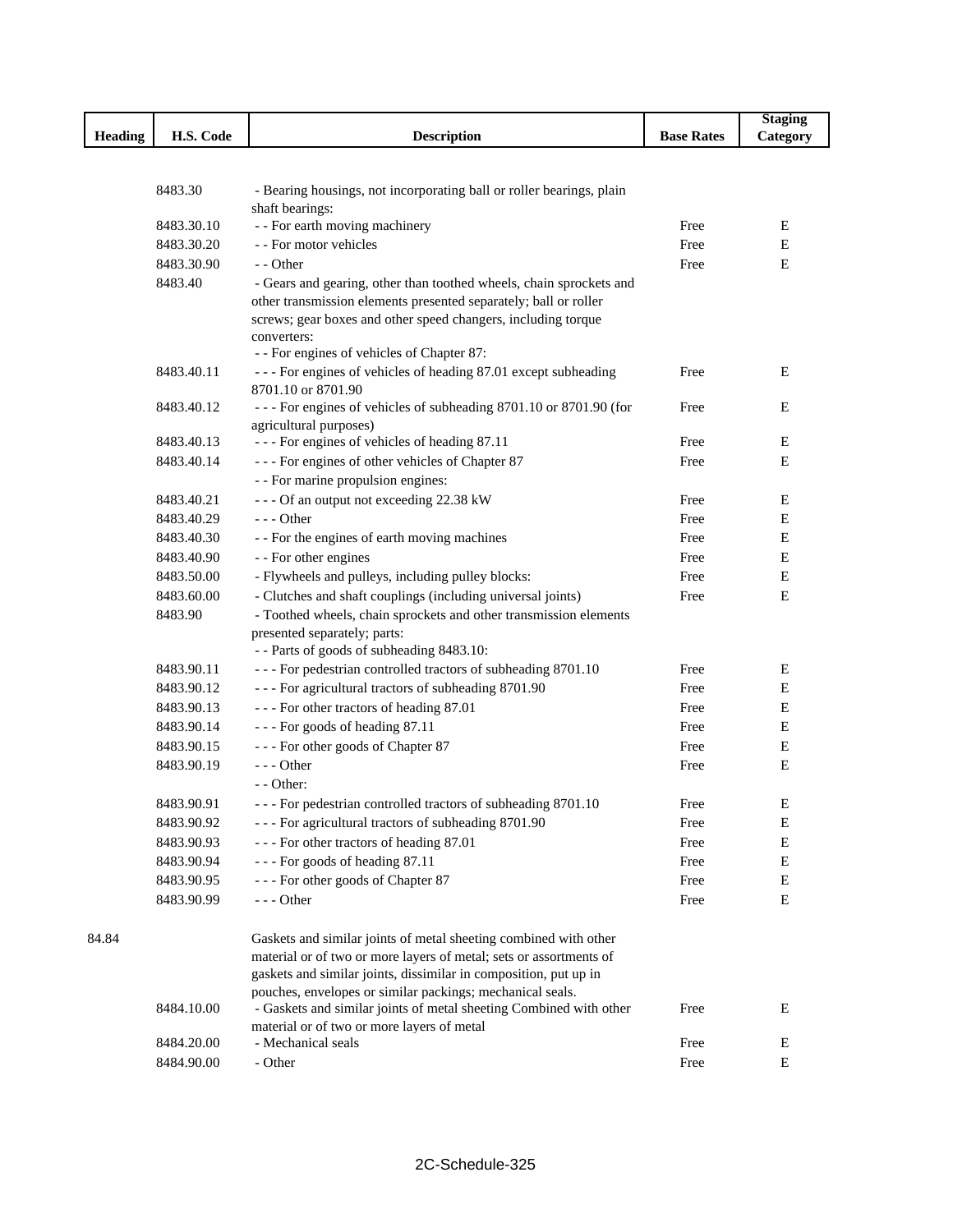|                |            |                                                                                                                                |                   | <b>Staging</b> |
|----------------|------------|--------------------------------------------------------------------------------------------------------------------------------|-------------------|----------------|
| <b>Heading</b> | H.S. Code  | <b>Description</b>                                                                                                             | <b>Base Rates</b> | Category       |
|                |            |                                                                                                                                |                   |                |
| 84.85          |            | Machinery parts, not containing electrical connectors, insulators,                                                             |                   |                |
|                |            | coils, contacts or other electrical features, not specified or included                                                        |                   |                |
|                |            | elsewhere in this Chapter.                                                                                                     |                   |                |
|                | 8485.10.00 | - Ships' or boats' propellers and blades therefor                                                                              | Free              | Ε              |
|                | 8485.90    | - Other:                                                                                                                       |                   |                |
|                | 8485.90.10 | - - Oil seal rings                                                                                                             | Free              | E              |
|                | 8485.90.90 | - - Other                                                                                                                      | Free              | E              |
|                |            |                                                                                                                                |                   |                |
|                |            | <b>Chapter 85</b>                                                                                                              |                   |                |
|                |            |                                                                                                                                |                   |                |
|                |            | Electrical machinery and equipment and parts thereof; sound                                                                    |                   |                |
|                |            | recorders and reproducers, television image and sound recorders<br>and reproducers, and parts and accessories of such articles |                   |                |
|                |            |                                                                                                                                |                   |                |
| 85.01          |            | Electric motors and generators (excluding generating sets).                                                                    |                   |                |
|                | 8501.10    | - Motors of an output not exceeding 37.5 W:                                                                                    |                   |                |
|                |            | - - DC motors:                                                                                                                 |                   |                |
|                | 8501.10.11 | --- Stepper motors                                                                                                             | Free              | E              |
|                | 8501.10.12 | - - - Spindle motors                                                                                                           | Free              | E              |
|                | 8501.10.19 | $--$ Other                                                                                                                     | Free              | E              |
|                |            | - - Other motors including universal (AC/DC) motors:                                                                           |                   |                |
|                | 8501.10.91 | --- Stepper motors                                                                                                             | Free              | E              |
|                | 8501.10.92 | - - - Spindle motors                                                                                                           | Free              | Ε              |
|                | 8501.10.99 | $--$ Other                                                                                                                     | Free              | E              |
|                | 8501.20    | - Universal AC/DC motors of an output exceeding 37.5 W:                                                                        |                   |                |
|                | 8501.20.10 | - - Of an output not exceeding 1 kW                                                                                            | Free              | E              |
|                | 8501.20.20 | - - Of an output exceeding 1 kW                                                                                                | Free              | Ε              |
|                |            | - Other DC motors; DC generators:                                                                                              |                   |                |
|                | 8501.31    | - - Of an output not exceeding 750 W:                                                                                          |                   |                |
|                | 8501.31.10 | --- Motors                                                                                                                     | Free              | $\mathbf E$    |
|                | 8501.31.20 | - - - Generators                                                                                                               | Free              | Ε              |
|                | 8501.32    | - - Of an output exceeding 750 W but not exceeding 75 kW:                                                                      |                   |                |
|                |            | $--$ Motors:                                                                                                                   |                   |                |

| 0.001.32   | $\sim$ - Or an output executing 750 W but not executing 75 KW.<br>--- Motors: |      |   |
|------------|-------------------------------------------------------------------------------|------|---|
| 8501.32.11 | $---$ Of an output not exceeding 10 kW                                        | Free | E |
| 8501.32.12 | ---- Of an output exceeding 10 kW but not exceeding 37.5 kW                   | Free | E |
| 8501.32.19 | $---$ Of an output exceeding 37.5 kW                                          | Free | E |
|            | - - - Generators:                                                             |      |   |
| 8501.32.21 | $---$ Of an output not exceeding 10 kW                                        | Free | E |
| 8501.32.22 | $---$ Of an output exceeding 10 kW but not exceeding 37.5 kW                  | Free | E |
| 8501.32.29 | $---$ Of an output exceeding 37.5 kW                                          | Free | E |
| 8501.33    | - - Of an output exceeding 75 kW but not exceeding 375 kW:                    |      |   |
| 8501.33.10 | - - - Motors                                                                  | Free | E |
| 8501.33.20 | - - - Generators                                                              | Free | E |
| 8501.34    | - - Of an output exceeding 375 kW:                                            |      |   |
| 8501.34.10 | --- Motors                                                                    | Free | E |
|            | - - - Generators:                                                             |      |   |
| 8501.34.21 | $---$ DC generators of an output 10,000 kW or more                            | Free | E |
|            |                                                                               |      |   |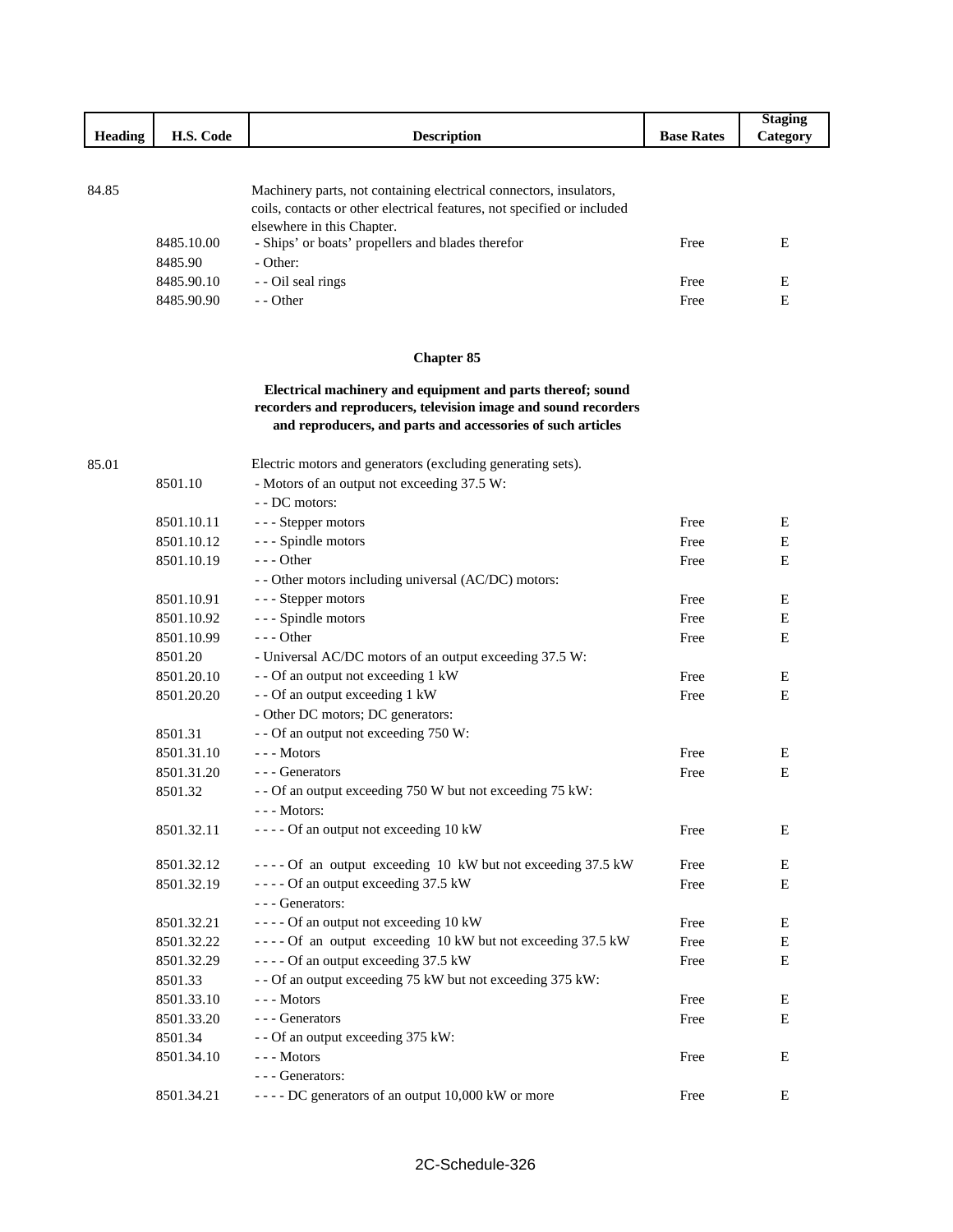|                |            |                                                                                              |                   | <b>Staging</b> |
|----------------|------------|----------------------------------------------------------------------------------------------|-------------------|----------------|
| <b>Heading</b> | H.S. Code  | <b>Description</b>                                                                           | <b>Base Rates</b> | Category       |
|                |            |                                                                                              |                   |                |
|                |            |                                                                                              |                   |                |
|                | 8501.34.29 | $---$ Other                                                                                  | Free              | E              |
|                | 8501.40    | - Other AC motors, single-phase:                                                             |                   |                |
|                | 8501.40.10 | - - Of an output not exceeding 1 kW                                                          | Free              | Ε              |
|                | 8501.40.20 | - - Of an output exceeding 1 kW                                                              | Free              | Ε              |
|                |            | - Other AC motors, multi-phase:                                                              |                   |                |
|                | 8501.51.00 | - - Of an output not exceeding 750 W                                                         | Free              | E              |
|                | 8501.52    | - - Of an output exceeding 750 W but not exceeding 75 kW:                                    |                   |                |
|                | 8501.52.10 | --- Of an output not exceeding 1 kW                                                          | Free              | Ε              |
|                | 8501.52.20 | --- Of an output exceeding 1 kW but not exceeding 37.5 kW                                    | Free              | Ε              |
|                | 8501.52.30 | --- Of an output exceeding 37.5 kW                                                           | Free              | Ε              |
|                | 8501.53.00 | - - Of an output exceeding 75 kW                                                             | Free              | Ε              |
|                |            | - AC generators (alternators):                                                               |                   |                |
|                | 8501.61    | - - Of an output not exceeding 75 kVA:                                                       |                   |                |
|                | 8501.61.10 | --- Of an output not exceeding 12.5 kVA                                                      | Free              | Ε              |
|                | 8501.61.20 | --- Of an output exceeding 12.5 kVA                                                          | Free              | Ε              |
|                | 8501.62.00 | - - Of an output exceeding 75 kVA but not exceeding 375 kVA                                  | Free              | Ε              |
|                | 8501.63.00 | -- Of an output exceeding 375 kVA but not exceeding 750 kVA                                  | Free              | Ε              |
|                | 8501.64    | - - Of an output exceeding 750 kVA:                                                          |                   |                |
|                | 8501.64.10 | --- Generators of an output 10,000 kVA or more                                               | Free              | Ε              |
|                | 8501.64.90 | $--$ Other                                                                                   | Free              | Ε              |
| 85.02          |            | Electric generating sets and rotary converters.                                              |                   |                |
|                |            | - Generating sets with compression-ignition internal combustion                              |                   |                |
|                |            | piston engines (diesel or semi-diesel engines):                                              |                   |                |
|                | 8502.11.00 | - - Of an output not exceeding 75 kVA                                                        | Free              | E              |
|                | 8502.12    | - - Of an output exceeding 75 kVA but not exceeding 375 kVA:                                 |                   |                |
|                | 8502.12.10 | --- Of an output not exceeding 125 kVA                                                       | Free              | E              |
|                | 8502.12.90 | --- Of an output exceeding 125 kVA                                                           | Free              | E              |
|                | 8502.13.00 | - - Of an output exceeding 375 kVA                                                           | Free              | E              |
|                |            | - Generating sets with spark-ignition internal combustion piston                             |                   |                |
|                | 8502.20    | engines:                                                                                     |                   |                |
|                | 8502.20.10 | - - Of an output not exceeding 75 kVA                                                        | Free              | Ε              |
|                | 8502.20.20 | - - Of an output exceeding 75 kVA but not exceeding 100 kVA                                  | Free              | E              |
|                | 8502.20.30 | - - Of an output exceeding 100 kVA but not exceeding 10,000 kVA                              | Free              | Ε              |
|                | 8502.20.40 | - - Of an output exceeding 10,000 kVA                                                        | Free              | Ε              |
|                |            | - Other generating sets:                                                                     |                   |                |
|                | 8502.31    | - - Wind-powered:                                                                            |                   |                |
|                | 8502.31.10 | --- Of an output not exceeding 10,00 kVA                                                     | Free              | E              |
|                | 8502.31.90 | --- Of an output exceeding 10,000 kVA                                                        | Free              | Ε              |
|                | 8502.39    | - - Other:                                                                                   |                   |                |
|                | 8502.39.10 | --- Of an output not exceeding 10 kVA                                                        | Free              | E              |
|                | 8502.39.20 | --- Of an output exceeding 10 kVA but not exceeding 10,000 kVA                               | Free              | E              |
|                | 8502.39.30 | --- Of an output exceeding 10,000 kVA                                                        | Free              | E              |
|                | 8502.40.00 | - Electric rotary Converters                                                                 | Free              | Ε              |
| 85.03          |            | Parts suitable for use solely or principally with the machines of<br>heading 85.01 or 85.02. |                   |                |

heading 85.01 or 85.02.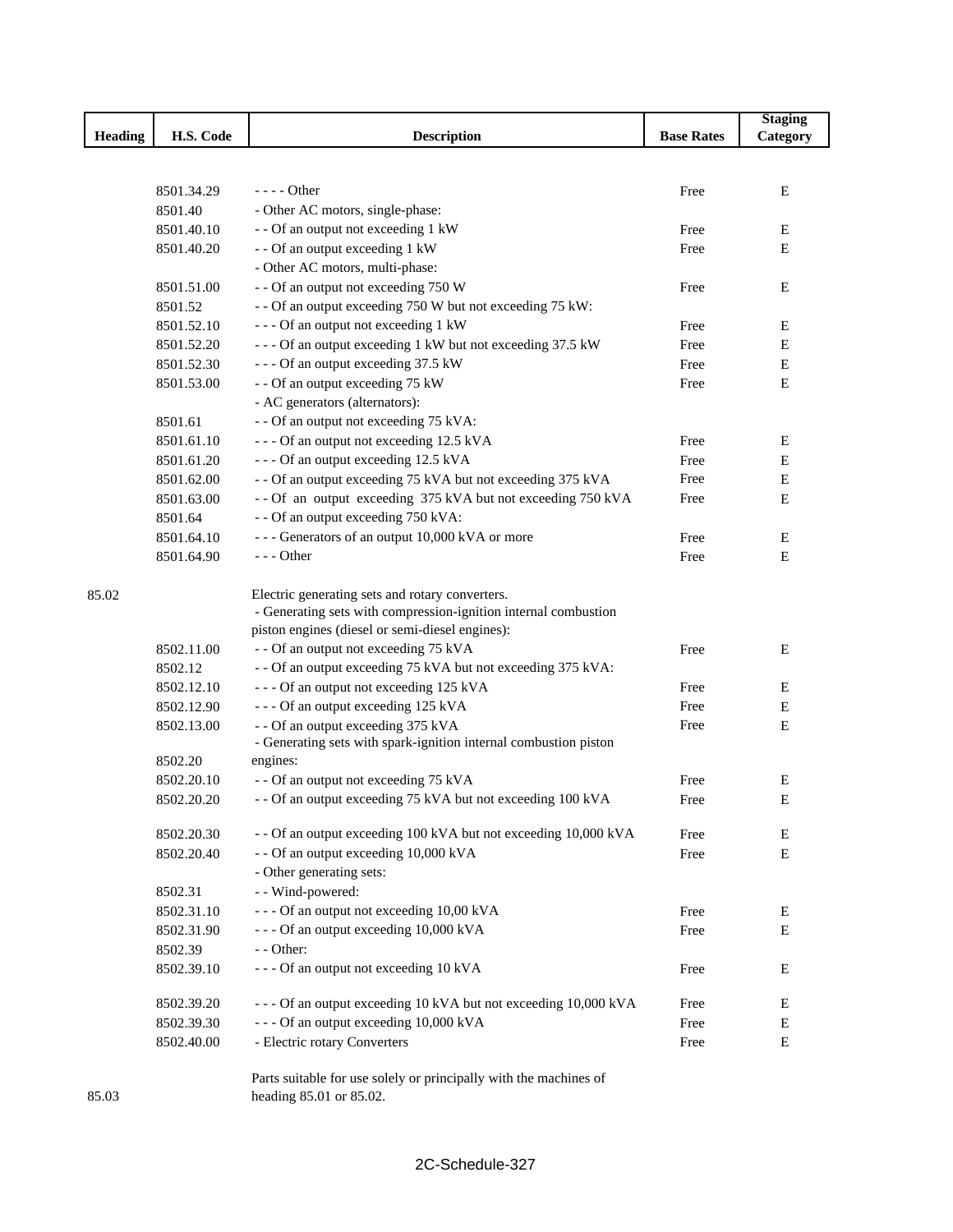|                |            |                                                                                                                                           |                   | <b>Staging</b> |
|----------------|------------|-------------------------------------------------------------------------------------------------------------------------------------------|-------------------|----------------|
| <b>Heading</b> | H.S. Code  | <b>Description</b>                                                                                                                        | <b>Base Rates</b> | Category       |
|                |            |                                                                                                                                           |                   |                |
|                |            |                                                                                                                                           |                   |                |
|                |            | - Parts used in the manufacture of electric motors of heading 85.01;<br>parts of generators of heading 85.01 or 85.02 of an output 10,000 |                   |                |
|                | 8503.00.10 | kW or more                                                                                                                                | Free              | Е              |
|                | 8503.00.90 | - Other                                                                                                                                   | Free              | ${\bf E}$      |
|                |            |                                                                                                                                           |                   |                |
|                |            | Electrical transformers, static converters (for example, rectifiers) and                                                                  |                   |                |
| 85.04          |            | inductors.                                                                                                                                |                   |                |
|                | 8504.10.00 | - Ballasts for discharge lamps or tubes                                                                                                   | Free              | Ε              |
|                |            | - Liquid dielectric transformers:                                                                                                         |                   |                |
|                | 8504.21    | - - Having a power handling capacity not exceeding 650 kVA:                                                                               |                   |                |
|                |            | - - - Step-voltage regulators; instrument transformers with handling                                                                      |                   |                |
|                | 8504.21.10 | capacity not exceeding 5 kVA                                                                                                              | Free              | E              |
|                |            | $--$ Other:                                                                                                                               |                   |                |
|                | 8504.21.91 | ---- Having a power handling capacity exceeding 10 kVA                                                                                    | Free              | E              |
|                | 8504.21.99 | - - - - Other                                                                                                                             | Free              | Е              |
|                |            | - - Having a power handling capacity exceeding 650 kVA but not                                                                            |                   |                |
|                | 8504.22    | exceeding 10,000 kVA:                                                                                                                     |                   |                |
|                |            | --- Step-voltage regulators:                                                                                                              |                   |                |
|                | 8504.22.11 | ---- Of a high side voltage of 66,000 volts or more                                                                                       | Free              | Е              |
|                | 8504.22.19 | $---$ Other                                                                                                                               | Free              | E              |
|                | 8504.22.90 | $--$ Other                                                                                                                                | Free              | E              |
|                | 8504.23    | - - Having a power handling capacity exceeding 10,000 kVA:                                                                                |                   |                |
|                | 8504.23.10 | --- Having a power handling capacity not exceeding 15,000 kVA                                                                             | Free              | E              |
|                | 8504.23.20 | --- Having a power handling capacity exceeding 15,000 kVA                                                                                 | Free              | E              |
|                |            | - Other transformers:                                                                                                                     |                   |                |
|                | 8504.31    | - - Having a power handling capacity not exceeding 1 kVA:                                                                                 |                   |                |
|                | 8504.31.10 | --- Instrument potential transformers                                                                                                     | Free              | Е              |
|                | 8504.31.20 | --- Instrument current transformers                                                                                                       | Free              | Е              |
|                | 8504.31.30 | - - - Flyback transformers                                                                                                                | Free              | E              |
|                | 8504.31.40 | --- Intermediate frequency transformers                                                                                                   | Free              | E              |
|                | 8504.31.50 | - - - Step up/down transformers, slide regulators, stabilisers                                                                            | Free              | E              |
|                | 8504.31.90 | $- -$ Other                                                                                                                               | Free              | Е              |
|                |            | -- Having a power handling capacity exceeding 1 kVA but not                                                                               |                   |                |
|                | 8504.32    | exceeding 16 kVA:                                                                                                                         |                   |                |
|                |            | - - - Instrument transformers, (potential and current) of a power                                                                         |                   |                |
|                | 8504.32.10 | handling capacity not exceeding 5 kVA                                                                                                     | Free              | E              |
|                | 8504.32.20 | --- Used with toys, scale models or similar recreational models                                                                           | Free              | E              |
|                | 8504.32.30 | - - - Other, high frequency                                                                                                               | Free              | Е              |
|                |            | - - - Other:                                                                                                                              |                   |                |
|                | 8504.32.91 | ---- Of a power handling capacity not exceeding 10 kVA                                                                                    | Free              | Ε              |
|                | 8504.32.99 | ---- Of a power handling capacity exceeding 10 kVA                                                                                        | Free              | E              |
|                |            | - - Having a power handling capacity exceeding 16 kVA but not                                                                             |                   |                |
|                | 8504.33    | exceeding 500 kVA:                                                                                                                        |                   |                |
|                | 8504.33.10 | --- Of high side voltage of 66,000 volts or more<br>$--$ Other                                                                            | Free              | Ε              |
|                | 8504.33.90 |                                                                                                                                           | Free              | Е              |
|                | 8504.34    | - - Having a power handling capacity exceeding 500 kVA:<br>--- Having a power handling capacity not exceeding 15,000 kVA:                 |                   |                |
|                |            | - - - - Having a power handling capacity exceeding 10,000 kVA or                                                                          |                   |                |
|                | 8504.34.11 | of high side voltage of 66,000 volts or more                                                                                              | Free              | Ε              |
|                |            |                                                                                                                                           |                   |                |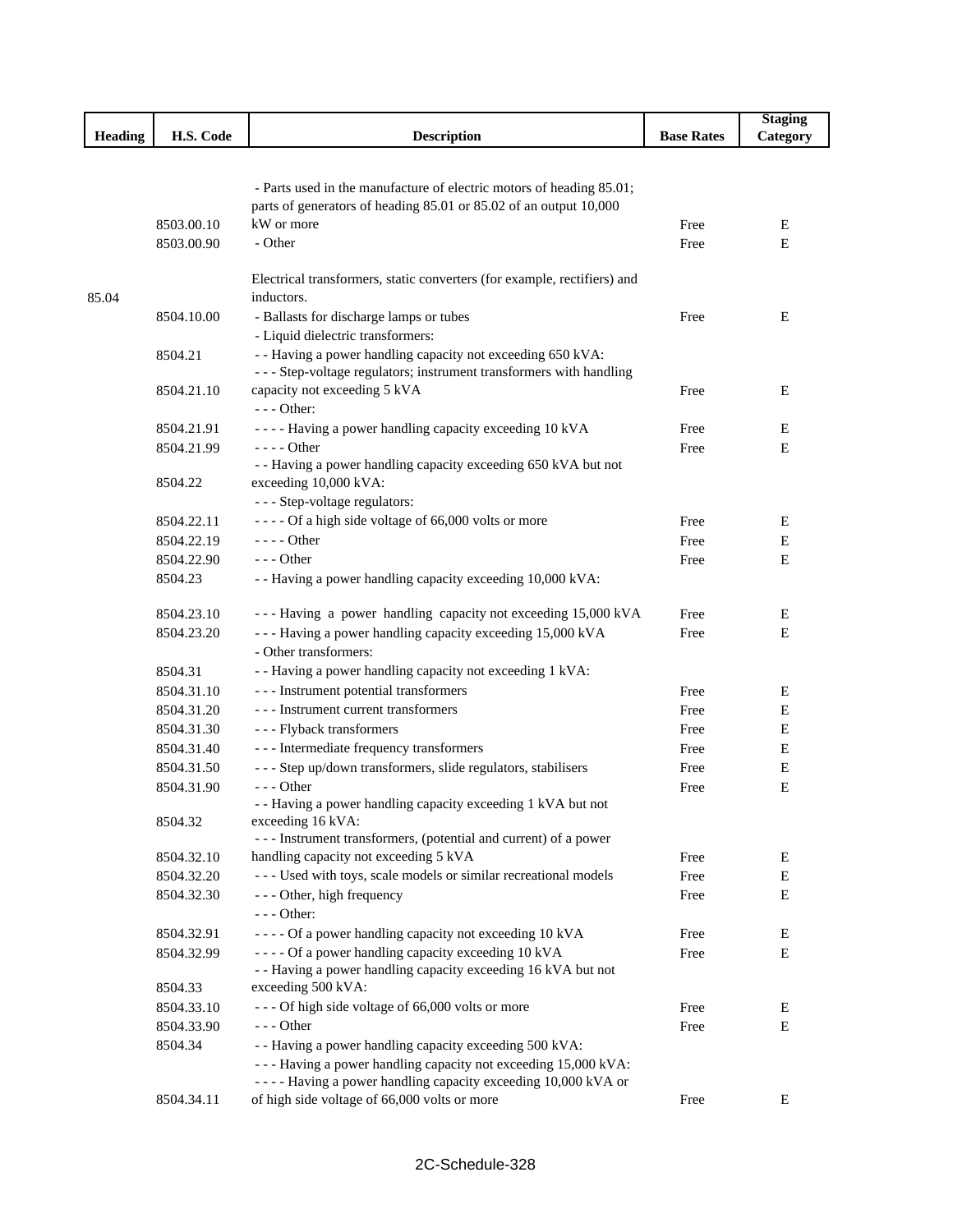|                |            |                                                                                                                               |                   | <b>Staging</b> |
|----------------|------------|-------------------------------------------------------------------------------------------------------------------------------|-------------------|----------------|
| <b>Heading</b> | H.S. Code  | <b>Description</b>                                                                                                            | <b>Base Rates</b> | Category       |
|                |            |                                                                                                                               |                   |                |
|                |            |                                                                                                                               |                   |                |
|                | 8504.34.19 | $---$ Other                                                                                                                   | Free              | Е              |
|                | 8504.34.20 | --- Having a power handling capacity exceeding 15,000 kVA                                                                     | Free              | $\mathbf E$    |
|                | 8504.40    | - Static converters:                                                                                                          |                   |                |
|                |            | - - Static converters for automatic data processing machines and                                                              |                   |                |
|                |            | units thereof, and telecommunications apparatus: [ITA1/A-024]                                                                 |                   |                |
|                | 8504.40.11 | $--$ UPS                                                                                                                      | Free              | E              |
|                | 8504.40.19 | $--$ Other                                                                                                                    | Free              | Е              |
|                | 8504.40.20 | - - Battery chargers having a rating exceeding 100 kVA                                                                        | Free              | ${\bf E}$      |
|                | 8504.40.30 | - - Other rectifiers                                                                                                          | Free              | ${\bf E}$      |
|                | 8504.40.40 | - - Other inverters                                                                                                           | Free              | ${\bf E}$      |
|                | 8504.40.90 | - - Other                                                                                                                     | Free              | $\mathbf E$    |
|                | 8504.50    | - Other inductors:                                                                                                            |                   |                |
|                |            | - - Having a power handling capacity exceeding of 2,500 kVA but                                                               |                   |                |
|                |            | not exceeding 10,000 kVA:                                                                                                     |                   |                |
|                |            | --- Inductors for power supplies for automatic data processing<br>machines and units thereof, and telecommunication apparatus |                   |                |
|                | 8504.50.11 | [ITA1/A-025]                                                                                                                  | Free              | E              |
|                | 8504.50.12 | --- Other chip type fixed inductors [ITA/2]                                                                                   | Free              | E              |
|                | 8504.50.19 | $--$ Other                                                                                                                    | Free              | E              |
|                |            | - - Having a power handling capacity exceeding 10,000 kVA:                                                                    |                   |                |
|                |            | --- Inductors for power supplies for automatic data processing                                                                |                   |                |
|                | 8504.50.21 | machines and units thereof, and telecommunication apparatus                                                                   | Free              | Ε              |
|                | 8504.50.22 | --- Other chip type fixed inductors                                                                                           | Free              | E              |
|                | 8504.50.29 | $--$ Other                                                                                                                    | Free              | E              |
|                |            | $-$ - Other:                                                                                                                  |                   |                |
|                | 8504.50.91 | - - - Chip type fixed inductors [ITA/2]                                                                                       | Free              | Е              |
|                | 8504.50.99 | $--$ Other                                                                                                                    | Free              | E              |
|                | 8504.90    | - Parts:                                                                                                                      |                   |                |
|                | 8504.90.10 | - - Of goods of subheading of 8504.10.00                                                                                      | Free              | Е              |
|                |            | - - Printed circuit assemblies for the goods of subheading                                                                    |                   |                |
|                | 8504.90.20 | 8504.40.11, 8504.40.19 or 8504.50.11 [ITA1/B-199]                                                                             | Free              | Е              |
|                |            |                                                                                                                               |                   |                |
|                | 8504.90.30 | - - For electrical transformers of capacity not exceeding 10,000 kVA                                                          | Free              | Ε              |
|                | 8504.90.40 | - - For electrical transformers of capacity exceeding 10,000 kVA                                                              | Free              | E              |
|                | 8504.90.50 | - - Other, for inductors of capacity not exceeding 2,500 kVA                                                                  | Free              | E              |
|                | 8504.90.60 | - - Other, for inductors of capacity exceeding 2,500 kVA                                                                      | Free              | Е              |
|                | 8504.90.90 | - - Other                                                                                                                     | Free              | E              |
|                |            |                                                                                                                               |                   |                |
|                |            | Electro-magnets; permanent magnets and articles intended to become                                                            |                   |                |
|                |            | permanent magnets after magnetisation; electro-magnetic or                                                                    |                   |                |
|                |            | permanent magnet chucks, clamps and similar holding devices;                                                                  |                   |                |
|                |            | electro-magnetic couplings, clutches and brakes; electro-magnetic                                                             |                   |                |
| 85.05          |            | lifting heads.                                                                                                                |                   |                |
|                |            | - Permanent magnets and articles intended to become permanent                                                                 |                   |                |
|                |            | magnets after magnetisation:<br>- - Of metal                                                                                  |                   |                |
|                | 8505.11.00 | - - Other                                                                                                                     | Free              | Е              |
|                | 8505.19.00 |                                                                                                                               | Free              | ${\bf E}$      |
|                | 8505.20.00 | - Electro-magnetic couplings, clutches and brakes                                                                             | Free              | ${\bf E}$      |
|                | 8505.30.00 | - Electro-magnetic lifting heads                                                                                              | Free              | Е              |
|                | 8505.90    | - Other, including parts:                                                                                                     |                   |                |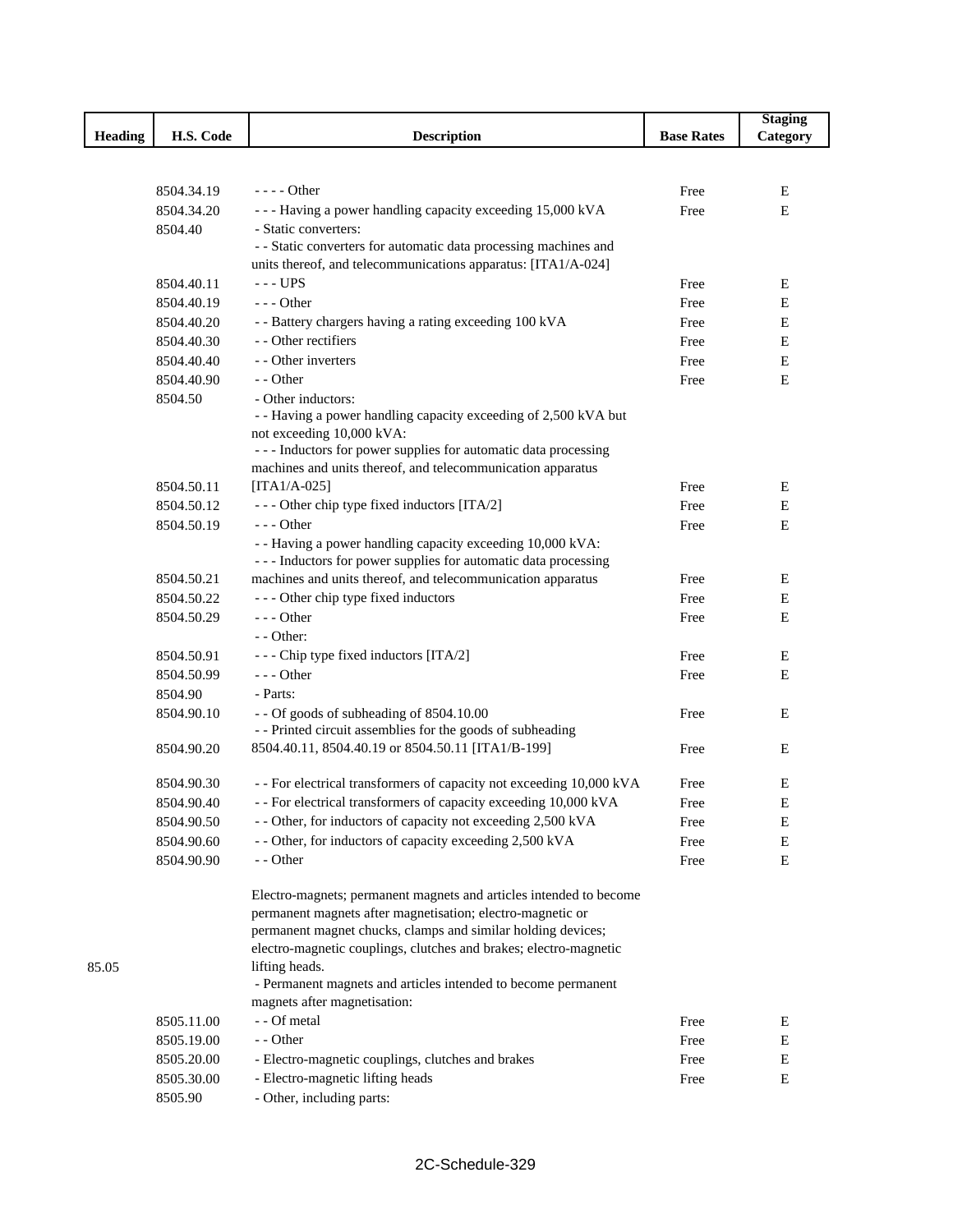|                |            |                                                                      |                   | <b>Staging</b> |
|----------------|------------|----------------------------------------------------------------------|-------------------|----------------|
| <b>Heading</b> | H.S. Code  | <b>Description</b>                                                   | <b>Base Rates</b> | Category       |
|                |            |                                                                      |                   |                |
|                |            |                                                                      |                   |                |
|                |            | - - Electro magnetic or permanent magnet chucks, clamps and          |                   |                |
|                | 8505.90.10 | similar holding devices                                              | Free              | E              |
|                | 8505.90.20 | -- Parts of goods of subheading 8505.20                              | Free              | Ε              |
|                | 8505.90.90 | - - Other                                                            | Free              | E              |
|                |            |                                                                      |                   |                |
| 85.06          |            | Primary cells and primary batteries.                                 |                   |                |
|                | 8506.10    | - Manganese dioxide:                                                 |                   |                |
|                | 8506.10.10 | - - Having external volume not exceeding 300 cm <sup>3</sup>         | Free              | Ε              |
|                | 8506.10.90 | - - Other                                                            | Free              | Ε              |
|                | 8506.30.00 | - Mercuric oxide                                                     | Free              | E              |
|                | 8506.40.00 | - Silver oxide                                                       | Free              | E              |
|                | 8506.50.00 | - Lithium                                                            | Free              | E              |
|                | 8506.60    | - Air-zinc:                                                          |                   |                |
|                | 8506.60.10 | - - Having external volume not exceeding 300 cm <sup>3</sup>         | Free              | Ε              |
|                | 8506.60.90 | - - Other                                                            | Free              | E              |
|                | 8506.80    | - Other primary cells and primary batteries:                         |                   |                |
|                |            | - - Zinc carbon:                                                     |                   |                |
|                | 8506.80.11 | - - - Having external volume not exceeding 300 cm <sup>3</sup>       | Free              | E              |
|                | 8506.80.19 | $--$ Other                                                           | Free              | Ε              |
|                |            | $-$ - Other:                                                         |                   |                |
|                | 8506.80.91 | --- Having external volume not exceeding 300 cm <sup>3</sup>         | Free              | Ε              |
|                | 8506.80.99 | --- Other                                                            | Free              | E              |
|                | 8506.90.00 | - Parts                                                              | Free              | E              |
|                |            |                                                                      |                   |                |
|                |            | Electric accumulators, including separators therefor, whether or not |                   |                |
| 85.07          |            | rectangular (including square).                                      |                   |                |
|                | 8507.10    | - Lead-acid, of a kind used for starting piston engines:             |                   |                |
|                | 8507.10.10 | - - Of a kind used for aircraft                                      | Free              | E              |
|                |            | $-$ - Other:                                                         |                   |                |
|                |            | --- Having a voltage of 6 or 12 V and a discharge capacity not       |                   |                |
|                | 8507.10.91 | exceeding 200 AH                                                     | Free              | Ε              |
|                | 8507.10.99 | $--$ Other                                                           | Free              | Ε              |
|                | 8507.20    | - Other lead-acid accumulators:                                      |                   |                |
|                | 8507.20.10 | - - Of a kind used for Aircraft                                      | Free              | E              |
|                |            | - - Other:                                                           |                   |                |
|                |            | --- Having a voltage of 6 or 12 V and a discharge capacity not       |                   |                |
|                | 8507.20.91 | exceeding 200 AH                                                     | Free              | Ε              |
|                | 8507.20.99 | --- Other                                                            | Free              | E              |
|                | 8507.30    | - Nickel-cadmium:                                                    |                   |                |
|                | 8507.30.10 | - - Of a kind used for aircraft                                      | Free              | Ε              |
|                | 8507.30.90 | - - Other                                                            | Free              | E              |
|                | 8507.40    | - Nickel-iron:                                                       |                   |                |
|                | 8507.40.10 | - - Of a kind used for aircraft                                      | Free              | Ε              |
|                | 8507.40.90 | - - Other                                                            | Free              | E              |
|                | 8507.80    | - Other accumulators:                                                |                   |                |
|                | 8507.80.10 | - - Lithium ion accumulators [ITA/2]                                 | Free              | Ε              |
|                | 8507.80.20 | - - Of a kind used for aircraft                                      | Free              | E              |
|                | 8507.80.90 | - - Other                                                            | Free              | E              |
|                | 8507.90    | - Parts:                                                             |                   |                |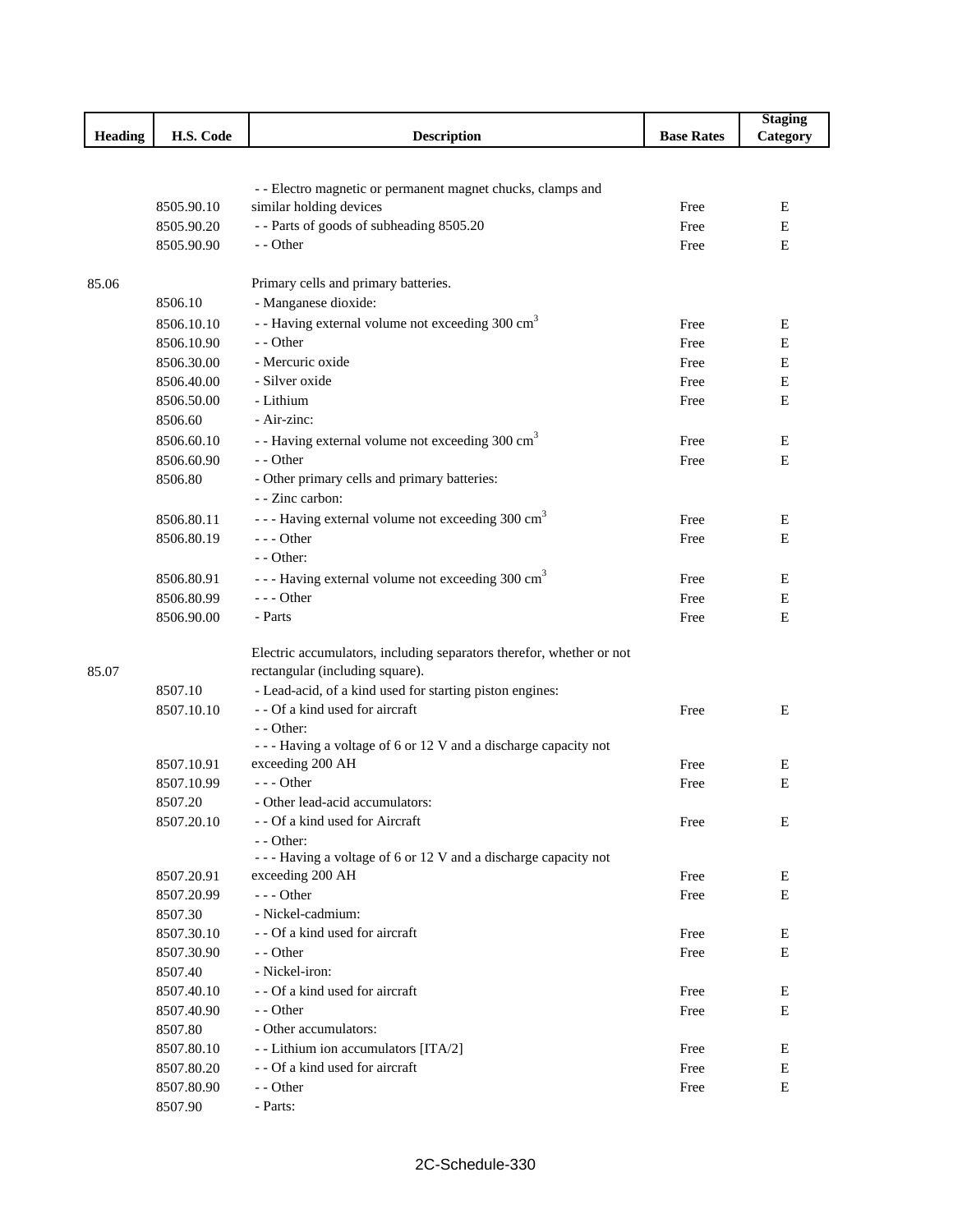|                |            |                                                                                                                                          |                   | <b>Staging</b> |
|----------------|------------|------------------------------------------------------------------------------------------------------------------------------------------|-------------------|----------------|
| <b>Heading</b> | H.S. Code  | <b>Description</b>                                                                                                                       | <b>Base Rates</b> | Category       |
|                |            |                                                                                                                                          |                   |                |
|                |            |                                                                                                                                          |                   |                |
|                |            | - - Plates:                                                                                                                              |                   |                |
|                | 8507.90.11 | --- Of goods of subheading 8507.10                                                                                                       | Free              | Ε              |
|                | 8507.90.19 | - - - Other                                                                                                                              | Free              | E              |
|                | 8507.90.20 | - - Of a kind used for aircraft                                                                                                          | Free              | E              |
|                | 8507.90.30 | - - Other, battery separators in sheets, rolls or cut to size of materials<br>other than PVC                                             | Free              | Е              |
|                | 8507.90.90 | - - Other, including other types of separators                                                                                           |                   | Ε              |
|                |            |                                                                                                                                          | Free              |                |
|                |            | Electro-mechanical domestic appliances, with self-contained electric                                                                     |                   |                |
| 85.09          |            | motor.                                                                                                                                   |                   |                |
|                | 8509.10.00 | - Vacuum cleaners, including dry and Wet Vacuum cleaners                                                                                 | Free              | E              |
|                | 8509.20.00 | - Floor polishers                                                                                                                        | Free              | E              |
|                | 8509.30.00 | - Kitchen waste disposers                                                                                                                | Free              | E              |
|                | 8509.40.00 | - Food grinders and mixers; fruit or vegetable juice extractors                                                                          | Free              | Ε              |
|                | 8509.80.00 | - Other appliances                                                                                                                       | Free              | E              |
|                | 8509.90    | - Parts:                                                                                                                                 |                   |                |
|                | 8509.90.10 | - - Of goods of subheading 8509.10.00 or 8509.20.00                                                                                      | Free              | E              |
|                | 8509.90.20 | - - Of goods of subheading 8509.30.00, 8509.40.00 or 8509.80.00                                                                          | Free              | Ε              |
|                |            |                                                                                                                                          |                   |                |
|                |            | Shavers, hair clippers and hair-removing appliances, with self-                                                                          |                   |                |
| 85.10          |            | contained electric motor.                                                                                                                |                   |                |
|                | 8510.10.00 | - Shavers                                                                                                                                | Free              | Ε              |
|                | 8510.20.00 | - Hair clippers                                                                                                                          | Free              | Ε              |
|                | 8510.30.00 | - Hair-removing appliances                                                                                                               | Free              | ${\bf E}$      |
|                | 8510.90.00 | - Parts                                                                                                                                  | Free              | E              |
|                |            |                                                                                                                                          |                   |                |
|                |            | Electrical ignition or starting equipment of a kind used for spark-<br>ignition or compression-ignition internal combustion engines (for |                   |                |
|                |            | example, ignition magnetos, magneto-dynamos, ignition coils,                                                                             |                   |                |
|                |            | sparking plugs and glow plugs, starter motors); generators (for                                                                          |                   |                |
|                |            | example, dynamos, alternators) and cut-outs of a kind used in                                                                            |                   |                |
| 85.11          |            | conjunction with such engines.                                                                                                           |                   |                |
|                | 8511.10    | - Sparking plugs:                                                                                                                        |                   |                |
|                | 8511.10.10 | - - Suitable for aircraft engines                                                                                                        | Free              | Ε              |
|                | 8511.10.90 | - - Other                                                                                                                                | Free              | Е              |
|                | 8511.20    | - Ignition magnetos; magneto-dynamos; magnetic flywheels:                                                                                |                   |                |
|                | 8511.20.10 | - - Suitable for aircraft engines                                                                                                        | Free              | Е              |
|                |            | - - Other unassembled ignition magnetos and unassembled magneto-                                                                         |                   |                |
|                | 8511.20.20 | dynamos                                                                                                                                  | Free              | E              |
|                | 8511.20.90 | - - Other                                                                                                                                | Free              | Ε              |
|                | 8511.30    | - Distributors; ignition coils:                                                                                                          |                   |                |
|                | 8511.30.10 | - - Suitable for aircraft engines                                                                                                        | Free              | Е              |
|                | 8511.30.20 | - - Other unassembled distributors and unassembled ignition coils                                                                        | Free              | E              |
|                | 8511.30.90 | - - Other                                                                                                                                | Free              | Е              |
|                | 8511.40    | - Starter motors and dual purpose starter-generators:                                                                                    |                   |                |
|                | 8511.40.10 | - - Suitable for aircraft engines                                                                                                        | Free              | E              |
|                | 8511.40.20 | - - Other unassembled starter motors                                                                                                     | Free              | E              |
|                | 8511.40.30 | - - Starter motors for vehicles of headings 87.01 to 87.05                                                                               | Free              | E              |
|                | 8511.40.40 | - - Other, not fully assembled                                                                                                           | Free              | ${\bf E}$      |
|                | 8511.40.90 | - - Other                                                                                                                                | Free              | $\mathbf E$    |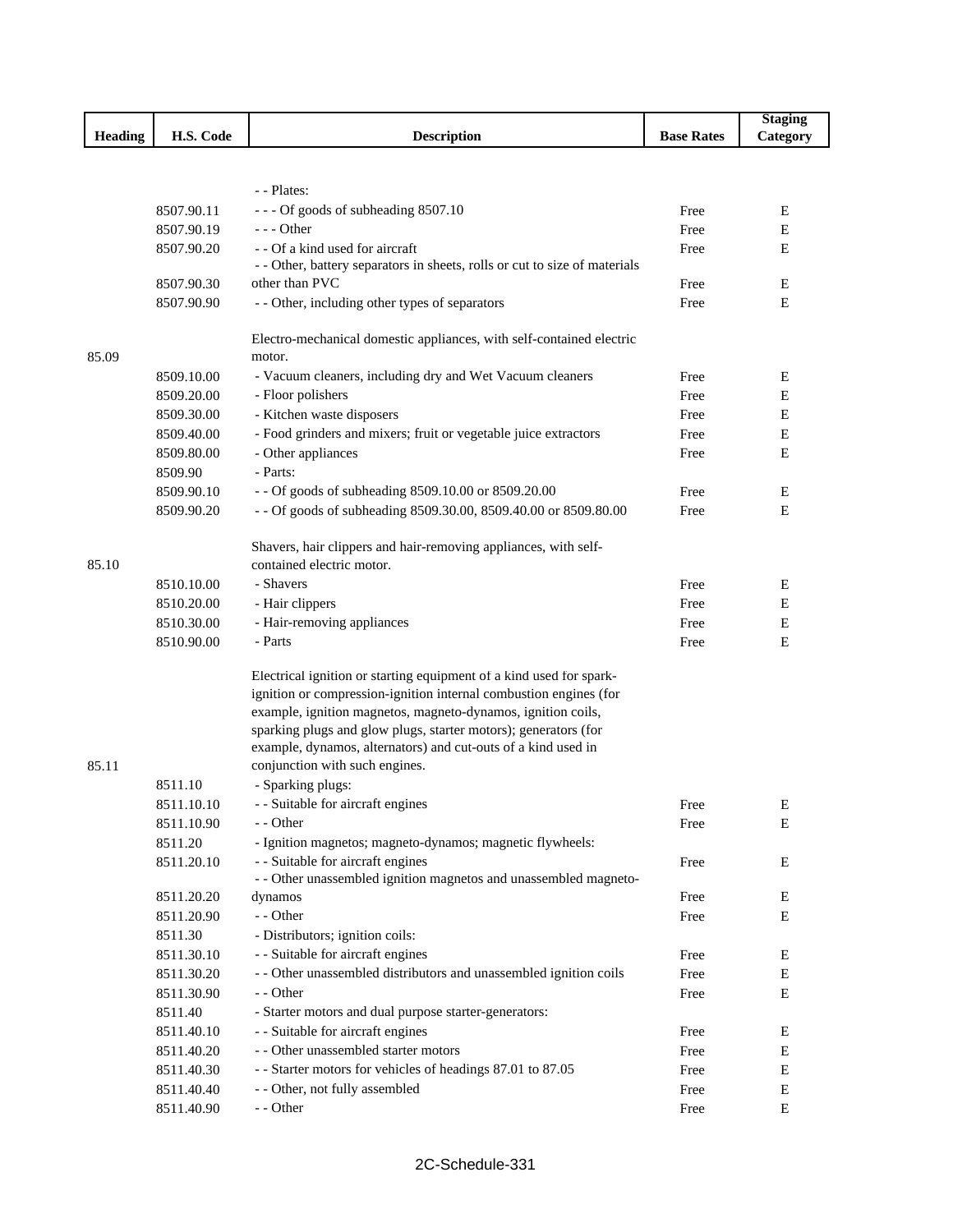|         |            |                                                                                                                 |                   | <b>Staging</b> |
|---------|------------|-----------------------------------------------------------------------------------------------------------------|-------------------|----------------|
| Heading | H.S. Code  | <b>Description</b>                                                                                              | <b>Base Rates</b> | Category       |
|         |            |                                                                                                                 |                   |                |
|         |            |                                                                                                                 |                   |                |
|         | 8511.50    | - Other generators:                                                                                             |                   |                |
|         | 8511.50.10 | - - Suitable for aircraft engines                                                                               | Free              | Ε              |
|         | 8511.50.20 | - - Other unassembled alternators                                                                               | Free              | E              |
|         | 8511.50.30 | - - Other alternators for vehicles of headings 87.01 to 87.05                                                   | Free              | Ε              |
|         | 8511.50.40 | - - Other, not fully assembled                                                                                  | Free              | Ε              |
|         | 8511.50.90 | - - Other                                                                                                       | Free              | Ε              |
|         | 8511.80    | - Other equipment:                                                                                              |                   |                |
|         | 8511.80.10 | - - Suitable for aircraft engines                                                                               | Free              | E              |
|         | 8511.80.90 | - - Other                                                                                                       | Free              | Ε              |
|         | 8511.90    | - Parts:                                                                                                        |                   |                |
|         | 8511.90.10 | - - Of goods for aircraft engines                                                                               | Free              | E              |
|         |            | - - Other:                                                                                                      |                   |                |
|         | 8511.90.21 | - - - For sparking plugs                                                                                        | Free              | Ε              |
|         | 8511.90.22 | - - - Contact points                                                                                            | Free              | Ε              |
|         | 8511.90.29 | $--$ Other                                                                                                      | Free              | Ε              |
|         |            |                                                                                                                 |                   |                |
|         |            | Electrical lighting or signalling equipment (excluding articles of                                              |                   |                |
|         |            | heading 85.39), windscreen wipers, defrosters and demisters, of a                                               |                   |                |
| 85.12   |            | kind used for cycles or motor vehicles.                                                                         |                   |                |
|         | 8512.10.00 | - Lighting or visual signalling equipment of a kind used on bicycles                                            | Free              | E              |
|         | 8512.20    | - Other lighting or visual signalling equipment:                                                                |                   |                |
|         | 8512.20.10 | - - For motor cars, assembled                                                                                   | Free              | Ε              |
|         | 8512.20.20 | - - Unassembled lighting or visual signalling equipment                                                         | Free              | E              |
|         | 8512.20.90 | - - Other                                                                                                       | Free              | E              |
|         | 8512.30    | - Sound signalling equipment:                                                                                   |                   |                |
|         | 8512.30.10 | - - Horns and sirens, assembled                                                                                 | Free              | Ε              |
|         | 8512.30.20 | - - Unassembled sound signalling equipment                                                                      | Free              | E              |
|         | 8512.30.90 | - - Other                                                                                                       | Free              | E              |
|         | 8512.40.00 | - Windscreen wipers, defrosters and demisters                                                                   | Free              | E              |
|         | 8512.90    | - Parts:                                                                                                        |                   |                |
|         | 8512.90.10 | - - Of goods of subheading 8512.10                                                                              | Free              | E              |
|         | 8512.90.20 | - - Of goods of subheading 8512.20, 8512.30, or 8512.40                                                         | Free              | Е              |
|         |            |                                                                                                                 |                   |                |
|         |            | Portable electric lamps designed to function by their own source of                                             |                   |                |
| 85.13   |            | energy (for example, dry batteries, accumulators, magnetos), other<br>than lighting equipment of heading 85.12. |                   |                |
|         |            |                                                                                                                 |                   |                |
|         | 8513.10    | - Lamps:                                                                                                        |                   |                |
|         | 8513.10.10 | - - Miner's cap lamps                                                                                           | Free              | Ε<br>E         |
|         | 8513.10.20 | - - Quarrymen's lamp<br>- - Other                                                                               | Free              |                |
|         | 8513.10.90 |                                                                                                                 | Free              | E              |
|         | 8513.90    | - Parts:                                                                                                        |                   |                |
|         | 8513.90.10 | - - Of miner's cap lamps                                                                                        | Free              | E              |
|         | 8513.90.20 | - - Of quarrymen's lamps                                                                                        | Free              | Ε              |
|         | 8513.90.30 | - - Reflectors for flashlights; plastic switch slides for flashlights                                           | Free              | ${\bf E}$      |
|         | 8513.90.90 | - - Other                                                                                                       | Free              | ${\bf E}$      |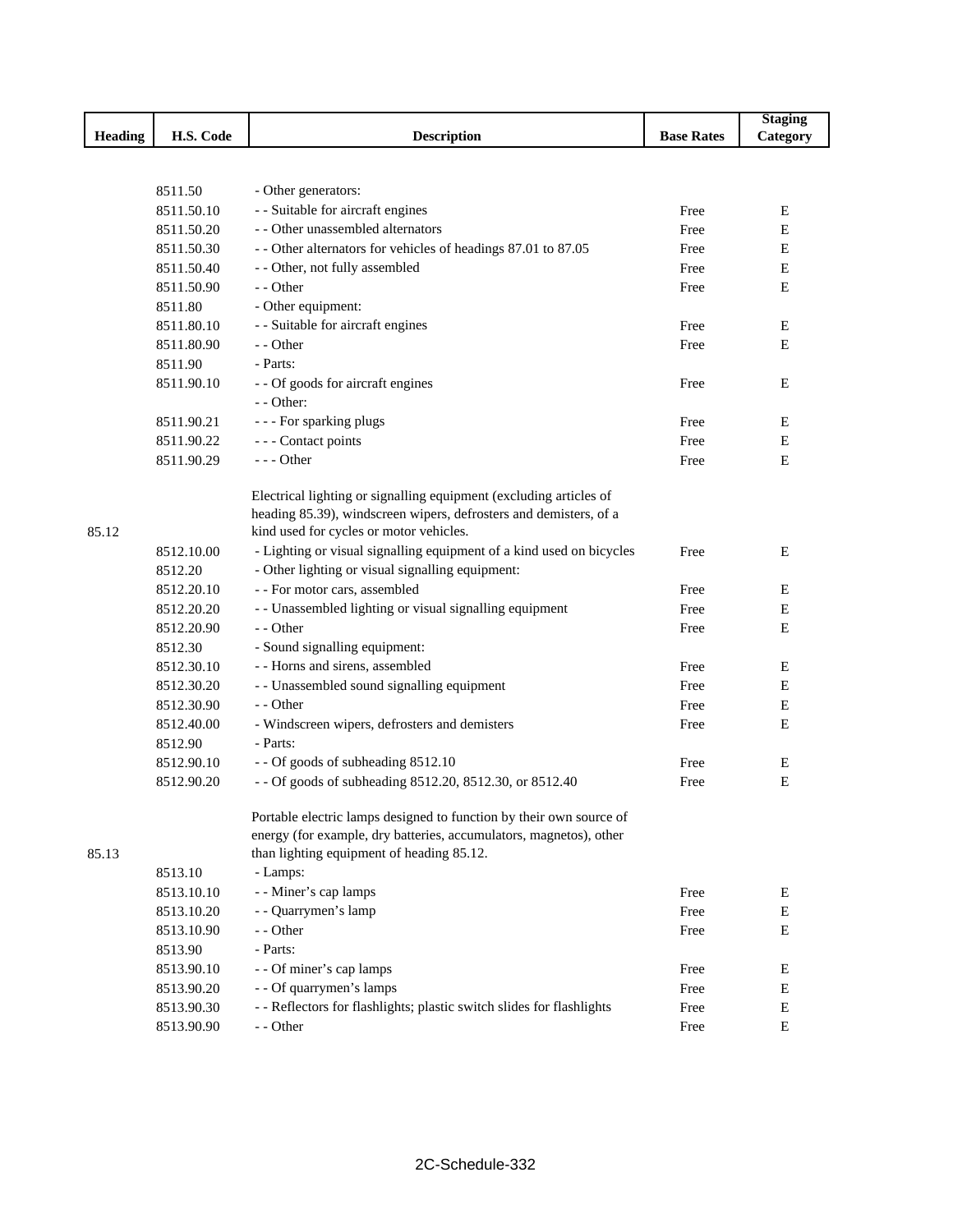|         |            |                                                                                                    |                   | <b>Staging</b> |
|---------|------------|----------------------------------------------------------------------------------------------------|-------------------|----------------|
| Heading | H.S. Code  | <b>Description</b>                                                                                 | <b>Base Rates</b> | Category       |
|         |            |                                                                                                    |                   |                |
|         |            |                                                                                                    |                   |                |
|         |            | Industrial or laboratory electric furnaces and ovens (including those                              |                   |                |
|         |            | functioning by induction or dielectric loss); other industrial or                                  |                   |                |
|         |            | laboratory equipment for the heat treatment of materials by induction<br>or dielectric loss.       |                   |                |
| 85.14   |            | - Resistance heated furnaces and ovens:                                                            |                   |                |
|         | 8514.10    |                                                                                                    |                   |                |
|         |            | - - Of a kind used in industry:<br>--- Resistance heated furnaces and ovens for the manufacture of |                   |                |
|         | 8514.10.11 | semiconductor devices on semiconductor wafers [ITA1/A-160]                                         | Free              | E              |
|         | 8514.10.19 | $--$ Other                                                                                         | Free              | E              |
|         |            | $-$ - Other:                                                                                       |                   |                |
|         |            | - - Resistance heated furnaces and ovens for the manufacture of                                    |                   |                |
|         | 8514.10.91 | semiconductor devices on semiconductor wafers [ITA1/A-160]                                         | Free              | Ε              |
|         | 8514.10.99 | $- -$ Other                                                                                        | Free              | E              |
|         | 8514.20    | - Furnaces and ovens functioning by induction or dielectric loss:                                  |                   |                |
|         |            | - - Of a kind used in industry:                                                                    |                   |                |
|         |            |                                                                                                    |                   |                |
|         |            | --- Inductance or dielectric furnaces and ovens for the manufacture                                |                   |                |
|         | 8514.20.11 | of semiconductor devices on semiconductor wafers [ITA1/A-161]                                      | Free              | E              |
|         |            | --- Electric furnaces or ovens for the manufacture of PCB/PWBs or                                  |                   |                |
|         | 8514.20.12 | PCAs [ITA/2 $(AS2)$ ]                                                                              | Free              | Е              |
|         | 8514.20.19 | --- Other                                                                                          | Free              | E              |
|         |            | $-$ - Other:                                                                                       |                   |                |
|         |            |                                                                                                    |                   |                |
|         |            | --- Inductance or dielectric furnaces and ovens for the manufacture                                |                   |                |
|         | 8514.20.91 | of semiconductor devices on semiconductor wafers [ITA1/A-161]                                      | Free              | E              |
|         |            | --- Electric furnaces or ovens for the manufacture of PCB/PWBs or                                  |                   |                |
|         | 8514.20.92 | PCAs [ITA/2 (AS2)]                                                                                 | Free              | E              |
|         | 8514.20.99 | $- -$ Other                                                                                        | Free              | E              |
|         | 8514.30    | - Other furnaces and ovens:                                                                        |                   |                |
|         |            | - - Of a kind used in industry:                                                                    |                   |                |
|         |            | - - - Apparatus for rapid heating of semiconductor wafers [ITA1/B-                                 |                   |                |
|         | 8514.30.11 | 1621                                                                                               | Free              | Е              |
|         |            | --- Electric furnaces or ovens for the manufacture of PCB/PWBs or                                  |                   |                |
|         | 8514.30.12 | PCAs [ITA/2 $(AS2)$ ]                                                                              | Free              | E              |
|         | 8514.30.19 | --- Other                                                                                          | Free              | E              |
|         | 8514.30.90 | - - Other                                                                                          | Free              | Е              |
|         |            | - Other equipment for the heat treatment of materials by induction or                              |                   |                |
|         | 8514.40.00 | dielectric loss                                                                                    | Free              | E              |
|         | 8514.90    | - Parts:<br>- - Parts of resistance heated furnaces and ovens for the manufacture                  |                   |                |
|         |            | of semiconductor devices on semiconductor wafers [ITA1/A-163]                                      |                   |                |
|         |            | [ITA1/B-199]; inductance or dielectric furnaces and ovens for the                                  |                   |                |
|         |            | manufacture of semiconductor devices on semiconductor wafers                                       |                   |                |
|         |            | [ITA1/A-165]; apparatus for rapid heating of semiconductor wafers                                  |                   |                |
|         | 8514.90.10 | [ITA1/A-164] [ITA1/B-199]                                                                          | Free              | Е              |
|         |            | - - Parts of industrial or laboratory electric furnaces or ovens for the                           |                   |                |
|         | 8514.90.20 | manufacture of PCB/PWBs or PCAs [ITA/2 (AS2)]                                                      | Free              | E              |
|         | 8514.90.90 | - - Other                                                                                          | Free              | E              |
|         |            |                                                                                                    |                   |                |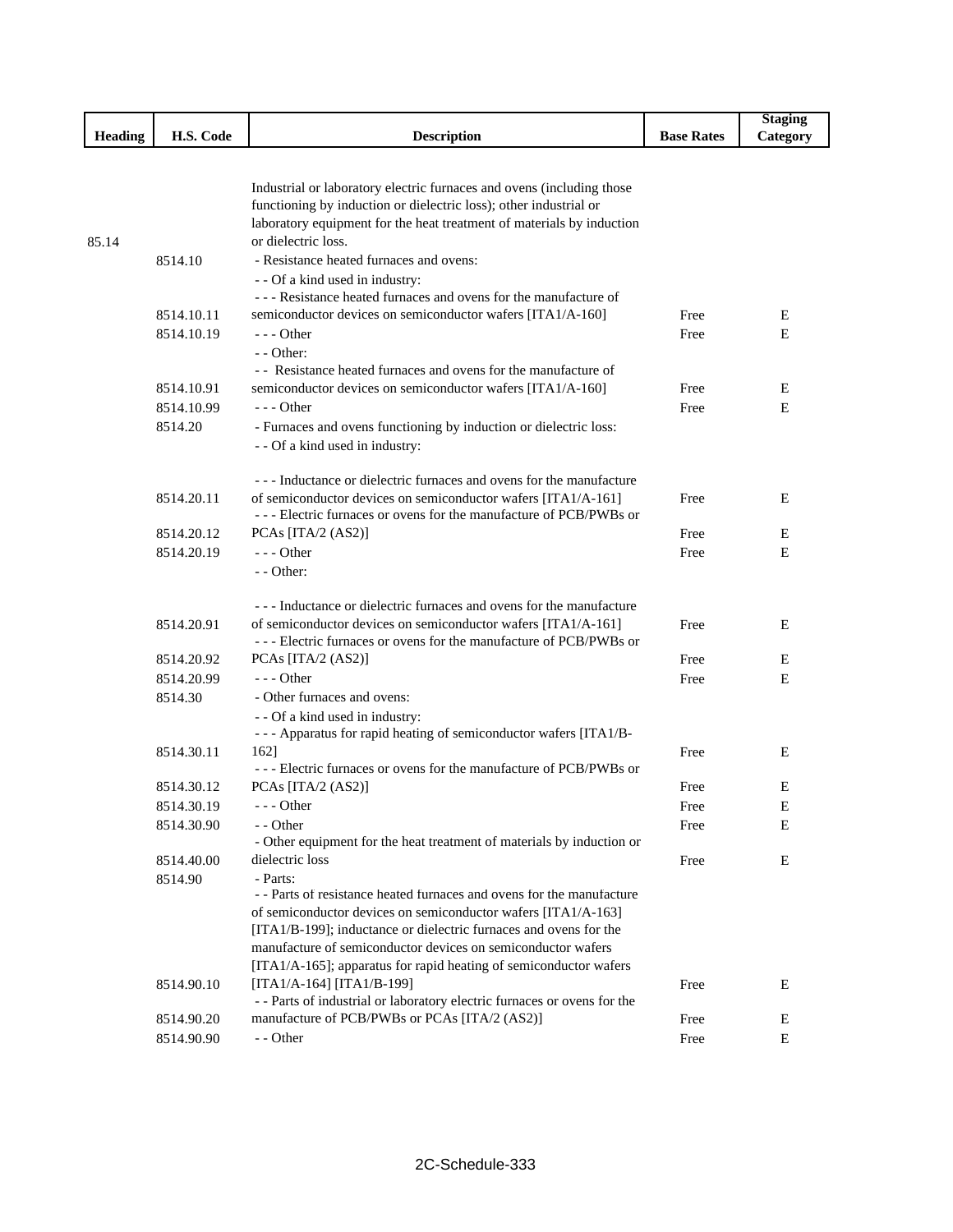|         |            |                                                                                              |                   | <b>Staging</b> |
|---------|------------|----------------------------------------------------------------------------------------------|-------------------|----------------|
| Heading | H.S. Code  | <b>Description</b>                                                                           | <b>Base Rates</b> | Category       |
|         |            |                                                                                              |                   |                |
|         |            | Electric (including electrically heated gas), laser or other light or                        |                   |                |
|         |            | photon beam, ultrasonic, electron beam, magnetic pulse or plasma                             |                   |                |
|         |            | arc soldering, brazing or welding machines and apparatus, whether or                         |                   |                |
|         |            | not capable of cutting; electric machines and apparatus for hot                              |                   |                |
| 85.15   |            | spraying of metals or cermets.                                                               |                   |                |
|         |            | - Brazing or soldering machines and apparatus:                                               |                   |                |
|         | 8515.11    | - - Soldering irons and guns:                                                                |                   |                |
|         | 8515.11.10 | --- Electrical                                                                               | Free              | Ε              |
|         | 8515.11.90 | - - - Other, including laser type                                                            | Free              | E              |
|         | 8515.19    | - - Other:                                                                                   |                   |                |
|         |            | --- Machines and apparatus for soldering components on                                       |                   |                |
|         | 8515.19.10 | PCB/PWBs [ITA/2 (AS2)]                                                                       | Free              | E              |
|         | 8515.19.20 | - - - Other, electrical                                                                      | Free              | E              |
|         | 8515.19.90 | - - - Other than electrical (including laser type)                                           | Free              | E              |
|         |            | - Machines and apparatus for resistance welding of metal:                                    |                   |                |
|         | 8515.21.00 | - - Fully or partly automatic                                                                | Free              | E              |
|         | 8515.29    | - - Other:                                                                                   |                   |                |
|         | 8515.29.10 | - - - Machines                                                                               | Free              | Ε              |
|         | 8515.29.90 | - - - Other                                                                                  | Free              | E              |
|         |            | - Machines and apparatus for arc (including plasma arc) welding of                           |                   |                |
|         |            | metals:                                                                                      |                   |                |
|         | 8515.31    | - - Fully or partly automatic:                                                               |                   |                |
|         | 8515.31.10 | - - - Machines                                                                               | Free              | Ε              |
|         | 8515.31.90 | $--$ Other                                                                                   | Free              | Ε              |
|         | 8515.39    | - - Other:                                                                                   |                   |                |
|         | 8515.39.10 | - - - AC arc welders, transformer type                                                       | Free              | Ε              |
|         | 8515.39.20 | - - - Machines                                                                               | Free              | E              |
|         | 8515.39.90 | $--$ Other                                                                                   | Free              | Ε              |
|         | 8515.80    | - Other machines and apparatus:                                                              |                   |                |
|         | 8515.80.10 | - - Electric machines and apparatus for hot spraying of metals or<br>sintered metal carbides | Free              | E              |
|         |            | - - Die attach apparatus, tape automated bonders and wire bonders                            |                   |                |
|         | 8515.80.20 | for assembly of semiconductors [ITA1/B-143]                                                  | Free              | Ε              |
|         | 8515.80.90 | - - Other                                                                                    | Free              | Е              |
|         | 8515.90    | - Parts:                                                                                     |                   |                |
|         | 8515.90.10 | - - Of AC arc welders, transformer type                                                      | Free              | E              |
|         |            | - - Parts of machine apparatus for soldering components on                                   |                   |                |
|         | 8515.90.20 | PCB/PWBs [ITA/2 (AS2)]                                                                       | Free              | E              |
|         |            | - - Parts for die attach apparatus, tape automated bonders and wire                          |                   |                |
|         |            | bonders for assembly of semiconductors (ITA1/B-150/N/L2Y) (E+U)                              |                   |                |
|         | 8515.90.30 | $(O)$ (ITA1/B-199/-/L2Y)                                                                     | Free              | Ε              |
|         | 8515.90.90 | - - Other                                                                                    | Free              | E              |
|         |            | Electric instantaneous or storage water heaters and immersion                                |                   |                |
|         |            | heaters; electric space heating apparatus and soil heating apparatus;                        |                   |                |
|         |            | electro-thermic hair-dressing apparatus (for example, hair dryers, hair                      |                   |                |
|         |            | curlers, curling tong heaters) and hand dryers; electric smoothing                           |                   |                |
|         |            | irons; other electro-thermic appliances of a kind used for domestic                          |                   |                |
|         |            | purposes; electric heating resistors, other than those of heading                            |                   |                |
| 85.16   |            | 85.45.                                                                                       |                   |                |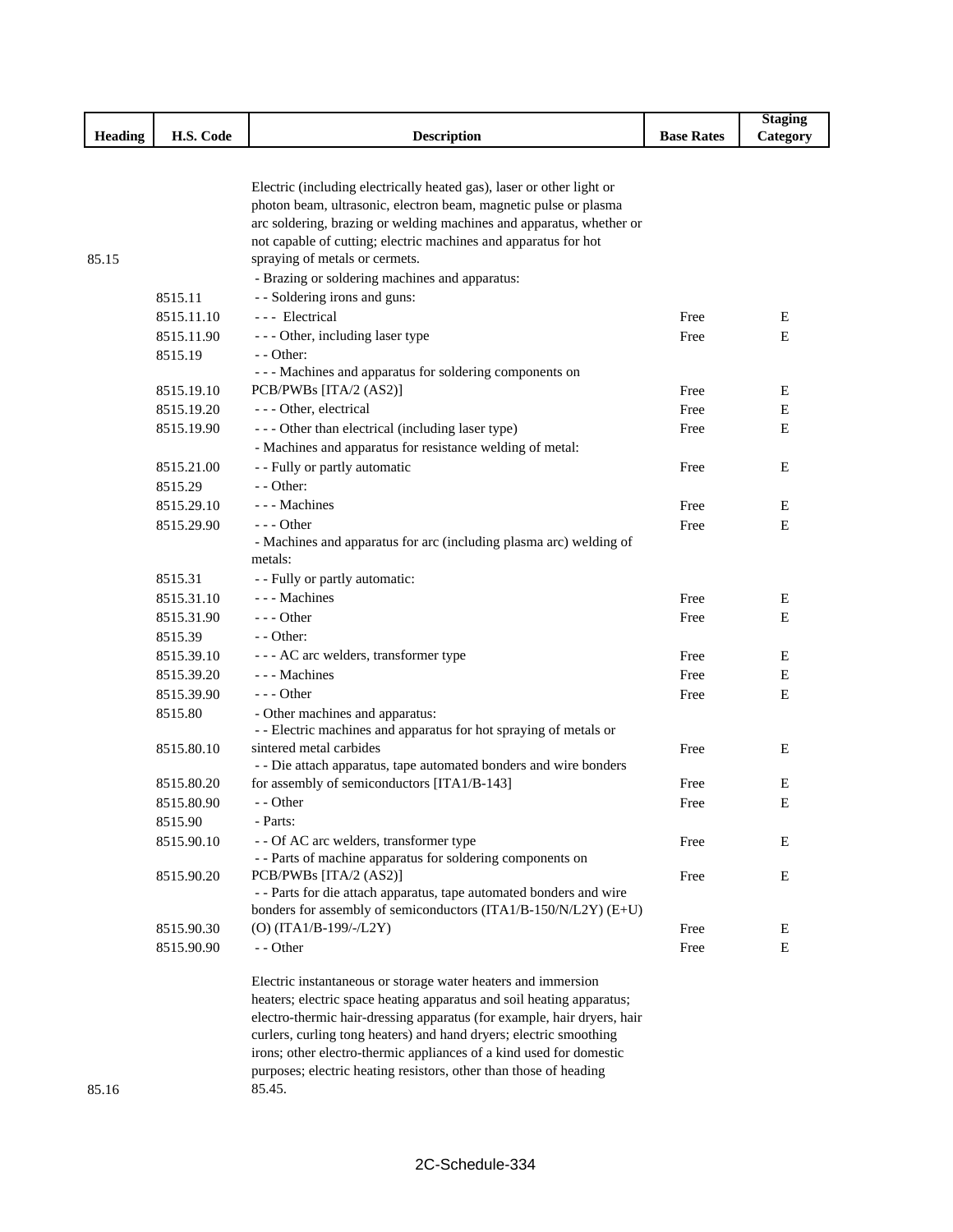|         |            |                                                                         |                   | <b>Staging</b> |
|---------|------------|-------------------------------------------------------------------------|-------------------|----------------|
| Heading | H.S. Code  | <b>Description</b>                                                      | <b>Base Rates</b> | Category       |
|         |            |                                                                         |                   |                |
|         |            |                                                                         |                   |                |
|         |            | - Electric instantaneous or storage water heaters and immersion         |                   |                |
|         | 8516.10    | heaters:                                                                |                   |                |
|         | 8516.10.10 | - - Electric instantaneous water heaters                                | Free              | E              |
|         | 8516.10.20 | - - Electric storage water heaters                                      | Free              | E              |
|         | 8516.10.30 | - - Immersion water heaters                                             | Free              | E              |
|         |            | - Electric space heating apparatus and electric soil heating apparatus: |                   |                |
|         | 8516.21.00 | - - Storage heating radiators                                           | Free              | E              |
|         | 8516.29.00 | - - Other                                                               | Free              | E              |
|         |            | - Electro-thermic hair-dressing or hand-drying apparatus:               |                   |                |
|         | 8516.31.00 | - - Hair dryers                                                         | Free              | E              |
|         | 8516.32.00 | - - Other hair-dressing apparatus                                       | Free              | Ε              |
|         | 8516.33.00 | - - Hand-drying apparatus                                               | Free              | E              |
|         | 8516.40    | - Electric smoothing irons:                                             |                   |                |
|         | 8516.40.10 | - - Of a kind designed to use steam from industrial boilers             | Free              | Ε              |
|         | 8516.40.90 | - - Other                                                               | Free              | Ε              |
|         | 8516.50.00 | - Microwave ovens                                                       | Free              | E              |
|         |            | - Other ovens; cookers, cooking plates, boiling rings, grillers and     |                   |                |
|         | 8516.60    | roasters:                                                               |                   |                |
|         | 8516.60.10 | - - Rice cookers                                                        | Free              | E              |
|         | 8516.60.20 | - - Ovens                                                               | Free              | E              |
|         | 8516.60.90 | - - Other                                                               | Free              | E              |
|         |            | - Other electro-thermic appliances:                                     |                   |                |
|         | 8516.71.00 | - - Coffee or tea makers                                                | Free              | Ε              |
|         | 8516.72.00 | - - Toasters                                                            | Free              | Е              |
|         | 8516.79    | - - Other:                                                              |                   |                |
|         | 8516.79.10 | --- Kettles                                                             | Free              | Ε              |
|         | 8516.79.90 | --- Other                                                               | Free              | E              |
|         | 8516.80    | - Electric heating resistors:                                           |                   |                |
|         |            | - - For type-founding or type-setting machines; for industrial          |                   |                |
|         | 8516.80.10 | furnaces                                                                | Free              | E              |
|         | 8516.80.20 | - - Sealed hotplates for domestic appliances                            | Free              | Е              |
|         | 8516.80.30 | - - Other, for domestic appliances                                      | Free              | Ε              |
|         | 8516.80.90 | - - Other                                                               | Free              | E              |
|         | 8516.90    | - Parts                                                                 |                   |                |
|         | 8516.90.10 | - - Of heating resistors for type-founding or type-setting machines     | Free              | Ε              |
|         |            | - - Of goods of subheading 8516.33, 8516.50, 8516.60, 8516.71, or       |                   |                |
|         | 8516.90.20 | 8516.79.10                                                              | Free              | Ε              |
|         | 8516.90.90 | - - Other                                                               | Free              | E              |
|         |            |                                                                         |                   |                |
|         |            | Electrical apparatus for line telephony or line telegraphy, including   |                   |                |
|         |            | line telephone sets with cordless handsets and telecommunication        |                   |                |
|         |            | apparatus for carrier-current line systems or for digital line systems; |                   |                |
| 85.17   |            | videophones.                                                            |                   |                |
|         |            | - Telephone sets; videophones:                                          |                   |                |
|         | 8517.11.00 | - - Line telephone sets with cordless handsets                          | Free              | E              |
|         | 8517.19    | - - Other: [ITA1/A-027]                                                 |                   |                |
|         | 8517.19.10 | --- Telephone sets                                                      | Free              | E              |
|         | 8517.19.20 | --- Videophones                                                         | Free              | Ε              |
|         |            | - Facsimile machines and teleprinters:                                  |                   |                |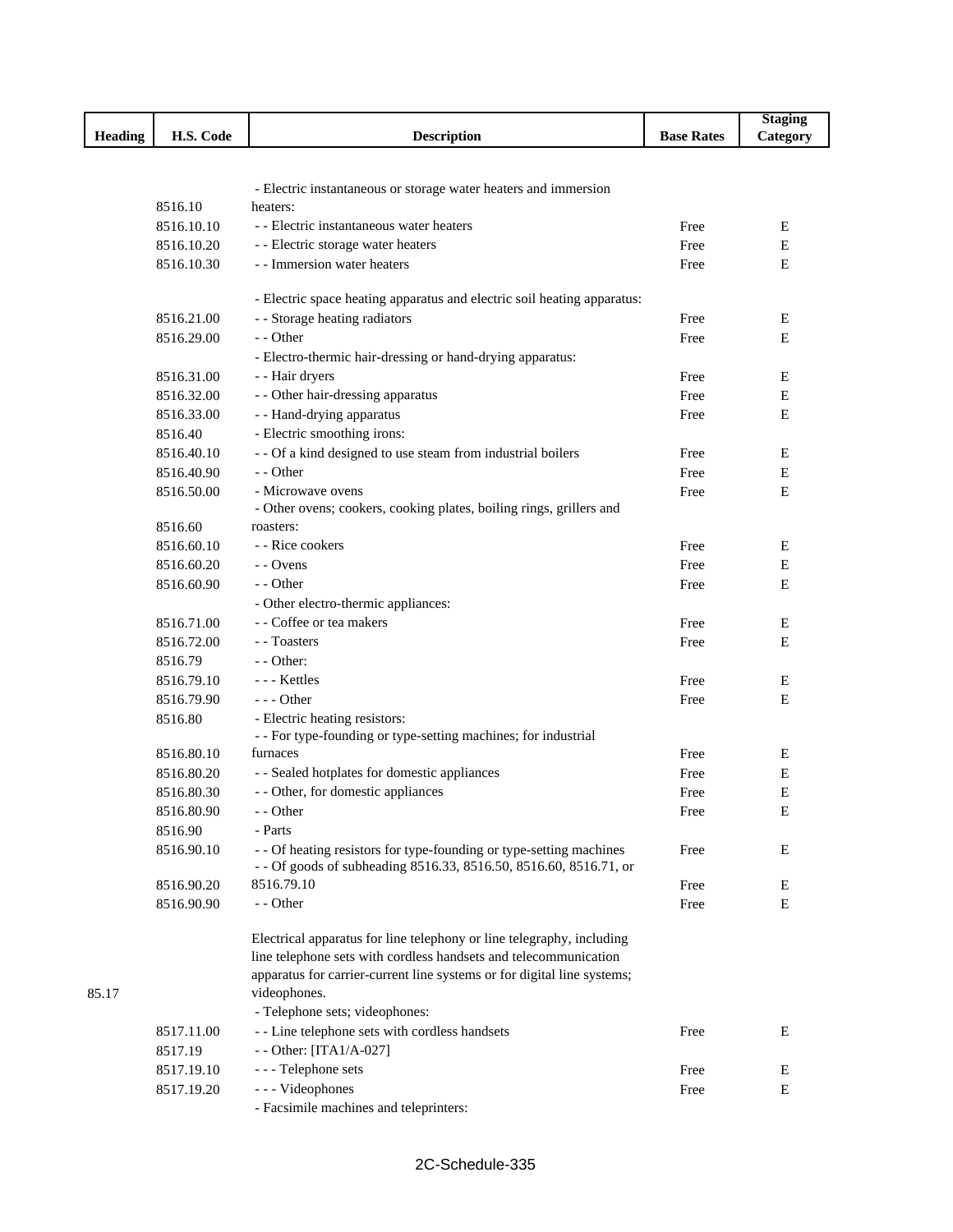|                |            |                                                                                                                                            |                   | <b>Staging</b> |
|----------------|------------|--------------------------------------------------------------------------------------------------------------------------------------------|-------------------|----------------|
| <b>Heading</b> | H.S. Code  | <b>Description</b>                                                                                                                         | <b>Base Rates</b> | Category       |
|                |            |                                                                                                                                            |                   |                |
|                |            |                                                                                                                                            |                   |                |
|                | 8517.21.00 | - - Facsimile machines [ITA1/A-028]                                                                                                        | Free              | E              |
|                | 8517.22.00 | - - Teleprinters [ITA1/A-029]                                                                                                              | Free              | E              |
|                | 8517.30    | - Telephonic or telegraphic switching apparatus: [ITA1/A-030]                                                                              |                   |                |
|                | 8517.30.10 | - - Telephonic                                                                                                                             | Free              | E              |
|                | 8517.30.20 | - - Telegraphic                                                                                                                            | Free              | E              |
|                |            | - Other apparatus, for carrier-current line systems or for digital line<br>systems: [ITA1/A-031] [ex repeaters ITA1/B-192] [ex ITA1/B-194] |                   |                |
|                | 8517.50    | [ex ITA/B-202]                                                                                                                             |                   |                |
|                | 8517.50.10 | - - Modems including cable modems and modems cards                                                                                         | Free              | Е              |
|                | 8517.50.20 | - - Concentrators or multiplexers                                                                                                          | Free              | Ε              |
|                | 8517.50.30 | - - Line-man test sets                                                                                                                     | Free              | E              |
|                |            | - - Set top boxes which have a communication function [ITA1/B-                                                                             |                   |                |
|                | 8517.50.40 | 203]                                                                                                                                       | Free              | E              |
|                | 8517.50.50 | - - Other apparatus for telephony                                                                                                          | Free              | Ε              |
|                | 8517.50.90 | - - Other                                                                                                                                  | Free              | E              |
|                | 8517.80    | - Other apparatus: [ITA1/A-032] [ex repeaters ITA1/B-192]                                                                                  |                   |                |
|                |            | - - Scramblers, including speech inverters and on-line cypher                                                                              |                   |                |
|                | 8517.80.10 | equipment                                                                                                                                  | Free              | E              |
|                | 8517.80.20 | - - Data security equipment                                                                                                                | Free              | Ε              |
|                | 8517.80.30 | - - Encryption devices                                                                                                                     | Free              | Ε              |
|                | 8517.80.40 | - - Public Key Infrastructure (PKI)                                                                                                        | Free              | Ε              |
|                | 8517.80.50 | - - Digital Subscriber Line (DSL)                                                                                                          | Free              | E              |
|                | 8517.80.60 | - - Virtual Private Network (VPN)                                                                                                          | Free              | E              |
|                | 8517.80.70 | - - Computer Telephony Integration (CTI)                                                                                                   | Free              | $\mathbf E$    |
|                |            | - - Other:                                                                                                                                 |                   |                |
|                | 8517.80.91 | - - - For Telephonic use                                                                                                                   | Free              | E              |
|                | 8517.80.92 | - - - For telegraphic use                                                                                                                  | Free              | Ε              |
|                | 8517.80.99 | $--$ Other                                                                                                                                 | Free              | E              |
|                |            | - Parts: [ITA1/A-033] [ex parts of repeaters ITA1/B-192] [ITA1/B-                                                                          |                   |                |
|                | 8517.90    | 199]                                                                                                                                       |                   |                |
|                | 8517.90.10 | - - Printed circuit boards, assembled                                                                                                      | Free              | E              |
|                | 8517.90.20 | - - Of telephone sets                                                                                                                      | Free              | Ε              |
|                | 8517.90.90 | - - Other                                                                                                                                  | Free              | Ε              |
|                |            | Microphones and stands therefor; loudspeakers, whether or not                                                                              |                   |                |
|                |            | mounted in their enclosures; headphones and earphones, whether or                                                                          |                   |                |
|                |            | not combined with a microphone, and sets consisting of a                                                                                   |                   |                |
|                |            | microphone and one or more loudspeakers; audio-frequency electric                                                                          |                   |                |
| 85.18          |            | amplifiers; electric sound amplifier sets.                                                                                                 |                   |                |
|                | 8518.10    | - Microphones and stands therefor:                                                                                                         |                   |                |
|                |            | - - Microphones:                                                                                                                           |                   |                |
|                |            | --- Microphones having a frequency range of 300 Hz to 3.4 kHz                                                                              |                   |                |
|                |            | with a diameter of not exceeding 10 mm and a height not exceeding 3                                                                        |                   |                |
|                | 8518.10.11 | mm, for telecommunication use [ITA1/A-034]                                                                                                 | Free              | Е              |
|                | 8518.10.19 | - - - Other Microphones, whether or not with their stands                                                                                  | Free              | Е              |
|                | 8518.10.90 | --- Other                                                                                                                                  | Free              | Ε              |
|                |            | - Loudspeakers, whether or not mounted in their enclosures:                                                                                |                   |                |
|                | 8518.21.00 | - - Single loudspeakers, mounted in their enclosures                                                                                       | Free              | E              |
|                | 8518.22.00 | - - Multiple loudspeakers, mounted in the same enclosure<br>- - Other:                                                                     | Free              | Ε              |
|                | 8518.29    |                                                                                                                                            |                   |                |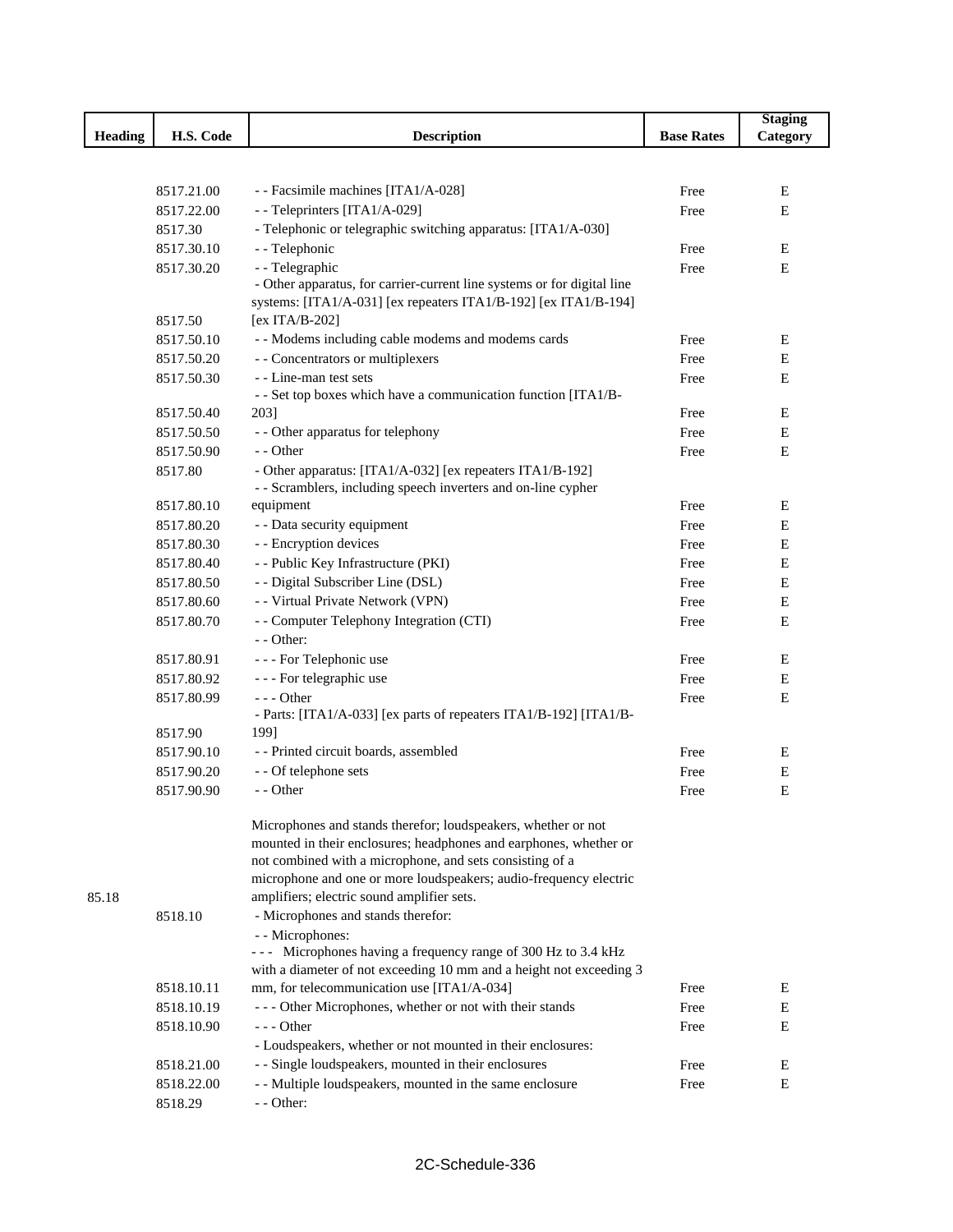|                |            |                                                                                                                                 |                   | <b>Staging</b> |
|----------------|------------|---------------------------------------------------------------------------------------------------------------------------------|-------------------|----------------|
| <b>Heading</b> | H.S. Code  | <b>Description</b>                                                                                                              | <b>Base Rates</b> | Category       |
|                |            |                                                                                                                                 |                   |                |
|                |            |                                                                                                                                 |                   |                |
|                | 8518.29.10 | --- Box assembly speakers                                                                                                       | Free              | E              |
|                |            | --- Loudspeakers, without housing, having a frequency range of<br>300 Hz to 3.4 kHz with a diameter of not exceeding 50 mm, for |                   |                |
|                | 8518.29.20 | telecommunication use [ITA1/A-036]                                                                                              | Free              | E              |
|                | 8518.29.90 | $--$ Other                                                                                                                      | Free              | E              |
|                |            | - Headphones and earphones, whether or not combined with a                                                                      |                   |                |
|                |            | microphone, and sets consisting of a microphone and one or more                                                                 |                   |                |
|                | 8518.30    | loudspeakers:                                                                                                                   |                   |                |
|                | 8518.30.10 | - - Headphones                                                                                                                  | Free              | E              |
|                | 8518.30.20 | - - Earphones                                                                                                                   | Free              | E              |
|                | 8518.30.30 | - - Combined microphone / speaker sets                                                                                          | Free              | Ε              |
|                | 8518.30.40 | - - Line telephone handsets [ITA1/A-035]                                                                                        | Free              | E              |
|                | 8518.30.90 | - - Other                                                                                                                       | Free              | E              |
|                | 8518.40    | - Audio-frequency electric amplifiers:                                                                                          |                   |                |
|                |            | - - Audio-frequency electric amplifiers, having 6 or more input                                                                 |                   |                |
|                | 8518.40.10 | signal lines, with or without elements for capacity amplifier                                                                   | Free              | E              |
|                |            | - - Electric amplifiers when used as repeaters in line telephony                                                                |                   |                |
|                |            | products falling within the Information Technology Agreement (ITA)                                                              |                   |                |
|                | 8518.40.20 | $[ITA1/B-192]$                                                                                                                  | Free              | E              |
|                |            | - - Audio frequency amplifiers used as repeaters in telephony other                                                             |                   |                |
|                | 8518.40.30 | than line telephony [ITA/2]                                                                                                     | Free              | Ε              |
|                | 8518.40.90 | - - Other                                                                                                                       | Free              | E              |
|                | 8518.50    | - Electric sound amplifier sets:                                                                                                |                   |                |
|                | 8518.50.10 | - - Of an output of 240 W or more                                                                                               | Free              | Ε              |
|                |            | - - Sound amplifier sets combined with loudspeaker line for                                                                     |                   |                |
|                | 8518.50.20 | broadcasting, having voltage of 50 V to 100 V                                                                                   | Free              | E              |
|                | 8518.50.90 | - - Other                                                                                                                       | Free              | E              |
|                | 8518.90    | - Parts:                                                                                                                        |                   |                |
|                |            | - - Parts including printed circuit assemblies of goods of subheading                                                           |                   |                |
|                |            | 8518.10.11, 8518.29.20, 8518.30.40 or 8518.40.20 [ITA1/B-192]<br>$[TAA/B-199]$                                                  |                   |                |
|                | 8518.90.10 | - - Parts of goods of subheadings 8518.40.10, 8518.50.10 and                                                                    | Free              | Ε              |
|                | 8518.90.20 | 8518.50.20                                                                                                                      | Free              | E              |
|                | 8518.90.90 | - - Other                                                                                                                       | Free              | E              |
|                |            |                                                                                                                                 |                   |                |
|                |            | Turntables (record-decks), record-players, cassette-players and other                                                           |                   |                |
|                |            | sound reproducing apparatus, not incorporating a sound recording                                                                |                   |                |
| 85.19          |            | device.                                                                                                                         |                   |                |
|                | 8519.10.00 | - Coin- or disc-operated record-players                                                                                         | Free              | E              |
|                |            | - Other record-players:                                                                                                         |                   |                |
|                | 8519.21.00 | - - Without loudspeaker                                                                                                         | Free              | E              |
|                | 8519.29.00 | - - Other                                                                                                                       | Free              | E              |
|                |            | - Turntable (record-decks):                                                                                                     |                   |                |
|                | 8519.31.00 | - - With automatic record changing mechanism                                                                                    | Free              | E              |
|                | 8519.39.00 | - - Other                                                                                                                       | Free              | E              |
|                | 8519.40    | - Transcribing machines:                                                                                                        |                   |                |
|                | 8519.40.10 | - - For special use in cinematography, television or broadcasting                                                               | Free              | E              |
|                | 8519.40.90 | - - Other                                                                                                                       | Free              | Ε              |
|                |            | - Other sound reproducing apparatus:                                                                                            |                   |                |
|                | 8519.92.00 | - - Pocket-size cassette-players                                                                                                | Free              | E              |
|                |            |                                                                                                                                 |                   |                |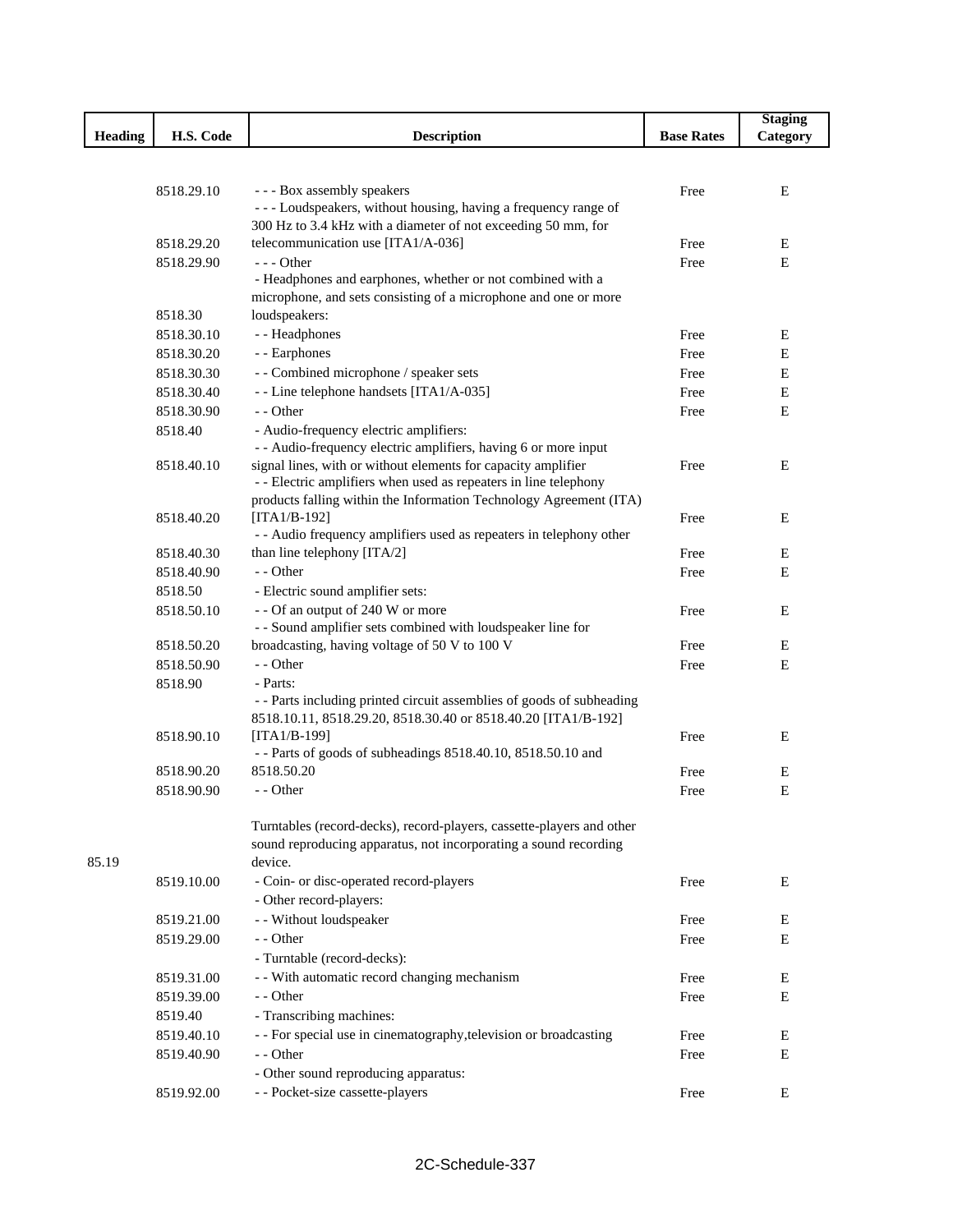|                |                          |                                                                                                                          |                   | <b>Staging</b> |
|----------------|--------------------------|--------------------------------------------------------------------------------------------------------------------------|-------------------|----------------|
| <b>Heading</b> | H.S. Code                | <b>Description</b>                                                                                                       | <b>Base Rates</b> | Category       |
|                |                          |                                                                                                                          |                   |                |
|                |                          |                                                                                                                          |                   |                |
|                | 8519.93                  | - - Other, cassette-type:                                                                                                |                   |                |
|                | 8519.93.10               | --- For special use in cinematography, television or broadcasting                                                        | Free              | E              |
|                | 8519.93.90               | $--$ Other                                                                                                               | Free              | E              |
|                | 8519.99                  | $-$ - Other:                                                                                                             |                   |                |
|                | 8519.99.10               | --- Cinematographic sound reproducers                                                                                    | Free              | Ε              |
|                | 8519.99.20               | --- For special use in television, broadcasting                                                                          | Free              | Ε              |
|                | 8519.99.30               | - - - Compact disc players                                                                                               | Free              | Ε              |
|                | 8519.99.90               | --- Other                                                                                                                | Free              | E              |
|                |                          |                                                                                                                          |                   |                |
| 85.20          |                          | Magnetic tape recorders and other sound recording apparatus,<br>whether or not incorporating a sound reproducing device. |                   |                |
|                |                          | - Dictating machines not capable of operating without an external                                                        |                   |                |
|                | 8520.10.00               | source of power                                                                                                          | Free              | E              |
|                | 8520.20.00               | - Telephone answering machines [ITA1/A-037] [ITA1/B-199]                                                                 | Free              | E              |
|                |                          | - Other magnetic tape recorders incorporating sound reproducing                                                          |                   |                |
|                |                          | apparatus:                                                                                                               |                   |                |
|                | 8520.32                  | - - Digital audio type:                                                                                                  |                   |                |
|                | 8520.32.10               | - - - For special use in cinematographic, television, broadcasting                                                       | Free              | E              |
|                | 8520.32.90               | $--$ Other                                                                                                               | Free              | E              |
|                | 8520.33                  | - - Other, cassette-type:                                                                                                |                   |                |
|                | 8520.33.10               | - - - For special use in cinematographic, television, broadcasting                                                       | Free              | Ε              |
|                |                          | --- Pocket size cassette recorders, the dimensions of which do not                                                       |                   |                |
|                | 8520.33.20               | exceed 170 mm x 100 mm x 45 mm [ITA/2]                                                                                   | Free              | Ε              |
|                |                          | --- Cassette recorders, with built in amplifiers and one or more built                                                   |                   |                |
|                |                          | in loudspeakers, operating only with an external source of power                                                         |                   |                |
|                | 8520.33.30               | [ITA/2]                                                                                                                  | Free              | E              |
|                | 8520.33.90               | $--$ Other                                                                                                               | Free              | E              |
|                | 8520.39                  | - - Other:                                                                                                               |                   |                |
|                | 8520.39.10               | - - - For special use in cinematographic, television, broadcasting                                                       | Free              | E              |
|                | 8520.39.90               | --- Other                                                                                                                | Free              | E              |
|                | 8520.90                  | - Other:                                                                                                                 |                   |                |
|                |                          | - - Television, broadcasting, cinematographic sound recording                                                            |                   |                |
|                | 8520.90.10<br>8520.90.90 | apparatus<br>- - Other                                                                                                   | Free              | Ε              |
|                |                          |                                                                                                                          | Free              | Ε              |
|                |                          | Video recording or reproducing apparatus, whether or not                                                                 |                   |                |
| 85.21          |                          | incorporating a video tuner.                                                                                             |                   |                |
|                | 8521.10                  | - Magnetic tape-type:                                                                                                    |                   |                |
|                | 8521.10.10               | - - For special use in cinematographic, television, broadcasting                                                         | Free              | Ε              |
|                | 8521.10.90               | - - Other                                                                                                                | Free              | E              |
|                | 8521.90                  | - Other:                                                                                                                 |                   |                |
|                |                          | - - Laser disc players:                                                                                                  |                   |                |
|                | 8521.90.11               | --- For special use in cinematographic, television, broadcasting                                                         | Free              | E              |
|                | 8521.90.19               | --- Other                                                                                                                | Free              | E              |
|                |                          | - - Other:                                                                                                               |                   |                |
|                | 8521.90.91               | --- For special use in cinematographic, television, broadcasting                                                         | Free              | E              |
|                | 8521.90.99               | - - - Other                                                                                                              | Free              | E              |
|                |                          |                                                                                                                          |                   |                |
|                |                          | Parts and accessories suitable for use solely or principally with the                                                    |                   |                |
| 85.22          |                          | apparatus of headings 85.19 to 85.21.                                                                                    |                   |                |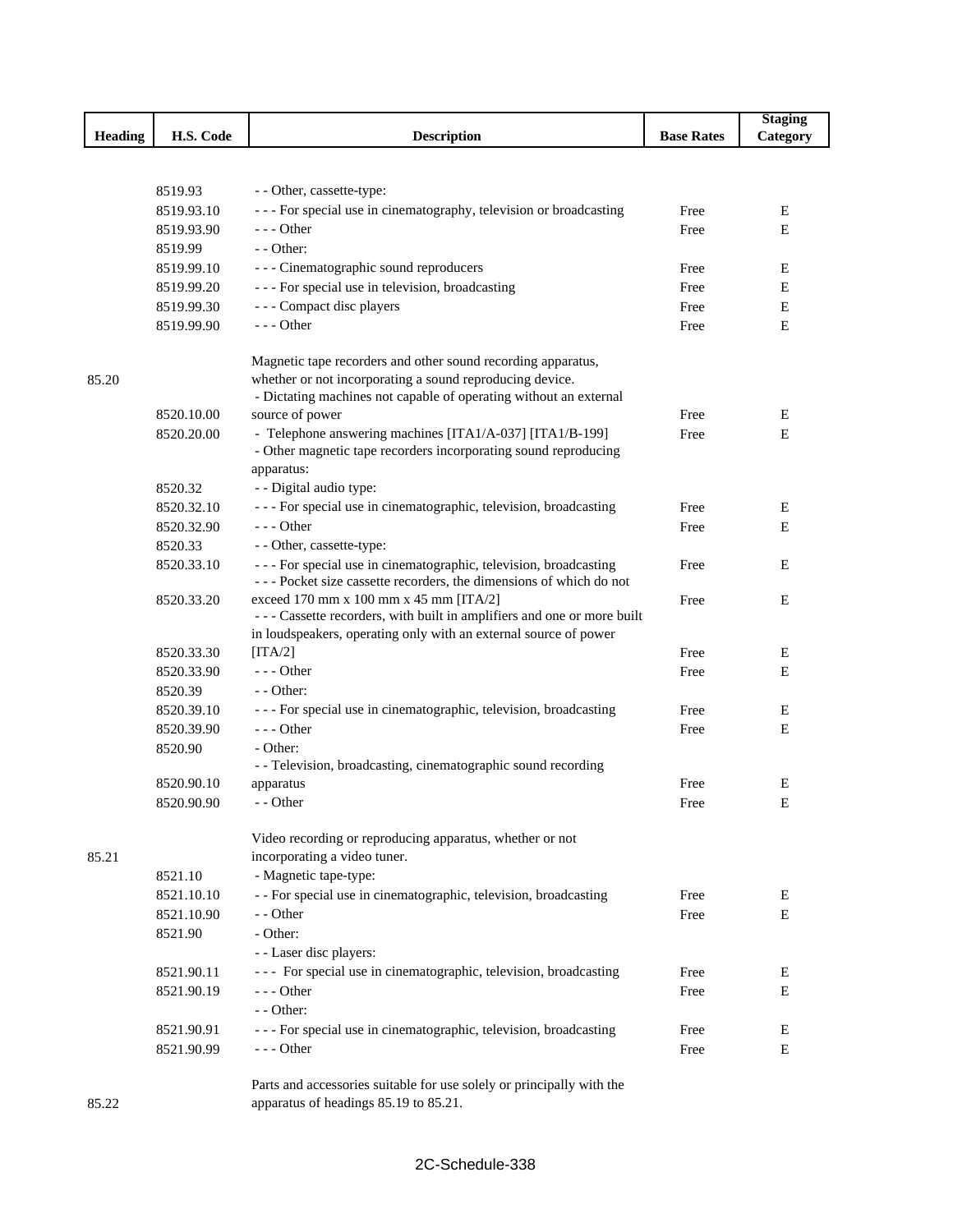|                |            |                                                                                                                  |                   | <b>Staging</b> |
|----------------|------------|------------------------------------------------------------------------------------------------------------------|-------------------|----------------|
| <b>Heading</b> | H.S. Code  | <b>Description</b>                                                                                               | <b>Base Rates</b> | Category       |
|                |            |                                                                                                                  |                   |                |
|                |            |                                                                                                                  |                   |                |
|                | 8522.10    | - Pick-up cartridges:                                                                                            |                   |                |
|                | 8522.10.10 | - - For special use in cinematographic, television, broadcasting                                                 | Free              | Ε              |
|                | 8522.10.90 | - - Other                                                                                                        | Free              | E              |
|                | 8522.90    | - Other:                                                                                                         |                   |                |
|                |            | - - Printed circuit boards assemblies for television, broadcasting,                                              |                   |                |
|                | 8522.90.10 | Cinematographic Sound recorders and reproducers<br>- - Printed circuit boards assemblies for telephone answering | Free              | Е              |
|                | 8522.90.20 | machines [ITA1/B-199]                                                                                            | Free              | Е              |
|                | 8522.90.30 | - - Other printed circuit boards assemblies                                                                      | Free              | E              |
|                | 8522.90.40 | - - Audio or video tapedecks and compact disc mechanisms                                                         | Free              | Е              |
|                |            | - - Audio or visual reproduction heads, magnetic type; magnetic                                                  |                   |                |
|                | 8522.90.50 | erasing heads and rods                                                                                           | Free              | E              |
|                |            | $-$ - Other:                                                                                                     |                   |                |
|                |            | --- Other parts and accessories of television, broadcasting,                                                     |                   |                |
|                | 8522.90.91 | cinematographic sound recorders and reproducers                                                                  | Free              | E              |
|                | 8522.90.92 | --- Other parts of telephone answering machines                                                                  | Free              | Е              |
|                |            | --- Other parts and accessories for goods of subheadings 8519.92,                                                |                   |                |
|                |            | 8519.93, 8519.99 and headings 85.20 (other than for telephone                                                    |                   |                |
|                | 8522.90.93 | answering machines) or 85.21                                                                                     | Free              | Е              |
|                | 8522.90.99 | $--$ Other                                                                                                       | Free              | E              |
|                |            |                                                                                                                  |                   |                |
|                |            | Prepared unrecorded media for sound recording or similar recording                                               |                   |                |
| 85.23          |            | of other phenomena, other than products of Chapter 37.                                                           |                   |                |
|                |            | - Magnetic tapes:                                                                                                |                   |                |
|                | 8523.11    | - - Of a width not exceeding 4 mm: [ITA1/A-038] [ITA1/B-201]                                                     |                   |                |
|                | 8523.11.10 | --- Computer tape                                                                                                | Free              | E              |
|                | 8523.11.90 | $--$ Other<br>- - Of a width exceeding 4 mm but not exceeding 6.5 mm: [ITA1/A-                                   | Free              | E              |
|                | 8523.12    | 039] [ITA1/B-201]                                                                                                |                   |                |
|                | 8523.12.10 | - - - Videotape                                                                                                  | Free              | Е              |
|                | 8523.12.20 | - - - Computer tape                                                                                              | Free              | Е              |
|                | 8523.12.30 | --- UMATIC, BETACAM, digital tape                                                                                | Free              | Е              |
|                | 8523.12.90 | $--$ Other                                                                                                       | Free              | E              |
|                | 8523.13    | - - Of a width exceeding 6.5 mm: [ITA1/A-040] [ITA1/B-201]                                                       |                   |                |
|                | 8523.13.10 | --- Videotape                                                                                                    | Free              | E              |
|                | 8523.13.20 | - - - Computer tape                                                                                              | Free              | ${\bf E}$      |
|                | 8523.13.30 | --- UMATIC, BETACAM, digital tape                                                                                | Free              | ${\bf E}$      |
|                | 8523.13.40 | - - - In pancake form                                                                                            | Free              | ${\bf E}$      |
|                | 8523.13.90 | $--$ Other                                                                                                       | Free              | Е              |
|                | 8523.20    | - Magnetic discs: [ITA1/A-041] [ITA1/B-201]                                                                      |                   |                |
|                | 8523.20.10 | - - Computer hard disks                                                                                          | Free              | Е              |
|                | 8523.20.20 | - - Video disks                                                                                                  | Free              | ${\bf E}$      |
|                | 8523.20.30 | - - Other hard disks                                                                                             | Free              | E              |
|                |            | - - Computer diskettes                                                                                           | Free              |                |
|                | 8523.20.40 | - - Other                                                                                                        |                   | E              |
|                | 8523.20.90 |                                                                                                                  | Free              | E              |
|                | 8523.30.00 | - Cards incorporating a magnetic stripe                                                                          | Free              | E              |
|                | 8523.90    | - Other: [ITA1/A-042] [ITA1/B-201]<br>- - For video                                                              |                   |                |
|                | 8523.90.10 |                                                                                                                  | Free              | E              |
|                | 8523.90.20 | - - For computer use<br>- - Other                                                                                | Free              | E<br>${\bf E}$ |
|                | 8523.90.90 |                                                                                                                  | Free              |                |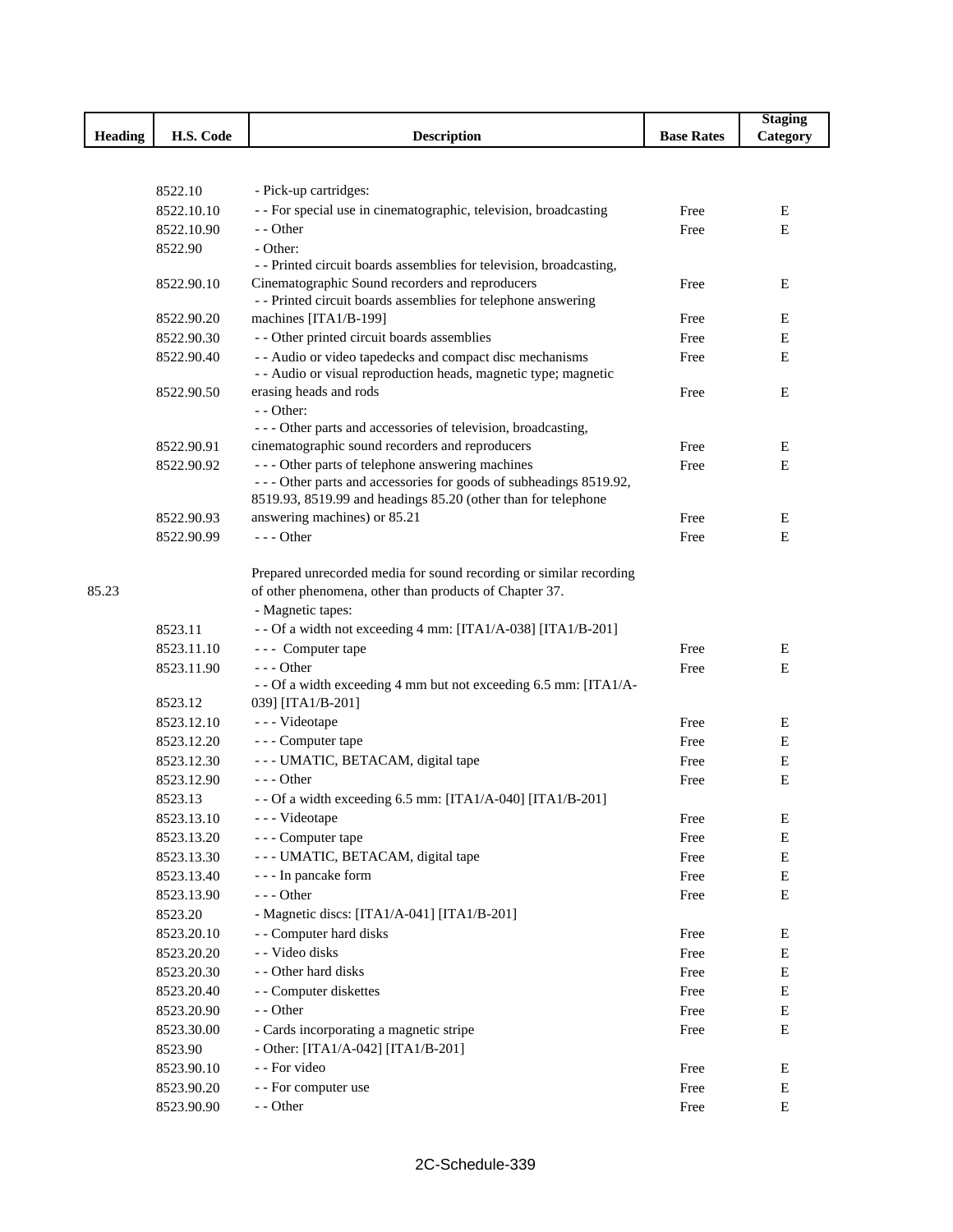|         |              |                    |                   | Stagin          |
|---------|--------------|--------------------|-------------------|-----------------|
| Heading | Code<br>п.э. | <b>Description</b> | <b>Base Rates</b> | <b>Category</b> |

|       |            | Records, tapes and other recorded media for sound or other similarly                    |      |           |
|-------|------------|-----------------------------------------------------------------------------------------|------|-----------|
|       |            | recorded phenomena, including matrices and masters for the                              |      |           |
| 85.24 |            | production of records, but excluding products of Chapter 37.                            |      |           |
|       | 8524.10    | - Gramophone records:                                                                   |      |           |
|       | 8524.10.10 | - - For educational use only                                                            | Free | Е         |
|       | 8524.10.90 | - - Other                                                                               | Free | Ε         |
|       |            | - Discs for laser reading systems:                                                      |      |           |
|       |            | - - For reproducing phenomena other than sound or image: [ITA1/A-                       |      |           |
|       | 8524.31    | 043]                                                                                    |      |           |
|       | 8524.31.10 | - - - For cinematographic film                                                          | Free | E         |
|       | 8524.31.90 | $--$ Other                                                                              | Free | Ε         |
|       | 8524.32    | - - For reproducing sound only:                                                         |      |           |
|       | 8524.32.10 | - - - For cinematographic film                                                          | Free | E         |
|       | 8524.32.90 | $--$ Other                                                                              | Free | E         |
|       | 8524.39    | $-$ - Other:<br>- - - For reproducing representations of instructions, data, sound, and |      |           |
|       |            | image, recorded in a machine readable binary form, and capable of                       |      |           |
|       |            | being manipulated or providing interactivity to a user, by means of                     |      |           |
|       |            | an automatic data processing machine [ITA1/A-044]; proprietary                          |      |           |
|       | 8524.39.10 | format storage (recorded) media [ ITA1/B-201]                                           | Free | E         |
|       | 8524.39.20 | - - - For cinematographic film                                                          | Free | E         |
|       | 8524.39.90 | $--$ Other                                                                              | Free | E         |
|       |            | - Magnetic tapes for reproducing phenomena other than sound or                          |      |           |
|       | 8524.40.00 | image [ITA1/A-045] [ITA1/B-201]                                                         | Free | Ε         |
|       |            | - Other magnetic tapes:                                                                 |      |           |
|       | 8524.51    | - - Of a width not exceeding 4 mm:                                                      |      |           |
|       | 8524.51.10 | - - - Videotape                                                                         | Free | E         |
|       | 8524.51.20 | - - - Computer tape                                                                     | Free | Е         |
|       | 8524.51.30 | - - - For cinematographic film                                                          | Free | Е         |
|       | 8524.51.90 | $--$ Other                                                                              | Free | Е         |
|       | 8524.52    | - - Of a width exceeding 4 mm but not exceeding 6.5 mm:                                 |      |           |
|       | 8524.52.10 | --- Videotape                                                                           | Free | E         |
|       | 8524.52.20 | --- Computer tape                                                                       | Free | Е         |
|       | 8524.52.30 | - - - For cinematographic film                                                          | Free | Ε         |
|       | 8524.52.90 | $- -$ Other                                                                             | Free | E         |
|       | 8524.53    | - - Of a width exceeding 6.5 mm:                                                        |      |           |
|       | 8524.53.10 | - Videotape                                                                             | Free | Ε         |
|       | 8524.53.20 | --- Computer tape                                                                       | Free | ${\bf E}$ |
|       | 8524.53.30 | - - - For cinematographic film                                                          | Free | Е         |
|       | 8524.53.90 | - - Other                                                                               | Free | Е         |
|       | 8524.60.00 | - Cards incorporating a magnetic stripe                                                 | Free | Ε         |
|       |            | - Other:                                                                                |      |           |
|       |            | - - For reproducing phenomena other than sound or image: [ITA1/A-                       |      |           |
|       | 8524.91    | 046]                                                                                    |      |           |
|       | 8524.91.10 | - - - For use in computer                                                               | Free | Е         |
|       | 8524.91.20 | --- Other, for data processing systems                                                  | Free | Е         |
|       | 8524.91.90 | $--$ Other                                                                              | Free | Е         |
|       | 8524.99    | $-$ - Other:                                                                            |      |           |
|       | 8524.99.10 | --- For video                                                                           | Free | Е         |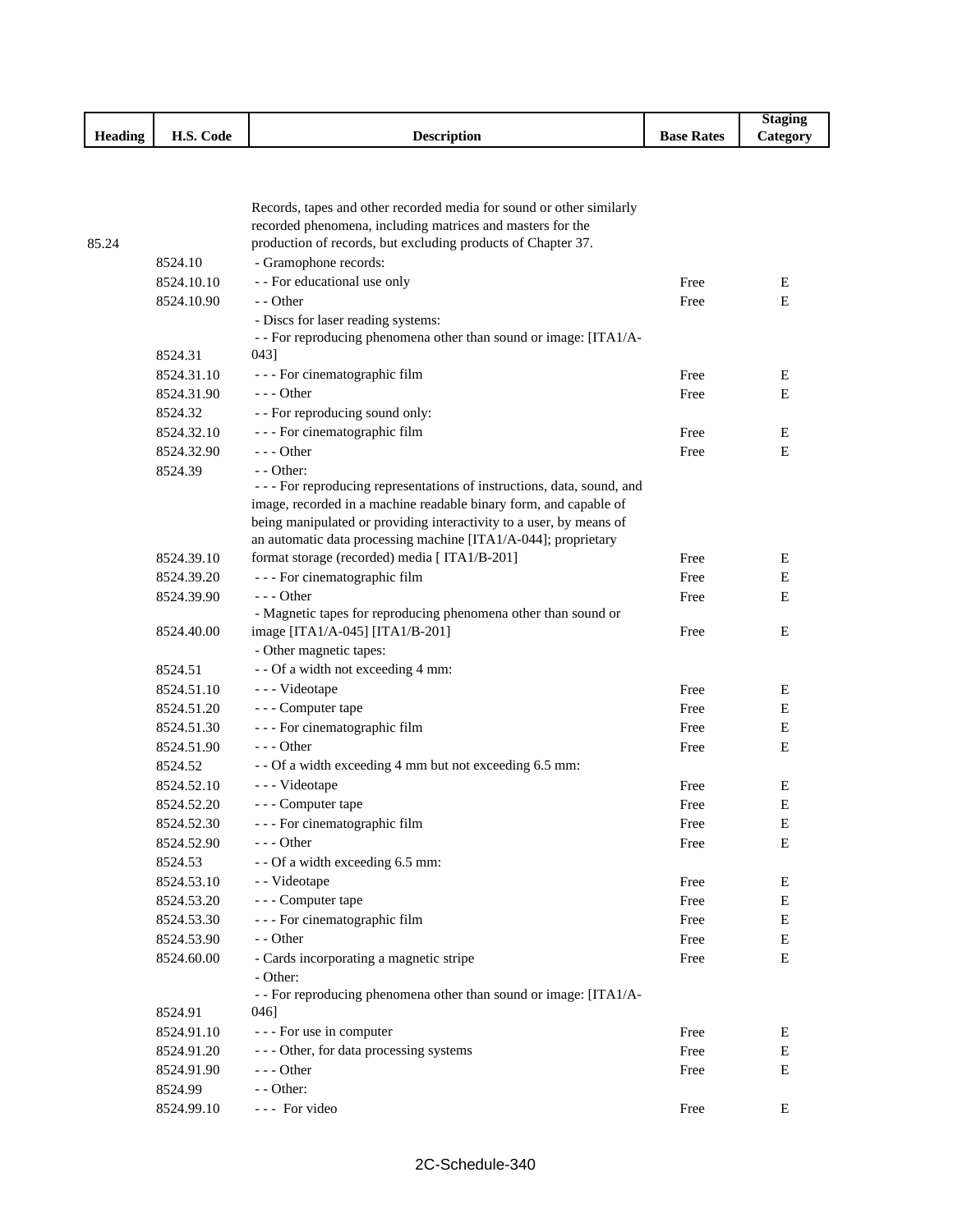|                |            |                                                                                                                                          |                   | <b>Staging</b> |
|----------------|------------|------------------------------------------------------------------------------------------------------------------------------------------|-------------------|----------------|
| <b>Heading</b> | H.S. Code  | <b>Description</b>                                                                                                                       | <b>Base Rates</b> | Category       |
|                |            |                                                                                                                                          |                   |                |
|                |            |                                                                                                                                          |                   |                |
|                |            | - - - For reproducing representations of instructions, data, sound, and                                                                  |                   |                |
|                |            | image, recorded in a machine readable binary form, and capable of<br>being manipulated or providing interactivity to a user, by means of |                   |                |
|                |            | an automatic data processing machine [ITA1/A-047]; proprietary                                                                           |                   |                |
|                | 8524.99.20 | format storage (recorded) media [ ITA1/B-201]                                                                                            | Free              | E              |
|                | 8524.99.30 | - - - For cinematographic film                                                                                                           | Free              | E              |
|                | 8524.99.90 | $--$ Other                                                                                                                               | Free              | Ε              |
|                |            |                                                                                                                                          |                   |                |
|                |            | Transmission apparatus for radio-telephony, radio-telegraphy, radio-                                                                     |                   |                |
|                |            | broadcasting or television, whether or not incorporating reception                                                                       |                   |                |
|                |            | apparatus or sound recording or reproducing apparatus; television                                                                        |                   |                |
|                |            | carmeras; still image video cameras and video carmera recorders;                                                                         |                   |                |
| 85.25          |            | digital cameras                                                                                                                          |                   |                |
|                | 8525.10    | - Transmission apparatus:                                                                                                                |                   |                |
|                | 8525.10.10 | - - For radio-broadcasting                                                                                                               | Free              | E              |
|                |            | - - For television:                                                                                                                      |                   |                |
|                | 8525.10.21 | --- Video senders                                                                                                                        | Free              | Ε              |
|                | 8525.10.22 | --- Central monitoring systems                                                                                                           | Free              | E              |
|                | 8525.10.23 | - - - Telemetry monitoring systems                                                                                                       | Free              | E              |
|                | 8525.10.29 | $--$ Other                                                                                                                               | Free              | E              |
|                | 8525.10.30 | - - Data compression tools                                                                                                               | Free              | Ε              |
|                |            | - - Set top boxed which have a communication function [ITA1/B-                                                                           |                   |                |
|                | 8525.10.40 | 203]                                                                                                                                     | Free              | E              |
|                | 8525.10.50 | - - For radio telephony or radio-telegraphy [ITA1/A-048]                                                                                 | Free              | E              |
|                | 8525.20    | - Transmission apparatus incorporating reception apparatus:<br>[ITA1/A-049] [ex ITA1/B-197]                                              |                   |                |
|                | 8525.20.10 | - - Wireless LAN                                                                                                                         | Free              | E              |
|                | 8525.20.20 | - - Internet enabled handphones                                                                                                          | Free              | E              |
|                | 8525.20.30 | - - Internet enabled cellular phones                                                                                                     | Free              | E              |
|                | 8525.20.40 | - - Internet video conferencing equipment                                                                                                | Free              | E              |
|                | 8525.20.50 | - - Digital radio relay systems                                                                                                          | Free              | E              |
|                | 8525.20.60 | - - Mobile data network                                                                                                                  | Free              | Ε              |
|                |            | - - Set top boxes which have a communication function                                                                                    |                   |                |
|                | 8525.20.70 | [TA1/B203]                                                                                                                               | Free              | Е              |
|                | 8525.20.80 | - - Other cellular phones                                                                                                                | Free              | Е              |
|                |            | - - Other:                                                                                                                               |                   |                |
|                |            | - - - Other transmission apparatus for radio-telephony or radio-                                                                         |                   |                |
|                | 8525.20.91 | telegraphy                                                                                                                               | Free              | E              |
|                | 8525.20.92 | --- Other transmission apparatus for television                                                                                          | Free              | Е              |
|                | 8525.20.99 | --- Other                                                                                                                                | Free              | E              |
|                | 8525.30    | - Television cameras:                                                                                                                    |                   |                |
|                |            | - - Cameras, without recording function, working in conjunction                                                                          |                   |                |
|                |            | with an automatic data processing machine, the dimensions of which                                                                       |                   |                |
|                | 8525.30.10 | do not exceed 130 mm x 70 mm x 45 mm [ITA/2]                                                                                             | Free              | Е              |
|                | 8525.30.90 | - - Other                                                                                                                                | Free              | E              |
|                |            | - Still image video cameras and other video camera recorders; digital                                                                    |                   |                |
|                | 8525.40    | cameras:                                                                                                                                 |                   |                |
|                | 8525.40.10 | - - Digital still image video cameras [ITA1/A-050]                                                                                       | Free              | Е              |
|                | 8525.40.20 | - - Other still image video cameras                                                                                                      | Free              | Е              |
|                | 8525.40.30 | - - Digital cameras                                                                                                                      | Free              | E              |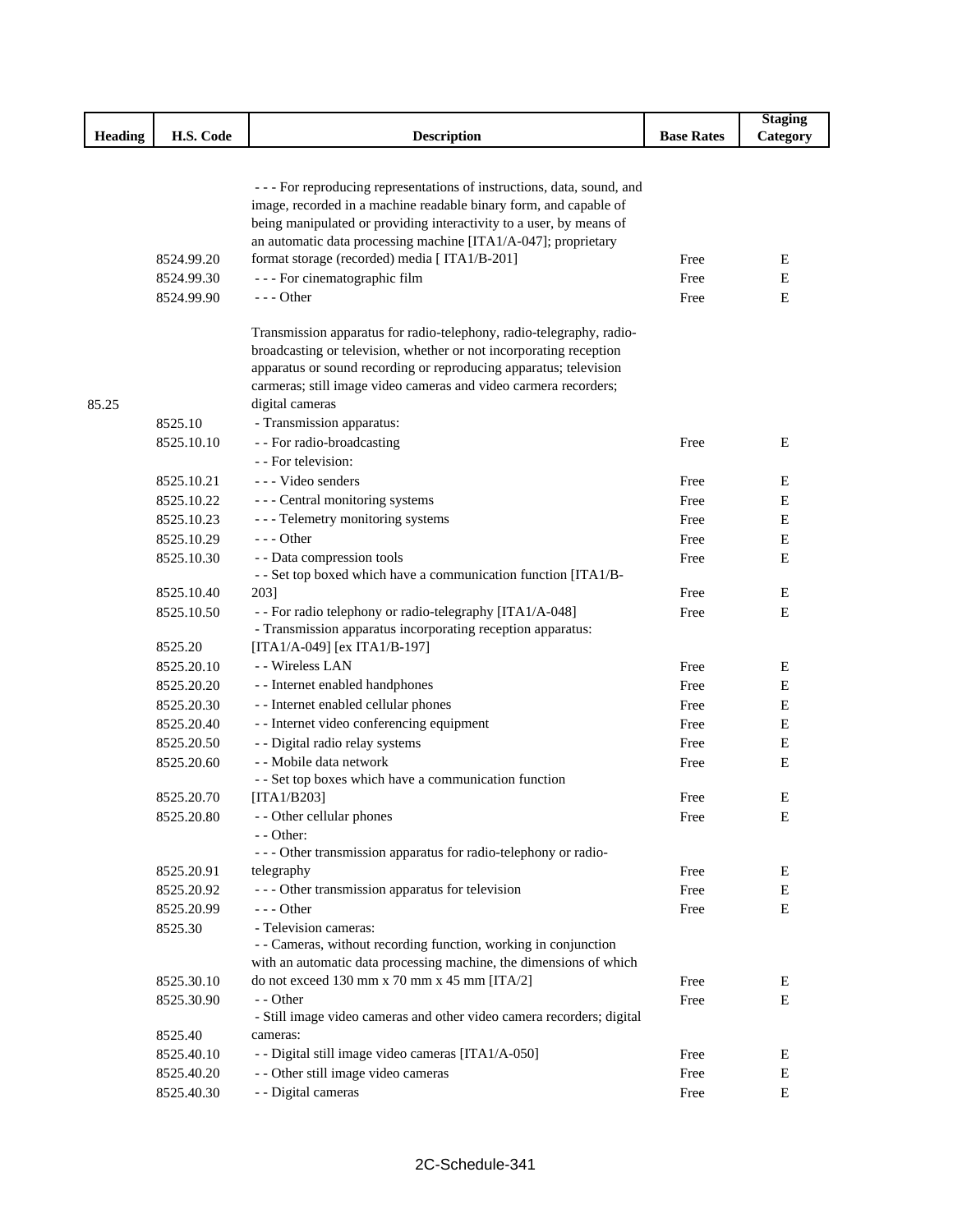|                |            |                                                                                           |                   | <b>Staging</b> |
|----------------|------------|-------------------------------------------------------------------------------------------|-------------------|----------------|
| <b>Heading</b> | H.S. Code  | <b>Description</b>                                                                        | <b>Base Rates</b> | Category       |
|                |            |                                                                                           |                   |                |
|                |            |                                                                                           |                   |                |
|                | 8525.40.40 | - - Other video camera recorders                                                          | Free              | E              |
|                |            |                                                                                           |                   |                |
|                |            | Radar apparatus, radio navigational aid apparatus and radio remote                        |                   |                |
| 85.26          |            | control apparatus.                                                                        |                   |                |
|                | 8526.10    | - Radar apparatus:<br>- - Radar apparatus, ground base, or of a kind for incorporation in |                   |                |
|                | 8526.10.10 | civil aircraft, or of a kind used solely on sea-going vessels [ITA/2]                     | Free              | E              |
|                | 8526.10.90 | - - Other                                                                                 | Free              | E              |
|                |            | - Other:                                                                                  |                   |                |
|                | 8526.91    | - - Radio navigational aid apparatus:                                                     |                   |                |
|                |            | - - - Radio navigational aid apparatus, of a kind for used in civil                       |                   |                |
|                | 8526.91.10 | aircraft, or of a kind used solely on sea-going vessels [ITA/2]                           | Free              | E              |
|                | 8526.91.90 | $--$ Other                                                                                | Free              | Ε              |
|                | 8526.92.00 | - - Radio remote control apparatus                                                        | Free              | Ε              |
|                |            |                                                                                           |                   |                |
|                |            | Reception apparatus for radio-telephony, radio-telegraphy or radio-                       |                   |                |
|                |            | broadcasting, whether or not combined, in the same housing, with                          |                   |                |
| 85.27          |            | sound recording or reproducing apparatus or a clock.                                      |                   |                |
|                |            | - Radio-broadcast receivers capable of operating without an external                      |                   |                |
|                |            | source of power, including apparatus capable of receiving also radio-                     |                   |                |
|                |            | telephony or radio-telegraphy:                                                            |                   |                |
|                | 8527.12.00 | - - Pocket-size radio cassette-players                                                    | Free              | E              |
|                |            | - - Other apparatus combined with sound recording or reproducing                          |                   |                |
|                | 8527.13.00 | apparatus                                                                                 | Free              | Ε              |
|                | 8527.19    | $-$ - Other:                                                                              |                   |                |
|                | 8527.19.10 | - - - For radio-telephony or radio-telegraphy                                             | Free              | Е              |
|                |            | - - - Reception apparatus capable of planning managing, and                               |                   |                |
|                | 8527.19.20 | monitoring of electromagnetic spectrum [ITA/2]                                            | Free              | Ε              |
|                | 8527.19.90 | - - - Other<br>- Radio-broadcast receivers not capable of operating without an            | Free              | E              |
|                |            | external source of power, of a kind used in motor vehicles, including                     |                   |                |
|                |            | apparatus capable of receiving also radio-telephony or radio-                             |                   |                |
|                |            | telegraphy:                                                                               |                   |                |
|                | 8527.21    | - - Combined with sound recording or reproducing apparatus:                               |                   |                |
|                | 8527.21.10 | - - - For radio-telephony or radio-telegraphy                                             | Free              | E              |
|                | 8527.21.90 | - - - Other                                                                               | Free              | Ε              |
|                | 8527.29    | - - Other:                                                                                |                   |                |
|                | 8527.29.10 | - - - For radio-telephony or radio-telegraphy                                             | Free              | E              |
|                | 8527.29.90 | $--$ Other                                                                                | Free              | Ε              |
|                |            | - Other radio-broadcast receivers, including apparatus capable of                         |                   |                |
|                |            | receiving also radio-telephony or radio-telegraphy:                                       |                   |                |
|                | 8527.31    | - - Combined with sound recording or reproducing apparatus:                               |                   |                |
|                | 8527.31.10 | - - - For radio-telephony or radio-telegraphy                                             | Free              | Ε              |
|                | 8527.31.90 | $--$ Other                                                                                | Free              | E              |
|                |            | - - Not combined with sound recording or reproducing apparatus but                        |                   |                |
|                | 8527.32.00 | combined with a clock                                                                     | Free              | E              |
|                | 8527.39    | - - Other:                                                                                |                   |                |
|                | 8527.39.10 | - - - For radio-telephony or radio-telegraphy                                             | Free              | Ε              |
|                | 8527.39.90 | - - - Other                                                                               | Free              | Е              |
|                | 8527.90    | - Other apparatus:                                                                        |                   |                |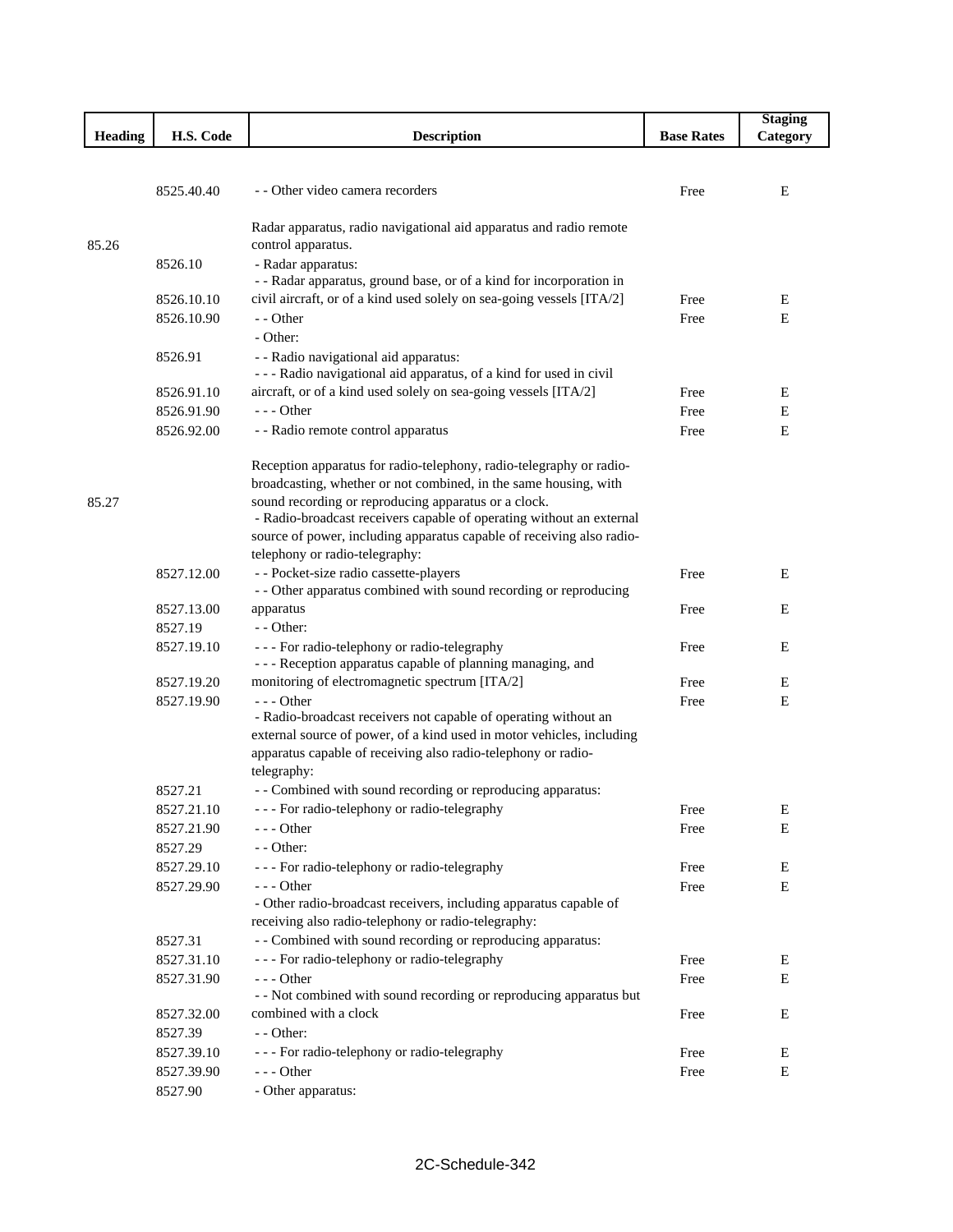|                |            |                                                                                                                                |                   | <b>Staging</b> |
|----------------|------------|--------------------------------------------------------------------------------------------------------------------------------|-------------------|----------------|
| <b>Heading</b> | H.S. Code  | <b>Description</b>                                                                                                             | <b>Base Rates</b> | Category       |
|                |            |                                                                                                                                |                   |                |
|                |            |                                                                                                                                |                   |                |
|                |            | - - Portable receivers for calling, alerting or paging [ITA1/A-051]<br>and paging alert devices, including pagers [ITA1/B-197] |                   |                |
|                | 8527.90.10 | $-$ - Other:                                                                                                                   | Free              | Ε              |
|                | 8527.90.91 | - - - For radio-telephony or radio-telegraphy                                                                                  | Free              | Ε              |
|                | 8527.90.92 | --- For distress signals from ships or aircraft                                                                                | Free              | E              |
|                | 8527.90.99 | $--$ Other                                                                                                                     | Free              | E              |
|                |            |                                                                                                                                |                   |                |
|                |            | Reception apparatus for television, whether or not incorporating                                                               |                   |                |
|                |            | radio-broadcast receivers or sound or video recording or reproducing                                                           |                   |                |
| 85.28          |            | apparatus; video monitors and video projectors.                                                                                |                   |                |
|                |            | - Reception apparatus for television, whether or not incorporating                                                             |                   |                |
|                |            | radio-broadcast receivers or sound or video recording or reproducing                                                           |                   |                |
|                |            | apparatus:                                                                                                                     |                   |                |
|                | 8528.12    | - - Colour:                                                                                                                    |                   |                |
|                | 8528.12.10 | - - - Set top boxes which have a communication function [ITA1/B-<br>2031                                                       | Free              | Ε              |
|                |            | --- Printed circuit assemblies for use with ADP machines [ITA1/B-                                                              |                   |                |
|                | 8528.12.20 | 199]                                                                                                                           | Free              | Е              |
|                | 8528.12.90 | $--$ Other                                                                                                                     | Free              | Ε              |
|                | 8528.13.00 | - - Black and white or other monochrome                                                                                        | Free              | E              |
|                |            | - Video monitors:                                                                                                              |                   |                |
|                | 8528.21    | - - Colour:                                                                                                                    |                   |                |
|                |            | --- FPD type monitors for video and computer data, for overhead                                                                |                   |                |
|                | 8528.21.10 | projectors [ITA1/B-200]                                                                                                        | Free              | Ε              |
|                | 8528.21.90 | $--$ Other                                                                                                                     | Free              | Ε              |
|                | 8528.22.00 | - - Black and white or other monochrome                                                                                        | Free              | E              |
|                | 8528.30    | - Video projectors:                                                                                                            |                   |                |
|                | 8528.30.10 | - - Having capacity for projecting on screens of 300 inches or more                                                            | Free              | Ε              |
|                |            | - - Flat panel display type video and computer data projectors                                                                 |                   |                |
|                | 8528.30.20 | $[ITA1/B-200]$                                                                                                                 | Free              | Ε              |
|                | 8528.30.90 | - - Other                                                                                                                      | Free              | Ε              |
|                |            | Parts suitable for use solely or principally with the apparatus of                                                             |                   |                |
| 85.29          |            | headings 85.25 to 85.28.                                                                                                       |                   |                |
|                |            | - Aerials and aerial reflectors of all kinds; parts suitable for use                                                           |                   |                |
|                | 8529.10    | therewith:                                                                                                                     |                   |                |
|                |            | - - Aerials or antennae of a kind used with apparatus for radio-                                                               |                   |                |
|                |            | telephony and radio-telegraphy [ITA1/A-052]; parts of paging alert                                                             |                   |                |
|                | 8529.10.10 | devices [ITA1/B-197]                                                                                                           | Free              | E              |
|                |            | - - Parabolic aerial reflector dishes for direct broadcast Multi-media                                                         |                   |                |
|                | 8529.10.20 | systems and parts thereof<br>- - Telescopic, rabbit and dipole antennae for television or radio                                | Free              | E              |
|                | 8529.10.30 | receivers                                                                                                                      | Free              | E              |
|                | 8529.10.40 | - - Aerial filters and separators [ITA/2]                                                                                      | Free              | $\mathbf E$    |
|                |            | - - Parts mounted on PCB and / or cabinet / cabinet parts:                                                                     |                   |                |
|                |            | - - - For use with transmission apparatus or reception apparatus for                                                           |                   |                |
|                | 8529.10.51 | radio-telegraphy, radio-telephony, radio-broadcasting or television                                                            | Free              | Е              |
|                | 8529.10.59 | --- Other                                                                                                                      | Free              | E              |
|                | 8529.10.60 | - - Wave guide (free horn)                                                                                                     | Free              | E              |
|                |            | - - Other:                                                                                                                     |                   |                |
|                | 8529.10.91 | - - - For radio-telephony or radio-telegraphy                                                                                  | Free              | E              |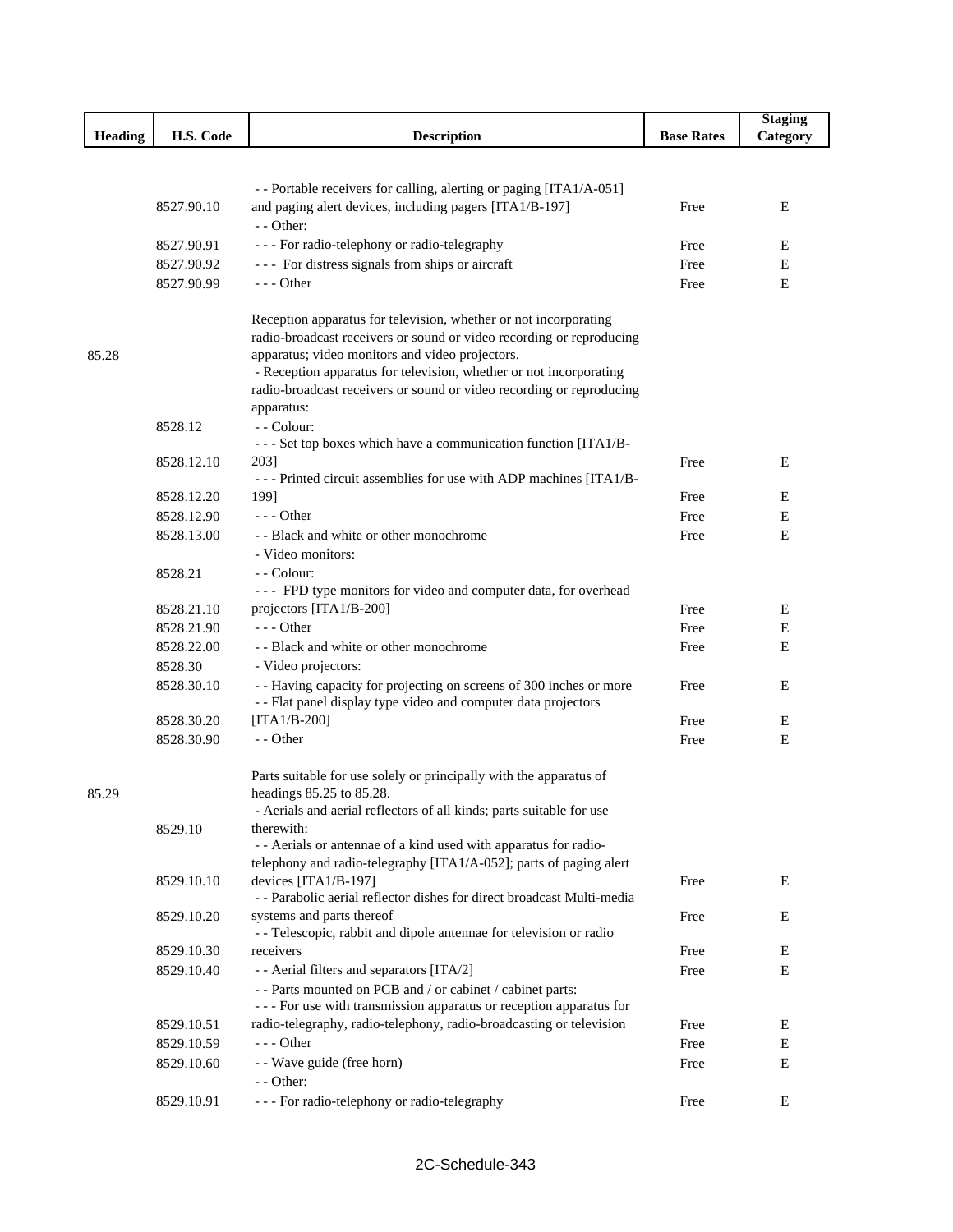|                |                          |                                                                                                                                         |                   | <b>Staging</b> |
|----------------|--------------------------|-----------------------------------------------------------------------------------------------------------------------------------------|-------------------|----------------|
| <b>Heading</b> | H.S. Code                | <b>Description</b>                                                                                                                      | <b>Base Rates</b> | Category       |
|                |                          |                                                                                                                                         |                   |                |
|                |                          |                                                                                                                                         |                   |                |
|                | 8529.10.92               | - - - For transmission apparatus for radio-broadcasting or television                                                                   | Free              | Ε              |
|                | 8529.10.99               | $--$ Other                                                                                                                              | Free              | E              |
|                | 8529.90                  | - Other:                                                                                                                                |                   |                |
|                |                          | - - Parts including printed circuit assemblies of the following:<br>transmission apparatus other than radio-broadcasting or television  |                   |                |
|                |                          | transmission; digital still image video cameras; portable receivers for                                                                 |                   |                |
|                |                          | calling, alerting or paging [ITA1/A-053] and paging alert devices,                                                                      |                   |                |
|                |                          | including pagers [ITA1/B-197]:                                                                                                          |                   |                |
|                | 8529.90.11               | - - - For cellular phones                                                                                                               | Free              | E              |
|                | 8529.90.12               | $--$ Other                                                                                                                              | Free              | E              |
|                | 8529.90.20               | - - For decoders, other than those of 8529.90.11 and 8529.90.12                                                                         | Free              | E              |
|                |                          | - - Printed circuit boards, assembled, other than those of 8529.90.11                                                                   |                   |                |
|                |                          | and 8529.90.12:                                                                                                                         |                   |                |
|                |                          | --- For goods of subheading 8527.13, 8527.19, 8527.21, 8527.29,                                                                         |                   |                |
|                |                          | 8527.31, 8527.39 or 8527.90 (for radio-telephony or radio-                                                                              |                   |                |
|                | 8529.90.31               | telegraphy only)                                                                                                                        | Free              | E              |
|                |                          | --- For the goods of 8525.10 or 8525.20 (not for radio-telephony or                                                                     |                   |                |
|                | 8529.90.32               | radio-telegraphy)                                                                                                                       | Free              | Е              |
|                |                          | - - - For the goods of 8527.13, 8527.19, 8527.21, 8527.29, 8527.31,<br>8527.39 or 8527.90 (not for radio-telephony or radio-telegraphy) |                   |                |
|                | 8529.90.33               |                                                                                                                                         | Free              | E              |
|                | 8529.90.34               | --- For goods of heading 85.26                                                                                                          | Free              | Ε              |
|                | 8529.90.35               | --- For goods of heading 85.28                                                                                                          | Free              | Ε              |
|                | 8529.90.36               | --- For goods of subheading 8525.30                                                                                                     | Free              | Ε              |
|                | 8529.90.37               | --- For goods of subheading 8527.12 or 8527.32                                                                                          | Free              | E              |
|                | 8529.90.39               | $--$ Other<br>$-$ - Other:                                                                                                              | Free              | Ε              |
|                |                          | - - - For television                                                                                                                    |                   |                |
|                | 8529.90.91               |                                                                                                                                         | Free              | E              |
|                | 8529.90.92               | - - - For radio-telephony or radio-telegraphy only                                                                                      | Free              | Ε              |
|                | 8529.90.93<br>8529.90.99 | --- Other, of goods of heading 85.28<br>$- -$ Other                                                                                     | Free              | Ε              |
|                |                          |                                                                                                                                         | Free              | Ε              |
|                |                          | Electrical signalling, safety or traffic control equipment for railways,                                                                |                   |                |
|                |                          | tramways, roads, inland waterways, parking facilities, port                                                                             |                   |                |
| 85.30          |                          | installations or airfields (other than those of heading 86.08).                                                                         |                   |                |
|                | 8530.10.00               | - Equipment for railways or tramways                                                                                                    | Free              | Ε              |
|                | 8530.80                  | - Other equipment:                                                                                                                      |                   |                |
|                | 8530.80.10               | - - For roads                                                                                                                           | Free              | ${\bf E}$      |
|                | 8530.80.90               | - - Other                                                                                                                               | Free              | E              |
|                | 8530.90                  | - Parts:                                                                                                                                |                   |                |
|                | 8530.90.10               | - - Of goods of subheading 8530.10.00                                                                                                   | Free              | Ε              |
|                | 8530.90.20               | - - Of goods of subheading 8530.80.00                                                                                                   | Free              | Ε              |
|                |                          | Electric sound or visual signalling apparatus (for example, bells,                                                                      |                   |                |
|                |                          | sirens, indicator panels, burglar or fire alarms), other than those of                                                                  |                   |                |
| 85.31          |                          | heading 85.12 or 85.30.                                                                                                                 |                   |                |
|                | 8531.10                  | - Burglar or fire alarms and similar apparatus:                                                                                         |                   |                |
|                | 8531.10.10               | - - Burglar alarms                                                                                                                      | Free              | ${\bf E}$      |
|                | 8531.10.20               | - - Fire alarms                                                                                                                         | Free              | Е              |
|                | 8531.10.30               | - - Smoke alarms                                                                                                                        | Free              | ${\bf E}$      |
|                | 8531.10.40               | - - SOS shrill alarms                                                                                                                   | Free              | Е              |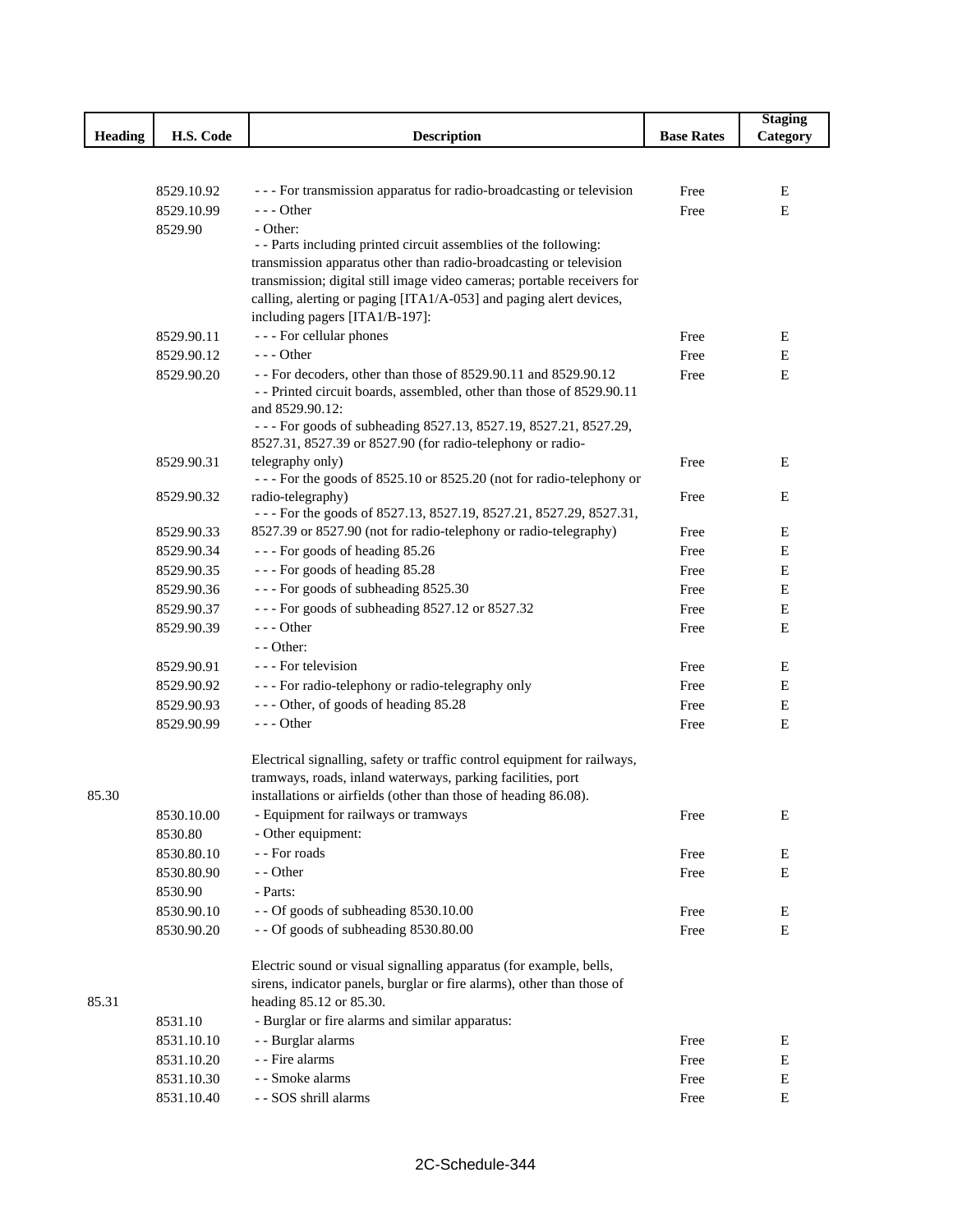|         |            |                                                                        |                   | <b>Staging</b> |
|---------|------------|------------------------------------------------------------------------|-------------------|----------------|
| Heading | H.S. Code  | <b>Description</b>                                                     | <b>Base Rates</b> | Category       |
|         |            |                                                                        |                   |                |
|         |            |                                                                        |                   |                |
|         | 8531.10.90 | - - Other                                                              | Free              | Ε              |
|         |            | - Indicator panels incorporating liquid crystal devices (LCD) or light |                   |                |
|         | 8531.20.00 | emitting diodes (LED) [ITA1/A-054] [ITA1/B-193]                        | Free              | Ε              |
|         | 8531.80    | - Other apparatus:                                                     |                   |                |
|         |            | - - Electronic bells and horns:                                        |                   |                |
|         | 8531.80.11 | --- Door bells, buzzers and dings                                      | Free              | E              |
|         | 8531.80.19 | $--$ Other                                                             | Free              | Ε              |
|         |            | - - Flat panel displays (including electro luminescence, plasma and    |                   |                |
|         |            | other technologies) for products falling within the Information        |                   |                |
|         | 8531.80.20 | Technology Agreement (ITA) [ITA1/B-193]                                | Free              | Е              |
|         | 8531.80.30 | - - Telegraphic apparatus for ships' engine rooms                      | Free              | ${\bf E}$      |
|         | 8531.80.90 | - - Other                                                              | Free              | Ε              |
|         | 8531.90    | - Parts:                                                               |                   |                |
|         |            | - - Parts including printed circuit assemblies of subheadings          |                   |                |
|         |            | 8531.20.00 [ITA1/A-055] [ITA1/B-193] or 8531.80.20 [ITA1/B-            |                   |                |
|         | 8531.90.10 | 193]                                                                   | Free              | E              |
|         |            | $-$ - Other:                                                           |                   |                |
|         | 8531.90.91 | $--$ Of door bells                                                     | Free              | E              |
|         | 8531.90.92 | --- Of other bells and horns                                           | Free              | Ε              |
|         | 8531.90.99 | $--$ Other                                                             | Free              | E              |
| 85.32   |            | Electrical capacitors, fixed, variable or adjustable (pre-set).        |                   |                |
|         |            | - Fixed capacitors designed for use in 50/60 Hz circuits and having a  |                   |                |
|         |            | reactive power handling capacity of not less than 0.5 kvar (power      |                   |                |
|         | 8532.10.00 | capacitors)                                                            | Free              | E              |
|         |            | - Other fixed capacitors: [ITA1/A-056]                                 |                   |                |
|         | 8532.21.00 | --Tantalum [ITA1/A-057]                                                | Free              | E              |
|         | 8532.22.00 | - - Aluminium electrolytic [ITA/A-058]                                 | Free              | Ε              |
|         | 8532.23.00 | - - Ceramic dielectric, single layer [ITA1/A-059]                      | Free              | Ε              |
|         | 8532.24.00 | - - Ceramic dielectric, multilayer [ITA1/A-060]                        | Free              | Е              |
|         | 8532.25.00 | - - Dielectric of paper or plastics [ITA1/A-061]                       | Free              | Ε              |
|         | 8532.29.00 | - - Other [ITA1/A-062]                                                 | Free              | Ε              |
|         | 8532.30.00 | - Variable or adjustable (pre-set) capacitors [ITA1/A-063]             | Free              | Ε              |
|         | 8532.90    | - Parts: $[ITA1/A-064]$                                                |                   |                |
|         | 8532.90.10 | - - Used with capacity of 500 kVA or more                              | Free              | Ε              |
|         | 8532.90.90 | - - Other                                                              | Free              | $\mathbf E$    |
|         |            |                                                                        |                   |                |
|         |            | Electrical resistors (including rheostats and potentiometers), other   |                   |                |
| 85.33   |            | than heating resistors.                                                |                   |                |
|         | 8533.10    | - Fixed carbon resistors, composition or film type: [ITA1/A-065]       |                   |                |
|         | 8533.10.10 | - - Surface mounted                                                    | Free              | E              |
|         | 8533.10.90 | - - Other                                                              | Free              | Ε              |
|         |            | - Other fixed resistors:                                               |                   |                |
|         | 8533.21.00 | - - For a power handling capacity not exceeding 20 W [ITA1/A-066]      | Free              | E              |
|         | 8533.29.00 | - - Other                                                              | Free              | E              |
|         |            | - Wirewound variable resistors, including rheostats and                |                   |                |
|         |            | potentiometers:                                                        |                   |                |
|         |            |                                                                        |                   |                |
|         | 8533.31.00 | - - For a power handling capacity not exceeding 20 W [ITA1/A-068]      | Free              | Ε              |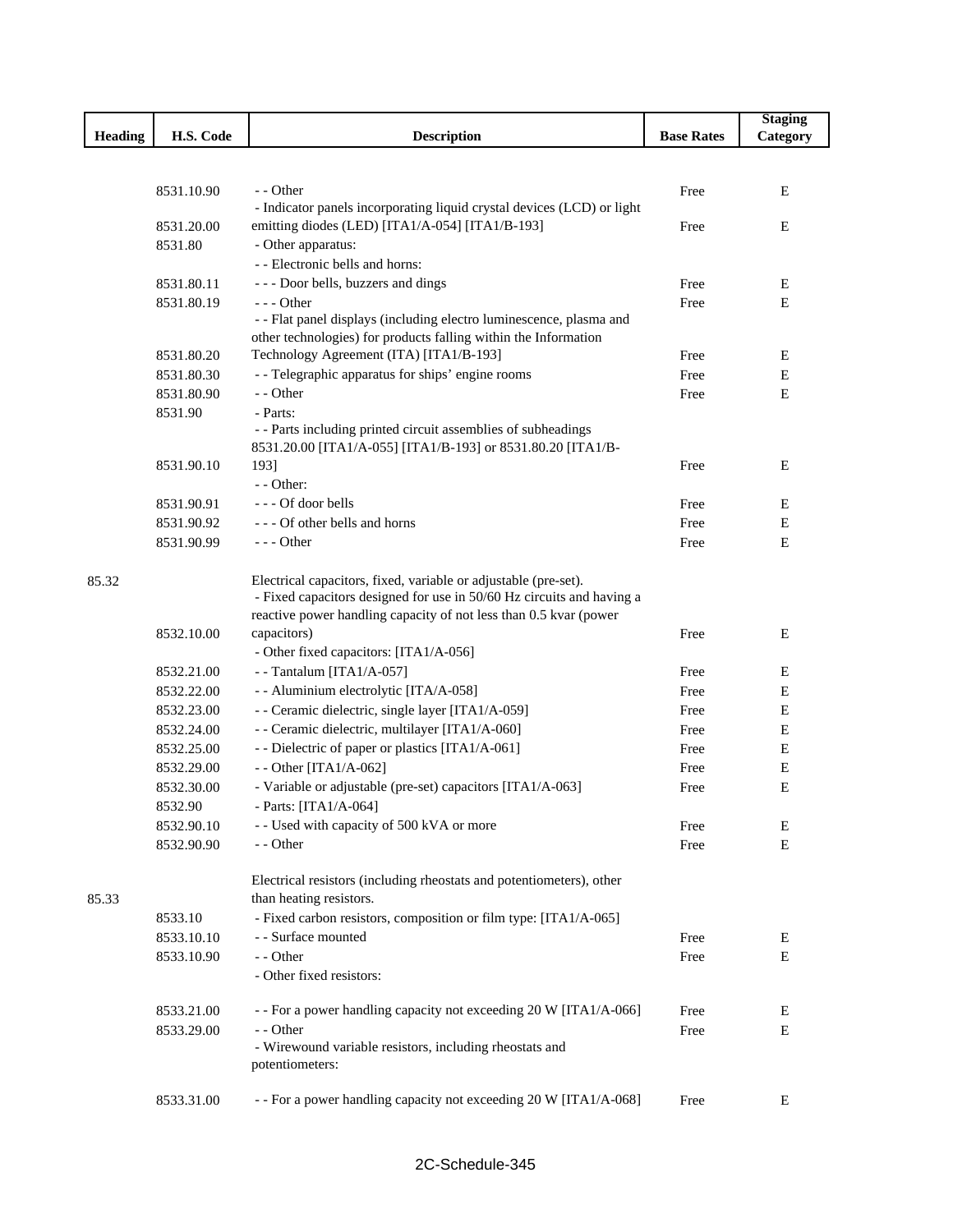|                |            |                                                                                                                                               |                   | <b>Staging</b> |
|----------------|------------|-----------------------------------------------------------------------------------------------------------------------------------------------|-------------------|----------------|
| <b>Heading</b> | H.S. Code  | <b>Description</b>                                                                                                                            | <b>Base Rates</b> | Category       |
|                |            |                                                                                                                                               |                   |                |
|                |            |                                                                                                                                               |                   |                |
|                | 8533.39.00 | - - Other [ITA1/A-069]                                                                                                                        | Free              | Е              |
|                |            | - Other variable resistors, including rheostats and potentiometers                                                                            |                   |                |
|                | 8533.40.00 | $[ITA1/A-070]$                                                                                                                                | Free              | Е              |
|                | 8533.90.00 | - Parts [ITA1/A-072]                                                                                                                          | Free              | E              |
|                |            |                                                                                                                                               |                   |                |
| 85.34          |            | Printed circuits. [ITA1/A-072]                                                                                                                |                   |                |
|                | 8534.00.10 | - Single-sided                                                                                                                                | Free              | Е              |
|                | 8534.00.20 | - Double-sided                                                                                                                                | Free              | E              |
|                | 8534.00.30 | - Multi-layer                                                                                                                                 | Free              | E              |
|                | 8534.00.90 | - Other                                                                                                                                       | Free              | E              |
|                |            | Electrical apparatus for switching or protecting electrical circuits, or<br>for making connections to or in electrical circuits (for example, |                   |                |
|                |            | switches, fuses, lightning arresters, voltage limiters, surge<br>suppressors, plugs, junction boxes), for a voltage exceeding 1,000           |                   |                |
| 85.35          |            | volts.                                                                                                                                        |                   |                |
|                | 8535.10.00 | - Fuses                                                                                                                                       | Free              | E              |
|                |            | - Automatic circuit breakers:                                                                                                                 |                   |                |
|                | 8535.21    | - - For a voltage of less than 72.5 kV:                                                                                                       |                   |                |
|                | 8535.21.10 | --- Moulded case type                                                                                                                         | Free              | Ε              |
|                |            | --- For a voltage of 66 kV or more:                                                                                                           |                   |                |
|                | 8535.21.21 | ---- Air brake electric contactors                                                                                                            | Free              | E              |
|                | 8535.21.29 | $---$ Other                                                                                                                                   | Free              | E              |
|                | 8535.21.90 | $--$ Other                                                                                                                                    | Free              | E              |
|                | 8535.29    | - - Other:                                                                                                                                    |                   |                |
|                | 8535.29.10 | - - - Moulded case type                                                                                                                       | Free              | Ε              |
|                | 8535.29.90 | $--$ Other                                                                                                                                    | Free              | Ε              |
|                | 8535.30    | - Isolating switches and make-and-break switches:                                                                                             |                   |                |
|                |            | - - Suitable for voltage exceeding 1000 V but not exceeding 40,000                                                                            |                   |                |
|                |            | V:                                                                                                                                            |                   |                |
|                | 8535.30.11 | --- Current switches                                                                                                                          | Free              | Ε              |
|                | 8535.30.19 | $- -$ Other                                                                                                                                   | Free              | Е              |
|                | 8535.30.20 | - - For a voltage of 66 kV or more                                                                                                            | Free              | E              |
|                |            | - - Other:                                                                                                                                    |                   |                |
|                | 8535.30.91 | --- Current switches                                                                                                                          | Free              | Е              |
|                | 8535.30.99 | - - - Other                                                                                                                                   | Free              | E              |
|                | 8535.40    | - Lightning arresters, voltage limiters and surge suppressors:                                                                                |                   |                |
|                | 8535.40.10 | - - Lightning arresters                                                                                                                       | Free              | E              |
|                | 8535.40.20 | - - Voltage limiters                                                                                                                          | Free              | E              |
|                | 8535.40.30 | - - Surge suppressors                                                                                                                         | Free              | Е              |
|                | 8535.90    | - Other:                                                                                                                                      |                   |                |
|                |            | - - Bushing assemblies, tap changer assemblies, connectors and<br>terminals, for electricity distribution and power transformers              |                   |                |
|                | 8535.90.10 |                                                                                                                                               | Free              | E              |
|                | 8535.90.90 | - - Other                                                                                                                                     | Free              | E              |
|                |            | Electrical apparatus for switching or protecting electrical circuits, or                                                                      |                   |                |
|                |            | for making connections to or in electrical circuits (for example,                                                                             |                   |                |
|                |            | switches, relays, fuses, surge suppressors, plugs, sockets, lamp-                                                                             |                   |                |
| 85.36          |            | holders, junction boxes), for a voltage not exceeding 1,000 volts.                                                                            |                   |                |
|                | 8536.10    | - Fuses:                                                                                                                                      |                   |                |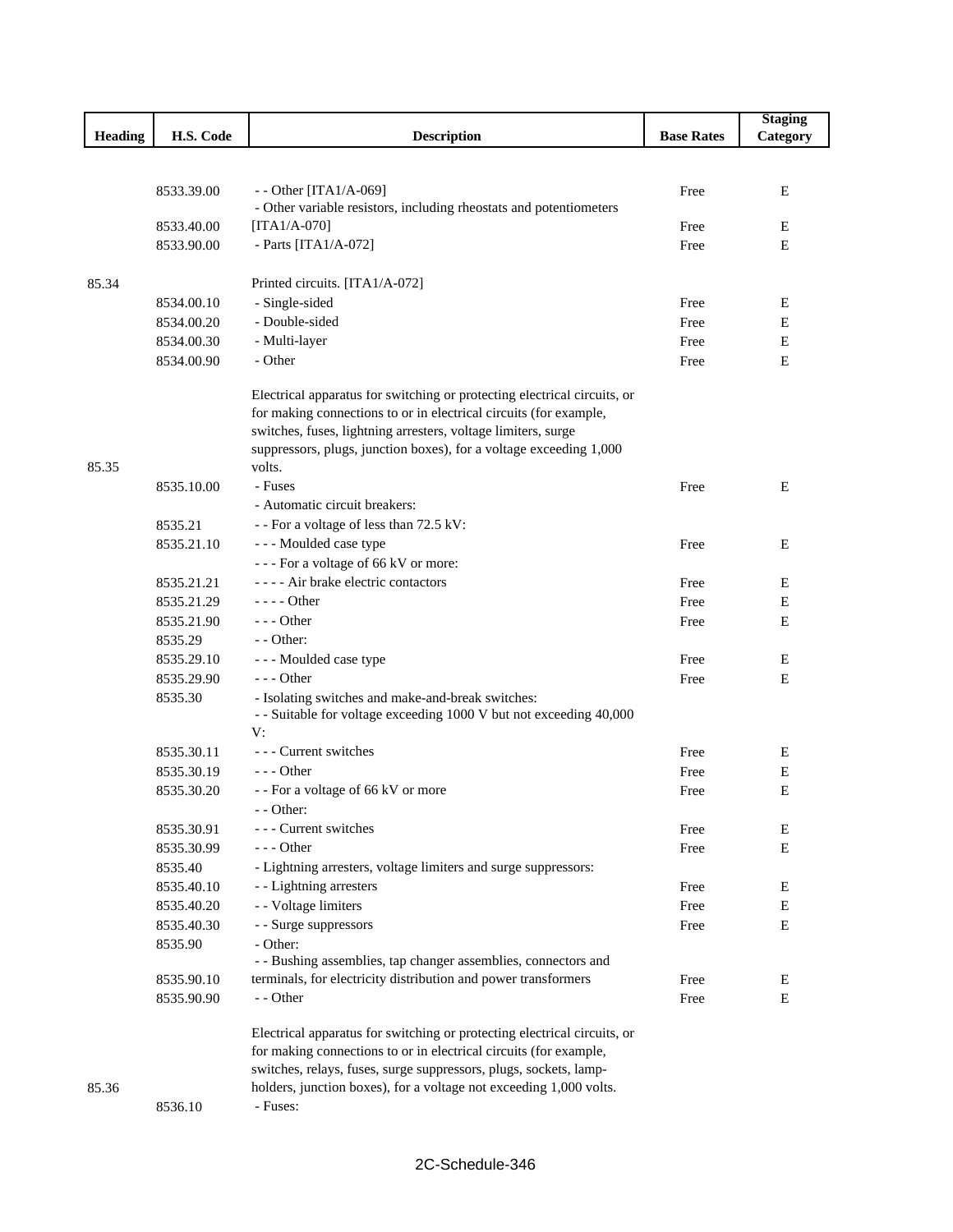|                |            |                                                                                                                                        |                   | <b>Staging</b> |
|----------------|------------|----------------------------------------------------------------------------------------------------------------------------------------|-------------------|----------------|
| <b>Heading</b> | H.S. Code  | <b>Description</b>                                                                                                                     | <b>Base Rates</b> | Category       |
|                |            |                                                                                                                                        |                   |                |
|                |            |                                                                                                                                        |                   |                |
|                | 8536.10.10 | - - Thermal fuses; glass type fuses                                                                                                    | Free              | E              |
|                | 8536.10.90 | - - Other                                                                                                                              | Free              | Ε              |
|                | 8536.20    | - Automatic circuit breakers:                                                                                                          |                   |                |
|                | 8536.20.10 | - - Moulded case type<br>- - For incorporation into electro-thermic domestic appliances of                                             | Free              | E              |
|                | 8536.20.20 | heading 85.16                                                                                                                          | Free              | Ε              |
|                | 8536.20.90 | - - Other                                                                                                                              | Free              | Ε              |
|                | 8536.30    | - Other apparatus for protecting electrical circuits:                                                                                  |                   |                |
|                | 8536.30.10 | - - Lightning arrestors                                                                                                                | Free              | Ε              |
|                | 8536.30.90 | - - Other                                                                                                                              | Free              | E              |
|                |            | - Relays:                                                                                                                              |                   |                |
|                | 8536.41.00 | - - For a voltage not exceeding 60 V                                                                                                   | Free              | Ε              |
|                | 8536.49.00 | - - Other                                                                                                                              | Free              | Ε              |
|                | 8536.50    | - Other switches:                                                                                                                      |                   |                |
|                | 8536.50.10 | - - Smoke switches                                                                                                                     | Free              | Ε              |
|                | 8536.50.20 | - - Over current and residual current automatic switches                                                                               | Free              | Ε              |
|                |            | - - High inrush switches and commutators for stoves and ranges;                                                                        |                   |                |
|                |            | microphone switches; power switches for television or radio                                                                            |                   |                |
|                |            | receivers; switches for electric fans; rotary, slide, see-saw and                                                                      |                   |                |
|                | 8536.50.30 | magnetic switches for air-conditioning machines                                                                                        | Free              | Ε              |
|                | 8536.50.40 | - - Miniature switches for rice cookers or oven toasters                                                                               | Free              | E              |
|                |            | - - Electronic AC switches consisting of optically coupled input and                                                                   |                   |                |
|                |            | output circuits (Insulated thyristor AC switches) [ITA1/A-073];                                                                        |                   |                |
|                |            | electronic switches, including temperature protected electronic<br>switches, consisting of a transistor and a logic chip (chip-on-chip |                   |                |
|                |            | technology) for a voltage not exceeding 1000 volts [ITA1/A-074];                                                                       |                   |                |
|                |            | electromechanical snap-action switches for a current not exceeding                                                                     |                   |                |
|                | 8536.50.50 | 11 amps [ITA1/A-075]                                                                                                                   | Free              | E              |
|                |            | - - Make and break swiches of a kind used in domestic electrical                                                                       |                   |                |
|                |            | wiring not exceeding 500 V and having a rated current carrying                                                                         |                   |                |
|                | 8536.50.60 | capacity not exceeding 20 amp                                                                                                          | Free              | Ε              |
|                | 8536.50.90 | - - Other                                                                                                                              | Free              | Ε              |
|                |            | - Lamp-holders, plugs and sockets:                                                                                                     |                   |                |
|                | 8536.61    | - - Lamp-holders:                                                                                                                      |                   |                |
|                | 8536.61.10 | --- Of a kind used for compact lamps or halogen lamps                                                                                  | Free              | Ε              |
|                | 8536.61.90 | $--$ Other                                                                                                                             | Free              | E              |
|                | 8536.69    | - - Plugs and sockets:                                                                                                                 |                   |                |
|                | 8536.69.10 | - - - Telephone plugs                                                                                                                  | Free              | E              |
|                |            | --- Audio/video sockets and cathode ray tube (CRT) sockets for                                                                         |                   |                |
|                | 8536.69.20 | television or radio receivers<br>- - - Sockets and plugs for co-axial cables and printed circuits                                      | Free              | E              |
|                | 8536.69.30 | $[ITA1/A-076]$                                                                                                                         | Free              | Е              |
|                | 8536.69.90 | $--$ Other                                                                                                                             | Free              | E              |
|                | 8536.90    | - Other apparatus:                                                                                                                     |                   |                |
|                |            | - - Connection and contact elements for wires and cables [ITA1/A-                                                                      |                   |                |
|                | 8536.90.10 | 077]; wafer probers [ITA1/B-166]                                                                                                       | Free              | E              |
|                | 8536.90.20 | - - Junction boxed                                                                                                                     | Free              | E              |
|                |            | - - Cable connectors consisting of a jack plug, terminal with or                                                                       |                   |                |
|                | 8536.90.30 | without pin, connector and adaptor for coaxial cable; commutator                                                                       | Free              | Ε              |
|                | 8536.90.90 | - - Other                                                                                                                              | Free              | E              |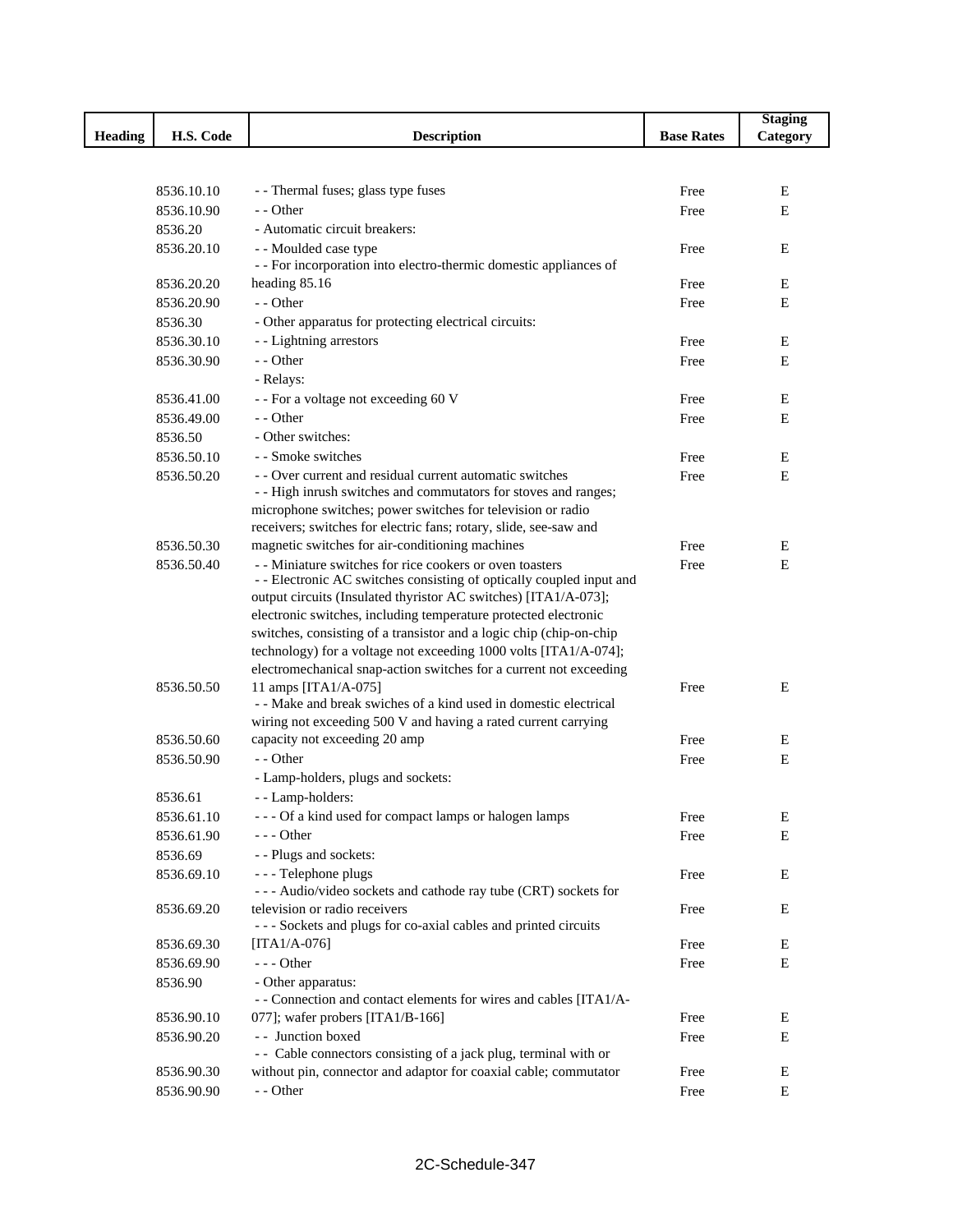|                                   |                                |             |               | Staging<br>$\sim$     |
|-----------------------------------|--------------------------------|-------------|---------------|-----------------------|
| $\cdots$<br>$-$<br><b>Heading</b> | $\sim$<br>TT C<br>Code<br>п.э. | Description | Rates<br>Base | $\mathcal{L}$ ategory |

|       |            | Boards, panels, consoles, desks, cabinets and other bases, equipped<br>with two or more apparatus of heading 85.35 or 85.36, for electric<br>control or the distribution of electricity, including those<br>incorporating instruments or apparatus of Chapter 90, and numerical |      |   |
|-------|------------|---------------------------------------------------------------------------------------------------------------------------------------------------------------------------------------------------------------------------------------------------------------------------------|------|---|
| 85.37 |            | control apparatus, other than switching apparatus of heading 85.17.                                                                                                                                                                                                             |      |   |
|       | 8537.10    | - For a voltage not exceeding 1,000 V:                                                                                                                                                                                                                                          |      |   |
|       | 8537.10.10 | - - Switchboards and control panels<br>- - Distribution boards (including back panels and back planes) for<br>use solely or principally with goods of heading 84.71, 85.17 or 85.25                                                                                             | Free | Е |
|       |            |                                                                                                                                                                                                                                                                                 |      | Е |
|       | 8537.10.20 | [ITA/2]<br>- - Programmable logic controllers for automated machines for                                                                                                                                                                                                        | Free |   |
|       |            | transport, handling and storage of dies for semiconductor devices                                                                                                                                                                                                               |      |   |
|       | 8537.10.30 | [ $\text{ITA}/2 \text{ (AS2)}$ ]                                                                                                                                                                                                                                                | Free | Е |
|       | 8537.10.90 | - - Other                                                                                                                                                                                                                                                                       | Free | E |
|       | 8537.20    | - For a voltage exceeding 1,000 V:                                                                                                                                                                                                                                              |      |   |
|       | 8537.20.10 | - - Switchboards                                                                                                                                                                                                                                                                | Free | Е |
|       | 8537.20.20 | - - Control panels                                                                                                                                                                                                                                                              | Free | Е |
|       | 8537.20.90 | - - Other                                                                                                                                                                                                                                                                       | Free | Е |
| 85.38 |            | Parts suitable for use solely or principally with the apparatus of<br>heading 85.35, 85.36 or 85.37.                                                                                                                                                                            |      |   |
|       |            | - Boards, panels, consoles, desks, cabinets and other bases for the                                                                                                                                                                                                             |      |   |
|       | 8538.10    | goods of heading 85.37, not equipped with their apparatus:                                                                                                                                                                                                                      |      |   |
|       |            | - - For a voltage not exceeding 1,000 V:<br>--- Parts of programmable logic controllers for automated machines                                                                                                                                                                  |      |   |
|       |            | for transport, handling and storage of dies for semiconductor devices                                                                                                                                                                                                           |      |   |
|       | 8538.10.11 | [ITA/2 $(AS2)$ ]                                                                                                                                                                                                                                                                | Free | Е |
|       | 8538.10.19 | $--$ Other                                                                                                                                                                                                                                                                      | Free | E |
|       |            | - - For a voltage exceeding 1,000 V:<br>--- Parts of programmable logic controllers for automated machines                                                                                                                                                                      |      |   |
|       |            | for transport, handling and storage of dies for semiconductor devices                                                                                                                                                                                                           |      |   |
|       | 8538.10.21 | [ITA/2 $(AS2)$ ]                                                                                                                                                                                                                                                                | Free | Е |
|       | 8538.10.29 | $--$ Other                                                                                                                                                                                                                                                                      | Free | Е |
|       | 8538.90    | - Other:<br>- - For a voltage not exceeding 1,000 V:                                                                                                                                                                                                                            |      |   |
|       |            |                                                                                                                                                                                                                                                                                 |      |   |
|       |            | - - - Parts including printed circuit assemblies of telephone plugs;                                                                                                                                                                                                            |      |   |
|       | 8538.90.11 | connection and contact elements for wires and cables; wafer probers<br>--- Parts of goods of subheadings 8536.50.50, 8536.69.30 and                                                                                                                                             | Free | Е |
|       | 8538.90.12 | 8536.90.10 [ITA/2]                                                                                                                                                                                                                                                              | Free | Ε |
|       | 8538.90.13 | --- Parts of goods of subheading 8537.10.20 [ITA/2]                                                                                                                                                                                                                             | Free | Е |
|       | 8538.90.19 | $--$ Other                                                                                                                                                                                                                                                                      | Free | Е |
|       |            | - - For a voltage exceeding 1,000 V:                                                                                                                                                                                                                                            |      |   |
|       |            | - - - Parts including printed circuit assemblies of telephone plugs;                                                                                                                                                                                                            |      |   |
|       | 8538.90.21 | connection and contact elements for wires and cables; wafer probers                                                                                                                                                                                                             | Free | E |
|       | 8538.90.29 | $--$ Other                                                                                                                                                                                                                                                                      | Free | E |
| 85.39 |            | Electric filament or discharge lamps, including sealed beam lamp<br>units and ultra-violet or infra-red lamps; arc-lamps.                                                                                                                                                       |      |   |

units and ultra-violet or infra-red lamps; arc-lamps.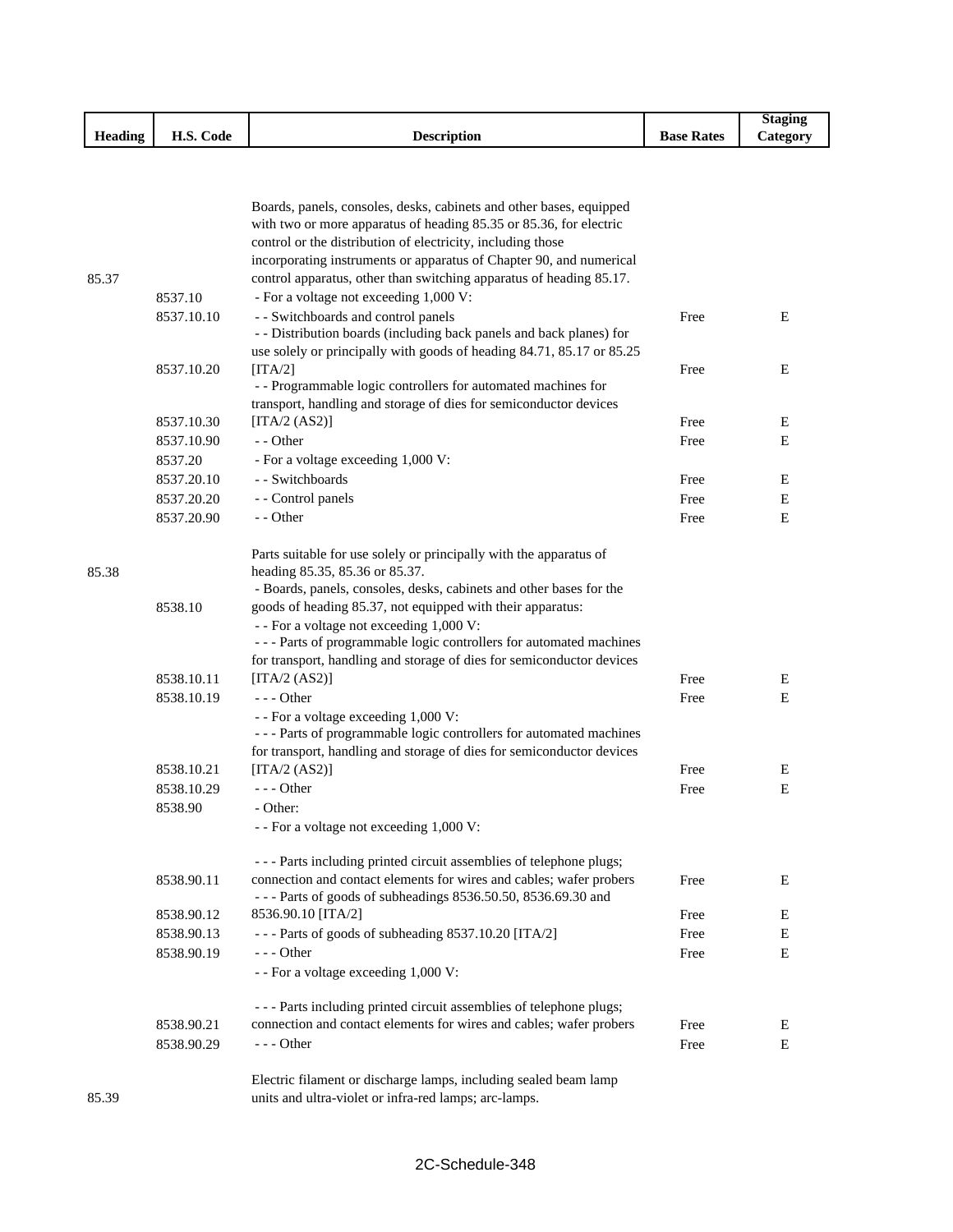|                |                          |                                                                                                          |                   | <b>Staging</b> |
|----------------|--------------------------|----------------------------------------------------------------------------------------------------------|-------------------|----------------|
| <b>Heading</b> | H.S. Code                | <b>Description</b>                                                                                       | <b>Base Rates</b> | Category       |
|                |                          |                                                                                                          |                   |                |
|                |                          |                                                                                                          |                   |                |
|                | 8539.10                  | - Sealed beam lamp units:                                                                                |                   |                |
|                | 8539.10.10               | - - For motor vehicles of Chapter 87                                                                     | Free              | E              |
|                | 8539.10.90               | - - Other                                                                                                | Free              | E              |
|                |                          | - Other filament lamps, excluding ultra-violet or infra-red lamps:                                       |                   |                |
|                | 8539.21                  | - - Tungsten halogen:                                                                                    |                   |                |
|                | 8539.21.10               | --- Reflector lamp bulbs                                                                                 | Free              | E              |
|                | 8539.21.20               | --- Special purpose bulbs for medical equipment<br>--- Of a kind used for motor vehicles                 | Free              | E              |
|                | 8539.21.30               | $--$ Other                                                                                               | Free              | Ε              |
|                | 8539.21.90               | - - Other, of a power not exceeding 200 W and for a voltage                                              | Free              | Ε              |
|                | 8539.22                  | exceeding 100 V:                                                                                         |                   |                |
|                | 8539.22.10               | --- Reflector lamp bulbs                                                                                 | Free              | E              |
|                | 8539.22.20               | --- Special purpose bulbs for medical equipment                                                          | Free              | E              |
|                | 8539.22.90               | $--$ Other                                                                                               | Free              | E              |
|                | 8539.29                  | - - Other:                                                                                               |                   |                |
|                | 8539.29.10               | --- Reflector lamp bulbs                                                                                 | Free              | E              |
|                | 8539.29.20               | - - - Operation lamp bulbs                                                                               | Free              | E              |
|                | 8539.29.30               | --- Bulbs of a kind used for motor vehicles                                                              | Free              | E              |
|                |                          | - - - Flashlight bulbs; miniature indicator bulbs, rated up to 2.25 V;                                   |                   |                |
|                | 8539.29.40               | special purpose bulbs for medical equipment                                                              | Free              | E              |
|                |                          | --- Other, having capacity exceeding 200 W but not exceeding 300                                         |                   |                |
|                | 8539.29.50               | W and a voltage exceeding 100 V                                                                          | Free              | E              |
|                |                          | --- Other, having capacity not exceeding 200 W and a voltage not                                         |                   |                |
|                | 8539.29.60               | exceeding 100 V                                                                                          | Free              | Ε              |
|                | 8539.29.90               | $- -$ Other                                                                                              | Free              | E              |
|                |                          | - Discharge lamps, other than ultra-violet lamps:                                                        |                   |                |
|                | 8539.31                  | - - Fluorescent, hot cathode:                                                                            |                   |                |
|                | 8539.31.10               | --- Tubes for compact fluorescent lamps<br>--- Tube lamps/fluorescent lamps in straight or circular form | Free              | Ε              |
|                | 8539.31.20               | $--$ Other                                                                                               | Free              | E<br>Ε         |
|                | 8539.31.90<br>8539.32.00 | - - Mercury or sodium vapour lamps; metal halide lamps                                                   | Free<br>Free      | E              |
|                | 8539.39                  | $-$ - Other:                                                                                             |                   |                |
|                |                          | --- Tubes for compact fluorescent lamps:                                                                 |                   |                |
|                | 8539.39.11               | - - - - Neon lamps                                                                                       | Free              | E              |
|                | 8539.39.19               | - - - - Other                                                                                            | Free              | Ε              |
|                | 8539.39.20               | --- Discharge lamps for decorative or publicity purposes                                                 | Free              | Ε              |
|                |                          | --- Other fluorescent cold cathode types:                                                                |                   |                |
|                | 8539.39.31               | - - - - Neon lamps                                                                                       | Free              | E              |
|                | 8539.39.39               | $--- Other$                                                                                              | Free              | E              |
|                | 8539.39.40               | --- Electric lamps for motor vehicle or cycles                                                           | Free              | Е              |
|                | 8539.39.90               | $--$ Other                                                                                               | Free              | Ε              |
|                |                          | - Ultra-violet or infra-red lamps; arc-lamps:                                                            |                   |                |
|                | 8539.41.00               | - - Arc-lamps                                                                                            | Free              | E              |
|                | 8539.49.00               | - - Other                                                                                                | Free              | Ε              |
|                | 8539.90                  | - Parts:                                                                                                 |                   |                |
|                |                          | - - Aluminium end caps for fluorescent lamps; aluminium screw                                            |                   |                |
|                | 8539.90.10               | caps for incandescent lamps                                                                              | Free              | E              |
|                | 8539.90.20               | - - Other, suitable for lamps of vehicles of all kinds                                                   | Free              | E              |
|                | 8539.90.30               | - - Other, suitable for ultra-violet or infra-red lamps or arc lamps                                     | Free              | E              |
|                |                          |                                                                                                          |                   |                |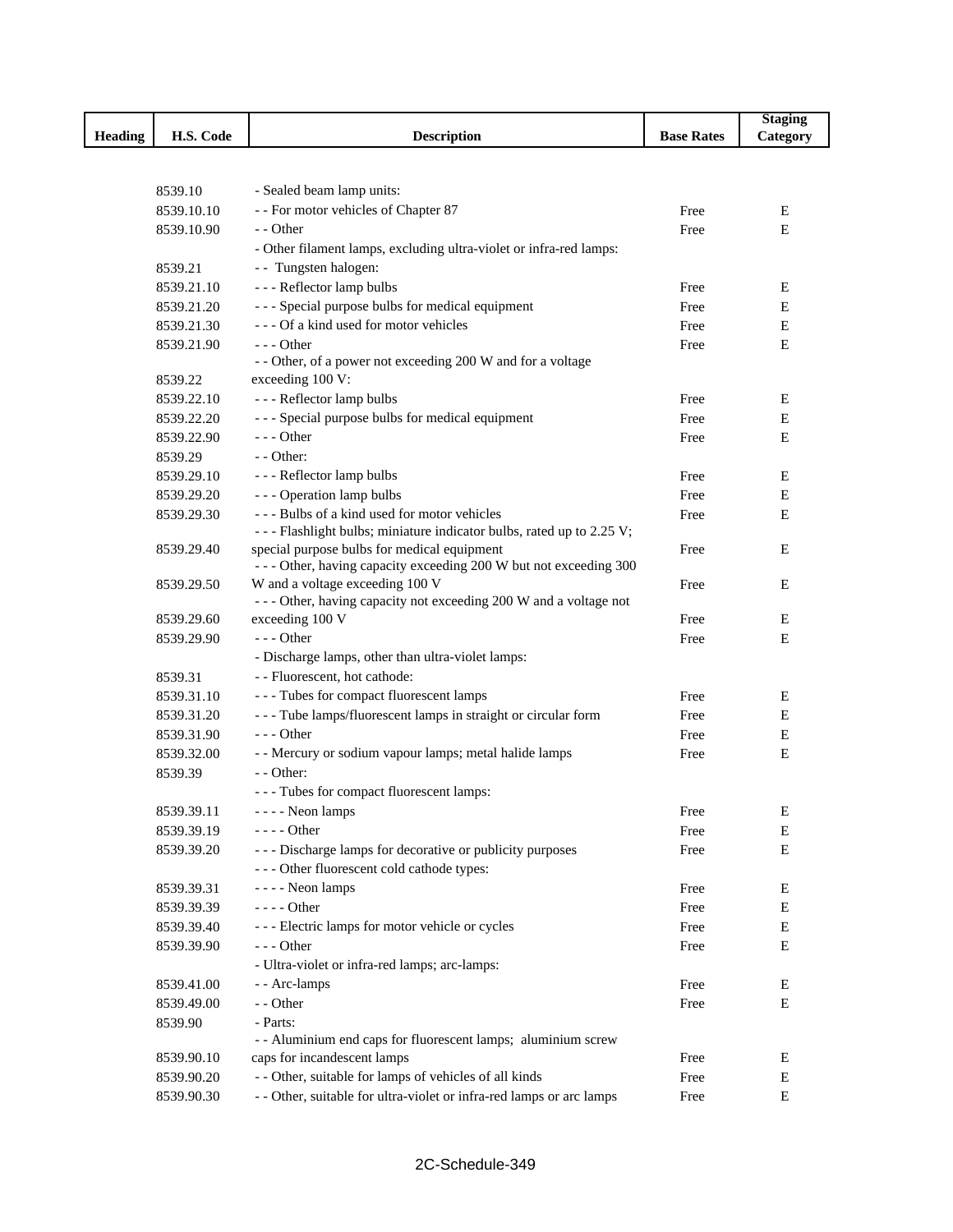|         |                          |                                                                                       |                   | <b>Staging</b> |
|---------|--------------------------|---------------------------------------------------------------------------------------|-------------------|----------------|
| Heading | H.S. Code                | <b>Description</b>                                                                    | <b>Base Rates</b> | Category       |
|         |                          |                                                                                       |                   |                |
|         |                          |                                                                                       |                   |                |
|         | 8539.90.90               | $-$ - Other                                                                           | Free              | E              |
|         |                          | Thermionic, cold cathode or photo-cathode valves and tubes (for                       |                   |                |
|         |                          | example, vacuum or vapour or gas- filled valves and tubes, mercury                    |                   |                |
|         |                          | arc rectifying valves and tubes, cathode-ray tubes, television camera                 |                   |                |
| 85.40   |                          | tubes).                                                                               |                   |                |
|         |                          | - Cathode-ray television picture tubes, including video monitor                       |                   |                |
|         |                          | cathode-ray tubes:                                                                    |                   |                |
|         | 8540.11                  | - - Colour:                                                                           |                   |                |
|         | 8540.11.10               | - - - Flat monitor                                                                    | Free              | E              |
|         | 8540.11.90               | --- Other                                                                             | Free              | E              |
|         | 8540.12.00               | - - Black and white or other monochrome                                               | Free              | Ε              |
|         |                          | - Television camera tubes; image converters and intensifiers; other                   |                   |                |
|         | 8540.20                  | photo-cathode tubes:                                                                  |                   |                |
|         | 8540.20.10               | - - For use with articles of heading 85.25                                            | Free              | E              |
|         | 8540.20.90               | $-$ - Other                                                                           | Free              | E              |
|         |                          | - Data/graphic display tubes, colour, with a phosphor dot screen                      |                   |                |
|         | 8540.40                  | pitch smaller than 0.4 mm: [ITA1/B-195]<br>- - For use with articles of heading 85.25 |                   |                |
|         | 8540.40.10<br>8540.40.90 |                                                                                       | Free              | E              |
|         |                          | - - Other                                                                             | Free              | Ε              |
|         | 8540.50                  | - Data/graphic display tubes, black and white or other monochrome:                    |                   |                |
|         | 8540.50.10               | - - For use with articles of heading 85.25                                            | Free              | E              |
|         | 8540.50.90               | - - Other                                                                             | Free              | Ε              |
|         | 8540.60.00               | - Other cathode-ray tubes                                                             | Free              | E              |
|         |                          | - Microwave tubes (for example, magnetrons, klystrons, travelling                     |                   |                |
|         |                          | wave tubes, carcinotrons), excluding grid-controlled tubes:                           |                   |                |
|         | 8540.71                  | - - Magnetrons:                                                                       |                   |                |
|         | 8540.71.10               | --- For use with articles of heading 85.25                                            | Free              | E              |
|         | 8540.71.90               | $--$ Other                                                                            | Free              | E              |
|         | 8540.72                  | - - Klystrons:                                                                        |                   |                |
|         | 8540.72.10               | --- For use with articles of heading 85.25                                            | Free              | Е              |
|         | 8540.72.90               | --- Other                                                                             | Free              | Ε              |
|         | 8540.79                  | - - Other:                                                                            |                   |                |
|         | 8540.79.10               | --- For use with articles of heading 85.25                                            | Free              | Е              |
|         | 8540.79.90               | $--$ Other                                                                            | Free              | E              |
|         |                          | - Other valves and tubes:                                                             |                   |                |
|         | 8540.81                  | - - Receiver or amplifier valves and tubes:                                           |                   |                |
|         | 8540.81.10               | --- For use with articles of heading 85.25                                            | Free              | E              |
|         | 8540.81.90               | $--$ Other                                                                            | Free              | Ε              |
|         | 8540.89                  | - - Other:                                                                            |                   |                |
|         | 8540.89.10               | --- For use with articles of heading 85.25                                            | Free              | E              |
|         | 8540.89.90               | - - - Other                                                                           | Free              | Ε              |
|         |                          | - Parts:                                                                              |                   |                |
|         | 8540.91                  | - - Of cathode-ray tubes:                                                             |                   |                |
|         | 8540.91.10               | --- For use with articles of heading 85.25                                            | Free              | E              |
|         | 8540.91.20               | --- Beam directing coils and voltage transforming coils                               | Free              | E              |
|         | 8540.91.90               | - - - Other                                                                           | Free              | Ε              |
|         | 8540.99                  | - - Other:                                                                            |                   |                |
|         | 8540.99.10               | - - - Of microwave tubes                                                              | Free              | Ε              |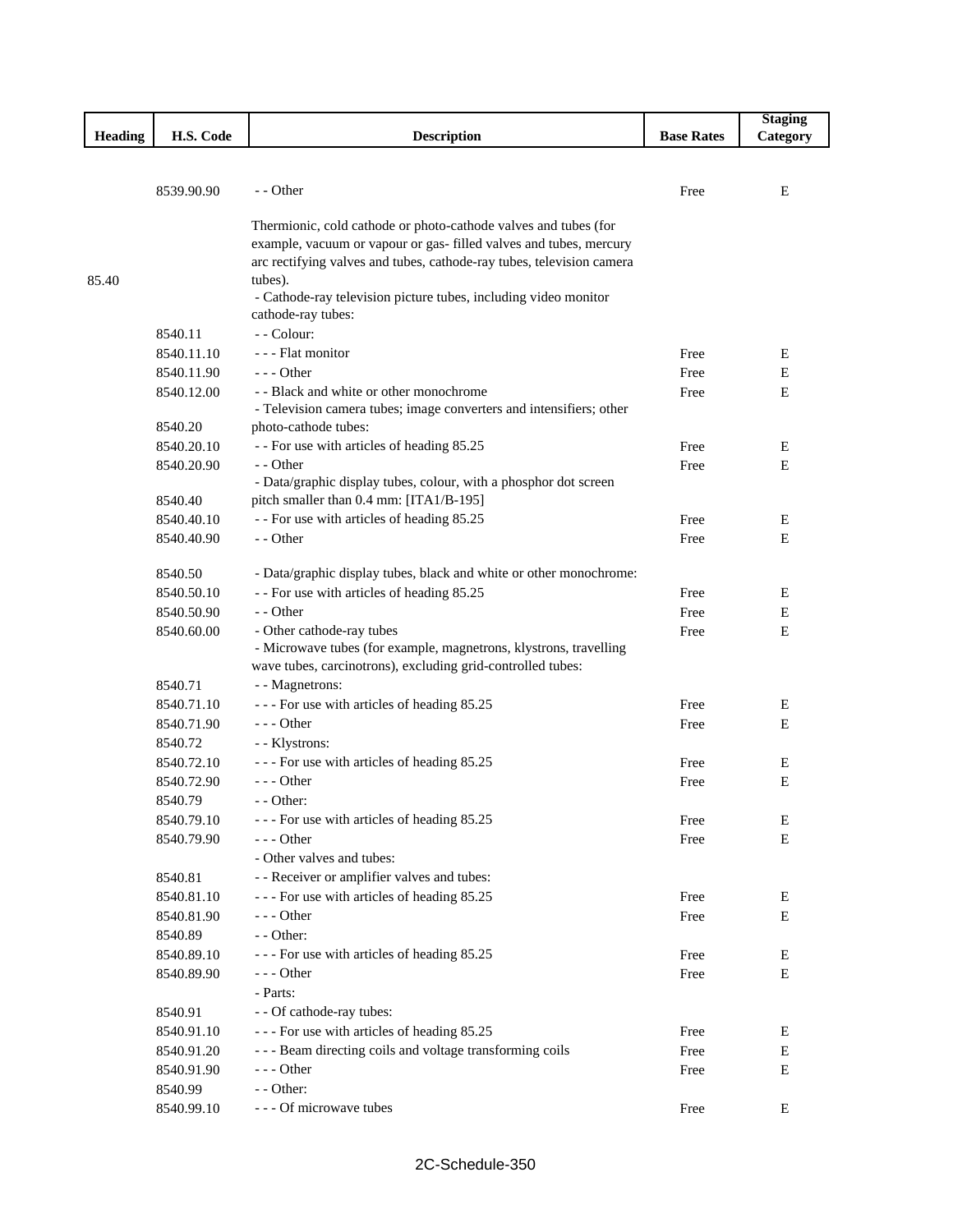|                |            |                                                                                                           |                   | <b>Staging</b> |
|----------------|------------|-----------------------------------------------------------------------------------------------------------|-------------------|----------------|
| <b>Heading</b> | H.S. Code  | <b>Description</b>                                                                                        | <b>Base Rates</b> | Category       |
|                |            |                                                                                                           |                   |                |
|                |            |                                                                                                           |                   |                |
|                | 8540.99.20 | --- For use with articles of heading 85.25                                                                | Free              | E              |
|                | 8540.99.90 | - - - Other                                                                                               | Free              | E              |
|                |            |                                                                                                           |                   |                |
|                |            | Diodes, transistors and similar semiconductor devices; photosensitive                                     |                   |                |
|                |            | semiconductor devices, including photovoltaic cells whether or not                                        |                   |                |
|                |            | assembled in modules or made up into panels; light emitting diodes;                                       |                   |                |
| 85.41          |            | mounted piezo-electric crystals.<br>- Diodes, other than photosensitive or light emitting diodes [ITA1/A- |                   |                |
|                | 8541.10.00 | 078]                                                                                                      | Free              | Ε              |
|                |            | - Transistors, other than photosensitive transistors:                                                     |                   |                |
|                | 8541.21.00 | - With a dissipation rate of less than 1 W [ITA1/A-079]                                                   | Free              | Ε              |
|                | 8541.29.00 | - - Other [ITA1/A-080]                                                                                    | Free              | Ε              |
|                |            | - Thyristors, diacs and triacs, other than photosensitive devices                                         |                   |                |
|                | 8541.30.00 | $[ITA1/A-081]$                                                                                            | Free              | Ε              |
|                |            | - Photosensitive semiconductor devices, including photovoltaic cells                                      |                   |                |
|                |            | whether or not assembled in modules or made up into panels; light                                         |                   |                |
|                | 8541.40    | emitting diodes: [ITA1/A-082]                                                                             |                   |                |
|                | 8541.40.10 | - - Light emitting diodes                                                                                 | Free              | Ε              |
|                | 8541.40.20 | - - Photocells, including photodiodes and phototransistors                                                | Free              | Ε              |
|                |            | - - Other                                                                                                 |                   |                |
|                | 8541.40.91 | --- For use with articles of heading 85.25                                                                | Free              | E              |
|                | 8541.40.99 | - - - Other                                                                                               | Free              | Ε              |
|                | 8541.50.00 | - Other semiconductor devices [ITA1/A-083]                                                                | Free              | E              |
|                | 8541.60.00 | - Mounted piezo-electric crystals [ITA1/A-084]                                                            | Free              | E              |
|                | 8541.90.00 | - Parts [ITA1/A-085]                                                                                      | Free              | E              |
|                |            |                                                                                                           |                   |                |
| 85.42          |            | Electronic integrated circuits and microassemblies.                                                       |                   |                |
|                | 8542.10.00 | - Cards incorporating an electronic integrated circuit ("smart" cards)                                    | Free              | Ε              |
|                |            | - Monolithic integrated circuits:                                                                         |                   |                |
|                | 8542.21    | - - Digital: [ITA1/A-087, 088 and 089]                                                                    |                   |                |
|                |            | - - - Wafers and discs, Electrically Circuit-programmed, whether or                                       |                   |                |
|                | 8542.21.10 | not coated on one side with gold or aluminium                                                             | Free              | Ε              |
|                | 8542.21.90 | $--$ Other                                                                                                | Free              | E              |
|                | 8542.29    | - - Other: [ITA1/A-090]                                                                                   |                   |                |
|                |            | - - - Wafers and discs, electrically circuit-programmed, whether or                                       |                   |                |
|                | 8542.29.10 | not coated on one side with gold or aluminium                                                             | Free              | E              |
|                | 8542.29.90 | $--$ Other                                                                                                | Free              | E              |
|                | 8542.60.00 | - Hybrid integrated circuits [ITA1/A-091]                                                                 | Free              | E              |
|                | 8542.70.00 | - Electronic microassemblies [ITA1/A-092]                                                                 | Free              | E              |
|                | 8542.90    | - Parts: [ITA1/A-093]                                                                                     |                   |                |
|                |            | - - Frames or lead frames, being part of integrated circuits,                                             |                   |                |
|                | 8542.90.10 | composed of substances of any of the following characters:                                                | Free              | Е              |
|                |            | Of 58% iron and 42% nickel may be partly coated with gold,<br>1.                                          |                   |                |
|                |            | aluminium or silver                                                                                       |                   |                |
|                |            | 2.<br>Of 99% copper may be partly coated with gold, aluminium or<br>silver                                |                   |                |
|                |            | 3.<br>Of 58% iron and 42% nickel coated outside with gold and                                             |                   |                |
|                |            | partly covered with ceramic                                                                               |                   |                |
|                |            | Partly of ceramic, and partly of nickel coated with gold<br>4.                                            |                   |                |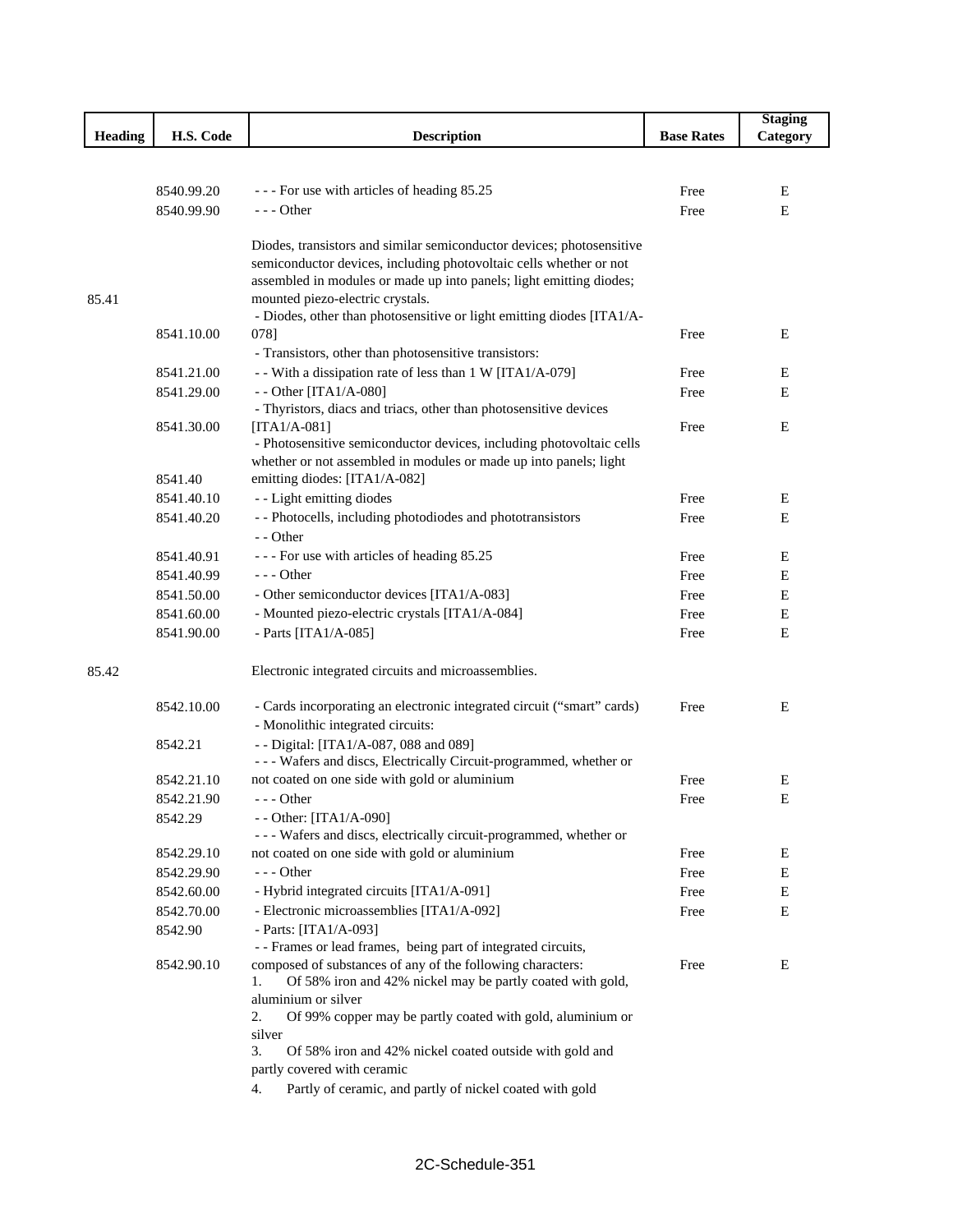|                |            |                                                                                                                                           |                   | <b>Staging</b> |
|----------------|------------|-------------------------------------------------------------------------------------------------------------------------------------------|-------------------|----------------|
| <b>Heading</b> | H.S. Code  | <b>Description</b>                                                                                                                        | <b>Base Rates</b> | Category       |
|                |            |                                                                                                                                           |                   |                |
|                |            |                                                                                                                                           |                   |                |
|                |            | - - Lids and caps, of 58% iron and 42% nickel coated with gold or of<br>ceramic, coated with quartz, whether or not partly made of glass; |                   |                |
|                |            | bases of ceramic coated with glass whether or not partly coated with                                                                      |                   |                |
|                | 8542.90.20 | gold                                                                                                                                      | Free              | E              |
|                | 8542.90.90 | - - Other                                                                                                                                 |                   | Ε              |
|                |            |                                                                                                                                           | Free              |                |
|                |            | Electrical machines and apparatus, having individual functions, not                                                                       |                   |                |
| 85.43          |            | specified or included elsewhere in this Chapter.                                                                                          |                   |                |
|                |            | - Particle accelerators:                                                                                                                  |                   |                |
|                |            |                                                                                                                                           |                   |                |
|                | 8543.11.00 | - - Ion implanters for doping semiconductor materials [ITA1/A-167]                                                                        | Free              | Е              |
|                | 8543.19.00 | - - Other                                                                                                                                 | Free              | E              |
|                | 8543.20.00 | - Signal generators                                                                                                                       | Free              | E              |
|                |            | - Machines and apparatus for electroplating, electrolysis or                                                                              |                   |                |
|                | 8543.30    | electrophoresis:                                                                                                                          |                   |                |
|                |            | - - Apparatus for wet etching, developing, stripping or cleaning                                                                          |                   |                |
|                | 8543.30.10 | semiconductor wafers and flat panel displays [ITA1/B-142, B-168]                                                                          | Free              | E              |
|                |            |                                                                                                                                           |                   |                |
|                |            | - - Wet processing equipment for the application by immersion of                                                                          |                   |                |
|                |            | chemical or electrochemical solutions, whether or not for the purpose                                                                     |                   |                |
|                | 8543.30.20 | of removing material on PCB/PWB substrates [ITA/2 (AS2)]                                                                                  | Free              | Е              |
|                | 8543.30.90 | - - Other                                                                                                                                 | Free              | Ε              |
|                | 8543.40.00 | - Electric fence energisers                                                                                                               | Free              | Ε              |
|                |            | - Other machines and apparatus:                                                                                                           |                   |                |
|                | 8543.81.00 | - - Proximity cards and tags [ITA1/A-094]                                                                                                 | Free              | Ε              |
|                | 8543.89    | $-$ - Other:                                                                                                                              |                   |                |
|                |            | --- Integrated receivers / decoders (IRD) for direct broadcast                                                                            |                   |                |
|                | 8543.89.10 | multimedia systems<br>--- Electrical machines with translation or dictionary functions                                                    | Free              | Ε              |
|                |            | [ITA1/A-095]; flat panel displays (including LCD, Electro-                                                                                |                   |                |
|                |            | Luminescence, Plasma and other technologies falling within the                                                                            |                   |                |
|                |            | Information Technology Agreement (ITA) [ITA1/B-193]; apparatus                                                                            |                   |                |
|                |            | for physical deposition by sputtering on semiconductor wafers [                                                                           |                   |                |
|                |            | ITA1/B-141]; physical deposition apparatus for semiconductor                                                                              |                   |                |
|                | 8543.89.20 | production [ITA1/B-147]                                                                                                                   | Free              | Ε              |
|                |            | --- Equipment for the removal of dust particles or the                                                                                    |                   |                |
|                |            | elimination of electrostatic charge during the manufacture of                                                                             |                   |                |
|                | 8543.89.30 | PCB/PWBs or PCAs [ITA/2 (AS2)]                                                                                                            | Free              | Е              |
|                |            | --- Machines for curing material by ultra-violet light for the                                                                            |                   |                |
|                | 8543.89.40 | manufacture of PCB/PWBs or PCAs [ITA/2 (AS2)]                                                                                             | Free              | Ε              |
|                |            | - - - Apparatus for physical deposition on flat panel display                                                                             |                   |                |
|                | 8543.89.50 | substrates [ITA/2] (AS2)                                                                                                                  | Free              | E              |
|                | 8543.89.60 | --- Electrical mine detonators                                                                                                            | Free              | Е              |
|                | 8543.89.70 | --- Low noise-amplifiers (LNA) and Low noise blocks (LNB)                                                                                 | Free              | Е              |
|                | 8543.89.90 | $--$ Other                                                                                                                                | Free              | Е              |
|                | 8543.90    | - Parts:                                                                                                                                  |                   |                |
|                | 8543.90.10 | - - Of goods of subheading 8543.30.10 [ITA1/B-153]                                                                                        | Free              | Ε              |
|                | 8543.90.20 | - - Of goods of subheading 8543.30.20 [ITA/2 (AS2)]                                                                                       | Free              | Ε              |
|                | 8543.90.30 | - - Of goods of subheading 8543.11.00 [ITA1/A-170]                                                                                        | Free              | Е              |
|                | 8543.90.40 | - - Of goods of subheading 8543.81.00                                                                                                     | Free              | Е              |
|                | 8543.90.50 | - - Of goods of subheading 8543.19.00 or 8543.20.00                                                                                       | Free              | Е              |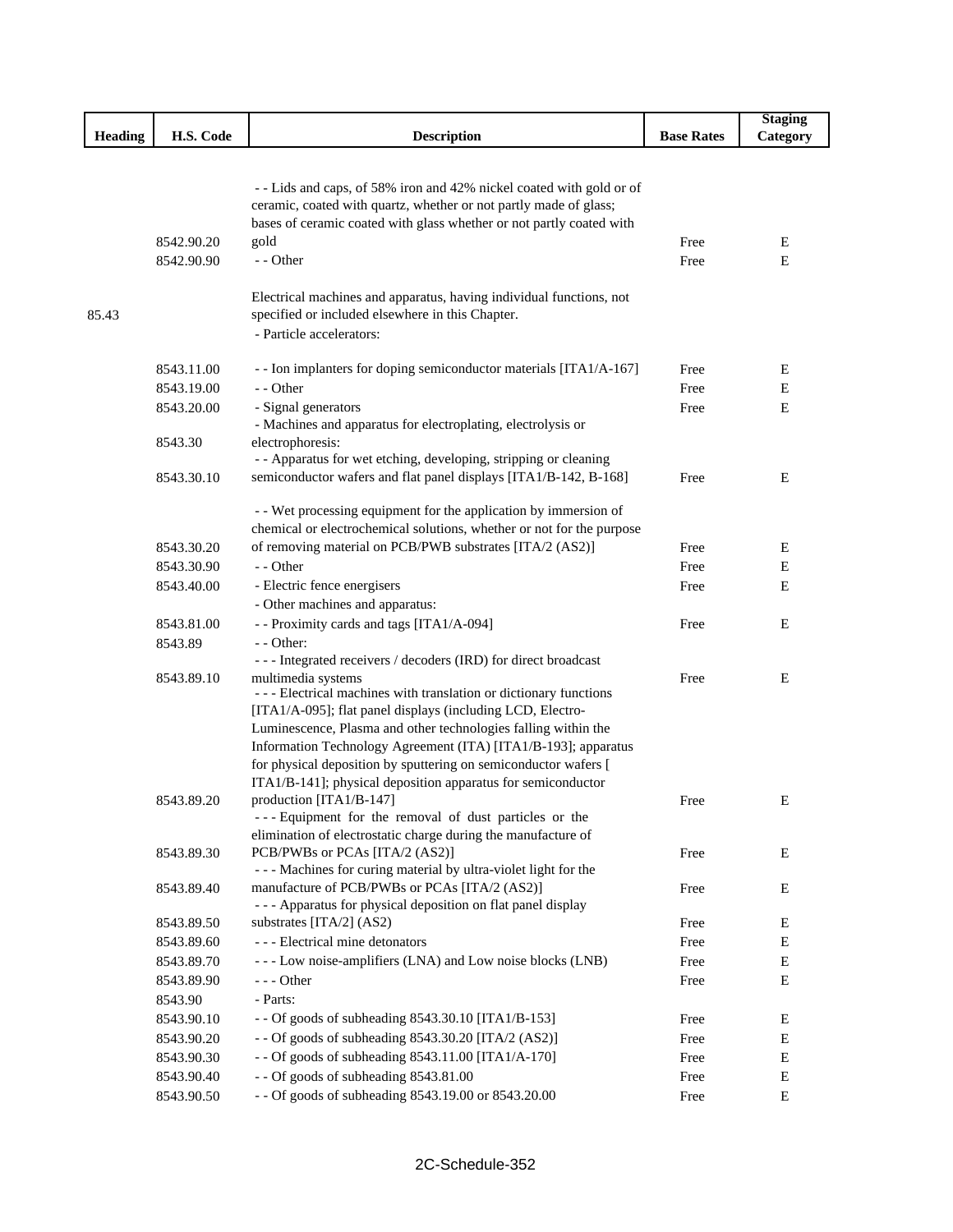|                |            |                                                                                                                                                |                   | <b>Staging</b> |
|----------------|------------|------------------------------------------------------------------------------------------------------------------------------------------------|-------------------|----------------|
| <b>Heading</b> | H.S. Code  | <b>Description</b>                                                                                                                             | <b>Base Rates</b> | Category       |
|                |            |                                                                                                                                                |                   |                |
|                |            |                                                                                                                                                |                   |                |
|                | 8543.90.60 | - - Parts including subassemblies of goods of subheading 8543.89.10                                                                            | Free              | E              |
|                | 8543.90.70 | - - Of goods of subheading 8543.89.20 [ex B-149 ex B-158]                                                                                      | Free              | E              |
|                |            | - - Of goods of subheadings 8543.89.30, 8543.89.40 or 8543.89.50                                                                               |                   |                |
|                | 8543.90.80 | [ITA/2 $(AS2)$ ]                                                                                                                               | Free              | E              |
|                | 8543.90.90 | - - Other                                                                                                                                      | Free              | Ε              |
|                |            |                                                                                                                                                |                   |                |
|                |            | Insulated (including enamelled or anodised) wire, cable (including co-<br>axial cable) and other insulated electric conductors, whether or not |                   |                |
|                |            | fitted with connectors; optical fibre cables, made up of individually                                                                          |                   |                |
|                |            | sheathed fibres, whether or not assembled with electric conductors or                                                                          |                   |                |
| 85.44          |            | fitted with connectors.                                                                                                                        |                   |                |
|                |            | - Winding wire:                                                                                                                                |                   |                |
|                | 8544.11    | - - Of copper:                                                                                                                                 |                   |                |
|                | 8544.11.10 | - - - Lacquered or enamelled                                                                                                                   | Free              | E              |
|                | 8544.11.20 | - - - Covered with paper, textile material or PVC                                                                                              | Free              | E              |
|                |            | - - - Lacquered or enamelled and Covered with paper, textile                                                                                   |                   |                |
|                | 8544.11.30 | material or PVC                                                                                                                                | Free              | Е              |
|                | 8544.11.40 | --- Other, rectangular cross-section and without connectors                                                                                    | Free              | E              |
|                | 8544.11.90 | $--$ Other                                                                                                                                     | Free              | E              |
|                | 8544.19    | $-$ - Other:                                                                                                                                   |                   |                |
|                | 8544.19.10 | - - - Lacquered or enamelled                                                                                                                   | Free              | E              |
|                | 8544.19.20 | - - - Manganese resistance wire                                                                                                                | Free              | E              |
|                | 8544.19.90 | $--$ Other                                                                                                                                     | Free              | Ε              |
|                | 8544.20    | - Co-axial cable and other co-axial electric conductors:                                                                                       |                   |                |
|                |            | - - Insulated cables fitted with connectors, for a voltage not                                                                                 |                   |                |
|                | 8544.20.10 | exceeding 66,000 V                                                                                                                             | Free              | E              |
|                |            | - - Insulated cables not fitted with connectors, for a voltage not                                                                             |                   |                |
|                | 8544.20.20 | exceeding 66,000 V                                                                                                                             | Free              | E              |
|                | 8544.20.30 | - - Insulated cables fitted with connectors, for a voltage exceeding<br>66,000 V                                                               | Free              | E              |
|                |            | - - Insulated cables not fitted with connectors, for a voltage                                                                                 |                   |                |
|                | 8544.20.40 | exceeding 66,000 V                                                                                                                             | Free              | Ε              |
|                |            | - Ignition wiring sets and other wiring sets of a kind used in                                                                                 |                   |                |
|                | 8544.30    | vehicles, aircraft or ships:                                                                                                                   |                   |                |
|                | 8544.30.10 | - - Wiring harnesses for motor vehicles                                                                                                        | Free              | E              |
|                | 8544.30.90 | - - Other                                                                                                                                      | Free              | Ε              |
|                |            | - Other electric conductors, for a voltage not exceeding 80 V:                                                                                 |                   |                |
|                | 8544.41    | - - Fitted with connectors:                                                                                                                    |                   |                |
|                |            | --- Of a kind used for telecommunications: [ITA1/A-096]                                                                                        |                   |                |
|                | 8544.41.11 | - - - - Telephone cables, submarine                                                                                                            | Free              | Е              |
|                | 8544.41.12 | - - - - Telephone cables, other than submarine                                                                                                 | Free              | E              |
|                | 8544.41.13 | - - - - Telegraph and radio relay cables, submarine                                                                                            | Free              | E              |
|                | 8544.41.14 | - - - - Telegraph and radio relay cables, other than submarine                                                                                 | Free              | E              |
|                |            | ---- Other plastic insulated electric cable having cross section not                                                                           |                   |                |
|                | 8544.41.15 | exceeding 300 mm <sup>2</sup>                                                                                                                  | Free              | Е              |
|                | 8544.41.19 | $--- Other$                                                                                                                                    | Free              | E              |
|                |            | $--$ Other:                                                                                                                                    |                   |                |
|                |            | ---- Plastic insulated electric cable having a cross section not                                                                               |                   |                |
|                | 8544.41.91 | exceeding 300 mm <sup>2</sup>                                                                                                                  | Free              | Е              |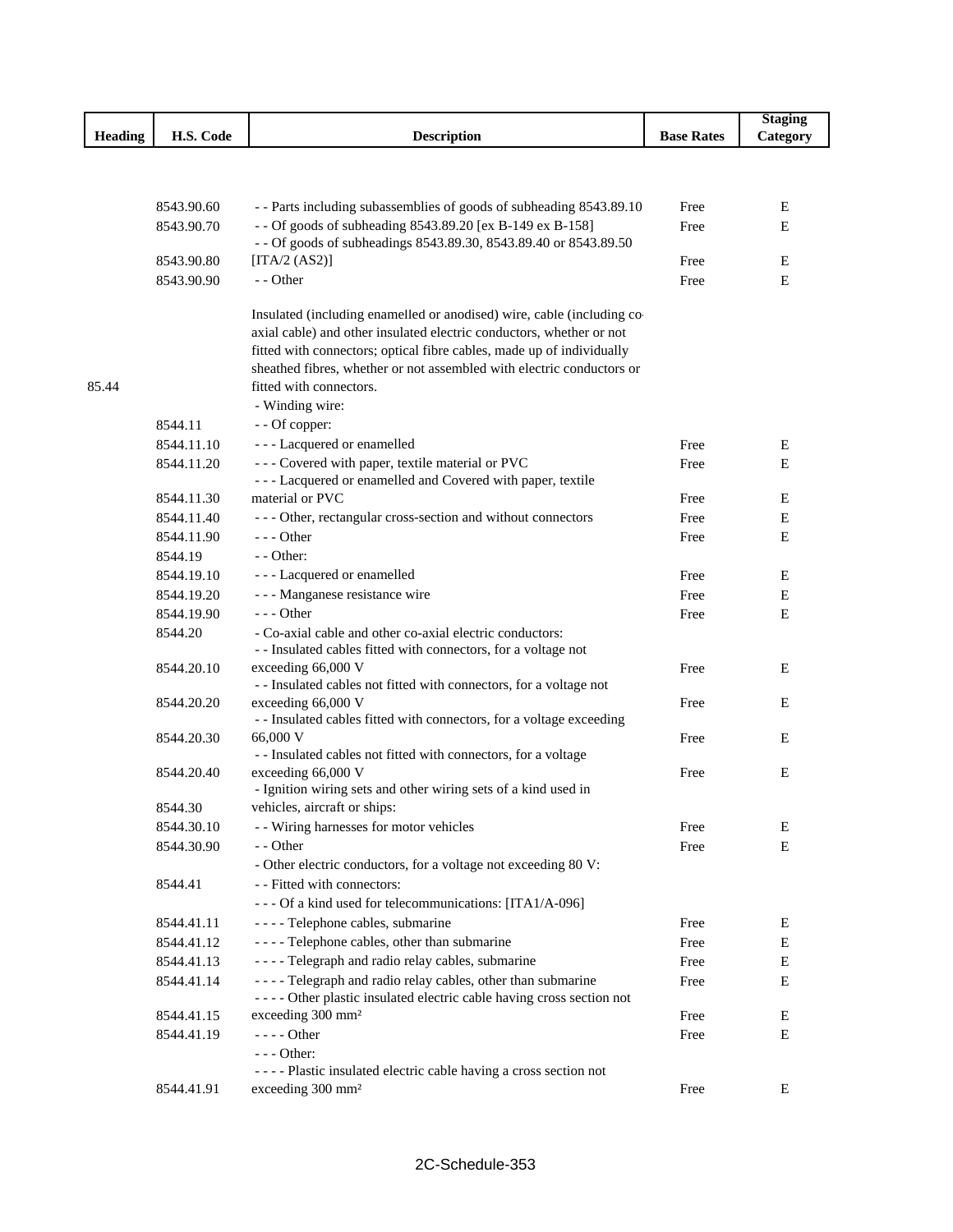|                |                          |                                                                                                                                   |                   | <b>Staging</b> |
|----------------|--------------------------|-----------------------------------------------------------------------------------------------------------------------------------|-------------------|----------------|
| <b>Heading</b> | H.S. Code                | <b>Description</b>                                                                                                                | <b>Base Rates</b> | Category       |
|                |                          |                                                                                                                                   |                   |                |
|                |                          |                                                                                                                                   |                   |                |
|                |                          | ---- Plastic insulated electric cable having a cross section<br>exceeding 300 mm <sup>2</sup>                                     | Free              | Ε              |
|                | 8544.41.92<br>8544.41.93 | ---- Plastic insulated electric conductors                                                                                        |                   | E              |
|                |                          | ---- Controlling cables                                                                                                           | Free<br>Free      | E              |
|                | 8544.41.94<br>8544.41.95 | - - - - Battery cables                                                                                                            | Free              | E              |
|                | 8544.41.99               | $--- Other$                                                                                                                       | Free              | E              |
|                | 8544.49                  | $-$ - Other:                                                                                                                      |                   |                |
|                |                          | --- Of a kind used for telecommunications: [ITA1/A-097]                                                                           |                   |                |
|                | 8544.49.11               | - - - - Telephone, Telegraph and radio relay cables, submarine                                                                    | Free              | Ε              |
|                |                          | - - - - Telephone, Telegraph and radio relay cables, other than                                                                   |                   |                |
|                | 8544.49.12               | submarine                                                                                                                         | Free              | E              |
|                | 8544.49.19               | $--$ Other                                                                                                                        | Free              | E              |
|                |                          | $--$ Other:                                                                                                                       |                   |                |
|                |                          | ---- Plastic insulated electric cable having a cross section not                                                                  |                   |                |
|                | 8544.49.91               | exceeding 300 mm <sup>2</sup>                                                                                                     | Free              | Ε              |
|                |                          | ---- Plastic insulated electric cable having a cross section                                                                      |                   |                |
|                | 8544.49.92               | exceeding 300 mm <sup>2</sup>                                                                                                     | Free              | Е              |
|                | 8544.49.93               | ---- Plastic insulated electric conductors                                                                                        | Free              | Ε              |
|                | 8544.49.94               | ---- Controlling cables                                                                                                           | Free              | E              |
|                |                          | ---- Shielded wire of a kind used in the manufacture of automotive                                                                |                   |                |
|                | 8544.49.95               | wiring harness                                                                                                                    | Free              | Ε              |
|                | 8544.49.99               | $--- Other$                                                                                                                       | Free              | E              |
|                |                          | - Other electric conductors, for a voltage exceeding 80 V but not                                                                 |                   |                |
|                |                          | exceeding 1,000 V:                                                                                                                |                   |                |
|                | 8544.51                  | - - Fitted with connectors:                                                                                                       |                   |                |
|                |                          | --- Of a kind used for telecommunications: [ITA1/A-098]                                                                           |                   |                |
|                | 8544.51.11               | - - - - Telephone, telegraph and radio relay cables, submarine<br>- - - - Telephone, telegraph and radio relay cables, other than | Free              | E              |
|                | 8544.51.12               | submarine                                                                                                                         | Free              | E              |
|                | 8544.51.19               | $---$ Other                                                                                                                       | Free              | Ε              |
|                |                          | $--$ Other:                                                                                                                       |                   |                |
|                |                          | ---- Plastic insulated electric cable having a cross section not                                                                  |                   |                |
|                | 8544.51.91               | exceeding 300 mm <sup>2</sup>                                                                                                     | Free              | E              |
|                |                          | ---- Plastic insulated electric cable having a cross section                                                                      |                   |                |
|                | 8544.51.92               | exceeding 300 mm <sup>2</sup>                                                                                                     | Free              | Ε              |
|                | 8544.51.93               | ---- Plastic insulated electric conductors                                                                                        | Free              | E              |
|                | 8544.51.94               | ---- Controlling cables                                                                                                           | Free              | ${\bf E}$      |
|                | 8544.51.99               | ---- Other                                                                                                                        | Free              | E              |
|                | 8544.59                  | $-$ - Other:                                                                                                                      |                   |                |
|                |                          | --- Of a kind used for telecommunications:                                                                                        |                   |                |
|                | 8544.59.11               | - - - - Telephone, telegraph and radio relay cables, submarine                                                                    | Free              | Ε              |
|                |                          | - - - - Telephone, telegraph and radio relay cables, other than                                                                   |                   |                |
|                | 8544.59.12               | submarine                                                                                                                         | Free              | Ε              |
|                | 8544.59.19               | $--- Other$                                                                                                                       | Free              | Ε              |
|                |                          | $--$ Other:                                                                                                                       |                   |                |
|                |                          | ---- Plastic insulated electric cable having a cross section not                                                                  |                   |                |
|                | 8544.59.91               | exceeding 300 mm <sup>2</sup><br>---- Plastic insulated electric cable having a cross section                                     | Free              | Ε              |
|                | 8544.59.92               | exceeding 300 mm <sup>2</sup>                                                                                                     | Free              | E              |
|                | 8544.59.93               | ---- Plastic insulated electric conductors                                                                                        | Free              | $\mathbf E$    |
|                |                          |                                                                                                                                   |                   |                |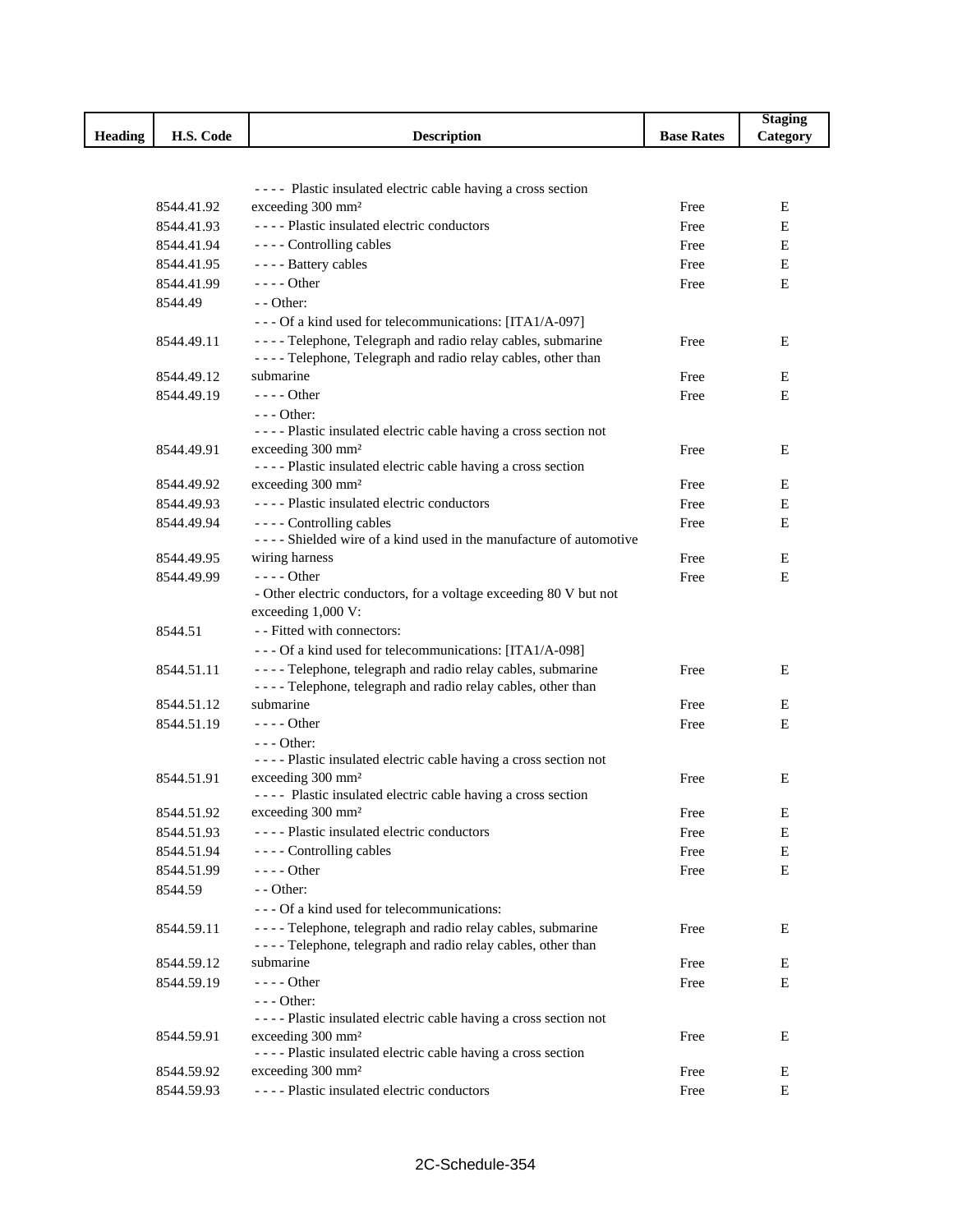|         |            |                                                                        |                   | <b>Staging</b> |
|---------|------------|------------------------------------------------------------------------|-------------------|----------------|
| Heading | H.S. Code  | <b>Description</b>                                                     | <b>Base Rates</b> | Category       |
|         |            |                                                                        |                   |                |
|         |            |                                                                        |                   |                |
|         | 8544.59.94 | - - - - Controlling cables                                             | Free              | Е              |
|         | 8544.59.99 | - - - - Other                                                          | Free              | E              |
|         | 8544.60    | - Other electric conductors, for a voltage exceeding 1,000 V:          |                   |                |
|         |            | - - For a voltage exceeding 1 kV but not exceeding 36 kV:              |                   |                |
|         |            | --- Plastic insulated electric cables having a cross section not       |                   |                |
|         | 8544.60.11 | exceeding 400 mm <sup>2</sup>                                          | Free              | E              |
|         | 8544.60.19 | $--$ Other                                                             | Free              | E              |
|         |            | - - For a voltage exceeding 36 kV but not exceeding 66 kV:             |                   |                |
|         |            | --- Plastic insulated electric cables having a cross section not       |                   |                |
|         | 8544.60.21 | exceeding 400 mm <sup>2</sup>                                          | Free              | E              |
|         | 8544.60.29 | $--$ Other                                                             | Free              | E              |
|         |            | - - For a voltage exceeding 66 kV:                                     |                   |                |
|         |            | --- Plastic insulated electric cables having a cross section not       |                   |                |
|         | 8544.60.31 | exceeding 400 mm <sup>2</sup>                                          | Free              | E              |
|         | 8544.60.39 | --- Other                                                              | Free              | E              |
|         |            | - - Other:                                                             |                   |                |
|         | 8544.60.91 | - - - Telephone, telegraph and radio relay cables, submarine           | Free              | Ε              |
|         |            | - - - Telephone, telegraph and radio relay cables, other than          |                   |                |
|         | 8544.60.92 | submarine                                                              | Free              | E              |
|         | 8544.60.99 | - - - - Other                                                          | Free              | E              |
|         | 8544.70    | - Optical fibre cables: [ITA1/A-099]                                   |                   |                |
|         | 8544.70.10 | - - Telephone, telegraph and radio relay cables, submarine             | Free              | Ε              |
|         | 8544.70.20 | - - Telephone, telegraph and radio relay cables, other than submarine  | Free              | Ε              |
|         | 8544.70.90 | - - Other                                                              | Free              | Ε              |
|         |            |                                                                        |                   |                |
|         |            | Carbon electrodes, carbon brushes, lamp carbons, battery carbons       |                   |                |
|         |            | and other articles of graphite or other carbon, with or without metal, |                   |                |
| 85.45   |            | of a kind used for electrical purposes.                                |                   |                |
|         |            | - Electrodes:                                                          |                   |                |
|         | 8545.11.00 | - - Of a kind used for furnaces                                        | Free              | E              |
|         | 8545.19.00 | - - Other                                                              | Free              | E              |
|         | 8545.20.00 | - Brushes                                                              | Free              | Ε              |
|         | 8545.90    | - Other:                                                               |                   |                |
|         | 8545.90.10 | - - Battery carbons                                                    | Free              | E              |
|         | 8545.90.90 | - - Other                                                              | Free              | Ε              |
|         |            |                                                                        |                   |                |
| 85.46   |            | Electrical insulators of any material.                                 |                   |                |
|         | 8546.10    | - Of glass:                                                            |                   |                |
|         | 8546.10.10 | - - For a voltage of 50 kV or more                                     | Free              | Ε              |
|         | 8546.10.90 | - - Other                                                              | Free              | Ε              |
|         | 8546.20    | - Of ceramics:                                                         |                   |                |
|         | 8546.20.10 | - - Bushing with or without passebar for transformator                 | Free              | E              |
|         | 8546.20.90 | - - Other                                                              | Free              | Ε              |
|         | 8546.90.00 | - Other                                                                | Free              | Ε              |
|         |            |                                                                        |                   |                |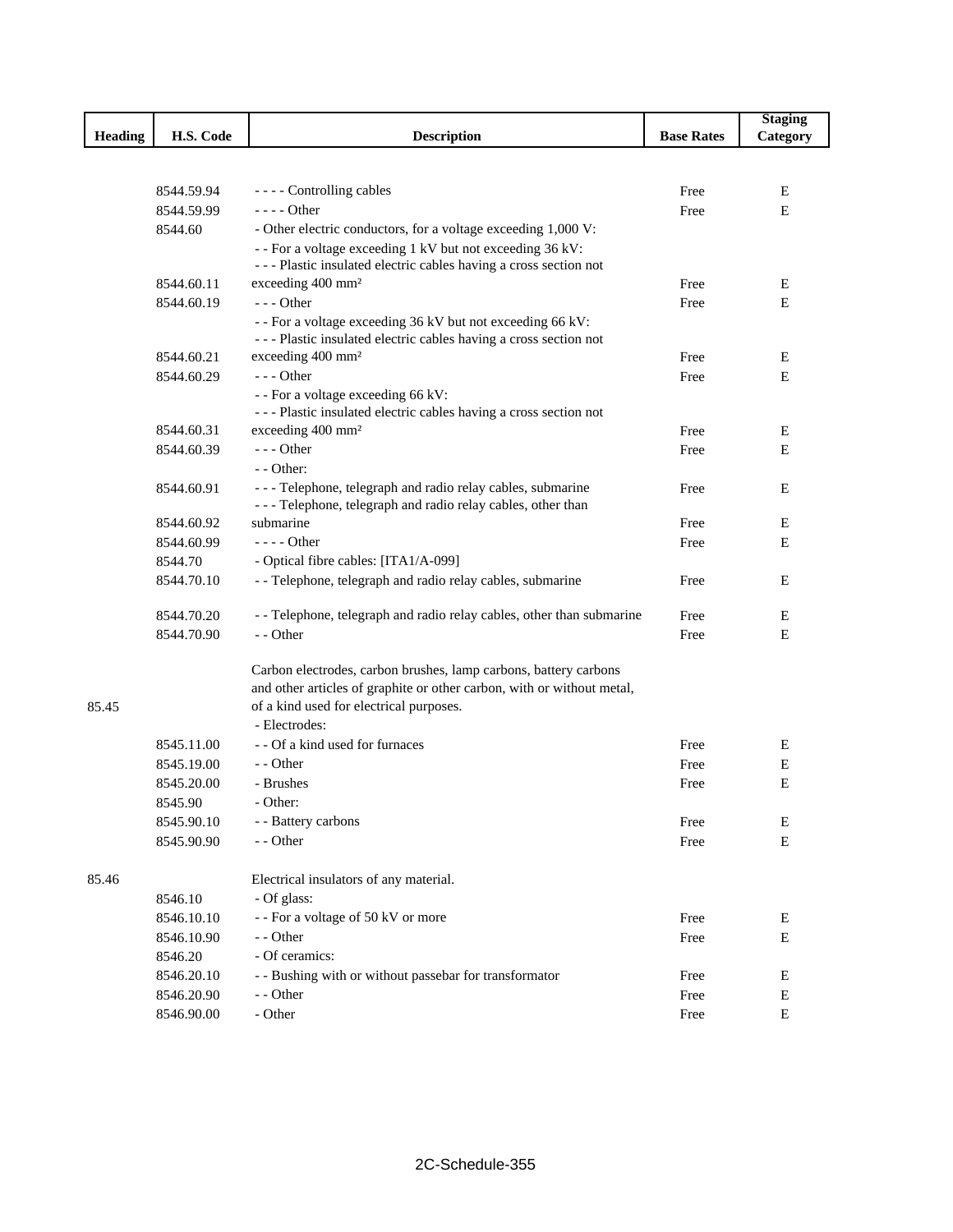|         |            |                                                                                                                                            |                   | <b>Staging</b> |
|---------|------------|--------------------------------------------------------------------------------------------------------------------------------------------|-------------------|----------------|
| Heading | H.S. Code  | <b>Description</b>                                                                                                                         | <b>Base Rates</b> | Category       |
|         |            |                                                                                                                                            |                   |                |
|         |            |                                                                                                                                            |                   |                |
|         |            | Insulating fittings for electrical machines, appliances or equipment,<br>being fittings wholly of insulating material apart from any minor |                   |                |
|         |            | components of metal (for example, threaded sockets) incorporated                                                                           |                   |                |
|         |            | during moulding solely for purposes of assembly, other than                                                                                |                   |                |
|         |            | insulators of heading 85.46; electrical conduit tubing and joints                                                                          |                   |                |
| 85.47   |            | therefor, of base metal lined with insulating material.                                                                                    |                   |                |
|         | 8547.10.00 | - Insulating fittings of ceramics                                                                                                          | Free              | Ε              |
|         | 8547.20.00 | - Insulating fittings of plastics                                                                                                          | Free              | E              |
|         | 8547.90    | - Other:                                                                                                                                   |                   |                |
|         |            | - - Electric conduit and joints therefor, of base metal lined with                                                                         |                   |                |
|         | 8547.90.10 | insulating material                                                                                                                        | Free              | Ε              |
|         | 8547.90.90 | - - Other                                                                                                                                  | Free              | E              |
|         |            |                                                                                                                                            |                   |                |
|         |            | Waste and scrap of primary cells, primary batteries and electric                                                                           |                   |                |
|         |            | accumulators; spent primary cells, spent primary batteries and spent                                                                       |                   |                |
|         |            | electric accumulators; electrical parts of machinery or apparatus, not                                                                     |                   |                |
| 85.48   |            | specified or included elsewhere in this Chapter.                                                                                           |                   |                |
|         |            | - Waste and scrap of primary cells, primary batteries and electric                                                                         |                   |                |
|         |            | accumulators; spent primary cells, spent primary batteries and spent                                                                       |                   |                |
|         | 8548.10    | electric accumulators:                                                                                                                     |                   |                |
|         | 8548.10.10 | - - Lead acid scrap storage batteries, drained or undrained                                                                                | Free              | Ε              |
|         | 8548.10.20 | - - Waste and scrap containing mainly iron                                                                                                 | Free              | Ε              |
|         | 8548.10.30 | - - Waste and scrap containing mainly copper                                                                                               | Free              | ${\bf E}$      |
|         | 8548.10.90 | - - Other                                                                                                                                  | Free              | E              |
|         | 8548.90    | - Other:                                                                                                                                   |                   |                |
|         |            | - - Image sensors of the contact type comprising a photo-conductive                                                                        |                   |                |
|         |            | sensor element, an electric charge storage condenser, a light source                                                                       |                   |                |
|         |            | of light emitting diodes (LEDs), thin-film transistor (TFT) matrix and                                                                     |                   |                |
|         | 8548.90.10 | a scanning condenser, capable of scanning text [ITA/2]<br>- - Printed circuit assemblies for products falling within the                   | Free              | Е              |
|         |            | Information Technology Agreement (ITA), including such                                                                                     |                   |                |
|         |            | assemblies for external connections such as cards that conform to the                                                                      |                   |                |
|         |            | PCMCIA standard. Such printed circuit assemblies consist of one or                                                                         |                   |                |
|         |            | more printed circuits of heading 85.34 with one or more active                                                                             |                   |                |
|         |            | elements assembled thereon. with or without passive materials.                                                                             |                   |                |
|         |            | "Active elements" means diodes, transistors and similar                                                                                    |                   |                |
|         |            | semiconductor devices, whether or not photosensitive, of heading                                                                           |                   |                |
|         |            | 85.41, and integrated circuits and micro assemblies of heading 85.42                                                                       |                   |                |
|         | 8548.90.20 | [ITA1/B-199]                                                                                                                               | Free              | Ε              |
|         | 8548.90.30 | - - Synthetizer for radio communications                                                                                                   | Free              | $\mathbf E$    |
|         |            | - - Parts of flat panel displays (including LCD, Electro-luminescence                                                                      |                   |                |
|         |            | Plasma and other technologies) for products falling within the                                                                             |                   |                |
|         | 8548.90.40 | Information Technology Agreement (ITA) [ITA B-193] [ITA/B-199]                                                                             | Free              | Ε              |
|         | 8548.90.90 | - - Other                                                                                                                                  | Free              | $\mathbf E$    |

**Chapter 86**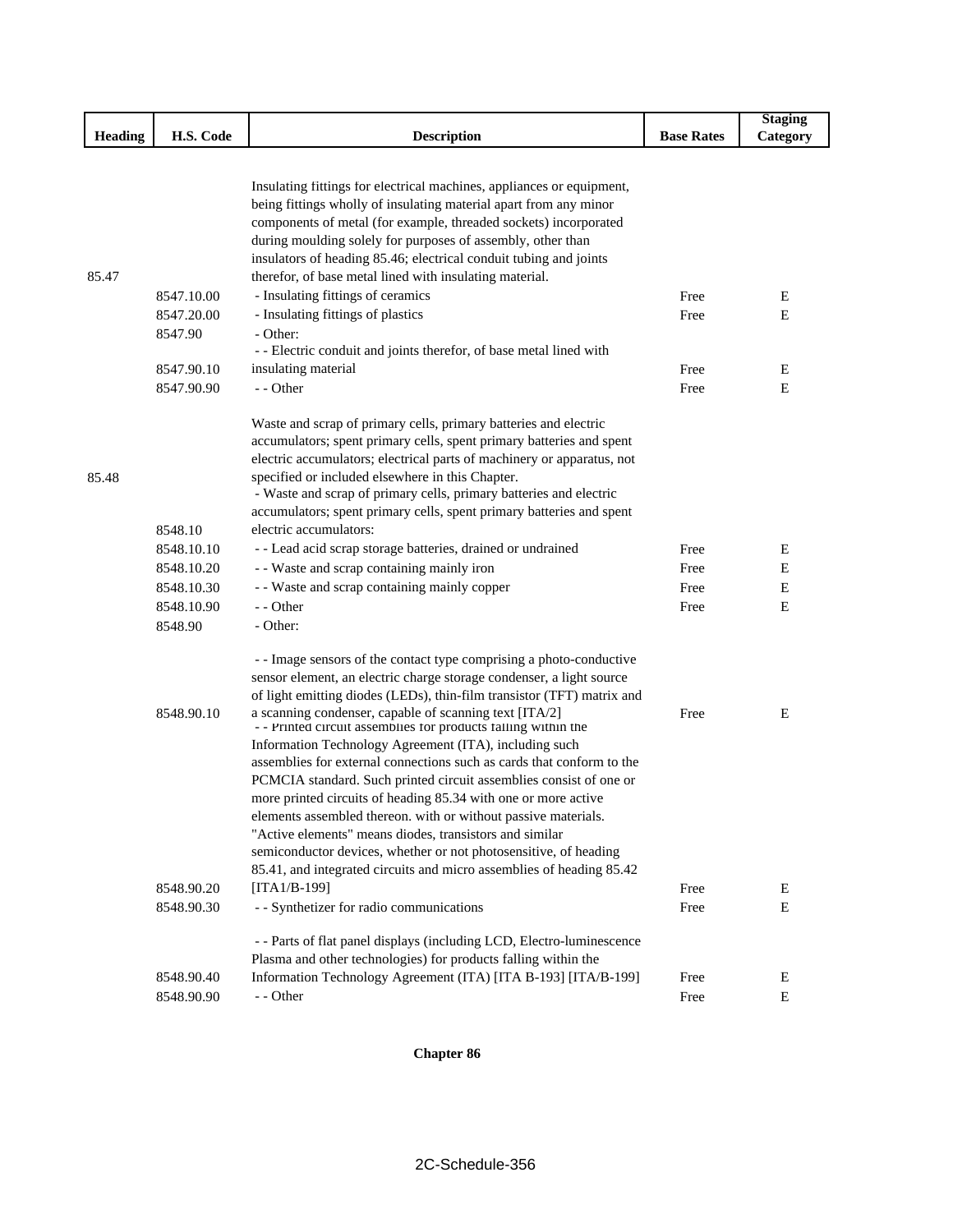|                |            |                                                                                                                                                                                                                                |                   | <b>Staging</b> |
|----------------|------------|--------------------------------------------------------------------------------------------------------------------------------------------------------------------------------------------------------------------------------|-------------------|----------------|
| <b>Heading</b> | H.S. Code  | <b>Description</b>                                                                                                                                                                                                             | <b>Base Rates</b> | Category       |
|                |            | Kailway or tramway locomotives, rolling-stock and parts thereor;<br>railway or tramway track fixtures and fittings and parts thereof;<br>mechanical including electro-mechanical) traffic signalling<br>equipment of all kinds |                   |                |
| 86.01          |            | Rail locomotives powered from an external source of electricity or by<br>electric accumulators.                                                                                                                                |                   |                |
|                | 8601.10.00 | - Powered from an external source of electricity                                                                                                                                                                               | Free              | E              |
|                | 8601.20.00 | - Powered by electric accumulators                                                                                                                                                                                             | Free              | E              |
|                |            |                                                                                                                                                                                                                                |                   |                |
| 86.02          |            | Other rail locomotives; locomotive tenders.                                                                                                                                                                                    |                   |                |
|                | 8602.10.00 | - Diesel-electric locomotives                                                                                                                                                                                                  | Free              | E              |
|                | 8602.90.00 | - Other                                                                                                                                                                                                                        | Free              | E              |
| 86.03          |            | Self-propelled railway or tramway coaches, vans and trucks, other<br>than those of heading 86.04.                                                                                                                              |                   |                |
|                | 8603.10.00 | - Powered from an external source of electricity                                                                                                                                                                               | Free              | E              |
|                | 8603.90.00 | - Other                                                                                                                                                                                                                        | Free              | Е              |
| 86.04          | 8604.00.00 | Railway or tramway maintenance or service vehicles, whether or not<br>self-propelled (for example, workshops, cranes, ballast tampers,<br>trackliners, testing coaches and track inspection vehicles).                         | Free              | E              |
| 86.05          | 8605.00.00 | Railway or tramway passenger coaches, not self-propelled; luggage<br>vans, post office coaches and other special purpose railway or<br>tramway coaches, not self-propelled (excluding those of heading<br>86.04).              | Free              | E              |
| 86.06          |            | Railway or tramway goods vans and wagons, not self-propelled.                                                                                                                                                                  |                   |                |
|                | 8606.10.00 | - Tank wagons and the like                                                                                                                                                                                                     | Free              | E              |
|                | 8606.20.00 | - Insulated or refrigerated vans and wagons, other than those of<br>subheading 8606.10                                                                                                                                         | Free              | E              |
|                |            | - Self-discharging vans and wagons, other than those of subheading                                                                                                                                                             |                   |                |
|                | 8606.30.00 | 8606.10 or 8606.20<br>- Other:                                                                                                                                                                                                 | Free              | E              |
|                | 8606.91.00 | - - Covered and closed                                                                                                                                                                                                         | Free              | Ε              |
|                | 8606.92.00 | - - Open, with non-removable sides of a height exceeding 60 cm                                                                                                                                                                 | Free              | E              |
|                | 8606.99.00 | - - Other                                                                                                                                                                                                                      | Free              | $\mathbf E$    |
| 86.07          |            | Parts of railway or tramway locomotives or rolling-stock.<br>- Bogies, bissel-bogies, axles and wheels, and parts thereof:                                                                                                     |                   |                |
|                | 8607.11.00 | - - Driving bogies and bissel-bogies                                                                                                                                                                                           | Free              | Е              |
|                | 8607.12.00 | - - Other bogies and bissel-bogies                                                                                                                                                                                             | Free              | E              |
|                | 8607.19.00 | - - Other, including parts                                                                                                                                                                                                     | Free              | Ε              |
|                |            | - Brakes and parts thereof:                                                                                                                                                                                                    |                   |                |
|                | 8607.21.00 | - - Air brakes and parts thereof                                                                                                                                                                                               | Free              | E              |
|                | 8607.29.00 | - - Other                                                                                                                                                                                                                      | Free              | ${\bf E}$      |
|                | 8607.30.00 | - Hooks and other coupling devices, buffers, and parts thereof<br>- Other parts:                                                                                                                                               | Free              | Ε              |
|                | 8607.91.00 | - - Of locomotives                                                                                                                                                                                                             | Free              | ${\bf E}$      |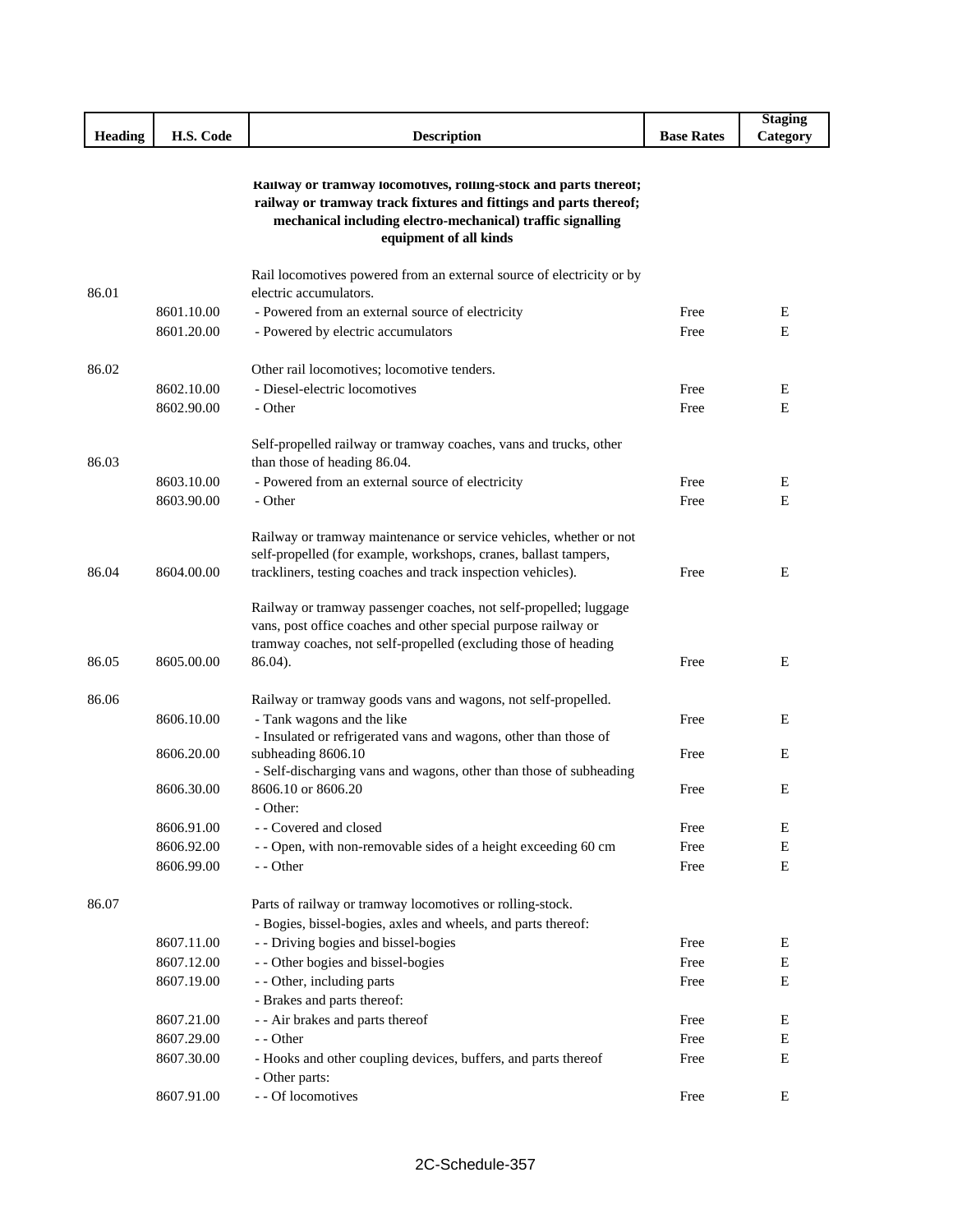|                |            |                                                                                                                                                                                                                           |                   | <b>Staging</b> |
|----------------|------------|---------------------------------------------------------------------------------------------------------------------------------------------------------------------------------------------------------------------------|-------------------|----------------|
| <b>Heading</b> | H.S. Code  | <b>Description</b>                                                                                                                                                                                                        | <b>Base Rates</b> | Category       |
|                |            |                                                                                                                                                                                                                           |                   |                |
|                | 8607.99.00 | - - Other                                                                                                                                                                                                                 | Free              | E              |
|                |            |                                                                                                                                                                                                                           |                   |                |
|                |            | Railway or tramway track fixtures and fittings; mechanical (including<br>electro-mechanical) signalling, safety or traffic control equipment for<br>railways, tramways, roads, inland waterways, parking facilities, port |                   |                |
| 86.08          |            | installations or airfields; parts of the foregoing.                                                                                                                                                                       |                   |                |
|                | 8608.00.10 | - Mechanical signalling, safety or traffic control equipment for roads                                                                                                                                                    | Free              | Ε              |
|                | 8608.00.20 | - Electromechanical equipment                                                                                                                                                                                             | Free              | E              |
|                | 8608.00.90 | - Other                                                                                                                                                                                                                   | Free              | Ε              |
| 86.09          |            | Containers (including containers for the transport of fluids) specially<br>designed and equipped for carriage by one or more modes of<br>transport.<br>- Of metal:                                                        |                   |                |
|                | 8609.00.11 | - - Dry containers                                                                                                                                                                                                        | Free              | Ε              |
|                | 8609.00.19 | - - Other                                                                                                                                                                                                                 | Free              | E              |
|                |            | - Of wood:                                                                                                                                                                                                                |                   |                |
|                | 8609.00.21 | - - Dry containers                                                                                                                                                                                                        | Free              | Е              |
|                | 8609.00.29 | - - Other                                                                                                                                                                                                                 | Free              | E              |
|                |            | - Other:                                                                                                                                                                                                                  |                   |                |
|                | 8609.00.91 | - - Dry containers                                                                                                                                                                                                        | Free              | Ε              |
|                | 8609.00.99 | - - Other                                                                                                                                                                                                                 | Free              | E              |

## **Chapter 87 Vehicles other than railway or tramway rolling-stock, and parts and accessories thereof**

| 87.01 |            | Tractors (other than tractors of heading 87.09).   |      |   |
|-------|------------|----------------------------------------------------|------|---|
|       | 8701.10    | - Pedestrian controlled tractors:                  |      |   |
|       |            | - - Of a power not exceeding 22.5 kW:              |      |   |
|       | 8701.10.11 | --- Two-wheeled agricultural tractors              | Free | E |
|       | 8701.10.12 | --- Other two-wheeled tractors                     | Free | Ε |
|       | 8701.10.19 | $--$ Other                                         | Free | E |
|       |            | - - Of a power exceeding 22.5 kW:                  |      |   |
|       | 8701.10.21 | --- Two-wheeled agricultural tractors              | Free | Ε |
|       | 8701.10.22 | --- Other two-wheeled tractors                     | Free | E |
|       | 8701.10.29 | $--$ Other                                         | Free | E |
|       | 8701.20    | - Road tractors for semi-trailers:                 |      |   |
|       |            | - - Of a cylinder capacity not exceeding 1,100 cc: |      |   |
|       | 8701.20.11 | --- Four-wheeled truck tractors                    | Free | E |
|       | 8701.20.19 | $- -$ Other                                        | Free | E |
|       |            | - - Of a cylinder capacity exceeding 1,100 cc:     |      |   |
|       |            | $-$ - Of a power not exceeding 67 kW:              |      |   |
|       | 8701.20.21 | ---- Four-wheeled truck tractors                   | Free | Ε |
|       | 8701.20.29 | $--- Other$                                        | Free | E |
|       |            | $-$ - - Of a power exceeding 67 kW:                |      |   |
|       | 8701.20.31 | ---- Four-wheeled truck tractors                   | Free | E |
|       |            |                                                    |      |   |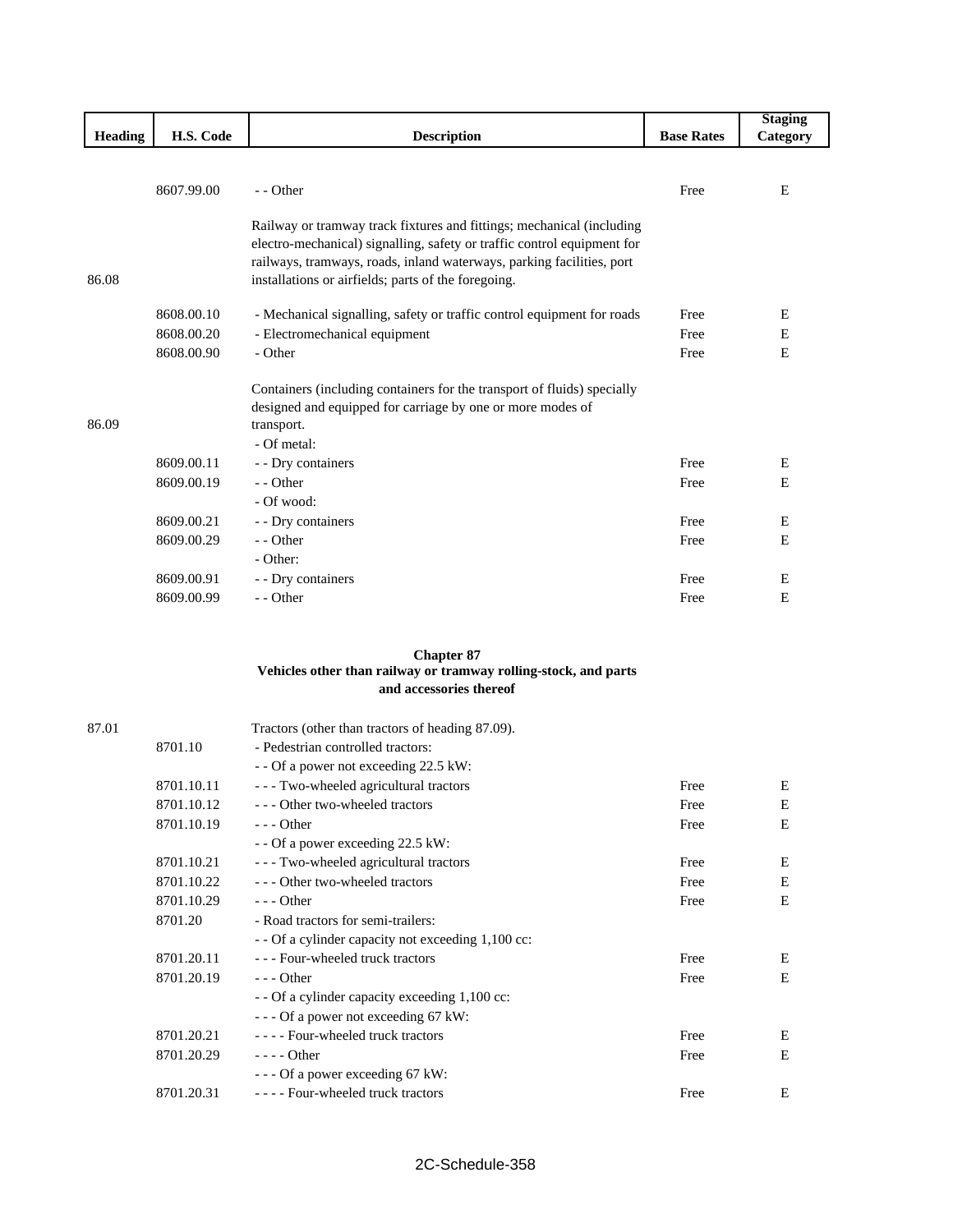|         |            |                                                                                   |                   | <b>Staging</b> |
|---------|------------|-----------------------------------------------------------------------------------|-------------------|----------------|
| Heading | H.S. Code  | <b>Description</b>                                                                | <b>Base Rates</b> | Category       |
|         |            |                                                                                   |                   |                |
|         |            |                                                                                   |                   |                |
|         | 8701.20.39 | $---$ Other                                                                       | Free              | Е              |
|         | 8701.30    | - Track-laying tractors:                                                          |                   |                |
|         | 8701.30.11 | - - Of a cylinder capacity not exceeding 1,100 cc                                 | Free              | Ε              |
|         |            | - - Of a cylinder capacity exceeding 1,100 cc:                                    |                   |                |
|         | 8701.30.12 | --- Of a power not exceeding 67 kW                                                | Free              | E              |
|         | 8701.30.19 | --- Of a power exceeding 67 kW                                                    | Free              | Ε              |
|         | 8701.90    | - Other:                                                                          |                   |                |
|         |            | - - Agricultural tractors:                                                        |                   |                |
|         |            | --- Of a cylinder capacity not exceeding 1,100 cc:                                |                   |                |
|         | 8701.90.11 | ---- Four-wheeled truck tractors                                                  | Free              | Ε              |
|         | 8701.90.19 | $---$ Other                                                                       | Free              | Ε              |
|         |            | - - - Of a cylinder capacity exceeding 1,100 cc:                                  |                   |                |
|         |            | ---- Of a power not exceeding 67 kW:                                              |                   |                |
|         | 8701.90.21 | ----- Four-wheeled truck tractors                                                 | Free              | Ε              |
|         | 8701.90.29 | $--- Other$                                                                       | Free              | E              |
|         |            | ---- Of a power exceeding 67 kW:                                                  |                   |                |
|         | 8701.90.31 | ----- Four-wheeled truck tractors                                                 | Free              | Ε              |
|         | 8701.90.39 | $---$ Other                                                                       | Free              | Е              |
|         |            | $-$ - Other:                                                                      |                   |                |
|         | 8701.90.91 | --- Of a cylinder capacity not exceeding 1,100 cc                                 | Free              | Ε              |
|         |            | - - - Of a cylinder capacity exceeding 1,100 cc:                                  |                   |                |
|         | 8701.90.92 | ---- Of a power not exceeding 67 kW                                               | Free              | E              |
|         | 8701.90.99 | ---- Of a power exceeding 67 kW                                                   | Free              | Ε              |
|         |            |                                                                                   |                   |                |
| 87.02   |            | Motor vehicles for the transport of ten or more persons, including the<br>driver. |                   |                |
|         |            | - With compression-ignition internal combustion piston engine                     |                   |                |
|         | 8702.10    | (diesel or semi-diesel):                                                          |                   |                |
|         |            | - - For the transport of less than 16 persons:                                    |                   |                |
|         |            | --- Motor buses:                                                                  |                   |                |
|         |            | $--$ CKD:                                                                         |                   |                |
|         | 8702.10.01 | ----- Of a gross vehicle weight not exceeding 5 t                                 | Free              | Е              |
|         |            |                                                                                   |                   |                |
|         | 8702.10.02 | ----- Of a gross vehicle weight exceeding 5 t but not exceeding 6 t               | Free              | Ε              |
|         |            | ----- Of a gross vehicle weight exceeding 6 t but not exceeding 18                |                   |                |
|         | 8702.10.03 | t                                                                                 | Free              | E              |
|         |            | ----- Of a gross vehicle weight exceeding 18 t but not exceeding                  |                   |                |
|         | 8702.10.04 | 24t                                                                               | Free              | Е              |
|         | 8702.10.05 | ----- Of a gross vehicle weight exceeding 24 t<br>$---$ CBU/Other:                | Free              | Е              |
|         | 8702.10.06 | ----- Of a gross vehicle weight not exceeding 5 t                                 | Free              | Е              |
|         | 8702.10.07 | ----- Of a gross vehicle weight exceeding 5 t but not exceeding 6 t               | Free              | E              |
|         |            | ----- Of a gross vehicle weight exceeding 6 t but not exceeding 18                |                   |                |
|         | 8702.10.08 | t                                                                                 | Free              | Ε              |
|         |            | ----- Of a gross vehicle weight exceeding 18 t but not exceeding                  |                   |                |
|         | 8702.10.09 | 24 t                                                                              | Free              | Е              |
|         | 8702.10.10 | ----- Of a gross vehicle weight exceeding 24 t                                    | Free              | E              |
|         |            | $--$ Other:                                                                       |                   |                |
|         |            | ---- CKD:                                                                         |                   |                |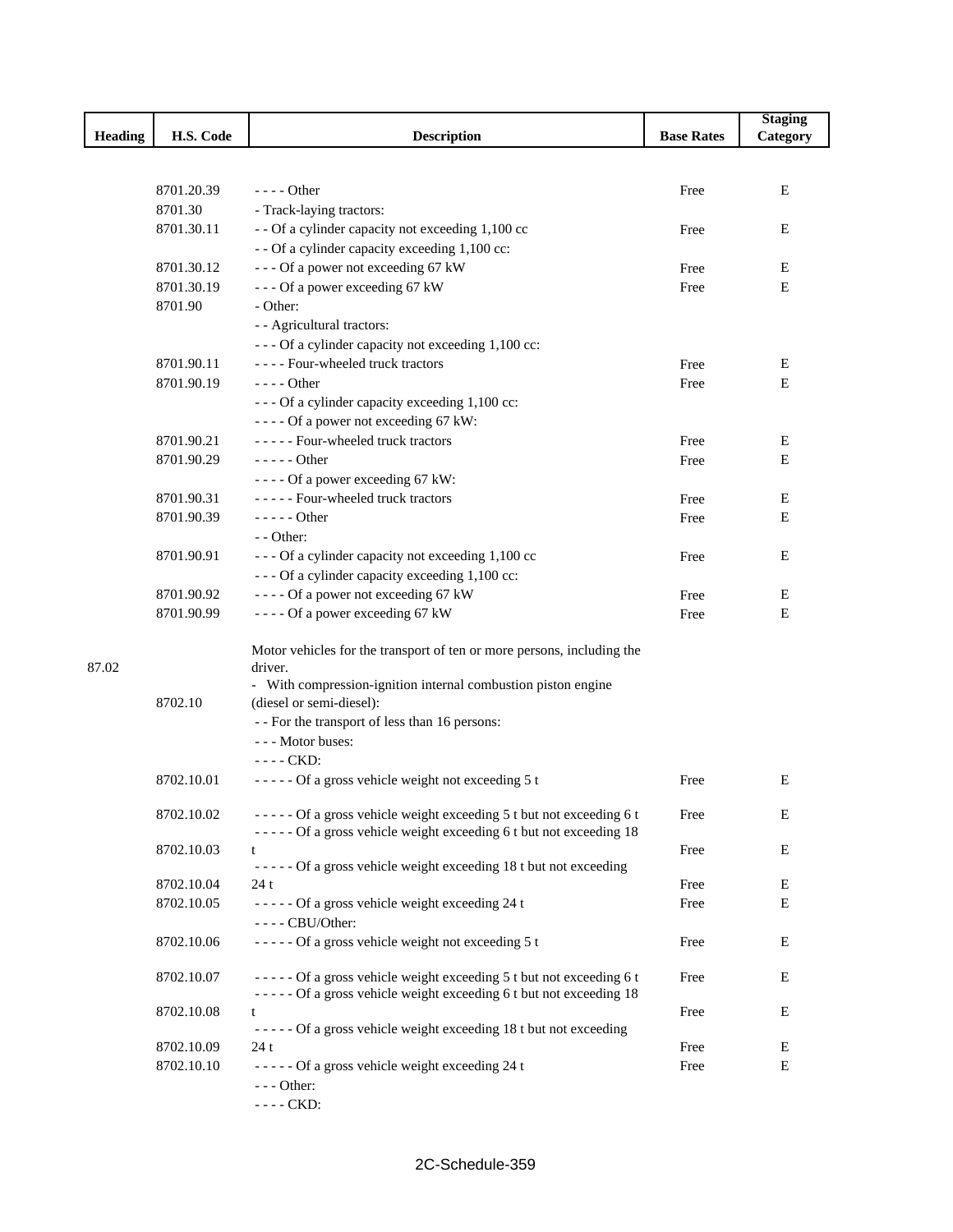|                |            |                                                                                                                                           |                   | <b>Staging</b> |
|----------------|------------|-------------------------------------------------------------------------------------------------------------------------------------------|-------------------|----------------|
| <b>Heading</b> | H.S. Code  | <b>Description</b>                                                                                                                        | <b>Base Rates</b> | Category       |
|                |            |                                                                                                                                           |                   |                |
|                |            |                                                                                                                                           |                   |                |
|                | 8702.10.11 | ----- Of a gross vehicle weight not exceeding 5 t                                                                                         | Free              | Ε              |
|                |            |                                                                                                                                           |                   |                |
|                | 8702.10.12 | ----- Of a gross vehicle weight exceeding 5 t but not exceeding 6 t                                                                       | Free              | Ε              |
|                |            | ----- Of a gross vehicle weight exceeding 6 t but not exceeding 24                                                                        |                   |                |
|                | 8702.10.13 | t                                                                                                                                         | Free              | Ε              |
|                | 8702.10.14 | ----- Of a gross vehicle weight exceeding 24 t                                                                                            | Free              | E              |
|                |            | $---$ CBU/Other:                                                                                                                          |                   |                |
|                | 8702.10.15 | ----- Of a gross vehicle weight not exceeding 5 t                                                                                         | Free              | Ε              |
|                |            |                                                                                                                                           |                   |                |
|                | 8702.10.16 | ----- Of a gross vehicle weight exceeding 5 t but not exceeding 6 t                                                                       | Free              | E              |
|                |            | ----- Of a gross vehicle weight exceeding 6 t but not exceeding 24                                                                        |                   |                |
|                | 8702.10.17 | t                                                                                                                                         | Free              | E              |
|                | 8702.10.18 | ----- Of a gross vehicle weight exceeding 24 t                                                                                            | Free              | E              |
|                |            |                                                                                                                                           |                   |                |
|                |            | -- For the transport of 16 persons or more but less than 30 persons:                                                                      |                   |                |
|                |            | --- Motor buses:                                                                                                                          |                   |                |
|                |            | ---- CKD:                                                                                                                                 |                   |                |
|                | 8702.10.21 | ----- Of a gross vehicle weight not exceeding 5 t                                                                                         | Free              | E              |
|                |            |                                                                                                                                           |                   |                |
|                | 8702.10.22 | ----- Of a gross vehicle weight exceeding 5 t but not exceeding 6 t                                                                       | Free              | Ε              |
|                |            | ----- Of a gross vehicle weight exceeding 6 t but not exceeding 18                                                                        |                   |                |
|                | 8702.10.23 |                                                                                                                                           | Free              | Ε              |
|                |            | ----- Of a gross vehicle weight exceeding 18 t but not exceeding                                                                          |                   |                |
|                | 8702.10.24 | 24t                                                                                                                                       | Free              | Ε              |
|                | 8702.10.25 | ----- Of a gross vehicle weight exceeding 24 t                                                                                            | Free              | E              |
|                |            | ---- CBU/Other:                                                                                                                           |                   |                |
|                | 8702.10.26 | ----- Of a gross vehicle weight not exceeding 5 t                                                                                         | Free              | Ε              |
|                |            |                                                                                                                                           |                   |                |
|                | 8702.10.27 | ----- Of a gross vehicle weight exceeding 5 t but not exceeding 6 t                                                                       | Free              | Ε              |
|                |            | ----- Of a gross vehicle weight exceeding 6 t but not exceeding 18                                                                        |                   |                |
|                | 8702.10.28 | t                                                                                                                                         | Free              | E              |
|                |            | ----- Of a gross vehicle weight exceeding 18 t but not exceeding                                                                          |                   |                |
|                | 8702.10.31 | 24t                                                                                                                                       | Free              | Ε              |
|                | 8702.10.32 | ----- Of a gross vehicle weight exceeding 24 t                                                                                            | Free              | Ε              |
|                |            | - - - Other:                                                                                                                              |                   |                |
|                |            | $---$ CKD:                                                                                                                                |                   |                |
|                | 8702.10.33 | ----- Of a gross vehicle weight not exceeding 5 t                                                                                         | Free              | Ε              |
|                |            |                                                                                                                                           |                   |                |
|                | 8702.10.34 | ----- Of a gross vehicle weight exceeding 5 t but not exceeding 6 t                                                                       | Free              | E              |
|                |            | ----- Of a gross vehicle weight exceeding 6 t but not exceeding 24                                                                        |                   |                |
|                | 8702.10.35 | t                                                                                                                                         | Free              | E              |
|                | 8702.10.36 | ----- Of a gross vehicle weight exceeding 24 t                                                                                            | Free              | Ε              |
|                |            | $---$ CBU/Other:                                                                                                                          |                   |                |
|                |            |                                                                                                                                           |                   |                |
|                | 8702.10.37 | ----- Of a gross vehicle weight not exceeding 5 t                                                                                         | Free              | Ε              |
|                |            |                                                                                                                                           |                   |                |
|                | 8702.10.38 | ----- Of a gross vehicle weight exceeding 5 t but not exceeding 6 t<br>----- Of a gross vehicle weight exceeding 6 t but not exceeding 24 | Free              | Ε              |
|                | 8702.10.39 | t                                                                                                                                         | Free              | Е              |
|                | 8702.10.40 | ----- Of a gross vehicle weight exceeding 24 t                                                                                            | Free              | Ε              |
|                |            |                                                                                                                                           |                   |                |
|                |            | - - For the transport of 30 persons or more:                                                                                              |                   |                |
|                |            | --- Buses designed specially for use in airports:                                                                                         |                   |                |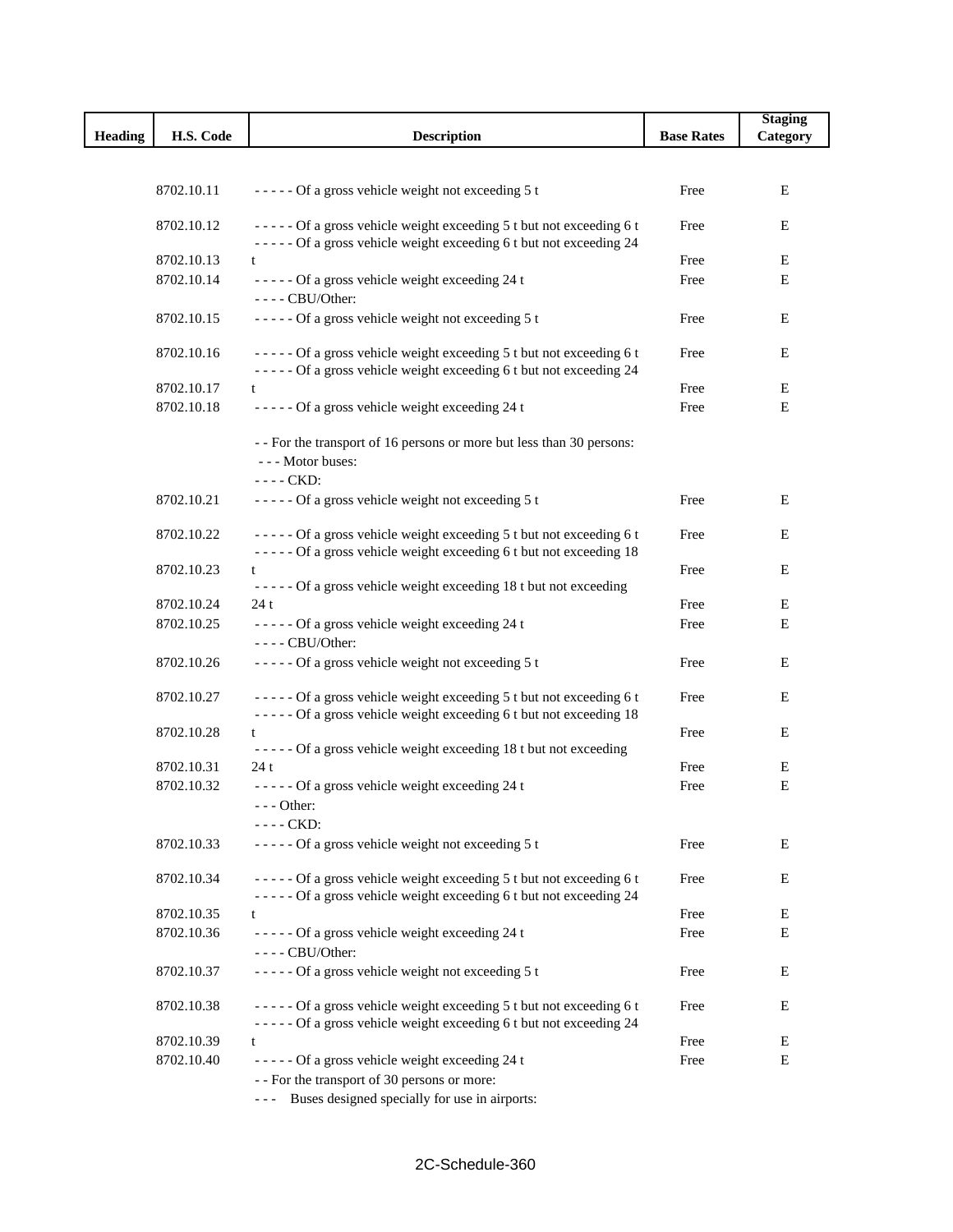|                |            |                                                                                                                                           |                   | <b>Staging</b> |
|----------------|------------|-------------------------------------------------------------------------------------------------------------------------------------------|-------------------|----------------|
| <b>Heading</b> | H.S. Code  | <b>Description</b>                                                                                                                        | <b>Base Rates</b> | Category       |
|                |            |                                                                                                                                           |                   |                |
|                |            |                                                                                                                                           |                   |                |
|                |            | $---$ CKD:                                                                                                                                |                   |                |
|                | 8702.10.41 | ----- Of a gross vehicle weight not exceeding 5 t                                                                                         | Free              | Ε              |
|                |            |                                                                                                                                           |                   |                |
|                | 8702.10.42 | ----- Of a gross vehicle weight exceeding 5 t but not exceeding 6 t                                                                       | Free              | Е              |
|                |            | ----- Of a gross vehicle weight exceeding 6 t but not exceeding 18                                                                        |                   |                |
|                | 8702.10.43 |                                                                                                                                           | Free              | Е              |
|                |            | t<br>----- Of a gross vehicle weight exceeding 18 t but not exceeding                                                                     |                   |                |
|                | 8702.10.44 | 24t                                                                                                                                       | Free              | Е              |
|                |            |                                                                                                                                           |                   |                |
|                | 8702.10.45 | ----- Of a gross vehicle weight exceeding 24 t                                                                                            | Free              | E              |
|                |            | $---$ CBU/Other:                                                                                                                          |                   |                |
|                | 8702.10.46 | ----- Of a gross vehicle weight not exceeding 5 t                                                                                         | Free              | E              |
|                |            |                                                                                                                                           |                   |                |
|                | 8702.10.47 | ----- Of a gross vehicle weight exceeding 5 t but not exceeding 6 t                                                                       | Free              | E              |
|                |            | ----- Of a gross vehicle weight exceeding 6 t but not exceeding 18                                                                        |                   |                |
|                | 8702.10.48 | t                                                                                                                                         | Free              | E              |
|                |            | ----- Of a gross vehicle weight exceeding 18 t but not exceeding                                                                          |                   |                |
|                | 8702.10.49 | 24t                                                                                                                                       | Free              | E              |
|                | 8702.10.50 | ----- Of a gross vehicle weight exceeding 24 t                                                                                            | Free              | E              |
|                |            | --- Other motor buses:                                                                                                                    |                   |                |
|                |            | $---CKD:$                                                                                                                                 |                   |                |
|                | 8702.10.51 | ----- Of a gross vehicle weight not exceeding 5 t                                                                                         | Free              | Е              |
|                |            | ----- Of a gross vehicle weight exceeding 5 t but not                                                                                     |                   |                |
|                |            |                                                                                                                                           |                   |                |
|                | 8702.10.52 | exceeding 6 t<br>----- Of a gross vehicle weight exceeding 6 t but not exceeding 18                                                       | Free              | Е              |
|                |            |                                                                                                                                           |                   | Е              |
|                | 8702.10.53 | t                                                                                                                                         | Free              |                |
|                |            | ----- Of a gross vehicle weight exceeding 18 t but not exceeding                                                                          |                   |                |
|                | 8702.10.54 | 24t                                                                                                                                       | Free              | E              |
|                | 8702.10.55 | ----- Of a gross vehicle weight exceeding 24 t                                                                                            | Free              | $\mathbf E$    |
|                |            | ---- CBU/Other:                                                                                                                           |                   |                |
|                | 8702.10.56 | ----- Of a gross vehicle weight not exceeding 5 t                                                                                         | Free              | E              |
|                |            |                                                                                                                                           |                   |                |
|                | 8702.10.57 | ----- Of a gross vehicle weight exceeding 5 t but not exceeding 6 t                                                                       | Free              | Е              |
|                |            | ----- Of a gross vehicle weight exceeding 6 t but not exceeding 18                                                                        |                   |                |
|                | 8702.10.58 |                                                                                                                                           | Free              | Е              |
|                |            | ----- Of a gross vehicle weight exceeding 18 t but not exceeding                                                                          |                   |                |
|                | 8702.10.59 | 24t                                                                                                                                       | Free              | Е              |
|                | 8702.10.60 | ----- Of a gross vehicle weight exceeding 24 t                                                                                            | Free              | Е              |
|                |            | $--$ Other:                                                                                                                               |                   |                |
|                |            | ---- CKD:                                                                                                                                 |                   |                |
|                |            | ----- Of a gross vehicle weight not exceeding 5 t                                                                                         |                   |                |
|                | 8702.10.61 |                                                                                                                                           | Free              | Е              |
|                |            |                                                                                                                                           |                   |                |
|                | 8702.10.62 | ----- Of a gross vehicle weight exceeding 5 t but not exceeding 6 t<br>----- Of a gross vehicle weight exceeding 6 t but not exceeding 24 | Free              | E              |
|                |            |                                                                                                                                           |                   |                |
|                | 8702.10.63 | t                                                                                                                                         | Free              | E              |
|                | 8702.10.64 | ----- Of a gross vehicle weight exceeding 24 t                                                                                            | Free              | Е              |
|                |            | $---$ CBU/Other:                                                                                                                          |                   |                |
|                | 8702.10.65 | ----- Of a gross vehicle weight not exceeding 5 t                                                                                         | Free              | Е              |
|                |            |                                                                                                                                           |                   |                |
|                | 8702.10.66 | ----- Of a gross vehicle weight exceeding 5 t but not exceeding 6 t                                                                       | Free              | Е              |
|                |            | ----- Of a gross vehicle weight exceeding 6 t but not exceeding 24                                                                        |                   |                |
|                | 8702.10.67 | t                                                                                                                                         | Free              | Е              |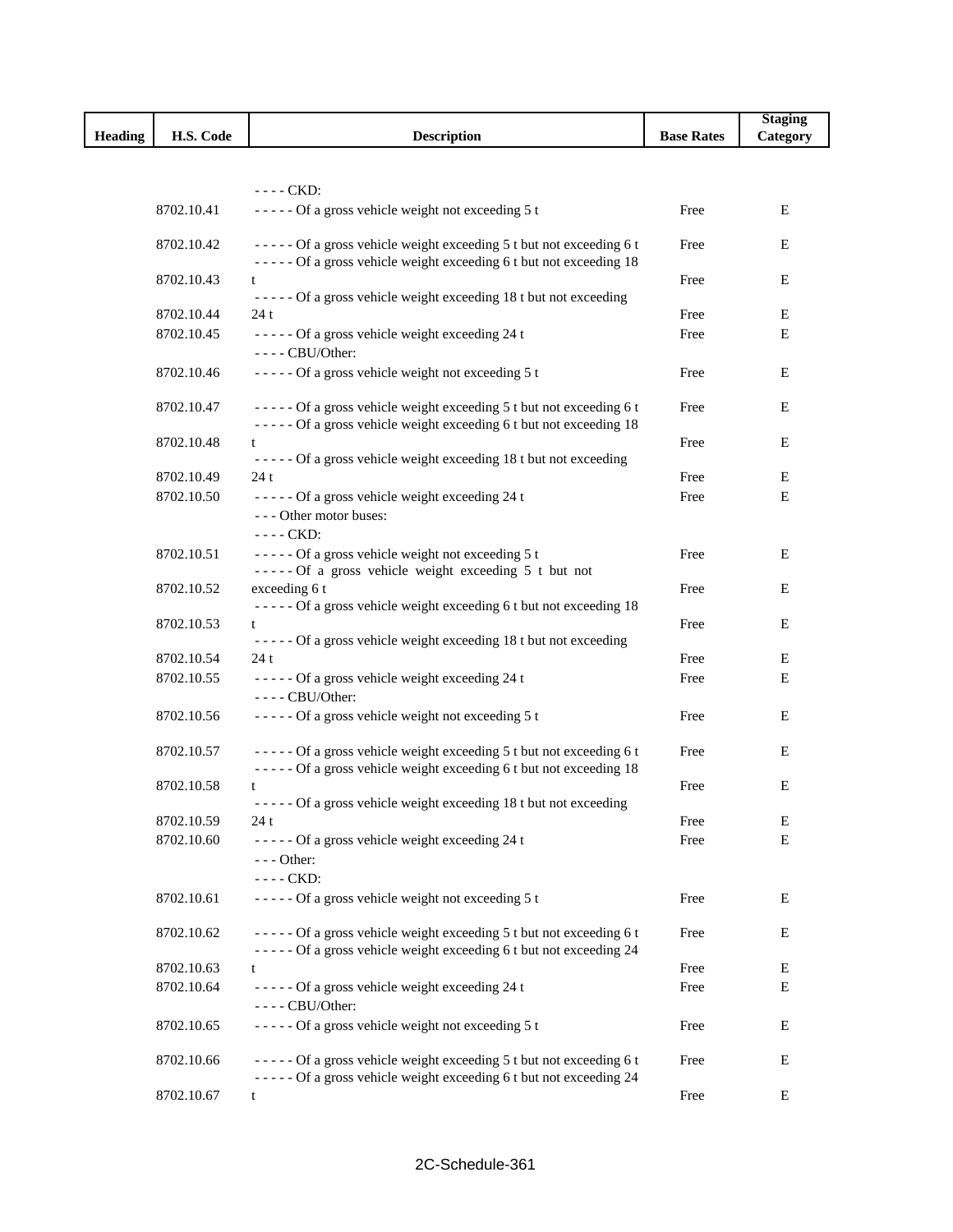|                |            |                                                                        |                   | <b>Staging</b> |
|----------------|------------|------------------------------------------------------------------------|-------------------|----------------|
| <b>Heading</b> | H.S. Code  | <b>Description</b>                                                     | <b>Base Rates</b> | Category       |
|                |            |                                                                        |                   |                |
|                |            |                                                                        |                   |                |
|                | 8702.10.68 | ----- Of a gross vehicle weight exceeding 24 t                         | Free              | E              |
|                | 8702.90    | - Other:                                                               |                   |                |
|                |            | - - For the transport of less than 16 persons:                         |                   |                |
|                |            | --- Motor buses:                                                       |                   |                |
|                | 8702.90.11 | $---$ CKD                                                              | Free              | Е              |
|                | 8702.90.12 | $---$ CBU/Other                                                        | Free              | E              |
|                |            | - - - Other:                                                           |                   |                |
|                | 8702.90.21 | $---$ CKD                                                              | Free              | Ε              |
|                | 8702.90.22 | ---- CBU/Other                                                         | Free              | E              |
|                |            |                                                                        |                   |                |
|                |            | - - For the transport of 16 persons or more but less than 30 persons:  |                   |                |
|                |            | --- Motor buses:                                                       |                   |                |
|                | 8702.90.31 | ---- CKD                                                               | Free              | E              |
|                | 8702.90.32 | $---$ CBU/Other                                                        | Free              | E              |
|                |            | $--$ Other:                                                            |                   |                |
|                | 8702.90.41 | $---$ CKD                                                              | Free              | Ε              |
|                |            | $---$ CBU/Other                                                        |                   | E              |
|                | 8702.90.42 |                                                                        | Free              |                |
|                |            | - - For the transport of 30 persons and more:                          |                   |                |
|                |            | --- Buses designed specially for use in airport:                       |                   |                |
|                | 8702.90.51 | $---$ CKD                                                              | Free              | E              |
|                | 8702.90.52 | ---- CBU/Other                                                         | Free              | Е              |
|                |            | --- Other motor buses:                                                 |                   |                |
|                | 8702.90.61 | ---- CKD                                                               | Free              | Ε              |
|                | 8702.90.62 | $---$ CBU/Other                                                        | Free              | E              |
|                |            | $--$ Other:                                                            |                   |                |
|                | 8702.90.91 | $--$ CKD                                                               | Free              | Ε              |
|                | 8702.90.92 | $---$ CBU/Other                                                        | Free              | Ε              |
|                |            |                                                                        |                   |                |
|                |            | Motor cars and other motor vehicles principally designed for the       |                   |                |
|                |            | transport of persons (other than those of heading 87.02), including    |                   |                |
| 87.03          |            | station wagons and racing cars.                                        |                   |                |
|                |            | - Vehicles specially designed for travelling on snow; golf cars and    |                   |                |
|                | 8703.10    | similar vehicles:                                                      |                   |                |
|                |            |                                                                        |                   |                |
|                |            | - - For the transport of not more than 8 persons including the driver: |                   |                |
|                | 8703.10.11 | --- Golf cars and Golf buggies                                         | Free              | E              |
|                | 8703.10.12 | --- Go-karts                                                           | Free              | E              |
|                | 8703.10.19 | $--$ Other                                                             | Free              | E              |
|                |            | - - For the transport of 9 persons including the driver:               |                   |                |
|                | 8703.10.91 | --- Golf cars and golf buggies                                         | Free              | E              |
|                | 8703.10.99 | $--$ Other                                                             | Free              | E              |
|                |            | - Other vehicles, with spark-ignition internal combustion              |                   |                |
|                |            | reciprocating piston engine:                                           |                   |                |
|                | 8703.21    | - - Of a cylinder capacity not exceeding 1,000 cc:                     |                   |                |
|                | 8703.21.10 | --- Hearses                                                            | Free              | E              |
|                |            | --- Prison vans                                                        | Free              | E              |
|                | 8703.21.20 | --- Motor cars (including station wagons, sports cars and racing       |                   |                |
|                |            | cars) for the transport of 8 persons or less including driver:         |                   |                |
|                |            |                                                                        |                   |                |
|                | 8703.21.31 | ---- CKD                                                               | Free              | E              |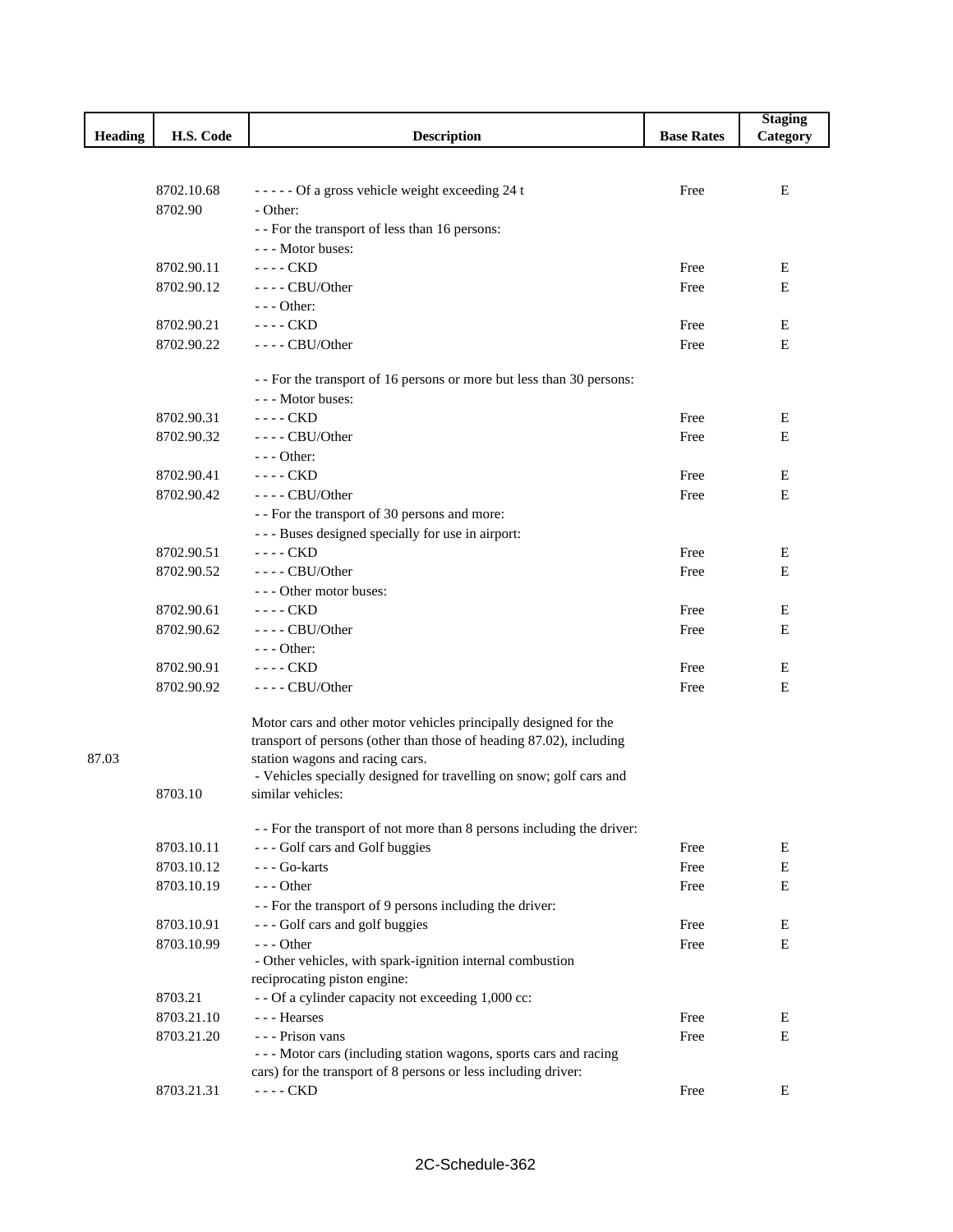|                |            |                                                                                 |                   | <b>Staging</b> |
|----------------|------------|---------------------------------------------------------------------------------|-------------------|----------------|
| <b>Heading</b> | H.S. Code  | <b>Description</b>                                                              | <b>Base Rates</b> | Category       |
|                |            |                                                                                 |                   |                |
|                |            |                                                                                 |                   |                |
|                | 8703.21.32 | $---$ CBU/other                                                                 | Free              | E              |
|                |            | --- Other, for the transport of 8 persons or less:                              |                   |                |
|                | 8703.21.41 | ---- Four wheel drive vehicles, CKD                                             | Free              | E              |
|                | 8703.21.42 | ---- Four wheel drive vehicles, CBU/Other                                       | Free              | E              |
|                | 8703.21.43 | $---$ Other, CKD                                                                | Free              | E              |
|                | 8703.21.44 | $--$ Other                                                                      | Free              | E              |
|                |            | - - - Other, for the transport of 9 persons including the driver:               |                   |                |
|                | 8703.21.51 | ---- Four wheel drive vehicles, CKD                                             | Free              | E              |
|                | 8703.21.52 | ---- Four wheel drive vehicles, CBU/Other                                       | Free              | E              |
|                |            | ---- motor cars (including station wagons, sports cars and racing<br>cars), CKD |                   | E              |
|                | 8703.21.53 | ---- motor cars (including station wagons, sports cars and racing               | Free              |                |
|                | 8703.21.54 | cars), CBU/Other                                                                | Free              | Ε              |
|                | 8703.21.55 | $---$ Other, CKD                                                                | Free              | E              |
|                | 8703.21.56 | $--- Other$                                                                     | Free              | E              |
|                |            | - - Of a cylinder capacity exceeding 1,000 cc but not exceeding                 |                   |                |
|                | 8703.22    | 1,500 cc:                                                                       |                   |                |
|                | 8703.22.10 | --- Ambulance                                                                   | Free              | Ε              |
|                | 8703.22.20 | --- Motor-homes                                                                 | Free              | Е              |
|                | 8703.22.30 | --- Hearses                                                                     | Free              | E              |
|                | 8703.22.40 | - - - Prison vans                                                               | Free              | Ε              |
|                |            | --- Motor cars (including station wagons, sports cars and racing                |                   |                |
|                |            | cars) for the transport of 8 persons or less including the driver:              |                   |                |
|                | 8703.22.51 | $---$ CKD                                                                       | Free              | Ε              |
|                | 8703.22.52 | ---- CBU/Other                                                                  | Free              | Е              |
|                |            | --- Other, for the transport of 8 persons or less:                              |                   |                |
|                | 8703.22.61 | ---- Four wheel drive vehicles, CKD                                             | Free              | Ε              |
|                | 8703.22.62 | ---- Four wheel drive vehicles, CBU/Other                                       | Free              | Е              |
|                | 8703.22.63 | $---$ Other, CKD                                                                | Free              | $\mathbf E$    |
|                | 8703.22.64 | $--$ Other                                                                      | Free              | E              |
|                |            | - - - Other, for the transport of 9 persons including the driver:               |                   |                |
|                | 8703.22.71 | ---- Four wheel drive vehicles, CKD                                             | Free              | Ε              |
|                | 8703.22.72 | ---- Four wheel drive vehicles, CBU/Other                                       | Free              | E              |
|                |            | - - - - motor cars (including station wagons, sports cars and racing            |                   |                |
|                | 8703.22.73 | cars), CKD                                                                      | Free              | E              |
|                | 8703.22.74 | ---- motor cars (including station wagons, sports cars and racing               |                   | E              |
|                |            | cars), CBU/Other                                                                | Free              |                |
|                | 8703.22.75 | $---$ Other, CKD<br>$---$ Other                                                 | Free              | E<br>E         |
|                | 8703.22.76 | - - Of a cylinder capacity exceeding 1,500 cc but not exceeding                 | Free              |                |
|                | 8703.23    | $3,000 \text{ cc}$ :                                                            |                   |                |
|                | 8703.23.11 | --- Ambulances                                                                  | Free              | E              |
|                | 8703.23.12 | --- Motor-homes                                                                 | Free              | E              |
|                | 8703.23.13 | --- Hearses                                                                     | Free              | Ε              |
|                | 8703.23.14 | - - - Prison vans                                                               | Free              | E              |
|                |            | --- Motor cars (including station wagons, sports cars and racing                |                   |                |
|                |            | cars) for the transport of 8 persons or less including the driver:              |                   |                |
|                |            | $---$ CKD:                                                                      |                   |                |
|                | 8703.23.15 | ----- Of a cylinder capacity less than 2,000 cc                                 | Free              | E              |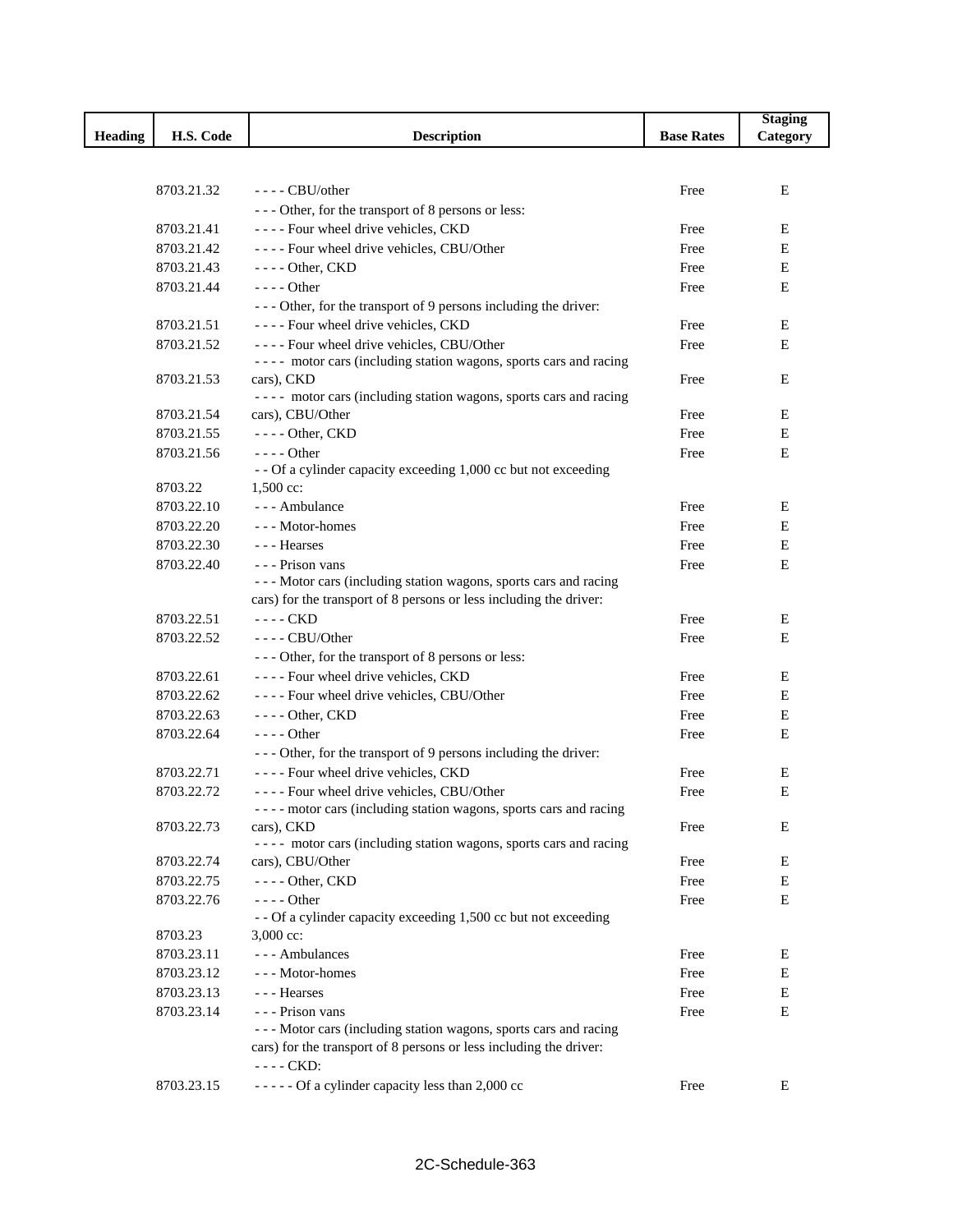|                |            |                                                                                                                        |                   | <b>Staging</b> |
|----------------|------------|------------------------------------------------------------------------------------------------------------------------|-------------------|----------------|
| <b>Heading</b> | H.S. Code  | <b>Description</b>                                                                                                     | <b>Base Rates</b> | Category       |
|                |            |                                                                                                                        |                   |                |
|                |            |                                                                                                                        |                   |                |
|                | 8703.23.16 | ----- Of a cylinder capacity 2,000 cc and above but less than 2,500                                                    | Free              | Ε              |
|                | 8703.23.17 | $_{\rm cc}$<br>----- Of a cylinder capacity 2,500 cc and above                                                         | Free              | Ε              |
|                |            | $---$ CBU/Other:                                                                                                       |                   |                |
|                | 8703.23.21 | ----- Of a cylinder capacity less than 1,800 cc                                                                        | Free              | Ε              |
|                |            | - - - - - Of a cylinder capacity 1,800 cc and above but less than 2,000                                                |                   |                |
|                | 8703.23.22 | $_{\rm cc}$                                                                                                            | Free              | Ε              |
|                |            | ----- Of a cylinder capacity 2,000 cc and above but less than 2,500                                                    |                   |                |
|                | 8703.23.23 | $_{\rm cc}$                                                                                                            | Free              | Ε              |
|                | 8703.23.24 | ----- Of a cylinder capacity 2,500 cc and above                                                                        | Free              | Е              |
|                |            | --- Other, for the transport of 8 persons or less:                                                                     |                   |                |
|                |            | ---- Four wheel drive vehicles, CKD:                                                                                   |                   |                |
|                | 8703.23.25 | ----- Of a cylinder capacity less than 1,800 cc                                                                        | Free              | E              |
|                |            | ----- Of a cylinder capacity 1,800 cc and above but less than 2,000                                                    |                   |                |
|                | 8703.23.26 | $_{\rm cc}$                                                                                                            | Free              | Ε              |
|                |            | ----- Of a cylinder capacity 2,000 cc and above but less than 2,500                                                    |                   |                |
|                | 8703.23.27 | $_{\rm cc}$                                                                                                            | Free              | Ε              |
|                | 8703.23.28 | ----- Of a cylinder capacity 2,500 cc and above                                                                        | Free              | E              |
|                |            | ---- Four wheel drive vehicles, CBU/Other:                                                                             |                   |                |
|                | 8703.23.31 | ----- Of a cylinder capacity less than 1,800 cc                                                                        | Free              | Ε              |
|                |            | ----- Of a cylinder capacity 1,800 cc and above but less than 2,000                                                    |                   |                |
|                | 8703.23.32 | $_{\rm cc}$                                                                                                            | Free              | Ε              |
|                |            | ----- Of a cylinder capacity 2,000 cc and above but less than 2,500                                                    |                   |                |
|                | 8703.23.33 | cc                                                                                                                     | Free              | Ε              |
|                | 8703.23.34 | ----- Of a cylinder capacity 2,500 cc and above<br>- - - - Other, CKD:                                                 | Free              | Ε              |
|                | 8703.23.35 | ----- Of a cylinder capacity less than 1,800 cc                                                                        | Free              | Ε              |
|                |            | ----- Of a cylinder capacity 1,800 cc and above but less than 2,000                                                    |                   |                |
|                | 8703.23.36 | cc                                                                                                                     | Free              | E              |
|                |            | ----- Of a cylinder capacity 2,000 cc and above but less than 2,500                                                    |                   |                |
|                | 8703.23.37 | cc                                                                                                                     | Free              | Ε              |
|                | 8703.23.38 | ----- Of a cylinder capacity 2,500 cc and above                                                                        | Free              | Е              |
|                |            | $--$ Other:                                                                                                            |                   |                |
|                | 8703.23.41 | ----- Of a cylinder capacity less than 1,800 cc<br>----- Of a cylinder capacity 1,800 cc and above but less than 2,000 | Free              | Е              |
|                | 8703.23.42 | cc                                                                                                                     | Free              | Ε              |
|                |            | - - - - - Of a cylinder capacity 2,000 cc and above but less than 2,500                                                |                   |                |
|                | 8703.23.43 | cc                                                                                                                     | Free              | Ε              |
|                | 8703.23.44 | ----- Of a cylinder capacity 2,500 cc and above                                                                        | Free              | E              |
|                |            | --- Other, for the transport of 9 persons including the driver:                                                        |                   |                |
|                |            | ---- Motor cars (including station wagons, sports cars and racing                                                      |                   |                |
|                |            | cars):                                                                                                                 |                   |                |
|                |            | ----- CKD:                                                                                                             |                   |                |
|                | 8703.23.45 | $---$ Of a cylinder capacity less than 2,000 cc                                                                        | Free              | Ε              |
|                |            | ------ Of a cylinder capacity 2,000 cc and above but less than                                                         |                   |                |
|                | 8703.23.46 | 2,500 cc                                                                                                               | Free              | Ε              |
|                | 8703.23.47 | ------ Of a cylinder capacity 2,500 cc and above                                                                       | Free              | Ε              |
|                |            | - - - - - CBU/Other:                                                                                                   |                   |                |
|                | 8703.23.51 | ----- Of a cylinder capacity less than 1,800 cc                                                                        | Free              | Ε              |
|                |            | ----- Of a cylinder capacity 1,800 cc and above but less than 2,000                                                    |                   |                |
|                | 8703.23.52 | cc                                                                                                                     | Free              | Ε              |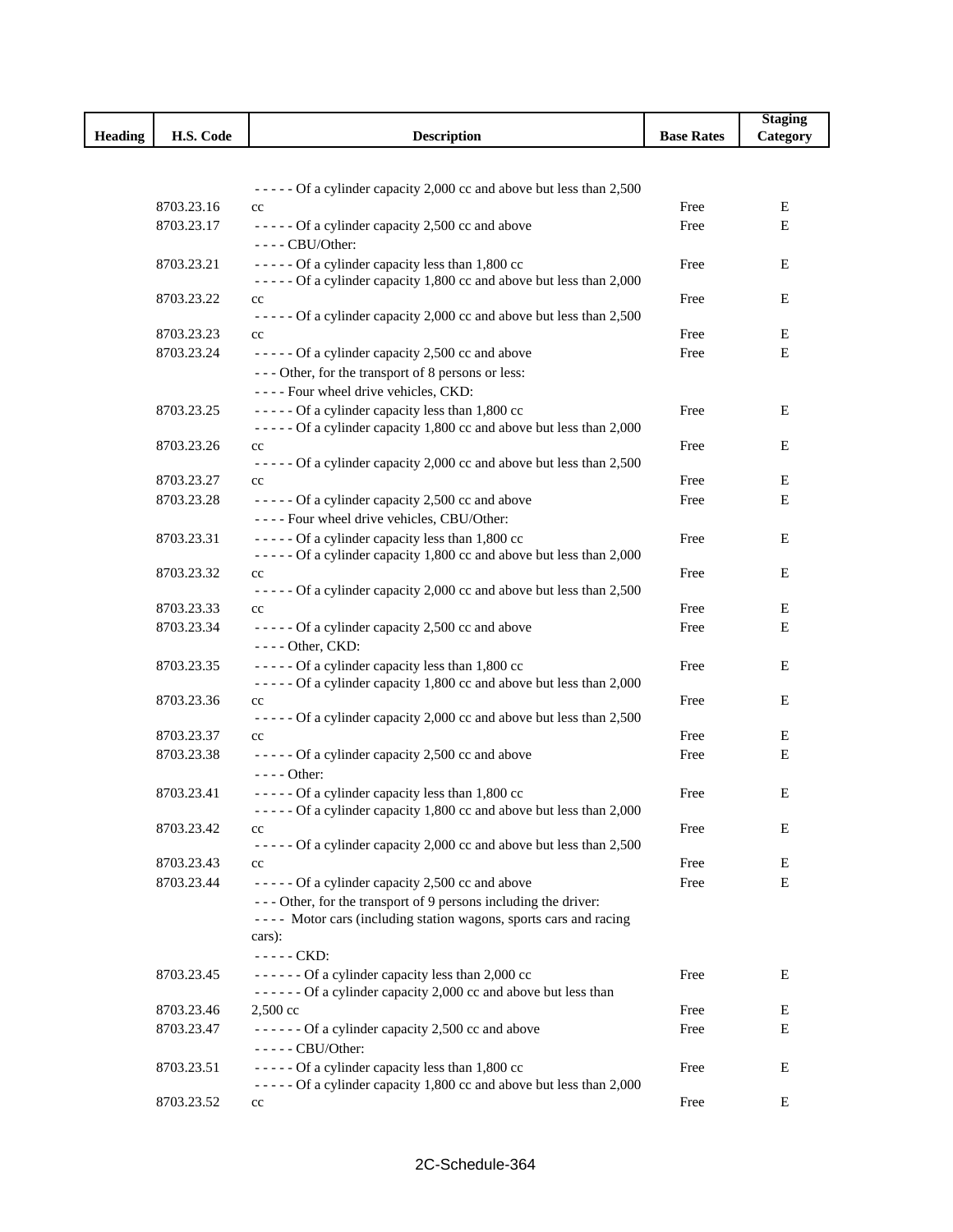|                |            |                                                                           |                   | <b>Staging</b> |
|----------------|------------|---------------------------------------------------------------------------|-------------------|----------------|
| <b>Heading</b> | H.S. Code  | <b>Description</b>                                                        | <b>Base Rates</b> | Category       |
|                |            |                                                                           |                   |                |
|                |            |                                                                           |                   |                |
|                |            | ----- Of a cylinder capacity 2,000 cc and above but less than 2,500       |                   |                |
|                | 8703.23.53 | $_{\rm cc}$                                                               | Free              | Е              |
|                | 8703.23.54 | - - - - - Of a cylinder capacity 2,500 cc and above                       | Free              | Е              |
|                |            | ---- Four wheel drive vehicles, CKD:                                      |                   |                |
|                | 8703.23.55 | ----- Of a cylinder capacity less than 1,800 cc                           | Free              | E              |
|                |            | ----- Of a cylinder capacity 1,800 cc and above but less than 2,000       |                   |                |
|                | 8703.23.56 | cc<br>$---$ Of a cylinder capacity 2,000 cc and above but less than 2,500 | Free              | E              |
|                | 8703.23.57 | $_{\rm cc}$                                                               | Free              | Ε              |
|                | 8703.23.58 | ----- Of a cylinder capacity 2,500 cc and above                           | Free              | Е              |
|                |            | ---- Four wheel drive vehicles, CBU/Other:                                |                   |                |
|                | 8703.23.61 | ----- Of a cylinder capacity less than 1,800 cc                           | Free              | Е              |
|                |            | ----- Of a cylinder capacity 1,800 cc and above but less than 2,000       |                   |                |
|                | 8703.23.62 | cc                                                                        | Free              | Е              |
|                |            | ----- Of a cylinder capacity 2,000 cc and above but less than 2,500       |                   |                |
|                | 8703.23.63 | $_{\rm cc}$                                                               | Free              | E              |
|                | 8703.23.64 | ----- Of a cylinder capacity 2,500 cc and above                           | Free              | Ε              |
|                |            | - - - - Other, CKD:                                                       |                   |                |
|                | 8703.23.65 | ----- Of a cylinder capacity less than 1,800 cc                           | Free              | Е              |
|                |            | ----- Of a cylinder capacity 1,800 cc and above but less than 2,000       |                   |                |
|                | 8703.23.66 | cc                                                                        | Free              | Е              |
|                |            | ----- Of a cylinder capacity 2,000 cc and above but less than 2,500       |                   |                |
|                | 8703.23.67 | cc                                                                        | Free              | Е              |
|                | 8703.23.68 | ----- Of a cylinder capacity 2,500 cc and above                           | Free              | Ε              |
|                |            | $--- Other:$                                                              |                   |                |
|                | 8703.23.71 | ----- Of a cylinder capacity less than 1,800 cc                           | Free              | Ε              |
|                |            | ----- Of a cylinder capacity 1,800 cc and above but less than 2,000       |                   |                |
|                | 8703.23.72 | cc                                                                        | Free              | Е              |
|                |            | ----- Of a cylinder capacity 2,000 cc and above but less than 2,500       |                   |                |
|                | 8703.23.73 | cc                                                                        | Free              | Ε              |
|                | 8703.23.74 | ----- Of a cylinder capacity 2,500 cc and above                           | Free              | Е              |
|                | 8703.24    | - - Of a cylinder capacity exceeding 3,000 cc:                            |                   |                |
|                |            | --- Of a cylinder capacity exceeding 3,000 cc but not exceeding           |                   |                |
|                |            | $4,000$ cc:                                                               |                   |                |
|                | 8703.24.11 | ---- Ambulances                                                           | Free              | E              |
|                | 8703.24.12 | ---- Motor-homes                                                          | Free              | E              |
|                | 8703.24.13 | ---- Hearses                                                              | Free              | E              |
|                | 8703.24.14 | ---- Prison vans                                                          | Free              | E              |
|                |            | ---- Motor cars (including station wagons, sports cars and racing         |                   |                |
|                |            | cars) for the transport of 8 persons or less including driver:            |                   |                |
|                | 8703.24.21 | $---$ CKD                                                                 | Free              | Е              |
|                | 8703.24.22 | - - - - - CBU/Other                                                       | Free              | Ε              |
|                |            | ---- Other, for the transport of 8 persons or less:                       |                   |                |
|                | 8703.24.31 | ----- Four wheel drive vehicles, CKD                                      | Free              | E              |
|                | 8703.24.32 | ----- Four wheel drive vehicles, CBU/Other                                | Free              | Е              |
|                | 8703.24.33 | $---$ Other, CKD                                                          | Free              | E              |
|                | 8703.24.34 | $--- Other$                                                               | Free              | E              |
|                |            | - - - - Other, for the transport of 9 persons including the driver:       |                   |                |
|                | 8703.24.41 | ----- Four wheel drive vehicles, CKD                                      | Free              | Е              |
|                | 8703.24.42 | ----- Four wheel drive vehicles, CBU/Other                                | Free              | Е              |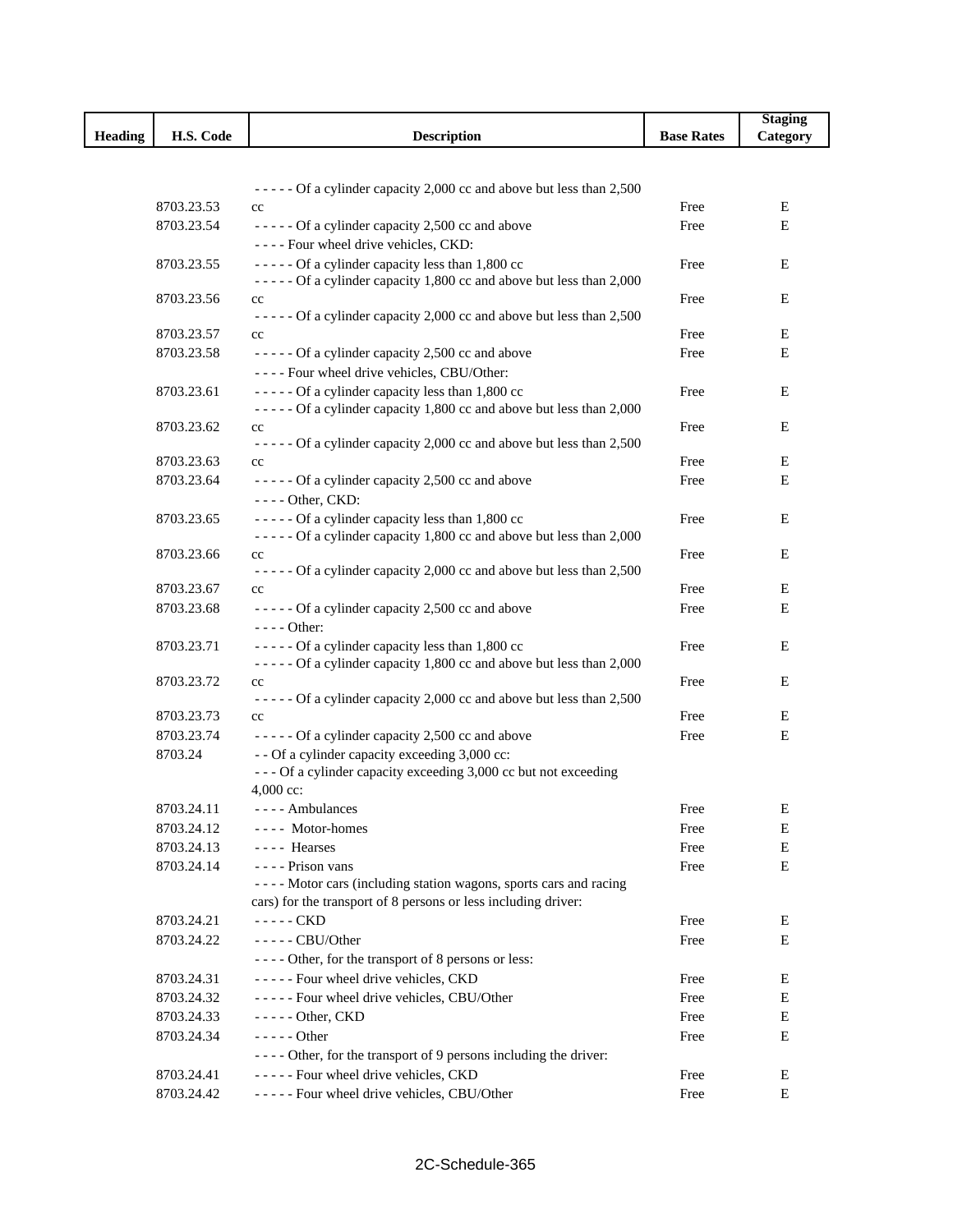|                |            |                                                                                  |                   | <b>Staging</b> |
|----------------|------------|----------------------------------------------------------------------------------|-------------------|----------------|
| <b>Heading</b> | H.S. Code  | <b>Description</b>                                                               | <b>Base Rates</b> | Category       |
|                |            |                                                                                  |                   |                |
|                |            |                                                                                  |                   |                |
|                |            | ----- Motor cars (including station wagons, sports cars and racing               |                   |                |
|                | 8703.24.43 | cars), CKD<br>----- Motor cars (including station wagons, sports cars and racing | Free              | Ε              |
|                | 8703.24.44 | cars), CBU/Other                                                                 | Free              | Ε              |
|                | 8703.24.45 | $---$ Other, CKD                                                                 | Free              | Е              |
|                | 8703.24.46 | $--- Other$                                                                      | Free              | Е              |
|                |            | - - - Of a cylinder capacity exceeding 4,000 cc:                                 |                   |                |
|                | 8703.24.51 | $---$ Ambulances                                                                 | Free              | Ε              |
|                | 8703.24.52 | ---- Motor-homes                                                                 | Free              | Е              |
|                | 8703.24.53 | ---- Hearses                                                                     | Free              | E              |
|                | 8703.24.54 | - - - - Prison vans                                                              | Free              | E              |
|                |            | ---- Motor cars (including station wagons, sports cars and racing                |                   |                |
|                |            | cars) for the transport of 8 persons or less including the driver:               |                   |                |
|                | 8703.24.61 | $---$ CKD                                                                        | Free              | Ε              |
|                | 8703.24.62 | $---$ CBU/Other                                                                  | Free              | Е              |
|                |            | ---- Other, for the transport of 8 persons or less:                              |                   |                |
|                | 8703.24.71 | ----- Four wheel drive vehicles, CKD                                             | Free              | Е              |
|                | 8703.24.72 | ----- Four wheel drive vehicles, CBU/Other                                       | Free              | Е              |
|                | 8703.24.73 | $---$ Other, CKD                                                                 | Free              | Ε              |
|                | 8703.24.74 | $--- Other$                                                                      | Free              | Ε              |
|                |            | - - - - Other, for the transport of 9 persons including the driver:              |                   |                |
|                | 8703.24.81 | ----- Four wheel drive vehicles, CKD                                             | Free              | E              |
|                | 8703.24.82 | ----- Four wheel drive vehicles, CBU/other                                       | Free              | Е              |
|                |            | ----- Motor cars (including station wagons, sports cars and racing               |                   |                |
|                | 8703.24.83 | cars), CKD                                                                       | Free              | Е              |
|                |            | ----- Motor cars (including station wagons, sports cars and racing               |                   |                |
|                | 8703.24.84 | cars), CBU/Other                                                                 | Free              | Ε              |
|                | 8703.24.85 | $---$ Other, CKD                                                                 | Free              | Е              |
|                | 8703.24.86 | $---$ Other                                                                      | Free              | E              |
|                |            | - Other vehicles, with compression-ignition internal combustion                  |                   |                |
|                | 8703.31    | piston engine (diesel or semi-diesel):                                           |                   |                |
|                | 8703.31.10 | - - Of a cylinder capacity not exceeding 1,500 cc:<br>--- Ambulances             |                   | Е              |
|                | 8703.31.20 |                                                                                  | Free              |                |
|                | 8703.31.30 | --- Motor-homes<br>- - - Hearses                                                 | Free              | E<br>Е         |
|                | 8703.31.40 | - - - Prison vans                                                                | Free<br>Free      | E              |
|                |            | --- Motor cars (including station wagons, sports cars and racing                 |                   |                |
|                |            | cars) for the transport of 8 persons or less including the driver:               |                   |                |
|                | 8703.31.51 | ---- CKD                                                                         | Free              | Е              |
|                |            | ---- CBU/Other                                                                   |                   |                |
|                | 8703.31.52 | $---New$                                                                         | Free              | Ε              |
|                | 8703.31.53 | - - - - - Used                                                                   | Free              | Е              |
|                |            | --- Other, for the transport of 8 persons or less:                               |                   |                |
|                | 8703.31.61 | ----- Four wheel drive vehicles, CKD                                             | Free              | Е              |
|                | 8703.31.62 | ----- Four wheel drive vehicles, CBU/Other                                       | Free              | Е              |
|                | 8703.31.63 | $---$ Other, CKD                                                                 | Free              | Е              |
|                | 8703.31.64 | $--- Other$                                                                      | Free              | Е              |
|                |            | - - - Other, for the transport of 9 persons including the driver:                |                   |                |
|                | 8703.31.71 | ---- Four wheel drive vehicles, CKD                                              | Free              | Е              |
|                | 8703.31.72 | ---- Four wheel drive vehicles, CBU/Other                                        | Free              | E              |
|                |            |                                                                                  |                   |                |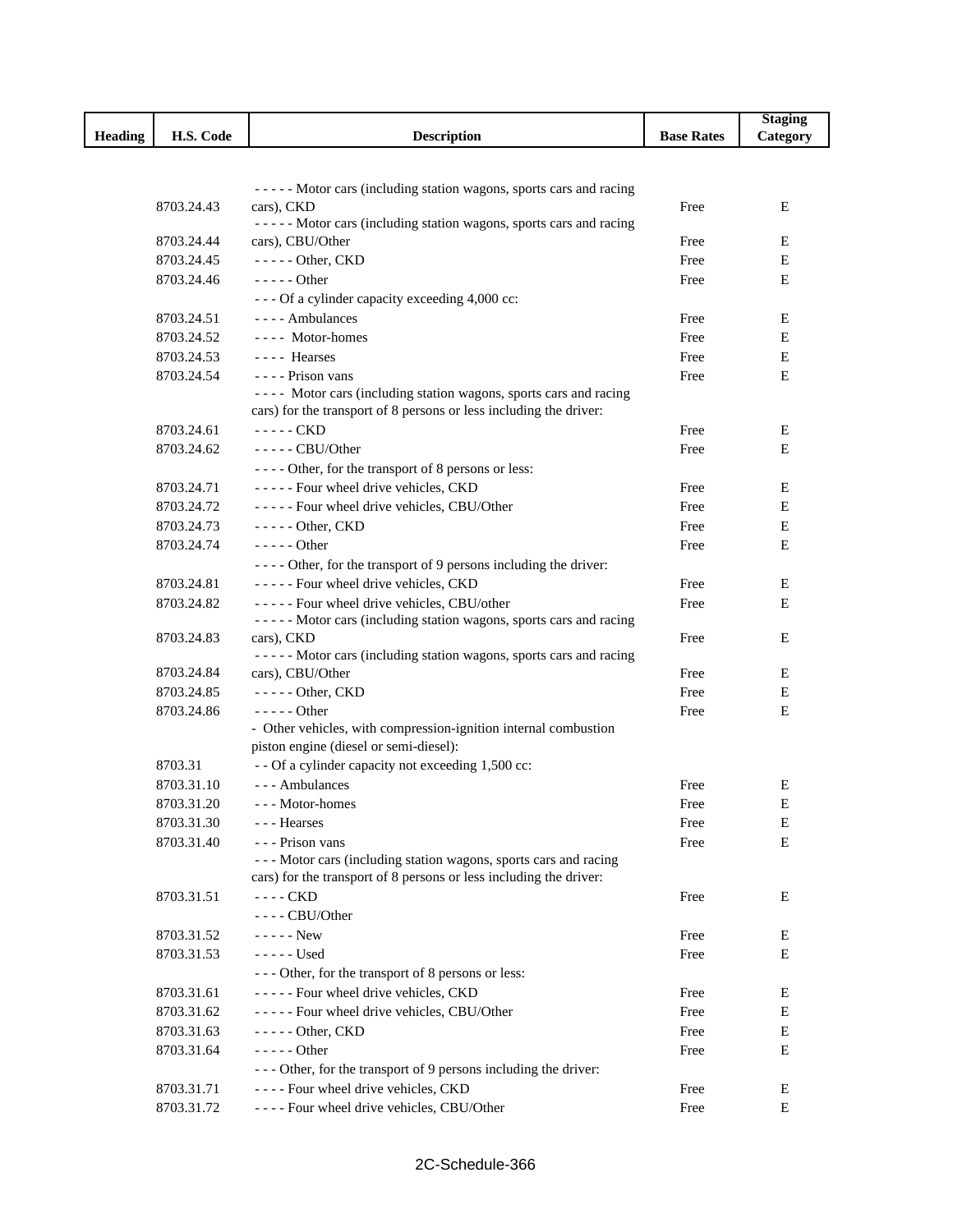|         |            |                                                                                                                        |                   | <b>Staging</b> |
|---------|------------|------------------------------------------------------------------------------------------------------------------------|-------------------|----------------|
| Heading | H.S. Code  | <b>Description</b>                                                                                                     | <b>Base Rates</b> | Category       |
|         |            |                                                                                                                        |                   |                |
|         |            |                                                                                                                        |                   |                |
|         |            | ---- Motor cars (including station wagons, sports cars and racing                                                      |                   |                |
|         | 8703.31.73 | cars), CKD<br>---- New motor cars (including station wagons, sports cars and                                           | Free              | Е              |
|         | 8703.31.74 | racing cars), CBU/Other                                                                                                | Free              | Е              |
|         |            | ---- Used motor cars (including station wagons, sports cars and                                                        |                   |                |
|         | 8703.31.75 | racing cars), CBU/Other                                                                                                | Free              | Е              |
|         | 8703.31.76 | $---$ Other, CKD                                                                                                       | Free              | E              |
|         | 8703.31.77 | $--- Other$                                                                                                            | Free              | E              |
|         |            | - - Of a cylinder capacity exceeding 1,500 cc but not exceeding                                                        |                   |                |
|         | 8703.32    | $2,500$ cc:                                                                                                            |                   |                |
|         | 8703.32.11 | --- Ambulances                                                                                                         | Free              | Е              |
|         | 8703.32.12 | --- Motor-homes                                                                                                        | Free              | Е              |
|         | 8703.32.13 | --- Hearses                                                                                                            | Free              | Е              |
|         | 8703.32.14 | - - - Prison vans                                                                                                      | Free              | E              |
|         |            | --- Motor cars (including station wagons, sports cars and racing                                                       |                   |                |
|         |            | cars) for the transport of 8 persons or less including the driver:                                                     |                   |                |
|         |            | $---$ CKD:                                                                                                             |                   |                |
|         | 8703.32.21 | ----- Of a cylinder capacity less than 2,000 cc                                                                        | Free              | Е              |
|         | 8703.32.22 | ----- Of a cylinder capacity 2,000 cc and above                                                                        | Free              | Е              |
|         |            | $---$ CBU/Other:                                                                                                       |                   |                |
|         | 8703.32.23 | $---New$                                                                                                               | Free              | Е              |
|         | 8703.32.24 | ----- Used, of a cylinder capacity less than 1,800 cc                                                                  | Free              | Е              |
|         |            | ----- Used, of a cylinder capacity 1,800 cc and above but less than                                                    |                   |                |
|         | 8703.32.25 | $2,000 \text{ cc}$                                                                                                     | Free              | Е              |
|         | 8703.32.26 | ----- Used, of a cylinder capacity 2,000 cc and above                                                                  | Free              | E              |
|         |            | --- Other, for the transport of 8 persons or less:                                                                     |                   |                |
|         |            | ---- Four wheel drive vehicles, CKD:                                                                                   |                   |                |
|         | 8703.32.31 | ----- Of a cylinder capacity less than 1,800 cc                                                                        | Free              | E              |
|         |            | ----- Of a cylinder capacity 1,800 cc and above but less than 2,000                                                    |                   |                |
|         | 8703.32.32 | cc                                                                                                                     | Free              | Е              |
|         | 8703.32.33 | ----- Of a cylinder capacity 2,000 cc and above                                                                        | Free              | Е              |
|         |            | ---- Four wheel drive vehicles, CBU/Other:                                                                             |                   |                |
|         | 8703.32.34 | ----- Of a cylinder capacity less than 1,800 cc                                                                        | Free              | E              |
|         |            | ----- Of a cylinder capacity 1,800 cc and above but less than 2,000                                                    |                   |                |
|         | 8703.32.35 | cc                                                                                                                     | Free              | Ε              |
|         | 8703.32.36 | ----- Of a cylinder capacity 2,000 cc and above                                                                        | Free              | Е              |
|         |            | $---$ Other, CKD:                                                                                                      |                   |                |
|         | 8703.32.41 | ----- Of a cylinder capacity less than 1,800 cc<br>----- Of a cylinder capacity 1,800 cc and above but less than 2,000 | Free              | Е              |
|         | 8703.32.42 | cc                                                                                                                     | Free              | Е              |
|         | 8703.32.43 | ----- Of a cylinder capacity 2,000 cc and above                                                                        | Free              | Е              |
|         |            | $---$ Other:                                                                                                           |                   |                |
|         | 8703.32.44 | ----- Of a cylinder capacity less than 1,800 cc                                                                        | Free              | Е              |
|         |            | ----- Of a cylinder capacity 1,800 cc and above but less than 2,000                                                    |                   |                |
|         | 8703.32.45 | cc                                                                                                                     | Free              | Е              |
|         | 8703.32.46 | ----- Of a cylinder capacity 2,000 cc and above                                                                        | Free              | Е              |
|         |            | --- Other, for the transport of 9 persons including the driver:                                                        |                   |                |
|         |            | ---- Motor cars (including station wagons, sports cars and racing                                                      |                   |                |
|         |            | cars):                                                                                                                 |                   |                |
|         |            | $---$ CKD:                                                                                                             |                   |                |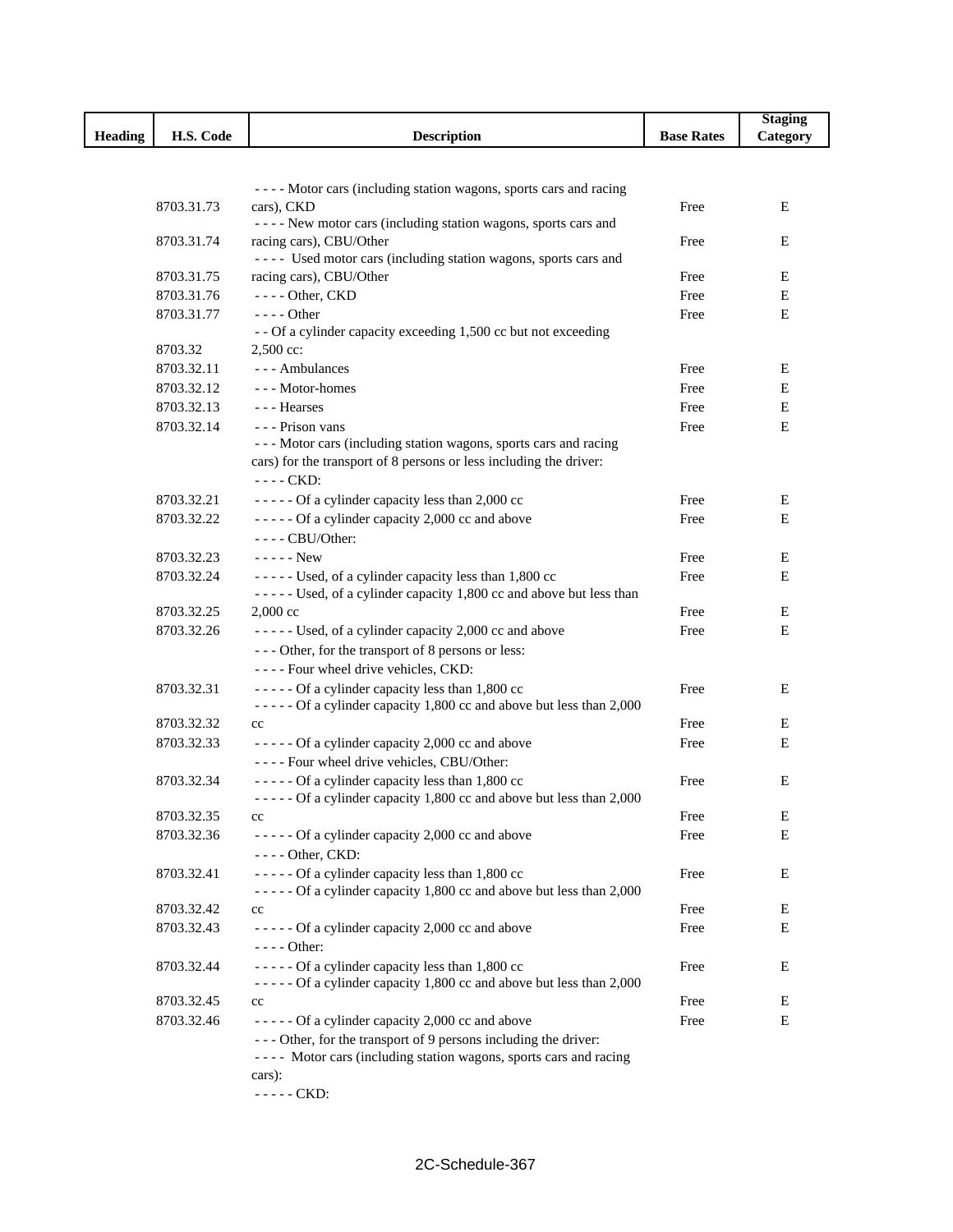|                |            |                                                                                                 |                   | <b>Staging</b> |
|----------------|------------|-------------------------------------------------------------------------------------------------|-------------------|----------------|
| <b>Heading</b> | H.S. Code  | <b>Description</b>                                                                              | <b>Base Rates</b> | Category       |
|                |            |                                                                                                 |                   |                |
|                |            |                                                                                                 |                   |                |
|                | 8703.32.51 | $---$ Of a cylinder capacity less than 2,000 cc                                                 | Free              | E              |
|                | 8703.32.52 | ------ Of a cylinder capacity 2,000 cc and above                                                | Free              | E              |
|                |            | $---CBU/Other:$                                                                                 |                   |                |
|                | 8703.32.53 | $---New$                                                                                        | Free              | Е              |
|                | 8703.32.54 | ------ Used, of a cylinder capacity less than 1,800 cc                                          | Free              | E              |
|                |            | ------ Used, of a cylinder capacity 1,800 cc and above but less                                 |                   |                |
|                | 8703.32.55 | than $2,000$ cc                                                                                 | Free              | Е              |
|                | 8703.32.56 | ------ Used, of a cylinder capacity 2,000 cc and above                                          | Free              | E              |
|                |            | $--- Other:$                                                                                    |                   |                |
|                |            | ----- Four wheel drive vehicles, CKD:                                                           |                   |                |
|                | 8703.32.61 | ------ Of a cylinder capacity less than 1,800 cc                                                | Free              | Е              |
|                | 8703.32.62 | ------ Of a cylinder capacity 1,800 cc and above but less than<br>$2,000$ cc                    | Free              | E              |
|                | 8703.32.63 |                                                                                                 |                   | Е              |
|                |            | ------ Of a cylinder capacity 2,000 cc and above<br>----- Four wheel drive vehicles, CBU/Other: | Free              |                |
|                | 8703.32.64 | ------ Of a cylinder capacity less than 1,800 cc                                                |                   | Е              |
|                |            | ------ Of a cylinder capacity 1,800 cc and above but less than                                  | Free              |                |
|                | 8703.32.65 | 2,000 cc                                                                                        | Free              | E              |
|                | 8703.32.66 | $---$ Of a cylinder capacity 2,000 cc and above                                                 | Free              | Е              |
|                |            | - - - - - Other, CKD:                                                                           |                   |                |
|                | 8703.32.71 | ------ Of a cylinder capacity less than 1,800 cc                                                | Free              | Е              |
|                |            | ------ Of a cylinder capacity 1,800 cc and above but less than                                  |                   |                |
|                | 8703.32.72 | 2,000 cc                                                                                        | Free              | Е              |
|                | 8703.32.73 | ------ Of a cylinder capacity 2,000 cc and above                                                | Free              | Е              |
|                |            | - - - - - Other:                                                                                |                   |                |
|                | 8703.32.74 | ------ Of a cylinder capacity less than 1,800 cc                                                | Free              | Е              |
|                |            | ------ Of a cylinder capacity 1,800 cc and above but less than                                  |                   |                |
|                | 8703.32.75 | $2,000$ cc                                                                                      | Free              | Е              |
|                | 8703.32.76 | ------ Of a cylinder capacity 2,000 cc and above                                                | Free              | Е              |
|                | 8703.33    | - - Of a cylinder capacity exceeding 2,500 cc:                                                  |                   |                |
|                |            | --- Of a cylinder capacity exceeding 2,500 cc but not exceeding                                 |                   |                |
|                |            | 3,000 cc:                                                                                       |                   |                |
|                | 8703.33.11 | ---- Ambulances                                                                                 | Free              | Е              |
|                | 8703.33.12 | ---- Motor-homes                                                                                | Free              | E              |
|                | 8703.33.13 | ---- Hearses                                                                                    | Free              | E              |
|                | 8703.33.14 | ---- Prison vans                                                                                | Free              | E              |
|                |            | ---- Motor cars (including station wagons, sports cars and racing                               |                   |                |
|                |            | cars) for the transport of 8 persons or less including the driver:                              |                   |                |
|                | 8703.33.21 | $---$ CKD                                                                                       | Free              | E              |
|                | 8703.33.22 | - - - - - CBU/Other, New                                                                        | Free              | E              |
|                | 8703.33.23 | - - - - - CBU/Other, used                                                                       | Free              | Е              |
|                |            | ---- Other, for the transport of 8 persons or less:                                             |                   |                |
|                | 8703.33.24 | ----- Four wheel drive vehicles, CKD                                                            | Free              | E              |
|                | 8703.33.25 | ----- Four wheel drive vehicles, CBU/Other                                                      | Free              | E              |
|                | 8703.33.26 | $---$ Other, CKD                                                                                | Free              | E              |
|                | 8703.33.27 | $--- Other$                                                                                     | Free              | E              |
|                |            | - - - - Other, for the transport of 9 persons including the driver:                             |                   |                |
|                | 8703.33.28 | ----- Four wheel drive vehicles, CKD                                                            | Free              | E              |
|                | 8703.33.29 | ----- Four wheel drive vehicles, CBU/Other                                                      | Free              | Е              |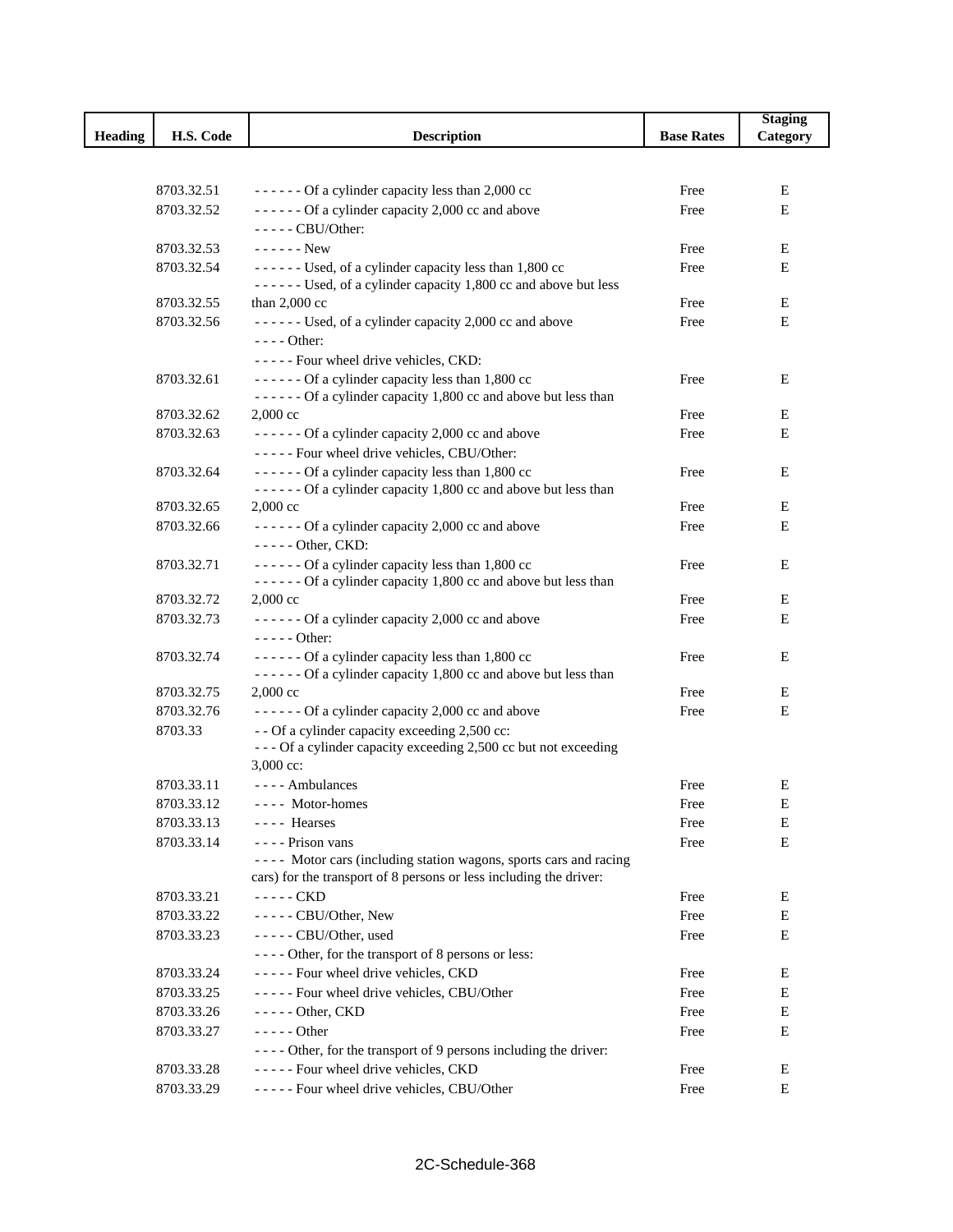|         |            |                                                                                          |                   | <b>Staging</b> |
|---------|------------|------------------------------------------------------------------------------------------|-------------------|----------------|
| Heading | H.S. Code  | <b>Description</b>                                                                       | <b>Base Rates</b> | Category       |
|         |            |                                                                                          |                   |                |
|         |            |                                                                                          |                   |                |
|         |            | ----- Motor cars (including station wagons, sports cars and racing                       |                   |                |
|         | 8703.33.30 | cars), CKD<br>----- New motor cars (including station wagons, sports cars and            | Free              | E              |
|         | 8703.33.31 | racing cars), CBU/Other                                                                  | Free              | E              |
|         |            | ----- Used motor cars (including station wagons, sports cars and                         |                   |                |
|         | 8703.33.32 | racing cars), CBU/other                                                                  | Free              | E              |
|         | 8703.33.33 | $---$ Other, CKD                                                                         | Free              | E              |
|         | 8703.33.34 | - - - - - Other                                                                          | Free              | E              |
|         |            | --- Of a cylinder capacity exceeding 3,000 cc but not exceeding                          |                   |                |
|         |            | $4,000$ cc:                                                                              |                   |                |
|         | 8703.33.41 | - - - - Ambulances                                                                       | Free              | Е              |
|         | 8703.33.42 | ---- Motor-homes                                                                         | Free              | E              |
|         | 8703.33.43 | - - - - Hearses                                                                          | Free              | E              |
|         | 8703.33.44 | - - - - Prison vans                                                                      | Free              | E              |
|         |            | ---- Motor cars (including station wagons, sports cars and racing                        |                   |                |
|         |            | cars) for the transport of 8 persons or less including the driver:                       |                   |                |
|         | 8703.33.51 | - - - - - CKD                                                                            | Free              | Е              |
|         | 8703.33.52 | ----- CBU/Other, New                                                                     | Free              | E              |
|         | 8703.33.53 | $---$ CBU/Other, used                                                                    | Free              | E              |
|         |            | ---- Other, for the transport of 8 persons or less:                                      |                   |                |
|         | 8703.33.54 | - - - - - Four wheel drive vehicles, CKD                                                 | Free              | E              |
|         | 8703.33.55 | ----- Four wheel drive vehicles, CBU/Other                                               | Free              | Е              |
|         | 8703.33.56 | $---$ Other, CKD                                                                         | Free              | Е              |
|         | 8703.33.57 | $---$ Other                                                                              | Free              | Е              |
|         |            | - - - - Other, for the transport of 9 persons including the driver:                      |                   |                |
|         | 8703.33.58 | ----- Four wheel drive vehicles, CKD                                                     | Free              | Е              |
|         | 8703.33.59 | ----- Four wheel drive vehicles, CBU/Other                                               | Free              | E              |
|         |            | ----- Motor cars (including station wagons, sports cars and racing                       |                   |                |
|         | 8703.33.61 | cars), CKD                                                                               | Free              | Е              |
|         |            | ----- New motor cars (including station wagons, sports cars and                          |                   |                |
|         | 8703.33.62 | racing cars), CBU/other                                                                  | Free              | E              |
|         |            | ----- Used motor cars (including station wagons, sports cars and                         |                   |                |
|         | 8703.33.63 | racing cars), CBU/other                                                                  | Free              | E              |
|         | 8703.33.64 | $---$ Other, CKD                                                                         | Free              | $\mathbf E$    |
|         | 8703.33.65 | $---Other$                                                                               | Free              | E              |
|         |            | - - - Of a cylinder capacity exceeding 4,000 cc:                                         |                   |                |
|         | 8703.33.71 | ---- Ambulances                                                                          | Free              | Е              |
|         | 8703.33.72 | ---- Motor-homes                                                                         | Free              | Е              |
|         | 8703.33.73 | ---- Hearses                                                                             | Free              | E              |
|         | 8703.33.74 | - - - - Prison vans<br>---- Motor cars (including station wagons, sports cars and racing | Free              | Е              |
|         |            | cars) for the transport of 8 persons or less including the driver:                       |                   |                |
|         | 8703.33.81 | ----- CKD                                                                                | Free              | Е              |
|         | 8703.33.82 | $---$ CBU/Other, New                                                                     | Free              | Е              |
|         |            |                                                                                          |                   | E              |
|         | 8703.33.83 | - - - - - CBU/Other, used<br>---- Other, for the transport of 8 persons or less:         | Free              |                |
|         | 8703.33.84 | ----- Four wheel drive vehicles, CKD                                                     | Free              | E              |
|         | 8703.33.85 | ----- Four wheel drive vehicles, CBU/other                                               | Free              | Е              |
|         | 8703.33.86 | $---$ Other, CKD                                                                         | Free              | E              |
|         | 8703.33.87 | $---Other$                                                                               | Free              | Е              |
|         |            |                                                                                          |                   |                |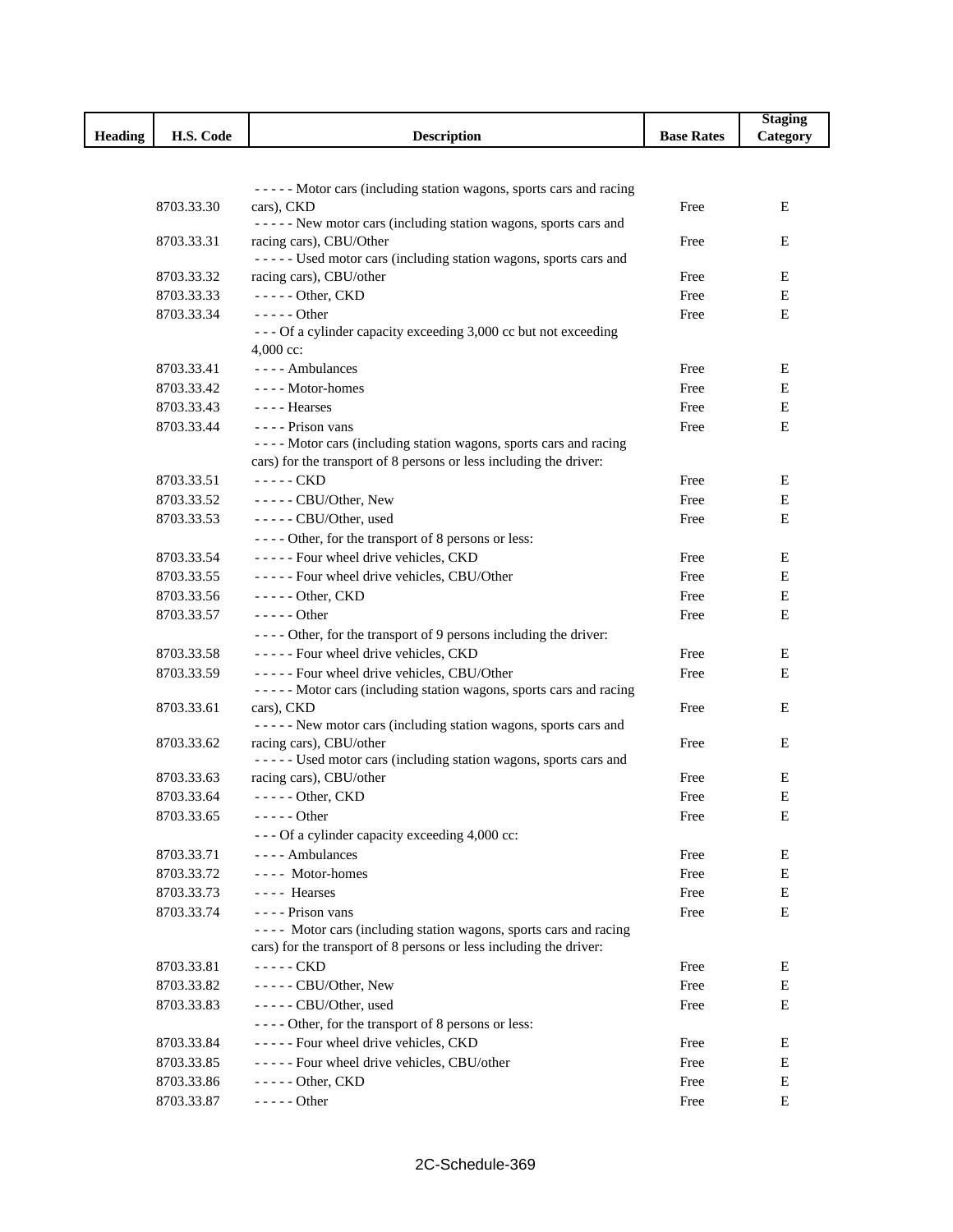|                |            |                                                                        |                   | <b>Staging</b> |
|----------------|------------|------------------------------------------------------------------------|-------------------|----------------|
| <b>Heading</b> | H.S. Code  | <b>Description</b>                                                     | <b>Base Rates</b> | Category       |
|                |            |                                                                        |                   |                |
|                |            |                                                                        |                   |                |
|                |            | - - - - Other, for the transport of 9 persons including the driver:    |                   |                |
|                | 8703.33.88 | ----- Four wheel drive vehicles, CKD                                   | Free              | Е              |
|                | 8703.33.89 | ----- Four wheel drive vehicles, CBU/Other                             | Free              | E              |
|                |            | ----- Motor cars (including station wagons, sports cars and racing     |                   |                |
|                | 8703.33.91 | cars), CKD                                                             | Free              | Е              |
|                |            | ----- New motor cars (including station wagons, sports cars and        |                   |                |
|                | 8703.33.92 | racing cars), CBU/other                                                | Free              | Е              |
|                |            | ----- Used motor cars (including station wagons, sports cars and       |                   |                |
|                | 8703.33.93 | racing cars), CBU/other                                                | Free              | Ε              |
|                | 8703.33.94 | $---$ Other, new/CKD                                                   | Free              | Е              |
|                | 8703.33.99 | ----- Other, used                                                      | Free              | E              |
|                | 8703.90    | - Other:                                                               |                   |                |
|                | 8703.90.11 | - - Ambulances                                                         | Free              | Ε              |
|                | 8703.90.12 | - - Motor-homes                                                        | Free              | Е              |
|                | 8703.90.13 | --- Hearses                                                            | Free              | Е              |
|                | 8703.90.14 | - - Prison vans                                                        | Free              | $\mathbf E$    |
|                |            | - - Motor cars (including station wagons, sports cars and racing cars) |                   |                |
|                |            | for the transport of 8 persons or less including the driver:           |                   |                |
|                | 8703.90.21 | - - - Electric-powered                                                 | Free              | Е              |
|                |            | $--$ Other:                                                            |                   |                |
|                |            | $---$ CKD:                                                             |                   |                |
|                | 8703.90.22 | ----- Of a cylinder capacity less than 2,000 cc                        | Free              | Ε              |
|                |            | ----- Of a cylinder capacity 2,000 cc and above but less than 2,500    |                   |                |
|                | 8703.90.23 | cc                                                                     | Free              | Е              |
|                |            | ----- Of a cylinder capacity 2,500 cc and above but less than 3,000    |                   |                |
|                | 8703.90.24 | cc                                                                     | Free              | Е              |
|                | 8703.90.25 | ----- Of a cylinder capacity 3,000 cc and above                        | Free              | Е              |
|                |            | $---$ CBU/Other:                                                       |                   |                |
|                | 8703.90.26 | ----- Of a cylinder capacity less than 1,800 cc                        | Free              | Е              |
|                |            | ----- Of a cylinder capacity 1,800 cc and above but less than 2,000    |                   |                |
|                | 8703.90.27 | cc                                                                     | Free              | Е              |
|                |            | ----- Of a cylinder capacity 2,000 cc and above but less than 2,500    |                   |                |
|                | 8703.90.28 | cc                                                                     | Free              | Е              |
|                |            | ----- Of a cylinder capacity 2,500 cc and above but less than 3,000    |                   |                |
|                | 8703.90.31 | cc                                                                     | Free              | Ε              |
|                | 8703.90.32 | ----- Of a cylinder capacity 3,000 cc and above                        | Free              | E              |
|                |            | - - Other, for the transport of 8 persons or less:                     |                   |                |
|                |            | --- Four wheel drive vehicles, CKD:                                    |                   |                |
|                | 8703.90.33 | ---- Of a cylinder capacity less than 1,800 cc                         | Free              | Е              |
|                |            | ---- Of a cylinder capacity 1,800 cc and above but less than 2,000     |                   |                |
|                | 8703.90.34 | cc                                                                     | Free              | Е              |
|                |            | - - - - Of a cylinder capacity 2,000 cc and above but less than 2,500  |                   |                |
|                | 8703.90.35 | cc                                                                     | Free              | Е              |
|                | 8703.90.36 | - - - - Of a cylinder capacity 2,500 cc and above                      | Free              | Е              |
|                |            | --- Four wheel drive vehicles, CBU/Other:                              |                   |                |
|                | 8703.90.37 | ---- Of a cylinder capacity less than 1,800 cc                         | Free              | Ε              |
|                |            | $---$ Of a cylinder capacity 1,800 cc and above but less than 2,000    |                   |                |
|                | 8703.90.38 | cc                                                                     | Free              | Ε              |
|                |            | - - - - Of a cylinder capacity 2,000 cc and above but less than 2,500  |                   |                |
|                | 8703.90.41 | $_{\rm cc}$                                                            | Free              | Е              |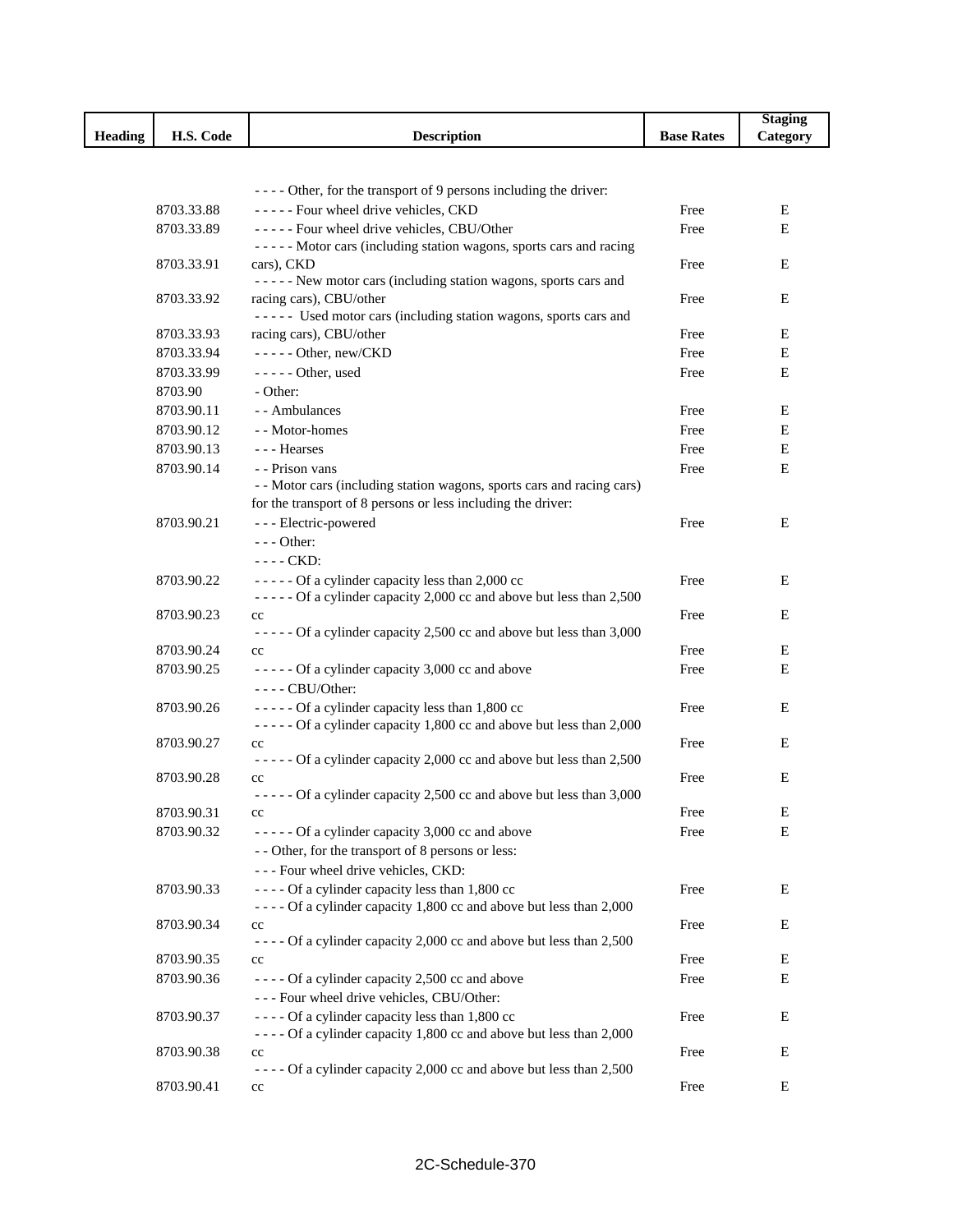|                |            |                                                                                                                      |                   | <b>Staging</b> |
|----------------|------------|----------------------------------------------------------------------------------------------------------------------|-------------------|----------------|
| <b>Heading</b> | H.S. Code  | <b>Description</b>                                                                                                   | <b>Base Rates</b> | Category       |
|                |            |                                                                                                                      |                   |                |
|                |            |                                                                                                                      |                   |                |
|                |            | - - - - Of a cylinder capacity 2,500 cc and above but less than 3,000                                                |                   |                |
|                | 8703.90.42 | $_{\rm cc}$                                                                                                          | Free              | E              |
|                | 8703.90.43 | - - - - Of a cylinder capacity 3,000 cc and above                                                                    | Free              | Е              |
|                |            | --- Other, CKD:                                                                                                      |                   |                |
|                | 8703.90.44 | ---- Of a cylinder capacity less than 1,800 cc<br>---- Of a cylinder capacity 1,800 cc and above but less than 2,000 | Free              | E              |
|                | 8703.90.45 | $_{\rm cc}$                                                                                                          | Free              | E              |
|                |            | ---- Of a cylinder capacity 2,000 cc and above but less than 2,500                                                   |                   |                |
|                | 8703.90.46 | $_{\rm cc}$                                                                                                          | Free              | E              |
|                | 8703.90.47 | - - - - Of a cylinder capacity 2,500 cc and above                                                                    | Free              | Е              |
|                |            | $--$ Other:                                                                                                          |                   |                |
|                | 8703.90.48 | ---- Of a cylinder capacity less than 1,800 cc                                                                       | Free              | Е              |
|                |            | - - - - Of a cylinder capacity 1,800 cc and above but less than 2,000                                                |                   |                |
|                | 8703.90.51 | $_{\rm cc}$                                                                                                          | Free              | Ε              |
|                |            | - - - - Of a cylinder capacity 2,000 cc and above but less than 2,500                                                |                   |                |
|                | 8703.90.52 | $_{\rm cc}$                                                                                                          | Free              | Ε              |
|                |            | ---- Of a cylinder capacity 2,500 cc and above but less than 3,000                                                   |                   |                |
|                | 8703.90.53 | cc                                                                                                                   | Free              | Ε              |
|                | 8703.90.54 | - - - - Of a cylinder capacity 3,000 cc and above                                                                    | Free              | E              |
|                |            | - - Other, for the transport of 9 persons:                                                                           |                   |                |
|                |            | --- Motor cars (including station wagons, sports cars and racing                                                     |                   |                |
|                |            | cars):                                                                                                               |                   |                |
|                | 8703.90.61 | ---- Electric-Powered                                                                                                | Free              | E              |
|                |            | $---$ Other:                                                                                                         |                   |                |
|                |            | ----- CKD:                                                                                                           |                   |                |
|                | 8703.90.62 | ------ Of a cylinder capacity less than 2,000 cc                                                                     | Free              | E              |
|                |            | ------ Of a cylinder capacity 2,000 cc and above but less than                                                       |                   |                |
|                | 8703.90.63 | 2,500 cc<br>------ Of a cylinder capacity 2,500 cc and above but less than                                           | Free              | E              |
|                | 8703.90.64 | 3,000 cc                                                                                                             | Free              | E              |
|                | 8703.90.65 | ------ Of a cylinder capacity 3,000 cc and above                                                                     | Free              | Е              |
|                |            | ----- CBU/Other:                                                                                                     |                   |                |
|                | 8703.90.66 | ------ Of a cylinder capacity less than 1,800 cc                                                                     | Free              | Е              |
|                |            | ------ Of a cylinder capacity 1,800 cc and above but less than                                                       |                   |                |
|                | 8703.90.67 | 2,000 cc                                                                                                             | Free              | $\mathbf E$    |
|                |            | ------ Of a cylinder capacity 2,000 cc and above but less than                                                       |                   |                |
|                | 8703.90.68 | $2,500 \text{ cc}$                                                                                                   | Free              | E              |
|                |            | ------ Of a cylinder capacity 2,500 cc and above but less than                                                       |                   |                |
|                | 8703.90.71 | $3,000 \text{ cc}$                                                                                                   | Free              | Ε              |
|                | 8703.90.72 | $---$ Of a cylinder capacity 3,000 cc and above                                                                      | Free              | E              |
|                |            | --- Other four wheel drive vehicles, CKD:                                                                            |                   |                |
|                | 8703.90.73 | ---- Of a cylinder capacity less than 1,800 cc                                                                       | Free              | Е              |
|                |            | - - - - Of a cylinder capacity 1,800 cc and above but less than 2,000                                                |                   |                |
|                | 8703.90.74 | cc                                                                                                                   | Free              | Е              |
|                |            | - - - - Of a cylinder capacity 2,000 cc and above but less than 2,500                                                |                   |                |
|                | 8703.90.75 | cc                                                                                                                   | Free              | Е              |
|                | 8703.90.76 | - - - - Of a cylinder capacity 2,500 cc and above                                                                    | Free              | Е              |
|                |            | --- Other four wheel drive vehicles, CBU/Other:                                                                      |                   |                |
|                | 8703.90.77 | ---- Of a cylinder capacity less than 1,800 cc                                                                       | Free              | E              |
|                |            | - - - - Of a cylinder capacity 1,800 cc and above but less than 2,000                                                |                   |                |
|                | 8703.90.78 | $_{\rm cc}$                                                                                                          | Free              | Е              |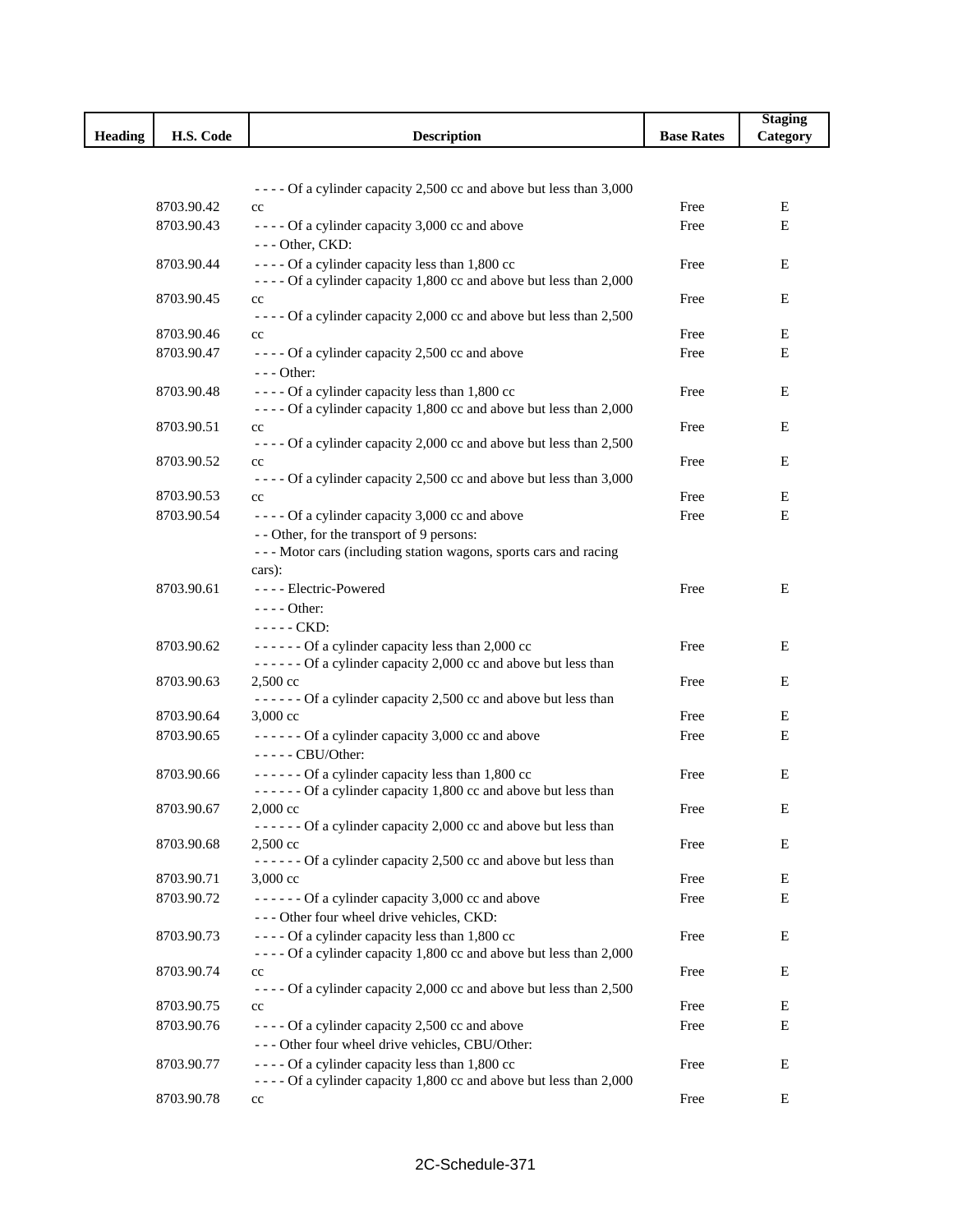|         |            |                                                                                                                            |                   | <b>Staging</b> |
|---------|------------|----------------------------------------------------------------------------------------------------------------------------|-------------------|----------------|
| Heading | H.S. Code  | <b>Description</b>                                                                                                         | <b>Base Rates</b> | Category       |
|         |            |                                                                                                                            |                   |                |
|         |            |                                                                                                                            |                   |                |
|         |            | - - - - Of a cylinder capacity 2,000 cc and above but less than 2,500                                                      |                   |                |
|         | 8703.90.81 | cc                                                                                                                         | Free              | E              |
|         |            | - - - - Of a cylinder capacity 2,500 cc and above but less than 3,000                                                      |                   |                |
|         | 8703.90.82 | $_{\rm cc}$                                                                                                                | Free              | Е              |
|         | 8703.90.83 | - - - - Of a cylinder capacity 3,000 cc and above                                                                          | Free              | E              |
|         |            | --- Other, CKD:                                                                                                            |                   |                |
|         | 8703.90.84 | - - - - Of a cylinder capacity less than 1,800 cc<br>- - - - Of a cylinder capacity 1,800 cc and above but less than 2,000 | Free              | Ε              |
|         | 8703.90.85 | $_{\rm cc}$                                                                                                                | Free              | Е              |
|         |            | - - - - Of a cylinder capacity 2,000 cc and above but less than 2,500                                                      |                   |                |
|         | 8703.90.86 | $_{\rm cc}$                                                                                                                | Free              | E              |
|         | 8703.90.87 | - - - - Of a cylinder capacity 2,500 cc and above                                                                          | Free              | E              |
|         |            | $--$ Other:                                                                                                                |                   |                |
|         | 8703.90.88 | - - - - Of a cylinder capacity less than 1,800 cc                                                                          | Free              | Ε              |
|         |            | - - - - Of a cylinder capacity 1,800 cc and above but less than 2,000                                                      |                   |                |
|         | 8703.90.91 | $_{\rm cc}$                                                                                                                | Free              | Е              |
|         |            | - - - - Of a cylinder capacity 2,000 cc and above but less than 2,500                                                      |                   |                |
|         | 8703.90.92 | cc                                                                                                                         | Free              | Ε              |
|         |            | - - - - Of a cylinder capacity 2,500 cc and above but less than 3,000                                                      |                   |                |
|         | 8703.90.93 | cc                                                                                                                         | Free              | Е              |
|         | 8703.90.94 | - - - - Of a cylinder capacity 3,000 cc and above                                                                          | Free              | Е              |
| 87.04   |            | Motor vehicles for the transport of goods.                                                                                 |                   |                |
|         | 8704.10    | - Dumpers designed for off-highway use:                                                                                    |                   |                |
|         |            | - - Completely Knocked Down (CKD):                                                                                         |                   |                |
|         | 8704.10.11 | --- g.v.w. exceeding 24 t                                                                                                  | Free              | Ε              |
|         | 8704.10.12 | --- g.v.w. not exceeding 24 t                                                                                              | Free              | Е              |
|         |            | - - Completely Built Up (CBU)/Other:                                                                                       |                   |                |
|         | 8704.10.21 | --- g.v.w. exceeding 24 t                                                                                                  | Free              | E              |
|         | 8704.10.22 | --- g.v.w. not exceeding 24 t                                                                                              | Free              | E              |
|         |            | - Other, with compression-ignition internal combustion piston                                                              |                   |                |
|         |            | engine (diesel or semi-diesel):                                                                                            |                   |                |
|         | 8704.21    | - - g.v.w. not exceeding 5 t:                                                                                              |                   |                |
|         |            | --- Completely Knocked Down (CKD):                                                                                         |                   |                |
|         | 8704.21.11 | ---- Refrigerated vans                                                                                                     | Free              | E              |
|         | 8704.21.12 | - - - - Refuse collection vehicles having refuse compressing device                                                        | Free              | E              |
|         | 8704.21.13 | ---- Tanker vehicles                                                                                                       | Free              | E              |
|         | 8704.21.14 | ---- Designed for the transport of concrete or cement in bulk                                                              | Free              | E              |
|         | 8704.21.15 | - - - - Other vans, pick-up trucks and similar vehicles                                                                    | Free              | Е              |
|         | 8704.21.16 | ---- Ordinary lorries (trucks)                                                                                             | Free              | Е              |
|         | 8704.21.19 | - - - - Other                                                                                                              | Free              | Е              |
|         |            | --- Completely Built Up (CBU)/Other:                                                                                       |                   |                |
|         |            |                                                                                                                            |                   |                |
|         | 8704.21.21 | - - - - Refrigerated vans                                                                                                  | Free              | Ε              |
|         | 8704.21.22 | ---- Refuse collection vehicles having refuse compressing device                                                           | Free              | Ε              |
|         | 8704.21.23 | ---- Tanker vehicles                                                                                                       | Free              | E              |
|         | 8704.21.24 | ---- Designed for the transport of concrete or cement in bulk                                                              | Free              | E              |
|         | 8704.21.25 | - - - - Other vans, pick-up trucks and similar vehicles                                                                    | Free              | E              |
|         | 8704.21.26 | ---- Ordinary lorries (trucks)                                                                                             | Free              | E              |
|         | 8704.21.29 | - - - - Other                                                                                                              | Free              | Е              |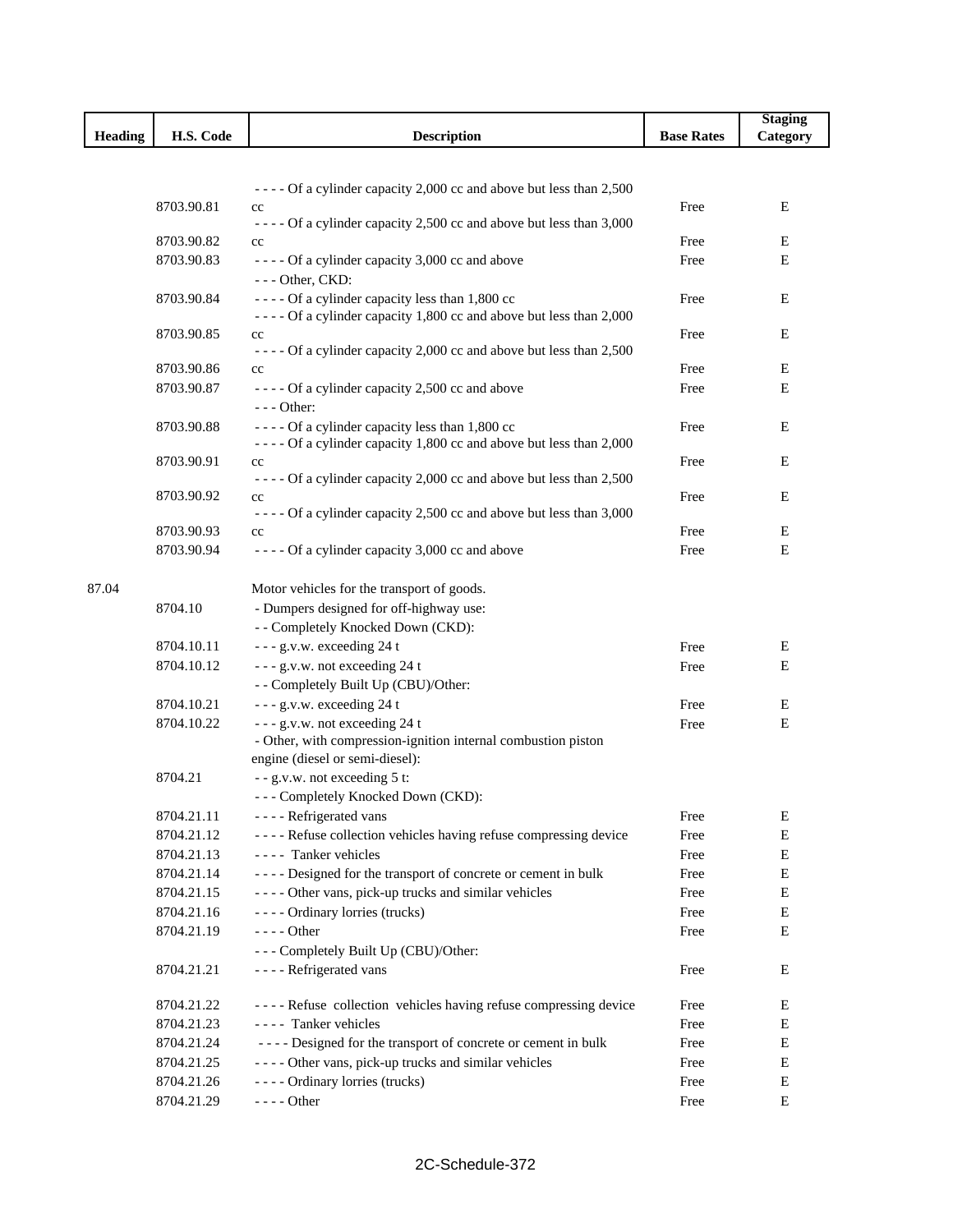|                |            |                                                                   |                   | <b>Staging</b> |
|----------------|------------|-------------------------------------------------------------------|-------------------|----------------|
| <b>Heading</b> | H.S. Code  | <b>Description</b>                                                | <b>Base Rates</b> | Category       |
|                |            |                                                                   |                   |                |
|                |            |                                                                   |                   |                |
|                | 8704.22    | - - g.v.w exceeding 5 t but not exceeding 20 t:                   |                   |                |
|                |            | --- Completely Knocked Down (CKD):                                |                   |                |
|                |            | ---- g.v.w. not exceeding 6 t:                                    |                   |                |
|                | 8704.22.11 | - - - - - Refrigerated vans                                       | Free              | Е              |
|                | 8704.22.12 | ----- Refuse collection vehicles having refuse compressing device | Free              | Ε              |
|                | 8704.22.13 | - - - - - Tanker vehicles                                         | Free              | E              |
|                | 8704.22.14 | ----- Designed for the transport of concrete or cement in bulk    | Free              | Е              |
|                | 8704.22.15 | ----- Other vans, pick-up trucks and similar vehicles             | Free              | E              |
|                | 8704.22.16 | ----- Ordinary lorries (trucks)                                   | Free              | E              |
|                | 8704.22.19 | $--- Other$                                                       | Free              | Е              |
|                |            | ---- g.v.w exceeding 6 t but not exceeding 10 t:                  |                   |                |
|                | 8704.22.21 | - - - - - Refrigerated vans                                       | Free              | Е              |
|                |            |                                                                   |                   |                |
|                | 8704.22.22 | ----- Refuse collection vehicles having refuse compressing device | Free              | Ε              |
|                | 8704.22.23 | - - - - - Tanker vehicles                                         | Free              | Е              |
|                | 8704.22.24 | ----- Designed for the transport of concrete or cement in bulk    | Free              | Ε              |
|                | 8704.22.25 | ----- Other vans, pick-up trucks and similar vehicles             | Free              | E              |
|                | 8704.22.26 | ----- Ordinary lorries (trucks)                                   | Free              | Е              |
|                | 8704.22.29 | $---Other$                                                        | Free              | Е              |
|                |            | ---- g.v.w exceeding 10 t but not exceeding 20 t:                 |                   |                |
|                | 8704.22.31 | - - - - - Refrigerated vans                                       | Free              | Е              |
|                | 8704.22.32 | ----- Refuse collection vehicles having refuse compressing device | Free              | Е              |
|                | 8704.22.33 | - - - - - Tanker vehicles                                         | Free              | E              |
|                | 8704.22.34 | ----- Designed for the transport of concrete or cement in bulk    | Free              | E              |
|                | 8704.22.35 | ----- Other vans, pick-up trucks and similar vehicles             | Free              | Е              |
|                | 8704.22.36 | ----- Ordinary lorries (trucks)                                   | Free              | Е              |
|                | 8704.22.39 | $---Other$                                                        | Free              | E              |
|                |            | --- Completely Built Up (CBU)/Other:                              |                   |                |
|                |            | ---- g.v.w. not exceeding 6 t:                                    |                   |                |
|                | 8704.22.41 | - - - - - Refrigerated vans                                       | Free              | Е              |
|                |            |                                                                   |                   |                |
|                | 8704.22.42 | ----- Refuse collection vehicles having refuse compressing device | Free              | E              |
|                | 8704.22.43 | ----- Tanker vehicles                                             | Free              | Ε              |
|                | 8704.22.44 | ----- Designed for the transport of concrete or cement in bulk    | Free              | E              |
|                | 8704.22.45 | ----- Other vans, pick-up trucks and similar vehicles             | Free              | E              |
|                | 8704.22.46 | ----- Ordinary lorries (trucks)                                   | Free              | ${\bf E}$      |
|                | 8704.22.49 | $--- Other$                                                       | Free              | Е              |
|                |            | ---- g.v.w exceeding 6 t but not exceeding 10 t:                  |                   |                |
|                | 8704.22.51 | - - - - - Refrigerated vans                                       | Free              | Е              |
|                |            | ----- Refuse collection vehicles having refuse compressing device |                   |                |
|                | 8704.22.52 |                                                                   | Free              | Ε              |
|                | 8704.22.53 | - - - - - Tanker vehicles                                         | Free              | E              |
|                | 8704.22.54 | ----- Designed for the transport of concrete or cement in bulk    | Free              | ${\bf E}$      |
|                | 8704.22.55 | ----- Other vans, pick-up trucks and similar vehicles             | Free              | E              |
|                | 8704.22.56 | ----- Ordinary lorries (trucks)                                   | Free              | E              |
|                | 8704.22.59 | $---Other$                                                        | Free              | E              |
|                |            | ---- g.v.w exceeding 10 t but not exceeding 20 t:                 |                   |                |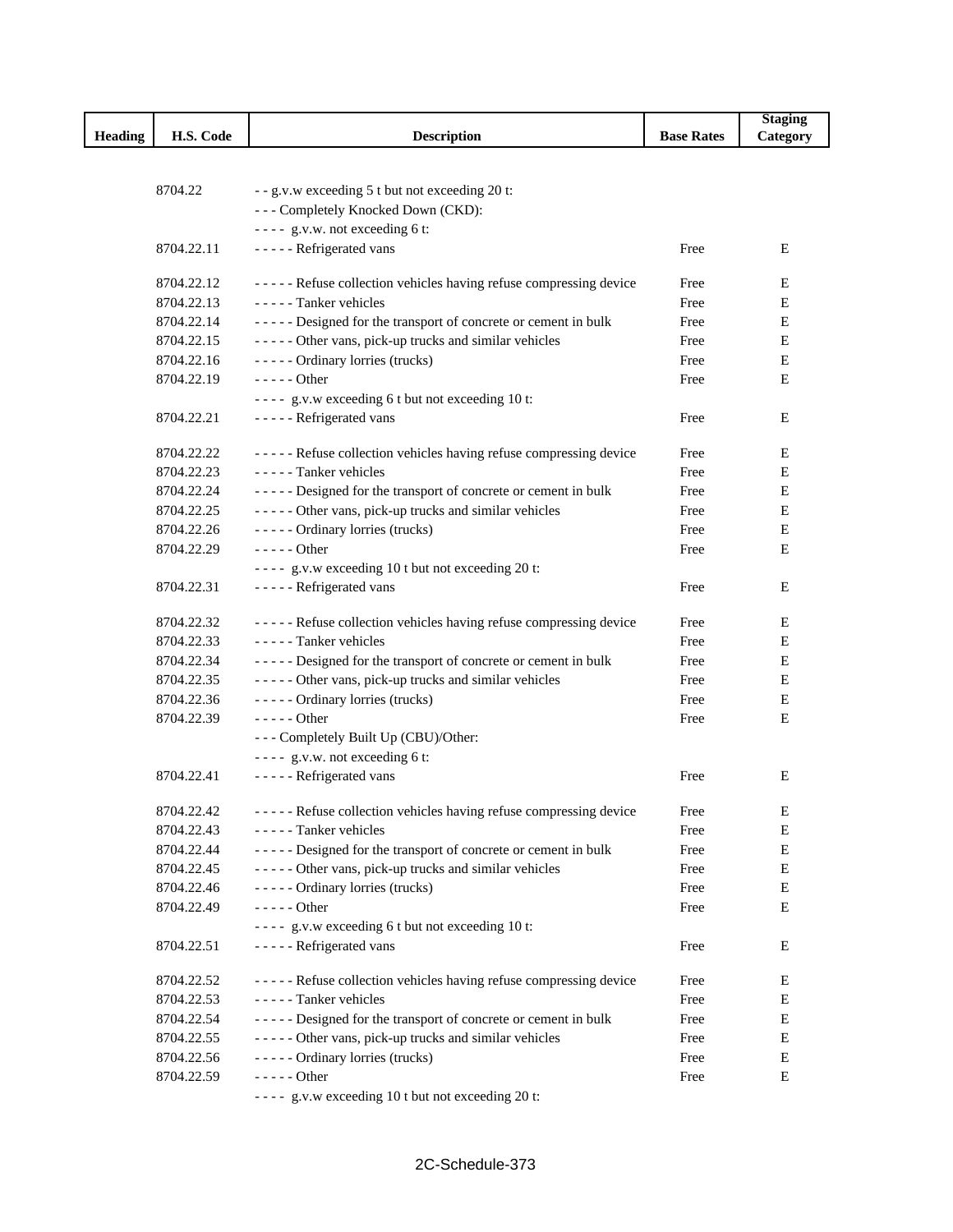|                |            |                                                                   |                   | <b>Staging</b> |
|----------------|------------|-------------------------------------------------------------------|-------------------|----------------|
| <b>Heading</b> | H.S. Code  | <b>Description</b>                                                | <b>Base Rates</b> | Category       |
|                |            |                                                                   |                   |                |
|                |            |                                                                   |                   |                |
|                | 8704.22.61 | - - - - - Refrigerated vans                                       | Free              | Е              |
|                | 8704.22.62 | ----- Refuse collection vehicles having refuse compressing device | Free              | Е              |
|                | 8704.22.63 | - - - - - Tanker vehicles                                         | Free              | Е              |
|                | 8704.22.64 | ----- Designed for the transport of concrete or cement in bulk    | Free              | E              |
|                | 8704.22.65 | ----- Other vans, pick-up trucks and similar vehicles             | Free              | Ε              |
|                | 8704.22.66 | ----- Ordinary lorries (trucks)                                   | Free              | E              |
|                |            | $---Other$                                                        |                   | Е              |
|                | 8704.22.69 |                                                                   | Free              |                |
|                | 8704.23    | - - g.v.w. exceeding 20 t:                                        |                   |                |
|                |            | --- Completely Knocked Down (CKD):                                |                   |                |
|                |            | ---- g.v.w. not exceeding 24 t:                                   |                   |                |
|                | 8704.23.11 | - - - - - Refrigerated vans                                       | Free              | Е              |
|                | 8704.23.12 | ----- Refuse collection vehicles having refuse compressing device | Free              | Ε              |
|                | 8704.23.13 | - - - - - Tanker vehicles                                         | Free              | E              |
|                | 8704.23.14 | ----- Designed for the transport of concrete or cement in bulk    | Free              | E              |
|                | 8704.23.15 | ----- Other vans, pick-up trucks and similar vehicles             | Free              | Е              |
|                | 8704.23.16 | ----- Ordinary lorries (trucks)                                   | Free              | Е              |
|                | 8704.23.19 | $---Other$                                                        |                   | Е              |
|                |            |                                                                   | Free              |                |
|                |            | $---$ g.v.w. exceeding 24 t:                                      |                   |                |
|                | 8704.23.21 | - - - - - Refrigerated vans                                       | Free              | Е              |
|                | 8704.23.22 | ----- Refuse collection vehicles having refuse compressing device | Free              | Е              |
|                | 8704.23.23 | - - - - - Tanker vehicles                                         | Free              | E              |
|                | 8704.23.24 | ----- Designed for the transport of concrete or cement in bulk    | Free              | Е              |
|                | 8704.23.25 | ----- Other vans, pick-up trucks and similar vehicles             | Free              | Е              |
|                | 8704.23.26 | ----- Ordinary lorries (trucks)                                   | Free              | E              |
|                | 8704.23.29 | - - - - - Other                                                   | Free              | Е              |
|                |            | --- Completely Built Up (CBU)/Other:                              |                   |                |
|                |            | ---- g.v.w. not exceeding 24 t:                                   |                   |                |
|                | 8704.23.31 | - - - - - Refrigerated vans                                       | Free              | E              |
|                |            |                                                                   |                   |                |
|                | 8704.23.32 | ----- Refuse collection vehicles having refuse compressing device | Free              | Е              |
|                | 8704.23.33 | ----- Tanker vehicles                                             | Free              | E              |
|                | 8704.23.34 | ----- Designed for the transport of concrete or cement in bulk    | Free              | E              |
|                | 8704.23.35 | ----- Other vans, pick-up trucks and similar vehicles             | Free              | Е              |
|                | 8704.23.36 | ----- Ordinary lorries (trucks)                                   | Free              | E              |
|                | 8704.23.39 | $---$ Other                                                       | Free              | Ε              |
|                |            | $---$ g.v.w. exceeding 24 t:                                      |                   |                |
|                | 8704.23.41 | - - - - - Refrigerated vans                                       | Free              | Ε              |
|                |            |                                                                   |                   |                |
|                | 8704.23.42 | ----- Refuse collection vehicles having refuse compressing device | Free              | Ε              |
|                | 8704.23.43 | - - - - - Tanker vehicles                                         | Free              | Ε              |
|                | 8704.23.44 | ----- Designed for the transport of concrete or cement in bulk    | Free              | Ε              |
|                | 8704.23.45 | ----- Other vans, pick-up trucks and similar vehicles             | Free              | E              |
|                | 8704.23.46 | ----- Ordinary lorries (trucks)                                   | Free              | Е              |
|                | 8704.23.49 | $---Other$                                                        | Free              | Е              |
|                |            | - Other, with spark-ignition internal combustion piston engine:   |                   |                |
|                | 8704.31    | - - g.v.w. not exceeding 5 t:                                     |                   |                |
|                |            |                                                                   |                   |                |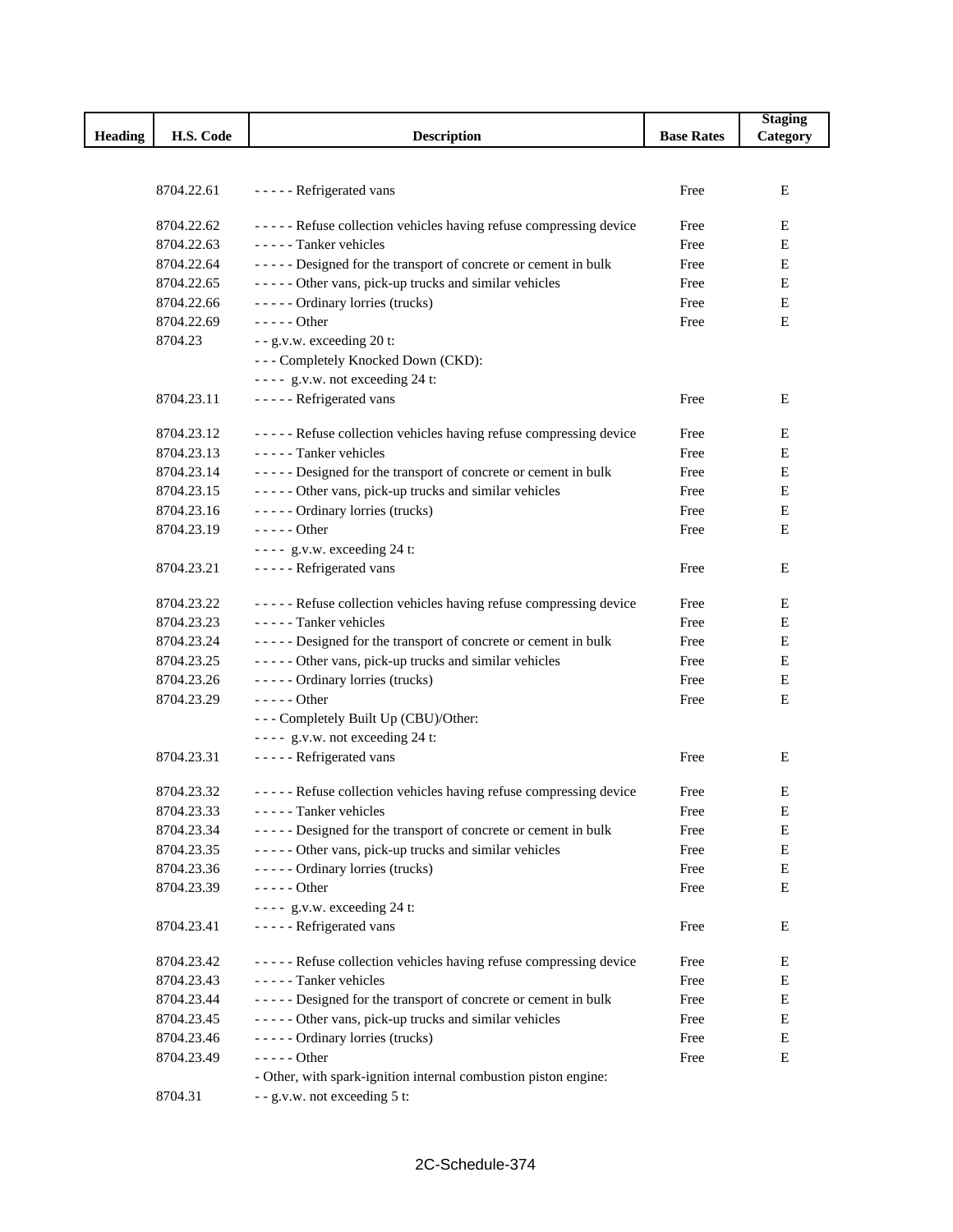|                |            |                                                                     |                   | <b>Staging</b> |
|----------------|------------|---------------------------------------------------------------------|-------------------|----------------|
| <b>Heading</b> | H.S. Code  | <b>Description</b>                                                  | <b>Base Rates</b> | Category       |
|                |            |                                                                     |                   |                |
|                |            |                                                                     |                   |                |
|                |            | --- Completely Knocked Down (CKD):                                  |                   |                |
|                | 8704.31.11 | - - - - Refrigerated vans                                           | Free              | E              |
|                | 8704.31.12 | ---- Refuse collection vehicles having refuse compressing device    | Free              | Е              |
|                | 8704.31.13 | ---- Tanker vehicles                                                | Free              | Е              |
|                | 8704.31.14 | ---- Designed for the transport of concrete or cement in bulk       | Free              | Е              |
|                | 8704.31.15 | - - - - Other vans, pick-up trucks and similar vehicles             | Free              | E              |
|                | 8704.31.16 | ---- Ordinary lorries (trucks)                                      | Free              | Е              |
|                |            | ---- Three-wheeled light trucks of a cylinder capacity not          |                   |                |
|                | 8704.31.17 | exceeding 356 cc and a payload capacity not exceeding 350 kg        | Free              | E              |
|                | 8704.31.19 | $---$ Other                                                         | Free              | Ε              |
|                |            | --- Completely Built Up (CBU)/Other:                                |                   |                |
|                | 8704.31.21 | - - - - Refrigerated vans                                           | Free              | E              |
|                | 8704.31.22 | - - - - Refuse collection vehicles Having Refuse compressing device | Free              | Ε              |
|                | 8704.31.23 | - - - - Tanker vehicles                                             | Free              | Е              |
|                | 8704.31.24 | - - - - Designed for the transport of Concrete or cement in bulk    | Free              | Ε              |
|                | 8704.31.25 | - - - - Other vans, pick-up trucks and similar vehicles             | Free              | E              |
|                | 8704.31.26 | ---- Ordinary lorries (trucks)                                      | Free              | Ε              |
|                |            | ---- Three-wheeled light trucks of a cylinder capacity not          |                   |                |
|                | 8704.31.27 | exceeding 356 cc and a payload capacity not exceeding 350 kg        | Free              | E              |
|                | 8704.31.29 | $--- Other$                                                         | Free              | Е              |
|                | 8704.32    | - - g.v.w. exceeding 5 t:                                           |                   |                |
|                |            | --- Completely Knocked Down (CKD):                                  |                   |                |
|                |            | $---$ g.v.w. not exceeding 6 t:                                     |                   |                |
|                | 8704.32.11 | - - - - - Refrigerated vans                                         | Free              | E              |
|                |            |                                                                     |                   |                |
|                | 8704.32.12 | ----- Refuse collection vehicles having refuse compressing device   | Free              | E              |
|                | 8704.32.13 | - - - - - Tanker vehicles                                           | Free              | Ε              |
|                | 8704.32.14 | ----- Designed for the transport of concrete or cement in bulk      | Free              | E              |
|                | 8704.32.15 | - - - - - Other vans, pick-up trucks and similar vehicles           | Free              | Ε              |
|                | 8704.32.16 | ----- Ordinary lorries (trucks)                                     | Free              | E              |
|                | 8704.32.17 | - - - - - Other                                                     | Free              | E              |
|                |            | ---- g.v.w. exceeding 6 t but not exceeding 10 t:                   |                   |                |
|                | 8704.32.18 | ----- Refrigerated vans                                             | Free              | ${\bf E}$      |
|                |            |                                                                     |                   |                |
|                | 8704.32.21 | ----- Refuse collection vehicles having refuse compressing device   | Free              | E              |
|                | 8704.32.22 | - - - - - Tanker vehicles                                           | Free              | E              |
|                | 8704.32.23 | ----- Designed for the transport of concrete or cement in bulk      | Free              | E              |
|                | 8704.32.24 | - - - - - Other vans, pick-up trucks and similar vehicles           | Free              | E              |
|                | 8704.32.25 | ----- Ordinary lorries (trucks)                                     | Free              | E              |
|                | 8704.32.26 | $---Other$                                                          | Free              | E              |
|                |            | ---- g.v.w exceeding exceeding 10 t but not exceeding 20 t:         |                   |                |
|                | 8704.32.27 | - - - - - Refrigerated vans                                         | Free              | E              |
|                |            |                                                                     |                   |                |
|                | 8704.32.28 | ----- Refuse collection vehicles having refuse compressing device   | Free              | E              |
|                | 8704.32.31 | - - - - - Tanker vehicles                                           | Free              | E              |
|                | 8704.32.32 | ----- Designed for the transport of concrete or cement in bulk      | Free              | E              |
|                | 8704.32.33 | ----- Other vans, pick-up trucks and similar vehicles               | Free              | E              |
|                | 8704.32.34 | ----- Ordinary lorries (trucks)                                     | Free              | ${\bf E}$      |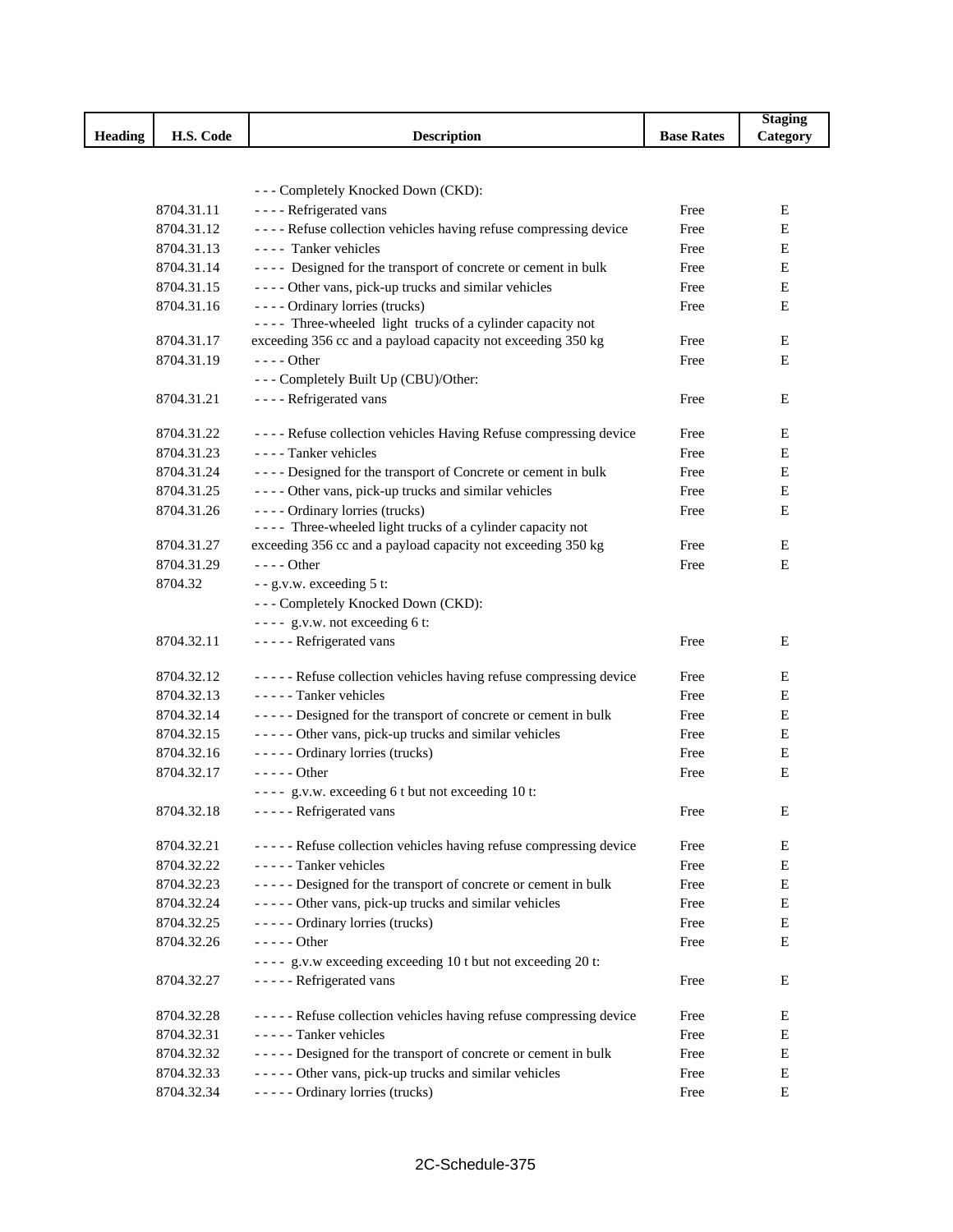|                |            |                                                                   |                   | <b>Staging</b> |
|----------------|------------|-------------------------------------------------------------------|-------------------|----------------|
| <b>Heading</b> | H.S. Code  | <b>Description</b>                                                | <b>Base Rates</b> | Category       |
|                |            |                                                                   |                   |                |
|                |            |                                                                   |                   |                |
|                | 8704.32.35 | $---$ Other                                                       | Free              | E              |
|                |            | ---- g.v.w exceeding 20 t but not exceeding 24 t:                 |                   |                |
|                | 8704.32.36 | - - - - - Refrigerated vans                                       | Free              | Ε              |
|                | 8704.32.37 | ----- Refuse collection vehicles having refuse compressing device | Free              | Ε              |
|                | 8704.32.38 | - - - - - Tanker vehicles                                         | Free              | Е              |
|                | 8704.32.41 | ----- Designed for the transport of concrete or cement in bulk    | Free              | Ε              |
|                | 8704.32.42 | ----- Other vans, pick-up trucks and similar vehicles             | Free              | E              |
|                | 8704.32.43 | ----- Ordinary lorries (trucks)                                   | Free              | Е              |
|                | 8704.32.44 | $---Other$                                                        | Free              | E              |
|                |            | ---- g.v.w. exceeding 24 t:                                       |                   |                |
|                | 8704.32.45 | - - - - - Refrigerated vans                                       | Free              | Ε              |
|                | 8704.32.46 | ----- Refuse collection vehicles having refuse compressing device | Free              | Ε              |
|                | 8704.32.47 | - - - - - Tanker vehicles                                         | Free              | Е              |
|                | 8704.32.48 | ----- Designed for the transport of concrete or cement in bulk    | Free              | E              |
|                | 8704.32.51 | ----- Other vans, pick-up trucks and similar vehicles             | Free              | E              |
|                | 8704.32.52 | ----- Ordinary lorries (trucks)                                   | Free              | Ε              |
|                | 8704.32.53 | - - - - - Other                                                   | Free              | Ε              |
|                |            | --- Completely Built Up (CBU)/Other:                              |                   |                |
|                |            | $---$ g.v.w. not exceeding 6 t:                                   |                   |                |
|                | 8704.32.54 | - - - - - Refrigerated vans                                       | Free              | Ε              |
|                |            |                                                                   |                   |                |
|                | 8704.32.55 | ----- Refuse collection vehicles having refuse compressing device | Free              | Ε              |
|                | 8704.32.56 | - - - - - Tanker vehicles                                         | Free              | E              |
|                | 8704.32.57 | ----- Designed for the transport of concrete or cement in bulk    | Free              | Е              |
|                | 8704.32.58 | ----- Other vans, pick-up trucks and similar vehicles             | Free              | Е              |
|                | 8704.32.61 | ----- Ordinary lorries (trucks)                                   | Free              | Ε              |
|                | 8704.32.62 | $--- Other$                                                       | Free              | Е              |
|                |            | ---- g.v.w. exceeding 6 t but not exceeding 10 t:                 |                   |                |
|                | 8704.32.63 | - - - - - Refrigerated vans                                       | Free              | Е              |
|                | 8704.32.64 | ----- Refuse collection vehicles having refuse compressing device | Free              | Ε              |
|                | 8704.32.65 | ----- Tanker vehicles                                             | Free              | E              |
|                | 8704.32.66 | ----- Designed for the transport of concrete or cement in bulk    | Free              | Ε              |
|                | 8704.32.67 | ----- Other vans, pick-up trucks and similar vehicles             | Free              | E              |
|                | 8704.32.68 | ----- Ordinary lorries (trucks)                                   | Free              | Е              |
|                | 8704.32.69 | - - - - - Other                                                   | Free              | Е              |
|                |            | ---- g.v.w exceeding exceeding 10 t but not exceeding 20 t:       |                   |                |
|                | 8704.32.71 | - - - - - Refrigerated vans                                       | Free              | Е              |
|                |            |                                                                   |                   |                |
|                | 8704.32.72 | ----- Refuse collection vehicles having refuse compressing device | Free              | Ε              |
|                | 8704.32.73 | - - - - - Tanker vehicles                                         | Free              | E              |
|                | 8704.32.74 | ----- Designed for the transport of concrete or cement in bulk    | Free              | E              |
|                | 8704.32.75 | ----- Other vans, pick-up trucks and similar vehicles             | Free              | E              |
|                | 8704.32.76 | ----- Ordinary lorries (trucks)                                   | Free              | Ε              |
|                | 8704.32.77 | - - - - - Other                                                   | Free              | Ε              |
|                |            | ---- g.v.w exceeding 20 t but not exceeding 24 t:                 |                   |                |
|                | 8704.32.78 | - - - - - Refrigerated vans                                       | Free              | Е              |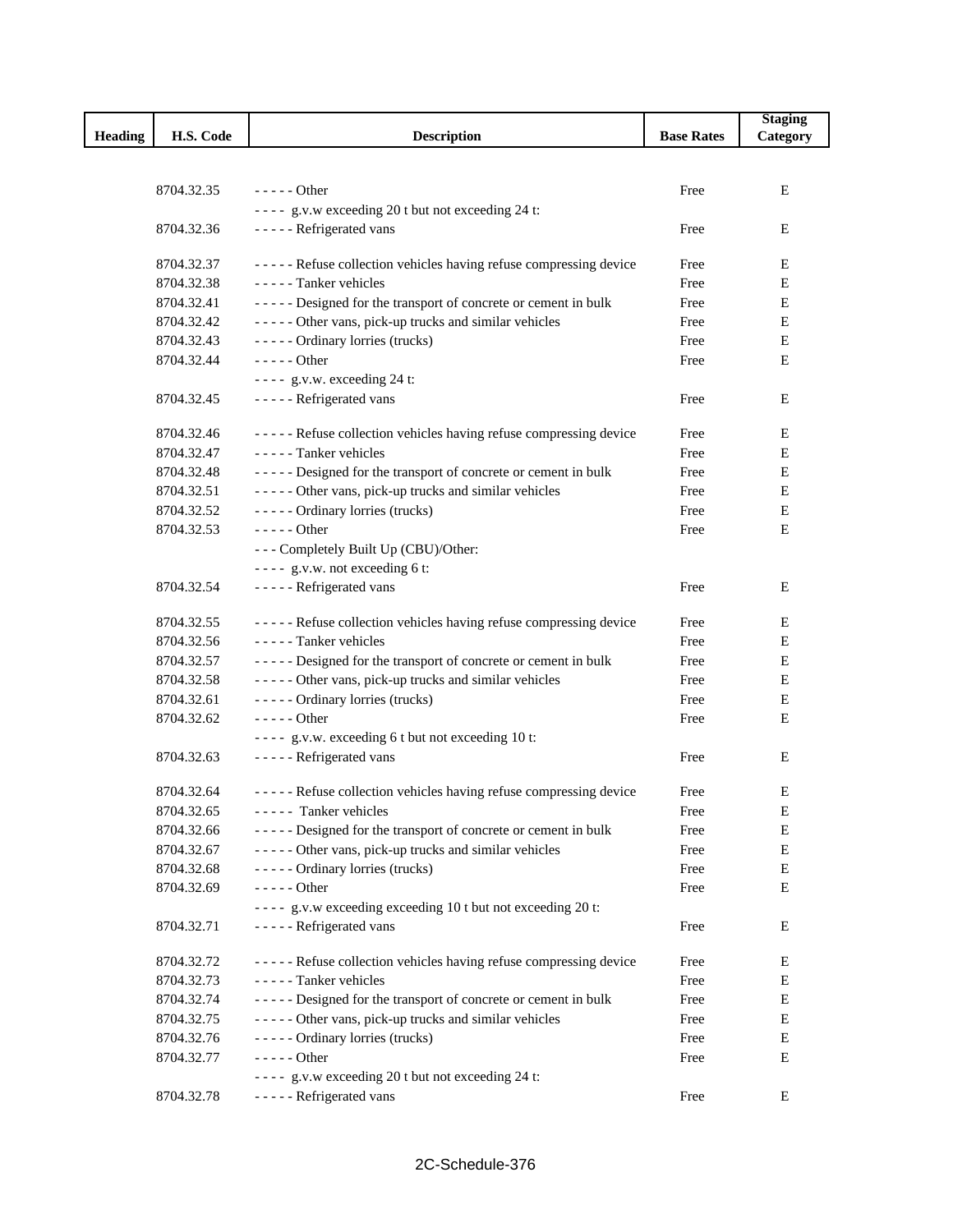|                |                        |                    |                   | Stagin         |
|----------------|------------------------|--------------------|-------------------|----------------|
| <b>Heading</b> | H.S.<br>$\sim$<br>Code | <b>Description</b> | <b>Base Rates</b> | <b>Lategor</b> |

| 8704.32.81 | ----- Refuse collection vehicles having refuse compressing device | Free | Ε |
|------------|-------------------------------------------------------------------|------|---|
| 8704.32.82 | - - - - - Tanker vehicles                                         | Free | Е |
| 8704.32.83 | ----- Designed for the transport of concrete or cement in bulk    | Free | Е |
| 8704.32.84 | ----- Other vans, pick-up trucks and similar vehicles             | Free | Е |
| 8704.32.85 | ----- Ordinary lorries (trucks)                                   | Free | Е |
| 8704.32.86 | $---Other$                                                        | Free | E |
|            | ---- g.v.w. exceeding 24 t:                                       |      |   |
| 8704.32.87 | - - - - - Refrigerated vans                                       | Free | Ε |
| 8704.32.88 | ----- Refuse collection vehicles having refuse compressing device | Free | E |
| 8704.32.91 | - - - - - Tanker vehicles                                         | Free | Е |
| 8704.32.92 | ----- Designed for the transport of concrete or cement in bulk    | Free | Е |
| 8704.32.93 | ----- Other vans, pick-up trucks and similar vehicles             | Free | E |
| 8704.32.94 | ----- Ordinary lorries (trucks)                                   | Free | E |
| 8704.32.95 | $---Other$                                                        | Free | Ε |
| 8704.90    | - Other:                                                          |      |   |
|            | - - Completely Knocked Down (CKD):                                |      |   |
|            | --- g.v.w not exceeding 5 t:                                      |      |   |
| 8704.90.11 | - - - - Vans, pick-up trucks and other similar vehicles           | Free | Е |
| 8704.90.12 | ---- Ordinary lorries (trucks)                                    | Free | Е |
| 8704.90.19 | - - - - Other                                                     | Free | Е |
|            | --- g.v.w. exceeding 5 t but not exceeding 24 t:                  |      |   |
| 8704.90.21 | - - - - Vans, pick-up trucks and other similar vehicles           | Free | Е |
| 8704.90.22 | ---- Ordinary lorries (trucks)                                    | Free | Е |
| 8704.90.29 | - - - - Other                                                     | Free | Е |
|            | $--$ g.v.w. exceeding 24 t:                                       |      |   |
| 8704.90.31 | - - - - Vans, pick-up trucks and other similar vehicles           | Free | Е |
| 8704.90.32 | ---- Ordinary lorries (trucks)                                    | Free | E |
| 8704.90.39 | $---$ Other                                                       | Free | E |
|            | - - Completely Built Up (CBU)/Other:                              |      |   |
|            | --- g.v.w not exceeding 5 t:                                      |      |   |
| 8704.90.41 | - - - - Vans, pick-up trucks and other similar vehicles           | Free | Ε |
| 8704.90.42 | ---- Ordinary lorries (trucks)                                    | Free | Е |
| 8704.90.49 | - - - - Other                                                     | Free | Е |
|            | - - - g.v.w. exceeding 5 t but not exceeding 24 t:                |      |   |
| 8704.90.51 | - - - - Vans, pick-up trucks and other similar vehicles           | Free | E |
| 8704.90.52 | - - - - Ordinary lorries (trucks)                                 | Free | E |
| 8704.90.59 | - - - - Other                                                     | Free | Е |
|            | - - - g.v.w. exceeding 24 t:                                      |      |   |
| 8704.90.61 | - - - - Vans, pick-up trucks and other similar vehicles           | Free | Ε |
| 8704.90.62 | ---- Ordinary lorries (trucks)                                    | Free | Е |
| 8704.90.69 | - - - - Other                                                     | Free | Е |
|            |                                                                   |      |   |

Special purpose motor vehicles, other than those principally designed for the transport of persons or goods (for example, breakdown lorries, crane lorries, fire fighting vehicles, concrete-mixer lorries, road sweeper lorries, spraying lorries, mobile workshops, mobile radiological units).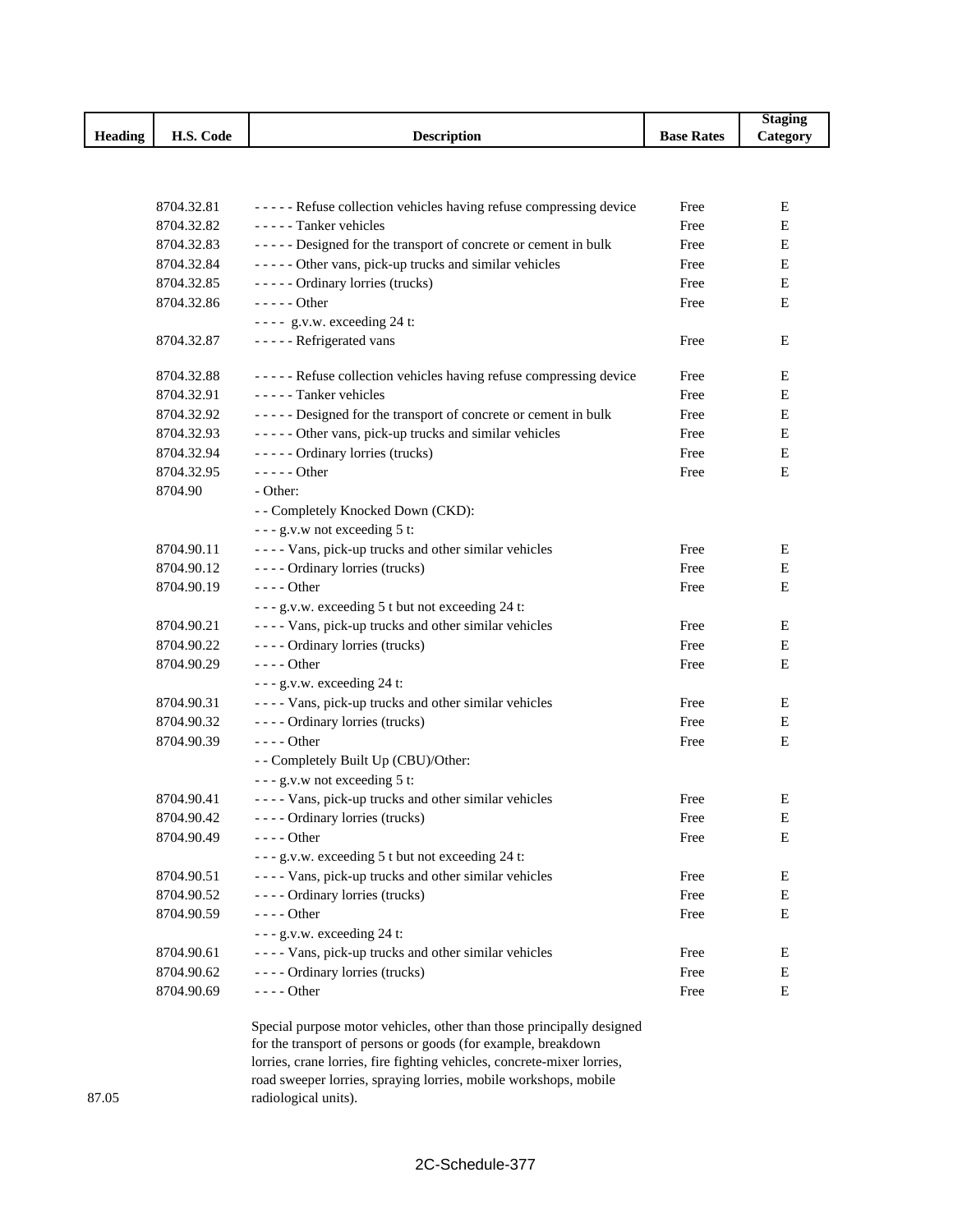|                |            |                                                                                    |                   | <b>Staging</b> |
|----------------|------------|------------------------------------------------------------------------------------|-------------------|----------------|
| <b>Heading</b> | H.S. Code  | <b>Description</b>                                                                 | <b>Base Rates</b> | Category       |
|                |            |                                                                                    |                   |                |
|                |            |                                                                                    |                   |                |
|                | 8705.10.00 | - Crane lorries                                                                    | Free              | Е              |
|                | 8705.20.00 | - Mobile drilling derricks                                                         | Free              | E              |
|                | 8705.30.00 | - Fire fighting vehicles                                                           | Free              | Ε              |
|                | 8705.40.00 | - Concrete-mixer lorries                                                           | Free              | Е              |
|                | 8705.90    | - Other:                                                                           |                   |                |
|                | 8705.90.10 | - - Street cleaning vehicles, including cesspit emptiers                           | Free              | Ε              |
|                | 8705.90.20 | - - Mobile clinics; spraying lorries of all kinds                                  | Free              | E              |
|                | 8705.90.30 | - - Mobile radiological units                                                      | Free              | E              |
|                | 8705.90.40 | - - Mobile manufacture units for explosives                                        | Free              | Е              |
|                | 8705.90.90 | - - Other                                                                          | Free              | E              |
| 87.06          |            | Chassis fitted with engines, for the motor vehicles of headings 87.01<br>to 87.05. |                   |                |
|                |            | - For vehicles of heading 87.01:                                                   |                   |                |
|                |            | - - For vehicles of subheadings 8701.10 and 8701.90 (agricultural                  |                   |                |
|                | 8706.00.11 | tractors only)                                                                     | Free              | Е              |
|                | 8706.00.19 | - - Other                                                                          | Free              | E              |
|                |            | - For vehicles of heading 87.02:                                                   |                   |                |
|                | 8706.00.21 | - - For vehicles of subheading 8702.10                                             | Free              | E              |
|                | 8706.00.22 | - - For vehicles of subheading 8702.90                                             | Free              | E              |
|                |            | - For vehicles of heading 87.03:                                                   |                   |                |
|                | 8706.00.31 | - - For Ambulances                                                                 | Free              | Е              |
|                | 8706.00.39 | - - Other                                                                          | Free              | E              |
|                |            | - For vehicles of heading 87.04:                                                   |                   |                |
|                | 8706.00.41 | - - For vehicles of subheading 8704.10                                             | Free              | Е              |
|                | 8706.00.49 | - - Other                                                                          | Free              | Ε              |
|                | 8706.00.50 | - For vehicles of heading 87.05                                                    | Free              | Е              |
|                |            | Bodies (including cabs), for the motor vehicles of headings 87.01 to               |                   |                |
| 87.07          |            | 87.05.                                                                             |                   |                |
|                | 8707.10    | - For the vehicles of heading 87.03:                                               |                   |                |
|                | 8707.10.10 | - - For Ambulances                                                                 | Free              | Е              |
|                | 8707.10.90 | - - Other                                                                          | Free              | E              |
|                | 8707.90    | - Other:                                                                           |                   |                |
|                |            | - - For vehicles of heading 87.01:                                                 |                   |                |
|                |            | - - - For vehicles of subheadings 8701.10 and 8701.90 (agricultural                |                   |                |
|                | 8707.90.11 | tractors only)                                                                     | Free              | Е              |
|                | 8707.90.19 | $--$ Other                                                                         | Free              | Е              |
|                |            | - - For vehicles of heading 87.04:                                                 |                   |                |
|                | 8707.90.21 | --- For vehicles of subheading 8704.10                                             | Free              | Ε              |
|                | 8707.90.29 | $--$ Other                                                                         | Free              | Е              |
|                | 8707.90.30 | -- For vehicles of heading 87.05                                                   | Free              | E              |
|                | 8707.90.90 | - - Other                                                                          | Free              | Е              |
| 87.08          |            | Parts and accessories of the motor vehicles of headings 87.01 to<br>87.05.         |                   |                |
|                | 8708.10    | - Bumpers and parts thereof:                                                       |                   |                |
|                | 8708.10.10 | - - For vehicles of heading 87.01                                                  | Free              | Ε              |
|                |            |                                                                                    |                   |                |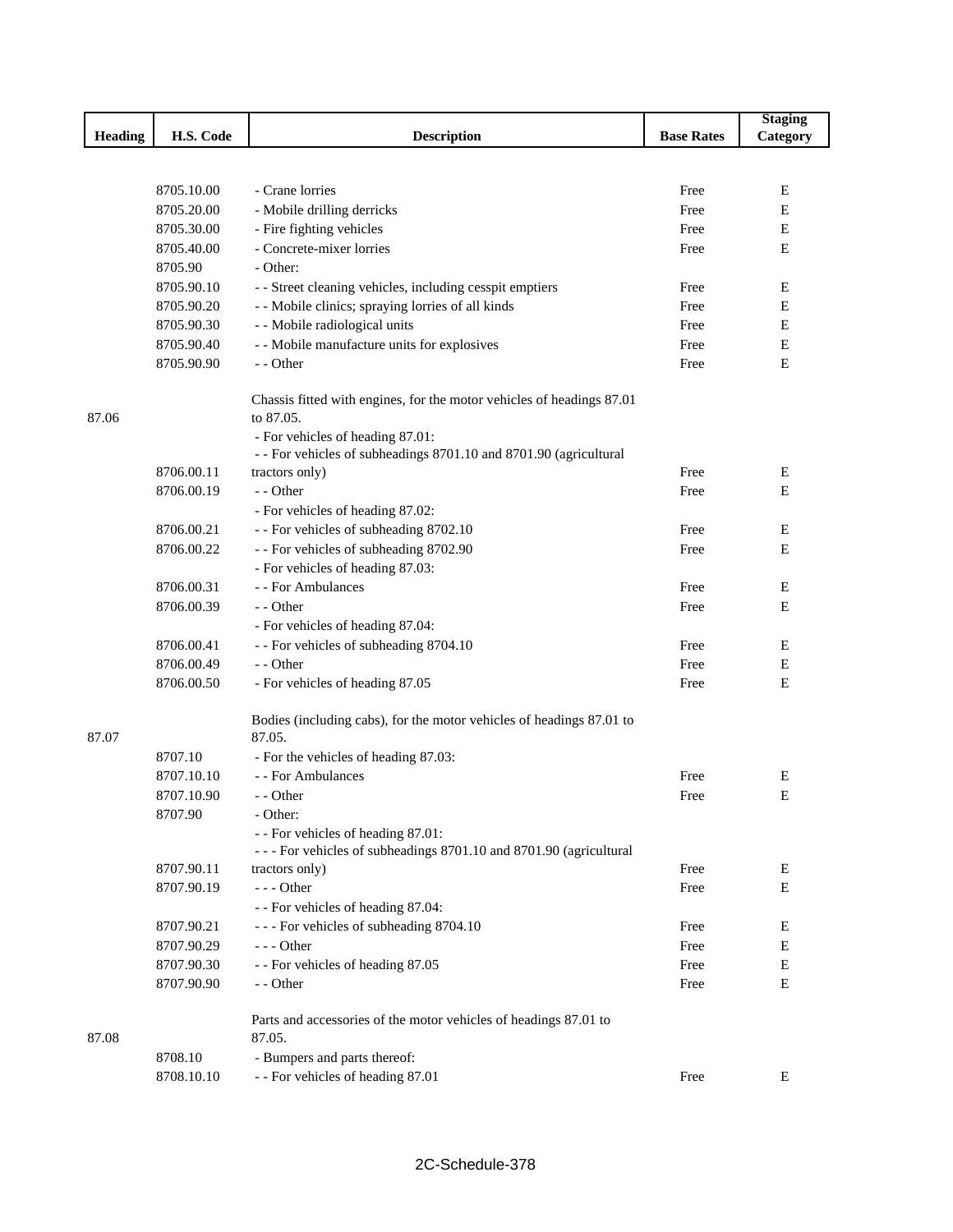|                |                          |                                                                                                 |                   | <b>Staging</b> |
|----------------|--------------------------|-------------------------------------------------------------------------------------------------|-------------------|----------------|
| <b>Heading</b> | H.S. Code                | <b>Description</b>                                                                              | <b>Base Rates</b> | Category       |
|                |                          |                                                                                                 |                   |                |
|                |                          |                                                                                                 |                   |                |
|                |                          | - - For vehicles of headings 87.02 and 87.04 (except subheading                                 |                   |                |
|                | 8708.10.20               | 87.01)                                                                                          | Free              | Ε              |
|                | 8708.10.30               | - - For Ambulances<br>- - For vehicles of subheadings 8703.21 to 8703.23, 8703.31 or            | Free              | ${\bf E}$      |
|                | 8708.10.40               | 8703.32 (except ambulances)                                                                     | Free              | E              |
|                |                          | -- For vehicles of subheading 8703.24 or 8703.33 (except                                        |                   |                |
|                | 8708.10.50               | ambulances)                                                                                     | Free              | Ε              |
|                | 8708.10.60               | - - For vehicles of subheading 8704.10 or heading 87.05                                         | Free              | Е              |
|                | 8708.10.90               | - - Other                                                                                       | Free              | E              |
|                |                          | - Other parts and accessories of bodies (including cabs):                                       |                   |                |
|                | 8708.21                  | - - Safety seat belts:                                                                          |                   |                |
|                | 8708.21.10               | --- For vehicles of heading 87.01                                                               | Free              | Е              |
|                |                          | --- For vehicles of headings 87.02 and 87.04 (except subheading                                 |                   |                |
|                | 8708.21.20               | 87.01)                                                                                          | Free              | Е              |
|                | 8708.21.30               | --- For Ambulances                                                                              | Free              | E              |
|                |                          | --- For vehicles of subheadings 8703.21 to 8703.23, 8703.31 or                                  |                   |                |
|                | 8708.21.40               | 8703.32 (except ambulances)<br>--- For vehicles of subheading 8703.24 or 8703.33 (except        | Free              | E              |
|                | 8708.21.50               | ambulances)                                                                                     | Free              | E              |
|                | 8708.21.60               | --- For vehicles of subheading 8704.10 or heading 87.05                                         | Free              | Е              |
|                | 8708.21.90               | $--$ Other                                                                                      | Free              | E              |
|                | 8708.29                  | $-$ - Other:                                                                                    |                   |                |
|                |                          | --- Components of door trim assembly:                                                           |                   |                |
|                |                          | - - - - For vehicles of subheading 8701.10 or 8701.90 (agricultural                             |                   |                |
|                | 8708.29.11               | tractors only)                                                                                  | Free              | E              |
|                |                          | --- - For vehicles of heading 87.01 (except subheading 8701.10 or                               |                   |                |
|                | 8708.29.12               | 8701.90) (agricultural tractors)                                                                | Free              | E              |
|                |                          | --- - For vehicles of headings 87.02 and 87.04 (except subheading                               |                   |                |
|                | 8708.29.13               | 8704.10)                                                                                        | Free              | Е              |
|                | 8708.29.14               | ---- For Ambulances                                                                             | Free              | E              |
|                | 8708.29.15               | --- - For vehicles of subheadings 8703.21 to 8703.23, 8703.31 or<br>8703.32 (except ambulances) | Free              | Е              |
|                |                          | ---- For vehicles of subheading 8703.24 or 8703.33 (except                                      |                   |                |
|                | 8708.29.16               | ambulances)                                                                                     | Free              | E              |
|                | 8708.29.17               | ---- For vehicles of subheading 8704.10 or heading 87.05                                        | Free              | E              |
|                | 8708.29.19               | $--- Other$                                                                                     | Free              | Е              |
|                |                          | - - - Other:                                                                                    |                   |                |
|                |                          | - - - - For vehicles of subheading 8701.10 or 8701.90 (agricultural                             |                   |                |
|                | 8708.29.91               | tractors only)                                                                                  | Free              | Ε              |
|                |                          | --- - For vehicles of heading 87.01 (except subheading 8701.10 or                               |                   |                |
|                | 8708.29.92               | 8701.90) (agricultural tractors)                                                                | Free              | Ε              |
|                |                          | --- - For vehicles of headings 87.02 and 87.04 (except subheading                               |                   |                |
|                | 8708.29.93<br>8708.29.94 | 8704.10)                                                                                        | Free              | Е              |
|                |                          | ---- For Ambulances<br>--- - For vehicles of subheadings 8703.21 to 8703.23, 8703.31 or         | Free              | Е              |
|                | 8708.29.95               | 8703.32 (except ambulances)                                                                     | Free              | Ε              |
|                |                          | ---- For vehicles of subheading 8703.24 or 8703.33 (except                                      |                   |                |
|                | 8708.29.96               | ambulances)                                                                                     | Free              | Ε              |
|                | 8708.29.97               | ---- For vehicles of subheading 8704.10 or heading 87.05                                        | Free              | Ε              |
|                | 8708.29.98               | ---- Parts of safety belts                                                                      | Free              | E              |
|                | 8708.29.99               | - - - - Other                                                                                   | Free              | Е              |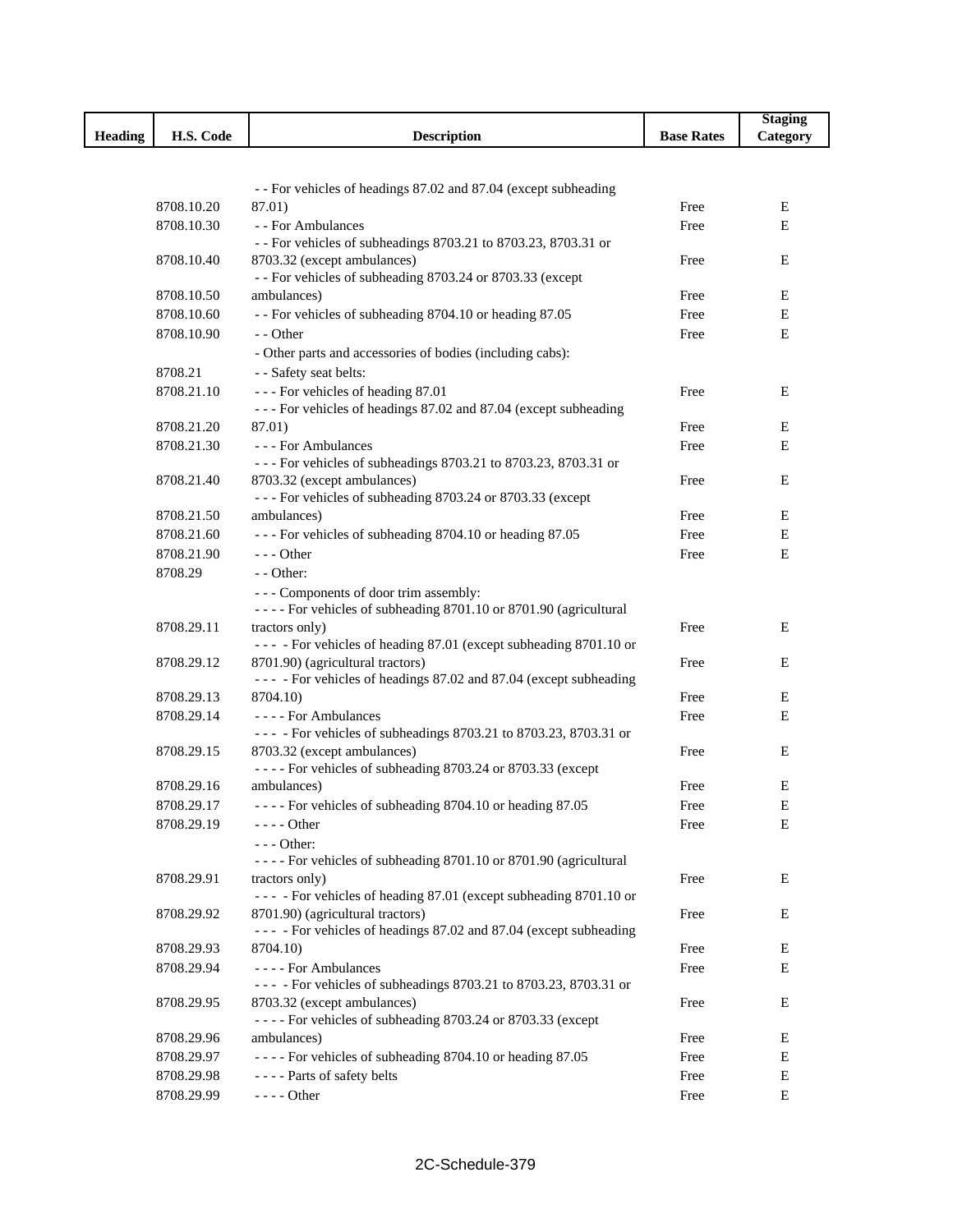|                |            |                                                                                                     |                   | <b>Staging</b> |
|----------------|------------|-----------------------------------------------------------------------------------------------------|-------------------|----------------|
| <b>Heading</b> | H.S. Code  | <b>Description</b>                                                                                  | <b>Base Rates</b> | Category       |
|                |            |                                                                                                     |                   |                |
|                |            |                                                                                                     |                   |                |
|                |            | - Brakes and servo-brakes and parts thereof:                                                        |                   |                |
|                | 8708.31    | - - Mounted brake linings:                                                                          |                   |                |
|                |            | - - - For vehicles of subheading 8701.10 or 8701.90 (agricultural                                   |                   |                |
|                | 8708.31.10 | tractors only)                                                                                      | Free              | Е              |
|                | 8708.31.20 | --- For vehicles of heading 87.01 (except subheading 8701.10 or<br>8701.90) (agricultural tractors) | Free              | Е              |
|                |            | --- For vehicles of headings 87.02 and 87.04 (except                                                |                   |                |
|                | 8708.31.30 | subheading 8704.10)                                                                                 | Free              | Е              |
|                | 8708.31.40 | --- For ambulances                                                                                  | Free              | E              |
|                |            | --- For vehicles of subheadings 8703.21 to 8703.23, 8703.31 or                                      |                   |                |
|                | 8708.31.50 | 8703.32 (except ambulances)                                                                         | Free              | Е              |
|                |            | --- For vehicles of subheading 8703.24 or 8703.33 (except                                           |                   |                |
|                | 8708.31.60 | ambulances)                                                                                         | Free              | Ε              |
|                | 8708.31.70 | --- For vehicles of subheading 8704.10 or heading 87.05                                             | Free              | Е              |
|                | 8708.31.90 | - - - Other                                                                                         | Free              | Е              |
|                | 8708.39    | $-$ - Other:                                                                                        |                   |                |
|                |            | - - - For vehicles of subheading 8701.10 or 8701.90 (agricultural                                   |                   |                |
|                | 8708.39.10 | tractors only)                                                                                      | Free              | E              |
|                |            | --- For vehicles of heading 87.01 (except subheading 8701.10 or                                     |                   |                |
|                | 8708.39.20 | 8701.90) (agricultural tractors)                                                                    | Free              | Е              |
|                |            | --- For vehicles of headings 87.02 and 87.04 (except subheading                                     |                   |                |
|                | 8708.39.30 | 8704.10)                                                                                            | Free              | Е              |
|                | 8708.39.40 | - - - For Ambulances                                                                                | Free              | E              |
|                |            | - - - For vehicles of subheadings 8703.21 to 8703.23, 8703.31 or                                    |                   |                |
|                | 8708.39.50 | 8703.32 (except ambulances)                                                                         | Free              | Е              |
|                |            | --- For vehicles of subheading 8703.24 or 8703.33 (except                                           |                   |                |
|                | 8708.39.60 | ambulances)                                                                                         | Free              | Ε              |
|                | 8708.39.70 | --- For vehicles of subheading 8704.10 or heading 87.05                                             | Free              | Е              |
|                | 8708.39.90 | $--$ Other                                                                                          | Free              | Е              |
|                | 8708.40    | - Gear boxes:                                                                                       |                   |                |
|                |            | - - Not fully assembled:                                                                            |                   |                |
|                | 8708.40.11 | - - - For vehicles of subheading 8701.10 or 8701.90 (agricultural<br>tractors only)                 | Free              | Е              |
|                |            | --- For vehicles of heading 87.01 (except subheading 8701.10 or                                     |                   |                |
|                | 8708.40.12 | 8701.90) (agricultural tractors)                                                                    | Free              | E              |
|                |            | - - - For vehicles of headings 87.02 and 87.04 (except subheading                                   |                   |                |
|                | 8708.40.13 | 8704.10)                                                                                            | Free              | Е              |
|                | 8708.40.14 | - - - For ambulances                                                                                | Free              | Е              |
|                |            | --- For vehicles of subheadings 8703.21 to 8703.23, 8703.31 or                                      |                   |                |
|                | 8708.40.15 | 8703.32 (except ambulances)                                                                         | Free              | Е              |
|                |            | --- For vehicles of subheading 8703.24 or 8703.33 (except                                           |                   |                |
|                | 8708.40.16 | ambulances)                                                                                         | Free              | Ε              |
|                | 8708.40.17 | --- For vehicles of subheading 8704.10 or heading 87.05                                             | Free              | Е              |
|                | 8708.40.19 | $--$ Other                                                                                          | Free              | Е              |
|                |            | - - Fully assembled:                                                                                |                   |                |
|                |            | - - - For vehicles of subheading 8701.10 or 8701.90 (agricultural                                   |                   |                |
|                | 8708.40.21 | tractors only)                                                                                      | Free              | Е              |
|                |            | --- For vehicles of heading 87.01 (except subheading 8701.10 or                                     |                   |                |
|                | 8708.40.22 | 8701.90) (agricultural tractors)                                                                    | Free              | E              |
|                |            | - - - For vehicles of headings 87.02 and 87.04 (except subheading                                   |                   |                |
|                | 8708.40.23 | 8704.10)                                                                                            | Free              | Е              |
|                | 8708.40.24 | - - - For ambulances                                                                                | Free              | E              |

ľ ı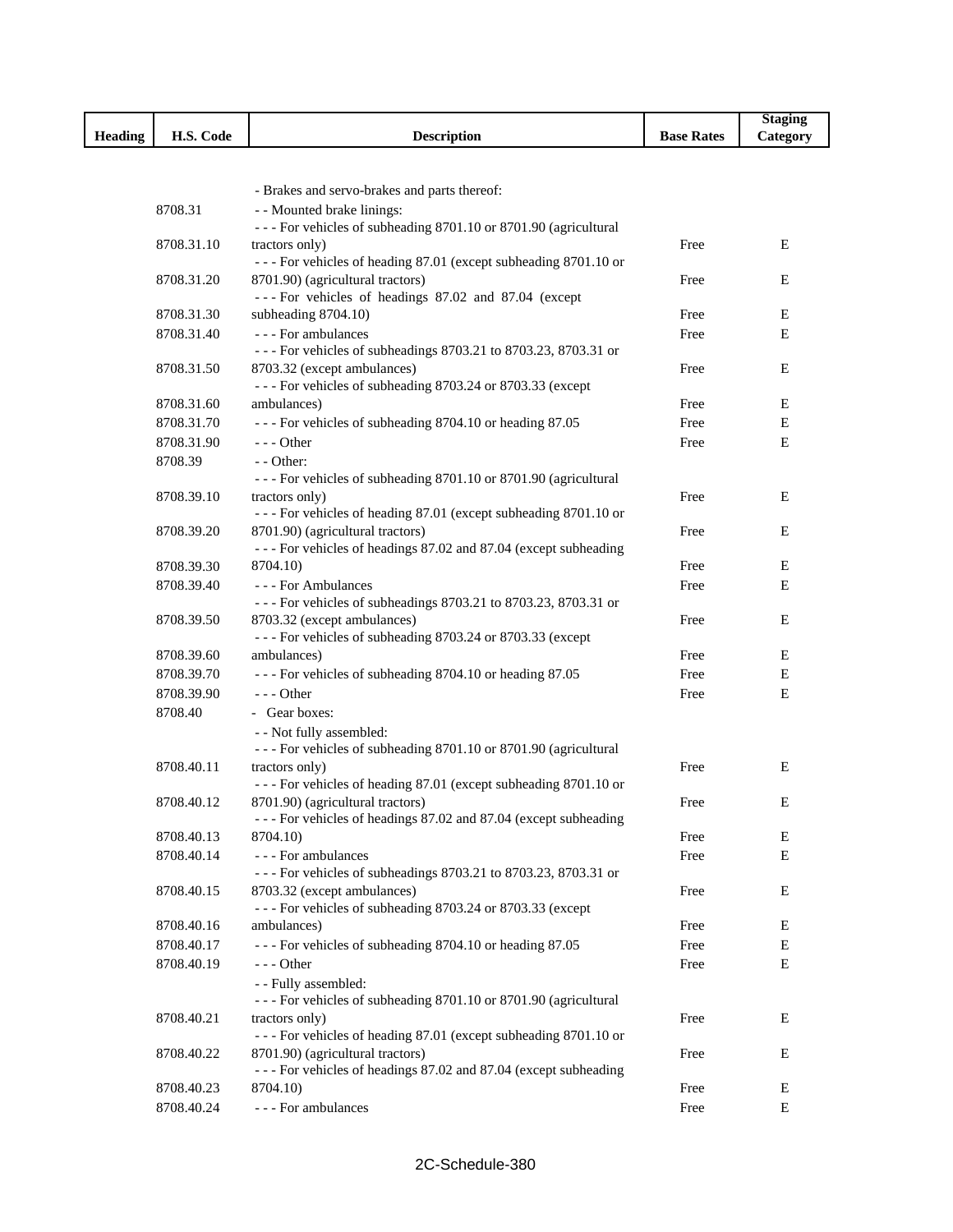|                |            |                                                                                                 |                   | <b>Staging</b> |
|----------------|------------|-------------------------------------------------------------------------------------------------|-------------------|----------------|
| <b>Heading</b> | H.S. Code  | <b>Description</b>                                                                              | <b>Base Rates</b> | Category       |
|                |            |                                                                                                 |                   |                |
|                |            |                                                                                                 |                   |                |
|                | 8708.40.25 | - - - For vehicles of subheadings 8703.21 to 8703.23, 8703.31 or<br>8703.32 (except ambulances) | Free              | Е              |
|                |            | --- For vehicles of subheading 8703.24 or 8703.33 (except                                       |                   |                |
|                | 8708.40.26 | ambulances)                                                                                     | Free              | Е              |
|                | 8708.40.27 | --- For vehicles of subheading 8704.10 or heading 87.05                                         | Free              | E              |
|                | 8708.40.29 | $--$ Other                                                                                      | Free              | E              |
|                |            | - Drive-axles with differential, whether or not provided with other                             |                   |                |
|                | 8708.50    | transmission components:                                                                        |                   |                |
|                |            | - - Not fully assembled:                                                                        |                   |                |
|                |            | - - - For vehicles of subheading 8701.10 or 8701.90 (agricultural                               |                   |                |
|                | 8708.50.11 | tractors only)<br>--- For vehicles of heading 87.01 (except subheading 8701.10 or               | Free              | E              |
|                | 8708.50.12 | 8701.90) (agricultural tractors)                                                                | Free              | Ε              |
|                |            | --- For vehicles of headings 87.02 and 87.04 (except subheading                                 |                   |                |
|                | 8708.50.13 | 8704.10)                                                                                        | Free              | Ε              |
|                | 8708.50.14 | --- For ambulances                                                                              | Free              | E              |
|                |            | --- For vehicles of subheadings 8703.21 to 8703.23, 8703.31 or                                  |                   |                |
|                | 8708.50.15 | 8703.32 (except ambulances)                                                                     | Free              | E              |
|                |            | --- For vehicles of subheading 8703.24 or 8703.33 (except                                       |                   |                |
|                | 8708.50.16 | ambulances)                                                                                     | Free              | Е              |
|                | 8708.50.17 | --- For vehicles of subheading 8704.10 or heading 87.05                                         | Free              | Е              |
|                | 8708.50.19 | $--$ Other                                                                                      | Free              | E              |
|                |            | - - Fully assembled:<br>- - - For vehicles of subheading 8701.10 or 8701.90 (agricultural       |                   |                |
|                | 8708.50.21 | tractors only)                                                                                  | Free              | Е              |
|                |            | --- For vehicles of heading 87.01 (except subheading 8701.10 or                                 |                   |                |
|                | 8708.50.22 | 8701.90) (agricultural tractors)                                                                | Free              | Е              |
|                |            | --- For vehicles of headings 87.02 and 87.04 (except subheading                                 |                   |                |
|                | 8708.50.23 | 8704.10)                                                                                        | Free              | Е              |
|                | 8708.50.24 | --- For ambulances                                                                              | Free              | E              |
|                |            | --- For vehicles of subheadings 8703.21 to 8703.23, 8703.31 or                                  |                   |                |
|                | 8708.50.25 | 8703.32 (except ambulances)<br>--- For vehicles of subheading 8703.24 or 8703.33 (except        | Free              | Ε              |
|                | 8708.50.26 | ambulances)                                                                                     | Free              | Е              |
|                | 8708.50.27 | --- For vehicles of subheading 8704.10 or heading 87.05                                         | Free              | E              |
|                | 8708.50.29 | $--$ Other                                                                                      | Free              | Е              |
|                | 8708.60    | - Non-driving axles and parts thereof:                                                          |                   |                |
|                |            | - - Not fully assembled:                                                                        |                   |                |
|                |            | - - - For vehicles of subheading 8701.10 or 8701.90 (agricultural                               |                   |                |
|                | 8708.60.11 | tractors only)                                                                                  | Free              | Е              |
|                |            | --- For vehicles of heading 87.01 (except subheading 8701.10 or                                 |                   |                |
|                | 8708.60.12 | 8701.90) (agricultural tractors)                                                                | Free              | Ε              |
|                |            | --- For vehicles of headings 87.02 and 87.04 (except subheading                                 |                   |                |
|                | 8708.60.13 | 8704.10)                                                                                        | Free              | Е              |
|                | 8708.60.14 | - - - For ambulances<br>--- For vehicles of subheadings 8703.21 to 8703.23, 8703.31 or          | Free              | E              |
|                | 8708.60.15 | 8703.32 (except ambulances)                                                                     | Free              | Ε              |
|                |            | --- For vehicles of subheading 8703.24 or 8703.33 (except                                       |                   |                |
|                | 8708.60.16 | ambulances)                                                                                     | Free              | Ε              |
|                | 8708.60.17 | --- For vehicles of subheading 8704.10 or heading 87.05                                         | Free              | E              |
|                | 8708.60.19 | $--$ Other                                                                                      | Free              | Е              |
|                |            | - - Fully assembled:                                                                            |                   |                |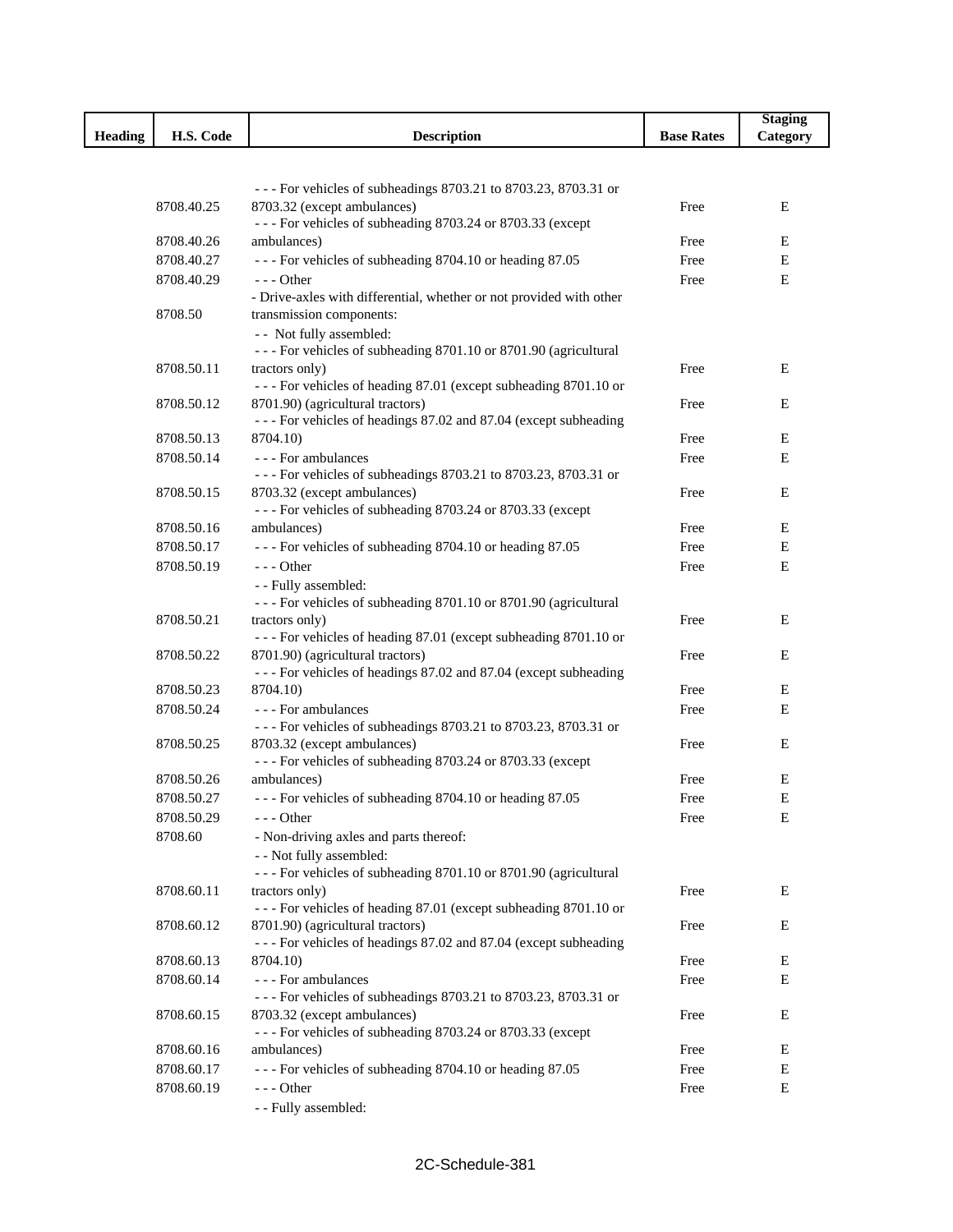|                |                       |                                                                                                       |                   | <b>Staging</b> |
|----------------|-----------------------|-------------------------------------------------------------------------------------------------------|-------------------|----------------|
| <b>Heading</b> | H.S. Code             | <b>Description</b>                                                                                    | <b>Base Rates</b> | Category       |
|                |                       |                                                                                                       |                   |                |
|                |                       |                                                                                                       |                   |                |
|                | 8708.60.21            | - - - For vehicles of subheading 8701.10 or 8701.90 (agricultural                                     | Free              | Е              |
|                |                       | tractors only)<br>--- For vehicles of heading 87.01 (except subheading 8701.10 or                     |                   |                |
|                | 8708.60.22            | 8701.90) (agricultural tractors)                                                                      | Free              | E              |
|                |                       | - - - For vehicles of headings 87.02 and 87.04 (except subheading                                     |                   |                |
|                | 8708.60.23            | 8704.10)                                                                                              | Free              | Е              |
|                | 8708.60.24            | --- For ambulances                                                                                    | Free              | Е              |
|                |                       | --- For vehicles of subheadings 8703.21 to 8703.23, 8703.31 or                                        |                   |                |
|                | 8708.60.25            | 8703.32 (except ambulances)                                                                           | Free              | Е              |
|                |                       | --- For vehicles of subheading 8703.24 or 8703.33 (except                                             |                   |                |
|                | 8708.60.26            | ambulances)                                                                                           | Free              | Е              |
|                | 8708.60.27            | --- For vehicles of subheading 8704.10 or heading 87.05                                               | Free              | Е              |
|                | 8708.60.29<br>8708.70 | - - - Other<br>- Road wheels and parts and accessories thereof:                                       | Free              | Е              |
|                |                       | - - Wheel centre discs, center caps whether or not incorporating                                      |                   |                |
|                |                       | logos:                                                                                                |                   |                |
|                |                       | - - - For vehicles of subheading 8701.10 or 8701.90 (agricultural                                     |                   |                |
|                | 8708.70.11            | tractors only)                                                                                        | Free              | Е              |
|                |                       | --- For vehicles of heading 87.01 (except subheading 8701.10 or                                       |                   |                |
|                | 8708.70.12            | 8701.90) (agricultural tractors)                                                                      | Free              | Ε              |
|                |                       | - - - For vehicles of headings 87.02 and 87.04 (except subheading                                     |                   |                |
|                | 8708.70.13            | 8704.10)                                                                                              | Free              | Ε              |
|                | 8708.70.14            | --- For ambulances<br>- - - For vehicles of subheadings 8703.21 to 8703.23, 8703.31 or                | Free              | Е              |
|                | 8708.70.15            | 8703.32 (except ambulances)                                                                           | Free              | Ε              |
|                |                       | --- For vehicles of subheading 8703.24 or 8703.33 (except                                             |                   |                |
|                | 8708.70.16            | ambulances)                                                                                           | Free              | Е              |
|                | 8708.70.17            | --- For vehicles of subheading 8704.10 or heading 87.05                                               | Free              | E              |
|                | 8708.70.19            | $- -$ Other                                                                                           | Free              | Е              |
|                |                       | - - Other:                                                                                            |                   |                |
|                |                       | - - - For vehicles of subheading 8701.10 or 8701.90 (agricultural                                     |                   |                |
|                | 8708.70.91            | tractors only)                                                                                        | Free              | Е              |
|                |                       | --- For vehicles of heading 87.01 (except subheading 8701.10 or                                       |                   |                |
|                | 8708.70.92            | 8701.90) (agricultural tractors)<br>- - - For vehicles of headings 87.02 and 87.04 (except subheading | Free              | E              |
|                | 8708.70.93            | 8704.10)                                                                                              | Free              | Е              |
|                | 8708.70.94            | - - - For ambulances                                                                                  | Free              | Е              |
|                |                       | - - - For vehicles of subheadings 8703.21 to 8703.23, 8703.31 or                                      |                   |                |
|                | 8708.70.95            | 8703.32 (except ambulances)                                                                           | Free              | Ε              |
|                |                       | --- For vehicles of subheading 8703.24 or 8703.33 (except                                             |                   |                |
|                | 8708.70.96            | ambulances)                                                                                           | Free              | Е              |
|                | 8708.70.97            | --- For vehicles of subheading 8704.10 or heading 87.05                                               | Free              | E              |
|                | 8708.70.99            | - - - Other                                                                                           | Free              | E              |
|                | 8708.80               | - Suspension shock-absorbers:<br>- - For vehicles of subheading 8701.10 or 8701.90 (agricultural      |                   |                |
|                | 8708.80.10            | tractors only)                                                                                        | Free              | E              |
|                |                       | - - For vehicles of heading 87.01 (except subheading 8701.10 or                                       |                   |                |
|                | 8708.80.20            | 8701.90) (agricultural tractors)                                                                      | Free              | Е              |
|                |                       | - - For vehicles of headings 87.02 and 87.04 (except subheading                                       |                   |                |
|                | 8708.80.30            | 8704.10)                                                                                              | Free              | Е              |
|                | 8708.80.40            | - - For ambulances                                                                                    | Free              | Е              |

I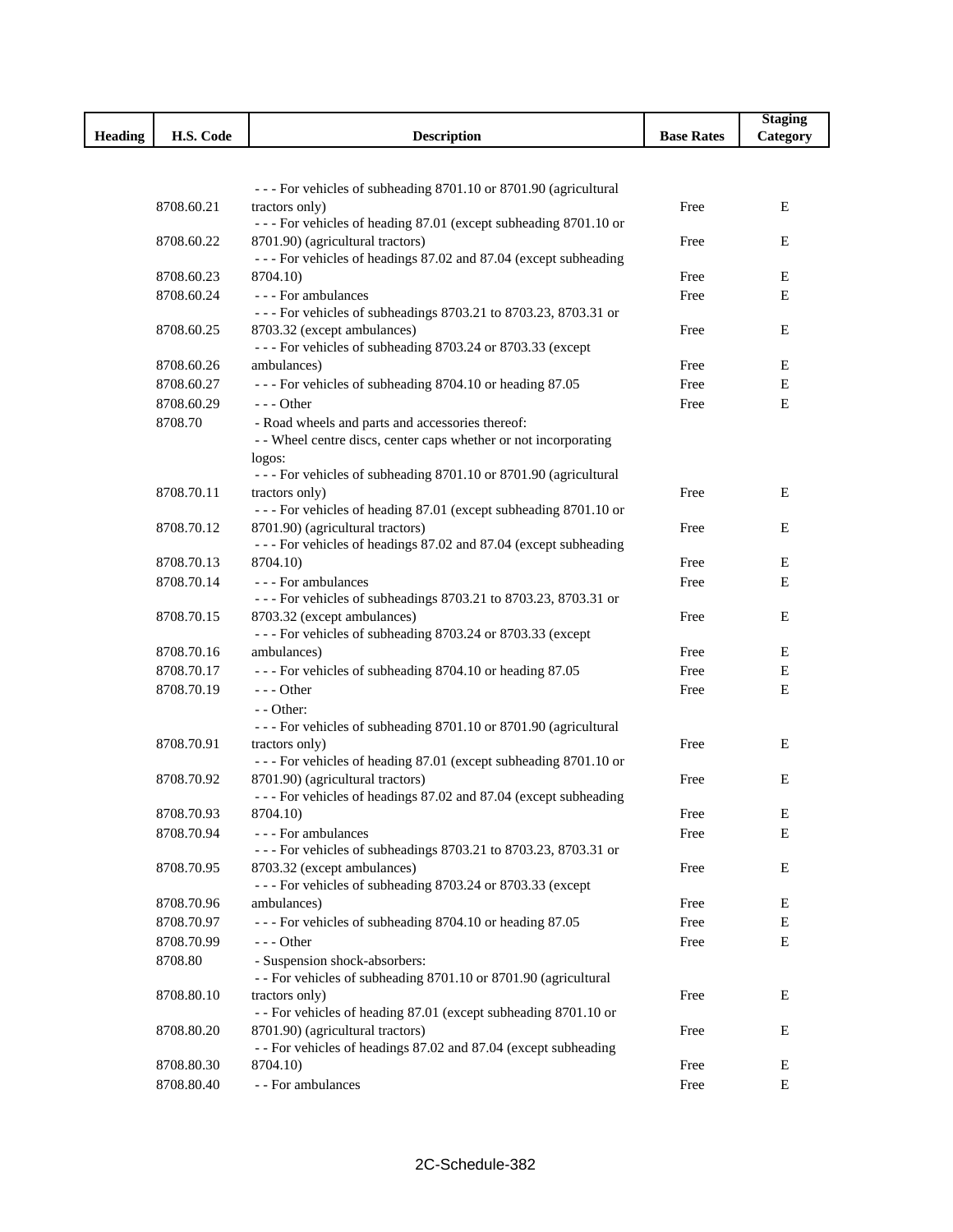|                |                          |                                                                                                      |                   | <b>Staging</b> |
|----------------|--------------------------|------------------------------------------------------------------------------------------------------|-------------------|----------------|
| <b>Heading</b> | H.S. Code                | <b>Description</b>                                                                                   | <b>Base Rates</b> | Category       |
|                |                          |                                                                                                      |                   |                |
|                |                          | - - For vehicles of subheadings 8703.21 to 8703.23, 8703.31 or                                       |                   |                |
|                | 8708.80.50               | 8703.32 (except ambulances)                                                                          | Free              | E              |
|                |                          | - - For vehicles of subheading 8703.24 or 8703.33 (except                                            |                   |                |
|                | 8708.80.60               | ambulances)                                                                                          | Free              | Ε              |
|                | 8708.80.70               | - - For vehicles of subheading 8704.10 or heading 87.05                                              | Free              | Е              |
|                | 8708.80.90               | - - Other                                                                                            | Free              | E              |
|                |                          | - Other parts and accessories:                                                                       |                   |                |
|                | 8708.91                  | - - Radiators:                                                                                       |                   |                |
|                | 8708.91.10               | --- For vehicles of subheading 8701.10 or 8701.90 (agricultural<br>tractors only)                    | Free              | Ε              |
|                |                          | --- For vehicles of heading 87.01 (except subheading 8701.10 or                                      |                   |                |
|                | 8708.91.20               | 8701.90) (agricultural tractors)                                                                     | Free              | E              |
|                |                          | --- For vehicles of headings 87.02 and 87.04 (except subheading                                      |                   |                |
|                | 8708.91.30               | 8704.10)                                                                                             | Free              | Ε              |
|                | 8708.91.40               | --- For ambulances                                                                                   | Free              | Е              |
|                |                          | --- For vehicles of subheadings 8703.21 to 8703.23, 8703.31 or                                       |                   |                |
|                | 8708.91.50               | 8703.32 (except ambulances)                                                                          | Free              | Ε              |
|                |                          | --- For vehicles of subheading 8703.24 or 8703.33 (except                                            |                   | Е              |
|                | 8708.91.60<br>8708.91.70 | ambulances)<br>--- For vehicles of subheading 8704.10 or heading 87.05                               | Free<br>Free      | Е              |
|                | 8708.91.90               | $- -$ Other                                                                                          | Free              | E              |
|                | 8708.92                  | - - Silencers and exhaust pipes:                                                                     |                   |                |
|                |                          | --- Straight-through silencers:                                                                      |                   |                |
|                |                          | - - - - For vehicles of subheading 8701.10 or 8701.90 (agricultural                                  |                   |                |
|                | 8708.92.11               | tractors only)                                                                                       | Free              | E              |
|                |                          | ---- For vehicles of heading 87.01 (except subheading 8701.10 or                                     |                   |                |
|                | 8708.92.12               | 8701.90) (agricultural tractors)                                                                     | Free              | Ε              |
|                |                          | - - - - For vehicles of headings 87.02 and 87.04 (except subheading                                  |                   |                |
|                | 8708.92.13               | 8704.10)                                                                                             | Free              | Ε              |
|                | 8708.92.14               | - - - - For ambulances<br>---- For vehicles of subheadings 8703.21 to 8703.23, 8703.31 or            | Free              | E              |
|                | 8708.92.15               | 8703.32 (except ambulances)                                                                          | Free              | E              |
|                |                          | ---- For vehicles of subheading 8703.24 or 8703.33 (except                                           |                   |                |
|                | 8708.92.16               | ambulances)                                                                                          | Free              | E              |
|                | 8708.92.17               | ---- For vehicles of subheading 8704.10 or heading 87.05                                             | Free              | E              |
|                | 8708.92.19               | $--- Other$                                                                                          | Free              | Е              |
|                |                          | - - - Other:                                                                                         |                   |                |
|                |                          | - - - - For vehicles of subheading 8701.10 or 8701.90 (agricultural                                  |                   |                |
|                | 8708.92.91               | tractors only)                                                                                       | Free              | Ε              |
|                |                          | - - - - For vehicles of heading 87.01 (except subheading 8701.10 or                                  |                   |                |
|                | 8708.92.92               | 8701.90) (agricultural tractors)<br>---- For vehicles of headings 87.02 and 87.04 (except subheading | Free              | Ε              |
|                | 8708.92.93               | 8704.10)                                                                                             | Free              | Ε              |
|                | 8708.92.94               | - - - - For ambulances                                                                               | Free              | Е              |
|                |                          | ---- For vehicles of subheadings 8703.21 to 8703.23, 8703.31 or                                      |                   |                |
|                | 8708.92.95               | 8703.32 (except ambulances)                                                                          | Free              | Ε              |
|                |                          | ---- For vehicles of subheading 8703.24 or 8703.33 (except                                           |                   |                |
|                | 8708.92.96               | ambulances)                                                                                          | Free              | Ε              |
|                | 8708.92.97               | ---- For vehicles of subheading 8704.10 or heading 87.05                                             | Free              | E              |
|                | 8708.92.99               | $--- Other$                                                                                          | Free              | $\mathbf E$    |
|                | 8708.93                  | - - Clutches and parts thereof:                                                                      |                   |                |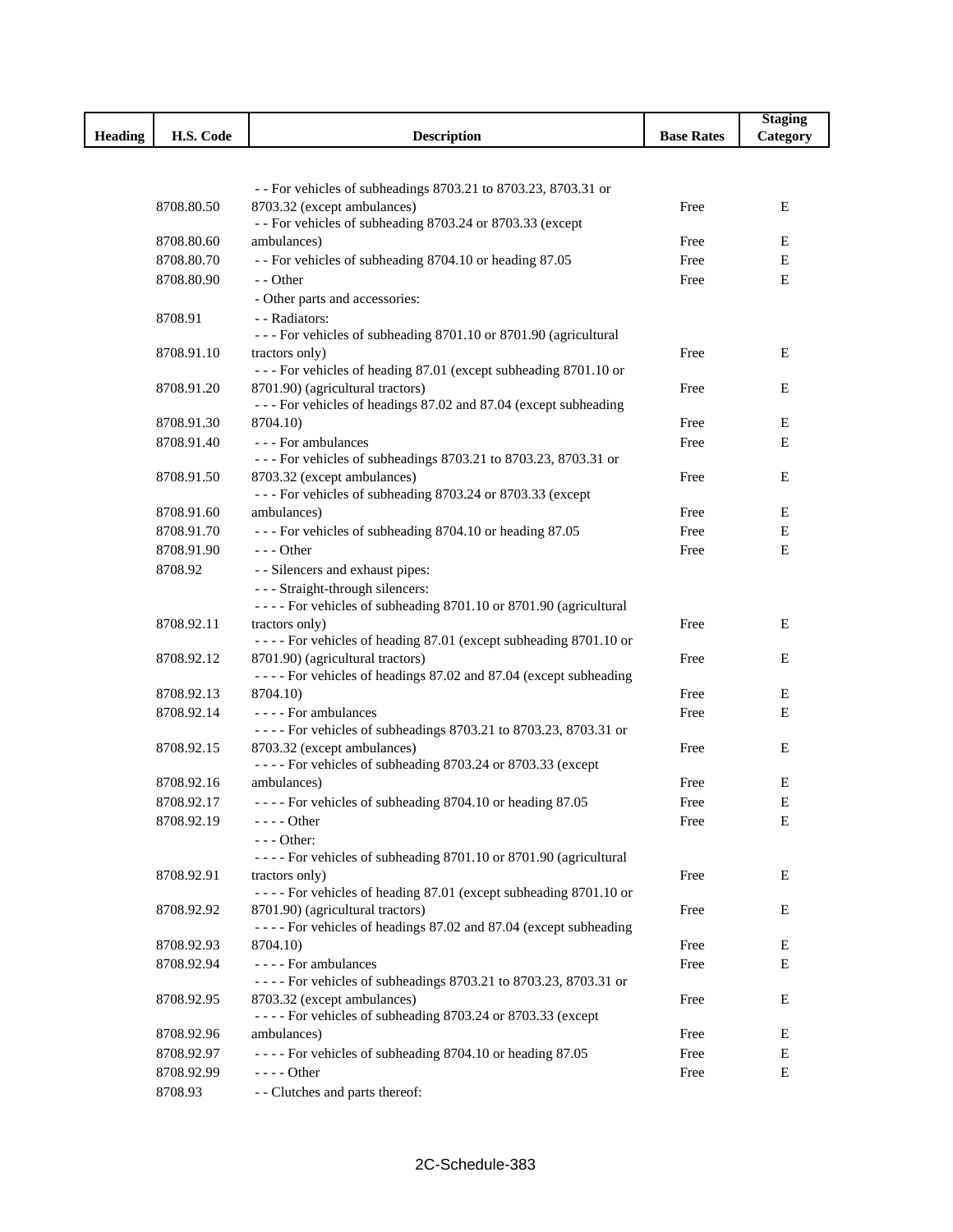|                |            |                                                                                   |                   | <b>Staging</b> |
|----------------|------------|-----------------------------------------------------------------------------------|-------------------|----------------|
| <b>Heading</b> | H.S. Code  | <b>Description</b>                                                                | <b>Base Rates</b> | Category       |
|                |            |                                                                                   |                   |                |
|                |            |                                                                                   |                   |                |
|                |            | --- For vehicles of subheading 8701.10 or 8701.90 (agricultural                   |                   |                |
|                | 8708.93.10 | tractors only)<br>--- For vehicles of heading 87.01 (except subheading 8701.10 or | Free              | Ε              |
|                | 8708.93.20 | 8701.90) (agricultural tractors)                                                  | Free              | Ε              |
|                |            | --- For vehicles of headings 87.02 and 87.04 (except subheading                   |                   |                |
|                | 8708.93.30 | 8704.10)                                                                          | Free              | Ε              |
|                | 8708.93.40 | - - - For ambulances                                                              | Free              | E              |
|                |            | --- For vehicles of subheadings 8703.21 to 8703.23, 8703.31 or                    |                   |                |
|                | 8708.93.50 | 8703.32 (except ambulances)                                                       | Free              | Ε              |
|                |            | --- For vehicles of subheading 8703.24 or 8703.33 (except                         |                   |                |
|                | 8708.93.60 | ambulances)                                                                       | Free              | Е              |
|                | 8708.93.70 | --- For vehicles of subheading 8704.10 or heading 87.05                           | Free              | Ε              |
|                | 8708.93.90 | $- -$ Other                                                                       | Free              | E              |
|                | 8708.94    | - - Steering wheels, steering columns and steering boxes:                         |                   |                |
|                |            | - - - Steering wheels:                                                            |                   |                |
|                |            | - - - - For vehicles of subheading 8701.10 or 8701.90 (agricultural               |                   |                |
|                | 8708.94.11 | tractors only)                                                                    | Free              | Ε              |
|                |            | - - - - For vehicles of heading 87.01 (except subheading 8701.10 or               |                   |                |
|                | 8708.94.12 | 8701.90) (agricultural tractors)                                                  | Free              | Ε              |
|                | 8708.94.19 | - - - - Other                                                                     | Free              | E              |
|                |            | --- Steering columns and steering boxes:                                          |                   |                |
|                |            | - - - - For vehicles of subheading 8701.10 or 8701.90 (agricultural               |                   |                |
|                | 8708.94.21 | tractors only)                                                                    | Free              | Ε              |
|                |            | ---- For vehicles of heading 87.01 (except subheading 8701.10 or                  |                   |                |
|                | 8708.94.22 | 8701.90) (agricultural tractors)                                                  | Free              | Ε              |
|                | 8708.94.29 | $--- Other$                                                                       | Free              | E              |
|                | 8708.99    | - - Other:                                                                        |                   |                |
|                |            | --- Unassembled fuel tanks; engine brackets; parts and accessories                |                   |                |
|                | 8708.99.11 | of radiators; aluminium radiator core, single row:                                |                   |                |
|                |            | ---- For vehicles of heading 87.01                                                | Free              | Ε              |
|                | 8708.99.19 | $---$ Other<br>--- Other parts and accessories for vehicles of subheading 8701.10 | Free              | E              |
|                |            | or 8701.90 (agricultural tractors only):                                          |                   |                |
|                | 8708.99.21 | - - - - Crown wheels and pinions                                                  | Free              | Ε              |
|                | 8708.99.29 | - Other                                                                           | Free              | $\bf E$        |
|                |            | --- Other parts and accessories for vehicles of subheading 8701.20                |                   |                |
|                |            | or 8701.30:                                                                       |                   |                |
|                | 8708.99.31 | ---- Crown wheels and pinions                                                     | Free              | Ε              |
|                | 8708.99.39 | - - - - Other                                                                     | Free              | Ε              |
|                |            | --- Other parts and accessories for vehicles of subheading 8701.90                |                   |                |
|                | 8708.99.40 | (except agricultural tractors)                                                    | Free              | Ε              |
|                |            | $--$ Other:                                                                       |                   |                |
|                | 8708.99.91 | ---- Crown wheels and pinions                                                     | Free              | Ε              |
|                | 8708.99.92 | - - - - Automotive liquefied petroleum gas (LPG) cylinders                        | Free              | Ε              |
|                | 8708.99.93 | ---- Parts of Suspension shock-absorbers                                          | Free              | E              |
|                | 8708.99.99 | - - - - Other                                                                     | Free              | Ε              |
|                |            |                                                                                   |                   |                |
|                |            |                                                                                   |                   |                |

Works trucks, self-propelled, not fitted with lifting or handling equipment, of the type used in factories, warehouses, dock areas or airports for short distance transport of goods; tractors of the type used on railway station platforms; parts of the foregoing vehicles.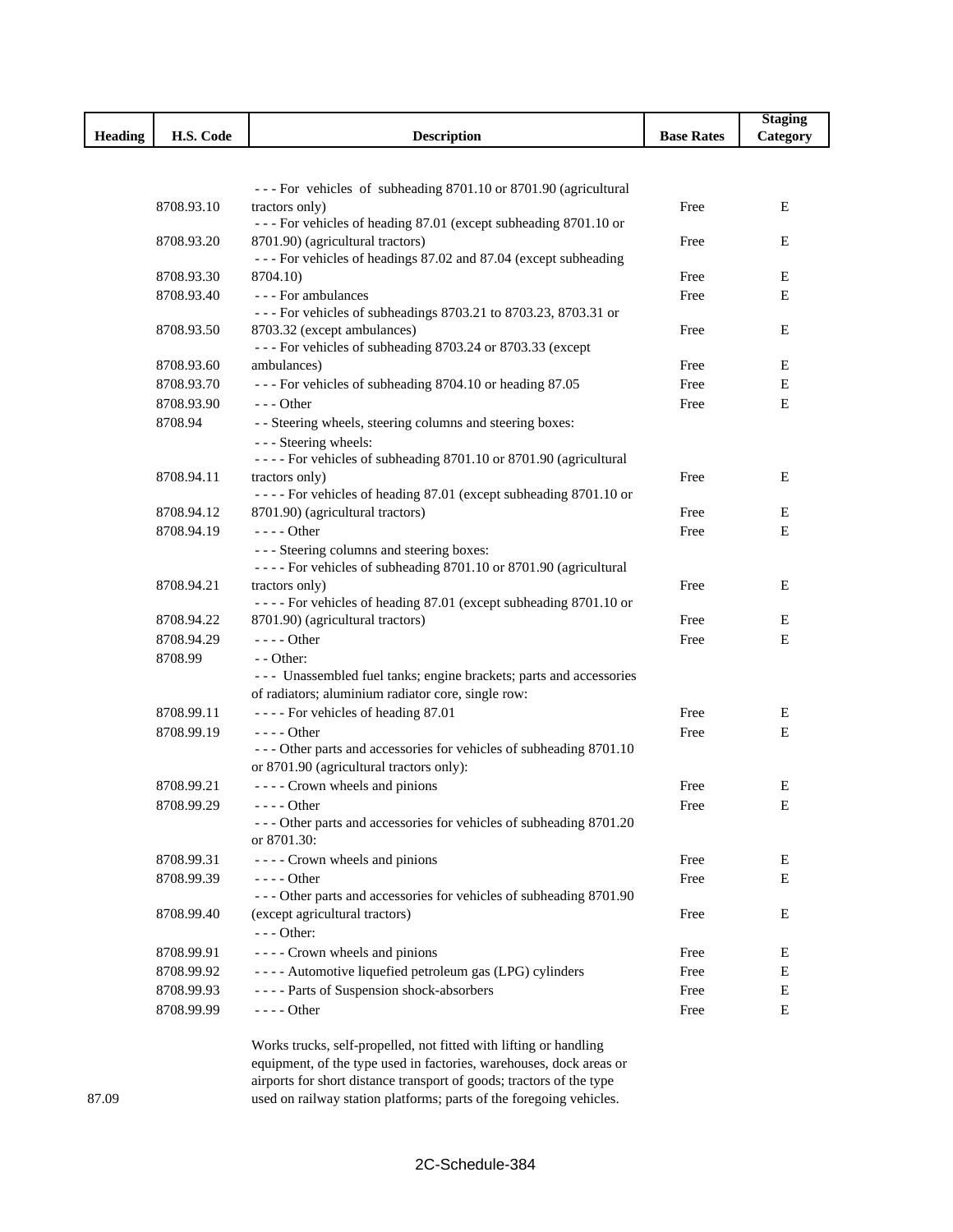|                |            |                                                                                    |                   | <b>Staging</b> |
|----------------|------------|------------------------------------------------------------------------------------|-------------------|----------------|
| <b>Heading</b> | H.S. Code  | <b>Description</b>                                                                 | <b>Base Rates</b> | Category       |
|                |            |                                                                                    |                   |                |
|                |            |                                                                                    |                   |                |
|                |            | - Vehicles:                                                                        |                   |                |
|                | 8709.11.00 | - - Electrical                                                                     | Free              | E              |
|                | 8709.19.00 | - - Other                                                                          | Free              | E              |
|                | 8709.90.00 | - Parts                                                                            | Free              | $\mathbf E$    |
|                |            | Tanks and other armoured fighting vehicles, motorised, whether or                  |                   |                |
| 87.10          | 8710.00.00 | not fitted with weapons, and parts of such vehicles.                               | Free              | E              |
|                |            |                                                                                    |                   |                |
|                |            | Motorcycles (including mopeds) and cycles fitted with an auxiliary                 |                   |                |
| 87.11          |            | motor, with or without side-cars; side-cars.                                       |                   |                |
|                |            | - With reciprocating internal combustion piston engine of a cylinder               |                   |                |
|                | 8711.10    | capacity not exceeding 50 cc:                                                      |                   |                |
|                | 8711.10.10 | - - Mopeds                                                                         | Free              | Ε              |
|                |            | - - Other, CKD:                                                                    |                   |                |
|                | 8711.10.21 | --- Motor scooters                                                                 | Free              | E              |
|                | 8711.10.22 | --- Other motor cycles, with or without side-cars                                  | Free              | E              |
|                | 8711.10.29 | $--$ Other                                                                         | Free              | Ε              |
|                |            | - - Other, CBU/Other:                                                              |                   |                |
|                | 8711.10.31 | --- Motor scooters                                                                 | Free              | Ε              |
|                | 8711.10.32 | --- Other motor cycles, with or without side-cars                                  | Free              | E              |
|                | 8711.10.39 | $--$ Other<br>- With reciprocating internal combustion piston engine of a cylinder | Free              | E              |
|                | 8711.20    | capacity exceeding 50 cc but not exceeding 250 cc:                                 |                   |                |
|                | 8711.20.10 | - - Mopeds                                                                         | Free              | E              |
|                | 8711.20.20 | - - Motorcross motorcycles                                                         | Free              | Ε              |
|                |            | - - Other, CKD, of a cylinder capacity not exceeding 125 cc:                       |                   |                |
|                | 8711.20.31 | --- Motor scooters                                                                 | Free              | Ε              |
|                | 8711.20.32 | --- Other motor cycles, with or without side-cars                                  | Free              | E              |
|                | 8711.20.33 | $--$ Other                                                                         | Free              | $\mathbf E$    |
|                |            | - - Other, CKD, of a cylinder capacity exceeding 125 cc but not                    |                   |                |
|                |            | exceeding 150 cc:                                                                  |                   |                |
|                | 8711.20.34 | --- Motor scooters                                                                 | Free              | Ε              |
|                | 8711.20.35 | --- Other motor cycles, with or without side-cars                                  | Free              | Е              |
|                | 8711.20.36 | - - - Other                                                                        | Free              | ${\bf E}$      |
|                |            | - - Other, CKD, of a cylinder capacity exceeding 150 cc but not                    |                   |                |
|                |            | exceeding 200 cc:                                                                  |                   |                |
|                | 8711.20.37 | --- Motor scooters                                                                 | Free              | E              |
|                | 8711.20.38 | --- Other motor cycles, with or without side-cars                                  | Free              | Ε              |
|                | 8711.20.39 | $- -$ Other<br>- - Other, CKD, of a cylinder capacity exceeding 200 cc but not     | Free              | E              |
|                |            | exceeding 250 cc:                                                                  |                   |                |
|                | 8711.20.41 | --- Motor scooters                                                                 | Free              | E              |
|                | 8711.20.42 | --- Other motor cycles, with or without side-cars                                  | Free              | E              |
|                | 8711.20.43 | $--$ Other                                                                         | Free              | E              |
|                |            | - - Other, CBU/Other, of a cylinder capacity not exceeding 125 cc:                 |                   |                |
|                | 8711.20.44 | --- Motor scooters                                                                 | Free              | Ε              |
|                | 8711.20.45 | --- Other motor cycles, with or without side-cars                                  | Free              | E              |
|                | 8711.20.46 | $--$ Other                                                                         | Free              | Ε              |
|                |            | - - Other, CBU/Other, of a cylinder capacity exceeding 125 cc but                  |                   |                |
|                |            | not exceeding 150 cc:                                                              |                   |                |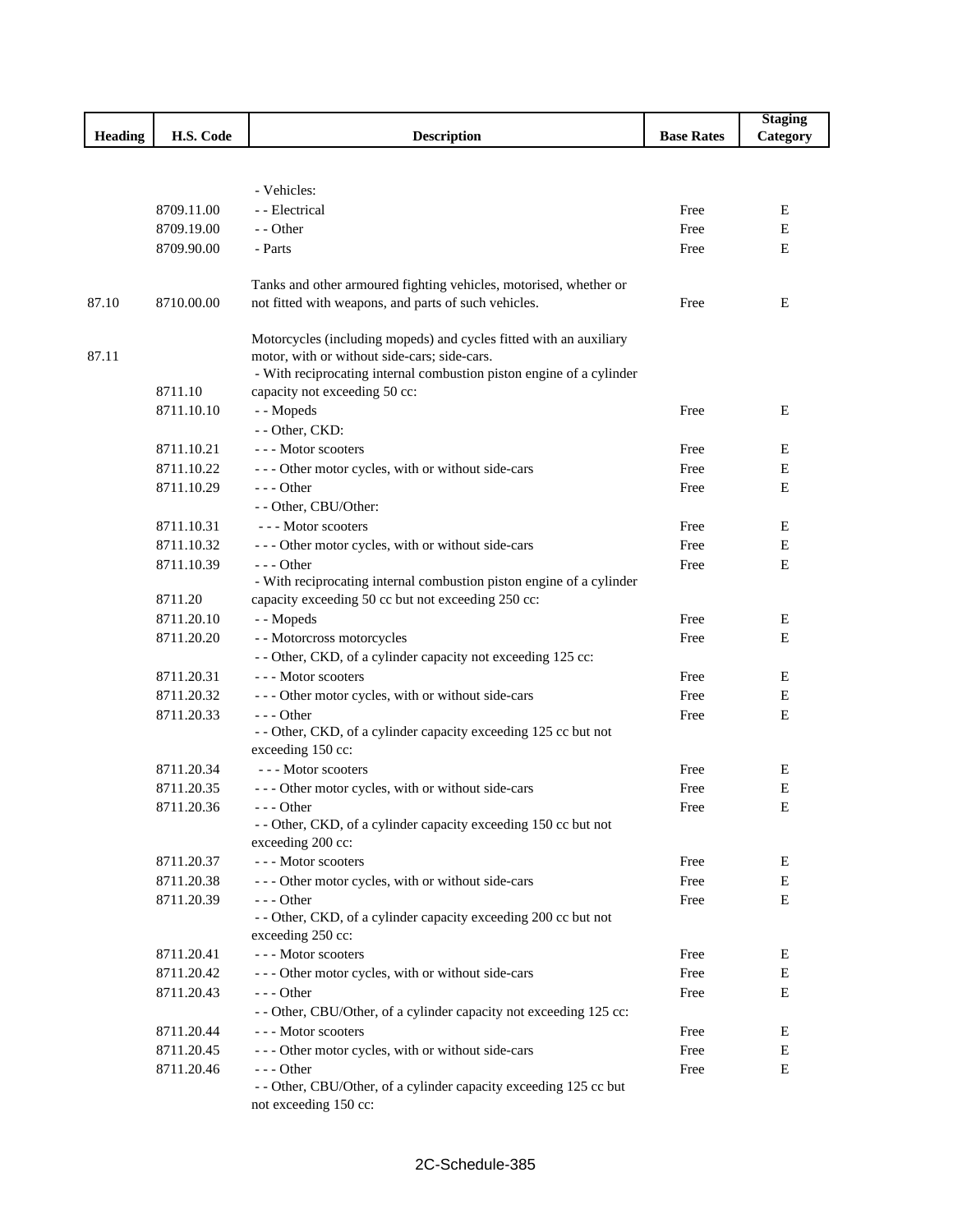|                |            |                                                                                                                             |                   | <b>Staging</b> |
|----------------|------------|-----------------------------------------------------------------------------------------------------------------------------|-------------------|----------------|
| <b>Heading</b> | H.S. Code  | <b>Description</b>                                                                                                          | <b>Base Rates</b> | Category       |
|                |            |                                                                                                                             |                   |                |
|                |            |                                                                                                                             |                   |                |
|                | 8711.20.47 | --- Motor scooters                                                                                                          | Free              | E              |
|                | 8711.20.48 | --- Other motor cycles, with or without side-cars                                                                           | Free              | E              |
|                | 8711.20.49 | $- -$ Other                                                                                                                 | Free              | E              |
|                |            | - - Other, CBU/Other, of a cylinder capacity exceeding 150 cc but                                                           |                   |                |
|                |            | not exceeding 200 cc:                                                                                                       |                   |                |
|                | 8711.20.51 | --- Motor scooters                                                                                                          | Free              | E              |
|                | 8711.20.52 | --- Other motor cycles, with or without side-cars                                                                           | Free              | Ε              |
|                | 8711.20.53 | $--$ Other                                                                                                                  | Free              | E              |
|                |            | - - Other, CBU/Other, of a cylinder capacity exceeding 200 cc but                                                           |                   |                |
|                |            | not exceeding 250 cc:                                                                                                       |                   |                |
|                | 8711.20.54 | --- Motor scooters                                                                                                          | Free              | Ε              |
|                | 8711.20.55 | --- Other motor cycles, with or without side-cars                                                                           | Free              | Е              |
|                | 8711.20.56 | $- -$ Other                                                                                                                 | Free              | Ε              |
|                | 8711.30    | - With reciprocating internal combustion piston engine of a cylinder<br>capacity exceeding 250 cc but not exceeding 500 cc: |                   |                |
|                | 8711.30.10 | - - Motorcross motorcycles                                                                                                  | Free              | Ε              |
|                | 8711.30.20 | - - Other, CKD                                                                                                              | Free              | Е              |
|                |            |                                                                                                                             |                   |                |
|                | 8711.30.30 | - - Other, CBU/Other<br>- With reciprocating internal combustion piston engine of a cylinder                                | Free              | Ε              |
|                | 8711.40    | capacity exceeding 500 cc but not exceeding 800 cc:                                                                         |                   |                |
|                | 8711.40.10 | - - Motorcross motorcycles                                                                                                  | Free              | Ε              |
|                | 8711.40.20 | - - Other, CKD                                                                                                              | Free              | Е              |
|                | 8711.40.30 | - - Other, CBU/Other                                                                                                        | Free              | E              |
|                |            | - With reciprocating internal combustion piston engine of a cylinder                                                        |                   |                |
|                | 8711.50    | capacity exceeding 800 cc:                                                                                                  |                   |                |
|                | 8711.50.10 | - - Motorcross motorcycles                                                                                                  | Free              | Ε              |
|                | 8711.50.20 | - - Other, CKD                                                                                                              | Free              | Е              |
|                | 8711.50.30 | - - Other, CBU/Other                                                                                                        | Free              | E              |
|                | 8711.90    | - Other:                                                                                                                    |                   |                |
|                | 8711.90.10 | - - Mopeds                                                                                                                  | Free              | Ε              |
|                | 8711.90.20 | - - Motor scooters                                                                                                          | Free              | Ε              |
|                |            | - - Other cycles fitted with an auxiliary motor with or without side-                                                       |                   |                |
|                | 8711.90.30 | cars                                                                                                                        | Free              | Ε              |
|                | 8711.90.40 | - - Side-cars                                                                                                               | Free              | Е              |
|                |            | - - Other:                                                                                                                  |                   |                |
|                |            | --- CKD:                                                                                                                    |                   |                |
|                | 8711.90.91 | - - - - Not exceeding 200 cc                                                                                                | Free              | Ε              |
|                | 8711.90.92 | ---- Exceeding 200 cc but not exceeding 500 cc                                                                              | Free              | Ε              |
|                | 8711.90.93 | ---- Exceeding 500 cc but not exceeding 800 cc                                                                              | Free              | Ε              |
|                | 8711.90.94 | - - - - Exceeding 800 cc                                                                                                    | Free              | Ε              |
|                |            | --- CBU/Other:                                                                                                              |                   |                |
|                | 8711.90.95 | ---- Not exceeding 200 cc                                                                                                   | Free              | Е              |
|                | 8711.90.96 | ---- Exceeding 200 cc but not exceeding 500 cc                                                                              | Free              | Е              |
|                | 8711.90.97 | ---- Exceeding 500 cc but not exceeding 800 cc                                                                              | Free              | Ε              |
|                | 8711.90.98 | - - - - Exceeding 800 cc                                                                                                    | Free              | E              |
|                |            |                                                                                                                             |                   |                |
|                |            | Bicycles and other cycles (including delivery tricycles), not                                                               |                   |                |
| 87.12          |            | motorised.                                                                                                                  |                   |                |
|                | 8712.00.10 | - Racing bicycles                                                                                                           | Free              | E              |
|                |            |                                                                                                                             |                   |                |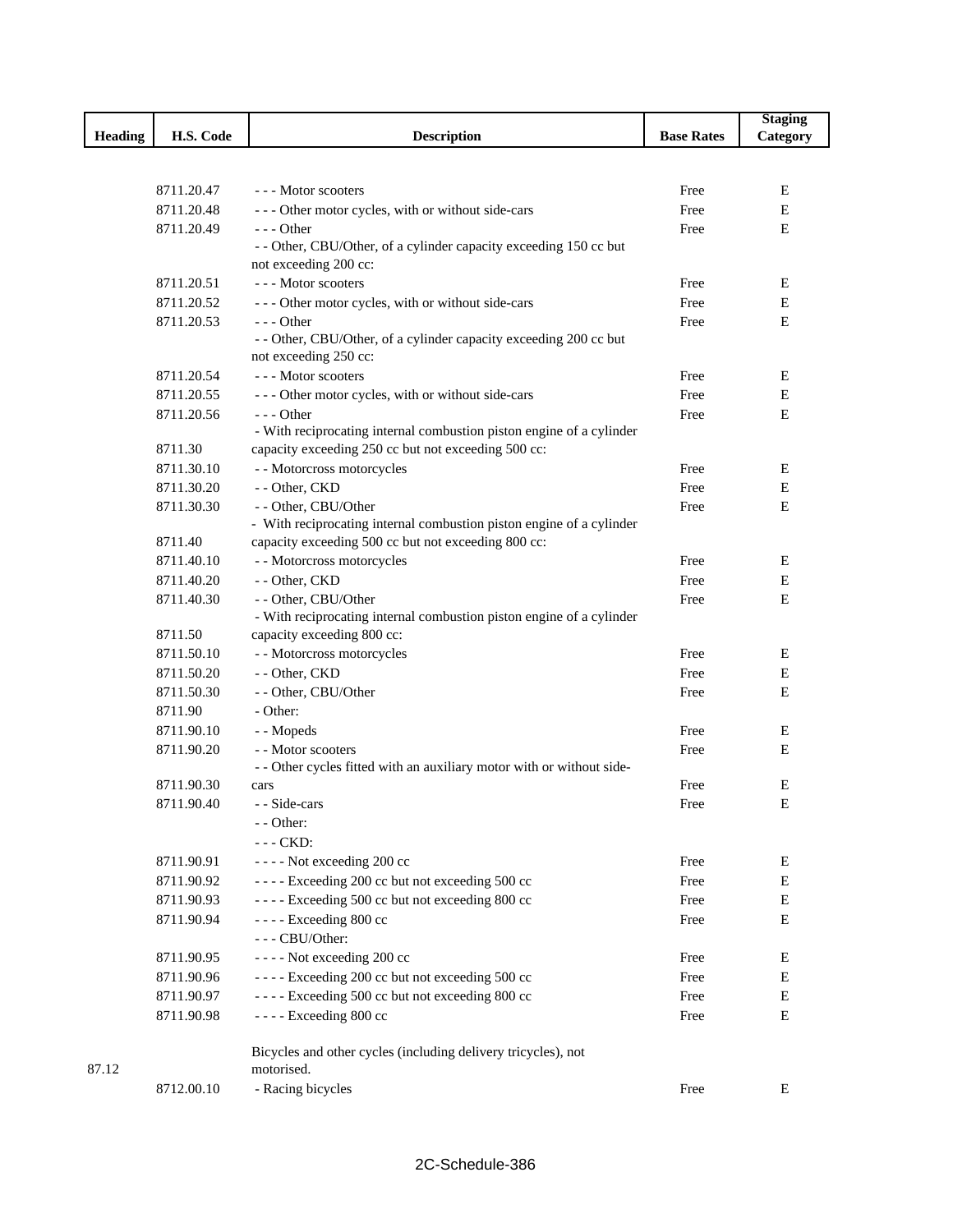|                |                          |                                                                                          |                   | <b>Staging</b> |
|----------------|--------------------------|------------------------------------------------------------------------------------------|-------------------|----------------|
| <b>Heading</b> | H.S. Code                | <b>Description</b>                                                                       | <b>Base Rates</b> | Category       |
|                |                          |                                                                                          |                   |                |
|                |                          |                                                                                          |                   |                |
|                | 8712.00.20               | - Other bicycles (including children's bicycles in the normal form of<br>adult bicycles) | Free              | Ε              |
|                |                          | - Bicycles designed to be ridden by children but not in the normal                       |                   |                |
|                | 8712.00.30               | form of adult bicycles                                                                   | Free              | E              |
|                | 8712.00.90               | - Other                                                                                  | Free              | E              |
|                |                          |                                                                                          |                   |                |
|                |                          | Carriages for disabled persons, whether or not motorised or                              |                   |                |
| 87.13          |                          | otherwise mechanically propelled.                                                        |                   |                |
|                | 8713.10.00               | - Not mechanically propelled                                                             | Free              | Е              |
|                | 8713.90.00               | - Other                                                                                  | Free              | E              |
|                |                          |                                                                                          |                   |                |
| 87.14          |                          | Parts and accessories of vehicles of headings 87.11 to 87.13.                            |                   |                |
|                |                          | - Of motorcycles (including mopeds):                                                     |                   |                |
|                | 8714.11                  | - - Saddles:                                                                             |                   |                |
|                | 8714.11.10               | - - - For motorcycles of subheading 8711.10, 8711.20 or 8711.90                          | Free              | Ε              |
|                | 8714.11.20               | --- For motorcycles of subheading 8711.30, 8711.40 or 8711.50                            | Free              | Е              |
|                | 8714.19<br>8714.19.10    | - - Other:<br>- - - Carburettor Assembly                                                 |                   |                |
|                | 8714.19.20               | --- Clutch Assembly                                                                      | Free<br>Free      | E<br>Е         |
|                | 8714.19.30               | - - - Gear Assembly                                                                      | Free              | Е              |
|                | 8714.19.40               | - - - Starter system                                                                     | Free              | Е              |
|                | 8714.19.50               | --- Spokes or nipples                                                                    | Free              | Е              |
|                | 8714.19.60               | - - - For motorcycles of subheading 8711.10, 8711.20 or 8711.90                          | Free              | Е              |
|                | 8714.19.70               | --- For motorcycles of subheading 8711.30, 8711.40 or 8711.50                            | Free              | E              |
|                | 8714.20                  | - Of carriages for disabled persons:                                                     |                   |                |
|                |                          | - - Castors:                                                                             |                   |                |
|                |                          | --- Of a diameter (including tyres) exceeding 75 mm but not                              |                   |                |
|                |                          | exceeding 100 mm provided that the width of the wheel or tyre fitted                     |                   |                |
|                | 8714.20.11               | thereto is not less than 30 mm                                                           | Free              | E              |
|                |                          | --- Of a diameter (including tyres) exceeding 100 mm but not                             |                   |                |
|                |                          | exceeding 250 mm provided that the width of the wheel or tyre fitted                     |                   |                |
|                | 8714.20.12               | thereto is not less than 30 mm                                                           | Free              | Ε              |
|                | 8714.20.19               | $- -$ Other                                                                              | Free              | E              |
|                | 8714.20.20               | - - Spokes                                                                               | Free              | E              |
|                | 8714.20.30<br>8714.20.90 | - - Nipples<br>- - Other                                                                 | Free<br>Free      | Ε<br>Е         |
|                |                          | - Other:                                                                                 |                   |                |
|                | 8714.91                  | - - Frames and forks, and parts thereof:                                                 |                   |                |
|                | 8714.91.10               | --- Frames and forks for cycles of subheading '8712.00.30'                               | Free              | Ε              |
|                | 8714.91.20               | --- Other frames                                                                         | Free              | E              |
|                | 8714.91.30               | --- Other forks                                                                          | Free              | E              |
|                | 8714.91.40               | --- Other parts of frames                                                                | Free              | E              |
|                | 8714.91.90               | --- Other parts of forks                                                                 | Free              | E              |
|                | 8714.92                  | - - Wheel rims and spokes:                                                               |                   |                |
|                | 8714.92.10               | --- Wheel rims or spokes for cycles of subheading ' 8712.00.30'                          | Free              | E              |
|                | 8714.92.90               | --- Other wheel rims or spokes                                                           | Free              | Е              |
|                |                          | - - - Hubs, other than coaster braking hubs and hub brakes, and free-                    |                   |                |
|                | 8714.93                  | wheel sprocket-wheels:                                                                   |                   |                |
|                | 8714.93.10               | --- For cycles of subheading '8712.00.30'                                                | Free              | Ε              |
|                | 8714.93.90               | $--$ Other                                                                               | Free              | E              |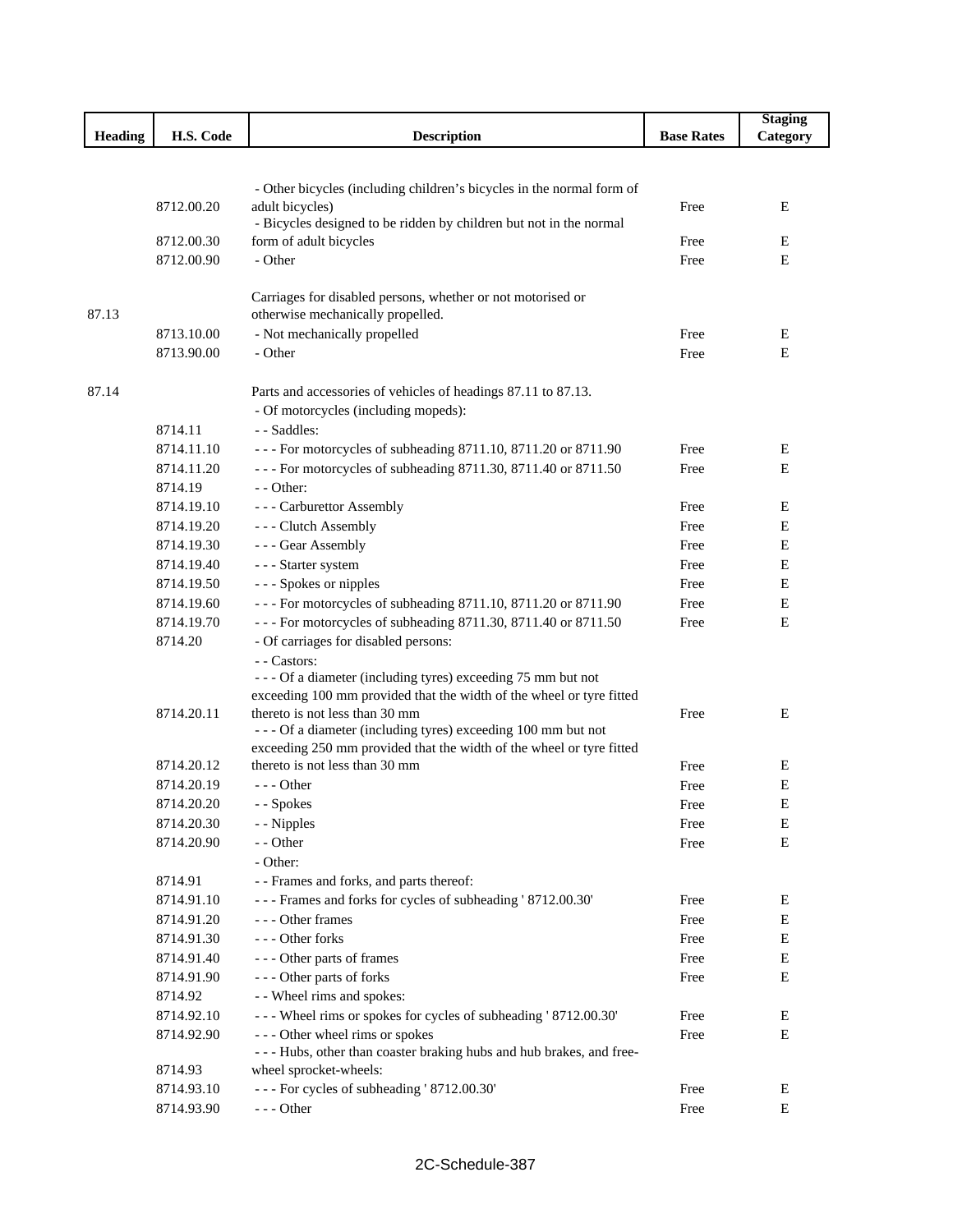|                |            |                                                                         |                   | <b>Staging</b> |
|----------------|------------|-------------------------------------------------------------------------|-------------------|----------------|
| <b>Heading</b> | H.S. Code  | <b>Description</b>                                                      | <b>Base Rates</b> | Category       |
|                |            |                                                                         |                   |                |
|                |            |                                                                         |                   |                |
|                |            | - - Brakes, including coaster braking hubs and hub brakes, and parts    |                   |                |
|                | 8714.94    | thereof:                                                                |                   |                |
|                | 8714.94.10 | --- For cycles of subheading '8712.00.30'                               | Free              | Е              |
|                | 8714.94.90 | $--$ Other                                                              | Free              | Е              |
|                | 8714.95    | - - Saddles:                                                            |                   |                |
|                | 8714.95.10 | --- For cycles of subheading '8712.00.30'                               | Free              | Е              |
|                | 8714.95.90 | --- Other                                                               | Free              | E              |
|                | 8714.96    | - - Pedals and crank-gear, and parts thereof:                           |                   |                |
|                | 8714.96.10 | --- For cycles of subheading '8712.00.30'                               | Free              | Ε              |
|                | 8714.96.20 | - - - Chain wheels or cranks                                            | Free              | Е              |
|                | 8714.96.90 | $--$ Other                                                              | Free              | Е              |
|                | 8714.99    | - - Other:                                                              |                   |                |
|                |            | - - - For cycles of subheading 8712.00.30:                              | Free              | Е              |
|                | 8714.99.11 | $--$ - Nipples                                                          | Free              | Е              |
|                | 8714.99.19 | $--- Other$                                                             | Free              | Е              |
|                |            | - - - Other handle bars, seat pillars, carriers, control cables,        |                   |                |
|                | 8714.99.20 | reflectors, lamp bracket lugs, mudguards                                | Free              | E              |
|                | 8714.99.30 | --- Other nipples or spokes                                             | Free              | Е              |
|                | 8714.99.90 | --- Other parts                                                         | Free              | Е              |
|                |            |                                                                         |                   |                |
| 87.15          |            | Baby carriages and parts thereof.                                       |                   |                |
|                | 8715.00.10 | - Baby carriages                                                        | Free              | Е              |
|                | 8715.00.20 | - Parts                                                                 | Free              | Е              |
|                |            |                                                                         |                   |                |
|                |            | Trailers and semi-trailers; other vehicles, not mechanically propelled; |                   |                |
| 87.16          |            | parts thereof.                                                          |                   |                |
|                |            | - Trailers and semi-trailers of the caravan type, for housing or        |                   |                |
|                | 8716.10.00 | camping                                                                 | Free              | E              |
|                |            | - Self-loading or self-unloading trailers and semi-trailers for         |                   | E              |
|                | 8716.20.00 | agricultural purposes                                                   | Free              |                |
|                |            | - Other trailers and semi-trailers for the transport of goods:          |                   |                |
|                | 8716.31.00 | - - Tanker trailers and Tanker semi-trailers                            | Free              | E              |
|                | 8716.39    | - - Other:                                                              |                   |                |
|                | 8716.39.10 | - - - Refrigerated trailers                                             | Free              | ${\bf E}$      |
|                | 8716.39.20 | --- Other, of a weight exceeding 200 t                                  | Free              | Е              |
|                | 8716.39.30 | --- Other agricultural trailers                                         | Free              | Е              |
|                | 8716.39.90 | --- Other                                                               | Free              | E              |
|                | 8716.40    | - Other trailers and semi-trailers:                                     |                   |                |
|                | 8716.40.10 | - - Of a weight exceeding 200 t                                         | Free              | Е              |
|                | 8716.40.90 | - - Other                                                               | Free              | Е              |
|                | 8716.80    | - Other vehicles:                                                       |                   |                |
|                |            | - - Carts and wagons, sack trucks, Hand trolleys and similar hand-      |                   |                |
|                |            | propelled vehicles of a kind used in factories or workshops (except     |                   |                |
|                | 8716.80.10 | wheelbarrows)                                                           | Free              | Ε              |
|                | 8716.80.20 | - - Wheelbarrows                                                        | Free              | Е              |
|                | 8716.80.90 | - - Other                                                               | Free              | Е              |
|                | 8716.90    | - Parts:                                                                |                   |                |
|                |            | - - For trailers and semi-trailers:                                     |                   |                |
|                | 8716.90.11 | --- Wheels                                                              | Free              | Ε              |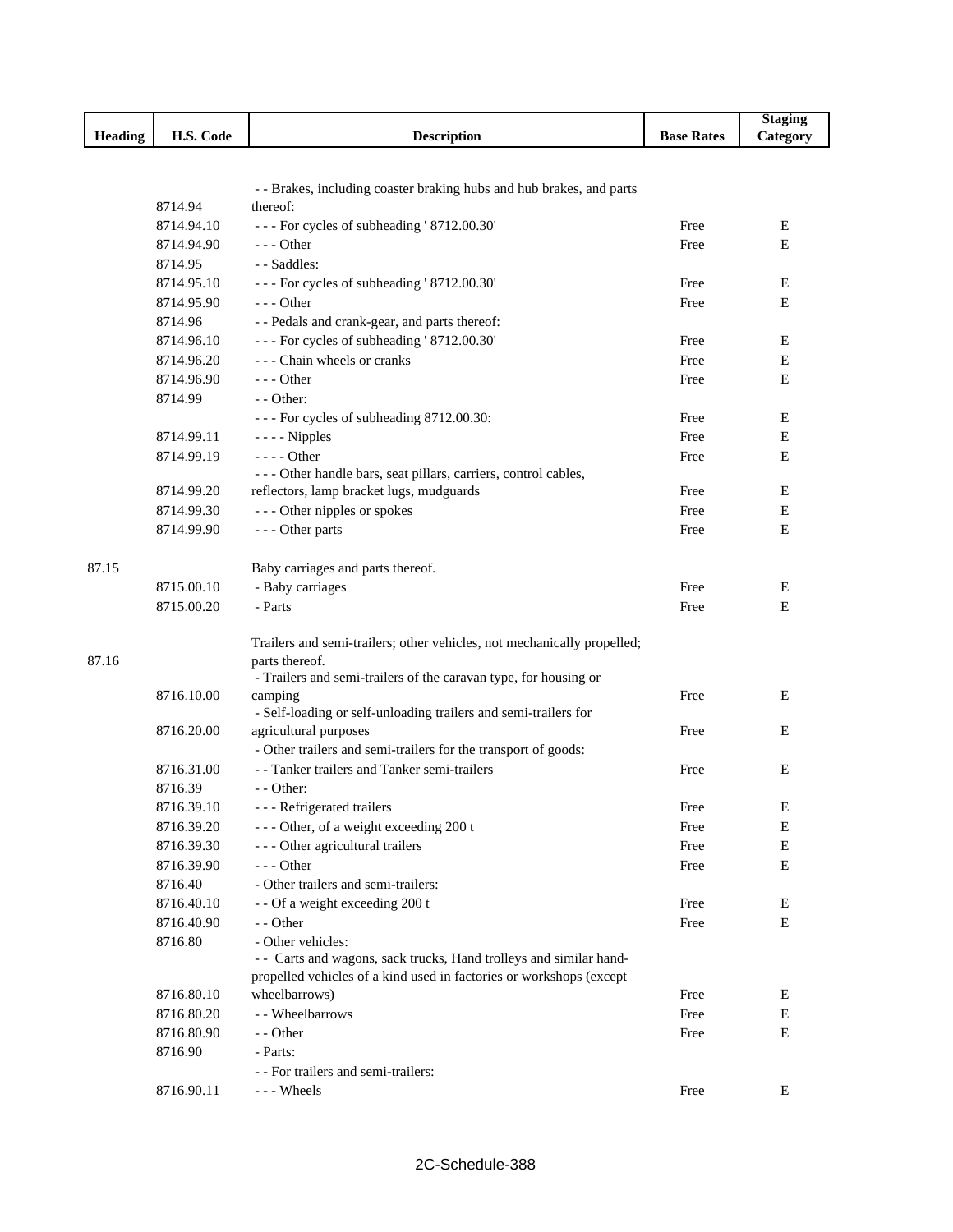|                |            |                                                                   |                   | <b>Staging</b> |
|----------------|------------|-------------------------------------------------------------------|-------------------|----------------|
| <b>Heading</b> | H.S. Code  | <b>Description</b>                                                | <b>Base Rates</b> | Category       |
|                |            |                                                                   |                   |                |
|                |            |                                                                   |                   |                |
|                |            | $-$ - Other, for goods of subheading 8716.10, 8716.31, 8716.39 or |                   |                |
|                | 8716.90.12 | 8716.40                                                           | Free              | E              |
|                | 8716.90.13 | --- Other, for goods of subheading 8716.20                        | Free              | E              |
|                |            | - - For other vehicles:                                           |                   |                |
|                | 8716.90.20 | --- For goods of subheading 8716.80.10                            | Free              | E              |
|                |            | --- For goods of subheading 8716.80.20:                           |                   |                |
|                |            | ---- Castors of a diameter (including tyres) exceeding 75 mm but  |                   |                |
|                |            | not exceeding 100 mm provided that the width of the wheel or tyre |                   |                |
|                | 8716.90.31 | fitted thereto is not less than 30 mm                             | Free              | E              |
|                |            | ---- Castors of a diameter (including tyres) exceeding 100 mm but |                   |                |
|                |            | not exceeding 250 mm provided that the width of the wheel or tyre |                   |                |
|                | 8716.90.32 | fitted thereto is not less than 30 mm                             | Free              | E              |
|                | 8716.90.33 | ---- Other castors                                                | Free              | E              |
|                | 8716.90.39 | $--$ Other                                                        | Free              | E              |
|                |            | $--$ Other:                                                       |                   |                |
|                |            | ---- Castors of a diameter (including tyres) exceeding 75 mm but  |                   |                |
|                |            | not exceeding 100 mm provided that the width of the wheel or tyre |                   |                |
|                | 8716.90.91 | fitted thereto is not less than 30 mm                             | Free              | E              |
|                |            | ---- Castors of a diameter (including tyres) exceeding 100 mm but |                   |                |
|                |            | not exceeding 250 mm provided that the width of the wheel or tyre |                   |                |
|                | 8716.90.92 | fitted thereto is not less than 30 mm                             | Free              | E              |
|                | 8716.90.93 | $---$ Other castors                                               | Free              | E              |
|                | 8716.90.94 | $---$ Spokes                                                      | Free              | E              |
|                | 8716.90.95 | $--$ - Nipples                                                    | Free              | E              |
|                | 8716.90.99 | $--- Other$                                                       | Free              | E              |
|                |            |                                                                   |                   |                |

## **Chapter 88**

## **Aircraft, spacecraft, and parts thereof**

| 88.01 |            | Balloons and dirigibles; gliders, hang gliders and other non-powered<br>aircraft.                                                                            |      |   |
|-------|------------|--------------------------------------------------------------------------------------------------------------------------------------------------------------|------|---|
|       | 8801.10.00 | - Gliders and hang gliders                                                                                                                                   | Free | E |
|       | 8801.90.00 | - Other                                                                                                                                                      | Free | E |
| 88.02 |            | Other aircraft (for example, helicopters, aeroplanes); spacecraft<br>(including satellites) and suborbital and spacecraft launch vehicles.<br>- Helicopters: |      |   |
|       | 8802.11.00 | - - Of an unladen weight not exceeding 2,000 kg                                                                                                              | Free | E |
|       | 8802.12.00 | - - Of an unladen weight exceeding 2,000 kg                                                                                                                  | Free | E |
|       |            | - Aeroplanes and other aircraft, of an unladen weight not exceeding                                                                                          |      |   |
|       | 8802.20    | $2,000$ kg:                                                                                                                                                  |      |   |
|       | 8802.20.10 | - - Aeroplanes                                                                                                                                               | Free | E |
|       | 8802.20.90 | - - Other                                                                                                                                                    | Free | E |
|       |            | - Aeroplanes and other aircraft, of an unladen weight exceeding                                                                                              |      |   |
|       | 8802.30    | $2,000 \text{ kg}$ but not exceeding 15,000 kg:                                                                                                              |      |   |
|       | 8802.30.10 | - - Aeroplanes                                                                                                                                               | Free | E |
|       | 8802.30.90 | - - Other                                                                                                                                                    | Free | E |
|       |            | - Aeroplanes and other aircraft, of an unladen weight exceeding                                                                                              |      |   |
|       | 8802.40    | 15,000 kg:                                                                                                                                                   |      |   |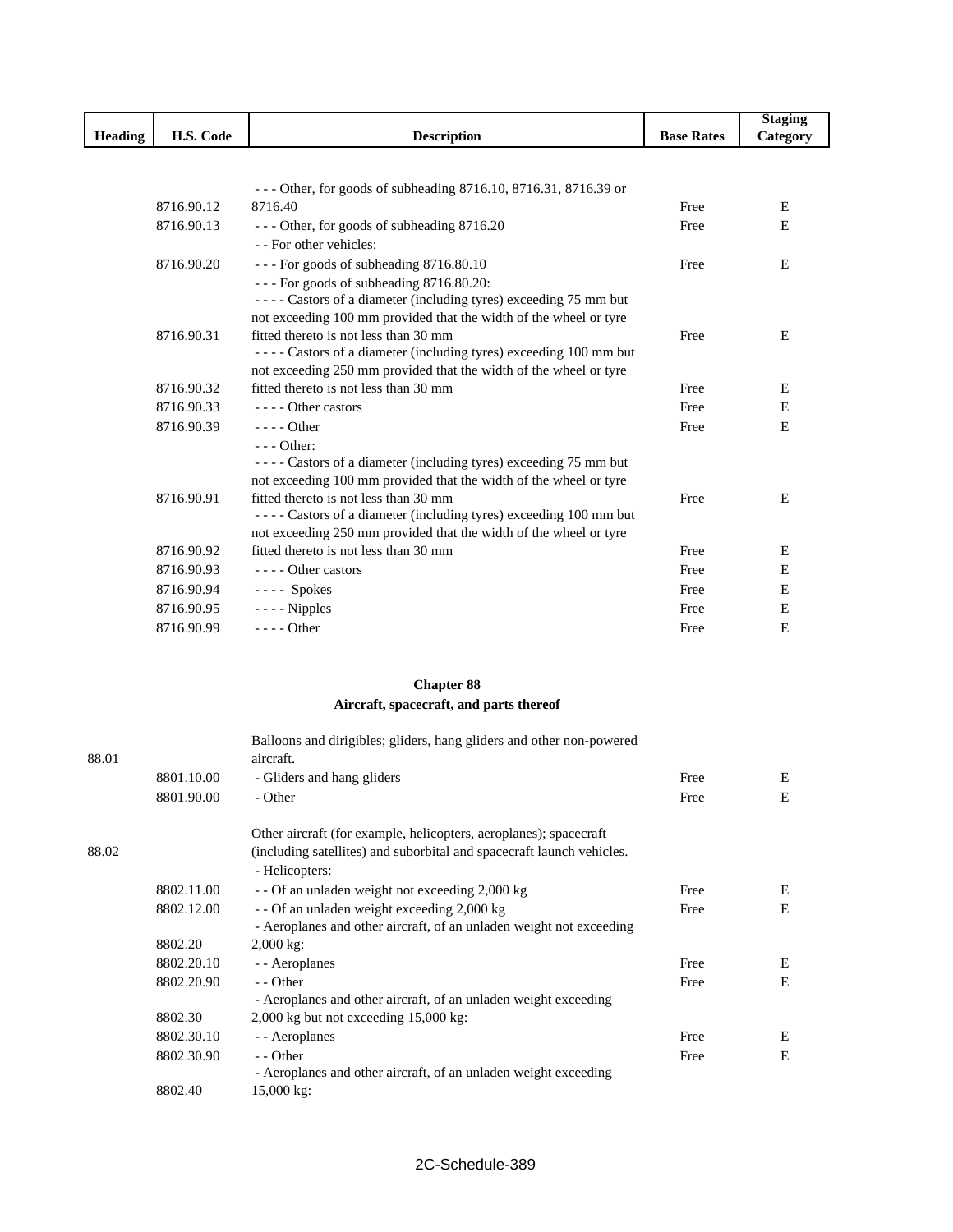|         |            |                                                                       |                   | <b>Staging</b> |
|---------|------------|-----------------------------------------------------------------------|-------------------|----------------|
| Heading | H.S. Code  | <b>Description</b>                                                    | <b>Base Rates</b> | Category       |
|         |            |                                                                       |                   |                |
|         | 8802.40.10 | - - Aeroplanes                                                        | Free              | E              |
|         | 8802.40.90 | - - Other                                                             | Free              | E              |
|         |            | - Spacecraft (including satellites) and suborbital and Spacecraft     |                   |                |
|         | 8802.60.00 | launch vehicles                                                       | Free              | E              |
| 88.03   |            | Parts of goods of heading 88.01 or 88.02.                             |                   |                |
|         | 8803.10    | - Propellers and rotors and parts thereof:                            |                   |                |
|         | 8803.10.10 | - - Of helicopters or aeroplanes                                      | Free              | Ε              |
|         | 8803.10.90 | - - Other                                                             | Free              | E              |
|         | 8803.20    | - Under-carriages and parts thereof:                                  |                   |                |
|         | 8803.20.10 | - - Of Helicopters, aeroplanes, balloons, gliders or kites            | Free              | E              |
|         | 8803.20.90 | - - Other                                                             | Free              |                |
|         | 8803.30.00 |                                                                       | Free              | Ε<br>E         |
|         | 8803.90    | - Other parts of aeroplanes or helicopters<br>- Other:                |                   |                |
|         | 8803.90.10 |                                                                       |                   | E              |
|         |            | - - Parts of telecommunication satellites [ITA/2]                     | Free              |                |
|         | 8803.90.20 | - - Of balloon, gliders or kites                                      | Free              | E              |
|         | 8803.90.90 | - - Other                                                             | Free              | E              |
|         |            | Parachutes (including dirigible parachutes and paragliders) and       |                   |                |
| 88.04   |            | rotochutes; parts thereof and accessories thereto.                    |                   |                |
|         |            | - Parachutes; Parts and accessories of parachutes and parts of        |                   |                |
|         | 8804.00.10 | rotochutes                                                            | Free              | E              |
|         | 8804.00.90 | - Other                                                               | Free              | E              |
|         |            | Aircraft launching gear; deck-arrestor or similar gear; ground flying |                   |                |
| 88.05   |            | trainers; parts of the foregoing articles.                            |                   |                |
|         |            | - Aircraft launching gear and parts thereof; deck-arrestor or similar |                   |                |
|         | 8805.10    | gear and parts thereof:                                               |                   |                |
|         | 8805.10.10 | - - Aircraft launching gear and parts thereof                         | Free              | E              |
|         | 8805.10.90 | - - Other                                                             | Free              | E              |
|         |            | - Ground flying trainers and parts thereof:                           |                   |                |
|         | 8805.21.00 | - - Air combat simulators and parts thereof                           | Free              | E              |
|         | 8805.29    | $-$ - Other:                                                          |                   |                |
|         | 8805.29.10 | - - - Ground flying trainers                                          | Free              | Е              |
|         | 8805.29.90 | --- Other                                                             | Free              | E              |
|         |            |                                                                       |                   |                |

## **Chapter 89 Ships, boats and floating structures**

|       |            | Cruise ships, excursion boats, ferry-boats, cargo ships, barges and |      |   |
|-------|------------|---------------------------------------------------------------------|------|---|
| 89.01 |            | similar vessels for the transport of persons or goods.              |      |   |
|       |            | - Cruise ships, excursion boats and similar vessels principally     |      |   |
|       | 8901.10    | designed for the transport of persons; ferry-boats of all kinds:    |      |   |
|       | 8901.10.10 | - - Of gross tonnage not exceeding 26                               | Free | E |
|       | 8901.10.20 | - - Of gross tonnage exceeding 26 but not exceeding 250             | Free | E |
|       | 8901.10.30 | - - Of gross tonnage exceeding 250 but not exceeding 500            | Free | E |
|       | 8901.10.40 | - - Of gross tonnage exceeding 500 but not exceeding 4000           | Free | E |
|       | 8901.10.50 | - - Of gross tonnage exceeding 4000 but not exceeding 5000          | Free | E |
|       | 8901.10.60 | - - Of gross tonnage exceeding 5000                                 | Free | E |
|       |            |                                                                     |      |   |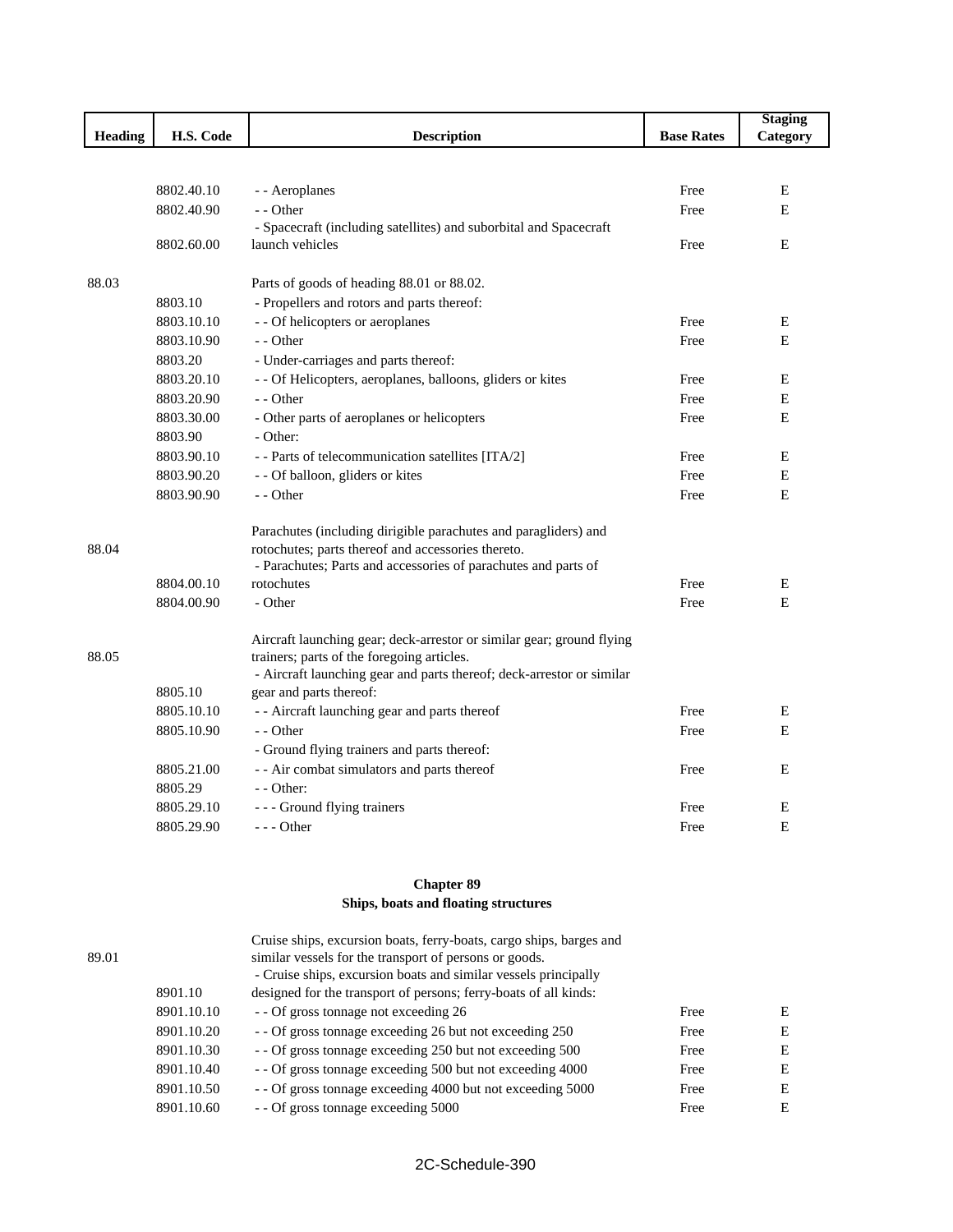|                |            |                                                                      |                   | <b>Staging</b> |
|----------------|------------|----------------------------------------------------------------------|-------------------|----------------|
| <b>Heading</b> | H.S. Code  | <b>Description</b>                                                   | <b>Base Rates</b> | Category       |
|                |            |                                                                      |                   |                |
|                |            |                                                                      |                   |                |
|                | 8901.20    | - Tankers:                                                           |                   |                |
|                | 8901.20.10 | - - Of gross tonnage not exceeding 26                                | Free              | E              |
|                | 8901.20.20 | - - Of gross tonnage exceeding 26 but not exceeding 250              | Free              | Е              |
|                | 8901.20.30 | - - Of gross tonnage exceeding 250 but not exceeding 500             | Free              | E              |
|                | 8901.20.40 | - - Of gross tonnage exceeding 500 but not exceeding 4000            | Free              | E              |
|                | 8901.20.50 | - - Of gross tonnage exceeding 4000 but not exceeding 5000           | Free              | E              |
|                | 8901.20.60 | - - Of gross tonnage exceeding 5000                                  | Free              | Е              |
|                | 8901.30    | - Refrigerated vessels, other than those of subheading 8901.20:      |                   |                |
|                | 8901.30.10 | - - Of gross tonnage not exceeding 26                                | Free              | Е              |
|                | 8901.30.20 | - - Of gross tonnage exceeding 26 but not exceeding 250              | Free              | Е              |
|                | 8901.30.30 | - - Of gross tonnage exceeding 250 but not exceeding 500             | Free              | Е              |
|                | 8901.30.40 | - - Of gross tonnage exceeding 500 but not exceeding 4000            | Free              | Е              |
|                | 8901.30.50 | - - Of gross tonnage exceeding 4000 but not exceeding 5000           | Free              | E              |
|                | 8901.30.60 | - - Of gross tonnage exceeding 5000                                  | Free              | E              |
|                |            | - Other vessels for the transport of goods and other vessels for the |                   |                |
|                | 8901.90    | transport of both persons and goods:                                 |                   |                |
|                |            | - - Not motorised:                                                   |                   |                |
|                | 8901.90.11 | --- Of gross tonnage not exceeding 26                                | Free              | Ε              |
|                | 8901.90.12 | --- Of gross tonnage exceeding 26 but not exceeding 250              | Free              | E              |
|                | 8901.90.13 | --- Of gross tonnage exceeding 250 but not exceeding 500             | Free              | E              |
|                | 8901.90.14 | --- Of gross tonnage exceeding 500                                   | Free              | E              |
|                |            | - - Motorised:                                                       |                   |                |
|                | 8901.90.21 | --- Of gross tonnage not exceeding 26                                | Free              | Ε              |
|                | 8901.90.22 | --- Of gross tonnage exceeding 26 but not exceeding 250              | Free              | Е              |
|                | 8901.90.23 | --- Of gross tonnage exceeding 250 but not exceeding 500             | Free              | Е              |
|                | 8901.90.24 | --- Of gross tonnage exceeding 500 but not exceeding 4000            | Free              | Е              |
|                | 8901.90.25 | --- Of gross tonnage exceeding 4000 but not exceeding 5000           | Free              | E              |
|                | 8901.90.26 | --- Of gross tonnage exceeding 5000                                  | Free              | E              |
|                |            | Fishing vessels; factory ships and other vessels for processing or   |                   |                |
| 89.02          |            | preserving fishery products.                                         |                   |                |
|                |            | - Of gross tonnage not exceeding 26:                                 |                   |                |
|                | 8902.00.11 | - - Fishing vessels                                                  | Free              | E              |
|                | 8902.00.12 | - - Other                                                            | Free              | E              |
|                |            | - Of gross tonnage exceeding 26 but not exceeding 40:                |                   |                |
|                | 8902.00.21 | - - Fishing vessels                                                  | Free              | E              |
|                | 8902.00.22 | - - Other                                                            | Free              | E              |
|                |            | - Of gross tonnage exceeding 40 but not exceeding 100:               |                   |                |
|                | 8902.00.31 | - - Fishing vessels                                                  | Free              | E              |
|                | 8902.00.32 | - - Other                                                            | Free              | E              |
|                |            | - Of gross tonnage exceeding 100 but not exceeding 250:              |                   |                |
|                | 8902.00.41 | - - Fishing vessels                                                  | Free              | E              |
|                | 8902.00.42 | - - Other                                                            | Free              | E              |
|                |            | - Of gross tonnage exceeding 250 but not exceeding 4000:             |                   |                |
|                | 8902.00.51 | - - Fishing vessels                                                  | Free              | Е              |
|                | 8902.00.52 | - - Other                                                            | Free              | E              |
|                |            | - Of gross tonnage exceeding 4000:                                   |                   |                |
|                | 8902.00.91 | - - Fishing vessels                                                  | Free              | E              |
|                | 8902.00.92 | - - Other                                                            | Free              | ${\bf E}$      |
|                |            |                                                                      |                   |                |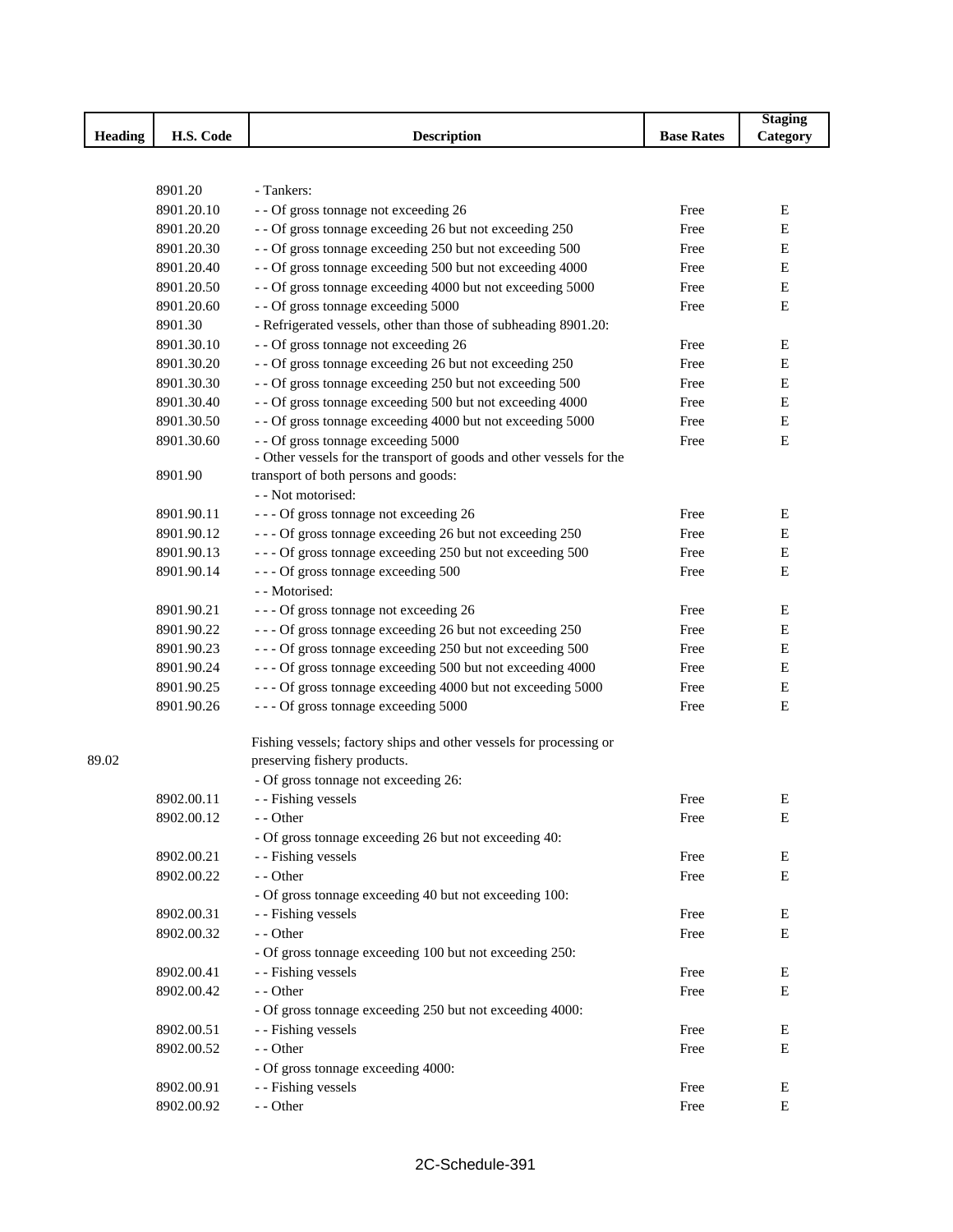|         |                      |                    |                                           | Staging                |
|---------|----------------------|--------------------|-------------------------------------------|------------------------|
| Heading | TT C<br>Code<br>п.э. | <b>Description</b> | $\overline{\phantom{a}}$<br>Rates<br>Base | $-$<br><b>Category</b> |

|       |            | Yachts and other vessels for pleasure or sports; rowing boats and                                                                                    |      |   |
|-------|------------|------------------------------------------------------------------------------------------------------------------------------------------------------|------|---|
| 89.03 |            | canoes.                                                                                                                                              |      |   |
|       | 8903.10.00 | - Inflatable                                                                                                                                         | Free | E |
|       |            | - Other:                                                                                                                                             |      |   |
|       | 8903.91.00 | - - Sailboats, with or without Auxiliary motor                                                                                                       | Free | E |
|       | 8903.92.00 | - - Motorboats, other than Outboard Motorboats                                                                                                       | Free | E |
|       | 8903.99.00 | - - Other                                                                                                                                            | Free | Ε |
| 89.04 |            | Tugs and pusher craft.                                                                                                                               |      |   |
|       |            | - Tugs:                                                                                                                                              |      |   |
|       | 8904.00.10 | - - Of gross tonnage not exceeding 26                                                                                                                | Free | Ε |
|       |            | - - Of gross tonnage exceeding 26:                                                                                                                   |      |   |
|       | 8904.00.21 | --- Of a power not exceeding 4,000 HP                                                                                                                | Free | E |
|       | 8904.00.29 | --- Of a power exceeding 4,000 HP                                                                                                                    | Free | Е |
|       |            | - Pusher craft:                                                                                                                                      |      |   |
|       | 8904.00.30 | - - Of gross tonnage not exceeding 26                                                                                                                | Free | Е |
|       |            | - - Of gross tonnage exceeding 26:                                                                                                                   |      |   |
|       | 8904.00.41 | --- Of a power not exceeding 4,000 HP                                                                                                                | Free | E |
|       | 8904.00.49 | --- Of a power exceeding 4,000 HP                                                                                                                    | Free | E |
|       |            | Light-vessels, fire-floats, dredgers, floating cranes, and other vessels<br>the navigability of which is subsidiary to their main function; floating |      |   |
| 89.05 |            | docks; floating or submersible drilling or production platforms.                                                                                     |      |   |
|       | 8905.10.00 | - Dredgers                                                                                                                                           | Free | Е |
|       | 8905.20.00 | - Floating or submersible drilling or production platforms                                                                                           | Free | E |
|       | 8905.90    | - Other:                                                                                                                                             |      |   |
|       | 8905.90.10 | -- Floating docks of a gross tonnage exceeding 100                                                                                                   | Free | Ε |
|       | 8905.90.20 | - - Other floating docks                                                                                                                             | Free | Е |
|       | 8905.90.30 | - - Fire-floats or light vessels                                                                                                                     | Free | Е |
|       | 8905.90.90 | - - Other                                                                                                                                            | Free | E |
| 89.06 |            | Other vessels, including warships and lifeboats other than rowing<br>boats.                                                                          |      |   |
|       | 8906.10.00 | - Warships                                                                                                                                           | Free | E |
|       | 8906.90    | - Other:                                                                                                                                             |      |   |
|       | 8906.90.10 | - - Of displacement not exceeding 30 t                                                                                                               | Free | E |
|       | 8906.90.90 | - - Other                                                                                                                                            | Free | Е |
| 89.07 |            | Other floating structures (for example, rafts, tanks, coffer-dams,<br>landing-stages, buoys and beacons).                                            |      |   |
|       |            | - Inflatable rafts                                                                                                                                   |      |   |
|       | 8907.10.00 | - Other:                                                                                                                                             | Free | E |
|       | 8907.90    |                                                                                                                                                      |      |   |
|       | 8907.90.10 | - - Buoys                                                                                                                                            | Free | E |
|       | 8907.90.90 | - - Other                                                                                                                                            | Free | E |
| 89.08 |            | Vessels and other floating structures for breaking up.                                                                                               |      |   |
|       | 8908.00.10 | - Articles of headings 89.01 to 89.06 imported for breaking up                                                                                       | Free | E |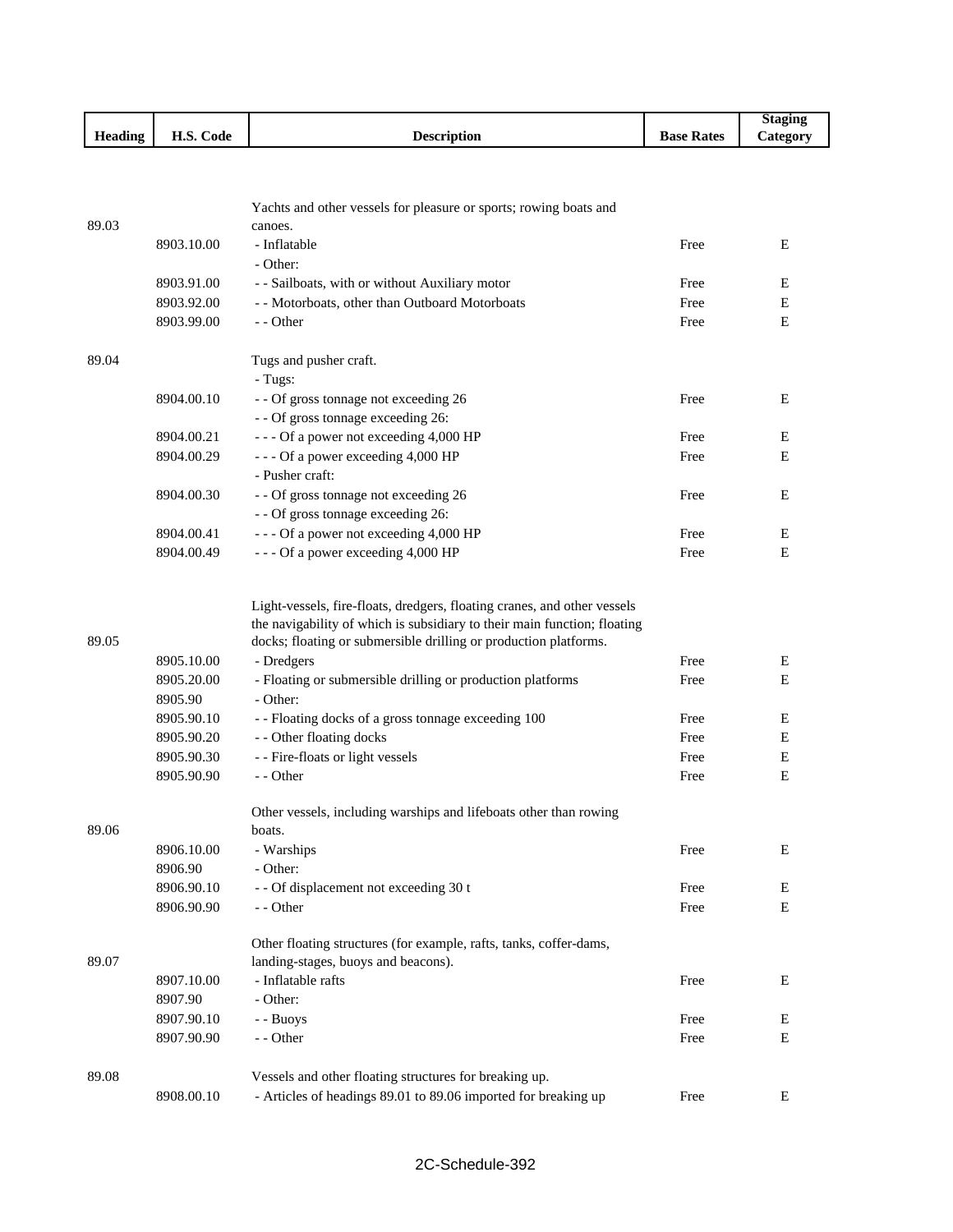|         |            |                                                                         |                   | <b>Staging</b>   |
|---------|------------|-------------------------------------------------------------------------|-------------------|------------------|
| Heading | H.S. Code  | <b>Description</b>                                                      | <b>Base Rates</b> | Category         |
|         |            |                                                                         |                   |                  |
|         |            |                                                                         |                   |                  |
|         | 8908.00.90 | - Other                                                                 | Free              | E                |
|         |            |                                                                         |                   |                  |
|         |            |                                                                         |                   |                  |
|         |            | <b>Chapter 90</b>                                                       |                   |                  |
|         |            | Optical, photographic, cinematographic measuring, checking,             |                   |                  |
|         |            | precision, medical or surgical instruments and apparatus; parts         |                   |                  |
|         |            | and accessories thereof                                                 |                   |                  |
|         |            | Optical fibres and optical fibre bundles; optical fibre cables other    |                   |                  |
|         |            | than those of heading 85.44; sheets and plates of polarising material;  |                   |                  |
|         |            | lenses (including contact lenses), prisms, mirrors and other optical    |                   |                  |
|         |            | elements, of any material, unmounted, other than such elements of       |                   |                  |
| 90.01   |            | glass not optically worked.                                             |                   |                  |
|         | 9001.10    | - Optical fibres, optical fibre bundles and cables:                     |                   |                  |
|         | 9001.10.10 | - - For telecommunications and other electrical use                     | Free              | E                |
|         | 9001.10.90 | - - Other                                                               | Free              | Е                |
|         | 9001.20.00 | - Sheets and plates of polarising material                              | Free              | Ε                |
|         | 9001.30.00 | - Contact lenses                                                        | Free              | Ε                |
|         | 9001.40.00 | - Spectacle lenses of glass                                             | Free              | E                |
|         | 9001.50.00 | - Spectacle lenses of other materials                                   | Free              | E                |
|         | 9001.90    | - Other:                                                                |                   |                  |
|         |            |                                                                         |                   |                  |
|         | 9001.90.10 | - - For photographic or Cinematographic cameras or projectors           | Free<br>Free      | Ε<br>$\mathbf E$ |
|         | 9001.90.20 | - - Lenses and prisms for lighthouses or beacons                        |                   |                  |
|         | 9001.90.90 | - - Other                                                               | Free              | E                |
|         |            | Lenses, prisms, mirrors and other optical elements, of any material,    |                   |                  |
|         |            | mounted, being parts of or fittings for instruments or apparatus, other |                   |                  |
| 90.02   |            | than such elements of glass not optically worked.                       |                   |                  |
|         |            | - Objective lenses:                                                     |                   |                  |
|         | 9002.11    | - - For cameras, projectors or photographic enlargers or reducers:      |                   |                  |
|         | 9002.11.10 | - - - Cinematographic projector                                         | Free              | Ε                |
|         | 9002.11.90 | $--$ Other                                                              | Free              | E                |
|         | 9002.19.00 | - - Other                                                               | Free              | E                |
|         | 9002.20    | - Filters:                                                              |                   |                  |
|         | 9002.20.10 | - - For cinematographic projectors                                      | Free              | E                |
|         |            | - - For cinematographic cameras, photographic cameras and other         |                   |                  |
|         | 9002.20.20 | projectors                                                              | Free              | E                |
|         | 9002.20.30 | - - For telescopes or microscopes                                       | Free              | E                |
|         | 9002.20.90 | - - Other                                                               | Free              | E                |
|         | 9002.90    | - Other:                                                                |                   |                  |
|         | 9002.90.10 | - - Lenses and prisms for lighthouses or beacons                        | Free              | E                |
|         | 9002.90.20 | - - For cinematographic projectors                                      | Free              | E                |
|         |            | - - For cinematographic cameras, photographic cameras and other         |                   |                  |
|         | 9002.90.30 | projectors                                                              | Free              | E                |
|         | 9002.90.40 | - - For medical and surgical instruments                                | Free              | E                |
|         | 9002.90.90 | - - Other                                                               | Free              | E                |
|         |            |                                                                         |                   |                  |
|         |            | Frames and mountings for spectacles, goggles or the like, and parts     |                   |                  |
| 90.03   |            | thereof.                                                                |                   |                  |
|         |            | - Frames and mountings:                                                 |                   |                  |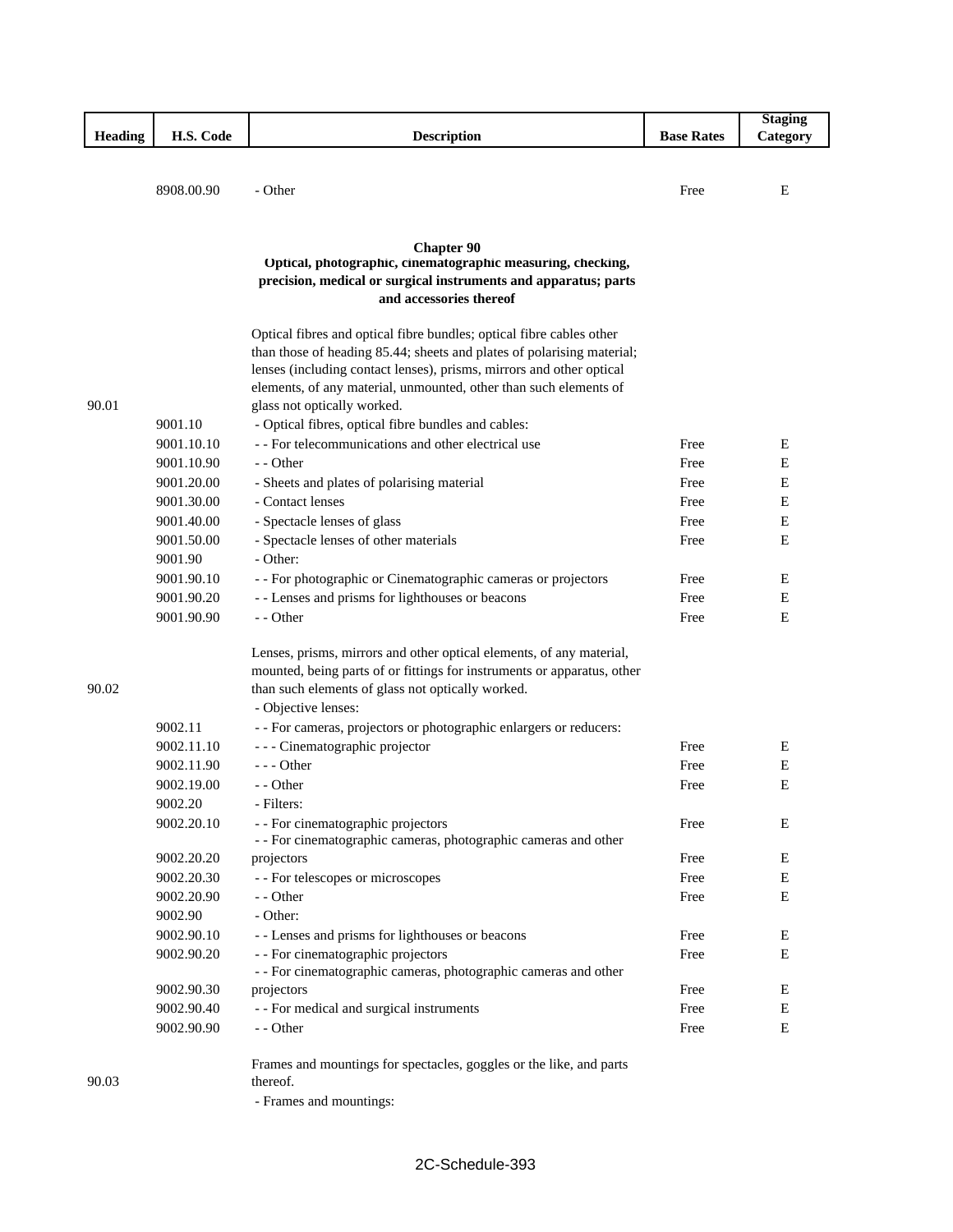|                |            |                                                                        |                   | <b>Staging</b> |
|----------------|------------|------------------------------------------------------------------------|-------------------|----------------|
| <b>Heading</b> | H.S. Code  | <b>Description</b>                                                     | <b>Base Rates</b> | Category       |
|                |            |                                                                        |                   |                |
|                |            |                                                                        |                   |                |
|                | 9003.11.00 | - - Of plastics                                                        | Free              | Е              |
|                | 9003.19.00 | - - Of other materials                                                 | Free              | E              |
|                | 9003.90.00 | - Parts                                                                | Free              | E              |
|                |            |                                                                        |                   |                |
| 90.04          |            | Spectacles, goggles and the like, corrective, protective or other.     |                   |                |
|                |            |                                                                        | Free              | Е              |
|                | 9004.10.00 | - Sunglasses                                                           |                   |                |
|                | 9004.90    | - Other:                                                               |                   |                |
|                | 9004.90.10 | - - Corrective spectacles                                              | Free              | E              |
|                | 9004.90.20 | - - Corrective goggles                                                 | Free              | E              |
|                | 9004.90.30 | - - Goggles for swimmers                                               | Free              | Е              |
|                | 9004.90.40 | - - Other protective goggles                                           | Free              | E              |
|                | 9004.90.90 | - - Other                                                              | Free              | E              |
|                |            | Binoculars, monoculars, other optical telescopes, and mountings        |                   |                |
|                |            | therefor; other astronomical instruments and mountings therefor, but   |                   |                |
| 90.05          |            | not including instruments for radio-astronomy.                         |                   |                |
|                | 9005.10.00 | - Binoculars                                                           | Free              | E              |
|                | 9005.80    | - Other instruments:                                                   |                   |                |
|                |            | - - Astronomical instruments, excluding instruments for radio-         |                   |                |
|                | 9005.80.10 | astronomy                                                              | Free              | E              |
|                | 9005.80.90 | - - Other                                                              | Free              | Е              |
|                | 9005.90    | - Parts and accessories (including mountings):                         |                   |                |
|                |            | - - For astronomical instruments, excluding instruments for radio-     |                   |                |
|                | 9005.90.10 | astronomy                                                              | Free              | E              |
|                | 9005.90.90 | - - Other                                                              | Free              | E              |
|                |            |                                                                        |                   |                |
|                |            | Photographic (other than cinematographic) cameras; photographic        |                   |                |
|                |            | flashlight apparatus and flashbulbs other than discharge lamps of      |                   |                |
| 90.06          |            | heading 85.39.                                                         |                   |                |
|                | 9006.10    | - Cameras of a kind used for preparing printing plates or cylinders:   |                   |                |
|                | 9006.10.10 | - - Laser photo plotters [ITA/2 (AS2)]                                 | Free              | Е              |
|                | 9006.10.90 | - - Other                                                              | Free              | E              |
|                |            | - Cameras of a kind used for recording documents on microfilm,         |                   |                |
|                | 9006.20.00 | microfiche or other microforms                                         | Free              | E              |
|                |            | - Cameras specially designed for underwater use, for aerial survey or  |                   |                |
|                |            | for medical or surgical examination of internal organs; comparison     |                   |                |
|                | 9006.30.00 | cameras for forensic or criminological purposes                        | Free              | Е              |
|                | 9006.40.00 | - Instant print cameras                                                | Free              | E              |
|                |            | - Other cameras:                                                       |                   |                |
|                |            | - - With a through-the-lens viewfinder (single lens reflex (SLR)), for |                   |                |
|                | 9006.51.00 | roll film of a width not exceeding 35 mm                               | Free              | Ε              |
|                | 9006.52.00 | -- Other, for roll film of a width of less than 35 mm                  | Free              | Е              |
|                | 9006.53.00 | -- Other, for roll film of a width of 35 mm                            | Free              | Е              |
|                | 9006.59    | - - Other:                                                             |                   |                |
|                | 9006.59.10 | --- Laser photo plotters or image setters with raster image processor  | Free              | Е              |
|                | 9006.59.90 | - - - Other                                                            | Free              | Е              |
|                |            | - Photographic flashlight apparatus and flashbulbs:                    |                   |                |
|                | 9006.61.00 | - - Discharge lamp ("electronic") flashlight apparatus                 | Free              | E              |
|                | 9006.62.00 | - - Flashbulbs, flashcubes and the like                                | Free              | E              |
|                | 9006.69.00 | - - Other                                                              | Free              | Е              |
|                |            | - Parts and accessories:                                               |                   |                |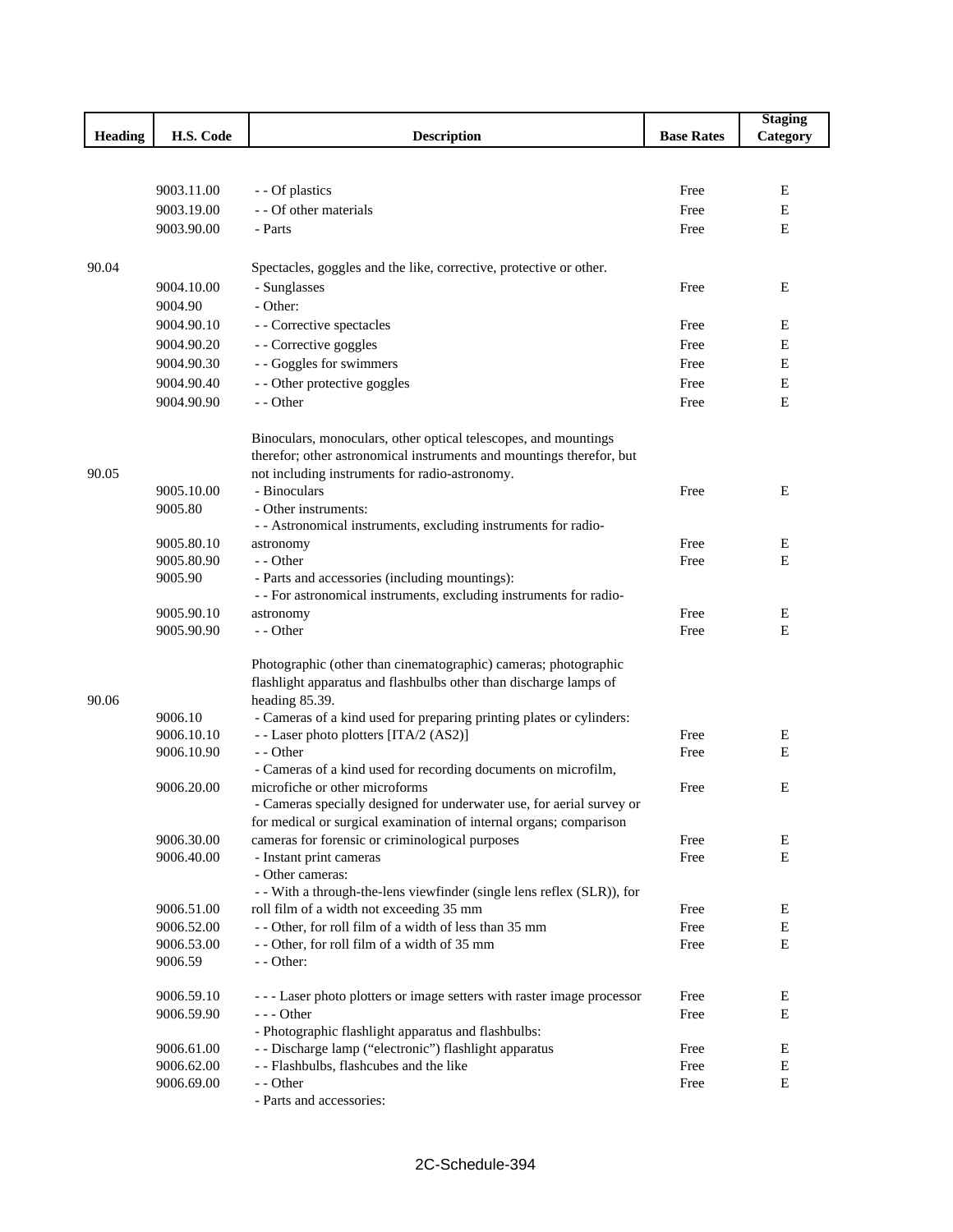|                |            |                                                                        |                   | <b>Staging</b> |
|----------------|------------|------------------------------------------------------------------------|-------------------|----------------|
| <b>Heading</b> | H.S. Code  | <b>Description</b>                                                     | <b>Base Rates</b> | Category       |
|                |            |                                                                        |                   |                |
|                |            |                                                                        |                   |                |
|                | 9006.91    | - - For cameras:                                                       |                   |                |
|                |            | --- For laser photo plotters of subheading 9006.10.10 [ITA/2           |                   |                |
|                | 9006.91.10 | (AS2)]                                                                 | Free              | Ε              |
|                | 9006.91.20 | - - - Other, for cameras of subheadings 9006.10.00 and 9006.30.00      | Free              | E              |
|                | 9006.91.30 | --- Other, for cameras of subheadings 9006.40.00 to 9006.53.00         | Free              | $\mathbf E$    |
|                | 9006.91.90 | $--$ Other                                                             | Free              | E              |
|                | 9006.99    | $-$ - Other:                                                           |                   |                |
|                | 9006.99.10 | - - - For photographic flashlight apparatus                            | Free              | E              |
|                | 9006.99.90 | $--$ Other                                                             | Free              | E              |
|                |            | Cinematographic cameras and projectors, whether or not                 |                   |                |
| 90.07          |            | incorporating sound recording or reproducing apparatus.                |                   |                |
|                |            | - Cameras:                                                             |                   |                |
|                | 9007.11.00 | -- For film of less than 16 mm width or for double-8 mm film           | Free              | E              |
|                | 9007.19.00 | - - Other                                                              | Free              | E              |
|                | 9007.20    | - Projectors:                                                          |                   |                |
|                | 9007.20.10 | -- For film of less than 16 mm in width                                | Free              | E              |
|                | 9007.20.90 | - - Other                                                              | Free              | E              |
|                |            | - Parts and accessories:                                               |                   |                |
|                | 9007.91.00 | - - For cameras                                                        | Free              | Ε              |
|                | 9007.92.00 | - - For projectors                                                     | Free              | E              |
|                |            |                                                                        |                   |                |
|                |            | Image projectors, other than cinematographic; photographic (other      |                   |                |
| 90.08          |            | than cinematographic) enlargers and reducers.                          |                   |                |
|                | 9008.10.00 | - Slide projectors                                                     | Free              | E              |
|                |            | - Microfilm, microfiche or other microform readers, whether or not     |                   |                |
|                | 9008.20.00 | capable of producing copies                                            | Free              | Ε              |
|                | 9008.30.00 | - Other image projectors                                               | Free              | E              |
|                |            |                                                                        |                   |                |
|                | 9008.40    | - Photographic (other than cinematographic) enlargers and reducers:    |                   |                |
|                | 9008.40.10 | - - Specialised equipment for use in the Printing industry             | Free              | Ε              |
|                | 9008.40.90 | - - Other                                                              | Free              | E              |
|                | 9008.90    | - Parts and accessories:                                               |                   |                |
|                | 9008.90.10 | - - Of goods of subheading 9008.20.00                                  | Free              | Ε              |
|                | 9008.90.90 | - - Other                                                              | Free              | E              |
|                |            |                                                                        |                   |                |
|                |            | Photocopying apparatus incorporating an optical system or of the       |                   |                |
| 90.09          |            | contact type and thermo-copying apparatus.                             |                   |                |
|                |            | - Electrostatic photocopying apparatus:                                |                   |                |
|                |            | - - Operating by reproducing the original image directly onto the      |                   |                |
|                | 9009.11    | copy (direct process): [ITA1/A-100]                                    |                   |                |
|                | 9009.11.10 | --- Colour                                                             |                   | E              |
|                | 9009.11.90 | $--$ Other                                                             | Free              | E              |
|                |            |                                                                        | Free              |                |
|                |            | - - Operating by reproducing the original image via an intermediate    |                   |                |
|                | 9009.12    | onto the copy (indirect process):                                      |                   |                |
|                |            | - - - Colour:                                                          |                   |                |
|                |            | - - - - Electrostatic photocopying apparatus, operating by             |                   |                |
|                |            | reproducing the original image via an intermediate onto the copy       |                   |                |
|                |            | (indirect process), operating by converting the original document into |                   |                |
|                | 9009.12.11 | digital code [ITA/2]                                                   | Free              | E              |
|                | 9009.12.19 | - - - - Other                                                          | Free              | E              |
|                |            | $--$ Other:                                                            |                   |                |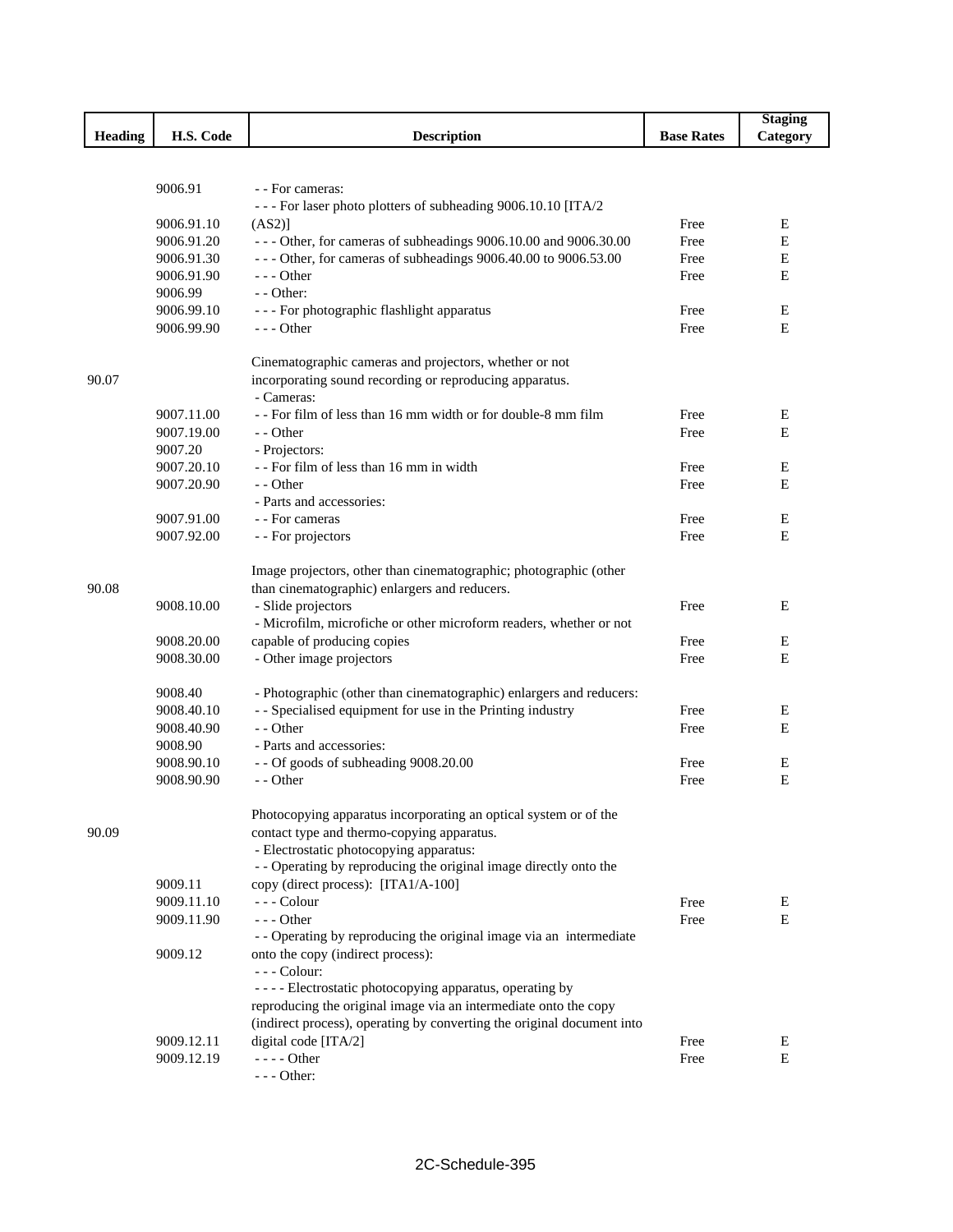|                |                       |                                                                        |                   | <b>Staging</b> |
|----------------|-----------------------|------------------------------------------------------------------------|-------------------|----------------|
| <b>Heading</b> | H.S. Code             | <b>Description</b>                                                     | <b>Base Rates</b> | Category       |
|                |                       |                                                                        |                   |                |
|                |                       |                                                                        |                   |                |
|                |                       | ---- Electrostatic photocopying apparatus, operating by                |                   |                |
|                |                       | reproducing the original image via an intermediate onto the copy       |                   |                |
|                |                       | (indirect process), operating by converting the original document into |                   |                |
|                | 9009.12.91            | digital code [ITA/2]                                                   | Free              | Е              |
|                | 9009.12.99            | - - - - Other                                                          | Free              | E              |
|                |                       | - Other photocopying apparatus:                                        |                   |                |
|                | 9009.21               | - - Incorporating an optical system: [ITA1/A-101]                      |                   |                |
|                | 9009.21.10            | --- Colour                                                             | Free              | E              |
|                | 9009.21.90<br>9009.22 | $- -$ Other                                                            | Free              | Е              |
|                | 9009.22.10            | - - Of the contact type:                                               |                   | Ε              |
|                |                       | - - - Colour<br>$--$ Other                                             | Free              | Е              |
|                | 9009.22.90<br>9009.30 |                                                                        | Free              |                |
|                | 9009.30.10            | - Thermo-copying apparatus:<br>- - Colour                              | Free              | Ε              |
|                | 9009.30.90            | - - Other                                                              | Free              | E              |
|                |                       | - Parts and accessories: [ITA1/A-102]                                  |                   |                |
|                | 9009.91.00            | -- Automatic document feeders [ITA1/A-102]                             | Free              | E              |
|                | 9009.92.00            | -- Paper feeders [ITA1/A-102]                                          | Free              | E              |
|                | 9009.93.00            | -- Sorters [ITA1/A-102]                                                | Free              | ${\bf E}$      |
|                | 9009.99.00            | - - Other [ITA1/A-102]                                                 | Free              | Ε              |
|                |                       |                                                                        |                   |                |
|                |                       | Apparatus and equipment for photographic (including                    |                   |                |
|                |                       | cinematographic) laboratories (including apparatus for the projection  |                   |                |
|                |                       | or drawing of circuit patterns on sensitised semiconductor materials), |                   |                |
|                |                       | not specified or included elsewhere in this Chapter; negatoscopes;     |                   |                |
| 90.10          |                       | projection screens.                                                    |                   |                |
|                |                       | - Apparatus and equipment for automatically developing                 |                   |                |
|                |                       | photographic (including cinematographic) film or paper in rolls or     |                   |                |
|                |                       | for automatically exposing developed film to rolls of photographic     |                   |                |
|                | 9010.10               | paper:                                                                 |                   |                |
|                |                       |                                                                        |                   |                |
|                | 9010.10.10            | - - Apparatus and equipment for automatically developing x-ray film    | Free              | Ε              |
|                | 9010.10.90            | - - Other                                                              | Free              | Е              |
|                |                       | - Apparatus for the projection or drawing of circuit patterns on       |                   |                |
|                |                       | sensitised semiconductor materials:                                    |                   |                |
|                | 9010.41.00            | - - Direct write-on-wafer apparatus [ITA1/A-171]                       | Free              | E              |
|                | 9010.42.00            | - - Step and repeat aligners [ITA1/A-172]                              | Free              | ${\bf E}$      |
|                | 9010.49.00            | - - Other [ITA1/A-173]                                                 | Free              | E              |
|                |                       | - Other apparatus and equipment for photographic (including            |                   |                |
|                | 9010.50               | cinematographic) laboratories; negatoscopes:                           |                   |                |
|                |                       | - - Apparatus for the projection or drawing of circuit patterns on     |                   |                |
|                |                       | sensitized substrates for the manufacture of PCB/PWBs [ITA/2           |                   |                |
|                | 9010.50.10            | (AS2)]                                                                 | Free              | Ε              |
|                | 9010.50.90            | - - Other                                                              | Free              | E              |
|                | 9010.60               | - Projection screens:                                                  |                   |                |
|                | 9010.60.10            | - - Of 300 inches or more                                              | Free              | Ε              |
|                | 9010.60.90            | - - Other                                                              | Free              | Ε              |
|                | 9010.90               | - Parts and accessories:                                               |                   |                |
|                | 9010.90.10            | - - For projection screens, or for articles of subheading 9010.10      | Free              | Е              |
|                |                       | - - Parts and accessories of the apparatus of subheadings 9010.41.00,  |                   |                |
|                | 9010.90.20            | 9010.42.00 and 9010.49.00 [ITA1/A-174]                                 | Free              | $\mathbf E$    |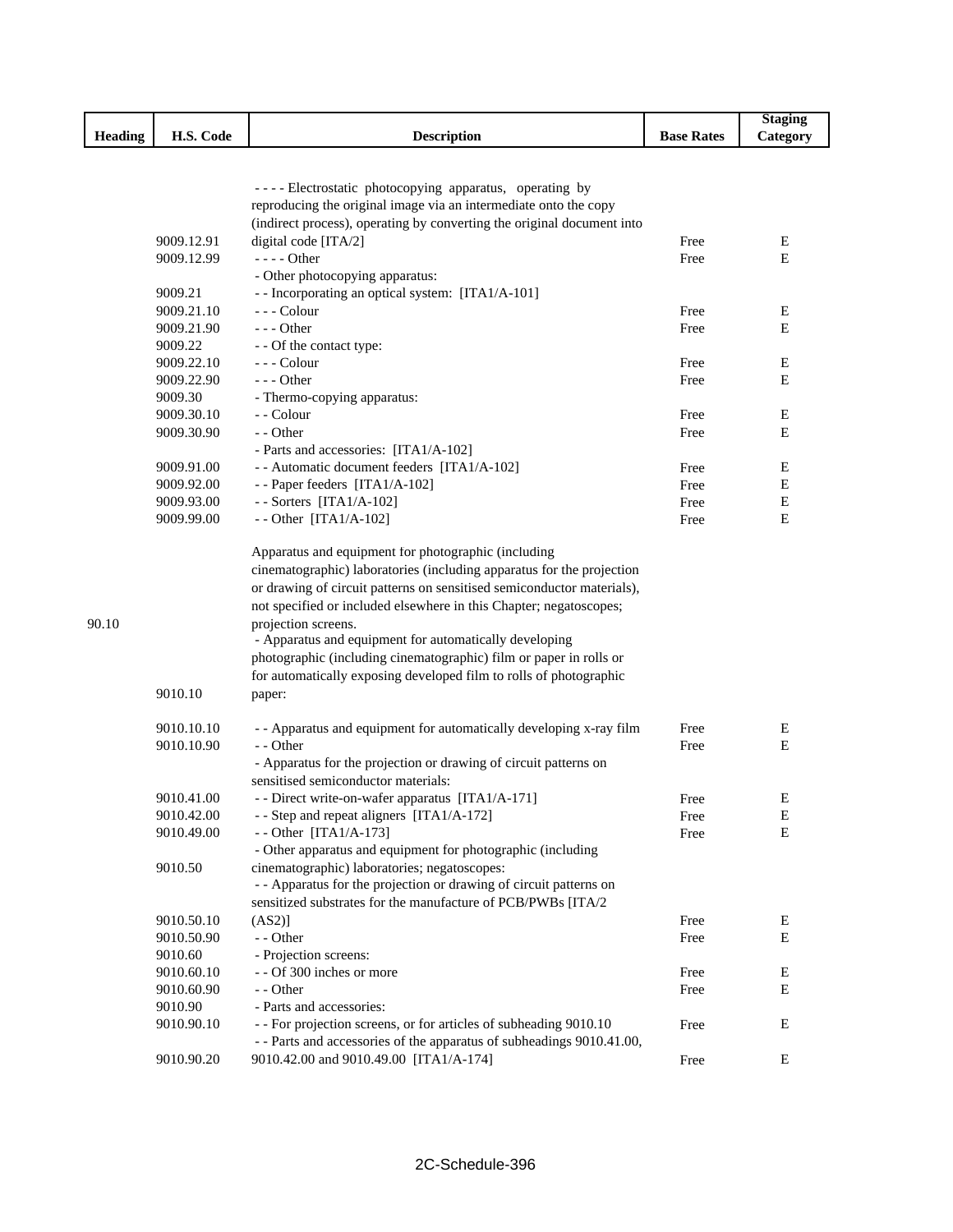|                |            |                                                                        |                   | <b>Staging</b> |
|----------------|------------|------------------------------------------------------------------------|-------------------|----------------|
| <b>Heading</b> | H.S. Code  | <b>Description</b>                                                     | <b>Base Rates</b> | Category       |
|                |            |                                                                        |                   |                |
|                |            |                                                                        |                   |                |
|                |            | - - Parts and accessories of apparatus for the projection or drawing   |                   |                |
|                |            | of circuit patterns on sensitized substrates for the manufacture of    |                   |                |
|                | 9010.90.30 | PCB/PWBs [ITA/2 (AS2)]                                                 | Free              | Ε              |
|                | 9010.90.90 | - - Other                                                              | Free              | E              |
|                |            |                                                                        |                   |                |
|                |            | Compound optical microscopes, including those for                      |                   |                |
| 90.11          |            | photomicrography, cinephotomicrography or microprojection.             |                   |                |
|                | 9011.10    | - Stereoscopic microscopes:                                            |                   |                |
|                |            | - - Optical stereoscopic microscopes fitted with equipment             |                   |                |
|                |            | specifically designed for the handling and transport of semiconductor  |                   |                |
|                | 9011.10.10 | wafers or reticles [ITA1/B-175]                                        | Free              | Ε              |
|                | 9011.10.90 | - - Other                                                              | Free              | E              |
|                |            | - Other microscopes, for photomicrography, cinephotomicrography        |                   |                |
|                | 9011.20    | or microprojection:                                                    |                   |                |
|                |            | - - Photomicrographic microscopes fitted with equipment                |                   |                |
|                |            | specifically designed for the handling and transport of semiconductor  |                   |                |
|                | 9011.20.10 | wafers or reticles [ITA1/B-176]                                        | Free              | Ε              |
|                | 9011.20.90 | - - Other                                                              | Free              | $\mathbf E$    |
|                | 9011.80.00 | - Other microscopes                                                    | Free              | E              |
|                | 9011.90    | - Parts and accessories:                                               |                   |                |
|                |            | - - Parts and accessories of optical stereoscopic and                  |                   |                |
|                |            | photomicrographic microscopes fitted with equipment specifically       |                   |                |
|                |            | designed for the handling and transport of semiconductor wafers or     |                   |                |
|                | 9011.90.10 | reticles [ITA1/B-177, B-178]                                           | Free              | E              |
|                | 9011.90.90 | - - Other                                                              | Free              | Е              |
| 90.12          |            | Microscopes other than optical microscopes; diffraction apparatus.     |                   |                |
|                |            |                                                                        |                   |                |
|                | 9012.10    | - Microscopes other than optical microscopes; diffraction apparatus:   |                   |                |
|                |            | - - Electron beam microscopes fitted with equipment specifically       |                   |                |
|                |            | designed for the handling and transport of semiconductor wafers or     |                   |                |
|                | 9012.10.10 | reticles [ITA1/B-179]                                                  | Free              | E              |
|                | 9012.10.90 | - - Other                                                              | Free              | E              |
|                | 9012.90    | - Parts and accessories                                                |                   |                |
|                |            | - - Parts and accessories of electron beam microscopes fitted with     |                   |                |
|                |            | equipment specifically designed for the handling and transport of      |                   |                |
|                | 9012.90.10 | semiconductor wafers or reticles [ITA1/B-180]                          | Free              | E<br>Е         |
|                | 9012.90.90 | - - Other                                                              | Free              |                |
|                |            | Liquid crystal devices not constituting articles provided for more     |                   |                |
|                |            | specifically in other headings; lasers, other than laser diodes; other |                   |                |
|                |            | optical appliances and instruments, not specified or included          |                   |                |
| 90.13          |            | elsewhere in this Chapter.                                             |                   |                |
|                |            | - Telescopic sights for fitting to arms; periscopes; telescopes        |                   |                |
|                |            | designed to form parts of machines, appliances, instruments or         |                   |                |
|                | 9013.10.00 | apparatus of this Chapter or Section XVI                               | Free              | Ε              |
|                | 9013.20.00 | - Lasers, other than laser diodes                                      | Free              | Ε              |
|                | 9013.80    | - Other devices, appliances and instruments:                           |                   |                |
|                |            | - - Optical error verification and repair apparatus for PCB/PWBs and   |                   |                |
|                | 9013.80.10 | PCAs [ITA/2 (AS2)]                                                     | Free              | Ε              |
|                | 9013.80.20 | - - Liquid crystal devices [ITA1/B-193]                                | Free              | E              |
|                | 9013.80.90 | - - Other                                                              | Free              | E              |
|                | 9013.90    | - Parts and accessories:                                               |                   |                |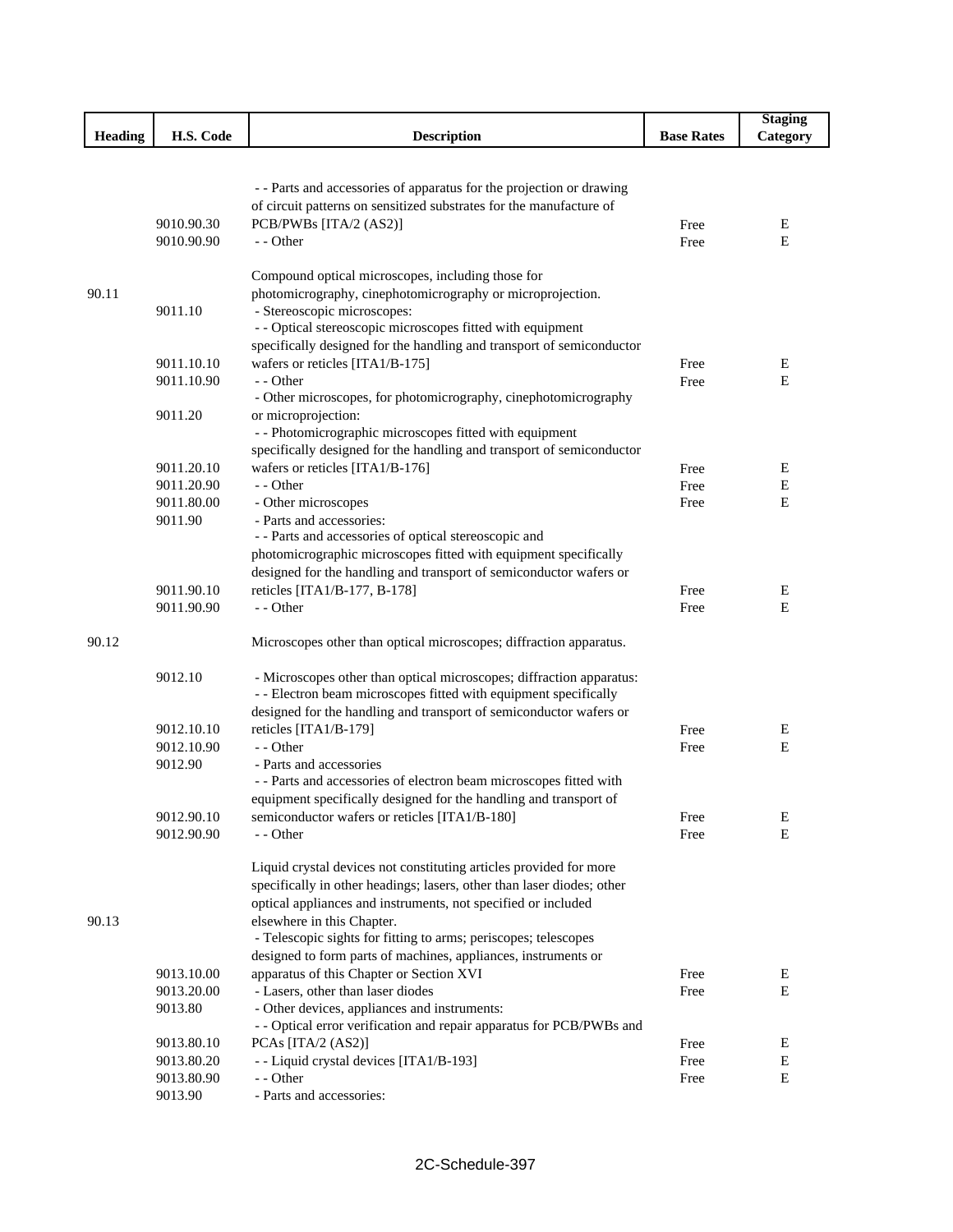|                |            |                                                                             |                   | <b>Staging</b> |
|----------------|------------|-----------------------------------------------------------------------------|-------------------|----------------|
| <b>Heading</b> | H.S. Code  | <b>Description</b>                                                          | <b>Base Rates</b> | Category       |
|                |            |                                                                             |                   |                |
|                |            |                                                                             |                   |                |
|                | 9013.90.10 | -- Parts and accessories of goods of subheading 9013.20.00 [ITA/2<br>(AS2)] |                   | Ε              |
|                | 9013.90.20 | -- Other, of goods of subheading 9013.80.20                                 | Free<br>Free      | E              |
|                |            | - - Other, of goods of subheading 9013.10.00 or 9013.80.00                  |                   |                |
|                | 9013.90.30 | [ITA1/B-193]                                                                | Free              | E              |
|                |            | - - Parts and accessories of optical error verification and repair          |                   |                |
|                | 9013.90.40 | apparatus for PCB/PWBs and PCAs [ITA/2 (AS2)]                               | Free              | Е              |
|                | 9013.90.90 | - - Other                                                                   | Free              | E              |
|                |            | Direction finding compasses; other navigational instruments and             |                   |                |
| 90.14          |            | appliances.                                                                 |                   |                |
|                | 9014.10.00 | - Direction finding compasses                                               | Free              | Е              |
|                |            | - Instruments and appliances for aeronautical or space navigation           |                   |                |
|                | 9014.20.00 | (other than compasses)                                                      | Free              | Е              |
|                | 9014.80    | - Other instruments and appliances:                                         |                   |                |
|                |            | - - Of a kind used on ships, incorporating or working in conjunction        |                   |                |
|                | 9014.80.10 | with an automatic data processor [ITA/2]                                    | Free              | Ε              |
|                | 9014.80.20 | - - Other apparatus for detecting shoals of fish                            | Free              | E              |
|                | 9014.80.90 | - - Other                                                                   | Free              | E              |
|                | 9014.90    | - Parts and accessories:                                                    |                   |                |
|                |            | - - Of instruments and apparatus incorporating or working in                |                   |                |
|                |            | conjunction with an automatic data processing of a kind used on             |                   |                |
|                | 9014.90.10 | ships [ITA/2]                                                               | Free              | Е              |
|                | 9014.90.90 | - - Other                                                                   | Free              | E              |
|                |            | Surveying (including photogrammetrical surveying), hydrographic,            |                   |                |
|                |            | oceanographic, hydrological, meteorological or geophysical                  |                   |                |
| 90.15          |            | instruments and appliances, excluding compasses; rangefinders.              |                   |                |
|                | 9015.10    | - Rangefinders:                                                             |                   |                |
|                | 9015.10.10 | - - Used in photography and cinematography                                  | Free              | Е              |
|                | 9015.10.90 | - - Other                                                                   | Free              | Е              |
|                | 9015.20.00 | - Theodolites and tachymeters (tacheometers)                                | Free              | E              |
|                | 9015.30.00 | - Levels                                                                    | Free              | Е              |
|                | 9015.40.00 | - Photogrammetrical surveying instruments and appliances                    | Free              | E              |
|                | 9015.80    | - Other instruments and appliances:                                         |                   |                |
|                | 9015.80.10 | - - Radio-sonde and radio Wind apparatus                                    | Free              | Е              |
|                | 9015.80.90 | - - Other                                                                   | Free              | E              |
|                | 9015.90.00 | - Parts and accessories                                                     | Free              | Е              |
| 90.16          |            | Balances of a sensitivity of 5 cg or better, with or without weights.       |                   |                |
|                | 9016.00.10 | - Electronic                                                                | Free              | Е              |
|                | 9016.00.90 | - Other                                                                     | Free              | Е              |
|                |            |                                                                             |                   |                |
|                |            | Drawing, marking-out or mathematical calculating instruments (for           |                   |                |
|                |            | example, drafting machines, pantographs, protractors, drawing sets,         |                   |                |
|                |            | slide rules, disc calculators); instruments for measuring length, for       |                   |                |
|                |            | use in the hand (for example, measuring rods and tapes, micrometers,        |                   |                |
| 90.17          |            | callipers), not specified or included elsewhere in this Chapter.            |                   |                |
|                | 9017.10    | - Drafting tables and machines, whether or not automatic:                   |                   |                |
|                |            | - - Plotters whether input or output units of heading 84.71 or              |                   |                |
|                | 9017.10.10 | drawing or drafting machines of heading 90.17 [ITA1/B-198]                  | Free              | E              |
|                | 9017.10.90 | - - Other                                                                   | Free              | E              |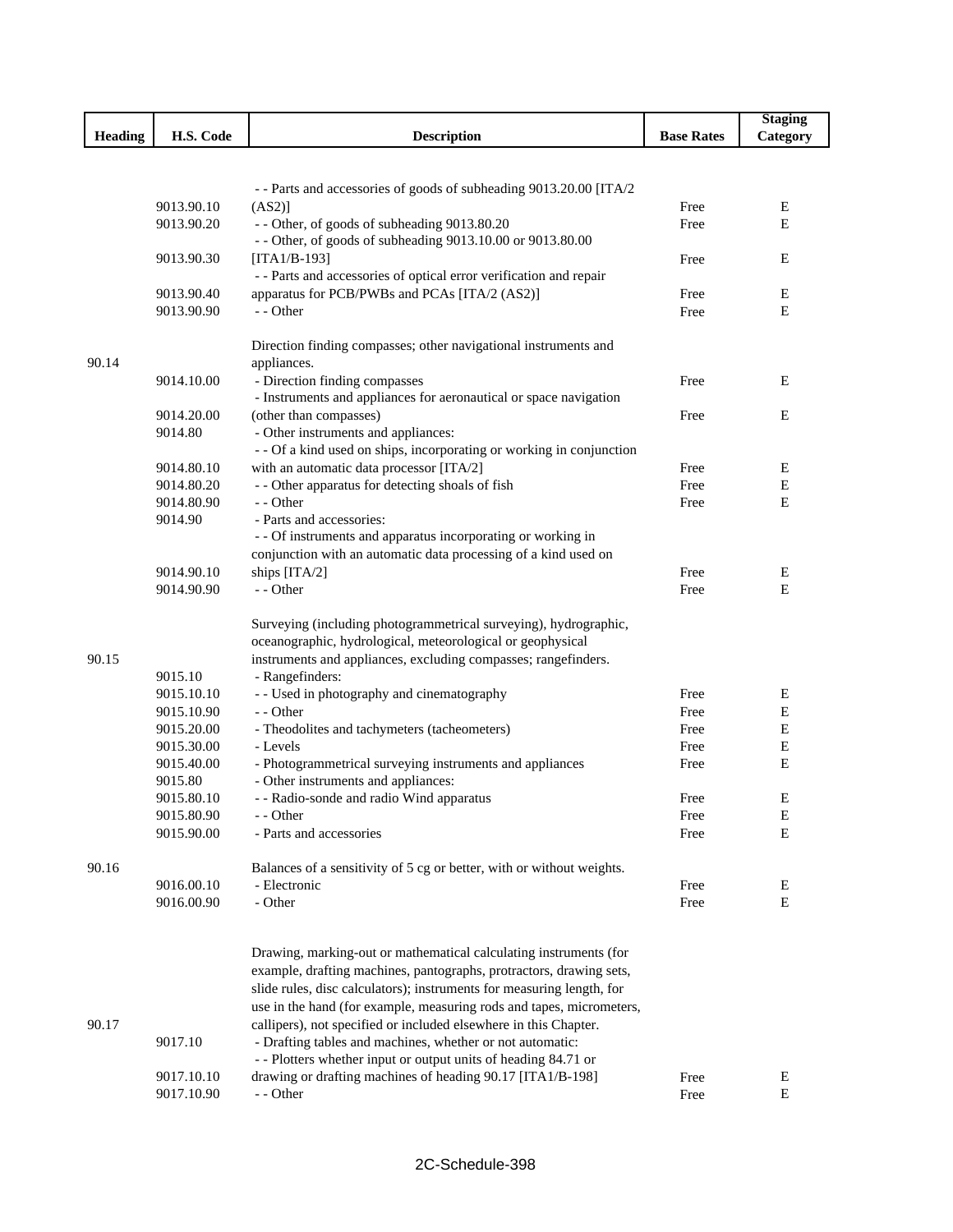|                |            |                                                                        |                   | <b>Staging</b> |
|----------------|------------|------------------------------------------------------------------------|-------------------|----------------|
| <b>Heading</b> | H.S. Code  | <b>Description</b>                                                     | <b>Base Rates</b> | Category       |
|                |            |                                                                        |                   |                |
|                |            |                                                                        |                   |                |
|                |            | - Other drawing, marking-out or mathematical calculating               |                   |                |
|                | 9017.20    | instruments:                                                           |                   |                |
|                | 9017.20.10 | - - Rulers                                                             | Free              | E              |
|                |            | - - Pattern generating apparatus of a kind used for producing masks    |                   |                |
|                | 9017.20.20 | or reticles from photoresist coated substrates [ITA1/B-181]            | Free              | Ε              |
|                |            | - - Apparatus for the projection or drawing of circuit patterns on     |                   |                |
|                |            | sensitized substrates for the manufacture of PCB/PWBs [ITA/2           |                   |                |
|                | 9017.20.30 | $(AS2)$ ]                                                              | Free              | Ε              |
|                | 9017.20.40 | - - Photo plotters for the manufacture of PCB/PWBs [ITA/2 (AS2)]       | Free              | Е              |
|                |            | - - Plotters whether input or output units of heading 84.71 or         |                   |                |
|                | 9017.20.50 | drawing or drafting machines of heading 90.17 [ITA1/B-198]             | Free              | Ε              |
|                | 9017.20.90 | - - Other                                                              | Free              | $\mathbf E$    |
|                | 9017.30.00 | - Micrometers, callipers and gauges                                    | Free              | $\mathbf E$    |
|                | 9017.80    | - Other instruments:                                                   |                   |                |
|                | 9017.80.10 | - - Measuring tapes                                                    | Free              | Ε              |
|                | 9017.80.90 | - - Other                                                              | Free              | E              |
|                | 9017.90    | - Parts and accessories:                                               |                   |                |
|                |            | - - Parts and accessories including printed circuit assemblies for     |                   |                |
|                |            | pattern generating apparatus of a kind used for producing masks or     |                   |                |
|                |            | reticles from photoresist coated substrates [ITA1/B-182 & 183]         |                   |                |
|                | 9017.90.10 | $[ITA1/B-199]$                                                         | Free              | Ε              |
|                |            | - - Parts and accessories of apparatus for the projection or drawing   |                   |                |
|                |            | of circuit patterns on sensitized substrates for the manufacture of    |                   |                |
|                | 9017.90.20 | PCB/PWBs [ITA/2 (AS2)]                                                 | Free              | Ε              |
|                |            | - - Parts and accessories of Photo plotters for the manufacture of     |                   |                |
|                | 9017.90.30 | PCB/PWBs [ITA/2 (AS2)]                                                 | Free              | E              |
|                |            | - - Parts and accessories including printed circuit assemblies of      |                   |                |
|                |            | plotters whether input or output units of heading 84.71 or drawing or  |                   |                |
|                | 9017.90.40 | drafting machines of heading 90.17 [ITA1/B-199]                        | Free              | Ε              |
|                | 9017.90.90 | - - Other                                                              | Free              | E              |
|                |            |                                                                        |                   |                |
|                |            | Instruments and appliances used in medical, surgical, dental or        |                   |                |
|                |            | veterinary sciences, including scintigraphic apparatus, other electro- |                   |                |
| 90.18          |            | medical apparatus and sight-testing instruments.                       |                   |                |
|                |            | - Electro-diagnostic apparatus (including apparatus for functional     |                   |                |
|                |            | exploratory examination or for checking physiological parameters):     |                   |                |
|                | 9018.11.00 | - - Electro-cardiographs                                               | Free              | Ε              |
|                | 9018.12.00 | - - Ultrasonic scanning apparatus                                      | Free              | Е              |
|                | 9018.13.00 | - - Magnetic resonance imaging apparatus                               | Free              | E              |
|                | 9018.14.00 | - - Scintigraphic apparatus                                            | Free              | Ε              |
|                | 9018.19.00 | - - Other                                                              | Free              | $\mathbf E$    |
|                | 9018.20.00 | - Ultra-violet or infra-red ray apparatus                              | Free              | E              |
|                |            | - Syringes, needles, catheters, cannulae and the like:                 |                   |                |
|                | 9018.31    | - - Syringes, with or without needles:                                 |                   |                |
|                | 9018.31.10 | --- Disposable Syringes                                                | Free              | Ε              |
|                | 9018.31.90 | - - - Other                                                            | Free              | Ε              |
|                | 9018.32.00 | - - Tubular metal needles and needles for sutures                      | Free              | E              |
|                | 9018.39    | - - Other:                                                             |                   |                |
|                | 9018.39.10 | --- Catheter                                                           | Free              | E              |
|                | 9018.39.20 | --- Disposable tubes for intravenous fluids                            | Free              | $\mathbf E$    |
|                | 9018.39.90 | $--$ Other                                                             | Free              | $\mathbf E$    |
|                |            | - Other instruments and appliances, used in dental sciences:           |                   |                |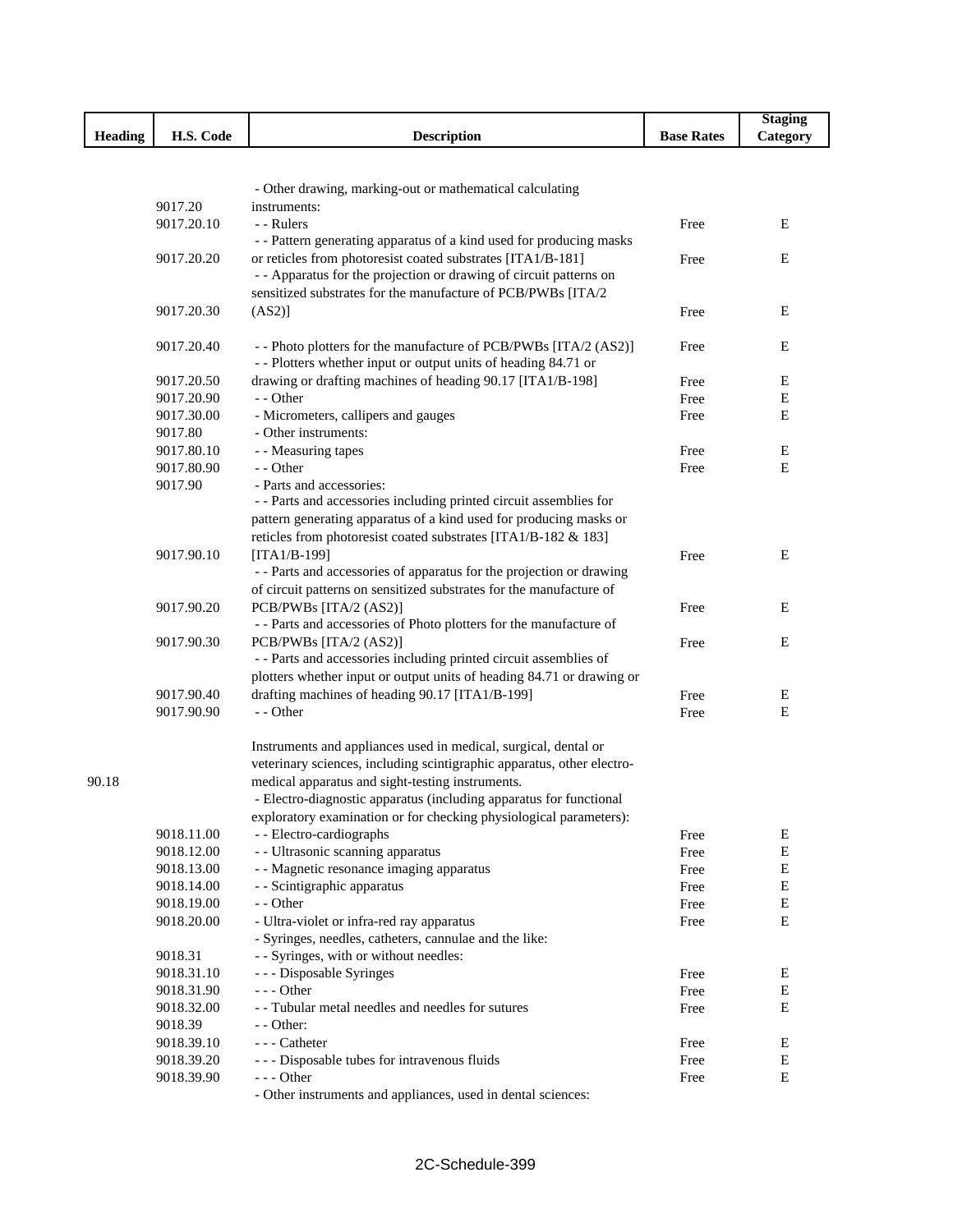|                |                          |                                                                         |                   | <b>Staging</b> |
|----------------|--------------------------|-------------------------------------------------------------------------|-------------------|----------------|
| <b>Heading</b> | H.S. Code                | <b>Description</b>                                                      | <b>Base Rates</b> | Category       |
|                |                          |                                                                         |                   |                |
|                |                          |                                                                         |                   |                |
|                |                          | - - Dental drill engines, whether or not Combined on a Single base      |                   |                |
|                | 9018.41.00               | with other dental equipment                                             | Free              | E              |
|                | 9018.49.00<br>9018.50.00 | - - Other<br>- Other ophthalmic instruments and appliances              | Free              | Е<br>Е         |
|                | 9018.90                  | - Other instruments and appliances:                                     | Free              |                |
|                | 9018.90.10               | - - Surgical blades                                                     | Free              | Е              |
|                | 9018.90.20               | - - Intravenous administration set (adult)                              | Free              | Е              |
|                | 9018.90.30               | - - Electronic instruments and appliances                               | Free              | Е              |
|                | 9018.90.90               | - - Other                                                               | Free              | Е              |
|                |                          | Mechano-therapy appliances; massage apparatus; psychological            |                   |                |
|                |                          | aptitude-testing apparatus; ozone therapy, oxygen therapy, aerosol      |                   |                |
|                |                          | therapy, artificial respiration or other therapeutic respiration        |                   |                |
| 90.19          |                          | apparatus.                                                              |                   |                |
|                |                          | - Mechano-therapy appliances; massage apparatus; psychological          |                   |                |
|                | 9019.10                  | aptitude-testing apparatus:                                             |                   |                |
|                | 9019.10.10               | - - Electronic                                                          | Free              | E              |
|                | 9019.10.90               | - - Other                                                               | Free              | Е              |
|                |                          | - Ozone therapy, oxygen therapy, aerosol therapy, artificial            |                   |                |
|                | 9019.20                  | respiration or other therapeutic respiration apparatus:                 |                   |                |
|                | 9019.20.10               | - - Artificial respiration apparatus                                    | Free              | E              |
|                | 9019.20.90               | - - Other                                                               | Free              | Е              |
|                |                          | Other breathing appliances and gas masks, excluding protective          |                   |                |
| 90.20          |                          | masks having neither mechanical parts nor replaceable filters.          |                   |                |
|                | 9020.00.10               | - - Breathing appliances                                                | Free              | E              |
|                | 9020.00.20               | - - Divers' headgear with breathing apparatus                           | Free              | $\mathbf E$    |
|                | 9020.00.90               | - - Other                                                               | Free              | E              |
|                |                          | Orthopaedic appliances, including crutches, surgical belts and          |                   |                |
|                |                          | trusses; splints and other fracture appliances; artificial parts of the |                   |                |
|                |                          | body; hearing aids and other appliances which are worn or carried, or   |                   |                |
| 90.21          |                          | implanted in the body, to compensate for a defect or disability.        |                   |                |
|                | 9021.10.00               | - Orthopaedic or fracture appliances                                    | Free              | E              |
|                |                          | - Artificial teeth and dental fittings:                                 |                   |                |
|                | 9021.21.00               | - - Artificial teeth                                                    | Free              | E              |
|                | 9021.29.00               | - - Other                                                               | Free              | E              |
|                |                          | - Other artificial parts of the body:                                   |                   |                |
|                | 9021.31.00<br>9021.39.00 | - - Artificial joints<br>- - Other                                      | Free              | E<br>E         |
|                | 9021.40.00               | - Hearing aids, excluding parts and accessories                         | Free<br>Free      | E              |
|                |                          | - Pacemakers for stimulating heart muscles, excluding parts and         |                   |                |
|                | 9021.50.00               | accessories                                                             | Free              | E              |
|                | 9021.90.00               | - Other                                                                 | Free              | ${\bf E}$      |
|                |                          | Apparatus based on the use of X-rays or of alpha, beta or gamma         |                   |                |
|                |                          | radiations, whether or not for medical, surgical, dental or veterinary  |                   |                |
|                |                          | uses, including radiography or radiotherapy apparatus, X-ray tubes      |                   |                |
|                |                          | and other X-ray generators, high tension generators, control panels     |                   |                |
|                |                          | and desks, screens, examination or treatment tables, chairs and the     |                   |                |

like.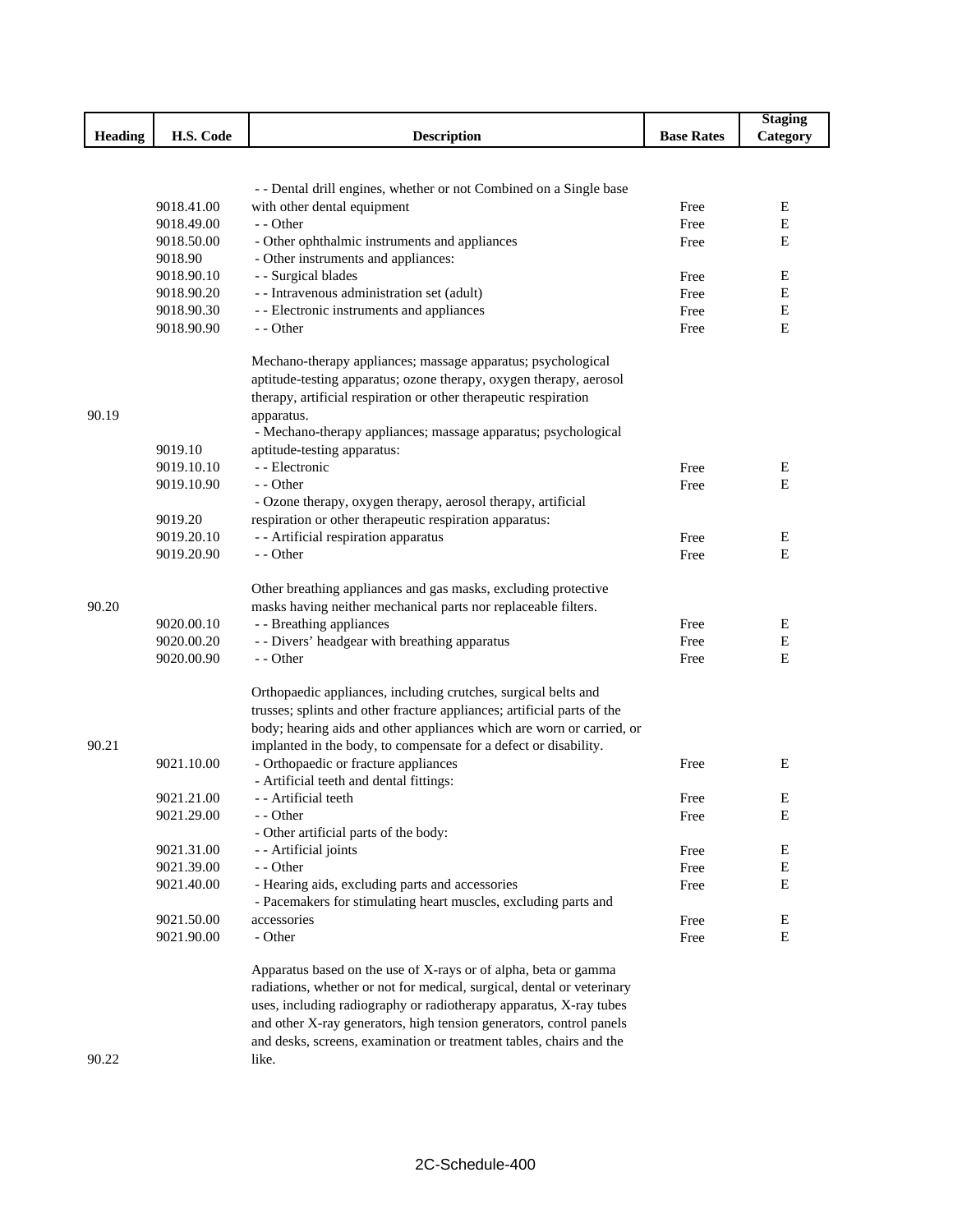|                |                          |                                                                         |                   | <b>Staging</b> |
|----------------|--------------------------|-------------------------------------------------------------------------|-------------------|----------------|
| <b>Heading</b> | H.S. Code                | <b>Description</b>                                                      | <b>Base Rates</b> | Category       |
|                |                          |                                                                         |                   |                |
|                |                          |                                                                         |                   |                |
|                |                          | - Apparatus based on the use of X-rays, whether or not for medical,     |                   |                |
|                |                          | surgical, dental or veterinary uses, including radiography or           |                   |                |
|                |                          | radiotherapy apparatus:                                                 |                   |                |
|                | 9022.12.00               | - - Computed tomography apparatus                                       | Free              | Ε              |
|                | 9022.13.00               | - - Other, for dental uses                                              | Free              | Е              |
|                | 9022.14.00               | - - Other, for medical, surgical or veterinary uses                     | Free              | E              |
|                | 9022.19                  | - - For other uses:                                                     |                   |                |
|                |                          | - - - X-ray apparatus for the physical inspection of solder joints on   |                   |                |
|                | 9022.19.10               | PCB/PWB assemblies [ITA/2 (AS2)]                                        | Free              | Ε              |
|                | 9022.19.90               | $- -$ Other                                                             | Free              | E              |
|                |                          | - Apparatus based on the use of alpha, beta or gamma radiations,        |                   |                |
|                |                          | whether or not for medical, surgical, dental or veterinary uses,        |                   |                |
|                |                          | including radiography or radiotherapy apparatus:                        |                   |                |
|                | 9022.21.00               | - - For medical, surgical, dental or veterinary uses                    | Free              | Е              |
|                | 9022.29.00               | - - For other uses                                                      | Free              | E              |
|                | 9022.30                  | - X-ray tubes:                                                          |                   |                |
|                | 9022.30.10               | - - For medical, surgical, dental or veterinary uses                    | Free              | Ε              |
|                | 9022.30.90               | - - Other                                                               | Free              | E              |
|                | 9022.90                  | - Other, including parts and accessories:                               |                   |                |
|                |                          | - - Parts and accessories of X-ray apparatus for the physical           |                   |                |
|                | 9022.90.10               | inspection of solder joints on PCAs [ITA/2 (AS2)]                       | Free              | Ε              |
|                | 9022.90.20<br>9022.90.90 | - - For medical, surgical, dental or veterinary use<br>- - Other        | Free              | Е<br>Е         |
|                |                          |                                                                         | Free              |                |
|                |                          | Instruments, apparatus and models, designed for demonstrational         |                   |                |
|                |                          | purposes (for example, in education or exhibitions), unsuitable for     |                   |                |
| 90.23          | 9023.00.00               | other uses.                                                             | Free              | Е              |
|                |                          |                                                                         |                   |                |
|                |                          | Machines and appliances for testing the hardness, strength,             |                   |                |
|                |                          | compressibility, elasticity or other mechanical properties of materials |                   |                |
| 90.24          |                          | (for example, metals, wood, textiles, paper, plastics).                 |                   |                |
|                | 9024.10                  | - Machines and appliances for testing metals:                           |                   |                |
|                | 9024.10.10               | - - Electrically operated                                               | Free              | Ε              |
|                | 9024.10.90               | - - Other                                                               | Free              | E              |
|                | 9024.80                  | - Other machines and appliances:                                        |                   |                |
|                | 9024.80.10               | - - Electrically operated                                               | Free              | E              |
|                | 9024.80.90               | - - Other                                                               | Free              | Ε              |
|                | 9024.90                  | - Parts and accessories:                                                |                   |                |
|                | 9024.90.10               | - - For electrically operated machines and appliances                   | Free              | Ε              |
|                | 9024.90.20               | - - For non-electrically operated machines and appliances               | Free              | $\mathbf E$    |
|                |                          |                                                                         |                   |                |
|                |                          | Hydrometers and similar floating instruments, thermometers,             |                   |                |
|                |                          | pyrometers, barometers, hygrometers and psychrometers, recording        |                   |                |
| 90.25          |                          | or not, and any combination of these instruments.                       |                   |                |
|                |                          | - Thermometers and pyrometers, not combined with other                  |                   |                |
|                |                          | instruments:                                                            |                   |                |
|                | 9025.11.00               | - - Liquid-filled, for direct reading                                   | Free              | E              |
|                | 9025.19                  | - - Other:                                                              |                   |                |
|                | 9025.19.10               | - - - Electrical                                                        | Free              | E              |
|                | 9025.19.20               | - - - Non-electrical                                                    | Free              | E              |
|                | 9025.80                  | - Other instruments:                                                    |                   |                |
|                | 9025.80.10               | - - Temperature gauges for motor vehicles                               | Free              | Ε              |
|                | 9025.80.20               | - - Other, electrical                                                   | Free              | $\mathbf E$    |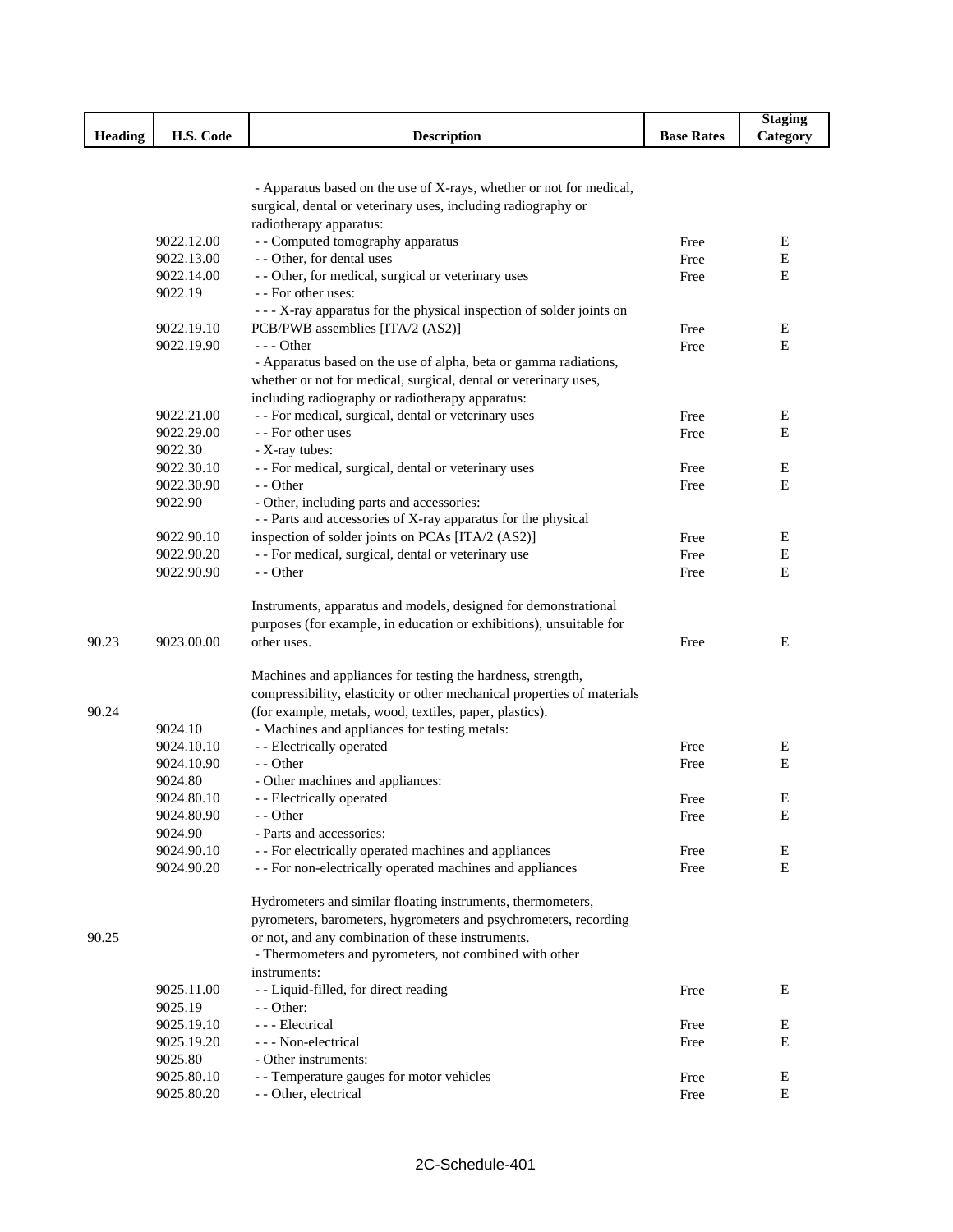|         |            |                                                                       |                   | <b>Staging</b> |
|---------|------------|-----------------------------------------------------------------------|-------------------|----------------|
| Heading | H.S. Code  | <b>Description</b>                                                    | <b>Base Rates</b> | Category       |
|         |            |                                                                       |                   |                |
|         |            |                                                                       |                   |                |
|         | 9025.80.30 | - - Other, non-electrical                                             | Free              | Ε              |
|         | 9025.90    | - Parts and accessories:                                              |                   |                |
|         | 9025.90.10 | - - For electrically operated instruments                             | Free              | Е              |
|         | 9025.90.20 | - - For non-electrically operated instruments                         | Free              | E              |
|         |            |                                                                       |                   |                |
|         |            | Instruments and apparatus for measuring or checking the flow, level,  |                   |                |
|         |            | pressure or other variables of liquids or gases (for example, flow    |                   |                |
|         |            | meters, level gauges, manometers, heat meters), excluding             |                   |                |
| 90.26   |            | instruments and apparatus of heading 90.14, 90.15, 90.28 or 90.32.    |                   |                |
|         |            | - For measuring or checking the flow or level of liquids: [ITAA/A-    |                   |                |
|         | 9026.10    | 1031                                                                  |                   |                |
|         | 9026.10.10 | - - Level gauges for motor vehicles, electrically operated            | Free              | Ε              |
|         | 9026.10.20 | - - Level gauges for motor vehicles, not electrically operated        | Free              | Е              |
|         | 9026.10.30 | - - Other, electrically operated                                      | Free              | Ε              |
|         | 9026.10.90 | - - Other, not electrically operated                                  | Free              | E              |
|         | 9026.20    | - For measuring or checking pressure: [ITA1/A-104]                    |                   |                |
|         | 9026.20.10 | - - Pressure gauges for motor vehicles, electrically operated         | Free              | Ε              |
|         | 9026.20.20 | - - Pressure gauges for motor vehicles, not electrically operated     | Free              | Ε              |
|         | 9026.20.30 | - - Other, electrically operated                                      | Free              | Ε              |
|         | 9026.20.40 | - - Other, not electrically operated                                  | Free              | Ε              |
|         | 9026.80    | - Other instruments or apparatus: [ITA1/A-105]                        |                   |                |
|         | 9026.80.10 | - - Electrically operated                                             | Free              | Ε              |
|         | 9026.80.20 | - - Not electrically operated                                         | Free              | Ε              |
|         | 9026.90    | - Parts and accessories: [ITA1/A-106]                                 |                   |                |
|         | 9026.90.10 | - - For electrically operated instruments and apparatus               | Free              | Е              |
|         | 9026.90.20 | - - For non-electrically operated instruments and apparatus           | Free              | E              |
|         |            |                                                                       |                   |                |
|         |            | Instruments and apparatus for physical or chemical analysis (for      |                   |                |
|         |            | example, polarimeters, refractometers, spectrometers, gas or smoke    |                   |                |
|         |            | analysis apparatus); instruments and apparatus for measuring or       |                   |                |
|         |            | checking viscosity, porosity, expansion, surface tension or the like; |                   |                |
|         |            | instruments and apparatus for measuring or checking quantities of     |                   |                |
| 90.27   |            | heat, sound or light (including exposure meters); microtomes.         |                   |                |
|         | 9027.10    | - Gas or smoke analysis apparatus:                                    |                   |                |
|         | 9027.10.10 | - - Electrically operated                                             | Free              | E              |
|         | 9027.10.20 | - - Not electrically operated                                         | Free              | Ε              |
|         | 9027.20    | - Chromatographs and electrophoresis instruments: [ITA1/A-107]        |                   |                |
|         | 9027.20.10 | - - Electrically operated                                             | Free              | Ε              |
|         | 9027.20.20 | - - Not electrically operated                                         | Free              | E              |
|         |            | - Spectrometers, spectrophotometers and spectrographs using optical   |                   |                |
|         | 9027.30    | radiations (UV, visible, IR): [ITA1/A-108]                            |                   |                |
|         | 9027.30.10 | - - Electrically operated                                             | Free              | E              |
|         | 9027.30.20 | - - Not electrically operated                                         | Free              | E              |
|         | 9027.40.00 | - Exposure meters                                                     | Free              | E              |
|         |            | - Other instruments and apparatus using optical radiations (UV,       |                   |                |
|         | 9027.50    | visible, IR): $[ITA1/A-109]$                                          |                   |                |
|         | 9027.50.10 | - - Electrically operated                                             | Free              | Е              |
|         | 9027.50.20 | - - Not electrically operated                                         | Free              | Ε              |
|         | 9027.80    | - Other instruments and apparatus: [ITA1/A-110]                       |                   |                |
|         | 9027.80.10 | - - Smoke detectors                                                   | Free              | ${\bf E}$      |
|         | 9027.80.20 | - - Other, electrically operated                                      | Free              | ${\bf E}$      |
|         | 9027.80.30 | - - Other, not electrically operated                                  | Free              | E              |
|         | 9027.90    | - Microtomes; parts and accessories:                                  |                   |                |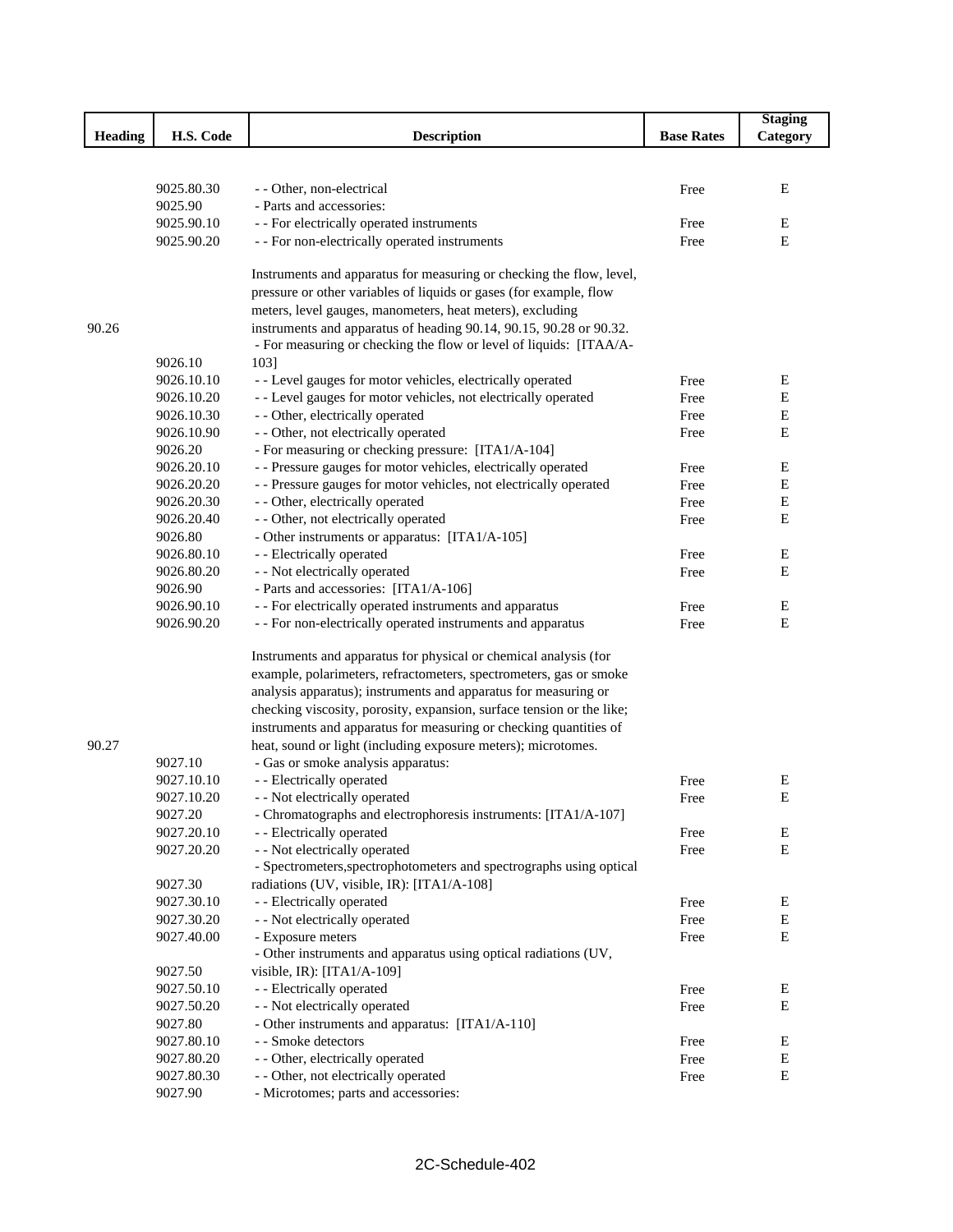|                |                       |                                                                                          |                   | <b>Staging</b> |
|----------------|-----------------------|------------------------------------------------------------------------------------------|-------------------|----------------|
| <b>Heading</b> | H.S. Code             | <b>Description</b>                                                                       | <b>Base Rates</b> | Category       |
|                |                       |                                                                                          |                   |                |
|                |                       | - - Parts and accessories including printed circuit assemblies of                        |                   |                |
|                |                       | products of heading 90.27, other than for gas or smoke analysis                          |                   |                |
|                | 9027.90.10            | apparatus and microtomes [ITA1/A-111] [ITA1/B-199]                                       | Free              | E              |
|                |                       | - - Other:                                                                               |                   |                |
|                | 9027.90.91            | - - - Electrically operated                                                              | Free              | Ε              |
|                | 9027.90.99            | $- -$ Other                                                                              | Free              | E              |
|                |                       |                                                                                          |                   |                |
|                |                       | Gas, liquid or electricity supply or production meters, including                        |                   |                |
| 90.28          |                       | calibrating meters therefor.                                                             |                   |                |
|                | 9028.10               | - Gas meters:                                                                            |                   |                |
|                | 9028.10.10            | - - Gas meters of a kind mounted in gas containers                                       | Free<br>Free      | E<br>E         |
|                | 9028.10.90<br>9028.20 | - - Other                                                                                |                   |                |
|                | 9028.20.10            | - Liquid meters:<br>- - Totalizing water meters                                          | Free              | Ε              |
|                | 9028.20.90            | - - Other                                                                                | Free              | E              |
|                | 9028.30               | - Electricity meters:                                                                    |                   |                |
|                | 9028.30.10            | - - Kilowatt hour meters                                                                 | Free              | E              |
|                | 9028.30.90            | - - Other                                                                                | Free              | Ε              |
|                | 9028.90               | - Parts and accessories:                                                                 |                   |                |
|                | 9028.90.10            | - - Water meter housings or bodies                                                       | Free              | Ε              |
|                | 9028.90.90            | - - Other                                                                                | Free              | E              |
|                |                       |                                                                                          |                   |                |
|                |                       | Revolution counters, production counters, taximeters, mileometers,                       |                   |                |
|                |                       | pedometers and the like; speed indicators and tachometers, other than                    |                   |                |
| 90.29          |                       | those of heading 90.14 or 90.15; stroboscopes.                                           |                   |                |
|                |                       | - Revolution counters, production counters, taximeters, mileometers,                     |                   |                |
|                | 9029.10               | pedometers and the like:                                                                 |                   |                |
|                | 9029.10.10            | - - Revolution counters, production counters                                             | Free              | Е              |
|                | 9029.10.20            | - Taximeters                                                                             | Free              | ${\bf E}$      |
|                | 9029.10.90            | - - Other                                                                                | Free              | E              |
|                | 9029.20<br>9029.20.10 | - Speed indicators and tachometers; stroboscopes:<br>- - Speedometers for motor vehicles | Free              | Е              |
|                | 9029.20.20            | - - Other speed indicators and tachometers for motor vehicles                            | Free              | Е              |
|                | 9029.20.30            | - - Speed indicators and tachometers for locomotives                                     | Free              | E              |
|                | 9029.20.90            | - - Other                                                                                | Free              | Е              |
|                | 9029.90               | - Parts and accessories:                                                                 |                   |                |
|                |                       | - - Of goods of subheading 9029.10 or of stroboscopes of                                 |                   |                |
|                | 9029.90.10            | subheading 9029.20                                                                       | Free              | Е              |
|                | 9029.90.20            | - - Of other goods of subheading 9029.20                                                 | Free              | E              |
|                |                       | Oscilloscopes, spectrum analysers and other instruments and                              |                   |                |
|                |                       | apparatus for measuring or checking electrical quantities, excluding                     |                   |                |
|                |                       | meters of heading 90.28; instruments and apparatus for measuring or                      |                   |                |
|                |                       | detecting alpha, beta, gamma, X-ray, cosmic or other ionising                            |                   |                |
| 90.30          |                       | radiations.                                                                              |                   |                |
|                |                       | - Instruments and apparatus for measuring or detecting ionising                          |                   |                |
|                | 9030.10.00            | radiation                                                                                | Free              | Ε              |
|                | 9030.20.00            | - Cathode-ray oscilloscopes and cathode-ray oscillographs                                | Free              | E              |
|                |                       | - Other instruments and apparatus, for measuring or checking                             |                   |                |
|                |                       | voltage, current, resistance or power, without a recording device:                       |                   |                |
|                | 9030.31.00            | - - Multimeters                                                                          | Free              | Ε              |
|                | 9030.39               | - - Other:                                                                               |                   |                |
|                | 9030.39.10            | --- Ammeters and voltmeters for motor vehicles                                           | Free              | E              |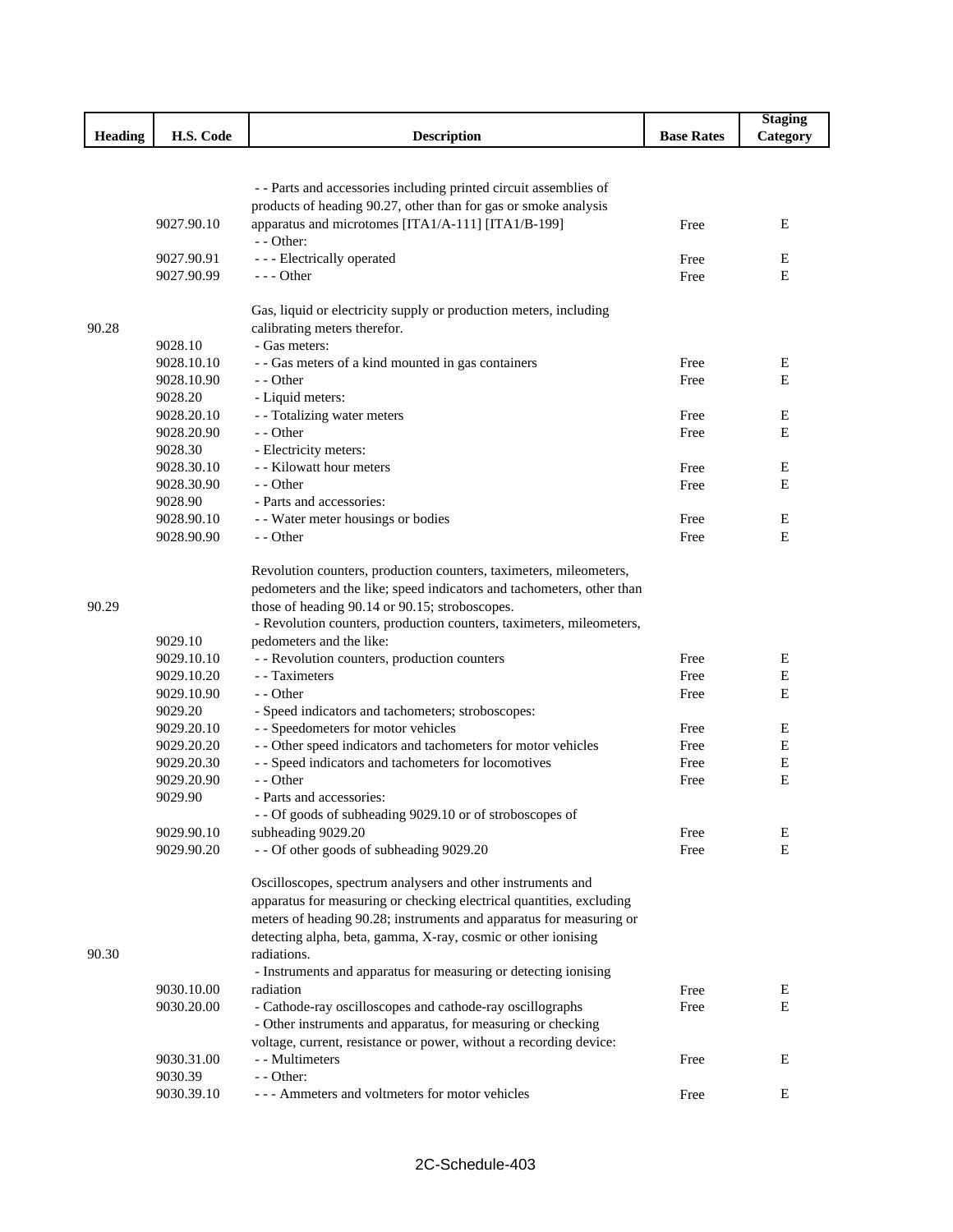|                |            |                                                                       |                   | <b>Staging</b> |
|----------------|------------|-----------------------------------------------------------------------|-------------------|----------------|
| <b>Heading</b> | H.S. Code  | <b>Description</b>                                                    | <b>Base Rates</b> | Category       |
|                |            |                                                                       |                   |                |
|                |            |                                                                       |                   |                |
|                |            | - - - Instruments and apparatus for measuring or checking voltage,    |                   |                |
|                |            | current, resistance or power on PCB/PWBs or PCAs, without             |                   |                |
|                | 9030.39.20 | recording device [ITA/2 (AS2)]                                        | Free              | E              |
|                |            | - - - Impedance-measuring instruments and apparatus designed to       |                   |                |
|                |            | provide visual and/or audible warning of electrostatic discharge      |                   |                |
|                |            | conditions that can damage electronic circuits; apparatus for testing |                   |                |
|                |            | electrostatic control equipment and electrostatic grounding           |                   |                |
|                | 9030.39.30 | devices/fixtures [ITA/2 (AS2)]                                        | Free              | E              |
|                | 9030.39.90 | $--$ Other                                                            | Free              | E              |
|                |            | - Other instruments and apparatus, specially designed for             |                   |                |
|                |            | telecommunications (for example, cross-talk meters, gain measuring    |                   |                |
|                | 9030.40.00 | instruments, distortion factor meters, psophometers) [ITA1/A-112]     | Free              | Ε              |
|                |            | - Other instruments and apparatus:                                    |                   |                |
|                |            | - - For measuring or checking semiconductor wafers or devices:        |                   |                |
|                | 9030.82    | $[ITA1/A-184]$                                                        |                   |                |
|                | 9030.82.10 | --- Wafer probers [ITA1/B-166]                                        |                   | Ε              |
|                | 9030.82.90 | $- -$ Other                                                           | Free              | Е              |
|                | 9030.83    | - - Other, with a recording device:                                   | Free              |                |
|                |            | --- Instruments and apparatus, with a recording device, for           |                   |                |
|                |            |                                                                       |                   |                |
|                |            | measuring or checking electrical quantities on PCB/PWBs and PCAs      |                   |                |
|                | 9030.83.10 | [ITA/2 $(AS2)$ ]<br>$--$ Other                                        | Free              | Е              |
|                | 9030.83.90 |                                                                       | Free              | E              |
|                | 9030.89    | - - Other:                                                            |                   |                |
|                |            | - - - Instruments and apparatus, without a recording device, for      |                   |                |
|                |            | measuring or checking electrical quantities on PCB/PWBs and           |                   |                |
|                |            | PCAs, other than those covered within subheading 9030.39 [ITA/2       |                   |                |
|                | 9030.89.10 | (AS2)]                                                                | Free              | Ε              |
|                | 9030.89.90 | $--$ Other                                                            | Free              | $\mathbf E$    |
|                | 9030.90    | - Parts and accessories:                                              |                   |                |
|                |            | - - Parts and accessories including printed circuit assemblies of     |                   |                |
|                | 9030.90.10 | goods of subheadings 9030.40 and 9030.82 [ITA/B-199]                  | Free              | Е              |
|                |            | - - Parts and accessories of instruments and apparatus for measuring  |                   |                |
|                |            | or checking electrical quantities on PCB/PWBs and PCAs [ITA/2         |                   |                |
|                | 9030.90.20 | $(AS2)$ ]                                                             | Free              | Ε              |
|                |            | - - Parts and accessories of optical instruments and appliances for   |                   |                |
|                |            | measuring or checking PCB/PWBs and PCAs [ITA1/A-185 & 186]            |                   |                |
|                | 9030.90.30 | [ITA1/B-199]                                                          | Free              | E              |
|                |            |                                                                       |                   |                |
|                |            | - - Printed circuit assemblies for products falling within the        |                   |                |
|                |            | Information Technology Agreement (ITA), including such                |                   |                |
|                |            | assemblies for external connections such as cards that conform to the |                   |                |
|                |            | PCMCIA standard. Such printed circuit assemblies consist of one or    |                   |                |
|                |            | more printed circuits of heading 85.34 with one or more active        |                   |                |
|                |            | elements assembled thereon, with or without passive elements.         |                   |                |
|                |            | "Active elements" means diodes, transistors and similar               |                   |                |
|                |            | semiconductor devices, whether or not photosensitive, of heading      |                   |                |
|                | 9030.90.40 | 85.41, and integrated circuits and micro assemblies of heading 85.42. | Free              | E              |
|                | 9030.90.90 | - - Other                                                             | Free              | Ε              |
|                |            |                                                                       |                   |                |
|                |            | Measuring or checking instruments, appliances and machines, not       |                   |                |
| 90.31          |            | specified or included elsewhere in this Chapter; profile projectors.  |                   |                |
|                | 9031.10    | - Machines for balancing mechanical parts:                            |                   |                |
|                | 9031.10.10 | - - Electrically operated                                             | Free              | E              |
|                |            |                                                                       |                   |                |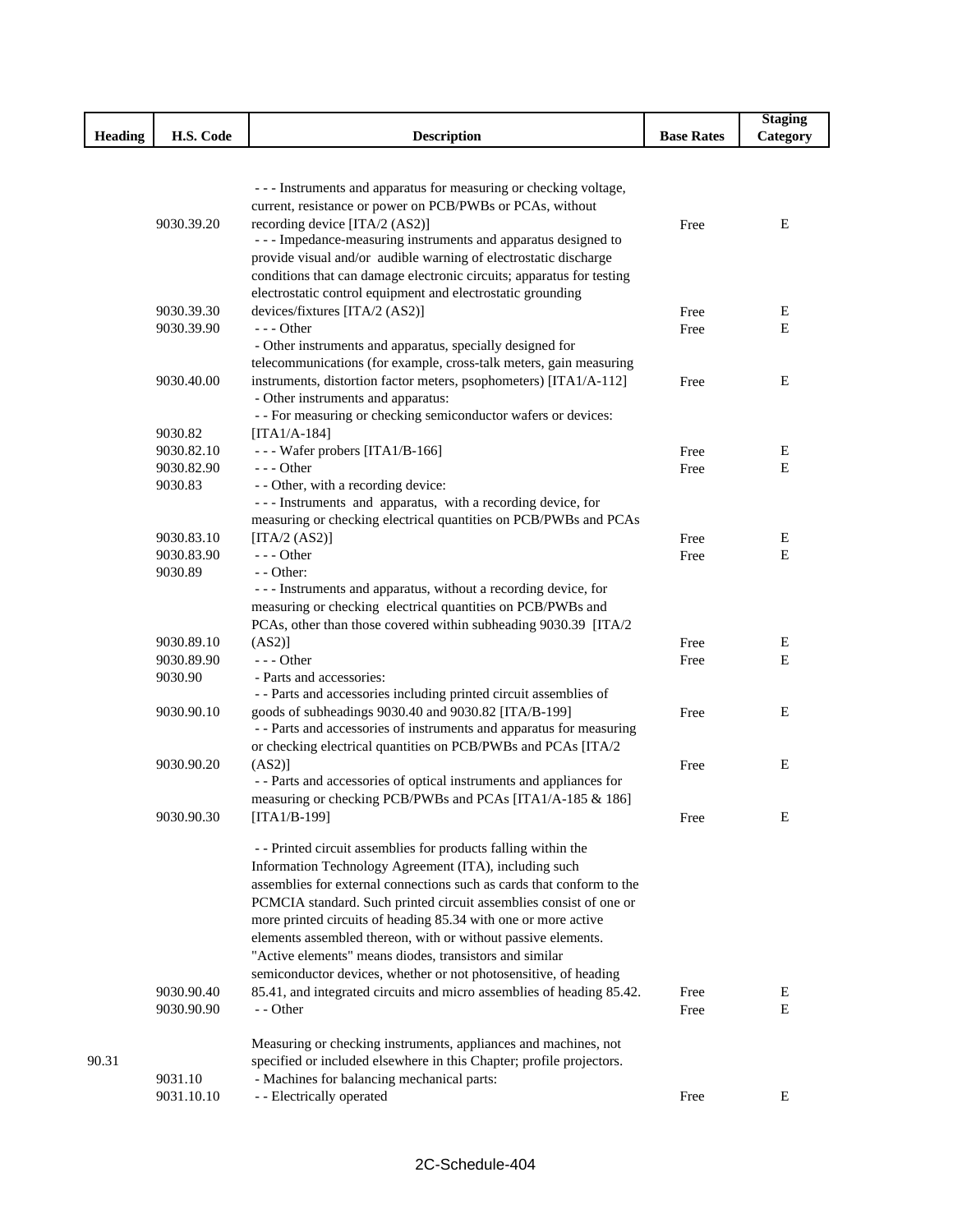|         |            |                                                                      |                   | <b>Staging</b> |
|---------|------------|----------------------------------------------------------------------|-------------------|----------------|
| Heading | H.S. Code  | <b>Description</b>                                                   | <b>Base Rates</b> | Category       |
|         |            |                                                                      |                   |                |
|         |            |                                                                      |                   |                |
|         | 9031.10.20 | - - Not electrically operated                                        | Free              | Ε              |
|         | 9031.20    | - Test benches:                                                      |                   |                |
|         | 9031.20.10 | - - Electrically operated                                            | Free              | Ε              |
|         | 9031.20.20 | - - Not electrically operated                                        | Free              | ${\bf E}$      |
|         | 9031.30.00 | - Profile projectors                                                 | Free              | E              |
|         |            | - Other optical instruments and appliances:                          |                   |                |
|         |            | - - For inspecting semiconductor wafers or devices or for inspecting |                   |                |
|         |            | photomasks or reticles used in manufacturing semiconductor devices   |                   |                |
|         | 9031.41.00 | $[ITA1/A-187]$                                                       | Free              | E              |
|         | 9031.49    | $-$ - Other:                                                         |                   |                |
|         |            | --- Optical instruments and appliances for measuring surface         |                   |                |
|         | 9031.49.10 | particulate contamination on semiconductor wafers [ITA1/A-188]       | Free              | Ε              |
|         |            | --- Optical error verification and repair apparatus for PCB/PWBs     |                   |                |
|         | 9031.49.20 | and PCAs [ITA/2 (AS2)]                                               | Free              | Ε              |
|         |            | --- Optical instruments and appliances for measuring or checking     |                   |                |
|         | 9031.49.30 | PCB/PWBs and PCAs [ITA/2 (AS2)]                                      | Free              | Ε              |
|         | 9031.49.90 | $- -$ Other                                                          | Free              | E              |
|         | 9031.80    | - Other instruments, appliances and machines:                        |                   |                |
|         |            | - - Cable test equipment:                                            |                   |                |
|         | 9031.80.11 | - - - Electrically operated                                          | Free              | Е              |
|         | 9031.80.19 | --- Not electrically operated                                        | Free              | E              |
|         |            | - - Other:                                                           |                   |                |
|         |            | - - - Electron beam microscopes fitted with equipment specifically   |                   |                |
|         |            | designed for the handling and transport of semiconductor wafer or    |                   |                |
|         | 9031.80.91 | reticles [ITA1/B-179]                                                | Free              | Ε              |
|         | 9031.80.92 | - - - Other, electrically operated                                   | Free              | Е              |
|         | 9031.80.99 | - - - Not electrically operated                                      | Free              | E              |
|         | 9031.90    | - Parts and accessories:                                             |                   |                |
|         |            | - - For electrically operated equipment:                             |                   |                |
|         |            | --- Parts and accessories including printed circuit assemblies of    |                   |                |
|         |            | optical instruments and appliances for: inspecting semiconductor     |                   |                |
|         |            | wafers or devices or for inspecting masks, photomasks or reticles    |                   |                |
|         |            | used in manufacturing semiconductor devices [ITA1/A-189];            |                   |                |
|         |            | measuring surface particulate contamination on semiconductor         |                   |                |
|         | 9031.90.11 | wafers [ITA1/A-190]                                                  | Free              | E              |
|         |            | --- Parts and accessories of optical error verification and repair   |                   |                |
|         | 9031.90.12 | apparatus for PCB/PWBs and PCAs [ITA/2 (AS2)]                        | Free              | Ε              |
|         |            | --- Parts and accessories of optical instruments and appliances for  |                   |                |
|         | 9031.90.13 | measuring or checking PCB/PWBs and PCAs [ITA/2 (AS2)]                | Free              | Ε              |
|         |            | --- Parts and accessories of electron beam microscopes fitted with   |                   |                |
|         |            | equipment specially designed for handling and transport of           |                   |                |
|         | 9031.90.14 | semiconductor wafers or reticles [ITA1/B-180]                        | Free              | Ε              |
|         | 9031.90.19 | $- -$ Other                                                          | Free              | Е              |
|         | 9031.90.20 | - - For non-electrically operated equipment                          | Free              | Е              |
|         |            |                                                                      |                   |                |
| 90.32   |            | Automatic regulating or controlling instruments and apparatus.       |                   |                |
|         | 9032.10    | - Thermostats:                                                       |                   |                |
|         | 9032.10.10 | - - Electrically operated                                            | Free              | Ε              |
|         | 9032.10.20 | - - Not electrically operated                                        | Free              | E              |
|         | 9032.20    | - Manostats:                                                         |                   |                |
|         | 9032.20.10 | - - Electrically operated                                            | Free              | Ε              |
|         | 9032.20.20 | - - Not electrically operated                                        | Free              | Е              |
|         |            | - Other instruments and apparatus:                                   |                   |                |
|         |            |                                                                      |                   |                |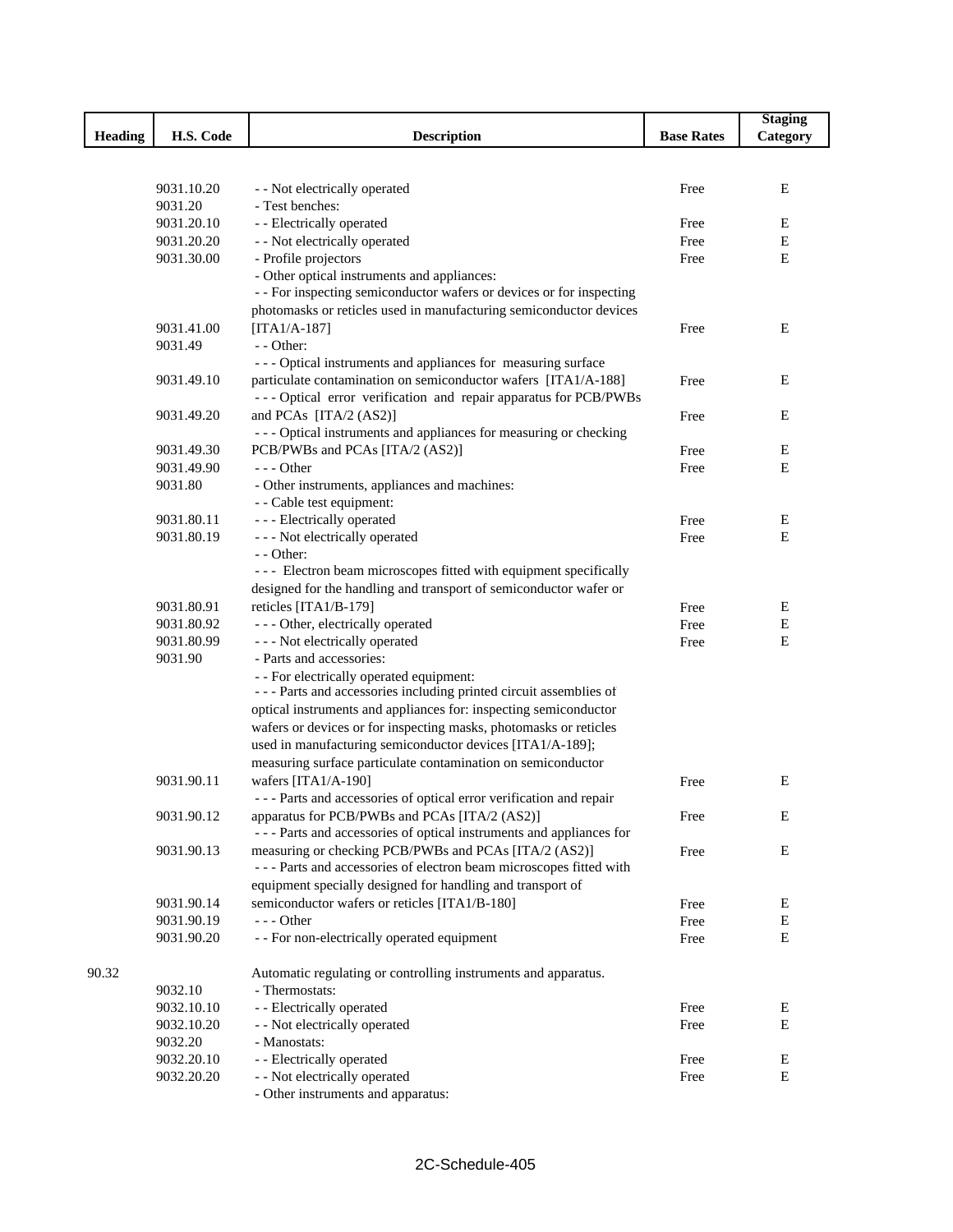|         |            |                                                                      |                   | <b>Staging</b> |
|---------|------------|----------------------------------------------------------------------|-------------------|----------------|
| Heading | H.S. Code  | <b>Description</b>                                                   | <b>Base Rates</b> | Category       |
|         |            |                                                                      |                   |                |
|         |            |                                                                      |                   |                |
|         | 9032.81.00 | - - - Hydraulic or pneumatic                                         | Free              | Ε              |
|         | 9032.89    | $-$ - Other:                                                         |                   |                |
|         |            | --- Instruments and apparatus incorporating or working in            |                   |                |
|         |            | conjunction with an automatic data processing machine, for           |                   |                |
|         |            | automatically regulating or controlling the propulsion, ballast or   |                   |                |
|         | 9032.89.10 | cargo handling systems of ships [ITA/2]                              | Free              | Ε              |
|         |            | - - - Automatic instruments and apparatus for regulating or          |                   |                |
|         |            | controlling chemical or electrochemical solutions in the manufacture |                   |                |
|         | 9032.89.20 | of PCA/PWBs [ITA/2 (AS2)]                                            | Free              | Ε              |
|         |            | - - - Other, electrically operated:                                  |                   |                |
|         | 9032.89.31 | ---- Automatic regulating voltage units (stabilizers)                | Free              | Ε              |
|         | 9032.89.39 | $--- Other$                                                          | Free              | Ε              |
|         | 9032.89.90 | $--$ Other                                                           | Free              | Ε              |
|         | 9032.90    | - Parts and accessories:                                             |                   |                |
|         | 9032.90.10 | - - Of goods of subheading 9032.89.10 [ITA/2]                        | Free              | E              |
|         | 9032.90.20 | - - Of goods of subheading 9032.89.20 [ITA/2 (AS2)]                  | Free              | Ε              |
|         | 9032.90.30 | - - Of other electrically operated goods                             | Free              | Ε              |
|         | 9032.90.90 | - - Other                                                            | Free              | Ε              |
|         |            |                                                                      |                   |                |
|         |            | Parts and accessories (not specified or included elsewhere in this   |                   |                |
|         |            | Chapter) for machines, appliances, instruments or apparatus of       |                   |                |
| 90.33   |            | Chapter 90.                                                          |                   |                |
|         | 9033.00.10 | - For electrically operated equipment                                | Free              | Ε              |
|         | 9033.00.20 | - For non-electrically operated equipment                            | Free              | Ε              |
|         |            |                                                                      |                   |                |
|         |            |                                                                      |                   |                |
|         |            | <b>Chapter 91</b>                                                    |                   |                |
|         |            | Clocks and watches and parts thereof                                 |                   |                |
|         |            |                                                                      |                   |                |
|         |            | Wrist-watches, pocket-watches and other watches, including stop-     |                   |                |
|         |            | watches, with case of precious metal or of metal clad with precious  |                   |                |
| 91.01   |            | metal.                                                               |                   |                |
|         |            | - Wrist-watches, electrically operated, whether or not incorporating |                   |                |
|         |            | a stop-watch facility:                                               |                   |                |
|         | 9101.11.00 | - - With mechanical display only                                     | Free              | E              |
|         | 9101.12.00 | - With opto-electronic display only                                  | Free              | $\mathbf E$    |
|         | 9101.19.00 | - - Other                                                            | Free              | Ε              |
|         |            | - Other wrist-watches, whether or not incorporating a stop-watch     |                   |                |
|         |            | facility:                                                            |                   |                |
|         | 9101.21.00 | - - With automatic winding                                           | Free              | E              |
|         | 9101.29.00 | - - Other                                                            | Free              | Ε              |
|         |            | - Other:                                                             |                   |                |
|         | 9101.91.00 | - - Electrically operated                                            | Free              | E              |
|         | 9101.99.00 | - - Other                                                            | Free              | E              |
|         |            |                                                                      |                   |                |
|         |            | Wrist-watches, pocket-watches and other watches, including stop-     |                   |                |
| 91.02   |            | watches, other than those of heading 91.01.                          |                   |                |
|         |            | - Wrist-watches, electrically operated, whether or not incorporating |                   |                |
|         |            | a stop-watch facility:                                               |                   |                |
|         | 9102.11.00 | - - With mechanical display only                                     | Free              | E              |
|         | 9102.12.00 | - - With opto-electronic display only                                | Free              | E              |
|         | 9102.19.00 | - - Other                                                            | Free              | E              |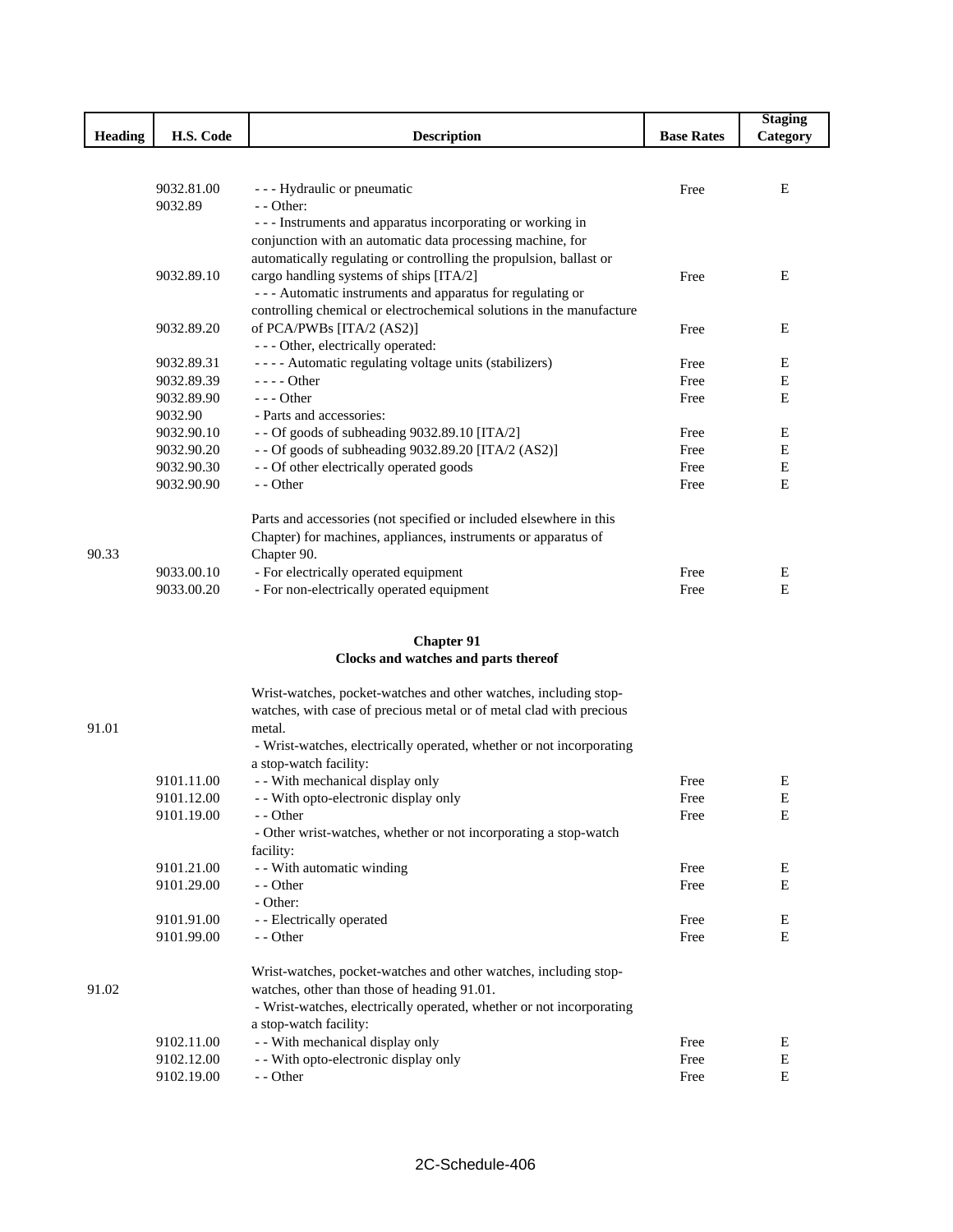|         |                          |                                                                                 |                   | <b>Staging</b>   |
|---------|--------------------------|---------------------------------------------------------------------------------|-------------------|------------------|
| Heading | H.S. Code                | <b>Description</b>                                                              | <b>Base Rates</b> | Category         |
|         |                          |                                                                                 |                   |                  |
|         |                          |                                                                                 |                   |                  |
|         |                          | - Other wrist-watches, whether or not incorporating a stop-watch                |                   |                  |
|         |                          | facility:                                                                       |                   |                  |
|         | 9102.21.00<br>9102.29.00 | - - With automatic winding<br>- - Other                                         | Free<br>Free      | E<br>E           |
|         |                          | - Other:                                                                        |                   |                  |
|         | 9102.91                  | - - Electrically operated:                                                      |                   |                  |
|         | 9102.91.10               | --- Stop-watches                                                                | Free              | Ε                |
|         | 9102.91.90               | $--$ Other                                                                      | Free              | E                |
|         | 9102.99                  | $-$ - Other:                                                                    |                   |                  |
|         | 9102.99.10               | --- Stop-watches                                                                | Free              | Ε                |
|         | 9102.99.90               | $--$ Other                                                                      | Free              | E                |
|         |                          |                                                                                 |                   |                  |
| 91.03   |                          | Clocks with watch movements, excluding clocks of heading 91.04.                 |                   |                  |
|         | 9103.10.00               | - Electrically operated                                                         | Free              | Ε                |
|         | 9103.90.00               | - Other                                                                         | Free              | E                |
|         |                          |                                                                                 |                   |                  |
|         |                          | Instrument panel clocks and clocks of a similar type for vehicles,              |                   |                  |
| 91.04   |                          | aircraft, spacecraft or vessels.                                                |                   |                  |
|         | 9104.00.10               | - For vehicles                                                                  | Free              | Ε                |
|         | 9104.00.20               | - For aircraft                                                                  | Free              | E                |
|         | 9104.00.30<br>9104.00.90 | - For vessels<br>- Other                                                        | Free              | $\mathbf E$<br>E |
|         |                          |                                                                                 | Free              |                  |
| 91.05   |                          | Other clocks.                                                                   |                   |                  |
|         |                          | - Alarm clocks:                                                                 |                   |                  |
|         | 9105.11.00               | - - Electrically operated                                                       | Free              | Ε                |
|         | 9105.19.00               | - - Other                                                                       | Free              | E                |
|         |                          | - Wall clocks:                                                                  |                   |                  |
|         | 9105.21.00               | - - Electrically operated                                                       | Free              | Ε                |
|         | 9105.29.00               | - - Other                                                                       | Free              | E                |
|         |                          | - Other:                                                                        |                   |                  |
|         | 9105.91                  | - - Electrically operated:                                                      |                   |                  |
|         |                          | --- Marine and similar chronometers (other than clocks of heading               |                   |                  |
|         | 9105.91.10               | 91.04)                                                                          | Free              | Ε                |
|         |                          | --- Public clocks for buildings; clocks for centralised electric clock          |                   |                  |
|         | 9105.91.20               | systems                                                                         | Free              | E                |
|         | 9105.91.90               | $--$ Other                                                                      | Free              | Е                |
|         | 9105.99                  | - - Other:<br>--- Marine and similar chronometers (other than clocks of heading |                   |                  |
|         | 9105.99.10               | 91.04)                                                                          | Free              | Ε                |
|         |                          | --- Public clocks for buildings; clocks for centralised electric clock          |                   |                  |
|         | 9105.99.20               | systems                                                                         | Free              | E                |
|         | 9105.99.90               | --- Other                                                                       | Free              | E                |
|         |                          |                                                                                 |                   |                  |
|         |                          | Time of day recording apparatus and apparatus for measuring,                    |                   |                  |
|         |                          | recording or otherwise indicating intervals of time, with clock or              |                   |                  |
|         |                          | watch movement or with synchronous motor (for example, time-                    |                   |                  |
| 91.06   |                          | registers, time-recorders).                                                     |                   |                  |
|         | 9106.10.00               | - Time-registers; time-recorders                                                | Free              | E                |
|         | 9106.20.00               | - Parking meters                                                                | Free              | ${\bf E}$        |
|         | 9106.90.00               | - Other                                                                         | Free              | $\mathbf E$      |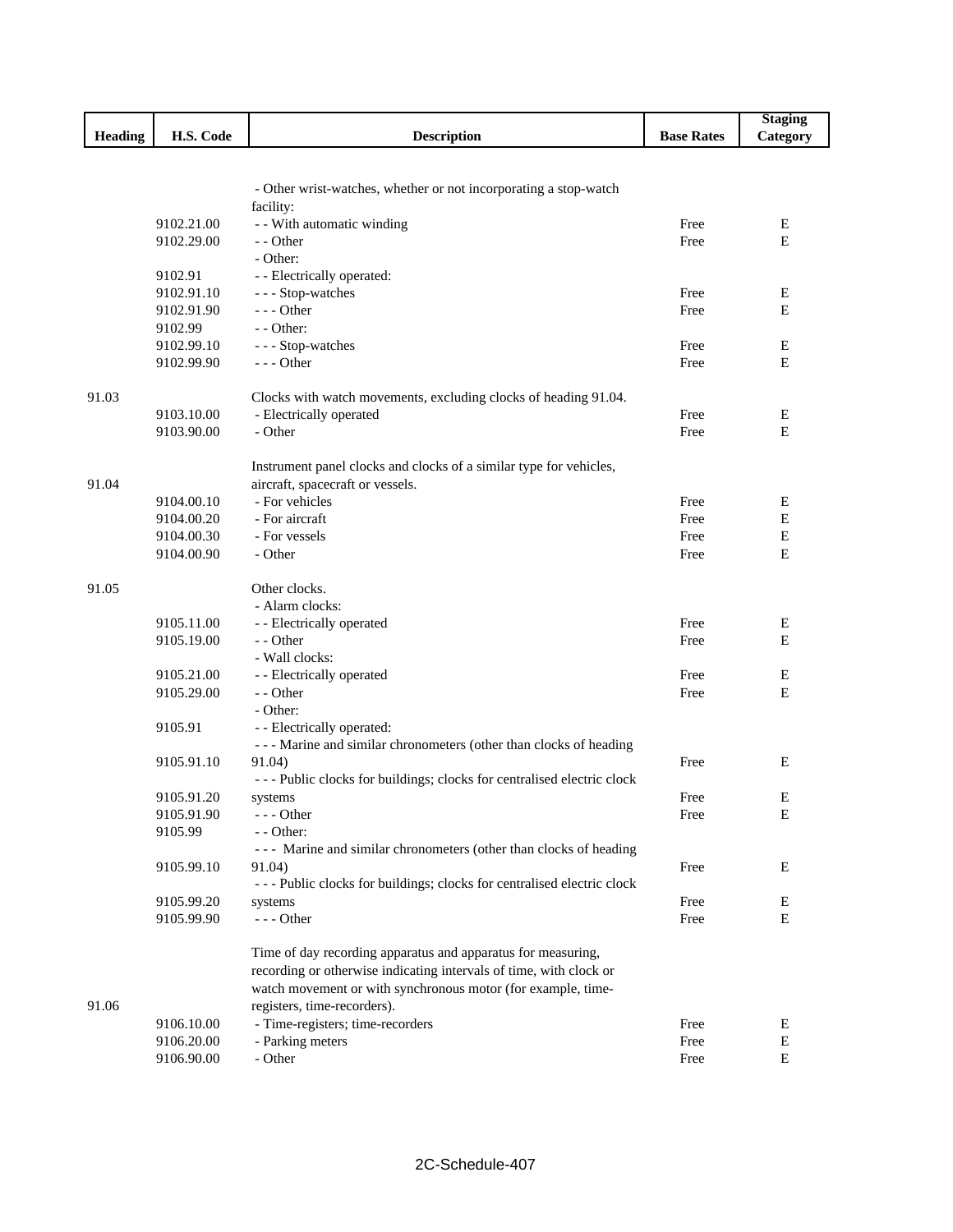|                |                          |                                                                   |                   | <b>Staging</b> |
|----------------|--------------------------|-------------------------------------------------------------------|-------------------|----------------|
| <b>Heading</b> | H.S. Code                | <b>Description</b>                                                | <b>Base Rates</b> | Category       |
|                |                          |                                                                   |                   |                |
|                |                          |                                                                   |                   |                |
|                |                          | Time switches with clock or watch movement or with synchronous    |                   |                |
| 91.07          | 9107.00.00               | motor.                                                            | Free              | Ε              |
|                |                          |                                                                   |                   |                |
| 91.08          |                          | Watch movements, complete and assembled.                          |                   |                |
|                |                          | - Electrically operated:                                          |                   |                |
|                |                          | - - With mechanical display only or with a device to which a      |                   |                |
|                | 9108.11.00<br>9108.12.00 | mechanical display can be incorporated                            | Free              | E              |
|                |                          | - - With opto-electronic display only                             | Free              | Е              |
|                | 9108.19.00<br>9108.20.00 | - - Other                                                         | Free<br>Free      | Ε<br>Ε         |
|                | 9108.90.00               | - Automatic winding<br>- Other                                    | Free              | E              |
|                |                          |                                                                   |                   |                |
| 91.09          |                          | Clock movements, complete and assembled.                          |                   |                |
|                |                          | - Electrically operated:                                          |                   |                |
|                | 9109.11.00               | - - Of Alarm clocks                                               | Free              | Е              |
|                | 9109.19.00               | - - Other                                                         | Free              | E              |
|                | 9109.90.00               | - Other                                                           | Free              | E              |
|                |                          |                                                                   |                   |                |
|                |                          | Complete watch or clock movements, unassembled or partly          |                   |                |
|                |                          | assembled (movement sets); incomplete watch or clock movements,   |                   |                |
| 91.10          |                          | assembled; rough watch or clock movements.                        |                   |                |
|                |                          | - Of watches:                                                     |                   |                |
|                |                          | - - Complete movements, unassembled or partly assembled           |                   |                |
|                | 9110.11.00               | (movement sets)                                                   | Free              | E              |
|                | 9110.12.00               | - - Incomplete movements, assembled                               | Free              | E              |
|                | 9110.19.00               | - - Rough movements                                               | Free              | $\mathbf E$    |
|                | 9110.90.00               | - Other                                                           | Free              | E              |
|                |                          |                                                                   |                   |                |
| 91.11          |                          | Watch cases and parts thereof.                                    |                   |                |
|                | 9111.10.00               | - Cases of precious metal or of metal clad with precious metal    | Free              | Ε              |
|                | 9111.20.00               | - Cases of base metal, whether or not gold- or silver-plated      | Free              | E              |
|                | 9111.80.00               | - Other cases<br>- Parts                                          | Free              | Е<br>E         |
|                | 9111.90.00               |                                                                   | Free              |                |
|                |                          | Clock cases and cases of a similar type for other goods of this   |                   |                |
| 91.12          |                          | Chapter, and parts thereof.                                       |                   |                |
|                | 9112.20.00               | - Cases                                                           | Free              | E              |
|                | 9112.90.00               | - Parts                                                           | Free              | ${\bf E}$      |
|                |                          |                                                                   |                   |                |
| 91.13          |                          | Watch straps, watch bands and watch bracelets, and parts thereof. |                   |                |
|                | 9113.10.00               | - Of precious metal or of metal clad with precious metal          | Free              | Е              |
|                | 9113.20.00               | - Of base metal, whether or not gold- or silver-plated            | Free              | $\mathbf E$    |
|                | 9113.90.00               | - Other                                                           | Free              | $\mathbf E$    |
|                |                          |                                                                   |                   |                |
| 91.14          |                          | Other clock or watch parts.                                       |                   |                |
|                | 9114.10.00               | - Springs, including hair-springs                                 | Free              | Ε              |
|                | 9114.20.00               | - Jewels                                                          | Free              | E              |
|                | 9114.30.00               | - Dials                                                           | Free              | Е              |
|                | 9114.40.00               | - Plates and bridges                                              | Free              | $\mathbf E$    |
|                | 9114.90.00               | - Other                                                           | Free              | ${\bf E}$      |

**Chapter 92**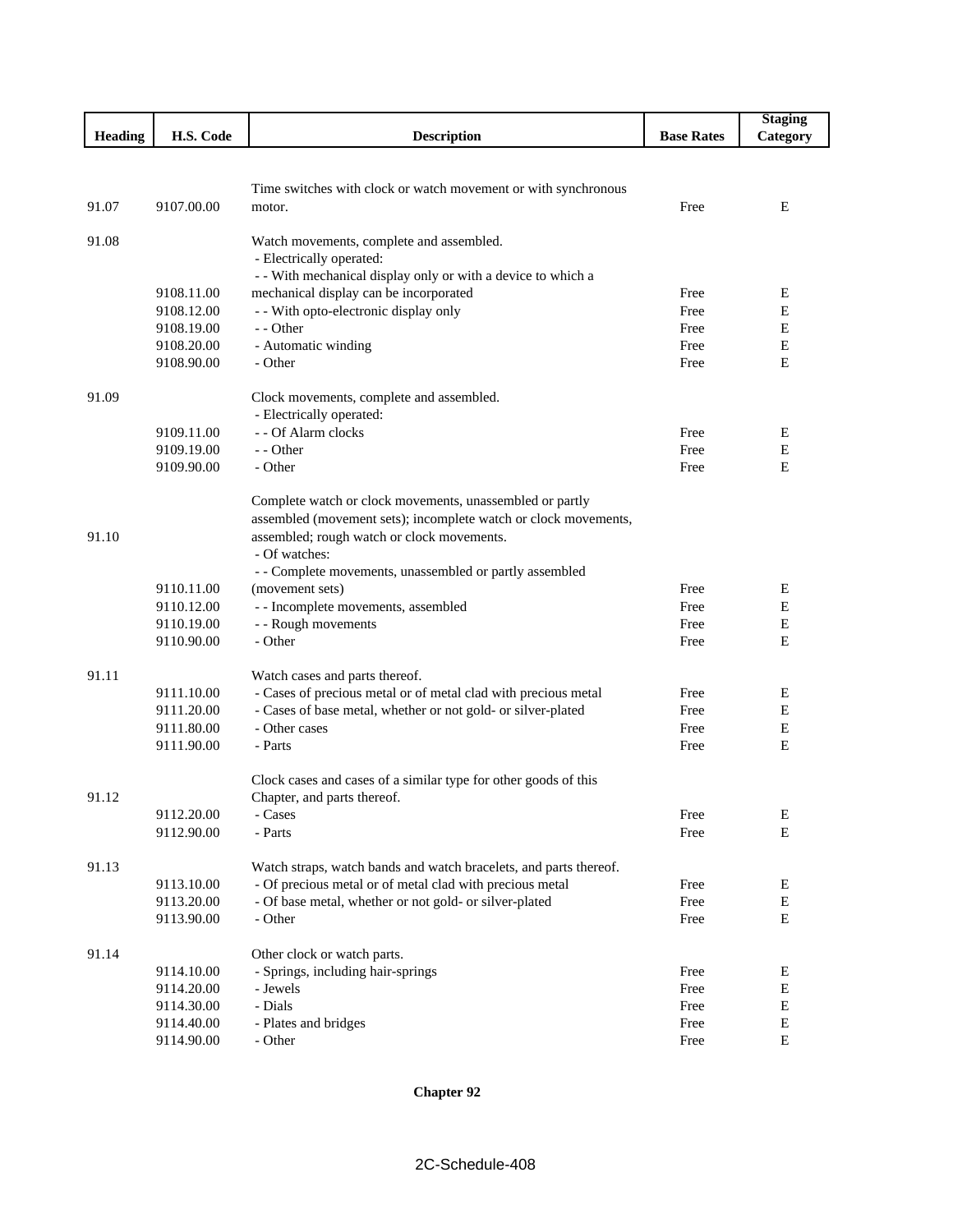|                |              |                    |                   | Staging         |
|----------------|--------------|--------------------|-------------------|-----------------|
| <b>Heading</b> | Code<br>H.S. | <b>Description</b> | <b>Base Rates</b> | <b>Category</b> |
|                |              |                    |                   |                 |

I

I

## **Musical instruments; parts and accessories of such articles**

| 92.01 |            | Pianos, including automatic pianos; harpsichords and other keyboard<br>stringed instruments. |      |   |
|-------|------------|----------------------------------------------------------------------------------------------|------|---|
|       | 9201.10.00 | - Upright pianos                                                                             | Free | Ε |
|       | 9201.20.00 | - Grand pianos                                                                               | Free | E |
|       | 9201.90.00 | - Other                                                                                      | Free | E |
|       |            | Other string musical instruments (for example, guitars, violins,                             |      |   |
| 92.02 |            | harps).                                                                                      |      |   |
|       | 9202.10.00 | - Played with a bow                                                                          | Free | E |
|       | 9202.90.00 | - Other                                                                                      | Free | Е |
|       |            | Keyboard pipe organs; harmoniums and similar keyboard                                        |      |   |
| 92.03 | 9203.00.00 | instruments with free metal reeds.                                                           | Free | Е |
| 92.04 |            | Accordions and similar instruments; mouth organs.                                            |      |   |
|       | 9204.10.00 | - Accordions and similar instruments                                                         | Free | E |
|       | 9204.20.00 | - Mouth organs                                                                               | Free | E |
|       |            | Other wind musical instruments (for example, clarinets, trumpets,                            |      |   |
| 92.05 |            | bagpipes).                                                                                   |      |   |
|       | 9205.10.00 | - Brass-wind instruments                                                                     | Free | Е |
|       | 9205.90.00 | - Other                                                                                      | Free | E |
|       |            | Percussion musical instruments (for example, drums, xylophones,                              |      |   |
| 92.06 | 9206.00.00 | cymbals, castanets, maracas).                                                                | Free | E |
|       |            | Musical instruments, the sound of which is produced, or must be                              |      |   |
| 92.07 |            | amplified, electrically (for example, organs, guitars, accordions).                          |      |   |
|       | 9207.10.00 | - Keyboard instruments, other than accordions                                                | Free | E |
|       | 9207.90.00 | - Other                                                                                      | Free | E |
|       |            | Musical boxes, fairground organs, mechanical street organs,                                  |      |   |
|       |            | mechanical singing birds, musical saws and other musical                                     |      |   |
|       |            | instruments not falling within any other heading of this Chapter;                            |      |   |
|       |            | decoy calls of all kinds; whistles, call horns and other mouth-blown                         |      |   |
| 92.08 |            | sound signalling instruments.                                                                |      |   |
|       | 9208.10.00 | - Musical boxes:                                                                             | Free | E |
|       | 9208.90    | - Other:                                                                                     |      |   |
|       |            | - - Decoy calls, call horns and other mouth-blown sound signalling                           |      |   |
|       | 9208.90.10 | instruments                                                                                  | Free | E |
|       | 9208.90.90 | - - Other                                                                                    | Free | Е |
|       |            | Parts (for example, mechanisms for musical boxes) and accessories                            |      |   |
|       |            | (for example, cards, discs and rolls for mechanical instruments) of                          |      |   |
|       |            | musical instruments; metronomes, tuning forks and pitch pipes of all                         |      |   |
| 92.09 |            | kinds.                                                                                       |      |   |
|       | 9209.10.00 | - Metronomes, tuning forks and pitch pipes                                                   | Free | Ε |
|       | 9209.20.00 | - Mechanisms for musical boxes                                                               | Free | Е |
|       | 9209.30.00 | - Musical instrument strings                                                                 | Free | Е |
|       |            | - Other:                                                                                     |      |   |
|       | 9209.91    | - - Parts and accessories for pianos:                                                        |      |   |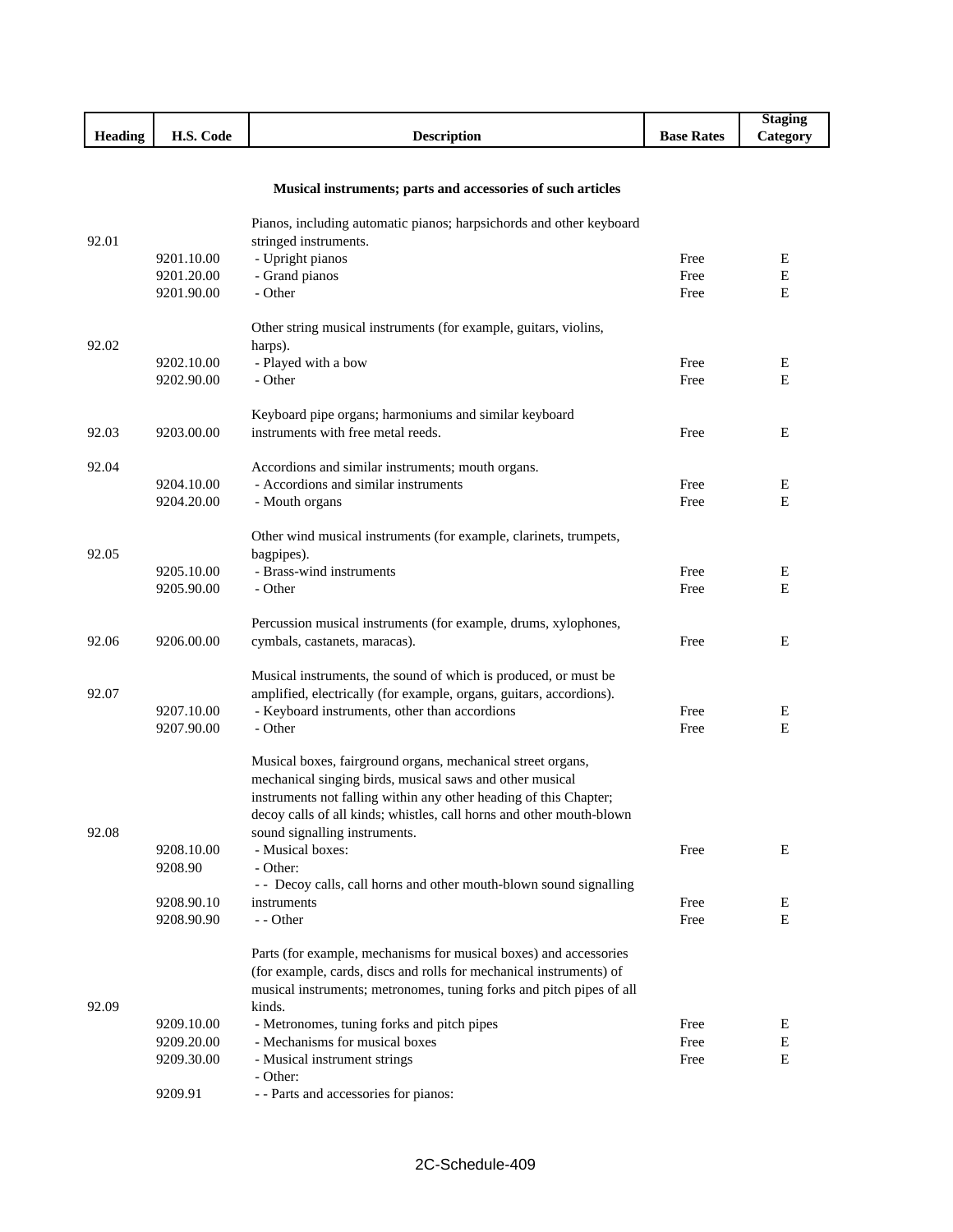|                |                          |                                                                                                                             |                   | <b>Staging</b> |
|----------------|--------------------------|-----------------------------------------------------------------------------------------------------------------------------|-------------------|----------------|
| <b>Heading</b> | H.S. Code                | <b>Description</b>                                                                                                          | <b>Base Rates</b> | Category       |
|                |                          |                                                                                                                             |                   |                |
|                | 9209.91.10               | - - - Strung backs, keyboards and metal frames for upright pianos                                                           | Free              | Е              |
|                | 9209.91.90               | --- Other                                                                                                                   | Free              | E              |
|                |                          | - - Parts and accessories for the musical instruments of heading                                                            |                   |                |
|                | 9209.92.00               | 92.02                                                                                                                       | Free              | Ε              |
|                | 9209.93.00               | - - Parts and accessories for the musical instruments of heading<br>92.03                                                   | Free              | E              |
|                |                          | - - Parts and accessories for the musical instruments of heading                                                            |                   |                |
|                | 9209.94.00               | 92.07                                                                                                                       | Free              | Ε              |
|                | 9209.99.00               | - - Other                                                                                                                   | Free              | Ε              |
|                |                          | <b>Chapter 93</b>                                                                                                           |                   |                |
|                |                          | Arms and ammunition; parts and accessories thereof                                                                          |                   |                |
|                |                          | Military weapons, other than revolvers, pistols and the arms of                                                             |                   |                |
| 93.01          |                          | heading 93.07.                                                                                                              |                   |                |
|                |                          | - Artillery weapons (for example, guns, howitzers and mortars):                                                             |                   |                |
|                | 9301.11.00<br>9301.19.00 | - - Self-propelled<br>- - Other                                                                                             | Free<br>Free      | E<br>E         |
|                |                          | - Rocket launchers; flame-throwers; grenade launchers; torpedo                                                              |                   |                |
|                | 9301.20.00               | tubes and similar projectors                                                                                                | Free              | Ε              |
|                | 9301.90.00               | - Other                                                                                                                     | Free              | E              |
| 93.02          | 9302.00.00               | Revolvers and pistols, other than those of heading 93.03 or 93.04.                                                          | Free              | E              |
|                |                          | Other firearms and similar devices which operate by the firing of an                                                        |                   |                |
|                |                          | explosive charge (for example, sporting shotguns and rifles, muzzle-                                                        |                   |                |
|                |                          | loading firearms, Very pistols and other devices designed to project                                                        |                   |                |
|                |                          | only signal flares, pistols and revolvers for firing blank ammunition,<br>captive-bolt humane killers, line-throwing guns). |                   |                |
| 93.03          | 9303.10.00               | - Muzzle-loading firearms                                                                                                   | Free              | Ε              |
|                |                          | - Other sporting, hunting or target-shooting shotguns, including                                                            |                   |                |
|                | 9303.20                  | combination shotgun-rifles:                                                                                                 |                   |                |
|                | 9303.20.10               | --- Hunting shotguns                                                                                                        | Free              | Ε              |
|                | 9303.20.90               | - - Other                                                                                                                   | Free              | Е              |
|                | 9303.30                  | - Other sporting, hunting or target-shooting rifles:                                                                        |                   |                |
|                | 9303.30.10<br>9303.30.90 | - - - Hunting rifles<br>- - Other                                                                                           | Free<br>Free      | Е<br>Е         |
|                | 9303.90.00               | - Other                                                                                                                     | Free              | E              |
|                |                          | Other arms (for example, spring, air or gas guns and pistols,                                                               |                   |                |
| 93.04          |                          | truncheons), excluding those of heading 93.07.                                                                              |                   |                |
|                | 9304.00.10               | - Air guns, not exceeding 7 kg                                                                                              | Free              | Ε              |
|                | 9304.00.90               | - Other                                                                                                                     | Free              | $\mathbf E$    |
| 93.05          |                          | Parts and accessories of articles of headings 93.01 to 93.04.                                                               |                   |                |
|                | 9305.10.00               | - Of revolvers or pistols                                                                                                   | Free              | E              |
|                | 9305.21                  | - Of shotguns or rifles of heading 93.03:<br>- - Shotgun barrels:                                                           |                   |                |
|                | 9305.21.10               | --- Of hunting shotguns, not exceeding 7 kg                                                                                 | Free              | Ε              |
|                | 9305.21.90               | $--$ Other                                                                                                                  | Free              | $\mathbf E$    |
|                | 9305.29                  | - - Other:                                                                                                                  |                   |                |
|                | 9305.29.10               | --- Of hunting shotguns, not exceeding 7 kg                                                                                 | Free              | $\mathbf E$    |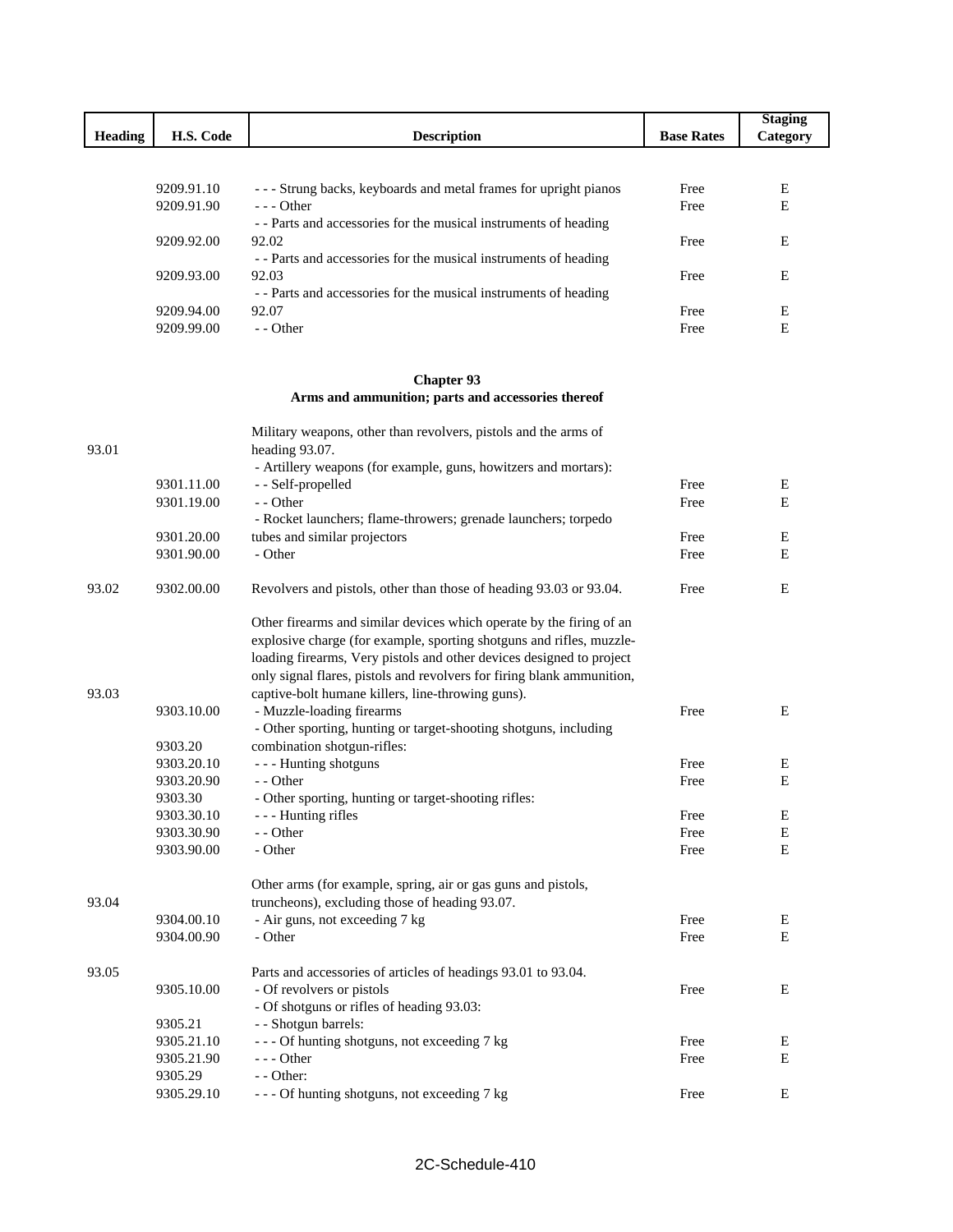|                |            |                                                                       |                   | <b>Staging</b> |
|----------------|------------|-----------------------------------------------------------------------|-------------------|----------------|
| <b>Heading</b> | H.S. Code  | <b>Description</b>                                                    | <b>Base Rates</b> | Category       |
|                |            |                                                                       |                   |                |
|                |            |                                                                       |                   |                |
|                | 9305.29.90 | $- -$ Other                                                           | Free              | E              |
|                |            | - Other:                                                              |                   |                |
|                | 9305.91.00 | - - Of military weapons of heading 93.01                              | Free              | Ε              |
|                | 9305.99    | - - Other:                                                            |                   |                |
|                | 9305.99.10 | --- Of goods of subheading '9304.00.90'                               | Free              | E              |
|                | 9305.99.90 | - - - Other                                                           | Free              | E              |
|                |            | Bombs, grenades, torpedoes, mines, missiles, and similar munitions    |                   |                |
|                |            | of war and parts thereof; cartridges and other ammunition and         |                   |                |
| 93.06          |            | projectiles and parts thereof, including shot and cartridge wads.     |                   |                |
|                |            | - Cartridges for riveting or similar tools or for captive-bolt humane |                   |                |
|                | 9306.10.00 | killers and parts thereof                                             | Free              | Ε              |
|                |            | - Shotgun cartridges and parts thereof; air gun pellets:              |                   |                |
|                | 9306.21.00 | - - Cartridges                                                        | Free              | Ε              |
|                | 9306.29.00 | - - Other                                                             | Free              | Е              |
|                | 9306.30    | - Other cartridges and parts thereof:                                 |                   |                |
|                | 9306.30.10 | - - Use for revolvers and pistols of heading 93.02                    | Free              | Ε              |
|                | 9306.30.90 | - - Other                                                             | Free              | ${\bf E}$      |
|                | 9306.90.00 | - Other                                                               | Free              | E              |
|                |            |                                                                       |                   |                |
|                |            | Swords, cutlasses, bayonets, lances and similar arms and parts        |                   |                |
| 93.07          | 9307.00.00 | thereof and scabbards and sheaths therefor.                           | Free              | E              |
|                |            |                                                                       |                   |                |
|                |            | <b>Chapter 94</b>                                                     |                   |                |
|                |            | Furniture; bedding, mattresses, mattress supports, cushions and       |                   |                |
|                |            | similar stuffed furnishings; lamps and lighting fittings, not         |                   |                |
|                |            | elsewhere specified or included; illuminated signs, illuminated       |                   |                |
|                |            | name-plates and the like; prefabricated buildings                     |                   |                |
|                |            |                                                                       |                   |                |
|                |            | Seats (other than those of heading 94.02), whether or not convertible |                   |                |
| 94.01          |            | into beds, and parts thereof.                                         |                   |                |
|                | 9401.10.00 | - Seats of a kind used for aircraft                                   | Free              | E              |
|                | 9401.20.00 | - Seats of a kind used for motor vehicles                             | Free              | Е              |
|                | 9401.30.00 | - Swivel Seats with variable height adjustment                        | Free              | E              |
|                |            | - Seats other than garden seats or camping equipment, convertible     |                   |                |
|                | 9401.40.00 | into beds                                                             | Free              | Ε              |
|                | 9401.50    | - Seats of cane, osier, bamboo or similar materials:                  |                   |                |
|                | 9401.50.10 | - - Of rattan                                                         | Free              | E              |
|                | 9401.50.90 | - - Other                                                             | Free              | $\mathbf E$    |
|                | 9401.61    | - Other seats, with wooden frames:<br>- Upholstered:                  |                   |                |
|                | 9401.61.10 | --- Assembled                                                         | Free              | Ε              |
|                | 9401.61.20 | --- Not assembled                                                     | Free              | E              |
|                | 9401.69    | - - Other:                                                            |                   |                |
|                | 9401.69.10 | --- Assembled                                                         | Free              | ${\bf E}$      |
|                | 9401.69.20 | --- Not assembled                                                     | Free              | E              |
|                |            | - Other seats, with metal frames:                                     |                   |                |
|                | 9401.71.00 | - - Upholstered                                                       | Free              | E              |
|                | 9401.79.00 | - - Other                                                             | Free              | E              |
|                | 9401.80    | - Other seats:                                                        |                   |                |
|                | 9401.80.10 | - - Baby walkers                                                      | Free              | E              |
|                | 9401.80.90 | - - Other                                                             | Free              | $\mathbf E$    |
|                | 9401.90    | - Parts:                                                              |                   |                |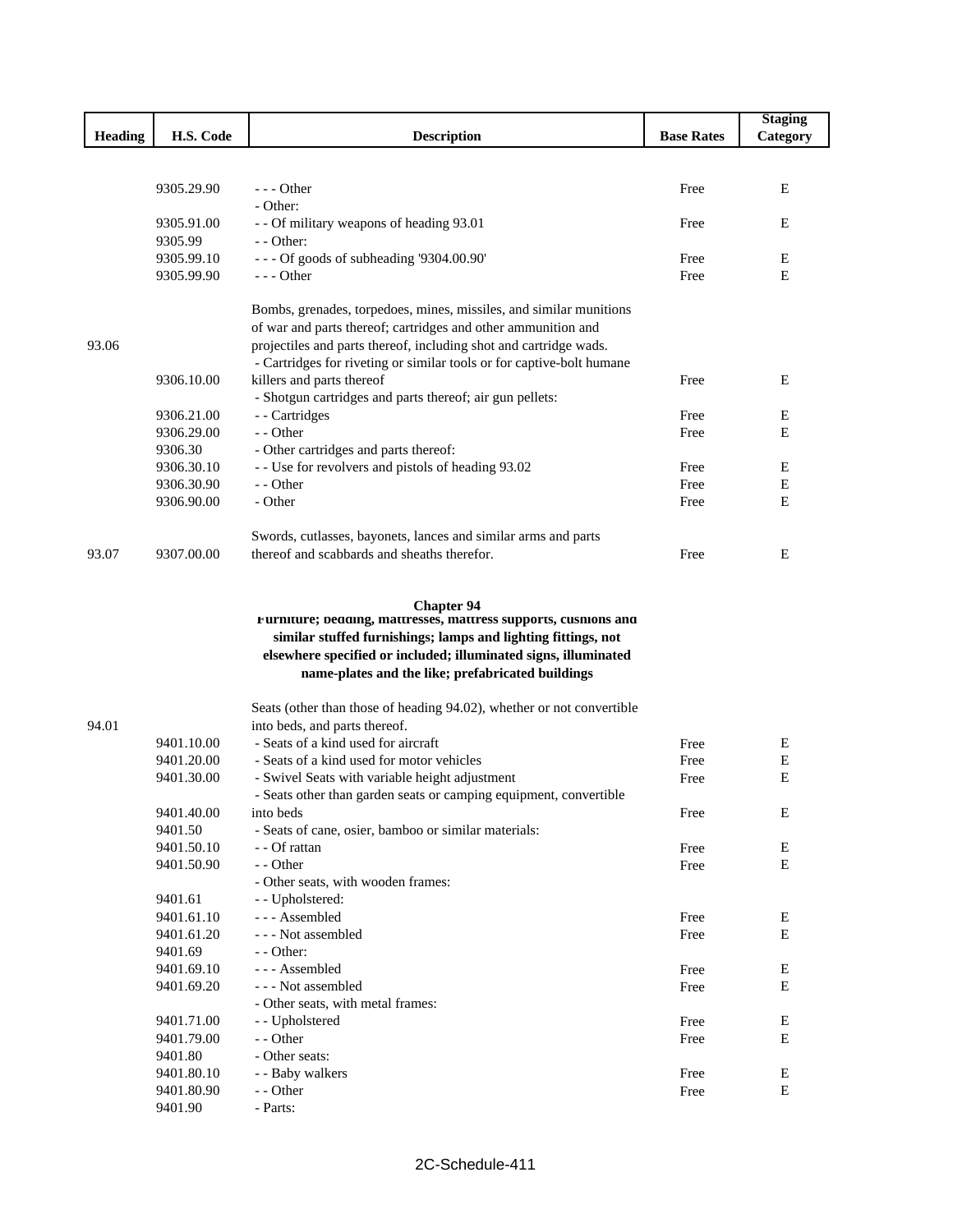|         |                          |                                                                          |                   | <b>Staging</b> |
|---------|--------------------------|--------------------------------------------------------------------------|-------------------|----------------|
| Heading | H.S. Code                | <b>Description</b>                                                       | <b>Base Rates</b> | Category       |
|         |                          |                                                                          |                   |                |
|         |                          |                                                                          |                   |                |
|         |                          | - - Of aircraft seats:                                                   |                   |                |
|         | 9401.90.11               | --- Of plastics                                                          | Free              | Е              |
|         | 9401.90.19               | $- -$ Other                                                              | Free              | E              |
|         | 9401.90.20               | - - Of baby walkers                                                      | Free              | Ε              |
|         |                          | - - Other:                                                               |                   |                |
|         | 9401.90.91               | --- Of goods of subheading 9401.20.00 or 9401.30.00                      | Free              | E              |
|         | 9401.90.92               | --- Other, of plastics                                                   | Free              | Ε              |
|         | 9401.90.99               | $--$ Other                                                               | Free              | Ε              |
|         |                          | Medical, surgical, dental or veterinary furniture (for example,          |                   |                |
|         |                          | operating tables, examination tables, hospital beds with mechanical      |                   |                |
|         |                          | fittings, dentists' chairs); barbers' chairs and similar chairs, having  |                   |                |
|         |                          | rotating as well as both reclining and elevating movements; parts of     |                   |                |
| 94.02   |                          | the foregoing articles.                                                  |                   |                |
|         | 9402.10                  | - Dentists', barbers' or similar chairs and parts thereof:               |                   |                |
|         | 9402.10.10               | - - Dentists' chairs                                                     | Free              | Е              |
|         | 9402.10.20               | - - Parts of dentists' chairs                                            | Free              | Е              |
|         | 9402.10.30               | - - Barbers' and hairdressers' chairs and parts thereof                  | Free              | Е              |
|         | 9402.10.90               | - - Other                                                                | Free              | Ε              |
|         | 9402.90                  | - Other:                                                                 |                   |                |
|         |                          | - - Furniture specially designed for medical, surgical or veterinary     |                   |                |
|         | 9402.90.10               | surgical purposes and parts thereof                                      | Free              | E              |
|         | 9402.90.90               | - - Other                                                                | Free              | Ε              |
|         |                          |                                                                          |                   |                |
| 94.03   |                          | Other furniture and parts thereof.                                       |                   |                |
|         | 9403.10.00               | - Metal furniture of a kind used in offices                              | Free              | E              |
|         | 9403.20                  | - Other metal furniture:                                                 |                   |                |
|         | 9403.20.10               | - - Board used for checking-in at airports and stations                  | Free              | Е              |
|         | 9403.20.90               | - - Other                                                                | Free              | Ε              |
|         | 9403.30                  | - Wooden furniture of a kind used in offices:                            |                   |                |
|         | 9403.30.10               | - - Assembled                                                            | Free              | Е              |
|         | 9403.30.20               | - - Not assembled                                                        | Free              | Ε              |
|         | 9403.40                  | - Wooden furniture of a kind used in the kitchen:                        |                   |                |
|         | 9403.40.10               | - - Assembled                                                            | Free              | Е              |
|         | 9403.40.20               | - - Not assembled                                                        | Free              | E              |
|         | 9403.50                  | - Wooden furniture of a kind used in the bedroom:                        |                   |                |
|         |                          | - - Bedroom sets:                                                        |                   |                |
|         | 9403.50.11               | --- Assembled                                                            | Free              | Е              |
|         | 9403.50.19               | --- Not assembled                                                        | Free              | E              |
|         |                          | - - Other:                                                               |                   |                |
|         | 9403.50.91               | --- Assembled                                                            | Free              | E              |
|         | 9403.50.99               | --- Not assembled                                                        | Free              | E              |
|         | 9403.60                  | - Other wooden furniture:                                                |                   |                |
|         |                          | - - Dining and living room sets:                                         |                   |                |
|         | 9403.60.11               | --- Assembled                                                            | Free              | Ε              |
|         | 9403.60.19               | --- Not assembled                                                        | Free              | Е              |
|         |                          | - - Fume cupboards for use in medical laboratories:                      |                   |                |
|         | 9403.60.21               | --- Assembled                                                            |                   | Е              |
|         | 9403.60.29               | --- Not assembled                                                        | Free              | Ε              |
|         |                          |                                                                          | Free              |                |
|         |                          | - - Board used for checking-in at airport and stations:<br>--- Assembled |                   |                |
|         | 9403.60.31<br>9403.60.39 | --- Not assembled                                                        | Free              | Ε<br>E         |
|         |                          |                                                                          | Free              |                |
|         |                          | - - Other:                                                               |                   |                |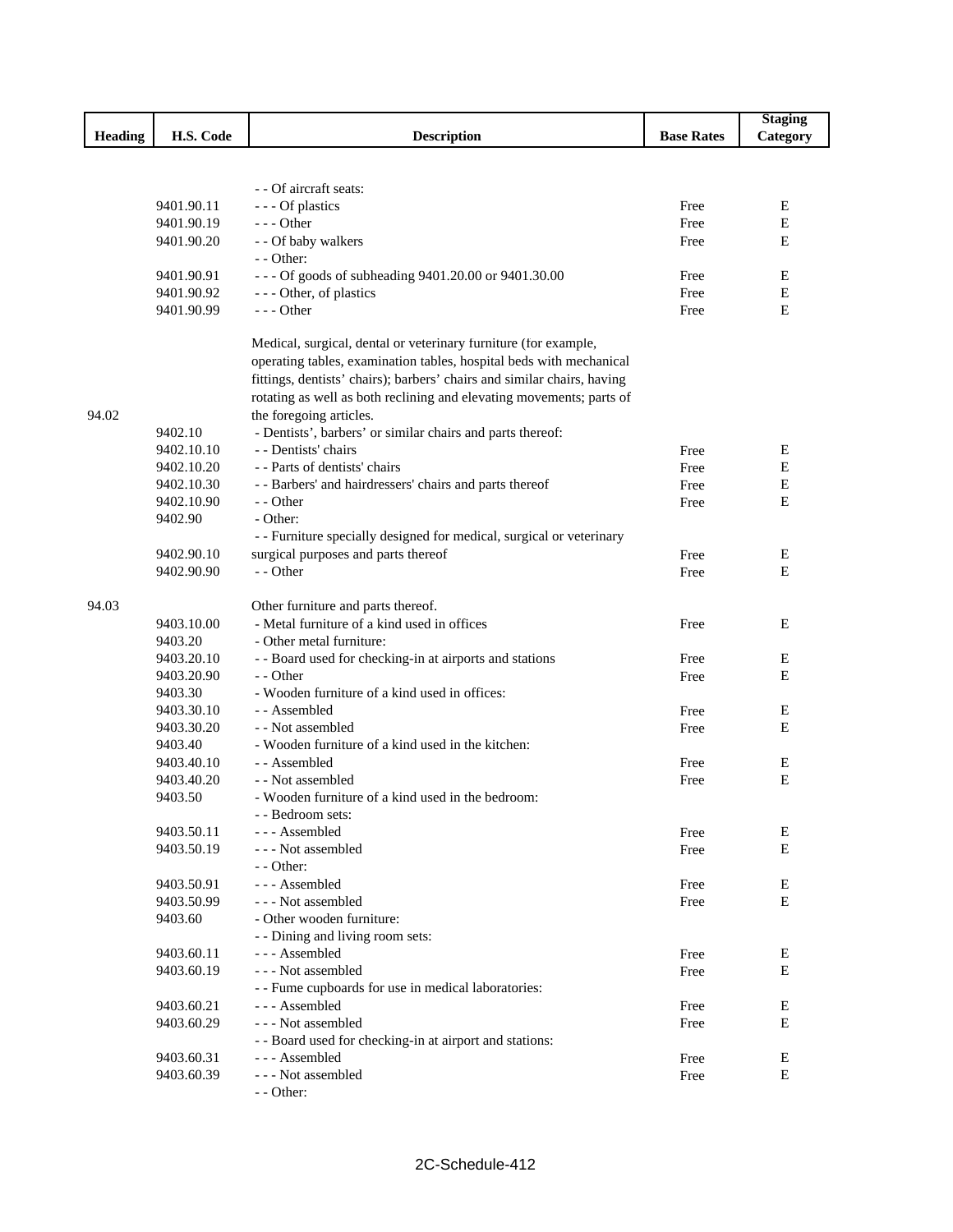|                |            |                                                                        |                   | <b>Staging</b> |
|----------------|------------|------------------------------------------------------------------------|-------------------|----------------|
| <b>Heading</b> | H.S. Code  | <b>Description</b>                                                     | <b>Base Rates</b> | Category       |
|                |            |                                                                        |                   |                |
|                |            |                                                                        |                   |                |
|                | 9403.60.91 | --- Assembled                                                          | Free              | Ε              |
|                | 9403.60.99 | --- Not assembled                                                      | Free              | E              |
|                | 9403.70    | - Furniture of plastics:                                               |                   |                |
|                | 9403.70.10 | - - Furniture of a kind used in offices                                | Free              | Ε              |
|                | 9403.70.20 | - - Fume cupboards for use in medical laboratories                     | Free              | $\mathbf E$    |
|                | 9403.70.90 | - - Other                                                              | Free              | E              |
|                |            | - Furniture of other materials, including cane, osier, bamboo or       |                   |                |
|                | 9403.80    | similar materials:                                                     |                   |                |
|                | 9403.80.10 | - - Bedroom, dining room or living room sets of rattan                 | Free              | Ε              |
|                | 9403.80.20 | - - Bedroom, dining room or living room sets of other materials        | Free              | E              |
|                |            | - - Of a kind used in parks, gardens or vestibules:                    |                   |                |
|                | 9403.80.31 | --- Of worked monumental or building stone                             | Free              | Ε              |
|                | 9403.80.32 | --- Of cement, of concrete or artificial stone                         | Free              | Е              |
|                | 9403.80.33 | --- Of asbestos-cement, of cellulose fibre-cement or the like          | Free              | E              |
|                | 9403.80.34 | - - - Of ceramics                                                      | Free              | Е              |
|                | 9403.80.39 | $--$ Other                                                             | Free              | E              |
|                | 9403.80.40 | - - Fume cupboards for use in medical laboratories                     | Free              | $\mathbf E$    |
|                | 9403.80.90 | - - Other                                                              | Free              | E              |
|                | 9403.90.00 | - Parts                                                                | Free              | E              |
|                |            |                                                                        |                   |                |
|                |            | Mattress supports; articles of bedding and similar furnishing (for     |                   |                |
|                |            | example, mattresses, quilts, eider-downs, cushions, pouffes and        |                   |                |
|                |            | pillows) fitted with springs or stuffed or internally fitted with any  |                   |                |
| 94.04          |            | material or of cellular rubber or plastics, whether or not covered.    |                   |                |
|                | 9404.10.00 | - Mattress supports                                                    | Free              | E              |
|                |            | - Mattresses:                                                          |                   |                |
|                | 9404.21.00 | - - Of cellular rubber or plastics, whether or not covered             | Free              | E              |
|                | 9404.29    | - - Of other materials:                                                |                   |                |
|                | 9404.29.10 | --- Mattress springs                                                   | Free              | Ε              |
|                | 9404.29.20 |                                                                        | Free              | Ε              |
|                | 9404.29.90 | - - - Other, hyperthermia / hypothermia type<br>$--$ Other             | Free              | E              |
|                | 9404.30.00 | - Sleeping bags                                                        | Free              | E              |
|                | 9404.90    | - Other:                                                               |                   |                |
|                |            |                                                                        |                   | E              |
|                | 9404.90.10 | - - Quilts, bedspreads and Mattress-protectors                         | Free              |                |
|                | 9404.90.20 | - - Bolsters, pillows, cushions, pouffes                               | Free              | Е              |
|                | 9404.90.90 | - - Other                                                              | Free              | E              |
|                |            | Lamps and lighting fittings including searchlights and spotlights and  |                   |                |
|                |            | parts thereof, not elsewhere specified or included; illuminated signs, |                   |                |
|                |            | illuminated name-plates and the like, having a permanently fixed       |                   |                |
|                |            |                                                                        |                   |                |
| 94.05          |            | light source, and parts thereof not elsewhere specified or included.   |                   |                |
|                |            | - Chandeliers and other electric ceiling or wall lighting fittings,    |                   |                |
|                |            | excluding those of a kind used for lighting public open spaces or      |                   |                |
|                | 9405.10    | thoroughfares:                                                         |                   |                |
|                |            | - - Fluorescent lighting fittings:                                     |                   |                |
|                | 9405.10.11 | --- Of a capacity not exceeding 40 W                                   | Free              | E              |
|                | 9405.10.19 | --- Of a capacity exceeding 40 W                                       | Free              | ${\bf E}$      |
|                | 9405.10.20 | - - Surgical lamps                                                     | Free              | ${\bf E}$      |
|                | 9405.10.30 | - - Spotlights                                                         | Free              | ${\bf E}$      |
|                | 9405.10.90 | - - Other                                                              | Free              | E              |
|                | 9405.20    | - Electric table, desk, bedside or floor-standing lamps:               |                   |                |
|                | 9405.20.10 | - - Surgical lamps                                                     | Free              | E              |
|                | 9405.20.20 | - - Spotlights                                                         | Free              | E              |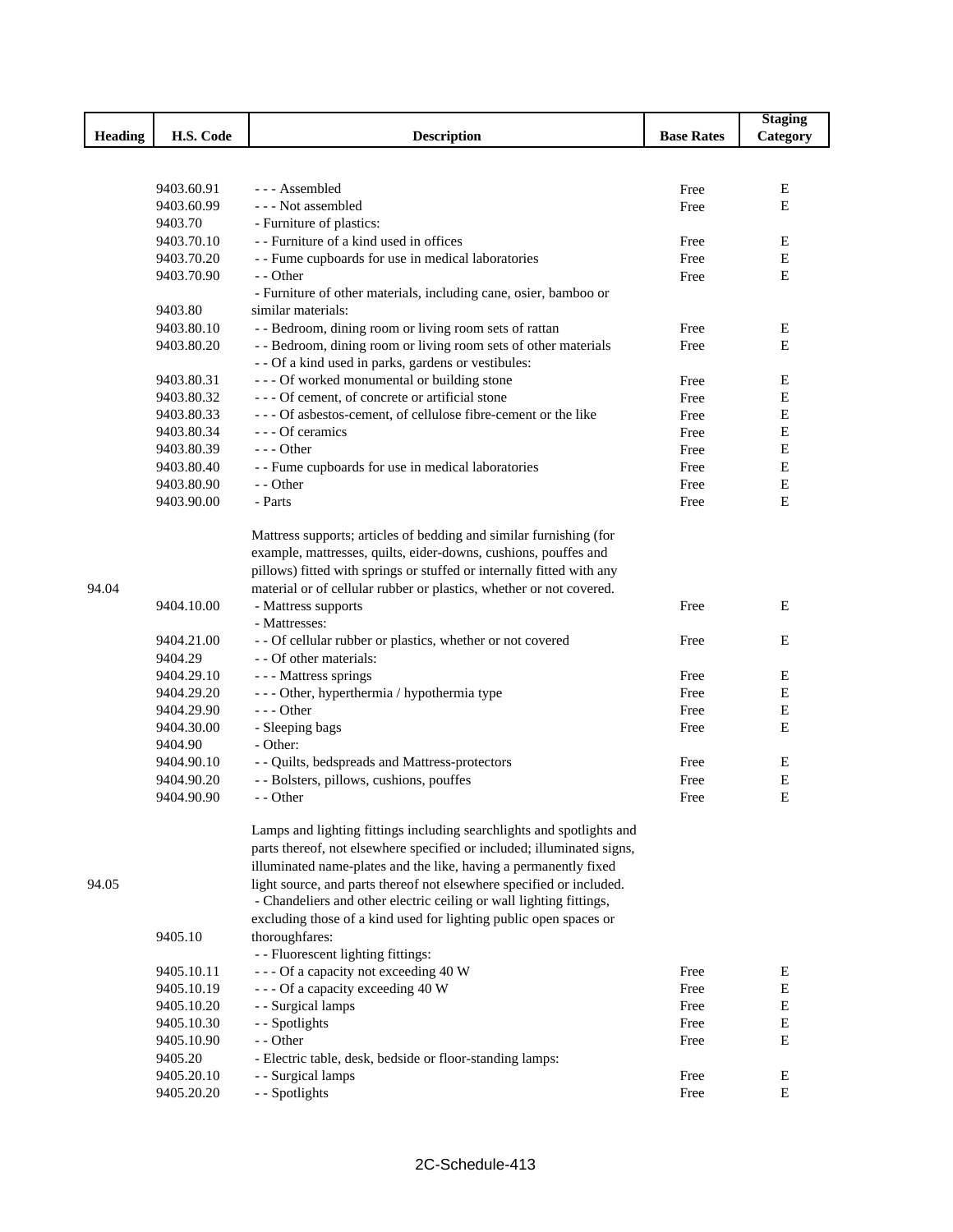|                |            |                                                                        |                   | <b>Staging</b> |
|----------------|------------|------------------------------------------------------------------------|-------------------|----------------|
| <b>Heading</b> | H.S. Code  | <b>Description</b>                                                     | <b>Base Rates</b> | Category       |
|                |            |                                                                        |                   |                |
|                |            |                                                                        |                   |                |
|                | 9405.20.90 | - - Other                                                              | Free              | Ε              |
|                | 9405.30.00 | - Lighting sets of a kind used for Christmas trees                     | Free              | E              |
|                | 9405.40    | - Other electric lamps and lighting fittings:                          |                   |                |
|                |            |                                                                        |                   |                |
|                |            | - - Surgical lamps, including specialised operating lights; pilot lamp |                   |                |
|                | 9405.40.10 | assemblies for electro-thermic domestic appliances of heading 85.16    | Free              | Е              |
|                | 9405.40.20 | - - Searchlights                                                       | Free              | E              |
|                | 9405.40.30 | - - Fibreoptic operation headlights                                    | Free              | Е              |
|                | 9405.40.40 | - - Spotlights                                                         | Free              | Е              |
|                | 9405.40.50 | - - Street lamps or lanterns                                           | Free              | E              |
|                | 9405.40.60 | - - Other exterior lighting, other than street lamps or lanterns       | Free              | E              |
|                |            | - - Non-flashing aerodrome beacons; lamps for railway rolling stock,   |                   |                |
|                | 9405.40.70 | locomotives, aircraft, ships, or lighthouses, of base metal            | Free              | Ε              |
|                |            | - - Other, including other electric lamps and lighting fittings, of    |                   |                |
|                | 9405.40.90 | wood                                                                   | Free              | Е              |
|                | 9405.50    | - Non-electrical lamps and lighting fittings:                          |                   |                |
|                | 9405.50.10 | - - Of oil-burning type other than oil lamps                           | Free              | Ε              |
|                |            | - - Oil lamps:                                                         |                   |                |
|                | 9405.50.21 | --- Of brass, used for religious rites                                 | Free              | Ε              |
|                | 9405.50.22 | --- Of other base metal, or of wood                                    | Free              | Е              |
|                | 9405.50.23 | --- Of plastics, stone, ceramics or glass                              | Free              | ${\bf E}$      |
|                | 9405.50.29 | $--$ Other                                                             | Free              | Е              |
|                | 9405.50.30 | - - Miners' lamps and quarrymen's lamps                                |                   | Е              |
|                |            |                                                                        | Free              |                |
|                |            | - - - Hurricane lamps:<br>--- Of base metal                            |                   | Е              |
|                | 9405.50.41 |                                                                        | Free              |                |
|                | 9405.50.49 | $--$ Other                                                             | Free              | Е              |
|                | 9405.50.90 | - - Other                                                              | Free              | $\mathbf E$    |
|                | 9405.60    | - Illuminated signs, illuminated name-plates and the like:             |                   |                |
|                |            | - - Property protection warning signs, Street name plates, road and    |                   |                |
|                | 9405.60.10 | traffic signs                                                          | Free              | E              |
|                | 9405.60.20 | - - Other, of stone or ceramics                                        | Free              | Е              |
|                | 9405.60.90 | - - Other                                                              | Free              | Е              |
|                |            | - Parts:                                                               |                   |                |
|                | 9405.91    | - - Of glass:                                                          |                   |                |
|                | 9405.91.10 | - - - For surgical lamps                                               | Free              | E              |
|                | 9405.91.20 | --- For spotlights                                                     | Free              | $\mathbf E$    |
|                | 9405.91.30 | --- For miners' lamps and the like                                     | Free              | Ε              |
|                | 9405.91.40 | --- Glass globes and chimneys for other lamps or lanterns              | Free              | Е              |
|                | 9405.91.90 | - - - Other                                                            | Free              | Е              |
|                | 9405.92    | - - Of plastics:                                                       |                   |                |
|                | 9405.92.10 | - - - For surgical lamps                                               | Free              | Ε              |
|                | 9405.92.20 | --- For spotlights                                                     | Free              | ${\bf E}$      |
|                | 9405.92.30 | --- For miners' lamps and the like                                     | Free              | Е              |
|                | 9405.92.90 | $--$ Other                                                             | Free              | Е              |
|                | 9405.99    | - - Other:                                                             |                   |                |
|                | 9405.99.10 | --- Lampshades of textile materials                                    | Free              | Е              |
|                | 9405.99.20 | --- Frames for miners' or quarrymen's lamps                            | Free              | Е              |
|                | 9405.99.30 | - - - Other, for the miners' lamps, surgical lamps                     | Free              | ${\bf E}$      |
|                | 9405.99.90 | $--$ Other                                                             | Free              | E              |
|                |            |                                                                        |                   |                |
| 94.06          |            | Prefabricated buildings.                                               |                   |                |
|                | 9406.00.10 | - Greenhouses fitted with mechanical or thermal equipment              | Free              | Ε              |
|                | 9406.00.20 | - Steam bathrooms                                                      | Free              | Е              |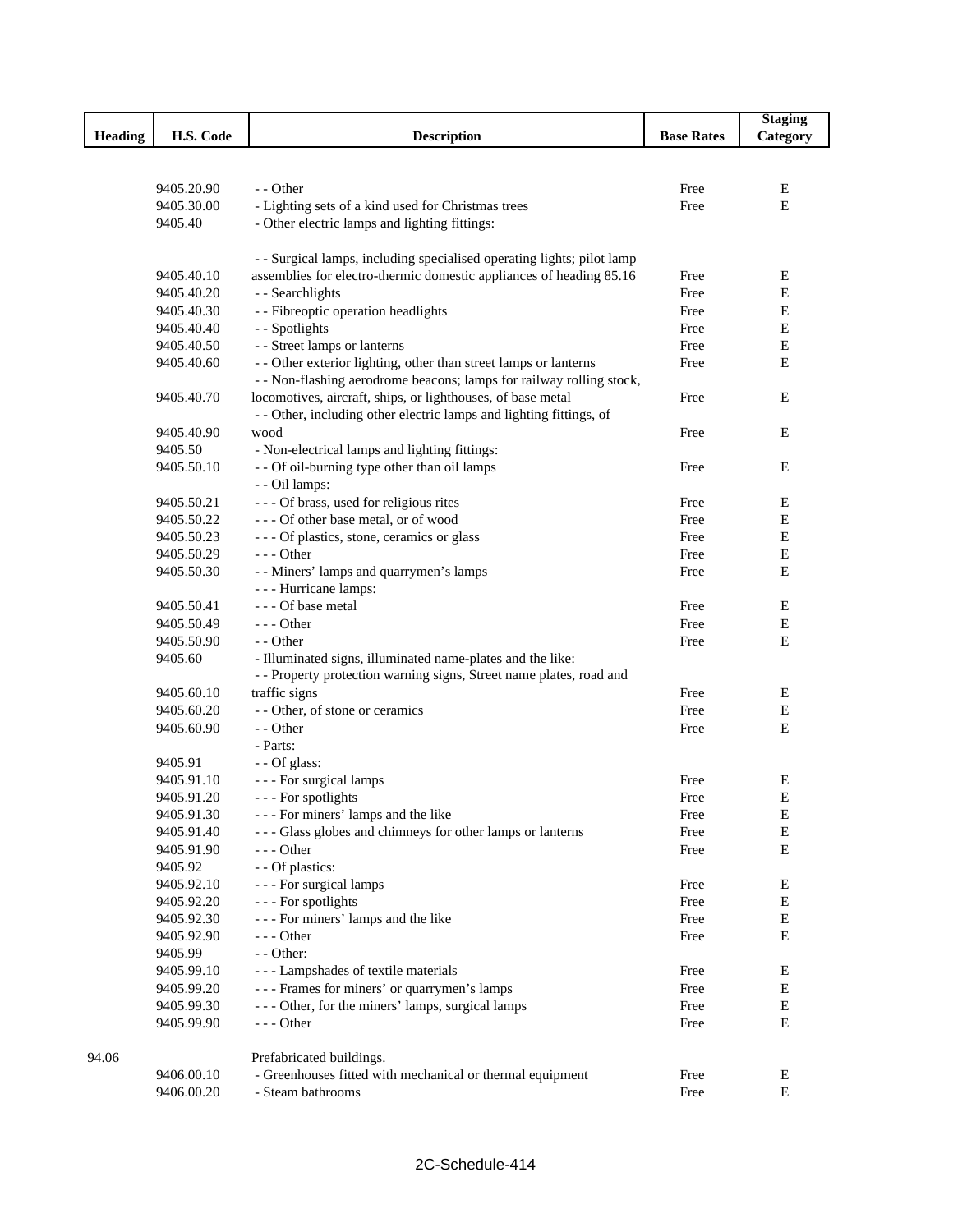| <b>Heading</b> | H.S. Code  | <b>Description</b>                              | <b>Base Rates</b> | <b>Staging</b><br>Category |
|----------------|------------|-------------------------------------------------|-------------------|----------------------------|
|                |            |                                                 |                   |                            |
|                |            | - Other prefabricated buildings:                |                   |                            |
|                | 9406.00.91 | - Of plastics                                   | Free              | E                          |
|                | 9406.00.92 | - Of wood                                       | Free              | E                          |
|                | 9406.00.93 | - Of cement, of Concrete or of artificial stone | Free              | E                          |
|                | 9406.00.94 | - Of iron or steel                              | Free              | E                          |

## **Chapter 95**

9406.00.99

9406.00.95 - - Of aluminium Free E<br>9406.00.99 - - Other E

## **Toys, games and sports requisites; parts and accessories thereof**

|       |            | Wheeled toys designed to be ridden by children (for example,       |      |             |
|-------|------------|--------------------------------------------------------------------|------|-------------|
| 95.01 |            | tricycles, scooters, pedal cars); dolls' carriages.                |      |             |
|       | 9501.00.10 | - Tricycles                                                        | Free | Е           |
|       | 9501.00.20 | - Other wheeled toys                                               | Free | ${\bf E}$   |
|       | 9501.00.30 | - Dolls' carriages                                                 | Free | Ε           |
|       |            | - Parts:                                                           |      |             |
|       | 9501.00.91 | - - Spokes, for goods of subheading '9501.00.10'                   | Free | Е           |
|       | 9501.00.92 | - - Nipples, for goods of subheading '9501.00.10'                  | Free | ${\bf E}$   |
|       | 9501.00.93 | - - Other, for goods of subheading '9501.00.10'                    | Free | ${\bf E}$   |
|       | 9501.00.94 | - - Spokes, other than for goods of subheading '9501.00.10'        | Free | ${\bf E}$   |
|       | 9501.00.95 | - - Nipples, other than for goods of subheading '9501.00.10'       | Free | $\mathbf E$ |
|       | 9501.00.99 | - - Other, other than for goods of subheading '9501.00.10'         | Free | E           |
| 95.02 |            | Dolls representing only human beings.                              |      |             |
|       | 9502.10.00 | - Dolls, whether or not dressed                                    | Free | E           |
|       |            | - Parts and accessories:                                           |      |             |
|       | 9502.91.00 | - - Garments and accessories therefor, footwear and headgear       | Free | E           |
|       | 9502.99.00 | - - Other                                                          | Free | E           |
|       |            | Other toys; reduced-size ("scale") models and similar recreational |      |             |
| 95.03 |            | models, working or not; puzzles of all kinds.                      |      |             |
|       |            | - Electric trains, including tracks, signals and other accessories |      |             |
|       | 9503.10.00 | thereof                                                            | Free | Ε           |
|       |            | - Reduced-size ("scale") model assembly kits, whether or not       |      |             |
|       | 9503.20    | working models, excluding those of subheading 9503.10:             |      |             |
|       | 9503.20.10 | - - Model aircraft assembly kits                                   | Free | E           |
|       | 9503.20.90 | - - Other                                                          | Free | E           |
|       | 9503.30    | - Other construction sets and constructional toys:                 |      |             |
|       | 9503.30.10 | - - Of plastics                                                    | Free | Е           |
|       | 9503.30.90 | - - Other                                                          | Free | E           |
|       |            | - Toys representing animals or non-human creatures:                |      |             |
|       | 9503.41.00 | - - Stuffed                                                        | Free | ${\bf E}$   |
|       | 9503.49.00 | - - Other                                                          | Free | Ε           |
|       | 9503.50.00 | - Toy musical instruments and apparatus                            | Free | E           |
|       | 9503.60    | - Puzzles:                                                         |      |             |
|       | 9503.60.10 | - - Of a toy variety                                               | Free | E           |
|       | 9503.60.20 | - - Other, jigsaw or picture puzzles                               | Free | Е           |
|       | 9503.60.90 | - - Other                                                          | Free | $\mathbf E$ |
|       | 9503.70    | - Other toys, put up in sets or outfits:                           |      |             |
|       |            | - - Numerical, alphabetical or animal blocks or cut-outs; word     |      |             |
|       | 9503.70.10 | builder sets; word making and talking sets; toy printing sets      | Free | $\mathbf E$ |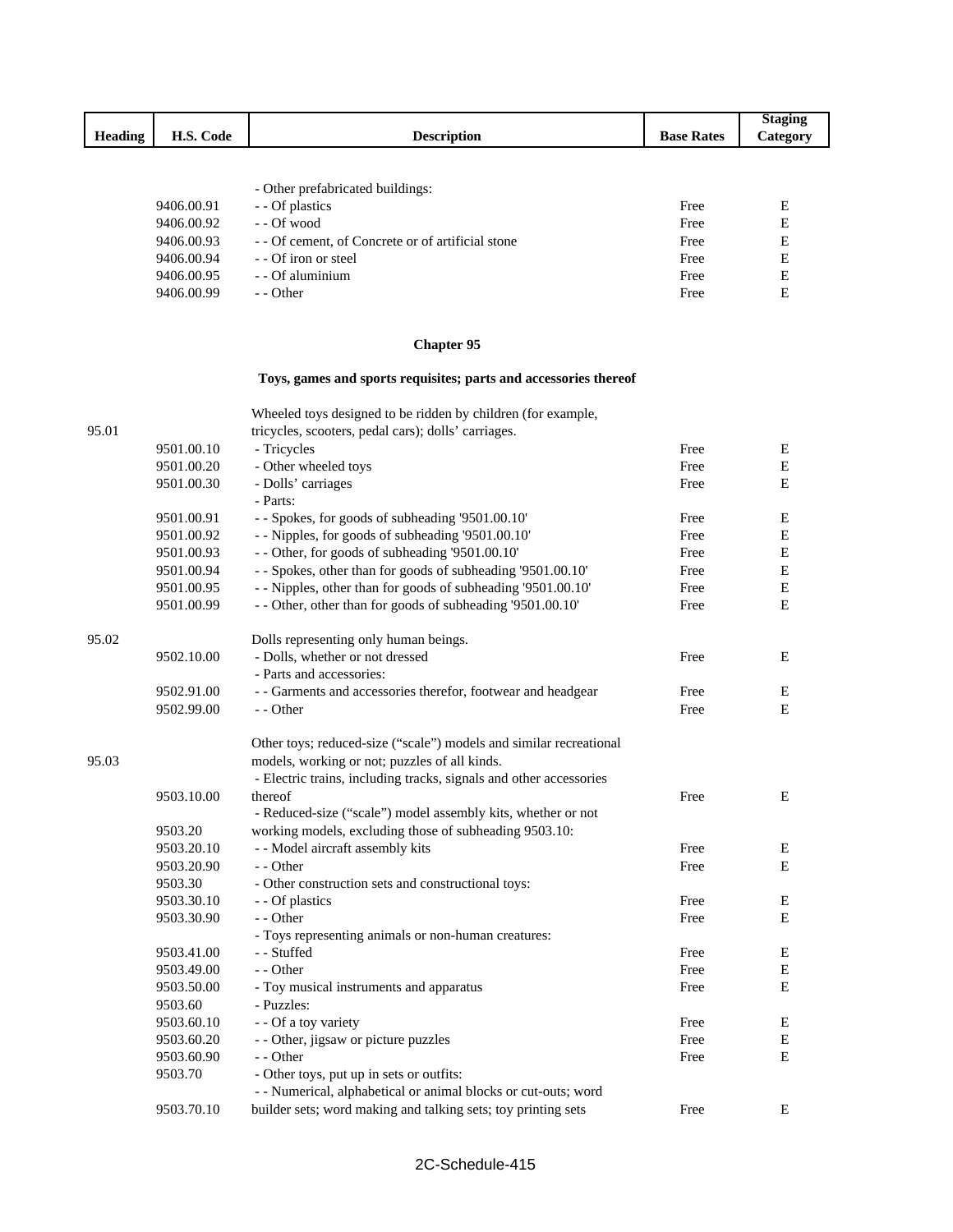|                |                          |                                                                        |                   | <b>Staging</b> |
|----------------|--------------------------|------------------------------------------------------------------------|-------------------|----------------|
| <b>Heading</b> | H.S. Code                | <b>Description</b>                                                     | <b>Base Rates</b> | Category       |
|                |                          |                                                                        |                   |                |
|                |                          |                                                                        |                   |                |
|                | 9503.70.90               | - - Other                                                              | Free              | E              |
|                | 9503.80                  | - Other toys and models, incorporating a motor:                        |                   |                |
|                | 9503.80.10               | - - Toy guns incorporating a motor                                     | Free              | Е              |
|                | 9503.80.90               | - - Other                                                              | Free              | E              |
|                | 9503.90                  | - Other:                                                               |                   |                |
|                | 9503.90.10               | - - Toy currencies                                                     | Free              | Е              |
|                | 9503.90.20               | - - Toy walkie-talkies                                                 | Free              | E              |
|                | 9503.90.30               | - - Toy guns, pistols or revolvers                                     | Free              | E              |
|                |                          | - - Toy counting frames (abaci); toy sewing machines; toy              |                   |                |
|                | 9503.90.40               | typewriters                                                            | Free              | Е              |
|                | 9503.90.50               | - - Skipping ropes                                                     | Free              | E              |
|                | 9503.90.60               | - - Marbles                                                            | Free              | ${\bf E}$      |
|                | 9503.90.90               | - - Other                                                              | Free              | E              |
|                |                          |                                                                        |                   |                |
|                |                          | Articles for funfair, table or parlour games, including pintables,     |                   |                |
|                |                          | billiards, special tables for casino games and automatic bowling alley |                   |                |
| 95.04          |                          | equipment.                                                             |                   |                |
|                | 9504.10.00               | - Video games of a kind used with a television receiver                | Free              | Ε              |
|                | 9504.20                  | - Articles and accessories for billiards:                              |                   |                |
|                | 9504.20.10               | - - Billiard chalks                                                    | Free              | Е              |
|                | 9504.20.90               | - - Other                                                              | Free              | E              |
|                |                          | - Other games, operated by coins, banknotes (paper currency), discs    |                   |                |
|                | 9504.30                  | or other similar articles, other than bowling alley equipment:         |                   |                |
|                | 9504.30.10               | - - Fruit or jackpot machines                                          | Free              | Е              |
|                | 9504.30.20               | - - Pin tables, slot machines and the like                             | Free              | E              |
|                | 9504.30.90               | - - Other                                                              | Free              | ${\bf E}$      |
|                | 9504.40.00               |                                                                        | Free              | E              |
|                |                          | - Playing cards                                                        |                   |                |
|                | 9504.90                  | - Other:                                                               |                   |                |
|                | 9504.90.10               | - - Bowling requisites of all kinds                                    | Free              | Е<br>Е         |
|                | 9504.90.20               | - - Darts and parts and accessories of Darts                           | Free              |                |
|                | 9504.90.30               | - - Gambling equipment and paraphernalia                               | Free              | E              |
|                | 9504.90.90               | - - Other                                                              | Free              | E              |
|                |                          | Festive, carnival or other entertainment articles, including conjuring |                   |                |
| 95.05          |                          | tricks and novelty jokes.                                              |                   |                |
|                | 9505.10                  | - Articles for christmas festivities:                                  |                   |                |
|                | 9505.10.10               |                                                                        |                   |                |
|                |                          | - - Christmas crackers and sparklers                                   | Free              | Е              |
|                | 9505.10.90<br>9505.90.00 | - - Other<br>- Other                                                   | Free              | Е<br>E         |
|                |                          |                                                                        | Free              |                |
|                |                          | Articles and equipment for general physical exercise, gymnastics,      |                   |                |
|                |                          | athletics, other sports (including table-tennis) or outdoor games, not |                   |                |
|                |                          | specified or included elsewhere in this Chapter; swimming pools and    |                   |                |
|                |                          |                                                                        |                   |                |
| 95.06          |                          | paddling pools.                                                        |                   |                |
|                |                          | - Snow-skis and other snow-ski equipment:                              |                   |                |
|                | 9506.11.00               | - - Skis                                                               | Free              | Е              |
|                | 9506.12.00               | - - Ski-fastenings (ski-bindings)                                      | Free              | Е              |
|                | 9506.19.00               | - - Other                                                              | Free              | E              |
|                |                          | - Water-skis, surf-boards, sailboards and other water-sport            |                   |                |
|                |                          | equipment:                                                             |                   |                |
|                | 9506.21.00               | - - Sailboards                                                         | Free              | E              |
|                | 9506.29.00               | - - Other                                                              | Free              | Е              |
|                |                          | - Golf clubs and other golf equipment:                                 |                   |                |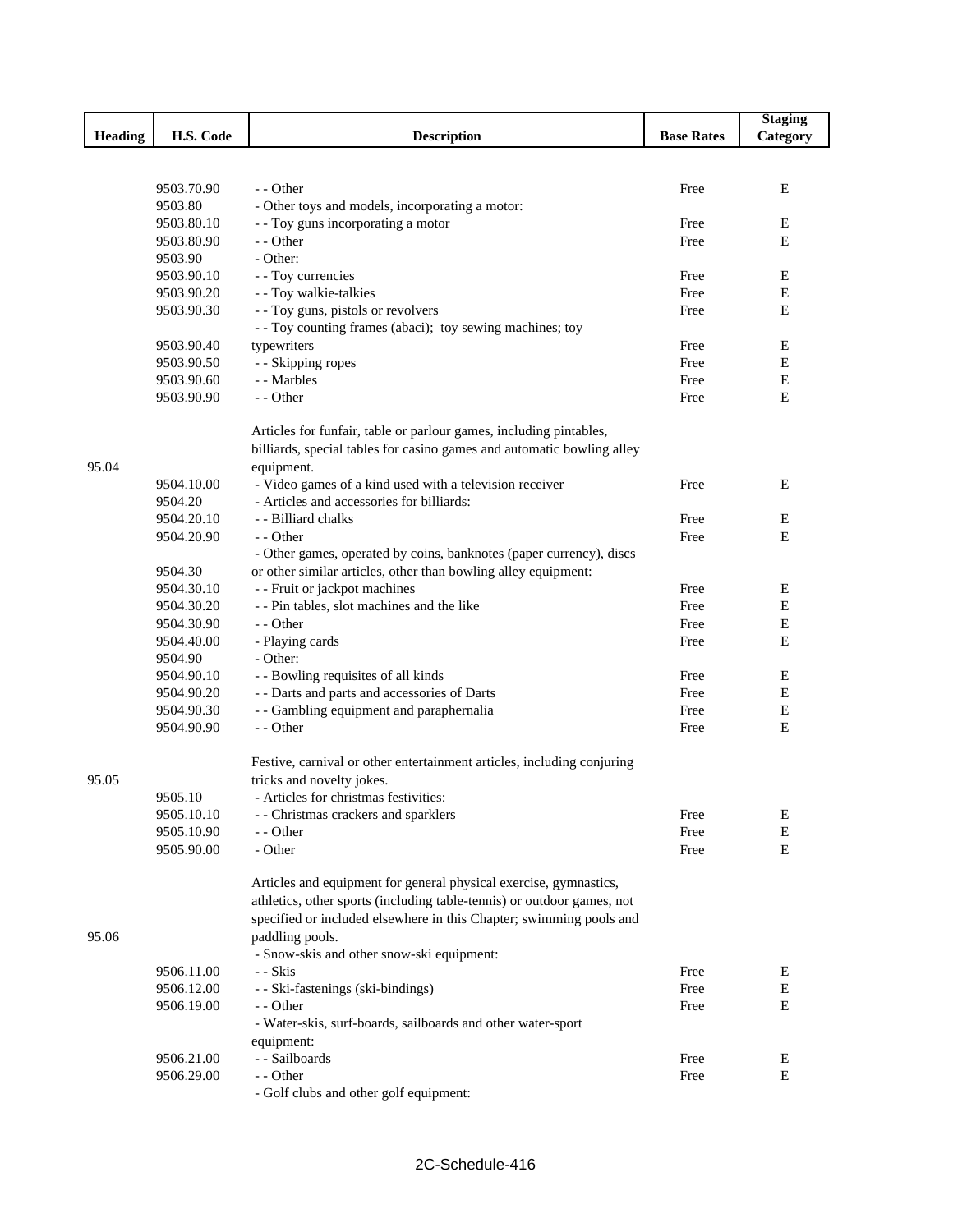|                |            |                                                                        |                   | <b>Staging</b> |
|----------------|------------|------------------------------------------------------------------------|-------------------|----------------|
| <b>Heading</b> | H.S. Code  | <b>Description</b>                                                     | <b>Base Rates</b> | Category       |
|                |            |                                                                        |                   |                |
|                |            |                                                                        |                   |                |
|                | 9506.31.00 | - - Clubs, complete                                                    | Free              | E              |
|                | 9506.32.00 | - Balls                                                                | Free              | E              |
|                | 9506.39.00 | - - Other                                                              | Free              | E              |
|                | 9506.40.00 | - Articles and equipment for table-tennis                              | Free              | E              |
|                |            | - Tennis, badminton or similar rackets, whether or not strung:         |                   |                |
|                | 9506.51.00 | - - Lawn-tennis rackets, whether or not strung                         | Free              | E              |
|                | 9506.59    | $-$ - Other:                                                           |                   |                |
|                | 9506.59.10 | --- Badminton rackets and racket frames                                | Free              | Е              |
|                | 9506.59.90 | $--$ Other                                                             | Free              | E              |
|                |            | - Balls, other than golf balls and table-tennis balls:                 |                   |                |
|                | 9506.61.00 | - - Lawn-tennis balls                                                  | Free              | E              |
|                | 9506.62.00 | - - Inflatable                                                         | Free              | E              |
|                | 9506.69.00 | - - Other                                                              | Free              | Е              |
|                |            | - Ice skates and roller skates, including skating boots with skates    |                   |                |
|                | 9506.70.00 | attached                                                               | Free              | E              |
|                |            | - Other:                                                               |                   |                |
|                |            | - - Articles and equipment for general physical exercise, gymnastics   |                   |                |
|                | 9506.91.00 | or athletics                                                           | Free              | E              |
|                | 9506.99    | $-$ - Other:                                                           |                   |                |
|                | 9506.99.10 | - - - Shuttlecocks                                                     | Free              | E              |
|                | 9506.99.20 | --- Bows and arrows for archery; crossbows                             | Free              | E              |
|                | 9506.99.30 | - - - Nets, cricket pads, shin guards and similar articles             | Free              | E              |
|                | 9506.99.40 | - - - Flippers                                                         | Free              | E              |
|                |            | - - - Other articles and equipment for football, field hockey, tennis, |                   |                |
|                | 9506.99.50 | badminton, deck tennis, volleyball, basketball or cricket              | Free              | Е              |
|                | 9506.99.90 | $--$ Other                                                             | Free              | Е              |
|                |            |                                                                        |                   |                |
|                |            | Fishing rods, fish-hooks and other line fishing tackle; fish landing   |                   |                |
|                |            | nets, butterfly nets and similar nets; decoy "birds" (other than those |                   |                |
| 95.07          |            | of heading 92.08 or 97.05) and similar hunting or shooting             |                   |                |
|                | 9507.10.00 | - Fishing rods                                                         | Free              | Е              |
|                | 9507.20.00 | - Fish-Hooks, whether or not snelled                                   | Free              | E              |
|                | 9507.30.00 | - Fishing reels                                                        | Free              | E              |
|                | 9507.90    | - Other:                                                               |                   |                |
|                | 9507.90.10 | - - Fish landing nets                                                  | Free              | E              |
|                | 9507.90.90 | - - Other                                                              | Free              | E              |
|                |            |                                                                        |                   |                |
|                |            | Roundabouts, swings, shooting galleries and other fairground           |                   |                |
|                |            | amusements; travelling circuses and travelling menageries; travelling  |                   |                |
| 95.08          |            | theatres.                                                              |                   |                |
|                | 9508.10.00 | - Travelling circuses and travelling menageries<br>- Other             | Free              | Е<br>E         |
|                | 9508.90.00 |                                                                        | Free              |                |
|                |            |                                                                        |                   |                |
|                |            | <b>Chapter 96</b>                                                      |                   |                |
|                |            | <b>Miscellaneous manufactured articles</b>                             |                   |                |
|                |            | Worked ivory, bone, tortoise-shell, horn, antlers, coral, mother-of-   |                   |                |
|                |            | pearl and other animal carving material, and articles of these         |                   |                |
| 96.01          |            | materials (including articles obtained by moulding).                   |                   |                |
|                | 9601.10    | - Worked ivory and articles of ivory:                                  |                   |                |
|                | 9601.10.10 | - - Worked rhinoceros horn                                             | Free              | Е              |
|                | 9601.10.90 | - - Other                                                              | Free              | Е              |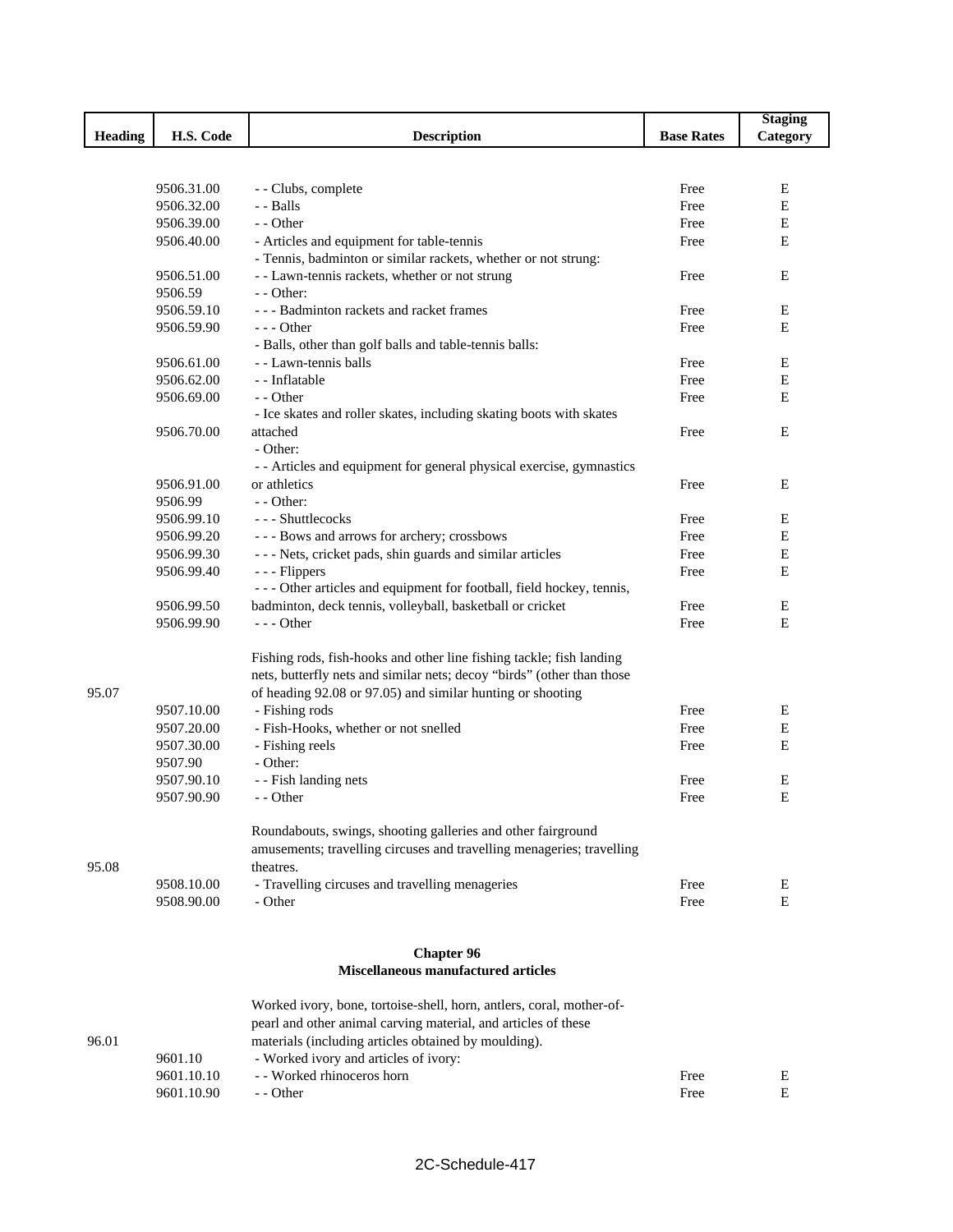|                |            |                                                                                                              |                   | <b>Staging</b> |
|----------------|------------|--------------------------------------------------------------------------------------------------------------|-------------------|----------------|
| <b>Heading</b> | H.S. Code  | <b>Description</b>                                                                                           | <b>Base Rates</b> | Category       |
|                |            |                                                                                                              |                   |                |
|                |            |                                                                                                              |                   |                |
|                | 9601.90    | - Other:                                                                                                     |                   |                |
|                | 9601.90.10 | - - Worked mother-of-pearl or tortoise-shell and articles of the<br>foregoing                                | Free              | Ε              |
|                | 9601.90.20 | - - Other                                                                                                    | Free              | E              |
|                |            | Worked vegetable or mineral carving material and articles of these                                           |                   |                |
|                |            | materials; moulded or carved articles of wax, of stearin, of natural                                         |                   |                |
|                |            | gums or natural resins or of modelling pastes, and other moulded or                                          |                   |                |
|                |            | carved articles, not elsewhere specified or included; worked,                                                |                   |                |
|                |            | unhardened gelatin (except gelatin of heading 35.03) and articles of                                         |                   |                |
| 96.02          |            | unhardened gelatin.                                                                                          |                   |                |
|                | 9602.00.10 | - Gelatin capsules for pharmaceutical products                                                               | Free              | Ε              |
|                | 9602.00.90 | - Other                                                                                                      | Free              | E              |
|                |            | Brooms, brushes (including brushes constituting parts of machines,                                           |                   |                |
|                |            | appliances or vehicles), hand-operated mechanical floor sweepers,                                            |                   |                |
|                |            | not motorised, mops and feather dusters; prepared knots and tufts for                                        |                   |                |
|                |            | broom or brush making; paint pads and rollers; squeegees (other than                                         |                   |                |
| 96.03          |            | roller squeegees).                                                                                           |                   |                |
|                |            | - Brooms and brushes, consisting of twigs or other vegetable                                                 |                   |                |
|                | 9603.10    | materials bound together, with or without handles:                                                           |                   |                |
|                | 9603.10.10 | - - Brushes                                                                                                  | Free              | E              |
|                | 9603.10.20 | - - Brooms                                                                                                   | Free              | E              |
|                |            | - Tooth brushes, shaving brushes, hair brushes, nail brushes, eyelash                                        |                   |                |
|                |            | brushes and other toilet brushes for use on the person, including such                                       |                   |                |
|                |            | brushes constituting parts of appliances:                                                                    |                   |                |
|                | 9603.21.00 | - - Tooth brushes, including dental-plate Brushes                                                            | Free              | E              |
|                | 9603.29.00 | - - Other                                                                                                    | Free              | Е              |
|                |            | - Artists' brushes, writing brushes and similar brushes for the                                              |                   |                |
|                | 9603.30.00 | application of cosmetics                                                                                     | Free              | Е              |
|                | 9603.40.00 | - Paint, distemper, varnish or similar brushes (other than brushes of                                        | Free              | E              |
|                |            | subheading 9603.30); paint pads and rollers<br>- Other brushes constituting parts of machines, appliances or |                   |                |
|                | 9603.50.00 | vehicles                                                                                                     | Free              | Е              |
|                | 9603.90    | - Other:                                                                                                     |                   |                |
|                | 9603.90.10 | - - Prepared knots and tufts for broom or brush making                                                       | Free              | Ε              |
|                | 9603.90.20 | - - - Hand-operated mechanical floor sweepers, not motorised                                                 | Free              | E              |
|                | 9603.90.30 | - - Lavatory brushes                                                                                         | Free              | E              |
|                | 9603.90.40 | - - Other brushes                                                                                            | Free              | Е              |
|                |            | - - Other:                                                                                                   |                   |                |
|                | 9603.90.91 | --- Parts for goods of subheading 9603.90.10                                                                 | Free              | Е              |
|                | 9603.90.99 | $- -$ Other                                                                                                  | Free              | E              |
|                |            |                                                                                                              |                   |                |
| 96.04          |            | Hand sieves and hand riddles.                                                                                |                   |                |
|                | 9604.00.10 | - Of metal                                                                                                   | Free              | Ε              |
|                | 9604.00.90 | - Other                                                                                                      | Free              | $\mathbf E$    |
|                |            |                                                                                                              |                   |                |
| 96.05          |            | Travel sets for personal toilet, sewing or shoe or clothes cleaning.                                         |                   |                |
|                | 9605.00.10 | - For personal toilet                                                                                        | Free              | Ε              |
|                | 9605.00.90 | - Other                                                                                                      | Free              | E              |
|                |            | Buttons, press-fasteners, snap-fasteners and press-studs, button                                             |                   |                |
| 96.06          |            | moulds and other parts of these articles; button blanks.                                                     |                   |                |
|                |            |                                                                                                              |                   |                |
|                | 9606.10.00 | - Press-fasteners, snap-fasteners and Press-studs and parts therefor                                         | Free              | E              |
|                |            |                                                                                                              |                   |                |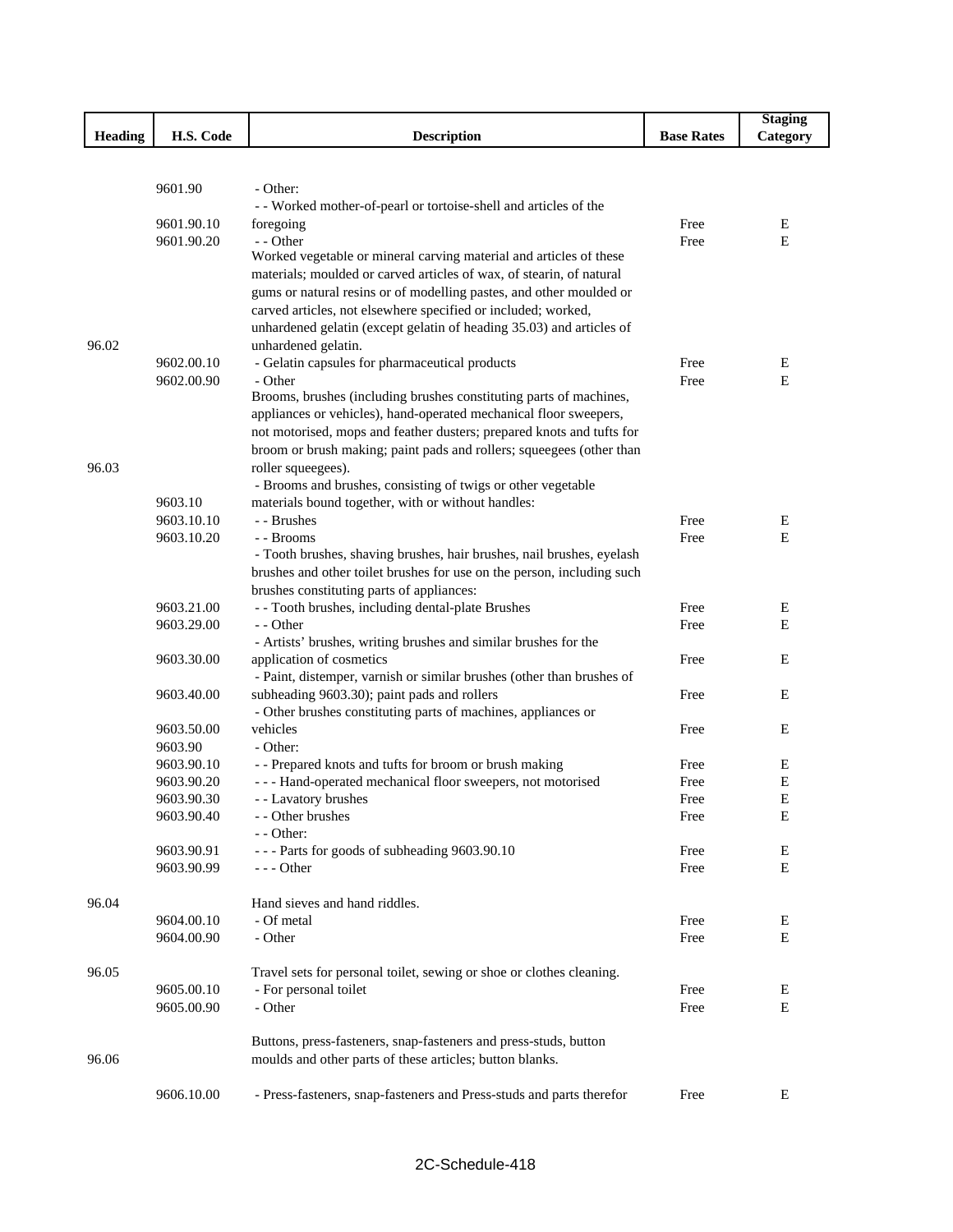|                |            |                                                                        |                   | <b>Staging</b> |
|----------------|------------|------------------------------------------------------------------------|-------------------|----------------|
| <b>Heading</b> | H.S. Code  | <b>Description</b>                                                     | <b>Base Rates</b> | Category       |
|                |            |                                                                        |                   |                |
|                |            |                                                                        |                   |                |
|                |            | - Buttons:                                                             |                   |                |
|                | 9606.21.00 | - - Of plastics, not covered with textile material                     | Free              | Е              |
|                | 9606.22.00 | - - Of base metal, not covered with textile material                   | Free              | E              |
|                | 9606.29.00 | - - Other                                                              | Free              | E              |
|                | 9606.30.00 | - Button moulds and other parts of buttons; button blanks              | Free              | E              |
| 96.07          |            | Slide fasteners and parts thereof.                                     |                   |                |
|                |            | - Slide fasteners:                                                     |                   |                |
|                | 9607.11.00 | - - Fitted with chain scoops of base metal                             | Free              | E              |
|                | 9607.19.00 | - - Other                                                              | Free              | Е              |
|                | 9607.20.00 | - Parts                                                                | Free              | E              |
|                |            | Ball point pens; felt tipped and other porous-tipped pens and          |                   |                |
|                |            | markers; fountain pens, stylograph pens and other pens; duplicating    |                   |                |
|                |            | stylos; propelling or sliding pencils; pen-holders, pencil-holders and |                   |                |
|                |            | similar holders; parts (including caps and clips) of the foregoing     |                   |                |
| 96.08          |            | articles, other than those of heading 96.09.                           |                   |                |
|                | 9608.10.00 | - Ball point pens                                                      | Free              | Ε              |
|                | 9608.20.00 | - Felt tipped and other porous-tipped pens and markers                 | Free              | E              |
|                |            | - Fountain pens, stylograph pens and other pens:                       |                   |                |
|                | 9608.31.00 | - - Indian ink drawing pens                                            | Free              | E              |
|                | 9608.39.00 | - - Other                                                              | Free              | Е              |
|                | 9608.40.00 | - Propelling or sliding pencils                                        | Free              | Е              |
|                | 9608.50.00 | - Sets of articles from two or more of the foregoing subheadings       | Free              | E              |
|                |            | - Refills for ball point pens, comprising the ball point and Ink-      |                   |                |
|                | 9608.60.00 | reservoir                                                              | Free              | E              |
|                |            | - Other:                                                               |                   |                |
|                | 9608.91    | - - Pen nibs and nib points:                                           |                   |                |
|                | 9608.91.10 | --- Of gold or gold-plated                                             | Free              | E              |
|                | 9608.91.90 | $--$ Other                                                             | Free              | E              |
|                | 9608.99    | $-$ - Other:                                                           |                   |                |
|                | 9608.99.10 | --- Duplicating stylos                                                 | Free              | E              |
|                | 9608.99.90 | $--$ Other                                                             | Free              | E              |
|                |            | Pencils (other than pencils of heading 96.08), crayons, pencil leads,  |                   |                |
|                |            | pastels, drawing charcoals, writing or drawing chalks and tailors'     |                   |                |
|                |            | chalks.                                                                |                   |                |
| 96.09          |            |                                                                        |                   |                |
|                | 9609.10    | - Pencils and crayons, with lead encased in a rigid sheath:            |                   |                |
|                | 9609.10.10 | - - Black pencils                                                      | Free              | E              |
|                | 9609.10.90 | - - Other                                                              | Free              | Е              |
|                | 9609.20.00 | - Pencil leads, black or coloured                                      | Free              | E              |
|                | 9609.90    | - Other:                                                               |                   |                |
|                | 9609.90.10 | - - Slate pencils for school slates                                    | Free              | Е              |
|                | 9609.90.20 | - - Writing and drawing chalks                                         | Free              | E              |
|                |            | -- Pencils and crayons other than those of subheading                  |                   |                |
|                | 9609.90.30 | 9609.10.00                                                             | Free              | E              |
|                | 9609.90.90 | - - Other                                                              | Free              | Е              |
|                |            | Slates and boards, with writing or drawing surfaces, whether or not    |                   |                |
| 96.10          |            | framed.                                                                |                   |                |
|                | 9610.00.10 | - School slates                                                        | Free              | E              |
|                | 9610.00.90 | - Other                                                                | Free              | Е              |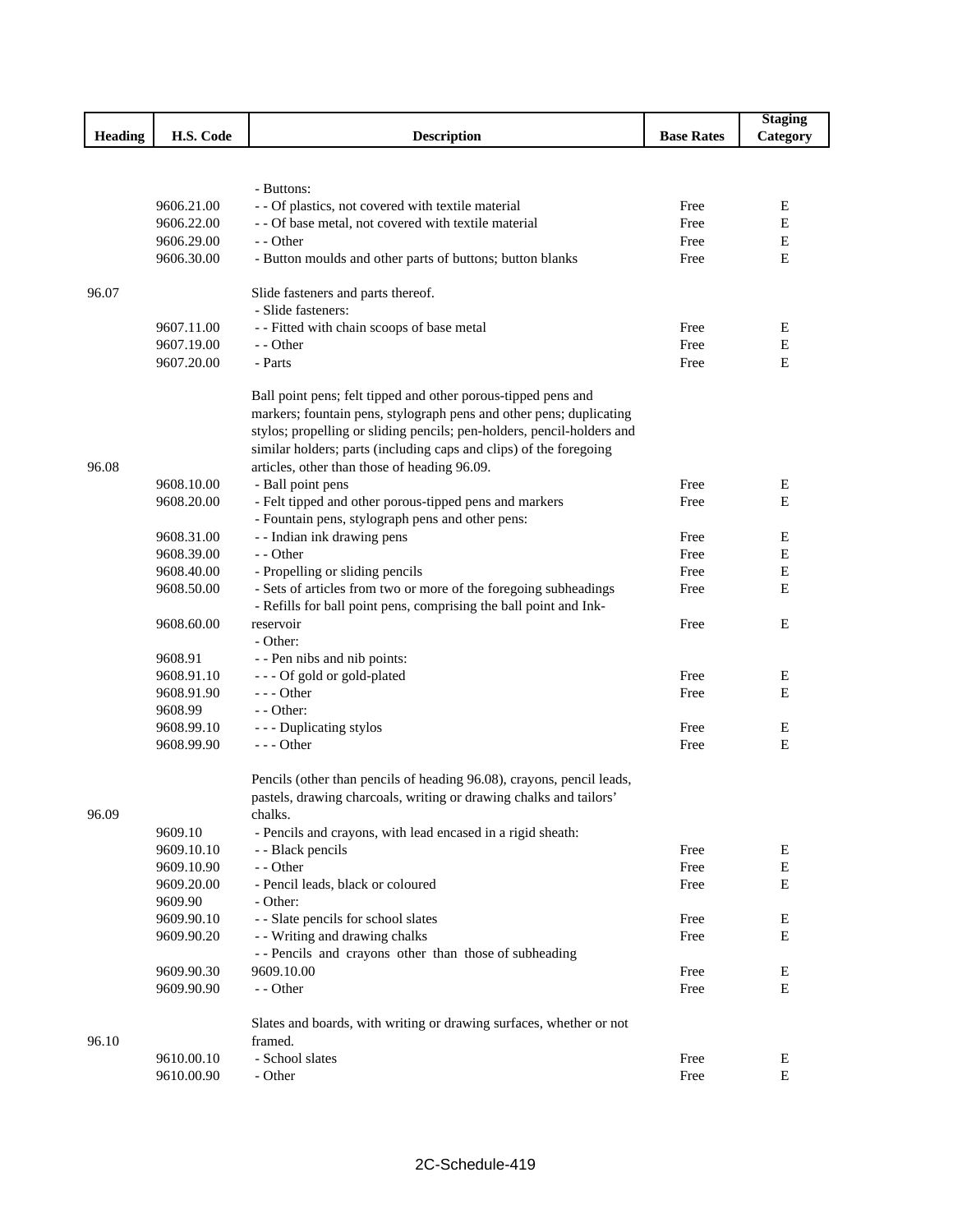|         |            |                                                                         |                   | <b>Staging</b> |
|---------|------------|-------------------------------------------------------------------------|-------------------|----------------|
| Heading | H.S. Code  | <b>Description</b>                                                      | <b>Base Rates</b> | Category       |
|         |            |                                                                         |                   |                |
|         |            |                                                                         |                   |                |
|         |            | Date, sealing or numbering stamps, and the like (including devices      |                   |                |
|         |            | for printing or embossing labels), designed for operating in the hand;  |                   |                |
|         |            | hand-operated composing sticks, and hand printing sets                  |                   |                |
| 96.11   | 9611.00.00 | incorporating such composing sticks.                                    | Free              | Ε              |
|         |            |                                                                         |                   |                |
|         |            | Typewriter or similar ribbons, inked or otherwise prepared for giving   |                   |                |
|         |            | impressions, whether or not on spools or in cartridges; ink-pads,       |                   |                |
| 96.12   |            | whether or not inked, with or without boxes.                            |                   |                |
|         | 9612.10    | - Ribbons:                                                              |                   |                |
|         | 9612.10.10 | - - Of textile fabric                                                   | Free              | E              |
|         | 9612.10.90 | - - Other                                                               | Free              | E              |
|         | 9612.20.00 | - Ink-pads                                                              | Free              | E              |
|         |            |                                                                         |                   |                |
|         |            | Cigarette lighters and other lighters, whether or not mechanical or     |                   |                |
| 96.13   |            | electrical, and parts thereof other than flints and wicks.              |                   |                |
|         | 9613.10    | - Pocket lighters, gas fuelled, non-refillable:                         |                   |                |
|         |            | - - Pistol shaped or revolver shaped:                                   |                   |                |
|         | 9613.10.11 | --- Of plastics                                                         | Free              | Ε              |
|         | 9613.10.19 | $--$ Other                                                              | Free              | Е              |
|         |            | $-$ - Other:                                                            |                   |                |
|         | 9613.10.91 | --- Of plastics                                                         | Free              | Ε              |
|         | 9613.10.99 | $- -$ Other                                                             | Free              | E              |
|         | 9613.20    | - Pocket lighters, gas fuelled, refillable:                             |                   |                |
|         |            | - - Pistol shaped or revolver shaped:                                   |                   |                |
|         | 9613.20.11 | --- Of plastics                                                         | Free              | Ε              |
|         | 9613.20.19 | $- -$ Other                                                             | Free              | E              |
|         |            | - - Other:                                                              |                   |                |
|         | 9613.20.91 | --- Of plastics                                                         | Free              | Ε              |
|         | 9613.20.99 | $--$ Other                                                              | Free              | Е              |
|         | 9613.80    | - Other lighters:                                                       |                   |                |
|         |            | - - Pistol shaped or revolver shaped:                                   |                   |                |
|         | 9613.80.11 | --- Piezo-electric lighters for stoves and ranges                       | Free              | Е              |
|         | 9613.80.12 | --- Cigarette lighters, of plastics                                     | Free              | Е              |
|         | 9613.80.13 | --- Cigarette lighters, other than of plastics                          | Free              | Е              |
|         | 9613.80.19 | --- Other                                                               | Free              | E              |
|         |            | $-$ - Other:                                                            |                   |                |
|         | 9613.80.91 | --- Piezo-electric lighters for stoves and ranges                       | Free              | Ε              |
|         | 9613.80.92 | --- Cigarette lighters, of plastics                                     | Free              | E              |
|         | 9613.80.93 | --- Cigarette lighters, other than of plastics                          | Free              | E              |
|         | 9613.80.99 | $--$ Other                                                              | Free              | $\mathbf E$    |
|         | 9613.90    | - Parts:                                                                |                   |                |
|         |            | - - Refilled cartridges or other receptacles, which constitute parts of |                   |                |
|         |            | mechanical lighters, containing:                                        |                   |                |
|         | 9613.90.11 | - - - Liquid fuel                                                       | Free              | Ε              |
|         | 9613.90.12 | - - - Liquefied gases                                                   | Free              | E              |
|         | 9613.90.90 | - - Other                                                               | Free              | Е              |
|         |            | Smoking pipes (including pipe bowls) and cigar or cigarette holders,    |                   |                |
| 96.14   |            | and parts thereof.                                                      |                   |                |
|         | 9614.20    | - Pipes and pipe bowls:                                                 |                   |                |
|         |            | - - Roughly shaped blocks of wood or root for the manufacture of        |                   |                |
|         | 9614.20.10 | pipes                                                                   | Free              | Ε              |
|         | 9614.20.90 | - - Other                                                               | Free              | Е              |
|         |            |                                                                         |                   |                |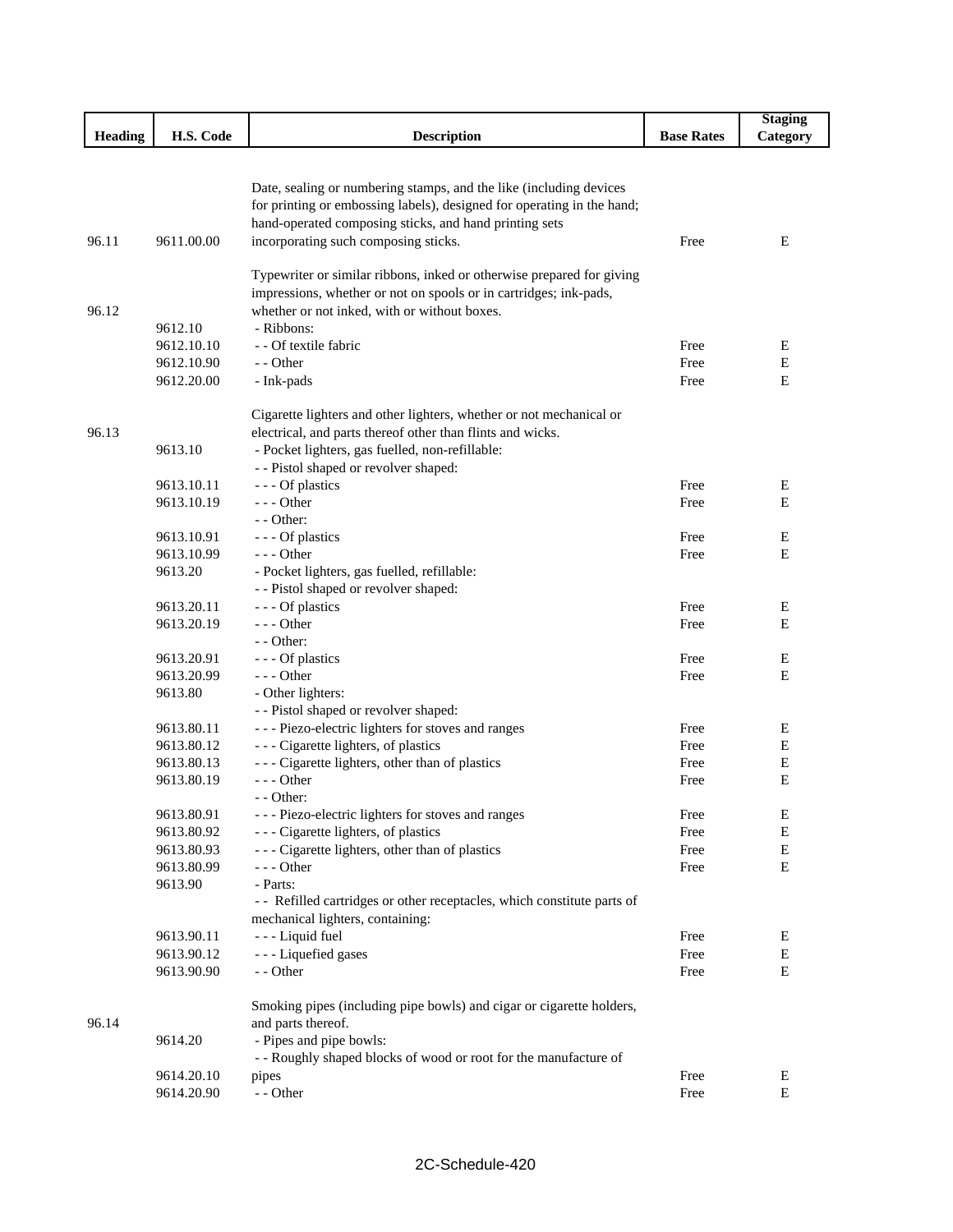|         |            |                                                                                                                                            |                   | <b>Staging</b> |
|---------|------------|--------------------------------------------------------------------------------------------------------------------------------------------|-------------------|----------------|
| Heading | H.S. Code  | <b>Description</b>                                                                                                                         | <b>Base Rates</b> | Category       |
|         |            |                                                                                                                                            |                   |                |
|         |            |                                                                                                                                            |                   |                |
|         | 9614.90.00 | - Other                                                                                                                                    | Free              | Ε              |
|         |            |                                                                                                                                            |                   |                |
|         |            | Combs, hair-slides and the like; hair pins, curling pins, curling grips,                                                                   |                   |                |
|         |            | hair-curlers and the like, other than those of heading 85.16, and parts                                                                    |                   |                |
| 96.15   |            | thereof.                                                                                                                                   |                   |                |
|         | 9615.11    | - Combs, hair-slides and the like:<br>- - Of hard rubber or plastics:                                                                      |                   |                |
|         | 9615.11.10 | - - - Hair slides and the like                                                                                                             | Free              | Ε              |
|         | 9615.11.90 | $--$ Other                                                                                                                                 | Free              | E              |
|         | 9615.19    | $-$ - Other:                                                                                                                               |                   |                |
|         | 9615.19.10 | - - - Hair slides and the like                                                                                                             | Free              | Ε              |
|         | 9615.19.90 | $--$ Other                                                                                                                                 | Free              | E              |
|         | 9615.90    | - Other:                                                                                                                                   |                   |                |
|         |            | - - Decorative hair pins:                                                                                                                  |                   |                |
|         | 9615.90.11 | - - - Of aluminium                                                                                                                         | Free              | Ε              |
|         | 9615.90.19 | $--$ Other                                                                                                                                 | Free              | Ε              |
|         | 9615.90.20 | - - Parts                                                                                                                                  | Free              | E              |
|         |            | $-$ - Other:                                                                                                                               |                   |                |
|         | 9615.90.91 | - - - Of aluminium                                                                                                                         | Free              | E              |
|         | 9615.90.99 | $--$ Other                                                                                                                                 | Free              | E              |
|         |            |                                                                                                                                            |                   |                |
|         |            | Scent sprays and similar toilet sprays, and mounts and heads therefor;<br>powder-puffs and pads for the application of cosmetics or toilet |                   |                |
| 96.16   |            | preparations.                                                                                                                              |                   |                |
|         |            | - Scent sprays and similar toilet sprays, and mounts and heads                                                                             |                   |                |
|         | 9616.10    | therefor:                                                                                                                                  |                   |                |
|         | 9616.10.10 | - - Sprays                                                                                                                                 | Free              | Ε              |
|         | 9616.10.20 | - - Mounts and heads of the sprays                                                                                                         | Free              | E              |
|         |            | - Powder-puffs and pads for the application of cosmetics or toilet                                                                         |                   |                |
|         | 9616.20.00 | preparations                                                                                                                               | Free              | E              |
|         |            |                                                                                                                                            |                   |                |
|         |            | Vacuum flasks and other vacuum vessels, complete with cases; parts                                                                         |                   |                |
| 96.17   |            | thereof other than glass inners.                                                                                                           |                   |                |
|         | 9617.00.10 | - Vacuum flasks and other vacuum vessels                                                                                                   | Free              | Ε              |
|         | 9617.00.20 | - Parts                                                                                                                                    | Free              | Е              |
|         |            | Tailors' dummies and other lay figures; automata and other animated                                                                        |                   |                |
| 96.18   | 9618.00.00 | displays used for shop window dressing.                                                                                                    | Free              | E              |
|         |            |                                                                                                                                            |                   |                |
|         |            |                                                                                                                                            |                   |                |
|         |            | <b>Chapter 97</b>                                                                                                                          |                   |                |
|         |            | Works of art, collectors' pieces and antiques                                                                                              |                   |                |
|         |            | Paintings, drawings and pastels, executed entirely by hand, other than                                                                     |                   |                |
|         |            | drawings of heading 49.06 and other than hand-painted or hand-                                                                             |                   |                |
|         |            | decorated manufactured articles; collages and similar decorative                                                                           |                   |                |
| 97.01   |            | plaques.                                                                                                                                   |                   |                |
|         | 9701.10.00 | - Paintings, drawings and pastels                                                                                                          | Free              | Е              |
|         | 9701.90    | - Other:                                                                                                                                   |                   |                |
|         |            | - - Of cut flowers, flower buds, foliage, branches or other parts of                                                                       |                   |                |
|         | 9701.90.10 | plant; of plastics, printed matter or base metal                                                                                           | Free              | Ε              |
|         | 9701.90.20 | - - Of natural cork                                                                                                                        | Free              | E              |
|         | 9701.90.90 | - - Other                                                                                                                                  | Free              | Е              |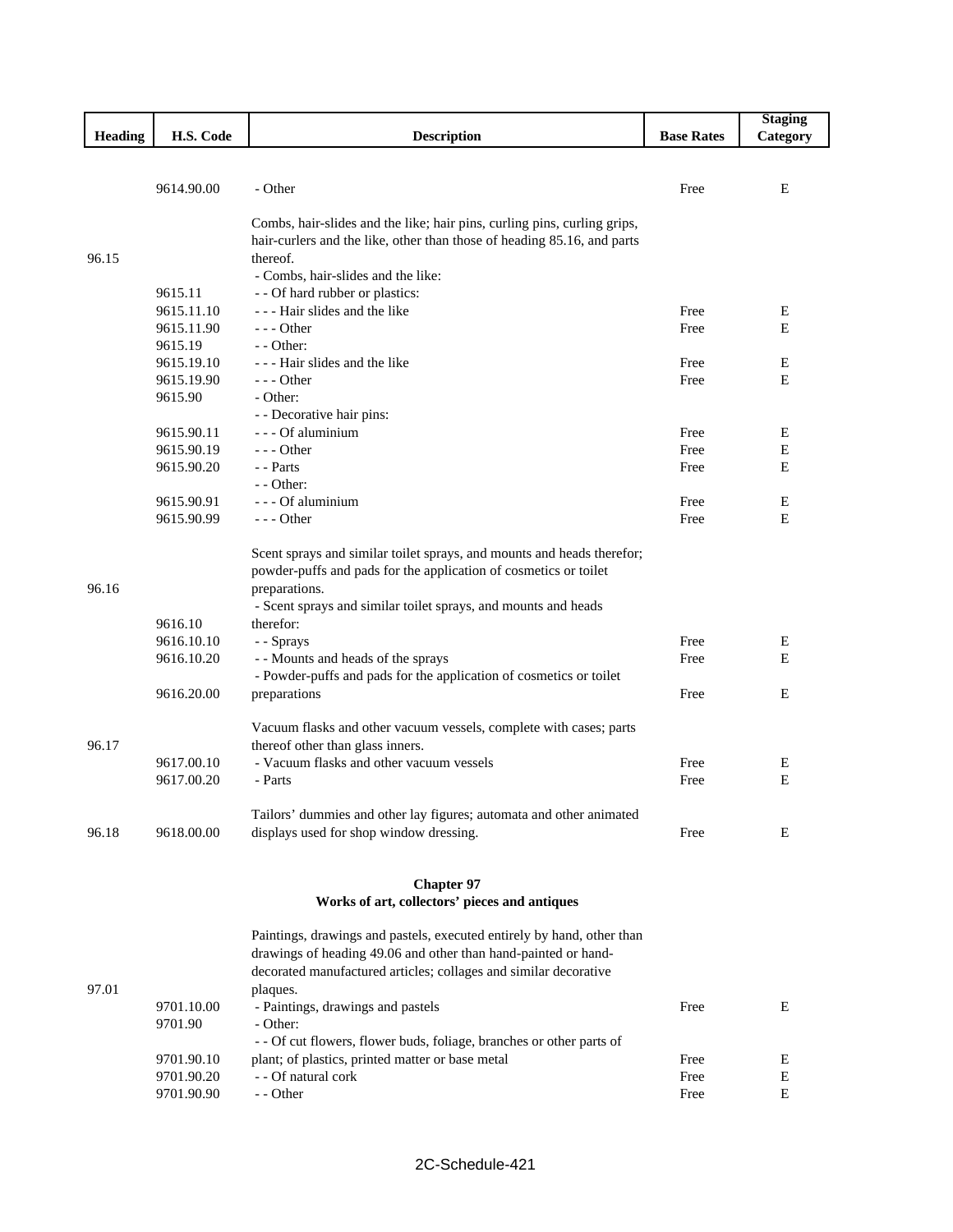|         |                          |                                                                         |                   | <b>Staging</b> |
|---------|--------------------------|-------------------------------------------------------------------------|-------------------|----------------|
| Heading | H.S. Code                | <b>Description</b>                                                      | <b>Base Rates</b> | Category       |
|         |                          |                                                                         |                   |                |
|         |                          |                                                                         |                   |                |
| 97.02   | 9702.00.00               | Original engravings, prints and lithographs.                            | Free              | Ε              |
|         |                          |                                                                         |                   |                |
| 97.03   | 9703.00.00               | Original sculptures and statuary, in any material.                      | Free              | E              |
|         |                          |                                                                         |                   |                |
|         |                          | Postage or revenue stamps, stamp postmarks, first day covers,           |                   |                |
|         |                          | postal stationery (stamped paper), and the like, used or unused, other  |                   |                |
| 97.04   | 9704.00.10               | than those of heading 49.07.                                            | Free              |                |
|         | 9704.00.90               | - Postage or revenue stamps<br>- Other                                  | Free              | Ε<br>E         |
|         |                          |                                                                         |                   |                |
|         |                          | Collections and collectors' pieces of zoological, botanical,            |                   |                |
|         |                          | mineralogical, anatomical, historical, archaeological,                  |                   |                |
| 97.05   |                          | palaeontological, ethnographic or numismatic interest.                  |                   |                |
|         | 9705.00.10               | - Of zoological interest                                                | Free              | Ε              |
|         | 9705.00.20               | - Of archaeological interest                                            | Free              | Ε              |
|         | 9705.00.90               | - Other                                                                 | Free              | E              |
|         |                          |                                                                         |                   |                |
| 97.06   | 9706.00.00               | Antiques of an age exceeding one hundred years.                         | Free              | E              |
|         |                          |                                                                         |                   |                |
|         |                          | <b>Chapter 98</b>                                                       |                   |                |
|         |                          | Postal packages and special transactions not classified according       |                   |                |
|         |                          | to kind                                                                 |                   |                |
|         |                          |                                                                         |                   |                |
| 98.91   | 9891.00.00               | Postal packages, not classified according to kind.                      | Free              | Ε              |
|         |                          | Special transactions, not classified according to kind and other than   |                   |                |
|         |                          | dutiable goods falling within the Customs Duties Order, or any          |                   |                |
| 98.92   |                          | controlled item as may be specified by the Controlling Authority.       |                   |                |
|         | 9892.00.10               | - Goods returned to the country whence exported                         | Free              | E              |
|         |                          | - Personal effects and travellers' articles temporarily imported or     |                   |                |
|         |                          | exported and other special transactions:                                |                   |                |
|         | 9892.00.21               | - - Personal effects                                                    | Free              | Ε              |
|         | 9892.00.22               | - - Trade samples                                                       | Free              | E              |
|         | 9892.00.24               | - - Used currencies                                                     | Free              | Ε              |
|         | 9892.00.25               | - Exhibition goods                                                      | Free              | Е              |
|         | 9892.00.26               | - - Empty containers and bottles, etc for recycling purposes            | Free              | E              |
|         |                          | - - Goods on loan, rental or for special project (including             |                   |                |
|         | 9892.00.27<br>9892.00.28 | Cinematographic films)<br>- - Government agencies (foreign/local goods) | Free<br>Free      | Е<br>Е         |
|         |                          | - - Other special transactions not classified according to kind         |                   |                |
|         | 9892.00.29               | excluding dutiable goods and controlled items                           | Free              | Е              |
|         |                          | - Stores and parts imported or exported direct for or from shipping     |                   |                |
|         | 9892.00.30               | or aircraft company's own stock                                         | Free              | Ε              |
|         |                          | - Stores and parts imported or exported for or from oil rig             |                   |                |
|         | 9892.00.40               | companies' own stock                                                    | Free              | Ε              |
|         |                          |                                                                         |                   |                |
|         |                          | Ships' and aircraft bunkers and stores loaded on board for own          |                   |                |
| 98.93   |                          | consumption.                                                            |                   |                |
|         | 9893.00.10               | - Fuel oil for ships                                                    | Free              | Ε              |
|         | 9893.00.20<br>9893.00.30 | - Fuel for aircraft                                                     | Free<br>Free      | E<br>E         |
|         |                          | - Ships' stores                                                         |                   |                |